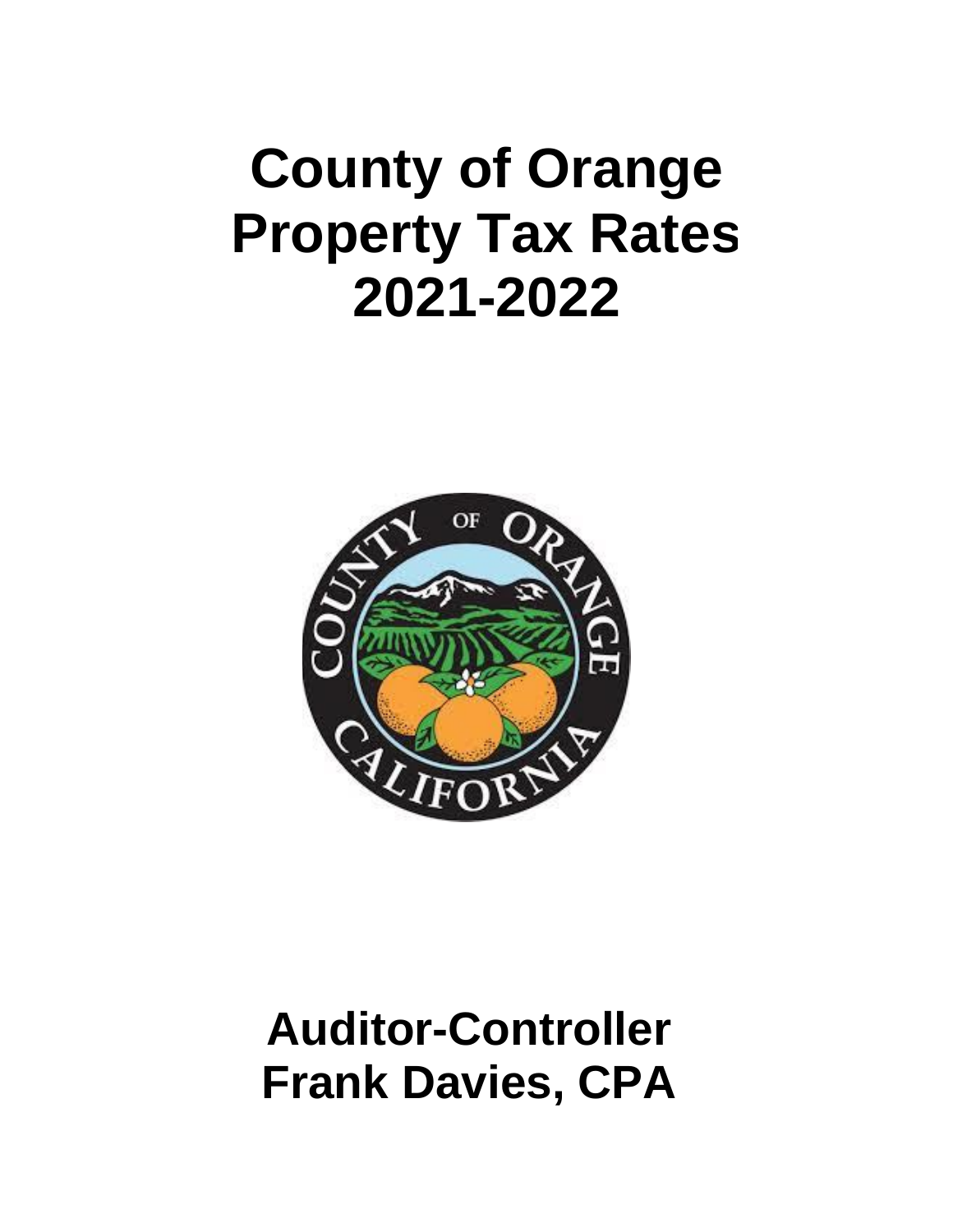COUNTY OF ORANGE TAX RATE BOOK<br>2021-2022 INDEX TO TAX RATE PRIME CODES

| TAX RATE AREA  |                                  | PAGE   |
|----------------|----------------------------------|--------|
| IDENTIFICATION | CITIES                           | NUMBER |
|                |                                  |        |
| $00 - 000$     | STATE ASSESSED UNITARY           | 001    |
| $01 - 000$     | ANAHEIM CITY                     | 001    |
| $02 - 000$     | BREA CITY                        | 022    |
| $03 - 000$     | FULLERTON CITY                   | 027    |
| $04 - 000$     | HUNTINGTON BEACH CITY            | 035    |
| $05 - 000$     | LAGUNA BEACH CITY                | 040    |
| $06 - 000$     | LA HABRA CITY                    | 042    |
| $07 - 000$     | NEWPORT BEACH CITY               | 054    |
| $08 - 000$     | ORANGE CITY                      | 073    |
| $09 - 000$     | PLACENTIA CITY                   | 093    |
| $10 - 000$     | SAN CLEMENTE CITY                | 098    |
| $11 - 000$     | SANTA ANA CITY                   | 100    |
| $12 - 000$     | SEAL BEACH CITY                  | 112    |
| $13 - 000$     | TUSTIN CITY                      | 114    |
| $14 - 000$     | BUENA PARK CITY                  | 127    |
| $15 - 000$     | COSTA MESA CITY                  | 133    |
| $16 - 000$     | LA PALMA CITY                    | 157    |
| $17 - 000$     | STANTON CITY                     | 161    |
| $18 - 000$     | GARDEN GROVE CITY                | 172    |
| $19 - 000$     | CYPRESS CITY                     | 213    |
| $20 - 000$     | WESTMINSTER CITY                 | 217    |
| $21 - 000$     | FOUNTAIN VALLEY CITY             | 231    |
| $22 - 000$     | LOS ALAMITOS CITY                | 234    |
| $23 - 000$     | SAN JUAN CAPISTRANO CITY         | 236    |
| $24 - 000$     | VILLA PARK CITY                  | 240    |
| $25 - 000$     | YORBA LINDA CITY                 | 240    |
| $26 - 000$     | IRVINE CITY                      | 255    |
| $27 - 000$     | MISSION VIEJO CITY               | 275    |
| $28 - 000$     | DANA POINT CITY                  | 280    |
| $29 - 000$     | LAGUNA NIGUEL CITY               | 286    |
| $30 - 000$     | LAKE FOREST CITY                 | 290    |
| $31 - 000$     | LAGUNA HILLS CITY                | 301    |
| $32 - 000$     | LAGUNA WOODS CITY                | 307    |
| $33 - 000$     | RANCHO SANTA MARGARITA CITY      | 308    |
| $34 - 000$     | ALISO VIEJO CITY                 | 311    |
|                | SCHOOLS (OUTSIDE CITIES)         |        |
| $53 - 000$     | BREA-OLINDA UNIFIED              | 312    |
| $54 - 000$     | BUENA PARK, FULLERTON UNION HIGH | 313    |
| $55 - 000$     | NEWPORT-MESA UNIFIED             | 313    |
| $60 - 000$     | FOUNTAIN VALLEY, HB UNION HIGH   | 315    |
| $62 - 000$     | GARDEN GROVE UNIFIED             | 315    |
| $64 - 000$     | HUNTINGTON BEACH                 | 317    |
| 66-000         | LAGUNA BEACH UNIFIED             | 317    |
| $68 - 000$     | LOS ALAMITOS UNIFIED             | 318    |
| $71 - 000$     | MAGNOLIA, ANAHEIM UNION HIGH     | 319    |
| $73 - 000$     | OCEAN VIEW, HB UNION HIGH        | 320    |
| $76 - 000$     | ORANGE UNIFIED                   | 320    |
| $80 - 000$     | PLACENTIA-YORBA LINDA UNIFIED    | 330    |
| $81 - 000$     | IRVINE UNIFIED                   | 333    |
| $82 - 000$     | CAPISTRANO UNIFIED               | 334    |
| $83 - 000$     | SANTA ANA UNIFIED                | 338    |
| $88 - 000$     | SADDLEBACK VALLEY UNIFIED        | 340    |
| $89 - 000$     | TUSTIN UNIFIED                   | 341    |
| $91 - 000$     | WESTMINSTER, HB UNION HIGH       | 351    |
| $93 - 000$     | CENTRALIA, ANAHEIM UNION HIGH    | 354    |
|                |                                  |        |

 $-$  A  $-$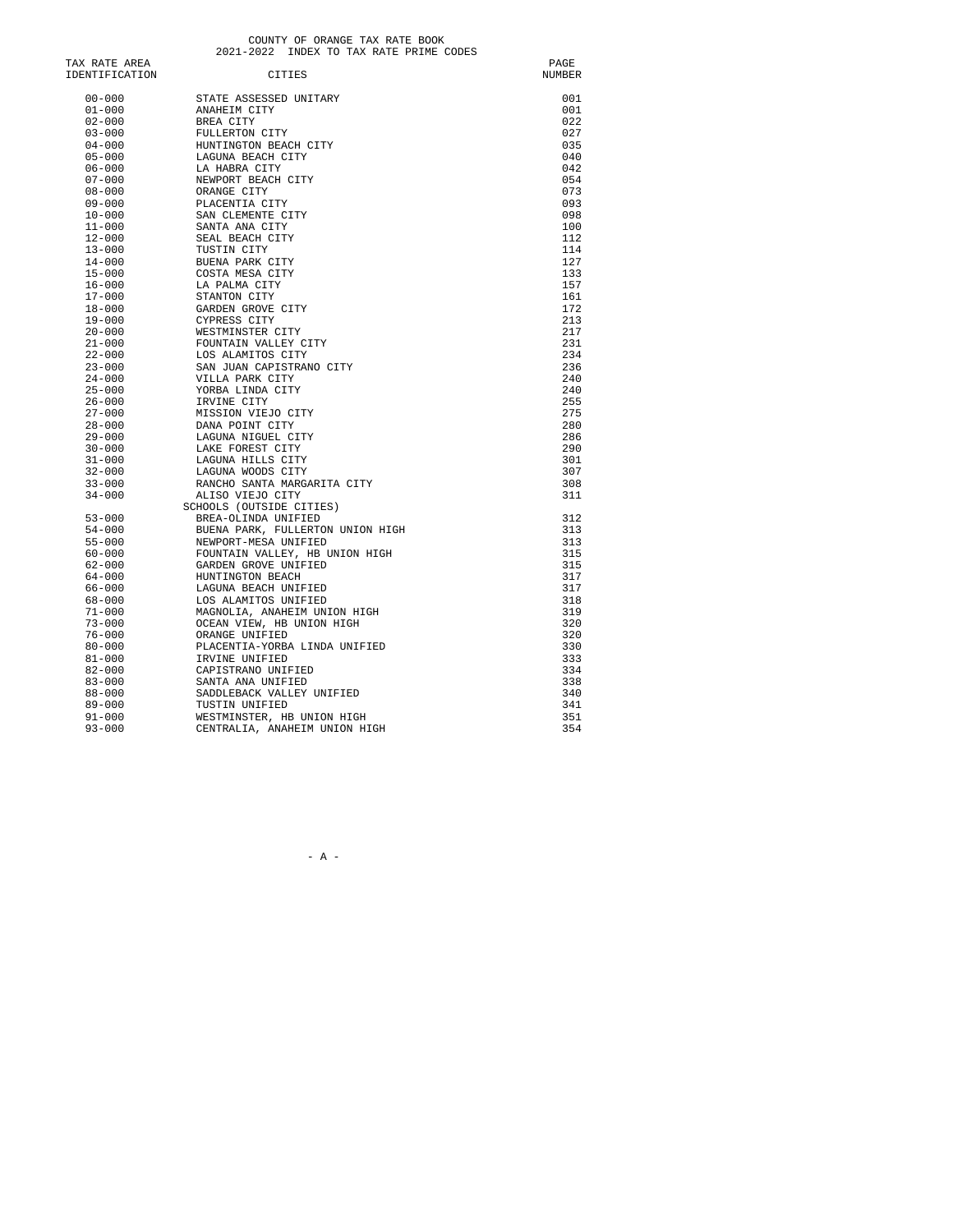#### COUNTY OF ORANGE TAX RATE BOOK<br>2021-2022 INDEX TO TAX RATE PRIME CODES

 \* \* \* \* \* \* \* \* \* \* \* \* \* \* \* \* \* \* \* \* \* \* \* \* \* \* \* \* TAX RATES ARE FIXED BY THE GOVERNING BODY OF EACH CITY AND SPECIAL DISTRICT. THEY ARE GROUPED WITH TAX RATES FIXED BY THE COUNTY BOARD OF SUPERVISORS TO DETERMINE THE TOTAL RATE APPLICABLE TO PROPERTY WITHIN A SPECIFIED AREA. EACH AREA IS ASSIGNED A NUMBER HEREIN. THIS IS CALLED A "TAX RATE AREA". \* \* \* \* \* \* \* \* \* \* \* \* \* \* \* \* \* \* \* \* \* \* \* \* \* \* \* \*

- 
- 
- A2 TAX ON LAND AND IMPROVEMENTS<br>A3 TAX ON LAND AND IMPROVEMENTS EXCLUDING MINERAL RIGHTS<br>A4 TAX ON LAND EXCLUDING MINERAL RIGHTS<br>A5 TAX ON LAND EXCLUDING MINERAL RIGHTS
- A1 TAX ON ALL PROPERTY A2 TAX ON LAND AND IMPERTY TAX ON LAND ADD IMPERTY AS TAX ON LAND ONLY A5 TAX ON LAND EXCLUDIN

 $-$  B  $-$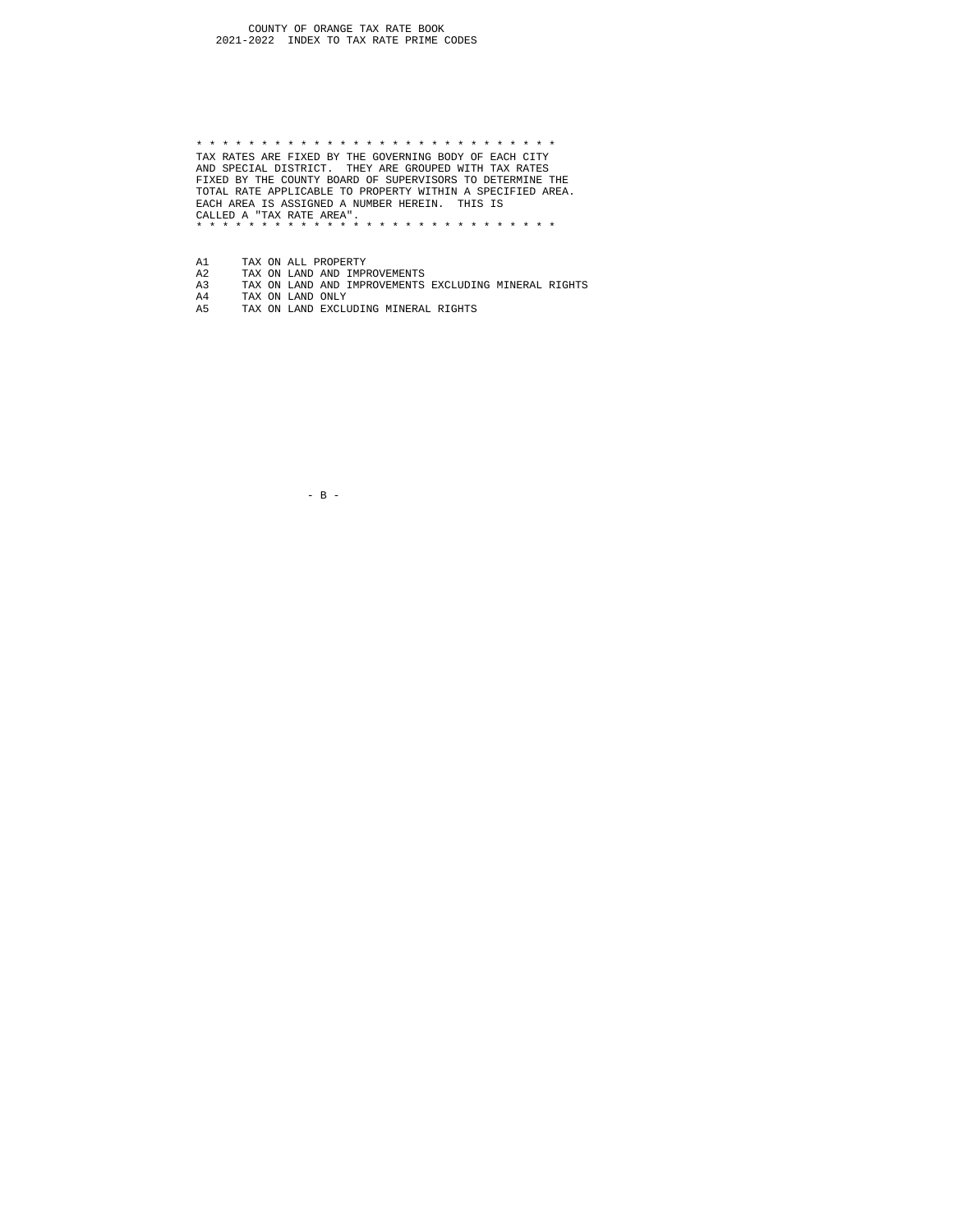COUNTY OF ORANGE TAX RATE BOOK<br>2021-2022 INDEX TO TAX RATE BY CITIES/DISTRICT<br>ALPHABETIC LIST OF CITIES AND DISTRICTS<br>CONTAINED IN TAX RATE AREA LISTINGS OF THIS BOOK

TYPE<br>OF TAX

| OF TAX   |                                                                     | TAX RATE PER \$100 |
|----------|---------------------------------------------------------------------|--------------------|
|          |                                                                     |                    |
|          |                                                                     |                    |
|          |                                                                     |                    |
|          |                                                                     |                    |
|          |                                                                     |                    |
|          |                                                                     |                    |
|          |                                                                     |                    |
|          |                                                                     |                    |
|          |                                                                     |                    |
|          |                                                                     |                    |
|          |                                                                     |                    |
|          |                                                                     |                    |
|          |                                                                     |                    |
|          |                                                                     |                    |
|          |                                                                     |                    |
|          |                                                                     |                    |
|          |                                                                     |                    |
|          |                                                                     |                    |
|          |                                                                     |                    |
|          |                                                                     |                    |
|          |                                                                     |                    |
|          |                                                                     |                    |
|          |                                                                     |                    |
|          |                                                                     |                    |
|          |                                                                     |                    |
|          |                                                                     |                    |
|          |                                                                     |                    |
|          |                                                                     |                    |
|          |                                                                     |                    |
|          |                                                                     |                    |
|          |                                                                     |                    |
|          |                                                                     |                    |
|          |                                                                     |                    |
|          |                                                                     |                    |
|          |                                                                     |                    |
|          |                                                                     |                    |
|          |                                                                     |                    |
|          |                                                                     |                    |
|          |                                                                     |                    |
|          |                                                                     |                    |
|          |                                                                     |                    |
|          |                                                                     |                    |
|          |                                                                     |                    |
|          |                                                                     |                    |
|          |                                                                     |                    |
|          |                                                                     |                    |
|          |                                                                     |                    |
|          |                                                                     |                    |
|          |                                                                     |                    |
|          |                                                                     |                    |
|          |                                                                     |                    |
|          |                                                                     |                    |
| A1       |                                                                     | .02187             |
| A1       |                                                                     | .00001             |
| A1<br>A1 | HUNTINGTON BCH EL 2002 BOND #2003A                                  | .00001<br>.00001   |
| A1       | HUNTINGTON BCH EL 2002 2014A & 2015A REFUNDING                      | .00015             |
| A1       | HUNTINGTON BEACH SD 2016, SR 2017A                                  | .00659             |
| A1       | HUNTINGTON BEACH SD 2016, SR 2018B                                  | .00647             |
| A1       | HUNTINGTON BEACH SD 2016, SR 2020C                                  | .00839             |
| A1       | IRVINE UNIF SFID #1, 2016, SR 2016A                                 | .01710             |
| A1       | IRVINE UNIF SFID #1, 2016, SR 2018B                                 | .00376             |
| A1       | IRVINE UNIF SFID #1, 2016, SR 2021C                                 | .00224             |
| A1<br>A1 | LA HABRA CITY SCH, EL 2012, SR A<br>LA HABRA CITY SD 2012, SR 2017C | .00359<br>.00175   |
| A1       | LA HABRA CITY SD 2012, SR 2018D                                     | .00297             |
| A1       | LA HABRA CITY SD 2012, SR 2021E                                     | .00600             |
| A1       | LA HABRA CITY SD-2000 BOND SR#2000A                                 | .01741             |
| A1       | LA HABRA CITY SD-2000 BOND SR#2001A                                 | .00291             |
| A1       | LA HABRA CITY SD-2000 BOND SR#2002A                                 | .00435             |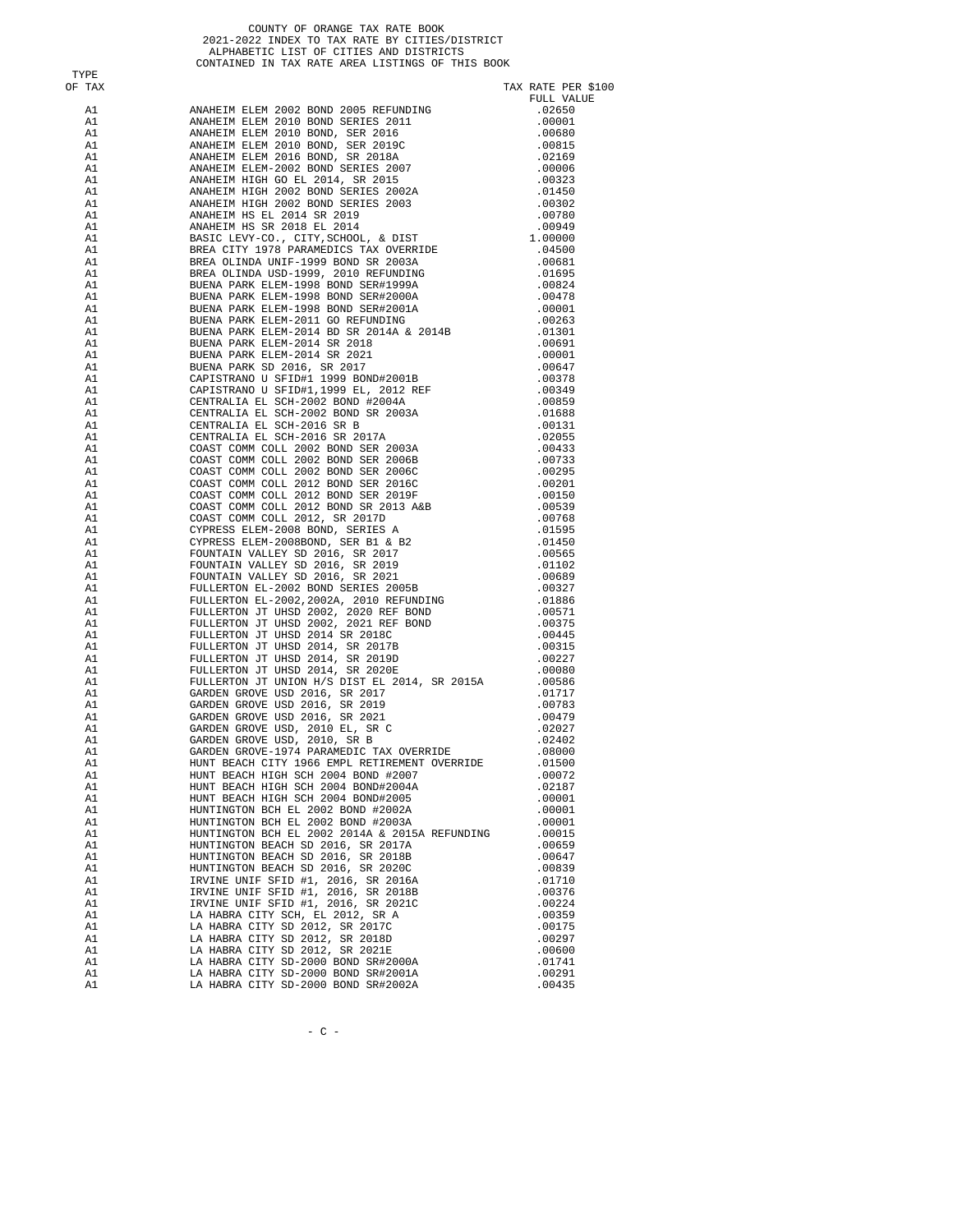COUNTY OF ORANGE TAX RATE BOOK 2021-2022 INDEX TO TAX RATE BY CITIES/DISTRICT ALPHABETIC LIST OF CITIES AND DISTRICTS CONTAINED IN TAX RATE AREA LISTINGS OF THIS BOOK TAX RATE PER \$100  $\begin{tabular}{lllllllllll} \multicolumn{2}{c}{\textbf{A1}} & \multicolumn{2}{c}{\textbf{FUL}} & \multicolumn{2}{c}{\textbf{WALUE}}\\ & \multicolumn{2}{c}{\textbf{L1}} & \multicolumn{2}{c}{\textbf{L2}} & \multicolumn{2}{c}{\textbf{SPL}} & \multicolumn{2}{c}{\textbf{SPL}} & \multicolumn{2}{c}{\textbf{SPL}} & \multicolumn{2}{c}{\textbf{SPL}} & \multicolumn{2}{c}{\textbf{SPL}} & \multicolumn{2}{c}{\textbf{SPL}} & \multicolumn{2}{c}{\textbf{SPL}} & \$  A1 LA HABRA CITY SD, EL 2012, SR 2015B .00192 A1  $LAGUNA$  BEACH USD 2010 GO REFUNDING BOND .01018<br>A1  $LOS$  ALAMITOS SFID #1 2008 SR F A1 LOS ALAMITOS SFID #1 2008 SR F .00603 A1 LOS ALAMITOS SFID #1 2008 SR 2009 .01865 A1 LOS ALAMITOS SFID #1 2008 SR 2010B .00001 A1 LOS ALAMITOS SFID #1 2008 SR 2010C .00048 A1 LOS ALAMITOS SFID #1 2008 SR 2010C .00048 A1 LOS ALAMITOS SFID #1 2008 SR 2020G .00130 .00130 .00130 A1 LOS ALAMITOS SFID #1 2018 SR A .00941 A1 LOS ALAMITOS SFID #1 2018 SR 2020B .01731 A1 LOS ALAMITOS SFID #1, 2008, SR D .01406 A1 LOS ALAMITOS SFID #1,2008 EL, SR E .01125 A1 LOWELL JOINT ELEM DS 2018 SR 2019 .00636 A1 LOWELL JOINT ELEM DS 2018 SR 2020 .01606<br>A1 MAGNOLIA SCH DIST-2000 BOND #2005R .01050 A1 MAGNOLIA SCH DIST-2000 BOND #2005R .01050<br>A1 MAGNOLIA SD 2010 BOND, SR 2011 .00653 A1 MAGNOLIA SD 2010 BOND, SR 2011 .00653<br>A1 MAGNOLIA SD 2010 BOND, SR 2013 .00379 A1 MAGNOLIA SD 2010 BOND, SR 2013 .00379 A1 MAGNOLIA SD 2010 BOND, SR 2016 .00537 A1 METRO WATER DIST-ANAHEIM CITY 1201 .00350 A1 METRO WATER DIST-FULLERTON CITY 1203<br>A1 METRO WATER DIST-MWDOC CMWD-1205999 .00350 A1 METRO WATER DIST-MWDOC CMWD-1205999 .00350<br>A1 METRO WATER DIST-MWDOC- 1205999 .00350 A1 METRO WATER DIST-MWDOC- 1205999 .00350 A1 METRO WATER DIST-MWDOC-ANX #8D 1205010 .00350 A1 METRO WATER DIST-MWDOC-ANX #8E 1205011 .00350 A1 METRO WATER DIST-MWDOC-ANX #8H 1205014 .00350<br>A1 METRO WATER DIST-SANTA ANA CITY 1202 .00350 A1 METRO WATER DIST-SANTA ANA CITY 1202 .00350 00350<br>A1 METRO WATER DIST-WMWD RIV CO 15TH FRG 1302012 .00350 A1 METRO WATER DIST-WMWD RIV CO 15TH FRG 1302012 .00350<br>A1 0 C COMM COLL 2002 BOND SER#2003B .00351 A1 AN O C COMM COLL 2002 BOND SER#2003B .00351<br>A1 N O C COMM COLL 2002 BOND 2005 REFUNDING .01052 A1 N O C COMM COLL 2002 BOND 2005 REFUNDING .01052 A1 N O C COMM COLL 2014 BOND SR B .01442 A1 N O C COMM COLL 2014 BOND SR 2016A .00032 A1 NEWPORT MESA UNIF 2005 BOND SR 2007 .00558 A1 NEWPORT MESA USD GO REFUNDING BOND .00798<br>A1 NEWPORT MESA USD 2005, SR 2011 .00265 A1 NEWPORT MESA USD 2005, SR 2011 .00265 A1 NEWPORT MESA USD 2005, SR 2017 .00123 .00123 .00123 A1 OCEAN VIEW SD 2016, SR 2017A .01411<br>
A1 OCEAN VIEW SD 2016, SR 2020B .01385<br>
A1 ORANGE USD SR 2018 EL 2016 .01656

 A1 P U QUAL PROP DEBT SERV. TAX RATE .31445 A1 PIPELINE RIGHTS-OF WAY BASIC LEVY 1.00000 11 PIPELINE RIGHTS-OF WAY DEBT SERV TAX RATE A1 PIPELINE RIGHTS-OF WAY DEBT SERV TAX RATE .31445<br>A1 PLAC-YB LINDA USD, 2012 GO REFUNDING BOND .00776 A1 PLAC-YB LINDA USD, 2012 GO REFUNDING BOND .00776 A1 PLAC-YORBA LINDA U 2002 BOND #2002A .01287 A1 PLAC-YORBA LINDA U 2002 BOND #2002A .01287<br>A1 PLAC-YORBA LINDA U 2002 BOND #2004B .00001 A1 PLAC-YORBA LINDA U 2002 BOND #2004B .00001<br>A1 PLAC-YORBA LINDA U 2002 BOND #2004B .00001 A1 PLAC-YORBA LINDA U 2002 BOND #2005C .00001<br>A1 PLAC-YORBA LINDA U 2008 BOND, SR A .01164 A1 PLAC-YORBA LINDA U 2008 BOND, SR A .01164 A1 PLAC-YORBA LINDA U 2008 BOND, SR B & C .00767 A1 PLAC-YORBA LINDA U 2008 BOND, SR B & C .00767 A1 PLAC-YORBA LINDA U 2008 BOND, SR D .00001 A1 PLAC-YORBA LINDA U 2008 BOND, SR D .00001 A1 PLAC-YORBA LINDA U 2008 BOND, SR E .00263<br>A1 PLAC-YORBA LINDA USD 2008 BOND SR O .00589 A1 PLAC-YORBA LINDA USD 2008 BOND SR Q .00589<br>A1 PU OUAL PROP BASIC LEVY-CO,CITY,SCHOOL, & DIST 1.00000 A1 PU QUAL PROP BASIC LEVY-CO, CITY, SCHOOL, & DIST 1.00000<br>A1 PUBLIC UTILITY BASIC LEVY-CO, CITY, SCHOOL, & DIST 1.00000 A1 PUBLIC UTILITY BASIC LEVY-CO, CITY, SCHOOL, & DIST 1.00000<br>A1 PUBLIC UTILITY DEBT SERV. TAX RATE 1.31445 A1 PUBLIC UTILITY DEBT SERV. TAX RATE .31445 A1 RANCHO SANTIAGO CCD SFID#1 SR A .00386 .00386 .00386 RANCHO SANTIAGO CCD SFID#1 SR B A1 RANCHO SANTIAGO CCD SFID#1 SR B .00636<br>A1 RANCHO SANTIAGO CCD SFID#1 SR C .00615 A1 RANCHO SANTIAGO CCD SFID#1 SR C .00615<br>A1 RANCHO SANTIAGO CCD 2002 BOND #2006C .00285 A1 RANCHO SANTIAGO CCD 2002 BOND #2006C .00285 A1 RANCHO SANTIAGO CCD 2002 SR 2005B .00369<br>A1 RANCHO SANTIAGO CCD 2005+2011 REFUNDING BD .01157 A1 RANCHO SANTIAGO CCD 2005+2011 REFUNDING BD .01157<br>RANCHO SANTIAGO CCD 2012 GO REF BOND .00841

A1 RANCHO SANTIAGO CCD 2012 GO REF BOND .00841 A1 REG RAILROAD BASIC LEVY-CO,CITY,SCHOOL, & DIST 1.00000

A1 ROWLAND USD D.S. 2012, SR A .00009 A1 ROWLAND USD D.S. 2012, SR B .01353

A1 TUSTIN UNIF SFID 2002-1, SERIES C .00913 A1 TUSTIN UNIF SFID 2008-1, GO 2008, SR D-2015 .00451

 $-$  D  $-$ 

A1 REG RAILROAD DEBT SERV. TAX RATE .31445

A1 SADDLEBACK VALLEY USD 2004 BOND#2004A .01081 .01081 .01081 .00633 A1 SADDLEBACK VALLEY USD 2004 SR 2007A .00633 .00633 .00538 .00538 .00358 A1 SADDLEBACK VUSD EL 2004, SR 2013A .00358<br>A1 SADDLEBACK VUSD GO EL 2004, SR 2016A .00128 A1 SADDLEBACK VUSD GO EL 2004, SR 2016A  $\,$  .00128 A1  $\,$  SAN JUAN CAPISTRANO CITY–2008 BOND FUND .02010 A1 SAN JUAN CAPISTRANO CITY-2008 BOND FUND .02010<br>A1 SANTA ANA UNIF-1999 BOND SER 2002A .00187 A1 SANTA ANA UNIF-1999 BOND SER 2002A .00187 A1 SANTA ANA UNIF-1999 BOND SER 2002B .00833 .00833 A1 SANTA ANA USD 1999,2009 REF .00722 .00722 .00722 A1 SANTA ANA USD-2008 BOND SER A .01780 .01780 .01780 SANTA ANA USD-2008 BOND SER B A1 SANTA ANA USD-2008 BOND SER B .00001 .00001 SANTA ANA USD-2008 BOND SER C A1 SANTA ANA USD-2008 BOND SER C .00393 A1 SANTA ANA USD-2008 BOND SER E .00334 A1 SANTA ANA USD-2008 BOND SER E .00334 A1 SANTA ANA USD-2008 BOND SER F .00594 .00594 A1 SANTA ANA USD-2010 GO BOND REFUNDING .00367 .00367 SANTA ANA USD-2018, SR 2019A A1 SANTA ANA USD-2018, SR 2019A .00143 .00143 A1 SANTA ANA USD-2018, SR 2021B .01504<br>A1 SAVANNA ELEM-2008 BOND SERTES A .02002 A1 SAVANNA ELEM-2008 BOND SERIES A .02002<br>A1 SAVANNA ELEM-2012 EL,SERIES A .05352 A1 SAVANNA ELEM-2012 EL,SERIES A .05352<br>A1 SAVANNA SD GO BOND, 2008 EL, SER B .00001 A1 SAVANNA SD GO BOND, 2008 EL, SER B .00001 A1 TUSTIN SFID 2002-1, 2002,SER D & D-1 .01319<br>A1 TUSTIN UNIF SFID 2002-1, SERIES C .00913

TYPE<br>OF TAX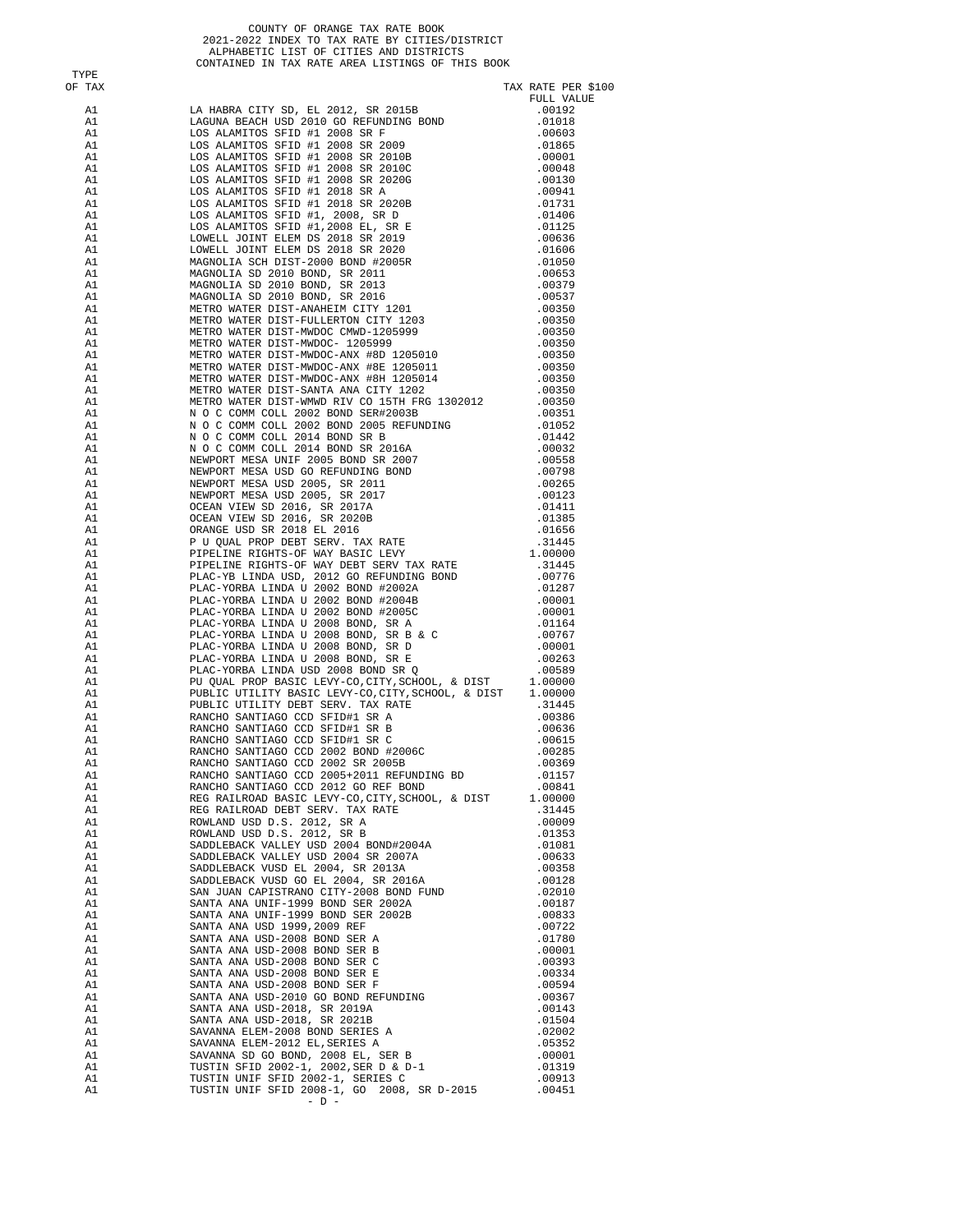|        | COUNTY OF ORANGE TAX RATE BOOK                   |                    |
|--------|--------------------------------------------------|--------------------|
|        | 2021-2022 INDEX TO TAX RATE BY CITIES/DISTRICT   |                    |
|        | ALPHABETIC LIST OF CITIES AND DISTRICTS          |                    |
|        | CONTAINED IN TAX RATE AREA LISTINGS OF THIS BOOK |                    |
| TYPE   |                                                  |                    |
| OF TAX |                                                  | TAX RATE PER \$100 |
|        |                                                  | FULL VALUE         |
| A1     |                                                  |                    |
| A1     |                                                  |                    |
| A1     |                                                  |                    |
| A1     |                                                  |                    |
| A1     |                                                  |                    |
| A1     |                                                  |                    |
| A1     |                                                  |                    |
| A1     |                                                  |                    |
| A1     |                                                  |                    |
| A1     |                                                  |                    |
| A1     |                                                  |                    |
| A4     |                                                  |                    |
| A4     |                                                  |                    |
| A4     |                                                  |                    |
| A4     |                                                  |                    |
| A4     |                                                  |                    |
| A4     |                                                  |                    |
| A4     |                                                  |                    |
| A4     |                                                  |                    |
| A4     |                                                  |                    |
| A4     |                                                  |                    |
| A4     |                                                  |                    |
| A4     |                                                  |                    |
| A4     |                                                  |                    |
| A4     |                                                  |                    |
| A4     |                                                  |                    |
| A4     |                                                  |                    |
| A4     | SANTA MARGARITA WATER ID#4A 1984 BOND .02550     |                    |
| A4     | SANTA MARGARITA WATER ID#4B 1984 BOND .01980     |                    |
| A4     | SANTA MARGARITA WATER ID#4C 1984 BOND .01740     |                    |
| A4     | SANTA MARGARITA WATER ID#4D 1984 BOND            | .03780             |
| A4     | SANTA MARGARITA WATER ID#4E 1984 BOND            | .04060             |
|        |                                                  |                    |

 $-$  E  $-$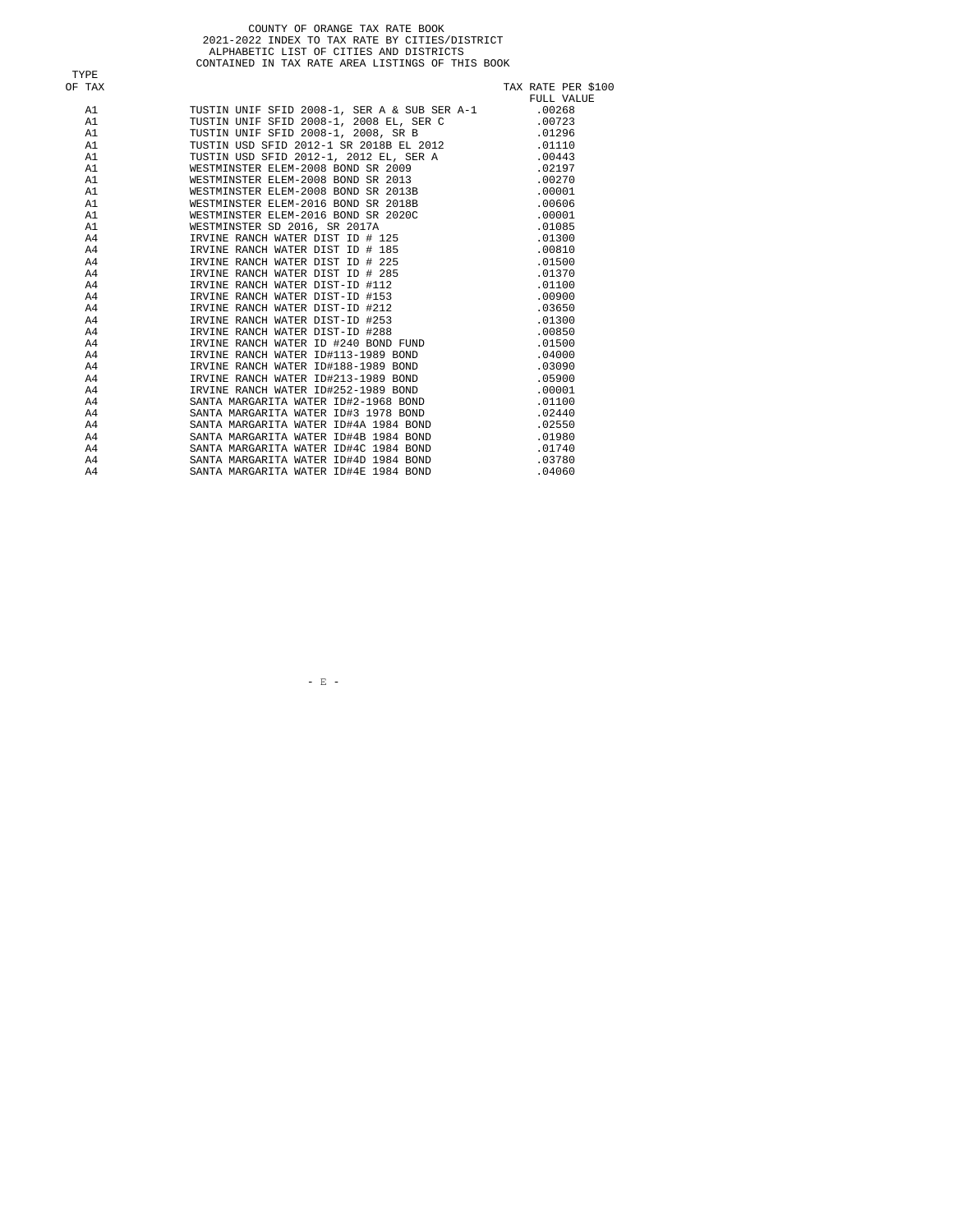| 2021-2022 TRA TAX RATES<br>DISTRICT | TAX RATE | DISTRICT | TAX RATE |
|-------------------------------------|----------|----------|----------|
|                                     |          |          |          |
|                                     |          |          |          |
|                                     |          |          |          |
|                                     |          |          |          |
|                                     |          |          |          |
|                                     |          |          |          |
|                                     |          |          |          |
|                                     |          |          |          |
|                                     |          |          |          |
|                                     |          |          |          |
|                                     |          |          |          |
|                                     |          |          |          |
|                                     |          |          |          |
|                                     |          |          |          |
|                                     |          |          |          |
|                                     |          |          |          |
|                                     |          |          |          |
|                                     |          |          |          |
|                                     |          |          |          |
|                                     |          |          |          |
|                                     |          |          |          |
|                                     |          |          |          |
|                                     |          |          |          |
|                                     |          |          |          |
|                                     |          |          |          |
|                                     |          |          |          |
|                                     |          |          |          |
|                                     |          |          |          |
|                                     |          |          |          |
|                                     |          |          |          |
|                                     |          |          |          |
|                                     |          |          |          |
|                                     |          |          |          |
|                                     |          |          |          |
|                                     |          |          |          |
|                                     |          |          |          |
|                                     |          |          |          |
|                                     |          |          |          |
|                                     |          |          |          |
|                                     |          |          |          |
|                                     |          |          |          |
|                                     |          |          |          |
|                                     |          |          |          |
|                                     |          |          |          |
|                                     |          |          |          |
|                                     |          |          |          |
|                                     |          |          |          |
|                                     |          |          |          |
|                                     |          |          |          |
|                                     |          |          |          |
|                                     |          |          |          |
|                                     |          |          |          |
|                                     |          |          |          |
|                                     |          |          |          |
|                                     |          |          |          |
|                                     |          |          |          |
|                                     |          |          |          |
|                                     |          |          |          |
|                                     |          |          |          |
|                                     |          |          |          |
|                                     |          |          |          |
|                                     |          |          |          |
|                                     |          |          |          |
|                                     |          |          |          |
|                                     |          |          |          |
|                                     |          |          |          |
|                                     |          |          |          |
|                                     |          |          |          |
|                                     |          |          |          |

COUNTY OF ORANGE TAX RATE BOOK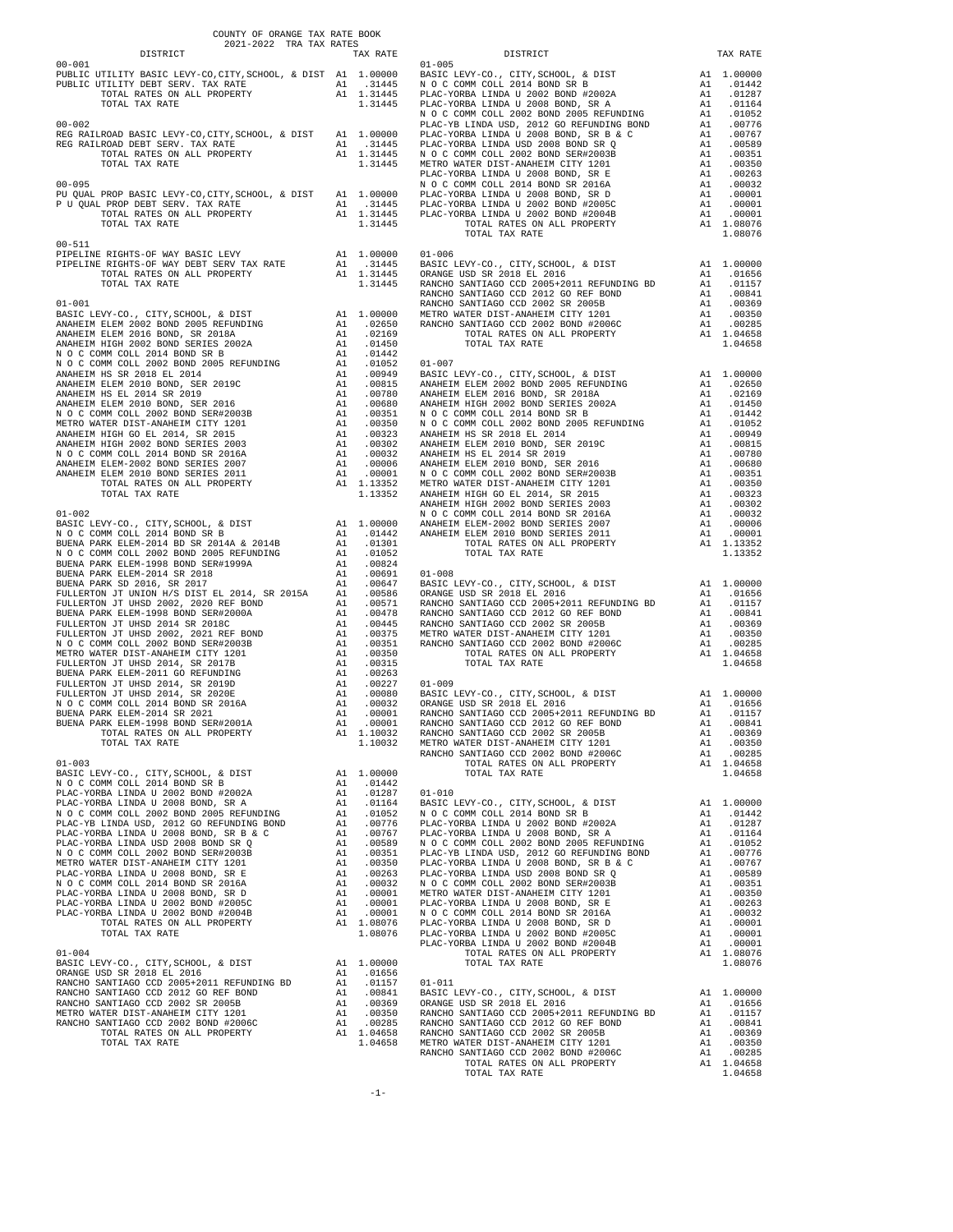| COUNTY OF ORANGE TAX RATE BOOK<br>$\begin{minipage}{.4\linewidth} \begin{tabular}{lcccccc} \textbf{1-A} & \textbf{1-A} & \textbf{RATE} & \textbf{B} \\ \textbf{2021--2022} & \textbf{TRA} & \textbf{TAX RATES} \\ \end{tabular} \end{minipage}$ |          |                                                                                                                                                                                                                                                                                  |          |
|-------------------------------------------------------------------------------------------------------------------------------------------------------------------------------------------------------------------------------------------------|----------|----------------------------------------------------------------------------------------------------------------------------------------------------------------------------------------------------------------------------------------------------------------------------------|----------|
|                                                                                                                                                                                                                                                 | TAX RATE | DISTRICT                                                                                                                                                                                                                                                                         | TAX RATE |
| $01 - 012$                                                                                                                                                                                                                                      |          | $01 - 019$                                                                                                                                                                                                                                                                       |          |
|                                                                                                                                                                                                                                                 |          |                                                                                                                                                                                                                                                                                  |          |
|                                                                                                                                                                                                                                                 |          |                                                                                                                                                                                                                                                                                  |          |
| $01 - 015$                                                                                                                                                                                                                                      |          | $01 - 022$                                                                                                                                                                                                                                                                       |          |
|                                                                                                                                                                                                                                                 |          |                                                                                                                                                                                                                                                                                  |          |
|                                                                                                                                                                                                                                                 |          | $\begin{array}{cccccccc} 01 & 011 & 0114 & 0114 & 0114 & 0114 & 0114 & 0114 & 0114 & 0114 & 0114 & 0114 & 0114 & 0114 & 0114 & 0114 & 0114 & 0114 & 0114 & 0114 & 0114 & 0114 & 0114 & 0114 & 0114 & 0114 & 0114 & 0114 & 0114 & 0114 & 0114 & 0114 & 0114 & 0114 & 0114 & 0114$ |          |
|                                                                                                                                                                                                                                                 |          |                                                                                                                                                                                                                                                                                  |          |

|  | . 00000 |  |  |
|--|---------|--|--|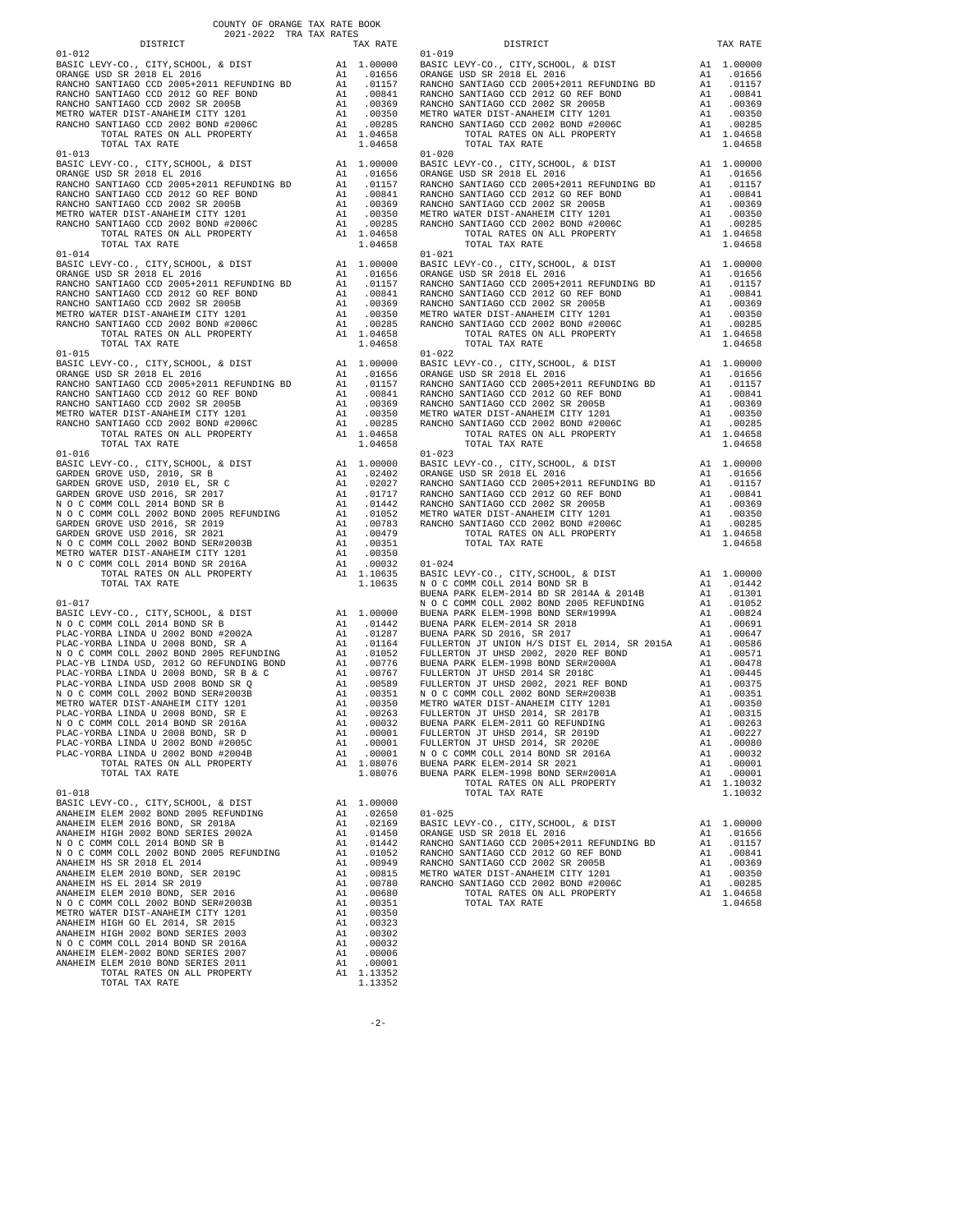| N O C COMM COLL 2014 BOND SR 2016A       | A1 | .00032     |
|------------------------------------------|----|------------|
| TOTAL RATES ON ALL PROPERTY              |    | A1 1.09650 |
| TOTAL TAX RATE                           |    | 1.09650    |
|                                          |    |            |
| $01 - 030$                               |    |            |
| BASIC LEVY-CO., CITY, SCHOOL, & DIST     | A1 | 1,00000    |
| ANAHEIM ELEM 2002 BOND 2005 REFUNDING    | A1 | .02650     |
| ANAHEIM ELEM 2016 BOND, SR 2018A         | A1 | .02169     |
| ANAHEIM HIGH 2002 BOND SERIES 2002A      | A1 | .01450     |
| N O C COMM COLL 2014 BOND SR B           | A1 | .01442     |
| N O C COMM COLL 2002 BOND 2005 REFUNDING | A1 | .01052     |
| ANAHEIM HS SR 2018 EL 2014               | A1 | .00949     |
| ANAHEIM ELEM 2010 BOND, SER 2019C        | A1 | .00815     |
| ANAHEIM HS EL 2014 SR 2019               | A1 | .00780     |
| ANAHEIM ELEM 2010 BOND, SER 2016         | A1 | .00680     |
| N O C COMM COLL 2002 BOND SER#2003B      | A1 | .00351     |
| METRO WATER DIST-ANAHEIM CITY 1201       | A1 | .00350     |
| ANAHEIM HIGH GO EL 2014. SR 2015         | A1 | .00323     |
| ANAHEIM HIGH 2002 BOND SERIES 2003       | A1 | .00302     |
| N O C COMM COLL 2014 BOND SR 2016A       | A1 | .00032     |
| ANAHEIM ELEM-2002 BOND SERIES 2007       | A1 | .00006     |
| ANAHEIM ELEM 2010 BOND SERIES 2011       | A1 | .00001     |
| TOTAL RATES ON ALL PROPERTY              | A1 | 1.13352    |
| TOTAL TAX RATE                           |    | 1.13352    |
|                                          |    |            |
|                                          |    |            |

-3-

# COUNTY OF ORANGE TAX RATE BOOK 2021-2022 TRA TAX RATES DISTRICT TAX RATE DISTRICT TAX RATE

| $01 - 026$ |  | $01 - 031$ |  |
|------------|--|------------|--|
|            |  |            |  |
|            |  |            |  |
|            |  |            |  |
|            |  |            |  |
|            |  |            |  |
|            |  |            |  |
|            |  |            |  |
|            |  |            |  |
|            |  |            |  |
|            |  |            |  |
|            |  |            |  |
|            |  |            |  |
|            |  |            |  |
|            |  |            |  |
|            |  |            |  |
|            |  |            |  |
|            |  |            |  |
|            |  |            |  |
|            |  |            |  |
|            |  |            |  |
|            |  |            |  |
|            |  |            |  |
|            |  |            |  |
|            |  |            |  |
|            |  |            |  |
|            |  |            |  |
|            |  |            |  |
|            |  |            |  |
|            |  |            |  |
|            |  |            |  |
|            |  |            |  |
|            |  |            |  |
|            |  |            |  |
|            |  |            |  |
|            |  |            |  |
|            |  |            |  |
|            |  |            |  |
|            |  |            |  |
|            |  |            |  |
|            |  |            |  |
|            |  |            |  |
|            |  |            |  |
|            |  |            |  |
|            |  |            |  |
|            |  |            |  |
|            |  |            |  |
|            |  |            |  |
|            |  |            |  |
|            |  |            |  |
|            |  |            |  |
|            |  |            |  |
|            |  |            |  |
|            |  |            |  |
|            |  |            |  |
|            |  |            |  |
|            |  |            |  |
|            |  |            |  |
|            |  |            |  |
|            |  |            |  |
|            |  |            |  |
|            |  |            |  |
|            |  |            |  |
|            |  |            |  |
|            |  |            |  |
|            |  |            |  |
|            |  |            |  |
|            |  |            |  |
|            |  |            |  |
|            |  |            |  |
|            |  |            |  |
|            |  |            |  |
|            |  |            |  |
|            |  |            |  |
|            |  |            |  |
|            |  |            |  |
|            |  |            |  |
|            |  |            |  |
|            |  |            |  |
|            |  |            |  |
|            |  |            |  |
|            |  |            |  |
|            |  |            |  |
|            |  |            |  |
|            |  |            |  |
|            |  |            |  |
|            |  |            |  |
|            |  |            |  |
|            |  |            |  |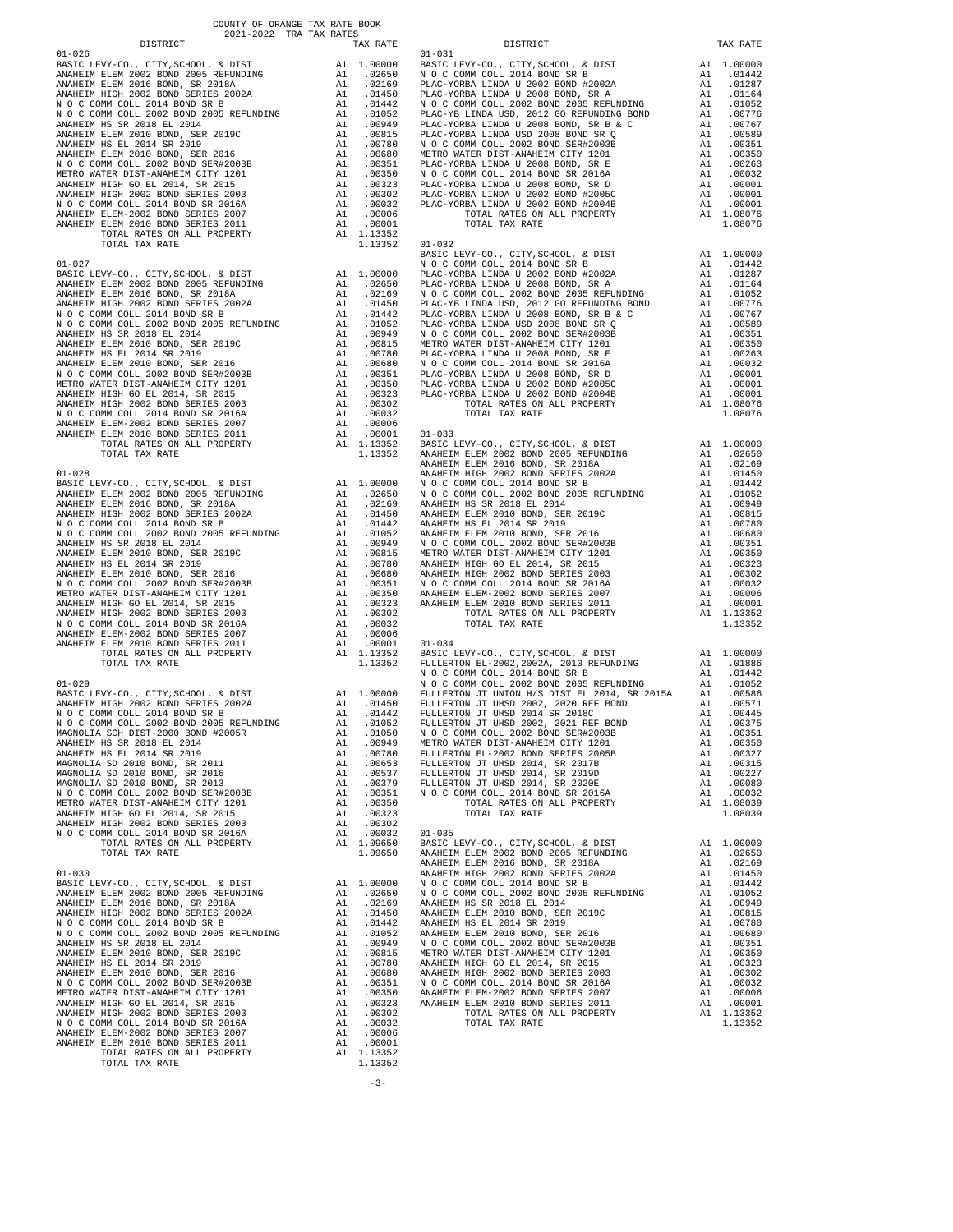| $01 - 037$                                                               |          |                  |                           |
|--------------------------------------------------------------------------|----------|------------------|---------------------------|
| BASIC LEVY-CO., CITY, SCHOOL, & DIST                                     |          | A1 1.00000       |                           |
|                                                                          |          |                  |                           |
|                                                                          |          |                  |                           |
|                                                                          |          |                  |                           |
|                                                                          |          |                  |                           |
|                                                                          |          |                  |                           |
|                                                                          |          |                  |                           |
|                                                                          |          |                  | <b>CENTRAL</b>            |
| $01 - 038$                                                               |          |                  | ANAHEIM                   |
|                                                                          |          |                  |                           |
|                                                                          |          |                  |                           |
|                                                                          |          |                  |                           |
|                                                                          |          |                  |                           |
|                                                                          |          |                  |                           |
|                                                                          |          |                  |                           |
|                                                                          |          |                  |                           |
|                                                                          |          |                  |                           |
|                                                                          |          |                  |                           |
|                                                                          |          |                  |                           |
|                                                                          |          |                  |                           |
|                                                                          |          |                  |                           |
|                                                                          |          |                  |                           |
|                                                                          |          |                  |                           |
| $01 - 039$                                                               |          |                  | CENTRAL<br><b>ANAHEIM</b> |
|                                                                          |          |                  |                           |
|                                                                          |          |                  |                           |
|                                                                          |          |                  |                           |
|                                                                          |          |                  |                           |
|                                                                          |          |                  |                           |
|                                                                          |          |                  |                           |
|                                                                          |          |                  |                           |
|                                                                          |          |                  |                           |
|                                                                          |          |                  |                           |
|                                                                          |          |                  |                           |
|                                                                          |          |                  |                           |
|                                                                          |          |                  |                           |
|                                                                          |          |                  |                           |
|                                                                          |          |                  |                           |
|                                                                          |          |                  | PLAC-YO                   |
|                                                                          |          |                  |                           |
|                                                                          |          |                  |                           |
|                                                                          |          |                  |                           |
|                                                                          |          |                  |                           |
|                                                                          |          |                  |                           |
| N O C COMM COLL 2002 BOND 2005 REFUNDING                                 | Al       | .01052           | PLAC-YO                   |
| ANAHEIM HS SR 2018 EL 2014                                               | A1       | .00949           |                           |
| ANAHEIM ELEM 2010 BOND, SER 2019C                                        | A1       | .00815           |                           |
| ANAHEIM HS EL 2014 SR 2019<br>ANAHEIM ELEM 2010 BOND, SER 2016           | A1<br>A1 | .00780<br>.00680 | $01 - 045$                |
| N O C COMM COLL 2002 BOND SER#2003B                                      | A1       | .00351           | BASIC L                   |
| METRO WATER DIST-ANAHEIM CITY 1201                                       | A1       | .00350           | <b>ANAHEIM</b>            |
| ANAHEIM HIGH GO EL 2014, SR 2015                                         | A1       | .00323           | NOCC                      |
| ANAHEIM HIGH 2002 BOND SERIES 2003                                       | A1       | .00302           | N O C C                   |
| N O C COMM COLL 2014 BOND SR 2016A<br>ANAHEIM ELEM-2002 BOND SERIES 2007 | A1<br>A1 | .00032<br>.00006 | MAGNOLI<br>ANAHEIM        |
| ANAHEIM ELEM 2010 BOND SERIES 2011                                       | A1       | .00001           | ANAHEIM                   |
| TOTAL RATES ON ALL PROPERTY                                              |          | A1 1.13352       | MAGNOLI                   |
| TOTAL TAY RATE                                                           |          | 1 13352          | MACMOT T                  |

| COUNTY OF ORANGE TAX RATE BOOK<br>$\begin{minipage}{.4\linewidth} \begin{tabular}{lcccc} \textbf{1-AX RATE} & \textbf{1-X} & \textbf{1-X} & \textbf{RATE} & \textbf{1-X} & \textbf{1-X} & \textbf{1-X} & \textbf{1-X} & \textbf{1-X} & \textbf{1-X} & \textbf{1-X} & \textbf{1-X} & \textbf{1-X} & \textbf{1-X} & \textbf{1-X} & \textbf{1-X} & \textbf{1-X} & \textbf{1-X} & \textbf{1-X} & \textbf{1-X} & \textbf{1-X} & \textbf{1-X} & \textbf{1-X} & \textbf{1-X} & \textbf{$ |          |            |          |
|-----------------------------------------------------------------------------------------------------------------------------------------------------------------------------------------------------------------------------------------------------------------------------------------------------------------------------------------------------------------------------------------------------------------------------------------------------------------------------------|----------|------------|----------|
|                                                                                                                                                                                                                                                                                                                                                                                                                                                                                   | TAX RATE | DISTRICT   | TAX RATE |
| $01 - 036$                                                                                                                                                                                                                                                                                                                                                                                                                                                                        |          | $01 - 041$ |          |
|                                                                                                                                                                                                                                                                                                                                                                                                                                                                                   |          |            |          |
|                                                                                                                                                                                                                                                                                                                                                                                                                                                                                   |          |            |          |
|                                                                                                                                                                                                                                                                                                                                                                                                                                                                                   |          |            |          |
|                                                                                                                                                                                                                                                                                                                                                                                                                                                                                   |          |            |          |
|                                                                                                                                                                                                                                                                                                                                                                                                                                                                                   |          |            |          |
|                                                                                                                                                                                                                                                                                                                                                                                                                                                                                   |          |            |          |
|                                                                                                                                                                                                                                                                                                                                                                                                                                                                                   |          |            |          |
|                                                                                                                                                                                                                                                                                                                                                                                                                                                                                   |          |            |          |
| The arts of ALE (1997) 22 $\mu$ 1.1992) and a state in the state of the state of the state of the state of the state of the state of the state of the state of the state of the state of the state of the state of the state o                                                                                                                                                                                                                                                    |          |            |          |
|                                                                                                                                                                                                                                                                                                                                                                                                                                                                                   |          |            |          |
|                                                                                                                                                                                                                                                                                                                                                                                                                                                                                   |          |            |          |
|                                                                                                                                                                                                                                                                                                                                                                                                                                                                                   |          |            |          |
|                                                                                                                                                                                                                                                                                                                                                                                                                                                                                   |          |            |          |
|                                                                                                                                                                                                                                                                                                                                                                                                                                                                                   |          |            |          |
|                                                                                                                                                                                                                                                                                                                                                                                                                                                                                   |          |            |          |
|                                                                                                                                                                                                                                                                                                                                                                                                                                                                                   |          |            |          |
|                                                                                                                                                                                                                                                                                                                                                                                                                                                                                   |          |            |          |
|                                                                                                                                                                                                                                                                                                                                                                                                                                                                                   |          |            |          |
|                                                                                                                                                                                                                                                                                                                                                                                                                                                                                   |          |            |          |
|                                                                                                                                                                                                                                                                                                                                                                                                                                                                                   |          |            |          |
|                                                                                                                                                                                                                                                                                                                                                                                                                                                                                   |          |            |          |
|                                                                                                                                                                                                                                                                                                                                                                                                                                                                                   |          |            |          |
|                                                                                                                                                                                                                                                                                                                                                                                                                                                                                   |          |            |          |
|                                                                                                                                                                                                                                                                                                                                                                                                                                                                                   |          |            |          |
|                                                                                                                                                                                                                                                                                                                                                                                                                                                                                   |          |            |          |
|                                                                                                                                                                                                                                                                                                                                                                                                                                                                                   |          |            |          |
|                                                                                                                                                                                                                                                                                                                                                                                                                                                                                   |          |            |          |
|                                                                                                                                                                                                                                                                                                                                                                                                                                                                                   |          |            |          |
|                                                                                                                                                                                                                                                                                                                                                                                                                                                                                   |          |            |          |
|                                                                                                                                                                                                                                                                                                                                                                                                                                                                                   |          |            |          |
|                                                                                                                                                                                                                                                                                                                                                                                                                                                                                   |          |            |          |
|                                                                                                                                                                                                                                                                                                                                                                                                                                                                                   |          |            |          |
|                                                                                                                                                                                                                                                                                                                                                                                                                                                                                   |          |            |          |
|                                                                                                                                                                                                                                                                                                                                                                                                                                                                                   |          |            |          |
|                                                                                                                                                                                                                                                                                                                                                                                                                                                                                   |          |            |          |
|                                                                                                                                                                                                                                                                                                                                                                                                                                                                                   |          |            |          |
|                                                                                                                                                                                                                                                                                                                                                                                                                                                                                   |          |            |          |
|                                                                                                                                                                                                                                                                                                                                                                                                                                                                                   |          |            |          |
|                                                                                                                                                                                                                                                                                                                                                                                                                                                                                   |          |            |          |
|                                                                                                                                                                                                                                                                                                                                                                                                                                                                                   |          |            |          |
|                                                                                                                                                                                                                                                                                                                                                                                                                                                                                   |          |            |          |
|                                                                                                                                                                                                                                                                                                                                                                                                                                                                                   |          |            |          |
|                                                                                                                                                                                                                                                                                                                                                                                                                                                                                   |          |            |          |
|                                                                                                                                                                                                                                                                                                                                                                                                                                                                                   |          |            |          |
|                                                                                                                                                                                                                                                                                                                                                                                                                                                                                   |          |            |          |
|                                                                                                                                                                                                                                                                                                                                                                                                                                                                                   |          |            |          |
|                                                                                                                                                                                                                                                                                                                                                                                                                                                                                   |          |            |          |
|                                                                                                                                                                                                                                                                                                                                                                                                                                                                                   |          |            |          |
|                                                                                                                                                                                                                                                                                                                                                                                                                                                                                   |          |            |          |
|                                                                                                                                                                                                                                                                                                                                                                                                                                                                                   |          |            |          |
|                                                                                                                                                                                                                                                                                                                                                                                                                                                                                   |          |            |          |
|                                                                                                                                                                                                                                                                                                                                                                                                                                                                                   |          |            |          |
|                                                                                                                                                                                                                                                                                                                                                                                                                                                                                   |          |            |          |
|                                                                                                                                                                                                                                                                                                                                                                                                                                                                                   |          |            |          |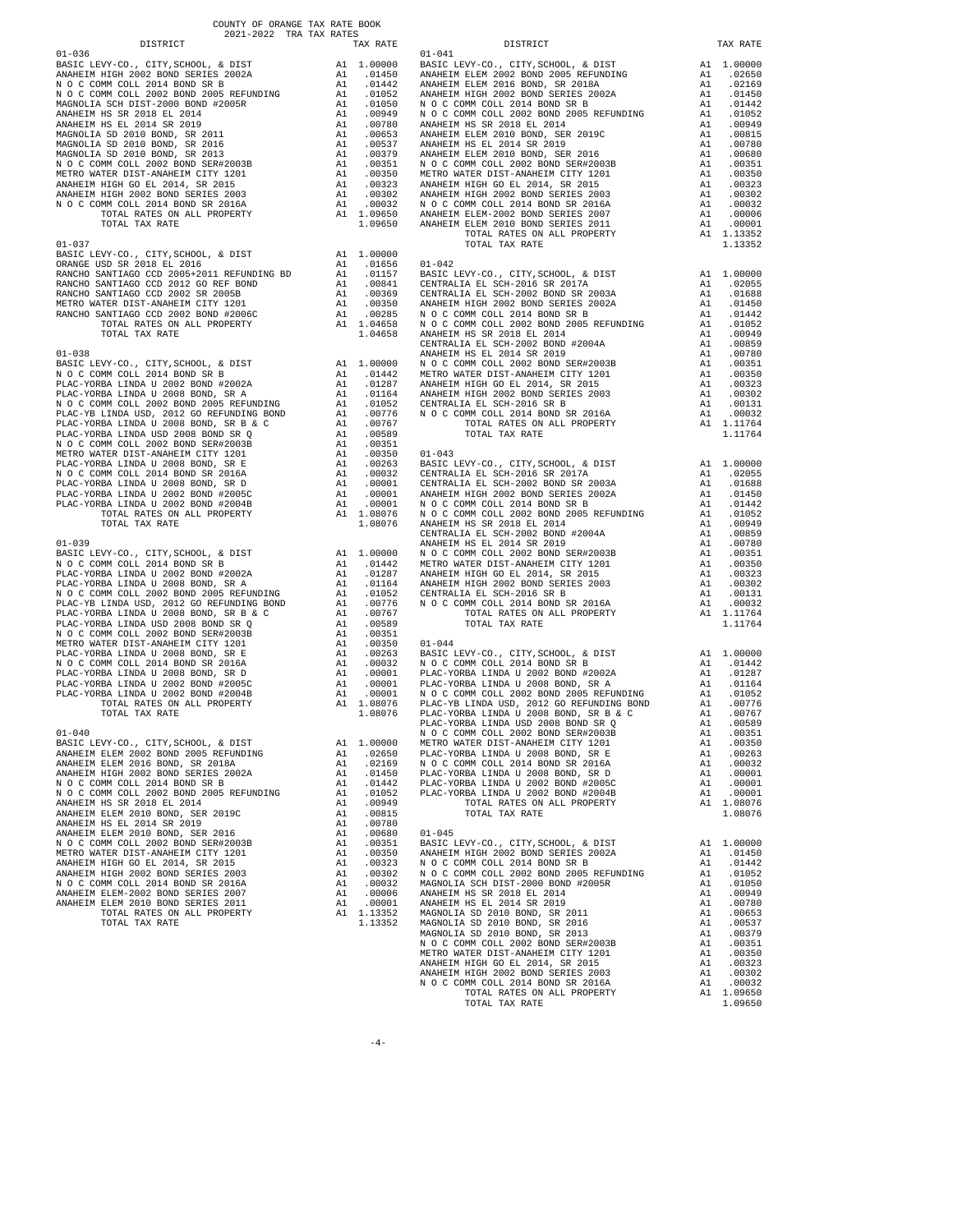| TOTAL TAX RATE                                                                                                                |          | 1.14386                                                                                                             |                    |
|-------------------------------------------------------------------------------------------------------------------------------|----------|---------------------------------------------------------------------------------------------------------------------|--------------------|
| $01 - 047$                                                                                                                    |          |                                                                                                                     | $01 - 053$         |
|                                                                                                                               |          |                                                                                                                     |                    |
|                                                                                                                               |          |                                                                                                                     |                    |
|                                                                                                                               |          |                                                                                                                     |                    |
|                                                                                                                               |          |                                                                                                                     |                    |
|                                                                                                                               |          |                                                                                                                     |                    |
|                                                                                                                               |          |                                                                                                                     |                    |
|                                                                                                                               |          |                                                                                                                     |                    |
|                                                                                                                               |          |                                                                                                                     |                    |
|                                                                                                                               |          |                                                                                                                     |                    |
|                                                                                                                               |          |                                                                                                                     |                    |
|                                                                                                                               |          |                                                                                                                     |                    |
|                                                                                                                               |          |                                                                                                                     |                    |
|                                                                                                                               |          |                                                                                                                     |                    |
|                                                                                                                               |          |                                                                                                                     |                    |
|                                                                                                                               |          |                                                                                                                     | <b>ANAHEIM</b>     |
| 01-048<br>BASIC LEVY-CO., CITY, SCHOOL, & DISA<br>GARDEN GROVE USD, 2010, SR B<br>HADDEN GROVE USD, 2010 EL, SR C             |          |                                                                                                                     | ANAHEIM            |
|                                                                                                                               |          |                                                                                                                     |                    |
|                                                                                                                               |          |                                                                                                                     |                    |
|                                                                                                                               |          |                                                                                                                     |                    |
|                                                                                                                               |          |                                                                                                                     |                    |
|                                                                                                                               |          |                                                                                                                     |                    |
|                                                                                                                               |          |                                                                                                                     |                    |
|                                                                                                                               |          |                                                                                                                     |                    |
|                                                                                                                               |          |                                                                                                                     |                    |
|                                                                                                                               |          |                                                                                                                     |                    |
|                                                                                                                               |          |                                                                                                                     |                    |
| TOTAL TAX RATE                                                                                                                |          | 1.10635 01-055                                                                                                      | BASIC L            |
| $01 - 049$                                                                                                                    |          |                                                                                                                     | NOCC               |
|                                                                                                                               |          |                                                                                                                     |                    |
|                                                                                                                               |          |                                                                                                                     |                    |
|                                                                                                                               |          |                                                                                                                     |                    |
|                                                                                                                               |          |                                                                                                                     |                    |
|                                                                                                                               |          |                                                                                                                     |                    |
|                                                                                                                               |          |                                                                                                                     |                    |
|                                                                                                                               |          |                                                                                                                     |                    |
|                                                                                                                               |          |                                                                                                                     |                    |
|                                                                                                                               |          |                                                                                                                     |                    |
|                                                                                                                               |          |                                                                                                                     |                    |
|                                                                                                                               |          |                                                                                                                     |                    |
|                                                                                                                               |          |                                                                                                                     |                    |
|                                                                                                                               |          |                                                                                                                     |                    |
|                                                                                                                               |          |                                                                                                                     | $01 - 056$         |
| $01 - 050$                                                                                                                    |          |                                                                                                                     | BASIC <sup>L</sup> |
| BASIC LEVY-CO., CITY, SCHOOL, & DIST                                                                                          |          | A1 1.00000 ANAHEIM                                                                                                  |                    |
| ORANGE USD SR 2018 EL 2016                                                                                                    |          | A1 .01656 ANAHEIM<br>.01157                                                                                         | ANAHEIM            |
| RANCHO SANTIAGO CCD 2005+2011 REFUNDING BD A1<br>RANCHO SANTIAGO CCD 2012 GO REF BOND A1<br>RANCHO SANTIAGO CCD 2002 SP 2005P |          | .00841                                                                                                              | NOCC               |
| RANCHO SANTIAGO CCD 2002 SR 2005B                                                                                             |          |                                                                                                                     |                    |
| METRO WATER DIST-ANAHEIM CITY 1201                                                                                            |          | AL .00841 NOCC<br>Al .00369 NOCC<br>Al .00350 ANAHEIM<br>Al .00285 ANAHEIM<br>Al 1.04658 ANAHEIM<br>1.04658 ANAHEIM |                    |
| RANCHO SANTIAGO CCD 2002 BOND #2006C<br>TOTAL RATES ON ALL PROPERTY                                                           |          |                                                                                                                     |                    |
| TOTAL TAX RATE                                                                                                                |          |                                                                                                                     |                    |
|                                                                                                                               |          |                                                                                                                     | NOCC               |
| $01 - 051$                                                                                                                    |          |                                                                                                                     | METRO W            |
| BASIC LEVY-CO., CITY, SCHOOL, & DIST                                                                                          |          |                                                                                                                     |                    |
| CENTRALIA EL SCH-2016 SR 2017A<br>CENTRALIA EL SCH-2002 BOND SR 2003A                                                         |          | A1 1.00000 ANAHEIM<br>A1 .02055 ANAHEIM<br>A1 .01688 N O C C<br>A1 .01442 ANAHEIM<br>A1 .01442 ANAHEIM              |                    |
| ANAHEIM HIGH 2002 BOND SERIES 2002A                                                                                           |          |                                                                                                                     |                    |
| N O C COMM COLL 2014 BOND SR B                                                                                                |          |                                                                                                                     |                    |
| N O C COMM COLL 2002 BOND 2005 REFUNDING                                                                                      | A1       | .01052                                                                                                              |                    |
| ANAHEIM HS SR 2018 EL 2014<br>CENTRALIA EL SCH-2002 BOND #2004A                                                               | A1<br>A1 | .00949<br>.00859                                                                                                    |                    |
| ANAHEIM HS EL 2014 SR 2019                                                                                                    | A1       | .00780                                                                                                              |                    |
| N O C COMM COLL 2002 BOND SER#2003B                                                                                           |          | A1 .00351                                                                                                           |                    |
| METRO WATER DIST-ANAHEIM CITY 1201                                                                                            |          | A1 .00350                                                                                                           |                    |
| ANAHEIM HIGH GO EL 2014, SR 2015                                                                                              |          | A1.00323                                                                                                            |                    |
| ANAHEIM HIGH 2002 BOND SERIES 2003<br>CENTRALIA EL SCH-2016 SR B                                                              | A1<br>A1 | .00302<br>.00131                                                                                                    |                    |
| N O C COMM COLL 2014 BOND SR 2016A                                                                                            | A1       | .00032                                                                                                              |                    |
| TOTAL RATES ON ALL PROPERTY                                                                                                   |          | A1 1.11764                                                                                                          |                    |
| TOTAL TAX RATE                                                                                                                |          | 1.11764                                                                                                             |                    |

| COUNTY OF ORANGE TAX RATE BOOK<br>$\begin{minipage}{.4\linewidth} \begin{tabular}{lcccccc} \textbf{1-AX RATE} & \textbf{1-X} & \textbf{1-X} & \textbf{RATE} & \textbf{1-X} & \textbf{1-X} & \textbf{1-X} & \textbf{1-X} & \textbf{1-X} & \textbf{1-X} & \textbf{1-X} & \textbf{1-X} & \textbf{1-X} & \textbf{1-X} & \textbf{1-X} & \textbf{1-X} & \textbf{1-X} & \textbf{1-X} & \textbf{1-X} & \textbf{1-X} & \textbf{1-X} & \textbf{1-X} & \textbf{1-X} & \textbf{1-X} & \textbf$ |          |                          |          |  |  |
|------------------------------------------------------------------------------------------------------------------------------------------------------------------------------------------------------------------------------------------------------------------------------------------------------------------------------------------------------------------------------------------------------------------------------------------------------------------------------------|----------|--------------------------|----------|--|--|
|                                                                                                                                                                                                                                                                                                                                                                                                                                                                                    | TAX RATE | DISTRICT                 | TAX RATE |  |  |
| $01 - 046$<br>$01 - 047$                                                                                                                                                                                                                                                                                                                                                                                                                                                           |          | $01 - 052$<br>$01 - 053$ |          |  |  |
|                                                                                                                                                                                                                                                                                                                                                                                                                                                                                    |          |                          |          |  |  |
|                                                                                                                                                                                                                                                                                                                                                                                                                                                                                    |          |                          |          |  |  |
|                                                                                                                                                                                                                                                                                                                                                                                                                                                                                    |          |                          |          |  |  |
| TOTAL TAX RATE                                                                                                                                                                                                                                                                                                                                                                                                                                                                     | 1.14386  | $01 - 056$               |          |  |  |
|                                                                                                                                                                                                                                                                                                                                                                                                                                                                                    |          |                          |          |  |  |
|                                                                                                                                                                                                                                                                                                                                                                                                                                                                                    |          |                          |          |  |  |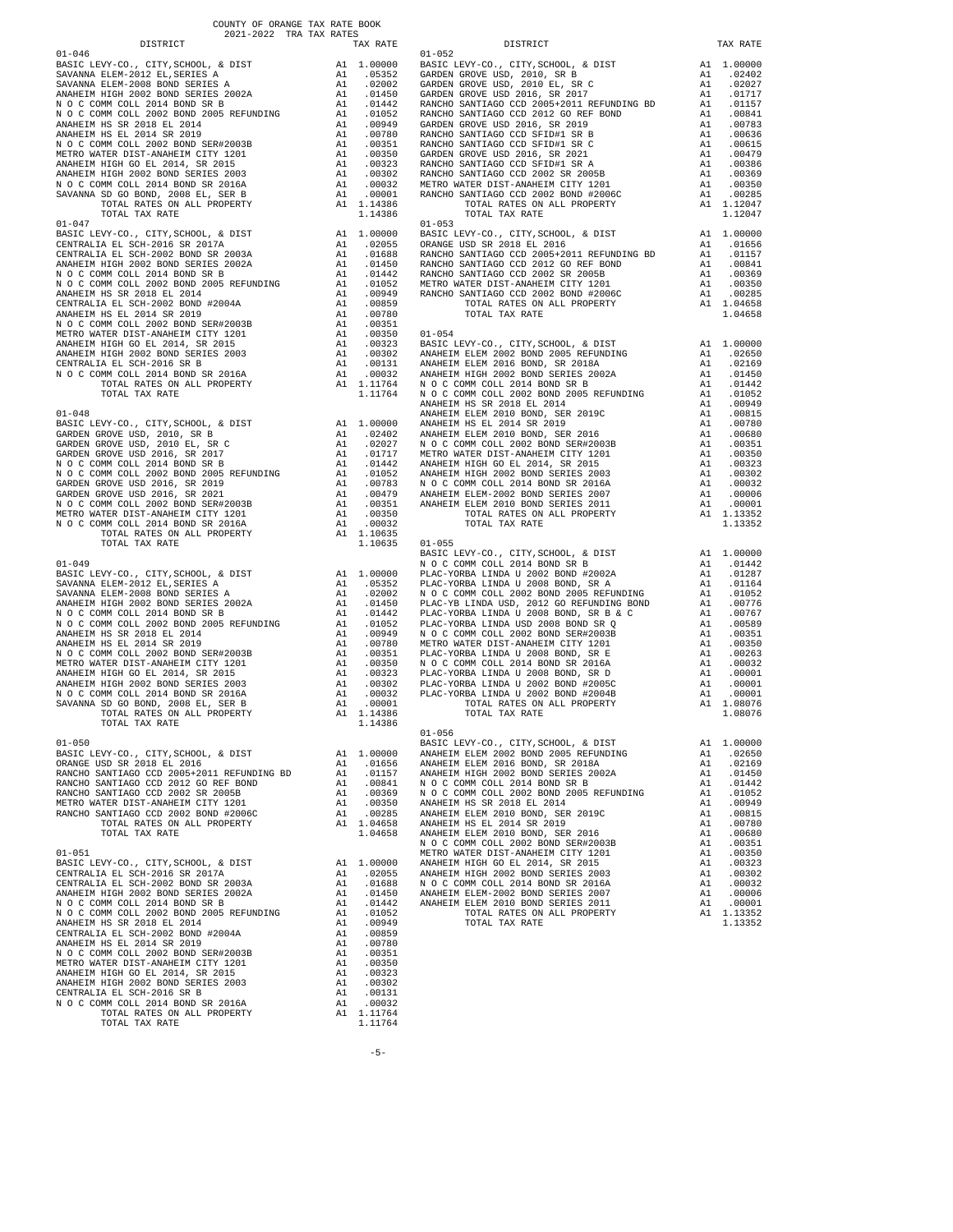| $01 - 058$                                                          |                                 |                      | N O C C<br>METRO W |
|---------------------------------------------------------------------|---------------------------------|----------------------|--------------------|
|                                                                     |                                 |                      |                    |
|                                                                     |                                 |                      |                    |
|                                                                     |                                 |                      |                    |
|                                                                     |                                 |                      |                    |
|                                                                     |                                 |                      |                    |
|                                                                     |                                 |                      |                    |
| TOTAL TAX RATE                                                      |                                 | $1.04658$ $01-065$   |                    |
|                                                                     |                                 |                      | BASIC L            |
|                                                                     |                                 |                      |                    |
|                                                                     |                                 |                      |                    |
|                                                                     |                                 |                      |                    |
|                                                                     |                                 |                      |                    |
|                                                                     |                                 |                      |                    |
|                                                                     |                                 |                      |                    |
|                                                                     |                                 |                      |                    |
|                                                                     |                                 |                      |                    |
|                                                                     |                                 |                      |                    |
|                                                                     |                                 |                      |                    |
|                                                                     |                                 |                      |                    |
|                                                                     |                                 |                      |                    |
|                                                                     |                                 |                      |                    |
|                                                                     |                                 |                      | MAGNOLI            |
| $01 - 060$                                                          |                                 |                      | MAGNOLI            |
|                                                                     |                                 |                      |                    |
|                                                                     |                                 |                      |                    |
|                                                                     |                                 |                      |                    |
|                                                                     |                                 |                      |                    |
|                                                                     |                                 |                      |                    |
|                                                                     |                                 |                      |                    |
|                                                                     |                                 |                      |                    |
|                                                                     |                                 |                      |                    |
|                                                                     |                                 |                      |                    |
|                                                                     |                                 |                      |                    |
|                                                                     |                                 |                      |                    |
|                                                                     |                                 |                      |                    |
| $01 - 061$                                                          |                                 |                      | RANCHO<br>RANCHO   |
|                                                                     |                                 |                      |                    |
|                                                                     |                                 |                      |                    |
|                                                                     |                                 |                      |                    |
|                                                                     |                                 |                      |                    |
| METRO WATER DIST-ANAHEIM CITY 1201                                  |                                 | A1.00350             |                    |
| RANCHO SANTIAGO CCD 2002 BOND #2006C<br>TOTAL RATES ON ALL PROPERTY | $A1$ <sub><math>R1</math></sub> | .00285<br>A1 1.04658 |                    |
| TOTAL TAX RATE                                                      |                                 | 1.04658              | $01 - 068$         |
|                                                                     |                                 |                      | BASIC L            |
| $01 - 062$                                                          |                                 |                      | ANAHEIM            |
|                                                                     |                                 |                      |                    |
|                                                                     |                                 |                      |                    |
|                                                                     |                                 |                      |                    |
|                                                                     |                                 |                      |                    |
|                                                                     |                                 |                      |                    |
|                                                                     |                                 |                      |                    |
|                                                                     |                                 |                      |                    |
|                                                                     |                                 |                      |                    |
|                                                                     |                                 |                      |                    |
|                                                                     |                                 |                      |                    |
|                                                                     |                                 |                      |                    |
| TOTAL RATES ON ALL PROPERTY                                         |                                 | A1 1.08076           |                    |

| COUNTY OF ORANGE TAX RATE BOOK<br>$2021-2022 \quad \text{TRA TAX RATES}$ DISTRICT                                                                                                                                                                                                                                                                                                                                                                                    |          |            |          |
|----------------------------------------------------------------------------------------------------------------------------------------------------------------------------------------------------------------------------------------------------------------------------------------------------------------------------------------------------------------------------------------------------------------------------------------------------------------------|----------|------------|----------|
|                                                                                                                                                                                                                                                                                                                                                                                                                                                                      | TAX RATE | DISTRICT   | TAX RATE |
| $01 - 057$                                                                                                                                                                                                                                                                                                                                                                                                                                                           |          | $01 - 063$ |          |
|                                                                                                                                                                                                                                                                                                                                                                                                                                                                      |          |            |          |
|                                                                                                                                                                                                                                                                                                                                                                                                                                                                      |          |            |          |
|                                                                                                                                                                                                                                                                                                                                                                                                                                                                      |          |            |          |
|                                                                                                                                                                                                                                                                                                                                                                                                                                                                      |          |            |          |
|                                                                                                                                                                                                                                                                                                                                                                                                                                                                      |          |            |          |
|                                                                                                                                                                                                                                                                                                                                                                                                                                                                      |          |            |          |
|                                                                                                                                                                                                                                                                                                                                                                                                                                                                      |          |            |          |
|                                                                                                                                                                                                                                                                                                                                                                                                                                                                      |          |            |          |
|                                                                                                                                                                                                                                                                                                                                                                                                                                                                      |          |            |          |
|                                                                                                                                                                                                                                                                                                                                                                                                                                                                      |          |            |          |
|                                                                                                                                                                                                                                                                                                                                                                                                                                                                      |          |            |          |
|                                                                                                                                                                                                                                                                                                                                                                                                                                                                      |          |            |          |
|                                                                                                                                                                                                                                                                                                                                                                                                                                                                      |          |            |          |
|                                                                                                                                                                                                                                                                                                                                                                                                                                                                      |          |            |          |
|                                                                                                                                                                                                                                                                                                                                                                                                                                                                      |          |            |          |
|                                                                                                                                                                                                                                                                                                                                                                                                                                                                      |          |            |          |
|                                                                                                                                                                                                                                                                                                                                                                                                                                                                      |          |            |          |
|                                                                                                                                                                                                                                                                                                                                                                                                                                                                      |          |            |          |
|                                                                                                                                                                                                                                                                                                                                                                                                                                                                      |          |            |          |
|                                                                                                                                                                                                                                                                                                                                                                                                                                                                      |          |            |          |
|                                                                                                                                                                                                                                                                                                                                                                                                                                                                      |          |            |          |
|                                                                                                                                                                                                                                                                                                                                                                                                                                                                      |          |            |          |
|                                                                                                                                                                                                                                                                                                                                                                                                                                                                      |          |            |          |
|                                                                                                                                                                                                                                                                                                                                                                                                                                                                      |          |            |          |
|                                                                                                                                                                                                                                                                                                                                                                                                                                                                      |          |            |          |
|                                                                                                                                                                                                                                                                                                                                                                                                                                                                      |          |            |          |
|                                                                                                                                                                                                                                                                                                                                                                                                                                                                      |          |            |          |
|                                                                                                                                                                                                                                                                                                                                                                                                                                                                      |          |            |          |
|                                                                                                                                                                                                                                                                                                                                                                                                                                                                      |          |            |          |
|                                                                                                                                                                                                                                                                                                                                                                                                                                                                      |          |            |          |
|                                                                                                                                                                                                                                                                                                                                                                                                                                                                      |          |            |          |
|                                                                                                                                                                                                                                                                                                                                                                                                                                                                      |          |            |          |
|                                                                                                                                                                                                                                                                                                                                                                                                                                                                      |          |            |          |
|                                                                                                                                                                                                                                                                                                                                                                                                                                                                      |          |            |          |
|                                                                                                                                                                                                                                                                                                                                                                                                                                                                      |          |            |          |
|                                                                                                                                                                                                                                                                                                                                                                                                                                                                      |          |            |          |
|                                                                                                                                                                                                                                                                                                                                                                                                                                                                      |          |            |          |
|                                                                                                                                                                                                                                                                                                                                                                                                                                                                      |          |            |          |
|                                                                                                                                                                                                                                                                                                                                                                                                                                                                      |          |            |          |
|                                                                                                                                                                                                                                                                                                                                                                                                                                                                      |          |            |          |
|                                                                                                                                                                                                                                                                                                                                                                                                                                                                      |          |            |          |
|                                                                                                                                                                                                                                                                                                                                                                                                                                                                      |          |            |          |
|                                                                                                                                                                                                                                                                                                                                                                                                                                                                      |          |            |          |
|                                                                                                                                                                                                                                                                                                                                                                                                                                                                      |          |            |          |
|                                                                                                                                                                                                                                                                                                                                                                                                                                                                      |          |            |          |
|                                                                                                                                                                                                                                                                                                                                                                                                                                                                      |          |            |          |
|                                                                                                                                                                                                                                                                                                                                                                                                                                                                      |          |            |          |
|                                                                                                                                                                                                                                                                                                                                                                                                                                                                      |          |            |          |
|                                                                                                                                                                                                                                                                                                                                                                                                                                                                      |          |            |          |
| $\begin{tabular}{c c c c} \multicolumn{4}{c c c} \multicolumn{4}{c c} \multicolumn{4}{c c} \multicolumn{4}{c} \multicolumn{4}{c} \multicolumn{4}{c} \multicolumn{4}{c} \multicolumn{4}{c} \multicolumn{4}{c} \multicolumn{4}{c} \multicolumn{4}{c} \multicolumn{4}{c} \multicolumn{4}{c} \multicolumn{4}{c} \multicolumn{4}{c} \multicolumn{4}{c} \multicolumn{4}{c} \multicolumn{4}{c} \multicolumn{4}{c} \multicolumn{4}{c} \multicolumn{4}{c} \multicolumn{4}{c}$ |          |            |          |
|                                                                                                                                                                                                                                                                                                                                                                                                                                                                      |          |            |          |
|                                                                                                                                                                                                                                                                                                                                                                                                                                                                      |          |            |          |
|                                                                                                                                                                                                                                                                                                                                                                                                                                                                      |          |            |          |
|                                                                                                                                                                                                                                                                                                                                                                                                                                                                      |          |            |          |
|                                                                                                                                                                                                                                                                                                                                                                                                                                                                      |          |            |          |
|                                                                                                                                                                                                                                                                                                                                                                                                                                                                      |          |            |          |
|                                                                                                                                                                                                                                                                                                                                                                                                                                                                      |          |            |          |
|                                                                                                                                                                                                                                                                                                                                                                                                                                                                      |          |            |          |
|                                                                                                                                                                                                                                                                                                                                                                                                                                                                      |          |            |          |
|                                                                                                                                                                                                                                                                                                                                                                                                                                                                      |          |            |          |
|                                                                                                                                                                                                                                                                                                                                                                                                                                                                      |          |            |          |
|                                                                                                                                                                                                                                                                                                                                                                                                                                                                      |          |            |          |
|                                                                                                                                                                                                                                                                                                                                                                                                                                                                      |          |            |          |
|                                                                                                                                                                                                                                                                                                                                                                                                                                                                      |          |            |          |
|                                                                                                                                                                                                                                                                                                                                                                                                                                                                      |          |            |          |
|                                                                                                                                                                                                                                                                                                                                                                                                                                                                      |          |            |          |
|                                                                                                                                                                                                                                                                                                                                                                                                                                                                      |          |            |          |
|                                                                                                                                                                                                                                                                                                                                                                                                                                                                      |          |            |          |
|                                                                                                                                                                                                                                                                                                                                                                                                                                                                      |          |            |          |
|                                                                                                                                                                                                                                                                                                                                                                                                                                                                      |          |            |          |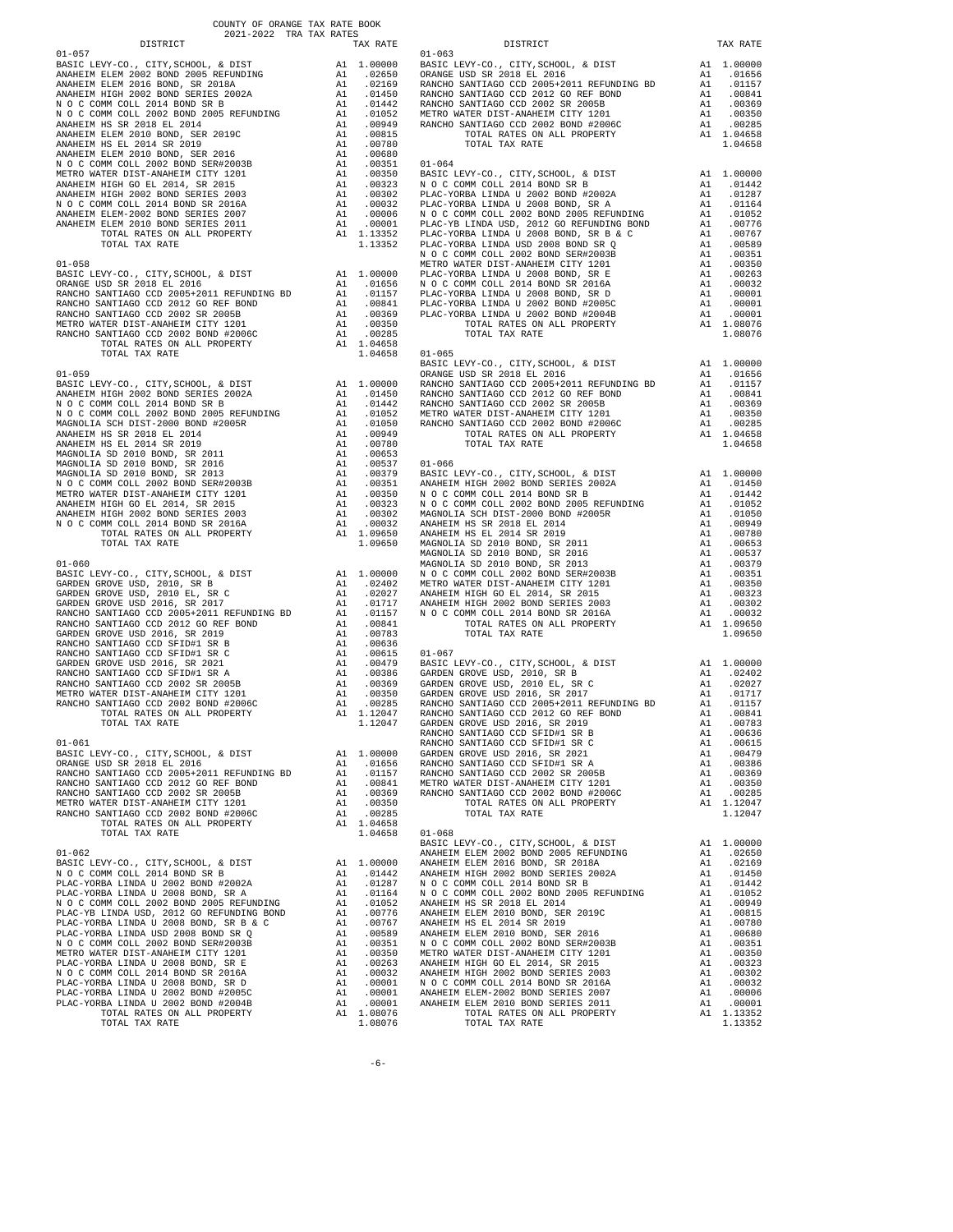|                                                                                                                                                                                                                                                                                                                                                                                                          |               |                                                                                                | ANAHEIM            |
|----------------------------------------------------------------------------------------------------------------------------------------------------------------------------------------------------------------------------------------------------------------------------------------------------------------------------------------------------------------------------------------------------------|---------------|------------------------------------------------------------------------------------------------|--------------------|
| $01 - 070$                                                                                                                                                                                                                                                                                                                                                                                               |               |                                                                                                | NOCC               |
| BASIC LEVY-CO., CITY, SCHOOL, & DIST                                                                                                                                                                                                                                                                                                                                                                     |               | A1 1.00000                                                                                     |                    |
| GARDEN GROVE USD, 2010, SR B<br>GARDEN GROVE USD, 2010 EL, SR C                                                                                                                                                                                                                                                                                                                                          |               | A1 .02402<br>A1 .02027                                                                         |                    |
|                                                                                                                                                                                                                                                                                                                                                                                                          |               |                                                                                                |                    |
|                                                                                                                                                                                                                                                                                                                                                                                                          |               |                                                                                                |                    |
|                                                                                                                                                                                                                                                                                                                                                                                                          |               |                                                                                                |                    |
|                                                                                                                                                                                                                                                                                                                                                                                                          |               |                                                                                                |                    |
|                                                                                                                                                                                                                                                                                                                                                                                                          |               |                                                                                                |                    |
|                                                                                                                                                                                                                                                                                                                                                                                                          |               |                                                                                                |                    |
|                                                                                                                                                                                                                                                                                                                                                                                                          |               |                                                                                                |                    |
|                                                                                                                                                                                                                                                                                                                                                                                                          |               |                                                                                                |                    |
| $01 - 071$                                                                                                                                                                                                                                                                                                                                                                                               |               | - 1.00000<br>A1 1.00000 N 0 C C<br>A1 .02402 PLAC-YO<br>A1 .02027 PLAC-YO<br>A1 .01717 PLAC-YO |                    |
| BASIC LEVY-CO., CITY, SCHOOL, & DIST<br>BASIC LEVY-CO., CITI, DOMEST, GARDEN GROVE USD, 2010, SR B                                                                                                                                                                                                                                                                                                       |               |                                                                                                |                    |
|                                                                                                                                                                                                                                                                                                                                                                                                          |               |                                                                                                |                    |
| GARDEN GROVE USD 2016, SR 2017                                                                                                                                                                                                                                                                                                                                                                           |               |                                                                                                |                    |
|                                                                                                                                                                                                                                                                                                                                                                                                          |               |                                                                                                |                    |
|                                                                                                                                                                                                                                                                                                                                                                                                          |               |                                                                                                |                    |
|                                                                                                                                                                                                                                                                                                                                                                                                          |               |                                                                                                |                    |
|                                                                                                                                                                                                                                                                                                                                                                                                          |               |                                                                                                |                    |
|                                                                                                                                                                                                                                                                                                                                                                                                          |               |                                                                                                |                    |
|                                                                                                                                                                                                                                                                                                                                                                                                          |               |                                                                                                |                    |
|                                                                                                                                                                                                                                                                                                                                                                                                          |               |                                                                                                | METRO W            |
| $01 - 072$                                                                                                                                                                                                                                                                                                                                                                                               |               |                                                                                                | RANCHO             |
|                                                                                                                                                                                                                                                                                                                                                                                                          |               |                                                                                                |                    |
|                                                                                                                                                                                                                                                                                                                                                                                                          |               |                                                                                                |                    |
| ANAHEIM HIGH 2002 BOND SERIES 2002A<br>N O C COMM COLL 2014 BOND OF P                                                                                                                                                                                                                                                                                                                                    |               |                                                                                                |                    |
|                                                                                                                                                                                                                                                                                                                                                                                                          |               |                                                                                                |                    |
| $\begin{tabular}{l c c c c} \multicolumn{1}{c}{\textbf{AMHEIM ELEM 2016 BOND 50R15 K012015}} & \multicolumn{1}{c}{\textbf{AMHEIM EEM 2016 BOND 5R12018A}} & \multicolumn{1}{c}{\textbf{A1}} & .02169 \\ \multicolumn{1}{c}{\textbf{ANHEIM HCH 2002 BOND 5R182 2002A}} & \multicolumn{1}{c}{\textbf{A1}} & .01442 & \multicolumn{1}{c}{\textbf{BASIC L}} \\ \multicolumn{1}{c}{\textbf{N O C COMM COLL 2$ |               |                                                                                                |                    |
|                                                                                                                                                                                                                                                                                                                                                                                                          |               |                                                                                                |                    |
|                                                                                                                                                                                                                                                                                                                                                                                                          |               |                                                                                                |                    |
|                                                                                                                                                                                                                                                                                                                                                                                                          |               |                                                                                                |                    |
|                                                                                                                                                                                                                                                                                                                                                                                                          |               |                                                                                                |                    |
|                                                                                                                                                                                                                                                                                                                                                                                                          |               |                                                                                                |                    |
|                                                                                                                                                                                                                                                                                                                                                                                                          |               |                                                                                                |                    |
|                                                                                                                                                                                                                                                                                                                                                                                                          |               |                                                                                                |                    |
|                                                                                                                                                                                                                                                                                                                                                                                                          |               |                                                                                                |                    |
|                                                                                                                                                                                                                                                                                                                                                                                                          |               |                                                                                                |                    |
| $01 - 073$                                                                                                                                                                                                                                                                                                                                                                                               |               |                                                                                                | MAGNOLI<br>ANAHEIM |
|                                                                                                                                                                                                                                                                                                                                                                                                          |               |                                                                                                |                    |
|                                                                                                                                                                                                                                                                                                                                                                                                          |               |                                                                                                |                    |
|                                                                                                                                                                                                                                                                                                                                                                                                          |               |                                                                                                |                    |
|                                                                                                                                                                                                                                                                                                                                                                                                          |               |                                                                                                |                    |
|                                                                                                                                                                                                                                                                                                                                                                                                          |               |                                                                                                |                    |
|                                                                                                                                                                                                                                                                                                                                                                                                          |               |                                                                                                |                    |
| RANCHO SANTIAGO CCD SFID#1 SR C                                                                                                                                                                                                                                                                                                                                                                          |               | A1 .00615 NOCC                                                                                 |                    |
| GARDEN GROVE USD 2016, SR 2021                                                                                                                                                                                                                                                                                                                                                                           |               | A1 .00479<br>.00386                                                                            |                    |
| RANCHO SANTIAGO CCD SFID#1 SR A<br>RANCHO SANTIAGO CCD 2002 SR 2005B                                                                                                                                                                                                                                                                                                                                     | A1<br>A1      | .00369                                                                                         |                    |
| METRO WATER DIST-ANAHEIM CITY 1201                                                                                                                                                                                                                                                                                                                                                                       |               | A1 .00350                                                                                      | $01 - 080$         |
| RANCHO SANTIAGO CCD 2002 BOND #2006C<br>TOTAL RATES ON ALL PROPERTY                                                                                                                                                                                                                                                                                                                                      | $\mathtt{Al}$ | A1 .00285<br>A1 1.12047<br>1.12047                                                             | BASIC L            |
| TOTAL TAX RATE                                                                                                                                                                                                                                                                                                                                                                                           |               |                                                                                                | N O C C<br>PLAC-YO |
|                                                                                                                                                                                                                                                                                                                                                                                                          |               |                                                                                                | PLAC-YO            |
| $01 - 074$                                                                                                                                                                                                                                                                                                                                                                                               |               |                                                                                                | NOCC               |
|                                                                                                                                                                                                                                                                                                                                                                                                          |               |                                                                                                |                    |
|                                                                                                                                                                                                                                                                                                                                                                                                          |               |                                                                                                |                    |
|                                                                                                                                                                                                                                                                                                                                                                                                          |               |                                                                                                |                    |
|                                                                                                                                                                                                                                                                                                                                                                                                          |               |                                                                                                |                    |
|                                                                                                                                                                                                                                                                                                                                                                                                          |               |                                                                                                |                    |
| N O C COMM COLL 2002 BOND SER#2003B                                                                                                                                                                                                                                                                                                                                                                      |               | A1 .00589 PLAC-YO<br>A1 .00589 PLAC-YO<br>A1 .00350 PLAC-YO                                    |                    |
| METRO WATER DIST-ANAHEIM CITY 1201                                                                                                                                                                                                                                                                                                                                                                       |               |                                                                                                |                    |
| PLAC-YORBA LINDA U 2008 BOND, SR E                                                                                                                                                                                                                                                                                                                                                                       |               | A1 .00263                                                                                      |                    |
| N O C COMM COLL 2014 BOND SR 2016A<br>PLAC-YORBA LINDA U 2008 BOND, SR D                                                                                                                                                                                                                                                                                                                                 |               | A1 .00032<br>A1 .00001                                                                         |                    |
| PLAC-YORBA LINDA U 2002 BOND #2005C                                                                                                                                                                                                                                                                                                                                                                      | A1            | .00001                                                                                         |                    |
| PLAC-YORBA LINDA U 2002 BOND #2004B                                                                                                                                                                                                                                                                                                                                                                      | A1            | .00001                                                                                         |                    |
| TOTAL RATES ON ALL PROPERTY<br>TOTAL TAX RATE                                                                                                                                                                                                                                                                                                                                                            |               | A1 1.08076<br>1.08076                                                                          |                    |
|                                                                                                                                                                                                                                                                                                                                                                                                          |               |                                                                                                |                    |

| COUNTY OF ORANGE TAX RATE BOOK<br>$2021-2022 \quad \text{TRA TAX RATES}$ DISTRICT $\hspace{2.5cm}$ |          |          |          |
|----------------------------------------------------------------------------------------------------|----------|----------|----------|
|                                                                                                    | TAX RATE | DISTRICT | TAX RATE |
|                                                                                                    |          |          |          |
|                                                                                                    |          |          |          |
|                                                                                                    |          |          |          |
|                                                                                                    |          |          |          |
|                                                                                                    |          |          |          |
|                                                                                                    |          |          |          |
|                                                                                                    |          |          |          |
|                                                                                                    |          |          |          |
|                                                                                                    |          |          |          |
|                                                                                                    |          |          |          |
|                                                                                                    |          |          |          |
|                                                                                                    |          |          |          |
|                                                                                                    |          |          |          |
|                                                                                                    |          |          |          |
|                                                                                                    |          |          |          |
|                                                                                                    |          |          |          |
|                                                                                                    |          |          |          |
|                                                                                                    |          |          |          |
|                                                                                                    |          |          |          |
|                                                                                                    |          |          |          |
|                                                                                                    |          |          |          |
|                                                                                                    |          |          |          |
|                                                                                                    |          |          |          |
|                                                                                                    |          |          |          |
|                                                                                                    |          |          |          |
|                                                                                                    |          |          |          |
|                                                                                                    |          |          |          |
|                                                                                                    |          |          |          |
|                                                                                                    |          |          |          |
|                                                                                                    |          |          |          |
|                                                                                                    |          |          |          |
|                                                                                                    |          |          |          |
|                                                                                                    |          |          |          |
|                                                                                                    |          |          |          |
|                                                                                                    |          |          |          |
|                                                                                                    |          |          |          |
|                                                                                                    |          |          |          |
|                                                                                                    |          |          |          |
|                                                                                                    |          |          |          |
|                                                                                                    |          |          |          |
|                                                                                                    |          |          |          |
|                                                                                                    |          |          |          |
|                                                                                                    |          |          |          |
|                                                                                                    |          |          |          |
|                                                                                                    |          |          |          |
|                                                                                                    |          |          |          |
|                                                                                                    |          |          |          |
|                                                                                                    |          |          |          |
|                                                                                                    |          |          |          |
|                                                                                                    |          |          |          |
|                                                                                                    |          |          |          |
|                                                                                                    |          |          |          |
|                                                                                                    |          |          |          |
|                                                                                                    |          |          |          |
|                                                                                                    |          |          |          |
|                                                                                                    |          |          |          |
|                                                                                                    |          |          |          |
|                                                                                                    |          |          |          |
|                                                                                                    |          |          |          |
|                                                                                                    |          |          |          |
|                                                                                                    |          |          |          |
|                                                                                                    |          |          |          |
|                                                                                                    |          |          |          |
|                                                                                                    |          |          |          |
|                                                                                                    |          |          |          |
|                                                                                                    |          |          |          |
|                                                                                                    |          |          |          |
|                                                                                                    |          |          |          |
|                                                                                                    |          |          |          |
|                                                                                                    |          |          |          |
|                                                                                                    |          |          |          |
|                                                                                                    |          |          |          |
|                                                                                                    |          |          |          |
|                                                                                                    |          |          |          |
|                                                                                                    |          |          |          |
|                                                                                                    |          |          |          |

-7-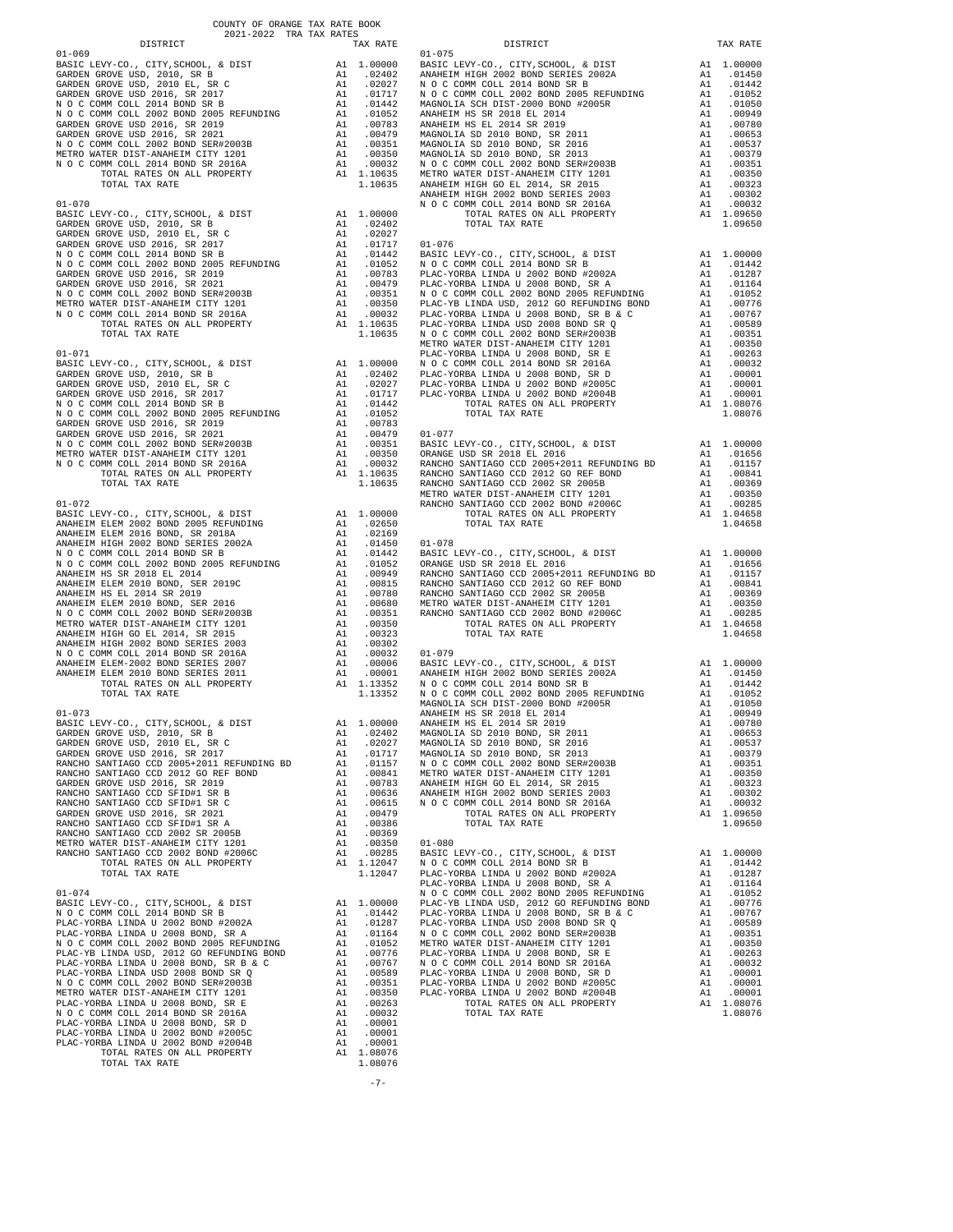| COUNTY OF ORANGE TAX RATE BOOK<br>2021-2022 TRA TAX RATES |                                                    |          |
|-----------------------------------------------------------|----------------------------------------------------|----------|
| DISTRICT<br>$01 - 081$                                    | A TAX KATES<br>TAX RATE TAX DISTRICT<br>$01 - 086$ | TAX RATE |
|                                                           |                                                    |          |
|                                                           |                                                    |          |
|                                                           |                                                    |          |
|                                                           |                                                    |          |
|                                                           |                                                    |          |
|                                                           |                                                    |          |
|                                                           |                                                    |          |
|                                                           |                                                    |          |
|                                                           |                                                    |          |
|                                                           |                                                    |          |
|                                                           |                                                    |          |
|                                                           |                                                    |          |
|                                                           |                                                    |          |
| $01 - 082$                                                | TOTAL TAX RATE                                     |          |
|                                                           |                                                    |          |
|                                                           |                                                    |          |
|                                                           |                                                    |          |
|                                                           |                                                    |          |
|                                                           |                                                    |          |
|                                                           |                                                    |          |
|                                                           |                                                    |          |
|                                                           |                                                    |          |
|                                                           |                                                    |          |
|                                                           |                                                    |          |
|                                                           |                                                    |          |
|                                                           |                                                    |          |
|                                                           |                                                    |          |
|                                                           |                                                    |          |
|                                                           |                                                    |          |
|                                                           |                                                    |          |
|                                                           |                                                    |          |
|                                                           |                                                    |          |
|                                                           |                                                    |          |
|                                                           |                                                    |          |
|                                                           |                                                    |          |
|                                                           |                                                    |          |
|                                                           |                                                    |          |
|                                                           |                                                    |          |
|                                                           |                                                    |          |
|                                                           |                                                    |          |
|                                                           |                                                    |          |
|                                                           |                                                    |          |
|                                                           |                                                    |          |
|                                                           |                                                    |          |
|                                                           |                                                    |          |
|                                                           |                                                    |          |
|                                                           |                                                    |          |
|                                                           |                                                    |          |
|                                                           |                                                    |          |
|                                                           |                                                    |          |
|                                                           |                                                    |          |
|                                                           |                                                    |          |
|                                                           |                                                    |          |
|                                                           |                                                    |          |
|                                                           |                                                    |          |
|                                                           |                                                    |          |
|                                                           |                                                    |          |
|                                                           |                                                    |          |
|                                                           |                                                    |          |
|                                                           |                                                    |          |
|                                                           |                                                    |          |
|                                                           |                                                    |          |
|                                                           |                                                    |          |
|                                                           |                                                    |          |
|                                                           |                                                    |          |
|                                                           |                                                    |          |
|                                                           |                                                    |          |
|                                                           |                                                    |          |
|                                                           |                                                    |          |
|                                                           |                                                    |          |
|                                                           |                                                    |          |
|                                                           |                                                    |          |
|                                                           |                                                    |          |
|                                                           |                                                    |          |
|                                                           |                                                    |          |
|                                                           |                                                    |          |
|                                                           |                                                    |          |
|                                                           |                                                    |          |
|                                                           |                                                    |          |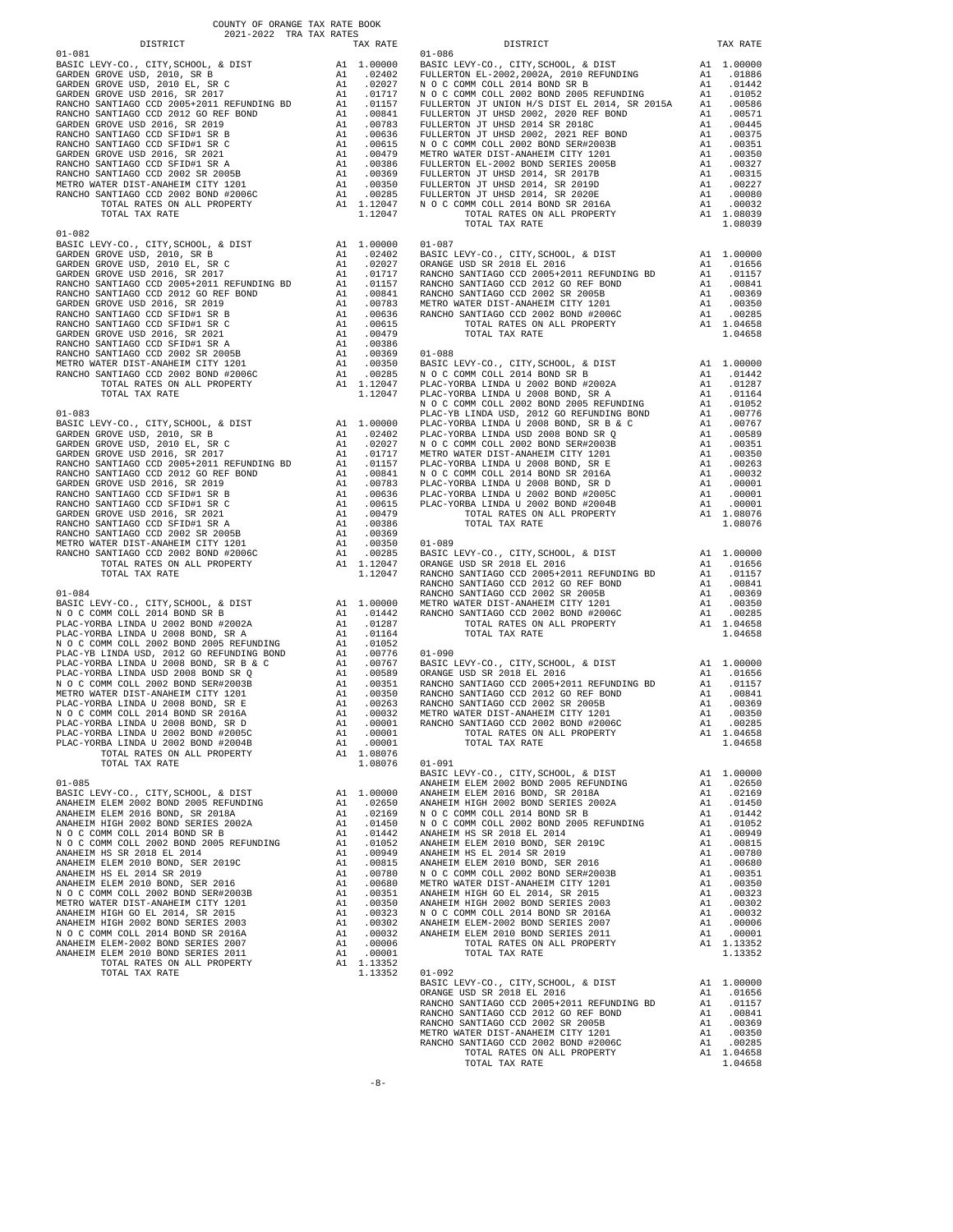| COUNTY OF ORANGE TAX RATE BOOK<br>2021-2022 TRA TAX RATES |          |            |          |
|-----------------------------------------------------------|----------|------------|----------|
| DISTRICT                                                  | TAX RATE | DISTRICT   | TAX RATE |
| $01 - 093$                                                |          | $01 - 098$ |          |
|                                                           |          |            |          |
|                                                           |          |            |          |
|                                                           |          |            |          |
|                                                           |          |            |          |
|                                                           |          |            |          |
|                                                           |          |            |          |
| $01 - 094$                                                |          | $01 - 099$ |          |
|                                                           |          |            |          |
|                                                           |          |            |          |
|                                                           |          |            |          |
|                                                           |          |            |          |
|                                                           |          |            |          |
|                                                           |          |            |          |
|                                                           |          |            |          |
|                                                           |          |            |          |
|                                                           |          |            |          |
|                                                           |          |            |          |
|                                                           |          |            |          |
|                                                           |          | $01 - 100$ |          |
|                                                           |          |            |          |
|                                                           |          |            |          |
|                                                           |          |            |          |
|                                                           |          |            |          |
|                                                           |          |            |          |
|                                                           |          |            |          |
|                                                           |          |            |          |
|                                                           |          |            |          |
|                                                           |          |            |          |
|                                                           |          |            |          |
|                                                           |          |            |          |
|                                                           |          |            |          |
|                                                           |          |            |          |
|                                                           |          |            |          |
|                                                           |          |            |          |
|                                                           |          |            |          |
|                                                           |          |            |          |
|                                                           |          |            |          |
|                                                           |          |            |          |
|                                                           |          |            |          |
|                                                           |          |            |          |
|                                                           |          |            |          |
|                                                           |          |            |          |
|                                                           |          |            |          |
|                                                           |          |            |          |
|                                                           |          |            |          |
|                                                           |          |            |          |
|                                                           |          |            |          |
|                                                           |          |            |          |
|                                                           |          |            |          |
|                                                           |          |            |          |
|                                                           |          |            |          |
|                                                           |          |            |          |
|                                                           |          |            |          |
|                                                           |          |            |          |
|                                                           |          |            |          |
|                                                           |          |            |          |
|                                                           |          |            |          |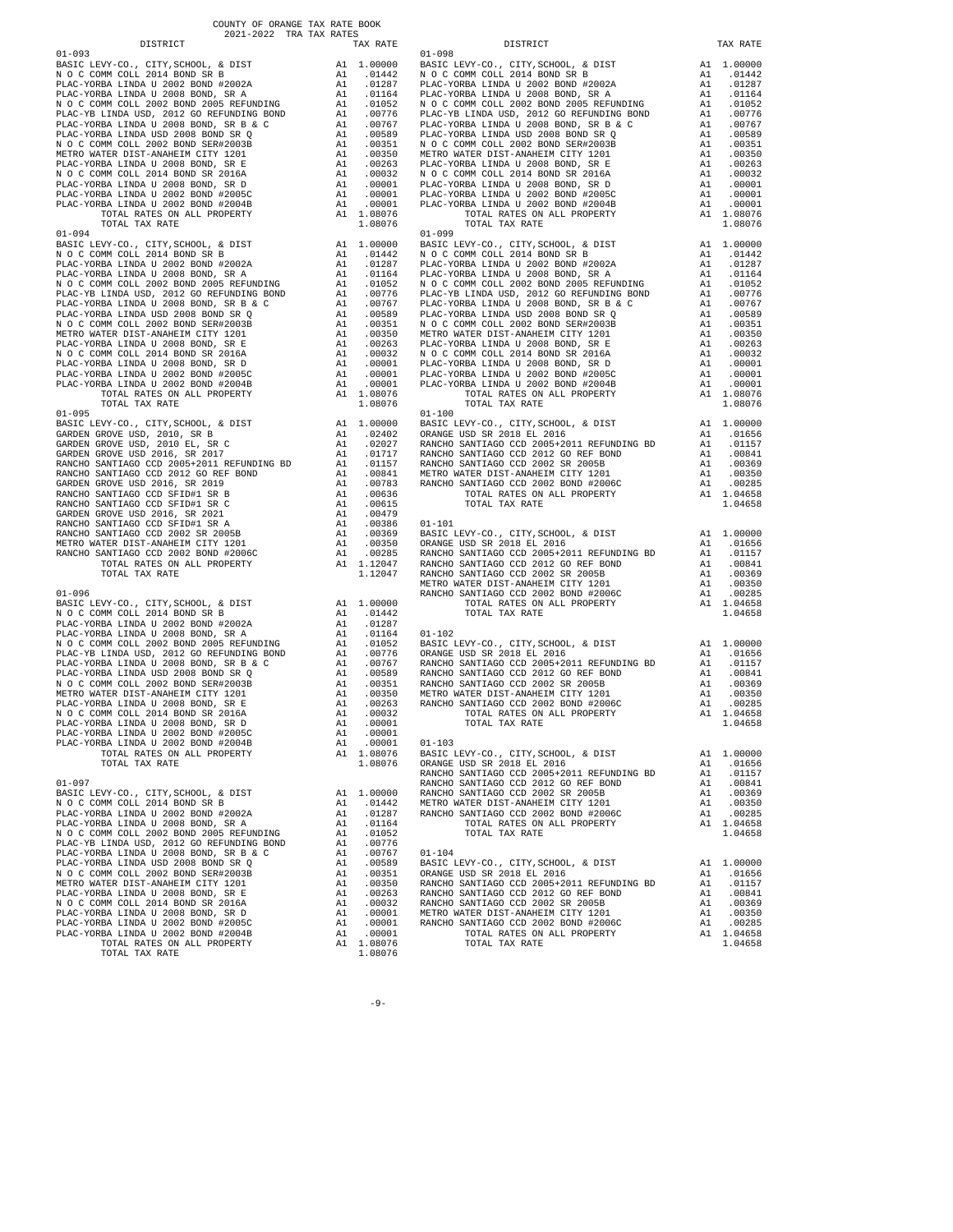| COUNTY OF ORANGE TAX RATE BOOK<br>$2021-2022 \quad \text{TRA TAX RATES}$ DISTRICT $2021-2022 \quad \text{TRA TAX RATES}$ | TAX RATE | DISTRICT   | TAX RATE |
|--------------------------------------------------------------------------------------------------------------------------|----------|------------|----------|
|                                                                                                                          |          |            |          |
|                                                                                                                          |          |            |          |
|                                                                                                                          |          |            |          |
|                                                                                                                          |          |            |          |
|                                                                                                                          |          |            |          |
|                                                                                                                          |          |            |          |
|                                                                                                                          |          |            |          |
|                                                                                                                          |          |            |          |
|                                                                                                                          |          |            |          |
|                                                                                                                          |          |            |          |
|                                                                                                                          |          |            |          |
|                                                                                                                          |          |            |          |
|                                                                                                                          |          |            |          |
|                                                                                                                          |          |            |          |
|                                                                                                                          |          |            |          |
|                                                                                                                          |          |            |          |
|                                                                                                                          |          |            |          |
|                                                                                                                          |          |            |          |
|                                                                                                                          |          |            |          |
|                                                                                                                          |          |            |          |
|                                                                                                                          |          |            |          |
|                                                                                                                          |          |            |          |
|                                                                                                                          |          |            |          |
|                                                                                                                          |          |            |          |
|                                                                                                                          |          |            |          |
|                                                                                                                          |          |            |          |
|                                                                                                                          |          |            |          |
|                                                                                                                          |          |            |          |
|                                                                                                                          |          |            |          |
|                                                                                                                          |          |            |          |
|                                                                                                                          |          |            |          |
|                                                                                                                          |          |            |          |
|                                                                                                                          |          |            |          |
|                                                                                                                          |          |            |          |
|                                                                                                                          |          |            |          |
|                                                                                                                          |          |            |          |
|                                                                                                                          |          |            |          |
|                                                                                                                          |          |            |          |
|                                                                                                                          |          |            |          |
|                                                                                                                          |          |            |          |
|                                                                                                                          |          |            |          |
|                                                                                                                          |          |            |          |
|                                                                                                                          |          |            |          |
|                                                                                                                          |          |            |          |
| TOTAL TAX RATE                                                                                                           | 1.04658  |            |          |
|                                                                                                                          |          | $01 - 114$ |          |
|                                                                                                                          |          |            |          |
|                                                                                                                          |          |            |          |
|                                                                                                                          |          |            |          |
|                                                                                                                          |          |            |          |
|                                                                                                                          |          |            |          |
|                                                                                                                          |          |            |          |
|                                                                                                                          |          |            |          |
| $\frac{1}{2}$<br>TOTAL TAX RATE                                                                                          | 1.04658  | $01 - 115$ |          |
|                                                                                                                          |          |            |          |
|                                                                                                                          |          |            |          |
|                                                                                                                          |          |            |          |
|                                                                                                                          |          |            |          |
|                                                                                                                          |          |            |          |
|                                                                                                                          |          |            |          |
|                                                                                                                          |          |            |          |
|                                                                                                                          |          |            |          |
|                                                                                                                          |          |            |          |
|                                                                                                                          |          |            |          |
|                                                                                                                          |          |            |          |
|                                                                                                                          |          |            |          |
|                                                                                                                          |          |            |          |
|                                                                                                                          |          |            |          |
|                                                                                                                          |          |            |          |
|                                                                                                                          |          |            |          |
|                                                                                                                          |          |            |          |
|                                                                                                                          |          |            |          |
|                                                                                                                          |          |            |          |
|                                                                                                                          |          |            |          |
|                                                                                                                          |          |            |          |
|                                                                                                                          |          |            |          |
|                                                                                                                          |          |            |          |
|                                                                                                                          |          |            |          |
|                                                                                                                          |          |            |          |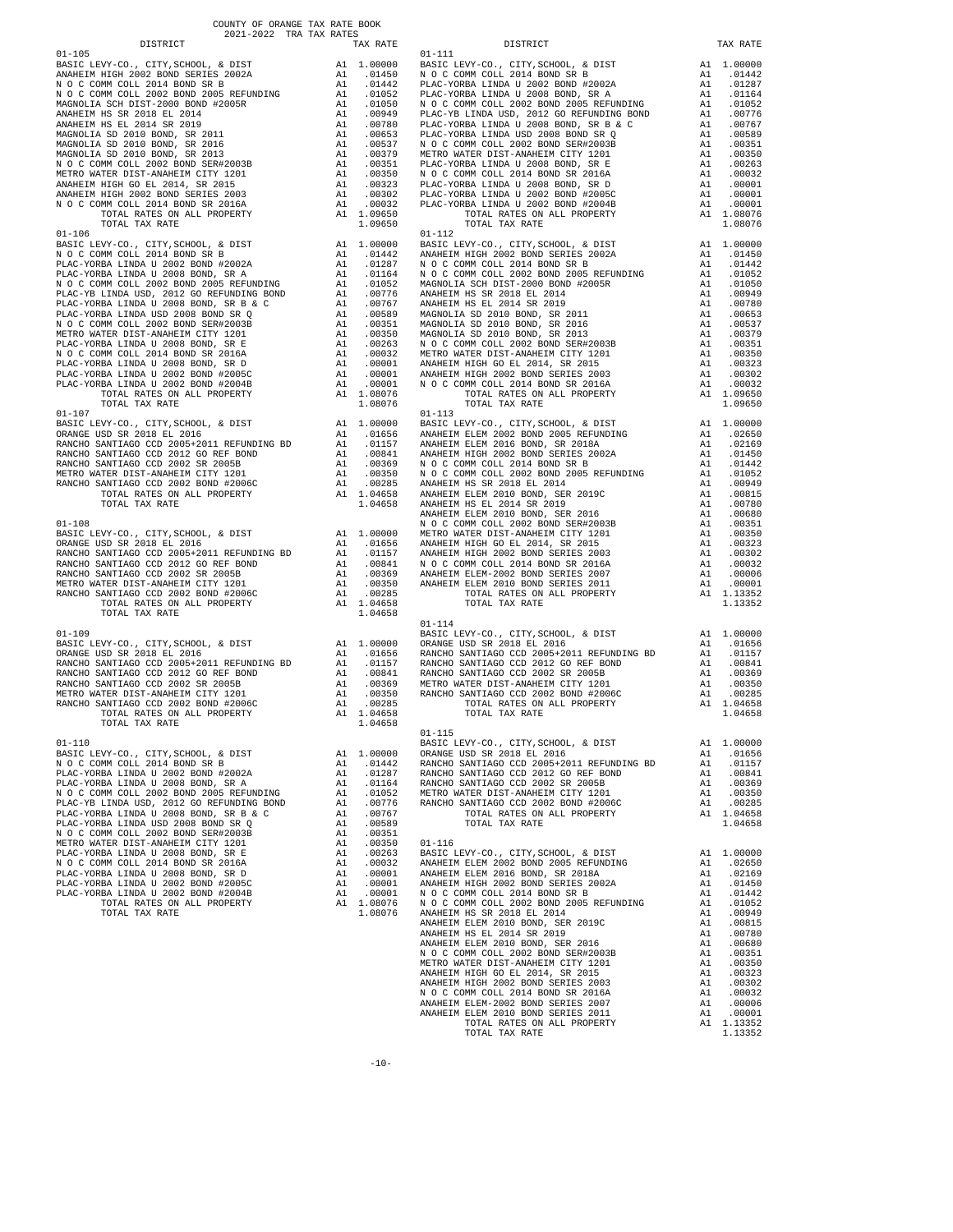| TOTAL TAX RATE | 1.08076 |  |  |
|----------------|---------|--|--|
|                |         |  |  |

COUNTY OF ORANGE TAX RATE BOOK 2021-2022 TRA TAX RATES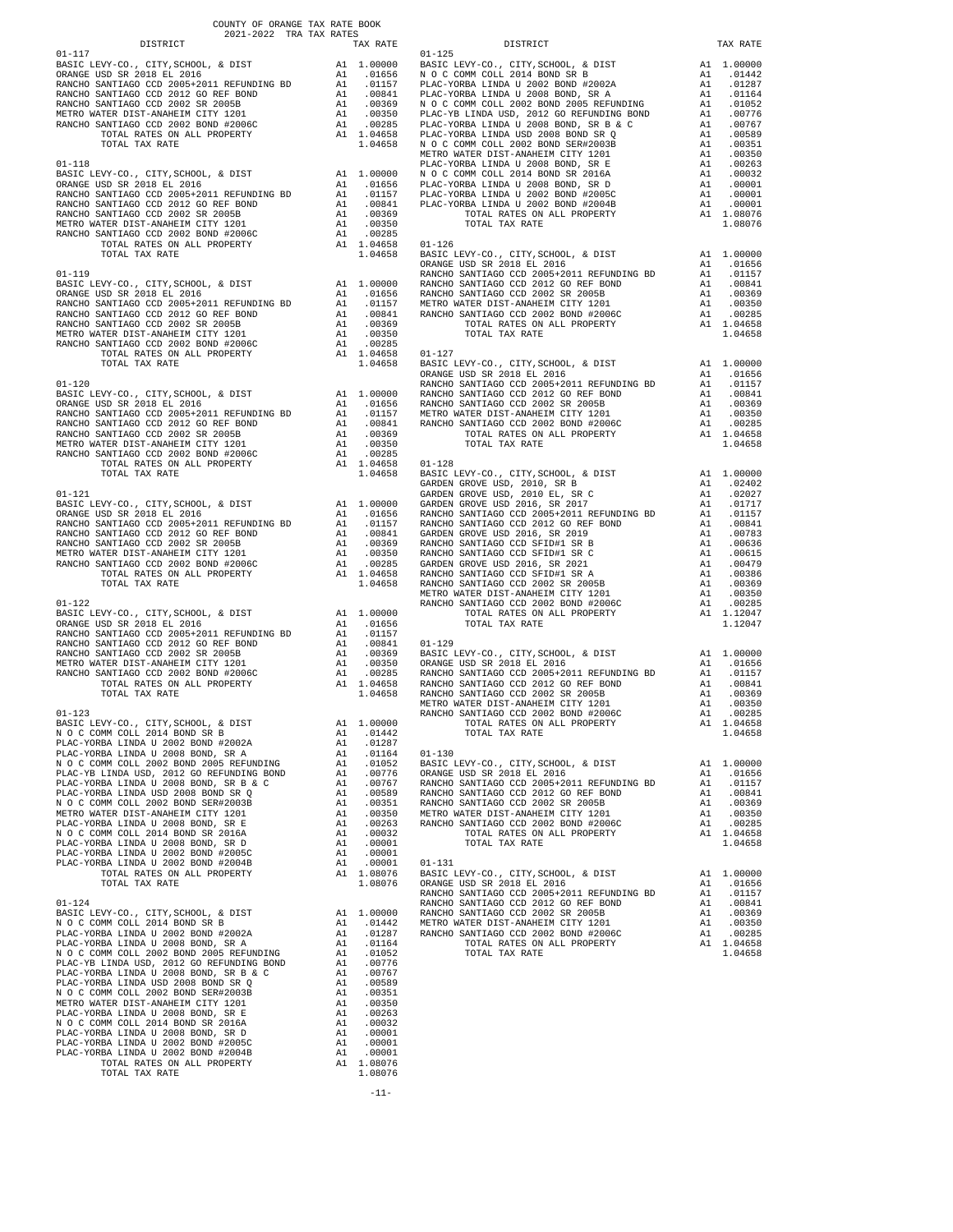| DISTRICT<br>TAX RATE<br>BASIC L<br>ORANGE<br>$01 - 133$<br>TOTAL TAX RATE<br>1.08076<br>$01 - 134$<br>METRO W<br>RANCHO<br>$01 - 135$<br>PLAC-YORBA LINDA USD 2008 BOND SR Q<br>.00589 PLAC-YO<br>A1<br>N O C COMM COLL 2002 BOND SER#2003B<br>A1<br>.00351<br>N O C C<br>METRO WATER DIST-ANAHEIM CITY 1201<br>.00350<br>PLAC-YB<br>A1<br>PLAC-YORBA LINDA U 2008 BOND, SR E<br>A1 .00263<br>PLAC-YO<br>N O C COMM COLL 2014 BOND SR 2016A<br>A1 .00032<br>PLAC-YO<br>N O C C<br>PLAC-YORBA LINDA U 2008 BOND, SR D<br>A1<br>.00001<br>PLAC-YORBA LINDA U 2002 BOND #2005C<br>A1<br>.00001<br>METRO W<br>PLAC-YORBA LINDA U 2002 BOND #2004B<br>A1<br>.00001<br>PLAC-YO<br>A1 1.08076<br>1.08076<br>1.08076<br>TOTAL RATES ON ALL PROPERTY<br>NOCC<br>TOTAL TAX RATE<br>PLAC-YO<br>PLAC-YO<br>PLAC-YO<br>$01 - 136$<br>1.00000<br>BASIC LEVY-CO., CITY, SCHOOL, & DIST<br>A1<br>NOCCOMM COLL 2014 BOND SR B<br>A1.01442<br>PLAC-YORBA LINDA U 2002 BOND #2002A<br>A1<br>.01287<br>PLAC-YORBA LINDA U 2008 BOND, SR A<br>A1<br>.01164<br>$01 - 143$<br>N O C COMM COLL 2002 BOND 2005 REFUNDING<br>A1 .01052<br>BASIC L<br>A1 .00776 NOCC<br>A1 .00767 PLAC-YO<br>PLAC-YB LINDA USD, 2012 GO REFUNDING BOND<br>PLAC-YORBA LINDA U 2008 BOND, SR B & C<br>PLAC-YORBA LINDA USD 2008 BOND SR Q<br>A1 .00589<br>PLAC-YO<br>N O C COMM COLL 2002 BOND SER#2003B<br>A1<br>.00351<br>N O C C<br>.00350<br>METRO WATER DIST-ANAHEIM CITY 1201<br>A1<br>PLAC-YB<br>PLAC-YORBA LINDA U 2008 BOND, SR E<br>.00263<br>PLAC-YO<br>A1<br>N O C COMM COLL 2014 BOND SR 2016A<br>A1 .00032 PLAC-YO<br>A1 .00031 BLAC-YO<br>A1 .00001 N O C C<br>A1 .00001 BLAC-YO<br>A1 1.08076 N O C C<br>A1<br>PLAC-YORBA LINDA U 2008 BOND, SR D<br>PLAC-YORBA LINDA U 2002 BOND #2005C<br>PLAC-YORBA LINDA U 2002 BOND #2004B<br>TOTAL RATES ON ALL PROPERTY<br>$1.08076$ PLAC-YO | COUNTY OF ORANGE TAX RATE BOOK<br>2021-2022 TRA TAX RATES |  |  |
|--------------------------------------------------------------------------------------------------------------------------------------------------------------------------------------------------------------------------------------------------------------------------------------------------------------------------------------------------------------------------------------------------------------------------------------------------------------------------------------------------------------------------------------------------------------------------------------------------------------------------------------------------------------------------------------------------------------------------------------------------------------------------------------------------------------------------------------------------------------------------------------------------------------------------------------------------------------------------------------------------------------------------------------------------------------------------------------------------------------------------------------------------------------------------------------------------------------------------------------------------------------------------------------------------------------------------------------------------------------------------------------------------------------------------------------------------------------------------------------------------------------------------------------------------------------------------------------------------------------------------------------------------------------------------------------------------------------------------------------------------------------------------------------------------------------------------------------------------------|-----------------------------------------------------------|--|--|
|                                                                                                                                                                                                                                                                                                                                                                                                                                                                                                                                                                                                                                                                                                                                                                                                                                                                                                                                                                                                                                                                                                                                                                                                                                                                                                                                                                                                                                                                                                                                                                                                                                                                                                                                                                                                                                                        |                                                           |  |  |
|                                                                                                                                                                                                                                                                                                                                                                                                                                                                                                                                                                                                                                                                                                                                                                                                                                                                                                                                                                                                                                                                                                                                                                                                                                                                                                                                                                                                                                                                                                                                                                                                                                                                                                                                                                                                                                                        |                                                           |  |  |
|                                                                                                                                                                                                                                                                                                                                                                                                                                                                                                                                                                                                                                                                                                                                                                                                                                                                                                                                                                                                                                                                                                                                                                                                                                                                                                                                                                                                                                                                                                                                                                                                                                                                                                                                                                                                                                                        |                                                           |  |  |
|                                                                                                                                                                                                                                                                                                                                                                                                                                                                                                                                                                                                                                                                                                                                                                                                                                                                                                                                                                                                                                                                                                                                                                                                                                                                                                                                                                                                                                                                                                                                                                                                                                                                                                                                                                                                                                                        |                                                           |  |  |
|                                                                                                                                                                                                                                                                                                                                                                                                                                                                                                                                                                                                                                                                                                                                                                                                                                                                                                                                                                                                                                                                                                                                                                                                                                                                                                                                                                                                                                                                                                                                                                                                                                                                                                                                                                                                                                                        |                                                           |  |  |
|                                                                                                                                                                                                                                                                                                                                                                                                                                                                                                                                                                                                                                                                                                                                                                                                                                                                                                                                                                                                                                                                                                                                                                                                                                                                                                                                                                                                                                                                                                                                                                                                                                                                                                                                                                                                                                                        |                                                           |  |  |
|                                                                                                                                                                                                                                                                                                                                                                                                                                                                                                                                                                                                                                                                                                                                                                                                                                                                                                                                                                                                                                                                                                                                                                                                                                                                                                                                                                                                                                                                                                                                                                                                                                                                                                                                                                                                                                                        |                                                           |  |  |
|                                                                                                                                                                                                                                                                                                                                                                                                                                                                                                                                                                                                                                                                                                                                                                                                                                                                                                                                                                                                                                                                                                                                                                                                                                                                                                                                                                                                                                                                                                                                                                                                                                                                                                                                                                                                                                                        |                                                           |  |  |
|                                                                                                                                                                                                                                                                                                                                                                                                                                                                                                                                                                                                                                                                                                                                                                                                                                                                                                                                                                                                                                                                                                                                                                                                                                                                                                                                                                                                                                                                                                                                                                                                                                                                                                                                                                                                                                                        |                                                           |  |  |
|                                                                                                                                                                                                                                                                                                                                                                                                                                                                                                                                                                                                                                                                                                                                                                                                                                                                                                                                                                                                                                                                                                                                                                                                                                                                                                                                                                                                                                                                                                                                                                                                                                                                                                                                                                                                                                                        |                                                           |  |  |
|                                                                                                                                                                                                                                                                                                                                                                                                                                                                                                                                                                                                                                                                                                                                                                                                                                                                                                                                                                                                                                                                                                                                                                                                                                                                                                                                                                                                                                                                                                                                                                                                                                                                                                                                                                                                                                                        |                                                           |  |  |
|                                                                                                                                                                                                                                                                                                                                                                                                                                                                                                                                                                                                                                                                                                                                                                                                                                                                                                                                                                                                                                                                                                                                                                                                                                                                                                                                                                                                                                                                                                                                                                                                                                                                                                                                                                                                                                                        |                                                           |  |  |
|                                                                                                                                                                                                                                                                                                                                                                                                                                                                                                                                                                                                                                                                                                                                                                                                                                                                                                                                                                                                                                                                                                                                                                                                                                                                                                                                                                                                                                                                                                                                                                                                                                                                                                                                                                                                                                                        |                                                           |  |  |
|                                                                                                                                                                                                                                                                                                                                                                                                                                                                                                                                                                                                                                                                                                                                                                                                                                                                                                                                                                                                                                                                                                                                                                                                                                                                                                                                                                                                                                                                                                                                                                                                                                                                                                                                                                                                                                                        |                                                           |  |  |
|                                                                                                                                                                                                                                                                                                                                                                                                                                                                                                                                                                                                                                                                                                                                                                                                                                                                                                                                                                                                                                                                                                                                                                                                                                                                                                                                                                                                                                                                                                                                                                                                                                                                                                                                                                                                                                                        |                                                           |  |  |
|                                                                                                                                                                                                                                                                                                                                                                                                                                                                                                                                                                                                                                                                                                                                                                                                                                                                                                                                                                                                                                                                                                                                                                                                                                                                                                                                                                                                                                                                                                                                                                                                                                                                                                                                                                                                                                                        |                                                           |  |  |
|                                                                                                                                                                                                                                                                                                                                                                                                                                                                                                                                                                                                                                                                                                                                                                                                                                                                                                                                                                                                                                                                                                                                                                                                                                                                                                                                                                                                                                                                                                                                                                                                                                                                                                                                                                                                                                                        |                                                           |  |  |
|                                                                                                                                                                                                                                                                                                                                                                                                                                                                                                                                                                                                                                                                                                                                                                                                                                                                                                                                                                                                                                                                                                                                                                                                                                                                                                                                                                                                                                                                                                                                                                                                                                                                                                                                                                                                                                                        |                                                           |  |  |
|                                                                                                                                                                                                                                                                                                                                                                                                                                                                                                                                                                                                                                                                                                                                                                                                                                                                                                                                                                                                                                                                                                                                                                                                                                                                                                                                                                                                                                                                                                                                                                                                                                                                                                                                                                                                                                                        |                                                           |  |  |
|                                                                                                                                                                                                                                                                                                                                                                                                                                                                                                                                                                                                                                                                                                                                                                                                                                                                                                                                                                                                                                                                                                                                                                                                                                                                                                                                                                                                                                                                                                                                                                                                                                                                                                                                                                                                                                                        |                                                           |  |  |
|                                                                                                                                                                                                                                                                                                                                                                                                                                                                                                                                                                                                                                                                                                                                                                                                                                                                                                                                                                                                                                                                                                                                                                                                                                                                                                                                                                                                                                                                                                                                                                                                                                                                                                                                                                                                                                                        |                                                           |  |  |
|                                                                                                                                                                                                                                                                                                                                                                                                                                                                                                                                                                                                                                                                                                                                                                                                                                                                                                                                                                                                                                                                                                                                                                                                                                                                                                                                                                                                                                                                                                                                                                                                                                                                                                                                                                                                                                                        |                                                           |  |  |
|                                                                                                                                                                                                                                                                                                                                                                                                                                                                                                                                                                                                                                                                                                                                                                                                                                                                                                                                                                                                                                                                                                                                                                                                                                                                                                                                                                                                                                                                                                                                                                                                                                                                                                                                                                                                                                                        |                                                           |  |  |
|                                                                                                                                                                                                                                                                                                                                                                                                                                                                                                                                                                                                                                                                                                                                                                                                                                                                                                                                                                                                                                                                                                                                                                                                                                                                                                                                                                                                                                                                                                                                                                                                                                                                                                                                                                                                                                                        |                                                           |  |  |
|                                                                                                                                                                                                                                                                                                                                                                                                                                                                                                                                                                                                                                                                                                                                                                                                                                                                                                                                                                                                                                                                                                                                                                                                                                                                                                                                                                                                                                                                                                                                                                                                                                                                                                                                                                                                                                                        |                                                           |  |  |
|                                                                                                                                                                                                                                                                                                                                                                                                                                                                                                                                                                                                                                                                                                                                                                                                                                                                                                                                                                                                                                                                                                                                                                                                                                                                                                                                                                                                                                                                                                                                                                                                                                                                                                                                                                                                                                                        |                                                           |  |  |
|                                                                                                                                                                                                                                                                                                                                                                                                                                                                                                                                                                                                                                                                                                                                                                                                                                                                                                                                                                                                                                                                                                                                                                                                                                                                                                                                                                                                                                                                                                                                                                                                                                                                                                                                                                                                                                                        |                                                           |  |  |
|                                                                                                                                                                                                                                                                                                                                                                                                                                                                                                                                                                                                                                                                                                                                                                                                                                                                                                                                                                                                                                                                                                                                                                                                                                                                                                                                                                                                                                                                                                                                                                                                                                                                                                                                                                                                                                                        |                                                           |  |  |
|                                                                                                                                                                                                                                                                                                                                                                                                                                                                                                                                                                                                                                                                                                                                                                                                                                                                                                                                                                                                                                                                                                                                                                                                                                                                                                                                                                                                                                                                                                                                                                                                                                                                                                                                                                                                                                                        |                                                           |  |  |
|                                                                                                                                                                                                                                                                                                                                                                                                                                                                                                                                                                                                                                                                                                                                                                                                                                                                                                                                                                                                                                                                                                                                                                                                                                                                                                                                                                                                                                                                                                                                                                                                                                                                                                                                                                                                                                                        |                                                           |  |  |
|                                                                                                                                                                                                                                                                                                                                                                                                                                                                                                                                                                                                                                                                                                                                                                                                                                                                                                                                                                                                                                                                                                                                                                                                                                                                                                                                                                                                                                                                                                                                                                                                                                                                                                                                                                                                                                                        |                                                           |  |  |
|                                                                                                                                                                                                                                                                                                                                                                                                                                                                                                                                                                                                                                                                                                                                                                                                                                                                                                                                                                                                                                                                                                                                                                                                                                                                                                                                                                                                                                                                                                                                                                                                                                                                                                                                                                                                                                                        |                                                           |  |  |
|                                                                                                                                                                                                                                                                                                                                                                                                                                                                                                                                                                                                                                                                                                                                                                                                                                                                                                                                                                                                                                                                                                                                                                                                                                                                                                                                                                                                                                                                                                                                                                                                                                                                                                                                                                                                                                                        |                                                           |  |  |
|                                                                                                                                                                                                                                                                                                                                                                                                                                                                                                                                                                                                                                                                                                                                                                                                                                                                                                                                                                                                                                                                                                                                                                                                                                                                                                                                                                                                                                                                                                                                                                                                                                                                                                                                                                                                                                                        |                                                           |  |  |
|                                                                                                                                                                                                                                                                                                                                                                                                                                                                                                                                                                                                                                                                                                                                                                                                                                                                                                                                                                                                                                                                                                                                                                                                                                                                                                                                                                                                                                                                                                                                                                                                                                                                                                                                                                                                                                                        |                                                           |  |  |
|                                                                                                                                                                                                                                                                                                                                                                                                                                                                                                                                                                                                                                                                                                                                                                                                                                                                                                                                                                                                                                                                                                                                                                                                                                                                                                                                                                                                                                                                                                                                                                                                                                                                                                                                                                                                                                                        |                                                           |  |  |
|                                                                                                                                                                                                                                                                                                                                                                                                                                                                                                                                                                                                                                                                                                                                                                                                                                                                                                                                                                                                                                                                                                                                                                                                                                                                                                                                                                                                                                                                                                                                                                                                                                                                                                                                                                                                                                                        |                                                           |  |  |
|                                                                                                                                                                                                                                                                                                                                                                                                                                                                                                                                                                                                                                                                                                                                                                                                                                                                                                                                                                                                                                                                                                                                                                                                                                                                                                                                                                                                                                                                                                                                                                                                                                                                                                                                                                                                                                                        |                                                           |  |  |
|                                                                                                                                                                                                                                                                                                                                                                                                                                                                                                                                                                                                                                                                                                                                                                                                                                                                                                                                                                                                                                                                                                                                                                                                                                                                                                                                                                                                                                                                                                                                                                                                                                                                                                                                                                                                                                                        |                                                           |  |  |
|                                                                                                                                                                                                                                                                                                                                                                                                                                                                                                                                                                                                                                                                                                                                                                                                                                                                                                                                                                                                                                                                                                                                                                                                                                                                                                                                                                                                                                                                                                                                                                                                                                                                                                                                                                                                                                                        |                                                           |  |  |
|                                                                                                                                                                                                                                                                                                                                                                                                                                                                                                                                                                                                                                                                                                                                                                                                                                                                                                                                                                                                                                                                                                                                                                                                                                                                                                                                                                                                                                                                                                                                                                                                                                                                                                                                                                                                                                                        |                                                           |  |  |
|                                                                                                                                                                                                                                                                                                                                                                                                                                                                                                                                                                                                                                                                                                                                                                                                                                                                                                                                                                                                                                                                                                                                                                                                                                                                                                                                                                                                                                                                                                                                                                                                                                                                                                                                                                                                                                                        |                                                           |  |  |
|                                                                                                                                                                                                                                                                                                                                                                                                                                                                                                                                                                                                                                                                                                                                                                                                                                                                                                                                                                                                                                                                                                                                                                                                                                                                                                                                                                                                                                                                                                                                                                                                                                                                                                                                                                                                                                                        |                                                           |  |  |
|                                                                                                                                                                                                                                                                                                                                                                                                                                                                                                                                                                                                                                                                                                                                                                                                                                                                                                                                                                                                                                                                                                                                                                                                                                                                                                                                                                                                                                                                                                                                                                                                                                                                                                                                                                                                                                                        |                                                           |  |  |
|                                                                                                                                                                                                                                                                                                                                                                                                                                                                                                                                                                                                                                                                                                                                                                                                                                                                                                                                                                                                                                                                                                                                                                                                                                                                                                                                                                                                                                                                                                                                                                                                                                                                                                                                                                                                                                                        |                                                           |  |  |
|                                                                                                                                                                                                                                                                                                                                                                                                                                                                                                                                                                                                                                                                                                                                                                                                                                                                                                                                                                                                                                                                                                                                                                                                                                                                                                                                                                                                                                                                                                                                                                                                                                                                                                                                                                                                                                                        |                                                           |  |  |
|                                                                                                                                                                                                                                                                                                                                                                                                                                                                                                                                                                                                                                                                                                                                                                                                                                                                                                                                                                                                                                                                                                                                                                                                                                                                                                                                                                                                                                                                                                                                                                                                                                                                                                                                                                                                                                                        |                                                           |  |  |
|                                                                                                                                                                                                                                                                                                                                                                                                                                                                                                                                                                                                                                                                                                                                                                                                                                                                                                                                                                                                                                                                                                                                                                                                                                                                                                                                                                                                                                                                                                                                                                                                                                                                                                                                                                                                                                                        |                                                           |  |  |
|                                                                                                                                                                                                                                                                                                                                                                                                                                                                                                                                                                                                                                                                                                                                                                                                                                                                                                                                                                                                                                                                                                                                                                                                                                                                                                                                                                                                                                                                                                                                                                                                                                                                                                                                                                                                                                                        |                                                           |  |  |
|                                                                                                                                                                                                                                                                                                                                                                                                                                                                                                                                                                                                                                                                                                                                                                                                                                                                                                                                                                                                                                                                                                                                                                                                                                                                                                                                                                                                                                                                                                                                                                                                                                                                                                                                                                                                                                                        |                                                           |  |  |
|                                                                                                                                                                                                                                                                                                                                                                                                                                                                                                                                                                                                                                                                                                                                                                                                                                                                                                                                                                                                                                                                                                                                                                                                                                                                                                                                                                                                                                                                                                                                                                                                                                                                                                                                                                                                                                                        |                                                           |  |  |
|                                                                                                                                                                                                                                                                                                                                                                                                                                                                                                                                                                                                                                                                                                                                                                                                                                                                                                                                                                                                                                                                                                                                                                                                                                                                                                                                                                                                                                                                                                                                                                                                                                                                                                                                                                                                                                                        |                                                           |  |  |
|                                                                                                                                                                                                                                                                                                                                                                                                                                                                                                                                                                                                                                                                                                                                                                                                                                                                                                                                                                                                                                                                                                                                                                                                                                                                                                                                                                                                                                                                                                                                                                                                                                                                                                                                                                                                                                                        |                                                           |  |  |
|                                                                                                                                                                                                                                                                                                                                                                                                                                                                                                                                                                                                                                                                                                                                                                                                                                                                                                                                                                                                                                                                                                                                                                                                                                                                                                                                                                                                                                                                                                                                                                                                                                                                                                                                                                                                                                                        |                                                           |  |  |
|                                                                                                                                                                                                                                                                                                                                                                                                                                                                                                                                                                                                                                                                                                                                                                                                                                                                                                                                                                                                                                                                                                                                                                                                                                                                                                                                                                                                                                                                                                                                                                                                                                                                                                                                                                                                                                                        |                                                           |  |  |
|                                                                                                                                                                                                                                                                                                                                                                                                                                                                                                                                                                                                                                                                                                                                                                                                                                                                                                                                                                                                                                                                                                                                                                                                                                                                                                                                                                                                                                                                                                                                                                                                                                                                                                                                                                                                                                                        |                                                           |  |  |
|                                                                                                                                                                                                                                                                                                                                                                                                                                                                                                                                                                                                                                                                                                                                                                                                                                                                                                                                                                                                                                                                                                                                                                                                                                                                                                                                                                                                                                                                                                                                                                                                                                                                                                                                                                                                                                                        |                                                           |  |  |
|                                                                                                                                                                                                                                                                                                                                                                                                                                                                                                                                                                                                                                                                                                                                                                                                                                                                                                                                                                                                                                                                                                                                                                                                                                                                                                                                                                                                                                                                                                                                                                                                                                                                                                                                                                                                                                                        |                                                           |  |  |
|                                                                                                                                                                                                                                                                                                                                                                                                                                                                                                                                                                                                                                                                                                                                                                                                                                                                                                                                                                                                                                                                                                                                                                                                                                                                                                                                                                                                                                                                                                                                                                                                                                                                                                                                                                                                                                                        |                                                           |  |  |
|                                                                                                                                                                                                                                                                                                                                                                                                                                                                                                                                                                                                                                                                                                                                                                                                                                                                                                                                                                                                                                                                                                                                                                                                                                                                                                                                                                                                                                                                                                                                                                                                                                                                                                                                                                                                                                                        |                                                           |  |  |
|                                                                                                                                                                                                                                                                                                                                                                                                                                                                                                                                                                                                                                                                                                                                                                                                                                                                                                                                                                                                                                                                                                                                                                                                                                                                                                                                                                                                                                                                                                                                                                                                                                                                                                                                                                                                                                                        |                                                           |  |  |
|                                                                                                                                                                                                                                                                                                                                                                                                                                                                                                                                                                                                                                                                                                                                                                                                                                                                                                                                                                                                                                                                                                                                                                                                                                                                                                                                                                                                                                                                                                                                                                                                                                                                                                                                                                                                                                                        |                                                           |  |  |
|                                                                                                                                                                                                                                                                                                                                                                                                                                                                                                                                                                                                                                                                                                                                                                                                                                                                                                                                                                                                                                                                                                                                                                                                                                                                                                                                                                                                                                                                                                                                                                                                                                                                                                                                                                                                                                                        |                                                           |  |  |
|                                                                                                                                                                                                                                                                                                                                                                                                                                                                                                                                                                                                                                                                                                                                                                                                                                                                                                                                                                                                                                                                                                                                                                                                                                                                                                                                                                                                                                                                                                                                                                                                                                                                                                                                                                                                                                                        |                                                           |  |  |
|                                                                                                                                                                                                                                                                                                                                                                                                                                                                                                                                                                                                                                                                                                                                                                                                                                                                                                                                                                                                                                                                                                                                                                                                                                                                                                                                                                                                                                                                                                                                                                                                                                                                                                                                                                                                                                                        |                                                           |  |  |
|                                                                                                                                                                                                                                                                                                                                                                                                                                                                                                                                                                                                                                                                                                                                                                                                                                                                                                                                                                                                                                                                                                                                                                                                                                                                                                                                                                                                                                                                                                                                                                                                                                                                                                                                                                                                                                                        |                                                           |  |  |
|                                                                                                                                                                                                                                                                                                                                                                                                                                                                                                                                                                                                                                                                                                                                                                                                                                                                                                                                                                                                                                                                                                                                                                                                                                                                                                                                                                                                                                                                                                                                                                                                                                                                                                                                                                                                                                                        |                                                           |  |  |
|                                                                                                                                                                                                                                                                                                                                                                                                                                                                                                                                                                                                                                                                                                                                                                                                                                                                                                                                                                                                                                                                                                                                                                                                                                                                                                                                                                                                                                                                                                                                                                                                                                                                                                                                                                                                                                                        |                                                           |  |  |
|                                                                                                                                                                                                                                                                                                                                                                                                                                                                                                                                                                                                                                                                                                                                                                                                                                                                                                                                                                                                                                                                                                                                                                                                                                                                                                                                                                                                                                                                                                                                                                                                                                                                                                                                                                                                                                                        |                                                           |  |  |
|                                                                                                                                                                                                                                                                                                                                                                                                                                                                                                                                                                                                                                                                                                                                                                                                                                                                                                                                                                                                                                                                                                                                                                                                                                                                                                                                                                                                                                                                                                                                                                                                                                                                                                                                                                                                                                                        |                                                           |  |  |
|                                                                                                                                                                                                                                                                                                                                                                                                                                                                                                                                                                                                                                                                                                                                                                                                                                                                                                                                                                                                                                                                                                                                                                                                                                                                                                                                                                                                                                                                                                                                                                                                                                                                                                                                                                                                                                                        |                                                           |  |  |
|                                                                                                                                                                                                                                                                                                                                                                                                                                                                                                                                                                                                                                                                                                                                                                                                                                                                                                                                                                                                                                                                                                                                                                                                                                                                                                                                                                                                                                                                                                                                                                                                                                                                                                                                                                                                                                                        |                                                           |  |  |
|                                                                                                                                                                                                                                                                                                                                                                                                                                                                                                                                                                                                                                                                                                                                                                                                                                                                                                                                                                                                                                                                                                                                                                                                                                                                                                                                                                                                                                                                                                                                                                                                                                                                                                                                                                                                                                                        |                                                           |  |  |
|                                                                                                                                                                                                                                                                                                                                                                                                                                                                                                                                                                                                                                                                                                                                                                                                                                                                                                                                                                                                                                                                                                                                                                                                                                                                                                                                                                                                                                                                                                                                                                                                                                                                                                                                                                                                                                                        | TOTAL TAX RATE                                            |  |  |

|                                                                                                                                                                                                                                                                                                                                                                                                                             | $\begin{tabular}{cccc} \multicolumn{4}{c}{\textbf{0.1--132}} & \multicolumn{4}{c}{\textbf{D1--132}} & \multicolumn{4}{c}{\textbf{D1--132}} & \multicolumn{4}{c}{\textbf{D1--132}} & \multicolumn{4}{c}{\textbf{D1--132}} & \multicolumn{4}{c}{\textbf{D1--132}} & \multicolumn{4}{c}{\textbf{D1--133}} & \multicolumn{4}{c}{\textbf{D1--133}} & \multicolumn{4}{c}{\textbf{D1--133}} & \multicolumn{4}{c}{\textbf{D1--133}} & \$ |  |
|-----------------------------------------------------------------------------------------------------------------------------------------------------------------------------------------------------------------------------------------------------------------------------------------------------------------------------------------------------------------------------------------------------------------------------|----------------------------------------------------------------------------------------------------------------------------------------------------------------------------------------------------------------------------------------------------------------------------------------------------------------------------------------------------------------------------------------------------------------------------------|--|
|                                                                                                                                                                                                                                                                                                                                                                                                                             |                                                                                                                                                                                                                                                                                                                                                                                                                                  |  |
|                                                                                                                                                                                                                                                                                                                                                                                                                             |                                                                                                                                                                                                                                                                                                                                                                                                                                  |  |
|                                                                                                                                                                                                                                                                                                                                                                                                                             |                                                                                                                                                                                                                                                                                                                                                                                                                                  |  |
|                                                                                                                                                                                                                                                                                                                                                                                                                             |                                                                                                                                                                                                                                                                                                                                                                                                                                  |  |
|                                                                                                                                                                                                                                                                                                                                                                                                                             |                                                                                                                                                                                                                                                                                                                                                                                                                                  |  |
|                                                                                                                                                                                                                                                                                                                                                                                                                             |                                                                                                                                                                                                                                                                                                                                                                                                                                  |  |
|                                                                                                                                                                                                                                                                                                                                                                                                                             |                                                                                                                                                                                                                                                                                                                                                                                                                                  |  |
|                                                                                                                                                                                                                                                                                                                                                                                                                             |                                                                                                                                                                                                                                                                                                                                                                                                                                  |  |
|                                                                                                                                                                                                                                                                                                                                                                                                                             |                                                                                                                                                                                                                                                                                                                                                                                                                                  |  |
|                                                                                                                                                                                                                                                                                                                                                                                                                             |                                                                                                                                                                                                                                                                                                                                                                                                                                  |  |
|                                                                                                                                                                                                                                                                                                                                                                                                                             |                                                                                                                                                                                                                                                                                                                                                                                                                                  |  |
|                                                                                                                                                                                                                                                                                                                                                                                                                             |                                                                                                                                                                                                                                                                                                                                                                                                                                  |  |
|                                                                                                                                                                                                                                                                                                                                                                                                                             |                                                                                                                                                                                                                                                                                                                                                                                                                                  |  |
|                                                                                                                                                                                                                                                                                                                                                                                                                             |                                                                                                                                                                                                                                                                                                                                                                                                                                  |  |
|                                                                                                                                                                                                                                                                                                                                                                                                                             |                                                                                                                                                                                                                                                                                                                                                                                                                                  |  |
|                                                                                                                                                                                                                                                                                                                                                                                                                             |                                                                                                                                                                                                                                                                                                                                                                                                                                  |  |
|                                                                                                                                                                                                                                                                                                                                                                                                                             |                                                                                                                                                                                                                                                                                                                                                                                                                                  |  |
|                                                                                                                                                                                                                                                                                                                                                                                                                             | $\begin{tabular}{cccccccc} {\bf 1.1 & 33152 & 01-138 & 01-138 & 01-138 & 01-138 & 01-138 & 01-138 & 01-138 & 01-138 & 01-138 & 01-138 & 01-138 & 01-138 & 01-138 & 01-138 & 01-138 & 01-138 & 01-138 & 01-138 & 01-138 & 01-138 & 01-138 & 01-138 & 01-138 & 01-138 & 01-1$                                                                                                                                                      |  |
|                                                                                                                                                                                                                                                                                                                                                                                                                             |                                                                                                                                                                                                                                                                                                                                                                                                                                  |  |
|                                                                                                                                                                                                                                                                                                                                                                                                                             |                                                                                                                                                                                                                                                                                                                                                                                                                                  |  |
|                                                                                                                                                                                                                                                                                                                                                                                                                             |                                                                                                                                                                                                                                                                                                                                                                                                                                  |  |
|                                                                                                                                                                                                                                                                                                                                                                                                                             |                                                                                                                                                                                                                                                                                                                                                                                                                                  |  |
|                                                                                                                                                                                                                                                                                                                                                                                                                             |                                                                                                                                                                                                                                                                                                                                                                                                                                  |  |
|                                                                                                                                                                                                                                                                                                                                                                                                                             |                                                                                                                                                                                                                                                                                                                                                                                                                                  |  |
|                                                                                                                                                                                                                                                                                                                                                                                                                             |                                                                                                                                                                                                                                                                                                                                                                                                                                  |  |
|                                                                                                                                                                                                                                                                                                                                                                                                                             |                                                                                                                                                                                                                                                                                                                                                                                                                                  |  |
|                                                                                                                                                                                                                                                                                                                                                                                                                             |                                                                                                                                                                                                                                                                                                                                                                                                                                  |  |
|                                                                                                                                                                                                                                                                                                                                                                                                                             |                                                                                                                                                                                                                                                                                                                                                                                                                                  |  |
|                                                                                                                                                                                                                                                                                                                                                                                                                             |                                                                                                                                                                                                                                                                                                                                                                                                                                  |  |
|                                                                                                                                                                                                                                                                                                                                                                                                                             |                                                                                                                                                                                                                                                                                                                                                                                                                                  |  |
|                                                                                                                                                                                                                                                                                                                                                                                                                             |                                                                                                                                                                                                                                                                                                                                                                                                                                  |  |
|                                                                                                                                                                                                                                                                                                                                                                                                                             |                                                                                                                                                                                                                                                                                                                                                                                                                                  |  |
|                                                                                                                                                                                                                                                                                                                                                                                                                             |                                                                                                                                                                                                                                                                                                                                                                                                                                  |  |
|                                                                                                                                                                                                                                                                                                                                                                                                                             |                                                                                                                                                                                                                                                                                                                                                                                                                                  |  |
|                                                                                                                                                                                                                                                                                                                                                                                                                             |                                                                                                                                                                                                                                                                                                                                                                                                                                  |  |
| $01 - 134$                                                                                                                                                                                                                                                                                                                                                                                                                  |                                                                                                                                                                                                                                                                                                                                                                                                                                  |  |
|                                                                                                                                                                                                                                                                                                                                                                                                                             |                                                                                                                                                                                                                                                                                                                                                                                                                                  |  |
|                                                                                                                                                                                                                                                                                                                                                                                                                             |                                                                                                                                                                                                                                                                                                                                                                                                                                  |  |
|                                                                                                                                                                                                                                                                                                                                                                                                                             |                                                                                                                                                                                                                                                                                                                                                                                                                                  |  |
|                                                                                                                                                                                                                                                                                                                                                                                                                             |                                                                                                                                                                                                                                                                                                                                                                                                                                  |  |
|                                                                                                                                                                                                                                                                                                                                                                                                                             |                                                                                                                                                                                                                                                                                                                                                                                                                                  |  |
|                                                                                                                                                                                                                                                                                                                                                                                                                             |                                                                                                                                                                                                                                                                                                                                                                                                                                  |  |
|                                                                                                                                                                                                                                                                                                                                                                                                                             |                                                                                                                                                                                                                                                                                                                                                                                                                                  |  |
|                                                                                                                                                                                                                                                                                                                                                                                                                             |                                                                                                                                                                                                                                                                                                                                                                                                                                  |  |
|                                                                                                                                                                                                                                                                                                                                                                                                                             |                                                                                                                                                                                                                                                                                                                                                                                                                                  |  |
|                                                                                                                                                                                                                                                                                                                                                                                                                             |                                                                                                                                                                                                                                                                                                                                                                                                                                  |  |
|                                                                                                                                                                                                                                                                                                                                                                                                                             |                                                                                                                                                                                                                                                                                                                                                                                                                                  |  |
|                                                                                                                                                                                                                                                                                                                                                                                                                             |                                                                                                                                                                                                                                                                                                                                                                                                                                  |  |
|                                                                                                                                                                                                                                                                                                                                                                                                                             |                                                                                                                                                                                                                                                                                                                                                                                                                                  |  |
|                                                                                                                                                                                                                                                                                                                                                                                                                             |                                                                                                                                                                                                                                                                                                                                                                                                                                  |  |
|                                                                                                                                                                                                                                                                                                                                                                                                                             |                                                                                                                                                                                                                                                                                                                                                                                                                                  |  |
|                                                                                                                                                                                                                                                                                                                                                                                                                             |                                                                                                                                                                                                                                                                                                                                                                                                                                  |  |
|                                                                                                                                                                                                                                                                                                                                                                                                                             |                                                                                                                                                                                                                                                                                                                                                                                                                                  |  |
|                                                                                                                                                                                                                                                                                                                                                                                                                             |                                                                                                                                                                                                                                                                                                                                                                                                                                  |  |
|                                                                                                                                                                                                                                                                                                                                                                                                                             |                                                                                                                                                                                                                                                                                                                                                                                                                                  |  |
|                                                                                                                                                                                                                                                                                                                                                                                                                             |                                                                                                                                                                                                                                                                                                                                                                                                                                  |  |
|                                                                                                                                                                                                                                                                                                                                                                                                                             |                                                                                                                                                                                                                                                                                                                                                                                                                                  |  |
|                                                                                                                                                                                                                                                                                                                                                                                                                             |                                                                                                                                                                                                                                                                                                                                                                                                                                  |  |
|                                                                                                                                                                                                                                                                                                                                                                                                                             |                                                                                                                                                                                                                                                                                                                                                                                                                                  |  |
|                                                                                                                                                                                                                                                                                                                                                                                                                             |                                                                                                                                                                                                                                                                                                                                                                                                                                  |  |
|                                                                                                                                                                                                                                                                                                                                                                                                                             |                                                                                                                                                                                                                                                                                                                                                                                                                                  |  |
|                                                                                                                                                                                                                                                                                                                                                                                                                             |                                                                                                                                                                                                                                                                                                                                                                                                                                  |  |
|                                                                                                                                                                                                                                                                                                                                                                                                                             |                                                                                                                                                                                                                                                                                                                                                                                                                                  |  |
|                                                                                                                                                                                                                                                                                                                                                                                                                             |                                                                                                                                                                                                                                                                                                                                                                                                                                  |  |
|                                                                                                                                                                                                                                                                                                                                                                                                                             |                                                                                                                                                                                                                                                                                                                                                                                                                                  |  |
|                                                                                                                                                                                                                                                                                                                                                                                                                             |                                                                                                                                                                                                                                                                                                                                                                                                                                  |  |
|                                                                                                                                                                                                                                                                                                                                                                                                                             |                                                                                                                                                                                                                                                                                                                                                                                                                                  |  |
|                                                                                                                                                                                                                                                                                                                                                                                                                             |                                                                                                                                                                                                                                                                                                                                                                                                                                  |  |
|                                                                                                                                                                                                                                                                                                                                                                                                                             |                                                                                                                                                                                                                                                                                                                                                                                                                                  |  |
|                                                                                                                                                                                                                                                                                                                                                                                                                             |                                                                                                                                                                                                                                                                                                                                                                                                                                  |  |
|                                                                                                                                                                                                                                                                                                                                                                                                                             |                                                                                                                                                                                                                                                                                                                                                                                                                                  |  |
|                                                                                                                                                                                                                                                                                                                                                                                                                             |                                                                                                                                                                                                                                                                                                                                                                                                                                  |  |
|                                                                                                                                                                                                                                                                                                                                                                                                                             |                                                                                                                                                                                                                                                                                                                                                                                                                                  |  |
|                                                                                                                                                                                                                                                                                                                                                                                                                             |                                                                                                                                                                                                                                                                                                                                                                                                                                  |  |
|                                                                                                                                                                                                                                                                                                                                                                                                                             |                                                                                                                                                                                                                                                                                                                                                                                                                                  |  |
|                                                                                                                                                                                                                                                                                                                                                                                                                             |                                                                                                                                                                                                                                                                                                                                                                                                                                  |  |
|                                                                                                                                                                                                                                                                                                                                                                                                                             |                                                                                                                                                                                                                                                                                                                                                                                                                                  |  |
|                                                                                                                                                                                                                                                                                                                                                                                                                             |                                                                                                                                                                                                                                                                                                                                                                                                                                  |  |
|                                                                                                                                                                                                                                                                                                                                                                                                                             |                                                                                                                                                                                                                                                                                                                                                                                                                                  |  |
|                                                                                                                                                                                                                                                                                                                                                                                                                             |                                                                                                                                                                                                                                                                                                                                                                                                                                  |  |
|                                                                                                                                                                                                                                                                                                                                                                                                                             |                                                                                                                                                                                                                                                                                                                                                                                                                                  |  |
|                                                                                                                                                                                                                                                                                                                                                                                                                             |                                                                                                                                                                                                                                                                                                                                                                                                                                  |  |
|                                                                                                                                                                                                                                                                                                                                                                                                                             |                                                                                                                                                                                                                                                                                                                                                                                                                                  |  |
|                                                                                                                                                                                                                                                                                                                                                                                                                             |                                                                                                                                                                                                                                                                                                                                                                                                                                  |  |
| $\begin{tabular}{l ll} \multicolumn{4}{c}{\textbf{FLAC-YORRA LIMA-NS ON ALI FAVPAM-}} & \multicolumn{4}{c}{\textbf{FIAC-YORRA LIMA-NS ON ALI FAVPAM-}} \\ \multicolumn{4}{c}{\textbf{D1-186}} & \multicolumn{4}{c}{\textbf{D1-186}} & \multicolumn{4}{c}{\textbf{D1-186}} & \multicolumn{4}{c}{\textbf{D1-186}} & \multicolumn{4}{c}{\textbf{D1-186}} & \multicolumn{4}{c}{\textbf{D1-186}} & \multicolumn{4}{c}{\textbf{D$ |                                                                                                                                                                                                                                                                                                                                                                                                                                  |  |
|                                                                                                                                                                                                                                                                                                                                                                                                                             |                                                                                                                                                                                                                                                                                                                                                                                                                                  |  |
|                                                                                                                                                                                                                                                                                                                                                                                                                             |                                                                                                                                                                                                                                                                                                                                                                                                                                  |  |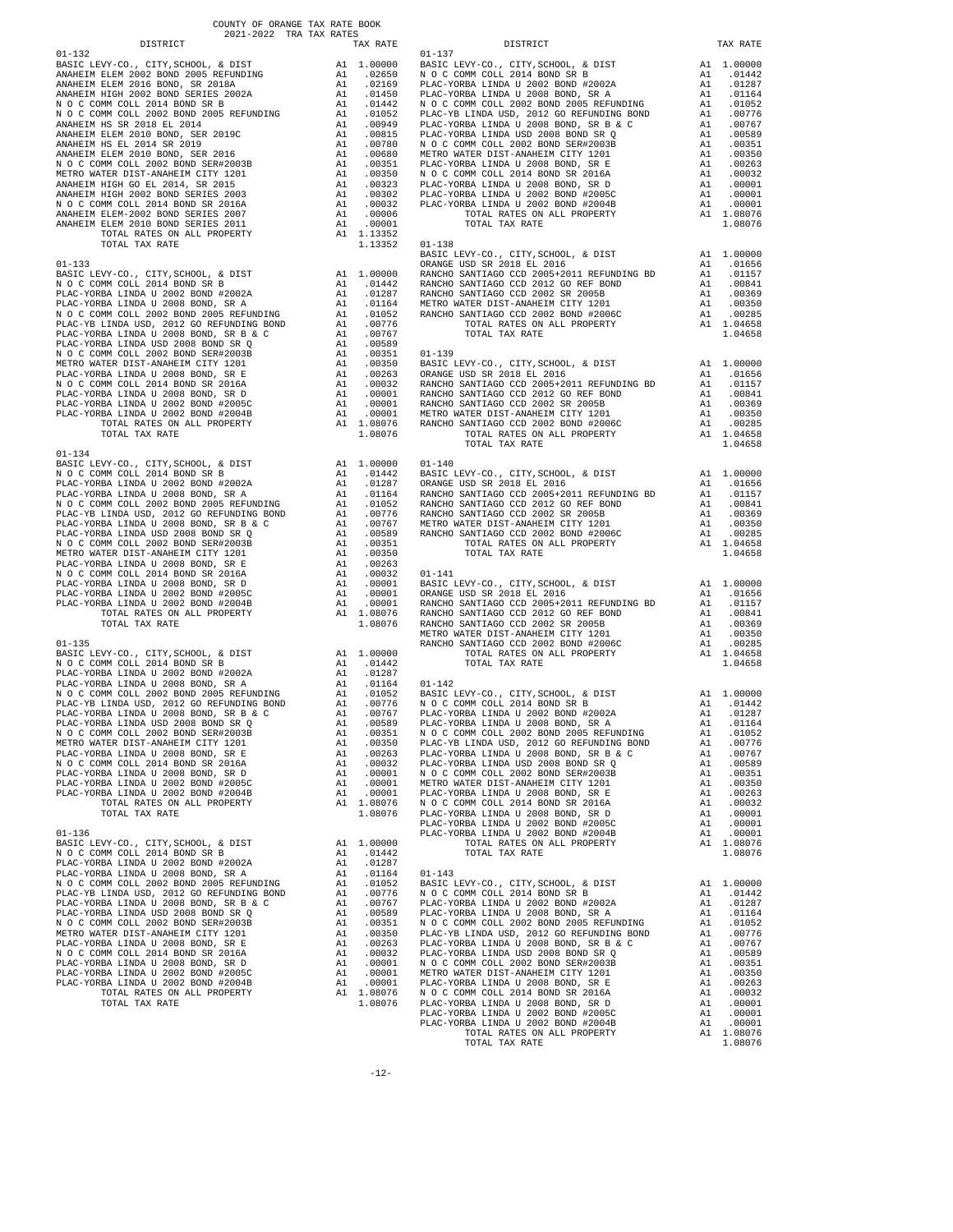| COUNTY OF ORANGE TAX RATE BOOK<br>2021-2022 TRA TAX RATES |  |                                |          |
|-----------------------------------------------------------|--|--------------------------------|----------|
| DISTRICT                                                  |  | IAA KAILS<br>TAX RATE DISTRICT | TAX RATE |
| $01 - 144$                                                |  | $01 - 150$                     |          |
|                                                           |  |                                |          |
|                                                           |  |                                |          |
|                                                           |  |                                |          |
|                                                           |  |                                |          |
|                                                           |  |                                |          |
|                                                           |  |                                |          |
|                                                           |  |                                |          |
|                                                           |  |                                |          |
|                                                           |  |                                |          |
|                                                           |  |                                |          |
|                                                           |  |                                |          |
|                                                           |  |                                |          |
|                                                           |  |                                |          |
|                                                           |  |                                |          |
|                                                           |  |                                |          |
|                                                           |  |                                |          |
|                                                           |  |                                |          |
|                                                           |  |                                |          |
|                                                           |  |                                |          |
|                                                           |  |                                |          |
|                                                           |  |                                |          |
|                                                           |  |                                |          |
|                                                           |  |                                |          |
|                                                           |  |                                |          |
|                                                           |  |                                |          |
|                                                           |  |                                |          |
|                                                           |  |                                |          |
|                                                           |  |                                |          |
|                                                           |  |                                |          |
|                                                           |  |                                |          |
|                                                           |  |                                |          |
|                                                           |  |                                |          |
|                                                           |  |                                |          |
|                                                           |  |                                |          |
|                                                           |  |                                |          |
|                                                           |  |                                |          |
|                                                           |  |                                |          |
|                                                           |  |                                |          |
|                                                           |  |                                |          |
|                                                           |  |                                |          |
|                                                           |  |                                |          |
|                                                           |  |                                |          |
|                                                           |  |                                |          |
|                                                           |  |                                |          |
|                                                           |  |                                |          |
|                                                           |  |                                |          |
|                                                           |  |                                |          |
|                                                           |  |                                |          |
|                                                           |  |                                |          |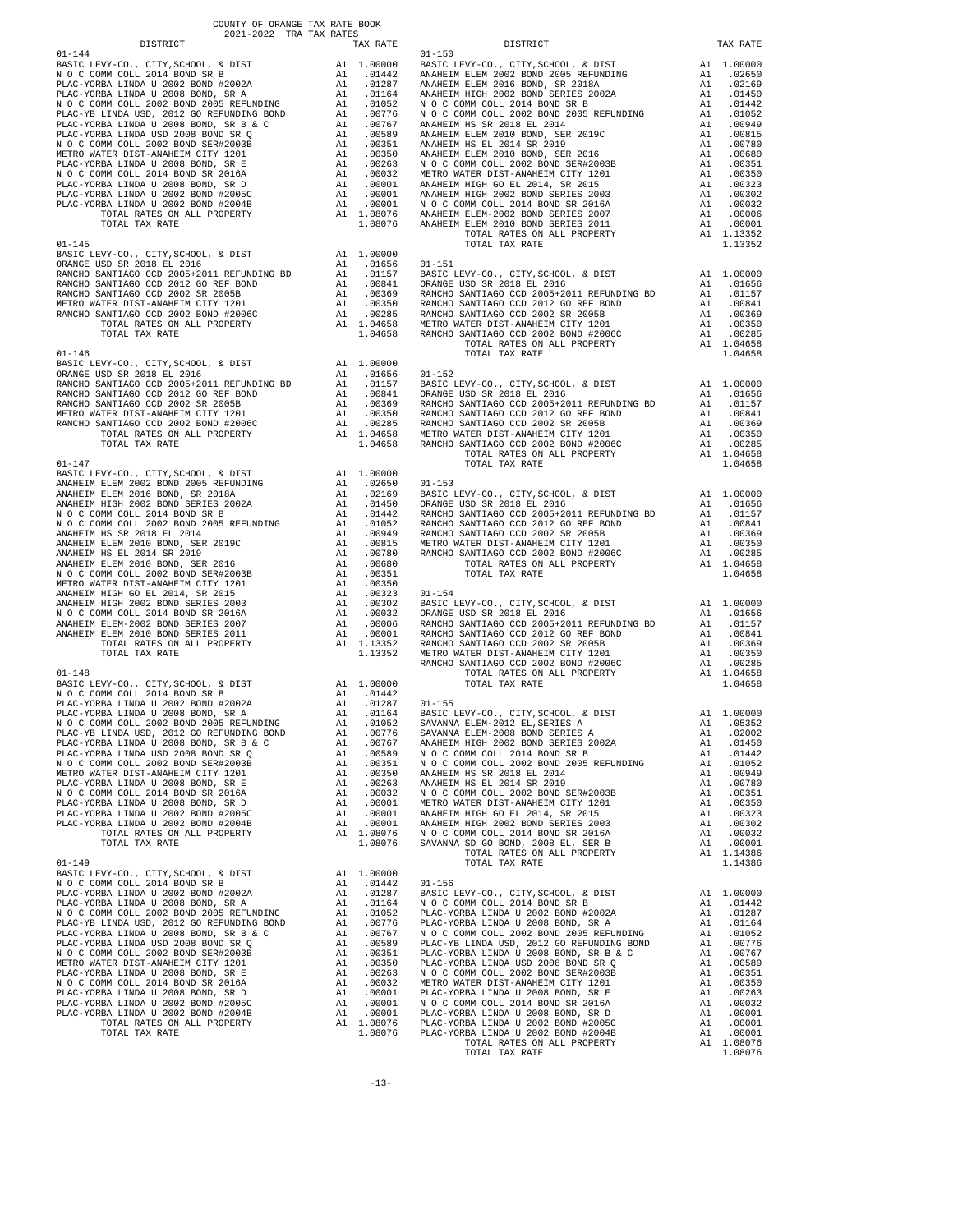| COUNTY OF ORANGE TAX RATE BOOK<br>2021-2022 TRA TAX RATES<br>$\begin{minipage}{.4\linewidth} \begin{tabular}{lcccccc} \textbf{1-AX RATE} & \textbf{1-AX RATE} & \textbf{1-AX RATE} & \textbf{2021--2022} & \textbf{TRA TAX RATES} \\ \end{tabular} \end{minipage}$ |          |          |          |
|--------------------------------------------------------------------------------------------------------------------------------------------------------------------------------------------------------------------------------------------------------------------|----------|----------|----------|
|                                                                                                                                                                                                                                                                    | TAX RATE | DISTRICT | TAX RATE |
|                                                                                                                                                                                                                                                                    |          |          |          |
|                                                                                                                                                                                                                                                                    |          |          |          |
|                                                                                                                                                                                                                                                                    |          |          |          |
|                                                                                                                                                                                                                                                                    |          |          |          |
|                                                                                                                                                                                                                                                                    |          |          |          |
|                                                                                                                                                                                                                                                                    |          |          |          |
|                                                                                                                                                                                                                                                                    |          |          |          |
|                                                                                                                                                                                                                                                                    |          |          |          |
|                                                                                                                                                                                                                                                                    |          |          |          |
|                                                                                                                                                                                                                                                                    |          |          |          |
|                                                                                                                                                                                                                                                                    |          |          |          |
|                                                                                                                                                                                                                                                                    |          |          |          |
|                                                                                                                                                                                                                                                                    |          |          |          |
|                                                                                                                                                                                                                                                                    |          |          |          |
|                                                                                                                                                                                                                                                                    |          |          |          |
|                                                                                                                                                                                                                                                                    |          |          |          |
|                                                                                                                                                                                                                                                                    |          |          |          |
|                                                                                                                                                                                                                                                                    |          |          |          |
|                                                                                                                                                                                                                                                                    |          |          |          |
|                                                                                                                                                                                                                                                                    |          |          |          |
|                                                                                                                                                                                                                                                                    |          |          |          |
|                                                                                                                                                                                                                                                                    |          |          |          |
|                                                                                                                                                                                                                                                                    |          |          |          |
|                                                                                                                                                                                                                                                                    |          |          |          |
|                                                                                                                                                                                                                                                                    |          |          |          |
|                                                                                                                                                                                                                                                                    |          |          |          |
|                                                                                                                                                                                                                                                                    |          |          |          |
|                                                                                                                                                                                                                                                                    |          |          |          |
|                                                                                                                                                                                                                                                                    |          |          |          |
|                                                                                                                                                                                                                                                                    |          |          |          |
|                                                                                                                                                                                                                                                                    |          |          |          |
|                                                                                                                                                                                                                                                                    |          |          |          |
|                                                                                                                                                                                                                                                                    |          |          |          |
|                                                                                                                                                                                                                                                                    |          |          |          |
|                                                                                                                                                                                                                                                                    |          |          |          |
|                                                                                                                                                                                                                                                                    |          |          |          |
|                                                                                                                                                                                                                                                                    |          |          |          |
|                                                                                                                                                                                                                                                                    |          |          |          |
|                                                                                                                                                                                                                                                                    |          |          |          |
|                                                                                                                                                                                                                                                                    |          |          |          |
|                                                                                                                                                                                                                                                                    |          |          |          |
|                                                                                                                                                                                                                                                                    |          |          |          |
|                                                                                                                                                                                                                                                                    |          |          |          |
|                                                                                                                                                                                                                                                                    |          |          |          |
|                                                                                                                                                                                                                                                                    |          |          |          |
|                                                                                                                                                                                                                                                                    |          |          |          |
|                                                                                                                                                                                                                                                                    |          |          |          |
|                                                                                                                                                                                                                                                                    |          |          |          |
|                                                                                                                                                                                                                                                                    |          |          |          |
|                                                                                                                                                                                                                                                                    |          |          |          |
|                                                                                                                                                                                                                                                                    |          |          |          |
|                                                                                                                                                                                                                                                                    |          |          |          |
|                                                                                                                                                                                                                                                                    |          |          |          |
|                                                                                                                                                                                                                                                                    |          |          |          |
|                                                                                                                                                                                                                                                                    |          |          |          |
|                                                                                                                                                                                                                                                                    |          |          |          |
|                                                                                                                                                                                                                                                                    |          |          |          |
|                                                                                                                                                                                                                                                                    |          |          |          |
|                                                                                                                                                                                                                                                                    |          |          |          |
|                                                                                                                                                                                                                                                                    |          |          |          |
|                                                                                                                                                                                                                                                                    |          |          |          |
|                                                                                                                                                                                                                                                                    |          |          |          |
|                                                                                                                                                                                                                                                                    |          |          |          |
|                                                                                                                                                                                                                                                                    |          |          |          |
|                                                                                                                                                                                                                                                                    |          |          |          |
|                                                                                                                                                                                                                                                                    |          |          |          |
|                                                                                                                                                                                                                                                                    |          |          |          |
|                                                                                                                                                                                                                                                                    |          |          |          |
|                                                                                                                                                                                                                                                                    |          |          |          |
|                                                                                                                                                                                                                                                                    |          |          |          |
|                                                                                                                                                                                                                                                                    |          |          |          |
|                                                                                                                                                                                                                                                                    |          |          |          |
|                                                                                                                                                                                                                                                                    |          |          |          |
|                                                                                                                                                                                                                                                                    |          |          |          |
|                                                                                                                                                                                                                                                                    |          |          |          |
|                                                                                                                                                                                                                                                                    |          |          |          |
|                                                                                                                                                                                                                                                                    |          |          |          |
|                                                                                                                                                                                                                                                                    |          |          |          |

-14-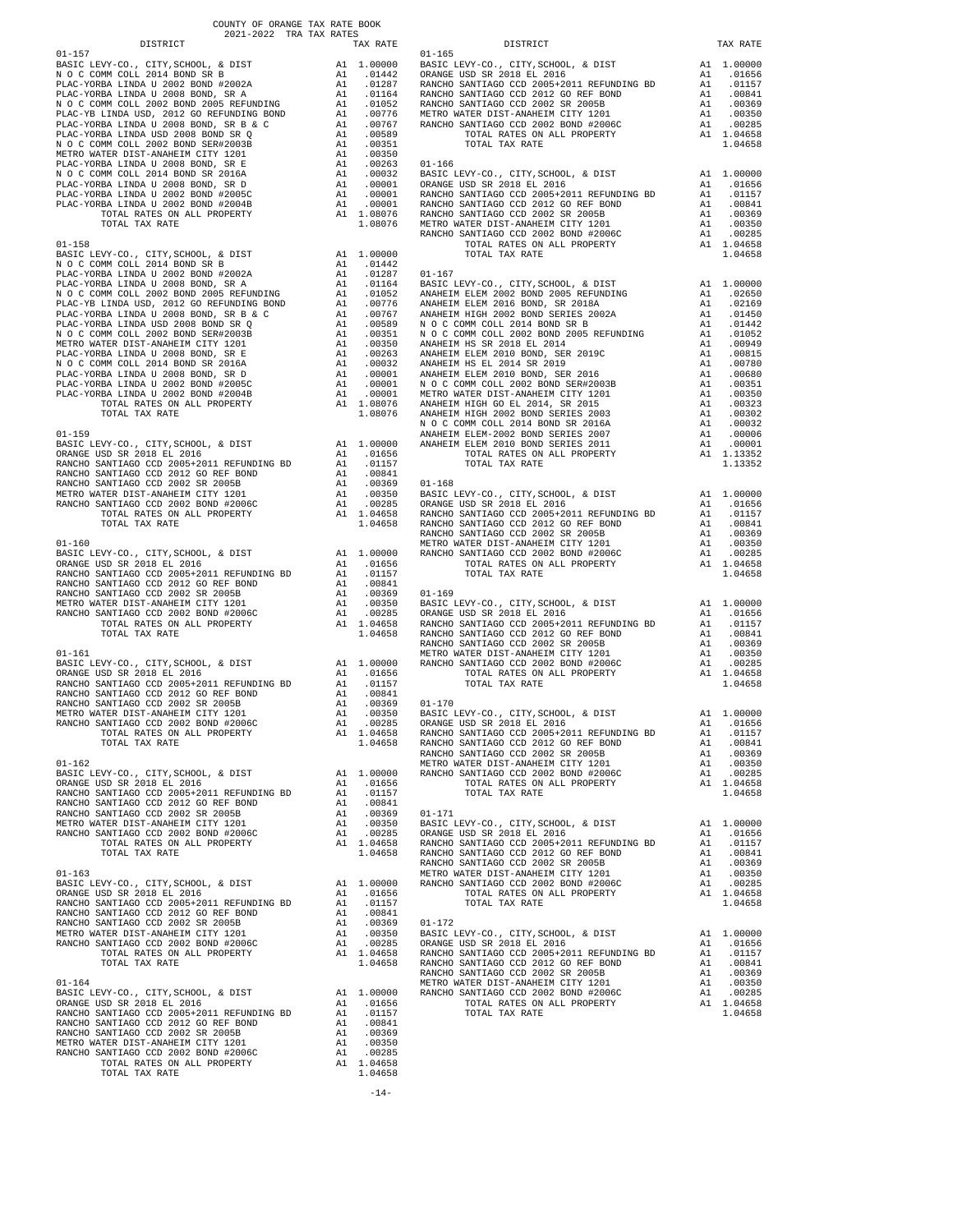| COUNTY OF ORANGE TAX RATE BOOK                                                                                                                                                                                              |          |                        |          |
|-----------------------------------------------------------------------------------------------------------------------------------------------------------------------------------------------------------------------------|----------|------------------------|----------|
| $\begin{minipage}{.4\linewidth} \begin{tabular}{lcccccc} \textbf{1-A} & \textbf{1-A} & \textbf{RATE} & \textbf{B} \\ \textbf{2021--2022} & \textbf{TRA} & \textbf{TAX RATES} \\ \end{tabular} \end{minipage}$<br>$01 - 173$ | TAX RATE | DISTRICT<br>$01 - 179$ | TAX RATE |
|                                                                                                                                                                                                                             |          |                        |          |
|                                                                                                                                                                                                                             |          |                        |          |
|                                                                                                                                                                                                                             |          |                        |          |
|                                                                                                                                                                                                                             |          |                        |          |
|                                                                                                                                                                                                                             |          |                        |          |
|                                                                                                                                                                                                                             |          |                        |          |
|                                                                                                                                                                                                                             |          |                        |          |
|                                                                                                                                                                                                                             |          |                        |          |
|                                                                                                                                                                                                                             |          |                        |          |
|                                                                                                                                                                                                                             |          |                        |          |
|                                                                                                                                                                                                                             |          |                        |          |
|                                                                                                                                                                                                                             |          |                        |          |
|                                                                                                                                                                                                                             |          |                        |          |
|                                                                                                                                                                                                                             |          |                        |          |
|                                                                                                                                                                                                                             |          |                        |          |
|                                                                                                                                                                                                                             |          |                        |          |
|                                                                                                                                                                                                                             |          |                        |          |
|                                                                                                                                                                                                                             |          |                        |          |
|                                                                                                                                                                                                                             |          |                        |          |
|                                                                                                                                                                                                                             |          |                        |          |
|                                                                                                                                                                                                                             |          |                        |          |
|                                                                                                                                                                                                                             |          |                        |          |
|                                                                                                                                                                                                                             |          |                        |          |
|                                                                                                                                                                                                                             |          | $01 - 181$             |          |
|                                                                                                                                                                                                                             |          |                        |          |
|                                                                                                                                                                                                                             |          |                        |          |
|                                                                                                                                                                                                                             |          |                        |          |
|                                                                                                                                                                                                                             |          |                        |          |
|                                                                                                                                                                                                                             |          |                        |          |
|                                                                                                                                                                                                                             |          |                        |          |
|                                                                                                                                                                                                                             |          |                        |          |
|                                                                                                                                                                                                                             |          |                        |          |
|                                                                                                                                                                                                                             |          |                        |          |
|                                                                                                                                                                                                                             |          |                        |          |
|                                                                                                                                                                                                                             |          |                        |          |
|                                                                                                                                                                                                                             |          |                        |          |
|                                                                                                                                                                                                                             |          |                        |          |
|                                                                                                                                                                                                                             |          |                        |          |
|                                                                                                                                                                                                                             |          |                        |          |
|                                                                                                                                                                                                                             |          |                        |          |
|                                                                                                                                                                                                                             |          |                        |          |
|                                                                                                                                                                                                                             |          |                        |          |
|                                                                                                                                                                                                                             |          |                        |          |
|                                                                                                                                                                                                                             |          |                        |          |
|                                                                                                                                                                                                                             |          |                        |          |
|                                                                                                                                                                                                                             |          |                        |          |
|                                                                                                                                                                                                                             |          |                        |          |
|                                                                                                                                                                                                                             |          |                        |          |
|                                                                                                                                                                                                                             |          |                        |          |
|                                                                                                                                                                                                                             |          |                        |          |
|                                                                                                                                                                                                                             |          |                        |          |
|                                                                                                                                                                                                                             |          |                        |          |
|                                                                                                                                                                                                                             |          |                        |          |
|                                                                                                                                                                                                                             |          |                        |          |
|                                                                                                                                                                                                                             |          |                        |          |
|                                                                                                                                                                                                                             |          |                        |          |
|                                                                                                                                                                                                                             |          |                        |          |
|                                                                                                                                                                                                                             |          |                        |          |
|                                                                                                                                                                                                                             |          |                        |          |
|                                                                                                                                                                                                                             |          |                        |          |
|                                                                                                                                                                                                                             |          |                        |          |
|                                                                                                                                                                                                                             |          |                        |          |
|                                                                                                                                                                                                                             |          |                        |          |
|                                                                                                                                                                                                                             |          |                        |          |
|                                                                                                                                                                                                                             |          |                        |          |
|                                                                                                                                                                                                                             |          |                        |          |
|                                                                                                                                                                                                                             |          |                        |          |
|                                                                                                                                                                                                                             |          |                        |          |
|                                                                                                                                                                                                                             |          |                        |          |
|                                                                                                                                                                                                                             |          |                        |          |
|                                                                                                                                                                                                                             |          |                        |          |
|                                                                                                                                                                                                                             |          |                        |          |
|                                                                                                                                                                                                                             |          |                        |          |
|                                                                                                                                                                                                                             |          |                        |          |
|                                                                                                                                                                                                                             |          |                        |          |
|                                                                                                                                                                                                                             |          |                        |          |
|                                                                                                                                                                                                                             |          |                        |          |
|                                                                                                                                                                                                                             |          |                        |          |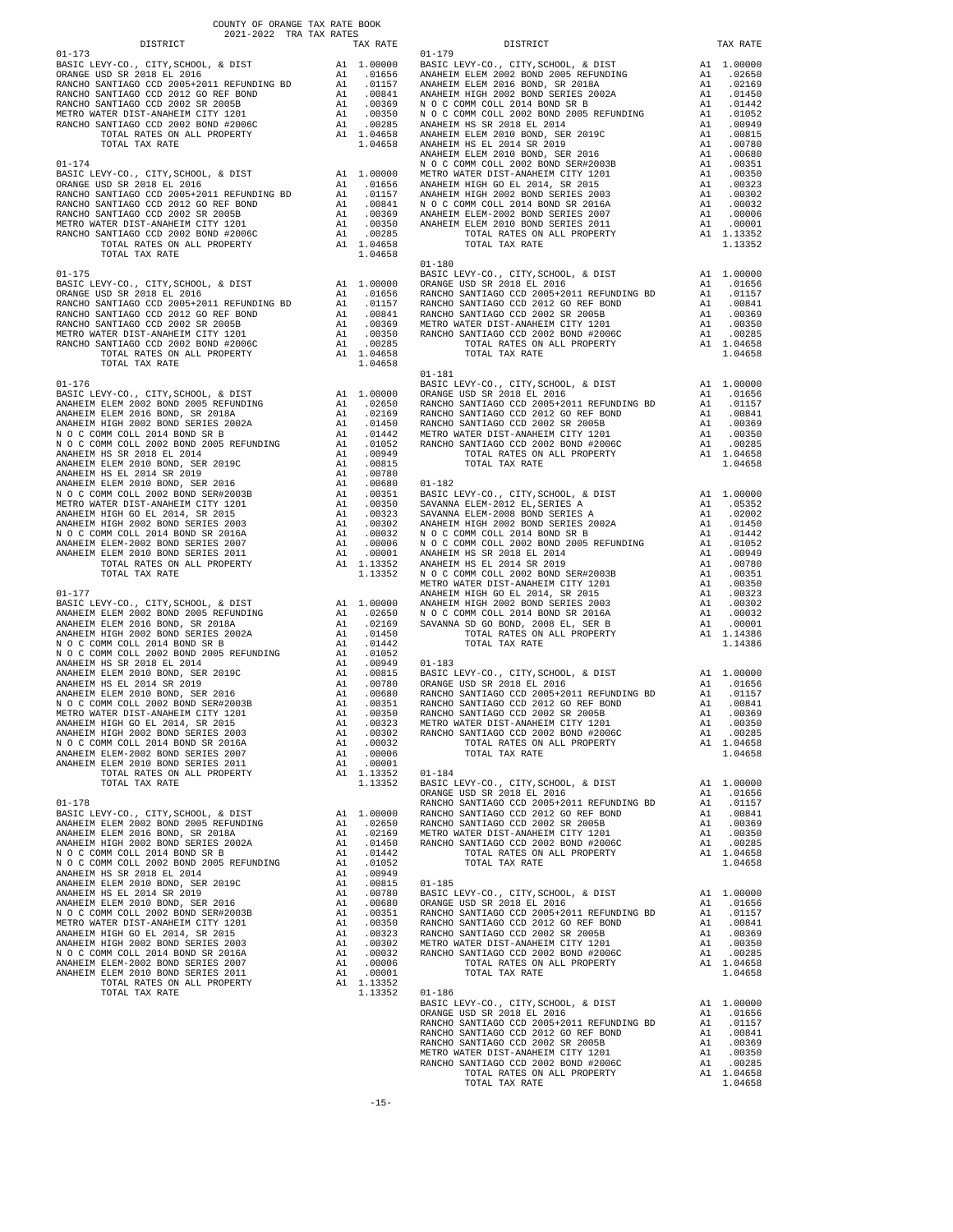| COUNTY OF ORANGE TAX RATE BOOK<br>$2021-2022 \quad \text{TRA TAX RATES}$ DISTRICT $\hspace{2.5cm}$ |          |          |          |
|----------------------------------------------------------------------------------------------------|----------|----------|----------|
|                                                                                                    | TAX RATE | DISTRICT | TAX RATE |
|                                                                                                    |          |          |          |
|                                                                                                    |          |          |          |
|                                                                                                    |          |          |          |
|                                                                                                    |          |          |          |
|                                                                                                    |          |          |          |
|                                                                                                    |          |          |          |
|                                                                                                    |          |          |          |
|                                                                                                    |          |          |          |
|                                                                                                    |          |          |          |
|                                                                                                    |          |          |          |
|                                                                                                    |          |          |          |
|                                                                                                    |          |          |          |
|                                                                                                    |          |          |          |
|                                                                                                    |          |          |          |
|                                                                                                    |          |          |          |
|                                                                                                    |          |          |          |
|                                                                                                    |          |          |          |
|                                                                                                    |          |          |          |
|                                                                                                    |          |          |          |
|                                                                                                    |          |          |          |
|                                                                                                    |          |          |          |
|                                                                                                    |          |          |          |
|                                                                                                    |          |          |          |
|                                                                                                    |          |          |          |
|                                                                                                    |          |          |          |
|                                                                                                    |          |          |          |
|                                                                                                    |          |          |          |
|                                                                                                    |          |          |          |
|                                                                                                    |          |          |          |
|                                                                                                    |          |          |          |
|                                                                                                    |          |          |          |
|                                                                                                    |          |          |          |
|                                                                                                    |          |          |          |
|                                                                                                    |          |          |          |
|                                                                                                    |          |          |          |
|                                                                                                    |          |          |          |
|                                                                                                    |          |          |          |
|                                                                                                    |          |          |          |
|                                                                                                    |          |          |          |
|                                                                                                    |          |          |          |
|                                                                                                    |          |          |          |
|                                                                                                    |          |          |          |
|                                                                                                    |          |          |          |
|                                                                                                    |          |          |          |
|                                                                                                    |          |          |          |
|                                                                                                    |          |          |          |
|                                                                                                    |          |          |          |
|                                                                                                    |          |          |          |
|                                                                                                    |          |          |          |
|                                                                                                    |          |          |          |
|                                                                                                    |          |          |          |
|                                                                                                    |          |          |          |
|                                                                                                    |          |          |          |
|                                                                                                    |          |          |          |
|                                                                                                    |          |          |          |
|                                                                                                    |          |          |          |
|                                                                                                    |          |          |          |
|                                                                                                    |          |          |          |
|                                                                                                    |          |          |          |
|                                                                                                    |          |          |          |
| $01 - 194$                                                                                         |          |          |          |
|                                                                                                    |          |          |          |
|                                                                                                    |          |          |          |
|                                                                                                    |          |          |          |
|                                                                                                    |          |          |          |
|                                                                                                    |          |          |          |
|                                                                                                    |          |          |          |
|                                                                                                    |          |          |          |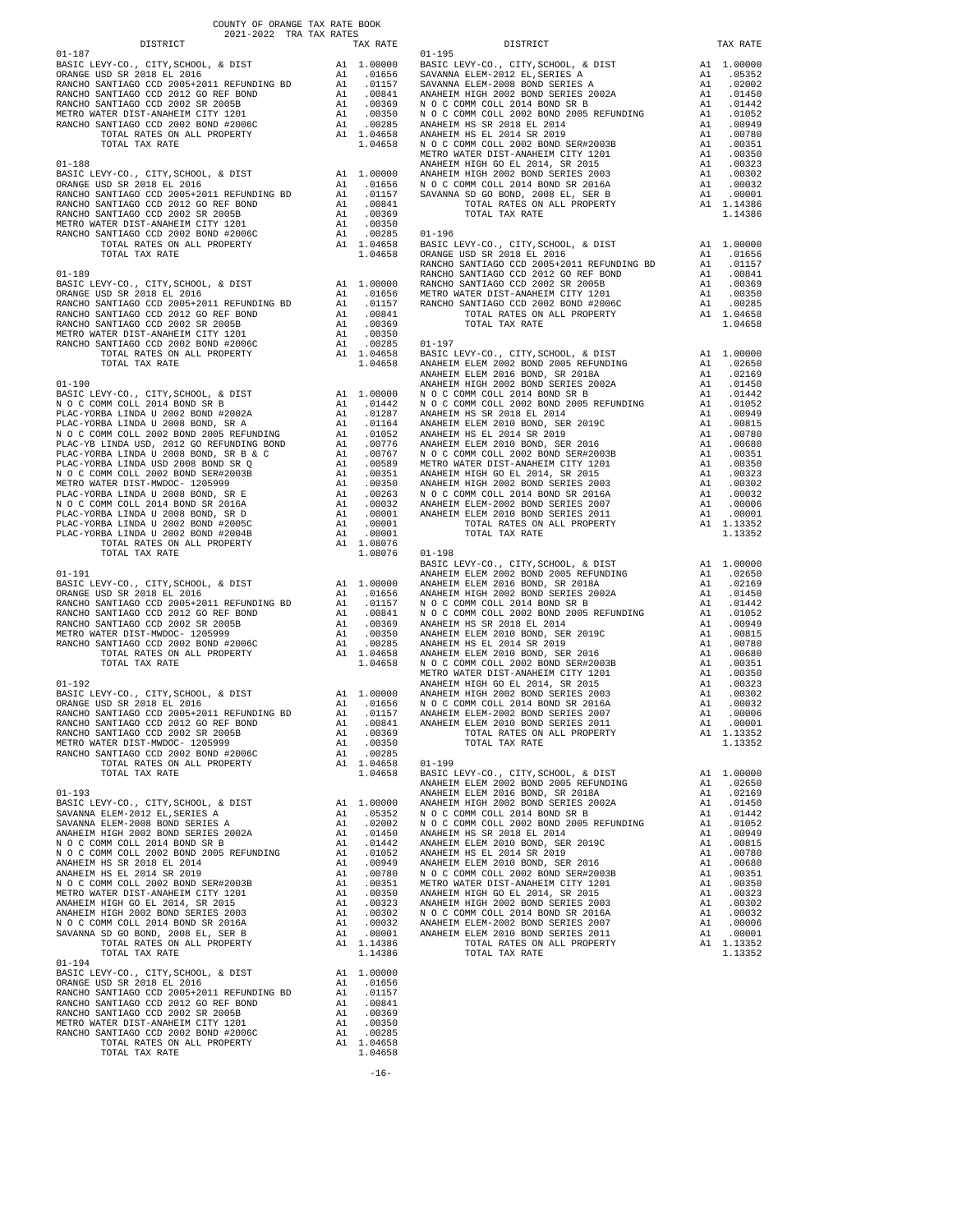| $01 - 201$                                                                |    |                                                                                                                                                                                                                                                   | BASIC L<br>ANAHEIM |
|---------------------------------------------------------------------------|----|---------------------------------------------------------------------------------------------------------------------------------------------------------------------------------------------------------------------------------------------------|--------------------|
|                                                                           |    |                                                                                                                                                                                                                                                   |                    |
|                                                                           |    |                                                                                                                                                                                                                                                   |                    |
|                                                                           |    |                                                                                                                                                                                                                                                   |                    |
|                                                                           |    |                                                                                                                                                                                                                                                   |                    |
|                                                                           |    |                                                                                                                                                                                                                                                   |                    |
|                                                                           |    |                                                                                                                                                                                                                                                   |                    |
|                                                                           |    |                                                                                                                                                                                                                                                   |                    |
|                                                                           |    |                                                                                                                                                                                                                                                   | METRO W            |
|                                                                           |    |                                                                                                                                                                                                                                                   |                    |
|                                                                           |    |                                                                                                                                                                                                                                                   |                    |
|                                                                           |    |                                                                                                                                                                                                                                                   |                    |
|                                                                           |    |                                                                                                                                                                                                                                                   |                    |
|                                                                           |    |                                                                                                                                                                                                                                                   |                    |
|                                                                           |    |                                                                                                                                                                                                                                                   |                    |
|                                                                           |    |                                                                                                                                                                                                                                                   |                    |
|                                                                           |    |                                                                                                                                                                                                                                                   |                    |
|                                                                           |    |                                                                                                                                                                                                                                                   |                    |
|                                                                           |    |                                                                                                                                                                                                                                                   |                    |
|                                                                           |    |                                                                                                                                                                                                                                                   |                    |
|                                                                           |    |                                                                                                                                                                                                                                                   |                    |
|                                                                           |    |                                                                                                                                                                                                                                                   |                    |
|                                                                           |    |                                                                                                                                                                                                                                                   |                    |
|                                                                           |    |                                                                                                                                                                                                                                                   |                    |
| $01 - 204$                                                                |    |                                                                                                                                                                                                                                                   | MAGNOLI<br>NOCC    |
|                                                                           |    |                                                                                                                                                                                                                                                   |                    |
|                                                                           |    |                                                                                                                                                                                                                                                   |                    |
|                                                                           |    |                                                                                                                                                                                                                                                   |                    |
|                                                                           |    |                                                                                                                                                                                                                                                   |                    |
|                                                                           |    |                                                                                                                                                                                                                                                   |                    |
|                                                                           |    |                                                                                                                                                                                                                                                   |                    |
|                                                                           |    |                                                                                                                                                                                                                                                   |                    |
|                                                                           |    |                                                                                                                                                                                                                                                   | ANAHEIM            |
|                                                                           |    |                                                                                                                                                                                                                                                   |                    |
|                                                                           |    |                                                                                                                                                                                                                                                   |                    |
|                                                                           |    |                                                                                                                                                                                                                                                   |                    |
|                                                                           |    |                                                                                                                                                                                                                                                   |                    |
|                                                                           |    |                                                                                                                                                                                                                                                   |                    |
|                                                                           |    |                                                                                                                                                                                                                                                   |                    |
|                                                                           |    |                                                                                                                                                                                                                                                   |                    |
| TOTAL RATES ON ALL PROPERTY<br>TOTAL TAX RATE                             |    | A1 1.04658<br>1.04658                                                                                                                                                                                                                             | NOCC<br>METRO W    |
|                                                                           |    |                                                                                                                                                                                                                                                   | <b>ANAHEIM</b>     |
| $01 - 206$                                                                |    |                                                                                                                                                                                                                                                   | ANAHEIM            |
| BASIC LEVY-CO., CITY, SCHOOL, & DIST                                      |    |                                                                                                                                                                                                                                                   |                    |
| ANAHEIM ELEM 2002 BOND 2005 REFUNDING<br>ANAHEIM ELEM 2016 BOND. SR 2018A | A1 | A1 1.00000 NOCC<br>A1 .02650 ANAHEIM<br>A1 .02650<br>.02169                                                                                                                                                                                       | ANAHEIM            |
| ANAHEIM HIGH 2002 BOND SERIES 2002A                                       | A1 | .01450                                                                                                                                                                                                                                            |                    |
| N O C COMM COLL 2014 BOND SR B                                            | A1 | .01442                                                                                                                                                                                                                                            |                    |
| N O C COMM COLL 2002 BOND 2005 REFUNDING                                  | A1 | .01052                                                                                                                                                                                                                                            |                    |
| ANAHEIM HS SR 2018 EL 2014<br>ANAHEIM ELEM 2010 BOND, SER 2019C           |    |                                                                                                                                                                                                                                                   |                    |
| ANAHEIM HS EL 2014 SR 2019                                                |    |                                                                                                                                                                                                                                                   |                    |
| ANAHEIM ELEM 2010 BOND, SER 2016                                          |    |                                                                                                                                                                                                                                                   |                    |
| N O C COMM COLL 2002 BOND SER#2003B                                       |    |                                                                                                                                                                                                                                                   |                    |
| METRO WATER DIST-ANAHEIM CITY 1201<br>ANAHEIM HIGH GO EL 2014, SR 2015    |    |                                                                                                                                                                                                                                                   |                    |
| ANAHEIM HIGH 2002 BOND SERIES 2003                                        |    |                                                                                                                                                                                                                                                   |                    |
| N O C COMM COLL 2014 BOND SR 2016A                                        |    |                                                                                                                                                                                                                                                   |                    |
| ANAHEIM ELEM-2002 BOND SERIES 2007                                        |    |                                                                                                                                                                                                                                                   |                    |
| ANAHEIM ELEM 2010 BOND SERIES 2011<br>TOTAL RATES ON ALL PROPERTY         |    |                                                                                                                                                                                                                                                   |                    |
| TOTAL TAX RATE                                                            |    | A1 .01052<br>A1 .00949 01–211<br>A1 .00815 BASIC L<br>A1 .00815 BASIC L<br>A1 .00815 NOCC A1 .00551 NOCC<br>A1 .00351 NOCC OCC A1 .00323 ANAHEIM<br>A1 .00302 ANAHEIM<br>A1 .00302 MAGNOLI<br>A1 .00003 MAGNOLI<br>A1 .00001 MAGNOLI<br>A1 .00001 |                    |
|                                                                           |    |                                                                                                                                                                                                                                                   |                    |

| COUNTY OF ORANGE TAX RATE BOOK<br>$\begin{minipage}{.4\linewidth} \begin{tabular}{lcccc} \textbf{1-AX RATE} & \textbf{1-X} & \textbf{1-X} & \textbf{RATE} & \textbf{1-X} & \textbf{1-X} & \textbf{1-X} & \textbf{1-X} & \textbf{1-X} & \textbf{1-X} & \textbf{1-X} & \textbf{1-X} & \textbf{1-X} & \textbf{1-X} & \textbf{1-X} & \textbf{1-X} & \textbf{1-X} & \textbf{1-X} & \textbf{1-X} & \textbf{1-X} & \textbf{1-X} & \textbf{1-X} & \textbf{1-X} & \textbf{1-X} & \textbf{$ |          |                        |          |
|-----------------------------------------------------------------------------------------------------------------------------------------------------------------------------------------------------------------------------------------------------------------------------------------------------------------------------------------------------------------------------------------------------------------------------------------------------------------------------------|----------|------------------------|----------|
| $01 - 200$                                                                                                                                                                                                                                                                                                                                                                                                                                                                        | TAX RATE | DISTRICT<br>$01 - 207$ | TAX RATE |
|                                                                                                                                                                                                                                                                                                                                                                                                                                                                                   |          |                        |          |
|                                                                                                                                                                                                                                                                                                                                                                                                                                                                                   |          |                        |          |
|                                                                                                                                                                                                                                                                                                                                                                                                                                                                                   |          |                        |          |
|                                                                                                                                                                                                                                                                                                                                                                                                                                                                                   |          |                        |          |
|                                                                                                                                                                                                                                                                                                                                                                                                                                                                                   |          |                        |          |
|                                                                                                                                                                                                                                                                                                                                                                                                                                                                                   |          |                        |          |
|                                                                                                                                                                                                                                                                                                                                                                                                                                                                                   |          |                        |          |
|                                                                                                                                                                                                                                                                                                                                                                                                                                                                                   |          |                        |          |
|                                                                                                                                                                                                                                                                                                                                                                                                                                                                                   |          |                        |          |
|                                                                                                                                                                                                                                                                                                                                                                                                                                                                                   |          |                        |          |
|                                                                                                                                                                                                                                                                                                                                                                                                                                                                                   |          |                        |          |
|                                                                                                                                                                                                                                                                                                                                                                                                                                                                                   |          |                        |          |
|                                                                                                                                                                                                                                                                                                                                                                                                                                                                                   |          |                        |          |
|                                                                                                                                                                                                                                                                                                                                                                                                                                                                                   |          |                        |          |
|                                                                                                                                                                                                                                                                                                                                                                                                                                                                                   |          |                        |          |
|                                                                                                                                                                                                                                                                                                                                                                                                                                                                                   |          |                        |          |
|                                                                                                                                                                                                                                                                                                                                                                                                                                                                                   |          |                        |          |
|                                                                                                                                                                                                                                                                                                                                                                                                                                                                                   |          |                        |          |
|                                                                                                                                                                                                                                                                                                                                                                                                                                                                                   |          |                        |          |
|                                                                                                                                                                                                                                                                                                                                                                                                                                                                                   |          |                        |          |
|                                                                                                                                                                                                                                                                                                                                                                                                                                                                                   |          |                        |          |
|                                                                                                                                                                                                                                                                                                                                                                                                                                                                                   |          |                        |          |
|                                                                                                                                                                                                                                                                                                                                                                                                                                                                                   |          |                        |          |
|                                                                                                                                                                                                                                                                                                                                                                                                                                                                                   |          |                        |          |
|                                                                                                                                                                                                                                                                                                                                                                                                                                                                                   |          |                        |          |
|                                                                                                                                                                                                                                                                                                                                                                                                                                                                                   |          |                        |          |
|                                                                                                                                                                                                                                                                                                                                                                                                                                                                                   |          |                        |          |
| ARAMEMA LAND CAPER DELET 2011 12. 199914<br>2014 - LAND REVENUE (1911 - 1912 - 1912 - 1912 - 1912 - 1912 - 1912 - 1912 - 1912 - 1912 - 1912 - 1912 - 1912 - 1912 - 1912 - 1912 - 1912 - 1912 - 1912 - 1912 - 1912 - 1912 - 1912                                                                                                                                                                                                                                                   |          |                        |          |
|                                                                                                                                                                                                                                                                                                                                                                                                                                                                                   |          |                        |          |
|                                                                                                                                                                                                                                                                                                                                                                                                                                                                                   |          |                        |          |
|                                                                                                                                                                                                                                                                                                                                                                                                                                                                                   |          |                        |          |
|                                                                                                                                                                                                                                                                                                                                                                                                                                                                                   |          |                        |          |
|                                                                                                                                                                                                                                                                                                                                                                                                                                                                                   |          |                        |          |
|                                                                                                                                                                                                                                                                                                                                                                                                                                                                                   |          |                        |          |
|                                                                                                                                                                                                                                                                                                                                                                                                                                                                                   |          |                        |          |
|                                                                                                                                                                                                                                                                                                                                                                                                                                                                                   |          |                        |          |
|                                                                                                                                                                                                                                                                                                                                                                                                                                                                                   |          |                        |          |
|                                                                                                                                                                                                                                                                                                                                                                                                                                                                                   |          |                        |          |
|                                                                                                                                                                                                                                                                                                                                                                                                                                                                                   |          |                        |          |
|                                                                                                                                                                                                                                                                                                                                                                                                                                                                                   |          |                        |          |
|                                                                                                                                                                                                                                                                                                                                                                                                                                                                                   |          |                        |          |
|                                                                                                                                                                                                                                                                                                                                                                                                                                                                                   |          |                        |          |
|                                                                                                                                                                                                                                                                                                                                                                                                                                                                                   |          |                        |          |
|                                                                                                                                                                                                                                                                                                                                                                                                                                                                                   |          |                        |          |
|                                                                                                                                                                                                                                                                                                                                                                                                                                                                                   |          |                        |          |
|                                                                                                                                                                                                                                                                                                                                                                                                                                                                                   |          |                        |          |
|                                                                                                                                                                                                                                                                                                                                                                                                                                                                                   |          |                        |          |
|                                                                                                                                                                                                                                                                                                                                                                                                                                                                                   |          |                        |          |
|                                                                                                                                                                                                                                                                                                                                                                                                                                                                                   |          |                        |          |
| ARTHO ARTIS 2014 MEN CHANNEL AND 1992 MANUEL TO THE MANUEL MOTHER CONTINUES. AND 1992 MANUEL AND ARTIS 2014 MEN CHANNEL AND 1992 MANUEL AND 1993 MANUEL AND 1993 MANUEL AND 1993 MANUEL AND 1993 MANUEL AND 1993 MANUEL AND 1                                                                                                                                                                                                                                                     |          |                        |          |
|                                                                                                                                                                                                                                                                                                                                                                                                                                                                                   |          |                        |          |
|                                                                                                                                                                                                                                                                                                                                                                                                                                                                                   |          |                        |          |
|                                                                                                                                                                                                                                                                                                                                                                                                                                                                                   |          |                        |          |
|                                                                                                                                                                                                                                                                                                                                                                                                                                                                                   |          |                        |          |
|                                                                                                                                                                                                                                                                                                                                                                                                                                                                                   |          |                        |          |
|                                                                                                                                                                                                                                                                                                                                                                                                                                                                                   |          |                        | 1.09650  |
|                                                                                                                                                                                                                                                                                                                                                                                                                                                                                   |          |                        |          |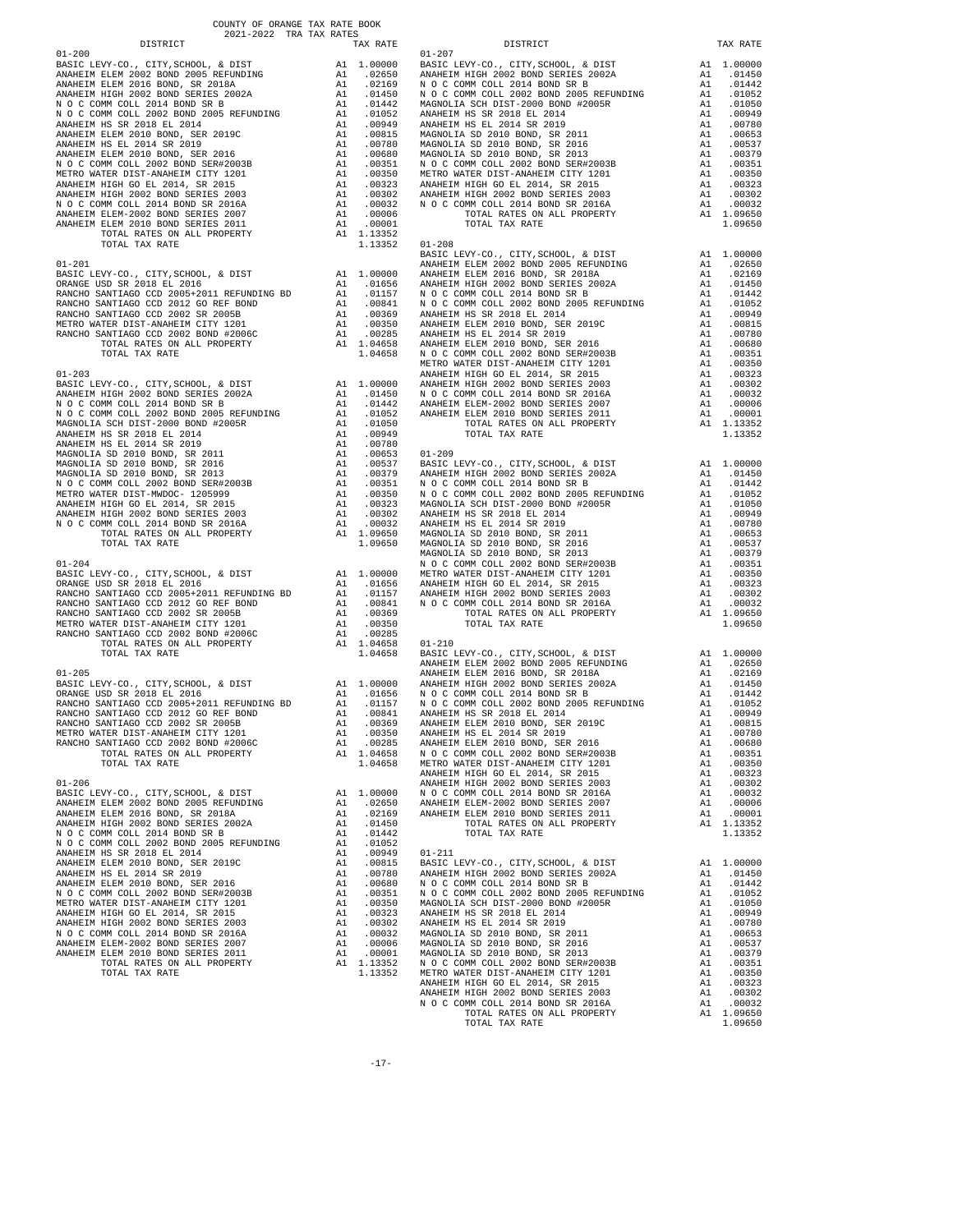-18-

| DISTRICT                                                                                                                                                                                                                                                                  | TAX RATE | DISTRICT   | TAX RATE |
|---------------------------------------------------------------------------------------------------------------------------------------------------------------------------------------------------------------------------------------------------------------------------|----------|------------|----------|
| $01 - 212$                                                                                                                                                                                                                                                                |          | $01 - 217$ |          |
|                                                                                                                                                                                                                                                                           |          |            |          |
|                                                                                                                                                                                                                                                                           |          |            |          |
|                                                                                                                                                                                                                                                                           |          |            |          |
|                                                                                                                                                                                                                                                                           |          |            |          |
|                                                                                                                                                                                                                                                                           |          |            |          |
|                                                                                                                                                                                                                                                                           |          |            |          |
|                                                                                                                                                                                                                                                                           |          |            |          |
|                                                                                                                                                                                                                                                                           |          |            |          |
|                                                                                                                                                                                                                                                                           |          |            |          |
|                                                                                                                                                                                                                                                                           |          |            |          |
|                                                                                                                                                                                                                                                                           |          |            |          |
|                                                                                                                                                                                                                                                                           |          |            |          |
|                                                                                                                                                                                                                                                                           |          |            |          |
|                                                                                                                                                                                                                                                                           |          |            |          |
|                                                                                                                                                                                                                                                                           |          |            |          |
|                                                                                                                                                                                                                                                                           |          |            |          |
|                                                                                                                                                                                                                                                                           |          |            |          |
|                                                                                                                                                                                                                                                                           |          |            |          |
|                                                                                                                                                                                                                                                                           |          |            |          |
|                                                                                                                                                                                                                                                                           |          |            |          |
|                                                                                                                                                                                                                                                                           |          |            |          |
|                                                                                                                                                                                                                                                                           |          |            |          |
|                                                                                                                                                                                                                                                                           |          |            |          |
|                                                                                                                                                                                                                                                                           |          |            |          |
|                                                                                                                                                                                                                                                                           |          |            |          |
|                                                                                                                                                                                                                                                                           |          |            |          |
|                                                                                                                                                                                                                                                                           |          |            |          |
| $\begin{tabular}{cccccccc} 01-213 & 1707AL-TAX KATR & 1.13352 & 1.13352 & 1.13352 & 1.13352 & 1.13352 & 1.13352 & 1.13352 & 1.13352 & 1.13352 & 1.13352 & 1.13352 & 1.13352 & 1.13352 & 1.13352 & 1.13352 & 1.13352 & 1.13352 & 1.13352 & 1.13352 & 1.13352 & 1.13352 & $ |          |            |          |
|                                                                                                                                                                                                                                                                           |          |            |          |
|                                                                                                                                                                                                                                                                           |          |            |          |
|                                                                                                                                                                                                                                                                           |          |            |          |
| $01 - 214$                                                                                                                                                                                                                                                                |          | $01 - 219$ |          |
|                                                                                                                                                                                                                                                                           |          |            |          |
|                                                                                                                                                                                                                                                                           |          |            |          |
|                                                                                                                                                                                                                                                                           |          |            |          |
|                                                                                                                                                                                                                                                                           |          |            |          |
|                                                                                                                                                                                                                                                                           |          |            |          |
|                                                                                                                                                                                                                                                                           |          |            |          |
|                                                                                                                                                                                                                                                                           |          |            |          |
|                                                                                                                                                                                                                                                                           |          |            |          |
|                                                                                                                                                                                                                                                                           |          |            |          |
|                                                                                                                                                                                                                                                                           |          |            |          |
|                                                                                                                                                                                                                                                                           |          |            |          |
|                                                                                                                                                                                                                                                                           |          |            |          |
|                                                                                                                                                                                                                                                                           |          |            |          |
|                                                                                                                                                                                                                                                                           |          |            |          |
|                                                                                                                                                                                                                                                                           |          |            |          |
|                                                                                                                                                                                                                                                                           |          |            |          |
|                                                                                                                                                                                                                                                                           |          |            |          |
| $01 - 215$                                                                                                                                                                                                                                                                |          |            |          |
|                                                                                                                                                                                                                                                                           |          |            |          |
|                                                                                                                                                                                                                                                                           |          |            |          |
|                                                                                                                                                                                                                                                                           |          |            |          |
|                                                                                                                                                                                                                                                                           |          |            |          |
|                                                                                                                                                                                                                                                                           |          |            |          |
|                                                                                                                                                                                                                                                                           |          |            |          |
|                                                                                                                                                                                                                                                                           |          |            |          |
|                                                                                                                                                                                                                                                                           |          |            |          |
|                                                                                                                                                                                                                                                                           |          |            |          |
|                                                                                                                                                                                                                                                                           |          |            |          |
|                                                                                                                                                                                                                                                                           |          |            |          |
|                                                                                                                                                                                                                                                                           |          |            |          |
|                                                                                                                                                                                                                                                                           |          |            |          |
|                                                                                                                                                                                                                                                                           |          |            |          |
|                                                                                                                                                                                                                                                                           |          |            |          |
|                                                                                                                                                                                                                                                                           |          | $01 - 222$ |          |
|                                                                                                                                                                                                                                                                           |          |            |          |
|                                                                                                                                                                                                                                                                           |          |            |          |
|                                                                                                                                                                                                                                                                           |          |            |          |
|                                                                                                                                                                                                                                                                           |          |            |          |
|                                                                                                                                                                                                                                                                           |          |            |          |
|                                                                                                                                                                                                                                                                           |          |            |          |
|                                                                                                                                                                                                                                                                           |          |            |          |
|                                                                                                                                                                                                                                                                           |          |            |          |
|                                                                                                                                                                                                                                                                           |          |            |          |
|                                                                                                                                                                                                                                                                           |          |            |          |
|                                                                                                                                                                                                                                                                           |          |            |          |
|                                                                                                                                                                                                                                                                           |          |            |          |
|                                                                                                                                                                                                                                                                           |          |            |          |
|                                                                                                                                                                                                                                                                           |          |            |          |
|                                                                                                                                                                                                                                                                           |          |            |          |
|                                                                                                                                                                                                                                                                           |          |            |          |
|                                                                                                                                                                                                                                                                           |          |            |          |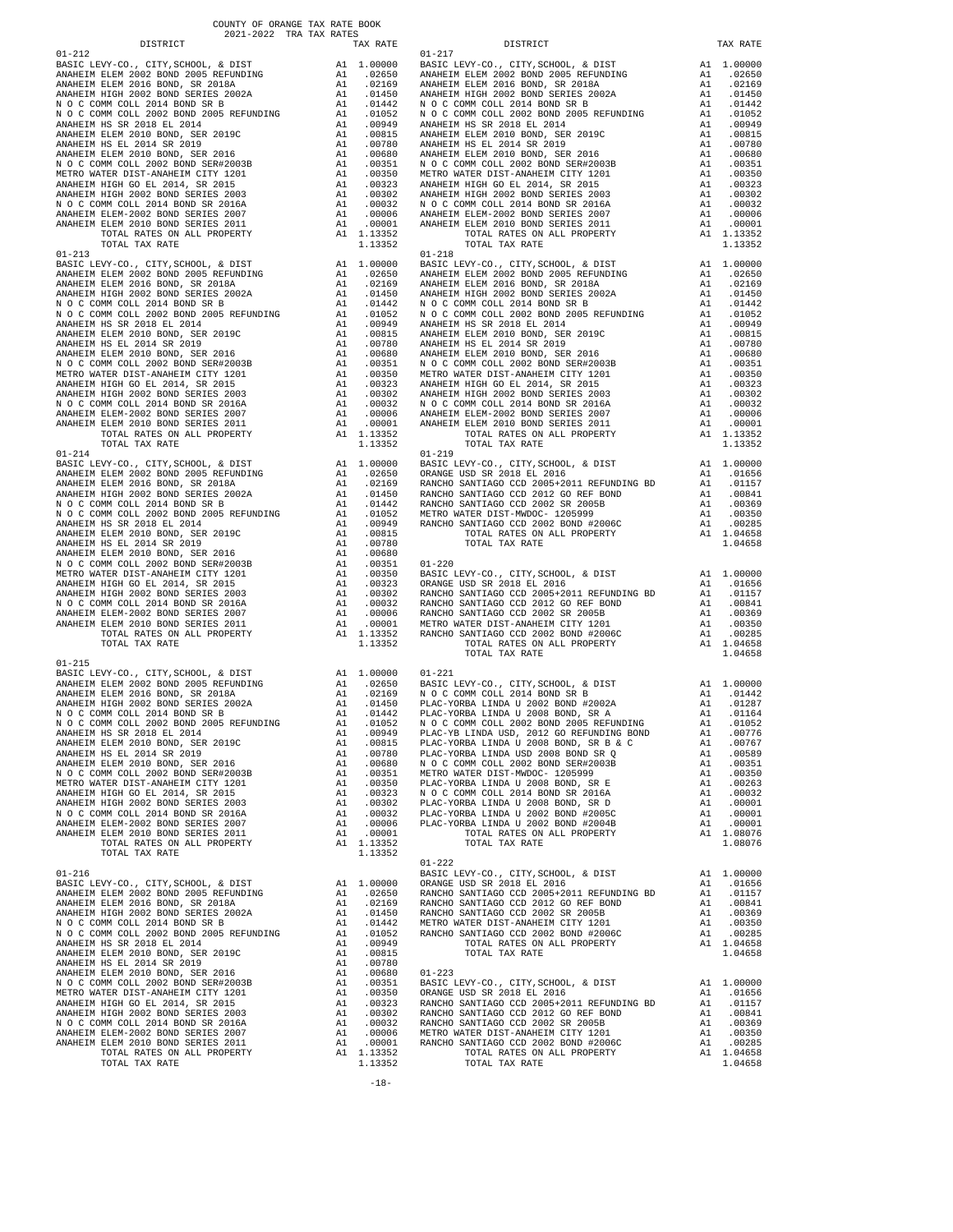| COUNTY OF ORANGE TAX RATE BOOK<br>2021-2022 TRA TAX RATES |          |                                                                                                                                                                                                                               |          |
|-----------------------------------------------------------|----------|-------------------------------------------------------------------------------------------------------------------------------------------------------------------------------------------------------------------------------|----------|
| $2021-2022\quad\text{TRA TAX RATES}$ DISTRICT             | TAX RATE | DISTRICT                                                                                                                                                                                                                      | TAX RATE |
|                                                           |          |                                                                                                                                                                                                                               |          |
|                                                           |          |                                                                                                                                                                                                                               |          |
|                                                           |          |                                                                                                                                                                                                                               |          |
|                                                           |          |                                                                                                                                                                                                                               |          |
|                                                           |          |                                                                                                                                                                                                                               |          |
|                                                           |          |                                                                                                                                                                                                                               |          |
|                                                           |          |                                                                                                                                                                                                                               |          |
|                                                           |          |                                                                                                                                                                                                                               |          |
|                                                           |          |                                                                                                                                                                                                                               |          |
|                                                           |          |                                                                                                                                                                                                                               |          |
|                                                           |          |                                                                                                                                                                                                                               |          |
|                                                           |          |                                                                                                                                                                                                                               |          |
|                                                           |          |                                                                                                                                                                                                                               |          |
|                                                           |          |                                                                                                                                                                                                                               |          |
|                                                           |          |                                                                                                                                                                                                                               |          |
|                                                           |          |                                                                                                                                                                                                                               |          |
|                                                           |          |                                                                                                                                                                                                                               |          |
|                                                           |          |                                                                                                                                                                                                                               |          |
|                                                           |          |                                                                                                                                                                                                                               |          |
|                                                           |          |                                                                                                                                                                                                                               |          |
|                                                           |          |                                                                                                                                                                                                                               |          |
|                                                           |          |                                                                                                                                                                                                                               |          |
|                                                           |          |                                                                                                                                                                                                                               |          |
|                                                           |          |                                                                                                                                                                                                                               |          |
|                                                           |          |                                                                                                                                                                                                                               |          |
|                                                           |          |                                                                                                                                                                                                                               |          |
|                                                           |          |                                                                                                                                                                                                                               |          |
|                                                           |          |                                                                                                                                                                                                                               |          |
|                                                           |          |                                                                                                                                                                                                                               |          |
|                                                           |          |                                                                                                                                                                                                                               |          |
|                                                           |          |                                                                                                                                                                                                                               |          |
|                                                           |          |                                                                                                                                                                                                                               |          |
|                                                           |          |                                                                                                                                                                                                                               |          |
|                                                           |          |                                                                                                                                                                                                                               |          |
|                                                           |          |                                                                                                                                                                                                                               |          |
|                                                           |          |                                                                                                                                                                                                                               |          |
|                                                           |          |                                                                                                                                                                                                                               |          |
|                                                           |          |                                                                                                                                                                                                                               |          |
|                                                           |          |                                                                                                                                                                                                                               |          |
|                                                           |          |                                                                                                                                                                                                                               |          |
|                                                           |          |                                                                                                                                                                                                                               |          |
|                                                           |          |                                                                                                                                                                                                                               |          |
|                                                           |          |                                                                                                                                                                                                                               |          |
|                                                           |          |                                                                                                                                                                                                                               |          |
|                                                           |          |                                                                                                                                                                                                                               |          |
|                                                           |          |                                                                                                                                                                                                                               |          |
|                                                           |          |                                                                                                                                                                                                                               |          |
|                                                           |          |                                                                                                                                                                                                                               |          |
|                                                           |          |                                                                                                                                                                                                                               |          |
|                                                           |          |                                                                                                                                                                                                                               |          |
|                                                           |          |                                                                                                                                                                                                                               |          |
|                                                           |          |                                                                                                                                                                                                                               |          |
|                                                           |          |                                                                                                                                                                                                                               |          |
|                                                           |          |                                                                                                                                                                                                                               |          |
|                                                           |          |                                                                                                                                                                                                                               |          |
|                                                           |          |                                                                                                                                                                                                                               |          |
|                                                           |          |                                                                                                                                                                                                                               |          |
|                                                           |          | ARABEM REGI (2013 MARIEM REGI 2013 MARIEM REGISSOR DESIGNATION DE COMPORTER DE CORPORTER DE CORPORTER DE 2013 MARIEM REGI 2013 MARIEM REGI 2013 MARIEM REGI 2013 MARIEM REGI 2013 MARIEM REGI 2013 MARIEM REGI 2013 MARIEM RE |          |
|                                                           |          |                                                                                                                                                                                                                               |          |
|                                                           |          |                                                                                                                                                                                                                               |          |
|                                                           |          |                                                                                                                                                                                                                               |          |
|                                                           |          |                                                                                                                                                                                                                               |          |
|                                                           |          |                                                                                                                                                                                                                               |          |
|                                                           |          |                                                                                                                                                                                                                               |          |
|                                                           |          |                                                                                                                                                                                                                               |          |
|                                                           |          |                                                                                                                                                                                                                               |          |
|                                                           |          |                                                                                                                                                                                                                               |          |
|                                                           |          |                                                                                                                                                                                                                               |          |
|                                                           |          |                                                                                                                                                                                                                               |          |
|                                                           |          |                                                                                                                                                                                                                               |          |
|                                                           |          |                                                                                                                                                                                                                               |          |
|                                                           |          |                                                                                                                                                                                                                               |          |
|                                                           |          |                                                                                                                                                                                                                               |          |
|                                                           |          |                                                                                                                                                                                                                               |          |
|                                                           |          |                                                                                                                                                                                                                               |          |
|                                                           |          |                                                                                                                                                                                                                               |          |
|                                                           |          |                                                                                                                                                                                                                               |          |
|                                                           |          |                                                                                                                                                                                                                               |          |
|                                                           |          |                                                                                                                                                                                                                               |          |
|                                                           |          |                                                                                                                                                                                                                               |          |
|                                                           |          |                                                                                                                                                                                                                               |          |
|                                                           |          | TOTAL TAX RATE                                                                                                                                                                                                                |          |
|                                                           |          |                                                                                                                                                                                                                               |          |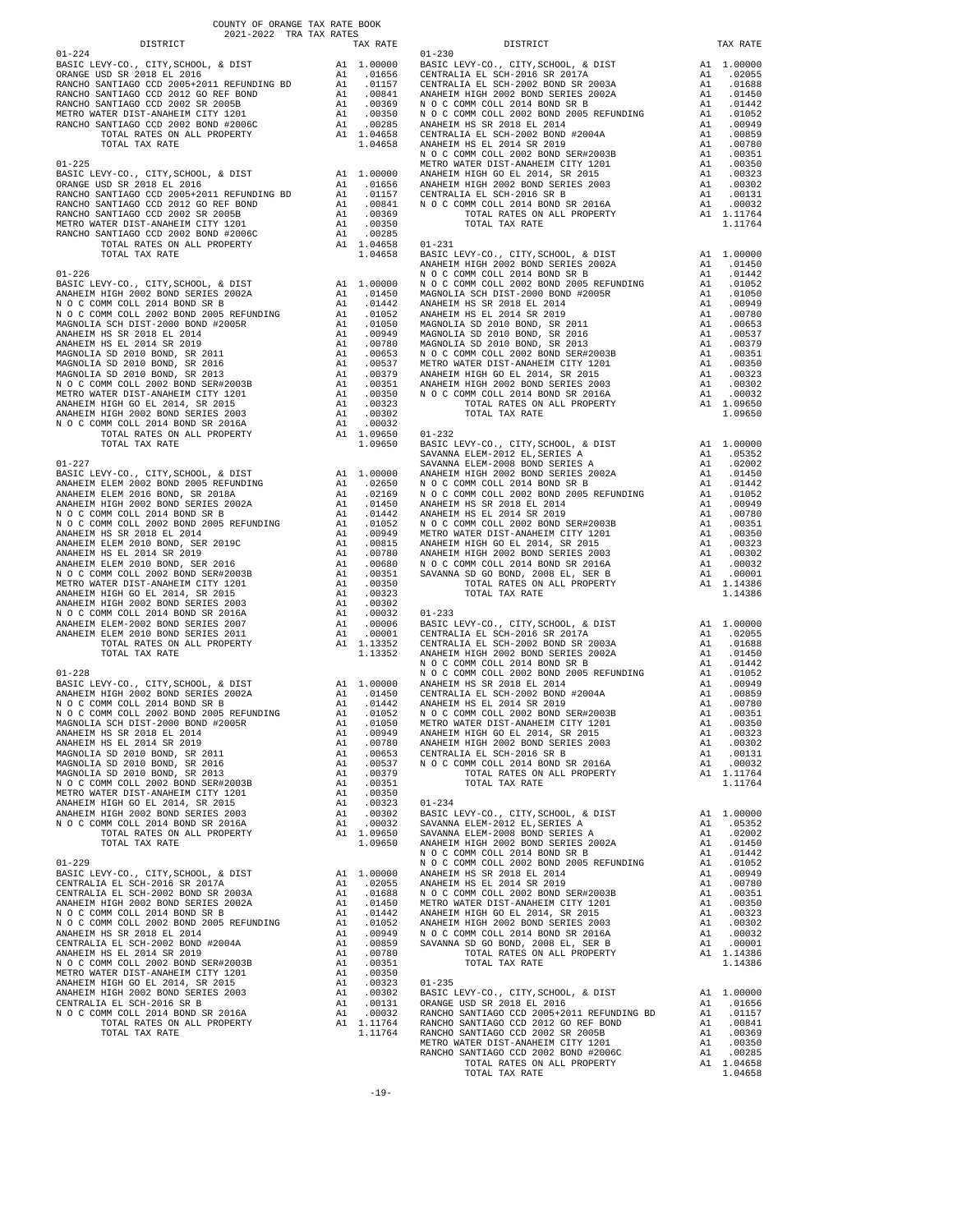| COUNTY OF ORANGE TAX RATE BOOK<br>2021-2022 TRA TAX RATES<br>$2021-2022 \quad \text{TRA TAX RATES}$ DISTRICT $\hspace{2.5cm}$ | TAX RATE | DISTRICT   | TAX RATE |
|-------------------------------------------------------------------------------------------------------------------------------|----------|------------|----------|
| $01 - 236$                                                                                                                    |          | $01 - 244$ |          |
|                                                                                                                               |          |            |          |
|                                                                                                                               |          |            |          |
|                                                                                                                               |          |            |          |
|                                                                                                                               |          |            |          |
|                                                                                                                               |          |            |          |
|                                                                                                                               |          |            |          |
|                                                                                                                               |          |            |          |
|                                                                                                                               |          |            |          |
|                                                                                                                               |          |            |          |
|                                                                                                                               |          |            |          |
|                                                                                                                               |          |            |          |
|                                                                                                                               |          |            |          |
|                                                                                                                               |          |            |          |
|                                                                                                                               |          |            |          |
|                                                                                                                               |          |            |          |
|                                                                                                                               |          |            |          |
|                                                                                                                               |          |            |          |
|                                                                                                                               |          |            |          |
|                                                                                                                               |          |            |          |
|                                                                                                                               |          |            |          |
|                                                                                                                               |          |            |          |
|                                                                                                                               |          |            |          |
|                                                                                                                               |          |            |          |
|                                                                                                                               |          |            |          |
|                                                                                                                               |          |            |          |
|                                                                                                                               |          |            |          |
|                                                                                                                               |          |            |          |
|                                                                                                                               |          |            |          |
|                                                                                                                               |          |            |          |
|                                                                                                                               |          |            |          |
|                                                                                                                               |          |            |          |
|                                                                                                                               |          |            |          |
|                                                                                                                               |          |            |          |
|                                                                                                                               |          |            |          |
|                                                                                                                               |          |            |          |
|                                                                                                                               |          |            |          |
|                                                                                                                               |          |            |          |
|                                                                                                                               |          |            |          |
|                                                                                                                               |          |            |          |
|                                                                                                                               |          |            |          |
|                                                                                                                               |          |            |          |
|                                                                                                                               |          |            |          |
|                                                                                                                               |          |            |          |
|                                                                                                                               |          |            |          |
|                                                                                                                               |          |            |          |
|                                                                                                                               |          |            |          |
|                                                                                                                               |          |            |          |
|                                                                                                                               |          |            |          |
|                                                                                                                               |          |            |          |
|                                                                                                                               |          |            |          |
|                                                                                                                               |          |            |          |
|                                                                                                                               |          |            |          |
|                                                                                                                               |          |            |          |
|                                                                                                                               |          |            |          |
|                                                                                                                               |          |            |          |
|                                                                                                                               |          |            |          |
|                                                                                                                               |          |            |          |
|                                                                                                                               |          |            |          |
|                                                                                                                               |          |            |          |
|                                                                                                                               |          |            |          |
|                                                                                                                               |          |            |          |
|                                                                                                                               |          |            |          |
|                                                                                                                               |          |            |          |
|                                                                                                                               |          |            |          |
|                                                                                                                               |          |            |          |
|                                                                                                                               |          |            |          |
|                                                                                                                               |          |            |          |
|                                                                                                                               |          |            |          |
|                                                                                                                               |          |            |          |
|                                                                                                                               |          |            |          |
|                                                                                                                               |          |            |          |
|                                                                                                                               |          |            |          |
|                                                                                                                               |          |            |          |
|                                                                                                                               |          |            |          |
|                                                                                                                               |          |            |          |
|                                                                                                                               |          |            |          |
|                                                                                                                               |          |            |          |
|                                                                                                                               |          |            |          |
|                                                                                                                               |          |            |          |
|                                                                                                                               |          |            |          |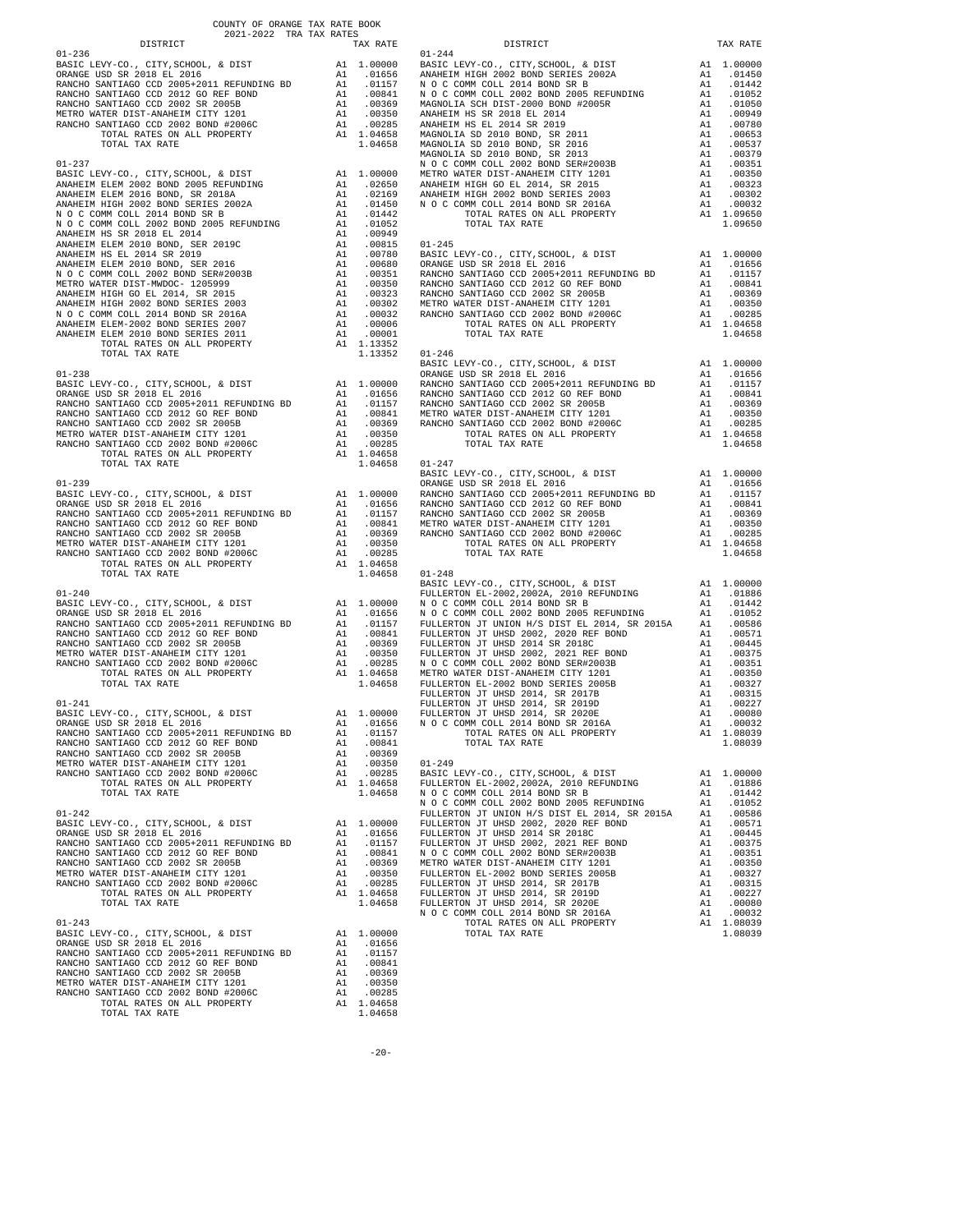| <b>DISIRICI</b>                                                                                                     |    | IAA KAIB                                                                                                                                                                                                                                               |            |
|---------------------------------------------------------------------------------------------------------------------|----|--------------------------------------------------------------------------------------------------------------------------------------------------------------------------------------------------------------------------------------------------------|------------|
| $01 - 250$                                                                                                          |    |                                                                                                                                                                                                                                                        | $01 - 255$ |
|                                                                                                                     |    |                                                                                                                                                                                                                                                        |            |
|                                                                                                                     |    |                                                                                                                                                                                                                                                        |            |
|                                                                                                                     |    |                                                                                                                                                                                                                                                        |            |
|                                                                                                                     |    |                                                                                                                                                                                                                                                        |            |
|                                                                                                                     |    |                                                                                                                                                                                                                                                        |            |
|                                                                                                                     |    |                                                                                                                                                                                                                                                        |            |
|                                                                                                                     |    |                                                                                                                                                                                                                                                        |            |
|                                                                                                                     |    |                                                                                                                                                                                                                                                        |            |
|                                                                                                                     |    |                                                                                                                                                                                                                                                        |            |
|                                                                                                                     |    |                                                                                                                                                                                                                                                        |            |
|                                                                                                                     |    |                                                                                                                                                                                                                                                        |            |
|                                                                                                                     |    |                                                                                                                                                                                                                                                        |            |
|                                                                                                                     |    |                                                                                                                                                                                                                                                        |            |
|                                                                                                                     |    |                                                                                                                                                                                                                                                        |            |
|                                                                                                                     |    |                                                                                                                                                                                                                                                        |            |
|                                                                                                                     |    |                                                                                                                                                                                                                                                        |            |
|                                                                                                                     |    |                                                                                                                                                                                                                                                        |            |
|                                                                                                                     |    |                                                                                                                                                                                                                                                        |            |
|                                                                                                                     |    |                                                                                                                                                                                                                                                        | RANCHO     |
| $01 - 251$                                                                                                          |    |                                                                                                                                                                                                                                                        |            |
| ${\tt BASIC~LEVY-CO.} \ , \ {\tt CITY} \ , {\tt SCHOOL} \ , \ {\tt & \tt DIST} \hspace{2cm} {\tt A1} \quad 1.00000$ |    |                                                                                                                                                                                                                                                        |            |
|                                                                                                                     |    |                                                                                                                                                                                                                                                        |            |
|                                                                                                                     |    |                                                                                                                                                                                                                                                        |            |
|                                                                                                                     |    |                                                                                                                                                                                                                                                        |            |
|                                                                                                                     |    |                                                                                                                                                                                                                                                        |            |
|                                                                                                                     |    |                                                                                                                                                                                                                                                        |            |
|                                                                                                                     |    |                                                                                                                                                                                                                                                        |            |
|                                                                                                                     |    |                                                                                                                                                                                                                                                        |            |
|                                                                                                                     |    |                                                                                                                                                                                                                                                        |            |
|                                                                                                                     |    |                                                                                                                                                                                                                                                        |            |
|                                                                                                                     |    |                                                                                                                                                                                                                                                        |            |
|                                                                                                                     |    |                                                                                                                                                                                                                                                        |            |
|                                                                                                                     |    |                                                                                                                                                                                                                                                        |            |
|                                                                                                                     |    |                                                                                                                                                                                                                                                        |            |
|                                                                                                                     |    |                                                                                                                                                                                                                                                        |            |
|                                                                                                                     |    |                                                                                                                                                                                                                                                        |            |
|                                                                                                                     |    |                                                                                                                                                                                                                                                        |            |
|                                                                                                                     |    |                                                                                                                                                                                                                                                        |            |
|                                                                                                                     |    |                                                                                                                                                                                                                                                        |            |
|                                                                                                                     |    |                                                                                                                                                                                                                                                        | RANCHO     |
| $01 - 252$                                                                                                          |    |                                                                                                                                                                                                                                                        | RANCHO     |
|                                                                                                                     |    |                                                                                                                                                                                                                                                        |            |
|                                                                                                                     |    |                                                                                                                                                                                                                                                        |            |
|                                                                                                                     |    |                                                                                                                                                                                                                                                        |            |
|                                                                                                                     |    |                                                                                                                                                                                                                                                        |            |
|                                                                                                                     |    |                                                                                                                                                                                                                                                        |            |
|                                                                                                                     |    |                                                                                                                                                                                                                                                        |            |
|                                                                                                                     |    |                                                                                                                                                                                                                                                        |            |
|                                                                                                                     |    |                                                                                                                                                                                                                                                        |            |
|                                                                                                                     |    |                                                                                                                                                                                                                                                        |            |
|                                                                                                                     |    |                                                                                                                                                                                                                                                        |            |
|                                                                                                                     |    |                                                                                                                                                                                                                                                        |            |
|                                                                                                                     |    |                                                                                                                                                                                                                                                        |            |
|                                                                                                                     |    |                                                                                                                                                                                                                                                        |            |
|                                                                                                                     |    |                                                                                                                                                                                                                                                        |            |
|                                                                                                                     |    |                                                                                                                                                                                                                                                        |            |
|                                                                                                                     |    |                                                                                                                                                                                                                                                        |            |
|                                                                                                                     |    |                                                                                                                                                                                                                                                        |            |
|                                                                                                                     |    |                                                                                                                                                                                                                                                        |            |
|                                                                                                                     |    |                                                                                                                                                                                                                                                        | ANAHEIM    |
|                                                                                                                     |    |                                                                                                                                                                                                                                                        |            |
| $01 - 253$                                                                                                          |    |                                                                                                                                                                                                                                                        | ANAHEIM    |
|                                                                                                                     |    |                                                                                                                                                                                                                                                        |            |
|                                                                                                                     |    |                                                                                                                                                                                                                                                        |            |
|                                                                                                                     |    |                                                                                                                                                                                                                                                        |            |
|                                                                                                                     |    |                                                                                                                                                                                                                                                        |            |
|                                                                                                                     |    |                                                                                                                                                                                                                                                        |            |
|                                                                                                                     |    |                                                                                                                                                                                                                                                        |            |
|                                                                                                                     |    |                                                                                                                                                                                                                                                        |            |
|                                                                                                                     |    |                                                                                                                                                                                                                                                        |            |
|                                                                                                                     |    |                                                                                                                                                                                                                                                        |            |
|                                                                                                                     |    |                                                                                                                                                                                                                                                        |            |
|                                                                                                                     |    |                                                                                                                                                                                                                                                        |            |
| N O C COMM COLL 2014 BOND SR 2016A                                                                                  |    |                                                                                                                                                                                                                                                        |            |
|                                                                                                                     |    |                                                                                                                                                                                                                                                        |            |
| PLAC-YORBA LINDA U 2008 BOND, SR D                                                                                  |    | A1 .00032 NOCC<br>A1 .00032 NOCC<br>A1 .00001 NOCC<br>A1 .00001 ANAHEIM<br>A1 .00001 ANAHEIM<br>A1 1.08076 ANAHEIM<br>1.08076 ANAHEIM                                                                                                                  |            |
| PLAC-YORBA LINDA U 2002 BOND #2005C                                                                                 |    |                                                                                                                                                                                                                                                        |            |
| PLAC-YORBA LINDA U 2002 BOND #2004B                                                                                 |    |                                                                                                                                                                                                                                                        |            |
| TOTAL RATES ON ALL PROPERTY                                                                                         |    |                                                                                                                                                                                                                                                        |            |
| TOTAL TAX RATE                                                                                                      |    |                                                                                                                                                                                                                                                        |            |
|                                                                                                                     |    |                                                                                                                                                                                                                                                        | NOCC       |
| $01 - 254$                                                                                                          |    |                                                                                                                                                                                                                                                        | ANAHEIM    |
| BASIC LEVY-CO., CITY, SCHOOL, & DIST                                                                                |    |                                                                                                                                                                                                                                                        |            |
| ANAHEIM ELEM 2002 BOND 2005 REFUNDING                                                                               |    |                                                                                                                                                                                                                                                        |            |
| ANAHEIM ELEM 2016 BOND, SR 2018A                                                                                    |    | A1 1.00000<br>A1 .02650 NOCC<br>A1 .02169 ANAHEIM<br>A1 .01450 ANAHEIM                                                                                                                                                                                 |            |
| ANAHEIM HIGH 2002 BOND SERIES 2002A                                                                                 |    |                                                                                                                                                                                                                                                        |            |
| N O C COMM COLL 2014 BOND SR B                                                                                      | A1 | .01442                                                                                                                                                                                                                                                 |            |
| N O C COMM COLL 2002 BOND 2005 REFUNDING                                                                            | A1 | .01052                                                                                                                                                                                                                                                 |            |
|                                                                                                                     |    |                                                                                                                                                                                                                                                        |            |
| ANAHEIM HS SR 2018 EL 2014                                                                                          |    | A1 .00949                                                                                                                                                                                                                                              |            |
| ANAHEIM ELEM 2010 BOND, SER 2019C                                                                                   |    |                                                                                                                                                                                                                                                        |            |
| ANAHEIM HS EL 2014 SR 2019                                                                                          |    |                                                                                                                                                                                                                                                        |            |
| ANAHEIM ELEM 2010 BOND, SER 2016                                                                                    |    |                                                                                                                                                                                                                                                        |            |
| N O C COMM COLL 2002 BOND SER#2003B                                                                                 |    |                                                                                                                                                                                                                                                        |            |
| METRO WATER DIST-ANAHEIM CITY 1201                                                                                  |    |                                                                                                                                                                                                                                                        |            |
| ANAHEIM HIGH GO EL 2014, SR 2015                                                                                    |    |                                                                                                                                                                                                                                                        |            |
| ANAHEIM HIGH 2002 BOND SERIES 2003                                                                                  |    |                                                                                                                                                                                                                                                        |            |
| N O C COMM COLL 2014 BOND SR 2016A                                                                                  |    |                                                                                                                                                                                                                                                        |            |
| ANAHEIM ELEM-2002 BOND SERIES 2007                                                                                  |    |                                                                                                                                                                                                                                                        |            |
|                                                                                                                     |    |                                                                                                                                                                                                                                                        |            |
| ANAHEIM ELEM 2010 BOND SERIES 2011                                                                                  |    |                                                                                                                                                                                                                                                        |            |
| TOTAL RATES ON ALL PROPERTY                                                                                         |    | AL 00945 01-903<br>Al 00815 01-903<br>Al 00780 BASIC L<br>Al 00780 ANAHEIM<br>Al 00351 ANAHEIM<br>Al 00323 N O C C<br>Al 00323 N O C C<br>Al 00032 ANAHEIM<br>Al 00032 ANAHEIM<br>Al 00001 ANAHEIM<br>Al 1.13352 ANAHEIM<br>Al 1.13352 ANAHEIM<br>Al 1 |            |
| TOTAL TAX RATE                                                                                                      |    | 1.13352                                                                                                                                                                                                                                                | N O C C    |
|                                                                                                                     |    |                                                                                                                                                                                                                                                        | ANAHEIM    |

| COUNTY OF ORANGE TAX RATE BOOK<br>$\begin{minipage}{.03\textwidth} \begin{tabular}{l} \multicolumn{2}{c} {\textwidth} \end{tabular} \hline \multicolumn{2}{c} {\textwidth} \begin{tabular}{l} \multicolumn{2}{c} {\textwidth} \end{tabular} \hline \multicolumn{2}{c} {\textwidth} \begin{tabular}{l} \multicolumn{2}{c} {\textwidth} \end{tabular} \hline \multicolumn{2}{c} {\textwidth} \begin{tabular}{l} \multicolumn{2}{c} {\textwidth} \end{tabular} \hline \multicolumn{2}{c} {\textwidth} \begin{tabular}{l} \multicolumn{2}{c} {\textwidth} \end{tabular} \hline \multicolumn$ |          |          |          |
|------------------------------------------------------------------------------------------------------------------------------------------------------------------------------------------------------------------------------------------------------------------------------------------------------------------------------------------------------------------------------------------------------------------------------------------------------------------------------------------------------------------------------------------------------------------------------------------|----------|----------|----------|
|                                                                                                                                                                                                                                                                                                                                                                                                                                                                                                                                                                                          | TAX RATE | DISTRICT | TAX RATE |
|                                                                                                                                                                                                                                                                                                                                                                                                                                                                                                                                                                                          |          |          |          |
|                                                                                                                                                                                                                                                                                                                                                                                                                                                                                                                                                                                          |          |          |          |
|                                                                                                                                                                                                                                                                                                                                                                                                                                                                                                                                                                                          |          |          |          |
|                                                                                                                                                                                                                                                                                                                                                                                                                                                                                                                                                                                          |          |          |          |
|                                                                                                                                                                                                                                                                                                                                                                                                                                                                                                                                                                                          |          |          |          |
|                                                                                                                                                                                                                                                                                                                                                                                                                                                                                                                                                                                          |          |          |          |
|                                                                                                                                                                                                                                                                                                                                                                                                                                                                                                                                                                                          |          |          |          |
|                                                                                                                                                                                                                                                                                                                                                                                                                                                                                                                                                                                          |          |          |          |
|                                                                                                                                                                                                                                                                                                                                                                                                                                                                                                                                                                                          |          |          |          |
|                                                                                                                                                                                                                                                                                                                                                                                                                                                                                                                                                                                          |          |          |          |
|                                                                                                                                                                                                                                                                                                                                                                                                                                                                                                                                                                                          |          |          |          |
|                                                                                                                                                                                                                                                                                                                                                                                                                                                                                                                                                                                          |          |          |          |
|                                                                                                                                                                                                                                                                                                                                                                                                                                                                                                                                                                                          |          |          |          |
|                                                                                                                                                                                                                                                                                                                                                                                                                                                                                                                                                                                          |          |          |          |
|                                                                                                                                                                                                                                                                                                                                                                                                                                                                                                                                                                                          |          |          |          |
|                                                                                                                                                                                                                                                                                                                                                                                                                                                                                                                                                                                          |          |          |          |
|                                                                                                                                                                                                                                                                                                                                                                                                                                                                                                                                                                                          |          |          |          |
|                                                                                                                                                                                                                                                                                                                                                                                                                                                                                                                                                                                          |          |          |          |
|                                                                                                                                                                                                                                                                                                                                                                                                                                                                                                                                                                                          |          |          |          |
|                                                                                                                                                                                                                                                                                                                                                                                                                                                                                                                                                                                          |          |          |          |
|                                                                                                                                                                                                                                                                                                                                                                                                                                                                                                                                                                                          |          |          |          |
|                                                                                                                                                                                                                                                                                                                                                                                                                                                                                                                                                                                          |          |          |          |
|                                                                                                                                                                                                                                                                                                                                                                                                                                                                                                                                                                                          |          |          |          |
|                                                                                                                                                                                                                                                                                                                                                                                                                                                                                                                                                                                          |          |          |          |
|                                                                                                                                                                                                                                                                                                                                                                                                                                                                                                                                                                                          |          |          |          |
|                                                                                                                                                                                                                                                                                                                                                                                                                                                                                                                                                                                          |          |          |          |
|                                                                                                                                                                                                                                                                                                                                                                                                                                                                                                                                                                                          |          |          |          |
|                                                                                                                                                                                                                                                                                                                                                                                                                                                                                                                                                                                          |          |          |          |
|                                                                                                                                                                                                                                                                                                                                                                                                                                                                                                                                                                                          |          |          |          |
|                                                                                                                                                                                                                                                                                                                                                                                                                                                                                                                                                                                          |          |          |          |
|                                                                                                                                                                                                                                                                                                                                                                                                                                                                                                                                                                                          |          |          |          |
|                                                                                                                                                                                                                                                                                                                                                                                                                                                                                                                                                                                          |          |          |          |
|                                                                                                                                                                                                                                                                                                                                                                                                                                                                                                                                                                                          |          |          |          |
|                                                                                                                                                                                                                                                                                                                                                                                                                                                                                                                                                                                          |          |          |          |
|                                                                                                                                                                                                                                                                                                                                                                                                                                                                                                                                                                                          |          |          |          |
|                                                                                                                                                                                                                                                                                                                                                                                                                                                                                                                                                                                          |          |          |          |
|                                                                                                                                                                                                                                                                                                                                                                                                                                                                                                                                                                                          |          |          |          |
|                                                                                                                                                                                                                                                                                                                                                                                                                                                                                                                                                                                          |          |          |          |
|                                                                                                                                                                                                                                                                                                                                                                                                                                                                                                                                                                                          |          |          |          |
|                                                                                                                                                                                                                                                                                                                                                                                                                                                                                                                                                                                          |          |          |          |
|                                                                                                                                                                                                                                                                                                                                                                                                                                                                                                                                                                                          |          |          |          |
|                                                                                                                                                                                                                                                                                                                                                                                                                                                                                                                                                                                          |          |          |          |
|                                                                                                                                                                                                                                                                                                                                                                                                                                                                                                                                                                                          |          |          |          |
|                                                                                                                                                                                                                                                                                                                                                                                                                                                                                                                                                                                          |          |          |          |
|                                                                                                                                                                                                                                                                                                                                                                                                                                                                                                                                                                                          |          |          |          |
|                                                                                                                                                                                                                                                                                                                                                                                                                                                                                                                                                                                          |          |          |          |
|                                                                                                                                                                                                                                                                                                                                                                                                                                                                                                                                                                                          |          |          |          |
|                                                                                                                                                                                                                                                                                                                                                                                                                                                                                                                                                                                          |          |          |          |
|                                                                                                                                                                                                                                                                                                                                                                                                                                                                                                                                                                                          |          |          |          |
|                                                                                                                                                                                                                                                                                                                                                                                                                                                                                                                                                                                          |          |          |          |
|                                                                                                                                                                                                                                                                                                                                                                                                                                                                                                                                                                                          |          |          |          |
|                                                                                                                                                                                                                                                                                                                                                                                                                                                                                                                                                                                          |          |          |          |
|                                                                                                                                                                                                                                                                                                                                                                                                                                                                                                                                                                                          |          |          |          |
|                                                                                                                                                                                                                                                                                                                                                                                                                                                                                                                                                                                          |          |          |          |
|                                                                                                                                                                                                                                                                                                                                                                                                                                                                                                                                                                                          |          |          |          |
|                                                                                                                                                                                                                                                                                                                                                                                                                                                                                                                                                                                          |          |          |          |
|                                                                                                                                                                                                                                                                                                                                                                                                                                                                                                                                                                                          |          |          |          |
|                                                                                                                                                                                                                                                                                                                                                                                                                                                                                                                                                                                          |          |          |          |
|                                                                                                                                                                                                                                                                                                                                                                                                                                                                                                                                                                                          |          |          |          |
|                                                                                                                                                                                                                                                                                                                                                                                                                                                                                                                                                                                          |          |          |          |
|                                                                                                                                                                                                                                                                                                                                                                                                                                                                                                                                                                                          |          |          |          |
|                                                                                                                                                                                                                                                                                                                                                                                                                                                                                                                                                                                          |          |          |          |
|                                                                                                                                                                                                                                                                                                                                                                                                                                                                                                                                                                                          |          |          |          |
|                                                                                                                                                                                                                                                                                                                                                                                                                                                                                                                                                                                          |          |          |          |
|                                                                                                                                                                                                                                                                                                                                                                                                                                                                                                                                                                                          |          |          |          |
|                                                                                                                                                                                                                                                                                                                                                                                                                                                                                                                                                                                          |          |          |          |
|                                                                                                                                                                                                                                                                                                                                                                                                                                                                                                                                                                                          |          |          |          |
|                                                                                                                                                                                                                                                                                                                                                                                                                                                                                                                                                                                          |          |          |          |
|                                                                                                                                                                                                                                                                                                                                                                                                                                                                                                                                                                                          |          |          |          |
|                                                                                                                                                                                                                                                                                                                                                                                                                                                                                                                                                                                          |          |          |          |
|                                                                                                                                                                                                                                                                                                                                                                                                                                                                                                                                                                                          |          |          |          |
|                                                                                                                                                                                                                                                                                                                                                                                                                                                                                                                                                                                          |          |          |          |
|                                                                                                                                                                                                                                                                                                                                                                                                                                                                                                                                                                                          |          |          |          |
|                                                                                                                                                                                                                                                                                                                                                                                                                                                                                                                                                                                          |          |          |          |
|                                                                                                                                                                                                                                                                                                                                                                                                                                                                                                                                                                                          |          |          |          |
|                                                                                                                                                                                                                                                                                                                                                                                                                                                                                                                                                                                          |          |          |          |
|                                                                                                                                                                                                                                                                                                                                                                                                                                                                                                                                                                                          |          |          |          |
|                                                                                                                                                                                                                                                                                                                                                                                                                                                                                                                                                                                          |          |          |          |
|                                                                                                                                                                                                                                                                                                                                                                                                                                                                                                                                                                                          |          |          |          |
|                                                                                                                                                                                                                                                                                                                                                                                                                                                                                                                                                                                          |          |          |          |
|                                                                                                                                                                                                                                                                                                                                                                                                                                                                                                                                                                                          |          |          |          |
|                                                                                                                                                                                                                                                                                                                                                                                                                                                                                                                                                                                          |          |          |          |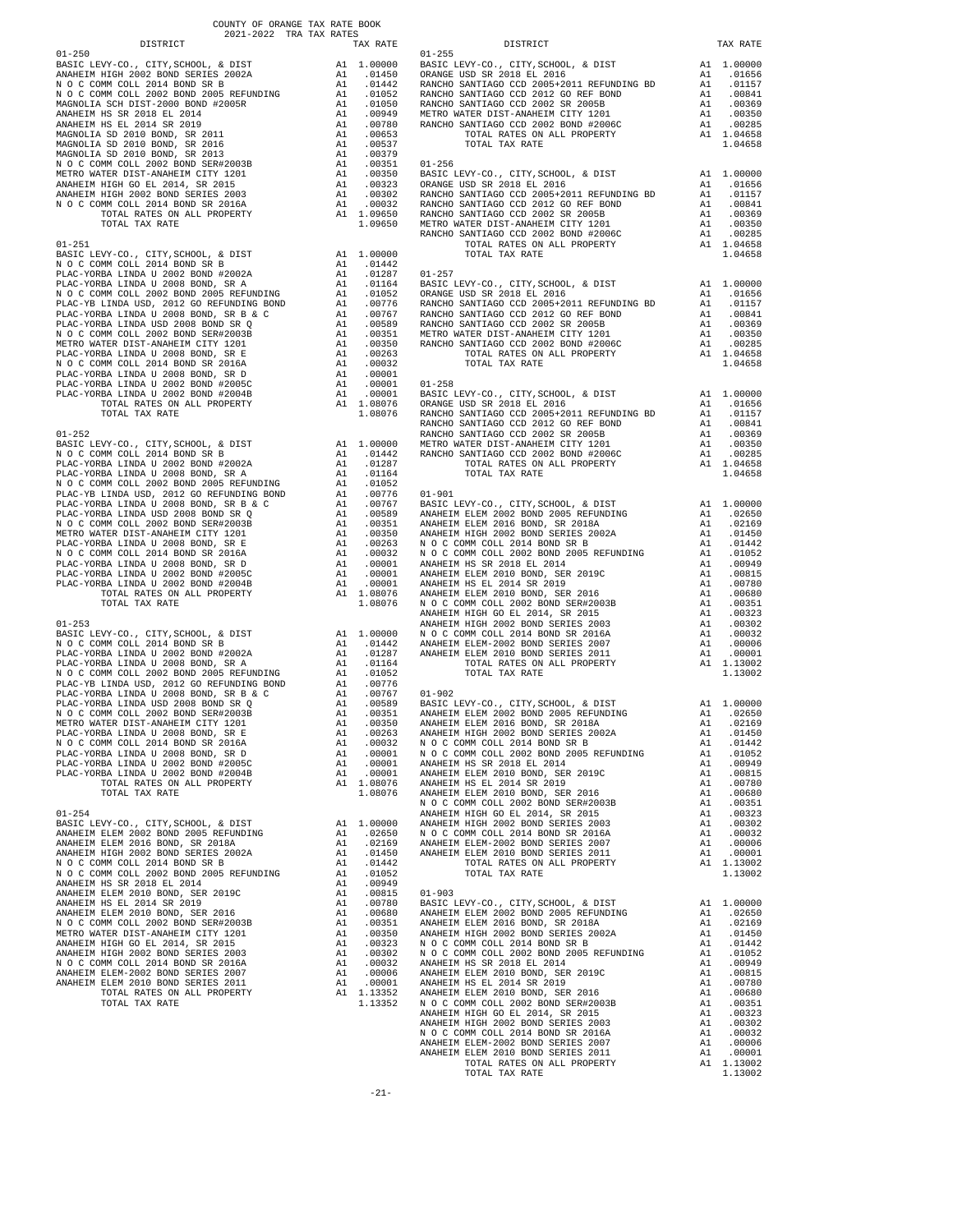|                                                                            |          |                                                                                                                                                                                                             | $01 - 909$                                                                                                                                                |
|----------------------------------------------------------------------------|----------|-------------------------------------------------------------------------------------------------------------------------------------------------------------------------------------------------------------|-----------------------------------------------------------------------------------------------------------------------------------------------------------|
|                                                                            |          |                                                                                                                                                                                                             |                                                                                                                                                           |
|                                                                            |          |                                                                                                                                                                                                             |                                                                                                                                                           |
|                                                                            |          |                                                                                                                                                                                                             |                                                                                                                                                           |
|                                                                            |          |                                                                                                                                                                                                             |                                                                                                                                                           |
|                                                                            |          |                                                                                                                                                                                                             |                                                                                                                                                           |
|                                                                            |          |                                                                                                                                                                                                             |                                                                                                                                                           |
|                                                                            |          |                                                                                                                                                                                                             |                                                                                                                                                           |
|                                                                            |          |                                                                                                                                                                                                             |                                                                                                                                                           |
| TOTAL TAX RATE                                                             |          | 1.09300                                                                                                                                                                                                     |                                                                                                                                                           |
|                                                                            |          |                                                                                                                                                                                                             |                                                                                                                                                           |
|                                                                            |          |                                                                                                                                                                                                             |                                                                                                                                                           |
|                                                                            |          |                                                                                                                                                                                                             |                                                                                                                                                           |
|                                                                            |          |                                                                                                                                                                                                             |                                                                                                                                                           |
|                                                                            |          |                                                                                                                                                                                                             |                                                                                                                                                           |
|                                                                            |          |                                                                                                                                                                                                             |                                                                                                                                                           |
|                                                                            |          |                                                                                                                                                                                                             |                                                                                                                                                           |
|                                                                            |          |                                                                                                                                                                                                             |                                                                                                                                                           |
|                                                                            |          |                                                                                                                                                                                                             |                                                                                                                                                           |
|                                                                            |          |                                                                                                                                                                                                             |                                                                                                                                                           |
|                                                                            |          |                                                                                                                                                                                                             |                                                                                                                                                           |
|                                                                            |          |                                                                                                                                                                                                             |                                                                                                                                                           |
|                                                                            |          |                                                                                                                                                                                                             |                                                                                                                                                           |
| $01 - 906$                                                                 |          |                                                                                                                                                                                                             | PLAC-YO                                                                                                                                                   |
|                                                                            |          |                                                                                                                                                                                                             |                                                                                                                                                           |
|                                                                            |          |                                                                                                                                                                                                             |                                                                                                                                                           |
|                                                                            |          |                                                                                                                                                                                                             |                                                                                                                                                           |
|                                                                            |          |                                                                                                                                                                                                             |                                                                                                                                                           |
|                                                                            |          |                                                                                                                                                                                                             |                                                                                                                                                           |
|                                                                            |          |                                                                                                                                                                                                             |                                                                                                                                                           |
|                                                                            |          |                                                                                                                                                                                                             |                                                                                                                                                           |
|                                                                            |          |                                                                                                                                                                                                             |                                                                                                                                                           |
|                                                                            |          |                                                                                                                                                                                                             |                                                                                                                                                           |
|                                                                            |          |                                                                                                                                                                                                             |                                                                                                                                                           |
|                                                                            |          |                                                                                                                                                                                                             |                                                                                                                                                           |
|                                                                            |          |                                                                                                                                                                                                             | NOCC                                                                                                                                                      |
| $01 - 907$                                                                 |          |                                                                                                                                                                                                             | NOCC                                                                                                                                                      |
|                                                                            |          |                                                                                                                                                                                                             |                                                                                                                                                           |
|                                                                            |          |                                                                                                                                                                                                             |                                                                                                                                                           |
|                                                                            |          |                                                                                                                                                                                                             |                                                                                                                                                           |
|                                                                            |          |                                                                                                                                                                                                             |                                                                                                                                                           |
|                                                                            |          |                                                                                                                                                                                                             |                                                                                                                                                           |
|                                                                            |          |                                                                                                                                                                                                             |                                                                                                                                                           |
|                                                                            |          |                                                                                                                                                                                                             |                                                                                                                                                           |
|                                                                            |          |                                                                                                                                                                                                             |                                                                                                                                                           |
| PLAC-YORBA LINDA U 2002 BOND #2005C<br>PLAC-YORBA LINDA U 2002 BOND #2004B | A1<br>A1 |                                                                                                                                                                                                             | .00001 NOCC<br>.00001 NOCC<br>.00001 BREA OL                                                                                                              |
| TOTAL RATES ON ALL PROPERTY                                                |          | A1 1.07726                                                                                                                                                                                                  | $\begin{array}{c}\n\text{N} & \text{O} & \text{C} \\ \text{N} & \text{O} & \text{C} & \text{C} \\ \text{N} & \text{O} & \text{O} & \text{N}\n\end{array}$ |
| TOTAL TAX RATE                                                             |          | 1.07726                                                                                                                                                                                                     | METRO W<br>NOCC                                                                                                                                           |
| $01 - 908$<br>BASIC LEVY-CO., CITY, SCHOOL, & DIST                         |          | A1 1.00000                                                                                                                                                                                                  |                                                                                                                                                           |
| CENTRALIA EL SCH-2016 SR 2017A<br>CENTRALIA EL SCH-2002 BOND SR 2003A      | A1       | A1.02055<br>.01688                                                                                                                                                                                          | $02 - 002$                                                                                                                                                |
| ANAHEIM HIGH 2002 BOND SERIES 2002A                                        | A1       | .01450                                                                                                                                                                                                      | BASIC L                                                                                                                                                   |
| N O C COMM COLL 2014 BOND SR B<br>N O C COMM COLL 2002 BOND 2005 REFUNDING |          | A1 .01442 BREA CI<br>A1 .01652 BREA CI<br>A1 .01052 BREA CI<br>A1 .00780 BREA CI<br>A1 .00780 BREA CI<br>A1 .00780 BREA CI<br>A1 .00323 METRO W<br>A1 .00323 METRO W<br>A1 .00323 METRO W<br>A1 .00323 MC C |                                                                                                                                                           |
| ANAHEIM HS SR 2018 EL 2014                                                 |          |                                                                                                                                                                                                             |                                                                                                                                                           |
| CENTRALIA EL SCH-2002 BOND #2004A<br>ANAHEIM HS EL 2014 SR 2019            |          |                                                                                                                                                                                                             |                                                                                                                                                           |
| N O C COMM COLL 2002 BOND SER#2003B                                        |          |                                                                                                                                                                                                             |                                                                                                                                                           |
| ANAHEIM HIGH GO EL 2014, SR 2015<br>ANAHEIM HIGH 2002 BOND SERIES 2003     |          |                                                                                                                                                                                                             |                                                                                                                                                           |
| CENTRALIA EL SCH-2016 SR B                                                 |          | A1 .00131                                                                                                                                                                                                   |                                                                                                                                                           |
| N O C COMM COLL 2014 BOND SR 2016A                                         | A1       | .00032<br>A1 1.11414                                                                                                                                                                                        |                                                                                                                                                           |
| TOTAL RATES ON ALL PROPERTY<br>TOTAL TAX RATE                              |          | 1.11414                                                                                                                                                                                                     | $02 - 003$                                                                                                                                                |
|                                                                            |          |                                                                                                                                                                                                             | BASIC L                                                                                                                                                   |

|            | COUNTY OF ORANGE TAX RATE BOOK |                                                                                                                                                                                                                                                                                                                                                                 |          |
|------------|--------------------------------|-----------------------------------------------------------------------------------------------------------------------------------------------------------------------------------------------------------------------------------------------------------------------------------------------------------------------------------------------------------------|----------|
|            | TAX RATE                       | DISTRICT                                                                                                                                                                                                                                                                                                                                                        | TAX RATE |
| $01 - 904$ |                                | $01 - 909$                                                                                                                                                                                                                                                                                                                                                      |          |
|            |                                |                                                                                                                                                                                                                                                                                                                                                                 |          |
|            |                                |                                                                                                                                                                                                                                                                                                                                                                 |          |
|            |                                |                                                                                                                                                                                                                                                                                                                                                                 |          |
|            |                                |                                                                                                                                                                                                                                                                                                                                                                 |          |
|            |                                |                                                                                                                                                                                                                                                                                                                                                                 |          |
|            |                                |                                                                                                                                                                                                                                                                                                                                                                 |          |
|            |                                |                                                                                                                                                                                                                                                                                                                                                                 |          |
|            |                                |                                                                                                                                                                                                                                                                                                                                                                 |          |
|            |                                |                                                                                                                                                                                                                                                                                                                                                                 |          |
|            |                                |                                                                                                                                                                                                                                                                                                                                                                 |          |
|            |                                |                                                                                                                                                                                                                                                                                                                                                                 |          |
|            |                                |                                                                                                                                                                                                                                                                                                                                                                 |          |
|            |                                |                                                                                                                                                                                                                                                                                                                                                                 |          |
|            |                                |                                                                                                                                                                                                                                                                                                                                                                 |          |
|            |                                |                                                                                                                                                                                                                                                                                                                                                                 |          |
|            |                                |                                                                                                                                                                                                                                                                                                                                                                 |          |
|            |                                |                                                                                                                                                                                                                                                                                                                                                                 |          |
|            |                                |                                                                                                                                                                                                                                                                                                                                                                 |          |
|            |                                |                                                                                                                                                                                                                                                                                                                                                                 |          |
|            |                                |                                                                                                                                                                                                                                                                                                                                                                 |          |
|            |                                |                                                                                                                                                                                                                                                                                                                                                                 |          |
|            |                                |                                                                                                                                                                                                                                                                                                                                                                 |          |
|            |                                |                                                                                                                                                                                                                                                                                                                                                                 |          |
|            |                                |                                                                                                                                                                                                                                                                                                                                                                 |          |
|            |                                |                                                                                                                                                                                                                                                                                                                                                                 |          |
|            |                                |                                                                                                                                                                                                                                                                                                                                                                 |          |
|            |                                |                                                                                                                                                                                                                                                                                                                                                                 |          |
|            |                                |                                                                                                                                                                                                                                                                                                                                                                 |          |
|            |                                |                                                                                                                                                                                                                                                                                                                                                                 |          |
|            |                                |                                                                                                                                                                                                                                                                                                                                                                 |          |
|            |                                |                                                                                                                                                                                                                                                                                                                                                                 |          |
|            |                                |                                                                                                                                                                                                                                                                                                                                                                 |          |
|            |                                |                                                                                                                                                                                                                                                                                                                                                                 |          |
|            |                                |                                                                                                                                                                                                                                                                                                                                                                 |          |
|            |                                |                                                                                                                                                                                                                                                                                                                                                                 |          |
|            |                                |                                                                                                                                                                                                                                                                                                                                                                 |          |
|            |                                |                                                                                                                                                                                                                                                                                                                                                                 |          |
|            |                                |                                                                                                                                                                                                                                                                                                                                                                 |          |
|            |                                |                                                                                                                                                                                                                                                                                                                                                                 |          |
|            |                                |                                                                                                                                                                                                                                                                                                                                                                 |          |
|            |                                |                                                                                                                                                                                                                                                                                                                                                                 |          |
|            |                                |                                                                                                                                                                                                                                                                                                                                                                 |          |
|            |                                |                                                                                                                                                                                                                                                                                                                                                                 |          |
|            |                                |                                                                                                                                                                                                                                                                                                                                                                 |          |
|            |                                |                                                                                                                                                                                                                                                                                                                                                                 |          |
|            |                                |                                                                                                                                                                                                                                                                                                                                                                 |          |
|            |                                |                                                                                                                                                                                                                                                                                                                                                                 |          |
|            |                                |                                                                                                                                                                                                                                                                                                                                                                 |          |
|            |                                |                                                                                                                                                                                                                                                                                                                                                                 |          |
|            |                                |                                                                                                                                                                                                                                                                                                                                                                 |          |
|            |                                | <b>2.</b> The main control of the street of the street of the street of the street of the street of the street of the street of the street of the street of the street of the street of the street of the street of the street of                                                                                                                               |          |
|            |                                |                                                                                                                                                                                                                                                                                                                                                                 |          |
|            |                                |                                                                                                                                                                                                                                                                                                                                                                 |          |
|            |                                |                                                                                                                                                                                                                                                                                                                                                                 |          |
|            |                                |                                                                                                                                                                                                                                                                                                                                                                 |          |
|            |                                |                                                                                                                                                                                                                                                                                                                                                                 |          |
|            |                                | $\begin{tabular}{0.95cm} \hline N\ 0\  \  \, \text{C}\ \text{COMM\hspace{0.1cm}COL 2002\hspace{0.1cm}BND SER#2003B \end{tabular} \hline \hline \hline PLAC-YORBA LINDA U 2008\hspace{0.1cm}BOND SE R E 1.0268\hspace{0.1cm}BND SE R E 1.0268\hspace{0.1cm}DAD SRE 2014\hspace{0.1cm}BND SE R E 1.0268\hspace{0.1cm}DAD SRE 2014\hspace{0.1cm}BND SE R E 1.0268$ |          |
|            |                                |                                                                                                                                                                                                                                                                                                                                                                 |          |
|            |                                |                                                                                                                                                                                                                                                                                                                                                                 |          |
|            |                                |                                                                                                                                                                                                                                                                                                                                                                 |          |
|            |                                |                                                                                                                                                                                                                                                                                                                                                                 |          |
|            |                                |                                                                                                                                                                                                                                                                                                                                                                 |          |
|            |                                |                                                                                                                                                                                                                                                                                                                                                                 |          |
|            |                                |                                                                                                                                                                                                                                                                                                                                                                 |          |
|            |                                |                                                                                                                                                                                                                                                                                                                                                                 |          |
|            |                                |                                                                                                                                                                                                                                                                                                                                                                 |          |
|            |                                |                                                                                                                                                                                                                                                                                                                                                                 |          |
|            |                                |                                                                                                                                                                                                                                                                                                                                                                 |          |
|            |                                |                                                                                                                                                                                                                                                                                                                                                                 |          |
|            |                                |                                                                                                                                                                                                                                                                                                                                                                 |          |
|            |                                |                                                                                                                                                                                                                                                                                                                                                                 |          |
|            |                                |                                                                                                                                                                                                                                                                                                                                                                 |          |
|            |                                |                                                                                                                                                                                                                                                                                                                                                                 |          |
|            |                                |                                                                                                                                                                                                                                                                                                                                                                 |          |
|            |                                |                                                                                                                                                                                                                                                                                                                                                                 |          |
|            |                                |                                                                                                                                                                                                                                                                                                                                                                 |          |
|            |                                |                                                                                                                                                                                                                                                                                                                                                                 |          |
|            |                                | TOTAL TAX RATE                                                                                                                                                                                                                                                                                                                                                  | 1.10103  |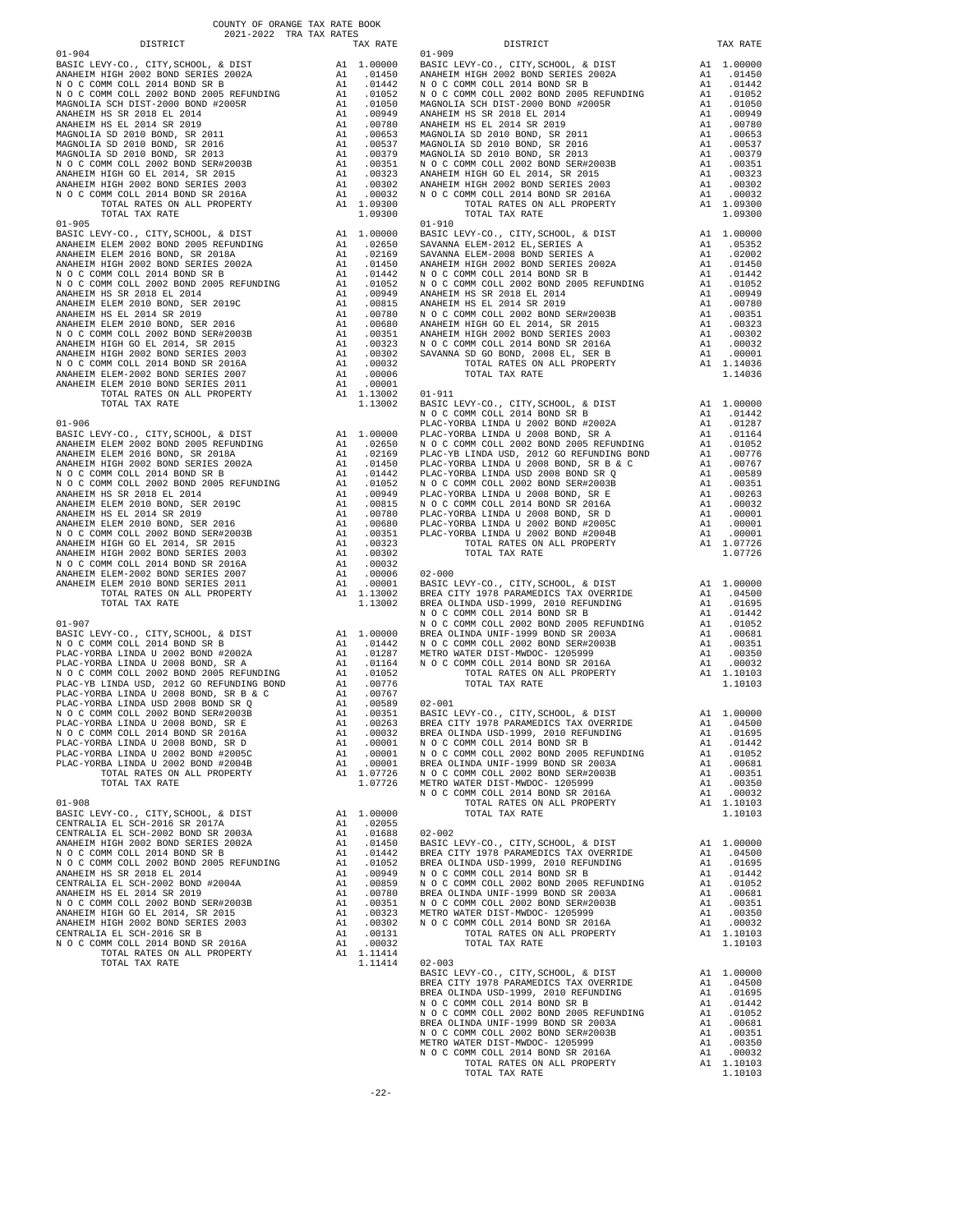|            |                                                                                                                                                                                                            | COUNTY OF ORANGE TAX RATE BOOK<br>2021-2022 TRA TAX RATES |                            |                       |                 |
|------------|------------------------------------------------------------------------------------------------------------------------------------------------------------------------------------------------------------|-----------------------------------------------------------|----------------------------|-----------------------|-----------------|
| $02 - 004$ | DISTRICT                                                                                                                                                                                                   |                                                           |                            | TAX RATE              | $02 - 010$      |
|            |                                                                                                                                                                                                            |                                                           |                            |                       |                 |
|            |                                                                                                                                                                                                            |                                                           |                            |                       |                 |
|            |                                                                                                                                                                                                            |                                                           |                            |                       |                 |
|            |                                                                                                                                                                                                            |                                                           |                            |                       |                 |
|            |                                                                                                                                                                                                            |                                                           |                            |                       |                 |
|            |                                                                                                                                                                                                            |                                                           |                            |                       |                 |
|            |                                                                                                                                                                                                            |                                                           |                            |                       |                 |
|            |                                                                                                                                                                                                            |                                                           |                            |                       |                 |
| $02 - 005$ |                                                                                                                                                                                                            |                                                           |                            |                       | $02 - 011$      |
|            |                                                                                                                                                                                                            |                                                           |                            |                       |                 |
|            |                                                                                                                                                                                                            |                                                           |                            |                       |                 |
|            |                                                                                                                                                                                                            |                                                           |                            |                       |                 |
|            |                                                                                                                                                                                                            |                                                           |                            |                       |                 |
|            |                                                                                                                                                                                                            |                                                           |                            |                       |                 |
|            |                                                                                                                                                                                                            |                                                           |                            |                       |                 |
|            |                                                                                                                                                                                                            |                                                           |                            |                       |                 |
|            |                                                                                                                                                                                                            |                                                           |                            |                       |                 |
| $02 - 006$ |                                                                                                                                                                                                            |                                                           |                            |                       | PLAC-YO<br>NOCC |
|            |                                                                                                                                                                                                            |                                                           |                            |                       |                 |
|            |                                                                                                                                                                                                            |                                                           |                            |                       |                 |
|            |                                                                                                                                                                                                            |                                                           |                            |                       |                 |
|            |                                                                                                                                                                                                            |                                                           |                            |                       |                 |
|            |                                                                                                                                                                                                            |                                                           |                            |                       |                 |
|            |                                                                                                                                                                                                            |                                                           |                            |                       |                 |
|            |                                                                                                                                                                                                            |                                                           |                            |                       |                 |
|            |                                                                                                                                                                                                            |                                                           |                            |                       |                 |
|            |                                                                                                                                                                                                            |                                                           |                            |                       |                 |
| $02 - 007$ |                                                                                                                                                                                                            |                                                           |                            |                       | NOCC<br>BREA OL |
|            | BASIC LEVY-CO., CITY, SCHOOL, & DIST<br>BREA CITY 1978 PARAMEDICS TAX OVERRIDE A1 .04500 MOCC<br>LA HABRA CITY SD-2000 BOND SR#2000A A1 .04500 METRO W<br>NOCC COMM COLL 2014 BOND SR#2000A A1 .01741 NOCC |                                                           |                            |                       |                 |
|            |                                                                                                                                                                                                            |                                                           |                            |                       |                 |
|            |                                                                                                                                                                                                            |                                                           |                            |                       |                 |
|            |                                                                                                                                                                                                            |                                                           |                            |                       |                 |
|            |                                                                                                                                                                                                            |                                                           |                            |                       |                 |
|            |                                                                                                                                                                                                            |                                                           |                            |                       |                 |
|            |                                                                                                                                                                                                            |                                                           |                            |                       |                 |
|            |                                                                                                                                                                                                            |                                                           |                            |                       |                 |
|            |                                                                                                                                                                                                            |                                                           |                            |                       |                 |
|            |                                                                                                                                                                                                            |                                                           |                            |                       |                 |
|            |                                                                                                                                                                                                            |                                                           |                            |                       |                 |
|            |                                                                                                                                                                                                            |                                                           |                            |                       |                 |
|            |                                                                                                                                                                                                            |                                                           |                            |                       |                 |
|            |                                                                                                                                                                                                            |                                                           |                            |                       |                 |
|            | LA HABRA CITY SD, EL 2012, SR 2015B                                                                                                                                                                        |                                                           |                            | A1 .00192             |                 |
|            |                                                                                                                                                                                                            |                                                           |                            |                       |                 |
|            |                                                                                                                                                                                                            |                                                           |                            |                       |                 |
|            |                                                                                                                                                                                                            |                                                           |                            |                       |                 |
|            |                                                                                                                                                                                                            |                                                           |                            |                       | NOCC            |
| $02 - 008$ |                                                                                                                                                                                                            |                                                           |                            |                       | FULLERT         |
|            |                                                                                                                                                                                                            |                                                           |                            |                       |                 |
|            |                                                                                                                                                                                                            |                                                           |                            |                       |                 |
|            |                                                                                                                                                                                                            |                                                           |                            |                       |                 |
|            |                                                                                                                                                                                                            |                                                           |                            |                       |                 |
|            |                                                                                                                                                                                                            |                                                           |                            |                       |                 |
|            |                                                                                                                                                                                                            |                                                           |                            |                       |                 |
|            |                                                                                                                                                                                                            |                                                           |                            |                       |                 |
|            | TOTAL TAX RATE                                                                                                                                                                                             |                                                           |                            | 1.10103               |                 |
| $02 - 009$ |                                                                                                                                                                                                            |                                                           |                            |                       |                 |
|            |                                                                                                                                                                                                            |                                                           |                            |                       |                 |
|            |                                                                                                                                                                                                            |                                                           |                            |                       |                 |
|            |                                                                                                                                                                                                            |                                                           |                            |                       |                 |
|            |                                                                                                                                                                                                            |                                                           |                            |                       |                 |
|            |                                                                                                                                                                                                            |                                                           |                            |                       |                 |
|            | FULLERTON JT UHSD 2002, 2020 REF BOND<br>FULLERTON JT UHSD 2014 SR 2011 REF BOND<br>NULLERTON JT UHSD 2002, 2021 REF BOND<br>N O COOMM COLL 2002 BOND SERH2003B<br>MFTPO MATER BILGE MEDICAL ACCESS        |                                                           |                            |                       |                 |
|            |                                                                                                                                                                                                            |                                                           |                            |                       |                 |
|            |                                                                                                                                                                                                            |                                                           |                            |                       |                 |
|            | METRO WATER DIST-MWDOC- 1205999<br>METRO WATER DIST-MWDOC- 1205999<br>FULLERTON EL-2002 BOND SERIES 2005B                                                                                                  |                                                           | A1                         | .00350<br>.00327      |                 |
|            | FULLERTON JT UHSD 2014, SR 2017B                                                                                                                                                                           |                                                           | A1<br>A1<br>A1<br>A1<br>.1 | .00315                |                 |
|            | FULLERTON JT UHSD 2014, SR 2019D                                                                                                                                                                           |                                                           |                            | A1 .00227             |                 |
|            | FULLERTON JT UHSD 2014, SR 2020E<br>N O C COMM COLL 2014 BOND SR 2016A                                                                                                                                     |                                                           |                            | A1 .00080<br>A1.00032 |                 |
|            | TOTAL RATES ON ALL PROPERTY                                                                                                                                                                                |                                                           |                            | A1 1.12539            |                 |
|            | TOTAL TAX RATE                                                                                                                                                                                             |                                                           |                            | 1.12539               |                 |

| CULL-2022 IRA IAA RAILO<br>DISTRICT | TAX RATE | DISTRICT                                                                                                                                                                                                                                                                                                                                         | TAX RATE |
|-------------------------------------|----------|--------------------------------------------------------------------------------------------------------------------------------------------------------------------------------------------------------------------------------------------------------------------------------------------------------------------------------------------------|----------|
|                                     |          |                                                                                                                                                                                                                                                                                                                                                  |          |
|                                     |          |                                                                                                                                                                                                                                                                                                                                                  |          |
|                                     |          |                                                                                                                                                                                                                                                                                                                                                  |          |
|                                     |          |                                                                                                                                                                                                                                                                                                                                                  |          |
|                                     |          |                                                                                                                                                                                                                                                                                                                                                  |          |
|                                     |          |                                                                                                                                                                                                                                                                                                                                                  |          |
|                                     |          |                                                                                                                                                                                                                                                                                                                                                  |          |
|                                     |          |                                                                                                                                                                                                                                                                                                                                                  |          |
|                                     |          |                                                                                                                                                                                                                                                                                                                                                  |          |
|                                     |          |                                                                                                                                                                                                                                                                                                                                                  |          |
|                                     |          |                                                                                                                                                                                                                                                                                                                                                  |          |
|                                     |          |                                                                                                                                                                                                                                                                                                                                                  |          |
|                                     |          |                                                                                                                                                                                                                                                                                                                                                  |          |
|                                     |          |                                                                                                                                                                                                                                                                                                                                                  |          |
|                                     |          |                                                                                                                                                                                                                                                                                                                                                  |          |
|                                     |          |                                                                                                                                                                                                                                                                                                                                                  |          |
|                                     |          |                                                                                                                                                                                                                                                                                                                                                  |          |
|                                     |          |                                                                                                                                                                                                                                                                                                                                                  |          |
|                                     |          |                                                                                                                                                                                                                                                                                                                                                  |          |
|                                     |          |                                                                                                                                                                                                                                                                                                                                                  |          |
|                                     |          |                                                                                                                                                                                                                                                                                                                                                  |          |
|                                     |          |                                                                                                                                                                                                                                                                                                                                                  |          |
|                                     |          |                                                                                                                                                                                                                                                                                                                                                  |          |
|                                     |          |                                                                                                                                                                                                                                                                                                                                                  |          |
|                                     |          |                                                                                                                                                                                                                                                                                                                                                  |          |
|                                     |          |                                                                                                                                                                                                                                                                                                                                                  |          |
|                                     |          |                                                                                                                                                                                                                                                                                                                                                  |          |
|                                     |          |                                                                                                                                                                                                                                                                                                                                                  |          |
|                                     |          |                                                                                                                                                                                                                                                                                                                                                  |          |
|                                     |          |                                                                                                                                                                                                                                                                                                                                                  |          |
|                                     |          |                                                                                                                                                                                                                                                                                                                                                  |          |
|                                     |          |                                                                                                                                                                                                                                                                                                                                                  |          |
|                                     |          |                                                                                                                                                                                                                                                                                                                                                  |          |
|                                     |          |                                                                                                                                                                                                                                                                                                                                                  |          |
|                                     |          |                                                                                                                                                                                                                                                                                                                                                  |          |
|                                     |          |                                                                                                                                                                                                                                                                                                                                                  |          |
|                                     |          |                                                                                                                                                                                                                                                                                                                                                  |          |
|                                     |          |                                                                                                                                                                                                                                                                                                                                                  |          |
|                                     |          |                                                                                                                                                                                                                                                                                                                                                  |          |
|                                     |          |                                                                                                                                                                                                                                                                                                                                                  |          |
|                                     |          |                                                                                                                                                                                                                                                                                                                                                  |          |
|                                     |          |                                                                                                                                                                                                                                                                                                                                                  |          |
|                                     |          |                                                                                                                                                                                                                                                                                                                                                  |          |
|                                     |          |                                                                                                                                                                                                                                                                                                                                                  |          |
|                                     |          |                                                                                                                                                                                                                                                                                                                                                  |          |
|                                     |          |                                                                                                                                                                                                                                                                                                                                                  |          |
|                                     |          |                                                                                                                                                                                                                                                                                                                                                  |          |
|                                     |          |                                                                                                                                                                                                                                                                                                                                                  |          |
|                                     |          |                                                                                                                                                                                                                                                                                                                                                  |          |
|                                     |          |                                                                                                                                                                                                                                                                                                                                                  |          |
|                                     |          |                                                                                                                                                                                                                                                                                                                                                  |          |
|                                     |          |                                                                                                                                                                                                                                                                                                                                                  |          |
|                                     |          |                                                                                                                                                                                                                                                                                                                                                  |          |
|                                     |          |                                                                                                                                                                                                                                                                                                                                                  |          |
|                                     |          |                                                                                                                                                                                                                                                                                                                                                  |          |
|                                     |          |                                                                                                                                                                                                                                                                                                                                                  |          |
|                                     |          |                                                                                                                                                                                                                                                                                                                                                  |          |
|                                     |          |                                                                                                                                                                                                                                                                                                                                                  |          |
|                                     |          |                                                                                                                                                                                                                                                                                                                                                  |          |
|                                     |          |                                                                                                                                                                                                                                                                                                                                                  |          |
|                                     |          |                                                                                                                                                                                                                                                                                                                                                  |          |
|                                     |          |                                                                                                                                                                                                                                                                                                                                                  |          |
|                                     |          |                                                                                                                                                                                                                                                                                                                                                  |          |
|                                     |          |                                                                                                                                                                                                                                                                                                                                                  |          |
|                                     |          |                                                                                                                                                                                                                                                                                                                                                  |          |
|                                     |          | $\begin{tabular}{l c c c c c c c} \multicolumn{4}{c}{\textbf{BERA} & \textbf{OLINDA} & \textbf{USD-1999, $2010 REFUNDING} & \textbf{A1} & .01695 & \textbf{FULLERTON JT UHSD 2002, 2021 REF WNDH} & \textbf{A1} & .00351 & \textbf{A2} & .0048 & .0058 & .00000 & .00000 & .00000 & .00000 & .00000 & .00000 & .00000 & .00000 & .00000 & .0000$ |          |
|                                     |          | TOTAL TAX RATE                                                                                                                                                                                                                                                                                                                                   | 1.12539  |
| $02 - 009$                          |          |                                                                                                                                                                                                                                                                                                                                                  |          |
|                                     |          |                                                                                                                                                                                                                                                                                                                                                  |          |
|                                     |          |                                                                                                                                                                                                                                                                                                                                                  |          |
|                                     |          |                                                                                                                                                                                                                                                                                                                                                  |          |
|                                     |          |                                                                                                                                                                                                                                                                                                                                                  |          |
|                                     |          |                                                                                                                                                                                                                                                                                                                                                  |          |
|                                     |          |                                                                                                                                                                                                                                                                                                                                                  |          |
|                                     |          |                                                                                                                                                                                                                                                                                                                                                  |          |
|                                     |          |                                                                                                                                                                                                                                                                                                                                                  |          |
|                                     |          |                                                                                                                                                                                                                                                                                                                                                  |          |
|                                     |          |                                                                                                                                                                                                                                                                                                                                                  |          |
|                                     |          |                                                                                                                                                                                                                                                                                                                                                  |          |
|                                     |          |                                                                                                                                                                                                                                                                                                                                                  |          |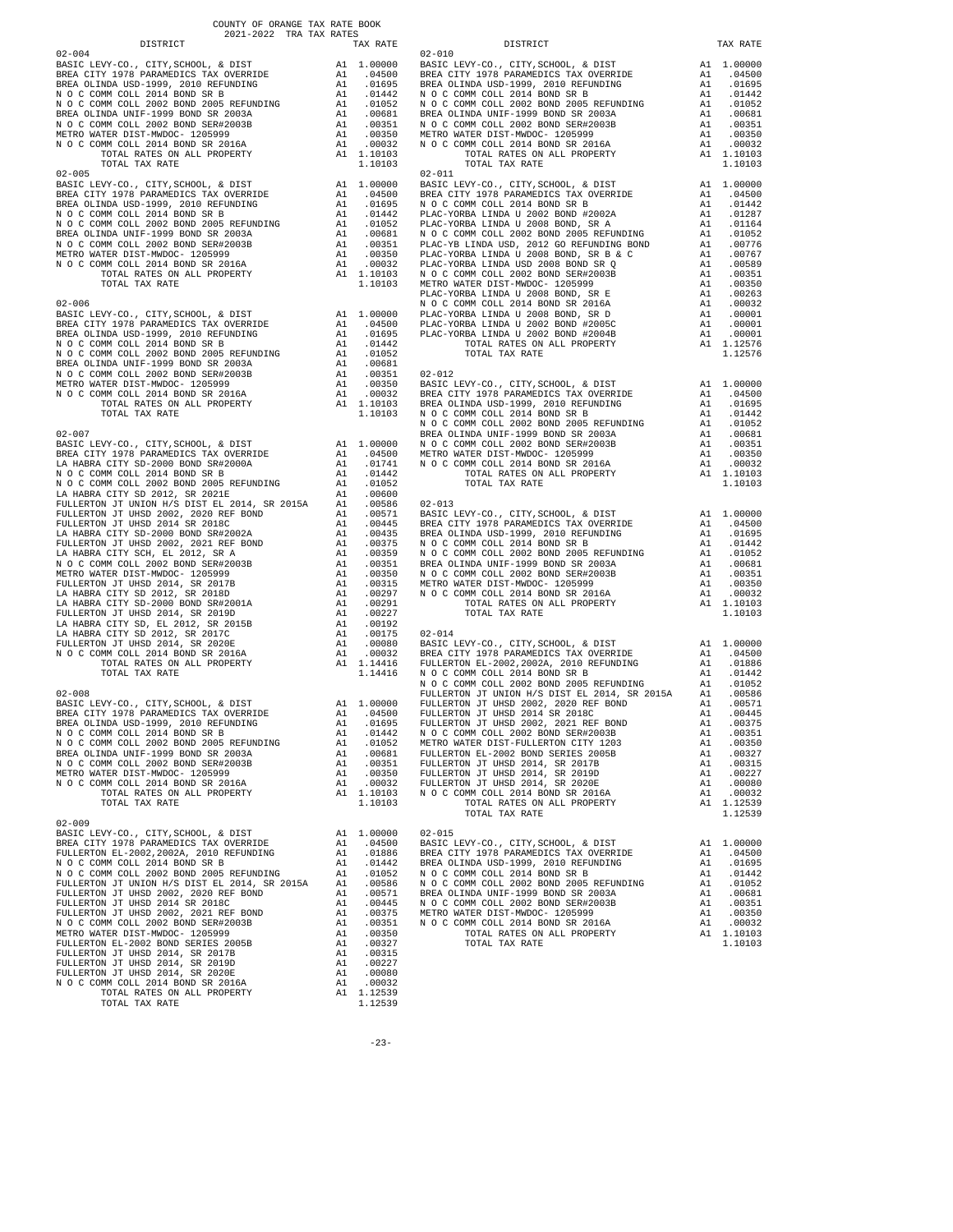| COUNTY OF ORANGE TAX RATE BOOK<br>$2021-2022 \quad \text{TRA TAX RATES}$ DISTRICT $2021-2022 \quad \text{TRA TAX RATES}$ |          |                                                                                                                                                                                                                                                                                      |          |
|--------------------------------------------------------------------------------------------------------------------------|----------|--------------------------------------------------------------------------------------------------------------------------------------------------------------------------------------------------------------------------------------------------------------------------------------|----------|
|                                                                                                                          | TAX RATE | DISTRICT                                                                                                                                                                                                                                                                             | TAX RATE |
|                                                                                                                          |          | $\begin{tabular}{ c  c  c } \hline \textbf{15} & 0.04 & 0.04 & 0.04 & 0.04 & 0.04 & 0.04 & 0.04 & 0.04 & 0.04 & 0.04 & 0.04 & 0.04 & 0.04 & 0.04 & 0.04 & 0.04 & 0.04 & 0.04 & 0.04 & 0.04 & 0.04 & 0.04 & 0.04 & 0.04 & 0.04 & 0.04 & 0.04 & 0.04 & 0.04 & 0.04 & 0.04 & 0.04 & 0.$ |          |
|                                                                                                                          |          |                                                                                                                                                                                                                                                                                      |          |
|                                                                                                                          |          |                                                                                                                                                                                                                                                                                      |          |
|                                                                                                                          |          |                                                                                                                                                                                                                                                                                      |          |
|                                                                                                                          |          |                                                                                                                                                                                                                                                                                      |          |
|                                                                                                                          |          |                                                                                                                                                                                                                                                                                      |          |
|                                                                                                                          |          |                                                                                                                                                                                                                                                                                      |          |
|                                                                                                                          |          |                                                                                                                                                                                                                                                                                      |          |
|                                                                                                                          |          |                                                                                                                                                                                                                                                                                      |          |
|                                                                                                                          |          |                                                                                                                                                                                                                                                                                      |          |
|                                                                                                                          |          |                                                                                                                                                                                                                                                                                      |          |
|                                                                                                                          |          |                                                                                                                                                                                                                                                                                      |          |
|                                                                                                                          |          |                                                                                                                                                                                                                                                                                      |          |
|                                                                                                                          |          |                                                                                                                                                                                                                                                                                      |          |
|                                                                                                                          |          |                                                                                                                                                                                                                                                                                      |          |
|                                                                                                                          |          |                                                                                                                                                                                                                                                                                      |          |
|                                                                                                                          |          |                                                                                                                                                                                                                                                                                      |          |
|                                                                                                                          |          |                                                                                                                                                                                                                                                                                      |          |
|                                                                                                                          |          |                                                                                                                                                                                                                                                                                      |          |
|                                                                                                                          |          |                                                                                                                                                                                                                                                                                      |          |
|                                                                                                                          |          |                                                                                                                                                                                                                                                                                      |          |
|                                                                                                                          |          |                                                                                                                                                                                                                                                                                      |          |
|                                                                                                                          |          |                                                                                                                                                                                                                                                                                      |          |
|                                                                                                                          |          |                                                                                                                                                                                                                                                                                      |          |
|                                                                                                                          |          |                                                                                                                                                                                                                                                                                      |          |
|                                                                                                                          |          |                                                                                                                                                                                                                                                                                      |          |
|                                                                                                                          |          |                                                                                                                                                                                                                                                                                      |          |
|                                                                                                                          |          |                                                                                                                                                                                                                                                                                      |          |
|                                                                                                                          |          |                                                                                                                                                                                                                                                                                      |          |
|                                                                                                                          |          |                                                                                                                                                                                                                                                                                      |          |
|                                                                                                                          |          |                                                                                                                                                                                                                                                                                      |          |
|                                                                                                                          |          |                                                                                                                                                                                                                                                                                      |          |
|                                                                                                                          |          |                                                                                                                                                                                                                                                                                      |          |
|                                                                                                                          |          |                                                                                                                                                                                                                                                                                      |          |
|                                                                                                                          |          |                                                                                                                                                                                                                                                                                      |          |
|                                                                                                                          |          |                                                                                                                                                                                                                                                                                      |          |
|                                                                                                                          |          |                                                                                                                                                                                                                                                                                      |          |
|                                                                                                                          |          |                                                                                                                                                                                                                                                                                      |          |
|                                                                                                                          |          |                                                                                                                                                                                                                                                                                      |          |
|                                                                                                                          |          |                                                                                                                                                                                                                                                                                      |          |
|                                                                                                                          |          |                                                                                                                                                                                                                                                                                      |          |
|                                                                                                                          |          |                                                                                                                                                                                                                                                                                      |          |
|                                                                                                                          |          |                                                                                                                                                                                                                                                                                      |          |
|                                                                                                                          |          |                                                                                                                                                                                                                                                                                      |          |
|                                                                                                                          |          |                                                                                                                                                                                                                                                                                      |          |
|                                                                                                                          |          |                                                                                                                                                                                                                                                                                      |          |
|                                                                                                                          |          |                                                                                                                                                                                                                                                                                      |          |
|                                                                                                                          |          |                                                                                                                                                                                                                                                                                      |          |
|                                                                                                                          |          |                                                                                                                                                                                                                                                                                      |          |
|                                                                                                                          |          |                                                                                                                                                                                                                                                                                      |          |
|                                                                                                                          |          |                                                                                                                                                                                                                                                                                      |          |
|                                                                                                                          |          |                                                                                                                                                                                                                                                                                      |          |
|                                                                                                                          |          |                                                                                                                                                                                                                                                                                      |          |
|                                                                                                                          |          |                                                                                                                                                                                                                                                                                      |          |
|                                                                                                                          |          |                                                                                                                                                                                                                                                                                      |          |
|                                                                                                                          |          |                                                                                                                                                                                                                                                                                      |          |
|                                                                                                                          |          | $02 - 026$                                                                                                                                                                                                                                                                           |          |
|                                                                                                                          |          |                                                                                                                                                                                                                                                                                      |          |
|                                                                                                                          |          |                                                                                                                                                                                                                                                                                      |          |
|                                                                                                                          |          |                                                                                                                                                                                                                                                                                      |          |
|                                                                                                                          |          |                                                                                                                                                                                                                                                                                      |          |
|                                                                                                                          |          |                                                                                                                                                                                                                                                                                      |          |
|                                                                                                                          |          |                                                                                                                                                                                                                                                                                      |          |
|                                                                                                                          |          |                                                                                                                                                                                                                                                                                      |          |
|                                                                                                                          |          |                                                                                                                                                                                                                                                                                      |          |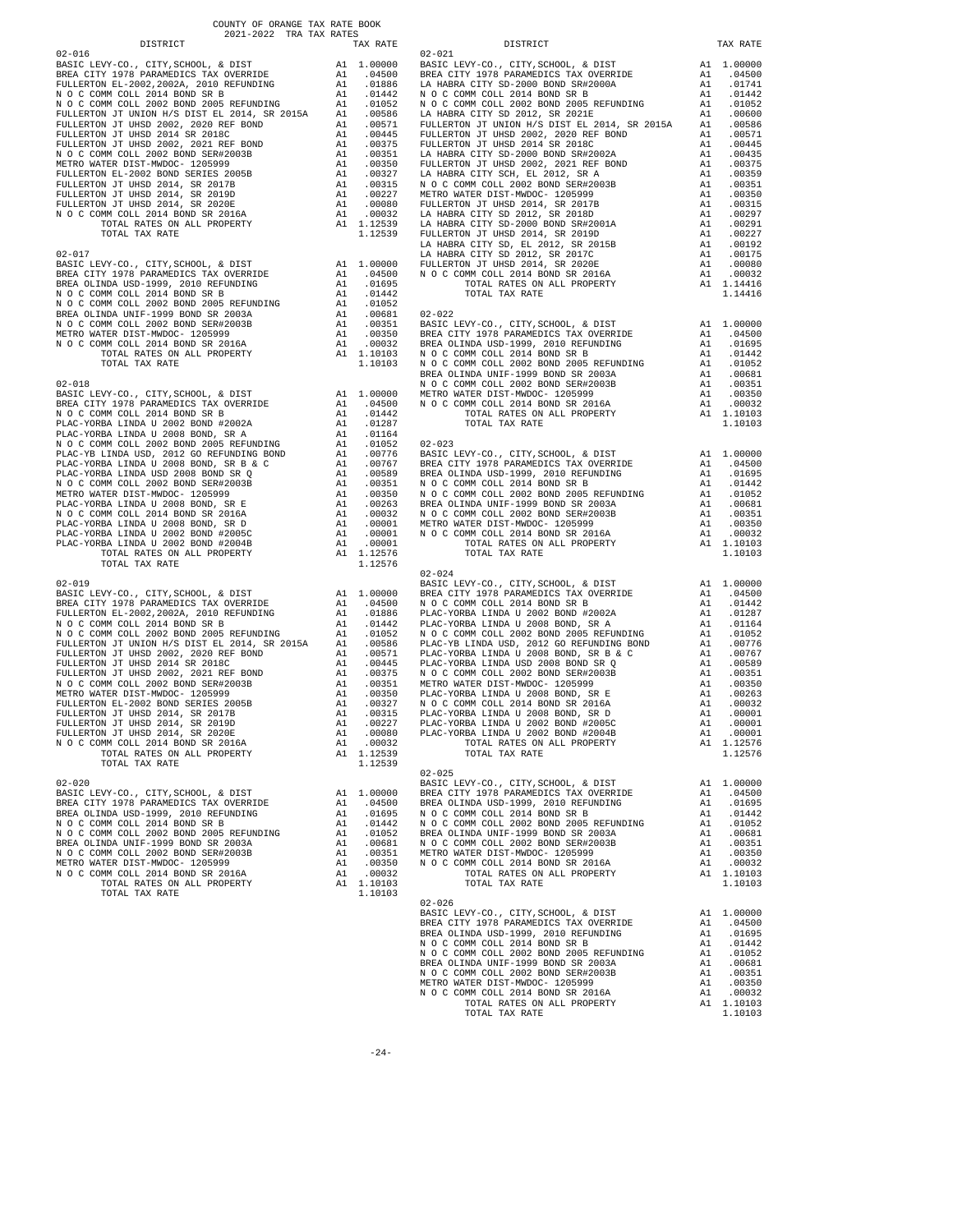| TOTAL TAX RATE                                                                  |          | 1.10103                                                                  |                       |
|---------------------------------------------------------------------------------|----------|--------------------------------------------------------------------------|-----------------------|
| $02 - 028$                                                                      |          |                                                                          | $02 - 035$            |
|                                                                                 |          |                                                                          |                       |
|                                                                                 |          |                                                                          |                       |
|                                                                                 |          |                                                                          |                       |
|                                                                                 |          |                                                                          |                       |
|                                                                                 |          |                                                                          |                       |
|                                                                                 |          |                                                                          |                       |
|                                                                                 |          |                                                                          |                       |
|                                                                                 |          |                                                                          | LA HABR               |
| $02 - 029$                                                                      |          |                                                                          | NOCC                  |
|                                                                                 |          |                                                                          |                       |
|                                                                                 |          |                                                                          |                       |
|                                                                                 |          |                                                                          |                       |
|                                                                                 |          |                                                                          |                       |
|                                                                                 |          |                                                                          |                       |
|                                                                                 |          |                                                                          |                       |
|                                                                                 |          |                                                                          |                       |
|                                                                                 |          |                                                                          |                       |
|                                                                                 |          |                                                                          |                       |
|                                                                                 |          |                                                                          |                       |
|                                                                                 |          |                                                                          |                       |
|                                                                                 |          |                                                                          | BREA OL               |
|                                                                                 |          |                                                                          |                       |
|                                                                                 |          |                                                                          |                       |
|                                                                                 |          |                                                                          |                       |
|                                                                                 |          |                                                                          |                       |
|                                                                                 |          |                                                                          |                       |
|                                                                                 |          |                                                                          |                       |
|                                                                                 |          |                                                                          |                       |
|                                                                                 |          |                                                                          |                       |
|                                                                                 |          |                                                                          | BREA OL               |
|                                                                                 |          |                                                                          |                       |
|                                                                                 |          |                                                                          |                       |
|                                                                                 |          |                                                                          |                       |
|                                                                                 |          |                                                                          |                       |
|                                                                                 |          |                                                                          |                       |
|                                                                                 |          |                                                                          |                       |
|                                                                                 |          |                                                                          |                       |
|                                                                                 |          |                                                                          |                       |
|                                                                                 |          |                                                                          | BREA OL               |
| $02 - 032$<br>BASIC LEVY-CO., CITY, SCHOOL, & DIST                              |          |                                                                          | NOCC                  |
| BREA CITY 1978 PARAMEDICS TAX OVERRIDE                                          |          | A1 1.00000 METROW<br>A1 .04500 NOCC                                      |                       |
| BREA OLINDA USD-1999, 2010 REFUNDING<br>N O C COMM COLL 2014 BOND SR B          | A1       | .01695<br>A1 .01442                                                      |                       |
| N O C COMM COLL 2002 BOND 2005 REFUNDING                                        | A1       | .01052                                                                   |                       |
| BREA OLINDA UNIF-1999 BOND SR 2003A<br>N O C COMM COLL 2002 BOND SER#2003B      | A1<br>A1 | .00681<br>.00351                                                         | $02 - 039$<br>BASIC L |
| METRO WATER DIST-MWDOC- 1205999                                                 |          |                                                                          |                       |
| N O C COMM COLL 2014 BOND SR 2016A<br>TOTAL RATES ON ALL PROPERTY               |          |                                                                          |                       |
| TOTAL TAX RATE                                                                  |          | A1 .00350 BREA CI<br>A1 .00350 BREA CI<br>A1 .10103 NOCC<br>1.10103 NOCC |                       |
| $02 - 033$                                                                      |          |                                                                          | BREA OL<br>NOCC       |
| BASIC LEVY-CO., CITY, SCHOOL, & DIST                                            |          |                                                                          |                       |
| BREA CITY 1978 PARAMEDICS TAX OVERRIDE<br>BREA OLINDA USD-1999, 2010 REFUNDING  |          | A1 1.00000 METRO W<br>A1 .04500 NOCC<br>A1 .01695                        |                       |
| N O C COMM COLL 2014 BOND SR B                                                  |          | A1 .01442                                                                |                       |
| N O C COMM COLL 2002 BOND 2005 REFUNDING<br>BREA OLINDA UNIF-1999 BOND SR 2003A |          | A1 .01052<br>A1 .00681 02-040                                            |                       |
| N O C COMM COLL 2002 BOND SER#2003B                                             |          | A1 .00351                                                                | BASIC L               |
| METRO WATER DIST-MWDOC- 1205999<br>N O C COMM COLL 2014 BOND SR 2016A           |          | A1 .00350 BREACI<br>A1 .00032 BREAOL<br>A1 1.10103 NOCC                  |                       |
| TOTAL RATES ON ALL PROPERTY                                                     |          |                                                                          |                       |

| COUNTY OF ORANGE TAX RATE BOOK<br>2021-2022 TRA TAX RATES<br>$\begin{minipage}{0.5\textwidth} \begin{tabular}{lcccccc} \textbf{1} & \textbf{1} & \textbf{1} & \textbf{1} & \textbf{1} & \textbf{1} & \textbf{1} & \textbf{1} & \textbf{1} & \textbf{1} & \textbf{1} & \textbf{1} & \textbf{1} & \textbf{1} & \textbf{1} & \textbf{1} & \textbf{1} & \textbf{1} & \textbf{1} & \textbf{1} & \textbf{1} & \textbf{1} & \textbf{1} & \textbf{1} & \textbf{1} & \textbf{1} & \textbf{1} & \textbf{1} &$ |          |                                                                                                                                                                                                                                     |          |
|-----------------------------------------------------------------------------------------------------------------------------------------------------------------------------------------------------------------------------------------------------------------------------------------------------------------------------------------------------------------------------------------------------------------------------------------------------------------------------------------------------|----------|-------------------------------------------------------------------------------------------------------------------------------------------------------------------------------------------------------------------------------------|----------|
|                                                                                                                                                                                                                                                                                                                                                                                                                                                                                                     | TAX RATE | DISTRICT                                                                                                                                                                                                                            | TAX RATE |
| $02 - 027$                                                                                                                                                                                                                                                                                                                                                                                                                                                                                          |          | $02 - 034$                                                                                                                                                                                                                          |          |
|                                                                                                                                                                                                                                                                                                                                                                                                                                                                                                     |          |                                                                                                                                                                                                                                     |          |
|                                                                                                                                                                                                                                                                                                                                                                                                                                                                                                     |          |                                                                                                                                                                                                                                     |          |
|                                                                                                                                                                                                                                                                                                                                                                                                                                                                                                     |          |                                                                                                                                                                                                                                     |          |
|                                                                                                                                                                                                                                                                                                                                                                                                                                                                                                     |          |                                                                                                                                                                                                                                     |          |
|                                                                                                                                                                                                                                                                                                                                                                                                                                                                                                     |          |                                                                                                                                                                                                                                     |          |
|                                                                                                                                                                                                                                                                                                                                                                                                                                                                                                     |          |                                                                                                                                                                                                                                     |          |
|                                                                                                                                                                                                                                                                                                                                                                                                                                                                                                     |          |                                                                                                                                                                                                                                     |          |
|                                                                                                                                                                                                                                                                                                                                                                                                                                                                                                     |          |                                                                                                                                                                                                                                     |          |
|                                                                                                                                                                                                                                                                                                                                                                                                                                                                                                     |          | <b>FOR ONE CONFIDENTIAL AND A CONFIDENTIAL CONFIDENTIAL AND A CONFIDENTIAL CONFIDENTIAL AND A CONFIDENTIAL CONFIDENTIAL AND A CONFIDENTIAL CONFIDENTIAL AND CONFIDENTIAL CONFIDENTIAL AND CONFIDENTIAL CONFIDENTIAL CONFIDENTIA</b> |          |
|                                                                                                                                                                                                                                                                                                                                                                                                                                                                                                     |          |                                                                                                                                                                                                                                     |          |
|                                                                                                                                                                                                                                                                                                                                                                                                                                                                                                     |          |                                                                                                                                                                                                                                     |          |
|                                                                                                                                                                                                                                                                                                                                                                                                                                                                                                     |          |                                                                                                                                                                                                                                     |          |
|                                                                                                                                                                                                                                                                                                                                                                                                                                                                                                     |          |                                                                                                                                                                                                                                     |          |
|                                                                                                                                                                                                                                                                                                                                                                                                                                                                                                     |          |                                                                                                                                                                                                                                     |          |
|                                                                                                                                                                                                                                                                                                                                                                                                                                                                                                     |          |                                                                                                                                                                                                                                     |          |
|                                                                                                                                                                                                                                                                                                                                                                                                                                                                                                     |          |                                                                                                                                                                                                                                     |          |
|                                                                                                                                                                                                                                                                                                                                                                                                                                                                                                     |          |                                                                                                                                                                                                                                     |          |
|                                                                                                                                                                                                                                                                                                                                                                                                                                                                                                     |          |                                                                                                                                                                                                                                     |          |
|                                                                                                                                                                                                                                                                                                                                                                                                                                                                                                     |          |                                                                                                                                                                                                                                     |          |
|                                                                                                                                                                                                                                                                                                                                                                                                                                                                                                     |          |                                                                                                                                                                                                                                     |          |
|                                                                                                                                                                                                                                                                                                                                                                                                                                                                                                     |          |                                                                                                                                                                                                                                     |          |
|                                                                                                                                                                                                                                                                                                                                                                                                                                                                                                     |          |                                                                                                                                                                                                                                     |          |
|                                                                                                                                                                                                                                                                                                                                                                                                                                                                                                     |          |                                                                                                                                                                                                                                     |          |
|                                                                                                                                                                                                                                                                                                                                                                                                                                                                                                     |          |                                                                                                                                                                                                                                     |          |
|                                                                                                                                                                                                                                                                                                                                                                                                                                                                                                     |          |                                                                                                                                                                                                                                     |          |
|                                                                                                                                                                                                                                                                                                                                                                                                                                                                                                     |          |                                                                                                                                                                                                                                     |          |
|                                                                                                                                                                                                                                                                                                                                                                                                                                                                                                     |          |                                                                                                                                                                                                                                     |          |
|                                                                                                                                                                                                                                                                                                                                                                                                                                                                                                     |          |                                                                                                                                                                                                                                     |          |
|                                                                                                                                                                                                                                                                                                                                                                                                                                                                                                     |          |                                                                                                                                                                                                                                     |          |
|                                                                                                                                                                                                                                                                                                                                                                                                                                                                                                     |          |                                                                                                                                                                                                                                     |          |
|                                                                                                                                                                                                                                                                                                                                                                                                                                                                                                     |          |                                                                                                                                                                                                                                     |          |
|                                                                                                                                                                                                                                                                                                                                                                                                                                                                                                     |          |                                                                                                                                                                                                                                     |          |
|                                                                                                                                                                                                                                                                                                                                                                                                                                                                                                     |          |                                                                                                                                                                                                                                     |          |
|                                                                                                                                                                                                                                                                                                                                                                                                                                                                                                     |          |                                                                                                                                                                                                                                     |          |
|                                                                                                                                                                                                                                                                                                                                                                                                                                                                                                     |          |                                                                                                                                                                                                                                     |          |
|                                                                                                                                                                                                                                                                                                                                                                                                                                                                                                     |          |                                                                                                                                                                                                                                     |          |
|                                                                                                                                                                                                                                                                                                                                                                                                                                                                                                     |          |                                                                                                                                                                                                                                     |          |
|                                                                                                                                                                                                                                                                                                                                                                                                                                                                                                     |          |                                                                                                                                                                                                                                     |          |
|                                                                                                                                                                                                                                                                                                                                                                                                                                                                                                     |          |                                                                                                                                                                                                                                     |          |
|                                                                                                                                                                                                                                                                                                                                                                                                                                                                                                     |          |                                                                                                                                                                                                                                     |          |
|                                                                                                                                                                                                                                                                                                                                                                                                                                                                                                     |          |                                                                                                                                                                                                                                     |          |
|                                                                                                                                                                                                                                                                                                                                                                                                                                                                                                     |          |                                                                                                                                                                                                                                     |          |
|                                                                                                                                                                                                                                                                                                                                                                                                                                                                                                     |          |                                                                                                                                                                                                                                     |          |
|                                                                                                                                                                                                                                                                                                                                                                                                                                                                                                     |          |                                                                                                                                                                                                                                     |          |
|                                                                                                                                                                                                                                                                                                                                                                                                                                                                                                     |          |                                                                                                                                                                                                                                     |          |
|                                                                                                                                                                                                                                                                                                                                                                                                                                                                                                     |          |                                                                                                                                                                                                                                     |          |
|                                                                                                                                                                                                                                                                                                                                                                                                                                                                                                     |          |                                                                                                                                                                                                                                     |          |
|                                                                                                                                                                                                                                                                                                                                                                                                                                                                                                     |          |                                                                                                                                                                                                                                     |          |
|                                                                                                                                                                                                                                                                                                                                                                                                                                                                                                     |          |                                                                                                                                                                                                                                     |          |
|                                                                                                                                                                                                                                                                                                                                                                                                                                                                                                     |          |                                                                                                                                                                                                                                     |          |
|                                                                                                                                                                                                                                                                                                                                                                                                                                                                                                     |          |                                                                                                                                                                                                                                     |          |
|                                                                                                                                                                                                                                                                                                                                                                                                                                                                                                     |          |                                                                                                                                                                                                                                     |          |
|                                                                                                                                                                                                                                                                                                                                                                                                                                                                                                     |          |                                                                                                                                                                                                                                     |          |
|                                                                                                                                                                                                                                                                                                                                                                                                                                                                                                     |          |                                                                                                                                                                                                                                     |          |
|                                                                                                                                                                                                                                                                                                                                                                                                                                                                                                     |          |                                                                                                                                                                                                                                     |          |
|                                                                                                                                                                                                                                                                                                                                                                                                                                                                                                     |          |                                                                                                                                                                                                                                     |          |
|                                                                                                                                                                                                                                                                                                                                                                                                                                                                                                     |          |                                                                                                                                                                                                                                     |          |
|                                                                                                                                                                                                                                                                                                                                                                                                                                                                                                     |          |                                                                                                                                                                                                                                     |          |
|                                                                                                                                                                                                                                                                                                                                                                                                                                                                                                     |          |                                                                                                                                                                                                                                     |          |
|                                                                                                                                                                                                                                                                                                                                                                                                                                                                                                     |          |                                                                                                                                                                                                                                     |          |
|                                                                                                                                                                                                                                                                                                                                                                                                                                                                                                     |          |                                                                                                                                                                                                                                     |          |
|                                                                                                                                                                                                                                                                                                                                                                                                                                                                                                     |          |                                                                                                                                                                                                                                     |          |
|                                                                                                                                                                                                                                                                                                                                                                                                                                                                                                     |          |                                                                                                                                                                                                                                     |          |
|                                                                                                                                                                                                                                                                                                                                                                                                                                                                                                     |          |                                                                                                                                                                                                                                     |          |
|                                                                                                                                                                                                                                                                                                                                                                                                                                                                                                     |          |                                                                                                                                                                                                                                     |          |
|                                                                                                                                                                                                                                                                                                                                                                                                                                                                                                     |          |                                                                                                                                                                                                                                     |          |
|                                                                                                                                                                                                                                                                                                                                                                                                                                                                                                     |          |                                                                                                                                                                                                                                     |          |
|                                                                                                                                                                                                                                                                                                                                                                                                                                                                                                     |          |                                                                                                                                                                                                                                     |          |
|                                                                                                                                                                                                                                                                                                                                                                                                                                                                                                     |          |                                                                                                                                                                                                                                     |          |
|                                                                                                                                                                                                                                                                                                                                                                                                                                                                                                     |          |                                                                                                                                                                                                                                     |          |
|                                                                                                                                                                                                                                                                                                                                                                                                                                                                                                     |          |                                                                                                                                                                                                                                     |          |
|                                                                                                                                                                                                                                                                                                                                                                                                                                                                                                     |          |                                                                                                                                                                                                                                     |          |
|                                                                                                                                                                                                                                                                                                                                                                                                                                                                                                     |          |                                                                                                                                                                                                                                     |          |
|                                                                                                                                                                                                                                                                                                                                                                                                                                                                                                     |          |                                                                                                                                                                                                                                     |          |
|                                                                                                                                                                                                                                                                                                                                                                                                                                                                                                     |          |                                                                                                                                                                                                                                     |          |
|                                                                                                                                                                                                                                                                                                                                                                                                                                                                                                     |          |                                                                                                                                                                                                                                     |          |
|                                                                                                                                                                                                                                                                                                                                                                                                                                                                                                     |          |                                                                                                                                                                                                                                     |          |
|                                                                                                                                                                                                                                                                                                                                                                                                                                                                                                     |          |                                                                                                                                                                                                                                     |          |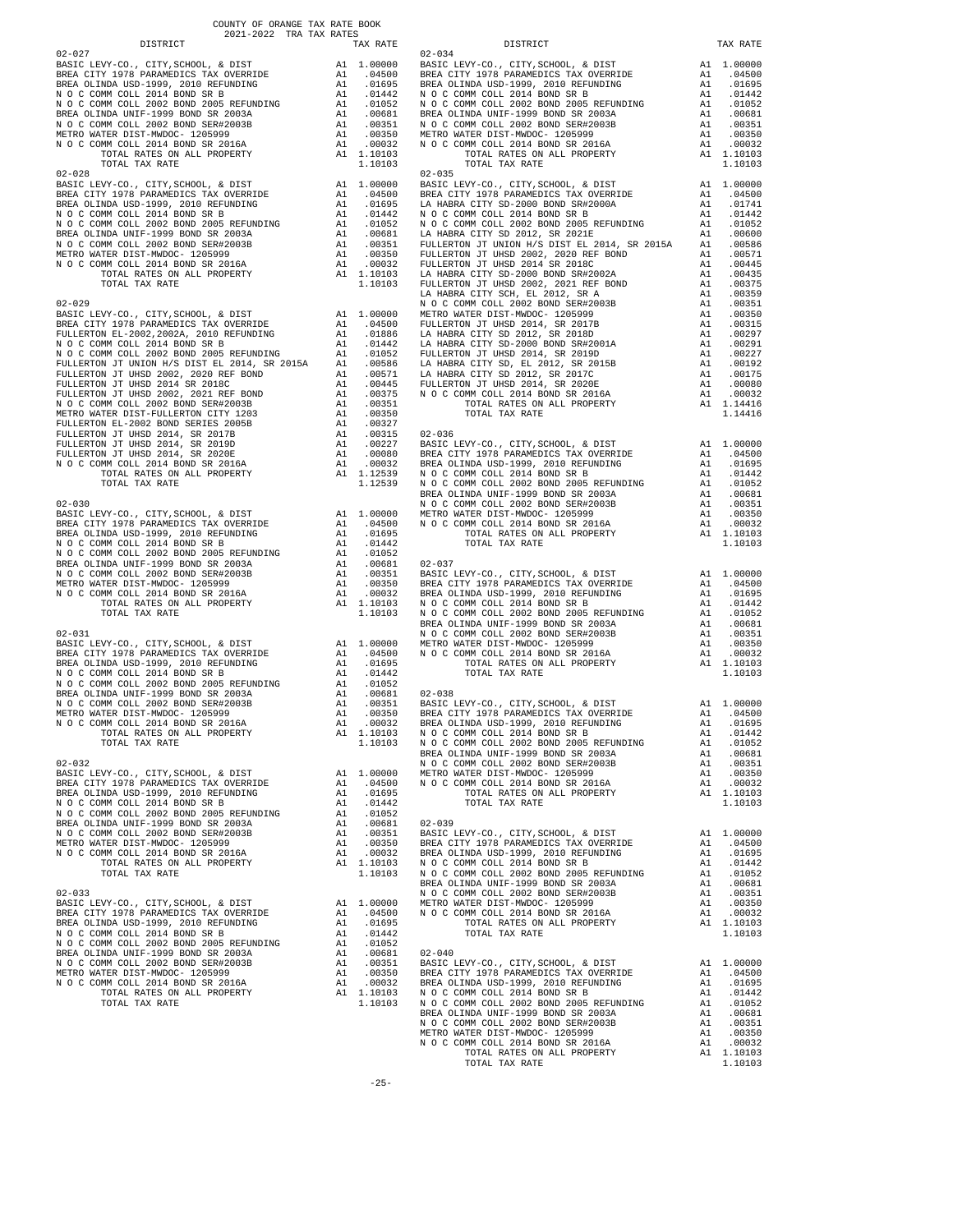| ZUZI-ZUZZ IRA IAA RAILS<br>DISTRICT | TAX RATE | DISTRICT                                                                                                                                                                                                                                                                                                                                                                                                                       | TAX RATE |
|-------------------------------------|----------|--------------------------------------------------------------------------------------------------------------------------------------------------------------------------------------------------------------------------------------------------------------------------------------------------------------------------------------------------------------------------------------------------------------------------------|----------|
|                                     |          |                                                                                                                                                                                                                                                                                                                                                                                                                                |          |
|                                     |          |                                                                                                                                                                                                                                                                                                                                                                                                                                |          |
|                                     |          |                                                                                                                                                                                                                                                                                                                                                                                                                                |          |
|                                     |          |                                                                                                                                                                                                                                                                                                                                                                                                                                |          |
|                                     |          |                                                                                                                                                                                                                                                                                                                                                                                                                                |          |
|                                     |          |                                                                                                                                                                                                                                                                                                                                                                                                                                |          |
|                                     |          |                                                                                                                                                                                                                                                                                                                                                                                                                                |          |
|                                     |          |                                                                                                                                                                                                                                                                                                                                                                                                                                |          |
|                                     |          |                                                                                                                                                                                                                                                                                                                                                                                                                                |          |
|                                     |          |                                                                                                                                                                                                                                                                                                                                                                                                                                |          |
|                                     |          |                                                                                                                                                                                                                                                                                                                                                                                                                                |          |
|                                     |          |                                                                                                                                                                                                                                                                                                                                                                                                                                |          |
|                                     |          |                                                                                                                                                                                                                                                                                                                                                                                                                                |          |
|                                     |          |                                                                                                                                                                                                                                                                                                                                                                                                                                |          |
|                                     |          |                                                                                                                                                                                                                                                                                                                                                                                                                                |          |
|                                     |          |                                                                                                                                                                                                                                                                                                                                                                                                                                |          |
|                                     |          |                                                                                                                                                                                                                                                                                                                                                                                                                                |          |
|                                     |          |                                                                                                                                                                                                                                                                                                                                                                                                                                |          |
|                                     |          |                                                                                                                                                                                                                                                                                                                                                                                                                                |          |
|                                     |          |                                                                                                                                                                                                                                                                                                                                                                                                                                |          |
|                                     |          |                                                                                                                                                                                                                                                                                                                                                                                                                                |          |
|                                     |          |                                                                                                                                                                                                                                                                                                                                                                                                                                |          |
|                                     |          |                                                                                                                                                                                                                                                                                                                                                                                                                                |          |
|                                     |          |                                                                                                                                                                                                                                                                                                                                                                                                                                |          |
|                                     |          |                                                                                                                                                                                                                                                                                                                                                                                                                                |          |
|                                     |          |                                                                                                                                                                                                                                                                                                                                                                                                                                |          |
|                                     |          |                                                                                                                                                                                                                                                                                                                                                                                                                                |          |
|                                     |          |                                                                                                                                                                                                                                                                                                                                                                                                                                |          |
|                                     |          |                                                                                                                                                                                                                                                                                                                                                                                                                                |          |
|                                     |          |                                                                                                                                                                                                                                                                                                                                                                                                                                |          |
|                                     |          |                                                                                                                                                                                                                                                                                                                                                                                                                                |          |
|                                     |          |                                                                                                                                                                                                                                                                                                                                                                                                                                |          |
|                                     |          |                                                                                                                                                                                                                                                                                                                                                                                                                                |          |
|                                     |          |                                                                                                                                                                                                                                                                                                                                                                                                                                |          |
|                                     |          |                                                                                                                                                                                                                                                                                                                                                                                                                                |          |
|                                     |          |                                                                                                                                                                                                                                                                                                                                                                                                                                |          |
|                                     |          |                                                                                                                                                                                                                                                                                                                                                                                                                                |          |
|                                     |          |                                                                                                                                                                                                                                                                                                                                                                                                                                |          |
|                                     |          |                                                                                                                                                                                                                                                                                                                                                                                                                                |          |
|                                     |          |                                                                                                                                                                                                                                                                                                                                                                                                                                |          |
|                                     |          |                                                                                                                                                                                                                                                                                                                                                                                                                                |          |
|                                     |          |                                                                                                                                                                                                                                                                                                                                                                                                                                |          |
|                                     |          |                                                                                                                                                                                                                                                                                                                                                                                                                                |          |
|                                     |          |                                                                                                                                                                                                                                                                                                                                                                                                                                |          |
|                                     |          |                                                                                                                                                                                                                                                                                                                                                                                                                                |          |
|                                     |          |                                                                                                                                                                                                                                                                                                                                                                                                                                |          |
|                                     |          |                                                                                                                                                                                                                                                                                                                                                                                                                                |          |
|                                     |          |                                                                                                                                                                                                                                                                                                                                                                                                                                |          |
|                                     |          |                                                                                                                                                                                                                                                                                                                                                                                                                                |          |
| $02 - 045$                          |          | $02 - 052$                                                                                                                                                                                                                                                                                                                                                                                                                     |          |
|                                     |          | $\begin{array}{ccccccccc} 02-045 & & & & & & & 02-052 \\ \texttt{BASC LEVY-CO.} & , & \texttt{CITY, SCHOOL} & , & \texttt{EUTY, SCHOOL} & , & \texttt{CITY, SCHOOL} & , & \texttt{DIST} & & \texttt{A1} & 1.00000 \\ \texttt{BRRIC LEVY-CO.} & , & \texttt{CITY, SCHOOL} & , & \texttt{DIST} & & \texttt{A1} & 1.00000 & & \texttt{BRRA MEDICS TAX OVERLDE} & & \texttt{A1} & .04500 \\ \texttt{BREA CITY 197$                 |          |
|                                     |          |                                                                                                                                                                                                                                                                                                                                                                                                                                |          |
|                                     |          |                                                                                                                                                                                                                                                                                                                                                                                                                                |          |
|                                     |          | $\begin{tabular}{l c c c c c c c c} \multicolumn{4}{c}{\textbf{R.0.135\textwidth} & \multicolumn{4}{c}{\textbf{R.0.135\textwidth}} & \multicolumn{4}{c}{\textbf{R.0.135\textwidth}} & \multicolumn{4}{c}{\textbf{R.0.135\textwidth}} & \multicolumn{4}{c}{\textbf{R.0.135\textwidth}} & \multicolumn{4}{c}{\textbf{R.0.135\textwidth}} & \multicolumn{4}{c}{\textbf{R.0.135\textwidth}} & \multicolumn{4}{c}{\textbf{R.0.135\$ |          |
|                                     |          |                                                                                                                                                                                                                                                                                                                                                                                                                                |          |
|                                     |          |                                                                                                                                                                                                                                                                                                                                                                                                                                |          |
|                                     |          |                                                                                                                                                                                                                                                                                                                                                                                                                                |          |
|                                     |          |                                                                                                                                                                                                                                                                                                                                                                                                                                |          |
|                                     |          |                                                                                                                                                                                                                                                                                                                                                                                                                                |          |
|                                     |          |                                                                                                                                                                                                                                                                                                                                                                                                                                |          |
|                                     |          |                                                                                                                                                                                                                                                                                                                                                                                                                                |          |
|                                     |          |                                                                                                                                                                                                                                                                                                                                                                                                                                |          |
|                                     |          |                                                                                                                                                                                                                                                                                                                                                                                                                                |          |
|                                     |          |                                                                                                                                                                                                                                                                                                                                                                                                                                |          |
|                                     |          |                                                                                                                                                                                                                                                                                                                                                                                                                                |          |
|                                     |          |                                                                                                                                                                                                                                                                                                                                                                                                                                |          |
|                                     |          |                                                                                                                                                                                                                                                                                                                                                                                                                                |          |
|                                     |          | $02 - 902$                                                                                                                                                                                                                                                                                                                                                                                                                     |          |
|                                     |          |                                                                                                                                                                                                                                                                                                                                                                                                                                |          |
|                                     |          |                                                                                                                                                                                                                                                                                                                                                                                                                                |          |
|                                     |          |                                                                                                                                                                                                                                                                                                                                                                                                                                |          |
|                                     |          |                                                                                                                                                                                                                                                                                                                                                                                                                                |          |
|                                     |          |                                                                                                                                                                                                                                                                                                                                                                                                                                |          |
|                                     |          |                                                                                                                                                                                                                                                                                                                                                                                                                                |          |
|                                     |          |                                                                                                                                                                                                                                                                                                                                                                                                                                |          |
|                                     |          |                                                                                                                                                                                                                                                                                                                                                                                                                                |          |
|                                     |          |                                                                                                                                                                                                                                                                                                                                                                                                                                |          |

-26-

#### COUNTY OF ORANGE TAX RATE BOOK 2021-2022 TRA TAX RATES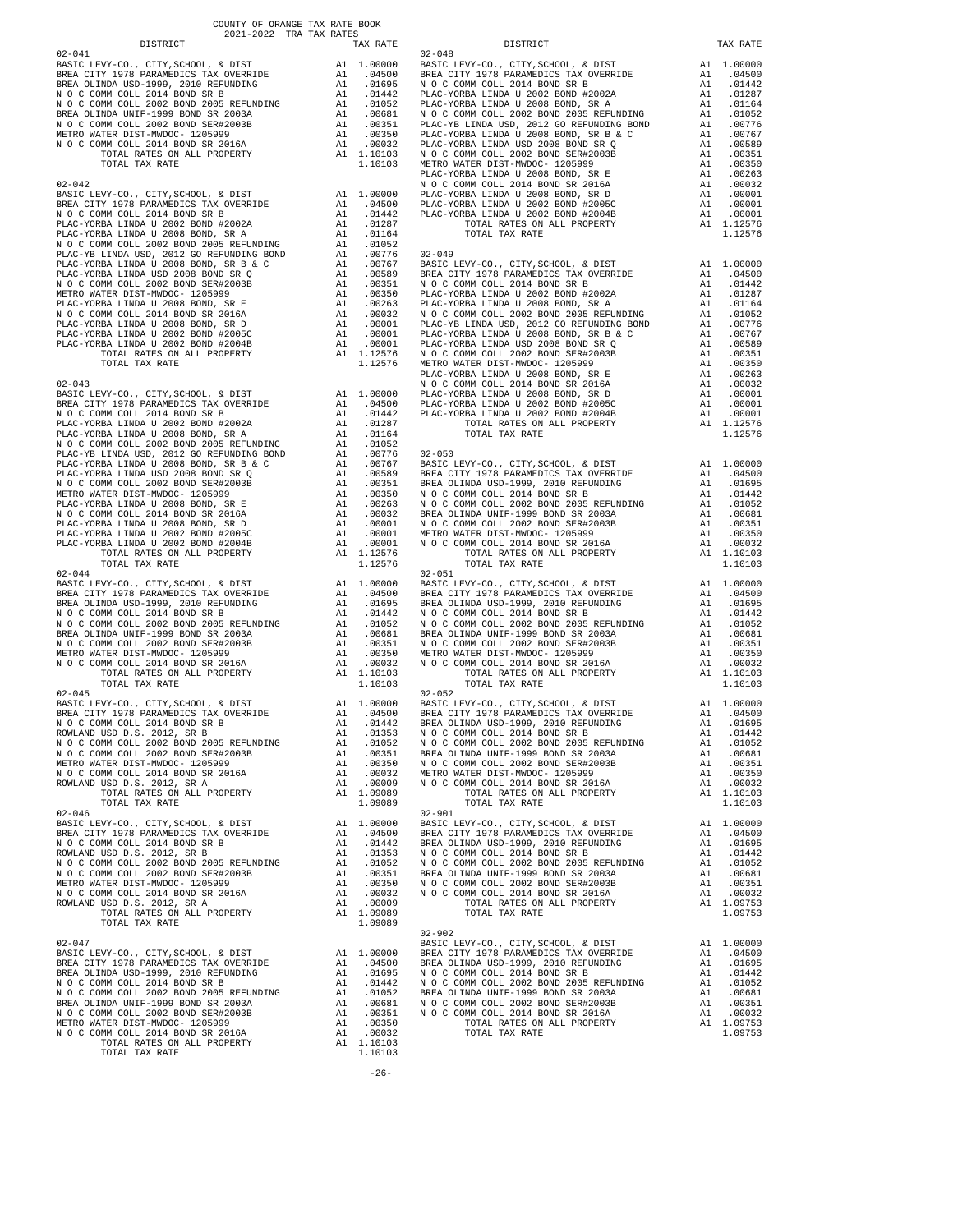| COUNTY OF ORANGE TAX RATE BOOK<br>2021-2022 TRA TAX RATES |  |                                                                                                                                                                                                                                                                                 |          |
|-----------------------------------------------------------|--|---------------------------------------------------------------------------------------------------------------------------------------------------------------------------------------------------------------------------------------------------------------------------------|----------|
| DISTRICT                                                  |  | IAX RAILS<br>TAX RATE<br>03-002<br>DISTRICT                                                                                                                                                                                                                                     | TAX RATE |
|                                                           |  |                                                                                                                                                                                                                                                                                 |          |
|                                                           |  |                                                                                                                                                                                                                                                                                 |          |
|                                                           |  |                                                                                                                                                                                                                                                                                 |          |
|                                                           |  |                                                                                                                                                                                                                                                                                 |          |
|                                                           |  |                                                                                                                                                                                                                                                                                 |          |
|                                                           |  |                                                                                                                                                                                                                                                                                 |          |
|                                                           |  |                                                                                                                                                                                                                                                                                 |          |
|                                                           |  |                                                                                                                                                                                                                                                                                 |          |
|                                                           |  |                                                                                                                                                                                                                                                                                 |          |
|                                                           |  |                                                                                                                                                                                                                                                                                 |          |
|                                                           |  |                                                                                                                                                                                                                                                                                 |          |
|                                                           |  |                                                                                                                                                                                                                                                                                 |          |
|                                                           |  |                                                                                                                                                                                                                                                                                 |          |
|                                                           |  |                                                                                                                                                                                                                                                                                 |          |
|                                                           |  |                                                                                                                                                                                                                                                                                 |          |
|                                                           |  |                                                                                                                                                                                                                                                                                 |          |
|                                                           |  |                                                                                                                                                                                                                                                                                 |          |
|                                                           |  |                                                                                                                                                                                                                                                                                 |          |
|                                                           |  |                                                                                                                                                                                                                                                                                 |          |
|                                                           |  |                                                                                                                                                                                                                                                                                 |          |
|                                                           |  |                                                                                                                                                                                                                                                                                 |          |
|                                                           |  |                                                                                                                                                                                                                                                                                 |          |
|                                                           |  |                                                                                                                                                                                                                                                                                 |          |
|                                                           |  |                                                                                                                                                                                                                                                                                 |          |
|                                                           |  |                                                                                                                                                                                                                                                                                 |          |
|                                                           |  |                                                                                                                                                                                                                                                                                 |          |
|                                                           |  |                                                                                                                                                                                                                                                                                 |          |
|                                                           |  |                                                                                                                                                                                                                                                                                 |          |
|                                                           |  |                                                                                                                                                                                                                                                                                 |          |
|                                                           |  |                                                                                                                                                                                                                                                                                 |          |
|                                                           |  |                                                                                                                                                                                                                                                                                 |          |
|                                                           |  |                                                                                                                                                                                                                                                                                 |          |
|                                                           |  |                                                                                                                                                                                                                                                                                 |          |
|                                                           |  |                                                                                                                                                                                                                                                                                 |          |
|                                                           |  |                                                                                                                                                                                                                                                                                 |          |
|                                                           |  |                                                                                                                                                                                                                                                                                 |          |
|                                                           |  |                                                                                                                                                                                                                                                                                 |          |
|                                                           |  |                                                                                                                                                                                                                                                                                 |          |
|                                                           |  |                                                                                                                                                                                                                                                                                 |          |
|                                                           |  |                                                                                                                                                                                                                                                                                 |          |
|                                                           |  |                                                                                                                                                                                                                                                                                 |          |
|                                                           |  |                                                                                                                                                                                                                                                                                 |          |
|                                                           |  |                                                                                                                                                                                                                                                                                 |          |
|                                                           |  |                                                                                                                                                                                                                                                                                 |          |
|                                                           |  |                                                                                                                                                                                                                                                                                 |          |
|                                                           |  |                                                                                                                                                                                                                                                                                 |          |
|                                                           |  |                                                                                                                                                                                                                                                                                 |          |
|                                                           |  | NOCCOMM COLL 2002 BOND 2005 REFUNDING A1 .01052                                                                                                                                                                                                                                 |          |
|                                                           |  |                                                                                                                                                                                                                                                                                 |          |
|                                                           |  | ${\begin{array}{cccccccccccc} 03-001 & 0000 & 00000 & 00000 & 00000 & 00000 & 00000 & 00000 & 00000 & 00000 & 00000 & 00000 & 00000 & 00000 & 00000 & 00000 & 00000 & 00000 & 00000 & 00000 & 00000 & 00000 & 00000 & 00000 & 00000 & 00000 & 00000 & 00000 & 00000 & 00000 & $ |          |
|                                                           |  |                                                                                                                                                                                                                                                                                 |          |
|                                                           |  |                                                                                                                                                                                                                                                                                 |          |
|                                                           |  |                                                                                                                                                                                                                                                                                 |          |
|                                                           |  |                                                                                                                                                                                                                                                                                 |          |
|                                                           |  |                                                                                                                                                                                                                                                                                 |          |
|                                                           |  |                                                                                                                                                                                                                                                                                 |          |
|                                                           |  |                                                                                                                                                                                                                                                                                 |          |
|                                                           |  |                                                                                                                                                                                                                                                                                 |          |
|                                                           |  | NO C COMM COLL 2012 BOND 2015 ERFUNDING PULLERTON IT UNIVERSED AT UNIVERSION TO THE TREE RELATION OF UNIVERSED AND COLL 2012 BOND 2015 ENGL 2012 AT UNIVERSED AT UNIVERSE AND COLL 2012 AT UNIVERSED AND COLL 2014 SEVEL AND                                                    |          |
|                                                           |  |                                                                                                                                                                                                                                                                                 |          |
|                                                           |  |                                                                                                                                                                                                                                                                                 |          |
|                                                           |  |                                                                                                                                                                                                                                                                                 |          |
|                                                           |  |                                                                                                                                                                                                                                                                                 |          |
|                                                           |  |                                                                                                                                                                                                                                                                                 |          |
|                                                           |  |                                                                                                                                                                                                                                                                                 |          |
|                                                           |  |                                                                                                                                                                                                                                                                                 |          |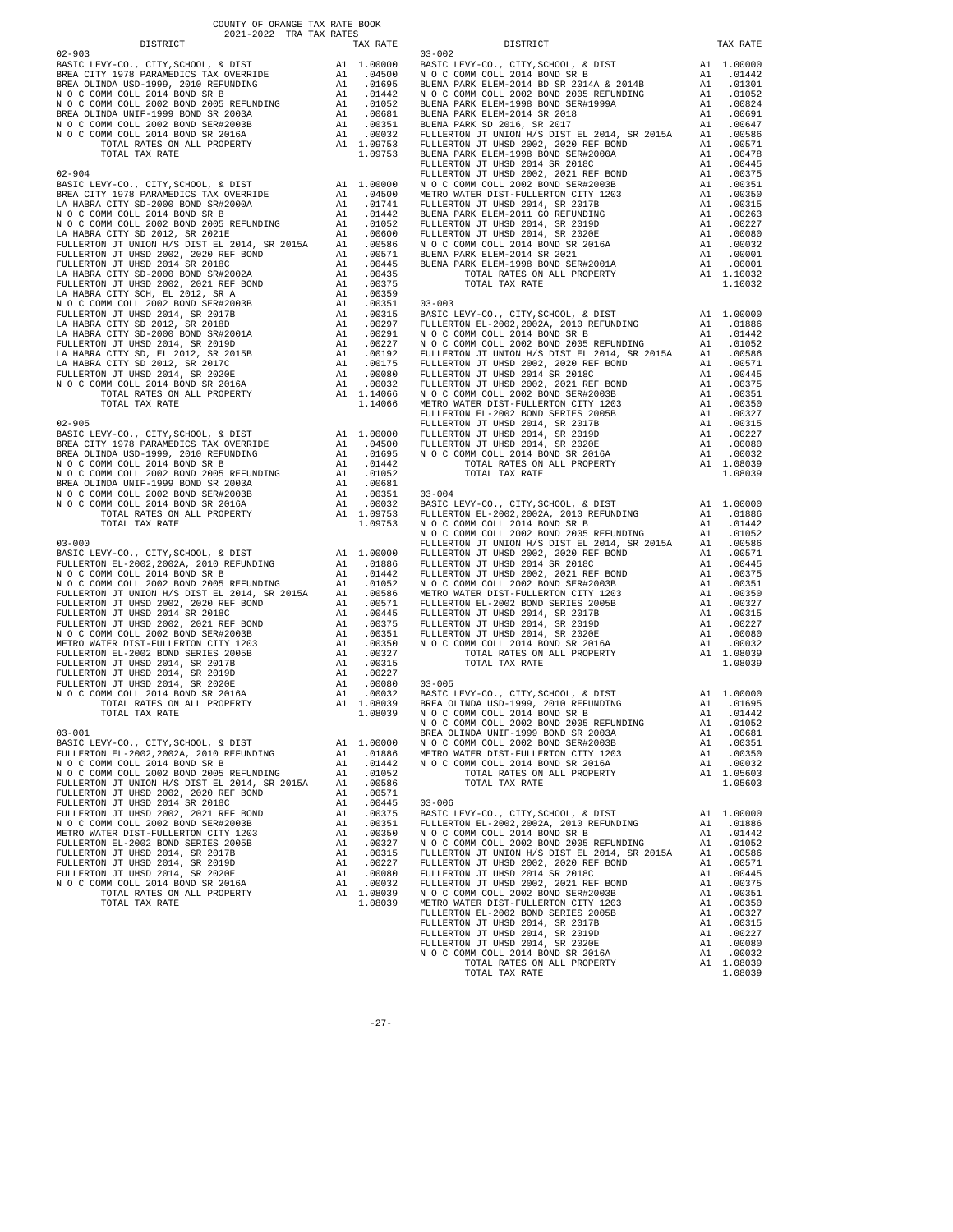FULLERTON JT UNION H/S DIST EL 2014, SR 2015A ...<br>FULLERTON JT UHSD 2002, 2020 REF BOND ... A1<br>FULLERTON JT UHSD 2014 SR 2018C TOTAL TAX RATE 1.03-008 FULLERTON JT UHSD 2014, SR 2017B A1 .00315 FULLERTON JT UHSD 2014, SR 2017B A1 .00315 TOTAL TAX RATE 1.03-010 FULLERTON JT UHSD 2014, SR 2019D A1 .00227 TOTAL TAX RATE 1.08039 LA HABRA CITY SD-2000 BOND SR#2002A A1 .00435 N O C COMM COLL 2014 BOND SR 2016A A1 .00032 METRO WATER DIST-FULLERTON CITY 1203 A1 .00350 TOTAL TAX RATE FULLERTON TITSD 2014, SR 2017B A1 .00350 TOTAL TAX RATE 1.13352 1.13352<br>FULLERTON JT UHSD 2014, SR 2017B A1 .00291 A1 .00297 A1 .00291 A1 .00291 A1 .00291 FULLERTON JT UHSD 2014, SR 2019D<br>
LA HABRA CITY SD, EL 2012, SR 2015B<br>
LA HABRA CITY SD 2012, SR 2017C<br>
FULLERTON JT UHSD 2014, SR 2020E<br>
N O C COMM COLL 2014 BOND SR 2016A<br>
N O C COMM COLL 2014 BOND SR 2016A<br>
A1 .00032

 TOTAL RATES ON ALL PROPERTY A1 1.09916 TOTAL TAX RATE 1.09916 -28-

| 2021-2022 TRA TAX RATES<br>DISTRICT | TAX RATE | DISTRICT                                                                                                                                                                                                                                                       | TAX RATE |
|-------------------------------------|----------|----------------------------------------------------------------------------------------------------------------------------------------------------------------------------------------------------------------------------------------------------------------|----------|
| $03 - 007$                          |          | $03 - 012$                                                                                                                                                                                                                                                     |          |
|                                     |          |                                                                                                                                                                                                                                                                |          |
|                                     |          |                                                                                                                                                                                                                                                                |          |
|                                     |          |                                                                                                                                                                                                                                                                |          |
|                                     |          |                                                                                                                                                                                                                                                                |          |
|                                     |          |                                                                                                                                                                                                                                                                |          |
|                                     |          |                                                                                                                                                                                                                                                                |          |
|                                     |          |                                                                                                                                                                                                                                                                |          |
|                                     |          |                                                                                                                                                                                                                                                                |          |
|                                     |          |                                                                                                                                                                                                                                                                |          |
|                                     |          |                                                                                                                                                                                                                                                                |          |
|                                     |          |                                                                                                                                                                                                                                                                |          |
|                                     |          |                                                                                                                                                                                                                                                                |          |
|                                     |          |                                                                                                                                                                                                                                                                |          |
|                                     |          |                                                                                                                                                                                                                                                                |          |
| $03 - 008$                          |          |                                                                                                                                                                                                                                                                |          |
|                                     |          |                                                                                                                                                                                                                                                                |          |
|                                     |          |                                                                                                                                                                                                                                                                |          |
|                                     |          |                                                                                                                                                                                                                                                                |          |
|                                     |          |                                                                                                                                                                                                                                                                |          |
|                                     |          |                                                                                                                                                                                                                                                                |          |
|                                     |          |                                                                                                                                                                                                                                                                |          |
|                                     |          |                                                                                                                                                                                                                                                                |          |
|                                     |          |                                                                                                                                                                                                                                                                |          |
|                                     |          |                                                                                                                                                                                                                                                                |          |
|                                     |          |                                                                                                                                                                                                                                                                |          |
|                                     |          |                                                                                                                                                                                                                                                                |          |
|                                     |          |                                                                                                                                                                                                                                                                |          |
|                                     |          |                                                                                                                                                                                                                                                                |          |
|                                     |          |                                                                                                                                                                                                                                                                |          |
|                                     |          | $\begin{array}{cccccc} 0.1-0.08 & 0.01-0.04 & 0.01-0.04 & 0.01-0.04 & 0.01-0.04 & 0.01-0.04 & 0.01-0.04 & 0.01-0.04 & 0.01-0.04 & 0.01-0.04 & 0.01-0.04 & 0.01-0.04 & 0.01-0.04 & 0.01-0.04 & 0.01-0.04 & 0.01-0.04 & 0.01-0.04 & 0.01-0.04 & 0.01-0.04 & 0.0$ |          |
|                                     |          |                                                                                                                                                                                                                                                                |          |
|                                     |          |                                                                                                                                                                                                                                                                |          |
|                                     |          |                                                                                                                                                                                                                                                                |          |
|                                     |          |                                                                                                                                                                                                                                                                |          |
|                                     |          |                                                                                                                                                                                                                                                                |          |
|                                     |          |                                                                                                                                                                                                                                                                |          |
|                                     |          |                                                                                                                                                                                                                                                                |          |
|                                     |          |                                                                                                                                                                                                                                                                |          |
|                                     |          |                                                                                                                                                                                                                                                                |          |
|                                     |          |                                                                                                                                                                                                                                                                |          |
|                                     |          |                                                                                                                                                                                                                                                                |          |
|                                     |          |                                                                                                                                                                                                                                                                |          |
|                                     |          |                                                                                                                                                                                                                                                                |          |
|                                     |          |                                                                                                                                                                                                                                                                |          |
|                                     |          |                                                                                                                                                                                                                                                                |          |
| $03 - 010$                          |          | $03 - 015$                                                                                                                                                                                                                                                     |          |
|                                     |          |                                                                                                                                                                                                                                                                |          |
|                                     |          |                                                                                                                                                                                                                                                                |          |
|                                     |          |                                                                                                                                                                                                                                                                |          |
|                                     |          |                                                                                                                                                                                                                                                                |          |
|                                     |          |                                                                                                                                                                                                                                                                |          |
|                                     |          |                                                                                                                                                                                                                                                                |          |
|                                     |          |                                                                                                                                                                                                                                                                |          |
|                                     |          |                                                                                                                                                                                                                                                                |          |
|                                     |          |                                                                                                                                                                                                                                                                |          |
|                                     |          |                                                                                                                                                                                                                                                                |          |
|                                     |          |                                                                                                                                                                                                                                                                |          |
|                                     |          |                                                                                                                                                                                                                                                                |          |
|                                     |          |                                                                                                                                                                                                                                                                |          |
|                                     |          |                                                                                                                                                                                                                                                                |          |
|                                     |          |                                                                                                                                                                                                                                                                |          |
|                                     |          |                                                                                                                                                                                                                                                                |          |
|                                     |          |                                                                                                                                                                                                                                                                |          |
|                                     |          | NETRO WATER THE SEPARA CIT 2003 DESIGN TREPAINER IN A 100351 PULLERYNG TURE WISE 2001 ARE 2019 AN 100313 PULLERYNG TO THE SEPARA CITY SEPARA CITY SEPARA CITY SEPARA CITY SEPARA CITY SEPARA CITY SEPARA CITY SEPARA CITY SEP                                  |          |
|                                     |          |                                                                                                                                                                                                                                                                |          |
|                                     |          |                                                                                                                                                                                                                                                                |          |
|                                     |          |                                                                                                                                                                                                                                                                |          |
|                                     |          |                                                                                                                                                                                                                                                                |          |
|                                     |          |                                                                                                                                                                                                                                                                |          |
|                                     |          |                                                                                                                                                                                                                                                                |          |
|                                     |          |                                                                                                                                                                                                                                                                |          |
|                                     |          |                                                                                                                                                                                                                                                                |          |
|                                     |          |                                                                                                                                                                                                                                                                |          |
|                                     |          |                                                                                                                                                                                                                                                                |          |
|                                     |          |                                                                                                                                                                                                                                                                |          |
|                                     |          |                                                                                                                                                                                                                                                                |          |
|                                     |          |                                                                                                                                                                                                                                                                |          |
|                                     |          |                                                                                                                                                                                                                                                                |          |
|                                     |          |                                                                                                                                                                                                                                                                |          |
|                                     |          |                                                                                                                                                                                                                                                                |          |
|                                     |          |                                                                                                                                                                                                                                                                |          |

COUNTY OF ORANGE TAX RATE BOOK 2021-2022 TRA TAX RATES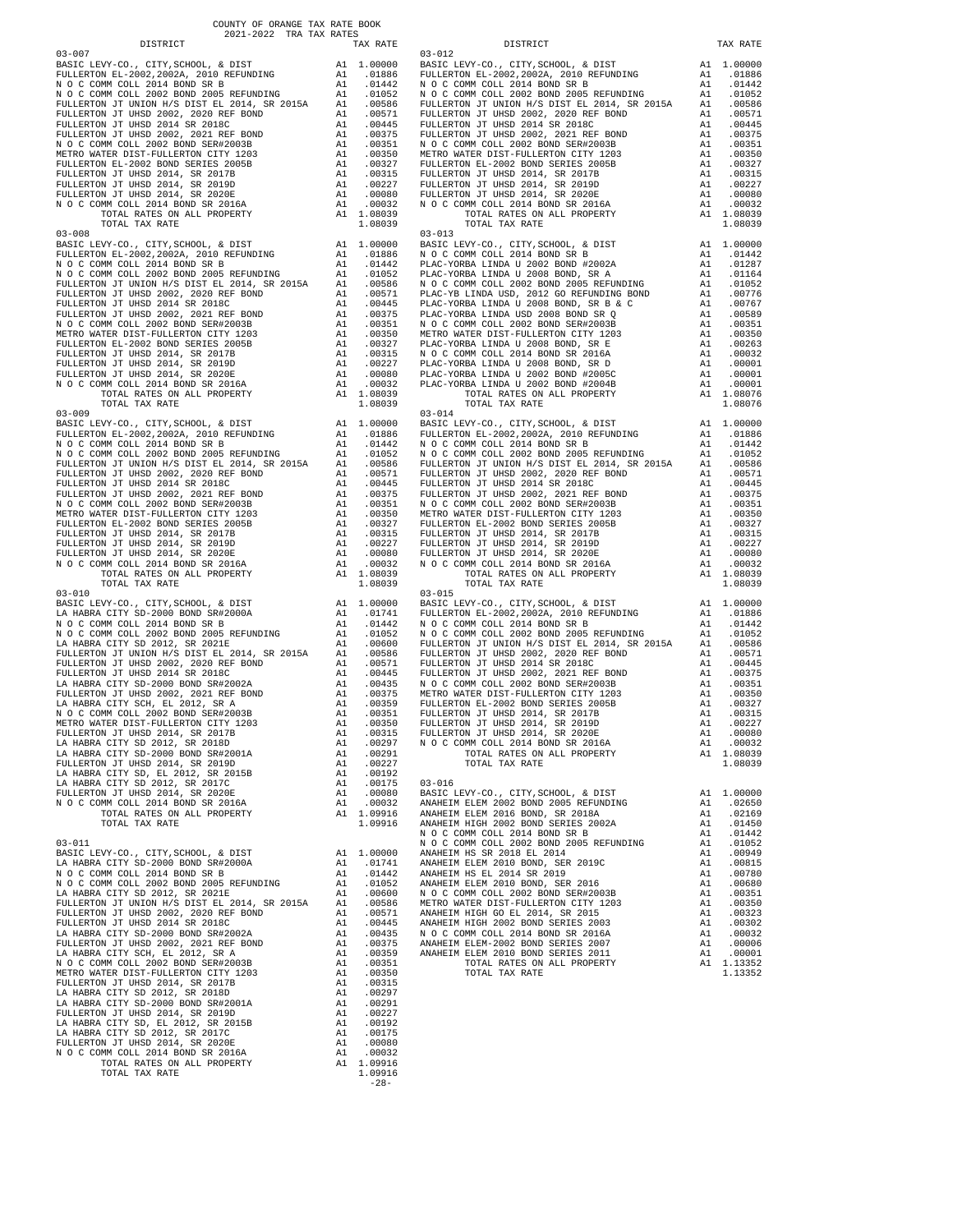| 2021-2022 TRA TAX RATES<br>DISTRICT<br>$03 - 017$                                                                                                                                                                                                                                                              | TAX RATE | DISTRICT<br>$03 - 023$                                                                                                                                                                                                                                                                                                             | TAX RATE |
|----------------------------------------------------------------------------------------------------------------------------------------------------------------------------------------------------------------------------------------------------------------------------------------------------------------|----------|------------------------------------------------------------------------------------------------------------------------------------------------------------------------------------------------------------------------------------------------------------------------------------------------------------------------------------|----------|
|                                                                                                                                                                                                                                                                                                                |          |                                                                                                                                                                                                                                                                                                                                    |          |
| $03 - 018$                                                                                                                                                                                                                                                                                                     |          | $03 - 025$                                                                                                                                                                                                                                                                                                                         |          |
| $\begin{tabular}{ c  c  c } \hline & $10011 & $0011 & $1111 & $10010 & $1111 & $10010 & $1111 & $10010 & $1111 & $10010 & $1111 & $10010 & $1111 & $10010 & $1111 & $10010 & $1111 & $10010 & $1111 & $10010 & $1111 & $10010 & $1111 & $10010 & $1111 & $1111 & $1111 & $1111 & $1111 & $1111 & $1111 & $111$ |          |                                                                                                                                                                                                                                                                                                                                    |          |
|                                                                                                                                                                                                                                                                                                                |          | $\begin{tabular}{l c c c c c} \multicolumn{1}{c}{\textbf{N O C COMN COLL 2014, S}\kimeq 2014, S\kimeq 2014, S\kimeq 2014, S\kimeq 2014, S\kimeq 2014, S\kimeq 2014, S\kimeq 2014, S\kimeq 2014, S\kimeq 2014, S\kimeq 2014, S\kimeq 2014, S\kimeq 2014, S\kimeq 2014, S\kimeq 2014, S\kimeq 2014, S\kimeq 2014,$<br>TOTAL TAX RATE | 1.08039  |
|                                                                                                                                                                                                                                                                                                                |          |                                                                                                                                                                                                                                                                                                                                    |          |

COUNTY OF ORANGE TAX RATE BOOK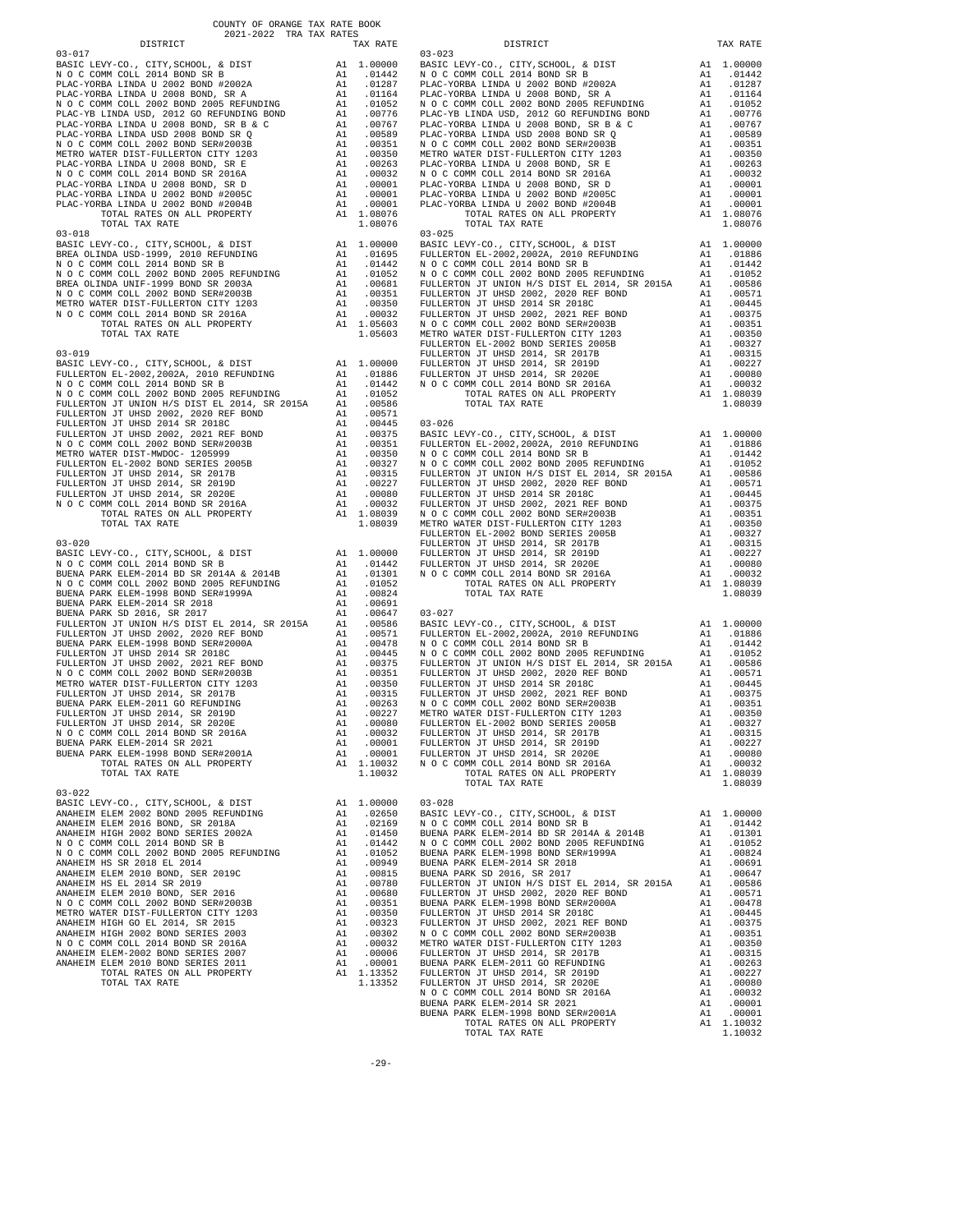| 2021-2022 TRA TAX RATES | COUNTY OF ORANGE TAX RATE BOOK |          |          |
|-------------------------|--------------------------------|----------|----------|
| DISTRICT                | TAX RATE                       | DISTRICT | TAX RATE |
|                         |                                |          |          |
|                         |                                |          |          |
|                         |                                |          |          |
|                         |                                |          |          |
|                         |                                |          |          |
|                         |                                |          |          |
|                         |                                |          |          |
|                         |                                |          |          |
|                         |                                |          |          |
|                         |                                |          |          |
|                         |                                |          |          |
|                         |                                |          |          |
|                         |                                |          |          |
|                         |                                |          |          |
|                         |                                |          |          |
|                         |                                |          |          |
|                         |                                |          |          |
|                         |                                |          |          |
|                         |                                |          |          |
|                         |                                |          |          |
|                         |                                |          |          |
|                         |                                |          |          |
|                         |                                |          |          |
|                         |                                |          |          |
|                         |                                |          |          |
|                         |                                |          |          |
|                         |                                |          |          |
|                         |                                |          |          |
|                         |                                |          |          |
|                         |                                |          |          |
|                         |                                |          |          |
|                         |                                |          |          |
|                         |                                |          |          |
|                         |                                |          |          |
|                         |                                |          |          |
|                         |                                |          |          |
|                         |                                |          |          |
|                         |                                |          |          |
|                         |                                |          |          |
|                         |                                |          |          |
|                         |                                |          |          |
|                         |                                |          |          |
|                         |                                |          |          |
|                         |                                |          |          |
|                         |                                |          |          |
|                         |                                |          |          |

| nteigter<br>$03 - 029$ | TWV WHIP | <b>DISIRICI</b><br>$03 - 040$ | TWV WHIP |
|------------------------|----------|-------------------------------|----------|
|                        |          |                               |          |
|                        |          |                               |          |
|                        |          |                               |          |
|                        |          |                               |          |
|                        |          |                               |          |
|                        |          |                               |          |
|                        |          |                               |          |
|                        |          |                               |          |
|                        |          |                               |          |
|                        |          |                               |          |
|                        |          |                               |          |
|                        |          |                               |          |
|                        |          |                               |          |
|                        |          |                               |          |
|                        |          |                               |          |
|                        |          |                               |          |
|                        |          |                               |          |
|                        |          |                               |          |
|                        |          |                               |          |
|                        |          |                               |          |
|                        |          |                               |          |
|                        |          |                               |          |
|                        |          |                               |          |
|                        |          |                               |          |
|                        |          |                               |          |
|                        |          |                               |          |
|                        |          |                               |          |
|                        |          |                               |          |
|                        |          |                               |          |
|                        |          |                               |          |
|                        |          |                               |          |
|                        |          |                               |          |
|                        |          |                               |          |
|                        |          |                               |          |
|                        |          |                               |          |
|                        |          |                               |          |
|                        |          |                               |          |
|                        |          |                               |          |
|                        |          |                               |          |
|                        |          |                               |          |
|                        |          |                               |          |
|                        |          |                               |          |
|                        |          |                               |          |
|                        |          |                               |          |
|                        |          |                               |          |
|                        |          |                               |          |
|                        |          |                               |          |
|                        |          |                               |          |
|                        |          |                               |          |
|                        |          |                               |          |
|                        |          |                               |          |
|                        |          |                               |          |
|                        |          |                               |          |
|                        |          |                               |          |
|                        |          |                               |          |
|                        |          |                               |          |
|                        |          |                               |          |
| $03 - 037$             |          | $03 - 043$                    |          |
|                        |          |                               |          |
|                        |          |                               |          |
|                        |          |                               |          |
|                        |          |                               |          |
|                        |          |                               |          |
|                        |          |                               |          |
|                        |          |                               |          |
|                        |          |                               |          |
|                        |          |                               |          |
|                        |          |                               |          |
|                        |          |                               |          |
|                        |          |                               |          |
|                        |          |                               |          |
|                        |          |                               |          |
|                        |          |                               |          |
|                        |          |                               |          |
|                        |          |                               |          |
|                        |          |                               |          |
|                        |          |                               |          |
|                        |          |                               |          |
|                        |          |                               |          |
|                        |          |                               |          |
|                        |          |                               |          |
|                        |          |                               |          |
|                        |          |                               |          |
|                        |          |                               |          |
|                        |          |                               |          |
|                        |          |                               |          |
|                        |          |                               |          |
|                        |          |                               |          |
|                        |          |                               |          |
|                        |          |                               |          |
|                        |          |                               |          |
|                        |          |                               |          |
|                        |          |                               |          |
|                        |          |                               |          |
|                        |          |                               |          |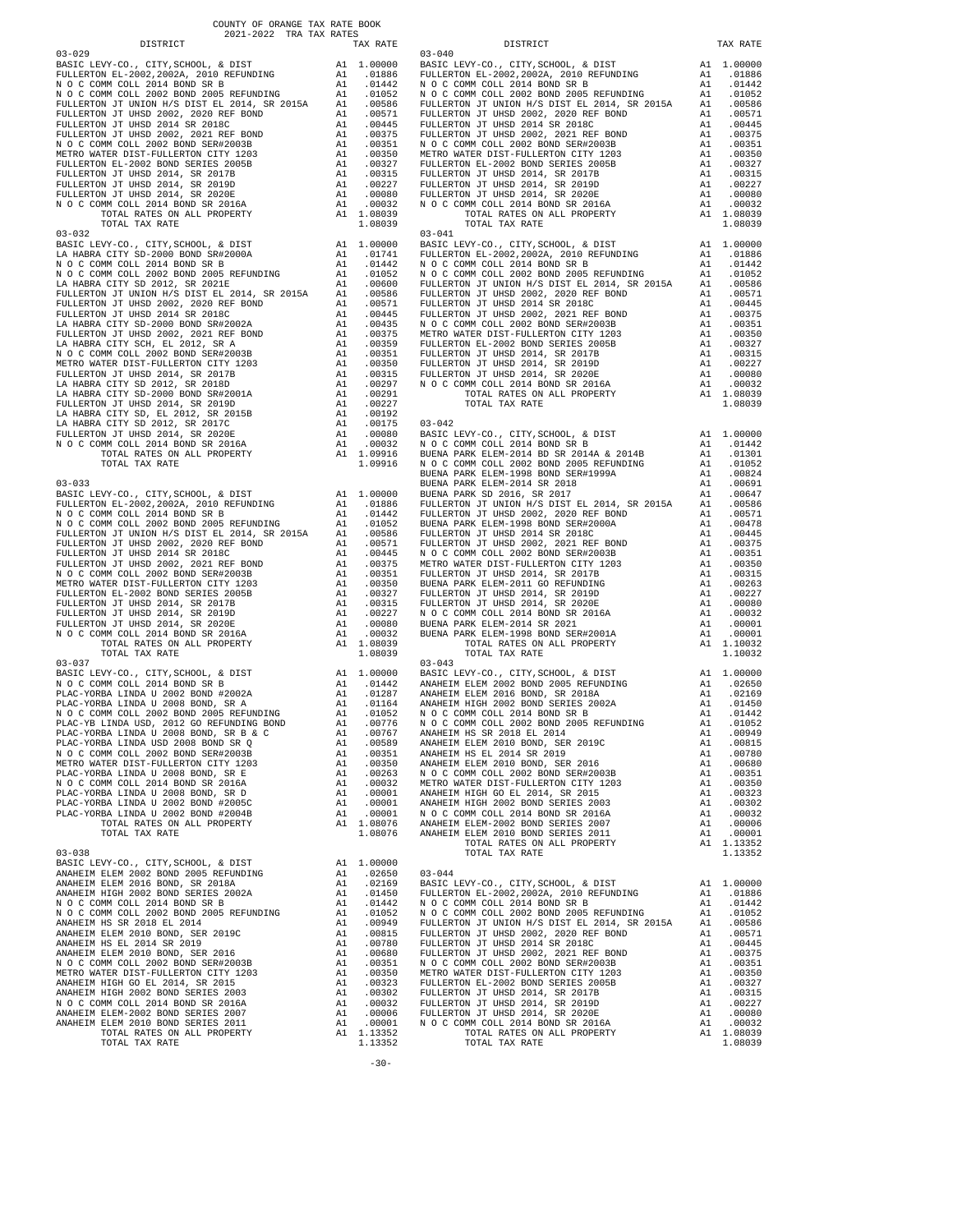| COUNTY OF ORANGE TAX RATE BOOK<br>2021-2022 TRA TAX RATES |          |                                                                                                                                                                                                                                                                                                                    |          |
|-----------------------------------------------------------|----------|--------------------------------------------------------------------------------------------------------------------------------------------------------------------------------------------------------------------------------------------------------------------------------------------------------------------|----------|
| DISTRICT                                                  | TAX RATE | DISTRICT                                                                                                                                                                                                                                                                                                           | TAX RATE |
| $03 - 045$                                                |          | $03 - 055$                                                                                                                                                                                                                                                                                                         |          |
|                                                           |          |                                                                                                                                                                                                                                                                                                                    |          |
|                                                           |          |                                                                                                                                                                                                                                                                                                                    |          |
|                                                           |          |                                                                                                                                                                                                                                                                                                                    |          |
|                                                           |          |                                                                                                                                                                                                                                                                                                                    |          |
|                                                           |          |                                                                                                                                                                                                                                                                                                                    |          |
|                                                           |          |                                                                                                                                                                                                                                                                                                                    |          |
|                                                           |          |                                                                                                                                                                                                                                                                                                                    |          |
|                                                           |          |                                                                                                                                                                                                                                                                                                                    |          |
|                                                           |          |                                                                                                                                                                                                                                                                                                                    |          |
|                                                           |          |                                                                                                                                                                                                                                                                                                                    |          |
|                                                           |          |                                                                                                                                                                                                                                                                                                                    |          |
|                                                           |          |                                                                                                                                                                                                                                                                                                                    |          |
|                                                           |          |                                                                                                                                                                                                                                                                                                                    |          |
|                                                           |          |                                                                                                                                                                                                                                                                                                                    |          |
|                                                           |          |                                                                                                                                                                                                                                                                                                                    |          |
|                                                           |          |                                                                                                                                                                                                                                                                                                                    |          |
|                                                           |          |                                                                                                                                                                                                                                                                                                                    |          |
|                                                           |          |                                                                                                                                                                                                                                                                                                                    |          |
|                                                           |          |                                                                                                                                                                                                                                                                                                                    |          |
|                                                           |          |                                                                                                                                                                                                                                                                                                                    |          |
|                                                           |          |                                                                                                                                                                                                                                                                                                                    |          |
|                                                           |          |                                                                                                                                                                                                                                                                                                                    |          |
|                                                           |          |                                                                                                                                                                                                                                                                                                                    |          |
|                                                           |          |                                                                                                                                                                                                                                                                                                                    |          |
|                                                           |          |                                                                                                                                                                                                                                                                                                                    |          |
|                                                           |          |                                                                                                                                                                                                                                                                                                                    |          |
|                                                           |          |                                                                                                                                                                                                                                                                                                                    |          |
|                                                           |          |                                                                                                                                                                                                                                                                                                                    |          |
|                                                           |          |                                                                                                                                                                                                                                                                                                                    |          |
|                                                           |          |                                                                                                                                                                                                                                                                                                                    |          |
|                                                           |          |                                                                                                                                                                                                                                                                                                                    |          |
|                                                           |          |                                                                                                                                                                                                                                                                                                                    |          |
|                                                           |          |                                                                                                                                                                                                                                                                                                                    |          |
|                                                           |          |                                                                                                                                                                                                                                                                                                                    |          |
|                                                           |          |                                                                                                                                                                                                                                                                                                                    |          |
|                                                           |          |                                                                                                                                                                                                                                                                                                                    |          |
|                                                           |          |                                                                                                                                                                                                                                                                                                                    |          |
|                                                           |          |                                                                                                                                                                                                                                                                                                                    |          |
|                                                           |          |                                                                                                                                                                                                                                                                                                                    |          |
|                                                           |          |                                                                                                                                                                                                                                                                                                                    |          |
|                                                           |          |                                                                                                                                                                                                                                                                                                                    |          |
|                                                           |          |                                                                                                                                                                                                                                                                                                                    |          |
|                                                           |          |                                                                                                                                                                                                                                                                                                                    |          |
|                                                           |          |                                                                                                                                                                                                                                                                                                                    |          |
|                                                           |          |                                                                                                                                                                                                                                                                                                                    |          |
|                                                           |          |                                                                                                                                                                                                                                                                                                                    |          |
|                                                           |          |                                                                                                                                                                                                                                                                                                                    |          |
|                                                           |          |                                                                                                                                                                                                                                                                                                                    |          |
|                                                           |          |                                                                                                                                                                                                                                                                                                                    |          |
|                                                           |          |                                                                                                                                                                                                                                                                                                                    |          |
|                                                           |          |                                                                                                                                                                                                                                                                                                                    |          |
|                                                           |          |                                                                                                                                                                                                                                                                                                                    |          |
|                                                           |          |                                                                                                                                                                                                                                                                                                                    |          |
|                                                           |          |                                                                                                                                                                                                                                                                                                                    |          |
|                                                           |          |                                                                                                                                                                                                                                                                                                                    |          |
|                                                           |          |                                                                                                                                                                                                                                                                                                                    |          |
|                                                           |          |                                                                                                                                                                                                                                                                                                                    |          |
|                                                           |          |                                                                                                                                                                                                                                                                                                                    |          |
|                                                           |          |                                                                                                                                                                                                                                                                                                                    |          |
|                                                           |          | $\begin{tabular}{cccc} {\bf 1.00351} & {\bf 1.00356} & {\bf 1.00351} & {\bf 1.00351} & {\bf 1.00352} & {\bf 1.00356} & {\bf 1.00357} & {\bf 1.00358} & {\bf 1.00359} & {\bf 1.00350} & {\bf 1.00350} & {\bf 1.00350} & {\bf 1.00350} & {\bf 1.00350} & {\bf 1.00350} & {\bf 1.00350} & {\bf 1.00350} & {\bf 1.003$ |          |
|                                                           |          |                                                                                                                                                                                                                                                                                                                    |          |
|                                                           |          |                                                                                                                                                                                                                                                                                                                    |          |
|                                                           |          |                                                                                                                                                                                                                                                                                                                    |          |
|                                                           |          |                                                                                                                                                                                                                                                                                                                    |          |
|                                                           |          |                                                                                                                                                                                                                                                                                                                    |          |
|                                                           |          |                                                                                                                                                                                                                                                                                                                    |          |
|                                                           |          |                                                                                                                                                                                                                                                                                                                    |          |
|                                                           |          |                                                                                                                                                                                                                                                                                                                    |          |
|                                                           |          |                                                                                                                                                                                                                                                                                                                    |          |
|                                                           |          |                                                                                                                                                                                                                                                                                                                    |          |
|                                                           |          |                                                                                                                                                                                                                                                                                                                    |          |
|                                                           |          |                                                                                                                                                                                                                                                                                                                    |          |
|                                                           |          |                                                                                                                                                                                                                                                                                                                    |          |

TOTAL TAX RATE

 $1.08076$ <br>-31-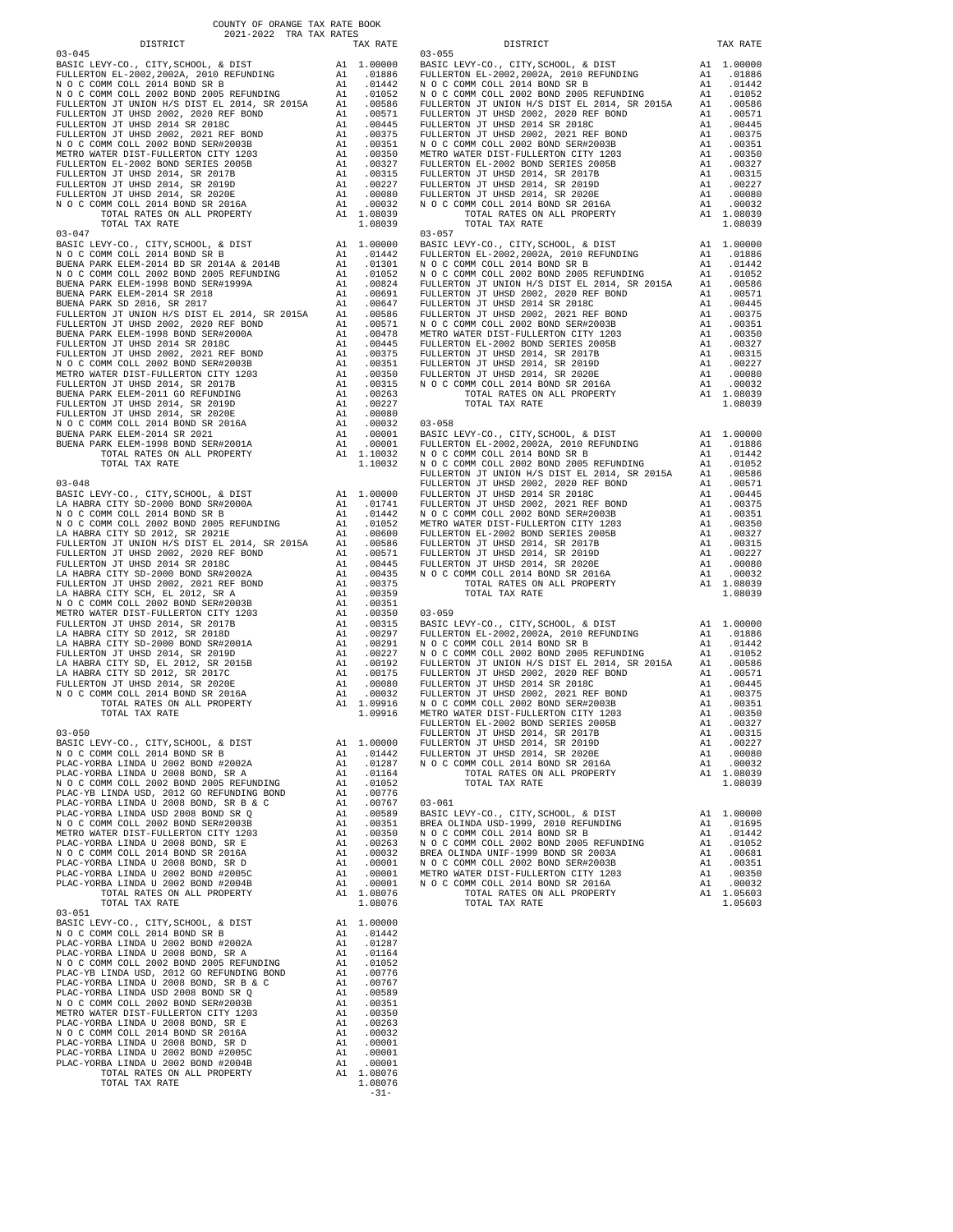| COUNTY OF ORANGE TAX RATE BOOK<br>2021-2022 TRA TAX RATES |  |                             |          |
|-----------------------------------------------------------|--|-----------------------------|----------|
| DISTRICT                                                  |  | TAX RATES TAX RATE DISTRICT | TAX RATE |
|                                                           |  |                             |          |
|                                                           |  |                             |          |
|                                                           |  |                             |          |
|                                                           |  |                             |          |
|                                                           |  |                             |          |
|                                                           |  |                             |          |
|                                                           |  |                             |          |
|                                                           |  |                             |          |
|                                                           |  |                             |          |
|                                                           |  |                             |          |
|                                                           |  |                             |          |
|                                                           |  |                             |          |
|                                                           |  |                             |          |
|                                                           |  |                             |          |
|                                                           |  |                             |          |
|                                                           |  |                             |          |
|                                                           |  |                             |          |
|                                                           |  |                             |          |
|                                                           |  |                             |          |
|                                                           |  |                             |          |
|                                                           |  |                             |          |
|                                                           |  |                             |          |
|                                                           |  |                             |          |
|                                                           |  |                             |          |
|                                                           |  |                             |          |
|                                                           |  |                             |          |
|                                                           |  |                             |          |
|                                                           |  |                             |          |
|                                                           |  |                             |          |
|                                                           |  |                             |          |
|                                                           |  |                             |          |
|                                                           |  |                             |          |
|                                                           |  |                             |          |
|                                                           |  |                             |          |
|                                                           |  |                             |          |
|                                                           |  |                             |          |
|                                                           |  |                             |          |
|                                                           |  |                             |          |
|                                                           |  |                             |          |
|                                                           |  |                             |          |
|                                                           |  |                             |          |
|                                                           |  |                             |          |
|                                                           |  |                             |          |
|                                                           |  |                             |          |
|                                                           |  |                             |          |
|                                                           |  |                             |          |
|                                                           |  |                             |          |
|                                                           |  |                             |          |
|                                                           |  |                             |          |
|                                                           |  |                             |          |
|                                                           |  |                             |          |
|                                                           |  |                             |          |
|                                                           |  |                             |          |
|                                                           |  |                             |          |
|                                                           |  |                             |          |
|                                                           |  |                             |          |
|                                                           |  |                             |          |
|                                                           |  |                             |          |
|                                                           |  |                             |          |
|                                                           |  |                             |          |
|                                                           |  |                             |          |
|                                                           |  |                             |          |
|                                                           |  |                             |          |
|                                                           |  |                             |          |
|                                                           |  |                             |          |
|                                                           |  |                             |          |
|                                                           |  |                             |          |
|                                                           |  |                             |          |
|                                                           |  |                             |          |
|                                                           |  |                             |          |
|                                                           |  |                             |          |
|                                                           |  |                             |          |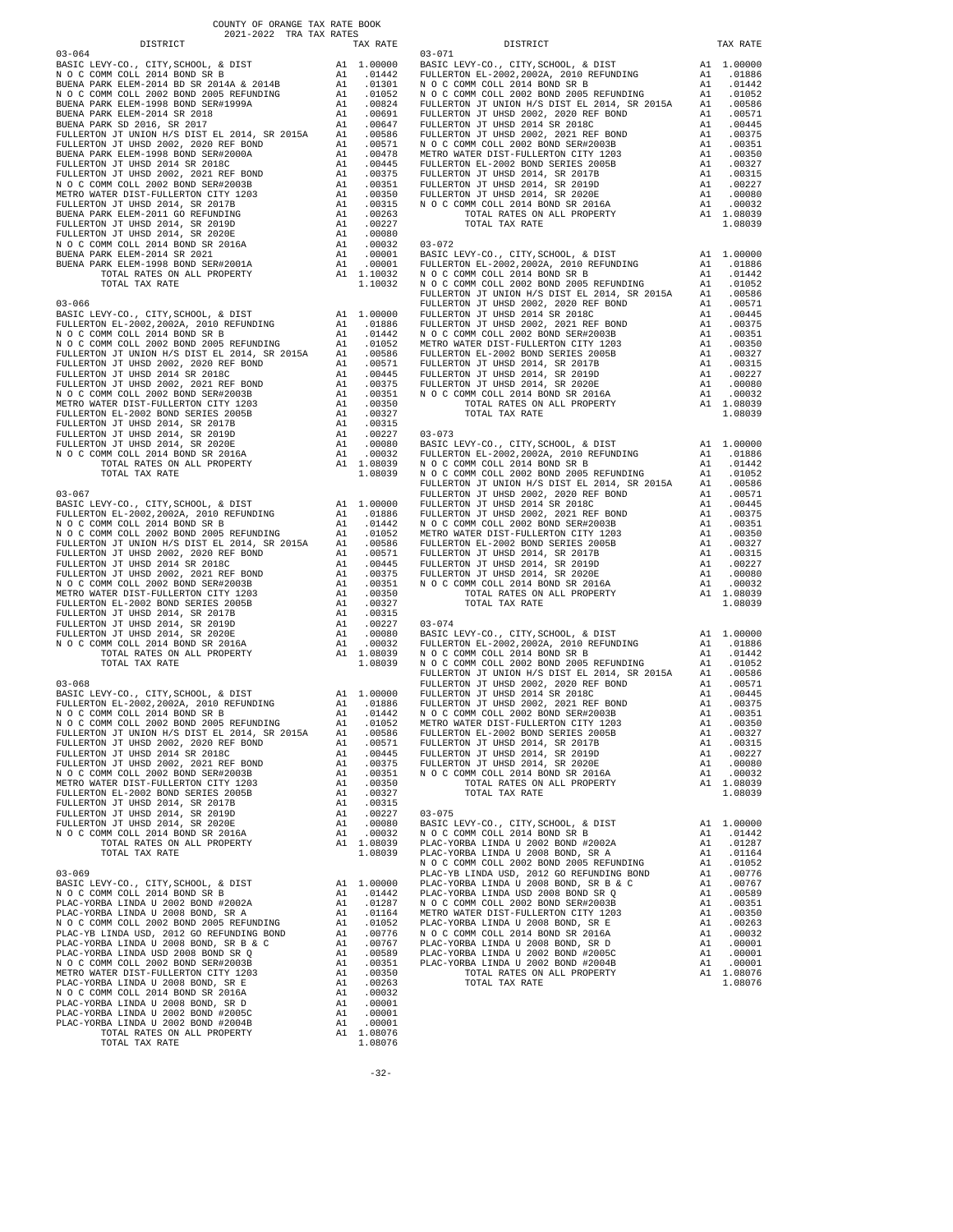| COUNTY OF ORANGE TAX RATE BOOK<br>2021-2022 TRA TAX RATES                                                                                                 |    |                  |            |
|-----------------------------------------------------------------------------------------------------------------------------------------------------------|----|------------------|------------|
| DISTRICT                                                                                                                                                  |    | TAX RATE         |            |
| $03 - 078$                                                                                                                                                |    |                  | $03 - 083$ |
|                                                                                                                                                           |    |                  |            |
|                                                                                                                                                           |    |                  |            |
|                                                                                                                                                           |    |                  |            |
|                                                                                                                                                           |    |                  |            |
|                                                                                                                                                           |    |                  |            |
|                                                                                                                                                           |    |                  |            |
|                                                                                                                                                           |    |                  |            |
|                                                                                                                                                           |    |                  |            |
|                                                                                                                                                           |    |                  |            |
|                                                                                                                                                           |    |                  |            |
|                                                                                                                                                           |    |                  |            |
|                                                                                                                                                           |    |                  |            |
|                                                                                                                                                           |    |                  |            |
| TOTAL TAX RATE                                                                                                                                            |    | 1.08039          |            |
|                                                                                                                                                           |    |                  |            |
|                                                                                                                                                           |    |                  |            |
|                                                                                                                                                           |    |                  |            |
|                                                                                                                                                           |    |                  |            |
|                                                                                                                                                           |    |                  |            |
|                                                                                                                                                           |    |                  |            |
|                                                                                                                                                           |    |                  |            |
|                                                                                                                                                           |    |                  |            |
|                                                                                                                                                           |    |                  |            |
|                                                                                                                                                           |    |                  |            |
|                                                                                                                                                           |    |                  |            |
|                                                                                                                                                           |    |                  |            |
|                                                                                                                                                           |    |                  |            |
|                                                                                                                                                           |    |                  |            |
|                                                                                                                                                           |    |                  |            |
|                                                                                                                                                           |    |                  | FULLERT    |
| $03 - 080$                                                                                                                                                |    |                  | NOCC       |
|                                                                                                                                                           |    |                  |            |
|                                                                                                                                                           |    |                  |            |
|                                                                                                                                                           |    |                  |            |
|                                                                                                                                                           |    |                  |            |
|                                                                                                                                                           |    |                  |            |
|                                                                                                                                                           |    |                  |            |
|                                                                                                                                                           |    |                  |            |
|                                                                                                                                                           |    |                  |            |
|                                                                                                                                                           |    |                  |            |
|                                                                                                                                                           |    |                  |            |
|                                                                                                                                                           |    |                  |            |
|                                                                                                                                                           |    |                  |            |
|                                                                                                                                                           |    |                  |            |
|                                                                                                                                                           |    |                  |            |
|                                                                                                                                                           |    |                  |            |
|                                                                                                                                                           |    |                  |            |
|                                                                                                                                                           |    |                  |            |
|                                                                                                                                                           |    |                  |            |
|                                                                                                                                                           |    |                  |            |
|                                                                                                                                                           |    |                  | FULLERT    |
| $03 - 081$                                                                                                                                                |    |                  | N O C C    |
|                                                                                                                                                           |    |                  |            |
|                                                                                                                                                           |    |                  |            |
|                                                                                                                                                           |    |                  |            |
|                                                                                                                                                           |    |                  |            |
|                                                                                                                                                           |    |                  |            |
|                                                                                                                                                           |    |                  |            |
|                                                                                                                                                           |    |                  |            |
|                                                                                                                                                           |    |                  |            |
|                                                                                                                                                           |    |                  |            |
|                                                                                                                                                           |    |                  |            |
|                                                                                                                                                           |    |                  |            |
|                                                                                                                                                           |    |                  |            |
|                                                                                                                                                           |    |                  |            |
|                                                                                                                                                           |    |                  |            |
|                                                                                                                                                           |    |                  | FULLERT    |
| $03 - 082$                                                                                                                                                |    |                  | FULLERT    |
| A1 1.00000 FULLERT<br>A1 .01442 NOCC<br>BASIC LEVY-CO., CITY, SCHOOL, & DIST                                                                              |    |                  |            |
| N O C COMM COLL 2014 BOND SR B                                                                                                                            |    |                  |            |
| NUENA PARK ELEM-2014 BD SR 2014A & 2014B A1 .01301<br>N O C COMM COLL 2002 BOND 2005 REFUNDING A1 .01052<br>BUENA PARK ELEM-1998 BOND SER#1999A A1 .00824 |    |                  |            |
|                                                                                                                                                           |    |                  |            |
| BUENA PARK ELEM-2014 SR 2018                                                                                                                              |    | A1 .00691 03-087 |            |
| BUENA PARK SD 2016, SR 2017                                                                                                                               | A1 | .00647           | BASIC L    |
|                                                                                                                                                           |    |                  |            |
|                                                                                                                                                           |    |                  |            |
|                                                                                                                                                           |    |                  |            |
|                                                                                                                                                           |    |                  |            |
|                                                                                                                                                           |    |                  |            |
|                                                                                                                                                           |    |                  |            |
|                                                                                                                                                           |    |                  |            |
|                                                                                                                                                           |    |                  |            |
|                                                                                                                                                           |    |                  |            |
|                                                                                                                                                           |    |                  |            |
|                                                                                                                                                           |    |                  |            |
|                                                                                                                                                           |    |                  |            |
|                                                                                                                                                           |    |                  |            |

| 2021 2022 This This Kripp<br>DISTRICT | TAX RATE | $\begin{bmatrix} 1 & 0 & 0 \\ 0 & 3 & -0 & 8 \\ 0 & 0 & 0 & 0 \\ 0 & 0 & 0 & 0 \\ 0 & 0 & 0 & 0 \\ 0 & 0 & 0 & 0 \\ 0 & 0 & 0 & 0 \\ 0 & 0 & 0 & 0 \\ 0 & 0 & 0 & 0 \\ 0 & 0 & 0 & 0 \\ 0 & 0 & 0 & 0 \\ 0 & 0 & 0 & 0 \\ 0 & 0 & 0 & 0 & 0 \\ 0 & 0 & 0 & 0 & 0 \\ 0 & 0 & 0 & 0 & 0 \\ 0 & 0 & 0 & 0 & 0 \\ 0 & 0 & 0 & 0 & $<br>DISTRICT                                                                                           | TAX RATE |
|---------------------------------------|----------|---------------------------------------------------------------------------------------------------------------------------------------------------------------------------------------------------------------------------------------------------------------------------------------------------------------------------------------------------------------------------------------------------------------------------------------|----------|
| $03 - 078$                            |          |                                                                                                                                                                                                                                                                                                                                                                                                                                       |          |
|                                       |          |                                                                                                                                                                                                                                                                                                                                                                                                                                       |          |
|                                       |          |                                                                                                                                                                                                                                                                                                                                                                                                                                       |          |
|                                       |          |                                                                                                                                                                                                                                                                                                                                                                                                                                       |          |
|                                       |          |                                                                                                                                                                                                                                                                                                                                                                                                                                       |          |
|                                       |          |                                                                                                                                                                                                                                                                                                                                                                                                                                       |          |
|                                       |          |                                                                                                                                                                                                                                                                                                                                                                                                                                       |          |
|                                       |          |                                                                                                                                                                                                                                                                                                                                                                                                                                       |          |
|                                       |          |                                                                                                                                                                                                                                                                                                                                                                                                                                       |          |
|                                       |          |                                                                                                                                                                                                                                                                                                                                                                                                                                       |          |
|                                       |          |                                                                                                                                                                                                                                                                                                                                                                                                                                       |          |
|                                       |          |                                                                                                                                                                                                                                                                                                                                                                                                                                       |          |
|                                       |          |                                                                                                                                                                                                                                                                                                                                                                                                                                       |          |
|                                       |          |                                                                                                                                                                                                                                                                                                                                                                                                                                       |          |
|                                       |          |                                                                                                                                                                                                                                                                                                                                                                                                                                       |          |
|                                       |          |                                                                                                                                                                                                                                                                                                                                                                                                                                       |          |
|                                       |          |                                                                                                                                                                                                                                                                                                                                                                                                                                       |          |
|                                       |          |                                                                                                                                                                                                                                                                                                                                                                                                                                       |          |
|                                       |          |                                                                                                                                                                                                                                                                                                                                                                                                                                       |          |
|                                       |          |                                                                                                                                                                                                                                                                                                                                                                                                                                       |          |
|                                       |          |                                                                                                                                                                                                                                                                                                                                                                                                                                       |          |
|                                       |          |                                                                                                                                                                                                                                                                                                                                                                                                                                       |          |
|                                       |          |                                                                                                                                                                                                                                                                                                                                                                                                                                       |          |
|                                       |          |                                                                                                                                                                                                                                                                                                                                                                                                                                       |          |
|                                       |          |                                                                                                                                                                                                                                                                                                                                                                                                                                       |          |
|                                       |          |                                                                                                                                                                                                                                                                                                                                                                                                                                       |          |
|                                       |          |                                                                                                                                                                                                                                                                                                                                                                                                                                       |          |
|                                       |          |                                                                                                                                                                                                                                                                                                                                                                                                                                       |          |
|                                       |          |                                                                                                                                                                                                                                                                                                                                                                                                                                       |          |
|                                       |          |                                                                                                                                                                                                                                                                                                                                                                                                                                       |          |
|                                       |          |                                                                                                                                                                                                                                                                                                                                                                                                                                       |          |
|                                       |          |                                                                                                                                                                                                                                                                                                                                                                                                                                       |          |
|                                       |          |                                                                                                                                                                                                                                                                                                                                                                                                                                       |          |
|                                       |          |                                                                                                                                                                                                                                                                                                                                                                                                                                       |          |
|                                       |          |                                                                                                                                                                                                                                                                                                                                                                                                                                       |          |
|                                       |          |                                                                                                                                                                                                                                                                                                                                                                                                                                       |          |
|                                       |          |                                                                                                                                                                                                                                                                                                                                                                                                                                       |          |
|                                       |          |                                                                                                                                                                                                                                                                                                                                                                                                                                       |          |
|                                       |          |                                                                                                                                                                                                                                                                                                                                                                                                                                       |          |
|                                       |          |                                                                                                                                                                                                                                                                                                                                                                                                                                       |          |
|                                       |          |                                                                                                                                                                                                                                                                                                                                                                                                                                       |          |
|                                       |          |                                                                                                                                                                                                                                                                                                                                                                                                                                       |          |
|                                       |          |                                                                                                                                                                                                                                                                                                                                                                                                                                       |          |
|                                       |          |                                                                                                                                                                                                                                                                                                                                                                                                                                       |          |
|                                       |          |                                                                                                                                                                                                                                                                                                                                                                                                                                       |          |
|                                       |          |                                                                                                                                                                                                                                                                                                                                                                                                                                       |          |
|                                       |          |                                                                                                                                                                                                                                                                                                                                                                                                                                       |          |
|                                       |          |                                                                                                                                                                                                                                                                                                                                                                                                                                       |          |
|                                       |          |                                                                                                                                                                                                                                                                                                                                                                                                                                       |          |
|                                       |          |                                                                                                                                                                                                                                                                                                                                                                                                                                       |          |
|                                       |          |                                                                                                                                                                                                                                                                                                                                                                                                                                       |          |
|                                       |          |                                                                                                                                                                                                                                                                                                                                                                                                                                       |          |
|                                       |          |                                                                                                                                                                                                                                                                                                                                                                                                                                       |          |
|                                       |          |                                                                                                                                                                                                                                                                                                                                                                                                                                       |          |
|                                       |          |                                                                                                                                                                                                                                                                                                                                                                                                                                       |          |
|                                       |          |                                                                                                                                                                                                                                                                                                                                                                                                                                       |          |
|                                       |          |                                                                                                                                                                                                                                                                                                                                                                                                                                       |          |
|                                       |          |                                                                                                                                                                                                                                                                                                                                                                                                                                       |          |
|                                       |          |                                                                                                                                                                                                                                                                                                                                                                                                                                       |          |
|                                       |          |                                                                                                                                                                                                                                                                                                                                                                                                                                       |          |
|                                       |          |                                                                                                                                                                                                                                                                                                                                                                                                                                       |          |
|                                       |          |                                                                                                                                                                                                                                                                                                                                                                                                                                       |          |
|                                       |          |                                                                                                                                                                                                                                                                                                                                                                                                                                       |          |
|                                       |          |                                                                                                                                                                                                                                                                                                                                                                                                                                       |          |
|                                       |          |                                                                                                                                                                                                                                                                                                                                                                                                                                       |          |
|                                       |          |                                                                                                                                                                                                                                                                                                                                                                                                                                       |          |
|                                       |          |                                                                                                                                                                                                                                                                                                                                                                                                                                       |          |
|                                       |          |                                                                                                                                                                                                                                                                                                                                                                                                                                       |          |
|                                       |          |                                                                                                                                                                                                                                                                                                                                                                                                                                       |          |
|                                       |          |                                                                                                                                                                                                                                                                                                                                                                                                                                       |          |
|                                       |          |                                                                                                                                                                                                                                                                                                                                                                                                                                       |          |
|                                       |          |                                                                                                                                                                                                                                                                                                                                                                                                                                       |          |
|                                       |          |                                                                                                                                                                                                                                                                                                                                                                                                                                       |          |
|                                       |          |                                                                                                                                                                                                                                                                                                                                                                                                                                       |          |
|                                       |          |                                                                                                                                                                                                                                                                                                                                                                                                                                       |          |
|                                       |          |                                                                                                                                                                                                                                                                                                                                                                                                                                       |          |
|                                       |          |                                                                                                                                                                                                                                                                                                                                                                                                                                       |          |
|                                       |          |                                                                                                                                                                                                                                                                                                                                                                                                                                       |          |
|                                       |          |                                                                                                                                                                                                                                                                                                                                                                                                                                       |          |
|                                       | $-33-$   | $\begin{array}{cccccccccccc} \textbf{R} & \textbf{R} & \textbf{R} & \textbf{R} & \textbf{R} & \textbf{R} & \textbf{R} & \textbf{R} & \textbf{R} & \textbf{R} & \textbf{R} & \textbf{R} & \textbf{R} & \textbf{R} & \textbf{R} & \textbf{R} & \textbf{R} & \textbf{R} & \textbf{R} & \textbf{R} & \textbf{R} & \textbf{R} & \textbf{R} & \textbf{R} & \textbf{R} & \textbf{R} & \textbf{R} & \textbf{R} & \textbf{R} & \textbf{R} & \$ |          |
|                                       |          |                                                                                                                                                                                                                                                                                                                                                                                                                                       |          |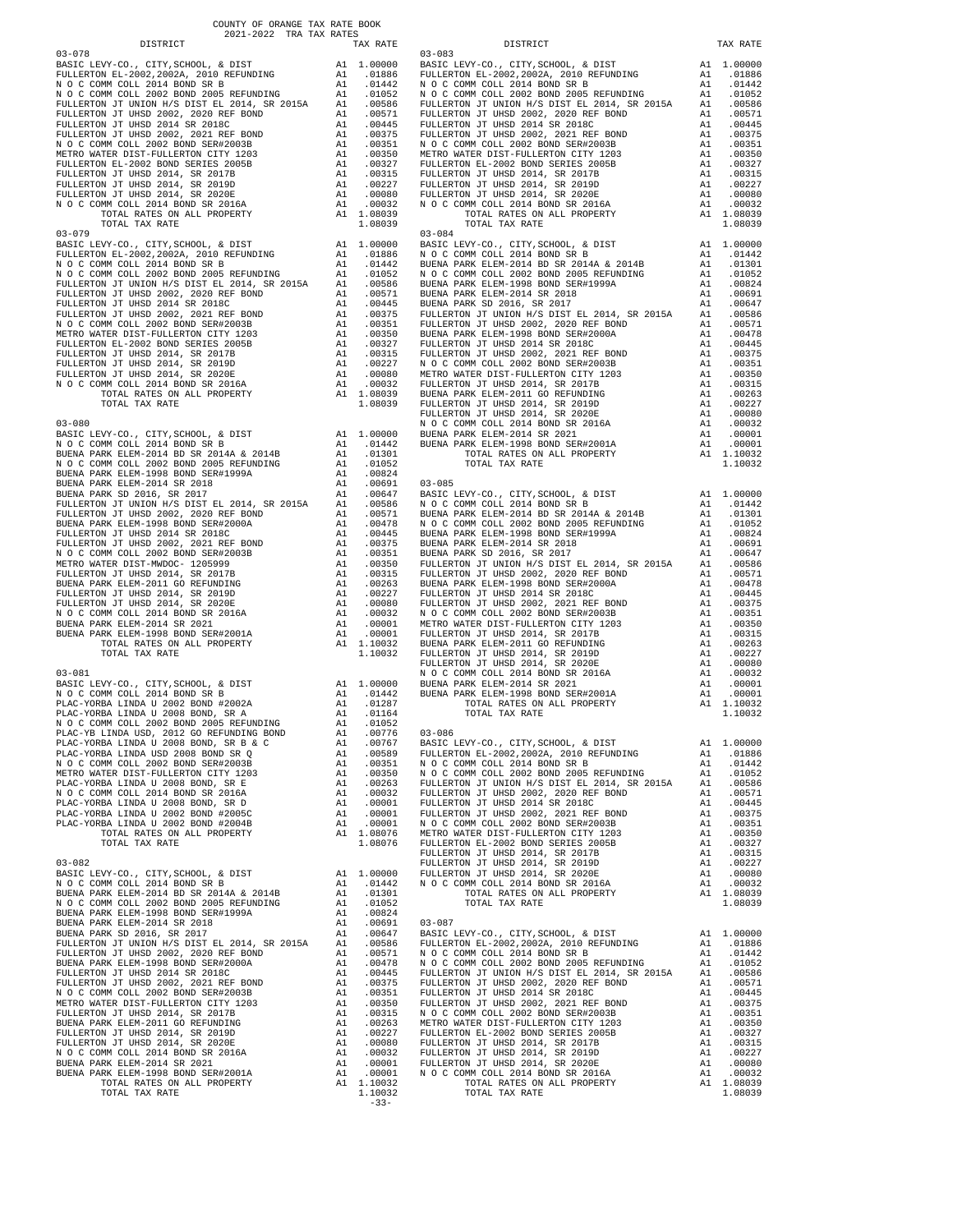| 2021-2022 TRA TAX RATES<br>DISTRICT | TAX RATE | DISTRICT   | TAX RATE |
|-------------------------------------|----------|------------|----------|
| $03 - 088$                          |          | $03 - 093$ |          |
|                                     |          |            |          |
|                                     |          |            |          |
|                                     |          |            |          |
|                                     |          |            |          |
|                                     |          |            |          |
|                                     |          |            |          |
|                                     |          |            |          |
|                                     |          |            |          |
|                                     |          |            |          |
|                                     |          |            |          |
|                                     |          |            |          |
|                                     |          |            |          |
|                                     |          |            |          |
|                                     |          |            |          |
|                                     |          |            |          |
|                                     |          |            |          |
|                                     |          |            |          |
|                                     |          |            |          |
|                                     |          |            |          |
|                                     |          |            |          |
|                                     |          |            |          |
|                                     |          |            |          |
|                                     |          |            |          |
|                                     |          |            |          |
|                                     |          |            |          |
|                                     |          |            |          |
|                                     |          |            |          |
|                                     |          |            |          |
|                                     |          |            |          |
|                                     |          |            |          |
|                                     |          |            |          |
|                                     |          |            |          |
|                                     |          |            |          |
|                                     |          |            |          |
|                                     |          |            |          |
|                                     |          |            |          |
|                                     |          |            |          |
|                                     |          |            |          |
|                                     |          |            |          |
|                                     |          |            |          |
|                                     |          |            |          |
|                                     |          |            |          |
|                                     |          |            |          |
|                                     |          |            |          |
|                                     |          |            |          |
|                                     |          |            |          |
|                                     |          |            |          |
|                                     |          |            |          |
|                                     |          |            |          |
|                                     |          |            |          |
|                                     |          |            |          |
|                                     |          |            |          |
|                                     |          |            |          |
|                                     |          |            |          |
|                                     |          |            |          |
|                                     |          |            |          |
|                                     |          |            |          |
|                                     |          |            |          |
|                                     |          |            |          |
|                                     |          |            |          |
|                                     |          |            |          |
|                                     |          |            |          |
|                                     |          |            |          |
|                                     |          |            |          |
|                                     |          |            |          |
|                                     |          |            |          |
|                                     |          |            |          |
|                                     |          |            |          |
|                                     |          |            |          |
|                                     |          |            |          |
|                                     |          |            |          |
|                                     |          |            |          |
|                                     |          |            |          |

COUNTY OF ORANGE TAX RATE BOOK

| PLAC-YORBA LINDA USD 2008 BOND SR Q  | A1 | .00589     | FULLERTON EL-2002, 2002A, 2010 REFUNDING      | A1 | .01886     |
|--------------------------------------|----|------------|-----------------------------------------------|----|------------|
| N O C COMM COLL 2002 BOND SER#2003B  |    | A1 .00351  | N O C COMM COLL 2014 BOND SR B                |    | A1 .01442  |
| METRO WATER DIST-FULLERTON CITY 1203 |    | A1 .00350  | N O C COMM COLL 2002 BOND 2005 REFUNDING      |    | A1 .01052  |
| PLAC-YORBA LINDA U 2008 BOND, SR E   |    | A1 .00263  | FULLERTON JT UNION H/S DIST EL 2014, SR 2015A |    | A1 .00586  |
| N O C COMM COLL 2014 BOND SR 2016A   |    | A1 .00032  | FULLERTON JT UHSD 2002, 2020 REF BOND         | A1 | .00571     |
| PLAC-YORBA LINDA U 2008 BOND, SR D   |    | A1 .00001  | FULLERTON JT UHSD 2014 SR 2018C               | A1 | .00445     |
| PLAC-YORBA LINDA U 2002 BOND #2005C  |    | A1 .00001  | FULLERTON JT UHSD 2002, 2021 REF BOND         | A1 | .00375     |
| PLAC-YORBA LINDA U 2002 BOND #2004B  |    | A1 .00001  | N O C COMM COLL 2002 BOND SER#2003B           |    | A1 .00351  |
| TOTAL RATES ON ALL PROPERTY          |    | A1 1.08076 | FULLERTON EL-2002 BOND SERIES 2005B           |    | A1 .00327  |
| TOTAL TAX RATE                       |    | 1.08076    | FULLERTON JT UHSD 2014, SR 2017B              |    | A1 .00315  |
|                                      |    |            | FULLERTON JT UHSD 2014, SR 2019D              |    | A1 .00227  |
|                                      |    |            | FULLERTON JT UHSD 2014, SR 2020E              | A1 | .00080     |
|                                      |    |            | N O C COMM COLL 2014 BOND SR 2016A            |    | A1 .00032  |
|                                      |    |            | TOTAL RATES ON ALL PROPERTY                   |    | A1 1.07689 |
|                                      |    |            | TOTAL TAX RATE                                |    | 1.07689    |
|                                      |    |            |                                               |    |            |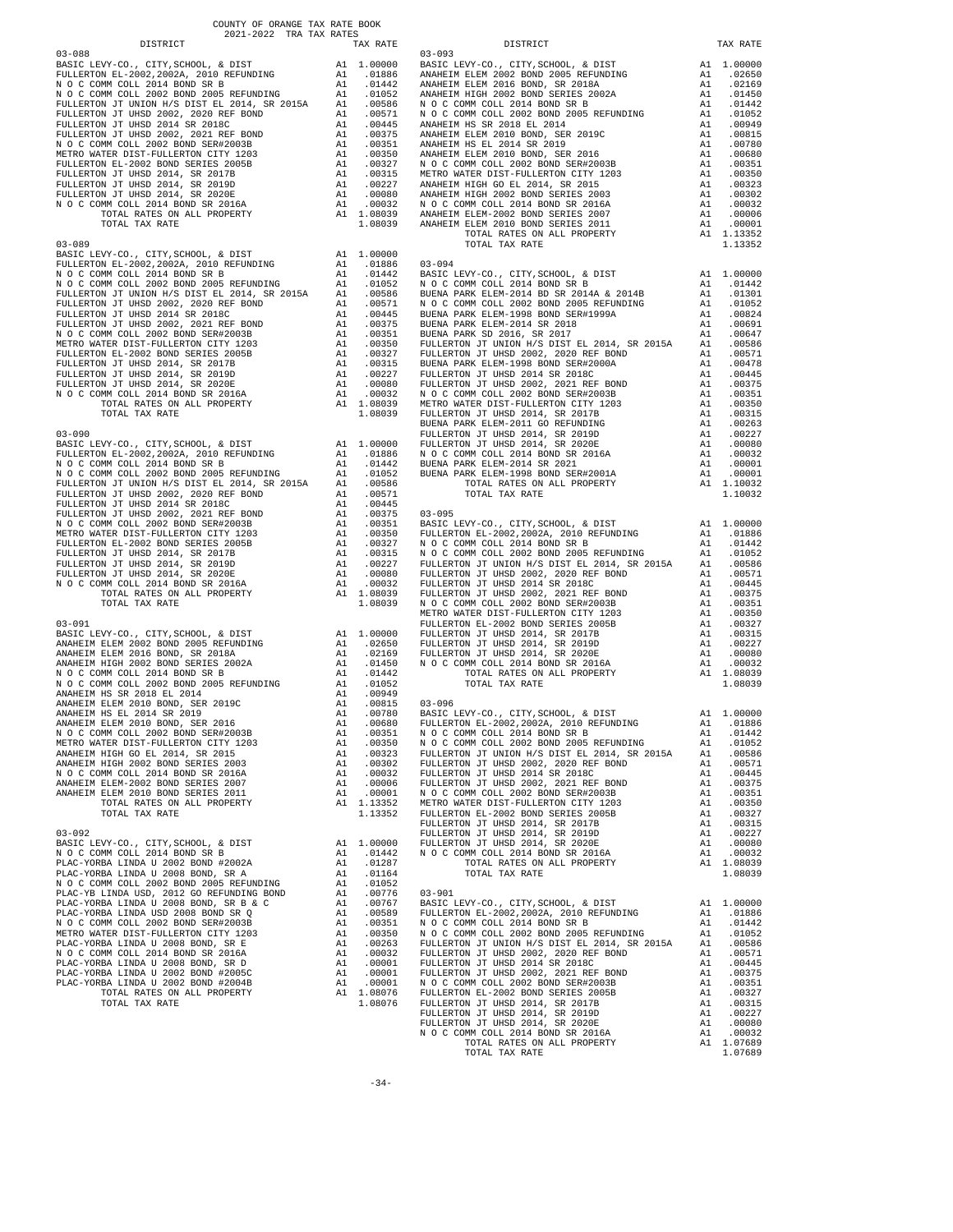| TAX RATE<br>DISTRICT                                                                                                                                                                                                                                                                                                                                                                                                                                                                                                                                            |  | DISTRICT | TAX RATE |
|-----------------------------------------------------------------------------------------------------------------------------------------------------------------------------------------------------------------------------------------------------------------------------------------------------------------------------------------------------------------------------------------------------------------------------------------------------------------------------------------------------------------------------------------------------------------|--|----------|----------|
|                                                                                                                                                                                                                                                                                                                                                                                                                                                                                                                                                                 |  |          |          |
|                                                                                                                                                                                                                                                                                                                                                                                                                                                                                                                                                                 |  |          |          |
|                                                                                                                                                                                                                                                                                                                                                                                                                                                                                                                                                                 |  |          |          |
|                                                                                                                                                                                                                                                                                                                                                                                                                                                                                                                                                                 |  |          |          |
|                                                                                                                                                                                                                                                                                                                                                                                                                                                                                                                                                                 |  |          |          |
|                                                                                                                                                                                                                                                                                                                                                                                                                                                                                                                                                                 |  |          |          |
|                                                                                                                                                                                                                                                                                                                                                                                                                                                                                                                                                                 |  |          |          |
|                                                                                                                                                                                                                                                                                                                                                                                                                                                                                                                                                                 |  |          |          |
|                                                                                                                                                                                                                                                                                                                                                                                                                                                                                                                                                                 |  |          |          |
|                                                                                                                                                                                                                                                                                                                                                                                                                                                                                                                                                                 |  |          |          |
|                                                                                                                                                                                                                                                                                                                                                                                                                                                                                                                                                                 |  |          |          |
|                                                                                                                                                                                                                                                                                                                                                                                                                                                                                                                                                                 |  |          |          |
|                                                                                                                                                                                                                                                                                                                                                                                                                                                                                                                                                                 |  |          |          |
|                                                                                                                                                                                                                                                                                                                                                                                                                                                                                                                                                                 |  |          |          |
|                                                                                                                                                                                                                                                                                                                                                                                                                                                                                                                                                                 |  |          |          |
| $03 - 903$                                                                                                                                                                                                                                                                                                                                                                                                                                                                                                                                                      |  |          |          |
|                                                                                                                                                                                                                                                                                                                                                                                                                                                                                                                                                                 |  |          |          |
|                                                                                                                                                                                                                                                                                                                                                                                                                                                                                                                                                                 |  |          |          |
|                                                                                                                                                                                                                                                                                                                                                                                                                                                                                                                                                                 |  |          |          |
|                                                                                                                                                                                                                                                                                                                                                                                                                                                                                                                                                                 |  |          |          |
|                                                                                                                                                                                                                                                                                                                                                                                                                                                                                                                                                                 |  |          |          |
|                                                                                                                                                                                                                                                                                                                                                                                                                                                                                                                                                                 |  |          |          |
|                                                                                                                                                                                                                                                                                                                                                                                                                                                                                                                                                                 |  |          |          |
|                                                                                                                                                                                                                                                                                                                                                                                                                                                                                                                                                                 |  |          |          |
|                                                                                                                                                                                                                                                                                                                                                                                                                                                                                                                                                                 |  |          |          |
|                                                                                                                                                                                                                                                                                                                                                                                                                                                                                                                                                                 |  |          |          |
|                                                                                                                                                                                                                                                                                                                                                                                                                                                                                                                                                                 |  |          |          |
|                                                                                                                                                                                                                                                                                                                                                                                                                                                                                                                                                                 |  |          |          |
|                                                                                                                                                                                                                                                                                                                                                                                                                                                                                                                                                                 |  |          |          |
|                                                                                                                                                                                                                                                                                                                                                                                                                                                                                                                                                                 |  |          |          |
|                                                                                                                                                                                                                                                                                                                                                                                                                                                                                                                                                                 |  |          |          |
|                                                                                                                                                                                                                                                                                                                                                                                                                                                                                                                                                                 |  |          |          |
|                                                                                                                                                                                                                                                                                                                                                                                                                                                                                                                                                                 |  |          |          |
|                                                                                                                                                                                                                                                                                                                                                                                                                                                                                                                                                                 |  |          |          |
|                                                                                                                                                                                                                                                                                                                                                                                                                                                                                                                                                                 |  |          |          |
|                                                                                                                                                                                                                                                                                                                                                                                                                                                                                                                                                                 |  |          |          |
|                                                                                                                                                                                                                                                                                                                                                                                                                                                                                                                                                                 |  |          |          |
|                                                                                                                                                                                                                                                                                                                                                                                                                                                                                                                                                                 |  |          |          |
|                                                                                                                                                                                                                                                                                                                                                                                                                                                                                                                                                                 |  |          |          |
|                                                                                                                                                                                                                                                                                                                                                                                                                                                                                                                                                                 |  |          |          |
|                                                                                                                                                                                                                                                                                                                                                                                                                                                                                                                                                                 |  |          |          |
|                                                                                                                                                                                                                                                                                                                                                                                                                                                                                                                                                                 |  |          |          |
|                                                                                                                                                                                                                                                                                                                                                                                                                                                                                                                                                                 |  |          |          |
|                                                                                                                                                                                                                                                                                                                                                                                                                                                                                                                                                                 |  |          |          |
|                                                                                                                                                                                                                                                                                                                                                                                                                                                                                                                                                                 |  |          |          |
|                                                                                                                                                                                                                                                                                                                                                                                                                                                                                                                                                                 |  |          |          |
|                                                                                                                                                                                                                                                                                                                                                                                                                                                                                                                                                                 |  |          |          |
|                                                                                                                                                                                                                                                                                                                                                                                                                                                                                                                                                                 |  |          |          |
|                                                                                                                                                                                                                                                                                                                                                                                                                                                                                                                                                                 |  |          |          |
|                                                                                                                                                                                                                                                                                                                                                                                                                                                                                                                                                                 |  |          |          |
|                                                                                                                                                                                                                                                                                                                                                                                                                                                                                                                                                                 |  |          |          |
|                                                                                                                                                                                                                                                                                                                                                                                                                                                                                                                                                                 |  |          |          |
|                                                                                                                                                                                                                                                                                                                                                                                                                                                                                                                                                                 |  |          |          |
|                                                                                                                                                                                                                                                                                                                                                                                                                                                                                                                                                                 |  |          |          |
|                                                                                                                                                                                                                                                                                                                                                                                                                                                                                                                                                                 |  |          |          |
|                                                                                                                                                                                                                                                                                                                                                                                                                                                                                                                                                                 |  |          |          |
|                                                                                                                                                                                                                                                                                                                                                                                                                                                                                                                                                                 |  |          |          |
|                                                                                                                                                                                                                                                                                                                                                                                                                                                                                                                                                                 |  |          |          |
|                                                                                                                                                                                                                                                                                                                                                                                                                                                                                                                                                                 |  |          |          |
|                                                                                                                                                                                                                                                                                                                                                                                                                                                                                                                                                                 |  |          |          |
|                                                                                                                                                                                                                                                                                                                                                                                                                                                                                                                                                                 |  |          |          |
|                                                                                                                                                                                                                                                                                                                                                                                                                                                                                                                                                                 |  |          |          |
|                                                                                                                                                                                                                                                                                                                                                                                                                                                                                                                                                                 |  |          |          |
|                                                                                                                                                                                                                                                                                                                                                                                                                                                                                                                                                                 |  |          |          |
|                                                                                                                                                                                                                                                                                                                                                                                                                                                                                                                                                                 |  |          |          |
|                                                                                                                                                                                                                                                                                                                                                                                                                                                                                                                                                                 |  |          |          |
|                                                                                                                                                                                                                                                                                                                                                                                                                                                                                                                                                                 |  |          |          |
|                                                                                                                                                                                                                                                                                                                                                                                                                                                                                                                                                                 |  |          |          |
|                                                                                                                                                                                                                                                                                                                                                                                                                                                                                                                                                                 |  |          |          |
|                                                                                                                                                                                                                                                                                                                                                                                                                                                                                                                                                                 |  |          |          |
|                                                                                                                                                                                                                                                                                                                                                                                                                                                                                                                                                                 |  |          |          |
|                                                                                                                                                                                                                                                                                                                                                                                                                                                                                                                                                                 |  |          |          |
|                                                                                                                                                                                                                                                                                                                                                                                                                                                                                                                                                                 |  |          |          |
|                                                                                                                                                                                                                                                                                                                                                                                                                                                                                                                                                                 |  |          |          |
|                                                                                                                                                                                                                                                                                                                                                                                                                                                                                                                                                                 |  |          |          |
|                                                                                                                                                                                                                                                                                                                                                                                                                                                                                                                                                                 |  |          |          |
|                                                                                                                                                                                                                                                                                                                                                                                                                                                                                                                                                                 |  |          |          |
|                                                                                                                                                                                                                                                                                                                                                                                                                                                                                                                                                                 |  |          |          |
|                                                                                                                                                                                                                                                                                                                                                                                                                                                                                                                                                                 |  |          |          |
|                                                                                                                                                                                                                                                                                                                                                                                                                                                                                                                                                                 |  |          |          |
|                                                                                                                                                                                                                                                                                                                                                                                                                                                                                                                                                                 |  |          |          |
|                                                                                                                                                                                                                                                                                                                                                                                                                                                                                                                                                                 |  |          |          |
|                                                                                                                                                                                                                                                                                                                                                                                                                                                                                                                                                                 |  |          |          |
|                                                                                                                                                                                                                                                                                                                                                                                                                                                                                                                                                                 |  |          |          |
|                                                                                                                                                                                                                                                                                                                                                                                                                                                                                                                                                                 |  |          |          |
|                                                                                                                                                                                                                                                                                                                                                                                                                                                                                                                                                                 |  |          |          |
|                                                                                                                                                                                                                                                                                                                                                                                                                                                                                                                                                                 |  |          |          |
|                                                                                                                                                                                                                                                                                                                                                                                                                                                                                                                                                                 |  |          |          |
|                                                                                                                                                                                                                                                                                                                                                                                                                                                                                                                                                                 |  |          |          |
|                                                                                                                                                                                                                                                                                                                                                                                                                                                                                                                                                                 |  |          |          |
|                                                                                                                                                                                                                                                                                                                                                                                                                                                                                                                                                                 |  |          |          |
|                                                                                                                                                                                                                                                                                                                                                                                                                                                                                                                                                                 |  |          |          |
| $\begin{tabular}{l c c c c c} {\small HUNITION TINGTON} & {\small HCH} & {\small HURITION TORGAL} & {\small HCH} & {\small HCH} & {\small HCH} & {\small HCH} & {\small HCH} & {\small HCH} & {\small HCH} & {\small HCH} & {\small HCH} & {\small HCH} & {\small HCH} & {\small HCH} & {\small HCH} & {\small HCH} & {\small HCH} & {\small HCH} & {\small HCH} & {\small HCH} & {\small HCH} & {\small HCH} & {\small HCH} & {\small HCH} & {\small HCH} & {\small HCH} & {\small HCH} & {\small HCH} & {\small HCH} & {\small HCH} & {\small HCH} & {\small$ |  |          |          |
|                                                                                                                                                                                                                                                                                                                                                                                                                                                                                                                                                                 |  |          |          |

COUNTY OF ORANGE TAX RATE BOOK 2021-2022 TRA TAX RATES

 $1.09391$ <br>-35-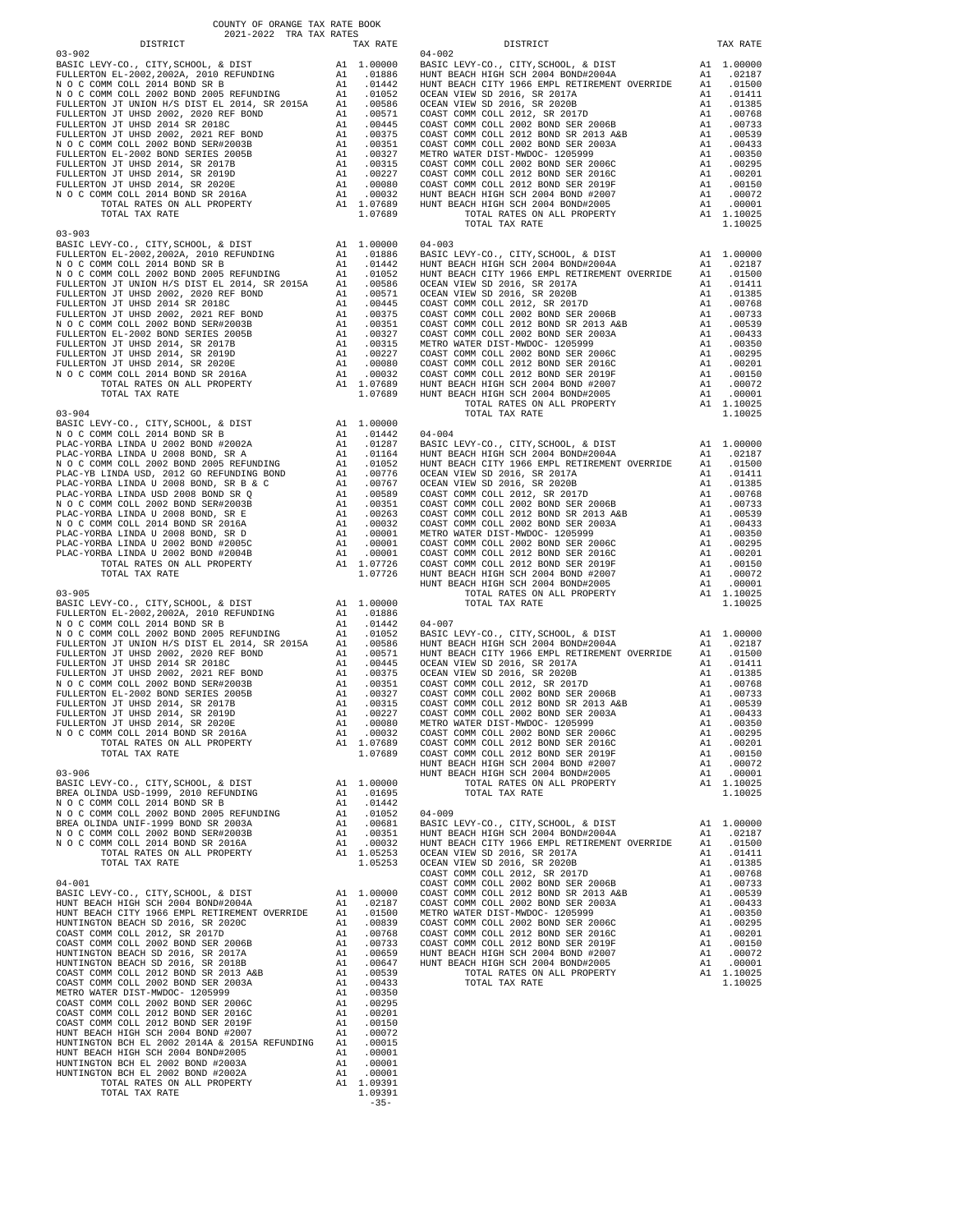| COUNTY OF ORANGE TAX RATE BOOK<br>2021-2022 TRA TAX RATES                                                                                                                                                                                                                                                                                                                                                                |          |            |          |
|--------------------------------------------------------------------------------------------------------------------------------------------------------------------------------------------------------------------------------------------------------------------------------------------------------------------------------------------------------------------------------------------------------------------------|----------|------------|----------|
| DISTRICT                                                                                                                                                                                                                                                                                                                                                                                                                 | TAX RATE | DISTRICT   | TAX RATE |
| $04 - 010$                                                                                                                                                                                                                                                                                                                                                                                                               |          | $04 - 016$ |          |
|                                                                                                                                                                                                                                                                                                                                                                                                                          |          |            |          |
|                                                                                                                                                                                                                                                                                                                                                                                                                          |          |            |          |
|                                                                                                                                                                                                                                                                                                                                                                                                                          |          |            |          |
|                                                                                                                                                                                                                                                                                                                                                                                                                          |          |            |          |
|                                                                                                                                                                                                                                                                                                                                                                                                                          |          |            |          |
|                                                                                                                                                                                                                                                                                                                                                                                                                          |          |            |          |
|                                                                                                                                                                                                                                                                                                                                                                                                                          |          |            |          |
|                                                                                                                                                                                                                                                                                                                                                                                                                          |          |            |          |
|                                                                                                                                                                                                                                                                                                                                                                                                                          |          |            |          |
|                                                                                                                                                                                                                                                                                                                                                                                                                          |          |            |          |
|                                                                                                                                                                                                                                                                                                                                                                                                                          |          |            |          |
|                                                                                                                                                                                                                                                                                                                                                                                                                          |          |            |          |
|                                                                                                                                                                                                                                                                                                                                                                                                                          |          |            |          |
|                                                                                                                                                                                                                                                                                                                                                                                                                          |          |            |          |
|                                                                                                                                                                                                                                                                                                                                                                                                                          |          |            |          |
|                                                                                                                                                                                                                                                                                                                                                                                                                          |          |            |          |
|                                                                                                                                                                                                                                                                                                                                                                                                                          |          |            |          |
|                                                                                                                                                                                                                                                                                                                                                                                                                          |          |            |          |
|                                                                                                                                                                                                                                                                                                                                                                                                                          |          |            |          |
|                                                                                                                                                                                                                                                                                                                                                                                                                          |          |            |          |
|                                                                                                                                                                                                                                                                                                                                                                                                                          |          |            |          |
|                                                                                                                                                                                                                                                                                                                                                                                                                          |          |            |          |
|                                                                                                                                                                                                                                                                                                                                                                                                                          |          |            |          |
|                                                                                                                                                                                                                                                                                                                                                                                                                          |          |            |          |
|                                                                                                                                                                                                                                                                                                                                                                                                                          |          |            |          |
|                                                                                                                                                                                                                                                                                                                                                                                                                          |          |            |          |
|                                                                                                                                                                                                                                                                                                                                                                                                                          |          |            |          |
| $\begin{tabular}{cccccccc} $64-010$ & $108\text{ FV} & $04-010$ & $04-018$ & $108\text{ m}^2$ & $108\text{ m}^2$ & $108\text{ m}^2$ & $108\text{ m}^2$ & $108\text{ m}^2$ & $108\text{ m}^2$ & $108\text{ m}^2$ & $108\text{ m}^2$ & $108\text{ m}^2$ & $108\text{ m}^2$ & $108\text{ m}^2$ & $108\text{ m}^2$ & $108\text{ m}^2$ & $108$                                                                                |          |            |          |
|                                                                                                                                                                                                                                                                                                                                                                                                                          |          |            |          |
|                                                                                                                                                                                                                                                                                                                                                                                                                          |          |            |          |
|                                                                                                                                                                                                                                                                                                                                                                                                                          |          |            |          |
|                                                                                                                                                                                                                                                                                                                                                                                                                          |          |            |          |
|                                                                                                                                                                                                                                                                                                                                                                                                                          |          |            |          |
|                                                                                                                                                                                                                                                                                                                                                                                                                          |          |            |          |
|                                                                                                                                                                                                                                                                                                                                                                                                                          |          |            |          |
|                                                                                                                                                                                                                                                                                                                                                                                                                          |          |            |          |
|                                                                                                                                                                                                                                                                                                                                                                                                                          |          |            |          |
|                                                                                                                                                                                                                                                                                                                                                                                                                          |          |            |          |
|                                                                                                                                                                                                                                                                                                                                                                                                                          |          |            |          |
|                                                                                                                                                                                                                                                                                                                                                                                                                          |          |            |          |
|                                                                                                                                                                                                                                                                                                                                                                                                                          |          |            |          |
|                                                                                                                                                                                                                                                                                                                                                                                                                          |          |            |          |
|                                                                                                                                                                                                                                                                                                                                                                                                                          |          |            |          |
|                                                                                                                                                                                                                                                                                                                                                                                                                          |          |            |          |
| $04 - 014$                                                                                                                                                                                                                                                                                                                                                                                                               |          | $04 - 019$ |          |
|                                                                                                                                                                                                                                                                                                                                                                                                                          |          |            |          |
|                                                                                                                                                                                                                                                                                                                                                                                                                          |          |            |          |
|                                                                                                                                                                                                                                                                                                                                                                                                                          |          |            |          |
|                                                                                                                                                                                                                                                                                                                                                                                                                          |          |            |          |
|                                                                                                                                                                                                                                                                                                                                                                                                                          |          |            |          |
|                                                                                                                                                                                                                                                                                                                                                                                                                          |          |            |          |
|                                                                                                                                                                                                                                                                                                                                                                                                                          |          |            |          |
|                                                                                                                                                                                                                                                                                                                                                                                                                          |          |            |          |
|                                                                                                                                                                                                                                                                                                                                                                                                                          |          |            |          |
|                                                                                                                                                                                                                                                                                                                                                                                                                          |          |            |          |
|                                                                                                                                                                                                                                                                                                                                                                                                                          |          |            |          |
|                                                                                                                                                                                                                                                                                                                                                                                                                          |          |            |          |
|                                                                                                                                                                                                                                                                                                                                                                                                                          |          |            |          |
|                                                                                                                                                                                                                                                                                                                                                                                                                          |          |            |          |
|                                                                                                                                                                                                                                                                                                                                                                                                                          |          |            |          |
|                                                                                                                                                                                                                                                                                                                                                                                                                          |          |            |          |
|                                                                                                                                                                                                                                                                                                                                                                                                                          |          |            |          |
|                                                                                                                                                                                                                                                                                                                                                                                                                          |          |            |          |
|                                                                                                                                                                                                                                                                                                                                                                                                                          |          |            |          |
|                                                                                                                                                                                                                                                                                                                                                                                                                          |          |            |          |
|                                                                                                                                                                                                                                                                                                                                                                                                                          |          |            |          |
|                                                                                                                                                                                                                                                                                                                                                                                                                          |          |            |          |
|                                                                                                                                                                                                                                                                                                                                                                                                                          |          |            |          |
|                                                                                                                                                                                                                                                                                                                                                                                                                          |          |            |          |
|                                                                                                                                                                                                                                                                                                                                                                                                                          |          |            |          |
|                                                                                                                                                                                                                                                                                                                                                                                                                          |          |            |          |
|                                                                                                                                                                                                                                                                                                                                                                                                                          |          |            |          |
|                                                                                                                                                                                                                                                                                                                                                                                                                          |          |            |          |
|                                                                                                                                                                                                                                                                                                                                                                                                                          |          |            |          |
|                                                                                                                                                                                                                                                                                                                                                                                                                          |          |            |          |
|                                                                                                                                                                                                                                                                                                                                                                                                                          |          |            |          |
|                                                                                                                                                                                                                                                                                                                                                                                                                          |          |            |          |
|                                                                                                                                                                                                                                                                                                                                                                                                                          |          |            |          |
| $\begin{tabular}{0.95\textwidth} {\bf 0.4-015 & $7074$ NRTN RATE}\\ \hline \texttt{BAG1} \texttt{EWY} - \texttt{CO}, \texttt{CTTY}, \texttt{SCHOOL}, \texttt{6. DIST} \\ \hline \texttt{BAG1} \texttt{EWY} - \texttt{CO}, \texttt{CTTY}, \texttt{SCHOOL}, \texttt{6. DIST} \\ \hline \texttt{HUPT BWG1W} \texttt{RPEA} \texttt{CUY} \texttt{SCHOOL}, \texttt{6. DIST} \\ \hline \texttt{HUPT BWG1W} \texttt{RPEA} \text$ | $-36-$   |            |          |
|                                                                                                                                                                                                                                                                                                                                                                                                                          |          |            |          |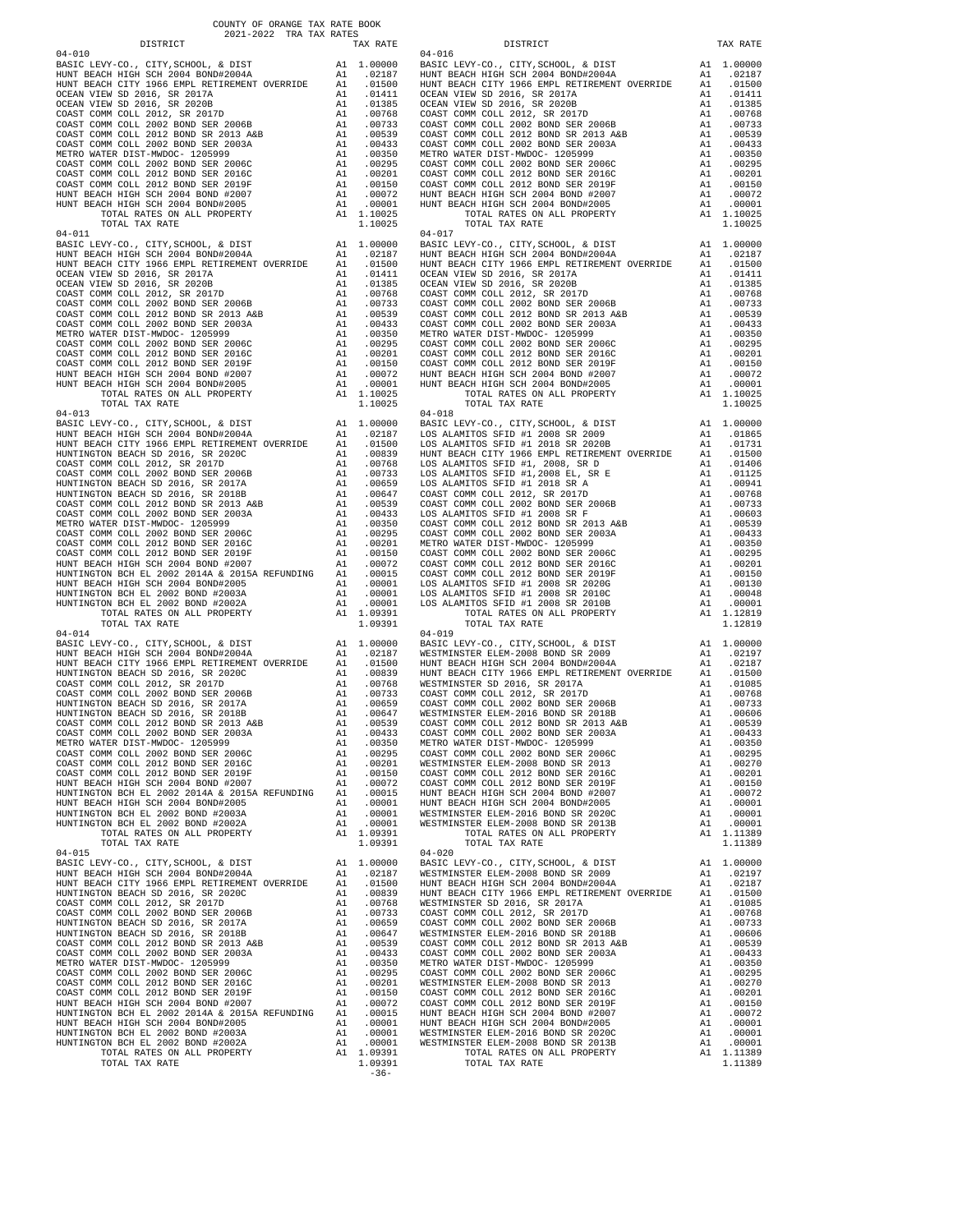| COUNTY OF ORANGE TAX RATE BOOK<br>$2021-2022 \quad \text{TRA RATE B}$ DISTRICT $$\tt 2021-2022$$ |          |                                                                                                                                                                                                                                                                                          |          |
|--------------------------------------------------------------------------------------------------|----------|------------------------------------------------------------------------------------------------------------------------------------------------------------------------------------------------------------------------------------------------------------------------------------------|----------|
|                                                                                                  | TAX RATE | DISTRICT                                                                                                                                                                                                                                                                                 | TAX RATE |
| $04 - 021$                                                                                       |          | $04 - 027$                                                                                                                                                                                                                                                                               |          |
|                                                                                                  |          |                                                                                                                                                                                                                                                                                          |          |
|                                                                                                  |          |                                                                                                                                                                                                                                                                                          |          |
|                                                                                                  |          |                                                                                                                                                                                                                                                                                          |          |
|                                                                                                  |          |                                                                                                                                                                                                                                                                                          |          |
|                                                                                                  |          |                                                                                                                                                                                                                                                                                          |          |
|                                                                                                  |          |                                                                                                                                                                                                                                                                                          |          |
|                                                                                                  |          |                                                                                                                                                                                                                                                                                          |          |
|                                                                                                  |          |                                                                                                                                                                                                                                                                                          |          |
|                                                                                                  |          |                                                                                                                                                                                                                                                                                          |          |
|                                                                                                  |          |                                                                                                                                                                                                                                                                                          |          |
|                                                                                                  |          |                                                                                                                                                                                                                                                                                          |          |
|                                                                                                  |          |                                                                                                                                                                                                                                                                                          |          |
|                                                                                                  |          |                                                                                                                                                                                                                                                                                          |          |
|                                                                                                  |          |                                                                                                                                                                                                                                                                                          |          |
|                                                                                                  |          |                                                                                                                                                                                                                                                                                          |          |
|                                                                                                  |          |                                                                                                                                                                                                                                                                                          |          |
|                                                                                                  |          |                                                                                                                                                                                                                                                                                          |          |
|                                                                                                  |          |                                                                                                                                                                                                                                                                                          |          |
|                                                                                                  |          |                                                                                                                                                                                                                                                                                          |          |
|                                                                                                  |          |                                                                                                                                                                                                                                                                                          |          |
|                                                                                                  |          |                                                                                                                                                                                                                                                                                          |          |
|                                                                                                  |          |                                                                                                                                                                                                                                                                                          |          |
|                                                                                                  |          |                                                                                                                                                                                                                                                                                          |          |
|                                                                                                  |          |                                                                                                                                                                                                                                                                                          |          |
|                                                                                                  |          |                                                                                                                                                                                                                                                                                          |          |
|                                                                                                  |          |                                                                                                                                                                                                                                                                                          |          |
|                                                                                                  |          |                                                                                                                                                                                                                                                                                          |          |
|                                                                                                  |          |                                                                                                                                                                                                                                                                                          |          |
|                                                                                                  |          |                                                                                                                                                                                                                                                                                          |          |
|                                                                                                  |          |                                                                                                                                                                                                                                                                                          |          |
|                                                                                                  |          |                                                                                                                                                                                                                                                                                          |          |
|                                                                                                  |          |                                                                                                                                                                                                                                                                                          |          |
|                                                                                                  |          |                                                                                                                                                                                                                                                                                          |          |
|                                                                                                  |          |                                                                                                                                                                                                                                                                                          |          |
|                                                                                                  |          |                                                                                                                                                                                                                                                                                          |          |
|                                                                                                  |          |                                                                                                                                                                                                                                                                                          |          |
|                                                                                                  |          |                                                                                                                                                                                                                                                                                          |          |
|                                                                                                  |          |                                                                                                                                                                                                                                                                                          |          |
|                                                                                                  |          |                                                                                                                                                                                                                                                                                          |          |
|                                                                                                  |          |                                                                                                                                                                                                                                                                                          |          |
|                                                                                                  |          |                                                                                                                                                                                                                                                                                          |          |
|                                                                                                  |          |                                                                                                                                                                                                                                                                                          |          |
|                                                                                                  |          |                                                                                                                                                                                                                                                                                          |          |
|                                                                                                  |          |                                                                                                                                                                                                                                                                                          |          |
|                                                                                                  |          |                                                                                                                                                                                                                                                                                          |          |
|                                                                                                  |          |                                                                                                                                                                                                                                                                                          |          |
|                                                                                                  |          |                                                                                                                                                                                                                                                                                          |          |
|                                                                                                  |          |                                                                                                                                                                                                                                                                                          |          |
|                                                                                                  |          |                                                                                                                                                                                                                                                                                          |          |
|                                                                                                  |          |                                                                                                                                                                                                                                                                                          |          |
|                                                                                                  |          |                                                                                                                                                                                                                                                                                          |          |
|                                                                                                  |          |                                                                                                                                                                                                                                                                                          |          |
|                                                                                                  |          |                                                                                                                                                                                                                                                                                          |          |
|                                                                                                  |          | TOTAIL TAX ENTERTAINS ON A LIMISPY (METAIL 2002) AND THE SACH LIMISPY (METAIL 2002) AND TOTAIL TAX EATE (METAIL 2002) AND TOTAIL TAX EATE (METAIL 2002) AND THE SACH LIMIT BEACH INTERTAINS ELECT AND A LODGED AND STREET AND<br>HUNT BEACH CITY 1966 EMPL RETIREMENT OVERRIDE A1 .01500 |          |
|                                                                                                  |          |                                                                                                                                                                                                                                                                                          |          |
|                                                                                                  |          |                                                                                                                                                                                                                                                                                          |          |
|                                                                                                  |          |                                                                                                                                                                                                                                                                                          |          |
|                                                                                                  |          |                                                                                                                                                                                                                                                                                          |          |
|                                                                                                  |          |                                                                                                                                                                                                                                                                                          |          |
|                                                                                                  |          |                                                                                                                                                                                                                                                                                          |          |
|                                                                                                  |          |                                                                                                                                                                                                                                                                                          |          |
|                                                                                                  |          |                                                                                                                                                                                                                                                                                          |          |
|                                                                                                  |          |                                                                                                                                                                                                                                                                                          |          |
|                                                                                                  |          |                                                                                                                                                                                                                                                                                          |          |
|                                                                                                  |          |                                                                                                                                                                                                                                                                                          |          |
|                                                                                                  |          |                                                                                                                                                                                                                                                                                          |          |
|                                                                                                  |          |                                                                                                                                                                                                                                                                                          |          |
|                                                                                                  |          |                                                                                                                                                                                                                                                                                          |          |
| $04 - 026$                                                                                       |          |                                                                                                                                                                                                                                                                                          |          |
|                                                                                                  |          |                                                                                                                                                                                                                                                                                          |          |
|                                                                                                  |          |                                                                                                                                                                                                                                                                                          |          |
|                                                                                                  |          |                                                                                                                                                                                                                                                                                          |          |
|                                                                                                  |          |                                                                                                                                                                                                                                                                                          |          |
|                                                                                                  |          |                                                                                                                                                                                                                                                                                          |          |
|                                                                                                  |          |                                                                                                                                                                                                                                                                                          |          |
|                                                                                                  |          |                                                                                                                                                                                                                                                                                          |          |
|                                                                                                  |          |                                                                                                                                                                                                                                                                                          |          |
|                                                                                                  |          |                                                                                                                                                                                                                                                                                          |          |
|                                                                                                  |          |                                                                                                                                                                                                                                                                                          |          |
|                                                                                                  |          |                                                                                                                                                                                                                                                                                          |          |
|                                                                                                  |          |                                                                                                                                                                                                                                                                                          |          |
|                                                                                                  |          |                                                                                                                                                                                                                                                                                          |          |
|                                                                                                  |          |                                                                                                                                                                                                                                                                                          |          |
|                                                                                                  | $-37-$   |                                                                                                                                                                                                                                                                                          |          |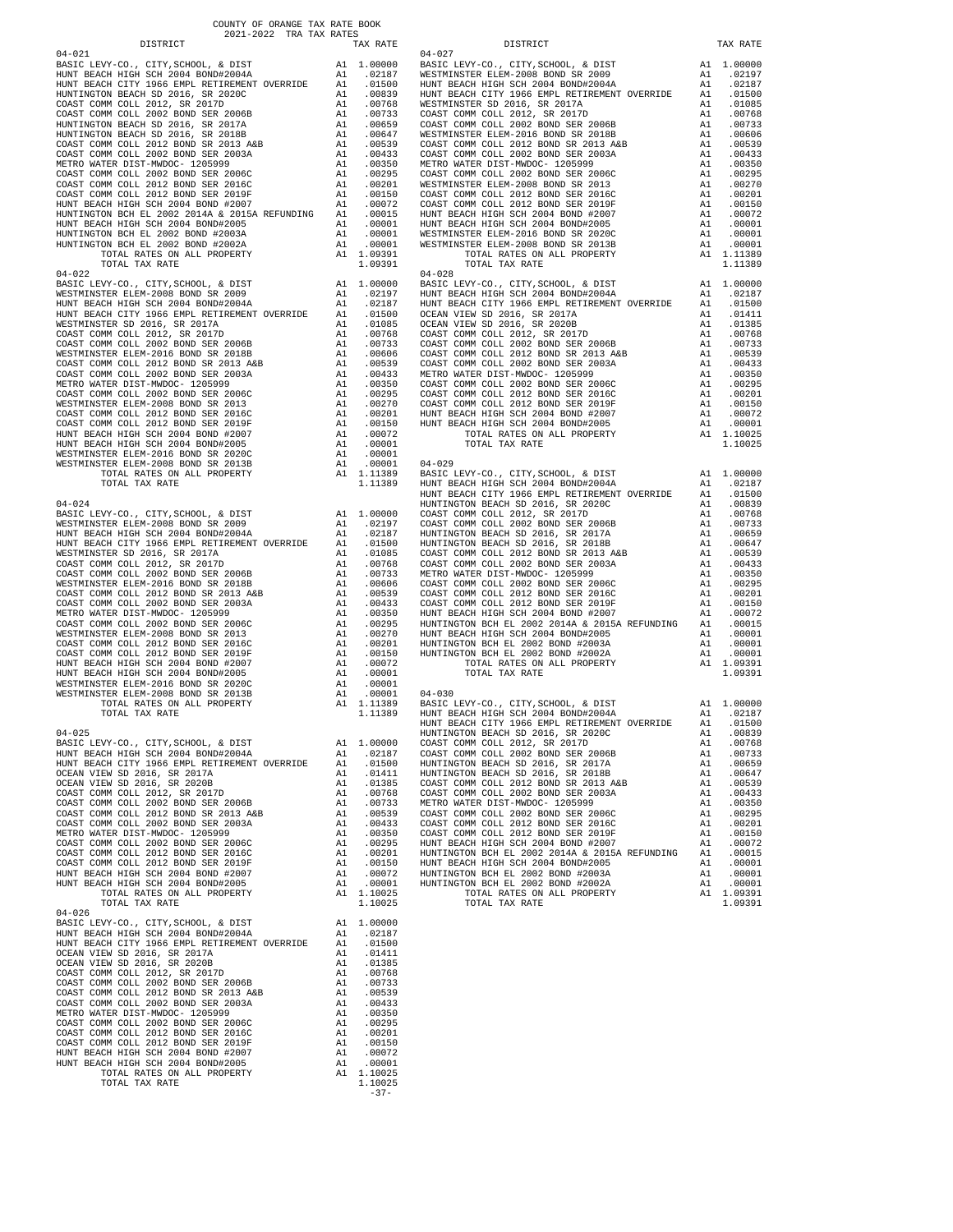| COUNTY OF ORANGE TAX RATE BOOK<br>2021–2022 יום קוד מסור |          |                                                                                                                                                                                                                                                                                                                                                       |          |
|----------------------------------------------------------|----------|-------------------------------------------------------------------------------------------------------------------------------------------------------------------------------------------------------------------------------------------------------------------------------------------------------------------------------------------------------|----------|
|                                                          | TAX RATE | DISTRICT                                                                                                                                                                                                                                                                                                                                              | TAX RATE |
| $04 - 031$                                               |          | $04 - 035$                                                                                                                                                                                                                                                                                                                                            |          |
|                                                          |          |                                                                                                                                                                                                                                                                                                                                                       |          |
|                                                          |          |                                                                                                                                                                                                                                                                                                                                                       |          |
|                                                          |          |                                                                                                                                                                                                                                                                                                                                                       |          |
|                                                          |          |                                                                                                                                                                                                                                                                                                                                                       |          |
|                                                          |          |                                                                                                                                                                                                                                                                                                                                                       |          |
|                                                          |          |                                                                                                                                                                                                                                                                                                                                                       |          |
|                                                          |          |                                                                                                                                                                                                                                                                                                                                                       |          |
|                                                          |          |                                                                                                                                                                                                                                                                                                                                                       |          |
|                                                          |          |                                                                                                                                                                                                                                                                                                                                                       |          |
|                                                          |          |                                                                                                                                                                                                                                                                                                                                                       |          |
|                                                          |          |                                                                                                                                                                                                                                                                                                                                                       |          |
|                                                          |          |                                                                                                                                                                                                                                                                                                                                                       |          |
|                                                          |          |                                                                                                                                                                                                                                                                                                                                                       |          |
|                                                          |          |                                                                                                                                                                                                                                                                                                                                                       |          |
|                                                          |          |                                                                                                                                                                                                                                                                                                                                                       |          |
|                                                          |          |                                                                                                                                                                                                                                                                                                                                                       |          |
|                                                          |          |                                                                                                                                                                                                                                                                                                                                                       |          |
|                                                          |          |                                                                                                                                                                                                                                                                                                                                                       |          |
|                                                          |          |                                                                                                                                                                                                                                                                                                                                                       |          |
|                                                          |          |                                                                                                                                                                                                                                                                                                                                                       |          |
|                                                          |          |                                                                                                                                                                                                                                                                                                                                                       |          |
|                                                          |          |                                                                                                                                                                                                                                                                                                                                                       |          |
|                                                          |          |                                                                                                                                                                                                                                                                                                                                                       |          |
|                                                          |          |                                                                                                                                                                                                                                                                                                                                                       |          |
|                                                          |          |                                                                                                                                                                                                                                                                                                                                                       |          |
|                                                          |          |                                                                                                                                                                                                                                                                                                                                                       |          |
|                                                          |          |                                                                                                                                                                                                                                                                                                                                                       |          |
|                                                          |          |                                                                                                                                                                                                                                                                                                                                                       |          |
|                                                          |          |                                                                                                                                                                                                                                                                                                                                                       |          |
|                                                          |          | $\begin{tabular}{cccc} \textbf{1.6071116013} & \textbf{1.6131} & \textbf{1.6132} & \textbf{1.6133} & \textbf{1.6134} & \textbf{1.6134} & \textbf{1.6134} & \textbf{1.6134} & \textbf{1.6134} & \textbf{1.6134} & \textbf{1.6134} & \textbf{1.6134} & \textbf{1.6134} & \textbf{1.6134} & \textbf{1.6134} & \textbf{1.6134} & \textbf{1.6134} & \text$ |          |
|                                                          |          |                                                                                                                                                                                                                                                                                                                                                       |          |
|                                                          |          |                                                                                                                                                                                                                                                                                                                                                       |          |
|                                                          |          |                                                                                                                                                                                                                                                                                                                                                       |          |
|                                                          |          |                                                                                                                                                                                                                                                                                                                                                       |          |
|                                                          |          |                                                                                                                                                                                                                                                                                                                                                       |          |
|                                                          |          |                                                                                                                                                                                                                                                                                                                                                       |          |
|                                                          |          |                                                                                                                                                                                                                                                                                                                                                       |          |
|                                                          |          |                                                                                                                                                                                                                                                                                                                                                       |          |
|                                                          |          |                                                                                                                                                                                                                                                                                                                                                       |          |
|                                                          |          |                                                                                                                                                                                                                                                                                                                                                       |          |
|                                                          |          |                                                                                                                                                                                                                                                                                                                                                       |          |
|                                                          |          |                                                                                                                                                                                                                                                                                                                                                       |          |
|                                                          |          |                                                                                                                                                                                                                                                                                                                                                       |          |
|                                                          |          |                                                                                                                                                                                                                                                                                                                                                       |          |
|                                                          |          |                                                                                                                                                                                                                                                                                                                                                       |          |
|                                                          |          |                                                                                                                                                                                                                                                                                                                                                       |          |
|                                                          |          |                                                                                                                                                                                                                                                                                                                                                       |          |
|                                                          |          |                                                                                                                                                                                                                                                                                                                                                       |          |
|                                                          |          |                                                                                                                                                                                                                                                                                                                                                       |          |
|                                                          |          |                                                                                                                                                                                                                                                                                                                                                       |          |
|                                                          |          |                                                                                                                                                                                                                                                                                                                                                       |          |
|                                                          |          |                                                                                                                                                                                                                                                                                                                                                       |          |
|                                                          |          |                                                                                                                                                                                                                                                                                                                                                       |          |
|                                                          |          |                                                                                                                                                                                                                                                                                                                                                       |          |
|                                                          |          |                                                                                                                                                                                                                                                                                                                                                       |          |
|                                                          |          |                                                                                                                                                                                                                                                                                                                                                       |          |
|                                                          |          |                                                                                                                                                                                                                                                                                                                                                       |          |
|                                                          |          |                                                                                                                                                                                                                                                                                                                                                       |          |
|                                                          |          |                                                                                                                                                                                                                                                                                                                                                       |          |
|                                                          |          |                                                                                                                                                                                                                                                                                                                                                       |          |
|                                                          |          |                                                                                                                                                                                                                                                                                                                                                       |          |
|                                                          |          |                                                                                                                                                                                                                                                                                                                                                       |          |
|                                                          |          | HUNT BEACH CITY 1966 EMPL RETIREMENT OVERRIDE A1 .01500                                                                                                                                                                                                                                                                                               |          |
|                                                          |          |                                                                                                                                                                                                                                                                                                                                                       |          |
|                                                          |          |                                                                                                                                                                                                                                                                                                                                                       |          |
|                                                          |          |                                                                                                                                                                                                                                                                                                                                                       |          |
|                                                          |          |                                                                                                                                                                                                                                                                                                                                                       |          |
|                                                          |          |                                                                                                                                                                                                                                                                                                                                                       |          |
|                                                          |          |                                                                                                                                                                                                                                                                                                                                                       |          |
|                                                          |          |                                                                                                                                                                                                                                                                                                                                                       |          |
|                                                          |          |                                                                                                                                                                                                                                                                                                                                                       |          |
|                                                          |          |                                                                                                                                                                                                                                                                                                                                                       |          |
|                                                          |          |                                                                                                                                                                                                                                                                                                                                                       |          |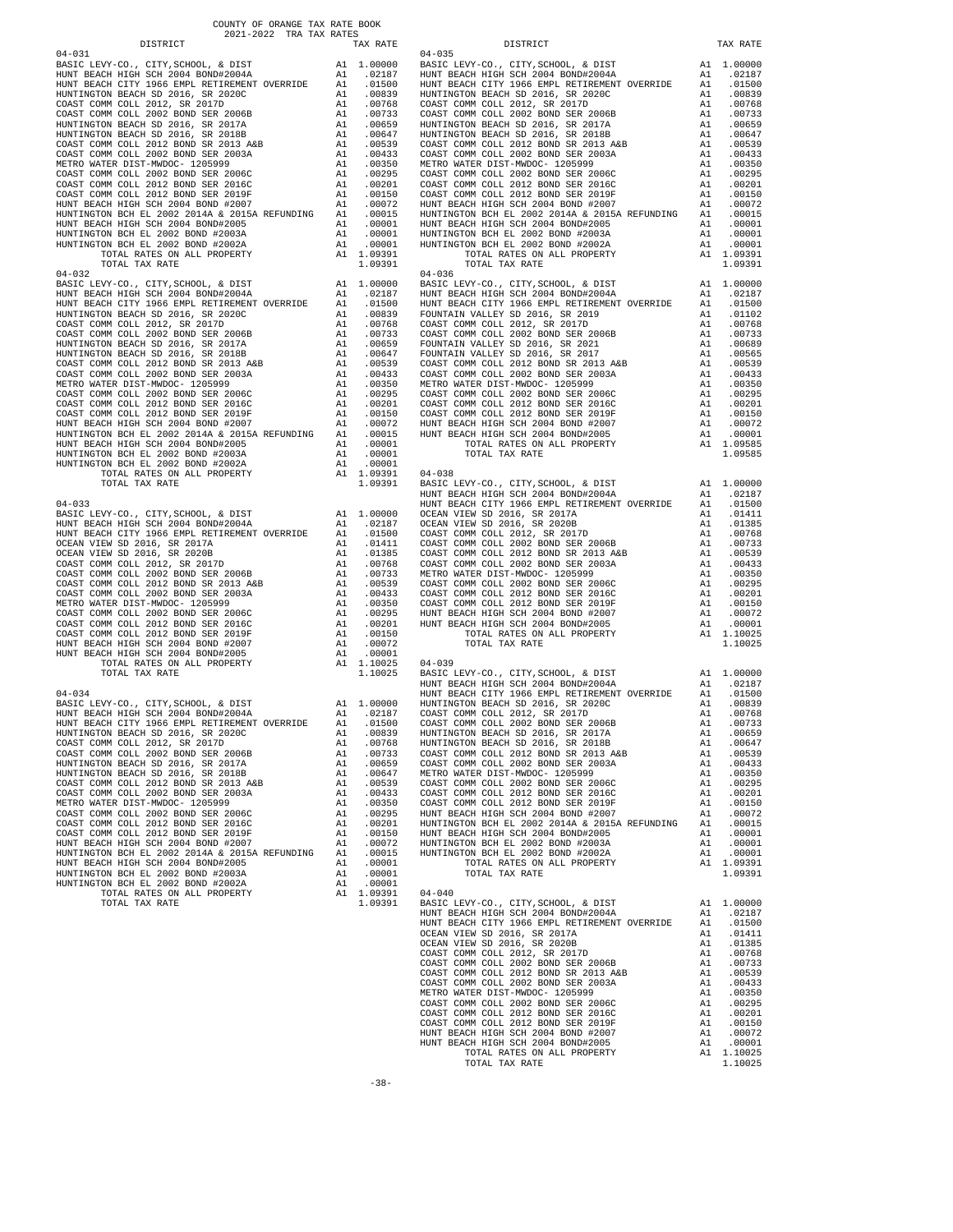| DISTRICT                                                                                                                                               | TAX RATE | DISTRICT                                                                                                                                                                                                                              | TAX RATE |
|--------------------------------------------------------------------------------------------------------------------------------------------------------|----------|---------------------------------------------------------------------------------------------------------------------------------------------------------------------------------------------------------------------------------------|----------|
|                                                                                                                                                        |          |                                                                                                                                                                                                                                       |          |
|                                                                                                                                                        |          |                                                                                                                                                                                                                                       |          |
|                                                                                                                                                        |          |                                                                                                                                                                                                                                       |          |
|                                                                                                                                                        |          |                                                                                                                                                                                                                                       |          |
|                                                                                                                                                        |          |                                                                                                                                                                                                                                       |          |
|                                                                                                                                                        |          |                                                                                                                                                                                                                                       |          |
|                                                                                                                                                        |          |                                                                                                                                                                                                                                       |          |
|                                                                                                                                                        |          |                                                                                                                                                                                                                                       |          |
|                                                                                                                                                        |          |                                                                                                                                                                                                                                       |          |
|                                                                                                                                                        |          |                                                                                                                                                                                                                                       |          |
|                                                                                                                                                        |          |                                                                                                                                                                                                                                       |          |
|                                                                                                                                                        |          |                                                                                                                                                                                                                                       |          |
|                                                                                                                                                        |          |                                                                                                                                                                                                                                       |          |
|                                                                                                                                                        |          |                                                                                                                                                                                                                                       |          |
|                                                                                                                                                        |          |                                                                                                                                                                                                                                       |          |
|                                                                                                                                                        |          |                                                                                                                                                                                                                                       |          |
|                                                                                                                                                        |          |                                                                                                                                                                                                                                       |          |
|                                                                                                                                                        |          |                                                                                                                                                                                                                                       |          |
|                                                                                                                                                        |          |                                                                                                                                                                                                                                       |          |
|                                                                                                                                                        |          |                                                                                                                                                                                                                                       |          |
|                                                                                                                                                        |          |                                                                                                                                                                                                                                       |          |
|                                                                                                                                                        |          |                                                                                                                                                                                                                                       |          |
|                                                                                                                                                        |          |                                                                                                                                                                                                                                       |          |
|                                                                                                                                                        |          |                                                                                                                                                                                                                                       |          |
|                                                                                                                                                        |          |                                                                                                                                                                                                                                       |          |
|                                                                                                                                                        |          |                                                                                                                                                                                                                                       |          |
|                                                                                                                                                        |          |                                                                                                                                                                                                                                       |          |
|                                                                                                                                                        |          |                                                                                                                                                                                                                                       |          |
|                                                                                                                                                        |          |                                                                                                                                                                                                                                       |          |
|                                                                                                                                                        |          |                                                                                                                                                                                                                                       |          |
|                                                                                                                                                        |          |                                                                                                                                                                                                                                       |          |
|                                                                                                                                                        |          |                                                                                                                                                                                                                                       |          |
|                                                                                                                                                        |          |                                                                                                                                                                                                                                       |          |
|                                                                                                                                                        |          | 04-101<br>04010 22341XCT = 2010 22341 22341 22342 22342 22342 22352 22352 22352 22352 22352 22352 22352 22352 22352 22352 22352 22352 22352 22352 22352 22352 22352 22352 22352 22352 22352 22352 22352 22352 22352 22352 22352       |          |
|                                                                                                                                                        |          |                                                                                                                                                                                                                                       |          |
|                                                                                                                                                        |          |                                                                                                                                                                                                                                       |          |
|                                                                                                                                                        |          |                                                                                                                                                                                                                                       |          |
|                                                                                                                                                        |          |                                                                                                                                                                                                                                       |          |
|                                                                                                                                                        |          |                                                                                                                                                                                                                                       |          |
|                                                                                                                                                        |          |                                                                                                                                                                                                                                       |          |
|                                                                                                                                                        |          |                                                                                                                                                                                                                                       |          |
|                                                                                                                                                        |          |                                                                                                                                                                                                                                       |          |
|                                                                                                                                                        |          |                                                                                                                                                                                                                                       |          |
|                                                                                                                                                        |          |                                                                                                                                                                                                                                       |          |
|                                                                                                                                                        |          |                                                                                                                                                                                                                                       |          |
|                                                                                                                                                        |          |                                                                                                                                                                                                                                       |          |
|                                                                                                                                                        |          |                                                                                                                                                                                                                                       |          |
|                                                                                                                                                        |          |                                                                                                                                                                                                                                       |          |
|                                                                                                                                                        |          |                                                                                                                                                                                                                                       |          |
|                                                                                                                                                        |          |                                                                                                                                                                                                                                       |          |
|                                                                                                                                                        |          |                                                                                                                                                                                                                                       |          |
|                                                                                                                                                        |          |                                                                                                                                                                                                                                       |          |
|                                                                                                                                                        |          |                                                                                                                                                                                                                                       |          |
|                                                                                                                                                        |          |                                                                                                                                                                                                                                       |          |
|                                                                                                                                                        |          |                                                                                                                                                                                                                                       |          |
|                                                                                                                                                        |          |                                                                                                                                                                                                                                       |          |
|                                                                                                                                                        |          |                                                                                                                                                                                                                                       |          |
|                                                                                                                                                        |          |                                                                                                                                                                                                                                       |          |
|                                                                                                                                                        |          |                                                                                                                                                                                                                                       |          |
|                                                                                                                                                        |          |                                                                                                                                                                                                                                       |          |
|                                                                                                                                                        |          |                                                                                                                                                                                                                                       |          |
|                                                                                                                                                        |          |                                                                                                                                                                                                                                       |          |
|                                                                                                                                                        |          |                                                                                                                                                                                                                                       |          |
|                                                                                                                                                        |          |                                                                                                                                                                                                                                       |          |
|                                                                                                                                                        |          |                                                                                                                                                                                                                                       |          |
|                                                                                                                                                        |          |                                                                                                                                                                                                                                       |          |
| $04-044 \hspace{1.5cm} OCEAN VIEW SD 2016, SR 2017A \\ BASIC LEVY-CO., CITY, SCHOOL, & DIST A1 1.00000 \hspace{1.5cm} OCEAN VIEW SD 2016, SR 2020B \\$ |          | OCEAN VIEW SD 2016, SR 2017A<br>A1 .01411<br>A1 .01385                                                                                                                                                                                |          |
|                                                                                                                                                        |          |                                                                                                                                                                                                                                       |          |
|                                                                                                                                                        |          |                                                                                                                                                                                                                                       |          |
|                                                                                                                                                        |          |                                                                                                                                                                                                                                       |          |
|                                                                                                                                                        |          |                                                                                                                                                                                                                                       |          |
|                                                                                                                                                        |          |                                                                                                                                                                                                                                       |          |
|                                                                                                                                                        |          |                                                                                                                                                                                                                                       |          |
|                                                                                                                                                        |          |                                                                                                                                                                                                                                       |          |
|                                                                                                                                                        |          |                                                                                                                                                                                                                                       |          |
|                                                                                                                                                        |          |                                                                                                                                                                                                                                       |          |
|                                                                                                                                                        |          |                                                                                                                                                                                                                                       |          |
|                                                                                                                                                        |          |                                                                                                                                                                                                                                       |          |
|                                                                                                                                                        |          |                                                                                                                                                                                                                                       |          |
|                                                                                                                                                        |          |                                                                                                                                                                                                                                       |          |
|                                                                                                                                                        |          |                                                                                                                                                                                                                                       |          |
|                                                                                                                                                        |          |                                                                                                                                                                                                                                       |          |
|                                                                                                                                                        |          |                                                                                                                                                                                                                                       |          |
|                                                                                                                                                        |          |                                                                                                                                                                                                                                       |          |
|                                                                                                                                                        |          |                                                                                                                                                                                                                                       |          |
|                                                                                                                                                        |          |                                                                                                                                                                                                                                       |          |
|                                                                                                                                                        |          |                                                                                                                                                                                                                                       |          |
|                                                                                                                                                        |          |                                                                                                                                                                                                                                       |          |
|                                                                                                                                                        |          |                                                                                                                                                                                                                                       |          |
|                                                                                                                                                        |          |                                                                                                                                                                                                                                       |          |
|                                                                                                                                                        |          |                                                                                                                                                                                                                                       |          |
|                                                                                                                                                        |          |                                                                                                                                                                                                                                       |          |
|                                                                                                                                                        |          |                                                                                                                                                                                                                                       |          |
|                                                                                                                                                        |          |                                                                                                                                                                                                                                       |          |
|                                                                                                                                                        |          |                                                                                                                                                                                                                                       |          |
|                                                                                                                                                        |          |                                                                                                                                                                                                                                       |          |
|                                                                                                                                                        |          |                                                                                                                                                                                                                                       |          |
|                                                                                                                                                        |          |                                                                                                                                                                                                                                       |          |
|                                                                                                                                                        |          |                                                                                                                                                                                                                                       |          |
|                                                                                                                                                        |          |                                                                                                                                                                                                                                       |          |
|                                                                                                                                                        |          | 0.4-944<br>4.4 (0.0000 CEAR VIEW CHOROL A DIST<br>4.4 1.00000 CEAR VIEW CHOROL AND CEAR VIEW CHOROL AND CORRESPOND CREAT VIEW COLL 2012, SR 20208<br>4.4 1.00000 CEAR VIEW CHOROL 2012, SR 2010<br>4.4 1.00000 CEAR VIEW CHOROL 2012, |          |
|                                                                                                                                                        |          |                                                                                                                                                                                                                                       |          |

COUNTY OF ORANGE TAX RATE BOOK 2021-2022 TRA TAX RATES

-39-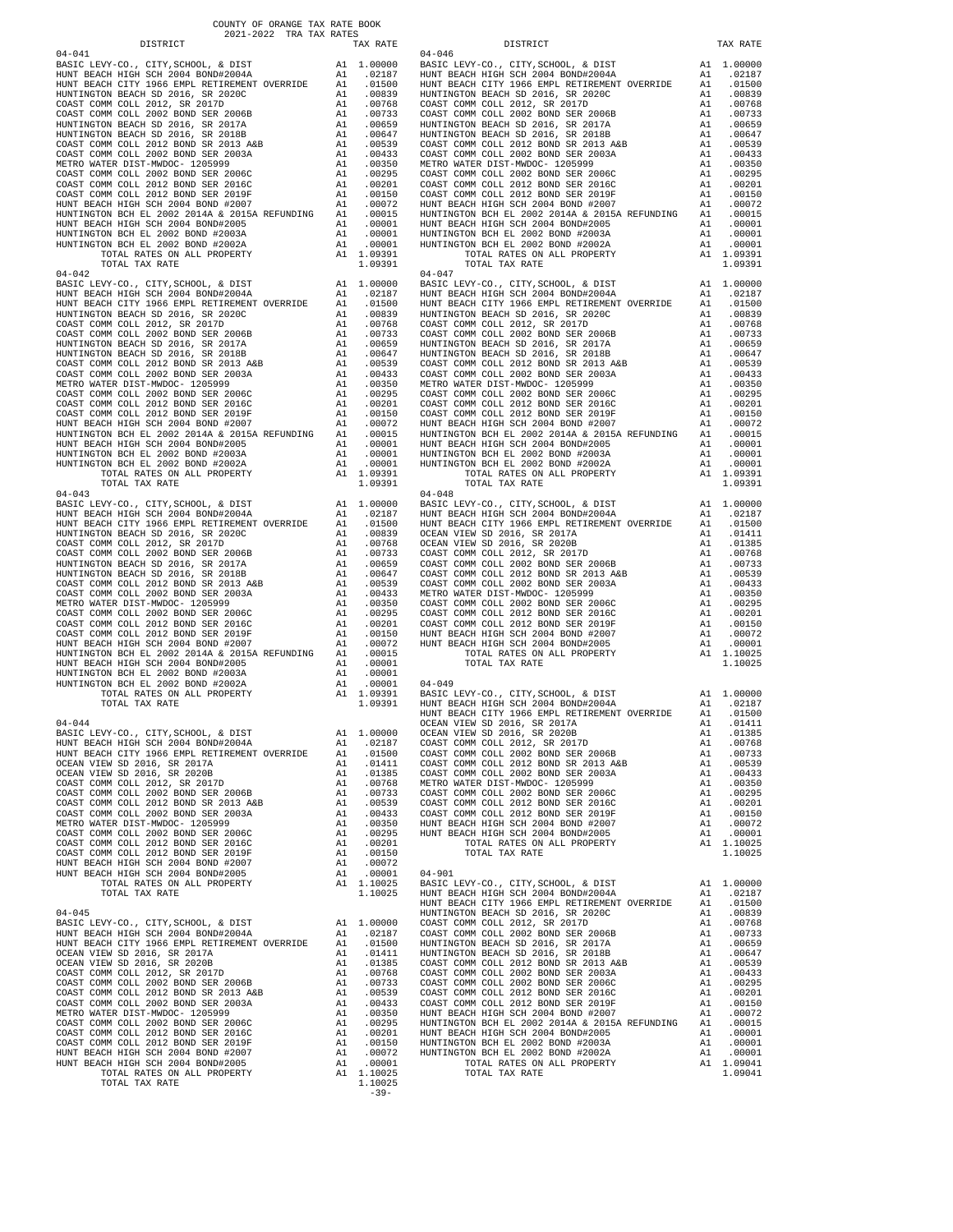| COUNTY OF ORANGE TAX RATE BOOK<br>2021-2022 TRA TAX RATES<br>$2021-2022 \quad \text{TRA TAX RATES}$ DISTRICT 2021-2022 TRA TAX RATES                                                                                                                                                |          |                                                                                                                                                                                                                              |          |
|-------------------------------------------------------------------------------------------------------------------------------------------------------------------------------------------------------------------------------------------------------------------------------------|----------|------------------------------------------------------------------------------------------------------------------------------------------------------------------------------------------------------------------------------|----------|
|                                                                                                                                                                                                                                                                                     | TAX RATE | DISTRICT                                                                                                                                                                                                                     | TAX RATE |
| $04 - 902$                                                                                                                                                                                                                                                                          |          | $04 - 907$                                                                                                                                                                                                                   |          |
|                                                                                                                                                                                                                                                                                     |          |                                                                                                                                                                                                                              |          |
|                                                                                                                                                                                                                                                                                     |          |                                                                                                                                                                                                                              |          |
|                                                                                                                                                                                                                                                                                     |          |                                                                                                                                                                                                                              |          |
|                                                                                                                                                                                                                                                                                     |          |                                                                                                                                                                                                                              |          |
|                                                                                                                                                                                                                                                                                     |          |                                                                                                                                                                                                                              |          |
|                                                                                                                                                                                                                                                                                     |          |                                                                                                                                                                                                                              |          |
|                                                                                                                                                                                                                                                                                     |          |                                                                                                                                                                                                                              |          |
|                                                                                                                                                                                                                                                                                     |          |                                                                                                                                                                                                                              |          |
|                                                                                                                                                                                                                                                                                     |          |                                                                                                                                                                                                                              |          |
|                                                                                                                                                                                                                                                                                     |          |                                                                                                                                                                                                                              |          |
|                                                                                                                                                                                                                                                                                     |          |                                                                                                                                                                                                                              |          |
|                                                                                                                                                                                                                                                                                     |          |                                                                                                                                                                                                                              |          |
| 1.3879<br>2.2020<br>2.2020<br>2.2020<br>2.2020<br>2.2020<br>2.2020<br>2.2020<br>2.2020<br>2.2020<br>2.2020<br>2.2020<br>2.2020<br>2.2020<br>2.2020<br>2.2020<br>2.2020<br>2.2020<br>2.2020<br>2.2020<br>2.2020<br>2.2020<br>2.2020<br>2.2020<br>2.2020<br>2.2020<br>2.2020<br>2.202 |          | TOTAL TAX RATE                                                                                                                                                                                                               | 1,09235  |
|                                                                                                                                                                                                                                                                                     |          |                                                                                                                                                                                                                              |          |
|                                                                                                                                                                                                                                                                                     |          |                                                                                                                                                                                                                              |          |
|                                                                                                                                                                                                                                                                                     |          |                                                                                                                                                                                                                              |          |
|                                                                                                                                                                                                                                                                                     |          |                                                                                                                                                                                                                              |          |
|                                                                                                                                                                                                                                                                                     |          |                                                                                                                                                                                                                              |          |
|                                                                                                                                                                                                                                                                                     |          |                                                                                                                                                                                                                              |          |
|                                                                                                                                                                                                                                                                                     |          |                                                                                                                                                                                                                              |          |
|                                                                                                                                                                                                                                                                                     |          |                                                                                                                                                                                                                              |          |
|                                                                                                                                                                                                                                                                                     |          |                                                                                                                                                                                                                              |          |
|                                                                                                                                                                                                                                                                                     |          |                                                                                                                                                                                                                              |          |
|                                                                                                                                                                                                                                                                                     |          |                                                                                                                                                                                                                              |          |
|                                                                                                                                                                                                                                                                                     |          |                                                                                                                                                                                                                              |          |
|                                                                                                                                                                                                                                                                                     |          |                                                                                                                                                                                                                              |          |
|                                                                                                                                                                                                                                                                                     |          |                                                                                                                                                                                                                              |          |
|                                                                                                                                                                                                                                                                                     |          |                                                                                                                                                                                                                              |          |
|                                                                                                                                                                                                                                                                                     |          |                                                                                                                                                                                                                              |          |
|                                                                                                                                                                                                                                                                                     |          |                                                                                                                                                                                                                              |          |
|                                                                                                                                                                                                                                                                                     |          |                                                                                                                                                                                                                              |          |
|                                                                                                                                                                                                                                                                                     |          |                                                                                                                                                                                                                              |          |
|                                                                                                                                                                                                                                                                                     |          |                                                                                                                                                                                                                              |          |
|                                                                                                                                                                                                                                                                                     |          |                                                                                                                                                                                                                              |          |
|                                                                                                                                                                                                                                                                                     |          |                                                                                                                                                                                                                              |          |
|                                                                                                                                                                                                                                                                                     |          |                                                                                                                                                                                                                              |          |
|                                                                                                                                                                                                                                                                                     |          |                                                                                                                                                                                                                              |          |
|                                                                                                                                                                                                                                                                                     |          |                                                                                                                                                                                                                              |          |
|                                                                                                                                                                                                                                                                                     |          |                                                                                                                                                                                                                              |          |
|                                                                                                                                                                                                                                                                                     |          |                                                                                                                                                                                                                              |          |
|                                                                                                                                                                                                                                                                                     |          |                                                                                                                                                                                                                              |          |
|                                                                                                                                                                                                                                                                                     |          |                                                                                                                                                                                                                              |          |
|                                                                                                                                                                                                                                                                                     |          |                                                                                                                                                                                                                              |          |
|                                                                                                                                                                                                                                                                                     |          |                                                                                                                                                                                                                              |          |
|                                                                                                                                                                                                                                                                                     |          |                                                                                                                                                                                                                              |          |
|                                                                                                                                                                                                                                                                                     |          |                                                                                                                                                                                                                              |          |
|                                                                                                                                                                                                                                                                                     |          |                                                                                                                                                                                                                              |          |
|                                                                                                                                                                                                                                                                                     |          |                                                                                                                                                                                                                              |          |
|                                                                                                                                                                                                                                                                                     |          |                                                                                                                                                                                                                              |          |
|                                                                                                                                                                                                                                                                                     |          |                                                                                                                                                                                                                              |          |
|                                                                                                                                                                                                                                                                                     |          |                                                                                                                                                                                                                              |          |
|                                                                                                                                                                                                                                                                                     |          |                                                                                                                                                                                                                              |          |
|                                                                                                                                                                                                                                                                                     |          |                                                                                                                                                                                                                              |          |
|                                                                                                                                                                                                                                                                                     |          |                                                                                                                                                                                                                              |          |
|                                                                                                                                                                                                                                                                                     |          |                                                                                                                                                                                                                              |          |
|                                                                                                                                                                                                                                                                                     |          |                                                                                                                                                                                                                              |          |
|                                                                                                                                                                                                                                                                                     |          |                                                                                                                                                                                                                              |          |
|                                                                                                                                                                                                                                                                                     |          |                                                                                                                                                                                                                              |          |
|                                                                                                                                                                                                                                                                                     |          |                                                                                                                                                                                                                              |          |
|                                                                                                                                                                                                                                                                                     |          |                                                                                                                                                                                                                              |          |
|                                                                                                                                                                                                                                                                                     |          |                                                                                                                                                                                                                              |          |
|                                                                                                                                                                                                                                                                                     |          |                                                                                                                                                                                                                              |          |
|                                                                                                                                                                                                                                                                                     |          |                                                                                                                                                                                                                              |          |
|                                                                                                                                                                                                                                                                                     |          |                                                                                                                                                                                                                              |          |
|                                                                                                                                                                                                                                                                                     |          |                                                                                                                                                                                                                              |          |
|                                                                                                                                                                                                                                                                                     |          |                                                                                                                                                                                                                              |          |
|                                                                                                                                                                                                                                                                                     |          |                                                                                                                                                                                                                              |          |
|                                                                                                                                                                                                                                                                                     |          |                                                                                                                                                                                                                              |          |
|                                                                                                                                                                                                                                                                                     |          |                                                                                                                                                                                                                              |          |
|                                                                                                                                                                                                                                                                                     |          |                                                                                                                                                                                                                              |          |
|                                                                                                                                                                                                                                                                                     |          |                                                                                                                                                                                                                              |          |
|                                                                                                                                                                                                                                                                                     |          |                                                                                                                                                                                                                              |          |
|                                                                                                                                                                                                                                                                                     |          |                                                                                                                                                                                                                              |          |
|                                                                                                                                                                                                                                                                                     |          |                                                                                                                                                                                                                              |          |
|                                                                                                                                                                                                                                                                                     |          |                                                                                                                                                                                                                              |          |
|                                                                                                                                                                                                                                                                                     |          |                                                                                                                                                                                                                              |          |
|                                                                                                                                                                                                                                                                                     |          | US-ULZ BASIC LEVY-CO., CITY, SCHOOL, & DIST A1 1.00000<br>LAGUNA BEACH USD 2010 GO REFUNDING BOND A1 .01018<br>METRO WATER DIST-MWDOC- 1205999 A1 .00350<br>TOTAL RATES ON ALL PROPERTY A1 1.01368<br>TOTAL TAX RATE 1.01368 |          |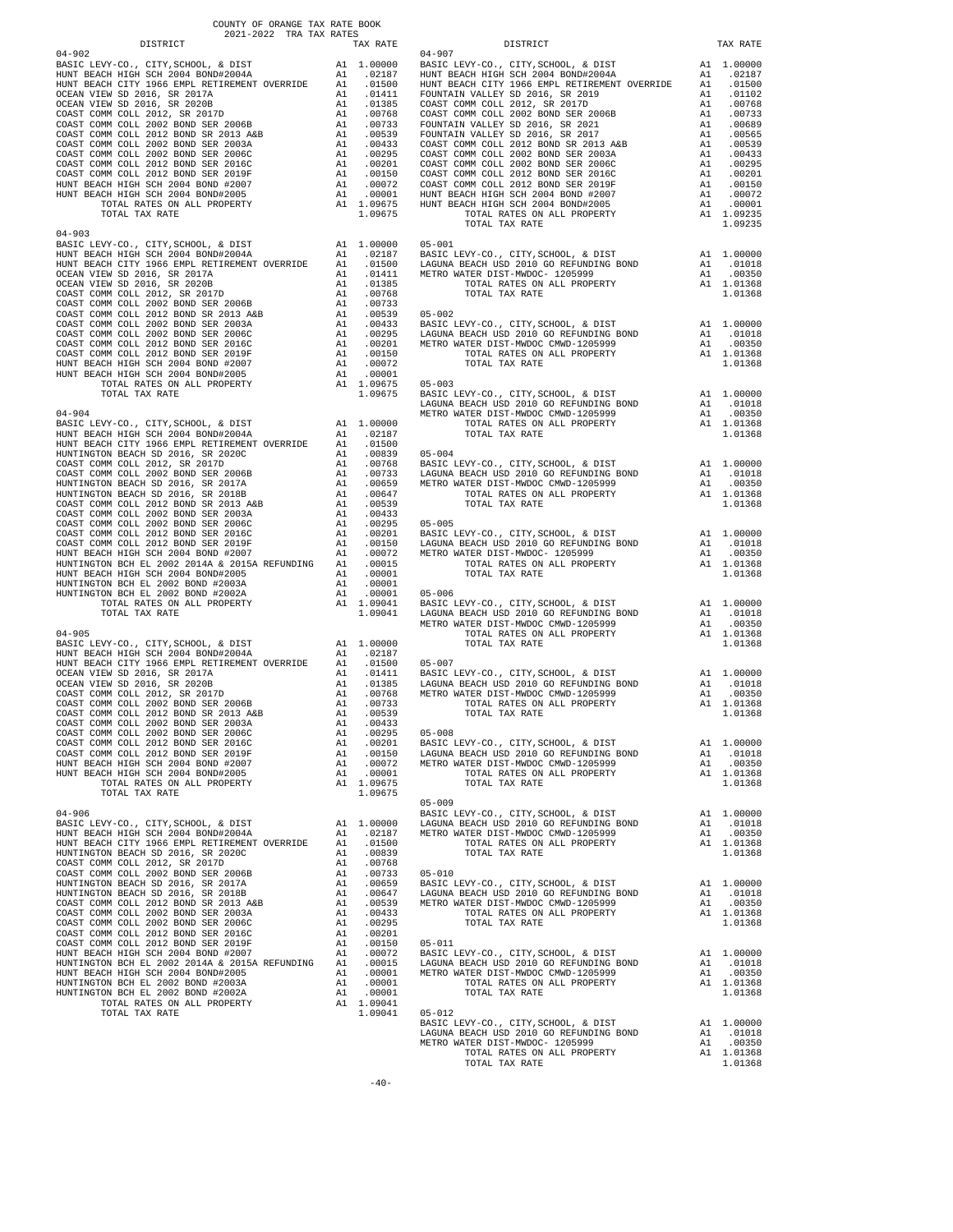| $\begin{minipage}{0.03\textwidth} \begin{tabular}{c} \textbf{0.03}\end{tabular} \begin{tabular}{c} \textbf{0.04}\end{tabular} \begin{tabular}{c} \textbf{0.05}\end{tabular} \end{minipage}$ $\begin{tabular}{c} \textbf{0.06}\end{tabular} \begin{tabular}{c} \textbf{0.07}\end{tabular} \end{minipage}$ |                       | TAX RATE DISTRICT                                                                                                                                                                                                                                                                                                                                          |                         | TAX RATE |
|----------------------------------------------------------------------------------------------------------------------------------------------------------------------------------------------------------------------------------------------------------------------------------------------------------|-----------------------|------------------------------------------------------------------------------------------------------------------------------------------------------------------------------------------------------------------------------------------------------------------------------------------------------------------------------------------------------------|-------------------------|----------|
|                                                                                                                                                                                                                                                                                                          |                       |                                                                                                                                                                                                                                                                                                                                                            |                         |          |
|                                                                                                                                                                                                                                                                                                          |                       |                                                                                                                                                                                                                                                                                                                                                            |                         |          |
|                                                                                                                                                                                                                                                                                                          |                       |                                                                                                                                                                                                                                                                                                                                                            |                         |          |
|                                                                                                                                                                                                                                                                                                          |                       |                                                                                                                                                                                                                                                                                                                                                            |                         |          |
|                                                                                                                                                                                                                                                                                                          |                       |                                                                                                                                                                                                                                                                                                                                                            |                         |          |
|                                                                                                                                                                                                                                                                                                          |                       |                                                                                                                                                                                                                                                                                                                                                            |                         |          |
|                                                                                                                                                                                                                                                                                                          |                       |                                                                                                                                                                                                                                                                                                                                                            |                         |          |
|                                                                                                                                                                                                                                                                                                          |                       |                                                                                                                                                                                                                                                                                                                                                            |                         |          |
|                                                                                                                                                                                                                                                                                                          |                       |                                                                                                                                                                                                                                                                                                                                                            |                         |          |
|                                                                                                                                                                                                                                                                                                          |                       |                                                                                                                                                                                                                                                                                                                                                            |                         |          |
|                                                                                                                                                                                                                                                                                                          |                       |                                                                                                                                                                                                                                                                                                                                                            |                         |          |
|                                                                                                                                                                                                                                                                                                          |                       |                                                                                                                                                                                                                                                                                                                                                            |                         |          |
|                                                                                                                                                                                                                                                                                                          |                       |                                                                                                                                                                                                                                                                                                                                                            |                         |          |
|                                                                                                                                                                                                                                                                                                          |                       |                                                                                                                                                                                                                                                                                                                                                            |                         |          |
|                                                                                                                                                                                                                                                                                                          |                       |                                                                                                                                                                                                                                                                                                                                                            |                         |          |
|                                                                                                                                                                                                                                                                                                          |                       |                                                                                                                                                                                                                                                                                                                                                            |                         |          |
|                                                                                                                                                                                                                                                                                                          |                       |                                                                                                                                                                                                                                                                                                                                                            |                         |          |
|                                                                                                                                                                                                                                                                                                          |                       |                                                                                                                                                                                                                                                                                                                                                            |                         |          |
|                                                                                                                                                                                                                                                                                                          |                       |                                                                                                                                                                                                                                                                                                                                                            |                         |          |
|                                                                                                                                                                                                                                                                                                          |                       |                                                                                                                                                                                                                                                                                                                                                            |                         |          |
|                                                                                                                                                                                                                                                                                                          |                       |                                                                                                                                                                                                                                                                                                                                                            |                         |          |
|                                                                                                                                                                                                                                                                                                          |                       |                                                                                                                                                                                                                                                                                                                                                            |                         |          |
|                                                                                                                                                                                                                                                                                                          |                       |                                                                                                                                                                                                                                                                                                                                                            |                         |          |
|                                                                                                                                                                                                                                                                                                          |                       |                                                                                                                                                                                                                                                                                                                                                            |                         |          |
|                                                                                                                                                                                                                                                                                                          |                       |                                                                                                                                                                                                                                                                                                                                                            |                         |          |
|                                                                                                                                                                                                                                                                                                          |                       |                                                                                                                                                                                                                                                                                                                                                            |                         |          |
|                                                                                                                                                                                                                                                                                                          |                       |                                                                                                                                                                                                                                                                                                                                                            |                         |          |
|                                                                                                                                                                                                                                                                                                          |                       |                                                                                                                                                                                                                                                                                                                                                            |                         |          |
|                                                                                                                                                                                                                                                                                                          |                       |                                                                                                                                                                                                                                                                                                                                                            |                         |          |
|                                                                                                                                                                                                                                                                                                          |                       |                                                                                                                                                                                                                                                                                                                                                            |                         |          |
|                                                                                                                                                                                                                                                                                                          |                       |                                                                                                                                                                                                                                                                                                                                                            |                         |          |
|                                                                                                                                                                                                                                                                                                          |                       |                                                                                                                                                                                                                                                                                                                                                            |                         |          |
|                                                                                                                                                                                                                                                                                                          |                       |                                                                                                                                                                                                                                                                                                                                                            |                         |          |
|                                                                                                                                                                                                                                                                                                          |                       |                                                                                                                                                                                                                                                                                                                                                            |                         |          |
|                                                                                                                                                                                                                                                                                                          |                       |                                                                                                                                                                                                                                                                                                                                                            |                         |          |
|                                                                                                                                                                                                                                                                                                          |                       |                                                                                                                                                                                                                                                                                                                                                            |                         |          |
|                                                                                                                                                                                                                                                                                                          |                       |                                                                                                                                                                                                                                                                                                                                                            |                         |          |
|                                                                                                                                                                                                                                                                                                          |                       |                                                                                                                                                                                                                                                                                                                                                            |                         |          |
|                                                                                                                                                                                                                                                                                                          |                       |                                                                                                                                                                                                                                                                                                                                                            |                         |          |
|                                                                                                                                                                                                                                                                                                          |                       |                                                                                                                                                                                                                                                                                                                                                            |                         |          |
|                                                                                                                                                                                                                                                                                                          |                       |                                                                                                                                                                                                                                                                                                                                                            |                         |          |
|                                                                                                                                                                                                                                                                                                          |                       |                                                                                                                                                                                                                                                                                                                                                            |                         |          |
|                                                                                                                                                                                                                                                                                                          |                       |                                                                                                                                                                                                                                                                                                                                                            |                         |          |
|                                                                                                                                                                                                                                                                                                          |                       |                                                                                                                                                                                                                                                                                                                                                            |                         |          |
|                                                                                                                                                                                                                                                                                                          |                       |                                                                                                                                                                                                                                                                                                                                                            |                         |          |
|                                                                                                                                                                                                                                                                                                          |                       |                                                                                                                                                                                                                                                                                                                                                            |                         |          |
|                                                                                                                                                                                                                                                                                                          |                       |                                                                                                                                                                                                                                                                                                                                                            |                         |          |
|                                                                                                                                                                                                                                                                                                          |                       |                                                                                                                                                                                                                                                                                                                                                            |                         |          |
|                                                                                                                                                                                                                                                                                                          |                       |                                                                                                                                                                                                                                                                                                                                                            |                         |          |
|                                                                                                                                                                                                                                                                                                          |                       |                                                                                                                                                                                                                                                                                                                                                            |                         |          |
|                                                                                                                                                                                                                                                                                                          |                       |                                                                                                                                                                                                                                                                                                                                                            |                         |          |
| 05-024                                                                                                                                                                                                                                                                                                   |                       |                                                                                                                                                                                                                                                                                                                                                            |                         |          |
|                                                                                                                                                                                                                                                                                                          |                       |                                                                                                                                                                                                                                                                                                                                                            |                         |          |
|                                                                                                                                                                                                                                                                                                          |                       | BASIC LEVY-CO., CITY, SCHOOL, & DIST<br>LAGUNA BEACH USD (2010 EXECT) DO AL 1.00000 05-039<br>LAGUNA BEACH USD 2010 GO REFUNDING BOND A1 .00350 LAGUNA BEACH USD 2010 GO REFUNDING BOND<br>METRO WATER DIST-MWDOC CMWD-1205999 A1 .0                                                                                                                       |                         |          |
| TOTAL TAX RATE                                                                                                                                                                                                                                                                                           | 1.01368               | TOTAL RATES ON ALL PROPERTY                                                                                                                                                                                                                                                                                                                                | A1 .00350<br>A1 1.01368 |          |
|                                                                                                                                                                                                                                                                                                          |                       | TOTAL TAX RATE                                                                                                                                                                                                                                                                                                                                             |                         | 1.01368  |
|                                                                                                                                                                                                                                                                                                          |                       | $\begin{tabular}{lllllllllllllllllllll} \textsc{0.01018} & & & & & & \textsc{0.01018} & & & \textsc{0.01018} & & \textsc{0.01018} & & \textsc{0.01018} & & \textsc{0.01018} & & \textsc{0.01018} & & \textsc{0.01018} & & \textsc{0.01018} & & \textsc{0.01018} & & \textsc{0.01018} & & \textsc{0.01018} & & \textsc{0.01018} & & \textsc{0.01018} & & \$ |                         |          |
|                                                                                                                                                                                                                                                                                                          |                       |                                                                                                                                                                                                                                                                                                                                                            |                         |          |
|                                                                                                                                                                                                                                                                                                          |                       |                                                                                                                                                                                                                                                                                                                                                            |                         |          |
|                                                                                                                                                                                                                                                                                                          |                       |                                                                                                                                                                                                                                                                                                                                                            |                         |          |
|                                                                                                                                                                                                                                                                                                          |                       |                                                                                                                                                                                                                                                                                                                                                            |                         |          |
|                                                                                                                                                                                                                                                                                                          |                       |                                                                                                                                                                                                                                                                                                                                                            |                         |          |
|                                                                                                                                                                                                                                                                                                          |                       |                                                                                                                                                                                                                                                                                                                                                            |                         |          |
| BASIC LEVY-CO., CITY, SCHOOL, & DIST A1 1.00000<br>LAGUMA BEACH USD 2010 GO REFUNDING BOND A1 .01018<br>METRO WATER DISTINGHOOC CMWD-1205999 A1 .00350                                                                                                                                                   |                       | $05 - 041$                                                                                                                                                                                                                                                                                                                                                 |                         |          |
| METRO WATER DIST-MWDOC CMWD-1205999<br>TOTAL RATES ON ALL PROPERTY                                                                                                                                                                                                                                       |                       | A1 .01018 05-041<br>A1 .00350 BASIC LEVY-CO., CITY, SCHOOL, & DIST<br>A1 .00350 CAPISTRANO U SFID#1 1999 BOND#2001B<br>1.01368 METRO WATER DIST-MWDOC CMWD-1205999 A1 .00350<br>CAPISTRANO U SFID#1,1999 EL, 2012 REF<br>TOTAL RATES ON                                                                                                                    |                         |          |
| TOTAL TAX RATE                                                                                                                                                                                                                                                                                           |                       |                                                                                                                                                                                                                                                                                                                                                            |                         |          |
|                                                                                                                                                                                                                                                                                                          |                       |                                                                                                                                                                                                                                                                                                                                                            |                         |          |
| $05 - 027$                                                                                                                                                                                                                                                                                               |                       | TOTAL TAX RATE                                                                                                                                                                                                                                                                                                                                             |                         | 1.01077  |
| BASIC LEVY-CO., CITY, SCHOOL, & DIST A1 1.00000<br>LAGUNA BEACH USD 2010 GO REFUNDING BOND A1 .01018<br>METRO WATER DIST-MWDOC CMWD-1205999 A1 .00350                                                                                                                                                    |                       |                                                                                                                                                                                                                                                                                                                                                            |                         |          |
|                                                                                                                                                                                                                                                                                                          |                       |                                                                                                                                                                                                                                                                                                                                                            |                         |          |
| TOTAL RATES ON ALL PROPERTY<br>TOTAL TAX RATE                                                                                                                                                                                                                                                            | A1 1.01368<br>1 01368 |                                                                                                                                                                                                                                                                                                                                                            |                         |          |

-41-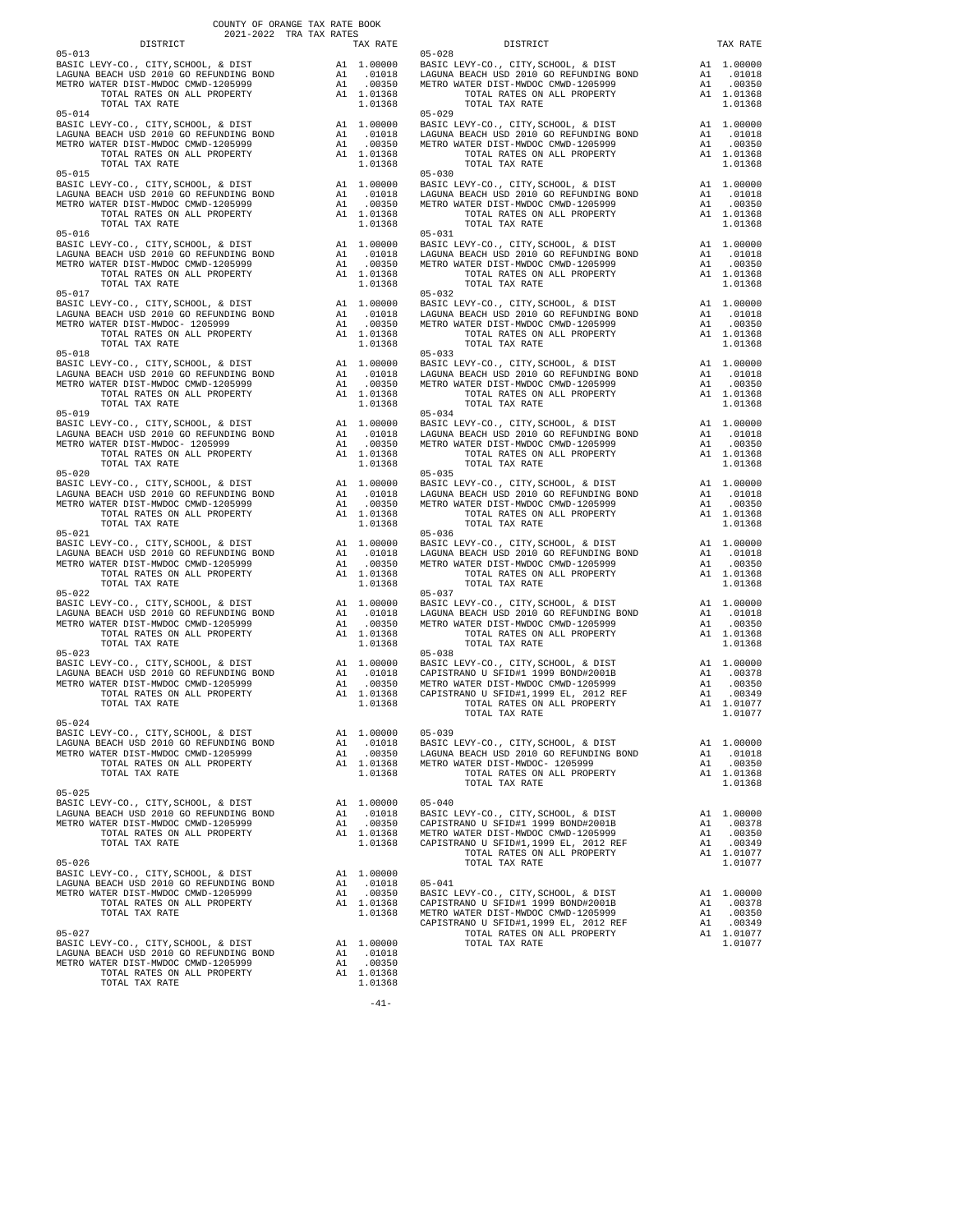| $2021-2022 \quad \text{TRA TAX RATES}$ DISTRICT                                                                                                                                                                               |  |  |
|-------------------------------------------------------------------------------------------------------------------------------------------------------------------------------------------------------------------------------|--|--|
|                                                                                                                                                                                                                               |  |  |
|                                                                                                                                                                                                                               |  |  |
|                                                                                                                                                                                                                               |  |  |
|                                                                                                                                                                                                                               |  |  |
|                                                                                                                                                                                                                               |  |  |
|                                                                                                                                                                                                                               |  |  |
|                                                                                                                                                                                                                               |  |  |
|                                                                                                                                                                                                                               |  |  |
|                                                                                                                                                                                                                               |  |  |
|                                                                                                                                                                                                                               |  |  |
|                                                                                                                                                                                                                               |  |  |
|                                                                                                                                                                                                                               |  |  |
|                                                                                                                                                                                                                               |  |  |
|                                                                                                                                                                                                                               |  |  |
|                                                                                                                                                                                                                               |  |  |
|                                                                                                                                                                                                                               |  |  |
|                                                                                                                                                                                                                               |  |  |
|                                                                                                                                                                                                                               |  |  |
|                                                                                                                                                                                                                               |  |  |
|                                                                                                                                                                                                                               |  |  |
|                                                                                                                                                                                                                               |  |  |
|                                                                                                                                                                                                                               |  |  |
|                                                                                                                                                                                                                               |  |  |
|                                                                                                                                                                                                                               |  |  |
|                                                                                                                                                                                                                               |  |  |
|                                                                                                                                                                                                                               |  |  |
|                                                                                                                                                                                                                               |  |  |
|                                                                                                                                                                                                                               |  |  |
|                                                                                                                                                                                                                               |  |  |
|                                                                                                                                                                                                                               |  |  |
|                                                                                                                                                                                                                               |  |  |
|                                                                                                                                                                                                                               |  |  |
|                                                                                                                                                                                                                               |  |  |
|                                                                                                                                                                                                                               |  |  |
|                                                                                                                                                                                                                               |  |  |
|                                                                                                                                                                                                                               |  |  |
|                                                                                                                                                                                                                               |  |  |
|                                                                                                                                                                                                                               |  |  |
|                                                                                                                                                                                                                               |  |  |
|                                                                                                                                                                                                                               |  |  |
| $05 - 902$                                                                                                                                                                                                                    |  |  |
|                                                                                                                                                                                                                               |  |  |
|                                                                                                                                                                                                                               |  |  |
|                                                                                                                                                                                                                               |  |  |
|                                                                                                                                                                                                                               |  |  |
|                                                                                                                                                                                                                               |  |  |
|                                                                                                                                                                                                                               |  |  |
|                                                                                                                                                                                                                               |  |  |
|                                                                                                                                                                                                                               |  |  |
|                                                                                                                                                                                                                               |  |  |
|                                                                                                                                                                                                                               |  |  |
|                                                                                                                                                                                                                               |  |  |
|                                                                                                                                                                                                                               |  |  |
|                                                                                                                                                                                                                               |  |  |
|                                                                                                                                                                                                                               |  |  |
|                                                                                                                                                                                                                               |  |  |
|                                                                                                                                                                                                                               |  |  |
|                                                                                                                                                                                                                               |  |  |
|                                                                                                                                                                                                                               |  |  |
|                                                                                                                                                                                                                               |  |  |
|                                                                                                                                                                                                                               |  |  |
|                                                                                                                                                                                                                               |  |  |
|                                                                                                                                                                                                                               |  |  |
|                                                                                                                                                                                                                               |  |  |
|                                                                                                                                                                                                                               |  |  |
|                                                                                                                                                                                                                               |  |  |
|                                                                                                                                                                                                                               |  |  |
|                                                                                                                                                                                                                               |  |  |
|                                                                                                                                                                                                                               |  |  |
|                                                                                                                                                                                                                               |  |  |
|                                                                                                                                                                                                                               |  |  |
|                                                                                                                                                                                                                               |  |  |
|                                                                                                                                                                                                                               |  |  |
|                                                                                                                                                                                                                               |  |  |
|                                                                                                                                                                                                                               |  |  |
|                                                                                                                                                                                                                               |  |  |
|                                                                                                                                                                                                                               |  |  |
|                                                                                                                                                                                                                               |  |  |
|                                                                                                                                                                                                                               |  |  |
|                                                                                                                                                                                                                               |  |  |
|                                                                                                                                                                                                                               |  |  |
| NE CONSIDERATION (1990) 2003 EXPERIMENTAL ALGORING THE SECTION OF A MAIN CONSIDERATION OF THE SECTION OF A MAIN CONSIDERATION (1991) AND CONSIDERATION (1991) AND CONSIDERATION (1991) AND CONSIDERATION (1991) AND CONSIDERA |  |  |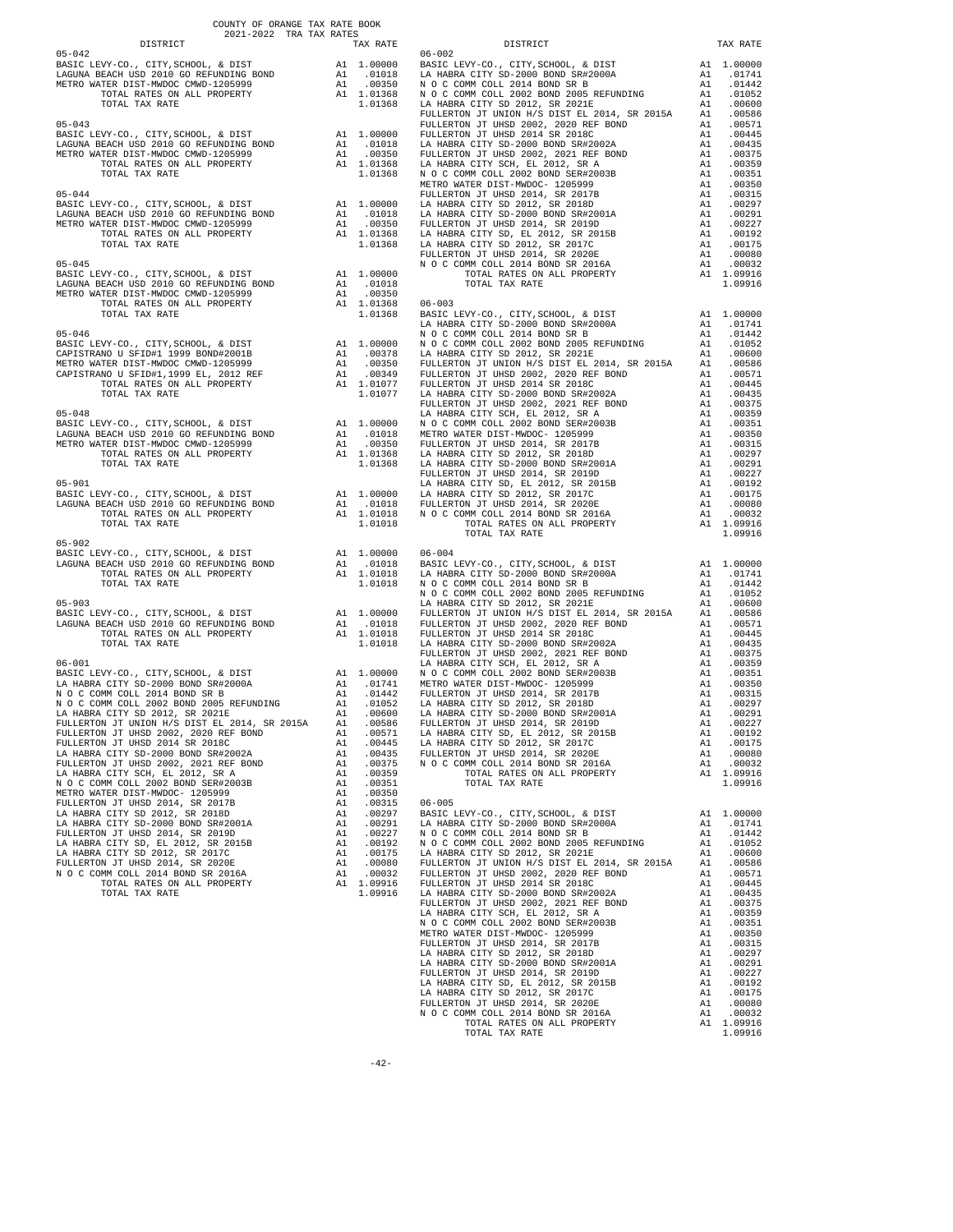|                                                                              | COUNTY OF ORANGE TAX RATE BOOK |  |          |                  |                    |
|------------------------------------------------------------------------------|--------------------------------|--|----------|------------------|--------------------|
| DISTRICT                                                                     | 2021-2022 TRA TAX RATES        |  |          | TAX RATE         |                    |
| $06 - 006$                                                                   |                                |  |          |                  | $06 - 010$         |
|                                                                              |                                |  |          |                  |                    |
|                                                                              |                                |  |          |                  |                    |
|                                                                              |                                |  |          |                  |                    |
|                                                                              |                                |  |          |                  |                    |
|                                                                              |                                |  |          |                  |                    |
|                                                                              |                                |  |          |                  |                    |
|                                                                              |                                |  |          |                  |                    |
|                                                                              |                                |  |          |                  |                    |
|                                                                              |                                |  |          |                  |                    |
|                                                                              |                                |  |          |                  |                    |
|                                                                              |                                |  |          |                  |                    |
|                                                                              |                                |  |          |                  |                    |
|                                                                              |                                |  |          |                  |                    |
|                                                                              |                                |  |          |                  |                    |
|                                                                              |                                |  |          |                  |                    |
|                                                                              |                                |  |          |                  |                    |
|                                                                              |                                |  |          |                  |                    |
|                                                                              |                                |  |          |                  |                    |
|                                                                              |                                |  |          |                  |                    |
| TOTAL TAX RATE                                                               |                                |  |          | 1.09916          |                    |
| $06 - 007$                                                                   |                                |  |          |                  | $06 - 011$         |
|                                                                              |                                |  |          |                  |                    |
|                                                                              |                                |  |          |                  |                    |
|                                                                              |                                |  |          |                  |                    |
|                                                                              |                                |  |          |                  |                    |
|                                                                              |                                |  |          |                  |                    |
|                                                                              |                                |  |          |                  |                    |
|                                                                              |                                |  |          |                  |                    |
|                                                                              |                                |  |          |                  |                    |
|                                                                              |                                |  |          |                  |                    |
|                                                                              |                                |  |          |                  |                    |
|                                                                              |                                |  |          |                  |                    |
|                                                                              |                                |  |          |                  |                    |
|                                                                              |                                |  |          |                  |                    |
|                                                                              |                                |  |          |                  |                    |
|                                                                              |                                |  |          |                  | LA HABR            |
| $06 - 008$                                                                   |                                |  |          |                  | LA HABR            |
|                                                                              |                                |  |          |                  |                    |
|                                                                              |                                |  |          |                  |                    |
|                                                                              |                                |  |          |                  |                    |
|                                                                              |                                |  |          |                  |                    |
|                                                                              |                                |  |          |                  |                    |
|                                                                              |                                |  |          |                  |                    |
|                                                                              |                                |  |          |                  |                    |
|                                                                              |                                |  |          |                  |                    |
|                                                                              |                                |  |          |                  |                    |
|                                                                              |                                |  |          |                  |                    |
|                                                                              |                                |  |          |                  |                    |
|                                                                              |                                |  |          |                  |                    |
|                                                                              |                                |  |          |                  |                    |
|                                                                              |                                |  |          |                  |                    |
|                                                                              |                                |  |          |                  |                    |
|                                                                              |                                |  |          |                  | NOCC               |
|                                                                              |                                |  |          |                  |                    |
|                                                                              |                                |  |          |                  |                    |
|                                                                              |                                |  |          |                  |                    |
|                                                                              |                                |  |          |                  |                    |
| LA HABRA CITY SD 2012, SR 2021E                                              |                                |  | A1       | .00600           | LA HABR            |
| FULLERTON JT UNION H/S DIST EL 2014, SR 2015A                                |                                |  |          | A1 .00586        | LA HABR            |
| FULLERTON JT UHSD 2002, 2020 REF BOND                                        |                                |  |          | A1 .00571        | FULLERT            |
| FULLERTON JT UHSD 2014 SR 2018C                                              |                                |  | A1       | .00445           | NOCC               |
| LA HABRA CITY SD-2000 BOND SR#2002A<br>FULLERTON JT UHSD 2002, 2021 REF BOND |                                |  | A1<br>A1 | .00435<br>.00375 |                    |
| LA HABRA CITY SCH, EL 2012, SR A                                             |                                |  | A1       | .00359           |                    |
| N O C COMM COLL 2002 BOND SER#2003B                                          |                                |  | A1       | .00351           | 06-013             |
| METRO WATER DIST-MWDOC- 1205999                                              |                                |  | A1       | .00350           | BASIC L            |
| FULLERTON JT UHSD 2014, SR 2017B                                             |                                |  |          | A1 .00315        | LA HABR            |
| LA HABRA CITY SD 2012, SR 2018D                                              |                                |  |          | A1.00297         | N O C C            |
| LA HABRA CITY SD-2000 BOND SR#2001A                                          |                                |  |          | A1.00291         | N O C C            |
| FULLERTON JT UHSD 2014, SR 2019D<br>LA HABRA CITY SD, EL 2012, SR 2015B      |                                |  | A1<br>A1 | .00227<br>.00192 | LA HABR<br>FULLERT |
| LA HABRA CITY SD 2012, SR 2017C                                              |                                |  | A1       | .00175           | FULLERT            |
| FULLERTON JT UHSD 2014, SR 2020E                                             |                                |  | A1       | .00080           | FULLERT            |
| N O C COMM COLL 2014 BOND SR 2016A                                           |                                |  | A1       | .00032           | LA HABR            |
| TOTAL RATES ON ALL PROPERTY                                                  |                                |  |          | A1 1.09916       | FULLERT            |
| TOTAL TAX RATE                                                               |                                |  |          | 1.09916          | LA HABR            |
|                                                                              |                                |  |          |                  | NOCC<br>METRO W    |

| 2021-2022 TRA TAX RATES<br>DISTRICT | TAX RATE | DISTRICT                                                                                                                                                                                                                                                                                                                                                                  | TAX RATE |
|-------------------------------------|----------|---------------------------------------------------------------------------------------------------------------------------------------------------------------------------------------------------------------------------------------------------------------------------------------------------------------------------------------------------------------------------|----------|
| $06 - 006$                          |          | $06 - 010$<br>$\begin{tabular}{0.85-0.6\hline 0.6-0.6\hline 0.6-0.6\hline 0.6-0.6\hline 0.7718-0.7187-0.7177, 83000, 6.9177-0.7177, 83000, 6.9177-0.7177, 83000, 6.9187-0.7177, 83000, 8000, 8000, 8000, 8000, 8000, 8000, 8000, 8000, 8000, 8000, 8000, 8000, 80$                                                                                                        |          |
|                                     |          |                                                                                                                                                                                                                                                                                                                                                                           |          |
|                                     |          |                                                                                                                                                                                                                                                                                                                                                                           |          |
|                                     |          |                                                                                                                                                                                                                                                                                                                                                                           |          |
|                                     |          |                                                                                                                                                                                                                                                                                                                                                                           |          |
|                                     |          |                                                                                                                                                                                                                                                                                                                                                                           |          |
|                                     |          |                                                                                                                                                                                                                                                                                                                                                                           |          |
|                                     |          |                                                                                                                                                                                                                                                                                                                                                                           |          |
|                                     |          |                                                                                                                                                                                                                                                                                                                                                                           |          |
|                                     |          |                                                                                                                                                                                                                                                                                                                                                                           |          |
|                                     |          |                                                                                                                                                                                                                                                                                                                                                                           |          |
|                                     |          |                                                                                                                                                                                                                                                                                                                                                                           |          |
|                                     |          |                                                                                                                                                                                                                                                                                                                                                                           |          |
|                                     |          |                                                                                                                                                                                                                                                                                                                                                                           |          |
|                                     |          |                                                                                                                                                                                                                                                                                                                                                                           |          |
|                                     |          |                                                                                                                                                                                                                                                                                                                                                                           |          |
|                                     |          |                                                                                                                                                                                                                                                                                                                                                                           |          |
|                                     |          |                                                                                                                                                                                                                                                                                                                                                                           |          |
|                                     |          |                                                                                                                                                                                                                                                                                                                                                                           |          |
|                                     |          |                                                                                                                                                                                                                                                                                                                                                                           |          |
|                                     |          |                                                                                                                                                                                                                                                                                                                                                                           |          |
|                                     |          |                                                                                                                                                                                                                                                                                                                                                                           |          |
|                                     |          |                                                                                                                                                                                                                                                                                                                                                                           |          |
|                                     |          |                                                                                                                                                                                                                                                                                                                                                                           |          |
|                                     |          |                                                                                                                                                                                                                                                                                                                                                                           |          |
|                                     |          |                                                                                                                                                                                                                                                                                                                                                                           |          |
|                                     |          |                                                                                                                                                                                                                                                                                                                                                                           |          |
|                                     |          |                                                                                                                                                                                                                                                                                                                                                                           |          |
|                                     |          |                                                                                                                                                                                                                                                                                                                                                                           |          |
|                                     |          |                                                                                                                                                                                                                                                                                                                                                                           |          |
|                                     |          |                                                                                                                                                                                                                                                                                                                                                                           |          |
|                                     |          |                                                                                                                                                                                                                                                                                                                                                                           |          |
|                                     |          |                                                                                                                                                                                                                                                                                                                                                                           |          |
|                                     |          |                                                                                                                                                                                                                                                                                                                                                                           |          |
|                                     |          |                                                                                                                                                                                                                                                                                                                                                                           |          |
|                                     |          |                                                                                                                                                                                                                                                                                                                                                                           |          |
|                                     |          |                                                                                                                                                                                                                                                                                                                                                                           |          |
|                                     |          |                                                                                                                                                                                                                                                                                                                                                                           |          |
|                                     |          |                                                                                                                                                                                                                                                                                                                                                                           |          |
|                                     |          |                                                                                                                                                                                                                                                                                                                                                                           |          |
|                                     |          |                                                                                                                                                                                                                                                                                                                                                                           |          |
|                                     |          |                                                                                                                                                                                                                                                                                                                                                                           |          |
|                                     |          |                                                                                                                                                                                                                                                                                                                                                                           |          |
|                                     |          |                                                                                                                                                                                                                                                                                                                                                                           |          |
|                                     |          |                                                                                                                                                                                                                                                                                                                                                                           |          |
|                                     |          |                                                                                                                                                                                                                                                                                                                                                                           |          |
|                                     |          |                                                                                                                                                                                                                                                                                                                                                                           |          |
|                                     |          |                                                                                                                                                                                                                                                                                                                                                                           |          |
|                                     |          |                                                                                                                                                                                                                                                                                                                                                                           |          |
|                                     |          |                                                                                                                                                                                                                                                                                                                                                                           |          |
|                                     |          |                                                                                                                                                                                                                                                                                                                                                                           |          |
|                                     |          |                                                                                                                                                                                                                                                                                                                                                                           |          |
|                                     |          |                                                                                                                                                                                                                                                                                                                                                                           |          |
|                                     |          |                                                                                                                                                                                                                                                                                                                                                                           |          |
|                                     |          |                                                                                                                                                                                                                                                                                                                                                                           |          |
|                                     |          |                                                                                                                                                                                                                                                                                                                                                                           |          |
|                                     |          |                                                                                                                                                                                                                                                                                                                                                                           |          |
|                                     |          | $\begin{tabular}{l ll} \textbf{M} & 0 & 0.00000 \text{COL} & 0.00000 \text{RREV} \\ \textbf{FULLRETWN T T T S R 10 & 0.00000 \text{RREV} \\ \textbf{FULLRETWN T T T S R 10 & 0.00000 \text{RREV} \\ \textbf{FULLRETWN T T T S R 10 & 0.00000 \text{RREV} \\ \textbf{FULLRETWN T T T S P 20010 \text{DRW} \\ \textbf{FULR S C C C C C C C C C C C C C C C C C C C C C C C$ |          |
|                                     |          |                                                                                                                                                                                                                                                                                                                                                                           |          |
|                                     |          |                                                                                                                                                                                                                                                                                                                                                                           |          |
|                                     |          |                                                                                                                                                                                                                                                                                                                                                                           |          |
|                                     |          |                                                                                                                                                                                                                                                                                                                                                                           |          |
|                                     |          |                                                                                                                                                                                                                                                                                                                                                                           |          |
|                                     |          |                                                                                                                                                                                                                                                                                                                                                                           |          |
|                                     |          |                                                                                                                                                                                                                                                                                                                                                                           |          |
|                                     |          |                                                                                                                                                                                                                                                                                                                                                                           |          |
|                                     |          |                                                                                                                                                                                                                                                                                                                                                                           |          |
|                                     |          |                                                                                                                                                                                                                                                                                                                                                                           |          |
|                                     |          |                                                                                                                                                                                                                                                                                                                                                                           |          |
|                                     |          |                                                                                                                                                                                                                                                                                                                                                                           |          |
|                                     |          |                                                                                                                                                                                                                                                                                                                                                                           |          |
|                                     |          |                                                                                                                                                                                                                                                                                                                                                                           |          |
|                                     |          |                                                                                                                                                                                                                                                                                                                                                                           |          |
|                                     |          |                                                                                                                                                                                                                                                                                                                                                                           |          |
|                                     |          |                                                                                                                                                                                                                                                                                                                                                                           |          |
|                                     |          |                                                                                                                                                                                                                                                                                                                                                                           |          |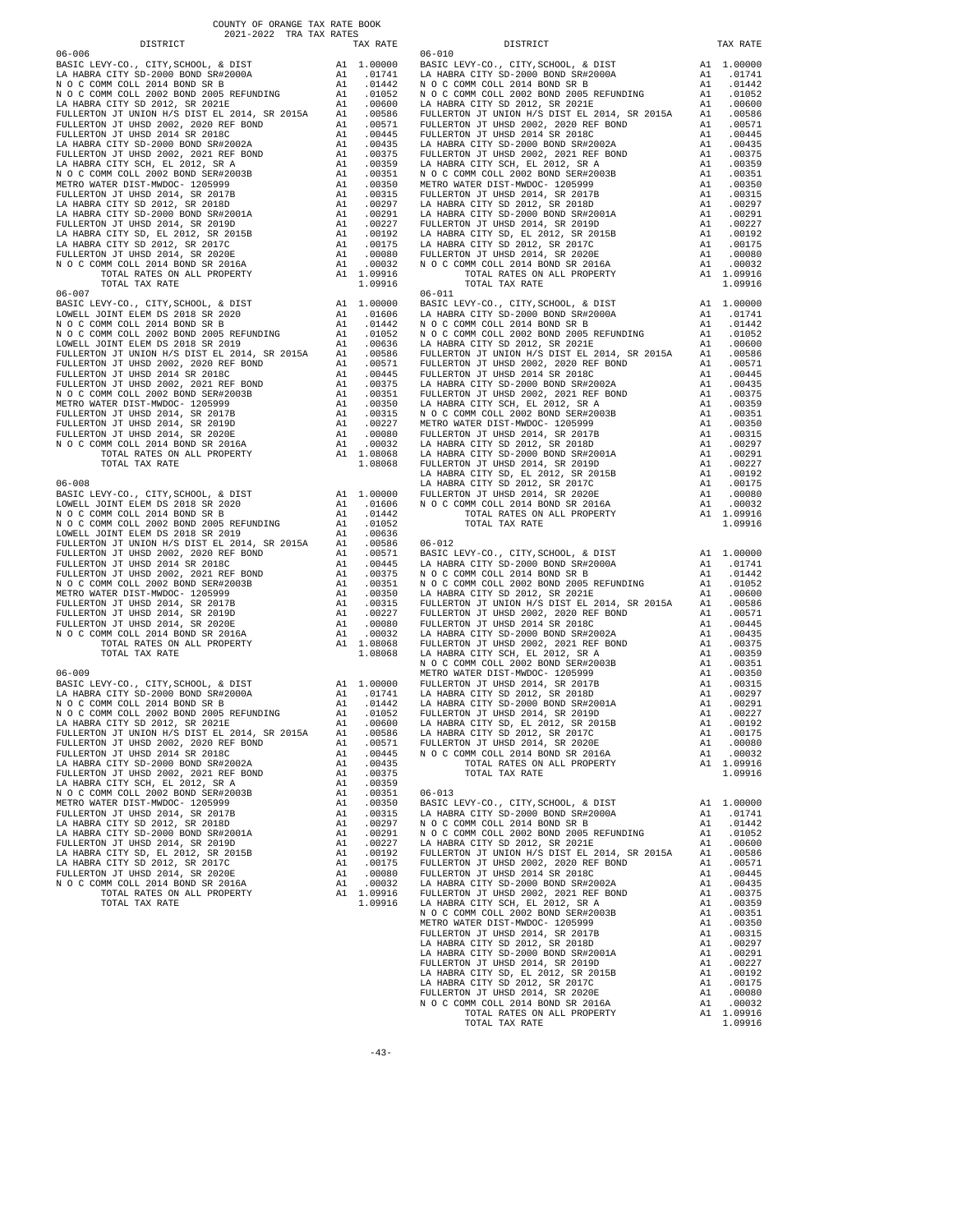| DISTRICT                                                               |          | TAX RATE                                                 |            |
|------------------------------------------------------------------------|----------|----------------------------------------------------------|------------|
| 06-014                                                                 |          |                                                          | $06 - 018$ |
|                                                                        |          |                                                          |            |
|                                                                        |          |                                                          |            |
|                                                                        |          |                                                          |            |
|                                                                        |          |                                                          |            |
|                                                                        |          |                                                          |            |
|                                                                        |          |                                                          |            |
|                                                                        |          |                                                          |            |
|                                                                        |          |                                                          |            |
|                                                                        |          |                                                          |            |
|                                                                        |          |                                                          |            |
|                                                                        |          |                                                          |            |
|                                                                        |          |                                                          |            |
|                                                                        |          |                                                          |            |
|                                                                        |          |                                                          |            |
|                                                                        |          |                                                          |            |
|                                                                        |          |                                                          |            |
|                                                                        |          |                                                          |            |
|                                                                        |          |                                                          |            |
|                                                                        |          |                                                          |            |
|                                                                        |          |                                                          |            |
|                                                                        |          |                                                          |            |
| TOTAL TAX RATE                                                         |          | 1.09916                                                  |            |
| $06 - 015$                                                             |          |                                                          | 06-019     |
|                                                                        |          |                                                          |            |
|                                                                        |          |                                                          |            |
|                                                                        |          |                                                          |            |
|                                                                        |          |                                                          |            |
|                                                                        |          |                                                          |            |
|                                                                        |          |                                                          |            |
|                                                                        |          |                                                          |            |
|                                                                        |          |                                                          |            |
|                                                                        |          |                                                          |            |
|                                                                        |          |                                                          |            |
|                                                                        |          |                                                          |            |
|                                                                        |          |                                                          |            |
|                                                                        |          |                                                          |            |
|                                                                        |          |                                                          |            |
|                                                                        |          |                                                          |            |
|                                                                        |          |                                                          |            |
|                                                                        |          |                                                          |            |
|                                                                        |          |                                                          |            |
|                                                                        |          |                                                          |            |
|                                                                        |          |                                                          |            |
|                                                                        |          |                                                          |            |
| TOTAL TAX RATE                                                         |          | 1.09916                                                  |            |
|                                                                        |          |                                                          |            |
|                                                                        |          |                                                          |            |
|                                                                        |          |                                                          |            |
|                                                                        |          |                                                          |            |
|                                                                        |          |                                                          |            |
|                                                                        |          |                                                          |            |
|                                                                        |          |                                                          |            |
|                                                                        |          |                                                          |            |
|                                                                        |          |                                                          |            |
|                                                                        |          |                                                          |            |
|                                                                        |          |                                                          |            |
|                                                                        |          |                                                          |            |
|                                                                        |          |                                                          |            |
|                                                                        |          |                                                          |            |
|                                                                        |          |                                                          |            |
|                                                                        |          |                                                          |            |
|                                                                        |          |                                                          |            |
|                                                                        |          |                                                          |            |
|                                                                        |          |                                                          |            |
|                                                                        |          |                                                          |            |
|                                                                        |          |                                                          |            |
| N O C COMM COLL 2014 BOND SR 2016A                                     |          | A1 .00032                                                | NOCC       |
| TOTAL RATES ON ALL PROPERTY                                            | A1       | 1.09916                                                  |            |
| TOTAL TAX RATE                                                         |          | 1.09916                                                  |            |
| $06 - 017$                                                             |          |                                                          | $06 - 021$ |
| BASIC LEVY-CO., CITY, SCHOOL, & DIST                                   |          | A1 1.00000                                               | BASIC L    |
| LA HABRA CITY SD-2000 BOND SR#2000A                                    |          | A1.01741                                                 | LA HABR    |
| N O C COMM COLL 2014 BOND SR B                                         | A1       | .01442                                                   | NOCC       |
|                                                                        |          |                                                          |            |
|                                                                        |          |                                                          |            |
|                                                                        |          |                                                          |            |
|                                                                        |          |                                                          |            |
|                                                                        |          |                                                          |            |
|                                                                        |          |                                                          |            |
|                                                                        |          |                                                          |            |
|                                                                        |          |                                                          |            |
|                                                                        |          |                                                          |            |
|                                                                        |          |                                                          |            |
|                                                                        |          |                                                          |            |
| LA HABRA CITY SD 2012, SR 2018D<br>LA HABRA CITY SD-2000 BOND SR#2001A |          | A1.00297<br>A1 .00291 LA HABR                            | LA HABR    |
|                                                                        |          |                                                          |            |
| FULLERTON JT UHSD 2014, SR 2019D                                       | A1       | .00227                                                   | FULLERT    |
| LA HABRA CITY SD, EL 2012, SR 2015B<br>LA HABRA CITY SD 2012, SR 2017C | A1<br>A1 | .00192                                                   | LA HABR    |
| FULLERTON JT UHSD 2014, SR 2020E                                       |          | A1 .00175 LA HABR<br>A1 .00080 FULLERT<br>A1 .00032 NOCC |            |
|                                                                        |          |                                                          |            |
| N O C COMM COLL 2014 BOND SR 2016A<br>TOTAL RATES ON ALL PROPERTY      |          | A1 1.09916                                               |            |
| TOTAL TAX RATE                                                         |          | 1.09916                                                  |            |
|                                                                        |          |                                                          |            |

| COUNTY OF ORANGE TAX RATE BOOK<br>$\begin{minipage}{.0.5\textwidth} \begin{tabular}{l} \multicolumn{2}{c} {\textwidth} \end{tabular} \hline \multicolumn{2}{c} {\textwidth} \begin{tabular}{l} \multicolumn{2}{c} {\textwidth} \end{tabular} \hline \multicolumn{2}{c} {\textwidth} \begin{tabular}{l} \multicolumn{2}{c} {\textwidth} \end{tabular} \hline \multicolumn{2}{c} {\textwidth} \begin{tabular}{l} \multicolumn{2}{c} {\textwidth} \end{tabular} \hline \multicolumn{2}{c} {\textwidth} \begin{tabular}{l} \multicolumn{2}{c} {\textwidth} \end{tabular} \hline \multic$ |          |            |          |
|--------------------------------------------------------------------------------------------------------------------------------------------------------------------------------------------------------------------------------------------------------------------------------------------------------------------------------------------------------------------------------------------------------------------------------------------------------------------------------------------------------------------------------------------------------------------------------------|----------|------------|----------|
|                                                                                                                                                                                                                                                                                                                                                                                                                                                                                                                                                                                      | TAX RATE | DISTRICT   | TAX RATE |
| $06 - 014$                                                                                                                                                                                                                                                                                                                                                                                                                                                                                                                                                                           |          | $06 - 018$ |          |
|                                                                                                                                                                                                                                                                                                                                                                                                                                                                                                                                                                                      |          |            |          |
|                                                                                                                                                                                                                                                                                                                                                                                                                                                                                                                                                                                      |          |            |          |
|                                                                                                                                                                                                                                                                                                                                                                                                                                                                                                                                                                                      |          |            |          |
|                                                                                                                                                                                                                                                                                                                                                                                                                                                                                                                                                                                      |          |            |          |
|                                                                                                                                                                                                                                                                                                                                                                                                                                                                                                                                                                                      |          |            |          |
|                                                                                                                                                                                                                                                                                                                                                                                                                                                                                                                                                                                      |          |            |          |
|                                                                                                                                                                                                                                                                                                                                                                                                                                                                                                                                                                                      |          |            |          |
|                                                                                                                                                                                                                                                                                                                                                                                                                                                                                                                                                                                      |          |            |          |
|                                                                                                                                                                                                                                                                                                                                                                                                                                                                                                                                                                                      |          |            |          |
|                                                                                                                                                                                                                                                                                                                                                                                                                                                                                                                                                                                      |          |            |          |
|                                                                                                                                                                                                                                                                                                                                                                                                                                                                                                                                                                                      |          |            |          |
|                                                                                                                                                                                                                                                                                                                                                                                                                                                                                                                                                                                      |          |            |          |
|                                                                                                                                                                                                                                                                                                                                                                                                                                                                                                                                                                                      |          |            |          |
|                                                                                                                                                                                                                                                                                                                                                                                                                                                                                                                                                                                      |          |            |          |
|                                                                                                                                                                                                                                                                                                                                                                                                                                                                                                                                                                                      |          |            |          |
|                                                                                                                                                                                                                                                                                                                                                                                                                                                                                                                                                                                      |          |            |          |
|                                                                                                                                                                                                                                                                                                                                                                                                                                                                                                                                                                                      |          |            |          |
| $06 - 015$                                                                                                                                                                                                                                                                                                                                                                                                                                                                                                                                                                           |          | $06 - 019$ |          |
|                                                                                                                                                                                                                                                                                                                                                                                                                                                                                                                                                                                      |          |            |          |
|                                                                                                                                                                                                                                                                                                                                                                                                                                                                                                                                                                                      |          |            |          |
|                                                                                                                                                                                                                                                                                                                                                                                                                                                                                                                                                                                      |          |            |          |
|                                                                                                                                                                                                                                                                                                                                                                                                                                                                                                                                                                                      |          |            |          |
|                                                                                                                                                                                                                                                                                                                                                                                                                                                                                                                                                                                      |          |            |          |
|                                                                                                                                                                                                                                                                                                                                                                                                                                                                                                                                                                                      |          |            |          |
|                                                                                                                                                                                                                                                                                                                                                                                                                                                                                                                                                                                      |          |            |          |
|                                                                                                                                                                                                                                                                                                                                                                                                                                                                                                                                                                                      |          |            |          |
|                                                                                                                                                                                                                                                                                                                                                                                                                                                                                                                                                                                      |          |            |          |
|                                                                                                                                                                                                                                                                                                                                                                                                                                                                                                                                                                                      |          |            |          |
|                                                                                                                                                                                                                                                                                                                                                                                                                                                                                                                                                                                      |          |            |          |
|                                                                                                                                                                                                                                                                                                                                                                                                                                                                                                                                                                                      |          |            |          |
|                                                                                                                                                                                                                                                                                                                                                                                                                                                                                                                                                                                      |          |            |          |
|                                                                                                                                                                                                                                                                                                                                                                                                                                                                                                                                                                                      |          |            |          |
|                                                                                                                                                                                                                                                                                                                                                                                                                                                                                                                                                                                      |          |            |          |
|                                                                                                                                                                                                                                                                                                                                                                                                                                                                                                                                                                                      |          |            |          |
|                                                                                                                                                                                                                                                                                                                                                                                                                                                                                                                                                                                      |          |            |          |
|                                                                                                                                                                                                                                                                                                                                                                                                                                                                                                                                                                                      |          |            |          |
|                                                                                                                                                                                                                                                                                                                                                                                                                                                                                                                                                                                      |          |            |          |
|                                                                                                                                                                                                                                                                                                                                                                                                                                                                                                                                                                                      |          |            |          |
|                                                                                                                                                                                                                                                                                                                                                                                                                                                                                                                                                                                      |          |            |          |
|                                                                                                                                                                                                                                                                                                                                                                                                                                                                                                                                                                                      |          |            |          |
|                                                                                                                                                                                                                                                                                                                                                                                                                                                                                                                                                                                      |          |            |          |
|                                                                                                                                                                                                                                                                                                                                                                                                                                                                                                                                                                                      |          |            |          |
|                                                                                                                                                                                                                                                                                                                                                                                                                                                                                                                                                                                      |          |            |          |
|                                                                                                                                                                                                                                                                                                                                                                                                                                                                                                                                                                                      |          |            |          |
|                                                                                                                                                                                                                                                                                                                                                                                                                                                                                                                                                                                      |          |            |          |
|                                                                                                                                                                                                                                                                                                                                                                                                                                                                                                                                                                                      |          |            |          |
|                                                                                                                                                                                                                                                                                                                                                                                                                                                                                                                                                                                      |          |            |          |
|                                                                                                                                                                                                                                                                                                                                                                                                                                                                                                                                                                                      |          |            |          |
|                                                                                                                                                                                                                                                                                                                                                                                                                                                                                                                                                                                      |          |            |          |
|                                                                                                                                                                                                                                                                                                                                                                                                                                                                                                                                                                                      |          |            |          |
|                                                                                                                                                                                                                                                                                                                                                                                                                                                                                                                                                                                      |          |            |          |
|                                                                                                                                                                                                                                                                                                                                                                                                                                                                                                                                                                                      |          |            |          |
| $06 - 017$                                                                                                                                                                                                                                                                                                                                                                                                                                                                                                                                                                           |          | $06 - 021$ |          |
|                                                                                                                                                                                                                                                                                                                                                                                                                                                                                                                                                                                      |          |            |          |
|                                                                                                                                                                                                                                                                                                                                                                                                                                                                                                                                                                                      |          |            |          |
|                                                                                                                                                                                                                                                                                                                                                                                                                                                                                                                                                                                      |          |            |          |
|                                                                                                                                                                                                                                                                                                                                                                                                                                                                                                                                                                                      |          |            |          |
|                                                                                                                                                                                                                                                                                                                                                                                                                                                                                                                                                                                      |          |            |          |
|                                                                                                                                                                                                                                                                                                                                                                                                                                                                                                                                                                                      |          |            |          |
|                                                                                                                                                                                                                                                                                                                                                                                                                                                                                                                                                                                      |          |            |          |
|                                                                                                                                                                                                                                                                                                                                                                                                                                                                                                                                                                                      |          |            |          |
|                                                                                                                                                                                                                                                                                                                                                                                                                                                                                                                                                                                      |          |            |          |
|                                                                                                                                                                                                                                                                                                                                                                                                                                                                                                                                                                                      |          |            |          |
|                                                                                                                                                                                                                                                                                                                                                                                                                                                                                                                                                                                      |          |            |          |
|                                                                                                                                                                                                                                                                                                                                                                                                                                                                                                                                                                                      |          |            |          |
|                                                                                                                                                                                                                                                                                                                                                                                                                                                                                                                                                                                      |          |            |          |
|                                                                                                                                                                                                                                                                                                                                                                                                                                                                                                                                                                                      |          |            |          |
|                                                                                                                                                                                                                                                                                                                                                                                                                                                                                                                                                                                      |          |            |          |
|                                                                                                                                                                                                                                                                                                                                                                                                                                                                                                                                                                                      |          |            |          |
|                                                                                                                                                                                                                                                                                                                                                                                                                                                                                                                                                                                      |          |            |          |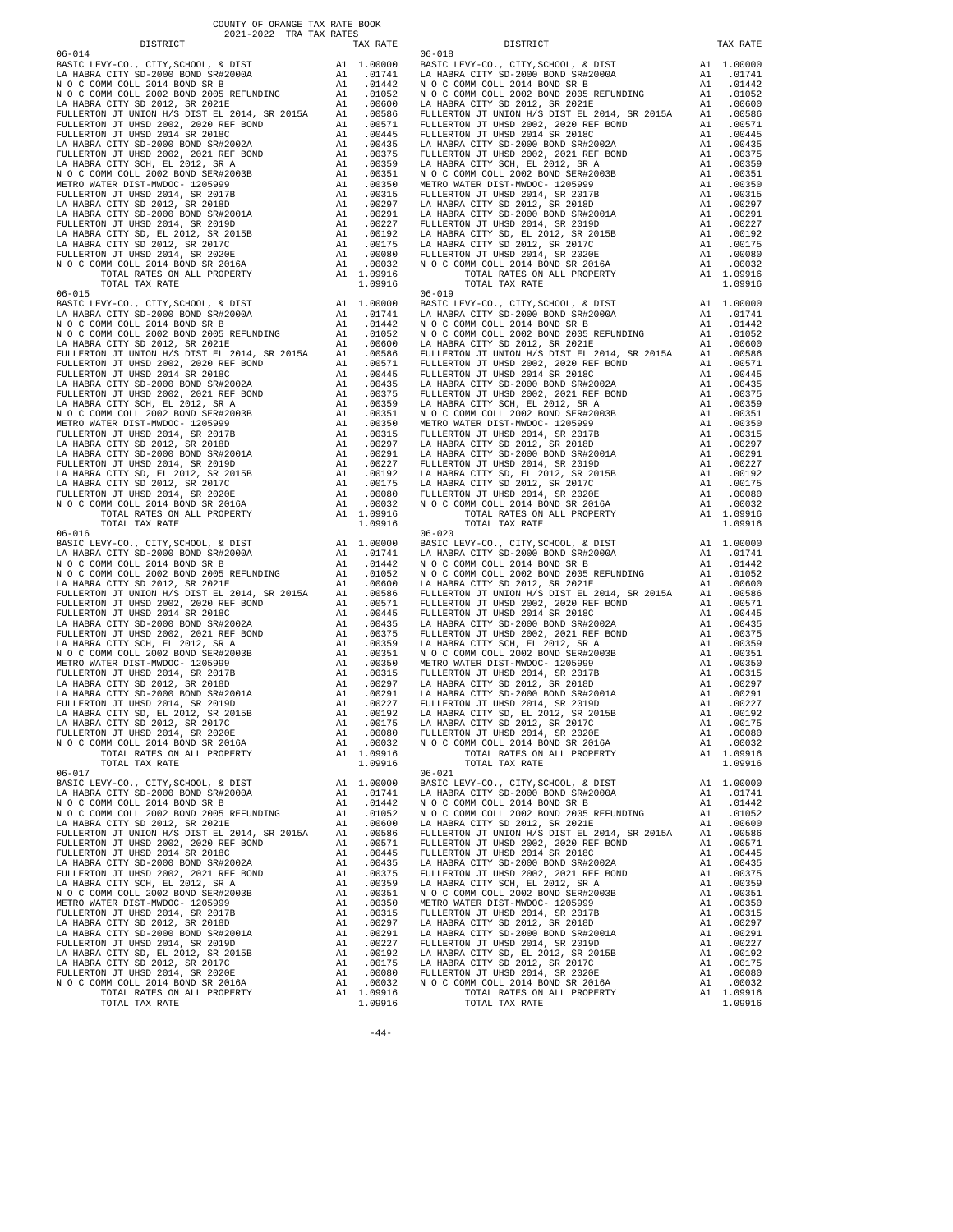| DISTRICT                                                               |    | TAX RATE                                                 |            |
|------------------------------------------------------------------------|----|----------------------------------------------------------|------------|
| $06 - 022$                                                             |    |                                                          | $06 - 026$ |
|                                                                        |    |                                                          |            |
|                                                                        |    |                                                          |            |
|                                                                        |    |                                                          |            |
|                                                                        |    |                                                          |            |
|                                                                        |    |                                                          |            |
|                                                                        |    |                                                          |            |
|                                                                        |    |                                                          |            |
|                                                                        |    |                                                          |            |
|                                                                        |    |                                                          |            |
|                                                                        |    |                                                          |            |
|                                                                        |    |                                                          |            |
|                                                                        |    |                                                          |            |
|                                                                        |    |                                                          |            |
|                                                                        |    |                                                          |            |
|                                                                        |    |                                                          |            |
|                                                                        |    |                                                          |            |
|                                                                        |    |                                                          |            |
|                                                                        |    |                                                          |            |
|                                                                        |    |                                                          |            |
|                                                                        |    |                                                          |            |
| TOTAL TAX RATE                                                         |    | 1.09916                                                  |            |
| $06 - 023$                                                             |    |                                                          | 06-027     |
|                                                                        |    |                                                          |            |
|                                                                        |    |                                                          |            |
|                                                                        |    |                                                          |            |
|                                                                        |    |                                                          |            |
|                                                                        |    |                                                          |            |
|                                                                        |    |                                                          |            |
|                                                                        |    |                                                          |            |
|                                                                        |    |                                                          |            |
|                                                                        |    |                                                          |            |
|                                                                        |    |                                                          |            |
|                                                                        |    |                                                          |            |
|                                                                        |    |                                                          |            |
|                                                                        |    |                                                          |            |
|                                                                        |    |                                                          |            |
|                                                                        |    |                                                          |            |
|                                                                        |    |                                                          |            |
|                                                                        |    |                                                          |            |
|                                                                        |    |                                                          |            |
|                                                                        |    |                                                          |            |
|                                                                        |    |                                                          |            |
| TOTAL TAX RATE                                                         |    | 1.09916                                                  |            |
|                                                                        |    |                                                          |            |
|                                                                        |    |                                                          |            |
|                                                                        |    |                                                          |            |
|                                                                        |    |                                                          |            |
|                                                                        |    |                                                          |            |
|                                                                        |    |                                                          |            |
|                                                                        |    |                                                          |            |
|                                                                        |    |                                                          |            |
|                                                                        |    |                                                          |            |
|                                                                        |    |                                                          |            |
|                                                                        |    |                                                          |            |
|                                                                        |    |                                                          |            |
|                                                                        |    |                                                          |            |
|                                                                        |    |                                                          |            |
|                                                                        |    |                                                          |            |
|                                                                        |    |                                                          |            |
|                                                                        |    |                                                          |            |
|                                                                        |    |                                                          |            |
|                                                                        |    |                                                          |            |
| N O C COMM COLL 2014 BOND SR 2016A                                     |    | A1 .00032                                                | NOCC       |
| TOTAL RATES ON ALL PROPERTY                                            | A1 | 1.09916                                                  |            |
| TOTAL TAX RATE                                                         |    | 1.09916                                                  |            |
| $06 - 025$                                                             |    |                                                          | $06 - 029$ |
| BASIC LEVY-CO., CITY, SCHOOL, & DIST                                   |    | A1 1.00000                                               | BASIC L    |
| LA HABRA CITY SD-2000 BOND SR#2000A                                    |    | A1.01741                                                 | LA HABR    |
|                                                                        |    |                                                          |            |
|                                                                        |    |                                                          |            |
|                                                                        |    |                                                          |            |
|                                                                        |    |                                                          |            |
|                                                                        |    |                                                          |            |
|                                                                        |    |                                                          |            |
|                                                                        |    |                                                          |            |
|                                                                        |    |                                                          |            |
|                                                                        |    |                                                          |            |
|                                                                        |    |                                                          |            |
|                                                                        |    |                                                          |            |
| LA HABRA CITY SD 2012, SR 2018D<br>LA HABRA CITY SD-2000 BOND SR#2001A |    | A1.00297<br>A1 .00291 LA HABR                            | LA HABR    |
| FULLERTON JT UHSD 2014, SR 2019D                                       | A1 | .00227                                                   | FULLERT    |
| LA HABRA CITY SD, EL 2012, SR 2015B                                    | A1 | .00192                                                   | LA HABR    |
| LA HABRA CITY SD 2012, SR 2017C                                        | A1 |                                                          |            |
| FULLERTON JT UHSD 2014, SR 2020E                                       |    |                                                          |            |
| N O C COMM COLL 2014 BOND SR 2016A                                     |    | A1 .00175 LA HABR<br>A1 .00080 FULLERT<br>A1 .00032 NOCC |            |
| TOTAL RATES ON ALL PROPERTY                                            |    | A1 1.09916                                               |            |
| TOTAL TAX RATE                                                         |    | 1.09916                                                  |            |

| COUNTY OF ORANGE TAX RATE BOOK |          |                                                                                                                                                                                                                                                                                                                                                                                                                                               |          |
|--------------------------------|----------|-----------------------------------------------------------------------------------------------------------------------------------------------------------------------------------------------------------------------------------------------------------------------------------------------------------------------------------------------------------------------------------------------------------------------------------------------|----------|
|                                | TAX RATE | DISTRICT                                                                                                                                                                                                                                                                                                                                                                                                                                      | TAX RATE |
| $06 - 022$                     |          | $06 - 026$<br>$\begin{tabular}{cccccc} 0.6-022 & \text{DISTRIT} & \text{TA K RATE} & \text{TA K RATE} & \text{TA RATE} \\ \text{BAIC LEV} & \text{CO, CITY, SCHOOL, & \text{A DISTR} & \text{A.1.00010} & \text{BASE LEVV-CO.}, \text{CITY, SCHOOL, & \text{A DISTR} & \text{A.1.00000} \\ \text{NA} & \text{NA} & \text{NA} & \text{NA} & \text{NA} & \text{NA} \\ \text{NA} & \text{NA} & \text{NA} & \text{NA} & \text{NA} \\ \text{NA} &$ |          |
|                                |          |                                                                                                                                                                                                                                                                                                                                                                                                                                               |          |
|                                |          |                                                                                                                                                                                                                                                                                                                                                                                                                                               |          |
|                                |          |                                                                                                                                                                                                                                                                                                                                                                                                                                               |          |
|                                |          |                                                                                                                                                                                                                                                                                                                                                                                                                                               |          |
|                                |          |                                                                                                                                                                                                                                                                                                                                                                                                                                               |          |
|                                |          |                                                                                                                                                                                                                                                                                                                                                                                                                                               |          |
|                                |          |                                                                                                                                                                                                                                                                                                                                                                                                                                               |          |
|                                |          |                                                                                                                                                                                                                                                                                                                                                                                                                                               |          |
|                                |          |                                                                                                                                                                                                                                                                                                                                                                                                                                               |          |
|                                |          |                                                                                                                                                                                                                                                                                                                                                                                                                                               |          |
|                                |          |                                                                                                                                                                                                                                                                                                                                                                                                                                               |          |
|                                |          |                                                                                                                                                                                                                                                                                                                                                                                                                                               |          |
|                                |          |                                                                                                                                                                                                                                                                                                                                                                                                                                               |          |
|                                |          |                                                                                                                                                                                                                                                                                                                                                                                                                                               |          |
|                                |          |                                                                                                                                                                                                                                                                                                                                                                                                                                               |          |
|                                |          |                                                                                                                                                                                                                                                                                                                                                                                                                                               |          |
|                                |          |                                                                                                                                                                                                                                                                                                                                                                                                                                               |          |
|                                |          |                                                                                                                                                                                                                                                                                                                                                                                                                                               |          |
|                                |          |                                                                                                                                                                                                                                                                                                                                                                                                                                               |          |
|                                |          |                                                                                                                                                                                                                                                                                                                                                                                                                                               |          |
|                                |          |                                                                                                                                                                                                                                                                                                                                                                                                                                               |          |
|                                |          |                                                                                                                                                                                                                                                                                                                                                                                                                                               |          |
|                                |          |                                                                                                                                                                                                                                                                                                                                                                                                                                               |          |
|                                |          |                                                                                                                                                                                                                                                                                                                                                                                                                                               |          |
|                                |          |                                                                                                                                                                                                                                                                                                                                                                                                                                               |          |
|                                |          |                                                                                                                                                                                                                                                                                                                                                                                                                                               |          |
|                                |          |                                                                                                                                                                                                                                                                                                                                                                                                                                               |          |
|                                |          |                                                                                                                                                                                                                                                                                                                                                                                                                                               |          |
|                                |          |                                                                                                                                                                                                                                                                                                                                                                                                                                               |          |
|                                |          |                                                                                                                                                                                                                                                                                                                                                                                                                                               |          |
|                                |          |                                                                                                                                                                                                                                                                                                                                                                                                                                               |          |
|                                |          |                                                                                                                                                                                                                                                                                                                                                                                                                                               |          |
|                                |          |                                                                                                                                                                                                                                                                                                                                                                                                                                               |          |
|                                |          |                                                                                                                                                                                                                                                                                                                                                                                                                                               |          |
|                                |          |                                                                                                                                                                                                                                                                                                                                                                                                                                               |          |
|                                |          |                                                                                                                                                                                                                                                                                                                                                                                                                                               |          |
|                                |          |                                                                                                                                                                                                                                                                                                                                                                                                                                               |          |
|                                |          |                                                                                                                                                                                                                                                                                                                                                                                                                                               |          |
|                                |          |                                                                                                                                                                                                                                                                                                                                                                                                                                               |          |
|                                |          |                                                                                                                                                                                                                                                                                                                                                                                                                                               |          |
|                                |          |                                                                                                                                                                                                                                                                                                                                                                                                                                               |          |
|                                |          |                                                                                                                                                                                                                                                                                                                                                                                                                                               |          |
|                                |          |                                                                                                                                                                                                                                                                                                                                                                                                                                               |          |
|                                |          |                                                                                                                                                                                                                                                                                                                                                                                                                                               |          |
|                                |          |                                                                                                                                                                                                                                                                                                                                                                                                                                               |          |
|                                |          |                                                                                                                                                                                                                                                                                                                                                                                                                                               |          |
|                                |          |                                                                                                                                                                                                                                                                                                                                                                                                                                               |          |
|                                |          |                                                                                                                                                                                                                                                                                                                                                                                                                                               |          |
|                                |          |                                                                                                                                                                                                                                                                                                                                                                                                                                               |          |
|                                |          |                                                                                                                                                                                                                                                                                                                                                                                                                                               |          |
|                                |          |                                                                                                                                                                                                                                                                                                                                                                                                                                               |          |
|                                |          |                                                                                                                                                                                                                                                                                                                                                                                                                                               |          |
|                                |          |                                                                                                                                                                                                                                                                                                                                                                                                                                               |          |
|                                |          |                                                                                                                                                                                                                                                                                                                                                                                                                                               |          |
|                                |          |                                                                                                                                                                                                                                                                                                                                                                                                                                               |          |
|                                |          |                                                                                                                                                                                                                                                                                                                                                                                                                                               |          |
|                                |          |                                                                                                                                                                                                                                                                                                                                                                                                                                               |          |
| $06 - 025$                     |          | $06 - 029$                                                                                                                                                                                                                                                                                                                                                                                                                                    |          |
|                                |          |                                                                                                                                                                                                                                                                                                                                                                                                                                               |          |
|                                |          |                                                                                                                                                                                                                                                                                                                                                                                                                                               |          |
|                                |          |                                                                                                                                                                                                                                                                                                                                                                                                                                               |          |
|                                |          |                                                                                                                                                                                                                                                                                                                                                                                                                                               |          |
|                                |          |                                                                                                                                                                                                                                                                                                                                                                                                                                               |          |
|                                |          |                                                                                                                                                                                                                                                                                                                                                                                                                                               |          |
|                                |          |                                                                                                                                                                                                                                                                                                                                                                                                                                               |          |
|                                |          |                                                                                                                                                                                                                                                                                                                                                                                                                                               |          |
|                                |          |                                                                                                                                                                                                                                                                                                                                                                                                                                               |          |
|                                |          |                                                                                                                                                                                                                                                                                                                                                                                                                                               |          |
|                                |          |                                                                                                                                                                                                                                                                                                                                                                                                                                               |          |
|                                |          |                                                                                                                                                                                                                                                                                                                                                                                                                                               |          |
|                                |          |                                                                                                                                                                                                                                                                                                                                                                                                                                               |          |
|                                |          |                                                                                                                                                                                                                                                                                                                                                                                                                                               |          |
|                                |          |                                                                                                                                                                                                                                                                                                                                                                                                                                               |          |
|                                |          |                                                                                                                                                                                                                                                                                                                                                                                                                                               |          |
|                                |          |                                                                                                                                                                                                                                                                                                                                                                                                                                               |          |
|                                |          |                                                                                                                                                                                                                                                                                                                                                                                                                                               |          |
|                                |          |                                                                                                                                                                                                                                                                                                                                                                                                                                               |          |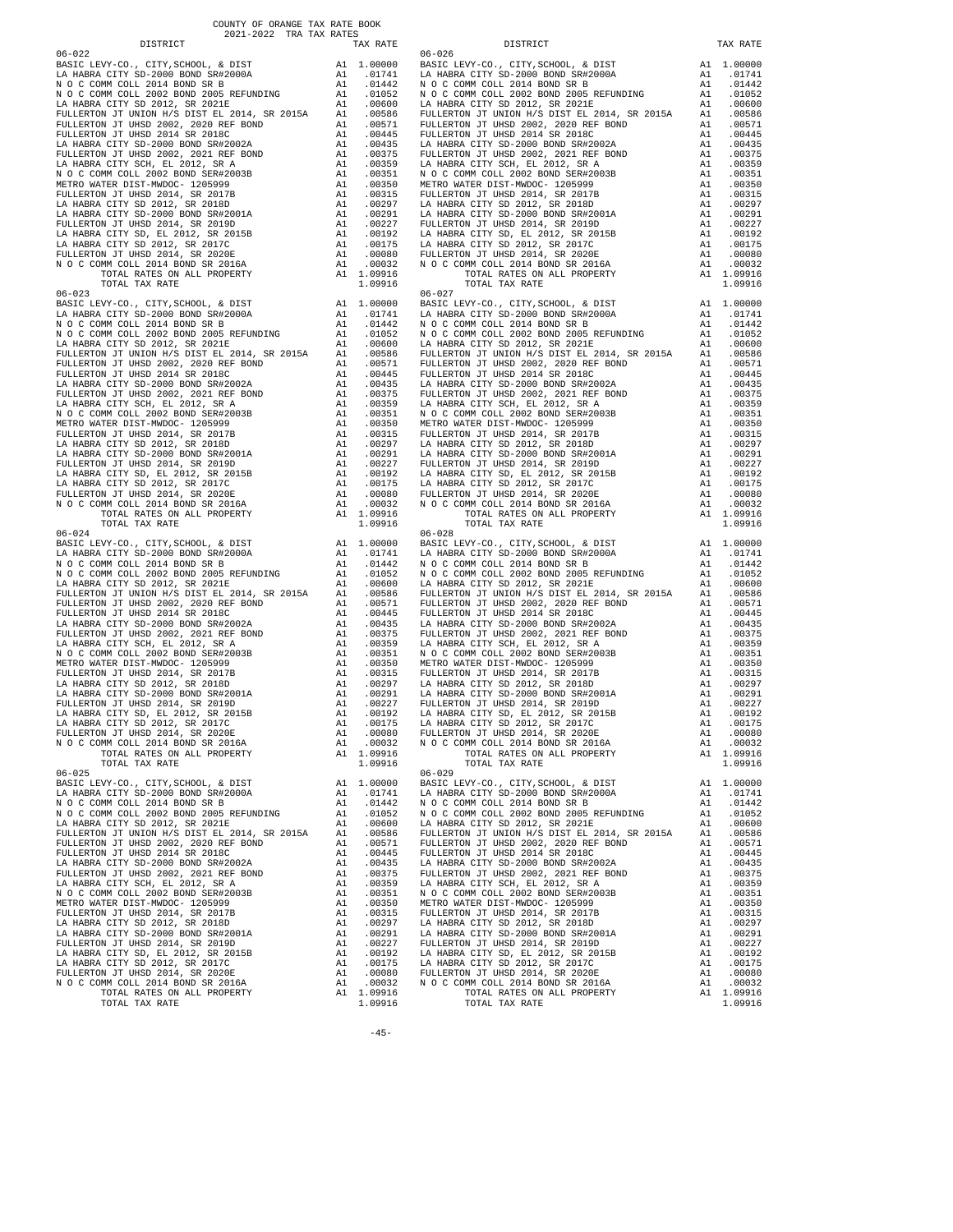| NO C COMM COLL 2014 BOND SR B<br>FULLERTON TURING (MAP ON C COMM COLL 2002 BOND 2005 REFUNDING (MAP A 100500 LOWELL FIND REPULERTON TT UNION H/S DIST ELL 20114, SR 2015A (MAP SPITTLERT PULLERTON TT UNION H/S DIST ELL 20114 S |          |                                                                                                                                                                                                                                                      |         |
|----------------------------------------------------------------------------------------------------------------------------------------------------------------------------------------------------------------------------------|----------|------------------------------------------------------------------------------------------------------------------------------------------------------------------------------------------------------------------------------------------------------|---------|
|                                                                                                                                                                                                                                  |          |                                                                                                                                                                                                                                                      |         |
|                                                                                                                                                                                                                                  |          |                                                                                                                                                                                                                                                      |         |
|                                                                                                                                                                                                                                  |          |                                                                                                                                                                                                                                                      |         |
|                                                                                                                                                                                                                                  |          |                                                                                                                                                                                                                                                      |         |
|                                                                                                                                                                                                                                  |          |                                                                                                                                                                                                                                                      |         |
|                                                                                                                                                                                                                                  |          |                                                                                                                                                                                                                                                      |         |
|                                                                                                                                                                                                                                  |          |                                                                                                                                                                                                                                                      |         |
|                                                                                                                                                                                                                                  |          |                                                                                                                                                                                                                                                      |         |
|                                                                                                                                                                                                                                  |          |                                                                                                                                                                                                                                                      |         |
|                                                                                                                                                                                                                                  |          |                                                                                                                                                                                                                                                      |         |
|                                                                                                                                                                                                                                  |          |                                                                                                                                                                                                                                                      |         |
|                                                                                                                                                                                                                                  |          |                                                                                                                                                                                                                                                      |         |
|                                                                                                                                                                                                                                  |          |                                                                                                                                                                                                                                                      |         |
|                                                                                                                                                                                                                                  |          |                                                                                                                                                                                                                                                      |         |
|                                                                                                                                                                                                                                  |          |                                                                                                                                                                                                                                                      |         |
|                                                                                                                                                                                                                                  |          |                                                                                                                                                                                                                                                      | LA HABR |
| $06 - 031$                                                                                                                                                                                                                       |          |                                                                                                                                                                                                                                                      | FULLERT |
|                                                                                                                                                                                                                                  |          |                                                                                                                                                                                                                                                      |         |
|                                                                                                                                                                                                                                  |          |                                                                                                                                                                                                                                                      |         |
|                                                                                                                                                                                                                                  |          |                                                                                                                                                                                                                                                      |         |
|                                                                                                                                                                                                                                  |          |                                                                                                                                                                                                                                                      |         |
|                                                                                                                                                                                                                                  |          |                                                                                                                                                                                                                                                      |         |
|                                                                                                                                                                                                                                  |          |                                                                                                                                                                                                                                                      |         |
|                                                                                                                                                                                                                                  |          |                                                                                                                                                                                                                                                      |         |
|                                                                                                                                                                                                                                  |          |                                                                                                                                                                                                                                                      |         |
|                                                                                                                                                                                                                                  |          |                                                                                                                                                                                                                                                      |         |
|                                                                                                                                                                                                                                  |          |                                                                                                                                                                                                                                                      |         |
|                                                                                                                                                                                                                                  |          |                                                                                                                                                                                                                                                      |         |
|                                                                                                                                                                                                                                  |          |                                                                                                                                                                                                                                                      |         |
|                                                                                                                                                                                                                                  |          |                                                                                                                                                                                                                                                      |         |
|                                                                                                                                                                                                                                  |          |                                                                                                                                                                                                                                                      |         |
|                                                                                                                                                                                                                                  |          |                                                                                                                                                                                                                                                      |         |
|                                                                                                                                                                                                                                  |          |                                                                                                                                                                                                                                                      |         |
|                                                                                                                                                                                                                                  |          |                                                                                                                                                                                                                                                      |         |
|                                                                                                                                                                                                                                  |          |                                                                                                                                                                                                                                                      | LA HABR |
| $06 - 032$                                                                                                                                                                                                                       |          |                                                                                                                                                                                                                                                      | FULLERT |
|                                                                                                                                                                                                                                  |          |                                                                                                                                                                                                                                                      |         |
|                                                                                                                                                                                                                                  |          |                                                                                                                                                                                                                                                      |         |
|                                                                                                                                                                                                                                  |          |                                                                                                                                                                                                                                                      |         |
|                                                                                                                                                                                                                                  |          |                                                                                                                                                                                                                                                      |         |
|                                                                                                                                                                                                                                  |          |                                                                                                                                                                                                                                                      |         |
|                                                                                                                                                                                                                                  |          |                                                                                                                                                                                                                                                      |         |
|                                                                                                                                                                                                                                  |          |                                                                                                                                                                                                                                                      |         |
|                                                                                                                                                                                                                                  |          |                                                                                                                                                                                                                                                      |         |
|                                                                                                                                                                                                                                  |          |                                                                                                                                                                                                                                                      |         |
|                                                                                                                                                                                                                                  |          |                                                                                                                                                                                                                                                      |         |
|                                                                                                                                                                                                                                  |          |                                                                                                                                                                                                                                                      |         |
|                                                                                                                                                                                                                                  |          |                                                                                                                                                                                                                                                      |         |
|                                                                                                                                                                                                                                  |          |                                                                                                                                                                                                                                                      |         |
|                                                                                                                                                                                                                                  |          |                                                                                                                                                                                                                                                      |         |
|                                                                                                                                                                                                                                  |          |                                                                                                                                                                                                                                                      |         |
|                                                                                                                                                                                                                                  |          |                                                                                                                                                                                                                                                      |         |
|                                                                                                                                                                                                                                  |          |                                                                                                                                                                                                                                                      |         |
| TOTAL TAX RATE                                                                                                                                                                                                                   |          | 1.09916                                                                                                                                                                                                                                              | NOCC    |
|                                                                                                                                                                                                                                  |          |                                                                                                                                                                                                                                                      | LA HABR |
| $06 - 033$                                                                                                                                                                                                                       |          |                                                                                                                                                                                                                                                      | FULLERT |
| BASIC LEVY-CO., CITY, SCHOOL, & DIST<br>LA HABRA CITY SD-2000 BOND SR#2000A                                                                                                                                                      |          | A1 1.00000 FULLERT<br>A1 .01741 FULLERT<br>A1.01741                                                                                                                                                                                                  |         |
| N O C COMM COLL 2014 BOND SR B                                                                                                                                                                                                   | A1       | .01442                                                                                                                                                                                                                                               | LA HABR |
| N O C COMM COLL 2002 BOND 2005 REFUNDING                                                                                                                                                                                         | A1       | .01052                                                                                                                                                                                                                                               | FULLERT |
| LA HABRA CITY SD 2012, SR 2021E                                                                                                                                                                                                  | A1       | .00600                                                                                                                                                                                                                                               | LA HABR |
| FULLERTON JT UNION H/S DIST EL 2014, SR 2015A Al FULLERTON JT UHSD 2002, 2020 REF BOND Al                                                                                                                                        |          |                                                                                                                                                                                                                                                      |         |
| FULLERTON JT UHSD 2014 SR 2018C                                                                                                                                                                                                  |          |                                                                                                                                                                                                                                                      |         |
| LA HABRA CITY SD-2000 BOND SR#2002A                                                                                                                                                                                              |          |                                                                                                                                                                                                                                                      |         |
| FULLERTON JT UHSD 2002, 2021 REF BOND<br>LA HABRA CITY SCH. EL 2012. SR A                                                                                                                                                        |          | A1 .00600 LA HABR<br>A1 .00586 N O C C C<br>A1 .00571 METRO W<br>A1 .00445 FULLERT<br>A1 .00445 FULLERT<br>A1 .00375 LA HABR<br>A1 .00359 FULLERT<br>A1 .00350 LA HABR<br>A1 .00350 LA HABR<br>A1 .00315 FULLERT<br>A1 .00315 FULLERT<br>A1 .00315 F |         |
| N O C COMM COLL 2002 BOND SER#2003B                                                                                                                                                                                              |          |                                                                                                                                                                                                                                                      |         |
| METRO WATER DIST-MWDOC- 1205999                                                                                                                                                                                                  |          |                                                                                                                                                                                                                                                      |         |
| FULLERTON JT UHSD 2014, SR 2017B                                                                                                                                                                                                 |          |                                                                                                                                                                                                                                                      |         |
| LA HABRA CITY SD 2012, SR 2018D<br>LA HABRA CITY SD-2000 BOND SR#2001A                                                                                                                                                           |          | A1.00291                                                                                                                                                                                                                                             |         |
| FULLERTON JT UHSD 2014, SR 2019D                                                                                                                                                                                                 |          | A1.00227                                                                                                                                                                                                                                             |         |
| LA HABRA CITY SD, EL 2012, SR 2015B                                                                                                                                                                                              | A1       | .00192                                                                                                                                                                                                                                               |         |
| LA HABRA CITY SD 2012, SR 2017C                                                                                                                                                                                                  | A1       | .00175                                                                                                                                                                                                                                               |         |
| FULLERTON JT UHSD 2014, SR 2020E<br>N O C COMM COLL 2014 BOND SR 2016A                                                                                                                                                           | A1<br>A1 | .00080<br>.00032                                                                                                                                                                                                                                     |         |
| TOTAL RATES ON ALL PROPERTY                                                                                                                                                                                                      |          | A1 1.09916                                                                                                                                                                                                                                           |         |
| TOTAL TAX RATE                                                                                                                                                                                                                   |          | 1.09916                                                                                                                                                                                                                                              |         |

| COUNTY OF ORANGE TAX RATE BOOK<br>$2021-2022 \quad \text{TRA RATE} \label{eq:Q021-2022}$ DISTRICT $$\tt 2021-2022$$ |          |          |          |
|---------------------------------------------------------------------------------------------------------------------|----------|----------|----------|
|                                                                                                                     | TAX RATE | DISTRICT | TAX RATE |
|                                                                                                                     |          |          |          |
|                                                                                                                     |          |          |          |
|                                                                                                                     |          |          |          |
|                                                                                                                     |          |          |          |
|                                                                                                                     |          |          |          |
|                                                                                                                     |          |          |          |
|                                                                                                                     |          |          |          |
|                                                                                                                     |          |          |          |
|                                                                                                                     |          |          |          |
|                                                                                                                     |          |          |          |
|                                                                                                                     |          |          |          |
|                                                                                                                     |          |          |          |
|                                                                                                                     |          |          |          |
|                                                                                                                     |          |          |          |
|                                                                                                                     |          |          |          |
|                                                                                                                     |          |          |          |
|                                                                                                                     |          |          |          |
|                                                                                                                     |          |          |          |
|                                                                                                                     |          |          |          |
|                                                                                                                     |          |          |          |
|                                                                                                                     |          |          |          |
|                                                                                                                     |          |          |          |
|                                                                                                                     |          |          |          |
|                                                                                                                     |          |          |          |
|                                                                                                                     |          |          |          |
|                                                                                                                     |          |          |          |
|                                                                                                                     |          |          |          |
|                                                                                                                     |          |          |          |
|                                                                                                                     |          |          |          |
|                                                                                                                     |          |          |          |
|                                                                                                                     |          |          |          |
|                                                                                                                     |          |          |          |
|                                                                                                                     |          |          |          |
|                                                                                                                     |          |          |          |
|                                                                                                                     |          |          |          |
|                                                                                                                     |          |          |          |
|                                                                                                                     |          |          |          |
|                                                                                                                     |          |          |          |
|                                                                                                                     |          |          |          |
|                                                                                                                     |          |          |          |
|                                                                                                                     |          |          |          |
|                                                                                                                     |          |          |          |
|                                                                                                                     |          |          |          |
|                                                                                                                     |          |          |          |
|                                                                                                                     |          |          |          |
|                                                                                                                     |          |          |          |
|                                                                                                                     |          |          |          |
|                                                                                                                     |          |          |          |
|                                                                                                                     |          |          |          |
|                                                                                                                     |          |          |          |
|                                                                                                                     |          |          |          |
|                                                                                                                     |          |          |          |
|                                                                                                                     |          |          |          |
|                                                                                                                     |          |          |          |
|                                                                                                                     |          |          |          |
|                                                                                                                     |          |          |          |
|                                                                                                                     |          |          |          |
|                                                                                                                     |          |          |          |
|                                                                                                                     |          |          |          |
|                                                                                                                     |          |          |          |
|                                                                                                                     |          |          |          |
|                                                                                                                     |          |          |          |
|                                                                                                                     |          |          |          |
|                                                                                                                     |          |          |          |
|                                                                                                                     |          |          |          |
|                                                                                                                     |          |          |          |
|                                                                                                                     |          |          |          |
|                                                                                                                     |          |          |          |
|                                                                                                                     |          |          |          |
|                                                                                                                     |          |          |          |
|                                                                                                                     |          |          |          |
|                                                                                                                     |          |          |          |
|                                                                                                                     |          |          |          |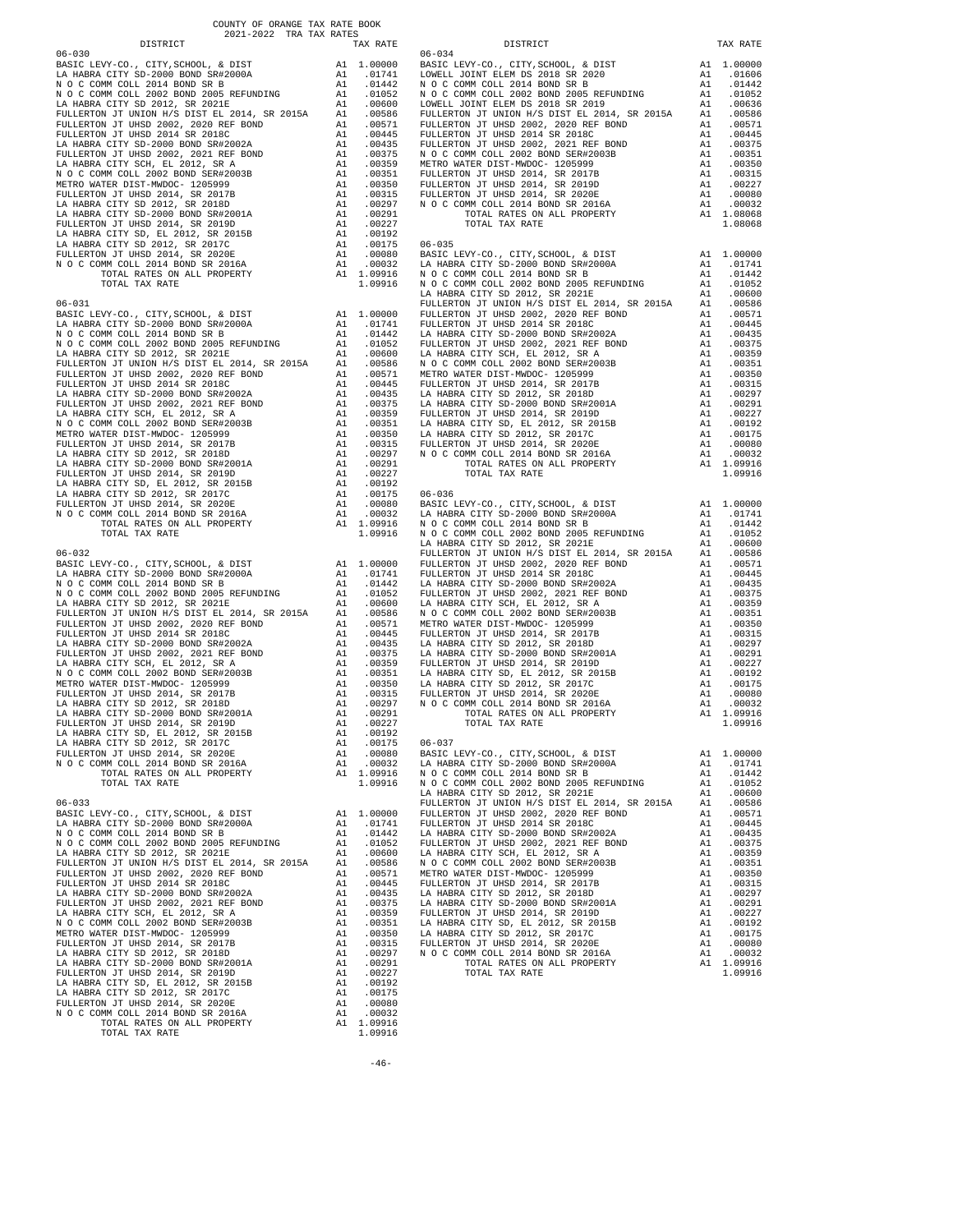| COUNTY OF ORANGE TAX RATE BOOK       |    |            |                                         |
|--------------------------------------|----|------------|-----------------------------------------|
| 2021-2022 TRA TAX RATES<br>DISTRICT  |    | TAX RATE   |                                         |
| $06 - 038$                           |    |            | $06 - 042$                              |
|                                      |    |            |                                         |
|                                      |    |            |                                         |
|                                      |    |            |                                         |
|                                      |    |            |                                         |
|                                      |    |            |                                         |
|                                      |    |            |                                         |
|                                      |    |            |                                         |
|                                      |    |            |                                         |
|                                      |    |            |                                         |
|                                      |    |            |                                         |
|                                      |    |            |                                         |
|                                      |    |            |                                         |
|                                      |    |            |                                         |
|                                      |    |            |                                         |
|                                      |    |            |                                         |
|                                      |    |            |                                         |
|                                      |    |            |                                         |
|                                      |    |            |                                         |
|                                      |    |            |                                         |
|                                      |    |            |                                         |
|                                      |    |            |                                         |
| TOTAL TAX RATE                       |    | 1.09916    |                                         |
| $06 - 039$                           |    |            | $06 - 043$                              |
|                                      |    |            |                                         |
|                                      |    |            |                                         |
|                                      |    |            |                                         |
|                                      |    |            |                                         |
|                                      |    |            |                                         |
|                                      |    |            |                                         |
|                                      |    |            |                                         |
|                                      |    |            |                                         |
|                                      |    |            |                                         |
|                                      |    |            |                                         |
|                                      |    |            |                                         |
|                                      |    |            |                                         |
|                                      |    |            |                                         |
|                                      |    |            |                                         |
|                                      |    |            |                                         |
|                                      |    |            |                                         |
|                                      |    |            |                                         |
|                                      |    |            | LA HABR                                 |
| $06 - 040$                           |    |            | LA HABR                                 |
|                                      |    |            |                                         |
|                                      |    |            |                                         |
|                                      |    |            |                                         |
|                                      |    |            |                                         |
|                                      |    |            |                                         |
|                                      |    |            |                                         |
|                                      |    |            |                                         |
|                                      |    |            |                                         |
|                                      |    |            |                                         |
|                                      |    |            |                                         |
|                                      |    |            |                                         |
|                                      |    |            |                                         |
|                                      |    |            |                                         |
|                                      |    |            |                                         |
|                                      |    |            |                                         |
|                                      |    |            |                                         |
|                                      |    |            |                                         |
|                                      |    |            |                                         |
|                                      |    |            |                                         |
|                                      |    |            |                                         |
|                                      |    |            |                                         |
| TOTAL TAX RATE                       |    |            | 1.09916 FULLERT                         |
|                                      |    |            | LA HABR                                 |
| $06 - 041$                           |    |            | LA HABR                                 |
| BASIC LEVY-CO., CITY, SCHOOL, & DIST |    | A1 1.00000 | FULLERT                                 |
| LA HABRA CITY SD-2000 BOND SR#2000A  |    | A1 .01741  | NOCC                                    |
| N O C COMM COLL 2014 BOND SR B       |    | A1 .01442  |                                         |
|                                      |    |            |                                         |
|                                      |    |            |                                         |
|                                      |    |            |                                         |
|                                      |    |            |                                         |
|                                      |    |            |                                         |
|                                      |    |            |                                         |
|                                      |    |            |                                         |
| LA HABRA CITY SCH, EL 2012, SR A     | A1 | .00359     | LA HABR                                 |
| N O C COMM COLL 2002 BOND SER#2003B  |    |            |                                         |
| METRO WATER DIST-MWDOC- 1205999      |    |            |                                         |
| FULLERTON JT UHSD 2014, SR 2017B     |    |            |                                         |
| LA HABRA CITY SD 2012, SR 2018D      |    |            |                                         |
| LA HABRA CITY SD-2000 BOND SR#2001A  |    |            |                                         |
| FULLERTON JT UHSD 2014, SR 2019D     |    |            |                                         |
| LA HABRA CITY SD, EL 2012, SR 2015B  |    |            |                                         |
| LA HABRA CITY SD 2012, SR 2017C      |    |            |                                         |
| FULLERTON JT UHSD 2014, SR 2020E     |    |            |                                         |
| N O C COMM COLL 2014 BOND SR 2016A   |    |            | A1 .00032 LA HABR<br>A1 1.09916 LA HABR |
| TOTAL RATES ON ALL PROPERTY          |    |            |                                         |
| TOTAL TAX RATE                       |    | 1.09916    | FULLERT                                 |
|                                      |    |            | T.A HARR                                |

| COUNTI OF ORNHOL THE RAID BOOK<br>2021-2022 TRA TAX RATES |  |                               |          |
|-----------------------------------------------------------|--|-------------------------------|----------|
| DISTRICT<br>$06 - 038$                                    |  | TAX RATE $06-042$<br>DISTRICT | TAX RATE |
|                                                           |  |                               |          |
|                                                           |  |                               |          |
|                                                           |  |                               |          |
|                                                           |  |                               |          |
|                                                           |  |                               |          |
|                                                           |  |                               |          |
|                                                           |  |                               |          |
|                                                           |  |                               |          |
|                                                           |  |                               |          |
|                                                           |  |                               |          |
|                                                           |  |                               |          |
|                                                           |  |                               |          |
|                                                           |  |                               |          |
|                                                           |  |                               |          |
|                                                           |  |                               |          |
|                                                           |  |                               |          |
|                                                           |  |                               |          |
|                                                           |  |                               |          |
|                                                           |  |                               |          |
|                                                           |  |                               |          |
|                                                           |  |                               |          |
|                                                           |  |                               |          |
|                                                           |  |                               |          |
|                                                           |  |                               |          |
|                                                           |  |                               |          |
|                                                           |  |                               |          |
|                                                           |  |                               |          |
|                                                           |  |                               |          |
|                                                           |  |                               |          |
|                                                           |  |                               |          |
|                                                           |  |                               |          |
|                                                           |  |                               |          |
|                                                           |  |                               |          |
|                                                           |  |                               |          |
|                                                           |  |                               |          |
|                                                           |  |                               |          |
|                                                           |  |                               |          |
|                                                           |  |                               |          |
|                                                           |  |                               |          |
|                                                           |  |                               |          |
|                                                           |  |                               |          |
|                                                           |  |                               |          |
|                                                           |  |                               |          |
|                                                           |  |                               |          |
|                                                           |  |                               |          |
|                                                           |  |                               |          |
|                                                           |  |                               |          |
|                                                           |  |                               |          |
|                                                           |  |                               |          |
|                                                           |  |                               |          |
|                                                           |  |                               |          |
|                                                           |  |                               |          |
|                                                           |  |                               |          |
|                                                           |  |                               |          |
|                                                           |  |                               |          |
|                                                           |  |                               |          |
|                                                           |  |                               |          |
|                                                           |  |                               |          |
|                                                           |  |                               |          |
|                                                           |  |                               |          |
|                                                           |  |                               |          |
|                                                           |  |                               |          |
|                                                           |  |                               |          |
|                                                           |  |                               |          |
|                                                           |  |                               |          |
|                                                           |  |                               |          |
|                                                           |  |                               |          |
|                                                           |  |                               |          |
|                                                           |  |                               |          |
|                                                           |  |                               |          |
|                                                           |  |                               |          |
|                                                           |  |                               |          |
|                                                           |  |                               |          |
|                                                           |  |                               |          |
|                                                           |  |                               |          |
|                                                           |  |                               |          |
|                                                           |  |                               |          |
|                                                           |  |                               |          |
|                                                           |  |                               |          |
|                                                           |  |                               |          |
|                                                           |  |                               |          |
|                                                           |  |                               |          |
|                                                           |  |                               |          |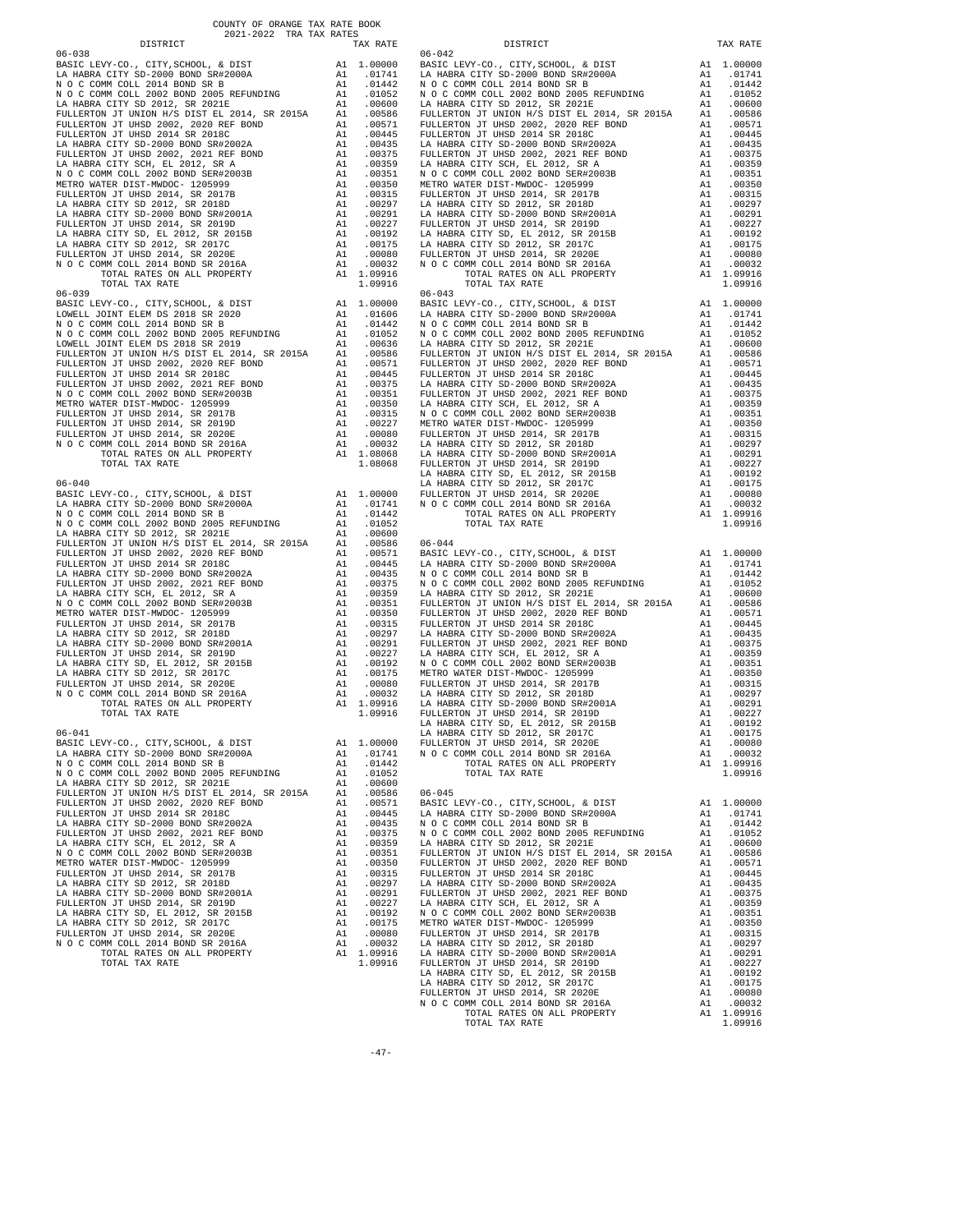06-050 LA HABRA CITY SD 2012, SR 2017C A1 .00175 BASIC LEVY-CO., CITY,SCHOOL, & DIST A1 1.00000 FULLERTON JT UHSD 2014, SR 2020E A1 .00080 LOWELL JOINT ELEM DS 2018 SR 2020 A1 .01606 N O C COMM COLL 2014 BOND SR 2016A A1 .00032 N O C COMM COLL 2014 BOND SR B A1 .01442 TOTAL RATES ON ALL PROPERTY A1 1.09916 N O C COMM COLL 2002 BOND 2005 REFUNDING A1 .01052 TOTAL TAX RATE 1.09916 LOWELL JOINT ELEM DS 2018 SR 2019 A1 .00636 FULLERTON JT UNION H/S DIST EL 2014, SR 2015A A1 .00586 FULLERTON JT UHSD 2002, 2020 REF BOND A1 .00571 FULLERTON JT UHSD 2014 SR 2018C A1 .00445 FULLERTON JT UHSD 2002, 2021 REF BOND A1 .00375 N O C COMM COLL 2002 BOND SER#2003B A1 .00351 METRO WATER DIST-MWDOC- 1205999 A1 .00350 FULLERTON JT UHSD 2014, SR 2017B A1 .00315 FULLERTON JT UHSD 2014, SR 2019D A1 .00227 FULLERTON JT UHSD 2014, SR 2020E A1 .00080 N O C COMM COLL 2014 BOND SR 2016A A1 .00032 TOTAL RATES ON ALL PROPERTY A1 1.08068 TOTAL TAX RATE 1.08068 -48-

COUNTY OF ORANGE TAX RATE BOOK 2021-2022 TRA TAX RATES

 DISTRICT TAX RATE DISTRICT TAX RATE 06-046 06-051 BASIC LEVY-CO., CITY,SCHOOL, & DIST A1 1.00000 BASIC LEVY-CO., CITY,SCHOOL, & DIST A1 1.00000 LOWELL JOINT ELEM DS 2018 SR 2020 A1 .01606 LA HABRA CITY SD-2000 BOND SR#2000A A1 .01741 N O C COMM COLL 2014 BOND SR B A1 .01442 N O C COMM COLL 2014 BOND SR B A1 .01442 N O C COMM COLL 2002 BOND 2005 REFUNDING A1 .01052 N O C COMM COLL 2002 BOND 2005 REFUNDING A1 .01052 LOWELL JOINT ELEM DS 2018 SR 2019 A1 .00636 LA HABRA CITY SD 2012, SR 2021E A1 .00600 FULLERTON JT UNION H/S DIST EL 2014, SR 2015A A1 .00586 FULLERTON JT UNION H/S DIST EL 2014, SR 2015A A1 .00586 FULLERTON JT UHSD 2002, 2020 REF BOND A1 .00571 FULLERTON JT UHSD 2002, 2020 REF BOND A1 .00571 FULLERTON JT UHSD 2014 SR 2018C A1 .00445 FULLERTON JT UHSD 2014 SR 2018C A1 .00445 FULLERTON JT UHSD 2002, 2021 REF BOND A1 .00375 LA HABRA CITY SD-2000 BOND SR#2002A A1 .00435 N O C COMM COLL 2002 BOND SER#2003B A1 .00351 FULLERTON JT UHSD 2002, 2021 REF BOND A1 .00375 METRO WATER DIST-MWDOC- 1205999 A1 .00350 LA HABRA CITY SCH, EL 2012, SR A A1 .00359 FULLERTON JT UHSD 2014, SR 2017B A1 .00315 N O C COMM COLL 2002 BOND SER#2003B A1 .00351 FULLERTON JT UHSD 2014, SR 2019D A1 .00227 METRO WATER DIST-MWDOC- 1205999 A1 .00350 FULLERTON JT UHSD 2014, SR 2020E A1 .00080 FULLERTON JT UHSD 2014, SR 2017B A1 .00315 N O C COMM COLL 2014 BOND SR 2016A A1 .00032 LA HABRA CITY SD 2012, SR 2018D A1 .00297 TOTAL RATES ON ALL PROPERTY A1 1.08068 LA HABRA CITY SD-2000 BOND SR#2001A A1 .00291 TOTAL TAX RATE 1.08068 FULLERTON JT UHSD 2014, SR 2019D A1 .00227 LA HABRA CITY SD, EL 2012, SR 2015B A1 .00192 06-047 LA HABRA CITY SD 2012, SR 2017C A1 .00175 BASIC LEVY-CO., CITY,SCHOOL, & DIST A1 1.00000 FULLERTON JT UHSD 2014, SR 2020E A1 .00080 LOWELL JOINT ELEM DS 2018 SR 2020 A1 .01606 N O C COMM COLL 2014 BOND SR 2016A A1 .00032 N O C COMM COLL 2014 BOND SR B A1 .01442 TOTAL RATES ON ALL PROPERTY A1 1.09916 N O C COMM COLL 2002 BOND 2005 REFUNDING A1 .01052 TOTAL TAX RATE 1.09916  ${\tt LOWELL\ JOINT\ ELEM\ DS\ 2018\ SR\ 2019}\ {\tt A1\quad .00636}\label{thm:llb}$  FULLERTON JT UNION H/S DIST EL 2014, SR 2015A A1 .00586 FULLERTON JT UNION H/S DIST EL 2014, SR 2015A A1 .00586 06-052 FULLERTON JT UHSD 2002, 2020 REF BOND A1 .00571 BASIC LEVY-CO., CITY,SCHOOL, & DIST A1 1.00000 FULLERTON JT UHSD 2014 SR 2018C A1 .00445 LA HABRA CITY SD-2000 BOND SR#2000A A1 .01741 FULLERTON JT UHSD 2002, 2021 REF BOND A1 .00375 N O C COMM COLL 2014 BOND SR B A1 .01442 N O C COMM COLL 2002 BOND SER#2003B A1 .00351 N O C COMM COLL 2002 BOND 2005 REFUNDING A1 .01052 METRO WATER DIST-MWDOC- 1205999 A1 .00350 LA HABRA CITY SD 2012, SR 2021E A1 .00600 FULLERTON JT UHSD 2014, SR 2017B A1 .00315 FULLERTON JT UNION H/S DIST EL 2014, SR 2015A A1 .00586 FULLERTON JT UHSD 2014, SR 2019D A1 .00227 FULLERTON JT UHSD 2002, 2020 REF BOND A1 .00571 FULLERTON JT UHSD 2014, SR 2020E A1 .00080 FULLERTON JT UHSD 2014 SR 2018C A1 .00445 N O C COMM COLL 2014 BOND SR 2016A A1 .00032 LA HABRA CITY SD-2000 BOND SR#2002A A1 .00435 TOTAL RATES ON ALL PROPERTY A1 1.08068 FULLERTON JT UHSD 2002, 2021 REF BOND A1 .00375 TOTAL TAX RATE 1.08068 LA HABRA CITY SCH, EL 2012, SR A A1 .00359 N O C COMM COLL 2002 BOND SER#2003B A1 .00351 METRO WATER DIST-MWDOC-1205999<br>
BASIC LEVY-CO., CITY, SCHOOL, & DIST<br>
LA HABRA CITY SD-2000 BOND SR#2000A<br>
LA HABRA CITY SD-2000 BOND SR#2000A<br>
MOC COMM COLL 2014 BOND SR B<br>
NOC COMM COLL 2002 SOND SRB<br>
NOC COMM COLL 2002 FULLERTON JT UNION H/S DIST EL 2014, SR 2015A A1 .00586 LA HABRA CITY SD 2012, SR 2017C A1 .00175 FULLERTON JT UHSD 2002, 2020 REF BOND A1 .00571 FULLERTON JT UHSD 2014, SR 2020E A1 .00080 FULERTON JT UHSD 2014 SR 2010<br>
FULERTON JT USD 20, 2021 REF BOND STREP (MAD AND TOTAL RATES ON ALL PROPERTY A1 0.0032<br>
LA BABRA CITY SCH, EL 2012, REF BOND<br>
IA BABRA CITY SCH, EL 2012, RER BOND<br>
NO C COMM COLL 2002 BOND ST 06–049 M PULLERTON JT UHSD 2014, SR 2020E<br>BASIC LEVY-CO., CITY, SCHOOL, & DIST MALLERTON TUHSD 2014, SR 2020E<br>LA HABRA CITY SD-2000 BOND SR#2000A A1 .00000 M A1 .00000 M O COMM COLL 2014 BOND SR 2020E A1 .00032<br>NO C COMM LA HABRA CITY SD 2012, SR 2021E A1 .00600 FULLERTON JT UNION H/S DIST EL 2014, SR 2015A A1 .00586 06-054<br>FULLERTON JT UHSD 2002, 2020 REF BOND A1 .00571 BASIC LEVY-CO., CITY,SCHOOL, & DIST FULLERTON JT UHSD 2014 SR 2018C A1 .00445 LA HABRA CITY SD-2000 BOND SR#2000A A1 .01741 LA HABRA CITY SD-2000 BOND SR#2002A A1 .00435 N O C COMM COLL 2014 BOND SR B A1 .01442 FULLERTON JT UHSD 2002, 2021 REF BOND A1 .00375 N O C COMM COLL 2002 BOND 2005 REFUNDING A1 .01052 LA HABRA CITY SCH, EL 2012, SR A A1 .00359 LA HABRA CITY SD 2012, SR 2021E A1 .00600 N O C COMM COLL 2002 BOND SER#2003B A1 .00351 FULLERTON JT UNION H/S DIST EL 2014, SR 2015A A1 .00586 METRO WATER DIST-MWDOC- 1205999 A1 .00350 FULLERTON JT UHSD 2002, 2020 REF BOND A1 .00571 FULLERTON JT UHSD 2014, SR 2017B A1 .00315 FULLERTON JT UHSD 2014 SR 2018C A1 .00445 LA HABRA CITY SD 2012, SR 2018D A1 .00297 LA HABRA CITY SD-2000 BOND SR#2002A A1 .00435 LA HABRA CITY SD-2000 BOND SR#2001A A1 .00291 FULLERTON JT UHSD 2002, 2021 REF BOND A1 .00375 FULLERTON JT UHSD 2014, SR 2019D A1 .00227 LA HABRA CITY SCH, EL 2012, SR A A1 .00359 LA HABRA CITY SD, EL 2012, SR 2015B A1 .00192 N O C COMM COLL 2002 BOND SER#2003B A1 .00351 LA HABRA CITY SD 2012, SR 2017C A1 .00175 METRO WATER DIST-MWDOC- 1205999 A1 .00350 FULLERTON JT UHSD 2014, SR 2020E A1 .00080 FULLERTON JT UHSD 2014, SR 2017B A1 .00315 N O C COMM COLL 2014 BOND SR 2016A A1 .00032 LA HABRA CITY SD 2012, SR 2018D A1 .00297 TOTAL RATES ON ALL PROPERTY A1 1.09916 LA HABRA CITY SD-2000 BOND SR#2001A A1 .00291 TOTAL TAX RATE 1.09916 FULLERTON JT UHSD 2014, SR 2019D A1 .00227 LA HABRA CITY SD, EL 2012, SR 2015B A1 .00192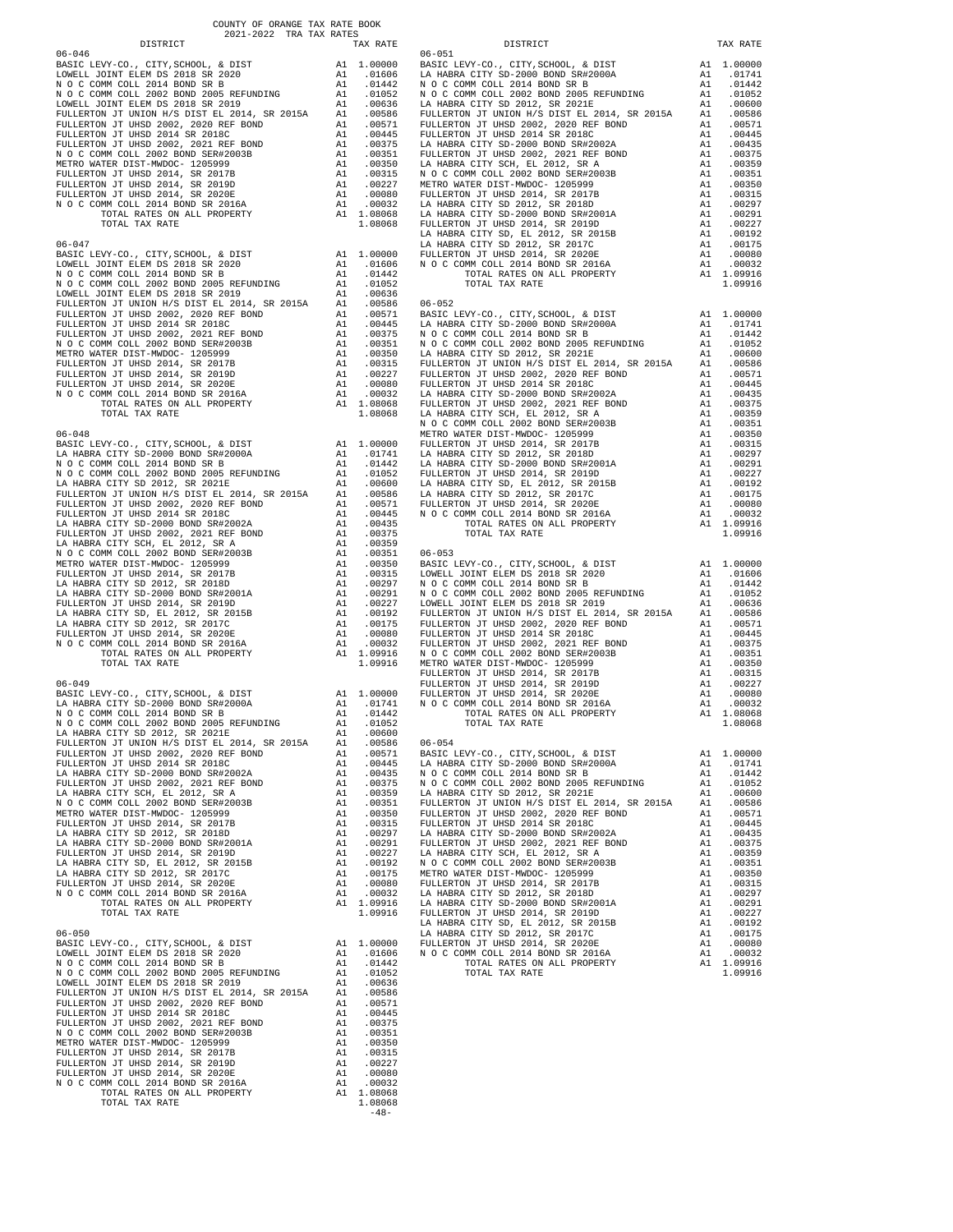| DISTRICT       | TAX RATE |                    |
|----------------|----------|--------------------|
| $06 - 055$     |          | $06 - 060$         |
|                |          |                    |
|                |          |                    |
|                |          |                    |
|                |          |                    |
|                |          |                    |
|                |          |                    |
|                |          |                    |
|                |          |                    |
|                |          |                    |
|                |          |                    |
|                |          |                    |
|                |          |                    |
|                |          |                    |
|                |          |                    |
|                |          |                    |
|                |          |                    |
|                |          |                    |
| TOTAL TAX RATE | 1.09916  |                    |
| $06 - 056$     |          | $06 - 061$         |
|                |          |                    |
|                |          |                    |
|                |          |                    |
|                |          |                    |
|                |          |                    |
|                |          |                    |
|                |          |                    |
|                |          |                    |
|                |          |                    |
|                |          |                    |
|                |          |                    |
|                |          |                    |
|                |          |                    |
|                |          | LA HABR            |
|                |          |                    |
|                |          |                    |
|                |          |                    |
|                |          |                    |
|                |          |                    |
|                |          |                    |
|                |          |                    |
|                |          |                    |
|                |          |                    |
|                |          |                    |
|                |          |                    |
|                |          |                    |
|                |          |                    |
|                |          |                    |
|                |          | NOCC               |
| $06 - 058$     |          | METRO W            |
|                |          |                    |
|                |          |                    |
|                |          |                    |
|                |          |                    |
|                |          |                    |
|                |          |                    |
|                |          |                    |
|                |          |                    |
|                |          |                    |
|                |          |                    |
|                |          |                    |
|                |          |                    |
|                |          |                    |
|                |          |                    |
| $06 - 059$     |          | FULLERT<br>FULLERT |
|                |          |                    |
|                |          |                    |
|                |          |                    |
|                |          |                    |
|                |          |                    |
|                |          |                    |
|                |          |                    |
|                |          |                    |
|                |          |                    |
|                |          |                    |
|                |          |                    |
|                |          |                    |
|                |          |                    |
|                |          |                    |
|                |          |                    |
|                |          |                    |
|                |          |                    |
|                |          |                    |
| TOTAL TAX RATE | 1.09916  |                    |

 $-49-$ 

| COUNTY OF ORANGE TAX RATE BOOK |          |            |          |
|--------------------------------|----------|------------|----------|
|                                | TAX RATE | DISTRICT   | TAX RATE |
|                                |          | $06 - 060$ |          |
|                                |          |            |          |
|                                |          |            |          |
|                                |          |            |          |
|                                |          |            |          |
|                                |          |            |          |
|                                |          |            |          |
|                                |          |            |          |
|                                |          |            |          |
|                                |          |            |          |
|                                |          |            |          |
|                                |          |            |          |
|                                |          |            |          |
|                                |          |            |          |
|                                |          |            |          |
|                                |          |            |          |
|                                |          |            |          |
|                                |          |            |          |
|                                |          |            |          |
|                                |          |            |          |
|                                |          |            |          |
|                                |          |            |          |
|                                |          |            |          |
|                                |          |            |          |
|                                |          |            |          |
|                                |          |            |          |
|                                |          |            |          |
|                                |          |            |          |
|                                |          |            |          |
|                                |          |            |          |
|                                |          |            |          |
|                                |          |            |          |
|                                |          |            |          |
|                                |          |            |          |
|                                |          |            |          |
|                                |          |            |          |
|                                |          |            |          |
|                                |          |            |          |
|                                |          |            |          |
|                                |          |            |          |
|                                |          |            |          |
|                                |          |            |          |
|                                |          |            |          |
|                                |          |            |          |
|                                |          |            |          |
|                                |          |            |          |
|                                |          |            |          |
|                                |          |            |          |
|                                |          |            |          |
|                                |          |            |          |
|                                |          |            |          |
|                                |          |            |          |
|                                |          |            |          |
|                                |          |            |          |
|                                |          |            |          |
|                                |          |            |          |
|                                |          |            |          |
|                                |          |            |          |
|                                |          |            |          |
|                                |          |            |          |
|                                |          |            |          |
|                                |          |            |          |
|                                |          |            |          |
|                                |          |            |          |
|                                |          |            |          |
|                                |          |            |          |
|                                |          |            |          |
|                                |          |            |          |
|                                |          |            |          |
|                                |          |            |          |
|                                |          |            |          |
|                                |          |            |          |
|                                |          |            |          |
|                                |          |            |          |
|                                |          |            |          |
|                                |          |            |          |
|                                |          |            |          |
|                                |          |            |          |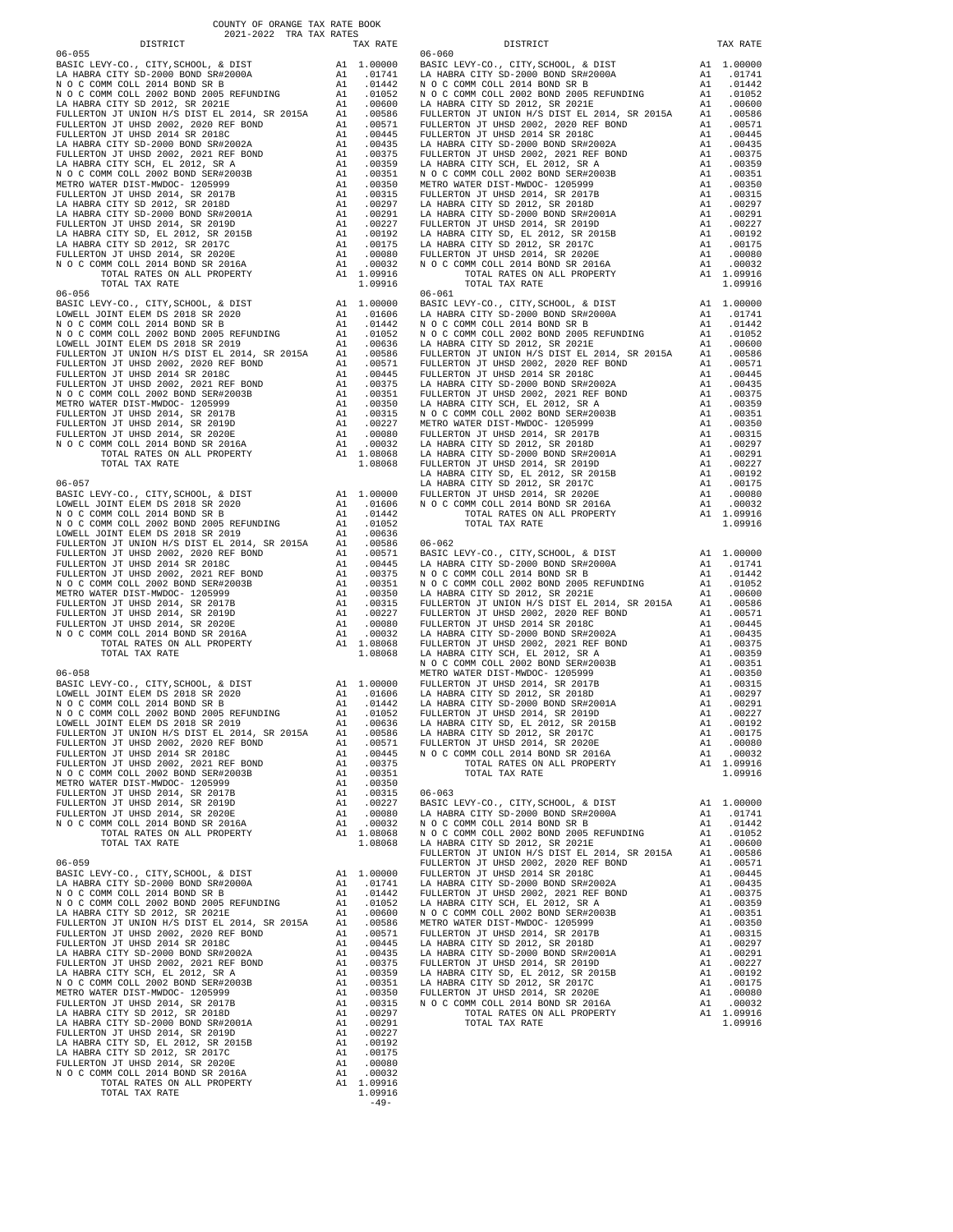|                                                                                                                                                               |          |                  | LA HABR                      |
|---------------------------------------------------------------------------------------------------------------------------------------------------------------|----------|------------------|------------------------------|
| $06 - 065$                                                                                                                                                    |          |                  | FULLERT                      |
|                                                                                                                                                               |          |                  |                              |
|                                                                                                                                                               |          |                  |                              |
|                                                                                                                                                               |          |                  |                              |
|                                                                                                                                                               |          |                  |                              |
|                                                                                                                                                               |          |                  |                              |
|                                                                                                                                                               |          |                  |                              |
|                                                                                                                                                               |          |                  |                              |
|                                                                                                                                                               |          |                  |                              |
|                                                                                                                                                               |          |                  |                              |
|                                                                                                                                                               |          |                  |                              |
|                                                                                                                                                               |          |                  |                              |
|                                                                                                                                                               |          |                  |                              |
|                                                                                                                                                               |          |                  |                              |
|                                                                                                                                                               |          |                  |                              |
|                                                                                                                                                               |          |                  |                              |
|                                                                                                                                                               |          |                  |                              |
|                                                                                                                                                               |          |                  |                              |
|                                                                                                                                                               |          |                  | LA HABR                      |
|                                                                                                                                                               |          |                  |                              |
|                                                                                                                                                               |          |                  |                              |
|                                                                                                                                                               |          |                  |                              |
|                                                                                                                                                               |          |                  |                              |
|                                                                                                                                                               |          |                  |                              |
|                                                                                                                                                               |          |                  |                              |
|                                                                                                                                                               |          |                  |                              |
|                                                                                                                                                               |          |                  |                              |
|                                                                                                                                                               |          |                  |                              |
|                                                                                                                                                               |          |                  |                              |
|                                                                                                                                                               |          |                  |                              |
|                                                                                                                                                               |          |                  |                              |
|                                                                                                                                                               |          |                  |                              |
|                                                                                                                                                               |          |                  |                              |
| $06-067 \hspace{1.5cm} 06-071 \hspace{1.5cm} 06-071$ BASIC LEVY-CO., CITY, SCHOOL, & DIST $\hspace{1.5cm}$ A1 $\hspace{1.5cm} 1.00000 \hspace{1.5cm}$ BASIC L |          |                  |                              |
| LA HABRA CITY SD-2000 BOND SR#2000A<br>N O C COMM COLL 2014 BOND SR B                                                                                         | A1       | .01741           | LA HABR<br>NOCC              |
| N O C COMM COLL 2002 BOND 2005 REFUNDING                                                                                                                      | A1<br>A1 | .01442<br>.01052 | NOCC                         |
| LA HABRA CITY SD 2012, SR 2021E                                                                                                                               | A1       | .00600           | LA HABR                      |
| FULLERTON JT UNION H/S DIST EL 2014, SR 2015A                                                                                                                 |          | A1.00586         | FULLERT                      |
| FULLERTON JT UHSD 2002, 2020 REF BOND<br>FULLERTON JT UHSD 2014 SR 2018C                                                                                      | A1<br>A1 | .00571<br>.00445 | FULLERT<br>FULLERT           |
| LA HABRA CITY SD-2000 BOND SR#2002A                                                                                                                           | A1       | .00435           | LA HABR                      |
| FULLERTON JT UHSD 2002, 2021 REF BOND                                                                                                                         | A1       | .00375           | FULLERT                      |
| LA HABRA CITY SCH, EL 2012, SR A<br>N O C COMM COLL 2002 BOND SER#2003B                                                                                       | A1<br>A1 | .00359           | LA HABR                      |
| METRO WATER DIST-MWDOC- 1205999                                                                                                                               | A1       |                  | .00351 NOCC<br>.00350 METROW |
| FULLERTON JT UHSD 2014, SR 2017B                                                                                                                              | A1       | .00315           | FULLERT                      |
| LA HABRA CITY SD 2012, SR 2018D<br>LA HABRA CITY SD-2000 BOND SR#2001A                                                                                        | A1<br>A1 | .00297<br>.00291 | LA HABR<br>LA HABR           |
| FULLERTON JT UHSD 2014, SR 2019D                                                                                                                              | A1       | .00227           | FULLERT                      |
| LA HABRA CITY SD, EL 2012, SR 2015B                                                                                                                           | A1       | .00192           | LA HABR                      |
| LA HABRA CITY SD 2012, SR 2017C<br>FULLERTON JT UHSD 2014, SR 2020E                                                                                           | A1<br>A1 | .00175<br>.00080 | LA HABR<br>FULLERT           |
| N O C COMM COLL 2014 BOND SR 2016A                                                                                                                            | A1       | .00032           | NOCC                         |
| TOTAL RATES ON ALL PROPERTY                                                                                                                                   |          | A1 1.09916       |                              |
| TOTAL TAX RATE                                                                                                                                                |          | 1.09916          |                              |

| COUNTY OF ORANGE TAX RATE BOOK<br>$\begin{minipage}{0.5\textwidth} \begin{tabular}{@{}c@{}} \multicolumn{2}{c}{\textwidth} \end{tabular} & \multicolumn{2}{c}{\textwidth} \end{minipage} \begin{minipage}{0.5\textwidth} \begin{tabular}{@{}c@{}} \multicolumn{2}{c}{\textwidth} \end{tabular} & \multicolumn{2}{c}{\textwidth} \end{minipage} \begin{minipage}{0.5\textwidth} \begin{tabular}{@{}c@{}} \multicolumn{2}{c}{\textwidth} \end{tabular} & \multicolumn{2}{c}{\textwidth} \end{minipage} \begin{minipage}{0.5\textwidth} \begin{tabular}{@{}$ |          |                |          |
|-----------------------------------------------------------------------------------------------------------------------------------------------------------------------------------------------------------------------------------------------------------------------------------------------------------------------------------------------------------------------------------------------------------------------------------------------------------------------------------------------------------------------------------------------------------|----------|----------------|----------|
|                                                                                                                                                                                                                                                                                                                                                                                                                                                                                                                                                           | TAX RATE | DISTRICT       | TAX RATE |
|                                                                                                                                                                                                                                                                                                                                                                                                                                                                                                                                                           |          |                |          |
|                                                                                                                                                                                                                                                                                                                                                                                                                                                                                                                                                           |          |                |          |
|                                                                                                                                                                                                                                                                                                                                                                                                                                                                                                                                                           |          |                |          |
|                                                                                                                                                                                                                                                                                                                                                                                                                                                                                                                                                           |          |                |          |
|                                                                                                                                                                                                                                                                                                                                                                                                                                                                                                                                                           |          |                |          |
|                                                                                                                                                                                                                                                                                                                                                                                                                                                                                                                                                           |          |                |          |
|                                                                                                                                                                                                                                                                                                                                                                                                                                                                                                                                                           |          |                |          |
|                                                                                                                                                                                                                                                                                                                                                                                                                                                                                                                                                           |          |                |          |
|                                                                                                                                                                                                                                                                                                                                                                                                                                                                                                                                                           |          |                |          |
|                                                                                                                                                                                                                                                                                                                                                                                                                                                                                                                                                           |          |                |          |
|                                                                                                                                                                                                                                                                                                                                                                                                                                                                                                                                                           |          |                |          |
|                                                                                                                                                                                                                                                                                                                                                                                                                                                                                                                                                           |          |                |          |
|                                                                                                                                                                                                                                                                                                                                                                                                                                                                                                                                                           |          |                |          |
|                                                                                                                                                                                                                                                                                                                                                                                                                                                                                                                                                           |          |                |          |
|                                                                                                                                                                                                                                                                                                                                                                                                                                                                                                                                                           |          |                |          |
|                                                                                                                                                                                                                                                                                                                                                                                                                                                                                                                                                           |          |                |          |
|                                                                                                                                                                                                                                                                                                                                                                                                                                                                                                                                                           |          |                |          |
|                                                                                                                                                                                                                                                                                                                                                                                                                                                                                                                                                           |          |                |          |
|                                                                                                                                                                                                                                                                                                                                                                                                                                                                                                                                                           |          |                |          |
|                                                                                                                                                                                                                                                                                                                                                                                                                                                                                                                                                           |          |                |          |
|                                                                                                                                                                                                                                                                                                                                                                                                                                                                                                                                                           |          |                |          |
|                                                                                                                                                                                                                                                                                                                                                                                                                                                                                                                                                           |          |                |          |
|                                                                                                                                                                                                                                                                                                                                                                                                                                                                                                                                                           |          |                |          |
|                                                                                                                                                                                                                                                                                                                                                                                                                                                                                                                                                           |          |                |          |
|                                                                                                                                                                                                                                                                                                                                                                                                                                                                                                                                                           |          |                |          |
|                                                                                                                                                                                                                                                                                                                                                                                                                                                                                                                                                           |          |                |          |
|                                                                                                                                                                                                                                                                                                                                                                                                                                                                                                                                                           |          |                |          |
| TOTAL TAX RATE                                                                                                                                                                                                                                                                                                                                                                                                                                                                                                                                            | 1.08068  | TOTAL TAX RATE | 1.09916  |
| 06-067                                                                                                                                                                                                                                                                                                                                                                                                                                                                                                                                                    |          | 06-071         |          |
|                                                                                                                                                                                                                                                                                                                                                                                                                                                                                                                                                           |          |                |          |
|                                                                                                                                                                                                                                                                                                                                                                                                                                                                                                                                                           |          |                |          |
|                                                                                                                                                                                                                                                                                                                                                                                                                                                                                                                                                           |          |                |          |
|                                                                                                                                                                                                                                                                                                                                                                                                                                                                                                                                                           |          |                |          |
|                                                                                                                                                                                                                                                                                                                                                                                                                                                                                                                                                           |          |                |          |
|                                                                                                                                                                                                                                                                                                                                                                                                                                                                                                                                                           |          |                |          |
|                                                                                                                                                                                                                                                                                                                                                                                                                                                                                                                                                           |          |                |          |
|                                                                                                                                                                                                                                                                                                                                                                                                                                                                                                                                                           |          |                |          |
|                                                                                                                                                                                                                                                                                                                                                                                                                                                                                                                                                           |          |                |          |
|                                                                                                                                                                                                                                                                                                                                                                                                                                                                                                                                                           |          |                |          |
|                                                                                                                                                                                                                                                                                                                                                                                                                                                                                                                                                           |          |                |          |
|                                                                                                                                                                                                                                                                                                                                                                                                                                                                                                                                                           |          |                |          |
|                                                                                                                                                                                                                                                                                                                                                                                                                                                                                                                                                           |          |                |          |
|                                                                                                                                                                                                                                                                                                                                                                                                                                                                                                                                                           |          |                |          |
|                                                                                                                                                                                                                                                                                                                                                                                                                                                                                                                                                           |          |                |          |
|                                                                                                                                                                                                                                                                                                                                                                                                                                                                                                                                                           |          |                |          |
|                                                                                                                                                                                                                                                                                                                                                                                                                                                                                                                                                           |          |                |          |

-50-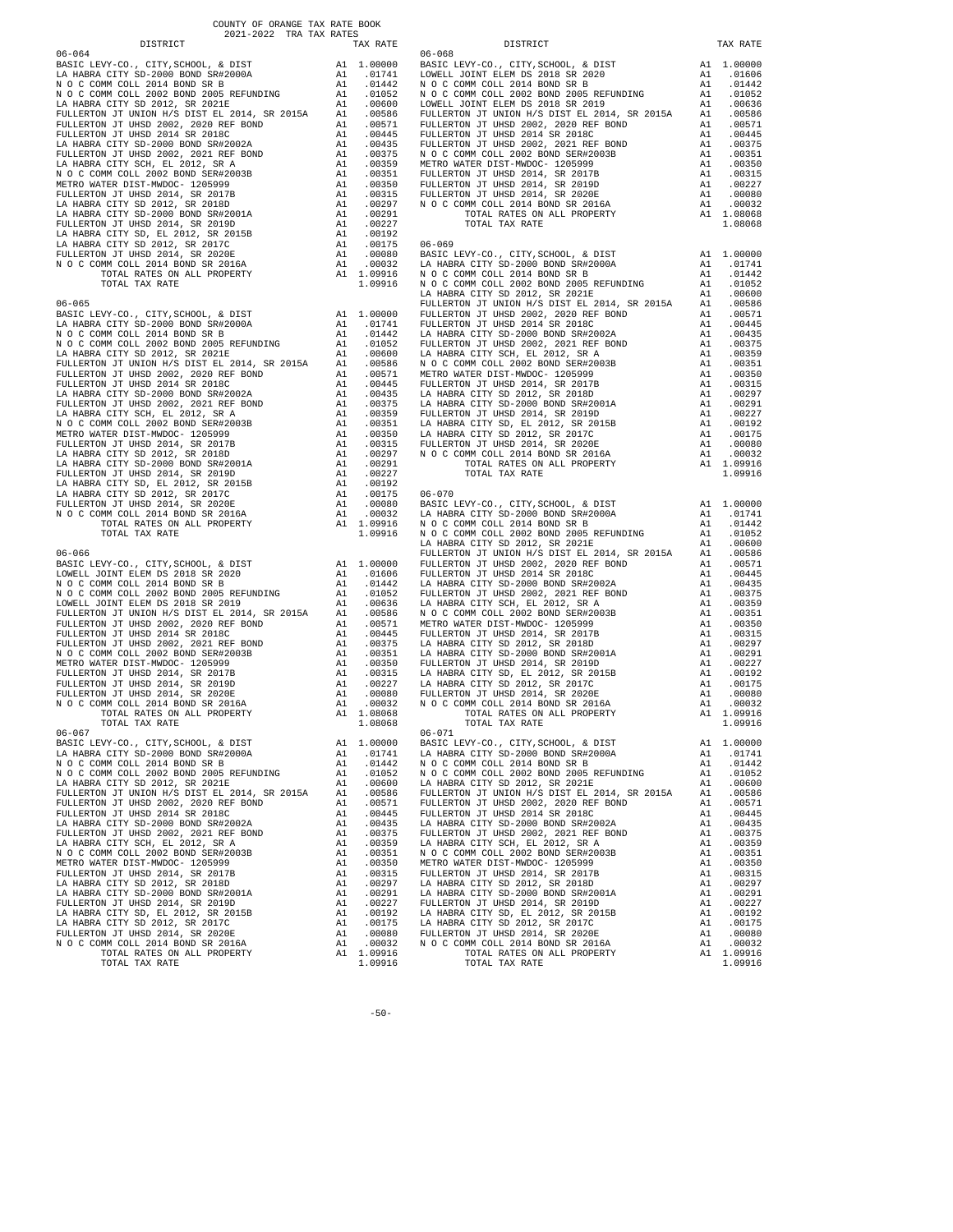| AVAI-AVAA INA IAA KAIBO<br>DISTRICT | TAX RATE | DISTRICT                                  | TAX RATE  |
|-------------------------------------|----------|-------------------------------------------|-----------|
| $06 - 072$                          |          | $06 - 077$                                |           |
|                                     |          |                                           |           |
|                                     |          |                                           |           |
|                                     |          |                                           |           |
|                                     |          |                                           |           |
|                                     |          |                                           |           |
|                                     |          |                                           |           |
|                                     |          |                                           |           |
|                                     |          |                                           |           |
|                                     |          |                                           |           |
|                                     |          |                                           |           |
|                                     |          |                                           |           |
|                                     |          |                                           |           |
|                                     |          |                                           |           |
|                                     |          |                                           |           |
|                                     |          |                                           |           |
|                                     |          |                                           |           |
|                                     |          |                                           |           |
|                                     |          |                                           |           |
|                                     |          |                                           |           |
|                                     |          |                                           |           |
|                                     |          |                                           |           |
|                                     |          |                                           |           |
|                                     |          |                                           |           |
|                                     |          |                                           |           |
|                                     |          |                                           |           |
|                                     |          |                                           |           |
|                                     |          |                                           |           |
|                                     |          |                                           |           |
|                                     |          |                                           |           |
|                                     |          |                                           |           |
| $06 - 074$                          |          | $06 - 079$                                |           |
|                                     |          |                                           |           |
|                                     |          |                                           |           |
|                                     |          |                                           |           |
|                                     |          |                                           |           |
|                                     |          |                                           |           |
|                                     |          |                                           |           |
|                                     |          |                                           |           |
|                                     |          |                                           |           |
|                                     |          |                                           |           |
|                                     |          |                                           |           |
|                                     |          |                                           |           |
|                                     |          |                                           |           |
|                                     |          |                                           |           |
|                                     |          |                                           |           |
|                                     |          |                                           |           |
|                                     |          |                                           |           |
|                                     |          |                                           |           |
|                                     |          |                                           |           |
|                                     |          |                                           |           |
|                                     |          |                                           |           |
| $06 - 075$                          |          | $06 - 080$                                |           |
|                                     |          |                                           |           |
|                                     |          |                                           |           |
|                                     |          |                                           |           |
|                                     |          |                                           |           |
|                                     |          |                                           |           |
|                                     |          |                                           |           |
| FULLERTON JT UHSD 2014 SR 2018C     |          | A1 .00445 FULLERTON JT UHSD 2014 SR 2018C | A1 .00445 |
|                                     |          |                                           |           |
|                                     |          |                                           |           |
|                                     |          |                                           |           |
|                                     |          |                                           |           |
|                                     |          |                                           |           |
|                                     |          |                                           |           |
|                                     |          |                                           |           |
|                                     |          |                                           |           |
|                                     |          |                                           |           |
|                                     |          |                                           |           |
|                                     |          |                                           |           |
|                                     |          |                                           |           |
|                                     |          |                                           |           |
| $06 - 076$                          |          |                                           |           |
|                                     |          |                                           |           |
|                                     |          |                                           |           |
|                                     |          |                                           |           |
|                                     |          |                                           |           |
|                                     |          |                                           |           |
|                                     |          |                                           |           |
|                                     |          |                                           |           |
|                                     |          |                                           |           |
|                                     |          |                                           |           |
|                                     |          |                                           |           |
|                                     |          |                                           |           |
|                                     |          |                                           |           |
|                                     |          |                                           |           |
|                                     |          |                                           |           |
| TOTAL TAX RATE                      | 1.08068  |                                           |           |
|                                     | $-51-$   |                                           |           |

-51-

| TAX RATE<br>DISTRICT |  | DISTRICT   | TAX RATE |
|----------------------|--|------------|----------|
|                      |  |            |          |
|                      |  |            |          |
|                      |  |            |          |
|                      |  |            |          |
|                      |  |            |          |
|                      |  |            |          |
|                      |  |            |          |
|                      |  |            |          |
|                      |  |            |          |
|                      |  |            |          |
|                      |  |            |          |
|                      |  |            |          |
|                      |  |            |          |
|                      |  |            |          |
|                      |  |            |          |
|                      |  |            |          |
|                      |  |            |          |
|                      |  |            |          |
|                      |  |            |          |
| $06 - 073$           |  | $06 - 078$ |          |
|                      |  |            |          |
|                      |  |            |          |
|                      |  |            |          |
|                      |  |            |          |
|                      |  |            |          |
|                      |  |            |          |
|                      |  |            |          |
|                      |  |            |          |
|                      |  |            |          |
|                      |  |            |          |
|                      |  |            |          |
|                      |  |            |          |
|                      |  |            |          |
|                      |  |            |          |
|                      |  |            |          |
|                      |  |            |          |
|                      |  |            |          |
|                      |  |            |          |
| $06 - 074$           |  | $06 - 079$ |          |
|                      |  |            |          |
|                      |  |            |          |
|                      |  |            |          |
|                      |  |            |          |
|                      |  |            |          |
|                      |  |            |          |
|                      |  |            |          |
|                      |  |            |          |
|                      |  |            |          |
|                      |  |            |          |
|                      |  |            |          |
|                      |  |            |          |
|                      |  |            |          |
|                      |  |            |          |
|                      |  |            |          |
|                      |  |            |          |
|                      |  |            |          |
|                      |  |            |          |
|                      |  |            |          |
|                      |  |            |          |
|                      |  |            |          |
|                      |  |            |          |
|                      |  |            |          |
|                      |  |            |          |
|                      |  |            |          |
| $06 - 075$           |  | $06 - 080$ |          |
|                      |  |            |          |
|                      |  |            |          |

COUNTY OF ORANGE TAX RATE BOOK 2021-2022 TRA TAX RATES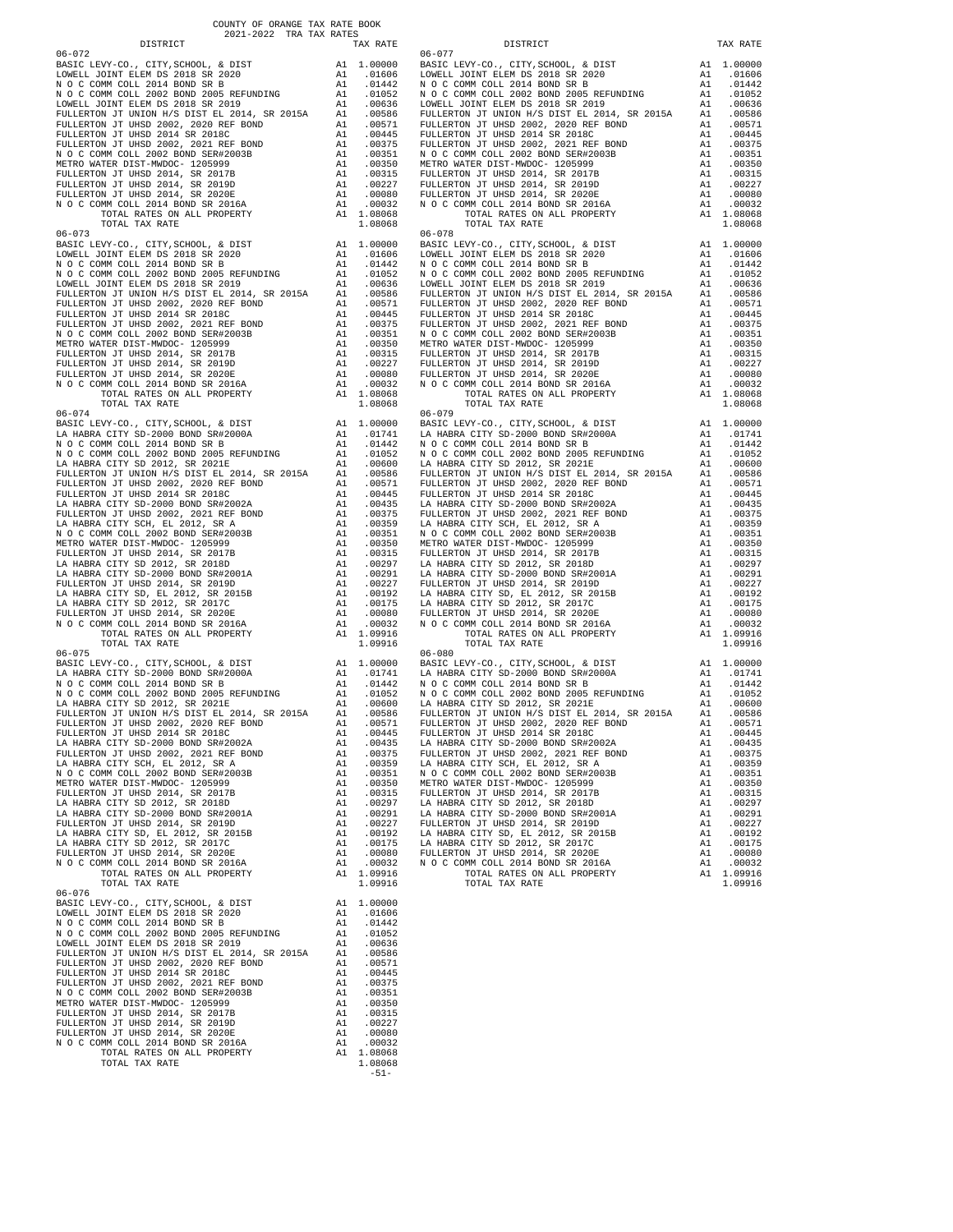| TAX RATE<br>DISTRICT |        |                        | TAX RATE |
|----------------------|--------|------------------------|----------|
| $06 - 082$           |        | DISTRICT<br>$06 - 087$ |          |
|                      |        |                        |          |
|                      |        |                        |          |
|                      |        |                        |          |
|                      | $-52-$ |                        |          |

| レエウエルエニエ                        | tuv vute | レエウエルエクエ                                                                                                                                                                                                                                                                       | tuv vute |
|---------------------------------|----------|--------------------------------------------------------------------------------------------------------------------------------------------------------------------------------------------------------------------------------------------------------------------------------|----------|
| $06 - 081$                      |          | $06 - 086$                                                                                                                                                                                                                                                                     |          |
|                                 |          |                                                                                                                                                                                                                                                                                |          |
|                                 |          |                                                                                                                                                                                                                                                                                |          |
|                                 |          |                                                                                                                                                                                                                                                                                |          |
|                                 |          |                                                                                                                                                                                                                                                                                |          |
|                                 |          |                                                                                                                                                                                                                                                                                |          |
|                                 |          |                                                                                                                                                                                                                                                                                |          |
|                                 |          |                                                                                                                                                                                                                                                                                |          |
|                                 |          |                                                                                                                                                                                                                                                                                |          |
|                                 |          |                                                                                                                                                                                                                                                                                |          |
|                                 |          |                                                                                                                                                                                                                                                                                |          |
|                                 |          |                                                                                                                                                                                                                                                                                |          |
|                                 |          |                                                                                                                                                                                                                                                                                |          |
|                                 |          |                                                                                                                                                                                                                                                                                |          |
|                                 |          |                                                                                                                                                                                                                                                                                |          |
|                                 |          |                                                                                                                                                                                                                                                                                |          |
|                                 |          |                                                                                                                                                                                                                                                                                |          |
|                                 |          |                                                                                                                                                                                                                                                                                |          |
|                                 |          |                                                                                                                                                                                                                                                                                |          |
|                                 |          |                                                                                                                                                                                                                                                                                |          |
|                                 |          |                                                                                                                                                                                                                                                                                |          |
|                                 |          |                                                                                                                                                                                                                                                                                |          |
|                                 |          |                                                                                                                                                                                                                                                                                |          |
|                                 |          |                                                                                                                                                                                                                                                                                |          |
|                                 |          |                                                                                                                                                                                                                                                                                |          |
|                                 |          |                                                                                                                                                                                                                                                                                |          |
|                                 |          |                                                                                                                                                                                                                                                                                |          |
|                                 |          |                                                                                                                                                                                                                                                                                |          |
|                                 |          |                                                                                                                                                                                                                                                                                |          |
|                                 |          |                                                                                                                                                                                                                                                                                |          |
|                                 |          |                                                                                                                                                                                                                                                                                |          |
|                                 |          |                                                                                                                                                                                                                                                                                |          |
|                                 |          |                                                                                                                                                                                                                                                                                |          |
|                                 |          |                                                                                                                                                                                                                                                                                |          |
|                                 |          |                                                                                                                                                                                                                                                                                |          |
|                                 |          |                                                                                                                                                                                                                                                                                |          |
|                                 |          |                                                                                                                                                                                                                                                                                |          |
|                                 |          |                                                                                                                                                                                                                                                                                |          |
|                                 |          |                                                                                                                                                                                                                                                                                |          |
|                                 |          |                                                                                                                                                                                                                                                                                |          |
|                                 |          |                                                                                                                                                                                                                                                                                |          |
|                                 |          |                                                                                                                                                                                                                                                                                |          |
|                                 |          |                                                                                                                                                                                                                                                                                |          |
|                                 |          |                                                                                                                                                                                                                                                                                |          |
|                                 |          |                                                                                                                                                                                                                                                                                |          |
|                                 |          |                                                                                                                                                                                                                                                                                |          |
|                                 |          |                                                                                                                                                                                                                                                                                |          |
|                                 |          |                                                                                                                                                                                                                                                                                |          |
|                                 |          |                                                                                                                                                                                                                                                                                |          |
|                                 |          |                                                                                                                                                                                                                                                                                |          |
|                                 |          |                                                                                                                                                                                                                                                                                |          |
|                                 |          |                                                                                                                                                                                                                                                                                |          |
|                                 |          |                                                                                                                                                                                                                                                                                |          |
|                                 |          |                                                                                                                                                                                                                                                                                |          |
|                                 |          |                                                                                                                                                                                                                                                                                |          |
|                                 |          |                                                                                                                                                                                                                                                                                |          |
|                                 |          |                                                                                                                                                                                                                                                                                |          |
|                                 |          |                                                                                                                                                                                                                                                                                |          |
|                                 |          |                                                                                                                                                                                                                                                                                |          |
|                                 |          |                                                                                                                                                                                                                                                                                |          |
|                                 |          |                                                                                                                                                                                                                                                                                |          |
|                                 |          |                                                                                                                                                                                                                                                                                |          |
|                                 |          |                                                                                                                                                                                                                                                                                |          |
|                                 |          |                                                                                                                                                                                                                                                                                |          |
|                                 |          |                                                                                                                                                                                                                                                                                |          |
|                                 |          |                                                                                                                                                                                                                                                                                |          |
|                                 |          |                                                                                                                                                                                                                                                                                |          |
|                                 |          |                                                                                                                                                                                                                                                                                |          |
|                                 |          |                                                                                                                                                                                                                                                                                |          |
|                                 |          |                                                                                                                                                                                                                                                                                |          |
|                                 |          |                                                                                                                                                                                                                                                                                |          |
|                                 |          |                                                                                                                                                                                                                                                                                |          |
|                                 |          |                                                                                                                                                                                                                                                                                |          |
| FULLERTON JT UHSD 2014 SR 2018C |          |                                                                                                                                                                                                                                                                                |          |
|                                 |          |                                                                                                                                                                                                                                                                                |          |
|                                 |          | $\begin{smallmatrix} 10-0.01 & 0.01 & 0.01 & 0.01 & 0.01 & 0.01 & 0.01 & 0.01 & 0.01 & 0.01 & 0.01 & 0.01 & 0.01 & 0.01 & 0.01 & 0.01 & 0.01 & 0.01 & 0.01 & 0.01 & 0.01 & 0.01 & 0.01 & 0.01 & 0.01 & 0.01 & 0.01 & 0.01 & 0.01 & 0.01 & 0.01 & 0.01 & 0.01 & 0.01 & 0.01 & $ |          |
|                                 |          |                                                                                                                                                                                                                                                                                |          |
|                                 |          |                                                                                                                                                                                                                                                                                |          |
|                                 |          |                                                                                                                                                                                                                                                                                |          |
|                                 |          |                                                                                                                                                                                                                                                                                |          |
|                                 |          |                                                                                                                                                                                                                                                                                |          |
|                                 |          |                                                                                                                                                                                                                                                                                |          |
|                                 |          |                                                                                                                                                                                                                                                                                |          |
|                                 |          |                                                                                                                                                                                                                                                                                |          |
|                                 |          |                                                                                                                                                                                                                                                                                |          |
|                                 |          |                                                                                                                                                                                                                                                                                |          |
|                                 |          |                                                                                                                                                                                                                                                                                |          |
|                                 |          |                                                                                                                                                                                                                                                                                |          |
|                                 |          |                                                                                                                                                                                                                                                                                |          |
|                                 |          |                                                                                                                                                                                                                                                                                |          |
|                                 |          |                                                                                                                                                                                                                                                                                |          |
|                                 |          |                                                                                                                                                                                                                                                                                |          |
|                                 |          |                                                                                                                                                                                                                                                                                |          |
|                                 |          |                                                                                                                                                                                                                                                                                |          |
|                                 |          |                                                                                                                                                                                                                                                                                |          |
|                                 |          |                                                                                                                                                                                                                                                                                |          |
|                                 |          |                                                                                                                                                                                                                                                                                |          |
|                                 |          |                                                                                                                                                                                                                                                                                |          |
|                                 |          |                                                                                                                                                                                                                                                                                |          |

## COUNTY OF ORANGE TAX RATE BOOK 2021-2022 TRA TAX RATES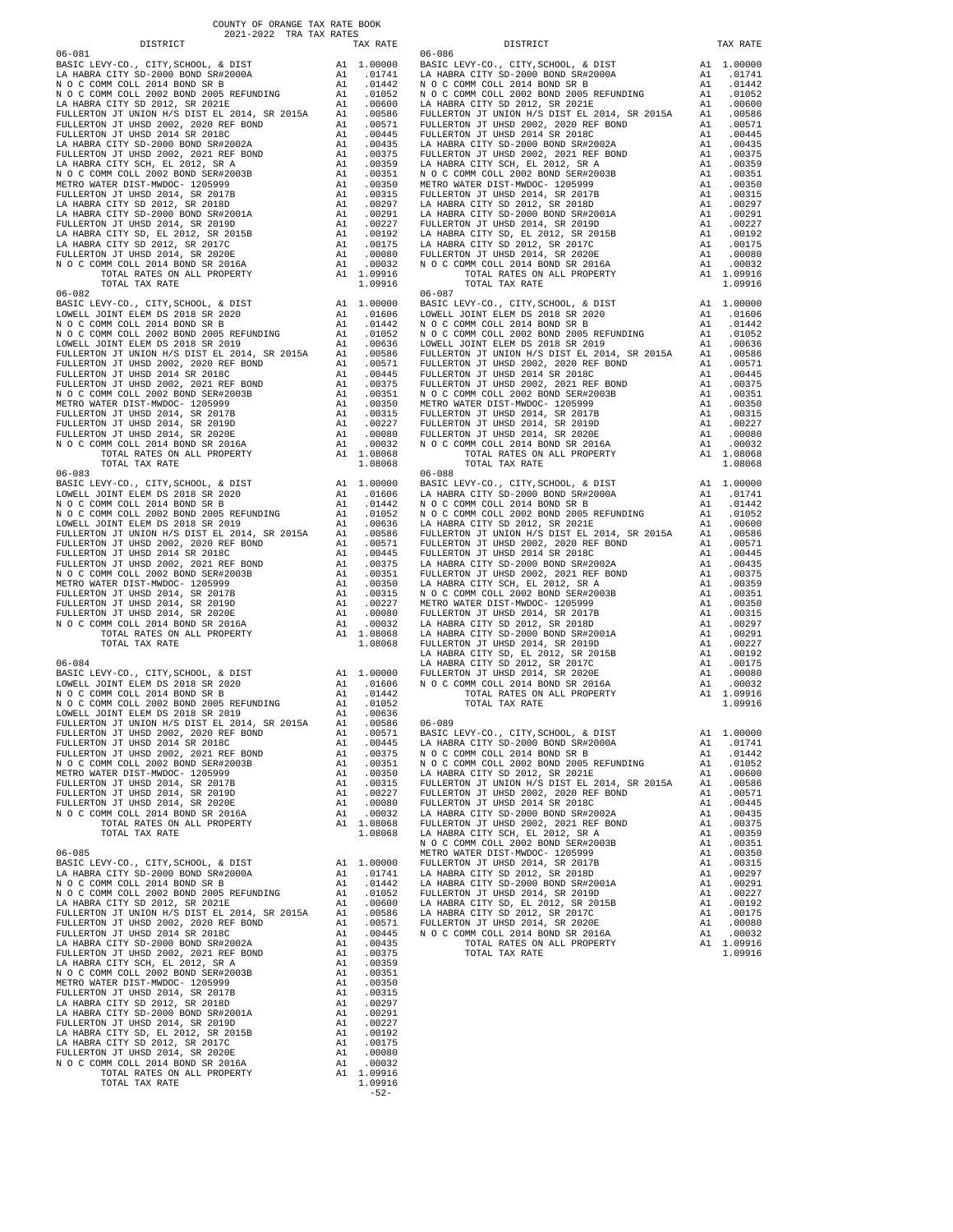|                                                                                                                                                                                                                                                                                                                                                                              |          |                                                                                                                                                                                                                                               | LOWELL                |
|------------------------------------------------------------------------------------------------------------------------------------------------------------------------------------------------------------------------------------------------------------------------------------------------------------------------------------------------------------------------------|----------|-----------------------------------------------------------------------------------------------------------------------------------------------------------------------------------------------------------------------------------------------|-----------------------|
|                                                                                                                                                                                                                                                                                                                                                                              |          |                                                                                                                                                                                                                                               |                       |
|                                                                                                                                                                                                                                                                                                                                                                              |          |                                                                                                                                                                                                                                               |                       |
|                                                                                                                                                                                                                                                                                                                                                                              |          |                                                                                                                                                                                                                                               |                       |
|                                                                                                                                                                                                                                                                                                                                                                              |          |                                                                                                                                                                                                                                               |                       |
|                                                                                                                                                                                                                                                                                                                                                                              |          |                                                                                                                                                                                                                                               |                       |
|                                                                                                                                                                                                                                                                                                                                                                              |          |                                                                                                                                                                                                                                               |                       |
|                                                                                                                                                                                                                                                                                                                                                                              |          |                                                                                                                                                                                                                                               |                       |
|                                                                                                                                                                                                                                                                                                                                                                              |          |                                                                                                                                                                                                                                               |                       |
|                                                                                                                                                                                                                                                                                                                                                                              |          |                                                                                                                                                                                                                                               |                       |
|                                                                                                                                                                                                                                                                                                                                                                              |          |                                                                                                                                                                                                                                               |                       |
|                                                                                                                                                                                                                                                                                                                                                                              |          |                                                                                                                                                                                                                                               |                       |
|                                                                                                                                                                                                                                                                                                                                                                              |          |                                                                                                                                                                                                                                               |                       |
|                                                                                                                                                                                                                                                                                                                                                                              |          |                                                                                                                                                                                                                                               |                       |
|                                                                                                                                                                                                                                                                                                                                                                              |          |                                                                                                                                                                                                                                               |                       |
|                                                                                                                                                                                                                                                                                                                                                                              |          |                                                                                                                                                                                                                                               |                       |
|                                                                                                                                                                                                                                                                                                                                                                              |          |                                                                                                                                                                                                                                               |                       |
|                                                                                                                                                                                                                                                                                                                                                                              |          |                                                                                                                                                                                                                                               |                       |
| $\begin{tabular}{c c c c} \multicolumn{4}{c}{\textbf{1.09916}} & $\mathbf{0.6-091}$ & $1.09916$ & $\mathbf{0.6-091}$ \\ \hline \textbf{0.6-091} & $\mathbf{E} \textbf{0.71} & $\mathbf{0.74} \textbf{0.7} & $\mathbf{0.74} \textbf{0.7} \textbf{0.7} \textbf{0.7} \textbf{0.7} \textbf{0.7} \textbf{0.7} \textbf{0.7} \textbf{0.7} \textbf{0.7} \textbf{0.7} \textbf{0.7} \$ |          |                                                                                                                                                                                                                                               | LA HABR               |
| $06 - 092$                                                                                                                                                                                                                                                                                                                                                                   |          |                                                                                                                                                                                                                                               | NOCC                  |
|                                                                                                                                                                                                                                                                                                                                                                              |          |                                                                                                                                                                                                                                               |                       |
|                                                                                                                                                                                                                                                                                                                                                                              |          |                                                                                                                                                                                                                                               |                       |
|                                                                                                                                                                                                                                                                                                                                                                              |          |                                                                                                                                                                                                                                               |                       |
|                                                                                                                                                                                                                                                                                                                                                                              |          |                                                                                                                                                                                                                                               |                       |
|                                                                                                                                                                                                                                                                                                                                                                              |          |                                                                                                                                                                                                                                               |                       |
|                                                                                                                                                                                                                                                                                                                                                                              |          |                                                                                                                                                                                                                                               |                       |
|                                                                                                                                                                                                                                                                                                                                                                              |          |                                                                                                                                                                                                                                               |                       |
|                                                                                                                                                                                                                                                                                                                                                                              |          |                                                                                                                                                                                                                                               |                       |
|                                                                                                                                                                                                                                                                                                                                                                              |          |                                                                                                                                                                                                                                               |                       |
|                                                                                                                                                                                                                                                                                                                                                                              |          |                                                                                                                                                                                                                                               |                       |
|                                                                                                                                                                                                                                                                                                                                                                              |          |                                                                                                                                                                                                                                               |                       |
|                                                                                                                                                                                                                                                                                                                                                                              |          |                                                                                                                                                                                                                                               |                       |
|                                                                                                                                                                                                                                                                                                                                                                              |          |                                                                                                                                                                                                                                               |                       |
|                                                                                                                                                                                                                                                                                                                                                                              |          |                                                                                                                                                                                                                                               |                       |
|                                                                                                                                                                                                                                                                                                                                                                              |          |                                                                                                                                                                                                                                               |                       |
| TOTAL RATES ON ALL PROPERTY<br>TOTAL TAX RATE                                                                                                                                                                                                                                                                                                                                |          | A1 1.09916<br>1.09916                                                                                                                                                                                                                         | FULLERT<br>LA HABR    |
|                                                                                                                                                                                                                                                                                                                                                                              |          |                                                                                                                                                                                                                                               | NOCC                  |
| $06 - 093$                                                                                                                                                                                                                                                                                                                                                                   |          |                                                                                                                                                                                                                                               | FULLERT               |
|                                                                                                                                                                                                                                                                                                                                                                              |          |                                                                                                                                                                                                                                               |                       |
|                                                                                                                                                                                                                                                                                                                                                                              |          |                                                                                                                                                                                                                                               |                       |
|                                                                                                                                                                                                                                                                                                                                                                              |          |                                                                                                                                                                                                                                               |                       |
|                                                                                                                                                                                                                                                                                                                                                                              |          |                                                                                                                                                                                                                                               |                       |
| FULLERTON JT UNION $H/S$ Dist by $2002$ , $2020$ REF BOND<br>FULLERTON JT UHSD 2002, 2020 REF BOND                                                                                                                                                                                                                                                                           |          |                                                                                                                                                                                                                                               |                       |
| LA HABRA CITY SD-2000 BOND SR#2002A                                                                                                                                                                                                                                                                                                                                          |          | A1.00445<br>A1 .00435                                                                                                                                                                                                                         |                       |
| FULLERTON JT UHSD 2002, 2021 REF BOND                                                                                                                                                                                                                                                                                                                                        | A1       | .00375                                                                                                                                                                                                                                        |                       |
| LA HABRA CITY SCH, EL 2012, SR A<br>N O C COMM COLL 2002 BOND SER#2003B                                                                                                                                                                                                                                                                                                      | A1<br>A1 | .00359<br>.00351                                                                                                                                                                                                                              | $06 - 903$<br>BASIC L |
| METRO WATER DIST-MWDOC- 1205999                                                                                                                                                                                                                                                                                                                                              |          |                                                                                                                                                                                                                                               |                       |
| FULLERTON JT UHSD 2014, SR 2017B                                                                                                                                                                                                                                                                                                                                             |          |                                                                                                                                                                                                                                               |                       |
| LA HABRA CITY SD 2012, SR 2018D<br>LA HABRA CITY SD-2000 BOND SR#2001A                                                                                                                                                                                                                                                                                                       |          |                                                                                                                                                                                                                                               |                       |
| FULLERTON JT UHSD 2014, SR 2019D                                                                                                                                                                                                                                                                                                                                             |          |                                                                                                                                                                                                                                               |                       |
| LA HABRA CITY SD, EL 2012, SR 2015B                                                                                                                                                                                                                                                                                                                                          |          |                                                                                                                                                                                                                                               |                       |
| LA HABRA CITY SD 2012, SR 2017C<br>FULLERTON JT UHSD 2014, SR 2020E                                                                                                                                                                                                                                                                                                          |          |                                                                                                                                                                                                                                               |                       |
| N O C COMM COLL 2014 BOND SR 2016A                                                                                                                                                                                                                                                                                                                                           |          |                                                                                                                                                                                                                                               |                       |
| TOTAL RATES ON ALL PROPERTY<br>TOTAL TAX RATE                                                                                                                                                                                                                                                                                                                                |          | A1 .00351 BASIC L<br>A1 .00351 LOWELL A1 .00315 NOCC<br>A1 .00297 NOCC<br>A1 .00297 NOCC<br>A1 .00297 NOCC<br>A1 .00227 FULLERT<br>A1 .00192 FULLERT<br>A1 .00030 FULLERT<br>A1 .00032 NOCC<br>A1 .00032 NOCC<br>A1 .00936 FULLERT<br>1.09916 | FULLERT               |
|                                                                                                                                                                                                                                                                                                                                                                              |          |                                                                                                                                                                                                                                               |                       |

| COUNTY OF ORANGE TAX RATE BOOK                                                                                                                                                                                                                                                                                                                                                                                                                                                                                          |          |          |          |
|-------------------------------------------------------------------------------------------------------------------------------------------------------------------------------------------------------------------------------------------------------------------------------------------------------------------------------------------------------------------------------------------------------------------------------------------------------------------------------------------------------------------------|----------|----------|----------|
| $\begin{minipage}{0.5\textwidth} \begin{tabular}{@{}c@{}} \multicolumn{2}{c}{\textwidth} \end{tabular} & \multicolumn{2}{c}{\textwidth} \end{minipage} \begin{minipage}{0.5\textwidth} \begin{tabular}{@{}c@{}} \multicolumn{2}{c}{\textwidth} \end{tabular} & \multicolumn{2}{c}{\textwidth} \end{minipage} \begin{minipage}{0.5\textwidth} \begin{tabular}{@{}c@{}} \multicolumn{2}{c}{\textwidth} \end{tabular} & \multicolumn{2}{c}{\textwidth} \end{minipage} \begin{minipage}{0.5\textwidth} \begin{tabular}{@{}$ | TAX RATE | DISTRICT | TAX RATE |
|                                                                                                                                                                                                                                                                                                                                                                                                                                                                                                                         |          |          |          |
|                                                                                                                                                                                                                                                                                                                                                                                                                                                                                                                         |          |          |          |
|                                                                                                                                                                                                                                                                                                                                                                                                                                                                                                                         |          |          |          |
|                                                                                                                                                                                                                                                                                                                                                                                                                                                                                                                         |          |          |          |
|                                                                                                                                                                                                                                                                                                                                                                                                                                                                                                                         |          |          |          |
|                                                                                                                                                                                                                                                                                                                                                                                                                                                                                                                         |          |          |          |
|                                                                                                                                                                                                                                                                                                                                                                                                                                                                                                                         |          |          |          |
|                                                                                                                                                                                                                                                                                                                                                                                                                                                                                                                         |          |          |          |
|                                                                                                                                                                                                                                                                                                                                                                                                                                                                                                                         |          |          |          |
|                                                                                                                                                                                                                                                                                                                                                                                                                                                                                                                         |          |          |          |
|                                                                                                                                                                                                                                                                                                                                                                                                                                                                                                                         |          |          |          |
|                                                                                                                                                                                                                                                                                                                                                                                                                                                                                                                         |          |          |          |
|                                                                                                                                                                                                                                                                                                                                                                                                                                                                                                                         |          |          |          |
|                                                                                                                                                                                                                                                                                                                                                                                                                                                                                                                         |          |          |          |
|                                                                                                                                                                                                                                                                                                                                                                                                                                                                                                                         |          |          |          |
|                                                                                                                                                                                                                                                                                                                                                                                                                                                                                                                         |          |          |          |
|                                                                                                                                                                                                                                                                                                                                                                                                                                                                                                                         |          |          |          |
|                                                                                                                                                                                                                                                                                                                                                                                                                                                                                                                         |          |          |          |
|                                                                                                                                                                                                                                                                                                                                                                                                                                                                                                                         |          |          |          |
|                                                                                                                                                                                                                                                                                                                                                                                                                                                                                                                         |          |          |          |
|                                                                                                                                                                                                                                                                                                                                                                                                                                                                                                                         |          |          |          |
|                                                                                                                                                                                                                                                                                                                                                                                                                                                                                                                         |          |          |          |
|                                                                                                                                                                                                                                                                                                                                                                                                                                                                                                                         |          |          |          |
|                                                                                                                                                                                                                                                                                                                                                                                                                                                                                                                         |          |          |          |
|                                                                                                                                                                                                                                                                                                                                                                                                                                                                                                                         |          |          |          |
|                                                                                                                                                                                                                                                                                                                                                                                                                                                                                                                         |          |          |          |
|                                                                                                                                                                                                                                                                                                                                                                                                                                                                                                                         |          |          |          |
|                                                                                                                                                                                                                                                                                                                                                                                                                                                                                                                         |          |          |          |
|                                                                                                                                                                                                                                                                                                                                                                                                                                                                                                                         |          |          |          |
|                                                                                                                                                                                                                                                                                                                                                                                                                                                                                                                         |          |          |          |
|                                                                                                                                                                                                                                                                                                                                                                                                                                                                                                                         |          |          |          |
|                                                                                                                                                                                                                                                                                                                                                                                                                                                                                                                         |          |          |          |
|                                                                                                                                                                                                                                                                                                                                                                                                                                                                                                                         |          |          |          |
|                                                                                                                                                                                                                                                                                                                                                                                                                                                                                                                         |          |          |          |
|                                                                                                                                                                                                                                                                                                                                                                                                                                                                                                                         |          |          |          |
|                                                                                                                                                                                                                                                                                                                                                                                                                                                                                                                         |          |          |          |
|                                                                                                                                                                                                                                                                                                                                                                                                                                                                                                                         |          |          |          |
|                                                                                                                                                                                                                                                                                                                                                                                                                                                                                                                         |          |          |          |
|                                                                                                                                                                                                                                                                                                                                                                                                                                                                                                                         |          |          |          |
|                                                                                                                                                                                                                                                                                                                                                                                                                                                                                                                         |          |          |          |
|                                                                                                                                                                                                                                                                                                                                                                                                                                                                                                                         |          |          |          |
|                                                                                                                                                                                                                                                                                                                                                                                                                                                                                                                         |          |          |          |
|                                                                                                                                                                                                                                                                                                                                                                                                                                                                                                                         |          |          |          |
|                                                                                                                                                                                                                                                                                                                                                                                                                                                                                                                         |          |          |          |
|                                                                                                                                                                                                                                                                                                                                                                                                                                                                                                                         |          |          |          |
|                                                                                                                                                                                                                                                                                                                                                                                                                                                                                                                         |          |          |          |
|                                                                                                                                                                                                                                                                                                                                                                                                                                                                                                                         |          |          |          |
|                                                                                                                                                                                                                                                                                                                                                                                                                                                                                                                         |          |          |          |
|                                                                                                                                                                                                                                                                                                                                                                                                                                                                                                                         |          |          |          |
|                                                                                                                                                                                                                                                                                                                                                                                                                                                                                                                         |          |          |          |
|                                                                                                                                                                                                                                                                                                                                                                                                                                                                                                                         |          |          |          |
|                                                                                                                                                                                                                                                                                                                                                                                                                                                                                                                         |          |          |          |
|                                                                                                                                                                                                                                                                                                                                                                                                                                                                                                                         |          |          |          |
|                                                                                                                                                                                                                                                                                                                                                                                                                                                                                                                         |          |          |          |
|                                                                                                                                                                                                                                                                                                                                                                                                                                                                                                                         |          |          |          |
|                                                                                                                                                                                                                                                                                                                                                                                                                                                                                                                         |          |          |          |
|                                                                                                                                                                                                                                                                                                                                                                                                                                                                                                                         |          |          |          |
|                                                                                                                                                                                                                                                                                                                                                                                                                                                                                                                         |          |          |          |
|                                                                                                                                                                                                                                                                                                                                                                                                                                                                                                                         |          |          |          |
|                                                                                                                                                                                                                                                                                                                                                                                                                                                                                                                         |          |          |          |
|                                                                                                                                                                                                                                                                                                                                                                                                                                                                                                                         |          |          |          |
|                                                                                                                                                                                                                                                                                                                                                                                                                                                                                                                         |          |          |          |
|                                                                                                                                                                                                                                                                                                                                                                                                                                                                                                                         |          |          |          |
|                                                                                                                                                                                                                                                                                                                                                                                                                                                                                                                         |          |          |          |
|                                                                                                                                                                                                                                                                                                                                                                                                                                                                                                                         |          |          |          |
|                                                                                                                                                                                                                                                                                                                                                                                                                                                                                                                         |          |          |          |
|                                                                                                                                                                                                                                                                                                                                                                                                                                                                                                                         |          |          |          |
|                                                                                                                                                                                                                                                                                                                                                                                                                                                                                                                         |          |          |          |
|                                                                                                                                                                                                                                                                                                                                                                                                                                                                                                                         |          |          |          |
|                                                                                                                                                                                                                                                                                                                                                                                                                                                                                                                         |          |          |          |
|                                                                                                                                                                                                                                                                                                                                                                                                                                                                                                                         |          |          |          |
|                                                                                                                                                                                                                                                                                                                                                                                                                                                                                                                         |          |          |          |
|                                                                                                                                                                                                                                                                                                                                                                                                                                                                                                                         |          |          |          |
|                                                                                                                                                                                                                                                                                                                                                                                                                                                                                                                         |          |          |          |
|                                                                                                                                                                                                                                                                                                                                                                                                                                                                                                                         |          |          |          |
|                                                                                                                                                                                                                                                                                                                                                                                                                                                                                                                         |          |          |          |
|                                                                                                                                                                                                                                                                                                                                                                                                                                                                                                                         |          |          |          |
|                                                                                                                                                                                                                                                                                                                                                                                                                                                                                                                         |          |          |          |
|                                                                                                                                                                                                                                                                                                                                                                                                                                                                                                                         |          |          |          |
|                                                                                                                                                                                                                                                                                                                                                                                                                                                                                                                         |          |          |          |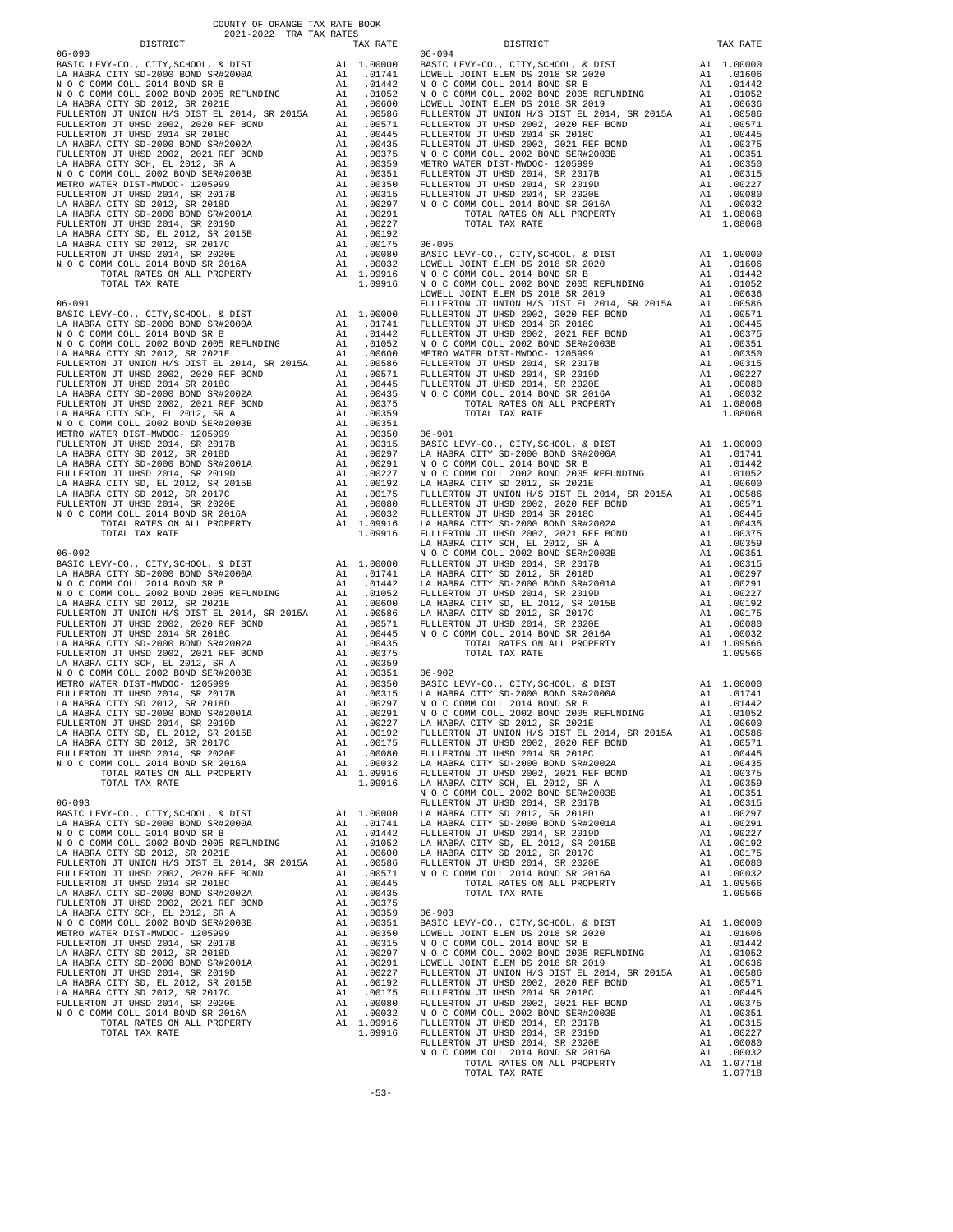| <b>DTOIKTCI</b>                                                            |    | IAA RAIL                                                                                                                                                                                                                                                                                                                                                                                     |                    |
|----------------------------------------------------------------------------|----|----------------------------------------------------------------------------------------------------------------------------------------------------------------------------------------------------------------------------------------------------------------------------------------------------------------------------------------------------------------------------------------------|--------------------|
| $07 - 001$                                                                 |    | $\begin{tabular}{cc} $07$-007$ & $07$-007$ \\ \texttt{A1} & 0.0000 & \texttt{BASIC L} \\ \texttt{A1} & 0.0798 & \texttt{NEWPCOT} \\ \texttt{A1} & 0.0768 & \texttt{COAST C} \\ \texttt{A1} & 0.0733 & \texttt{COAST C} \\ \texttt{A1} & 0.00558 & \texttt{NEWPCRT} \\ \texttt{A1} & 0.00539 & \texttt{COAST C} \\ \texttt{A1} & 0.0433 & \texttt{COAST C} \\ \texttt{A1} & 0.0$              | $07 - 007$         |
| BASIC LEVY-CO., CITY, SCHOOL, & DIST                                       |    |                                                                                                                                                                                                                                                                                                                                                                                              |                    |
| NEWPORT MESA USD GO REFUNDING BOND                                         |    |                                                                                                                                                                                                                                                                                                                                                                                              |                    |
| COAST COMM COLL 2012, SR 2017D                                             |    |                                                                                                                                                                                                                                                                                                                                                                                              |                    |
| COAST COMM COLL 2002 BOND SER 2006B                                        |    |                                                                                                                                                                                                                                                                                                                                                                                              |                    |
| NEWPORT MESA UNIF 2005 BOND SR 2007                                        |    |                                                                                                                                                                                                                                                                                                                                                                                              |                    |
| COAST COMM COLL 2012 BOND SR 2013 A&B                                      |    |                                                                                                                                                                                                                                                                                                                                                                                              |                    |
| COAST COMM COLL 2002 BOND SER 2003A                                        |    |                                                                                                                                                                                                                                                                                                                                                                                              |                    |
| METRO WATER DIST-MWDOC CMWD-1205999                                        |    |                                                                                                                                                                                                                                                                                                                                                                                              |                    |
| COAST COMM COLL 2002 BOND SER 2006C                                        |    |                                                                                                                                                                                                                                                                                                                                                                                              |                    |
| NEWPORT MESA USD 2005, SR 2011                                             |    |                                                                                                                                                                                                                                                                                                                                                                                              |                    |
| COAST COMM COLL 2012 BOND SER 2016C                                        |    |                                                                                                                                                                                                                                                                                                                                                                                              |                    |
| COAST COMM COLL 2012 BOND SER 2019F                                        |    |                                                                                                                                                                                                                                                                                                                                                                                              |                    |
| NEWPORT MESA USD 2005, SR 2017                                             |    |                                                                                                                                                                                                                                                                                                                                                                                              |                    |
| TOTAL RATES ON ALL PROPERTY                                                |    |                                                                                                                                                                                                                                                                                                                                                                                              |                    |
| TOTAL TAX RATE                                                             |    | 1.05213                                                                                                                                                                                                                                                                                                                                                                                      |                    |
| $07 - 002$                                                                 |    |                                                                                                                                                                                                                                                                                                                                                                                              | $07 - 008$         |
| BASIC LEVY-CO., CITY, SCHOOL, & DIST                                       |    | $\begin{tabular}{cc} & 07-008 \\ \text{A1} & 1.00000 & \text{BASIC L} \\ \text{A1} & .00798 & \text{NEWPORT C} \\ \text{A1} & .00768 & \text{COAST C} \\ \text{A1} & .00763 & \text{COAST C} \\ \text{A1} & .00553 & \text{NEWPORT C} \\ \text{A1} & .00539 & \text{COAST C} \\ \text{A1} & .00433 & \text{OAST C} \\ \text{A1} & .00350 & \text{MEWPORT C} \\ \text{A1} & .00295 & \text{O$ |                    |
| NEWPORT MESA USD GO REFUNDING BOND                                         |    |                                                                                                                                                                                                                                                                                                                                                                                              |                    |
| COAST COMM COLL 2012, SR 2017D                                             |    |                                                                                                                                                                                                                                                                                                                                                                                              |                    |
| COAST COMM COLL 2002 BOND SER 2006B                                        |    |                                                                                                                                                                                                                                                                                                                                                                                              |                    |
| NEWPORT MESA UNIF 2005 BOND SR 2007                                        |    |                                                                                                                                                                                                                                                                                                                                                                                              |                    |
|                                                                            |    |                                                                                                                                                                                                                                                                                                                                                                                              |                    |
| COAST COMM COLL 2012 BOND SR 2013 A&B                                      |    |                                                                                                                                                                                                                                                                                                                                                                                              |                    |
| COAST COMM COLL 2002 BOND SER 2003A                                        |    |                                                                                                                                                                                                                                                                                                                                                                                              |                    |
| METRO WATER DIST-MWDOC CMWD-1205999                                        |    |                                                                                                                                                                                                                                                                                                                                                                                              |                    |
| COAST COMM COLL 2002 BOND SER 2006C                                        |    |                                                                                                                                                                                                                                                                                                                                                                                              |                    |
| NEWPORT MESA USD 2005, SR 2011                                             |    |                                                                                                                                                                                                                                                                                                                                                                                              |                    |
| COAST COMM COLL 2012 BOND SER 2016C<br>COAST COMM COLL 2012 BOND SER 2019F |    |                                                                                                                                                                                                                                                                                                                                                                                              |                    |
|                                                                            |    |                                                                                                                                                                                                                                                                                                                                                                                              |                    |
| NEWPORT MESA USD 2005, SR 2017                                             |    |                                                                                                                                                                                                                                                                                                                                                                                              |                    |
| TOTAL RATES ON ALL PROPERTY                                                |    | A1 1.05213                                                                                                                                                                                                                                                                                                                                                                                   |                    |
| TOTAL TAX RATE                                                             |    | 1.05213                                                                                                                                                                                                                                                                                                                                                                                      |                    |
| $07 - 003$                                                                 |    |                                                                                                                                                                                                                                                                                                                                                                                              |                    |
|                                                                            |    | $\begin{tabular}{cc} & 07-009 \\ \text{A1} & 1.00000 & \text{BASIC L} \\ \text{A1} & 00798 & \text{NENPORT} \\ \text{A1} & 00768 & \text{COAST C} \\ \text{A1} & 00763 & \text{COAST C} \\ \text{A1} & 00553 & \text{NENPORT} \\ \text{A1} & 00558 & \text{NENPORT} \\ \text{A1} & 00433 & \text{COAST C} \\ \text{A1} & 00350 & \text{METRO W} \\ \text{A1} & 00265 & \text{NENPO$          | $07 - 009$         |
| BASIC LEVY-CO., CITY, SCHOOL, & DIST                                       |    |                                                                                                                                                                                                                                                                                                                                                                                              |                    |
| NEWPORT MESA USD GO REFUNDING BOND                                         |    |                                                                                                                                                                                                                                                                                                                                                                                              |                    |
| COAST COMM COLL 2012, SR 2017D                                             |    |                                                                                                                                                                                                                                                                                                                                                                                              |                    |
| COAST COMM COLL 2002 BOND SER 2006B                                        |    |                                                                                                                                                                                                                                                                                                                                                                                              |                    |
| NEWPORT MESA UNIF 2005 BOND SR 2007                                        |    |                                                                                                                                                                                                                                                                                                                                                                                              |                    |
| COAST COMM COLL 2012 BOND SR 2013 A&B                                      |    |                                                                                                                                                                                                                                                                                                                                                                                              |                    |
| COAST COMM COLL 2002 BOND SER 2003A                                        |    |                                                                                                                                                                                                                                                                                                                                                                                              |                    |
| METRO WATER DIST-MWDOC- 1205999                                            |    |                                                                                                                                                                                                                                                                                                                                                                                              |                    |
| COAST COMM COLL 2002 BOND SER 2006C                                        |    |                                                                                                                                                                                                                                                                                                                                                                                              |                    |
| NEWPORT MESA USD 2005, SR 2011                                             |    |                                                                                                                                                                                                                                                                                                                                                                                              |                    |
| COAST COMM COLL 2012 BOND SER 2016C                                        |    |                                                                                                                                                                                                                                                                                                                                                                                              |                    |
| COAST COMM COLL 2012 BOND SER 2016C<br>COAST COMM COLL 2012 BOND SER 2019F |    |                                                                                                                                                                                                                                                                                                                                                                                              |                    |
|                                                                            |    |                                                                                                                                                                                                                                                                                                                                                                                              |                    |
| NEWPORT MESA USD 2005, SR 2017                                             |    |                                                                                                                                                                                                                                                                                                                                                                                              |                    |
| TOTAL RATES ON ALL PROPERTY                                                |    | A1 1.05213                                                                                                                                                                                                                                                                                                                                                                                   |                    |
| TOTAL TAX RATE                                                             |    | 1.05213                                                                                                                                                                                                                                                                                                                                                                                      |                    |
| $07 - 004$                                                                 |    |                                                                                                                                                                                                                                                                                                                                                                                              | $07 - 010$         |
| BASIC LEVY-CO., CITY, SCHOOL, & DIST                                       |    |                                                                                                                                                                                                                                                                                                                                                                                              |                    |
| NEWPORT MESA USD GO REFUNDING BOND                                         |    |                                                                                                                                                                                                                                                                                                                                                                                              |                    |
| COAST COMM COLL 2012, SR 2017D                                             |    |                                                                                                                                                                                                                                                                                                                                                                                              |                    |
| COAST COMM COLL 2002 BOND SER 2006B                                        |    |                                                                                                                                                                                                                                                                                                                                                                                              |                    |
| NEWPORT MESA UNIF 2005 BOND SR 2007                                        |    |                                                                                                                                                                                                                                                                                                                                                                                              |                    |
| COAST COMM COLL 2012 BOND SR 2013 A&B                                      |    |                                                                                                                                                                                                                                                                                                                                                                                              |                    |
| COAST COMM COLL 2002 BOND SER 2003A                                        |    |                                                                                                                                                                                                                                                                                                                                                                                              |                    |
| METRO WATER DIST-MWDOC CMWD-1205999                                        |    |                                                                                                                                                                                                                                                                                                                                                                                              |                    |
| COAST COMM COLL 2002 BOND SER 2006C                                        |    |                                                                                                                                                                                                                                                                                                                                                                                              |                    |
|                                                                            |    |                                                                                                                                                                                                                                                                                                                                                                                              |                    |
| NEWPORT MESA USD 2005, SR 2011                                             |    |                                                                                                                                                                                                                                                                                                                                                                                              |                    |
| COAST COMM COLL 2012 BOND SER 2019F<br>NEWPORT MESA USD 2005, SR 2017      |    | $\begin{tabular}{cc} & 07-010 \\ \text{A1} & 1.00000 \\ \text{A1} & .00798 \\ \text{A1} & .00768 \\ \text{A1} & .00768 \\ \text{A1} & .00763 \\ \text{A1} & .00553 \\ \text{A1} & .00553 \\ \text{A1} & .00553 \\ \text{A1} & .00539 \\ \text{A1} & .00343 \\ \text{A1} & .00343 \\ \text{A1} & .00350 \\ \text{A1} & .00295 \\ \text{A1} & .00295 \\ \text{A1$                              |                    |
|                                                                            |    |                                                                                                                                                                                                                                                                                                                                                                                              |                    |
|                                                                            |    |                                                                                                                                                                                                                                                                                                                                                                                              |                    |
| TOTAL RATES ON ALL PROPERTY                                                |    | A1 1.05213                                                                                                                                                                                                                                                                                                                                                                                   |                    |
| TOTAL TAX RATE                                                             |    | 1.05213                                                                                                                                                                                                                                                                                                                                                                                      |                    |
| $07 - 005$                                                                 |    |                                                                                                                                                                                                                                                                                                                                                                                              | $07 - 011$         |
| BASIC LEVY-CO., CITY, SCHOOL, & DIST                                       |    | A1 1.00000 BASIC L<br>A1 .00798 NEWPORT<br>A1 .00558 COAST C<br>A1 .00350 COAST C                                                                                                                                                                                                                                                                                                            |                    |
| NEWPORT MESA USD GO REFUNDING BOND                                         |    |                                                                                                                                                                                                                                                                                                                                                                                              |                    |
| NEWPORT MESA UNIF 2005 BOND SR 2007                                        |    |                                                                                                                                                                                                                                                                                                                                                                                              |                    |
| METRO WATER DIST-MWDOC CMWD-1205999                                        |    |                                                                                                                                                                                                                                                                                                                                                                                              |                    |
| NEWPORT MESA USD 2005, SR 2011                                             | A1 |                                                                                                                                                                                                                                                                                                                                                                                              |                    |
| NEWPORT MESA USD 2005, SR 2017                                             |    | A1 .00265 NEWPORT<br>A1 .00123 COAST C<br>A1 1.02094 COAST C                                                                                                                                                                                                                                                                                                                                 |                    |
|                                                                            |    |                                                                                                                                                                                                                                                                                                                                                                                              |                    |
| TOTAL RATES ON ALL PROPERTY                                                |    |                                                                                                                                                                                                                                                                                                                                                                                              |                    |
| TOTAL TAX RATE                                                             |    | 1.02094                                                                                                                                                                                                                                                                                                                                                                                      | METRO W            |
|                                                                            |    |                                                                                                                                                                                                                                                                                                                                                                                              | COAST C            |
| $07 - 006$                                                                 |    |                                                                                                                                                                                                                                                                                                                                                                                              | NEWPORT            |
| BASIC LEVY-CO., CITY, SCHOOL, & DIST                                       |    | A1 1.00000                                                                                                                                                                                                                                                                                                                                                                                   | COAST C<br>COAST C |
| NEWPORT MESA USD GO REFUNDING BOND                                         |    |                                                                                                                                                                                                                                                                                                                                                                                              |                    |
| COAST COMM COLL 2012, SR 2017D                                             |    | A1 .00798<br>A1 .00768                                                                                                                                                                                                                                                                                                                                                                       | NEWPORT            |
| COAST COMM COLL 2002 BOND SER 2006B                                        |    | A1.00733                                                                                                                                                                                                                                                                                                                                                                                     |                    |
| NEWPORT MESA UNIF 2005 BOND SR 2007                                        |    | A1 .00558                                                                                                                                                                                                                                                                                                                                                                                    |                    |
| COAST COMM COLL 2012 BOND SR 2013 A&B                                      |    | A1 .00539                                                                                                                                                                                                                                                                                                                                                                                    |                    |
| COAST COMM COLL 2002 BOND SER 2003A                                        | A1 | .00433                                                                                                                                                                                                                                                                                                                                                                                       |                    |
| METRO WATER DIST-MWDOC- 1205999                                            | A1 | .00350                                                                                                                                                                                                                                                                                                                                                                                       |                    |
| COAST COMM COLL 2002 BOND SER 2006C                                        |    |                                                                                                                                                                                                                                                                                                                                                                                              |                    |
|                                                                            | A1 | .00295                                                                                                                                                                                                                                                                                                                                                                                       |                    |
| NEWPORT MESA USD 2005, SR 2011                                             | A1 | .00265                                                                                                                                                                                                                                                                                                                                                                                       |                    |
| COAST COMM COLL 2012 BOND SER 2016C                                        |    | A1 .00201                                                                                                                                                                                                                                                                                                                                                                                    |                    |
| COAST COMM COLL 2012 BOND SER 2019F                                        | A1 | .00150                                                                                                                                                                                                                                                                                                                                                                                       |                    |
| NEWPORT MESA USD 2005, SR 2017                                             |    | A1 .00123                                                                                                                                                                                                                                                                                                                                                                                    |                    |

| NEWPORT MESA USD 2005, SR 2011      | A1. | .00265     |
|-------------------------------------|-----|------------|
| COAST COMM COLL 2012 BOND SER 2016C | A1  | .00201     |
| COAST COMM COLL 2012 BOND SER 2019F | A1  | .00150     |
| NEWPORT MESA USD 2005, SR 2017      | A1. | .00123     |
| TOTAL RATES ON ALL PROPERTY         |     | A1 1.05213 |
| TOTAL TAX RATE                      |     | 1.05213    |

 DISTRICT TAX RATE DISTRICT TAX RATE BASIC LEVY-CO., CITY,SCHOOL, & DIST A1 1.00000 BASIC LEVY-CO., CITY,SCHOOL, & DIST A1 1.00000 NEWPORT MESA USD GO REFUNDING BOND A1 .00798 NEWPORT MESA USD GO REFUNDING BOND A1 .00798 COAST COMM COLL 2012, SR 2017D A1 .00768 COAST COMM COLL 2012, SR 2017D A1 .00768 COAST COMM COLL 2002 BOND SER 2006B A1 .00733 COAST COMM COLL 2002 BOND SER 2006B A1 .00733 NEWPORT MESA UNIF 2005 BOND SR 2007 A1 .00558 NEWPORT MESA UNIF 2005 BOND SR 2007 A1 .00558 COAST COMM COLL 2012 BOND SR 2013 A&B A1 .00539 COAST COMM COLL 2012 BOND SR 2013 A&B A1 .00539<br>COAST COMM COLL 2002 BOND SER 2003A A1 .00433 COAST COMM COLL 2002 BOND SER 2003A A1 .00433 METRO WATER DIST-MWDOC CMWD-1205999 A1 .00350 METRO WATER DIST-MWDOC CMWD-1205999 A1 .00350 COAST COMM COLL 2002 BOND SER 2006C A1 .00295 COAST COMM COLL 2002 BOND SER 2006C A1 .00295 00265 NEWPORT MESA USD 2005, SR 2011 (10265 A1 .00265 NEWPORT MESA USD 2005, SR 2011 (10265 NEWPORT MESA USD 20<br>COAST COMM COLL 2012 BOND SER 2016C (2010 COAST COAST COMM COLL 2012 BOND SER 2016C (2012 BOND SER 2010C)<br>COAS NEWPORT MESA USD 2005, SR 2017 A1 .00123 NEWPORT MESA USD 2005, SR 2017 A1 .00123 TOTAL RATES ON ALL PROPERTY A1 1.05213 TOTAL RATES ON ALL PROPERTY A1 1.05213 TOTAL TAX RATE 1.05213 TOTAL TAX RATE 1.05213 BASIC LEVY-CO., CITY,SCHOOL, & DIST A1 1.00000 BASIC LEVY-CO., CITY,SCHOOL, & DIST A1 1.00000 NEWPORT MESA USD GO REFUNDING BOND A1 .00798 NEWPORT MESA USD GO REFUNDING BOND A1 .00798 COAST COMM COLL 2012, SR 2017D A1 .00768 COAST COMM COLL 2012, SR 2017D A1 .00768 COAST COMM COLL 2002 BOND SER 2006B A1 .00733 COAST COMM COLL 2002 BOND SER 2006B A1 .00733 NEWPORT MESA UNIF 2005 BOND SR 2007 A1 .00558 NEWPORT MESA UNIF 2005 BOND SR 2007 A1 .00558 COAST COMM COLL 2012 BOND SR 2013 A&B A1 .00539 COAST COMM COLL 2012 BOND SR 2013 A&B A1 .00539<br>COAST COMM COLL 2002 BOND SER 2003A A1 .00433 COAST COMM COLL 2002 BOND SER 2003A A1 .00433 METRO WATER DIST-MWDOC CMWD-1205999 A1 .00350 METRO WATER DIST-MWDOC- 1205999 A1 .00350 COAST COMM COLL 2002 BOND SER 2006C A1 .00295 COAST COMM COLL 2002 BOND SER 2006C A1 .00295 00265. NEWPORT MESAUSD 2005, SR 2011 (10265 AI 00265 NEWPORT MESAUSD 2005, SR 2011 (10265 NEWPORT MESAUSD 2005<br>COAST COMM COLL 2012 BOND SER 2016C (2019 COAST COAST COMM COLL 2012 BOND SER 2016C (2012 BOND SER 2019C)<br>COAST NEWPORT MESA USD 2005, SR 2017 A1 .00123 NEWPORT MESA USD 2005, SR 2017 A1 .00123<br>TOTAL RATES ON ALL PROPERTY A1 1.05213 TOTAL TAX RATES ON ALL PROPERTY<br>1.05213 1.05213 TOTAL TAX RATE BASIC LEVY-CO., CITY,SCHOOL, & DIST A1 1.00000 BASIC LEVY-CO., CITY,SCHOOL, & DIST A1 1.00000 NEWPORT MESA USD GO REFUNDING BOND A1 .00798 NEWPORT MESA USD GO REFUNDING BOND A1 .00798 COAST COMM COLL 2012, SR 2017D A1 .00768 COAST COMM COLL 2012, SR 2017D A1 .00768 COAST COMM COLL 2002 BOND SER 2006B A1 .00733 COAST COMM COLL 2002 BOND SER 2006B A1 .00733 NEWPORT MESA UNIF 2005 BOND SR 2007 A1 .00558 NEWPORT MESA UNIF 2005 BOND SR 2007 A1 .00558 COAST COMM COLL 2012 BOND SR 2013 A&B A1 .00539 COAST COMM COLL 2012 BOND SR 2013 A&B A1 .00539<br>COAST COMM COLL 2002 BOND SER 2003A A1 .00433 COAST COMM COLL 2002 BOND SER 2003A A1 .00433 METRO WATER DIST-MWDOC- 1205999 A1 .00350 METRO WATER DIST-MWDOC CMWD-1205999 A1 .00350 COAST COMM COLL 2002 BOND SER 2006C A1 .00295 COAST COMM COLL 2002 BOND SER 2006C A1 .00295 A1 .00350 METRO WATER DIST-MWDOC CMWD-1205999 A1 .00295 00067 COAST COMM COLL 2002 BOND SER 2006C A1 .00295<br>A1 .00265 NEWPORT MESA USD 2005, SR 2011 00265 NEWPORT MESA USD 2005<br>A1 .00265 NEWPORT COMM COLL 2012 ROND SER 201 COAST COMM COLL 2012 BOND SER 2016C<br>COAST COMM COLL 2012 BOND SER 2019F A1 .00201 COAST COMM COLL 2012 BOND SER 2019F A1 .00201<br>NEWPORT MESA USD 2005, SR 2017 A1 .00123 NEWPORT MESA USD 2005, SR 2019F A1 .00123<br>NEWPORT MES  $\begin{tabular}{lllllllllll} \textbf{1.05213} & \textbf{1.05213} & \textbf{1.05213} & \textbf{1.05213} & \textbf{1.05213} & \textbf{1.05213} & \textbf{1.05213} & \textbf{1.05213} & \textbf{1.05213} & \textbf{1.05213} & \textbf{1.05213} & \textbf{1.05213} & \textbf{1.05213} & \textbf{1.05213} & \textbf{1.05213} & \textbf{1.05213}$  BASIC LEVY-CO., CITY,SCHOOL, & DIST A1 1.00000 BASIC LEVY-CO., CITY,SCHOOL, & DIST A1 1.00000 NEWPORT MESAUSD GO REFUNDING BOND (10798 AI 00798 NEWPORT MESAUSD GO REFUNDING BOND (10798<br>COAST COMM COLL 2002 BOND SER 2006B (10.0768 COAST COMM COLL 2002 BOND SER 2006B (201768 COAST COMM COLL 2002<br>COAST COMM COLL 2002 COAST COMM COLL 2012 BOND SR 2013 A&B A1 .00539 COAST COMM COLL 2012 BOND SR 2013 A&B A1 .00539<br>COAST COMM COLL 2002 BOND SER 2003A A1 .00433 COAST COMM COLL 2002 BOND SER 2003A A1 .00433  $\begin{tabular}{l|c|c|c|c|c} \hline \texttt{METR} \texttt{WATE} \texttt{DIST-MWDOC} \texttt{CMM} \texttt{COLF} \texttt{MID} \texttt{1.00250} & \texttt{A1} & .00350 & \texttt{METR} \texttt{MWDCC} \texttt{MWD} \texttt{1205999} & \texttt{A1} & .00350 \\ \hline \texttt{COAST COMM} \texttt{COLF} \texttt{MESA} \texttt{USD} \texttt{2005}, \texttt{SR} \texttt{2015} & \texttt{A1} & .0025$  BASIC LEVY-CO., CITY,SCHOOL, & DIST A1 1.00000 BASIC LEVY-CO., CITY,SCHOOL, & DIST A1 1.00000 NEWPORT MESAUSD GO REFUNDING BOND MOVE A1 .00798 NEWPORT MESAUSD GO REFUNDING BOND A1 .00798<br>Al .00768 DONE 2005 BOND SR 2007 A1 .00558 COAST COMM COLL 2012, SR 2017D D<br>METRO WATER DIST-MWDOC CMWD-1205999 A1 .00350 COAST C NEWPORT MESA USD 2005, SR 2011 A1 .00265 NEWPORT MESA UNIF 2005 BOND SR 2007 A1 .00558 NEWPORT MESA USD 2005, SR 2017 A1 .00123 COAST COMM COLL 2012 BOND SR 2013 A&B A1 .00539 TOTAL RATES ON ALL PROPERTY AND TOTAL RATES ON ALL PROPERTY AND LOSS ON ALL PROPERTY AND ALL PROPERTY AND LOSS ON ALL PROPERTY AND ALL PROPERTY AND ALL PROPERTY AND ALL PROPERTY AND ALL PROPERTY AND ALL PROPERTY AND ALL PR TOTAL TAX RATE 1.02094 METRO WATER DIST-MWDOC CMWD-1205999 A1 .00350 COAST COMM COLL 2002 BOND SER 2006C A1 .00295 07-006 NEWPORT MESA USD 2005, SR 2011 A1 .00265 BASIC LEVY-CO., CITY,SCHOOL, & DIST A1 1.00000 COAST COMM COLL 2012 BOND SER 2016C A1 .00201 NEWPORT MESA USD GO REFUNDING BOND A1 .00798 COAST COMM COLL 2012 BOND SER 2019F A1 .00150 COAST COMM COLL 2012, SR 2017D A1 .00768 NEWPORT MESA USD 2005, SR 2017 A1 .00123 COAST COMM COLL 2002 BOND SER 2006B A1 .00733 TOTAL RATES ON ALL PROPERTY A1 1.05213 NEWPORT MESA UNIF 2005 BOND SR 2007 A1 .00558 TOTAL TAX RATE 1.05213

COUNTY OF ORANGE TAX RATE BOOK 2021-2022 TRA TAX RATES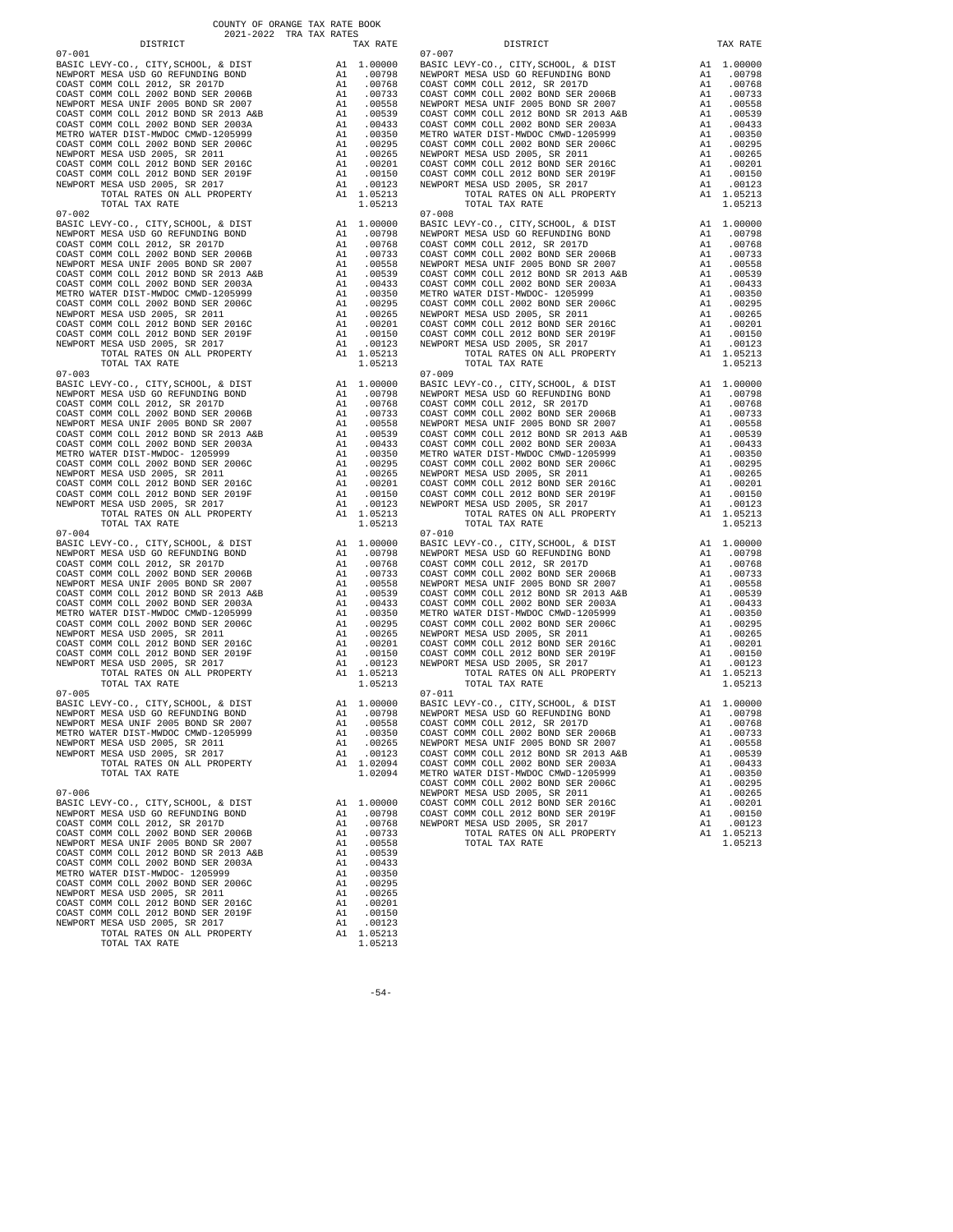NEWPORT MESA USD 2005, SR 2011 A1 .00265 COAST COMM COLL 2012 BOND SER 2016C A1 .00201 COAST COMM COLL 2012 BOND SER 2019F A1 .00150 NEWPORT MESA USD 2005, SR 2017 A1 .00123 TOTAL RATES ON ALL PROPERTY A1 1.05213 TOTAL TAX RATE 1.05213

-55-

| COUNTY OF ORANGE TAX RATE BOOK<br>$2021-2022 \quad \text{TRA RATES}$ DISTRICT $\hspace{2.5cm}$ |          |          |          |
|------------------------------------------------------------------------------------------------|----------|----------|----------|
|                                                                                                | TAX RATE | DISTRICT | TAX RATE |
|                                                                                                |          |          |          |
|                                                                                                |          |          |          |
|                                                                                                |          |          |          |
|                                                                                                |          |          |          |
|                                                                                                |          |          |          |
|                                                                                                |          |          |          |
|                                                                                                |          |          |          |
|                                                                                                |          |          |          |
|                                                                                                |          |          |          |
|                                                                                                |          |          |          |
|                                                                                                |          |          |          |
|                                                                                                |          |          |          |
|                                                                                                |          |          |          |
|                                                                                                |          |          |          |
|                                                                                                |          |          |          |
|                                                                                                |          |          |          |
|                                                                                                |          |          |          |
|                                                                                                |          |          |          |
|                                                                                                |          |          |          |
|                                                                                                |          |          |          |
|                                                                                                |          |          |          |
|                                                                                                |          |          |          |
|                                                                                                |          |          |          |
|                                                                                                |          |          |          |
|                                                                                                |          |          |          |
|                                                                                                |          |          |          |
|                                                                                                |          |          |          |
|                                                                                                |          |          |          |
|                                                                                                |          |          |          |
|                                                                                                |          |          |          |
|                                                                                                |          |          |          |
|                                                                                                |          |          |          |
|                                                                                                |          |          |          |
|                                                                                                |          |          |          |
|                                                                                                |          |          |          |
|                                                                                                |          |          |          |
|                                                                                                |          |          |          |
|                                                                                                |          |          |          |
|                                                                                                |          |          |          |
|                                                                                                |          |          |          |
|                                                                                                |          |          |          |
|                                                                                                |          |          |          |
|                                                                                                |          |          |          |
|                                                                                                |          |          |          |
|                                                                                                |          |          |          |
|                                                                                                |          |          |          |
|                                                                                                |          |          |          |
|                                                                                                |          |          |          |
|                                                                                                |          |          |          |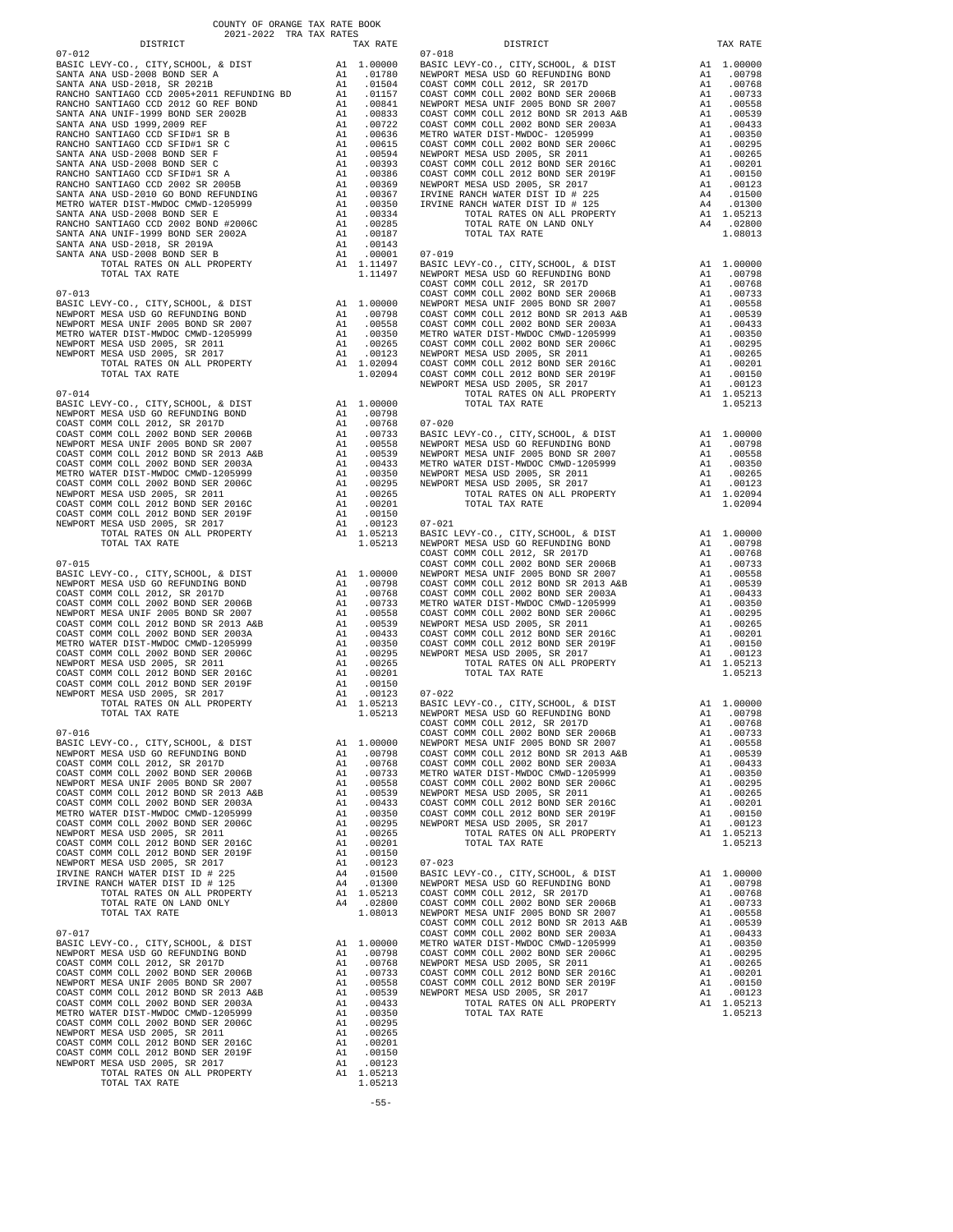| COUNTY OF ORANGE TAX RATE BOOK |          |                                                                                      |            |
|--------------------------------|----------|--------------------------------------------------------------------------------------|------------|
|                                | TAX RATE | DISTRICT                                                                             | TAX RATE   |
| $07 - 024$                     |          | $07 - 030$                                                                           |            |
|                                |          |                                                                                      |            |
|                                |          |                                                                                      |            |
|                                |          |                                                                                      |            |
|                                |          |                                                                                      |            |
|                                |          |                                                                                      |            |
|                                |          |                                                                                      |            |
|                                |          |                                                                                      |            |
|                                |          |                                                                                      |            |
|                                |          |                                                                                      |            |
|                                |          |                                                                                      |            |
|                                |          |                                                                                      |            |
| $07 - 025$                     |          | $07 - 031$                                                                           |            |
|                                |          |                                                                                      |            |
|                                |          |                                                                                      |            |
|                                |          |                                                                                      |            |
|                                |          |                                                                                      |            |
|                                |          |                                                                                      |            |
|                                |          |                                                                                      |            |
|                                |          |                                                                                      |            |
|                                |          |                                                                                      |            |
|                                |          |                                                                                      |            |
|                                |          |                                                                                      |            |
|                                |          |                                                                                      |            |
|                                |          |                                                                                      |            |
|                                |          |                                                                                      |            |
|                                |          |                                                                                      |            |
|                                |          |                                                                                      |            |
|                                |          |                                                                                      |            |
|                                |          |                                                                                      |            |
|                                |          |                                                                                      |            |
|                                |          |                                                                                      |            |
|                                |          |                                                                                      |            |
|                                |          |                                                                                      |            |
|                                |          |                                                                                      |            |
|                                |          |                                                                                      |            |
|                                |          |                                                                                      |            |
|                                |          |                                                                                      |            |
|                                |          |                                                                                      |            |
|                                |          |                                                                                      |            |
|                                |          |                                                                                      |            |
|                                |          |                                                                                      |            |
|                                |          |                                                                                      |            |
|                                |          |                                                                                      |            |
|                                |          |                                                                                      |            |
|                                |          |                                                                                      |            |
|                                |          |                                                                                      |            |
|                                |          |                                                                                      |            |
|                                |          |                                                                                      |            |
|                                |          |                                                                                      |            |
|                                |          | BASIC LEVY-CO., CITY, SCHOOL, & DIST Al 1.00000 BASIC LEVY-CO., CITY, SCHOOL, & DIST | A1 1,00000 |
|                                |          |                                                                                      |            |
|                                |          |                                                                                      |            |
|                                |          |                                                                                      |            |
|                                |          |                                                                                      |            |
|                                |          |                                                                                      |            |
|                                |          |                                                                                      |            |
|                                |          |                                                                                      |            |
|                                |          |                                                                                      |            |
|                                |          |                                                                                      |            |
|                                |          |                                                                                      |            |
|                                |          | $07 - 035$                                                                           |            |
| $07 - 029$                     |          |                                                                                      |            |
|                                |          |                                                                                      |            |
|                                |          |                                                                                      |            |
|                                |          |                                                                                      |            |
|                                |          |                                                                                      |            |
|                                |          |                                                                                      |            |
|                                |          |                                                                                      |            |
|                                |          |                                                                                      |            |
|                                |          |                                                                                      |            |
|                                |          |                                                                                      |            |
|                                |          |                                                                                      |            |
|                                |          |                                                                                      |            |
|                                |          |                                                                                      |            |
|                                |          |                                                                                      |            |
|                                |          |                                                                                      |            |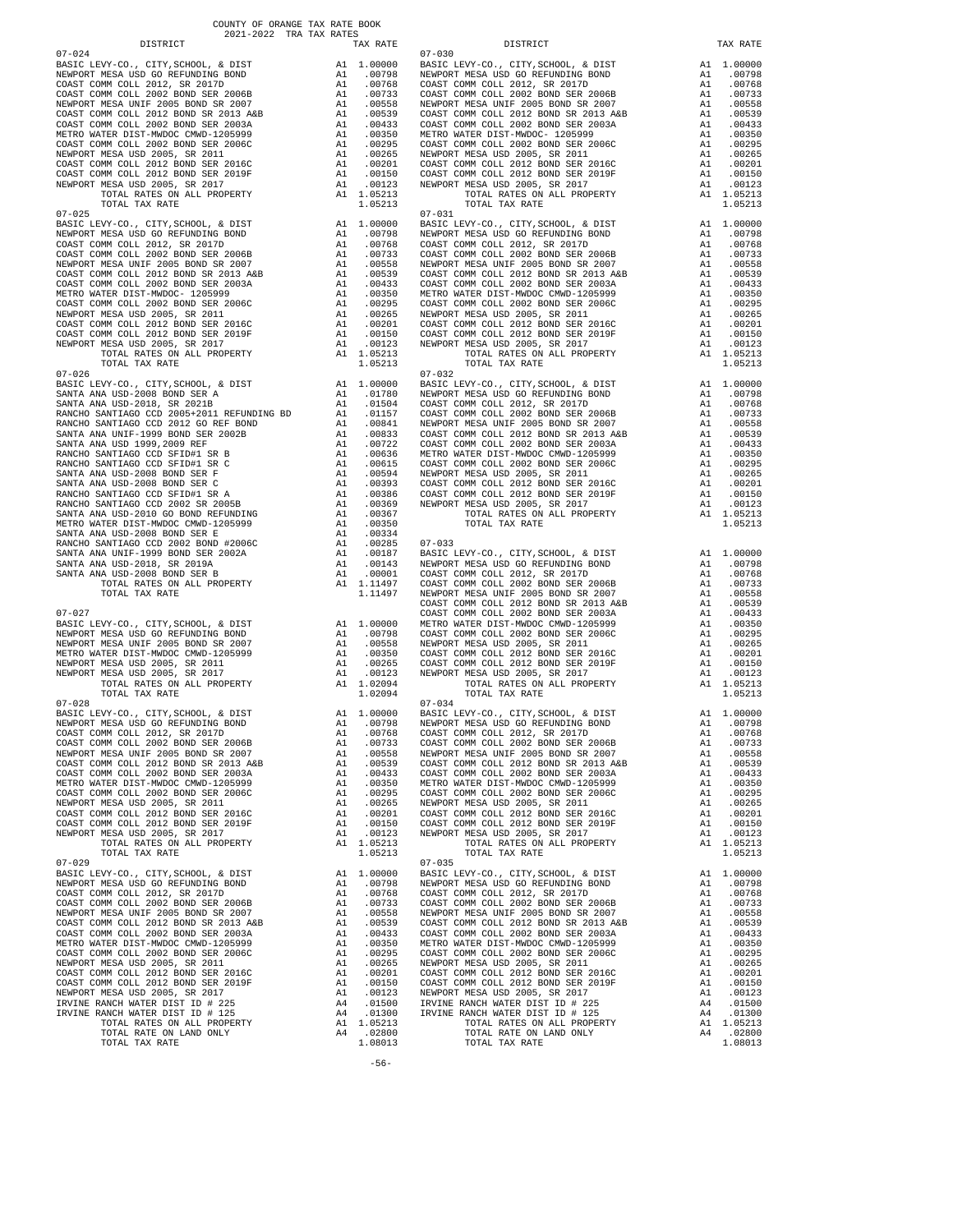| TOTAL TAX RATE<br>$07 - 037$                                                                      |                                                                                                                                        | 1.05213                                                                                               | $07 - 044$                    |
|---------------------------------------------------------------------------------------------------|----------------------------------------------------------------------------------------------------------------------------------------|-------------------------------------------------------------------------------------------------------|-------------------------------|
| BASIC LEVY-CO., CITY, SCHOOL, & DIST                                                              |                                                                                                                                        |                                                                                                       |                               |
| NEWPORT MESA USD GO REFUNDING BOND                                                                |                                                                                                                                        |                                                                                                       |                               |
| NEWPORT MESA UNIF 2005 BOND SR 2007<br>METRO WATER DIST-MWDOC CMWD-1205999                        |                                                                                                                                        |                                                                                                       |                               |
| NEWPORT MESA USD 2005, SR 2011                                                                    |                                                                                                                                        |                                                                                                       |                               |
| NEWPORT MESA USD 2005, SR 2017                                                                    |                                                                                                                                        |                                                                                                       |                               |
|                                                                                                   |                                                                                                                                        |                                                                                                       |                               |
|                                                                                                   |                                                                                                                                        |                                                                                                       | COAST C                       |
| $07 - 038$                                                                                        |                                                                                                                                        |                                                                                                       | NEWPORT                       |
| BASIC LEVY-CO., CITY, SCHOOL, & DIST                                                              | Al 1.00000 COAST C<br>Al .00798 COAST C<br>Al .00558 NEWPORT<br>Al .00358 NEWPORT<br>Al .00265<br>Al .00123                            |                                                                                                       |                               |
| NEWPORT MESA USD GO REFUNDING BOND<br>NEWPORT MESA UNIF 2005 BOND SR 2007                         |                                                                                                                                        |                                                                                                       |                               |
| ELL CALL AND BUND SR 2007<br>METRO WATER DIST-MWDOC CMWD-1205999<br>NEWPORT MESA HSD 2005 SP 2015 |                                                                                                                                        |                                                                                                       |                               |
| NEWPORT MESA USD 2005, SR 2011                                                                    |                                                                                                                                        |                                                                                                       |                               |
| NEWPORT MESA USD 2005, SR 2017                                                                    |                                                                                                                                        |                                                                                                       |                               |
| TOTAL RATES ON ALL PROPERTY<br>TOTAL TAX RATE                                                     |                                                                                                                                        | A1 1.02094 07-045<br>1.02094 BASIC L                                                                  |                               |
|                                                                                                   |                                                                                                                                        |                                                                                                       | NEWPORT                       |
|                                                                                                   |                                                                                                                                        |                                                                                                       |                               |
|                                                                                                   |                                                                                                                                        |                                                                                                       |                               |
|                                                                                                   |                                                                                                                                        |                                                                                                       |                               |
|                                                                                                   |                                                                                                                                        |                                                                                                       |                               |
|                                                                                                   |                                                                                                                                        |                                                                                                       |                               |
|                                                                                                   |                                                                                                                                        |                                                                                                       |                               |
|                                                                                                   |                                                                                                                                        |                                                                                                       |                               |
|                                                                                                   |                                                                                                                                        |                                                                                                       |                               |
|                                                                                                   |                                                                                                                                        |                                                                                                       |                               |
|                                                                                                   |                                                                                                                                        |                                                                                                       |                               |
|                                                                                                   |                                                                                                                                        |                                                                                                       |                               |
|                                                                                                   |                                                                                                                                        |                                                                                                       |                               |
|                                                                                                   |                                                                                                                                        |                                                                                                       |                               |
| $07 - 040$                                                                                        |                                                                                                                                        |                                                                                                       | NEWPORT                       |
| BASIC LEVY-CO., CITY, SCHOOL, & DIST                                                              |                                                                                                                                        |                                                                                                       |                               |
| NEWPORT MESA USD GO REFUNDING BOND                                                                |                                                                                                                                        |                                                                                                       |                               |
| NEWPORT MESA UNIF 2005 BOND SR 2007<br>METRO WATER DIST-MWDOC CMWD-1205999                        |                                                                                                                                        |                                                                                                       |                               |
| NEWPORT MESA USD 2005, SR 2011                                                                    |                                                                                                                                        |                                                                                                       |                               |
| NEWPORT MESA USD 2005, SR 2017                                                                    |                                                                                                                                        |                                                                                                       |                               |
|                                                                                                   |                                                                                                                                        |                                                                                                       |                               |
|                                                                                                   |                                                                                                                                        |                                                                                                       | COAST C                       |
| $07 - 041$                                                                                        |                                                                                                                                        |                                                                                                       | NEWPORT                       |
| BASIC LEVY-CO., CITY, SCHOOL, & DIST                                                              |                                                                                                                                        | A1 1.00000                                                                                            |                               |
| NEWPORT MESA USD GO REFUNDING BOND<br>COAST COMM COLL 2012, SR 2017D                              |                                                                                                                                        | A1.00798<br>A1.00768                                                                                  |                               |
| COAST COMM COLL 2002 BOND SER 2006B                                                               | A1 .00768<br>A1 .00733 07-047<br>A1 .00558 BASIC L<br>A1 .00558 NEWPORT<br>A1 .00433 COAST C<br>A1 .00350 COAST C<br>A1 .00396 NEWPORT |                                                                                                       |                               |
| NEWPORT MESA UNIF 2005 BOND SR 2007                                                               |                                                                                                                                        |                                                                                                       |                               |
| NEWPORT MESA UNIL 2002 BOND SR 2013 A&B<br>COAST COMM COLL 2012 BOND SR 2013 A&B                  |                                                                                                                                        |                                                                                                       |                               |
| COAST COMM COLL 2002 BOND SER 2003A<br>METRO WATER DIST-MWDOC CMWD-1205999                        |                                                                                                                                        |                                                                                                       |                               |
| COAST COMM COLL 2002 BOND SER 2006C                                                               | A1                                                                                                                                     | .00295                                                                                                |                               |
| NEWPORT MESA USD 2005, SR 2011                                                                    |                                                                                                                                        | A1.00265                                                                                              | NEWPORT<br>COAST C<br>COAST C |
| COAST COMM COLL 2012 BOND SER 2016C                                                               | A1                                                                                                                                     | .00201                                                                                                |                               |
| COAST COMM COLL 2012 BOND SER 2019F<br>NEWPORT MESA USD 2005, SR 2017                             | A1<br>A1                                                                                                                               | .00150<br>.00123                                                                                      | METRO W<br>COAST C            |
| TOTAL RATES ON ALL PROPERTY                                                                       |                                                                                                                                        | A1 1.05213                                                                                            | NEWPORT                       |
| TOTAL TAX RATE                                                                                    |                                                                                                                                        | 1.05213                                                                                               | COAST C                       |
|                                                                                                   |                                                                                                                                        |                                                                                                       | COAST C                       |
| $07 - 042$<br>BASIC LEVY-CO., CITY, SCHOOL, & DIST                                                | A1                                                                                                                                     | 1.00000                                                                                               | NEWPORT                       |
| NEWPORT MESA USD GO REFUNDING BOND                                                                | A1                                                                                                                                     | .00798                                                                                                |                               |
| COAST COMM COLL 2012, SR 2017D                                                                    | A1                                                                                                                                     | .00768                                                                                                |                               |
| COAST COMM COLL 2002 BOND SER 2006B                                                               | A1                                                                                                                                     | .00733                                                                                                | $07 - 048$                    |
| NEWPORT MESA UNIF 2005 BOND SR 2007<br>COAST COMM COLL 2012 BOND SR 2013 A&B                      | A1                                                                                                                                     | .00558<br>A1.00539                                                                                    | BASIC L<br>NEWPORT            |
| COAST COMM COLL 2002 BOND SER 2003A                                                               |                                                                                                                                        |                                                                                                       |                               |
| METRO WATER DIST-MWDOC CMWD-1205999                                                               |                                                                                                                                        | A1 .00433 COAST C<br>A1 .00350 COAST C<br>A1 .00295 NEWPORT                                           |                               |
| COAST COMM COLL 2002 BOND SER 2006C<br>NEWPORT MESA USD 2005, SR 2011                             |                                                                                                                                        |                                                                                                       |                               |
| COAST COMM COLL 2012 BOND SER 2016C                                                               |                                                                                                                                        | A1 .00265 COAST C<br>A1 .00201 COAST C<br>A1 .00201 COAST C<br>A1 .00150 METRO W<br>A1 .00123 COAST C |                               |
| COAST COMM COLL 2012 BOND SER 2019F                                                               |                                                                                                                                        |                                                                                                       |                               |
| NEWPORT MESA USD 2005, SR 2017                                                                    |                                                                                                                                        |                                                                                                       |                               |
| TOTAL RATES ON ALL PROPERTY                                                                       |                                                                                                                                        | A1 1.05213                                                                                            | NEWPORT                       |

| COUNTY OF ORANGE TAX RATE BOOK<br>2021-2022 TRA TAX RATES<br>$2021-2022 \quad \text{TRA TAX RATES}$ DISTRICT $\hspace{2.5cm}$ |          |            |          |
|-------------------------------------------------------------------------------------------------------------------------------|----------|------------|----------|
|                                                                                                                               | TAX RATE | DISTRICT   | TAX RATE |
| $07 - 036$                                                                                                                    |          | $07 - 043$ |          |
|                                                                                                                               |          |            |          |
|                                                                                                                               |          |            |          |
|                                                                                                                               |          |            |          |
|                                                                                                                               |          |            |          |
|                                                                                                                               |          |            |          |
|                                                                                                                               |          |            |          |
|                                                                                                                               |          |            |          |
|                                                                                                                               |          |            |          |
|                                                                                                                               |          |            |          |
|                                                                                                                               |          |            |          |
|                                                                                                                               |          |            |          |
|                                                                                                                               |          | $07 - 044$ |          |
|                                                                                                                               |          |            |          |
|                                                                                                                               |          |            |          |
|                                                                                                                               |          |            |          |
|                                                                                                                               |          |            |          |
|                                                                                                                               |          |            |          |
|                                                                                                                               |          |            |          |
|                                                                                                                               |          |            |          |
|                                                                                                                               |          |            |          |
|                                                                                                                               |          |            |          |
|                                                                                                                               |          |            |          |
|                                                                                                                               |          |            |          |
|                                                                                                                               |          |            |          |
|                                                                                                                               |          |            |          |
|                                                                                                                               |          |            |          |
|                                                                                                                               |          |            |          |
|                                                                                                                               |          |            |          |
|                                                                                                                               |          |            |          |
|                                                                                                                               |          |            |          |
|                                                                                                                               |          |            |          |
|                                                                                                                               |          |            |          |
|                                                                                                                               |          |            |          |
|                                                                                                                               |          |            |          |
|                                                                                                                               |          |            |          |
|                                                                                                                               |          |            |          |
|                                                                                                                               |          |            |          |
|                                                                                                                               |          |            |          |
|                                                                                                                               |          |            |          |
|                                                                                                                               |          |            |          |
|                                                                                                                               |          |            |          |
|                                                                                                                               |          |            |          |
|                                                                                                                               |          |            |          |
|                                                                                                                               |          |            |          |
|                                                                                                                               |          |            |          |
|                                                                                                                               |          |            |          |
|                                                                                                                               |          |            |          |
|                                                                                                                               |          |            |          |
|                                                                                                                               |          |            |          |
|                                                                                                                               |          |            |          |
|                                                                                                                               |          |            |          |
|                                                                                                                               |          |            |          |
|                                                                                                                               |          |            |          |
|                                                                                                                               |          |            |          |
|                                                                                                                               |          |            |          |
|                                                                                                                               |          |            |          |
|                                                                                                                               |          |            |          |
|                                                                                                                               |          |            |          |
|                                                                                                                               |          |            |          |
|                                                                                                                               |          |            |          |
|                                                                                                                               |          |            |          |
|                                                                                                                               |          |            |          |
|                                                                                                                               |          |            |          |
|                                                                                                                               |          |            |          |
|                                                                                                                               |          |            |          |
|                                                                                                                               |          |            |          |
|                                                                                                                               |          |            |          |
|                                                                                                                               |          |            |          |
|                                                                                                                               |          |            |          |
|                                                                                                                               |          |            |          |
|                                                                                                                               |          |            |          |
|                                                                                                                               |          |            |          |
|                                                                                                                               |          |            |          |
|                                                                                                                               |          |            |          |
|                                                                                                                               |          |            |          |
|                                                                                                                               |          |            |          |
|                                                                                                                               |          |            |          |
|                                                                                                                               |          |            |          |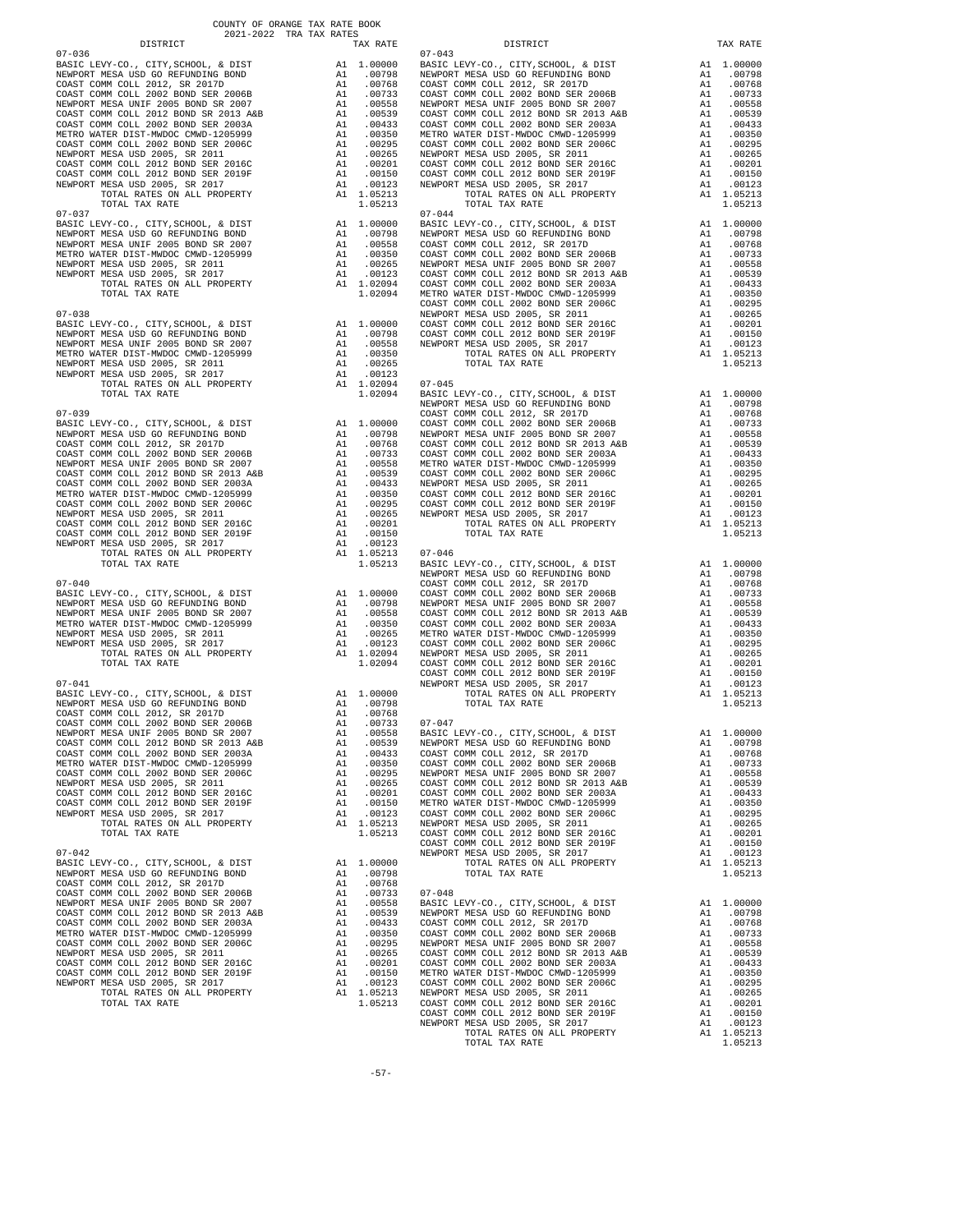| $07 - 049$                                                                                                                                                                                                                                                                                                                                                                                                                                                   |                                                                                                                                                                                                                                                        |                                                                                                                                                                                                                                                        | $07 - 057$         |
|--------------------------------------------------------------------------------------------------------------------------------------------------------------------------------------------------------------------------------------------------------------------------------------------------------------------------------------------------------------------------------------------------------------------------------------------------------------|--------------------------------------------------------------------------------------------------------------------------------------------------------------------------------------------------------------------------------------------------------|--------------------------------------------------------------------------------------------------------------------------------------------------------------------------------------------------------------------------------------------------------|--------------------|
|                                                                                                                                                                                                                                                                                                                                                                                                                                                              |                                                                                                                                                                                                                                                        |                                                                                                                                                                                                                                                        |                    |
|                                                                                                                                                                                                                                                                                                                                                                                                                                                              |                                                                                                                                                                                                                                                        |                                                                                                                                                                                                                                                        |                    |
|                                                                                                                                                                                                                                                                                                                                                                                                                                                              |                                                                                                                                                                                                                                                        |                                                                                                                                                                                                                                                        |                    |
|                                                                                                                                                                                                                                                                                                                                                                                                                                                              |                                                                                                                                                                                                                                                        |                                                                                                                                                                                                                                                        |                    |
|                                                                                                                                                                                                                                                                                                                                                                                                                                                              |                                                                                                                                                                                                                                                        |                                                                                                                                                                                                                                                        |                    |
|                                                                                                                                                                                                                                                                                                                                                                                                                                                              |                                                                                                                                                                                                                                                        |                                                                                                                                                                                                                                                        |                    |
|                                                                                                                                                                                                                                                                                                                                                                                                                                                              |                                                                                                                                                                                                                                                        |                                                                                                                                                                                                                                                        |                    |
|                                                                                                                                                                                                                                                                                                                                                                                                                                                              |                                                                                                                                                                                                                                                        |                                                                                                                                                                                                                                                        |                    |
|                                                                                                                                                                                                                                                                                                                                                                                                                                                              |                                                                                                                                                                                                                                                        |                                                                                                                                                                                                                                                        |                    |
|                                                                                                                                                                                                                                                                                                                                                                                                                                                              |                                                                                                                                                                                                                                                        |                                                                                                                                                                                                                                                        |                    |
| TOTAL RATES ON ALL PROPERTY                                                                                                                                                                                                                                                                                                                                                                                                                                  |                                                                                                                                                                                                                                                        | A1 1.05213                                                                                                                                                                                                                                             |                    |
| TOTAL TAX RATE                                                                                                                                                                                                                                                                                                                                                                                                                                               |                                                                                                                                                                                                                                                        | 1.05213                                                                                                                                                                                                                                                |                    |
| $07 - 050$                                                                                                                                                                                                                                                                                                                                                                                                                                                   |                                                                                                                                                                                                                                                        |                                                                                                                                                                                                                                                        | $07 - 058$         |
| BASIC LEVY-CO., CITY, SCHOOL, & DIST<br>NEWPORT MESA USD GO REFUNDING BOND                                                                                                                                                                                                                                                                                                                                                                                   | A1 1.00000 BASIC L<br>A1 .00798 NEWPORT<br>A1 .0058 NEWPORT<br>A1 .00350 METRO W<br>A1 .00265 NEWPORT<br>A1 .00123 NEWPORT<br>A1 .00123 NEWPORT                                                                                                        |                                                                                                                                                                                                                                                        |                    |
| NEWPORT MESA UNIF 2005 BOND SR 2007                                                                                                                                                                                                                                                                                                                                                                                                                          |                                                                                                                                                                                                                                                        |                                                                                                                                                                                                                                                        |                    |
| METRO WATER DIST-MWDOC CMWD-1205999<br>NEWPORT MESA USD 2005 CMWD-1205999                                                                                                                                                                                                                                                                                                                                                                                    |                                                                                                                                                                                                                                                        |                                                                                                                                                                                                                                                        |                    |
|                                                                                                                                                                                                                                                                                                                                                                                                                                                              |                                                                                                                                                                                                                                                        |                                                                                                                                                                                                                                                        |                    |
| NEWPORT MESA USD 2005, SR 2017<br>TOTAL RATES ON ALL PROPERTY                                                                                                                                                                                                                                                                                                                                                                                                |                                                                                                                                                                                                                                                        | A1 1.02094                                                                                                                                                                                                                                             |                    |
| TOTAL TAX RATE                                                                                                                                                                                                                                                                                                                                                                                                                                               |                                                                                                                                                                                                                                                        | 1.02094                                                                                                                                                                                                                                                |                    |
| $07 - 051$                                                                                                                                                                                                                                                                                                                                                                                                                                                   |                                                                                                                                                                                                                                                        |                                                                                                                                                                                                                                                        | $07 - 059$         |
| BASIC LEVY-CO., CITY, SCHOOL, & DIST                                                                                                                                                                                                                                                                                                                                                                                                                         |                                                                                                                                                                                                                                                        |                                                                                                                                                                                                                                                        |                    |
| NEWPORT MESA USD GO REFUNDING BOND                                                                                                                                                                                                                                                                                                                                                                                                                           |                                                                                                                                                                                                                                                        |                                                                                                                                                                                                                                                        |                    |
| NEWPORT MESA UNIF 2005 BOND SR 2007<br>METRO WATER DIST-MWDOC CMWD-1205999                                                                                                                                                                                                                                                                                                                                                                                   |                                                                                                                                                                                                                                                        |                                                                                                                                                                                                                                                        |                    |
| NEWPORT MESA USD 2005, SR 2011                                                                                                                                                                                                                                                                                                                                                                                                                               |                                                                                                                                                                                                                                                        |                                                                                                                                                                                                                                                        |                    |
| NEWPORT MESA USD 2005, SR 2017                                                                                                                                                                                                                                                                                                                                                                                                                               |                                                                                                                                                                                                                                                        |                                                                                                                                                                                                                                                        |                    |
|                                                                                                                                                                                                                                                                                                                                                                                                                                                              |                                                                                                                                                                                                                                                        |                                                                                                                                                                                                                                                        |                    |
|                                                                                                                                                                                                                                                                                                                                                                                                                                                              |                                                                                                                                                                                                                                                        |                                                                                                                                                                                                                                                        |                    |
| $07 - 052$                                                                                                                                                                                                                                                                                                                                                                                                                                                   |                                                                                                                                                                                                                                                        |                                                                                                                                                                                                                                                        | COAST C<br>NEWPORT |
| BASIC LEVY-CO., CITY, SCHOOL, & DIST                                                                                                                                                                                                                                                                                                                                                                                                                         |                                                                                                                                                                                                                                                        | A1 1.00000 COAST C<br>A1 .00798 COAST C<br>A1 .00798 COAST C<br>A1 .00733<br>A1 .00558<br>A1 .00558<br>A1 .00539<br>A1 .00539                                                                                                                          |                    |
| NEWPORT MESA USD GO REFUNDING BOND<br>COAST COMM COLL 2012 SP 2017D                                                                                                                                                                                                                                                                                                                                                                                          |                                                                                                                                                                                                                                                        |                                                                                                                                                                                                                                                        |                    |
| COAST COMM COLL 2012, SR 2017D                                                                                                                                                                                                                                                                                                                                                                                                                               |                                                                                                                                                                                                                                                        |                                                                                                                                                                                                                                                        |                    |
| COAST COMM COLL 2002 BOND SER 2006B<br>NEWPORT MESA UNIF 2005 BOND SR 2007                                                                                                                                                                                                                                                                                                                                                                                   |                                                                                                                                                                                                                                                        |                                                                                                                                                                                                                                                        |                    |
| COAST COMM COLL 2012 BOND SR 2013 A&B                                                                                                                                                                                                                                                                                                                                                                                                                        |                                                                                                                                                                                                                                                        |                                                                                                                                                                                                                                                        |                    |
| COAST COMM COLL 2002 BOND SER 2003A                                                                                                                                                                                                                                                                                                                                                                                                                          |                                                                                                                                                                                                                                                        |                                                                                                                                                                                                                                                        |                    |
| METRO WATER DIST-MWDOC CMWD-1205999                                                                                                                                                                                                                                                                                                                                                                                                                          |                                                                                                                                                                                                                                                        |                                                                                                                                                                                                                                                        |                    |
| COAST COMM COLL 2002 BOND SER 2006C                                                                                                                                                                                                                                                                                                                                                                                                                          |                                                                                                                                                                                                                                                        | A1 .00533<br>A1 .00330 07-060<br>A1 .00350 BASIC L<br>A1 .00350 BASIC L<br>A1 .00295 SANTA A<br>A1 .00265 SANTA A<br>A1 .00261 RANCHO<br>A1 .00123 SANTA A<br>A1 .00123 SANTA A<br>A1 1.05213 SANTA A<br>1.05213 RANCHO                                |                    |
| NEWPORT MESA USD 2005, SR 2011                                                                                                                                                                                                                                                                                                                                                                                                                               |                                                                                                                                                                                                                                                        |                                                                                                                                                                                                                                                        |                    |
| $\begin{tabular}{lllllllllll} \multicolumn{2}{l}{{\small\textrm{COMS T COM U UUL U UUD SER 2016C}}} & & & & & & & & & & & & & \\ \multicolumn{2}{l}{\small\textrm{COAM COM UOLL 2012 BOND SER 2019F}} & & & & & & & & \\ \multicolumn{2}{l}{\small\textrm{NEWPORT MESA USD 2005}} & & & & & & & & \\ \multicolumn{2}{l}{\small\textrm{NEWPORT MESA USD 2005}} & & & & & & & & \\ \multicolumn{2}{l}{\small\textrm{NEWPORT MESA USD 2005}} & & & & & & & & &$ |                                                                                                                                                                                                                                                        |                                                                                                                                                                                                                                                        |                    |
|                                                                                                                                                                                                                                                                                                                                                                                                                                                              |                                                                                                                                                                                                                                                        |                                                                                                                                                                                                                                                        |                    |
| TOTAL RATES ON ALL PROPERTY                                                                                                                                                                                                                                                                                                                                                                                                                                  |                                                                                                                                                                                                                                                        |                                                                                                                                                                                                                                                        |                    |
| TOTAL TAX RATE                                                                                                                                                                                                                                                                                                                                                                                                                                               |                                                                                                                                                                                                                                                        |                                                                                                                                                                                                                                                        |                    |
| $07 - 053$                                                                                                                                                                                                                                                                                                                                                                                                                                                   |                                                                                                                                                                                                                                                        |                                                                                                                                                                                                                                                        | RANCHO<br>SANTA A  |
| BASIC LEVY-CO., CITY, SCHOOL, & DIST                                                                                                                                                                                                                                                                                                                                                                                                                         |                                                                                                                                                                                                                                                        | SANTA A<br>Al 1.00000 SANTA A<br>Al .00798 RANCHO<br>Al .00798 RANCHO<br>Al .00763 SANTA A<br>Al .00539 SANTA A<br>Al .00539 SANTA A<br>Al .00539 SANTA A<br>Al .00350 SANTA A<br>Al .00265 SANTA A<br>Al .00265 SANTA A<br>Al .00265 SANTA A<br>Al .0 |                    |
| NEWPORT MESA USD GO REFUNDING BOND<br>COAST COMM COLL 2012 SP 2013                                                                                                                                                                                                                                                                                                                                                                                           |                                                                                                                                                                                                                                                        |                                                                                                                                                                                                                                                        |                    |
| COAST COMM COLL 2012, SR 2017D                                                                                                                                                                                                                                                                                                                                                                                                                               |                                                                                                                                                                                                                                                        |                                                                                                                                                                                                                                                        |                    |
| COAST COMM COLL 2002 BOND SER 2006B<br>NEWPORT MESA UNIF 2005 BOND SR 2007                                                                                                                                                                                                                                                                                                                                                                                   |                                                                                                                                                                                                                                                        |                                                                                                                                                                                                                                                        |                    |
| COAST COMM COLL 2012 BOND SR 2013 A&B                                                                                                                                                                                                                                                                                                                                                                                                                        |                                                                                                                                                                                                                                                        |                                                                                                                                                                                                                                                        |                    |
| COAST COMM COLL 2002 BOND SER 2003A                                                                                                                                                                                                                                                                                                                                                                                                                          |                                                                                                                                                                                                                                                        |                                                                                                                                                                                                                                                        |                    |
| COAST COMM COLL 2002 BOND SER 2003A<br>METRO WATER DIST-MWDOC CMWD-1205999<br>COAST COMM COLL 2002 BOND SER 2006C<br>NEWPORT MESA USD 2005, SR 2011<br>COAST COMM COLL 2012 BOND SER 2016C<br>NEWPORT MESA USD 2005, SR 2017<br>NEWPORT MESA USD                                                                                                                                                                                                             |                                                                                                                                                                                                                                                        |                                                                                                                                                                                                                                                        |                    |
|                                                                                                                                                                                                                                                                                                                                                                                                                                                              |                                                                                                                                                                                                                                                        |                                                                                                                                                                                                                                                        |                    |
|                                                                                                                                                                                                                                                                                                                                                                                                                                                              |                                                                                                                                                                                                                                                        |                                                                                                                                                                                                                                                        |                    |
|                                                                                                                                                                                                                                                                                                                                                                                                                                                              |                                                                                                                                                                                                                                                        |                                                                                                                                                                                                                                                        |                    |
|                                                                                                                                                                                                                                                                                                                                                                                                                                                              |                                                                                                                                                                                                                                                        |                                                                                                                                                                                                                                                        |                    |
| TOTAL RATES ON ALL PROPERTY                                                                                                                                                                                                                                                                                                                                                                                                                                  |                                                                                                                                                                                                                                                        | A1 1.05213 07-061<br>1.05213 BASIC L                                                                                                                                                                                                                   |                    |
| TOTAL TAX RATE                                                                                                                                                                                                                                                                                                                                                                                                                                               |                                                                                                                                                                                                                                                        |                                                                                                                                                                                                                                                        |                    |
| $07 - 055$                                                                                                                                                                                                                                                                                                                                                                                                                                                   |                                                                                                                                                                                                                                                        |                                                                                                                                                                                                                                                        | SANTA A<br>SANTA A |
| BASIC LEVY-CO., CITY, SCHOOL, & DIST                                                                                                                                                                                                                                                                                                                                                                                                                         | SANTA A<br>A1 1.00000 RANCHO<br>A1 .00798 RANCHO<br>A1 .00768 SANTA A<br>A1 .00763 SANTA A<br>A1 .00553 RANCHO<br>A1 .00539 RANCHO<br>A1 .00433 SANTA A<br>A1 .00395 RANCHO<br>A1 .00295 RANCHO<br>A1 .00295 RANCHO<br>A1 .00205 RANCHO<br>A1 .00150 M |                                                                                                                                                                                                                                                        |                    |
| NEWPORT MESA USD GO REFUNDING BOND                                                                                                                                                                                                                                                                                                                                                                                                                           |                                                                                                                                                                                                                                                        |                                                                                                                                                                                                                                                        |                    |
| COAST COMM COLL 2012, SR 2017D                                                                                                                                                                                                                                                                                                                                                                                                                               |                                                                                                                                                                                                                                                        |                                                                                                                                                                                                                                                        |                    |
| COAST COMM COLL 2002 BOND SER 2006B<br>NEWPORT MESA UNIF 2005 BOND SR 2007                                                                                                                                                                                                                                                                                                                                                                                   |                                                                                                                                                                                                                                                        |                                                                                                                                                                                                                                                        |                    |
| COAST COMM COLL 2012 BOND SR 2013 A&B                                                                                                                                                                                                                                                                                                                                                                                                                        |                                                                                                                                                                                                                                                        |                                                                                                                                                                                                                                                        |                    |
| COAST COMM COLL 2002 BOND SER 2003A                                                                                                                                                                                                                                                                                                                                                                                                                          |                                                                                                                                                                                                                                                        |                                                                                                                                                                                                                                                        |                    |
| METRO WATER DIST-MWDOC CMWD-1205999                                                                                                                                                                                                                                                                                                                                                                                                                          |                                                                                                                                                                                                                                                        |                                                                                                                                                                                                                                                        |                    |
| COAST COMM COLL 2002 BOND SER 2006C                                                                                                                                                                                                                                                                                                                                                                                                                          |                                                                                                                                                                                                                                                        |                                                                                                                                                                                                                                                        |                    |
| NEWPORT MESA USD 2005, SR 2011<br>COAST COMM COLL 2012 BOND SER 2016C                                                                                                                                                                                                                                                                                                                                                                                        |                                                                                                                                                                                                                                                        |                                                                                                                                                                                                                                                        |                    |
| COAST COMM COLL 2012 BOND SER 2019F                                                                                                                                                                                                                                                                                                                                                                                                                          |                                                                                                                                                                                                                                                        |                                                                                                                                                                                                                                                        |                    |
| NEWPORT MESA USD 2005, SR 2017                                                                                                                                                                                                                                                                                                                                                                                                                               |                                                                                                                                                                                                                                                        |                                                                                                                                                                                                                                                        |                    |
| TOTAL RATES ON ALL PROPERTY                                                                                                                                                                                                                                                                                                                                                                                                                                  |                                                                                                                                                                                                                                                        |                                                                                                                                                                                                                                                        |                    |
| TOTAL TAX RATE                                                                                                                                                                                                                                                                                                                                                                                                                                               |                                                                                                                                                                                                                                                        | 1.05213                                                                                                                                                                                                                                                | SANTA A            |
| $07 - 056$                                                                                                                                                                                                                                                                                                                                                                                                                                                   |                                                                                                                                                                                                                                                        |                                                                                                                                                                                                                                                        | SANTA A<br>SANTA A |
| BASIC LEVY-CO., CITY, SCHOOL, & DIST                                                                                                                                                                                                                                                                                                                                                                                                                         |                                                                                                                                                                                                                                                        | A1 1.00000                                                                                                                                                                                                                                             |                    |
| NEWPORT MESA USD GO REFUNDING BOND                                                                                                                                                                                                                                                                                                                                                                                                                           |                                                                                                                                                                                                                                                        | A1 .00798                                                                                                                                                                                                                                              |                    |
| COAST COMM COLL 2012, SR 2017D                                                                                                                                                                                                                                                                                                                                                                                                                               | A1                                                                                                                                                                                                                                                     | .00768                                                                                                                                                                                                                                                 |                    |
| COAST COMM COLL 2002 BOND SER 2006B                                                                                                                                                                                                                                                                                                                                                                                                                          | $\begin{array}{c} \text{A1} \\ \text{A1} \\ \text{A1} \\ \text{A1} \\ \text{A2} \end{array}$                                                                                                                                                           | .00733                                                                                                                                                                                                                                                 |                    |
| NEWPORT MESA UNIF 2005 BOND SR 2007                                                                                                                                                                                                                                                                                                                                                                                                                          |                                                                                                                                                                                                                                                        | .00558<br>.00539                                                                                                                                                                                                                                       |                    |
| COAST COMM COLL 2012 BOND SR 2013 A&B<br>COAST COMM COLL 2002 BOND SER 2003A                                                                                                                                                                                                                                                                                                                                                                                 |                                                                                                                                                                                                                                                        | .00433                                                                                                                                                                                                                                                 |                    |
| METRO WATER DIST-MWDOC- 1205999                                                                                                                                                                                                                                                                                                                                                                                                                              | A1                                                                                                                                                                                                                                                     | .00350                                                                                                                                                                                                                                                 |                    |
| COAST COMM COLL 2002 BOND SER 2006C                                                                                                                                                                                                                                                                                                                                                                                                                          | A1                                                                                                                                                                                                                                                     | .00295                                                                                                                                                                                                                                                 |                    |
| NEWPORT MESA USD 2005, SR 2011                                                                                                                                                                                                                                                                                                                                                                                                                               | A1                                                                                                                                                                                                                                                     | .00265                                                                                                                                                                                                                                                 |                    |
| COAST COMM COLL 2012 BOND SER 2016C<br>COAST COMM COLL 2012 BOND SER 2019F                                                                                                                                                                                                                                                                                                                                                                                   | A1<br>A1                                                                                                                                                                                                                                               | .00201<br>.00150                                                                                                                                                                                                                                       |                    |
| NEWPORT MESA USD 2005, SR 2017                                                                                                                                                                                                                                                                                                                                                                                                                               | A1                                                                                                                                                                                                                                                     | .00123                                                                                                                                                                                                                                                 |                    |
| TOTAL RATES ON ALL PROPERTY                                                                                                                                                                                                                                                                                                                                                                                                                                  |                                                                                                                                                                                                                                                        | A1 1.05213                                                                                                                                                                                                                                             |                    |
| TOTAL TAX RATE                                                                                                                                                                                                                                                                                                                                                                                                                                               |                                                                                                                                                                                                                                                        | 1.05213                                                                                                                                                                                                                                                |                    |

-58-

|          | 2021-2022 TRA TAX RATES |                        |          |
|----------|-------------------------|------------------------|----------|
| DISTRICT | TAX RATE                | $07 - 057$<br>DISTRICT | TAX RATE |
|          |                         |                        |          |
|          |                         |                        |          |
|          |                         |                        |          |
|          |                         |                        |          |
|          |                         |                        |          |
|          |                         |                        |          |
|          |                         |                        |          |
|          |                         |                        |          |
|          |                         |                        |          |
|          |                         |                        |          |
|          |                         |                        |          |
|          |                         |                        |          |
|          |                         |                        |          |
|          |                         |                        |          |
|          |                         |                        |          |
|          |                         |                        |          |
|          |                         |                        |          |
|          |                         |                        |          |
|          |                         |                        |          |
|          |                         |                        |          |
|          |                         |                        |          |
|          |                         |                        |          |
|          |                         |                        |          |
|          |                         |                        |          |
|          |                         |                        |          |
|          |                         |                        |          |
|          |                         |                        |          |
|          |                         |                        |          |
|          |                         |                        |          |
|          |                         |                        |          |
|          |                         |                        |          |
|          |                         |                        |          |
|          |                         |                        |          |
|          |                         |                        |          |
|          |                         |                        |          |
|          |                         |                        |          |
|          |                         |                        |          |
|          |                         |                        |          |
|          |                         |                        |          |
|          |                         |                        |          |
|          |                         |                        |          |
|          |                         |                        |          |
|          |                         |                        |          |
|          |                         |                        |          |
|          |                         |                        |          |
|          |                         |                        |          |
|          |                         |                        |          |
|          |                         |                        |          |
|          |                         |                        |          |
|          |                         |                        |          |
|          |                         |                        |          |
|          |                         |                        |          |
|          |                         |                        |          |
|          |                         |                        |          |
|          |                         |                        |          |
|          |                         |                        |          |
|          |                         |                        |          |
|          |                         |                        |          |
|          |                         |                        |          |
|          |                         |                        |          |
|          |                         |                        |          |
|          |                         |                        |          |
|          |                         |                        |          |
|          |                         |                        |          |
|          |                         |                        |          |
|          |                         |                        |          |
|          |                         |                        |          |
|          |                         |                        |          |
|          |                         |                        |          |
|          |                         |                        |          |
|          |                         |                        |          |
|          |                         |                        |          |
|          |                         |                        |          |
|          |                         |                        |          |
|          |                         |                        |          |
|          |                         |                        |          |
|          |                         |                        |          |
|          |                         |                        |          |
|          |                         |                        |          |
|          |                         |                        |          |
|          |                         |                        |          |
|          |                         |                        |          |
|          |                         |                        |          |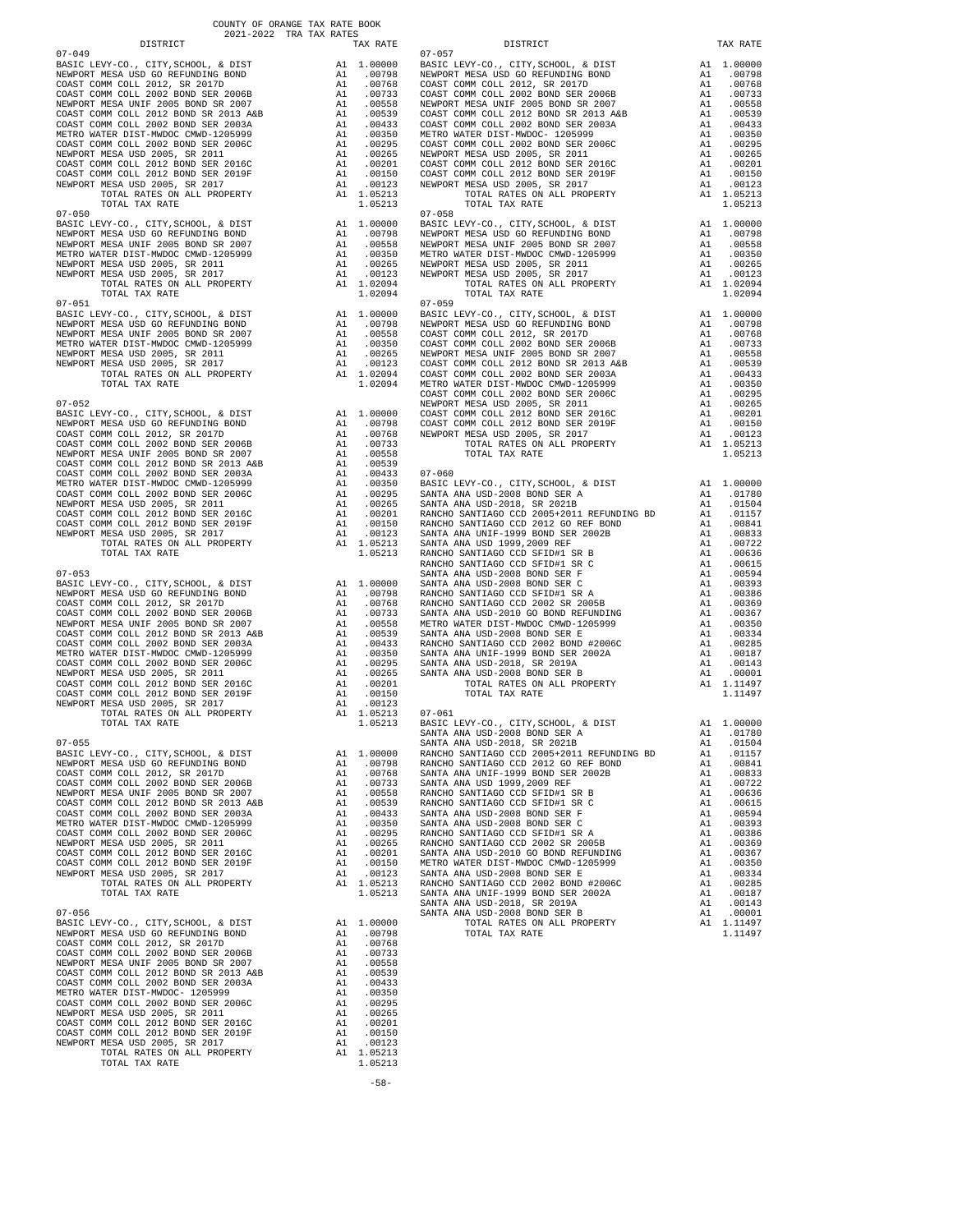| TOTAL RATE ON LAND ONLY               | A4. | .02800  |
|---------------------------------------|-----|---------|
| TOTAL TAX RATE                        |     | 1,08013 |
|                                       |     |         |
| $07 - 067$                            |     |         |
| BASIC LEVY-CO., CITY, SCHOOL, & DIST  | A1  | 1,00000 |
| NEWPORT MESA USD GO REFUNDING BOND    | A1  | .00798  |
| COAST COMM COLL 2012, SR 2017D        | A1  | .00768  |
| COAST COMM COLL 2002 BOND SER 2006B   | A1  | .00733  |
| NEWPORT MESA UNIF 2005 BOND SR 2007   | A1  | .00558  |
| COAST COMM COLL 2012 BOND SR 2013 A&B | A1  | .00539  |
| COAST COMM COLL 2002 BOND SER 2003A   | A1  | .00433  |
| METRO WATER DIST-MWDOC CMWD-1205999   | A1  | .00350  |
| COAST COMM COLL 2002 BOND SER 2006C   | A1  | .00295  |
| NEWPORT MESA USD 2005, SR 2011        | A1  | .00265  |
| COAST COMM COLL 2012 BOND SER 2016C   | A1  | .00201  |
| COAST COMM COLL 2012 BOND SER 2019F   | A1  | .00150  |
| NEWPORT MESA USD 2005, SR 2017        | A1  | .00123  |
| TOTAL RATES ON ALL PROPERTY           | A1  | 1.05213 |
| TOTAL TAX RATE                        |     | 1.05213 |
|                                       |     |         |

-59-

 $07-065 \hspace{1.5cm} 07-072 \hspace{1.5cm} 07-072$  BASIC LEVY-CO., CITY, SCHOOL, & DIST Al $1.00000 \hspace{1.5cm}$  BASIC L 07-066 07-073 TOTAL RATE ON LAND ONLY A4 .02800 07-074

 $\begin{tabular}{lllllllllllllllllllll} \hline 07-064 & 07-071 & 07-071 \\ \hline \texttt{NENPCD} & \texttt{KEY-CO.}, & \texttt{CITY}, \texttt{SCHODL}, & \& \texttt{DIST} & \texttt{A1} & 1.00000 & \texttt{BASE} & \texttt{01} \\ \texttt{NEWD} & \texttt{NENPORT} & \texttt{MESA} & \texttt{USD} & \texttt{GO} & \texttt{RSTD} & \texttt{A1} & 0.0798 & \texttt{NENPORT} \\ \texttt{COAST COMM COLL} & 2012$ 

U-U-U<br>BASIC LEVY-CO., CITY, SCHOOL, & DIST A1 1.00000<br>NEWPORT MESA USD GO REFUNDING BOND A1 .00798

07-062 07-068

 DISTRICT TAX RATE DISTRICT TAX RATE BASIC LEVY-CO., CITY,SCHOOL, & DIST A1 1.00000 BASIC LEVY-CO., CITY,SCHOOL, & DIST A1 1.00000 NEWPORT MESA USD GO REFUNDING BOND A1 .00798 NEWPORT MESA USD GO REFUNDING BOND A1 .00798 COAST COMM COLL 2012, SR 2017D A1 .00768 COAST COMM COLL 2012, SR 2017D A1 .00768 COAST COMM COLL 2002 BOND SER 2006B A1 .00733 COAST COMM COLL 2002 BOND SER 2006B A1 .00733 NEWPORT MESA UNIF 2005 BOND SR 2007 A1 .00558 NEWPORT MESA UNIF 2005 BOND SR 2007 A1 .00558 COAST COMM COLL 2012 BOND SR 2013 A&B A1 .00539 COAST COMM COLL 2012 BOND SR 2013 A&B A1 .00539<br>COAST COMM COLL 2002 BOND SER 2003A A1 .00433 COAST COMM COLL 2002 BOND SER 2003A A1 .00433 METRO WATER DIST-MWDOC CMWD-1205999 A1 .00350 METRO WATER DIST-MWDOC CMWD-1205999 A1 .00350 COAST COMM COLL 2002 BOND SER 2006C A1 .00295 COAST COMM COLL 2002 BOND SER 2006C A1 .00295 NEWPORT MESA USD 2005, SR 2011 A1 .00265 NEWPORT MESA USD 2005, SR 2011 A1 .00265 COAST COMM COLL 2012 BOND SER 2016C A1 .00201 COAST COMM COLL 2012 BOND SER 2016C A1 .00201 COAST COMM COLL 2012 BOND SER 2010<br>
COAST COMM COLL 2012 BOND SER 2010<br>
COAST COMM COLL 2012 BOND SER 2010<br>
COAST COMM COLL 2012 BOND SER 2010<br>
COAST COMM COLL 2012 BOND SER 2010<br>
COAST COMM COLL 2012 BOND SER 2010<br>
A1 .00 NEWPORT MESA USD 2005, SR 2017 A1 .00123 NEWPORT MESA USD 2005, SR 2017 A1 .00123 TOTAL RATES ON ALL PROPERTY A1 1.05213 TOTAL RATES ON ALL PROPERTY A1 1.05213 TOTAL TAX RATE  $1.05213$  TOTAL TAX RATE  $1.05213$  BASIC LEVY-CO., CITY,SCHOOL, & DIST A1 1.00000 BASIC LEVY-CO., CITY,SCHOOL, & DIST A1 1.00000 NEWPORT MESA USD GO REFUNDING BOND A1 .00798 NEWPORT MESA USD GO REFUNDING BOND A1 .00798 00768 COAST COMM COLL 2012, SR 2017D A1 .00768 COAST COMM COLL 2012, SR 2017D A1 .00768<br>COAST COMM COLL 2002 BOO2 A21 .00733 COAST COMM COLL 2002 BOO2 BORD SR 2006B<br>NEWPORT MESA UNIF 2005 BOND SR 2007 COAST COMM COLL 2012 BOND SR 2013 A&B A1 .00539 COAST COMM COLL 2012 BOND SR 2013 A&B A1 .00539<br>COAST COMM COLL 2002 BOND SER 2003A A1 .00433 COAST COMM COLL 2002 BOND SER 2003A A1 .00433 METRO WATER DIST-MWDOC CMWD-1205999 A1 .00350 METRO WATER DIST-MWDOC CMWD-1205999 A1 .00350<br>COAST COMM COLL 2002 BOND SER 2006C A1 .00295 COAST COMM COLL 2006 2006 COAST COMM 00265. NEWPORT MESAUSD 2005, SR 2011 (10265 AI 00265 NEWPORT MESAUSD 2005, SR 2011 (10265 NEWPORT MESAUSD 2005<br>COAST COMM COLL 2012 BOND SER 2016C (2019 COAST COAST COMM COLL 2012 BOND SER 2016C (2012 BOND SER 2019C)<br>COAST NEWPORT MESA USD 2005, SR 2017 A1 .00123 NEWPORT MESA USD 2005, SR 2017 A1 .00123<br>TOTAL RATES ON ALL PROPERTY A1 1.05213 TOTAL TAX RATES ON ALL PROPERTY<br>1.05213 1.05213 TOTAL TAX RATE BASIC LEVY-CO., CITY,SCHOOL, & DIST A1 1.00000 BASIC LEVY-CO., CITY,SCHOOL, & DIST A1 1.00000 NEWPORT MESA USD GO REFUNDING BOND A1 .00798 NEWPORT MESA USD GO REFUNDING BOND A1 .00798 COAST COMM COLL 2012, SR 2017D A1 .00768 COAST COMM COLL 2012, SR 2017D A1 .00768 COAST COMM COLL 2002 BOND SER 2006B A1 .00733 COAST COMM COLL 2002 BOND SER 2006B A1 .00733 NEWPORT MESA UNIF 2005 BOND SR 2007 A1 .00558 NEWPORT MESA UNIF 2005 BOND SR 2007 A1 .00558 COAST COMM COLL 2012 BOND SR 2013 A&B A1 .00539 COAST COMM COLL 2012 BOND SR 2013 A&B A1 .00539<br>COAST COMM COLL 2002 BOND SER 2003A A1 .00433 COAST COMM COLL 2002 BOND SER 2003A A1 .00433 METRO WATER DIST-MWDOC CMWD-1205999 A1 .00350 METRO WATER DIST-MWDOC CMWD-1205999 A1 .00350<br>COAST COMM COLL 2002 BOND SER 2006C A1 .00295 COAST COMM COLL 2006C A1 NEWPORT MESA USD 2005, SR 2011 and 00265 MEWPORT MESA USD 2005, SR 2011 and 20265 COAST COMM COLL 2012 BOND SER 2016C CAST COMM COLL 2012 BOND SER 2016C AND COAST COMM COLL 2012 BOND SER 2019F and 00201 COAST COMM COLL 201 BASIC LEVY-CO., CITY,SCHOOL, & DIST A1 1.00000 BASIC LEVY-CO., CITY,SCHOOL, & DIST A1 1.00000 NEWPORT MESAUSD GO REFUNDING BOND (10798 AI 00798 NEWPORT MESAUSD GO REFUNDING BOND (10798<br>COAST COMM COLL 2002 BOND SER 2006B (10.0768 COAST COMM COLL 2002 BOND SER 2006B (201768 COAST COMM COLL 2002<br>COAST COMM COLL 2002 COAST COMM COLL 2012 BOND SR 2013 A&B A1 .00539 COAST COMM COLL 2012 BOND SR 2013 A&B A1 .00539<br>COAST COMM COLL 2002 BOND SER 2003A A1 .00433 COAST COMM COLL 2002 BOND SER 2003A A1 .00433 METRO WATER DIST-MWDOC- 1205999 A1 .004350 METRO WATER DIST-MWDOC- 1205999 A1 .004350 METRO WATER DIST-MWDOC- 12002 BOND SER 2006C<br>
METRO WATER DIST-MWDOC- 12002 BOND SER 2006C<br>
COAST COMM COLL 2002 BOND SER 2010 A1 .00295 COAST COMM COLL 2002 BOND SER 2006C A1 .00295 COAST COMM COLL 2002 BOND SER 2006C A1 .00295 NEWPORT MESA USD 2005, SR 2011 A1 .00265 NEWPORT MESA USD 2005, SR 2011 A1 .00265 COAST COMM COLL 2012 BOND SER 2016C A1 .00201 COAST COMM COLL 2012 BOND SER 2016C A1 .00201 COAST COMM COLL 2012 BOND SER 2019F A1 .00150 COAST COMM COLL 2012 BOND SER 2019F A1 .00150 NEWPORT MESA USD 2005, SR 2017 A1 .00123 NEWPORT MESA USD 2005, SR 2017 A1 .00123 TOTAL RATES ON ALL PROPERTY A1 1.05213 TOTAL RATES ON ALL PROPERTY A1 1.05213 TOTAL TAX RATE 1.05213 TOTAL TAX RATE 1.05213 BASIC LEVY-CO., CITY,SCHOOL, & DIST A1 1.00000 BASIC LEVY-CO., CITY,SCHOOL, & DIST A1 1.00000 100798 NEWPORT MESA USD GO REFUNDING BOND<br>COAST COMM COLL 2012, SR 201768 (200768 100768 COAST COAST COMM COLL 2012, SR 20170<br>COAST COMM COLL 2002 BOND SER 2006B 20067 1.1 .00733 COAST COMM COLL 2002 BOND SER 2006B 2006B NEWPORT MESA UNIF 2005 BOND SR 2007 A1 .00558 NEWPORT MESA UNIF 2005 BOND SR 2007 A1 .00558<br>NEWPORT MESA UNIF 2005 BOND SR 2013 A&B A1 .00558 NEWPORT MESA UNIF 2005 BOND SR 2007 A1 .00558<br>COAST COMM COLL 2012 BOND SR 2013 COAST COMM COLL 2012 BOND SR 2013 A&B A1 .00539 COAST COMM COLL 2012 BOND SR 2013 A&B A1 .00539 COAST COMM COLL 2002 BOND SER 2003A A1 .00433 COAST COMM COLL 2002 BOND SER 2003A A1 .00433<br>COAST COMM COLL 2002 BOND SER 2003A A1 .00350 METRO WATER DIST-MWDOC CMWD-1205999 A1 .00350 METRO WATER DIST-MWDOC CMWD-1205999 A1 .00350 METRO WATER DIST-MWDOC CMWD-1205999 A1 .00350<br>COAST COMM COLL 2002 BOND SER 2006C A1 .00295 COAST COMM COLL 2012 BOND SER 2006C AT .00295<br>COAST COMM COLL 2012 BOND SER 2016C A1 COAST COMM COLL 2002 BOND SER 2006C A1 .00295 COAST COMM COLL 2002 BOND SER 2006C A1 .00295 NEWPORT MESA USD 2005, SR 2011 A1 .00265 NEWPORT MESA USD 2005, SR 2011 A1 .00265 COAST COMM COLL 2012 BOND SER 2016C A1 .00201 COAST COMM COLL 2012 BOND SER 2016C A1 .00201 COAST COMM COLL 2012 BOND SER 2019F A1 .00150 COAST COMM COLL 2012 BOND SER 2019F A1 .00150 NEWPORT MESA USD 2005, SR 2017 A1 .00123 NEWPORT MESA USD 2005, SR 2017 A1 .00123 IRVINE RANCH WATER ID #240 BOND FUND A4 .01500 TOTAL RATES ON ALL PROPERTY A1 1.05213 IRVINE RANCH WATER DIST ID # 125 A4 .01300 TOTAL TAX RATE 1.05213 TOTAL RATES ON ALL PROPERTY A1 1.05213 07-074 (07-074 PM).<br>1.08013 BASIC LEVY-CO., CITY, SCHOOL, & DIST A1<br>1.00798 NEWPORT MESAUSD GO REFUNDING BOND A1. NEWPORT MESA USD GO REFUNDING BOND A1 .00798<br>COAST COMM COLL 2012. SR 2017D A1 .00768 0768 COAST COMM COLL 2012, SR 2017D<br>1.00000 COAST COMM COLL 2002 BOND SER 2006B<br>1.00798 NEWPORT MESA UNIF 2005 BOND SR 2007 A1 .00798 BASIC LEVY-CO., CITY,SCHOOL, & DIST A1 1.00000 COAST COMM COLL 2002 BOND SER 2006B A1 .00733 NEWPORT MESA USD GO REFUNDING BOND A1 .00798 NEWPORT MESA UNIF 2005 BOND SR 2007 A1 .00558 COAST COMM COLL 2012, SR 2017D A1 .00768 COAST COMM COLL 2012 BOND SR 2013 A&B A1 .00539 COAST COMM COLL 2002 BOND SER 2006B A1 .00733 COAST COMM COLL 2002 BOND SER 2003A A1 .00433 NEWPORT MESA UNIF 2005 BOND SR 2007 A1 .00558 METRO WATER DIST-MWDOC CMWD-1205999 A1 .00350 COAST COMM COLL 2012 BOND SR 2013 A&B A1 .00539 COAST COMM COLL 2002 BOND SER 2006C A1 .00295 COAST COMM COLL 2002 BOND SER 2003A A1 .00433 NEWPORT MESA USD 2005, SR 2011 A1 .00265 METRO WATER DIST-MWDOC CMWD-1205999 A1 .00350 COAST COMM COLL 2012 BOND SER 2016C A1 .00201 COAST COMM COLL 2002 BOND SER 2006C A1 .00295 COAST COMM COLL 2012 BOND SER 2019F A1 .00150 NEWPORT MESA USD 2005, SR 2011 A1 .00265 NEWPORT MESA USD 2005, SR 2017 A1 .00123 COAST COMM COLL 2012 BOND SER 2016C A1 .00201 TOTAL RATES ON ALL PROPERTY A1 1.05213 COAST COMM COLL 2012 BOND SER 2019F A1 .00150 TOTAL TAX RATE 1.05213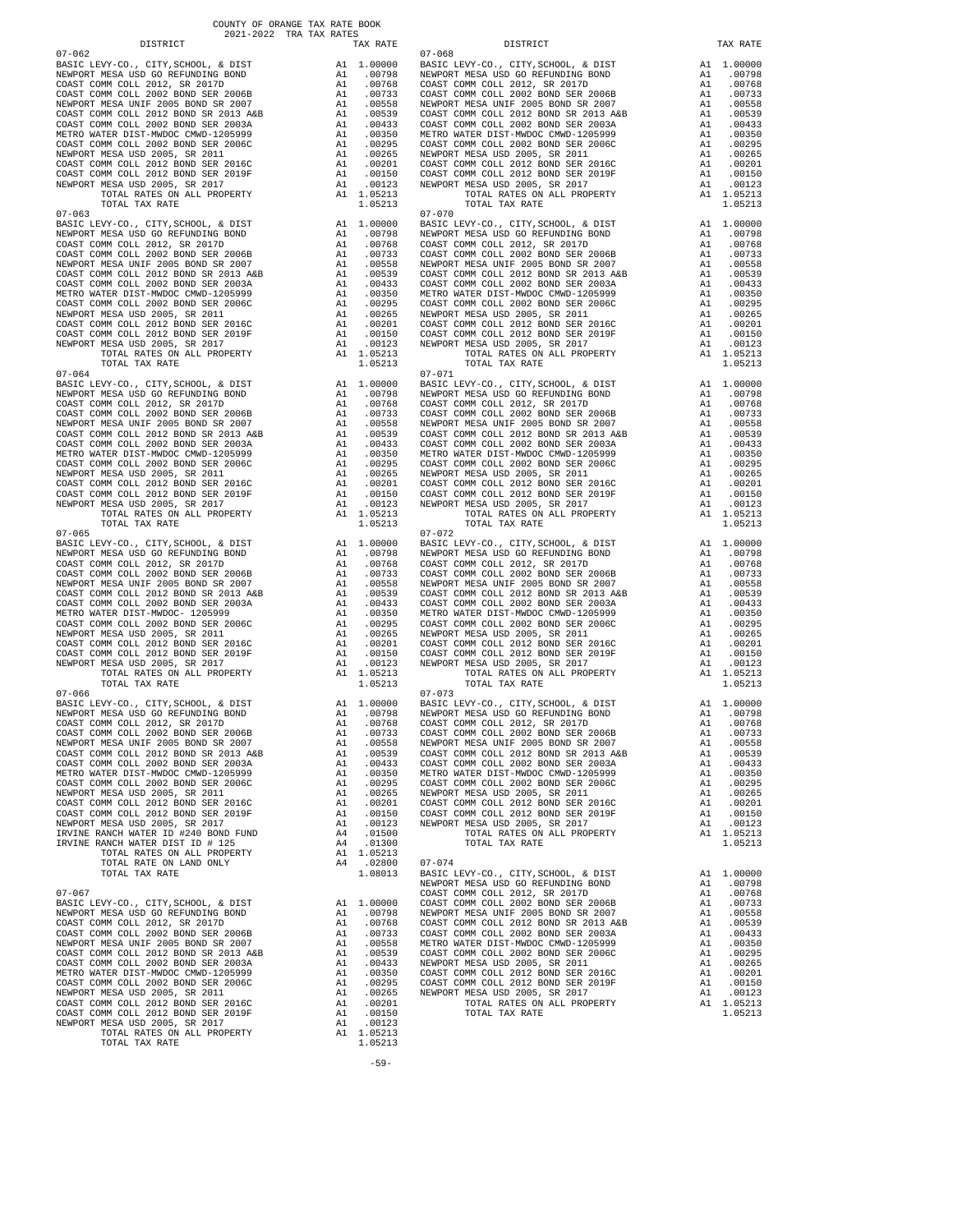| $\begin{tabular}{l c c c c} \multicolumn{1}{c}{\textbf{MIM P. CONIST COM M COLL 2002 BOND SER 2006}} & \multicolumn{1}{c}{\textbf{A1}} & .00538 & \multicolumn{1}{c}{\textbf{RANCHO}} \\ \multicolumn{1}{c}{\textbf{NENPORT COM M COLL 2012 BOND SR 2007}} & \multicolumn{1}{c}{\textbf{A1}} & .00558 & \multicolumn{1}{c}{\textbf{RANCHO}} \\ \multicolumn{1}{c}{\textbf{COAST COMM COLL 2012 BOND SR 2013 AER}} & \multicolumn{1}{c$ |                                                                                               |                                                                         |                                  |
|----------------------------------------------------------------------------------------------------------------------------------------------------------------------------------------------------------------------------------------------------------------------------------------------------------------------------------------------------------------------------------------------------------------------------------------|-----------------------------------------------------------------------------------------------|-------------------------------------------------------------------------|----------------------------------|
|                                                                                                                                                                                                                                                                                                                                                                                                                                        |                                                                                               |                                                                         |                                  |
|                                                                                                                                                                                                                                                                                                                                                                                                                                        |                                                                                               |                                                                         |                                  |
|                                                                                                                                                                                                                                                                                                                                                                                                                                        |                                                                                               |                                                                         |                                  |
|                                                                                                                                                                                                                                                                                                                                                                                                                                        |                                                                                               |                                                                         |                                  |
|                                                                                                                                                                                                                                                                                                                                                                                                                                        |                                                                                               |                                                                         |                                  |
|                                                                                                                                                                                                                                                                                                                                                                                                                                        |                                                                                               |                                                                         |                                  |
|                                                                                                                                                                                                                                                                                                                                                                                                                                        |                                                                                               |                                                                         |                                  |
|                                                                                                                                                                                                                                                                                                                                                                                                                                        |                                                                                               |                                                                         | SANTA A                          |
| $07 - 076$                                                                                                                                                                                                                                                                                                                                                                                                                             |                                                                                               |                                                                         | RANCHO                           |
|                                                                                                                                                                                                                                                                                                                                                                                                                                        |                                                                                               |                                                                         |                                  |
|                                                                                                                                                                                                                                                                                                                                                                                                                                        |                                                                                               |                                                                         |                                  |
|                                                                                                                                                                                                                                                                                                                                                                                                                                        |                                                                                               |                                                                         |                                  |
|                                                                                                                                                                                                                                                                                                                                                                                                                                        |                                                                                               |                                                                         |                                  |
|                                                                                                                                                                                                                                                                                                                                                                                                                                        |                                                                                               |                                                                         |                                  |
|                                                                                                                                                                                                                                                                                                                                                                                                                                        |                                                                                               |                                                                         |                                  |
|                                                                                                                                                                                                                                                                                                                                                                                                                                        |                                                                                               |                                                                         |                                  |
|                                                                                                                                                                                                                                                                                                                                                                                                                                        |                                                                                               |                                                                         |                                  |
|                                                                                                                                                                                                                                                                                                                                                                                                                                        |                                                                                               |                                                                         |                                  |
|                                                                                                                                                                                                                                                                                                                                                                                                                                        |                                                                                               |                                                                         |                                  |
|                                                                                                                                                                                                                                                                                                                                                                                                                                        |                                                                                               |                                                                         |                                  |
| $07 - 077$<br>BASIC LEVY-CO., CITY, SCHOOL, & DIST                                                                                                                                                                                                                                                                                                                                                                                     |                                                                                               | NEWPORT<br>A1 1.00000 COAST C<br>A1 .00798 COAST C<br>A1 .00768 NEWPORT |                                  |
| NEWPORT MESA USD GO REFUNDING BOND<br>COAST COMM COLL 2012 SP 2017D                                                                                                                                                                                                                                                                                                                                                                    |                                                                                               |                                                                         |                                  |
| COAST COMM COLL 2012, SR 2017D                                                                                                                                                                                                                                                                                                                                                                                                         |                                                                                               |                                                                         |                                  |
|                                                                                                                                                                                                                                                                                                                                                                                                                                        |                                                                                               |                                                                         |                                  |
|                                                                                                                                                                                                                                                                                                                                                                                                                                        |                                                                                               |                                                                         |                                  |
|                                                                                                                                                                                                                                                                                                                                                                                                                                        |                                                                                               |                                                                         |                                  |
|                                                                                                                                                                                                                                                                                                                                                                                                                                        |                                                                                               |                                                                         |                                  |
|                                                                                                                                                                                                                                                                                                                                                                                                                                        |                                                                                               |                                                                         |                                  |
|                                                                                                                                                                                                                                                                                                                                                                                                                                        |                                                                                               |                                                                         |                                  |
|                                                                                                                                                                                                                                                                                                                                                                                                                                        |                                                                                               |                                                                         |                                  |
|                                                                                                                                                                                                                                                                                                                                                                                                                                        |                                                                                               |                                                                         |                                  |
| $07 - 078$                                                                                                                                                                                                                                                                                                                                                                                                                             |                                                                                               |                                                                         | COAST C                          |
| BASIC LEVY-CO., CITY, SCHOOL, & DIST                                                                                                                                                                                                                                                                                                                                                                                                   | NEWPORT<br>A1 1.00000 COAST C<br>A1 .00798 COAST C<br>A1 .00768 NEWPORT                       |                                                                         |                                  |
| NEWPORT MESA USD GO REFUNDING BOND<br>COAST COMM COLL 2012, SR 2017D                                                                                                                                                                                                                                                                                                                                                                   |                                                                                               |                                                                         |                                  |
| COAST COMM COLL 2002 BOND SER 2006B                                                                                                                                                                                                                                                                                                                                                                                                    | $\mathbbm{A}1$                                                                                | .00733                                                                  |                                  |
|                                                                                                                                                                                                                                                                                                                                                                                                                                        |                                                                                               |                                                                         |                                  |
|                                                                                                                                                                                                                                                                                                                                                                                                                                        |                                                                                               |                                                                         |                                  |
|                                                                                                                                                                                                                                                                                                                                                                                                                                        |                                                                                               |                                                                         |                                  |
|                                                                                                                                                                                                                                                                                                                                                                                                                                        |                                                                                               |                                                                         |                                  |
|                                                                                                                                                                                                                                                                                                                                                                                                                                        |                                                                                               |                                                                         |                                  |
|                                                                                                                                                                                                                                                                                                                                                                                                                                        |                                                                                               |                                                                         |                                  |
|                                                                                                                                                                                                                                                                                                                                                                                                                                        |                                                                                               |                                                                         |                                  |
| TOTAL TAX RATE                                                                                                                                                                                                                                                                                                                                                                                                                         |                                                                                               | 1.05213                                                                 |                                  |
| $07 - 079$                                                                                                                                                                                                                                                                                                                                                                                                                             |                                                                                               |                                                                         |                                  |
| BASIC LEVY-CO., CITY, SCHOOL, & DIST                                                                                                                                                                                                                                                                                                                                                                                                   | A1 1.00000<br>A1 .00798 07-085<br>A1 .00768 BASIC L<br>A1 .00733 NEWPORT<br>A1 .00558 NEWPORT |                                                                         |                                  |
| NEWPORT MESA USD GO REFUNDING BOND<br>COAST COMM COLL 2012, SR 2017D                                                                                                                                                                                                                                                                                                                                                                   |                                                                                               |                                                                         |                                  |
| COAST COMM COLL 2002 BOND SER 2006B                                                                                                                                                                                                                                                                                                                                                                                                    |                                                                                               |                                                                         |                                  |
| NEWPORT MESA UNIF 2005 BOND SR 2007<br>COAST COMM COLL 2012 BOND SR 2013 A&B                                                                                                                                                                                                                                                                                                                                                           | A1                                                                                            | .00539                                                                  | METRO W                          |
| COAST COMM COLL 2002 BOND SER 2003A                                                                                                                                                                                                                                                                                                                                                                                                    | A1                                                                                            | .00433                                                                  | NEWPORT                          |
| METRO WATER DIST-MWDOC CMWD-1205999<br>COAST COMM COLL 2002 BOND SER 2006C                                                                                                                                                                                                                                                                                                                                                             | A1<br>A1                                                                                      | .00350<br>.00295                                                        | NEWPORT<br>IRVINE                |
| NEWPORT MESA USD 2005, SR 2011                                                                                                                                                                                                                                                                                                                                                                                                         | A1                                                                                            | .00265                                                                  | IRVINE                           |
| COAST COMM COLL 2012 BOND SER 2016C<br>COAST COMM COLL 2012 BOND SER 2019F                                                                                                                                                                                                                                                                                                                                                             | A1                                                                                            | A1 .00201                                                               |                                  |
| NEWPORT MESA USD 2005, SR 2017                                                                                                                                                                                                                                                                                                                                                                                                         | A1                                                                                            | .00150<br>.00123                                                        |                                  |
| TOTAL RATES ON ALL PROPERTY                                                                                                                                                                                                                                                                                                                                                                                                            |                                                                                               | A1 1.05213                                                              |                                  |
| TOTAL TAX RATE                                                                                                                                                                                                                                                                                                                                                                                                                         |                                                                                               | 1.05213                                                                 | $07 - 086$<br>BASIC L            |
| $07 - 080$                                                                                                                                                                                                                                                                                                                                                                                                                             |                                                                                               |                                                                         | NEWPORT                          |
| BASIC LEVY-CO., CITY, SCHOOL, & DIST<br>NEWPORT MESA USD GO REFUNDING BOND                                                                                                                                                                                                                                                                                                                                                             |                                                                                               | A1 1.00000<br>A1.00798                                                  | NEWPORT<br>METRO W               |
| NEWPORT MESA UNIF 2005 BOND SR 2007                                                                                                                                                                                                                                                                                                                                                                                                    | A1                                                                                            |                                                                         | .00558 NEWPORT<br>.00350 NEWPORT |
| METRO WATER DIST-MWDOC CMWD-1205999<br>NEWPORT MESA USD 2005, SR 2011                                                                                                                                                                                                                                                                                                                                                                  | A1<br>A1                                                                                      | .00265                                                                  |                                  |
| NEWPORT MESA USD 2005, SR 2017                                                                                                                                                                                                                                                                                                                                                                                                         | A1                                                                                            | .00123                                                                  |                                  |
| IRVINE RANCH WATER DIST ID # 225                                                                                                                                                                                                                                                                                                                                                                                                       | A4                                                                                            | .01500                                                                  |                                  |
| TOTAL RATES ON ALL PROPERTY<br>TOTAL RATE ON LAND ONLY                                                                                                                                                                                                                                                                                                                                                                                 |                                                                                               | A1 1.02094<br>A4 .01500                                                 | $07 - 087$<br>BASIC L            |
| TOTAL TAX RATE                                                                                                                                                                                                                                                                                                                                                                                                                         |                                                                                               | 1.03594 NEWPORT                                                         |                                  |

| DISTRICT                                                                                                                                                                                                                      | TAX RATE | DISTRICT | TAX RATE |
|-------------------------------------------------------------------------------------------------------------------------------------------------------------------------------------------------------------------------------|----------|----------|----------|
|                                                                                                                                                                                                                               |          |          |          |
|                                                                                                                                                                                                                               |          |          |          |
|                                                                                                                                                                                                                               |          |          |          |
|                                                                                                                                                                                                                               |          |          |          |
|                                                                                                                                                                                                                               |          |          |          |
|                                                                                                                                                                                                                               |          |          |          |
|                                                                                                                                                                                                                               |          |          |          |
|                                                                                                                                                                                                                               |          |          |          |
|                                                                                                                                                                                                                               |          |          |          |
|                                                                                                                                                                                                                               |          |          |          |
|                                                                                                                                                                                                                               |          |          |          |
|                                                                                                                                                                                                                               |          |          |          |
|                                                                                                                                                                                                                               |          |          |          |
|                                                                                                                                                                                                                               |          |          |          |
|                                                                                                                                                                                                                               |          |          |          |
|                                                                                                                                                                                                                               |          |          |          |
|                                                                                                                                                                                                                               |          |          |          |
|                                                                                                                                                                                                                               |          |          |          |
|                                                                                                                                                                                                                               |          |          |          |
|                                                                                                                                                                                                                               |          |          |          |
|                                                                                                                                                                                                                               |          |          |          |
|                                                                                                                                                                                                                               |          |          |          |
|                                                                                                                                                                                                                               |          |          |          |
|                                                                                                                                                                                                                               |          |          |          |
|                                                                                                                                                                                                                               |          |          |          |
|                                                                                                                                                                                                                               |          |          |          |
|                                                                                                                                                                                                                               |          |          |          |
|                                                                                                                                                                                                                               |          |          |          |
|                                                                                                                                                                                                                               |          |          |          |
|                                                                                                                                                                                                                               |          |          |          |
|                                                                                                                                                                                                                               |          |          |          |
|                                                                                                                                                                                                                               |          |          |          |
|                                                                                                                                                                                                                               |          |          |          |
|                                                                                                                                                                                                                               |          |          |          |
|                                                                                                                                                                                                                               |          |          |          |
|                                                                                                                                                                                                                               |          |          |          |
|                                                                                                                                                                                                                               |          |          |          |
|                                                                                                                                                                                                                               |          |          |          |
|                                                                                                                                                                                                                               |          |          |          |
|                                                                                                                                                                                                                               |          |          |          |
|                                                                                                                                                                                                                               |          |          |          |
|                                                                                                                                                                                                                               |          |          |          |
|                                                                                                                                                                                                                               |          |          |          |
|                                                                                                                                                                                                                               |          |          |          |
|                                                                                                                                                                                                                               |          |          |          |
|                                                                                                                                                                                                                               |          |          |          |
|                                                                                                                                                                                                                               |          |          |          |
|                                                                                                                                                                                                                               |          |          |          |
|                                                                                                                                                                                                                               |          |          |          |
|                                                                                                                                                                                                                               |          |          |          |
|                                                                                                                                                                                                                               |          |          |          |
|                                                                                                                                                                                                                               |          |          |          |
|                                                                                                                                                                                                                               |          |          |          |
|                                                                                                                                                                                                                               |          |          |          |
|                                                                                                                                                                                                                               |          |          |          |
|                                                                                                                                                                                                                               |          |          |          |
|                                                                                                                                                                                                                               |          |          |          |
|                                                                                                                                                                                                                               |          |          |          |
|                                                                                                                                                                                                                               |          |          |          |
|                                                                                                                                                                                                                               |          |          |          |
|                                                                                                                                                                                                                               |          |          |          |
|                                                                                                                                                                                                                               |          |          |          |
|                                                                                                                                                                                                                               |          |          |          |
|                                                                                                                                                                                                                               |          |          |          |
|                                                                                                                                                                                                                               |          |          |          |
|                                                                                                                                                                                                                               |          |          |          |
|                                                                                                                                                                                                                               |          |          |          |
|                                                                                                                                                                                                                               |          |          |          |
|                                                                                                                                                                                                                               |          |          |          |
| TOTAL RATE ON ALL PROPERTY AT 1.00000 METRO ARTISTS OF A 100000 METRO ARTISTS OF A 11,00000 METRO ARTISTS AND RESPORT MESA USD CONDUCTED AND DESCRIPTED AND DESCRIPTED AND DESCRIPTED AND DESCRIPTED AND METRO WITH A 1000000 |          |          |          |
|                                                                                                                                                                                                                               |          |          |          |
|                                                                                                                                                                                                                               |          |          |          |
|                                                                                                                                                                                                                               |          |          |          |
|                                                                                                                                                                                                                               |          |          |          |
|                                                                                                                                                                                                                               |          |          |          |
|                                                                                                                                                                                                                               |          |          |          |
|                                                                                                                                                                                                                               |          |          |          |
|                                                                                                                                                                                                                               |          |          |          |
|                                                                                                                                                                                                                               |          |          |          |
|                                                                                                                                                                                                                               |          |          |          |
|                                                                                                                                                                                                                               |          |          |          |
|                                                                                                                                                                                                                               |          |          |          |
|                                                                                                                                                                                                                               |          |          |          |
|                                                                                                                                                                                                                               |          |          |          |
|                                                                                                                                                                                                                               |          |          |          |
|                                                                                                                                                                                                                               |          |          |          |

-60-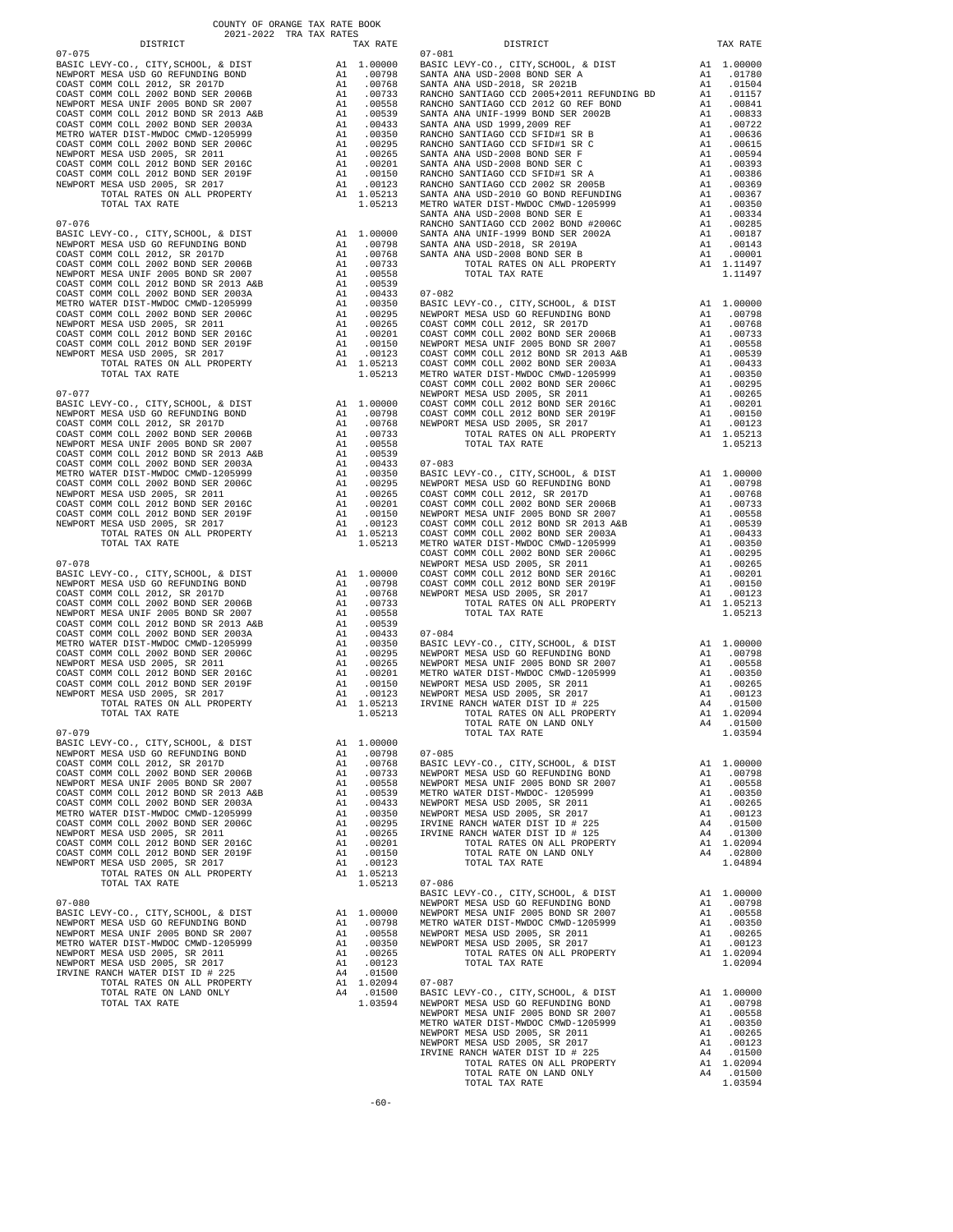NEWPORT MESA USD GO REFUNDING BOND A1 .00798

NEWPORT MESA USD GO REFUNDING BOND A1 .00798 COAST COMM COLL 2012, SR 2017D A1 .00768 07-096

COUNTY OF ORANGE TAX RATE BOOK 2021-2022 TRA TAX RATES

 DISTRICT TAX RATE DISTRICT TAX RATE 07-088 07-093 BASIC LEVY-CO., CITY,SCHOOL, & DIST A1 1.00000 BASIC LEVY-CO., CITY,SCHOOL, & DIST A1 1.00000 SANTA ANA USD-2008 BOND SER A A1 .01780 NEWPORT MESA USD GO REFUNDING BOND A1 .00798 SANTA ANA USD-2018, SR 2021B A1 .01504 COAST COMM COLL 2012, SR 2017D A1 .00768 RANCHO SANTIAGO CCD 2005+2011 REFUNDING BD A1 .01157 COAST COMM COLL 2002 BOND SER 2006B A1 .00733 RANCHO SANTIAGO CCD 2012 GO REF BOND A1 .00841 NEWPORT MESA UNIF 2005 BOND SR 2007 A1 .00558 SANTA ANA UNIF-1999 BOND SER 2002B A1 .00833 COAST COMM COLL 2012 BOND SR 2013 A&B A1 .00539 SANTA ANA USD 1999,2009 REF A1 .00722 COAST COMM COLL 2002 BOND SER 2003A A1 .00433 RANCHO SANTIAGO CCD SFID#1 SR B A1 .00636 METRO WATER DIST-MWDOC CMWD-1205999 A1 .00350 RANCHO SANTIAGO CCD SFID#1 SR C A1 .00615 COAST COMM COLL 2002 BOND SER 2006C A1 .00295 SANTA ANA USD-2008 BOND SER F A1 .00594 NEWPORT MESA USD 2005, SR 2011 A1 .00265 SANTA ANA USD-2008 BOND SER C A1 .00393 COAST COMM COLL 2012 BOND SER 2016C A1 .00201 RANCHO SANTIAGO CCD SFID#1 SR A A1 .00386 COAST COMM COLL 2012 BOND SER 2019F A1 .00150 RANCHO SANTIAGO CCD 2002 SR 2005B A1 .00369 NEWPORT MESA USD 2005, SR 2017 A1 .00123 SANTA ANA USD-2010 GO BOND REFUNDING A1 .00367 TOTAL RATES ON ALL PROPERTY A1 1.05213 METRO WATER DIST-MWDOC CMWD-1205999 A1 .00350 TOTAL TAX RATE 1.05213 SANTA ANA USD-2008 BOND SER E A1 .00334 RANCHO SANTIAGO CCD 2002 BOND #2006C A1 .00285 07-094 SANTA ANA UNIF-1999 BOND SER 2002A A1 .00187 BASIC LEVY-CO., CITY,SCHOOL, & DIST A1 1.00000 SANTA ANA USD-2018, SR 2019A A1 .00143 NEWPORT MESA USD GO REFUNDING BOND A1 .00798 SANTA ANA USD-2008 BOND SER B A1 .00001 COAST COMM COLL 2012, SR 2017D A1 .00768 TOTAL RATES ON ALL PROPERTY A1 1.11497 COAST COMM COLL 2002 BOND SER 2006B A1 .00733 TOTAL TAX RATE 1.11497 NEWPORT MESA UNIF 2005 BOND SR 2007 A1 .00558 COAST COMM COLL 2012 BOND SR 2013 A&B A1 .00539 07-089 COAST COMM COLL 2002 BOND SER 2003A A1 .00433 BASIC LEVY-CO., CITY,SCHOOL, & DIST A1 1.00000 METRO WATER DIST-MWDOC CMWD-1205999 A1 .00350 SANTA ANA USD-2008 BOND SER A A1 .01780 COAST COMM COLL 2002 BOND SER 2006C A1 .00295 SANTA ANA USD-2018, SR 2021B A1 .01504 NEWPORT MESA USD 2005, SR 2011 A1 .00265 RANCHO SANTIAGO CCD 2005+2011 REFUNDING BD A1 .01157 COAST COMM COLL 2012 BOND SER 2016C A1 .00201 RANCHO SANTIAGO CCD 2012 GO REF BOND A1 .00841 COAST COMM COLL 2012 BOND SER 2019F A1 .00150 SANTA ANA UNIF-1999 BOND SER 2002B A1 .00833 NEWPORT MESA USD 2005, SR 2017 A1 .00123 SANTA ANA USD 1999,2009 REF A1 .00722 TOTAL RATES ON ALL PROPERTY A1 1.05213 RANCHO SANTIAGO CCD SFID#1 SR B A1 .00636 TOTAL TAX RATE 1.05213 RANCHO SANTIAGO CCD SFID#1 SR C A1 .00615 SANTA ANA USD-2008 BOND SER F A1 .00594 07-095 SANTA ANA USD-2008 BOND SER C A1 .00393 BASIC LEVY-CO., CITY,SCHOOL, & DIST A1 1.00000 RANCHO SANTIAGO CCD SFID#1 SR A A1 .00386 NEWPORT MESA USD GO REFUNDING BOND A1 .00798 RANCHO SANTIAGO CCD 2002 SR 2005B A1 .00369 COAST COMM COLL 2012, SR 2017D A1 .00768 SANTA ANA USD-2010 GO BOND REFUNDING A1 .00367 COAST COMM COLL 2002 BOND SER 2006B A1 .00733 METRO WATER DIST-MWDOC CMWD-1205999 A1 .00350 NEWPORT MESA UNIF 2005 BOND SR 2007 A1 .00558 SANTA ANA USD-2008 BOND SER E A1 .00334 COAST COMM COLL 2012 BOND SR 2013 A&B A1 .00539 RANCHO SANTIAGO CCD 2002 BOND #2006C A1 .00285 COAST COMM COLL 2002 BOND SER 2003A A1 .00433 SANTA ANA UNIF-1999 BOND SER 2002A A1 .00187 METRO WATER DIST-MWDOC CMWD-1205999 A1 .00350 SANTA ANA USD-2018, SR 2019A A1 .00143 COAST COMM COLL 2002 BOND SER 2006C A1 .00295 SANTA ANA USD-2008 BOND SER B A1 .00001 NEWPORT MESA USD 2005, SR 2011 A1 .00265 TOTAL RATES ON ALL PROPERTY A1 1.11497 COAST COMM COLL 2012 BOND SER 2016C A1 .00201 TOTAL TAX RATE 1.11497 COAST COMM COLL 2012 BOND SER 2019F A1 .00150 NEWPORT MESA USD 2005, SR 2017 A1 .00123 07-090 TOTAL RATES ON ALL PROPERTY A1 1.05213 BASIC LEVY-CO., CITY, SCHOOL, & DIST  $\begin{array}{ccc} 1.00000 & \text{TORL TAX RATE} \end{array}$  1.05213  $\begin{tabular}{l|c|c|c|c|c|c|c} \hline \texttt{COAST COM OCL} & 2002 & 20ND SER 2006 & 201 & 1.00700 \\ \hline \texttt{NEWPORT MESA UNIF 2005 BOND SER 2006 & 1.00733 & 1.00700 \\ \hline \texttt{COAST COMM COLL} & 2012 & 20ND SER 2013 & 2.017 & 1.00708 \\ \hline \texttt{COAST COMM COLL} & 2012 & 20ND SER 2013 & 2.017 & 1.00738 & 1.007$  COAST COMM COLL 2012 BOND SER 2019F A1 .00150 COAST COMM COLL 2002 BOND SER 2006C A1 .00295 NEWPORT MESA USD 2005, SR 2017 A1 .00123 NEWPORT MESA USD 2005, SR 2011 A1 .00265 TOTAL RATES ON ALL PROPERTY A1 1.05213 COAST COMM COLL 2012 BOND SER 2016C A1 .00201 TOTAL TAX RATE 1.05213 COAST COMM COLL 2012 BOND SER 2019F A1 .00150 NEWPORT MESA USD 2005, SR 2017 A1 .00123 07-091 TOTAL RATES ON ALL PROPERTY A1 1.05213 BASIC LEVY-CO., CITY, SCHOOL, & DIST<br>NEWPORT MESA USD CO REFUNDING BOND AT 1.00000 A 1 00798<br>COAST COMM COLL 2002 BOND SER 2006B A 1 .00798 07-097<br>COAST COMM COLL 2002 BOND SER 2006B A 1 .00733 BASIC LEVY-CO., CITY, SCHOOL COAST COMM COLL 2002 BOND SER 2006B A1 .00733 BASIC LEVY-CO., CITY, SCHOOL, & DIST A1 1.00000<br>
NEWPORT MESA UNIF 2005 BOND SR 2007 A1 .00558 NEWPORT MESA USD GO REFUNDING BOND A1 .00798<br>
COAST COMM COLL 2002 BOND SR 2003A COAST COMM COLL 2002 BOND SER 2003A A1 .00433 COAST COMM COLL 2002 BOND SER 2006B A1 .00733<br>METRO WATER DIST-MWDOC-1205999 A1 .00350 NEWPORT MESA UNIF 2005 BOND SR 2007 A1 .00558<br>COAST COMM COLL 2002 BOND SER 2006C A1 .002 METRO WATER DIST-MWDOC- 1205999 A1 .00350 NEWPORT MESA UNIF 2005 BOND SR 2007 A1 .00558 COAST COMM COLL 2002 BOND SER 2006C A1 .00295 COAST COMM COLL 2012 BOND SR 2013 A&B A1 .00539 NEWPORT MESA USD 2005, SR 2011 A1 .00265 COAST COMM COLL 2002 BOND SER 2003A A1 .00433 COAST COMM COLL 2012 BOND SER 2016C A1 .00201 METRO WATER DIST-MWDOC CMWD-1205999 A1 .00350 COAST COMM COLL 2012 BOND SER 2019F A1 .00150 COAST COMM COLL 2002 BOND SER 2006C A1 .00295 NEWPORT MESA USD 2005, SR 2017 and 00123 NEWPORT MESA USD 2005, SR 2017 and 00233 COAST COMM COLL 2012 BOND SER 2016C TOTAL RATES ON ALL PROPERTY and 1.05213 COAST COMM COLL 2012 BOND SER 2019F and 00150 107-092 and 00150 COAST COMM COLL 2012, SR 2017D<br>
COAST COMM COLL 2012, SR 2017D<br>
COAST COMM COLL 2002 BOND SER 2006B<br>
A1 .00733 BASIC LEVY-CO., CITY, SCHOOL, & DIST  $\begin{tabular}{ c| c| c|c|c|c|c|c} \hline \texttt{COAST COMM COLL 2002 BOND SER 2006B} & \texttt{A1} & .00733 & \texttt{BASIC LEVY-CO.}, \texttt{CTTY}, \texttt{SCHODL}, & \texttt{cDIST} & \texttt{A1} & 1.00000 \\ \hline \texttt{NEWORT MESA UNF 2005 BOND SR 2017} & \texttt{A1} & .00558 & \texttt{NNENORT MESA U3D} & \texttt{A1} & .00798 \\ \hline \texttt{COAST COMM COLL 2012 BOND SR R 2$ COAST COMM COLL 2012 BOND SER 2016C A1 .00201 METRO WATER DIST-MWDOC CMWD-1205999 A1 .00350 COAST COMM COLL 2012 BOND SER 2019F A1 .00150 COAST COMM COLL 2002 BOND SER 2006C A1 .00295 NEWPORT MESA USD 2005, SR 2017 A1 .00123 NEWPORT MESA USD 2005, SR 2011 A1 .00265 TOTAL RATES ON ALL PROPERTY A1 1.05213 COAST COMM COLL 2012 BOND SER 2016C A1 .00201 TOTAL TAX RATE 1.05213 COAST COMM COLL 2012 BOND SER 2019F A1 .00150 NEWPORT MESA USD 2005, SR 2017 A1 .00123 TOTAL RATES ON ALL PROPERTY A1 1.05213 TOTAL TAX RATE 1.05213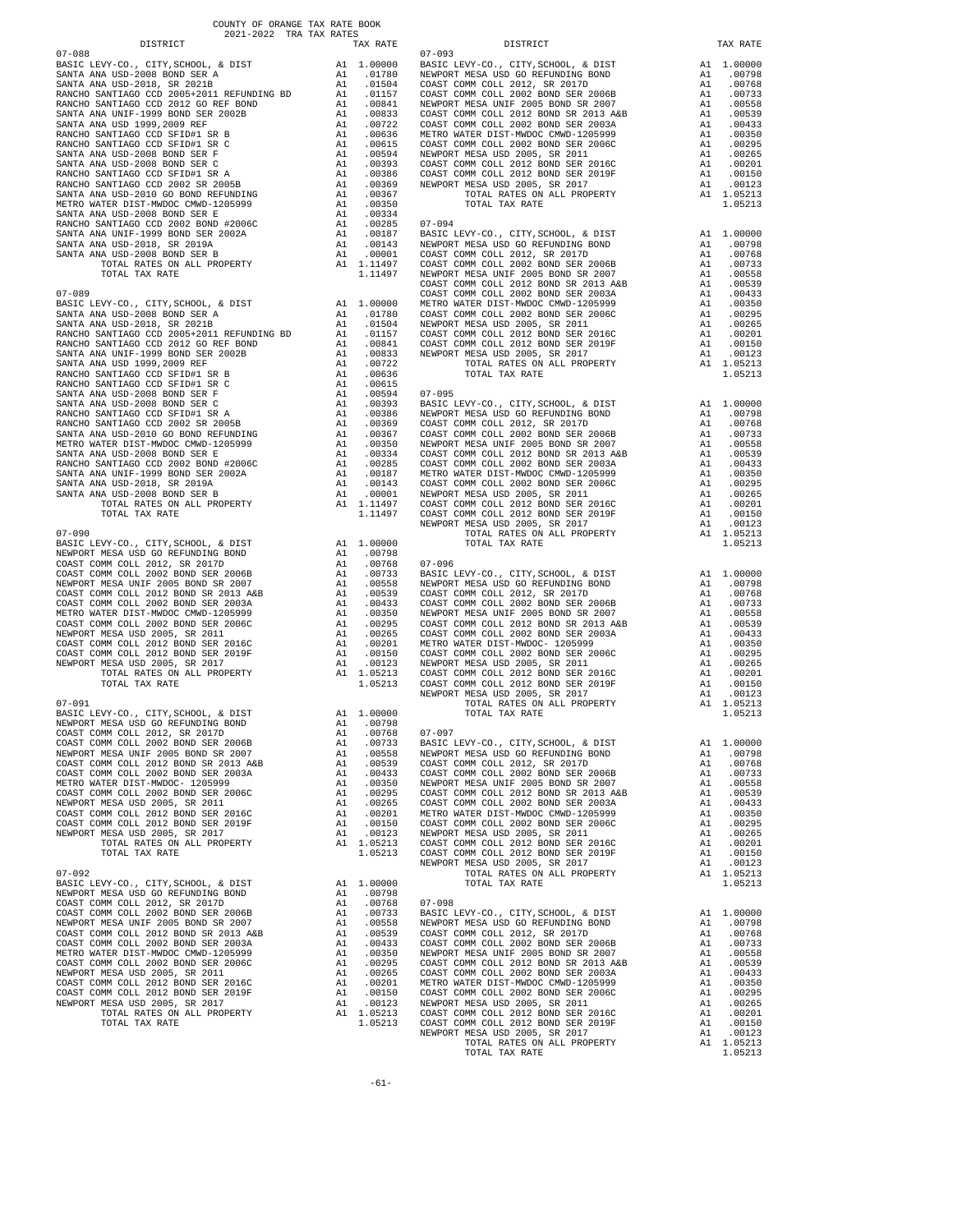| COUNTY OF ORANGE TAX RATE BOOK<br>2021-2022 TRA TAX RATES                                                                                                                                                                        |    |                                                                                                                                                                                           |            |
|----------------------------------------------------------------------------------------------------------------------------------------------------------------------------------------------------------------------------------|----|-------------------------------------------------------------------------------------------------------------------------------------------------------------------------------------------|------------|
| DISTRICT                                                                                                                                                                                                                         |    | TAX RATE                                                                                                                                                                                  |            |
| $07 - 099$                                                                                                                                                                                                                       |    |                                                                                                                                                                                           | $07 - 105$ |
|                                                                                                                                                                                                                                  |    |                                                                                                                                                                                           |            |
|                                                                                                                                                                                                                                  |    |                                                                                                                                                                                           |            |
|                                                                                                                                                                                                                                  |    |                                                                                                                                                                                           |            |
|                                                                                                                                                                                                                                  |    |                                                                                                                                                                                           |            |
|                                                                                                                                                                                                                                  |    |                                                                                                                                                                                           |            |
|                                                                                                                                                                                                                                  |    |                                                                                                                                                                                           |            |
|                                                                                                                                                                                                                                  |    |                                                                                                                                                                                           |            |
|                                                                                                                                                                                                                                  |    |                                                                                                                                                                                           |            |
|                                                                                                                                                                                                                                  |    |                                                                                                                                                                                           |            |
|                                                                                                                                                                                                                                  |    |                                                                                                                                                                                           |            |
|                                                                                                                                                                                                                                  |    |                                                                                                                                                                                           |            |
|                                                                                                                                                                                                                                  |    |                                                                                                                                                                                           |            |
|                                                                                                                                                                                                                                  |    |                                                                                                                                                                                           |            |
|                                                                                                                                                                                                                                  |    |                                                                                                                                                                                           |            |
| $07 - 100$                                                                                                                                                                                                                       |    |                                                                                                                                                                                           |            |
|                                                                                                                                                                                                                                  |    |                                                                                                                                                                                           |            |
|                                                                                                                                                                                                                                  |    |                                                                                                                                                                                           |            |
|                                                                                                                                                                                                                                  |    |                                                                                                                                                                                           |            |
|                                                                                                                                                                                                                                  |    |                                                                                                                                                                                           |            |
|                                                                                                                                                                                                                                  |    |                                                                                                                                                                                           |            |
|                                                                                                                                                                                                                                  |    |                                                                                                                                                                                           |            |
|                                                                                                                                                                                                                                  |    |                                                                                                                                                                                           |            |
|                                                                                                                                                                                                                                  |    |                                                                                                                                                                                           |            |
|                                                                                                                                                                                                                                  |    |                                                                                                                                                                                           |            |
|                                                                                                                                                                                                                                  |    |                                                                                                                                                                                           |            |
|                                                                                                                                                                                                                                  |    |                                                                                                                                                                                           |            |
|                                                                                                                                                                                                                                  |    |                                                                                                                                                                                           |            |
|                                                                                                                                                                                                                                  |    |                                                                                                                                                                                           |            |
|                                                                                                                                                                                                                                  |    |                                                                                                                                                                                           |            |
| TOTAL TAX RATE                                                                                                                                                                                                                   |    | $1.05213$ NEWPORT<br>$NEWPORT$<br>$NEWPORT$                                                                                                                                               |            |
|                                                                                                                                                                                                                                  |    |                                                                                                                                                                                           |            |
| $07 - 101$                                                                                                                                                                                                                       |    |                                                                                                                                                                                           | METRO W    |
| BASIC LEVY-CO., CITY, SCHOOL, & DIST                                                                                                                                                                                             |    |                                                                                                                                                                                           |            |
|                                                                                                                                                                                                                                  |    |                                                                                                                                                                                           |            |
|                                                                                                                                                                                                                                  |    |                                                                                                                                                                                           |            |
| METRO WATER DIST-MWDOC CMWD-1203722<br>NEWPORT MESA USD 2005, SR 2011<br>NEWPORT MESA USD 2005, SR 2017<br>IRVINE RANCH WATER DIST ID # 225<br>TOTAL RATES ON ALL PROPERTY<br>ATTER ANTIS ON ALL PROPERTY<br>----- ON TAMP AND V |    | A1 1.00000 MEWPORT<br>A1 .00798 NEWPORT<br>A1 .00798 NEWPORT<br>A1 .00350<br>A1 .00265<br>A1 .00205                                                                                       |            |
|                                                                                                                                                                                                                                  |    |                                                                                                                                                                                           |            |
|                                                                                                                                                                                                                                  |    | A1 .00123<br>A4 .01500                                                                                                                                                                    |            |
|                                                                                                                                                                                                                                  |    |                                                                                                                                                                                           |            |
|                                                                                                                                                                                                                                  |    | A1 1.02094 07-108<br>A4 .01500 BASIC L<br>1.03594 NEWPORT                                                                                                                                 |            |
| TOTAL RATE ON LAND ONLY<br>TOTAL TAX RATE                                                                                                                                                                                        |    |                                                                                                                                                                                           |            |
|                                                                                                                                                                                                                                  |    |                                                                                                                                                                                           | COAST C    |
| $07 - 102$                                                                                                                                                                                                                       |    |                                                                                                                                                                                           | COAST C    |
|                                                                                                                                                                                                                                  |    |                                                                                                                                                                                           |            |
|                                                                                                                                                                                                                                  |    |                                                                                                                                                                                           |            |
|                                                                                                                                                                                                                                  |    |                                                                                                                                                                                           |            |
|                                                                                                                                                                                                                                  |    |                                                                                                                                                                                           |            |
|                                                                                                                                                                                                                                  |    |                                                                                                                                                                                           |            |
|                                                                                                                                                                                                                                  |    |                                                                                                                                                                                           |            |
|                                                                                                                                                                                                                                  |    |                                                                                                                                                                                           |            |
|                                                                                                                                                                                                                                  |    |                                                                                                                                                                                           |            |
|                                                                                                                                                                                                                                  |    |                                                                                                                                                                                           |            |
| TOTAL TAX RATE                                                                                                                                                                                                                   |    | 1.03594                                                                                                                                                                                   |            |
|                                                                                                                                                                                                                                  |    |                                                                                                                                                                                           |            |
| $07 - 103$<br>BASIC LEVY-CO., CITY, SCHOOL, & DIST                                                                                                                                                                               |    | A1 1.00000 07-109<br>A1 .00798 BASIC L<br>A1 .00768 NEWPORT<br>A1 .00733 COAST C<br>A1 .00558 COAST C<br>A1 .00559 NEWPORT<br>A1 .00350 COAST C<br>A1 .00350 COAST C<br>A1 .00350 COAST C |            |
| BASIC LEVY-CO., CITY, SCHOOL, & DIST<br>NEWPORT MESA USD GO REFUNDING BOND                                                                                                                                                       |    |                                                                                                                                                                                           |            |
| COAST COMM COLL 2012, SR 2017D                                                                                                                                                                                                   |    |                                                                                                                                                                                           |            |
| COAST COMM COLL 2002 BOND SER 2006B                                                                                                                                                                                              |    |                                                                                                                                                                                           |            |
| NEWPORT MESA UNIF 2005 BOND SR 2007                                                                                                                                                                                              |    |                                                                                                                                                                                           |            |
|                                                                                                                                                                                                                                  |    |                                                                                                                                                                                           |            |
| COAST COMM COLL 2012 BOND SR 2013 A&B<br>COAST COMM COLL 2002 BOND SER 2003A<br>METRO WATER DIST-MWDOC CMWD-1205999                                                                                                              |    |                                                                                                                                                                                           |            |
| METRO WATER DIST-MWDOC CMWD-1205999                                                                                                                                                                                              |    |                                                                                                                                                                                           |            |
| COAST COMM COLL 2002 BOND SER 2006C                                                                                                                                                                                              | A1 | .00295                                                                                                                                                                                    | METRO W    |
| NEWPORT MESA USD 2005, SR 2011                                                                                                                                                                                                   | A1 | .00265                                                                                                                                                                                    | COAST C    |
| COAST COMM COLL 2012 BOND SER 2016C                                                                                                                                                                                              | A1 | .00201                                                                                                                                                                                    | NEWPORT    |
| COAST COMM COLL 2012 BOND SER 2019F                                                                                                                                                                                              | A1 | .00150                                                                                                                                                                                    | COAST C    |
| NEWPORT MESA USD 2005, SR 2017                                                                                                                                                                                                   | A1 | .00123                                                                                                                                                                                    | COAST C    |
| IRVINE RANCH WATER ID #240 BOND FUND                                                                                                                                                                                             | A4 | .01500                                                                                                                                                                                    | NEWPORT    |
| IRVINE RANCH WATER DIST ID # 125                                                                                                                                                                                                 | A4 | .01300                                                                                                                                                                                    | IRVINE     |
| TOTAL RATES ON ALL PROPERTY                                                                                                                                                                                                      |    | A1 1.05213                                                                                                                                                                                | IRVINE     |
| TOTAL RATE ON LAND ONLY                                                                                                                                                                                                          | A4 | .02800                                                                                                                                                                                    |            |
| TOTAL TAX RATE                                                                                                                                                                                                                   |    | 1.08013                                                                                                                                                                                   |            |
| $07 - 104$                                                                                                                                                                                                                       |    |                                                                                                                                                                                           |            |
| BASIC LEVY-CO., CITY, SCHOOL, & DIST                                                                                                                                                                                             | A1 | 1.00000                                                                                                                                                                                   | 07-110     |
| NEWPORT MESA USD GO REFUNDING BOND                                                                                                                                                                                               | A1 | .00798                                                                                                                                                                                    | BASIC L    |
| COAST COMM COLL 2012, SR 2017D                                                                                                                                                                                                   | A1 | .00768                                                                                                                                                                                    | NEWPORT    |
| COAST COMM COLL 2002 BOND SER 2006B<br>NEWPORT MESA UNIF 2005 BOND SR 2007                                                                                                                                                       | A1 | .00733                                                                                                                                                                                    | COAST C    |
|                                                                                                                                                                                                                                  | A1 | .00558                                                                                                                                                                                    | COAST C    |
| COAST COMM COLL 2012 BOND SR 2013 A&B<br>COAST COMM COLL 2002 BOND SER 2003A                                                                                                                                                     | A1 | .00539                                                                                                                                                                                    | NEWPORT    |
|                                                                                                                                                                                                                                  |    | A1 .00433                                                                                                                                                                                 | COAST C    |

 DISTRICT TAX RATE DISTRICT TAX RATE BASIC LEVY-CO., CITY,SCHOOL, & DIST A1 1.00000 BASIC LEVY-CO., CITY,SCHOOL, & DIST A1 1.00000 NEWPORT MESA USD GO REFUNDING BOND A1 .00798 NEWPORT MESA USD GO REFUNDING BOND A1 .00798 COAST COMM COLL 2012, SR 2017D A1 .00768 COAST COMM COLL 2012, SR 2017D A1 .00768 COAST COMM COLL 2002 BOND SER 2006B A1 .00733 COAST COMM COLL 2002 BOND SER 2006B A1 .00733 NEWPORT MESA UNIF 2005 BOND SR 2007 A1 .00558 NEWPORT MESA UNIF 2005 BOND SR 2007 A1 .00558 COAST COMM COLL 2012 BOND SR 2013 A&B A1 .00539 COAST COMM COLL 2012 BOND SR 2013 A&B A1 .00539 COAST COMM COLL 2002 BOND SER 2003A A1 .00433 COAST COMM COLL 2002 BOND SER 2003A A1 .00433 METRO WATER DIST-MWDOC- 1205999 A1 .00350 METRO WATER DIST-MWDOC CMWD-1205999 A1 .00350 COAST COMM COLL 2002 BOND SER 2006C A1 .00295 COAST COMM COLL 2002 BOND SER 2006C A1 .00295 00265 NEWPORT MESA USD 2005, SR 2011 (10265 A1 .00265 NEWPORT MESA USD 2005, SR 2011 (10265 NEWPORT MESA USD 20<br>COAST COMM COLL 2012 BOND SER 2016C (2010 COAST COMM COLL 2012 BOND SER 2016C (2012 BOND SER 2010 COAST COMM<br>C 100123 NEWPORT MESA USD 2005, SR 2017 11 00123 NEWPORT MESA USD 2005, SR 2017<br>100123 107AL RATES ON ALL PROPERTY 11.05213 IRVINE RANCH WATER DIST ID # 225 107AL RATES ON ALL PROPERTY<br>1.05213 IRVINE RANCH WATER DIST ID # 12 07-100 TOTAL RATE ON LAND ONLY A4 .02800 BASIC LEVY-CO., CITY,SCHOOL, & DIST A1 1.00000 TOTAL TAX RATE 1.08013 A1 .00798<br>A1 .00768 THE 100768 07–106<br>
A1 .00753 BASIC LEVY-CO., CITY, SCHOOL, & DIST A1 1.00000<br>
A1 .00558 NEWPORT MESA UNIF 2005 BOND SR 2007 A1 .00558<br>
A1 .00539 NEWPORT MESA UNIF 2005 BOND SR 2007 A1 .00558 NEWPORT MESA UNIF 2005 BOND SR 2007 A1 .00558 NEWPORT MESA USD GO REFUNDING BOND A1 .00798 COAST COMM COLL 2012 BOND SR 2013 A&B A1 .00539 NEWPORT MESA UNIF 2005 BOND SR 2007 A1 .00558 COAST COMM COLL 2002 BOND SER 2003A A1 .00433 METRO WATER DIST-MWDOC CMWD-1205999 A1 .00350<br>METRO WATER DIST -MWDOC CMWD-1205999 A1 .00350 NEWPORT MESA USD 2005, SR 2011 A1 .00366<br>COAST COMM COLL 2002 GOND SER 2006C A1 .00 NEWPORT MESA USD 2005, SR 2017 100000 107313 PASIC LEVY-CO., CITY, SCHOOL, & DIST TOTAL RATES ON ALL PROPERTY A1 1.05213 PASIC LEVY-CO., CITY, SCHOOL, & DIST TOTAL TAX RATE 105213 NEWPORT MESA USD GO REFUNDING BOND A1 .007 TOTAL RATES ON ALL PROPERTY A1 1.02094 07-108 TOTAL RATE ON LAND ONLY A4 .01500 BASIC LEVY-CO., CITY,SCHOOL, & DIST A1 1.00000 TOTAL TAX RATE 1.03594 NEWPORT MESA USD GO REFUNDING BOND A1 .00798 COAST COMM COLL 2012, SR 2017D A1 .00768 07-102 COAST COMM COLL 2002 BOND SER 2006B A1 .00733 BASIC LEVY-CO., CITY,SCHOOL, & DIST A1 1.00000 NEWPORT MESA UNIF 2005 BOND SR 2007 A1 .00558 NEWPORT MESA USD GO REFUNDING BOND A1 .00798 COAST COMM COLL 2012 BOND SR 2013 A&B A1 .00539 NEWPORT MESA UNIF 2005 BOND SR 2007 A1 .00558 COAST COMM COLL 2002 BOND SER 2003A A1 .00433 METRO WATER DIST-MWDOC CMWD-1205999 A1 .00350 METRO WATER DIST-MWDOC CMWD-1205999 A1 .00350 NEWPORT MESA USD 2005, SR 2011 A1 .00265 COAST COMM COLL 2002 BOND SER 2006C A1 .00295 NEWPORT MESA USD 2005, SR 2017 A1 .00123 NEWPORT MESA USD 2005, SR 2011 A1 .00265 IRVINE RANCH WATER DIST ID # 225 A4 .01500 COAST COMM COLL 2012 BOND SER 2016C A1 .00201 TOTAL RATES ON ALL PROPERTY A1 1.02094 COAST COMM COLL 2012 BOND SER 2019F A1 .00150 TOTAL RATE ON LAND ONLY A4 .01500 NEWPORT MESA USD 2005, SR 2017 A1 .00123 TOTAL TAX RATE 1.03594 TOTAL RATES ON ALL PROPERTY A1 1.05213 TOTAL TAX RATE 1.05213  $\begin{tabular}{l|ll} \textbf{BAST C LWY-CO, CITY, SCHOOL, & DISTT (M) D1100000 & 07-109 & 07-109 & 08-0.5213 & 0.0778 & 0.0778 & 0.0778 & 0.0778 & 0.0778 & 0.0778 & 0.0778 & 0.0778 & 0.0778 & 0.0778 & 0.0778 & 0.0778 & 0.0778 & 0.0778 & 0.0778 & 0.0778 & 0.0778 & 0.0778 & 0$ A1 1.00000<br>A1 .00798 NEWPORT MESA USD GO REFUNDING BOND A1 .00798 BASIC LEVY-CO., CITY,SCHOOL, & DIST A1 1.00000 COAST COMM COLL 2012, SR 2017D A1 .00768 NEWPORT MESA USD GO REFUNDING BOND A1 .00798 COAST COMM COLL 2002 BOND SER 2006B A1 .00733 COAST COMM COLL 2012, SR 2017D A1 .00768 NEWPORT MESA UNIF 2005 BOND SR 2007 A1 .00558 COAST COMM COLL 2002 BOND SER 2006B A1 .00733 COAST COMM COLL 2012 BOND SR 2013 A&B A1 .00539 NEWPORT MESA UNIF 2005 BOND SR 2007 A1 .00558 COAST COMM COLL 2002 BOND SER 2003A A1 .00433 COAST COMM COLL 2012 BOND SR 2013 A&B A1 .00539 METRO WATER DIST-MWDOC CMWD-1205999 A1 .00350 COAST COMM COLL 2002 BOND SER 2003A A1 .00433 COAST COMM COLL 2002 BOND SER 2006C A1 .00295 METRO WATER DIST-MWDOC CMWD-1205999 A1 .00350 NEWPORT MESA USD 2005, SR 2011 A1 .00265 COAST COMM COLL 2002 BOND SER 2006C A1 .00295 COAST COMM COLL 2012 BOND SER 2016C A1 .00201 NEWPORT MESA USD 2005, SR 2011 A1 .00265 COAST COMM COLL 2012 BOND SER 2019F A1 .00150 COAST COMM COLL 2012 BOND SER 2016C A1 .00201 NEWPORT MESA USD 2005, SR 2017 A1 .00123 COAST COMM COLL 2012 BOND SER 2019F A1 .00150 IRVINE RANCH WATER ID #240 BOND FUND A4 .01500 NEWPORT MESA USD 2005, SR 2017 A1 .00123 IRVINE RANCH WATER DIST ID # 125 A4 .01300 IRVINE RANCH WATER ID #240 BOND FUND A4 .01500 TOTAL RATES ON ALL PROPERTY A1 1.05213 IRVINE RANCH WATER DIST ID # 125 A4 .01300 TOTAL RATE ON LAND ONLY A4 .02800 TOTAL RATES ON ALL PROPERTY A1 1.05213 TOTAL TAX RATE 1.08013 TOTAL RATE ON LAND ONLY A4 .02800 TOTAL TAX RATE 1.08013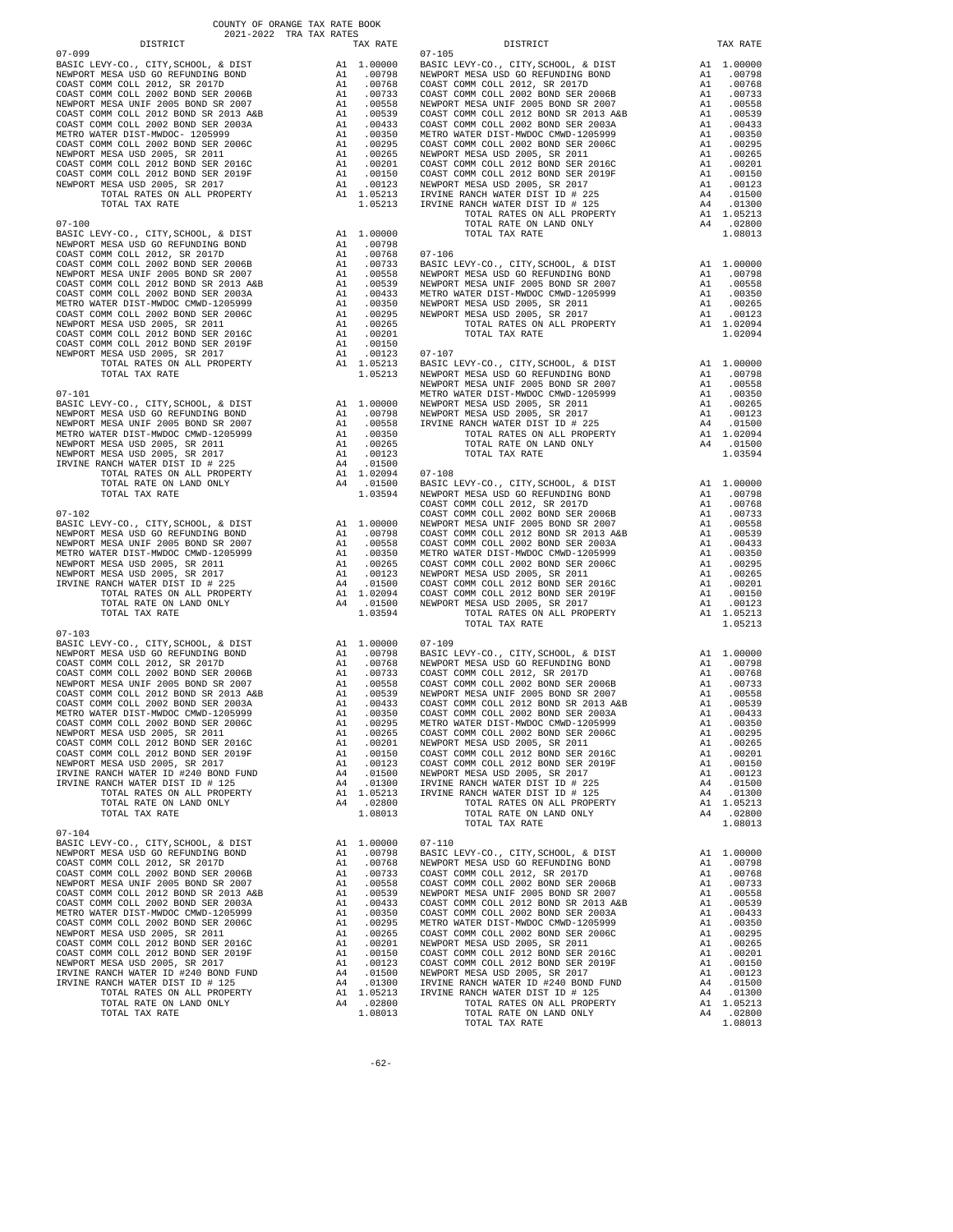| COUNTY OF ORANGE TAX RATE BOOK<br>2021-2022 TRA TAX RATES                  |    |                                                                                                                                                                                                                                                                                                                                                    |                  |
|----------------------------------------------------------------------------|----|----------------------------------------------------------------------------------------------------------------------------------------------------------------------------------------------------------------------------------------------------------------------------------------------------------------------------------------------------|------------------|
| DISTRICT<br>$07 - 111$                                                     |    | TAX RATE                                                                                                                                                                                                                                                                                                                                           | $07 - 119$       |
|                                                                            |    |                                                                                                                                                                                                                                                                                                                                                    |                  |
|                                                                            |    |                                                                                                                                                                                                                                                                                                                                                    |                  |
|                                                                            |    |                                                                                                                                                                                                                                                                                                                                                    |                  |
|                                                                            |    |                                                                                                                                                                                                                                                                                                                                                    |                  |
|                                                                            |    |                                                                                                                                                                                                                                                                                                                                                    |                  |
|                                                                            |    |                                                                                                                                                                                                                                                                                                                                                    |                  |
|                                                                            |    |                                                                                                                                                                                                                                                                                                                                                    |                  |
|                                                                            |    |                                                                                                                                                                                                                                                                                                                                                    |                  |
|                                                                            |    |                                                                                                                                                                                                                                                                                                                                                    |                  |
|                                                                            |    |                                                                                                                                                                                                                                                                                                                                                    |                  |
|                                                                            |    |                                                                                                                                                                                                                                                                                                                                                    |                  |
|                                                                            |    |                                                                                                                                                                                                                                                                                                                                                    |                  |
|                                                                            |    |                                                                                                                                                                                                                                                                                                                                                    | NEWPORT          |
| $07 - 112$                                                                 |    |                                                                                                                                                                                                                                                                                                                                                    | IRVINE           |
|                                                                            |    |                                                                                                                                                                                                                                                                                                                                                    |                  |
|                                                                            |    |                                                                                                                                                                                                                                                                                                                                                    |                  |
|                                                                            |    |                                                                                                                                                                                                                                                                                                                                                    |                  |
|                                                                            |    |                                                                                                                                                                                                                                                                                                                                                    |                  |
|                                                                            |    |                                                                                                                                                                                                                                                                                                                                                    |                  |
|                                                                            |    |                                                                                                                                                                                                                                                                                                                                                    |                  |
|                                                                            |    |                                                                                                                                                                                                                                                                                                                                                    |                  |
|                                                                            |    |                                                                                                                                                                                                                                                                                                                                                    |                  |
|                                                                            |    |                                                                                                                                                                                                                                                                                                                                                    |                  |
|                                                                            |    |                                                                                                                                                                                                                                                                                                                                                    |                  |
|                                                                            |    |                                                                                                                                                                                                                                                                                                                                                    |                  |
|                                                                            |    |                                                                                                                                                                                                                                                                                                                                                    |                  |
|                                                                            |    |                                                                                                                                                                                                                                                                                                                                                    |                  |
| $07 - 113$                                                                 |    |                                                                                                                                                                                                                                                                                                                                                    | SANTA A          |
| BASIC LEVY-CO., CITY, SCHOOL, & DIST                                       |    | A1 1.00000 SANCHO<br>A1 .00798 RANCHO<br>A1 .00798 SANCHO<br>A1 .00358 SANTA A<br>A1 .00265 SANTA A<br>A1 .00265 SANTA A<br>A1 .002094 SANTA A<br>1.02094 SANTA A<br>1.02094 SANTA A<br>1.02094 SANTA A                                                                                                                                            |                  |
|                                                                            |    |                                                                                                                                                                                                                                                                                                                                                    |                  |
|                                                                            |    |                                                                                                                                                                                                                                                                                                                                                    |                  |
|                                                                            |    |                                                                                                                                                                                                                                                                                                                                                    |                  |
| NEWPORT MESA USD 2005, SR 2017                                             |    |                                                                                                                                                                                                                                                                                                                                                    |                  |
| MESA USD 2005, SR 2017<br>TOTAL RATES ON ALL PROPERTY                      |    |                                                                                                                                                                                                                                                                                                                                                    |                  |
| TOTAL TAX RATE                                                             |    |                                                                                                                                                                                                                                                                                                                                                    |                  |
| $07 - 114$                                                                 |    |                                                                                                                                                                                                                                                                                                                                                    | SANTA A          |
|                                                                            |    |                                                                                                                                                                                                                                                                                                                                                    |                  |
|                                                                            |    |                                                                                                                                                                                                                                                                                                                                                    |                  |
|                                                                            |    |                                                                                                                                                                                                                                                                                                                                                    |                  |
|                                                                            |    |                                                                                                                                                                                                                                                                                                                                                    |                  |
|                                                                            |    |                                                                                                                                                                                                                                                                                                                                                    |                  |
|                                                                            |    |                                                                                                                                                                                                                                                                                                                                                    |                  |
|                                                                            |    |                                                                                                                                                                                                                                                                                                                                                    |                  |
|                                                                            |    |                                                                                                                                                                                                                                                                                                                                                    |                  |
|                                                                            |    |                                                                                                                                                                                                                                                                                                                                                    |                  |
|                                                                            |    |                                                                                                                                                                                                                                                                                                                                                    |                  |
|                                                                            |    |                                                                                                                                                                                                                                                                                                                                                    |                  |
|                                                                            |    |                                                                                                                                                                                                                                                                                                                                                    |                  |
|                                                                            |    |                                                                                                                                                                                                                                                                                                                                                    | RANCHO           |
| $07 - 115$                                                                 |    |                                                                                                                                                                                                                                                                                                                                                    | SANTA A          |
| BASIC LEVY-CO., CITY, SCHOOL, & DIST                                       |    | A1 1.00000 METRO W<br>A1 .00798 SANTA A<br>A1 .00558 RANCHO<br>A1 .00350 SANTA A<br>A1 .00265 SANTA A                                                                                                                                                                                                                                              |                  |
| NEWPORT MESA USD GO REFUNDING BOND                                         |    |                                                                                                                                                                                                                                                                                                                                                    |                  |
| NEWPORT MESA UNIF 2005 BOND SR 2007<br>METRO WATER DIST-MWDOC- 1205999     |    |                                                                                                                                                                                                                                                                                                                                                    |                  |
| NEWPORT MESA USD 2005, SR 2011                                             |    |                                                                                                                                                                                                                                                                                                                                                    |                  |
| NEWPORT MESA USD 2005, SR 2017                                             |    | A1 .00123 SANTA A                                                                                                                                                                                                                                                                                                                                  |                  |
| TOTAL RATES ON ALL PROPERTY                                                | A1 | 1.02094                                                                                                                                                                                                                                                                                                                                            |                  |
| TOTAL TAX RATE                                                             |    | 1.02094                                                                                                                                                                                                                                                                                                                                            |                  |
| $07 - 116$                                                                 |    | $\begin{tabular}{ll} $A1$ & $1,00000$ & $B7-123$ \\ A1 & $1,00000$ & $BAS1C$ & L\\ A1 & $00798$ & $SANTRA$ A\\ A1 & $00558$ & $SANTRA$ A\\ A1 & $00350$ & $RANCHO\\ A1 & $00123$ & $SANTRA$ A\\ A4 & $01500$ & $SANTRA$ A\\ A4 & $01300$ & $RANCHO\\ A1 & $1,02094$ & $RANCHO\\ A1 & $1,02094$ & $SANTRA$ A\\ A4 & $1,04894$ & $SANTRA$ A\\ & $1,$ | $07 - 123$       |
| BASIC LEVY-CO., CITY, SCHOOL, & DIST<br>NEWPORT MESA USD GO REFUNDING BOND |    |                                                                                                                                                                                                                                                                                                                                                    |                  |
| NEWPORT MESA UNIF 2005 BOND SR 2007                                        |    |                                                                                                                                                                                                                                                                                                                                                    |                  |
| METRO WATER DIST-MWDOC CMWD-1205999                                        |    |                                                                                                                                                                                                                                                                                                                                                    |                  |
| NEWPORT MESA USD 2005, SR 2011                                             |    |                                                                                                                                                                                                                                                                                                                                                    |                  |
| NEWPORT MESA USD 2005, SR 2017<br>IRVINE RANCH WATER DIST ID # 225         |    |                                                                                                                                                                                                                                                                                                                                                    |                  |
| IRVINE RANCH WATER DIST ID # 125                                           |    |                                                                                                                                                                                                                                                                                                                                                    |                  |
| TOTAL RATES ON ALL PROPERTY                                                |    |                                                                                                                                                                                                                                                                                                                                                    |                  |
| TOTAL RATE ON LAND ONLY                                                    |    |                                                                                                                                                                                                                                                                                                                                                    |                  |
| TOTAL TAX RATE                                                             |    |                                                                                                                                                                                                                                                                                                                                                    |                  |
| $07 - 117$                                                                 |    |                                                                                                                                                                                                                                                                                                                                                    | RANCHO<br>RANCHO |
| BASIC LEVY-CO., CITY, SCHOOL, & DIST                                       |    |                                                                                                                                                                                                                                                                                                                                                    |                  |
| NEWPORT MESA USD GO REFUNDING BOND                                         |    |                                                                                                                                                                                                                                                                                                                                                    |                  |
| NEWPORT MESA UNIF 2005 BOND SR 2007                                        |    |                                                                                                                                                                                                                                                                                                                                                    |                  |
| METRO WATER DIST-MWDOC- 1205999<br>NEWPORT MESA USD 2005, SR 2011          |    |                                                                                                                                                                                                                                                                                                                                                    |                  |
| NEWPORT MESA USD 2005, SR 2017                                             |    |                                                                                                                                                                                                                                                                                                                                                    |                  |
| TOTAL RATES ON ALL PROPERTY                                                |    |                                                                                                                                                                                                                                                                                                                                                    |                  |
| TOTAL TAX RATE                                                             |    | RANCHO<br>A1 1.00000 SANTA A<br>A1 .00798 METRO W<br>A1 .00558 SANTA A<br>A1 .00350 RANCHO<br>A1 .00265 SANTA A<br>A1 .00126 SANTA A<br>A1 .00123 SANTA A<br>A1 1.02094 SANTA A<br>1.02094                                                                                                                                                         |                  |
|                                                                            |    |                                                                                                                                                                                                                                                                                                                                                    |                  |
| $07 - 118$<br>BASIC LEVY-CO., CITY, SCHOOL, & DIST                         |    | A1 1.00000                                                                                                                                                                                                                                                                                                                                         |                  |
| NEWPORT MESA USD GO REFUNDING BOND                                         |    | A1 .00798                                                                                                                                                                                                                                                                                                                                          |                  |
| NEWPORT MESA UNIF 2005 BOND SR 2007                                        | A1 | .00558                                                                                                                                                                                                                                                                                                                                             |                  |
| METRO WATER DIST-MWDOC CMWD-1205999                                        | A1 | .00350                                                                                                                                                                                                                                                                                                                                             |                  |
| NEWPORT MESA USD 2005, SR 2011                                             | A1 | .00265                                                                                                                                                                                                                                                                                                                                             |                  |
| NEWPORT MESA USD 2005, SR 2017<br>TOTAL RATES ON ALL PROPERTY              | A1 | .00123<br>A1 1.02094                                                                                                                                                                                                                                                                                                                               |                  |
| TOTAL TAX RATE                                                             |    | 1.02094                                                                                                                                                                                                                                                                                                                                            |                  |

-63-

|                                                                                                                                                                 | 2021-2022 TRA TAX RATES |  |          |                                                                                                                                                                                                               |          |
|-----------------------------------------------------------------------------------------------------------------------------------------------------------------|-------------------------|--|----------|---------------------------------------------------------------------------------------------------------------------------------------------------------------------------------------------------------------|----------|
| DISTRICT                                                                                                                                                        |                         |  | TAX RATE | DISTRICT                                                                                                                                                                                                      | TAX RATE |
|                                                                                                                                                                 |                         |  |          | $07 - 119$                                                                                                                                                                                                    |          |
|                                                                                                                                                                 |                         |  |          |                                                                                                                                                                                                               |          |
|                                                                                                                                                                 |                         |  |          |                                                                                                                                                                                                               |          |
|                                                                                                                                                                 |                         |  |          |                                                                                                                                                                                                               |          |
|                                                                                                                                                                 |                         |  |          |                                                                                                                                                                                                               |          |
|                                                                                                                                                                 |                         |  |          |                                                                                                                                                                                                               |          |
|                                                                                                                                                                 |                         |  |          |                                                                                                                                                                                                               |          |
|                                                                                                                                                                 |                         |  |          |                                                                                                                                                                                                               |          |
|                                                                                                                                                                 |                         |  |          |                                                                                                                                                                                                               |          |
|                                                                                                                                                                 |                         |  |          |                                                                                                                                                                                                               |          |
|                                                                                                                                                                 |                         |  |          |                                                                                                                                                                                                               |          |
|                                                                                                                                                                 |                         |  |          |                                                                                                                                                                                                               |          |
|                                                                                                                                                                 |                         |  |          |                                                                                                                                                                                                               |          |
|                                                                                                                                                                 |                         |  |          |                                                                                                                                                                                                               |          |
|                                                                                                                                                                 |                         |  |          |                                                                                                                                                                                                               |          |
|                                                                                                                                                                 |                         |  |          |                                                                                                                                                                                                               |          |
|                                                                                                                                                                 |                         |  |          |                                                                                                                                                                                                               |          |
|                                                                                                                                                                 |                         |  |          |                                                                                                                                                                                                               |          |
|                                                                                                                                                                 |                         |  |          |                                                                                                                                                                                                               |          |
|                                                                                                                                                                 |                         |  |          |                                                                                                                                                                                                               |          |
|                                                                                                                                                                 |                         |  |          |                                                                                                                                                                                                               |          |
|                                                                                                                                                                 |                         |  |          |                                                                                                                                                                                                               |          |
|                                                                                                                                                                 |                         |  |          |                                                                                                                                                                                                               |          |
|                                                                                                                                                                 |                         |  |          |                                                                                                                                                                                                               |          |
|                                                                                                                                                                 |                         |  |          |                                                                                                                                                                                                               |          |
|                                                                                                                                                                 |                         |  |          |                                                                                                                                                                                                               |          |
|                                                                                                                                                                 |                         |  |          |                                                                                                                                                                                                               |          |
|                                                                                                                                                                 |                         |  |          |                                                                                                                                                                                                               |          |
|                                                                                                                                                                 |                         |  |          |                                                                                                                                                                                                               |          |
|                                                                                                                                                                 |                         |  |          |                                                                                                                                                                                                               |          |
|                                                                                                                                                                 |                         |  |          |                                                                                                                                                                                                               |          |
|                                                                                                                                                                 |                         |  |          |                                                                                                                                                                                                               |          |
|                                                                                                                                                                 |                         |  |          |                                                                                                                                                                                                               |          |
|                                                                                                                                                                 |                         |  |          |                                                                                                                                                                                                               |          |
|                                                                                                                                                                 |                         |  |          |                                                                                                                                                                                                               |          |
|                                                                                                                                                                 |                         |  |          |                                                                                                                                                                                                               |          |
|                                                                                                                                                                 |                         |  |          |                                                                                                                                                                                                               |          |
|                                                                                                                                                                 |                         |  |          |                                                                                                                                                                                                               |          |
|                                                                                                                                                                 |                         |  |          |                                                                                                                                                                                                               |          |
|                                                                                                                                                                 |                         |  |          |                                                                                                                                                                                                               |          |
|                                                                                                                                                                 |                         |  |          |                                                                                                                                                                                                               |          |
|                                                                                                                                                                 |                         |  |          |                                                                                                                                                                                                               |          |
|                                                                                                                                                                 |                         |  |          |                                                                                                                                                                                                               |          |
|                                                                                                                                                                 |                         |  |          |                                                                                                                                                                                                               |          |
|                                                                                                                                                                 |                         |  |          |                                                                                                                                                                                                               |          |
|                                                                                                                                                                 |                         |  |          |                                                                                                                                                                                                               |          |
|                                                                                                                                                                 |                         |  |          |                                                                                                                                                                                                               |          |
|                                                                                                                                                                 |                         |  |          |                                                                                                                                                                                                               |          |
|                                                                                                                                                                 |                         |  |          |                                                                                                                                                                                                               |          |
|                                                                                                                                                                 |                         |  |          |                                                                                                                                                                                                               |          |
|                                                                                                                                                                 |                         |  |          |                                                                                                                                                                                                               |          |
|                                                                                                                                                                 |                         |  |          |                                                                                                                                                                                                               |          |
|                                                                                                                                                                 |                         |  |          |                                                                                                                                                                                                               |          |
|                                                                                                                                                                 |                         |  |          |                                                                                                                                                                                                               |          |
|                                                                                                                                                                 |                         |  |          |                                                                                                                                                                                                               |          |
|                                                                                                                                                                 |                         |  |          |                                                                                                                                                                                                               |          |
|                                                                                                                                                                 |                         |  |          |                                                                                                                                                                                                               |          |
|                                                                                                                                                                 |                         |  |          |                                                                                                                                                                                                               |          |
|                                                                                                                                                                 |                         |  |          |                                                                                                                                                                                                               |          |
|                                                                                                                                                                 |                         |  |          |                                                                                                                                                                                                               |          |
|                                                                                                                                                                 |                         |  |          |                                                                                                                                                                                                               |          |
|                                                                                                                                                                 |                         |  |          |                                                                                                                                                                                                               |          |
|                                                                                                                                                                 |                         |  |          |                                                                                                                                                                                                               |          |
|                                                                                                                                                                 |                         |  |          |                                                                                                                                                                                                               |          |
|                                                                                                                                                                 |                         |  |          |                                                                                                                                                                                                               |          |
|                                                                                                                                                                 |                         |  |          | NEWPORT MESA USD 2005, SR 2017<br>TOTAL RATES ON ALL PROPERTY A1 .00023 SANTA ANA USD-2008 BOND SER B A1 .00001<br>TOTAL RATES ON ALL PROPERTY A1 1.11497<br>TOTAL TAX RATE 1.11497<br>TOTAL TAX RATE 1.11497 |          |
|                                                                                                                                                                 |                         |  |          |                                                                                                                                                                                                               |          |
|                                                                                                                                                                 |                         |  |          |                                                                                                                                                                                                               |          |
|                                                                                                                                                                 |                         |  |          |                                                                                                                                                                                                               |          |
|                                                                                                                                                                 |                         |  |          |                                                                                                                                                                                                               |          |
|                                                                                                                                                                 |                         |  |          |                                                                                                                                                                                                               |          |
|                                                                                                                                                                 |                         |  |          |                                                                                                                                                                                                               |          |
|                                                                                                                                                                 |                         |  |          |                                                                                                                                                                                                               |          |
|                                                                                                                                                                 |                         |  |          |                                                                                                                                                                                                               |          |
|                                                                                                                                                                 |                         |  |          |                                                                                                                                                                                                               |          |
|                                                                                                                                                                 |                         |  |          |                                                                                                                                                                                                               |          |
|                                                                                                                                                                 |                         |  |          |                                                                                                                                                                                                               |          |
|                                                                                                                                                                 |                         |  |          |                                                                                                                                                                                                               |          |
|                                                                                                                                                                 |                         |  |          |                                                                                                                                                                                                               |          |
|                                                                                                                                                                 |                         |  |          |                                                                                                                                                                                                               |          |
|                                                                                                                                                                 |                         |  |          |                                                                                                                                                                                                               |          |
|                                                                                                                                                                 |                         |  |          |                                                                                                                                                                                                               |          |
|                                                                                                                                                                 |                         |  |          |                                                                                                                                                                                                               |          |
|                                                                                                                                                                 |                         |  |          |                                                                                                                                                                                                               |          |
|                                                                                                                                                                 |                         |  |          |                                                                                                                                                                                                               |          |
|                                                                                                                                                                 |                         |  |          |                                                                                                                                                                                                               |          |
|                                                                                                                                                                 |                         |  |          |                                                                                                                                                                                                               |          |
|                                                                                                                                                                 |                         |  |          |                                                                                                                                                                                                               |          |
|                                                                                                                                                                 |                         |  |          |                                                                                                                                                                                                               |          |
|                                                                                                                                                                 |                         |  |          |                                                                                                                                                                                                               |          |
| $07 - 118$                                                                                                                                                      |                         |  |          |                                                                                                                                                                                                               |          |
| ${\small\texttt{BASIC LEVY-CO.},CITY,SCH0OL, &DIST} \begin{tabular}{lcccc} A1 & 1.00000 \\ NEWPORT MESA USD & GO REFUNDING BOND & A1 & .00798 \\ \end{tabular}$ |                         |  |          |                                                                                                                                                                                                               |          |
|                                                                                                                                                                 |                         |  |          |                                                                                                                                                                                                               |          |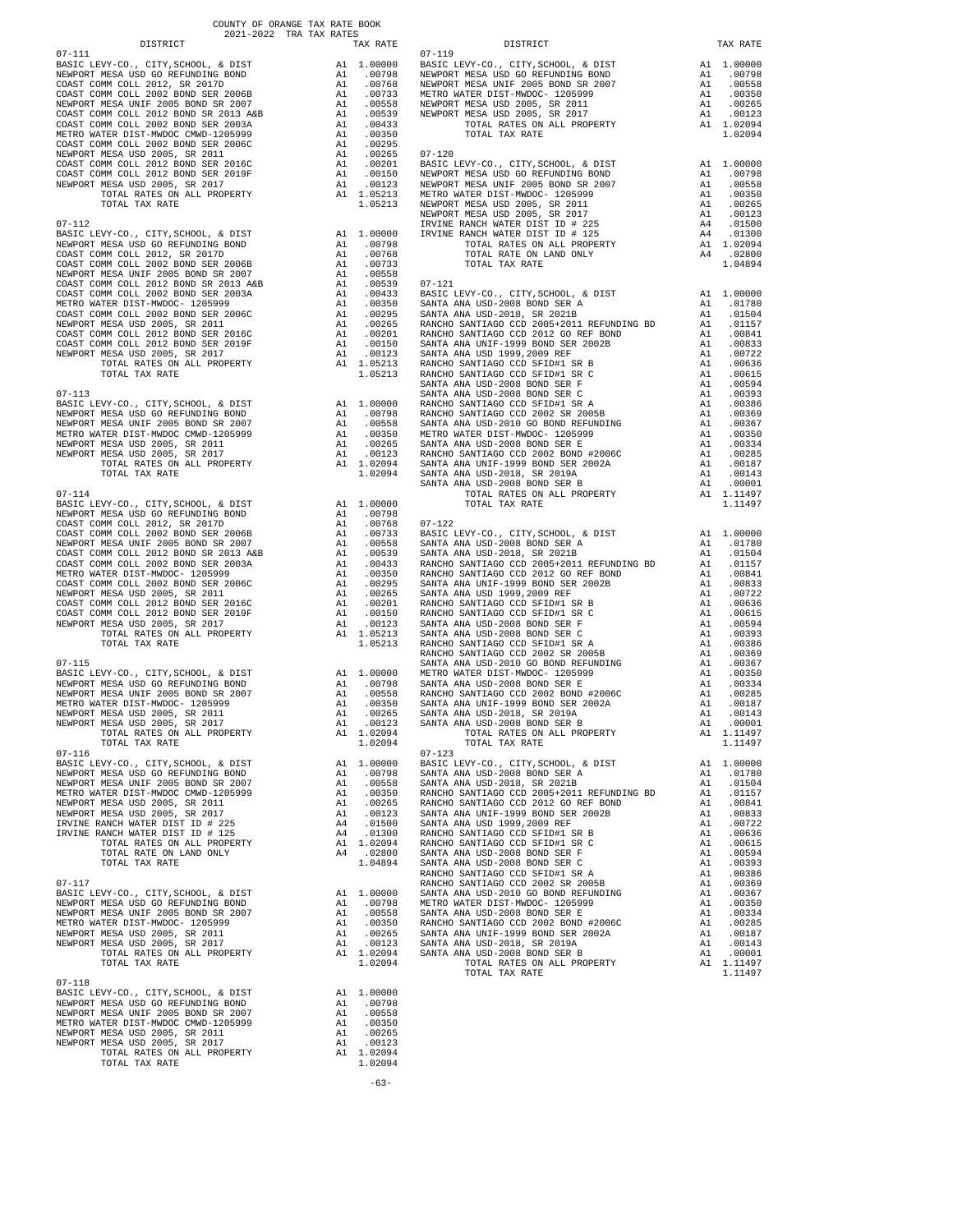| COUNTY OF ORANGE TAX RATE BOOK<br>2021-2022 TRA TAX RATES<br>2021-2022 TRA TAX RATES |          |                                                                                                                                                                                                                                                                                                                                                                                                                                                                                                                                   |          |
|--------------------------------------------------------------------------------------|----------|-----------------------------------------------------------------------------------------------------------------------------------------------------------------------------------------------------------------------------------------------------------------------------------------------------------------------------------------------------------------------------------------------------------------------------------------------------------------------------------------------------------------------------------|----------|
| DISTRICT                                                                             | TAX RATE | DISTRICT<br>$07 - 130$                                                                                                                                                                                                                                                                                                                                                                                                                                                                                                            | TAX RATE |
| $07 - 124$                                                                           |          |                                                                                                                                                                                                                                                                                                                                                                                                                                                                                                                                   |          |
|                                                                                      |          |                                                                                                                                                                                                                                                                                                                                                                                                                                                                                                                                   |          |
|                                                                                      |          |                                                                                                                                                                                                                                                                                                                                                                                                                                                                                                                                   |          |
|                                                                                      |          |                                                                                                                                                                                                                                                                                                                                                                                                                                                                                                                                   |          |
|                                                                                      |          |                                                                                                                                                                                                                                                                                                                                                                                                                                                                                                                                   |          |
|                                                                                      |          |                                                                                                                                                                                                                                                                                                                                                                                                                                                                                                                                   |          |
|                                                                                      |          |                                                                                                                                                                                                                                                                                                                                                                                                                                                                                                                                   |          |
|                                                                                      |          |                                                                                                                                                                                                                                                                                                                                                                                                                                                                                                                                   |          |
|                                                                                      |          | $\begin{tabular}{@{}c@{\thinspace}c@{\thinspace}c@{\thinspace}c@{\thinspace}c@{\thinspace}c@{\thinspace}c@{\thinspace}c@{\thinspace}c@{\thinspace}c@{\thinspace}c@{\thinspace}c@{\thinspace}c@{\thinspace}c@{\thinspace}c@{\thinspace}c@{\thinspace}c@{\thinspace}c@{\thinspace}c@{\thinspace}c@{\thinspace}c@{\thinspace}c@{\thinspace}c@{\thinspace}c@{\thinspace}c@{\thinspace}c@{\thinspace}c@{\thinspace}c@{\thinspace}c@{\thinspace}c@{\thinspace}c@{\thinspace}c@{\thinspace}c@{\thinspace}c@{\thinspace}c@{\thinspace}c@$ |          |
| $07 - 125$                                                                           |          | $07 - 131$                                                                                                                                                                                                                                                                                                                                                                                                                                                                                                                        |          |
|                                                                                      |          |                                                                                                                                                                                                                                                                                                                                                                                                                                                                                                                                   |          |
|                                                                                      |          |                                                                                                                                                                                                                                                                                                                                                                                                                                                                                                                                   |          |
|                                                                                      |          |                                                                                                                                                                                                                                                                                                                                                                                                                                                                                                                                   |          |
|                                                                                      |          |                                                                                                                                                                                                                                                                                                                                                                                                                                                                                                                                   |          |
|                                                                                      |          |                                                                                                                                                                                                                                                                                                                                                                                                                                                                                                                                   |          |
|                                                                                      |          |                                                                                                                                                                                                                                                                                                                                                                                                                                                                                                                                   |          |
|                                                                                      |          |                                                                                                                                                                                                                                                                                                                                                                                                                                                                                                                                   |          |
|                                                                                      |          |                                                                                                                                                                                                                                                                                                                                                                                                                                                                                                                                   |          |
|                                                                                      |          |                                                                                                                                                                                                                                                                                                                                                                                                                                                                                                                                   |          |
|                                                                                      |          |                                                                                                                                                                                                                                                                                                                                                                                                                                                                                                                                   |          |
|                                                                                      |          |                                                                                                                                                                                                                                                                                                                                                                                                                                                                                                                                   |          |
|                                                                                      |          |                                                                                                                                                                                                                                                                                                                                                                                                                                                                                                                                   |          |
|                                                                                      |          |                                                                                                                                                                                                                                                                                                                                                                                                                                                                                                                                   |          |
|                                                                                      |          |                                                                                                                                                                                                                                                                                                                                                                                                                                                                                                                                   |          |
|                                                                                      |          |                                                                                                                                                                                                                                                                                                                                                                                                                                                                                                                                   |          |
|                                                                                      |          |                                                                                                                                                                                                                                                                                                                                                                                                                                                                                                                                   |          |
|                                                                                      |          |                                                                                                                                                                                                                                                                                                                                                                                                                                                                                                                                   |          |
|                                                                                      |          |                                                                                                                                                                                                                                                                                                                                                                                                                                                                                                                                   |          |
|                                                                                      |          |                                                                                                                                                                                                                                                                                                                                                                                                                                                                                                                                   |          |
|                                                                                      |          |                                                                                                                                                                                                                                                                                                                                                                                                                                                                                                                                   |          |
|                                                                                      |          |                                                                                                                                                                                                                                                                                                                                                                                                                                                                                                                                   |          |
|                                                                                      |          |                                                                                                                                                                                                                                                                                                                                                                                                                                                                                                                                   |          |
|                                                                                      |          |                                                                                                                                                                                                                                                                                                                                                                                                                                                                                                                                   |          |
|                                                                                      |          |                                                                                                                                                                                                                                                                                                                                                                                                                                                                                                                                   |          |
|                                                                                      |          |                                                                                                                                                                                                                                                                                                                                                                                                                                                                                                                                   |          |
|                                                                                      |          |                                                                                                                                                                                                                                                                                                                                                                                                                                                                                                                                   |          |
|                                                                                      |          |                                                                                                                                                                                                                                                                                                                                                                                                                                                                                                                                   |          |
|                                                                                      |          |                                                                                                                                                                                                                                                                                                                                                                                                                                                                                                                                   |          |
|                                                                                      |          |                                                                                                                                                                                                                                                                                                                                                                                                                                                                                                                                   |          |
|                                                                                      |          |                                                                                                                                                                                                                                                                                                                                                                                                                                                                                                                                   |          |
|                                                                                      |          |                                                                                                                                                                                                                                                                                                                                                                                                                                                                                                                                   |          |
|                                                                                      |          |                                                                                                                                                                                                                                                                                                                                                                                                                                                                                                                                   |          |
|                                                                                      |          |                                                                                                                                                                                                                                                                                                                                                                                                                                                                                                                                   |          |
|                                                                                      |          |                                                                                                                                                                                                                                                                                                                                                                                                                                                                                                                                   |          |
|                                                                                      |          |                                                                                                                                                                                                                                                                                                                                                                                                                                                                                                                                   |          |
|                                                                                      |          |                                                                                                                                                                                                                                                                                                                                                                                                                                                                                                                                   |          |
|                                                                                      |          |                                                                                                                                                                                                                                                                                                                                                                                                                                                                                                                                   |          |
|                                                                                      |          |                                                                                                                                                                                                                                                                                                                                                                                                                                                                                                                                   |          |
|                                                                                      |          |                                                                                                                                                                                                                                                                                                                                                                                                                                                                                                                                   |          |
|                                                                                      |          |                                                                                                                                                                                                                                                                                                                                                                                                                                                                                                                                   |          |
|                                                                                      |          |                                                                                                                                                                                                                                                                                                                                                                                                                                                                                                                                   |          |
|                                                                                      |          |                                                                                                                                                                                                                                                                                                                                                                                                                                                                                                                                   |          |
|                                                                                      |          |                                                                                                                                                                                                                                                                                                                                                                                                                                                                                                                                   |          |
|                                                                                      |          |                                                                                                                                                                                                                                                                                                                                                                                                                                                                                                                                   |          |
|                                                                                      |          |                                                                                                                                                                                                                                                                                                                                                                                                                                                                                                                                   |          |
|                                                                                      |          |                                                                                                                                                                                                                                                                                                                                                                                                                                                                                                                                   |          |
|                                                                                      |          |                                                                                                                                                                                                                                                                                                                                                                                                                                                                                                                                   |          |
|                                                                                      |          |                                                                                                                                                                                                                                                                                                                                                                                                                                                                                                                                   |          |
|                                                                                      |          |                                                                                                                                                                                                                                                                                                                                                                                                                                                                                                                                   |          |
|                                                                                      |          |                                                                                                                                                                                                                                                                                                                                                                                                                                                                                                                                   |          |
|                                                                                      |          |                                                                                                                                                                                                                                                                                                                                                                                                                                                                                                                                   |          |
|                                                                                      |          |                                                                                                                                                                                                                                                                                                                                                                                                                                                                                                                                   |          |
| $07 - 129$                                                                           |          |                                                                                                                                                                                                                                                                                                                                                                                                                                                                                                                                   |          |
|                                                                                      |          |                                                                                                                                                                                                                                                                                                                                                                                                                                                                                                                                   |          |
|                                                                                      |          |                                                                                                                                                                                                                                                                                                                                                                                                                                                                                                                                   |          |
|                                                                                      |          |                                                                                                                                                                                                                                                                                                                                                                                                                                                                                                                                   |          |
|                                                                                      |          |                                                                                                                                                                                                                                                                                                                                                                                                                                                                                                                                   |          |
|                                                                                      |          |                                                                                                                                                                                                                                                                                                                                                                                                                                                                                                                                   |          |
|                                                                                      |          |                                                                                                                                                                                                                                                                                                                                                                                                                                                                                                                                   |          |
|                                                                                      |          |                                                                                                                                                                                                                                                                                                                                                                                                                                                                                                                                   |          |
|                                                                                      |          |                                                                                                                                                                                                                                                                                                                                                                                                                                                                                                                                   |          |
|                                                                                      |          |                                                                                                                                                                                                                                                                                                                                                                                                                                                                                                                                   |          |
|                                                                                      |          |                                                                                                                                                                                                                                                                                                                                                                                                                                                                                                                                   |          |
|                                                                                      |          |                                                                                                                                                                                                                                                                                                                                                                                                                                                                                                                                   |          |
|                                                                                      |          | $\begin{tabular}{c c c} \multicolumn{4}{c}{\textbf{A1}} & 1.05213 & 07-137 \\ 1.05213 & \textbf{BASTC LEVY-C0.}, & \text{CITY}, & \text{SCHOD.}, & \& \text{ DIST} & \text{A1} & 1.00000 \\ & \text{NEWPORT MESA USD GO REFUNDING BOND} & \text{A1} & .00798 \\ & \text{NEWPORT MESA UNSD GO REFUNDING BOND} & \text{A1} & .00798 \\ & \text{METRO WATER DIST-MIDOC-} & 12055999 & \text{A1} & .00350 \\ & \text$                                                                                                                 |          |
|                                                                                      |          |                                                                                                                                                                                                                                                                                                                                                                                                                                                                                                                                   |          |
|                                                                                      |          |                                                                                                                                                                                                                                                                                                                                                                                                                                                                                                                                   |          |
|                                                                                      |          |                                                                                                                                                                                                                                                                                                                                                                                                                                                                                                                                   |          |
|                                                                                      |          |                                                                                                                                                                                                                                                                                                                                                                                                                                                                                                                                   |          |
|                                                                                      |          |                                                                                                                                                                                                                                                                                                                                                                                                                                                                                                                                   |          |
|                                                                                      |          |                                                                                                                                                                                                                                                                                                                                                                                                                                                                                                                                   |          |
|                                                                                      |          |                                                                                                                                                                                                                                                                                                                                                                                                                                                                                                                                   |          |
|                                                                                      |          |                                                                                                                                                                                                                                                                                                                                                                                                                                                                                                                                   |          |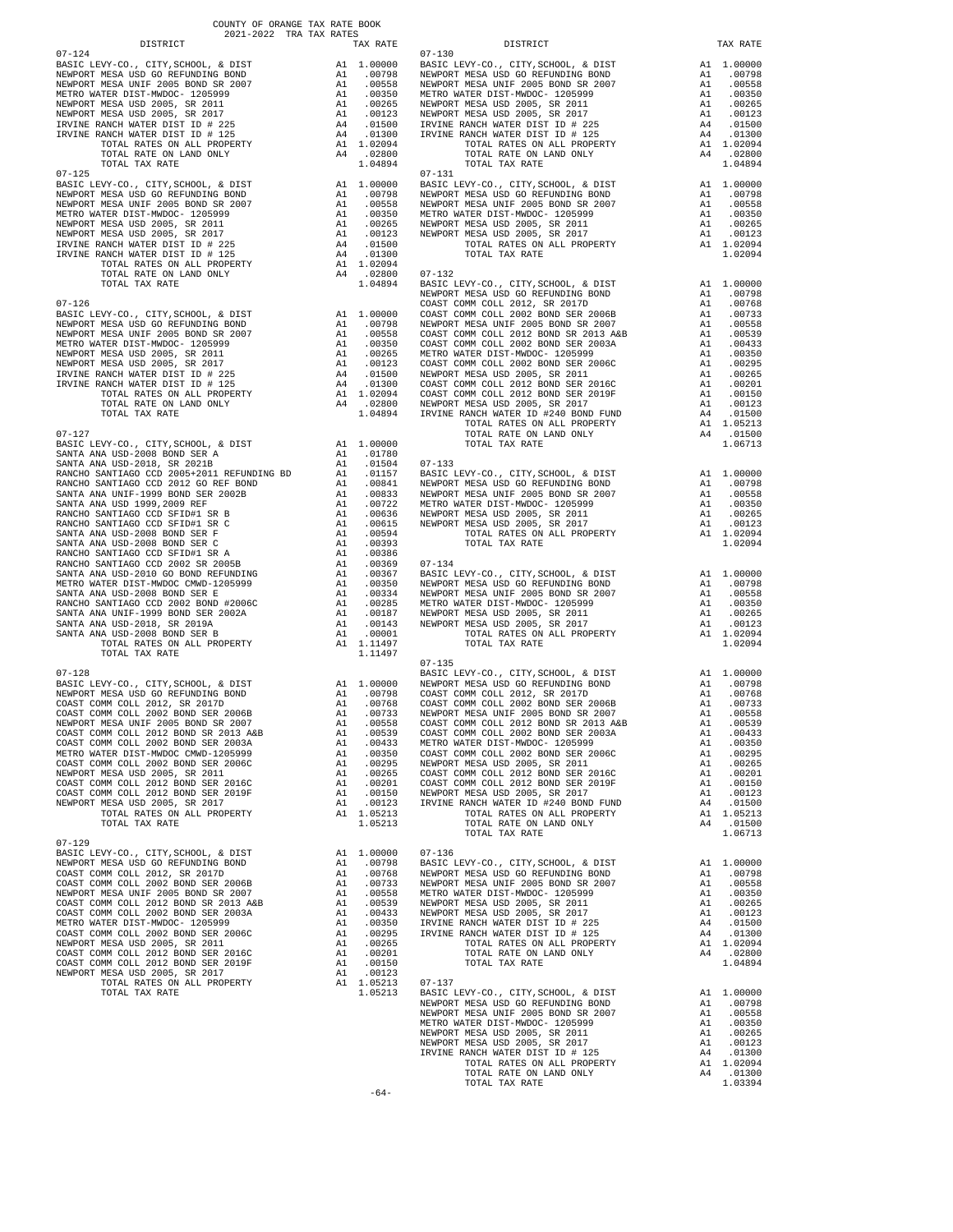| <b>1999</b><br>BASIC LEVY-CO., CITY, SCHOOL, & DIST<br>NEWPORT MESA USD GO REFUNDING BOND<br>NEWPORT MESA UNIF 2005 BOND SR 2007<br>METRO WATER DIST-MWDOC- 1205999<br>NEWPORT MESA USD 2005, SR 2011<br>NEWPORT MESA USD 2005, SR 2017<br>TOTAL RATES ON ALL PROPERTY<br>TOTAL TAX RATE                                                                                                                                                                           | A1 1.00000 BASIC L<br>A1 .00798 NEWPORT<br>A1 .00758 COAST C<br>A1 .00358 COAST C<br>A1 .00255 NEWPORT<br>A1 .00265 NEWPORT<br>A1 .00123 COAST C<br>A1 1.02094 COAST C<br>COAST C                                                                                                                                                                                                                                                      |                                                                                                                                                      |                                                        |
|--------------------------------------------------------------------------------------------------------------------------------------------------------------------------------------------------------------------------------------------------------------------------------------------------------------------------------------------------------------------------------------------------------------------------------------------------------------------|----------------------------------------------------------------------------------------------------------------------------------------------------------------------------------------------------------------------------------------------------------------------------------------------------------------------------------------------------------------------------------------------------------------------------------------|------------------------------------------------------------------------------------------------------------------------------------------------------|--------------------------------------------------------|
| $07 - 139$<br>BASIC LEVY-CO., CITY, SCHOOL, & DIST<br>NEWPORT MESA USD GO REFUNDING BOND<br>COAST COMM COLL 2012, SR 2017D<br>COAST COMM COLL 2002 BOND SER 2006B<br>NEWPORT MESA UNIF 2005 BOND SR 2007<br>COAST COMM COLL 2012 BOND SR 2013 A&B<br>COAST COMM COLL 2002 BOND SER 2003A<br>METRO WATER DIST-MWDOC CMWD-1205999                                                                                                                                    |                                                                                                                                                                                                                                                                                                                                                                                                                                        |                                                                                                                                                      | COAST C                                                |
| COAST COMM COLL 2002 BOND SER 2006C<br>NEWPORT MESA USD 2005, SR 2011<br>COAST COMM COLL 2012 BOND SER 2016C<br>COAST COMM COLL 2012 BOND SER 2019F<br>WENDOW MED MOLL 2006 GE SCAL<br>NEWPORT MESA USD 2005, SR 2017<br>TOTAL RATES ON ALL PROPERTY<br>TOTAL TAX RATE                                                                                                                                                                                             |                                                                                                                                                                                                                                                                                                                                                                                                                                        |                                                                                                                                                      | NEWPORT                                                |
| $07 - 140$<br>BASIC LEVY-CO., CITY, SCHOOL, & DIST<br>NEWPORT MESA USD GO REFUNDING BOND<br>COAST COMM COLL 2012, SR 2017D<br>COAST COMM COLL 2002 BOND SER 2006B<br>NEWPORT MESA UNIF 2005 BOND SR 2007                                                                                                                                                                                                                                                           |                                                                                                                                                                                                                                                                                                                                                                                                                                        |                                                                                                                                                      | IRVINE                                                 |
| COAST COMM COLL 2012 BOND SR 2013 A&B<br>COAST COMM COLL 2002 BOND SER 2003A<br>METRO WATER DIST-MWDOC- 1205999<br>COAST COMM COLL 2002 BOND SER 2006C<br>NEWPORT MESA USD 2005, SR 2011<br>COAST COMM COLL 2012 BOND SER 2016C<br>COAST COMM COLL 2012 BOND SER 2019F<br>NEWPORT MESA USD 2005, SR 2017<br>NEWPORT MESA USD 2005, SR 2017<br>IRVINE RANCH WATER ID #240 BOND FUND                                                                                 | IRVINE<br>A1 1.00000 IRVINE<br>A1 .00798<br>A1 .00798<br>A1 .00763<br>A1 .00558<br>A1 .00558<br>A1 .00559 07-146<br>A1 .00350 NEWPORT<br>A1 .00295 NEWPORT<br>A1 .00265 NEWPORT<br>A1 .00201 NEWPORT<br>A1 .00201 NEWPORT<br>A1 .00201 NEWPORT<br>A1 .0020                                                                                                                                                                             |                                                                                                                                                      |                                                        |
| IRVINE RANCH WATER DIST ID # 125<br>$07 - 141$                                                                                                                                                                                                                                                                                                                                                                                                                     |                                                                                                                                                                                                                                                                                                                                                                                                                                        |                                                                                                                                                      | COAST C                                                |
| BASIC LEVY-CO., CITY, SCHOOL, & DIST<br>NEWPORT MESA USD GO REFUNDING BOND<br>COAST COMM COLL 2012, SR 2017D<br>COAST COMM COLL 2002 BOND SER 2006B<br>NEWPORT MESA UNIF 2005 BOND SR 2007<br>COAST COMM COLL 2002 BOND SR 2013 A&B<br>COAST COMM COLL 2002 BOND SR 2003A<br>METRO WATER DIST-MWDOC CMWD-1205999<br>COAST COMM COLL 2002 BOND SRR 2006C<br>COAST COMM COLL 2002 BOND SER 2006C<br>NEWPORT MESA USD 2005, SR 2011                                   | $\begin{tabular}{cc} & COAST & COAST & COAST \\ \Lambda1 & 0.0798 & COMST C \\ \Lambda1 & 0.0798 & COAST C \\ \Lambda1 & 0.0768 & COAST C \\ \Lambda1 & 0.0758 & METR \\ \Lambda1 & 0.0558 & COAST C \\ \Lambda1 & 0.0558 & COAST C \\ \Lambda1 & 0.0433 & COAST C \\ \Lambda1 & 0.0433 & COAST C \\ \Lambda1 & 0.0250 & NEWINR \\ \Lambda1 & 0.0201 & TRVINR \\ \Lambda1 & 0.0201 & TRVINR \\ \Lambda1 & 0.0150 \\ \Lambda4 & 0.1500$ |                                                                                                                                                      |                                                        |
| COAST COMM COLL 2012 BOND SER 2016C<br>COAST COMM COLL 2012 BOND SER 2019F<br>NEWPORT MESA YOLL 2012 BOND SER 2019F<br>NEWPORT MESA USD 2005, SR 2017<br>IRVINE RANCH WATER ID #240 BOND FUND<br>IRVINE RANCH WATER DIST ID # 125                                                                                                                                                                                                                                  |                                                                                                                                                                                                                                                                                                                                                                                                                                        |                                                                                                                                                      |                                                        |
| COAST COMM COLL 2002 BOND SER 2006B<br>NEWPORT MESA UNIF 2005 BOND SR 2007<br>COAST COMM COLL 2012 BOND SR 2013 A&B<br>COAST COMM COLL 2002 BOND SER 2003A<br>METRO WATER DIST-MWDOC- 1205999<br>COAST COMM COLL 2002 BOND SER 2006C<br>NEWPORT MESA USD 2005, SR 2011<br>COAST COMM COLL 2012 BOND SER 2016C<br>COAST COMM COLL 2012 BOND SER 2019F<br>NEWPORT MESA USD 2005, SR 2017<br>IRVINE RANCH WATER ID #240 BOND FUND<br>IRVINE RANCH WATER DIST ID # 125 | A1 .00798 COAST C<br>A1 .00768 COAST C<br>A1 .00733 METRO W<br>A1 .00558 COAST C<br>A1 .00558 NEWPORT C<br>A1 .00539 NEWPORT<br>A1 .00433 COAST C<br>A1 .00265 NEWPORT<br>A1 .00265 NEWPORT<br>A1 .00201 IRVINE<br>A1 .00201 IRVINE<br>A1 .00201 IRV<br>A1<br>A4<br>A4                                                                                                                                                                 | .00123<br>.01500<br>.01300                                                                                                                           | COAST C                                                |
| TOTAL RATES ON ALL PROPERTY<br>TOTAL RATE ON LAND ONLY<br>TOTAL TAX RATE<br>$07 - 143$                                                                                                                                                                                                                                                                                                                                                                             |                                                                                                                                                                                                                                                                                                                                                                                                                                        | A1 1.05213<br>A4 .02800<br>1.08013                                                                                                                   | $07 - 149$<br>BASIC L<br>NEWPORT<br>NEWPORT<br>METRO W |
| BASIC LEVY-CO., CITY, SCHOOL, & DIST<br>BASIC LEVY-CO., CITY,SCHOOL, & DIST<br>NEWPORT MESA USD GO REFUNDING BOND<br>COAST COMM COLL 2012 SR 2017D<br>COAST COMM COLL 2012, SR 2017D<br>COAST COMM COLL 2002 BOND SER 2006B<br>TOTAL TAX RATE                                                                                                                                                                                                                      | A1<br>A1<br>A1<br>A1<br>A4                                                                                                                                                                                                                                                                                                                                                                                                             | A1 1.00000 NEWPORT<br>A1 .00798 NEWPORT<br>.00768<br>.00733<br>A1 .00201<br>.00150<br>.00123<br>.01300<br>$A1 \quad 1.05213$<br>A4 .01300<br>1.06513 |                                                        |

| DISTRICT | 2021-2022 TRA TAX RATES | TAX RATE | DISTRICT | TAX RATE |
|----------|-------------------------|----------|----------|----------|
|          |                         |          |          |          |
|          |                         |          |          |          |
|          |                         |          |          |          |
|          |                         |          |          |          |
|          |                         |          |          |          |
|          |                         |          |          |          |
|          |                         |          |          |          |
|          |                         |          |          |          |
|          |                         |          |          |          |
|          |                         |          |          |          |
|          |                         |          |          |          |
|          |                         |          |          |          |
|          |                         |          |          |          |
|          |                         |          |          |          |
|          |                         |          |          |          |
|          |                         |          |          |          |
|          |                         |          |          |          |
|          |                         |          |          |          |
|          |                         |          |          |          |
|          |                         |          |          |          |
|          |                         |          |          |          |
|          |                         |          |          |          |
|          |                         |          |          |          |
|          |                         |          |          |          |
|          |                         |          |          |          |
|          |                         |          |          |          |
|          |                         |          |          |          |
|          |                         |          |          |          |
|          |                         |          |          |          |
|          |                         |          |          |          |
|          |                         |          |          |          |
|          |                         |          |          |          |
|          |                         |          |          |          |
|          |                         |          |          |          |
|          |                         |          |          |          |
|          |                         |          |          |          |
|          |                         |          |          |          |
|          |                         |          |          |          |
|          |                         |          |          |          |
|          |                         |          |          |          |
|          |                         |          |          |          |
|          |                         |          |          |          |
|          |                         |          |          |          |
|          |                         |          |          |          |
|          |                         |          |          |          |
|          |                         |          |          |          |
|          |                         |          |          |          |
|          |                         |          |          |          |
|          |                         |          |          |          |
|          |                         |          |          |          |
|          |                         |          |          |          |
|          |                         |          |          |          |
|          |                         |          |          |          |
|          |                         |          |          |          |
|          |                         |          |          |          |
|          |                         |          |          |          |
|          |                         |          |          |          |
|          |                         |          |          |          |
|          |                         |          |          |          |
|          |                         |          |          |          |
|          |                         |          |          |          |
|          |                         |          |          |          |
|          |                         |          |          |          |
|          |                         |          |          |          |
|          |                         |          |          |          |
|          |                         |          |          |          |
|          |                         |          |          |          |
|          |                         |          |          |          |
|          |                         |          |          |          |
|          |                         |          |          |          |
|          |                         |          |          |          |
|          |                         |          |          |          |
|          |                         |          |          |          |
|          |                         |          |          |          |
|          |                         |          |          |          |
|          |                         |          |          |          |

 $.01300$ <br> $1.06513$ <br> $-65-$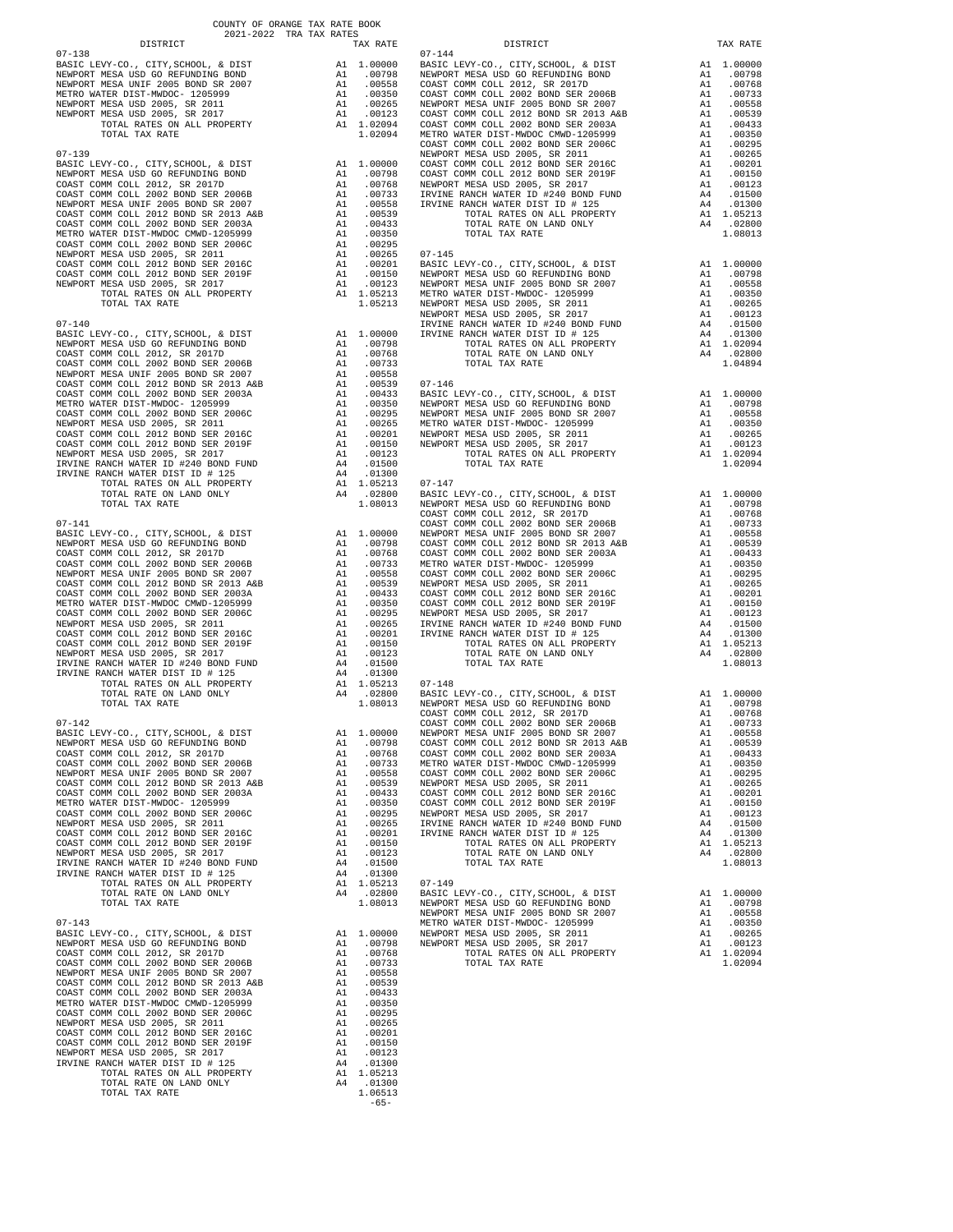| COUNTY OF ORANGE TAX RATE BOOK<br>2021-2022 TRA TAX RATES                                                                                 |                      |                                                                                                                                                |            |
|-------------------------------------------------------------------------------------------------------------------------------------------|----------------------|------------------------------------------------------------------------------------------------------------------------------------------------|------------|
| DISTRICT<br>$07 - 150$                                                                                                                    |                      | TAX RATE                                                                                                                                       | $07 - 157$ |
|                                                                                                                                           |                      |                                                                                                                                                |            |
|                                                                                                                                           |                      |                                                                                                                                                |            |
|                                                                                                                                           |                      |                                                                                                                                                |            |
|                                                                                                                                           |                      |                                                                                                                                                |            |
|                                                                                                                                           |                      |                                                                                                                                                |            |
|                                                                                                                                           |                      |                                                                                                                                                |            |
|                                                                                                                                           |                      |                                                                                                                                                |            |
|                                                                                                                                           |                      |                                                                                                                                                |            |
|                                                                                                                                           |                      |                                                                                                                                                |            |
|                                                                                                                                           |                      |                                                                                                                                                |            |
|                                                                                                                                           |                      |                                                                                                                                                |            |
|                                                                                                                                           |                      |                                                                                                                                                |            |
|                                                                                                                                           |                      |                                                                                                                                                |            |
| $07 - 151$                                                                                                                                |                      |                                                                                                                                                |            |
|                                                                                                                                           |                      |                                                                                                                                                |            |
|                                                                                                                                           |                      |                                                                                                                                                |            |
|                                                                                                                                           |                      |                                                                                                                                                |            |
|                                                                                                                                           |                      |                                                                                                                                                |            |
|                                                                                                                                           |                      |                                                                                                                                                |            |
|                                                                                                                                           |                      |                                                                                                                                                |            |
|                                                                                                                                           |                      |                                                                                                                                                |            |
|                                                                                                                                           |                      |                                                                                                                                                |            |
|                                                                                                                                           |                      |                                                                                                                                                |            |
|                                                                                                                                           |                      |                                                                                                                                                |            |
|                                                                                                                                           |                      |                                                                                                                                                |            |
|                                                                                                                                           |                      |                                                                                                                                                |            |
|                                                                                                                                           |                      |                                                                                                                                                |            |
| $07 - 152$                                                                                                                                |                      |                                                                                                                                                | IRVINE     |
|                                                                                                                                           |                      |                                                                                                                                                |            |
|                                                                                                                                           |                      |                                                                                                                                                |            |
|                                                                                                                                           |                      |                                                                                                                                                |            |
|                                                                                                                                           |                      |                                                                                                                                                |            |
|                                                                                                                                           |                      |                                                                                                                                                |            |
|                                                                                                                                           |                      |                                                                                                                                                |            |
|                                                                                                                                           |                      |                                                                                                                                                | COAST C    |
|                                                                                                                                           |                      |                                                                                                                                                |            |
|                                                                                                                                           |                      |                                                                                                                                                |            |
|                                                                                                                                           |                      |                                                                                                                                                |            |
|                                                                                                                                           |                      |                                                                                                                                                |            |
|                                                                                                                                           |                      |                                                                                                                                                |            |
|                                                                                                                                           |                      |                                                                                                                                                |            |
|                                                                                                                                           |                      |                                                                                                                                                |            |
|                                                                                                                                           |                      |                                                                                                                                                |            |
|                                                                                                                                           |                      |                                                                                                                                                |            |
|                                                                                                                                           |                      |                                                                                                                                                |            |
|                                                                                                                                           |                      |                                                                                                                                                |            |
|                                                                                                                                           |                      |                                                                                                                                                |            |
|                                                                                                                                           |                      |                                                                                                                                                |            |
|                                                                                                                                           |                      |                                                                                                                                                |            |
|                                                                                                                                           |                      |                                                                                                                                                |            |
|                                                                                                                                           |                      |                                                                                                                                                |            |
| $07 - 154$                                                                                                                                |                      |                                                                                                                                                | METRO W    |
|                                                                                                                                           |                      |                                                                                                                                                |            |
|                                                                                                                                           |                      |                                                                                                                                                |            |
|                                                                                                                                           |                      |                                                                                                                                                |            |
| 1.00733<br>COAST COMM COLL 2002 BOND SER 2006B                                                                                            |                      |                                                                                                                                                | IRVINE     |
| NEWPORT MESA UNIF 2005 BOND SR 2007                                                                                                       |                      |                                                                                                                                                |            |
| COAST COMM COLL 2012 BOND SR 2013 A&B                                                                                                     |                      |                                                                                                                                                |            |
| 00558<br>A1 .00539<br>A1 .00539<br>A1 .00350<br>A1 .00295<br>COAST COMM COLL 2002 BOND SER 2003A<br>METRO WATER DIST-MWDOC CMWD-1205999   |                      |                                                                                                                                                |            |
| COAST COMM COLL 2002 BOND SER 2006C                                                                                                       |                      | A1 .00295                                                                                                                                      | $07 - 161$ |
| NEWPORT MESA USD 2005, SR 2011                                                                                                            | A1                   | .00265                                                                                                                                         | BASIC L    |
| COAST COMM COLL 2012 BOND SER 2016C                                                                                                       | A1                   | .00201                                                                                                                                         | NEWPORT    |
| COAST COMM COLL 2012 BOND SER 2019F                                                                                                       | Al<br>Al<br>Al<br>Al | A1 .00150 COAST C<br>A1 .00150 COAST C<br>A1 .00123 COAST C<br>A1 1.05213 NEWPORT<br>1.05213 COAST C                                           |            |
| NEWPORT MESA USD 2005, SR 2017                                                                                                            |                      |                                                                                                                                                |            |
| TOTAL RATES ON ALL PROPERTY                                                                                                               |                      |                                                                                                                                                |            |
| TOTAL TAX RATE                                                                                                                            |                      |                                                                                                                                                | COAST C    |
| $07 - 155$                                                                                                                                |                      |                                                                                                                                                | METRO W    |
| BASIC LEVY-CO., CITY, SCHOOL, & DIST                                                                                                      |                      | M1 1.00000 MALINUM<br>A1 .00798 NEWPORT<br>A1 .00558 COAST C<br>A1 .00350 COAST C<br>A1 .00265 NEWPORT<br>A1 .00123 IRVINE<br>A4 .01500 IRVINE |            |
| NEWPORT MESA USD GO REFUNDING BOND                                                                                                        |                      |                                                                                                                                                |            |
| NEWPORT MESA UNIF 2005 BOND SR 2007                                                                                                       |                      |                                                                                                                                                |            |
| METRO WATER DIST-MWDOC- 1205999<br>NEWPORT MESA USD 2005, SR 2011                                                                         |                      |                                                                                                                                                |            |
| NEWPORT MESA USD 2005, SR 2017                                                                                                            |                      |                                                                                                                                                |            |
|                                                                                                                                           |                      |                                                                                                                                                |            |
|                                                                                                                                           | A4                   | .01300                                                                                                                                         |            |
| NEWPORT MESA USD 2005, SR 2017<br>IRVINE RANCH WATER ID #240 BOND FUND<br>IRVINE RANCH WATER DIST ID # 125<br>TOTAL RATES ON ALL PROPERTY |                      | A1 1.02094<br>A4 .02800                                                                                                                        |            |
| TOTAL RATE ON LAND ONLY                                                                                                                   |                      |                                                                                                                                                |            |
| TOTAL TAX RATE<br>$07 - 156$                                                                                                              |                      | 1.04894                                                                                                                                        |            |
| BASIC LEVY-CO., CITY, SCHOOL, & DIST Al 1.00000<br>NEWPORT MESA USD GO REFUNDING BOND AL 00798                                            |                      |                                                                                                                                                |            |
| NEWPORT MESA USD GO REFUNDING BOND                                                                                                        |                      | A1 .00798                                                                                                                                      |            |
| NEWPORT MESA UNIF 2005 BOND SR 2007                                                                                                       | A1                   | .00558                                                                                                                                         |            |
| METRO WATER DIST-MWDOC- 1205999<br>NEWPORT MESA USD 2005, SR 2011                                                                         | A1                   | .00350                                                                                                                                         |            |
| NEWPORT MESA USD 2005, SR 2017                                                                                                            | A1<br>A1             | .00265<br>.00123                                                                                                                               |            |
| IRVINE RANCH WATER ID #240 BOND FUND                                                                                                      | A4                   | .01500                                                                                                                                         |            |
| TOTAL RATES ON ALL PROPERTY                                                                                                               |                      |                                                                                                                                                |            |
| TOTAL RATE ON LAND ONLY                                                                                                                   |                      | A1 1.02094<br>A4 .01500                                                                                                                        |            |
| TOTAL TAX RATE                                                                                                                            |                      | 1.03594                                                                                                                                        |            |

| DISTRICT                                        | 2021-2022 TRA TAX RATES | TAX RATE | DISTRICT | TAX RATE |
|-------------------------------------------------|-------------------------|----------|----------|----------|
|                                                 |                         |          |          |          |
|                                                 |                         |          |          |          |
|                                                 |                         |          |          |          |
|                                                 |                         |          |          |          |
|                                                 |                         |          |          |          |
|                                                 |                         |          |          |          |
|                                                 |                         |          |          |          |
|                                                 |                         |          |          |          |
|                                                 |                         |          |          |          |
|                                                 |                         |          |          |          |
|                                                 |                         |          |          |          |
|                                                 |                         |          |          |          |
|                                                 |                         |          |          |          |
|                                                 |                         |          |          |          |
|                                                 |                         |          |          |          |
|                                                 |                         |          |          |          |
|                                                 |                         |          |          |          |
|                                                 |                         |          |          |          |
|                                                 |                         |          |          |          |
|                                                 |                         |          |          |          |
|                                                 |                         |          |          |          |
|                                                 |                         |          |          |          |
|                                                 |                         |          |          |          |
|                                                 |                         |          |          |          |
|                                                 |                         |          |          |          |
|                                                 |                         |          |          |          |
|                                                 |                         |          |          |          |
|                                                 |                         |          |          |          |
|                                                 |                         |          |          |          |
|                                                 |                         |          |          |          |
|                                                 |                         |          |          |          |
|                                                 |                         |          |          |          |
|                                                 |                         |          |          |          |
|                                                 |                         |          |          |          |
|                                                 |                         |          |          |          |
|                                                 |                         |          |          |          |
|                                                 |                         |          |          |          |
|                                                 |                         |          |          |          |
|                                                 |                         |          |          |          |
|                                                 |                         |          |          |          |
|                                                 |                         |          |          |          |
|                                                 |                         |          |          |          |
|                                                 |                         |          |          |          |
|                                                 |                         |          |          |          |
|                                                 |                         |          |          |          |
|                                                 |                         |          |          |          |
|                                                 |                         |          |          |          |
|                                                 |                         |          |          |          |
|                                                 |                         |          |          |          |
|                                                 |                         |          |          |          |
|                                                 |                         |          |          |          |
|                                                 |                         |          |          |          |
|                                                 |                         |          |          |          |
|                                                 |                         |          |          |          |
|                                                 |                         |          |          |          |
|                                                 |                         |          |          |          |
|                                                 |                         |          |          |          |
|                                                 |                         |          |          |          |
|                                                 |                         |          |          |          |
|                                                 |                         |          |          |          |
|                                                 |                         |          |          |          |
|                                                 |                         |          |          |          |
|                                                 |                         |          |          |          |
|                                                 |                         |          |          |          |
|                                                 |                         |          |          |          |
|                                                 |                         |          |          |          |
|                                                 |                         |          |          |          |
|                                                 |                         |          |          |          |
|                                                 |                         |          |          |          |
|                                                 |                         |          |          |          |
|                                                 |                         |          |          |          |
|                                                 |                         |          |          |          |
|                                                 |                         |          |          |          |
|                                                 |                         |          |          |          |
| $07 - 156$                                      |                         |          |          |          |
| BASIC LEVY-CO., CITY, SCHOOL, & DIST A1 1.00000 |                         |          |          |          |

-66-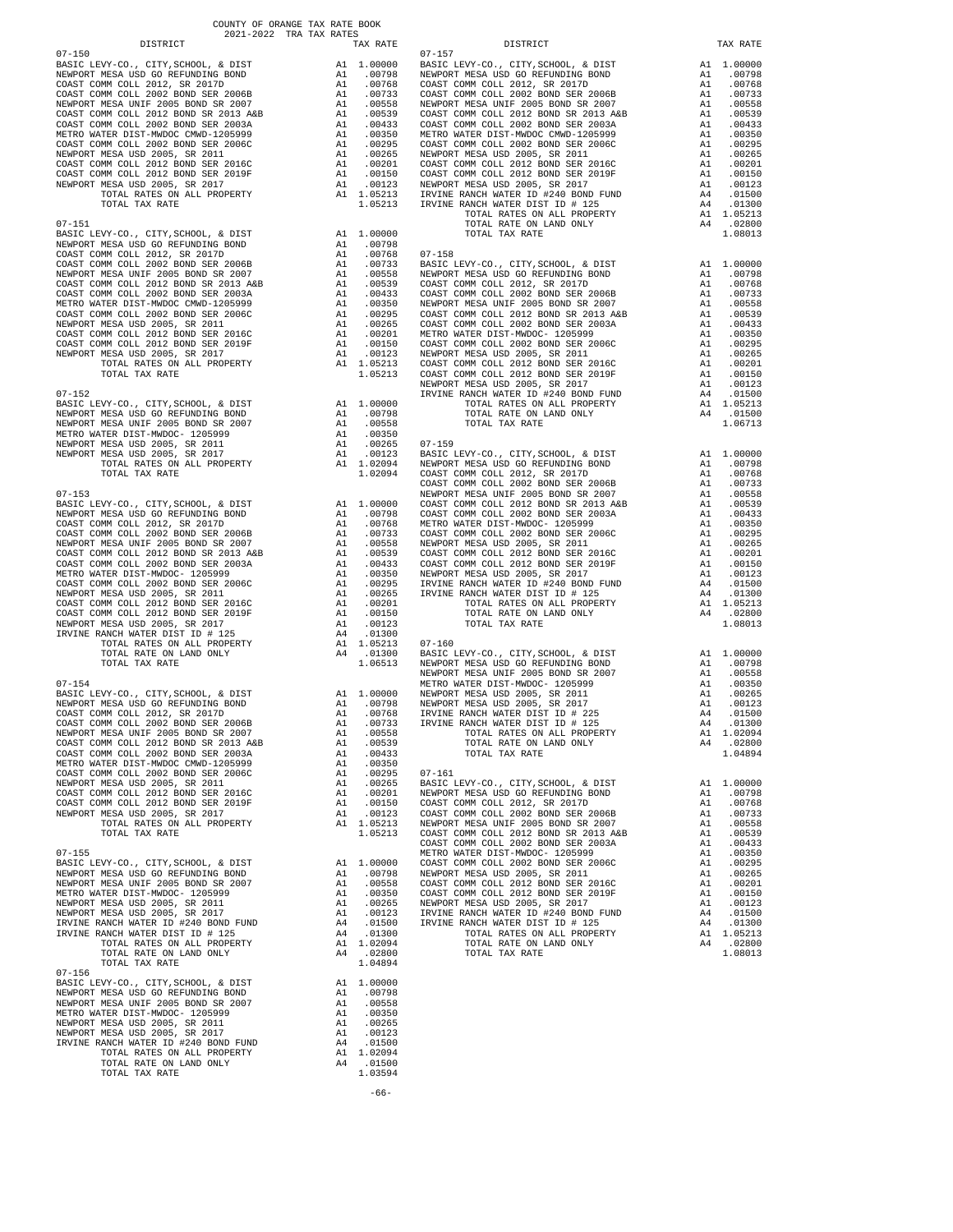| COUNTY OF ORANGE TAX RATE BOOK<br>2021-2022 TRA TAX RATES                  |    |                                                                                                                          |            |
|----------------------------------------------------------------------------|----|--------------------------------------------------------------------------------------------------------------------------|------------|
| DISTRICT                                                                   |    | TAX RATE                                                                                                                 |            |
|                                                                            |    |                                                                                                                          |            |
|                                                                            |    |                                                                                                                          |            |
|                                                                            |    |                                                                                                                          |            |
|                                                                            |    |                                                                                                                          |            |
|                                                                            |    |                                                                                                                          |            |
|                                                                            |    |                                                                                                                          |            |
|                                                                            |    |                                                                                                                          |            |
|                                                                            |    |                                                                                                                          |            |
|                                                                            |    |                                                                                                                          |            |
|                                                                            |    |                                                                                                                          |            |
|                                                                            |    |                                                                                                                          |            |
|                                                                            |    |                                                                                                                          |            |
|                                                                            |    |                                                                                                                          |            |
|                                                                            |    |                                                                                                                          |            |
|                                                                            |    |                                                                                                                          |            |
|                                                                            |    |                                                                                                                          |            |
|                                                                            |    |                                                                                                                          | NEWPORT    |
|                                                                            |    |                                                                                                                          |            |
|                                                                            |    |                                                                                                                          |            |
|                                                                            |    |                                                                                                                          |            |
|                                                                            |    |                                                                                                                          |            |
|                                                                            |    |                                                                                                                          |            |
|                                                                            |    |                                                                                                                          |            |
|                                                                            |    |                                                                                                                          |            |
|                                                                            |    |                                                                                                                          |            |
|                                                                            |    |                                                                                                                          |            |
|                                                                            |    |                                                                                                                          |            |
|                                                                            |    |                                                                                                                          |            |
|                                                                            |    |                                                                                                                          |            |
|                                                                            |    |                                                                                                                          |            |
|                                                                            |    |                                                                                                                          |            |
|                                                                            |    |                                                                                                                          |            |
|                                                                            |    |                                                                                                                          |            |
|                                                                            |    |                                                                                                                          |            |
|                                                                            |    |                                                                                                                          |            |
|                                                                            |    |                                                                                                                          |            |
|                                                                            |    |                                                                                                                          |            |
|                                                                            |    |                                                                                                                          |            |
|                                                                            |    |                                                                                                                          |            |
|                                                                            |    |                                                                                                                          | LAGUNA     |
| $07 - 166$                                                                 |    |                                                                                                                          | METRO W    |
|                                                                            |    |                                                                                                                          |            |
|                                                                            |    |                                                                                                                          |            |
|                                                                            |    |                                                                                                                          |            |
|                                                                            |    |                                                                                                                          |            |
|                                                                            |    |                                                                                                                          |            |
|                                                                            |    |                                                                                                                          |            |
|                                                                            |    |                                                                                                                          |            |
|                                                                            |    |                                                                                                                          |            |
|                                                                            |    |                                                                                                                          |            |
| TOTAL TAX RATE                                                             |    | 1.04894                                                                                                                  |            |
|                                                                            |    |                                                                                                                          |            |
| $07 - 167$                                                                 |    |                                                                                                                          |            |
|                                                                            |    |                                                                                                                          |            |
|                                                                            |    |                                                                                                                          |            |
|                                                                            |    |                                                                                                                          |            |
|                                                                            |    |                                                                                                                          |            |
|                                                                            |    |                                                                                                                          |            |
|                                                                            |    |                                                                                                                          |            |
| IRVINE RANCH WATER DIST ID # 125                                           |    | A4 .01300                                                                                                                | $07 - 177$ |
| TOTAL RATES ON ALL PROPERTY<br>TOTAL RATE ON LAND ONLY                     | A4 | A1 1.02094                                                                                                               |            |
| TOTAL TAX RATE                                                             |    | $\begin{tabular}{cc} 1.02094 & \texttt{BASIC L} \\ .02800 & \texttt{LAGUNA} \\ 1.04894 & \texttt{METRO W} \end{tabular}$ |            |
|                                                                            |    |                                                                                                                          |            |
| $07 - 168$                                                                 |    |                                                                                                                          |            |
| BASIC LEVY-CO., CITY, SCHOOL, & DIST                                       |    | A1 1.00000                                                                                                               |            |
| NEWPORT MESA USD GO REFUNDING BOND                                         |    | A1.00798                                                                                                                 | $07 - 178$ |
| NEWPORT MESA UNIF 2005 BOND SR 2007                                        | A1 | .00558                                                                                                                   | BASIC L    |
| METRO WATER DIST-MWDOC- 1205999<br>NEWPORT MESA USD 2005, SR 2011          |    | A1 .00350 LAGUNA<br>A1 .00265 METRO W                                                                                    |            |
| NEWPORT MESA USD 2005, SR 2017                                             |    | A1 .00123                                                                                                                |            |
| IRVINE RANCH WATER DIST ID # 225                                           |    | A4 .01500                                                                                                                |            |
| IRVINE RANCH WATER DIST ID # 125                                           | A4 | .01300                                                                                                                   |            |
| TOTAL RATES ON ALL PROPERTY                                                |    | A1 1.02094                                                                                                               | $07 - 180$ |
| TOTAL RATE ON LAND ONLY                                                    |    | A4 .02800                                                                                                                | BASIC L    |
| TOTAL TAX RATE                                                             |    | 1.04894                                                                                                                  | LAGUNA     |
|                                                                            |    |                                                                                                                          | METRO W    |
| $07 - 169$                                                                 |    | A1 1.00000                                                                                                               | IRVINE     |
| BASIC LEVY-CO., CITY, SCHOOL, & DIST<br>NEWPORT MESA USD GO REFUNDING BOND |    | A1 .00798                                                                                                                |            |
| NEWPORT MESA UNIF 2005 BOND SR 2007                                        | A1 | .00558                                                                                                                   |            |
| METRO WATER DIST-MWDOC CMWD-1205999                                        | A1 | .00350                                                                                                                   |            |
| NEWPORT MESA USD 2005, SR 2011                                             | A1 | .00265                                                                                                                   | $07 - 181$ |
| NEWPORT MESA USD 2005, SR 2017                                             | A1 | .00123                                                                                                                   | BASIC L    |
| TOTAL RATES ON ALL PROPERTY                                                |    | A1 1.02094                                                                                                               | LAGUNA     |
| TOTAL TAX RATE                                                             |    | 1.02094 METRO W                                                                                                          |            |

| $-1$       |  |                                                                                                                                                                                                                                                                                                                                                                                                                                                     |  |
|------------|--|-----------------------------------------------------------------------------------------------------------------------------------------------------------------------------------------------------------------------------------------------------------------------------------------------------------------------------------------------------------------------------------------------------------------------------------------------------|--|
|            |  |                                                                                                                                                                                                                                                                                                                                                                                                                                                     |  |
|            |  |                                                                                                                                                                                                                                                                                                                                                                                                                                                     |  |
|            |  |                                                                                                                                                                                                                                                                                                                                                                                                                                                     |  |
|            |  |                                                                                                                                                                                                                                                                                                                                                                                                                                                     |  |
|            |  |                                                                                                                                                                                                                                                                                                                                                                                                                                                     |  |
|            |  |                                                                                                                                                                                                                                                                                                                                                                                                                                                     |  |
|            |  |                                                                                                                                                                                                                                                                                                                                                                                                                                                     |  |
|            |  |                                                                                                                                                                                                                                                                                                                                                                                                                                                     |  |
|            |  |                                                                                                                                                                                                                                                                                                                                                                                                                                                     |  |
|            |  |                                                                                                                                                                                                                                                                                                                                                                                                                                                     |  |
|            |  |                                                                                                                                                                                                                                                                                                                                                                                                                                                     |  |
|            |  |                                                                                                                                                                                                                                                                                                                                                                                                                                                     |  |
|            |  |                                                                                                                                                                                                                                                                                                                                                                                                                                                     |  |
|            |  |                                                                                                                                                                                                                                                                                                                                                                                                                                                     |  |
|            |  |                                                                                                                                                                                                                                                                                                                                                                                                                                                     |  |
|            |  |                                                                                                                                                                                                                                                                                                                                                                                                                                                     |  |
|            |  |                                                                                                                                                                                                                                                                                                                                                                                                                                                     |  |
|            |  |                                                                                                                                                                                                                                                                                                                                                                                                                                                     |  |
|            |  |                                                                                                                                                                                                                                                                                                                                                                                                                                                     |  |
|            |  |                                                                                                                                                                                                                                                                                                                                                                                                                                                     |  |
|            |  |                                                                                                                                                                                                                                                                                                                                                                                                                                                     |  |
|            |  |                                                                                                                                                                                                                                                                                                                                                                                                                                                     |  |
|            |  |                                                                                                                                                                                                                                                                                                                                                                                                                                                     |  |
|            |  |                                                                                                                                                                                                                                                                                                                                                                                                                                                     |  |
|            |  |                                                                                                                                                                                                                                                                                                                                                                                                                                                     |  |
|            |  |                                                                                                                                                                                                                                                                                                                                                                                                                                                     |  |
|            |  |                                                                                                                                                                                                                                                                                                                                                                                                                                                     |  |
|            |  |                                                                                                                                                                                                                                                                                                                                                                                                                                                     |  |
|            |  |                                                                                                                                                                                                                                                                                                                                                                                                                                                     |  |
|            |  |                                                                                                                                                                                                                                                                                                                                                                                                                                                     |  |
|            |  |                                                                                                                                                                                                                                                                                                                                                                                                                                                     |  |
|            |  |                                                                                                                                                                                                                                                                                                                                                                                                                                                     |  |
|            |  |                                                                                                                                                                                                                                                                                                                                                                                                                                                     |  |
|            |  |                                                                                                                                                                                                                                                                                                                                                                                                                                                     |  |
|            |  |                                                                                                                                                                                                                                                                                                                                                                                                                                                     |  |
|            |  |                                                                                                                                                                                                                                                                                                                                                                                                                                                     |  |
|            |  |                                                                                                                                                                                                                                                                                                                                                                                                                                                     |  |
|            |  |                                                                                                                                                                                                                                                                                                                                                                                                                                                     |  |
|            |  |                                                                                                                                                                                                                                                                                                                                                                                                                                                     |  |
|            |  |                                                                                                                                                                                                                                                                                                                                                                                                                                                     |  |
|            |  |                                                                                                                                                                                                                                                                                                                                                                                                                                                     |  |
|            |  |                                                                                                                                                                                                                                                                                                                                                                                                                                                     |  |
|            |  |                                                                                                                                                                                                                                                                                                                                                                                                                                                     |  |
|            |  |                                                                                                                                                                                                                                                                                                                                                                                                                                                     |  |
|            |  |                                                                                                                                                                                                                                                                                                                                                                                                                                                     |  |
|            |  |                                                                                                                                                                                                                                                                                                                                                                                                                                                     |  |
|            |  |                                                                                                                                                                                                                                                                                                                                                                                                                                                     |  |
|            |  |                                                                                                                                                                                                                                                                                                                                                                                                                                                     |  |
|            |  |                                                                                                                                                                                                                                                                                                                                                                                                                                                     |  |
| $07 - 167$ |  |                                                                                                                                                                                                                                                                                                                                                                                                                                                     |  |
|            |  |                                                                                                                                                                                                                                                                                                                                                                                                                                                     |  |
|            |  | $\begin{tabular}{l c c c c c c} \hline $0$-1$-6$ & $B$-SC LEVY-C0., CITY, SCHOOL, & $b$ DIST & $A1$ & $1.00000 & $07-176$ \\ \hline NEWPORT MESA USD GO REFUNDING BOND & $A1$ & $00798 & $B\textrm{ASIC LEVY-C0., CITY, SCHOOL, & $b$ DIST & $A1$ & $1.00000 & $1.0000 & $1.0000 & $1.0000 & $1.0000 & $1.0000 & $1.0000 & $1.0000 & $1.0000 & $1.0$                                                                                                |  |
|            |  |                                                                                                                                                                                                                                                                                                                                                                                                                                                     |  |
|            |  |                                                                                                                                                                                                                                                                                                                                                                                                                                                     |  |
|            |  |                                                                                                                                                                                                                                                                                                                                                                                                                                                     |  |
|            |  |                                                                                                                                                                                                                                                                                                                                                                                                                                                     |  |
|            |  |                                                                                                                                                                                                                                                                                                                                                                                                                                                     |  |
|            |  | $\begin{tabular}{l c c c c c c} {\bf NEWPCORT} {\bf MSE} {\bf RNIRE} {\bf UNER} {\bf NENPCRT} {\bf MSE} {\bf NENPCRT} {\bf NENPCRT} {\bf NENPCRT} {\bf NENPCRT} {\bf NENPCRT} {\bf NENPCRT} {\bf NENPCRT} {\bf NENPCRT} {\bf NENPCRT} {\bf NENPCRT} {\bf NENPCRT} {\bf NENPCRT} {\bf NENPCRT} {\bf NENPCRT} {\bf NENPCRT} {\bf NENPCRT} {\bf NENPCRT} {\bf NENPCRT} {\bf NENPCRT} {\bf NENPCRT} {\bf NENPCRT} {\bf NENPCRT} {\bf NINPCRT} {\bf NIN$ |  |
|            |  |                                                                                                                                                                                                                                                                                                                                                                                                                                                     |  |
|            |  |                                                                                                                                                                                                                                                                                                                                                                                                                                                     |  |
|            |  |                                                                                                                                                                                                                                                                                                                                                                                                                                                     |  |
|            |  |                                                                                                                                                                                                                                                                                                                                                                                                                                                     |  |
|            |  |                                                                                                                                                                                                                                                                                                                                                                                                                                                     |  |
|            |  |                                                                                                                                                                                                                                                                                                                                                                                                                                                     |  |
|            |  |                                                                                                                                                                                                                                                                                                                                                                                                                                                     |  |
|            |  |                                                                                                                                                                                                                                                                                                                                                                                                                                                     |  |
|            |  |                                                                                                                                                                                                                                                                                                                                                                                                                                                     |  |
|            |  |                                                                                                                                                                                                                                                                                                                                                                                                                                                     |  |
|            |  |                                                                                                                                                                                                                                                                                                                                                                                                                                                     |  |
|            |  |                                                                                                                                                                                                                                                                                                                                                                                                                                                     |  |
|            |  |                                                                                                                                                                                                                                                                                                                                                                                                                                                     |  |
|            |  |                                                                                                                                                                                                                                                                                                                                                                                                                                                     |  |
|            |  |                                                                                                                                                                                                                                                                                                                                                                                                                                                     |  |
|            |  |                                                                                                                                                                                                                                                                                                                                                                                                                                                     |  |
|            |  |                                                                                                                                                                                                                                                                                                                                                                                                                                                     |  |
|            |  |                                                                                                                                                                                                                                                                                                                                                                                                                                                     |  |
|            |  |                                                                                                                                                                                                                                                                                                                                                                                                                                                     |  |
|            |  |                                                                                                                                                                                                                                                                                                                                                                                                                                                     |  |
|            |  |                                                                                                                                                                                                                                                                                                                                                                                                                                                     |  |
|            |  |                                                                                                                                                                                                                                                                                                                                                                                                                                                     |  |
|            |  |                                                                                                                                                                                                                                                                                                                                                                                                                                                     |  |
|            |  |                                                                                                                                                                                                                                                                                                                                                                                                                                                     |  |
|            |  |                                                                                                                                                                                                                                                                                                                                                                                                                                                     |  |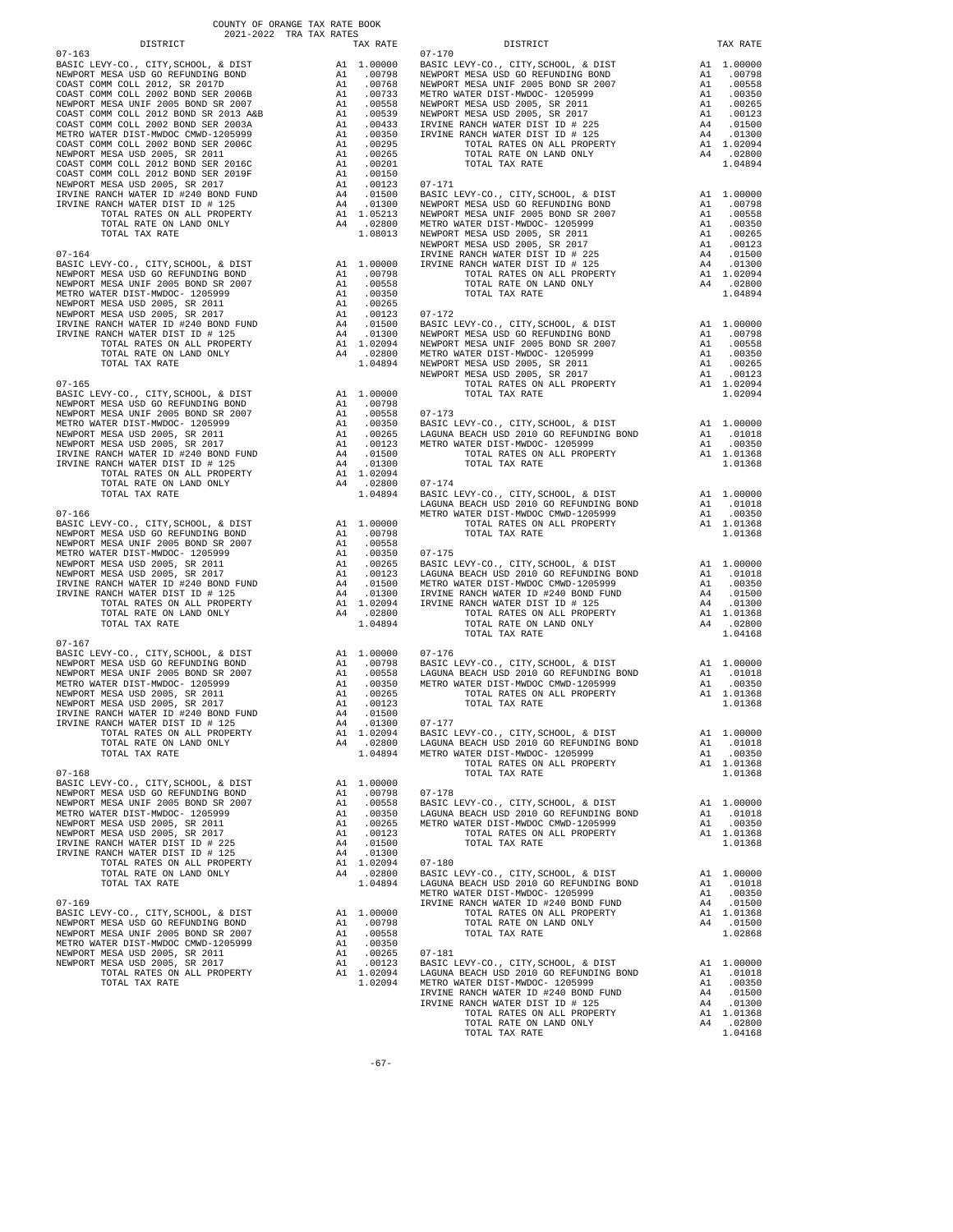| $2021-2022 \quad \text{TRA RATES}$ DISTRICT $\hspace{2.5cm}$ |            | TAX RATE | DISTRICT   | TAX RATE |
|--------------------------------------------------------------|------------|----------|------------|----------|
|                                                              | $07 - 182$ |          | $07 - 189$ |          |
|                                                              |            |          |            |          |
|                                                              |            |          |            |          |
|                                                              |            |          |            |          |
|                                                              |            |          |            |          |
|                                                              |            |          |            |          |
|                                                              |            |          |            |          |
|                                                              |            |          |            |          |
|                                                              |            |          |            |          |
|                                                              |            |          |            |          |
|                                                              |            |          |            |          |
|                                                              |            |          |            |          |
|                                                              |            |          |            |          |
|                                                              |            |          |            |          |
|                                                              |            |          |            |          |
|                                                              |            |          |            |          |
|                                                              |            |          |            |          |
|                                                              |            |          |            |          |
|                                                              |            |          |            |          |
|                                                              |            |          |            |          |
|                                                              |            |          |            |          |
|                                                              |            |          |            |          |
|                                                              |            |          |            |          |
|                                                              |            |          |            |          |
|                                                              |            |          |            |          |
|                                                              |            |          |            |          |
|                                                              |            |          |            |          |
|                                                              |            |          |            |          |
|                                                              |            |          |            |          |
|                                                              |            |          |            |          |
|                                                              |            |          |            |          |
|                                                              |            |          |            |          |
|                                                              |            |          |            |          |
|                                                              |            |          |            |          |
|                                                              |            |          |            |          |
|                                                              |            |          |            |          |
|                                                              |            |          |            |          |
|                                                              |            |          |            |          |
|                                                              |            |          |            |          |
|                                                              |            |          |            |          |
|                                                              |            |          |            |          |
|                                                              |            |          |            |          |
|                                                              |            |          |            |          |
|                                                              |            |          |            |          |
|                                                              |            |          |            |          |
|                                                              |            |          |            |          |
|                                                              |            |          |            |          |
|                                                              |            |          |            |          |
|                                                              |            |          |            |          |
|                                                              |            |          |            |          |
|                                                              |            |          |            |          |
|                                                              |            |          |            |          |
|                                                              |            |          |            |          |
|                                                              |            |          |            |          |
|                                                              |            |          |            |          |
|                                                              |            |          |            |          |
|                                                              |            |          |            |          |
|                                                              |            |          |            |          |
|                                                              |            |          |            |          |
|                                                              |            |          |            |          |
|                                                              |            |          |            |          |
|                                                              |            |          |            |          |
|                                                              |            |          |            |          |
|                                                              |            |          |            |          |
|                                                              |            |          |            |          |
|                                                              |            |          |            |          |
|                                                              |            |          |            |          |
|                                                              |            |          |            |          |
|                                                              |            |          |            |          |
|                                                              |            |          |            |          |
|                                                              |            |          |            |          |
|                                                              |            |          |            |          |
|                                                              |            |          |            |          |
|                                                              |            |          |            |          |
|                                                              |            |          |            |          |
|                                                              |            |          |            |          |
|                                                              |            |          |            |          |
|                                                              |            |          |            |          |
|                                                              |            |          |            |          |
|                                                              |            |          |            |          |
|                                                              |            |          |            |          |
|                                                              |            |          |            |          |

TOTAL TAX RATE  $1.05213$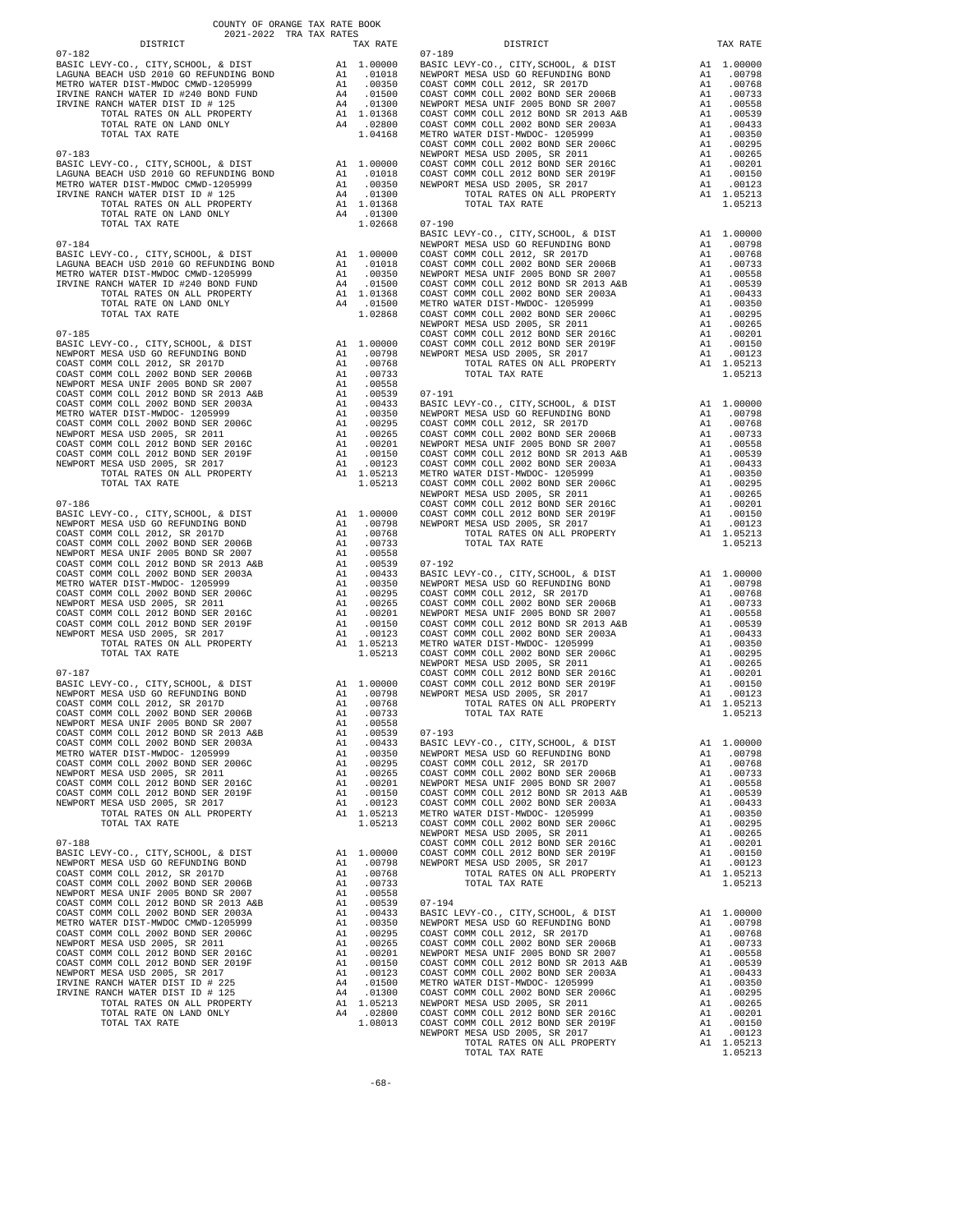07-195 07-200  $07-196 \hspace{1.5cm} \mbox{DTAL TAX RATE} \hspace{1.5cm} 07-196 \hspace{1.5cm} 1.05213 \hspace{1.5cm} 07-201 \hspace{1.5cm} 1.05213 \hspace{1.5cm} 07-201 \hspace{1.5cm} 07-201 \hspace{1.5cm} 07-201 \hspace{1.5cm} 07-201 \hspace{1.5cm} 07-201 \hspace{1.5cm} 07-201 \hspace{1.5cm} 07-201 \hspace{1.5cm} 07-201$ 07-197 07-202

 COUNTY OF ORANGE TAX RATE BOOK 2021-2022 TRA TAX RATES DISTRICT TAX RATE DISTRICT TAX RATE BASIC LEVY-CO., CITY,SCHOOL, & DIST A1 1.00000 BASIC LEVY-CO., CITY,SCHOOL, & DIST A1 1.00000 NEWPORT MESA USD GO REFUNDING BOND A1 .00798 NEWPORT MESA USD GO REFUNDING BOND A1 .00798 COAST COMM COLL 2012, SR 2017D A1 .00768 COAST COMM COLL 2012, SR 2017D A1 .00768 COAST COMM COLL 2002 BOND SER 2006B A1 .00733 COAST COMM COLL 2002 BOND SER 2006B A1 .00733 NEWPORT MESA UNIF 2005 BOND SR 2007 A1 .00558 NEWPORT MESA UNIF 2005 BOND SR 2007 A1 .00558 COAST COMM COLL 2012 BOND SR 2013 A&B A1 .00539 COAST COMM COLL 2012 BOND SR 2013 A&B A1 .00539 COAST COMM COLL 2002 BOND SER 2003A A1 .00433 COAST COMM COLL 2002 BOND SER 2003A A1 .00433 METRO WATER DIST-MWDOC- 1205999 A1 .00350 METRO WATER DIST-MWDOC CMWD-1205999 A1 .00350 COAST COMM COLL 2002 BOND SER 2006C A1 .00295 COAST COMM COLL 2002 BOND SER 2006C A1 .00295 NEWPORT MESA USD 2005, SR 2011 A1 .00265 NEWPORT MESA USD 2005, SR 2011 A1 .00265 COAST COMM COLL 2012 BOND SER 2016C A1 .00201 COAST COMM COLL 2012 BOND SER 2016C A1 .00201 COAST COMM COLL 2012 BOND SER 2019F A1 .00150 COAST COMM COLL 2012 BOND SER 2019F A1 .00150 NEWPORT MESA USD 2005, SR 2017 A1 .00123 NEWPORT MESA USD 2005, SR 2017 A1 .00123 TOTAL RATES ON ALL PROPERTY A1 1.05213 TOTAL RATES ON ALL PROPERTY A1 1.05213 TOTAL TAX RATE 1.05213 TOTAL TAX RATE 1.05213 BASIC LEVY-CO., CITY,SCHOOL, & DIST A1 1.00000 BASIC LEVY-CO., CITY,SCHOOL, & DIST A1 1.00000 NEWPORT MESA USD GO REFUNDING BOND A1 .00798 NEWPORT MESA USD GO REFUNDING BOND A1 .00798 00768 COAST COMM COLL 2012, SR 2017D A1 .00768 COAST COMM COLL 2012, SR 2017D A1 .00768<br>COAST COMM COLL 2002 BOO2 A21 .00733 COAST COMM COLL 2002 BOO2 BORD SR 2006B<br>NEWPORT MESA UNIF 2005 BOND SR 2007 COAST COMM COLL 2012 BOND SR 2013 A&B A1 .00539 COAST COMM COLL 2012 BOND SR 2013 A&B A1 .00539 COAST COMM COLL 2002 BOND SER 2003A A1 .00433 COAST COMM COLL 2002 BOND SER 2003A A1 .00433 METRO WATER DIST-MWDOC- 1205999 A1 .00350 METRO WATER DIST-MWDOC CMWD-1205999 A1 .00350 COAST COMM COLL 2002 BOND SER 2006C A1 .00295 COAST COMM COLL 2002 BOND SER 2006C A1 .00295 00265. NEWPORT MESAUSD 2005, SR 2011 (10265 AI 00265 NEWPORT MESAUSD 2005, SR 2011 (10265 NEWPORT MESAUSD 2005<br>COAST COMM COLL 2012 BOND SER 2016C (2019 COAST COAST COMM COLL 2012 BOND SER 2016C (2012 BOND SER 2019C)<br>COAST NEWPORT MESA USD 2005, SR 2017 A1 .00123 NEWPORT MESA USD 2005, SR 2017 A1 .00123<br>TOTAL RATES ON ALL PROPERTY A1 1.05213 TOTAL TAX RATES ON ALL PROPERTY<br>1.05213 1.05213 TOTAL TAX RATE BASIC LEVY-CO., CITY,SCHOOL, & DIST A1 1.00000 BASIC LEVY-CO., CITY,SCHOOL, & DIST A1 1.00000 NEWPORT MESA USD GO REFUNDING BOND A1 .00798 NEWPORT MESA USD GO REFUNDING BOND A1 .00798 COAST COMM COLL 2012, SR 2017D A1 .00768 COAST COMM COLL 2012, SR 2017D A1 .00768 COAST COMM COLL 2002 BOND SER 2006B A1 .00733 COAST COMM COLL 2002 BOND SER 2006B A1 .00733 NEWPORT MESA UNIF 2005 BOND SR 2007 A1 .00558 NEWPORT MESA UNIF 2005 BOND SR 2007 A1 .00558 COAST COMM COLL 2012 BOND SR 2013 A&B A1 .00539 COAST COMM COLL 2012 BOND SR 2013 A&B A1 .00539<br>COAST COMM COLL 2002 BOND SER 2003A A1 .00433 COAST COMM COLL 2002 BOND SER 2003A A1 .00433 METRO WATER DIST-MWDOC- 1205999 A1 .00350 METRO WATER DIST-MWDOC- 1205999 A1 .00350 COAST COMM COLL 2002 BOND SER 2006C A1 .00295 COAST COMM COLL 2002 BOND SER 2006C A1 .00295 NEWPORT MESA USD 2005, SR 2011 and 00265 MEWPORT MESA USD 2005, SR 2011 and 20265 COAST COMM COLL 2012 BOND SER 2016C CAST COMM COLL 2012 BOND SER 2016C AND COAST COMM COLL 2012 BOND SER 2019F and 00201 COAST COMM COLL 201 07-198 07-203 BASIC LEVY-CO., CITY,SCHOOL, & DIST A1 1.00000 BASIC LEVY-CO., CITY,SCHOOL, & DIST A1 1.00000 SANTA ANA USD-2008 BOND SER A A1 .01780 NEWPORT MESA USD GO REFUNDING BOND A1 .00798 SANTA ANA USD-2018, SR 2021B A1 .01504 COAST COMM COLL 2012, SR 2017D A1 .00768 RANCHO SANTIAGO CCD 2005+2011 REFUNDING BD A1 .01157 COAST COMM COLL 2002 BOND SER 2006B A1 .00733 100558 RANCHO SANTIAGO CCD 2012 GO REF BOND (A1 100841 NEWPORT MESA UNIF 2005 BOND SR 2007 (A1 100558<br>SANTA ANA UNIF-1999 BOND SER 2002B (A1 100833 COAST COMM COLL 2012 BOND SR 2013 A&B (2015-999 BOND SR 200239<br>SANTA ANA U RANCHO SANTIAGO CCD SFID#1 SR B A1 .00636 METRO WATER DIST-MWDOC- 1205999 A1 .00350<br>RANCHO SANTIAGO CCD SFID#1 SR C A1 .00615 COAST COMM COLL 2002 BOND SER 2006C A1 .00295 RANCHO SANTIAGO CCD SFID#1 SR C<br>SANTA ANA USD-2008 BOND SER F (A COLL ALL OCHO 1990 A1 100515 COAST COMM COLL 2002 BOND SER 2006C<br>SANTA ANA USD-2008 BOND SER C (A 1 00393 COAST COMM COLL 2012 BOND SER 2016C (A1 .00265<br>SANT RANCHO SANTIAGO CCD 2002 SR 2005B A1 .00369 NEWPORT MESA USD 2005, SR 2017 A1 .00123 SANTA ANA USD-2010 GO BOND REFUNDING A1 .00367 TOTAL RATES ON ALL PROPERTY A1 1.05213<br>METRO WATER DIST-MWDOC CMWD-1205999 A1 .00350 TOTAL TAX RATE 1.05213<br>SANTA ANA USD-2008 BOND SER E A1 .00334 METRO WATER DIST-MWDOC CMWD-1205999 A1 .00350 TOTAL TAX RATE ANA ISD-2008 BOND SER E Al .00334 AN .00334 RANCHO SANTIAGO CCD 2002 BOND #2006C A1 .00285 07-204 SANTA ANA UNIF-1999 BOND SER 2002A A1 .00187 BASIC LEVY-CO., CITY,SCHOOL, & DIST A1 1.00000 SANTA ANA USD-2018, SR 2019A A1 .00143 NEWPORT MESA USD GO REFUNDING BOND A1 .00798 SANTA ANA USD-2008 BOND SER B A1 .00001 COAST COMM COLL 2012, SR 2017D A1 .00768 TOTAL RATES ON ALL PROPERTY A1 1.11497 COAST COMM COLL 2002 BOND SER 2006B A1 .00733 TOTAL TAX RATE 1.11497 NEWPORT MESA UNIF 2005 BOND SR 2007 A1 .00558 COAST COMM COLL 2012 BOND SR 2013 A&B A1 .00539 07-199 COAST COMM COLL 2002 BOND SER 2003A A1 .00433 BASIC LEVY-CO., CITY, SCHOOL, & DIST<br>NEWPORT MESA USD GO RETWORK ON THE RESORT CONDUCT MESA USD ON DETRO WATER DIST-MWDOC- 1205999 A1 .00350<br>COAST COMM COLL 2002 SN DER 2006B A1 .00768 NEWPORT MESA USD 2005, SR 2011 A1 .00 NEWPORT MESA UNIT AU SOUS COAST COMM COLL 2012 BOND SR 2013<br>COAST COMM COLL 2012 BOND SR 2013 A&B A1 .00539 NEWPORT MESA USD 2005, SR 2017 A1 .00123<br>COAST COMM COLL 2012 BOND SRR 2003A A1 .00433 TOTAL RATES ON ALL PROPERTY COAST COMM COLL 2002 BOND SER 2003A A1 .00433 TOTAL RATES ON ALL PROPERTY A1 1.05213 METRO WATER DIST-MWDOC- 1205999 A1 .00350 TOTAL TAX RATE 1.05213 COAST COMM COLL 2002 BOND SER 2006C A1 .00295 NEWPORT MESA USD 2005, SR 2011 A1 .00265 07-205 COAST COMM COLL 2012 BOND SER 2016C A1 .00201 BASIC LEVY-CO., CITY,SCHOOL, & DIST A1 1.00000 COAST COMM COLL 2012 BOND SER 2019F A1 .00150 NEWPORT MESA USD GO REFUNDING BOND A1 .00798 NEWPORT MESA USD 2005, SR 2017<br>10.0768 A1 1.05213 COAST COMM COLL 2002 BOND SER 2006B TOTAL RATES ON ALL PROPERTY TOTAL TAX RATE 1.05213 NEWPORT MESA UNIF 2005 BOND SR 2007 A1 .00558<br>1.0553 0.1.1 0558 0.0558 COAST COMM COLL 2012 BOND SR 2013 A&B A1 .00539 COAST COMM COLL 2012 BOND SR 2013 A&B A1 .00539 COAST COMM COLL 2002 BOND SER 2003A A1 .00433 METRO WATER DIST-MWDOC- 1205999 A1 .00350 COAST COMM COLL 2002 BOND SER 2006C A1 .00295 NEWPORT MESA USD 2005, SR 2011 A1 .00265 COAST COMM COLL 2012 BOND SER 2016C A1 .00201 COAST COMM COLL 2012 BOND SER 2019F A1 .00150<br>
NEWPORT MESA USD 2005, SR 2017 A1 .00123<br>
TOTAL RATES ON ALL PROPERTY A1 1.05213<br>
TOTAL TAX RATE 1.05213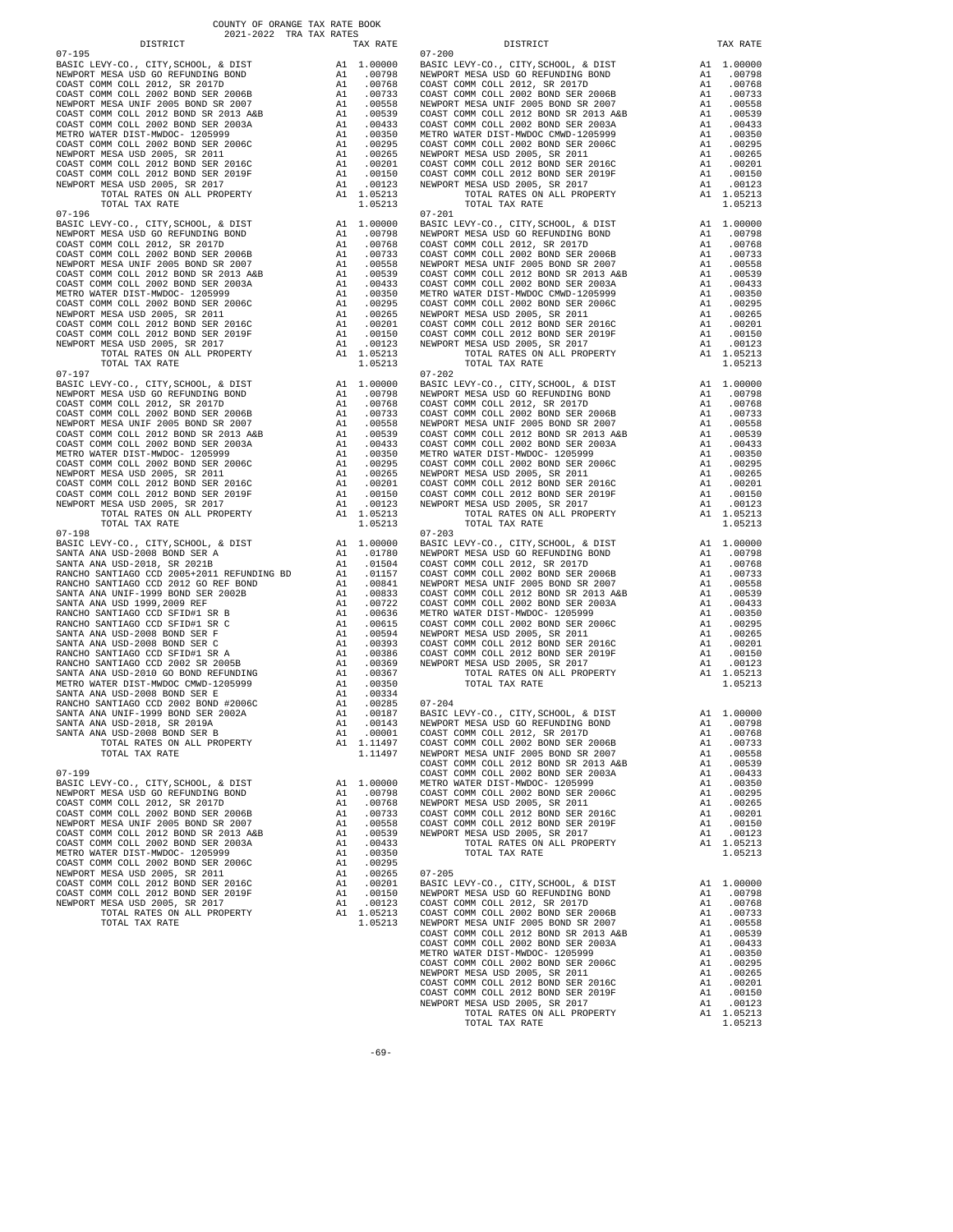| METRO WATER DIST-MWDOC- 1205999       | A1 | .00350     |                |
|---------------------------------------|----|------------|----------------|
| COAST COMM COLL 2002 BOND SER 2006C   | A1 | .00295     | 07-218         |
| NEWPORT MESA USD 2005, SR 2011        | A1 | .00265     | <b>BASIC L</b> |
| COAST COMM COLL 2012 BOND SER 2016C   |    | A1 .00201  | NEWPORT        |
| COAST COMM COLL 2012 BOND SER 2019F   |    | A1 .00150  | NEWPORT        |
| NEWPORT MESA USD 2005, SR 2017        |    | A1 .00123  | METRO W        |
| TOTAL RATES ON ALL PROPERTY           |    | A1 1.05213 | NEWPORT        |
| TOTAL TAX RATE                        |    | 1.05213    | NEWPORT        |
|                                       |    |            | IRVINE         |
| $07 - 211$                            |    |            | IRVINE         |
| BASIC LEVY-CO., CITY, SCHOOL, & DIST  |    | A1 1.00000 |                |
| NEWPORT MESA USD GO REFUNDING BOND    |    | A1 .00798  |                |
| COAST COMM COLL 2012. SR 2017D        |    | A1.00768   |                |
| COAST COMM COLL 2002 BOND SER 2006B   |    | A1 .00733  |                |
| NEWPORT MESA UNIF 2005 BOND SR 2007   | A1 | .00558     | 07-219         |
| COAST COMM COLL 2012 BOND SR 2013 A&B |    | A1 .00539  | <b>BASIC L</b> |
| COAST COMM COLL 2002 BOND SER 2003A   | A1 | .00433     | NEWPORT        |
| METRO WATER DIST-MWDOC- 1205999       | A1 | .00350     | NEWPORT        |
| COAST COMM COLL 2002 BOND SER 2006C   | A1 | .00295     | METRO W        |
| NEWPORT MESA USD 2005, SR 2011        | A1 | .00265     | NEWPORT        |
| COAST COMM COLL 2012 BOND SER 2016C   | A1 | .00201     | NEWPORT        |
| COAST COMM COLL 2012 BOND SER 2019F   | A1 | .00150     | IRVINE         |
| NEWPORT MESA USD 2005, SR 2017        | A1 | .00123     | IRVINE         |
| TOTAL RATES ON ALL PROPERTY           | A1 | 1.05213    |                |
| TOTAL TAX RATE                        |    | 1.05213    |                |

| DISTRICT   | TAX RATE | DISTRICT   | TAX RATE |
|------------|----------|------------|----------|
| $07 - 206$ |          | $07 - 212$ |          |
|            |          |            |          |
|            |          |            |          |
|            |          |            |          |
|            |          |            |          |
|            |          |            |          |
|            |          |            |          |
|            |          |            |          |
|            |          |            |          |
|            |          |            |          |
|            |          |            |          |
|            |          |            |          |
|            |          |            |          |
| $07 - 207$ |          | $07 - 213$ |          |
|            |          |            |          |
|            |          |            |          |
|            |          |            |          |
|            |          |            |          |
|            |          |            |          |
|            |          |            |          |
|            |          |            |          |
|            |          |            |          |
|            |          |            |          |
|            |          |            |          |
|            |          |            |          |
|            |          |            |          |
|            |          |            |          |
|            |          |            |          |
|            |          |            |          |
|            |          |            |          |
|            |          |            |          |
|            |          |            |          |
|            |          |            |          |
|            |          |            |          |
|            |          |            |          |
|            |          |            |          |
|            |          |            |          |
|            |          |            |          |
|            |          |            |          |
|            |          |            |          |
|            |          |            |          |
|            |          |            |          |
|            |          |            |          |
|            |          |            |          |
|            |          |            |          |
|            |          |            |          |
|            |          |            |          |
|            |          |            |          |
|            |          |            |          |
|            |          |            |          |
|            |          |            |          |
|            |          |            |          |
|            |          |            |          |
|            |          |            |          |
|            |          |            |          |
|            |          |            |          |
|            |          |            |          |
|            |          |            |          |
|            |          |            |          |
|            |          |            |          |
|            |          |            |          |
|            |          |            |          |
|            |          |            |          |
|            |          |            |          |
|            |          |            |          |
|            |          |            |          |
|            |          |            |          |
|            |          |            |          |
|            |          |            |          |
|            |          |            |          |
|            |          |            |          |
|            |          |            |          |
|            |          |            |          |
|            |          |            |          |
|            |          |            |          |
|            |          |            |          |
|            |          |            |          |
|            |          |            |          |
|            |          |            |          |
|            |          |            |          |
|            |          |            |          |
|            |          |            |          |
|            |          |            |          |
|            |          |            |          |
|            |          |            |          |
|            |          |            |          |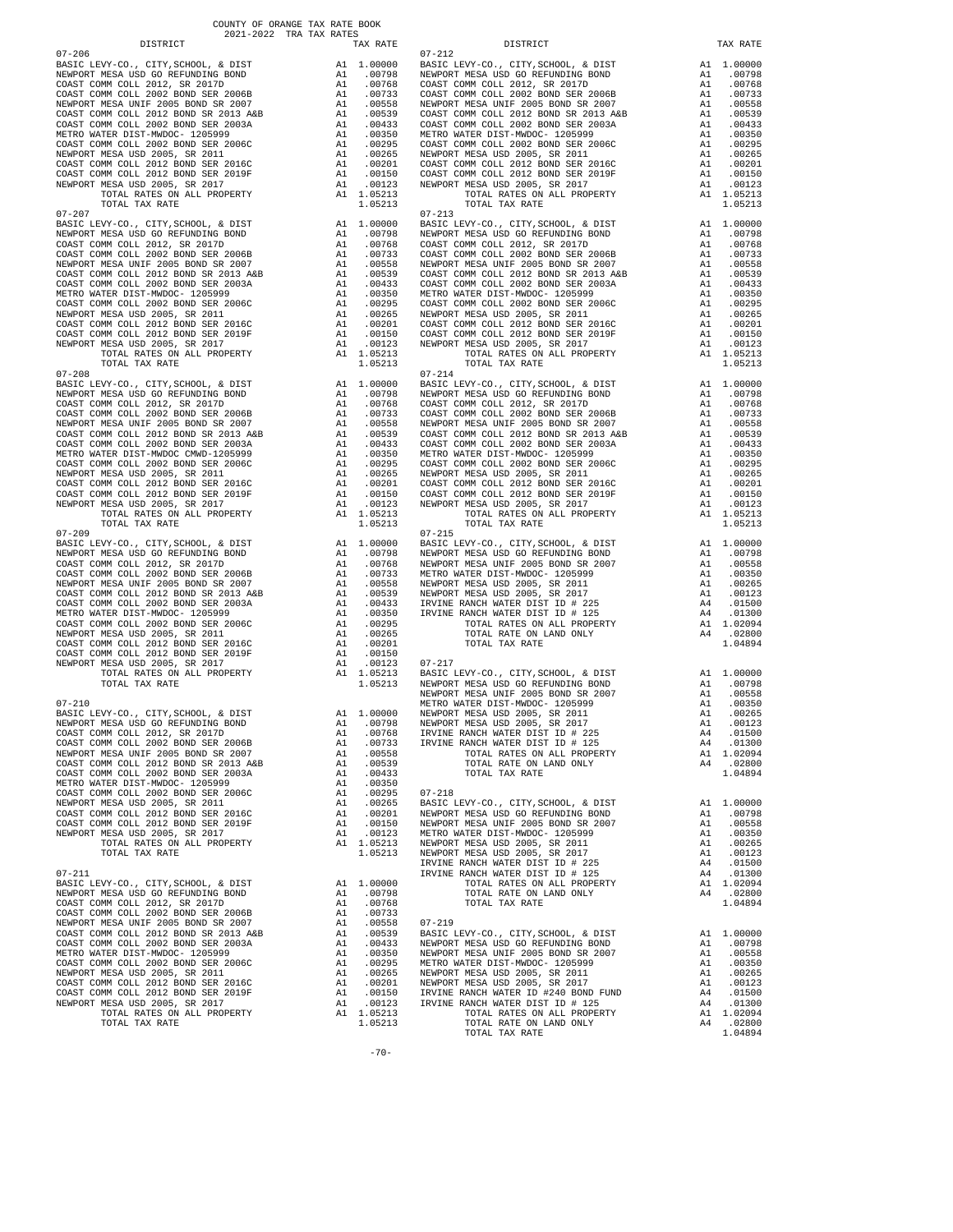| DISTRICT                                                             | 2021-2022 TRA TAX RATES<br>TAX RATE | $07 - 227$<br>DISTRICT | TAX RATE |
|----------------------------------------------------------------------|-------------------------------------|------------------------|----------|
| $07 - 220$                                                           |                                     |                        |          |
|                                                                      |                                     |                        |          |
|                                                                      |                                     |                        |          |
|                                                                      |                                     |                        |          |
|                                                                      |                                     |                        |          |
|                                                                      |                                     |                        |          |
|                                                                      |                                     |                        |          |
|                                                                      |                                     |                        |          |
|                                                                      |                                     |                        |          |
|                                                                      |                                     |                        |          |
|                                                                      |                                     |                        |          |
|                                                                      |                                     |                        |          |
|                                                                      |                                     |                        |          |
|                                                                      |                                     |                        |          |
|                                                                      |                                     |                        |          |
|                                                                      |                                     |                        |          |
|                                                                      |                                     |                        |          |
|                                                                      |                                     |                        |          |
|                                                                      |                                     |                        |          |
|                                                                      |                                     |                        |          |
|                                                                      |                                     |                        |          |
|                                                                      |                                     |                        |          |
|                                                                      |                                     |                        |          |
|                                                                      |                                     |                        |          |
|                                                                      |                                     |                        |          |
| $07 - 222$                                                           |                                     |                        |          |
|                                                                      |                                     |                        |          |
|                                                                      |                                     |                        |          |
|                                                                      |                                     |                        |          |
|                                                                      |                                     |                        |          |
|                                                                      |                                     |                        |          |
|                                                                      |                                     |                        |          |
|                                                                      |                                     |                        |          |
|                                                                      |                                     |                        |          |
|                                                                      |                                     |                        |          |
|                                                                      |                                     |                        |          |
|                                                                      |                                     |                        |          |
|                                                                      |                                     |                        |          |
|                                                                      |                                     |                        |          |
|                                                                      |                                     |                        |          |
|                                                                      |                                     |                        |          |
|                                                                      |                                     |                        |          |
|                                                                      |                                     |                        |          |
|                                                                      |                                     |                        |          |
|                                                                      |                                     |                        |          |
|                                                                      |                                     |                        |          |
|                                                                      |                                     |                        |          |
|                                                                      |                                     |                        |          |
|                                                                      |                                     |                        |          |
|                                                                      |                                     |                        |          |
| $07 - 225$<br>BASIC LEVY-CO., CITY, SCHOOL, & DIST A1 1.00000 07-231 |                                     |                        |          |
|                                                                      |                                     |                        |          |
|                                                                      |                                     |                        |          |
|                                                                      |                                     |                        |          |
|                                                                      |                                     |                        |          |
|                                                                      |                                     |                        |          |
|                                                                      |                                     |                        |          |
|                                                                      |                                     |                        |          |
|                                                                      |                                     |                        |          |
|                                                                      |                                     |                        |          |
|                                                                      |                                     |                        |          |
|                                                                      |                                     |                        |          |
|                                                                      |                                     |                        |          |
|                                                                      |                                     |                        |          |
|                                                                      |                                     |                        |          |
|                                                                      |                                     |                        |          |
|                                                                      |                                     |                        |          |
|                                                                      |                                     |                        |          |
|                                                                      |                                     |                        |          |
|                                                                      |                                     |                        |          |
|                                                                      |                                     |                        |          |
|                                                                      |                                     |                        |          |
|                                                                      |                                     |                        |          |
|                                                                      |                                     |                        |          |
|                                                                      |                                     |                        |          |
|                                                                      |                                     |                        |          |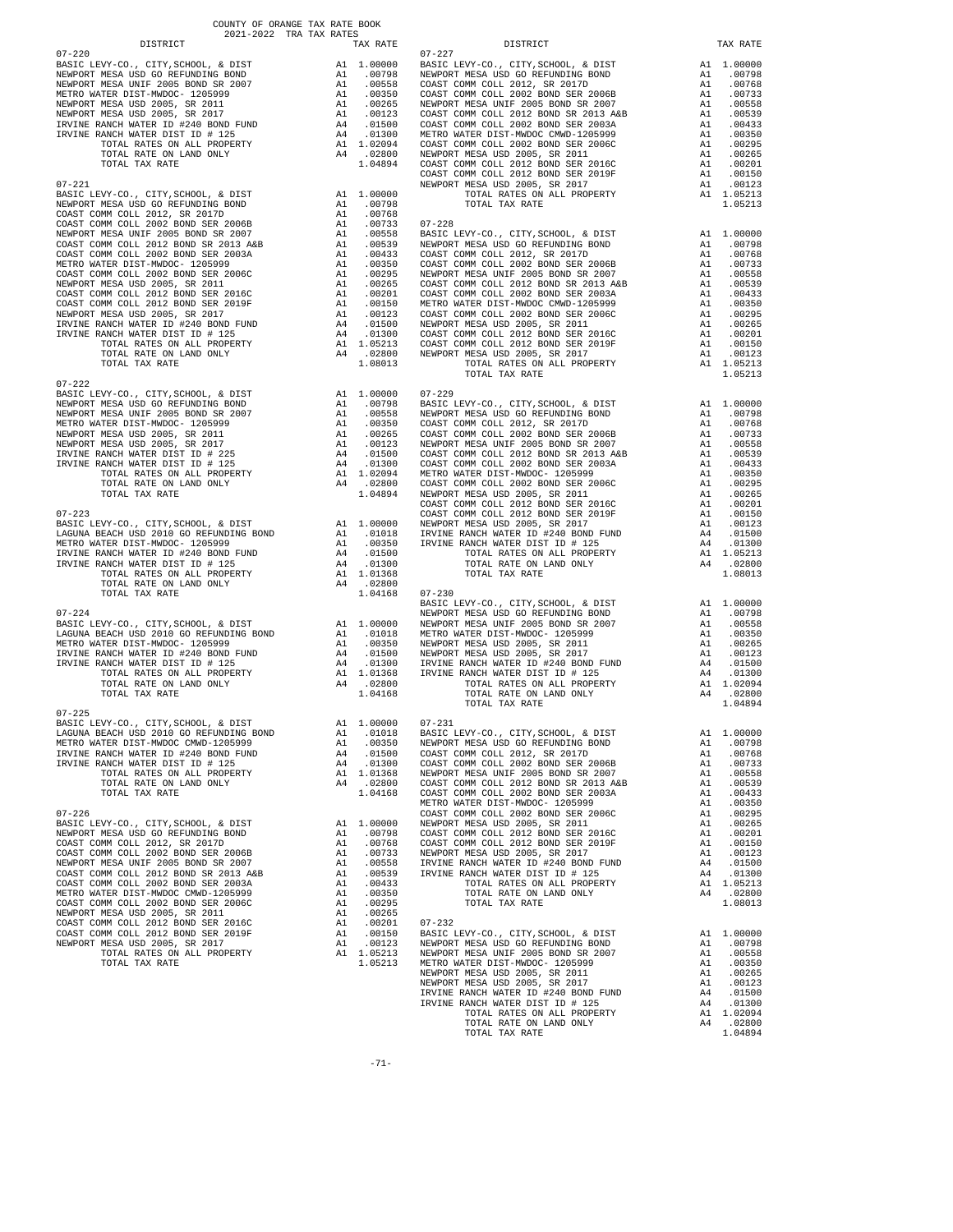|                                                                                                                                                                                                                                                                                                                                                                                                                                                | COUNTY OF ORANGE TAX RATE BOOK<br>2021-2022 TRA TAX RATES |    |                                                                                                                                                                                                                                                      |                                |
|------------------------------------------------------------------------------------------------------------------------------------------------------------------------------------------------------------------------------------------------------------------------------------------------------------------------------------------------------------------------------------------------------------------------------------------------|-----------------------------------------------------------|----|------------------------------------------------------------------------------------------------------------------------------------------------------------------------------------------------------------------------------------------------------|--------------------------------|
| DISTRICT                                                                                                                                                                                                                                                                                                                                                                                                                                       |                                                           |    | TAX RATE                                                                                                                                                                                                                                             |                                |
| $07 - 233$<br>BASIC LEVY-CO., CITY, SCHOOL, & DIST                                                                                                                                                                                                                                                                                                                                                                                             |                                                           |    |                                                                                                                                                                                                                                                      | $07 - 239$                     |
| NEWPORT MESA USD GO REFUNDING BOND                                                                                                                                                                                                                                                                                                                                                                                                             |                                                           |    |                                                                                                                                                                                                                                                      |                                |
|                                                                                                                                                                                                                                                                                                                                                                                                                                                |                                                           |    |                                                                                                                                                                                                                                                      |                                |
|                                                                                                                                                                                                                                                                                                                                                                                                                                                |                                                           |    |                                                                                                                                                                                                                                                      |                                |
|                                                                                                                                                                                                                                                                                                                                                                                                                                                |                                                           |    |                                                                                                                                                                                                                                                      |                                |
| NEWPORT MESA USD 2005, SR 2017<br>IRVINE RANCH WATER DIST ID # 225                                                                                                                                                                                                                                                                                                                                                                             |                                                           |    |                                                                                                                                                                                                                                                      |                                |
| IRVINE RANCH WATER DIST ID # 225                                                                                                                                                                                                                                                                                                                                                                                                               |                                                           |    |                                                                                                                                                                                                                                                      |                                |
|                                                                                                                                                                                                                                                                                                                                                                                                                                                |                                                           |    |                                                                                                                                                                                                                                                      |                                |
|                                                                                                                                                                                                                                                                                                                                                                                                                                                |                                                           |    |                                                                                                                                                                                                                                                      |                                |
| TOTAL TAX RATE<br>$07 - 234$                                                                                                                                                                                                                                                                                                                                                                                                                   |                                                           |    | 1.04894                                                                                                                                                                                                                                              | $07 - 240$                     |
| $\begin{tabular}{l c c c c} \multicolumn{1}{c}{\textbf{RASTC }} \multicolumn{1}{c}{\textbf{BASIC }} \multicolumn{1}{c}{\textbf{LEVY-C0.}} & $\mathcal{C}TTY$, $\mathcal{SC}40$ \\ \multicolumn{1}{c}{\textbf{NEWPORT}} & \textbf{MESY} & $\mathcal{C}0$ & $\mathcal{C}1$ & $\mathcal{C}1$ & $\mathcal{C}1$ & $\mathcal{C}1$ & $\mathcal{C}1$ \\ \multicolumn{1}{c}{\textbf{NEWPORT}} & \textbf{MESY} & $\mathcal{C}01$ & $\mathcal{C}10$ & $\$ |                                                           |    |                                                                                                                                                                                                                                                      |                                |
|                                                                                                                                                                                                                                                                                                                                                                                                                                                |                                                           |    |                                                                                                                                                                                                                                                      |                                |
|                                                                                                                                                                                                                                                                                                                                                                                                                                                |                                                           |    |                                                                                                                                                                                                                                                      |                                |
|                                                                                                                                                                                                                                                                                                                                                                                                                                                |                                                           |    |                                                                                                                                                                                                                                                      |                                |
|                                                                                                                                                                                                                                                                                                                                                                                                                                                |                                                           |    |                                                                                                                                                                                                                                                      |                                |
|                                                                                                                                                                                                                                                                                                                                                                                                                                                |                                                           |    |                                                                                                                                                                                                                                                      |                                |
|                                                                                                                                                                                                                                                                                                                                                                                                                                                |                                                           |    |                                                                                                                                                                                                                                                      |                                |
|                                                                                                                                                                                                                                                                                                                                                                                                                                                |                                                           |    |                                                                                                                                                                                                                                                      |                                |
| TOTAL TAX RATE                                                                                                                                                                                                                                                                                                                                                                                                                                 |                                                           |    | 1.03394 07-241                                                                                                                                                                                                                                       | BASIC L                        |
| $07 - 235$                                                                                                                                                                                                                                                                                                                                                                                                                                     |                                                           |    |                                                                                                                                                                                                                                                      | NEWPORT                        |
|                                                                                                                                                                                                                                                                                                                                                                                                                                                |                                                           |    |                                                                                                                                                                                                                                                      |                                |
|                                                                                                                                                                                                                                                                                                                                                                                                                                                |                                                           |    |                                                                                                                                                                                                                                                      |                                |
|                                                                                                                                                                                                                                                                                                                                                                                                                                                |                                                           |    |                                                                                                                                                                                                                                                      |                                |
|                                                                                                                                                                                                                                                                                                                                                                                                                                                |                                                           |    |                                                                                                                                                                                                                                                      |                                |
|                                                                                                                                                                                                                                                                                                                                                                                                                                                |                                                           |    |                                                                                                                                                                                                                                                      |                                |
|                                                                                                                                                                                                                                                                                                                                                                                                                                                |                                                           |    |                                                                                                                                                                                                                                                      |                                |
|                                                                                                                                                                                                                                                                                                                                                                                                                                                |                                                           |    |                                                                                                                                                                                                                                                      |                                |
|                                                                                                                                                                                                                                                                                                                                                                                                                                                |                                                           |    |                                                                                                                                                                                                                                                      |                                |
|                                                                                                                                                                                                                                                                                                                                                                                                                                                |                                                           |    |                                                                                                                                                                                                                                                      |                                |
|                                                                                                                                                                                                                                                                                                                                                                                                                                                |                                                           |    |                                                                                                                                                                                                                                                      |                                |
|                                                                                                                                                                                                                                                                                                                                                                                                                                                |                                                           |    |                                                                                                                                                                                                                                                      |                                |
|                                                                                                                                                                                                                                                                                                                                                                                                                                                |                                                           |    |                                                                                                                                                                                                                                                      |                                |
|                                                                                                                                                                                                                                                                                                                                                                                                                                                |                                                           |    |                                                                                                                                                                                                                                                      | NEWPORT                        |
| $07 - 236$                                                                                                                                                                                                                                                                                                                                                                                                                                     |                                                           |    |                                                                                                                                                                                                                                                      |                                |
| BASIC LEVY-CO., CITY, SCHOOL, & DIST<br>NEWPORT MESA USD GO REFUNDING BOND                                                                                                                                                                                                                                                                                                                                                                     |                                                           |    | A1 1.00000                                                                                                                                                                                                                                           |                                |
|                                                                                                                                                                                                                                                                                                                                                                                                                                                |                                                           |    |                                                                                                                                                                                                                                                      |                                |
|                                                                                                                                                                                                                                                                                                                                                                                                                                                |                                                           |    |                                                                                                                                                                                                                                                      |                                |
|                                                                                                                                                                                                                                                                                                                                                                                                                                                |                                                           |    |                                                                                                                                                                                                                                                      |                                |
|                                                                                                                                                                                                                                                                                                                                                                                                                                                |                                                           |    |                                                                                                                                                                                                                                                      |                                |
|                                                                                                                                                                                                                                                                                                                                                                                                                                                |                                                           |    |                                                                                                                                                                                                                                                      |                                |
|                                                                                                                                                                                                                                                                                                                                                                                                                                                |                                                           |    |                                                                                                                                                                                                                                                      |                                |
|                                                                                                                                                                                                                                                                                                                                                                                                                                                |                                                           |    |                                                                                                                                                                                                                                                      |                                |
|                                                                                                                                                                                                                                                                                                                                                                                                                                                |                                                           |    |                                                                                                                                                                                                                                                      |                                |
|                                                                                                                                                                                                                                                                                                                                                                                                                                                |                                                           |    |                                                                                                                                                                                                                                                      |                                |
|                                                                                                                                                                                                                                                                                                                                                                                                                                                |                                                           |    |                                                                                                                                                                                                                                                      |                                |
|                                                                                                                                                                                                                                                                                                                                                                                                                                                |                                                           |    |                                                                                                                                                                                                                                                      |                                |
|                                                                                                                                                                                                                                                                                                                                                                                                                                                |                                                           |    |                                                                                                                                                                                                                                                      |                                |
|                                                                                                                                                                                                                                                                                                                                                                                                                                                |                                                           |    |                                                                                                                                                                                                                                                      |                                |
|                                                                                                                                                                                                                                                                                                                                                                                                                                                |                                                           |    |                                                                                                                                                                                                                                                      | NEWPORT                        |
| $07 - 237$                                                                                                                                                                                                                                                                                                                                                                                                                                     |                                                           |    |                                                                                                                                                                                                                                                      | IRVINE                         |
|                                                                                                                                                                                                                                                                                                                                                                                                                                                |                                                           |    |                                                                                                                                                                                                                                                      |                                |
|                                                                                                                                                                                                                                                                                                                                                                                                                                                |                                                           |    |                                                                                                                                                                                                                                                      |                                |
|                                                                                                                                                                                                                                                                                                                                                                                                                                                |                                                           |    |                                                                                                                                                                                                                                                      |                                |
|                                                                                                                                                                                                                                                                                                                                                                                                                                                |                                                           |    |                                                                                                                                                                                                                                                      |                                |
| COAST COMM COLL 2012 BOND SR 2013 A&B                                                                                                                                                                                                                                                                                                                                                                                                          |                                                           | A1 | .00539                                                                                                                                                                                                                                               | $07 - 245$                     |
| COAST COMM COLL 2002 BOND SER 2003A                                                                                                                                                                                                                                                                                                                                                                                                            |                                                           | A1 | .00433                                                                                                                                                                                                                                               | BASIC L<br>LAGUNA              |
| METRO WATER DIST-MWDOC CMWD-1205999<br>COAST COMM COLL 2002 BOND SER 2006C                                                                                                                                                                                                                                                                                                                                                                     |                                                           | A1 | .00350                                                                                                                                                                                                                                               |                                |
| NEWPORT MESA USD 2005, SR 2011                                                                                                                                                                                                                                                                                                                                                                                                                 |                                                           |    | A1.00295<br>A1.00265                                                                                                                                                                                                                                 | METRO W<br>IRVINE <sup>"</sup> |
| COAST COMM COLL 2012 BOND SER 2016C                                                                                                                                                                                                                                                                                                                                                                                                            |                                                           |    | A1 .00201                                                                                                                                                                                                                                            | IRVINE                         |
| COAST COMM COLL 2012 BOND SER 2019F                                                                                                                                                                                                                                                                                                                                                                                                            |                                                           | A1 | .00150                                                                                                                                                                                                                                               |                                |
| NEWPORT MESA USD 2005, SR 2017                                                                                                                                                                                                                                                                                                                                                                                                                 |                                                           | A1 | .00123                                                                                                                                                                                                                                               |                                |
| TOTAL RATES ON ALL PROPERTY<br>TOTAL TAX RATE                                                                                                                                                                                                                                                                                                                                                                                                  |                                                           |    | A1 1.05213<br>1.05213                                                                                                                                                                                                                                |                                |
|                                                                                                                                                                                                                                                                                                                                                                                                                                                |                                                           |    |                                                                                                                                                                                                                                                      | $07 - 901$                     |
| $07 - 238$                                                                                                                                                                                                                                                                                                                                                                                                                                     |                                                           |    |                                                                                                                                                                                                                                                      | BASIC L                        |
| BASIC LEVY-CO., CITY, SCHOOL, & DIST                                                                                                                                                                                                                                                                                                                                                                                                           |                                                           | A1 | 1.00000                                                                                                                                                                                                                                              | NEWPORT                        |
| NEWPORT MESA USD GO REFUNDING BOND<br>COAST COMM COLL 2012, SR 2017D                                                                                                                                                                                                                                                                                                                                                                           |                                                           |    |                                                                                                                                                                                                                                                      |                                |
| COAST COMM COLL 2002 BOND SER 2006B                                                                                                                                                                                                                                                                                                                                                                                                            |                                                           |    |                                                                                                                                                                                                                                                      |                                |
| NEWPORT MESA UNIF 2005 BOND SR 2007                                                                                                                                                                                                                                                                                                                                                                                                            |                                                           |    | AL 1.00000 NEWFORT<br>Al 0.0798 COAST C<br>Al 0.0768 COAST C<br>Al 0.0763 NEWFORT<br>Al 0.0558 COAST C<br>Al 0.0559 COAST C<br>Al 0.0350 NEWFORT<br>Al 0.0295 COAST C<br>Al 0.0295 COAST C<br>Al 0.0295 COAST C<br>Al 0.0295 COAST C<br>Al 0.0295 CO |                                |
| COAST COMM COLL 2012 BOND SR 2013 A&B                                                                                                                                                                                                                                                                                                                                                                                                          |                                                           |    |                                                                                                                                                                                                                                                      |                                |
| COAST COMM COLL 2002 BOND SER 2003A                                                                                                                                                                                                                                                                                                                                                                                                            |                                                           |    |                                                                                                                                                                                                                                                      |                                |
| METRO WATER DIST-MWDOC CMWD-1205999<br>COAST COMM COLL 2002 BOND SER 2006C                                                                                                                                                                                                                                                                                                                                                                     |                                                           |    |                                                                                                                                                                                                                                                      |                                |
| NEWPORT MESA USD 2005, SR 2011                                                                                                                                                                                                                                                                                                                                                                                                                 |                                                           |    |                                                                                                                                                                                                                                                      |                                |
| COAST COMM COLL 2012 BOND SER 2016C                                                                                                                                                                                                                                                                                                                                                                                                            |                                                           | A1 | .00201                                                                                                                                                                                                                                               | NEWPORT                        |
| COAST COMM COLL 2012 BOND SER 2019F                                                                                                                                                                                                                                                                                                                                                                                                            |                                                           | A1 | .00150                                                                                                                                                                                                                                               |                                |
| NEWPORT MESA USD 2005, SR 2017                                                                                                                                                                                                                                                                                                                                                                                                                 |                                                           | A1 | .00123                                                                                                                                                                                                                                               |                                |
| IRVINE RANCH WATER DIST ID # 225<br>IRVINE RANCH WATER DIST ID # 125                                                                                                                                                                                                                                                                                                                                                                           |                                                           | A4 | A4 .01500<br>.01300                                                                                                                                                                                                                                  |                                |
| TOTAL RATES ON ALL PROPERTY                                                                                                                                                                                                                                                                                                                                                                                                                    |                                                           |    | A1 1.05213                                                                                                                                                                                                                                           |                                |
| TOTAL RATE ON LAND ONLY                                                                                                                                                                                                                                                                                                                                                                                                                        |                                                           | A4 | .02800                                                                                                                                                                                                                                               |                                |
| TOTAL TAX RATE                                                                                                                                                                                                                                                                                                                                                                                                                                 |                                                           |    | 1.08013                                                                                                                                                                                                                                              |                                |

| DISTRICT   | ZUZI-ZUZZ IRA IAA RAILD | TAX RATE | DISTRICT                                                                                                                                                                                                                                                                       | TAX RATE |
|------------|-------------------------|----------|--------------------------------------------------------------------------------------------------------------------------------------------------------------------------------------------------------------------------------------------------------------------------------|----------|
| $07 - 233$ |                         |          | $07 - 239$<br>$\begin{array}{ccccccccc} 0.7-234 & 0.14-0.14 & 0.14-0.14 & 0.14-0.14 & 0.14-0.14 & 0.14-0.14 & 0.14-0.14 & 0.14-0.14 & 0.14-0.14 & 0.14-0.14 & 0.14-0.14 & 0.14-0.14 & 0.14-0.14 & 0.14-0.14 & 0.14-0.14 & 0.14-0.14 & 0.14-0.14 & 0.14-0.14 & 0.14-0.14 & 0.1$ |          |
|            |                         |          |                                                                                                                                                                                                                                                                                |          |
|            |                         |          |                                                                                                                                                                                                                                                                                |          |
|            |                         |          |                                                                                                                                                                                                                                                                                |          |
|            |                         |          |                                                                                                                                                                                                                                                                                |          |
|            |                         |          |                                                                                                                                                                                                                                                                                |          |
|            |                         |          |                                                                                                                                                                                                                                                                                |          |
|            |                         |          |                                                                                                                                                                                                                                                                                |          |
|            |                         |          |                                                                                                                                                                                                                                                                                |          |
|            |                         |          |                                                                                                                                                                                                                                                                                |          |
|            |                         |          |                                                                                                                                                                                                                                                                                |          |
|            |                         |          |                                                                                                                                                                                                                                                                                |          |
|            |                         |          |                                                                                                                                                                                                                                                                                |          |
|            |                         |          |                                                                                                                                                                                                                                                                                |          |
|            |                         |          |                                                                                                                                                                                                                                                                                |          |
|            |                         |          |                                                                                                                                                                                                                                                                                |          |
|            |                         |          |                                                                                                                                                                                                                                                                                |          |
|            |                         |          |                                                                                                                                                                                                                                                                                |          |
|            |                         |          |                                                                                                                                                                                                                                                                                |          |
|            |                         |          |                                                                                                                                                                                                                                                                                |          |
|            |                         |          |                                                                                                                                                                                                                                                                                |          |
|            |                         |          |                                                                                                                                                                                                                                                                                |          |
|            |                         |          |                                                                                                                                                                                                                                                                                |          |
|            |                         |          |                                                                                                                                                                                                                                                                                |          |
|            |                         |          |                                                                                                                                                                                                                                                                                |          |
|            |                         |          |                                                                                                                                                                                                                                                                                |          |
|            |                         |          |                                                                                                                                                                                                                                                                                |          |
|            |                         |          |                                                                                                                                                                                                                                                                                |          |
|            |                         |          |                                                                                                                                                                                                                                                                                |          |
|            |                         |          |                                                                                                                                                                                                                                                                                |          |
|            |                         |          |                                                                                                                                                                                                                                                                                |          |
|            |                         |          |                                                                                                                                                                                                                                                                                |          |
|            |                         |          |                                                                                                                                                                                                                                                                                |          |
|            |                         |          |                                                                                                                                                                                                                                                                                |          |
|            |                         |          |                                                                                                                                                                                                                                                                                |          |
|            |                         |          |                                                                                                                                                                                                                                                                                |          |
|            |                         |          |                                                                                                                                                                                                                                                                                |          |
|            |                         |          |                                                                                                                                                                                                                                                                                |          |
|            |                         |          |                                                                                                                                                                                                                                                                                |          |
|            |                         |          |                                                                                                                                                                                                                                                                                |          |
|            |                         |          |                                                                                                                                                                                                                                                                                |          |
|            |                         |          |                                                                                                                                                                                                                                                                                |          |
|            |                         |          |                                                                                                                                                                                                                                                                                |          |
|            |                         |          |                                                                                                                                                                                                                                                                                |          |
|            |                         |          |                                                                                                                                                                                                                                                                                |          |
|            |                         |          |                                                                                                                                                                                                                                                                                |          |
|            |                         |          |                                                                                                                                                                                                                                                                                |          |
|            |                         |          | The state of Mathematics and Atlantach Conserver and the state of the state of the state of the state of the state of the state of the state of the state of the state of the state of the state of the state of the state of                                                  |          |
|            |                         |          |                                                                                                                                                                                                                                                                                |          |
|            |                         |          |                                                                                                                                                                                                                                                                                |          |
|            |                         |          |                                                                                                                                                                                                                                                                                |          |
|            |                         |          |                                                                                                                                                                                                                                                                                |          |
|            |                         |          |                                                                                                                                                                                                                                                                                |          |
|            |                         |          |                                                                                                                                                                                                                                                                                |          |
|            |                         |          |                                                                                                                                                                                                                                                                                |          |
|            |                         |          |                                                                                                                                                                                                                                                                                |          |
|            |                         |          |                                                                                                                                                                                                                                                                                |          |
|            |                         |          |                                                                                                                                                                                                                                                                                |          |
|            |                         |          |                                                                                                                                                                                                                                                                                |          |
|            |                         |          |                                                                                                                                                                                                                                                                                |          |
|            |                         |          |                                                                                                                                                                                                                                                                                |          |
|            |                         |          |                                                                                                                                                                                                                                                                                |          |
|            |                         |          |                                                                                                                                                                                                                                                                                |          |
|            |                         |          |                                                                                                                                                                                                                                                                                |          |
|            |                         |          |                                                                                                                                                                                                                                                                                |          |
|            |                         |          |                                                                                                                                                                                                                                                                                |          |
|            |                         |          |                                                                                                                                                                                                                                                                                |          |
|            |                         |          |                                                                                                                                                                                                                                                                                |          |
|            |                         |          |                                                                                                                                                                                                                                                                                |          |
|            |                         |          |                                                                                                                                                                                                                                                                                |          |
|            |                         |          |                                                                                                                                                                                                                                                                                |          |
|            |                         |          |                                                                                                                                                                                                                                                                                |          |
|            |                         |          |                                                                                                                                                                                                                                                                                |          |
|            |                         |          |                                                                                                                                                                                                                                                                                |          |
|            |                         |          |                                                                                                                                                                                                                                                                                |          |
|            |                         |          |                                                                                                                                                                                                                                                                                |          |
|            |                         |          |                                                                                                                                                                                                                                                                                |          |
|            |                         |          |                                                                                                                                                                                                                                                                                |          |
|            |                         |          |                                                                                                                                                                                                                                                                                |          |
|            |                         |          |                                                                                                                                                                                                                                                                                |          |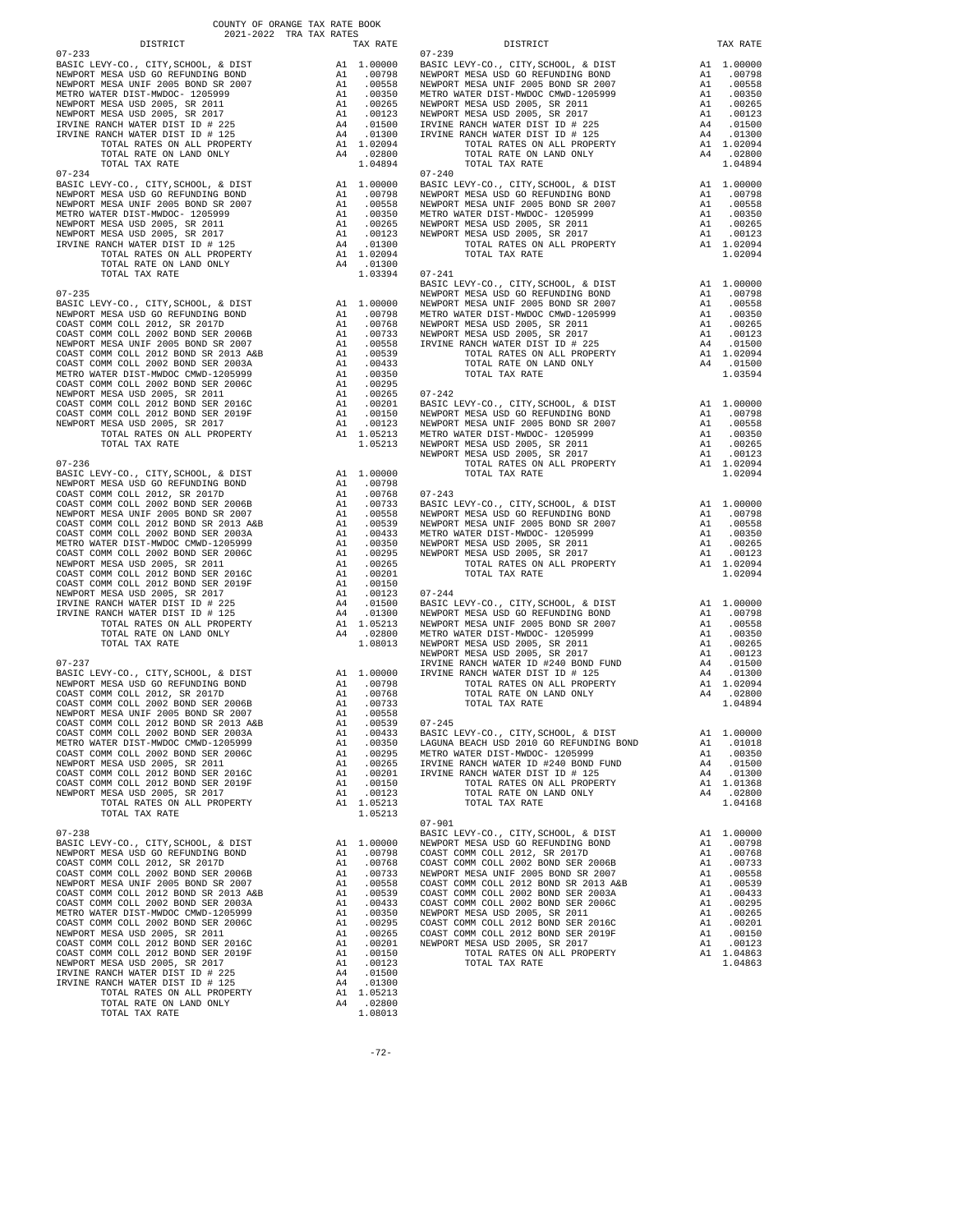| 2021-2022 TRA TAX RATES<br>DISTRICT | TAX RATE | DISTRICT | TAX RATE |
|-------------------------------------|----------|----------|----------|
|                                     |          |          |          |
|                                     |          |          |          |
|                                     |          |          |          |
|                                     |          |          |          |
|                                     |          |          |          |
|                                     |          |          |          |
|                                     |          |          |          |
|                                     |          |          |          |
|                                     |          |          |          |
|                                     |          |          |          |
|                                     |          |          |          |
|                                     |          |          |          |
|                                     |          |          |          |
|                                     |          |          |          |
|                                     |          |          |          |
|                                     |          |          |          |
|                                     |          |          |          |
|                                     |          |          |          |
|                                     |          |          |          |
|                                     |          |          |          |
|                                     |          |          |          |
|                                     |          |          |          |
|                                     |          |          |          |
|                                     |          |          |          |
|                                     |          |          |          |
|                                     |          |          |          |
|                                     |          |          |          |
|                                     |          |          |          |
|                                     |          |          |          |
|                                     |          |          |          |
|                                     |          |          |          |
|                                     |          |          |          |
|                                     |          |          |          |
|                                     |          |          |          |
|                                     |          |          |          |
|                                     |          |          |          |
|                                     |          |          |          |
|                                     |          |          |          |
|                                     |          |          |          |
|                                     |          |          |          |
|                                     |          |          |          |
|                                     |          |          |          |
|                                     |          |          |          |
|                                     |          |          |          |
|                                     |          |          |          |
|                                     |          |          |          |
|                                     |          |          |          |
|                                     |          |          |          |
|                                     |          |          |          |
|                                     |          |          |          |
|                                     |          |          |          |
|                                     |          |          |          |
|                                     |          |          |          |
|                                     |          |          |          |
|                                     |          |          |          |
|                                     |          |          |          |
|                                     |          |          |          |
|                                     |          |          |          |
|                                     |          |          |          |
|                                     |          |          |          |
|                                     |          |          |          |
|                                     |          |          |          |
|                                     |          |          |          |
|                                     |          |          |          |
|                                     |          |          |          |
|                                     |          |          |          |
|                                     |          |          |          |
|                                     |          |          |          |
|                                     |          |          |          |
|                                     |          |          |          |
|                                     |          |          |          |
|                                     |          |          |          |
|                                     |          |          |          |
|                                     |          |          |          |
|                                     |          |          |          |
|                                     |          |          |          |

-73-

TOTAL TAX RATE 1.04658

COUNTY OF ORANGE TAX RATE BOOK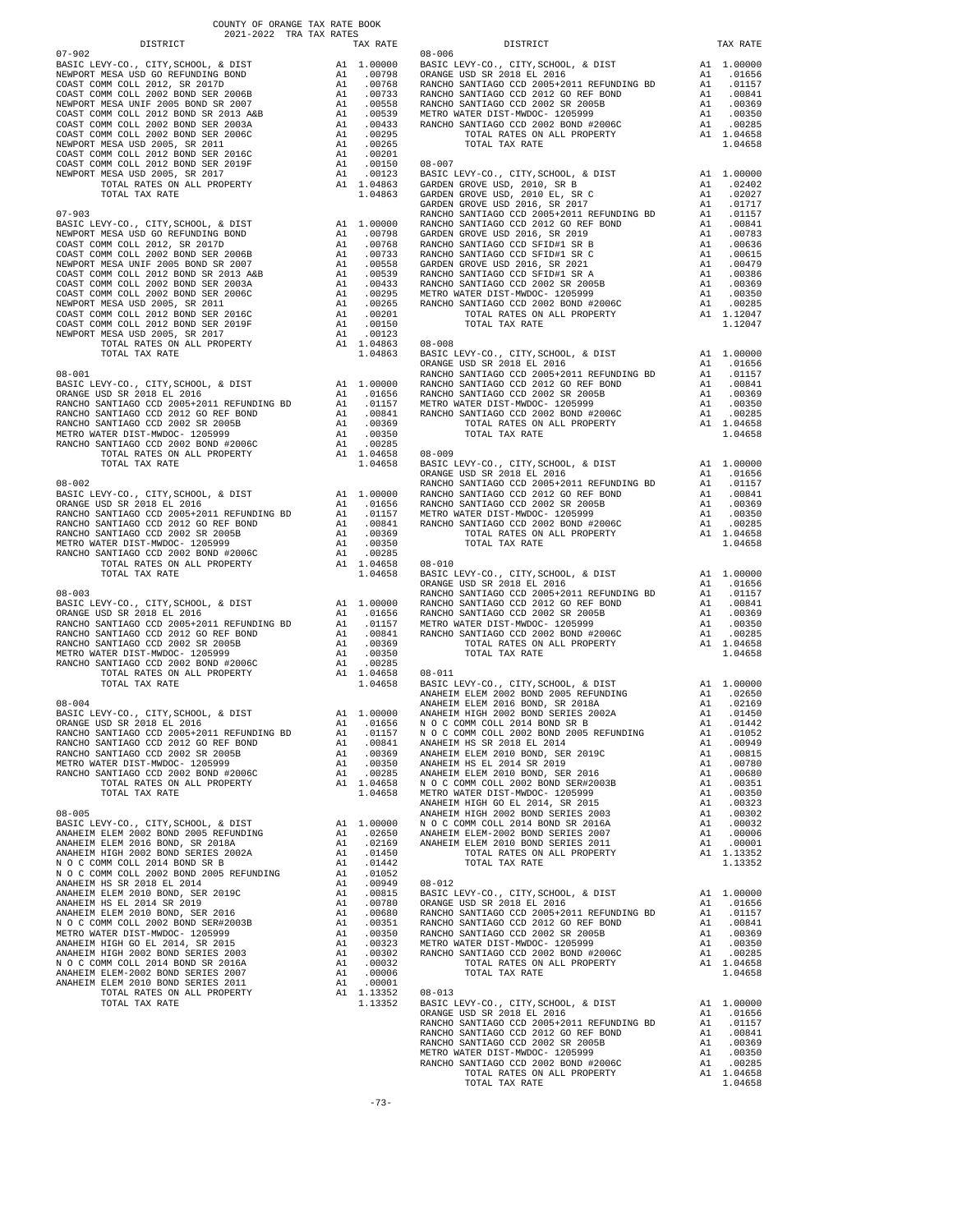| COUNTY OF ORANGE TAX RATE BOOK<br>$2021-2022 \quad \text{TRA TAX RATES}$ DISTRICT $2021-2022 \quad \text{TRA TAX RATES}$                                                                                                                                                                                                                                                           |          |                        |          |
|------------------------------------------------------------------------------------------------------------------------------------------------------------------------------------------------------------------------------------------------------------------------------------------------------------------------------------------------------------------------------------|----------|------------------------|----------|
| $08 - 014$                                                                                                                                                                                                                                                                                                                                                                         | TAX RATE | DISTRICT<br>$08 - 022$ | TAX RATE |
|                                                                                                                                                                                                                                                                                                                                                                                    |          |                        |          |
|                                                                                                                                                                                                                                                                                                                                                                                    |          |                        |          |
| $08 - 017$                                                                                                                                                                                                                                                                                                                                                                         |          | $08 - 025$             |          |
|                                                                                                                                                                                                                                                                                                                                                                                    |          |                        |          |
|                                                                                                                                                                                                                                                                                                                                                                                    |          |                        |          |
|                                                                                                                                                                                                                                                                                                                                                                                    |          |                        |          |
| $\begin{tabular}{l c c c c c} \multicolumn{4}{c}{AMAEEM} & HIGH 60 EL & 2014 \; , SR & 2015 \\ \multicolumn{4}{c}{AMAEEM} & HIGH & 2002 BOND SERIES & 2003 & \multicolumn{4}{c}{A1} & .00302 & \multicolumn{4}{c}{\no1014} & 00001 & \multicolumn{4}{c}{\no1014} & 00000 & \multicolumn{4}{c}{\no1014} & 00000 & \multicolumn{4}{c}{\no1014} & 00000 & \multicolumn{4}{c}{\no1014$ |          |                        |          |
|                                                                                                                                                                                                                                                                                                                                                                                    |          |                        |          |
|                                                                                                                                                                                                                                                                                                                                                                                    |          |                        |          |
|                                                                                                                                                                                                                                                                                                                                                                                    | $-74-$   |                        |          |
|                                                                                                                                                                                                                                                                                                                                                                                    |          |                        |          |

-74-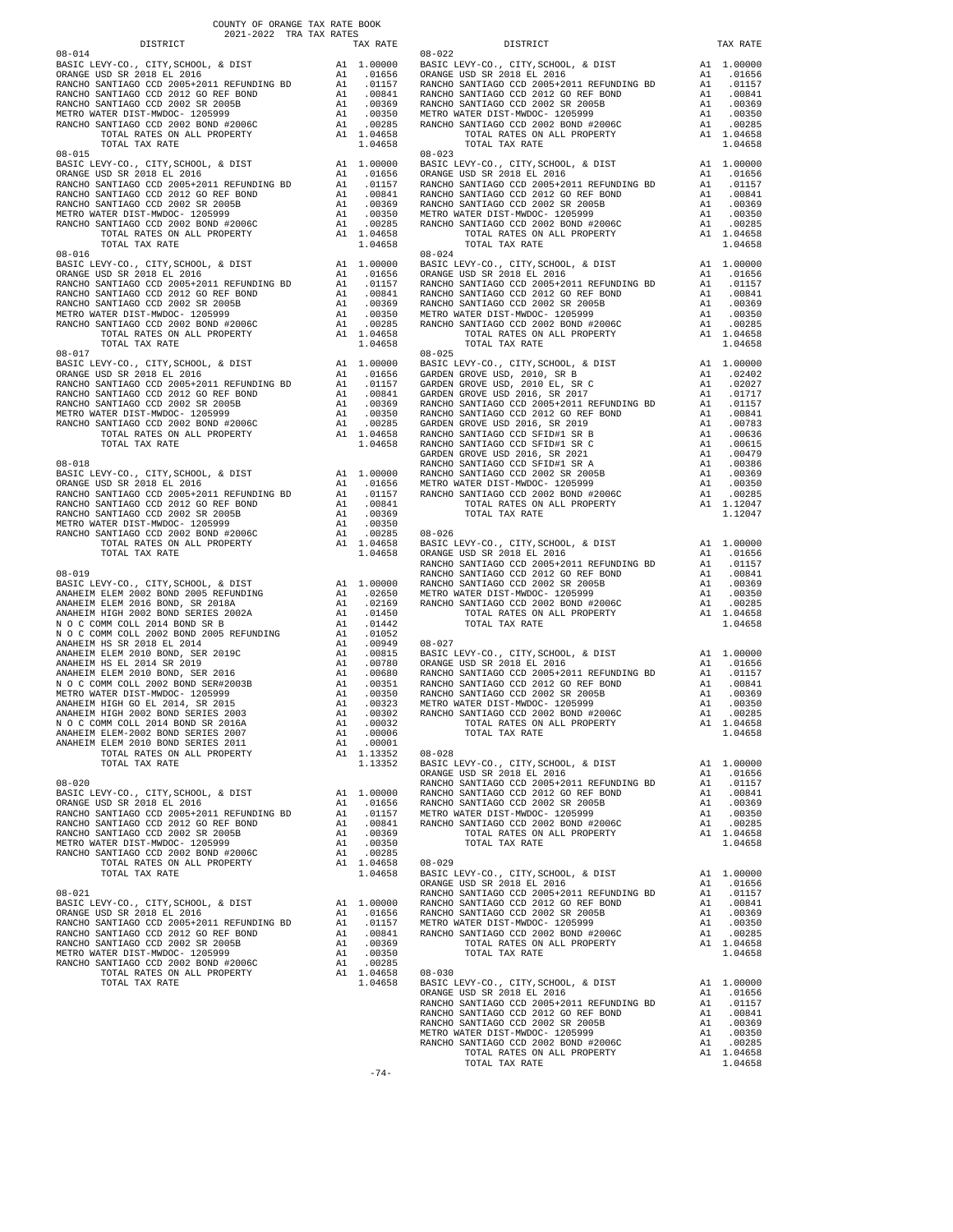| 2021-2022 TRA TAX RATES                                           |          |                                                                                                                                                                                                                                                                                                                     |          |
|-------------------------------------------------------------------|----------|---------------------------------------------------------------------------------------------------------------------------------------------------------------------------------------------------------------------------------------------------------------------------------------------------------------------|----------|
| DISTRICT<br>$08 - 031$                                            | TAX RATE | DISTRICT<br>$08 - 040$                                                                                                                                                                                                                                                                                              | TAX RATE |
|                                                                   |          |                                                                                                                                                                                                                                                                                                                     |          |
|                                                                   |          |                                                                                                                                                                                                                                                                                                                     |          |
|                                                                   |          |                                                                                                                                                                                                                                                                                                                     |          |
|                                                                   |          |                                                                                                                                                                                                                                                                                                                     |          |
|                                                                   |          |                                                                                                                                                                                                                                                                                                                     |          |
|                                                                   |          |                                                                                                                                                                                                                                                                                                                     |          |
|                                                                   |          |                                                                                                                                                                                                                                                                                                                     |          |
|                                                                   |          |                                                                                                                                                                                                                                                                                                                     |          |
| $08 - 032$                                                        |          | $08 - 041$                                                                                                                                                                                                                                                                                                          |          |
|                                                                   |          |                                                                                                                                                                                                                                                                                                                     |          |
|                                                                   |          |                                                                                                                                                                                                                                                                                                                     |          |
|                                                                   |          |                                                                                                                                                                                                                                                                                                                     |          |
|                                                                   |          |                                                                                                                                                                                                                                                                                                                     |          |
|                                                                   |          |                                                                                                                                                                                                                                                                                                                     |          |
|                                                                   |          |                                                                                                                                                                                                                                                                                                                     |          |
|                                                                   |          |                                                                                                                                                                                                                                                                                                                     |          |
|                                                                   |          |                                                                                                                                                                                                                                                                                                                     |          |
|                                                                   |          | $\begin{tabular}{0.933\textwidth} \hline 0.932\text{ $101$} $100000$ & 0.941\text{ $100000}$ & 0.941\text{ $100000}$ & 0.941\text{ $100000}$ & 0.941\text{ $100000}$ & 0.941\text{ $100000}$ & 0.941\text{ $100000}$ & 0.941\text{ $100000}$ & 0.941\text{ $100000}$ & 0.941\text{ $100000}$ & 0.941\text{ $100000$ |          |
|                                                                   |          |                                                                                                                                                                                                                                                                                                                     |          |
|                                                                   |          |                                                                                                                                                                                                                                                                                                                     |          |
|                                                                   |          |                                                                                                                                                                                                                                                                                                                     |          |
|                                                                   |          |                                                                                                                                                                                                                                                                                                                     |          |
|                                                                   |          |                                                                                                                                                                                                                                                                                                                     |          |
|                                                                   |          |                                                                                                                                                                                                                                                                                                                     |          |
|                                                                   |          |                                                                                                                                                                                                                                                                                                                     |          |
|                                                                   |          |                                                                                                                                                                                                                                                                                                                     |          |
| $08 - 034$                                                        |          | $08 - 043$                                                                                                                                                                                                                                                                                                          |          |
|                                                                   |          |                                                                                                                                                                                                                                                                                                                     |          |
|                                                                   |          |                                                                                                                                                                                                                                                                                                                     |          |
|                                                                   |          |                                                                                                                                                                                                                                                                                                                     |          |
|                                                                   |          |                                                                                                                                                                                                                                                                                                                     |          |
|                                                                   |          |                                                                                                                                                                                                                                                                                                                     |          |
|                                                                   |          |                                                                                                                                                                                                                                                                                                                     |          |
|                                                                   |          |                                                                                                                                                                                                                                                                                                                     |          |
|                                                                   |          |                                                                                                                                                                                                                                                                                                                     |          |
| $08 - 035$                                                        |          | $08 - 044$                                                                                                                                                                                                                                                                                                          |          |
|                                                                   |          |                                                                                                                                                                                                                                                                                                                     |          |
|                                                                   |          |                                                                                                                                                                                                                                                                                                                     |          |
|                                                                   |          |                                                                                                                                                                                                                                                                                                                     |          |
|                                                                   |          |                                                                                                                                                                                                                                                                                                                     |          |
|                                                                   |          |                                                                                                                                                                                                                                                                                                                     |          |
|                                                                   |          |                                                                                                                                                                                                                                                                                                                     |          |
|                                                                   |          |                                                                                                                                                                                                                                                                                                                     |          |
|                                                                   |          |                                                                                                                                                                                                                                                                                                                     |          |
|                                                                   |          |                                                                                                                                                                                                                                                                                                                     |          |
|                                                                   |          |                                                                                                                                                                                                                                                                                                                     |          |
|                                                                   |          |                                                                                                                                                                                                                                                                                                                     |          |
|                                                                   |          |                                                                                                                                                                                                                                                                                                                     |          |
|                                                                   |          |                                                                                                                                                                                                                                                                                                                     |          |
|                                                                   |          |                                                                                                                                                                                                                                                                                                                     |          |
|                                                                   |          |                                                                                                                                                                                                                                                                                                                     |          |
|                                                                   |          |                                                                                                                                                                                                                                                                                                                     |          |
|                                                                   |          |                                                                                                                                                                                                                                                                                                                     |          |
| TOTAL TAX RATE                                                    | 1.04658  | TOTAL TAX RATE                                                                                                                                                                                                                                                                                                      | 1.04658  |
| $08 - 037$                                                        |          | $08 - 046$                                                                                                                                                                                                                                                                                                          |          |
|                                                                   |          |                                                                                                                                                                                                                                                                                                                     |          |
|                                                                   |          |                                                                                                                                                                                                                                                                                                                     |          |
|                                                                   |          |                                                                                                                                                                                                                                                                                                                     |          |
|                                                                   |          |                                                                                                                                                                                                                                                                                                                     |          |
|                                                                   |          |                                                                                                                                                                                                                                                                                                                     |          |
|                                                                   |          |                                                                                                                                                                                                                                                                                                                     |          |
| $\overline{A1}$ 1.04658<br>1.04658<br>TOTAL RATES ON ALL PROPERTY |          | A1 1.04658<br>1 04658<br>$$\tt TOTAL$ RATES ON $$\tt TOTAL$$ TAX RATE $08-047$<br>TOTAL RATES ON ALL PROPERTY                                                                                                                                                                                                       |          |
| TOTAL TAX RATE<br>$08 - 038$                                      | 1.04658  |                                                                                                                                                                                                                                                                                                                     | 1.04658  |
|                                                                   |          |                                                                                                                                                                                                                                                                                                                     |          |
|                                                                   |          |                                                                                                                                                                                                                                                                                                                     |          |
|                                                                   |          |                                                                                                                                                                                                                                                                                                                     |          |
|                                                                   |          |                                                                                                                                                                                                                                                                                                                     |          |
|                                                                   |          |                                                                                                                                                                                                                                                                                                                     |          |
|                                                                   |          |                                                                                                                                                                                                                                                                                                                     |          |
|                                                                   |          |                                                                                                                                                                                                                                                                                                                     |          |
|                                                                   |          |                                                                                                                                                                                                                                                                                                                     |          |
| $08 - 039$                                                        |          | $08 - 048$                                                                                                                                                                                                                                                                                                          |          |
|                                                                   |          |                                                                                                                                                                                                                                                                                                                     |          |
|                                                                   |          |                                                                                                                                                                                                                                                                                                                     |          |
|                                                                   |          |                                                                                                                                                                                                                                                                                                                     |          |
|                                                                   |          |                                                                                                                                                                                                                                                                                                                     |          |
|                                                                   |          |                                                                                                                                                                                                                                                                                                                     |          |
|                                                                   |          |                                                                                                                                                                                                                                                                                                                     |          |
|                                                                   |          |                                                                                                                                                                                                                                                                                                                     |          |
|                                                                   |          |                                                                                                                                                                                                                                                                                                                     |          |
|                                                                   |          |                                                                                                                                                                                                                                                                                                                     |          |

-75-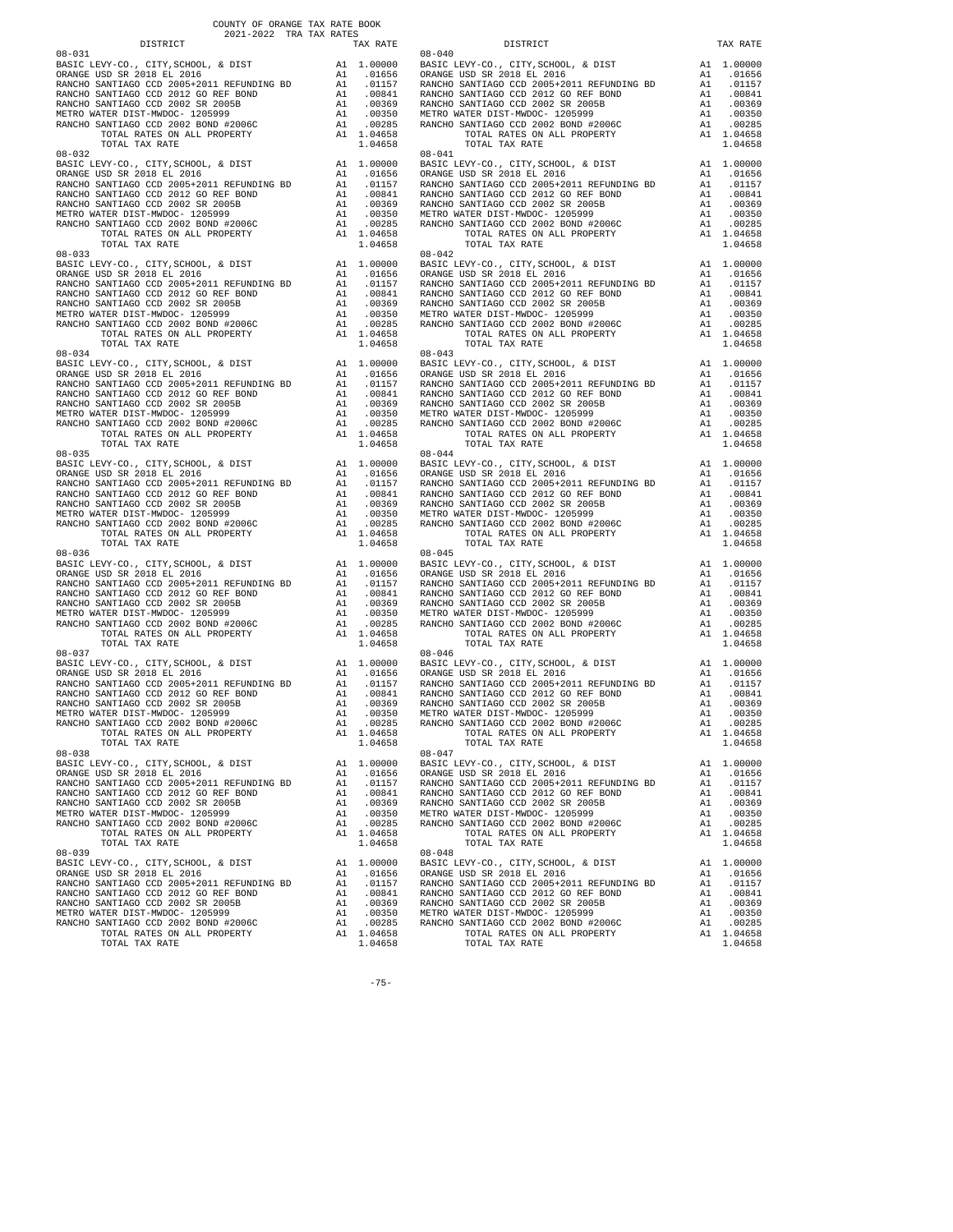| COUNTY OF ORANGE TAX RATE BOOK<br>2021-2022 TRA TAX RATES<br>$2021-2022 \quad \text{TRA TAX RATES}$ DISTRICT |          |                                                                                                                                                                                                                                                                                                                                                                                                                                                                                                                        |          |
|--------------------------------------------------------------------------------------------------------------|----------|------------------------------------------------------------------------------------------------------------------------------------------------------------------------------------------------------------------------------------------------------------------------------------------------------------------------------------------------------------------------------------------------------------------------------------------------------------------------------------------------------------------------|----------|
|                                                                                                              | TAX RATE | DISTRICT                                                                                                                                                                                                                                                                                                                                                                                                                                                                                                               | TAX RATE |
| $08 - 049$                                                                                                   |          | $08 - 058$                                                                                                                                                                                                                                                                                                                                                                                                                                                                                                             |          |
|                                                                                                              |          |                                                                                                                                                                                                                                                                                                                                                                                                                                                                                                                        |          |
|                                                                                                              |          |                                                                                                                                                                                                                                                                                                                                                                                                                                                                                                                        |          |
|                                                                                                              |          |                                                                                                                                                                                                                                                                                                                                                                                                                                                                                                                        |          |
|                                                                                                              |          |                                                                                                                                                                                                                                                                                                                                                                                                                                                                                                                        |          |
|                                                                                                              |          |                                                                                                                                                                                                                                                                                                                                                                                                                                                                                                                        |          |
|                                                                                                              |          |                                                                                                                                                                                                                                                                                                                                                                                                                                                                                                                        |          |
|                                                                                                              |          | $\begin{tabular}{0.85\textwidth} \begin{tabular}{0.85\textwidth} \begin{tabular}{0.85\textwidth} \begin{tabular}{0.85\textwidth} \begin{tabular}{0.85\textwidth} \begin{tabular}{0.85\textwidth} \begin{tabular}{0.85\textwidth} \begin{tabular}{0.85\textwidth} \begin{tabular}{0.85\textwidth} \begin{tabular}{0.85\textwidth} \begin{tabular}{0.85\textwidth} \begin{tabular}{0.85\textwidth} \begin{tabular}{0.85\textwidth} \begin{tabular}{0.85\textwidth} \begin{tabular}{0.85\textwidth} \begin{tabular}{0.85$ |          |
|                                                                                                              |          |                                                                                                                                                                                                                                                                                                                                                                                                                                                                                                                        |          |
|                                                                                                              |          |                                                                                                                                                                                                                                                                                                                                                                                                                                                                                                                        |          |
|                                                                                                              |          |                                                                                                                                                                                                                                                                                                                                                                                                                                                                                                                        |          |
|                                                                                                              |          |                                                                                                                                                                                                                                                                                                                                                                                                                                                                                                                        |          |
|                                                                                                              |          |                                                                                                                                                                                                                                                                                                                                                                                                                                                                                                                        |          |
|                                                                                                              |          |                                                                                                                                                                                                                                                                                                                                                                                                                                                                                                                        |          |
|                                                                                                              |          |                                                                                                                                                                                                                                                                                                                                                                                                                                                                                                                        |          |
|                                                                                                              |          |                                                                                                                                                                                                                                                                                                                                                                                                                                                                                                                        |          |
|                                                                                                              |          |                                                                                                                                                                                                                                                                                                                                                                                                                                                                                                                        |          |
|                                                                                                              |          |                                                                                                                                                                                                                                                                                                                                                                                                                                                                                                                        |          |
|                                                                                                              |          |                                                                                                                                                                                                                                                                                                                                                                                                                                                                                                                        |          |
|                                                                                                              |          |                                                                                                                                                                                                                                                                                                                                                                                                                                                                                                                        |          |
|                                                                                                              |          |                                                                                                                                                                                                                                                                                                                                                                                                                                                                                                                        |          |
|                                                                                                              |          |                                                                                                                                                                                                                                                                                                                                                                                                                                                                                                                        |          |
|                                                                                                              |          |                                                                                                                                                                                                                                                                                                                                                                                                                                                                                                                        |          |
|                                                                                                              |          |                                                                                                                                                                                                                                                                                                                                                                                                                                                                                                                        |          |
|                                                                                                              |          | $\begin{tabular}{cccccccc} \textbf{R1} & 0.0444480 \quad \textbf{C1} & 0.04689 & 0.0444480 \quad \textbf{1.00000} & 0.046930 \quad \textbf{1.00000} & 0.046930 \quad \textbf{1.00000} & 0.046930 \quad \textbf{1.00000} & 0.046930 \quad \textbf{1.00000} & 0.046930 \quad \textbf{1.00000} & 0.046930 \quad \textbf{1.00000} & 0.04$                                                                                                                                                                                  |          |
|                                                                                                              |          |                                                                                                                                                                                                                                                                                                                                                                                                                                                                                                                        |          |
|                                                                                                              |          |                                                                                                                                                                                                                                                                                                                                                                                                                                                                                                                        |          |
|                                                                                                              |          |                                                                                                                                                                                                                                                                                                                                                                                                                                                                                                                        |          |
|                                                                                                              |          |                                                                                                                                                                                                                                                                                                                                                                                                                                                                                                                        |          |
|                                                                                                              |          |                                                                                                                                                                                                                                                                                                                                                                                                                                                                                                                        |          |
|                                                                                                              |          |                                                                                                                                                                                                                                                                                                                                                                                                                                                                                                                        |          |
|                                                                                                              |          |                                                                                                                                                                                                                                                                                                                                                                                                                                                                                                                        |          |
|                                                                                                              |          |                                                                                                                                                                                                                                                                                                                                                                                                                                                                                                                        |          |
|                                                                                                              |          |                                                                                                                                                                                                                                                                                                                                                                                                                                                                                                                        |          |
|                                                                                                              |          |                                                                                                                                                                                                                                                                                                                                                                                                                                                                                                                        |          |
|                                                                                                              |          |                                                                                                                                                                                                                                                                                                                                                                                                                                                                                                                        |          |
|                                                                                                              |          |                                                                                                                                                                                                                                                                                                                                                                                                                                                                                                                        |          |
|                                                                                                              |          |                                                                                                                                                                                                                                                                                                                                                                                                                                                                                                                        |          |
|                                                                                                              |          |                                                                                                                                                                                                                                                                                                                                                                                                                                                                                                                        |          |
|                                                                                                              |          |                                                                                                                                                                                                                                                                                                                                                                                                                                                                                                                        |          |
|                                                                                                              |          |                                                                                                                                                                                                                                                                                                                                                                                                                                                                                                                        |          |
|                                                                                                              |          |                                                                                                                                                                                                                                                                                                                                                                                                                                                                                                                        |          |
|                                                                                                              |          |                                                                                                                                                                                                                                                                                                                                                                                                                                                                                                                        |          |
|                                                                                                              |          |                                                                                                                                                                                                                                                                                                                                                                                                                                                                                                                        |          |
|                                                                                                              |          |                                                                                                                                                                                                                                                                                                                                                                                                                                                                                                                        |          |
|                                                                                                              |          |                                                                                                                                                                                                                                                                                                                                                                                                                                                                                                                        |          |
|                                                                                                              |          |                                                                                                                                                                                                                                                                                                                                                                                                                                                                                                                        |          |
|                                                                                                              |          |                                                                                                                                                                                                                                                                                                                                                                                                                                                                                                                        |          |
|                                                                                                              |          |                                                                                                                                                                                                                                                                                                                                                                                                                                                                                                                        |          |
|                                                                                                              |          |                                                                                                                                                                                                                                                                                                                                                                                                                                                                                                                        |          |
|                                                                                                              |          |                                                                                                                                                                                                                                                                                                                                                                                                                                                                                                                        |          |
|                                                                                                              |          |                                                                                                                                                                                                                                                                                                                                                                                                                                                                                                                        |          |
|                                                                                                              |          |                                                                                                                                                                                                                                                                                                                                                                                                                                                                                                                        |          |
|                                                                                                              |          |                                                                                                                                                                                                                                                                                                                                                                                                                                                                                                                        |          |
|                                                                                                              |          |                                                                                                                                                                                                                                                                                                                                                                                                                                                                                                                        |          |
|                                                                                                              |          |                                                                                                                                                                                                                                                                                                                                                                                                                                                                                                                        |          |
|                                                                                                              |          |                                                                                                                                                                                                                                                                                                                                                                                                                                                                                                                        |          |
|                                                                                                              |          |                                                                                                                                                                                                                                                                                                                                                                                                                                                                                                                        |          |
|                                                                                                              |          |                                                                                                                                                                                                                                                                                                                                                                                                                                                                                                                        |          |
|                                                                                                              |          |                                                                                                                                                                                                                                                                                                                                                                                                                                                                                                                        |          |
|                                                                                                              |          |                                                                                                                                                                                                                                                                                                                                                                                                                                                                                                                        |          |
|                                                                                                              |          |                                                                                                                                                                                                                                                                                                                                                                                                                                                                                                                        |          |
|                                                                                                              |          |                                                                                                                                                                                                                                                                                                                                                                                                                                                                                                                        |          |
|                                                                                                              |          |                                                                                                                                                                                                                                                                                                                                                                                                                                                                                                                        |          |
|                                                                                                              |          |                                                                                                                                                                                                                                                                                                                                                                                                                                                                                                                        |          |
|                                                                                                              |          |                                                                                                                                                                                                                                                                                                                                                                                                                                                                                                                        |          |
|                                                                                                              |          |                                                                                                                                                                                                                                                                                                                                                                                                                                                                                                                        |          |
|                                                                                                              |          |                                                                                                                                                                                                                                                                                                                                                                                                                                                                                                                        |          |
|                                                                                                              |          |                                                                                                                                                                                                                                                                                                                                                                                                                                                                                                                        |          |
|                                                                                                              |          |                                                                                                                                                                                                                                                                                                                                                                                                                                                                                                                        |          |
|                                                                                                              |          |                                                                                                                                                                                                                                                                                                                                                                                                                                                                                                                        |          |
|                                                                                                              | $-76-$   |                                                                                                                                                                                                                                                                                                                                                                                                                                                                                                                        |          |

-76-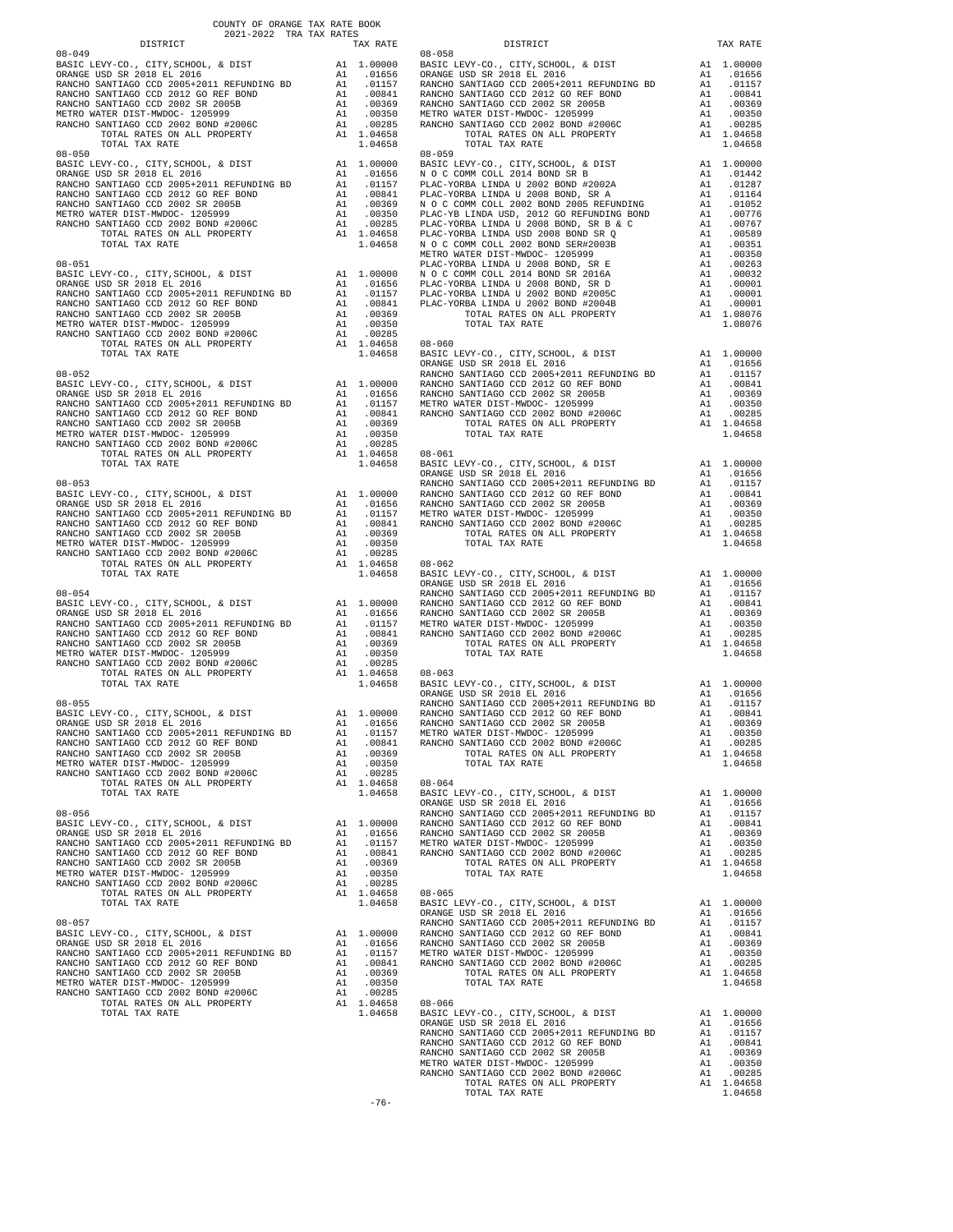| 2021-2022 TRA TAX RATES      |            |                                                                                                                                                                                                                                                                     |                       |          |
|------------------------------|------------|---------------------------------------------------------------------------------------------------------------------------------------------------------------------------------------------------------------------------------------------------------------------|-----------------------|----------|
| DISTRICT                     | TAX RATE   | DISTRICT                                                                                                                                                                                                                                                            |                       | TAX RATE |
| $08 - 067$                   |            | $08 - 076$                                                                                                                                                                                                                                                          |                       |          |
|                              |            |                                                                                                                                                                                                                                                                     |                       |          |
|                              |            |                                                                                                                                                                                                                                                                     |                       |          |
|                              |            |                                                                                                                                                                                                                                                                     |                       |          |
|                              |            |                                                                                                                                                                                                                                                                     |                       |          |
|                              |            |                                                                                                                                                                                                                                                                     |                       |          |
|                              |            |                                                                                                                                                                                                                                                                     |                       |          |
|                              |            |                                                                                                                                                                                                                                                                     |                       |          |
|                              |            |                                                                                                                                                                                                                                                                     |                       |          |
| $08 - 068$                   |            | $08 - 077$                                                                                                                                                                                                                                                          |                       |          |
|                              |            |                                                                                                                                                                                                                                                                     |                       |          |
|                              |            |                                                                                                                                                                                                                                                                     |                       |          |
|                              |            |                                                                                                                                                                                                                                                                     |                       |          |
|                              |            |                                                                                                                                                                                                                                                                     |                       |          |
|                              |            |                                                                                                                                                                                                                                                                     |                       |          |
|                              |            |                                                                                                                                                                                                                                                                     |                       |          |
|                              |            |                                                                                                                                                                                                                                                                     |                       |          |
|                              |            |                                                                                                                                                                                                                                                                     |                       |          |
|                              |            | $\begin{tabular}{0.85\textwidth} 0.9-0.6 & 0.9-0.77 & 0.9-0.77 & 0.9-0.77 & 0.9-0.77 & 0.9-0.77 & 0.9-0.77 & 0.9-0.77 & 0.9-0.77 & 0.9-0.77 & 0.9-0.77 & 0.9-0.77 & 0.9-0.97 & 0.9-0.97 & 0.9-0.97 & 0.9-0.97 & 0.9-0.97 & 0.9-0.97 & 0.9-0.97 & 0.9-0.97 & 0.9-0.$ |                       |          |
|                              |            |                                                                                                                                                                                                                                                                     |                       |          |
|                              |            |                                                                                                                                                                                                                                                                     |                       |          |
|                              |            |                                                                                                                                                                                                                                                                     |                       |          |
|                              |            |                                                                                                                                                                                                                                                                     |                       |          |
|                              |            |                                                                                                                                                                                                                                                                     |                       |          |
|                              |            |                                                                                                                                                                                                                                                                     |                       |          |
|                              |            |                                                                                                                                                                                                                                                                     |                       |          |
|                              |            |                                                                                                                                                                                                                                                                     |                       |          |
|                              |            |                                                                                                                                                                                                                                                                     |                       |          |
| $08 - 070$                   |            | $08 - 079$                                                                                                                                                                                                                                                          |                       |          |
|                              |            |                                                                                                                                                                                                                                                                     |                       |          |
|                              |            |                                                                                                                                                                                                                                                                     |                       |          |
|                              |            |                                                                                                                                                                                                                                                                     |                       |          |
|                              |            |                                                                                                                                                                                                                                                                     |                       |          |
|                              |            |                                                                                                                                                                                                                                                                     |                       |          |
|                              |            |                                                                                                                                                                                                                                                                     |                       |          |
|                              |            |                                                                                                                                                                                                                                                                     |                       |          |
|                              |            |                                                                                                                                                                                                                                                                     |                       |          |
|                              |            |                                                                                                                                                                                                                                                                     |                       |          |
| $08 - 071$                   |            | $08 - 080$                                                                                                                                                                                                                                                          |                       |          |
|                              |            |                                                                                                                                                                                                                                                                     |                       |          |
|                              |            |                                                                                                                                                                                                                                                                     |                       |          |
|                              |            |                                                                                                                                                                                                                                                                     |                       |          |
|                              |            |                                                                                                                                                                                                                                                                     |                       |          |
|                              |            |                                                                                                                                                                                                                                                                     |                       |          |
|                              |            |                                                                                                                                                                                                                                                                     |                       |          |
|                              |            |                                                                                                                                                                                                                                                                     |                       |          |
|                              |            |                                                                                                                                                                                                                                                                     |                       |          |
|                              |            |                                                                                                                                                                                                                                                                     |                       |          |
|                              |            |                                                                                                                                                                                                                                                                     |                       |          |
|                              |            |                                                                                                                                                                                                                                                                     |                       |          |
|                              |            |                                                                                                                                                                                                                                                                     |                       |          |
|                              |            |                                                                                                                                                                                                                                                                     |                       |          |
|                              |            |                                                                                                                                                                                                                                                                     |                       |          |
|                              |            |                                                                                                                                                                                                                                                                     |                       |          |
|                              |            |                                                                                                                                                                                                                                                                     |                       |          |
|                              |            |                                                                                                                                                                                                                                                                     |                       |          |
|                              |            | TOTAL TAX RATE                                                                                                                                                                                                                                                      |                       | 1.04658  |
| TOTAL TAX RATE<br>$08 - 073$ | 1.04658    | $08 - 082$                                                                                                                                                                                                                                                          |                       |          |
|                              |            |                                                                                                                                                                                                                                                                     |                       |          |
|                              |            |                                                                                                                                                                                                                                                                     |                       |          |
|                              |            |                                                                                                                                                                                                                                                                     |                       |          |
|                              |            |                                                                                                                                                                                                                                                                     |                       |          |
|                              |            |                                                                                                                                                                                                                                                                     |                       |          |
|                              |            |                                                                                                                                                                                                                                                                     |                       |          |
|                              |            |                                                                                                                                                                                                                                                                     |                       |          |
| TOTAL RATES ON ALL PROPERTY  | A1 1.04658 | TOTAL RATES ON ALL PROPERTY                                                                                                                                                                                                                                         | A1 1.04658<br>1 04658 |          |
| TOTAL TAX RATE               | 1.04658    | TOTAL RATES ON TOTAL TAX RATE 08-083                                                                                                                                                                                                                                |                       | 1.04658  |
| $08 - 074$                   |            |                                                                                                                                                                                                                                                                     |                       |          |
|                              |            |                                                                                                                                                                                                                                                                     |                       |          |
|                              |            |                                                                                                                                                                                                                                                                     |                       |          |
|                              |            |                                                                                                                                                                                                                                                                     |                       |          |
|                              |            |                                                                                                                                                                                                                                                                     |                       |          |
|                              |            |                                                                                                                                                                                                                                                                     |                       |          |
|                              |            |                                                                                                                                                                                                                                                                     |                       |          |
|                              |            |                                                                                                                                                                                                                                                                     |                       |          |
|                              |            |                                                                                                                                                                                                                                                                     |                       |          |
| $08 - 075$                   |            | $08 - 084$                                                                                                                                                                                                                                                          |                       |          |
|                              |            |                                                                                                                                                                                                                                                                     |                       |          |
|                              |            |                                                                                                                                                                                                                                                                     |                       |          |
|                              |            |                                                                                                                                                                                                                                                                     |                       |          |
|                              |            |                                                                                                                                                                                                                                                                     |                       |          |
|                              |            |                                                                                                                                                                                                                                                                     |                       |          |
|                              |            |                                                                                                                                                                                                                                                                     |                       |          |
|                              |            |                                                                                                                                                                                                                                                                     |                       |          |
|                              |            |                                                                                                                                                                                                                                                                     |                       |          |
|                              |            |                                                                                                                                                                                                                                                                     |                       |          |

-77-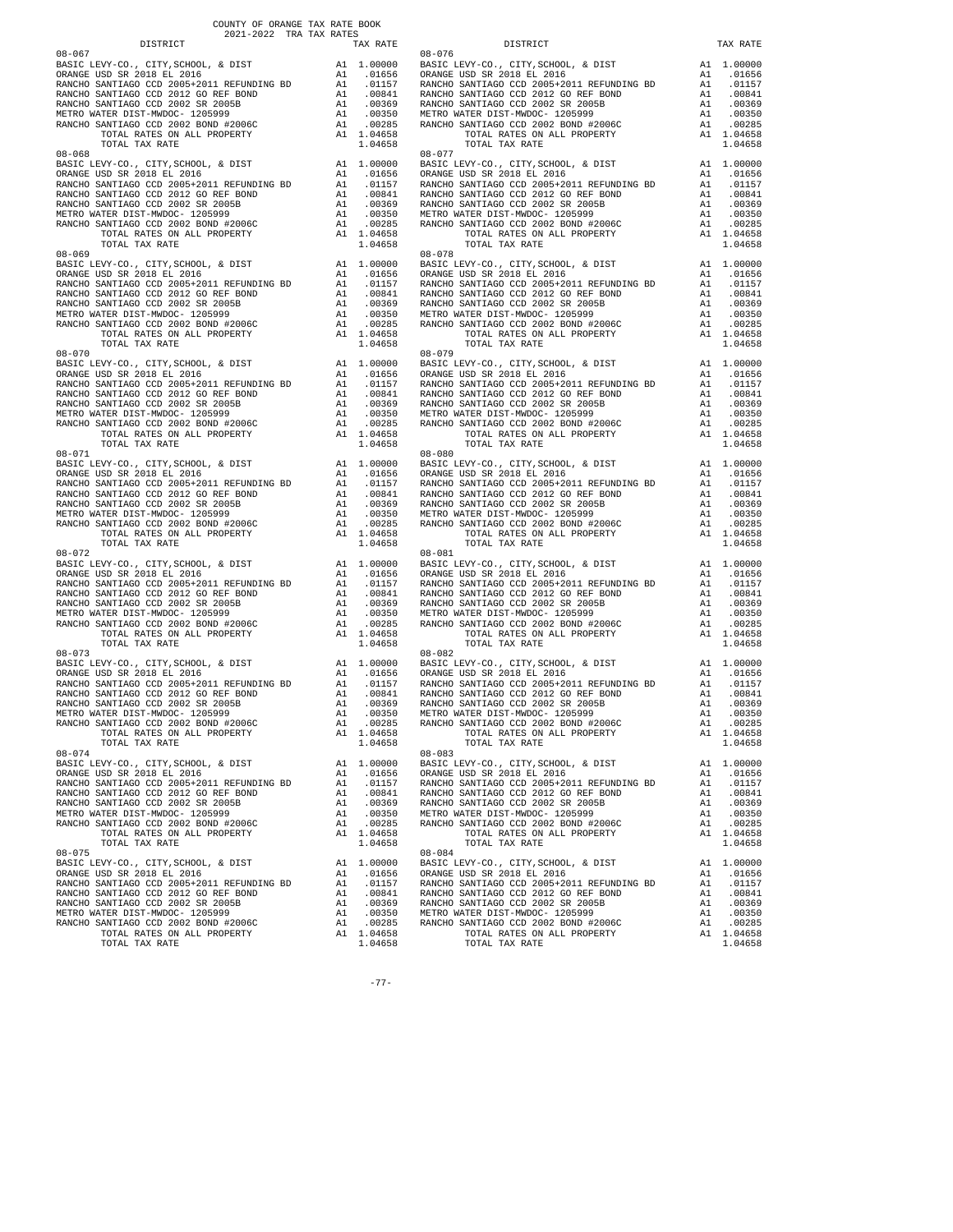| DISTRICT                                                                                                                   | 2021-2022 TRA TAX RATES | TAX RATE | DISTRICT                                                                                                                                                                                                                                                                                | TAX RATE |
|----------------------------------------------------------------------------------------------------------------------------|-------------------------|----------|-----------------------------------------------------------------------------------------------------------------------------------------------------------------------------------------------------------------------------------------------------------------------------------------|----------|
| $08 - 085$<br>$08 - 086$                                                                                                   |                         |          | $08 - 094$<br>$08 - 095$                                                                                                                                                                                                                                                                |          |
|                                                                                                                            |                         |          |                                                                                                                                                                                                                                                                                         |          |
| $08 - 088$                                                                                                                 |                         |          | $\begin{array}{cccccccc} 0.96 & 0.96 & 0.015 & 0.016 & 0.0000 & 0.017 & 0.0000 & 0.017 & 0.0000 & 0.017 & 0.0000 & 0.017 & 0.0000 & 0.017 & 0.0000 & 0.017 & 0.0000 & 0.017 & 0.0000 & 0.017 & 0.0000 & 0.017 & 0.0000 & 0.017 & 0.0000 & 0.017 & 0.0000 & 0.017 & 0.000$<br>$08 - 097$ |          |
|                                                                                                                            |                         |          |                                                                                                                                                                                                                                                                                         |          |
|                                                                                                                            |                         |          |                                                                                                                                                                                                                                                                                         |          |
|                                                                                                                            |                         |          |                                                                                                                                                                                                                                                                                         |          |
| $08 - 091$<br>TOTAL RATES ON ALL PROPERTY A1 1.04658<br>TOTAL RATES ON ALL PROPERTY A1 1.04658<br>TOTAL TAX RATE<br>08-092 |                         | 1.04658  | $08 - 100$<br>TOTAL RATES ON ALL PROPERTY A1 1.04658<br>TOTAL RATES ON ALL PROPERTY A1 1.04658<br>TOTAL TAX RATE<br>$08 - 101$                                                                                                                                                          | 1.04658  |
|                                                                                                                            |                         |          |                                                                                                                                                                                                                                                                                         |          |
|                                                                                                                            |                         |          |                                                                                                                                                                                                                                                                                         |          |

-78-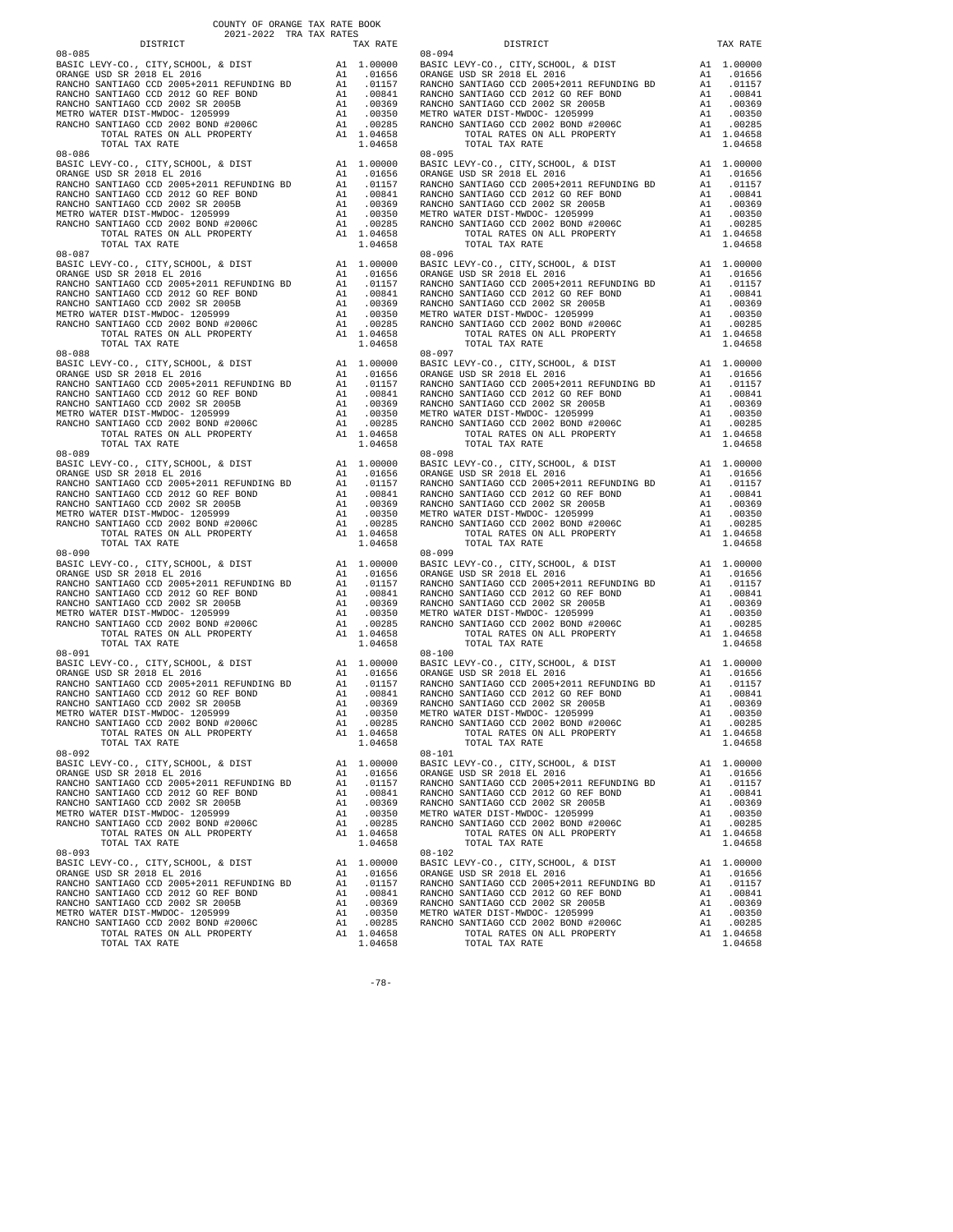| DISTRICT   | TAX RATE | DISTRICT   | TAX RATE |
|------------|----------|------------|----------|
| $08 - 103$ |          | $08 - 112$ |          |
|            |          |            |          |
|            |          |            |          |
|            |          |            |          |
|            |          |            |          |
|            |          |            |          |
|            |          |            |          |
|            |          |            |          |
|            |          |            |          |
|            |          |            |          |
|            |          |            |          |
|            |          |            |          |
|            |          |            |          |
|            |          |            |          |
|            |          |            |          |
|            |          |            |          |
|            |          |            |          |
|            |          |            |          |
|            |          |            |          |
|            |          |            |          |
|            |          |            |          |
|            |          |            |          |
|            |          |            |          |
|            |          |            |          |
|            |          |            |          |
|            |          |            |          |
|            |          |            |          |
|            |          |            |          |
|            |          |            |          |
|            |          |            |          |
|            |          |            |          |
|            |          |            |          |
|            |          |            |          |
|            |          |            |          |
|            |          |            |          |
|            |          |            |          |
|            |          |            |          |
|            |          |            |          |
|            |          |            |          |
|            |          |            |          |
|            |          |            |          |
|            |          |            |          |
|            |          |            |          |
|            |          |            |          |
|            |          |            |          |
|            |          |            |          |
|            |          |            |          |
|            |          |            |          |
|            |          |            |          |
|            |          |            |          |
|            |          |            |          |
|            |          |            |          |
|            |          |            |          |
|            |          |            |          |
|            |          |            |          |
|            |          |            |          |
|            |          |            |          |
|            |          |            |          |
|            |          |            |          |
|            |          |            |          |
|            |          |            |          |
|            |          |            |          |
|            |          |            |          |
|            |          |            |          |
|            |          |            |          |
|            |          |            |          |
|            |          |            |          |
|            |          |            |          |
|            |          |            |          |
|            |          |            |          |
|            |          |            |          |
|            |          |            |          |
|            |          |            |          |
|            |          |            |          |
|            |          |            |          |
|            |          |            |          |
|            |          |            |          |
|            |          |            |          |
|            |          |            |          |
|            |          |            |          |
|            |          |            |          |
|            |          |            |          |
|            |          |            |          |
|            |          |            |          |
|            |          |            |          |
|            |          |            |          |
|            |          |            |          |
|            |          |            |          |
|            |          |            |          |
|            |          |            |          |
|            |          |            |          |
|            |          |            |          |
|            |          |            |          |
|            |          |            |          |
|            |          |            |          |
|            |          |            |          |
|            |          |            |          |
|            |          |            |          |
|            |          |            |          |
|            |          |            |          |
|            |          |            |          |
|            |          |            |          |
|            |          |            |          |
|            |          |            |          |
|            |          |            |          |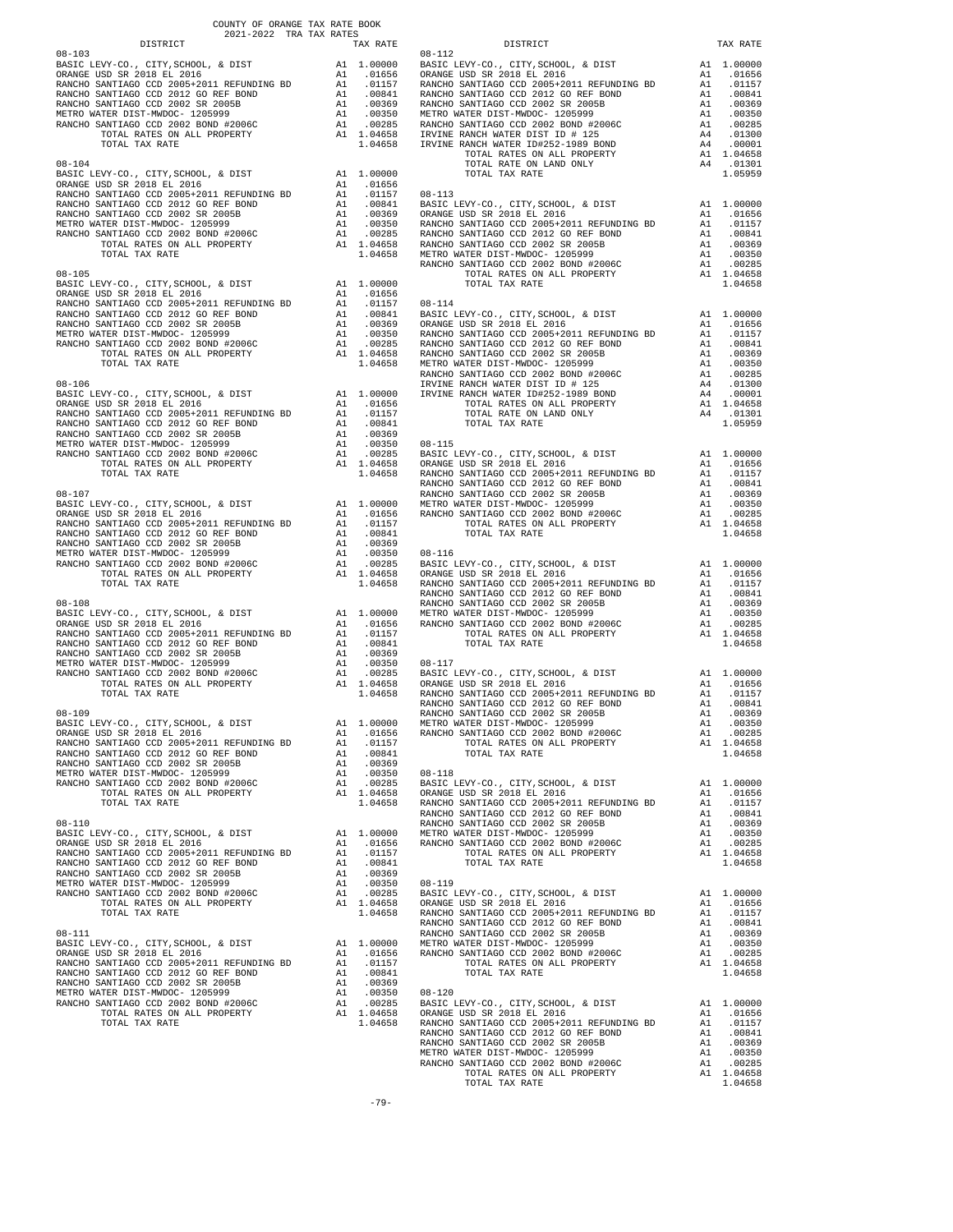| COUNTY OF ORANGE TAX RATE BOOK<br>2021-2022 TRA TAX RATES                                    |          |                                                                                                                                                                                    |          |
|----------------------------------------------------------------------------------------------|----------|------------------------------------------------------------------------------------------------------------------------------------------------------------------------------------|----------|
| $2021-2022 \quad \text{TRA} \quad \text{RATE B} \label{eq:2021-2022}$ DISTRICT<br>$08 - 121$ | TAX RATE | DISTRICT<br>$08 - 130$                                                                                                                                                             | TAX RATE |
|                                                                                              |          |                                                                                                                                                                                    |          |
|                                                                                              |          |                                                                                                                                                                                    |          |
|                                                                                              |          |                                                                                                                                                                                    |          |
|                                                                                              |          |                                                                                                                                                                                    |          |
|                                                                                              |          |                                                                                                                                                                                    |          |
|                                                                                              |          |                                                                                                                                                                                    |          |
|                                                                                              |          |                                                                                                                                                                                    |          |
|                                                                                              |          |                                                                                                                                                                                    |          |
|                                                                                              |          |                                                                                                                                                                                    |          |
|                                                                                              |          |                                                                                                                                                                                    |          |
|                                                                                              |          |                                                                                                                                                                                    |          |
|                                                                                              |          |                                                                                                                                                                                    |          |
|                                                                                              |          |                                                                                                                                                                                    |          |
|                                                                                              |          |                                                                                                                                                                                    |          |
|                                                                                              |          |                                                                                                                                                                                    |          |
|                                                                                              |          |                                                                                                                                                                                    |          |
|                                                                                              |          |                                                                                                                                                                                    |          |
|                                                                                              |          |                                                                                                                                                                                    |          |
|                                                                                              |          |                                                                                                                                                                                    |          |
|                                                                                              |          |                                                                                                                                                                                    |          |
|                                                                                              |          |                                                                                                                                                                                    |          |
|                                                                                              |          |                                                                                                                                                                                    |          |
|                                                                                              |          |                                                                                                                                                                                    |          |
|                                                                                              |          |                                                                                                                                                                                    |          |
|                                                                                              |          |                                                                                                                                                                                    |          |
|                                                                                              |          |                                                                                                                                                                                    |          |
|                                                                                              |          |                                                                                                                                                                                    |          |
|                                                                                              |          |                                                                                                                                                                                    |          |
|                                                                                              |          |                                                                                                                                                                                    |          |
|                                                                                              |          |                                                                                                                                                                                    |          |
|                                                                                              |          |                                                                                                                                                                                    |          |
|                                                                                              |          |                                                                                                                                                                                    |          |
|                                                                                              |          |                                                                                                                                                                                    |          |
|                                                                                              |          |                                                                                                                                                                                    |          |
|                                                                                              |          |                                                                                                                                                                                    |          |
|                                                                                              |          |                                                                                                                                                                                    |          |
|                                                                                              |          |                                                                                                                                                                                    |          |
|                                                                                              |          |                                                                                                                                                                                    |          |
|                                                                                              |          |                                                                                                                                                                                    |          |
|                                                                                              |          |                                                                                                                                                                                    |          |
|                                                                                              |          |                                                                                                                                                                                    |          |
|                                                                                              |          |                                                                                                                                                                                    |          |
|                                                                                              |          |                                                                                                                                                                                    |          |
|                                                                                              |          | 1.00000 BASIC LEVY-CO., CITY, SCHOOL, & DIST Al 1.00000<br>BASIC LEVY-CO., CITY, SCHOOL, & DIST DISSE<br>BASIC LEVY-CO., CITY, SCHOOL, & DIST Al 1.00000 RANGE USD SR 2018 EL 2016 |          |
|                                                                                              |          |                                                                                                                                                                                    |          |
|                                                                                              |          |                                                                                                                                                                                    |          |
|                                                                                              |          |                                                                                                                                                                                    |          |
|                                                                                              |          |                                                                                                                                                                                    |          |
|                                                                                              |          |                                                                                                                                                                                    |          |
|                                                                                              |          |                                                                                                                                                                                    |          |
|                                                                                              |          | 1.04658 08-136                                                                                                                                                                     |          |
|                                                                                              |          |                                                                                                                                                                                    |          |
|                                                                                              |          |                                                                                                                                                                                    |          |
|                                                                                              |          |                                                                                                                                                                                    |          |
|                                                                                              |          |                                                                                                                                                                                    |          |
|                                                                                              |          |                                                                                                                                                                                    |          |
|                                                                                              |          |                                                                                                                                                                                    |          |
|                                                                                              |          |                                                                                                                                                                                    |          |
|                                                                                              |          |                                                                                                                                                                                    |          |
|                                                                                              |          |                                                                                                                                                                                    |          |
|                                                                                              |          |                                                                                                                                                                                    |          |
|                                                                                              |          |                                                                                                                                                                                    |          |
|                                                                                              |          |                                                                                                                                                                                    |          |
|                                                                                              |          |                                                                                                                                                                                    |          |
|                                                                                              |          |                                                                                                                                                                                    |          |
|                                                                                              |          |                                                                                                                                                                                    |          |
|                                                                                              |          |                                                                                                                                                                                    |          |
|                                                                                              |          |                                                                                                                                                                                    |          |
|                                                                                              |          |                                                                                                                                                                                    |          |
|                                                                                              |          |                                                                                                                                                                                    |          |
|                                                                                              |          |                                                                                                                                                                                    |          |
|                                                                                              |          |                                                                                                                                                                                    |          |

-80-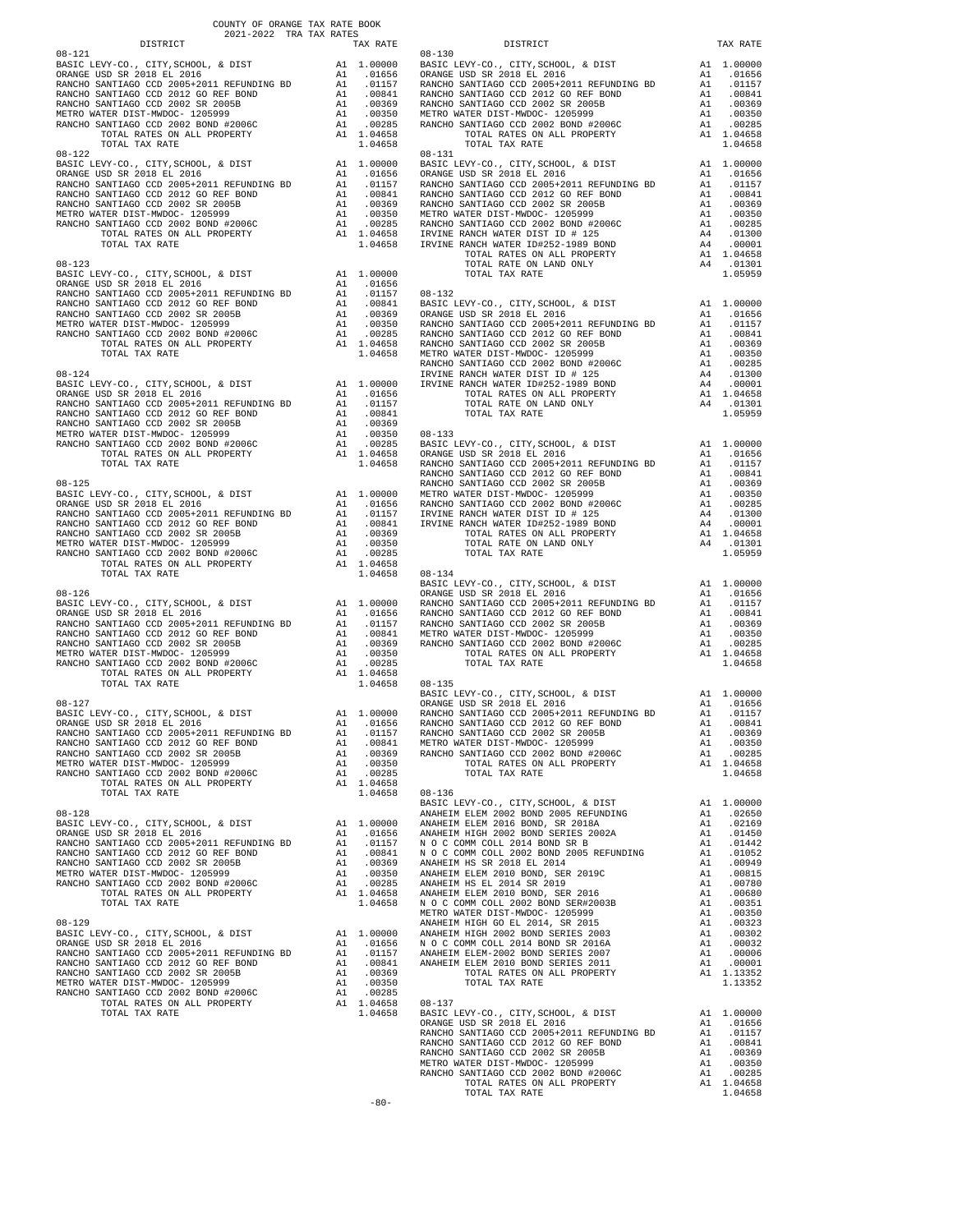| COUNTY OF ORANGE TAX RATE BOOK<br>2021-2022 TRA TAX RATES |          |            |          |
|-----------------------------------------------------------|----------|------------|----------|
| DISTRICT                                                  | TAX RATE | DISTRICT   | TAX RATE |
| $08 - 138$                                                |          | $08 - 146$ |          |
| $08 - 140$                                                |          | $08 - 148$ |          |
|                                                           |          |            |          |
|                                                           |          |            |          |
|                                                           |          |            |          |
| $08 - 142$                                                |          |            |          |
|                                                           |          |            |          |
|                                                           |          |            |          |
|                                                           |          |            |          |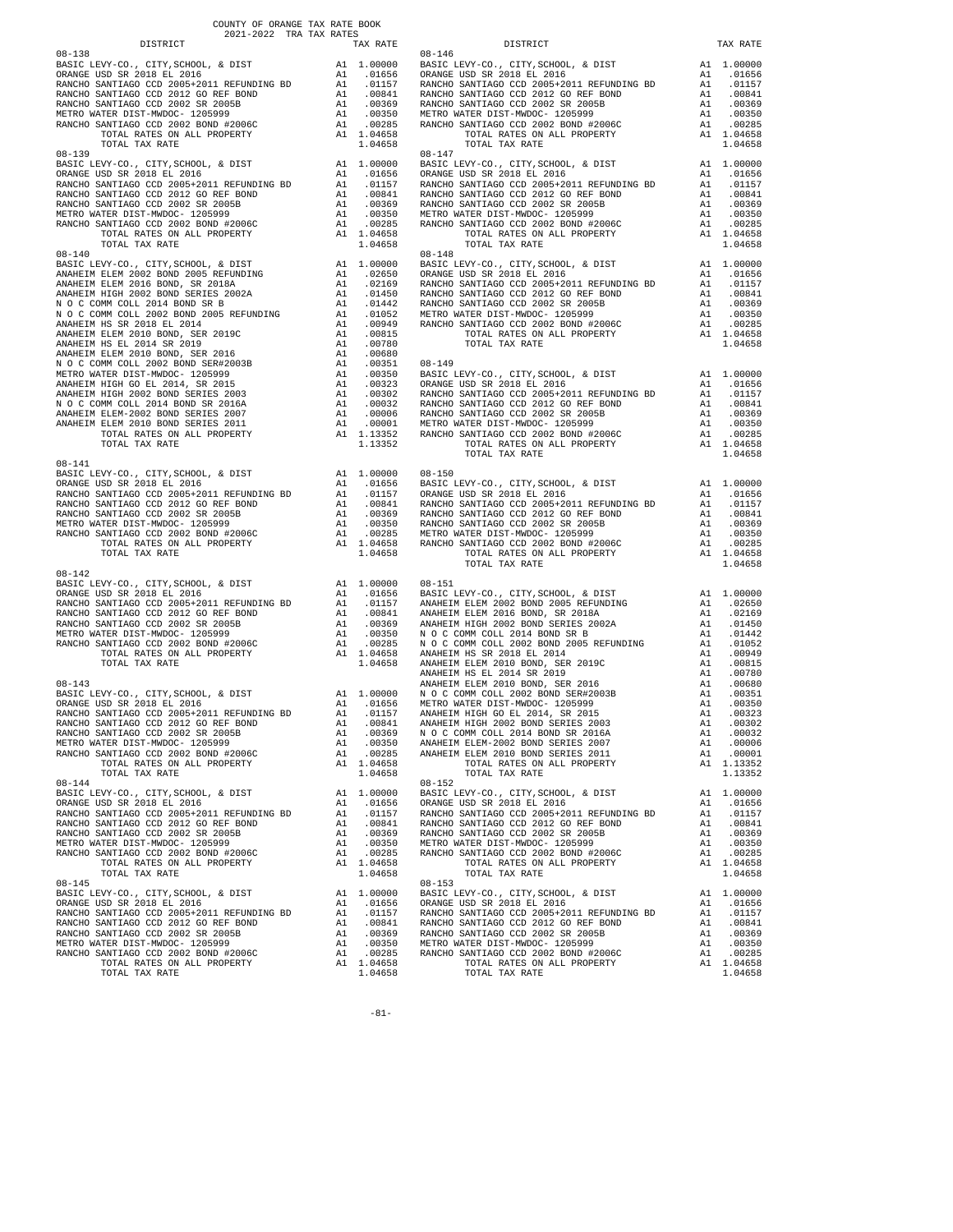| COUNTY OF ORANGE TAX RATE BOOK |          |            |          |
|--------------------------------|----------|------------|----------|
| $08 - 154$                     | TAX RATE | DISTRICT   | TAX RATE |
|                                |          |            |          |
|                                |          |            |          |
|                                |          |            |          |
|                                |          |            |          |
|                                |          |            |          |
|                                |          |            |          |
|                                |          |            |          |
|                                |          |            |          |
|                                |          |            |          |
|                                |          |            |          |
|                                |          |            |          |
|                                |          |            |          |
|                                |          |            |          |
|                                |          |            |          |
|                                |          |            |          |
|                                |          |            |          |
|                                |          |            |          |
|                                |          |            |          |
|                                |          |            |          |
|                                |          |            |          |
|                                |          |            |          |
|                                |          |            |          |
|                                |          |            |          |
|                                |          |            |          |
|                                |          |            |          |
|                                |          |            |          |
|                                |          |            |          |
|                                |          |            |          |
|                                |          |            |          |
|                                |          |            |          |
|                                |          | $08 - 165$ |          |
|                                |          |            |          |
|                                |          |            |          |
|                                |          |            |          |
|                                |          |            |          |
|                                |          |            |          |
|                                |          |            |          |
|                                |          |            |          |
|                                |          |            |          |
|                                |          |            |          |
|                                |          |            |          |
|                                |          |            |          |
|                                |          |            |          |
|                                |          |            |          |
|                                |          |            |          |
|                                |          |            |          |
|                                |          |            |          |
|                                |          |            |          |
|                                |          |            |          |
|                                |          |            |          |
|                                |          |            |          |
|                                |          |            |          |
|                                |          |            |          |
|                                |          |            |          |
|                                |          |            |          |
|                                |          |            |          |
|                                |          |            |          |
|                                |          |            |          |
|                                |          |            |          |
|                                |          |            |          |
|                                |          |            |          |
|                                |          |            |          |
|                                |          |            |          |
|                                |          |            |          |
|                                |          |            |          |
|                                |          |            |          |
|                                |          |            |          |
|                                |          |            |          |
|                                |          |            |          |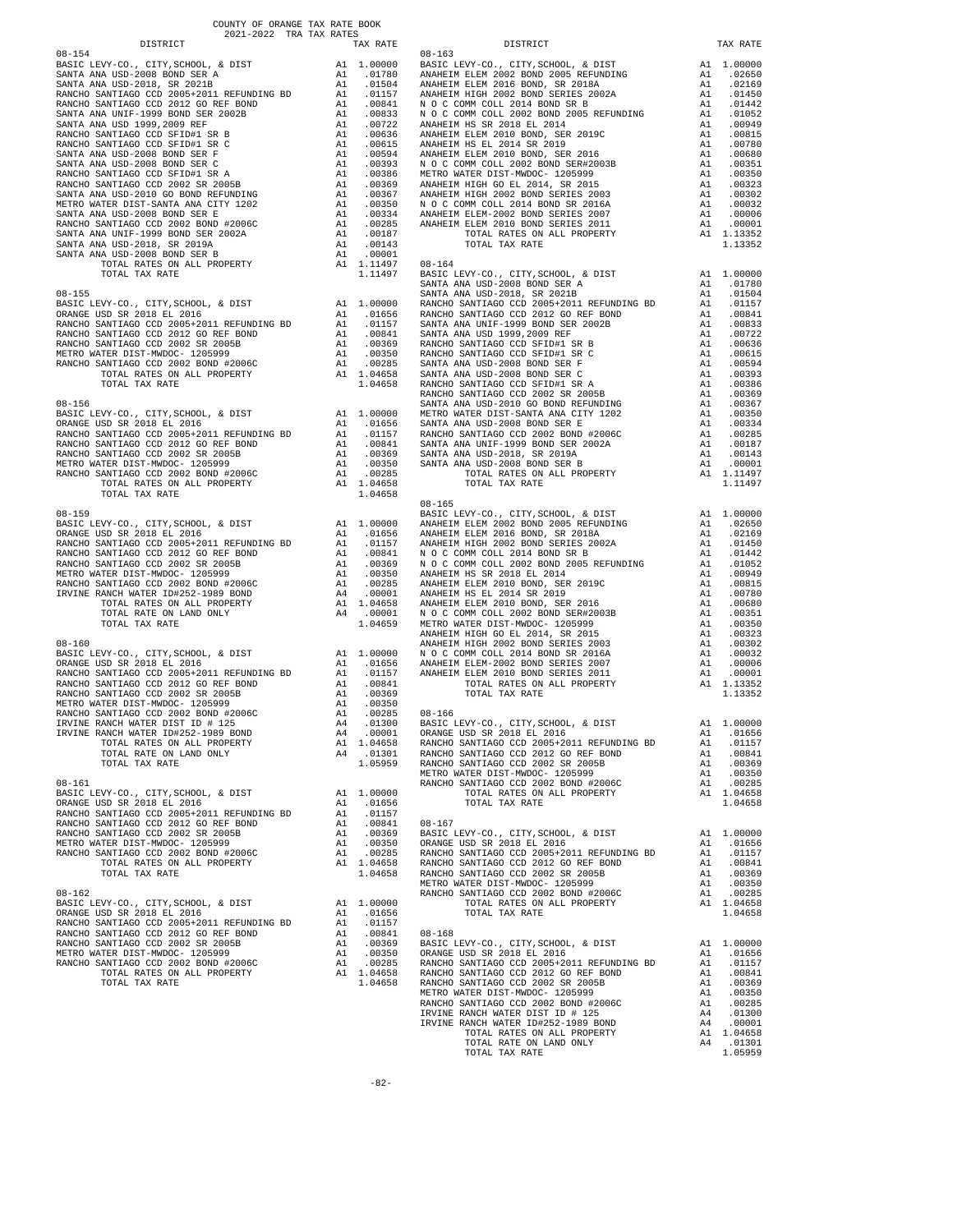|                |         | $08 - 182$ |  |
|----------------|---------|------------|--|
|                |         |            |  |
|                |         |            |  |
|                |         |            |  |
|                |         |            |  |
|                |         |            |  |
|                |         |            |  |
|                |         |            |  |
|                |         |            |  |
| TOTAL TAX RATE | 1.04658 |            |  |
|                |         | $08 - 183$ |  |
|                |         |            |  |
|                |         |            |  |
|                |         |            |  |
|                |         |            |  |
|                |         |            |  |
|                |         |            |  |
|                |         |            |  |
|                |         |            |  |
|                |         |            |  |
|                |         |            |  |
|                |         |            |  |
|                |         |            |  |
|                |         |            |  |
|                |         |            |  |
|                |         |            |  |
|                |         |            |  |
|                |         |            |  |
|                |         |            |  |
|                |         |            |  |
|                |         |            |  |
|                |         |            |  |
|                |         |            |  |
|                |         |            |  |
|                |         |            |  |
|                |         |            |  |
|                |         |            |  |
|                |         |            |  |
|                |         |            |  |
|                |         |            |  |
|                |         |            |  |
|                |         |            |  |
|                |         |            |  |
|                |         |            |  |
|                |         |            |  |
|                |         |            |  |
|                |         |            |  |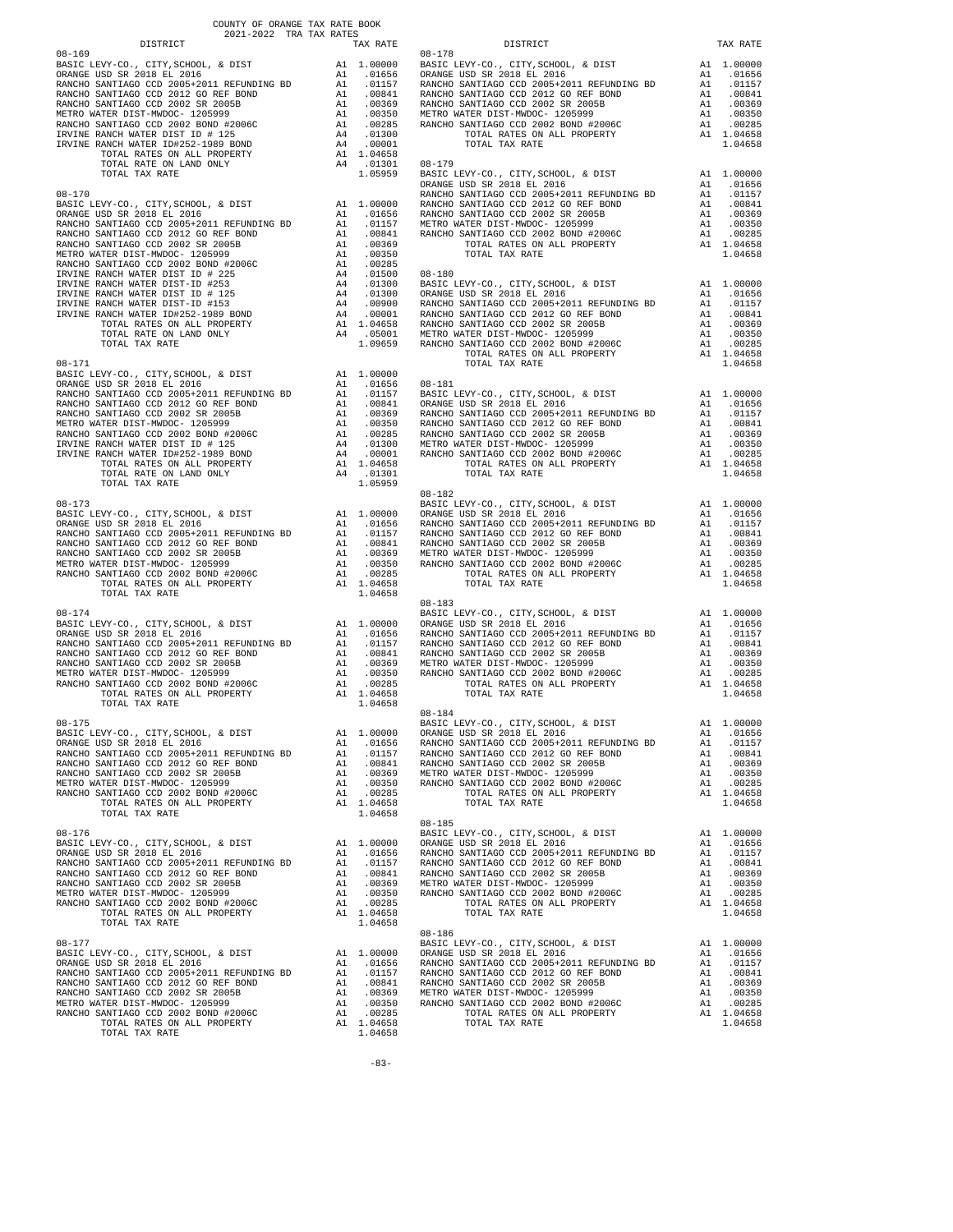| COUNTY OF ORANGE TAX RATE BOOK<br>2021-2022 TRA TAX RATES |          |                                                                                                                                                                                                                                                 |          |
|-----------------------------------------------------------|----------|-------------------------------------------------------------------------------------------------------------------------------------------------------------------------------------------------------------------------------------------------|----------|
| DISTRICT                                                  | TAX RATE | DISTRICT                                                                                                                                                                                                                                        | TAX RATE |
|                                                           |          | $08 - 193$                                                                                                                                                                                                                                      |          |
|                                                           |          |                                                                                                                                                                                                                                                 |          |
|                                                           |          |                                                                                                                                                                                                                                                 |          |
|                                                           |          |                                                                                                                                                                                                                                                 |          |
|                                                           |          |                                                                                                                                                                                                                                                 |          |
|                                                           |          |                                                                                                                                                                                                                                                 |          |
|                                                           |          |                                                                                                                                                                                                                                                 |          |
|                                                           |          |                                                                                                                                                                                                                                                 |          |
|                                                           |          |                                                                                                                                                                                                                                                 |          |
|                                                           |          |                                                                                                                                                                                                                                                 |          |
|                                                           |          |                                                                                                                                                                                                                                                 |          |
|                                                           |          |                                                                                                                                                                                                                                                 |          |
|                                                           |          |                                                                                                                                                                                                                                                 |          |
|                                                           |          |                                                                                                                                                                                                                                                 |          |
|                                                           |          |                                                                                                                                                                                                                                                 |          |
|                                                           |          |                                                                                                                                                                                                                                                 |          |
|                                                           |          |                                                                                                                                                                                                                                                 |          |
|                                                           |          |                                                                                                                                                                                                                                                 |          |
|                                                           |          |                                                                                                                                                                                                                                                 |          |
|                                                           |          |                                                                                                                                                                                                                                                 |          |
|                                                           |          |                                                                                                                                                                                                                                                 |          |
|                                                           |          |                                                                                                                                                                                                                                                 |          |
|                                                           |          |                                                                                                                                                                                                                                                 |          |
|                                                           |          |                                                                                                                                                                                                                                                 |          |
|                                                           |          |                                                                                                                                                                                                                                                 |          |
|                                                           |          |                                                                                                                                                                                                                                                 |          |
|                                                           |          |                                                                                                                                                                                                                                                 |          |
|                                                           |          |                                                                                                                                                                                                                                                 |          |
|                                                           |          |                                                                                                                                                                                                                                                 |          |
|                                                           |          | $08 - 196$                                                                                                                                                                                                                                      |          |
|                                                           |          |                                                                                                                                                                                                                                                 |          |
|                                                           |          |                                                                                                                                                                                                                                                 |          |
|                                                           |          |                                                                                                                                                                                                                                                 |          |
|                                                           |          |                                                                                                                                                                                                                                                 |          |
|                                                           |          |                                                                                                                                                                                                                                                 |          |
|                                                           |          |                                                                                                                                                                                                                                                 |          |
|                                                           |          |                                                                                                                                                                                                                                                 |          |
|                                                           |          |                                                                                                                                                                                                                                                 |          |
|                                                           |          |                                                                                                                                                                                                                                                 |          |
|                                                           |          |                                                                                                                                                                                                                                                 |          |
|                                                           |          |                                                                                                                                                                                                                                                 |          |
|                                                           |          |                                                                                                                                                                                                                                                 |          |
|                                                           |          |                                                                                                                                                                                                                                                 |          |
|                                                           |          |                                                                                                                                                                                                                                                 |          |
|                                                           |          |                                                                                                                                                                                                                                                 |          |
|                                                           |          |                                                                                                                                                                                                                                                 |          |
|                                                           |          |                                                                                                                                                                                                                                                 |          |
|                                                           |          |                                                                                                                                                                                                                                                 |          |
|                                                           |          |                                                                                                                                                                                                                                                 |          |
|                                                           |          |                                                                                                                                                                                                                                                 |          |
|                                                           |          |                                                                                                                                                                                                                                                 |          |
|                                                           |          |                                                                                                                                                                                                                                                 |          |
|                                                           |          |                                                                                                                                                                                                                                                 |          |
|                                                           |          |                                                                                                                                                                                                                                                 |          |
|                                                           |          |                                                                                                                                                                                                                                                 |          |
|                                                           |          |                                                                                                                                                                                                                                                 |          |
|                                                           |          |                                                                                                                                                                                                                                                 |          |
|                                                           |          |                                                                                                                                                                                                                                                 |          |
|                                                           |          |                                                                                                                                                                                                                                                 |          |
|                                                           |          |                                                                                                                                                                                                                                                 |          |
|                                                           |          |                                                                                                                                                                                                                                                 |          |
|                                                           |          |                                                                                                                                                                                                                                                 |          |
|                                                           |          |                                                                                                                                                                                                                                                 |          |
|                                                           |          |                                                                                                                                                                                                                                                 |          |
|                                                           |          |                                                                                                                                                                                                                                                 |          |
|                                                           |          |                                                                                                                                                                                                                                                 |          |
|                                                           |          |                                                                                                                                                                                                                                                 |          |
|                                                           |          |                                                                                                                                                                                                                                                 |          |
|                                                           |          |                                                                                                                                                                                                                                                 |          |
|                                                           |          |                                                                                                                                                                                                                                                 |          |
|                                                           |          |                                                                                                                                                                                                                                                 |          |
|                                                           |          |                                                                                                                                                                                                                                                 |          |
|                                                           |          |                                                                                                                                                                                                                                                 |          |
|                                                           |          |                                                                                                                                                                                                                                                 |          |
|                                                           |          |                                                                                                                                                                                                                                                 |          |
|                                                           |          |                                                                                                                                                                                                                                                 |          |
|                                                           |          | ANAMEEM RELEAS 2010 END 1388 2012<br>ANAMEEM RELEAS 2012<br>ANAMEEM RELEAS 2012<br>ANAMEEM RELEAS 2012<br>ANAMEEM RELEAS 2012<br>ANAMEEM RELEAS 2012<br>ANAMEEM RELEAS 2012<br>ANAMEEM RELEAS 2012<br>ANAMEEM RELEAS 2012<br>ANAMEEM RELEAS 201 |          |
|                                                           |          |                                                                                                                                                                                                                                                 |          |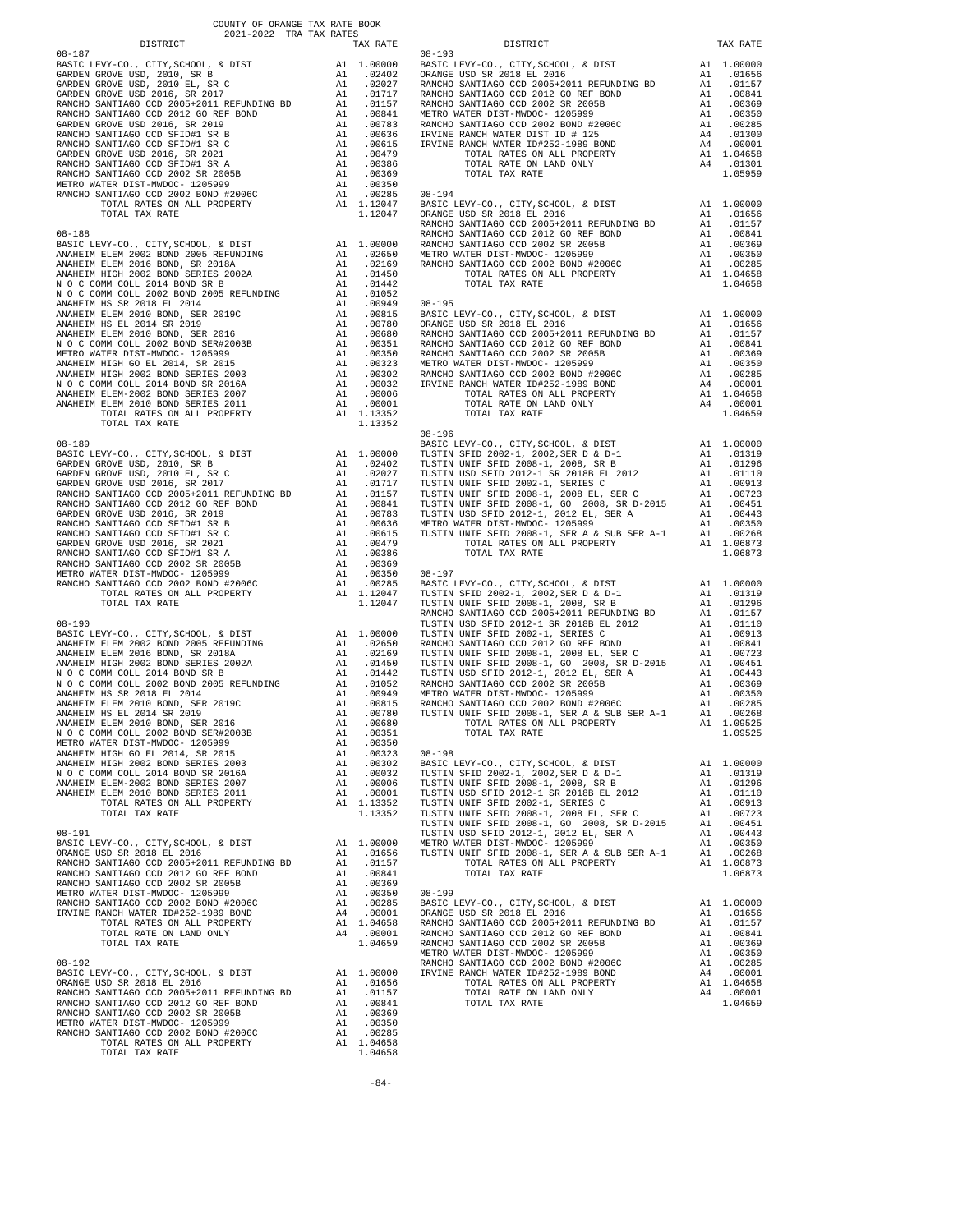-85-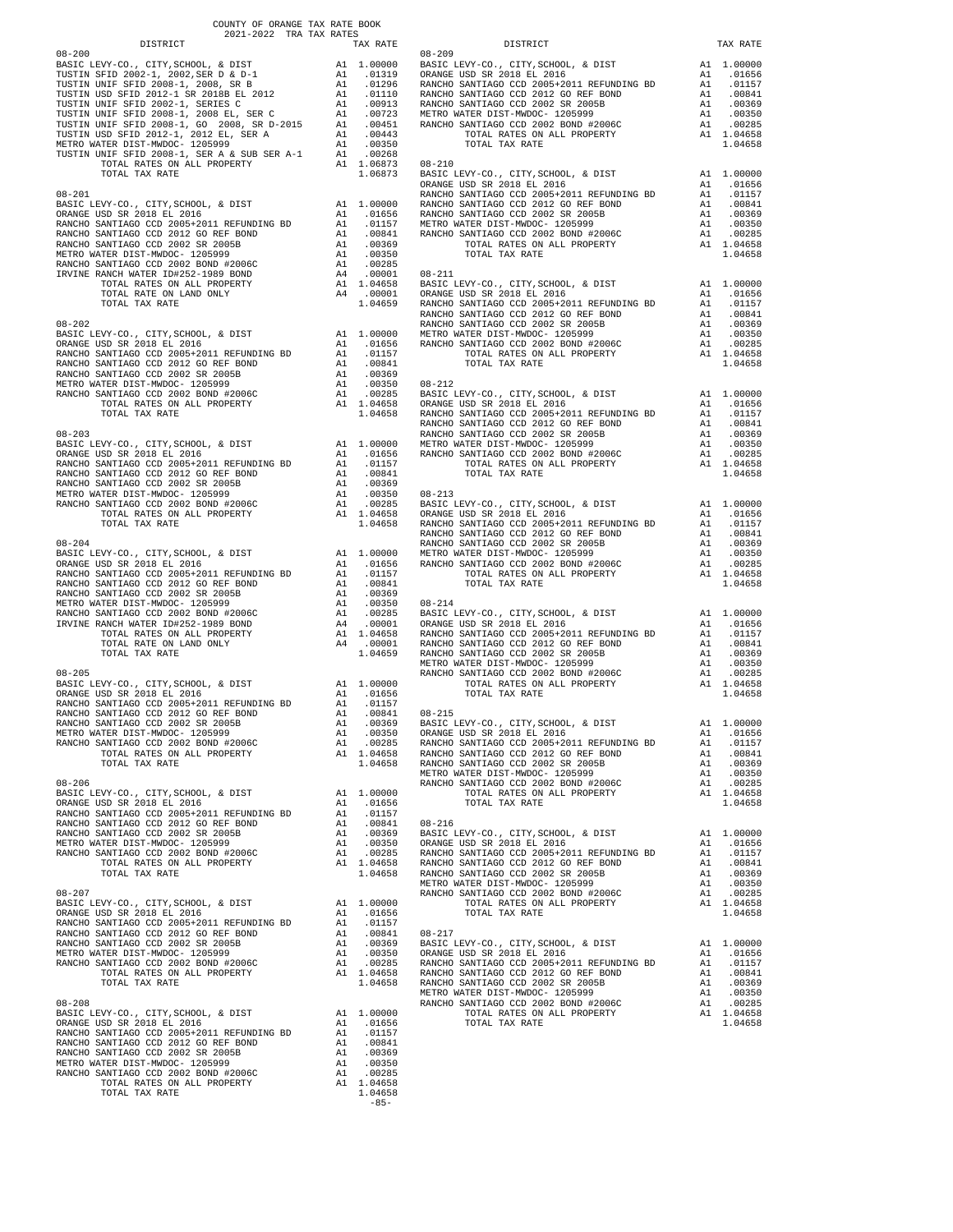| 2021-2022 TRA TAX RATES<br>DISTRICT                                                                                            | TAX RATE | DISTRICT                                                                                                                       | TAX RATE |
|--------------------------------------------------------------------------------------------------------------------------------|----------|--------------------------------------------------------------------------------------------------------------------------------|----------|
| $08 - 218$<br>$08 - 219$                                                                                                       |          | $08 - 227$<br>$08 - 228$                                                                                                       |          |
|                                                                                                                                |          |                                                                                                                                |          |
| $08 - 221$                                                                                                                     |          | $08 - 230$                                                                                                                     |          |
| $08 - 222$                                                                                                                     |          | $08 - 231$                                                                                                                     |          |
|                                                                                                                                |          |                                                                                                                                |          |
|                                                                                                                                |          |                                                                                                                                |          |
| $08 - 224$<br>TOTAL RATES ON ALL PROPERTY A1 1.04658<br>TOTAL RATES ON ALL PROPERTY A1 1.04658<br>TOTAL TAX RATE<br>$08 - 225$ | 1.04658  | $08 - 233$<br>TOTAL RATES ON ALL PROPERTY A1 1.04658<br>TOTAL RATES ON ALL PROPERTY A1 1.04658<br>TOTAL TAX RATE<br>$08 - 234$ | 1.04658  |
|                                                                                                                                |          |                                                                                                                                |          |
|                                                                                                                                |          |                                                                                                                                |          |

-86-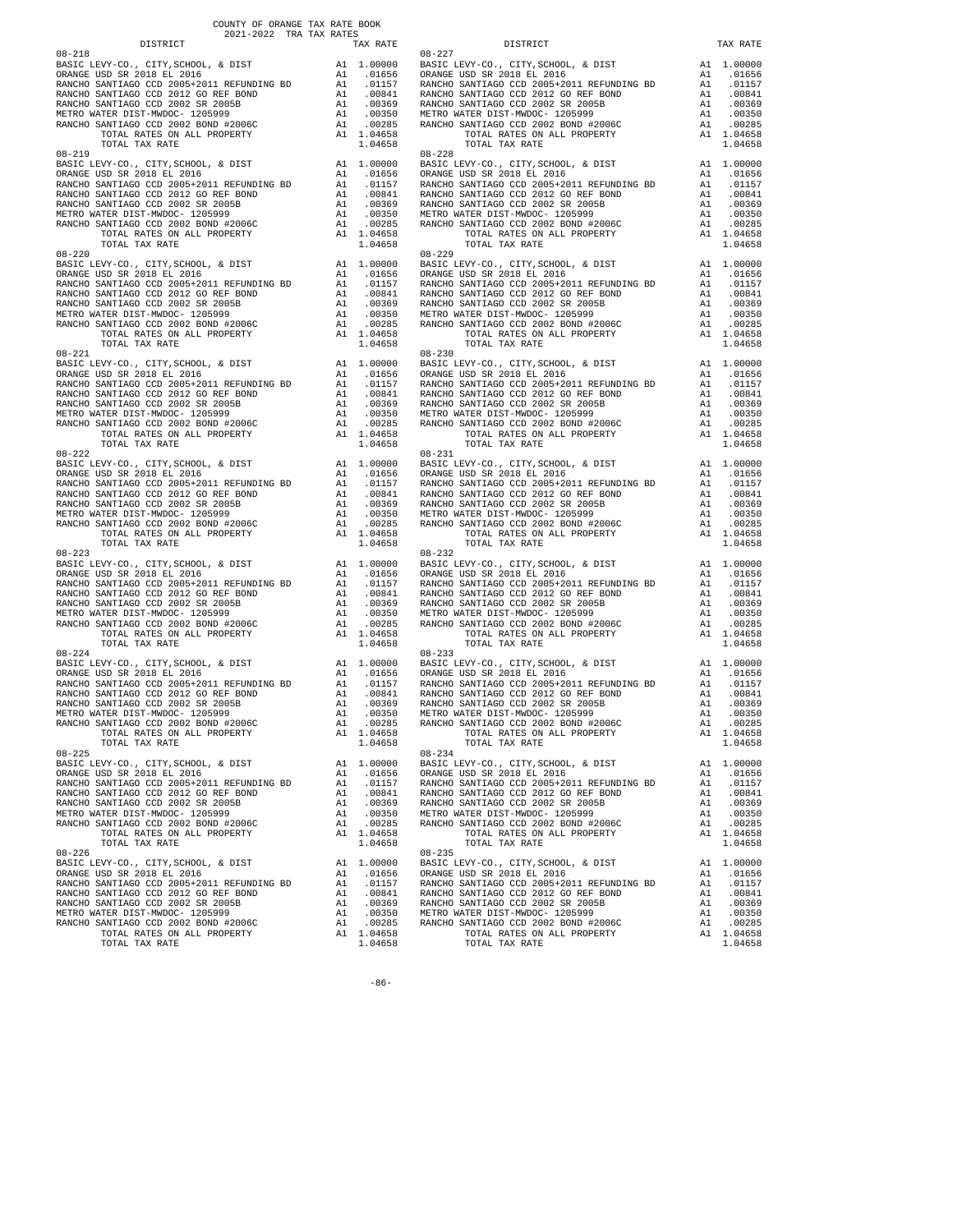| 2021-2022 TRA TAX RATES<br>DISTRICT                                                                                        | TAX RATE | DISTRICT                                                                                                                       | TAX RATE |
|----------------------------------------------------------------------------------------------------------------------------|----------|--------------------------------------------------------------------------------------------------------------------------------|----------|
| $08 - 236$<br>$08 - 237$                                                                                                   |          | $08 - 246$<br>$08 - 247$                                                                                                       |          |
|                                                                                                                            |          |                                                                                                                                |          |
| $08 - 239$                                                                                                                 |          | $08 - 249$                                                                                                                     |          |
|                                                                                                                            |          |                                                                                                                                |          |
|                                                                                                                            |          |                                                                                                                                |          |
|                                                                                                                            |          |                                                                                                                                |          |
| $08 - 242$<br>TOTAL RATES ON ALL PROPERTY A1 1.04658<br>TOTAL TAX RATE PROPERTY A1 1.04658<br>TOTAL TAX RATE<br>$08 - 243$ | 1.04658  | $08 - 252$<br>TOTAL RATES ON ALL PROPERTY A1 1.04658<br>TOTAL RATES ON ALL PROPERTY A1 1.04658<br>TOTAL TAX RATE<br>$08 - 253$ | 1.04658  |
|                                                                                                                            |          |                                                                                                                                |          |
|                                                                                                                            |          |                                                                                                                                |          |

-87-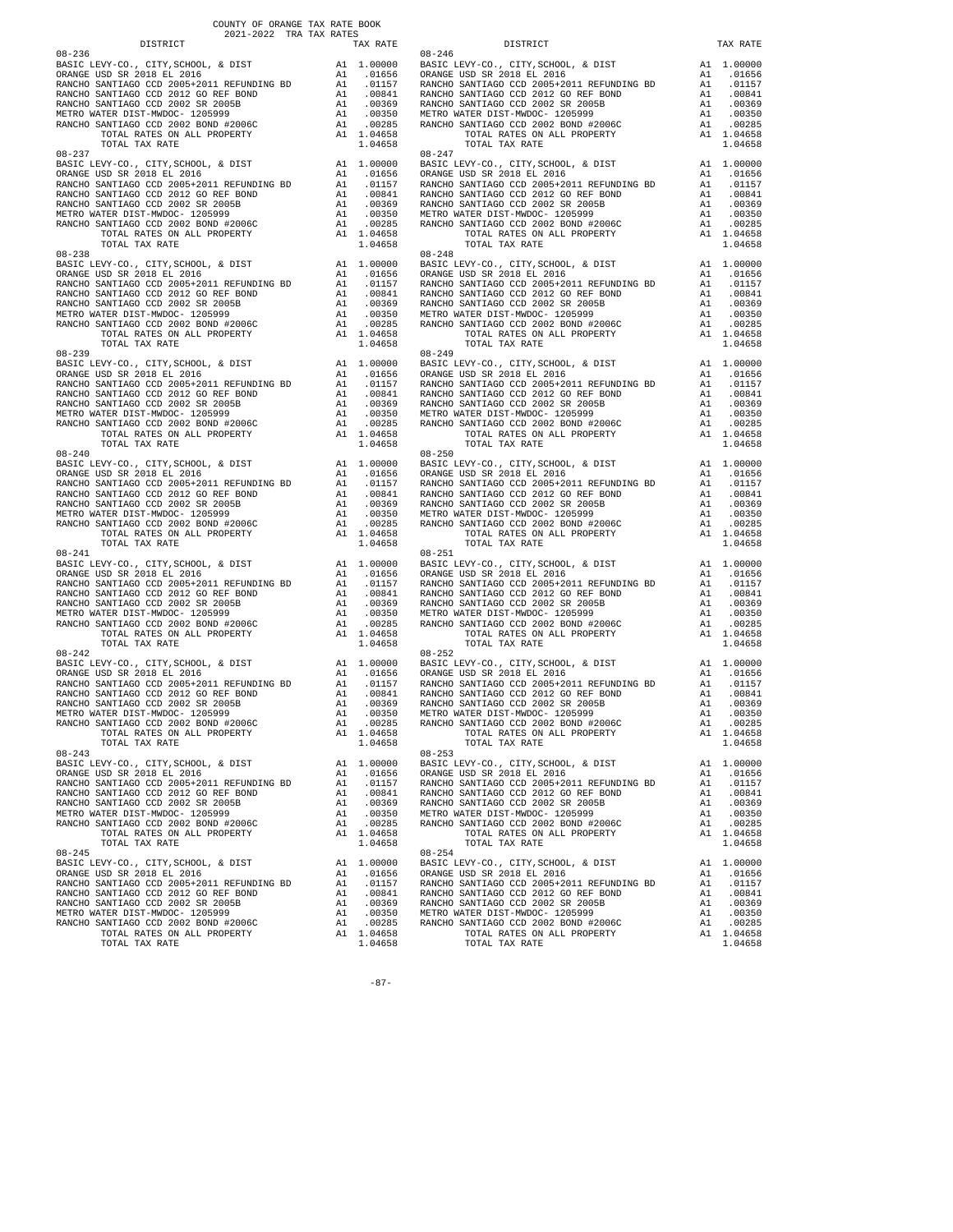| DISTRICT                                                                                                         | 2021-2022 TRA TAX RATES | TAX RATE | DISTRICT                                                                                                                       | TAX RATE |
|------------------------------------------------------------------------------------------------------------------|-------------------------|----------|--------------------------------------------------------------------------------------------------------------------------------|----------|
| $08 - 255$<br>$08 - 256$                                                                                         |                         |          | $08 - 264$<br>$08 - 265$                                                                                                       |          |
|                                                                                                                  |                         |          |                                                                                                                                |          |
| $08 - 258$                                                                                                       |                         |          | $08 - 267$                                                                                                                     |          |
| $08 - 259$                                                                                                       |                         |          | $08 - 268$                                                                                                                     |          |
|                                                                                                                  |                         |          |                                                                                                                                |          |
|                                                                                                                  |                         |          |                                                                                                                                |          |
| $08 - 261$<br>TOTAL RATES ON ALL PROPERTY A1 1.04658<br>TOTAL RATES ON ALL PROPERTY A1 1.04658<br>TOTAL TAX RATE |                         | 1.04658  | $08 - 270$<br>TOTAL RATES ON ALL PROPERTY A1 1.04658<br>TOTAL RATES ON ALL PROPERTY A1 1.04658<br>TOTAL TAX RATE<br>$08 - 271$ | 1.04658  |
| $08 - 262$                                                                                                       |                         |          |                                                                                                                                |          |
|                                                                                                                  |                         |          |                                                                                                                                |          |

-88-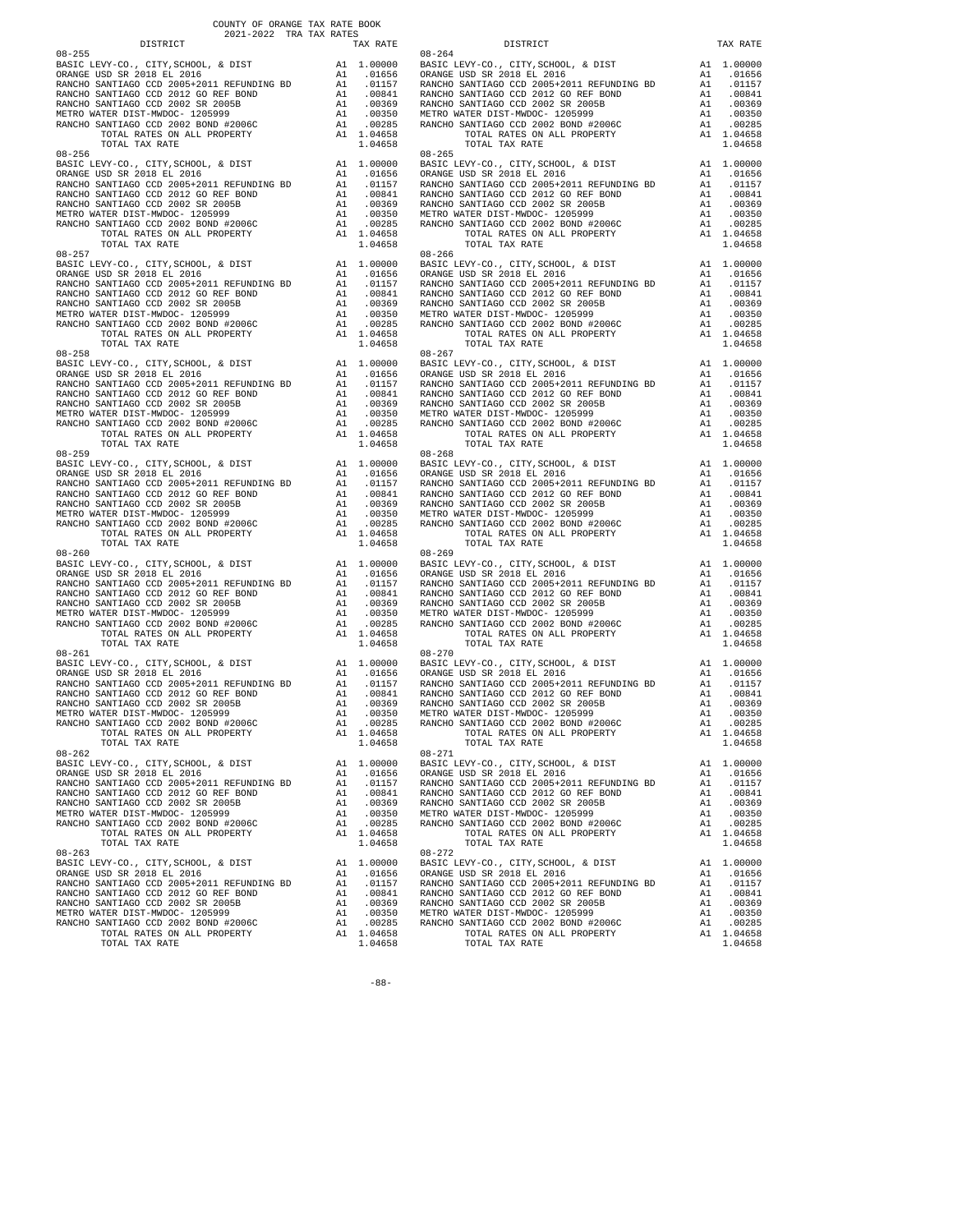| 2021-2022 TRA TAX RATES                                           |          |                                                      |          |
|-------------------------------------------------------------------|----------|------------------------------------------------------|----------|
| DISTRICT<br>$08 - 273$                                            | TAX RATE | DISTRICT<br>$08 - 282$                               | TAX RATE |
|                                                                   |          |                                                      |          |
|                                                                   |          |                                                      |          |
|                                                                   |          |                                                      |          |
|                                                                   |          |                                                      |          |
|                                                                   |          |                                                      |          |
|                                                                   |          |                                                      |          |
|                                                                   |          |                                                      |          |
|                                                                   |          |                                                      |          |
| $08 - 274$                                                        |          | $08 - 283$                                           |          |
|                                                                   |          |                                                      |          |
|                                                                   |          |                                                      |          |
|                                                                   |          |                                                      |          |
|                                                                   |          |                                                      |          |
|                                                                   |          |                                                      |          |
|                                                                   |          |                                                      |          |
|                                                                   |          |                                                      |          |
|                                                                   |          |                                                      |          |
|                                                                   |          |                                                      |          |
|                                                                   |          |                                                      |          |
|                                                                   |          |                                                      |          |
|                                                                   |          |                                                      |          |
|                                                                   |          |                                                      |          |
|                                                                   |          |                                                      |          |
|                                                                   |          |                                                      |          |
|                                                                   |          |                                                      |          |
|                                                                   |          |                                                      |          |
| $08 - 276$                                                        |          | $08 - 285$                                           |          |
|                                                                   |          |                                                      |          |
|                                                                   |          |                                                      |          |
|                                                                   |          |                                                      |          |
|                                                                   |          |                                                      |          |
|                                                                   |          |                                                      |          |
|                                                                   |          |                                                      |          |
|                                                                   |          |                                                      |          |
|                                                                   |          |                                                      |          |
| $08 - 277$                                                        |          | $08 - 286$                                           |          |
|                                                                   |          |                                                      |          |
|                                                                   |          |                                                      |          |
|                                                                   |          |                                                      |          |
|                                                                   |          |                                                      |          |
|                                                                   |          |                                                      |          |
|                                                                   |          |                                                      |          |
|                                                                   |          |                                                      |          |
|                                                                   |          |                                                      |          |
|                                                                   |          |                                                      |          |
|                                                                   |          |                                                      |          |
|                                                                   |          |                                                      |          |
|                                                                   |          |                                                      |          |
|                                                                   |          |                                                      |          |
|                                                                   |          |                                                      |          |
|                                                                   |          |                                                      |          |
|                                                                   |          |                                                      |          |
| TOTAL TAX RATE<br>$08 - 279$                                      | 1.04658  | TOTAL TAX RATE<br>$08 - 288$                         | 1.04658  |
|                                                                   |          |                                                      |          |
|                                                                   |          |                                                      |          |
|                                                                   |          |                                                      |          |
|                                                                   |          |                                                      |          |
|                                                                   |          |                                                      |          |
|                                                                   |          |                                                      |          |
| $\overline{A1}$ 1.04658<br>1.04658<br>TOTAL RATES ON ALL PROPERTY |          | A1 1.04658<br>1 04658<br>TOTAL RATES ON ALL PROPERTY |          |
| TOTAL TAX RATE                                                    | 1.04658  | $08 - 289$<br>TOTAL TAX RATE                         | 1.04658  |
| $08 - 280$                                                        |          |                                                      |          |
|                                                                   |          |                                                      |          |
|                                                                   |          |                                                      |          |
|                                                                   |          |                                                      |          |
|                                                                   |          |                                                      |          |
|                                                                   |          |                                                      |          |
|                                                                   |          |                                                      |          |
|                                                                   |          |                                                      |          |
|                                                                   |          |                                                      |          |
| $08 - 281$                                                        |          | $08 - 290$                                           |          |
|                                                                   |          |                                                      |          |
|                                                                   |          |                                                      |          |
|                                                                   |          |                                                      |          |
|                                                                   |          |                                                      |          |
|                                                                   |          |                                                      |          |
|                                                                   |          |                                                      |          |
|                                                                   |          |                                                      |          |
|                                                                   |          |                                                      |          |

-89-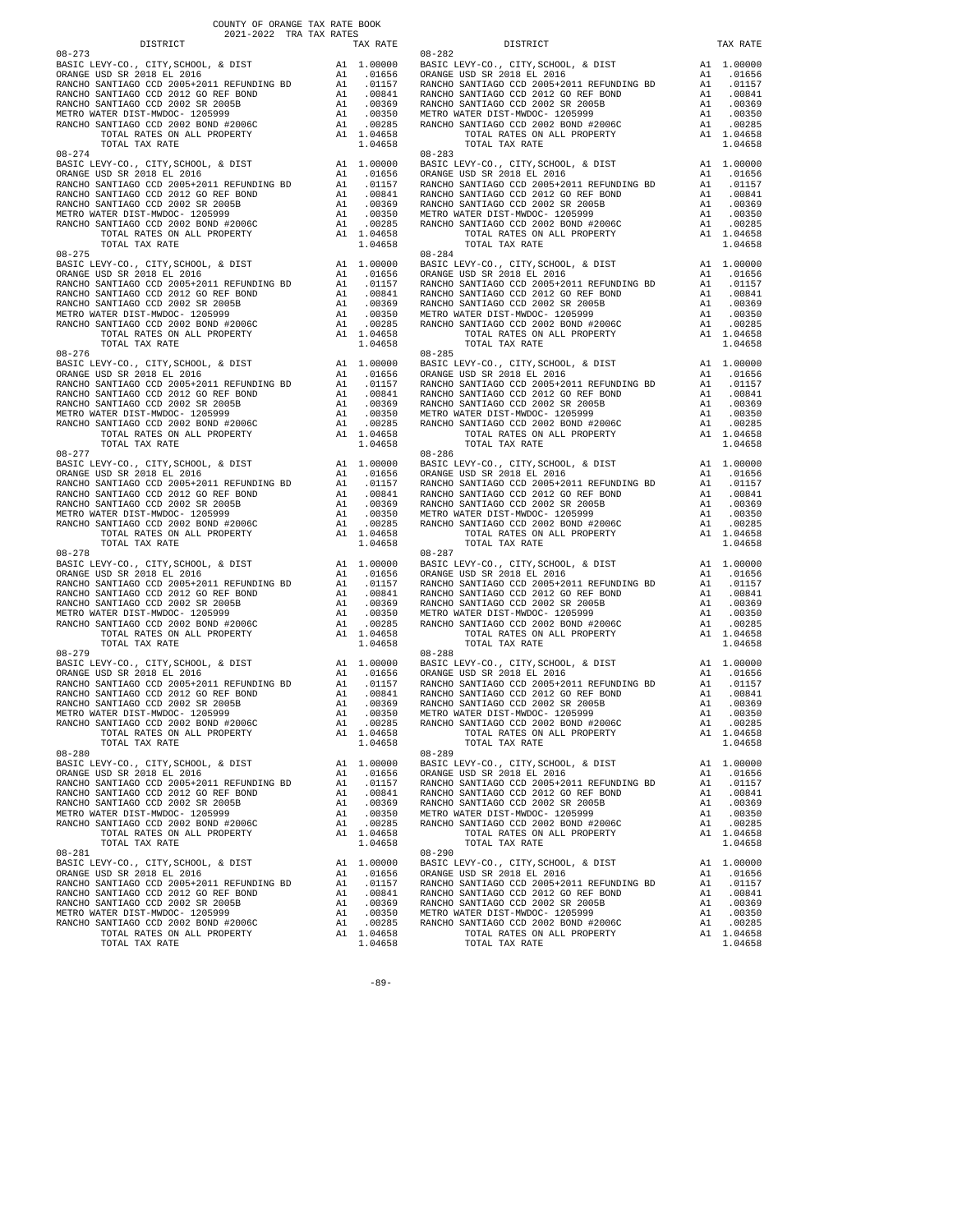| COUNTY OF ORANGE TAX RATE BOOK<br>2021-2022 TRA TAX RATES<br>$2021-2022 \quad \text{TRA TAX RATES}$ DISTRICT |          |          |          |
|--------------------------------------------------------------------------------------------------------------|----------|----------|----------|
|                                                                                                              | TAX RATE | DISTRICT | TAX RATE |
|                                                                                                              |          |          |          |
|                                                                                                              |          |          |          |
|                                                                                                              |          |          |          |
|                                                                                                              |          |          |          |
|                                                                                                              |          |          |          |
|                                                                                                              |          |          |          |
|                                                                                                              |          |          |          |
|                                                                                                              |          |          |          |
|                                                                                                              |          |          |          |
|                                                                                                              |          |          |          |
|                                                                                                              |          |          |          |
|                                                                                                              |          |          |          |
|                                                                                                              |          |          |          |
|                                                                                                              |          |          |          |
|                                                                                                              |          |          |          |
|                                                                                                              |          |          |          |
|                                                                                                              |          |          |          |
|                                                                                                              |          |          |          |
|                                                                                                              |          |          |          |
|                                                                                                              |          |          |          |
|                                                                                                              |          |          |          |
|                                                                                                              |          |          |          |
|                                                                                                              |          |          |          |
|                                                                                                              |          |          |          |
|                                                                                                              |          |          |          |
|                                                                                                              |          |          |          |
|                                                                                                              |          |          |          |
|                                                                                                              |          |          |          |
|                                                                                                              |          |          |          |
|                                                                                                              |          |          |          |
|                                                                                                              |          |          |          |
|                                                                                                              |          |          |          |
|                                                                                                              |          |          |          |
|                                                                                                              |          |          |          |
|                                                                                                              |          |          |          |
|                                                                                                              |          |          |          |
|                                                                                                              |          |          |          |
|                                                                                                              |          |          |          |
|                                                                                                              |          |          |          |
|                                                                                                              |          |          |          |
|                                                                                                              |          |          |          |
|                                                                                                              |          |          |          |
|                                                                                                              |          |          |          |
|                                                                                                              |          |          |          |
|                                                                                                              |          |          |          |
|                                                                                                              |          |          |          |
|                                                                                                              |          |          |          |
|                                                                                                              |          |          |          |
|                                                                                                              |          |          |          |
|                                                                                                              |          |          |          |
|                                                                                                              |          |          |          |
|                                                                                                              |          |          |          |
|                                                                                                              |          |          |          |
|                                                                                                              |          |          |          |
|                                                                                                              |          |          |          |
|                                                                                                              |          |          |          |
|                                                                                                              |          |          |          |
|                                                                                                              |          |          |          |
|                                                                                                              |          |          |          |
|                                                                                                              |          |          |          |
|                                                                                                              |          |          |          |
|                                                                                                              |          |          |          |
|                                                                                                              |          |          |          |
|                                                                                                              |          |          |          |
|                                                                                                              |          |          |          |
|                                                                                                              |          |          |          |
|                                                                                                              |          |          |          |
|                                                                                                              |          |          |          |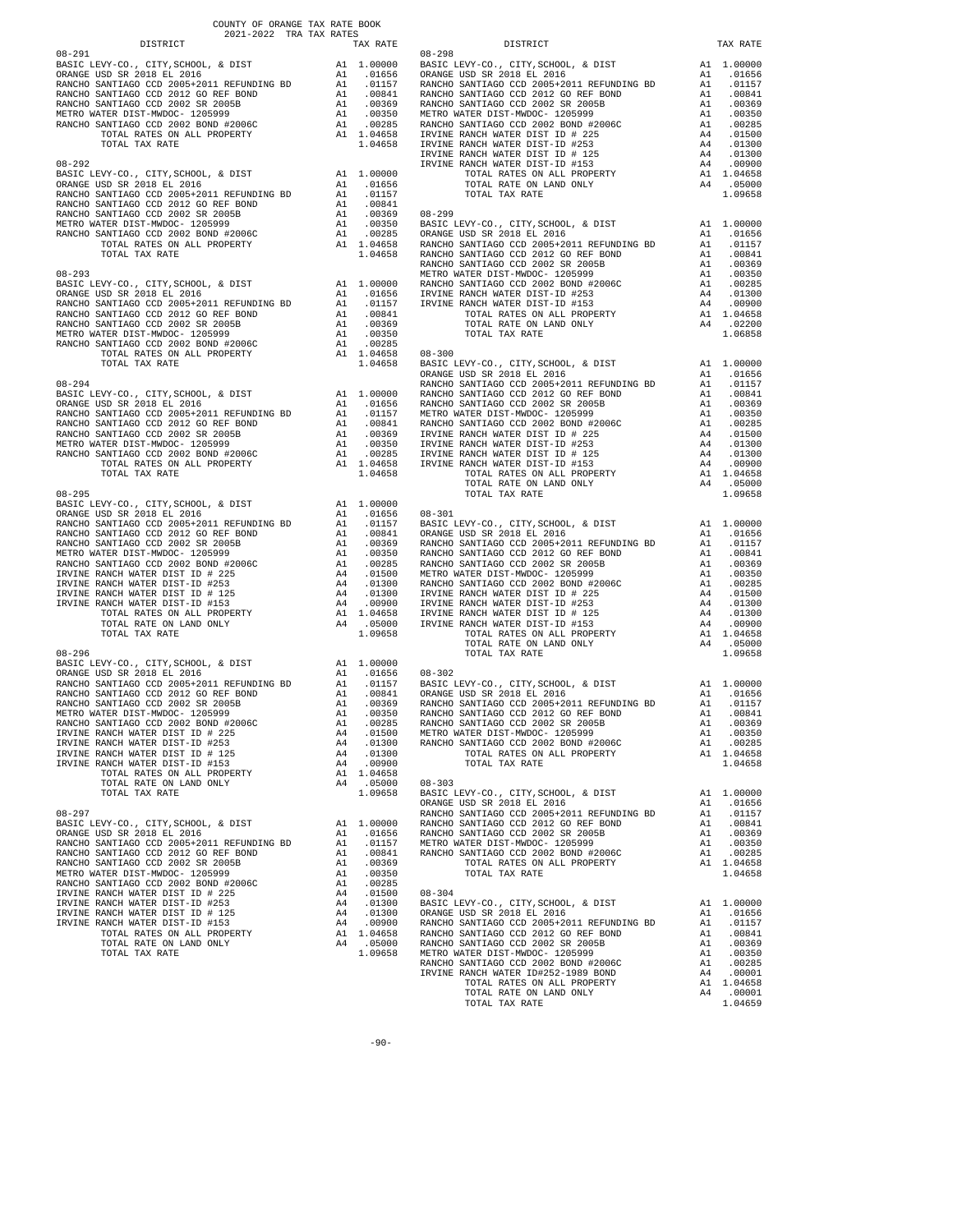| COUNTY OF ORANGE TAX RATE BOOK<br>2021-2022 TRA TAX RATES                  |          |          |          |
|----------------------------------------------------------------------------|----------|----------|----------|
| $2021-2022 \quad \text{TRA} \quad \text{RATE B}$ DISTRICT $\hspace{2.5cm}$ | TAX RATE | DISTRICT | TAX RATE |
|                                                                            |          |          |          |
|                                                                            |          |          |          |
|                                                                            |          |          |          |
|                                                                            |          |          |          |
|                                                                            |          |          |          |
|                                                                            |          |          |          |
|                                                                            |          |          |          |
|                                                                            |          |          |          |
|                                                                            |          |          |          |
|                                                                            |          |          |          |
|                                                                            |          |          |          |
|                                                                            |          |          |          |
|                                                                            |          |          |          |
|                                                                            |          |          |          |
|                                                                            |          |          |          |
|                                                                            |          |          |          |
|                                                                            |          |          |          |
|                                                                            |          |          |          |
|                                                                            |          |          |          |
|                                                                            |          |          |          |
|                                                                            |          |          |          |
|                                                                            |          |          |          |
|                                                                            |          |          |          |
|                                                                            |          |          |          |
|                                                                            |          |          |          |
|                                                                            |          |          |          |
|                                                                            |          |          |          |
|                                                                            |          |          |          |
|                                                                            |          |          |          |
|                                                                            |          |          |          |
|                                                                            |          |          |          |
|                                                                            |          |          |          |
|                                                                            |          |          |          |
|                                                                            |          |          |          |
|                                                                            |          |          |          |
|                                                                            |          |          |          |
|                                                                            |          |          |          |
|                                                                            |          |          |          |
|                                                                            |          |          |          |
|                                                                            |          |          |          |
|                                                                            |          |          |          |
|                                                                            |          |          |          |
|                                                                            |          |          |          |
|                                                                            |          |          |          |
|                                                                            |          |          |          |
|                                                                            |          |          |          |
|                                                                            |          |          |          |
|                                                                            |          |          |          |
|                                                                            |          |          |          |
|                                                                            |          |          |          |
|                                                                            |          |          |          |
|                                                                            |          |          |          |
|                                                                            |          |          |          |
|                                                                            |          |          |          |
|                                                                            |          |          |          |
|                                                                            |          |          |          |
|                                                                            |          |          |          |
|                                                                            |          |          |          |
|                                                                            |          |          |          |
|                                                                            |          |          |          |
|                                                                            |          |          |          |
|                                                                            |          |          |          |
|                                                                            |          |          |          |
|                                                                            |          |          |          |
|                                                                            |          |          |          |
|                                                                            |          |          |          |
|                                                                            |          |          |          |
|                                                                            |          |          |          |
|                                                                            |          |          |          |
|                                                                            |          |          |          |
|                                                                            |          |          |          |
|                                                                            |          |          |          |
|                                                                            |          |          |          |
|                                                                            |          |          |          |
|                                                                            |          |          |          |
|                                                                            |          |          |          |
|                                                                            |          |          |          |
|                                                                            |          |          |          |
|                                                                            |          |          |          |
|                                                                            |          |          |          |
|                                                                            |          |          |          |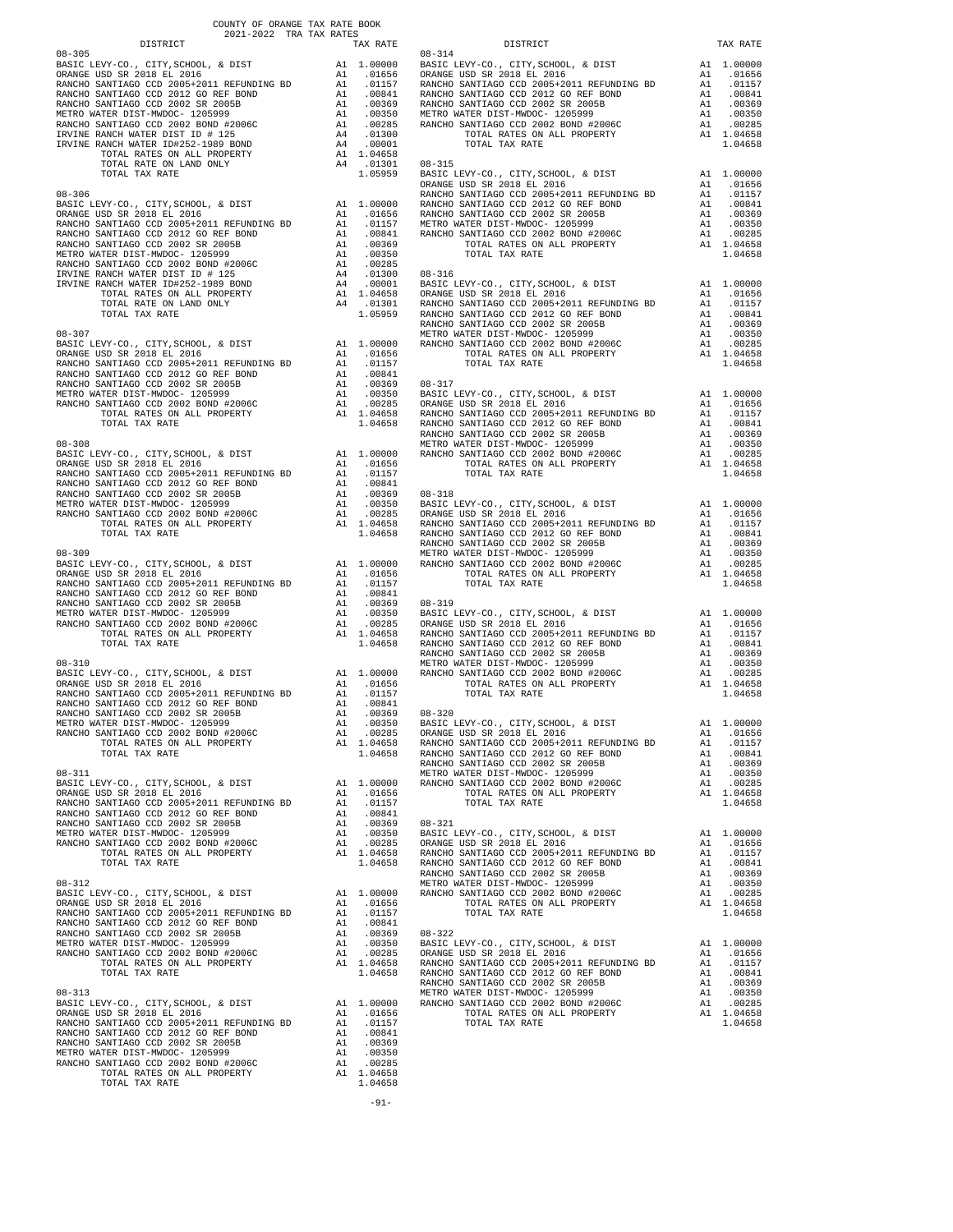| COUNTY OF ORANGE TAX RATE BOOK<br>2021-2022 TRA TAX RATES<br>$2021-2022 \quad \text{TRA TAX RATES}$ DISTRICT $2021-2022 \quad \text{TRA TAX RATES}$ |          |          |          |
|-----------------------------------------------------------------------------------------------------------------------------------------------------|----------|----------|----------|
|                                                                                                                                                     | TAX RATE | DISTRICT | TAX RATE |
|                                                                                                                                                     |          |          |          |
|                                                                                                                                                     |          |          |          |
|                                                                                                                                                     |          |          |          |
|                                                                                                                                                     |          |          |          |
|                                                                                                                                                     |          |          |          |
|                                                                                                                                                     |          |          |          |
|                                                                                                                                                     |          |          |          |
|                                                                                                                                                     |          |          |          |
|                                                                                                                                                     |          |          |          |
|                                                                                                                                                     |          |          |          |
|                                                                                                                                                     |          |          |          |
|                                                                                                                                                     |          |          |          |
|                                                                                                                                                     |          |          |          |
|                                                                                                                                                     |          |          |          |
|                                                                                                                                                     |          |          |          |
|                                                                                                                                                     |          |          |          |
|                                                                                                                                                     |          |          |          |
|                                                                                                                                                     |          |          |          |
|                                                                                                                                                     |          |          |          |
|                                                                                                                                                     |          |          |          |
|                                                                                                                                                     |          |          |          |
|                                                                                                                                                     |          |          |          |
|                                                                                                                                                     |          |          |          |
|                                                                                                                                                     |          |          |          |
|                                                                                                                                                     |          |          |          |
| $08 - 326$                                                                                                                                          |          |          |          |
|                                                                                                                                                     |          |          |          |
|                                                                                                                                                     |          |          |          |
|                                                                                                                                                     |          |          |          |
|                                                                                                                                                     |          |          |          |
|                                                                                                                                                     |          |          |          |
|                                                                                                                                                     |          |          |          |
|                                                                                                                                                     |          |          |          |
|                                                                                                                                                     |          |          |          |
|                                                                                                                                                     |          |          |          |
|                                                                                                                                                     |          |          |          |
|                                                                                                                                                     |          |          |          |
|                                                                                                                                                     |          |          |          |
|                                                                                                                                                     |          |          |          |
|                                                                                                                                                     |          |          |          |
|                                                                                                                                                     |          |          |          |
|                                                                                                                                                     |          |          |          |
|                                                                                                                                                     |          |          |          |
|                                                                                                                                                     |          |          |          |
|                                                                                                                                                     |          |          |          |
|                                                                                                                                                     |          |          |          |
|                                                                                                                                                     |          |          |          |
|                                                                                                                                                     |          |          |          |
|                                                                                                                                                     |          |          |          |
|                                                                                                                                                     |          |          |          |
|                                                                                                                                                     |          |          |          |
|                                                                                                                                                     |          |          |          |
|                                                                                                                                                     |          |          |          |
|                                                                                                                                                     |          |          |          |
|                                                                                                                                                     |          |          |          |
|                                                                                                                                                     |          |          |          |
|                                                                                                                                                     |          |          |          |
|                                                                                                                                                     |          |          |          |
|                                                                                                                                                     |          |          |          |
|                                                                                                                                                     |          |          |          |
|                                                                                                                                                     |          |          |          |
|                                                                                                                                                     |          |          |          |
|                                                                                                                                                     |          |          |          |
|                                                                                                                                                     |          |          |          |
|                                                                                                                                                     |          |          |          |
|                                                                                                                                                     |          |          |          |
|                                                                                                                                                     |          |          |          |
|                                                                                                                                                     |          |          |          |
|                                                                                                                                                     |          |          |          |
|                                                                                                                                                     |          |          |          |
|                                                                                                                                                     |          |          |          |
|                                                                                                                                                     |          |          |          |
|                                                                                                                                                     |          |          |          |
|                                                                                                                                                     |          |          |          |
|                                                                                                                                                     |          |          |          |
|                                                                                                                                                     |          |          |          |
|                                                                                                                                                     |          |          |          |
|                                                                                                                                                     |          |          |          |
|                                                                                                                                                     |          |          |          |
|                                                                                                                                                     | $-92-$   |          |          |
|                                                                                                                                                     |          |          |          |

- 
-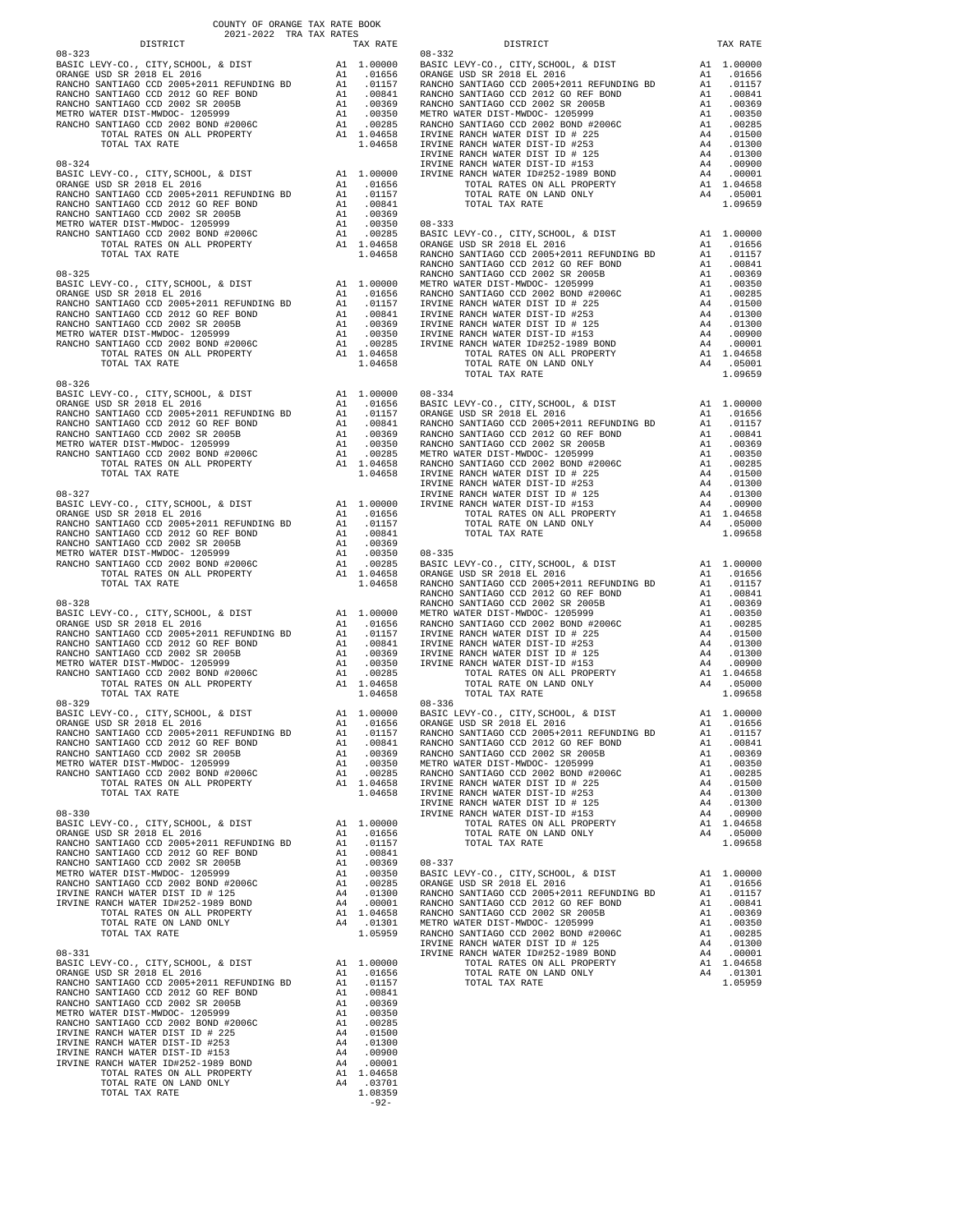| COUNTY OF ORANGE TAX RATE BOOK<br>2021-2022 TRA TAX RATES<br>$2021-2022 \quad \text{TRA RATE B}$ DISTRICT 2021-2022 TRA TAX RATES                                                                                                                                                                                                                                                              |          |                                                                                                                                                                                                                                                                                                                                                                                                                                      |          |
|------------------------------------------------------------------------------------------------------------------------------------------------------------------------------------------------------------------------------------------------------------------------------------------------------------------------------------------------------------------------------------------------|----------|--------------------------------------------------------------------------------------------------------------------------------------------------------------------------------------------------------------------------------------------------------------------------------------------------------------------------------------------------------------------------------------------------------------------------------------|----------|
|                                                                                                                                                                                                                                                                                                                                                                                                | TAX RATE | DISTRICT                                                                                                                                                                                                                                                                                                                                                                                                                             | TAX RATE |
| $08 - 338$<br>$\begin{tabular}{cccccc} 08–338\\ \hline \textbf{D08-338}\\ \textbf{D08-338}\\ \textbf{D08-338}\\ \textbf{D08-338}\\ \textbf{D08-338}\\ \textbf{D08-338}\\ \textbf{D08-338}\\ \textbf{D08-338}\\ \textbf{D08-338}\\ \textbf{D08-338}\\ \textbf{D10000}\\ \textbf{D2000}\\ \textbf{D3000}\\ \textbf{D4000}\\ \textbf{D5000}\\ \textbf{D68-339}\\ \textbf{D707AL RATE}\\ \textbf{$ |          | $09 - 002$                                                                                                                                                                                                                                                                                                                                                                                                                           |          |
|                                                                                                                                                                                                                                                                                                                                                                                                |          |                                                                                                                                                                                                                                                                                                                                                                                                                                      |          |
|                                                                                                                                                                                                                                                                                                                                                                                                |          |                                                                                                                                                                                                                                                                                                                                                                                                                                      |          |
|                                                                                                                                                                                                                                                                                                                                                                                                |          |                                                                                                                                                                                                                                                                                                                                                                                                                                      |          |
|                                                                                                                                                                                                                                                                                                                                                                                                |          |                                                                                                                                                                                                                                                                                                                                                                                                                                      |          |
|                                                                                                                                                                                                                                                                                                                                                                                                |          |                                                                                                                                                                                                                                                                                                                                                                                                                                      |          |
|                                                                                                                                                                                                                                                                                                                                                                                                |          |                                                                                                                                                                                                                                                                                                                                                                                                                                      |          |
|                                                                                                                                                                                                                                                                                                                                                                                                |          |                                                                                                                                                                                                                                                                                                                                                                                                                                      |          |
|                                                                                                                                                                                                                                                                                                                                                                                                |          |                                                                                                                                                                                                                                                                                                                                                                                                                                      |          |
|                                                                                                                                                                                                                                                                                                                                                                                                |          |                                                                                                                                                                                                                                                                                                                                                                                                                                      |          |
|                                                                                                                                                                                                                                                                                                                                                                                                |          |                                                                                                                                                                                                                                                                                                                                                                                                                                      |          |
|                                                                                                                                                                                                                                                                                                                                                                                                |          |                                                                                                                                                                                                                                                                                                                                                                                                                                      |          |
|                                                                                                                                                                                                                                                                                                                                                                                                |          |                                                                                                                                                                                                                                                                                                                                                                                                                                      |          |
|                                                                                                                                                                                                                                                                                                                                                                                                |          |                                                                                                                                                                                                                                                                                                                                                                                                                                      |          |
|                                                                                                                                                                                                                                                                                                                                                                                                |          |                                                                                                                                                                                                                                                                                                                                                                                                                                      |          |
|                                                                                                                                                                                                                                                                                                                                                                                                |          |                                                                                                                                                                                                                                                                                                                                                                                                                                      |          |
|                                                                                                                                                                                                                                                                                                                                                                                                |          |                                                                                                                                                                                                                                                                                                                                                                                                                                      |          |
|                                                                                                                                                                                                                                                                                                                                                                                                |          |                                                                                                                                                                                                                                                                                                                                                                                                                                      |          |
|                                                                                                                                                                                                                                                                                                                                                                                                |          |                                                                                                                                                                                                                                                                                                                                                                                                                                      |          |
|                                                                                                                                                                                                                                                                                                                                                                                                |          |                                                                                                                                                                                                                                                                                                                                                                                                                                      |          |
|                                                                                                                                                                                                                                                                                                                                                                                                |          |                                                                                                                                                                                                                                                                                                                                                                                                                                      |          |
|                                                                                                                                                                                                                                                                                                                                                                                                |          |                                                                                                                                                                                                                                                                                                                                                                                                                                      |          |
|                                                                                                                                                                                                                                                                                                                                                                                                |          |                                                                                                                                                                                                                                                                                                                                                                                                                                      |          |
|                                                                                                                                                                                                                                                                                                                                                                                                |          |                                                                                                                                                                                                                                                                                                                                                                                                                                      |          |
|                                                                                                                                                                                                                                                                                                                                                                                                |          |                                                                                                                                                                                                                                                                                                                                                                                                                                      |          |
|                                                                                                                                                                                                                                                                                                                                                                                                |          |                                                                                                                                                                                                                                                                                                                                                                                                                                      |          |
|                                                                                                                                                                                                                                                                                                                                                                                                |          |                                                                                                                                                                                                                                                                                                                                                                                                                                      |          |
|                                                                                                                                                                                                                                                                                                                                                                                                |          |                                                                                                                                                                                                                                                                                                                                                                                                                                      |          |
|                                                                                                                                                                                                                                                                                                                                                                                                |          |                                                                                                                                                                                                                                                                                                                                                                                                                                      |          |
|                                                                                                                                                                                                                                                                                                                                                                                                |          |                                                                                                                                                                                                                                                                                                                                                                                                                                      |          |
|                                                                                                                                                                                                                                                                                                                                                                                                |          |                                                                                                                                                                                                                                                                                                                                                                                                                                      |          |
|                                                                                                                                                                                                                                                                                                                                                                                                |          |                                                                                                                                                                                                                                                                                                                                                                                                                                      |          |
|                                                                                                                                                                                                                                                                                                                                                                                                |          |                                                                                                                                                                                                                                                                                                                                                                                                                                      |          |
|                                                                                                                                                                                                                                                                                                                                                                                                |          |                                                                                                                                                                                                                                                                                                                                                                                                                                      |          |
|                                                                                                                                                                                                                                                                                                                                                                                                |          |                                                                                                                                                                                                                                                                                                                                                                                                                                      |          |
|                                                                                                                                                                                                                                                                                                                                                                                                |          |                                                                                                                                                                                                                                                                                                                                                                                                                                      |          |
|                                                                                                                                                                                                                                                                                                                                                                                                |          |                                                                                                                                                                                                                                                                                                                                                                                                                                      |          |
|                                                                                                                                                                                                                                                                                                                                                                                                |          |                                                                                                                                                                                                                                                                                                                                                                                                                                      |          |
|                                                                                                                                                                                                                                                                                                                                                                                                |          |                                                                                                                                                                                                                                                                                                                                                                                                                                      |          |
|                                                                                                                                                                                                                                                                                                                                                                                                |          |                                                                                                                                                                                                                                                                                                                                                                                                                                      |          |
|                                                                                                                                                                                                                                                                                                                                                                                                |          |                                                                                                                                                                                                                                                                                                                                                                                                                                      |          |
|                                                                                                                                                                                                                                                                                                                                                                                                | 1.04308  | $\begin{tabular}{@{}c@{}}\begin{tabular}{@{}c@{}}\begin{tabular}{@{}c@{}}\begin{tabular}{@{}c@{}}\begin{tabular}{@{}c@{}}\begin{tabular}{@{}c@{}}\begin{tabular}{@{}c@{}}\begin{tabular}{@{}c@{}}\end{tabular}\\ \hline \textbf{0.8-902}\end{tabular} & \textbf{0.8-902}\end{tabular} & \textbf{0.8-902}\end{tabular} & \textbf{0.8-903}\end{tabular} & \textbf{0.8-904}\end{tabular} & \textbf{0.8-904}\end{tabular} & \textbf{0.8$ |          |
|                                                                                                                                                                                                                                                                                                                                                                                                |          | $09 - 005$                                                                                                                                                                                                                                                                                                                                                                                                                           |          |
|                                                                                                                                                                                                                                                                                                                                                                                                |          |                                                                                                                                                                                                                                                                                                                                                                                                                                      |          |
|                                                                                                                                                                                                                                                                                                                                                                                                |          |                                                                                                                                                                                                                                                                                                                                                                                                                                      |          |
|                                                                                                                                                                                                                                                                                                                                                                                                |          |                                                                                                                                                                                                                                                                                                                                                                                                                                      |          |
|                                                                                                                                                                                                                                                                                                                                                                                                |          |                                                                                                                                                                                                                                                                                                                                                                                                                                      |          |
|                                                                                                                                                                                                                                                                                                                                                                                                |          |                                                                                                                                                                                                                                                                                                                                                                                                                                      |          |
|                                                                                                                                                                                                                                                                                                                                                                                                |          |                                                                                                                                                                                                                                                                                                                                                                                                                                      |          |
|                                                                                                                                                                                                                                                                                                                                                                                                |          |                                                                                                                                                                                                                                                                                                                                                                                                                                      |          |
|                                                                                                                                                                                                                                                                                                                                                                                                |          |                                                                                                                                                                                                                                                                                                                                                                                                                                      |          |
|                                                                                                                                                                                                                                                                                                                                                                                                |          |                                                                                                                                                                                                                                                                                                                                                                                                                                      |          |
|                                                                                                                                                                                                                                                                                                                                                                                                |          |                                                                                                                                                                                                                                                                                                                                                                                                                                      |          |
|                                                                                                                                                                                                                                                                                                                                                                                                |          |                                                                                                                                                                                                                                                                                                                                                                                                                                      |          |
|                                                                                                                                                                                                                                                                                                                                                                                                |          |                                                                                                                                                                                                                                                                                                                                                                                                                                      |          |
|                                                                                                                                                                                                                                                                                                                                                                                                |          |                                                                                                                                                                                                                                                                                                                                                                                                                                      |          |
|                                                                                                                                                                                                                                                                                                                                                                                                |          |                                                                                                                                                                                                                                                                                                                                                                                                                                      |          |
|                                                                                                                                                                                                                                                                                                                                                                                                |          |                                                                                                                                                                                                                                                                                                                                                                                                                                      |          |
|                                                                                                                                                                                                                                                                                                                                                                                                |          |                                                                                                                                                                                                                                                                                                                                                                                                                                      |          |
|                                                                                                                                                                                                                                                                                                                                                                                                |          |                                                                                                                                                                                                                                                                                                                                                                                                                                      |          |
|                                                                                                                                                                                                                                                                                                                                                                                                |          |                                                                                                                                                                                                                                                                                                                                                                                                                                      |          |
|                                                                                                                                                                                                                                                                                                                                                                                                |          |                                                                                                                                                                                                                                                                                                                                                                                                                                      |          |
|                                                                                                                                                                                                                                                                                                                                                                                                |          |                                                                                                                                                                                                                                                                                                                                                                                                                                      |          |
|                                                                                                                                                                                                                                                                                                                                                                                                |          |                                                                                                                                                                                                                                                                                                                                                                                                                                      |          |
|                                                                                                                                                                                                                                                                                                                                                                                                |          |                                                                                                                                                                                                                                                                                                                                                                                                                                      |          |
|                                                                                                                                                                                                                                                                                                                                                                                                |          |                                                                                                                                                                                                                                                                                                                                                                                                                                      |          |
|                                                                                                                                                                                                                                                                                                                                                                                                |          |                                                                                                                                                                                                                                                                                                                                                                                                                                      |          |
|                                                                                                                                                                                                                                                                                                                                                                                                |          |                                                                                                                                                                                                                                                                                                                                                                                                                                      |          |
|                                                                                                                                                                                                                                                                                                                                                                                                |          |                                                                                                                                                                                                                                                                                                                                                                                                                                      |          |
|                                                                                                                                                                                                                                                                                                                                                                                                |          |                                                                                                                                                                                                                                                                                                                                                                                                                                      |          |
|                                                                                                                                                                                                                                                                                                                                                                                                |          |                                                                                                                                                                                                                                                                                                                                                                                                                                      |          |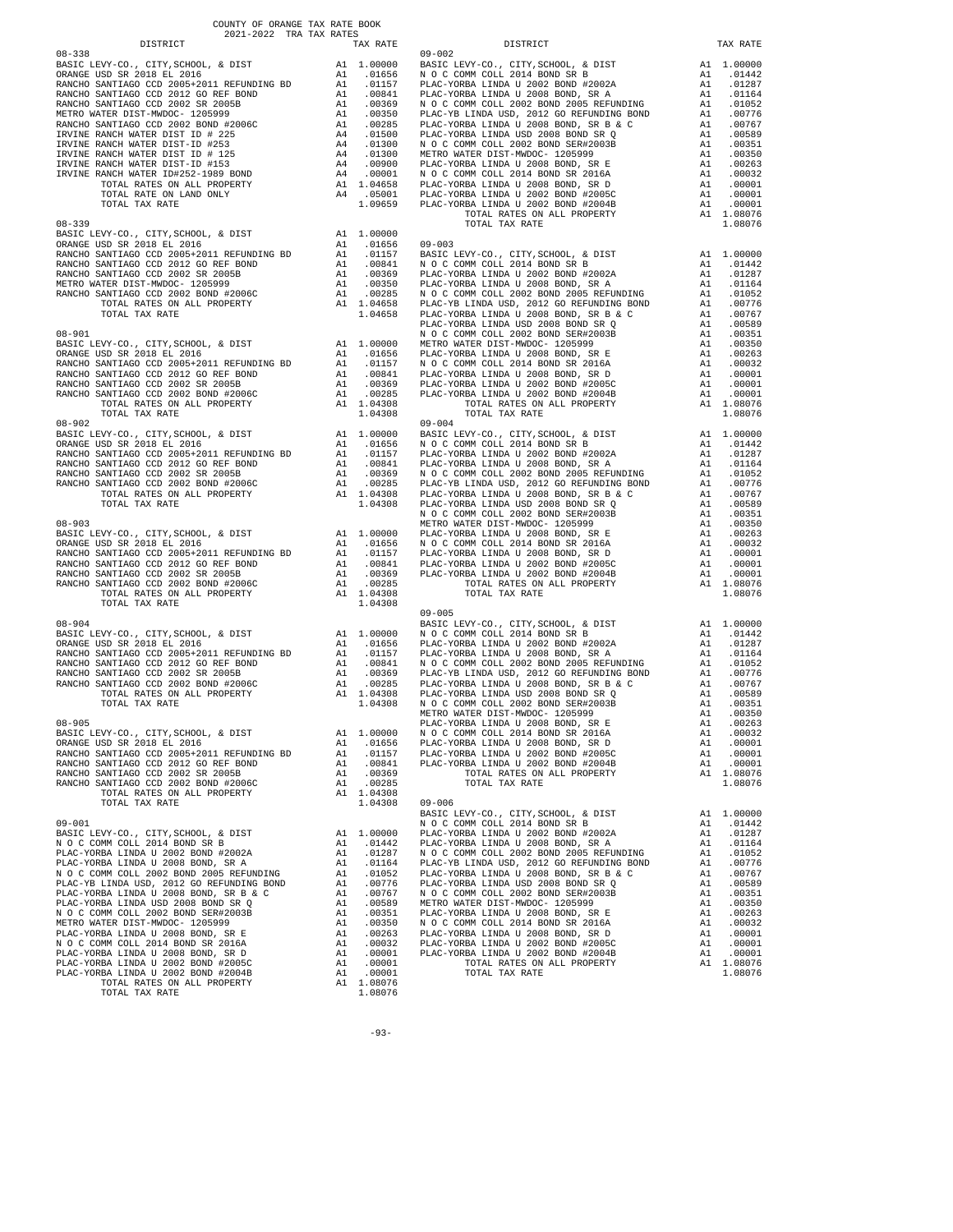| COUNTY OF ORANGE TAX RATE BOOK<br>$2021-2022 \quad \text{TRA RATE} \label{eq:2021-2022}$ DISTRICT $$\tt 2021-2022$$ |          |                                                                                                                                                                                                                                                                                                                   |          |
|---------------------------------------------------------------------------------------------------------------------|----------|-------------------------------------------------------------------------------------------------------------------------------------------------------------------------------------------------------------------------------------------------------------------------------------------------------------------|----------|
|                                                                                                                     | TAX RATE | DISTRICT                                                                                                                                                                                                                                                                                                          | TAX RATE |
| $09 - 007$                                                                                                          |          | $09 - 013$                                                                                                                                                                                                                                                                                                        |          |
|                                                                                                                     |          |                                                                                                                                                                                                                                                                                                                   |          |
|                                                                                                                     |          |                                                                                                                                                                                                                                                                                                                   |          |
|                                                                                                                     |          |                                                                                                                                                                                                                                                                                                                   |          |
|                                                                                                                     |          |                                                                                                                                                                                                                                                                                                                   |          |
|                                                                                                                     |          |                                                                                                                                                                                                                                                                                                                   |          |
|                                                                                                                     |          |                                                                                                                                                                                                                                                                                                                   |          |
|                                                                                                                     |          |                                                                                                                                                                                                                                                                                                                   |          |
|                                                                                                                     |          |                                                                                                                                                                                                                                                                                                                   |          |
|                                                                                                                     |          |                                                                                                                                                                                                                                                                                                                   |          |
|                                                                                                                     |          |                                                                                                                                                                                                                                                                                                                   |          |
|                                                                                                                     |          |                                                                                                                                                                                                                                                                                                                   |          |
|                                                                                                                     |          |                                                                                                                                                                                                                                                                                                                   |          |
|                                                                                                                     |          |                                                                                                                                                                                                                                                                                                                   |          |
|                                                                                                                     |          |                                                                                                                                                                                                                                                                                                                   |          |
|                                                                                                                     |          |                                                                                                                                                                                                                                                                                                                   |          |
|                                                                                                                     |          |                                                                                                                                                                                                                                                                                                                   |          |
|                                                                                                                     |          |                                                                                                                                                                                                                                                                                                                   |          |
|                                                                                                                     |          |                                                                                                                                                                                                                                                                                                                   |          |
|                                                                                                                     |          |                                                                                                                                                                                                                                                                                                                   |          |
|                                                                                                                     |          |                                                                                                                                                                                                                                                                                                                   |          |
|                                                                                                                     |          |                                                                                                                                                                                                                                                                                                                   |          |
|                                                                                                                     |          |                                                                                                                                                                                                                                                                                                                   |          |
| $09 - 009$                                                                                                          |          | $09 - 015$                                                                                                                                                                                                                                                                                                        |          |
|                                                                                                                     |          |                                                                                                                                                                                                                                                                                                                   |          |
|                                                                                                                     |          |                                                                                                                                                                                                                                                                                                                   |          |
|                                                                                                                     |          |                                                                                                                                                                                                                                                                                                                   |          |
|                                                                                                                     |          |                                                                                                                                                                                                                                                                                                                   |          |
|                                                                                                                     |          |                                                                                                                                                                                                                                                                                                                   |          |
|                                                                                                                     |          |                                                                                                                                                                                                                                                                                                                   |          |
|                                                                                                                     |          |                                                                                                                                                                                                                                                                                                                   |          |
|                                                                                                                     |          |                                                                                                                                                                                                                                                                                                                   |          |
|                                                                                                                     |          |                                                                                                                                                                                                                                                                                                                   |          |
|                                                                                                                     |          |                                                                                                                                                                                                                                                                                                                   |          |
|                                                                                                                     |          |                                                                                                                                                                                                                                                                                                                   |          |
|                                                                                                                     |          |                                                                                                                                                                                                                                                                                                                   |          |
| $09 - 011$                                                                                                          |          | $09 - 016$<br>$\begin{tabular}{cccccc} 09-011 & 10444 & 1448 & 1448 & 100076 & 10444 & 100076 & 10444 & 100000 & 10444 & 100000 & 10444 & 1000000 \\ \hline \text{PIAC--YORBA LIMDA U 2002 BOND 42002A & 11 & 0104000 & 10445 & 1000000 & 10400000 & 104000000 \\ \text{PIAC--YORBA LIMDA U 2002 BOND 2003 & 104$ |          |
|                                                                                                                     |          |                                                                                                                                                                                                                                                                                                                   |          |
|                                                                                                                     |          |                                                                                                                                                                                                                                                                                                                   |          |
|                                                                                                                     |          |                                                                                                                                                                                                                                                                                                                   |          |
|                                                                                                                     |          |                                                                                                                                                                                                                                                                                                                   |          |
|                                                                                                                     |          |                                                                                                                                                                                                                                                                                                                   |          |
|                                                                                                                     |          |                                                                                                                                                                                                                                                                                                                   |          |
|                                                                                                                     |          |                                                                                                                                                                                                                                                                                                                   |          |
|                                                                                                                     |          |                                                                                                                                                                                                                                                                                                                   |          |
|                                                                                                                     |          |                                                                                                                                                                                                                                                                                                                   |          |
|                                                                                                                     |          |                                                                                                                                                                                                                                                                                                                   |          |
|                                                                                                                     |          |                                                                                                                                                                                                                                                                                                                   |          |
| TOTAL TAX RATE                                                                                                      | 1.08076  | TOTAL TAX RATE                                                                                                                                                                                                                                                                                                    | 1.08076  |
| $09 - 012$                                                                                                          |          | $09 - 017$                                                                                                                                                                                                                                                                                                        |          |
|                                                                                                                     |          |                                                                                                                                                                                                                                                                                                                   |          |
|                                                                                                                     |          |                                                                                                                                                                                                                                                                                                                   |          |
|                                                                                                                     |          |                                                                                                                                                                                                                                                                                                                   |          |
|                                                                                                                     |          |                                                                                                                                                                                                                                                                                                                   |          |
|                                                                                                                     |          |                                                                                                                                                                                                                                                                                                                   |          |
|                                                                                                                     |          |                                                                                                                                                                                                                                                                                                                   |          |
|                                                                                                                     |          |                                                                                                                                                                                                                                                                                                                   |          |
|                                                                                                                     |          |                                                                                                                                                                                                                                                                                                                   |          |
|                                                                                                                     |          |                                                                                                                                                                                                                                                                                                                   |          |
|                                                                                                                     |          |                                                                                                                                                                                                                                                                                                                   |          |
| TOTAL TAX RATE                                                                                                      | 1.08076  | TOTAL TAX RATE                                                                                                                                                                                                                                                                                                    | 1.08076  |
|                                                                                                                     |          |                                                                                                                                                                                                                                                                                                                   |          |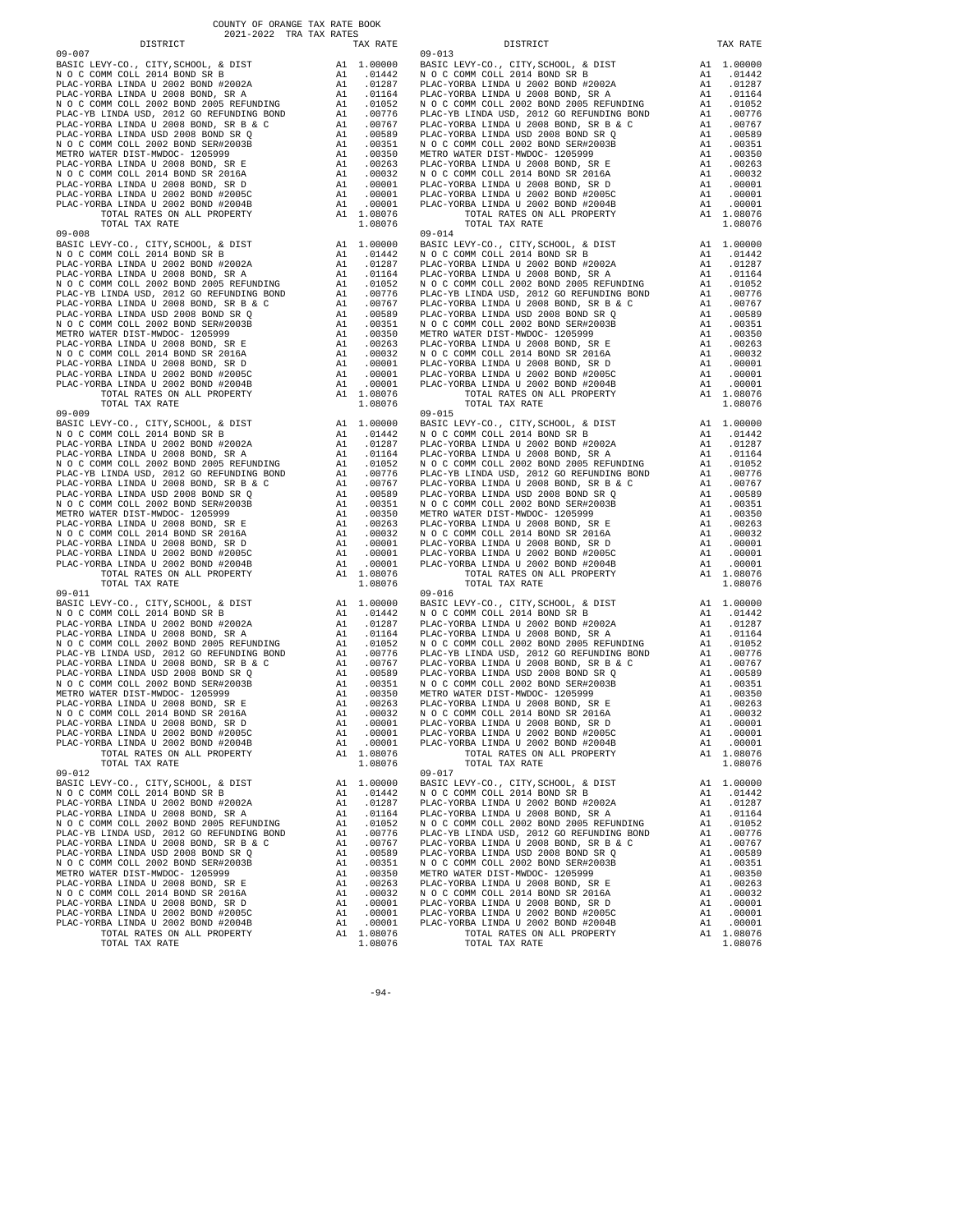| TAX RATE<br>DISTRICT<br>$\begin{tabular}{cccc} 09-018\\ 09-018\\ \hline \texttt{N=O.}\begin{tabular}{0.99-0.018}\\ \texttt{N=O.}\begin{tabular}{0.99-0.02}\\ \texttt{N=O.}\begin{tabular}{0.99-0.02}\\ \texttt{N=O.}\begin{tabular}{0.99-0.02}\\ \texttt{N=O.}\begin{tabular}{0.99-0.02}\\ \texttt{N=O.}\begin{tabular}{0.99-0.02}\\ \texttt{N=O.}\begin{tabular}{0.99-0.02}\\ \texttt{N=O.}\begin{tabular}{0.99-0.02}\\$ |         | DISTRICT       | TAX RATE |
|---------------------------------------------------------------------------------------------------------------------------------------------------------------------------------------------------------------------------------------------------------------------------------------------------------------------------------------------------------------------------------------------------------------------------|---------|----------------|----------|
|                                                                                                                                                                                                                                                                                                                                                                                                                           |         |                |          |
|                                                                                                                                                                                                                                                                                                                                                                                                                           |         |                |          |
|                                                                                                                                                                                                                                                                                                                                                                                                                           |         |                |          |
|                                                                                                                                                                                                                                                                                                                                                                                                                           |         |                |          |
|                                                                                                                                                                                                                                                                                                                                                                                                                           |         |                |          |
|                                                                                                                                                                                                                                                                                                                                                                                                                           |         |                |          |
|                                                                                                                                                                                                                                                                                                                                                                                                                           |         |                |          |
|                                                                                                                                                                                                                                                                                                                                                                                                                           |         |                |          |
|                                                                                                                                                                                                                                                                                                                                                                                                                           |         |                |          |
|                                                                                                                                                                                                                                                                                                                                                                                                                           |         |                |          |
|                                                                                                                                                                                                                                                                                                                                                                                                                           |         |                |          |
|                                                                                                                                                                                                                                                                                                                                                                                                                           |         |                |          |
|                                                                                                                                                                                                                                                                                                                                                                                                                           |         |                |          |
|                                                                                                                                                                                                                                                                                                                                                                                                                           |         |                |          |
|                                                                                                                                                                                                                                                                                                                                                                                                                           |         |                |          |
|                                                                                                                                                                                                                                                                                                                                                                                                                           |         |                |          |
|                                                                                                                                                                                                                                                                                                                                                                                                                           |         |                |          |
|                                                                                                                                                                                                                                                                                                                                                                                                                           |         |                |          |
|                                                                                                                                                                                                                                                                                                                                                                                                                           |         |                |          |
|                                                                                                                                                                                                                                                                                                                                                                                                                           |         |                |          |
|                                                                                                                                                                                                                                                                                                                                                                                                                           |         |                |          |
|                                                                                                                                                                                                                                                                                                                                                                                                                           |         |                |          |
|                                                                                                                                                                                                                                                                                                                                                                                                                           |         |                |          |
|                                                                                                                                                                                                                                                                                                                                                                                                                           |         |                |          |
|                                                                                                                                                                                                                                                                                                                                                                                                                           |         |                |          |
|                                                                                                                                                                                                                                                                                                                                                                                                                           |         |                |          |
|                                                                                                                                                                                                                                                                                                                                                                                                                           |         |                |          |
|                                                                                                                                                                                                                                                                                                                                                                                                                           |         |                |          |
|                                                                                                                                                                                                                                                                                                                                                                                                                           |         |                |          |
| $\begin{tabular}{cccccccc} 19 & 10741. & 3744. & 10874 & 10874 & 10874 & 10874 & 10874 & 10874 & 10874 & 10874 & 10874 & 10874 & 10874 & 10874 & 10874 & 10874 & 10874 & 10874 & 10874 & 10874 & 10874 & 10874 & 10874 & 10874 & 10874 & 10874 & 10874 & 10874 & 10874 & 10$                                                                                                                                              |         |                |          |
|                                                                                                                                                                                                                                                                                                                                                                                                                           |         |                |          |
|                                                                                                                                                                                                                                                                                                                                                                                                                           |         |                |          |
|                                                                                                                                                                                                                                                                                                                                                                                                                           |         |                |          |
|                                                                                                                                                                                                                                                                                                                                                                                                                           |         |                |          |
|                                                                                                                                                                                                                                                                                                                                                                                                                           |         |                |          |
|                                                                                                                                                                                                                                                                                                                                                                                                                           |         |                |          |
|                                                                                                                                                                                                                                                                                                                                                                                                                           |         |                |          |
|                                                                                                                                                                                                                                                                                                                                                                                                                           |         |                |          |
|                                                                                                                                                                                                                                                                                                                                                                                                                           |         |                |          |
|                                                                                                                                                                                                                                                                                                                                                                                                                           |         |                |          |
|                                                                                                                                                                                                                                                                                                                                                                                                                           |         |                |          |
|                                                                                                                                                                                                                                                                                                                                                                                                                           |         |                |          |
|                                                                                                                                                                                                                                                                                                                                                                                                                           |         |                |          |
|                                                                                                                                                                                                                                                                                                                                                                                                                           |         |                |          |
|                                                                                                                                                                                                                                                                                                                                                                                                                           |         |                |          |
|                                                                                                                                                                                                                                                                                                                                                                                                                           |         |                |          |
|                                                                                                                                                                                                                                                                                                                                                                                                                           |         |                |          |
|                                                                                                                                                                                                                                                                                                                                                                                                                           |         |                |          |
|                                                                                                                                                                                                                                                                                                                                                                                                                           |         |                |          |
|                                                                                                                                                                                                                                                                                                                                                                                                                           |         |                |          |
|                                                                                                                                                                                                                                                                                                                                                                                                                           |         |                |          |
|                                                                                                                                                                                                                                                                                                                                                                                                                           |         |                |          |
|                                                                                                                                                                                                                                                                                                                                                                                                                           |         |                |          |
|                                                                                                                                                                                                                                                                                                                                                                                                                           |         |                |          |
|                                                                                                                                                                                                                                                                                                                                                                                                                           |         |                |          |
|                                                                                                                                                                                                                                                                                                                                                                                                                           |         |                |          |
|                                                                                                                                                                                                                                                                                                                                                                                                                           |         |                |          |
|                                                                                                                                                                                                                                                                                                                                                                                                                           |         |                |          |
|                                                                                                                                                                                                                                                                                                                                                                                                                           |         |                |          |
|                                                                                                                                                                                                                                                                                                                                                                                                                           |         |                |          |
|                                                                                                                                                                                                                                                                                                                                                                                                                           |         |                |          |
|                                                                                                                                                                                                                                                                                                                                                                                                                           |         |                |          |
|                                                                                                                                                                                                                                                                                                                                                                                                                           |         |                |          |
|                                                                                                                                                                                                                                                                                                                                                                                                                           |         |                |          |
|                                                                                                                                                                                                                                                                                                                                                                                                                           |         |                |          |
|                                                                                                                                                                                                                                                                                                                                                                                                                           |         |                |          |
|                                                                                                                                                                                                                                                                                                                                                                                                                           |         |                |          |
|                                                                                                                                                                                                                                                                                                                                                                                                                           |         |                |          |
|                                                                                                                                                                                                                                                                                                                                                                                                                           |         |                |          |
|                                                                                                                                                                                                                                                                                                                                                                                                                           |         |                |          |
|                                                                                                                                                                                                                                                                                                                                                                                                                           |         |                |          |
| $09 - 022$<br>$\begin{tabular}{cccccc} 09-022 & 04.74 & 04.84 & 04.84 & 04.84 & 04.84 & 04.84 & 04.84 & 04.84 & 04.84 & 04.84 & 04.84 & 04.84 & 04.84 & 04.84 & 04.84 & 04.84 & 04.84 & 04.84 & 04.84 & 04.84 & 04.84 & 04.84 & 04.84 & 04.84 & 04.84 & 04.84 & 04.84 & 04.84 & 04.84 &$                                                                                                                                  |         | $09 - 027$     |          |
|                                                                                                                                                                                                                                                                                                                                                                                                                           |         |                |          |
|                                                                                                                                                                                                                                                                                                                                                                                                                           |         |                |          |
|                                                                                                                                                                                                                                                                                                                                                                                                                           |         |                |          |
|                                                                                                                                                                                                                                                                                                                                                                                                                           |         |                |          |
|                                                                                                                                                                                                                                                                                                                                                                                                                           |         |                |          |
|                                                                                                                                                                                                                                                                                                                                                                                                                           |         |                |          |
|                                                                                                                                                                                                                                                                                                                                                                                                                           |         |                |          |
|                                                                                                                                                                                                                                                                                                                                                                                                                           |         |                |          |
|                                                                                                                                                                                                                                                                                                                                                                                                                           |         |                |          |
|                                                                                                                                                                                                                                                                                                                                                                                                                           |         |                |          |
|                                                                                                                                                                                                                                                                                                                                                                                                                           |         |                |          |
|                                                                                                                                                                                                                                                                                                                                                                                                                           |         |                |          |
|                                                                                                                                                                                                                                                                                                                                                                                                                           |         |                |          |
|                                                                                                                                                                                                                                                                                                                                                                                                                           |         |                |          |
|                                                                                                                                                                                                                                                                                                                                                                                                                           |         |                |          |
|                                                                                                                                                                                                                                                                                                                                                                                                                           |         |                |          |
| TOTAL TAX RATE                                                                                                                                                                                                                                                                                                                                                                                                            | 1.08076 | TOTAL TAX RATE | 1.08076  |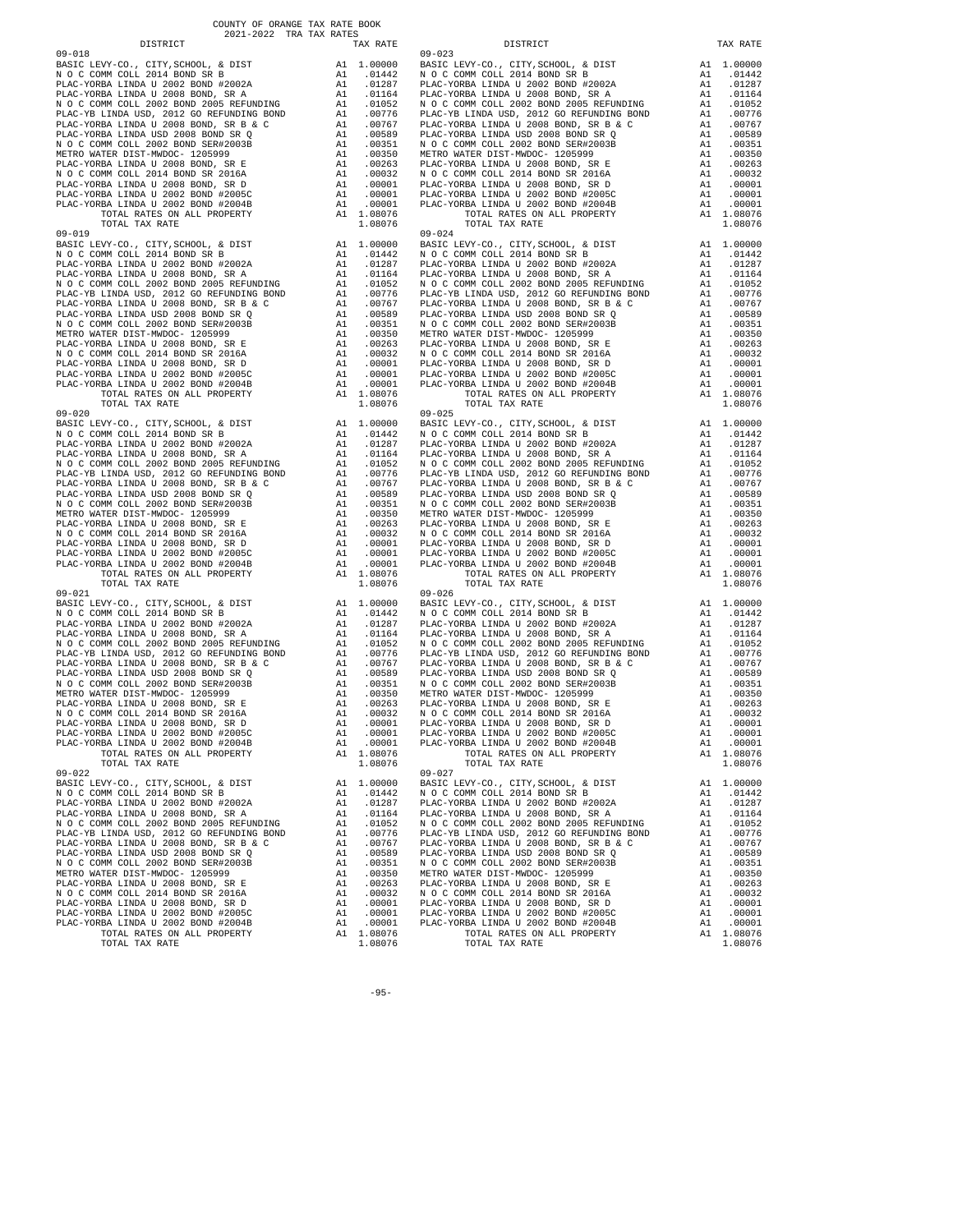| TAX RATE<br>DISTRICT<br>$\begin{tabular}{cccc} 09-028 & DISTRICT & TAX RATE \\ \hline \texttt{BAS-UCL WY-CO, L (2174) SCHOMO, L (2014) BOND R B & 11.000001 & BASTC L (2174) SCHOMO, L (2174) SONO, L (2174) SONO, L (2174) SONO, L (2174) SONO, L (2174) SONO, L (2174) SONO, L (2174) SONO, L (2174) SONO, L (2174) SONO, L (2174) SONO, L (2174) SONO, L (2174) SONO, L (2174)$ |         | DISTRICT       | TAX RATE |
|------------------------------------------------------------------------------------------------------------------------------------------------------------------------------------------------------------------------------------------------------------------------------------------------------------------------------------------------------------------------------------|---------|----------------|----------|
|                                                                                                                                                                                                                                                                                                                                                                                    |         |                |          |
|                                                                                                                                                                                                                                                                                                                                                                                    |         |                |          |
|                                                                                                                                                                                                                                                                                                                                                                                    |         |                |          |
|                                                                                                                                                                                                                                                                                                                                                                                    |         |                |          |
|                                                                                                                                                                                                                                                                                                                                                                                    |         |                |          |
|                                                                                                                                                                                                                                                                                                                                                                                    |         |                |          |
|                                                                                                                                                                                                                                                                                                                                                                                    |         |                |          |
|                                                                                                                                                                                                                                                                                                                                                                                    |         |                |          |
|                                                                                                                                                                                                                                                                                                                                                                                    |         |                |          |
|                                                                                                                                                                                                                                                                                                                                                                                    |         |                |          |
|                                                                                                                                                                                                                                                                                                                                                                                    |         |                |          |
|                                                                                                                                                                                                                                                                                                                                                                                    |         |                |          |
|                                                                                                                                                                                                                                                                                                                                                                                    |         |                |          |
|                                                                                                                                                                                                                                                                                                                                                                                    |         |                |          |
|                                                                                                                                                                                                                                                                                                                                                                                    |         |                |          |
|                                                                                                                                                                                                                                                                                                                                                                                    |         |                |          |
|                                                                                                                                                                                                                                                                                                                                                                                    |         |                |          |
|                                                                                                                                                                                                                                                                                                                                                                                    |         |                |          |
|                                                                                                                                                                                                                                                                                                                                                                                    |         |                |          |
|                                                                                                                                                                                                                                                                                                                                                                                    |         |                |          |
|                                                                                                                                                                                                                                                                                                                                                                                    |         |                |          |
|                                                                                                                                                                                                                                                                                                                                                                                    |         |                |          |
|                                                                                                                                                                                                                                                                                                                                                                                    |         |                |          |
|                                                                                                                                                                                                                                                                                                                                                                                    |         |                |          |
|                                                                                                                                                                                                                                                                                                                                                                                    |         |                |          |
|                                                                                                                                                                                                                                                                                                                                                                                    |         |                |          |
|                                                                                                                                                                                                                                                                                                                                                                                    |         |                |          |
|                                                                                                                                                                                                                                                                                                                                                                                    |         |                |          |
|                                                                                                                                                                                                                                                                                                                                                                                    |         |                |          |
|                                                                                                                                                                                                                                                                                                                                                                                    |         |                |          |
|                                                                                                                                                                                                                                                                                                                                                                                    |         |                |          |
|                                                                                                                                                                                                                                                                                                                                                                                    |         |                |          |
|                                                                                                                                                                                                                                                                                                                                                                                    |         |                |          |
|                                                                                                                                                                                                                                                                                                                                                                                    |         |                |          |
|                                                                                                                                                                                                                                                                                                                                                                                    |         |                |          |
|                                                                                                                                                                                                                                                                                                                                                                                    |         |                |          |
|                                                                                                                                                                                                                                                                                                                                                                                    |         |                |          |
|                                                                                                                                                                                                                                                                                                                                                                                    |         |                |          |
|                                                                                                                                                                                                                                                                                                                                                                                    |         |                |          |
|                                                                                                                                                                                                                                                                                                                                                                                    |         |                |          |
|                                                                                                                                                                                                                                                                                                                                                                                    |         |                |          |
|                                                                                                                                                                                                                                                                                                                                                                                    |         |                |          |
|                                                                                                                                                                                                                                                                                                                                                                                    |         |                |          |
|                                                                                                                                                                                                                                                                                                                                                                                    |         |                |          |
|                                                                                                                                                                                                                                                                                                                                                                                    |         |                |          |
|                                                                                                                                                                                                                                                                                                                                                                                    |         |                |          |
|                                                                                                                                                                                                                                                                                                                                                                                    |         |                |          |
|                                                                                                                                                                                                                                                                                                                                                                                    |         |                |          |
|                                                                                                                                                                                                                                                                                                                                                                                    |         |                |          |
|                                                                                                                                                                                                                                                                                                                                                                                    |         |                |          |
|                                                                                                                                                                                                                                                                                                                                                                                    |         |                |          |
|                                                                                                                                                                                                                                                                                                                                                                                    |         |                |          |
|                                                                                                                                                                                                                                                                                                                                                                                    |         |                |          |
|                                                                                                                                                                                                                                                                                                                                                                                    |         |                |          |
|                                                                                                                                                                                                                                                                                                                                                                                    |         |                |          |
|                                                                                                                                                                                                                                                                                                                                                                                    |         |                |          |
|                                                                                                                                                                                                                                                                                                                                                                                    |         |                |          |
|                                                                                                                                                                                                                                                                                                                                                                                    |         |                |          |
|                                                                                                                                                                                                                                                                                                                                                                                    |         |                |          |
|                                                                                                                                                                                                                                                                                                                                                                                    |         |                |          |
|                                                                                                                                                                                                                                                                                                                                                                                    |         |                |          |
|                                                                                                                                                                                                                                                                                                                                                                                    |         |                |          |
|                                                                                                                                                                                                                                                                                                                                                                                    |         |                |          |
|                                                                                                                                                                                                                                                                                                                                                                                    |         |                |          |
|                                                                                                                                                                                                                                                                                                                                                                                    |         |                |          |
|                                                                                                                                                                                                                                                                                                                                                                                    |         |                |          |
|                                                                                                                                                                                                                                                                                                                                                                                    |         |                |          |
|                                                                                                                                                                                                                                                                                                                                                                                    |         |                |          |
|                                                                                                                                                                                                                                                                                                                                                                                    |         |                |          |
|                                                                                                                                                                                                                                                                                                                                                                                    |         |                |          |
|                                                                                                                                                                                                                                                                                                                                                                                    |         |                |          |
|                                                                                                                                                                                                                                                                                                                                                                                    |         |                |          |
|                                                                                                                                                                                                                                                                                                                                                                                    |         |                |          |
|                                                                                                                                                                                                                                                                                                                                                                                    |         |                |          |
|                                                                                                                                                                                                                                                                                                                                                                                    |         |                |          |
|                                                                                                                                                                                                                                                                                                                                                                                    |         |                |          |
| $09 - 033$<br>$\begin{tabular}{cccccc} 09-033 & 04.744 & 04.844 & 04.944 & 04.944 & 04.944 & 04.944 & 04.944 & 04.944 & 04.944 & 04.944 & 04.944 & 04.944 & 04.944 & 04.944 & 04.944 & 04.944 & 04.944 & 04.944 & 04.944 & 04.944 & 04.944 & 04.944 & 04.944 & 04.944 & 04.944 & 04$                                                                                               |         | $09 - 038$     |          |
|                                                                                                                                                                                                                                                                                                                                                                                    |         |                |          |
|                                                                                                                                                                                                                                                                                                                                                                                    |         |                |          |
|                                                                                                                                                                                                                                                                                                                                                                                    |         |                |          |
|                                                                                                                                                                                                                                                                                                                                                                                    |         |                |          |
|                                                                                                                                                                                                                                                                                                                                                                                    |         |                |          |
|                                                                                                                                                                                                                                                                                                                                                                                    |         |                |          |
|                                                                                                                                                                                                                                                                                                                                                                                    |         |                |          |
|                                                                                                                                                                                                                                                                                                                                                                                    |         |                |          |
|                                                                                                                                                                                                                                                                                                                                                                                    |         |                |          |
|                                                                                                                                                                                                                                                                                                                                                                                    |         |                |          |
|                                                                                                                                                                                                                                                                                                                                                                                    |         |                |          |
|                                                                                                                                                                                                                                                                                                                                                                                    |         |                |          |
|                                                                                                                                                                                                                                                                                                                                                                                    |         |                |          |
|                                                                                                                                                                                                                                                                                                                                                                                    |         |                |          |
|                                                                                                                                                                                                                                                                                                                                                                                    |         |                |          |
|                                                                                                                                                                                                                                                                                                                                                                                    |         |                |          |
|                                                                                                                                                                                                                                                                                                                                                                                    |         |                |          |
|                                                                                                                                                                                                                                                                                                                                                                                    |         |                |          |
| TOTAL TAX RATE                                                                                                                                                                                                                                                                                                                                                                     | 1.08076 | TOTAL TAX RATE | 1.08076  |

-96-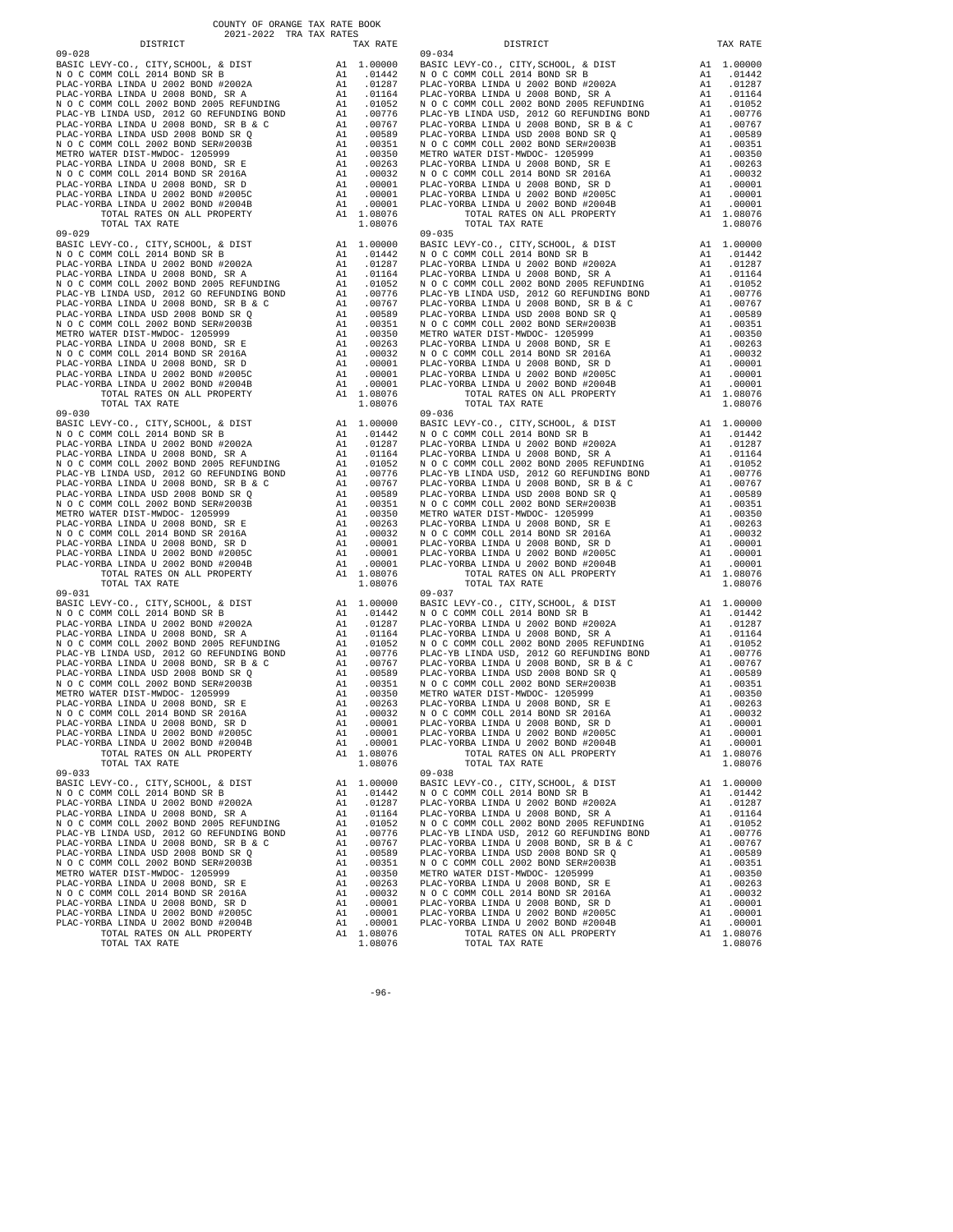| TAX RATE<br>DISTRICT<br>$\begin{tabular}{cccc} 09-039 & DISTRICT & TAX RATE \\ \hline BASIC LEVY-CO, L (2174) SCHOMO, L (2014) BONDS R B & 11.000001 & BASTC LEVY-CO, C, CITY, SCHOMO, L (2014) BONDS R B & 11.000001 \\ \hline PLAC-YORBA LIMDA U 2002 BONDH 2002B & 11.000001 & 11.000001 \\ \hline M O C COMM COLL 2014 BONDS R B & 11.01247 & 11.000001 \\ \hline N O C COMMCO, L ($ |         | DISTRICT | TAX RATE |
|------------------------------------------------------------------------------------------------------------------------------------------------------------------------------------------------------------------------------------------------------------------------------------------------------------------------------------------------------------------------------------------|---------|----------|----------|
|                                                                                                                                                                                                                                                                                                                                                                                          |         |          |          |
|                                                                                                                                                                                                                                                                                                                                                                                          |         |          |          |
|                                                                                                                                                                                                                                                                                                                                                                                          |         |          |          |
|                                                                                                                                                                                                                                                                                                                                                                                          |         |          |          |
|                                                                                                                                                                                                                                                                                                                                                                                          |         |          |          |
|                                                                                                                                                                                                                                                                                                                                                                                          |         |          |          |
|                                                                                                                                                                                                                                                                                                                                                                                          |         |          |          |
|                                                                                                                                                                                                                                                                                                                                                                                          |         |          |          |
|                                                                                                                                                                                                                                                                                                                                                                                          |         |          |          |
|                                                                                                                                                                                                                                                                                                                                                                                          |         |          |          |
|                                                                                                                                                                                                                                                                                                                                                                                          |         |          |          |
|                                                                                                                                                                                                                                                                                                                                                                                          |         |          |          |
|                                                                                                                                                                                                                                                                                                                                                                                          |         |          |          |
|                                                                                                                                                                                                                                                                                                                                                                                          |         |          |          |
|                                                                                                                                                                                                                                                                                                                                                                                          |         |          |          |
|                                                                                                                                                                                                                                                                                                                                                                                          |         |          |          |
|                                                                                                                                                                                                                                                                                                                                                                                          |         |          |          |
|                                                                                                                                                                                                                                                                                                                                                                                          |         |          |          |
|                                                                                                                                                                                                                                                                                                                                                                                          |         |          |          |
|                                                                                                                                                                                                                                                                                                                                                                                          |         |          |          |
|                                                                                                                                                                                                                                                                                                                                                                                          |         |          |          |
|                                                                                                                                                                                                                                                                                                                                                                                          |         |          |          |
|                                                                                                                                                                                                                                                                                                                                                                                          |         |          |          |
|                                                                                                                                                                                                                                                                                                                                                                                          |         |          |          |
|                                                                                                                                                                                                                                                                                                                                                                                          |         |          |          |
|                                                                                                                                                                                                                                                                                                                                                                                          |         |          |          |
|                                                                                                                                                                                                                                                                                                                                                                                          |         |          |          |
|                                                                                                                                                                                                                                                                                                                                                                                          |         |          |          |
|                                                                                                                                                                                                                                                                                                                                                                                          |         |          |          |
|                                                                                                                                                                                                                                                                                                                                                                                          |         |          |          |
|                                                                                                                                                                                                                                                                                                                                                                                          |         |          |          |
|                                                                                                                                                                                                                                                                                                                                                                                          |         |          |          |
|                                                                                                                                                                                                                                                                                                                                                                                          |         |          |          |
|                                                                                                                                                                                                                                                                                                                                                                                          |         |          |          |
|                                                                                                                                                                                                                                                                                                                                                                                          |         |          |          |
|                                                                                                                                                                                                                                                                                                                                                                                          |         |          |          |
|                                                                                                                                                                                                                                                                                                                                                                                          |         |          |          |
|                                                                                                                                                                                                                                                                                                                                                                                          |         |          |          |
|                                                                                                                                                                                                                                                                                                                                                                                          |         |          |          |
|                                                                                                                                                                                                                                                                                                                                                                                          |         |          |          |
|                                                                                                                                                                                                                                                                                                                                                                                          |         |          |          |
|                                                                                                                                                                                                                                                                                                                                                                                          |         |          |          |
|                                                                                                                                                                                                                                                                                                                                                                                          |         |          |          |
|                                                                                                                                                                                                                                                                                                                                                                                          |         |          |          |
|                                                                                                                                                                                                                                                                                                                                                                                          |         |          |          |
|                                                                                                                                                                                                                                                                                                                                                                                          |         |          |          |
|                                                                                                                                                                                                                                                                                                                                                                                          |         |          |          |
|                                                                                                                                                                                                                                                                                                                                                                                          |         |          |          |
|                                                                                                                                                                                                                                                                                                                                                                                          |         |          |          |
|                                                                                                                                                                                                                                                                                                                                                                                          |         |          |          |
|                                                                                                                                                                                                                                                                                                                                                                                          |         |          |          |
|                                                                                                                                                                                                                                                                                                                                                                                          |         |          |          |
|                                                                                                                                                                                                                                                                                                                                                                                          |         |          |          |
|                                                                                                                                                                                                                                                                                                                                                                                          |         |          |          |
|                                                                                                                                                                                                                                                                                                                                                                                          |         |          |          |
|                                                                                                                                                                                                                                                                                                                                                                                          |         |          |          |
|                                                                                                                                                                                                                                                                                                                                                                                          |         |          |          |
|                                                                                                                                                                                                                                                                                                                                                                                          |         |          |          |
|                                                                                                                                                                                                                                                                                                                                                                                          |         |          |          |
|                                                                                                                                                                                                                                                                                                                                                                                          |         |          |          |
|                                                                                                                                                                                                                                                                                                                                                                                          |         |          |          |
|                                                                                                                                                                                                                                                                                                                                                                                          |         |          |          |
|                                                                                                                                                                                                                                                                                                                                                                                          |         |          |          |
|                                                                                                                                                                                                                                                                                                                                                                                          |         |          |          |
|                                                                                                                                                                                                                                                                                                                                                                                          |         |          |          |
|                                                                                                                                                                                                                                                                                                                                                                                          |         |          |          |
|                                                                                                                                                                                                                                                                                                                                                                                          |         |          |          |
|                                                                                                                                                                                                                                                                                                                                                                                          |         |          |          |
|                                                                                                                                                                                                                                                                                                                                                                                          |         |          |          |
|                                                                                                                                                                                                                                                                                                                                                                                          |         |          |          |
|                                                                                                                                                                                                                                                                                                                                                                                          |         |          |          |
|                                                                                                                                                                                                                                                                                                                                                                                          |         |          |          |
|                                                                                                                                                                                                                                                                                                                                                                                          |         |          |          |
|                                                                                                                                                                                                                                                                                                                                                                                          |         |          |          |
|                                                                                                                                                                                                                                                                                                                                                                                          |         |          |          |
|                                                                                                                                                                                                                                                                                                                                                                                          |         |          |          |
| $\begin{tabular}{cccc} 09-042 & 104444. KARTE & 1.08076 & 107444. KARTB & 1.08076 \\ 09-042 & 10444. KARTB & 1.080000 & 1084311.000000 & 1084311.01442 & N.O C COMM COLL 2014 BOND SR B & 11.000000 \\ 104AC-YORBA LIMDA U 2002 BOND P 2002 BOND P 2002 BOND P 2002 BOND P 2002 BOND P 2002 BOND P 2002 BOND P 2002 B$                                                                   |         |          |          |
| $09 - 043$                                                                                                                                                                                                                                                                                                                                                                               |         | 09-901   |          |
|                                                                                                                                                                                                                                                                                                                                                                                          |         |          |          |
|                                                                                                                                                                                                                                                                                                                                                                                          |         |          |          |
|                                                                                                                                                                                                                                                                                                                                                                                          |         |          |          |
|                                                                                                                                                                                                                                                                                                                                                                                          |         |          |          |
|                                                                                                                                                                                                                                                                                                                                                                                          |         |          |          |
|                                                                                                                                                                                                                                                                                                                                                                                          |         |          |          |
|                                                                                                                                                                                                                                                                                                                                                                                          |         |          |          |
|                                                                                                                                                                                                                                                                                                                                                                                          |         |          |          |
|                                                                                                                                                                                                                                                                                                                                                                                          |         |          |          |
|                                                                                                                                                                                                                                                                                                                                                                                          |         |          |          |
|                                                                                                                                                                                                                                                                                                                                                                                          |         |          |          |
|                                                                                                                                                                                                                                                                                                                                                                                          |         |          |          |
|                                                                                                                                                                                                                                                                                                                                                                                          |         |          |          |
|                                                                                                                                                                                                                                                                                                                                                                                          |         |          |          |
|                                                                                                                                                                                                                                                                                                                                                                                          |         |          |          |
|                                                                                                                                                                                                                                                                                                                                                                                          |         |          |          |
|                                                                                                                                                                                                                                                                                                                                                                                          |         |          |          |
| TOTAL TAX RATE                                                                                                                                                                                                                                                                                                                                                                           | 1.08076 |          |          |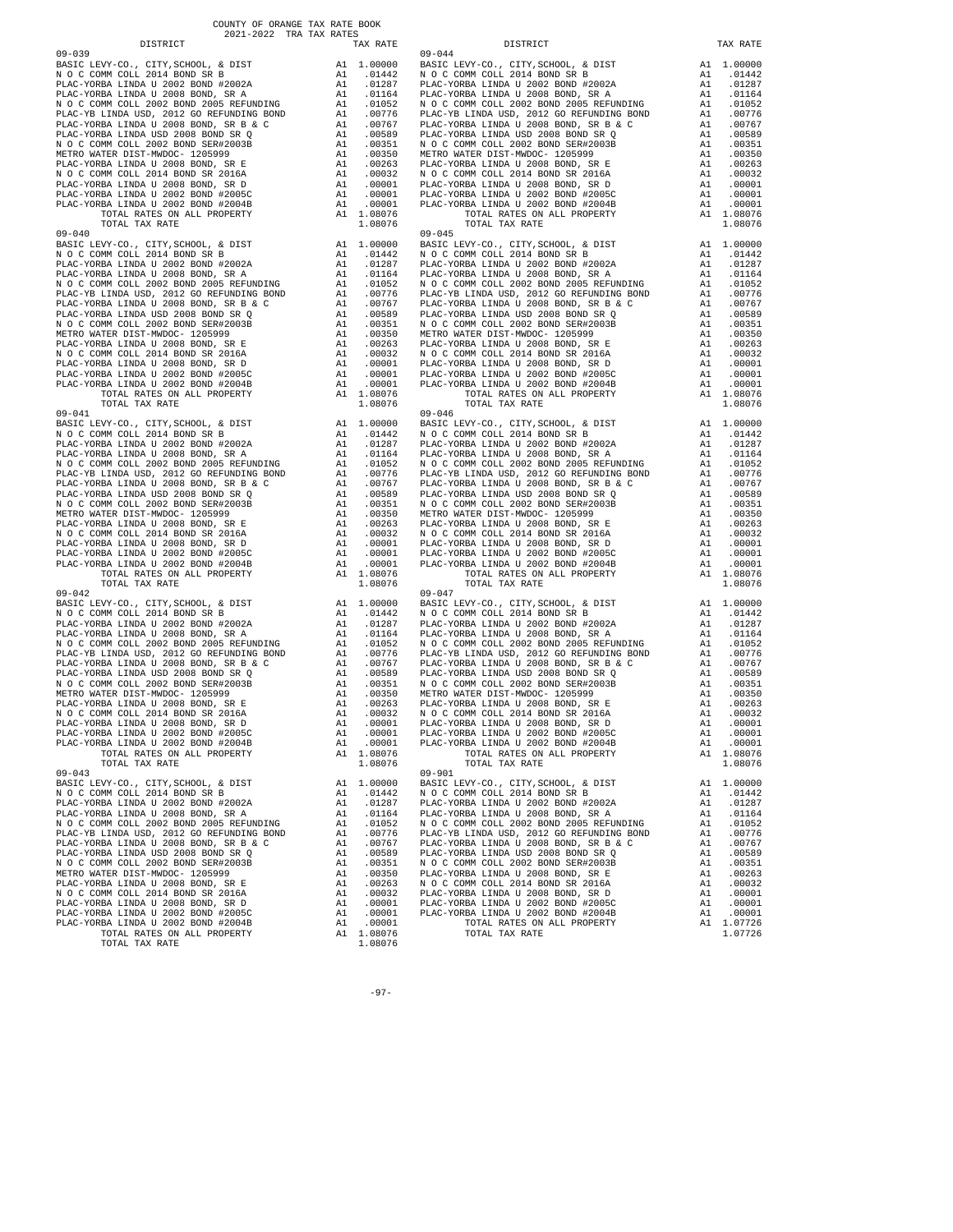| COUNTY OF ORANGE TAX RATE BOOK<br>2021-2022 TRA TAX RATES |          |                                                                                                                                                                                                                             |          |
|-----------------------------------------------------------|----------|-----------------------------------------------------------------------------------------------------------------------------------------------------------------------------------------------------------------------------|----------|
|                                                           | TAX RATE | DISTRICT                                                                                                                                                                                                                    | TAX RATE |
| $09 - 902$                                                |          | $10 - 008$                                                                                                                                                                                                                  |          |
|                                                           |          |                                                                                                                                                                                                                             |          |
|                                                           |          |                                                                                                                                                                                                                             |          |
|                                                           |          |                                                                                                                                                                                                                             |          |
|                                                           |          |                                                                                                                                                                                                                             |          |
|                                                           |          |                                                                                                                                                                                                                             |          |
|                                                           |          |                                                                                                                                                                                                                             |          |
|                                                           |          |                                                                                                                                                                                                                             |          |
|                                                           |          |                                                                                                                                                                                                                             |          |
|                                                           |          |                                                                                                                                                                                                                             |          |
|                                                           |          |                                                                                                                                                                                                                             |          |
|                                                           |          |                                                                                                                                                                                                                             |          |
|                                                           |          |                                                                                                                                                                                                                             |          |
|                                                           |          |                                                                                                                                                                                                                             |          |
|                                                           |          |                                                                                                                                                                                                                             |          |
|                                                           |          |                                                                                                                                                                                                                             |          |
|                                                           |          |                                                                                                                                                                                                                             |          |
|                                                           |          |                                                                                                                                                                                                                             |          |
|                                                           |          |                                                                                                                                                                                                                             |          |
|                                                           |          |                                                                                                                                                                                                                             |          |
|                                                           |          |                                                                                                                                                                                                                             |          |
|                                                           |          |                                                                                                                                                                                                                             |          |
|                                                           |          |                                                                                                                                                                                                                             |          |
|                                                           |          |                                                                                                                                                                                                                             |          |
|                                                           |          |                                                                                                                                                                                                                             |          |
|                                                           |          |                                                                                                                                                                                                                             |          |
|                                                           |          |                                                                                                                                                                                                                             |          |
|                                                           |          |                                                                                                                                                                                                                             |          |
|                                                           |          |                                                                                                                                                                                                                             |          |
|                                                           |          | 1972, "The company of 2018 here is a company of the company of the company of the company of the company of the company of the company of the company of the company of the company of the company of the company of the co |          |
|                                                           |          |                                                                                                                                                                                                                             |          |
|                                                           |          |                                                                                                                                                                                                                             |          |
|                                                           |          |                                                                                                                                                                                                                             |          |
|                                                           |          |                                                                                                                                                                                                                             |          |
|                                                           |          |                                                                                                                                                                                                                             |          |
|                                                           |          |                                                                                                                                                                                                                             |          |
|                                                           |          |                                                                                                                                                                                                                             |          |
|                                                           |          |                                                                                                                                                                                                                             |          |
|                                                           |          |                                                                                                                                                                                                                             |          |
|                                                           |          |                                                                                                                                                                                                                             |          |
|                                                           |          |                                                                                                                                                                                                                             |          |
|                                                           |          |                                                                                                                                                                                                                             |          |
|                                                           |          |                                                                                                                                                                                                                             |          |
|                                                           |          |                                                                                                                                                                                                                             |          |
|                                                           |          |                                                                                                                                                                                                                             |          |
|                                                           |          |                                                                                                                                                                                                                             |          |
|                                                           |          |                                                                                                                                                                                                                             |          |
|                                                           |          |                                                                                                                                                                                                                             |          |
|                                                           |          |                                                                                                                                                                                                                             |          |
|                                                           |          |                                                                                                                                                                                                                             |          |
|                                                           |          |                                                                                                                                                                                                                             |          |
|                                                           |          |                                                                                                                                                                                                                             |          |
|                                                           |          |                                                                                                                                                                                                                             |          |
|                                                           |          |                                                                                                                                                                                                                             |          |
|                                                           |          |                                                                                                                                                                                                                             |          |
|                                                           |          |                                                                                                                                                                                                                             |          |
|                                                           |          |                                                                                                                                                                                                                             |          |
|                                                           |          |                                                                                                                                                                                                                             |          |
|                                                           |          |                                                                                                                                                                                                                             |          |
|                                                           |          |                                                                                                                                                                                                                             |          |
|                                                           |          |                                                                                                                                                                                                                             |          |
|                                                           |          |                                                                                                                                                                                                                             |          |
|                                                           |          |                                                                                                                                                                                                                             |          |
|                                                           |          |                                                                                                                                                                                                                             |          |
|                                                           |          |                                                                                                                                                                                                                             |          |
|                                                           |          |                                                                                                                                                                                                                             |          |
|                                                           |          |                                                                                                                                                                                                                             |          |
|                                                           |          |                                                                                                                                                                                                                             |          |
|                                                           |          |                                                                                                                                                                                                                             |          |
|                                                           |          |                                                                                                                                                                                                                             |          |
|                                                           |          |                                                                                                                                                                                                                             |          |
|                                                           |          |                                                                                                                                                                                                                             |          |
|                                                           |          |                                                                                                                                                                                                                             |          |
|                                                           |          |                                                                                                                                                                                                                             |          |
|                                                           |          |                                                                                                                                                                                                                             |          |
|                                                           |          |                                                                                                                                                                                                                             |          |
|                                                           |          |                                                                                                                                                                                                                             |          |
|                                                           |          |                                                                                                                                                                                                                             |          |
|                                                           |          |                                                                                                                                                                                                                             |          |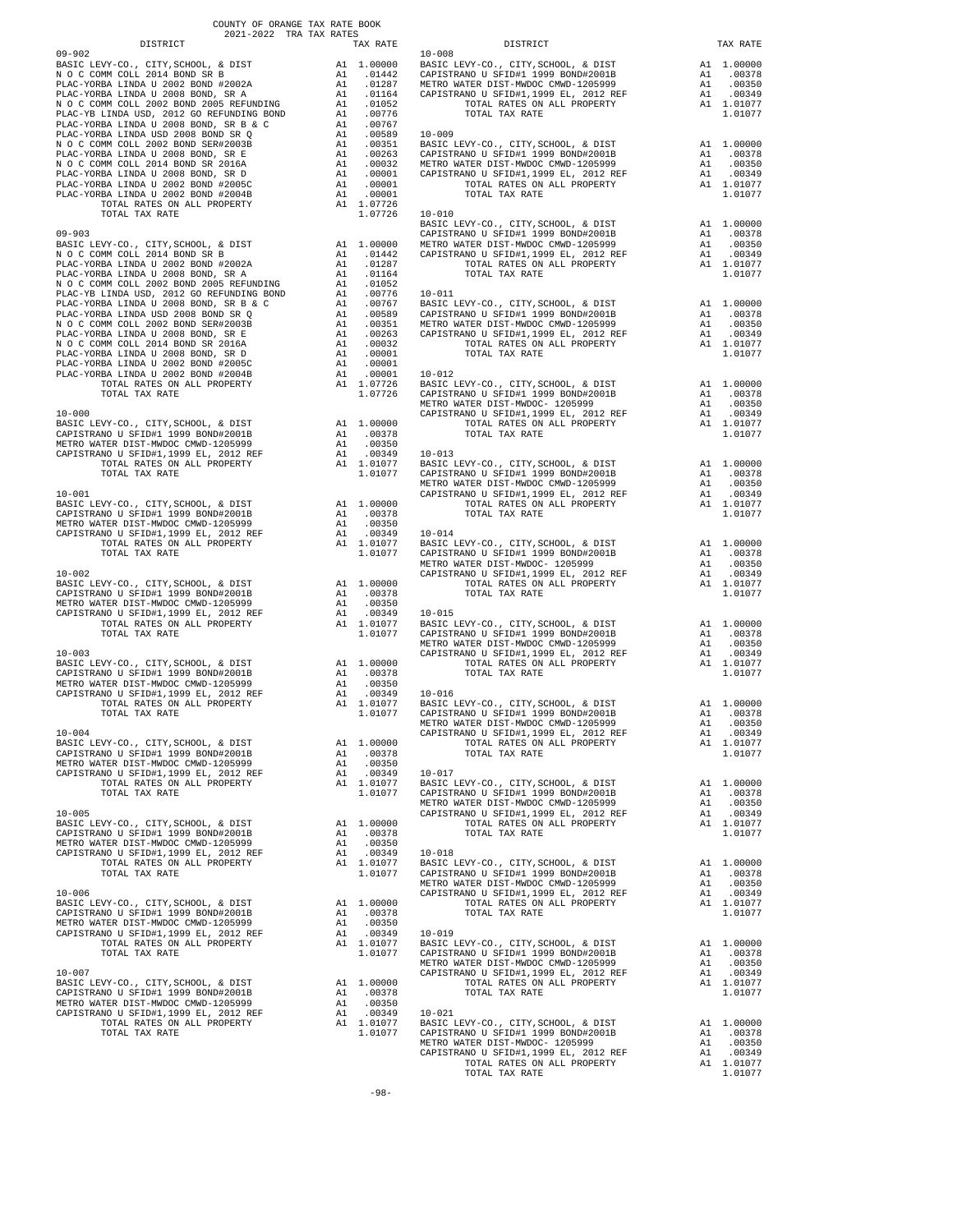| COUNTY OF ORANGE TAX RATE BOOK<br>2021-2022 TRA TAX RATES<br>DISTRICT TAX RJ                                                                                                                                                                                                                                                                                                                                                                                                    |                                                               |                        |            |
|---------------------------------------------------------------------------------------------------------------------------------------------------------------------------------------------------------------------------------------------------------------------------------------------------------------------------------------------------------------------------------------------------------------------------------------------------------------------------------|---------------------------------------------------------------|------------------------|------------|
| $10 - 022$                                                                                                                                                                                                                                                                                                                                                                                                                                                                      | TAX RATE                                                      | DISTRICT<br>$10 - 038$ | TAX RATE   |
|                                                                                                                                                                                                                                                                                                                                                                                                                                                                                 |                                                               |                        |            |
| $\begin{tabular}{c c c c c} TOTAL TAX RATE & 1.01077 & 10-039 & 0.01077 & 10-039 & 0.01077 & 0.01077 & 0.01077 & 0.00000 & 0.00000 & 0.00000 & 0.00000 & 0.00000 & 0.00000 & 0.00000 & 0.00000 & 0.00000 & 0.00000 & 0.00000 & 0.00000 & 0.00000 & 0.00000 & 0.00000 &$                                                                                                                                                                                                         |                                                               |                        |            |
| $10 - 024$                                                                                                                                                                                                                                                                                                                                                                                                                                                                      |                                                               | TOTAL TAX RATE         | 1.00350    |
|                                                                                                                                                                                                                                                                                                                                                                                                                                                                                 |                                                               |                        |            |
|                                                                                                                                                                                                                                                                                                                                                                                                                                                                                 |                                                               |                        |            |
| 10–025 EMPI CHARGE ERREPT MANUSING CAPISTRANO U SFID#11999 BOND#2001B<br>CAPISTRANO U SFID#11999 BOND#2001B A1 .00000 BASIC LEVY-CO., CITY, SCHOOL, & DIST<br>METRO WATER DIST<br>METRO WATER DIST-MWDOC-1205999 A1 .00350<br>METRO WA                                                                                                                                                                                                                                          |                                                               |                        |            |
|                                                                                                                                                                                                                                                                                                                                                                                                                                                                                 |                                                               |                        |            |
|                                                                                                                                                                                                                                                                                                                                                                                                                                                                                 |                                                               |                        |            |
|                                                                                                                                                                                                                                                                                                                                                                                                                                                                                 |                                                               |                        |            |
|                                                                                                                                                                                                                                                                                                                                                                                                                                                                                 |                                                               |                        |            |
|                                                                                                                                                                                                                                                                                                                                                                                                                                                                                 |                                                               |                        |            |
|                                                                                                                                                                                                                                                                                                                                                                                                                                                                                 |                                                               |                        |            |
|                                                                                                                                                                                                                                                                                                                                                                                                                                                                                 |                                                               |                        |            |
|                                                                                                                                                                                                                                                                                                                                                                                                                                                                                 |                                                               |                        |            |
|                                                                                                                                                                                                                                                                                                                                                                                                                                                                                 |                                                               |                        |            |
|                                                                                                                                                                                                                                                                                                                                                                                                                                                                                 |                                                               |                        |            |
|                                                                                                                                                                                                                                                                                                                                                                                                                                                                                 |                                                               |                        |            |
|                                                                                                                                                                                                                                                                                                                                                                                                                                                                                 |                                                               |                        |            |
|                                                                                                                                                                                                                                                                                                                                                                                                                                                                                 |                                                               | TOTAL TAX RATE         |            |
|                                                                                                                                                                                                                                                                                                                                                                                                                                                                                 |                                                               |                        |            |
|                                                                                                                                                                                                                                                                                                                                                                                                                                                                                 |                                                               |                        |            |
|                                                                                                                                                                                                                                                                                                                                                                                                                                                                                 |                                                               |                        |            |
|                                                                                                                                                                                                                                                                                                                                                                                                                                                                                 |                                                               |                        |            |
| METRO WATER DIST<br>BASIC LEVY-CO., CITY, SCHOOL, & DIST<br>METRO WATER DIST-MWDOC- 1205999<br>TOTAL RATES ON ALL PROPERTY A1 1.00350 BASIC LEVY-CO., CITY, SCHOOL, & DIST                                                                                                                                                                                                                                                                                                      |                                                               |                        |            |
| TOTAL TAX RATE                                                                                                                                                                                                                                                                                                                                                                                                                                                                  | $\frac{1}{2}$ , $\frac{1}{2}$ , $\frac{1}{2}$ , $\frac{1}{2}$ |                        | A1 1,00000 |
|                                                                                                                                                                                                                                                                                                                                                                                                                                                                                 |                                                               |                        |            |
| $\begin{tabular}{lllllllllll} \multicolumn{4}{l}{} & \multicolumn{4}{l}{} & \multicolumn{4}{l}{} & \multicolumn{4}{l}{} & \multicolumn{4}{l}{} & \multicolumn{4}{l}{} & \multicolumn{4}{l}{} & \multicolumn{4}{l}{} & \multicolumn{4}{l}{} & \multicolumn{4}{l}{} & \multicolumn{4}{l}{} & \multicolumn{4}{l}{} & \multicolumn{4}{l}{} & \multicolumn{4}{l}{} & \multicolumn{4}{l}{} & \multicolumn{4}{l}{} & \multicolumn{4}{l}{} & \multicolumn{4}{l}{} & \multicolumn{4}{l}$ |                                                               |                        |            |
|                                                                                                                                                                                                                                                                                                                                                                                                                                                                                 |                                                               |                        |            |
|                                                                                                                                                                                                                                                                                                                                                                                                                                                                                 |                                                               |                        |            |
|                                                                                                                                                                                                                                                                                                                                                                                                                                                                                 |                                                               |                        |            |
|                                                                                                                                                                                                                                                                                                                                                                                                                                                                                 |                                                               |                        |            |
|                                                                                                                                                                                                                                                                                                                                                                                                                                                                                 |                                                               |                        |            |
| TOTAL TAX RATE<br>10–035 TOTAL TAX RATE<br>10–035 TOTAL TAX RATE<br>NETRO WATER DIST-MWDOC- 120599<br>TOTAL RATES ON ALL PROPERTY AI 1.00000 10–053<br>TOTAL RATES ON ALL PROPERTY AI 1.00350 BASIC LEVY-CO., CITY, SCHOOL, & DIST<br>TOT                                                                                                                                                                                                                                       |                                                               |                        |            |
|                                                                                                                                                                                                                                                                                                                                                                                                                                                                                 |                                                               |                        |            |
| $\begin{tabular}{lllllllllllllllllll} \textbf{10-036} & & & & & & \\ \textbf{BASIC LEVY-CO.}, & & & & & & \\ \textbf{METRO WATER DIST-MNDOC-1205999} & & & & & \\ \textbf{METRO WATER DIST-MNDOC-1205999} & & & & & \\ \textbf{TOTAL RATES ON ALL PROBERTY} & & & & & \\ \textbf{METRO WATER DIST-MNDOC-1205999} & & & & \\ \textbf{MSTR} & & & & & & \\ \textbf{MSTR} & & & & & & \\ \textbf{MSTR} & & & & & & \\ \textbf{MSTR} & & & & &$                                     |                                                               |                        |            |
|                                                                                                                                                                                                                                                                                                                                                                                                                                                                                 |                                                               |                        |            |
|                                                                                                                                                                                                                                                                                                                                                                                                                                                                                 | $-99-$                                                        |                        |            |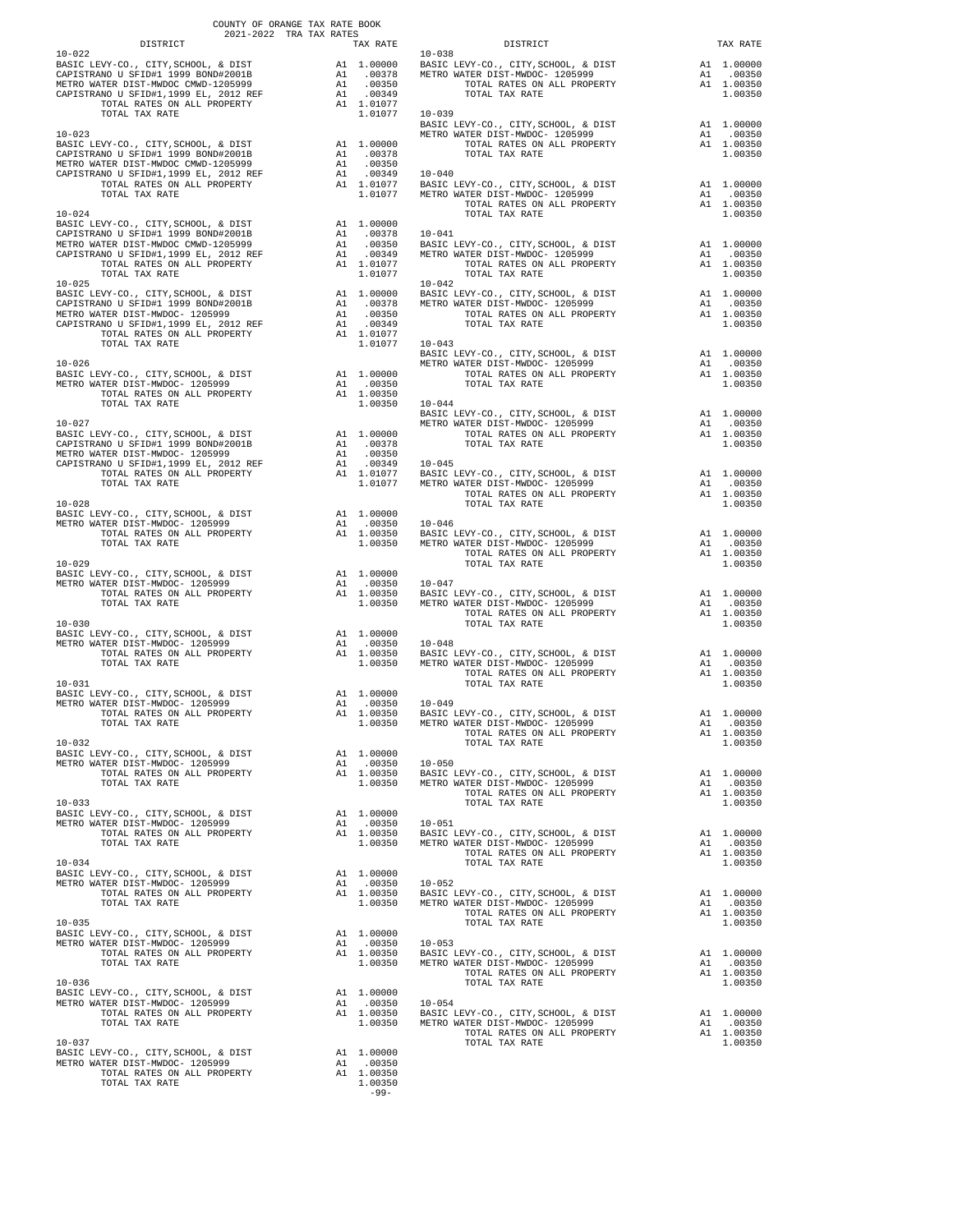| $10 - 055$                                                                                                                                                                                                                                                                                                                                                                                                              |         | TRA TAX RATES $\begin{tabular}{ll} \bf{TRA} & \bf{TAX} & \bf{RATE} \\ \bf{TAX} & \bf{RATE} \\ & \bf{11-001} \end{tabular}$ | TAX RATE |
|-------------------------------------------------------------------------------------------------------------------------------------------------------------------------------------------------------------------------------------------------------------------------------------------------------------------------------------------------------------------------------------------------------------------------|---------|----------------------------------------------------------------------------------------------------------------------------|----------|
|                                                                                                                                                                                                                                                                                                                                                                                                                         |         |                                                                                                                            |          |
|                                                                                                                                                                                                                                                                                                                                                                                                                         |         |                                                                                                                            |          |
|                                                                                                                                                                                                                                                                                                                                                                                                                         |         |                                                                                                                            |          |
|                                                                                                                                                                                                                                                                                                                                                                                                                         |         |                                                                                                                            |          |
|                                                                                                                                                                                                                                                                                                                                                                                                                         |         |                                                                                                                            |          |
|                                                                                                                                                                                                                                                                                                                                                                                                                         |         |                                                                                                                            |          |
|                                                                                                                                                                                                                                                                                                                                                                                                                         |         |                                                                                                                            |          |
|                                                                                                                                                                                                                                                                                                                                                                                                                         |         |                                                                                                                            |          |
|                                                                                                                                                                                                                                                                                                                                                                                                                         |         |                                                                                                                            |          |
| $\begin{tabular}{cccccc} \multicolumn{4}{c}{\textbf{1.0030}} & \multicolumn{4}{c}{\textbf{1.0030}} & \multicolumn{4}{c}{\textbf{1.0030}} & \multicolumn{4}{c}{\textbf{1.0030}} & \multicolumn{4}{c}{\textbf{1.0030}} & \multicolumn{4}{c}{\textbf{1.0030}} & \multicolumn{4}{c}{\textbf{1.0030}} & \multicolumn{4}{c}{\textbf{1.0030}} & \multicolumn{4}{c}{\textbf{1.0030}} & \multicolumn{4}{c}{\textbf{1.0030}} & \$ |         |                                                                                                                            |          |
|                                                                                                                                                                                                                                                                                                                                                                                                                         |         |                                                                                                                            |          |
|                                                                                                                                                                                                                                                                                                                                                                                                                         |         |                                                                                                                            |          |
|                                                                                                                                                                                                                                                                                                                                                                                                                         |         |                                                                                                                            |          |
|                                                                                                                                                                                                                                                                                                                                                                                                                         |         |                                                                                                                            |          |
|                                                                                                                                                                                                                                                                                                                                                                                                                         |         |                                                                                                                            |          |
|                                                                                                                                                                                                                                                                                                                                                                                                                         |         |                                                                                                                            |          |
|                                                                                                                                                                                                                                                                                                                                                                                                                         |         |                                                                                                                            |          |
|                                                                                                                                                                                                                                                                                                                                                                                                                         | $-100-$ |                                                                                                                            |          |
|                                                                                                                                                                                                                                                                                                                                                                                                                         |         |                                                                                                                            |          |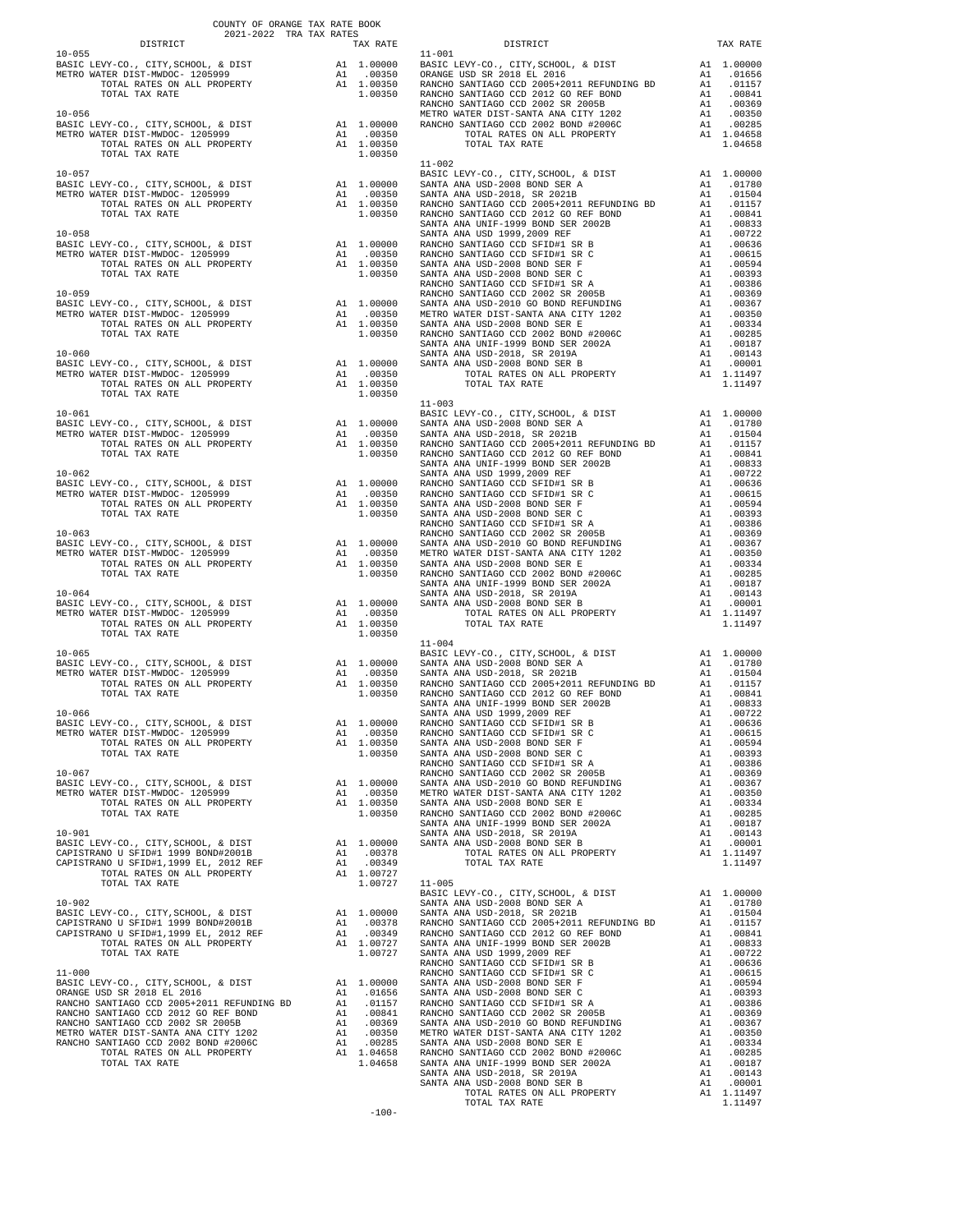| COUNTY OF ORANGE TAX RATE BOOK<br>2021-2022 TRA TAX RATES |          |          |          |
|-----------------------------------------------------------|----------|----------|----------|
|                                                           | TAX RATE | DISTRICT | TAX RATE |
|                                                           |          |          |          |
|                                                           |          |          |          |
|                                                           |          |          |          |
|                                                           |          |          |          |
|                                                           |          |          |          |
|                                                           |          |          |          |
|                                                           |          |          |          |
|                                                           |          |          |          |
|                                                           |          |          |          |
|                                                           |          |          |          |
|                                                           |          |          |          |
|                                                           |          |          |          |
|                                                           |          |          |          |
|                                                           |          |          |          |
|                                                           |          |          |          |
|                                                           |          |          |          |
|                                                           |          |          |          |
|                                                           |          |          |          |
|                                                           |          |          |          |
|                                                           |          |          |          |
|                                                           |          |          |          |
|                                                           |          |          |          |
|                                                           |          |          |          |
|                                                           |          |          |          |
|                                                           |          |          |          |
|                                                           |          |          |          |
|                                                           |          |          |          |
|                                                           |          |          |          |
|                                                           |          |          |          |
|                                                           |          |          |          |
|                                                           |          |          |          |
|                                                           |          |          |          |
|                                                           |          |          |          |
|                                                           |          |          |          |
|                                                           |          |          |          |
|                                                           |          |          |          |
|                                                           |          |          |          |
|                                                           |          |          |          |
|                                                           |          |          |          |
|                                                           |          |          |          |
|                                                           |          |          |          |
|                                                           |          |          |          |
|                                                           |          |          |          |
|                                                           |          |          |          |
|                                                           |          |          |          |
|                                                           |          |          |          |
|                                                           |          |          |          |
|                                                           |          |          |          |
|                                                           |          |          |          |
|                                                           |          |          |          |
|                                                           |          |          |          |
|                                                           |          |          |          |
|                                                           |          |          |          |
|                                                           |          |          |          |
|                                                           |          |          |          |
|                                                           |          |          |          |
|                                                           |          |          |          |
|                                                           |          |          |          |
|                                                           |          |          |          |
|                                                           |          |          |          |
|                                                           |          |          |          |
|                                                           |          |          |          |
|                                                           |          |          |          |
|                                                           |          |          |          |
|                                                           |          |          |          |
|                                                           |          |          |          |
|                                                           |          |          |          |
|                                                           |          |          |          |
|                                                           |          |          |          |
|                                                           |          |          |          |
|                                                           |          |          |          |
|                                                           |          |          |          |
|                                                           |          |          |          |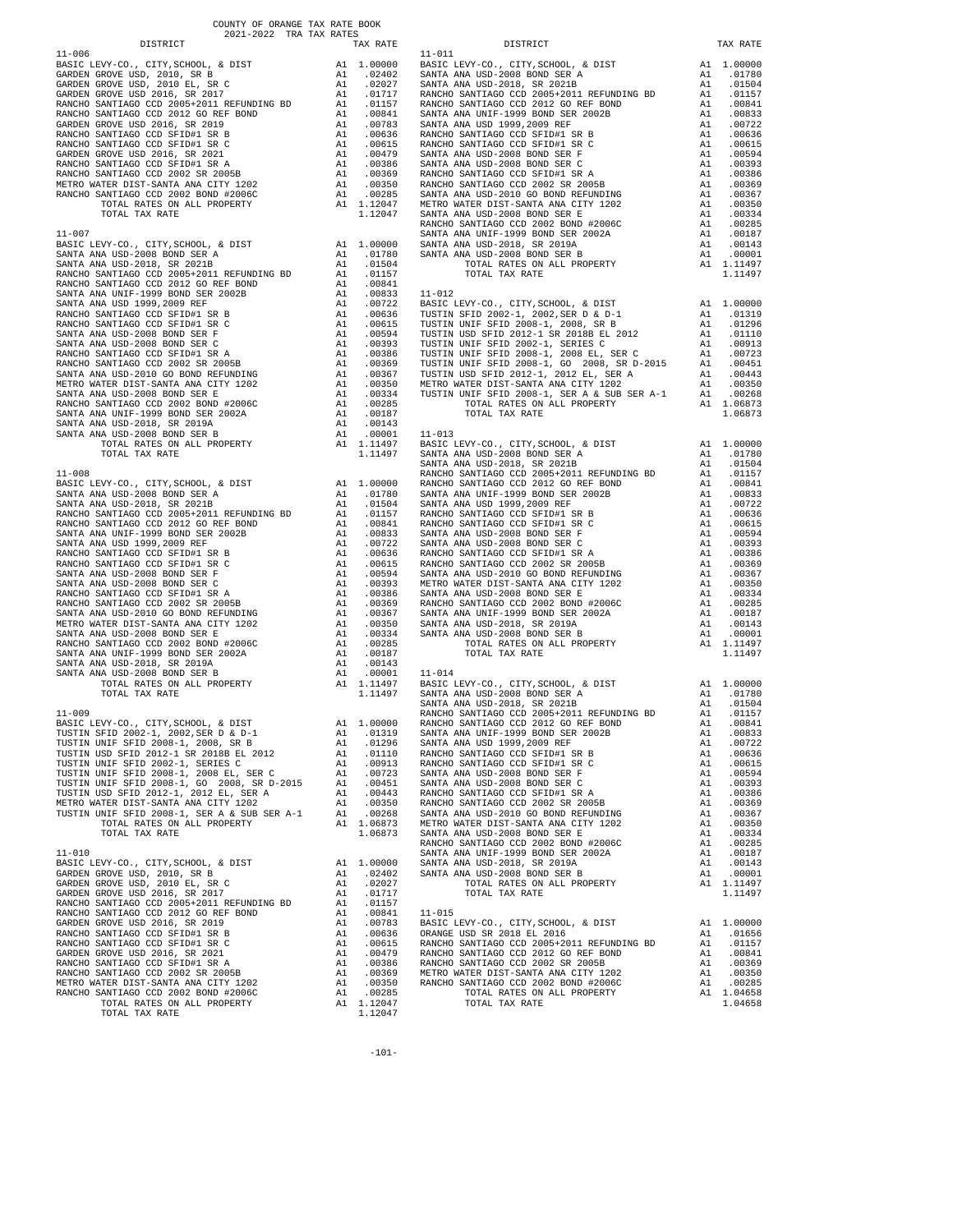| DISTRICT   | TAX RATE | DISTRICT                                                                                                                                                                                                                      | TAX RATE |
|------------|----------|-------------------------------------------------------------------------------------------------------------------------------------------------------------------------------------------------------------------------------|----------|
|            |          |                                                                                                                                                                                                                               |          |
|            |          |                                                                                                                                                                                                                               |          |
|            |          |                                                                                                                                                                                                                               |          |
|            |          |                                                                                                                                                                                                                               |          |
|            |          |                                                                                                                                                                                                                               |          |
|            |          |                                                                                                                                                                                                                               |          |
|            |          |                                                                                                                                                                                                                               |          |
|            |          |                                                                                                                                                                                                                               |          |
|            |          |                                                                                                                                                                                                                               |          |
|            |          |                                                                                                                                                                                                                               |          |
|            |          |                                                                                                                                                                                                                               |          |
|            |          |                                                                                                                                                                                                                               |          |
|            |          |                                                                                                                                                                                                                               |          |
|            |          |                                                                                                                                                                                                                               |          |
|            |          |                                                                                                                                                                                                                               |          |
|            |          |                                                                                                                                                                                                                               |          |
|            |          |                                                                                                                                                                                                                               |          |
|            |          |                                                                                                                                                                                                                               |          |
|            |          |                                                                                                                                                                                                                               |          |
|            |          |                                                                                                                                                                                                                               |          |
|            |          |                                                                                                                                                                                                                               |          |
|            |          |                                                                                                                                                                                                                               |          |
|            |          |                                                                                                                                                                                                                               |          |
|            |          |                                                                                                                                                                                                                               |          |
|            |          |                                                                                                                                                                                                                               |          |
|            |          |                                                                                                                                                                                                                               |          |
|            |          |                                                                                                                                                                                                                               |          |
|            |          |                                                                                                                                                                                                                               |          |
|            |          |                                                                                                                                                                                                                               |          |
|            |          |                                                                                                                                                                                                                               |          |
|            |          |                                                                                                                                                                                                                               |          |
|            |          | 1.1.1 (1) 1.1.1 (1) 1.1.1 (1) 1.1.1 (1) 1.1.1 (1) 1.1.1 (1) 1.1.1 (1) 1.1.1 (1) 1.1.1 (1) 1.1.1 (1) 1.1.1 (1) 1.1.1 (1) 1.1.1 (1) 1.1.1 (1) 1.1.1 (1) 1.1.1 (1) 1.1.1 (1) 1.1.1 (1) 1.1.1 (1) 1.1.1 (1) 1.1.1 (1) 1.1.1 (1) 1 |          |
|            |          |                                                                                                                                                                                                                               |          |
|            |          |                                                                                                                                                                                                                               |          |
|            |          |                                                                                                                                                                                                                               |          |
|            |          |                                                                                                                                                                                                                               |          |
|            |          |                                                                                                                                                                                                                               |          |
|            |          |                                                                                                                                                                                                                               |          |
|            |          |                                                                                                                                                                                                                               |          |
|            |          |                                                                                                                                                                                                                               |          |
|            |          |                                                                                                                                                                                                                               |          |
|            |          |                                                                                                                                                                                                                               |          |
| $11 - 019$ |          |                                                                                                                                                                                                                               |          |
|            |          |                                                                                                                                                                                                                               |          |
|            |          |                                                                                                                                                                                                                               |          |
|            |          |                                                                                                                                                                                                                               |          |
|            |          |                                                                                                                                                                                                                               |          |
|            |          |                                                                                                                                                                                                                               |          |
|            |          |                                                                                                                                                                                                                               |          |
|            |          |                                                                                                                                                                                                                               |          |
|            |          |                                                                                                                                                                                                                               |          |
|            |          |                                                                                                                                                                                                                               |          |
|            |          |                                                                                                                                                                                                                               |          |
|            |          |                                                                                                                                                                                                                               |          |
|            |          |                                                                                                                                                                                                                               |          |
|            |          |                                                                                                                                                                                                                               |          |
|            |          |                                                                                                                                                                                                                               |          |
|            |          |                                                                                                                                                                                                                               |          |
|            |          |                                                                                                                                                                                                                               |          |
|            |          |                                                                                                                                                                                                                               |          |
|            |          |                                                                                                                                                                                                                               |          |
|            |          |                                                                                                                                                                                                                               |          |
|            |          |                                                                                                                                                                                                                               |          |
|            |          |                                                                                                                                                                                                                               |          |
|            |          |                                                                                                                                                                                                                               |          |
|            |          |                                                                                                                                                                                                                               |          |
|            |          |                                                                                                                                                                                                                               |          |
|            |          |                                                                                                                                                                                                                               |          |
|            |          |                                                                                                                                                                                                                               |          |
|            |          |                                                                                                                                                                                                                               |          |
|            |          |                                                                                                                                                                                                                               |          |
|            |          |                                                                                                                                                                                                                               |          |
|            |          |                                                                                                                                                                                                                               |          |
|            |          |                                                                                                                                                                                                                               |          |
|            |          |                                                                                                                                                                                                                               |          |
|            |          |                                                                                                                                                                                                                               |          |
|            |          |                                                                                                                                                                                                                               |          |
|            |          |                                                                                                                                                                                                                               |          |
|            |          |                                                                                                                                                                                                                               |          |
|            |          |                                                                                                                                                                                                                               |          |
|            |          | $11 - 025$                                                                                                                                                                                                                    |          |
|            |          |                                                                                                                                                                                                                               |          |
|            |          |                                                                                                                                                                                                                               |          |
|            |          |                                                                                                                                                                                                                               |          |
|            |          |                                                                                                                                                                                                                               |          |
|            |          |                                                                                                                                                                                                                               |          |
|            |          |                                                                                                                                                                                                                               |          |
|            |          |                                                                                                                                                                                                                               |          |
|            |          |                                                                                                                                                                                                                               |          |
|            |          |                                                                                                                                                                                                                               |          |
|            |          |                                                                                                                                                                                                                               |          |
|            |          |                                                                                                                                                                                                                               |          |
|            |          |                                                                                                                                                                                                                               |          |
|            |          |                                                                                                                                                                                                                               |          |
|            |          |                                                                                                                                                                                                                               |          |
|            |          |                                                                                                                                                                                                                               |          |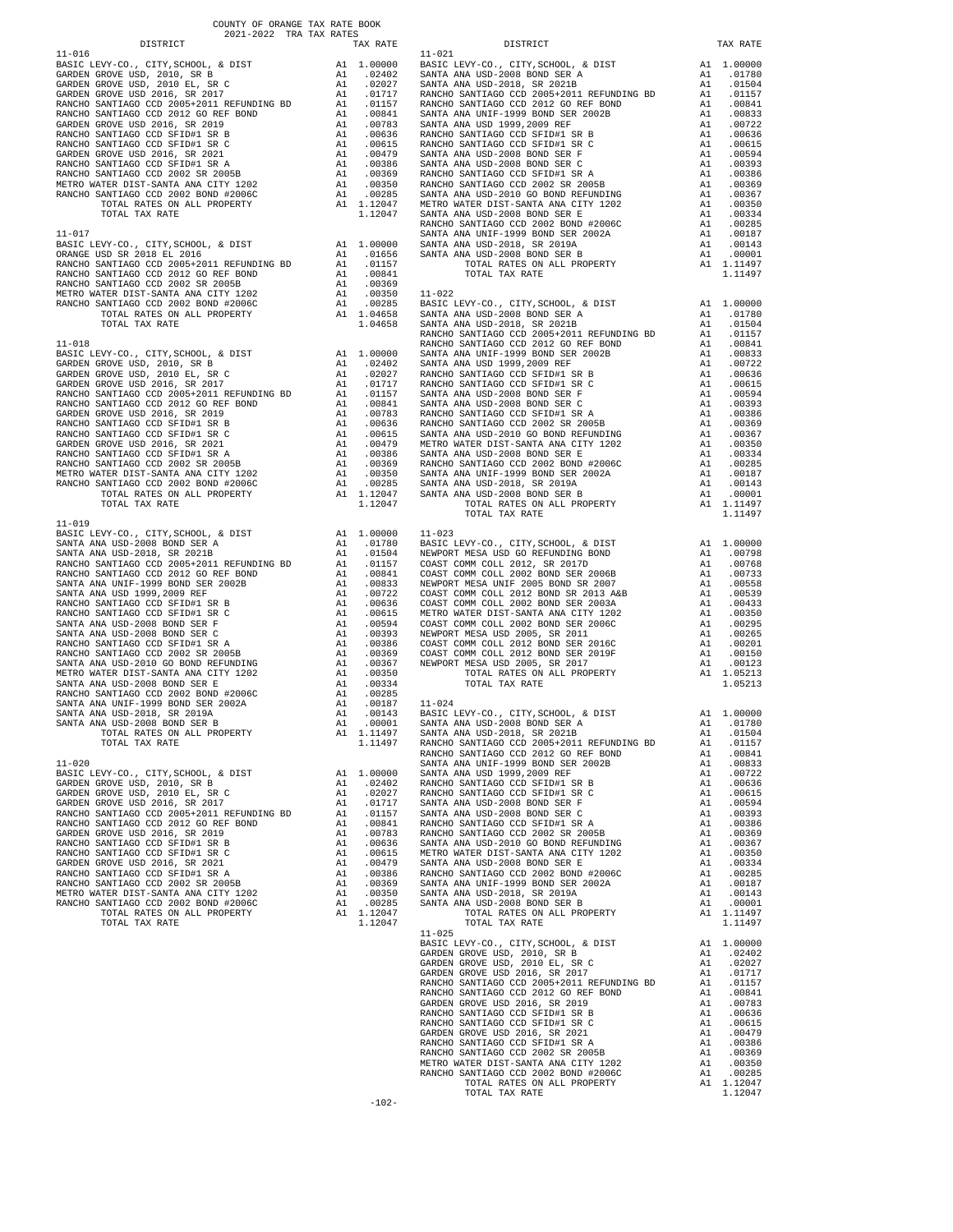| COUNTY OF ORANGE TAX RATE BOOK<br>2021-2022 TRA TAX RATES                            |          |                                                                                                                      |                   |
|--------------------------------------------------------------------------------------|----------|----------------------------------------------------------------------------------------------------------------------|-------------------|
| DISTRICT                                                                             |          | TAX RATE                                                                                                             |                   |
| $11 - 026$                                                                           |          |                                                                                                                      | $11 - 031$        |
|                                                                                      |          |                                                                                                                      |                   |
|                                                                                      |          |                                                                                                                      |                   |
|                                                                                      |          |                                                                                                                      |                   |
|                                                                                      |          |                                                                                                                      |                   |
|                                                                                      |          |                                                                                                                      |                   |
|                                                                                      |          |                                                                                                                      |                   |
|                                                                                      |          |                                                                                                                      |                   |
|                                                                                      |          |                                                                                                                      |                   |
|                                                                                      |          |                                                                                                                      |                   |
|                                                                                      |          |                                                                                                                      |                   |
|                                                                                      |          |                                                                                                                      |                   |
|                                                                                      |          |                                                                                                                      |                   |
|                                                                                      |          |                                                                                                                      |                   |
| TOTAL TAX RATE                                                                       |          | 1.12047                                                                                                              |                   |
|                                                                                      |          |                                                                                                                      |                   |
| $11 - 027$                                                                           |          |                                                                                                                      | $11 - 032$        |
|                                                                                      |          |                                                                                                                      |                   |
|                                                                                      |          |                                                                                                                      |                   |
|                                                                                      |          |                                                                                                                      |                   |
|                                                                                      |          |                                                                                                                      |                   |
|                                                                                      |          |                                                                                                                      |                   |
|                                                                                      |          |                                                                                                                      |                   |
|                                                                                      |          |                                                                                                                      |                   |
|                                                                                      |          |                                                                                                                      |                   |
|                                                                                      |          |                                                                                                                      |                   |
|                                                                                      |          |                                                                                                                      |                   |
|                                                                                      |          |                                                                                                                      |                   |
|                                                                                      |          |                                                                                                                      |                   |
|                                                                                      |          |                                                                                                                      |                   |
|                                                                                      |          |                                                                                                                      |                   |
|                                                                                      |          |                                                                                                                      |                   |
|                                                                                      |          |                                                                                                                      | RANCHO            |
| $11 - 028$                                                                           |          |                                                                                                                      | SANTA A           |
|                                                                                      |          |                                                                                                                      |                   |
|                                                                                      |          |                                                                                                                      |                   |
|                                                                                      |          |                                                                                                                      |                   |
|                                                                                      |          |                                                                                                                      |                   |
|                                                                                      |          |                                                                                                                      |                   |
|                                                                                      |          |                                                                                                                      |                   |
|                                                                                      |          |                                                                                                                      |                   |
|                                                                                      |          |                                                                                                                      |                   |
|                                                                                      |          |                                                                                                                      |                   |
|                                                                                      |          |                                                                                                                      |                   |
|                                                                                      |          |                                                                                                                      |                   |
|                                                                                      |          |                                                                                                                      |                   |
|                                                                                      |          |                                                                                                                      |                   |
|                                                                                      |          |                                                                                                                      |                   |
|                                                                                      |          |                                                                                                                      |                   |
|                                                                                      |          |                                                                                                                      |                   |
|                                                                                      |          |                                                                                                                      |                   |
|                                                                                      |          |                                                                                                                      |                   |
|                                                                                      |          |                                                                                                                      |                   |
|                                                                                      |          |                                                                                                                      |                   |
| TOTAL TAX RATE                                                                       |          | 1.11497                                                                                                              |                   |
| $11 - 029$                                                                           |          |                                                                                                                      | $11 - 034$        |
|                                                                                      |          |                                                                                                                      |                   |
|                                                                                      |          |                                                                                                                      |                   |
|                                                                                      |          |                                                                                                                      |                   |
|                                                                                      |          |                                                                                                                      |                   |
|                                                                                      |          |                                                                                                                      |                   |
|                                                                                      |          |                                                                                                                      |                   |
|                                                                                      |          |                                                                                                                      |                   |
|                                                                                      |          |                                                                                                                      |                   |
| METRO WATER DIST-SANTA ANA CITY 1202<br>TUSTIN UNIF SFID 2008-1, SER A & SUB SER A-1 | A1<br>A1 | .00350<br>.00268                                                                                                     | METRO W<br>TUSTIN |
| TOTAL RATES ON ALL PROPERTY                                                          |          | A1 1.06873                                                                                                           |                   |
| TOTAL TAX RATE                                                                       |          | 1.06873                                                                                                              |                   |
| $11 - 030$                                                                           |          |                                                                                                                      | $11 - 035$        |
| BASIC LEVY-CO., CITY, SCHOOL, & DIST                                                 |          | A1 1.00000                                                                                                           | BASIC L           |
| SANTA ANA USD-2008 BOND SER A                                                        |          | A1 .01780                                                                                                            | GARDEN            |
| SANTA ANA USD-2018, SR 2021B                                                         | A1       | .01504                                                                                                               | GARDEN            |
| RANCHO SANTIAGO CCD 2005+2011 REFUNDING BD                                           |          |                                                                                                                      |                   |
| RANCHO SANTIAGO CCD 2012 GO REF BOND                                                 |          | A1 .01157 GARDEN<br>A1 .01157 GARDEN<br>A1 .00833 RANCHO<br>A1 .00722 GARDEN<br>A1 .00636 RANCHO<br>A1 .00615 RANCHO |                   |
| SANTA ANA UNIF-1999 BOND SER 2002B                                                   |          |                                                                                                                      |                   |
| SANTA ANA USD 1999, 2009 REF                                                         |          |                                                                                                                      |                   |
| RANCHO SANTIAGO CCD SFID#1 SR B                                                      |          |                                                                                                                      |                   |
| RANCHO SANTIAGO CCD SFID#1 SR C                                                      |          | A1 .00615                                                                                                            |                   |
| SANTA ANA USD-2008 BOND SER F                                                        |          |                                                                                                                      |                   |
| SANTA ANA USD-2008 BOND SER C                                                        |          | A1 .00594 GARDEN<br>A1 .00594 GARDEN<br>A1 .00393 RANCHO<br>A1 .00369 METRO W<br>A1 .00367 RANCHO                    |                   |
| RANCHO SANTIAGO CCD SFID#1 SR A                                                      |          |                                                                                                                      |                   |
| RANCHO SANTIAGO CCD 2002 SR 2005B                                                    |          |                                                                                                                      |                   |
| SANTA ANA USD-2010 GO BOND REFUNDING                                                 |          |                                                                                                                      |                   |
| METRO WATER DIST-SANTA ANA CITY 1202                                                 | A1       | .00350                                                                                                               |                   |
| SANTA ANA USD-2008 BOND SER E                                                        | A1       | .00334                                                                                                               |                   |
| RANCHO SANTIAGO CCD 2002 BOND #2006C                                                 | A1       | .00285                                                                                                               |                   |
| SANTA ANA UNIF-1999 BOND SER 2002A                                                   | A1       | .00187                                                                                                               | $11 - 036$        |
| SANTA ANA USD-2018, SR 2019A                                                         | A1       | .00143                                                                                                               | BASIC L           |
| SANTA ANA USD-2008 BOND SER B                                                        | A1       | .00001                                                                                                               | ORANGE            |
| TOTAL RATES ON ALL PROPERTY<br><b>TOTAL TAY DATE</b>                                 |          | A1 1.11497 RANCHO<br><u>חוויותם</u> 11/107                                                                           |                   |

| 2021-2022 TRA TAX RATES<br>DISTRICT | TAX RATE | DISTRICT                                                                                                                                      | TAX RATE |
|-------------------------------------|----------|-----------------------------------------------------------------------------------------------------------------------------------------------|----------|
| $11 - 026$                          |          | $11 - 031$                                                                                                                                    |          |
|                                     |          |                                                                                                                                               |          |
|                                     |          |                                                                                                                                               |          |
|                                     |          |                                                                                                                                               |          |
|                                     |          |                                                                                                                                               |          |
|                                     |          |                                                                                                                                               |          |
|                                     |          |                                                                                                                                               |          |
|                                     |          |                                                                                                                                               |          |
|                                     |          |                                                                                                                                               |          |
|                                     |          |                                                                                                                                               |          |
|                                     |          |                                                                                                                                               |          |
|                                     |          |                                                                                                                                               |          |
| $11 - 027$                          |          | $11 - 032$                                                                                                                                    |          |
|                                     |          |                                                                                                                                               |          |
|                                     |          |                                                                                                                                               |          |
|                                     |          |                                                                                                                                               |          |
|                                     |          |                                                                                                                                               |          |
|                                     |          |                                                                                                                                               |          |
|                                     |          |                                                                                                                                               |          |
|                                     |          |                                                                                                                                               |          |
|                                     |          |                                                                                                                                               |          |
|                                     |          |                                                                                                                                               |          |
|                                     |          |                                                                                                                                               |          |
|                                     |          |                                                                                                                                               |          |
|                                     |          |                                                                                                                                               |          |
|                                     |          |                                                                                                                                               |          |
|                                     |          |                                                                                                                                               |          |
|                                     |          |                                                                                                                                               |          |
|                                     |          |                                                                                                                                               |          |
|                                     |          |                                                                                                                                               |          |
|                                     |          |                                                                                                                                               |          |
|                                     |          |                                                                                                                                               |          |
|                                     |          |                                                                                                                                               |          |
|                                     |          |                                                                                                                                               |          |
|                                     |          |                                                                                                                                               |          |
|                                     |          |                                                                                                                                               |          |
|                                     |          |                                                                                                                                               |          |
|                                     |          |                                                                                                                                               |          |
|                                     |          |                                                                                                                                               |          |
|                                     |          |                                                                                                                                               |          |
|                                     |          |                                                                                                                                               |          |
|                                     |          |                                                                                                                                               |          |
|                                     |          |                                                                                                                                               |          |
| $11 - 029$                          |          | $11 - 034$                                                                                                                                    |          |
|                                     |          |                                                                                                                                               |          |
|                                     |          |                                                                                                                                               |          |
|                                     |          |                                                                                                                                               |          |
|                                     |          |                                                                                                                                               |          |
|                                     |          |                                                                                                                                               |          |
|                                     |          |                                                                                                                                               |          |
|                                     |          |                                                                                                                                               |          |
|                                     |          | TOTAL RATES ON ALL PROPERTY A1 1.06873 TOTAL RATES ON ALL PROPERTY A1 1.06873<br>TOTAL TAX RATE 1.06873 TOTAL TAX RATE 1.06873 TOTAL TAX RATE |          |
|                                     |          |                                                                                                                                               |          |
|                                     |          |                                                                                                                                               |          |
|                                     |          |                                                                                                                                               |          |
|                                     |          |                                                                                                                                               |          |
|                                     |          |                                                                                                                                               |          |
|                                     |          |                                                                                                                                               |          |
|                                     |          |                                                                                                                                               |          |
|                                     |          |                                                                                                                                               |          |
|                                     |          |                                                                                                                                               |          |
|                                     |          |                                                                                                                                               |          |
|                                     |          |                                                                                                                                               |          |
|                                     |          |                                                                                                                                               |          |
|                                     |          |                                                                                                                                               |          |
|                                     |          |                                                                                                                                               |          |
|                                     |          |                                                                                                                                               |          |
|                                     |          |                                                                                                                                               |          |
|                                     |          |                                                                                                                                               |          |
|                                     |          |                                                                                                                                               |          |
|                                     |          |                                                                                                                                               |          |
|                                     |          |                                                                                                                                               |          |
|                                     |          |                                                                                                                                               |          |
|                                     |          |                                                                                                                                               |          |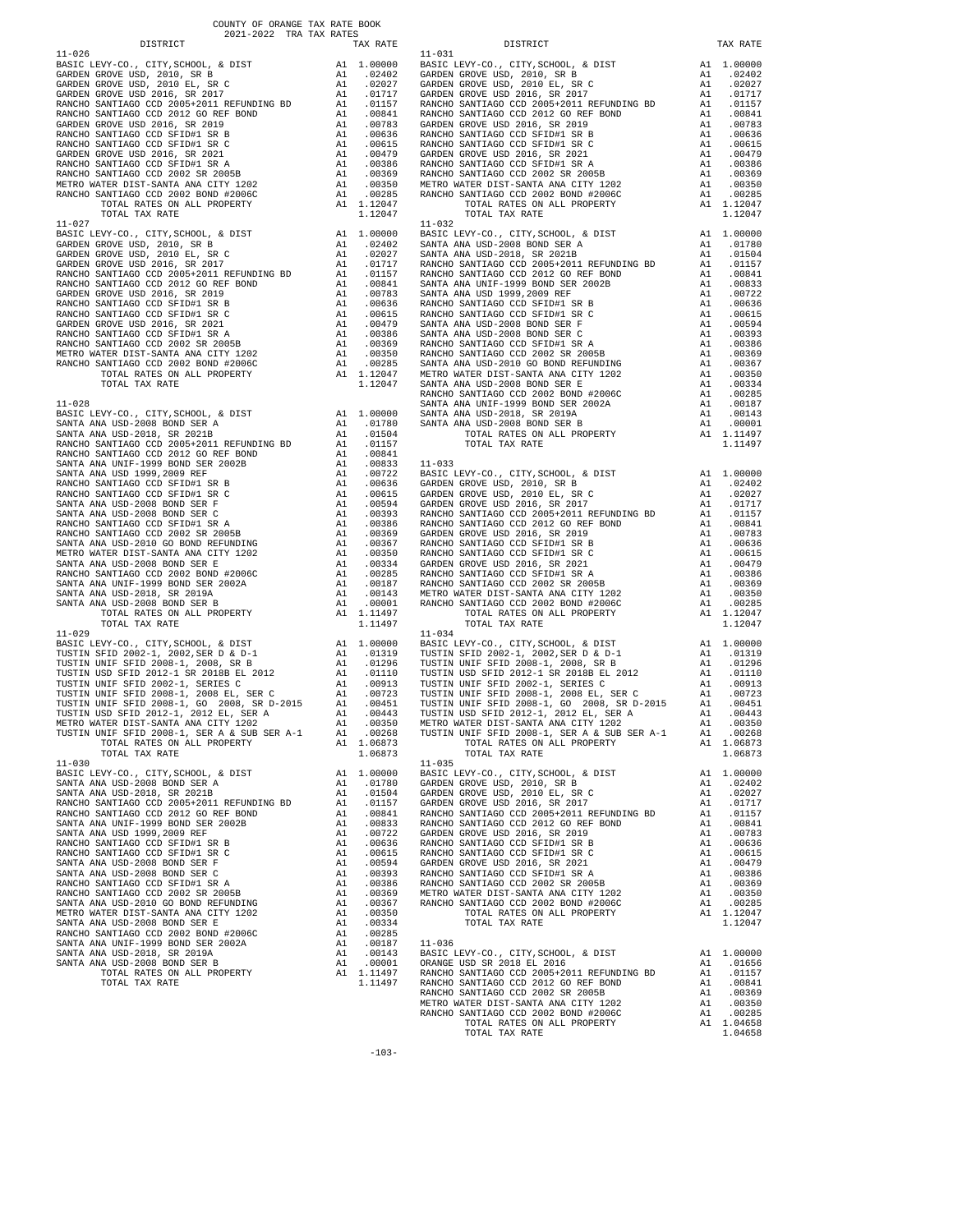| $11 - 037$                                                                                                   |            | $11 - 042$        |
|--------------------------------------------------------------------------------------------------------------|------------|-------------------|
|                                                                                                              |            |                   |
|                                                                                                              |            |                   |
|                                                                                                              |            |                   |
|                                                                                                              |            |                   |
|                                                                                                              |            |                   |
|                                                                                                              |            |                   |
|                                                                                                              |            |                   |
|                                                                                                              |            |                   |
|                                                                                                              |            |                   |
|                                                                                                              |            |                   |
|                                                                                                              |            |                   |
|                                                                                                              |            |                   |
|                                                                                                              |            |                   |
|                                                                                                              |            |                   |
|                                                                                                              |            |                   |
| $11 - 038$                                                                                                   |            | SANTA A           |
|                                                                                                              |            |                   |
|                                                                                                              |            |                   |
|                                                                                                              |            |                   |
|                                                                                                              |            |                   |
|                                                                                                              |            |                   |
|                                                                                                              |            |                   |
|                                                                                                              |            |                   |
|                                                                                                              |            |                   |
|                                                                                                              |            |                   |
|                                                                                                              |            |                   |
|                                                                                                              |            |                   |
|                                                                                                              |            |                   |
|                                                                                                              |            |                   |
|                                                                                                              |            |                   |
|                                                                                                              |            |                   |
|                                                                                                              |            |                   |
|                                                                                                              |            | GARDEN            |
|                                                                                                              |            |                   |
|                                                                                                              |            |                   |
|                                                                                                              |            |                   |
|                                                                                                              |            |                   |
|                                                                                                              |            |                   |
|                                                                                                              |            |                   |
|                                                                                                              |            |                   |
|                                                                                                              |            |                   |
|                                                                                                              |            |                   |
|                                                                                                              |            |                   |
|                                                                                                              |            |                   |
|                                                                                                              |            |                   |
|                                                                                                              |            |                   |
|                                                                                                              |            |                   |
|                                                                                                              |            |                   |
| TOTAL TAX RATE                                                                                               | 1.11497    | $11 - 046$        |
| $11 - 040$                                                                                                   |            | BASIC L<br>GARDEN |
|                                                                                                              |            |                   |
|                                                                                                              |            |                   |
|                                                                                                              |            |                   |
|                                                                                                              |            |                   |
|                                                                                                              |            |                   |
|                                                                                                              |            |                   |
|                                                                                                              |            |                   |
|                                                                                                              |            |                   |
|                                                                                                              |            |                   |
| $11 - 041$                                                                                                   |            |                   |
|                                                                                                              |            |                   |
|                                                                                                              |            |                   |
|                                                                                                              |            |                   |
|                                                                                                              |            |                   |
|                                                                                                              |            |                   |
|                                                                                                              |            |                   |
| TUSTIN UNIF SFID 2008–1, SER A & SUB SER A-1 $\overline{A1}$ all total rates on all property $\overline{A1}$ | .00268     |                   |
|                                                                                                              | A1 1.06873 |                   |
| TOTAL TAX RATE                                                                                               | 1.06873    |                   |

-104-

| COUNTY OF ORANGE TAX RATE BOOK<br>2021-2022 TRA TAX RATES |          |                                                 |          |
|-----------------------------------------------------------|----------|-------------------------------------------------|----------|
| DISTRICT                                                  | TAX RATE | DISTRICT                                        | TAX RATE |
|                                                           |          |                                                 |          |
|                                                           |          |                                                 |          |
|                                                           |          |                                                 |          |
|                                                           |          |                                                 |          |
|                                                           |          |                                                 |          |
|                                                           |          |                                                 |          |
|                                                           |          |                                                 |          |
|                                                           |          |                                                 |          |
|                                                           |          |                                                 |          |
|                                                           |          |                                                 |          |
|                                                           |          |                                                 |          |
|                                                           |          |                                                 |          |
|                                                           |          |                                                 |          |
|                                                           |          |                                                 |          |
|                                                           |          |                                                 |          |
|                                                           |          |                                                 |          |
|                                                           |          |                                                 |          |
|                                                           |          |                                                 |          |
|                                                           |          |                                                 |          |
|                                                           |          |                                                 |          |
|                                                           |          |                                                 |          |
|                                                           |          |                                                 |          |
|                                                           |          |                                                 |          |
|                                                           |          |                                                 |          |
|                                                           |          |                                                 |          |
|                                                           |          |                                                 |          |
|                                                           |          |                                                 |          |
|                                                           |          |                                                 |          |
|                                                           |          |                                                 |          |
|                                                           |          |                                                 |          |
|                                                           |          |                                                 |          |
|                                                           |          |                                                 |          |
|                                                           |          |                                                 |          |
|                                                           |          |                                                 |          |
|                                                           |          |                                                 |          |
|                                                           |          |                                                 |          |
|                                                           |          |                                                 |          |
|                                                           |          |                                                 |          |
|                                                           |          |                                                 |          |
|                                                           |          |                                                 |          |
|                                                           |          |                                                 |          |
|                                                           |          |                                                 |          |
|                                                           |          |                                                 |          |
|                                                           |          |                                                 |          |
|                                                           |          |                                                 |          |
|                                                           |          |                                                 |          |
|                                                           |          |                                                 |          |
|                                                           |          |                                                 |          |
|                                                           |          |                                                 |          |
|                                                           |          |                                                 |          |
|                                                           |          |                                                 |          |
|                                                           |          |                                                 |          |
|                                                           |          |                                                 |          |
|                                                           |          |                                                 |          |
|                                                           |          |                                                 |          |
|                                                           |          | BASIC LEVY-CO., CITY, SCHOOL, & DIST A1 1.00000 |          |
|                                                           |          |                                                 |          |
|                                                           |          |                                                 |          |
|                                                           |          |                                                 |          |
|                                                           |          |                                                 |          |
|                                                           |          |                                                 |          |
|                                                           |          |                                                 |          |
|                                                           |          |                                                 |          |
|                                                           |          |                                                 |          |
|                                                           |          |                                                 |          |
|                                                           |          |                                                 |          |
|                                                           |          |                                                 |          |
| $11 - 041$                                                |          | TOTAL TAX RATE                                  | 1.12047  |
|                                                           |          |                                                 |          |
|                                                           |          |                                                 |          |
|                                                           |          |                                                 |          |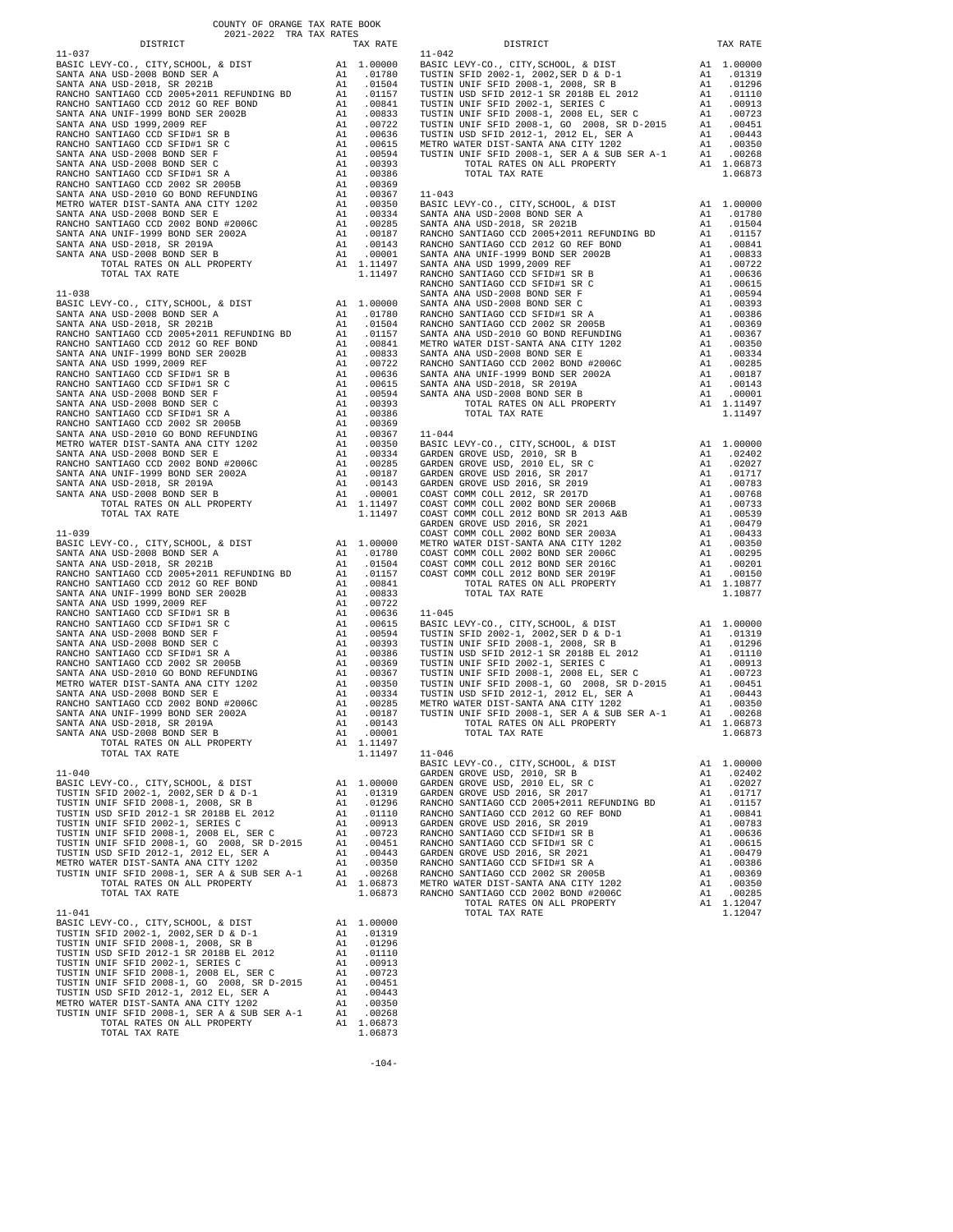| DISTRICT       | TAX RATE                                                                        |                   |
|----------------|---------------------------------------------------------------------------------|-------------------|
| $11 - 047$     |                                                                                 | $11 - 052$        |
|                |                                                                                 |                   |
|                |                                                                                 |                   |
|                |                                                                                 |                   |
|                |                                                                                 |                   |
|                |                                                                                 |                   |
|                |                                                                                 |                   |
|                |                                                                                 |                   |
|                |                                                                                 |                   |
|                |                                                                                 |                   |
|                |                                                                                 |                   |
|                |                                                                                 |                   |
|                |                                                                                 |                   |
|                |                                                                                 |                   |
|                |                                                                                 |                   |
|                |                                                                                 |                   |
|                |                                                                                 |                   |
|                |                                                                                 |                   |
|                |                                                                                 |                   |
| $11 - 048$     |                                                                                 |                   |
|                |                                                                                 |                   |
|                |                                                                                 |                   |
|                |                                                                                 |                   |
|                |                                                                                 |                   |
|                |                                                                                 |                   |
|                |                                                                                 |                   |
|                |                                                                                 |                   |
|                |                                                                                 |                   |
|                |                                                                                 |                   |
|                |                                                                                 |                   |
|                |                                                                                 |                   |
|                |                                                                                 |                   |
|                |                                                                                 |                   |
|                |                                                                                 |                   |
|                |                                                                                 |                   |
|                |                                                                                 |                   |
|                |                                                                                 |                   |
| TOTAL TAX RATE | 1.11497                                                                         |                   |
|                |                                                                                 |                   |
| $11 - 049$     |                                                                                 |                   |
|                |                                                                                 |                   |
|                |                                                                                 |                   |
|                |                                                                                 |                   |
|                |                                                                                 |                   |
|                |                                                                                 |                   |
|                |                                                                                 |                   |
|                |                                                                                 |                   |
|                |                                                                                 |                   |
|                |                                                                                 |                   |
|                |                                                                                 |                   |
|                |                                                                                 |                   |
|                |                                                                                 |                   |
|                |                                                                                 |                   |
| $11 - 050$     |                                                                                 | SANTA A<br>RANCHO |
|                |                                                                                 |                   |
|                |                                                                                 |                   |
|                |                                                                                 |                   |
|                |                                                                                 |                   |
|                |                                                                                 |                   |
|                |                                                                                 |                   |
|                |                                                                                 |                   |
|                |                                                                                 |                   |
|                |                                                                                 |                   |
|                |                                                                                 |                   |
|                |                                                                                 |                   |
| $11 - 051$     |                                                                                 | SANTA A           |
|                |                                                                                 |                   |
|                |                                                                                 |                   |
|                |                                                                                 |                   |
|                |                                                                                 |                   |
|                |                                                                                 |                   |
|                |                                                                                 |                   |
|                |                                                                                 |                   |
|                | .00594                                                                          | RANCHO            |
|                | AI .00594 RANCHO<br>AI .00393 SANTA A<br>AI .00386 SANTA A<br>AI .00369 SANTA A |                   |
|                |                                                                                 |                   |
|                |                                                                                 |                   |
|                |                                                                                 |                   |
|                |                                                                                 |                   |
|                |                                                                                 |                   |
|                |                                                                                 |                   |
|                |                                                                                 |                   |
|                |                                                                                 |                   |
|                |                                                                                 |                   |

| COUNTY OF ORANGE TAX RATE BOOK<br>$2021-2022 \quad \text{TRA RATES}$ DISTRICT |          |                |          |
|-------------------------------------------------------------------------------|----------|----------------|----------|
|                                                                               | TAX RATE | DISTRICT       | TAX RATE |
| $11 - 047$                                                                    |          | $11 - 052$     |          |
|                                                                               |          |                |          |
|                                                                               |          |                |          |
|                                                                               |          |                |          |
|                                                                               |          |                |          |
|                                                                               |          |                |          |
|                                                                               |          |                |          |
|                                                                               |          |                |          |
|                                                                               |          |                |          |
|                                                                               |          |                |          |
|                                                                               |          |                |          |
|                                                                               |          |                |          |
|                                                                               |          |                |          |
|                                                                               |          |                |          |
|                                                                               |          |                |          |
|                                                                               |          |                |          |
|                                                                               |          |                |          |
|                                                                               |          |                |          |
| $11 - 048$                                                                    |          |                |          |
|                                                                               |          |                |          |
|                                                                               |          |                |          |
|                                                                               |          |                |          |
|                                                                               |          |                |          |
|                                                                               |          |                |          |
|                                                                               |          |                |          |
|                                                                               |          |                |          |
|                                                                               |          |                |          |
|                                                                               |          |                |          |
|                                                                               |          |                |          |
|                                                                               |          |                |          |
|                                                                               |          |                |          |
|                                                                               |          |                |          |
|                                                                               |          |                |          |
|                                                                               |          |                |          |
|                                                                               |          |                |          |
|                                                                               |          |                |          |
|                                                                               |          |                |          |
|                                                                               |          | TOTAL TAX RATE | 1.11497  |
|                                                                               |          |                |          |
|                                                                               |          |                |          |
|                                                                               |          |                |          |
|                                                                               |          |                |          |
|                                                                               |          |                |          |
|                                                                               |          |                |          |
|                                                                               |          |                |          |
|                                                                               |          |                |          |
|                                                                               |          |                |          |
|                                                                               |          |                |          |
|                                                                               |          |                |          |
|                                                                               |          |                |          |
|                                                                               |          |                |          |
|                                                                               |          |                |          |
|                                                                               |          |                |          |
|                                                                               |          |                |          |
|                                                                               |          |                |          |
|                                                                               |          |                |          |
|                                                                               |          |                |          |
|                                                                               |          |                |          |
|                                                                               |          |                |          |
|                                                                               |          |                |          |
|                                                                               |          |                |          |
|                                                                               |          |                |          |
|                                                                               |          |                |          |
|                                                                               |          |                |          |
|                                                                               |          |                |          |
|                                                                               |          |                |          |
|                                                                               |          |                |          |
|                                                                               |          |                |          |
|                                                                               |          |                |          |
|                                                                               |          |                |          |
|                                                                               |          |                |          |
|                                                                               |          |                |          |
|                                                                               |          |                |          |
|                                                                               |          |                |          |
|                                                                               |          |                |          |
|                                                                               |          |                |          |
|                                                                               |          |                |          |
|                                                                               |          |                |          |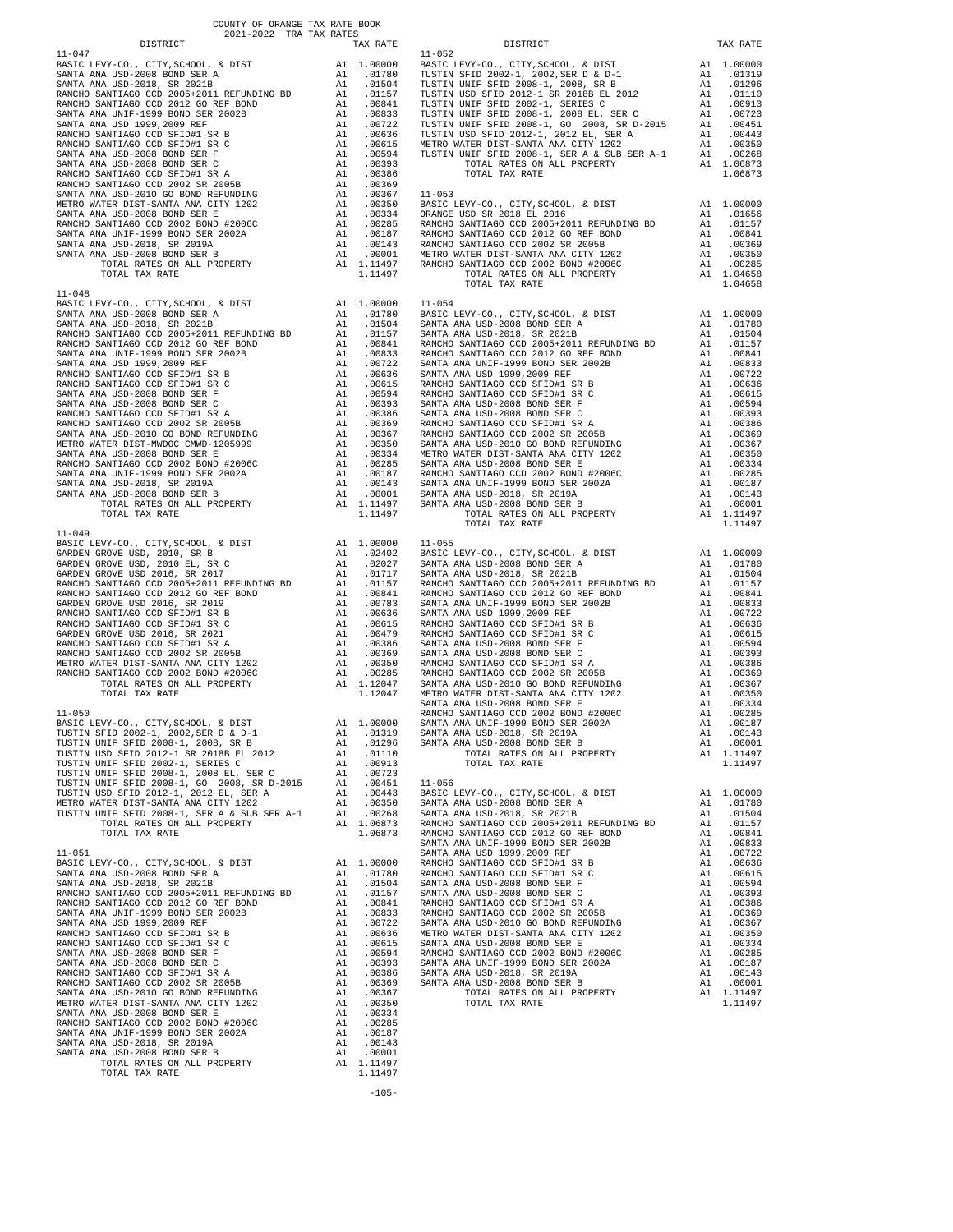| COUNTY OF ORANGE TAX RATE BOOK      |          |            |          |
|-------------------------------------|----------|------------|----------|
| 2021-2022 TRA TAX RATES<br>DISTRICT | TAX RATE | DISTRICT   | TAX RATE |
| $11 - 057$                          |          | $11 - 062$ |          |
|                                     |          |            |          |
|                                     |          |            |          |
|                                     |          |            |          |
|                                     |          |            |          |
|                                     |          |            |          |
|                                     |          |            |          |
|                                     |          |            |          |
|                                     |          |            |          |
|                                     |          |            |          |
|                                     |          |            |          |
|                                     |          |            |          |
|                                     |          |            |          |
|                                     |          |            |          |
|                                     |          |            |          |
|                                     |          |            |          |
|                                     |          |            |          |
|                                     |          |            |          |
|                                     |          |            |          |
|                                     |          |            |          |
|                                     |          |            |          |
|                                     |          |            |          |
|                                     |          |            |          |
|                                     |          |            |          |
|                                     |          |            |          |
|                                     |          |            |          |
|                                     |          |            |          |
|                                     |          |            |          |
|                                     |          |            |          |
|                                     |          |            |          |
|                                     |          |            |          |
|                                     |          |            |          |
|                                     |          |            |          |
|                                     |          |            |          |
|                                     |          |            |          |
|                                     |          |            |          |
|                                     |          |            |          |
|                                     |          |            |          |
|                                     |          |            |          |
|                                     |          |            |          |
|                                     |          |            |          |
|                                     |          |            |          |
|                                     |          |            |          |
|                                     |          |            |          |
|                                     |          |            |          |
|                                     |          |            |          |
|                                     |          |            |          |
|                                     |          |            |          |
|                                     |          |            |          |
|                                     |          |            |          |
|                                     |          |            |          |
|                                     |          |            |          |
|                                     |          |            |          |
|                                     |          |            |          |
|                                     |          |            |          |
|                                     |          |            |          |
|                                     |          |            |          |
|                                     |          |            |          |
|                                     |          |            |          |
|                                     |          |            |          |
|                                     |          |            |          |
|                                     |          |            |          |
|                                     |          |            |          |
|                                     |          |            |          |
|                                     |          |            |          |
|                                     |          |            |          |
|                                     |          |            |          |
|                                     |          |            |          |
|                                     |          |            |          |
|                                     |          |            |          |
|                                     |          |            |          |
|                                     |          |            |          |
|                                     |          |            |          |
|                                     |          |            |          |
|                                     |          |            |          |
|                                     |          |            |          |
|                                     |          |            |          |

-106-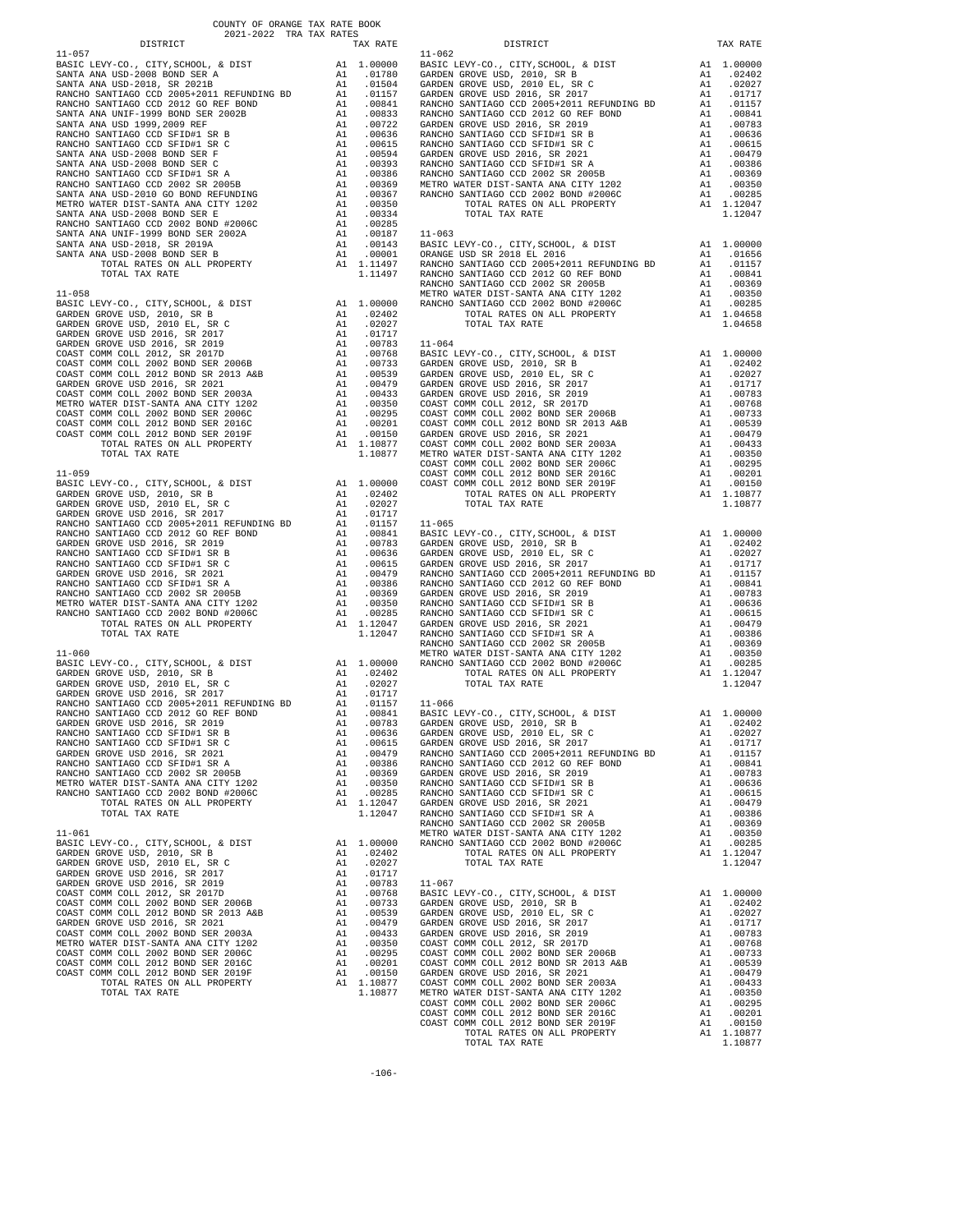| COUNTY OF ORANGE TAX RATE BOOK<br>2021-2022 TRA TAX RATES          |    |                                                                                                                                                                                                                                                                                                                                                                                        |                  |
|--------------------------------------------------------------------|----|----------------------------------------------------------------------------------------------------------------------------------------------------------------------------------------------------------------------------------------------------------------------------------------------------------------------------------------------------------------------------------------|------------------|
| DISTRICT                                                           |    | TAX RATE                                                                                                                                                                                                                                                                                                                                                                               |                  |
| $11 - 068$                                                         |    |                                                                                                                                                                                                                                                                                                                                                                                        | $11 - 073$       |
|                                                                    |    |                                                                                                                                                                                                                                                                                                                                                                                        |                  |
|                                                                    |    |                                                                                                                                                                                                                                                                                                                                                                                        |                  |
|                                                                    |    |                                                                                                                                                                                                                                                                                                                                                                                        |                  |
|                                                                    |    |                                                                                                                                                                                                                                                                                                                                                                                        |                  |
|                                                                    |    |                                                                                                                                                                                                                                                                                                                                                                                        |                  |
|                                                                    |    |                                                                                                                                                                                                                                                                                                                                                                                        |                  |
|                                                                    |    |                                                                                                                                                                                                                                                                                                                                                                                        |                  |
|                                                                    |    |                                                                                                                                                                                                                                                                                                                                                                                        |                  |
|                                                                    |    |                                                                                                                                                                                                                                                                                                                                                                                        |                  |
|                                                                    |    |                                                                                                                                                                                                                                                                                                                                                                                        |                  |
|                                                                    |    |                                                                                                                                                                                                                                                                                                                                                                                        |                  |
|                                                                    |    |                                                                                                                                                                                                                                                                                                                                                                                        |                  |
| TOTAL TAX RATE                                                     |    | 1.12047                                                                                                                                                                                                                                                                                                                                                                                |                  |
| $11 - 069$                                                         |    |                                                                                                                                                                                                                                                                                                                                                                                        | $11 - 074$       |
|                                                                    |    |                                                                                                                                                                                                                                                                                                                                                                                        |                  |
|                                                                    |    |                                                                                                                                                                                                                                                                                                                                                                                        |                  |
|                                                                    |    |                                                                                                                                                                                                                                                                                                                                                                                        |                  |
|                                                                    |    |                                                                                                                                                                                                                                                                                                                                                                                        |                  |
|                                                                    |    |                                                                                                                                                                                                                                                                                                                                                                                        |                  |
|                                                                    |    |                                                                                                                                                                                                                                                                                                                                                                                        |                  |
|                                                                    |    |                                                                                                                                                                                                                                                                                                                                                                                        |                  |
|                                                                    |    |                                                                                                                                                                                                                                                                                                                                                                                        |                  |
|                                                                    |    |                                                                                                                                                                                                                                                                                                                                                                                        |                  |
|                                                                    |    |                                                                                                                                                                                                                                                                                                                                                                                        |                  |
|                                                                    |    |                                                                                                                                                                                                                                                                                                                                                                                        |                  |
|                                                                    |    |                                                                                                                                                                                                                                                                                                                                                                                        |                  |
|                                                                    |    |                                                                                                                                                                                                                                                                                                                                                                                        |                  |
|                                                                    |    |                                                                                                                                                                                                                                                                                                                                                                                        |                  |
|                                                                    |    |                                                                                                                                                                                                                                                                                                                                                                                        | GARDEN           |
| $11 - 070$                                                         |    |                                                                                                                                                                                                                                                                                                                                                                                        | GARDEN           |
|                                                                    |    |                                                                                                                                                                                                                                                                                                                                                                                        |                  |
|                                                                    |    |                                                                                                                                                                                                                                                                                                                                                                                        |                  |
|                                                                    |    |                                                                                                                                                                                                                                                                                                                                                                                        |                  |
|                                                                    |    |                                                                                                                                                                                                                                                                                                                                                                                        |                  |
|                                                                    |    |                                                                                                                                                                                                                                                                                                                                                                                        |                  |
|                                                                    |    |                                                                                                                                                                                                                                                                                                                                                                                        |                  |
|                                                                    |    |                                                                                                                                                                                                                                                                                                                                                                                        |                  |
|                                                                    |    |                                                                                                                                                                                                                                                                                                                                                                                        |                  |
|                                                                    |    |                                                                                                                                                                                                                                                                                                                                                                                        |                  |
|                                                                    |    |                                                                                                                                                                                                                                                                                                                                                                                        |                  |
|                                                                    |    |                                                                                                                                                                                                                                                                                                                                                                                        |                  |
|                                                                    |    |                                                                                                                                                                                                                                                                                                                                                                                        |                  |
|                                                                    |    |                                                                                                                                                                                                                                                                                                                                                                                        |                  |
|                                                                    |    |                                                                                                                                                                                                                                                                                                                                                                                        |                  |
|                                                                    |    |                                                                                                                                                                                                                                                                                                                                                                                        |                  |
| 11-071                                                             |    |                                                                                                                                                                                                                                                                                                                                                                                        | GARDEN           |
|                                                                    |    |                                                                                                                                                                                                                                                                                                                                                                                        |                  |
|                                                                    |    |                                                                                                                                                                                                                                                                                                                                                                                        |                  |
|                                                                    |    |                                                                                                                                                                                                                                                                                                                                                                                        |                  |
|                                                                    |    |                                                                                                                                                                                                                                                                                                                                                                                        |                  |
|                                                                    |    |                                                                                                                                                                                                                                                                                                                                                                                        |                  |
|                                                                    |    |                                                                                                                                                                                                                                                                                                                                                                                        |                  |
|                                                                    |    |                                                                                                                                                                                                                                                                                                                                                                                        |                  |
|                                                                    |    |                                                                                                                                                                                                                                                                                                                                                                                        |                  |
|                                                                    |    |                                                                                                                                                                                                                                                                                                                                                                                        |                  |
|                                                                    |    |                                                                                                                                                                                                                                                                                                                                                                                        |                  |
|                                                                    |    |                                                                                                                                                                                                                                                                                                                                                                                        |                  |
|                                                                    |    |                                                                                                                                                                                                                                                                                                                                                                                        |                  |
| RANCHO SANTIAGO CCD 2002 BOND #2006C                               |    | A1 .00285                                                                                                                                                                                                                                                                                                                                                                              | $11 - 077$       |
| TOTAL RATES ON ALL PROPERTY                                        | A1 | 1.12047                                                                                                                                                                                                                                                                                                                                                                                | BASIC L          |
| TOTAL TAX RATE                                                     |    | 1.12047                                                                                                                                                                                                                                                                                                                                                                                | GARDEN<br>GARDEN |
| $11 - 072$                                                         |    |                                                                                                                                                                                                                                                                                                                                                                                        | GARDEN           |
| BASIC LEVY-CO., CITY, SCHOOL, & DIST                               | A1 |                                                                                                                                                                                                                                                                                                                                                                                        |                  |
| GARDEN GROVE USD, 2010, SR B                                       |    | 1.00000 GARDEN<br>02402 COAST C.<br>02027 COAST C.<br>A1 .02402                                                                                                                                                                                                                                                                                                                        |                  |
| GARDEN GROVE USD, 2010 EL, SR C                                    |    | $\begin{tabular}{llllll} $\mathbb{Z}$ & $\mathbb{0}24027$ & CoAST C\\ \hline Al & $01177$ & CoAST C\\ \hline Al & $01157$ & GABTCT\\ \hline Al & $01641$ & CoAST C\\ \hline Al & $00783$ & METRO W\\ \hline Al & $00615$ & CoAST C\\ \hline Al & $00615$ & CoAST C\\ \hline Al & $00479$ & CoAST C\\ \hline Al & $00386$ & $0.377$\\ \hline Al & $00386$ & $1$\\ \hline \end{tabular}$ |                  |
| GARDEN GROVE USD 2016, SR 2017                                     |    |                                                                                                                                                                                                                                                                                                                                                                                        |                  |
| RANCHO SANTIAGO CCD 2005+2011 REFUNDING BD                         |    |                                                                                                                                                                                                                                                                                                                                                                                        |                  |
| RANCHO SANTIAGO CCD 2012 GO REF BOND                               |    |                                                                                                                                                                                                                                                                                                                                                                                        |                  |
| GARDEN GROVE USD 2016, SR 2019                                     |    |                                                                                                                                                                                                                                                                                                                                                                                        |                  |
| RANCHO SANTIAGO CCD SFID#1 SR B<br>RANCHO SANTIAGO CCD SFID#1 SR C |    |                                                                                                                                                                                                                                                                                                                                                                                        |                  |
| GARDEN GROVE USD 2016, SR 2021                                     |    |                                                                                                                                                                                                                                                                                                                                                                                        |                  |
| RANCHO SANTIAGO CCD SFID#1 SR A                                    |    |                                                                                                                                                                                                                                                                                                                                                                                        |                  |
| RANCHO SANTIAGO CCD 2002 SR 2005B                                  |    | A1 .00369                                                                                                                                                                                                                                                                                                                                                                              |                  |
| METRO WATER DIST-SANTA ANA CITY 1202                               |    | A1 .00350                                                                                                                                                                                                                                                                                                                                                                              |                  |
| RANCHO SANTIAGO CCD 2002 BOND #2006C                               | A1 | .00285                                                                                                                                                                                                                                                                                                                                                                                 | $11 - 078$       |
| TOTAL RATES ON ALL PROPERTY                                        |    | A1 1.12047                                                                                                                                                                                                                                                                                                                                                                             | BASIC L          |
| TOTAL TAX RATE                                                     |    | 1.12047                                                                                                                                                                                                                                                                                                                                                                                | GARDEN           |

| 2021-2022 TRA TAX RATES |  |            |  |
|-------------------------|--|------------|--|
|                         |  |            |  |
|                         |  |            |  |
|                         |  |            |  |
|                         |  |            |  |
|                         |  |            |  |
|                         |  |            |  |
|                         |  |            |  |
|                         |  |            |  |
|                         |  |            |  |
|                         |  |            |  |
|                         |  |            |  |
|                         |  |            |  |
|                         |  |            |  |
|                         |  |            |  |
| $11 - 069$              |  | $11 - 074$ |  |
|                         |  |            |  |
|                         |  |            |  |
|                         |  |            |  |
|                         |  |            |  |
|                         |  |            |  |
|                         |  |            |  |
|                         |  |            |  |
|                         |  |            |  |
|                         |  |            |  |
|                         |  |            |  |
|                         |  |            |  |
|                         |  |            |  |
|                         |  |            |  |
|                         |  |            |  |
|                         |  |            |  |
|                         |  |            |  |
|                         |  |            |  |
|                         |  |            |  |
|                         |  |            |  |
|                         |  |            |  |
|                         |  |            |  |
|                         |  |            |  |
|                         |  |            |  |
|                         |  |            |  |
|                         |  |            |  |
|                         |  |            |  |
|                         |  |            |  |
|                         |  |            |  |
|                         |  |            |  |
|                         |  |            |  |
|                         |  |            |  |
|                         |  |            |  |
|                         |  |            |  |
|                         |  |            |  |
|                         |  |            |  |
|                         |  |            |  |
|                         |  |            |  |
|                         |  |            |  |
|                         |  |            |  |
|                         |  |            |  |
|                         |  |            |  |
|                         |  |            |  |
|                         |  |            |  |
|                         |  |            |  |
|                         |  |            |  |
|                         |  |            |  |
|                         |  |            |  |
|                         |  |            |  |
|                         |  |            |  |
|                         |  |            |  |
|                         |  |            |  |
|                         |  |            |  |
|                         |  |            |  |
|                         |  |            |  |
|                         |  |            |  |
|                         |  |            |  |
|                         |  |            |  |
|                         |  |            |  |
|                         |  |            |  |
|                         |  |            |  |
|                         |  |            |  |
|                         |  |            |  |
|                         |  |            |  |
|                         |  |            |  |
|                         |  |            |  |
|                         |  |            |  |
|                         |  |            |  |
|                         |  |            |  |
|                         |  |            |  |
|                         |  |            |  |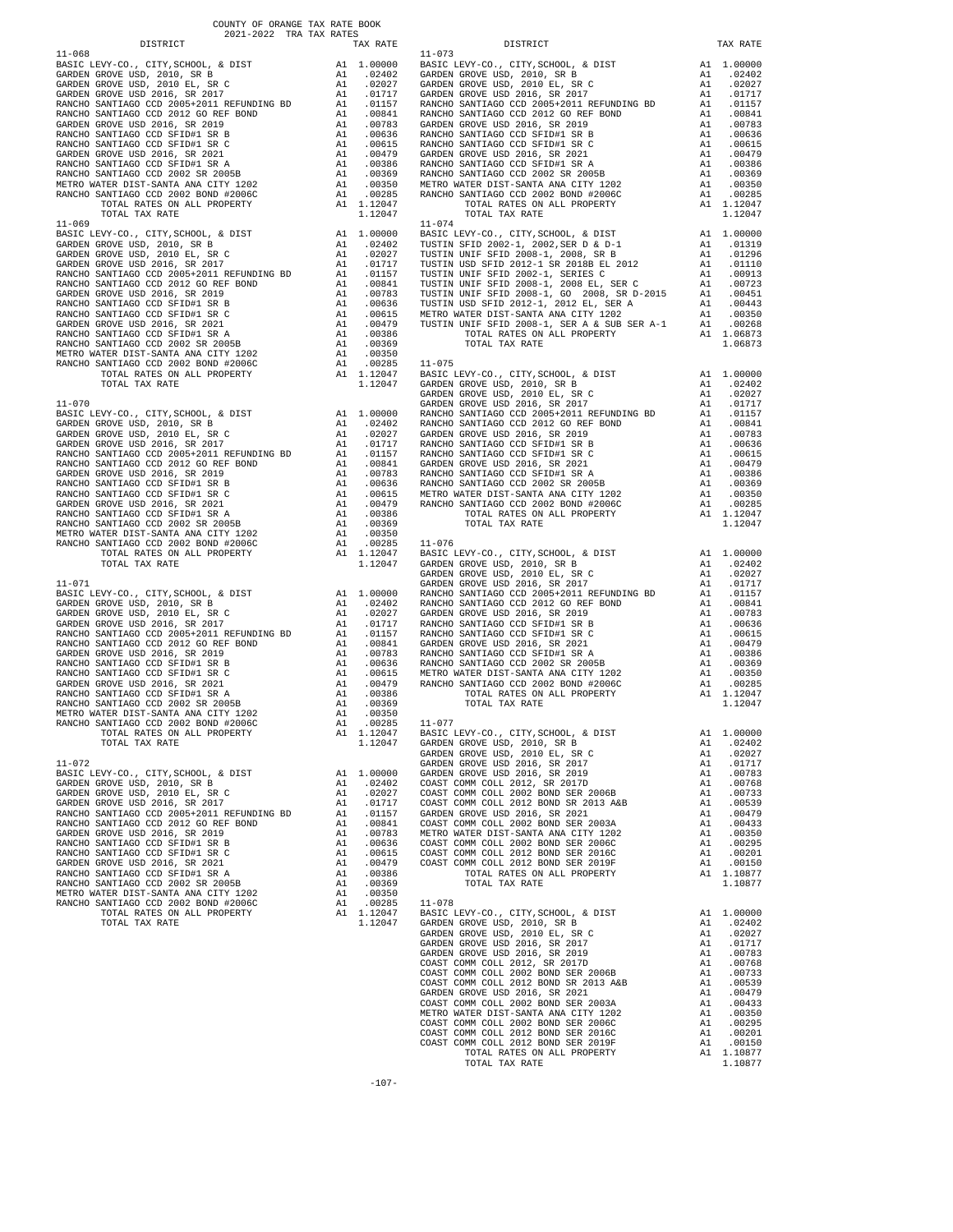| COUNTY OF ORANGE TAX RATE BOOK<br>2021-2022 TRA TAX RATES |          |                        |          |
|-----------------------------------------------------------|----------|------------------------|----------|
| DISTRICT<br>$11 - 079$                                    | TAX RATE | DISTRICT<br>$11 - 084$ | TAX RATE |
|                                                           |          |                        |          |
|                                                           |          |                        |          |
|                                                           |          |                        |          |
|                                                           |          |                        |          |
|                                                           |          |                        |          |
|                                                           |          |                        |          |
|                                                           |          |                        |          |
|                                                           |          |                        |          |
|                                                           |          |                        |          |
|                                                           |          |                        |          |
|                                                           |          |                        |          |
|                                                           |          |                        |          |
|                                                           |          |                        |          |
|                                                           |          |                        |          |
|                                                           |          |                        |          |
|                                                           |          |                        |          |
|                                                           |          |                        |          |
|                                                           |          |                        |          |
|                                                           |          |                        |          |
| $11 - 080$                                                |          | $11 - 085$             |          |
|                                                           |          |                        |          |
|                                                           |          |                        |          |
|                                                           |          |                        |          |
|                                                           |          |                        |          |
|                                                           |          |                        |          |
|                                                           |          |                        |          |
|                                                           |          |                        |          |
|                                                           |          |                        |          |
|                                                           |          |                        |          |
|                                                           |          |                        |          |
|                                                           |          |                        |          |
|                                                           |          |                        |          |
|                                                           |          |                        |          |
| $11 - 081$                                                |          | $11 - 086$             |          |
|                                                           |          |                        |          |
|                                                           |          |                        |          |
|                                                           |          |                        |          |
|                                                           |          |                        |          |
|                                                           |          |                        |          |
|                                                           |          |                        |          |
|                                                           |          |                        |          |
|                                                           |          |                        |          |
|                                                           |          |                        |          |
|                                                           |          |                        |          |
|                                                           |          |                        |          |
|                                                           |          |                        |          |
|                                                           |          |                        |          |
|                                                           |          |                        |          |
|                                                           |          |                        |          |
|                                                           |          |                        |          |
|                                                           |          |                        |          |
|                                                           |          |                        |          |
|                                                           |          |                        |          |
|                                                           |          |                        |          |
|                                                           |          |                        |          |
|                                                           |          |                        |          |
|                                                           |          |                        |          |
|                                                           |          |                        |          |
|                                                           |          |                        |          |
|                                                           |          |                        |          |
|                                                           |          |                        |          |
|                                                           |          |                        |          |
|                                                           |          |                        |          |
|                                                           |          |                        |          |
|                                                           |          |                        |          |
|                                                           |          |                        |          |
|                                                           |          |                        |          |
|                                                           |          |                        |          |
|                                                           |          |                        |          |
|                                                           |          |                        |          |
|                                                           |          |                        |          |
|                                                           |          |                        |          |
|                                                           |          |                        |          |
|                                                           |          |                        |          |
|                                                           |          |                        |          |
|                                                           |          |                        |          |
|                                                           |          |                        |          |
|                                                           |          |                        |          |
|                                                           |          |                        |          |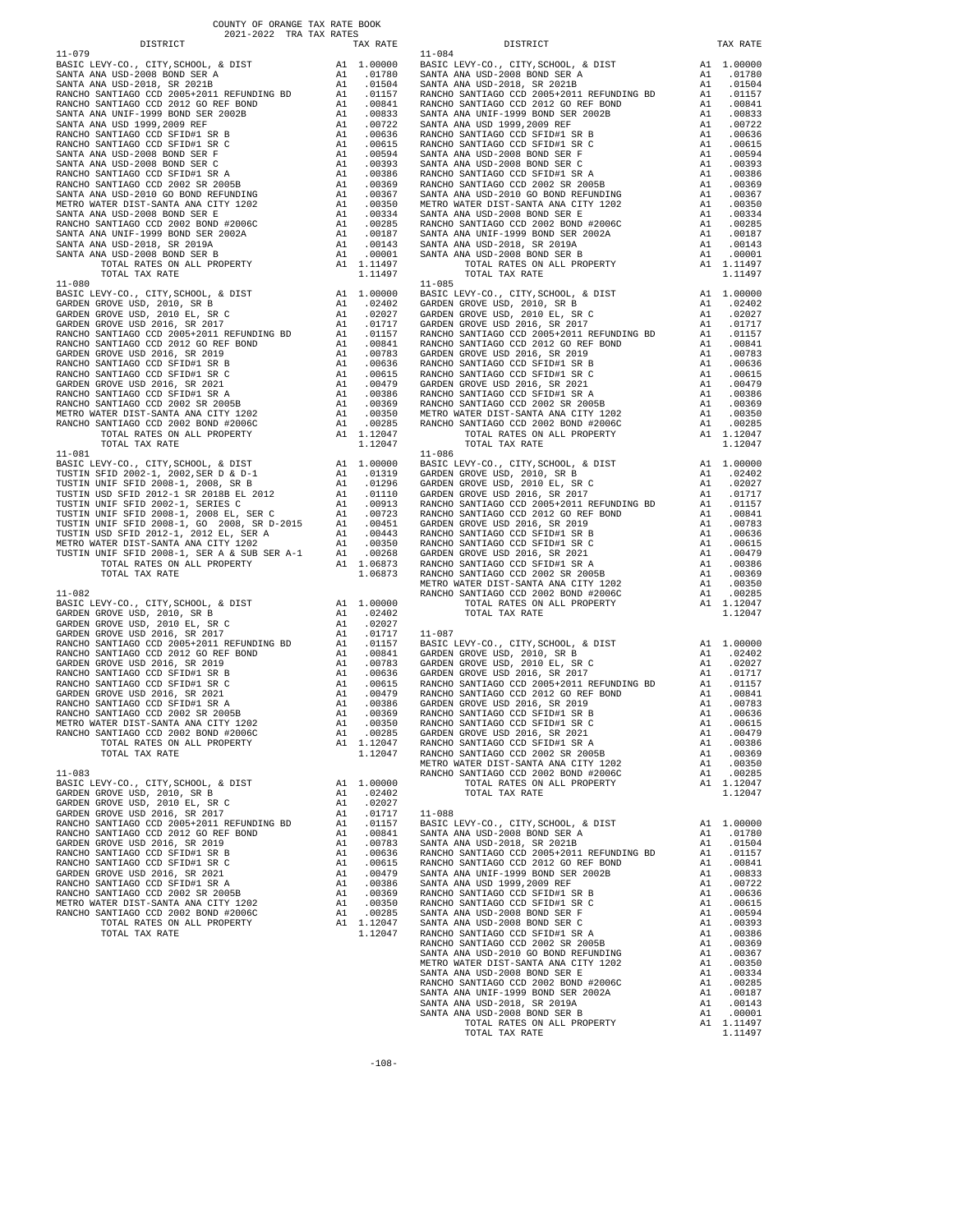| 2021-2022 TRA TAX RATES<br>TAX RATE<br>DISTRICT<br>DISTRICT<br>TAX RATE<br>$11 - 089$<br>$11 - 094$ | COUNTY OF ORANGE TAX RATE BOOK |  |  |  |
|-----------------------------------------------------------------------------------------------------|--------------------------------|--|--|--|
|                                                                                                     |                                |  |  |  |
|                                                                                                     |                                |  |  |  |
|                                                                                                     |                                |  |  |  |
|                                                                                                     |                                |  |  |  |
|                                                                                                     |                                |  |  |  |
|                                                                                                     |                                |  |  |  |
|                                                                                                     |                                |  |  |  |
|                                                                                                     |                                |  |  |  |
|                                                                                                     |                                |  |  |  |
|                                                                                                     |                                |  |  |  |
|                                                                                                     |                                |  |  |  |
|                                                                                                     |                                |  |  |  |
|                                                                                                     |                                |  |  |  |
|                                                                                                     |                                |  |  |  |
|                                                                                                     |                                |  |  |  |
|                                                                                                     |                                |  |  |  |
|                                                                                                     |                                |  |  |  |
|                                                                                                     |                                |  |  |  |
|                                                                                                     |                                |  |  |  |
|                                                                                                     |                                |  |  |  |
|                                                                                                     |                                |  |  |  |
|                                                                                                     |                                |  |  |  |
|                                                                                                     |                                |  |  |  |
|                                                                                                     |                                |  |  |  |
|                                                                                                     |                                |  |  |  |
|                                                                                                     |                                |  |  |  |
|                                                                                                     |                                |  |  |  |
|                                                                                                     |                                |  |  |  |
|                                                                                                     |                                |  |  |  |
|                                                                                                     |                                |  |  |  |
|                                                                                                     |                                |  |  |  |
|                                                                                                     |                                |  |  |  |
|                                                                                                     |                                |  |  |  |
|                                                                                                     |                                |  |  |  |
|                                                                                                     |                                |  |  |  |
|                                                                                                     |                                |  |  |  |
|                                                                                                     |                                |  |  |  |
|                                                                                                     |                                |  |  |  |
|                                                                                                     |                                |  |  |  |
|                                                                                                     |                                |  |  |  |
|                                                                                                     |                                |  |  |  |
|                                                                                                     |                                |  |  |  |
|                                                                                                     |                                |  |  |  |
|                                                                                                     |                                |  |  |  |
|                                                                                                     |                                |  |  |  |
|                                                                                                     |                                |  |  |  |
|                                                                                                     |                                |  |  |  |
|                                                                                                     |                                |  |  |  |
|                                                                                                     |                                |  |  |  |
|                                                                                                     |                                |  |  |  |
|                                                                                                     |                                |  |  |  |
|                                                                                                     |                                |  |  |  |
|                                                                                                     |                                |  |  |  |
|                                                                                                     |                                |  |  |  |
|                                                                                                     |                                |  |  |  |
|                                                                                                     |                                |  |  |  |
|                                                                                                     |                                |  |  |  |
|                                                                                                     |                                |  |  |  |
|                                                                                                     |                                |  |  |  |
|                                                                                                     |                                |  |  |  |
|                                                                                                     |                                |  |  |  |
|                                                                                                     |                                |  |  |  |
|                                                                                                     |                                |  |  |  |
|                                                                                                     |                                |  |  |  |
|                                                                                                     |                                |  |  |  |
|                                                                                                     |                                |  |  |  |
|                                                                                                     |                                |  |  |  |
|                                                                                                     |                                |  |  |  |
|                                                                                                     |                                |  |  |  |
|                                                                                                     |                                |  |  |  |
|                                                                                                     |                                |  |  |  |
|                                                                                                     |                                |  |  |  |
|                                                                                                     |                                |  |  |  |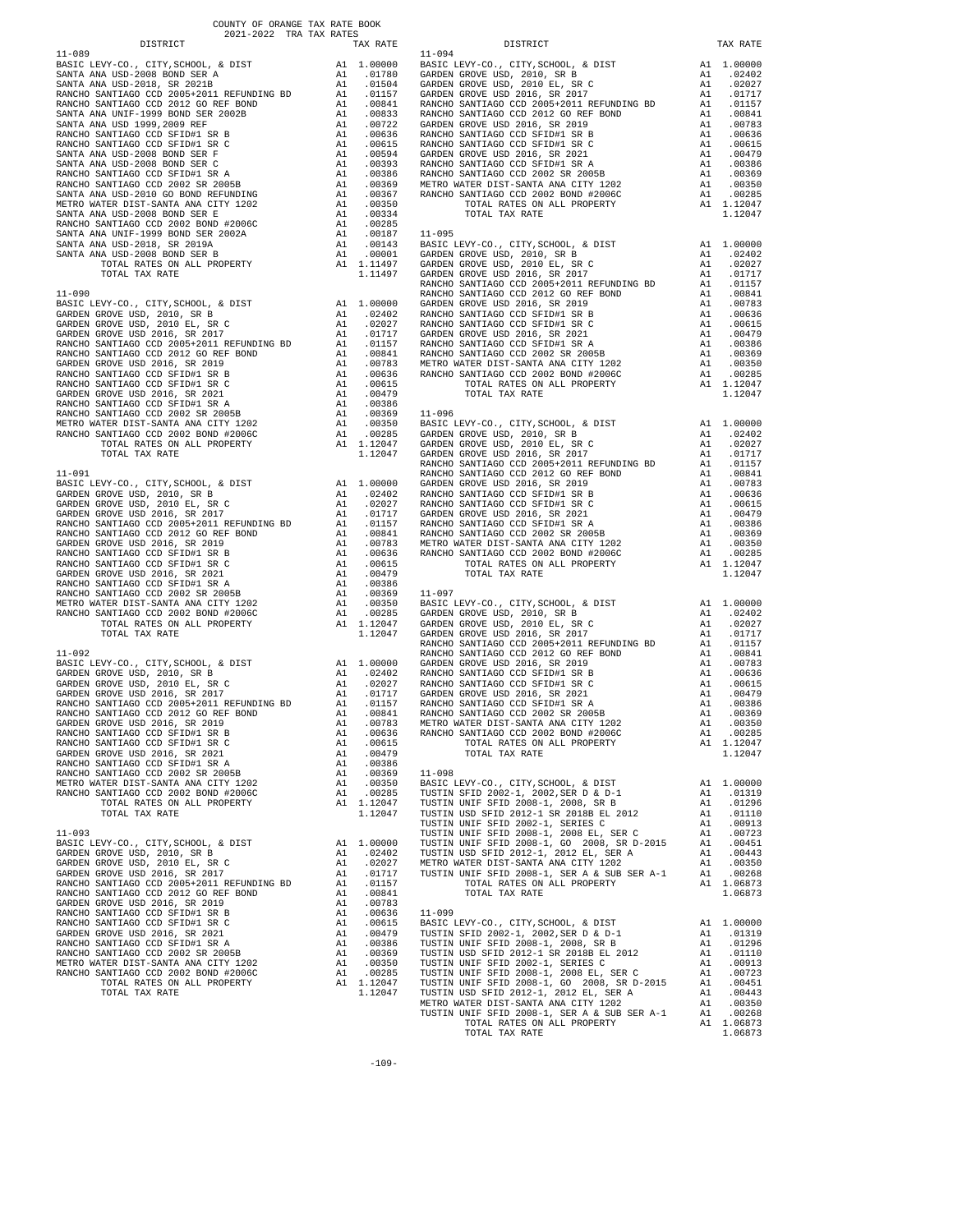| COUNTY OF ORANGE TAX RATE BOOK<br>2021-2022 TRA TAX RATES<br>$\begin{minipage}{.4\linewidth} \begin{tabular}{lcccccc} \multicolumn{2}{c}{\textbf{1-AX} RATE} & \multicolumn{2}{c}{\textbf{1-AX} RATE} \\ \multicolumn{2}{c}{\textbf{2021--2022} } & \multicolumn{2}{c}{\textbf{TRA} RATES} \end{tabular} \end{minipage}$ |          |                                                                                                                                                                                                                                                                                                                                                                    |          |
|--------------------------------------------------------------------------------------------------------------------------------------------------------------------------------------------------------------------------------------------------------------------------------------------------------------------------|----------|--------------------------------------------------------------------------------------------------------------------------------------------------------------------------------------------------------------------------------------------------------------------------------------------------------------------------------------------------------------------|----------|
|                                                                                                                                                                                                                                                                                                                          | TAX RATE | DISTRICT<br>$\begin{tabular}{cccccccc} 11-100 & \text{DEITACC} & 2044-9048 & \text{ADAM-20000}, 4 & \text{DEITAC C} & 7548 & \text{MACC} & 7548 & \text{MACC} & 7548 & \text{MACC} & 7548 & \text{MACC} & 7548 & \text{MACC} & 7548 & \text{MACC} & 7548 & \text{MACC} & 7548 & \text{MACC} & 7548 & \text{MACC} & 7548 & \text{MACC} & 7548 & \text{MACC} & 7548$ | TAX RATE |
|                                                                                                                                                                                                                                                                                                                          |          | $11 - 105$                                                                                                                                                                                                                                                                                                                                                         |          |
|                                                                                                                                                                                                                                                                                                                          |          |                                                                                                                                                                                                                                                                                                                                                                    |          |
|                                                                                                                                                                                                                                                                                                                          |          |                                                                                                                                                                                                                                                                                                                                                                    |          |
|                                                                                                                                                                                                                                                                                                                          |          |                                                                                                                                                                                                                                                                                                                                                                    |          |
|                                                                                                                                                                                                                                                                                                                          |          |                                                                                                                                                                                                                                                                                                                                                                    |          |
|                                                                                                                                                                                                                                                                                                                          |          |                                                                                                                                                                                                                                                                                                                                                                    |          |
|                                                                                                                                                                                                                                                                                                                          |          |                                                                                                                                                                                                                                                                                                                                                                    |          |
|                                                                                                                                                                                                                                                                                                                          |          |                                                                                                                                                                                                                                                                                                                                                                    |          |
|                                                                                                                                                                                                                                                                                                                          |          |                                                                                                                                                                                                                                                                                                                                                                    |          |
|                                                                                                                                                                                                                                                                                                                          |          |                                                                                                                                                                                                                                                                                                                                                                    |          |
|                                                                                                                                                                                                                                                                                                                          |          |                                                                                                                                                                                                                                                                                                                                                                    |          |
|                                                                                                                                                                                                                                                                                                                          |          |                                                                                                                                                                                                                                                                                                                                                                    |          |
|                                                                                                                                                                                                                                                                                                                          |          |                                                                                                                                                                                                                                                                                                                                                                    |          |
|                                                                                                                                                                                                                                                                                                                          |          |                                                                                                                                                                                                                                                                                                                                                                    |          |
|                                                                                                                                                                                                                                                                                                                          |          |                                                                                                                                                                                                                                                                                                                                                                    |          |
|                                                                                                                                                                                                                                                                                                                          |          |                                                                                                                                                                                                                                                                                                                                                                    |          |
|                                                                                                                                                                                                                                                                                                                          |          |                                                                                                                                                                                                                                                                                                                                                                    |          |
|                                                                                                                                                                                                                                                                                                                          |          |                                                                                                                                                                                                                                                                                                                                                                    |          |
|                                                                                                                                                                                                                                                                                                                          |          |                                                                                                                                                                                                                                                                                                                                                                    |          |
|                                                                                                                                                                                                                                                                                                                          |          |                                                                                                                                                                                                                                                                                                                                                                    |          |
|                                                                                                                                                                                                                                                                                                                          |          |                                                                                                                                                                                                                                                                                                                                                                    |          |
|                                                                                                                                                                                                                                                                                                                          |          |                                                                                                                                                                                                                                                                                                                                                                    |          |
|                                                                                                                                                                                                                                                                                                                          |          |                                                                                                                                                                                                                                                                                                                                                                    |          |
|                                                                                                                                                                                                                                                                                                                          |          |                                                                                                                                                                                                                                                                                                                                                                    |          |
|                                                                                                                                                                                                                                                                                                                          |          |                                                                                                                                                                                                                                                                                                                                                                    |          |
|                                                                                                                                                                                                                                                                                                                          |          |                                                                                                                                                                                                                                                                                                                                                                    |          |
|                                                                                                                                                                                                                                                                                                                          |          |                                                                                                                                                                                                                                                                                                                                                                    |          |
| $11 - 102$                                                                                                                                                                                                                                                                                                               |          |                                                                                                                                                                                                                                                                                                                                                                    |          |
|                                                                                                                                                                                                                                                                                                                          |          |                                                                                                                                                                                                                                                                                                                                                                    |          |
|                                                                                                                                                                                                                                                                                                                          |          |                                                                                                                                                                                                                                                                                                                                                                    |          |
|                                                                                                                                                                                                                                                                                                                          |          |                                                                                                                                                                                                                                                                                                                                                                    |          |
|                                                                                                                                                                                                                                                                                                                          |          |                                                                                                                                                                                                                                                                                                                                                                    |          |
|                                                                                                                                                                                                                                                                                                                          |          |                                                                                                                                                                                                                                                                                                                                                                    |          |
|                                                                                                                                                                                                                                                                                                                          |          |                                                                                                                                                                                                                                                                                                                                                                    |          |
|                                                                                                                                                                                                                                                                                                                          |          |                                                                                                                                                                                                                                                                                                                                                                    |          |
|                                                                                                                                                                                                                                                                                                                          |          |                                                                                                                                                                                                                                                                                                                                                                    |          |
|                                                                                                                                                                                                                                                                                                                          |          |                                                                                                                                                                                                                                                                                                                                                                    |          |
|                                                                                                                                                                                                                                                                                                                          |          |                                                                                                                                                                                                                                                                                                                                                                    |          |
|                                                                                                                                                                                                                                                                                                                          |          |                                                                                                                                                                                                                                                                                                                                                                    |          |
|                                                                                                                                                                                                                                                                                                                          |          |                                                                                                                                                                                                                                                                                                                                                                    |          |
|                                                                                                                                                                                                                                                                                                                          |          |                                                                                                                                                                                                                                                                                                                                                                    |          |
|                                                                                                                                                                                                                                                                                                                          |          |                                                                                                                                                                                                                                                                                                                                                                    |          |
|                                                                                                                                                                                                                                                                                                                          |          |                                                                                                                                                                                                                                                                                                                                                                    |          |
|                                                                                                                                                                                                                                                                                                                          |          |                                                                                                                                                                                                                                                                                                                                                                    |          |
|                                                                                                                                                                                                                                                                                                                          |          |                                                                                                                                                                                                                                                                                                                                                                    |          |
|                                                                                                                                                                                                                                                                                                                          |          |                                                                                                                                                                                                                                                                                                                                                                    |          |
|                                                                                                                                                                                                                                                                                                                          |          |                                                                                                                                                                                                                                                                                                                                                                    |          |
|                                                                                                                                                                                                                                                                                                                          |          |                                                                                                                                                                                                                                                                                                                                                                    |          |
|                                                                                                                                                                                                                                                                                                                          |          |                                                                                                                                                                                                                                                                                                                                                                    |          |
|                                                                                                                                                                                                                                                                                                                          |          |                                                                                                                                                                                                                                                                                                                                                                    |          |
|                                                                                                                                                                                                                                                                                                                          |          |                                                                                                                                                                                                                                                                                                                                                                    |          |
|                                                                                                                                                                                                                                                                                                                          |          |                                                                                                                                                                                                                                                                                                                                                                    |          |
|                                                                                                                                                                                                                                                                                                                          |          |                                                                                                                                                                                                                                                                                                                                                                    |          |
|                                                                                                                                                                                                                                                                                                                          |          |                                                                                                                                                                                                                                                                                                                                                                    |          |
|                                                                                                                                                                                                                                                                                                                          |          |                                                                                                                                                                                                                                                                                                                                                                    |          |
|                                                                                                                                                                                                                                                                                                                          |          |                                                                                                                                                                                                                                                                                                                                                                    |          |
|                                                                                                                                                                                                                                                                                                                          |          |                                                                                                                                                                                                                                                                                                                                                                    |          |
|                                                                                                                                                                                                                                                                                                                          |          |                                                                                                                                                                                                                                                                                                                                                                    |          |
|                                                                                                                                                                                                                                                                                                                          |          |                                                                                                                                                                                                                                                                                                                                                                    |          |
|                                                                                                                                                                                                                                                                                                                          |          |                                                                                                                                                                                                                                                                                                                                                                    |          |
|                                                                                                                                                                                                                                                                                                                          |          |                                                                                                                                                                                                                                                                                                                                                                    |          |
|                                                                                                                                                                                                                                                                                                                          |          |                                                                                                                                                                                                                                                                                                                                                                    |          |
|                                                                                                                                                                                                                                                                                                                          |          |                                                                                                                                                                                                                                                                                                                                                                    |          |
|                                                                                                                                                                                                                                                                                                                          |          |                                                                                                                                                                                                                                                                                                                                                                    |          |
|                                                                                                                                                                                                                                                                                                                          |          |                                                                                                                                                                                                                                                                                                                                                                    |          |
|                                                                                                                                                                                                                                                                                                                          |          |                                                                                                                                                                                                                                                                                                                                                                    |          |
|                                                                                                                                                                                                                                                                                                                          |          |                                                                                                                                                                                                                                                                                                                                                                    |          |
|                                                                                                                                                                                                                                                                                                                          |          |                                                                                                                                                                                                                                                                                                                                                                    |          |
|                                                                                                                                                                                                                                                                                                                          |          |                                                                                                                                                                                                                                                                                                                                                                    |          |
|                                                                                                                                                                                                                                                                                                                          |          |                                                                                                                                                                                                                                                                                                                                                                    |          |
|                                                                                                                                                                                                                                                                                                                          |          |                                                                                                                                                                                                                                                                                                                                                                    |          |
|                                                                                                                                                                                                                                                                                                                          |          |                                                                                                                                                                                                                                                                                                                                                                    |          |
|                                                                                                                                                                                                                                                                                                                          |          |                                                                                                                                                                                                                                                                                                                                                                    |          |
|                                                                                                                                                                                                                                                                                                                          |          |                                                                                                                                                                                                                                                                                                                                                                    |          |
|                                                                                                                                                                                                                                                                                                                          |          |                                                                                                                                                                                                                                                                                                                                                                    |          |
|                                                                                                                                                                                                                                                                                                                          |          |                                                                                                                                                                                                                                                                                                                                                                    |          |
|                                                                                                                                                                                                                                                                                                                          |          |                                                                                                                                                                                                                                                                                                                                                                    |          |
|                                                                                                                                                                                                                                                                                                                          |          |                                                                                                                                                                                                                                                                                                                                                                    |          |
|                                                                                                                                                                                                                                                                                                                          |          |                                                                                                                                                                                                                                                                                                                                                                    |          |
|                                                                                                                                                                                                                                                                                                                          |          |                                                                                                                                                                                                                                                                                                                                                                    |          |
|                                                                                                                                                                                                                                                                                                                          |          |                                                                                                                                                                                                                                                                                                                                                                    |          |
|                                                                                                                                                                                                                                                                                                                          |          |                                                                                                                                                                                                                                                                                                                                                                    |          |
|                                                                                                                                                                                                                                                                                                                          |          |                                                                                                                                                                                                                                                                                                                                                                    |          |
|                                                                                                                                                                                                                                                                                                                          | $-110-$  |                                                                                                                                                                                                                                                                                                                                                                    |          |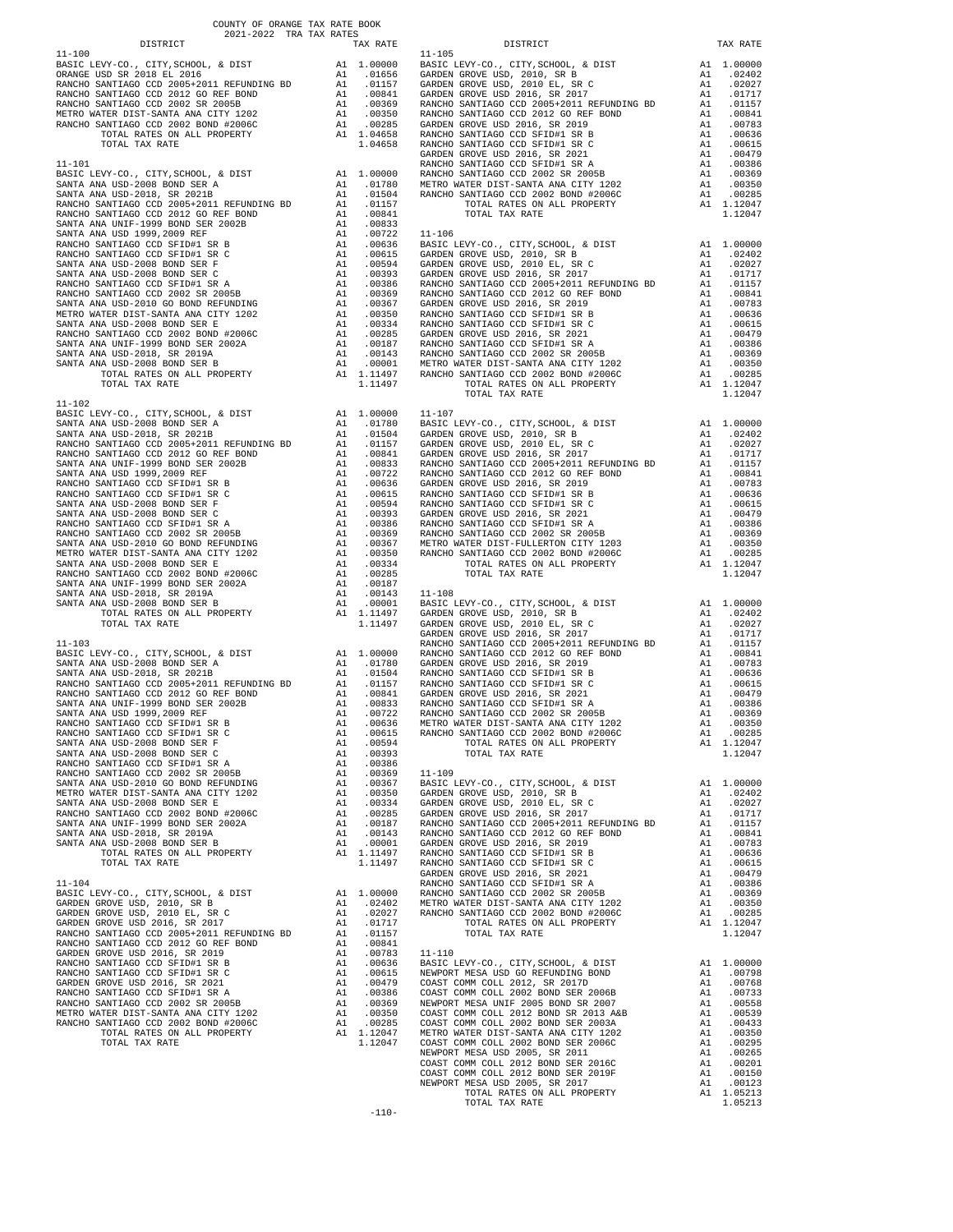| COUNTY OF ORANGE TAX RATE BOOK<br>2021-2022 יום קומר המוכן<br>$2021-2022 \quad \text{TRA RATES}$ DISTRICT $2021-2022 \quad \text{TRA TAX RATES}$ |          |                                                                                                                                                                                                                                                                                                                                                                                                                                                                                                                  |          |
|--------------------------------------------------------------------------------------------------------------------------------------------------|----------|------------------------------------------------------------------------------------------------------------------------------------------------------------------------------------------------------------------------------------------------------------------------------------------------------------------------------------------------------------------------------------------------------------------------------------------------------------------------------------------------------------------|----------|
|                                                                                                                                                  | TAX RATE | DISTRICT                                                                                                                                                                                                                                                                                                                                                                                                                                                                                                         | TAX RATE |
|                                                                                                                                                  |          |                                                                                                                                                                                                                                                                                                                                                                                                                                                                                                                  |          |
|                                                                                                                                                  |          |                                                                                                                                                                                                                                                                                                                                                                                                                                                                                                                  |          |
|                                                                                                                                                  |          |                                                                                                                                                                                                                                                                                                                                                                                                                                                                                                                  |          |
|                                                                                                                                                  |          |                                                                                                                                                                                                                                                                                                                                                                                                                                                                                                                  |          |
|                                                                                                                                                  |          |                                                                                                                                                                                                                                                                                                                                                                                                                                                                                                                  |          |
|                                                                                                                                                  |          |                                                                                                                                                                                                                                                                                                                                                                                                                                                                                                                  |          |
|                                                                                                                                                  |          |                                                                                                                                                                                                                                                                                                                                                                                                                                                                                                                  |          |
|                                                                                                                                                  |          |                                                                                                                                                                                                                                                                                                                                                                                                                                                                                                                  |          |
|                                                                                                                                                  |          |                                                                                                                                                                                                                                                                                                                                                                                                                                                                                                                  |          |
|                                                                                                                                                  |          |                                                                                                                                                                                                                                                                                                                                                                                                                                                                                                                  |          |
|                                                                                                                                                  |          |                                                                                                                                                                                                                                                                                                                                                                                                                                                                                                                  |          |
|                                                                                                                                                  |          |                                                                                                                                                                                                                                                                                                                                                                                                                                                                                                                  |          |
|                                                                                                                                                  |          |                                                                                                                                                                                                                                                                                                                                                                                                                                                                                                                  |          |
|                                                                                                                                                  |          |                                                                                                                                                                                                                                                                                                                                                                                                                                                                                                                  |          |
|                                                                                                                                                  |          |                                                                                                                                                                                                                                                                                                                                                                                                                                                                                                                  |          |
|                                                                                                                                                  |          |                                                                                                                                                                                                                                                                                                                                                                                                                                                                                                                  |          |
|                                                                                                                                                  |          |                                                                                                                                                                                                                                                                                                                                                                                                                                                                                                                  |          |
|                                                                                                                                                  |          |                                                                                                                                                                                                                                                                                                                                                                                                                                                                                                                  |          |
|                                                                                                                                                  |          |                                                                                                                                                                                                                                                                                                                                                                                                                                                                                                                  |          |
|                                                                                                                                                  |          |                                                                                                                                                                                                                                                                                                                                                                                                                                                                                                                  |          |
|                                                                                                                                                  |          |                                                                                                                                                                                                                                                                                                                                                                                                                                                                                                                  |          |
|                                                                                                                                                  |          |                                                                                                                                                                                                                                                                                                                                                                                                                                                                                                                  |          |
|                                                                                                                                                  |          |                                                                                                                                                                                                                                                                                                                                                                                                                                                                                                                  |          |
|                                                                                                                                                  |          |                                                                                                                                                                                                                                                                                                                                                                                                                                                                                                                  |          |
|                                                                                                                                                  |          |                                                                                                                                                                                                                                                                                                                                                                                                                                                                                                                  |          |
|                                                                                                                                                  |          |                                                                                                                                                                                                                                                                                                                                                                                                                                                                                                                  |          |
|                                                                                                                                                  |          |                                                                                                                                                                                                                                                                                                                                                                                                                                                                                                                  |          |
|                                                                                                                                                  |          |                                                                                                                                                                                                                                                                                                                                                                                                                                                                                                                  |          |
|                                                                                                                                                  |          |                                                                                                                                                                                                                                                                                                                                                                                                                                                                                                                  |          |
|                                                                                                                                                  |          |                                                                                                                                                                                                                                                                                                                                                                                                                                                                                                                  |          |
|                                                                                                                                                  |          |                                                                                                                                                                                                                                                                                                                                                                                                                                                                                                                  |          |
|                                                                                                                                                  |          |                                                                                                                                                                                                                                                                                                                                                                                                                                                                                                                  |          |
|                                                                                                                                                  |          |                                                                                                                                                                                                                                                                                                                                                                                                                                                                                                                  |          |
|                                                                                                                                                  |          |                                                                                                                                                                                                                                                                                                                                                                                                                                                                                                                  |          |
|                                                                                                                                                  |          |                                                                                                                                                                                                                                                                                                                                                                                                                                                                                                                  |          |
|                                                                                                                                                  |          |                                                                                                                                                                                                                                                                                                                                                                                                                                                                                                                  |          |
|                                                                                                                                                  |          |                                                                                                                                                                                                                                                                                                                                                                                                                                                                                                                  |          |
|                                                                                                                                                  |          |                                                                                                                                                                                                                                                                                                                                                                                                                                                                                                                  |          |
|                                                                                                                                                  |          |                                                                                                                                                                                                                                                                                                                                                                                                                                                                                                                  |          |
|                                                                                                                                                  |          |                                                                                                                                                                                                                                                                                                                                                                                                                                                                                                                  |          |
|                                                                                                                                                  |          |                                                                                                                                                                                                                                                                                                                                                                                                                                                                                                                  |          |
|                                                                                                                                                  |          |                                                                                                                                                                                                                                                                                                                                                                                                                                                                                                                  |          |
|                                                                                                                                                  |          |                                                                                                                                                                                                                                                                                                                                                                                                                                                                                                                  |          |
|                                                                                                                                                  |          |                                                                                                                                                                                                                                                                                                                                                                                                                                                                                                                  |          |
|                                                                                                                                                  |          |                                                                                                                                                                                                                                                                                                                                                                                                                                                                                                                  |          |
|                                                                                                                                                  |          |                                                                                                                                                                                                                                                                                                                                                                                                                                                                                                                  |          |
|                                                                                                                                                  |          |                                                                                                                                                                                                                                                                                                                                                                                                                                                                                                                  |          |
|                                                                                                                                                  |          |                                                                                                                                                                                                                                                                                                                                                                                                                                                                                                                  |          |
|                                                                                                                                                  |          |                                                                                                                                                                                                                                                                                                                                                                                                                                                                                                                  |          |
|                                                                                                                                                  |          |                                                                                                                                                                                                                                                                                                                                                                                                                                                                                                                  |          |
|                                                                                                                                                  |          |                                                                                                                                                                                                                                                                                                                                                                                                                                                                                                                  |          |
|                                                                                                                                                  |          |                                                                                                                                                                                                                                                                                                                                                                                                                                                                                                                  |          |
|                                                                                                                                                  |          |                                                                                                                                                                                                                                                                                                                                                                                                                                                                                                                  |          |
|                                                                                                                                                  |          |                                                                                                                                                                                                                                                                                                                                                                                                                                                                                                                  |          |
|                                                                                                                                                  |          |                                                                                                                                                                                                                                                                                                                                                                                                                                                                                                                  |          |
|                                                                                                                                                  |          |                                                                                                                                                                                                                                                                                                                                                                                                                                                                                                                  |          |
|                                                                                                                                                  |          |                                                                                                                                                                                                                                                                                                                                                                                                                                                                                                                  |          |
|                                                                                                                                                  |          | $\begin{tabular}{c cccc} \multicolumn{4}{c}{\begin{tabular}{c} \multicolumn{4}{c}{\begin{tabular}{c} \multicolumn{4}{c}{\begin{tabular}{c} \multicolumn{4}{c}{\begin{tabular}{c} \multicolumn{4}{c}{\begin{tabular}{c} \multicolumn{4}{c}{\begin{tabular}{c} \multicolumn{4}{c}{\begin{tabular}{c} \multicolumn{4}{c}{\begin{tabular}{c} \multicolumn{4}{c}{\begin{tabular}{c} \multicolumn{4}{c}{\begin{tabular}{c} \multicolumn{4}{c}{\begin{tabular}{c} \multicolumn{4}{c}{\begin{tabular}{c} \multicolumn{4$ |          |
|                                                                                                                                                  |          |                                                                                                                                                                                                                                                                                                                                                                                                                                                                                                                  |          |
|                                                                                                                                                  |          |                                                                                                                                                                                                                                                                                                                                                                                                                                                                                                                  |          |
|                                                                                                                                                  |          |                                                                                                                                                                                                                                                                                                                                                                                                                                                                                                                  |          |
|                                                                                                                                                  |          |                                                                                                                                                                                                                                                                                                                                                                                                                                                                                                                  |          |
|                                                                                                                                                  |          |                                                                                                                                                                                                                                                                                                                                                                                                                                                                                                                  |          |
|                                                                                                                                                  |          |                                                                                                                                                                                                                                                                                                                                                                                                                                                                                                                  |          |
|                                                                                                                                                  |          |                                                                                                                                                                                                                                                                                                                                                                                                                                                                                                                  |          |
|                                                                                                                                                  |          |                                                                                                                                                                                                                                                                                                                                                                                                                                                                                                                  |          |
|                                                                                                                                                  |          |                                                                                                                                                                                                                                                                                                                                                                                                                                                                                                                  |          |
|                                                                                                                                                  |          |                                                                                                                                                                                                                                                                                                                                                                                                                                                                                                                  |          |
|                                                                                                                                                  |          |                                                                                                                                                                                                                                                                                                                                                                                                                                                                                                                  |          |
|                                                                                                                                                  |          |                                                                                                                                                                                                                                                                                                                                                                                                                                                                                                                  |          |
|                                                                                                                                                  |          |                                                                                                                                                                                                                                                                                                                                                                                                                                                                                                                  |          |
|                                                                                                                                                  |          |                                                                                                                                                                                                                                                                                                                                                                                                                                                                                                                  |          |
|                                                                                                                                                  |          |                                                                                                                                                                                                                                                                                                                                                                                                                                                                                                                  |          |
|                                                                                                                                                  |          |                                                                                                                                                                                                                                                                                                                                                                                                                                                                                                                  |          |
|                                                                                                                                                  |          |                                                                                                                                                                                                                                                                                                                                                                                                                                                                                                                  |          |
|                                                                                                                                                  |          |                                                                                                                                                                                                                                                                                                                                                                                                                                                                                                                  |          |
|                                                                                                                                                  |          |                                                                                                                                                                                                                                                                                                                                                                                                                                                                                                                  |          |
|                                                                                                                                                  |          |                                                                                                                                                                                                                                                                                                                                                                                                                                                                                                                  |          |
|                                                                                                                                                  |          |                                                                                                                                                                                                                                                                                                                                                                                                                                                                                                                  |          |
|                                                                                                                                                  |          |                                                                                                                                                                                                                                                                                                                                                                                                                                                                                                                  |          |
|                                                                                                                                                  |          |                                                                                                                                                                                                                                                                                                                                                                                                                                                                                                                  |          |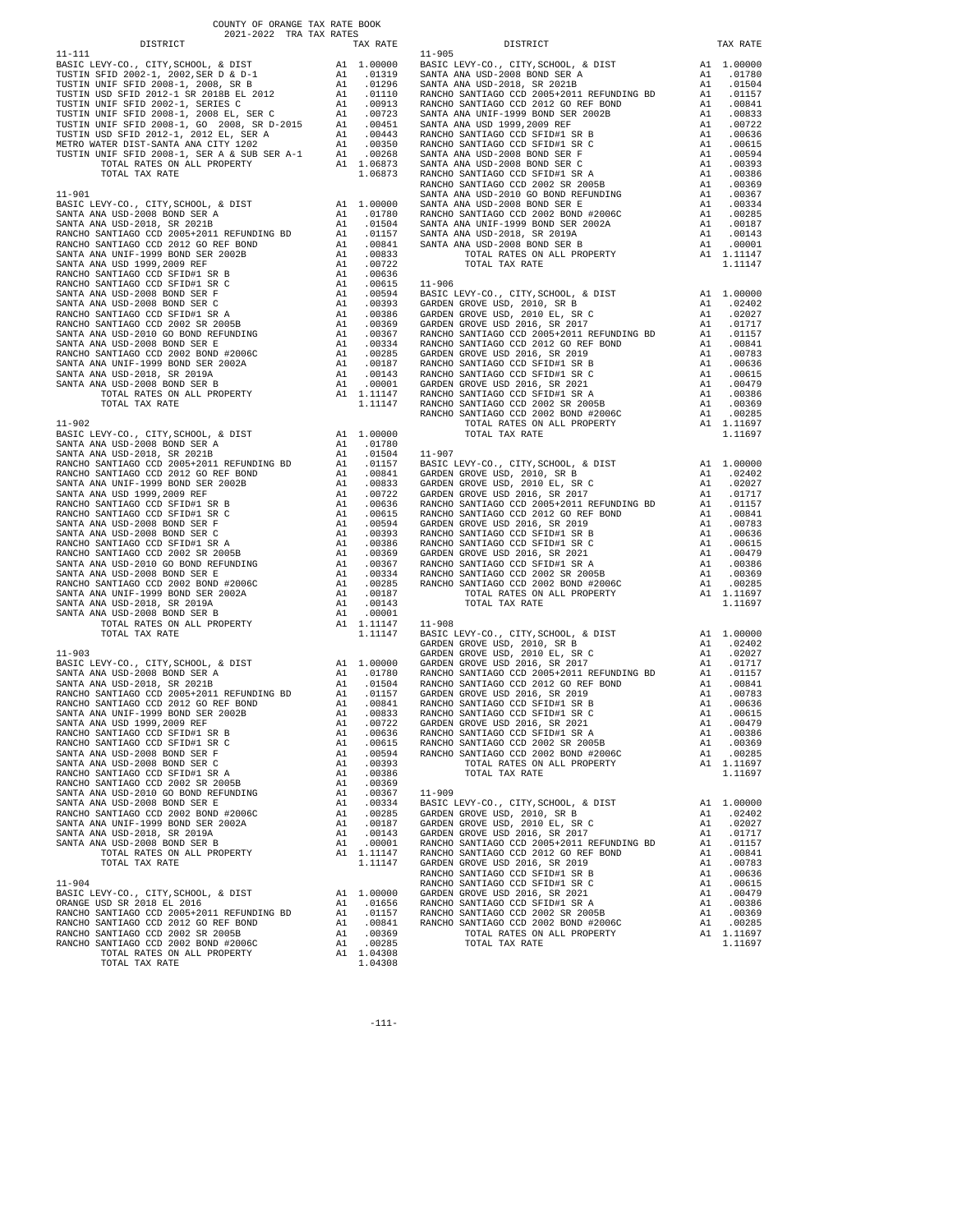| COUNTY OF ORANGE TAX RATE BOOK<br>2021-2022 TRA TAX RATES                   |                             |                       |            |
|-----------------------------------------------------------------------------|-----------------------------|-----------------------|------------|
| DISTRICT                                                                    |                             | TAX RATE              |            |
| $11 - 910$                                                                  |                             |                       | $12 - 003$ |
|                                                                             |                             |                       |            |
|                                                                             |                             |                       |            |
|                                                                             |                             |                       |            |
|                                                                             |                             |                       |            |
|                                                                             |                             |                       |            |
|                                                                             |                             |                       |            |
|                                                                             |                             |                       |            |
|                                                                             |                             |                       |            |
|                                                                             |                             |                       |            |
|                                                                             |                             |                       |            |
|                                                                             |                             |                       |            |
|                                                                             |                             |                       |            |
|                                                                             |                             |                       | LOS ALA    |
| $11 - 911$                                                                  |                             |                       | LOS ALA    |
|                                                                             |                             |                       |            |
|                                                                             |                             |                       |            |
|                                                                             |                             |                       |            |
|                                                                             |                             |                       |            |
|                                                                             |                             |                       |            |
|                                                                             |                             |                       |            |
|                                                                             |                             |                       |            |
|                                                                             |                             |                       |            |
|                                                                             |                             |                       |            |
|                                                                             |                             |                       |            |
|                                                                             |                             |                       |            |
|                                                                             |                             |                       |            |
|                                                                             |                             |                       | METRO W    |
| $12 - 000$                                                                  |                             |                       | LOS ALA    |
|                                                                             |                             |                       |            |
|                                                                             |                             |                       |            |
|                                                                             |                             |                       |            |
|                                                                             |                             |                       |            |
|                                                                             |                             |                       |            |
|                                                                             |                             |                       |            |
|                                                                             |                             |                       |            |
|                                                                             |                             |                       |            |
|                                                                             |                             |                       |            |
|                                                                             |                             |                       |            |
|                                                                             |                             |                       |            |
|                                                                             |                             |                       |            |
|                                                                             |                             |                       |            |
|                                                                             |                             |                       |            |
|                                                                             |                             |                       |            |
|                                                                             |                             |                       |            |
|                                                                             |                             |                       |            |
|                                                                             |                             |                       | NOCC       |
| $12 - 001$                                                                  |                             |                       | LOS ALA    |
| BASIC LEVY-CO., CITY, SCHOOL, & DIST                                        |                             | A1 1.00000            |            |
|                                                                             |                             |                       |            |
|                                                                             |                             |                       |            |
|                                                                             |                             |                       |            |
|                                                                             |                             |                       |            |
|                                                                             |                             |                       |            |
|                                                                             |                             |                       |            |
|                                                                             |                             |                       |            |
| COAST COMM COLL 2002 BOND SER 2003A                                         |                             | A1 .00433             | COAST C    |
| METRO WATER DIST-MWDOC- 1205999                                             | A1                          | .00350                | COAST C    |
| COAST COMM COLL 2002 BOND SER 2006C                                         | A1                          | .00295                | COAST C    |
| COAST COMM COLL 2012 BOND SER 2016C                                         |                             | A1 .00201             |            |
| COAST COMM COLL 2012 BOND SER 2019F                                         |                             | A1 .00150             |            |
| LOS ALAMITOS SFID #1 2008 SR 2020G<br>LOS ALAMITOS SFID #1 2008 SR 2010C    | A1<br>A1                    | .00130<br>.00048      | $12 - 008$ |
| LOS ALAMITOS SFID #1 2008 SR 2010B                                          | A1                          | .00001                | BASIC L    |
| TOTAL RATES ON ALL PROPERTY                                                 |                             | A1 1.11319            | WESTMIN    |
| TOTAL TAX RATE                                                              |                             | 1.11319               | HUNT BE    |
|                                                                             |                             |                       | WESTMIN    |
| $12 - 002$                                                                  |                             |                       | COAST C    |
| BASIC LEVY-CO., CITY, SCHOOL, & DIST<br>HUNT BEACH HIGH SCH 2004 BOND#2004A |                             |                       |            |
| OCEAN VIEW SD 2016, SR 2017A                                                |                             |                       |            |
| OCEAN VIEW SD 2016, SR 2020B                                                |                             |                       |            |
| COAST COMM COLL 2012, SR 2017D                                              |                             |                       |            |
| COAST COMM COLL 2002 BOND SER 2006B                                         |                             |                       |            |
| COAST COMM COLL 2012 BOND SR 2013 A&B                                       |                             |                       |            |
| COAST COMM COLL 2002 BOND SER 2003A<br>METRO WATER DIST-MWDOC- 1205999      |                             |                       |            |
| COAST COMM COLL 2002 BOND SER 2006C                                         |                             |                       |            |
| COAST COMM COLL 2012 BOND SER 2016C                                         |                             |                       |            |
| COAST COMM COLL 2012 BOND SER 2019F                                         | ---<br>A1<br>A1<br>A1<br>A1 |                       |            |
| HUNT BEACH HIGH SCH 2004 BOND #2007                                         |                             |                       |            |
| HUNT BEACH HIGH SCH 2004 BOND#2005                                          | A1                          | .00001                |            |
| TOTAL RATES ON ALL PROPERTY<br>TOTAL TAX RATE                               |                             | A1 1.08525<br>1.08525 |            |
|                                                                             |                             |                       |            |

| 2021-2022 TRA TAX RATES<br>DISTRICT | TAX RATE | DISTRICT | TAX RATE |
|-------------------------------------|----------|----------|----------|
|                                     |          |          |          |
|                                     |          |          |          |
|                                     |          |          |          |
|                                     |          |          |          |
|                                     |          |          |          |
|                                     |          |          |          |
|                                     |          |          |          |
|                                     |          |          |          |
|                                     |          |          |          |
|                                     |          |          |          |
|                                     |          |          |          |
|                                     |          |          |          |
|                                     |          |          |          |
|                                     |          |          |          |
|                                     |          |          |          |
|                                     |          |          |          |
|                                     |          |          |          |
|                                     |          |          |          |
|                                     |          |          |          |
|                                     |          |          |          |
|                                     |          |          |          |
|                                     |          |          |          |
|                                     |          |          |          |
|                                     |          |          |          |
|                                     |          |          |          |
|                                     |          |          |          |
|                                     |          |          |          |
|                                     |          |          |          |
|                                     |          |          |          |
|                                     |          |          |          |
|                                     |          |          |          |
|                                     |          |          |          |
|                                     |          |          |          |
|                                     |          |          |          |
|                                     |          |          |          |
|                                     |          |          |          |
|                                     |          |          |          |
|                                     |          |          |          |
|                                     |          |          |          |
|                                     |          |          |          |
|                                     |          |          |          |
|                                     |          |          |          |
|                                     |          |          |          |
|                                     |          |          |          |
|                                     |          |          |          |
|                                     |          |          |          |
|                                     |          |          |          |
|                                     |          |          |          |
|                                     |          |          |          |
|                                     |          |          |          |
|                                     |          |          |          |
|                                     |          |          |          |
|                                     |          |          |          |
|                                     |          |          |          |
|                                     |          |          |          |
|                                     |          |          |          |
|                                     |          |          |          |
|                                     |          |          |          |
|                                     |          |          |          |
|                                     |          |          |          |
|                                     |          |          |          |
|                                     |          |          |          |
|                                     |          |          |          |
|                                     |          |          |          |
|                                     |          |          |          |
|                                     |          |          |          |
|                                     |          |          |          |
|                                     |          |          |          |
|                                     |          |          |          |
|                                     |          |          |          |
|                                     |          |          |          |
|                                     |          |          |          |
|                                     |          |          |          |
|                                     |          |          |          |
|                                     |          |          |          |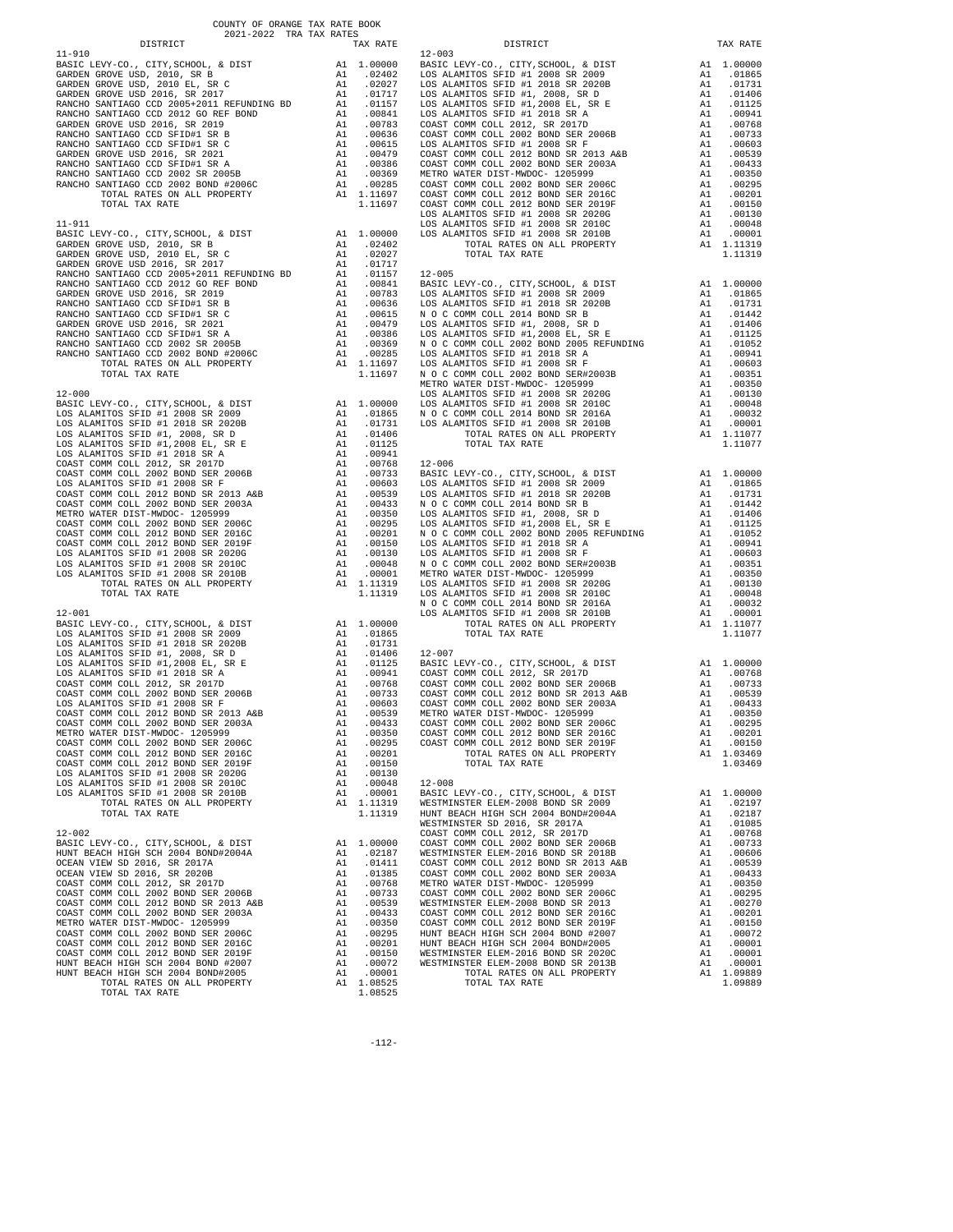| $-113-$ |  |
|---------|--|

| COUNTY OF ORANGE TAX RATE BOOK<br>2021-2022 TRA TAX RATES |          |          |          |
|-----------------------------------------------------------|----------|----------|----------|
| DISTRICT                                                  | TAX RATE | DISTRICT | TAX RATE |
|                                                           |          |          |          |
|                                                           |          |          |          |
|                                                           |          |          |          |
|                                                           |          |          |          |
|                                                           |          |          |          |
|                                                           |          |          |          |
|                                                           |          |          |          |
|                                                           |          |          |          |
|                                                           |          |          |          |
|                                                           |          |          |          |
|                                                           |          |          |          |
|                                                           |          |          |          |
|                                                           |          |          |          |
|                                                           |          |          |          |
|                                                           |          |          |          |
|                                                           |          |          |          |
|                                                           |          |          |          |
|                                                           |          |          |          |
|                                                           |          |          |          |
|                                                           |          |          |          |
|                                                           |          |          |          |
|                                                           |          |          |          |
|                                                           |          |          |          |
|                                                           |          |          |          |
|                                                           |          |          |          |
|                                                           |          |          |          |
|                                                           |          |          |          |
|                                                           |          |          |          |
|                                                           |          |          |          |
|                                                           |          |          |          |
|                                                           |          |          |          |
|                                                           |          |          |          |
|                                                           |          |          |          |
|                                                           |          |          |          |
|                                                           |          |          |          |
|                                                           |          |          |          |
|                                                           |          |          |          |
|                                                           |          |          |          |
|                                                           |          |          |          |
|                                                           |          |          |          |
|                                                           |          |          |          |
|                                                           |          |          |          |
|                                                           |          |          |          |
|                                                           |          |          |          |
|                                                           |          |          |          |
|                                                           |          |          |          |
|                                                           |          |          |          |
|                                                           |          |          |          |
|                                                           |          |          |          |
|                                                           |          |          |          |
|                                                           |          |          |          |
|                                                           |          |          |          |
|                                                           |          |          |          |
|                                                           |          |          |          |
|                                                           |          |          |          |
|                                                           |          |          |          |
|                                                           |          |          |          |
|                                                           |          |          |          |
|                                                           |          |          |          |
|                                                           |          |          |          |
|                                                           |          |          |          |
|                                                           |          |          |          |
|                                                           |          |          |          |
|                                                           |          |          |          |
|                                                           |          |          |          |
|                                                           |          |          |          |
|                                                           |          |          |          |
|                                                           |          |          |          |
|                                                           |          |          |          |
|                                                           |          |          |          |
|                                                           |          |          |          |
|                                                           |          |          |          |
|                                                           |          |          |          |
|                                                           |          |          |          |
|                                                           |          |          |          |
|                                                           |          |          |          |
|                                                           |          |          |          |
|                                                           |          |          |          |
|                                                           |          |          |          |
|                                                           |          |          |          |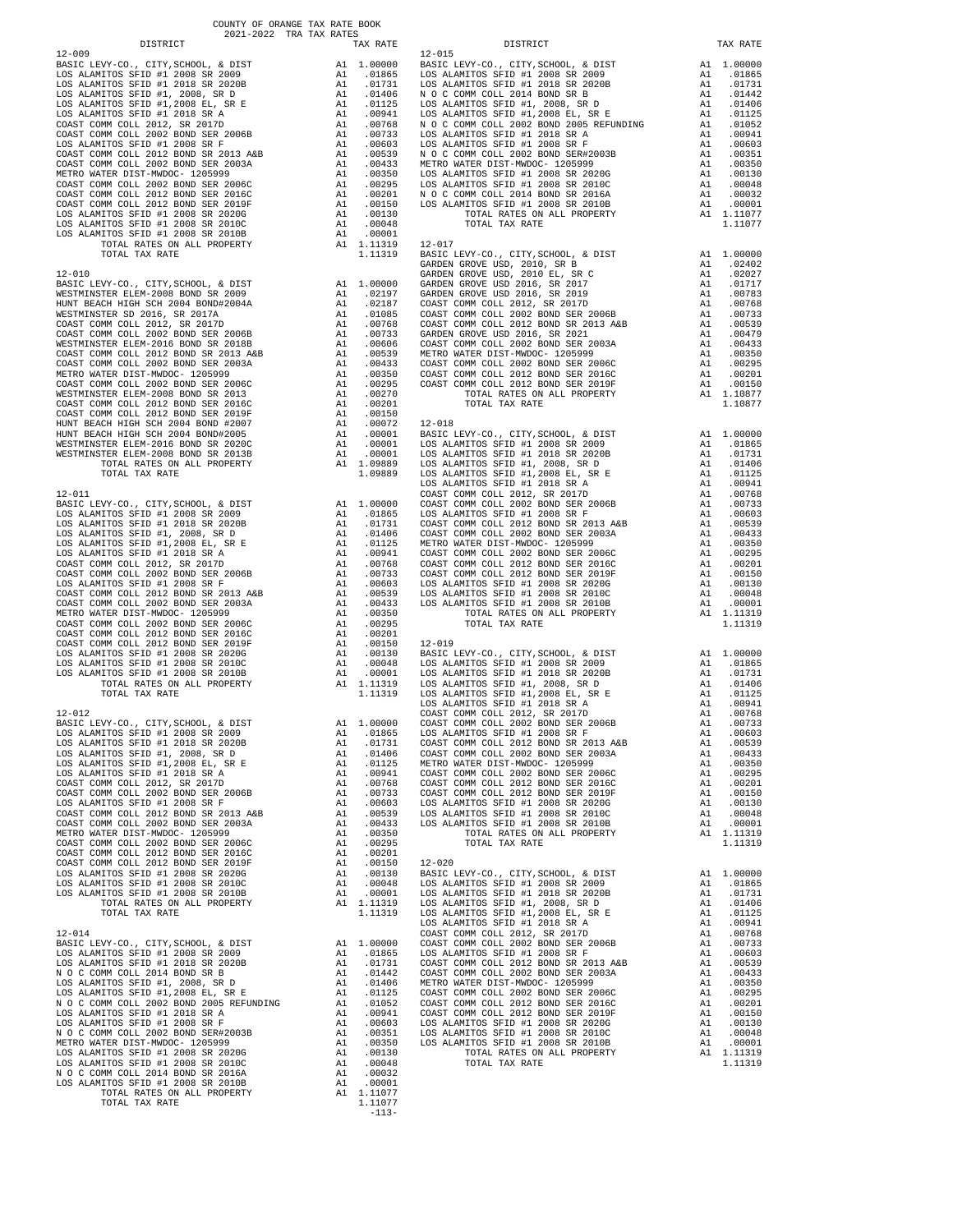| TAX RATE<br>DISTRICT |  | DISTRICT | TAX RATE |
|----------------------|--|----------|----------|
|                      |  |          |          |
|                      |  |          |          |
|                      |  |          |          |
|                      |  |          |          |
|                      |  |          |          |
|                      |  |          |          |
|                      |  |          |          |
|                      |  |          |          |
|                      |  |          |          |
|                      |  |          |          |
|                      |  |          |          |
|                      |  |          |          |
|                      |  |          |          |
|                      |  |          |          |
|                      |  |          |          |
|                      |  |          |          |
|                      |  |          |          |
|                      |  |          |          |
|                      |  |          |          |
|                      |  |          |          |
|                      |  |          |          |
|                      |  |          |          |
|                      |  |          |          |
|                      |  |          |          |
|                      |  |          |          |
|                      |  |          |          |
|                      |  |          |          |
|                      |  |          |          |
|                      |  |          |          |
|                      |  |          |          |
|                      |  |          |          |
|                      |  |          |          |
|                      |  |          |          |
|                      |  |          |          |
|                      |  |          |          |
|                      |  |          |          |
|                      |  |          |          |
|                      |  |          |          |
|                      |  |          |          |
|                      |  |          |          |
|                      |  |          |          |
|                      |  |          |          |
|                      |  |          |          |
|                      |  |          |          |
|                      |  |          |          |
|                      |  |          |          |
|                      |  |          |          |
|                      |  |          |          |
|                      |  |          |          |
|                      |  |          |          |
|                      |  |          |          |
|                      |  |          |          |
|                      |  |          |          |
|                      |  |          |          |
|                      |  |          |          |
|                      |  |          |          |
|                      |  |          |          |
|                      |  |          |          |
|                      |  |          |          |
|                      |  |          |          |
|                      |  |          |          |
|                      |  |          |          |
|                      |  |          |          |
|                      |  |          |          |
|                      |  |          |          |
|                      |  |          |          |
|                      |  |          |          |
|                      |  |          |          |
|                      |  |          |          |
|                      |  |          |          |
|                      |  |          |          |
|                      |  |          |          |
|                      |  |          |          |
|                      |  |          |          |
|                      |  |          |          |
|                      |  |          |          |
|                      |  |          |          |
|                      |  |          |          |
|                      |  |          |          |
|                      |  |          |          |
|                      |  |          |          |
|                      |  |          |          |
|                      |  |          |          |
|                      |  |          |          |
|                      |  |          |          |
|                      |  |          |          |
|                      |  |          |          |

| --------- | aran sunaw | ---------  | TLTT TAITH |
|-----------|------------|------------|------------|
|           |            |            |            |
|           |            |            |            |
|           |            |            |            |
|           |            |            |            |
|           |            |            |            |
|           |            |            |            |
|           |            |            |            |
|           |            |            |            |
|           |            |            |            |
|           |            |            |            |
|           |            |            |            |
|           |            |            |            |
|           |            |            |            |
|           |            |            |            |
|           |            |            |            |
|           |            |            |            |
|           |            |            |            |
|           |            |            |            |
|           |            |            |            |
|           |            |            |            |
|           |            |            |            |
|           |            |            |            |
|           |            |            |            |
|           |            |            |            |
|           |            |            |            |
|           |            |            |            |
|           |            |            |            |
|           |            |            |            |
|           |            |            |            |
|           |            |            |            |
|           |            |            |            |
|           |            |            |            |
|           |            |            |            |
|           |            |            |            |
|           |            |            |            |
|           |            |            |            |
|           |            |            |            |
|           |            |            |            |
|           |            |            |            |
|           |            |            |            |
|           |            |            |            |
|           |            |            |            |
|           |            |            |            |
|           |            |            |            |
|           |            |            |            |
|           |            |            |            |
|           |            |            |            |
|           |            |            |            |
|           |            |            |            |
|           |            |            |            |
|           |            |            |            |
|           |            |            |            |
|           |            |            |            |
|           |            |            |            |
|           |            |            |            |
|           |            |            |            |
|           |            |            |            |
|           |            |            |            |
|           |            |            |            |
|           |            |            |            |
|           |            |            |            |
|           |            |            |            |
|           |            |            |            |
|           |            | $13 - 004$ |            |
|           |            |            |            |
|           |            |            |            |
|           |            |            |            |
|           |            |            |            |
|           |            |            |            |
|           |            |            |            |
|           |            |            |            |
|           |            |            |            |
|           |            |            |            |
|           |            |            |            |
|           |            |            |            |
|           |            |            |            |
|           |            |            |            |
|           |            |            |            |
|           |            |            |            |
|           |            |            |            |
|           |            |            |            |
|           |            |            |            |
|           |            |            |            |
|           |            |            |            |
|           |            |            |            |
|           |            |            |            |
|           |            |            |            |
|           |            |            |            |
|           |            |            |            |
|           |            |            |            |
|           |            |            |            |
|           |            |            |            |
|           |            |            |            |
|           |            |            |            |
|           |            |            |            |
|           |            |            |            |
|           |            |            |            |
|           |            |            |            |
|           |            |            |            |
|           |            |            |            |
|           |            |            |            |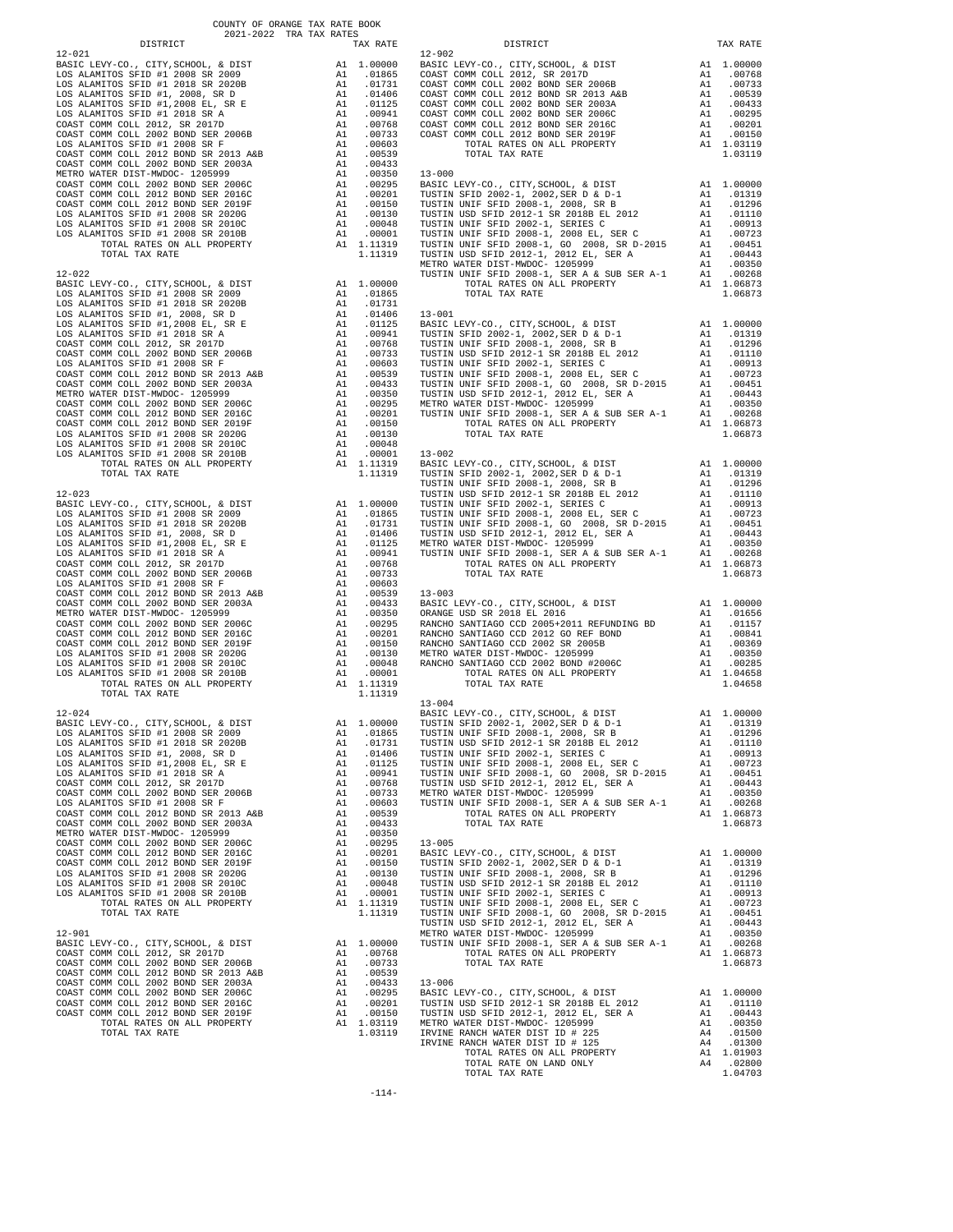| 2021-2022 TRA TAX RATES<br>DISTRICT | TAX RATE | DISTRICT   | TAX RATE |
|-------------------------------------|----------|------------|----------|
| $13 - 007$                          |          | $13 - 013$ |          |
|                                     |          |            |          |
|                                     |          |            |          |
|                                     |          | $13 - 017$ |          |
| $13 - 011$                          |          |            |          |
|                                     |          |            |          |
|                                     |          |            |          |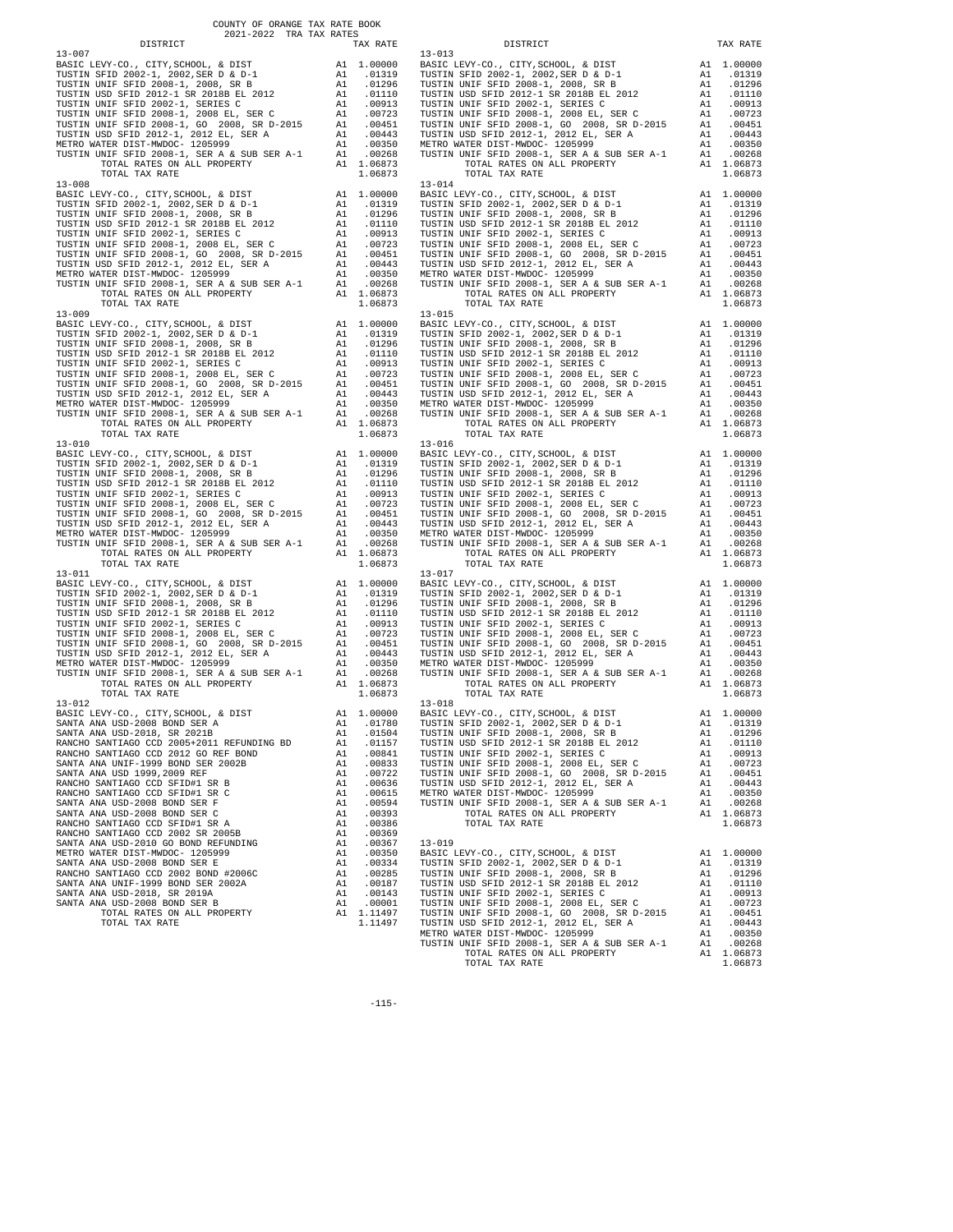| COUNTY OF ORANGE TAX RATE BOOK<br>2021-2022 TRA TAX RATES |          |                        |          |
|-----------------------------------------------------------|----------|------------------------|----------|
| DISTRICT                                                  | TAX RATE | $13 - 026$<br>DISTRICT | TAX RATE |
| $13 - 020$                                                |          |                        |          |
|                                                           |          |                        |          |
|                                                           |          |                        |          |
| TOTAL TAX RATE                                            |          |                        |          |
|                                                           |          | $13 - 030$             |          |
|                                                           |          |                        |          |
| $13 - 025$                                                |          |                        |          |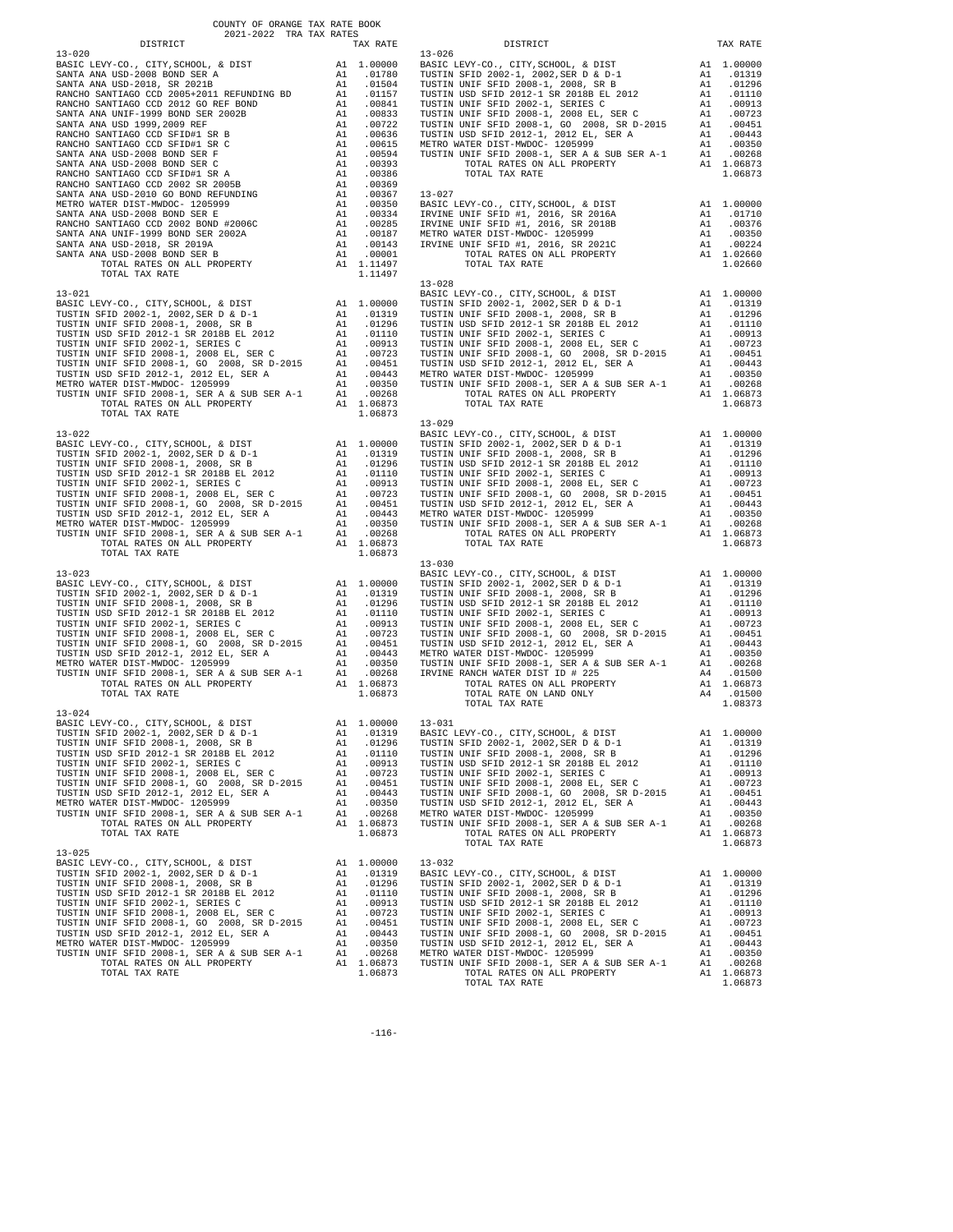| COUNTY OF ORANGE TAX RATE BOOK<br>2021-2022 TRA TAX RATES<br>$2021-2022 \quad \text{TRA TAX RATES}$ DISTRICT $\hspace{2.5cm}$ |          |                                                                                                                                                                                                                                                                                                   |          |
|-------------------------------------------------------------------------------------------------------------------------------|----------|---------------------------------------------------------------------------------------------------------------------------------------------------------------------------------------------------------------------------------------------------------------------------------------------------|----------|
|                                                                                                                               | TAX RATE | DISTRICT                                                                                                                                                                                                                                                                                          | TAX RATE |
|                                                                                                                               |          | $13 - 039$<br>13-033<br>13-033<br>13-033<br>13-033<br>13-033<br>13-033<br>13-033<br>13-033<br>13-033<br>13-033<br>13-033<br>13-033<br>13-033<br>13-033<br>13-033<br>13-033<br>13-033<br>13-033<br>13-033<br>13-033<br>13-033<br>13-033<br>13-033<br>13-033<br>13-033<br>13-033<br>13-033<br>13-03 |          |
|                                                                                                                               |          |                                                                                                                                                                                                                                                                                                   |          |
|                                                                                                                               |          |                                                                                                                                                                                                                                                                                                   |          |
|                                                                                                                               |          |                                                                                                                                                                                                                                                                                                   |          |
|                                                                                                                               |          |                                                                                                                                                                                                                                                                                                   |          |
|                                                                                                                               |          |                                                                                                                                                                                                                                                                                                   |          |
|                                                                                                                               |          |                                                                                                                                                                                                                                                                                                   |          |
|                                                                                                                               |          |                                                                                                                                                                                                                                                                                                   |          |
|                                                                                                                               |          |                                                                                                                                                                                                                                                                                                   |          |
|                                                                                                                               |          |                                                                                                                                                                                                                                                                                                   |          |
|                                                                                                                               |          |                                                                                                                                                                                                                                                                                                   |          |
|                                                                                                                               |          |                                                                                                                                                                                                                                                                                                   |          |
|                                                                                                                               |          |                                                                                                                                                                                                                                                                                                   |          |
|                                                                                                                               |          |                                                                                                                                                                                                                                                                                                   |          |
|                                                                                                                               |          |                                                                                                                                                                                                                                                                                                   |          |
|                                                                                                                               |          |                                                                                                                                                                                                                                                                                                   |          |
|                                                                                                                               |          |                                                                                                                                                                                                                                                                                                   |          |
|                                                                                                                               |          |                                                                                                                                                                                                                                                                                                   |          |
|                                                                                                                               |          |                                                                                                                                                                                                                                                                                                   |          |
|                                                                                                                               |          |                                                                                                                                                                                                                                                                                                   |          |
|                                                                                                                               |          |                                                                                                                                                                                                                                                                                                   |          |
|                                                                                                                               |          |                                                                                                                                                                                                                                                                                                   |          |
|                                                                                                                               |          |                                                                                                                                                                                                                                                                                                   |          |
|                                                                                                                               |          |                                                                                                                                                                                                                                                                                                   |          |
|                                                                                                                               |          |                                                                                                                                                                                                                                                                                                   |          |
|                                                                                                                               |          |                                                                                                                                                                                                                                                                                                   |          |
|                                                                                                                               |          |                                                                                                                                                                                                                                                                                                   |          |
|                                                                                                                               |          |                                                                                                                                                                                                                                                                                                   |          |
|                                                                                                                               |          |                                                                                                                                                                                                                                                                                                   |          |
|                                                                                                                               |          |                                                                                                                                                                                                                                                                                                   |          |
|                                                                                                                               |          |                                                                                                                                                                                                                                                                                                   |          |
|                                                                                                                               |          |                                                                                                                                                                                                                                                                                                   |          |
|                                                                                                                               |          |                                                                                                                                                                                                                                                                                                   |          |
|                                                                                                                               |          |                                                                                                                                                                                                                                                                                                   |          |
|                                                                                                                               |          |                                                                                                                                                                                                                                                                                                   |          |
|                                                                                                                               |          |                                                                                                                                                                                                                                                                                                   |          |
|                                                                                                                               |          |                                                                                                                                                                                                                                                                                                   |          |
|                                                                                                                               |          |                                                                                                                                                                                                                                                                                                   |          |
|                                                                                                                               |          |                                                                                                                                                                                                                                                                                                   |          |
|                                                                                                                               |          |                                                                                                                                                                                                                                                                                                   |          |
|                                                                                                                               |          |                                                                                                                                                                                                                                                                                                   |          |
|                                                                                                                               |          |                                                                                                                                                                                                                                                                                                   |          |
|                                                                                                                               |          |                                                                                                                                                                                                                                                                                                   |          |
|                                                                                                                               |          |                                                                                                                                                                                                                                                                                                   |          |
|                                                                                                                               |          |                                                                                                                                                                                                                                                                                                   |          |
|                                                                                                                               |          |                                                                                                                                                                                                                                                                                                   |          |
|                                                                                                                               |          |                                                                                                                                                                                                                                                                                                   |          |
|                                                                                                                               |          |                                                                                                                                                                                                                                                                                                   |          |
|                                                                                                                               |          |                                                                                                                                                                                                                                                                                                   |          |
|                                                                                                                               |          |                                                                                                                                                                                                                                                                                                   |          |
|                                                                                                                               |          |                                                                                                                                                                                                                                                                                                   |          |
|                                                                                                                               |          |                                                                                                                                                                                                                                                                                                   |          |
|                                                                                                                               |          |                                                                                                                                                                                                                                                                                                   |          |
|                                                                                                                               |          |                                                                                                                                                                                                                                                                                                   |          |
|                                                                                                                               |          |                                                                                                                                                                                                                                                                                                   |          |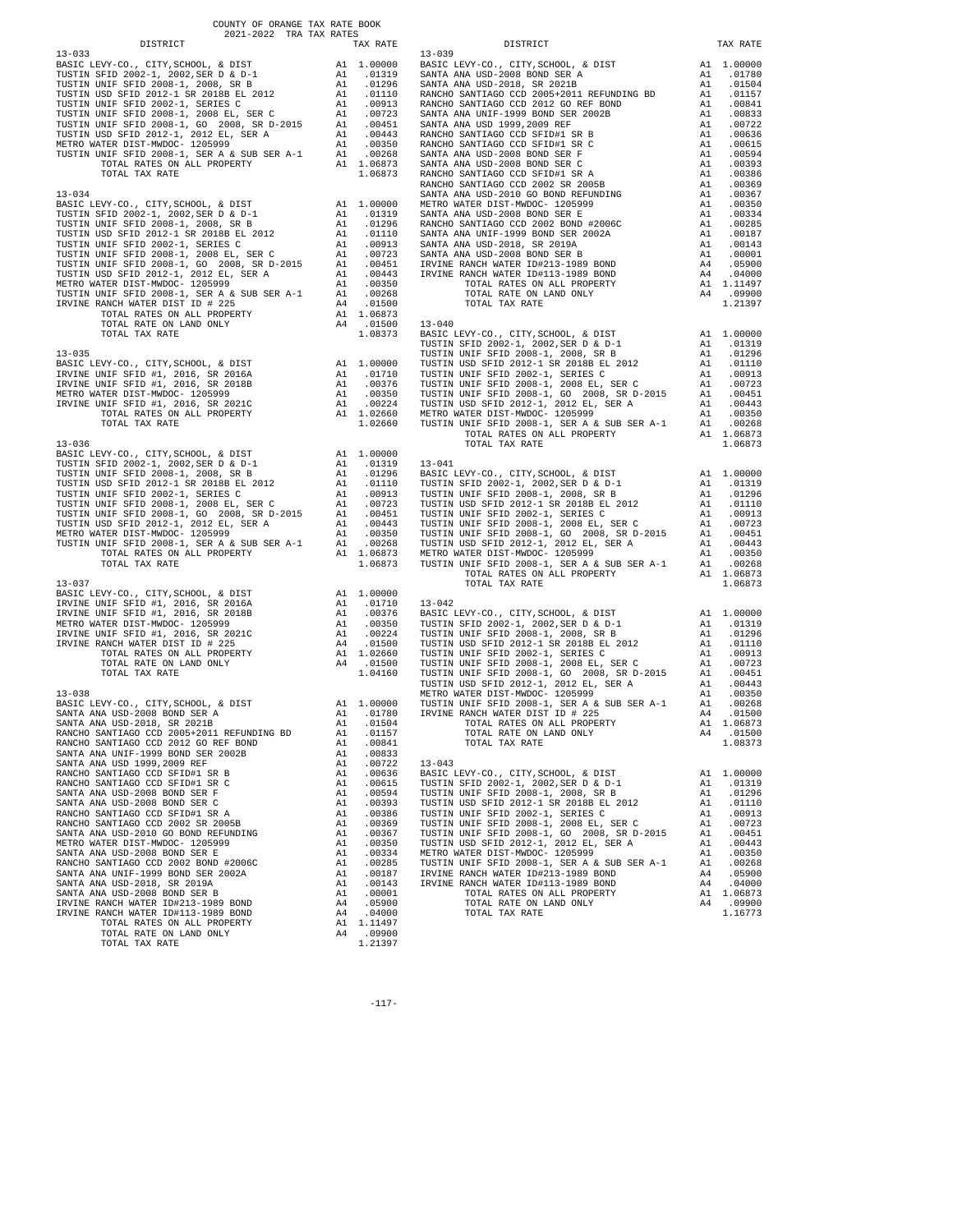| 1.4-044<br>1.2000 DARTE LATY-CO., CITY, SCHOOL A DISTRICTION CITY, SCHOOL A DISTRICTION CONTRIBUTE SONO DARTE LATY-CO., CITY, SCHOOL A DISTRICTION CONTRIBUTE SONO AND 1.0000 DARTE LATY-CO., CITY, SCHOOL AND INTELLECTION CON |  |  |  |
|---------------------------------------------------------------------------------------------------------------------------------------------------------------------------------------------------------------------------------|--|--|--|
|                                                                                                                                                                                                                                 |  |  |  |
|                                                                                                                                                                                                                                 |  |  |  |
|                                                                                                                                                                                                                                 |  |  |  |
|                                                                                                                                                                                                                                 |  |  |  |
|                                                                                                                                                                                                                                 |  |  |  |
|                                                                                                                                                                                                                                 |  |  |  |
|                                                                                                                                                                                                                                 |  |  |  |
|                                                                                                                                                                                                                                 |  |  |  |
|                                                                                                                                                                                                                                 |  |  |  |
| $13 - 047$                                                                                                                                                                                                                      |  |  |  |
|                                                                                                                                                                                                                                 |  |  |  |
|                                                                                                                                                                                                                                 |  |  |  |
|                                                                                                                                                                                                                                 |  |  |  |
|                                                                                                                                                                                                                                 |  |  |  |
|                                                                                                                                                                                                                                 |  |  |  |
|                                                                                                                                                                                                                                 |  |  |  |
|                                                                                                                                                                                                                                 |  |  |  |
|                                                                                                                                                                                                                                 |  |  |  |
|                                                                                                                                                                                                                                 |  |  |  |
|                                                                                                                                                                                                                                 |  |  |  |
|                                                                                                                                                                                                                                 |  |  |  |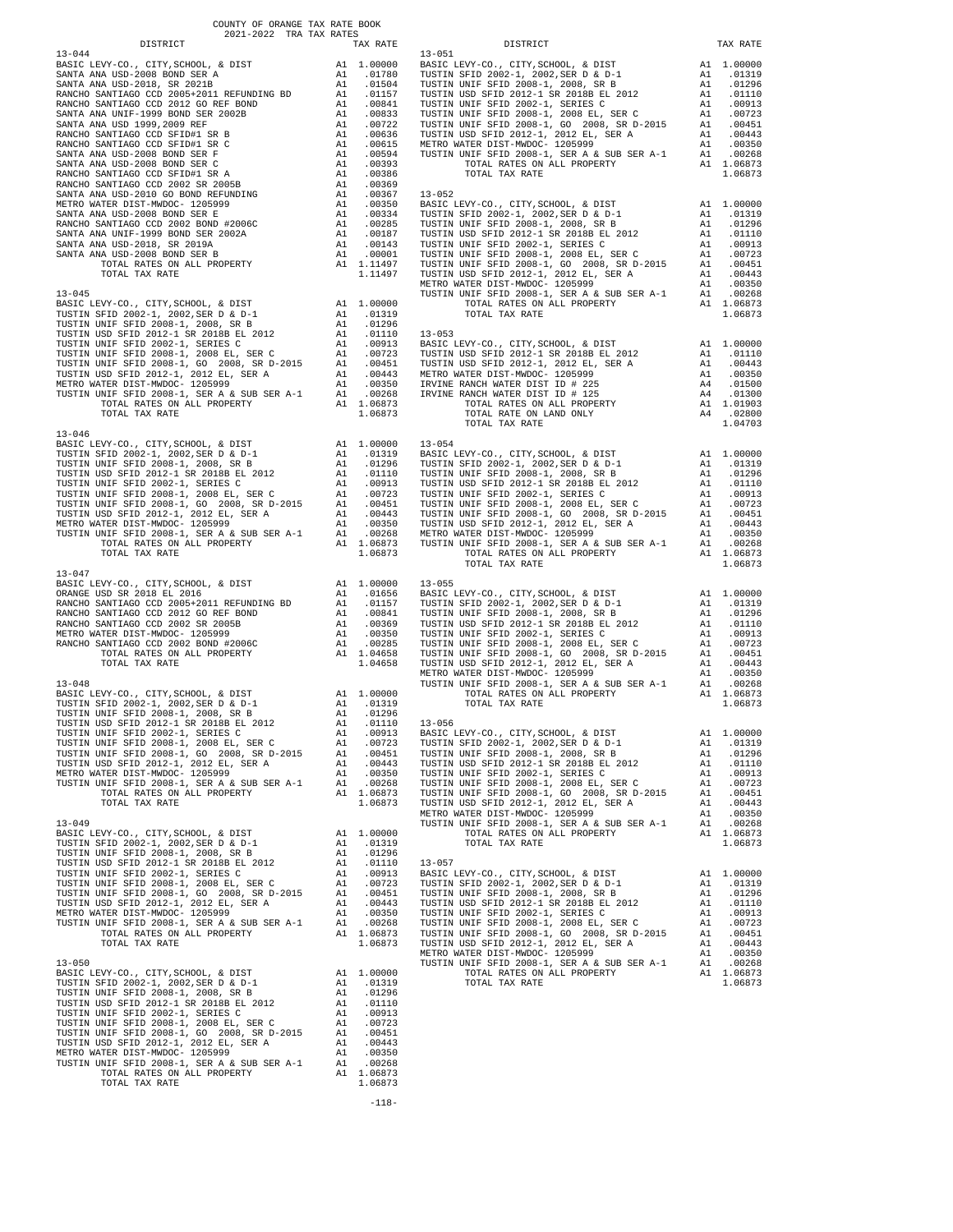| COUNTY OF ORANGE TAX RATE BOOK<br>2021-2022 TRA TAX RATES |          |                                                                                                                                                                                                                                                                                |            |
|-----------------------------------------------------------|----------|--------------------------------------------------------------------------------------------------------------------------------------------------------------------------------------------------------------------------------------------------------------------------------|------------|
| DISTRICT                                                  | TAX RATE | DISTRICT                                                                                                                                                                                                                                                                       | TAX RATE   |
|                                                           |          | $\begin{smallmatrix} 1.18 & 0.98 & 0.98 & 0.98 & 0.98 & 0.98 & 0.98 & 0.98 & 0.98 & 0.98 & 0.98 & 0.98 & 0.98 & 0.98 & 0.98 & 0.98 & 0.98 & 0.98 & 0.98 & 0.98 & 0.98 & 0.98 & 0.98 & 0.98 & 0.98 & 0.98 & 0.98 & 0.98 & 0.98 & 0.98 & 0.98 & 0.98 & 0.98 & 0.98 & 0.98 & 0.9$ |            |
|                                                           |          |                                                                                                                                                                                                                                                                                |            |
|                                                           |          |                                                                                                                                                                                                                                                                                |            |
|                                                           |          |                                                                                                                                                                                                                                                                                |            |
|                                                           |          |                                                                                                                                                                                                                                                                                |            |
|                                                           |          |                                                                                                                                                                                                                                                                                |            |
|                                                           |          |                                                                                                                                                                                                                                                                                |            |
|                                                           |          |                                                                                                                                                                                                                                                                                |            |
|                                                           |          |                                                                                                                                                                                                                                                                                |            |
|                                                           |          |                                                                                                                                                                                                                                                                                |            |
|                                                           |          |                                                                                                                                                                                                                                                                                |            |
|                                                           |          |                                                                                                                                                                                                                                                                                |            |
|                                                           |          |                                                                                                                                                                                                                                                                                |            |
|                                                           |          |                                                                                                                                                                                                                                                                                |            |
|                                                           |          |                                                                                                                                                                                                                                                                                |            |
|                                                           |          |                                                                                                                                                                                                                                                                                |            |
|                                                           |          |                                                                                                                                                                                                                                                                                |            |
|                                                           |          |                                                                                                                                                                                                                                                                                |            |
|                                                           |          |                                                                                                                                                                                                                                                                                |            |
|                                                           |          |                                                                                                                                                                                                                                                                                |            |
|                                                           |          |                                                                                                                                                                                                                                                                                |            |
|                                                           |          |                                                                                                                                                                                                                                                                                |            |
|                                                           |          |                                                                                                                                                                                                                                                                                |            |
|                                                           |          |                                                                                                                                                                                                                                                                                |            |
|                                                           |          |                                                                                                                                                                                                                                                                                |            |
|                                                           |          |                                                                                                                                                                                                                                                                                |            |
|                                                           |          |                                                                                                                                                                                                                                                                                |            |
|                                                           |          |                                                                                                                                                                                                                                                                                |            |
|                                                           |          |                                                                                                                                                                                                                                                                                |            |
|                                                           |          |                                                                                                                                                                                                                                                                                |            |
|                                                           |          |                                                                                                                                                                                                                                                                                |            |
|                                                           |          |                                                                                                                                                                                                                                                                                |            |
|                                                           |          |                                                                                                                                                                                                                                                                                |            |
|                                                           |          |                                                                                                                                                                                                                                                                                |            |
|                                                           |          |                                                                                                                                                                                                                                                                                |            |
|                                                           |          |                                                                                                                                                                                                                                                                                |            |
|                                                           |          |                                                                                                                                                                                                                                                                                |            |
|                                                           |          |                                                                                                                                                                                                                                                                                |            |
|                                                           |          |                                                                                                                                                                                                                                                                                |            |
|                                                           |          |                                                                                                                                                                                                                                                                                |            |
|                                                           |          |                                                                                                                                                                                                                                                                                |            |
|                                                           |          | EXECUTEVY-CO., CITY, SCHOOL, & DIST A1 1.00000 BASIC LEVY-CO., CITY, SCHOOL, & DIST                                                                                                                                                                                            | A1 1.00000 |
|                                                           |          |                                                                                                                                                                                                                                                                                |            |
|                                                           |          |                                                                                                                                                                                                                                                                                |            |
|                                                           |          |                                                                                                                                                                                                                                                                                |            |
|                                                           |          |                                                                                                                                                                                                                                                                                |            |
|                                                           |          |                                                                                                                                                                                                                                                                                |            |
|                                                           |          |                                                                                                                                                                                                                                                                                |            |
|                                                           |          |                                                                                                                                                                                                                                                                                |            |
|                                                           |          |                                                                                                                                                                                                                                                                                |            |
|                                                           |          |                                                                                                                                                                                                                                                                                |            |
|                                                           |          |                                                                                                                                                                                                                                                                                |            |
|                                                           |          |                                                                                                                                                                                                                                                                                |            |
|                                                           |          |                                                                                                                                                                                                                                                                                |            |
|                                                           |          |                                                                                                                                                                                                                                                                                |            |
|                                                           |          |                                                                                                                                                                                                                                                                                |            |
|                                                           |          |                                                                                                                                                                                                                                                                                |            |
|                                                           |          |                                                                                                                                                                                                                                                                                |            |

| $13 - 059$ | $13 - 066$ |  |
|------------|------------|--|
| $13 - 060$ | $13 - 067$ |  |
|            |            |  |
|            | $13 - 069$ |  |
| $13 - 062$ |            |  |
| $13 - 063$ | $13 - 070$ |  |
|            |            |  |
|            |            |  |
|            |            |  |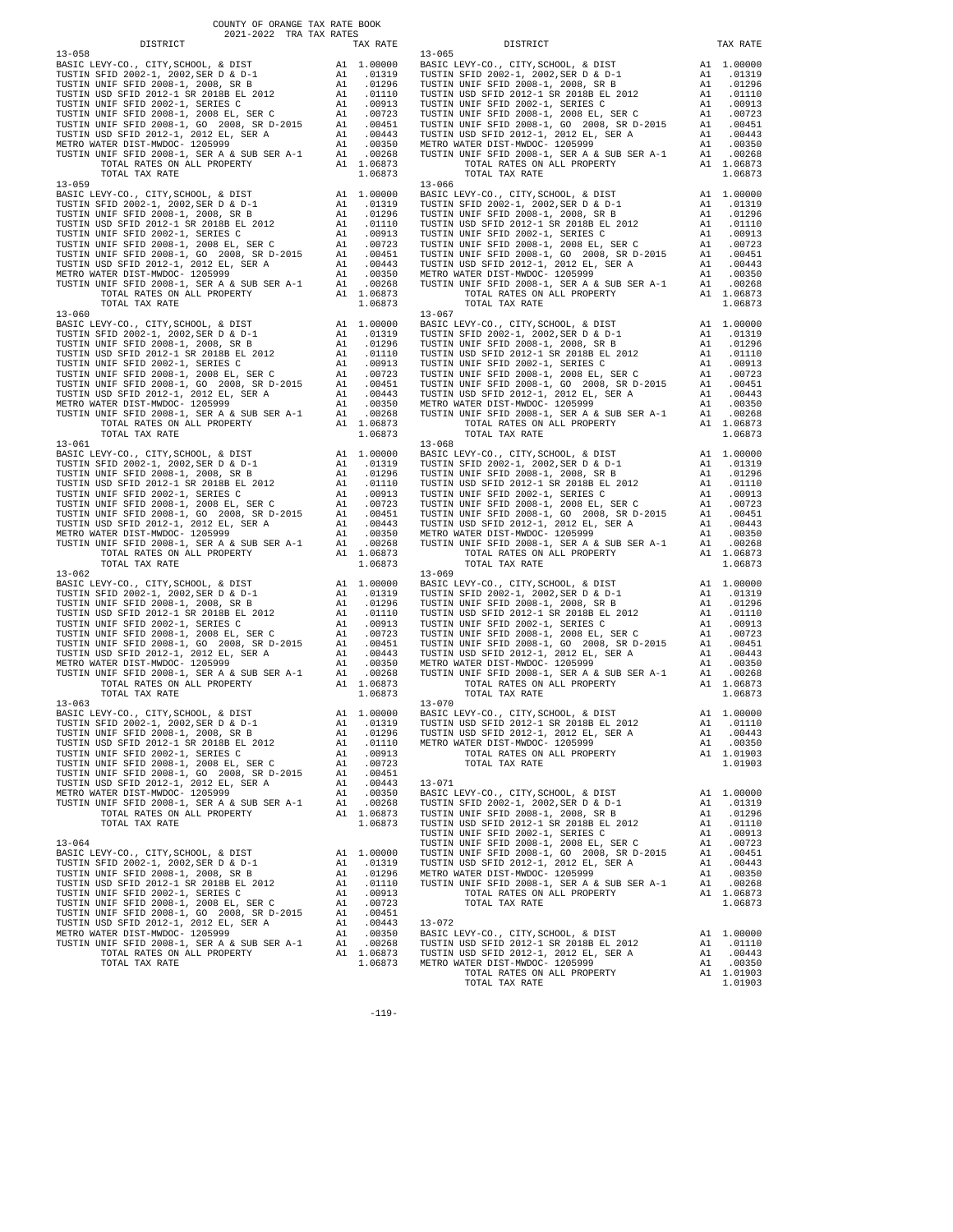| COUNTY OF ORANGE TAX RATE BOOK                                               |          |                                                                                                                                                                                                                                                                                                                           |          |
|------------------------------------------------------------------------------|----------|---------------------------------------------------------------------------------------------------------------------------------------------------------------------------------------------------------------------------------------------------------------------------------------------------------------------------|----------|
| $2021-2022 \quad \text{TRA RATE B}$ DISTRICT $$\tt 2021-2022$$<br>$13 - 073$ | TAX RATE | DISTRICT<br>$13 - 082$                                                                                                                                                                                                                                                                                                    | TAX RATE |
|                                                                              |          |                                                                                                                                                                                                                                                                                                                           |          |
|                                                                              |          |                                                                                                                                                                                                                                                                                                                           |          |
|                                                                              |          |                                                                                                                                                                                                                                                                                                                           |          |
|                                                                              |          |                                                                                                                                                                                                                                                                                                                           |          |
|                                                                              |          |                                                                                                                                                                                                                                                                                                                           |          |
|                                                                              |          |                                                                                                                                                                                                                                                                                                                           |          |
|                                                                              |          |                                                                                                                                                                                                                                                                                                                           |          |
|                                                                              |          |                                                                                                                                                                                                                                                                                                                           |          |
|                                                                              |          |                                                                                                                                                                                                                                                                                                                           |          |
|                                                                              |          |                                                                                                                                                                                                                                                                                                                           |          |
|                                                                              |          |                                                                                                                                                                                                                                                                                                                           |          |
|                                                                              |          |                                                                                                                                                                                                                                                                                                                           |          |
|                                                                              |          |                                                                                                                                                                                                                                                                                                                           |          |
|                                                                              |          |                                                                                                                                                                                                                                                                                                                           |          |
|                                                                              |          |                                                                                                                                                                                                                                                                                                                           |          |
|                                                                              |          |                                                                                                                                                                                                                                                                                                                           |          |
|                                                                              |          |                                                                                                                                                                                                                                                                                                                           |          |
|                                                                              |          |                                                                                                                                                                                                                                                                                                                           |          |
|                                                                              |          |                                                                                                                                                                                                                                                                                                                           |          |
|                                                                              |          |                                                                                                                                                                                                                                                                                                                           |          |
|                                                                              |          |                                                                                                                                                                                                                                                                                                                           |          |
|                                                                              |          |                                                                                                                                                                                                                                                                                                                           |          |
|                                                                              |          |                                                                                                                                                                                                                                                                                                                           |          |
|                                                                              |          |                                                                                                                                                                                                                                                                                                                           |          |
|                                                                              |          |                                                                                                                                                                                                                                                                                                                           |          |
|                                                                              |          |                                                                                                                                                                                                                                                                                                                           |          |
|                                                                              |          |                                                                                                                                                                                                                                                                                                                           |          |
|                                                                              |          | $[1.04703 \newline 13-076 \newline 13-076 \newline 13-077 \newline 13-077 \newline 13-077 \newline 13-077 \newline 13-088, 10-0.012, 1000, 10000 \newline 13-088, 10000, 10000 \newline 13-088, 10000, 10000 \newline 13-088, 10000, 10000 \newline 13-088, 10000, 10000 \newline 13-088, 10000, 10000 \newline 13-088, $ |          |
|                                                                              |          |                                                                                                                                                                                                                                                                                                                           |          |
|                                                                              |          |                                                                                                                                                                                                                                                                                                                           |          |
|                                                                              |          |                                                                                                                                                                                                                                                                                                                           |          |
|                                                                              |          |                                                                                                                                                                                                                                                                                                                           |          |
|                                                                              |          |                                                                                                                                                                                                                                                                                                                           |          |
|                                                                              |          |                                                                                                                                                                                                                                                                                                                           |          |
|                                                                              |          |                                                                                                                                                                                                                                                                                                                           |          |
|                                                                              |          |                                                                                                                                                                                                                                                                                                                           |          |
|                                                                              |          |                                                                                                                                                                                                                                                                                                                           |          |
|                                                                              |          |                                                                                                                                                                                                                                                                                                                           |          |
|                                                                              |          |                                                                                                                                                                                                                                                                                                                           |          |
|                                                                              |          |                                                                                                                                                                                                                                                                                                                           |          |
| $13 - 078$                                                                   |          | TOTAL TAX RATE                                                                                                                                                                                                                                                                                                            | 1.06873  |
|                                                                              |          |                                                                                                                                                                                                                                                                                                                           |          |
|                                                                              |          |                                                                                                                                                                                                                                                                                                                           |          |
|                                                                              |          |                                                                                                                                                                                                                                                                                                                           |          |
|                                                                              |          |                                                                                                                                                                                                                                                                                                                           |          |
|                                                                              |          |                                                                                                                                                                                                                                                                                                                           |          |
|                                                                              |          |                                                                                                                                                                                                                                                                                                                           |          |
|                                                                              |          |                                                                                                                                                                                                                                                                                                                           |          |
|                                                                              |          |                                                                                                                                                                                                                                                                                                                           |          |
|                                                                              |          |                                                                                                                                                                                                                                                                                                                           |          |
|                                                                              |          |                                                                                                                                                                                                                                                                                                                           |          |
|                                                                              |          |                                                                                                                                                                                                                                                                                                                           |          |
|                                                                              |          |                                                                                                                                                                                                                                                                                                                           |          |
|                                                                              |          |                                                                                                                                                                                                                                                                                                                           |          |
|                                                                              |          |                                                                                                                                                                                                                                                                                                                           |          |
|                                                                              |          |                                                                                                                                                                                                                                                                                                                           |          |
|                                                                              |          |                                                                                                                                                                                                                                                                                                                           |          |
|                                                                              |          |                                                                                                                                                                                                                                                                                                                           |          |
|                                                                              |          |                                                                                                                                                                                                                                                                                                                           |          |
|                                                                              |          |                                                                                                                                                                                                                                                                                                                           |          |
|                                                                              |          |                                                                                                                                                                                                                                                                                                                           |          |
|                                                                              |          |                                                                                                                                                                                                                                                                                                                           |          |
|                                                                              |          |                                                                                                                                                                                                                                                                                                                           |          |
|                                                                              |          |                                                                                                                                                                                                                                                                                                                           |          |
|                                                                              |          |                                                                                                                                                                                                                                                                                                                           |          |
|                                                                              |          |                                                                                                                                                                                                                                                                                                                           |          |
|                                                                              |          |                                                                                                                                                                                                                                                                                                                           |          |
| $13 - 081$                                                                   |          |                                                                                                                                                                                                                                                                                                                           |          |
|                                                                              |          |                                                                                                                                                                                                                                                                                                                           |          |
|                                                                              |          |                                                                                                                                                                                                                                                                                                                           |          |
|                                                                              |          |                                                                                                                                                                                                                                                                                                                           |          |
|                                                                              |          |                                                                                                                                                                                                                                                                                                                           |          |
|                                                                              |          |                                                                                                                                                                                                                                                                                                                           |          |
|                                                                              |          |                                                                                                                                                                                                                                                                                                                           |          |
|                                                                              |          |                                                                                                                                                                                                                                                                                                                           |          |
|                                                                              |          |                                                                                                                                                                                                                                                                                                                           |          |
|                                                                              |          |                                                                                                                                                                                                                                                                                                                           |          |
|                                                                              |          |                                                                                                                                                                                                                                                                                                                           |          |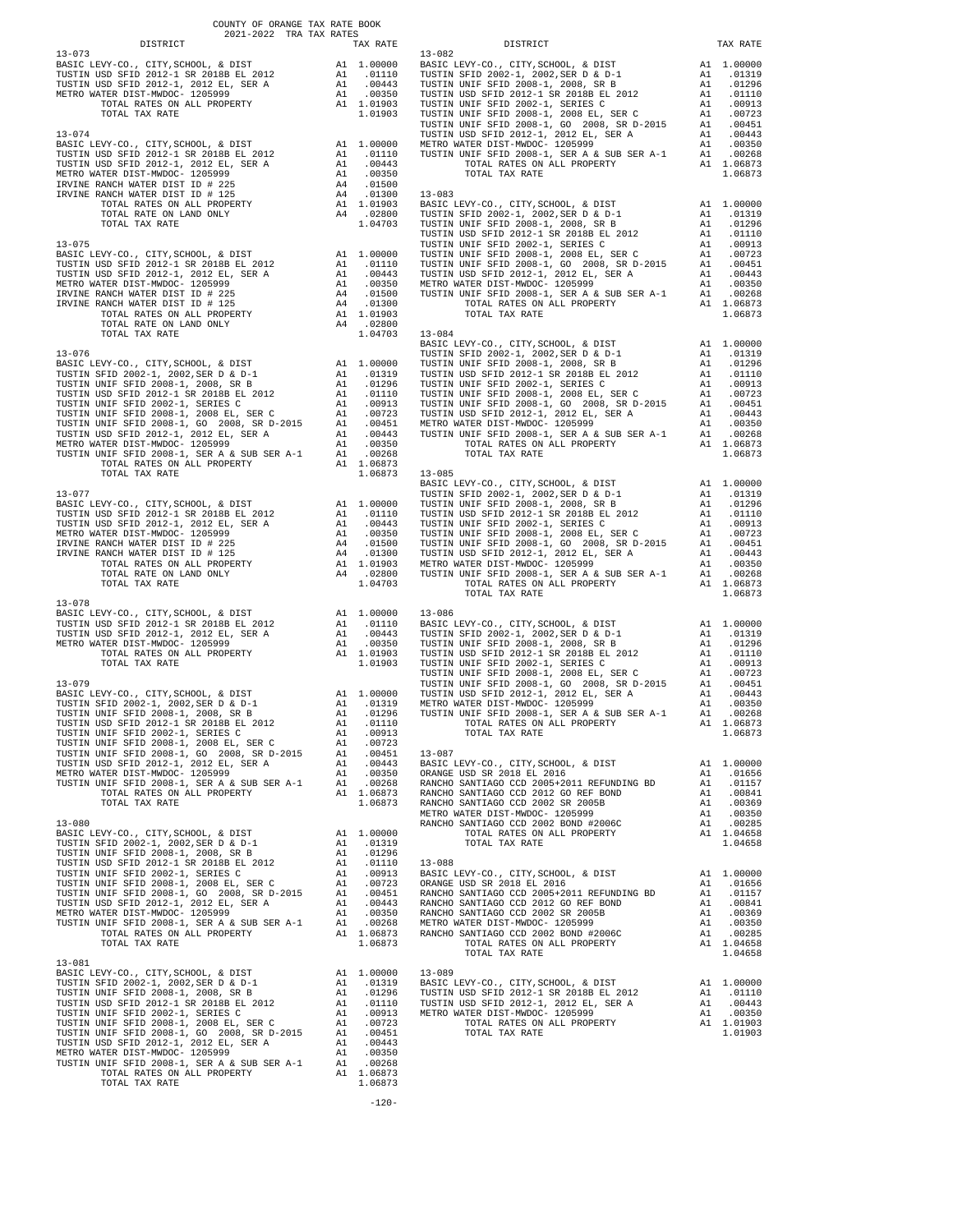| 2021-2022 TRA TAX RATES |          |                                                                                                                                                                                                                               |          |
|-------------------------|----------|-------------------------------------------------------------------------------------------------------------------------------------------------------------------------------------------------------------------------------|----------|
| DISTRICT                | TAX RATE | DISTRICT                                                                                                                                                                                                                      | TAX RATE |
|                         |          |                                                                                                                                                                                                                               |          |
|                         |          |                                                                                                                                                                                                                               |          |
|                         |          |                                                                                                                                                                                                                               |          |
|                         |          |                                                                                                                                                                                                                               |          |
|                         |          |                                                                                                                                                                                                                               |          |
|                         |          |                                                                                                                                                                                                                               |          |
|                         |          |                                                                                                                                                                                                                               |          |
|                         |          |                                                                                                                                                                                                                               |          |
|                         |          |                                                                                                                                                                                                                               |          |
|                         |          |                                                                                                                                                                                                                               |          |
|                         |          |                                                                                                                                                                                                                               |          |
|                         |          |                                                                                                                                                                                                                               |          |
|                         |          |                                                                                                                                                                                                                               |          |
|                         |          |                                                                                                                                                                                                                               |          |
|                         |          |                                                                                                                                                                                                                               |          |
|                         |          |                                                                                                                                                                                                                               |          |
|                         |          |                                                                                                                                                                                                                               |          |
|                         |          |                                                                                                                                                                                                                               |          |
|                         |          |                                                                                                                                                                                                                               |          |
|                         |          |                                                                                                                                                                                                                               |          |
|                         |          |                                                                                                                                                                                                                               |          |
|                         |          |                                                                                                                                                                                                                               |          |
|                         |          |                                                                                                                                                                                                                               |          |
|                         |          |                                                                                                                                                                                                                               |          |
|                         |          | 20130 Mark Christopher Christopher Mark 20130 Mark 20130 Mark 20130 Mark 20130 Mark 20130 Mark 20130 Mark 20130 Mark 20130 Mark 20130 Mark 20130 Mark 20130 Mark 20130 Mark 20130 Mark 20130 Mark 20130 Mark 20130 Mark 20130 |          |
|                         |          |                                                                                                                                                                                                                               |          |
|                         |          |                                                                                                                                                                                                                               |          |
|                         |          |                                                                                                                                                                                                                               |          |
|                         |          |                                                                                                                                                                                                                               |          |
|                         |          |                                                                                                                                                                                                                               |          |
|                         |          |                                                                                                                                                                                                                               |          |
|                         |          |                                                                                                                                                                                                                               |          |
|                         |          |                                                                                                                                                                                                                               |          |
|                         |          |                                                                                                                                                                                                                               |          |
|                         |          |                                                                                                                                                                                                                               |          |
|                         |          |                                                                                                                                                                                                                               |          |
|                         |          |                                                                                                                                                                                                                               |          |
|                         |          |                                                                                                                                                                                                                               |          |
|                         |          |                                                                                                                                                                                                                               |          |
|                         |          |                                                                                                                                                                                                                               |          |
|                         |          |                                                                                                                                                                                                                               |          |
|                         |          |                                                                                                                                                                                                                               |          |
|                         |          |                                                                                                                                                                                                                               |          |
|                         |          |                                                                                                                                                                                                                               |          |
|                         |          |                                                                                                                                                                                                                               |          |
|                         |          |                                                                                                                                                                                                                               |          |
|                         |          |                                                                                                                                                                                                                               |          |
|                         |          |                                                                                                                                                                                                                               |          |
|                         |          |                                                                                                                                                                                                                               |          |
|                         |          |                                                                                                                                                                                                                               |          |
|                         |          |                                                                                                                                                                                                                               |          |
|                         |          |                                                                                                                                                                                                                               |          |
|                         |          |                                                                                                                                                                                                                               |          |
|                         |          |                                                                                                                                                                                                                               |          |
|                         |          |                                                                                                                                                                                                                               |          |
|                         |          |                                                                                                                                                                                                                               |          |
|                         |          |                                                                                                                                                                                                                               |          |
|                         |          |                                                                                                                                                                                                                               |          |
|                         |          |                                                                                                                                                                                                                               |          |
|                         |          |                                                                                                                                                                                                                               |          |
|                         |          |                                                                                                                                                                                                                               |          |
|                         |          |                                                                                                                                                                                                                               |          |
|                         |          |                                                                                                                                                                                                                               |          |
|                         |          |                                                                                                                                                                                                                               |          |
|                         |          |                                                                                                                                                                                                                               |          |
|                         |          |                                                                                                                                                                                                                               |          |
|                         |          |                                                                                                                                                                                                                               |          |
|                         |          |                                                                                                                                                                                                                               |          |
|                         |          |                                                                                                                                                                                                                               |          |
|                         |          |                                                                                                                                                                                                                               |          |
|                         |          |                                                                                                                                                                                                                               |          |
|                         |          |                                                                                                                                                                                                                               |          |
|                         |          |                                                                                                                                                                                                                               |          |
|                         |          |                                                                                                                                                                                                                               |          |
|                         |          |                                                                                                                                                                                                                               |          |
|                         |          |                                                                                                                                                                                                                               |          |
|                         |          |                                                                                                                                                                                                                               |          |
|                         |          |                                                                                                                                                                                                                               |          |
|                         |          |                                                                                                                                                                                                                               |          |
|                         |          |                                                                                                                                                                                                                               |          |
|                         |          |                                                                                                                                                                                                                               |          |
|                         |          |                                                                                                                                                                                                                               |          |
|                         |          |                                                                                                                                                                                                                               |          |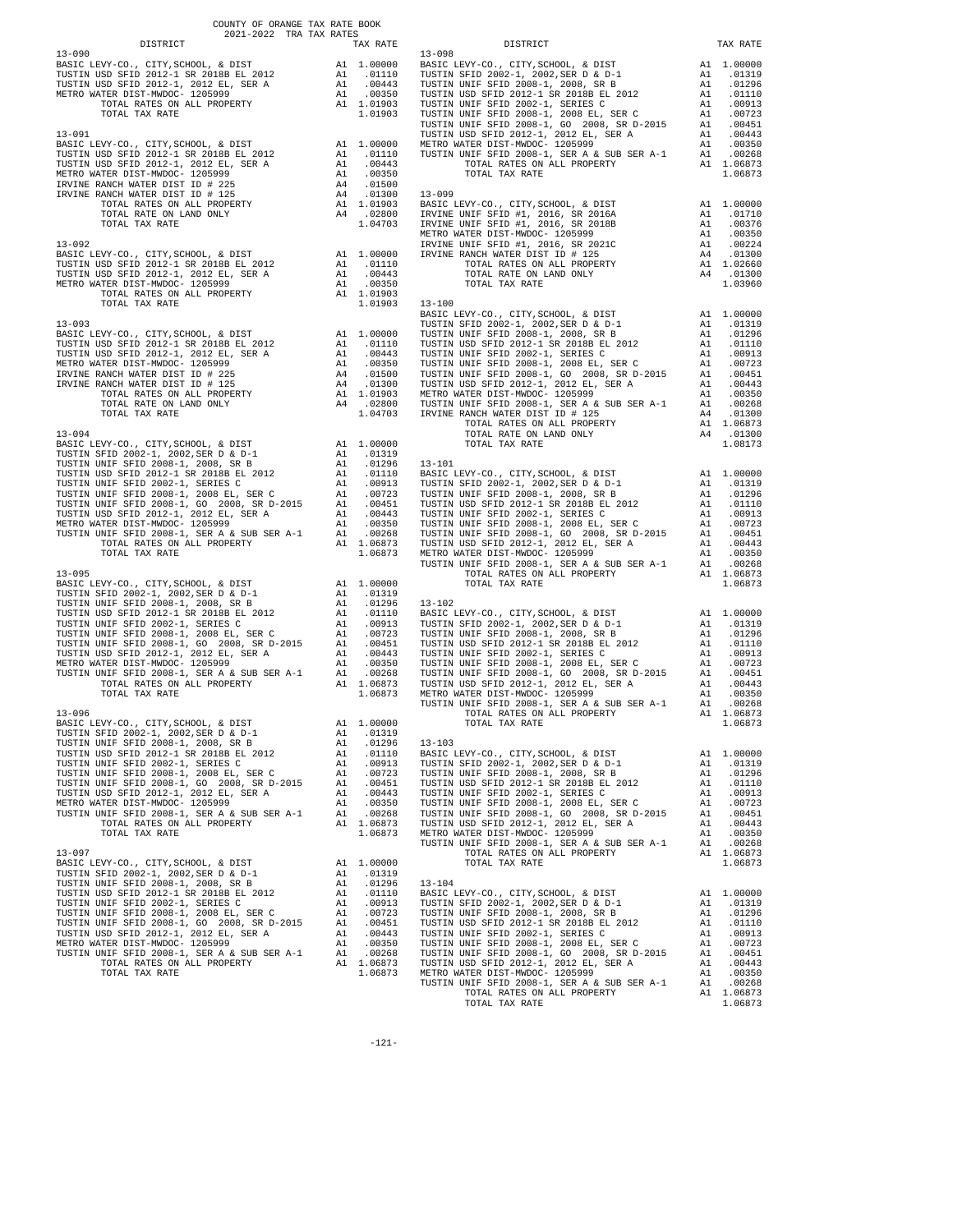| COUNTY OF ORANGE TAX RATE BOOK<br>$\begin{minipage}{.4\linewidth} \begin{tabular}{lcccccc} \multicolumn{2}{c}{\textbf{1.41}\textbf{1.5}} & \multicolumn{2}{c}{\textbf{1.62}\textbf{1.5}} & \multicolumn{2}{c}{\textbf{1.63}\textbf{1.5}} & \multicolumn{2}{c}{\textbf{1.64}\textbf{1.5}} & \multicolumn{2}{c}{\textbf{1.65}\textbf{1.5}} & \multicolumn{2}{c}{\textbf{1.66}\textbf{1.5}} & \multicolumn{2}{c}{\textbf{1.67}\textbf{1.5}} & \multicolumn{2}{c}{\textbf{1.6$ |  |                                                                               |          |
|----------------------------------------------------------------------------------------------------------------------------------------------------------------------------------------------------------------------------------------------------------------------------------------------------------------------------------------------------------------------------------------------------------------------------------------------------------------------------|--|-------------------------------------------------------------------------------|----------|
|                                                                                                                                                                                                                                                                                                                                                                                                                                                                            |  | DISTRICT<br>$\begin{tabular}{cc} \texttt{TAX RATE} \\ & 13-112 \end{tabular}$ | TAX RATE |
|                                                                                                                                                                                                                                                                                                                                                                                                                                                                            |  |                                                                               |          |
|                                                                                                                                                                                                                                                                                                                                                                                                                                                                            |  |                                                                               |          |
|                                                                                                                                                                                                                                                                                                                                                                                                                                                                            |  |                                                                               |          |
|                                                                                                                                                                                                                                                                                                                                                                                                                                                                            |  |                                                                               |          |
|                                                                                                                                                                                                                                                                                                                                                                                                                                                                            |  |                                                                               |          |
|                                                                                                                                                                                                                                                                                                                                                                                                                                                                            |  |                                                                               |          |
|                                                                                                                                                                                                                                                                                                                                                                                                                                                                            |  |                                                                               |          |
|                                                                                                                                                                                                                                                                                                                                                                                                                                                                            |  |                                                                               |          |
|                                                                                                                                                                                                                                                                                                                                                                                                                                                                            |  |                                                                               |          |
|                                                                                                                                                                                                                                                                                                                                                                                                                                                                            |  |                                                                               |          |
|                                                                                                                                                                                                                                                                                                                                                                                                                                                                            |  |                                                                               |          |
|                                                                                                                                                                                                                                                                                                                                                                                                                                                                            |  |                                                                               |          |
|                                                                                                                                                                                                                                                                                                                                                                                                                                                                            |  |                                                                               |          |
|                                                                                                                                                                                                                                                                                                                                                                                                                                                                            |  |                                                                               |          |
|                                                                                                                                                                                                                                                                                                                                                                                                                                                                            |  |                                                                               |          |
|                                                                                                                                                                                                                                                                                                                                                                                                                                                                            |  |                                                                               |          |
|                                                                                                                                                                                                                                                                                                                                                                                                                                                                            |  |                                                                               |          |
|                                                                                                                                                                                                                                                                                                                                                                                                                                                                            |  |                                                                               |          |
|                                                                                                                                                                                                                                                                                                                                                                                                                                                                            |  |                                                                               |          |
|                                                                                                                                                                                                                                                                                                                                                                                                                                                                            |  |                                                                               |          |
|                                                                                                                                                                                                                                                                                                                                                                                                                                                                            |  |                                                                               |          |
|                                                                                                                                                                                                                                                                                                                                                                                                                                                                            |  |                                                                               |          |
|                                                                                                                                                                                                                                                                                                                                                                                                                                                                            |  |                                                                               |          |
|                                                                                                                                                                                                                                                                                                                                                                                                                                                                            |  |                                                                               |          |
|                                                                                                                                                                                                                                                                                                                                                                                                                                                                            |  |                                                                               |          |
|                                                                                                                                                                                                                                                                                                                                                                                                                                                                            |  |                                                                               |          |
|                                                                                                                                                                                                                                                                                                                                                                                                                                                                            |  |                                                                               |          |
|                                                                                                                                                                                                                                                                                                                                                                                                                                                                            |  |                                                                               |          |
|                                                                                                                                                                                                                                                                                                                                                                                                                                                                            |  |                                                                               |          |
|                                                                                                                                                                                                                                                                                                                                                                                                                                                                            |  |                                                                               |          |
|                                                                                                                                                                                                                                                                                                                                                                                                                                                                            |  |                                                                               |          |
|                                                                                                                                                                                                                                                                                                                                                                                                                                                                            |  |                                                                               |          |
|                                                                                                                                                                                                                                                                                                                                                                                                                                                                            |  |                                                                               |          |
|                                                                                                                                                                                                                                                                                                                                                                                                                                                                            |  |                                                                               |          |
|                                                                                                                                                                                                                                                                                                                                                                                                                                                                            |  |                                                                               |          |
|                                                                                                                                                                                                                                                                                                                                                                                                                                                                            |  |                                                                               |          |
|                                                                                                                                                                                                                                                                                                                                                                                                                                                                            |  |                                                                               |          |
|                                                                                                                                                                                                                                                                                                                                                                                                                                                                            |  |                                                                               |          |
|                                                                                                                                                                                                                                                                                                                                                                                                                                                                            |  |                                                                               |          |
|                                                                                                                                                                                                                                                                                                                                                                                                                                                                            |  |                                                                               |          |
|                                                                                                                                                                                                                                                                                                                                                                                                                                                                            |  |                                                                               |          |
|                                                                                                                                                                                                                                                                                                                                                                                                                                                                            |  |                                                                               |          |
|                                                                                                                                                                                                                                                                                                                                                                                                                                                                            |  |                                                                               |          |
|                                                                                                                                                                                                                                                                                                                                                                                                                                                                            |  |                                                                               |          |
|                                                                                                                                                                                                                                                                                                                                                                                                                                                                            |  |                                                                               |          |
|                                                                                                                                                                                                                                                                                                                                                                                                                                                                            |  |                                                                               |          |
|                                                                                                                                                                                                                                                                                                                                                                                                                                                                            |  |                                                                               |          |
|                                                                                                                                                                                                                                                                                                                                                                                                                                                                            |  |                                                                               |          |
|                                                                                                                                                                                                                                                                                                                                                                                                                                                                            |  |                                                                               |          |
|                                                                                                                                                                                                                                                                                                                                                                                                                                                                            |  |                                                                               |          |
|                                                                                                                                                                                                                                                                                                                                                                                                                                                                            |  |                                                                               |          |
|                                                                                                                                                                                                                                                                                                                                                                                                                                                                            |  |                                                                               |          |
|                                                                                                                                                                                                                                                                                                                                                                                                                                                                            |  |                                                                               |          |
|                                                                                                                                                                                                                                                                                                                                                                                                                                                                            |  |                                                                               |          |
|                                                                                                                                                                                                                                                                                                                                                                                                                                                                            |  |                                                                               |          |
|                                                                                                                                                                                                                                                                                                                                                                                                                                                                            |  |                                                                               |          |
|                                                                                                                                                                                                                                                                                                                                                                                                                                                                            |  |                                                                               |          |
|                                                                                                                                                                                                                                                                                                                                                                                                                                                                            |  |                                                                               |          |
|                                                                                                                                                                                                                                                                                                                                                                                                                                                                            |  |                                                                               |          |
|                                                                                                                                                                                                                                                                                                                                                                                                                                                                            |  |                                                                               |          |
|                                                                                                                                                                                                                                                                                                                                                                                                                                                                            |  |                                                                               |          |
|                                                                                                                                                                                                                                                                                                                                                                                                                                                                            |  |                                                                               |          |
|                                                                                                                                                                                                                                                                                                                                                                                                                                                                            |  |                                                                               |          |
|                                                                                                                                                                                                                                                                                                                                                                                                                                                                            |  |                                                                               |          |
|                                                                                                                                                                                                                                                                                                                                                                                                                                                                            |  |                                                                               |          |
|                                                                                                                                                                                                                                                                                                                                                                                                                                                                            |  |                                                                               |          |

-122-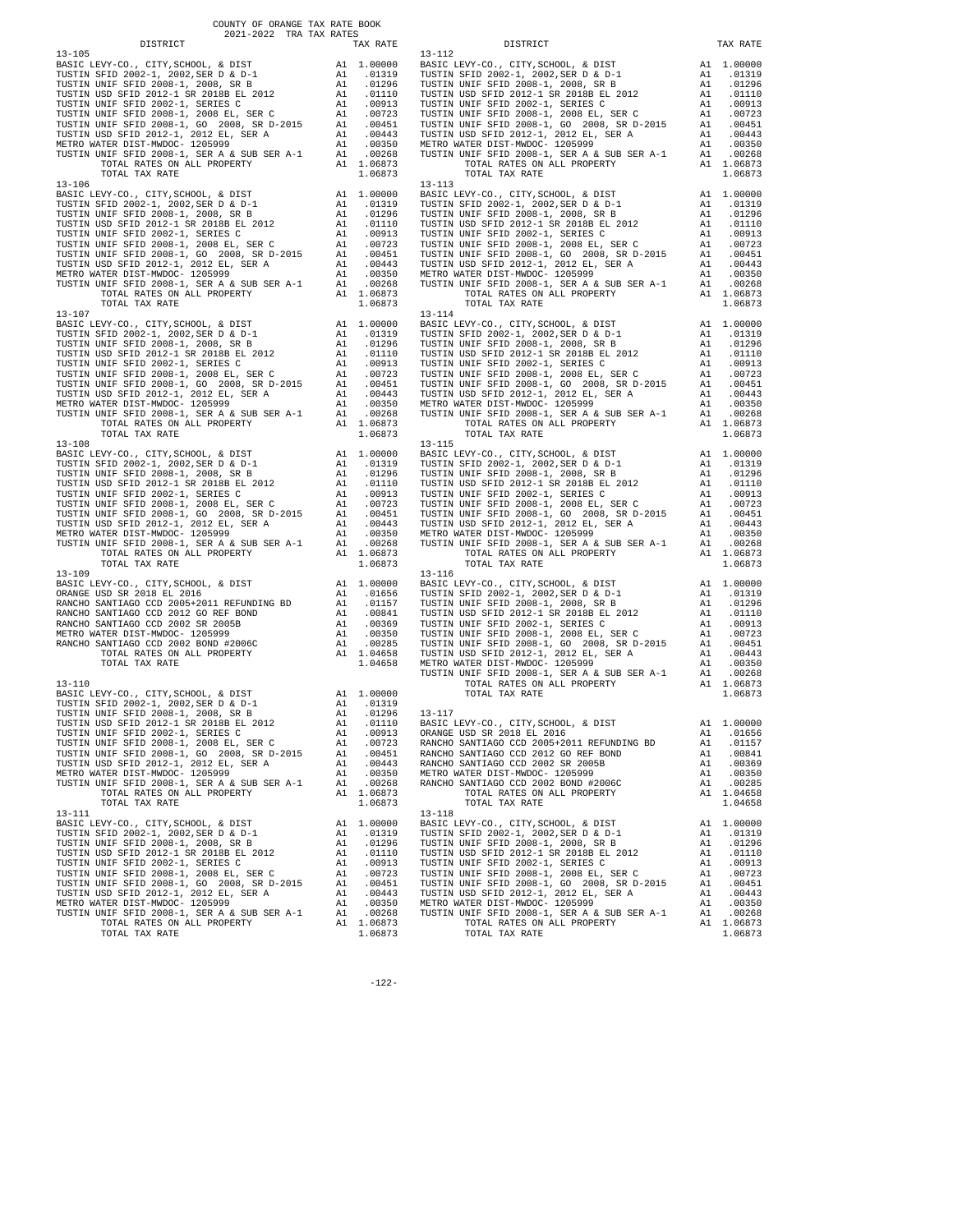| COUNTY OF ORANGE TAX RATE BOOK<br>2021-2022 TRA TAX RATES |          |                                                                                      |            |
|-----------------------------------------------------------|----------|--------------------------------------------------------------------------------------|------------|
| DISTRICT                                                  | TAX RATE | DISTRICT                                                                             | TAX RATE   |
|                                                           |          |                                                                                      |            |
|                                                           |          |                                                                                      |            |
|                                                           |          |                                                                                      |            |
|                                                           |          |                                                                                      |            |
|                                                           |          |                                                                                      |            |
|                                                           |          | 1.00000 BASIC LEVY-CO., CITY, SCHOOL, & DIST<br>BASIC LEVY-CO., CITY, SCHOOL, & DIST | A1 1.00000 |
| $13 - 125$                                                |          | $13 - 132$                                                                           |            |

-123-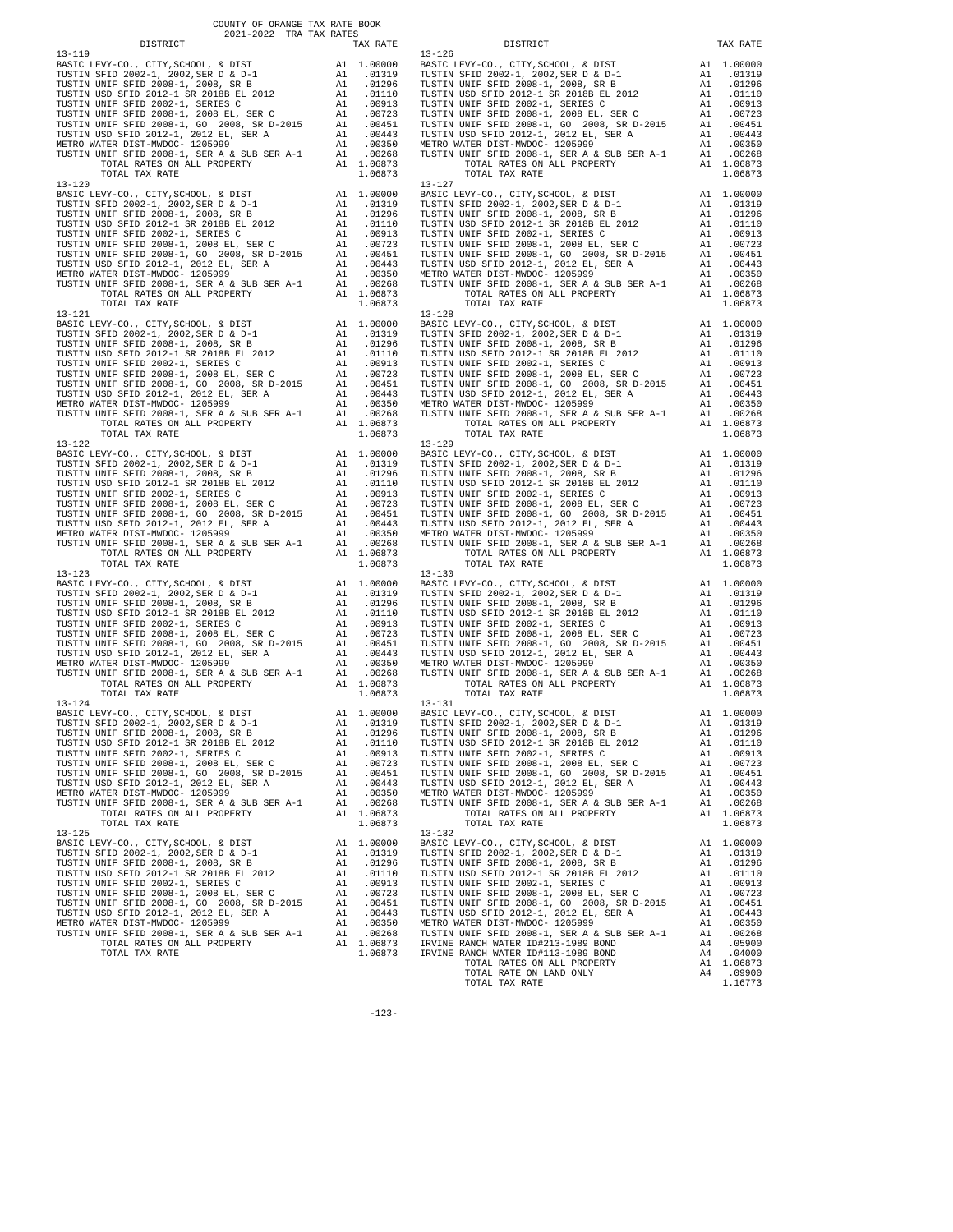| 2021-2022 TRA TAX RATES<br>DISTRICT | TAX RATE | DISTRICT                                                                                                                                                                                                                                                                                                                                                                      | TAX RATE |
|-------------------------------------|----------|-------------------------------------------------------------------------------------------------------------------------------------------------------------------------------------------------------------------------------------------------------------------------------------------------------------------------------------------------------------------------------|----------|
| $13 - 133$                          |          | $13 - 140$                                                                                                                                                                                                                                                                                                                                                                    |          |
|                                     |          |                                                                                                                                                                                                                                                                                                                                                                               |          |
|                                     |          |                                                                                                                                                                                                                                                                                                                                                                               |          |
|                                     |          |                                                                                                                                                                                                                                                                                                                                                                               |          |
|                                     |          |                                                                                                                                                                                                                                                                                                                                                                               |          |
|                                     |          |                                                                                                                                                                                                                                                                                                                                                                               |          |
|                                     |          |                                                                                                                                                                                                                                                                                                                                                                               |          |
|                                     |          |                                                                                                                                                                                                                                                                                                                                                                               |          |
|                                     |          |                                                                                                                                                                                                                                                                                                                                                                               |          |
|                                     |          |                                                                                                                                                                                                                                                                                                                                                                               |          |
|                                     |          |                                                                                                                                                                                                                                                                                                                                                                               |          |
|                                     |          |                                                                                                                                                                                                                                                                                                                                                                               |          |
|                                     |          |                                                                                                                                                                                                                                                                                                                                                                               |          |
|                                     |          |                                                                                                                                                                                                                                                                                                                                                                               |          |
|                                     |          |                                                                                                                                                                                                                                                                                                                                                                               |          |
|                                     |          |                                                                                                                                                                                                                                                                                                                                                                               |          |
|                                     |          |                                                                                                                                                                                                                                                                                                                                                                               |          |
|                                     |          |                                                                                                                                                                                                                                                                                                                                                                               |          |
|                                     |          |                                                                                                                                                                                                                                                                                                                                                                               |          |
|                                     |          |                                                                                                                                                                                                                                                                                                                                                                               |          |
|                                     |          |                                                                                                                                                                                                                                                                                                                                                                               |          |
|                                     |          |                                                                                                                                                                                                                                                                                                                                                                               |          |
|                                     |          |                                                                                                                                                                                                                                                                                                                                                                               |          |
|                                     |          |                                                                                                                                                                                                                                                                                                                                                                               |          |
|                                     |          |                                                                                                                                                                                                                                                                                                                                                                               |          |
|                                     |          |                                                                                                                                                                                                                                                                                                                                                                               |          |
|                                     |          |                                                                                                                                                                                                                                                                                                                                                                               |          |
|                                     |          |                                                                                                                                                                                                                                                                                                                                                                               |          |
|                                     |          |                                                                                                                                                                                                                                                                                                                                                                               |          |
|                                     |          |                                                                                                                                                                                                                                                                                                                                                                               |          |
|                                     |          |                                                                                                                                                                                                                                                                                                                                                                               |          |
|                                     |          |                                                                                                                                                                                                                                                                                                                                                                               |          |
|                                     |          |                                                                                                                                                                                                                                                                                                                                                                               |          |
|                                     |          |                                                                                                                                                                                                                                                                                                                                                                               |          |
|                                     |          |                                                                                                                                                                                                                                                                                                                                                                               |          |
|                                     |          |                                                                                                                                                                                                                                                                                                                                                                               |          |
|                                     |          |                                                                                                                                                                                                                                                                                                                                                                               |          |
|                                     |          |                                                                                                                                                                                                                                                                                                                                                                               |          |
|                                     |          |                                                                                                                                                                                                                                                                                                                                                                               |          |
|                                     |          |                                                                                                                                                                                                                                                                                                                                                                               |          |
|                                     |          |                                                                                                                                                                                                                                                                                                                                                                               |          |
|                                     |          |                                                                                                                                                                                                                                                                                                                                                                               |          |
|                                     |          |                                                                                                                                                                                                                                                                                                                                                                               |          |
|                                     |          |                                                                                                                                                                                                                                                                                                                                                                               |          |
|                                     |          |                                                                                                                                                                                                                                                                                                                                                                               |          |
|                                     |          |                                                                                                                                                                                                                                                                                                                                                                               |          |
|                                     |          |                                                                                                                                                                                                                                                                                                                                                                               |          |
|                                     |          |                                                                                                                                                                                                                                                                                                                                                                               |          |
|                                     |          |                                                                                                                                                                                                                                                                                                                                                                               |          |
|                                     |          |                                                                                                                                                                                                                                                                                                                                                                               |          |
|                                     |          |                                                                                                                                                                                                                                                                                                                                                                               |          |
|                                     |          |                                                                                                                                                                                                                                                                                                                                                                               |          |
|                                     |          |                                                                                                                                                                                                                                                                                                                                                                               |          |
|                                     |          |                                                                                                                                                                                                                                                                                                                                                                               |          |
|                                     |          |                                                                                                                                                                                                                                                                                                                                                                               |          |
|                                     |          |                                                                                                                                                                                                                                                                                                                                                                               |          |
|                                     |          |                                                                                                                                                                                                                                                                                                                                                                               |          |
|                                     |          |                                                                                                                                                                                                                                                                                                                                                                               |          |
|                                     |          |                                                                                                                                                                                                                                                                                                                                                                               |          |
|                                     |          |                                                                                                                                                                                                                                                                                                                                                                               |          |
|                                     |          |                                                                                                                                                                                                                                                                                                                                                                               |          |
|                                     |          |                                                                                                                                                                                                                                                                                                                                                                               |          |
|                                     |          |                                                                                                                                                                                                                                                                                                                                                                               |          |
|                                     |          | $\begin{tabular}{c cccc} $1044$ & $1044$ & $100000$ & $1044$ & $100000$ \\ \hline \texttt{TOTM} \hspace{0.08cm} \texttt{TMS} \hspace{0.08cm} \texttt{RMS} \hspace{0.08cm} \texttt{RMS} \hspace{0.08cm} \texttt{RMS} \hspace{0.08cm} \texttt{RMS} \hspace{0.08cm} \texttt{TUSTM} \hspace{0.08cm} \texttt{WIF} \hspace{0.08cm} \texttt{FID} \hspace{0.08cm} \texttt{2008-1, 20$ |          |
|                                     |          |                                                                                                                                                                                                                                                                                                                                                                               |          |
|                                     |          |                                                                                                                                                                                                                                                                                                                                                                               |          |
|                                     |          |                                                                                                                                                                                                                                                                                                                                                                               |          |
|                                     |          |                                                                                                                                                                                                                                                                                                                                                                               |          |
|                                     |          |                                                                                                                                                                                                                                                                                                                                                                               |          |
|                                     |          |                                                                                                                                                                                                                                                                                                                                                                               |          |
|                                     |          |                                                                                                                                                                                                                                                                                                                                                                               |          |
|                                     |          |                                                                                                                                                                                                                                                                                                                                                                               |          |
|                                     |          |                                                                                                                                                                                                                                                                                                                                                                               |          |
|                                     |          |                                                                                                                                                                                                                                                                                                                                                                               |          |
|                                     |          |                                                                                                                                                                                                                                                                                                                                                                               |          |
|                                     |          |                                                                                                                                                                                                                                                                                                                                                                               |          |

-124-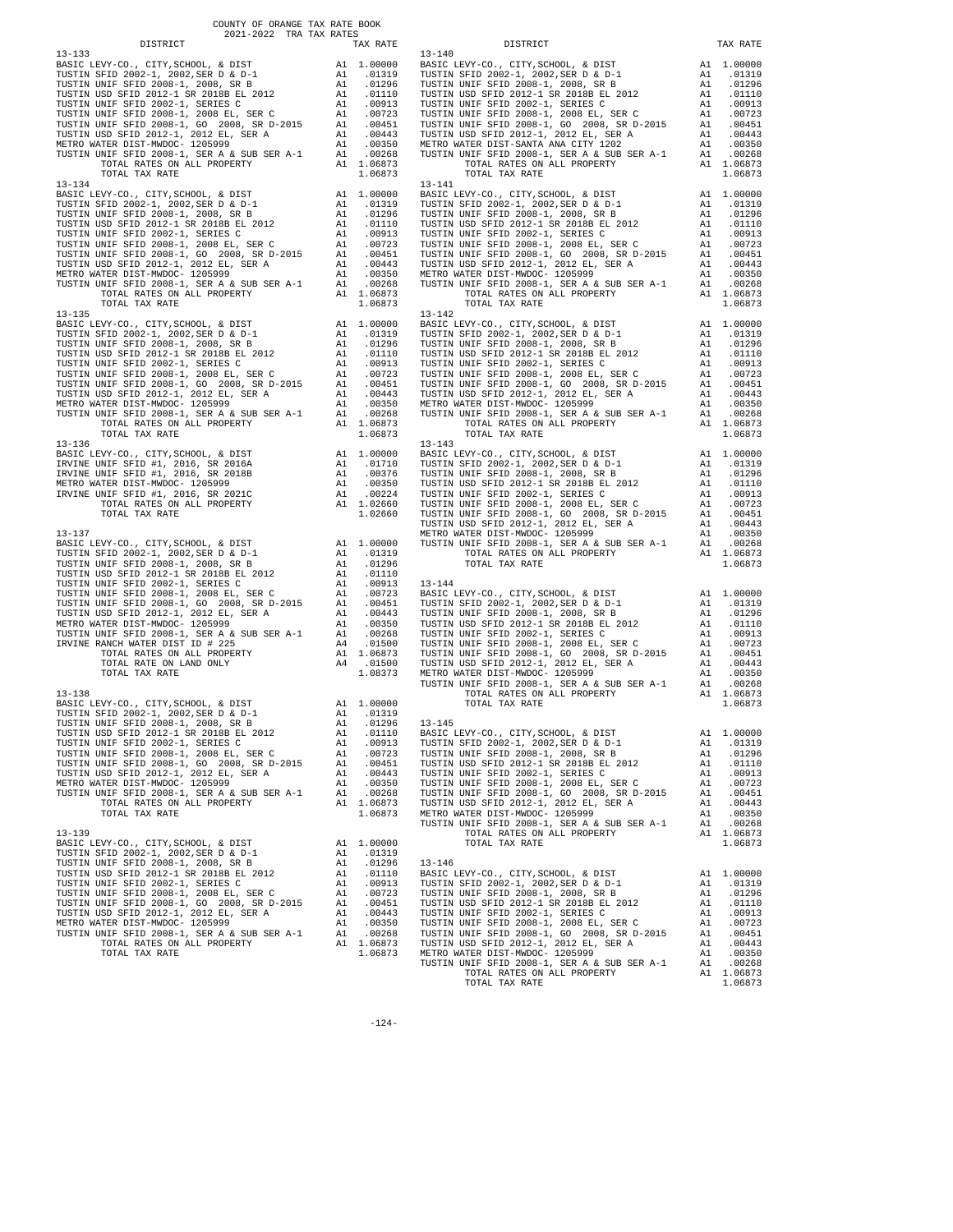| TAX RATE<br>DISTRICT |         | DISTRICT | TAX RATE |
|----------------------|---------|----------|----------|
|                      |         |          |          |
|                      |         |          |          |
|                      |         |          |          |
|                      |         |          |          |
|                      |         |          |          |
|                      |         |          |          |
|                      |         |          |          |
|                      |         |          |          |
|                      |         |          |          |
|                      |         |          |          |
|                      |         |          |          |
|                      |         |          |          |
|                      |         |          |          |
|                      |         |          |          |
|                      |         |          |          |
|                      |         |          |          |
|                      |         |          |          |
|                      |         |          |          |
|                      |         |          |          |
|                      |         |          |          |
|                      |         |          |          |
|                      |         |          |          |
|                      |         |          |          |
|                      |         |          |          |
|                      |         |          |          |
|                      |         |          |          |
|                      |         |          |          |
|                      |         |          |          |
|                      |         |          |          |
|                      |         |          |          |
|                      |         |          |          |
|                      |         |          |          |
|                      |         |          |          |
|                      |         |          |          |
|                      |         |          |          |
|                      |         |          |          |
|                      |         |          |          |
|                      |         |          |          |
|                      |         |          |          |
|                      |         |          |          |
|                      |         |          |          |
|                      |         |          |          |
|                      |         |          |          |
|                      |         |          |          |
|                      |         |          |          |
|                      |         |          |          |
|                      |         |          |          |
|                      |         |          |          |
|                      |         |          |          |
|                      |         |          |          |
|                      |         |          |          |
|                      |         |          |          |
|                      |         |          |          |
|                      |         |          |          |
|                      |         |          |          |
|                      |         |          |          |
|                      |         |          |          |
|                      |         |          |          |
|                      |         |          |          |
|                      |         |          |          |
|                      |         |          |          |
|                      |         |          |          |
|                      |         |          |          |
|                      |         |          |          |
|                      |         |          |          |
|                      |         |          |          |
|                      |         |          |          |
|                      |         |          |          |
|                      |         |          |          |
|                      |         |          |          |
|                      |         |          |          |
|                      |         |          |          |
|                      |         |          |          |
|                      |         |          |          |
|                      |         |          |          |
|                      |         |          |          |
|                      |         |          |          |
|                      |         |          |          |
|                      |         |          |          |
|                      |         |          |          |
|                      |         |          |          |
|                      |         |          |          |
|                      |         |          |          |
|                      |         |          |          |
|                      |         |          |          |
|                      |         |          |          |
|                      |         |          |          |
|                      |         |          |          |
|                      |         |          |          |
|                      |         |          |          |
|                      |         |          |          |
|                      |         |          |          |
|                      |         |          |          |
|                      |         |          |          |
|                      |         |          |          |
|                      |         |          |          |
|                      |         |          |          |
|                      |         |          |          |
|                      |         |          |          |
|                      |         |          |          |
|                      |         |          |          |
|                      | $-125-$ |          |          |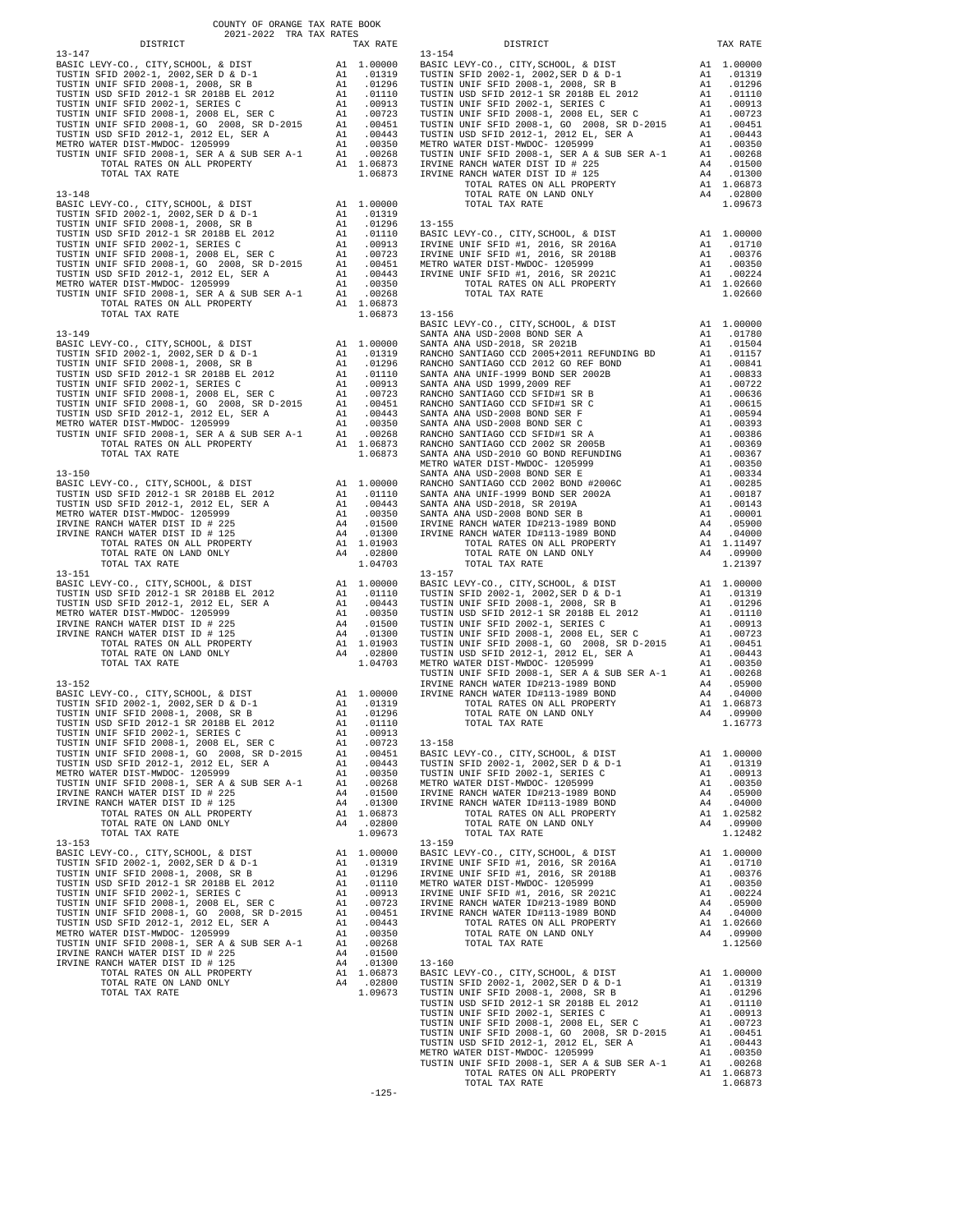| COUNTY OF ORANGE TAX RATE BOOK<br>2021-2022 TRA TAX RATES<br>2021-2022 TRA TAX RATES |          |                        |          |
|--------------------------------------------------------------------------------------|----------|------------------------|----------|
| DISTRICT<br>$13 - 161$                                                               | TAX RATE | DISTRICT<br>$13 - 168$ | TAX RATE |
|                                                                                      |          |                        |          |
|                                                                                      |          |                        |          |
|                                                                                      |          |                        |          |
|                                                                                      |          |                        |          |
|                                                                                      |          |                        |          |
|                                                                                      |          |                        |          |
|                                                                                      |          |                        |          |
|                                                                                      |          |                        |          |
|                                                                                      |          |                        |          |
|                                                                                      |          |                        |          |
|                                                                                      |          |                        |          |
|                                                                                      |          |                        |          |
|                                                                                      |          |                        |          |
|                                                                                      |          |                        |          |
|                                                                                      |          |                        |          |
|                                                                                      |          |                        |          |
|                                                                                      |          |                        |          |
|                                                                                      |          |                        |          |
|                                                                                      |          |                        |          |
|                                                                                      |          |                        |          |
|                                                                                      |          |                        |          |
|                                                                                      |          |                        |          |
|                                                                                      |          |                        |          |
|                                                                                      |          |                        |          |
|                                                                                      |          | $13 - 170$             |          |
|                                                                                      |          |                        |          |
|                                                                                      |          |                        |          |
|                                                                                      |          |                        |          |
|                                                                                      |          |                        |          |
|                                                                                      |          |                        |          |
|                                                                                      |          |                        |          |
|                                                                                      |          |                        |          |
|                                                                                      |          |                        |          |
|                                                                                      |          |                        |          |
|                                                                                      |          |                        |          |
|                                                                                      |          |                        |          |
|                                                                                      |          |                        |          |
|                                                                                      |          |                        |          |
|                                                                                      |          |                        |          |
|                                                                                      |          |                        |          |
|                                                                                      |          |                        |          |
|                                                                                      |          |                        |          |
|                                                                                      |          |                        |          |
|                                                                                      |          |                        |          |
|                                                                                      |          |                        |          |
|                                                                                      |          |                        |          |
|                                                                                      |          |                        |          |
|                                                                                      |          |                        |          |
|                                                                                      |          |                        |          |
|                                                                                      |          |                        |          |
|                                                                                      |          |                        |          |
|                                                                                      |          |                        |          |
|                                                                                      |          |                        |          |
|                                                                                      |          |                        |          |
|                                                                                      |          |                        |          |
|                                                                                      |          |                        |          |
|                                                                                      |          |                        |          |
|                                                                                      |          |                        |          |
|                                                                                      |          |                        |          |
|                                                                                      |          |                        |          |
|                                                                                      |          |                        |          |
|                                                                                      |          |                        |          |
|                                                                                      |          |                        |          |
|                                                                                      |          |                        |          |
|                                                                                      |          |                        |          |
|                                                                                      |          |                        |          |
|                                                                                      |          |                        |          |
|                                                                                      |          |                        |          |
|                                                                                      |          |                        |          |
|                                                                                      |          |                        |          |
|                                                                                      |          |                        |          |
|                                                                                      |          |                        |          |
|                                                                                      |          |                        |          |
|                                                                                      |          |                        |          |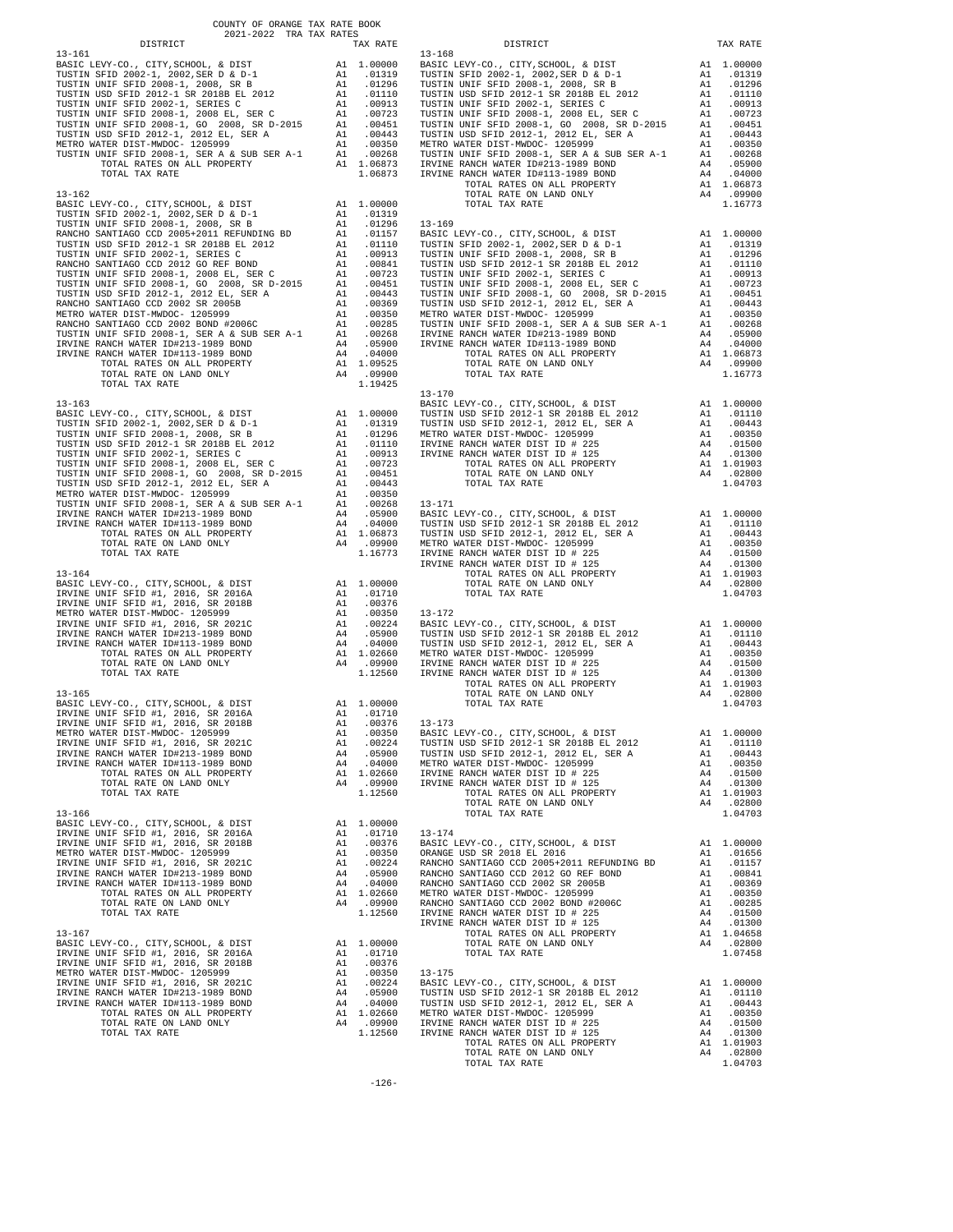| 2021-2022 TRA TAX RATES |                    |                                                                                                                                                                                                                                                                        |          |
|-------------------------|--------------------|------------------------------------------------------------------------------------------------------------------------------------------------------------------------------------------------------------------------------------------------------------------------|----------|
| DISTRICT<br>$13 - 176$  |                    | $13 - 901$                                                                                                                                                                                                                                                             | TAX RATE |
|                         |                    | $\begin{tabular}{cccccc} 13-176 & 198.1871 & 198.01 & 198.01 & 198.01 & 198.01 & 198.01 & 198.01 & 198.01 & 198.01 & 198.01 & 198.01 & 198.01 & 198.01 & 198.01 & 198.01 & 198.01 & 198.01 & 198.01 & 198.01 & 198.01 & 198.01 & 198.01 & 198.01 & 198.01 & 198.01 & $ |          |
|                         |                    |                                                                                                                                                                                                                                                                        |          |
|                         |                    |                                                                                                                                                                                                                                                                        |          |
|                         |                    |                                                                                                                                                                                                                                                                        |          |
|                         |                    |                                                                                                                                                                                                                                                                        |          |
|                         |                    | $13 - 904$                                                                                                                                                                                                                                                             |          |
|                         |                    |                                                                                                                                                                                                                                                                        |          |
|                         |                    |                                                                                                                                                                                                                                                                        |          |
|                         |                    |                                                                                                                                                                                                                                                                        |          |
|                         |                    |                                                                                                                                                                                                                                                                        |          |
|                         |                    |                                                                                                                                                                                                                                                                        |          |
|                         |                    |                                                                                                                                                                                                                                                                        |          |
|                         |                    |                                                                                                                                                                                                                                                                        |          |
|                         |                    |                                                                                                                                                                                                                                                                        |          |
|                         |                    |                                                                                                                                                                                                                                                                        |          |
|                         |                    | 770741. Marine of Labo de II (1992)<br>1717 - 7706. Marine of Labo de IVan Marine of Labo de IVan Marine of Labo de IVan Marine of Labo de IVan Marine of Labo de IVan Marine of Labo de IVan Marine of Labo de IVan Marine of                                         |          |
|                         |                    |                                                                                                                                                                                                                                                                        |          |
|                         |                    |                                                                                                                                                                                                                                                                        |          |
|                         |                    |                                                                                                                                                                                                                                                                        |          |
|                         |                    |                                                                                                                                                                                                                                                                        |          |
|                         | 1.06873            | $14 - 002$                                                                                                                                                                                                                                                             |          |
|                         |                    |                                                                                                                                                                                                                                                                        |          |
|                         |                    |                                                                                                                                                                                                                                                                        |          |
|                         |                    |                                                                                                                                                                                                                                                                        |          |
|                         |                    |                                                                                                                                                                                                                                                                        |          |
|                         |                    |                                                                                                                                                                                                                                                                        |          |
|                         |                    |                                                                                                                                                                                                                                                                        |          |
|                         |                    |                                                                                                                                                                                                                                                                        |          |
|                         |                    |                                                                                                                                                                                                                                                                        |          |
|                         |                    |                                                                                                                                                                                                                                                                        |          |
|                         |                    |                                                                                                                                                                                                                                                                        |          |
|                         | 1.08373<br>$-127-$ |                                                                                                                                                                                                                                                                        |          |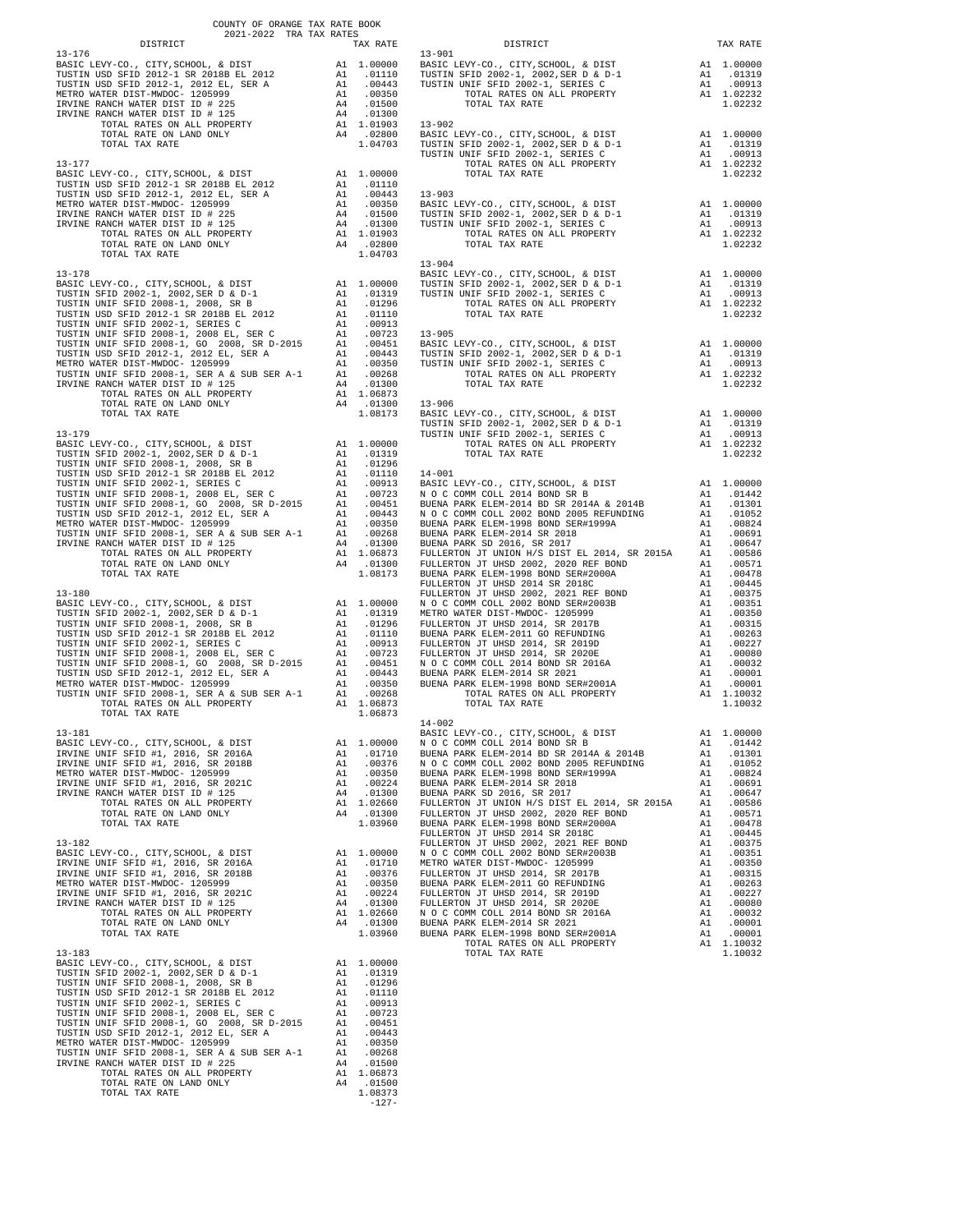| TOTAL TAX RATE                                                           |    | 1.11764                                                                                                                                                              |                |
|--------------------------------------------------------------------------|----|----------------------------------------------------------------------------------------------------------------------------------------------------------------------|----------------|
| $14 - 005$                                                               |    |                                                                                                                                                                      | 14-010         |
|                                                                          |    |                                                                                                                                                                      |                |
|                                                                          |    |                                                                                                                                                                      |                |
|                                                                          |    |                                                                                                                                                                      |                |
|                                                                          |    |                                                                                                                                                                      |                |
|                                                                          |    |                                                                                                                                                                      |                |
|                                                                          |    |                                                                                                                                                                      |                |
|                                                                          |    |                                                                                                                                                                      |                |
|                                                                          |    |                                                                                                                                                                      |                |
|                                                                          |    |                                                                                                                                                                      |                |
|                                                                          |    |                                                                                                                                                                      |                |
|                                                                          |    |                                                                                                                                                                      |                |
|                                                                          |    |                                                                                                                                                                      |                |
|                                                                          |    |                                                                                                                                                                      |                |
|                                                                          |    |                                                                                                                                                                      |                |
|                                                                          |    |                                                                                                                                                                      | FULLERT        |
|                                                                          |    |                                                                                                                                                                      |                |
|                                                                          |    |                                                                                                                                                                      |                |
|                                                                          |    |                                                                                                                                                                      |                |
|                                                                          |    |                                                                                                                                                                      |                |
|                                                                          |    |                                                                                                                                                                      |                |
|                                                                          |    |                                                                                                                                                                      |                |
|                                                                          |    |                                                                                                                                                                      |                |
|                                                                          |    |                                                                                                                                                                      |                |
|                                                                          |    |                                                                                                                                                                      |                |
|                                                                          |    |                                                                                                                                                                      |                |
|                                                                          |    |                                                                                                                                                                      |                |
|                                                                          |    |                                                                                                                                                                      |                |
|                                                                          |    |                                                                                                                                                                      |                |
|                                                                          |    |                                                                                                                                                                      |                |
|                                                                          |    |                                                                                                                                                                      |                |
| $14 - 007$                                                               |    |                                                                                                                                                                      | ANAHEIM        |
|                                                                          |    |                                                                                                                                                                      |                |
|                                                                          |    |                                                                                                                                                                      |                |
|                                                                          |    |                                                                                                                                                                      |                |
|                                                                          |    |                                                                                                                                                                      |                |
|                                                                          |    |                                                                                                                                                                      |                |
|                                                                          |    |                                                                                                                                                                      |                |
|                                                                          |    |                                                                                                                                                                      |                |
|                                                                          |    |                                                                                                                                                                      |                |
|                                                                          |    |                                                                                                                                                                      |                |
|                                                                          |    |                                                                                                                                                                      |                |
|                                                                          |    |                                                                                                                                                                      |                |
| CENTRALIA EL SCH-2016 SR B                                               |    |                                                                                                                                                                      | .00131 FULLERT |
| N O C COMM COLL 2014 BOND SR 2016A                                       | A1 |                                                                                                                                                                      | .00032 FULLERT |
| TOTAL RATES ON ALL PROPERTY                                              |    | A1 1.11764                                                                                                                                                           | BUENA P        |
| TOTAL TAX RATE                                                           |    | 1.11764                                                                                                                                                              | FULLERT        |
|                                                                          |    |                                                                                                                                                                      | FULLERT        |
| $14 - 008$<br>BASIC LEVY-CO., CITY, SCHOOL, & DIST                       |    |                                                                                                                                                                      | NOCC           |
| CYPRESS ELEM-2008 BOND, SERIES A                                         |    |                                                                                                                                                                      |                |
| ANAHEIM HIGH 2002 BOND SERIES 2002A                                      |    |                                                                                                                                                                      |                |
| CYPRESS ELEM-2008BOND, SER B1 & B2                                       |    | A1 1.00000 NETRO W<br>A1 .01595 FULLERT<br>A1 .01450 BUENA P<br>A1 .01450 BUENA P<br>A1 .01450 FULLERT<br>A1 .0052 N O C C<br>A1 .00529 BUENA P<br>A1 .00949 BUENA P |                |
| N O C COMM COLL 2014 BOND SR B                                           |    |                                                                                                                                                                      |                |
| N O C COMM COLL 2002 BOND 2005 REFUNDING<br>ANAHEIM HS SR 2018 EL 2014   |    |                                                                                                                                                                      |                |
| ANAHEIM HS EL 2014 SR 2019                                               |    | A1 .00780                                                                                                                                                            | BUENA P        |
| N O C COMM COLL 2002 BOND SER#2003B                                      | A1 | .00351                                                                                                                                                               |                |
| METRO WATER DIST-MWDOC- 1205999                                          | A1 | .00350                                                                                                                                                               |                |
| ANAHEIM HIGH GO EL 2014, SR 2015                                         | A1 | .00323                                                                                                                                                               |                |
| ANAHEIM HIGH 2002 BOND SERIES 2003<br>N O C COMM COLL 2014 BOND SR 2016A | A1 | A1 .00302<br>.00032                                                                                                                                                  |                |
| TOTAL RATES ON ALL PROPERTY A1 1.10076                                   |    |                                                                                                                                                                      |                |

TOTAL TAX RATE

| COUNTY OF ORANGE TAX RATE BOOK<br>$\begin{minipage}{.4\linewidth} \begin{tabular}{lcccccc} \textbf{1-AX RATE} & \textbf{1-X} & \textbf{1-X} & \textbf{RATE} & \textbf{1-X} & \textbf{1-X} & \textbf{1-X} & \textbf{1-X} & \textbf{1-X} & \textbf{1-X} & \textbf{1-X} & \textbf{1-X} & \textbf{1-X} & \textbf{1-X} & \textbf{1-X} & \textbf{1-X} & \textbf{1-X} & \textbf{1-X} & \textbf{1-X} & \textbf{1-X} & \textbf{1-X} & \textbf{1-X} & \textbf{1-X} & \textbf{1-X} & \textbf$ |          |                                                                                                                                                                                                                                                                                                                                                                                                                                |          |
|------------------------------------------------------------------------------------------------------------------------------------------------------------------------------------------------------------------------------------------------------------------------------------------------------------------------------------------------------------------------------------------------------------------------------------------------------------------------------------|----------|--------------------------------------------------------------------------------------------------------------------------------------------------------------------------------------------------------------------------------------------------------------------------------------------------------------------------------------------------------------------------------------------------------------------------------|----------|
|                                                                                                                                                                                                                                                                                                                                                                                                                                                                                    | TAX RATE | DISTRICT                                                                                                                                                                                                                                                                                                                                                                                                                       | TAX RATE |
|                                                                                                                                                                                                                                                                                                                                                                                                                                                                                    |          |                                                                                                                                                                                                                                                                                                                                                                                                                                |          |
|                                                                                                                                                                                                                                                                                                                                                                                                                                                                                    |          |                                                                                                                                                                                                                                                                                                                                                                                                                                |          |
|                                                                                                                                                                                                                                                                                                                                                                                                                                                                                    |          |                                                                                                                                                                                                                                                                                                                                                                                                                                |          |
|                                                                                                                                                                                                                                                                                                                                                                                                                                                                                    |          |                                                                                                                                                                                                                                                                                                                                                                                                                                |          |
|                                                                                                                                                                                                                                                                                                                                                                                                                                                                                    |          |                                                                                                                                                                                                                                                                                                                                                                                                                                |          |
|                                                                                                                                                                                                                                                                                                                                                                                                                                                                                    |          |                                                                                                                                                                                                                                                                                                                                                                                                                                |          |
|                                                                                                                                                                                                                                                                                                                                                                                                                                                                                    |          |                                                                                                                                                                                                                                                                                                                                                                                                                                |          |
|                                                                                                                                                                                                                                                                                                                                                                                                                                                                                    |          |                                                                                                                                                                                                                                                                                                                                                                                                                                |          |
|                                                                                                                                                                                                                                                                                                                                                                                                                                                                                    |          |                                                                                                                                                                                                                                                                                                                                                                                                                                |          |
|                                                                                                                                                                                                                                                                                                                                                                                                                                                                                    |          |                                                                                                                                                                                                                                                                                                                                                                                                                                |          |
|                                                                                                                                                                                                                                                                                                                                                                                                                                                                                    |          |                                                                                                                                                                                                                                                                                                                                                                                                                                |          |
|                                                                                                                                                                                                                                                                                                                                                                                                                                                                                    |          |                                                                                                                                                                                                                                                                                                                                                                                                                                |          |
|                                                                                                                                                                                                                                                                                                                                                                                                                                                                                    |          |                                                                                                                                                                                                                                                                                                                                                                                                                                |          |
|                                                                                                                                                                                                                                                                                                                                                                                                                                                                                    |          |                                                                                                                                                                                                                                                                                                                                                                                                                                |          |
|                                                                                                                                                                                                                                                                                                                                                                                                                                                                                    |          |                                                                                                                                                                                                                                                                                                                                                                                                                                |          |
|                                                                                                                                                                                                                                                                                                                                                                                                                                                                                    |          |                                                                                                                                                                                                                                                                                                                                                                                                                                |          |
|                                                                                                                                                                                                                                                                                                                                                                                                                                                                                    |          |                                                                                                                                                                                                                                                                                                                                                                                                                                |          |
|                                                                                                                                                                                                                                                                                                                                                                                                                                                                                    |          |                                                                                                                                                                                                                                                                                                                                                                                                                                |          |
|                                                                                                                                                                                                                                                                                                                                                                                                                                                                                    |          |                                                                                                                                                                                                                                                                                                                                                                                                                                |          |
|                                                                                                                                                                                                                                                                                                                                                                                                                                                                                    |          |                                                                                                                                                                                                                                                                                                                                                                                                                                |          |
|                                                                                                                                                                                                                                                                                                                                                                                                                                                                                    |          |                                                                                                                                                                                                                                                                                                                                                                                                                                |          |
|                                                                                                                                                                                                                                                                                                                                                                                                                                                                                    |          |                                                                                                                                                                                                                                                                                                                                                                                                                                |          |
|                                                                                                                                                                                                                                                                                                                                                                                                                                                                                    |          |                                                                                                                                                                                                                                                                                                                                                                                                                                |          |
|                                                                                                                                                                                                                                                                                                                                                                                                                                                                                    |          |                                                                                                                                                                                                                                                                                                                                                                                                                                |          |
|                                                                                                                                                                                                                                                                                                                                                                                                                                                                                    |          |                                                                                                                                                                                                                                                                                                                                                                                                                                |          |
|                                                                                                                                                                                                                                                                                                                                                                                                                                                                                    |          |                                                                                                                                                                                                                                                                                                                                                                                                                                |          |
|                                                                                                                                                                                                                                                                                                                                                                                                                                                                                    |          |                                                                                                                                                                                                                                                                                                                                                                                                                                |          |
|                                                                                                                                                                                                                                                                                                                                                                                                                                                                                    |          |                                                                                                                                                                                                                                                                                                                                                                                                                                |          |
|                                                                                                                                                                                                                                                                                                                                                                                                                                                                                    |          |                                                                                                                                                                                                                                                                                                                                                                                                                                |          |
|                                                                                                                                                                                                                                                                                                                                                                                                                                                                                    |          |                                                                                                                                                                                                                                                                                                                                                                                                                                |          |
|                                                                                                                                                                                                                                                                                                                                                                                                                                                                                    |          |                                                                                                                                                                                                                                                                                                                                                                                                                                |          |
|                                                                                                                                                                                                                                                                                                                                                                                                                                                                                    |          |                                                                                                                                                                                                                                                                                                                                                                                                                                |          |
|                                                                                                                                                                                                                                                                                                                                                                                                                                                                                    |          |                                                                                                                                                                                                                                                                                                                                                                                                                                |          |
|                                                                                                                                                                                                                                                                                                                                                                                                                                                                                    |          |                                                                                                                                                                                                                                                                                                                                                                                                                                |          |
|                                                                                                                                                                                                                                                                                                                                                                                                                                                                                    |          |                                                                                                                                                                                                                                                                                                                                                                                                                                |          |
|                                                                                                                                                                                                                                                                                                                                                                                                                                                                                    |          |                                                                                                                                                                                                                                                                                                                                                                                                                                |          |
|                                                                                                                                                                                                                                                                                                                                                                                                                                                                                    |          |                                                                                                                                                                                                                                                                                                                                                                                                                                |          |
|                                                                                                                                                                                                                                                                                                                                                                                                                                                                                    |          |                                                                                                                                                                                                                                                                                                                                                                                                                                |          |
|                                                                                                                                                                                                                                                                                                                                                                                                                                                                                    |          |                                                                                                                                                                                                                                                                                                                                                                                                                                |          |
|                                                                                                                                                                                                                                                                                                                                                                                                                                                                                    |          |                                                                                                                                                                                                                                                                                                                                                                                                                                |          |
|                                                                                                                                                                                                                                                                                                                                                                                                                                                                                    |          |                                                                                                                                                                                                                                                                                                                                                                                                                                |          |
|                                                                                                                                                                                                                                                                                                                                                                                                                                                                                    |          |                                                                                                                                                                                                                                                                                                                                                                                                                                |          |
|                                                                                                                                                                                                                                                                                                                                                                                                                                                                                    |          |                                                                                                                                                                                                                                                                                                                                                                                                                                |          |
|                                                                                                                                                                                                                                                                                                                                                                                                                                                                                    |          |                                                                                                                                                                                                                                                                                                                                                                                                                                |          |
|                                                                                                                                                                                                                                                                                                                                                                                                                                                                                    |          |                                                                                                                                                                                                                                                                                                                                                                                                                                |          |
|                                                                                                                                                                                                                                                                                                                                                                                                                                                                                    |          |                                                                                                                                                                                                                                                                                                                                                                                                                                |          |
|                                                                                                                                                                                                                                                                                                                                                                                                                                                                                    |          |                                                                                                                                                                                                                                                                                                                                                                                                                                |          |
|                                                                                                                                                                                                                                                                                                                                                                                                                                                                                    |          |                                                                                                                                                                                                                                                                                                                                                                                                                                |          |
|                                                                                                                                                                                                                                                                                                                                                                                                                                                                                    |          |                                                                                                                                                                                                                                                                                                                                                                                                                                |          |
|                                                                                                                                                                                                                                                                                                                                                                                                                                                                                    |          |                                                                                                                                                                                                                                                                                                                                                                                                                                |          |
|                                                                                                                                                                                                                                                                                                                                                                                                                                                                                    |          |                                                                                                                                                                                                                                                                                                                                                                                                                                |          |
|                                                                                                                                                                                                                                                                                                                                                                                                                                                                                    |          |                                                                                                                                                                                                                                                                                                                                                                                                                                |          |
|                                                                                                                                                                                                                                                                                                                                                                                                                                                                                    |          |                                                                                                                                                                                                                                                                                                                                                                                                                                |          |
|                                                                                                                                                                                                                                                                                                                                                                                                                                                                                    |          |                                                                                                                                                                                                                                                                                                                                                                                                                                |          |
|                                                                                                                                                                                                                                                                                                                                                                                                                                                                                    |          |                                                                                                                                                                                                                                                                                                                                                                                                                                |          |
|                                                                                                                                                                                                                                                                                                                                                                                                                                                                                    |          |                                                                                                                                                                                                                                                                                                                                                                                                                                |          |
|                                                                                                                                                                                                                                                                                                                                                                                                                                                                                    |          |                                                                                                                                                                                                                                                                                                                                                                                                                                |          |
|                                                                                                                                                                                                                                                                                                                                                                                                                                                                                    |          |                                                                                                                                                                                                                                                                                                                                                                                                                                |          |
|                                                                                                                                                                                                                                                                                                                                                                                                                                                                                    |          |                                                                                                                                                                                                                                                                                                                                                                                                                                |          |
|                                                                                                                                                                                                                                                                                                                                                                                                                                                                                    |          |                                                                                                                                                                                                                                                                                                                                                                                                                                |          |
|                                                                                                                                                                                                                                                                                                                                                                                                                                                                                    |          | $\begin{tabular}{c c c c} \multicolumn{4}{c}{\textbf{1.11764}} & \multicolumn{4}{c}{\textbf{FULERTON T U HSD 2014 SR BOND SERF4200A}} & \multicolumn{4}{c}{\textbf{0.034 SR B} & \multicolumn{4}{c}{\textbf{0.034 SR B}} \\ \multicolumn{4}{c}{\textbf{0.044 SR BND} & \multicolumn{4}{c}{\textbf{0.044 SR BND} & \multicolumn{4}{c}{\textbf{0.044 SR BND} \\ \multicolumn{4}{c}{\textbf{0.044 SR BND} & \multicolumn{4}{c}{\$ |          |
|                                                                                                                                                                                                                                                                                                                                                                                                                                                                                    |          |                                                                                                                                                                                                                                                                                                                                                                                                                                |          |
|                                                                                                                                                                                                                                                                                                                                                                                                                                                                                    |          |                                                                                                                                                                                                                                                                                                                                                                                                                                |          |
|                                                                                                                                                                                                                                                                                                                                                                                                                                                                                    |          |                                                                                                                                                                                                                                                                                                                                                                                                                                |          |
|                                                                                                                                                                                                                                                                                                                                                                                                                                                                                    |          |                                                                                                                                                                                                                                                                                                                                                                                                                                |          |
|                                                                                                                                                                                                                                                                                                                                                                                                                                                                                    |          |                                                                                                                                                                                                                                                                                                                                                                                                                                |          |
|                                                                                                                                                                                                                                                                                                                                                                                                                                                                                    |          |                                                                                                                                                                                                                                                                                                                                                                                                                                |          |
|                                                                                                                                                                                                                                                                                                                                                                                                                                                                                    |          |                                                                                                                                                                                                                                                                                                                                                                                                                                |          |
|                                                                                                                                                                                                                                                                                                                                                                                                                                                                                    |          |                                                                                                                                                                                                                                                                                                                                                                                                                                |          |
|                                                                                                                                                                                                                                                                                                                                                                                                                                                                                    |          |                                                                                                                                                                                                                                                                                                                                                                                                                                |          |
|                                                                                                                                                                                                                                                                                                                                                                                                                                                                                    |          |                                                                                                                                                                                                                                                                                                                                                                                                                                |          |

-128-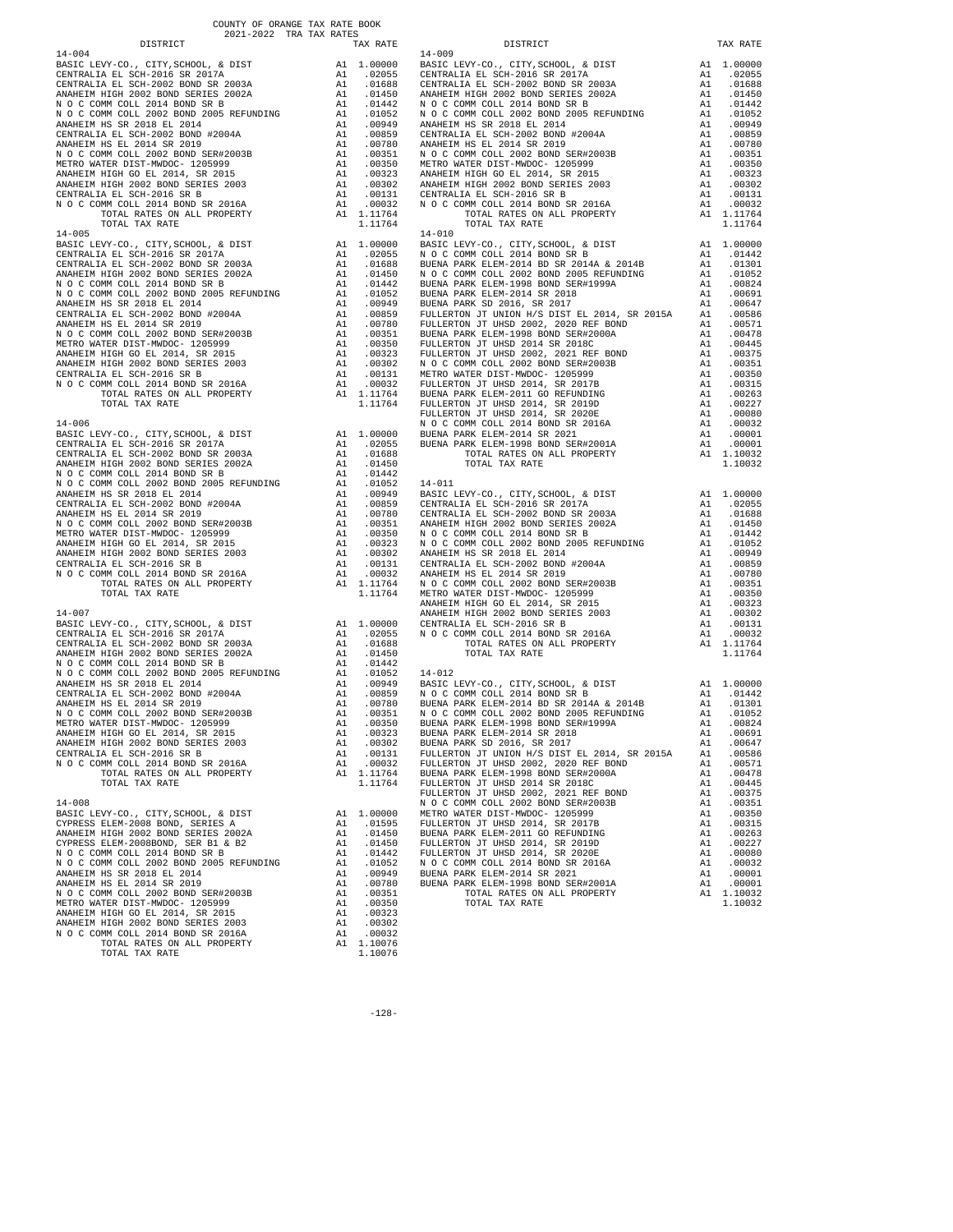| TOTAL TAX RATE                                                         |               | 1.10032                                                                                                                                                                  |            |
|------------------------------------------------------------------------|---------------|--------------------------------------------------------------------------------------------------------------------------------------------------------------------------|------------|
| $14 - 014$                                                             |               |                                                                                                                                                                          | $14 - 020$ |
|                                                                        |               |                                                                                                                                                                          |            |
|                                                                        |               |                                                                                                                                                                          |            |
|                                                                        |               |                                                                                                                                                                          |            |
|                                                                        |               |                                                                                                                                                                          |            |
|                                                                        |               |                                                                                                                                                                          |            |
|                                                                        |               |                                                                                                                                                                          |            |
|                                                                        |               |                                                                                                                                                                          |            |
|                                                                        |               |                                                                                                                                                                          |            |
|                                                                        |               |                                                                                                                                                                          |            |
|                                                                        |               |                                                                                                                                                                          |            |
|                                                                        |               |                                                                                                                                                                          |            |
|                                                                        |               |                                                                                                                                                                          |            |
|                                                                        |               |                                                                                                                                                                          |            |
|                                                                        |               |                                                                                                                                                                          |            |
|                                                                        |               |                                                                                                                                                                          |            |
|                                                                        |               |                                                                                                                                                                          |            |
|                                                                        |               |                                                                                                                                                                          |            |
|                                                                        |               |                                                                                                                                                                          |            |
|                                                                        |               |                                                                                                                                                                          | NOCC       |
|                                                                        |               |                                                                                                                                                                          |            |
|                                                                        |               |                                                                                                                                                                          |            |
|                                                                        |               |                                                                                                                                                                          |            |
|                                                                        |               |                                                                                                                                                                          |            |
|                                                                        |               |                                                                                                                                                                          |            |
|                                                                        |               |                                                                                                                                                                          |            |
|                                                                        |               |                                                                                                                                                                          |            |
|                                                                        |               |                                                                                                                                                                          |            |
|                                                                        |               |                                                                                                                                                                          |            |
|                                                                        |               |                                                                                                                                                                          |            |
|                                                                        |               |                                                                                                                                                                          |            |
|                                                                        |               |                                                                                                                                                                          |            |
|                                                                        |               |                                                                                                                                                                          |            |
|                                                                        |               |                                                                                                                                                                          |            |
|                                                                        |               |                                                                                                                                                                          | NOCC       |
| $14 - 016$                                                             |               |                                                                                                                                                                          | NOCC       |
|                                                                        |               |                                                                                                                                                                          |            |
|                                                                        |               |                                                                                                                                                                          |            |
|                                                                        |               |                                                                                                                                                                          |            |
|                                                                        |               |                                                                                                                                                                          |            |
|                                                                        |               |                                                                                                                                                                          |            |
| CENTRALIA EL SCH-2002 BOND #2004A                                      | A1            | .00859                                                                                                                                                                   | SAVANNA    |
| ANAHEIM HS EL 2014 SR 2019                                             | A1            | .00780                                                                                                                                                                   |            |
| N O C COMM COLL 2002 BOND SER#2003B                                    | A1            | .00351                                                                                                                                                                   |            |
| METRO WATER DIST-MWDOC- 1205999<br>ANAHEIM HIGH GO EL 2014, SR 2015    | A1<br>A1      | .00350<br>.00323                                                                                                                                                         | $14 - 023$ |
| ANAHEIM HIGH 2002 BOND SERIES 2003                                     | A1            | .00302                                                                                                                                                                   | BASIC L    |
| CENTRALIA EL SCH-2016 SR B                                             |               |                                                                                                                                                                          |            |
| N O C COMM COLL 2014 BOND SR 2016A                                     |               | A1 .00131 NOCC<br>A1 .00131 NOCC<br>A1 .10032 BUENA P<br>A1 1.11764 NOCC<br>1.11764 BUENA P                                                                              |            |
| TOTAL RATES ON ALL PROPERTY<br>TOTAL TAX RATE                          |               |                                                                                                                                                                          |            |
|                                                                        |               |                                                                                                                                                                          | BUENA P    |
| $14 - 017$                                                             |               |                                                                                                                                                                          | BUENA P    |
| BASIC LEVY-CO., CITY, SCHOOL, & DIST                                   |               | A1 1.00000 BUEARA PLACES<br>A1 .02055 FULLERT<br>A1 .01688 BUEARA PLACES<br>A1 .01450 FULLERT<br>A1 .01452 FULLERT<br>A1 .01052 N O C C<br>A1 .00949 METRO M             |            |
| CENTRALIA EL SCH-2016 SR 2017A<br>CENTRALIA EL SCH-2002 BOND SR 2003A  |               |                                                                                                                                                                          |            |
| ANAHEIM HIGH 2002 BOND SERIES 2002A                                    |               |                                                                                                                                                                          |            |
| N O C COMM COLL 2014 BOND SR B                                         |               |                                                                                                                                                                          |            |
| N O C COMM COLL 2002 BOND 2005 REFUNDING                               |               |                                                                                                                                                                          |            |
| ANAHEIM HS SR 2018 EL 2014<br>CENTRALIA EL SCH-2002 BOND #2004A        |               |                                                                                                                                                                          |            |
| ANAHEIM HS EL 2014 SR 2019                                             |               |                                                                                                                                                                          |            |
| N O C COMM COLL 2002 BOND SER#2003B                                    |               |                                                                                                                                                                          |            |
| METRO WATER DIST-MWDOC- 1205999                                        |               |                                                                                                                                                                          |            |
| ANAHEIM HIGH GO EL 2014, SR 2015<br>ANAHEIM HIGH 2002 BOND SERIES 2003 |               |                                                                                                                                                                          |            |
| CENTRALIA EL SCH-2016 SR B                                             |               | A1 .00859 METROM FILERT<br>A1 .00859 FULLERT<br>A1 .00350 FULLERT<br>A1 .00350 FULLERT<br>A1 .00323 N OCC<br>A1 .00323 BUENA P<br>A1 .00302 BUENA P<br>A1 .00131 BUENA P |            |
| N O C COMM COLL 2014 BOND SR 2016A                                     | $\mathtt{Al}$ | .00032                                                                                                                                                                   |            |
| TOTAL RATES ON ALL PROPERTY                                            |               | A1 1.11764                                                                                                                                                               |            |
| TOTAL TAX RATE                                                         |               | 1.11764<br>$-129-$                                                                                                                                                       |            |
|                                                                        |               |                                                                                                                                                                          |            |

| TAX RATE<br>DISTRICT                                                                                                                                                                                                             |  | DISTRICT                                                                                                                                                                                                                                                                                           | TAX RATE |
|----------------------------------------------------------------------------------------------------------------------------------------------------------------------------------------------------------------------------------|--|----------------------------------------------------------------------------------------------------------------------------------------------------------------------------------------------------------------------------------------------------------------------------------------------------|----------|
| $14 - 013$                                                                                                                                                                                                                       |  | $14 - 018$<br>$\begin{tabular}{l cccc} 14-013 & 1357\text{RCT} & 138\text{PGC L. GWT}, SCHOOL, & 6. DISTR & 131.00010 & 18A11.00020 & 14-018 & 14-018 & 14-018 & 14-018 & 14-018 & 14-018 & 14-018 & 14-018 & 14-018 & 14-018 & 14-018 & 14-018 & 14-018 & 14-018 & 14-018 & 14-018 & 14-018 & 14$ |          |
|                                                                                                                                                                                                                                  |  |                                                                                                                                                                                                                                                                                                    |          |
|                                                                                                                                                                                                                                  |  |                                                                                                                                                                                                                                                                                                    |          |
|                                                                                                                                                                                                                                  |  |                                                                                                                                                                                                                                                                                                    |          |
|                                                                                                                                                                                                                                  |  |                                                                                                                                                                                                                                                                                                    |          |
|                                                                                                                                                                                                                                  |  |                                                                                                                                                                                                                                                                                                    |          |
|                                                                                                                                                                                                                                  |  |                                                                                                                                                                                                                                                                                                    |          |
|                                                                                                                                                                                                                                  |  |                                                                                                                                                                                                                                                                                                    |          |
|                                                                                                                                                                                                                                  |  |                                                                                                                                                                                                                                                                                                    |          |
|                                                                                                                                                                                                                                  |  |                                                                                                                                                                                                                                                                                                    |          |
|                                                                                                                                                                                                                                  |  |                                                                                                                                                                                                                                                                                                    |          |
|                                                                                                                                                                                                                                  |  |                                                                                                                                                                                                                                                                                                    |          |
|                                                                                                                                                                                                                                  |  |                                                                                                                                                                                                                                                                                                    |          |
|                                                                                                                                                                                                                                  |  |                                                                                                                                                                                                                                                                                                    |          |
|                                                                                                                                                                                                                                  |  |                                                                                                                                                                                                                                                                                                    |          |
|                                                                                                                                                                                                                                  |  |                                                                                                                                                                                                                                                                                                    |          |
|                                                                                                                                                                                                                                  |  |                                                                                                                                                                                                                                                                                                    |          |
|                                                                                                                                                                                                                                  |  |                                                                                                                                                                                                                                                                                                    |          |
|                                                                                                                                                                                                                                  |  |                                                                                                                                                                                                                                                                                                    |          |
|                                                                                                                                                                                                                                  |  |                                                                                                                                                                                                                                                                                                    |          |
|                                                                                                                                                                                                                                  |  |                                                                                                                                                                                                                                                                                                    |          |
|                                                                                                                                                                                                                                  |  |                                                                                                                                                                                                                                                                                                    |          |
|                                                                                                                                                                                                                                  |  |                                                                                                                                                                                                                                                                                                    |          |
|                                                                                                                                                                                                                                  |  |                                                                                                                                                                                                                                                                                                    |          |
|                                                                                                                                                                                                                                  |  |                                                                                                                                                                                                                                                                                                    |          |
|                                                                                                                                                                                                                                  |  |                                                                                                                                                                                                                                                                                                    |          |
|                                                                                                                                                                                                                                  |  |                                                                                                                                                                                                                                                                                                    |          |
|                                                                                                                                                                                                                                  |  |                                                                                                                                                                                                                                                                                                    |          |
|                                                                                                                                                                                                                                  |  |                                                                                                                                                                                                                                                                                                    |          |
|                                                                                                                                                                                                                                  |  |                                                                                                                                                                                                                                                                                                    |          |
|                                                                                                                                                                                                                                  |  |                                                                                                                                                                                                                                                                                                    |          |
|                                                                                                                                                                                                                                  |  |                                                                                                                                                                                                                                                                                                    |          |
|                                                                                                                                                                                                                                  |  |                                                                                                                                                                                                                                                                                                    |          |
|                                                                                                                                                                                                                                  |  |                                                                                                                                                                                                                                                                                                    |          |
|                                                                                                                                                                                                                                  |  |                                                                                                                                                                                                                                                                                                    |          |
|                                                                                                                                                                                                                                  |  |                                                                                                                                                                                                                                                                                                    |          |
|                                                                                                                                                                                                                                  |  |                                                                                                                                                                                                                                                                                                    |          |
|                                                                                                                                                                                                                                  |  |                                                                                                                                                                                                                                                                                                    |          |
|                                                                                                                                                                                                                                  |  |                                                                                                                                                                                                                                                                                                    |          |
|                                                                                                                                                                                                                                  |  |                                                                                                                                                                                                                                                                                                    |          |
|                                                                                                                                                                                                                                  |  |                                                                                                                                                                                                                                                                                                    |          |
|                                                                                                                                                                                                                                  |  |                                                                                                                                                                                                                                                                                                    |          |
|                                                                                                                                                                                                                                  |  |                                                                                                                                                                                                                                                                                                    |          |
|                                                                                                                                                                                                                                  |  |                                                                                                                                                                                                                                                                                                    |          |
|                                                                                                                                                                                                                                  |  |                                                                                                                                                                                                                                                                                                    |          |
|                                                                                                                                                                                                                                  |  |                                                                                                                                                                                                                                                                                                    |          |
|                                                                                                                                                                                                                                  |  |                                                                                                                                                                                                                                                                                                    |          |
|                                                                                                                                                                                                                                  |  |                                                                                                                                                                                                                                                                                                    |          |
|                                                                                                                                                                                                                                  |  |                                                                                                                                                                                                                                                                                                    |          |
|                                                                                                                                                                                                                                  |  |                                                                                                                                                                                                                                                                                                    |          |
|                                                                                                                                                                                                                                  |  |                                                                                                                                                                                                                                                                                                    |          |
|                                                                                                                                                                                                                                  |  |                                                                                                                                                                                                                                                                                                    |          |
|                                                                                                                                                                                                                                  |  |                                                                                                                                                                                                                                                                                                    |          |
|                                                                                                                                                                                                                                  |  |                                                                                                                                                                                                                                                                                                    |          |
|                                                                                                                                                                                                                                  |  |                                                                                                                                                                                                                                                                                                    |          |
|                                                                                                                                                                                                                                  |  |                                                                                                                                                                                                                                                                                                    |          |
|                                                                                                                                                                                                                                  |  |                                                                                                                                                                                                                                                                                                    |          |
|                                                                                                                                                                                                                                  |  |                                                                                                                                                                                                                                                                                                    |          |
|                                                                                                                                                                                                                                  |  |                                                                                                                                                                                                                                                                                                    |          |
|                                                                                                                                                                                                                                  |  |                                                                                                                                                                                                                                                                                                    |          |
|                                                                                                                                                                                                                                  |  |                                                                                                                                                                                                                                                                                                    |          |
| 221 - 27702 a barra of Mil Property (A) 11,0032<br>14-032 - 27702 a barra of Mil Property (A) 11,0032<br>14-032 - 27776 - 2786 - 2787 - 2787 - 2797 - 2797 - 2797 - 2797 - 2797 - 2797 - 2797 - 2797 - 2797 - 2797 - 2797 - 2797 |  |                                                                                                                                                                                                                                                                                                    |          |
|                                                                                                                                                                                                                                  |  |                                                                                                                                                                                                                                                                                                    |          |
|                                                                                                                                                                                                                                  |  |                                                                                                                                                                                                                                                                                                    |          |
|                                                                                                                                                                                                                                  |  |                                                                                                                                                                                                                                                                                                    |          |
|                                                                                                                                                                                                                                  |  |                                                                                                                                                                                                                                                                                                    |          |
|                                                                                                                                                                                                                                  |  |                                                                                                                                                                                                                                                                                                    |          |
|                                                                                                                                                                                                                                  |  |                                                                                                                                                                                                                                                                                                    |          |
|                                                                                                                                                                                                                                  |  |                                                                                                                                                                                                                                                                                                    |          |
|                                                                                                                                                                                                                                  |  |                                                                                                                                                                                                                                                                                                    |          |
|                                                                                                                                                                                                                                  |  |                                                                                                                                                                                                                                                                                                    |          |
|                                                                                                                                                                                                                                  |  |                                                                                                                                                                                                                                                                                                    |          |
|                                                                                                                                                                                                                                  |  |                                                                                                                                                                                                                                                                                                    |          |
|                                                                                                                                                                                                                                  |  |                                                                                                                                                                                                                                                                                                    |          |
|                                                                                                                                                                                                                                  |  |                                                                                                                                                                                                                                                                                                    |          |
|                                                                                                                                                                                                                                  |  |                                                                                                                                                                                                                                                                                                    |          |
|                                                                                                                                                                                                                                  |  |                                                                                                                                                                                                                                                                                                    |          |
|                                                                                                                                                                                                                                  |  |                                                                                                                                                                                                                                                                                                    |          |
|                                                                                                                                                                                                                                  |  |                                                                                                                                                                                                                                                                                                    |          |
|                                                                                                                                                                                                                                  |  |                                                                                                                                                                                                                                                                                                    |          |
|                                                                                                                                                                                                                                  |  |                                                                                                                                                                                                                                                                                                    |          |
|                                                                                                                                                                                                                                  |  |                                                                                                                                                                                                                                                                                                    |          |
|                                                                                                                                                                                                                                  |  |                                                                                                                                                                                                                                                                                                    |          |
|                                                                                                                                                                                                                                  |  |                                                                                                                                                                                                                                                                                                    |          |
|                                                                                                                                                                                                                                  |  |                                                                                                                                                                                                                                                                                                    |          |
|                                                                                                                                                                                                                                  |  |                                                                                                                                                                                                                                                                                                    |          |
|                                                                                                                                                                                                                                  |  |                                                                                                                                                                                                                                                                                                    |          |
|                                                                                                                                                                                                                                  |  |                                                                                                                                                                                                                                                                                                    |          |
|                                                                                                                                                                                                                                  |  |                                                                                                                                                                                                                                                                                                    |          |
|                                                                                                                                                                                                                                  |  |                                                                                                                                                                                                                                                                                                    |          |
|                                                                                                                                                                                                                                  |  |                                                                                                                                                                                                                                                                                                    |          |
|                                                                                                                                                                                                                                  |  |                                                                                                                                                                                                                                                                                                    |          |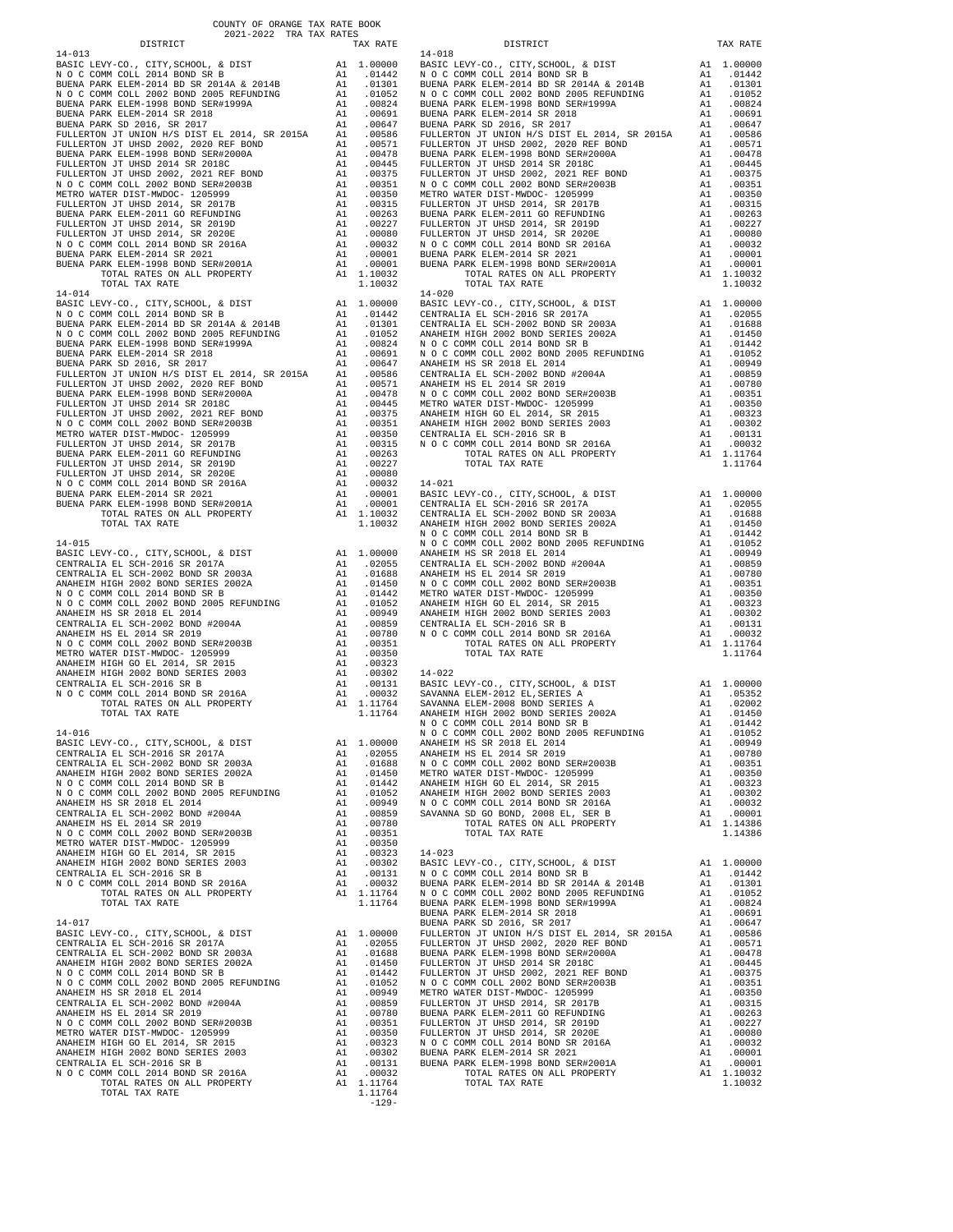| $14 - 024$                                                                 |                       |                                                                                                                                                                                           | 14-029             |
|----------------------------------------------------------------------------|-----------------------|-------------------------------------------------------------------------------------------------------------------------------------------------------------------------------------------|--------------------|
|                                                                            |                       |                                                                                                                                                                                           |                    |
|                                                                            |                       |                                                                                                                                                                                           |                    |
|                                                                            |                       |                                                                                                                                                                                           |                    |
|                                                                            |                       |                                                                                                                                                                                           |                    |
|                                                                            |                       |                                                                                                                                                                                           |                    |
|                                                                            |                       |                                                                                                                                                                                           |                    |
|                                                                            |                       |                                                                                                                                                                                           |                    |
|                                                                            |                       |                                                                                                                                                                                           |                    |
|                                                                            |                       |                                                                                                                                                                                           |                    |
|                                                                            |                       |                                                                                                                                                                                           |                    |
|                                                                            |                       |                                                                                                                                                                                           |                    |
|                                                                            |                       |                                                                                                                                                                                           |                    |
| TOTAL TAX RATE                                                             |                       | 1.11764                                                                                                                                                                                   |                    |
| $14 - 025$                                                                 |                       |                                                                                                                                                                                           | $14 - 030$         |
|                                                                            |                       |                                                                                                                                                                                           |                    |
|                                                                            |                       |                                                                                                                                                                                           |                    |
|                                                                            |                       |                                                                                                                                                                                           |                    |
|                                                                            |                       |                                                                                                                                                                                           |                    |
|                                                                            |                       |                                                                                                                                                                                           |                    |
|                                                                            |                       |                                                                                                                                                                                           |                    |
|                                                                            |                       |                                                                                                                                                                                           |                    |
|                                                                            |                       |                                                                                                                                                                                           |                    |
|                                                                            |                       |                                                                                                                                                                                           |                    |
|                                                                            |                       |                                                                                                                                                                                           |                    |
|                                                                            |                       |                                                                                                                                                                                           |                    |
|                                                                            |                       |                                                                                                                                                                                           |                    |
|                                                                            |                       |                                                                                                                                                                                           |                    |
|                                                                            |                       |                                                                                                                                                                                           |                    |
| TOTAL TAX RATE                                                             |                       | 1.13352 14-031                                                                                                                                                                            |                    |
|                                                                            |                       |                                                                                                                                                                                           | BASIC L            |
| $14 - 026$                                                                 |                       |                                                                                                                                                                                           | SAVANNA            |
|                                                                            |                       |                                                                                                                                                                                           |                    |
|                                                                            |                       |                                                                                                                                                                                           |                    |
|                                                                            |                       |                                                                                                                                                                                           |                    |
|                                                                            |                       |                                                                                                                                                                                           |                    |
|                                                                            |                       |                                                                                                                                                                                           |                    |
|                                                                            |                       |                                                                                                                                                                                           |                    |
|                                                                            |                       |                                                                                                                                                                                           |                    |
|                                                                            |                       |                                                                                                                                                                                           |                    |
|                                                                            |                       |                                                                                                                                                                                           |                    |
|                                                                            |                       |                                                                                                                                                                                           |                    |
|                                                                            |                       |                                                                                                                                                                                           |                    |
|                                                                            |                       |                                                                                                                                                                                           |                    |
|                                                                            |                       |                                                                                                                                                                                           |                    |
|                                                                            |                       |                                                                                                                                                                                           |                    |
|                                                                            |                       |                                                                                                                                                                                           |                    |
|                                                                            |                       |                                                                                                                                                                                           |                    |
|                                                                            |                       |                                                                                                                                                                                           |                    |
|                                                                            |                       |                                                                                                                                                                                           |                    |
|                                                                            |                       |                                                                                                                                                                                           |                    |
| 14-027                                                                     |                       |                                                                                                                                                                                           | CENTRAL<br>ANAHEIM |
|                                                                            |                       |                                                                                                                                                                                           |                    |
|                                                                            |                       |                                                                                                                                                                                           |                    |
|                                                                            |                       |                                                                                                                                                                                           |                    |
| N O C COMM COLL 2014 BOND SR B<br>A1 .01442 CENTRAL                        |                       |                                                                                                                                                                                           |                    |
| N O C COMM COLL 2002 BOND 2005 REFUNDING                                   |                       | A1 .01052 NOCC                                                                                                                                                                            |                    |
| ANAHEIM HS SR 2018 EL 2014                                                 | A1                    | .00949                                                                                                                                                                                    |                    |
| ANAHEIM HS EL 2014 SR 2019                                                 | A1                    | .00780                                                                                                                                                                                    |                    |
| N O C COMM COLL 2002 BOND SER#2003B<br>METRO WATER DIST-MWDOC- 1205999     | A1<br>A1              | .00351                                                                                                                                                                                    | $14 - 033$         |
| ANAHEIM HIGH GO EL 2014, SR 2015                                           | A1                    | .00350<br>.00323                                                                                                                                                                          | BASIC L            |
| ANAHEIM HIGH 2002 BOND SERIES 2003                                         |                       |                                                                                                                                                                                           |                    |
| N O C COMM COLL 2014 BOND SR 2016A                                         |                       |                                                                                                                                                                                           |                    |
| TOTAL RATES ON ALL PROPERTY                                                |                       | A1 .00302 CENTRAL<br>A1 .00302 CENTRAL<br>A1 .1.10076 ANAHEIM<br>1.10076 N O C C                                                                                                          |                    |
| TOTAL TAX RATE                                                             |                       |                                                                                                                                                                                           | NOCC               |
| $14 - 028$                                                                 |                       |                                                                                                                                                                                           | ANAHEIM            |
| BASIC LEVY-CO., CITY, SCHOOL, & DIST                                       |                       | A1 1.00000 ANAHELM<br>A1 .02055 ANAHELM<br>A1 .01688 N O C C<br>A1 .01442 ANAHELM<br>A1 .01442 ANAHELM<br>A1 .0059 ANAHELM<br>A1 .00949 CENTRAL<br>A1 .00949 CENTRAL<br>A1 .00859 N O C C |                    |
| CENTRALIA EL SCH-2016 SR 2017A                                             |                       |                                                                                                                                                                                           |                    |
| CENTRALIA EL SCH-2002 BOND SR 2003A<br>ANAHEIM HIGH 2002 BOND SERIES 2002A |                       |                                                                                                                                                                                           |                    |
| N O C COMM COLL 2014 BOND SR B                                             |                       |                                                                                                                                                                                           |                    |
| N O C COMM COLL 2002 BOND 2005 REFUNDING                                   |                       |                                                                                                                                                                                           |                    |
| ANAHEIM HS SR 2018 EL 2014                                                 |                       |                                                                                                                                                                                           |                    |
| CENTRALIA EL SCH-2002 BOND #2004A<br>ANAHEIM HS EL 2014 SR 2019            |                       |                                                                                                                                                                                           |                    |
| N O C COMM COLL 2002 BOND SER#2003B                                        |                       | A1 .00780<br>A1 .00351                                                                                                                                                                    |                    |
| METRO WATER DIST-MWDOC- 1205999                                            |                       | A1 .00350                                                                                                                                                                                 |                    |
| ANAHEIM HIGH GO EL 2014, SR 2015                                           |                       | A1 .00323                                                                                                                                                                                 |                    |
| ANAHEIM HIGH 2002 BOND SERIES 2003                                         | A1                    | .00302                                                                                                                                                                                    |                    |
| CENTRALIA EL SCH-2016 SR B<br>N O C COMM COLL 2014 BOND SR 2016A           | A1<br>$\overline{A1}$ | .00131<br>.00032                                                                                                                                                                          |                    |
| TOTAL RATES ON ALL PROPERTY                                                |                       | A1 1.11764                                                                                                                                                                                |                    |
| TOTAL TAX RATE                                                             |                       | 1.11764                                                                                                                                                                                   |                    |

| COMM COLL 2014 BOND SR 2016A |                |  |  |  |                             |  |
|------------------------------|----------------|--|--|--|-----------------------------|--|
|                              |                |  |  |  | TOTAL RATES ON ALL PROPERTY |  |
|                              | TOTAL TAX RATE |  |  |  |                             |  |

| COUNTY OF ORANGE TAX RATE BOOK                                                                                                                                                                                                                                                                                                                                            |          |          |          |
|---------------------------------------------------------------------------------------------------------------------------------------------------------------------------------------------------------------------------------------------------------------------------------------------------------------------------------------------------------------------------|----------|----------|----------|
|                                                                                                                                                                                                                                                                                                                                                                           | TAX RATE | DISTRICT | TAX RATE |
|                                                                                                                                                                                                                                                                                                                                                                           |          |          |          |
|                                                                                                                                                                                                                                                                                                                                                                           |          |          |          |
|                                                                                                                                                                                                                                                                                                                                                                           |          |          |          |
|                                                                                                                                                                                                                                                                                                                                                                           |          |          |          |
|                                                                                                                                                                                                                                                                                                                                                                           |          |          |          |
|                                                                                                                                                                                                                                                                                                                                                                           |          |          |          |
|                                                                                                                                                                                                                                                                                                                                                                           |          |          |          |
|                                                                                                                                                                                                                                                                                                                                                                           |          |          |          |
|                                                                                                                                                                                                                                                                                                                                                                           |          |          |          |
|                                                                                                                                                                                                                                                                                                                                                                           |          |          |          |
|                                                                                                                                                                                                                                                                                                                                                                           |          |          |          |
|                                                                                                                                                                                                                                                                                                                                                                           |          |          |          |
|                                                                                                                                                                                                                                                                                                                                                                           |          |          |          |
|                                                                                                                                                                                                                                                                                                                                                                           |          |          |          |
|                                                                                                                                                                                                                                                                                                                                                                           |          |          |          |
|                                                                                                                                                                                                                                                                                                                                                                           |          |          |          |
|                                                                                                                                                                                                                                                                                                                                                                           |          |          |          |
|                                                                                                                                                                                                                                                                                                                                                                           |          |          |          |
|                                                                                                                                                                                                                                                                                                                                                                           |          |          |          |
|                                                                                                                                                                                                                                                                                                                                                                           |          |          |          |
|                                                                                                                                                                                                                                                                                                                                                                           |          |          |          |
|                                                                                                                                                                                                                                                                                                                                                                           |          |          |          |
|                                                                                                                                                                                                                                                                                                                                                                           |          |          |          |
|                                                                                                                                                                                                                                                                                                                                                                           |          |          |          |
|                                                                                                                                                                                                                                                                                                                                                                           |          |          |          |
|                                                                                                                                                                                                                                                                                                                                                                           |          |          |          |
|                                                                                                                                                                                                                                                                                                                                                                           |          |          |          |
|                                                                                                                                                                                                                                                                                                                                                                           |          |          |          |
|                                                                                                                                                                                                                                                                                                                                                                           |          |          |          |
|                                                                                                                                                                                                                                                                                                                                                                           |          |          |          |
|                                                                                                                                                                                                                                                                                                                                                                           |          |          |          |
|                                                                                                                                                                                                                                                                                                                                                                           |          |          |          |
|                                                                                                                                                                                                                                                                                                                                                                           |          |          |          |
|                                                                                                                                                                                                                                                                                                                                                                           |          |          |          |
|                                                                                                                                                                                                                                                                                                                                                                           |          |          |          |
|                                                                                                                                                                                                                                                                                                                                                                           |          |          |          |
|                                                                                                                                                                                                                                                                                                                                                                           |          |          |          |
|                                                                                                                                                                                                                                                                                                                                                                           |          |          |          |
|                                                                                                                                                                                                                                                                                                                                                                           |          |          |          |
|                                                                                                                                                                                                                                                                                                                                                                           |          |          |          |
|                                                                                                                                                                                                                                                                                                                                                                           |          |          |          |
|                                                                                                                                                                                                                                                                                                                                                                           |          |          |          |
|                                                                                                                                                                                                                                                                                                                                                                           |          |          |          |
|                                                                                                                                                                                                                                                                                                                                                                           |          |          |          |
|                                                                                                                                                                                                                                                                                                                                                                           |          |          |          |
|                                                                                                                                                                                                                                                                                                                                                                           |          |          |          |
|                                                                                                                                                                                                                                                                                                                                                                           |          |          |          |
|                                                                                                                                                                                                                                                                                                                                                                           |          |          |          |
|                                                                                                                                                                                                                                                                                                                                                                           |          |          |          |
|                                                                                                                                                                                                                                                                                                                                                                           |          |          |          |
|                                                                                                                                                                                                                                                                                                                                                                           |          |          |          |
|                                                                                                                                                                                                                                                                                                                                                                           |          |          |          |
|                                                                                                                                                                                                                                                                                                                                                                           |          |          |          |
|                                                                                                                                                                                                                                                                                                                                                                           |          |          |          |
|                                                                                                                                                                                                                                                                                                                                                                           |          |          |          |
|                                                                                                                                                                                                                                                                                                                                                                           |          |          |          |
|                                                                                                                                                                                                                                                                                                                                                                           |          |          |          |
|                                                                                                                                                                                                                                                                                                                                                                           |          |          |          |
|                                                                                                                                                                                                                                                                                                                                                                           |          |          |          |
|                                                                                                                                                                                                                                                                                                                                                                           |          |          |          |
| $\begin{small} \textbf{1111} & \textbf{1212} & \textbf{1313} & \textbf{1414} & \textbf{1514} & \textbf{1514} & \textbf{1514} & \textbf{1514} & \textbf{1514} & \textbf{1514} & \textbf{1514} & \textbf{1514} & \textbf{1514} & \textbf{1514} & \textbf{1514} & \textbf{1514} & \textbf{1514} & \textbf{1514} & \textbf{1514} & \textbf{1514} & \textbf{1514} & \textbf{1$ |          |          |          |
|                                                                                                                                                                                                                                                                                                                                                                           |          |          |          |
|                                                                                                                                                                                                                                                                                                                                                                           |          |          |          |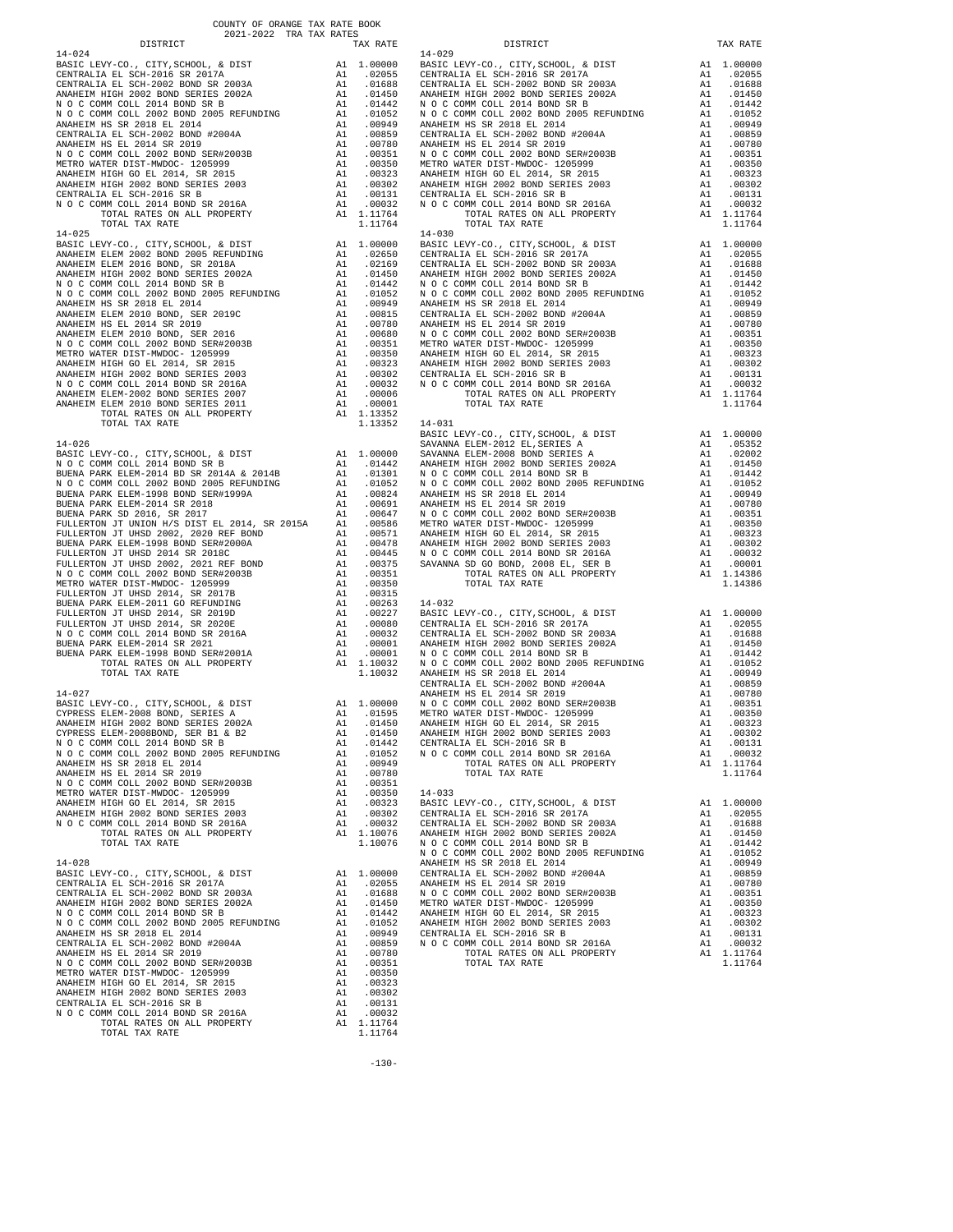| TOTAL TAX RATE                                                           |          | 1.09650                                                                                                                                                                                                                                            |                           |
|--------------------------------------------------------------------------|----------|----------------------------------------------------------------------------------------------------------------------------------------------------------------------------------------------------------------------------------------------------|---------------------------|
| $14 - 035$                                                               |          |                                                                                                                                                                                                                                                    | $14 - 046$<br>BASIC L     |
|                                                                          |          |                                                                                                                                                                                                                                                    |                           |
|                                                                          |          |                                                                                                                                                                                                                                                    |                           |
|                                                                          |          |                                                                                                                                                                                                                                                    |                           |
|                                                                          |          |                                                                                                                                                                                                                                                    |                           |
|                                                                          |          |                                                                                                                                                                                                                                                    |                           |
|                                                                          |          |                                                                                                                                                                                                                                                    |                           |
|                                                                          |          |                                                                                                                                                                                                                                                    |                           |
|                                                                          |          |                                                                                                                                                                                                                                                    |                           |
|                                                                          |          |                                                                                                                                                                                                                                                    |                           |
|                                                                          |          |                                                                                                                                                                                                                                                    |                           |
|                                                                          |          |                                                                                                                                                                                                                                                    |                           |
|                                                                          |          |                                                                                                                                                                                                                                                    |                           |
|                                                                          |          |                                                                                                                                                                                                                                                    |                           |
| TOTAL TAX RATE                                                           |          | 1.11764                                                                                                                                                                                                                                            |                           |
|                                                                          |          |                                                                                                                                                                                                                                                    | $14 - 054$                |
|                                                                          |          |                                                                                                                                                                                                                                                    |                           |
|                                                                          |          |                                                                                                                                                                                                                                                    |                           |
|                                                                          |          |                                                                                                                                                                                                                                                    |                           |
|                                                                          |          |                                                                                                                                                                                                                                                    |                           |
|                                                                          |          |                                                                                                                                                                                                                                                    |                           |
|                                                                          |          |                                                                                                                                                                                                                                                    |                           |
|                                                                          |          |                                                                                                                                                                                                                                                    |                           |
|                                                                          |          |                                                                                                                                                                                                                                                    |                           |
|                                                                          |          |                                                                                                                                                                                                                                                    |                           |
|                                                                          |          |                                                                                                                                                                                                                                                    |                           |
|                                                                          |          |                                                                                                                                                                                                                                                    |                           |
|                                                                          |          |                                                                                                                                                                                                                                                    |                           |
|                                                                          |          |                                                                                                                                                                                                                                                    |                           |
|                                                                          |          |                                                                                                                                                                                                                                                    |                           |
|                                                                          |          |                                                                                                                                                                                                                                                    |                           |
| $14 - 037$                                                               |          |                                                                                                                                                                                                                                                    | N O C C<br>BUENA P        |
|                                                                          |          |                                                                                                                                                                                                                                                    |                           |
|                                                                          |          |                                                                                                                                                                                                                                                    |                           |
|                                                                          |          |                                                                                                                                                                                                                                                    |                           |
|                                                                          |          |                                                                                                                                                                                                                                                    |                           |
|                                                                          |          |                                                                                                                                                                                                                                                    |                           |
|                                                                          |          |                                                                                                                                                                                                                                                    |                           |
|                                                                          |          |                                                                                                                                                                                                                                                    |                           |
|                                                                          |          |                                                                                                                                                                                                                                                    |                           |
|                                                                          |          |                                                                                                                                                                                                                                                    |                           |
|                                                                          |          |                                                                                                                                                                                                                                                    |                           |
|                                                                          |          |                                                                                                                                                                                                                                                    |                           |
|                                                                          |          |                                                                                                                                                                                                                                                    |                           |
|                                                                          |          |                                                                                                                                                                                                                                                    |                           |
| ANAHEIM ELEM-2002 BOND SERIES 2007<br>ANAHEIM ELEM 2010 BOND SERIES 2011 | A1<br>A1 | .00001                                                                                                                                                                                                                                             | .00006 METRO W<br>ANAHEIM |
| TOTAL RATES ON ALL PROPERTY                                              |          | A1 1.13352                                                                                                                                                                                                                                         | ANAHEIM                   |
| TOTAL TAX RATE                                                           |          | 1.13352 CENTRAL                                                                                                                                                                                                                                    |                           |
|                                                                          |          |                                                                                                                                                                                                                                                    | NOCC                      |
| $14 - 038$                                                               |          |                                                                                                                                                                                                                                                    |                           |
| BASIC LEVY-CO., CITY, SCHOOL, & DIST<br>CENTRALIA EL SCH-2016 SR 2017A   |          | A1 1.00000                                                                                                                                                                                                                                         |                           |
| CENTRALIA EL SCH-2002 BOND SR 2003A                                      |          | A1 .02055<br>A1 .01688<br>A1 .01450                                                                                                                                                                                                                |                           |
| ANAHEIM HIGH 2002 BOND SERIES 2002A                                      |          | A1 .01450 BASIC L<br>A1 .01450 BASIC L<br>A1 .01652 BUENA P OCC C<br>A1 .00949 N OCC C<br>A1 .00959 BUENA P N OCC BUENA P A1 .00350 BUENA P<br>A1 .00303 FULLERT<br>A1 .00302 BUENA P A1 .00312 BUENA P A1 .00032 FULLERT<br>A1 .00032 BUENA P OCC | 14-064<br>BASIC L         |
| N O C COMM COLL 2014 BOND SR B                                           |          |                                                                                                                                                                                                                                                    |                           |
| N O C COMM COLL 2002 BOND 2005 REFUNDING<br>ANAHEIM HS SR 2018 EL 2014   |          |                                                                                                                                                                                                                                                    |                           |
| CENTRALIA EL SCH-2002 BOND #2004A                                        |          |                                                                                                                                                                                                                                                    |                           |
| ANAHEIM HS EL 2014 SR 2019                                               |          |                                                                                                                                                                                                                                                    |                           |
| N O C COMM COLL 2002 BOND SER#2003B                                      |          |                                                                                                                                                                                                                                                    |                           |
| METRO WATER DIST-MWDOC- 1205999                                          |          |                                                                                                                                                                                                                                                    |                           |
| ANAHEIM HIGH GO EL 2014, SR 2015<br>ANAHEIM HIGH 2002 BOND SERIES 2003   |          |                                                                                                                                                                                                                                                    |                           |
| CENTRALIA EL SCH-2016 SR B                                               |          |                                                                                                                                                                                                                                                    |                           |
| N O C COMM COLL 2014 BOND SR 2016A                                       |          |                                                                                                                                                                                                                                                    |                           |
| TOTAL RATES ON ALL PROPERTY                                              |          |                                                                                                                                                                                                                                                    |                           |
| TOTAL TAX RATE                                                           |          |                                                                                                                                                                                                                                                    |                           |

| COUNTY OF ORANGE TAX RATE BOOK<br>$\begin{minipage}{.4\linewidth} \begin{tabular}{lcccccc} . & . & . & . & . & . & . & . & . & . & . & . & . & . \\ & & & & & & & & . & . & . & . \\ \text{DISTRICT} & & & & & & & & . & . & . & . & . & . & . \\ \end{tabular}$ |          |                                                                                                                                                                                                                                                                                                                                                                                                                 |          |
|------------------------------------------------------------------------------------------------------------------------------------------------------------------------------------------------------------------------------------------------------------------|----------|-----------------------------------------------------------------------------------------------------------------------------------------------------------------------------------------------------------------------------------------------------------------------------------------------------------------------------------------------------------------------------------------------------------------|----------|
|                                                                                                                                                                                                                                                                  | TAX RATE | DISTRICT                                                                                                                                                                                                                                                                                                                                                                                                        | TAX RATE |
| $14 - 034$                                                                                                                                                                                                                                                       |          | $14 - 042$                                                                                                                                                                                                                                                                                                                                                                                                      |          |
|                                                                                                                                                                                                                                                                  |          |                                                                                                                                                                                                                                                                                                                                                                                                                 |          |
|                                                                                                                                                                                                                                                                  |          |                                                                                                                                                                                                                                                                                                                                                                                                                 |          |
|                                                                                                                                                                                                                                                                  |          |                                                                                                                                                                                                                                                                                                                                                                                                                 |          |
|                                                                                                                                                                                                                                                                  |          |                                                                                                                                                                                                                                                                                                                                                                                                                 |          |
|                                                                                                                                                                                                                                                                  |          |                                                                                                                                                                                                                                                                                                                                                                                                                 |          |
|                                                                                                                                                                                                                                                                  |          |                                                                                                                                                                                                                                                                                                                                                                                                                 |          |
|                                                                                                                                                                                                                                                                  |          |                                                                                                                                                                                                                                                                                                                                                                                                                 |          |
|                                                                                                                                                                                                                                                                  |          |                                                                                                                                                                                                                                                                                                                                                                                                                 |          |
|                                                                                                                                                                                                                                                                  |          |                                                                                                                                                                                                                                                                                                                                                                                                                 |          |
|                                                                                                                                                                                                                                                                  |          |                                                                                                                                                                                                                                                                                                                                                                                                                 |          |
|                                                                                                                                                                                                                                                                  |          |                                                                                                                                                                                                                                                                                                                                                                                                                 |          |
|                                                                                                                                                                                                                                                                  |          |                                                                                                                                                                                                                                                                                                                                                                                                                 |          |
|                                                                                                                                                                                                                                                                  |          |                                                                                                                                                                                                                                                                                                                                                                                                                 |          |
|                                                                                                                                                                                                                                                                  |          |                                                                                                                                                                                                                                                                                                                                                                                                                 |          |
|                                                                                                                                                                                                                                                                  |          |                                                                                                                                                                                                                                                                                                                                                                                                                 |          |
|                                                                                                                                                                                                                                                                  |          |                                                                                                                                                                                                                                                                                                                                                                                                                 |          |
|                                                                                                                                                                                                                                                                  |          |                                                                                                                                                                                                                                                                                                                                                                                                                 |          |
|                                                                                                                                                                                                                                                                  |          |                                                                                                                                                                                                                                                                                                                                                                                                                 |          |
|                                                                                                                                                                                                                                                                  |          |                                                                                                                                                                                                                                                                                                                                                                                                                 |          |
|                                                                                                                                                                                                                                                                  |          |                                                                                                                                                                                                                                                                                                                                                                                                                 |          |
|                                                                                                                                                                                                                                                                  |          |                                                                                                                                                                                                                                                                                                                                                                                                                 |          |
|                                                                                                                                                                                                                                                                  |          |                                                                                                                                                                                                                                                                                                                                                                                                                 |          |
|                                                                                                                                                                                                                                                                  |          |                                                                                                                                                                                                                                                                                                                                                                                                                 |          |
|                                                                                                                                                                                                                                                                  |          |                                                                                                                                                                                                                                                                                                                                                                                                                 |          |
|                                                                                                                                                                                                                                                                  |          |                                                                                                                                                                                                                                                                                                                                                                                                                 |          |
|                                                                                                                                                                                                                                                                  |          |                                                                                                                                                                                                                                                                                                                                                                                                                 |          |
|                                                                                                                                                                                                                                                                  |          |                                                                                                                                                                                                                                                                                                                                                                                                                 |          |
|                                                                                                                                                                                                                                                                  |          |                                                                                                                                                                                                                                                                                                                                                                                                                 |          |
|                                                                                                                                                                                                                                                                  |          |                                                                                                                                                                                                                                                                                                                                                                                                                 |          |
|                                                                                                                                                                                                                                                                  |          |                                                                                                                                                                                                                                                                                                                                                                                                                 |          |
|                                                                                                                                                                                                                                                                  |          |                                                                                                                                                                                                                                                                                                                                                                                                                 |          |
|                                                                                                                                                                                                                                                                  |          |                                                                                                                                                                                                                                                                                                                                                                                                                 |          |
|                                                                                                                                                                                                                                                                  |          |                                                                                                                                                                                                                                                                                                                                                                                                                 |          |
|                                                                                                                                                                                                                                                                  |          |                                                                                                                                                                                                                                                                                                                                                                                                                 |          |
|                                                                                                                                                                                                                                                                  |          |                                                                                                                                                                                                                                                                                                                                                                                                                 |          |
|                                                                                                                                                                                                                                                                  |          |                                                                                                                                                                                                                                                                                                                                                                                                                 |          |
|                                                                                                                                                                                                                                                                  |          |                                                                                                                                                                                                                                                                                                                                                                                                                 |          |
|                                                                                                                                                                                                                                                                  |          |                                                                                                                                                                                                                                                                                                                                                                                                                 |          |
|                                                                                                                                                                                                                                                                  |          |                                                                                                                                                                                                                                                                                                                                                                                                                 |          |
|                                                                                                                                                                                                                                                                  |          |                                                                                                                                                                                                                                                                                                                                                                                                                 |          |
|                                                                                                                                                                                                                                                                  |          |                                                                                                                                                                                                                                                                                                                                                                                                                 |          |
|                                                                                                                                                                                                                                                                  |          |                                                                                                                                                                                                                                                                                                                                                                                                                 |          |
|                                                                                                                                                                                                                                                                  |          |                                                                                                                                                                                                                                                                                                                                                                                                                 |          |
|                                                                                                                                                                                                                                                                  |          |                                                                                                                                                                                                                                                                                                                                                                                                                 |          |
|                                                                                                                                                                                                                                                                  |          |                                                                                                                                                                                                                                                                                                                                                                                                                 |          |
|                                                                                                                                                                                                                                                                  |          |                                                                                                                                                                                                                                                                                                                                                                                                                 |          |
|                                                                                                                                                                                                                                                                  |          |                                                                                                                                                                                                                                                                                                                                                                                                                 |          |
|                                                                                                                                                                                                                                                                  |          |                                                                                                                                                                                                                                                                                                                                                                                                                 |          |
|                                                                                                                                                                                                                                                                  |          |                                                                                                                                                                                                                                                                                                                                                                                                                 |          |
|                                                                                                                                                                                                                                                                  |          |                                                                                                                                                                                                                                                                                                                                                                                                                 |          |
|                                                                                                                                                                                                                                                                  |          |                                                                                                                                                                                                                                                                                                                                                                                                                 |          |
|                                                                                                                                                                                                                                                                  |          |                                                                                                                                                                                                                                                                                                                                                                                                                 |          |
|                                                                                                                                                                                                                                                                  |          |                                                                                                                                                                                                                                                                                                                                                                                                                 |          |
|                                                                                                                                                                                                                                                                  |          |                                                                                                                                                                                                                                                                                                                                                                                                                 |          |
|                                                                                                                                                                                                                                                                  |          |                                                                                                                                                                                                                                                                                                                                                                                                                 |          |
|                                                                                                                                                                                                                                                                  |          |                                                                                                                                                                                                                                                                                                                                                                                                                 |          |
|                                                                                                                                                                                                                                                                  |          |                                                                                                                                                                                                                                                                                                                                                                                                                 |          |
|                                                                                                                                                                                                                                                                  |          |                                                                                                                                                                                                                                                                                                                                                                                                                 |          |
|                                                                                                                                                                                                                                                                  |          | $\begin{tabular}{l c c c c c} \multicolumn{4}{c}{AMAEEM HCHZ} \hline \multicolumn{4}{c}{MAMHEIM HCHZ} \hline \multicolumn{4}{c}{MAMHEIM HCHZ} \hline \multicolumn{4}{c}{MAMHEIM HCHZ} \hline \multicolumn{4}{c}{MOMOGLL Z01 BOND SERES 2002A} & \multicolumn{4}{c}{A1} & .01450 & \multicolumn{4}{c}{A1} & .01450 & \multicolumn{4}{c}{A1} & .01460 & \multicolumn{4}{c}{A1} & .01460 & \multicolumn{4}{c}{A1}$ |          |
|                                                                                                                                                                                                                                                                  |          |                                                                                                                                                                                                                                                                                                                                                                                                                 |          |
|                                                                                                                                                                                                                                                                  |          |                                                                                                                                                                                                                                                                                                                                                                                                                 |          |
|                                                                                                                                                                                                                                                                  |          |                                                                                                                                                                                                                                                                                                                                                                                                                 |          |
|                                                                                                                                                                                                                                                                  |          |                                                                                                                                                                                                                                                                                                                                                                                                                 |          |
|                                                                                                                                                                                                                                                                  |          |                                                                                                                                                                                                                                                                                                                                                                                                                 |          |
|                                                                                                                                                                                                                                                                  |          |                                                                                                                                                                                                                                                                                                                                                                                                                 |          |
|                                                                                                                                                                                                                                                                  |          |                                                                                                                                                                                                                                                                                                                                                                                                                 |          |
|                                                                                                                                                                                                                                                                  |          |                                                                                                                                                                                                                                                                                                                                                                                                                 |          |
|                                                                                                                                                                                                                                                                  |          |                                                                                                                                                                                                                                                                                                                                                                                                                 |          |
|                                                                                                                                                                                                                                                                  |          |                                                                                                                                                                                                                                                                                                                                                                                                                 |          |
|                                                                                                                                                                                                                                                                  |          |                                                                                                                                                                                                                                                                                                                                                                                                                 |          |
|                                                                                                                                                                                                                                                                  |          |                                                                                                                                                                                                                                                                                                                                                                                                                 |          |
|                                                                                                                                                                                                                                                                  |          |                                                                                                                                                                                                                                                                                                                                                                                                                 |          |
|                                                                                                                                                                                                                                                                  |          |                                                                                                                                                                                                                                                                                                                                                                                                                 |          |
|                                                                                                                                                                                                                                                                  |          |                                                                                                                                                                                                                                                                                                                                                                                                                 |          |
|                                                                                                                                                                                                                                                                  |          |                                                                                                                                                                                                                                                                                                                                                                                                                 |          |
|                                                                                                                                                                                                                                                                  |          |                                                                                                                                                                                                                                                                                                                                                                                                                 |          |
|                                                                                                                                                                                                                                                                  |          |                                                                                                                                                                                                                                                                                                                                                                                                                 |          |
|                                                                                                                                                                                                                                                                  |          |                                                                                                                                                                                                                                                                                                                                                                                                                 |          |
|                                                                                                                                                                                                                                                                  |          |                                                                                                                                                                                                                                                                                                                                                                                                                 |          |
|                                                                                                                                                                                                                                                                  |          |                                                                                                                                                                                                                                                                                                                                                                                                                 |          |
|                                                                                                                                                                                                                                                                  |          |                                                                                                                                                                                                                                                                                                                                                                                                                 |          |
|                                                                                                                                                                                                                                                                  |          |                                                                                                                                                                                                                                                                                                                                                                                                                 |          |
|                                                                                                                                                                                                                                                                  |          |                                                                                                                                                                                                                                                                                                                                                                                                                 |          |
|                                                                                                                                                                                                                                                                  |          |                                                                                                                                                                                                                                                                                                                                                                                                                 |          |
|                                                                                                                                                                                                                                                                  |          |                                                                                                                                                                                                                                                                                                                                                                                                                 |          |
|                                                                                                                                                                                                                                                                  | $-131-$  |                                                                                                                                                                                                                                                                                                                                                                                                                 |          |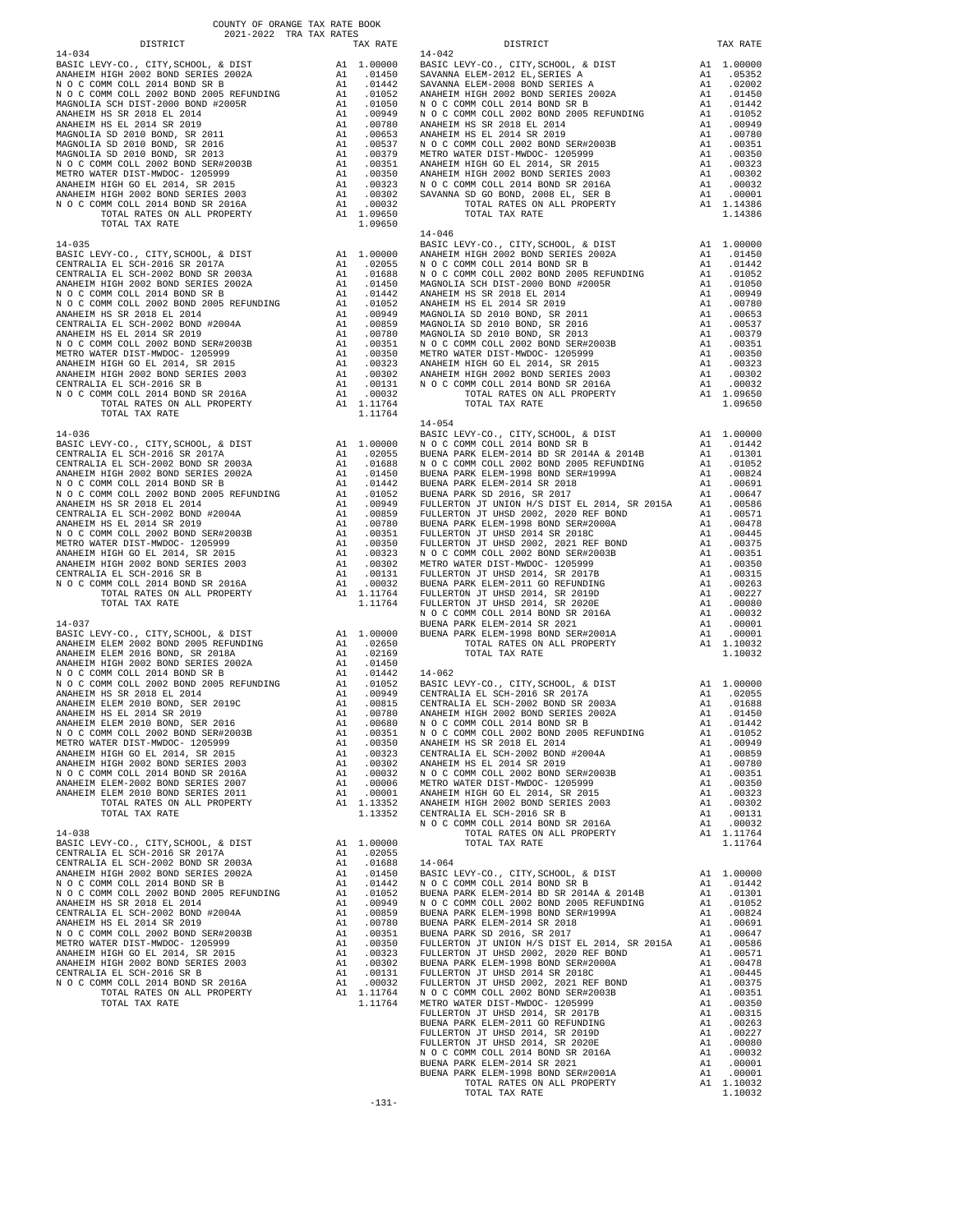| 2021-2022 TRA TAX RATES<br>DISTRICT                                                                                                                                                                                                                                                                                                                                                                           | TAX RATE | DISTRICT                                                                                                                                                                                                                              | TAX RATE |
|---------------------------------------------------------------------------------------------------------------------------------------------------------------------------------------------------------------------------------------------------------------------------------------------------------------------------------------------------------------------------------------------------------------|----------|---------------------------------------------------------------------------------------------------------------------------------------------------------------------------------------------------------------------------------------|----------|
| $14 - 065$                                                                                                                                                                                                                                                                                                                                                                                                    |          | $14 - 071$                                                                                                                                                                                                                            |          |
|                                                                                                                                                                                                                                                                                                                                                                                                               |          |                                                                                                                                                                                                                                       |          |
|                                                                                                                                                                                                                                                                                                                                                                                                               |          |                                                                                                                                                                                                                                       |          |
|                                                                                                                                                                                                                                                                                                                                                                                                               |          |                                                                                                                                                                                                                                       |          |
|                                                                                                                                                                                                                                                                                                                                                                                                               |          |                                                                                                                                                                                                                                       |          |
|                                                                                                                                                                                                                                                                                                                                                                                                               |          |                                                                                                                                                                                                                                       |          |
|                                                                                                                                                                                                                                                                                                                                                                                                               |          |                                                                                                                                                                                                                                       |          |
|                                                                                                                                                                                                                                                                                                                                                                                                               |          |                                                                                                                                                                                                                                       |          |
|                                                                                                                                                                                                                                                                                                                                                                                                               |          |                                                                                                                                                                                                                                       |          |
|                                                                                                                                                                                                                                                                                                                                                                                                               |          |                                                                                                                                                                                                                                       |          |
|                                                                                                                                                                                                                                                                                                                                                                                                               |          |                                                                                                                                                                                                                                       |          |
|                                                                                                                                                                                                                                                                                                                                                                                                               |          |                                                                                                                                                                                                                                       |          |
|                                                                                                                                                                                                                                                                                                                                                                                                               |          |                                                                                                                                                                                                                                       |          |
|                                                                                                                                                                                                                                                                                                                                                                                                               |          |                                                                                                                                                                                                                                       |          |
|                                                                                                                                                                                                                                                                                                                                                                                                               |          |                                                                                                                                                                                                                                       |          |
|                                                                                                                                                                                                                                                                                                                                                                                                               |          |                                                                                                                                                                                                                                       |          |
|                                                                                                                                                                                                                                                                                                                                                                                                               |          |                                                                                                                                                                                                                                       |          |
|                                                                                                                                                                                                                                                                                                                                                                                                               |          |                                                                                                                                                                                                                                       |          |
|                                                                                                                                                                                                                                                                                                                                                                                                               |          |                                                                                                                                                                                                                                       |          |
|                                                                                                                                                                                                                                                                                                                                                                                                               |          |                                                                                                                                                                                                                                       |          |
|                                                                                                                                                                                                                                                                                                                                                                                                               |          |                                                                                                                                                                                                                                       |          |
|                                                                                                                                                                                                                                                                                                                                                                                                               |          |                                                                                                                                                                                                                                       |          |
|                                                                                                                                                                                                                                                                                                                                                                                                               |          |                                                                                                                                                                                                                                       |          |
|                                                                                                                                                                                                                                                                                                                                                                                                               |          |                                                                                                                                                                                                                                       |          |
|                                                                                                                                                                                                                                                                                                                                                                                                               |          |                                                                                                                                                                                                                                       |          |
|                                                                                                                                                                                                                                                                                                                                                                                                               |          |                                                                                                                                                                                                                                       |          |
|                                                                                                                                                                                                                                                                                                                                                                                                               |          |                                                                                                                                                                                                                                       |          |
|                                                                                                                                                                                                                                                                                                                                                                                                               |          |                                                                                                                                                                                                                                       |          |
|                                                                                                                                                                                                                                                                                                                                                                                                               |          |                                                                                                                                                                                                                                       |          |
| $\begin{tabular}{l ll} $1-667\\ \hline 14-067\\ \hline \textbf{RACE LEW}^{\textbf{X}-\textbf{CO}, CRT} , \textbf{SCH0OL}, & \textbf{D13T} & \textbf{N1.100001}\\ \hline \textbf{RACE LEW}^{\textbf{X}-\textbf{CO}, CRT} , \textbf{SCH0OL}, & \textbf{D13T} & \textbf{N1.100001}\\ \hline \textbf{RUC BOW}^{\textbf{X}-\textbf{CO}, CRT} , \textbf{SCH0OL}, & \textbf{D14T}^{\textbf{X}-\textbf{CO}, CRT} , \$ |          |                                                                                                                                                                                                                                       |          |
|                                                                                                                                                                                                                                                                                                                                                                                                               |          |                                                                                                                                                                                                                                       |          |
|                                                                                                                                                                                                                                                                                                                                                                                                               |          |                                                                                                                                                                                                                                       |          |
|                                                                                                                                                                                                                                                                                                                                                                                                               |          |                                                                                                                                                                                                                                       |          |
|                                                                                                                                                                                                                                                                                                                                                                                                               |          |                                                                                                                                                                                                                                       |          |
|                                                                                                                                                                                                                                                                                                                                                                                                               |          |                                                                                                                                                                                                                                       |          |
|                                                                                                                                                                                                                                                                                                                                                                                                               |          |                                                                                                                                                                                                                                       |          |
|                                                                                                                                                                                                                                                                                                                                                                                                               |          |                                                                                                                                                                                                                                       |          |
|                                                                                                                                                                                                                                                                                                                                                                                                               |          |                                                                                                                                                                                                                                       |          |
|                                                                                                                                                                                                                                                                                                                                                                                                               |          |                                                                                                                                                                                                                                       |          |
|                                                                                                                                                                                                                                                                                                                                                                                                               |          |                                                                                                                                                                                                                                       |          |
|                                                                                                                                                                                                                                                                                                                                                                                                               |          |                                                                                                                                                                                                                                       |          |
|                                                                                                                                                                                                                                                                                                                                                                                                               |          |                                                                                                                                                                                                                                       |          |
|                                                                                                                                                                                                                                                                                                                                                                                                               |          |                                                                                                                                                                                                                                       |          |
|                                                                                                                                                                                                                                                                                                                                                                                                               |          |                                                                                                                                                                                                                                       |          |
|                                                                                                                                                                                                                                                                                                                                                                                                               |          |                                                                                                                                                                                                                                       |          |
|                                                                                                                                                                                                                                                                                                                                                                                                               |          |                                                                                                                                                                                                                                       |          |
|                                                                                                                                                                                                                                                                                                                                                                                                               |          |                                                                                                                                                                                                                                       |          |
|                                                                                                                                                                                                                                                                                                                                                                                                               |          |                                                                                                                                                                                                                                       |          |
|                                                                                                                                                                                                                                                                                                                                                                                                               |          |                                                                                                                                                                                                                                       |          |
|                                                                                                                                                                                                                                                                                                                                                                                                               |          |                                                                                                                                                                                                                                       |          |
|                                                                                                                                                                                                                                                                                                                                                                                                               |          |                                                                                                                                                                                                                                       |          |
|                                                                                                                                                                                                                                                                                                                                                                                                               |          |                                                                                                                                                                                                                                       |          |
|                                                                                                                                                                                                                                                                                                                                                                                                               |          |                                                                                                                                                                                                                                       |          |
|                                                                                                                                                                                                                                                                                                                                                                                                               |          |                                                                                                                                                                                                                                       |          |
|                                                                                                                                                                                                                                                                                                                                                                                                               |          |                                                                                                                                                                                                                                       |          |
|                                                                                                                                                                                                                                                                                                                                                                                                               |          |                                                                                                                                                                                                                                       |          |
|                                                                                                                                                                                                                                                                                                                                                                                                               |          |                                                                                                                                                                                                                                       |          |
|                                                                                                                                                                                                                                                                                                                                                                                                               |          |                                                                                                                                                                                                                                       |          |
|                                                                                                                                                                                                                                                                                                                                                                                                               |          |                                                                                                                                                                                                                                       |          |
|                                                                                                                                                                                                                                                                                                                                                                                                               |          |                                                                                                                                                                                                                                       |          |
|                                                                                                                                                                                                                                                                                                                                                                                                               |          |                                                                                                                                                                                                                                       |          |
|                                                                                                                                                                                                                                                                                                                                                                                                               |          |                                                                                                                                                                                                                                       |          |
|                                                                                                                                                                                                                                                                                                                                                                                                               |          |                                                                                                                                                                                                                                       |          |
|                                                                                                                                                                                                                                                                                                                                                                                                               |          |                                                                                                                                                                                                                                       |          |
|                                                                                                                                                                                                                                                                                                                                                                                                               |          |                                                                                                                                                                                                                                       |          |
|                                                                                                                                                                                                                                                                                                                                                                                                               |          |                                                                                                                                                                                                                                       |          |
|                                                                                                                                                                                                                                                                                                                                                                                                               |          |                                                                                                                                                                                                                                       |          |
|                                                                                                                                                                                                                                                                                                                                                                                                               |          |                                                                                                                                                                                                                                       |          |
|                                                                                                                                                                                                                                                                                                                                                                                                               |          |                                                                                                                                                                                                                                       |          |
|                                                                                                                                                                                                                                                                                                                                                                                                               |          |                                                                                                                                                                                                                                       |          |
|                                                                                                                                                                                                                                                                                                                                                                                                               |          |                                                                                                                                                                                                                                       |          |
|                                                                                                                                                                                                                                                                                                                                                                                                               |          |                                                                                                                                                                                                                                       |          |
|                                                                                                                                                                                                                                                                                                                                                                                                               |          |                                                                                                                                                                                                                                       |          |
|                                                                                                                                                                                                                                                                                                                                                                                                               |          |                                                                                                                                                                                                                                       |          |
|                                                                                                                                                                                                                                                                                                                                                                                                               |          |                                                                                                                                                                                                                                       |          |
|                                                                                                                                                                                                                                                                                                                                                                                                               |          |                                                                                                                                                                                                                                       |          |
|                                                                                                                                                                                                                                                                                                                                                                                                               |          |                                                                                                                                                                                                                                       |          |
|                                                                                                                                                                                                                                                                                                                                                                                                               |          |                                                                                                                                                                                                                                       |          |
|                                                                                                                                                                                                                                                                                                                                                                                                               |          |                                                                                                                                                                                                                                       |          |
|                                                                                                                                                                                                                                                                                                                                                                                                               |          | NO C COOM COLL 2010 ROBE 2019<br>NO C COOM COLL 2010 ROBE 2010 STRETHING ALL 010522<br>ARMEIN RESP. 2010 ROBE 2010 ROBE 2010 ROBE 2010 ROBE 2010 ROBE 2012 ROBE 2013<br>ARMEIN RESP. 2010 BOB 2015 2015 2013<br>ARMEIN RESP. 2010 BOB |          |

TOTAL RATES ON ALL PROPERTY A1 1.11764 TOTAL TAX RATE 1.11764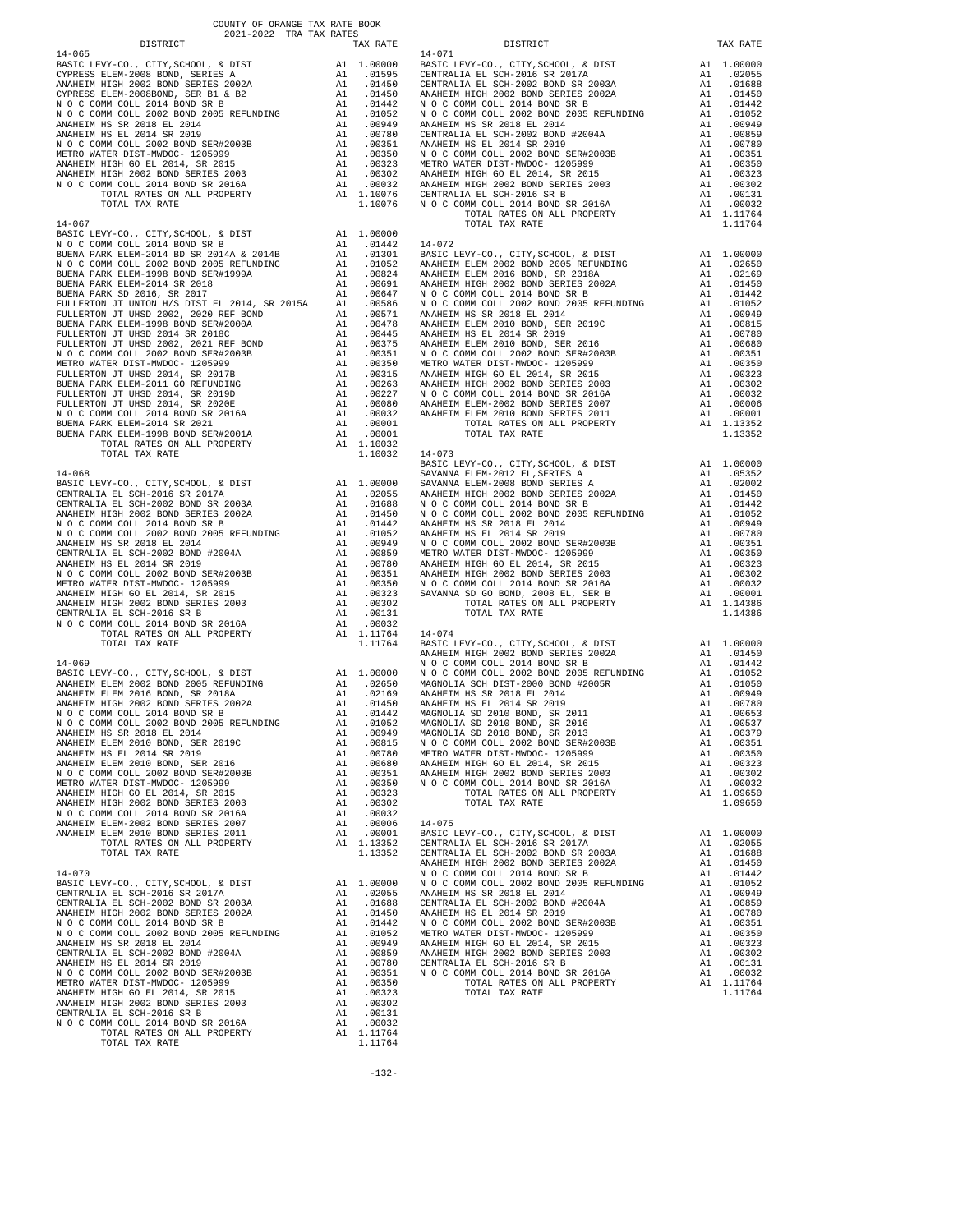| COUNTY OF ORANGE TAX RATE BOOK<br>$\begin{minipage}{.4\linewidth} \begin{tabular}{lcccccc} \multicolumn{2}{c}{\textbf{1-AX} RATE} & \multicolumn{2}{c}{\textbf{1-AY} RATE} & \multicolumn{2}{c}{\textbf{1-AY} RATE} & \multicolumn{2}{c}{\textbf{1-AY} RATE} & \multicolumn{2}{c}{\textbf{1-AY} RATE} & \multicolumn{2}{c}{\textbf{1-AY} RATE} & \multicolumn{2}{c}{\textbf{1-AY} RATE} & \multicolumn{2}{c}{\textbf{1-AY} RATE} & \multicolumn{2}{c}{\textbf{1-AY} RATE} & \multicolumn{2}{c}{$ |          |          |          |
|--------------------------------------------------------------------------------------------------------------------------------------------------------------------------------------------------------------------------------------------------------------------------------------------------------------------------------------------------------------------------------------------------------------------------------------------------------------------------------------------------|----------|----------|----------|
|                                                                                                                                                                                                                                                                                                                                                                                                                                                                                                  | TAX RATE | DISTRICT | TAX RATE |
|                                                                                                                                                                                                                                                                                                                                                                                                                                                                                                  |          |          |          |
|                                                                                                                                                                                                                                                                                                                                                                                                                                                                                                  |          |          |          |
|                                                                                                                                                                                                                                                                                                                                                                                                                                                                                                  |          |          |          |
|                                                                                                                                                                                                                                                                                                                                                                                                                                                                                                  |          |          |          |
|                                                                                                                                                                                                                                                                                                                                                                                                                                                                                                  |          |          |          |
|                                                                                                                                                                                                                                                                                                                                                                                                                                                                                                  |          |          |          |
|                                                                                                                                                                                                                                                                                                                                                                                                                                                                                                  |          |          |          |
|                                                                                                                                                                                                                                                                                                                                                                                                                                                                                                  |          |          |          |
|                                                                                                                                                                                                                                                                                                                                                                                                                                                                                                  |          |          |          |
|                                                                                                                                                                                                                                                                                                                                                                                                                                                                                                  |          |          |          |
|                                                                                                                                                                                                                                                                                                                                                                                                                                                                                                  |          |          |          |
|                                                                                                                                                                                                                                                                                                                                                                                                                                                                                                  |          |          |          |
|                                                                                                                                                                                                                                                                                                                                                                                                                                                                                                  |          |          |          |
|                                                                                                                                                                                                                                                                                                                                                                                                                                                                                                  |          |          |          |
|                                                                                                                                                                                                                                                                                                                                                                                                                                                                                                  |          |          |          |
|                                                                                                                                                                                                                                                                                                                                                                                                                                                                                                  |          |          |          |
|                                                                                                                                                                                                                                                                                                                                                                                                                                                                                                  |          |          |          |
|                                                                                                                                                                                                                                                                                                                                                                                                                                                                                                  |          |          |          |
|                                                                                                                                                                                                                                                                                                                                                                                                                                                                                                  |          |          |          |
|                                                                                                                                                                                                                                                                                                                                                                                                                                                                                                  |          |          |          |
|                                                                                                                                                                                                                                                                                                                                                                                                                                                                                                  |          |          |          |
|                                                                                                                                                                                                                                                                                                                                                                                                                                                                                                  |          |          |          |
|                                                                                                                                                                                                                                                                                                                                                                                                                                                                                                  |          |          |          |
|                                                                                                                                                                                                                                                                                                                                                                                                                                                                                                  |          |          |          |
|                                                                                                                                                                                                                                                                                                                                                                                                                                                                                                  |          |          |          |
|                                                                                                                                                                                                                                                                                                                                                                                                                                                                                                  |          |          |          |
|                                                                                                                                                                                                                                                                                                                                                                                                                                                                                                  |          |          |          |
|                                                                                                                                                                                                                                                                                                                                                                                                                                                                                                  |          |          |          |
|                                                                                                                                                                                                                                                                                                                                                                                                                                                                                                  |          |          |          |
|                                                                                                                                                                                                                                                                                                                                                                                                                                                                                                  |          |          |          |
|                                                                                                                                                                                                                                                                                                                                                                                                                                                                                                  |          |          |          |
|                                                                                                                                                                                                                                                                                                                                                                                                                                                                                                  |          |          |          |
|                                                                                                                                                                                                                                                                                                                                                                                                                                                                                                  |          |          |          |
|                                                                                                                                                                                                                                                                                                                                                                                                                                                                                                  |          |          |          |
|                                                                                                                                                                                                                                                                                                                                                                                                                                                                                                  |          |          |          |
|                                                                                                                                                                                                                                                                                                                                                                                                                                                                                                  |          |          |          |
|                                                                                                                                                                                                                                                                                                                                                                                                                                                                                                  |          |          |          |
|                                                                                                                                                                                                                                                                                                                                                                                                                                                                                                  |          |          |          |
|                                                                                                                                                                                                                                                                                                                                                                                                                                                                                                  |          |          |          |
|                                                                                                                                                                                                                                                                                                                                                                                                                                                                                                  |          |          |          |
|                                                                                                                                                                                                                                                                                                                                                                                                                                                                                                  |          |          |          |
|                                                                                                                                                                                                                                                                                                                                                                                                                                                                                                  |          |          |          |
|                                                                                                                                                                                                                                                                                                                                                                                                                                                                                                  |          |          |          |
|                                                                                                                                                                                                                                                                                                                                                                                                                                                                                                  |          |          |          |
|                                                                                                                                                                                                                                                                                                                                                                                                                                                                                                  |          |          |          |
|                                                                                                                                                                                                                                                                                                                                                                                                                                                                                                  |          |          |          |
|                                                                                                                                                                                                                                                                                                                                                                                                                                                                                                  |          |          |          |
|                                                                                                                                                                                                                                                                                                                                                                                                                                                                                                  |          |          |          |
|                                                                                                                                                                                                                                                                                                                                                                                                                                                                                                  |          |          |          |
|                                                                                                                                                                                                                                                                                                                                                                                                                                                                                                  |          |          |          |
|                                                                                                                                                                                                                                                                                                                                                                                                                                                                                                  |          |          |          |
|                                                                                                                                                                                                                                                                                                                                                                                                                                                                                                  |          |          |          |
|                                                                                                                                                                                                                                                                                                                                                                                                                                                                                                  |          |          |          |
|                                                                                                                                                                                                                                                                                                                                                                                                                                                                                                  |          |          |          |
|                                                                                                                                                                                                                                                                                                                                                                                                                                                                                                  |          |          |          |
|                                                                                                                                                                                                                                                                                                                                                                                                                                                                                                  |          |          |          |
|                                                                                                                                                                                                                                                                                                                                                                                                                                                                                                  |          |          |          |
|                                                                                                                                                                                                                                                                                                                                                                                                                                                                                                  |          |          |          |
|                                                                                                                                                                                                                                                                                                                                                                                                                                                                                                  |          |          |          |
|                                                                                                                                                                                                                                                                                                                                                                                                                                                                                                  |          |          |          |
|                                                                                                                                                                                                                                                                                                                                                                                                                                                                                                  |          |          |          |
|                                                                                                                                                                                                                                                                                                                                                                                                                                                                                                  |          |          |          |
|                                                                                                                                                                                                                                                                                                                                                                                                                                                                                                  |          |          |          |
|                                                                                                                                                                                                                                                                                                                                                                                                                                                                                                  |          |          |          |
|                                                                                                                                                                                                                                                                                                                                                                                                                                                                                                  |          |          |          |
|                                                                                                                                                                                                                                                                                                                                                                                                                                                                                                  |          |          |          |
|                                                                                                                                                                                                                                                                                                                                                                                                                                                                                                  |          |          |          |
|                                                                                                                                                                                                                                                                                                                                                                                                                                                                                                  |          |          |          |
|                                                                                                                                                                                                                                                                                                                                                                                                                                                                                                  |          |          |          |
|                                                                                                                                                                                                                                                                                                                                                                                                                                                                                                  |          |          |          |
|                                                                                                                                                                                                                                                                                                                                                                                                                                                                                                  |          |          |          |
|                                                                                                                                                                                                                                                                                                                                                                                                                                                                                                  |          |          |          |
|                                                                                                                                                                                                                                                                                                                                                                                                                                                                                                  |          |          |          |
|                                                                                                                                                                                                                                                                                                                                                                                                                                                                                                  |          |          |          |
|                                                                                                                                                                                                                                                                                                                                                                                                                                                                                                  |          |          |          |
|                                                                                                                                                                                                                                                                                                                                                                                                                                                                                                  |          |          |          |
|                                                                                                                                                                                                                                                                                                                                                                                                                                                                                                  |          |          |          |
|                                                                                                                                                                                                                                                                                                                                                                                                                                                                                                  |          |          |          |
|                                                                                                                                                                                                                                                                                                                                                                                                                                                                                                  |          |          |          |
|                                                                                                                                                                                                                                                                                                                                                                                                                                                                                                  |          |          |          |
|                                                                                                                                                                                                                                                                                                                                                                                                                                                                                                  |          |          |          |
|                                                                                                                                                                                                                                                                                                                                                                                                                                                                                                  |          |          |          |
|                                                                                                                                                                                                                                                                                                                                                                                                                                                                                                  |          |          |          |
|                                                                                                                                                                                                                                                                                                                                                                                                                                                                                                  |          |          |          |
|                                                                                                                                                                                                                                                                                                                                                                                                                                                                                                  |          |          |          |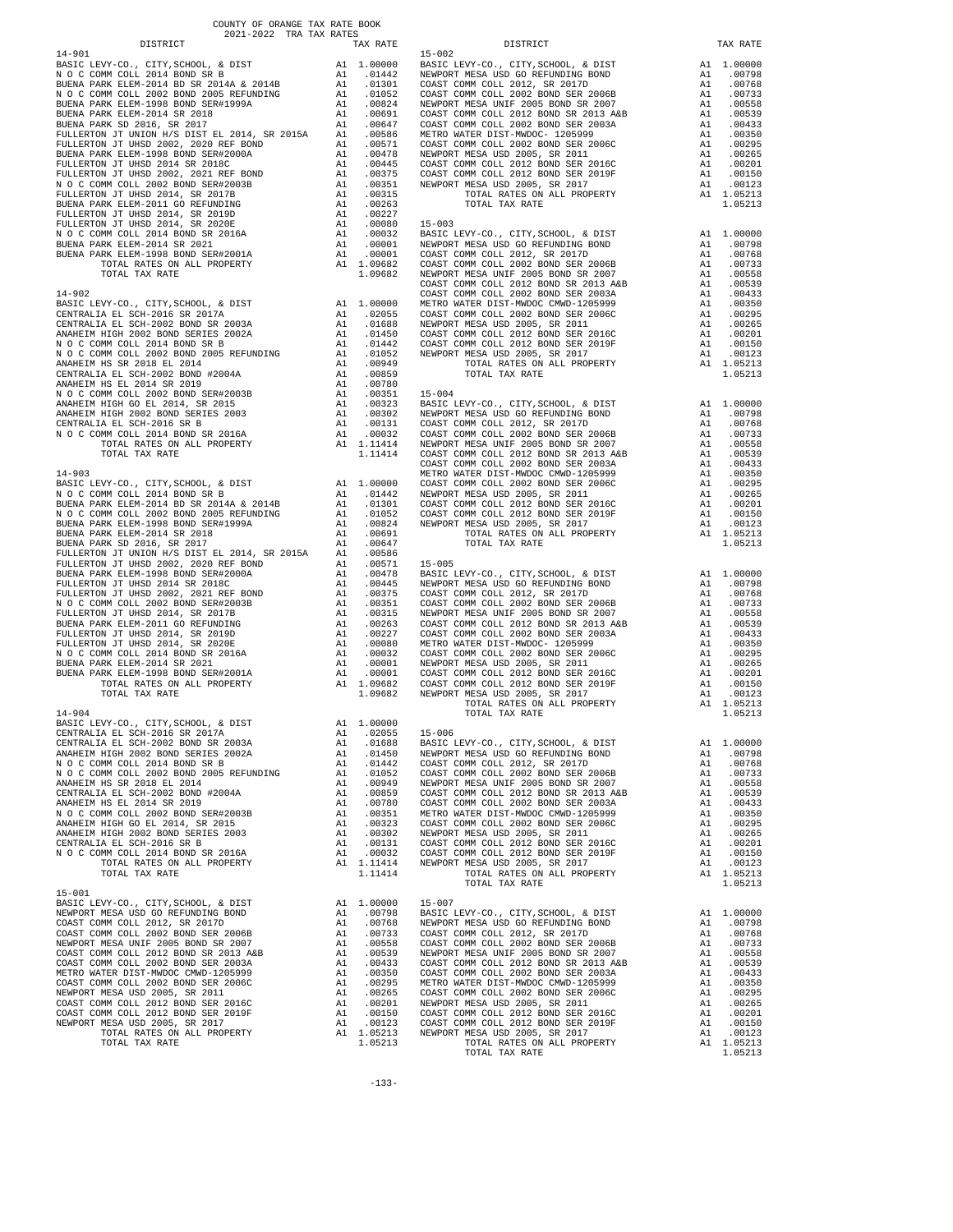| TOTAL RATES ON ALL PROPERTY                                                  |    | A1 1.05213                                                                                                                                                                                                                                             |                                                               |
|------------------------------------------------------------------------------|----|--------------------------------------------------------------------------------------------------------------------------------------------------------------------------------------------------------------------------------------------------------|---------------------------------------------------------------|
| TOTAL TAX RATE                                                               |    | 1.05213                                                                                                                                                                                                                                                |                                                               |
| $15 - 009$                                                                   |    |                                                                                                                                                                                                                                                        | $15 - 015$                                                    |
| BASIC LEVY-CO., CITY, SCHOOL, & DIST                                         |    |                                                                                                                                                                                                                                                        |                                                               |
| NEWPORT MESA USD GO REFUNDING BOND                                           |    |                                                                                                                                                                                                                                                        |                                                               |
| COAST COMM COLL 2012, SR 2017D                                               |    |                                                                                                                                                                                                                                                        |                                                               |
| COAST COMM COLL 2002 BOND SER 2006B                                          |    |                                                                                                                                                                                                                                                        |                                                               |
| NEWPORT MESA UNIF 2005 BOND SR 2007<br>COAST COMM COLL 2012 BOND SR 2013 A&B |    |                                                                                                                                                                                                                                                        |                                                               |
| COAST COMM COLL 2002 BOND SER 2003A                                          |    |                                                                                                                                                                                                                                                        |                                                               |
| METRO WATER DIST-MWDOC- 1205999                                              |    |                                                                                                                                                                                                                                                        |                                                               |
| COAST COMM COLL 2002 BOND SER 2006C                                          |    |                                                                                                                                                                                                                                                        |                                                               |
| NEWPORT MESA USD 2005, SR 2011                                               |    |                                                                                                                                                                                                                                                        |                                                               |
| COAST COMM COLL 2012 BOND SER 2016C                                          |    |                                                                                                                                                                                                                                                        |                                                               |
| COAST COMM COLL 2012 BOND SER 2019F                                          |    |                                                                                                                                                                                                                                                        |                                                               |
| NEWPORT MESA USD 2005, SR 2017                                               |    |                                                                                                                                                                                                                                                        |                                                               |
| TOTAL RATES ON ALL PROPERTY                                                  |    |                                                                                                                                                                                                                                                        |                                                               |
| TOTAL TAX RATE<br>$15 - 010$                                                 |    | 1.05213                                                                                                                                                                                                                                                | $15 - 016$                                                    |
| BASIC LEVY-CO., CITY, SCHOOL, & DIST                                         |    | 15-016<br>A1 1.00000 BASIC L<br>A1 .00798 NEWPORT<br>A1 .00798 NEWPORT C<br>A1 .00763 COAST C<br>A1 .00558 NEWPORT<br>A1 .00539 COAST C<br>A1 .00433 COAST C<br>A1 .00295 COAST C<br>A1 .00295 NEWPORT<br>A1 .00205 NEWPORT<br>A1 .00205 NEWPORT<br>A1 |                                                               |
| NEWPORT MESA USD GO REFUNDING BOND<br>COAST COMM COLL 2012 CD REVIDING BOND  |    |                                                                                                                                                                                                                                                        |                                                               |
| COAST COMM COLL 2012, SR 2017D                                               |    |                                                                                                                                                                                                                                                        |                                                               |
| COAST COMM COLL 2002 BOND SER 2006B                                          |    |                                                                                                                                                                                                                                                        |                                                               |
| NEWPORT MESA UNIF 2005 BOND SR 2007                                          |    |                                                                                                                                                                                                                                                        |                                                               |
| COAST COMM COLL 2012 BOND SR 2013 A&B                                        |    |                                                                                                                                                                                                                                                        |                                                               |
| COAST COMM COLL 2002 BOND SER 2003A                                          |    |                                                                                                                                                                                                                                                        |                                                               |
| METRO WATER DIST-MWDOC CMWD-1205999                                          |    |                                                                                                                                                                                                                                                        |                                                               |
| COAST COMM COLL 2002 BOND SER 2006C                                          |    |                                                                                                                                                                                                                                                        |                                                               |
| NEWPORT MESA USD 2005, SR 2011                                               |    |                                                                                                                                                                                                                                                        |                                                               |
| COAST COMM COLL 2012 BOND SER 2016C<br>COAST COMM COLL 2012 BOND SER 2019F   |    |                                                                                                                                                                                                                                                        |                                                               |
| NEWPORT MESA USD 2005, SR 2017                                               |    |                                                                                                                                                                                                                                                        |                                                               |
| TOTAL RATES ON ALL PROPERTY                                                  |    | A1 1.05213                                                                                                                                                                                                                                             |                                                               |
| TOTAL TAX RATE                                                               |    | 1.05213                                                                                                                                                                                                                                                |                                                               |
| $15 - 011$                                                                   |    | 15-017<br>A1 1.0000 BASIC L<br>A1 .00798 NEWPORT<br>A1 .00798 NEWPORT<br>A1 .00798 COAST C<br>A1 .00758 COAST C<br>A1 .00558 NEWPORT<br>A1 .00350 NEWPORT<br>A1 .00350 NETRO W<br>A1 .00265 NEWPORT<br>A1 .00265 NEWPORT<br>A1 .00265 NEWPORT<br>A1 .0 | $15 - 017$                                                    |
| BASIC LEVY-CO., CITY, SCHOOL, & DIST                                         |    |                                                                                                                                                                                                                                                        |                                                               |
| NEWPORT MESA USD GO REFUNDING BOND                                           |    |                                                                                                                                                                                                                                                        |                                                               |
| COAST COMM COLL 2012, SR 2017D                                               |    |                                                                                                                                                                                                                                                        |                                                               |
| COAST COMM COLL 2002 BOND SER 2006B                                          |    |                                                                                                                                                                                                                                                        |                                                               |
| NEWPORT MESA UNIF 2005 BOND SR 2007                                          |    |                                                                                                                                                                                                                                                        |                                                               |
| COAST COMM COLL 2012 BOND SR 2013 A&B<br>COAST COMM COLL 2002 BOND SER 2003A |    |                                                                                                                                                                                                                                                        |                                                               |
| METRO WATER DIST-MWDOC CMWD-1205999                                          |    |                                                                                                                                                                                                                                                        |                                                               |
| COAST COMM COLL 2002 BOND SER 2006C                                          |    |                                                                                                                                                                                                                                                        |                                                               |
| NEWPORT MESA USD 2005, SR 2011                                               |    |                                                                                                                                                                                                                                                        |                                                               |
| COAST COMM COLL 2012 BOND SER 2016C                                          |    |                                                                                                                                                                                                                                                        |                                                               |
| COAST COMM COLL 2012 BOND SER 2019F                                          |    |                                                                                                                                                                                                                                                        |                                                               |
| NEWPORT MESA USD 2005, SR 2017                                               |    |                                                                                                                                                                                                                                                        |                                                               |
| TOTAL RATES ON ALL PROPERTY                                                  |    |                                                                                                                                                                                                                                                        |                                                               |
| TOTAL TAX RATE                                                               |    | 1.05213                                                                                                                                                                                                                                                |                                                               |
| $15 - 012$                                                                   |    |                                                                                                                                                                                                                                                        | $15 - 018$                                                    |
|                                                                              |    |                                                                                                                                                                                                                                                        |                                                               |
|                                                                              |    |                                                                                                                                                                                                                                                        |                                                               |
|                                                                              |    |                                                                                                                                                                                                                                                        |                                                               |
|                                                                              |    |                                                                                                                                                                                                                                                        |                                                               |
|                                                                              |    |                                                                                                                                                                                                                                                        |                                                               |
|                                                                              |    |                                                                                                                                                                                                                                                        |                                                               |
| METRO WATER DIST-MWDOC CMWD-1205999                                          | A1 | .00350                                                                                                                                                                                                                                                 | METRO W                                                       |
| COAST COMM COLL 2002 BOND SER 2006C                                          | A1 | .00295                                                                                                                                                                                                                                                 | COAST C                                                       |
| NEWPORT MESA USD 2005, SR 2011                                               |    | A1 .00265                                                                                                                                                                                                                                              | NEWPORT                                                       |
| COAST COMM COLL 2012 BOND SER 2016C                                          | A1 | .00201                                                                                                                                                                                                                                                 | COAST C<br>COAST C<br>COAST C COAST C<br>COAST NEWST<br>LOFST |
| COAST COMM COLL 2012 BOND SER 2019F                                          | A1 | .00150                                                                                                                                                                                                                                                 |                                                               |
| NEWPORT MESA USD 2005, SR 2017<br>TOTAL RATES ON ALL PROPERTY                | A1 | A1 1.05213                                                                                                                                                                                                                                             |                                                               |
| TOTAL TAX RATE                                                               |    | 1.05213                                                                                                                                                                                                                                                |                                                               |
| $15 - 013$                                                                   |    |                                                                                                                                                                                                                                                        | $15 - 019$                                                    |
| BASIC LEVY-CO., CITY, SCHOOL, & DIST                                         | A1 | 1.00000 BASIC L                                                                                                                                                                                                                                        |                                                               |
| NEWPORT MESA USD GO REFUNDING BOND                                           |    | A1 .00798                                                                                                                                                                                                                                              | NEWPORT                                                       |
| COAST COMM COLL 2012, SR 2017D                                               | A1 | .00768                                                                                                                                                                                                                                                 | COAST C                                                       |
| COAST COMM COLL 2002 BOND SER 2006B                                          | A1 | .00733                                                                                                                                                                                                                                                 | COAST C                                                       |
| NEWPORT MESA UNIF 2005 BOND SR 2007                                          | A1 | .00558                                                                                                                                                                                                                                                 | NEWPORT                                                       |
| COAST COMM COLL 2012 BOND SR 2013 A&B                                        |    |                                                                                                                                                                                                                                                        |                                                               |
| COAST COMM COLL 2002 BOND SER 2003A                                          |    | COAST COAST COAST COAST COAST COAST COAST COAST COAST COAST COAST COAST COAST COAST COAST COAST COAST COAST CO<br>A1 .00259 COAST COAST COAST COAST COAST COAST COAST COAST PRESENT                                                                    |                                                               |
| METRO WATER DIST-MWDOC- 1205999                                              |    |                                                                                                                                                                                                                                                        |                                                               |
| COAST COMM COLL 2002 BOND SER 2006C<br>NEWPORT MESA USD 2005, SR 2011        |    | A1.00265                                                                                                                                                                                                                                               | NEWPORT                                                       |
| COAST COMM COLL 2012 BOND SER 2016C                                          | A1 | .00201                                                                                                                                                                                                                                                 | COAST C                                                       |
| COAST COMM COLL 2012 BOND SER 2019F                                          | A1 |                                                                                                                                                                                                                                                        | .00150 COAST C                                                |
| NEWPORT MESA USD 2005, SR 2017                                               | A1 | A1 .00123                                                                                                                                                                                                                                              | NEWPORT                                                       |
| POPAI DAPPO ON AII DRODPRTY                                                  |    |                                                                                                                                                                                                                                                        |                                                               |

| DISTRICT   | TAX RATE | DISTRICT                                                                                                                                                                                                                       | TAX RATE |
|------------|----------|--------------------------------------------------------------------------------------------------------------------------------------------------------------------------------------------------------------------------------|----------|
| $15 - 008$ |          | $15 - 014$                                                                                                                                                                                                                     |          |
|            |          |                                                                                                                                                                                                                                |          |
|            |          |                                                                                                                                                                                                                                |          |
|            |          |                                                                                                                                                                                                                                |          |
|            |          |                                                                                                                                                                                                                                |          |
|            |          |                                                                                                                                                                                                                                |          |
|            |          |                                                                                                                                                                                                                                |          |
|            |          |                                                                                                                                                                                                                                |          |
|            |          |                                                                                                                                                                                                                                |          |
|            |          |                                                                                                                                                                                                                                |          |
|            |          |                                                                                                                                                                                                                                |          |
|            |          |                                                                                                                                                                                                                                |          |
|            |          |                                                                                                                                                                                                                                |          |
|            |          |                                                                                                                                                                                                                                |          |
|            |          |                                                                                                                                                                                                                                |          |
|            |          |                                                                                                                                                                                                                                |          |
|            |          |                                                                                                                                                                                                                                |          |
|            |          |                                                                                                                                                                                                                                |          |
|            |          |                                                                                                                                                                                                                                |          |
|            |          |                                                                                                                                                                                                                                |          |
|            |          |                                                                                                                                                                                                                                |          |
|            |          |                                                                                                                                                                                                                                |          |
|            |          |                                                                                                                                                                                                                                |          |
|            |          |                                                                                                                                                                                                                                |          |
|            |          |                                                                                                                                                                                                                                |          |
|            |          |                                                                                                                                                                                                                                |          |
|            |          |                                                                                                                                                                                                                                |          |
|            |          |                                                                                                                                                                                                                                |          |
|            |          |                                                                                                                                                                                                                                |          |
|            |          |                                                                                                                                                                                                                                |          |
|            |          |                                                                                                                                                                                                                                |          |
|            |          |                                                                                                                                                                                                                                |          |
|            |          |                                                                                                                                                                                                                                |          |
|            |          |                                                                                                                                                                                                                                |          |
|            |          |                                                                                                                                                                                                                                |          |
|            |          |                                                                                                                                                                                                                                |          |
|            |          |                                                                                                                                                                                                                                |          |
|            |          |                                                                                                                                                                                                                                |          |
|            |          |                                                                                                                                                                                                                                |          |
|            |          |                                                                                                                                                                                                                                |          |
|            |          |                                                                                                                                                                                                                                |          |
|            |          |                                                                                                                                                                                                                                |          |
|            |          |                                                                                                                                                                                                                                |          |
|            |          |                                                                                                                                                                                                                                |          |
|            |          |                                                                                                                                                                                                                                |          |
|            |          |                                                                                                                                                                                                                                |          |
|            |          |                                                                                                                                                                                                                                |          |
|            |          |                                                                                                                                                                                                                                |          |
|            |          |                                                                                                                                                                                                                                |          |
|            |          |                                                                                                                                                                                                                                |          |
|            |          |                                                                                                                                                                                                                                |          |
|            |          |                                                                                                                                                                                                                                |          |
|            |          |                                                                                                                                                                                                                                |          |
|            |          |                                                                                                                                                                                                                                |          |
|            |          |                                                                                                                                                                                                                                |          |
|            |          |                                                                                                                                                                                                                                |          |
| 15-012     |          | $15 - 018$                                                                                                                                                                                                                     |          |
|            |          |                                                                                                                                                                                                                                |          |
|            |          | A 1.00000 BASIC LEVY-CO., CITY, SCHOOL, & DIST A 1.00000 BASIC LEVY-CO., CITY, SCHOOL, & DIST A 1.00000 BASIC LEVY-CO., CITY, SCHOOL, & DIST A 1.00000 BASIC LEVY-CO., CITY, SCHOOL, & DIST A 1.00000 A 201798 NEWPORT MESA US |          |
|            |          |                                                                                                                                                                                                                                |          |
|            |          |                                                                                                                                                                                                                                |          |
|            |          |                                                                                                                                                                                                                                |          |
|            |          |                                                                                                                                                                                                                                |          |
|            |          |                                                                                                                                                                                                                                |          |
|            |          |                                                                                                                                                                                                                                |          |
|            |          |                                                                                                                                                                                                                                |          |
|            |          |                                                                                                                                                                                                                                |          |
|            |          |                                                                                                                                                                                                                                |          |
|            |          |                                                                                                                                                                                                                                |          |
|            |          |                                                                                                                                                                                                                                |          |
|            |          |                                                                                                                                                                                                                                |          |
|            |          |                                                                                                                                                                                                                                |          |
|            |          |                                                                                                                                                                                                                                |          |
|            |          |                                                                                                                                                                                                                                |          |
|            |          |                                                                                                                                                                                                                                |          |
|            |          |                                                                                                                                                                                                                                |          |
|            |          |                                                                                                                                                                                                                                |          |
|            |          |                                                                                                                                                                                                                                |          |
|            |          |                                                                                                                                                                                                                                |          |
|            |          |                                                                                                                                                                                                                                |          |
|            |          |                                                                                                                                                                                                                                |          |
|            |          |                                                                                                                                                                                                                                |          |
|            |          |                                                                                                                                                                                                                                |          |
|            |          |                                                                                                                                                                                                                                |          |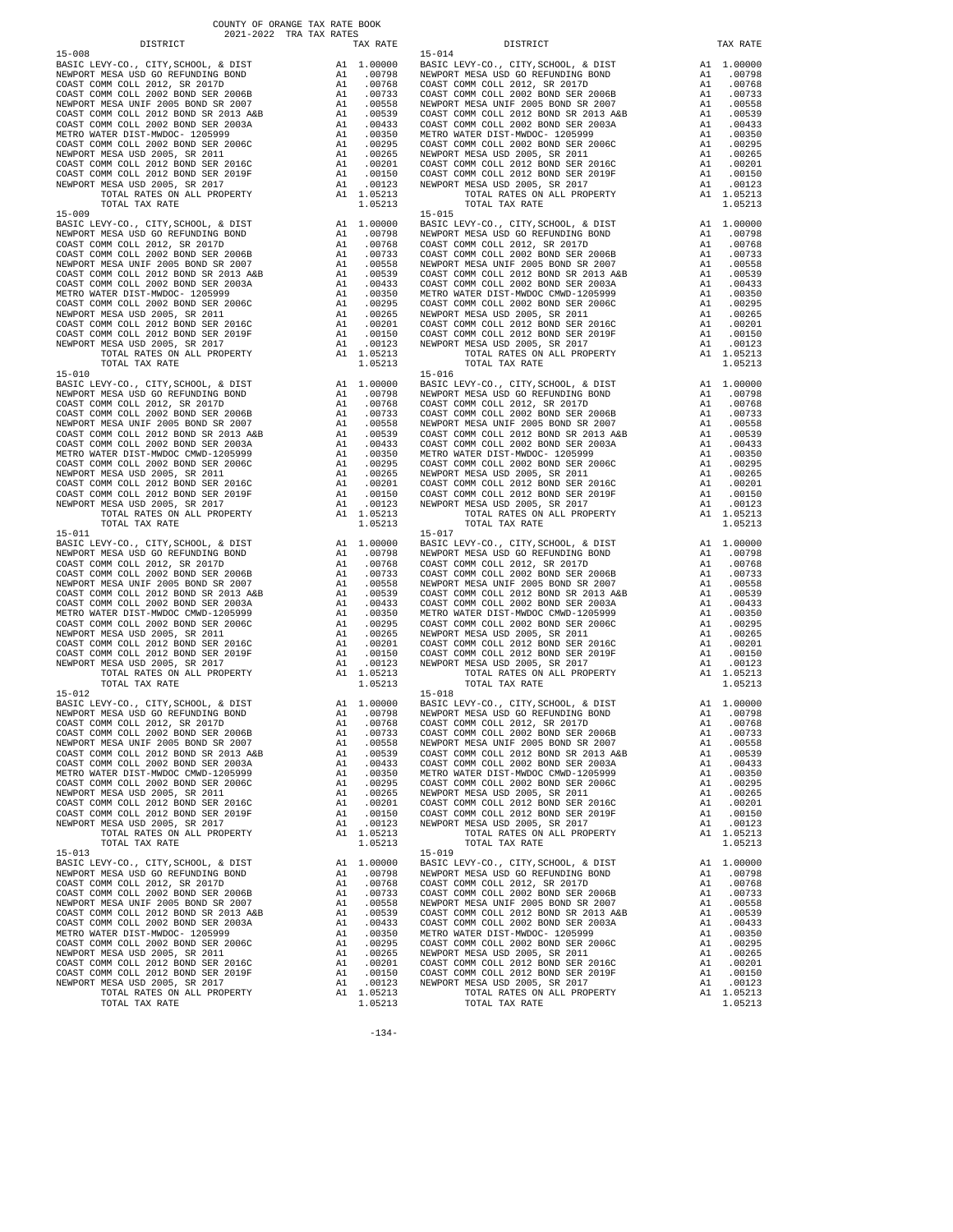| TOTAL TAX RATE                                                                                                                                                                                                                                                                                                                                                                                                                                                    |          | 1.05213            |                   |
|-------------------------------------------------------------------------------------------------------------------------------------------------------------------------------------------------------------------------------------------------------------------------------------------------------------------------------------------------------------------------------------------------------------------------------------------------------------------|----------|--------------------|-------------------|
| $15 - 021$<br>$\begin{tabular}{l c c c} 15-021 & 15-026 \\ \hline BASIC LEVY-CO., CITY, SCHOOL, & DIST & A1 1.00000 & BASTCL \\ \hline COAST COMM COLL 2012, SR 2017D & A1 .00798 & NENPORT \\ \hline COAST COMM COLL 2012, SR 2017D & A1 .00768 & COASTCL \\ \hline COAST COMM COLL 2012, SRR 2006B & X1.00753 & COASTCL \\ \hline NENPORT MESA UNIF 2005 BOND SR 2006B & A1 .00539 & NENPORT$                                                                   |          |                    | $15 - 026$        |
|                                                                                                                                                                                                                                                                                                                                                                                                                                                                   |          |                    |                   |
|                                                                                                                                                                                                                                                                                                                                                                                                                                                                   |          |                    |                   |
|                                                                                                                                                                                                                                                                                                                                                                                                                                                                   |          |                    |                   |
|                                                                                                                                                                                                                                                                                                                                                                                                                                                                   |          |                    |                   |
|                                                                                                                                                                                                                                                                                                                                                                                                                                                                   |          |                    |                   |
|                                                                                                                                                                                                                                                                                                                                                                                                                                                                   |          |                    |                   |
|                                                                                                                                                                                                                                                                                                                                                                                                                                                                   |          |                    |                   |
|                                                                                                                                                                                                                                                                                                                                                                                                                                                                   |          |                    |                   |
|                                                                                                                                                                                                                                                                                                                                                                                                                                                                   |          |                    |                   |
|                                                                                                                                                                                                                                                                                                                                                                                                                                                                   |          |                    |                   |
|                                                                                                                                                                                                                                                                                                                                                                                                                                                                   |          |                    |                   |
|                                                                                                                                                                                                                                                                                                                                                                                                                                                                   |          |                    |                   |
| TOTAL TAX RATE                                                                                                                                                                                                                                                                                                                                                                                                                                                    |          | 1.05213            |                   |
| $15 - 022$                                                                                                                                                                                                                                                                                                                                                                                                                                                        |          |                    | $15 - 027$        |
|                                                                                                                                                                                                                                                                                                                                                                                                                                                                   |          |                    |                   |
|                                                                                                                                                                                                                                                                                                                                                                                                                                                                   |          |                    |                   |
|                                                                                                                                                                                                                                                                                                                                                                                                                                                                   |          |                    |                   |
|                                                                                                                                                                                                                                                                                                                                                                                                                                                                   |          |                    |                   |
|                                                                                                                                                                                                                                                                                                                                                                                                                                                                   |          |                    |                   |
|                                                                                                                                                                                                                                                                                                                                                                                                                                                                   |          |                    |                   |
|                                                                                                                                                                                                                                                                                                                                                                                                                                                                   |          |                    |                   |
|                                                                                                                                                                                                                                                                                                                                                                                                                                                                   |          |                    |                   |
|                                                                                                                                                                                                                                                                                                                                                                                                                                                                   |          |                    |                   |
|                                                                                                                                                                                                                                                                                                                                                                                                                                                                   |          |                    |                   |
|                                                                                                                                                                                                                                                                                                                                                                                                                                                                   |          |                    |                   |
| $\begin{tabular}{l c c c} \multicolumn{1}{c}{\textbf{15--022}} & \multicolumn{1}{c}{15--027} \\ \multicolumn{1}{c}{\textbf{RNSIC DENT} \textbf{MEST C}} & \multicolumn{1}{c}{\textbf{MEST C}} & \multicolumn{1}{c}{\textbf{MEST C}} & \multicolumn{1}{c}{\textbf{MEST C}} & \multicolumn{1}{c}{\textbf{MEST C}} & \multicolumn{1}{c}{\textbf{MEST C}} & \multicolumn{1}{c}{\textbf{MEST C}} & \multicolumn{1}{c}{\textbf{MEST C}} & \multicolumn{1}{c}{\textbf{M$ |          | A1 1.05213         |                   |
| TOTAL TAX RATE                                                                                                                                                                                                                                                                                                                                                                                                                                                    |          | 1.05213            |                   |
|                                                                                                                                                                                                                                                                                                                                                                                                                                                                   |          |                    |                   |
|                                                                                                                                                                                                                                                                                                                                                                                                                                                                   |          |                    |                   |
|                                                                                                                                                                                                                                                                                                                                                                                                                                                                   |          |                    |                   |
|                                                                                                                                                                                                                                                                                                                                                                                                                                                                   |          |                    |                   |
|                                                                                                                                                                                                                                                                                                                                                                                                                                                                   |          |                    |                   |
|                                                                                                                                                                                                                                                                                                                                                                                                                                                                   |          |                    |                   |
|                                                                                                                                                                                                                                                                                                                                                                                                                                                                   |          |                    |                   |
|                                                                                                                                                                                                                                                                                                                                                                                                                                                                   |          |                    |                   |
|                                                                                                                                                                                                                                                                                                                                                                                                                                                                   |          |                    |                   |
|                                                                                                                                                                                                                                                                                                                                                                                                                                                                   |          |                    |                   |
|                                                                                                                                                                                                                                                                                                                                                                                                                                                                   |          |                    |                   |
|                                                                                                                                                                                                                                                                                                                                                                                                                                                                   |          |                    |                   |
|                                                                                                                                                                                                                                                                                                                                                                                                                                                                   |          |                    |                   |
|                                                                                                                                                                                                                                                                                                                                                                                                                                                                   |          |                    | HUNT BE           |
| $15 - 024$                                                                                                                                                                                                                                                                                                                                                                                                                                                        |          |                    | HUNTING           |
| BASIC LEVY-CO., CITY, SCHOOL, & DIST                                                                                                                                                                                                                                                                                                                                                                                                                              |          | A1 1.00000 HUNTING |                   |
| SANTA ANA USD-2008 BOND SER A                                                                                                                                                                                                                                                                                                                                                                                                                                     |          | A1 .01780          |                   |
|                                                                                                                                                                                                                                                                                                                                                                                                                                                                   |          |                    |                   |
|                                                                                                                                                                                                                                                                                                                                                                                                                                                                   |          |                    |                   |
|                                                                                                                                                                                                                                                                                                                                                                                                                                                                   |          |                    |                   |
| SANTA ANA USD 1999,2009 REF                                                                                                                                                                                                                                                                                                                                                                                                                                       | A1       | .00722             | SANTA A           |
| RANCHO SANTIAGO CCD SFID#1 SR B                                                                                                                                                                                                                                                                                                                                                                                                                                   | A1       | .00636             | SANTA A           |
| RANCHO SANTIAGO CCD SFID#1 SR C                                                                                                                                                                                                                                                                                                                                                                                                                                   | A1       | .00615             | RANCHO            |
| SANTA ANA USD-2008 BOND SER F                                                                                                                                                                                                                                                                                                                                                                                                                                     | A1       | .00594             | RANCHO            |
| SANTA ANA USD-2008 BOND SER C                                                                                                                                                                                                                                                                                                                                                                                                                                     | A1       | .00393             | SANTA A           |
| RANCHO SANTIAGO CCD SFID#1 SR A                                                                                                                                                                                                                                                                                                                                                                                                                                   | A1       | .00386             | SANTA A           |
| RANCHO SANTIAGO CCD 2002 SR 2005B<br>SANTA ANA USD-2010 GO BOND REFUNDING                                                                                                                                                                                                                                                                                                                                                                                         | A1<br>A1 | .00369<br>.00367   | RANCHO            |
| METRO WATER DIST-MWDOC- 1205999                                                                                                                                                                                                                                                                                                                                                                                                                                   | A1       | .00350             | RANCHO<br>SANTA A |
| SANTA ANA USD-2008 BOND SER E                                                                                                                                                                                                                                                                                                                                                                                                                                     |          | A1 .00334          | SANTA A           |
| RANCHO SANTIAGO CCD 2002 BOND #2006C                                                                                                                                                                                                                                                                                                                                                                                                                              |          | A1.00285           | RANCHO            |
| SANTA ANA UNIF-1999 BOND SER 2002A                                                                                                                                                                                                                                                                                                                                                                                                                                | A1       | .00187             | RANCHO            |
| SANTA ANA USD-2018, SR 2019A                                                                                                                                                                                                                                                                                                                                                                                                                                      | A1       | .00143             | SANTA A           |
| SANTA ANA USD-2008 BOND SER B                                                                                                                                                                                                                                                                                                                                                                                                                                     | A1       | .00001             | METRO W           |
| TOTAL RATES ON ALL PROPERTY                                                                                                                                                                                                                                                                                                                                                                                                                                       |          | A1 1.11497         | SANTA A           |
| TOTAL TAX RATE                                                                                                                                                                                                                                                                                                                                                                                                                                                    |          | 1.11497 RANCHO     |                   |

| COUNTY OF ORANGE TAX RATE BOOK<br>2021-2022 TRA TAX RATES |          |                                                                                                                                                                                                                                                                                                                                                                                                  |          |  |  |  |
|-----------------------------------------------------------|----------|--------------------------------------------------------------------------------------------------------------------------------------------------------------------------------------------------------------------------------------------------------------------------------------------------------------------------------------------------------------------------------------------------|----------|--|--|--|
| DISTRICT<br>$15 - 020$                                    | TAX RATE | DISTRICT<br>$15 - 025$                                                                                                                                                                                                                                                                                                                                                                           | TAX RATE |  |  |  |
| $15 - 021$                                                |          | $\begin{tabular}{l c c c} \hline 15-020 & 15-020 & 15-020 & 15-025 \\ \hline \texttt{BAR5CC LEVY-CO}, C17Y, SCHOOL, & DIST \\ \hline \texttt{NENPORT} \texttt{MESA USD O} \texttt{CADST} \texttt{COMD} \texttt{M} & 1.00000 & \texttt{BARIC LEVY-CO}, C17Y, SCHOOL, & DIST \\ \hline \texttt{NENPORT} \texttt{MESA USD O} \texttt{M} & 1.00000 & 10-025 & 0.00000 \\ \hline \text$<br>$15 - 026$ |          |  |  |  |
|                                                           |          |                                                                                                                                                                                                                                                                                                                                                                                                  |          |  |  |  |
|                                                           |          |                                                                                                                                                                                                                                                                                                                                                                                                  |          |  |  |  |
|                                                           |          | 15-024<br>100001 15-024 EUNT BEACH HIGH SCH 2002 BOND#2005 2005<br>100001 1.00001 1.00001 HUNTINGTON BCH EL 2002 BOND #2003A<br>100001 1.00001 1.00001 HUNTINGTON BCH EL 2002 BOND #2002A                                                                                                                                                                                                        |          |  |  |  |
|                                                           |          |                                                                                                                                                                                                                                                                                                                                                                                                  |          |  |  |  |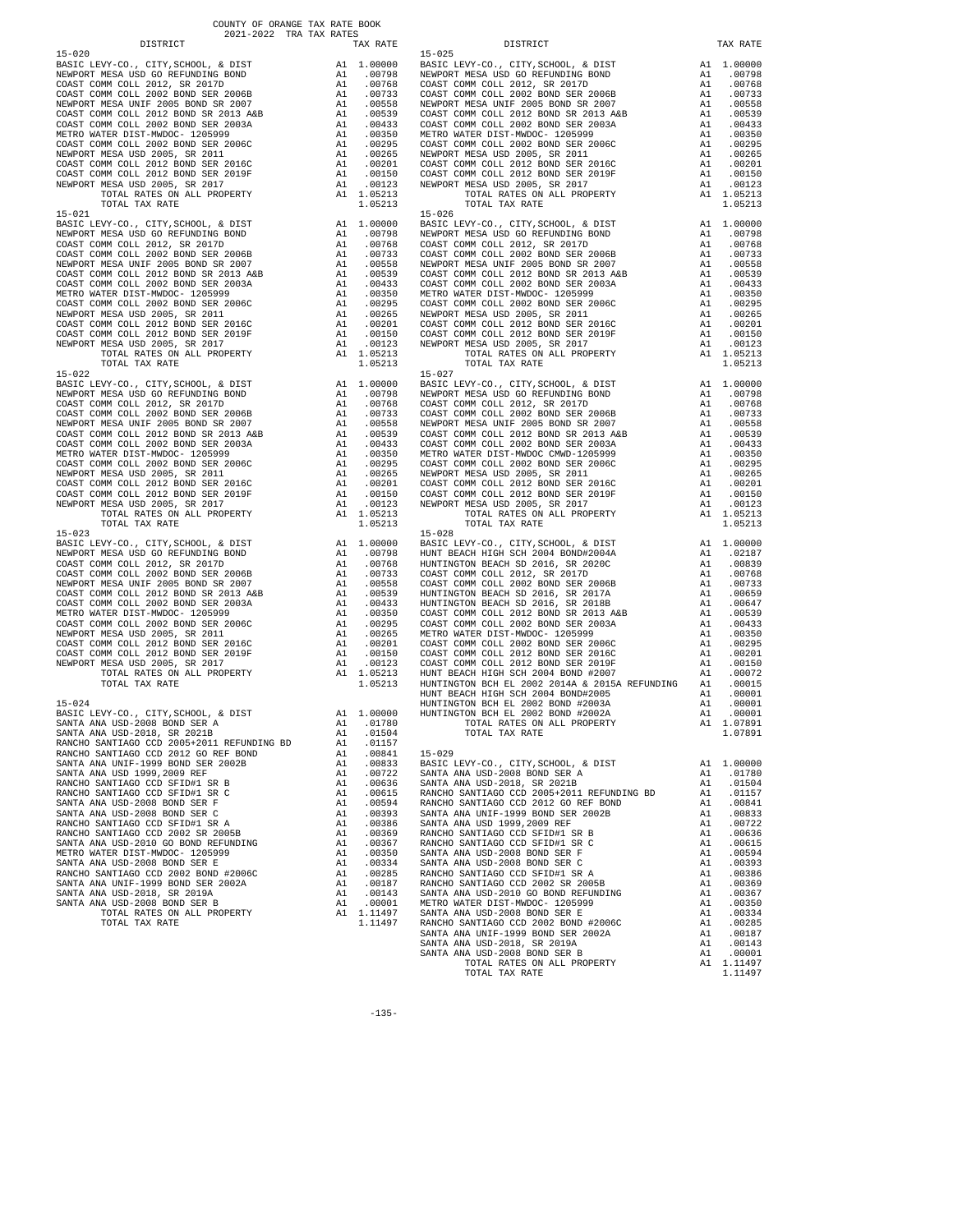| COUNTY OF ORANGE TAX RATE BOOK<br>$\begin{minipage}{.4\linewidth} \begin{tabular}{lcccccc} \textbf{1-A} & \textbf{1-A} & \textbf{RATE} & \textbf{B} \\ \textbf{2021--2022} & \textbf{TRA} & \textbf{TAX RATES} \\ \end{tabular} \end{minipage}$ |          |                        |          |
|-------------------------------------------------------------------------------------------------------------------------------------------------------------------------------------------------------------------------------------------------|----------|------------------------|----------|
|                                                                                                                                                                                                                                                 | TAX RATE | DISTRICT<br>$15 - 035$ | TAX RATE |
|                                                                                                                                                                                                                                                 |          |                        |          |
|                                                                                                                                                                                                                                                 |          |                        |          |
|                                                                                                                                                                                                                                                 |          |                        |          |
|                                                                                                                                                                                                                                                 |          |                        |          |
|                                                                                                                                                                                                                                                 |          |                        |          |
|                                                                                                                                                                                                                                                 |          |                        |          |
|                                                                                                                                                                                                                                                 |          |                        |          |
|                                                                                                                                                                                                                                                 |          |                        |          |
|                                                                                                                                                                                                                                                 |          |                        |          |
|                                                                                                                                                                                                                                                 |          |                        |          |
|                                                                                                                                                                                                                                                 |          |                        |          |
|                                                                                                                                                                                                                                                 |          |                        |          |
|                                                                                                                                                                                                                                                 |          |                        |          |
|                                                                                                                                                                                                                                                 |          |                        |          |
|                                                                                                                                                                                                                                                 |          |                        |          |
|                                                                                                                                                                                                                                                 |          |                        |          |
|                                                                                                                                                                                                                                                 |          |                        |          |
|                                                                                                                                                                                                                                                 |          |                        |          |
|                                                                                                                                                                                                                                                 |          |                        |          |
|                                                                                                                                                                                                                                                 |          |                        |          |
|                                                                                                                                                                                                                                                 |          |                        |          |
|                                                                                                                                                                                                                                                 |          |                        |          |
|                                                                                                                                                                                                                                                 |          |                        |          |
|                                                                                                                                                                                                                                                 |          |                        |          |
|                                                                                                                                                                                                                                                 |          |                        |          |
|                                                                                                                                                                                                                                                 |          |                        |          |
|                                                                                                                                                                                                                                                 |          |                        |          |
|                                                                                                                                                                                                                                                 |          |                        |          |
|                                                                                                                                                                                                                                                 |          |                        |          |
|                                                                                                                                                                                                                                                 |          |                        |          |
|                                                                                                                                                                                                                                                 |          |                        |          |
|                                                                                                                                                                                                                                                 |          |                        |          |
|                                                                                                                                                                                                                                                 |          |                        |          |
|                                                                                                                                                                                                                                                 |          |                        |          |
|                                                                                                                                                                                                                                                 |          |                        |          |
|                                                                                                                                                                                                                                                 |          |                        |          |
|                                                                                                                                                                                                                                                 |          |                        |          |
|                                                                                                                                                                                                                                                 |          |                        |          |
|                                                                                                                                                                                                                                                 |          |                        |          |
|                                                                                                                                                                                                                                                 |          |                        |          |
|                                                                                                                                                                                                                                                 |          |                        |          |
|                                                                                                                                                                                                                                                 |          |                        |          |
|                                                                                                                                                                                                                                                 |          |                        |          |
|                                                                                                                                                                                                                                                 |          |                        |          |
|                                                                                                                                                                                                                                                 |          |                        |          |
|                                                                                                                                                                                                                                                 |          |                        |          |
|                                                                                                                                                                                                                                                 |          |                        |          |
|                                                                                                                                                                                                                                                 |          |                        |          |
|                                                                                                                                                                                                                                                 |          |                        |          |
|                                                                                                                                                                                                                                                 |          |                        |          |
|                                                                                                                                                                                                                                                 |          |                        |          |
|                                                                                                                                                                                                                                                 |          |                        |          |
|                                                                                                                                                                                                                                                 |          |                        |          |
|                                                                                                                                                                                                                                                 |          |                        |          |
|                                                                                                                                                                                                                                                 |          |                        |          |
|                                                                                                                                                                                                                                                 |          |                        |          |
|                                                                                                                                                                                                                                                 |          |                        |          |
|                                                                                                                                                                                                                                                 |          |                        |          |
|                                                                                                                                                                                                                                                 |          |                        |          |
|                                                                                                                                                                                                                                                 |          |                        |          |
|                                                                                                                                                                                                                                                 |          |                        |          |
|                                                                                                                                                                                                                                                 |          |                        |          |
|                                                                                                                                                                                                                                                 |          |                        |          |
|                                                                                                                                                                                                                                                 |          |                        |          |
|                                                                                                                                                                                                                                                 |          |                        |          |
|                                                                                                                                                                                                                                                 |          |                        |          |
|                                                                                                                                                                                                                                                 |          |                        |          |
|                                                                                                                                                                                                                                                 |          |                        |          |
|                                                                                                                                                                                                                                                 |          |                        |          |
|                                                                                                                                                                                                                                                 |          |                        |          |
|                                                                                                                                                                                                                                                 |          |                        |          |
|                                                                                                                                                                                                                                                 |          |                        |          |
|                                                                                                                                                                                                                                                 |          |                        |          |
|                                                                                                                                                                                                                                                 |          |                        |          |
|                                                                                                                                                                                                                                                 |          |                        |          |
|                                                                                                                                                                                                                                                 |          |                        |          |
|                                                                                                                                                                                                                                                 |          |                        |          |
|                                                                                                                                                                                                                                                 |          |                        |          |
|                                                                                                                                                                                                                                                 |          |                        |          |
|                                                                                                                                                                                                                                                 |          |                        |          |
|                                                                                                                                                                                                                                                 |          |                        |          |
|                                                                                                                                                                                                                                                 |          |                        |          |

| DISTRICT                                                                                                                                                                                                                        | TAX RATE | DISTRICT   | TAX RATE |
|---------------------------------------------------------------------------------------------------------------------------------------------------------------------------------------------------------------------------------|----------|------------|----------|
| 18-070<br>NASTO LEWING TO DETRICO, A DISTRIBITION CONTROL AND 19-01 INCOLLEGE TRANSPORT COME CONTROL A STRIBUTE AND CONTROL AND CONTROL AND CONTROL AND CONTROL AND CONTROL AND CONTROL AND CONTROL AND CONTROL AND CONTROL AND |          | $15 - 035$ |          |
|                                                                                                                                                                                                                                 |          |            |          |
|                                                                                                                                                                                                                                 |          |            |          |
|                                                                                                                                                                                                                                 |          |            |          |
|                                                                                                                                                                                                                                 |          |            |          |
|                                                                                                                                                                                                                                 |          |            |          |
|                                                                                                                                                                                                                                 |          |            |          |
|                                                                                                                                                                                                                                 |          |            |          |
|                                                                                                                                                                                                                                 |          |            |          |
|                                                                                                                                                                                                                                 |          |            |          |
|                                                                                                                                                                                                                                 |          |            |          |
|                                                                                                                                                                                                                                 |          |            |          |
|                                                                                                                                                                                                                                 |          |            |          |
|                                                                                                                                                                                                                                 |          |            |          |
|                                                                                                                                                                                                                                 |          |            |          |
|                                                                                                                                                                                                                                 |          |            |          |
|                                                                                                                                                                                                                                 |          |            |          |
|                                                                                                                                                                                                                                 |          |            |          |
|                                                                                                                                                                                                                                 |          |            |          |
|                                                                                                                                                                                                                                 |          |            |          |
|                                                                                                                                                                                                                                 |          |            |          |
|                                                                                                                                                                                                                                 |          |            |          |
|                                                                                                                                                                                                                                 |          |            |          |
|                                                                                                                                                                                                                                 |          |            |          |
|                                                                                                                                                                                                                                 |          |            |          |
|                                                                                                                                                                                                                                 |          |            |          |
|                                                                                                                                                                                                                                 |          |            |          |
|                                                                                                                                                                                                                                 |          |            |          |
|                                                                                                                                                                                                                                 |          |            |          |
|                                                                                                                                                                                                                                 |          |            |          |
|                                                                                                                                                                                                                                 |          |            |          |
|                                                                                                                                                                                                                                 |          |            |          |
|                                                                                                                                                                                                                                 |          |            |          |
|                                                                                                                                                                                                                                 |          |            |          |
|                                                                                                                                                                                                                                 |          |            |          |
|                                                                                                                                                                                                                                 |          |            |          |
|                                                                                                                                                                                                                                 |          |            |          |
|                                                                                                                                                                                                                                 |          |            |          |
|                                                                                                                                                                                                                                 |          |            |          |
|                                                                                                                                                                                                                                 |          |            |          |
|                                                                                                                                                                                                                                 |          |            |          |
|                                                                                                                                                                                                                                 |          |            |          |
|                                                                                                                                                                                                                                 |          |            |          |
|                                                                                                                                                                                                                                 |          |            |          |
|                                                                                                                                                                                                                                 |          |            |          |
|                                                                                                                                                                                                                                 |          |            |          |
|                                                                                                                                                                                                                                 |          |            |          |
|                                                                                                                                                                                                                                 |          |            |          |
|                                                                                                                                                                                                                                 |          |            |          |
|                                                                                                                                                                                                                                 |          |            |          |
|                                                                                                                                                                                                                                 |          |            |          |
|                                                                                                                                                                                                                                 |          |            |          |
|                                                                                                                                                                                                                                 |          |            |          |
|                                                                                                                                                                                                                                 |          |            |          |
|                                                                                                                                                                                                                                 |          |            |          |
|                                                                                                                                                                                                                                 |          |            |          |
|                                                                                                                                                                                                                                 |          |            |          |
|                                                                                                                                                                                                                                 |          |            |          |
|                                                                                                                                                                                                                                 |          |            |          |
|                                                                                                                                                                                                                                 |          | $15 - 038$ |          |
|                                                                                                                                                                                                                                 |          |            |          |
|                                                                                                                                                                                                                                 |          |            |          |
|                                                                                                                                                                                                                                 |          |            |          |
|                                                                                                                                                                                                                                 |          |            |          |
|                                                                                                                                                                                                                                 |          |            |          |
|                                                                                                                                                                                                                                 |          |            |          |
|                                                                                                                                                                                                                                 |          |            |          |
|                                                                                                                                                                                                                                 |          |            |          |
|                                                                                                                                                                                                                                 |          |            |          |
|                                                                                                                                                                                                                                 |          |            |          |
|                                                                                                                                                                                                                                 |          |            |          |
|                                                                                                                                                                                                                                 |          |            |          |
|                                                                                                                                                                                                                                 |          |            |          |
|                                                                                                                                                                                                                                 |          |            |          |
|                                                                                                                                                                                                                                 |          |            |          |
|                                                                                                                                                                                                                                 |          |            |          |
|                                                                                                                                                                                                                                 |          |            |          |
|                                                                                                                                                                                                                                 |          |            |          |
|                                                                                                                                                                                                                                 |          |            |          |
|                                                                                                                                                                                                                                 |          |            |          |
|                                                                                                                                                                                                                                 |          |            |          |
|                                                                                                                                                                                                                                 |          |            |          |
|                                                                                                                                                                                                                                 |          |            |          |
|                                                                                                                                                                                                                                 |          |            |          |
|                                                                                                                                                                                                                                 |          |            |          |
|                                                                                                                                                                                                                                 |          |            |          |
|                                                                                                                                                                                                                                 |          |            |          |
|                                                                                                                                                                                                                                 |          |            |          |
|                                                                                                                                                                                                                                 |          |            |          |
|                                                                                                                                                                                                                                 |          |            |          |
|                                                                                                                                                                                                                                 |          |            |          |
|                                                                                                                                                                                                                                 |          |            |          |
|                                                                                                                                                                                                                                 |          |            |          |
|                                                                                                                                                                                                                                 |          |            |          |
|                                                                                                                                                                                                                                 |          |            |          |
|                                                                                                                                                                                                                                 |          |            |          |
|                                                                                                                                                                                                                                 |          |            |          |

-136-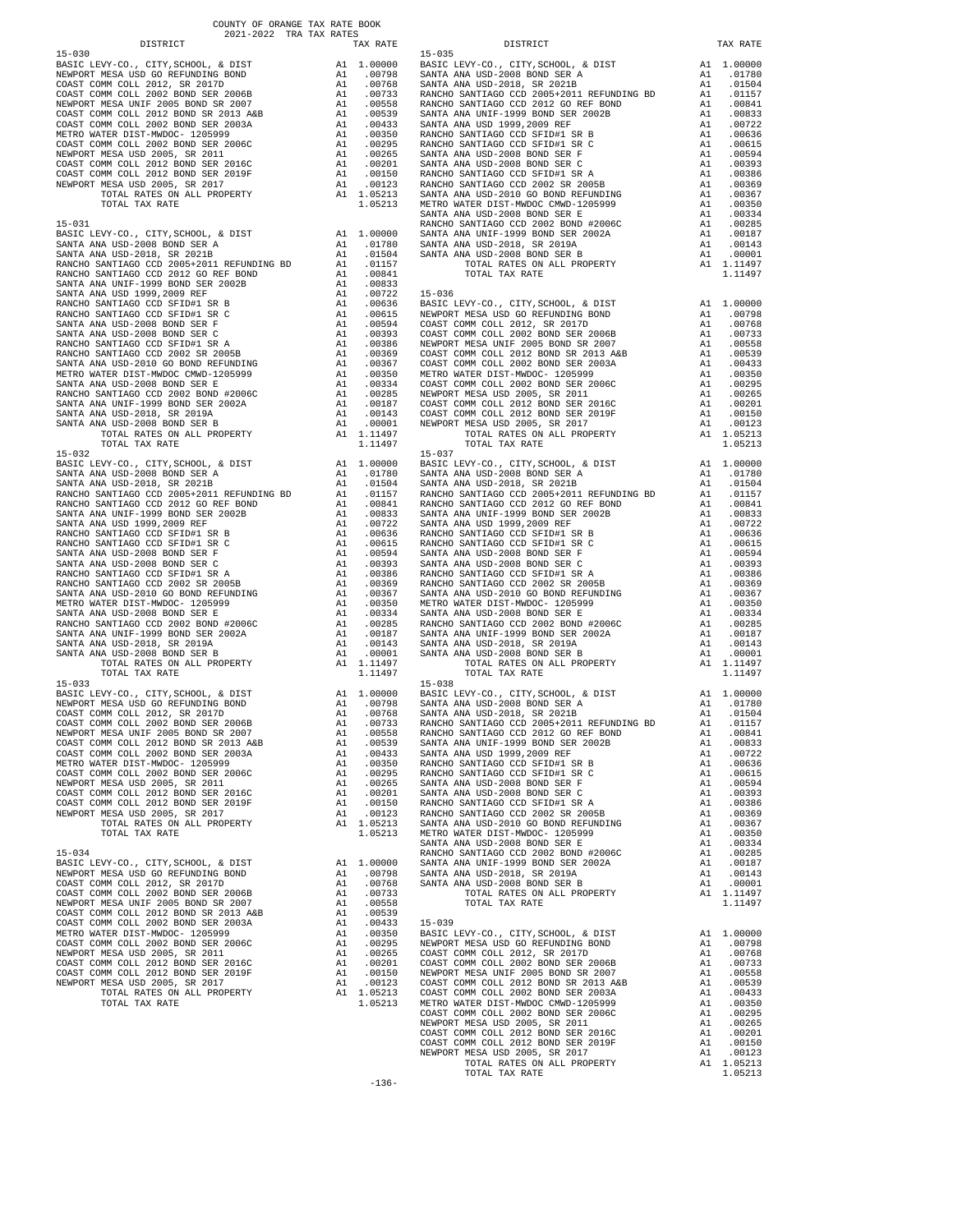| 2021-2022 TRA TAX RATES |                       |                                                                                                                                                                                                                                                                                  |          |
|-------------------------|-----------------------|----------------------------------------------------------------------------------------------------------------------------------------------------------------------------------------------------------------------------------------------------------------------------------|----------|
| DISTRICT                | TAX RATE              | DISTRICT                                                                                                                                                                                                                                                                         | TAX RATE |
|                         |                       |                                                                                                                                                                                                                                                                                  |          |
|                         |                       |                                                                                                                                                                                                                                                                                  |          |
|                         |                       |                                                                                                                                                                                                                                                                                  |          |
|                         |                       |                                                                                                                                                                                                                                                                                  |          |
|                         |                       |                                                                                                                                                                                                                                                                                  |          |
|                         |                       |                                                                                                                                                                                                                                                                                  |          |
|                         |                       |                                                                                                                                                                                                                                                                                  |          |
|                         |                       |                                                                                                                                                                                                                                                                                  |          |
|                         |                       |                                                                                                                                                                                                                                                                                  |          |
|                         |                       |                                                                                                                                                                                                                                                                                  |          |
|                         |                       |                                                                                                                                                                                                                                                                                  |          |
|                         |                       |                                                                                                                                                                                                                                                                                  |          |
|                         |                       |                                                                                                                                                                                                                                                                                  |          |
|                         |                       |                                                                                                                                                                                                                                                                                  |          |
|                         |                       |                                                                                                                                                                                                                                                                                  |          |
|                         |                       |                                                                                                                                                                                                                                                                                  |          |
|                         |                       |                                                                                                                                                                                                                                                                                  |          |
|                         |                       |                                                                                                                                                                                                                                                                                  |          |
|                         |                       |                                                                                                                                                                                                                                                                                  |          |
|                         |                       |                                                                                                                                                                                                                                                                                  |          |
|                         |                       |                                                                                                                                                                                                                                                                                  |          |
|                         |                       |                                                                                                                                                                                                                                                                                  |          |
|                         |                       |                                                                                                                                                                                                                                                                                  |          |
|                         |                       |                                                                                                                                                                                                                                                                                  |          |
|                         |                       |                                                                                                                                                                                                                                                                                  |          |
|                         |                       |                                                                                                                                                                                                                                                                                  |          |
|                         |                       |                                                                                                                                                                                                                                                                                  |          |
|                         |                       |                                                                                                                                                                                                                                                                                  |          |
|                         |                       |                                                                                                                                                                                                                                                                                  |          |
|                         |                       |                                                                                                                                                                                                                                                                                  |          |
|                         |                       |                                                                                                                                                                                                                                                                                  |          |
|                         |                       |                                                                                                                                                                                                                                                                                  |          |
|                         |                       |                                                                                                                                                                                                                                                                                  |          |
|                         |                       |                                                                                                                                                                                                                                                                                  |          |
|                         |                       |                                                                                                                                                                                                                                                                                  |          |
|                         |                       |                                                                                                                                                                                                                                                                                  |          |
|                         |                       |                                                                                                                                                                                                                                                                                  |          |
|                         |                       |                                                                                                                                                                                                                                                                                  |          |
|                         |                       |                                                                                                                                                                                                                                                                                  |          |
|                         |                       |                                                                                                                                                                                                                                                                                  |          |
|                         |                       |                                                                                                                                                                                                                                                                                  |          |
|                         |                       |                                                                                                                                                                                                                                                                                  |          |
|                         |                       |                                                                                                                                                                                                                                                                                  |          |
|                         |                       |                                                                                                                                                                                                                                                                                  |          |
|                         |                       |                                                                                                                                                                                                                                                                                  |          |
|                         |                       |                                                                                                                                                                                                                                                                                  |          |
|                         |                       |                                                                                                                                                                                                                                                                                  |          |
|                         |                       |                                                                                                                                                                                                                                                                                  |          |
|                         |                       |                                                                                                                                                                                                                                                                                  |          |
|                         |                       |                                                                                                                                                                                                                                                                                  |          |
|                         |                       |                                                                                                                                                                                                                                                                                  |          |
|                         |                       |                                                                                                                                                                                                                                                                                  |          |
|                         |                       |                                                                                                                                                                                                                                                                                  |          |
|                         |                       |                                                                                                                                                                                                                                                                                  |          |
|                         |                       |                                                                                                                                                                                                                                                                                  |          |
| $15 - 043$              |                       | $\begin{bmatrix} 15-40 & 10704 & 20848 & 00044 & 140241 & 140241 & 140241 & 140241 & 140241 & 140241 & 140241 & 140241 & 140241 & 140241 & 140241 & 140241 & 140241 & 140241 & 140241 & 140241 & 140241 & 140241 & 140241 & 140241 & 140241 & 140241 & 140241 & 1$<br>$15 - 048$ |          |
|                         |                       |                                                                                                                                                                                                                                                                                  |          |
|                         |                       |                                                                                                                                                                                                                                                                                  |          |
|                         |                       |                                                                                                                                                                                                                                                                                  |          |
|                         |                       |                                                                                                                                                                                                                                                                                  |          |
|                         |                       |                                                                                                                                                                                                                                                                                  |          |
|                         |                       |                                                                                                                                                                                                                                                                                  |          |
|                         |                       |                                                                                                                                                                                                                                                                                  |          |
|                         |                       |                                                                                                                                                                                                                                                                                  |          |
|                         |                       |                                                                                                                                                                                                                                                                                  |          |
|                         |                       |                                                                                                                                                                                                                                                                                  |          |
|                         |                       |                                                                                                                                                                                                                                                                                  |          |
|                         |                       |                                                                                                                                                                                                                                                                                  |          |
|                         |                       |                                                                                                                                                                                                                                                                                  |          |
| TOTAL TAX RATE          | Al 1.05213<br>1.05213 |                                                                                                                                                                                                                                                                                  |          |
| $15 - 044$              |                       | $15 - 049$                                                                                                                                                                                                                                                                       |          |
|                         |                       |                                                                                                                                                                                                                                                                                  |          |
|                         |                       |                                                                                                                                                                                                                                                                                  |          |
|                         |                       |                                                                                                                                                                                                                                                                                  |          |
|                         |                       |                                                                                                                                                                                                                                                                                  |          |
|                         |                       |                                                                                                                                                                                                                                                                                  |          |
|                         |                       |                                                                                                                                                                                                                                                                                  |          |
|                         |                       |                                                                                                                                                                                                                                                                                  |          |
|                         |                       |                                                                                                                                                                                                                                                                                  |          |
|                         |                       |                                                                                                                                                                                                                                                                                  |          |
|                         |                       |                                                                                                                                                                                                                                                                                  |          |
|                         |                       |                                                                                                                                                                                                                                                                                  |          |
|                         |                       |                                                                                                                                                                                                                                                                                  |          |
|                         |                       |                                                                                                                                                                                                                                                                                  |          |
|                         |                       |                                                                                                                                                                                                                                                                                  |          |
|                         |                       |                                                                                                                                                                                                                                                                                  |          |

-137-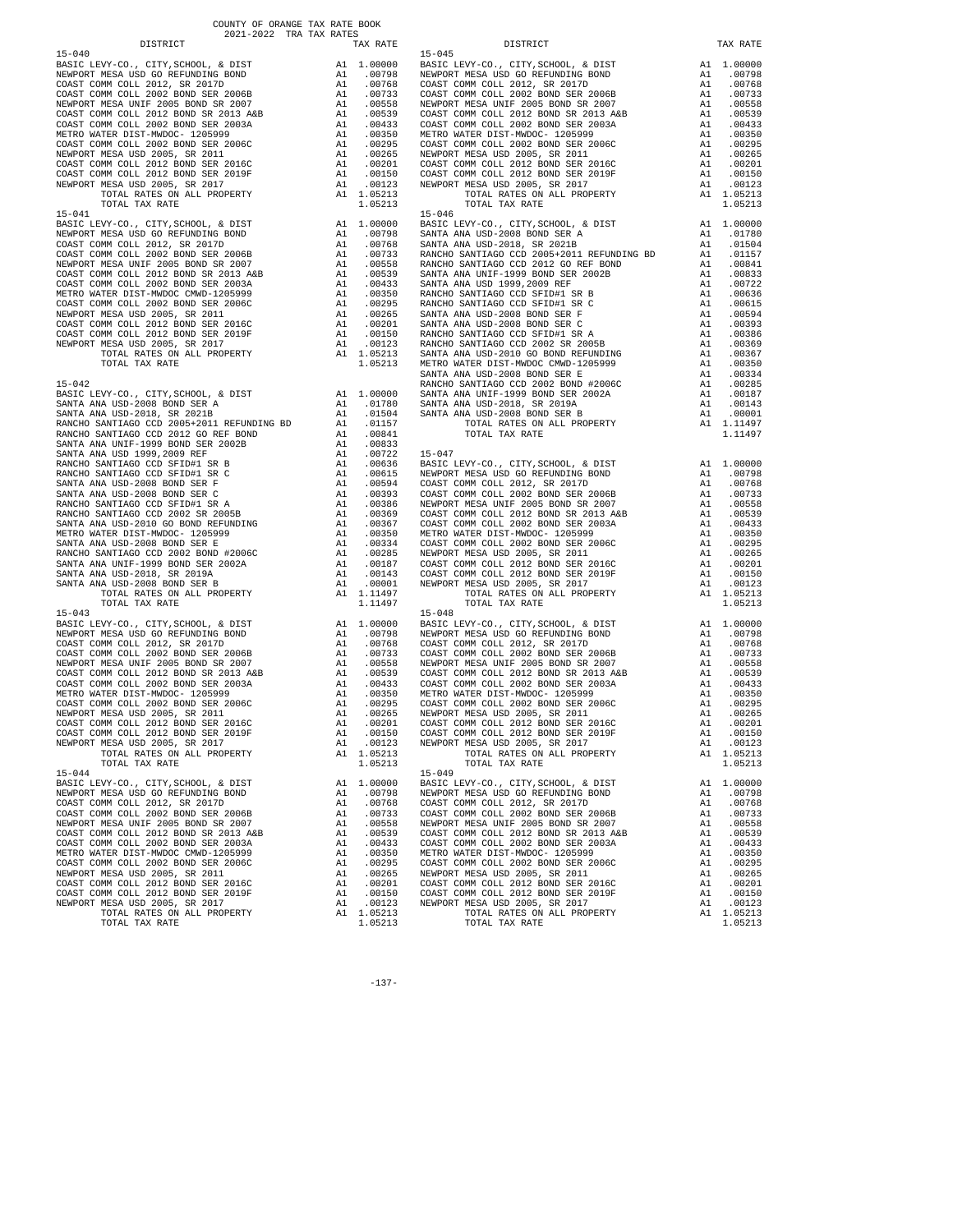| COAST COMM COLL 2002 BOND SER 2006B A1 .00733                                                                                                                                                                                      |                               |                        | BASIC L        |
|------------------------------------------------------------------------------------------------------------------------------------------------------------------------------------------------------------------------------------|-------------------------------|------------------------|----------------|
| NEWPORT MESA UNIF 2005 BOND SR 2007                                                                                                                                                                                                |                               | A1 .00558              | NEWPORT        |
|                                                                                                                                                                                                                                    |                               |                        | COAST C        |
|                                                                                                                                                                                                                                    |                               |                        | COAST C        |
|                                                                                                                                                                                                                                    |                               |                        | NEWPORT        |
|                                                                                                                                                                                                                                    |                               |                        |                |
|                                                                                                                                                                                                                                    |                               |                        |                |
|                                                                                                                                                                                                                                    |                               |                        |                |
|                                                                                                                                                                                                                                    |                               |                        |                |
|                                                                                                                                                                                                                                    |                               |                        |                |
| MEXICALLY USE COAST COMM COLL 2012 BOND SER 2016C<br>NEWPORT MESA USD 2005, SR 2011 and 0.0295 COAST COAST COAST COMM COLL 2012 BOND SER 2016C<br>NEWPORT MESA USD 2005, SR 2011 and 0.0265 COAST COAST COAST COAST COMM COLL 2012 |                               |                        |                |
| TOTAL TAX RATE                                                                                                                                                                                                                     |                               | 1.05213                | COAST C        |
|                                                                                                                                                                                                                                    |                               |                        | NEWPORT        |
| $15 - 053$                                                                                                                                                                                                                         |                               |                        |                |
| BASIC LEVY-CO., CITY, SCHOOL, & DIST $A1 \t1.00000$                                                                                                                                                                                |                               |                        |                |
|                                                                                                                                                                                                                                    |                               |                        |                |
|                                                                                                                                                                                                                                    |                               | A1.00798<br>A1.00768   | $15 - 059$     |
|                                                                                                                                                                                                                                    |                               |                        | BASIC L        |
|                                                                                                                                                                                                                                    |                               |                        | NEWPORT        |
| COAST COMM COLL 2012 BOND SR 2013 A&B A1 .00539                                                                                                                                                                                    |                               |                        | COAST C        |
| COAST COMM COLL 2002 BOND SER 2003A<br>METRO WATER DIST-MWDOC CMWD-1205999                                                                                                                                                         |                               | A1 .00433              | COAST C        |
|                                                                                                                                                                                                                                    |                               | A1 .00350              | NEWPORT        |
|                                                                                                                                                                                                                                    |                               |                        | COAST C        |
| PIERRO WALLER 2002 BOND SER 2006C<br>NEWPORT MESA USD 2005, SR 2011 and 00265<br>COAST COMM COLL 2012 BOND SER 2016C<br>A1 .00261<br>A1 .00201                                                                                     |                               |                        | COAST C        |
|                                                                                                                                                                                                                                    |                               |                        | METRO W        |
| COAST COMM COLL 2012 BOND SER 2019F A1 .00150<br>NEWPORT MESA USD 2005, SR 2017 A1 .00123<br>TOTAL RATES ON ALL PROPERTY A1 1.05213                                                                                                |                               | A1 .00150<br>A1 .00123 | COAST C        |
|                                                                                                                                                                                                                                    |                               |                        | NEWPORT        |
|                                                                                                                                                                                                                                    |                               |                        | COAST C        |
| TOTAL TAX RATE                                                                                                                                                                                                                     |                               | 1.05213                | COAST C        |
|                                                                                                                                                                                                                                    |                               |                        | NEWPORT        |
| $15 - 054$                                                                                                                                                                                                                         |                               |                        |                |
| BASIC LEVY-CO., CITY, SCHOOL, & DIST A1 1.00000                                                                                                                                                                                    |                               |                        |                |
|                                                                                                                                                                                                                                    |                               |                        |                |
|                                                                                                                                                                                                                                    |                               |                        | $15 - 060$     |
|                                                                                                                                                                                                                                    |                               |                        | <b>BASIC L</b> |
| NEWPORT MESA UNIF 2005 BOND SR 2007                                                                                                                                                                                                |                               | A1.00558<br>A1.00539   | NEWPORT        |
| NEWS COMM COLL 2012 BOND SR 2013 A&B<br>COAST COMM COLL 2002 BOND SR 2013 A&B<br>COAST COMM COLL 2002 BOND SER 2003A                                                                                                               |                               |                        | COAST C        |
|                                                                                                                                                                                                                                    | $\frac{\text{Al}}{\text{Al}}$ | .00433                 | COAST C        |
| METRO WATER DIST-MWDOC CMWD-1205999                                                                                                                                                                                                |                               | .00350                 | NEWPORT        |
| COAST COMM COLL 2002 BOND SER 2006C A1 .00295                                                                                                                                                                                      |                               |                        | COAST C        |
| NEWPORT MESA USD 2005, SR 2011                                                                                                                                                                                                     |                               |                        | COAST C        |
| COAST COMM COLL 2012 BOND SER 2016C                                                                                                                                                                                                |                               | A1 .00265<br>A1 .00201 | METRO W        |
| COAST COMM COLL 2012 BOND SER 2019F                                                                                                                                                                                                |                               |                        | COAST C        |
| NEWPORT MESA USD 2005, SR 2017<br>TOTAL RATES ON ALL PROPERTY                                                                                                                                                                      |                               | A1 .00150<br>A1 .00123 | NEWPORT        |
|                                                                                                                                                                                                                                    |                               | A1 1.05213 COAST C     |                |
| TOTAL TAX RATE                                                                                                                                                                                                                     |                               | 1.05213                | COAST C        |
|                                                                                                                                                                                                                                    |                               |                        | <b>NFWDOPT</b> |

RANCHO SANTIAGO CCD SFID#1 SR C A1 .00615 SANTA ANA USD-2008 BOND SER F A1 .00594 15-057

 COUNTY OF ORANGE TAX RATE BOOK 2021-2022 TRA TAX RATES DISTRICT TAX RATE DISTRICT TAX RATE 15-050 15-055 BASIC LEVY-CO., CITY,SCHOOL, & DIST A1 1.00000 BASIC LEVY-CO., CITY,SCHOOL, & DIST A1 1.00000 SANTA ANA USD-2008 BOND SER A A1 .01780 NEWPORT MESA USD GO REFUNDING BOND A1 .00798 SANTA ANA USD-2018, SR 2021B A1 .01504 COAST COMM COLL 2012, SR 2017D A1 .00768 RANCHO SANTIAGO CCD 2005+2011 REFUNDING BD A1 .01157 COAST COMM COLL 2002 BOND SER 2006B A1 .00733 RANCHO SANTIAGO CCD 2012 GO REF BOND A1 .00841 NEWPORT MESA UNIF 2005 BOND SR 2007 A1 .00558 SANTA ANA UNIF-1999 BOND SER 2002B A1 .00833 COAST COMM COLL 2012 BOND SR 2013 A&B A1 .00539 SANTA ANA USD 1999,2009 REF A1 .00722 COAST COMM COLL 2002 BOND SER 2003A A1 .00433 RANCHO SANTIAGO CCD SFID#1 SR B A1 .00636 METRO WATER DIST-MWDOC CMWD-1205999 A1 .00350 RANCHO SANTIAGO CCD SFID#1 SR C A1 .00615 COAST COMM COLL 2002 BOND SER 2006C A1 .00295 SANTA ANA USD-2008 BOND SER F A1 .00594 NEWPORT MESA USD 2005, SR 2011 A1 .00265 SANTA ANA USD-2008 BOND SER C A1 .00393 COAST COMM COLL 2012 BOND SER 2016C A1 .00201 RANCHO SANTIAGO CCD SFID#1 SR A A1 .00386 COAST COMM COLL 2012 BOND SER 2019F A1 .00150 RANCHO SANTIAGO CCD 2002 SR 2005B A1 .00369 NEWPORT MESA USD 2005, SR 2017 A1 .00123 SANTA ANA USD-2010 GO BOND REFUNDING A1 .00367 TOTAL RATES ON ALL PROPERTY A1 1.05213 METRO WATER DIST-MWDOC- 1205999<br>
SANTA ANA USD-2008 BOND SER E<br>
SANTA ANA USD-2008 BOND SER 2002A<br>
SANTA ANA UNIF-1999 BOND SER 2002A<br>
SANTA ANA UNIF-1999 BOND SER 2002A<br>
SANTA ANA USD-2018, SR 2019A<br>
SANTA ANA USD-2018, S TOTAL TAX RATE 1.11497 NEWPORT MESA UNIF 2005 BOND SR 2007 A1 .00558<br>COAST COMM COLL 2012 BOND SR 2013 A&B A1 .00539 15-00433 COAST COMM COLL 2002 BOND SER 2003A A1 1.00000 METRO WATER DIST-MWDOC CMWD-1205999 BASIC LEVY-CO., CITY,SCHOOL, & DIST A1 1.00000 METRO WATER DIST-MWDOC CMWD-1205999 A1 .00350 SANTA ANA USD-2008 BOND SER A A1 .01780 COAST COMM COLL 2002 BOND SER 2006C A1 .00295 SANTA ANA USD-2018, SR 2021B A1 .01504 NEWPORT MESA USD 2005, SR 2011 A1 .00265 RANCHO SANTIAGO CCD 2005+2011 REFUNDING BD A1 .01157 COAST COMM COLL 2012 BOND SER 2016C A1 .00201 RANCHO SANTIAGO CCD 2012 GO REF BOND A1 .00841 COAST COMM COLL 2012 BOND SER 2019F A1 .00150 SANTA ANA UNIF-1999 BOND SER 2002B A1 .00833 NEWPORT MESA USD 2005, SR 2017 A1 .00123 SANTA ANA USD 1999,2009 REF A1 .00722 TOTAL RATES ON ALL PROPERTY A1 1.05213 RANCHO SANTIAGO CCD SFID#1 SR B A1 .00636 TOTAL TAX RATE 1.05213 SANTA ANA USD-2008 BOND SER C A1 .00393 BASIC LEVY-CO., CITY,SCHOOL, & DIST A1 1.00000 RANCHO SANTIAGO CCD SFID#1 SR A A1 .00386 NEWPORT MESA USD GO REFUNDING BOND A1 .00798 RANCHO SANTIAGO CCD 2002 SR 2005B A1 .00369 COAST COMM COLL 2012, SR 2017D A1 .00768 SANTA ANA USD-2010 GO BOND REFUNDING A1 .00367 COAST COMM COLL 2002 BOND SER 2006B A1 .00733 METRO WATER DIST-MWDOC- 1205999 A1 .00350 NEWPORT MESA UNIF 2005 BOND SR 2007 A1 .00558 SANTA ANA USD-2008 BOND SER E A1 .00334 COAST COMM COLL 2012 BOND SR 2013 A&B A1 .00539 RANCHO SANTIAGO CCD 2002 BOND #2006C A1 .00285 COAST COMM COLL 2002 BOND SER 2003A A1 .00433 SANTA ANA UNIF-1999 BOND SER 2002A A1 .00187 METRO WATER DIST-MWDOC- 1205999 A1 .00350 SANTA ANA USD-2018, SR 2019A A1 .00143 COAST COMM COLL 2002 BOND SER 2006C A1 .00295 SANTA ANA USD-2008 BOND SER B A1 .00001 NEWPORT MESA USD 2005, SR 2011 A1 .00265 TOTAL RATES ON ALL PROPERTY A1 1.11497 COAST COMM COLL 2012 BOND SER 2016C A1 .00201 TOTAL TAX RATE 1.11497 COAST COMM COLL 2012 BOND SER 2019F A1 .00150 NEWPORT MESA USD 2005, SR 2017 A1 .00123<br>TOTAL RATES ON ALL PROPERTY A1 1.05213 A1 1.05213 BASIC LEVY-CO., CITY, SCHOOL, & DIST A1 1.00000 TOTAL TAX RATE (1.05213 )<br>NEWPORT MESA USD GO REFUNDING BOND A1 .00798 15-058<br>COAST COMM COLL 2012, SR 2017D A1 .00768 15-058 15-058 15-058 15-0.00768 15-058 15-058 1 A1 .00768 15–058<br>A1 .00733 BASIC LEVY-CO., CITY,SCHOOL, & DIST A1 1.00000<br>A1 .00558 NEWPORT MESAUSD GO REFUNDING BOND A1 .00798 NEWPORT MESA USD GO REFUNDING BOND A1 .00558 NEWPORT MESA USD GO REFUNDING BOND A1 .00798<br>A1 .00539 COAST COMM COLL 2012, SR 2017D A1 .00768<br>A1 .00433 COAST COMM COLL 2002 BOND SER 2006B A1 .00733 OOAST COMM COLL 2012 BOND SR 2013 A&B A1 .00539 COAST COMM COLL 2012, SR 2017D A1 .00768<br>COAST COMM COLL 2002 BOND SER 2003A A1 .00433 COAST COMM COLL 2002 BOND SER 2006B A1 .00733  $\begin{array}{lllllllll} \text{A1} & .00350 & \text{NEWPORT MESA UNIF 2005 BOND SR 2007} & \text{A1} & .00558 \\ \text{A1} & .00295 & \text{COAST COMM COLL 2012 BOND SR 2013 A&B} & \text{A1} & .00539 \\ \end{array}$  COAST COMM COLL 2002 BOND SER 2006C A1 .00295 COAST COMM COLL 2012 BOND SR 2013 A&B A1 .00539 NEWPORT MESA USD 2005, SR 2011 A1 .00265 COAST COMM COLL 2002 BOND SER 2003A A1 .00433 COAST COMM COLL 2012 BOND SER 2016C A1 .00201 METRO WATER DIST-MWDOC CMWD-1205999 A1 .00350 COAST COMM COLL 2012 BOND SER 2019F A1 .00150 COAST COMM COLL 2002 BOND SER 2006C A1 .00295 NEWPORT MESA USD 2005, SR 2017 A1 .00123 NEWPORT MESA USD 2005, SR 2011 A1 .00265 TOTAL RATES ON ALL PROPERTY AND THE RATES ON ALL PROPERTY AND ALL PROPERTY AND LOST COMM COLL 2012 BOND SER 2016C AND 1.05213 TOTAL TAX RATE 1.05213 COAST COMM COLL 2012 BOND SER 2019F A1 .00150<br>00123 OOM NEWPORT MESA USD 2005, SR 2017<br>1.05213 1.05213 TOTAL RATES ON ALL PROPERTY A1 1.05213 BASIC LEVY-CO., CITY, SCHOOL, & DIST A1 1.00000 TOTAL TAX RATE 1.05213 A1 1.00000<br>A1 .00798<br>A1 00768 COAST COMM COLL 2002 BOND SER 2006B A1 .00733 BASIC LEVY-CO., CITY,SCHOOL, & DIST A1 1.00000 NEWPORT MESA UNIF 2005 BOND SR 2007 A1 .00558 NEWPORT MESA USD GO REFUNDING BOND A1 .00798 AL 200733 BASIC LEVY-CO., CITY, SCHOOL, & DIST A1 1.00000<br>Al .00558 NEWPORT MESAUSD GOREFUNDING BOND A1 .00798<br>Al .00539 COAST COMM COLL 2002, SR 2017D A1 .00768<br>A1 .00433 COAST COMM COLL 2002 BOND SER 2006B A1 .00733  $\begin{array}{cccc} \text{A1} & .00433 & \text{COAST COM COLL 2002 BOND SER 2006B} & \text{A1} & .00733 \\ \text{A1} & .00350 & \text{NEWDORT MESA UNIF 2005 BOND SR 2007} & \text{A1} & .00558 \end{array}$ METRO WATER DIST-MWDOC CMWD-1205999 A1 .00350 NEWPORT MESA UNIF 2005 BOND SR 2007 A1 .00558<br>COAST COMM COLL 2002 BOND SR 20106C A1 .00295 COAST COMM COLL 2012 BOND SR 2013 A&B A1 .00539<br>NEWPORT MESA US 2003 AS 2010 COAST C NEWPORT MESA USD 2005, SR 2017 and 00123 NEWPORT MESA USD 2005, SR 2017 and 00233 COAST COMM COLL 2012 BOND SER 2016C TOTAL RATES ON ALL PROPERTY and 1.05213 COAST COMM COLL 2012 BOND SER 2019F and 00150 105213 COAST COMM A1 .00768 15-060<br>
A1 .00733 BASIC LEVY-CO., CITY, SCHOOL, & DIST A1 1.00000<br>
A1 .00558 NEWPORT MESAUSD GO REFUNDING BOND A1 .00798 NEWPORT MESAUNIF 2005 BOND SR 2007 AS AL 00558 NEWPORT MESAUSD GO REFUNDING BOND AL 00798<br>COAST COMM COLL 2002 BOND SR 2003 AL 00539 COAST COMM COLL 2002 BOND SR 20076 AL 00768<br>COAST COMM COLL 2002 BOND SER 2003A AL 00433 COAST COMM COLL 2002 BOND SER 2006C A1 .00295 COAST COMM COLL 2012 BOND SR 2013 A&B A1 .00539 NEWPORT MESA USD 2005, SR 2011 A1 .00265 COAST COMM COLL 2002 BOND SER 2003A A1 .00433 COAST COMM COLL 2012 BOND SER 2016C A1 .00201 METRO WATER DIST-MWDOC- 1205999 A1 .00350 COAST COMM COLL 2012 BOND SER 2019F A1 .00150 COAST COMM COLL 2002 BOND SER 2006C A1 .00295 NEWPORT MESA USD 2005, SR 2017 A1 .00123 NEWPORT MESA USD 2005, SR 2011 A1 .00265 TOTAL RATES ON ALL PROPERTY A1 1.05213 COAST COMM COLL 2012 BOND SER 2016C A1 .00201 TOTAL TAX RATE 1.05213 COAST COMM COLL 2012 BOND SER 2019F A1 .00150 NEWPORT MESA USD 2005, SR 2017 A1 .00123 TOTAL RATES ON ALL PROPERTY A1 1.05213 TOTAL TAX RATE 1.05213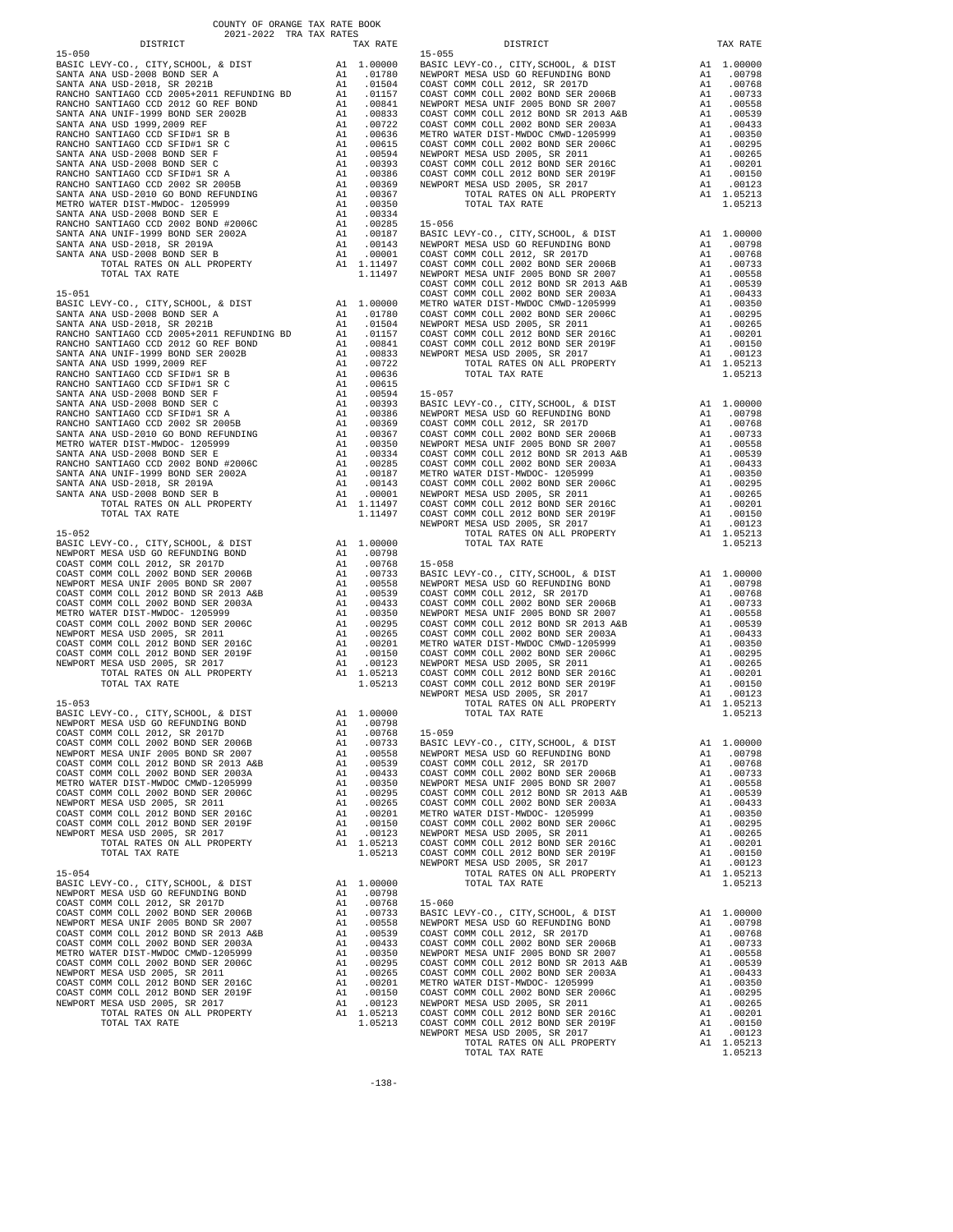|                                                                                                                                                                                                                                                                                                                                                                                                                                                                          |                             | 2021-2022 TRA TAX RATES |    |            |         |
|--------------------------------------------------------------------------------------------------------------------------------------------------------------------------------------------------------------------------------------------------------------------------------------------------------------------------------------------------------------------------------------------------------------------------------------------------------------------------|-----------------------------|-------------------------|----|------------|---------|
|                                                                                                                                                                                                                                                                                                                                                                                                                                                                          | DISTRICT                    |                         |    | TAX RATE   |         |
|                                                                                                                                                                                                                                                                                                                                                                                                                                                                          |                             |                         |    |            |         |
|                                                                                                                                                                                                                                                                                                                                                                                                                                                                          |                             |                         |    |            |         |
|                                                                                                                                                                                                                                                                                                                                                                                                                                                                          |                             |                         |    |            |         |
|                                                                                                                                                                                                                                                                                                                                                                                                                                                                          |                             |                         |    |            |         |
|                                                                                                                                                                                                                                                                                                                                                                                                                                                                          |                             |                         |    |            |         |
|                                                                                                                                                                                                                                                                                                                                                                                                                                                                          |                             |                         |    |            |         |
|                                                                                                                                                                                                                                                                                                                                                                                                                                                                          |                             |                         |    |            |         |
|                                                                                                                                                                                                                                                                                                                                                                                                                                                                          |                             |                         |    |            |         |
|                                                                                                                                                                                                                                                                                                                                                                                                                                                                          |                             |                         |    |            |         |
|                                                                                                                                                                                                                                                                                                                                                                                                                                                                          |                             |                         |    |            |         |
|                                                                                                                                                                                                                                                                                                                                                                                                                                                                          |                             |                         |    |            |         |
|                                                                                                                                                                                                                                                                                                                                                                                                                                                                          |                             |                         |    |            |         |
|                                                                                                                                                                                                                                                                                                                                                                                                                                                                          |                             |                         |    |            |         |
|                                                                                                                                                                                                                                                                                                                                                                                                                                                                          |                             |                         |    |            |         |
|                                                                                                                                                                                                                                                                                                                                                                                                                                                                          |                             |                         |    |            |         |
|                                                                                                                                                                                                                                                                                                                                                                                                                                                                          |                             |                         |    |            |         |
|                                                                                                                                                                                                                                                                                                                                                                                                                                                                          |                             |                         |    |            | SANTA A |
|                                                                                                                                                                                                                                                                                                                                                                                                                                                                          |                             |                         |    |            |         |
|                                                                                                                                                                                                                                                                                                                                                                                                                                                                          |                             |                         |    |            |         |
|                                                                                                                                                                                                                                                                                                                                                                                                                                                                          |                             |                         |    |            |         |
|                                                                                                                                                                                                                                                                                                                                                                                                                                                                          |                             |                         |    |            |         |
|                                                                                                                                                                                                                                                                                                                                                                                                                                                                          |                             |                         |    |            |         |
|                                                                                                                                                                                                                                                                                                                                                                                                                                                                          |                             |                         |    |            |         |
|                                                                                                                                                                                                                                                                                                                                                                                                                                                                          |                             |                         |    |            |         |
|                                                                                                                                                                                                                                                                                                                                                                                                                                                                          |                             |                         |    |            |         |
|                                                                                                                                                                                                                                                                                                                                                                                                                                                                          |                             |                         |    |            |         |
|                                                                                                                                                                                                                                                                                                                                                                                                                                                                          |                             |                         |    |            |         |
|                                                                                                                                                                                                                                                                                                                                                                                                                                                                          |                             |                         |    |            |         |
|                                                                                                                                                                                                                                                                                                                                                                                                                                                                          |                             |                         |    |            |         |
|                                                                                                                                                                                                                                                                                                                                                                                                                                                                          |                             |                         |    |            |         |
|                                                                                                                                                                                                                                                                                                                                                                                                                                                                          |                             |                         |    |            |         |
|                                                                                                                                                                                                                                                                                                                                                                                                                                                                          |                             |                         |    |            |         |
|                                                                                                                                                                                                                                                                                                                                                                                                                                                                          |                             |                         |    |            |         |
|                                                                                                                                                                                                                                                                                                                                                                                                                                                                          |                             |                         |    |            | COAST C |
| $15 - 063$<br>$\begin{tabular}{l c c c} 15-063 & NEMPORTM SUSD QO, CUTY, SCHOOL, & DIST\\ \hline BASIC LEVY-CO., CITY, SCHOOL, & DIST & A1 1.00000 & COAST C\nNENDORT MESA USD GO REFUNDING BOND & A1 00798 & COAST C\nCOAST COMM COLL 2002 BOND SR 2006B & A1 00763 & NEMPORT\\ NEWPORT MESA UNTF 2005 BOND SR 2007 & A1 00733 \\ NEWPORT MESA UNTF 2005 BOND SR 2017 & A1 00558 \\ COAST COMM COLL 200$                                                                |                             |                         |    |            | NEWPORT |
|                                                                                                                                                                                                                                                                                                                                                                                                                                                                          |                             |                         |    |            |         |
|                                                                                                                                                                                                                                                                                                                                                                                                                                                                          |                             |                         |    |            |         |
|                                                                                                                                                                                                                                                                                                                                                                                                                                                                          |                             |                         |    |            |         |
|                                                                                                                                                                                                                                                                                                                                                                                                                                                                          |                             |                         |    |            |         |
|                                                                                                                                                                                                                                                                                                                                                                                                                                                                          |                             |                         |    |            |         |
|                                                                                                                                                                                                                                                                                                                                                                                                                                                                          |                             |                         |    |            |         |
|                                                                                                                                                                                                                                                                                                                                                                                                                                                                          |                             |                         |    |            |         |
|                                                                                                                                                                                                                                                                                                                                                                                                                                                                          |                             |                         |    |            |         |
|                                                                                                                                                                                                                                                                                                                                                                                                                                                                          |                             |                         |    |            |         |
|                                                                                                                                                                                                                                                                                                                                                                                                                                                                          |                             |                         |    |            |         |
|                                                                                                                                                                                                                                                                                                                                                                                                                                                                          |                             |                         |    |            |         |
|                                                                                                                                                                                                                                                                                                                                                                                                                                                                          |                             |                         |    |            |         |
|                                                                                                                                                                                                                                                                                                                                                                                                                                                                          |                             |                         |    |            |         |
|                                                                                                                                                                                                                                                                                                                                                                                                                                                                          |                             |                         |    |            |         |
|                                                                                                                                                                                                                                                                                                                                                                                                                                                                          |                             |                         |    |            |         |
|                                                                                                                                                                                                                                                                                                                                                                                                                                                                          |                             |                         |    |            | COAST C |
| $15 - 064$                                                                                                                                                                                                                                                                                                                                                                                                                                                               |                             |                         |    |            | NEWPORT |
|                                                                                                                                                                                                                                                                                                                                                                                                                                                                          |                             |                         |    |            |         |
|                                                                                                                                                                                                                                                                                                                                                                                                                                                                          |                             |                         |    |            |         |
|                                                                                                                                                                                                                                                                                                                                                                                                                                                                          |                             |                         |    |            |         |
|                                                                                                                                                                                                                                                                                                                                                                                                                                                                          |                             |                         |    |            |         |
|                                                                                                                                                                                                                                                                                                                                                                                                                                                                          |                             |                         |    |            |         |
| $\begin{tabular}{l c c c} \hline 15-064 & \multicolumn{3}{l}{\multicolumn{3}{l}{\multicolumn{3}{l}{\multicolumn{3}{l}{\multicolumn{3}{l}{\multicolumn{3}{l}{\multicolumn{3}{l}{\multicolumn{3}{l}{\multicolumn{3}{l}{\multicolumn{3}{l}{\multicolumn{3}{l}{\multicolumn{3}{l}{\multicolumn{3}{l}{\multicolumn{3}{l}{\multicolumn{3}{l}{\multicolumn{3}{l}{\multicolumn{3}{l}{\multicolumn{3}{l}{\multicolumn{3}{l}{\multicolumn{3}{l}{\multicolumn{3}{l}{\multicolumn{3$ |                             |                         |    |            |         |
|                                                                                                                                                                                                                                                                                                                                                                                                                                                                          |                             |                         |    |            |         |
|                                                                                                                                                                                                                                                                                                                                                                                                                                                                          |                             |                         |    |            |         |
|                                                                                                                                                                                                                                                                                                                                                                                                                                                                          |                             |                         |    |            |         |
|                                                                                                                                                                                                                                                                                                                                                                                                                                                                          |                             |                         |    |            |         |
|                                                                                                                                                                                                                                                                                                                                                                                                                                                                          |                             |                         |    |            |         |
|                                                                                                                                                                                                                                                                                                                                                                                                                                                                          |                             |                         |    |            |         |
|                                                                                                                                                                                                                                                                                                                                                                                                                                                                          |                             |                         |    |            |         |
|                                                                                                                                                                                                                                                                                                                                                                                                                                                                          |                             |                         |    |            |         |
|                                                                                                                                                                                                                                                                                                                                                                                                                                                                          |                             |                         |    |            |         |
|                                                                                                                                                                                                                                                                                                                                                                                                                                                                          |                             |                         |    |            | RANCHO  |
| $15 - 065$                                                                                                                                                                                                                                                                                                                                                                                                                                                               |                             |                         |    |            | SANTA A |
| BASIC LEVY-CO., CITY, SCHOOL, & DIST                                                                                                                                                                                                                                                                                                                                                                                                                                     |                             |                         | A1 | 1.00000    | SANTA A |
| NEWPORT MESA USD GO REFUNDING BOND                                                                                                                                                                                                                                                                                                                                                                                                                                       |                             |                         | A1 | .00798     | RANCHO  |
| COAST COMM COLL 2012, SR 2017D                                                                                                                                                                                                                                                                                                                                                                                                                                           |                             |                         | A1 | .00768     | RANCHO  |
| COAST COMM COLL 2002 BOND SER 2006B                                                                                                                                                                                                                                                                                                                                                                                                                                      |                             |                         | A1 | .00733     | SANTA A |
| NEWPORT MESA UNIF 2005 BOND SR 2007                                                                                                                                                                                                                                                                                                                                                                                                                                      |                             |                         | A1 | .00558     | METRO W |
| COAST COMM COLL 2012 BOND SR 2013 A&B                                                                                                                                                                                                                                                                                                                                                                                                                                    |                             |                         |    | A1.00539   | SANTA A |
| COAST COMM COLL 2002 BOND SER 2003A                                                                                                                                                                                                                                                                                                                                                                                                                                      |                             |                         | A1 | .00433     | RANCHO  |
| METRO WATER DIST-MWDOC- 1205999                                                                                                                                                                                                                                                                                                                                                                                                                                          |                             |                         | A1 | .00350     | SANTA A |
| COAST COMM COLL 2002 BOND SER 2006C                                                                                                                                                                                                                                                                                                                                                                                                                                      |                             |                         | A1 | .00295     | SANTA A |
| NEWPORT MESA USD 2005, SR 2011                                                                                                                                                                                                                                                                                                                                                                                                                                           |                             |                         | A1 | .00265     | SANTA A |
| COAST COMM COLL 2012 BOND SER 2016C                                                                                                                                                                                                                                                                                                                                                                                                                                      |                             |                         | A1 | .00201     |         |
| COAST COMM COLL 2012 BOND SER 2019F                                                                                                                                                                                                                                                                                                                                                                                                                                      |                             |                         | A1 | .00150     |         |
| NEWPORT MESA USD 2005, SR 2017                                                                                                                                                                                                                                                                                                                                                                                                                                           |                             |                         | A1 | .00123     |         |
|                                                                                                                                                                                                                                                                                                                                                                                                                                                                          | TOTAL RATES ON ALL PROPERTY |                         |    | A1 1.05213 | 15-070  |
| TOTAL TAX RATE                                                                                                                                                                                                                                                                                                                                                                                                                                                           |                             |                         |    | 1.05213    | BASIC L |

| COUNTY OF ORANGE TAX RATE BOOK<br>$\begin{minipage}{.4\linewidth} \begin{tabular}{lcccccc} \multicolumn{2}{c}{\textbf{1-AX} }\end{tabular} & \multicolumn{2}{c}{\textbf{AA} \textbf{R} } \end{tabular} \begin{tabular}{lcccccc} \multicolumn{2}{c}{\textbf{1-AX} }\end{tabular} & \multicolumn{2}{c}{\textbf{1-AY} }\end{tabular} \begin{tabular}{lcccccc} \multicolumn{2}{c}{\textbf{1-AY} }\end{tabular} & \multicolumn{2}{c}{\textbf{1-AY} }\end{tabular} \begin{tabular}{lcccccc} \multicolumn{2}{c}{\textbf{1-AY} }\end{tabular$ |          |                 |          |
|---------------------------------------------------------------------------------------------------------------------------------------------------------------------------------------------------------------------------------------------------------------------------------------------------------------------------------------------------------------------------------------------------------------------------------------------------------------------------------------------------------------------------------------|----------|-----------------|----------|
|                                                                                                                                                                                                                                                                                                                                                                                                                                                                                                                                       | TAX RATE | <b>DISTRICT</b> | TAX RATE |
|                                                                                                                                                                                                                                                                                                                                                                                                                                                                                                                                       |          |                 |          |
|                                                                                                                                                                                                                                                                                                                                                                                                                                                                                                                                       |          |                 |          |
|                                                                                                                                                                                                                                                                                                                                                                                                                                                                                                                                       |          |                 |          |
|                                                                                                                                                                                                                                                                                                                                                                                                                                                                                                                                       |          |                 |          |
|                                                                                                                                                                                                                                                                                                                                                                                                                                                                                                                                       |          |                 |          |
|                                                                                                                                                                                                                                                                                                                                                                                                                                                                                                                                       |          |                 |          |
|                                                                                                                                                                                                                                                                                                                                                                                                                                                                                                                                       |          |                 |          |
|                                                                                                                                                                                                                                                                                                                                                                                                                                                                                                                                       |          |                 |          |
|                                                                                                                                                                                                                                                                                                                                                                                                                                                                                                                                       |          |                 |          |
|                                                                                                                                                                                                                                                                                                                                                                                                                                                                                                                                       |          |                 |          |
|                                                                                                                                                                                                                                                                                                                                                                                                                                                                                                                                       |          |                 |          |
|                                                                                                                                                                                                                                                                                                                                                                                                                                                                                                                                       |          |                 |          |
|                                                                                                                                                                                                                                                                                                                                                                                                                                                                                                                                       |          |                 |          |
|                                                                                                                                                                                                                                                                                                                                                                                                                                                                                                                                       |          |                 |          |
|                                                                                                                                                                                                                                                                                                                                                                                                                                                                                                                                       |          |                 |          |
|                                                                                                                                                                                                                                                                                                                                                                                                                                                                                                                                       |          |                 |          |
|                                                                                                                                                                                                                                                                                                                                                                                                                                                                                                                                       |          |                 |          |
|                                                                                                                                                                                                                                                                                                                                                                                                                                                                                                                                       |          |                 |          |
|                                                                                                                                                                                                                                                                                                                                                                                                                                                                                                                                       |          |                 |          |
|                                                                                                                                                                                                                                                                                                                                                                                                                                                                                                                                       |          |                 |          |
|                                                                                                                                                                                                                                                                                                                                                                                                                                                                                                                                       |          |                 |          |
|                                                                                                                                                                                                                                                                                                                                                                                                                                                                                                                                       |          |                 |          |
|                                                                                                                                                                                                                                                                                                                                                                                                                                                                                                                                       |          |                 |          |
|                                                                                                                                                                                                                                                                                                                                                                                                                                                                                                                                       |          |                 |          |
|                                                                                                                                                                                                                                                                                                                                                                                                                                                                                                                                       |          |                 |          |
|                                                                                                                                                                                                                                                                                                                                                                                                                                                                                                                                       |          |                 |          |
|                                                                                                                                                                                                                                                                                                                                                                                                                                                                                                                                       |          |                 |          |
|                                                                                                                                                                                                                                                                                                                                                                                                                                                                                                                                       |          |                 |          |
|                                                                                                                                                                                                                                                                                                                                                                                                                                                                                                                                       |          |                 |          |
|                                                                                                                                                                                                                                                                                                                                                                                                                                                                                                                                       |          |                 |          |
|                                                                                                                                                                                                                                                                                                                                                                                                                                                                                                                                       |          |                 |          |
|                                                                                                                                                                                                                                                                                                                                                                                                                                                                                                                                       |          |                 |          |
|                                                                                                                                                                                                                                                                                                                                                                                                                                                                                                                                       |          |                 |          |
|                                                                                                                                                                                                                                                                                                                                                                                                                                                                                                                                       |          |                 |          |
|                                                                                                                                                                                                                                                                                                                                                                                                                                                                                                                                       |          |                 |          |
|                                                                                                                                                                                                                                                                                                                                                                                                                                                                                                                                       |          |                 |          |
|                                                                                                                                                                                                                                                                                                                                                                                                                                                                                                                                       |          |                 |          |
|                                                                                                                                                                                                                                                                                                                                                                                                                                                                                                                                       |          |                 |          |
|                                                                                                                                                                                                                                                                                                                                                                                                                                                                                                                                       |          |                 |          |
|                                                                                                                                                                                                                                                                                                                                                                                                                                                                                                                                       |          |                 |          |
|                                                                                                                                                                                                                                                                                                                                                                                                                                                                                                                                       |          |                 |          |
|                                                                                                                                                                                                                                                                                                                                                                                                                                                                                                                                       |          |                 |          |
|                                                                                                                                                                                                                                                                                                                                                                                                                                                                                                                                       |          |                 |          |
|                                                                                                                                                                                                                                                                                                                                                                                                                                                                                                                                       |          |                 |          |
|                                                                                                                                                                                                                                                                                                                                                                                                                                                                                                                                       |          |                 |          |
|                                                                                                                                                                                                                                                                                                                                                                                                                                                                                                                                       |          |                 |          |
|                                                                                                                                                                                                                                                                                                                                                                                                                                                                                                                                       |          |                 |          |
|                                                                                                                                                                                                                                                                                                                                                                                                                                                                                                                                       |          |                 |          |
|                                                                                                                                                                                                                                                                                                                                                                                                                                                                                                                                       |          |                 |          |
|                                                                                                                                                                                                                                                                                                                                                                                                                                                                                                                                       |          |                 |          |
|                                                                                                                                                                                                                                                                                                                                                                                                                                                                                                                                       |          |                 |          |
|                                                                                                                                                                                                                                                                                                                                                                                                                                                                                                                                       |          |                 |          |
|                                                                                                                                                                                                                                                                                                                                                                                                                                                                                                                                       |          |                 |          |
|                                                                                                                                                                                                                                                                                                                                                                                                                                                                                                                                       |          |                 |          |
|                                                                                                                                                                                                                                                                                                                                                                                                                                                                                                                                       |          |                 |          |
|                                                                                                                                                                                                                                                                                                                                                                                                                                                                                                                                       |          |                 |          |
|                                                                                                                                                                                                                                                                                                                                                                                                                                                                                                                                       |          |                 |          |
|                                                                                                                                                                                                                                                                                                                                                                                                                                                                                                                                       |          |                 |          |
|                                                                                                                                                                                                                                                                                                                                                                                                                                                                                                                                       |          |                 |          |
|                                                                                                                                                                                                                                                                                                                                                                                                                                                                                                                                       |          |                 |          |
|                                                                                                                                                                                                                                                                                                                                                                                                                                                                                                                                       |          |                 |          |
|                                                                                                                                                                                                                                                                                                                                                                                                                                                                                                                                       |          |                 |          |
|                                                                                                                                                                                                                                                                                                                                                                                                                                                                                                                                       |          |                 |          |
|                                                                                                                                                                                                                                                                                                                                                                                                                                                                                                                                       |          |                 |          |
|                                                                                                                                                                                                                                                                                                                                                                                                                                                                                                                                       |          |                 |          |
|                                                                                                                                                                                                                                                                                                                                                                                                                                                                                                                                       |          |                 |          |
|                                                                                                                                                                                                                                                                                                                                                                                                                                                                                                                                       |          |                 |          |
|                                                                                                                                                                                                                                                                                                                                                                                                                                                                                                                                       |          | TOTAL TAX RATE  | 1.05213  |
|                                                                                                                                                                                                                                                                                                                                                                                                                                                                                                                                       |          |                 |          |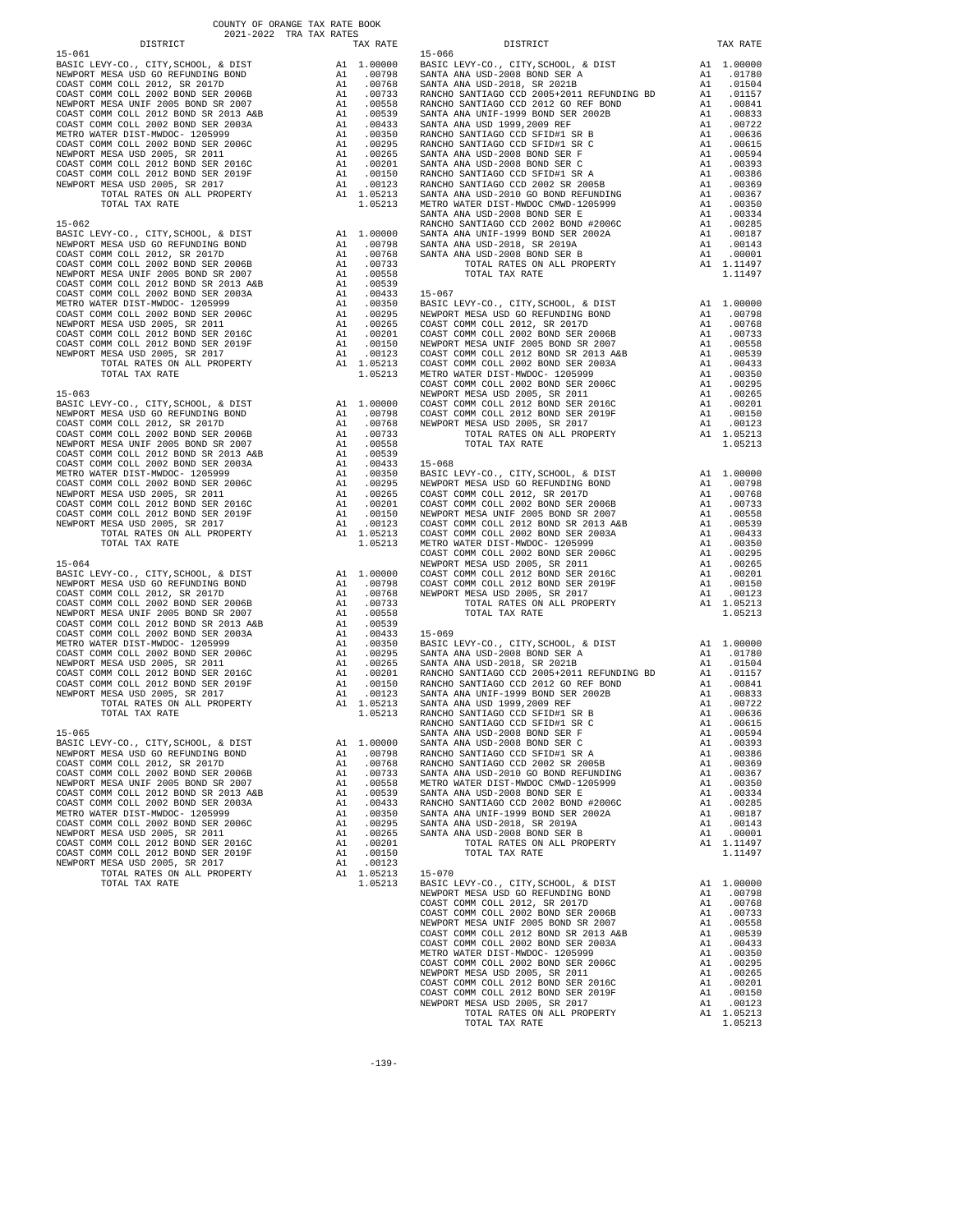| COASI COMM COLL ZUIZ BOND SK ZUIS A&B                                  | $A\perp$                                                                                                                                                                                                                       | .uussy     | <b>RANCHO</b>  |
|------------------------------------------------------------------------|--------------------------------------------------------------------------------------------------------------------------------------------------------------------------------------------------------------------------------|------------|----------------|
| COAST COMM COLL 2002 BOND SER 2003A                                    | A1                                                                                                                                                                                                                             | .00433     | SANTA A        |
| METRO WATER DIST-MWDOC- 1205999                                        | and the state and the state and the state of the state of the state of the state of the state of the state of the state of the state of the state of the state of the state of the state of the state of the state of the stat | .00350     | SANTA A        |
|                                                                        | A1                                                                                                                                                                                                                             | .00295     | RANCHO         |
| COAST COMM COLL 2002 BOND SER 2006C<br>NEWPORT MESA USD 2005, SR 2011  | A1                                                                                                                                                                                                                             | .00265     | RANCHO         |
| COAST COMM COLL 2012 BOND SER 2016C                                    |                                                                                                                                                                                                                                | A1 .00201  | SANTA A        |
| COAST COMM COLL 2012 BOND SER 2019F A1                                 |                                                                                                                                                                                                                                | .00150     | METRO W        |
| NEWPORT MESA USD 2005, SR 2017                                         |                                                                                                                                                                                                                                | A1 .00123  | SANTA A        |
| TOTAL RATES ON ALL PROPERTY A1 1.05213                                 |                                                                                                                                                                                                                                |            | RANCHO         |
| TOTAL TAX RATE                                                         |                                                                                                                                                                                                                                | 1.05213    | SANTA A        |
|                                                                        |                                                                                                                                                                                                                                |            | SANTA A        |
| $15 - 075$                                                             |                                                                                                                                                                                                                                |            | SANTA A        |
| BASIC LEVY-CO., CITY, SCHOOL, & DIST A1 1.00000                        |                                                                                                                                                                                                                                |            |                |
| SANTA ANA USD-2008 BOND SER A                                          |                                                                                                                                                                                                                                | A1 .01780  |                |
| SANTA ANA USD-2018, SR 2021B                                           |                                                                                                                                                                                                                                | A1 .01504  |                |
| RANCHO SANTIAGO CCD 2005+2011 REFUNDING BD $A1$ .01157                 |                                                                                                                                                                                                                                |            | $15 - 079$     |
| RANCHO SANTIAGO CCD 2012 GO REF BOND                                   | A1                                                                                                                                                                                                                             | .00841     | <b>BASIC L</b> |
| SANTA ANA UNIF-1999 BOND SER 2002B                                     | A1                                                                                                                                                                                                                             | .00833     | SANTA A        |
| SANTA ANA USD 1999, 2009 REF                                           | A1                                                                                                                                                                                                                             | .00722     | SANTA A        |
| RANCHO SANTIAGO CCD SFID#1 SR B                                        |                                                                                                                                                                                                                                | A1 .00636  | RANCHO         |
| RANCHO SANTIAGO CCD SFID#1 SR C                                        |                                                                                                                                                                                                                                | A1 .00615  | RANCHO         |
| SANTA ANA USD-2008 BOND SER F                                          |                                                                                                                                                                                                                                | A1 .00594  | SANTA A        |
| SANTA ANA USD-2008 BOND SER C                                          | A1                                                                                                                                                                                                                             | .00393     | SANTA A        |
| RANCHO SANTIAGO CCD SFID#1 SR A                                        | A1                                                                                                                                                                                                                             | .00386     | RANCHO         |
| RANCHO SANTIAGO CCD 2002 SR 2005B                                      | A1                                                                                                                                                                                                                             | .00369     | RANCHO         |
| SANTA ANA USD-2010 GO BOND REFUNDING A1                                |                                                                                                                                                                                                                                | .00367     | SANTA A        |
| METRO WATER DIST-MWDOC- 1205999<br>SANTA ANA HSD-2008 POND SEP F<br>A1 |                                                                                                                                                                                                                                | .00350     | SANTA A        |
| SANTA ANA USD-2008 BOND SER E                                          | A1                                                                                                                                                                                                                             | .00334     | RANCHO         |
| RANCHO SANTIAGO CCD 2002 BOND #2006C A1                                |                                                                                                                                                                                                                                | .00285     | RANCHO         |
| SANTA ANA UNIF-1999 BOND SER 2002A A1                                  |                                                                                                                                                                                                                                | .00187     | SANTA A        |
| SANTA ANA USD-2018, SR 2019A                                           |                                                                                                                                                                                                                                | A1 .00143  | METRO W        |
| SANTA ANA USD-2008 BOND SER B                                          |                                                                                                                                                                                                                                | A1 .00001  | SANTA A        |
| TOTAL RATES ON ALL PROPERTY                                            |                                                                                                                                                                                                                                | A1 1.11497 | RANCHO         |
| TOTAL TAX RATE                                                         |                                                                                                                                                                                                                                | 1.11497    | SANTA A        |
|                                                                        |                                                                                                                                                                                                                                |            | SANTA A        |

NEWPORT MESA USD 2005, SR 2017 A1 .00123 TOTAL RATES ON ALL PROPERTY A1 1.05213 15-078

COAST COMM COLL 2012 BOND SR 2013 A&B A1 .00539

 DISTRICT TAX RATE DISTRICT TAX RATE  $\begin{tabular}{ c| c| c|c|c|c|c} \hline 15-071 & 11.00000 & 15-076 & 11.00000 & 18-076 & 10.0717, SCHOOL, & 6 DST \\ \hline RENPORT MESA UISD QOR EFWONR SUSD-2008 BOND SER AUSD-2008 BOND SER AUSD-2008 BOND SER AUSD-2008 BOND SER AUSD-2008 BOND SER BUSD-2008 BOND SER BUSD-2008 BOND SER BUSD-2008 BUNDSEA-2008 BUNDSEA$  $\begin{tabular}{l|c|c|c|c|c} \hline 15-072 & \multicolumn{3}{c}{\textbf{RNC}} \\\hline \texttt{BASTC LEVY-CO} \,, & \texttt{CITY}, \texttt{SCHODOL}, & \texttt{DIST} & \texttt{A1} & 1.00000 & \texttt{SANTI AON} & \texttt{RINCHO} & \texttt{SANTI AON} & \texttt{COD} & \texttt{2002} & \texttt{BOND} & \texttt{2002A} & \texttt{A1} & .00285 \\ \hline \texttt{NENPORT} \texttt{MESA} \texttt{USD} \texttt$  COAST COMM COLL 2002 BOND SER 2003A A1 .00433 15-077 METRO WATER DIST-MWDOC- 1205999 A1 .00350 BASIC LEVY-CO., CITY,SCHOOL, & DIST A1 1.00000 COAST COMM COLL 2002 BOND SER 2006C A1 .00295 SANTA ANA USD-2008 BOND SER A A1 .01780 NEWPORT MESA USD 2005, SR 2011 A1 .00265 SANTA ANA USD-2018, SR 2021B A1 .01504 COAST COMM COLL 2012 BOND SER 2016C A1 .00201 RANCHO SANTIAGO CCD 2005+2011 REFUNDING BD A1 .01157 COAST COMM COLL 2012 BOND SER 2019F A1 .00150 RANCHO SANTIAGO CCD 2012 GO REF BOND A1 .00841 NEWPORT MESA USD 2005, SR 2017 A1 .00123 SANTA ANA UNIF-1999 BOND SER 2002B A1 .00833 TOTAL RATES ON ALL PROPERTY A1 1.05213 SANTA ANA USD 1999,2009 REF A1 .00722 TOTAL TAX RATE 1.05213 RANCHO SANTIAGO CCD SFID#1 SR B A1 .00636 RANCHO SANTIAGO CCD SFID#1 SR C A1 .00615 15-073 SANTA ANA USD-2008 BOND SER F A1 .00594 BASIC LEVY-CO., CITY,SCHOOL, & DIST A1 1.00000 SANTA ANA USD-2008 BOND SER C A1 .00393 NEWPORT MESA USD GO REFUNDING BOND A1 .00798 RANCHO SANTIAGO CCD SFID#1 SR A A1 .00386 COAST COMM COLL 2012, SR 2017D A1 .00768 RANCHO SANTIAGO CCD 2002 SR 2005B A1 .00369 COAST COMM COLL 2002 BOND SER 2006B A1 .00733 SANTA ANA USD-2010 GO BOND REFUNDING A1 .00367 NEWPORT MESA UNIF 2005 BOND SR 2007 A1 .00558 METRO WATER DIST-MWDOC CMWD-1205999 A1 .00350 COAST COMM COLL 2012 BOND SR 2013 A&B A1 .00539 SANTA ANA USD-2008 BOND SER E A1 .00334 COAST COMM COLL 2002 BOND SER 2003A A1 .00433 RANCHO SANTIAGO CCD 2002 BOND #2006C A1 .00285 METRO WATER DIST-MWDOC- 1205999 A1 .00350 SANTA ANA UNIF-1999 BOND SER 2002A A1 .00187 COAST COMM COLL 2002 BOND SER 2006C A1 .00295 SANTA ANA USD-2018, SR 2019A A1 .00143 NEW 100295 SANTA ANA USD-2018 BR 2019<br>A1 .00295 SANTA ANA USD-2008 BOND SER B A1 .00143<br>A1 .00265 SANTA ANA USD-2008 BOND SER B A1 .00001<br>A1 .00201 TOTAL RATES ON ALL PROPERTY A1 1.11497 COAST COMM COLL 2012 BOND SER 2016C A1 .00201 TOTAL RATES ON ALL PROPERTY A1 1.11497 COAST COMM COLL 2012 BOND SER 2019F A1 .00150 TOTAL TAX RATE 1.11497  $\begin{tabular}{c|c|c|c|c|c} TOTAL TAX RATE & 1.00000 & BASIC LEVY-CO., CITY, SCHOOL, & DIST & A1 & 1.00000 \\ & SANTA ANA USD-2008 BOND ISR & SANTA ANA USD-2008 BOND SER A & A1 & .01504 \\ BASIC LEVY-CO., CITY, SCHOOL, & DIST & SANTA ANA USD-2008 BOND SER A & 0.0157 \\ NEWQORT MESA USD & RINCHO SANTIAGO CCD 2005+2011 REFUNDING BD & A1 & .0157 \\ CORST COMM COLL 2002 BOND SER 20$  NEWPORT MESA UNIF 2005 BOND SR 2007 A1 .00558 RANCHO SANTIAGO CCD SFID#1 SR B A1 .00636 COAST COMM COLL 2012 BOND SR 2013 A&B A1 .00539 RANCHO SANTIAGO CCD SFID#1 SR C A1 .00615 COAST COMM COLL 2002 BOND SER 2003A A1 .00433 SANTA ANA USD-2008 BOND SER F A1 .00594 METRO WATER DIST-MWDOC- 1205999 A1 .00350 SANTA ANA USD-2008 BOND SER C A1 .00393 COAST COMM COLL 2002 BOND SER 2006C A1 .00295 RANCHO SANTIAGO CCD SFID#1 SR A A1 .00386 NEWPORT MESA USD 2005, SR 2011 A1 .00265 RANCHO SANTIAGO CCD 2002 SR 2005B A1 .00369 COAST COMM COLL 2012 BOND SER 2016C A1 .00201 SANTA ANA USD-2010 GO BOND REFUNDING A1 .00367 COAST COMM COLL 2012 BOND SER 2019F A1 .00150 METRO WATER DIST-MWDOC- 1205999 A1 .00350 NEWPORT MESA USD 2005, SR 2017 A1 .00123 SANTA ANA USD-2008 BOND SER E A1 .00334 TOTAL RATES ON ALL PROPERTY A1 1.05213 RANCHO SANTIAGO CCD 2002 BOND #2006C A1 .00285 TOTAL TAX RATE 1.05213 SANTA ANA UNIF-1999 BOND SER 2002A A1 .00187 SANTA ANA USD-2018, SR 2019A A1 .00143 15-075 SANTA ANA USD-2008 BOND SER B A1 .00001 BASIC LEVY-CO., CITY,SCHOOL, & DIST A1 1.00000 TOTAL RATES ON ALL PROPERTY A1 1.11497 SANTA ANA USD-2008 BOND SER A A1 .01780 TOTAL TAX RATE 1.11497  $\begin{tabular}{l|c|c|c|c|c|c} \multicolumn{4}{c}{\textbf{RANCHO}} \multicolumn{4}{c}{\textbf{SANTA}} $\mathtt{NA}$ & $\mathtt{10000}$ & $\mathtt{A1}$ & $.00841$ & $\mathtt{RASIC LEVY-CO$}, $\mathtt{CITY},\mathtt{SCHOOL}, $\mathtt{\&}\mathtt{DIST}$ & $\mathtt{A1}$ & $1.00000$ \\ \multicolumn{4}{c}{\textbf{SANTA}} $\mathtt{ANUSD} = 1999$ & $\mathtt{SANTB}$ & $\mathtt{2002B}$ & $\mathtt{A1}$ & $.00841$ & $\mat$ SANTA ANA USD-2008 BOND SER C A1 .00393 SANTA ANA USD 1999,2009 REF A1 .00722 RANCHO SANTIAGO CCD SFID#1 SR A A1 .00386 RANCHO SANTIAGO CCD SFID#1 SR B A1 .00636 RANCHO SANTIAGO CCD 2002 SR 2005B A1 .00369 RANCHO SANTIAGO CCD SFID#1 SR C A1 .00615 SANTA ANA USD-2010 GO BOND REFUNDING A1 .00367 SANTA ANA USD-2008 BOND SER F A1 .00594 METRO WATER DIST-MWDOC- 1205999 A1 .00350 SANTA ANA USD-2008 BOND SER C A1 .00393 SANTA ANA USD-2008 BOND SER E A1 .00334 RANCHO SANTIAGO CCD SFID#1 SR A A1 .00386 RANCHO SANTIAGO CCD 2002 BOND #2006C A1 .00285 RANCHO SANTIAGO CCD 2002 SR 2005B A1 .00369 SANTA ANA UNIF-1999 BOND SER 2002A A1 .00187 SANTA ANA USD-2010 GO BOND REFUNDING A1 .00367 SANTA ANA USD-2018, SR 2019A A1 .00143 METRO WATER DIST-MWDOC CMWD-1205999 A1 .00350 SANTA ANA USD-2008 BOND SER B A1 .00001 SANTA ANA USD-2008 BOND SER E A1 .00334 TOTAL RATES ON ALL PROPERTY A1 1.11497 RANCHO SANTIAGO CCD 2002 BOND #2006C A1 .00285 TOTAL TAX RATE 1.11497 SANTA ANA UNIF-1999 BOND SER 2002A A1 .00187 SANTA ANA USD-2018, SR 2019A A1 .00143 SANTA ANA USD-2008 BOND SER B A1 .00001 TOTAL RATES ON ALL PROPERTY A1 1.11497 TOTAL TAX RATE 1.11497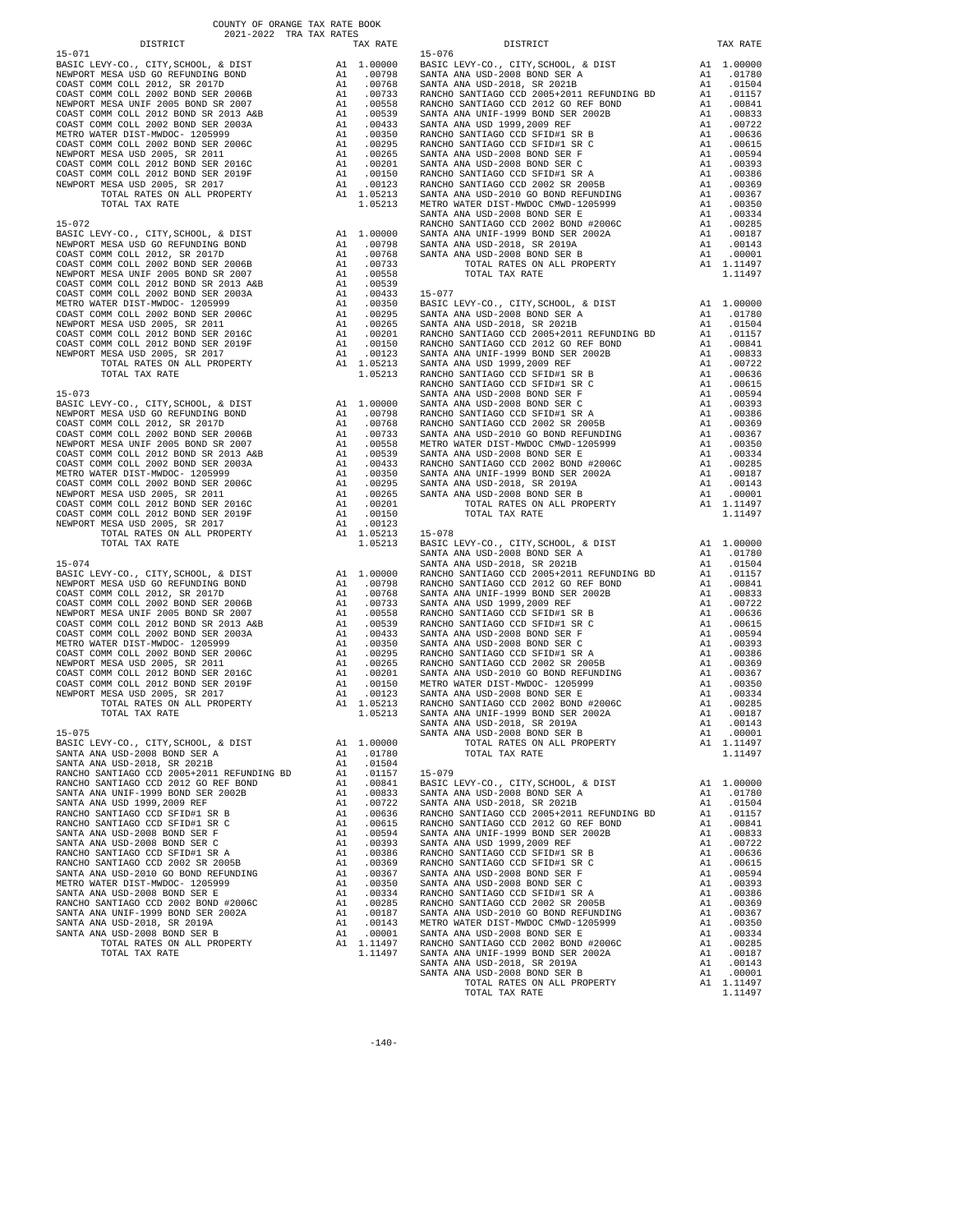| $15 - 081$<br>$\begin{tabular}{cc} CoAST C \\ \hline \texttt{AA} & 1.00000 & \texttt{METO W} \\ \texttt{A1} & .00798 & \texttt{COASTC} \\ \texttt{A1} & .00798 & \texttt{COASTC} \\ \texttt{A1} & .00733 & \texttt{COASTC} \\ \texttt{A1} & .00733 & \texttt{COSTC} \\ \texttt{A1} & .00558 & \texttt{COASTC} \\ \texttt{A1} & .00359 & \texttt{NEWPORT} \\ \texttt{A1} & .00359 \\ \texttt{A1} & .00295 \\ \texttt{$<br>BASIC LEVY-CO., CITY, SCHOOL, & DIST<br>NASIC LEVI-CO., CIII, SCHOOL, & DISI<br>NEWPORT MESA USD GO REFUNDING BOND<br>COACT COMM COLL 2012 SP 2017P<br>COAST COMM COLL 2012, SR 2017D<br>COAST COMM COLL 2002 BOND SER 2006B<br>NEWPORT MESA UNIF 2005 BOND SR 2007<br>COAST COMM COLL 2002 BOND SR 2003 A&B<br>COAST COMM COLL 2002 BOND SER 2003A<br>METRO WATER DICT-MWIDOC CMETR 100500 | COAST C            |
|----------------------------------------------------------------------------------------------------------------------------------------------------------------------------------------------------------------------------------------------------------------------------------------------------------------------------------------------------------------------------------------------------------------------------------------------------------------------------------------------------------------------------------------------------------------------------------------------------------------------------------------------------------------------------------------------------------------------------------------------------------------------------------------------------------------------|--------------------|
|                                                                                                                                                                                                                                                                                                                                                                                                                                                                                                                                                                                                                                                                                                                                                                                                                      |                    |
|                                                                                                                                                                                                                                                                                                                                                                                                                                                                                                                                                                                                                                                                                                                                                                                                                      |                    |
|                                                                                                                                                                                                                                                                                                                                                                                                                                                                                                                                                                                                                                                                                                                                                                                                                      |                    |
|                                                                                                                                                                                                                                                                                                                                                                                                                                                                                                                                                                                                                                                                                                                                                                                                                      |                    |
|                                                                                                                                                                                                                                                                                                                                                                                                                                                                                                                                                                                                                                                                                                                                                                                                                      |                    |
|                                                                                                                                                                                                                                                                                                                                                                                                                                                                                                                                                                                                                                                                                                                                                                                                                      |                    |
|                                                                                                                                                                                                                                                                                                                                                                                                                                                                                                                                                                                                                                                                                                                                                                                                                      |                    |
|                                                                                                                                                                                                                                                                                                                                                                                                                                                                                                                                                                                                                                                                                                                                                                                                                      |                    |
|                                                                                                                                                                                                                                                                                                                                                                                                                                                                                                                                                                                                                                                                                                                                                                                                                      |                    |
|                                                                                                                                                                                                                                                                                                                                                                                                                                                                                                                                                                                                                                                                                                                                                                                                                      |                    |
|                                                                                                                                                                                                                                                                                                                                                                                                                                                                                                                                                                                                                                                                                                                                                                                                                      |                    |
|                                                                                                                                                                                                                                                                                                                                                                                                                                                                                                                                                                                                                                                                                                                                                                                                                      |                    |
|                                                                                                                                                                                                                                                                                                                                                                                                                                                                                                                                                                                                                                                                                                                                                                                                                      |                    |
|                                                                                                                                                                                                                                                                                                                                                                                                                                                                                                                                                                                                                                                                                                                                                                                                                      |                    |
|                                                                                                                                                                                                                                                                                                                                                                                                                                                                                                                                                                                                                                                                                                                                                                                                                      |                    |
|                                                                                                                                                                                                                                                                                                                                                                                                                                                                                                                                                                                                                                                                                                                                                                                                                      |                    |
|                                                                                                                                                                                                                                                                                                                                                                                                                                                                                                                                                                                                                                                                                                                                                                                                                      |                    |
|                                                                                                                                                                                                                                                                                                                                                                                                                                                                                                                                                                                                                                                                                                                                                                                                                      |                    |
|                                                                                                                                                                                                                                                                                                                                                                                                                                                                                                                                                                                                                                                                                                                                                                                                                      |                    |
|                                                                                                                                                                                                                                                                                                                                                                                                                                                                                                                                                                                                                                                                                                                                                                                                                      |                    |
|                                                                                                                                                                                                                                                                                                                                                                                                                                                                                                                                                                                                                                                                                                                                                                                                                      |                    |
|                                                                                                                                                                                                                                                                                                                                                                                                                                                                                                                                                                                                                                                                                                                                                                                                                      |                    |
|                                                                                                                                                                                                                                                                                                                                                                                                                                                                                                                                                                                                                                                                                                                                                                                                                      |                    |
| METRO WATER DIST-MWDOC CMWD-1205999<br>COAST COMM COLL 2002 BOND SER 2006C                                                                                                                                                                                                                                                                                                                                                                                                                                                                                                                                                                                                                                                                                                                                           |                    |
| NEWPORT MESA USD 2005, SR 2011                                                                                                                                                                                                                                                                                                                                                                                                                                                                                                                                                                                                                                                                                                                                                                                       |                    |
| NEWPORT MESA USD 2005, SR 2011<br>COAST COMM COLL 2012 BOND SER 2016C<br>COAST COMM COLL 2012 BOND SER 2019F<br>NEWPORT MESA USD 2005, SR 2017<br>----- ----- ----- 0.05, SR 2017                                                                                                                                                                                                                                                                                                                                                                                                                                                                                                                                                                                                                                    |                    |
|                                                                                                                                                                                                                                                                                                                                                                                                                                                                                                                                                                                                                                                                                                                                                                                                                      |                    |
| TOTAL RATES ON ALL PROPERTY                                                                                                                                                                                                                                                                                                                                                                                                                                                                                                                                                                                                                                                                                                                                                                                          |                    |
| TOTAL TAX RATE                                                                                                                                                                                                                                                                                                                                                                                                                                                                                                                                                                                                                                                                                                                                                                                                       |                    |
| $15 - 082$                                                                                                                                                                                                                                                                                                                                                                                                                                                                                                                                                                                                                                                                                                                                                                                                           | COAST C<br>COAST C |
| $\begin{tabular}{ll} & COAST & COAST & COAST \\ \text{A1} & 1.00000 & METRO W \\ \text{A1} & .00798 & COAST & C \\ \text{A1} & .00768 & NEWPORT \\ \text{A1} & .00733 & COAST & C \\ \text{A1} & .00559 & NEWPORT \\ \text{A1} & .00433 & NEWPORT \\ \text{A1} & .00433 & \\ \text{A1} & .00350 & \\ \text{A1} & .00350 & \\ \text{A1} & .00795 & \\ \end{tabular}$<br>BASIC LEVY-CO., CITY, SCHOOL, & DIST                                                                                                                                                                                                                                                                                                                                                                                                          |                    |
|                                                                                                                                                                                                                                                                                                                                                                                                                                                                                                                                                                                                                                                                                                                                                                                                                      |                    |
| COAST COMM COLL 2012, SR 2017D                                                                                                                                                                                                                                                                                                                                                                                                                                                                                                                                                                                                                                                                                                                                                                                       |                    |
| COAST COMM COLL 2002 BOND SER 2006B<br>NEWPORT MESA UNIF 2005 BOND SR 2007                                                                                                                                                                                                                                                                                                                                                                                                                                                                                                                                                                                                                                                                                                                                           |                    |
| COAST COMM COLL 2012 BOND SR 2007                                                                                                                                                                                                                                                                                                                                                                                                                                                                                                                                                                                                                                                                                                                                                                                    |                    |
| COAST COMM COLL 2002 BOND SER 2003A                                                                                                                                                                                                                                                                                                                                                                                                                                                                                                                                                                                                                                                                                                                                                                                  |                    |
| METRO WATER DIST-MWDOC CMWD-1205999<br>COAST COMM COLL 2002 BOND SER 2006C                                                                                                                                                                                                                                                                                                                                                                                                                                                                                                                                                                                                                                                                                                                                           |                    |
| NEWPORT MESA USD 2005, SR 2011                                                                                                                                                                                                                                                                                                                                                                                                                                                                                                                                                                                                                                                                                                                                                                                       |                    |
| NEWPORT MESA USD 2005, SR 2011<br>COAST COMM COLL 2012 BOND SER 2016C<br>COAST COMM COLL 2012 BOND SER 2019F<br>NEWPORT MESA HSD 2005 SR 2017                                                                                                                                                                                                                                                                                                                                                                                                                                                                                                                                                                                                                                                                        |                    |
| NEWPORT MESA USD 2005, SR 2017                                                                                                                                                                                                                                                                                                                                                                                                                                                                                                                                                                                                                                                                                                                                                                                       |                    |
| TOTAL RATES ON ALL PROPERTY                                                                                                                                                                                                                                                                                                                                                                                                                                                                                                                                                                                                                                                                                                                                                                                          |                    |
| A1 .0035<br>A1 .00265 15-088<br>A1 .00265 15-088<br>A1 .00201 BASIC L<br>A1 .00150 NEWPORT<br>A1 .00123 COAST C<br>A1 1.05213 COAST C<br>1.05213 NEWPORT<br>COAST C<br>TOTAL TAX RATE                                                                                                                                                                                                                                                                                                                                                                                                                                                                                                                                                                                                                                | COAST C            |
|                                                                                                                                                                                                                                                                                                                                                                                                                                                                                                                                                                                                                                                                                                                                                                                                                      |                    |
|                                                                                                                                                                                                                                                                                                                                                                                                                                                                                                                                                                                                                                                                                                                                                                                                                      |                    |
|                                                                                                                                                                                                                                                                                                                                                                                                                                                                                                                                                                                                                                                                                                                                                                                                                      |                    |
|                                                                                                                                                                                                                                                                                                                                                                                                                                                                                                                                                                                                                                                                                                                                                                                                                      |                    |
|                                                                                                                                                                                                                                                                                                                                                                                                                                                                                                                                                                                                                                                                                                                                                                                                                      |                    |
|                                                                                                                                                                                                                                                                                                                                                                                                                                                                                                                                                                                                                                                                                                                                                                                                                      |                    |
|                                                                                                                                                                                                                                                                                                                                                                                                                                                                                                                                                                                                                                                                                                                                                                                                                      |                    |
|                                                                                                                                                                                                                                                                                                                                                                                                                                                                                                                                                                                                                                                                                                                                                                                                                      |                    |
|                                                                                                                                                                                                                                                                                                                                                                                                                                                                                                                                                                                                                                                                                                                                                                                                                      |                    |
| COAST COMM COLL 2012 BOND SER 2019F                                                                                                                                                                                                                                                                                                                                                                                                                                                                                                                                                                                                                                                                                                                                                                                  | NEWPORT            |
| A1 .00150<br>A1 .00123<br>NEWPORT MESA USD 2005, SR 2017                                                                                                                                                                                                                                                                                                                                                                                                                                                                                                                                                                                                                                                                                                                                                             | COAST C            |
| A1 1.05213<br>TOTAL RATES ON ALL PROPERTY                                                                                                                                                                                                                                                                                                                                                                                                                                                                                                                                                                                                                                                                                                                                                                            | COAST C            |
| TOTAL TAX RATE<br>1.05213                                                                                                                                                                                                                                                                                                                                                                                                                                                                                                                                                                                                                                                                                                                                                                                            | NEWPORT<br>COAST C |
| $15 - 084$                                                                                                                                                                                                                                                                                                                                                                                                                                                                                                                                                                                                                                                                                                                                                                                                           | COAST C            |
| BASIC LEVY-CO., CITY, SCHOOL, & DIST<br>A1 1.00000                                                                                                                                                                                                                                                                                                                                                                                                                                                                                                                                                                                                                                                                                                                                                                   | METRO W            |
| NEWPORT MESA USD GO REFUNDING BOND<br>A1 .00798<br>COAST COMM COLL 2012, SR 2017D                                                                                                                                                                                                                                                                                                                                                                                                                                                                                                                                                                                                                                                                                                                                    | COAST C<br>NEWPORT |
| .00768<br>A1<br>COAST COMM COLL 2002 BOND SER 2006B<br>A1<br>.00733                                                                                                                                                                                                                                                                                                                                                                                                                                                                                                                                                                                                                                                                                                                                                  | COAST C            |
| A1 .00558 COAST C<br>A1 .00539 NEWPORT<br>NEWPORT MESA UNIF 2005 BOND SR 2007                                                                                                                                                                                                                                                                                                                                                                                                                                                                                                                                                                                                                                                                                                                                        |                    |
| COAST COMM COLL 2012 BOND SR 2013 A&B                                                                                                                                                                                                                                                                                                                                                                                                                                                                                                                                                                                                                                                                                                                                                                                |                    |
| COAST COMM COLL 2002 BOND SER 2003A<br>A1.00433<br>METRO WATER DIST-MWDOC- 1205999<br>A1<br>.00350                                                                                                                                                                                                                                                                                                                                                                                                                                                                                                                                                                                                                                                                                                                   |                    |
| COAST COMM COLL 2002 BOND SER 2006C<br>A1<br>.00295                                                                                                                                                                                                                                                                                                                                                                                                                                                                                                                                                                                                                                                                                                                                                                  |                    |
| NEWPORT MESA USD 2005, SR 2011<br>A1<br>.00265                                                                                                                                                                                                                                                                                                                                                                                                                                                                                                                                                                                                                                                                                                                                                                       |                    |
| COAST COMM COLL 2012 BOND SER 2016C<br>A1 .00201<br>COAST COMM COLL 2012 BOND SER 2019F<br>.00150<br>A1                                                                                                                                                                                                                                                                                                                                                                                                                                                                                                                                                                                                                                                                                                              |                    |
| NEWPORT MESA USD 2005, SR 2017<br>A1 .00123                                                                                                                                                                                                                                                                                                                                                                                                                                                                                                                                                                                                                                                                                                                                                                          |                    |

TOTAL RATES ON ALL PROPERTY A1 1.05213<br>
TOTAL TAX RATE 1.05213 TOTAL TAX RATE

 COUNTY OF ORANGE TAX RATE BOOK 2021-2022 TRA TAX RATES DISTRICT TAX RATE DISTRICT TAX RATE BASIC LEVY-CO., CITY,SCHOOL, & DIST A1 1.00000 BASIC LEVY-CO., CITY,SCHOOL, & DIST A1 1.00000 SANTA ANA USD-2008 BOND SER A A1 .01780 NEWPORT MESA USD GO REFUNDING BOND A1 .00798 SANTA ANA USD-2018, SR 2021B A1 .01504 COAST COMM COLL 2012, SR 2017D A1 .00768 RANCHO SANTIAGO CCD 2005+2011 REFUNDING BD A1 .01157 COAST COMM COLL 2002 BOND SER 2006B A1 .00733 100558 RANCHO SANTIAGO CCD 2012 GO REF BOND (A1 100841 NEWPORT MESA UNIF 2005 BOND SR 2007 (A1 100558<br>SANTA ANA UNIF-1999 BOND SER 2002B (A1 100833 COAST COMM COLL 2012 BOND SR 2013 A&B (2015-999 BOND SR 200239<br>SANTA ANA U RANCHO SANTIAGO CCD SFID#1 SR B A1 .00636 METRO WATER DIST-MWDOC- 1205999 A1 .00350<br>RANCHO SANTIAGO CCD SFID#1 SR C A1 .00615 COAST COMM COLL 2002 BOND SER 2006C SANTA ANA USD-2008 BOND SER F A1 .00594 NEWPORT MESA USD 2005, SR 2011 A1 .00265 SANTA ANA USD-2008 BOND SER C A1 .00393 COAST COMM COLL 2012 BOND SER 2016C A1 .00201 RANCHO SANTIAGO CCD SFID#1 SR A A1 .00386 COAST COMM COLL 2012 BOND SER 2019F A1 .00150 RANCHO SANTIAGO CCD 2002 SR 2005B A1 .00369 NEWPORT MESA USD 2005, SR 2017 A1 .00123 SANTA ANA USD-2010 GO BOND REFUNDING A1 .00367 TOTAL RATES ON ALL PROPERTY A1 1.05213 METRO WATER DISTRIBUTION OF THE RATE AND TOTAL RATES ON ALL PROPERTY AND 1.05213<br>A1 .00350 TOTAL TAX RATE 1.05213<br>A1 .00334 ANA 1999 15–086<br>ANA UNIF-1999 BASIC LEVY-CO., CITY, SCHOOL, & DIST ANA 1.00000<br>ANA UNIF-1990 DESA UNIF-1999 BOND ANA 1999 100198<br>ANA 1990 100001 COAST COMM COLL, 2012. SR 2017D A1 .00143 NEWPORT MESA USD-GO REFUNDING BOND A1 .00001 COAST COMM COLL 2012. SR 2017D ORANTA ANA USD-2008 BOND SER B A1 .00001 COAST COMM COLL 2012, SR 2017D A1 .00768<br>10733 00733 TOTAL RATES ON ALL PROPERTY A1 1.11497 COAST COMM COLL 2002 BOND SER 2006B TOTAL TAX RATE 1.11497 NEWPORT MESA UNIF 2005 BOND SR 2007 A1 .00558<br>COAST COMM COLL 2012 BOND SR 2013 A&B A1 .00539  $\begin{array}{cccccccc} \texttt{15-081} & \texttt{COAST COM OOLL 2002 BOND SER 2003A} & \texttt{A1} & .00433 \\ \texttt{BAST CENT MESA USD GO. CITY, SCHOOL, & DIST & \texttt{A1} & 1.00000 & \texttt{METR N WDOC- 120599} & \texttt{A1} & .00355 \\ \texttt{NEWDCRT MESA USD GO. REFTUNDING BOND & & \texttt{A1} & .00798 & \texttt{CORST COM M COLL 2012 BOND SER 2006C} & \texttt{A1} & .002$ NEWPORT MESAUNIF 2005 BOND SR 2007 AL 200558 COAST COMM COLL 2012 BOND SER 2019F AL 20150<br>COAST COMM COLL 2002 BOND SR 2013 AEB AL 200539 NEWPORT MESAUSD 2005, SR 2017 AL 2002 DALL PROPERTY AL 2002 BOND SER 2003A<br>COAST COM ... . .00265 15-087<br>
A1 .00265 15-087<br>
A1 .00201 BASIC LEVY-CO., CITY, SCHOOL, & DIST . A1 1.00000<br>
A1 .00150 NEWPORT MESAUSD GO REFUNDING BOND . A1 .00798 COAST COMM COLL 2012 BOND SER 2019F A1 .00150 NEWPORT MESA USD GO REFUNDING BOND A1 .00798<br>NEWPORT MESA USD 2005, SR 2017 A1 .00123 COAST COMM COLL 2012, SR 2017D A1 .00768 TOTAL RATES ON ALL PROPERTY A1 1.05213 COAST COMM COLL 2002 BOND SER 2006B A1 .00733 TOTAL TAX RATE 1.05213 NEWPORT MESA UNIF 2005 BOND SR 2007 A1 .00558 COAST COMM COLL 2012 BOND SR 2013 A&B A1 .00539<br>COAST COMM COLL 2002 BOND SER 2002 STOMM COLL 2002 COAST COMMO-12059<br>100350 A1 .00350 A1 1.00000 METRO WATER DIST-MWDOC CMWD-1205999 NEWPORT MESAUSD GO REFUNDING BOND (00198 A1 .00798 COAST COMM COLL 2002 BOND SER 2006C<br>COAST COMM COLL 2002 BOND SER 2006B (00168 NEWPORT MESAUSD 2005, SR 2011) (0265 A1 .00265 A1<br>COAST COMM COLL 2002 BOND SER 2006B (00133 COAST COMM COLL 2012 BOND SR 2013 A&B A1 .00539 NEWPORT MESA USD 2005, SR 2017 A1 .00123 COAST COMM COLL 2002 BOND SER 2003A A1 .00433 TOTAL RATES ON ALL PROPERTY A1 1.05213 METRO WATER DIST-MWDOC CMWD-1205999 A1 .00350 TOTAL TAX RATE 1.05213 A1 .00265 15-088<br>A1 .00265 BASIC LEVY-CO., CITY,SCHOOL, & DIST A1 1.00000<br>A1 .00150 NEWPORT MESAUSD GOREFUNDING BOND A1 .00798 A1 .00150 NEWPORT MESA USD GO REFUNDING BOND . A1 .00798<br>A1 .00123 COAST COMM COLL 2012, SR 2017D . A1 .00798<br>A1 .05213 COAST COMM COLL 2012 BOND SER 2006B . A1 .00733 NEWPORT MESA USD 2005, SR 2017<br>10.0768 A1 1.05213 COAST COMM COLL 2002 BOND SER 2006B TOTAL RATES ON ALL PROPERTY  $\begin{array}{llll} \text{1.05213} & \text{NEWPORT MESA UNIF } 2005 \text{ BOND SR } 2007 & \text{A1} & .00558 \\ \text{COAST COMM COLL } 2012 \text{ BOND SR } 2013 \text{ A\&B} & \text{A1} & .00539 \end{array}$  COAST COMM COLL 2012 BOND SR 2013 A&B A1 .00539 15-083 COAST COMM COLL 2002 BOND SER 2003A A1 .00433 BASIC LEVY-CO., CITY,SCHOOL, & DIST A1 1.00000 METRO WATER DIST-MWDOC- 1205999 A1 .00350 NEWPORT MESA USD GO REFUNDING BOND A1 .00798 COAST COMM COLL 2002 BOND SER 2006C A1 .00295 COAST COMM COLL 2012, SR 2017D A1 .00768 NEWPORT MESA USD 2005, SR 2011 A1 .00265 A1 .00733 COAST COMM COLL 2012 BOND SER 2016C A1 .00201<br>A1 .00558 COAST COMM COLL 2012 BOND SER 2019F A1 .00150<br>A1 .00539 NEWPORT MESA USD 2005, SR 2017 A1 .00123 NEWPORT MESA UNIF 2005 BOND SR 2007 A1 .00558 COAST COMM COLL 2012 BOND SER 2019F A1 .00150 COAST COMM COLL 2012 BOND SR 2013 A&B A1 .00539 NEWPORT MESA USD 2005, SR 2017 A1 .00123 COAST COMM COLL 2002 BOND SER 2003A A1 .00433 TOTAL RATES ON ALL PROPERTY A1 1.05213 METRO WATER DIST-MWDOC- 1205999 A1 .00350 TOTAL TAX RATE 1.05213 COAST COMM COLL 2012 BOND SER 2016C A1 .00201 BASIC LEVY-CO., CITY,SCHOOL, & DIST A1 1.00000 COAST COMM COLL 2012 BOND SER 2019F A1 .00150 NEWPORT MESA USD GO REFUNDING BOND A1 .00798 AN  $.00201$  BASIC LEVY-CO., CITY, SCHOOL, & DIST and  $.00150$  NEWPORT MESA USD GO REFUNDING BOND A1 .00798<br>A1 .00123 COAST COMM COLL 2012, SR 2017D and  $.00768$ <br>A1 .00733 COAST COMM COLL 2012, SR 2017D BER 2006B A1 .00763 TO THAL RATES ON ALL 2002 BOND SER 2006B AN 1.00733<br>1.05213 NEWPORT MESA UNIF 2005 BOND SR 2007 A1 .00558 OTAL TAX RATE 1.05213 NEWPORT MESA UNIF 2005 BOND SR 2007 A1 .00558<br>OOAST COMM COLL 2012 BOND SR 2013 A&B<br>00433 00433 00458 COAST COMM COLL 2012 BOND SR 2003A 2014 15-0849 BASIC LEVY-CO., CITY,SCHOOL, & DIST A1 1.00000 METRO WATER DIST-MWDOC CMWD-1205999 A1 .00350 NEWPORT MESA USD GO REFUNDING BOND A1 .00798 COAST COMM COLL 2002 BOND SER 2006C A1 .00295 COAST COMM COLL 2012, SR 2017D A1 .00768 NEWPORT MESA USD 2005, SR 2011 A1 .00265 COAST COMM COLL 2012 BOND SER 2016C AT ALL 2012 BOND SER 2016C AT ALL 2002 BOND SER 2016C AT ACCLL 2012 BOND SER<br>COAST COMM COLL 2012 BOND SR 2013 A&B ALL 200539 COAST COMM COLL 2012 BOND SER 2019F A1 .00150<br>COAST COMM COL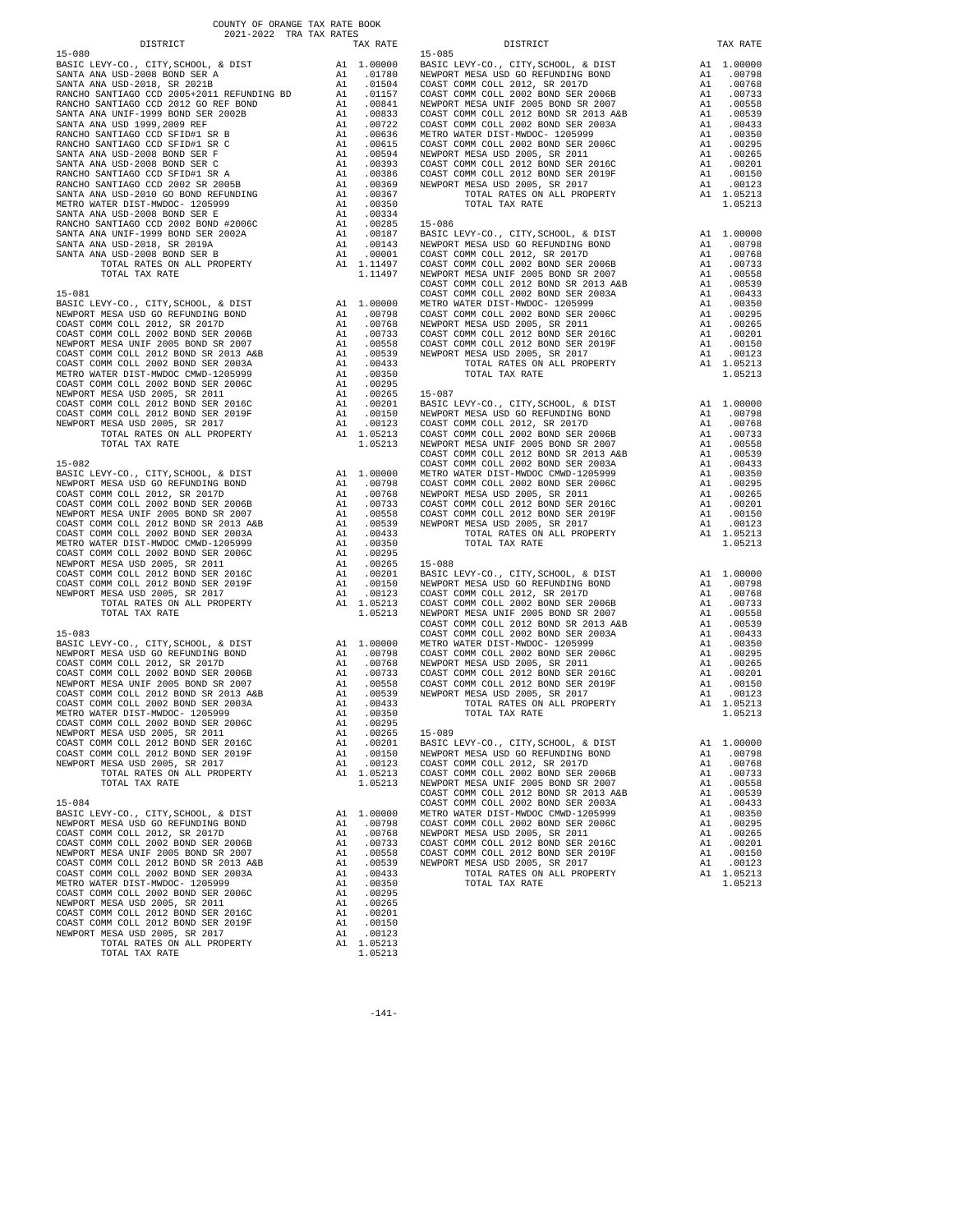|                                                                                                                                                                                                                                                                                                                                                                                                                            |          | 1.11497                                                |                    |
|----------------------------------------------------------------------------------------------------------------------------------------------------------------------------------------------------------------------------------------------------------------------------------------------------------------------------------------------------------------------------------------------------------------------------|----------|--------------------------------------------------------|--------------------|
|                                                                                                                                                                                                                                                                                                                                                                                                                            |          |                                                        |                    |
|                                                                                                                                                                                                                                                                                                                                                                                                                            |          |                                                        |                    |
|                                                                                                                                                                                                                                                                                                                                                                                                                            |          |                                                        |                    |
|                                                                                                                                                                                                                                                                                                                                                                                                                            |          |                                                        |                    |
|                                                                                                                                                                                                                                                                                                                                                                                                                            |          |                                                        |                    |
|                                                                                                                                                                                                                                                                                                                                                                                                                            |          |                                                        |                    |
|                                                                                                                                                                                                                                                                                                                                                                                                                            |          |                                                        |                    |
|                                                                                                                                                                                                                                                                                                                                                                                                                            |          |                                                        |                    |
|                                                                                                                                                                                                                                                                                                                                                                                                                            |          |                                                        |                    |
|                                                                                                                                                                                                                                                                                                                                                                                                                            |          |                                                        |                    |
|                                                                                                                                                                                                                                                                                                                                                                                                                            |          |                                                        |                    |
|                                                                                                                                                                                                                                                                                                                                                                                                                            |          |                                                        |                    |
|                                                                                                                                                                                                                                                                                                                                                                                                                            |          |                                                        |                    |
|                                                                                                                                                                                                                                                                                                                                                                                                                            |          |                                                        | SANTA A            |
| $15 - 092$<br>$\begin{tabular}{l c c c c} \hline 15-092 & \text{RANCCHO} & \text{RANCCHO} \\ \hline \text{RISRIC LEVY-CO.}, & \text{CITY, SCHOOL}, & \text{c DIST} & \text{A1 } 1.00000 & \text{SANTA A} \\ \text{NEWPORT MESA USD GO REFUNDING BOND & \text{A1 } 0.0798 & \text{SANTA A} \\ \text{COAST COMM COLL 2002 BOND SER 2006B} & \text{A1 } 0.0768 & \text{SANTA A} \\ \text{NEWPORT MESA UNIF 2005 BOND SER 200$ |          |                                                        | RANCHO             |
|                                                                                                                                                                                                                                                                                                                                                                                                                            |          |                                                        |                    |
|                                                                                                                                                                                                                                                                                                                                                                                                                            |          |                                                        |                    |
|                                                                                                                                                                                                                                                                                                                                                                                                                            |          |                                                        |                    |
|                                                                                                                                                                                                                                                                                                                                                                                                                            |          |                                                        |                    |
|                                                                                                                                                                                                                                                                                                                                                                                                                            |          |                                                        |                    |
|                                                                                                                                                                                                                                                                                                                                                                                                                            |          |                                                        |                    |
|                                                                                                                                                                                                                                                                                                                                                                                                                            |          |                                                        |                    |
|                                                                                                                                                                                                                                                                                                                                                                                                                            |          |                                                        |                    |
|                                                                                                                                                                                                                                                                                                                                                                                                                            |          |                                                        |                    |
|                                                                                                                                                                                                                                                                                                                                                                                                                            |          |                                                        |                    |
|                                                                                                                                                                                                                                                                                                                                                                                                                            |          |                                                        |                    |
|                                                                                                                                                                                                                                                                                                                                                                                                                            |          |                                                        |                    |
|                                                                                                                                                                                                                                                                                                                                                                                                                            |          |                                                        | COAST C            |
| $15 - 093$<br>BASIC LEVY-CO., CITY, SCHOOL, & DIST                                                                                                                                                                                                                                                                                                                                                                         |          |                                                        | NEWPORT            |
| NEWPORT MESA USD GO REFUNDING BOND<br>COAST COMM COLL 2012 SP 2017                                                                                                                                                                                                                                                                                                                                                         |          | 2006<br>200798 COAST<br>200798 COAST<br>200768 NEWPORT |                    |
|                                                                                                                                                                                                                                                                                                                                                                                                                            |          |                                                        |                    |
|                                                                                                                                                                                                                                                                                                                                                                                                                            |          |                                                        |                    |
|                                                                                                                                                                                                                                                                                                                                                                                                                            |          |                                                        |                    |
|                                                                                                                                                                                                                                                                                                                                                                                                                            |          |                                                        |                    |
|                                                                                                                                                                                                                                                                                                                                                                                                                            |          |                                                        |                    |
|                                                                                                                                                                                                                                                                                                                                                                                                                            |          |                                                        |                    |
|                                                                                                                                                                                                                                                                                                                                                                                                                            |          |                                                        |                    |
|                                                                                                                                                                                                                                                                                                                                                                                                                            |          |                                                        |                    |
| NEWPORT MESA USD 2005, SR 2017                                                                                                                                                                                                                                                                                                                                                                                             |          | A1 .00123                                              | COAST C            |
| TOTAL RATES ON ALL PROPERTY                                                                                                                                                                                                                                                                                                                                                                                                | A1       | 1.05213                                                | COAST C            |
| TOTAL TAX RATE                                                                                                                                                                                                                                                                                                                                                                                                             |          | 1.05213                                                | METRO W            |
| $15 - 094$                                                                                                                                                                                                                                                                                                                                                                                                                 |          |                                                        | COAST C<br>NEWPORT |
| BASIC LEVY-CO., CITY, SCHOOL, & DIST                                                                                                                                                                                                                                                                                                                                                                                       | A1       | 1,00000                                                | COAST C            |
| NEWPORT MESA USD GO REFUNDING BOND                                                                                                                                                                                                                                                                                                                                                                                         |          | A1 .00798                                              | COAST C            |
| COAST COMM COLL 2012, SR 2017D                                                                                                                                                                                                                                                                                                                                                                                             | A1       | .00768                                                 | NEWPORT            |
| COAST COMM COLL 2002 BOND SER 2006B                                                                                                                                                                                                                                                                                                                                                                                        | A1       | .00733                                                 |                    |
| NEWPORT MESA UNIF 2005 BOND SR 2007<br>COAST COMM COLL 2012 BOND SR 2013 A&B                                                                                                                                                                                                                                                                                                                                               | A1       | .00558<br>.00539                                       |                    |
| COAST COMM COLL 2002 BOND SER 2003A                                                                                                                                                                                                                                                                                                                                                                                        | A1       | A1.00433                                               | $15 - 099$         |
| METRO WATER DIST-MWDOC CMWD-1205999                                                                                                                                                                                                                                                                                                                                                                                        | A1       | .00350                                                 | BASIC L            |
| COAST COMM COLL 2002 BOND SER 2006C                                                                                                                                                                                                                                                                                                                                                                                        |          | A1.00295                                               | NEWPORT            |
| NEWPORT MESA USD 2005, SR 2011                                                                                                                                                                                                                                                                                                                                                                                             | A1       | .00265                                                 | COAST C            |
| COAST COMM COLL 2012 BOND SER 2016C<br>COAST COMM COLL 2012 BOND SER 2019F                                                                                                                                                                                                                                                                                                                                                 | A1<br>A1 | .00201<br>.00150                                       | COAST C<br>NEWPORT |
| NEWPORT MESA USD 2005, SR 2017                                                                                                                                                                                                                                                                                                                                                                                             | A1       | .00123                                                 | COAST C            |
| TOTAL RATES ON ALL PROPERTY                                                                                                                                                                                                                                                                                                                                                                                                |          | A1 1.05213 COAST C                                     |                    |

| AUAL-AUAA IRA IRA RAIBO<br>DISTRICT | TAX RATE | DISTRICT                                                                                                                                                                                                                                                                          | TAX RATE |
|-------------------------------------|----------|-----------------------------------------------------------------------------------------------------------------------------------------------------------------------------------------------------------------------------------------------------------------------------------|----------|
| $15 - 090$                          |          | $15 - 095$<br>$\begin{array}{cccccccc} 15-090 & 124.114 & 14.0000 & 104.114 & 15-095 & 14.14 & 10.0000 & 104.114 & 15-0.114 & 15-0.114 & 15-0.114 & 15-0.114 & 15-0.114 & 15-0.114 & 15-0.114 & 15-0.114 & 15-0.114 & 15-0.114 & 15-0.114 & 15-0.114 & 15-0.114 & 15-0.114 & 15-$ |          |
|                                     |          |                                                                                                                                                                                                                                                                                   |          |
|                                     |          |                                                                                                                                                                                                                                                                                   |          |
|                                     |          |                                                                                                                                                                                                                                                                                   |          |
|                                     |          |                                                                                                                                                                                                                                                                                   |          |
|                                     |          |                                                                                                                                                                                                                                                                                   |          |
|                                     |          |                                                                                                                                                                                                                                                                                   |          |
|                                     |          |                                                                                                                                                                                                                                                                                   |          |
|                                     |          |                                                                                                                                                                                                                                                                                   |          |
|                                     |          |                                                                                                                                                                                                                                                                                   |          |
|                                     |          |                                                                                                                                                                                                                                                                                   |          |
|                                     |          |                                                                                                                                                                                                                                                                                   |          |
|                                     |          |                                                                                                                                                                                                                                                                                   |          |
|                                     |          |                                                                                                                                                                                                                                                                                   |          |
|                                     |          |                                                                                                                                                                                                                                                                                   |          |
|                                     |          |                                                                                                                                                                                                                                                                                   |          |
|                                     |          |                                                                                                                                                                                                                                                                                   |          |
|                                     |          |                                                                                                                                                                                                                                                                                   |          |
| $15 - 091$                          |          | $15 - 096$                                                                                                                                                                                                                                                                        |          |
|                                     |          |                                                                                                                                                                                                                                                                                   |          |
|                                     |          |                                                                                                                                                                                                                                                                                   |          |
|                                     |          |                                                                                                                                                                                                                                                                                   |          |
|                                     |          |                                                                                                                                                                                                                                                                                   |          |
|                                     |          |                                                                                                                                                                                                                                                                                   |          |
|                                     |          |                                                                                                                                                                                                                                                                                   |          |
|                                     |          |                                                                                                                                                                                                                                                                                   |          |
|                                     |          |                                                                                                                                                                                                                                                                                   |          |
|                                     |          |                                                                                                                                                                                                                                                                                   |          |
|                                     |          |                                                                                                                                                                                                                                                                                   |          |
|                                     |          |                                                                                                                                                                                                                                                                                   |          |
|                                     |          |                                                                                                                                                                                                                                                                                   |          |
|                                     |          |                                                                                                                                                                                                                                                                                   |          |
|                                     |          |                                                                                                                                                                                                                                                                                   |          |
|                                     |          |                                                                                                                                                                                                                                                                                   |          |
|                                     |          |                                                                                                                                                                                                                                                                                   |          |
|                                     |          |                                                                                                                                                                                                                                                                                   |          |
|                                     |          |                                                                                                                                                                                                                                                                                   |          |
|                                     |          |                                                                                                                                                                                                                                                                                   |          |
|                                     |          |                                                                                                                                                                                                                                                                                   |          |
|                                     |          |                                                                                                                                                                                                                                                                                   |          |
|                                     |          |                                                                                                                                                                                                                                                                                   |          |
|                                     |          |                                                                                                                                                                                                                                                                                   |          |
|                                     |          |                                                                                                                                                                                                                                                                                   |          |
|                                     |          |                                                                                                                                                                                                                                                                                   |          |
|                                     |          |                                                                                                                                                                                                                                                                                   |          |
|                                     |          |                                                                                                                                                                                                                                                                                   |          |
|                                     |          |                                                                                                                                                                                                                                                                                   |          |
|                                     |          |                                                                                                                                                                                                                                                                                   |          |
|                                     |          |                                                                                                                                                                                                                                                                                   |          |
|                                     |          |                                                                                                                                                                                                                                                                                   |          |
|                                     |          |                                                                                                                                                                                                                                                                                   |          |
|                                     |          |                                                                                                                                                                                                                                                                                   |          |
|                                     |          |                                                                                                                                                                                                                                                                                   |          |
|                                     |          |                                                                                                                                                                                                                                                                                   |          |
|                                     |          |                                                                                                                                                                                                                                                                                   |          |
|                                     |          |                                                                                                                                                                                                                                                                                   |          |
|                                     |          |                                                                                                                                                                                                                                                                                   |          |
|                                     |          |                                                                                                                                                                                                                                                                                   |          |
|                                     |          |                                                                                                                                                                                                                                                                                   |          |
|                                     |          |                                                                                                                                                                                                                                                                                   |          |
|                                     |          |                                                                                                                                                                                                                                                                                   |          |
|                                     |          |                                                                                                                                                                                                                                                                                   |          |
|                                     |          |                                                                                                                                                                                                                                                                                   |          |
|                                     |          |                                                                                                                                                                                                                                                                                   |          |
|                                     |          |                                                                                                                                                                                                                                                                                   |          |
|                                     |          |                                                                                                                                                                                                                                                                                   |          |
|                                     |          |                                                                                                                                                                                                                                                                                   |          |
|                                     |          |                                                                                                                                                                                                                                                                                   |          |
|                                     |          |                                                                                                                                                                                                                                                                                   |          |
|                                     |          |                                                                                                                                                                                                                                                                                   |          |
|                                     |          |                                                                                                                                                                                                                                                                                   |          |
|                                     |          |                                                                                                                                                                                                                                                                                   |          |
|                                     |          |                                                                                                                                                                                                                                                                                   |          |
|                                     |          |                                                                                                                                                                                                                                                                                   |          |
|                                     |          |                                                                                                                                                                                                                                                                                   |          |
|                                     |          | COAST COME COLL 2012 BOWD SER 2016<br>EXPRESS AN A 1.00295<br>COAST COME COLL 2012 BR 2017<br>COAST COME CONFORT MESA USD 2015 S. SER 2017<br>COAST COME COLL 2012 BR 2017<br>COAST COME COLL 2012 BR 2017<br>COAST COME COLL 2012 BOWD S                                         |          |
|                                     |          |                                                                                                                                                                                                                                                                                   |          |
|                                     |          | TOTAL TAX RATE                                                                                                                                                                                                                                                                    | 1.05213  |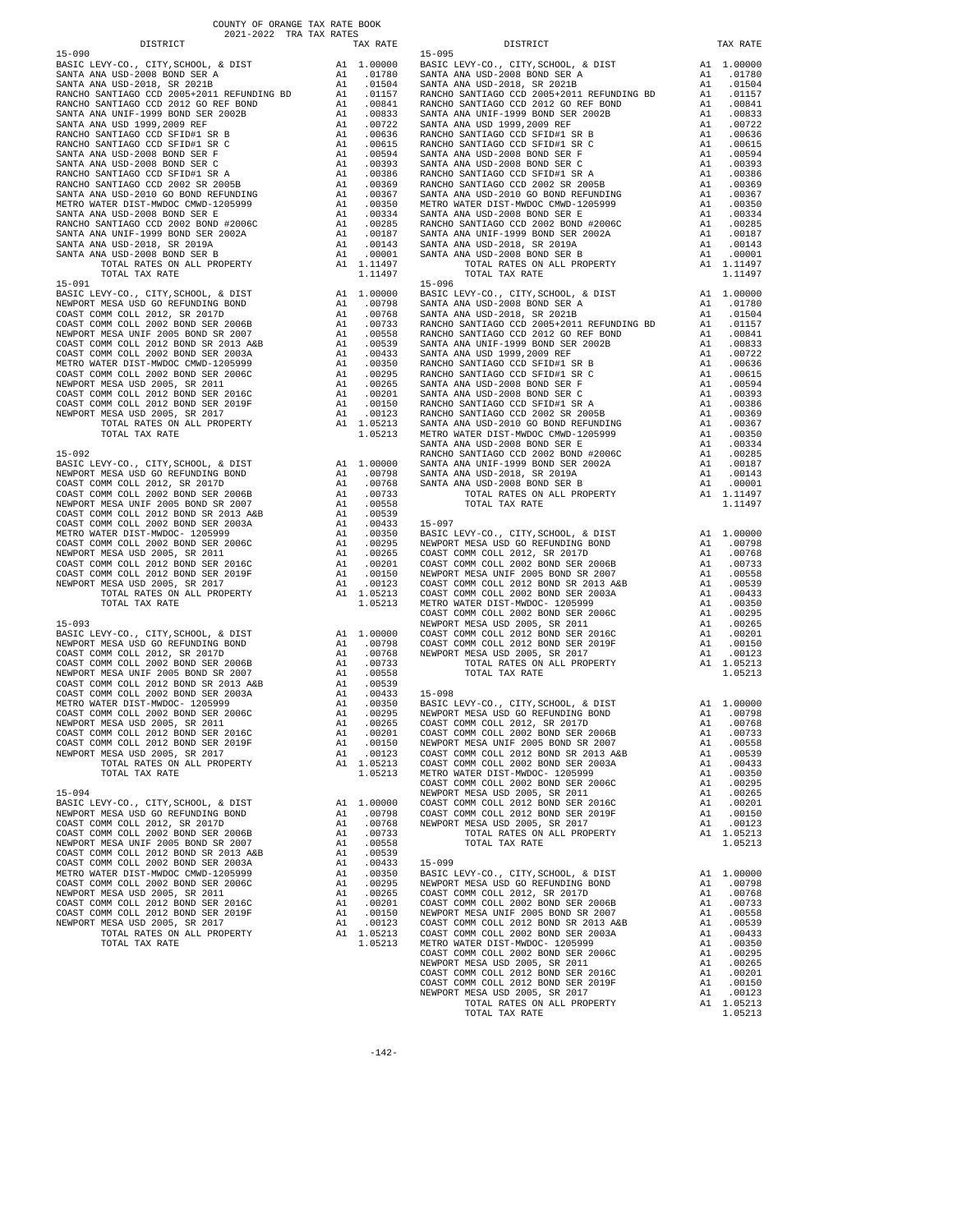15-101<br>
15-106<br>
BASIC LEVY-CO., CITY, SCHOOL, & DIST<br>
15-100<br>
16-10000 BASIC LEVY-CO., CITY, SCHOOL, & DIST<br>
16-10000 BASIC LEVENDERT MESA USD GO REFUNDING BOND<br>
21 00798 NEWPORT SANTA ANA USD-2008 BOND SER E A1 .00334 RANCHO SANTIAGO CCD 2002 BOND #2006C A1 .00285 SANTA ANA UNIF-1999 BOND SER 2002A A1 .00187 SANTA ANA USD-2018, SR 2019A A1 .00143 SANTA ANA USD-2008 BOND SER B A1 .00001 TOTAL RATES ON ALL PROPERTY A1 1.11497 TOTAL TAX RATE 1.11497

 $-143-$ 

 DISTRICT TAX RATE DISTRICT TAX RATE 15-100<br>
15-100<br>
BASIC LEVY-CO., CITY, SCHOOL, & DIST<br>
NEWPORT MESA USD GO REFUNDING BOND<br>
100798 NEWPORT MESA USD GO REFUNDING BOND<br>
200798 NEWPORT MESA USD GO REFUNDING BOND BASIC LEVY-CO., CITY,SCHOOL, & DIST A1 1.00000 BASIC LEVY-CO., CITY,SCHOOL, & DIST A1 1.00000 NEWPORT MESA USD GO REFUNDING BOND A1 .00798 NEWPORT MESA USD GO REFUNDING BOND A1 .00798 COAST COMM COLL 2012, SR 2017D A1 .00768 COAST COMM COLL 2012, SR 2017D A1 .00768 COAST COMM COLL 2002 BOND SER 2006B A1 .00733 COAST COMM COLL 2002 BOND SER 2006B A1 .00733 NEWPORT MESA UNIF 2005 BOND SR 2007 A1 .00558 NEWPORT MESA UNIF 2005 BOND SR 2007 A1 .00558 COAST COMM COLL 2012 BOND SR 2013 A&B A1 .00539 COAST COMM COLL 2012 BOND SR 2013 A&B A1 .00539 COAST COMM COLL 2002 BOND SER 2003A A1 .00433 COAST COMM COLL 2002 BOND SER 2003A A1 .00433 METRO WATER DIST-MWDOC- 1205999 A1 .00350 METRO WATER DIST-MWDOC CMWD-1205999 A1 .00350 COAST COMM COLL 2002 BOND SER 2006C A1 .00295 COAST COMM COLL 2002 BOND SER 2006C A1 .00295 NEWPORT MESA USD 2005, SR 2011 A1 .00265 NEWPORT MESA USD 2005, SR 2011 A1 .00265 COAST COMM COLL 2012 BOND SER 2016C A1 .00201 COAST COMM COLL 2012 BOND SER 2016C A1 .00201 COAST COMM COLL 2012 BOND SER 2019F A1 .00150 COAST COMM COLL 2012 BOND SER 2019F A1 .00150 NEWPORT MESA USD 2005, SR 2017 A1 .00123 NEWPORT MESA USD 2005, SR 2017 A1 .00123 TOTAL RATES ON ALL PROPERTY A1 1.05213 TOTAL RATES ON ALL PROPERTY A1 1.05213 TOTAL TAX RATE 1.05213 TOTAL TAX RATE 1.05213 BASIC LEVY-CO., CITY,SCHOOL, & DIST A1 1.00000 BASIC LEVY-CO., CITY,SCHOOL, & DIST A1 1.00000 NEWPORT MESA USD GO REFUNDING BOND A1 .00798 NEWPORT MESA USD GO REFUNDING BOND A1 .00798 COAST COMM COLL 2012, SR 2017D A1 .00768 COAST COMM COLL 2012, SR 2017D A1 .00768 COAST COMM COLL 2002 BOND SER 2006B A1 .00733 COAST COMM COLL 2002 BOND SER 2006B A1 .00733 NEWPORT MESA UNIF 2005 BOND SR 2007 A1 .00558 NEWPORT MESA UNIF 2005 BOND SR 2007 A1 .00558 COAST COMM COLL 2012 BOND SR 2013 A&B A1 .00539 COAST COMM COLL 2012 BOND SR 2013 A&B A1 .00539 COAST COMM COLL 2002 BOND SER 2003A A1 .00433 COAST COMM COLL 2002 BOND SER 2003A A1 .00433 METRO WATER DIST-MWDOC- 1205999 A1 .00350 METRO WATER DIST-MWDOC- 1205999 A1 .00350 COAST COMM COLL 2002 BOND SER 2006C A1 .00295 COAST COMM COLL 2002 BOND SER 2006C A1 .00295 NEWPORT MESA USD 2005, SR 2011 A1 .00265 NEWPORT MESA USD 2005, SR 2011 A1 .00265 COAST COMM COLL 2012 BOND SER 2016C A1 .00201 COAST COMM COLL 2012 BOND SER 2016C A1 .00201 COAST COMM COLL 2012 BOND SER 2019F A1 .00150 COAST COMM COLL 2012 BOND SER 2019F A1 .00150 NEWPORT MESA USD 2005, SR 2017 A1 .00123 NEWPORT MESA USD 2005, SR 2017 A1 .00123 TOTAL RATES ON ALL PROPERTY A1 1.05213 TOTAL RATES ON ALL PROPERTY A1 1.05213 TOTAL TAX RATE 1.05213 TOTAL TAX RATE 1.05213 15-102 15-107 BASIC LEVY-CO., CITY,SCHOOL, & DIST A1 1.00000 BASIC LEVY-CO., CITY,SCHOOL, & DIST A1 1.00000 SANTA ANA USD-2008 BOND SER A A1 .01780 SANTA ANA USD-2008 BOND SER A A1 .01780 SANTA ANA USD-2018, SR 2021B A1 .01504 SANTA ANA USD-2018, SR 2021B A1 .01504 RANCHO SANTIAGO CCD 2005+2011 REFUNDING BD A1 .01157 RANCHO SANTIAGO CCD 2005+2011 REFUNDING BD A1 .01157 RANCHO SANTIAGO CCD 2012 GO REF BOND A1 .00841 RANCHO SANTIAGO CCD 2012 GO REF BOND A1 .00841 SANTA ANA UNIF-1999 BOND SER 2002B A1 .00833 SANTA ANA UNIF-1999 BOND SER 2002B A1 .00833 910. SANTA ANA USD 1999,2009 REF (1997) A1 00722 SANTA ANA USD 1999,2009 REF (1997)<br>RANCHO SANTIAGO CCD SFID⊭1 SR B (1906) A1 00636 RANCHO SANTIAGO CCD SFID#1 SR B (190836 PANCHO SANTIAGO CCD S<br>RANCHO SANTIAGO CCD SFID#1 SANTA ANA USD-2008 BOND SER F A1 .00594 SANTA ANA USD-2008 BOND SER F A1 .00594 SANTA ANA USD-2008 BOND SER C A1 .00393 SANTA ANA USD-2008 BOND SER C A1 .00393 RANCHO SANTIAGO CCD SFID#1 SR A A1 .00386 RANCHO SANTIAGO CCD SFID#1 SR A A1 .00386 10369 RANCHO SANTIAGO CCD 2002 SR 2005B (A1 00369 RANCHO SANTIAGO CCD 2002 SR 2005B (A1 00369<br>SANTA ANA USD-2010 GO BOND REFUNDING (A1 00367 SANTA ANA USD-2010 GO BOND REFUNDING (A1 00367<br>METRO WATER DIST-MWDOC-120599 A1 ( SANTA ANA USD-2008 BOND SER E A1 .00334 SANTA ANA USD-2008 BOND SER E A1 .00334 RANCHO SANTIAGO CCD 2002 BOND #2006C A1 .00285 RANCHO SANTIAGO CCD 2002 BOND #2006C A1 .00285 SANTA ANA UNIF-1999 BOND SER 2002A A1 .00187 SANTA ANA UNIF-1999 BOND SER 2002A A1 .00187 SANTA ANA USD-2018, SR 2019A A1 .00143 SANTA ANA USD-2018, SR 2019A A1 .00143 SANTA ANA USD-2008 BOND SER B A1 .00001 SANTA ANA USD-2008 BOND SER B A1 .00001 TOTAL RATES ON ALL PROPERTY A1 1.11497 TOTAL RATES ON ALL PROPERTY A1 1.11497 TOTAL TAX RATE 1.11497 TOTAL TAX RATE 1.11497 15-103 15-108 BASIC LEVY-CO., CITY,SCHOOL, & DIST A1 1.00000 BASIC LEVY-CO., CITY,SCHOOL, & DIST A1 1.00000 SANTA ANA USD-2008 BOND SER A A1 .01780 SANTA ANA USD-2008 BOND SER A A1 .01780 SANTA ANA USD-2018, SR 2021B A1 .01504 SANTA ANA USD-2018, SR 2021B A1 .01504 RANCHO SANTIAGO CCD 2005+2011 REFUNDING BD A1 .01157 RANCHO SANTIAGO CCD 2005+2011 REFUNDING BD A1 .01157 RANCHO SANTIAGO CCD 2012 GO REF BOND A1 .00841 RANCHO SANTIAGO CCD 2012 GO REF BOND A1 .00841 SANTA ANA UNIF-1999 BOND SER 2002B A1 .00833 SANTA ANA UNIF-1999 BOND SER 2002B A1 .00833 910. SANTA ANA USD 1999,2009 REF (1997) A1 00722 SANTA ANA USD 1999,2009 REF (1997)<br>RANCHO SANTIAGO CCD SFID⊭1 SR B (1906) A1 00636 RANCHO SANTIAGO CCD SFID#1 SR B (190836 PANCHO SANTIAGO CCD S<br>RANCHO SANTIAGO CCD SFID#1 SANTA ANA USD-2008 BOND SER F A1 .00594 SANTA ANA USD-2008 BOND SER F A1 .00594 SANTA ANA USD-2008 BOND SER C A1 .00393 SANTA ANA USD-2008 BOND SER C A1 .00393 RANCHO SANTIAGO CCD SFID#1 SR A A1 .00386 RANCHO SANTIAGO CCD SFID#1 SR A A1 .00386 RANCHO SANTIAGO CCD 2002 SR 2005B A1 .00369 RANCHO SANTIAGO CCD 2002 SR 2005B A1 .00369 SANTA ANA USD-2010 GO BOND REFUNDING A1 .00367 SANTA ANA USD-2010 GO BOND REFUNDING A1 .00367 METRO WATER DIST-MWDOC CMWD-1205999 A1 .00350 METRO WATER DIST-MWDOC CMWD-1205999 A1 .00350 SANTA ANA USD-2008 BOND SER E BANCHO AL 100334 SANTA ANA USD-2008 BOND SER E BANCHO SANTIAGO CCD 2002 BOND H2006C<br>SANTA ANA UNIF-1999 BOND SER 2002A Al .00285 RANCHO SANTIAGO CCD 2002 BOND #2006C<br>SANTA ANA UNIF-1999 BOND S TOTAL RATES ON ALL PROPERTY A1 1.11497 TOTAL RATES ON ALL PROPERTY A1 1.11497 TOTAL TAX RATE 1.11497 TOTAL TAX RATE 1.11497 15-104 15-109 BASIC LEVY-CO., CITY,SCHOOL, & DIST A1 1.00000 BASIC LEVY-CO., CITY,SCHOOL, & DIST A1 1.00000 SANTA ANA USD-2008 BOND SER A A1 .01780 NEWPORT MESA USD GO REFUNDING BOND A1 .00798 SANTA ANA USD-2018, SR 2021B A1 .01504 COAST COMM COLL 2012, SR 2017D A1 .00768 RANCHO SANTIAGO CCD 2005+2011 REFUNDING BD A1 .01157 COAST COMM COLL 2002 BOND SER 2006B A1 .00733 RANCHO SANTIAGO CCD 2012 GO REF BOND A1 .00841 NEWPORT MESA UNIF 2005 BOND SR 2007 A1 .00558 SANTA ANA UNIF-1999 BOND SER 2002B A1 .00833 COAST COMM COLL 2012 BOND SR 2013 A&B A1 .00539 SANTA ANA USD 1999,2009 REF A1 .00722 COAST COMM COLL 2002 BOND SER 2003A A1 .00433 RANCHO SANTIAGO CCD SFID#1 SR B A1 .00636 METRO WATER DIST-MWDOC- 1205999 A1 .00350 RANCHO SANTIAGO CCD SFID#1 SR C A1 .00615 COAST COMM COLL 2002 BOND SER 2006C A1 .00295  $\begin{tabular}{l|c|c|c|c|c} \multicolumn{1}{c}{\textbf{SANTA MA I SD}-2008 BOND SER F} & \multicolumn{1}{c}{\textbf{A1}} & .00594 & \multicolumn{1}{c}{\textbf{NENPORT MESA ISD 2005, SR 2011}} & \multicolumn{1}{c}{\textbf{A1}} & .00265 \\ \multicolumn{1}{c}{\textbf{SANTANA I SD}-2008 BOND SER C} & \multicolumn{1}{c}{\textbf{A1}} & .00283 & \multicolumn{1}{c}{\textbf{COAST COM M COLL 2012 BOND SER 2016C}}$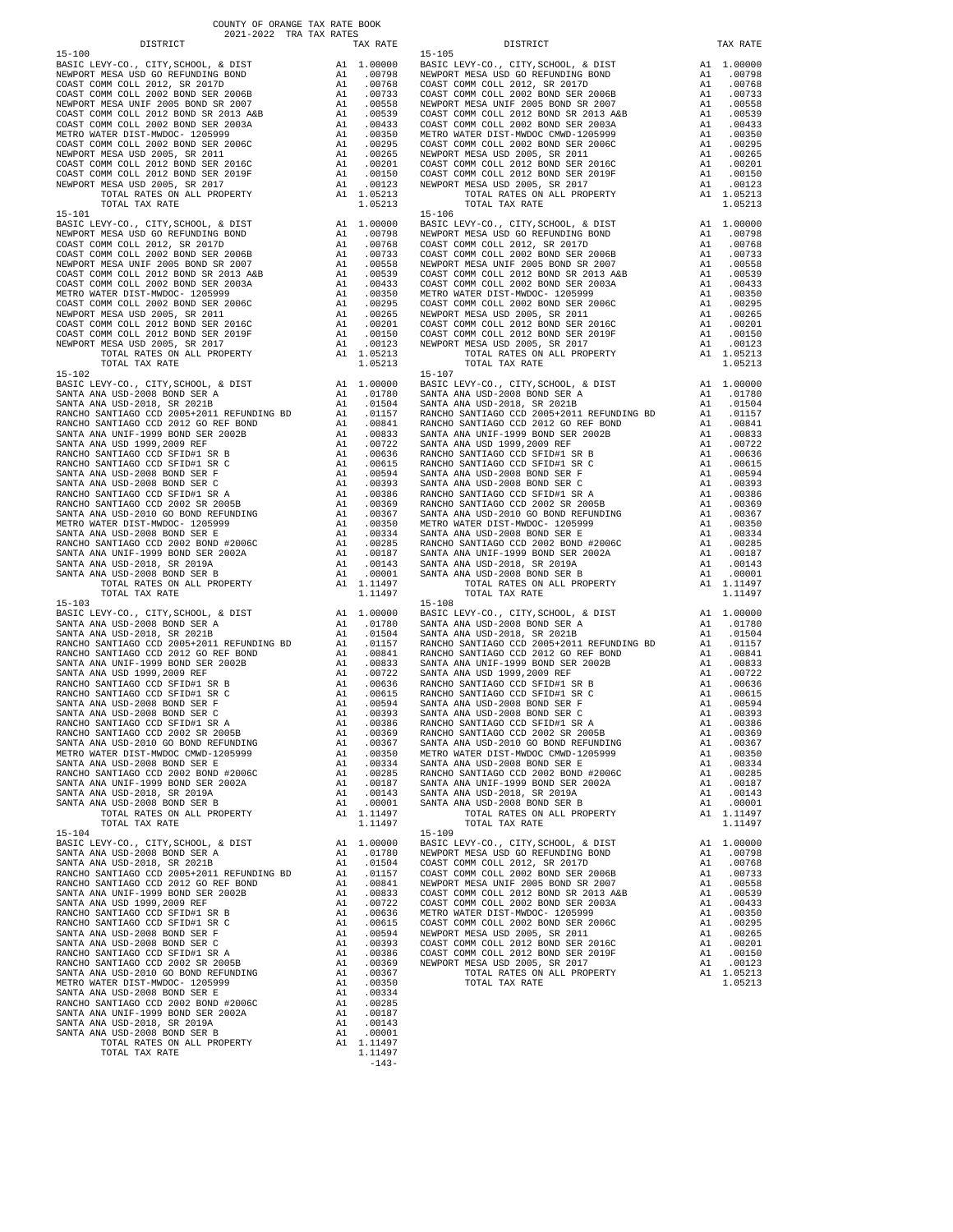| 15-110     |                                                                            |          |                      | $15 - 115$           |
|------------|----------------------------------------------------------------------------|----------|----------------------|----------------------|
|            |                                                                            |          |                      |                      |
|            |                                                                            |          |                      |                      |
|            |                                                                            |          |                      |                      |
|            |                                                                            |          |                      |                      |
|            |                                                                            |          |                      |                      |
|            |                                                                            |          |                      |                      |
|            |                                                                            |          |                      |                      |
|            |                                                                            |          |                      |                      |
|            |                                                                            |          |                      |                      |
|            |                                                                            |          |                      |                      |
|            |                                                                            |          |                      |                      |
|            | TOTAL TAX RATE                                                             |          | 1.05213              |                      |
| $15 - 111$ |                                                                            |          |                      | $15 - 116$           |
|            |                                                                            |          |                      |                      |
|            |                                                                            |          |                      |                      |
|            |                                                                            |          |                      |                      |
|            |                                                                            |          |                      |                      |
|            |                                                                            |          |                      |                      |
|            |                                                                            |          |                      |                      |
|            |                                                                            |          |                      |                      |
|            |                                                                            |          |                      |                      |
|            |                                                                            |          |                      |                      |
|            |                                                                            |          |                      |                      |
|            |                                                                            |          |                      |                      |
|            |                                                                            |          |                      |                      |
|            |                                                                            |          |                      |                      |
|            |                                                                            |          |                      |                      |
|            |                                                                            |          |                      |                      |
|            |                                                                            |          |                      |                      |
|            |                                                                            |          |                      |                      |
|            |                                                                            |          |                      |                      |
|            |                                                                            |          |                      | COAST C              |
|            |                                                                            |          |                      |                      |
|            |                                                                            |          |                      |                      |
|            |                                                                            |          |                      |                      |
|            |                                                                            |          |                      |                      |
|            |                                                                            |          |                      |                      |
|            |                                                                            |          |                      |                      |
|            |                                                                            |          |                      |                      |
|            |                                                                            |          |                      |                      |
|            |                                                                            |          |                      |                      |
|            |                                                                            |          |                      |                      |
|            |                                                                            |          |                      |                      |
|            |                                                                            |          |                      |                      |
|            |                                                                            |          |                      |                      |
|            |                                                                            |          |                      |                      |
|            |                                                                            |          |                      |                      |
|            |                                                                            |          |                      |                      |
|            |                                                                            |          |                      |                      |
|            |                                                                            |          |                      |                      |
|            |                                                                            |          |                      |                      |
|            |                                                                            |          |                      |                      |
|            |                                                                            |          |                      |                      |
|            |                                                                            |          |                      |                      |
|            |                                                                            |          |                      |                      |
|            |                                                                            |          |                      |                      |
|            | NEWPORT MESA USD 2005, SR 2017                                             |          | A1 .00123            | COAST C              |
|            | TOTAL RATES ON ALL PROPERTY                                                | A1       | 1.05213              | COAST C              |
|            | TOTAL TAX RATE                                                             |          | 1.05213              | NEWPORT<br>COAST C   |
| $15 - 114$ |                                                                            |          |                      | COAST C              |
|            | BASIC LEVY-CO., CITY, SCHOOL, & DIST                                       | A1       | 1.00000              | METRO W              |
|            | NEWPORT MESA USD GO REFUNDING BOND                                         |          | A1 .00798            | COAST C              |
|            | COAST COMM COLL 2012, SR 2017D                                             | A1       | .00768               | NEWPORT              |
|            | COAST COMM COLL 2002 BOND SER 2006B<br>NEWPORT MESA UNIF 2005 BOND SR 2007 | A1<br>A1 | .00733<br>.00558     | COAST C<br>COAST C   |
|            | COAST COMM COLL 2012 BOND SR 2013 A&B                                      | A1       | .00539               | NEWPORT              |
|            | COAST COMM COLL 2002 BOND SER 2003A                                        | A1       | .00433               |                      |
|            | METRO WATER DIST-MWDOC- 1205999                                            | A1       | .00350               |                      |
|            | COAST COMM COLL 2002 BOND SER 2006C                                        | A1<br>A1 | .00295               | $15 - 120$           |
|            | NEWPORT MESA USD 2005, SR 2011<br>COAST COMM COLL 2012 BOND SER 2016C      | A1       | .00265<br>.00201     | BASIC L              |
|            | COAST COMM COLL 2012 BOND SER 2019F                                        | A1       | .00150               | NEWPORT              |
|            | NEWPORT MESA USD 2005, SR 2017                                             | A1       | .00123               | COAST C              |
|            | TOTAL RATES ON ALL PROPERTY<br>$m \wedge m \wedge r$<br>$m = 10$           |          | A1 1.05213<br>0.5012 | COAST C<br>$\ddotsc$ |

| COUNTY OF ORANGE TAX RATE BOOK<br>2021-2022 TRA TAX RATES |          |                        |          |
|-----------------------------------------------------------|----------|------------------------|----------|
| DISTRICT<br>$15 - 110$                                    | TAX RATE | DISTRICT<br>$15 - 115$ | TAX RATE |
|                                                           |          |                        |          |
|                                                           |          |                        |          |
|                                                           |          |                        |          |
|                                                           |          |                        |          |
|                                                           |          |                        |          |
|                                                           |          |                        |          |
|                                                           |          |                        |          |
|                                                           |          |                        |          |
|                                                           |          |                        |          |
|                                                           |          |                        |          |
|                                                           |          |                        |          |
|                                                           |          |                        |          |
|                                                           |          |                        |          |
|                                                           |          |                        |          |
|                                                           |          |                        |          |
|                                                           |          |                        |          |
|                                                           |          |                        |          |
|                                                           |          |                        |          |
|                                                           |          |                        |          |
|                                                           |          |                        |          |
|                                                           |          |                        |          |
|                                                           |          |                        |          |
|                                                           |          |                        |          |
|                                                           |          |                        |          |
|                                                           |          |                        |          |
|                                                           |          |                        |          |
|                                                           |          |                        |          |
|                                                           |          |                        |          |
|                                                           |          |                        |          |
|                                                           |          |                        |          |
|                                                           |          |                        |          |
|                                                           |          |                        |          |
|                                                           |          |                        |          |
|                                                           |          |                        |          |
|                                                           |          |                        |          |
|                                                           |          |                        |          |
|                                                           |          |                        |          |
|                                                           |          |                        |          |
|                                                           |          |                        |          |
|                                                           |          |                        |          |
|                                                           |          |                        |          |
|                                                           |          |                        |          |
|                                                           |          |                        |          |
|                                                           |          |                        |          |
|                                                           |          |                        |          |
|                                                           |          |                        |          |
|                                                           |          |                        |          |
|                                                           |          |                        |          |
|                                                           |          |                        |          |
|                                                           |          |                        |          |
|                                                           |          |                        |          |
|                                                           |          |                        |          |
|                                                           |          |                        |          |
|                                                           |          |                        |          |
|                                                           |          |                        |          |
|                                                           |          |                        |          |
|                                                           |          |                        |          |
|                                                           |          |                        |          |
|                                                           |          |                        |          |
|                                                           |          |                        |          |
|                                                           |          |                        |          |
|                                                           |          |                        |          |
|                                                           |          |                        |          |
|                                                           |          |                        |          |
|                                                           |          |                        |          |
|                                                           |          |                        |          |
|                                                           |          |                        |          |
|                                                           |          |                        |          |
|                                                           |          |                        |          |
|                                                           |          |                        |          |
|                                                           |          |                        |          |
|                                                           |          |                        |          |
|                                                           |          |                        |          |
|                                                           |          |                        |          |
|                                                           |          |                        |          |
|                                                           |          |                        |          |
|                                                           |          |                        |          |
|                                                           |          |                        |          |
|                                                           |          |                        |          |
|                                                           |          |                        |          |
|                                                           |          |                        |          |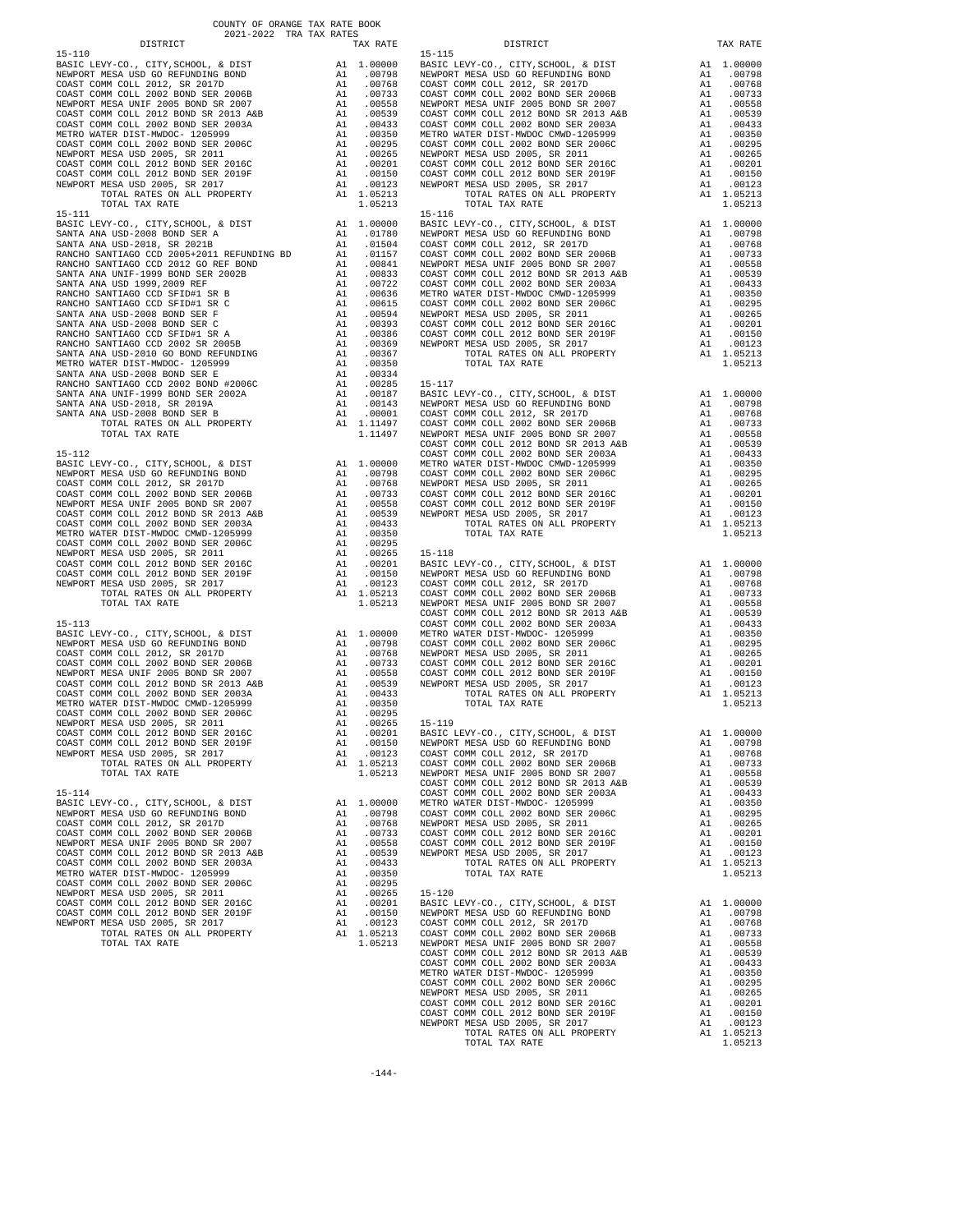| TOTAL TAX RATE                        |     | 1.05213    |
|---------------------------------------|-----|------------|
| $15 - 126$                            |     |            |
| BASIC LEVY-CO., CITY, SCHOOL, & DIST  | A1  | 1.00000    |
| NEWPORT MESA USD GO REFUNDING BOND    | A1  | .00798     |
| COAST COMM COLL 2012, SR 2017D        | A1  | .00768     |
| COAST COMM COLL 2002 BOND SER 2006B   | A1  | .00733     |
| NEWPORT MESA UNIF 2005 BOND SR 2007   | A1  | .00558     |
| COAST COMM COLL 2012 BOND SR 2013 A&B | A1  | .00539     |
| COAST COMM COLL 2002 BOND SER 2003A   | A1  | .00433     |
| METRO WATER DIST-MWDOC- 1205999       | A1  | .00350     |
| COAST COMM COLL 2002 BOND SER 2006C   | A1  | .00295     |
| NEWPORT MESA USD 2005, SR 2011        | A1  | .00265     |
| COAST COMM COLL 2012 BOND SER 2016C   | A1. | .00201     |
| COAST COMM COLL 2012 BOND SER 2019F   | A1  | .00150     |
| NEWPORT MESA USD 2005, SR 2017        | A1  | .00123     |
| TOTAL RATES ON ALL PROPERTY           |     | A1 1.05213 |
| TOTAL TAX RATE                        |     | 1.05213    |
|                                       |     |            |

| 15-121 |  | 15-127 |  |
|--------|--|--------|--|
|        |  |        |  |
|        |  |        |  |
|        |  |        |  |
|        |  |        |  |
|        |  |        |  |
|        |  |        |  |
|        |  |        |  |
|        |  |        |  |
|        |  |        |  |
|        |  |        |  |
|        |  |        |  |
|        |  |        |  |
|        |  |        |  |
|        |  |        |  |
|        |  |        |  |
|        |  |        |  |
|        |  |        |  |
|        |  |        |  |
|        |  |        |  |
|        |  |        |  |
|        |  |        |  |
|        |  |        |  |
|        |  |        |  |
|        |  |        |  |
|        |  |        |  |
|        |  |        |  |
|        |  |        |  |
|        |  |        |  |
|        |  |        |  |
|        |  |        |  |
|        |  |        |  |
|        |  |        |  |
|        |  |        |  |
|        |  |        |  |
|        |  |        |  |
|        |  |        |  |
|        |  |        |  |
|        |  |        |  |
|        |  |        |  |
|        |  |        |  |
|        |  |        |  |
|        |  |        |  |
|        |  |        |  |
|        |  |        |  |
|        |  |        |  |
|        |  |        |  |
|        |  |        |  |
|        |  |        |  |
|        |  |        |  |
|        |  |        |  |
|        |  |        |  |
|        |  |        |  |
|        |  |        |  |
|        |  |        |  |
|        |  |        |  |
|        |  |        |  |
|        |  |        |  |
|        |  |        |  |
|        |  |        |  |
|        |  |        |  |
|        |  |        |  |
|        |  |        |  |
|        |  |        |  |
|        |  |        |  |
|        |  |        |  |
|        |  |        |  |
|        |  |        |  |
|        |  |        |  |
|        |  |        |  |
|        |  |        |  |
|        |  |        |  |
|        |  |        |  |
|        |  |        |  |
|        |  |        |  |
|        |  |        |  |
|        |  |        |  |
|        |  |        |  |
|        |  |        |  |
|        |  |        |  |
|        |  |        |  |
|        |  |        |  |
|        |  |        |  |
|        |  |        |  |
|        |  |        |  |
|        |  |        |  |
|        |  |        |  |
|        |  |        |  |
|        |  |        |  |
|        |  |        |  |
|        |  |        |  |
|        |  |        |  |
|        |  |        |  |
|        |  |        |  |
|        |  |        |  |
|        |  |        |  |
|        |  |        |  |
|        |  |        |  |
|        |  |        |  |
|        |  |        |  |
|        |  |        |  |
|        |  |        |  |
|        |  |        |  |
|        |  |        |  |
|        |  |        |  |

 $-145-$ 

COUNTY OF ORANGE TAX RATE BOOK 2021-2022 TRA TAX RATES

DISTRICT TAX RATE DISTRICT TAX RATE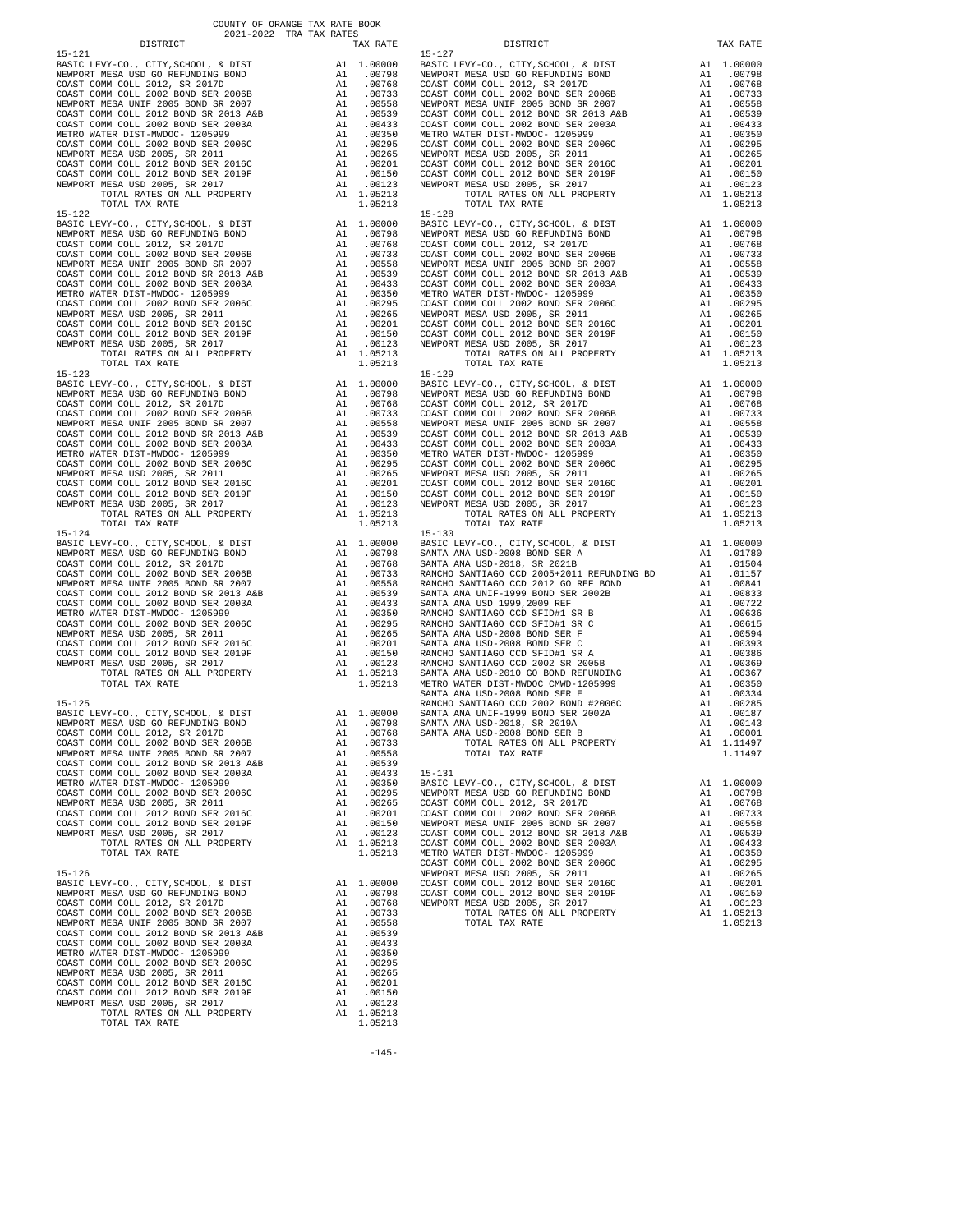| NEWFORT MEDIA OUD GO REPONDING BOND<br>COAST COMM COLL 2012, SR 2017D        | A1 .00768 COAST C<br>A1 .00768 COAST C<br>A1 .00733 COAST C<br>A1 .00539 NEWPORT<br>A1 .00539 COAST C<br>A1 .00433 COAST C<br>A1 .00295 NEWPORT<br>A1 .00265 NEWPORT<br>A1 .00265 NEWPORT<br>A1 .00265 NEWPORT<br>A1 .00160 COAST C<br>A1 .00123 NEW   |                                                                                                                                                                                                                                                                                                                                                                    |                             |
|------------------------------------------------------------------------------|--------------------------------------------------------------------------------------------------------------------------------------------------------------------------------------------------------------------------------------------------------|--------------------------------------------------------------------------------------------------------------------------------------------------------------------------------------------------------------------------------------------------------------------------------------------------------------------------------------------------------------------|-----------------------------|
| COAST COMM COLL 2002 BOND SER 2006B                                          |                                                                                                                                                                                                                                                        |                                                                                                                                                                                                                                                                                                                                                                    |                             |
| NEWPORT MESA UNIF 2005 BOND SR 2007                                          |                                                                                                                                                                                                                                                        |                                                                                                                                                                                                                                                                                                                                                                    |                             |
| COAST COMM COLL 2012 BOND SR 2013 A&B<br>COAST COMM COLL 2002 BOND SER 2003A |                                                                                                                                                                                                                                                        |                                                                                                                                                                                                                                                                                                                                                                    |                             |
| METRO WATER DIST-MWDOC- 1205999                                              |                                                                                                                                                                                                                                                        |                                                                                                                                                                                                                                                                                                                                                                    |                             |
| COAST COMM COLL 2002 BOND SER 2006C                                          |                                                                                                                                                                                                                                                        |                                                                                                                                                                                                                                                                                                                                                                    |                             |
| NEWPORT MESA USD 2005, SR 2011                                               |                                                                                                                                                                                                                                                        |                                                                                                                                                                                                                                                                                                                                                                    |                             |
| COAST COMM COLL 2012 BOND SER 2016C<br>COAST COMM COLL 2012 BOND SER 2019F   |                                                                                                                                                                                                                                                        |                                                                                                                                                                                                                                                                                                                                                                    |                             |
| NEWPORT MESA USD 2005, SR 2017                                               |                                                                                                                                                                                                                                                        |                                                                                                                                                                                                                                                                                                                                                                    |                             |
| TOTAL RATES ON ALL PROPERTY                                                  |                                                                                                                                                                                                                                                        |                                                                                                                                                                                                                                                                                                                                                                    |                             |
| TOTAL TAX RATE                                                               |                                                                                                                                                                                                                                                        | 1.05213                                                                                                                                                                                                                                                                                                                                                            |                             |
| $15 - 133$                                                                   | 15–139<br>A1 1.00000 BASIC L<br>A1 .00798 NEWPORT<br>A1 .00798 COAST C<br>A1 .00780 COAST C<br>A1 .00539 NEWPORT<br>A1 .00558 NEWPORT<br>A1 .00433 COAST C<br>A1 .00350 NETRO W<br>A1 .00265 NEWPORT<br>A1 .00201 NEWPORT<br>A1 .00201 COAST C<br>A1 . |                                                                                                                                                                                                                                                                                                                                                                    | $15 - 139$                  |
| BASIC LEVY-CO., CITY, SCHOOL, & DIST<br>NEWPORT MESA USD GO REFUNDING BOND   |                                                                                                                                                                                                                                                        |                                                                                                                                                                                                                                                                                                                                                                    |                             |
| COAST COMM COLL 2012, SR 2017D                                               |                                                                                                                                                                                                                                                        |                                                                                                                                                                                                                                                                                                                                                                    |                             |
| COAST COMM COLL 2002 BOND SER 2006B                                          |                                                                                                                                                                                                                                                        |                                                                                                                                                                                                                                                                                                                                                                    |                             |
| NEWPORT MESA UNIF 2005 BOND SR 2007                                          |                                                                                                                                                                                                                                                        |                                                                                                                                                                                                                                                                                                                                                                    |                             |
| COAST COMM COLL 2012 BOND SR 2013 A&B<br>COAST COMM COLL 2002 BOND SER 2003A |                                                                                                                                                                                                                                                        |                                                                                                                                                                                                                                                                                                                                                                    |                             |
| METRO WATER DIST-MWDOC- 1205999                                              |                                                                                                                                                                                                                                                        |                                                                                                                                                                                                                                                                                                                                                                    |                             |
| COAST COMM COLL 2002 BOND SER 2006C                                          |                                                                                                                                                                                                                                                        |                                                                                                                                                                                                                                                                                                                                                                    |                             |
| NEWPORT MESA USD 2005, SR 2011                                               |                                                                                                                                                                                                                                                        |                                                                                                                                                                                                                                                                                                                                                                    |                             |
| COAST COMM COLL 2012 BOND SER 2016C                                          |                                                                                                                                                                                                                                                        |                                                                                                                                                                                                                                                                                                                                                                    |                             |
| COAST COMM COLL 2012 BOND SER 2019F<br>NEWPORT MESA USD 2005, SR 2017        |                                                                                                                                                                                                                                                        |                                                                                                                                                                                                                                                                                                                                                                    |                             |
| TOTAL RATES ON ALL PROPERTY                                                  |                                                                                                                                                                                                                                                        | A1 1.05213                                                                                                                                                                                                                                                                                                                                                         |                             |
| TOTAL TAX RATE                                                               |                                                                                                                                                                                                                                                        | 1.05213                                                                                                                                                                                                                                                                                                                                                            |                             |
| $15 - 134$                                                                   |                                                                                                                                                                                                                                                        | $\begin{tabular}{cc} & 15-140 \\ \text{A1} & 0.0000 \\ \text{A1} & 0.0798 \\ \text{A1} & 0.0798 \\ \text{A1} & 0.0798 \\ \text{A1} & 0.0768 \\ \text{A1} & 0.0733 \\ \text{A1} & 0.0558 \\ \text{A1} & 0.0558 \\ \text{A1} & 0.04433 \\ \text{A2} & 0.00837 \\ \text{A1} & 0.04433 \\ \text{A2} & 0.08477 \\ \text{A1} & 0.02965 \\ \text{$                        | $15 - 140$                  |
| BASIC LEVY-CO., CITY, SCHOOL, & DIST                                         |                                                                                                                                                                                                                                                        |                                                                                                                                                                                                                                                                                                                                                                    |                             |
| NEWPORT MESA USD GO REFUNDING BOND<br>COAST COMM COLL 2012, SR 2017D         |                                                                                                                                                                                                                                                        |                                                                                                                                                                                                                                                                                                                                                                    |                             |
| COAST COMM COLL 2002 BOND SER 2006B                                          |                                                                                                                                                                                                                                                        |                                                                                                                                                                                                                                                                                                                                                                    |                             |
| NEWPORT MESA UNIF 2005 BOND SR 2007                                          |                                                                                                                                                                                                                                                        |                                                                                                                                                                                                                                                                                                                                                                    |                             |
| COAST COMM COLL 2012 BOND SR 2013 A&B                                        |                                                                                                                                                                                                                                                        |                                                                                                                                                                                                                                                                                                                                                                    |                             |
| COAST COMM COLL 2002 BOND SER 2003A<br>METRO WATER DIST-MWDOC- 1205999       |                                                                                                                                                                                                                                                        |                                                                                                                                                                                                                                                                                                                                                                    |                             |
| COAST COMM COLL 2002 BOND SER 2006C                                          |                                                                                                                                                                                                                                                        |                                                                                                                                                                                                                                                                                                                                                                    |                             |
| NEWPORT MESA USD 2005, SR 2011                                               |                                                                                                                                                                                                                                                        |                                                                                                                                                                                                                                                                                                                                                                    |                             |
| COAST COMM COLL 2012 BOND SER 2016C                                          |                                                                                                                                                                                                                                                        |                                                                                                                                                                                                                                                                                                                                                                    |                             |
| COAST COMM COLL 2012 BOND SER 2019F<br>NEWPORT MESA USD 2005, SR 2017        |                                                                                                                                                                                                                                                        |                                                                                                                                                                                                                                                                                                                                                                    |                             |
| TOTAL RATES ON ALL PROPERTY                                                  |                                                                                                                                                                                                                                                        |                                                                                                                                                                                                                                                                                                                                                                    |                             |
| TOTAL TAX RATE                                                               |                                                                                                                                                                                                                                                        | 1.05213                                                                                                                                                                                                                                                                                                                                                            |                             |
| $15 - 135$                                                                   |                                                                                                                                                                                                                                                        | $\begin{tabular}{cc} \bf 15-141 \\ \bf A1 & .00000 \\ \bf A1 & .00798 \\ \bf A1 & .00798 \\ \bf A1 & .00798 \\ \bf A1 & .00758 \\ \bf A1 & .00558 \\ \bf A1 & .00558 \\ \bf A1 & .00558 \\ \bf A1 & .00359 \\ \bf A1 & .00433 \\ \bf A1 & .00433 \\ \bf A1 & .00295 \\ \bf A1 & .00265 \\ \bf A1 & .00265 \\ \bf A1 & .00265 \\ \bf A1 & .00201 \\ \bf A1 & .0012$ | $15 - 141$                  |
| BASIC LEVY-CO., CITY, SCHOOL, & DIST                                         |                                                                                                                                                                                                                                                        |                                                                                                                                                                                                                                                                                                                                                                    |                             |
| NEWPORT MESA USD GO REFUNDING BOND<br>COAST COMM COLL 2012, SR 2017D         |                                                                                                                                                                                                                                                        |                                                                                                                                                                                                                                                                                                                                                                    |                             |
| COAST COMM COLL 2002 BOND SER 2006B                                          |                                                                                                                                                                                                                                                        |                                                                                                                                                                                                                                                                                                                                                                    |                             |
| NEWPORT MESA UNIF 2005 BOND SR 2007                                          |                                                                                                                                                                                                                                                        |                                                                                                                                                                                                                                                                                                                                                                    |                             |
| COAST COMM COLL 2012 BOND SR 2013 A&B<br>COAST COMM COLL 2002 BOND SER 2003A |                                                                                                                                                                                                                                                        |                                                                                                                                                                                                                                                                                                                                                                    |                             |
| METRO WATER DIST-MWDOC- 1205999                                              |                                                                                                                                                                                                                                                        |                                                                                                                                                                                                                                                                                                                                                                    |                             |
| COAST COMM COLL 2002 BOND SER 2006C                                          |                                                                                                                                                                                                                                                        |                                                                                                                                                                                                                                                                                                                                                                    |                             |
| NEWPORT MESA USD 2005, SR 2011                                               |                                                                                                                                                                                                                                                        |                                                                                                                                                                                                                                                                                                                                                                    |                             |
| COAST COMM COLL 2012 BOND SER 2016C                                          |                                                                                                                                                                                                                                                        |                                                                                                                                                                                                                                                                                                                                                                    |                             |
| COAST COMM COLL 2012 BOND SER 2019F<br>NEWPORT MESA USD 2005, SR 2017        |                                                                                                                                                                                                                                                        |                                                                                                                                                                                                                                                                                                                                                                    |                             |
| TOTAL RATES ON ALL PROPERTY                                                  |                                                                                                                                                                                                                                                        |                                                                                                                                                                                                                                                                                                                                                                    |                             |
| TOTAL TAX RATE                                                               |                                                                                                                                                                                                                                                        | 1.05213                                                                                                                                                                                                                                                                                                                                                            |                             |
| $15 - 136$                                                                   |                                                                                                                                                                                                                                                        |                                                                                                                                                                                                                                                                                                                                                                    | $15 - 142$                  |
|                                                                              |                                                                                                                                                                                                                                                        |                                                                                                                                                                                                                                                                                                                                                                    |                             |
|                                                                              |                                                                                                                                                                                                                                                        |                                                                                                                                                                                                                                                                                                                                                                    |                             |
|                                                                              |                                                                                                                                                                                                                                                        |                                                                                                                                                                                                                                                                                                                                                                    |                             |
|                                                                              |                                                                                                                                                                                                                                                        |                                                                                                                                                                                                                                                                                                                                                                    |                             |
|                                                                              |                                                                                                                                                                                                                                                        |                                                                                                                                                                                                                                                                                                                                                                    |                             |
| METRO WATER DIST-MWDOC- 1205999                                              | A1                                                                                                                                                                                                                                                     |                                                                                                                                                                                                                                                                                                                                                                    | .00350 METRO W              |
| COAST COMM COLL 2002 BOND SER 2006C                                          | A1                                                                                                                                                                                                                                                     | .00295                                                                                                                                                                                                                                                                                                                                                             | COAST C                     |
| NEWPORT MESA USD 2005, SR 2011                                               | A1                                                                                                                                                                                                                                                     | .00265                                                                                                                                                                                                                                                                                                                                                             | NEWPORT                     |
| COAST COMM COLL 2012 BOND SER 2016C                                          | A1                                                                                                                                                                                                                                                     | .00201                                                                                                                                                                                                                                                                                                                                                             | COAST C                     |
| COAST COMM COLL 2012 BOND SER 2019F<br>NEWPORT MESA USD 2005, SR 2017        | A1<br>A1                                                                                                                                                                                                                                               | .00123                                                                                                                                                                                                                                                                                                                                                             | $.00150$ COAST C<br>NEWPORT |
| TOTAL RATES ON ALL PROPERTY                                                  |                                                                                                                                                                                                                                                        | A1 1.05213                                                                                                                                                                                                                                                                                                                                                         |                             |
| TOTAL TAX RATE                                                               |                                                                                                                                                                                                                                                        | 1.05213                                                                                                                                                                                                                                                                                                                                                            |                             |
| $15 - 137$                                                                   |                                                                                                                                                                                                                                                        |                                                                                                                                                                                                                                                                                                                                                                    | $15 - 143$                  |
| BASIC LEVY-CO., CITY, SCHOOL, & DIST<br>NEWPORT MESA USD GO REFUNDING BOND   | A1<br>A1                                                                                                                                                                                                                                               | 1.00000<br>.00798                                                                                                                                                                                                                                                                                                                                                  | BASIC L<br>NEWPORT          |
| COAST COMM COLL 2012, SR 2017D                                               | A1                                                                                                                                                                                                                                                     | .00768                                                                                                                                                                                                                                                                                                                                                             | COAST C                     |
| COAST COMM COLL 2002 BOND SER 2006B                                          | A1                                                                                                                                                                                                                                                     | .00733                                                                                                                                                                                                                                                                                                                                                             | COAST C                     |
| NEWPORT MESA UNIF 2005 BOND SR 2007                                          | A1                                                                                                                                                                                                                                                     | .00558                                                                                                                                                                                                                                                                                                                                                             | NEWPORT                     |
| COAST COMM COLL 2012 BOND SR 2013 A&B                                        | A1                                                                                                                                                                                                                                                     | .00539                                                                                                                                                                                                                                                                                                                                                             | COAST C                     |
| COAST COMM COLL 2002 BOND SER 2003A<br>METRO WATER DIST-MWDOC- 1205999       | A1<br>A1                                                                                                                                                                                                                                               | .00433<br>.00350                                                                                                                                                                                                                                                                                                                                                   | COAST C                     |
| COAST COMM COLL 2002 BOND SER 2006C                                          | A1                                                                                                                                                                                                                                                     | .00295                                                                                                                                                                                                                                                                                                                                                             | METRO W<br>COAST C          |
| NEWPORT MESA USD 2005, SR 2011                                               | A1                                                                                                                                                                                                                                                     | .00265                                                                                                                                                                                                                                                                                                                                                             | NEWPORT                     |
| COAST COMM COLL 2012 BOND SER 2016C                                          | A1                                                                                                                                                                                                                                                     | .00201                                                                                                                                                                                                                                                                                                                                                             | COAST C                     |
| COAST COMM COLL 2012 BOND SER 2019F<br>NEWPORT MESA USD 2005, SR 2017        | A1<br>A1                                                                                                                                                                                                                                               | .00150<br>.00123                                                                                                                                                                                                                                                                                                                                                   | COAST C<br>NEWPORT          |
| POPAI DAPPO ON AII DRODPRTY                                                  |                                                                                                                                                                                                                                                        | 31 1 05212                                                                                                                                                                                                                                                                                                                                                         |                             |

| DISTRICT   | <u>nont none</u> this time noises<br>TAX RATE | DISTRICT   | TAX RATE |
|------------|-----------------------------------------------|------------|----------|
|            |                                               |            |          |
|            |                                               |            |          |
|            |                                               |            |          |
|            |                                               |            |          |
|            |                                               |            |          |
| $15 - 137$ |                                               | $15 - 143$ |          |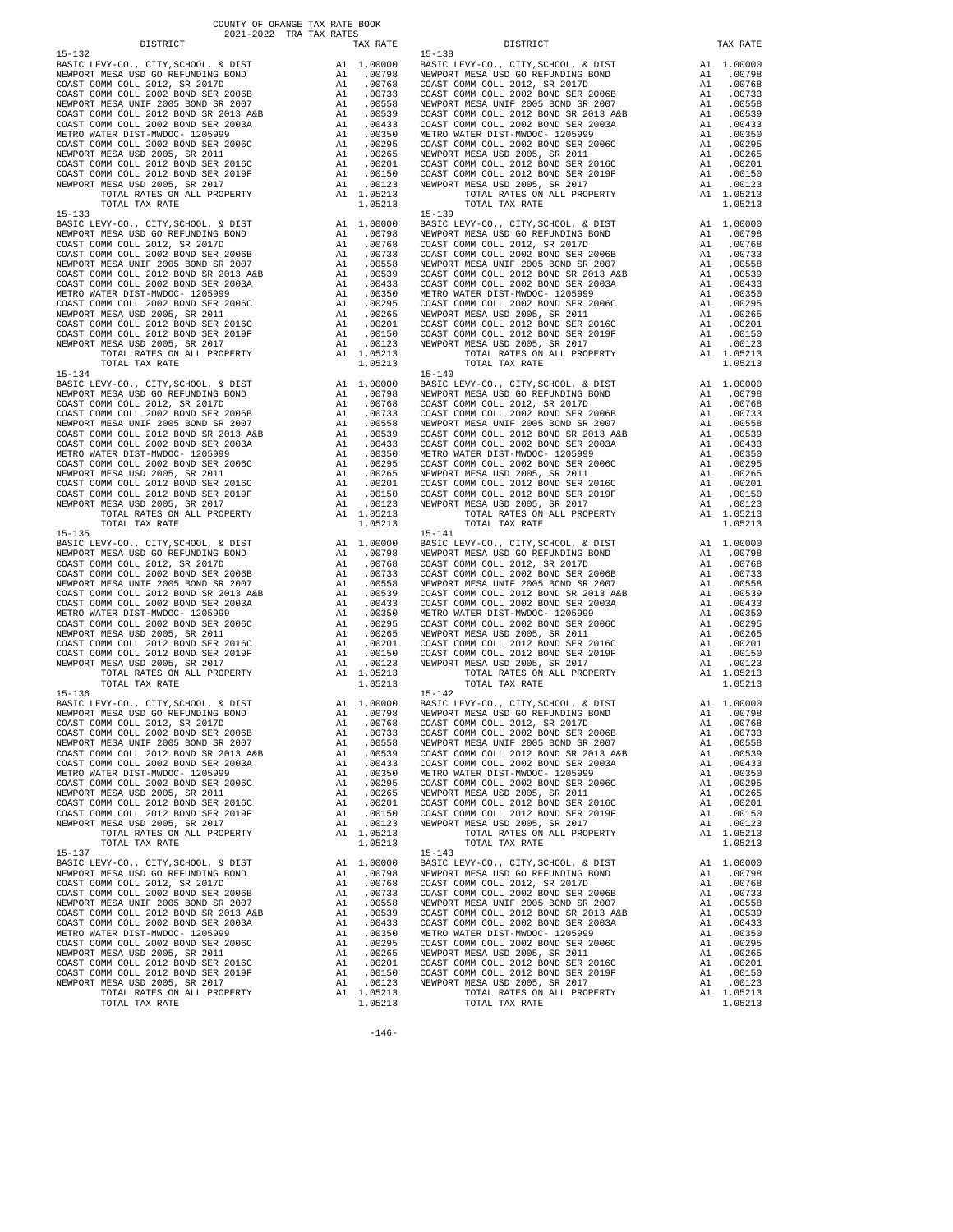| NEWPORT MESA USD GO REFUNDING BOND<br>COAST COMM COLL 2012, SR 2017D          | A1 .00798 NEWPORT<br>A1 .00763 COAST C<br>A1 .00733 COAST C<br>A1 .00539 NEWPORT<br>A1 .00539 COAST C<br>A1 .00539 COAST C<br>A1 .00433 COAST C<br>A1 .00265 COAST C<br>A1 .00265 NEWPORT<br>A1 .00265 NEWPORT<br>A1 .00150 COAST C<br>A1 .00150 COA   |                                                                                                                                                                                                                                |                                  |
|-------------------------------------------------------------------------------|--------------------------------------------------------------------------------------------------------------------------------------------------------------------------------------------------------------------------------------------------------|--------------------------------------------------------------------------------------------------------------------------------------------------------------------------------------------------------------------------------|----------------------------------|
| COAST COMM COLL 2002 BOND SER 2006B                                           |                                                                                                                                                                                                                                                        |                                                                                                                                                                                                                                |                                  |
| NEWPORT MESA UNIF 2005 BOND SR 2007                                           |                                                                                                                                                                                                                                                        |                                                                                                                                                                                                                                |                                  |
| COAST COMM COLL 2012 BOND SR 2013 A&B                                         |                                                                                                                                                                                                                                                        |                                                                                                                                                                                                                                |                                  |
| COAST COMM COLL 2002 BOND SER 2003A                                           |                                                                                                                                                                                                                                                        |                                                                                                                                                                                                                                |                                  |
| METRO WATER DIST-MWDOC- 1205999<br>COAST COMM COLL 2002 BOND SER 2006C        |                                                                                                                                                                                                                                                        |                                                                                                                                                                                                                                |                                  |
| NEWPORT MESA USD 2005, SR 2011                                                |                                                                                                                                                                                                                                                        |                                                                                                                                                                                                                                |                                  |
| COAST COMM COLL 2012 BOND SER 2016C                                           |                                                                                                                                                                                                                                                        |                                                                                                                                                                                                                                |                                  |
| COAST COMM COLL 2012 BOND SER 2016C<br>COAST COMM COLL 2012 BOND SER 2019F    |                                                                                                                                                                                                                                                        |                                                                                                                                                                                                                                |                                  |
| NEWPORT MESA USD 2005, SR 2017                                                |                                                                                                                                                                                                                                                        |                                                                                                                                                                                                                                |                                  |
| TOTAL RATES ON ALL PROPERTY                                                   |                                                                                                                                                                                                                                                        | A1 1.05213<br>1.05213                                                                                                                                                                                                          |                                  |
| TOTAL TAX RATE<br>$15 - 145$                                                  |                                                                                                                                                                                                                                                        |                                                                                                                                                                                                                                | $15 - 151$                       |
| BASIC LEVY-CO., CITY, SCHOOL, & DIST                                          | 15-151<br>A1 1.00000 BASIC L<br>A1 .00798 NEWPORT<br>A1 .00798 NEWPORT<br>A1 .00768 COAST C<br>A1 .00558 NEWPORT<br>A1 .00558 NEWPORT<br>A1 .00433 COAST C<br>A1 .00295 METRO W<br>A1 .00295 METRO N<br>A1 .00295 COAST C<br>A1 .00295 COAST C<br>A1 . |                                                                                                                                                                                                                                |                                  |
| NEWPORT MESA USD GO REFUNDING BOND                                            |                                                                                                                                                                                                                                                        |                                                                                                                                                                                                                                |                                  |
| COAST COMM COLL 2012, SR 2017D                                                |                                                                                                                                                                                                                                                        |                                                                                                                                                                                                                                |                                  |
| COAST COMM COLL 2002 BOND SER 2006B                                           |                                                                                                                                                                                                                                                        |                                                                                                                                                                                                                                |                                  |
| NEWPORT MESA UNIF 2005 BOND SR 2007                                           |                                                                                                                                                                                                                                                        |                                                                                                                                                                                                                                |                                  |
| COAST COMM COLL 2012 BOND SR 2013 A&B<br>COAST COMM COLL 2002 BOND SER 2003A  |                                                                                                                                                                                                                                                        |                                                                                                                                                                                                                                |                                  |
| METRO WATER DIST-MWDOC- 1205999                                               |                                                                                                                                                                                                                                                        |                                                                                                                                                                                                                                |                                  |
| COAST COMM COLL 2002 BOND SER 2006C                                           |                                                                                                                                                                                                                                                        |                                                                                                                                                                                                                                |                                  |
| NEWPORT MESA USD 2005, SR 2011                                                |                                                                                                                                                                                                                                                        |                                                                                                                                                                                                                                |                                  |
| NEWPORT MESA ISLA 2012 BOND SER 2019F<br>NEWPORT MESA ISD 2002 BOND SER 2019F |                                                                                                                                                                                                                                                        |                                                                                                                                                                                                                                |                                  |
|                                                                               |                                                                                                                                                                                                                                                        |                                                                                                                                                                                                                                |                                  |
| NEWPORT MESA USD 2005, SR 2017                                                |                                                                                                                                                                                                                                                        |                                                                                                                                                                                                                                |                                  |
| TOTAL RATES ON ALL PROPERTY                                                   |                                                                                                                                                                                                                                                        |                                                                                                                                                                                                                                |                                  |
| TOTAL TAX RATE<br>$15 - 146$                                                  |                                                                                                                                                                                                                                                        | 1.05213                                                                                                                                                                                                                        | $15 - 152$                       |
|                                                                               |                                                                                                                                                                                                                                                        |                                                                                                                                                                                                                                |                                  |
|                                                                               |                                                                                                                                                                                                                                                        |                                                                                                                                                                                                                                |                                  |
|                                                                               |                                                                                                                                                                                                                                                        |                                                                                                                                                                                                                                |                                  |
|                                                                               |                                                                                                                                                                                                                                                        |                                                                                                                                                                                                                                |                                  |
|                                                                               |                                                                                                                                                                                                                                                        |                                                                                                                                                                                                                                |                                  |
|                                                                               |                                                                                                                                                                                                                                                        |                                                                                                                                                                                                                                |                                  |
|                                                                               |                                                                                                                                                                                                                                                        |                                                                                                                                                                                                                                |                                  |
|                                                                               |                                                                                                                                                                                                                                                        |                                                                                                                                                                                                                                |                                  |
|                                                                               |                                                                                                                                                                                                                                                        |                                                                                                                                                                                                                                |                                  |
|                                                                               |                                                                                                                                                                                                                                                        |                                                                                                                                                                                                                                |                                  |
|                                                                               |                                                                                                                                                                                                                                                        |                                                                                                                                                                                                                                |                                  |
|                                                                               |                                                                                                                                                                                                                                                        |                                                                                                                                                                                                                                |                                  |
| TOTAL RATES ON ALL PROPERTY                                                   |                                                                                                                                                                                                                                                        | A1 1.05213                                                                                                                                                                                                                     |                                  |
| TOTAL TAX RATE<br>$15 - 147$                                                  |                                                                                                                                                                                                                                                        | 1.05213                                                                                                                                                                                                                        | $15 - 153$                       |
| BASIC LEVY-CO., CITY, SCHOOL, & DIST                                          | 15-153<br>A1 1.00000 BASTC L<br>A1 .00798 NEWPORT<br>A1 .00798 COAST C<br>A1 .00768 COAST C<br>A1 .00558 NEWPORT<br>A1 .00558 NEWPORT<br>A1 .00435 COAST C<br>A1 .00295 COAST C<br>A1 .00265 NEWPORT<br>A1 .00201 COAST C<br>A1 .00201 COAST C<br>A1 . |                                                                                                                                                                                                                                |                                  |
| NEWPORT MESA USD GO REFUNDING BOND                                            |                                                                                                                                                                                                                                                        |                                                                                                                                                                                                                                |                                  |
| COAST COMM COLL 2012, SR 2017D                                                |                                                                                                                                                                                                                                                        |                                                                                                                                                                                                                                |                                  |
| COAST COMM COLL 2002 BOND SER 2006B                                           |                                                                                                                                                                                                                                                        |                                                                                                                                                                                                                                |                                  |
| NEWPORT MESA UNIF 2005 BOND SR 2007                                           |                                                                                                                                                                                                                                                        |                                                                                                                                                                                                                                |                                  |
| COAST COMM COLL 2012 BOND SR 2013 A&B                                         |                                                                                                                                                                                                                                                        |                                                                                                                                                                                                                                |                                  |
| COAST COMM COLL 2002 BOND SER 2003A<br>METRO WATER DIST-MWDOC- 1205999        |                                                                                                                                                                                                                                                        |                                                                                                                                                                                                                                |                                  |
| COAST COMM COLL 2002 BOND SER 2006C                                           |                                                                                                                                                                                                                                                        |                                                                                                                                                                                                                                |                                  |
| NEWPORT MESA USD 2005, SR 2011                                                |                                                                                                                                                                                                                                                        |                                                                                                                                                                                                                                |                                  |
| COAST COMM COLL 2012 BOND SER 2016C                                           |                                                                                                                                                                                                                                                        |                                                                                                                                                                                                                                |                                  |
| COAST COMM COLL 2012 BOND SER 2019F                                           |                                                                                                                                                                                                                                                        |                                                                                                                                                                                                                                |                                  |
| NEWPORT MESA USD 2005, SR 2017                                                |                                                                                                                                                                                                                                                        |                                                                                                                                                                                                                                |                                  |
| TOTAL RATES ON ALL PROPERTY                                                   |                                                                                                                                                                                                                                                        | A1 1.05213                                                                                                                                                                                                                     |                                  |
| TOTAL TAX RATE                                                                |                                                                                                                                                                                                                                                        | 1.05213                                                                                                                                                                                                                        |                                  |
| $15 - 148$                                                                    |                                                                                                                                                                                                                                                        |                                                                                                                                                                                                                                | $15 - 154$                       |
|                                                                               |                                                                                                                                                                                                                                                        |                                                                                                                                                                                                                                |                                  |
|                                                                               |                                                                                                                                                                                                                                                        |                                                                                                                                                                                                                                |                                  |
|                                                                               |                                                                                                                                                                                                                                                        |                                                                                                                                                                                                                                |                                  |
|                                                                               |                                                                                                                                                                                                                                                        |                                                                                                                                                                                                                                |                                  |
|                                                                               |                                                                                                                                                                                                                                                        |                                                                                                                                                                                                                                |                                  |
|                                                                               |                                                                                                                                                                                                                                                        |                                                                                                                                                                                                                                |                                  |
|                                                                               | A1                                                                                                                                                                                                                                                     | ONDER OWNER ON METRO W                                                                                                                                                                                                         |                                  |
| COAST COMM COLL 2002 BOND SER 2006C<br>NEWPORT MESA USD 2005, SR 2011         |                                                                                                                                                                                                                                                        | .00295<br>A1 .00265                                                                                                                                                                                                            | COAST C<br>NEWPORT               |
| COAST COMM COLL 2012 BOND SER 2016C                                           |                                                                                                                                                                                                                                                        | A1 .00201                                                                                                                                                                                                                      | COAST C                          |
| COAST COMM COLL 2012 BOND SER 2019F                                           | A1                                                                                                                                                                                                                                                     | .00150                                                                                                                                                                                                                         | COAST C                          |
| NEWPORT MESA USD 2005, SR 2017                                                | A1                                                                                                                                                                                                                                                     | .00123                                                                                                                                                                                                                         | NEWPORT                          |
| TOTAL RATES ON ALL PROPERTY                                                   |                                                                                                                                                                                                                                                        | A1 1.05213                                                                                                                                                                                                                     |                                  |
| TOTAL TAX RATE                                                                |                                                                                                                                                                                                                                                        | 1.05213                                                                                                                                                                                                                        |                                  |
| $15 - 149$                                                                    |                                                                                                                                                                                                                                                        |                                                                                                                                                                                                                                | $15 - 155$                       |
| BASIC LEVY-CO., CITY, SCHOOL, & DIST<br>NEWPORT MESA USD GO REFUNDING BOND    |                                                                                                                                                                                                                                                        | $A1 \quad 1.00000$<br>A1.00798                                                                                                                                                                                                 | BASIC L<br>NEWPORT               |
| COAST COMM COLL 2012, SR 2017D                                                |                                                                                                                                                                                                                                                        |                                                                                                                                                                                                                                |                                  |
| COAST COMM COLL 2002 BOND SER 2006B                                           |                                                                                                                                                                                                                                                        |                                                                                                                                                                                                                                |                                  |
| NEWPORT MESA UNIF 2005 BOND SR 2007                                           |                                                                                                                                                                                                                                                        |                                                                                                                                                                                                                                |                                  |
| COAST COMM COLL 2012 BOND SR 2013 A&B                                         |                                                                                                                                                                                                                                                        | A1 .00768 COAST COAST COAST COAST COAST COAST COAST CARR (1973) COAST CARR (1973) COAST COAST COAST COAST COAST COAST COAST COAST COAST COAST COAST COAST COAST COAST COAST COAST COAST COAST COAST COAST COAST COAST COAST CO |                                  |
| COAST COMM COLL 2002 BOND SER 2003A                                           |                                                                                                                                                                                                                                                        |                                                                                                                                                                                                                                |                                  |
| METRO WATER DIST-MWDOC- 1205999                                               |                                                                                                                                                                                                                                                        |                                                                                                                                                                                                                                |                                  |
| COAST COMM COLL 2002 BOND SER 2006C                                           |                                                                                                                                                                                                                                                        |                                                                                                                                                                                                                                |                                  |
| NEWPORT MESA USD 2005, SR 2011                                                |                                                                                                                                                                                                                                                        |                                                                                                                                                                                                                                | COAST C                          |
| COAST COMM COLL 2012 BOND SER 2016C<br>COAST COMM COLL 2012 BOND SER 2019F    | A1<br>A1                                                                                                                                                                                                                                               | .00201                                                                                                                                                                                                                         |                                  |
| NEWPORT MESA USD 2005, SR 2017                                                | A1                                                                                                                                                                                                                                                     |                                                                                                                                                                                                                                | .00150 COAST C<br>.00123 NEWPORT |
| $m \wedge m \wedge n$<br>$n \cdot m \cdot n$                                  |                                                                                                                                                                                                                                                        |                                                                                                                                                                                                                                |                                  |

| DISTRICT                                                                                                                                                                                                                                                          | TAX RATE | DISTRICT   | TAX RATE |
|-------------------------------------------------------------------------------------------------------------------------------------------------------------------------------------------------------------------------------------------------------------------|----------|------------|----------|
| $15 - 144$                                                                                                                                                                                                                                                        |          | $15 - 150$ |          |
|                                                                                                                                                                                                                                                                   |          |            |          |
|                                                                                                                                                                                                                                                                   |          |            |          |
|                                                                                                                                                                                                                                                                   |          |            |          |
|                                                                                                                                                                                                                                                                   |          |            |          |
|                                                                                                                                                                                                                                                                   |          |            |          |
|                                                                                                                                                                                                                                                                   |          |            |          |
|                                                                                                                                                                                                                                                                   |          |            |          |
|                                                                                                                                                                                                                                                                   |          |            |          |
|                                                                                                                                                                                                                                                                   |          |            |          |
|                                                                                                                                                                                                                                                                   |          |            |          |
|                                                                                                                                                                                                                                                                   |          |            |          |
|                                                                                                                                                                                                                                                                   |          |            |          |
|                                                                                                                                                                                                                                                                   |          |            |          |
|                                                                                                                                                                                                                                                                   |          |            |          |
|                                                                                                                                                                                                                                                                   |          |            |          |
|                                                                                                                                                                                                                                                                   |          |            |          |
|                                                                                                                                                                                                                                                                   |          |            |          |
|                                                                                                                                                                                                                                                                   |          |            |          |
|                                                                                                                                                                                                                                                                   |          |            |          |
|                                                                                                                                                                                                                                                                   |          |            |          |
|                                                                                                                                                                                                                                                                   |          |            |          |
|                                                                                                                                                                                                                                                                   |          |            |          |
|                                                                                                                                                                                                                                                                   |          |            |          |
|                                                                                                                                                                                                                                                                   |          |            |          |
|                                                                                                                                                                                                                                                                   |          |            |          |
|                                                                                                                                                                                                                                                                   |          |            |          |
|                                                                                                                                                                                                                                                                   |          |            |          |
|                                                                                                                                                                                                                                                                   |          |            |          |
|                                                                                                                                                                                                                                                                   |          |            |          |
|                                                                                                                                                                                                                                                                   |          |            |          |
|                                                                                                                                                                                                                                                                   |          |            |          |
|                                                                                                                                                                                                                                                                   |          |            |          |
|                                                                                                                                                                                                                                                                   |          |            |          |
|                                                                                                                                                                                                                                                                   |          |            |          |
|                                                                                                                                                                                                                                                                   |          |            |          |
|                                                                                                                                                                                                                                                                   |          |            |          |
|                                                                                                                                                                                                                                                                   |          |            |          |
|                                                                                                                                                                                                                                                                   |          |            |          |
|                                                                                                                                                                                                                                                                   |          |            |          |
|                                                                                                                                                                                                                                                                   |          |            |          |
|                                                                                                                                                                                                                                                                   |          |            |          |
|                                                                                                                                                                                                                                                                   |          |            |          |
|                                                                                                                                                                                                                                                                   |          |            |          |
| $\begin{tabular}{l c c c} \hline 15-147 & 15-131 & 1.00000 & 18-151 & 1.00000 & 18-151 & 1.00000 & 18-151 & 1.000000 & 18-151 & 1.000000 & 1.000000 & 1.000000 & 1.000000 & 1.000000 & 1.000000 & 1.000000 & 1.000000 & 1.000000 & 1.000000 & 1.000000 & 1.00000$ |          |            |          |
|                                                                                                                                                                                                                                                                   |          |            |          |
|                                                                                                                                                                                                                                                                   |          |            |          |
|                                                                                                                                                                                                                                                                   |          |            |          |
|                                                                                                                                                                                                                                                                   |          |            |          |
|                                                                                                                                                                                                                                                                   |          |            |          |
|                                                                                                                                                                                                                                                                   |          |            |          |
|                                                                                                                                                                                                                                                                   |          |            |          |
|                                                                                                                                                                                                                                                                   |          |            |          |
|                                                                                                                                                                                                                                                                   |          |            |          |
|                                                                                                                                                                                                                                                                   |          |            |          |
|                                                                                                                                                                                                                                                                   |          |            |          |
|                                                                                                                                                                                                                                                                   |          |            |          |
|                                                                                                                                                                                                                                                                   |          |            |          |
|                                                                                                                                                                                                                                                                   |          |            |          |
| $15 - 148$                                                                                                                                                                                                                                                        |          | $15 - 154$ |          |
|                                                                                                                                                                                                                                                                   |          |            |          |
|                                                                                                                                                                                                                                                                   |          |            |          |
|                                                                                                                                                                                                                                                                   |          |            |          |
|                                                                                                                                                                                                                                                                   |          |            |          |
|                                                                                                                                                                                                                                                                   |          |            |          |
|                                                                                                                                                                                                                                                                   |          |            |          |
|                                                                                                                                                                                                                                                                   |          |            |          |
|                                                                                                                                                                                                                                                                   |          |            |          |
|                                                                                                                                                                                                                                                                   |          |            |          |
|                                                                                                                                                                                                                                                                   |          |            |          |
|                                                                                                                                                                                                                                                                   |          |            |          |
|                                                                                                                                                                                                                                                                   |          |            |          |
|                                                                                                                                                                                                                                                                   |          |            |          |
|                                                                                                                                                                                                                                                                   |          |            |          |
|                                                                                                                                                                                                                                                                   |          |            |          |
|                                                                                                                                                                                                                                                                   |          |            |          |
|                                                                                                                                                                                                                                                                   |          |            |          |
|                                                                                                                                                                                                                                                                   |          |            |          |
|                                                                                                                                                                                                                                                                   |          |            |          |
|                                                                                                                                                                                                                                                                   |          |            |          |
|                                                                                                                                                                                                                                                                   |          |            |          |
|                                                                                                                                                                                                                                                                   |          |            |          |
|                                                                                                                                                                                                                                                                   |          |            |          |
|                                                                                                                                                                                                                                                                   |          |            |          |
|                                                                                                                                                                                                                                                                   |          |            |          |
|                                                                                                                                                                                                                                                                   |          |            |          |
|                                                                                                                                                                                                                                                                   |          |            |          |
|                                                                                                                                                                                                                                                                   |          |            |          |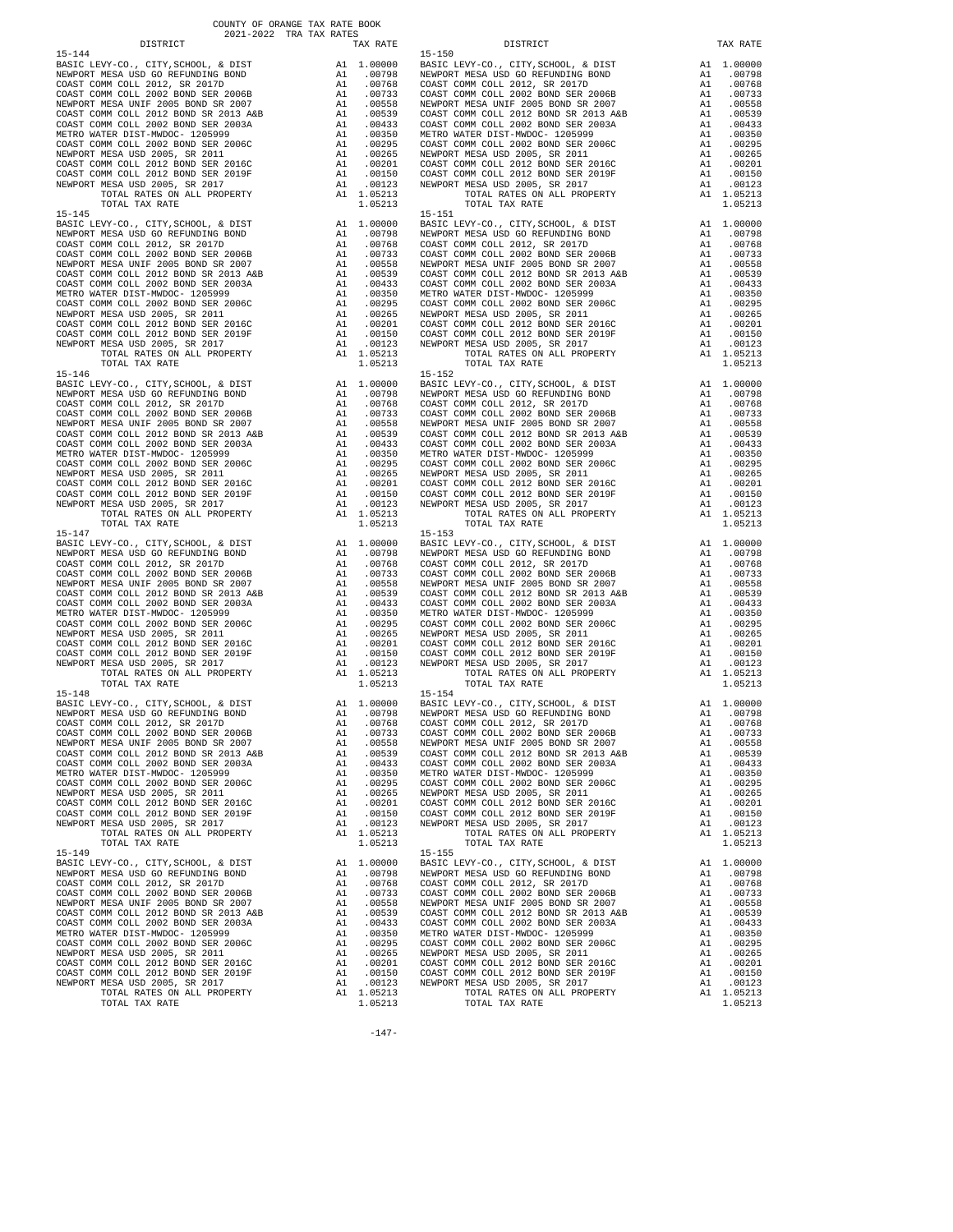| COUNTY OF ORANGE TAX RATE BOOK<br>2021-2022 TRA TAX RATES                                                                                                                                                                                                                                                                                                                                                     |    |                                  |            |
|---------------------------------------------------------------------------------------------------------------------------------------------------------------------------------------------------------------------------------------------------------------------------------------------------------------------------------------------------------------------------------------------------------------|----|----------------------------------|------------|
| DISTRICT                                                                                                                                                                                                                                                                                                                                                                                                      |    | TAX RATE                         |            |
| $15 - 156$                                                                                                                                                                                                                                                                                                                                                                                                    |    |                                  | $15 - 161$ |
|                                                                                                                                                                                                                                                                                                                                                                                                               |    |                                  |            |
|                                                                                                                                                                                                                                                                                                                                                                                                               |    |                                  |            |
|                                                                                                                                                                                                                                                                                                                                                                                                               |    |                                  |            |
|                                                                                                                                                                                                                                                                                                                                                                                                               |    |                                  |            |
|                                                                                                                                                                                                                                                                                                                                                                                                               |    |                                  |            |
|                                                                                                                                                                                                                                                                                                                                                                                                               |    |                                  |            |
|                                                                                                                                                                                                                                                                                                                                                                                                               |    |                                  |            |
|                                                                                                                                                                                                                                                                                                                                                                                                               |    |                                  |            |
|                                                                                                                                                                                                                                                                                                                                                                                                               |    |                                  |            |
|                                                                                                                                                                                                                                                                                                                                                                                                               |    |                                  |            |
|                                                                                                                                                                                                                                                                                                                                                                                                               |    |                                  |            |
|                                                                                                                                                                                                                                                                                                                                                                                                               |    |                                  |            |
|                                                                                                                                                                                                                                                                                                                                                                                                               |    |                                  |            |
|                                                                                                                                                                                                                                                                                                                                                                                                               |    |                                  |            |
|                                                                                                                                                                                                                                                                                                                                                                                                               |    |                                  | SANTA A    |
| $15 - 157$                                                                                                                                                                                                                                                                                                                                                                                                    |    |                                  | RANCHO     |
| BASIC LEVY-CO., CITY, SCHOOL, & DIST                                                                                                                                                                                                                                                                                                                                                                          |    |                                  |            |
| BASIC LEVY-CO., CITY, SCHOOL, & DIST<br>NEWPORT MESA USD GO REFUNDING BOND<br>COAST COMM COLL 2012, SR 2017D                                                                                                                                                                                                                                                                                                  |    |                                  |            |
| COAST COMM COLL 2012, SR 2017D                                                                                                                                                                                                                                                                                                                                                                                |    |                                  |            |
| COAST COMM COLL 2002 BOND SER 2006B                                                                                                                                                                                                                                                                                                                                                                           |    |                                  |            |
| NEWPORT MESA UNIF 2005 BOND SR 2007                                                                                                                                                                                                                                                                                                                                                                           |    |                                  |            |
| COAST COMM COLL 2012 BOND SR 2013 A&B<br>COAST COMM COLL 2002 BOND SER 2003A                                                                                                                                                                                                                                                                                                                                  |    |                                  |            |
|                                                                                                                                                                                                                                                                                                                                                                                                               |    |                                  |            |
| METRO WATER DIST-MWDOC- 1205999<br>COAST COMM COLL 2002 BOND SER 2006C                                                                                                                                                                                                                                                                                                                                        |    |                                  |            |
|                                                                                                                                                                                                                                                                                                                                                                                                               |    |                                  |            |
| NEWPORT MESA USD 2005, SR 2011                                                                                                                                                                                                                                                                                                                                                                                |    |                                  |            |
| NEWPORT MESA USD 2005, SR 2011<br>COAST COMM COLL 2012 BOND SER 2016C<br>COAST COMM COLL 2012 BOND SER 2019F                                                                                                                                                                                                                                                                                                  |    |                                  |            |
| NEWPORT MESA USD 2005, SR 2017                                                                                                                                                                                                                                                                                                                                                                                |    |                                  |            |
|                                                                                                                                                                                                                                                                                                                                                                                                               |    |                                  |            |
|                                                                                                                                                                                                                                                                                                                                                                                                               |    |                                  |            |
|                                                                                                                                                                                                                                                                                                                                                                                                               |    |                                  |            |
| $15 - 158$                                                                                                                                                                                                                                                                                                                                                                                                    |    |                                  | NEWPORT    |
| $\begin{tabular}{l c c c c} \hline 15-158 \\ \hline BASIC LEVY-CO., CITY, SCHOOL, & DIST \\ \hline CADAT COMM COLL 2012, SR 2017D \\ \hline CONST COMM COLL 2002 BOND SER 2006B & A1 & .00798 & COAST C \\ \hline COAST COMM COLL 2002 BOND SER 2006B & A1 & .00786 & NEWPORT \\ \hline NENDORT MESA UNIF 2005 BOND SR 2007 & A1 & .00789 & NEMPORT\\ \hline CDAST COMM COLL 2012 BOND SR 2017 & A1 & .00558$ |    |                                  |            |
|                                                                                                                                                                                                                                                                                                                                                                                                               |    |                                  |            |
|                                                                                                                                                                                                                                                                                                                                                                                                               |    |                                  |            |
|                                                                                                                                                                                                                                                                                                                                                                                                               |    |                                  |            |
|                                                                                                                                                                                                                                                                                                                                                                                                               |    |                                  |            |
|                                                                                                                                                                                                                                                                                                                                                                                                               |    |                                  |            |
|                                                                                                                                                                                                                                                                                                                                                                                                               |    |                                  |            |
|                                                                                                                                                                                                                                                                                                                                                                                                               |    |                                  |            |
|                                                                                                                                                                                                                                                                                                                                                                                                               |    |                                  |            |
|                                                                                                                                                                                                                                                                                                                                                                                                               |    |                                  |            |
|                                                                                                                                                                                                                                                                                                                                                                                                               |    |                                  |            |
|                                                                                                                                                                                                                                                                                                                                                                                                               |    |                                  |            |
|                                                                                                                                                                                                                                                                                                                                                                                                               |    |                                  |            |
|                                                                                                                                                                                                                                                                                                                                                                                                               |    |                                  |            |
|                                                                                                                                                                                                                                                                                                                                                                                                               |    |                                  |            |
|                                                                                                                                                                                                                                                                                                                                                                                                               |    |                                  | COAST C    |
| $15 - 159$                                                                                                                                                                                                                                                                                                                                                                                                    |    |                                  | NEWPORT    |
|                                                                                                                                                                                                                                                                                                                                                                                                               |    |                                  |            |
|                                                                                                                                                                                                                                                                                                                                                                                                               |    |                                  |            |
|                                                                                                                                                                                                                                                                                                                                                                                                               |    |                                  |            |
|                                                                                                                                                                                                                                                                                                                                                                                                               |    |                                  |            |
| NEWPORT MESA UNIF 2005 BOND SR 2007                                                                                                                                                                                                                                                                                                                                                                           |    | A1 .00558                        |            |
| COAST COMM COLL 2012 BOND SR 2013 A&B<br>COAST COMM COLL 2002 BOND SER 2003A                                                                                                                                                                                                                                                                                                                                  |    | A1 .00539                        |            |
|                                                                                                                                                                                                                                                                                                                                                                                                               |    | $A1 \qquad .00433 \qquad 15-164$ |            |
| METRO WATER DIST-MWDOC- 1205999<br>METRO WATER DIST-MWDOC- 1205999<br>COAST COMM COLL 2002 BOND SER 2006C                                                                                                                                                                                                                                                                                                     | A1 | .00350                           | BASIC L    |
|                                                                                                                                                                                                                                                                                                                                                                                                               |    |                                  |            |
|                                                                                                                                                                                                                                                                                                                                                                                                               |    |                                  |            |
|                                                                                                                                                                                                                                                                                                                                                                                                               |    |                                  |            |
|                                                                                                                                                                                                                                                                                                                                                                                                               |    |                                  |            |
|                                                                                                                                                                                                                                                                                                                                                                                                               |    |                                  |            |
|                                                                                                                                                                                                                                                                                                                                                                                                               |    |                                  |            |
|                                                                                                                                                                                                                                                                                                                                                                                                               |    |                                  | COAST C    |
| $15 - 160$                                                                                                                                                                                                                                                                                                                                                                                                    |    |                                  | NEWPORT    |
| BASIC LEVY-CO., CITY, SCHOOL, & DIST                                                                                                                                                                                                                                                                                                                                                                          | A1 | 1.00000                          | COAST C    |
| NEWPORT MESA USD GO REFUNDING BOND                                                                                                                                                                                                                                                                                                                                                                            | A1 | .00798                           | COAST C    |
| COAST COMM COLL 2012, SR 2017D                                                                                                                                                                                                                                                                                                                                                                                | A1 | .00768                           | NEWPORT    |
| COAST COMM COLL 2002 BOND SER 2006B                                                                                                                                                                                                                                                                                                                                                                           | A1 | .00733                           |            |
| NEWPORT MESA UNIF 2005 BOND SR 2007                                                                                                                                                                                                                                                                                                                                                                           | A1 | .00558                           |            |
| COAST COMM COLL 2012 BOND SR 2013 A&B                                                                                                                                                                                                                                                                                                                                                                         | A1 | .00539                           |            |
| COAST COMM COLL 2002 BOND SER 2003A                                                                                                                                                                                                                                                                                                                                                                           | A1 | .00433                           | $15 - 165$ |
| METRO WATER DIST-MWDOC CMWD-1205999                                                                                                                                                                                                                                                                                                                                                                           | A1 | .00350                           | BASIC L    |
| COAST COMM COLL 2002 BOND SER 2006C                                                                                                                                                                                                                                                                                                                                                                           | A1 | .00295                           | NEWPORT    |
| NEWPORT MESA USD 2005, SR 2011                                                                                                                                                                                                                                                                                                                                                                                | A1 | .00265                           | COAST C    |
| COAST COMM COLL 2012 BOND SER 2016C                                                                                                                                                                                                                                                                                                                                                                           | A1 | .00201                           | COAST C    |
| COAST COMM COLL 2012 BOND SER 2019F                                                                                                                                                                                                                                                                                                                                                                           | A1 | .00150                           | NEWPORT    |
| NEWPORT MESA USD 2005, SR 2017                                                                                                                                                                                                                                                                                                                                                                                | A1 | .00123                           | COAST C    |
| TOTAL RATES ON ALL PROPERTY                                                                                                                                                                                                                                                                                                                                                                                   |    | A1 1.05213                       | COAST C    |
| TOTAL TAX RATE                                                                                                                                                                                                                                                                                                                                                                                                |    | 1.05213                          | METRO W    |

| DISTRICT | 2021-2022 TRA TAX RATES | TAX RATE | DISTRICT                                                                                                                                                                                                                                        | TAX RATE |
|----------|-------------------------|----------|-------------------------------------------------------------------------------------------------------------------------------------------------------------------------------------------------------------------------------------------------|----------|
|          |                         |          | $15 - 161$                                                                                                                                                                                                                                      |          |
|          |                         |          |                                                                                                                                                                                                                                                 |          |
|          |                         |          |                                                                                                                                                                                                                                                 |          |
|          |                         |          |                                                                                                                                                                                                                                                 |          |
|          |                         |          |                                                                                                                                                                                                                                                 |          |
|          |                         |          |                                                                                                                                                                                                                                                 |          |
|          |                         |          |                                                                                                                                                                                                                                                 |          |
|          |                         |          |                                                                                                                                                                                                                                                 |          |
|          |                         |          |                                                                                                                                                                                                                                                 |          |
|          |                         |          |                                                                                                                                                                                                                                                 |          |
|          |                         |          |                                                                                                                                                                                                                                                 |          |
|          |                         |          |                                                                                                                                                                                                                                                 |          |
|          |                         |          |                                                                                                                                                                                                                                                 |          |
|          |                         |          |                                                                                                                                                                                                                                                 |          |
|          |                         |          |                                                                                                                                                                                                                                                 |          |
|          |                         |          |                                                                                                                                                                                                                                                 |          |
|          |                         |          |                                                                                                                                                                                                                                                 |          |
|          |                         |          |                                                                                                                                                                                                                                                 |          |
|          |                         |          |                                                                                                                                                                                                                                                 |          |
|          |                         |          |                                                                                                                                                                                                                                                 |          |
|          |                         |          |                                                                                                                                                                                                                                                 |          |
|          |                         |          |                                                                                                                                                                                                                                                 |          |
|          |                         |          |                                                                                                                                                                                                                                                 |          |
|          |                         |          |                                                                                                                                                                                                                                                 |          |
|          |                         |          |                                                                                                                                                                                                                                                 |          |
|          |                         |          |                                                                                                                                                                                                                                                 |          |
|          |                         |          |                                                                                                                                                                                                                                                 |          |
|          |                         |          |                                                                                                                                                                                                                                                 |          |
|          |                         |          |                                                                                                                                                                                                                                                 |          |
|          |                         |          |                                                                                                                                                                                                                                                 |          |
|          |                         |          |                                                                                                                                                                                                                                                 |          |
|          |                         |          |                                                                                                                                                                                                                                                 |          |
|          |                         |          |                                                                                                                                                                                                                                                 |          |
|          |                         |          |                                                                                                                                                                                                                                                 |          |
|          |                         |          |                                                                                                                                                                                                                                                 |          |
|          |                         |          |                                                                                                                                                                                                                                                 |          |
|          |                         |          |                                                                                                                                                                                                                                                 |          |
|          |                         |          |                                                                                                                                                                                                                                                 |          |
|          |                         |          |                                                                                                                                                                                                                                                 |          |
|          |                         |          |                                                                                                                                                                                                                                                 |          |
|          |                         |          |                                                                                                                                                                                                                                                 |          |
|          |                         |          |                                                                                                                                                                                                                                                 |          |
|          |                         |          |                                                                                                                                                                                                                                                 |          |
|          |                         |          |                                                                                                                                                                                                                                                 |          |
|          |                         |          |                                                                                                                                                                                                                                                 |          |
|          |                         |          |                                                                                                                                                                                                                                                 |          |
|          |                         |          |                                                                                                                                                                                                                                                 |          |
|          |                         |          |                                                                                                                                                                                                                                                 |          |
|          |                         |          |                                                                                                                                                                                                                                                 |          |
|          |                         |          |                                                                                                                                                                                                                                                 |          |
|          |                         |          |                                                                                                                                                                                                                                                 |          |
|          |                         |          |                                                                                                                                                                                                                                                 |          |
|          |                         |          |                                                                                                                                                                                                                                                 |          |
|          |                         |          |                                                                                                                                                                                                                                                 |          |
|          |                         |          |                                                                                                                                                                                                                                                 |          |
|          |                         |          |                                                                                                                                                                                                                                                 |          |
|          |                         |          |                                                                                                                                                                                                                                                 |          |
|          |                         |          |                                                                                                                                                                                                                                                 |          |
|          |                         |          |                                                                                                                                                                                                                                                 |          |
|          |                         |          |                                                                                                                                                                                                                                                 |          |
|          |                         |          |                                                                                                                                                                                                                                                 |          |
|          |                         |          |                                                                                                                                                                                                                                                 |          |
|          |                         |          |                                                                                                                                                                                                                                                 |          |
|          |                         |          |                                                                                                                                                                                                                                                 |          |
|          |                         |          |                                                                                                                                                                                                                                                 |          |
|          |                         |          |                                                                                                                                                                                                                                                 |          |
|          |                         |          |                                                                                                                                                                                                                                                 |          |
|          |                         |          |                                                                                                                                                                                                                                                 |          |
|          |                         |          |                                                                                                                                                                                                                                                 |          |
|          |                         |          |                                                                                                                                                                                                                                                 |          |
|          |                         |          |                                                                                                                                                                                                                                                 |          |
|          |                         |          |                                                                                                                                                                                                                                                 |          |
|          |                         |          |                                                                                                                                                                                                                                                 |          |
|          |                         |          |                                                                                                                                                                                                                                                 |          |
|          |                         |          |                                                                                                                                                                                                                                                 |          |
|          |                         |          |                                                                                                                                                                                                                                                 |          |
|          |                         |          | TOTAL TAX RATE<br>19.105213 METRO WATER DEST-MANOC - 1205999<br>19.160<br>19.16216<br>19.160<br>19.16216<br>19.160<br>19.00225 MEMODIA 6 DEST<br>20028 TOWN COLL 2013 MEWORT MESA USD COAST COMM COLL 2012 BOND SER 2019<br>COAST COMM COLL 201 |          |
|          |                         |          | TOTAL TAX RATE                                                                                                                                                                                                                                  | 1.05213  |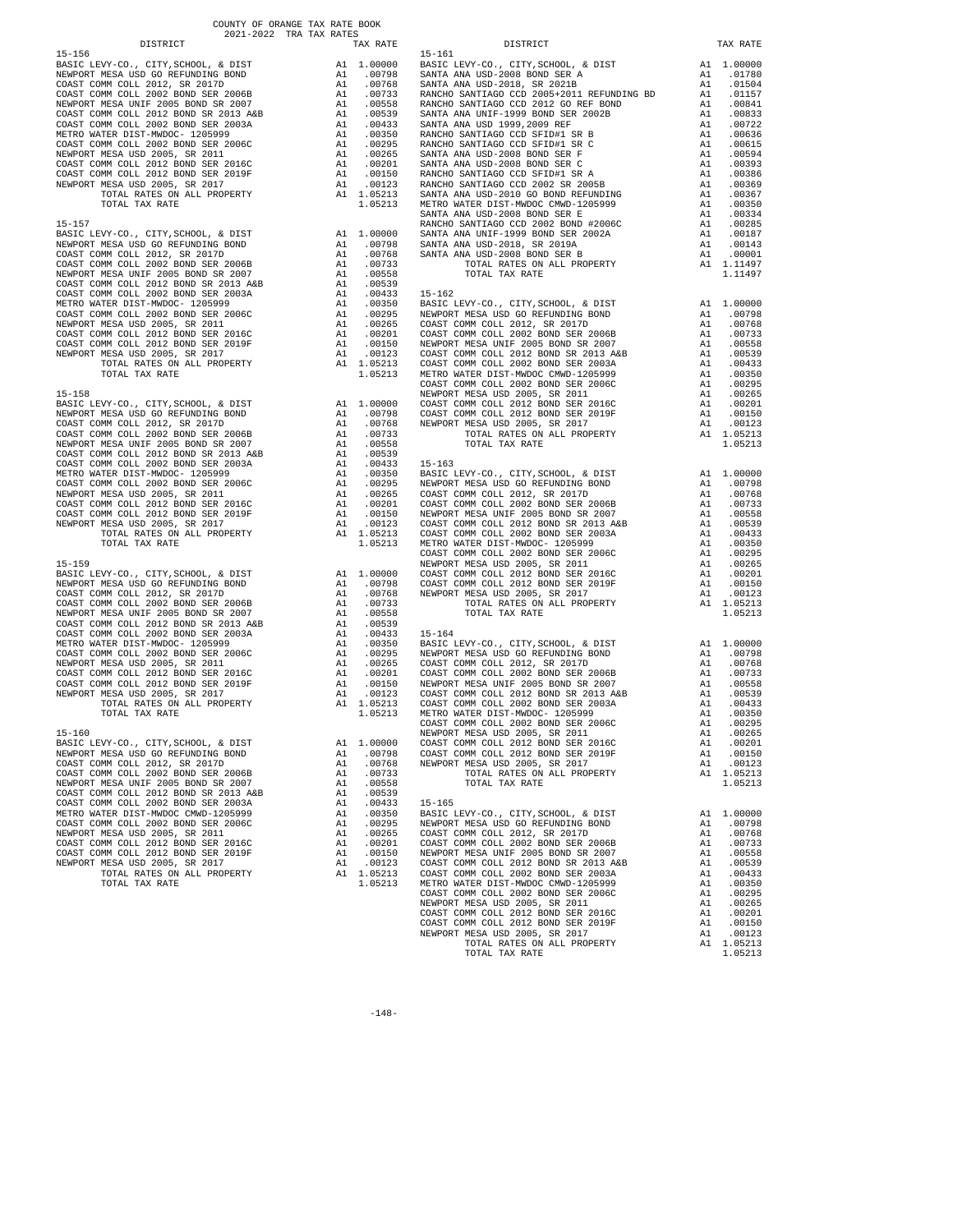| TOTAL RATES ON ALL PROPERTY<br>TOTAL TAX RATE                                |                                                                                                                                                                                                                                                      | A1 1.05213<br>1.05213                                                                                                                                                                                                                                                                                                                               |                                                    |
|------------------------------------------------------------------------------|------------------------------------------------------------------------------------------------------------------------------------------------------------------------------------------------------------------------------------------------------|-----------------------------------------------------------------------------------------------------------------------------------------------------------------------------------------------------------------------------------------------------------------------------------------------------------------------------------------------------|----------------------------------------------------|
| $15 - 167$                                                                   |                                                                                                                                                                                                                                                      |                                                                                                                                                                                                                                                                                                                                                     | $15 - 173$                                         |
| BASIC LEVY-CO., CITY, SCHOOL, & DIST                                         |                                                                                                                                                                                                                                                      | $\begin{tabular}{cc} & 15-173 \\ \text{A1} & 1.00000 \\ \text{A1} & 00798 \\ \text{A1} & 00798 \\ \text{A1} & 00798 \\ \text{A1} & 00733 \\ \text{A1} & 00733 \\ \text{A1} & 00558 \\ \text{A1} & 00558 \\ \text{A1} & 00558 \\ \text{A1} & 00433 \\ \text{A1} & 00433 \\ \text{A2} & 00387 \text{ C} \\ \text{A1} & 00350 \\ \text{A1} & 00296 \\$ |                                                    |
| NEWPORT MESA USD GO REFUNDING BOND                                           |                                                                                                                                                                                                                                                      |                                                                                                                                                                                                                                                                                                                                                     |                                                    |
| COAST COMM COLL 2012, SR 2017D                                               |                                                                                                                                                                                                                                                      |                                                                                                                                                                                                                                                                                                                                                     |                                                    |
| COAST COMM COLL 2002 BOND SER 2006B<br>NEWPORT MESA UNIF 2005 BOND SR 2007   |                                                                                                                                                                                                                                                      |                                                                                                                                                                                                                                                                                                                                                     |                                                    |
| COAST COMM COLL 2012 BOND SR 2013 A&B                                        |                                                                                                                                                                                                                                                      |                                                                                                                                                                                                                                                                                                                                                     |                                                    |
| COAST COMM COLL 2002 BOND SER 2003A                                          |                                                                                                                                                                                                                                                      |                                                                                                                                                                                                                                                                                                                                                     |                                                    |
| METRO WATER DIST-MWDOC- 1205999                                              |                                                                                                                                                                                                                                                      |                                                                                                                                                                                                                                                                                                                                                     |                                                    |
| COAST COMM COLL 2002 BOND SER 2006C                                          |                                                                                                                                                                                                                                                      |                                                                                                                                                                                                                                                                                                                                                     |                                                    |
| NEWPORT MESA USD 2005, SR 2011<br>COAST COMM COLL 2012 BOND SER 2016C        |                                                                                                                                                                                                                                                      |                                                                                                                                                                                                                                                                                                                                                     |                                                    |
| COAST COMM COLL 2012 BOND SER 2016C<br>COAST COMM COLL 2012 BOND SER 2019F   |                                                                                                                                                                                                                                                      |                                                                                                                                                                                                                                                                                                                                                     |                                                    |
| NEWPORT MESA USD 2005, SR 2017                                               |                                                                                                                                                                                                                                                      |                                                                                                                                                                                                                                                                                                                                                     |                                                    |
| TOTAL RATES ON ALL PROPERTY                                                  |                                                                                                                                                                                                                                                      |                                                                                                                                                                                                                                                                                                                                                     |                                                    |
| TOTAL TAX RATE                                                               |                                                                                                                                                                                                                                                      | 1.05213                                                                                                                                                                                                                                                                                                                                             |                                                    |
| $15 - 168$                                                                   |                                                                                                                                                                                                                                                      |                                                                                                                                                                                                                                                                                                                                                     | $15 - 174$                                         |
|                                                                              |                                                                                                                                                                                                                                                      |                                                                                                                                                                                                                                                                                                                                                     |                                                    |
|                                                                              |                                                                                                                                                                                                                                                      |                                                                                                                                                                                                                                                                                                                                                     |                                                    |
|                                                                              |                                                                                                                                                                                                                                                      |                                                                                                                                                                                                                                                                                                                                                     |                                                    |
|                                                                              |                                                                                                                                                                                                                                                      |                                                                                                                                                                                                                                                                                                                                                     |                                                    |
|                                                                              |                                                                                                                                                                                                                                                      |                                                                                                                                                                                                                                                                                                                                                     |                                                    |
|                                                                              |                                                                                                                                                                                                                                                      |                                                                                                                                                                                                                                                                                                                                                     |                                                    |
|                                                                              |                                                                                                                                                                                                                                                      |                                                                                                                                                                                                                                                                                                                                                     |                                                    |
|                                                                              |                                                                                                                                                                                                                                                      |                                                                                                                                                                                                                                                                                                                                                     |                                                    |
|                                                                              |                                                                                                                                                                                                                                                      |                                                                                                                                                                                                                                                                                                                                                     |                                                    |
|                                                                              |                                                                                                                                                                                                                                                      |                                                                                                                                                                                                                                                                                                                                                     |                                                    |
| TOTAL RATES ON ALL PROPERTY                                                  |                                                                                                                                                                                                                                                      | A1 1.05213                                                                                                                                                                                                                                                                                                                                          |                                                    |
| TOTAL TAX RATE                                                               |                                                                                                                                                                                                                                                      | 1.05213                                                                                                                                                                                                                                                                                                                                             |                                                    |
| $15 - 169$                                                                   | 15-175<br>Al 1.00000 BASIC L<br>Al 1.00798 NEWPORT C<br>Al 1.00768 OCAST C<br>Al 1.00768 COAST C<br>Al 1.00733 COAST C<br>Al 1.00539 COAST C<br>Al 1.00433 COAST C<br>Al 1.00295 METRO W<br>Al 1.00295 METRO W<br>Al 1.00295 COAST C<br>Al 1.00201 C |                                                                                                                                                                                                                                                                                                                                                     | $15 - 175$                                         |
| BASIC LEVY-CO., CITY, SCHOOL, & DIST                                         |                                                                                                                                                                                                                                                      |                                                                                                                                                                                                                                                                                                                                                     |                                                    |
| NEWPORT MESA USD GO REFUNDING BOND<br>COAST COMM COLL 2012, SR 2017D         |                                                                                                                                                                                                                                                      |                                                                                                                                                                                                                                                                                                                                                     |                                                    |
| COAST COMM COLL 2002 BOND SER 2006B                                          |                                                                                                                                                                                                                                                      |                                                                                                                                                                                                                                                                                                                                                     |                                                    |
| NEWPORT MESA UNIF 2005 BOND SR 2007                                          |                                                                                                                                                                                                                                                      |                                                                                                                                                                                                                                                                                                                                                     |                                                    |
| COAST COMM COLL 2012 BOND SR 2013 A&B                                        |                                                                                                                                                                                                                                                      |                                                                                                                                                                                                                                                                                                                                                     |                                                    |
| COAST COMM COLL 2002 BOND SER 2003A                                          |                                                                                                                                                                                                                                                      |                                                                                                                                                                                                                                                                                                                                                     |                                                    |
| METRO WATER DIST-MWDOC- 1205999<br>COAST COMM COLL 2002 BOND SER 2006C       |                                                                                                                                                                                                                                                      |                                                                                                                                                                                                                                                                                                                                                     |                                                    |
| NEWPORT MESA USD 2005, SR 2011                                               |                                                                                                                                                                                                                                                      |                                                                                                                                                                                                                                                                                                                                                     |                                                    |
| COAST COMM COLL 2012 BOND SER 2016C                                          |                                                                                                                                                                                                                                                      |                                                                                                                                                                                                                                                                                                                                                     |                                                    |
| COAST COMM COLL 2012 BOND SER 2019F                                          |                                                                                                                                                                                                                                                      |                                                                                                                                                                                                                                                                                                                                                     |                                                    |
| NEWPORT MESA USD 2005, SR 2017                                               |                                                                                                                                                                                                                                                      |                                                                                                                                                                                                                                                                                                                                                     |                                                    |
| TOTAL RATES ON ALL PROPERTY<br>TOTAL TAX RATE                                |                                                                                                                                                                                                                                                      | 1.05213                                                                                                                                                                                                                                                                                                                                             |                                                    |
| $15 - 170$                                                                   |                                                                                                                                                                                                                                                      |                                                                                                                                                                                                                                                                                                                                                     | $15 - 176$                                         |
|                                                                              |                                                                                                                                                                                                                                                      |                                                                                                                                                                                                                                                                                                                                                     |                                                    |
|                                                                              |                                                                                                                                                                                                                                                      |                                                                                                                                                                                                                                                                                                                                                     |                                                    |
|                                                                              |                                                                                                                                                                                                                                                      |                                                                                                                                                                                                                                                                                                                                                     |                                                    |
|                                                                              |                                                                                                                                                                                                                                                      |                                                                                                                                                                                                                                                                                                                                                     |                                                    |
|                                                                              |                                                                                                                                                                                                                                                      |                                                                                                                                                                                                                                                                                                                                                     |                                                    |
|                                                                              |                                                                                                                                                                                                                                                      |                                                                                                                                                                                                                                                                                                                                                     |                                                    |
|                                                                              |                                                                                                                                                                                                                                                      |                                                                                                                                                                                                                                                                                                                                                     |                                                    |
|                                                                              |                                                                                                                                                                                                                                                      |                                                                                                                                                                                                                                                                                                                                                     |                                                    |
| NEWPORT MESA USD 2005, SR 2011<br>COAST COMM COLL 2012 BOND SER 2016C        | A1<br>A1                                                                                                                                                                                                                                             | .00265<br>.00201                                                                                                                                                                                                                                                                                                                                    | NEWPORT<br>COAST C                                 |
| COAST COMM COLL 2012 BOND SER 2019F                                          | A1                                                                                                                                                                                                                                                   | .00150                                                                                                                                                                                                                                                                                                                                              | COAST C                                            |
| NEWPORT MESA USD 2005, SR 2017                                               | A1                                                                                                                                                                                                                                                   | .00123                                                                                                                                                                                                                                                                                                                                              | NEWPORT                                            |
| TOTAL RATES ON ALL PROPERTY                                                  |                                                                                                                                                                                                                                                      | A1 1.05213                                                                                                                                                                                                                                                                                                                                          |                                                    |
| TOTAL TAX RATE                                                               |                                                                                                                                                                                                                                                      | 1.05213                                                                                                                                                                                                                                                                                                                                             |                                                    |
| $15 - 171$<br>BASIC LEVY-CO., CITY, SCHOOL, & DIST                           | A1                                                                                                                                                                                                                                                   | 1.00000                                                                                                                                                                                                                                                                                                                                             | 15-177<br>BASIC L                                  |
| NEWPORT MESA USD GO REFUNDING BOND                                           | A1                                                                                                                                                                                                                                                   | .00798                                                                                                                                                                                                                                                                                                                                              | NEWPORT                                            |
| COAST COMM COLL 2012, SR 2017D                                               | A1                                                                                                                                                                                                                                                   |                                                                                                                                                                                                                                                                                                                                                     |                                                    |
| COAST COMM COLL 2002 BOND SER 2006B                                          | A1                                                                                                                                                                                                                                                   |                                                                                                                                                                                                                                                                                                                                                     | .00768 COAST C<br>.00733 COAST C<br>.00558 NEWPORT |
| NEWPORT MESA UNIF 2005 BOND SR 2007<br>COAST COMM COLL 2012 BOND SR 2013 A&B | A1                                                                                                                                                                                                                                                   | .00539                                                                                                                                                                                                                                                                                                                                              | COAST C                                            |
| COAST COMM COLL 2002 BOND SER 2003A                                          | A1<br>A1                                                                                                                                                                                                                                             |                                                                                                                                                                                                                                                                                                                                                     |                                                    |
| METRO WATER DIST-MWDOC- 1205999                                              | A1                                                                                                                                                                                                                                                   |                                                                                                                                                                                                                                                                                                                                                     |                                                    |
| COAST COMM COLL 2002 BOND SER 2006C                                          | A1                                                                                                                                                                                                                                                   |                                                                                                                                                                                                                                                                                                                                                     |                                                    |
| NEWPORT MESA USD 2005, SR 2011                                               | A1                                                                                                                                                                                                                                                   | $0.00539$<br>$0.00433$<br>$0.0350$<br>$0.0295$<br>$0.0265$<br>$0.0265$<br>$0.0267$<br>$0.027$<br>$0.087$                                                                                                                                                                                                                                            |                                                    |
| COAST COMM COLL 2012 BOND SER 2016C                                          |                                                                                                                                                                                                                                                      | A1 .00201                                                                                                                                                                                                                                                                                                                                           | COAST C<br>COAST C                                 |
| COAST COMM COLL 2012 BOND SER 2019F<br>NEWPORT MESA USD 2005, SR 2017        | A1                                                                                                                                                                                                                                                   | A1 .00150<br>.00123                                                                                                                                                                                                                                                                                                                                 | NEWPORT                                            |
| POPAI DAPPO ON AII DRODPRTY                                                  | 7.1                                                                                                                                                                                                                                                  | 1.05212                                                                                                                                                                                                                                                                                                                                             |                                                    |

| DISTRICT                            | 2021 2022 IRA IAN RAIDO<br>TAX RATE | DISTRICT                                                | TAX RATE |
|-------------------------------------|-------------------------------------|---------------------------------------------------------|----------|
|                                     |                                     |                                                         |          |
|                                     |                                     |                                                         |          |
|                                     |                                     |                                                         |          |
|                                     |                                     |                                                         |          |
|                                     |                                     |                                                         |          |
|                                     |                                     |                                                         |          |
|                                     |                                     |                                                         |          |
|                                     |                                     |                                                         |          |
|                                     |                                     |                                                         |          |
|                                     |                                     |                                                         |          |
|                                     |                                     |                                                         |          |
|                                     |                                     |                                                         |          |
|                                     |                                     |                                                         |          |
|                                     |                                     |                                                         |          |
|                                     |                                     |                                                         |          |
|                                     |                                     |                                                         |          |
|                                     |                                     |                                                         |          |
|                                     |                                     |                                                         |          |
|                                     |                                     |                                                         |          |
|                                     |                                     |                                                         |          |
|                                     |                                     |                                                         |          |
|                                     |                                     |                                                         |          |
|                                     |                                     |                                                         |          |
|                                     |                                     |                                                         |          |
|                                     |                                     |                                                         |          |
|                                     |                                     |                                                         |          |
|                                     |                                     |                                                         |          |
|                                     |                                     |                                                         |          |
|                                     |                                     |                                                         |          |
|                                     |                                     |                                                         |          |
|                                     |                                     |                                                         |          |
|                                     |                                     |                                                         |          |
|                                     |                                     |                                                         |          |
|                                     |                                     |                                                         |          |
|                                     |                                     |                                                         |          |
|                                     |                                     |                                                         |          |
|                                     |                                     |                                                         |          |
|                                     |                                     |                                                         |          |
|                                     |                                     |                                                         |          |
|                                     |                                     |                                                         |          |
|                                     |                                     |                                                         |          |
|                                     |                                     |                                                         |          |
|                                     |                                     |                                                         |          |
|                                     |                                     |                                                         |          |
|                                     |                                     |                                                         |          |
|                                     |                                     |                                                         |          |
|                                     |                                     |                                                         |          |
|                                     |                                     |                                                         |          |
|                                     |                                     |                                                         |          |
|                                     |                                     |                                                         |          |
|                                     |                                     |                                                         |          |
|                                     |                                     |                                                         |          |
|                                     |                                     |                                                         |          |
|                                     |                                     |                                                         |          |
|                                     |                                     |                                                         |          |
|                                     |                                     |                                                         |          |
|                                     |                                     |                                                         |          |
|                                     |                                     |                                                         |          |
|                                     |                                     |                                                         |          |
|                                     |                                     |                                                         |          |
|                                     |                                     |                                                         |          |
|                                     |                                     |                                                         |          |
|                                     |                                     |                                                         |          |
| COAST COMM COLL 2002 BOND SER 2006B |                                     | A1 .00733 COAST COMM COLL 2002 BOND SER 2006B A1 .00733 |          |
|                                     |                                     |                                                         |          |
|                                     |                                     |                                                         |          |
|                                     |                                     |                                                         |          |
|                                     |                                     |                                                         |          |
|                                     |                                     |                                                         |          |
|                                     |                                     |                                                         |          |
|                                     |                                     |                                                         |          |
|                                     |                                     |                                                         |          |
|                                     |                                     |                                                         |          |
|                                     |                                     |                                                         |          |
| $15 - 171$                          |                                     | $15 - 177$                                              |          |
|                                     |                                     |                                                         |          |
|                                     |                                     |                                                         |          |
|                                     |                                     |                                                         |          |
|                                     |                                     |                                                         |          |
|                                     |                                     |                                                         |          |
|                                     |                                     |                                                         |          |
|                                     |                                     |                                                         |          |
|                                     |                                     |                                                         |          |
|                                     |                                     |                                                         |          |
|                                     |                                     |                                                         |          |
|                                     |                                     |                                                         |          |
|                                     |                                     |                                                         |          |
|                                     |                                     |                                                         |          |
|                                     |                                     |                                                         |          |
|                                     |                                     |                                                         |          |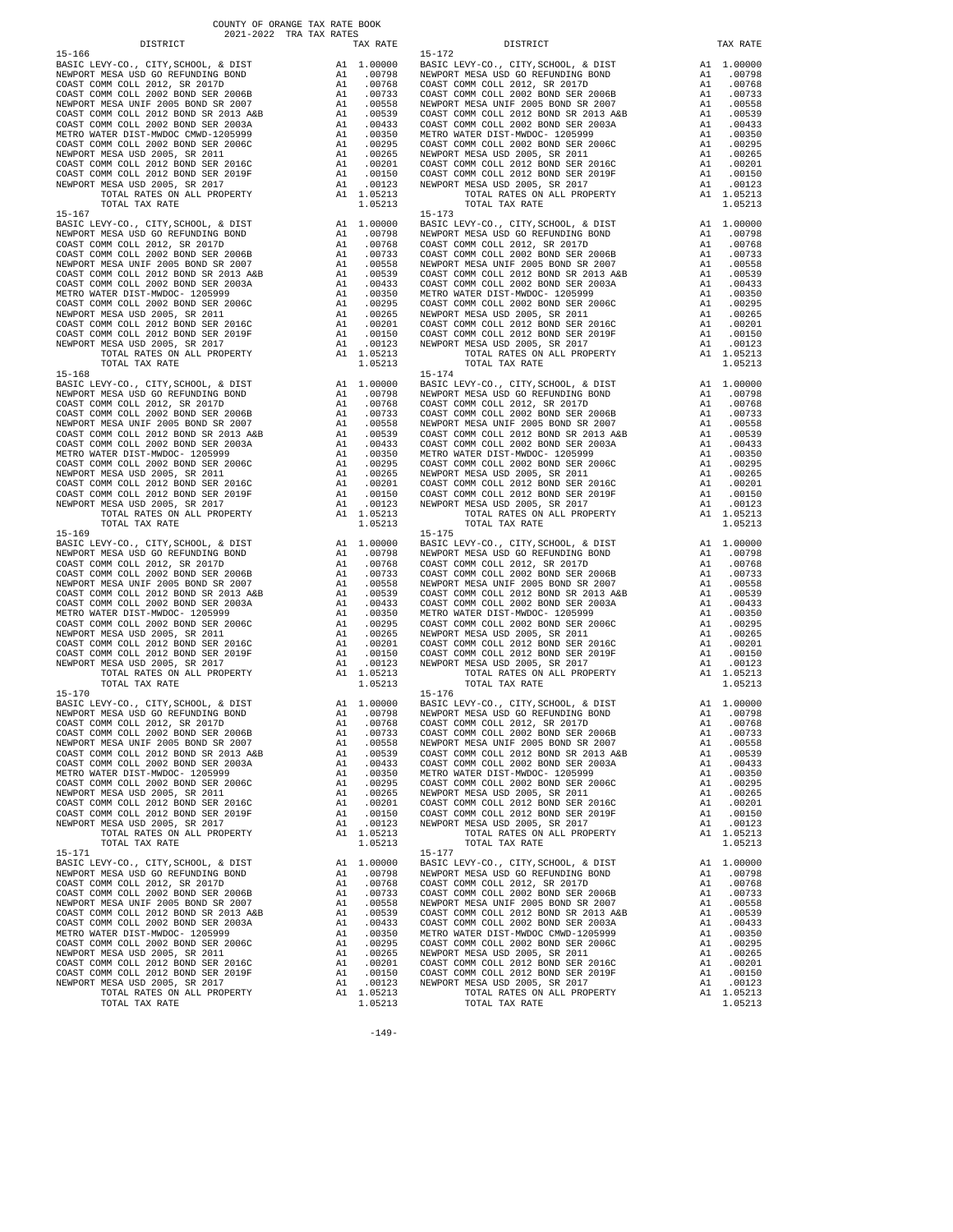| COAST COMM COLL 2012, SR 2017D                                               | AI .00768 COAST C<br>AI .00768 COAST C<br>AI .00753 COAST C<br>AI .00559 NEWPORT<br>AI .00539 COAST C<br>AI .00433 COAST C<br>AI .00295 COAST C<br>AI .00295 NEWPORT<br>AI .00201 COAST C<br>AI .00150 COAST C<br>AI .00150 COAST C<br>AI .00150 COA |                                                                                                                                                                                                                                                        |                                  |
|------------------------------------------------------------------------------|------------------------------------------------------------------------------------------------------------------------------------------------------------------------------------------------------------------------------------------------------|--------------------------------------------------------------------------------------------------------------------------------------------------------------------------------------------------------------------------------------------------------|----------------------------------|
| COAST COMM COLL 2002 BOND SER 2006B                                          |                                                                                                                                                                                                                                                      |                                                                                                                                                                                                                                                        |                                  |
| NEWPORT MESA UNIF 2005 BOND SR 2007<br>COAST COMM COLL 2012 BOND SR 2013 A&B |                                                                                                                                                                                                                                                      |                                                                                                                                                                                                                                                        |                                  |
| COAST COMM COLL 2002 BOND SER 2003A                                          |                                                                                                                                                                                                                                                      |                                                                                                                                                                                                                                                        |                                  |
| METRO WATER DIST-MWDOC- 1205999                                              |                                                                                                                                                                                                                                                      |                                                                                                                                                                                                                                                        |                                  |
| COAST COMM COLL 2002 BOND SER 2006C<br>NEWPORT MESA USD 2005, SR 2011        |                                                                                                                                                                                                                                                      |                                                                                                                                                                                                                                                        |                                  |
| COAST COMM COLL 2012 BOND SER 2016C                                          |                                                                                                                                                                                                                                                      |                                                                                                                                                                                                                                                        |                                  |
| COAST COMM COLL 2012 BOND SER 2019F                                          |                                                                                                                                                                                                                                                      |                                                                                                                                                                                                                                                        |                                  |
| NEWPORT MESA USD 2005, SR 2017                                               |                                                                                                                                                                                                                                                      |                                                                                                                                                                                                                                                        |                                  |
| TOTAL RATES ON ALL PROPERTY<br>TOTAL TAX RATE                                |                                                                                                                                                                                                                                                      | A1 1.05213<br>1.05213                                                                                                                                                                                                                                  |                                  |
| $15 - 179$                                                                   |                                                                                                                                                                                                                                                      |                                                                                                                                                                                                                                                        | 15-185                           |
| BASIC LEVY-CO., CITY, SCHOOL, & DIST                                         |                                                                                                                                                                                                                                                      | 15-185<br>A1 1.00000 BASIC L<br>A1 .00798 NEWPORT<br>A1 .00798 COAST C<br>A1 .00768 COAST C<br>A1 .00558 NEWPORT<br>A1 .00558 NEWPORT<br>A1 .00330 COAST C<br>A1 .00295 COAST C<br>A1 .00295 NEWPORT<br>A1 .00295 NEWPORT<br>A1 .00205 NEWPORT<br>A1 . |                                  |
| NEWPORT MESA USD GO REFUNDING BOND                                           |                                                                                                                                                                                                                                                      |                                                                                                                                                                                                                                                        |                                  |
| COAST COMM COLL 2012, SR 2017D<br>COAST COMM COLL 2002 BOND SER 2006B        |                                                                                                                                                                                                                                                      |                                                                                                                                                                                                                                                        |                                  |
| NEWPORT MESA UNIF 2005 BOND SR 2007                                          |                                                                                                                                                                                                                                                      |                                                                                                                                                                                                                                                        |                                  |
| COAST COMM COLL 2012 BOND SR 2013 A&B                                        |                                                                                                                                                                                                                                                      |                                                                                                                                                                                                                                                        |                                  |
| COAST COMM COLL 2002 BOND SER 2003A                                          |                                                                                                                                                                                                                                                      |                                                                                                                                                                                                                                                        |                                  |
| METRO WATER DIST-MWDOC- 1205999<br>COAST COMM COLL 2002 BOND SER 2006C       |                                                                                                                                                                                                                                                      |                                                                                                                                                                                                                                                        |                                  |
| NEWPORT MESA USD 2005, SR 2011                                               |                                                                                                                                                                                                                                                      |                                                                                                                                                                                                                                                        |                                  |
| COAST COMM COLL 2012 BOND SER 2016C                                          |                                                                                                                                                                                                                                                      |                                                                                                                                                                                                                                                        |                                  |
| COAST COMM COLL 2012 BOND SER 2019F                                          |                                                                                                                                                                                                                                                      |                                                                                                                                                                                                                                                        |                                  |
| NEWPORT MESA USD 2005, SR 2017<br>TOTAL RATES ON ALL PROPERTY                |                                                                                                                                                                                                                                                      | A1 1.05213                                                                                                                                                                                                                                             |                                  |
| TOTAL TAX RATE                                                               |                                                                                                                                                                                                                                                      | 1.05213                                                                                                                                                                                                                                                |                                  |
| $15 - 180$                                                                   |                                                                                                                                                                                                                                                      |                                                                                                                                                                                                                                                        | $15 - 186$                       |
| BASIC LEVY-CO., CITY, SCHOOL, & DIST                                         |                                                                                                                                                                                                                                                      |                                                                                                                                                                                                                                                        |                                  |
| NEWPORT MESA USD GO REFUNDING BOND<br>COAST COMM COLL 2012, SR 2017D         |                                                                                                                                                                                                                                                      |                                                                                                                                                                                                                                                        |                                  |
| COAST COMM COLL 2002 BOND SER 2006B                                          |                                                                                                                                                                                                                                                      |                                                                                                                                                                                                                                                        |                                  |
| NEWPORT MESA UNIF 2005 BOND SR 2007                                          |                                                                                                                                                                                                                                                      |                                                                                                                                                                                                                                                        |                                  |
| COAST COMM COLL 2012 BOND SR 2013 A&B                                        |                                                                                                                                                                                                                                                      |                                                                                                                                                                                                                                                        |                                  |
| COAST COMM COLL 2002 BOND SER 2003A<br>METRO WATER DIST-MWDOC CMWD-1205999   |                                                                                                                                                                                                                                                      |                                                                                                                                                                                                                                                        |                                  |
| COAST COMM COLL 2002 BOND SER 2006C                                          |                                                                                                                                                                                                                                                      |                                                                                                                                                                                                                                                        |                                  |
| NEWPORT MESA USD 2005, SR 2011                                               |                                                                                                                                                                                                                                                      |                                                                                                                                                                                                                                                        |                                  |
| COAST COMM COLL 2012 BOND SER 2016C<br>COAST COMM COLL 2012 BOND SER 2019E   |                                                                                                                                                                                                                                                      |                                                                                                                                                                                                                                                        |                                  |
| COAST COMM COLL 2012 BOND SER 2019F<br>NEWPORT MESA USD 2005, SR 2017        |                                                                                                                                                                                                                                                      |                                                                                                                                                                                                                                                        |                                  |
| TOTAL RATES ON ALL PROPERTY                                                  |                                                                                                                                                                                                                                                      | A1 1.05213                                                                                                                                                                                                                                             |                                  |
| TOTAL TAX RATE                                                               |                                                                                                                                                                                                                                                      | 1.05213                                                                                                                                                                                                                                                |                                  |
| $15 - 181$                                                                   |                                                                                                                                                                                                                                                      | 15-187<br>A1 1.00000 BASIC L<br>A1 .00798 NEWPORT<br>A1 .00768 COAST C<br>A1 .00768 COAST C<br>A1 .00753 COAST C<br>A1 .00539 NEWPORT<br>A1 .00433 COAST C<br>A1 .00433 COAST C<br>A1 .00295 COAST C<br>A1 .00295 NEWPORT<br>A1 .00295 NEWPORT<br>A1 . |                                  |
| BASIC LEVY-CO., CITY, SCHOOL, & DIST<br>NEWPORT MESA USD GO REFUNDING BOND   |                                                                                                                                                                                                                                                      |                                                                                                                                                                                                                                                        |                                  |
| COAST COMM COLL 2012, SR 2017D                                               |                                                                                                                                                                                                                                                      |                                                                                                                                                                                                                                                        |                                  |
| COAST COMM COLL 2002 BOND SER 2006B                                          |                                                                                                                                                                                                                                                      |                                                                                                                                                                                                                                                        |                                  |
| NEWPORT MESA UNIF 2005 BOND SR 2007                                          |                                                                                                                                                                                                                                                      |                                                                                                                                                                                                                                                        |                                  |
| COAST COMM COLL 2012 BOND SR 2013 A&B<br>COAST COMM COLL 2002 BOND SER 2003A |                                                                                                                                                                                                                                                      |                                                                                                                                                                                                                                                        |                                  |
| METRO WATER DIST-MWDOC- 1205999                                              |                                                                                                                                                                                                                                                      |                                                                                                                                                                                                                                                        |                                  |
| COAST COMM COLL 2002 BOND SER 2006C                                          |                                                                                                                                                                                                                                                      |                                                                                                                                                                                                                                                        |                                  |
| NEWPORT MESA USD 2005, SR 2011                                               |                                                                                                                                                                                                                                                      |                                                                                                                                                                                                                                                        |                                  |
| COAST COMM COLL 2012 BOND SER 2016C<br>COAST COMM COLL 2012 BOND SER 2019F   |                                                                                                                                                                                                                                                      |                                                                                                                                                                                                                                                        |                                  |
| NEWPORT MESA USD 2005, SR 2017                                               |                                                                                                                                                                                                                                                      |                                                                                                                                                                                                                                                        |                                  |
| TOTAL RATES ON ALL PROPERTY                                                  |                                                                                                                                                                                                                                                      | A1 1.05213                                                                                                                                                                                                                                             |                                  |
| TOTAL TAX RATE<br>$15 - 182$                                                 |                                                                                                                                                                                                                                                      | 1.05213                                                                                                                                                                                                                                                | $15 - 188$                       |
|                                                                              |                                                                                                                                                                                                                                                      |                                                                                                                                                                                                                                                        |                                  |
|                                                                              |                                                                                                                                                                                                                                                      |                                                                                                                                                                                                                                                        |                                  |
|                                                                              |                                                                                                                                                                                                                                                      |                                                                                                                                                                                                                                                        |                                  |
|                                                                              |                                                                                                                                                                                                                                                      |                                                                                                                                                                                                                                                        |                                  |
|                                                                              |                                                                                                                                                                                                                                                      |                                                                                                                                                                                                                                                        |                                  |
|                                                                              |                                                                                                                                                                                                                                                      |                                                                                                                                                                                                                                                        |                                  |
|                                                                              |                                                                                                                                                                                                                                                      |                                                                                                                                                                                                                                                        |                                  |
| COAST COMM COLL 2002 BOND SER 2006C                                          | A1                                                                                                                                                                                                                                                   | .00295                                                                                                                                                                                                                                                 | COAST C<br>NEWPORT               |
| NEWPORT MESA USD 2005, SR 2011<br>COAST COMM COLL 2012 BOND SER 2016C        | A1<br>A1                                                                                                                                                                                                                                             | .00265<br>.00201                                                                                                                                                                                                                                       | COAST C                          |
| COAST COMM COLL 2012 BOND SER 2019F                                          | A1                                                                                                                                                                                                                                                   | .00150                                                                                                                                                                                                                                                 | COAST C                          |
| NEWPORT MESA USD 2005, SR 2017                                               | A1                                                                                                                                                                                                                                                   | .00123                                                                                                                                                                                                                                                 | NEWPORT                          |
| TOTAL RATES ON ALL PROPERTY<br>TOTAL TAX RATE                                |                                                                                                                                                                                                                                                      | A1 1.05213<br>1.05213                                                                                                                                                                                                                                  |                                  |
| $15 - 183$                                                                   |                                                                                                                                                                                                                                                      |                                                                                                                                                                                                                                                        | $15 - 189$                       |
| BASIC LEVY-CO., CITY, SCHOOL, & DIST                                         | A1                                                                                                                                                                                                                                                   | 1.00000                                                                                                                                                                                                                                                | BASIC L                          |
| NEWPORT MESA USD GO REFUNDING BOND                                           | A1                                                                                                                                                                                                                                                   | .00798                                                                                                                                                                                                                                                 | NEWPORT                          |
| COAST COMM COLL 2012, SR 2017D<br>COAST COMM COLL 2002 BOND SER 2006B        | A1<br>A1                                                                                                                                                                                                                                             | .00768<br>.00733                                                                                                                                                                                                                                       | COAST C<br>COAST C               |
| NEWPORT MESA UNIF 2005 BOND SR 2007                                          | A1                                                                                                                                                                                                                                                   | .00558                                                                                                                                                                                                                                                 | NEWPORT                          |
| COAST COMM COLL 2012 BOND SR 2013 A&B                                        | A1                                                                                                                                                                                                                                                   | .00539                                                                                                                                                                                                                                                 | COAST C                          |
| COAST COMM COLL 2002 BOND SER 2003A                                          | A1                                                                                                                                                                                                                                                   | .00433                                                                                                                                                                                                                                                 | COAST C                          |
| METRO WATER DIST-MWDOC- 1205999<br>COAST COMM COLL 2002 BOND SER 2006C       | A1<br>A1                                                                                                                                                                                                                                             | .00350<br>.00295                                                                                                                                                                                                                                       | METRO W<br>COAST C               |
| NEWPORT MESA USD 2005, SR 2011                                               | A1                                                                                                                                                                                                                                                   | .00265                                                                                                                                                                                                                                                 | NEWPORT                          |
| COAST COMM COLL 2012 BOND SER 2016C                                          |                                                                                                                                                                                                                                                      |                                                                                                                                                                                                                                                        |                                  |
|                                                                              | A1                                                                                                                                                                                                                                                   | .00201                                                                                                                                                                                                                                                 | COAST C                          |
| COAST COMM COLL 2012 BOND SER 2019F<br>NEWPORT MESA USD 2005, SR 2017        | A1<br>A1                                                                                                                                                                                                                                             |                                                                                                                                                                                                                                                        | .00150 COAST C<br>.00123 NEWPORT |

| DISTRICT                                                                                                                                                                                                                                                                                                                                                                            | TAX RATE | DISTRICT   | TAX RATE |
|-------------------------------------------------------------------------------------------------------------------------------------------------------------------------------------------------------------------------------------------------------------------------------------------------------------------------------------------------------------------------------------|----------|------------|----------|
| $15 - 178$                                                                                                                                                                                                                                                                                                                                                                          |          | $15 - 184$ |          |
|                                                                                                                                                                                                                                                                                                                                                                                     |          |            |          |
|                                                                                                                                                                                                                                                                                                                                                                                     |          |            |          |
|                                                                                                                                                                                                                                                                                                                                                                                     |          |            |          |
|                                                                                                                                                                                                                                                                                                                                                                                     |          |            |          |
|                                                                                                                                                                                                                                                                                                                                                                                     |          |            |          |
|                                                                                                                                                                                                                                                                                                                                                                                     |          |            |          |
|                                                                                                                                                                                                                                                                                                                                                                                     |          |            |          |
|                                                                                                                                                                                                                                                                                                                                                                                     |          |            |          |
|                                                                                                                                                                                                                                                                                                                                                                                     |          |            |          |
|                                                                                                                                                                                                                                                                                                                                                                                     |          |            |          |
|                                                                                                                                                                                                                                                                                                                                                                                     |          |            |          |
|                                                                                                                                                                                                                                                                                                                                                                                     |          |            |          |
|                                                                                                                                                                                                                                                                                                                                                                                     |          |            |          |
|                                                                                                                                                                                                                                                                                                                                                                                     |          |            |          |
|                                                                                                                                                                                                                                                                                                                                                                                     |          |            |          |
|                                                                                                                                                                                                                                                                                                                                                                                     |          |            |          |
|                                                                                                                                                                                                                                                                                                                                                                                     |          |            |          |
|                                                                                                                                                                                                                                                                                                                                                                                     |          |            |          |
|                                                                                                                                                                                                                                                                                                                                                                                     |          |            |          |
|                                                                                                                                                                                                                                                                                                                                                                                     |          |            |          |
|                                                                                                                                                                                                                                                                                                                                                                                     |          |            |          |
|                                                                                                                                                                                                                                                                                                                                                                                     |          |            |          |
|                                                                                                                                                                                                                                                                                                                                                                                     |          |            |          |
|                                                                                                                                                                                                                                                                                                                                                                                     |          |            |          |
|                                                                                                                                                                                                                                                                                                                                                                                     |          |            |          |
|                                                                                                                                                                                                                                                                                                                                                                                     |          |            |          |
|                                                                                                                                                                                                                                                                                                                                                                                     |          |            |          |
|                                                                                                                                                                                                                                                                                                                                                                                     |          |            |          |
|                                                                                                                                                                                                                                                                                                                                                                                     |          |            |          |
|                                                                                                                                                                                                                                                                                                                                                                                     |          |            |          |
|                                                                                                                                                                                                                                                                                                                                                                                     |          |            |          |
|                                                                                                                                                                                                                                                                                                                                                                                     |          |            |          |
|                                                                                                                                                                                                                                                                                                                                                                                     |          |            |          |
|                                                                                                                                                                                                                                                                                                                                                                                     |          |            |          |
|                                                                                                                                                                                                                                                                                                                                                                                     |          |            |          |
|                                                                                                                                                                                                                                                                                                                                                                                     |          |            |          |
|                                                                                                                                                                                                                                                                                                                                                                                     |          |            |          |
|                                                                                                                                                                                                                                                                                                                                                                                     |          |            |          |
|                                                                                                                                                                                                                                                                                                                                                                                     |          |            |          |
|                                                                                                                                                                                                                                                                                                                                                                                     |          |            |          |
|                                                                                                                                                                                                                                                                                                                                                                                     |          |            |          |
|                                                                                                                                                                                                                                                                                                                                                                                     |          |            |          |
|                                                                                                                                                                                                                                                                                                                                                                                     |          |            |          |
|                                                                                                                                                                                                                                                                                                                                                                                     |          |            |          |
|                                                                                                                                                                                                                                                                                                                                                                                     |          |            |          |
| $\begin{tabular}{l c c c c} \hline 15-181 & 15-101 & 15-107 & 15-107 \\ \hline \hline R=RPC LEVY-CO,, CITY, SCHOOL, & DIST \\ \hline CAST COMM COMOCL 2012, SR 2017D & A1 & .00798 & NENE'DCT MESA USD CO. & CITY, SCHOOL, & DIST \\ \hline COSAT COMM COMOCL 2012, SR 2017D & A1 & .00798 & NENE'DCT MESA USD CO. & CITY, SCHOOL, & DIST \\ \hline COSAT COMM COMOCL 2012, SR 201$ |          |            |          |
|                                                                                                                                                                                                                                                                                                                                                                                     |          |            |          |
|                                                                                                                                                                                                                                                                                                                                                                                     |          |            |          |
|                                                                                                                                                                                                                                                                                                                                                                                     |          |            |          |
|                                                                                                                                                                                                                                                                                                                                                                                     |          |            |          |
|                                                                                                                                                                                                                                                                                                                                                                                     |          |            |          |
|                                                                                                                                                                                                                                                                                                                                                                                     |          |            |          |
|                                                                                                                                                                                                                                                                                                                                                                                     |          |            |          |
|                                                                                                                                                                                                                                                                                                                                                                                     |          |            |          |
|                                                                                                                                                                                                                                                                                                                                                                                     |          |            |          |
|                                                                                                                                                                                                                                                                                                                                                                                     |          |            |          |
|                                                                                                                                                                                                                                                                                                                                                                                     |          |            |          |
|                                                                                                                                                                                                                                                                                                                                                                                     |          |            |          |
|                                                                                                                                                                                                                                                                                                                                                                                     |          |            |          |
|                                                                                                                                                                                                                                                                                                                                                                                     |          |            |          |
| $15 - 182$                                                                                                                                                                                                                                                                                                                                                                          |          | $15 - 188$ |          |
|                                                                                                                                                                                                                                                                                                                                                                                     |          |            |          |
|                                                                                                                                                                                                                                                                                                                                                                                     |          |            |          |
|                                                                                                                                                                                                                                                                                                                                                                                     |          |            |          |
|                                                                                                                                                                                                                                                                                                                                                                                     |          |            |          |
|                                                                                                                                                                                                                                                                                                                                                                                     |          |            |          |
|                                                                                                                                                                                                                                                                                                                                                                                     |          |            |          |
|                                                                                                                                                                                                                                                                                                                                                                                     |          |            |          |
|                                                                                                                                                                                                                                                                                                                                                                                     |          |            |          |
|                                                                                                                                                                                                                                                                                                                                                                                     |          |            |          |
|                                                                                                                                                                                                                                                                                                                                                                                     |          |            |          |
|                                                                                                                                                                                                                                                                                                                                                                                     |          |            |          |
|                                                                                                                                                                                                                                                                                                                                                                                     |          |            |          |
|                                                                                                                                                                                                                                                                                                                                                                                     |          |            |          |
|                                                                                                                                                                                                                                                                                                                                                                                     |          |            |          |
|                                                                                                                                                                                                                                                                                                                                                                                     |          |            |          |
|                                                                                                                                                                                                                                                                                                                                                                                     |          |            |          |
|                                                                                                                                                                                                                                                                                                                                                                                     |          |            |          |
|                                                                                                                                                                                                                                                                                                                                                                                     |          |            |          |
|                                                                                                                                                                                                                                                                                                                                                                                     |          |            |          |
|                                                                                                                                                                                                                                                                                                                                                                                     |          |            |          |
|                                                                                                                                                                                                                                                                                                                                                                                     |          |            |          |
|                                                                                                                                                                                                                                                                                                                                                                                     |          |            |          |
|                                                                                                                                                                                                                                                                                                                                                                                     |          |            |          |
|                                                                                                                                                                                                                                                                                                                                                                                     |          |            |          |
|                                                                                                                                                                                                                                                                                                                                                                                     |          |            |          |
|                                                                                                                                                                                                                                                                                                                                                                                     |          |            |          |
|                                                                                                                                                                                                                                                                                                                                                                                     |          |            |          |
|                                                                                                                                                                                                                                                                                                                                                                                     |          |            |          |
|                                                                                                                                                                                                                                                                                                                                                                                     |          |            |          |
| TOTAL TAX RATE                                                                                                                                                                                                                                                                                                                                                                      |          |            | 1.05213  |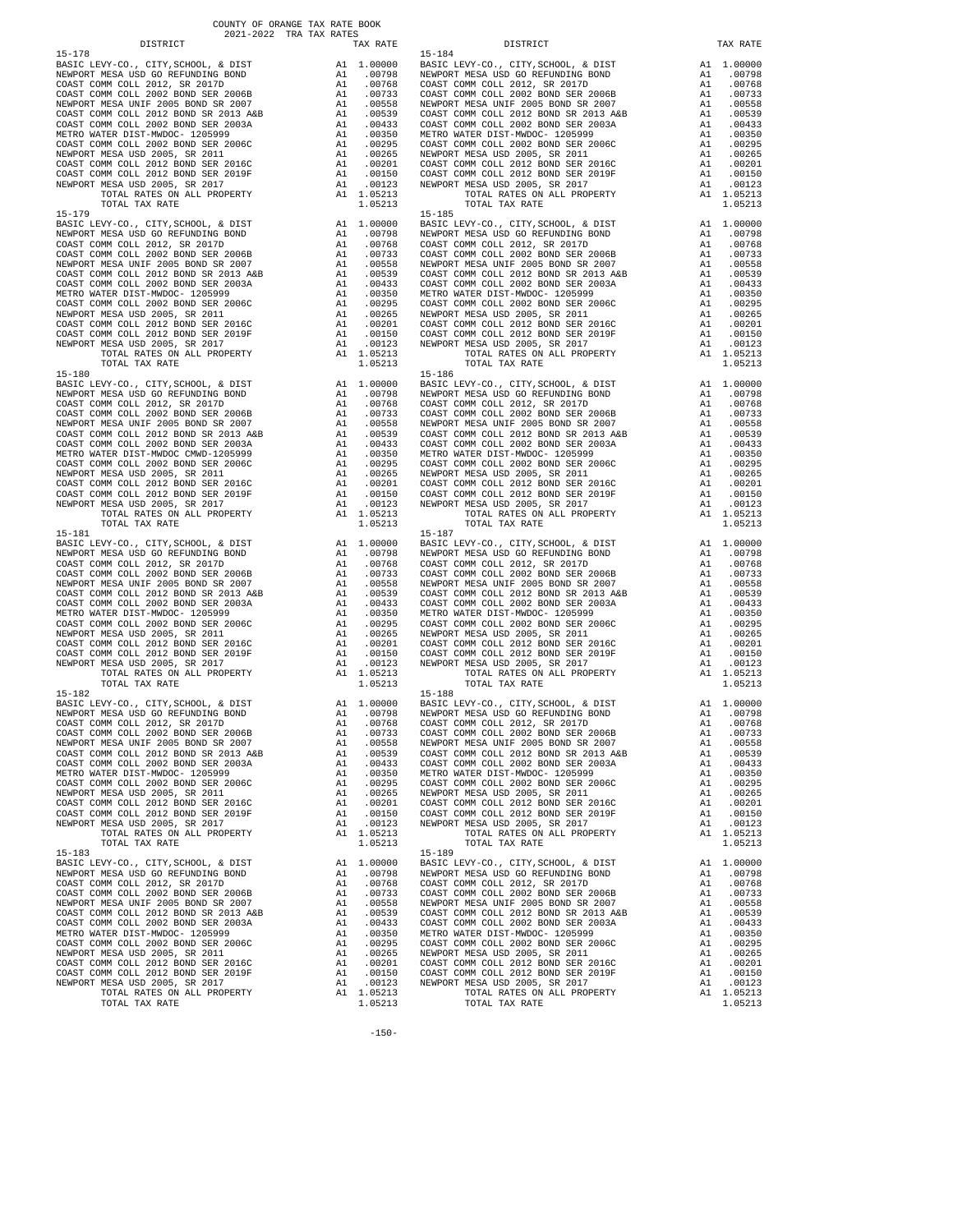| TOTAL RATES ON ALL PROPERTY                                                                                 |          | A1 1.05213                                                                                                                                                                                                                                             |                                      |
|-------------------------------------------------------------------------------------------------------------|----------|--------------------------------------------------------------------------------------------------------------------------------------------------------------------------------------------------------------------------------------------------------|--------------------------------------|
| TOTAL TAX RATE                                                                                              |          | 1.05213                                                                                                                                                                                                                                                |                                      |
| $15 - 191$                                                                                                  |          |                                                                                                                                                                                                                                                        | 15-197                               |
| BASIC LEVY-CO., CITY, SCHOOL, & DIST<br>NEWPORT MESA USD GO REFUNDING BOND                                  |          |                                                                                                                                                                                                                                                        |                                      |
| COAST COMM COLL 2012, SR 2017D                                                                              |          |                                                                                                                                                                                                                                                        |                                      |
| COAST COMM COLL 2002 BOND SER 2006B                                                                         |          |                                                                                                                                                                                                                                                        |                                      |
| NEWPORT MESA UNIF 2005 BOND SR 2007                                                                         |          |                                                                                                                                                                                                                                                        |                                      |
| COAST COMM COLL 2012 BOND SR 2013 A&B<br>COAST COMM COLL 2002 BOND SER 2003A                                |          |                                                                                                                                                                                                                                                        |                                      |
| METRO WATER DIST-MWDOC- 1205999                                                                             |          |                                                                                                                                                                                                                                                        |                                      |
| COAST COMM COLL 2002 BOND SER 2006C                                                                         |          |                                                                                                                                                                                                                                                        |                                      |
| NEWPORT MESA USD 2005, SR 2011                                                                              |          |                                                                                                                                                                                                                                                        |                                      |
| COAST COMM COLL 2012 BOND SER 2016C                                                                         |          |                                                                                                                                                                                                                                                        |                                      |
| COAST COMM COLL 2012 BOND SER 2019F<br>NEWPORT MESA USD 2005, SR 2017                                       |          |                                                                                                                                                                                                                                                        |                                      |
| TOTAL RATES ON ALL PROPERTY                                                                                 |          |                                                                                                                                                                                                                                                        |                                      |
| TOTAL TAX RATE                                                                                              |          | 1.05213                                                                                                                                                                                                                                                |                                      |
| $15 - 192$                                                                                                  |          | 15–198<br>A1 1.00000 BASIC L<br>A1 .00798 NEWPORT<br>A1 .00798 NEWPORT C<br>A1 .00763 COAST C<br>A1 .00558 NEWPORT<br>A1 .00539 COAST C<br>A1 .00433 OAST C<br>A1 .00295 COAST C<br>A1 .00295 NEWPORT<br>A1 .00205 NEWPORT<br>A1 .00205 NEWPORT<br>A1  | $15 - 198$                           |
| BASIC LEVY-CO., CITY, SCHOOL, & DIST                                                                        |          |                                                                                                                                                                                                                                                        |                                      |
| NEWPORT MESA USD GO REFUNDING BOND<br>COAST COMM COLL 2012 REFUNDING BOND<br>COAST COMM COLL 2012, SR 2017D |          |                                                                                                                                                                                                                                                        |                                      |
| COAST COMM COLL 2002 BOND SER 2006B                                                                         |          |                                                                                                                                                                                                                                                        |                                      |
| NEWPORT MESA UNIF 2005 BOND SR 2007                                                                         |          |                                                                                                                                                                                                                                                        |                                      |
| COAST COMM COLL 2012 BOND SR 2013 A&B<br>COAST COMM COLL 2002 BOND SER 2003A                                |          |                                                                                                                                                                                                                                                        |                                      |
| METRO WATER DIST-MWDOC- 1205999                                                                             |          |                                                                                                                                                                                                                                                        |                                      |
| COAST COMM COLL 2002 BOND SER 2006C                                                                         |          |                                                                                                                                                                                                                                                        |                                      |
| NEWPORT MESA USD 2005, SR 2011                                                                              |          |                                                                                                                                                                                                                                                        |                                      |
| COAST COMM COLL 2012 BOND SER 2016C                                                                         |          |                                                                                                                                                                                                                                                        |                                      |
| COAST COMM COLL 2012 BOND SER 2019F<br>NEWPORT MESA USD 2005, SR 2017                                       |          |                                                                                                                                                                                                                                                        |                                      |
| TOTAL RATES ON ALL PROPERTY                                                                                 |          | A1 1.05213                                                                                                                                                                                                                                             |                                      |
| TOTAL TAX RATE                                                                                              |          | 1.05213                                                                                                                                                                                                                                                |                                      |
| $15 - 193$<br>BASIC LEVY-CO., CITY, SCHOOL, & DIST                                                          |          | 15-199<br>A1 1.0000 BASIC L<br>A1 .00798 NEWPORT<br>A1 .00798 NEWPORT<br>A1 .00798 COAST C<br>A1 .00758 COAST C<br>A1 .00558 NEWPORT<br>A1 .00433 COAST C<br>A1 .00350 METRO W<br>A1 .00265 NEWPORT<br>A1 .00265 NEWPORT<br>A1 .00265 NEWPORT<br>A1 .0 | $15 - 199$                           |
| NEWPORT MESA USD GO REFUNDING BOND                                                                          |          |                                                                                                                                                                                                                                                        |                                      |
| COAST COMM COLL 2012, SR 2017D                                                                              |          |                                                                                                                                                                                                                                                        |                                      |
| COAST COMM COLL 2002 BOND SER 2006B                                                                         |          |                                                                                                                                                                                                                                                        |                                      |
| NEWPORT MESA UNIF 2005 BOND SR 2007                                                                         |          |                                                                                                                                                                                                                                                        |                                      |
| COAST COMM COLL 2012 BOND SR 2013 A&B<br>COAST COMM COLL 2002 BOND SER 2003A                                |          |                                                                                                                                                                                                                                                        |                                      |
| METRO WATER DIST-MWDOC- 1205999                                                                             |          |                                                                                                                                                                                                                                                        |                                      |
| COAST COMM COLL 2002 BOND SER 2006C                                                                         |          |                                                                                                                                                                                                                                                        |                                      |
| NEWPORT MESA USD 2005, SR 2011                                                                              |          |                                                                                                                                                                                                                                                        |                                      |
| COAST COMM COLL 2012 BOND SER 2016C<br>COAST COMM COLL 2012 BOND SER 2019F                                  |          |                                                                                                                                                                                                                                                        |                                      |
| NEWPORT MESA USD 2005, SR 2017                                                                              |          |                                                                                                                                                                                                                                                        |                                      |
| TOTAL RATES ON ALL PROPERTY                                                                                 |          |                                                                                                                                                                                                                                                        |                                      |
| TOTAL TAX RATE                                                                                              |          | 1.05213                                                                                                                                                                                                                                                |                                      |
| $15 - 194$                                                                                                  |          |                                                                                                                                                                                                                                                        | $15 - 200$                           |
|                                                                                                             |          |                                                                                                                                                                                                                                                        |                                      |
|                                                                                                             |          |                                                                                                                                                                                                                                                        |                                      |
|                                                                                                             |          |                                                                                                                                                                                                                                                        |                                      |
|                                                                                                             |          |                                                                                                                                                                                                                                                        |                                      |
|                                                                                                             |          |                                                                                                                                                                                                                                                        |                                      |
| METRO WATER DIST-MWDOC CMWD-1205999                                                                         | A1       | .00350                                                                                                                                                                                                                                                 | METRO W                              |
| COAST COMM COLL 2002 BOND SER 2006C                                                                         |          | MEIROW<br>A1 .00295 COAST<br>A1 .00265 NEWPORT                                                                                                                                                                                                         |                                      |
| NEWPORT MESA USD 2005, SR 2011                                                                              |          |                                                                                                                                                                                                                                                        |                                      |
| COAST COMM COLL 2012 BOND SER 2016C<br>COAST COMM COLL 2012 BOND SER 2019F                                  | A1<br>A1 | .00201                                                                                                                                                                                                                                                 | COAST C                              |
| NEWPORT MESA USD 2005, SR 2017                                                                              | A1       |                                                                                                                                                                                                                                                        | .00150 COAST COAST<br>.00150 COAST C |
| TOTAL RATES ON ALL PROPERTY                                                                                 |          | A1 1.05213                                                                                                                                                                                                                                             |                                      |
| TOTAL TAX RATE                                                                                              |          | 1.05213                                                                                                                                                                                                                                                |                                      |
| $15 - 195$<br>BASIC LEVY-CO., CITY, SCHOOL, & DIST                                                          | A1       | 1.00000                                                                                                                                                                                                                                                |                                      |
| NEWPORT MESA USD GO REFUNDING BOND                                                                          |          | A1 .00798                                                                                                                                                                                                                                              |                                      |
| COAST COMM COLL 2012, SR 2017D                                                                              | A1       | .00768                                                                                                                                                                                                                                                 |                                      |
| COAST COMM COLL 2002 BOND SER 2006B                                                                         | A1       | .00733                                                                                                                                                                                                                                                 |                                      |
| NEWPORT MESA UNIF 2005 BOND SR 2007<br>COAST COMM COLL 2012 BOND SR 2013 A&B                                | A1<br>A1 | .00558<br>.00539                                                                                                                                                                                                                                       |                                      |
| COAST COMM COLL 2002 BOND SER 2003A                                                                         | A1       | .00433                                                                                                                                                                                                                                                 |                                      |
| METRO WATER DIST-MWDOC CMWD-1205999                                                                         | A1       | .00350                                                                                                                                                                                                                                                 |                                      |
| COAST COMM COLL 2002 BOND SER 2006C                                                                         | A1       | .00295                                                                                                                                                                                                                                                 |                                      |
| NEWPORT MESA USD 2005, SR 2011<br>COAST COMM COLL 2012 BOND SER 2016C                                       | A1<br>A1 | .00265<br>.00201                                                                                                                                                                                                                                       |                                      |
| COAST COMM COLL 2012 BOND SER 2019F                                                                         | A1       | .00150                                                                                                                                                                                                                                                 |                                      |
| NEWPORT MESA USD 2005, SR 2017                                                                              | A1       | .00123                                                                                                                                                                                                                                                 |                                      |
| TOTAL RATES ON ALL PROPERTY                                                                                 |          | A1 1.05213                                                                                                                                                                                                                                             |                                      |
| TOTAL TAX RATE                                                                                              |          | 1.05213                                                                                                                                                                                                                                                |                                      |

| DISTRICT                                                                    |     | TAX RATE               | DISTRICT                                                              | TAX RATE                  |
|-----------------------------------------------------------------------------|-----|------------------------|-----------------------------------------------------------------------|---------------------------|
| $15 - 190$                                                                  |     |                        | $15 - 196$                                                            |                           |
|                                                                             |     |                        |                                                                       |                           |
|                                                                             |     |                        |                                                                       |                           |
|                                                                             |     |                        |                                                                       |                           |
|                                                                             |     |                        |                                                                       |                           |
|                                                                             |     |                        |                                                                       |                           |
|                                                                             |     |                        |                                                                       |                           |
|                                                                             |     |                        |                                                                       |                           |
|                                                                             |     |                        |                                                                       |                           |
|                                                                             |     |                        |                                                                       |                           |
|                                                                             |     |                        |                                                                       |                           |
|                                                                             |     |                        |                                                                       |                           |
|                                                                             |     |                        |                                                                       |                           |
|                                                                             |     |                        |                                                                       |                           |
|                                                                             |     |                        |                                                                       |                           |
| $15 - 191$                                                                  |     |                        | $15 - 197$                                                            |                           |
|                                                                             |     |                        |                                                                       |                           |
|                                                                             |     |                        |                                                                       |                           |
|                                                                             |     |                        |                                                                       |                           |
|                                                                             |     |                        |                                                                       |                           |
|                                                                             |     |                        |                                                                       |                           |
|                                                                             |     |                        |                                                                       |                           |
|                                                                             |     |                        |                                                                       |                           |
|                                                                             |     |                        |                                                                       |                           |
|                                                                             |     |                        |                                                                       |                           |
|                                                                             |     |                        |                                                                       |                           |
|                                                                             |     |                        |                                                                       |                           |
|                                                                             |     |                        |                                                                       |                           |
|                                                                             |     |                        |                                                                       |                           |
|                                                                             |     |                        |                                                                       |                           |
|                                                                             |     |                        |                                                                       |                           |
|                                                                             |     |                        |                                                                       |                           |
|                                                                             |     |                        |                                                                       |                           |
|                                                                             |     |                        |                                                                       |                           |
|                                                                             |     |                        |                                                                       |                           |
|                                                                             |     |                        |                                                                       |                           |
|                                                                             |     |                        |                                                                       |                           |
|                                                                             |     |                        |                                                                       |                           |
|                                                                             |     |                        |                                                                       |                           |
|                                                                             |     |                        |                                                                       |                           |
|                                                                             |     |                        |                                                                       |                           |
|                                                                             |     |                        |                                                                       |                           |
|                                                                             |     |                        |                                                                       |                           |
|                                                                             |     |                        |                                                                       |                           |
|                                                                             |     |                        |                                                                       |                           |
|                                                                             |     |                        |                                                                       |                           |
|                                                                             |     |                        |                                                                       |                           |
|                                                                             |     |                        |                                                                       |                           |
|                                                                             |     |                        |                                                                       |                           |
|                                                                             |     |                        |                                                                       |                           |
|                                                                             |     |                        |                                                                       |                           |
|                                                                             |     |                        |                                                                       |                           |
|                                                                             |     |                        |                                                                       |                           |
|                                                                             |     |                        |                                                                       |                           |
|                                                                             |     |                        |                                                                       |                           |
|                                                                             |     |                        |                                                                       |                           |
|                                                                             |     |                        |                                                                       |                           |
|                                                                             |     |                        |                                                                       |                           |
|                                                                             |     |                        |                                                                       |                           |
|                                                                             |     |                        |                                                                       |                           |
|                                                                             |     |                        |                                                                       |                           |
| $15 - 194$                                                                  |     |                        | $15 - 200$                                                            |                           |
|                                                                             |     |                        |                                                                       |                           |
|                                                                             |     |                        |                                                                       |                           |
|                                                                             |     |                        |                                                                       |                           |
|                                                                             |     |                        |                                                                       |                           |
| NEWPORT MESA UNIF 2005 BOND SR 2007                                         | A1  | .00558                 | NEWPORT MESA UNIF 2005 BOND SR 2007                                   | .00558<br>A1              |
| COAST COMM COLL 2012 BOND SR 2013 A&B                                       |     | A1.00539               | COAST COMM COLL 2012 BOND SR 2013 A&B                                 | A1<br>.00539              |
| COAST COMM COLL 2002 BOND SER 2003A                                         |     | A1 .00433              | COAST COMM COLL 2002 BOND SER 2003A                                   | A1<br>.00433              |
| METRO WATER DIST-MWDOC CMWD-1205999                                         |     | A1 .00350              | METRO WATER DIST-MWDOC- 1205999                                       | A1 .00350                 |
| COAST COMM COLL 2002 BOND SER 2006C                                         |     | A1 .00295              | COAST COMM COLL 2002 BOND SER 2006C                                   | A1 .00295                 |
| NEWPORT MESA USD 2005, SR 2011                                              |     | A1 .00265              | NEWPORT MESA USD 2005, SR 2011                                        | A1 .00265                 |
| COAST COMM COLL 2012 BOND SER 2016C                                         |     | A1 .00201              | COAST COMM COLL 2012 BOND SER 2016C                                   | A1 .00201                 |
| COAST COMM COLL 2012 BOND SER 2019F<br>NEWPORT MESA USD 2005, SR 2017       |     | A1 .00150<br>A1 .00123 | COAST COMM COLL 2012 BOND SER 2019F<br>NEWPORT MESA USD 2005, SR 2017 | A1<br>.00150<br>A1 .00123 |
| TOTAL RATES ON ALL PROPERTY                                                 |     | A1 1.05213             | TOTAL RATES ON ALL PROPERTY                                           | A1 1.05213                |
| TOTAL TAX RATE                                                              |     | 1.05213                | TOTAL TAX RATE                                                        | 1.05213                   |
| $15 - 195$                                                                  |     |                        |                                                                       |                           |
| BASIC LEVY-CO., CITY, SCHOOL, & DIST                                        |     | A1 1.00000             |                                                                       |                           |
| NEWPORT MESA USD GO REFUNDING BOND                                          | A1  | .00798                 |                                                                       |                           |
| $0.207 \text{ cm}$ $0.0000 \text{ cm}$ $0.017 \text{ cm}$ $0.017 \text{ m}$ | 7.1 | 00760                  |                                                                       |                           |

-151-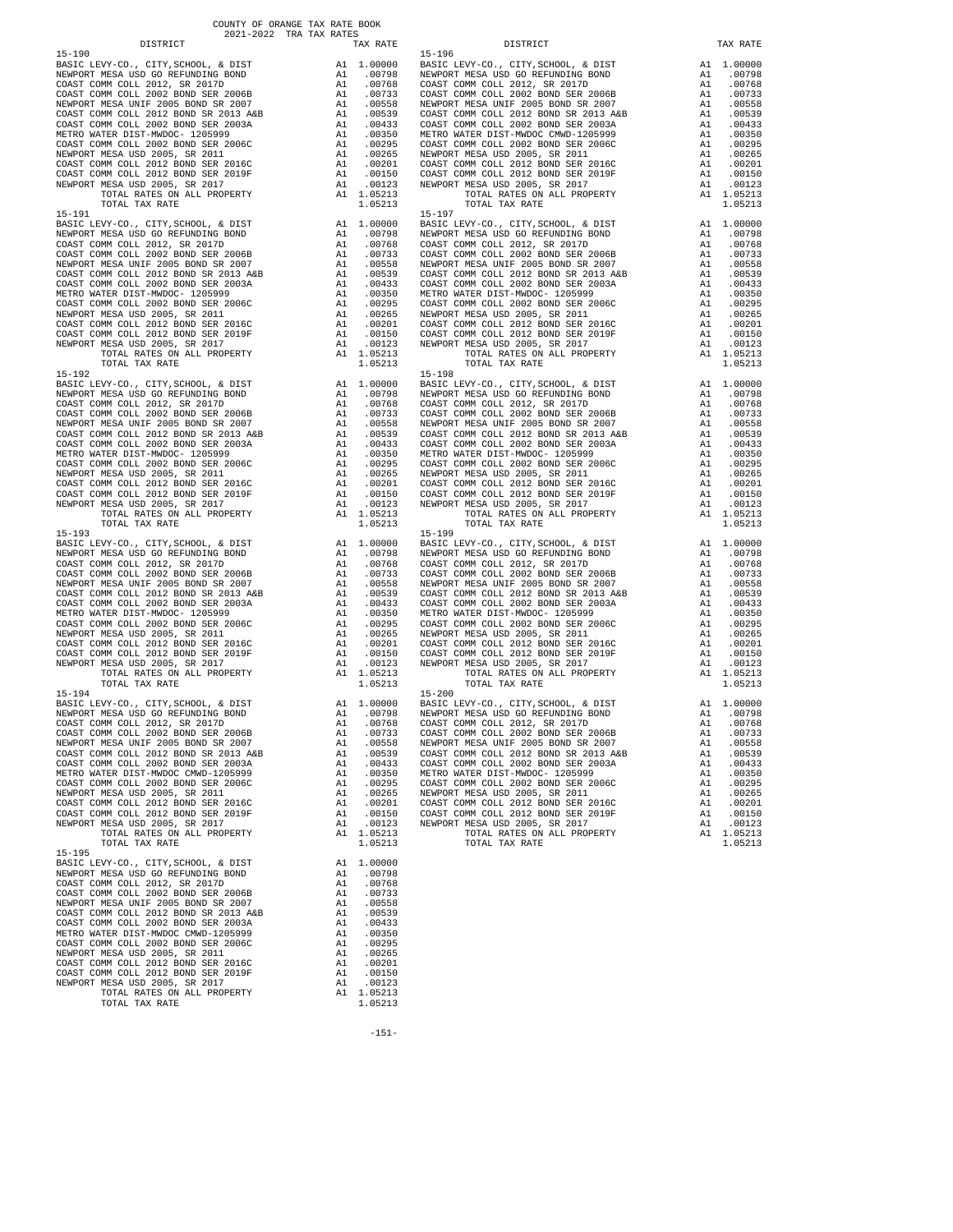| DIPIKICI                                                                                                                                                                                                                                                                                                                                                  |    | IAA KAIL                               |            |
|-----------------------------------------------------------------------------------------------------------------------------------------------------------------------------------------------------------------------------------------------------------------------------------------------------------------------------------------------------------|----|----------------------------------------|------------|
| $15 - 201$                                                                                                                                                                                                                                                                                                                                                |    |                                        | $15 - 206$ |
|                                                                                                                                                                                                                                                                                                                                                           |    |                                        |            |
|                                                                                                                                                                                                                                                                                                                                                           |    |                                        |            |
|                                                                                                                                                                                                                                                                                                                                                           |    |                                        |            |
|                                                                                                                                                                                                                                                                                                                                                           |    |                                        |            |
|                                                                                                                                                                                                                                                                                                                                                           |    |                                        |            |
|                                                                                                                                                                                                                                                                                                                                                           |    |                                        |            |
|                                                                                                                                                                                                                                                                                                                                                           |    |                                        |            |
|                                                                                                                                                                                                                                                                                                                                                           |    |                                        |            |
|                                                                                                                                                                                                                                                                                                                                                           |    |                                        |            |
|                                                                                                                                                                                                                                                                                                                                                           |    |                                        |            |
|                                                                                                                                                                                                                                                                                                                                                           |    |                                        |            |
|                                                                                                                                                                                                                                                                                                                                                           |    |                                        |            |
|                                                                                                                                                                                                                                                                                                                                                           |    |                                        |            |
|                                                                                                                                                                                                                                                                                                                                                           |    |                                        |            |
|                                                                                                                                                                                                                                                                                                                                                           |    |                                        |            |
|                                                                                                                                                                                                                                                                                                                                                           |    |                                        |            |
|                                                                                                                                                                                                                                                                                                                                                           |    |                                        |            |
|                                                                                                                                                                                                                                                                                                                                                           |    |                                        |            |
|                                                                                                                                                                                                                                                                                                                                                           |    |                                        |            |
|                                                                                                                                                                                                                                                                                                                                                           |    |                                        |            |
|                                                                                                                                                                                                                                                                                                                                                           |    |                                        |            |
|                                                                                                                                                                                                                                                                                                                                                           |    |                                        |            |
|                                                                                                                                                                                                                                                                                                                                                           |    |                                        | SANTA A    |
| $15 - 202$                                                                                                                                                                                                                                                                                                                                                |    |                                        | SANTA A    |
|                                                                                                                                                                                                                                                                                                                                                           |    |                                        |            |
|                                                                                                                                                                                                                                                                                                                                                           |    |                                        |            |
|                                                                                                                                                                                                                                                                                                                                                           |    |                                        |            |
|                                                                                                                                                                                                                                                                                                                                                           |    |                                        |            |
|                                                                                                                                                                                                                                                                                                                                                           |    |                                        |            |
|                                                                                                                                                                                                                                                                                                                                                           |    |                                        |            |
|                                                                                                                                                                                                                                                                                                                                                           |    |                                        |            |
|                                                                                                                                                                                                                                                                                                                                                           |    |                                        |            |
|                                                                                                                                                                                                                                                                                                                                                           |    |                                        |            |
|                                                                                                                                                                                                                                                                                                                                                           |    |                                        |            |
|                                                                                                                                                                                                                                                                                                                                                           |    |                                        |            |
|                                                                                                                                                                                                                                                                                                                                                           |    |                                        |            |
|                                                                                                                                                                                                                                                                                                                                                           |    |                                        |            |
|                                                                                                                                                                                                                                                                                                                                                           |    |                                        |            |
|                                                                                                                                                                                                                                                                                                                                                           |    | 1.05213                                |            |
| TOTAL TAX RATE<br>$15 - 203$                                                                                                                                                                                                                                                                                                                              |    |                                        | $15 - 208$ |
| $\begin{tabular}{cc} & 15-208 \\ \text{A1} & 0.0000 \\ \text{A1} & 0.0798 \\ \text{A1} & 0.0798 \\ \text{A1} & 0.0768 \\ \text{A1} & 0.0763 \\ \text{A1} & 0.0753 \\ \text{A1} & 0.0553 \\ \text{A1} & 0.0553 \\ \text{A1} & 0.0539 \\ \text{A1} & 0.0539 \\ \text{A1} & 0.0353 \\ \text{A1} & 0.0350 \\ \text{METRO W \\ \text{A1} & 0.0295 \\$          |    |                                        |            |
| BASIC LEVY-CO., CITY, SCHOOL, & DIST                                                                                                                                                                                                                                                                                                                      |    |                                        |            |
| NEWPORT MESA USD GO REFUNDING BOND                                                                                                                                                                                                                                                                                                                        |    |                                        |            |
| COAST COMM COLL 2012, SR 2017D                                                                                                                                                                                                                                                                                                                            |    |                                        |            |
| COAST COMM COLL 2002 BOND SER 2006B                                                                                                                                                                                                                                                                                                                       |    |                                        |            |
| NEWPORT MESA UNIF 2005 BOND SR 2007                                                                                                                                                                                                                                                                                                                       |    |                                        |            |
| COAST COMM COLL 2012 BOND SR 2013 A&B<br>COAST COMM COLL 2002 BOND SER 2003A                                                                                                                                                                                                                                                                              |    |                                        |            |
|                                                                                                                                                                                                                                                                                                                                                           |    |                                        |            |
| METRO WATER DIST-MWDOC- 1205999<br>COAST COMM COLL 2002 BOND SER 2006C                                                                                                                                                                                                                                                                                    |    |                                        |            |
|                                                                                                                                                                                                                                                                                                                                                           |    |                                        |            |
| NEWPORT MESA USD 2005, SR 2011                                                                                                                                                                                                                                                                                                                            |    |                                        |            |
| COAST COMM COLL 2012 BOND SER 2016C                                                                                                                                                                                                                                                                                                                       |    |                                        |            |
| COAST COMM COLL 2012 BOND SER 2019F                                                                                                                                                                                                                                                                                                                       |    |                                        |            |
| NEWPORT MESA USD 2005, SR 2017                                                                                                                                                                                                                                                                                                                            |    |                                        |            |
| TOTAL RATES ON ALL PROPERTY                                                                                                                                                                                                                                                                                                                               |    | A1 1.05213                             |            |
| TOTAL TAX RATE                                                                                                                                                                                                                                                                                                                                            |    | 1.05213                                |            |
| $15 - 204$<br>$\begin{tabular}{cc} \bf 15-209 \\ \bf A1 & 0.0000 \\ \bf A1 & 0.0798 \\ \bf A1 & 0.0798 \\ \bf A1 & 0.0768 \\ \bf A1 & 0.0768 \\ \bf A1 & 0.0753 \\ \bf A1 & 0.0558 \\ \bf A1 & 0.0558 \\ \bf A1 & 0.0558 \\ \bf A1 & 0.0399 \\ \bf A1 & 0.0433 \\ \bf A1 & 0.0433 \\ \bf A1 & 0.0295 \\ \bf A1 & 0.0295 \\ \bf A1 & 0.0295 \\ \bf A1 & 0$ |    |                                        | $15 - 209$ |
| BASIC LEVY-CO., CITY, SCHOOL, & DIST                                                                                                                                                                                                                                                                                                                      |    |                                        |            |
| NEWPORT MESA USD GO REFUNDING BOND                                                                                                                                                                                                                                                                                                                        |    |                                        |            |
| COAST COMM COLL 2012, SR 2017D                                                                                                                                                                                                                                                                                                                            |    |                                        |            |
| COAST COMM COLL 2002 BOND SER 2006B                                                                                                                                                                                                                                                                                                                       |    |                                        |            |
| NEWPORT MESA UNIF 2005 BOND SR 2007<br>COAST COMM COLL 2002 BOND SR 2013 A&B<br>COAST COMM COLL 2002 BOND SER 2003A                                                                                                                                                                                                                                       |    |                                        |            |
|                                                                                                                                                                                                                                                                                                                                                           |    |                                        |            |
|                                                                                                                                                                                                                                                                                                                                                           |    |                                        |            |
| METRO WATER DIST-MWDOC- 1205999                                                                                                                                                                                                                                                                                                                           |    |                                        |            |
| COAST COMM COLL 2002 BOND SER 2006C                                                                                                                                                                                                                                                                                                                       |    |                                        |            |
| NEWPORT MESA USD 2005, SR 2011                                                                                                                                                                                                                                                                                                                            |    |                                        |            |
| COAST COMM COLL 2012 BOND SER 2016C                                                                                                                                                                                                                                                                                                                       |    |                                        |            |
| COAST COMM COLL 2012 BOND SER 2019F                                                                                                                                                                                                                                                                                                                       |    |                                        |            |
| NEWPORT MESA USD 2005, SR 2017                                                                                                                                                                                                                                                                                                                            | A1 | .00123                                 | RANCHO     |
| TOTAL RATES ON ALL PROPERTY                                                                                                                                                                                                                                                                                                                               |    | A1 1.05213                             | SANTA A    |
| TOTAL TAX RATE                                                                                                                                                                                                                                                                                                                                            |    | 1.05213                                | METRO W    |
|                                                                                                                                                                                                                                                                                                                                                           |    |                                        | SANTA A    |
| $15 - 205$                                                                                                                                                                                                                                                                                                                                                |    |                                        | RANCHO     |
| BASIC LEVY-CO., CITY, SCHOOL, & DIST                                                                                                                                                                                                                                                                                                                      | A1 | 1.00000                                | SANTA A    |
| NEWPORT MESA USD GO REFUNDING BOND                                                                                                                                                                                                                                                                                                                        | A1 | .00798                                 | SANTA A    |
| COAST COMM COLL 2012, SR 2017D                                                                                                                                                                                                                                                                                                                            | A1 | .00768                                 | SANTA A    |
| COAST COMM COLL 2002 BOND SER 2006B                                                                                                                                                                                                                                                                                                                       |    | A1 .00733                              |            |
| NEWPORT MESA UNIF 2005 BOND SR 2007                                                                                                                                                                                                                                                                                                                       |    | A1 .00558                              |            |
| COAST COMM COLL 2012 BOND SR 2013 A&B                                                                                                                                                                                                                                                                                                                     | A1 | .00539                                 |            |
| COAST COMM COLL 2002 BOND SER 2003A                                                                                                                                                                                                                                                                                                                       | A1 | .00433                                 | $15 - 210$ |
| METRO WATER DIST-MWDOC- 1205999                                                                                                                                                                                                                                                                                                                           | A1 | .00350                                 | BASIC L    |
| COAST COMM COLL 2002 BOND SER 2006C                                                                                                                                                                                                                                                                                                                       | A1 | .00295                                 | NEWPORT    |
| NEWPORT MESA USD 2005, SR 2011                                                                                                                                                                                                                                                                                                                            |    |                                        |            |
| COAST COMM COLL 2012 BOND SER 2016C                                                                                                                                                                                                                                                                                                                       |    | A1 .00265 COAST C<br>A1 .00201 COAST C |            |
| COAST COMM COLL 2012 BOND SER 2019F                                                                                                                                                                                                                                                                                                                       |    | A1 .00150 NEWPORT                      |            |

| COUNTY OF ORANGE TAX RATE BOOK<br>$2021-2022 \quad \text{TRA TAX RATES}$ DISTRICT |          |            |          |
|-----------------------------------------------------------------------------------|----------|------------|----------|
|                                                                                   | TAX RATE | DISTRICT   | TAX RATE |
| $15 - 201$                                                                        |          | $15 - 206$ |          |
|                                                                                   |          |            |          |
|                                                                                   |          |            |          |
|                                                                                   |          |            |          |
|                                                                                   |          |            |          |
|                                                                                   |          |            |          |
|                                                                                   |          |            |          |
|                                                                                   |          |            |          |
|                                                                                   |          |            |          |
|                                                                                   |          |            |          |
|                                                                                   |          |            |          |
|                                                                                   |          |            |          |
|                                                                                   |          |            |          |
|                                                                                   |          |            |          |
|                                                                                   |          |            |          |
|                                                                                   |          |            |          |
|                                                                                   |          |            |          |
|                                                                                   |          |            |          |
|                                                                                   |          |            |          |
|                                                                                   |          |            |          |
|                                                                                   |          |            |          |
|                                                                                   |          |            |          |
|                                                                                   |          |            |          |
|                                                                                   |          |            |          |
|                                                                                   |          |            |          |
|                                                                                   |          |            |          |
|                                                                                   |          |            |          |
|                                                                                   |          |            |          |
|                                                                                   |          |            |          |
|                                                                                   |          |            |          |
|                                                                                   |          |            |          |
|                                                                                   |          |            |          |
|                                                                                   |          |            |          |
|                                                                                   |          |            |          |
|                                                                                   |          |            |          |
|                                                                                   |          |            |          |
|                                                                                   |          |            |          |
|                                                                                   |          |            |          |
|                                                                                   |          |            |          |
|                                                                                   |          |            |          |
|                                                                                   |          |            |          |
|                                                                                   |          |            |          |
|                                                                                   |          |            |          |
|                                                                                   |          |            |          |
|                                                                                   |          |            |          |
|                                                                                   |          |            |          |
|                                                                                   |          |            |          |
|                                                                                   |          |            |          |
|                                                                                   |          |            |          |
|                                                                                   |          |            |          |
|                                                                                   |          |            |          |
|                                                                                   |          |            |          |
|                                                                                   |          |            |          |
|                                                                                   |          |            |          |
|                                                                                   |          |            |          |
|                                                                                   |          |            |          |
|                                                                                   |          |            |          |
|                                                                                   |          |            |          |
|                                                                                   |          |            |          |
|                                                                                   |          |            |          |
|                                                                                   |          |            |          |
|                                                                                   |          |            |          |
|                                                                                   |          |            |          |
|                                                                                   |          |            |          |
|                                                                                   |          |            |          |
|                                                                                   |          |            |          |
|                                                                                   |          |            |          |
|                                                                                   |          |            |          |
|                                                                                   |          |            |          |
|                                                                                   |          |            |          |
|                                                                                   |          |            |          |
|                                                                                   |          |            |          |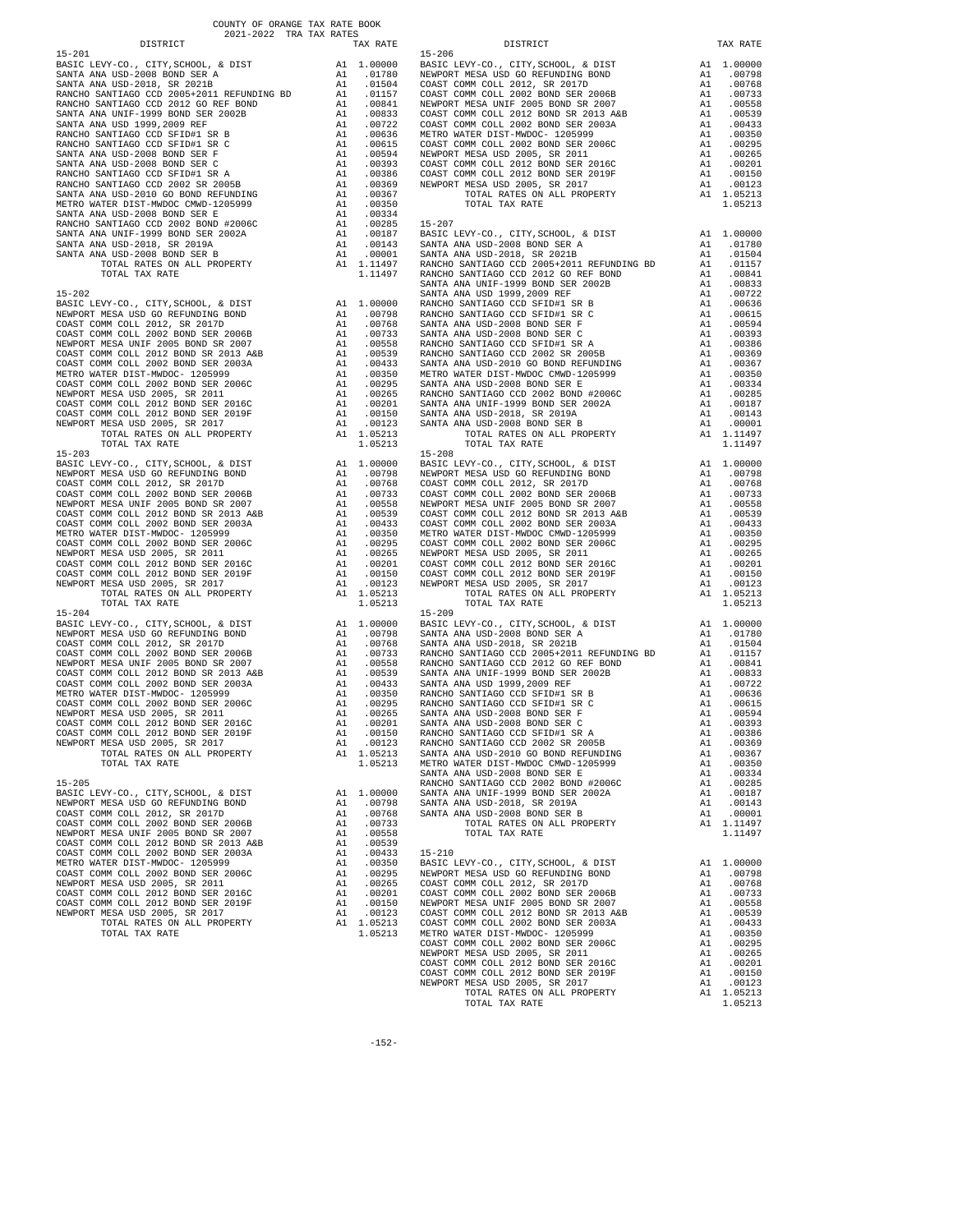| 15-211                                                                                                       |          |                                                                                                                                                 | $15 - 216$ |
|--------------------------------------------------------------------------------------------------------------|----------|-------------------------------------------------------------------------------------------------------------------------------------------------|------------|
|                                                                                                              |          |                                                                                                                                                 |            |
|                                                                                                              |          |                                                                                                                                                 |            |
|                                                                                                              |          |                                                                                                                                                 |            |
|                                                                                                              |          |                                                                                                                                                 |            |
|                                                                                                              |          |                                                                                                                                                 |            |
|                                                                                                              |          |                                                                                                                                                 |            |
|                                                                                                              |          |                                                                                                                                                 |            |
|                                                                                                              |          |                                                                                                                                                 |            |
|                                                                                                              |          |                                                                                                                                                 |            |
| TOTAL TAX RATE                                                                                               |          | 1.05213                                                                                                                                         |            |
| $15 - 212$                                                                                                   |          |                                                                                                                                                 | $15 - 217$ |
|                                                                                                              |          |                                                                                                                                                 |            |
|                                                                                                              |          |                                                                                                                                                 |            |
|                                                                                                              |          |                                                                                                                                                 |            |
|                                                                                                              |          |                                                                                                                                                 |            |
|                                                                                                              |          |                                                                                                                                                 |            |
|                                                                                                              |          |                                                                                                                                                 |            |
|                                                                                                              |          |                                                                                                                                                 |            |
|                                                                                                              |          |                                                                                                                                                 |            |
|                                                                                                              |          |                                                                                                                                                 |            |
|                                                                                                              |          |                                                                                                                                                 |            |
|                                                                                                              |          |                                                                                                                                                 |            |
|                                                                                                              |          |                                                                                                                                                 |            |
|                                                                                                              |          |                                                                                                                                                 |            |
|                                                                                                              |          |                                                                                                                                                 |            |
|                                                                                                              |          |                                                                                                                                                 |            |
|                                                                                                              |          |                                                                                                                                                 | COAST C    |
|                                                                                                              |          |                                                                                                                                                 |            |
|                                                                                                              |          |                                                                                                                                                 |            |
|                                                                                                              |          |                                                                                                                                                 |            |
|                                                                                                              |          |                                                                                                                                                 |            |
|                                                                                                              |          |                                                                                                                                                 |            |
|                                                                                                              |          |                                                                                                                                                 |            |
|                                                                                                              |          |                                                                                                                                                 |            |
|                                                                                                              |          |                                                                                                                                                 |            |
|                                                                                                              |          |                                                                                                                                                 |            |
|                                                                                                              |          |                                                                                                                                                 |            |
|                                                                                                              |          |                                                                                                                                                 |            |
|                                                                                                              |          |                                                                                                                                                 |            |
|                                                                                                              |          |                                                                                                                                                 |            |
|                                                                                                              |          |                                                                                                                                                 |            |
|                                                                                                              |          |                                                                                                                                                 |            |
|                                                                                                              |          |                                                                                                                                                 |            |
|                                                                                                              |          |                                                                                                                                                 |            |
| $15 - 214$                                                                                                   |          |                                                                                                                                                 |            |
| BASIC LEVY-CO., CITY, SCHOOL, & DIST<br>SANTA ANA USD-2008 BOND SER A                                        |          | A1 1.00000<br>A1 .01780                                                                                                                         |            |
|                                                                                                              |          |                                                                                                                                                 |            |
|                                                                                                              |          |                                                                                                                                                 |            |
|                                                                                                              |          |                                                                                                                                                 |            |
|                                                                                                              |          |                                                                                                                                                 |            |
| RANCHO SANTIAGO CCD SFID#1 SR B<br>RANCHO SANTIAGO CCD SFID#1 SR C                                           |          | A1 .00636 NEWPORT<br>A1 .00615 COAST C<br>A1 .00594 COAST C                                                                                     |            |
| SANTA ANA USD-2008 BOND SER F                                                                                |          |                                                                                                                                                 |            |
| SANTA ANA USD-2008 BOND SER C                                                                                |          | A1 .00393 METRO W<br>A1 .00393 METRO W<br>A1 .00366 COAST C<br>A1 .00369 COAST C<br>A1 .00350 COAST C<br>A1 .00334 NEWPORT<br>A1 .00334 NEWPORT |            |
| RANCHO SANTIAGO CCD SFID#1 SR A<br>RANCHO SANTIAGO CCD 2002 SR 2005B                                         |          |                                                                                                                                                 |            |
| RANCHO SANTIANO CO 2010 -<br>SANTA ANA USD-2010 GO BOND REFUNDING                                            |          |                                                                                                                                                 |            |
| METRO WATER DIST-MWDOC CMWD-1205999                                                                          |          |                                                                                                                                                 |            |
| SANTA ANA USD-2008 BOND SER E<br>RANCHO SANTIAGO CCD 2002 BOND #2006C                                        |          | A1 .00285                                                                                                                                       |            |
| SANTA ANA UNIF-1999 BOND SER 2002A                                                                           | A1       | .00187                                                                                                                                          |            |
| SANTA ANA USD-2018, SR 2019A<br>SANTA ANA USD-2008 BOND SER B                                                | A1<br>A1 | .00143<br>.00001                                                                                                                                |            |
| TOTAL RATES ON ALL PROPERTY                                                                                  |          | A1 1.11497                                                                                                                                      |            |
| TOTAL TAX RATE<br>$15 - 215$                                                                                 |          | 1.11497                                                                                                                                         |            |
| BASIC LEVY-CO., CITY, SCHOOL, & DIST                                                                         |          | A1 1,00000                                                                                                                                      |            |
| NEWPORT MESA USD GO REFUNDING BOND                                                                           |          | A1 .00798                                                                                                                                       |            |
| COAST COMM COLL 2012, SR 2017D<br>COAST COMM COLL 2002 BOND SER 2006B<br>NEWDORT MESA INIE 2005 BOND SE 2007 | A1<br>A1 | .00768<br>.00733                                                                                                                                |            |
|                                                                                                              |          | .00558                                                                                                                                          |            |
|                                                                                                              |          | .00539<br>.00433                                                                                                                                |            |
|                                                                                                              |          | .00350                                                                                                                                          |            |
|                                                                                                              |          | .00295                                                                                                                                          |            |
|                                                                                                              |          | .00265<br>.00201                                                                                                                                |            |
|                                                                                                              |          | .00150                                                                                                                                          |            |
|                                                                                                              |          | .00123<br>A1 1.05213                                                                                                                            |            |
|                                                                                                              |          | 1.05213                                                                                                                                         |            |

-153-

| 2021-2022 TRA TAX RATES<br>DISTRICT |         |  |
|-------------------------------------|---------|--|
|                                     |         |  |
|                                     |         |  |
|                                     |         |  |
|                                     |         |  |
|                                     |         |  |
|                                     |         |  |
|                                     |         |  |
|                                     |         |  |
|                                     |         |  |
|                                     |         |  |
|                                     |         |  |
|                                     |         |  |
|                                     |         |  |
|                                     |         |  |
|                                     |         |  |
|                                     |         |  |
|                                     |         |  |
|                                     |         |  |
|                                     |         |  |
|                                     |         |  |
|                                     |         |  |
|                                     |         |  |
|                                     |         |  |
|                                     |         |  |
|                                     |         |  |
|                                     |         |  |
|                                     |         |  |
|                                     |         |  |
|                                     |         |  |
|                                     |         |  |
|                                     |         |  |
|                                     |         |  |
|                                     |         |  |
|                                     |         |  |
|                                     |         |  |
|                                     |         |  |
|                                     |         |  |
|                                     |         |  |
|                                     |         |  |
|                                     |         |  |
|                                     |         |  |
|                                     |         |  |
|                                     |         |  |
|                                     |         |  |
|                                     |         |  |
|                                     |         |  |
|                                     |         |  |
|                                     |         |  |
|                                     |         |  |
|                                     |         |  |
|                                     |         |  |
|                                     |         |  |
|                                     |         |  |
|                                     |         |  |
|                                     |         |  |
|                                     |         |  |
|                                     |         |  |
|                                     |         |  |
|                                     |         |  |
|                                     |         |  |
|                                     |         |  |
|                                     |         |  |
|                                     |         |  |
|                                     |         |  |
|                                     |         |  |
|                                     |         |  |
|                                     |         |  |
|                                     |         |  |
|                                     |         |  |
|                                     |         |  |
|                                     |         |  |
| TOTAL TAX RATE                      | 1.11497 |  |
| $15 - 215$                          |         |  |
|                                     |         |  |
|                                     |         |  |
|                                     |         |  |
|                                     |         |  |
|                                     |         |  |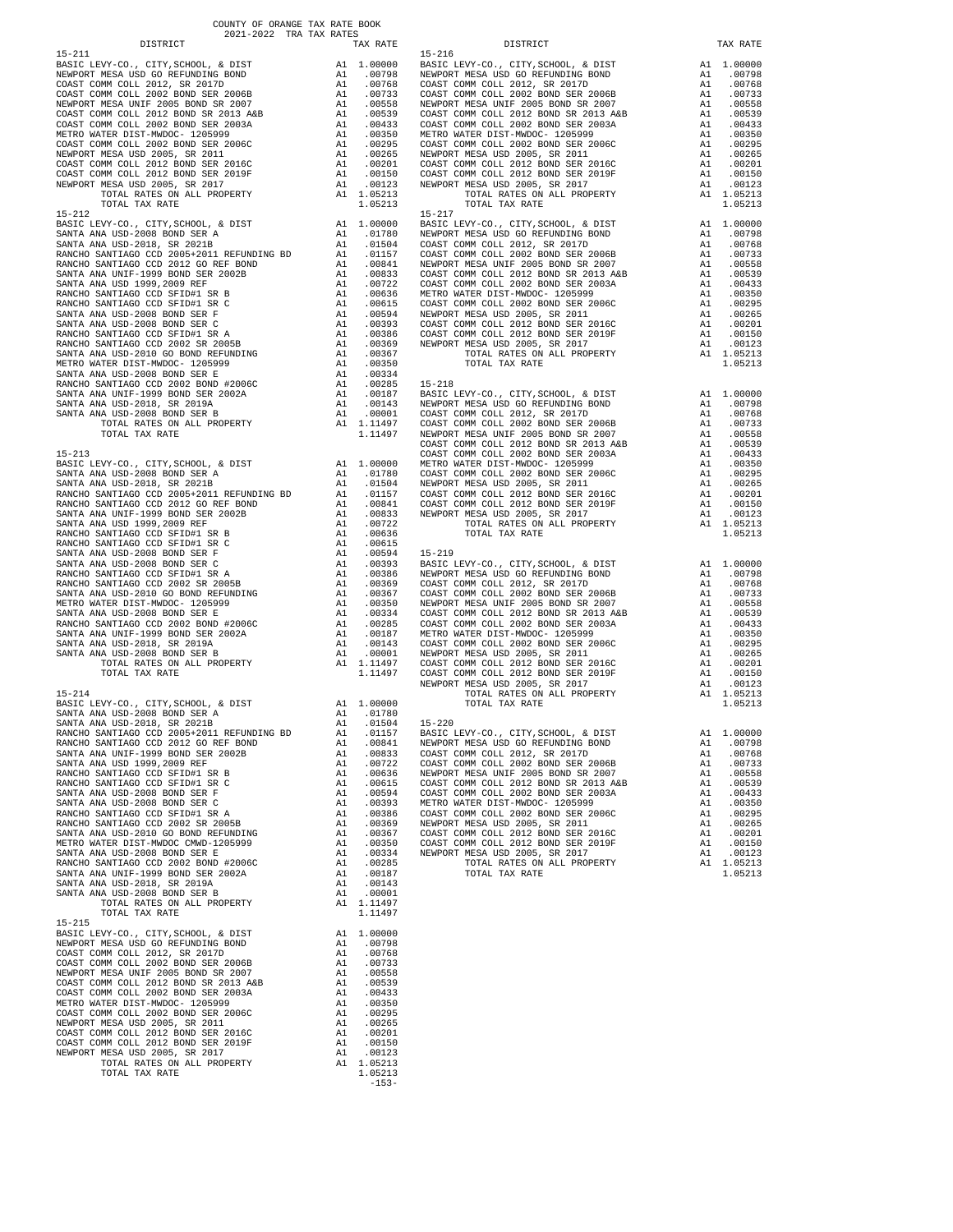| DISTRICT                                   |    | TAX RATE                                                                                                                                                                                                        |                                            |
|--------------------------------------------|----|-----------------------------------------------------------------------------------------------------------------------------------------------------------------------------------------------------------------|--------------------------------------------|
| 15-221                                     |    |                                                                                                                                                                                                                 | $15 - 225$                                 |
|                                            |    |                                                                                                                                                                                                                 |                                            |
|                                            |    |                                                                                                                                                                                                                 |                                            |
|                                            |    |                                                                                                                                                                                                                 |                                            |
|                                            |    |                                                                                                                                                                                                                 |                                            |
|                                            |    |                                                                                                                                                                                                                 |                                            |
|                                            |    |                                                                                                                                                                                                                 |                                            |
|                                            |    |                                                                                                                                                                                                                 |                                            |
|                                            |    |                                                                                                                                                                                                                 |                                            |
|                                            |    |                                                                                                                                                                                                                 |                                            |
|                                            |    |                                                                                                                                                                                                                 |                                            |
|                                            |    |                                                                                                                                                                                                                 |                                            |
|                                            |    |                                                                                                                                                                                                                 |                                            |
|                                            |    |                                                                                                                                                                                                                 |                                            |
|                                            |    |                                                                                                                                                                                                                 |                                            |
|                                            |    |                                                                                                                                                                                                                 |                                            |
|                                            |    |                                                                                                                                                                                                                 |                                            |
|                                            |    |                                                                                                                                                                                                                 |                                            |
|                                            |    |                                                                                                                                                                                                                 |                                            |
|                                            |    |                                                                                                                                                                                                                 |                                            |
|                                            |    |                                                                                                                                                                                                                 |                                            |
|                                            |    |                                                                                                                                                                                                                 |                                            |
|                                            |    |                                                                                                                                                                                                                 |                                            |
| TOTAL RATES ON ALL PROPERTY                |    | A1 1.11497                                                                                                                                                                                                      |                                            |
| TOTAL TAX RATE                             |    | 1.11497                                                                                                                                                                                                         |                                            |
| $15 - 222$                                 |    |                                                                                                                                                                                                                 | $15 - 226$                                 |
|                                            |    |                                                                                                                                                                                                                 |                                            |
|                                            |    |                                                                                                                                                                                                                 |                                            |
|                                            |    |                                                                                                                                                                                                                 |                                            |
|                                            |    |                                                                                                                                                                                                                 |                                            |
|                                            |    |                                                                                                                                                                                                                 |                                            |
|                                            |    |                                                                                                                                                                                                                 |                                            |
|                                            |    |                                                                                                                                                                                                                 |                                            |
|                                            |    |                                                                                                                                                                                                                 |                                            |
|                                            |    |                                                                                                                                                                                                                 |                                            |
|                                            |    |                                                                                                                                                                                                                 |                                            |
|                                            |    |                                                                                                                                                                                                                 |                                            |
|                                            |    |                                                                                                                                                                                                                 |                                            |
|                                            |    |                                                                                                                                                                                                                 |                                            |
|                                            |    |                                                                                                                                                                                                                 |                                            |
|                                            |    |                                                                                                                                                                                                                 |                                            |
|                                            |    |                                                                                                                                                                                                                 |                                            |
|                                            |    |                                                                                                                                                                                                                 |                                            |
|                                            |    |                                                                                                                                                                                                                 |                                            |
|                                            |    |                                                                                                                                                                                                                 |                                            |
|                                            |    |                                                                                                                                                                                                                 |                                            |
|                                            |    |                                                                                                                                                                                                                 |                                            |
|                                            |    |                                                                                                                                                                                                                 |                                            |
|                                            |    |                                                                                                                                                                                                                 |                                            |
|                                            |    |                                                                                                                                                                                                                 |                                            |
| TOTAL TAX RATE                             |    | 1.11497                                                                                                                                                                                                         |                                            |
|                                            |    |                                                                                                                                                                                                                 | $15 - 227$                                 |
|                                            |    |                                                                                                                                                                                                                 |                                            |
|                                            |    |                                                                                                                                                                                                                 |                                            |
|                                            |    |                                                                                                                                                                                                                 |                                            |
|                                            |    |                                                                                                                                                                                                                 |                                            |
|                                            |    |                                                                                                                                                                                                                 |                                            |
|                                            |    |                                                                                                                                                                                                                 |                                            |
|                                            |    |                                                                                                                                                                                                                 |                                            |
|                                            |    |                                                                                                                                                                                                                 |                                            |
|                                            |    |                                                                                                                                                                                                                 |                                            |
|                                            |    |                                                                                                                                                                                                                 |                                            |
|                                            |    |                                                                                                                                                                                                                 |                                            |
|                                            |    |                                                                                                                                                                                                                 |                                            |
|                                            |    |                                                                                                                                                                                                                 |                                            |
|                                            |    |                                                                                                                                                                                                                 |                                            |
|                                            |    |                                                                                                                                                                                                                 |                                            |
|                                            |    |                                                                                                                                                                                                                 |                                            |
|                                            |    |                                                                                                                                                                                                                 |                                            |
|                                            |    |                                                                                                                                                                                                                 |                                            |
|                                            |    |                                                                                                                                                                                                                 |                                            |
|                                            |    |                                                                                                                                                                                                                 |                                            |
|                                            |    |                                                                                                                                                                                                                 |                                            |
|                                            |    |                                                                                                                                                                                                                 |                                            |
|                                            |    |                                                                                                                                                                                                                 |                                            |
|                                            |    |                                                                                                                                                                                                                 |                                            |
|                                            |    |                                                                                                                                                                                                                 |                                            |
| $15 - 224$                                 |    |                                                                                                                                                                                                                 | $15 - 228$                                 |
| BASIC LEVY-CO., CITY, SCHOOL, & DIST       | A1 | 1.00000                                                                                                                                                                                                         | BASIC L                                    |
| SANTA ANA USD-2008 BOND SER A              |    |                                                                                                                                                                                                                 |                                            |
| SANTA ANA USD-2018, SR 2021B               |    |                                                                                                                                                                                                                 |                                            |
| RANCHO SANTIAGO CCD 2005+2011 REFUNDING BD |    |                                                                                                                                                                                                                 |                                            |
| RANCHO SANTIAGO CCD 2012 GO REF BOND       |    |                                                                                                                                                                                                                 |                                            |
| SANTA ANA UNIF-1999 BOND SER 2002B         |    |                                                                                                                                                                                                                 |                                            |
| SANTA ANA USD 1999, 2009 REF               |    | A1 1.00000 BASIC L<br>A1 .01780 NEWPORT<br>A1 .01504 COAST C<br>A1 .01504 COAST C<br>A1 .00841 NEWPORT<br>A1 .00833 COAST C<br>A1 .00722 COAST C<br>A1 .00615 METRO W<br>A1 .00615 COAST C<br>A1 .00615 NEWPORT |                                            |
|                                            |    |                                                                                                                                                                                                                 |                                            |
| RANCHO SANTIAGO CCD SFID#1 SR B            |    |                                                                                                                                                                                                                 |                                            |
| RANCHO SANTIAGO CCD SFID#1 SR C            |    |                                                                                                                                                                                                                 |                                            |
| SANTA ANA USD-2008 BOND SER F              | A1 | .00594                                                                                                                                                                                                          | NEWPORT                                    |
| SANTA ANA USD-2008 BOND SER C              | A1 | .00393                                                                                                                                                                                                          | COAST C                                    |
| RANCHO SANTIAGO CCD SFID#1 SR A            | A1 |                                                                                                                                                                                                                 | .00386 COAST C<br>.00369 NEWPORT<br>.00367 |
| RANCHO SANTIAGO CCD 2002 SR 2005B          | A1 |                                                                                                                                                                                                                 |                                            |
| SANTA ANA USD-2010 GO BOND REFUNDING       |    | A1 .00367                                                                                                                                                                                                       |                                            |
| METRO WATER DIST-MWDOC- 1205999            |    | A1 .00350                                                                                                                                                                                                       |                                            |
| SANTA ANA USD-2008 BOND SER E              |    | A1 .00334                                                                                                                                                                                                       |                                            |
|                                            |    |                                                                                                                                                                                                                 |                                            |
| RANCHO SANTIAGO CCD 2002 BOND #2006C       | A1 | .00285                                                                                                                                                                                                          | 15-229<br>BASIC L                          |
| SANTA ANA UNIF-1999 BOND SER 2002A         | A1 | .00187                                                                                                                                                                                                          |                                            |
| SANTA ANA USD-2018, SR 2019A               | A1 |                                                                                                                                                                                                                 |                                            |
| SANTA ANA USD-2008 BOND SER B              |    |                                                                                                                                                                                                                 |                                            |
| TOTAL RATES ON ALL PROPERTY                |    | A1 .00143 NEWPORT<br>A1 .00143 NEWPORT<br>A1 .00001 COAST C<br>A1 1.11497 COAST C<br>1.11497 NEWPORT                                                                                                            |                                            |
| TOTAL TAX RATE                             |    |                                                                                                                                                                                                                 |                                            |
|                                            |    |                                                                                                                                                                                                                 |                                            |

| COUNTY OF ORANGE TAX RATE BOOK<br>2021-2022 TRA TAX RATES |          |                                                                                                                                                                                                                                                                                 |          |
|-----------------------------------------------------------|----------|---------------------------------------------------------------------------------------------------------------------------------------------------------------------------------------------------------------------------------------------------------------------------------|----------|
| DISTRICT                                                  | TAX RATE | DISTRICT                                                                                                                                                                                                                                                                        | TAX RATE |
| $15 - 221$                                                |          | $15 - 225$                                                                                                                                                                                                                                                                      |          |
|                                                           |          |                                                                                                                                                                                                                                                                                 |          |
|                                                           |          |                                                                                                                                                                                                                                                                                 |          |
|                                                           |          |                                                                                                                                                                                                                                                                                 |          |
|                                                           |          |                                                                                                                                                                                                                                                                                 |          |
|                                                           |          |                                                                                                                                                                                                                                                                                 |          |
|                                                           |          |                                                                                                                                                                                                                                                                                 |          |
|                                                           |          |                                                                                                                                                                                                                                                                                 |          |
|                                                           |          |                                                                                                                                                                                                                                                                                 |          |
|                                                           |          |                                                                                                                                                                                                                                                                                 |          |
|                                                           |          |                                                                                                                                                                                                                                                                                 |          |
|                                                           |          |                                                                                                                                                                                                                                                                                 |          |
|                                                           |          |                                                                                                                                                                                                                                                                                 |          |
|                                                           |          |                                                                                                                                                                                                                                                                                 |          |
|                                                           |          |                                                                                                                                                                                                                                                                                 |          |
|                                                           |          |                                                                                                                                                                                                                                                                                 |          |
|                                                           |          |                                                                                                                                                                                                                                                                                 |          |
|                                                           |          |                                                                                                                                                                                                                                                                                 |          |
|                                                           |          |                                                                                                                                                                                                                                                                                 |          |
|                                                           |          |                                                                                                                                                                                                                                                                                 |          |
|                                                           |          |                                                                                                                                                                                                                                                                                 |          |
|                                                           |          |                                                                                                                                                                                                                                                                                 |          |
|                                                           |          |                                                                                                                                                                                                                                                                                 |          |
|                                                           |          |                                                                                                                                                                                                                                                                                 |          |
|                                                           |          |                                                                                                                                                                                                                                                                                 |          |
|                                                           |          |                                                                                                                                                                                                                                                                                 |          |
|                                                           |          |                                                                                                                                                                                                                                                                                 |          |
|                                                           |          |                                                                                                                                                                                                                                                                                 |          |
|                                                           |          |                                                                                                                                                                                                                                                                                 |          |
|                                                           |          |                                                                                                                                                                                                                                                                                 |          |
|                                                           |          |                                                                                                                                                                                                                                                                                 |          |
|                                                           |          |                                                                                                                                                                                                                                                                                 |          |
|                                                           |          |                                                                                                                                                                                                                                                                                 |          |
|                                                           |          |                                                                                                                                                                                                                                                                                 |          |
|                                                           |          |                                                                                                                                                                                                                                                                                 |          |
|                                                           |          |                                                                                                                                                                                                                                                                                 |          |
|                                                           |          | $\begin{array}{cccccccc} 15-222 & 10444 & 1448 & 1448 & 1448 & 1448 & 1448 & 1448 & 1448 & 1448 & 1448 & 1448 & 1448 & 1448 & 1448 & 1448 & 1448 & 1448 & 1448 & 1448 & 1448 & 1448 & 1448 & 1448 & 1448 & 1448 & 1448 & 1448 & 1448 & 1448 & 1448 & 1448 & 1448 & 1448 & 1448$ |          |
| $15 - 223$                                                |          | $15 - 227$                                                                                                                                                                                                                                                                      |          |
|                                                           |          |                                                                                                                                                                                                                                                                                 |          |
|                                                           |          |                                                                                                                                                                                                                                                                                 |          |
|                                                           |          |                                                                                                                                                                                                                                                                                 |          |
|                                                           |          |                                                                                                                                                                                                                                                                                 |          |
|                                                           |          |                                                                                                                                                                                                                                                                                 |          |
|                                                           |          |                                                                                                                                                                                                                                                                                 |          |
|                                                           |          |                                                                                                                                                                                                                                                                                 |          |
|                                                           |          |                                                                                                                                                                                                                                                                                 |          |
|                                                           |          |                                                                                                                                                                                                                                                                                 |          |
|                                                           |          |                                                                                                                                                                                                                                                                                 |          |
|                                                           |          |                                                                                                                                                                                                                                                                                 |          |
|                                                           |          |                                                                                                                                                                                                                                                                                 |          |
|                                                           |          |                                                                                                                                                                                                                                                                                 |          |
|                                                           |          |                                                                                                                                                                                                                                                                                 |          |
|                                                           |          |                                                                                                                                                                                                                                                                                 |          |
|                                                           |          |                                                                                                                                                                                                                                                                                 |          |
| TOTAL RATES ON ALL PROPERTY                               |          |                                                                                                                                                                                                                                                                                 |          |
| TOTAL TAX RATE                                            |          | TOTAL RATES ON ALL PROPERTY A1 1.11497<br>TOTAL TAX RATE 1.11497                                                                                                                                                                                                                |          |
|                                                           |          |                                                                                                                                                                                                                                                                                 |          |
|                                                           |          |                                                                                                                                                                                                                                                                                 |          |
|                                                           |          |                                                                                                                                                                                                                                                                                 |          |
|                                                           |          |                                                                                                                                                                                                                                                                                 |          |
|                                                           |          |                                                                                                                                                                                                                                                                                 |          |
|                                                           |          |                                                                                                                                                                                                                                                                                 |          |
|                                                           |          |                                                                                                                                                                                                                                                                                 |          |
|                                                           |          |                                                                                                                                                                                                                                                                                 |          |
|                                                           |          |                                                                                                                                                                                                                                                                                 |          |
|                                                           |          |                                                                                                                                                                                                                                                                                 |          |
|                                                           |          |                                                                                                                                                                                                                                                                                 |          |
|                                                           |          |                                                                                                                                                                                                                                                                                 |          |
|                                                           |          |                                                                                                                                                                                                                                                                                 |          |
|                                                           |          |                                                                                                                                                                                                                                                                                 |          |
|                                                           |          |                                                                                                                                                                                                                                                                                 |          |
|                                                           |          |                                                                                                                                                                                                                                                                                 |          |
|                                                           |          |                                                                                                                                                                                                                                                                                 |          |
|                                                           |          |                                                                                                                                                                                                                                                                                 |          |
|                                                           |          |                                                                                                                                                                                                                                                                                 |          |
|                                                           |          |                                                                                                                                                                                                                                                                                 |          |
|                                                           |          |                                                                                                                                                                                                                                                                                 |          |
|                                                           |          |                                                                                                                                                                                                                                                                                 |          |
|                                                           |          |                                                                                                                                                                                                                                                                                 |          |
|                                                           |          |                                                                                                                                                                                                                                                                                 |          |
|                                                           |          |                                                                                                                                                                                                                                                                                 |          |
|                                                           |          |                                                                                                                                                                                                                                                                                 |          |
|                                                           | $1 - A$  |                                                                                                                                                                                                                                                                                 |          |

-154-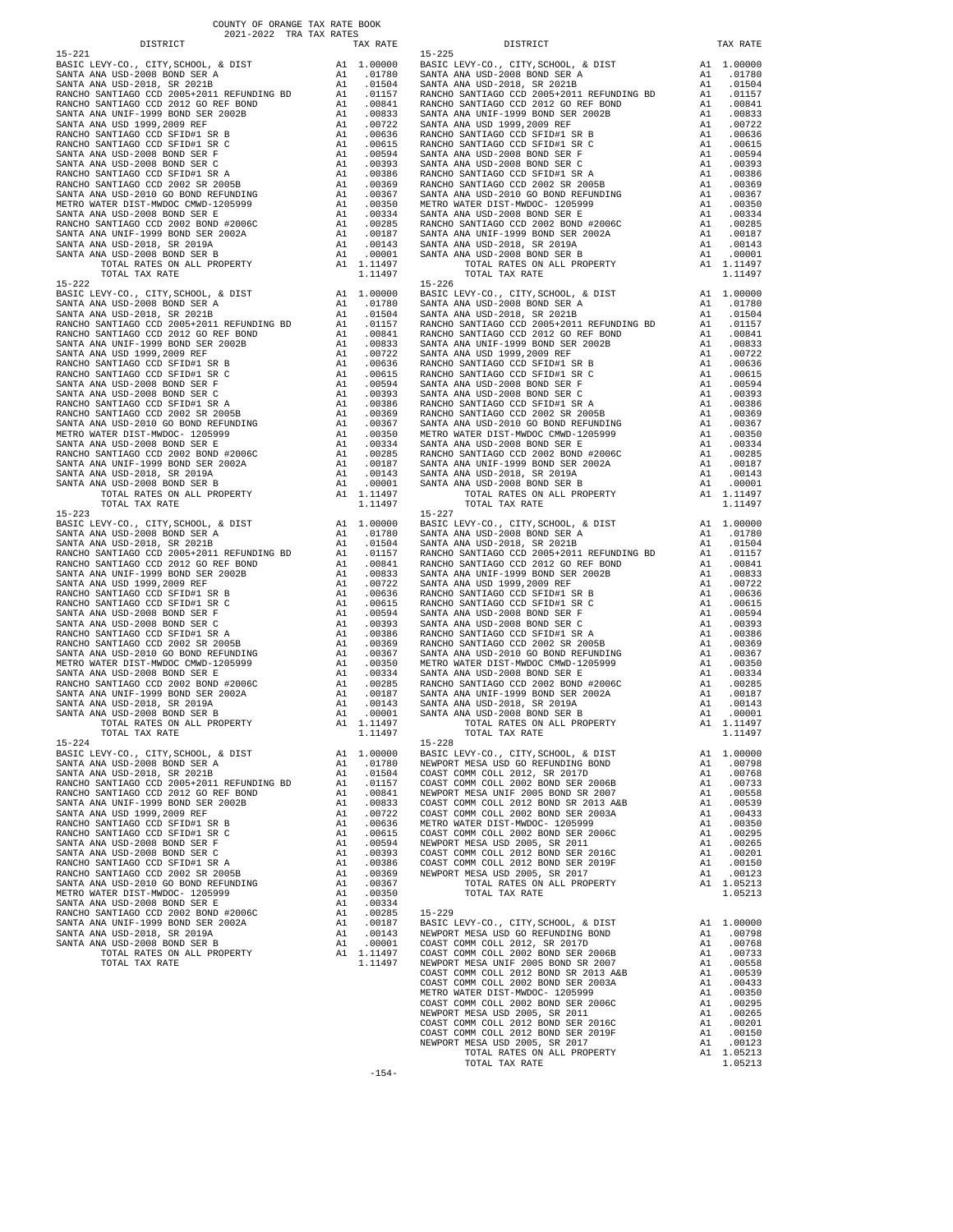15-230 115-1.11-1.12<br>
BASIC LEVY-CO., CITY, SCHOOL, & DIST 1.00000 BASIC I<br>
NEWPORT MESA USD GO REFUNDING BOND A1 .00798 NEWPORT 15-231 15-236 COAST COMM COLL 2002 BOND SER 2006C A1 .00295

 DISTRICT TAX RATE DISTRICT TAX RATE BASIC LEVY-CO., CITY,SCHOOL, & DIST A1 1.00000 BASIC LEVY-CO., CITY,SCHOOL, & DIST A1 1.00000 NEWPORT MESA USD GO REFUNDING BOND A1 .00798 NEWPORT MESA USD GO REFUNDING BOND A1 .00798 COAST COMM COLL 2012, SR 2017D A1 .00768 COAST COMM COLL 2012, SR 2017D A1 .00768 COAST COMM COLL 2002 BOND SER 2006B A1 .00733 COAST COMM COLL 2002 BOND SER 2006B A1 .00733 NEWPORT MESA UNIF 2005 BOND SR 2007 A1 .00558 NEWPORT MESA UNIF 2005 BOND SR 2007 A1 .00558 COAST COMM COLL 2012 BOND SR 2013 A&B A1 .00539 COAST COMM COLL 2012 BOND SR 2013 A&B A1 .00539 COAST COMM COLL 2002 BOND SER 2003A A1 .00433 COAST COMM COLL 2002 BOND SER 2003A A1 .00433 METRO WATER DIST-MWDOC CMWD-1205999 A1 .00350 METRO WATER DIST-MWDOC- 1205999 A1 .00350 COAST COMM COLL 2002 BOND SER 2006C A1 .00295 COAST COMM COLL 2002 BOND SER 2006C A1 .00295 00265 NEWPORT MESA USD 2005, SR 2011 (10265 A1 .00265 NEWPORT MESA USD 2005, SR 2011 (10265 NEWPORT MESA USD 20<br>COAST COMM COLL 2012 BOND SER 2016C (2010 COAST COAST COMM COLL 2012 BOND SER 2016C (2012 BOND SER 2010C)<br>COAS NEWPORT MESA USD 2005, SR 2017 A1 .00123 NEWPORT MESA USD 2005, SR 2017 A1 .00123 TOTAL RATES ON ALL PROPERTY A1 1.05213 TOTAL RATES ON ALL PROPERTY A1 1.05213 TOTAL TAX RATE  $1.05213$  TOTAL TAX RATE  $1.05213$  BASIC LEVY-CO., CITY,SCHOOL, & DIST A1 1.00000 BASIC LEVY-CO., CITY,SCHOOL, & DIST A1 1.00000 NEWPORT MESA USD GO REFUNDING BOND A1 .00798 NEWPORT MESA USD GO REFUNDING BOND A1 .00798 COAST COMM COLL 2012, SR 2017D A1 .00768 COAST COMM COLL 2012, SR 2017D A1 .00768 COAST COMM COLL 2002 BOND SER 2006B A1 .00733 COAST COMM COLL 2002 BOND SER 2006B A1 .00733 NEWPORT MESA UNIF 2005 BOND SR 2007 A1 .00558 NEWPORT MESA UNIF 2005 BOND SR 2007 A1 .00558 COAST COMM COLL 2012 BOND SR 2013 A&B A1 .00539 COAST COMM COLL 2012 BOND SR 2013 A&B A1 .00539<br>COAST COMM COLL 2002 BOND SER 2003A A1 .00433 COAST COMM COLL 2002 BOND SER 2003A A1 .00433 METRO WATER DIST-MWDOC- 1205999 A1 .00350 METRO WATER DIST-MWDOC- 1205999 A1 .00350 COAST COMM COLL 2002 BOND SER 2006C A1 .00295 COAST COMM COLL 2002 BOND SER 2006C A1 .00295 00265. NEWPORT MESAUSD 2005, SR 2011 (10265 AI 00265 NEWPORT MESAUSD 2005, SR 2011 (10265 NEWPORT MESAUSD 2005<br>COAST COMM COLL 2012 BOND SER 2016C (2019 COAST COAST COMM COLL 2012 BOND SER 2016C (2012 BOND SER 2019C)<br>COAST NEWPORT MESA USD 2005, SR 2017 A1 .00123 NEWPORT MESA USD 2005, SR 2017 A1 .00123<br>TOTAL RATES ON ALL PROPERTY A1 1.05213 TOTAL TAX RATES ON ALL PROPERTY<br>1.05213 1.05213 TOTAL TAX RATE 15-232 15-237 BASIC LEVY-CO., CITY,SCHOOL, & DIST A1 1.00000 BASIC LEVY-CO., CITY,SCHOOL, & DIST A1 1.00000 SANTA ANA USD-2008 BOND SER A A1 .01780 NEWPORT MESA USD GO REFUNDING BOND A1 .00798 SANTA ANA USD-2018, SR 2021B A1 .01504 COAST COMM COLL 2012, SR 2017D A1 .00768 RANCHO SANTIAGO CCD 2005+2011 REFUNDING BD A1 .01157 COAST COMM COLL 2002 BOND SER 2006B A1 .00733 RANCHO SANTIAGO CCD 2012 GO REF BOND A1 .00841 NEWPORT MESA UNIF 2005 BOND SR 2007 A1 .00558 SANTA ANA UNIF-1999 BOND SER 2002B A1 .00833 COAST COMM COLL 2012 BOND SR 2013 A&B A1 .00539 AN 100833 COAST COMM COLL 2012 BOND SR 2013 A&B A1 .00732 COAST COMM COLL 2012 BOND SR 2013 A&B A1 .00639<br>
A1 .00722 COAST COMM COLL 2002 BOND SER 2003A A1 .00636 METRO WATER DIST-MWDOC – 120599 A1 .00433<br>
A1 .00645 COAST RANCHO SANTIAGO CCD SFID#1 SR B A1 .00636 METRO WATER DIST-MWDOC- 1205999 A1 .00350 RANCHO SANTIAGO CCD SFID#1 SR C A1 .00615 COAST COMM COLL 2002 BOND SER 2006C A1 .00295 SANTA ANA USD-2008 BOND SER F A1 .00594 NEWPORT MESA USD 2005, SR 2011 A1 .00265 SANTA ANA USD-2008 BOND SER C A1 .00393 COAST COMM COLL 2012 BOND SER 2016C A1 .00201 RANCHO SANTIAGO CCD SFID#1 SR A A1 .00386 COAST COMM COLL 2012 BOND SER 2019F A1 .00150 RANCHO SANTIAGO CCD 2002 SR 2005B A1 .00369 NEWPORT MESA USD 2005, SR 2017 A1 .00123 SANTA ANA USD-2010 GO BOND REFUNDING A1 .00367 TOTAL RATES ON ALL PROPERTY A1 1.05213 METRO WATER DIST-MWDOC- 1205999 A1 .00350 TOTAL TAX RATE 1.05213 AT 1.05213 SANTA ANA USD-2008 BOND SER E<br>RANCHO SANTIAGO CCD 2002 BOND #2006C A1 .00285 15-238<br>SANTA ANA UNIF-1999 BOND SER 2002A A1 .00187 BASIC LEVY-CO., CITY,SCHOOL, & D SANTA ANA USD-2018, SR 2019A A1 .00143 NEWPORT MESA USD GO REFUNDING BOND A1 .00798 ORANTA ANA USD-2008 BOND SER B A1 .00001 COAST COMM COLL 2012, SR 2017D A1 .00768<br>10733 00733 TOTAL RATES ON ALL PROPERTY A1 1.11497 COAST COMM COLL 2002 BOND SER 2006B TOTAL TAX RATE 1.11497 NEWPORT MESA UNIF 2005 BOND SR 2007 A1 .00558<br>COAST COMM COLL 2012 BOND SR 2013 A&B A1 .00539  $\begin{tabular}{l|c|c|c|c|c|c|c} \hline 15-233 & \multicolumn{4}{c}{COSFT}\mbox{COMM COLL 2002 BOND SER 2003A} & \multicolumn{4}{c}{\textbf{A1}} & .00433 \\ \hline \hline \texttt{BASTC LEVY-CO.}\mbox{, CTTY, SCHOOL}\mbox{, & \& DIST} & \multicolumn{4}{c}{\textbf{A1}} & .00000 & \multicolumn{4}{c}{\textbf{METRON METR}} & \multicolumn{4}{c}{\textbf{MST-MIDC}} & \multicolumn{4}{c}{\textbf{MIST-MIDC$ COAST COMM COLL 2012 BOND SR 2013 A&B A1 .00539 NEWPORT MESA USD 2005, SR 2017 A1 .00123<br>COAST COMM COLL 2002 BOND SR 2013 A&B A1 .00433 TOTAL RATES ON ALL PROPERTY A1 1.05213<br>METRO WATER DIST-MWDOC CMWD-1205999 A1 .00350 COAST COMM COLL 2002 BOND SER 2003A A1 .00433 TOTAL RATES ON ALL PROPERTY A1 1.05213<br>METRO WATER DIST-MWDOC CMWD-1205999 A1 .00350 TOTAL TAX RATE NEWPORT MESA USD 2005, SR 2011 A1 .00265 15-239 COAST COMM COLL 2012 BOND SER 2016C A1 .00201 BASIC LEVY-CO., CITY,SCHOOL, & DIST A1 1.00000 COAST COMM COLL 2012 BOND SER 2019F A1 .00150 NEWPORT MESA USD GO REFUNDING BOND A1 .00798 NEWPORT MESA USD 2005, SR 2017<br>10.0768 A1 1.05213 COAST COMM COLL 2002 BOND SER 2006B TOTAL RATES ON ALL PROPERTY TOTAL TAX RATE 1.05213 NEWPORT MESA UNIF 2005 BOND SR 2007 A1 .00558<br>1.0553 0.1.1 0558 0.0558 COAST COMM COLL 2012 BOND SR 2013 A&B A1 .00539 COAST COMM COLL 2012 BOND SR 2013 A&B A1 .00539 15-234 COAST COMM COLL 2002 BOND SER 2003A A1 .00433 BASIC LEVY-CO., CITY,SCHOOL, & DIST A1 1.00000 METRO WATER DIST-MWDOC CMWD-1205999 A1 .00350 NEWPORT MESA USD GO REFUNDING BOND A1 .00798 COAST COMM COLL 2002 BOND SER 2006C A1 .00295 COAST COMM COLL 2012, SR 2017D A1 .00768 NEWPORT MESA USD 2005, SR 2011 A1 .00265 COAST COMM COLL 2002 BOND SER 2006B A1 .00733 COAST COMM COLL 2012 BOND SER 2016C A1 .00201 NEWPORT MESA UNIF 2005 BOND SR 2007 A1 .00558 COAST COMM COLL 2012 BOND SER 2019F A1 .00150<br>COAST COMM COLL 2012 BOND SR 2013 A&B A1 .00539 NEWPORT MESA USD 2005, SR 2017 A1 .00123 COAST COMM COLL 2012 BOND SR 2013 A&B A1 .00539 NEWPORT MESA USD 2005, SR 2017 A1 .00123 COAST COMM COLL 2002 BOND SER 2003A A1 .00433 TOTAL RATES ON ALL PROPERTY A1 1.05213 METRO WATER DIST-MWDOC CMWD-1205999 A1 .00350 TOTAL TAX RATE 1.05213 COAST COMM COLL 2002 BOND SER 2006C A1 .00295 NEWPORT MESA USD 2005, SR 2011 A1 .00265 15-240 COAST COMM COLL 2012 BOND SER 2016C A1 .00201 BASIC LEVY-CO., CITY,SCHOOL, & DIST A1 1.00000 COAST COMM COLL 2012 BOND SER 2019F A1 .00150 NEWPORT MESA USD GO REFUNDING BOND A1 .00798 NEWPORT MESA USD 2005, SR 2017 A1 .00123 COAST COMM COLL 2012, SR 2017D A1 .00768 TOTAL RATES ON ALL PROPERTY A1 1.05213 COAST COMM COLL 2002 BOND SER 2006B A1 .00733 TOTAL TAX RATE 1.05213 NEWPORT MESA UNIF 2005 BOND SR 2007 A1 .00558 COAST COMM COLL 2012 BOND SR 2013 A&B A1 .00539 COAST COMM COLL 2002 BOND SER 2003A A1 .00433 METRO WATER DIST-MWDOC CMWD-1205999 A1 .00350<br>COAST COMM COLL 2002 BOND SER 2006C A1 .00295 COAST COMM COLL 2002 BOND SER 2006C A1 .00295 NEWPORT MESA USD 2005, SR 2011 A1 .00265 COAST COMM COLL 2012 BOND SER 2016C A1 .00201 COAST COMM COLL 2012 BOND SER 2019F A1 .00150 NEWPORT MESA USD 2005, SR 2017 (A1 .00123<br>TOTAL RATES ON ALL PROPERTY (A1 1.05213<br>TOTAL TAX RATE (AT LOS213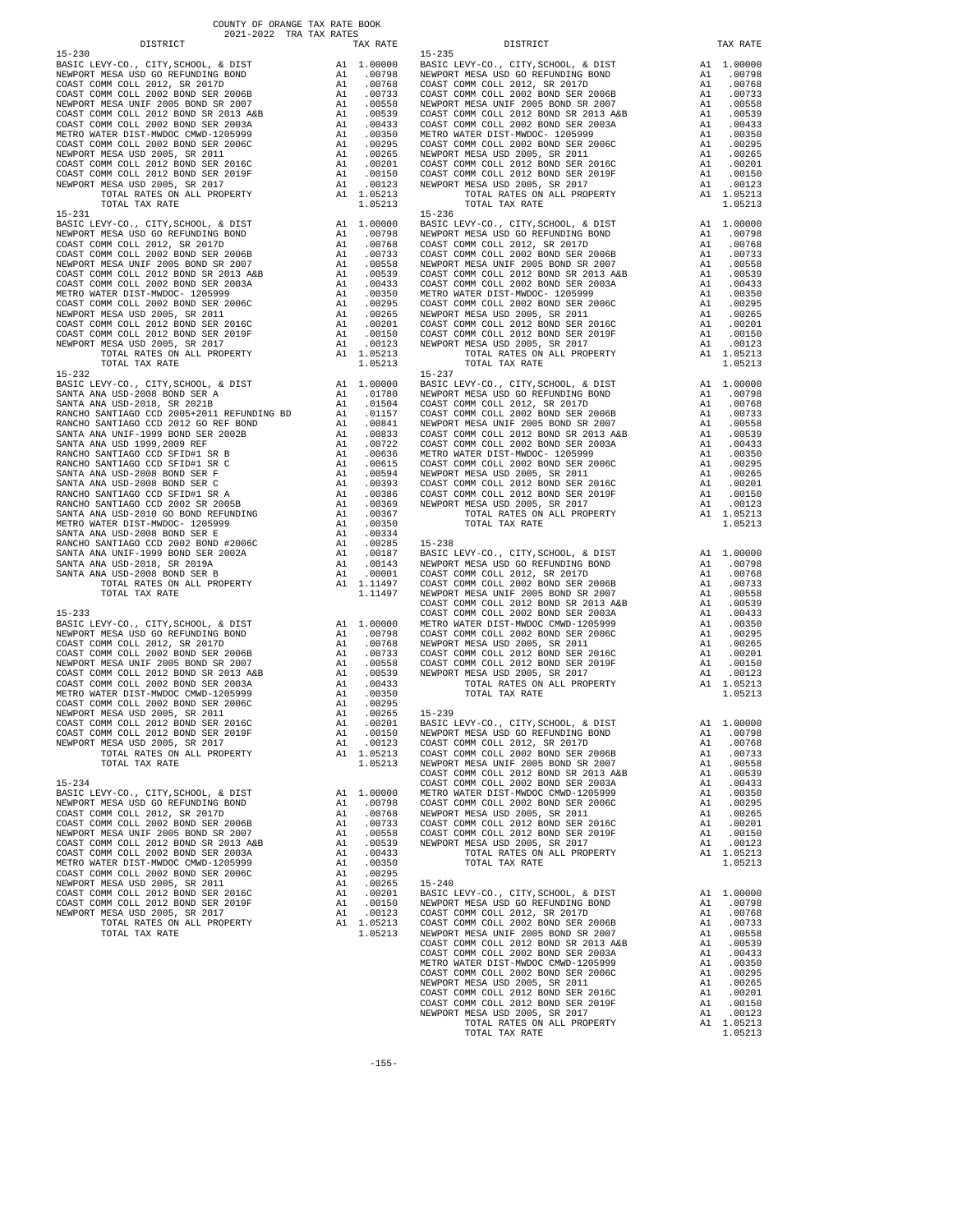| COAST COMM COLL 2002 BOND SER 2003A                                                                                                                                                                                           | A1 .00433               |                        | $15 - 251$     |
|-------------------------------------------------------------------------------------------------------------------------------------------------------------------------------------------------------------------------------|-------------------------|------------------------|----------------|
| METRO WATER DIST-MWDOC- 1205999                                                                                                                                                                                               | A1                      | .00350                 | <b>BASIC L</b> |
| COAST COMM COLL 2002 BOND SER 2006C A1 .00295                                                                                                                                                                                 |                         |                        | NEWPORT        |
|                                                                                                                                                                                                                               |                         |                        | COAST C        |
|                                                                                                                                                                                                                               |                         |                        | COAST C        |
|                                                                                                                                                                                                                               |                         |                        | NEWPORT        |
| NEWPORT MESA USD 2005, SR 2011 1999 100265 COAST COMM COLL 2012 BOND SER 2016C 2012 100201 2012 100201 100201 100201 100201 100201 100201 100201 100201 100201 100201 100201 100201 100201 100201 100201 100201 100201 100201 |                         |                        | COAST C        |
| TOTAL RATES ON ALL PROPERTY A1 1.05213                                                                                                                                                                                        |                         |                        | COAST C        |
| TOTAL TAX RATE                                                                                                                                                                                                                |                         | 1.05213                | METRO W        |
|                                                                                                                                                                                                                               |                         |                        | COAST C        |
| $15 - 246$                                                                                                                                                                                                                    |                         |                        | NEWPORT        |
| BASIC LEVY-CO., CITY, SCHOOL, & DIST A1 1.00000                                                                                                                                                                               |                         |                        | COAST C        |
| NEWPORT MESA USD GO REFUNDING BOND<br>NEWPORT MESA USD GO REFUNDING BOND                                                                                                                                                      |                         | A1.00798<br>A1.00768   | COAST C        |
| COAST COMM COLL 2012, SR 2017D                                                                                                                                                                                                |                         |                        | NEWPORT        |
|                                                                                                                                                                                                                               |                         |                        |                |
| NEWPORT MESA UNIF 2005 BOND SR 2007 A1 .00558                                                                                                                                                                                 |                         |                        |                |
| COAST COMM COLL 2012 BOND SR 2013 A&B                                                                                                                                                                                         | Al<br>Al                | .00539                 |                |
| COAST COMM COLL 2002 BOND SER 2003A                                                                                                                                                                                           |                         | .00433                 | $15 - 901$     |
| METRO WATER DIST-MWDOC CMWD-1205999 A1                                                                                                                                                                                        |                         | .00350                 | <b>BASIC L</b> |
| COAST COMM COLL 2002 BOND SER 2006C A1                                                                                                                                                                                        |                         | .00295                 | NEWPORT        |
| NEWPORT MESA USD 2005, SR 2011<br>COAST COMM COLL 2012 BOND SER 2016C                                                                                                                                                         |                         | A1 .00265<br>A1 .00201 | COAST C        |
|                                                                                                                                                                                                                               |                         |                        | COAST C        |
|                                                                                                                                                                                                                               |                         |                        | NEWPORT        |
|                                                                                                                                                                                                                               |                         |                        | COAST C        |
| TOTAL RATES ON ALL PROPERTY                                                                                                                                                                                                   |                         | A1 1.05213             | COAST C        |
| TOTAL TAX RATE                                                                                                                                                                                                                |                         | 1.05213                | COAST C        |
|                                                                                                                                                                                                                               |                         |                        | NEWPORT        |
| $15 - 247$                                                                                                                                                                                                                    |                         |                        | COAST C        |
|                                                                                                                                                                                                                               | A1 1.00000<br>A1 .00798 |                        | COAST C        |
|                                                                                                                                                                                                                               |                         |                        | NEWPORT        |
|                                                                                                                                                                                                                               |                         |                        |                |
|                                                                                                                                                                                                                               |                         |                        |                |
| NEWPORT MESA UNIF 2005 BOND SR 2007                                                                                                                                                                                           | Al<br>Al                | .00558                 |                |
| COAST COMM COLL 2012 BOND SR 2013 A&B                                                                                                                                                                                         |                         | .00539                 | $15 - 902$     |
| COAST COMM COLL 2002 BOND SER 2003A A1                                                                                                                                                                                        |                         | .00433                 | <b>BASIC L</b> |
| METRO WATER DIST-MWDOC- 1205999                                                                                                                                                                                               | A1                      | .00350                 | NEWPORT        |
| COAST COMM COLL 2002 BOND SER 2006C                                                                                                                                                                                           | $\frac{A1}{A1}$         | .00295                 | COAST C        |
| NEWPORT MESA USD 2005, SR 2011                                                                                                                                                                                                |                         | .00265                 | COAST C        |
| COAST COMM COLL 2012 BOND SER 2016C A1 .00201                                                                                                                                                                                 |                         |                        | NEWPORT        |
| COAST COMM COLL 2012 BOND SER 2019F A1 .00150                                                                                                                                                                                 |                         |                        | COAST C        |
| NEWPORT MESA USD 2005, SR 2017                                                                                                                                                                                                |                         | A1 .00123              | COAST C        |
| TOTAL RATES ON ALL PROPERTY                                                                                                                                                                                                   |                         | A1 1.05213             | COAST C        |
| TOTAL TAX RATE                                                                                                                                                                                                                | 1 05213 NEWPORT         |                        |                |

-156-

DISTRICT TAX RATE DISTRICT TAX RATE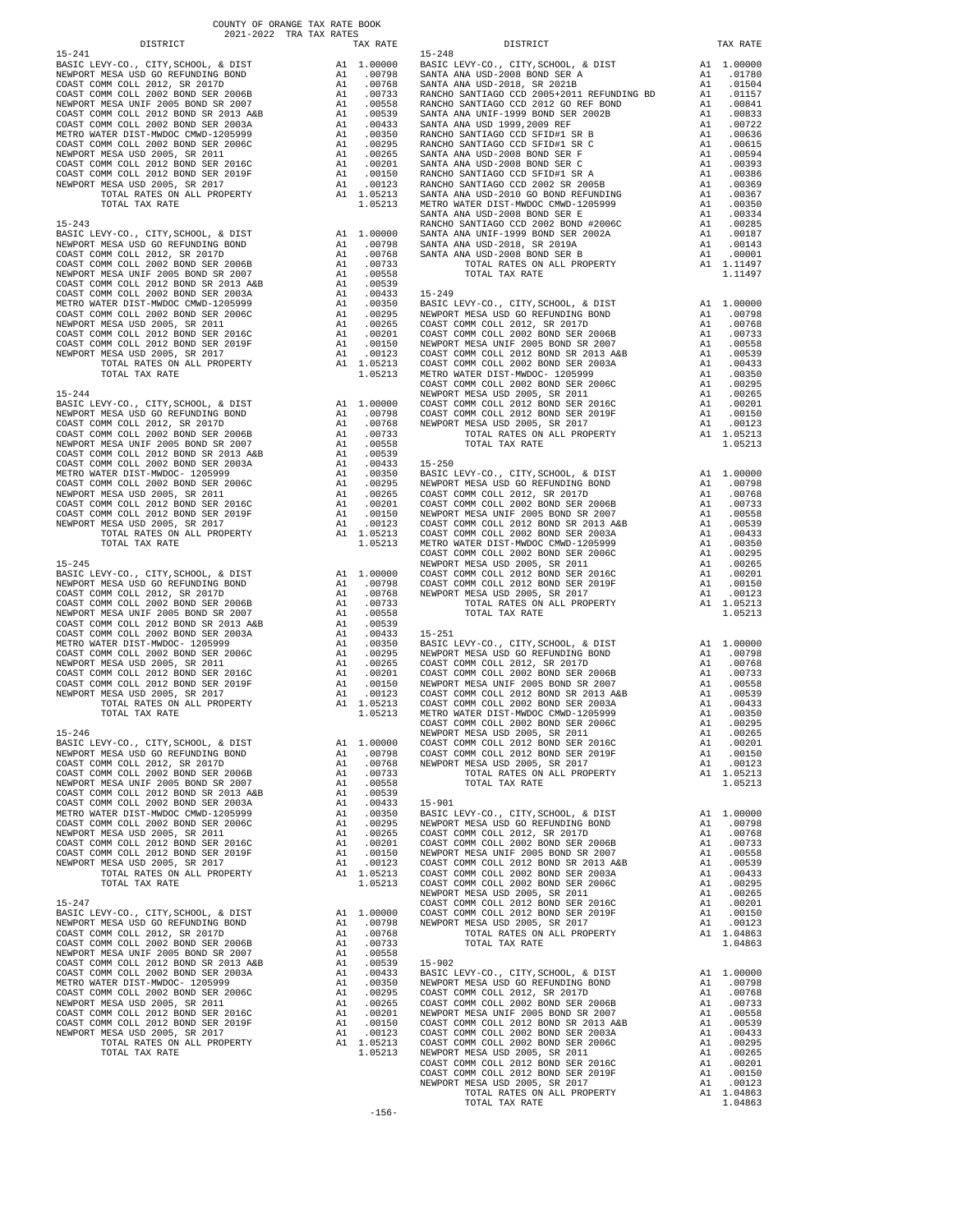| COAST COMM COLL 2012 BOND SER 2016C                                        | A1 .00265 NOCC<br>A1 .00201 METROW<br>A1 .00150 FULLERT |                         |                                         |
|----------------------------------------------------------------------------|---------------------------------------------------------|-------------------------|-----------------------------------------|
| COAST COMM COLL 2012 BOND SER 2019F                                        |                                                         |                         |                                         |
|                                                                            |                                                         |                         |                                         |
| NEWPORT MESA USD 2005, SR 2017<br>TOTAL RATES ON ALL PROPERTY              |                                                         |                         | A1 .00123 BUENA P<br>A1 1.04863 FULLERT |
| TOTAL TAX RATE                                                             |                                                         | 1.04863                 | FULLERT                                 |
|                                                                            |                                                         |                         | NOCC                                    |
| $15 - 907$                                                                 |                                                         |                         | BUENA P                                 |
|                                                                            |                                                         |                         | A1 1.00000 BUENA P<br>A1 .00798         |
| BASIC LEVY-CO., CITY, SCHOOL, & DIST<br>NEWPORT MESA USD GO REFUNDING BOND |                                                         |                         |                                         |
|                                                                            |                                                         |                         |                                         |
| COAST COMM COLL 2012, SR 2017D<br>COAST COMM COLL 2002 BOND SER 2006B      |                                                         |                         |                                         |
| NEWPORT MESA UNIF 2005 BOND SR 2007                                        | A1 .00768<br>A1 .00733<br>A1 .00558 16-005              |                         |                                         |
|                                                                            |                                                         |                         |                                         |
|                                                                            |                                                         |                         |                                         |
| COAST COMM COLL 2002 BOND SER 2006C                                        |                                                         |                         |                                         |
| NEWPORT MESA USD 2005, SR 2011                                             |                                                         |                         | A1 .00295 BUENA P<br>A1 .00265 NOCC     |
| COAST COMM COLL 2012 BOND SER 2016C                                        |                                                         |                         | A1 .00201 BUENA P                       |
|                                                                            |                                                         |                         |                                         |
|                                                                            |                                                         |                         |                                         |
|                                                                            |                                                         |                         |                                         |
| TOTAL TAX RATE                                                             |                                                         | 1.04863                 | FULLERT                                 |
|                                                                            |                                                         |                         | BUENA P                                 |
| $16 - 001$                                                                 |                                                         |                         | FULLERT                                 |
|                                                                            | A1 1.00000 FULLERT                                      |                         |                                         |
| BASIC LEVY-CO., CITY, SCHOOL, & DIST<br>CENTRALIA EL SCH-2016 SR 2017A     |                                                         |                         |                                         |
| CENTRALIA EL SCA-2010 SR 2017A<br>CENTRALIA EL SCH-2002 BOND SR 2003A      |                                                         |                         |                                         |
| ANAHEIM HIGH 2002 BOND SERIES 2002A                                        | A1 .02055 NOCC<br>A1 .01688 METROW<br>A1 .01450 FULLERT |                         |                                         |
|                                                                            |                                                         |                         |                                         |
|                                                                            |                                                         |                         |                                         |
| ANAHEIM HS SR 2018 EL 2014                                                 |                                                         |                         |                                         |
| CENTRALIA EL SCH-2002 BOND #2004A                                          |                                                         |                         | A1 .00949 FULLERT<br>A1 .00859 NOCC     |
| ANAHEIM HS EL 2014 SR 2019                                                 |                                                         |                         | A1 .00780 BUENA P                       |
|                                                                            |                                                         | .00351                  | BUENA P                                 |
|                                                                            |                                                         |                         |                                         |
|                                                                            |                                                         |                         |                                         |
|                                                                            | A1 .00323<br>A1 .00302                                  |                         |                                         |
| ANAHEIM HIGH 2002 BOND SERIES 2003<br>CENTRALIA EL SCH-2016 SR B           |                                                         | A1 .00131               |                                         |
|                                                                            |                                                         |                         |                                         |
| N O C COMM COLL 2014 BOND SR 2016A<br>TOTAL RATES ON ALL PROPERTY          |                                                         | A1 .00032<br>A1 1.11764 |                                         |
| TOTAL TAX RATE                                                             |                                                         | 1.11764                 |                                         |
|                                                                            |                                                         |                         |                                         |
|                                                                            |                                                         |                         |                                         |

|  |  | $\begin{tabular}{@{}c@{\hspace{0.2cm}}c@{\hspace{0.2cm}}c@{\hspace{0.2cm}}c@{\hspace{0.2cm}}c@{\hspace{0.2cm}}c@{\hspace{0.2cm}}c@{\hspace{0.2cm}}c@{\hspace{0.2cm}}c@{\hspace{0.2cm}}c@{\hspace{0.2cm}}c@{\hspace{0.2cm}}c@{\hspace{0.2cm}}c@{\hspace{0.2cm}}c@{\hspace{0.2cm}}c@{\hspace{0.2cm}}c@{\hspace{0.2cm}}c@{\hspace{0.2cm}}c@{\hspace{0.2cm}}c@{\hspace{0.2cm}}c@{\$ |  |
|--|--|---------------------------------------------------------------------------------------------------------------------------------------------------------------------------------------------------------------------------------------------------------------------------------------------------------------------------------------------------------------------------------|--|
|  |  |                                                                                                                                                                                                                                                                                                                                                                                 |  |
|  |  |                                                                                                                                                                                                                                                                                                                                                                                 |  |
|  |  |                                                                                                                                                                                                                                                                                                                                                                                 |  |

-157-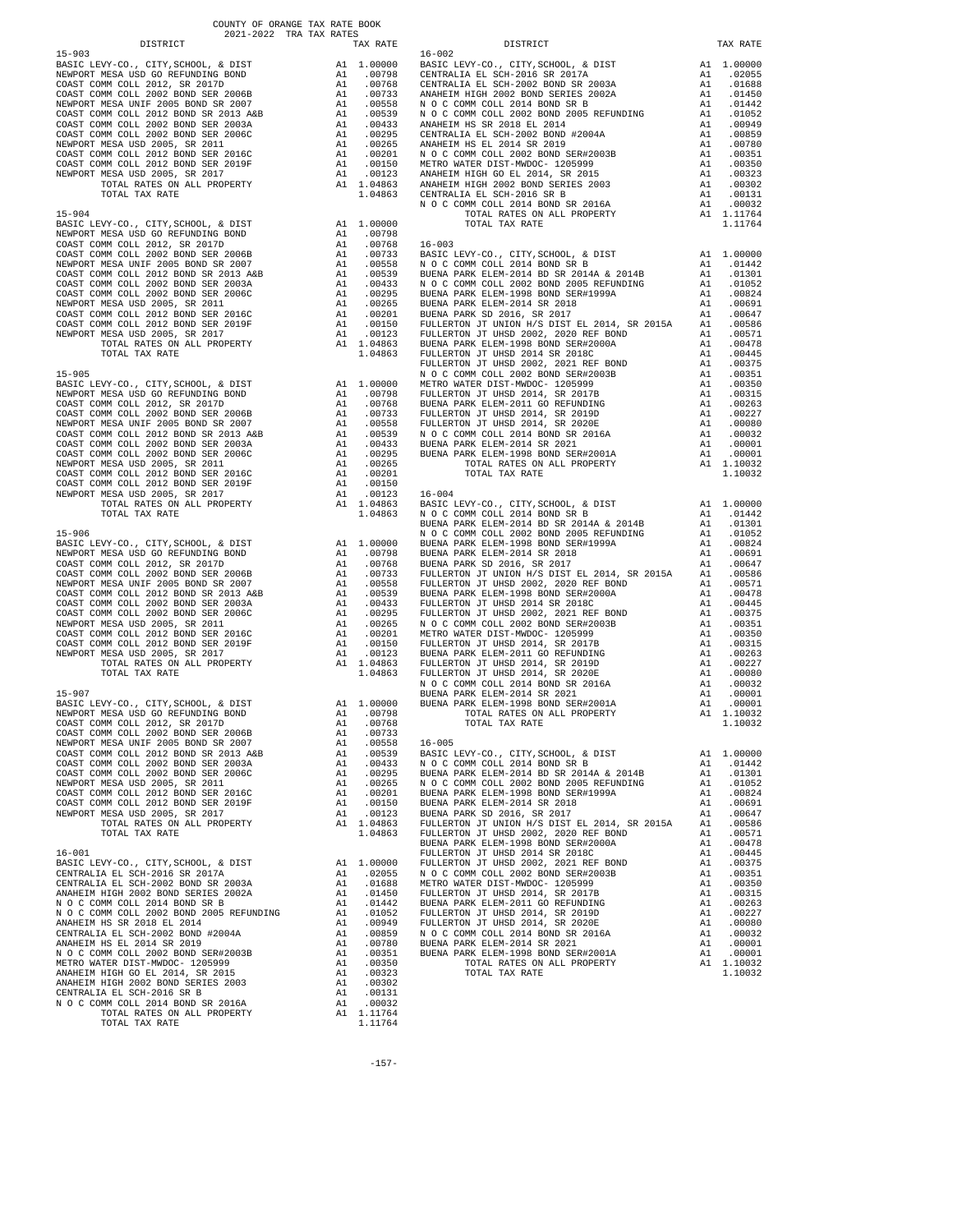| $16 - 007$                                                                                                                                                                                                                                                                                                                                                                                                                  |          |                           | FULLERT<br>NOCC      |
|-----------------------------------------------------------------------------------------------------------------------------------------------------------------------------------------------------------------------------------------------------------------------------------------------------------------------------------------------------------------------------------------------------------------------------|----------|---------------------------|----------------------|
| $\begin{tabular}{l c c c c} \hline 16-007 & N & 0 & C & 0 \\ \hline \texttt{BASTC LEVY-C0} , & CITY, SCHOOL, & & DIST & & & 11 & 0.0000 & \texttt{BUERA P} \\ \hline \texttt{CYPRESS ELEM-2008 BONDS, SERIES A & & & & 1 & .01595 & \texttt{BUERA P} \\ \hline \texttt{CYPRESS ELEM-2008 BONDS SREIES 2002A & & & 1 & .01450 & \texttt{10000} \\ \texttt{N} & O & C & COMM & COLL & 2014 & BOND$                            |          |                           |                      |
|                                                                                                                                                                                                                                                                                                                                                                                                                             |          |                           |                      |
|                                                                                                                                                                                                                                                                                                                                                                                                                             |          |                           |                      |
|                                                                                                                                                                                                                                                                                                                                                                                                                             |          |                           |                      |
|                                                                                                                                                                                                                                                                                                                                                                                                                             |          |                           |                      |
|                                                                                                                                                                                                                                                                                                                                                                                                                             |          |                           |                      |
|                                                                                                                                                                                                                                                                                                                                                                                                                             |          |                           |                      |
|                                                                                                                                                                                                                                                                                                                                                                                                                             |          |                           |                      |
|                                                                                                                                                                                                                                                                                                                                                                                                                             |          |                           |                      |
|                                                                                                                                                                                                                                                                                                                                                                                                                             |          |                           |                      |
|                                                                                                                                                                                                                                                                                                                                                                                                                             |          |                           |                      |
|                                                                                                                                                                                                                                                                                                                                                                                                                             |          |                           |                      |
|                                                                                                                                                                                                                                                                                                                                                                                                                             |          |                           |                      |
|                                                                                                                                                                                                                                                                                                                                                                                                                             |          |                           | NOCC                 |
| $16 - 008$<br>$\begin{tabular}{l c c c c} \hline 16-008 & \text{METRO} & \text{METRO} & \text{METRO} \\ \hline \text{BASTC LEVY-CO.}, & \text{CITY}, \text{SCHOOL}, & \text{$\&$ DIST}$ & \text{$\&$ A1$} & 1.00000 & \text{MNETRO} \\ \hline \text{CYPRESS ELEM-2008 BOND, SERIES 2002A & \text{$\&$ A1$} & .01595 & \text{ANAEHEIM} \\ \hline \text{CYPRESS ELEM-2008 BOND} & \text{SER IS} & \text{$\&$ B2$} & \text{$\$ |          |                           | METRO W              |
|                                                                                                                                                                                                                                                                                                                                                                                                                             |          |                           |                      |
|                                                                                                                                                                                                                                                                                                                                                                                                                             |          |                           |                      |
|                                                                                                                                                                                                                                                                                                                                                                                                                             |          |                           |                      |
|                                                                                                                                                                                                                                                                                                                                                                                                                             |          |                           |                      |
|                                                                                                                                                                                                                                                                                                                                                                                                                             |          |                           |                      |
|                                                                                                                                                                                                                                                                                                                                                                                                                             |          |                           |                      |
|                                                                                                                                                                                                                                                                                                                                                                                                                             |          |                           |                      |
|                                                                                                                                                                                                                                                                                                                                                                                                                             |          |                           |                      |
|                                                                                                                                                                                                                                                                                                                                                                                                                             |          |                           |                      |
|                                                                                                                                                                                                                                                                                                                                                                                                                             |          |                           |                      |
|                                                                                                                                                                                                                                                                                                                                                                                                                             |          |                           |                      |
|                                                                                                                                                                                                                                                                                                                                                                                                                             |          |                           |                      |
|                                                                                                                                                                                                                                                                                                                                                                                                                             |          |                           |                      |
|                                                                                                                                                                                                                                                                                                                                                                                                                             |          |                           | ANAHEIM              |
|                                                                                                                                                                                                                                                                                                                                                                                                                             |          |                           |                      |
|                                                                                                                                                                                                                                                                                                                                                                                                                             |          |                           |                      |
|                                                                                                                                                                                                                                                                                                                                                                                                                             |          |                           |                      |
|                                                                                                                                                                                                                                                                                                                                                                                                                             |          |                           |                      |
|                                                                                                                                                                                                                                                                                                                                                                                                                             |          |                           |                      |
|                                                                                                                                                                                                                                                                                                                                                                                                                             |          |                           |                      |
|                                                                                                                                                                                                                                                                                                                                                                                                                             |          |                           |                      |
|                                                                                                                                                                                                                                                                                                                                                                                                                             |          |                           |                      |
|                                                                                                                                                                                                                                                                                                                                                                                                                             |          |                           |                      |
|                                                                                                                                                                                                                                                                                                                                                                                                                             |          |                           |                      |
|                                                                                                                                                                                                                                                                                                                                                                                                                             |          |                           |                      |
|                                                                                                                                                                                                                                                                                                                                                                                                                             |          |                           |                      |
|                                                                                                                                                                                                                                                                                                                                                                                                                             |          |                           |                      |
|                                                                                                                                                                                                                                                                                                                                                                                                                             |          |                           |                      |
|                                                                                                                                                                                                                                                                                                                                                                                                                             |          |                           | CENTRAL              |
| $16 - 010$                                                                                                                                                                                                                                                                                                                                                                                                                  |          |                           | N O C C              |
| BASIC LEVY-CO., CITY, SCHOOL, & DIST<br>CYPRESS ELEM-2008 BOND, SERIES A                                                                                                                                                                                                                                                                                                                                                    |          | A1 1.00000 NOCC<br>.01595 | METRO W              |
| ANAHEIM HIGH 2002 BOND SERIES 2002A                                                                                                                                                                                                                                                                                                                                                                                         | A1<br>A1 | .01450                    | ANAHEIM              |
| CYPRESS ELEM-2008BOND, SER B1 & B2                                                                                                                                                                                                                                                                                                                                                                                          | A1       | .01450                    | ANAHEIM              |
| N O C COMM COLL 2014 BOND SR B                                                                                                                                                                                                                                                                                                                                                                                              | A1       | .01442                    | <b>CENTRAL</b>       |
| N O C COMM COLL 2002 BOND 2005 REFUNDING                                                                                                                                                                                                                                                                                                                                                                                    | A1       | .01052                    | NOCC                 |
| ANAHEIM HS SR 2018 EL 2014                                                                                                                                                                                                                                                                                                                                                                                                  | A1       | .00949                    |                      |
| ANAHEIM HS EL 2014 SR 2019                                                                                                                                                                                                                                                                                                                                                                                                  | A1       | .00780                    |                      |
| N O C COMM COLL 2002 BOND SER#2003B<br>METRO WATER DIST-MWDOC- 1205999                                                                                                                                                                                                                                                                                                                                                      | A1<br>A1 | .00351<br>.00350          | $16 - 015$           |
| ANAHEIM HIGH GO EL 2014, SR 2015                                                                                                                                                                                                                                                                                                                                                                                            | A1       | .00323                    | <b>BASIC L</b>       |
| ANAHEIM HIGH 2002 BOND SERIES 2003                                                                                                                                                                                                                                                                                                                                                                                          | A1       | .00302                    | NOCC                 |
| N O C COMM COLL 2014 BOND SR 2016A                                                                                                                                                                                                                                                                                                                                                                                          | A1       | .00032                    | BUENA P              |
| TOTAL RATES ON ALL PROPERTY                                                                                                                                                                                                                                                                                                                                                                                                 |          | A1 1.10076                | N O C C              |
| TOTAL TAX RATE                                                                                                                                                                                                                                                                                                                                                                                                              |          | 1.10076                   | BUENA P<br>DIUPNIA D |
|                                                                                                                                                                                                                                                                                                                                                                                                                             |          |                           |                      |

| COUNTY OF ORANGE TAX RATE BOOK<br>$\begin{minipage}{.4\linewidth} \begin{tabular}{l} \multicolumn{2}{c}{\textbf{1.A. RATE}}\\ \multicolumn{2}{c}{\textbf{1.A. RATE}}\\ \multicolumn{2}{c}{\textbf{0.21-2022}} \end{tabular} \end{minipage} \begin{minipage}{.4\linewidth} \begin{tabular}{l} \multicolumn{2}{c}{\textbf{1.A. RATES}}\\ \multicolumn{2}{c}{\textbf{1.A. RATES}} \end{tabular} \end{minipage}$ |          |          |          |
|--------------------------------------------------------------------------------------------------------------------------------------------------------------------------------------------------------------------------------------------------------------------------------------------------------------------------------------------------------------------------------------------------------------|----------|----------|----------|
|                                                                                                                                                                                                                                                                                                                                                                                                              | TAX RATE | DISTRICT | TAX RATE |
|                                                                                                                                                                                                                                                                                                                                                                                                              |          |          |          |
|                                                                                                                                                                                                                                                                                                                                                                                                              |          |          |          |
|                                                                                                                                                                                                                                                                                                                                                                                                              |          |          |          |
|                                                                                                                                                                                                                                                                                                                                                                                                              |          |          |          |
|                                                                                                                                                                                                                                                                                                                                                                                                              |          |          |          |
|                                                                                                                                                                                                                                                                                                                                                                                                              |          |          |          |
|                                                                                                                                                                                                                                                                                                                                                                                                              |          |          |          |
|                                                                                                                                                                                                                                                                                                                                                                                                              |          |          |          |
|                                                                                                                                                                                                                                                                                                                                                                                                              |          |          |          |
|                                                                                                                                                                                                                                                                                                                                                                                                              |          |          |          |
|                                                                                                                                                                                                                                                                                                                                                                                                              |          |          |          |
|                                                                                                                                                                                                                                                                                                                                                                                                              |          |          |          |
|                                                                                                                                                                                                                                                                                                                                                                                                              |          |          |          |
|                                                                                                                                                                                                                                                                                                                                                                                                              |          |          |          |
|                                                                                                                                                                                                                                                                                                                                                                                                              |          |          |          |
|                                                                                                                                                                                                                                                                                                                                                                                                              |          |          |          |
|                                                                                                                                                                                                                                                                                                                                                                                                              |          |          |          |
|                                                                                                                                                                                                                                                                                                                                                                                                              |          |          |          |
|                                                                                                                                                                                                                                                                                                                                                                                                              |          |          |          |
|                                                                                                                                                                                                                                                                                                                                                                                                              |          |          |          |
|                                                                                                                                                                                                                                                                                                                                                                                                              |          |          |          |
|                                                                                                                                                                                                                                                                                                                                                                                                              |          |          |          |
|                                                                                                                                                                                                                                                                                                                                                                                                              |          |          |          |
|                                                                                                                                                                                                                                                                                                                                                                                                              |          |          |          |
|                                                                                                                                                                                                                                                                                                                                                                                                              |          |          |          |
|                                                                                                                                                                                                                                                                                                                                                                                                              |          |          |          |
|                                                                                                                                                                                                                                                                                                                                                                                                              |          |          |          |
|                                                                                                                                                                                                                                                                                                                                                                                                              |          |          |          |
|                                                                                                                                                                                                                                                                                                                                                                                                              |          |          |          |
|                                                                                                                                                                                                                                                                                                                                                                                                              |          |          |          |
|                                                                                                                                                                                                                                                                                                                                                                                                              |          |          |          |
|                                                                                                                                                                                                                                                                                                                                                                                                              |          |          |          |
|                                                                                                                                                                                                                                                                                                                                                                                                              |          |          |          |
|                                                                                                                                                                                                                                                                                                                                                                                                              |          |          |          |
|                                                                                                                                                                                                                                                                                                                                                                                                              |          |          |          |
|                                                                                                                                                                                                                                                                                                                                                                                                              |          |          |          |
|                                                                                                                                                                                                                                                                                                                                                                                                              |          |          |          |
|                                                                                                                                                                                                                                                                                                                                                                                                              |          |          |          |
|                                                                                                                                                                                                                                                                                                                                                                                                              |          |          |          |
|                                                                                                                                                                                                                                                                                                                                                                                                              |          |          |          |
|                                                                                                                                                                                                                                                                                                                                                                                                              |          |          |          |
|                                                                                                                                                                                                                                                                                                                                                                                                              |          |          |          |
|                                                                                                                                                                                                                                                                                                                                                                                                              |          |          |          |
|                                                                                                                                                                                                                                                                                                                                                                                                              |          |          |          |
|                                                                                                                                                                                                                                                                                                                                                                                                              |          |          |          |
|                                                                                                                                                                                                                                                                                                                                                                                                              |          |          |          |
|                                                                                                                                                                                                                                                                                                                                                                                                              |          |          |          |
|                                                                                                                                                                                                                                                                                                                                                                                                              |          |          |          |
|                                                                                                                                                                                                                                                                                                                                                                                                              |          |          |          |
|                                                                                                                                                                                                                                                                                                                                                                                                              |          |          |          |
|                                                                                                                                                                                                                                                                                                                                                                                                              |          |          |          |
|                                                                                                                                                                                                                                                                                                                                                                                                              |          |          |          |
|                                                                                                                                                                                                                                                                                                                                                                                                              |          |          |          |
|                                                                                                                                                                                                                                                                                                                                                                                                              |          |          |          |
|                                                                                                                                                                                                                                                                                                                                                                                                              |          |          |          |
|                                                                                                                                                                                                                                                                                                                                                                                                              |          |          |          |
|                                                                                                                                                                                                                                                                                                                                                                                                              |          |          |          |
|                                                                                                                                                                                                                                                                                                                                                                                                              |          |          |          |
|                                                                                                                                                                                                                                                                                                                                                                                                              |          |          |          |
|                                                                                                                                                                                                                                                                                                                                                                                                              |          |          |          |
|                                                                                                                                                                                                                                                                                                                                                                                                              |          |          |          |
|                                                                                                                                                                                                                                                                                                                                                                                                              |          |          |          |
|                                                                                                                                                                                                                                                                                                                                                                                                              |          |          |          |
|                                                                                                                                                                                                                                                                                                                                                                                                              |          |          |          |
|                                                                                                                                                                                                                                                                                                                                                                                                              |          |          |          |
|                                                                                                                                                                                                                                                                                                                                                                                                              |          |          |          |
|                                                                                                                                                                                                                                                                                                                                                                                                              |          |          |          |
|                                                                                                                                                                                                                                                                                                                                                                                                              |          |          |          |
|                                                                                                                                                                                                                                                                                                                                                                                                              |          |          |          |
|                                                                                                                                                                                                                                                                                                                                                                                                              |          |          |          |
|                                                                                                                                                                                                                                                                                                                                                                                                              |          |          |          |
|                                                                                                                                                                                                                                                                                                                                                                                                              |          |          |          |
|                                                                                                                                                                                                                                                                                                                                                                                                              |          |          |          |
|                                                                                                                                                                                                                                                                                                                                                                                                              |          |          |          |
|                                                                                                                                                                                                                                                                                                                                                                                                              |          |          |          |
|                                                                                                                                                                                                                                                                                                                                                                                                              |          |          |          |
|                                                                                                                                                                                                                                                                                                                                                                                                              |          |          |          |
|                                                                                                                                                                                                                                                                                                                                                                                                              |          |          |          |
|                                                                                                                                                                                                                                                                                                                                                                                                              |          |          |          |
|                                                                                                                                                                                                                                                                                                                                                                                                              |          |          |          |
|                                                                                                                                                                                                                                                                                                                                                                                                              |          |          |          |
|                                                                                                                                                                                                                                                                                                                                                                                                              |          |          |          |
|                                                                                                                                                                                                                                                                                                                                                                                                              |          |          |          |
|                                                                                                                                                                                                                                                                                                                                                                                                              |          |          |          |
|                                                                                                                                                                                                                                                                                                                                                                                                              |          |          |          |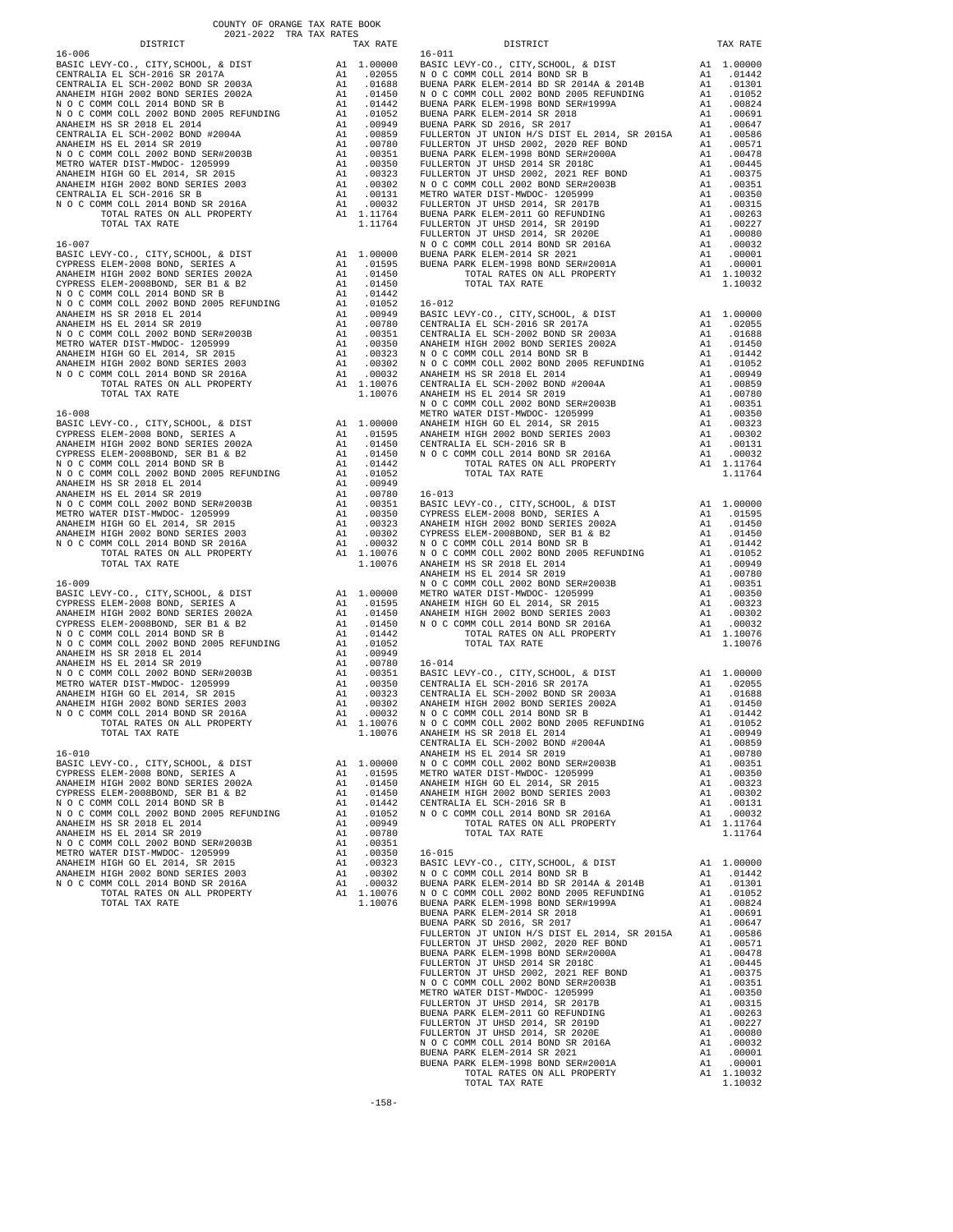| $16 - 016$                   |         | $16 - 022$ |
|------------------------------|---------|------------|
|                              |         |            |
|                              |         |            |
|                              |         |            |
|                              |         |            |
|                              |         |            |
|                              |         |            |
|                              |         |            |
|                              |         |            |
|                              |         |            |
|                              |         |            |
| TOTAL TAX RATE<br>$16 - 017$ | 1.10076 | $16 - 023$ |
|                              |         |            |
|                              |         |            |
|                              |         |            |
|                              |         |            |
|                              |         |            |
|                              |         |            |
|                              |         |            |
|                              |         |            |
|                              |         |            |
|                              |         |            |
| TOTAL TAX RATE               | 1.10076 |            |
| $16 - 018$                   |         | $16 - 024$ |
|                              |         |            |
|                              |         |            |
|                              |         |            |
|                              |         |            |
|                              |         |            |
|                              |         |            |
|                              |         |            |
|                              |         |            |
|                              |         |            |
|                              |         |            |
|                              |         |            |
|                              |         |            |
|                              |         | FULLERT    |
|                              |         |            |
|                              |         |            |
|                              |         |            |
|                              |         |            |
|                              |         |            |
|                              |         |            |
|                              |         |            |
|                              |         |            |
|                              |         |            |
|                              |         |            |
|                              |         |            |
|                              |         | METRO W    |
|                              |         |            |
|                              |         |            |
|                              |         |            |
|                              |         |            |
|                              |         |            |
|                              |         |            |
|                              |         |            |
|                              |         |            |
|                              |         |            |
|                              |         |            |
|                              |         |            |
|                              |         |            |
|                              |         |            |
| $16 - 021$                   |         | NOCC       |
|                              |         |            |
|                              |         |            |
|                              |         |            |
|                              |         |            |
|                              |         |            |
|                              |         |            |
|                              |         |            |
|                              |         |            |
|                              |         |            |
|                              |         |            |
| TOTAL TAX RATE               | 1.10076 |            |

-159-

| COUNTY OF ORANGE TAX RATE BOOK<br>$2021-2022 \quad \text{TRA} \quad \text{RATE} \quad \text{DISTRICT}$ DISTRICT |          |            |          |  |  |  |  |
|-----------------------------------------------------------------------------------------------------------------|----------|------------|----------|--|--|--|--|
|                                                                                                                 | TAX RATE | DISTRICT   | TAX RATE |  |  |  |  |
| $16 - 016$                                                                                                      |          | $16 - 022$ |          |  |  |  |  |
| $16 - 017$                                                                                                      |          | $16 - 023$ |          |  |  |  |  |
|                                                                                                                 |          |            |          |  |  |  |  |
|                                                                                                                 |          |            |          |  |  |  |  |
|                                                                                                                 |          |            |          |  |  |  |  |
|                                                                                                                 |          |            |          |  |  |  |  |
|                                                                                                                 |          |            |          |  |  |  |  |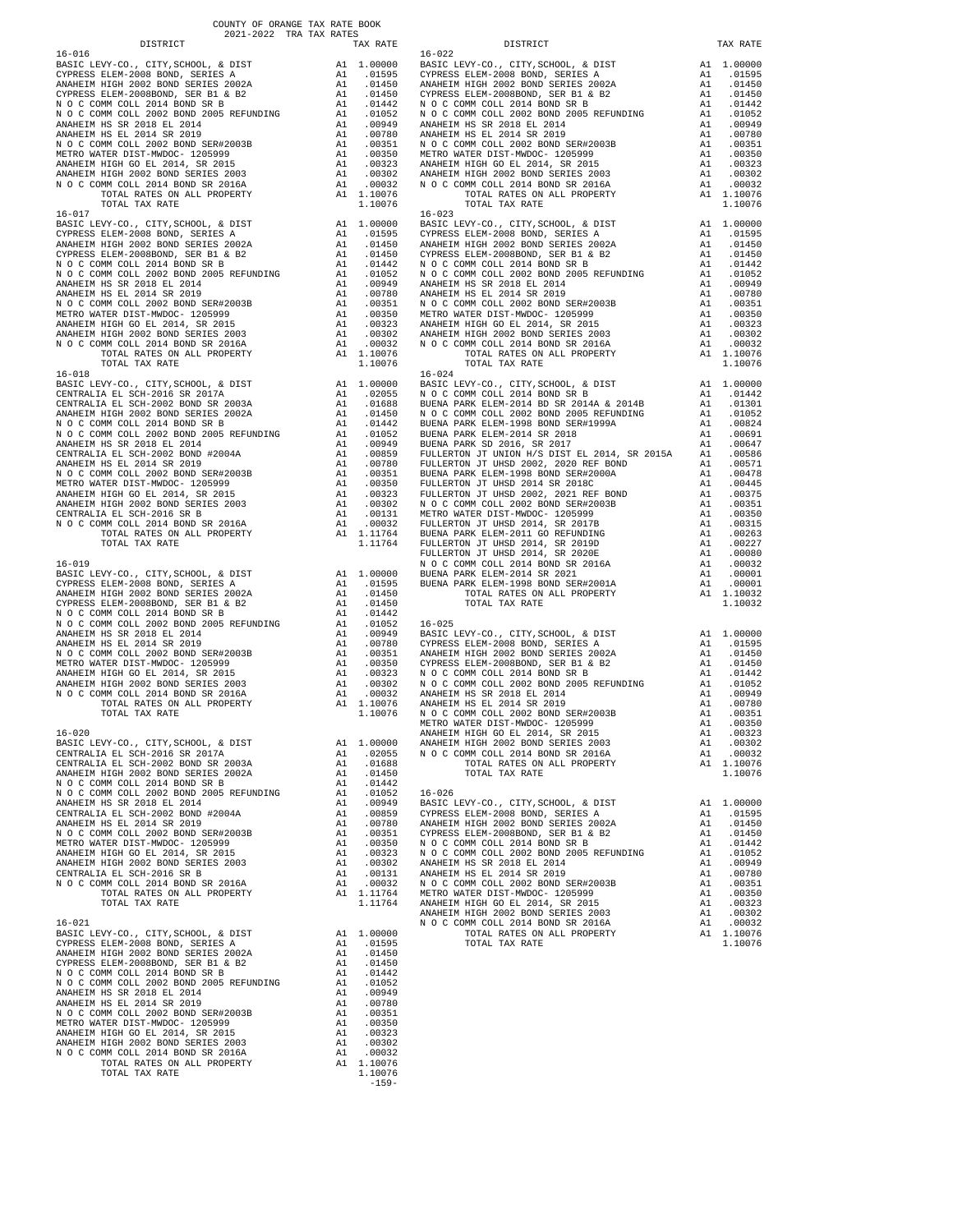| COUNTY OF ORANGE TAX RATE BOOK<br>2021-2022 TRA TAX RATES                                                                                                                                                                                                                                                                                                                                                                                                                                                               |    |            |                |
|-------------------------------------------------------------------------------------------------------------------------------------------------------------------------------------------------------------------------------------------------------------------------------------------------------------------------------------------------------------------------------------------------------------------------------------------------------------------------------------------------------------------------|----|------------|----------------|
| DISTRICT                                                                                                                                                                                                                                                                                                                                                                                                                                                                                                                |    | TAX RATE   |                |
| $16 - 027$                                                                                                                                                                                                                                                                                                                                                                                                                                                                                                              |    |            | $16 - 035$     |
|                                                                                                                                                                                                                                                                                                                                                                                                                                                                                                                         |    |            |                |
|                                                                                                                                                                                                                                                                                                                                                                                                                                                                                                                         |    |            |                |
|                                                                                                                                                                                                                                                                                                                                                                                                                                                                                                                         |    |            |                |
|                                                                                                                                                                                                                                                                                                                                                                                                                                                                                                                         |    |            |                |
|                                                                                                                                                                                                                                                                                                                                                                                                                                                                                                                         |    |            |                |
|                                                                                                                                                                                                                                                                                                                                                                                                                                                                                                                         |    |            |                |
|                                                                                                                                                                                                                                                                                                                                                                                                                                                                                                                         |    |            |                |
|                                                                                                                                                                                                                                                                                                                                                                                                                                                                                                                         |    |            |                |
|                                                                                                                                                                                                                                                                                                                                                                                                                                                                                                                         |    |            |                |
|                                                                                                                                                                                                                                                                                                                                                                                                                                                                                                                         |    |            |                |
|                                                                                                                                                                                                                                                                                                                                                                                                                                                                                                                         |    |            |                |
|                                                                                                                                                                                                                                                                                                                                                                                                                                                                                                                         |    |            |                |
|                                                                                                                                                                                                                                                                                                                                                                                                                                                                                                                         |    |            |                |
|                                                                                                                                                                                                                                                                                                                                                                                                                                                                                                                         |    |            |                |
|                                                                                                                                                                                                                                                                                                                                                                                                                                                                                                                         |    |            | BUENA P        |
|                                                                                                                                                                                                                                                                                                                                                                                                                                                                                                                         |    |            | FULLERT        |
|                                                                                                                                                                                                                                                                                                                                                                                                                                                                                                                         |    |            |                |
|                                                                                                                                                                                                                                                                                                                                                                                                                                                                                                                         |    |            |                |
|                                                                                                                                                                                                                                                                                                                                                                                                                                                                                                                         |    |            |                |
|                                                                                                                                                                                                                                                                                                                                                                                                                                                                                                                         |    |            |                |
|                                                                                                                                                                                                                                                                                                                                                                                                                                                                                                                         |    |            |                |
|                                                                                                                                                                                                                                                                                                                                                                                                                                                                                                                         |    |            |                |
|                                                                                                                                                                                                                                                                                                                                                                                                                                                                                                                         |    |            |                |
|                                                                                                                                                                                                                                                                                                                                                                                                                                                                                                                         |    |            |                |
|                                                                                                                                                                                                                                                                                                                                                                                                                                                                                                                         |    |            |                |
|                                                                                                                                                                                                                                                                                                                                                                                                                                                                                                                         |    |            |                |
|                                                                                                                                                                                                                                                                                                                                                                                                                                                                                                                         |    |            |                |
|                                                                                                                                                                                                                                                                                                                                                                                                                                                                                                                         |    |            |                |
|                                                                                                                                                                                                                                                                                                                                                                                                                                                                                                                         |    |            |                |
|                                                                                                                                                                                                                                                                                                                                                                                                                                                                                                                         |    |            |                |
|                                                                                                                                                                                                                                                                                                                                                                                                                                                                                                                         |    |            |                |
|                                                                                                                                                                                                                                                                                                                                                                                                                                                                                                                         |    |            |                |
|                                                                                                                                                                                                                                                                                                                                                                                                                                                                                                                         |    |            |                |
|                                                                                                                                                                                                                                                                                                                                                                                                                                                                                                                         |    |            | NOCC           |
| $16 - 033$<br>$\begin{tabular}{l c c c} \hline 16-033 & $\mathsf{W}\,\mathrm{OT}\,\mathrm{C}$ & $\mathsf{M}\,\mathrm{OT}\,\mathrm{C}$ \\ BUS1 & $\mathsf{D}\,\mathrm{C}$ & $\mathsf{C}\,\mathrm{DT}\,\mathrm{C}$ & $\mathsf{C}\,\mathrm{DT}\,\mathrm{C}$ & $\mathsf{M}\,\mathrm{C}$ & $\mathsf{M}\,\mathrm{C}$ & $\mathsf{M}\,\mathrm{C}$ & $\mathsf{M}\,\mathrm{C}$ \\ \hline \texttt{N}\,\mathrm{O}\,\mathrm{C}\,\mathrm{COMM}\,\mathrm{COLL}\,\mathrm{2014}\, & $\mathsf{BD}\,\mathrm{SR}\,\mathrm{B}$ & $\mathsf{A$ |    |            | METRO W        |
|                                                                                                                                                                                                                                                                                                                                                                                                                                                                                                                         |    |            |                |
|                                                                                                                                                                                                                                                                                                                                                                                                                                                                                                                         |    |            |                |
|                                                                                                                                                                                                                                                                                                                                                                                                                                                                                                                         |    |            |                |
|                                                                                                                                                                                                                                                                                                                                                                                                                                                                                                                         |    |            |                |
|                                                                                                                                                                                                                                                                                                                                                                                                                                                                                                                         |    |            |                |
|                                                                                                                                                                                                                                                                                                                                                                                                                                                                                                                         |    |            |                |
|                                                                                                                                                                                                                                                                                                                                                                                                                                                                                                                         |    |            |                |
|                                                                                                                                                                                                                                                                                                                                                                                                                                                                                                                         |    |            |                |
|                                                                                                                                                                                                                                                                                                                                                                                                                                                                                                                         |    |            |                |
|                                                                                                                                                                                                                                                                                                                                                                                                                                                                                                                         |    |            |                |
|                                                                                                                                                                                                                                                                                                                                                                                                                                                                                                                         |    |            |                |
|                                                                                                                                                                                                                                                                                                                                                                                                                                                                                                                         |    |            |                |
|                                                                                                                                                                                                                                                                                                                                                                                                                                                                                                                         |    |            |                |
|                                                                                                                                                                                                                                                                                                                                                                                                                                                                                                                         |    |            |                |
|                                                                                                                                                                                                                                                                                                                                                                                                                                                                                                                         |    |            |                |
|                                                                                                                                                                                                                                                                                                                                                                                                                                                                                                                         |    |            |                |
|                                                                                                                                                                                                                                                                                                                                                                                                                                                                                                                         |    |            |                |
|                                                                                                                                                                                                                                                                                                                                                                                                                                                                                                                         |    |            |                |
|                                                                                                                                                                                                                                                                                                                                                                                                                                                                                                                         |    |            |                |
|                                                                                                                                                                                                                                                                                                                                                                                                                                                                                                                         |    |            |                |
|                                                                                                                                                                                                                                                                                                                                                                                                                                                                                                                         |    |            |                |
|                                                                                                                                                                                                                                                                                                                                                                                                                                                                                                                         |    |            |                |
|                                                                                                                                                                                                                                                                                                                                                                                                                                                                                                                         |    |            |                |
| $16 - 034$                                                                                                                                                                                                                                                                                                                                                                                                                                                                                                              |    |            |                |
|                                                                                                                                                                                                                                                                                                                                                                                                                                                                                                                         |    |            |                |
|                                                                                                                                                                                                                                                                                                                                                                                                                                                                                                                         |    |            |                |
|                                                                                                                                                                                                                                                                                                                                                                                                                                                                                                                         |    |            |                |
|                                                                                                                                                                                                                                                                                                                                                                                                                                                                                                                         |    |            |                |
| BUENA PARK ELEM-1998 BOND SER#1999A                                                                                                                                                                                                                                                                                                                                                                                                                                                                                     | A1 | .00824     | ANAHEIM        |
| BUENA PARK ELEM-2014 SR 2018                                                                                                                                                                                                                                                                                                                                                                                                                                                                                            | A1 | .00691     | <b>CYPRESS</b> |
| BUENA PARK SD 2016, SR 2017                                                                                                                                                                                                                                                                                                                                                                                                                                                                                             | A1 | .00647     | NOCC           |
| FULLERTON JT UNION H/S DIST EL 2014, SR 2015A                                                                                                                                                                                                                                                                                                                                                                                                                                                                           | A1 | .00586     | NOCC           |
| FULLERTON JT UHSD 2002, 2020 REF BOND                                                                                                                                                                                                                                                                                                                                                                                                                                                                                   | A1 | .00571     | ANAHEIM        |
| BUENA PARK ELEM-1998 BOND SER#2000A                                                                                                                                                                                                                                                                                                                                                                                                                                                                                     | A1 | .00478     | ANAHEIM        |
| FULLERTON JT UHSD 2014 SR 2018C                                                                                                                                                                                                                                                                                                                                                                                                                                                                                         | A1 | .00445     | NOCC           |
| FULLERTON JT UHSD 2002, 2021 REF BOND                                                                                                                                                                                                                                                                                                                                                                                                                                                                                   | A1 | .00375     | METRO W        |
| N O C COMM COLL 2002 BOND SER#2003B                                                                                                                                                                                                                                                                                                                                                                                                                                                                                     | A1 | .00351     | ANAHEIM        |
| METRO WATER DIST-MWDOC- 1205999                                                                                                                                                                                                                                                                                                                                                                                                                                                                                         | A1 | .00350     | ANAHEIM        |
| FULLERTON JT UHSD 2014, SR 2017B                                                                                                                                                                                                                                                                                                                                                                                                                                                                                        | A1 | .00315     | NOCC           |
| BUENA PARK ELEM-2011 GO REFUNDING                                                                                                                                                                                                                                                                                                                                                                                                                                                                                       | A1 | .00263     |                |
| FULLERTON JT UHSD 2014, SR 2019D                                                                                                                                                                                                                                                                                                                                                                                                                                                                                        | A1 | .00227     |                |
| FULLERTON JT UHSD 2014, SR 2020E                                                                                                                                                                                                                                                                                                                                                                                                                                                                                        | A1 | .00080     |                |
| N O C COMM COLL 2014 BOND SR 2016A                                                                                                                                                                                                                                                                                                                                                                                                                                                                                      | A1 | .00032     | $16 - 039$     |
| BUENA PARK ELEM-2014 SR 2021                                                                                                                                                                                                                                                                                                                                                                                                                                                                                            | A1 | .00001     | BASIC L        |
| BUENA PARK ELEM-1998 BOND SER#2001A                                                                                                                                                                                                                                                                                                                                                                                                                                                                                     | A1 | .00001     | CYPRESS        |
| TOTAL RATES ON ALL PROPERTY                                                                                                                                                                                                                                                                                                                                                                                                                                                                                             |    | A1 1.10032 | ANAHEIM        |
| POPAI PAY DAPP                                                                                                                                                                                                                                                                                                                                                                                                                                                                                                          |    | 1 10022    | aynnee         |

| 2021-2022 TRA TAX RATES |          |                                                                                                                                                                                                                                     |          |
|-------------------------|----------|-------------------------------------------------------------------------------------------------------------------------------------------------------------------------------------------------------------------------------------|----------|
| DISTRICT                | TAX RATE | DISTRICT                                                                                                                                                                                                                            | TAX RATE |
|                         |          |                                                                                                                                                                                                                                     |          |
|                         |          |                                                                                                                                                                                                                                     |          |
|                         |          |                                                                                                                                                                                                                                     |          |
|                         |          |                                                                                                                                                                                                                                     |          |
|                         |          |                                                                                                                                                                                                                                     |          |
|                         |          |                                                                                                                                                                                                                                     |          |
|                         |          |                                                                                                                                                                                                                                     |          |
|                         |          |                                                                                                                                                                                                                                     |          |
|                         |          |                                                                                                                                                                                                                                     |          |
|                         |          |                                                                                                                                                                                                                                     |          |
|                         |          |                                                                                                                                                                                                                                     |          |
|                         |          |                                                                                                                                                                                                                                     |          |
|                         |          |                                                                                                                                                                                                                                     |          |
|                         |          |                                                                                                                                                                                                                                     |          |
|                         |          |                                                                                                                                                                                                                                     |          |
|                         |          |                                                                                                                                                                                                                                     |          |
|                         |          |                                                                                                                                                                                                                                     |          |
|                         |          |                                                                                                                                                                                                                                     |          |
|                         |          |                                                                                                                                                                                                                                     |          |
|                         |          |                                                                                                                                                                                                                                     |          |
|                         |          |                                                                                                                                                                                                                                     |          |
|                         |          |                                                                                                                                                                                                                                     |          |
|                         |          |                                                                                                                                                                                                                                     |          |
|                         |          |                                                                                                                                                                                                                                     |          |
|                         |          |                                                                                                                                                                                                                                     |          |
|                         |          |                                                                                                                                                                                                                                     |          |
|                         |          |                                                                                                                                                                                                                                     |          |
|                         |          |                                                                                                                                                                                                                                     |          |
|                         |          |                                                                                                                                                                                                                                     |          |
|                         |          |                                                                                                                                                                                                                                     |          |
|                         |          |                                                                                                                                                                                                                                     |          |
|                         |          |                                                                                                                                                                                                                                     |          |
|                         |          |                                                                                                                                                                                                                                     |          |
|                         |          |                                                                                                                                                                                                                                     |          |
|                         |          |                                                                                                                                                                                                                                     |          |
|                         |          |                                                                                                                                                                                                                                     |          |
|                         |          |                                                                                                                                                                                                                                     |          |
|                         |          |                                                                                                                                                                                                                                     |          |
|                         |          |                                                                                                                                                                                                                                     |          |
|                         |          |                                                                                                                                                                                                                                     |          |
|                         |          |                                                                                                                                                                                                                                     |          |
|                         |          |                                                                                                                                                                                                                                     |          |
|                         |          |                                                                                                                                                                                                                                     |          |
|                         |          |                                                                                                                                                                                                                                     |          |
|                         |          |                                                                                                                                                                                                                                     |          |
|                         |          |                                                                                                                                                                                                                                     |          |
|                         |          |                                                                                                                                                                                                                                     |          |
|                         |          |                                                                                                                                                                                                                                     |          |
|                         |          |                                                                                                                                                                                                                                     |          |
|                         |          |                                                                                                                                                                                                                                     |          |
|                         |          |                                                                                                                                                                                                                                     |          |
|                         |          |                                                                                                                                                                                                                                     |          |
|                         |          |                                                                                                                                                                                                                                     |          |
|                         |          |                                                                                                                                                                                                                                     |          |
|                         |          |                                                                                                                                                                                                                                     |          |
|                         |          |                                                                                                                                                                                                                                     |          |
|                         |          |                                                                                                                                                                                                                                     |          |
|                         |          |                                                                                                                                                                                                                                     |          |
|                         |          |                                                                                                                                                                                                                                     |          |
|                         |          |                                                                                                                                                                                                                                     |          |
|                         |          |                                                                                                                                                                                                                                     |          |
|                         |          |                                                                                                                                                                                                                                     |          |
|                         |          |                                                                                                                                                                                                                                     |          |
|                         |          |                                                                                                                                                                                                                                     |          |
|                         |          |                                                                                                                                                                                                                                     |          |
|                         |          |                                                                                                                                                                                                                                     |          |
|                         |          |                                                                                                                                                                                                                                     |          |
|                         |          |                                                                                                                                                                                                                                     |          |
|                         |          |                                                                                                                                                                                                                                     |          |
|                         |          |                                                                                                                                                                                                                                     |          |
|                         |          |                                                                                                                                                                                                                                     |          |
|                         |          |                                                                                                                                                                                                                                     |          |
|                         |          |                                                                                                                                                                                                                                     |          |
|                         |          |                                                                                                                                                                                                                                     |          |
|                         |          |                                                                                                                                                                                                                                     |          |
|                         |          |                                                                                                                                                                                                                                     |          |
|                         |          |                                                                                                                                                                                                                                     |          |
|                         |          |                                                                                                                                                                                                                                     |          |
|                         |          |                                                                                                                                                                                                                                     |          |
|                         |          |                                                                                                                                                                                                                                     |          |
|                         |          |                                                                                                                                                                                                                                     |          |
|                         |          |                                                                                                                                                                                                                                     |          |
|                         |          |                                                                                                                                                                                                                                     |          |
|                         |          | NO C COMM COLL 2002 BOXD EXERT (1993)<br>NO COMMO 2003 BOXD EXERT (1993) AND COMMO 2002 ANAMEEM HEGH 2002 BOXD EXERTS 2002<br>NOWARK ELEN-1998 BOXD EXERT (1993), 2002 ANAMEEM HEGH 2003 BOXD EXERTS 2002<br>NO COMMO ANAWENCHI (19 |          |
|                         |          | TOTAL TAX RATE                                                                                                                                                                                                                      | 1.10076  |
|                         |          |                                                                                                                                                                                                                                     |          |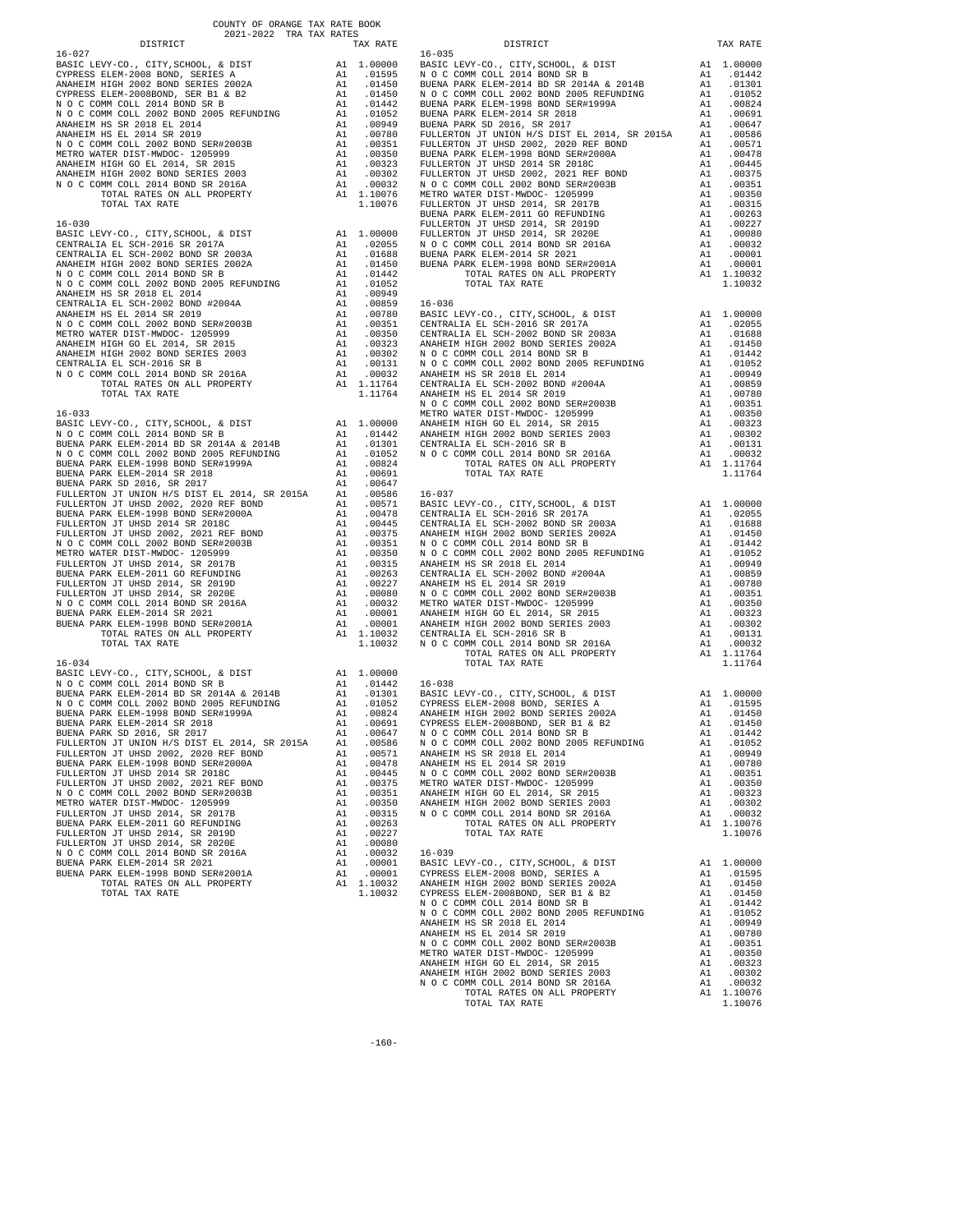| CENTRALIA EL SCH-2016 SR B                                              |          |                                                                                             |                       |
|-------------------------------------------------------------------------|----------|---------------------------------------------------------------------------------------------|-----------------------|
| N O C COMM COLL 2014 BOND SR 2016A<br>TOTAL RATES ON ALL PROPERTY       |          |                                                                                             |                       |
| TOTAL TAX RATE<br>$16 - 041$                                            |          | A1 .00302<br>A1 .00131<br>A1 .00032 17-002<br>A1 1.11764 GARDEN<br>1.11764 GARDEN<br>GARDEN | GARDEN                |
|                                                                         |          |                                                                                             |                       |
|                                                                         |          |                                                                                             |                       |
|                                                                         |          |                                                                                             |                       |
|                                                                         |          |                                                                                             |                       |
|                                                                         |          |                                                                                             |                       |
|                                                                         |          |                                                                                             |                       |
|                                                                         |          |                                                                                             |                       |
|                                                                         |          |                                                                                             |                       |
|                                                                         |          |                                                                                             |                       |
|                                                                         |          |                                                                                             |                       |
|                                                                         |          |                                                                                             |                       |
|                                                                         |          |                                                                                             |                       |
|                                                                         |          |                                                                                             | GARDEN                |
|                                                                         |          |                                                                                             |                       |
|                                                                         |          |                                                                                             |                       |
|                                                                         |          |                                                                                             |                       |
|                                                                         |          |                                                                                             |                       |
|                                                                         |          |                                                                                             |                       |
|                                                                         |          |                                                                                             |                       |
|                                                                         |          |                                                                                             |                       |
|                                                                         |          |                                                                                             |                       |
|                                                                         |          |                                                                                             |                       |
|                                                                         |          |                                                                                             |                       |
|                                                                         |          |                                                                                             |                       |
| $16 - 043$                                                              |          |                                                                                             | COAST C<br>GARDEN     |
|                                                                         |          |                                                                                             |                       |
|                                                                         |          |                                                                                             |                       |
|                                                                         |          |                                                                                             |                       |
|                                                                         |          |                                                                                             |                       |
|                                                                         |          |                                                                                             |                       |
|                                                                         |          |                                                                                             |                       |
|                                                                         |          |                                                                                             |                       |
|                                                                         |          |                                                                                             |                       |
|                                                                         |          |                                                                                             |                       |
| CENTRALIA EL SCH-2016 SR B                                              | A1       |                                                                                             | $.00131$ GARDEN       |
| N O C COMM COLL 2014 BOND SR 2016A                                      | A1       | .00032                                                                                      | COAST C               |
| TOTAL RATES ON ALL PROPERTY<br>TOTAL TAX RATE                           |          | A1 1.11764<br>1.11764                                                                       | COAST C<br>COAST C    |
|                                                                         |          |                                                                                             | GARDEN                |
| $17 - 000$                                                              |          |                                                                                             | COAST C               |
| BASIC LEVY-CO., CITY, SCHOOL, & DIST<br>GARDEN GROVE USD, 2010, SR B    | A1<br>A1 | 1.00000<br>.02402                                                                           | METRO W<br>COAST C    |
| GARDEN GROVE USD, 2010 EL, SR C                                         | A1       | .02027                                                                                      | COAST C               |
| GARDEN GROVE USD 2016, SR 2017<br>GARDEN GROVE USD 2016, SR 2019        | A1<br>A1 | .01717<br>.00783                                                                            | COAST C               |
| COAST COMM COLL 2012, SR 2017D                                          |          | A1 .00768                                                                                   |                       |
| COAST COMM COLL 2002 BOND SER 2006B                                     |          | A1 .00733                                                                                   |                       |
| COAST COMM COLL 2012 BOND SR 2013 A&B<br>GARDEN GROVE USD 2016, SR 2021 | A1<br>A1 | .00539<br>.00479                                                                            | $17 - 006$<br>BASIC L |
| COAST COMM COLL 2002 BOND SER 2003A                                     | A1       | .00433                                                                                      | GARDEN                |
| METRO WATER DIST-MWDOC- 1205999<br>COAST COMM COLL 2002 BOND SER 2006C  | A1       | .00350                                                                                      | GARDEN                |
| COAST COMM COLL 2012 BOND SER 2016C                                     |          |                                                                                             |                       |
| COAST COMM COLL 2012 BOND SER 2019F                                     |          |                                                                                             |                       |
| TOTAL RATES ON ALL PROPERTY<br>TOTAL TAX RATE                           |          | A1 1.10877<br>1.10877                                                                       | GARDEN<br>GARDEN      |
|                                                                         |          |                                                                                             |                       |

| COUNTY OF ORANGE TAX RATE BOOK                                                                                                                                                                                                                                                                                                                                                                                                              |          |          |          |
|---------------------------------------------------------------------------------------------------------------------------------------------------------------------------------------------------------------------------------------------------------------------------------------------------------------------------------------------------------------------------------------------------------------------------------------------|----------|----------|----------|
|                                                                                                                                                                                                                                                                                                                                                                                                                                             | TAX RATE | DISTRICT | TAX RATE |
|                                                                                                                                                                                                                                                                                                                                                                                                                                             |          |          |          |
|                                                                                                                                                                                                                                                                                                                                                                                                                                             |          |          |          |
|                                                                                                                                                                                                                                                                                                                                                                                                                                             |          |          |          |
|                                                                                                                                                                                                                                                                                                                                                                                                                                             |          |          |          |
|                                                                                                                                                                                                                                                                                                                                                                                                                                             |          |          |          |
|                                                                                                                                                                                                                                                                                                                                                                                                                                             |          |          |          |
|                                                                                                                                                                                                                                                                                                                                                                                                                                             |          |          |          |
|                                                                                                                                                                                                                                                                                                                                                                                                                                             |          |          |          |
|                                                                                                                                                                                                                                                                                                                                                                                                                                             |          |          |          |
|                                                                                                                                                                                                                                                                                                                                                                                                                                             |          |          |          |
|                                                                                                                                                                                                                                                                                                                                                                                                                                             |          |          |          |
|                                                                                                                                                                                                                                                                                                                                                                                                                                             |          |          |          |
|                                                                                                                                                                                                                                                                                                                                                                                                                                             |          |          |          |
|                                                                                                                                                                                                                                                                                                                                                                                                                                             |          |          |          |
|                                                                                                                                                                                                                                                                                                                                                                                                                                             |          |          |          |
|                                                                                                                                                                                                                                                                                                                                                                                                                                             |          |          |          |
|                                                                                                                                                                                                                                                                                                                                                                                                                                             |          |          |          |
|                                                                                                                                                                                                                                                                                                                                                                                                                                             |          |          |          |
|                                                                                                                                                                                                                                                                                                                                                                                                                                             |          |          |          |
|                                                                                                                                                                                                                                                                                                                                                                                                                                             |          |          |          |
|                                                                                                                                                                                                                                                                                                                                                                                                                                             |          |          |          |
|                                                                                                                                                                                                                                                                                                                                                                                                                                             |          |          |          |
|                                                                                                                                                                                                                                                                                                                                                                                                                                             |          |          |          |
|                                                                                                                                                                                                                                                                                                                                                                                                                                             |          |          |          |
|                                                                                                                                                                                                                                                                                                                                                                                                                                             |          |          |          |
|                                                                                                                                                                                                                                                                                                                                                                                                                                             |          |          |          |
|                                                                                                                                                                                                                                                                                                                                                                                                                                             |          |          |          |
|                                                                                                                                                                                                                                                                                                                                                                                                                                             |          |          |          |
|                                                                                                                                                                                                                                                                                                                                                                                                                                             |          |          |          |
|                                                                                                                                                                                                                                                                                                                                                                                                                                             |          |          |          |
|                                                                                                                                                                                                                                                                                                                                                                                                                                             |          |          |          |
|                                                                                                                                                                                                                                                                                                                                                                                                                                             |          |          |          |
|                                                                                                                                                                                                                                                                                                                                                                                                                                             |          |          |          |
|                                                                                                                                                                                                                                                                                                                                                                                                                                             |          |          |          |
|                                                                                                                                                                                                                                                                                                                                                                                                                                             |          |          |          |
|                                                                                                                                                                                                                                                                                                                                                                                                                                             |          |          |          |
|                                                                                                                                                                                                                                                                                                                                                                                                                                             |          |          |          |
|                                                                                                                                                                                                                                                                                                                                                                                                                                             |          |          |          |
|                                                                                                                                                                                                                                                                                                                                                                                                                                             |          |          |          |
|                                                                                                                                                                                                                                                                                                                                                                                                                                             |          |          |          |
|                                                                                                                                                                                                                                                                                                                                                                                                                                             |          |          |          |
|                                                                                                                                                                                                                                                                                                                                                                                                                                             |          |          |          |
|                                                                                                                                                                                                                                                                                                                                                                                                                                             |          |          |          |
|                                                                                                                                                                                                                                                                                                                                                                                                                                             |          |          |          |
|                                                                                                                                                                                                                                                                                                                                                                                                                                             |          |          |          |
|                                                                                                                                                                                                                                                                                                                                                                                                                                             |          |          |          |
|                                                                                                                                                                                                                                                                                                                                                                                                                                             |          |          |          |
|                                                                                                                                                                                                                                                                                                                                                                                                                                             |          |          |          |
|                                                                                                                                                                                                                                                                                                                                                                                                                                             |          |          |          |
|                                                                                                                                                                                                                                                                                                                                                                                                                                             |          |          |          |
|                                                                                                                                                                                                                                                                                                                                                                                                                                             |          |          |          |
|                                                                                                                                                                                                                                                                                                                                                                                                                                             |          |          |          |
|                                                                                                                                                                                                                                                                                                                                                                                                                                             |          |          |          |
|                                                                                                                                                                                                                                                                                                                                                                                                                                             |          |          |          |
|                                                                                                                                                                                                                                                                                                                                                                                                                                             |          |          |          |
|                                                                                                                                                                                                                                                                                                                                                                                                                                             |          |          |          |
|                                                                                                                                                                                                                                                                                                                                                                                                                                             |          |          |          |
|                                                                                                                                                                                                                                                                                                                                                                                                                                             |          |          |          |
|                                                                                                                                                                                                                                                                                                                                                                                                                                             |          |          |          |
|                                                                                                                                                                                                                                                                                                                                                                                                                                             |          |          |          |
|                                                                                                                                                                                                                                                                                                                                                                                                                                             |          |          |          |
|                                                                                                                                                                                                                                                                                                                                                                                                                                             |          |          |          |
| $\begin{array}{cccccccccccc} \textbf{MMS} & \textbf{MMS} & \textbf{MMS} & \textbf{MMS} & \textbf{MMS} & \textbf{MMS} & \textbf{MMS} & \textbf{MMS} & \textbf{MMS} & \textbf{MMS} & \textbf{MMS} & \textbf{MMS} & \textbf{MMS} & \textbf{MMS} & \textbf{MMS} & \textbf{MMS} & \textbf{MMS} & \textbf{MMS} & \textbf{MMS} & \textbf{MMS} & \textbf{MMS} & \textbf{MMS} & \textbf{MMS} & \textbf{MMS} & \textbf{MMS} & \textbf{MMS} & \textbf$ |          |          |          |
|                                                                                                                                                                                                                                                                                                                                                                                                                                             |          |          |          |
|                                                                                                                                                                                                                                                                                                                                                                                                                                             |          |          |          |
|                                                                                                                                                                                                                                                                                                                                                                                                                                             |          |          |          |
|                                                                                                                                                                                                                                                                                                                                                                                                                                             |          |          |          |
|                                                                                                                                                                                                                                                                                                                                                                                                                                             |          |          |          |
|                                                                                                                                                                                                                                                                                                                                                                                                                                             |          |          |          |
|                                                                                                                                                                                                                                                                                                                                                                                                                                             |          |          |          |
|                                                                                                                                                                                                                                                                                                                                                                                                                                             |          |          |          |
|                                                                                                                                                                                                                                                                                                                                                                                                                                             |          |          |          |
|                                                                                                                                                                                                                                                                                                                                                                                                                                             |          |          |          |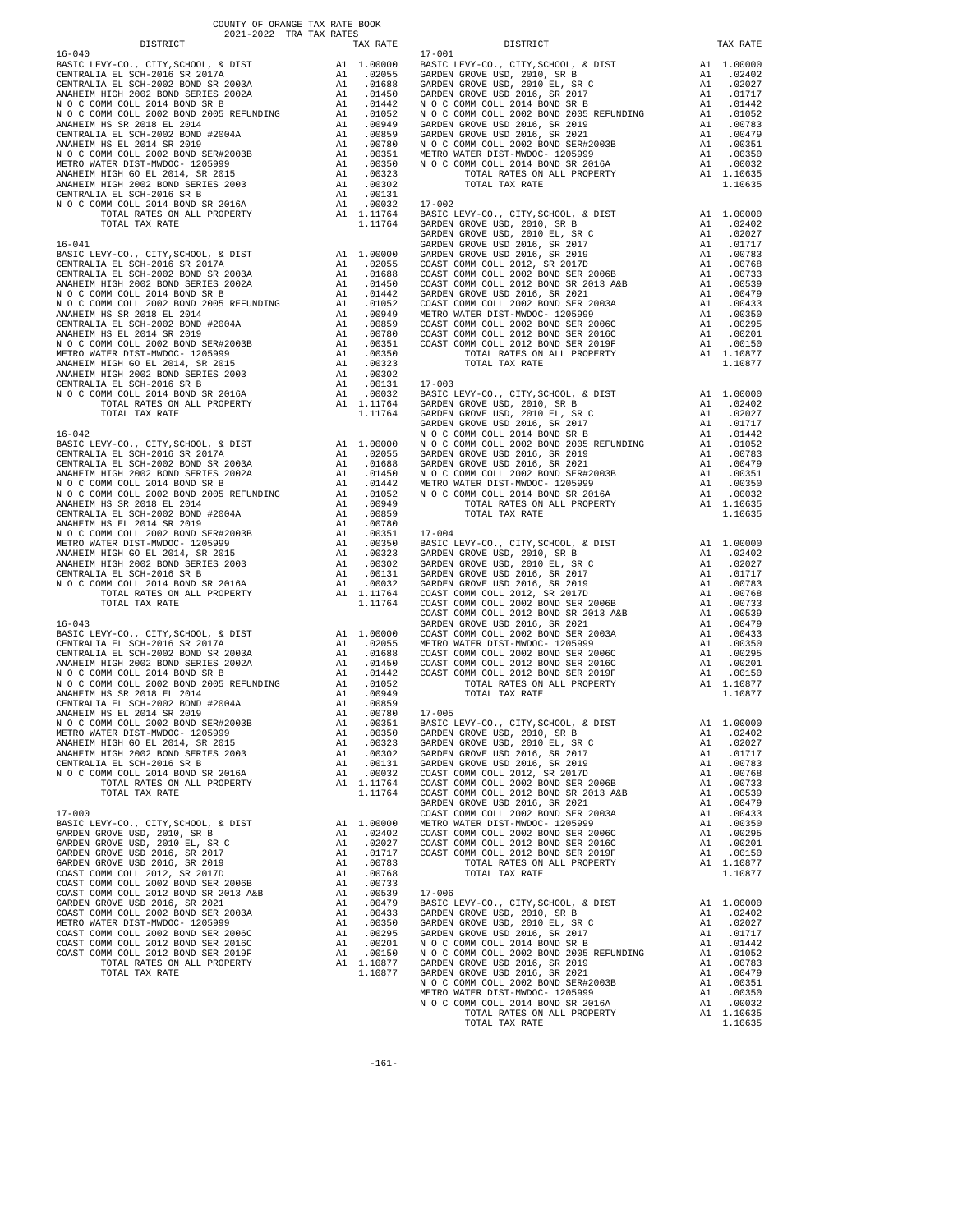| TOTAL TAX RATE                                                                                                                                                                                                                |    | 1.09650                              |                       |
|-------------------------------------------------------------------------------------------------------------------------------------------------------------------------------------------------------------------------------|----|--------------------------------------|-----------------------|
|                                                                                                                                                                                                                               |    |                                      |                       |
|                                                                                                                                                                                                                               |    |                                      |                       |
|                                                                                                                                                                                                                               |    |                                      |                       |
|                                                                                                                                                                                                                               |    |                                      |                       |
|                                                                                                                                                                                                                               |    |                                      |                       |
|                                                                                                                                                                                                                               |    |                                      |                       |
|                                                                                                                                                                                                                               |    |                                      |                       |
|                                                                                                                                                                                                                               |    |                                      |                       |
|                                                                                                                                                                                                                               |    |                                      |                       |
|                                                                                                                                                                                                                               |    |                                      |                       |
|                                                                                                                                                                                                                               |    |                                      |                       |
|                                                                                                                                                                                                                               |    |                                      |                       |
|                                                                                                                                                                                                                               |    |                                      |                       |
| TOTAL TAX RATE                                                                                                                                                                                                                |    | 1.09650                              |                       |
| $17 - 009$                                                                                                                                                                                                                    |    |                                      | $17 - 015$<br>BASIC L |
|                                                                                                                                                                                                                               |    |                                      |                       |
|                                                                                                                                                                                                                               |    |                                      |                       |
|                                                                                                                                                                                                                               |    |                                      |                       |
|                                                                                                                                                                                                                               |    |                                      |                       |
|                                                                                                                                                                                                                               |    |                                      |                       |
|                                                                                                                                                                                                                               |    |                                      |                       |
|                                                                                                                                                                                                                               |    |                                      |                       |
|                                                                                                                                                                                                                               |    |                                      |                       |
|                                                                                                                                                                                                                               |    |                                      |                       |
| TOTAL TAX RATE                                                                                                                                                                                                                |    | 1.10635                              |                       |
|                                                                                                                                                                                                                               |    |                                      | $17 - 016$            |
| $17 - 010$                                                                                                                                                                                                                    |    |                                      | BASIC L               |
|                                                                                                                                                                                                                               |    |                                      |                       |
|                                                                                                                                                                                                                               |    |                                      |                       |
|                                                                                                                                                                                                                               |    |                                      |                       |
|                                                                                                                                                                                                                               |    |                                      |                       |
|                                                                                                                                                                                                                               |    |                                      |                       |
|                                                                                                                                                                                                                               |    |                                      |                       |
|                                                                                                                                                                                                                               |    |                                      |                       |
|                                                                                                                                                                                                                               |    |                                      |                       |
|                                                                                                                                                                                                                               |    |                                      |                       |
|                                                                                                                                                                                                                               |    |                                      |                       |
|                                                                                                                                                                                                                               |    |                                      |                       |
| TOTAL TAX RATE                                                                                                                                                                                                                |    | 1.14386                              |                       |
|                                                                                                                                                                                                                               |    |                                      | $17 - 017$            |
| $17 - 011$                                                                                                                                                                                                                    |    |                                      | BASIC L               |
|                                                                                                                                                                                                                               |    |                                      |                       |
|                                                                                                                                                                                                                               |    |                                      |                       |
|                                                                                                                                                                                                                               |    |                                      |                       |
|                                                                                                                                                                                                                               |    |                                      |                       |
|                                                                                                                                                                                                                               |    |                                      |                       |
|                                                                                                                                                                                                                               |    |                                      |                       |
|                                                                                                                                                                                                                               |    |                                      |                       |
|                                                                                                                                                                                                                               |    |                                      |                       |
|                                                                                                                                                                                                                               |    |                                      |                       |
|                                                                                                                                                                                                                               |    |                                      |                       |
| $17 - 012$                                                                                                                                                                                                                    |    |                                      | NOCC                  |
| BASIC LEVY-CO., CITY, SCHOOL, & DIST                                                                                                                                                                                          |    |                                      |                       |
| ANAHEIM HIGH 2002 BOND SERIES 2002A                                                                                                                                                                                           |    | A1 1.00000<br>A1 .01450              |                       |
| N O C COMM COLL 2014 BOND SR B<br>N O C COMM COLL 2002 BOND 2005 REFUNDING A1 .01052                                                                                                                                          | A1 | .01442 17-018                        | BASIC L               |
| MAGNOLIA SCH DIST-2000 BOND #2005R                                                                                                                                                                                            |    |                                      |                       |
| ANAHEIM HS SR 2018 EL 2014                                                                                                                                                                                                    |    | A1 .01050 GARDEN<br>A1 .00949 GARDEN |                       |
| ANAHEIM HS EL 2014 SR 2019                                                                                                                                                                                                    |    |                                      |                       |
| MAGNOLIA SD 2010 BOND, SR 2011<br>MAGNOLIA SD 2010 BOND, SR 2016                                                                                                                                                              |    |                                      |                       |
| MAGNOLIA SD 2010 BOND, SR 2013                                                                                                                                                                                                |    |                                      |                       |
|                                                                                                                                                                                                                               |    |                                      |                       |
|                                                                                                                                                                                                                               |    |                                      |                       |
| NO C COMM COLL 2002 BOND SER#2003B<br>METRO WATER DIST-MWDOC- 1205999<br>ANAHEIM HIGH GO EL 2014, SR 2015<br>ANAHEIM HIGH 2002 BOND SERIES 2003<br>ANAHEIM HIGH 2002 BOND SERIES 2003<br>NO C COMM COLL 2014 POND SERIES 2003 |    |                                      |                       |
| N O C COMM COLL 2014 BOND SR 2016A                                                                                                                                                                                            |    |                                      |                       |
| TOTAL RATES ON ALL PROPERTY                                                                                                                                                                                                   |    |                                      |                       |
| TOTAL TAX RATE                                                                                                                                                                                                                |    |                                      |                       |

| $1011$ $1011$ $1011$ $1011$ $10111$<br>DISTRICT | TAX RATE | DISTRICT   | TAX RATE |
|-------------------------------------------------|----------|------------|----------|
|                                                 |          |            |          |
|                                                 |          |            |          |
|                                                 |          |            |          |
|                                                 |          |            |          |
|                                                 |          |            |          |
|                                                 |          |            |          |
|                                                 |          |            |          |
|                                                 |          |            |          |
|                                                 |          |            |          |
|                                                 |          |            |          |
|                                                 |          |            |          |
|                                                 |          |            |          |
|                                                 |          |            |          |
|                                                 |          |            |          |
|                                                 |          |            |          |
|                                                 |          |            |          |
|                                                 |          |            |          |
|                                                 |          |            |          |
|                                                 |          |            |          |
|                                                 |          |            |          |
|                                                 |          |            |          |
|                                                 |          |            |          |
|                                                 |          |            |          |
|                                                 |          |            |          |
|                                                 |          |            |          |
|                                                 |          |            |          |
|                                                 |          |            |          |
|                                                 |          |            |          |
|                                                 |          |            |          |
|                                                 |          |            |          |
|                                                 |          |            |          |
|                                                 |          |            |          |
|                                                 | 1.14386  | $17 - 017$ |          |
|                                                 |          |            |          |
|                                                 |          |            |          |
|                                                 |          |            |          |
|                                                 |          |            |          |
|                                                 |          |            |          |
|                                                 |          |            |          |
|                                                 |          |            |          |
|                                                 |          |            |          |
|                                                 |          |            |          |
|                                                 |          |            |          |
|                                                 |          |            |          |
|                                                 |          |            |          |
|                                                 |          |            |          |
|                                                 |          |            |          |
|                                                 |          |            |          |
|                                                 |          |            |          |
|                                                 |          |            |          |
|                                                 | $-162-$  |            |          |
|                                                 |          |            |          |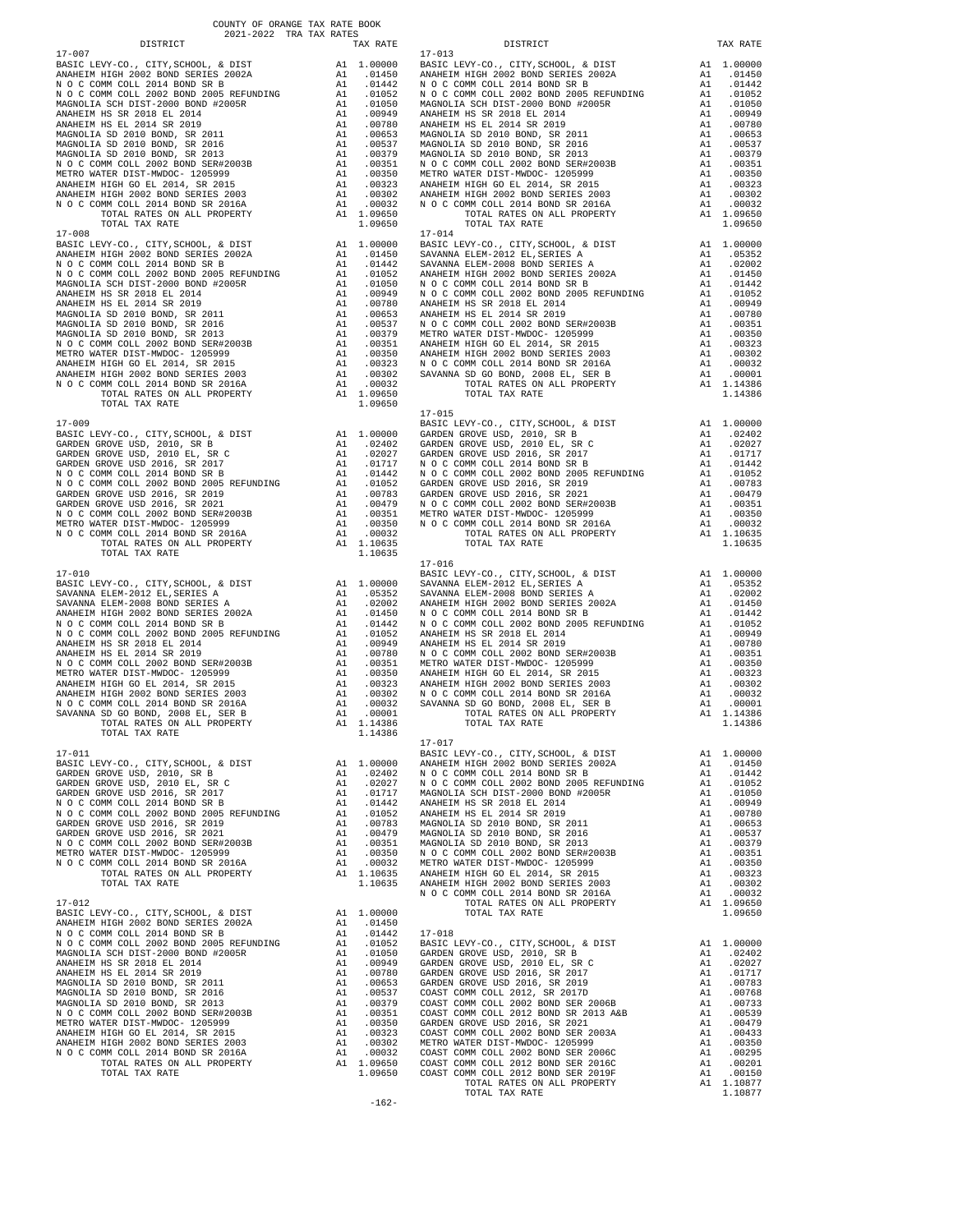| COUNTY OF ORANGE TAX RATE BOOK<br>$2021-2022 \quad \text{TRA TAX RATES}$ DISTRICT                                                                                                                                                                                                             |          |                                                                                                                                                            |          |
|-----------------------------------------------------------------------------------------------------------------------------------------------------------------------------------------------------------------------------------------------------------------------------------------------|----------|------------------------------------------------------------------------------------------------------------------------------------------------------------|----------|
| $17 - 019$                                                                                                                                                                                                                                                                                    | TAX RATE | DISTRICT<br>$17 - 024$                                                                                                                                     | TAX RATE |
|                                                                                                                                                                                                                                                                                               |          |                                                                                                                                                            |          |
|                                                                                                                                                                                                                                                                                               |          |                                                                                                                                                            |          |
| $17 - 022$                                                                                                                                                                                                                                                                                    |          |                                                                                                                                                            |          |
|                                                                                                                                                                                                                                                                                               |          | COAST COMM COLL 2012 BOND SER 2019F A1 .00150<br>COAST COMM COLL 2012 BOND SER 2019F A1 .00150<br>TOTAL RATES ON ALL PROPERTY A1 1.10877<br>TOTAL TAX RATE |          |
| $\begin{tabular}{l ll} \hline & $101A\mu$ & $4A\kappa$ & $1100000$ & $17-028$ & $1100000$ & $17-028$ & $1100000$ & $17-028$ & $1100000$ & $17-028$ & $1100000$ & $17-028$ & $1100000$ & $17-028$ & $1100000$ & $17-028$ & $1100000$ & $17-028$ & $1100000$ & $17-028$ & $1100000$ & $17-028$$ |          |                                                                                                                                                            |          |
|                                                                                                                                                                                                                                                                                               |          |                                                                                                                                                            |          |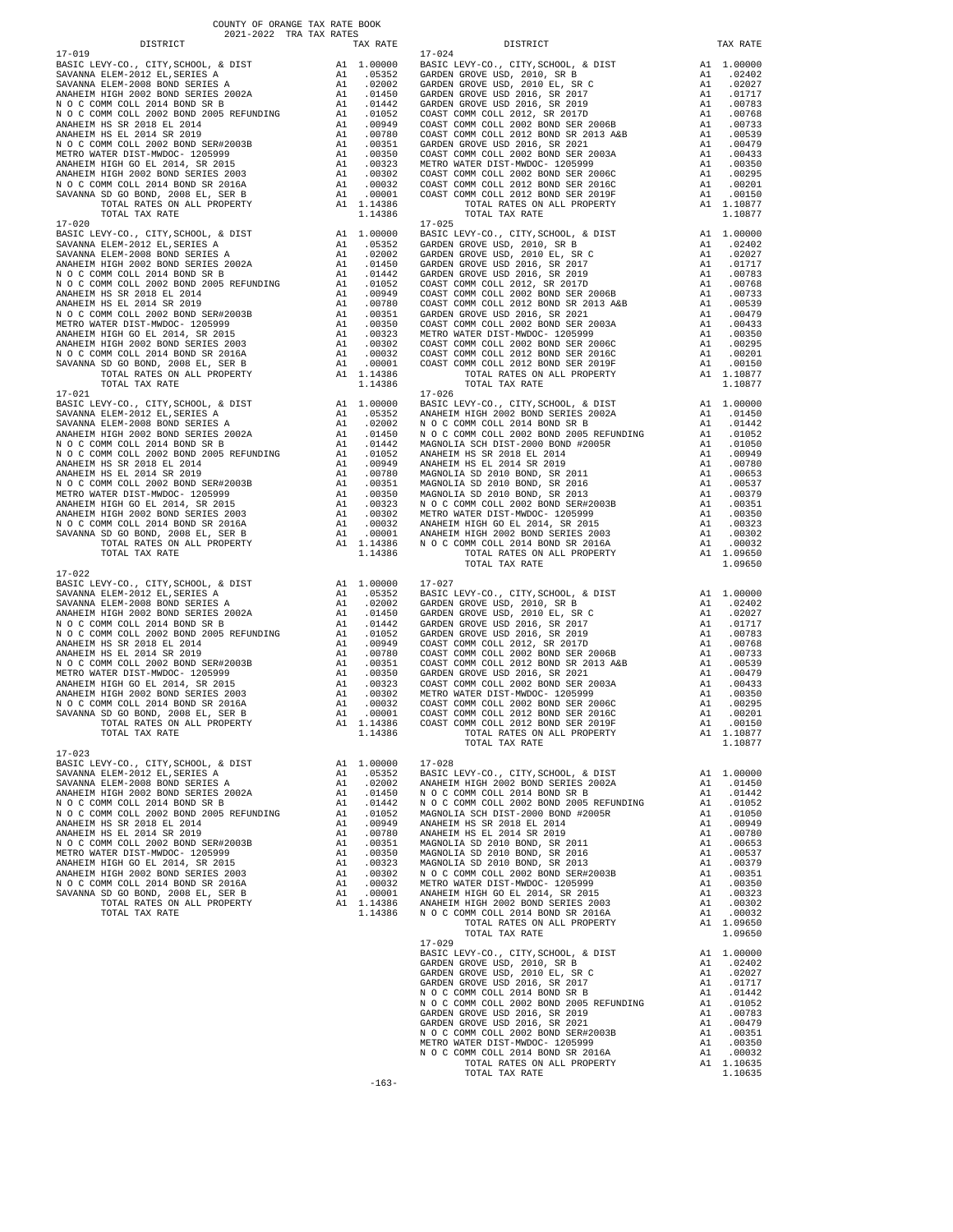| DISTRICT | TAX RATE | DISTRICT | TAX RATE |
|----------|----------|----------|----------|
|          |          |          |          |
|          |          |          |          |
|          |          |          |          |
|          |          |          |          |
|          |          |          |          |
|          |          |          |          |
|          |          |          |          |
|          |          |          |          |
|          |          |          |          |
|          |          |          |          |
|          |          |          |          |
|          |          |          |          |
|          |          |          |          |
|          |          |          |          |
|          |          |          |          |
|          |          |          |          |
|          |          |          |          |
|          |          |          |          |
|          |          |          |          |
|          |          |          |          |
|          |          |          |          |
|          |          |          |          |
|          |          |          |          |
|          |          |          |          |
|          |          |          |          |
|          |          |          |          |
|          |          |          |          |
|          |          |          |          |
|          |          |          |          |
|          |          |          |          |
|          |          |          |          |
|          |          |          |          |
|          |          |          |          |
|          |          |          |          |
|          |          |          |          |
|          |          |          |          |
|          |          |          |          |
|          |          |          |          |
|          |          |          |          |
|          |          |          |          |
|          |          |          |          |
|          |          |          |          |
|          |          |          |          |
|          |          |          |          |
|          |          |          |          |
|          |          |          |          |
|          |          |          |          |
|          |          |          |          |
|          |          |          |          |
|          |          |          |          |
|          |          |          |          |
|          |          |          |          |
|          |          |          |          |
|          |          |          |          |
|          |          |          |          |
|          |          |          |          |
|          |          |          |          |
|          |          |          |          |
|          |          |          |          |
|          |          |          |          |
|          |          |          |          |
|          |          |          |          |
|          |          |          |          |
|          |          |          |          |
|          |          |          |          |
|          |          |          |          |
|          |          |          |          |
|          |          |          |          |
|          |          |          |          |
|          |          |          |          |
|          |          |          |          |
|          |          |          |          |
|          |          |          |          |
|          |          |          |          |
|          |          |          |          |
|          |          |          |          |
|          |          |          |          |
|          |          |          |          |
|          |          |          |          |
|          |          |          |          |
|          |          |          |          |
|          |          |          |          |
|          |          |          |          |
|          |          |          |          |
|          |          |          |          |
|          |          |          |          |
|          |          |          |          |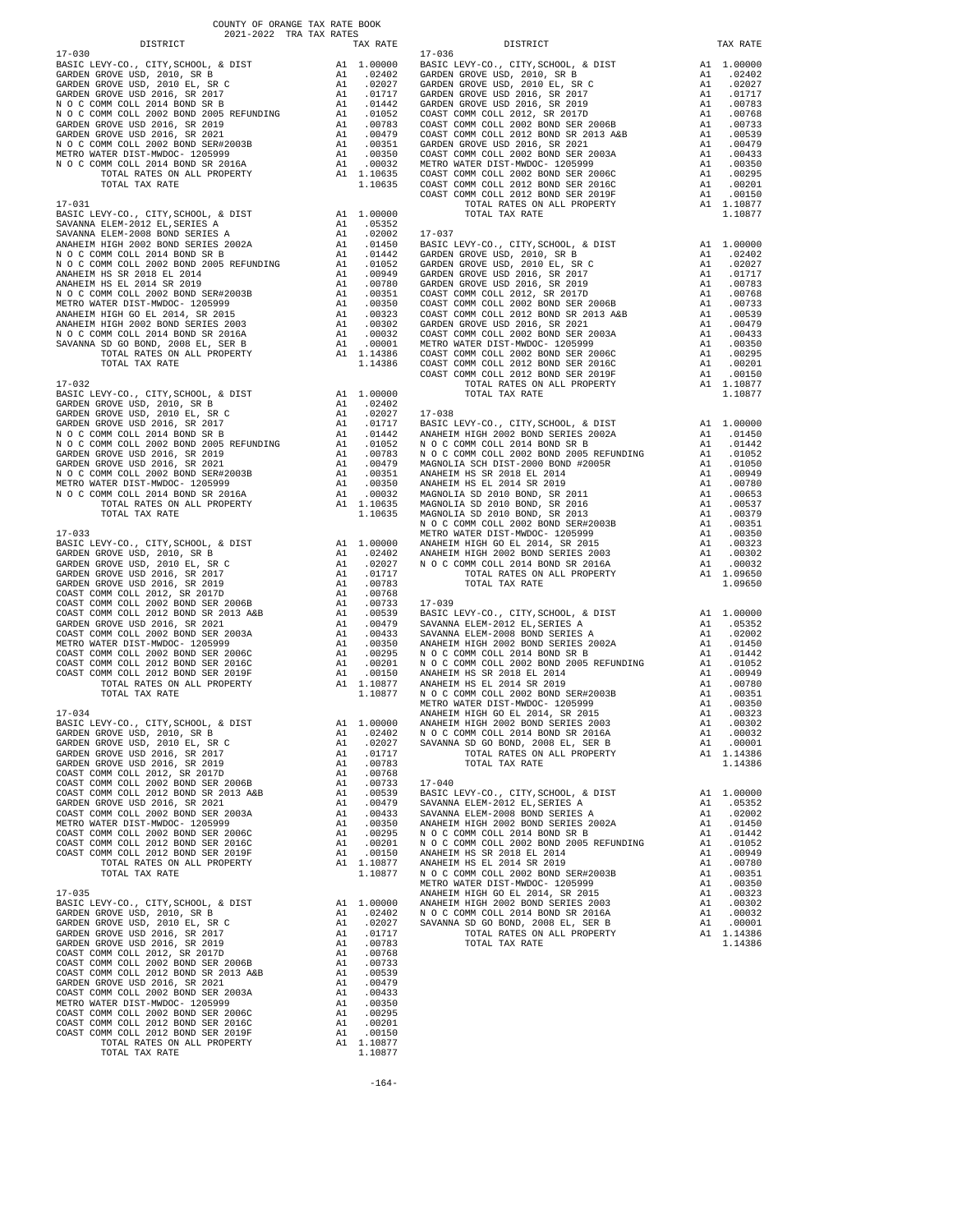| GARDEN GROWE USD 2002 BOND SER 2003<br>AL 00433 COAST COMM COLL 2002 BOND SER 2003A<br>METRO WATER DIST-MWDOC- 1205999<br>COAST COMM COLL 2002 BOND SER 2006C<br>COAST COMM COLL 2012 BOND SER 2016C<br>COAST COMM COLL 2012 BOND SER 2                                                                                                                                                                           |          |                                                     |                    |
|-------------------------------------------------------------------------------------------------------------------------------------------------------------------------------------------------------------------------------------------------------------------------------------------------------------------------------------------------------------------------------------------------------------------|----------|-----------------------------------------------------|--------------------|
|                                                                                                                                                                                                                                                                                                                                                                                                                   |          |                                                     |                    |
|                                                                                                                                                                                                                                                                                                                                                                                                                   |          |                                                     |                    |
|                                                                                                                                                                                                                                                                                                                                                                                                                   |          |                                                     |                    |
|                                                                                                                                                                                                                                                                                                                                                                                                                   |          |                                                     |                    |
| TOTAL TAX RATE                                                                                                                                                                                                                                                                                                                                                                                                    |          | 1.10877                                             |                    |
| $17 - 042$                                                                                                                                                                                                                                                                                                                                                                                                        |          |                                                     | $17 - 048$         |
|                                                                                                                                                                                                                                                                                                                                                                                                                   |          |                                                     |                    |
|                                                                                                                                                                                                                                                                                                                                                                                                                   |          |                                                     |                    |
|                                                                                                                                                                                                                                                                                                                                                                                                                   |          |                                                     |                    |
|                                                                                                                                                                                                                                                                                                                                                                                                                   |          |                                                     |                    |
|                                                                                                                                                                                                                                                                                                                                                                                                                   |          |                                                     |                    |
|                                                                                                                                                                                                                                                                                                                                                                                                                   |          |                                                     |                    |
|                                                                                                                                                                                                                                                                                                                                                                                                                   |          |                                                     |                    |
|                                                                                                                                                                                                                                                                                                                                                                                                                   |          |                                                     |                    |
|                                                                                                                                                                                                                                                                                                                                                                                                                   |          |                                                     |                    |
|                                                                                                                                                                                                                                                                                                                                                                                                                   |          |                                                     |                    |
|                                                                                                                                                                                                                                                                                                                                                                                                                   |          |                                                     |                    |
|                                                                                                                                                                                                                                                                                                                                                                                                                   |          |                                                     |                    |
|                                                                                                                                                                                                                                                                                                                                                                                                                   |          |                                                     |                    |
| TOTAL TAX RATE                                                                                                                                                                                                                                                                                                                                                                                                    |          | 1.09650                                             |                    |
| $17 - 043$                                                                                                                                                                                                                                                                                                                                                                                                        |          |                                                     | $17 - 049$         |
|                                                                                                                                                                                                                                                                                                                                                                                                                   |          |                                                     |                    |
|                                                                                                                                                                                                                                                                                                                                                                                                                   |          |                                                     |                    |
|                                                                                                                                                                                                                                                                                                                                                                                                                   |          |                                                     |                    |
|                                                                                                                                                                                                                                                                                                                                                                                                                   |          |                                                     |                    |
|                                                                                                                                                                                                                                                                                                                                                                                                                   |          |                                                     |                    |
|                                                                                                                                                                                                                                                                                                                                                                                                                   |          |                                                     |                    |
|                                                                                                                                                                                                                                                                                                                                                                                                                   |          |                                                     |                    |
|                                                                                                                                                                                                                                                                                                                                                                                                                   |          |                                                     |                    |
|                                                                                                                                                                                                                                                                                                                                                                                                                   |          |                                                     |                    |
|                                                                                                                                                                                                                                                                                                                                                                                                                   |          |                                                     |                    |
|                                                                                                                                                                                                                                                                                                                                                                                                                   |          |                                                     |                    |
|                                                                                                                                                                                                                                                                                                                                                                                                                   |          |                                                     |                    |
| $\begin{tabular}{l c c c} \hline 17-044 & \multicolumn{4}{c}{\textbf{BASTC }} \textbf{LEVY-CO.}, \text{ CITY}, \text{SCHOOL}, \text{ & \textbf{DISTT}} & \textbf{A1} & 1.00000 \\ \hline \textbf{SAVANNA } \textbf{ELEM-2012 } \textbf{EL}, \textbf{SERIES A} & \textbf{A1} & .05352 \\ \textbf{SAVANNA } \textbf{ELEM-2008 } \textbf{BND} \textbf{SERES A} & \textbf{A1} & .02002 & 17-050 \\ \textbf{ANAHEIM H$ |          |                                                     |                    |
|                                                                                                                                                                                                                                                                                                                                                                                                                   |          |                                                     |                    |
|                                                                                                                                                                                                                                                                                                                                                                                                                   |          |                                                     |                    |
|                                                                                                                                                                                                                                                                                                                                                                                                                   |          |                                                     |                    |
|                                                                                                                                                                                                                                                                                                                                                                                                                   |          |                                                     |                    |
|                                                                                                                                                                                                                                                                                                                                                                                                                   |          |                                                     |                    |
|                                                                                                                                                                                                                                                                                                                                                                                                                   |          |                                                     |                    |
|                                                                                                                                                                                                                                                                                                                                                                                                                   |          |                                                     |                    |
|                                                                                                                                                                                                                                                                                                                                                                                                                   |          |                                                     |                    |
|                                                                                                                                                                                                                                                                                                                                                                                                                   |          |                                                     |                    |
|                                                                                                                                                                                                                                                                                                                                                                                                                   |          |                                                     |                    |
|                                                                                                                                                                                                                                                                                                                                                                                                                   |          |                                                     |                    |
|                                                                                                                                                                                                                                                                                                                                                                                                                   |          |                                                     |                    |
|                                                                                                                                                                                                                                                                                                                                                                                                                   |          |                                                     |                    |
|                                                                                                                                                                                                                                                                                                                                                                                                                   |          |                                                     |                    |
| $17 - 045$                                                                                                                                                                                                                                                                                                                                                                                                        |          |                                                     | COAST C            |
|                                                                                                                                                                                                                                                                                                                                                                                                                   |          |                                                     | HUNT BE            |
|                                                                                                                                                                                                                                                                                                                                                                                                                   |          |                                                     |                    |
|                                                                                                                                                                                                                                                                                                                                                                                                                   |          |                                                     |                    |
|                                                                                                                                                                                                                                                                                                                                                                                                                   |          |                                                     |                    |
|                                                                                                                                                                                                                                                                                                                                                                                                                   |          |                                                     |                    |
|                                                                                                                                                                                                                                                                                                                                                                                                                   |          |                                                     |                    |
|                                                                                                                                                                                                                                                                                                                                                                                                                   |          |                                                     |                    |
|                                                                                                                                                                                                                                                                                                                                                                                                                   |          |                                                     |                    |
|                                                                                                                                                                                                                                                                                                                                                                                                                   |          |                                                     |                    |
| N O C COMM COLL 2014 BOND SR 2016A                                                                                                                                                                                                                                                                                                                                                                                | A1       | .00032                                              | WESTMIN            |
| TOTAL RATES ON ALL PROPERTY                                                                                                                                                                                                                                                                                                                                                                                       |          | A1 1.10635                                          | COAST C            |
| TOTAL TAX RATE                                                                                                                                                                                                                                                                                                                                                                                                    |          | 1.10635                                             | COAST C            |
| $17 - 046$                                                                                                                                                                                                                                                                                                                                                                                                        |          |                                                     | WESTMIN<br>COAST C |
| BASIC LEVY-CO., CITY, SCHOOL, & DIST                                                                                                                                                                                                                                                                                                                                                                              | A1       |                                                     |                    |
| GARDEN GROVE USD, 2010, SR B                                                                                                                                                                                                                                                                                                                                                                                      | A1       |                                                     |                    |
| GARDEN GROVE USD, 2010 EL, SR C                                                                                                                                                                                                                                                                                                                                                                                   | A1       | 1.00000 COAST C<br>.02402 METRO W<br>.02027 COAST C |                    |
| GARDEN GROVE USD 2016, SR 2017                                                                                                                                                                                                                                                                                                                                                                                    | A1       | .01717                                              | WESTMIN            |
| GARDEN GROVE USD 2016, SR 2019                                                                                                                                                                                                                                                                                                                                                                                    | A1       | .00783                                              | COAST C            |
| COAST COMM COLL 2012, SR 2017D                                                                                                                                                                                                                                                                                                                                                                                    | A1       | .00768<br>.00733                                    | COAST C            |
| COAST COMM COLL 2002 BOND SER 2006B<br>COAST COMM COLL 2012 BOND SR 2013 A&B                                                                                                                                                                                                                                                                                                                                      | A1<br>A1 | .00539                                              | HUNT BE<br>HUNT BE |
| GARDEN GROVE USD 2016, SR 2021                                                                                                                                                                                                                                                                                                                                                                                    |          |                                                     |                    |
| COAST COMM COLL 2002 BOND SER 2003A                                                                                                                                                                                                                                                                                                                                                                               |          | A1 .00479 WESTMIN<br>A1 .00433 WESTMIN              |                    |
| METRO WATER DIST-MWDOC- 1205999                                                                                                                                                                                                                                                                                                                                                                                   |          | A1.00350                                            |                    |
| COAST COMM COLL 2002 BOND SER 2006C                                                                                                                                                                                                                                                                                                                                                                               | A1       | .00295                                              |                    |
| COAST COMM COLL 2012 BOND SER 2016C                                                                                                                                                                                                                                                                                                                                                                               | A1       | .00201                                              |                    |
| COAST COMM COLL 2012 BOND SER 2019F<br>TOTAL RATES ON ALL PROPERTY                                                                                                                                                                                                                                                                                                                                                | A1       | .00150<br>A1 1.10877                                |                    |
| TOTAL TAX RATE                                                                                                                                                                                                                                                                                                                                                                                                    |          | 1.10877                                             |                    |
|                                                                                                                                                                                                                                                                                                                                                                                                                   |          |                                                     |                    |

| TAX RATE<br>DISTRICT |  | DISTRICT   | TAX RATE |
|----------------------|--|------------|----------|
| $17 - 041$           |  | $17 - 047$ |          |
|                      |  |            |          |
|                      |  |            |          |
|                      |  |            |          |
|                      |  |            |          |
|                      |  |            |          |
|                      |  |            |          |
|                      |  |            |          |
|                      |  |            |          |
|                      |  |            |          |
|                      |  |            |          |
|                      |  |            |          |
|                      |  |            |          |
|                      |  |            |          |
|                      |  |            |          |
|                      |  |            |          |
|                      |  |            |          |
|                      |  |            |          |
|                      |  |            |          |
|                      |  |            |          |
|                      |  |            |          |
|                      |  |            |          |
|                      |  |            |          |
|                      |  |            |          |
|                      |  |            |          |
|                      |  |            |          |
|                      |  |            |          |
|                      |  |            |          |
|                      |  |            |          |
|                      |  |            |          |
|                      |  |            |          |
|                      |  |            |          |
|                      |  |            |          |
|                      |  |            |          |
|                      |  |            |          |
|                      |  |            |          |
|                      |  |            |          |
|                      |  |            |          |
|                      |  |            |          |
|                      |  |            |          |
|                      |  |            |          |
|                      |  |            |          |
|                      |  |            |          |
|                      |  |            |          |
|                      |  |            |          |
|                      |  |            |          |
|                      |  |            |          |
|                      |  |            |          |
|                      |  |            |          |
|                      |  |            |          |
|                      |  |            |          |
|                      |  |            |          |
|                      |  |            |          |
|                      |  |            |          |
|                      |  |            |          |
|                      |  |            |          |
|                      |  |            |          |
|                      |  |            |          |
|                      |  |            |          |
|                      |  |            |          |
|                      |  |            |          |
|                      |  |            |          |
|                      |  |            |          |
|                      |  |            |          |
|                      |  |            |          |
|                      |  |            |          |
|                      |  |            |          |
|                      |  |            |          |
|                      |  |            |          |
|                      |  |            |          |
|                      |  |            |          |
|                      |  |            |          |
|                      |  |            |          |
|                      |  |            |          |
|                      |  |            |          |
|                      |  |            |          |
|                      |  |            |          |
|                      |  |            |          |
|                      |  |            |          |

-165-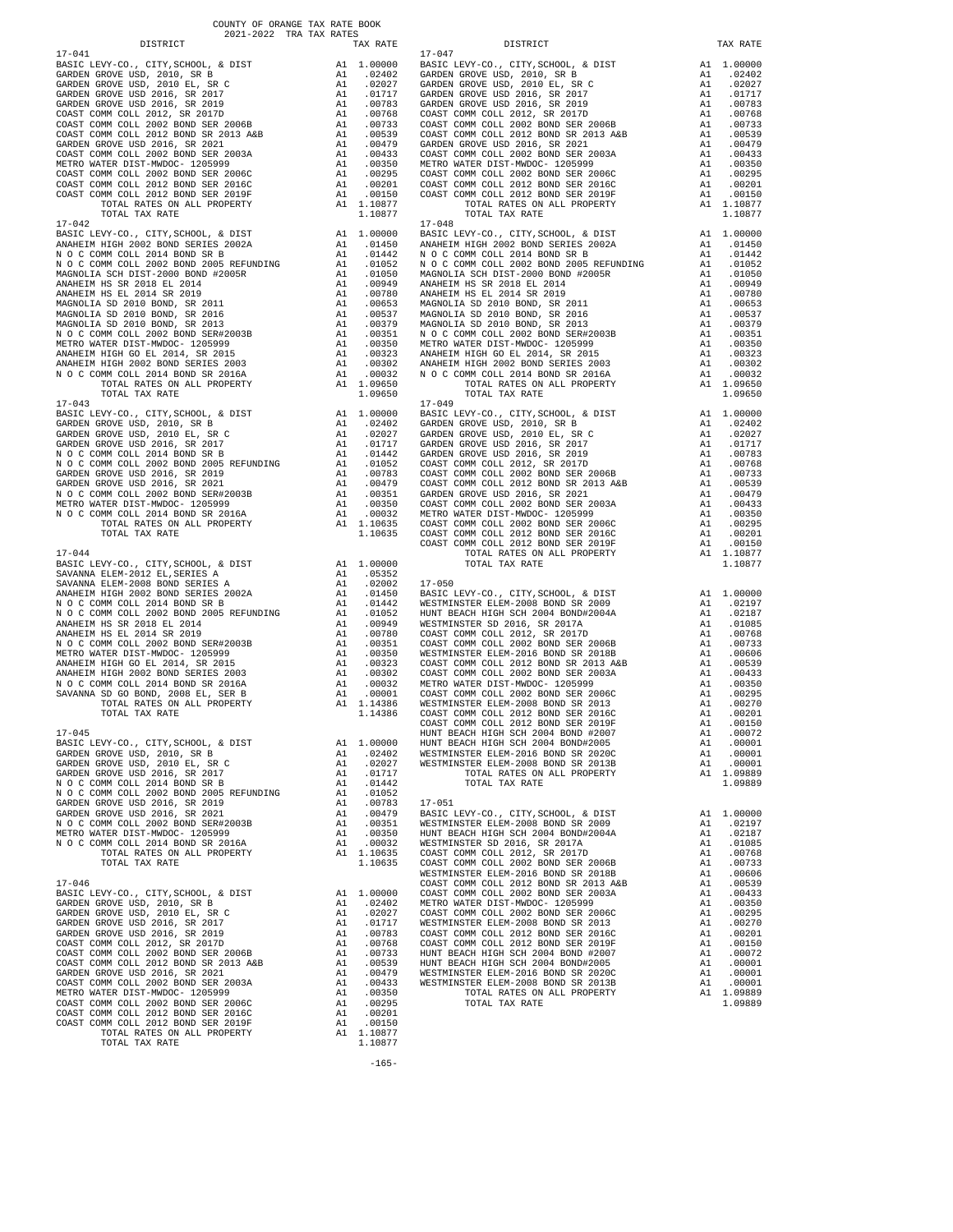| TAX RATE<br>DISTRICT |  | DISTRICT                             | TAX RATE   |
|----------------------|--|--------------------------------------|------------|
|                      |  |                                      |            |
|                      |  |                                      |            |
|                      |  |                                      |            |
|                      |  |                                      |            |
|                      |  |                                      |            |
|                      |  |                                      |            |
|                      |  |                                      |            |
|                      |  |                                      |            |
|                      |  |                                      |            |
|                      |  |                                      |            |
|                      |  |                                      |            |
|                      |  |                                      |            |
|                      |  |                                      |            |
|                      |  |                                      |            |
|                      |  |                                      |            |
|                      |  |                                      |            |
|                      |  |                                      |            |
|                      |  |                                      |            |
|                      |  |                                      |            |
|                      |  |                                      |            |
|                      |  |                                      |            |
|                      |  |                                      |            |
|                      |  |                                      |            |
|                      |  |                                      |            |
|                      |  |                                      |            |
|                      |  |                                      |            |
|                      |  |                                      |            |
|                      |  |                                      |            |
|                      |  |                                      |            |
|                      |  |                                      |            |
|                      |  |                                      |            |
|                      |  |                                      |            |
|                      |  |                                      |            |
|                      |  |                                      |            |
|                      |  |                                      |            |
|                      |  |                                      |            |
|                      |  |                                      |            |
|                      |  |                                      |            |
|                      |  |                                      |            |
|                      |  |                                      |            |
|                      |  |                                      |            |
|                      |  |                                      |            |
|                      |  |                                      |            |
|                      |  |                                      |            |
|                      |  |                                      |            |
|                      |  |                                      |            |
|                      |  |                                      |            |
|                      |  |                                      |            |
|                      |  |                                      |            |
|                      |  |                                      |            |
|                      |  |                                      |            |
|                      |  |                                      |            |
|                      |  |                                      |            |
|                      |  |                                      |            |
|                      |  |                                      |            |
|                      |  |                                      |            |
|                      |  |                                      |            |
|                      |  |                                      |            |
|                      |  |                                      |            |
|                      |  |                                      |            |
|                      |  |                                      |            |
|                      |  |                                      |            |
|                      |  | BASIC LEVY-CO., CITY, SCHOOL, & DIST | A1 1.00000 |
|                      |  |                                      |            |
|                      |  |                                      |            |
|                      |  |                                      |            |
|                      |  |                                      |            |
|                      |  |                                      |            |
|                      |  |                                      |            |
|                      |  |                                      |            |
|                      |  |                                      |            |
|                      |  |                                      |            |
|                      |  |                                      |            |
|                      |  |                                      |            |
|                      |  |                                      |            |
|                      |  |                                      |            |
|                      |  |                                      |            |
|                      |  |                                      |            |
|                      |  |                                      |            |
|                      |  |                                      |            |
|                      |  |                                      |            |
|                      |  |                                      |            |
|                      |  |                                      |            |
|                      |  |                                      |            |
|                      |  |                                      |            |
|                      |  |                                      |            |
|                      |  |                                      |            |
|                      |  |                                      |            |
|                      |  |                                      |            |
|                      |  |                                      |            |
|                      |  |                                      |            |
|                      |  |                                      |            |
|                      |  |                                      |            |
|                      |  |                                      |            |
|                      |  |                                      |            |
|                      |  |                                      |            |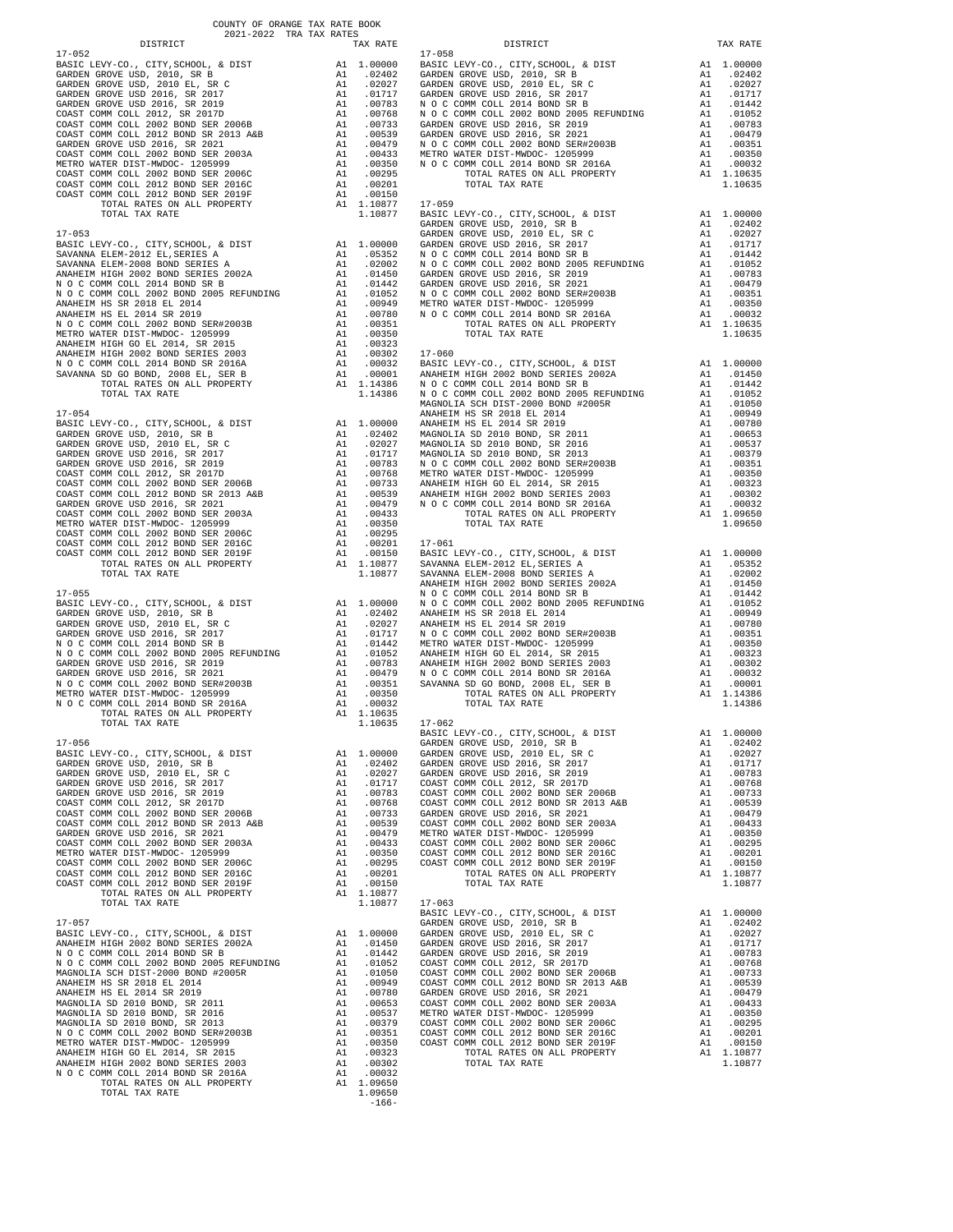| DISTRICT                                                                                                                                                                                                                                                                                                                                                                                             |               | TAX RATE                                                                                                                                                                                                                                               |                 |
|------------------------------------------------------------------------------------------------------------------------------------------------------------------------------------------------------------------------------------------------------------------------------------------------------------------------------------------------------------------------------------------------------|---------------|--------------------------------------------------------------------------------------------------------------------------------------------------------------------------------------------------------------------------------------------------------|-----------------|
| $17 - 064$                                                                                                                                                                                                                                                                                                                                                                                           |               |                                                                                                                                                                                                                                                        | $17 - 069$      |
|                                                                                                                                                                                                                                                                                                                                                                                                      |               |                                                                                                                                                                                                                                                        |                 |
|                                                                                                                                                                                                                                                                                                                                                                                                      |               |                                                                                                                                                                                                                                                        |                 |
|                                                                                                                                                                                                                                                                                                                                                                                                      |               |                                                                                                                                                                                                                                                        |                 |
|                                                                                                                                                                                                                                                                                                                                                                                                      |               |                                                                                                                                                                                                                                                        |                 |
|                                                                                                                                                                                                                                                                                                                                                                                                      |               |                                                                                                                                                                                                                                                        |                 |
|                                                                                                                                                                                                                                                                                                                                                                                                      |               |                                                                                                                                                                                                                                                        |                 |
|                                                                                                                                                                                                                                                                                                                                                                                                      |               |                                                                                                                                                                                                                                                        |                 |
|                                                                                                                                                                                                                                                                                                                                                                                                      |               |                                                                                                                                                                                                                                                        |                 |
|                                                                                                                                                                                                                                                                                                                                                                                                      |               |                                                                                                                                                                                                                                                        |                 |
|                                                                                                                                                                                                                                                                                                                                                                                                      |               |                                                                                                                                                                                                                                                        |                 |
|                                                                                                                                                                                                                                                                                                                                                                                                      |               |                                                                                                                                                                                                                                                        |                 |
|                                                                                                                                                                                                                                                                                                                                                                                                      |               |                                                                                                                                                                                                                                                        |                 |
|                                                                                                                                                                                                                                                                                                                                                                                                      |               |                                                                                                                                                                                                                                                        |                 |
|                                                                                                                                                                                                                                                                                                                                                                                                      |               |                                                                                                                                                                                                                                                        |                 |
|                                                                                                                                                                                                                                                                                                                                                                                                      |               |                                                                                                                                                                                                                                                        |                 |
|                                                                                                                                                                                                                                                                                                                                                                                                      |               |                                                                                                                                                                                                                                                        |                 |
| $\begin{tabular}{l c c c} \hline 17-064 & \hline & 17-064 & \hline & 17-064 & \hline & 17-069 \\ \hline {RANHEIM HIGH 2002 BOND SERIES 2002A & \hline & 11.00000 & BASTC L 10000 \\ \hline N & O C COMM COLL 2014 BOND SR B & \hline & 1.01442 & GARDEN \\ N & O C COMM COLL 2002 BOND 2005 RREUNDING & \hline & 1.01450 & GARDEN \\ MAGNOLIA SCH DIST-2000 BOND 42005 R & \hline$<br>TOTAL TAX RATE |               | 1.09650                                                                                                                                                                                                                                                |                 |
|                                                                                                                                                                                                                                                                                                                                                                                                      |               |                                                                                                                                                                                                                                                        | $17 - 070$      |
|                                                                                                                                                                                                                                                                                                                                                                                                      |               |                                                                                                                                                                                                                                                        |                 |
|                                                                                                                                                                                                                                                                                                                                                                                                      |               |                                                                                                                                                                                                                                                        |                 |
|                                                                                                                                                                                                                                                                                                                                                                                                      |               |                                                                                                                                                                                                                                                        |                 |
|                                                                                                                                                                                                                                                                                                                                                                                                      |               |                                                                                                                                                                                                                                                        |                 |
|                                                                                                                                                                                                                                                                                                                                                                                                      |               |                                                                                                                                                                                                                                                        |                 |
|                                                                                                                                                                                                                                                                                                                                                                                                      |               |                                                                                                                                                                                                                                                        |                 |
|                                                                                                                                                                                                                                                                                                                                                                                                      |               |                                                                                                                                                                                                                                                        |                 |
|                                                                                                                                                                                                                                                                                                                                                                                                      |               |                                                                                                                                                                                                                                                        |                 |
|                                                                                                                                                                                                                                                                                                                                                                                                      |               |                                                                                                                                                                                                                                                        |                 |
|                                                                                                                                                                                                                                                                                                                                                                                                      |               |                                                                                                                                                                                                                                                        |                 |
|                                                                                                                                                                                                                                                                                                                                                                                                      |               |                                                                                                                                                                                                                                                        |                 |
|                                                                                                                                                                                                                                                                                                                                                                                                      |               |                                                                                                                                                                                                                                                        |                 |
|                                                                                                                                                                                                                                                                                                                                                                                                      |               |                                                                                                                                                                                                                                                        |                 |
|                                                                                                                                                                                                                                                                                                                                                                                                      |               |                                                                                                                                                                                                                                                        |                 |
|                                                                                                                                                                                                                                                                                                                                                                                                      |               |                                                                                                                                                                                                                                                        |                 |
|                                                                                                                                                                                                                                                                                                                                                                                                      |               |                                                                                                                                                                                                                                                        |                 |
|                                                                                                                                                                                                                                                                                                                                                                                                      |               |                                                                                                                                                                                                                                                        |                 |
|                                                                                                                                                                                                                                                                                                                                                                                                      |               |                                                                                                                                                                                                                                                        |                 |
|                                                                                                                                                                                                                                                                                                                                                                                                      |               |                                                                                                                                                                                                                                                        |                 |
|                                                                                                                                                                                                                                                                                                                                                                                                      |               |                                                                                                                                                                                                                                                        |                 |
|                                                                                                                                                                                                                                                                                                                                                                                                      |               |                                                                                                                                                                                                                                                        |                 |
|                                                                                                                                                                                                                                                                                                                                                                                                      |               |                                                                                                                                                                                                                                                        |                 |
|                                                                                                                                                                                                                                                                                                                                                                                                      |               |                                                                                                                                                                                                                                                        |                 |
|                                                                                                                                                                                                                                                                                                                                                                                                      |               |                                                                                                                                                                                                                                                        |                 |
|                                                                                                                                                                                                                                                                                                                                                                                                      |               |                                                                                                                                                                                                                                                        |                 |
|                                                                                                                                                                                                                                                                                                                                                                                                      |               |                                                                                                                                                                                                                                                        |                 |
|                                                                                                                                                                                                                                                                                                                                                                                                      |               |                                                                                                                                                                                                                                                        |                 |
|                                                                                                                                                                                                                                                                                                                                                                                                      |               |                                                                                                                                                                                                                                                        |                 |
|                                                                                                                                                                                                                                                                                                                                                                                                      |               |                                                                                                                                                                                                                                                        |                 |
|                                                                                                                                                                                                                                                                                                                                                                                                      |               |                                                                                                                                                                                                                                                        |                 |
|                                                                                                                                                                                                                                                                                                                                                                                                      |               |                                                                                                                                                                                                                                                        |                 |
| COAST COMM COLL 2002 BOND SER 2006C                                                                                                                                                                                                                                                                                                                                                                  |               |                                                                                                                                                                                                                                                        |                 |
| A1 .00295<br>A1 .00295<br>A1 .00150<br>A1 .10877<br>11.0877<br>COAST COMM COLL 2012 BOND SER 2016C                                                                                                                                                                                                                                                                                                   |               |                                                                                                                                                                                                                                                        |                 |
| COAST COMM COLL 2012 BOND SER 2019F                                                                                                                                                                                                                                                                                                                                                                  |               | .00150 17-072<br>1.10877 BASIC L<br>1.10877 SAVANNA                                                                                                                                                                                                    |                 |
| TOTAL RATES ON ALL PROPERTY                                                                                                                                                                                                                                                                                                                                                                          |               |                                                                                                                                                                                                                                                        |                 |
| TOTAL TAX RATE                                                                                                                                                                                                                                                                                                                                                                                       |               |                                                                                                                                                                                                                                                        |                 |
|                                                                                                                                                                                                                                                                                                                                                                                                      |               |                                                                                                                                                                                                                                                        | SAVANNA         |
| 17-067                                                                                                                                                                                                                                                                                                                                                                                               |               |                                                                                                                                                                                                                                                        | ANAHEIM         |
| BASIC LEVY-CO., CITY, SCHOOL, & DIST                                                                                                                                                                                                                                                                                                                                                                 |               |                                                                                                                                                                                                                                                        |                 |
| GARDEN GROVE USD, 2010, SR B                                                                                                                                                                                                                                                                                                                                                                         |               |                                                                                                                                                                                                                                                        |                 |
| GARDEN GROVE USD, 2010 EL, SR C                                                                                                                                                                                                                                                                                                                                                                      |               |                                                                                                                                                                                                                                                        |                 |
| GARDEN GROVE USD 2016, SR 2017                                                                                                                                                                                                                                                                                                                                                                       |               |                                                                                                                                                                                                                                                        |                 |
| GARDEN GROVE USD 2016, SR 2019                                                                                                                                                                                                                                                                                                                                                                       |               |                                                                                                                                                                                                                                                        |                 |
| COAST COMM COLL 2012, SR 2017D                                                                                                                                                                                                                                                                                                                                                                       |               |                                                                                                                                                                                                                                                        |                 |
| COAST COMM COLL 2012, SR 2017D<br>COAST COMM COLL 2002 BOND SER 2006B<br>COAST COMM COLL 2012 BOND SR 2013 A&B                                                                                                                                                                                                                                                                                       |               |                                                                                                                                                                                                                                                        |                 |
|                                                                                                                                                                                                                                                                                                                                                                                                      |               |                                                                                                                                                                                                                                                        |                 |
| GARDEN GROVE USD 2016, SR 2021                                                                                                                                                                                                                                                                                                                                                                       |               |                                                                                                                                                                                                                                                        |                 |
| COAST COMM COLL 2002 BOND SER 2003A                                                                                                                                                                                                                                                                                                                                                                  |               |                                                                                                                                                                                                                                                        |                 |
| METRO WATER DIST-MWDOC- 1205999                                                                                                                                                                                                                                                                                                                                                                      |               |                                                                                                                                                                                                                                                        |                 |
| COAST COMM COLL 2002 BOND SER 2006C                                                                                                                                                                                                                                                                                                                                                                  |               | AN 1.00000 NNAHEIM<br>A1 .02402 N O C C<br>A1 .02207 ANAHEIM<br>A1 .02027 ANAHEIM<br>A1 .00763 N O C C<br>A1 .00763 N O C C<br>A1 .00763 ANAHEIM<br>A1 .00539 ANAHEIM<br>A1 .00479 N O C C<br>A1 .00479 N O C C<br>A1 .00479 N O C C<br>A1 .00295<br>A |                 |
|                                                                                                                                                                                                                                                                                                                                                                                                      |               |                                                                                                                                                                                                                                                        |                 |
| COAST COMM COLL 2012 BOND SER 2016C<br>COAST COMM COLL 2012 BOND SER 2019F                                                                                                                                                                                                                                                                                                                           |               |                                                                                                                                                                                                                                                        |                 |
|                                                                                                                                                                                                                                                                                                                                                                                                      | Al -          | .00150                                                                                                                                                                                                                                                 | $17 - 073$      |
| TOTAL RATES ON ALL PROPERTY                                                                                                                                                                                                                                                                                                                                                                          |               | A1 1.10877<br>1.10877                                                                                                                                                                                                                                  | BASIC L         |
| TOTAL TAX RATE                                                                                                                                                                                                                                                                                                                                                                                       |               |                                                                                                                                                                                                                                                        | ANAHEIM<br>NOCC |
|                                                                                                                                                                                                                                                                                                                                                                                                      |               |                                                                                                                                                                                                                                                        |                 |
| $17 - 068$                                                                                                                                                                                                                                                                                                                                                                                           |               |                                                                                                                                                                                                                                                        | NOCC            |
| BASIC LEVY-CO., CITY, SCHOOL, & DIST                                                                                                                                                                                                                                                                                                                                                                 | A1            |                                                                                                                                                                                                                                                        |                 |
| GARDEN GROVE USD, 2010, SR B                                                                                                                                                                                                                                                                                                                                                                         | A1            |                                                                                                                                                                                                                                                        |                 |
| GARDEN GROVE USD, 2010 EL, SR C                                                                                                                                                                                                                                                                                                                                                                      | A1            |                                                                                                                                                                                                                                                        |                 |
| GARDEN GROVE USD 2016, SR 2017                                                                                                                                                                                                                                                                                                                                                                       | A1            | 1.00000 MAGNOLI<br>02402 ANAHEIM<br>02027 ANAHEIM<br>01717 MAGNOLI<br>00783 MAGNOLI                                                                                                                                                                    |                 |
| GARDEN GROVE USD 2016, SR 2019                                                                                                                                                                                                                                                                                                                                                                       | A1            |                                                                                                                                                                                                                                                        |                 |
| COAST COMM COLL 2012, SR 2017D                                                                                                                                                                                                                                                                                                                                                                       | A1            | .00768                                                                                                                                                                                                                                                 | MAGNOLI         |
| COAST COMM COLL 2002 BOND SER 2006B                                                                                                                                                                                                                                                                                                                                                                  | A1            | .00733                                                                                                                                                                                                                                                 | NOCC            |
| COAST COMM COLL 2012 BOND SR 2013 A&B                                                                                                                                                                                                                                                                                                                                                                |               | A1 .00539 METRO W<br>A1 .00479 ANAHEIM<br>A1 .00433 ANAHEIM<br>A1 .00350 NOCC                                                                                                                                                                          |                 |
| GARDEN GROVE USD 2016, SR 2021                                                                                                                                                                                                                                                                                                                                                                       |               |                                                                                                                                                                                                                                                        |                 |
| COAST COMM COLL 2002 BOND SER 2003A                                                                                                                                                                                                                                                                                                                                                                  |               |                                                                                                                                                                                                                                                        |                 |
| METRO WATER DIST-MWDOC- 1205999                                                                                                                                                                                                                                                                                                                                                                      |               |                                                                                                                                                                                                                                                        |                 |
| COAST COMM COLL 2002 BOND SER 2006C                                                                                                                                                                                                                                                                                                                                                                  |               | A1.00295                                                                                                                                                                                                                                               |                 |
| COAST COMM COLL 2012 BOND SER 2016C                                                                                                                                                                                                                                                                                                                                                                  | A1            | .00201                                                                                                                                                                                                                                                 |                 |
| COAST COMM COLL 2012 BOND SER 2019F                                                                                                                                                                                                                                                                                                                                                                  | $\mathtt{Al}$ | .00150                                                                                                                                                                                                                                                 |                 |
| TOTAL RATES ON ALL PROPERTY                                                                                                                                                                                                                                                                                                                                                                          |               | A1 1.10877                                                                                                                                                                                                                                             | $17 - 074$      |
| TOTAL TAX RATE                                                                                                                                                                                                                                                                                                                                                                                       |               | 1.10877                                                                                                                                                                                                                                                | BASIC L         |
|                                                                                                                                                                                                                                                                                                                                                                                                      |               |                                                                                                                                                                                                                                                        | GARDEN          |
|                                                                                                                                                                                                                                                                                                                                                                                                      |               |                                                                                                                                                                                                                                                        | GARDEN          |

| COUNTY OF ORANGE TAX RATE BOOK<br>2021-2022 TRA TAX RATES |          |            |          |
|-----------------------------------------------------------|----------|------------|----------|
| DISTRICT                                                  | TAX RATE | DISTRICT   | TAX RATE |
| $17 - 064$                                                |          | $17 - 069$ |          |
|                                                           |          |            |          |
|                                                           |          |            |          |
|                                                           |          |            |          |
|                                                           |          |            |          |
|                                                           |          |            |          |
|                                                           |          |            |          |
|                                                           |          |            |          |
|                                                           |          |            |          |
|                                                           |          |            |          |
|                                                           |          |            |          |
|                                                           |          |            |          |
|                                                           |          |            |          |
|                                                           |          |            |          |
|                                                           |          | $17 - 070$ |          |
|                                                           |          |            |          |
|                                                           |          |            |          |
|                                                           |          |            |          |
|                                                           |          |            |          |
|                                                           |          |            |          |
|                                                           |          |            |          |
|                                                           |          |            |          |
|                                                           |          |            |          |
|                                                           |          |            |          |
|                                                           |          |            |          |
|                                                           |          |            |          |
|                                                           |          |            |          |
|                                                           |          |            |          |
|                                                           |          | $17 - 071$ |          |
|                                                           |          |            |          |
|                                                           |          |            |          |
|                                                           |          |            |          |
|                                                           |          |            |          |
|                                                           |          |            |          |
|                                                           |          |            |          |
|                                                           |          |            |          |
|                                                           |          |            |          |
|                                                           |          |            |          |
|                                                           |          |            |          |
|                                                           |          |            |          |
|                                                           |          |            |          |
|                                                           |          |            |          |
|                                                           |          |            |          |
|                                                           |          |            |          |
|                                                           |          |            |          |
|                                                           |          |            |          |
|                                                           |          |            |          |
|                                                           |          |            |          |
|                                                           |          |            |          |
|                                                           |          |            |          |
|                                                           |          |            |          |
|                                                           |          |            |          |
|                                                           |          |            |          |
|                                                           |          |            |          |
|                                                           |          |            |          |
|                                                           |          |            |          |
|                                                           |          |            |          |
|                                                           |          |            |          |
|                                                           |          |            |          |
|                                                           |          |            |          |
|                                                           |          |            |          |
|                                                           |          |            |          |
|                                                           |          |            |          |
|                                                           |          |            |          |
|                                                           |          |            |          |
|                                                           |          |            |          |
|                                                           |          |            |          |
|                                                           |          |            |          |
|                                                           |          |            |          |
|                                                           |          |            |          |
|                                                           |          |            |          |
|                                                           |          |            |          |
|                                                           |          |            |          |
|                                                           |          |            |          |
|                                                           |          |            |          |
|                                                           |          |            |          |
|                                                           |          |            |          |
|                                                           |          |            |          |
|                                                           |          |            |          |
|                                                           |          |            |          |
|                                                           |          |            |          |
|                                                           |          |            |          |
|                                                           |          |            |          |
|                                                           | $-167-$  |            |          |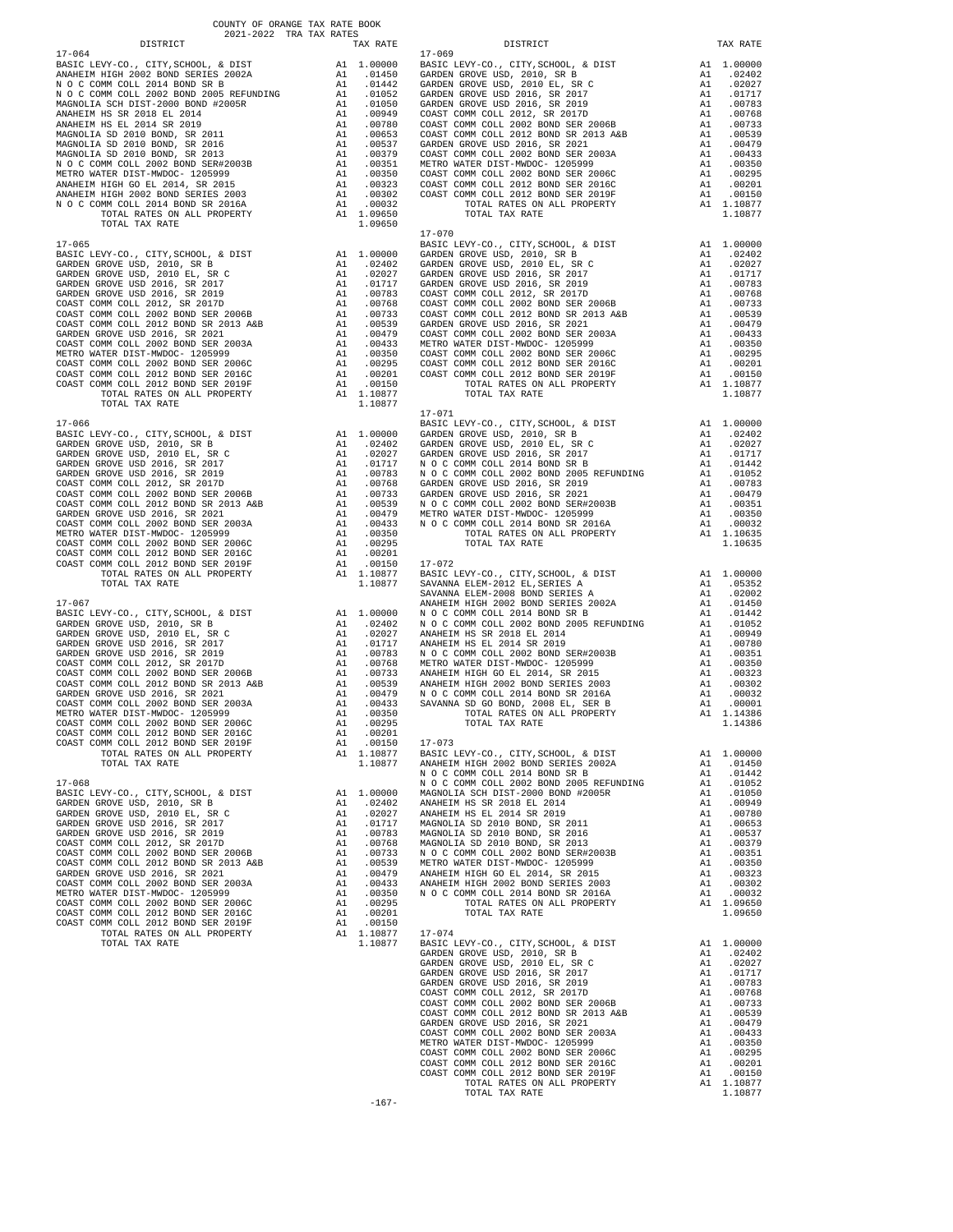| COUNTY OF ORANGE TAX RATE BOOK      |          |                                                                                                                                                                                                                                            |          |
|-------------------------------------|----------|--------------------------------------------------------------------------------------------------------------------------------------------------------------------------------------------------------------------------------------------|----------|
| 2021-2022 TRA TAX RATES<br>DISTRICT | TAX RATE | $17 - 080$<br>DISTRICT                                                                                                                                                                                                                     | TAX RATE |
| $17 - 075$                          |          |                                                                                                                                                                                                                                            |          |
|                                     |          |                                                                                                                                                                                                                                            |          |
|                                     |          |                                                                                                                                                                                                                                            |          |
|                                     |          |                                                                                                                                                                                                                                            |          |
|                                     |          |                                                                                                                                                                                                                                            |          |
|                                     |          |                                                                                                                                                                                                                                            |          |
|                                     |          |                                                                                                                                                                                                                                            |          |
|                                     |          |                                                                                                                                                                                                                                            |          |
|                                     |          |                                                                                                                                                                                                                                            |          |
|                                     |          |                                                                                                                                                                                                                                            |          |
|                                     |          |                                                                                                                                                                                                                                            |          |
|                                     |          |                                                                                                                                                                                                                                            |          |
|                                     |          |                                                                                                                                                                                                                                            |          |
| $17 - 076$                          |          |                                                                                                                                                                                                                                            |          |
|                                     |          |                                                                                                                                                                                                                                            |          |
|                                     |          |                                                                                                                                                                                                                                            |          |
|                                     |          |                                                                                                                                                                                                                                            |          |
|                                     |          |                                                                                                                                                                                                                                            |          |
|                                     |          |                                                                                                                                                                                                                                            |          |
|                                     |          |                                                                                                                                                                                                                                            |          |
|                                     |          |                                                                                                                                                                                                                                            |          |
|                                     |          |                                                                                                                                                                                                                                            |          |
|                                     |          |                                                                                                                                                                                                                                            |          |
|                                     |          |                                                                                                                                                                                                                                            |          |
|                                     |          |                                                                                                                                                                                                                                            |          |
|                                     |          |                                                                                                                                                                                                                                            |          |
| $17 - 077$                          |          |                                                                                                                                                                                                                                            |          |
|                                     |          |                                                                                                                                                                                                                                            |          |
|                                     |          |                                                                                                                                                                                                                                            |          |
|                                     |          |                                                                                                                                                                                                                                            |          |
|                                     |          |                                                                                                                                                                                                                                            |          |
|                                     |          |                                                                                                                                                                                                                                            |          |
|                                     |          |                                                                                                                                                                                                                                            |          |
|                                     |          |                                                                                                                                                                                                                                            |          |
|                                     |          |                                                                                                                                                                                                                                            |          |
|                                     |          |                                                                                                                                                                                                                                            |          |
|                                     |          |                                                                                                                                                                                                                                            |          |
|                                     |          |                                                                                                                                                                                                                                            |          |
| TOTAL TAX RATE                      |          | 1.10877 17-083                                                                                                                                                                                                                             |          |
|                                     |          |                                                                                                                                                                                                                                            |          |
|                                     |          |                                                                                                                                                                                                                                            |          |
|                                     |          |                                                                                                                                                                                                                                            |          |
|                                     |          |                                                                                                                                                                                                                                            |          |
|                                     |          |                                                                                                                                                                                                                                            |          |
|                                     |          |                                                                                                                                                                                                                                            |          |
|                                     |          |                                                                                                                                                                                                                                            |          |
|                                     |          |                                                                                                                                                                                                                                            |          |
|                                     |          |                                                                                                                                                                                                                                            |          |
|                                     |          |                                                                                                                                                                                                                                            |          |
|                                     |          |                                                                                                                                                                                                                                            |          |
|                                     |          |                                                                                                                                                                                                                                            |          |
|                                     |          | ANAHEIM HIGH 2002 BOND SERIES 2003<br>NO C COMM COLL 2014 BOND SERIES 2003<br>NO C COMM COLL 2014 BOND SERIES 2003<br>NO C COMMO COLL 2014 BOND SERIES 2003<br>NO C COMMO COLL 2014 BOND SERIES 2003<br>NO C COMMO COLL 2012<br>NO C COMMO |          |
|                                     |          |                                                                                                                                                                                                                                            |          |
|                                     |          |                                                                                                                                                                                                                                            |          |
|                                     |          |                                                                                                                                                                                                                                            |          |
|                                     |          |                                                                                                                                                                                                                                            |          |
|                                     |          |                                                                                                                                                                                                                                            |          |
|                                     |          |                                                                                                                                                                                                                                            |          |
|                                     |          |                                                                                                                                                                                                                                            |          |
|                                     |          |                                                                                                                                                                                                                                            |          |
|                                     |          |                                                                                                                                                                                                                                            |          |
|                                     |          |                                                                                                                                                                                                                                            |          |
|                                     |          |                                                                                                                                                                                                                                            |          |
|                                     |          |                                                                                                                                                                                                                                            |          |
|                                     |          |                                                                                                                                                                                                                                            |          |
|                                     |          |                                                                                                                                                                                                                                            |          |
|                                     |          |                                                                                                                                                                                                                                            |          |
|                                     |          |                                                                                                                                                                                                                                            |          |
|                                     |          |                                                                                                                                                                                                                                            |          |
|                                     |          |                                                                                                                                                                                                                                            |          |
|                                     |          |                                                                                                                                                                                                                                            |          |
|                                     |          |                                                                                                                                                                                                                                            |          |
|                                     |          |                                                                                                                                                                                                                                            |          |
|                                     |          |                                                                                                                                                                                                                                            |          |

-168-

N O C COMM COLL 2014 BOND SR 2016A A1 .00032<br>TOTAL RATES ON ALL PROPERTY A1 1.10635<br>TOTAL TAX RATE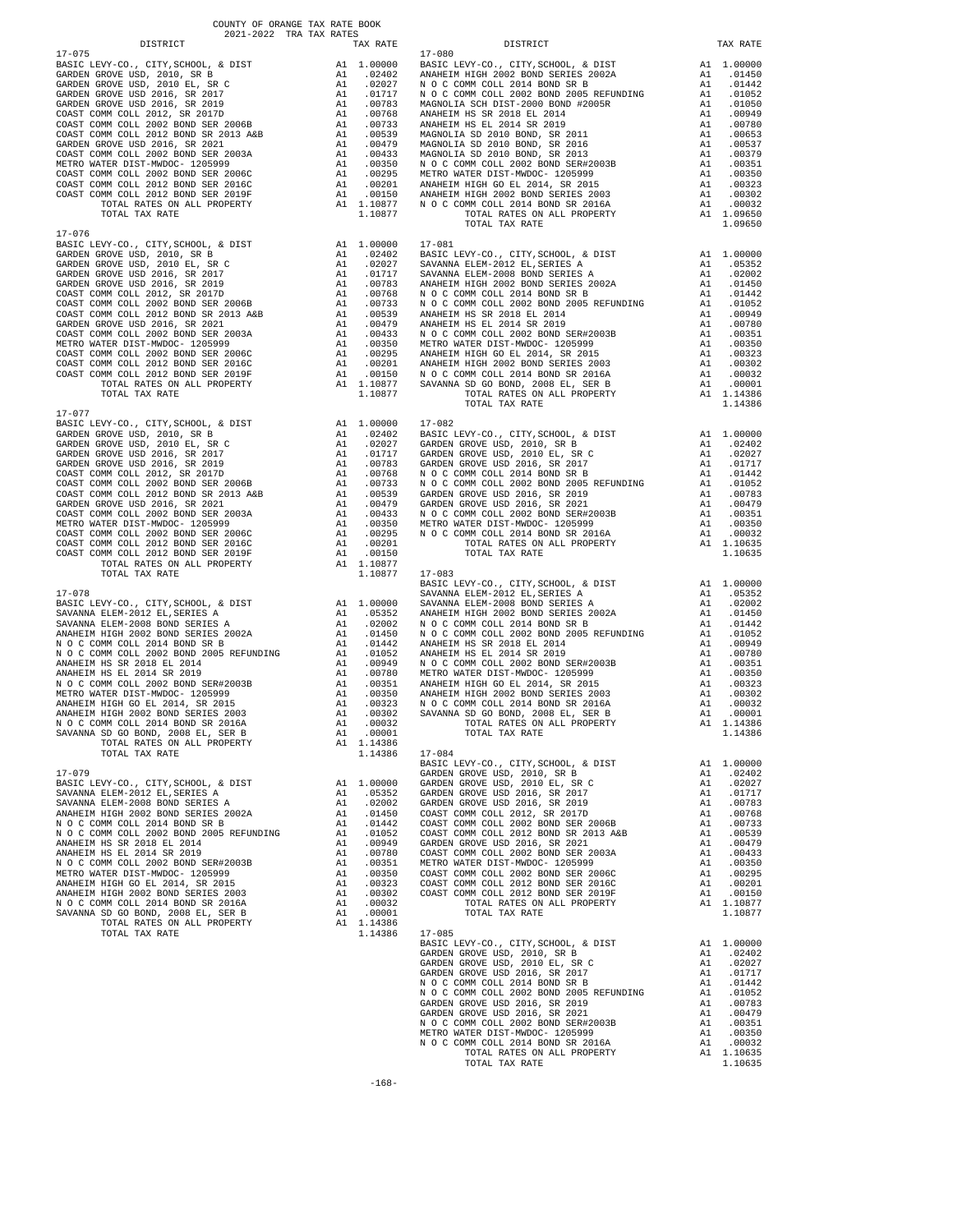17-094 17-088<br>BASIC LEVY-CO., CITY, SCHOOL, & DIST A1<br>CARDEN CROWE HSD. 2010. SE B COAST COMM COLL 2012 BOND SR 2013 A&B A1 .00539 GARDEN GROVE USD 2016, SR 2021 A1 .00479 COAST COMM COLL 2002 BOND SER 2003A A1 .00433 METRO WATER DIST-MWDOC- 1205999 A1 .00350 COAST COMM COLL 2002 BOND SER 2006C A1 .00295 COAST COMM COLL 2012 BOND SER 2016C A1 .00201 COAST COMM COLL 2012 BOND SER 2019F A1 .00150

COUNTY OF ORANGE TAX RATE BOOK 2021-2022 TRA TAX RATES

TOTAL RATES ON ALL PROPERTY A1 1.10877 TOTAL TAX RATE 1.10877

| TAX RATE<br>DISTRICT |  | DISTRICT | TAX RATE |
|----------------------|--|----------|----------|
|                      |  |          |          |
|                      |  |          |          |
|                      |  |          |          |
|                      |  |          |          |
|                      |  |          |          |
|                      |  |          |          |
|                      |  |          |          |
|                      |  |          |          |
|                      |  |          |          |
|                      |  |          |          |
|                      |  |          |          |
|                      |  |          |          |
|                      |  |          |          |
|                      |  |          |          |
|                      |  |          |          |
|                      |  |          |          |
|                      |  |          |          |
|                      |  |          |          |
|                      |  |          |          |
|                      |  |          |          |
|                      |  |          |          |
|                      |  |          |          |
|                      |  |          |          |
|                      |  |          |          |
|                      |  |          |          |
|                      |  |          |          |
|                      |  |          |          |
|                      |  |          |          |
|                      |  |          |          |
|                      |  |          |          |
|                      |  |          |          |
|                      |  |          |          |
|                      |  |          |          |
|                      |  |          |          |
|                      |  |          |          |
|                      |  |          |          |
|                      |  |          |          |
|                      |  |          |          |
|                      |  |          |          |
|                      |  |          |          |
|                      |  |          |          |
|                      |  |          |          |
|                      |  |          |          |
|                      |  |          |          |
|                      |  |          |          |
|                      |  |          |          |
|                      |  |          |          |
|                      |  |          |          |
|                      |  |          |          |
|                      |  |          |          |
|                      |  |          |          |
|                      |  |          |          |
|                      |  |          |          |
|                      |  |          |          |
|                      |  |          |          |
|                      |  |          |          |
|                      |  |          |          |
|                      |  |          |          |
|                      |  |          |          |
|                      |  |          |          |
|                      |  |          |          |
|                      |  |          |          |
|                      |  |          |          |
|                      |  |          |          |
|                      |  |          |          |
|                      |  |          |          |
|                      |  |          |          |
|                      |  |          |          |
|                      |  |          |          |
|                      |  |          |          |
|                      |  |          |          |
|                      |  |          |          |
|                      |  |          |          |
|                      |  |          |          |
|                      |  |          |          |
|                      |  |          |          |
|                      |  |          |          |
|                      |  |          |          |
|                      |  |          |          |
|                      |  |          |          |
|                      |  |          |          |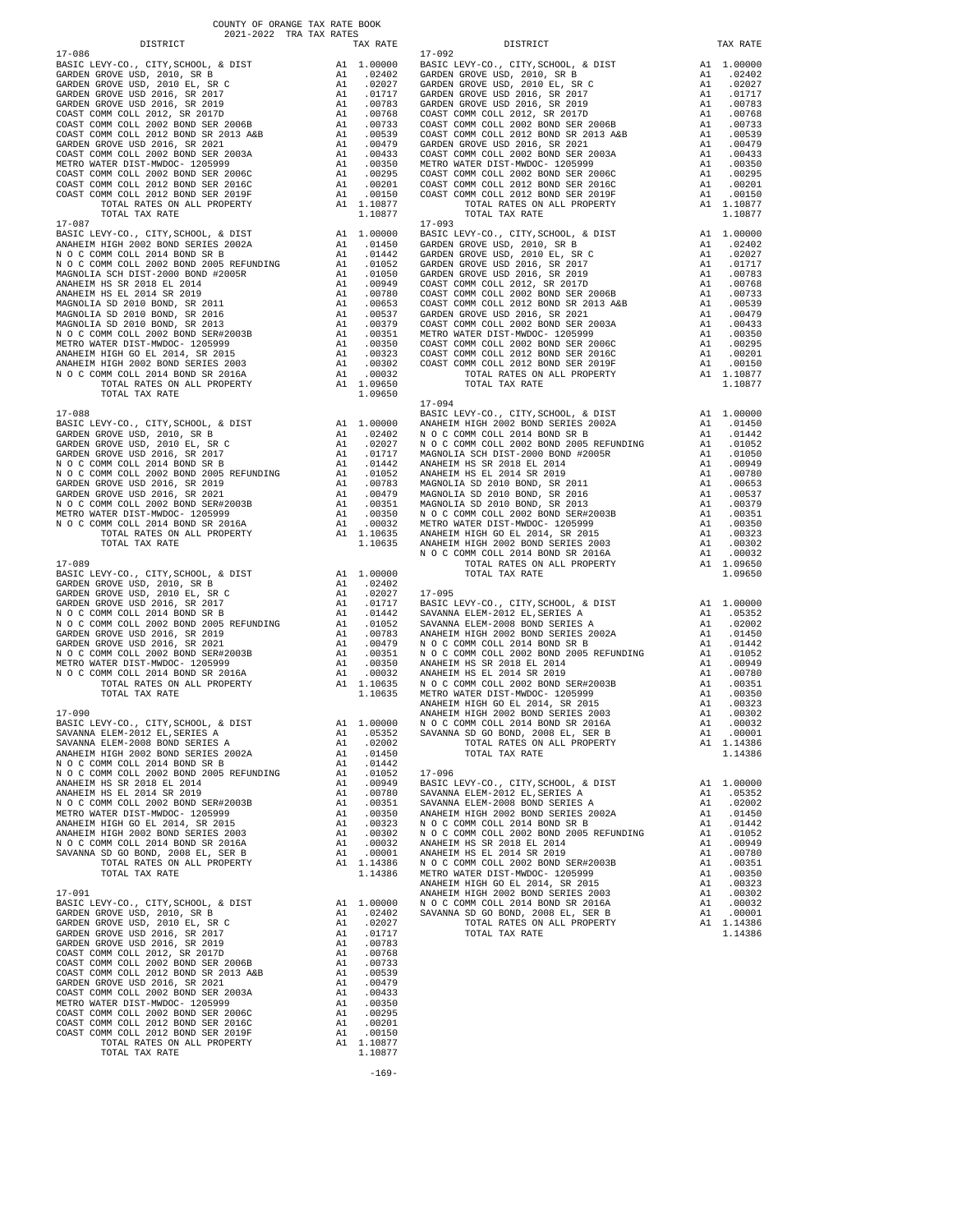| COUNTY OF ORANGE TAX RATE BOOK<br>$2021-2022 \quad \text{TRA RATES}$ DISTRICT $2021-2022 \quad \text{TRA TAX RATES}$ |          |                                                                                                                                                                                                                                     |          |
|----------------------------------------------------------------------------------------------------------------------|----------|-------------------------------------------------------------------------------------------------------------------------------------------------------------------------------------------------------------------------------------|----------|
|                                                                                                                      | TAX RATE | DISTRICT                                                                                                                                                                                                                            | TAX RATE |
| $17 - 097$                                                                                                           |          | $17 - 103$                                                                                                                                                                                                                          |          |
|                                                                                                                      |          |                                                                                                                                                                                                                                     |          |
|                                                                                                                      |          |                                                                                                                                                                                                                                     |          |
|                                                                                                                      |          |                                                                                                                                                                                                                                     |          |
|                                                                                                                      |          |                                                                                                                                                                                                                                     |          |
|                                                                                                                      |          |                                                                                                                                                                                                                                     |          |
|                                                                                                                      |          |                                                                                                                                                                                                                                     |          |
|                                                                                                                      |          |                                                                                                                                                                                                                                     |          |
|                                                                                                                      |          |                                                                                                                                                                                                                                     |          |
|                                                                                                                      |          |                                                                                                                                                                                                                                     |          |
|                                                                                                                      |          |                                                                                                                                                                                                                                     |          |
|                                                                                                                      |          |                                                                                                                                                                                                                                     |          |
|                                                                                                                      |          |                                                                                                                                                                                                                                     |          |
|                                                                                                                      |          |                                                                                                                                                                                                                                     |          |
|                                                                                                                      |          |                                                                                                                                                                                                                                     |          |
|                                                                                                                      |          |                                                                                                                                                                                                                                     |          |
|                                                                                                                      |          |                                                                                                                                                                                                                                     |          |
|                                                                                                                      |          |                                                                                                                                                                                                                                     |          |
|                                                                                                                      |          |                                                                                                                                                                                                                                     |          |
|                                                                                                                      |          |                                                                                                                                                                                                                                     |          |
|                                                                                                                      |          |                                                                                                                                                                                                                                     |          |
|                                                                                                                      |          |                                                                                                                                                                                                                                     |          |
|                                                                                                                      |          |                                                                                                                                                                                                                                     |          |
|                                                                                                                      |          |                                                                                                                                                                                                                                     |          |
|                                                                                                                      |          |                                                                                                                                                                                                                                     |          |
|                                                                                                                      |          |                                                                                                                                                                                                                                     |          |
|                                                                                                                      |          |                                                                                                                                                                                                                                     |          |
|                                                                                                                      |          |                                                                                                                                                                                                                                     |          |
|                                                                                                                      |          |                                                                                                                                                                                                                                     |          |
|                                                                                                                      |          |                                                                                                                                                                                                                                     |          |
|                                                                                                                      |          |                                                                                                                                                                                                                                     |          |
|                                                                                                                      |          |                                                                                                                                                                                                                                     |          |
|                                                                                                                      |          |                                                                                                                                                                                                                                     |          |
|                                                                                                                      |          |                                                                                                                                                                                                                                     |          |
|                                                                                                                      |          |                                                                                                                                                                                                                                     |          |
|                                                                                                                      |          |                                                                                                                                                                                                                                     |          |
|                                                                                                                      |          | TOTAL ANTES ON ALL FROPETTY (ALL 1936 17-104<br>17.1938 12:1936 12:20 1577-00, CTTr , SCHOOL & DIST<br>17.1938 18.2012 1797-00, CTTr , SCHOOL & DIST<br>17.1939 18.2012 1797-00, 2013 18.202 18.202 18.202 18.202 18.202 18.202 18. |          |
|                                                                                                                      |          |                                                                                                                                                                                                                                     |          |
|                                                                                                                      |          |                                                                                                                                                                                                                                     |          |
|                                                                                                                      |          |                                                                                                                                                                                                                                     |          |
|                                                                                                                      |          |                                                                                                                                                                                                                                     |          |
|                                                                                                                      |          |                                                                                                                                                                                                                                     |          |
|                                                                                                                      |          |                                                                                                                                                                                                                                     |          |
|                                                                                                                      |          |                                                                                                                                                                                                                                     |          |
|                                                                                                                      |          |                                                                                                                                                                                                                                     |          |
|                                                                                                                      |          |                                                                                                                                                                                                                                     |          |
|                                                                                                                      |          |                                                                                                                                                                                                                                     |          |
|                                                                                                                      |          | TOTAL TAX RATE                                                                                                                                                                                                                      | 1.14386  |
| $17 - 101$                                                                                                           |          |                                                                                                                                                                                                                                     |          |
|                                                                                                                      |          |                                                                                                                                                                                                                                     |          |
|                                                                                                                      |          |                                                                                                                                                                                                                                     |          |
|                                                                                                                      |          |                                                                                                                                                                                                                                     |          |
|                                                                                                                      |          |                                                                                                                                                                                                                                     |          |
|                                                                                                                      |          |                                                                                                                                                                                                                                     |          |
|                                                                                                                      |          |                                                                                                                                                                                                                                     |          |
|                                                                                                                      |          |                                                                                                                                                                                                                                     |          |
|                                                                                                                      |          |                                                                                                                                                                                                                                     |          |
|                                                                                                                      |          |                                                                                                                                                                                                                                     |          |
|                                                                                                                      |          |                                                                                                                                                                                                                                     |          |
|                                                                                                                      |          |                                                                                                                                                                                                                                     |          |
|                                                                                                                      |          |                                                                                                                                                                                                                                     |          |
| $17 - 102$                                                                                                           |          |                                                                                                                                                                                                                                     |          |
|                                                                                                                      |          |                                                                                                                                                                                                                                     |          |
|                                                                                                                      |          |                                                                                                                                                                                                                                     |          |
|                                                                                                                      |          |                                                                                                                                                                                                                                     |          |
|                                                                                                                      |          |                                                                                                                                                                                                                                     |          |
|                                                                                                                      |          |                                                                                                                                                                                                                                     |          |
|                                                                                                                      |          |                                                                                                                                                                                                                                     |          |
|                                                                                                                      |          |                                                                                                                                                                                                                                     |          |
|                                                                                                                      |          |                                                                                                                                                                                                                                     |          |
|                                                                                                                      |          |                                                                                                                                                                                                                                     |          |
|                                                                                                                      |          |                                                                                                                                                                                                                                     |          |
|                                                                                                                      |          |                                                                                                                                                                                                                                     |          |

-170-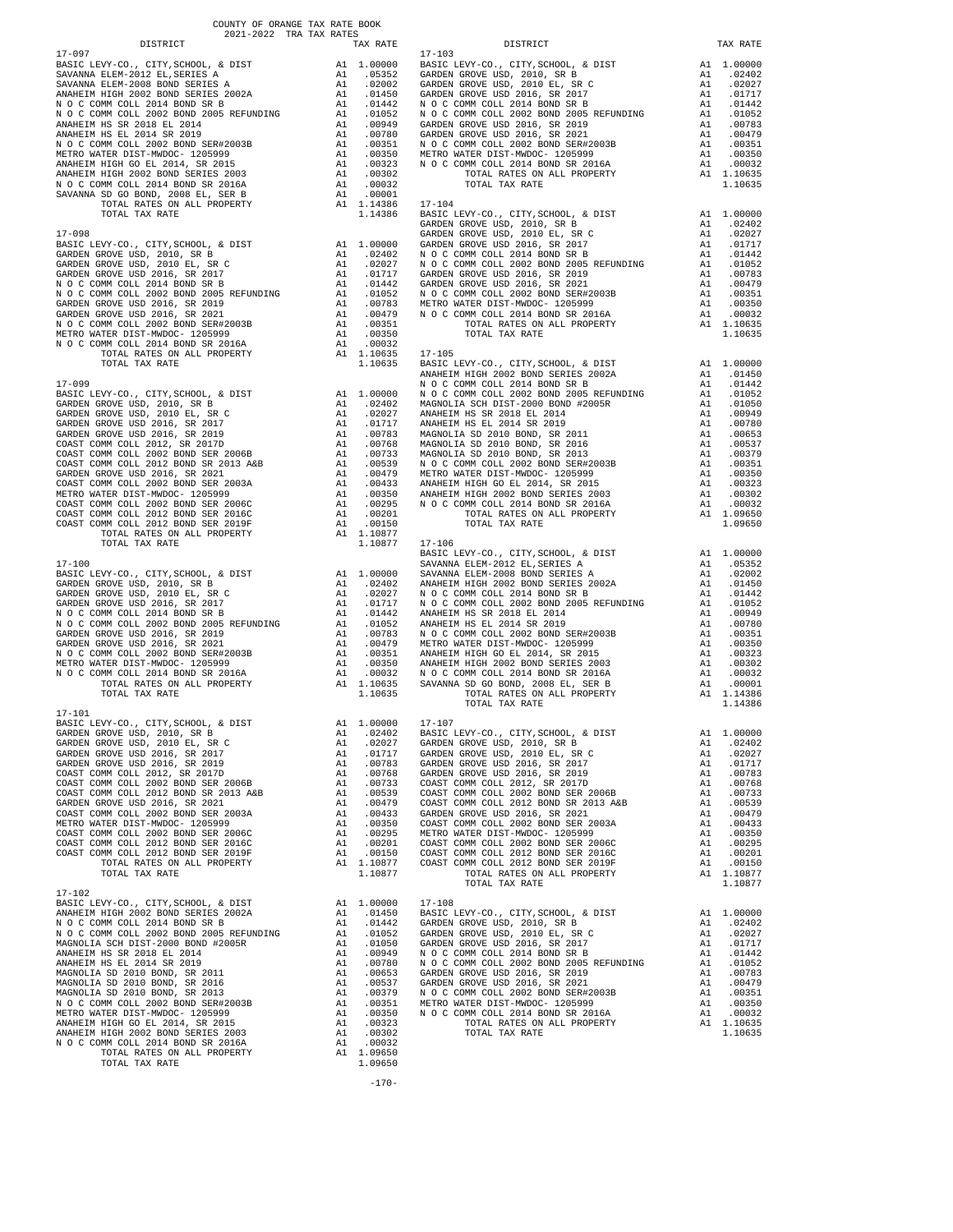| 17-109<br>$\begin{tabular}{l c c c c} \hline 17-109 \\ \hline \texttt{BAREDEN GROVE USD} & 17-114 \\ \hline \texttt{BARDEN GROVE USD} & 2010, SR B & \texttt{A1} & 1.00000 \\ \hline \texttt{GARDEN GROVE USD} & 2010 EL, SR C & \texttt{A1} & 0.20402 \\ \hline \texttt{GARDEN GROVE USD} & 2010 EL, SR C & \texttt{A1} & 0.02027 \\ \hline \texttt{GARDEN GROVE USD} & 2016, SR 2019 \\ \hline \text$ |          |                  | 17-114             |
|---------------------------------------------------------------------------------------------------------------------------------------------------------------------------------------------------------------------------------------------------------------------------------------------------------------------------------------------------------------------------------------------------------|----------|------------------|--------------------|
|                                                                                                                                                                                                                                                                                                                                                                                                         |          |                  |                    |
|                                                                                                                                                                                                                                                                                                                                                                                                         |          |                  |                    |
|                                                                                                                                                                                                                                                                                                                                                                                                         |          |                  |                    |
|                                                                                                                                                                                                                                                                                                                                                                                                         |          |                  |                    |
|                                                                                                                                                                                                                                                                                                                                                                                                         |          |                  |                    |
|                                                                                                                                                                                                                                                                                                                                                                                                         |          |                  |                    |
|                                                                                                                                                                                                                                                                                                                                                                                                         |          |                  |                    |
|                                                                                                                                                                                                                                                                                                                                                                                                         |          |                  |                    |
|                                                                                                                                                                                                                                                                                                                                                                                                         |          |                  |                    |
|                                                                                                                                                                                                                                                                                                                                                                                                         |          |                  |                    |
|                                                                                                                                                                                                                                                                                                                                                                                                         |          |                  |                    |
|                                                                                                                                                                                                                                                                                                                                                                                                         |          |                  |                    |
|                                                                                                                                                                                                                                                                                                                                                                                                         |          |                  |                    |
|                                                                                                                                                                                                                                                                                                                                                                                                         |          |                  |                    |
|                                                                                                                                                                                                                                                                                                                                                                                                         |          |                  |                    |
|                                                                                                                                                                                                                                                                                                                                                                                                         |          |                  |                    |
|                                                                                                                                                                                                                                                                                                                                                                                                         |          |                  |                    |
|                                                                                                                                                                                                                                                                                                                                                                                                         |          |                  |                    |
|                                                                                                                                                                                                                                                                                                                                                                                                         |          |                  |                    |
|                                                                                                                                                                                                                                                                                                                                                                                                         |          |                  |                    |
|                                                                                                                                                                                                                                                                                                                                                                                                         |          |                  |                    |
|                                                                                                                                                                                                                                                                                                                                                                                                         |          |                  |                    |
|                                                                                                                                                                                                                                                                                                                                                                                                         |          |                  |                    |
|                                                                                                                                                                                                                                                                                                                                                                                                         |          |                  |                    |
|                                                                                                                                                                                                                                                                                                                                                                                                         |          |                  |                    |
|                                                                                                                                                                                                                                                                                                                                                                                                         |          |                  |                    |
|                                                                                                                                                                                                                                                                                                                                                                                                         |          |                  |                    |
|                                                                                                                                                                                                                                                                                                                                                                                                         |          |                  |                    |
|                                                                                                                                                                                                                                                                                                                                                                                                         |          |                  |                    |
|                                                                                                                                                                                                                                                                                                                                                                                                         |          |                  |                    |
|                                                                                                                                                                                                                                                                                                                                                                                                         |          |                  |                    |
|                                                                                                                                                                                                                                                                                                                                                                                                         |          |                  |                    |
|                                                                                                                                                                                                                                                                                                                                                                                                         |          |                  |                    |
|                                                                                                                                                                                                                                                                                                                                                                                                         |          |                  |                    |
|                                                                                                                                                                                                                                                                                                                                                                                                         |          |                  |                    |
|                                                                                                                                                                                                                                                                                                                                                                                                         |          |                  |                    |
|                                                                                                                                                                                                                                                                                                                                                                                                         |          |                  |                    |
|                                                                                                                                                                                                                                                                                                                                                                                                         |          |                  |                    |
|                                                                                                                                                                                                                                                                                                                                                                                                         |          |                  |                    |
|                                                                                                                                                                                                                                                                                                                                                                                                         |          |                  |                    |
|                                                                                                                                                                                                                                                                                                                                                                                                         |          |                  |                    |
|                                                                                                                                                                                                                                                                                                                                                                                                         |          |                  |                    |
|                                                                                                                                                                                                                                                                                                                                                                                                         |          |                  |                    |
|                                                                                                                                                                                                                                                                                                                                                                                                         |          |                  |                    |
|                                                                                                                                                                                                                                                                                                                                                                                                         |          |                  |                    |
|                                                                                                                                                                                                                                                                                                                                                                                                         |          |                  |                    |
|                                                                                                                                                                                                                                                                                                                                                                                                         |          |                  |                    |
|                                                                                                                                                                                                                                                                                                                                                                                                         |          |                  |                    |
|                                                                                                                                                                                                                                                                                                                                                                                                         |          |                  |                    |
|                                                                                                                                                                                                                                                                                                                                                                                                         |          |                  |                    |
|                                                                                                                                                                                                                                                                                                                                                                                                         |          |                  |                    |
|                                                                                                                                                                                                                                                                                                                                                                                                         |          |                  |                    |
|                                                                                                                                                                                                                                                                                                                                                                                                         |          |                  |                    |
|                                                                                                                                                                                                                                                                                                                                                                                                         |          |                  |                    |
|                                                                                                                                                                                                                                                                                                                                                                                                         |          |                  |                    |
|                                                                                                                                                                                                                                                                                                                                                                                                         |          |                  |                    |
|                                                                                                                                                                                                                                                                                                                                                                                                         |          |                  |                    |
|                                                                                                                                                                                                                                                                                                                                                                                                         |          |                  |                    |
|                                                                                                                                                                                                                                                                                                                                                                                                         |          |                  | NOCC               |
| $17 - 113$                                                                                                                                                                                                                                                                                                                                                                                              |          |                  | MAGNOLI            |
| BASIC LEVY-CO., CITY, SCHOOL, & DIST                                                                                                                                                                                                                                                                                                                                                                    | A1       | 1.00000          | ANAHEIM            |
| SAVANNA ELEM-2012 EL, SERIES A                                                                                                                                                                                                                                                                                                                                                                          | A1       | .05352           | ANAHEIM            |
| SAVANNA ELEM-2008 BOND SERIES A                                                                                                                                                                                                                                                                                                                                                                         | A1       | .02002           | MAGNOLI            |
| ANAHEIM HIGH 2002 BOND SERIES 2002A                                                                                                                                                                                                                                                                                                                                                                     | A1       | A1 .01450        | MAGNOLI            |
| N O C COMM COLL 2014 BOND SR B<br>N O C COMM COLL 2002 BOND 2005 REFUNDING                                                                                                                                                                                                                                                                                                                              | A1       | .01442<br>.01052 | MAGNOLI<br>N O C C |
| ANAHEIM HS SR 2018 EL 2014                                                                                                                                                                                                                                                                                                                                                                              | A1       | .00949           | ANAHEIM            |
| ANAHEIM HS EL 2014 SR 2019                                                                                                                                                                                                                                                                                                                                                                              | A1       | .00780           | <b>ANAHEIM</b>     |
| N O C COMM COLL 2002 BOND SER#2003B                                                                                                                                                                                                                                                                                                                                                                     | A1       | .00351           | NOCC               |
| METRO WATER DIST-MWDOC- 1205999                                                                                                                                                                                                                                                                                                                                                                         | A1       | .00350           |                    |
| ANAHEIM HIGH GO EL 2014, SR 2015                                                                                                                                                                                                                                                                                                                                                                        |          | A1 .00323        |                    |
| ANAHEIM HIGH 2002 BOND SERIES 2003<br>N O C COMM COLL 2014 BOND SR 2016A                                                                                                                                                                                                                                                                                                                                | A1<br>A1 | .00302<br>.00032 | $17 - 904$         |
| SAVANNA SD GO BOND, 2008 EL, SER B                                                                                                                                                                                                                                                                                                                                                                      | A1       | .00001           | BASIC L            |
| TOTAL RATES ON ALL PROPERTY                                                                                                                                                                                                                                                                                                                                                                             |          | A1 1.14386       | SAVANNA            |
| TOTAL TAX RATE                                                                                                                                                                                                                                                                                                                                                                                          |          | 1.14386          | SAVANNA            |
|                                                                                                                                                                                                                                                                                                                                                                                                         |          |                  | <b>ANAHRIM</b>     |

| $17 - 109$ | $17 - 114$ |  |
|------------|------------|--|
|            |            |  |
|            |            |  |
|            |            |  |
|            |            |  |
|            |            |  |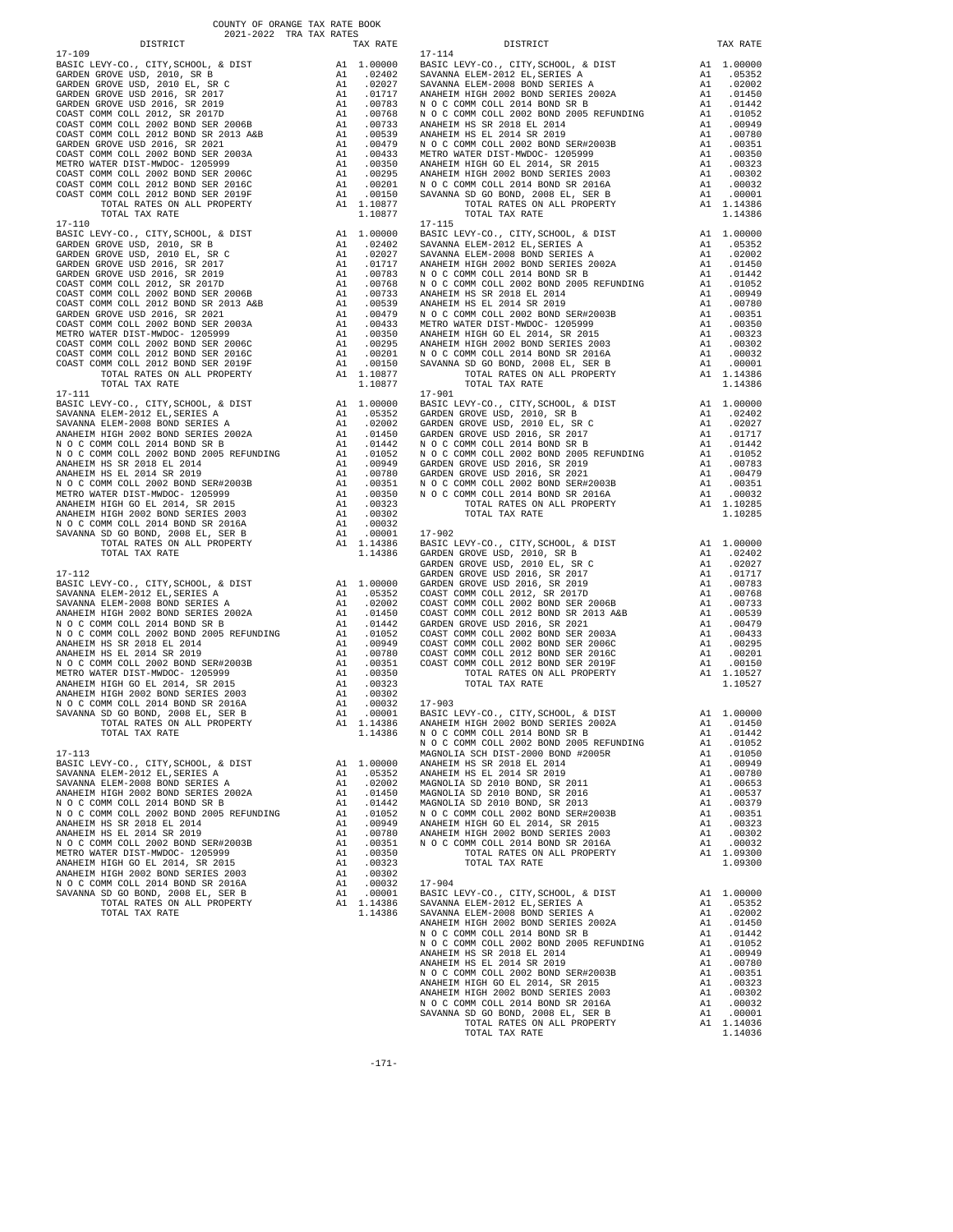| COUNTY OF ORANGE TAX RATE BOOK<br>2021-2022 TRA TAX RATES |          |                |          |
|-----------------------------------------------------------|----------|----------------|----------|
| DISTRICT                                                  | TAX RATE | DISTRICT       | TAX RATE |
| $17 - 905$                                                |          | $18 - 002$     |          |
|                                                           |          |                |          |
|                                                           |          |                |          |
|                                                           |          |                |          |
|                                                           |          |                |          |
|                                                           |          |                |          |
|                                                           |          |                |          |
|                                                           |          |                |          |
|                                                           |          |                |          |
|                                                           |          |                |          |
|                                                           |          |                |          |
|                                                           |          |                |          |
|                                                           |          |                |          |
|                                                           |          |                |          |
|                                                           |          |                |          |
| $17 - 906$                                                |          | TOTAL TAX RATE | 1.18877  |
|                                                           |          |                |          |
|                                                           |          |                |          |
|                                                           |          |                |          |
|                                                           |          |                |          |
|                                                           |          |                |          |
|                                                           |          |                |          |
|                                                           |          |                |          |
|                                                           |          |                |          |
|                                                           |          |                |          |
|                                                           |          |                |          |
|                                                           |          |                |          |
|                                                           |          |                |          |
|                                                           |          |                |          |
|                                                           |          |                |          |
|                                                           |          |                |          |
|                                                           |          |                |          |
|                                                           |          |                |          |
|                                                           |          |                |          |
|                                                           |          |                |          |
|                                                           |          |                |          |
|                                                           |          |                |          |
|                                                           |          |                |          |
|                                                           |          |                |          |
|                                                           |          |                |          |
|                                                           |          |                |          |
|                                                           |          |                |          |
|                                                           |          |                |          |
|                                                           |          |                |          |
|                                                           |          |                |          |
|                                                           |          |                |          |
|                                                           |          |                |          |
|                                                           |          |                |          |
|                                                           |          |                |          |
|                                                           |          |                |          |
|                                                           |          |                |          |
|                                                           |          |                |          |
|                                                           |          |                |          |
|                                                           |          |                |          |
|                                                           |          |                |          |
|                                                           |          |                |          |
|                                                           |          |                |          |
|                                                           |          |                |          |
|                                                           |          |                |          |
|                                                           |          |                |          |
|                                                           |          |                |          |
|                                                           |          |                |          |
|                                                           |          |                |          |
|                                                           |          |                |          |
|                                                           |          |                |          |
|                                                           |          |                |          |
|                                                           |          |                |          |
|                                                           |          |                |          |
|                                                           |          |                |          |
|                                                           |          |                |          |
|                                                           |          |                |          |
|                                                           |          |                |          |
|                                                           |          |                |          |
|                                                           |          |                |          |
|                                                           |          |                |          |
|                                                           |          |                |          |
|                                                           |          |                |          |
|                                                           |          |                |          |
|                                                           |          |                |          |
|                                                           |          |                |          |
|                                                           |          |                |          |
|                                                           |          |                |          |
|                                                           |          |                |          |
|                                                           |          |                |          |
|                                                           |          |                |          |
|                                                           |          |                |          |
|                                                           |          |                |          |
|                                                           |          |                |          |
|                                                           |          |                |          |
|                                                           |          |                |          |
|                                                           |          |                |          |
|                                                           |          |                |          |
|                                                           |          |                |          |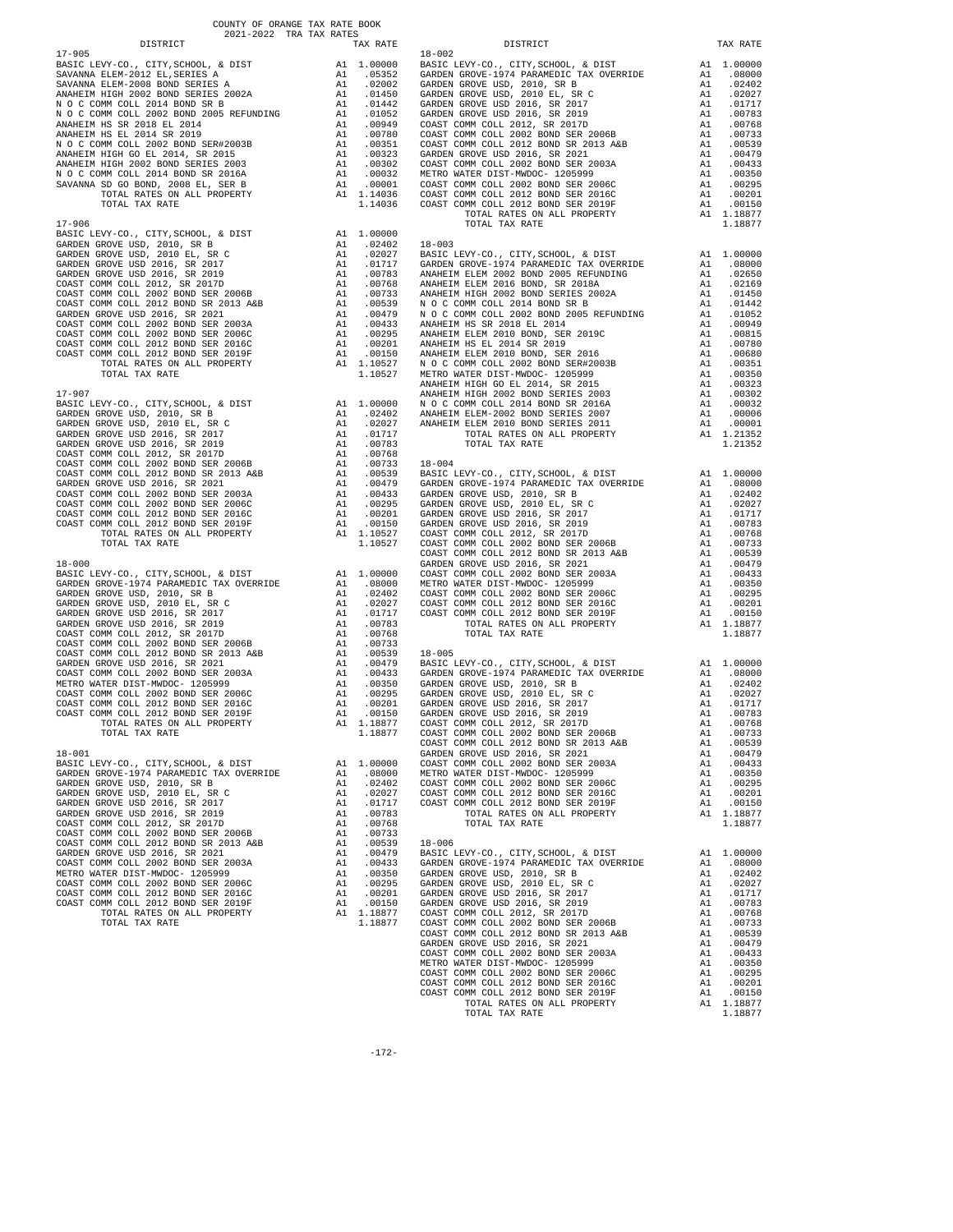| COUNTY OF ORANGE TAX RATE BOOK<br>2021-2022 TRA TAX RATES |          |          |          |
|-----------------------------------------------------------|----------|----------|----------|
| DISTRICT                                                  | TAX RATE | DISTRICT | TAX RATE |
|                                                           |          |          |          |
|                                                           |          |          |          |
|                                                           |          |          |          |
|                                                           |          |          |          |
|                                                           |          |          |          |
|                                                           |          |          |          |
|                                                           |          |          |          |
|                                                           |          |          |          |
|                                                           |          |          |          |
|                                                           |          |          |          |
|                                                           |          |          |          |
|                                                           |          |          |          |
|                                                           |          |          |          |
|                                                           |          |          |          |
|                                                           |          |          |          |
|                                                           |          |          |          |
|                                                           |          |          |          |
|                                                           |          |          |          |
|                                                           |          |          |          |
|                                                           |          |          |          |
|                                                           |          |          |          |
|                                                           |          |          |          |
|                                                           |          |          |          |
|                                                           |          |          |          |
|                                                           |          |          |          |
|                                                           |          |          |          |
|                                                           |          |          |          |
|                                                           |          |          |          |
|                                                           |          |          |          |
|                                                           |          |          |          |
|                                                           |          |          |          |
|                                                           |          |          |          |
|                                                           |          |          |          |
|                                                           |          |          |          |
|                                                           |          |          |          |
|                                                           |          |          |          |
|                                                           |          |          |          |
|                                                           |          |          |          |
|                                                           |          |          |          |
|                                                           |          |          |          |
|                                                           |          |          |          |
|                                                           |          |          |          |
|                                                           |          |          |          |
|                                                           |          |          |          |
|                                                           |          |          |          |
|                                                           |          |          |          |
|                                                           |          |          |          |
|                                                           |          |          |          |
|                                                           |          |          |          |
|                                                           |          |          |          |
|                                                           |          |          |          |
|                                                           |          |          |          |
|                                                           |          |          |          |
|                                                           |          |          |          |
|                                                           |          |          |          |
|                                                           |          |          |          |
|                                                           |          |          |          |
|                                                           |          |          |          |
|                                                           |          |          |          |
|                                                           |          |          |          |
|                                                           |          |          |          |
|                                                           |          |          |          |
|                                                           |          |          |          |
|                                                           |          |          |          |
|                                                           |          |          |          |
|                                                           |          |          |          |
|                                                           |          |          |          |
|                                                           |          |          |          |
|                                                           |          |          |          |
|                                                           |          |          |          |
|                                                           |          |          |          |
|                                                           |          |          |          |
|                                                           |          |          |          |
|                                                           |          |          |          |
|                                                           |          |          |          |
|                                                           |          |          |          |
|                                                           |          |          |          |
|                                                           |          |          |          |

TOTAL TAX RATE  $1.20047$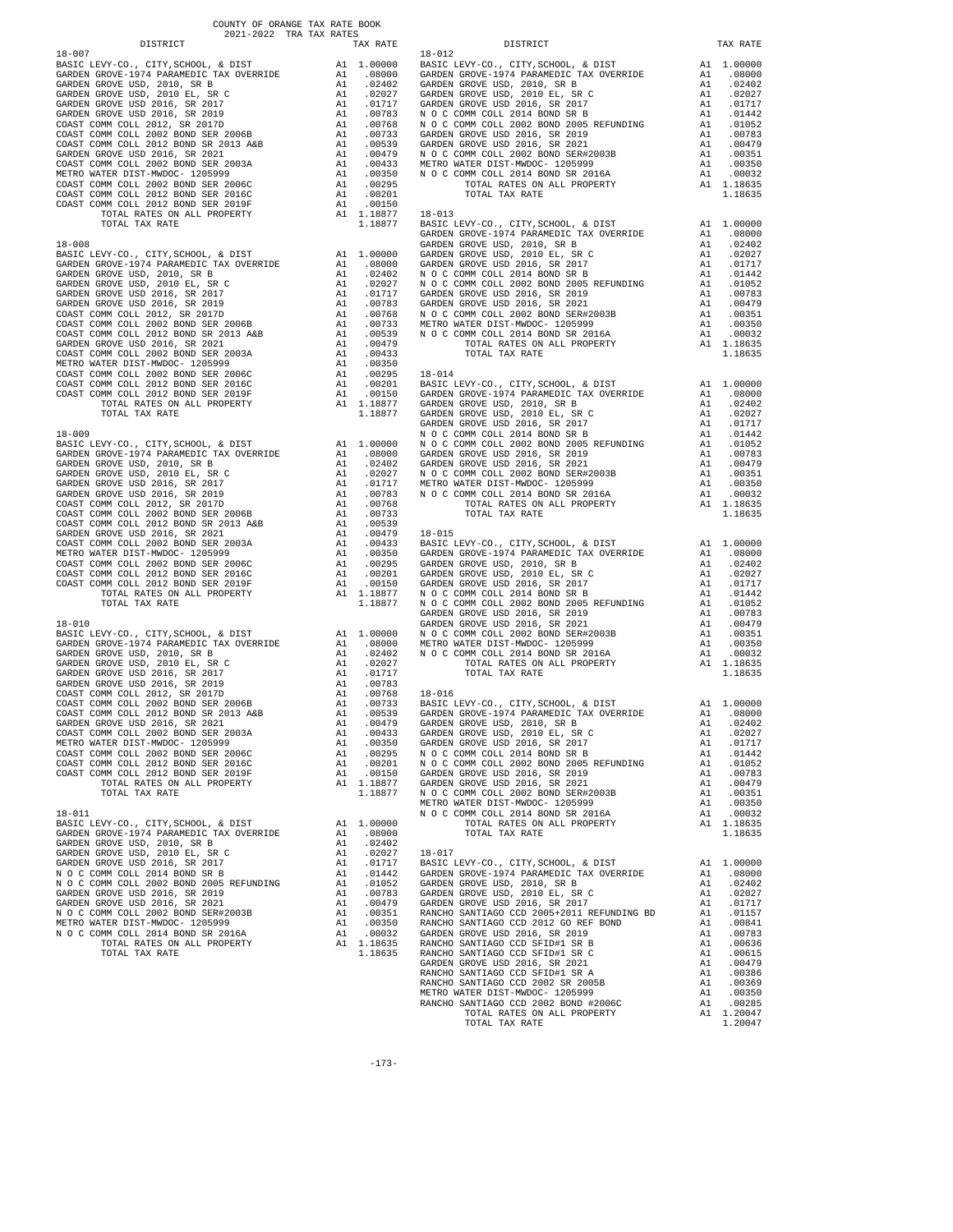| 2021-2022 TRA TAX RATES<br>DISTRICT | TAX RATE | DISTRICT                                                                                                                                                                                                                      | TAX RATE |
|-------------------------------------|----------|-------------------------------------------------------------------------------------------------------------------------------------------------------------------------------------------------------------------------------|----------|
| $18 - 018$                          |          | $18 - 023$                                                                                                                                                                                                                    |          |
|                                     |          |                                                                                                                                                                                                                               |          |
|                                     |          |                                                                                                                                                                                                                               |          |
|                                     |          |                                                                                                                                                                                                                               |          |
|                                     |          |                                                                                                                                                                                                                               |          |
|                                     |          |                                                                                                                                                                                                                               |          |
|                                     |          |                                                                                                                                                                                                                               |          |
|                                     |          |                                                                                                                                                                                                                               |          |
|                                     |          |                                                                                                                                                                                                                               |          |
|                                     |          |                                                                                                                                                                                                                               |          |
|                                     |          |                                                                                                                                                                                                                               |          |
|                                     |          |                                                                                                                                                                                                                               |          |
|                                     |          |                                                                                                                                                                                                                               |          |
|                                     |          |                                                                                                                                                                                                                               |          |
|                                     |          |                                                                                                                                                                                                                               |          |
|                                     |          |                                                                                                                                                                                                                               |          |
|                                     |          |                                                                                                                                                                                                                               |          |
|                                     |          |                                                                                                                                                                                                                               |          |
|                                     |          |                                                                                                                                                                                                                               |          |
|                                     |          |                                                                                                                                                                                                                               |          |
|                                     |          |                                                                                                                                                                                                                               |          |
|                                     |          |                                                                                                                                                                                                                               |          |
|                                     |          |                                                                                                                                                                                                                               |          |
|                                     |          |                                                                                                                                                                                                                               |          |
|                                     |          |                                                                                                                                                                                                                               |          |
|                                     |          |                                                                                                                                                                                                                               |          |
|                                     |          |                                                                                                                                                                                                                               |          |
|                                     |          |                                                                                                                                                                                                                               |          |
|                                     |          |                                                                                                                                                                                                                               |          |
|                                     |          |                                                                                                                                                                                                                               |          |
|                                     |          |                                                                                                                                                                                                                               |          |
|                                     |          |                                                                                                                                                                                                                               |          |
|                                     |          |                                                                                                                                                                                                                               |          |
|                                     |          |                                                                                                                                                                                                                               |          |
|                                     |          |                                                                                                                                                                                                                               |          |
|                                     |          |                                                                                                                                                                                                                               |          |
|                                     |          |                                                                                                                                                                                                                               |          |
|                                     |          |                                                                                                                                                                                                                               |          |
|                                     |          |                                                                                                                                                                                                                               |          |
|                                     |          |                                                                                                                                                                                                                               |          |
|                                     |          |                                                                                                                                                                                                                               |          |
|                                     |          |                                                                                                                                                                                                                               |          |
|                                     |          |                                                                                                                                                                                                                               |          |
|                                     |          |                                                                                                                                                                                                                               |          |
|                                     |          |                                                                                                                                                                                                                               |          |
|                                     |          |                                                                                                                                                                                                                               |          |
|                                     |          |                                                                                                                                                                                                                               |          |
|                                     |          |                                                                                                                                                                                                                               |          |
| $18 - 021$                          |          | $18 - 026$                                                                                                                                                                                                                    |          |
|                                     |          |                                                                                                                                                                                                                               |          |
|                                     |          |                                                                                                                                                                                                                               |          |
|                                     |          |                                                                                                                                                                                                                               |          |
|                                     |          |                                                                                                                                                                                                                               |          |
|                                     |          |                                                                                                                                                                                                                               |          |
|                                     |          |                                                                                                                                                                                                                               |          |
|                                     |          |                                                                                                                                                                                                                               |          |
|                                     |          |                                                                                                                                                                                                                               |          |
|                                     |          |                                                                                                                                                                                                                               |          |
|                                     |          |                                                                                                                                                                                                                               |          |
|                                     |          |                                                                                                                                                                                                                               |          |
|                                     |          |                                                                                                                                                                                                                               |          |
|                                     |          |                                                                                                                                                                                                                               |          |
|                                     |          |                                                                                                                                                                                                                               |          |
|                                     |          |                                                                                                                                                                                                                               |          |
|                                     |          | RANCHO SANTIAGO CCD 2002 ER 2013 A 1.00366 RANCHO SANTIAGO CCD 2002 ER 2005 RANCHO SANTIAGO CCD 2002 ER 2005 A 1.00369 RANCHO SANTIAGO CCD 2002 ER 2005 AL 1.00369 RANCHO SANTIAGO CCD 2002 ER 2013 A 1.00359 RANCHO SANTIAGO |          |
|                                     |          |                                                                                                                                                                                                                               |          |
|                                     |          |                                                                                                                                                                                                                               |          |
|                                     |          |                                                                                                                                                                                                                               |          |
|                                     |          |                                                                                                                                                                                                                               |          |
|                                     |          |                                                                                                                                                                                                                               |          |
|                                     |          |                                                                                                                                                                                                                               |          |
|                                     |          |                                                                                                                                                                                                                               |          |
|                                     |          |                                                                                                                                                                                                                               |          |
|                                     |          |                                                                                                                                                                                                                               |          |
|                                     |          |                                                                                                                                                                                                                               |          |
|                                     |          |                                                                                                                                                                                                                               |          |
|                                     |          |                                                                                                                                                                                                                               |          |
|                                     |          |                                                                                                                                                                                                                               |          |
|                                     |          |                                                                                                                                                                                                                               |          |
|                                     |          |                                                                                                                                                                                                                               |          |
|                                     |          |                                                                                                                                                                                                                               |          |
|                                     |          |                                                                                                                                                                                                                               |          |

COUNTY OF ORANGE TAX RATE BOOK

-174-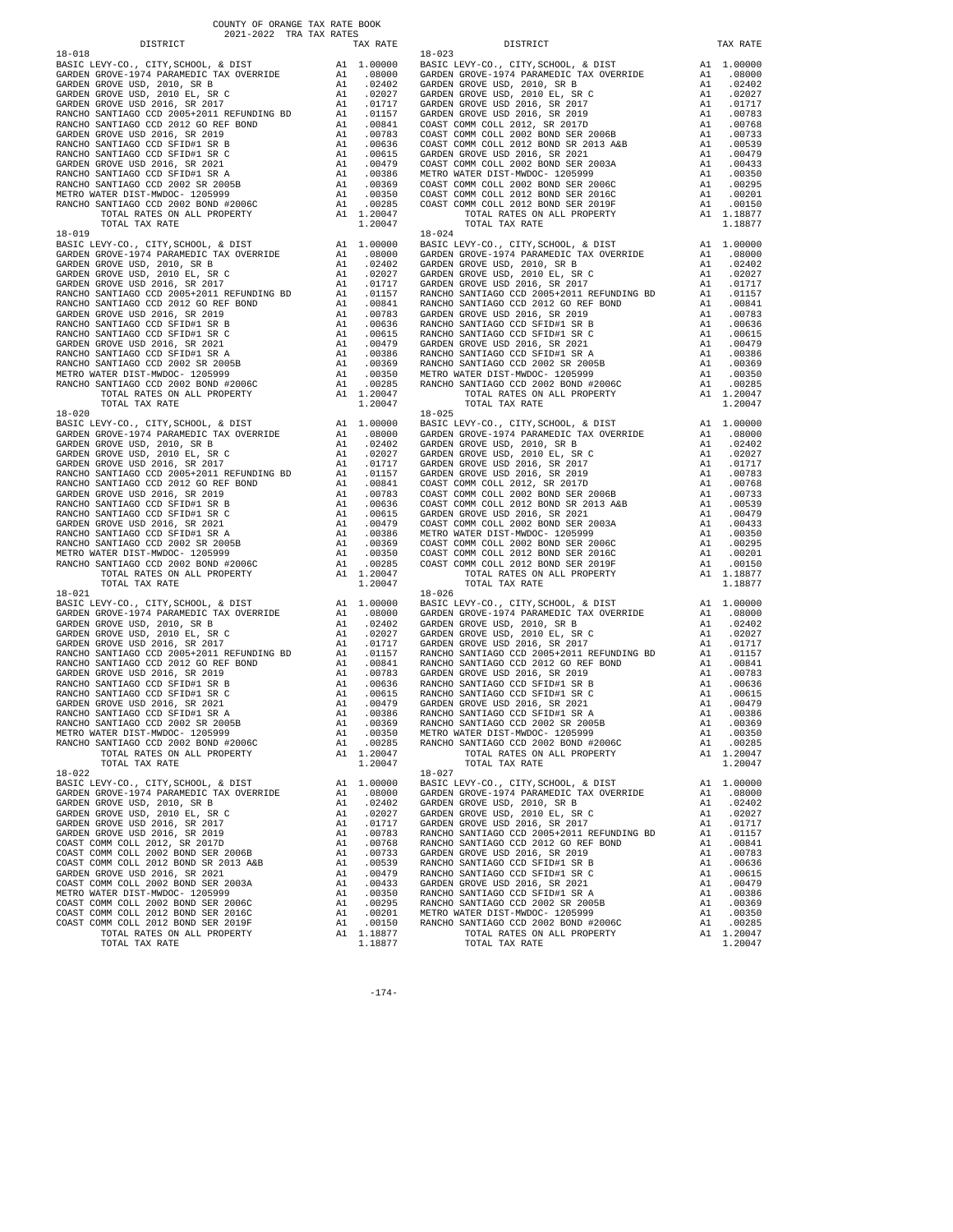| COUNTY OF ORANGE TAX RATE BOOK<br>2021-2022 TRA TAX RATES                                                                                                                                                                                  |  |                                   |          |
|--------------------------------------------------------------------------------------------------------------------------------------------------------------------------------------------------------------------------------------------|--|-----------------------------------|----------|
| DISTRICT                                                                                                                                                                                                                                   |  | IAA RAILY<br>TAX RATE<br>DISTRICT | TAX RATE |
|                                                                                                                                                                                                                                            |  |                                   |          |
|                                                                                                                                                                                                                                            |  |                                   |          |
|                                                                                                                                                                                                                                            |  |                                   |          |
|                                                                                                                                                                                                                                            |  |                                   |          |
|                                                                                                                                                                                                                                            |  |                                   |          |
| RANCHO SANTIAGO CCD 2002 SR 2005B<br>RANCHO SANTIAGO CCD 2002 SR 2005B<br>METRO WATER DIST – MWDOC – 120599<br>METRO WATER DIST – MWDOC – 120599<br>METRO WATER DIST – MWDOC – 120599<br>METRO WATER DIST – MWDOC – 2012 BOND SR 2016A<br> |  |                                   |          |
|                                                                                                                                                                                                                                            |  | $18 - 037$                        |          |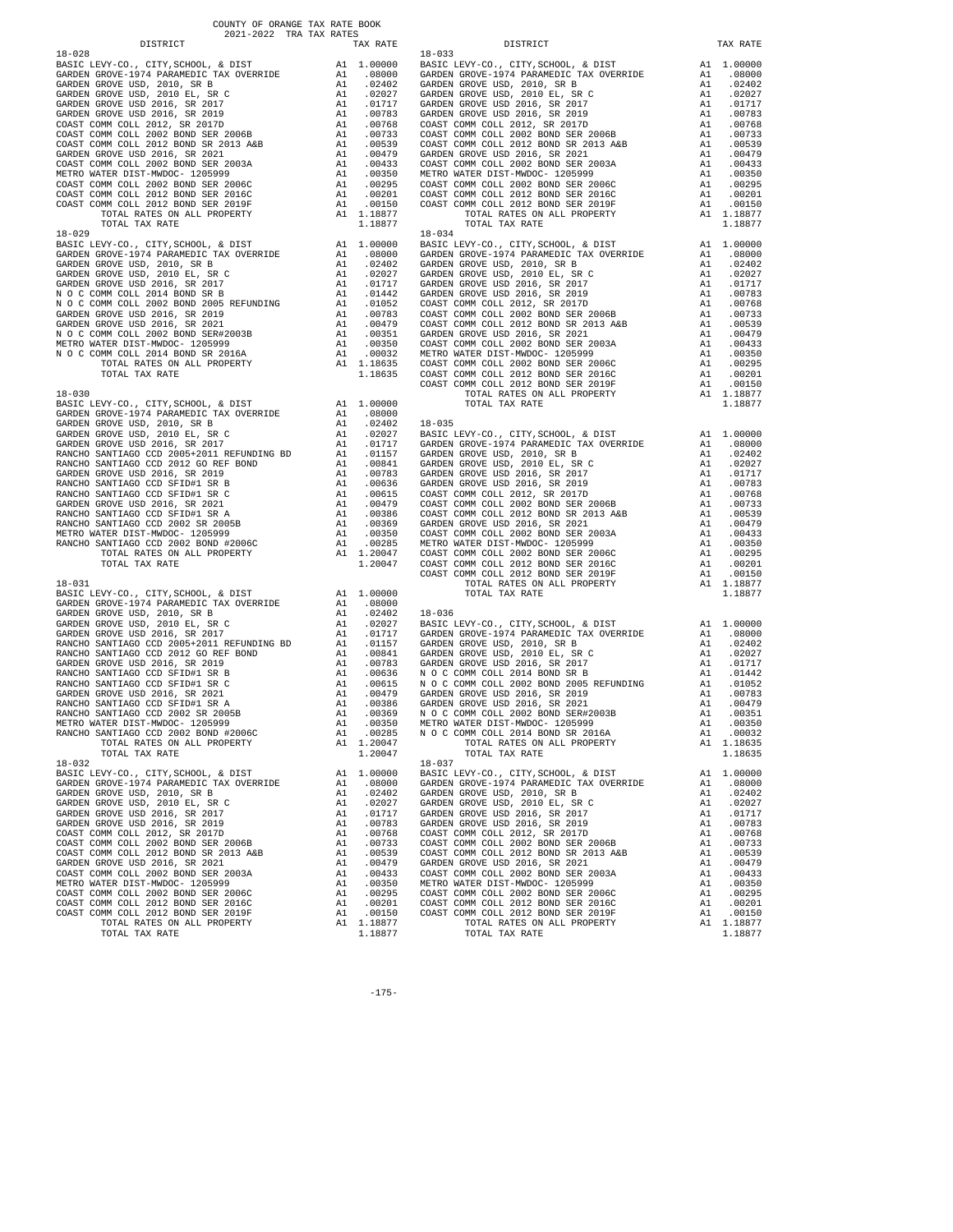| COUNTY OF ORANGE TAX RATE BOOK<br>2021-2022 TRA TAX RATES |          |                |          |
|-----------------------------------------------------------|----------|----------------|----------|
| DISTRICT                                                  | TAX RATE | DISTRICT       | TAX RATE |
| $18 - 038$                                                |          | $18 - 043$     |          |
|                                                           |          |                |          |
|                                                           |          |                |          |
|                                                           |          |                |          |
|                                                           |          |                |          |
|                                                           |          |                |          |
|                                                           |          |                |          |
|                                                           |          |                |          |
|                                                           |          |                |          |
|                                                           |          |                |          |
|                                                           |          |                |          |
|                                                           |          |                |          |
|                                                           |          | TOTAL TAX RATE | 1.18877  |
|                                                           |          |                |          |
|                                                           |          |                |          |
|                                                           |          |                |          |
|                                                           |          |                |          |
|                                                           |          |                |          |
|                                                           |          |                |          |
|                                                           |          |                |          |
|                                                           |          |                |          |
|                                                           |          |                |          |
|                                                           |          |                |          |
|                                                           |          |                |          |
|                                                           |          |                |          |
|                                                           |          |                |          |
|                                                           |          |                |          |
|                                                           |          |                |          |
|                                                           |          |                |          |
|                                                           |          |                |          |
|                                                           |          |                |          |
|                                                           |          |                |          |
|                                                           |          |                |          |
|                                                           |          |                |          |
|                                                           |          |                |          |
|                                                           |          |                |          |
|                                                           |          |                |          |
|                                                           |          |                |          |
|                                                           |          |                |          |
|                                                           |          |                |          |
|                                                           |          |                |          |
|                                                           |          |                |          |
|                                                           |          |                |          |
|                                                           |          |                |          |
|                                                           |          |                |          |
|                                                           |          |                |          |
|                                                           |          |                |          |
|                                                           |          |                |          |
|                                                           |          |                |          |
|                                                           |          |                |          |
|                                                           |          |                |          |
|                                                           |          |                |          |
|                                                           |          |                |          |
|                                                           |          |                |          |
|                                                           |          |                |          |
|                                                           |          |                |          |
|                                                           |          |                |          |
|                                                           |          |                |          |
|                                                           |          |                |          |
|                                                           |          |                |          |
|                                                           |          |                |          |
|                                                           |          |                |          |
|                                                           |          |                |          |
|                                                           |          |                |          |
|                                                           |          |                |          |
|                                                           |          |                |          |
|                                                           |          |                |          |
|                                                           |          |                |          |
|                                                           |          |                |          |
|                                                           |          |                |          |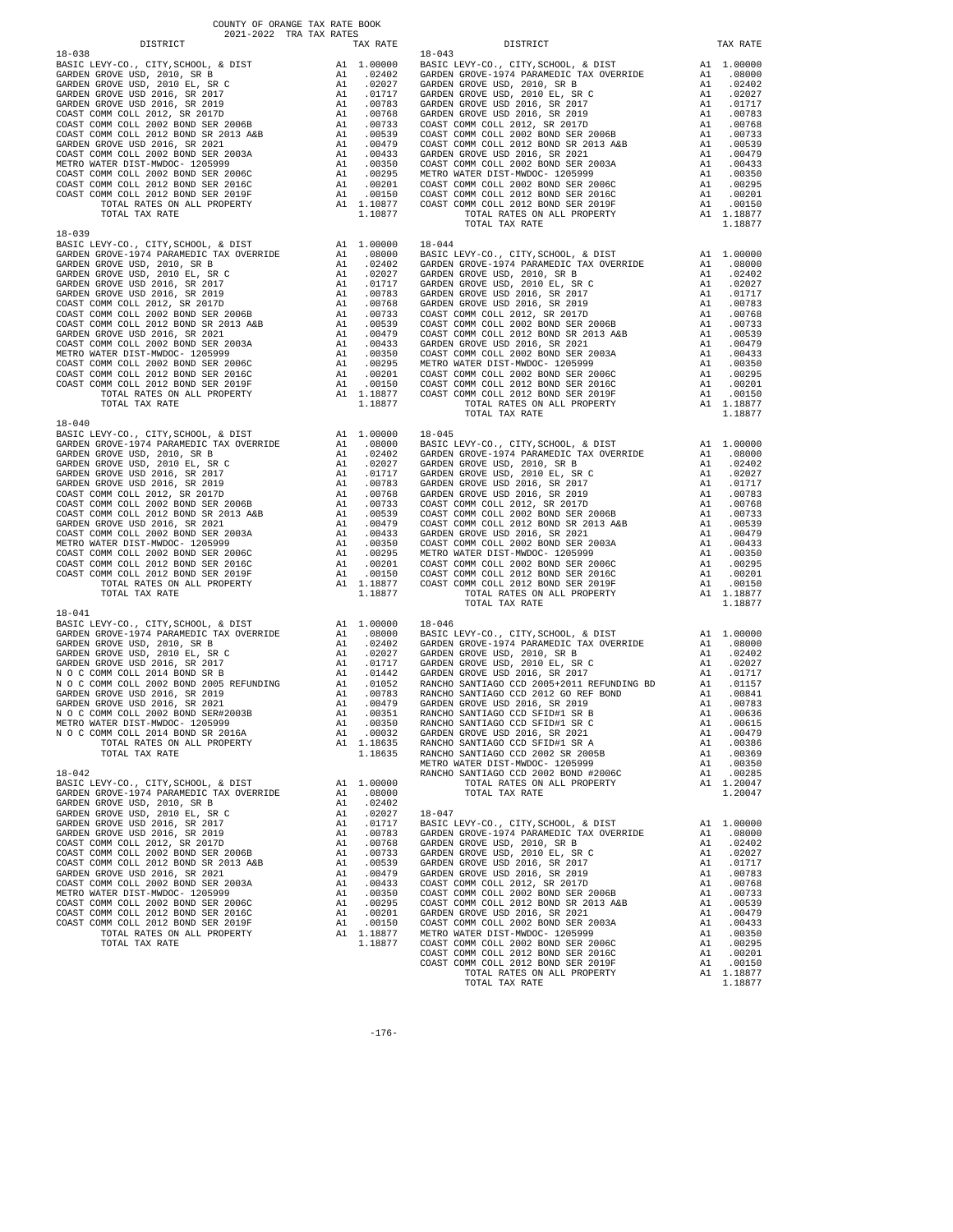| COUNTY OF ORANGE TAX RATE BOOK<br>2021-2022 TRA TAX RATES<br>$\begin{minipage}{.0.5\textwidth} \begin{tabular}{l} \multicolumn{2}{c} {\textwidth} \end{tabular} \hline \multicolumn{2}{c} {\textwidth} \begin{tabular}{l} \multicolumn{2}{c} {\textwidth} \end{tabular} \hline \multicolumn{2}{c} {\textwidth} \begin{tabular}{l} \multicolumn{2}{c} {\textwidth} \end{tabular} \hline \multicolumn{2}{c} {\textwidth} \begin{tabular}{l} \multicolumn{2}{c} {\textwidth} \end{tabular} \hline \multicolumn{2}{c} {\textwidth} \begin{tabular}{l} \multicolumn{2}{c} {\textwidth} \end{tabular} \hline \multic$ |          |                                                                                                                                                                                                                                                                                                                                                                                                                                                     |          |
|-----------------------------------------------------------------------------------------------------------------------------------------------------------------------------------------------------------------------------------------------------------------------------------------------------------------------------------------------------------------------------------------------------------------------------------------------------------------------------------------------------------------------------------------------------------------------------------------------------------------|----------|-----------------------------------------------------------------------------------------------------------------------------------------------------------------------------------------------------------------------------------------------------------------------------------------------------------------------------------------------------------------------------------------------------------------------------------------------------|----------|
|                                                                                                                                                                                                                                                                                                                                                                                                                                                                                                                                                                                                                 | TAX RATE | DISTRICT                                                                                                                                                                                                                                                                                                                                                                                                                                            | TAX RATE |
| $18 - 048$                                                                                                                                                                                                                                                                                                                                                                                                                                                                                                                                                                                                      |          | $18 - 053$                                                                                                                                                                                                                                                                                                                                                                                                                                          |          |
|                                                                                                                                                                                                                                                                                                                                                                                                                                                                                                                                                                                                                 |          |                                                                                                                                                                                                                                                                                                                                                                                                                                                     |          |
|                                                                                                                                                                                                                                                                                                                                                                                                                                                                                                                                                                                                                 |          |                                                                                                                                                                                                                                                                                                                                                                                                                                                     |          |
|                                                                                                                                                                                                                                                                                                                                                                                                                                                                                                                                                                                                                 |          |                                                                                                                                                                                                                                                                                                                                                                                                                                                     |          |
|                                                                                                                                                                                                                                                                                                                                                                                                                                                                                                                                                                                                                 |          |                                                                                                                                                                                                                                                                                                                                                                                                                                                     |          |
|                                                                                                                                                                                                                                                                                                                                                                                                                                                                                                                                                                                                                 |          |                                                                                                                                                                                                                                                                                                                                                                                                                                                     |          |
|                                                                                                                                                                                                                                                                                                                                                                                                                                                                                                                                                                                                                 |          |                                                                                                                                                                                                                                                                                                                                                                                                                                                     |          |
|                                                                                                                                                                                                                                                                                                                                                                                                                                                                                                                                                                                                                 |          |                                                                                                                                                                                                                                                                                                                                                                                                                                                     |          |
|                                                                                                                                                                                                                                                                                                                                                                                                                                                                                                                                                                                                                 |          |                                                                                                                                                                                                                                                                                                                                                                                                                                                     |          |
|                                                                                                                                                                                                                                                                                                                                                                                                                                                                                                                                                                                                                 |          |                                                                                                                                                                                                                                                                                                                                                                                                                                                     |          |
|                                                                                                                                                                                                                                                                                                                                                                                                                                                                                                                                                                                                                 |          |                                                                                                                                                                                                                                                                                                                                                                                                                                                     |          |
|                                                                                                                                                                                                                                                                                                                                                                                                                                                                                                                                                                                                                 |          |                                                                                                                                                                                                                                                                                                                                                                                                                                                     |          |
|                                                                                                                                                                                                                                                                                                                                                                                                                                                                                                                                                                                                                 |          |                                                                                                                                                                                                                                                                                                                                                                                                                                                     |          |
|                                                                                                                                                                                                                                                                                                                                                                                                                                                                                                                                                                                                                 |          |                                                                                                                                                                                                                                                                                                                                                                                                                                                     |          |
|                                                                                                                                                                                                                                                                                                                                                                                                                                                                                                                                                                                                                 |          |                                                                                                                                                                                                                                                                                                                                                                                                                                                     |          |
|                                                                                                                                                                                                                                                                                                                                                                                                                                                                                                                                                                                                                 |          |                                                                                                                                                                                                                                                                                                                                                                                                                                                     |          |
|                                                                                                                                                                                                                                                                                                                                                                                                                                                                                                                                                                                                                 |          |                                                                                                                                                                                                                                                                                                                                                                                                                                                     |          |
|                                                                                                                                                                                                                                                                                                                                                                                                                                                                                                                                                                                                                 |          |                                                                                                                                                                                                                                                                                                                                                                                                                                                     |          |
|                                                                                                                                                                                                                                                                                                                                                                                                                                                                                                                                                                                                                 |          |                                                                                                                                                                                                                                                                                                                                                                                                                                                     |          |
|                                                                                                                                                                                                                                                                                                                                                                                                                                                                                                                                                                                                                 |          |                                                                                                                                                                                                                                                                                                                                                                                                                                                     |          |
|                                                                                                                                                                                                                                                                                                                                                                                                                                                                                                                                                                                                                 |          |                                                                                                                                                                                                                                                                                                                                                                                                                                                     |          |
|                                                                                                                                                                                                                                                                                                                                                                                                                                                                                                                                                                                                                 |          |                                                                                                                                                                                                                                                                                                                                                                                                                                                     |          |
|                                                                                                                                                                                                                                                                                                                                                                                                                                                                                                                                                                                                                 |          |                                                                                                                                                                                                                                                                                                                                                                                                                                                     |          |
|                                                                                                                                                                                                                                                                                                                                                                                                                                                                                                                                                                                                                 |          |                                                                                                                                                                                                                                                                                                                                                                                                                                                     |          |
|                                                                                                                                                                                                                                                                                                                                                                                                                                                                                                                                                                                                                 |          |                                                                                                                                                                                                                                                                                                                                                                                                                                                     |          |
|                                                                                                                                                                                                                                                                                                                                                                                                                                                                                                                                                                                                                 |          |                                                                                                                                                                                                                                                                                                                                                                                                                                                     |          |
|                                                                                                                                                                                                                                                                                                                                                                                                                                                                                                                                                                                                                 |          |                                                                                                                                                                                                                                                                                                                                                                                                                                                     |          |
|                                                                                                                                                                                                                                                                                                                                                                                                                                                                                                                                                                                                                 |          |                                                                                                                                                                                                                                                                                                                                                                                                                                                     |          |
|                                                                                                                                                                                                                                                                                                                                                                                                                                                                                                                                                                                                                 |          |                                                                                                                                                                                                                                                                                                                                                                                                                                                     |          |
|                                                                                                                                                                                                                                                                                                                                                                                                                                                                                                                                                                                                                 |          |                                                                                                                                                                                                                                                                                                                                                                                                                                                     |          |
|                                                                                                                                                                                                                                                                                                                                                                                                                                                                                                                                                                                                                 |          |                                                                                                                                                                                                                                                                                                                                                                                                                                                     |          |
|                                                                                                                                                                                                                                                                                                                                                                                                                                                                                                                                                                                                                 |          |                                                                                                                                                                                                                                                                                                                                                                                                                                                     |          |
|                                                                                                                                                                                                                                                                                                                                                                                                                                                                                                                                                                                                                 |          |                                                                                                                                                                                                                                                                                                                                                                                                                                                     |          |
|                                                                                                                                                                                                                                                                                                                                                                                                                                                                                                                                                                                                                 |          |                                                                                                                                                                                                                                                                                                                                                                                                                                                     |          |
|                                                                                                                                                                                                                                                                                                                                                                                                                                                                                                                                                                                                                 |          |                                                                                                                                                                                                                                                                                                                                                                                                                                                     |          |
|                                                                                                                                                                                                                                                                                                                                                                                                                                                                                                                                                                                                                 |          |                                                                                                                                                                                                                                                                                                                                                                                                                                                     |          |
|                                                                                                                                                                                                                                                                                                                                                                                                                                                                                                                                                                                                                 |          |                                                                                                                                                                                                                                                                                                                                                                                                                                                     |          |
|                                                                                                                                                                                                                                                                                                                                                                                                                                                                                                                                                                                                                 |          |                                                                                                                                                                                                                                                                                                                                                                                                                                                     |          |
|                                                                                                                                                                                                                                                                                                                                                                                                                                                                                                                                                                                                                 |          |                                                                                                                                                                                                                                                                                                                                                                                                                                                     |          |
|                                                                                                                                                                                                                                                                                                                                                                                                                                                                                                                                                                                                                 |          |                                                                                                                                                                                                                                                                                                                                                                                                                                                     |          |
|                                                                                                                                                                                                                                                                                                                                                                                                                                                                                                                                                                                                                 |          |                                                                                                                                                                                                                                                                                                                                                                                                                                                     |          |
|                                                                                                                                                                                                                                                                                                                                                                                                                                                                                                                                                                                                                 |          |                                                                                                                                                                                                                                                                                                                                                                                                                                                     |          |
|                                                                                                                                                                                                                                                                                                                                                                                                                                                                                                                                                                                                                 |          |                                                                                                                                                                                                                                                                                                                                                                                                                                                     |          |
|                                                                                                                                                                                                                                                                                                                                                                                                                                                                                                                                                                                                                 |          |                                                                                                                                                                                                                                                                                                                                                                                                                                                     |          |
|                                                                                                                                                                                                                                                                                                                                                                                                                                                                                                                                                                                                                 |          | $\begin{tabular}{l c c c c c} \multicolumn{4}{c}{\textbf{RINCHO}} \begin{tabular}{l c c c} \multicolumn{4}{c}{\textbf{RINCHO}} \begin{tabular}{l c c c} \multicolumn{4}{c}{\textbf{RINCHO}} \begin{tabular}{l c c} \multicolumn{4}{c}{\textbf{RINCHO}} \begin{tabular}{l c} \multicolumn{4}{c}{\textbf{RINCHO}} \begin{tabular}{l c} \multicolumn{4}{c}{\textbf{RINCHO}} \begin{tabular}{l c} \multicolumn{4}{c}{\textbf{RINCHO}} \begin{tabular}{$ |          |
|                                                                                                                                                                                                                                                                                                                                                                                                                                                                                                                                                                                                                 |          |                                                                                                                                                                                                                                                                                                                                                                                                                                                     |          |
|                                                                                                                                                                                                                                                                                                                                                                                                                                                                                                                                                                                                                 |          |                                                                                                                                                                                                                                                                                                                                                                                                                                                     |          |
|                                                                                                                                                                                                                                                                                                                                                                                                                                                                                                                                                                                                                 |          |                                                                                                                                                                                                                                                                                                                                                                                                                                                     |          |
|                                                                                                                                                                                                                                                                                                                                                                                                                                                                                                                                                                                                                 |          |                                                                                                                                                                                                                                                                                                                                                                                                                                                     |          |
|                                                                                                                                                                                                                                                                                                                                                                                                                                                                                                                                                                                                                 |          |                                                                                                                                                                                                                                                                                                                                                                                                                                                     |          |
|                                                                                                                                                                                                                                                                                                                                                                                                                                                                                                                                                                                                                 |          |                                                                                                                                                                                                                                                                                                                                                                                                                                                     |          |
|                                                                                                                                                                                                                                                                                                                                                                                                                                                                                                                                                                                                                 |          |                                                                                                                                                                                                                                                                                                                                                                                                                                                     |          |
|                                                                                                                                                                                                                                                                                                                                                                                                                                                                                                                                                                                                                 |          |                                                                                                                                                                                                                                                                                                                                                                                                                                                     |          |
|                                                                                                                                                                                                                                                                                                                                                                                                                                                                                                                                                                                                                 |          |                                                                                                                                                                                                                                                                                                                                                                                                                                                     |          |
|                                                                                                                                                                                                                                                                                                                                                                                                                                                                                                                                                                                                                 |          |                                                                                                                                                                                                                                                                                                                                                                                                                                                     |          |
|                                                                                                                                                                                                                                                                                                                                                                                                                                                                                                                                                                                                                 |          |                                                                                                                                                                                                                                                                                                                                                                                                                                                     |          |
|                                                                                                                                                                                                                                                                                                                                                                                                                                                                                                                                                                                                                 |          |                                                                                                                                                                                                                                                                                                                                                                                                                                                     |          |
|                                                                                                                                                                                                                                                                                                                                                                                                                                                                                                                                                                                                                 |          |                                                                                                                                                                                                                                                                                                                                                                                                                                                     |          |
|                                                                                                                                                                                                                                                                                                                                                                                                                                                                                                                                                                                                                 |          |                                                                                                                                                                                                                                                                                                                                                                                                                                                     |          |
|                                                                                                                                                                                                                                                                                                                                                                                                                                                                                                                                                                                                                 |          |                                                                                                                                                                                                                                                                                                                                                                                                                                                     |          |
|                                                                                                                                                                                                                                                                                                                                                                                                                                                                                                                                                                                                                 |          |                                                                                                                                                                                                                                                                                                                                                                                                                                                     |          |
|                                                                                                                                                                                                                                                                                                                                                                                                                                                                                                                                                                                                                 |          |                                                                                                                                                                                                                                                                                                                                                                                                                                                     |          |
|                                                                                                                                                                                                                                                                                                                                                                                                                                                                                                                                                                                                                 |          |                                                                                                                                                                                                                                                                                                                                                                                                                                                     |          |
|                                                                                                                                                                                                                                                                                                                                                                                                                                                                                                                                                                                                                 |          |                                                                                                                                                                                                                                                                                                                                                                                                                                                     |          |
|                                                                                                                                                                                                                                                                                                                                                                                                                                                                                                                                                                                                                 |          |                                                                                                                                                                                                                                                                                                                                                                                                                                                     |          |
|                                                                                                                                                                                                                                                                                                                                                                                                                                                                                                                                                                                                                 |          |                                                                                                                                                                                                                                                                                                                                                                                                                                                     |          |
|                                                                                                                                                                                                                                                                                                                                                                                                                                                                                                                                                                                                                 |          |                                                                                                                                                                                                                                                                                                                                                                                                                                                     |          |
|                                                                                                                                                                                                                                                                                                                                                                                                                                                                                                                                                                                                                 |          |                                                                                                                                                                                                                                                                                                                                                                                                                                                     |          |
|                                                                                                                                                                                                                                                                                                                                                                                                                                                                                                                                                                                                                 |          |                                                                                                                                                                                                                                                                                                                                                                                                                                                     |          |
|                                                                                                                                                                                                                                                                                                                                                                                                                                                                                                                                                                                                                 |          |                                                                                                                                                                                                                                                                                                                                                                                                                                                     |          |
|                                                                                                                                                                                                                                                                                                                                                                                                                                                                                                                                                                                                                 |          |                                                                                                                                                                                                                                                                                                                                                                                                                                                     |          |
|                                                                                                                                                                                                                                                                                                                                                                                                                                                                                                                                                                                                                 |          |                                                                                                                                                                                                                                                                                                                                                                                                                                                     |          |
|                                                                                                                                                                                                                                                                                                                                                                                                                                                                                                                                                                                                                 |          |                                                                                                                                                                                                                                                                                                                                                                                                                                                     |          |
|                                                                                                                                                                                                                                                                                                                                                                                                                                                                                                                                                                                                                 |          |                                                                                                                                                                                                                                                                                                                                                                                                                                                     |          |
|                                                                                                                                                                                                                                                                                                                                                                                                                                                                                                                                                                                                                 |          |                                                                                                                                                                                                                                                                                                                                                                                                                                                     |          |
|                                                                                                                                                                                                                                                                                                                                                                                                                                                                                                                                                                                                                 |          |                                                                                                                                                                                                                                                                                                                                                                                                                                                     |          |
|                                                                                                                                                                                                                                                                                                                                                                                                                                                                                                                                                                                                                 |          |                                                                                                                                                                                                                                                                                                                                                                                                                                                     |          |
|                                                                                                                                                                                                                                                                                                                                                                                                                                                                                                                                                                                                                 |          |                                                                                                                                                                                                                                                                                                                                                                                                                                                     |          |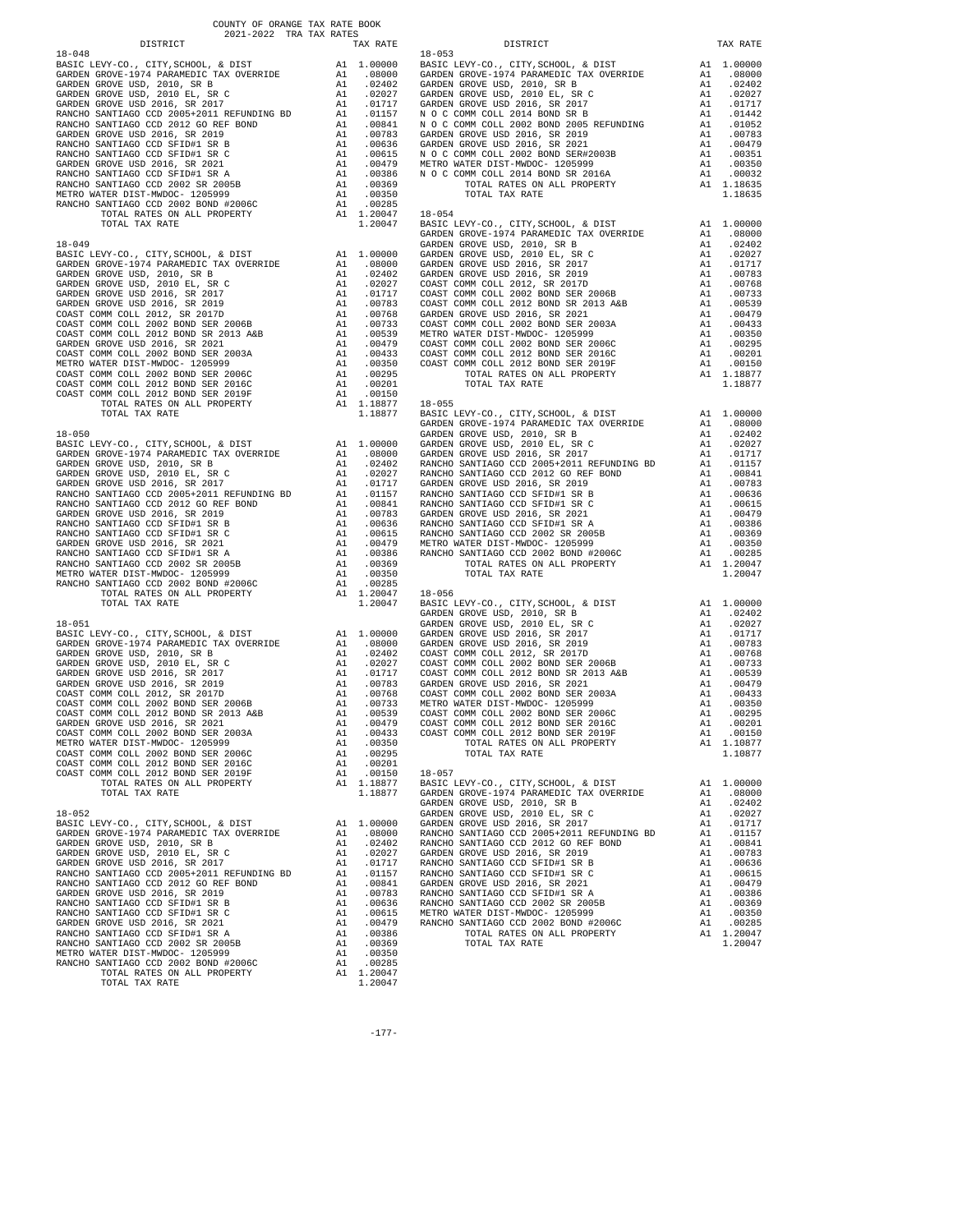| $18 - 058$                                                                   |    |                                                                                                  | $18 - 063$ |
|------------------------------------------------------------------------------|----|--------------------------------------------------------------------------------------------------|------------|
|                                                                              |    |                                                                                                  |            |
|                                                                              |    |                                                                                                  |            |
|                                                                              |    |                                                                                                  |            |
|                                                                              |    |                                                                                                  |            |
|                                                                              |    |                                                                                                  |            |
|                                                                              |    |                                                                                                  |            |
|                                                                              |    |                                                                                                  |            |
|                                                                              |    |                                                                                                  |            |
|                                                                              |    |                                                                                                  |            |
|                                                                              |    |                                                                                                  |            |
|                                                                              |    |                                                                                                  |            |
|                                                                              |    |                                                                                                  |            |
|                                                                              |    |                                                                                                  |            |
|                                                                              |    |                                                                                                  |            |
|                                                                              |    |                                                                                                  | HUNT BE    |
|                                                                              |    |                                                                                                  |            |
|                                                                              |    |                                                                                                  |            |
|                                                                              |    |                                                                                                  |            |
|                                                                              |    |                                                                                                  |            |
|                                                                              |    |                                                                                                  |            |
|                                                                              |    |                                                                                                  |            |
|                                                                              |    |                                                                                                  |            |
|                                                                              |    |                                                                                                  |            |
|                                                                              |    |                                                                                                  |            |
|                                                                              |    |                                                                                                  |            |
|                                                                              |    |                                                                                                  |            |
|                                                                              |    |                                                                                                  |            |
|                                                                              |    |                                                                                                  |            |
|                                                                              |    |                                                                                                  |            |
|                                                                              |    |                                                                                                  |            |
|                                                                              |    |                                                                                                  |            |
|                                                                              |    |                                                                                                  |            |
|                                                                              |    |                                                                                                  |            |
|                                                                              |    |                                                                                                  |            |
|                                                                              |    |                                                                                                  |            |
|                                                                              |    |                                                                                                  |            |
|                                                                              |    |                                                                                                  |            |
|                                                                              |    |                                                                                                  |            |
|                                                                              |    |                                                                                                  |            |
|                                                                              |    |                                                                                                  |            |
|                                                                              |    |                                                                                                  |            |
|                                                                              |    |                                                                                                  |            |
|                                                                              |    |                                                                                                  | GARDEN     |
| $18 - 061$                                                                   |    |                                                                                                  | WESTMIN    |
|                                                                              |    |                                                                                                  |            |
|                                                                              |    |                                                                                                  |            |
|                                                                              |    |                                                                                                  |            |
|                                                                              |    |                                                                                                  |            |
|                                                                              |    |                                                                                                  |            |
|                                                                              |    |                                                                                                  |            |
|                                                                              |    |                                                                                                  |            |
|                                                                              |    |                                                                                                  |            |
|                                                                              |    |                                                                                                  |            |
|                                                                              |    |                                                                                                  |            |
|                                                                              |    |                                                                                                  |            |
|                                                                              |    |                                                                                                  |            |
|                                                                              |    |                                                                                                  |            |
|                                                                              |    |                                                                                                  |            |
|                                                                              |    |                                                                                                  |            |
|                                                                              |    |                                                                                                  |            |
|                                                                              |    |                                                                                                  |            |
|                                                                              |    |                                                                                                  | BASIC L    |
| TOTAL TAX RATE                                                               |    | 1.17889                                                                                          | GARDEN     |
| $18 - 062$                                                                   |    |                                                                                                  | GARDEN     |
| BASIC LEVY-CO., CITY, SCHOOL, & DIST                                         |    |                                                                                                  |            |
| GARDEN GROVE-1974 PARAMEDIC TAX OVERRIDE                                     |    |                                                                                                  |            |
| WESTMINSTER ELEM-2008 BOND SR 2009                                           |    | A1 1.00000 GARDEN<br>A1 .08000 RANCHO<br>A1 .02197 RANCHO                                        |            |
| HUNT BEACH HIGH SCH 2004 BOND#2004A                                          | A1 | .02187                                                                                           | GARDEN     |
| WESTMINSTER SD 2016, SR 2017A                                                | A1 | .01085                                                                                           | RANCHO     |
| COAST COMM COLL 2012, SR 2017D                                               | A1 | .00768                                                                                           | RANCHO     |
| COAST COMM COLL 2002 BOND SER 2006B                                          |    |                                                                                                  |            |
| WESTMINSTER ELEM-2016 BOND SR 2018B                                          |    |                                                                                                  |            |
| COAST COMM COLL 2012 BOND SR 2013 A&B<br>COAST COMM COLL 2002 BOND SER 2003A |    |                                                                                                  |            |
| METRO WATER DIST-MWDOC- 1205999                                              |    | A1 .00733 GARDEN<br>A1 .00606 RANCHO<br>A1 .00606 RANCHO<br>A1 .00339 RANCHO<br>A1 .00350 RANCHO |            |
| COAST COMM COLL 2002 BOND SER 2006C                                          | A1 | .00295                                                                                           |            |
| WESTMINSTER ELEM-2008 BOND SR 2013                                           | A1 | .00270                                                                                           |            |
| COAST COMM COLL 2012 BOND SER 2016C                                          |    |                                                                                                  |            |
| COAST COMM COLL 2012 BOND SER 2019F                                          |    | A1 .00201<br>A1 .00150                                                                           |            |
| HUNT BEACH HIGH SCH 2004 BOND #2007                                          |    | A1 .00072                                                                                        |            |
| HUNT BEACH HIGH SCH 2004 BOND#2005                                           |    | A1 .00001                                                                                        |            |
| WESTMINSTER ELEM-2016 BOND SR 2020C                                          |    | A1 .00001                                                                                        |            |
| WESTMINSTER ELEM-2008 BOND SR 2013B                                          | A1 | .00001                                                                                           |            |
| TOTAL RATES ON ALL PROPERTY                                                  |    | A1 1.17889                                                                                       |            |
| TOTAL TAX RATE                                                               |    | 1.17889                                                                                          |            |

| COUNTY OF ORANGE TAX RATE BOOK                                         |          |                                                                                                                                                                                                                                                                                                                                                                                                                                                                                                                                                                                                                                                                       |          |
|------------------------------------------------------------------------|----------|-----------------------------------------------------------------------------------------------------------------------------------------------------------------------------------------------------------------------------------------------------------------------------------------------------------------------------------------------------------------------------------------------------------------------------------------------------------------------------------------------------------------------------------------------------------------------------------------------------------------------------------------------------------------------|----------|
| $2021-2022\quad \, \text{TRA} \quad \text{RATE} \quad \text{DISTRICT}$ | TAX RATE | DISTRICT                                                                                                                                                                                                                                                                                                                                                                                                                                                                                                                                                                                                                                                              | TAX RATE |
|                                                                        |          |                                                                                                                                                                                                                                                                                                                                                                                                                                                                                                                                                                                                                                                                       |          |
|                                                                        |          |                                                                                                                                                                                                                                                                                                                                                                                                                                                                                                                                                                                                                                                                       |          |
|                                                                        |          |                                                                                                                                                                                                                                                                                                                                                                                                                                                                                                                                                                                                                                                                       |          |
|                                                                        |          |                                                                                                                                                                                                                                                                                                                                                                                                                                                                                                                                                                                                                                                                       |          |
|                                                                        |          |                                                                                                                                                                                                                                                                                                                                                                                                                                                                                                                                                                                                                                                                       |          |
|                                                                        |          |                                                                                                                                                                                                                                                                                                                                                                                                                                                                                                                                                                                                                                                                       |          |
|                                                                        |          |                                                                                                                                                                                                                                                                                                                                                                                                                                                                                                                                                                                                                                                                       |          |
|                                                                        |          |                                                                                                                                                                                                                                                                                                                                                                                                                                                                                                                                                                                                                                                                       |          |
|                                                                        |          |                                                                                                                                                                                                                                                                                                                                                                                                                                                                                                                                                                                                                                                                       |          |
|                                                                        |          |                                                                                                                                                                                                                                                                                                                                                                                                                                                                                                                                                                                                                                                                       |          |
|                                                                        |          |                                                                                                                                                                                                                                                                                                                                                                                                                                                                                                                                                                                                                                                                       |          |
|                                                                        |          |                                                                                                                                                                                                                                                                                                                                                                                                                                                                                                                                                                                                                                                                       |          |
|                                                                        |          |                                                                                                                                                                                                                                                                                                                                                                                                                                                                                                                                                                                                                                                                       |          |
|                                                                        |          |                                                                                                                                                                                                                                                                                                                                                                                                                                                                                                                                                                                                                                                                       |          |
|                                                                        |          |                                                                                                                                                                                                                                                                                                                                                                                                                                                                                                                                                                                                                                                                       |          |
|                                                                        |          |                                                                                                                                                                                                                                                                                                                                                                                                                                                                                                                                                                                                                                                                       |          |
|                                                                        |          |                                                                                                                                                                                                                                                                                                                                                                                                                                                                                                                                                                                                                                                                       |          |
|                                                                        |          |                                                                                                                                                                                                                                                                                                                                                                                                                                                                                                                                                                                                                                                                       |          |
|                                                                        |          |                                                                                                                                                                                                                                                                                                                                                                                                                                                                                                                                                                                                                                                                       |          |
|                                                                        |          |                                                                                                                                                                                                                                                                                                                                                                                                                                                                                                                                                                                                                                                                       |          |
|                                                                        |          |                                                                                                                                                                                                                                                                                                                                                                                                                                                                                                                                                                                                                                                                       |          |
|                                                                        |          |                                                                                                                                                                                                                                                                                                                                                                                                                                                                                                                                                                                                                                                                       |          |
|                                                                        |          |                                                                                                                                                                                                                                                                                                                                                                                                                                                                                                                                                                                                                                                                       |          |
|                                                                        |          |                                                                                                                                                                                                                                                                                                                                                                                                                                                                                                                                                                                                                                                                       |          |
|                                                                        |          |                                                                                                                                                                                                                                                                                                                                                                                                                                                                                                                                                                                                                                                                       |          |
|                                                                        |          |                                                                                                                                                                                                                                                                                                                                                                                                                                                                                                                                                                                                                                                                       |          |
|                                                                        |          |                                                                                                                                                                                                                                                                                                                                                                                                                                                                                                                                                                                                                                                                       |          |
|                                                                        |          |                                                                                                                                                                                                                                                                                                                                                                                                                                                                                                                                                                                                                                                                       |          |
|                                                                        |          |                                                                                                                                                                                                                                                                                                                                                                                                                                                                                                                                                                                                                                                                       |          |
|                                                                        |          |                                                                                                                                                                                                                                                                                                                                                                                                                                                                                                                                                                                                                                                                       |          |
|                                                                        |          |                                                                                                                                                                                                                                                                                                                                                                                                                                                                                                                                                                                                                                                                       |          |
|                                                                        |          |                                                                                                                                                                                                                                                                                                                                                                                                                                                                                                                                                                                                                                                                       |          |
|                                                                        |          |                                                                                                                                                                                                                                                                                                                                                                                                                                                                                                                                                                                                                                                                       |          |
|                                                                        |          |                                                                                                                                                                                                                                                                                                                                                                                                                                                                                                                                                                                                                                                                       |          |
|                                                                        |          |                                                                                                                                                                                                                                                                                                                                                                                                                                                                                                                                                                                                                                                                       |          |
|                                                                        |          |                                                                                                                                                                                                                                                                                                                                                                                                                                                                                                                                                                                                                                                                       |          |
|                                                                        |          |                                                                                                                                                                                                                                                                                                                                                                                                                                                                                                                                                                                                                                                                       |          |
|                                                                        |          |                                                                                                                                                                                                                                                                                                                                                                                                                                                                                                                                                                                                                                                                       |          |
|                                                                        |          |                                                                                                                                                                                                                                                                                                                                                                                                                                                                                                                                                                                                                                                                       |          |
|                                                                        |          |                                                                                                                                                                                                                                                                                                                                                                                                                                                                                                                                                                                                                                                                       |          |
|                                                                        |          |                                                                                                                                                                                                                                                                                                                                                                                                                                                                                                                                                                                                                                                                       |          |
|                                                                        |          |                                                                                                                                                                                                                                                                                                                                                                                                                                                                                                                                                                                                                                                                       |          |
|                                                                        |          |                                                                                                                                                                                                                                                                                                                                                                                                                                                                                                                                                                                                                                                                       |          |
|                                                                        |          |                                                                                                                                                                                                                                                                                                                                                                                                                                                                                                                                                                                                                                                                       |          |
|                                                                        |          |                                                                                                                                                                                                                                                                                                                                                                                                                                                                                                                                                                                                                                                                       |          |
|                                                                        |          |                                                                                                                                                                                                                                                                                                                                                                                                                                                                                                                                                                                                                                                                       |          |
|                                                                        |          |                                                                                                                                                                                                                                                                                                                                                                                                                                                                                                                                                                                                                                                                       |          |
|                                                                        |          |                                                                                                                                                                                                                                                                                                                                                                                                                                                                                                                                                                                                                                                                       |          |
|                                                                        |          |                                                                                                                                                                                                                                                                                                                                                                                                                                                                                                                                                                                                                                                                       |          |
|                                                                        |          |                                                                                                                                                                                                                                                                                                                                                                                                                                                                                                                                                                                                                                                                       |          |
|                                                                        |          |                                                                                                                                                                                                                                                                                                                                                                                                                                                                                                                                                                                                                                                                       |          |
|                                                                        |          |                                                                                                                                                                                                                                                                                                                                                                                                                                                                                                                                                                                                                                                                       |          |
|                                                                        |          |                                                                                                                                                                                                                                                                                                                                                                                                                                                                                                                                                                                                                                                                       |          |
|                                                                        |          |                                                                                                                                                                                                                                                                                                                                                                                                                                                                                                                                                                                                                                                                       |          |
|                                                                        |          |                                                                                                                                                                                                                                                                                                                                                                                                                                                                                                                                                                                                                                                                       |          |
|                                                                        |          | $\begin{tabular}{cccccccc} \textit{RALC-ID} & \textit{TQTL} & \textit{RALC} & \textit{RALC} & \textit{RALC} & \textit{RALC} & \textit{RALC} & \textit{RALC} & \textit{RALC} & \textit{RALC} & \textit{RALC} & \textit{RALC} & \textit{RALC} & \textit{RALC} & \textit{RALC} & \textit{RALC} & \textit{RALC} & \textit{RALC} & \textit{RALC} & \textit{RALC} & \textit{RALC} & \textit{RALC} & \textit{RALC} & \text$<br>HUW BRACH HIGH SCH (1976) $\mu$ 1. (1977)<br>HUW BRACH HIGH SCH (1976) $\mu$ 1. (1977) $\mu$ 1. (1978)<br>WESTNINSTER ELLE-2008 BOND SR 2012<br>WESTNINSTER ELLE-2008 BOND SR 2012<br>WESTNINSTER ELLE-2008 BOND SR 2012<br>NATIONAL TAX RATE |          |
|                                                                        |          |                                                                                                                                                                                                                                                                                                                                                                                                                                                                                                                                                                                                                                                                       |          |
|                                                                        |          |                                                                                                                                                                                                                                                                                                                                                                                                                                                                                                                                                                                                                                                                       |          |
|                                                                        |          |                                                                                                                                                                                                                                                                                                                                                                                                                                                                                                                                                                                                                                                                       |          |
|                                                                        |          |                                                                                                                                                                                                                                                                                                                                                                                                                                                                                                                                                                                                                                                                       |          |
|                                                                        |          |                                                                                                                                                                                                                                                                                                                                                                                                                                                                                                                                                                                                                                                                       |          |
|                                                                        |          |                                                                                                                                                                                                                                                                                                                                                                                                                                                                                                                                                                                                                                                                       |          |
|                                                                        |          |                                                                                                                                                                                                                                                                                                                                                                                                                                                                                                                                                                                                                                                                       |          |
|                                                                        |          |                                                                                                                                                                                                                                                                                                                                                                                                                                                                                                                                                                                                                                                                       |          |
|                                                                        |          |                                                                                                                                                                                                                                                                                                                                                                                                                                                                                                                                                                                                                                                                       |          |
|                                                                        |          |                                                                                                                                                                                                                                                                                                                                                                                                                                                                                                                                                                                                                                                                       |          |
|                                                                        |          |                                                                                                                                                                                                                                                                                                                                                                                                                                                                                                                                                                                                                                                                       |          |
|                                                                        |          |                                                                                                                                                                                                                                                                                                                                                                                                                                                                                                                                                                                                                                                                       |          |
|                                                                        |          |                                                                                                                                                                                                                                                                                                                                                                                                                                                                                                                                                                                                                                                                       |          |
|                                                                        |          |                                                                                                                                                                                                                                                                                                                                                                                                                                                                                                                                                                                                                                                                       |          |
|                                                                        |          |                                                                                                                                                                                                                                                                                                                                                                                                                                                                                                                                                                                                                                                                       |          |
|                                                                        |          |                                                                                                                                                                                                                                                                                                                                                                                                                                                                                                                                                                                                                                                                       |          |
|                                                                        |          |                                                                                                                                                                                                                                                                                                                                                                                                                                                                                                                                                                                                                                                                       |          |
|                                                                        |          |                                                                                                                                                                                                                                                                                                                                                                                                                                                                                                                                                                                                                                                                       |          |
|                                                                        |          |                                                                                                                                                                                                                                                                                                                                                                                                                                                                                                                                                                                                                                                                       |          |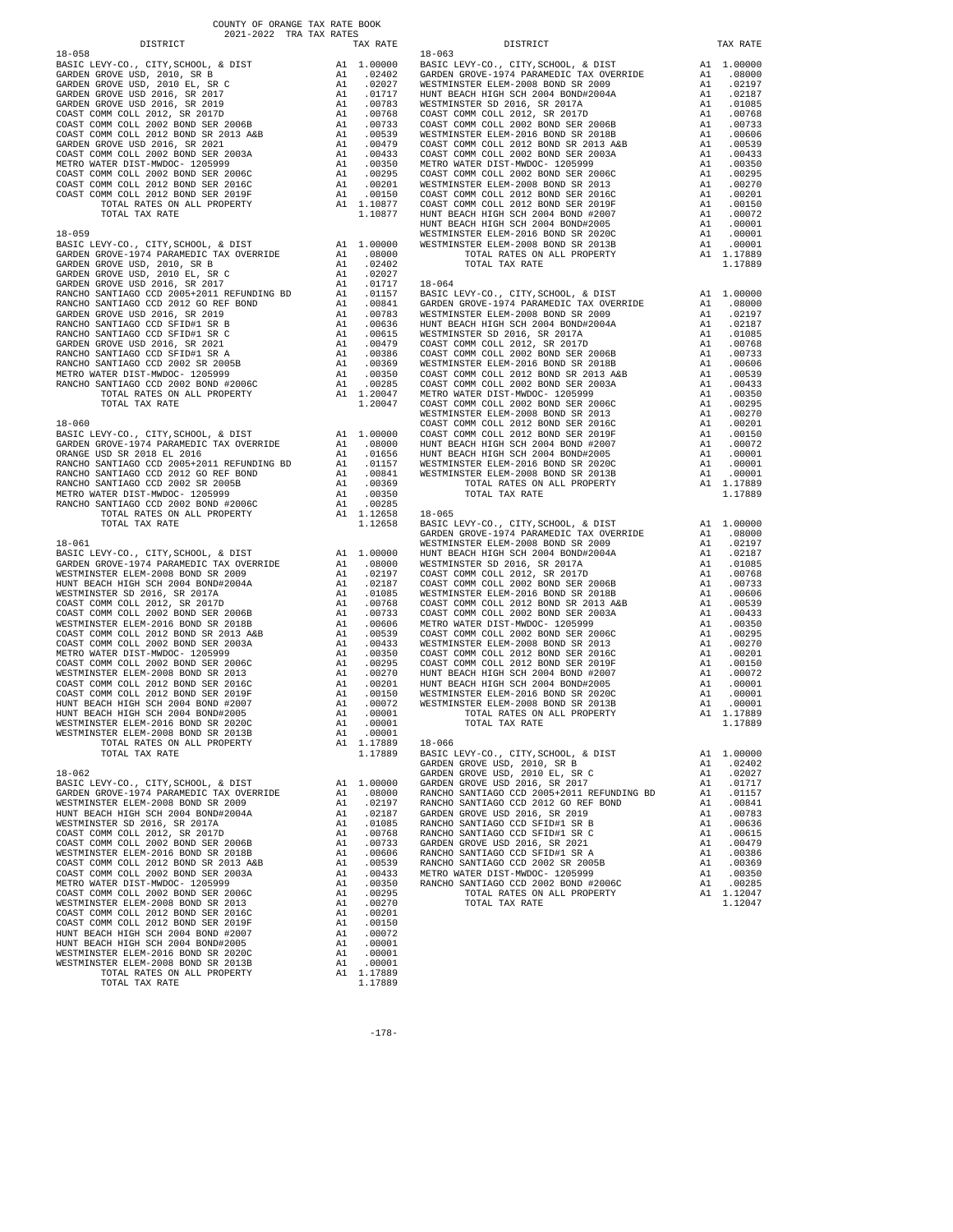| COUNTY OF ORANGE TAX RATE BOOK<br>2021-2022 TRA TAX RATES |          |            |          |
|-----------------------------------------------------------|----------|------------|----------|
| DISTRICT                                                  | TAX RATE | DISTRICT   | TAX RATE |
|                                                           |          |            |          |
|                                                           |          |            |          |
|                                                           |          |            |          |
|                                                           |          |            |          |
|                                                           |          |            |          |
|                                                           |          |            |          |
|                                                           |          |            |          |
|                                                           |          |            |          |
|                                                           |          |            |          |
|                                                           |          |            |          |
|                                                           |          |            |          |
|                                                           |          |            |          |
|                                                           |          |            |          |
|                                                           |          |            |          |
|                                                           |          |            |          |
|                                                           |          |            |          |
|                                                           |          |            |          |
|                                                           |          |            |          |
|                                                           |          |            |          |
|                                                           |          |            |          |
|                                                           |          |            |          |
|                                                           |          |            |          |
|                                                           |          |            |          |
|                                                           |          |            |          |
|                                                           |          |            |          |
|                                                           |          |            |          |
|                                                           |          |            |          |
|                                                           |          |            |          |
|                                                           |          |            |          |
|                                                           |          |            |          |
|                                                           |          |            |          |
|                                                           |          |            |          |
|                                                           |          |            |          |
|                                                           |          |            |          |
|                                                           |          |            |          |
|                                                           |          |            |          |
|                                                           |          |            |          |
|                                                           |          |            |          |
|                                                           |          |            |          |
|                                                           |          |            |          |
|                                                           |          | $18 - 075$ |          |
|                                                           |          |            |          |
|                                                           |          |            |          |
|                                                           |          |            |          |
|                                                           |          |            |          |
|                                                           |          |            |          |
|                                                           |          |            |          |
|                                                           |          |            |          |
|                                                           |          |            |          |
|                                                           |          |            |          |
|                                                           |          |            |          |
|                                                           |          |            |          |
|                                                           |          |            |          |
|                                                           |          |            |          |
|                                                           |          |            |          |
|                                                           |          |            |          |
|                                                           |          |            |          |
|                                                           |          |            |          |
|                                                           |          |            |          |
|                                                           |          |            |          |
|                                                           |          |            |          |
|                                                           |          |            |          |
|                                                           |          |            |          |
|                                                           |          |            |          |
|                                                           |          |            |          |
|                                                           |          |            |          |
|                                                           |          |            |          |
|                                                           |          |            |          |
|                                                           |          |            |          |
|                                                           |          |            |          |
|                                                           |          |            |          |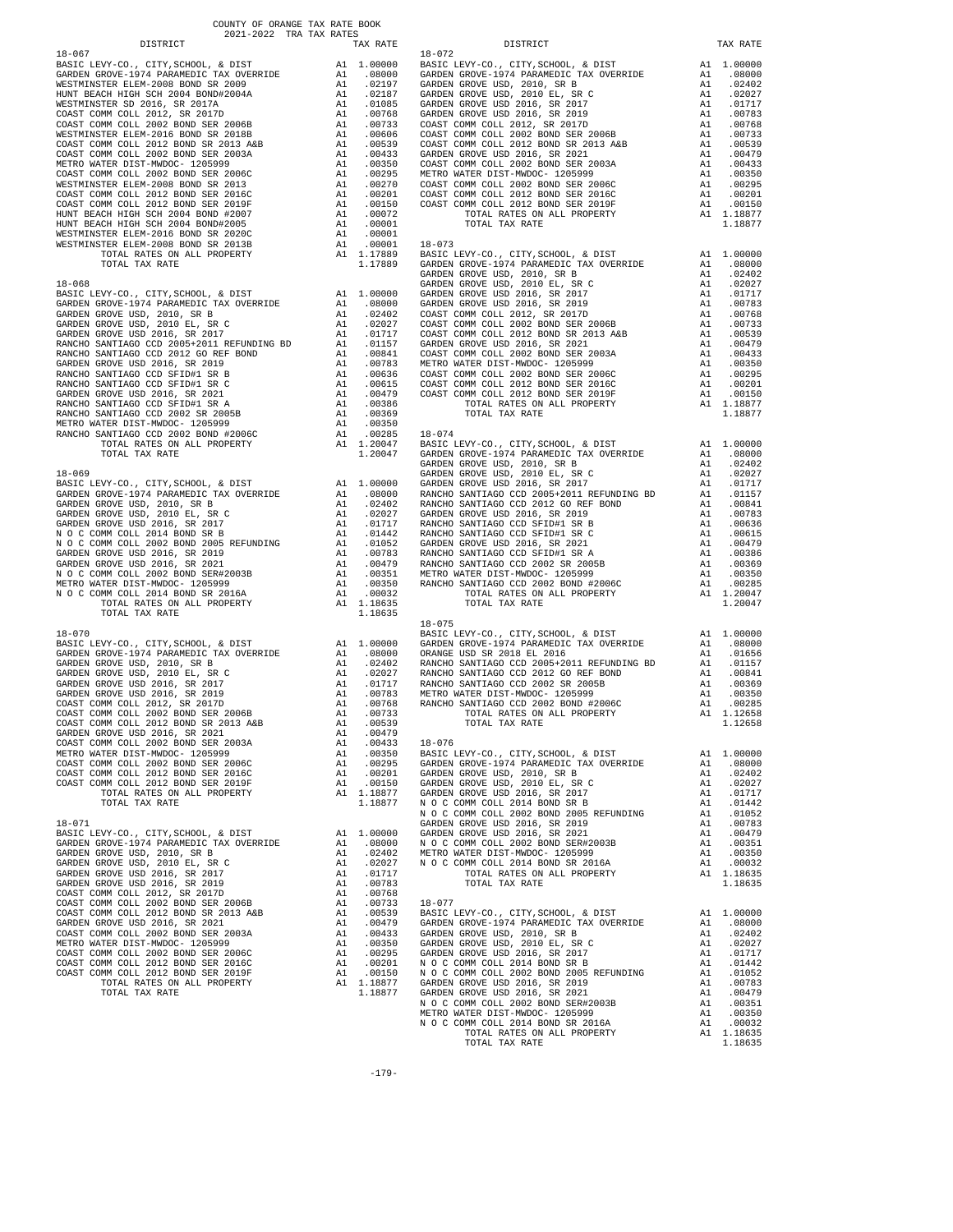| COUNTY OF ORANGE TAX RATE BOOK<br>2021-2022 TRA TAX RATES |          |                  |
|-----------------------------------------------------------|----------|------------------|
| DISTRICT<br>$18 - 078$                                    | TAX RATE | $18 - 084$       |
|                                                           |          |                  |
|                                                           |          |                  |
|                                                           |          |                  |
|                                                           |          |                  |
|                                                           |          |                  |
|                                                           |          |                  |
|                                                           |          |                  |
|                                                           |          |                  |
|                                                           |          |                  |
|                                                           |          |                  |
|                                                           |          |                  |
|                                                           |          |                  |
|                                                           |          |                  |
|                                                           |          |                  |
|                                                           |          | GARDEN           |
|                                                           |          |                  |
|                                                           |          |                  |
|                                                           |          |                  |
|                                                           |          |                  |
|                                                           |          |                  |
|                                                           |          |                  |
|                                                           |          |                  |
|                                                           |          |                  |
|                                                           |          |                  |
|                                                           |          |                  |
|                                                           |          |                  |
|                                                           |          |                  |
|                                                           |          |                  |
|                                                           |          |                  |
|                                                           |          |                  |
|                                                           |          | NOCC             |
| $18 - 080$                                                |          | MAGNOLI          |
|                                                           |          |                  |
|                                                           |          |                  |
|                                                           |          |                  |
|                                                           |          |                  |
|                                                           |          |                  |
|                                                           |          |                  |
|                                                           |          |                  |
|                                                           |          |                  |
|                                                           |          |                  |
|                                                           |          |                  |
| COAST COMM COLL 2002 BOND SER 2006C                       |          |                  |
| COAST COMM COLL 2012 BOND SER 2016C                       |          |                  |
| COAST COMM COLL 2012 BOND SER 2019F                       |          |                  |
|                                                           |          |                  |
|                                                           |          |                  |
| 18-081                                                    |          | GARDEN<br>GARDEN |
|                                                           |          |                  |
|                                                           |          |                  |
|                                                           |          |                  |
|                                                           |          |                  |
|                                                           |          |                  |
|                                                           |          |                  |
|                                                           |          |                  |
|                                                           |          |                  |
|                                                           |          |                  |
|                                                           |          |                  |
|                                                           |          |                  |
|                                                           |          |                  |
|                                                           |          |                  |
|                                                           |          |                  |
|                                                           |          |                  |
|                                                           |          | RANCHO           |
|                                                           |          |                  |
|                                                           |          |                  |
|                                                           |          |                  |
|                                                           |          |                  |
|                                                           |          |                  |
|                                                           |          |                  |
|                                                           |          |                  |
|                                                           |          |                  |
|                                                           |          |                  |
|                                                           |          |                  |
|                                                           |          |                  |
|                                                           |          |                  |
|                                                           |          |                  |
|                                                           |          |                  |
|                                                           |          |                  |
|                                                           |          | COAST C          |
| $18 - 083$                                                |          | COAST C          |
|                                                           |          |                  |
|                                                           |          |                  |
|                                                           |          |                  |
|                                                           |          |                  |
|                                                           |          |                  |
|                                                           |          |                  |
|                                                           |          |                  |
|                                                           |          |                  |

-180-

| 2021-2022 TRA TAX RATES<br>DISTRICT | TAX RATE | DISTRICT   | TAX RATE |
|-------------------------------------|----------|------------|----------|
|                                     |          | $18 - 084$ |          |
|                                     |          |            |          |
|                                     |          |            |          |
|                                     |          |            |          |
|                                     |          |            |          |
|                                     |          |            |          |
|                                     |          |            |          |
|                                     |          |            |          |
|                                     |          |            |          |
|                                     |          |            |          |
|                                     |          |            |          |
|                                     |          |            |          |
|                                     |          |            |          |
|                                     |          |            |          |
|                                     |          |            |          |
|                                     |          |            |          |
|                                     |          |            |          |
|                                     |          |            |          |
|                                     |          |            |          |
|                                     |          |            |          |
|                                     |          |            |          |
|                                     |          |            |          |
|                                     |          |            |          |
|                                     |          |            |          |
|                                     |          |            |          |
|                                     |          |            |          |
|                                     |          |            |          |
|                                     |          |            |          |
|                                     |          |            |          |
|                                     |          |            |          |
|                                     |          |            |          |
|                                     |          |            |          |
|                                     |          |            |          |
|                                     |          |            |          |
|                                     |          |            |          |
|                                     |          |            |          |
|                                     |          |            |          |
|                                     |          |            |          |
|                                     |          |            |          |
|                                     |          |            |          |
|                                     |          |            |          |
|                                     |          |            |          |
|                                     |          |            |          |
|                                     |          |            |          |
|                                     |          |            |          |
|                                     |          |            |          |
|                                     |          |            |          |
|                                     |          |            |          |
|                                     |          |            |          |
|                                     |          |            |          |
|                                     |          |            |          |
|                                     |          |            |          |
|                                     |          |            |          |
|                                     |          |            |          |
|                                     |          |            |          |
|                                     |          |            |          |
|                                     |          |            |          |
|                                     |          |            |          |
|                                     |          |            |          |
|                                     |          |            |          |
|                                     |          |            |          |
|                                     |          |            |          |
|                                     |          |            |          |
|                                     |          |            |          |
|                                     |          |            |          |
|                                     |          |            |          |
|                                     |          |            |          |
|                                     |          |            |          |
|                                     |          |            |          |
|                                     |          |            |          |
|                                     |          |            |          |
|                                     |          |            |          |
|                                     |          |            |          |
|                                     |          |            |          |
|                                     |          |            |          |
|                                     |          |            |          |
|                                     |          |            |          |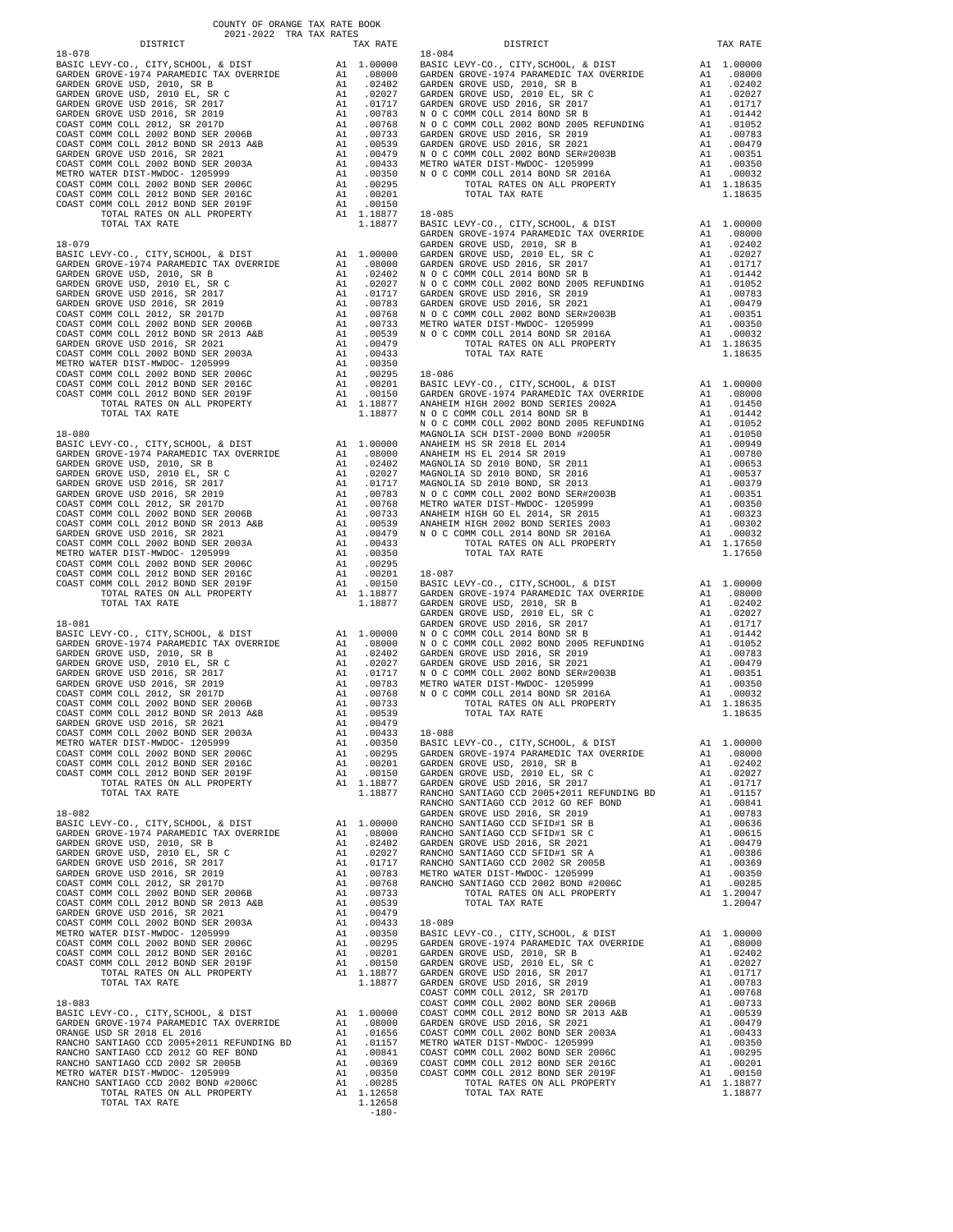| COUNTY OF ORANGE TAX RATE BOOK<br>2021-2022 TRA TAX RATES |                |          |          |
|-----------------------------------------------------------|----------------|----------|----------|
| DISTRICT                                                  | TAX RATE       | DISTRICT | TAX RATE |
| $18 - 090$                                                |                | 18-095   |          |
|                                                           |                |          |          |
|                                                           |                |          |          |
|                                                           |                |          |          |
|                                                           |                |          |          |
|                                                           |                |          |          |
|                                                           |                |          |          |
|                                                           |                |          |          |
|                                                           |                |          |          |
|                                                           |                |          |          |
|                                                           |                |          |          |
|                                                           |                |          |          |
|                                                           |                |          |          |
|                                                           |                |          |          |
|                                                           |                |          |          |
| $18 - 091$                                                |                |          |          |
|                                                           |                |          |          |
|                                                           |                |          |          |
|                                                           |                |          |          |
|                                                           |                |          |          |
|                                                           |                |          |          |
|                                                           |                |          |          |
|                                                           |                |          |          |
|                                                           |                |          |          |
|                                                           |                |          |          |
|                                                           |                |          |          |
|                                                           |                |          |          |
|                                                           |                |          |          |
| $18 - 092$                                                |                |          |          |
|                                                           |                |          |          |
|                                                           |                |          |          |
|                                                           |                |          |          |
|                                                           |                |          |          |
|                                                           |                |          |          |
|                                                           |                |          |          |
|                                                           |                |          |          |
|                                                           |                |          |          |
|                                                           |                |          |          |
|                                                           |                |          |          |
|                                                           |                |          |          |
|                                                           |                |          |          |
| TOTAL TAX RATE                                            | 1.18877 18-098 |          |          |
|                                                           |                |          |          |
|                                                           |                |          |          |
|                                                           |                |          |          |
|                                                           |                |          |          |
|                                                           |                |          |          |
|                                                           |                |          |          |
|                                                           |                |          |          |
|                                                           |                |          |          |
|                                                           |                |          |          |
|                                                           |                |          |          |
|                                                           |                |          |          |
|                                                           |                |          |          |
|                                                           |                |          |          |
|                                                           |                |          |          |
|                                                           |                |          |          |
|                                                           |                |          |          |
|                                                           |                |          |          |
|                                                           |                |          |          |
|                                                           |                |          |          |
|                                                           |                |          |          |
|                                                           |                |          |          |
|                                                           |                |          |          |
|                                                           |                |          |          |
|                                                           |                |          |          |
|                                                           |                |          |          |
|                                                           |                |          |          |
|                                                           |                |          |          |
|                                                           |                |          |          |
|                                                           |                |          |          |
|                                                           |                |          |          |
|                                                           |                |          |          |
|                                                           |                |          |          |
|                                                           |                |          |          |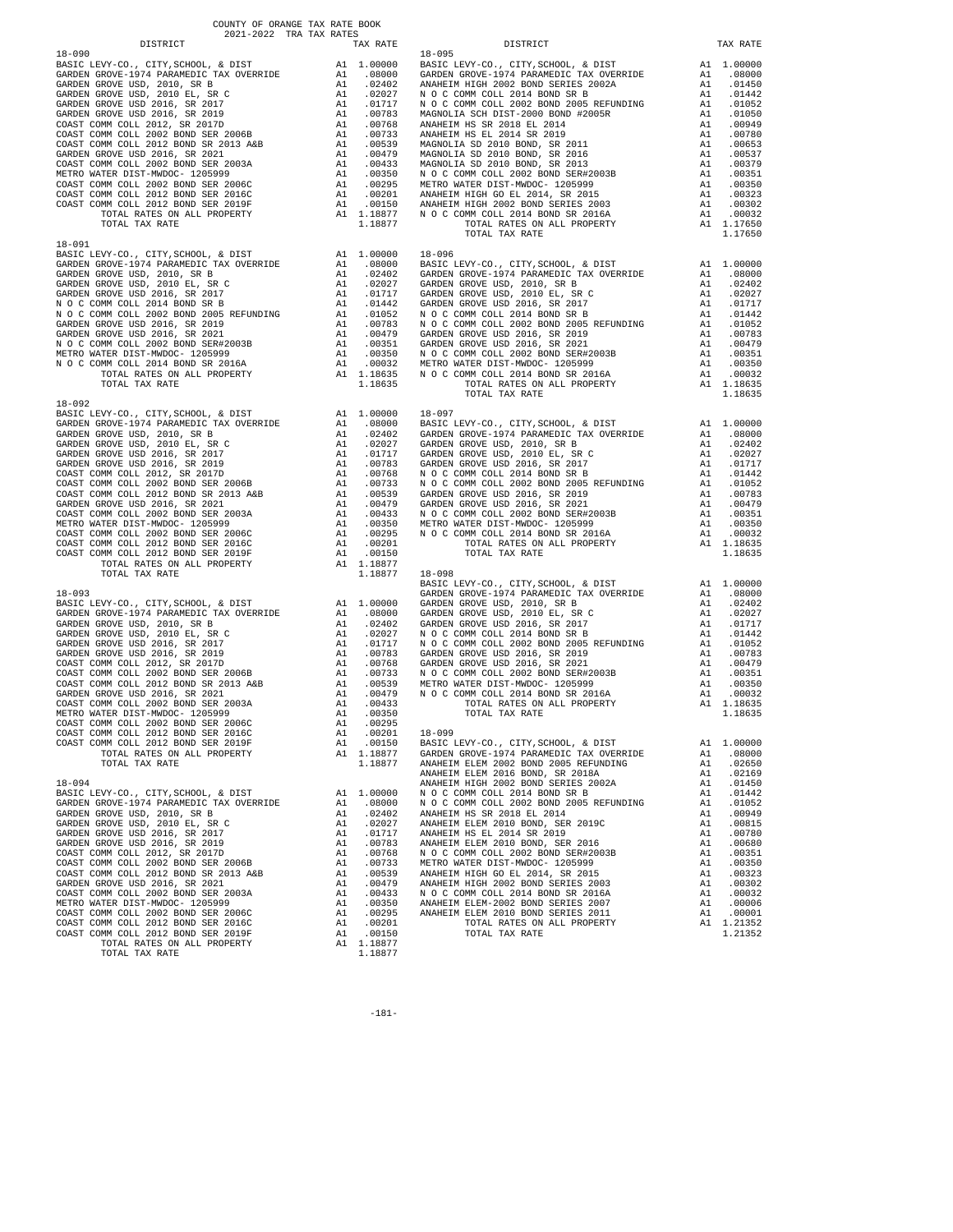| COUNTY OF ORANGE TAX RATE BOOK<br>2021-2022 TRA TAX RATES                                                                                                                                                                                                                                                                                                                                                    |    |                                                                                           |            |
|--------------------------------------------------------------------------------------------------------------------------------------------------------------------------------------------------------------------------------------------------------------------------------------------------------------------------------------------------------------------------------------------------------------|----|-------------------------------------------------------------------------------------------|------------|
| DISTRICT                                                                                                                                                                                                                                                                                                                                                                                                     |    | TAX RATE                                                                                  |            |
| $18 - 100$                                                                                                                                                                                                                                                                                                                                                                                                   |    |                                                                                           | $18 - 105$ |
|                                                                                                                                                                                                                                                                                                                                                                                                              |    |                                                                                           |            |
|                                                                                                                                                                                                                                                                                                                                                                                                              |    |                                                                                           |            |
|                                                                                                                                                                                                                                                                                                                                                                                                              |    |                                                                                           |            |
|                                                                                                                                                                                                                                                                                                                                                                                                              |    |                                                                                           |            |
|                                                                                                                                                                                                                                                                                                                                                                                                              |    |                                                                                           |            |
|                                                                                                                                                                                                                                                                                                                                                                                                              |    |                                                                                           |            |
|                                                                                                                                                                                                                                                                                                                                                                                                              |    |                                                                                           |            |
|                                                                                                                                                                                                                                                                                                                                                                                                              |    |                                                                                           |            |
|                                                                                                                                                                                                                                                                                                                                                                                                              |    |                                                                                           |            |
|                                                                                                                                                                                                                                                                                                                                                                                                              |    |                                                                                           |            |
|                                                                                                                                                                                                                                                                                                                                                                                                              |    |                                                                                           |            |
|                                                                                                                                                                                                                                                                                                                                                                                                              |    |                                                                                           |            |
|                                                                                                                                                                                                                                                                                                                                                                                                              |    |                                                                                           |            |
|                                                                                                                                                                                                                                                                                                                                                                                                              |    |                                                                                           |            |
|                                                                                                                                                                                                                                                                                                                                                                                                              |    |                                                                                           |            |
|                                                                                                                                                                                                                                                                                                                                                                                                              |    |                                                                                           |            |
|                                                                                                                                                                                                                                                                                                                                                                                                              |    |                                                                                           | COAST C    |
| 18-101                                                                                                                                                                                                                                                                                                                                                                                                       |    |                                                                                           | COAST C    |
|                                                                                                                                                                                                                                                                                                                                                                                                              |    |                                                                                           |            |
|                                                                                                                                                                                                                                                                                                                                                                                                              |    |                                                                                           |            |
|                                                                                                                                                                                                                                                                                                                                                                                                              |    |                                                                                           |            |
|                                                                                                                                                                                                                                                                                                                                                                                                              |    |                                                                                           |            |
|                                                                                                                                                                                                                                                                                                                                                                                                              |    |                                                                                           |            |
|                                                                                                                                                                                                                                                                                                                                                                                                              |    |                                                                                           |            |
|                                                                                                                                                                                                                                                                                                                                                                                                              |    |                                                                                           |            |
|                                                                                                                                                                                                                                                                                                                                                                                                              |    |                                                                                           |            |
|                                                                                                                                                                                                                                                                                                                                                                                                              |    |                                                                                           |            |
|                                                                                                                                                                                                                                                                                                                                                                                                              |    |                                                                                           |            |
|                                                                                                                                                                                                                                                                                                                                                                                                              |    |                                                                                           |            |
|                                                                                                                                                                                                                                                                                                                                                                                                              |    |                                                                                           |            |
|                                                                                                                                                                                                                                                                                                                                                                                                              |    |                                                                                           |            |
|                                                                                                                                                                                                                                                                                                                                                                                                              |    |                                                                                           | GARDEN     |
|                                                                                                                                                                                                                                                                                                                                                                                                              |    |                                                                                           |            |
|                                                                                                                                                                                                                                                                                                                                                                                                              |    |                                                                                           |            |
|                                                                                                                                                                                                                                                                                                                                                                                                              |    |                                                                                           |            |
|                                                                                                                                                                                                                                                                                                                                                                                                              |    |                                                                                           |            |
|                                                                                                                                                                                                                                                                                                                                                                                                              |    |                                                                                           |            |
|                                                                                                                                                                                                                                                                                                                                                                                                              |    |                                                                                           |            |
|                                                                                                                                                                                                                                                                                                                                                                                                              |    |                                                                                           |            |
|                                                                                                                                                                                                                                                                                                                                                                                                              |    |                                                                                           |            |
|                                                                                                                                                                                                                                                                                                                                                                                                              |    |                                                                                           |            |
|                                                                                                                                                                                                                                                                                                                                                                                                              |    |                                                                                           |            |
|                                                                                                                                                                                                                                                                                                                                                                                                              |    |                                                                                           |            |
|                                                                                                                                                                                                                                                                                                                                                                                                              |    |                                                                                           |            |
|                                                                                                                                                                                                                                                                                                                                                                                                              |    |                                                                                           |            |
|                                                                                                                                                                                                                                                                                                                                                                                                              |    |                                                                                           |            |
|                                                                                                                                                                                                                                                                                                                                                                                                              |    |                                                                                           |            |
|                                                                                                                                                                                                                                                                                                                                                                                                              |    |                                                                                           |            |
|                                                                                                                                                                                                                                                                                                                                                                                                              |    |                                                                                           |            |
|                                                                                                                                                                                                                                                                                                                                                                                                              |    |                                                                                           |            |
|                                                                                                                                                                                                                                                                                                                                                                                                              |    |                                                                                           | RANCHO     |
| 10-103<br>BASIC LEVY-CO., CITY, SCHOOL, & DIST<br>CARDEN CROWN 1974 PRESSURES -- WALLET ALL 1.00000 RANCHO                                                                                                                                                                                                                                                                                                   |    |                                                                                           |            |
| GARDEN GROVE-1974 PARAMEDIC TAX OVERRIDE                                                                                                                                                                                                                                                                                                                                                                     |    | A1 .08000<br>A1 .08000<br>A1 .02402<br>A1 .02027<br>A1 .01142 BASIC L<br>** 01442 BASIC L |            |
|                                                                                                                                                                                                                                                                                                                                                                                                              |    |                                                                                           |            |
| GARDEN GROVE USD, 2010, SR B<br>GARDEN GROVE USD, 2010 EL, SR C<br>GARDEN GROVE USD 2016, SR 2017                                                                                                                                                                                                                                                                                                            |    |                                                                                           |            |
|                                                                                                                                                                                                                                                                                                                                                                                                              |    |                                                                                           |            |
|                                                                                                                                                                                                                                                                                                                                                                                                              |    |                                                                                           |            |
|                                                                                                                                                                                                                                                                                                                                                                                                              |    |                                                                                           |            |
|                                                                                                                                                                                                                                                                                                                                                                                                              |    |                                                                                           |            |
|                                                                                                                                                                                                                                                                                                                                                                                                              |    |                                                                                           |            |
|                                                                                                                                                                                                                                                                                                                                                                                                              |    |                                                                                           |            |
|                                                                                                                                                                                                                                                                                                                                                                                                              |    |                                                                                           |            |
| $\begin{tabular}{l c c c c} \multicolumn{1}{c}{A1} & $0$ & $2010$ & $2010$ & $8$ & $2011$ & $1$ & $0117$ & $16$ & $109$ \\ \hline \multicolumn{1}{c}{\textbf{N}} & 0 & C & COMM & COLL & 2014 & BOND & SR & SR \\ \multicolumn{1}{c}{\textbf{N}} & 0 & C & COMM & COLL & 2012 & BOND & 2005 & REFUNDING & \multicolumn{1}{c}{\textbf{A1}} & .01052 & GRDBEN \\ \multicolumn{1}{c}{\textbf{GARDEN RGVE US D $ |    |                                                                                           | GARDEN     |
| $18 - 104$                                                                                                                                                                                                                                                                                                                                                                                                   |    |                                                                                           | COAST C    |
|                                                                                                                                                                                                                                                                                                                                                                                                              |    |                                                                                           |            |
|                                                                                                                                                                                                                                                                                                                                                                                                              |    |                                                                                           |            |
|                                                                                                                                                                                                                                                                                                                                                                                                              |    |                                                                                           |            |
| GARDEN GROVE USD 2016, SR 2017                                                                                                                                                                                                                                                                                                                                                                               |    | A1.01717                                                                                  |            |
| N O C COMM COLL 2014 BOND SR B                                                                                                                                                                                                                                                                                                                                                                               | A1 | .01442                                                                                    |            |
| N 0 C COMM COLL 2014 BOND SR B<br>N 0 C COMM COLL 2002 BOND 2005 REFUNDING Al<br>GARDEN GROVE USD 2016. SR 2019                                                                                                                                                                                                                                                                                              |    | .01052                                                                                    |            |
| GARDEN GROVE USD 2016, SR 2019                                                                                                                                                                                                                                                                                                                                                                               | A1 | .00783                                                                                    |            |
| GARDEN GROVE USD 2016, SR 2021                                                                                                                                                                                                                                                                                                                                                                               | A1 | .00479<br>A1 .00351                                                                       |            |
| NO C COMM COLL 2002 BOND SER#2003B<br>METRO WATER DIST-MWDOC- 1205999<br>NO C COMM COLL 2002 BOND 1205999                                                                                                                                                                                                                                                                                                    |    | A1 .00350                                                                                 |            |
| N O C COMM COLL 2014 BOND SR 2016A                                                                                                                                                                                                                                                                                                                                                                           |    | A1 .00032                                                                                 |            |
| TOTAL RATES ON ALL PROPERTY                                                                                                                                                                                                                                                                                                                                                                                  |    | A1 1.18635                                                                                |            |
| TOTAL TAX RATE                                                                                                                                                                                                                                                                                                                                                                                               |    | 1.18635                                                                                   |            |

| DISTRICT | AUAI-AUAA IRA IAA RAIBO | TAX RATE | DISTRICT | TAX RATE |
|----------|-------------------------|----------|----------|----------|
|          |                         |          |          |          |
|          |                         |          |          |          |
|          |                         |          |          |          |
|          |                         |          |          |          |
|          |                         |          |          |          |
|          |                         |          |          |          |
|          |                         |          |          |          |
|          |                         |          |          |          |
|          |                         |          |          |          |
|          |                         |          |          |          |
|          |                         |          |          |          |
|          |                         |          |          |          |
|          |                         |          |          |          |
|          |                         |          |          |          |
|          |                         |          |          |          |
|          |                         |          |          |          |
|          |                         |          |          |          |
|          |                         |          |          |          |
|          |                         |          |          |          |
|          |                         |          |          |          |
|          |                         |          |          |          |
|          |                         |          |          |          |
|          |                         |          |          |          |
|          |                         |          |          |          |
|          |                         |          |          |          |
|          |                         |          |          |          |
|          |                         |          |          |          |
|          |                         |          |          |          |
|          |                         |          |          |          |
|          |                         |          |          |          |
|          |                         |          |          |          |
|          |                         |          |          |          |
|          |                         |          |          |          |
|          |                         |          |          |          |
|          |                         |          |          |          |
|          |                         |          |          |          |
|          |                         |          |          |          |
|          |                         |          |          |          |
|          |                         |          |          |          |
|          |                         |          |          |          |
|          |                         |          |          |          |
|          |                         |          |          |          |
|          |                         |          |          |          |
|          |                         |          |          |          |
|          |                         |          |          |          |
|          |                         |          |          |          |
|          |                         |          |          |          |
|          |                         |          |          |          |
|          |                         |          |          |          |
|          |                         |          |          |          |
|          |                         |          |          |          |
|          |                         |          |          |          |
|          |                         |          |          |          |
|          |                         |          |          |          |
|          |                         |          |          |          |
|          |                         |          |          |          |
|          |                         |          |          |          |
|          |                         |          |          |          |
|          |                         |          |          |          |
|          |                         |          |          |          |
|          |                         |          |          |          |
|          |                         |          |          |          |
|          |                         |          |          |          |
|          |                         |          |          |          |
|          |                         |          |          |          |
|          |                         |          |          |          |
|          |                         |          |          |          |
|          |                         |          |          |          |
|          |                         |          |          |          |
|          |                         |          |          |          |
|          |                         |          |          |          |
|          |                         |          |          |          |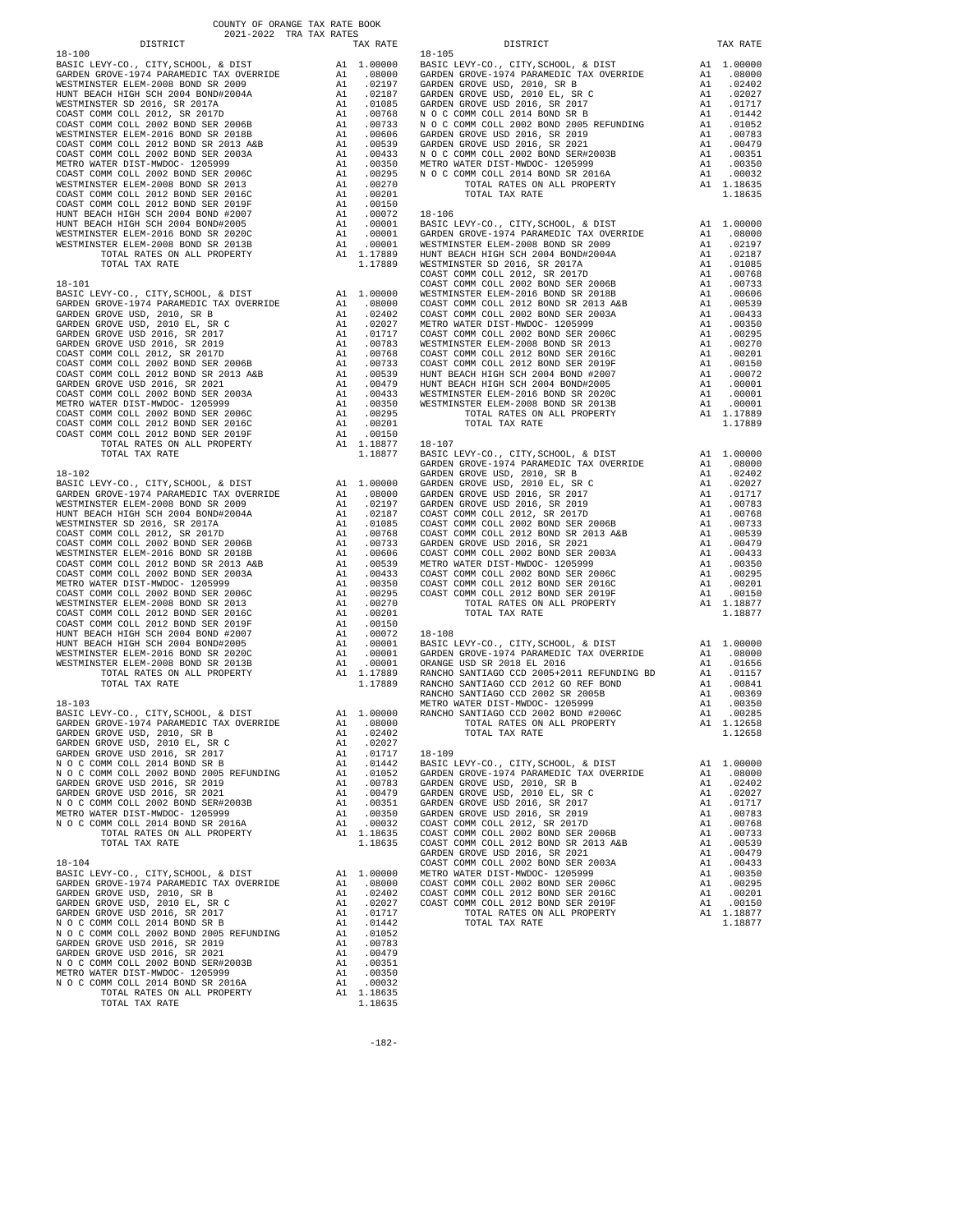| COUNTY OF ORANGE TAX RATE BOOK<br>2021-2022 TRA TAX RATES |          |                |
|-----------------------------------------------------------|----------|----------------|
| DISTRICT<br>$18 - 110$                                    | TAX RATE | $18 - 115$     |
|                                                           |          |                |
|                                                           |          |                |
|                                                           |          |                |
|                                                           |          |                |
|                                                           |          |                |
|                                                           |          |                |
|                                                           |          |                |
|                                                           |          |                |
|                                                           |          |                |
|                                                           |          |                |
|                                                           |          |                |
|                                                           |          |                |
|                                                           |          |                |
|                                                           |          |                |
|                                                           |          |                |
|                                                           |          |                |
| TOTAL TAX RATE                                            | 1.21352  |                |
| $18 - 111$                                                |          |                |
|                                                           |          |                |
|                                                           |          |                |
|                                                           |          |                |
|                                                           |          |                |
|                                                           |          |                |
|                                                           |          |                |
|                                                           |          |                |
|                                                           |          |                |
|                                                           |          |                |
|                                                           |          |                |
|                                                           |          |                |
|                                                           |          |                |
|                                                           |          |                |
|                                                           |          |                |
|                                                           |          |                |
|                                                           |          |                |
| TOTAL TAX RATE                                            |          | 1.21352 18-117 |
|                                                           |          | BASIC L        |
|                                                           |          |                |
|                                                           |          |                |
|                                                           |          |                |
|                                                           |          |                |
|                                                           |          |                |
|                                                           |          |                |
|                                                           |          |                |
|                                                           |          |                |
|                                                           |          |                |
|                                                           |          |                |
|                                                           |          |                |
|                                                           |          |                |
|                                                           |          |                |
|                                                           |          |                |
|                                                           |          |                |
|                                                           |          |                |
|                                                           |          |                |
|                                                           |          |                |
| $18 - 113$                                                |          | GARDEN         |
|                                                           |          |                |
|                                                           |          |                |
|                                                           |          |                |
|                                                           |          |                |
|                                                           |          |                |
|                                                           |          |                |
|                                                           |          |                |
|                                                           |          |                |
|                                                           |          |                |
|                                                           |          |                |
|                                                           |          |                |
|                                                           |          |                |
|                                                           |          |                |
|                                                           |          |                |
|                                                           |          |                |
|                                                           |          | GARDEN         |
|                                                           |          |                |
|                                                           |          |                |
|                                                           |          |                |
|                                                           |          |                |
|                                                           |          |                |
|                                                           |          |                |
|                                                           |          |                |
|                                                           |          |                |
|                                                           |          |                |
|                                                           |          |                |
|                                                           |          |                |
|                                                           |          |                |
|                                                           |          |                |
|                                                           |          |                |
|                                                           |          |                |

| DISTRICT   | CULL-SULL IRA IAA RAILD | TAX RATE | DISTRICT                                                                                                                                                                                                                              | TAX RATE |
|------------|-------------------------|----------|---------------------------------------------------------------------------------------------------------------------------------------------------------------------------------------------------------------------------------------|----------|
| $18 - 110$ |                         |          | $18 - 115$                                                                                                                                                                                                                            |          |
|            |                         |          |                                                                                                                                                                                                                                       |          |
|            |                         |          |                                                                                                                                                                                                                                       |          |
|            |                         |          |                                                                                                                                                                                                                                       |          |
|            |                         |          |                                                                                                                                                                                                                                       |          |
|            |                         |          |                                                                                                                                                                                                                                       |          |
|            |                         |          |                                                                                                                                                                                                                                       |          |
|            |                         |          |                                                                                                                                                                                                                                       |          |
|            |                         |          |                                                                                                                                                                                                                                       |          |
|            |                         |          |                                                                                                                                                                                                                                       |          |
|            |                         |          |                                                                                                                                                                                                                                       |          |
|            |                         |          |                                                                                                                                                                                                                                       |          |
|            |                         |          |                                                                                                                                                                                                                                       |          |
|            |                         |          |                                                                                                                                                                                                                                       |          |
|            |                         |          |                                                                                                                                                                                                                                       |          |
|            |                         |          |                                                                                                                                                                                                                                       |          |
| $18 - 111$ |                         |          |                                                                                                                                                                                                                                       |          |
|            |                         |          |                                                                                                                                                                                                                                       |          |
|            |                         |          |                                                                                                                                                                                                                                       |          |
|            |                         |          |                                                                                                                                                                                                                                       |          |
|            |                         |          |                                                                                                                                                                                                                                       |          |
|            |                         |          |                                                                                                                                                                                                                                       |          |
|            |                         |          |                                                                                                                                                                                                                                       |          |
|            |                         |          |                                                                                                                                                                                                                                       |          |
|            |                         |          |                                                                                                                                                                                                                                       |          |
|            |                         |          |                                                                                                                                                                                                                                       |          |
|            |                         |          |                                                                                                                                                                                                                                       |          |
|            |                         |          |                                                                                                                                                                                                                                       |          |
|            |                         |          |                                                                                                                                                                                                                                       |          |
|            |                         |          |                                                                                                                                                                                                                                       |          |
|            |                         |          |                                                                                                                                                                                                                                       |          |
|            |                         |          |                                                                                                                                                                                                                                       |          |
|            |                         |          |                                                                                                                                                                                                                                       |          |
|            |                         |          |                                                                                                                                                                                                                                       |          |
|            |                         |          |                                                                                                                                                                                                                                       |          |
|            |                         |          |                                                                                                                                                                                                                                       |          |
|            |                         |          |                                                                                                                                                                                                                                       |          |
|            |                         |          |                                                                                                                                                                                                                                       |          |
|            |                         |          |                                                                                                                                                                                                                                       |          |
|            |                         |          |                                                                                                                                                                                                                                       |          |
|            |                         |          |                                                                                                                                                                                                                                       |          |
|            |                         |          |                                                                                                                                                                                                                                       |          |
|            |                         |          |                                                                                                                                                                                                                                       |          |
|            |                         |          |                                                                                                                                                                                                                                       |          |
|            |                         |          |                                                                                                                                                                                                                                       |          |
|            |                         |          |                                                                                                                                                                                                                                       |          |
|            |                         |          |                                                                                                                                                                                                                                       |          |
|            |                         |          |                                                                                                                                                                                                                                       |          |
|            |                         |          |                                                                                                                                                                                                                                       |          |
|            |                         |          |                                                                                                                                                                                                                                       |          |
|            |                         |          |                                                                                                                                                                                                                                       |          |
|            |                         |          |                                                                                                                                                                                                                                       |          |
|            |                         |          |                                                                                                                                                                                                                                       |          |
|            |                         |          |                                                                                                                                                                                                                                       |          |
|            |                         |          |                                                                                                                                                                                                                                       |          |
|            |                         |          |                                                                                                                                                                                                                                       |          |
|            |                         |          |                                                                                                                                                                                                                                       |          |
|            |                         |          |                                                                                                                                                                                                                                       |          |
|            |                         |          |                                                                                                                                                                                                                                       |          |
|            |                         |          |                                                                                                                                                                                                                                       |          |
|            |                         |          |                                                                                                                                                                                                                                       |          |
|            |                         |          |                                                                                                                                                                                                                                       |          |
|            |                         |          |                                                                                                                                                                                                                                       |          |
|            |                         |          |                                                                                                                                                                                                                                       |          |
|            |                         |          |                                                                                                                                                                                                                                       |          |
|            |                         |          |                                                                                                                                                                                                                                       |          |
|            |                         |          |                                                                                                                                                                                                                                       |          |
|            |                         |          |                                                                                                                                                                                                                                       |          |
|            |                         |          |                                                                                                                                                                                                                                       |          |
|            |                         |          |                                                                                                                                                                                                                                       |          |
|            |                         |          |                                                                                                                                                                                                                                       |          |
|            |                         |          |                                                                                                                                                                                                                                       |          |
|            |                         |          |                                                                                                                                                                                                                                       |          |
|            |                         |          |                                                                                                                                                                                                                                       |          |
|            |                         |          |                                                                                                                                                                                                                                       |          |
|            |                         |          |                                                                                                                                                                                                                                       |          |
|            |                         |          |                                                                                                                                                                                                                                       |          |
|            |                         |          |                                                                                                                                                                                                                                       |          |
|            |                         |          |                                                                                                                                                                                                                                       |          |
|            |                         |          | 14.113 (1972)<br>14.113 (1977) (1977), CTTY, SCHOOL, & DIST<br>14.213 (1977), CTTY, SCHOOL, & DIST<br>0.82021 (2077), CTTY, SCHOOL, & DIST<br>0.82023 (2007) (2007) (2007) 2008) 2008 (2008) 2008 (2008) 2008 (2008) 2008 (2008) 2008 |          |

- 
-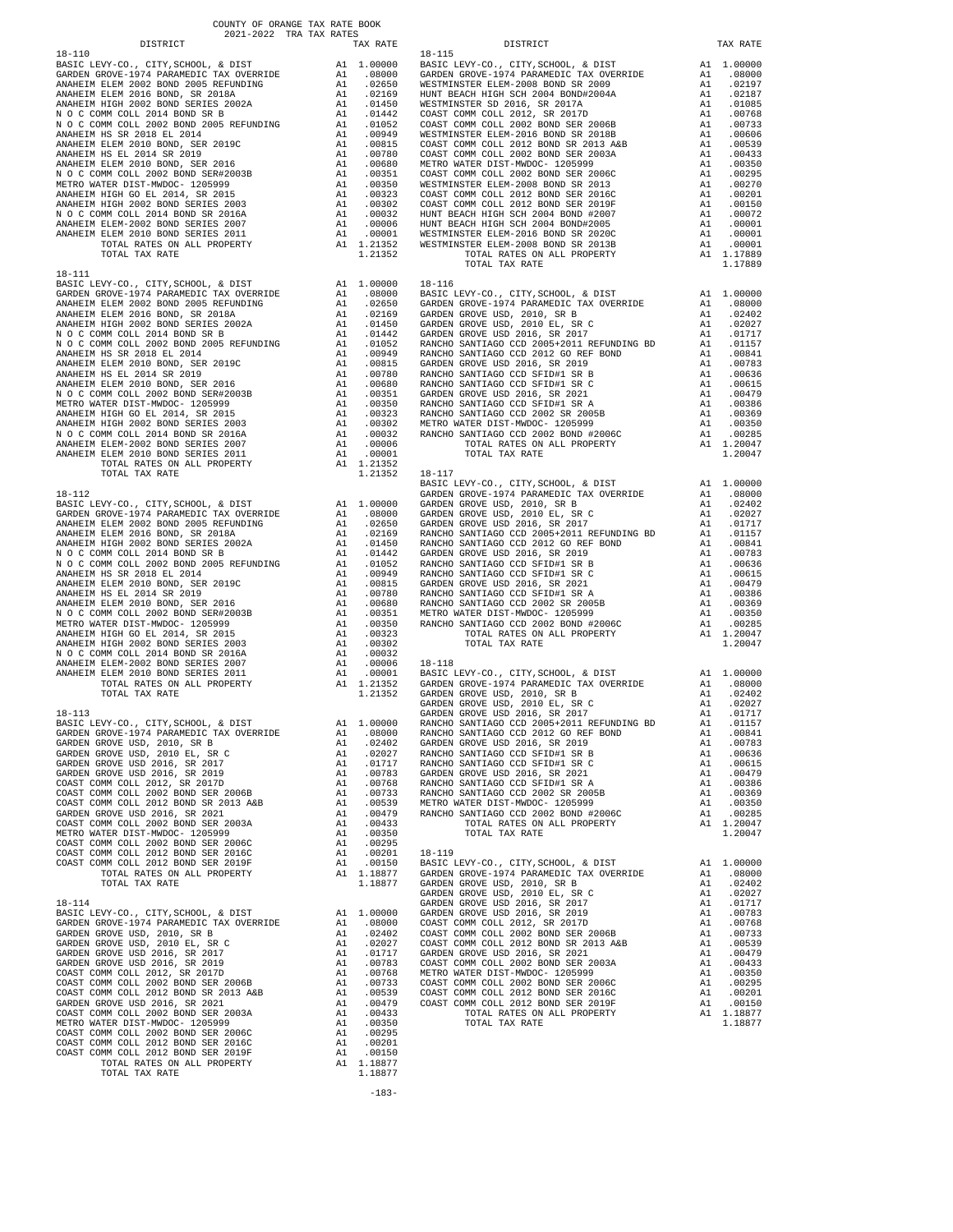| COUNTY OF ORANGE TAX RATE BOOK<br>2021–2022, TPA TAY PATES<br>2021-2022 TRA TAX RATES |          |                                                                                                                                                                                                                                                                                                                |          |
|---------------------------------------------------------------------------------------|----------|----------------------------------------------------------------------------------------------------------------------------------------------------------------------------------------------------------------------------------------------------------------------------------------------------------------|----------|
| <b>DISTRICT</b>                                                                       | TAX RATE | DISTRICT                                                                                                                                                                                                                                                                                                       | TAX RATE |
| $18 - 120$                                                                            |          | $18 - 125$<br>$18 - 126$                                                                                                                                                                                                                                                                                       |          |
|                                                                                       |          | $\begin{tabular}{cccccccc} 18-121 & 18-124 & 18-125 & 18-126 & 18-126 & 18-126 & 18-126 & 18-126 & 18-126 & 18-126 & 18-126 & 18-126 & 18-126 & 18-126 & 18-126 & 18-126 & 18-126 & 18-126 & 18-126 & 18-126 & 18-126 & 18-126 & 18-126 & 18-126 & 18-126 & 18-126 & 18$<br>TOTAL RATES ON .<br>TOTAL TAX RATE |          |
|                                                                                       |          | TOTAL TAX RATE                                                                                                                                                                                                                                                                                                 | 1.10877  |
| $18 - 123$                                                                            |          |                                                                                                                                                                                                                                                                                                                |          |
|                                                                                       |          | $\begin{tabular}{cccc} $18-124$ & $1.00000$ & $18-129$ & $1.00000$ & $18-129$ & $1.00000$ & $18-129$ & $1.00000$ & $18-129$ & $1.00000$ & $18-129$ & $1.00000$ & $18-129$ & $1.00000$ & $18-129$ & $1.00000$ & $18-129$ & $1.00000$ & $18-129$ & $1.00000$ & $18-129$ & $1.00000$ & $18$                       |          |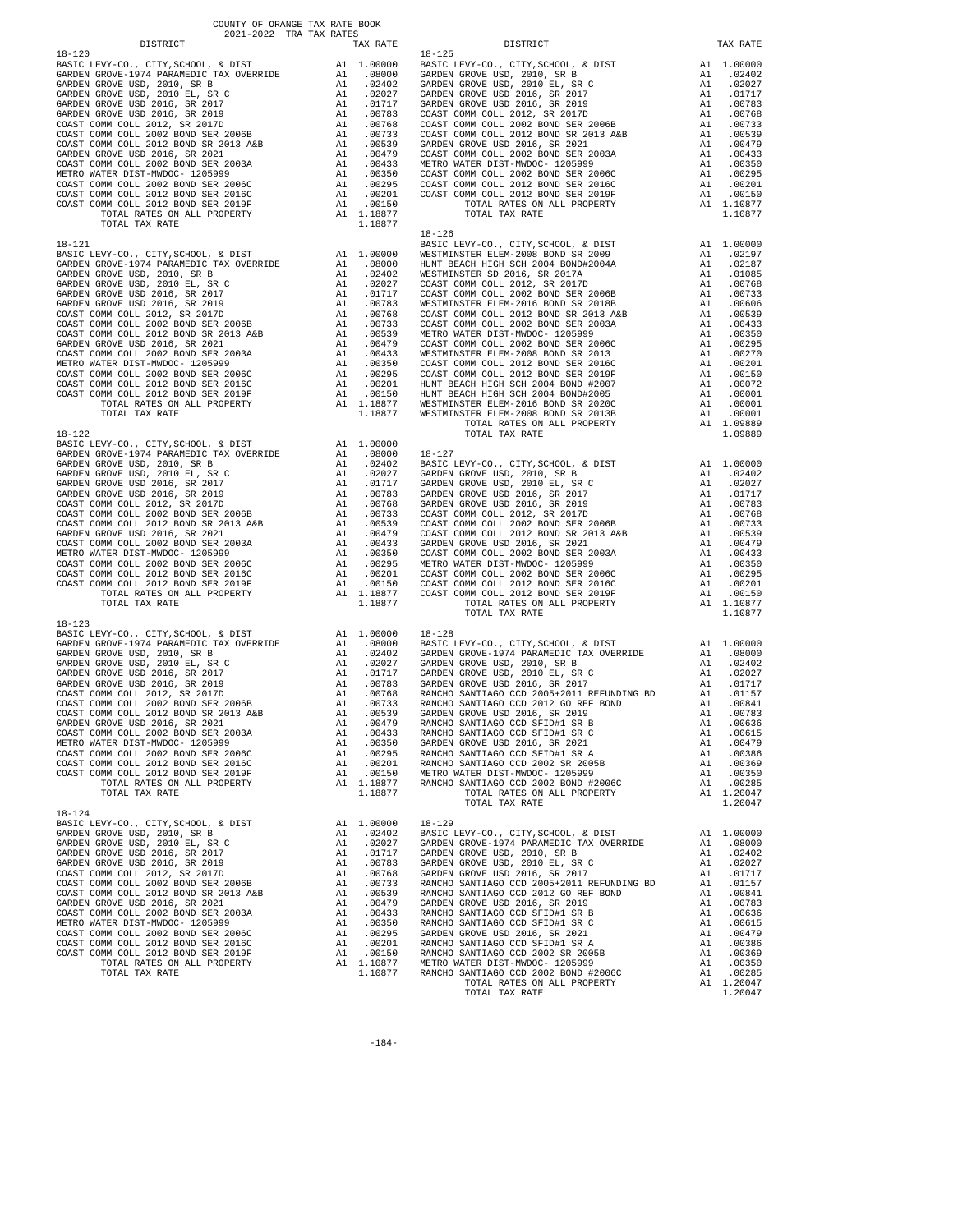| COUNTY OF ORANGE TAX RATE BOOK<br>2021-2022 TRA TAX RATES |          |            |          |  |
|-----------------------------------------------------------|----------|------------|----------|--|
| DISTRICT                                                  | TAX RATE | DISTRICT   | TAX RATE |  |
| $18 - 130$                                                |          | $18 - 135$ |          |  |
|                                                           |          |            |          |  |
|                                                           |          |            |          |  |
|                                                           |          |            |          |  |
|                                                           |          |            |          |  |
|                                                           |          |            |          |  |
|                                                           |          |            |          |  |
|                                                           |          |            |          |  |
|                                                           |          |            |          |  |
|                                                           |          |            |          |  |
|                                                           |          |            |          |  |
|                                                           |          |            |          |  |
|                                                           |          |            |          |  |
|                                                           |          |            |          |  |
|                                                           |          |            |          |  |
|                                                           |          |            |          |  |
|                                                           |          |            |          |  |
|                                                           |          |            |          |  |
|                                                           |          |            |          |  |
|                                                           |          |            |          |  |
|                                                           |          |            |          |  |
|                                                           |          |            |          |  |
|                                                           |          |            |          |  |
|                                                           |          |            |          |  |
|                                                           |          |            |          |  |
|                                                           |          |            |          |  |
|                                                           |          |            |          |  |
|                                                           |          |            |          |  |
|                                                           |          |            |          |  |
|                                                           |          |            |          |  |
|                                                           |          |            |          |  |
|                                                           |          |            |          |  |
|                                                           |          |            |          |  |
|                                                           |          |            |          |  |
|                                                           |          |            |          |  |
|                                                           |          |            |          |  |
|                                                           |          |            |          |  |
|                                                           |          |            |          |  |
|                                                           |          |            |          |  |
|                                                           |          |            |          |  |
|                                                           |          |            |          |  |
|                                                           |          |            |          |  |
|                                                           |          |            |          |  |
|                                                           |          |            |          |  |
|                                                           |          |            |          |  |
|                                                           |          |            |          |  |
|                                                           |          |            |          |  |
|                                                           |          |            |          |  |
|                                                           |          |            |          |  |
|                                                           |          |            |          |  |
|                                                           |          |            |          |  |
|                                                           |          |            |          |  |
|                                                           |          |            |          |  |
|                                                           |          |            |          |  |
|                                                           |          |            |          |  |
|                                                           |          |            |          |  |
|                                                           |          |            |          |  |
|                                                           |          |            |          |  |
|                                                           |          |            |          |  |
|                                                           |          |            |          |  |
|                                                           |          |            |          |  |
|                                                           |          |            |          |  |
|                                                           |          |            |          |  |
|                                                           |          |            |          |  |
|                                                           |          |            |          |  |
|                                                           |          |            |          |  |
|                                                           |          |            |          |  |
|                                                           |          |            |          |  |
|                                                           |          |            |          |  |
|                                                           |          |            |          |  |
|                                                           |          |            |          |  |
|                                                           |          |            |          |  |
|                                                           |          |            |          |  |
|                                                           |          |            |          |  |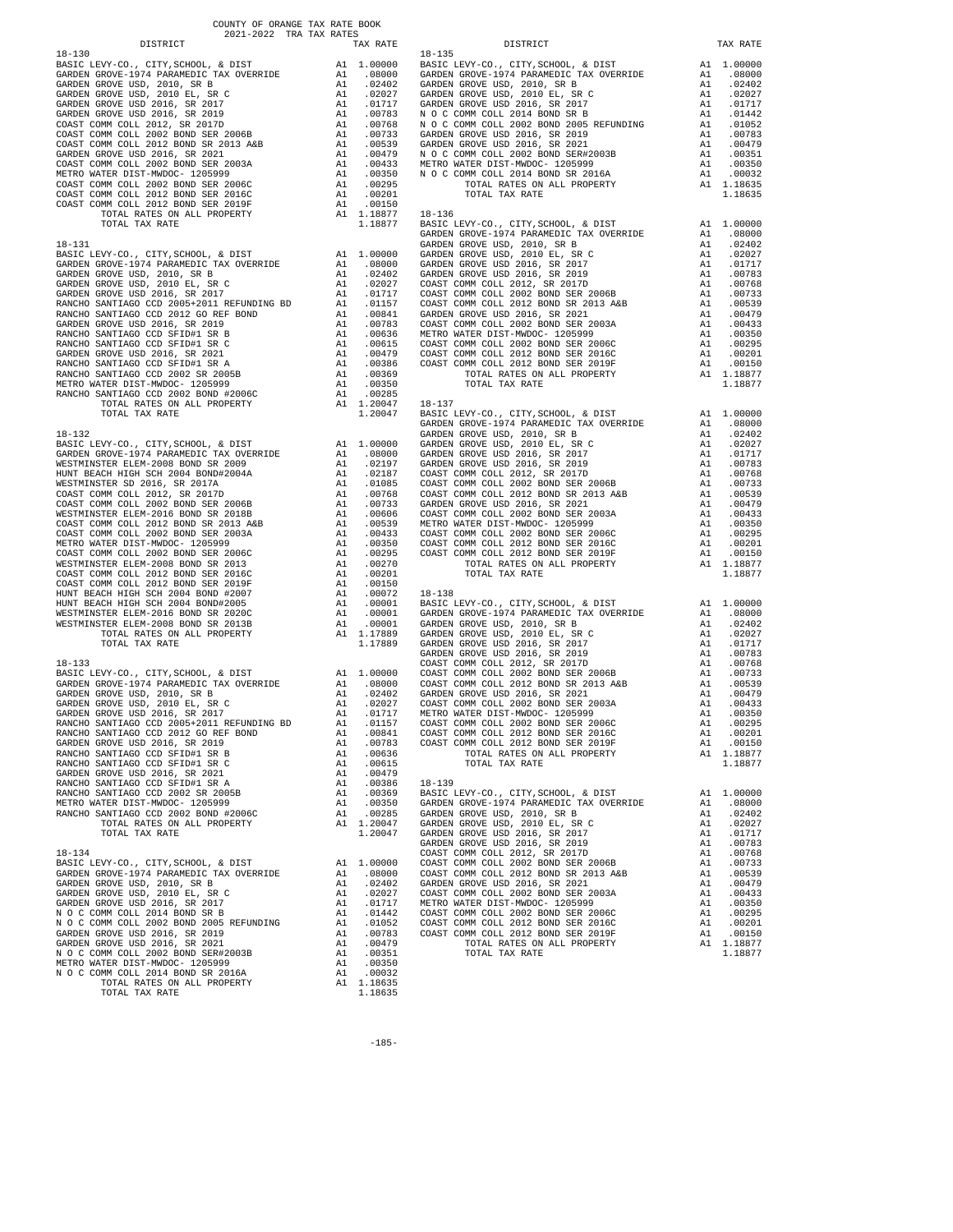| COUNTY OF ORANGE TAX RATE BOOK<br>2021-2022 TRA TAX RATES |          |          |          |
|-----------------------------------------------------------|----------|----------|----------|
| DISTRICT                                                  | TAX RATE | DISTRICT | TAX RATE |
|                                                           |          |          |          |
|                                                           |          |          |          |
|                                                           |          |          |          |
|                                                           |          |          |          |
|                                                           |          |          |          |
|                                                           |          |          |          |
|                                                           |          |          |          |
|                                                           |          |          |          |
|                                                           |          |          |          |
|                                                           |          |          |          |
|                                                           |          |          |          |
|                                                           |          |          |          |
|                                                           |          |          |          |
|                                                           |          |          |          |
|                                                           |          |          |          |
|                                                           |          |          |          |
|                                                           |          |          |          |
|                                                           |          |          |          |
|                                                           |          |          |          |
|                                                           |          |          |          |
|                                                           |          |          |          |
|                                                           |          |          |          |
|                                                           |          |          |          |
|                                                           |          |          |          |
|                                                           |          |          |          |
|                                                           |          |          |          |
|                                                           |          |          |          |
|                                                           |          |          |          |
|                                                           |          |          |          |
|                                                           |          |          |          |
|                                                           |          |          |          |
|                                                           |          |          |          |
|                                                           |          |          |          |
|                                                           |          |          |          |
|                                                           |          |          |          |
|                                                           |          |          |          |
|                                                           |          |          |          |
|                                                           |          |          |          |
|                                                           |          |          |          |
|                                                           |          |          |          |
|                                                           |          |          |          |
|                                                           |          |          |          |
|                                                           |          |          |          |
|                                                           |          |          |          |
|                                                           |          |          |          |
|                                                           |          |          |          |
|                                                           |          |          |          |
|                                                           |          |          |          |
|                                                           |          |          |          |
|                                                           |          |          |          |
|                                                           |          |          |          |
|                                                           |          |          |          |
|                                                           |          |          |          |
|                                                           |          |          |          |
|                                                           |          |          |          |
|                                                           |          |          |          |
|                                                           |          |          |          |
|                                                           |          |          |          |
|                                                           |          |          |          |
|                                                           |          |          |          |
|                                                           |          |          |          |
|                                                           |          |          |          |
|                                                           |          |          |          |
|                                                           |          |          |          |
|                                                           |          |          |          |
|                                                           |          |          |          |
|                                                           |          |          |          |
|                                                           |          |          |          |
|                                                           |          |          |          |
|                                                           |          |          |          |
|                                                           |          |          |          |
|                                                           |          |          |          |
|                                                           |          |          |          |
|                                                           |          |          |          |
|                                                           |          |          |          |
|                                                           |          |          |          |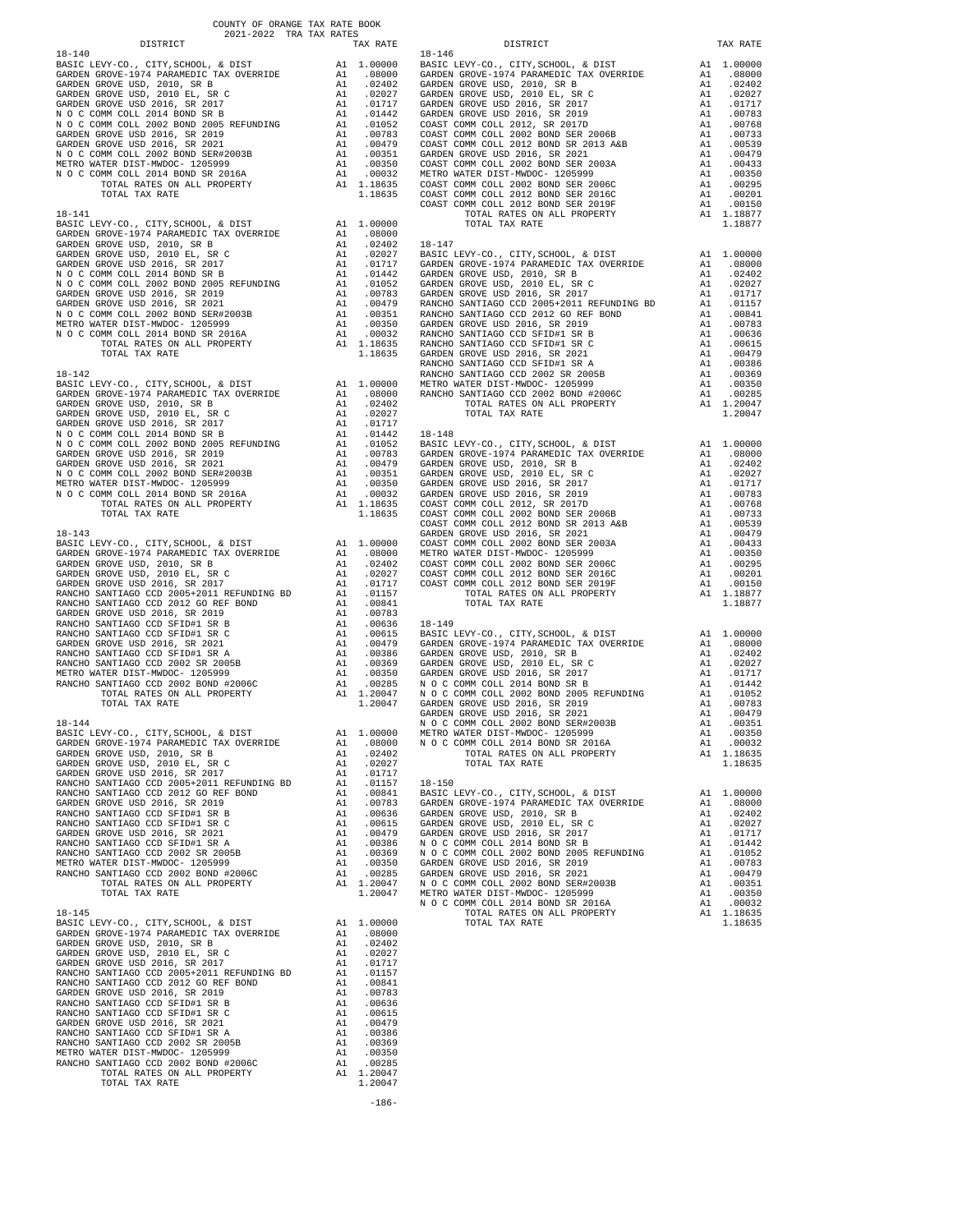| COUNTY OF ORANGE TAX RATE BOOK           |    |                                                                                                                                                              |            |
|------------------------------------------|----|--------------------------------------------------------------------------------------------------------------------------------------------------------------|------------|
| 2021-2022 TRA TAX RATES<br>DISTRICT      |    | TAX RATE                                                                                                                                                     |            |
| $18 - 151$                               |    |                                                                                                                                                              | $18 - 156$ |
|                                          |    |                                                                                                                                                              |            |
|                                          |    |                                                                                                                                                              |            |
|                                          |    |                                                                                                                                                              |            |
|                                          |    |                                                                                                                                                              |            |
|                                          |    |                                                                                                                                                              |            |
|                                          |    |                                                                                                                                                              |            |
|                                          |    |                                                                                                                                                              |            |
|                                          |    |                                                                                                                                                              |            |
|                                          |    |                                                                                                                                                              |            |
|                                          |    |                                                                                                                                                              |            |
|                                          |    |                                                                                                                                                              |            |
|                                          |    |                                                                                                                                                              |            |
|                                          |    |                                                                                                                                                              |            |
|                                          |    |                                                                                                                                                              |            |
|                                          |    |                                                                                                                                                              |            |
|                                          |    |                                                                                                                                                              |            |
|                                          |    |                                                                                                                                                              |            |
| TOTAL TAX RATE                           |    | 1.18877                                                                                                                                                      |            |
| $18 - 152$                               |    |                                                                                                                                                              | $18 - 157$ |
|                                          |    |                                                                                                                                                              |            |
|                                          |    |                                                                                                                                                              |            |
|                                          |    |                                                                                                                                                              |            |
|                                          |    |                                                                                                                                                              |            |
|                                          |    |                                                                                                                                                              |            |
|                                          |    |                                                                                                                                                              |            |
|                                          |    |                                                                                                                                                              |            |
|                                          |    |                                                                                                                                                              |            |
|                                          |    |                                                                                                                                                              |            |
|                                          |    |                                                                                                                                                              |            |
|                                          |    |                                                                                                                                                              |            |
|                                          |    |                                                                                                                                                              |            |
|                                          |    |                                                                                                                                                              |            |
|                                          |    |                                                                                                                                                              |            |
|                                          |    |                                                                                                                                                              |            |
|                                          |    |                                                                                                                                                              |            |
|                                          |    |                                                                                                                                                              |            |
|                                          |    |                                                                                                                                                              |            |
|                                          |    |                                                                                                                                                              |            |
|                                          |    |                                                                                                                                                              | WESTMIN    |
|                                          |    |                                                                                                                                                              | WESTMIN    |
|                                          |    |                                                                                                                                                              |            |
|                                          |    |                                                                                                                                                              |            |
|                                          |    |                                                                                                                                                              |            |
|                                          |    |                                                                                                                                                              |            |
|                                          |    |                                                                                                                                                              |            |
|                                          |    |                                                                                                                                                              |            |
|                                          |    |                                                                                                                                                              |            |
|                                          |    |                                                                                                                                                              |            |
|                                          |    |                                                                                                                                                              |            |
|                                          |    |                                                                                                                                                              |            |
|                                          |    |                                                                                                                                                              |            |
|                                          |    |                                                                                                                                                              |            |
|                                          |    |                                                                                                                                                              |            |
|                                          |    |                                                                                                                                                              |            |
|                                          |    |                                                                                                                                                              |            |
|                                          |    |                                                                                                                                                              |            |
|                                          |    |                                                                                                                                                              |            |
|                                          |    |                                                                                                                                                              |            |
|                                          |    |                                                                                                                                                              | COAST C    |
| $18 - 154$                               |    |                                                                                                                                                              | COAST C    |
|                                          |    |                                                                                                                                                              |            |
|                                          |    |                                                                                                                                                              |            |
|                                          |    |                                                                                                                                                              |            |
|                                          |    |                                                                                                                                                              |            |
|                                          |    |                                                                                                                                                              |            |
|                                          |    |                                                                                                                                                              |            |
|                                          |    |                                                                                                                                                              |            |
|                                          |    |                                                                                                                                                              |            |
|                                          |    |                                                                                                                                                              |            |
|                                          |    |                                                                                                                                                              |            |
|                                          |    |                                                                                                                                                              |            |
| COAST COMM COLL 2002 BOND SER 2003A      | A1 | $.00433$ GARDEN                                                                                                                                              |            |
| METRO WATER DIST-MWDOC- 1205999          |    |                                                                                                                                                              |            |
|                                          |    |                                                                                                                                                              |            |
| COAST COMM COLL 2002 BOND SER 2006C      |    |                                                                                                                                                              |            |
| COAST COMM COLL 2012 BOND SER 2016C      |    |                                                                                                                                                              |            |
| COAST COMM COLL 2012 BOND SER 2019F      |    |                                                                                                                                                              |            |
| TOTAL RATES ON ALL PROPERTY              |    |                                                                                                                                                              |            |
| TOTAL TAX RATE                           |    | A1 .00350 GARDEN<br>A1 .00350 GARDEN<br>A1 .00295 GARDEN<br>A1 .00150 N O C C<br>A1 .00150 N O C C<br>A1 1.18877 GARDEN<br>1.18877 GARDEN                    |            |
|                                          |    |                                                                                                                                                              | NOCC       |
| $18 - 155$                               |    |                                                                                                                                                              | METRO W    |
| BASIC LEVY-CO., CITY, SCHOOL, & DIST     |    | A1 1.00000 NOCC                                                                                                                                              |            |
| GARDEN GROVE-1974 PARAMEDIC TAX OVERRIDE |    | A1 .08000                                                                                                                                                    |            |
| GARDEN GROVE USD, 2010, SR B             | A1 | .02402                                                                                                                                                       |            |
|                                          |    |                                                                                                                                                              |            |
| GARDEN GROVE USD, 2010 EL, SR C          | A1 | .02027                                                                                                                                                       |            |
| GARDEN GROVE USD 2016, SR 2017           | A1 | .01717                                                                                                                                                       | $18 - 160$ |
| N O C COMM COLL 2014 BOND SR B           | A1 | .01442                                                                                                                                                       | BASIC L    |
| N O C COMM COLL 2002 BOND 2005 REFUNDING |    |                                                                                                                                                              |            |
| GARDEN GROVE USD 2016, SR 2019           |    |                                                                                                                                                              |            |
| GARDEN GROVE USD 2016, SR 2021           |    |                                                                                                                                                              |            |
| N O C COMM COLL 2002 BOND SER#2003B      |    |                                                                                                                                                              |            |
| METRO WATER DIST-MWDOC- 1205999          |    |                                                                                                                                                              |            |
| N O C COMM COLL 2014 BOND SR 2016A       |    |                                                                                                                                                              |            |
| TOTAL RATES ON ALL PROPERTY              |    | A1 .01952 BARDEN<br>A1 .01052 GARDEN<br>A1 .00783 GARDEN<br>A1 .00783 GARDEN<br>A1 .00351 GARDEN<br>A1 .00350 NOCC<br>A1 1.18635 GARDEN<br>A1 1.18635 GARDEN |            |
| TOTAL TAX RATE                           |    | 1.18635 GARDEN                                                                                                                                               |            |

| DISTRICT   | 2021-2022 TRA TAX RATES |  |          |                        |          |
|------------|-------------------------|--|----------|------------------------|----------|
| $18 - 151$ |                         |  | TAX RATE | DISTRICT<br>$18 - 156$ | TAX RATE |
|            |                         |  |          |                        |          |
|            |                         |  |          |                        |          |
|            |                         |  |          |                        |          |
|            |                         |  |          |                        |          |
|            |                         |  |          |                        |          |
|            |                         |  |          |                        |          |
|            |                         |  |          |                        |          |
|            |                         |  |          |                        |          |
|            |                         |  |          |                        |          |
|            |                         |  |          |                        |          |
|            |                         |  |          |                        |          |
|            |                         |  |          |                        |          |
|            |                         |  |          |                        |          |
|            |                         |  |          |                        |          |
|            |                         |  |          |                        |          |
|            |                         |  |          |                        |          |
|            |                         |  |          |                        |          |
|            |                         |  |          |                        |          |
|            |                         |  |          |                        |          |
|            |                         |  |          |                        |          |
|            |                         |  |          |                        |          |
|            |                         |  |          |                        |          |
|            |                         |  |          |                        |          |
|            |                         |  |          |                        |          |
|            |                         |  |          |                        |          |
|            |                         |  |          |                        |          |
|            |                         |  |          |                        |          |
|            |                         |  |          |                        |          |
|            |                         |  |          |                        |          |
|            |                         |  |          |                        |          |
|            |                         |  |          |                        |          |
|            |                         |  |          |                        |          |
|            |                         |  |          |                        |          |
|            |                         |  |          |                        |          |
|            |                         |  |          |                        |          |
|            |                         |  |          |                        |          |
|            |                         |  |          |                        |          |
|            |                         |  |          |                        |          |
|            |                         |  |          |                        |          |
|            |                         |  |          |                        |          |
|            |                         |  |          |                        |          |
|            |                         |  |          |                        |          |
|            |                         |  |          |                        |          |
|            |                         |  |          |                        |          |
|            |                         |  |          |                        |          |
|            |                         |  |          |                        |          |
|            |                         |  |          |                        |          |
|            |                         |  |          |                        |          |
|            |                         |  |          |                        |          |
|            |                         |  |          |                        |          |
|            |                         |  |          |                        |          |
|            |                         |  |          |                        |          |
|            |                         |  |          |                        |          |
|            |                         |  |          |                        |          |
|            |                         |  |          |                        |          |
|            |                         |  |          |                        |          |
|            |                         |  |          |                        |          |
|            |                         |  |          |                        |          |
|            |                         |  |          |                        |          |
|            |                         |  |          |                        |          |
|            |                         |  |          |                        |          |
|            |                         |  |          |                        |          |
|            |                         |  |          |                        |          |
|            |                         |  |          |                        |          |
|            |                         |  |          |                        |          |
|            |                         |  |          |                        |          |
|            |                         |  |          |                        |          |
|            |                         |  |          |                        |          |
|            |                         |  |          |                        |          |
|            |                         |  |          |                        |          |
|            |                         |  |          |                        |          |
|            |                         |  |          |                        |          |
|            |                         |  |          |                        |          |
|            |                         |  |          |                        |          |
|            |                         |  |          |                        |          |
|            |                         |  |          |                        |          |
|            |                         |  |          |                        |          |
|            |                         |  |          |                        |          |
|            |                         |  |          |                        |          |
|            |                         |  |          |                        |          |
|            |                         |  |          |                        |          |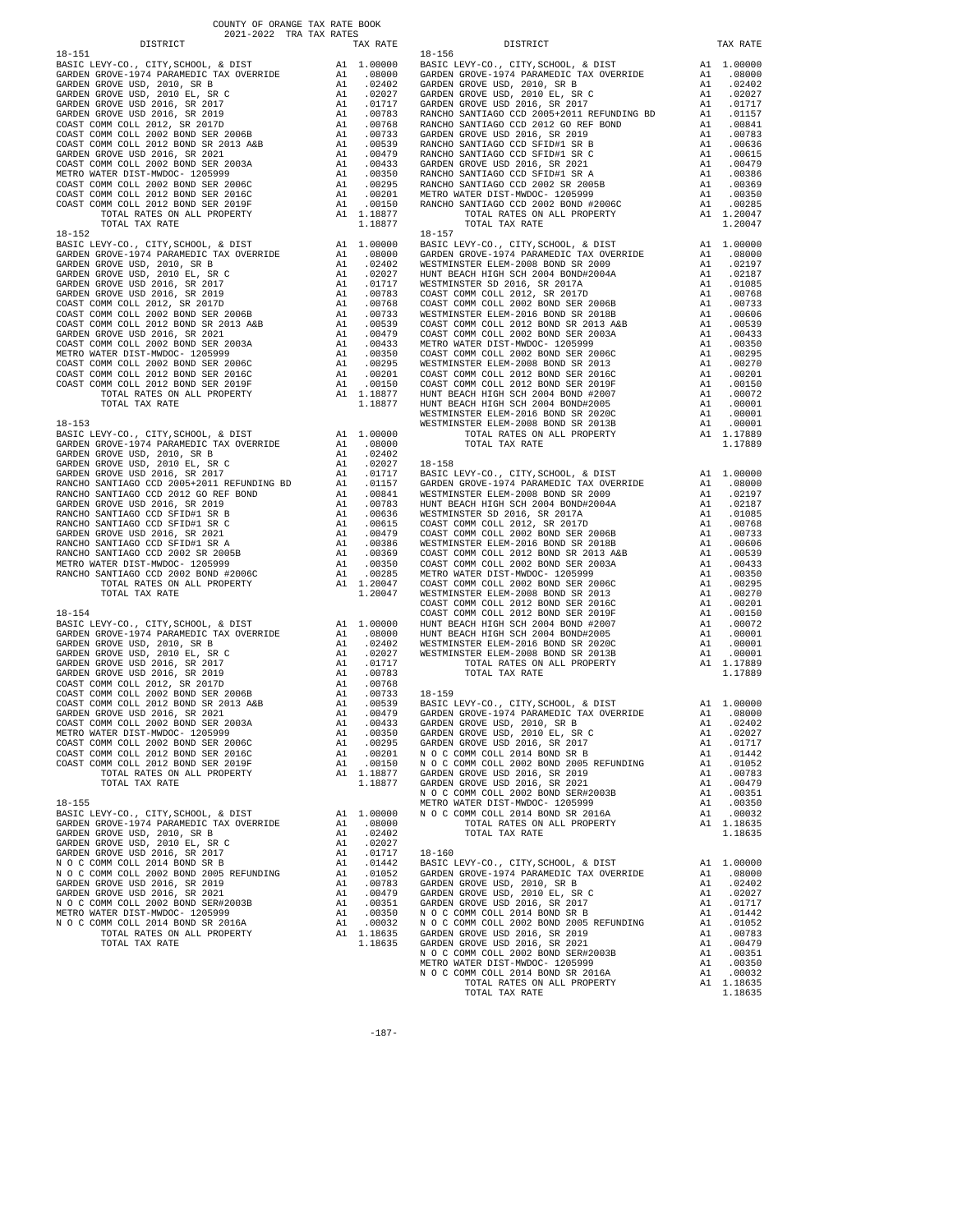| COUNTY OF ORANGE TAX RATE BOOK<br>2021-2022 TRA TAX RATES |  |                                                                                                                                                                                                                                                                                                                                                                                                      |          |
|-----------------------------------------------------------|--|------------------------------------------------------------------------------------------------------------------------------------------------------------------------------------------------------------------------------------------------------------------------------------------------------------------------------------------------------------------------------------------------------|----------|
| DISTRICT                                                  |  | RATES<br>TAX RATE 18-166<br>19-166<br>19-166<br>19-20 CLEV.SCI                                                                                                                                                                                                                                                                                                                                       | TAX RATE |
|                                                           |  |                                                                                                                                                                                                                                                                                                                                                                                                      |          |
|                                                           |  |                                                                                                                                                                                                                                                                                                                                                                                                      |          |
|                                                           |  |                                                                                                                                                                                                                                                                                                                                                                                                      |          |
|                                                           |  |                                                                                                                                                                                                                                                                                                                                                                                                      |          |
|                                                           |  |                                                                                                                                                                                                                                                                                                                                                                                                      |          |
|                                                           |  |                                                                                                                                                                                                                                                                                                                                                                                                      |          |
|                                                           |  |                                                                                                                                                                                                                                                                                                                                                                                                      |          |
|                                                           |  |                                                                                                                                                                                                                                                                                                                                                                                                      |          |
|                                                           |  |                                                                                                                                                                                                                                                                                                                                                                                                      |          |
|                                                           |  |                                                                                                                                                                                                                                                                                                                                                                                                      |          |
|                                                           |  |                                                                                                                                                                                                                                                                                                                                                                                                      |          |
|                                                           |  |                                                                                                                                                                                                                                                                                                                                                                                                      |          |
|                                                           |  |                                                                                                                                                                                                                                                                                                                                                                                                      |          |
|                                                           |  |                                                                                                                                                                                                                                                                                                                                                                                                      |          |
|                                                           |  |                                                                                                                                                                                                                                                                                                                                                                                                      |          |
|                                                           |  |                                                                                                                                                                                                                                                                                                                                                                                                      |          |
|                                                           |  |                                                                                                                                                                                                                                                                                                                                                                                                      |          |
|                                                           |  |                                                                                                                                                                                                                                                                                                                                                                                                      |          |
|                                                           |  |                                                                                                                                                                                                                                                                                                                                                                                                      |          |
|                                                           |  |                                                                                                                                                                                                                                                                                                                                                                                                      |          |
|                                                           |  |                                                                                                                                                                                                                                                                                                                                                                                                      |          |
|                                                           |  |                                                                                                                                                                                                                                                                                                                                                                                                      |          |
|                                                           |  |                                                                                                                                                                                                                                                                                                                                                                                                      |          |
|                                                           |  |                                                                                                                                                                                                                                                                                                                                                                                                      |          |
|                                                           |  |                                                                                                                                                                                                                                                                                                                                                                                                      |          |
|                                                           |  |                                                                                                                                                                                                                                                                                                                                                                                                      |          |
|                                                           |  |                                                                                                                                                                                                                                                                                                                                                                                                      |          |
|                                                           |  |                                                                                                                                                                                                                                                                                                                                                                                                      |          |
|                                                           |  |                                                                                                                                                                                                                                                                                                                                                                                                      |          |
|                                                           |  |                                                                                                                                                                                                                                                                                                                                                                                                      |          |
|                                                           |  |                                                                                                                                                                                                                                                                                                                                                                                                      |          |
|                                                           |  |                                                                                                                                                                                                                                                                                                                                                                                                      |          |
|                                                           |  |                                                                                                                                                                                                                                                                                                                                                                                                      |          |
|                                                           |  |                                                                                                                                                                                                                                                                                                                                                                                                      |          |
|                                                           |  |                                                                                                                                                                                                                                                                                                                                                                                                      |          |
|                                                           |  |                                                                                                                                                                                                                                                                                                                                                                                                      |          |
|                                                           |  |                                                                                                                                                                                                                                                                                                                                                                                                      |          |
|                                                           |  |                                                                                                                                                                                                                                                                                                                                                                                                      |          |
|                                                           |  |                                                                                                                                                                                                                                                                                                                                                                                                      |          |
|                                                           |  |                                                                                                                                                                                                                                                                                                                                                                                                      |          |
|                                                           |  |                                                                                                                                                                                                                                                                                                                                                                                                      |          |
|                                                           |  |                                                                                                                                                                                                                                                                                                                                                                                                      |          |
|                                                           |  |                                                                                                                                                                                                                                                                                                                                                                                                      |          |
|                                                           |  |                                                                                                                                                                                                                                                                                                                                                                                                      |          |
|                                                           |  |                                                                                                                                                                                                                                                                                                                                                                                                      |          |
|                                                           |  |                                                                                                                                                                                                                                                                                                                                                                                                      |          |
|                                                           |  |                                                                                                                                                                                                                                                                                                                                                                                                      |          |
|                                                           |  |                                                                                                                                                                                                                                                                                                                                                                                                      |          |
|                                                           |  |                                                                                                                                                                                                                                                                                                                                                                                                      |          |
|                                                           |  |                                                                                                                                                                                                                                                                                                                                                                                                      |          |
|                                                           |  | $\begin{tabular}{l c c c c c c c c} \multicolumn{1}{c}{\textbf{GARDEN GROVE USD 2016, SE 2012}} & \multicolumn{1}{c}{\textbf{A1}} & .00479 & \multicolumn{1}{c}{\textbf{METRO WATEE DIST-MWDOC-120599}} & \multicolumn{1}{c}{\textbf{A1}} & .00479 & \multicolumn{1}{c}{\textbf{METRO WATE DIST-MWDOC-120599}} & \multicolumn{1}{c}{\textbf{A1}} & .00350 & \multicolumn{1}{c}{\textbf{A2}} & .0047$ |          |
|                                                           |  |                                                                                                                                                                                                                                                                                                                                                                                                      |          |
|                                                           |  |                                                                                                                                                                                                                                                                                                                                                                                                      |          |
|                                                           |  |                                                                                                                                                                                                                                                                                                                                                                                                      |          |
|                                                           |  |                                                                                                                                                                                                                                                                                                                                                                                                      |          |
|                                                           |  |                                                                                                                                                                                                                                                                                                                                                                                                      |          |
|                                                           |  |                                                                                                                                                                                                                                                                                                                                                                                                      |          |
|                                                           |  |                                                                                                                                                                                                                                                                                                                                                                                                      |          |
|                                                           |  |                                                                                                                                                                                                                                                                                                                                                                                                      |          |
|                                                           |  |                                                                                                                                                                                                                                                                                                                                                                                                      |          |
|                                                           |  |                                                                                                                                                                                                                                                                                                                                                                                                      |          |
|                                                           |  |                                                                                                                                                                                                                                                                                                                                                                                                      |          |
|                                                           |  |                                                                                                                                                                                                                                                                                                                                                                                                      |          |
|                                                           |  |                                                                                                                                                                                                                                                                                                                                                                                                      |          |
|                                                           |  |                                                                                                                                                                                                                                                                                                                                                                                                      |          |
|                                                           |  |                                                                                                                                                                                                                                                                                                                                                                                                      |          |
|                                                           |  |                                                                                                                                                                                                                                                                                                                                                                                                      |          |
|                                                           |  | $\begin{tabular}{cccc} TCTAL TAX RATE & T11.8635 & T07AL TAX RATE & 1.18675 & T07AL TAX RATE & 1.18677 \\ \hline \texttt{BASIC LBYC-C, CITY, SCHODL, & D111 & 0.00000 & BASEC LBYA RAYEDIC TAX OVERRIDE & M1.00000 \\ \texttt{QADEBM GROVE} & 0.01 & 0.01 & 0.00000 \\ \texttt{QADEBM GROVE} & 0.01 & 0.00000 \\ \texttt{QADEBM GROVE} & 0.01 & 0.00000 \\ \text$                                    |          |
|                                                           |  |                                                                                                                                                                                                                                                                                                                                                                                                      |          |
|                                                           |  |                                                                                                                                                                                                                                                                                                                                                                                                      |          |
|                                                           |  |                                                                                                                                                                                                                                                                                                                                                                                                      |          |
|                                                           |  |                                                                                                                                                                                                                                                                                                                                                                                                      |          |
|                                                           |  |                                                                                                                                                                                                                                                                                                                                                                                                      |          |

|  |  | GARDEN GROVE USD, 2010, SR B                                                                                 |                                  | A1 .02402 |
|--|--|--------------------------------------------------------------------------------------------------------------|----------------------------------|-----------|
|  |  | GARDEN GROVE USD, 2010 EL, SR C                                                                              |                                  | A1 .02027 |
|  |  | GARDEN GROVE USD 2016, SR 2017                                                                               |                                  | A1 .01717 |
|  |  |                                                                                                              |                                  |           |
|  |  |                                                                                                              |                                  |           |
|  |  |                                                                                                              | A1.00351<br>A1.00350<br>A1.00032 |           |
|  |  | N O C COMM COLL 2002 BOND SER#2003B<br>METRO WATER DIST-MWDOC- 1205999<br>N O C COMM COLL 2014 BOND SR 2016A |                                  |           |
|  |  | MM COLL 2014 BOND SR 2016A<br>TOTAL RATES ON ALL PROPERTY<br>TOTAL TAY PATE                                  |                                  |           |
|  |  | TOTAL TAX RATE                                                                                               |                                  | 1.18635   |
|  |  |                                                                                                              |                                  |           |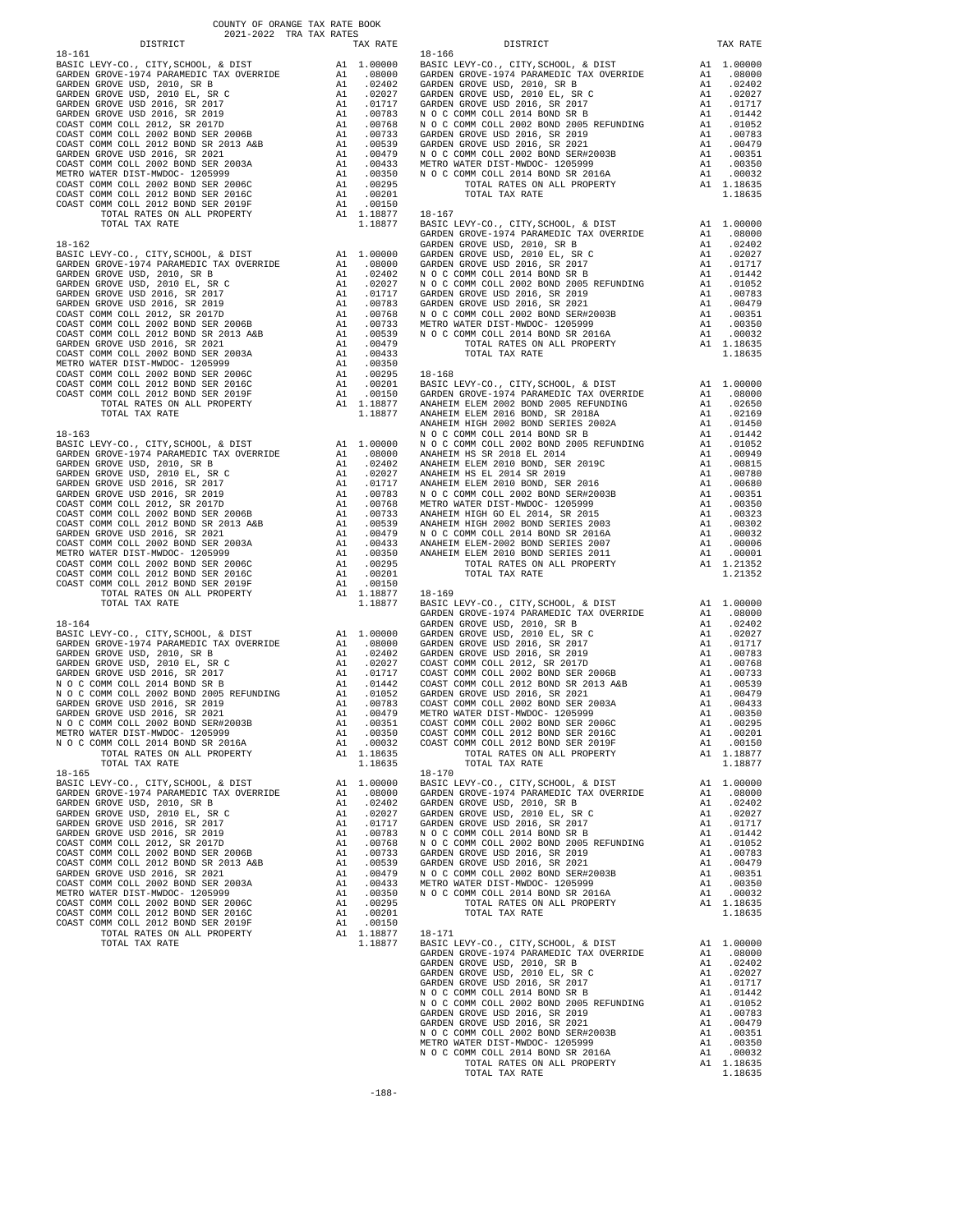| 2021-2022 TRA TAX RATES<br>DISTRICT | TAX RATE | DISTRICT   | TAX RATE |
|-------------------------------------|----------|------------|----------|
| $18 - 172$                          |          | $18 - 177$ |          |
|                                     |          |            |          |
|                                     |          |            |          |
|                                     |          |            |          |
|                                     |          |            |          |
|                                     |          |            |          |
|                                     |          |            |          |
|                                     |          |            |          |
|                                     |          |            |          |
|                                     |          |            |          |
|                                     |          |            |          |
|                                     |          |            |          |
|                                     |          |            |          |
|                                     |          |            |          |
|                                     |          |            |          |
|                                     |          |            |          |
|                                     |          |            |          |
|                                     |          |            |          |
|                                     |          |            |          |
|                                     |          |            |          |
|                                     |          |            |          |
|                                     |          |            |          |
|                                     |          |            |          |
|                                     |          |            |          |
|                                     |          |            |          |
|                                     |          |            |          |
|                                     |          |            |          |
|                                     |          |            |          |
|                                     |          |            |          |
|                                     |          |            |          |
|                                     |          |            |          |
|                                     |          |            |          |
|                                     |          |            |          |
|                                     |          |            |          |
|                                     |          |            |          |
|                                     |          |            |          |
|                                     |          |            |          |
|                                     |          |            |          |
|                                     |          |            |          |
|                                     |          |            |          |
|                                     |          |            |          |
|                                     |          |            |          |
|                                     |          |            |          |
|                                     |          |            |          |
|                                     |          |            |          |
|                                     |          |            |          |
|                                     |          |            |          |
|                                     |          |            |          |
|                                     |          |            |          |
|                                     |          |            |          |
|                                     |          |            |          |
|                                     |          |            |          |
|                                     |          |            |          |
|                                     |          |            |          |
|                                     |          |            |          |
|                                     |          |            |          |
|                                     |          |            |          |
|                                     |          |            |          |
|                                     |          |            |          |
|                                     |          |            |          |
|                                     |          |            |          |
|                                     |          |            |          |
|                                     |          |            |          |
|                                     |          |            |          |
|                                     |          |            |          |
|                                     |          |            |          |
|                                     |          |            |          |
|                                     |          |            |          |
|                                     |          |            |          |
|                                     |          |            |          |
|                                     |          |            |          |
|                                     |          |            |          |
|                                     |          |            |          |
|                                     |          |            |          |
|                                     |          |            |          |
|                                     |          |            |          |
|                                     |          |            |          |
|                                     |          |            |          |
|                                     |          |            |          |
|                                     |          |            |          |
|                                     |          |            |          |

COUNTY OF ORANGE TAX RATE BOOK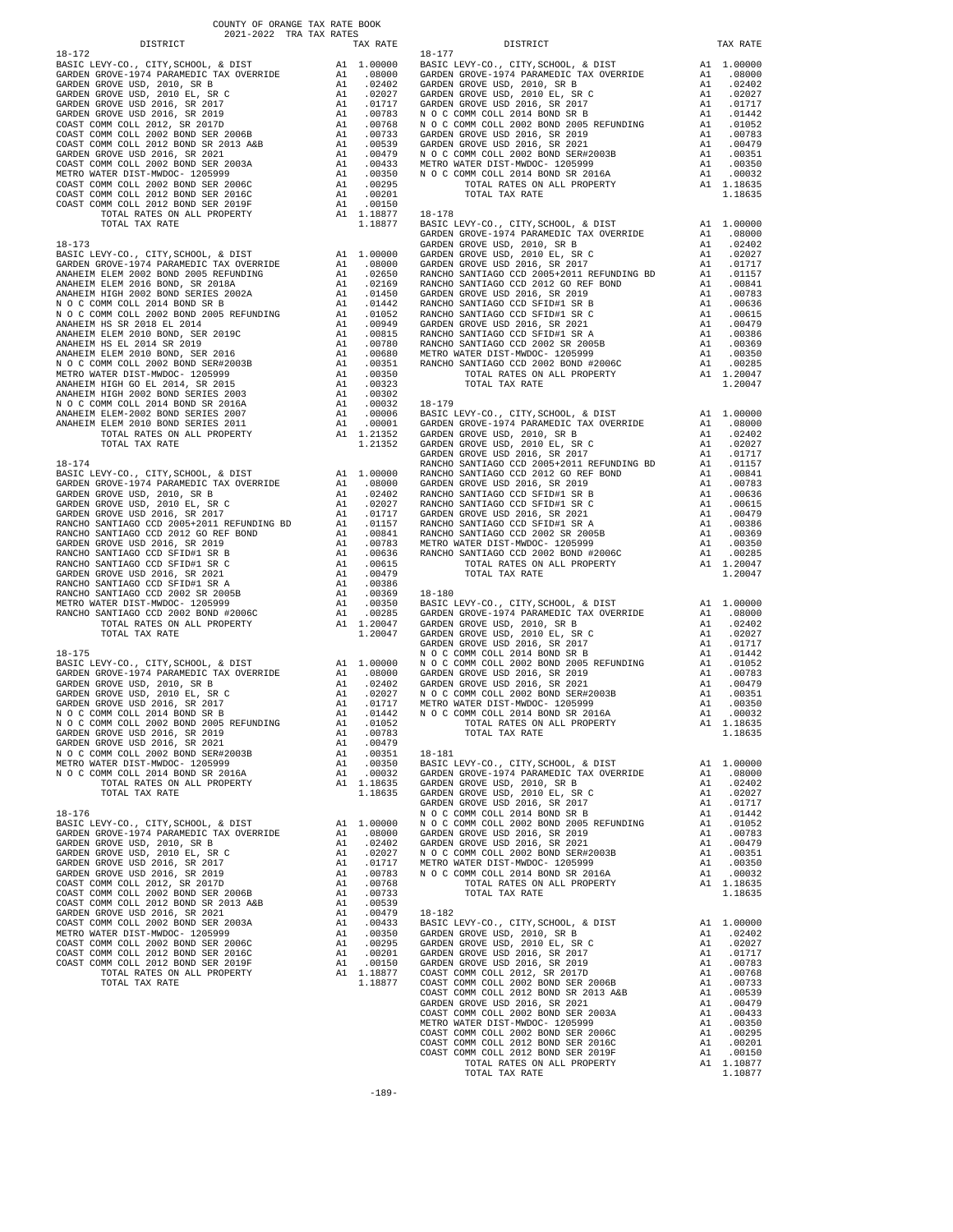| COUNTY OF ORANGE TAX RATE BOOK<br>2021-2022 TRA TAX RATES |          |          |          |
|-----------------------------------------------------------|----------|----------|----------|
| DISTRICT                                                  | TAX RATE | DISTRICT | TAX RATE |
|                                                           |          |          |          |
|                                                           |          |          |          |
|                                                           |          |          |          |
|                                                           |          |          |          |
|                                                           |          |          |          |
|                                                           |          |          |          |
|                                                           |          |          |          |
|                                                           |          |          |          |
|                                                           |          |          |          |
|                                                           |          |          |          |
|                                                           |          |          |          |
|                                                           |          |          |          |
|                                                           |          |          |          |
|                                                           |          |          |          |
|                                                           |          |          |          |
|                                                           |          |          |          |
|                                                           |          |          |          |
|                                                           |          |          |          |
|                                                           |          |          |          |
|                                                           |          |          |          |
|                                                           |          |          |          |
|                                                           |          |          |          |
|                                                           |          |          |          |
|                                                           |          |          |          |
|                                                           |          |          |          |
|                                                           |          |          |          |
|                                                           |          |          |          |
|                                                           |          |          |          |
|                                                           |          |          |          |
|                                                           |          |          |          |
|                                                           |          |          |          |
|                                                           |          |          |          |
|                                                           |          |          |          |
|                                                           |          |          |          |
|                                                           |          |          |          |
|                                                           |          |          |          |
|                                                           |          |          |          |
|                                                           |          |          |          |
|                                                           |          |          |          |
|                                                           |          |          |          |
|                                                           |          |          |          |
|                                                           |          |          |          |
|                                                           |          |          |          |
|                                                           |          |          |          |
|                                                           |          |          |          |
|                                                           |          |          |          |
|                                                           |          |          |          |
|                                                           |          |          |          |
|                                                           |          |          |          |
|                                                           |          |          |          |
|                                                           |          |          |          |
|                                                           |          |          |          |
|                                                           |          |          |          |
|                                                           |          |          |          |
|                                                           |          |          |          |
|                                                           |          |          |          |
|                                                           |          |          |          |
|                                                           |          |          |          |
|                                                           |          |          |          |
|                                                           |          |          |          |
| TOTAL TAX RATE                                            | 1.18635  |          |          |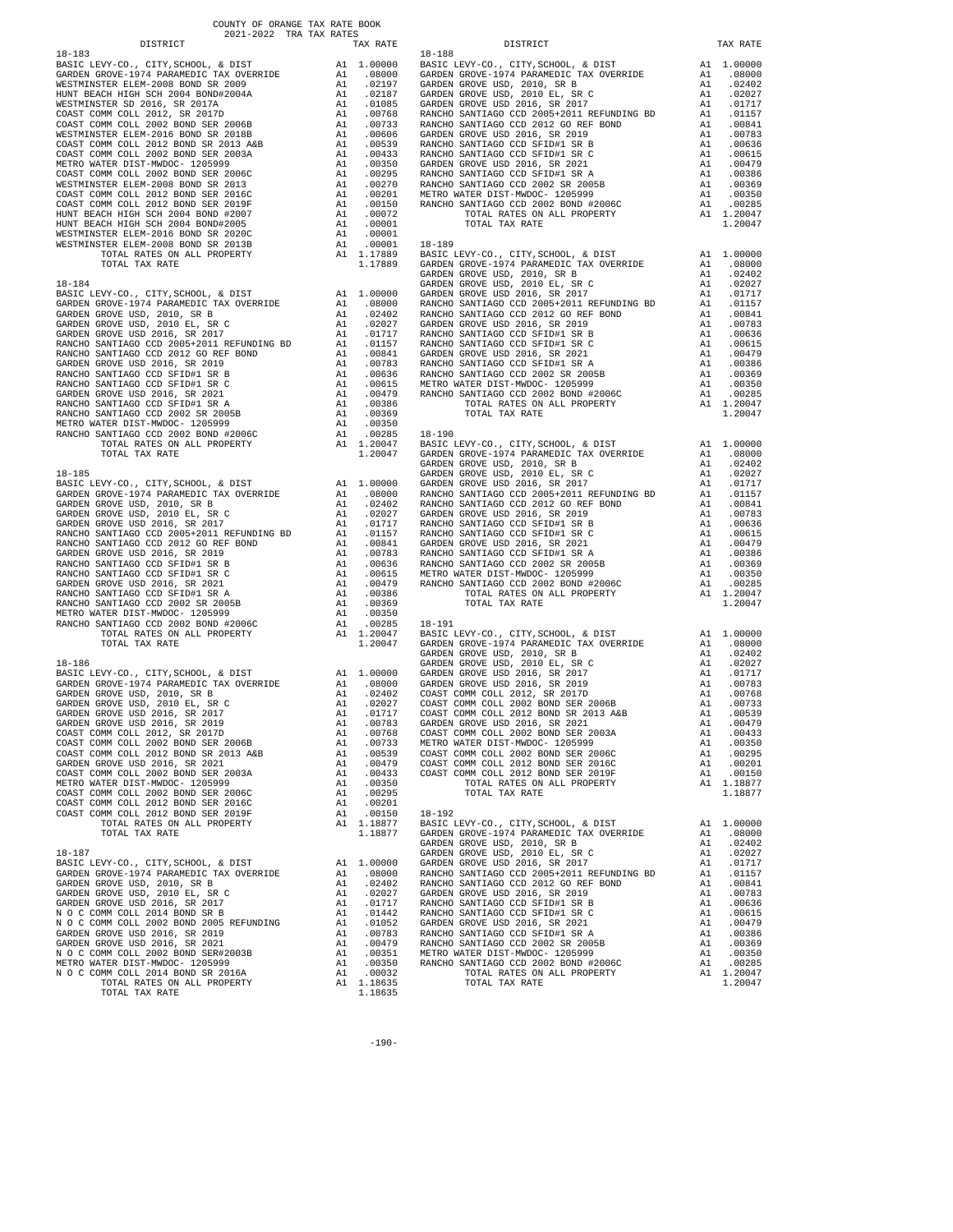| COUNTY OF ORANGE TAX RATE BOOK<br>2021-2022 TRA TAX RATES |          |          |          |
|-----------------------------------------------------------|----------|----------|----------|
| DISTRICT                                                  | TAX RATE | DISTRICT | TAX RATE |
|                                                           |          |          |          |
|                                                           |          |          |          |
|                                                           |          |          |          |
|                                                           |          |          |          |
|                                                           |          |          |          |
|                                                           |          |          |          |
|                                                           |          |          |          |
|                                                           |          |          |          |
|                                                           |          |          |          |
|                                                           |          |          |          |
|                                                           |          |          |          |
|                                                           |          |          |          |
|                                                           |          |          |          |
|                                                           |          |          |          |
|                                                           |          |          |          |
|                                                           |          |          |          |
|                                                           |          |          |          |
|                                                           |          |          |          |
|                                                           |          |          |          |
|                                                           |          |          |          |
|                                                           |          |          |          |
|                                                           |          |          |          |
|                                                           |          |          |          |
|                                                           |          |          |          |
|                                                           |          |          |          |
|                                                           |          |          |          |
|                                                           |          |          |          |
|                                                           |          |          |          |
|                                                           |          |          |          |
|                                                           |          |          |          |
|                                                           |          |          |          |
|                                                           |          |          |          |
|                                                           |          |          |          |
|                                                           |          |          |          |
|                                                           |          |          |          |
|                                                           |          |          |          |
|                                                           |          |          |          |
|                                                           |          |          |          |
|                                                           |          |          |          |
|                                                           |          |          |          |
|                                                           |          |          |          |
|                                                           |          |          |          |
|                                                           |          |          |          |
|                                                           |          |          |          |
|                                                           |          |          |          |
|                                                           |          |          |          |
|                                                           |          |          |          |
|                                                           |          |          |          |
|                                                           |          |          |          |
|                                                           |          |          |          |
|                                                           |          |          |          |
|                                                           |          |          |          |
|                                                           |          |          |          |
|                                                           |          |          |          |
|                                                           |          |          |          |
|                                                           |          |          |          |
|                                                           |          |          |          |
|                                                           |          |          |          |
|                                                           |          |          |          |
|                                                           |          |          |          |
|                                                           |          |          |          |
|                                                           |          |          |          |
|                                                           |          |          |          |
|                                                           |          |          |          |
|                                                           |          |          |          |
|                                                           |          |          |          |
|                                                           |          |          |          |
|                                                           |          |          |          |
|                                                           |          |          |          |
|                                                           |          |          |          |
|                                                           |          |          |          |
|                                                           |          |          |          |
|                                                           |          |          |          |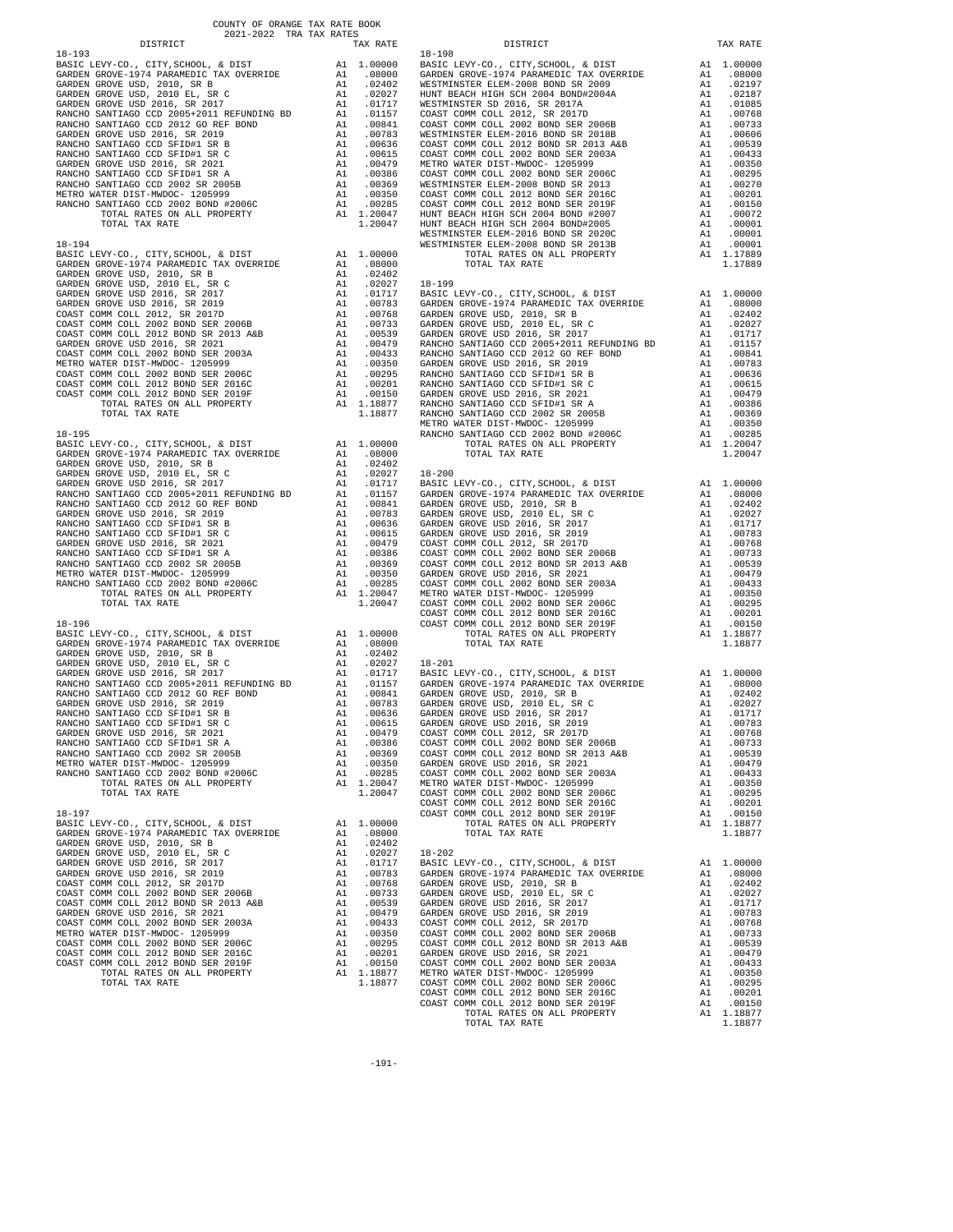| $18 - 203$                                                                       |        |                                                                                                                                                                                                                                | $18 - 208$        |
|----------------------------------------------------------------------------------|--------|--------------------------------------------------------------------------------------------------------------------------------------------------------------------------------------------------------------------------------|-------------------|
|                                                                                  |        |                                                                                                                                                                                                                                |                   |
|                                                                                  |        |                                                                                                                                                                                                                                |                   |
|                                                                                  |        |                                                                                                                                                                                                                                |                   |
|                                                                                  |        |                                                                                                                                                                                                                                |                   |
|                                                                                  |        |                                                                                                                                                                                                                                |                   |
|                                                                                  |        |                                                                                                                                                                                                                                |                   |
|                                                                                  |        |                                                                                                                                                                                                                                |                   |
|                                                                                  |        |                                                                                                                                                                                                                                |                   |
|                                                                                  |        |                                                                                                                                                                                                                                |                   |
|                                                                                  |        |                                                                                                                                                                                                                                |                   |
|                                                                                  |        |                                                                                                                                                                                                                                |                   |
|                                                                                  |        |                                                                                                                                                                                                                                |                   |
| TOTAL TAX RATE                                                                   |        | 1.20047                                                                                                                                                                                                                        |                   |
| $18 - 204$                                                                       |        |                                                                                                                                                                                                                                | $18 - 209$        |
|                                                                                  |        |                                                                                                                                                                                                                                |                   |
|                                                                                  |        |                                                                                                                                                                                                                                |                   |
|                                                                                  |        |                                                                                                                                                                                                                                |                   |
|                                                                                  |        |                                                                                                                                                                                                                                |                   |
|                                                                                  |        |                                                                                                                                                                                                                                |                   |
|                                                                                  |        |                                                                                                                                                                                                                                |                   |
|                                                                                  |        |                                                                                                                                                                                                                                |                   |
|                                                                                  |        |                                                                                                                                                                                                                                |                   |
|                                                                                  |        |                                                                                                                                                                                                                                |                   |
|                                                                                  |        |                                                                                                                                                                                                                                |                   |
|                                                                                  |        |                                                                                                                                                                                                                                |                   |
|                                                                                  |        |                                                                                                                                                                                                                                |                   |
|                                                                                  |        | 1.18877                                                                                                                                                                                                                        |                   |
|                                                                                  |        |                                                                                                                                                                                                                                |                   |
|                                                                                  |        |                                                                                                                                                                                                                                |                   |
|                                                                                  |        |                                                                                                                                                                                                                                |                   |
|                                                                                  |        |                                                                                                                                                                                                                                |                   |
|                                                                                  |        |                                                                                                                                                                                                                                |                   |
|                                                                                  |        |                                                                                                                                                                                                                                |                   |
|                                                                                  |        |                                                                                                                                                                                                                                |                   |
|                                                                                  |        |                                                                                                                                                                                                                                |                   |
|                                                                                  |        |                                                                                                                                                                                                                                |                   |
|                                                                                  |        |                                                                                                                                                                                                                                |                   |
|                                                                                  |        |                                                                                                                                                                                                                                |                   |
|                                                                                  |        |                                                                                                                                                                                                                                |                   |
|                                                                                  |        |                                                                                                                                                                                                                                |                   |
|                                                                                  |        |                                                                                                                                                                                                                                |                   |
|                                                                                  |        |                                                                                                                                                                                                                                |                   |
|                                                                                  |        |                                                                                                                                                                                                                                |                   |
|                                                                                  |        |                                                                                                                                                                                                                                |                   |
|                                                                                  |        |                                                                                                                                                                                                                                |                   |
|                                                                                  |        |                                                                                                                                                                                                                                |                   |
|                                                                                  |        |                                                                                                                                                                                                                                |                   |
|                                                                                  |        |                                                                                                                                                                                                                                |                   |
|                                                                                  |        |                                                                                                                                                                                                                                |                   |
|                                                                                  |        |                                                                                                                                                                                                                                |                   |
|                                                                                  |        |                                                                                                                                                                                                                                |                   |
|                                                                                  |        |                                                                                                                                                                                                                                |                   |
|                                                                                  |        |                                                                                                                                                                                                                                |                   |
|                                                                                  |        |                                                                                                                                                                                                                                |                   |
| TOTAL RATES ON ALL PROPERTY<br>TOTAL TAX RATE                                    | $A1$ 1 | 1.18877<br>1.18877                                                                                                                                                                                                             |                   |
| $18 - 207$                                                                       |        |                                                                                                                                                                                                                                | $18 - 212$        |
| BASIC LEVY-CO., CITY, SCHOOL, & DIST<br>GARDEN GROVE-1974 PARAMEDIC TAX OVERRIDE | A1     | 1.00000<br>A1 .08000                                                                                                                                                                                                           | BASIC L<br>GARDEN |
| GARDEN GROVE USD, 2010, SR B                                                     | A1     | .02402                                                                                                                                                                                                                         | WESTMIN           |
| GARDEN GROVE USD, 2010 EL, SR C                                                  | A1     | .02027                                                                                                                                                                                                                         | HUNT BE           |
| GARDEN GROVE USD 2016, SR 2017                                                   | A1     | .01717                                                                                                                                                                                                                         | WESTMIN           |
| GARDEN GROVE USD 2016, SR 2019                                                   |        |                                                                                                                                                                                                                                |                   |
| COAST COMM COLL 2012, SR 2017D<br>COAST COMM COLL 2002 BOND SER 2006B            |        | A1 .00783 COAST CONTRACTER AND .00783 COAST COAST COAST COAST COAST COAST COAST COAST COAST COAST COAST COAST COAST COAST COAST COAST COAST COAST COAST COAST COAST COAST COAST COAST COAST COAST COAST COAST COAST COAST COAS |                   |
| COAST COMM COLL 2012 BOND SR 2013 A&B                                            |        |                                                                                                                                                                                                                                |                   |
| GARDEN GROVE USD 2016, SR 2021                                                   |        |                                                                                                                                                                                                                                |                   |
| COAST COMM COLL 2002 BOND SER 2003A                                              |        |                                                                                                                                                                                                                                |                   |
| METRO WATER DIST-MWDOC- 1205999<br>COAST COMM COLL 2002 BOND SER 2006C           |        |                                                                                                                                                                                                                                |                   |
| COAST COMM COLL 2012 BOND SER 2016C                                              | A1     | .00201                                                                                                                                                                                                                         | COAST C           |
| COAST COMM COLL 2012 BOND SER 2019F                                              | A1     | .00150                                                                                                                                                                                                                         | COAST C           |
| TOTAL RATES ON ALL PROPERTY                                                      |        | A1 1.18877                                                                                                                                                                                                                     | HUNT BE           |
| TOTAL TAX RATE                                                                   |        | 1.18877                                                                                                                                                                                                                        | HUNT BE           |

| COUNTY OF ORANGE TAX RATE BOOK<br>2021-2022 TRA TAX RATES |          |                                                                                                                                                                                                                                                     |          |
|-----------------------------------------------------------|----------|-----------------------------------------------------------------------------------------------------------------------------------------------------------------------------------------------------------------------------------------------------|----------|
| DISTRICT                                                  | TAX RATE | DISTRICT                                                                                                                                                                                                                                            | TAX RATE |
|                                                           |          |                                                                                                                                                                                                                                                     |          |
|                                                           |          |                                                                                                                                                                                                                                                     |          |
|                                                           |          |                                                                                                                                                                                                                                                     |          |
|                                                           |          |                                                                                                                                                                                                                                                     |          |
|                                                           |          |                                                                                                                                                                                                                                                     |          |
|                                                           |          |                                                                                                                                                                                                                                                     |          |
|                                                           |          |                                                                                                                                                                                                                                                     |          |
|                                                           |          |                                                                                                                                                                                                                                                     |          |
|                                                           |          |                                                                                                                                                                                                                                                     |          |
|                                                           |          |                                                                                                                                                                                                                                                     |          |
|                                                           |          |                                                                                                                                                                                                                                                     |          |
|                                                           |          |                                                                                                                                                                                                                                                     |          |
|                                                           |          |                                                                                                                                                                                                                                                     |          |
|                                                           |          |                                                                                                                                                                                                                                                     |          |
|                                                           |          |                                                                                                                                                                                                                                                     |          |
|                                                           |          | METRO WATER DIST (NOTE) 1999 MANCHO SANTIAGO CCD 2002 SR 2005E<br>2004 COAST COMM COLL 2012 BOND SER 2016C<br>2004 COAST COMM COLL 2012 BOND SER 2016C<br>2005 COAST COMM COLL 2012 BOND SER 2016C<br>2006 MALL PROPERTY ALL PROPERTY<br>$18 - 212$ |          |
|                                                           |          |                                                                                                                                                                                                                                                     |          |
|                                                           |          |                                                                                                                                                                                                                                                     |          |
|                                                           |          |                                                                                                                                                                                                                                                     |          |
|                                                           |          |                                                                                                                                                                                                                                                     |          |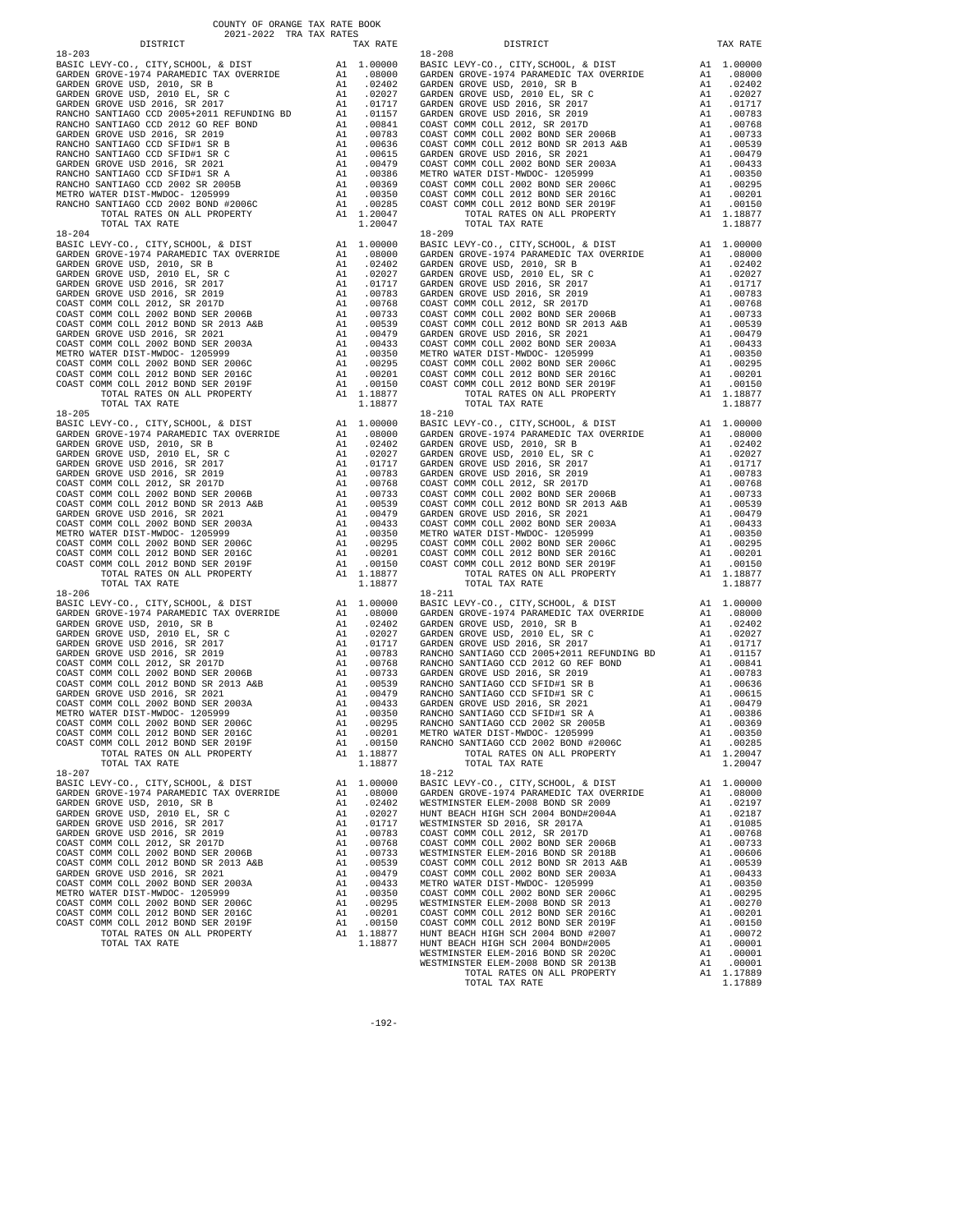| COUNTY OF ORANGE TAX RATE BOOK<br>$\begin{minipage}{.4\textwidth} \begin{tabular}{lcccccc} & $\textsc{0.000}\label{fig:0.00} \end{tabular} \vspace{-.3cm} \begin{tabular}{lcccccc} \multicolumn{2}{c}{\textbf{0.00}} & $\textsc{0.000}\label{fig:0.00} \end{tabular} \vspace{-.3cm} \begin{tabular}{lcccccc} \multicolumn{2}{c}{\textbf{0.00}} & $\textsc{0.000}\label{fig:0.00} \end{tabular} \vspace{-.3cm} \begin{tabular}{lcccccc} \multicolumn{2}{c}{\textbf{0.00}} & $\textsc{0.000}\$ |  |                                                 |          |
|----------------------------------------------------------------------------------------------------------------------------------------------------------------------------------------------------------------------------------------------------------------------------------------------------------------------------------------------------------------------------------------------------------------------------------------------------------------------------------------------|--|-------------------------------------------------|----------|
|                                                                                                                                                                                                                                                                                                                                                                                                                                                                                              |  | EA TAX RAILS<br>TAX RATE DISTRICT<br>$18 - 218$ | TAX RATE |
|                                                                                                                                                                                                                                                                                                                                                                                                                                                                                              |  |                                                 |          |
|                                                                                                                                                                                                                                                                                                                                                                                                                                                                                              |  |                                                 |          |
|                                                                                                                                                                                                                                                                                                                                                                                                                                                                                              |  |                                                 |          |
|                                                                                                                                                                                                                                                                                                                                                                                                                                                                                              |  |                                                 |          |
|                                                                                                                                                                                                                                                                                                                                                                                                                                                                                              |  |                                                 |          |
|                                                                                                                                                                                                                                                                                                                                                                                                                                                                                              |  |                                                 |          |
|                                                                                                                                                                                                                                                                                                                                                                                                                                                                                              |  |                                                 |          |
|                                                                                                                                                                                                                                                                                                                                                                                                                                                                                              |  |                                                 |          |
|                                                                                                                                                                                                                                                                                                                                                                                                                                                                                              |  |                                                 |          |
|                                                                                                                                                                                                                                                                                                                                                                                                                                                                                              |  |                                                 |          |
|                                                                                                                                                                                                                                                                                                                                                                                                                                                                                              |  |                                                 |          |
|                                                                                                                                                                                                                                                                                                                                                                                                                                                                                              |  |                                                 |          |
|                                                                                                                                                                                                                                                                                                                                                                                                                                                                                              |  |                                                 |          |
|                                                                                                                                                                                                                                                                                                                                                                                                                                                                                              |  |                                                 |          |
|                                                                                                                                                                                                                                                                                                                                                                                                                                                                                              |  |                                                 |          |
|                                                                                                                                                                                                                                                                                                                                                                                                                                                                                              |  |                                                 |          |
|                                                                                                                                                                                                                                                                                                                                                                                                                                                                                              |  |                                                 |          |
|                                                                                                                                                                                                                                                                                                                                                                                                                                                                                              |  |                                                 |          |
|                                                                                                                                                                                                                                                                                                                                                                                                                                                                                              |  |                                                 |          |
|                                                                                                                                                                                                                                                                                                                                                                                                                                                                                              |  |                                                 |          |
|                                                                                                                                                                                                                                                                                                                                                                                                                                                                                              |  |                                                 |          |
|                                                                                                                                                                                                                                                                                                                                                                                                                                                                                              |  |                                                 |          |
|                                                                                                                                                                                                                                                                                                                                                                                                                                                                                              |  |                                                 |          |
|                                                                                                                                                                                                                                                                                                                                                                                                                                                                                              |  |                                                 |          |
|                                                                                                                                                                                                                                                                                                                                                                                                                                                                                              |  |                                                 |          |
|                                                                                                                                                                                                                                                                                                                                                                                                                                                                                              |  |                                                 |          |
|                                                                                                                                                                                                                                                                                                                                                                                                                                                                                              |  |                                                 |          |
|                                                                                                                                                                                                                                                                                                                                                                                                                                                                                              |  |                                                 |          |
|                                                                                                                                                                                                                                                                                                                                                                                                                                                                                              |  |                                                 |          |
|                                                                                                                                                                                                                                                                                                                                                                                                                                                                                              |  |                                                 |          |
|                                                                                                                                                                                                                                                                                                                                                                                                                                                                                              |  |                                                 |          |
|                                                                                                                                                                                                                                                                                                                                                                                                                                                                                              |  |                                                 |          |
|                                                                                                                                                                                                                                                                                                                                                                                                                                                                                              |  |                                                 |          |
|                                                                                                                                                                                                                                                                                                                                                                                                                                                                                              |  |                                                 |          |
|                                                                                                                                                                                                                                                                                                                                                                                                                                                                                              |  |                                                 |          |
|                                                                                                                                                                                                                                                                                                                                                                                                                                                                                              |  |                                                 |          |
|                                                                                                                                                                                                                                                                                                                                                                                                                                                                                              |  |                                                 |          |
|                                                                                                                                                                                                                                                                                                                                                                                                                                                                                              |  |                                                 |          |
|                                                                                                                                                                                                                                                                                                                                                                                                                                                                                              |  |                                                 |          |
|                                                                                                                                                                                                                                                                                                                                                                                                                                                                                              |  |                                                 |          |
|                                                                                                                                                                                                                                                                                                                                                                                                                                                                                              |  |                                                 |          |
|                                                                                                                                                                                                                                                                                                                                                                                                                                                                                              |  |                                                 |          |
|                                                                                                                                                                                                                                                                                                                                                                                                                                                                                              |  |                                                 |          |
|                                                                                                                                                                                                                                                                                                                                                                                                                                                                                              |  |                                                 |          |
|                                                                                                                                                                                                                                                                                                                                                                                                                                                                                              |  |                                                 |          |
|                                                                                                                                                                                                                                                                                                                                                                                                                                                                                              |  |                                                 |          |
|                                                                                                                                                                                                                                                                                                                                                                                                                                                                                              |  |                                                 |          |
|                                                                                                                                                                                                                                                                                                                                                                                                                                                                                              |  |                                                 |          |
|                                                                                                                                                                                                                                                                                                                                                                                                                                                                                              |  |                                                 |          |
|                                                                                                                                                                                                                                                                                                                                                                                                                                                                                              |  |                                                 |          |
|                                                                                                                                                                                                                                                                                                                                                                                                                                                                                              |  |                                                 |          |
|                                                                                                                                                                                                                                                                                                                                                                                                                                                                                              |  |                                                 |          |
|                                                                                                                                                                                                                                                                                                                                                                                                                                                                                              |  |                                                 |          |
|                                                                                                                                                                                                                                                                                                                                                                                                                                                                                              |  |                                                 |          |
|                                                                                                                                                                                                                                                                                                                                                                                                                                                                                              |  |                                                 |          |
|                                                                                                                                                                                                                                                                                                                                                                                                                                                                                              |  |                                                 |          |
|                                                                                                                                                                                                                                                                                                                                                                                                                                                                                              |  |                                                 |          |
|                                                                                                                                                                                                                                                                                                                                                                                                                                                                                              |  |                                                 |          |
|                                                                                                                                                                                                                                                                                                                                                                                                                                                                                              |  |                                                 |          |
|                                                                                                                                                                                                                                                                                                                                                                                                                                                                                              |  |                                                 |          |
|                                                                                                                                                                                                                                                                                                                                                                                                                                                                                              |  |                                                 |          |
|                                                                                                                                                                                                                                                                                                                                                                                                                                                                                              |  |                                                 |          |
|                                                                                                                                                                                                                                                                                                                                                                                                                                                                                              |  |                                                 |          |
|                                                                                                                                                                                                                                                                                                                                                                                                                                                                                              |  |                                                 |          |
|                                                                                                                                                                                                                                                                                                                                                                                                                                                                                              |  |                                                 |          |
|                                                                                                                                                                                                                                                                                                                                                                                                                                                                                              |  |                                                 |          |
|                                                                                                                                                                                                                                                                                                                                                                                                                                                                                              |  |                                                 |          |
|                                                                                                                                                                                                                                                                                                                                                                                                                                                                                              |  |                                                 |          |
|                                                                                                                                                                                                                                                                                                                                                                                                                                                                                              |  |                                                 |          |
|                                                                                                                                                                                                                                                                                                                                                                                                                                                                                              |  |                                                 |          |
|                                                                                                                                                                                                                                                                                                                                                                                                                                                                                              |  |                                                 |          |
|                                                                                                                                                                                                                                                                                                                                                                                                                                                                                              |  |                                                 |          |
|                                                                                                                                                                                                                                                                                                                                                                                                                                                                                              |  |                                                 |          |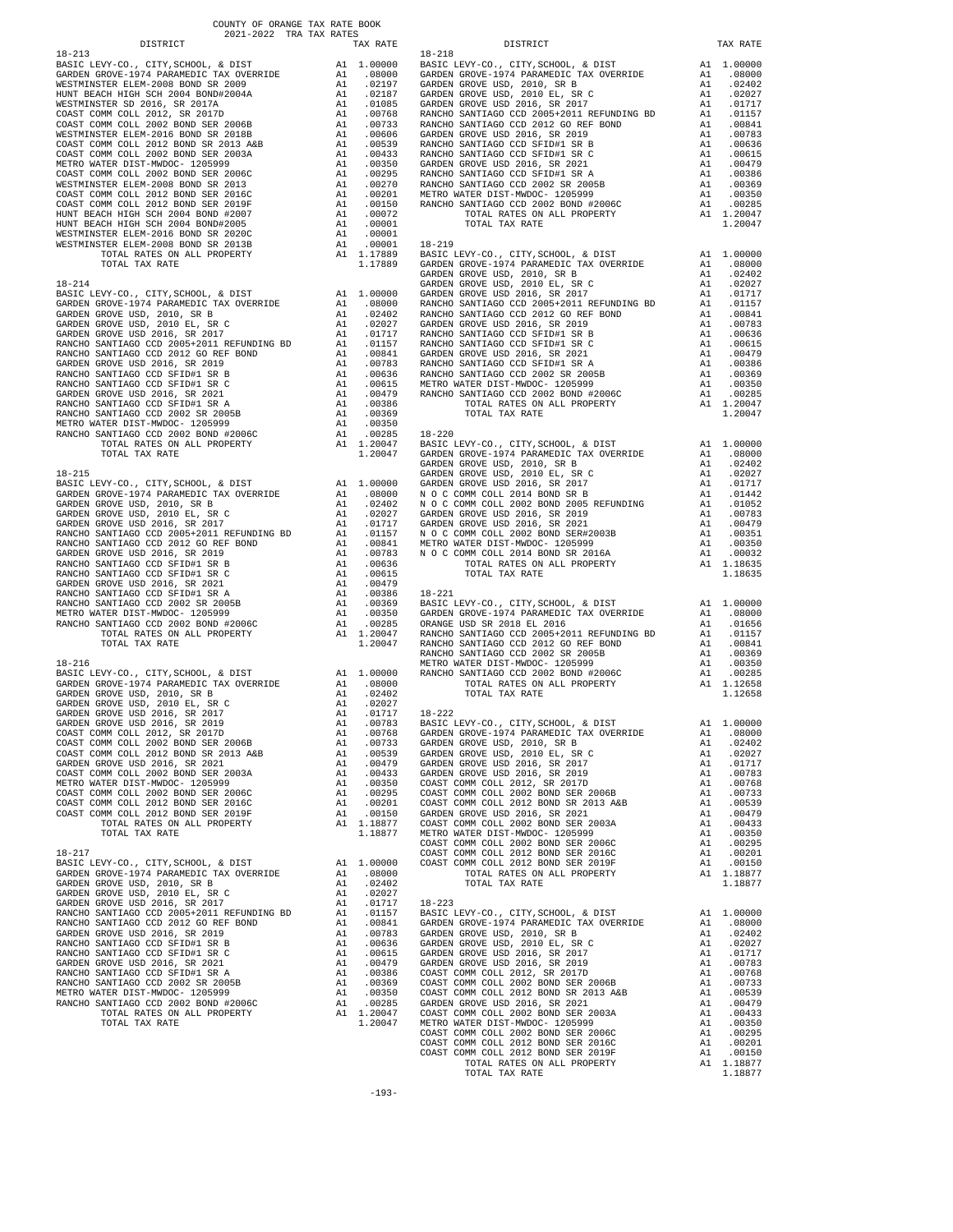| COUNTI OF ORNHOL THE RAID BOOK<br>2021-2022 TRA TAX RATES<br>DISTRICT | TAX RATE | DISTRICT   | TAX RATE |
|-----------------------------------------------------------------------|----------|------------|----------|
| $18 - 224$                                                            |          | $18 - 229$ |          |
|                                                                       |          |            |          |
|                                                                       |          |            |          |
|                                                                       |          |            |          |
|                                                                       |          |            |          |
|                                                                       |          |            |          |
|                                                                       |          |            |          |
|                                                                       |          |            |          |
|                                                                       |          |            |          |
|                                                                       |          |            |          |
|                                                                       |          |            |          |
|                                                                       |          |            |          |
|                                                                       |          |            |          |
|                                                                       |          |            |          |
|                                                                       |          |            |          |
|                                                                       |          |            |          |
|                                                                       |          |            |          |
|                                                                       |          |            |          |
|                                                                       |          |            |          |
|                                                                       |          |            |          |
|                                                                       |          |            |          |
|                                                                       |          |            |          |
|                                                                       |          |            |          |
|                                                                       |          |            |          |
|                                                                       |          |            |          |
|                                                                       |          |            |          |
|                                                                       |          |            |          |
|                                                                       |          |            |          |
|                                                                       |          |            |          |
|                                                                       |          |            |          |
|                                                                       |          |            |          |
|                                                                       |          |            |          |
|                                                                       |          |            |          |
|                                                                       |          |            |          |
|                                                                       |          |            |          |
|                                                                       |          |            |          |
|                                                                       |          |            |          |
|                                                                       |          |            |          |
|                                                                       |          |            |          |
|                                                                       |          |            |          |
|                                                                       |          |            |          |
|                                                                       |          |            |          |
|                                                                       |          |            |          |
|                                                                       |          |            |          |
|                                                                       |          |            |          |
|                                                                       |          |            |          |
|                                                                       |          |            |          |
|                                                                       |          |            |          |
|                                                                       |          |            |          |
|                                                                       |          |            |          |
|                                                                       |          |            |          |
|                                                                       |          |            |          |
|                                                                       |          |            |          |
|                                                                       |          |            |          |
|                                                                       |          |            |          |
|                                                                       |          |            |          |
|                                                                       |          |            |          |
|                                                                       |          |            |          |
|                                                                       |          |            |          |
|                                                                       |          |            |          |
|                                                                       |          |            |          |
|                                                                       |          |            |          |
|                                                                       |          |            |          |
|                                                                       |          |            |          |
|                                                                       |          |            |          |
|                                                                       |          |            |          |
|                                                                       |          |            |          |
|                                                                       |          |            |          |
|                                                                       |          |            |          |
|                                                                       |          |            |          |
|                                                                       |          |            |          |
|                                                                       |          |            |          |
|                                                                       |          |            |          |
|                                                                       |          |            |          |
|                                                                       |          |            |          |
|                                                                       |          |            |          |
|                                                                       |          |            |          |
|                                                                       |          |            |          |
|                                                                       |          |            |          |
|                                                                       |          |            |          |
|                                                                       |          |            |          |
|                                                                       |          |            |          |
|                                                                       |          |            |          |
|                                                                       |          |            |          |
|                                                                       |          |            |          |

COUNTY OF ORANGE TAX RATE BOOK

-194-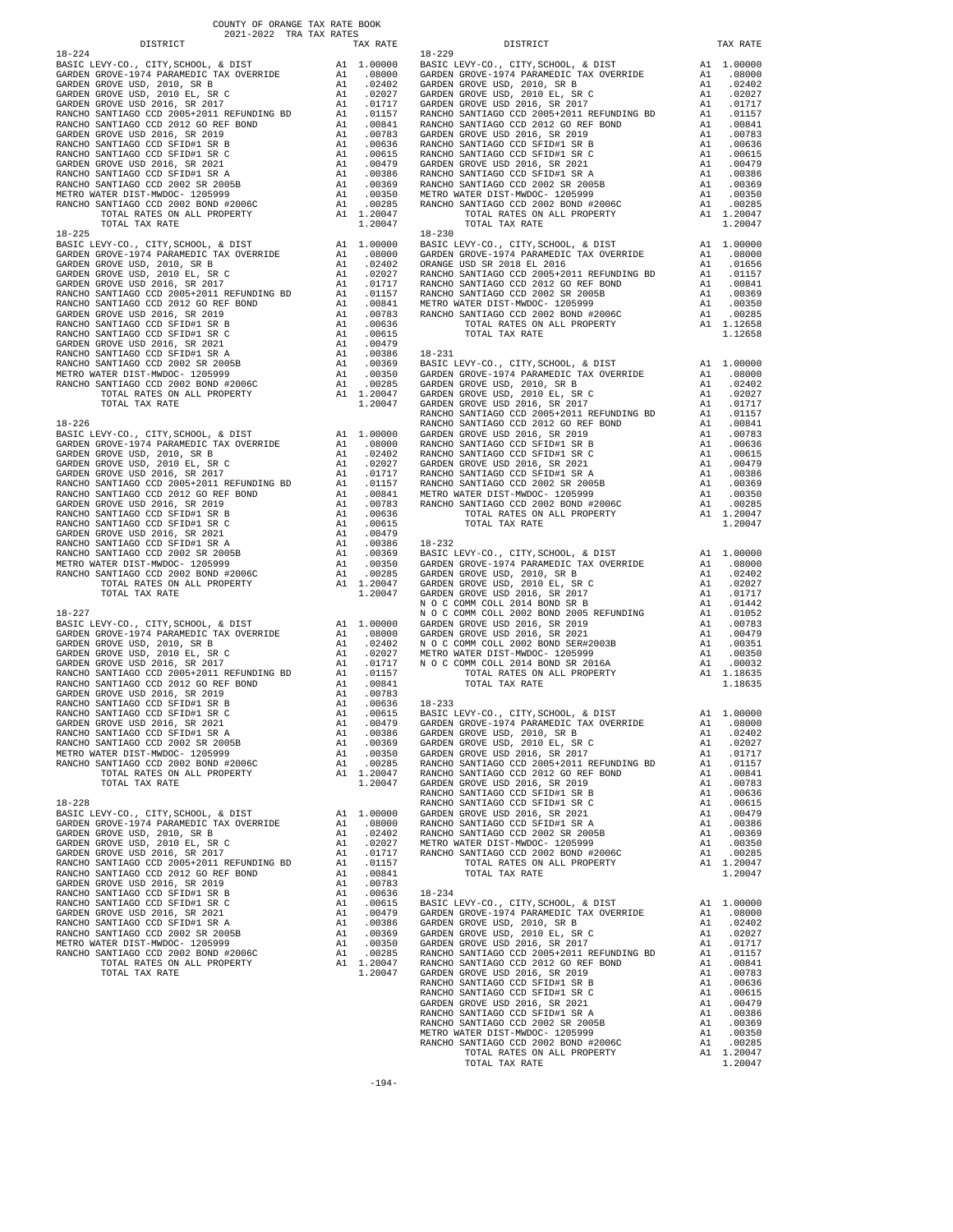| COUNTY OF ORANGE TAX RATE BOOK<br>2021-2022 TRA TAX RATES |          |            |          |
|-----------------------------------------------------------|----------|------------|----------|
| DISTRICT                                                  | TAX RATE | DISTRICT   | TAX RATE |
| $18 - 235$                                                |          | $18 - 240$ |          |
|                                                           |          |            |          |
|                                                           |          |            |          |
|                                                           |          |            |          |
|                                                           |          |            |          |
|                                                           |          |            |          |
|                                                           |          |            |          |
|                                                           |          |            |          |
|                                                           |          |            |          |

-195-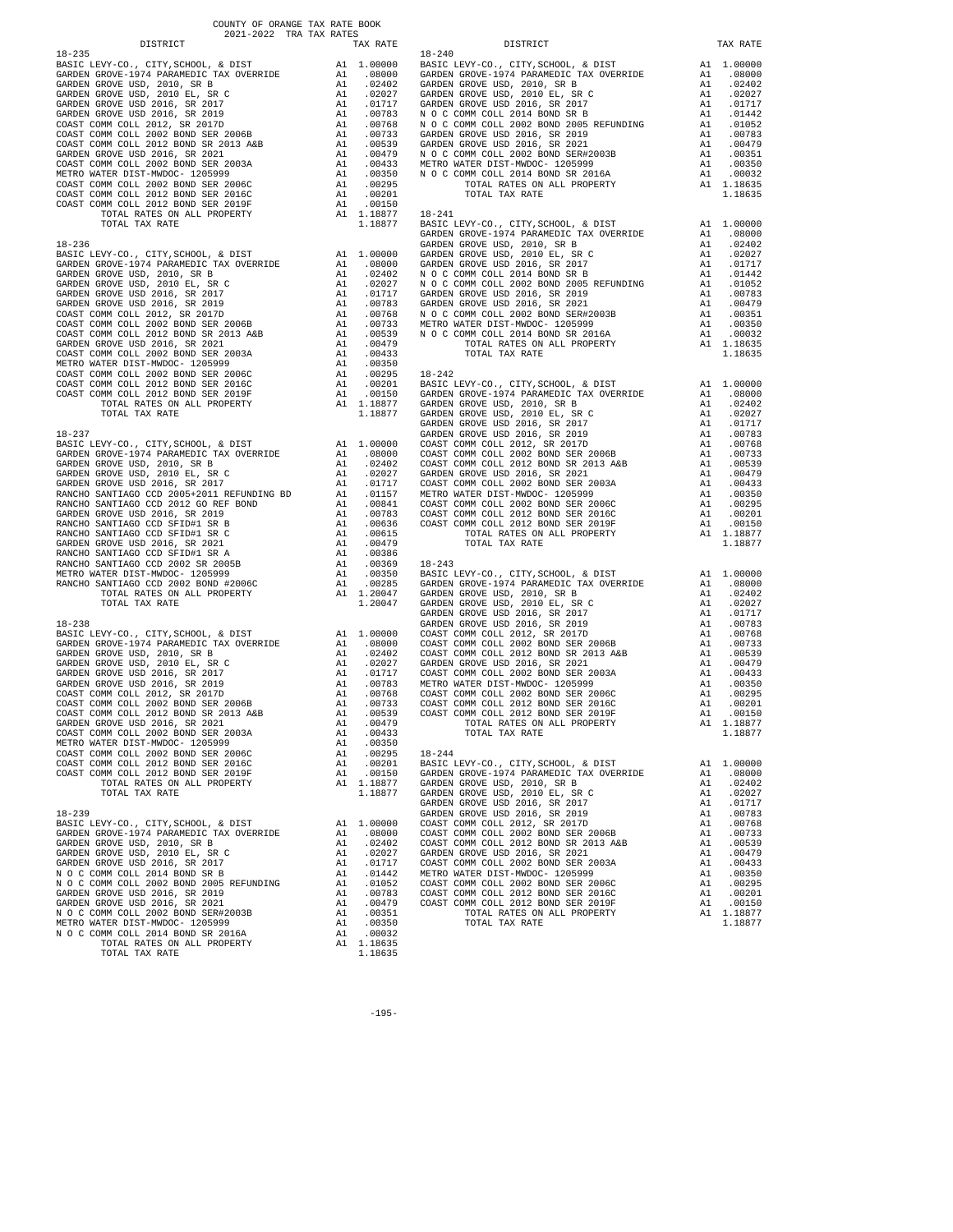|            | 2021-2022 TRA TAX RATES |          |                                                                                                                                                                                                                                          |          |
|------------|-------------------------|----------|------------------------------------------------------------------------------------------------------------------------------------------------------------------------------------------------------------------------------------------|----------|
| DISTRICT   |                         | TAX RATE | DISTRICT                                                                                                                                                                                                                                 | TAX RATE |
| $18 - 245$ |                         |          | $18 - 250$                                                                                                                                                                                                                               |          |
|            |                         |          |                                                                                                                                                                                                                                          |          |
|            |                         |          |                                                                                                                                                                                                                                          |          |
|            |                         |          |                                                                                                                                                                                                                                          |          |
|            |                         |          |                                                                                                                                                                                                                                          |          |
|            |                         |          |                                                                                                                                                                                                                                          |          |
|            |                         |          |                                                                                                                                                                                                                                          |          |
|            |                         |          |                                                                                                                                                                                                                                          |          |
|            |                         |          |                                                                                                                                                                                                                                          |          |
|            |                         |          |                                                                                                                                                                                                                                          |          |
|            |                         |          |                                                                                                                                                                                                                                          |          |
|            |                         |          |                                                                                                                                                                                                                                          |          |
|            |                         |          |                                                                                                                                                                                                                                          |          |
|            |                         |          |                                                                                                                                                                                                                                          |          |
|            |                         |          |                                                                                                                                                                                                                                          |          |
|            |                         |          |                                                                                                                                                                                                                                          |          |
|            |                         |          |                                                                                                                                                                                                                                          |          |
|            |                         |          |                                                                                                                                                                                                                                          |          |
|            |                         |          |                                                                                                                                                                                                                                          |          |
|            |                         |          |                                                                                                                                                                                                                                          |          |
|            |                         |          |                                                                                                                                                                                                                                          |          |
|            |                         |          |                                                                                                                                                                                                                                          |          |
|            |                         |          |                                                                                                                                                                                                                                          |          |
|            |                         |          |                                                                                                                                                                                                                                          |          |
|            |                         |          |                                                                                                                                                                                                                                          |          |
|            |                         |          |                                                                                                                                                                                                                                          |          |
|            |                         |          |                                                                                                                                                                                                                                          |          |
|            |                         |          |                                                                                                                                                                                                                                          |          |
|            |                         |          |                                                                                                                                                                                                                                          |          |
|            |                         |          |                                                                                                                                                                                                                                          |          |
|            |                         |          |                                                                                                                                                                                                                                          |          |
|            |                         |          |                                                                                                                                                                                                                                          |          |
|            |                         |          |                                                                                                                                                                                                                                          |          |
|            |                         |          |                                                                                                                                                                                                                                          |          |
|            |                         |          |                                                                                                                                                                                                                                          |          |
|            |                         |          |                                                                                                                                                                                                                                          |          |
|            |                         |          |                                                                                                                                                                                                                                          |          |
|            |                         |          |                                                                                                                                                                                                                                          |          |
|            |                         |          |                                                                                                                                                                                                                                          |          |
|            |                         |          |                                                                                                                                                                                                                                          |          |
|            |                         |          |                                                                                                                                                                                                                                          |          |
|            |                         |          |                                                                                                                                                                                                                                          |          |
|            |                         |          |                                                                                                                                                                                                                                          |          |
|            |                         |          |                                                                                                                                                                                                                                          |          |
|            |                         |          |                                                                                                                                                                                                                                          |          |
|            |                         |          |                                                                                                                                                                                                                                          |          |
|            |                         |          |                                                                                                                                                                                                                                          |          |
|            |                         |          |                                                                                                                                                                                                                                          |          |
|            |                         |          |                                                                                                                                                                                                                                          |          |
|            |                         |          |                                                                                                                                                                                                                                          |          |
|            |                         |          |                                                                                                                                                                                                                                          |          |
|            |                         |          |                                                                                                                                                                                                                                          |          |
|            |                         |          |                                                                                                                                                                                                                                          |          |
|            |                         |          |                                                                                                                                                                                                                                          |          |
|            |                         |          |                                                                                                                                                                                                                                          |          |
|            |                         |          |                                                                                                                                                                                                                                          |          |
|            |                         |          |                                                                                                                                                                                                                                          |          |
|            |                         |          |                                                                                                                                                                                                                                          |          |
|            |                         |          |                                                                                                                                                                                                                                          |          |
|            |                         |          |                                                                                                                                                                                                                                          |          |
|            |                         |          |                                                                                                                                                                                                                                          |          |
|            |                         |          |                                                                                                                                                                                                                                          |          |
|            |                         |          |                                                                                                                                                                                                                                          |          |
|            |                         |          |                                                                                                                                                                                                                                          |          |
|            |                         |          |                                                                                                                                                                                                                                          |          |
|            |                         |          |                                                                                                                                                                                                                                          |          |
|            |                         |          |                                                                                                                                                                                                                                          |          |
|            |                         |          |                                                                                                                                                                                                                                          |          |
|            |                         |          |                                                                                                                                                                                                                                          |          |
|            |                         |          |                                                                                                                                                                                                                                          |          |
|            |                         |          | METRO WATER DISTURNO COD 2002 BOND #20060<br>METRO WATER DISTURNO COD 2002 BOND #20060<br>METRO WATER DISTURNO COD 2002 BOND #20060<br>METRO WATER DISTURNO COD 2002 BOND #20060<br>TOTAL RATES ON ALL PROPERTY<br>TOTAL TAX RATE 1.2004 |          |
|            |                         |          |                                                                                                                                                                                                                                          |          |
|            |                         |          |                                                                                                                                                                                                                                          |          |
|            |                         |          |                                                                                                                                                                                                                                          |          |
|            |                         |          |                                                                                                                                                                                                                                          |          |
|            |                         |          |                                                                                                                                                                                                                                          |          |
|            |                         |          |                                                                                                                                                                                                                                          |          |
|            |                         |          |                                                                                                                                                                                                                                          |          |
|            |                         |          |                                                                                                                                                                                                                                          |          |
|            |                         |          |                                                                                                                                                                                                                                          |          |
|            |                         |          |                                                                                                                                                                                                                                          |          |
|            |                         |          |                                                                                                                                                                                                                                          |          |
|            |                         |          |                                                                                                                                                                                                                                          |          |
|            |                         |          |                                                                                                                                                                                                                                          |          |
|            |                         |          |                                                                                                                                                                                                                                          |          |
|            |                         |          |                                                                                                                                                                                                                                          |          |
|            |                         |          |                                                                                                                                                                                                                                          |          |
|            |                         |          |                                                                                                                                                                                                                                          |          |
|            |                         |          |                                                                                                                                                                                                                                          |          |
|            |                         |          |                                                                                                                                                                                                                                          |          |

COUNTY OF ORANGE TAX RATE BOOK

-196-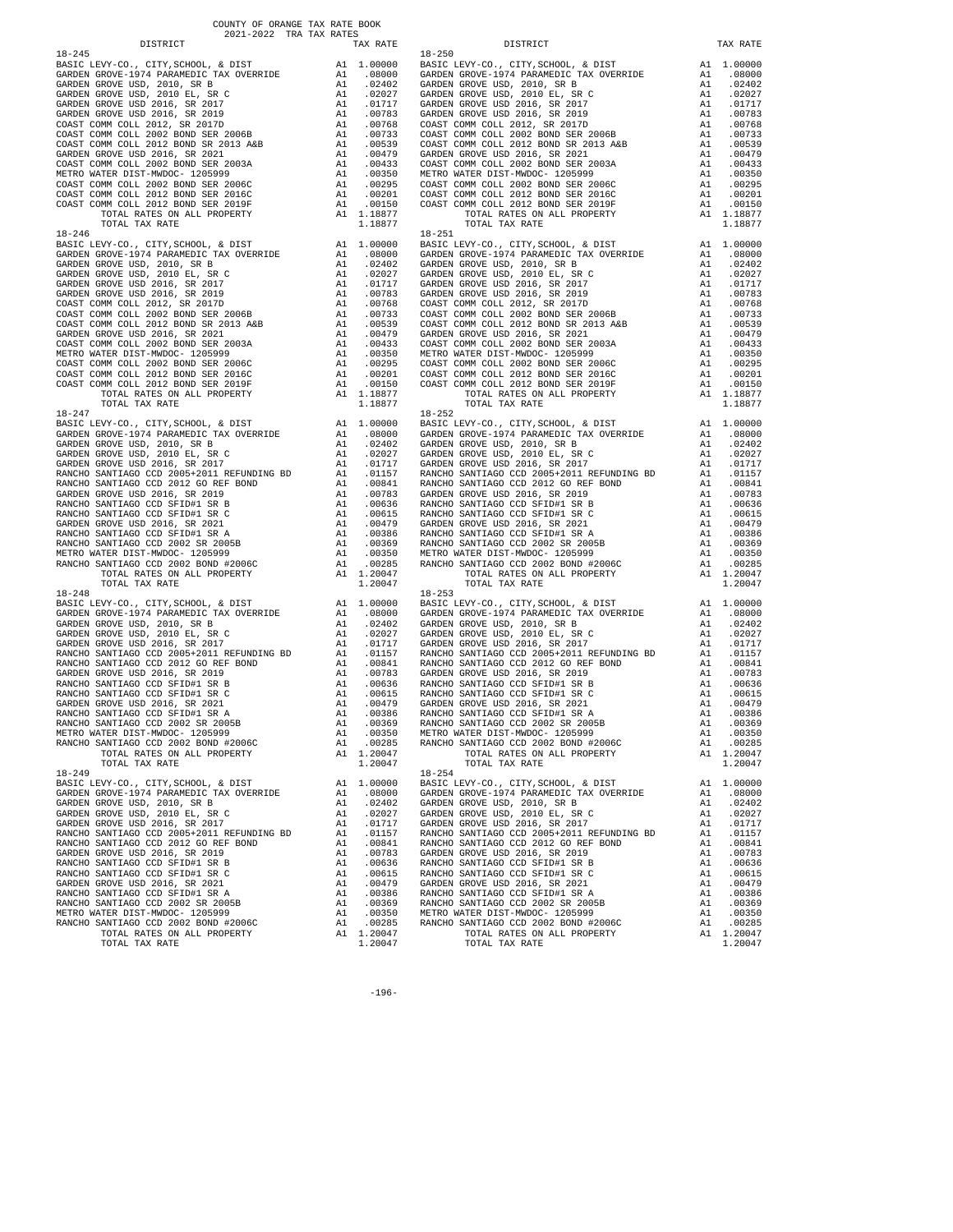| COUNTY OF ORANGE TAX RATE BOOK<br>2021-2022 TRA TAX RATES |          |            |          |
|-----------------------------------------------------------|----------|------------|----------|
| DISTRICT                                                  | TAX RATE | DISTRICT   | TAX RATE |
|                                                           |          |            |          |
|                                                           |          |            |          |
|                                                           |          |            |          |
|                                                           |          |            |          |
|                                                           |          |            |          |
|                                                           |          |            |          |
|                                                           |          |            |          |
|                                                           |          |            |          |
|                                                           |          |            |          |
|                                                           |          |            |          |
|                                                           |          |            |          |
|                                                           |          |            |          |
|                                                           |          |            |          |
|                                                           |          |            |          |
|                                                           |          |            |          |
|                                                           |          |            |          |
|                                                           |          |            |          |
|                                                           |          |            |          |
|                                                           |          |            |          |
|                                                           |          |            |          |
|                                                           |          |            |          |
|                                                           |          |            |          |
|                                                           |          |            |          |
|                                                           |          |            |          |
|                                                           |          |            |          |
|                                                           |          |            |          |
|                                                           |          |            |          |
|                                                           |          |            |          |
|                                                           |          |            |          |
|                                                           |          |            |          |
|                                                           |          |            |          |
|                                                           |          |            |          |
|                                                           |          |            |          |
|                                                           |          |            |          |
|                                                           |          |            |          |
|                                                           |          |            |          |
|                                                           |          |            |          |
|                                                           |          |            |          |
|                                                           |          |            |          |
|                                                           |          |            |          |
|                                                           |          |            |          |
| $18 - 259$                                                |          | $18 - 264$ |          |
|                                                           |          |            |          |
|                                                           |          |            |          |
|                                                           |          |            |          |
|                                                           |          |            |          |
|                                                           |          |            |          |
|                                                           |          |            |          |
|                                                           |          |            |          |
|                                                           |          |            |          |
|                                                           |          |            |          |
|                                                           |          |            |          |
|                                                           |          |            |          |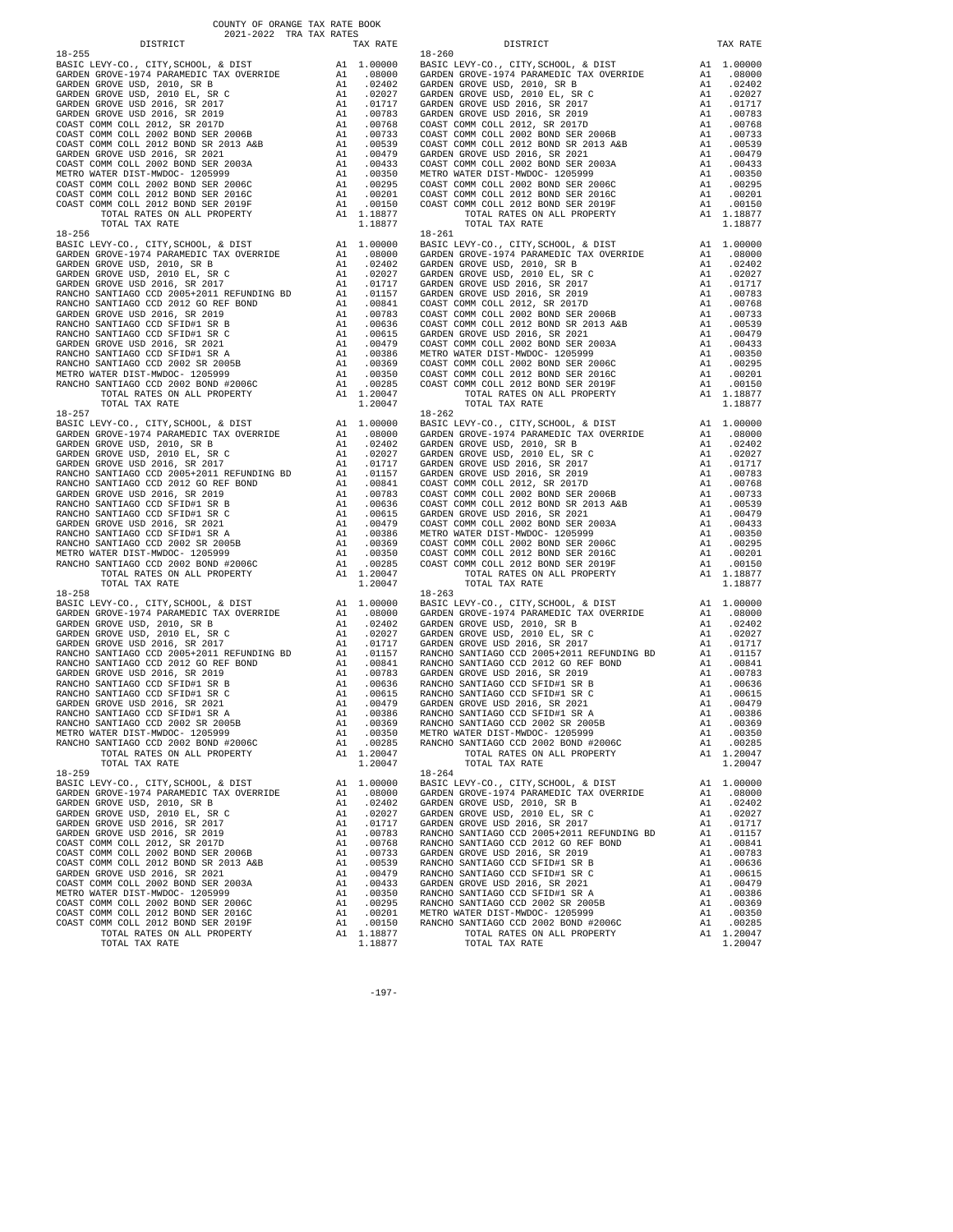| COUNTY OF ORANGE TAX RATE BOOK      |  |                                   |          |
|-------------------------------------|--|-----------------------------------|----------|
| 2021-2022 TRA TAX RATES<br>DISTRICT |  | TAX RATES<br>TAX RATE<br>DISTRICT | TAX RATE |
|                                     |  |                                   |          |
|                                     |  |                                   |          |
|                                     |  |                                   |          |
|                                     |  |                                   |          |
|                                     |  |                                   |          |
|                                     |  |                                   |          |
|                                     |  |                                   |          |
|                                     |  |                                   |          |
|                                     |  |                                   |          |
|                                     |  |                                   |          |
|                                     |  |                                   |          |
|                                     |  |                                   |          |
|                                     |  |                                   |          |
|                                     |  |                                   |          |
|                                     |  |                                   |          |
|                                     |  |                                   |          |
|                                     |  |                                   |          |
|                                     |  |                                   |          |
|                                     |  |                                   |          |
|                                     |  |                                   |          |
|                                     |  |                                   |          |
|                                     |  |                                   |          |
|                                     |  |                                   |          |
|                                     |  |                                   |          |
|                                     |  |                                   |          |
|                                     |  |                                   |          |
|                                     |  |                                   |          |
|                                     |  |                                   |          |
|                                     |  |                                   |          |
|                                     |  |                                   |          |
|                                     |  |                                   |          |
|                                     |  |                                   |          |
|                                     |  |                                   |          |
|                                     |  |                                   |          |
|                                     |  |                                   |          |
|                                     |  |                                   |          |
|                                     |  |                                   |          |
|                                     |  |                                   |          |
|                                     |  |                                   |          |
|                                     |  |                                   |          |
|                                     |  |                                   |          |
|                                     |  |                                   |          |
|                                     |  |                                   |          |
|                                     |  |                                   |          |
|                                     |  |                                   |          |
|                                     |  |                                   |          |
|                                     |  |                                   |          |
|                                     |  |                                   |          |
|                                     |  |                                   |          |
|                                     |  |                                   |          |
|                                     |  |                                   |          |
|                                     |  |                                   |          |
|                                     |  |                                   |          |
|                                     |  |                                   |          |
|                                     |  |                                   |          |
|                                     |  |                                   |          |
|                                     |  |                                   |          |
|                                     |  |                                   |          |
|                                     |  |                                   |          |
|                                     |  |                                   |          |
|                                     |  |                                   |          |
|                                     |  |                                   |          |

-198-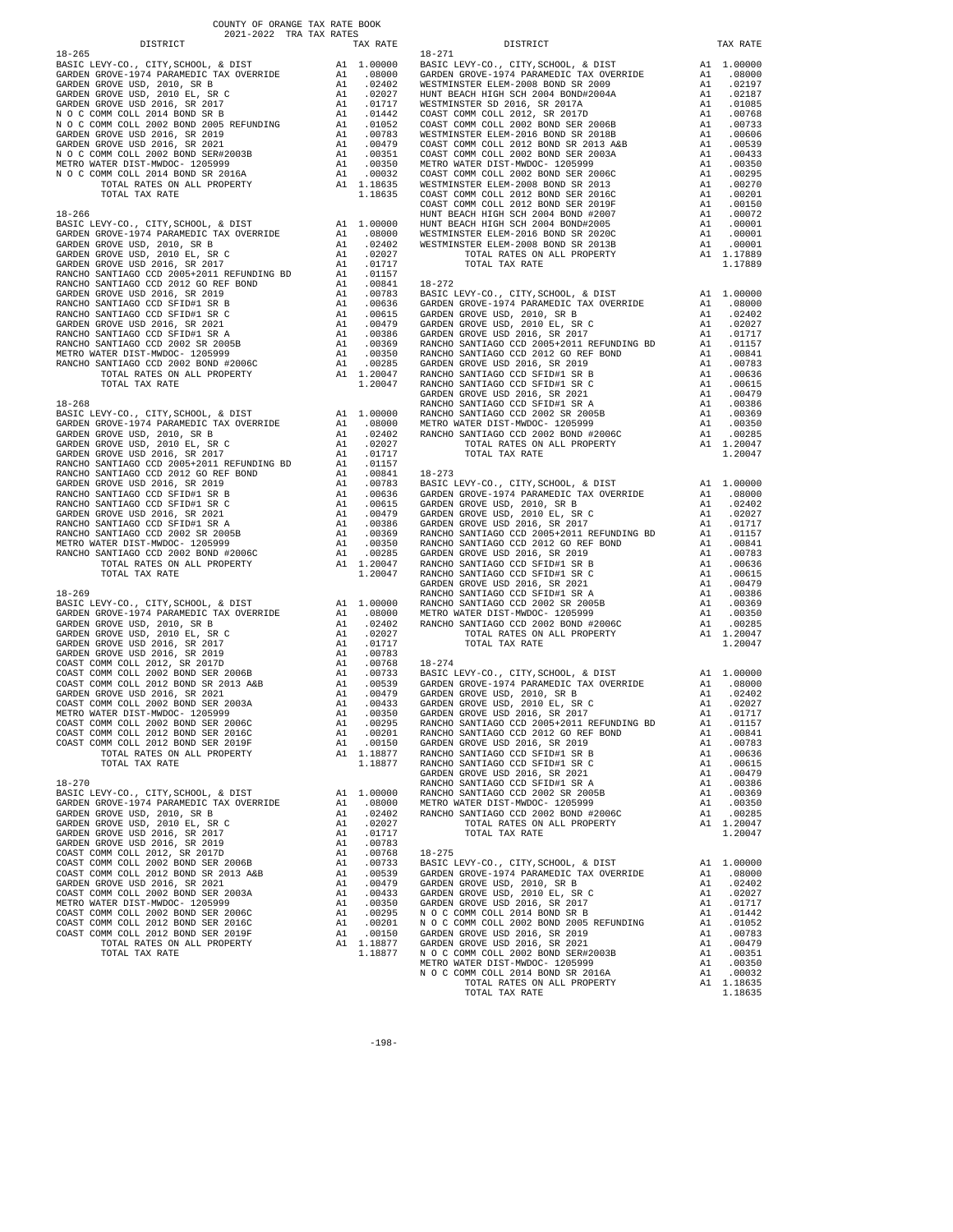| COUNTY OF ORANGE TAX RATE BOOK<br>2021-2022 TRA TAX RATES |          |            |          |
|-----------------------------------------------------------|----------|------------|----------|
| DISTRICT                                                  | TAX RATE | DISTRICT   | TAX RATE |
| $18 - 276$                                                |          | $18 - 281$ |          |
|                                                           |          |            |          |
|                                                           |          |            |          |
|                                                           |          |            |          |
|                                                           |          |            |          |
|                                                           |          |            |          |
|                                                           |          |            |          |
|                                                           |          |            |          |
|                                                           |          |            |          |
|                                                           |          |            |          |
|                                                           |          |            |          |
|                                                           |          |            |          |
|                                                           |          |            |          |
|                                                           |          |            |          |
|                                                           |          |            |          |
|                                                           |          |            |          |
|                                                           |          |            |          |
|                                                           |          |            |          |
|                                                           |          |            |          |
|                                                           |          |            |          |
|                                                           |          |            |          |
|                                                           |          |            |          |
|                                                           |          |            |          |
|                                                           |          |            |          |
|                                                           |          |            |          |
|                                                           |          |            |          |
|                                                           |          |            |          |
|                                                           |          |            |          |
|                                                           |          |            |          |
|                                                           |          |            |          |
|                                                           |          |            |          |
|                                                           |          |            |          |
|                                                           |          |            |          |
|                                                           |          |            |          |
|                                                           |          |            |          |
|                                                           |          |            |          |
|                                                           |          |            |          |
|                                                           |          |            |          |
|                                                           |          |            |          |
|                                                           |          |            |          |
|                                                           |          |            |          |
|                                                           |          |            |          |
|                                                           |          |            |          |
|                                                           |          |            |          |
|                                                           |          |            |          |
|                                                           |          |            |          |
|                                                           |          |            |          |
|                                                           |          |            |          |
|                                                           |          |            |          |
|                                                           |          |            |          |
|                                                           |          |            |          |
|                                                           |          |            |          |
|                                                           |          |            |          |
|                                                           |          |            |          |
|                                                           |          |            |          |
|                                                           |          |            |          |
|                                                           |          |            |          |
|                                                           |          |            |          |
|                                                           |          |            |          |
|                                                           |          |            |          |
|                                                           |          |            |          |
|                                                           |          |            |          |
|                                                           |          |            |          |
|                                                           |          |            |          |
|                                                           |          |            |          |
|                                                           |          |            |          |
|                                                           |          |            |          |
|                                                           |          |            |          |
|                                                           |          |            |          |
|                                                           |          |            |          |
|                                                           |          |            |          |
|                                                           |          |            |          |
|                                                           |          |            |          |
|                                                           |          |            |          |
|                                                           |          |            |          |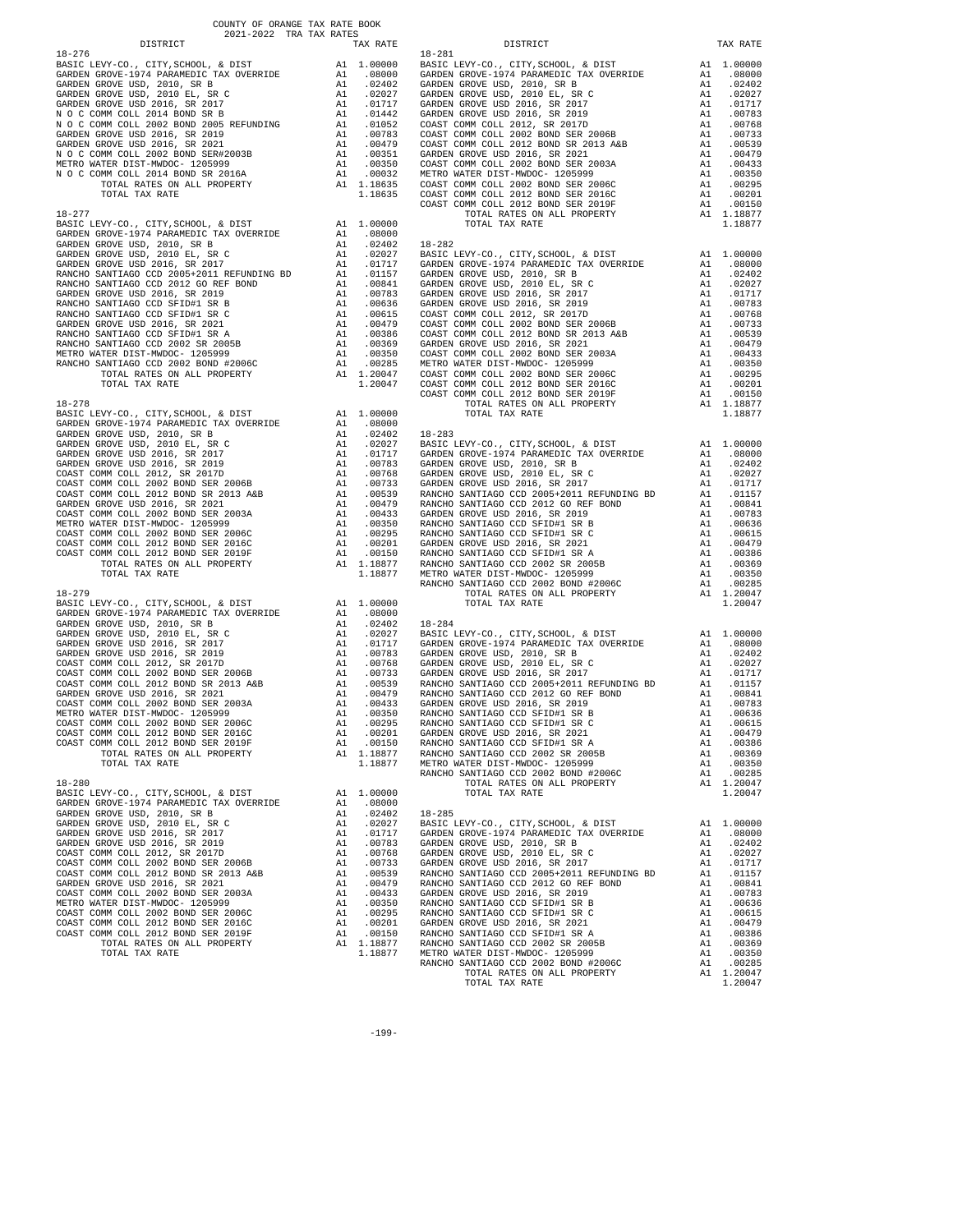|            | DISTRICT                                                                     | 2021-2022 TRA TAX RATES |    | TAX RATE                                                                                                                                                                                                                                                                                                                                                |                       |
|------------|------------------------------------------------------------------------------|-------------------------|----|---------------------------------------------------------------------------------------------------------------------------------------------------------------------------------------------------------------------------------------------------------------------------------------------------------------------------------------------------------|-----------------------|
|            |                                                                              |                         |    |                                                                                                                                                                                                                                                                                                                                                         |                       |
|            |                                                                              |                         |    |                                                                                                                                                                                                                                                                                                                                                         |                       |
|            |                                                                              |                         |    |                                                                                                                                                                                                                                                                                                                                                         |                       |
|            |                                                                              |                         |    |                                                                                                                                                                                                                                                                                                                                                         |                       |
|            |                                                                              |                         |    |                                                                                                                                                                                                                                                                                                                                                         |                       |
|            |                                                                              |                         |    |                                                                                                                                                                                                                                                                                                                                                         |                       |
|            |                                                                              |                         |    |                                                                                                                                                                                                                                                                                                                                                         |                       |
|            |                                                                              |                         |    |                                                                                                                                                                                                                                                                                                                                                         |                       |
|            |                                                                              |                         |    |                                                                                                                                                                                                                                                                                                                                                         |                       |
|            |                                                                              |                         |    |                                                                                                                                                                                                                                                                                                                                                         |                       |
|            |                                                                              |                         |    |                                                                                                                                                                                                                                                                                                                                                         |                       |
|            |                                                                              |                         |    |                                                                                                                                                                                                                                                                                                                                                         |                       |
|            |                                                                              |                         |    |                                                                                                                                                                                                                                                                                                                                                         |                       |
|            |                                                                              |                         |    |                                                                                                                                                                                                                                                                                                                                                         |                       |
|            |                                                                              |                         |    |                                                                                                                                                                                                                                                                                                                                                         | GARDEN                |
|            |                                                                              |                         |    |                                                                                                                                                                                                                                                                                                                                                         |                       |
|            |                                                                              |                         |    |                                                                                                                                                                                                                                                                                                                                                         |                       |
|            |                                                                              |                         |    |                                                                                                                                                                                                                                                                                                                                                         |                       |
|            |                                                                              |                         |    |                                                                                                                                                                                                                                                                                                                                                         |                       |
|            |                                                                              |                         |    |                                                                                                                                                                                                                                                                                                                                                         |                       |
|            |                                                                              |                         |    |                                                                                                                                                                                                                                                                                                                                                         |                       |
|            |                                                                              |                         |    |                                                                                                                                                                                                                                                                                                                                                         |                       |
|            |                                                                              |                         |    |                                                                                                                                                                                                                                                                                                                                                         |                       |
|            |                                                                              |                         |    |                                                                                                                                                                                                                                                                                                                                                         |                       |
|            |                                                                              |                         |    |                                                                                                                                                                                                                                                                                                                                                         |                       |
|            |                                                                              |                         |    |                                                                                                                                                                                                                                                                                                                                                         |                       |
|            |                                                                              |                         |    |                                                                                                                                                                                                                                                                                                                                                         |                       |
|            |                                                                              |                         |    |                                                                                                                                                                                                                                                                                                                                                         |                       |
|            |                                                                              |                         |    |                                                                                                                                                                                                                                                                                                                                                         |                       |
|            |                                                                              |                         |    |                                                                                                                                                                                                                                                                                                                                                         |                       |
|            |                                                                              |                         |    |                                                                                                                                                                                                                                                                                                                                                         |                       |
|            |                                                                              |                         |    |                                                                                                                                                                                                                                                                                                                                                         |                       |
|            |                                                                              |                         |    |                                                                                                                                                                                                                                                                                                                                                         |                       |
|            |                                                                              |                         |    |                                                                                                                                                                                                                                                                                                                                                         |                       |
|            |                                                                              |                         |    |                                                                                                                                                                                                                                                                                                                                                         |                       |
|            |                                                                              |                         |    |                                                                                                                                                                                                                                                                                                                                                         |                       |
|            |                                                                              |                         |    |                                                                                                                                                                                                                                                                                                                                                         |                       |
|            |                                                                              |                         |    |                                                                                                                                                                                                                                                                                                                                                         |                       |
|            |                                                                              |                         |    |                                                                                                                                                                                                                                                                                                                                                         |                       |
|            |                                                                              |                         |    |                                                                                                                                                                                                                                                                                                                                                         |                       |
|            |                                                                              |                         |    |                                                                                                                                                                                                                                                                                                                                                         |                       |
|            |                                                                              |                         |    |                                                                                                                                                                                                                                                                                                                                                         |                       |
|            |                                                                              |                         |    |                                                                                                                                                                                                                                                                                                                                                         |                       |
|            |                                                                              |                         |    |                                                                                                                                                                                                                                                                                                                                                         |                       |
|            |                                                                              |                         |    |                                                                                                                                                                                                                                                                                                                                                         |                       |
|            | RANCHO SANTIAGO CCD 2012 GO REF BOND                                         |                         |    | A1 .00841 GARDEN                                                                                                                                                                                                                                                                                                                                        |                       |
|            | GARDEN GROVE USD 2016, SR 2019<br>RANCHO SANTIAGO CCD SFID#1 SR B            |                         |    | A1 .00783<br>A1 .00636                                                                                                                                                                                                                                                                                                                                  | RANCHO<br>RANCHO      |
|            | RANCHO SANTIAGO CCD SFID#1 SR C                                              |                         |    | A1 .00615 METRO W<br>A1 .00479 RANCHO                                                                                                                                                                                                                                                                                                                   |                       |
|            | GARDEN GROVE USD 2016, SR 2021<br>RANCHO SANTIAGO CCD SFID#1 SR A            |                         |    |                                                                                                                                                                                                                                                                                                                                                         |                       |
|            | RANCHO SANTIAGO CCD 2002 SR 2005B                                            |                         | A1 | A1.00386<br>.00369                                                                                                                                                                                                                                                                                                                                      |                       |
|            | METRO WATER DIST-MWDOC- 1205999                                              |                         |    | A1 .00350<br>A1 .00285                                                                                                                                                                                                                                                                                                                                  |                       |
|            | RANCHO SANTIAGO CCD 2002 BOND #2006C<br>TOTAL RATES ON ALL PROPERTY          |                         |    |                                                                                                                                                                                                                                                                                                                                                         | $18 - 295$<br>BASIC L |
|            | TOTAL TAX RATE                                                               |                         |    | A1 1.20047<br>1.20047                                                                                                                                                                                                                                                                                                                                   | GARDEN                |
| $18 - 290$ |                                                                              |                         |    |                                                                                                                                                                                                                                                                                                                                                         | GARDEN<br>GARDEN      |
|            | BASIC LEVY-CO., CITY, SCHOOL, & DIST                                         |                         |    |                                                                                                                                                                                                                                                                                                                                                         |                       |
|            | GARDEN GROVE-1974 PARAMEDIC TAX OVERRIDE<br>GARDEN GROVE USD, 2010, SR B     |                         |    |                                                                                                                                                                                                                                                                                                                                                         |                       |
|            | GARDEN GROVE USD, 2010 EL, SR C                                              |                         |    |                                                                                                                                                                                                                                                                                                                                                         |                       |
|            | GARDEN GROVE USD 2016, SR 2017<br>GARDEN GROVE USD 2016, SR 2019             |                         |    |                                                                                                                                                                                                                                                                                                                                                         |                       |
|            | COAST COMM COLL 2012, SR 2017D                                               |                         |    |                                                                                                                                                                                                                                                                                                                                                         |                       |
|            | COAST COMM COLL 2002 BOND SER 2006B<br>COAST COMM COLL 2012 BOND SR 2013 A&B |                         |    |                                                                                                                                                                                                                                                                                                                                                         |                       |
|            | GARDEN GROVE USD 2016, SR 2021                                               |                         |    | $\begin{tabular}{ll} \bf{A1} & 1.00000 & \tt{GARDEN} \\ \bf{A1} & .08000 & \tt{RANCHO} \\ \bf{A1} & .02402 & \tt{RANCHO} \\ \bf{A1} & .02027 & \tt{GARDEN} \\ \bf{A1} & .01717 & \tt{RANCHO} \\ \bf{A1} & .00768 & \tt{RANCHO} \\ \bf{A1} & .00768 & \tt{RANCHO} \\ \bf{A1} & .00753 & \tt{RANCHO} \\ \bf{A1} & .00479 & \tt{METRO} \\ \bf{A1} & .0043$ |                       |
|            | COAST COMM COLL 2002 BOND SER 2003A<br>METRO WATER DIST-MWDOC- 1205999       |                         |    |                                                                                                                                                                                                                                                                                                                                                         |                       |
|            | COAST COMM COLL 2002 BOND SER 2006C                                          |                         |    | A1.00350<br>A1 .00295                                                                                                                                                                                                                                                                                                                                   |                       |

| COUNTY OF ORANGE TAX RATE BOOK<br>2021-2022 TRA TAX RATES |  |                                   |          |
|-----------------------------------------------------------|--|-----------------------------------|----------|
| DISTRICT                                                  |  | TAX RATES<br>TAX RATE<br>DISTRICT | TAX RATE |
|                                                           |  |                                   |          |
|                                                           |  |                                   |          |
|                                                           |  |                                   |          |
|                                                           |  |                                   |          |
|                                                           |  |                                   |          |
|                                                           |  |                                   |          |
|                                                           |  |                                   |          |
|                                                           |  |                                   |          |
|                                                           |  |                                   |          |
|                                                           |  |                                   |          |
|                                                           |  |                                   |          |
|                                                           |  |                                   |          |
|                                                           |  |                                   |          |
|                                                           |  |                                   |          |
|                                                           |  |                                   |          |
|                                                           |  |                                   |          |
|                                                           |  |                                   |          |
|                                                           |  |                                   |          |
|                                                           |  |                                   |          |
|                                                           |  |                                   |          |
|                                                           |  |                                   |          |
|                                                           |  |                                   |          |
|                                                           |  |                                   |          |
|                                                           |  |                                   |          |
|                                                           |  |                                   |          |
|                                                           |  |                                   |          |
|                                                           |  |                                   |          |
|                                                           |  |                                   |          |
|                                                           |  |                                   |          |
|                                                           |  |                                   |          |
|                                                           |  |                                   |          |
|                                                           |  |                                   |          |
|                                                           |  |                                   |          |
|                                                           |  |                                   |          |
|                                                           |  |                                   |          |
|                                                           |  |                                   |          |
|                                                           |  |                                   |          |
|                                                           |  |                                   |          |
|                                                           |  |                                   |          |
|                                                           |  |                                   |          |
|                                                           |  |                                   |          |
|                                                           |  |                                   |          |
|                                                           |  |                                   |          |
|                                                           |  |                                   |          |
|                                                           |  |                                   |          |
|                                                           |  |                                   |          |
|                                                           |  |                                   |          |
|                                                           |  |                                   |          |
|                                                           |  |                                   |          |
|                                                           |  |                                   |          |
|                                                           |  |                                   |          |
|                                                           |  |                                   |          |
|                                                           |  |                                   |          |
|                                                           |  |                                   |          |

-200-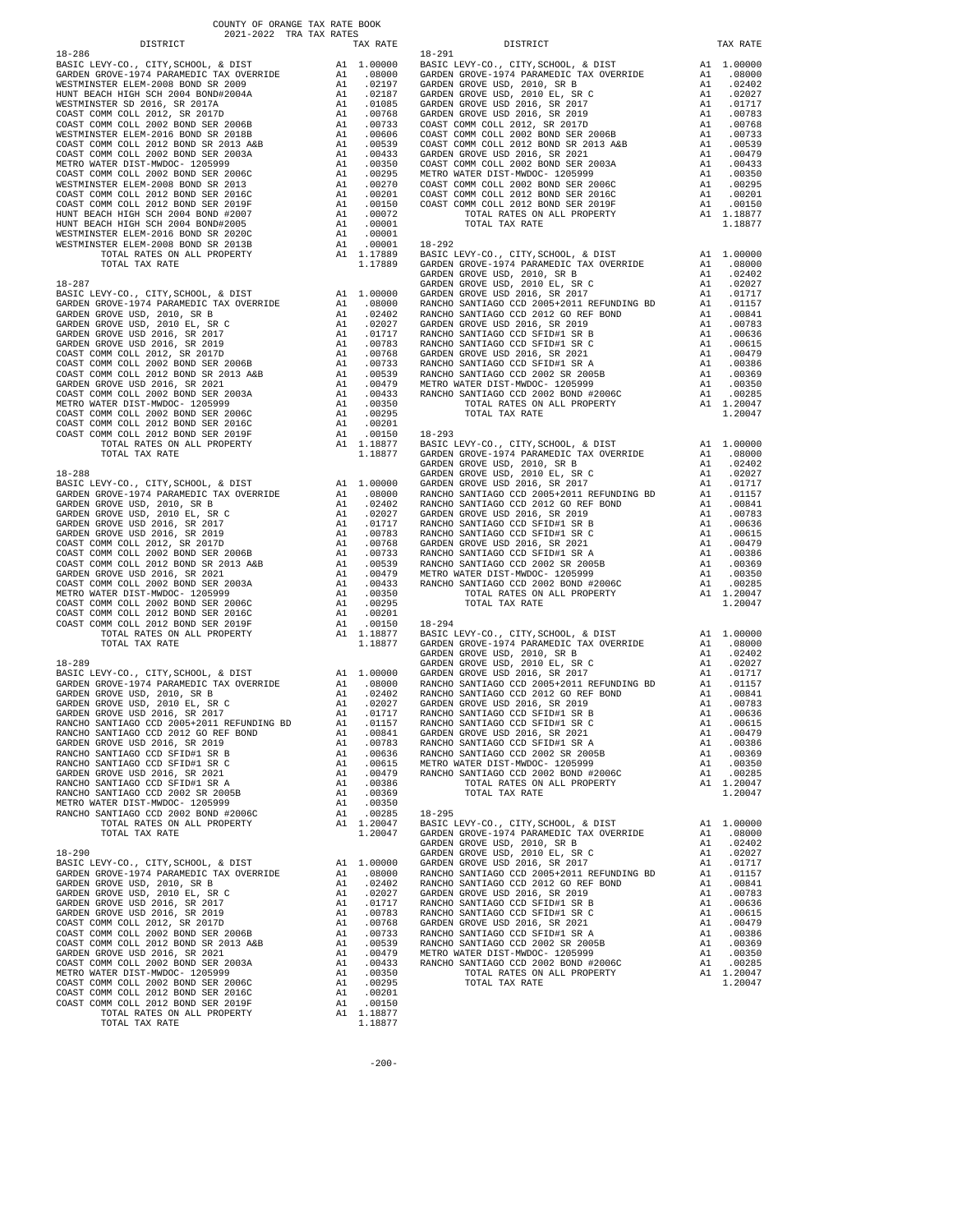| COUNTY OF ORANGE TAX RATE BOOK<br>$2021-2022 \quad \text{TRA TAX RATES}$ DISTRICT                                                                                                                                                                                                                                                                                   | TAX RATE | DISTRICT   | TAX RATE |  |
|---------------------------------------------------------------------------------------------------------------------------------------------------------------------------------------------------------------------------------------------------------------------------------------------------------------------------------------------------------------------|----------|------------|----------|--|
| $18 - 296$                                                                                                                                                                                                                                                                                                                                                          |          | $18 - 301$ |          |  |
|                                                                                                                                                                                                                                                                                                                                                                     |          |            |          |  |
|                                                                                                                                                                                                                                                                                                                                                                     |          |            |          |  |
|                                                                                                                                                                                                                                                                                                                                                                     |          |            |          |  |
|                                                                                                                                                                                                                                                                                                                                                                     |          |            |          |  |
|                                                                                                                                                                                                                                                                                                                                                                     |          |            |          |  |
|                                                                                                                                                                                                                                                                                                                                                                     |          |            |          |  |
|                                                                                                                                                                                                                                                                                                                                                                     |          |            |          |  |
|                                                                                                                                                                                                                                                                                                                                                                     |          |            |          |  |
|                                                                                                                                                                                                                                                                                                                                                                     |          |            |          |  |
|                                                                                                                                                                                                                                                                                                                                                                     |          |            |          |  |
|                                                                                                                                                                                                                                                                                                                                                                     |          |            |          |  |
|                                                                                                                                                                                                                                                                                                                                                                     |          |            |          |  |
|                                                                                                                                                                                                                                                                                                                                                                     |          |            |          |  |
|                                                                                                                                                                                                                                                                                                                                                                     |          |            |          |  |
|                                                                                                                                                                                                                                                                                                                                                                     |          |            |          |  |
|                                                                                                                                                                                                                                                                                                                                                                     |          |            |          |  |
|                                                                                                                                                                                                                                                                                                                                                                     |          |            |          |  |
|                                                                                                                                                                                                                                                                                                                                                                     |          |            |          |  |
|                                                                                                                                                                                                                                                                                                                                                                     |          |            |          |  |
|                                                                                                                                                                                                                                                                                                                                                                     |          |            |          |  |
|                                                                                                                                                                                                                                                                                                                                                                     |          |            |          |  |
|                                                                                                                                                                                                                                                                                                                                                                     |          |            |          |  |
|                                                                                                                                                                                                                                                                                                                                                                     |          |            |          |  |
|                                                                                                                                                                                                                                                                                                                                                                     |          |            |          |  |
|                                                                                                                                                                                                                                                                                                                                                                     |          |            |          |  |
|                                                                                                                                                                                                                                                                                                                                                                     |          |            |          |  |
|                                                                                                                                                                                                                                                                                                                                                                     |          |            |          |  |
|                                                                                                                                                                                                                                                                                                                                                                     |          |            |          |  |
| <b>PORTLANTS ON ALL FROMERY AS A 1999 PER PROPERTY AND A 1999 PER PROPERTY AND LODGED TO A 1999 PER PROPERTY AND A 1999 PER PROPERTY AND A 1999 PER PROPERTY AND A 1999 PER PROPERTY AND A 1999 PER PROPERTY AND INTERFERENCE I</b>                                                                                                                                 |          |            |          |  |
|                                                                                                                                                                                                                                                                                                                                                                     |          |            |          |  |
|                                                                                                                                                                                                                                                                                                                                                                     |          |            |          |  |
|                                                                                                                                                                                                                                                                                                                                                                     |          |            |          |  |
|                                                                                                                                                                                                                                                                                                                                                                     |          |            |          |  |
|                                                                                                                                                                                                                                                                                                                                                                     |          |            |          |  |
|                                                                                                                                                                                                                                                                                                                                                                     |          |            |          |  |
|                                                                                                                                                                                                                                                                                                                                                                     |          |            |          |  |
|                                                                                                                                                                                                                                                                                                                                                                     |          |            |          |  |
|                                                                                                                                                                                                                                                                                                                                                                     |          |            |          |  |
|                                                                                                                                                                                                                                                                                                                                                                     |          |            |          |  |
|                                                                                                                                                                                                                                                                                                                                                                     |          |            |          |  |
|                                                                                                                                                                                                                                                                                                                                                                     |          |            |          |  |
|                                                                                                                                                                                                                                                                                                                                                                     |          |            |          |  |
|                                                                                                                                                                                                                                                                                                                                                                     |          |            |          |  |
|                                                                                                                                                                                                                                                                                                                                                                     |          |            |          |  |
|                                                                                                                                                                                                                                                                                                                                                                     |          |            |          |  |
|                                                                                                                                                                                                                                                                                                                                                                     |          |            |          |  |
|                                                                                                                                                                                                                                                                                                                                                                     |          |            |          |  |
|                                                                                                                                                                                                                                                                                                                                                                     |          |            |          |  |
|                                                                                                                                                                                                                                                                                                                                                                     |          |            |          |  |
|                                                                                                                                                                                                                                                                                                                                                                     |          |            |          |  |
|                                                                                                                                                                                                                                                                                                                                                                     |          |            |          |  |
|                                                                                                                                                                                                                                                                                                                                                                     |          |            |          |  |
|                                                                                                                                                                                                                                                                                                                                                                     |          |            |          |  |
|                                                                                                                                                                                                                                                                                                                                                                     |          |            |          |  |
|                                                                                                                                                                                                                                                                                                                                                                     |          |            |          |  |
|                                                                                                                                                                                                                                                                                                                                                                     |          |            |          |  |
|                                                                                                                                                                                                                                                                                                                                                                     |          |            |          |  |
|                                                                                                                                                                                                                                                                                                                                                                     |          |            |          |  |
|                                                                                                                                                                                                                                                                                                                                                                     |          |            |          |  |
|                                                                                                                                                                                                                                                                                                                                                                     |          |            |          |  |
|                                                                                                                                                                                                                                                                                                                                                                     |          |            |          |  |
|                                                                                                                                                                                                                                                                                                                                                                     |          |            |          |  |
|                                                                                                                                                                                                                                                                                                                                                                     |          |            |          |  |
|                                                                                                                                                                                                                                                                                                                                                                     |          |            |          |  |
|                                                                                                                                                                                                                                                                                                                                                                     |          |            |          |  |
|                                                                                                                                                                                                                                                                                                                                                                     |          |            |          |  |
|                                                                                                                                                                                                                                                                                                                                                                     |          |            |          |  |
|                                                                                                                                                                                                                                                                                                                                                                     |          |            |          |  |
|                                                                                                                                                                                                                                                                                                                                                                     |          |            |          |  |
|                                                                                                                                                                                                                                                                                                                                                                     |          |            |          |  |
|                                                                                                                                                                                                                                                                                                                                                                     |          |            |          |  |
|                                                                                                                                                                                                                                                                                                                                                                     |          |            |          |  |
|                                                                                                                                                                                                                                                                                                                                                                     |          |            |          |  |
| $\begin{tabular}{l cccc cccc cccc cccc} \texttt{REINR} & \texttt{NATE} & \texttt{D1201} & \texttt{A1.00359} & \texttt{A1.00350} & \texttt{C014} & \texttt{A201} & \texttt{B018} & \texttt{A1.00350} & \texttt{C11.0000} & \texttt{A1.00350} & \texttt{C014} & \texttt{C101} & \texttt{B11} & \texttt{A1.0000} & \texttt{S11.0000} & \texttt{S11.0000} & \texttt{S1$ |          |            |          |  |
|                                                                                                                                                                                                                                                                                                                                                                     |          |            |          |  |
|                                                                                                                                                                                                                                                                                                                                                                     |          |            |          |  |
|                                                                                                                                                                                                                                                                                                                                                                     |          |            |          |  |
|                                                                                                                                                                                                                                                                                                                                                                     |          |            |          |  |
|                                                                                                                                                                                                                                                                                                                                                                     |          |            |          |  |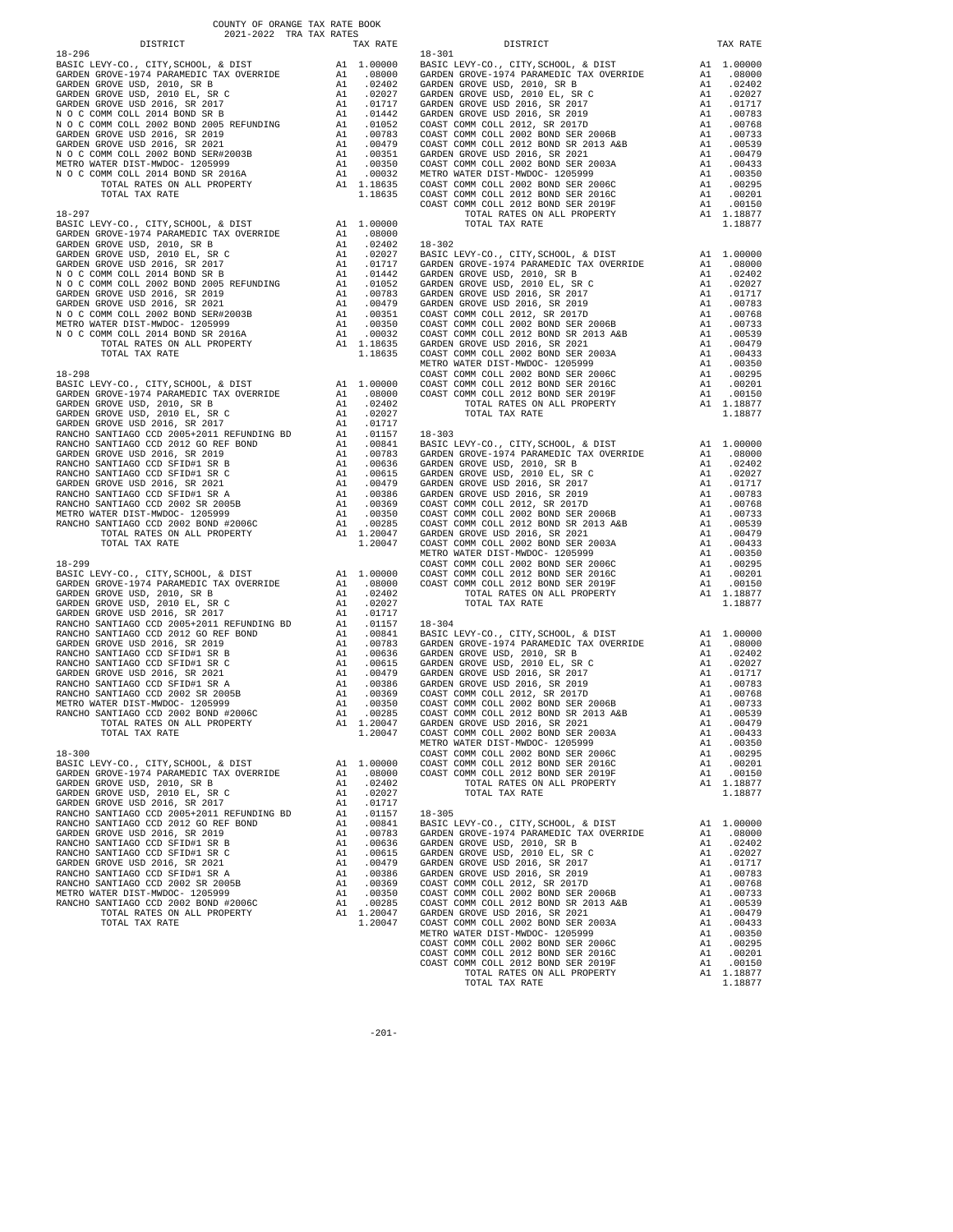| 18-306     |                                                                            |          |                     | $18 - 311$           |
|------------|----------------------------------------------------------------------------|----------|---------------------|----------------------|
|            |                                                                            |          |                     |                      |
|            |                                                                            |          |                     |                      |
|            |                                                                            |          |                     |                      |
|            |                                                                            |          |                     |                      |
|            |                                                                            |          |                     |                      |
|            |                                                                            |          |                     |                      |
|            |                                                                            |          |                     |                      |
|            |                                                                            |          |                     |                      |
|            |                                                                            |          |                     |                      |
|            |                                                                            |          |                     |                      |
|            |                                                                            |          |                     |                      |
|            | TOTAL TAX RATE                                                             |          | 1.18635             |                      |
| $18 - 307$ |                                                                            |          |                     | $18 - 312$           |
|            |                                                                            |          |                     |                      |
|            |                                                                            |          |                     |                      |
|            |                                                                            |          |                     |                      |
|            |                                                                            |          |                     |                      |
|            |                                                                            |          |                     |                      |
|            |                                                                            |          |                     |                      |
|            |                                                                            |          |                     |                      |
|            |                                                                            |          |                     |                      |
|            |                                                                            |          |                     |                      |
|            |                                                                            |          |                     |                      |
|            |                                                                            |          |                     |                      |
|            |                                                                            |          |                     |                      |
|            |                                                                            |          |                     |                      |
|            |                                                                            |          |                     |                      |
|            |                                                                            |          |                     |                      |
|            |                                                                            |          |                     |                      |
|            |                                                                            |          |                     |                      |
|            |                                                                            |          |                     |                      |
|            |                                                                            |          |                     |                      |
|            |                                                                            |          |                     |                      |
|            |                                                                            |          |                     |                      |
|            |                                                                            |          |                     |                      |
|            |                                                                            |          |                     |                      |
|            |                                                                            |          |                     |                      |
|            |                                                                            |          |                     |                      |
|            |                                                                            |          |                     |                      |
|            |                                                                            |          |                     |                      |
|            |                                                                            |          |                     |                      |
|            |                                                                            |          |                     |                      |
|            |                                                                            |          |                     |                      |
|            |                                                                            |          |                     |                      |
|            |                                                                            |          |                     |                      |
|            |                                                                            |          |                     |                      |
|            |                                                                            |          |                     |                      |
|            |                                                                            |          |                     |                      |
|            |                                                                            |          |                     |                      |
|            |                                                                            |          |                     |                      |
|            |                                                                            |          |                     |                      |
|            |                                                                            |          |                     |                      |
|            |                                                                            |          |                     |                      |
|            |                                                                            |          |                     |                      |
|            |                                                                            |          |                     |                      |
|            |                                                                            |          |                     |                      |
|            |                                                                            |          |                     |                      |
|            |                                                                            |          |                     |                      |
|            |                                                                            |          |                     |                      |
|            |                                                                            |          |                     |                      |
|            | BASIC LEVY-CO., CITY, SCHOOL, & DIST                                       | A1       | 1.00000             | BASIC L              |
|            | GARDEN GROVE-1974 PARAMEDIC TAX OVERRIDE                                   | A1       | .08000              | GARDEN               |
|            | GARDEN GROVE USD, 2010, SR B<br>GARDEN GROVE USD, 2010 EL, SR C            | A1       | .02402              | GARDEN               |
|            | GARDEN GROVE USD 2016, SR 2017                                             | A1       | .02027<br>A1 .01717 | GARDEN<br>GARDEN     |
|            | GARDEN GROVE USD 2016, SR 2019                                             |          | A1 .00783           | GARDEN               |
|            | COAST COMM COLL 2012, SR 2017D                                             | A1       | .00768              | COAST C              |
|            | COAST COMM COLL 2002 BOND SER 2006B                                        | A1       | .00733              | COAST C              |
|            | COAST COMM COLL 2012 BOND SR 2013 A&B                                      | A1       | .00539              | COAST C              |
|            | GARDEN GROVE USD 2016, SR 2021                                             | A1       | .00479              | GARDEN               |
|            | COAST COMM COLL 2002 BOND SER 2003A                                        | A1       | .00433              | COAST <sup>"</sup> C |
|            | METRO WATER DIST-MWDOC- 1205999                                            | A1       | .00350              | METRO W              |
|            | COAST COMM COLL 2002 BOND SER 2006C<br>COAST COMM COLL 2012 BOND SER 2016C | A1<br>A1 | .00295<br>.00201    | COAST C<br>COAST C   |
|            | COAST COMM COLL 2012 BOND SER 2019F                                        | A1       | .00150              | COAST C              |
|            | TOTAL RATES ON ALL PROPERTY                                                |          | A1 1.18877          |                      |
|            | TOTAL TAX RATE                                                             |          | 1.18877             |                      |

| COUNTY OF ORANGE TAX RATE BOOK<br>2021-2022 TRA TAX RATES |          |                                                                          |          |
|-----------------------------------------------------------|----------|--------------------------------------------------------------------------|----------|
| DISTRICT                                                  | TAX RATE | DISTRICT                                                                 | TAX RATE |
| $18 - 306$                                                |          | $18 - 311$                                                               |          |
|                                                           |          |                                                                          |          |
|                                                           |          |                                                                          |          |
|                                                           |          |                                                                          |          |
|                                                           |          |                                                                          |          |
|                                                           |          |                                                                          |          |
|                                                           |          |                                                                          |          |
|                                                           |          |                                                                          |          |
|                                                           |          |                                                                          |          |
|                                                           |          |                                                                          |          |
|                                                           |          |                                                                          |          |
|                                                           |          |                                                                          |          |
|                                                           |          |                                                                          |          |
| $18 - 307$                                                |          | $18 - 312$                                                               |          |
|                                                           |          |                                                                          |          |
|                                                           |          |                                                                          |          |
|                                                           |          |                                                                          |          |
|                                                           |          |                                                                          |          |
|                                                           |          |                                                                          |          |
|                                                           |          |                                                                          |          |
|                                                           |          |                                                                          |          |
|                                                           |          |                                                                          |          |
|                                                           |          |                                                                          |          |
|                                                           |          |                                                                          |          |
|                                                           |          |                                                                          |          |
|                                                           |          |                                                                          |          |
|                                                           |          |                                                                          |          |
|                                                           |          |                                                                          |          |
|                                                           |          |                                                                          |          |
|                                                           |          |                                                                          |          |
|                                                           |          |                                                                          |          |
|                                                           |          |                                                                          |          |
|                                                           |          |                                                                          |          |
|                                                           |          |                                                                          |          |
|                                                           |          |                                                                          |          |
|                                                           |          |                                                                          |          |
|                                                           |          |                                                                          |          |
|                                                           |          |                                                                          |          |
|                                                           |          |                                                                          |          |
|                                                           |          |                                                                          |          |
|                                                           |          |                                                                          |          |
|                                                           |          |                                                                          |          |
|                                                           |          |                                                                          |          |
|                                                           |          |                                                                          |          |
|                                                           |          |                                                                          |          |
|                                                           |          |                                                                          |          |
|                                                           |          |                                                                          |          |
|                                                           |          |                                                                          |          |
|                                                           |          |                                                                          |          |
|                                                           |          |                                                                          |          |
|                                                           |          |                                                                          |          |
|                                                           |          |                                                                          |          |
|                                                           |          |                                                                          |          |
|                                                           |          |                                                                          |          |
|                                                           |          |                                                                          |          |
|                                                           |          |                                                                          |          |
|                                                           |          |                                                                          |          |
|                                                           |          |                                                                          |          |
|                                                           |          |                                                                          |          |
|                                                           |          |                                                                          |          |
|                                                           |          |                                                                          |          |
|                                                           |          | $\begin{array}{cc}\n 24 & 1.20047 \\  1.20047 \\  1.20047\n \end{array}$ |          |
|                                                           |          |                                                                          |          |
|                                                           |          |                                                                          |          |
|                                                           |          |                                                                          |          |
|                                                           |          |                                                                          |          |
|                                                           |          |                                                                          |          |
|                                                           |          |                                                                          |          |
|                                                           |          |                                                                          |          |
|                                                           |          |                                                                          |          |
|                                                           |          |                                                                          |          |
|                                                           |          |                                                                          |          |
|                                                           |          |                                                                          |          |
|                                                           |          |                                                                          |          |
|                                                           |          |                                                                          |          |
|                                                           |          |                                                                          |          |
|                                                           |          |                                                                          |          |
|                                                           |          |                                                                          |          |
|                                                           |          |                                                                          |          |

-202-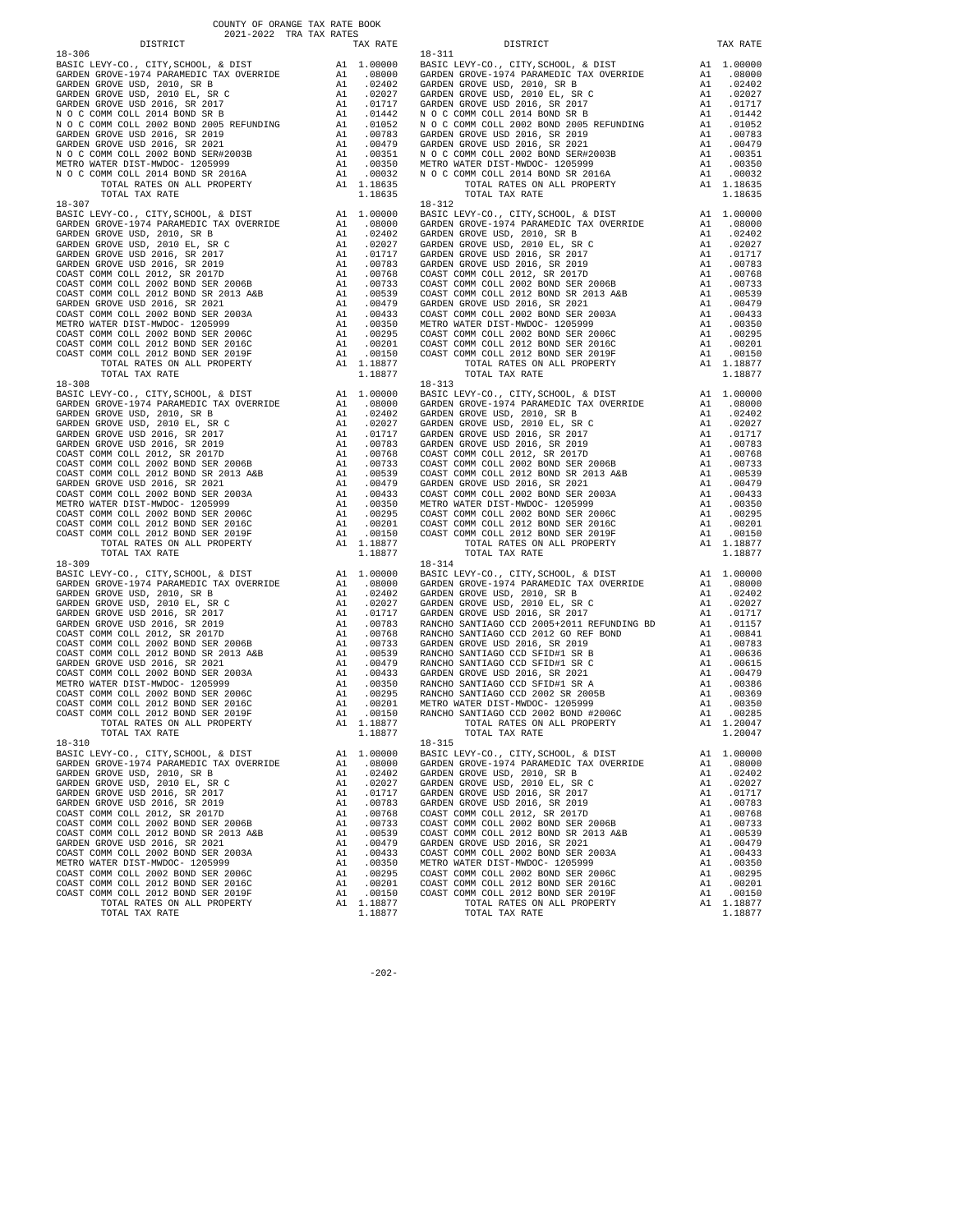| COUNTY OF ORANGE TAX RATE BOOK<br>2021-2022 TRA TAX RATES |          |                                                                                                                                                                                                                                       |          |
|-----------------------------------------------------------|----------|---------------------------------------------------------------------------------------------------------------------------------------------------------------------------------------------------------------------------------------|----------|
| DISTRICT                                                  | TAX RATE | DISTRICT                                                                                                                                                                                                                              | TAX RATE |
|                                                           |          |                                                                                                                                                                                                                                       |          |
|                                                           |          |                                                                                                                                                                                                                                       |          |
|                                                           |          |                                                                                                                                                                                                                                       |          |
|                                                           |          |                                                                                                                                                                                                                                       |          |
|                                                           |          |                                                                                                                                                                                                                                       |          |
|                                                           |          |                                                                                                                                                                                                                                       |          |
|                                                           |          |                                                                                                                                                                                                                                       |          |
|                                                           |          |                                                                                                                                                                                                                                       |          |
|                                                           |          |                                                                                                                                                                                                                                       |          |
|                                                           |          |                                                                                                                                                                                                                                       |          |
|                                                           |          |                                                                                                                                                                                                                                       |          |
|                                                           |          |                                                                                                                                                                                                                                       |          |
|                                                           |          |                                                                                                                                                                                                                                       |          |
|                                                           |          |                                                                                                                                                                                                                                       |          |
|                                                           |          |                                                                                                                                                                                                                                       |          |
|                                                           |          |                                                                                                                                                                                                                                       |          |
|                                                           |          |                                                                                                                                                                                                                                       |          |
|                                                           |          |                                                                                                                                                                                                                                       |          |
|                                                           |          |                                                                                                                                                                                                                                       |          |
|                                                           |          |                                                                                                                                                                                                                                       |          |
|                                                           |          |                                                                                                                                                                                                                                       |          |
|                                                           |          |                                                                                                                                                                                                                                       |          |
|                                                           |          |                                                                                                                                                                                                                                       |          |
|                                                           |          |                                                                                                                                                                                                                                       |          |
|                                                           |          |                                                                                                                                                                                                                                       |          |
|                                                           |          |                                                                                                                                                                                                                                       |          |
|                                                           |          |                                                                                                                                                                                                                                       |          |
|                                                           |          |                                                                                                                                                                                                                                       |          |
|                                                           |          |                                                                                                                                                                                                                                       |          |
|                                                           |          |                                                                                                                                                                                                                                       |          |
|                                                           |          |                                                                                                                                                                                                                                       |          |
|                                                           |          |                                                                                                                                                                                                                                       |          |
|                                                           |          |                                                                                                                                                                                                                                       |          |
|                                                           |          |                                                                                                                                                                                                                                       |          |
|                                                           |          |                                                                                                                                                                                                                                       |          |
|                                                           |          |                                                                                                                                                                                                                                       |          |
|                                                           |          |                                                                                                                                                                                                                                       |          |
|                                                           |          |                                                                                                                                                                                                                                       |          |
|                                                           |          |                                                                                                                                                                                                                                       |          |
|                                                           |          |                                                                                                                                                                                                                                       |          |
|                                                           |          |                                                                                                                                                                                                                                       |          |
|                                                           |          |                                                                                                                                                                                                                                       |          |
|                                                           |          |                                                                                                                                                                                                                                       |          |
|                                                           |          |                                                                                                                                                                                                                                       |          |
|                                                           |          |                                                                                                                                                                                                                                       |          |
|                                                           |          |                                                                                                                                                                                                                                       |          |
|                                                           |          |                                                                                                                                                                                                                                       |          |
|                                                           |          |                                                                                                                                                                                                                                       |          |
|                                                           |          |                                                                                                                                                                                                                                       |          |
|                                                           |          |                                                                                                                                                                                                                                       |          |
|                                                           |          |                                                                                                                                                                                                                                       |          |
|                                                           |          |                                                                                                                                                                                                                                       |          |
|                                                           |          |                                                                                                                                                                                                                                       |          |
|                                                           |          |                                                                                                                                                                                                                                       |          |
|                                                           |          |                                                                                                                                                                                                                                       |          |
|                                                           |          |                                                                                                                                                                                                                                       |          |
|                                                           |          |                                                                                                                                                                                                                                       |          |
|                                                           |          |                                                                                                                                                                                                                                       |          |
|                                                           |          |                                                                                                                                                                                                                                       |          |
|                                                           |          |                                                                                                                                                                                                                                       |          |
|                                                           |          |                                                                                                                                                                                                                                       |          |
|                                                           |          |                                                                                                                                                                                                                                       |          |
|                                                           |          |                                                                                                                                                                                                                                       |          |
|                                                           |          |                                                                                                                                                                                                                                       |          |
|                                                           |          |                                                                                                                                                                                                                                       |          |
|                                                           |          |                                                                                                                                                                                                                                       |          |
|                                                           |          |                                                                                                                                                                                                                                       |          |
|                                                           |          |                                                                                                                                                                                                                                       |          |
|                                                           |          |                                                                                                                                                                                                                                       |          |
|                                                           |          |                                                                                                                                                                                                                                       |          |
|                                                           |          |                                                                                                                                                                                                                                       |          |
|                                                           |          |                                                                                                                                                                                                                                       |          |
|                                                           |          |                                                                                                                                                                                                                                       |          |
|                                                           |          |                                                                                                                                                                                                                                       |          |
|                                                           |          |                                                                                                                                                                                                                                       |          |
|                                                           |          |                                                                                                                                                                                                                                       |          |
|                                                           |          |                                                                                                                                                                                                                                       |          |
|                                                           |          | 18 - 319<br>18-310 LEVY-CO., CITY, SCROOL, 4 DIST (1990) RANCHO SEMITADO COD STATE BA A 100130<br>CARDER GEOVE (1991 PARAMED CTA 2003) RANCHO SEMITADO COD STATE BA A 100130<br>CARDER GEOVE USE 20012<br>CARDER GEORETIC TAX OVERELL |          |

-203-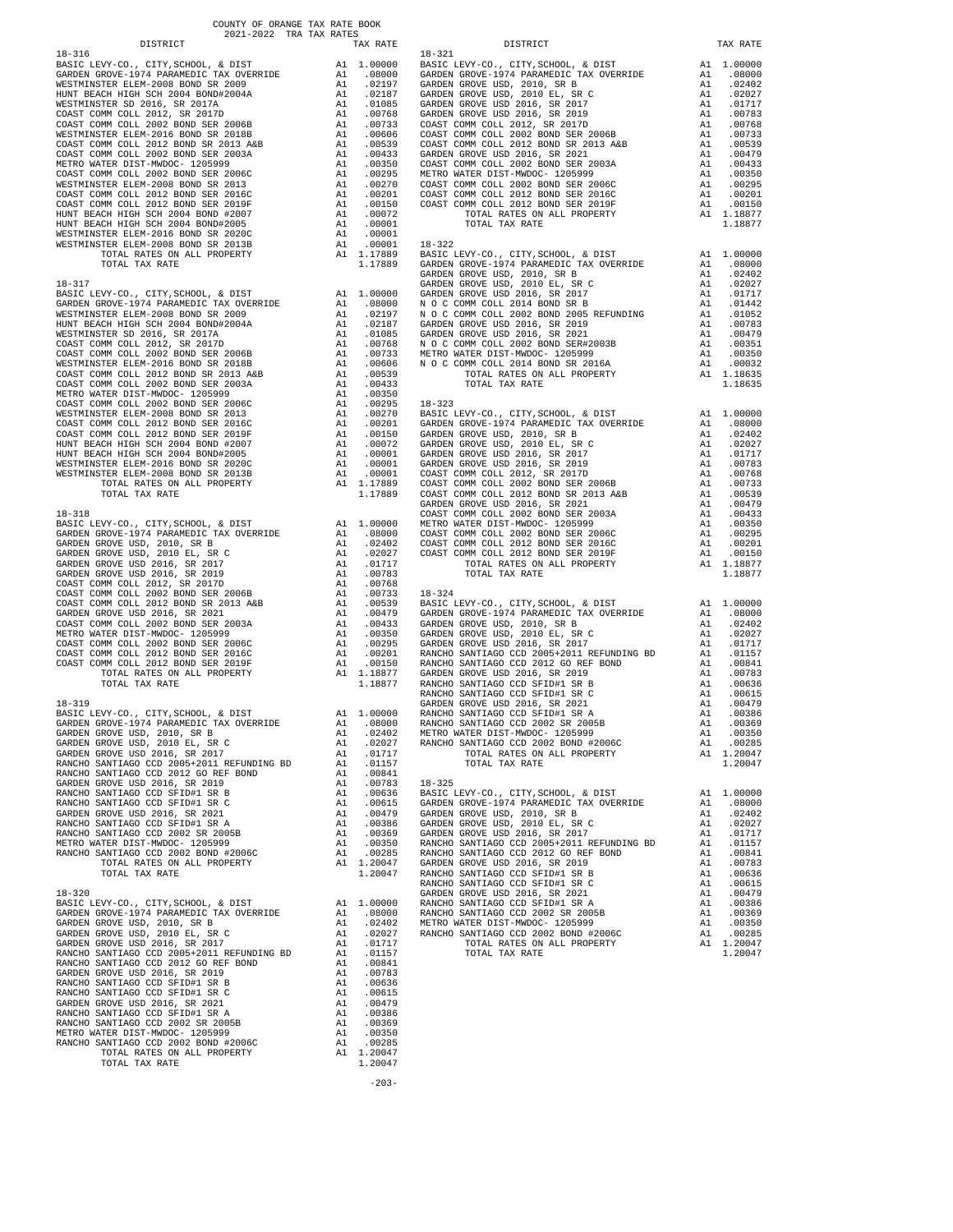| DISTRICT                                                                                                                                                                                                                                        | TAX RATE | DISTRICT | TAX RATE |
|-------------------------------------------------------------------------------------------------------------------------------------------------------------------------------------------------------------------------------------------------|----------|----------|----------|
|                                                                                                                                                                                                                                                 |          |          |          |
|                                                                                                                                                                                                                                                 |          |          |          |
|                                                                                                                                                                                                                                                 |          |          |          |
|                                                                                                                                                                                                                                                 |          |          |          |
|                                                                                                                                                                                                                                                 |          |          |          |
|                                                                                                                                                                                                                                                 |          |          |          |
|                                                                                                                                                                                                                                                 |          |          |          |
|                                                                                                                                                                                                                                                 |          |          |          |
|                                                                                                                                                                                                                                                 |          |          |          |
|                                                                                                                                                                                                                                                 |          |          |          |
|                                                                                                                                                                                                                                                 |          |          |          |
|                                                                                                                                                                                                                                                 |          |          |          |
|                                                                                                                                                                                                                                                 |          |          |          |
|                                                                                                                                                                                                                                                 |          |          |          |
|                                                                                                                                                                                                                                                 |          |          |          |
|                                                                                                                                                                                                                                                 |          |          |          |
|                                                                                                                                                                                                                                                 |          |          |          |
|                                                                                                                                                                                                                                                 |          |          |          |
|                                                                                                                                                                                                                                                 |          |          |          |
|                                                                                                                                                                                                                                                 |          |          |          |
|                                                                                                                                                                                                                                                 |          |          |          |
|                                                                                                                                                                                                                                                 |          |          |          |
|                                                                                                                                                                                                                                                 |          |          |          |
|                                                                                                                                                                                                                                                 |          |          |          |
|                                                                                                                                                                                                                                                 |          |          |          |
|                                                                                                                                                                                                                                                 |          |          |          |
|                                                                                                                                                                                                                                                 |          |          |          |
|                                                                                                                                                                                                                                                 |          |          |          |
|                                                                                                                                                                                                                                                 |          |          |          |
|                                                                                                                                                                                                                                                 |          |          |          |
|                                                                                                                                                                                                                                                 |          |          |          |
|                                                                                                                                                                                                                                                 |          |          |          |
|                                                                                                                                                                                                                                                 |          |          |          |
|                                                                                                                                                                                                                                                 |          |          |          |
|                                                                                                                                                                                                                                                 |          |          |          |
|                                                                                                                                                                                                                                                 |          |          |          |
|                                                                                                                                                                                                                                                 |          |          |          |
|                                                                                                                                                                                                                                                 |          |          |          |
|                                                                                                                                                                                                                                                 |          |          |          |
|                                                                                                                                                                                                                                                 |          |          |          |
|                                                                                                                                                                                                                                                 |          |          |          |
|                                                                                                                                                                                                                                                 |          |          |          |
|                                                                                                                                                                                                                                                 |          |          |          |
|                                                                                                                                                                                                                                                 |          |          |          |
|                                                                                                                                                                                                                                                 |          |          |          |
|                                                                                                                                                                                                                                                 |          |          |          |
|                                                                                                                                                                                                                                                 |          |          |          |
|                                                                                                                                                                                                                                                 |          |          |          |
|                                                                                                                                                                                                                                                 |          |          |          |
|                                                                                                                                                                                                                                                 |          |          |          |
|                                                                                                                                                                                                                                                 |          |          |          |
|                                                                                                                                                                                                                                                 |          |          |          |
|                                                                                                                                                                                                                                                 |          |          |          |
|                                                                                                                                                                                                                                                 |          |          |          |
|                                                                                                                                                                                                                                                 |          |          |          |
|                                                                                                                                                                                                                                                 |          |          |          |
|                                                                                                                                                                                                                                                 |          |          |          |
|                                                                                                                                                                                                                                                 |          |          |          |
|                                                                                                                                                                                                                                                 |          |          |          |
|                                                                                                                                                                                                                                                 |          |          |          |
|                                                                                                                                                                                                                                                 |          |          |          |
|                                                                                                                                                                                                                                                 |          |          |          |
|                                                                                                                                                                                                                                                 |          |          |          |
|                                                                                                                                                                                                                                                 |          |          |          |
|                                                                                                                                                                                                                                                 |          |          |          |
|                                                                                                                                                                                                                                                 |          |          |          |
|                                                                                                                                                                                                                                                 |          |          |          |
|                                                                                                                                                                                                                                                 |          |          |          |
| RARCHO SARVINGO COL 20102 SR 2010<br>RARCHO SARVINGO COL 2010 2010 2012 AND STROME COL 2012 BOND SER 2016<br>RARCHO SARVINGO COL 2012 BOND SER 2016<br>TOTAL TAX RATES ON ALL PROPERTY<br>1.1.19877<br>1.1997<br>1.1997<br>1.1997<br>1.1997<br> |          |          |          |
|                                                                                                                                                                                                                                                 |          |          |          |
|                                                                                                                                                                                                                                                 |          |          |          |
|                                                                                                                                                                                                                                                 |          |          |          |
|                                                                                                                                                                                                                                                 |          |          |          |
|                                                                                                                                                                                                                                                 |          |          |          |
|                                                                                                                                                                                                                                                 |          |          |          |
|                                                                                                                                                                                                                                                 |          |          |          |
|                                                                                                                                                                                                                                                 |          |          |          |
|                                                                                                                                                                                                                                                 |          |          |          |
|                                                                                                                                                                                                                                                 |          |          |          |
|                                                                                                                                                                                                                                                 |          |          |          |
|                                                                                                                                                                                                                                                 |          |          |          |
|                                                                                                                                                                                                                                                 |          |          |          |
|                                                                                                                                                                                                                                                 |          |          |          |
|                                                                                                                                                                                                                                                 |          |          |          |
|                                                                                                                                                                                                                                                 |          |          |          |
|                                                                                                                                                                                                                                                 |          |          |          |

-204-

COUNTY OF ORANGE TAX RATE BOOK 2021-2022 TRA TAX RATES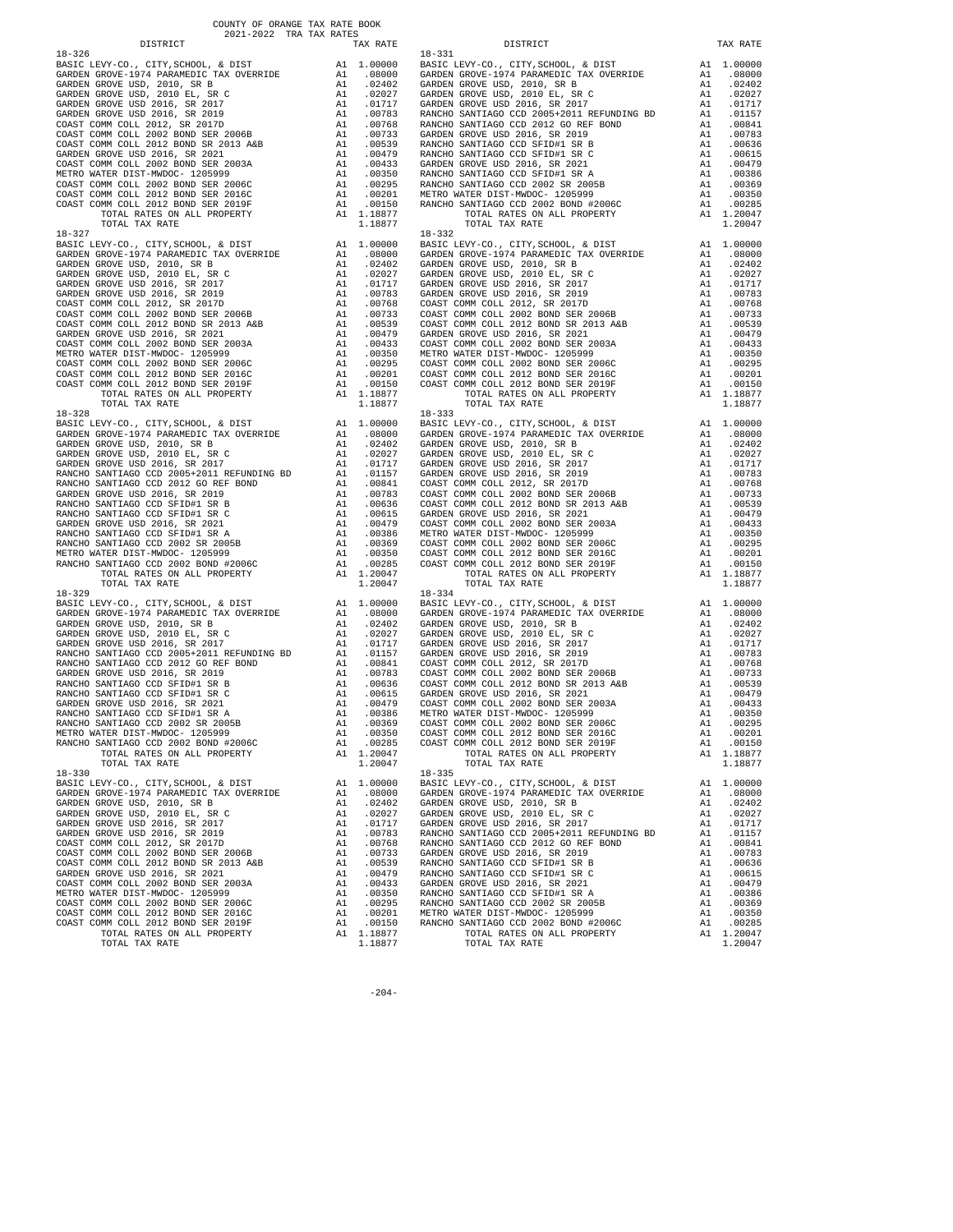| DISTRICT<br>TAX RATE<br>DISTRICT<br>TAX RATE | COUNTY OF ORANGE TAX RATE BOOK<br>2021-2022 TRA TAX RATES |  |  |  |
|----------------------------------------------|-----------------------------------------------------------|--|--|--|
|                                              |                                                           |  |  |  |
|                                              |                                                           |  |  |  |
|                                              |                                                           |  |  |  |
|                                              |                                                           |  |  |  |
|                                              |                                                           |  |  |  |
|                                              |                                                           |  |  |  |
|                                              |                                                           |  |  |  |
|                                              |                                                           |  |  |  |
|                                              |                                                           |  |  |  |
|                                              |                                                           |  |  |  |
|                                              |                                                           |  |  |  |
|                                              |                                                           |  |  |  |
|                                              |                                                           |  |  |  |
|                                              |                                                           |  |  |  |
|                                              |                                                           |  |  |  |
|                                              |                                                           |  |  |  |
|                                              |                                                           |  |  |  |
|                                              |                                                           |  |  |  |
|                                              |                                                           |  |  |  |
|                                              |                                                           |  |  |  |
|                                              |                                                           |  |  |  |
|                                              |                                                           |  |  |  |
|                                              |                                                           |  |  |  |
|                                              |                                                           |  |  |  |
|                                              |                                                           |  |  |  |
|                                              |                                                           |  |  |  |
|                                              |                                                           |  |  |  |
|                                              |                                                           |  |  |  |
|                                              |                                                           |  |  |  |
|                                              |                                                           |  |  |  |
|                                              |                                                           |  |  |  |
|                                              |                                                           |  |  |  |
|                                              |                                                           |  |  |  |
|                                              |                                                           |  |  |  |
|                                              |                                                           |  |  |  |
|                                              |                                                           |  |  |  |
|                                              |                                                           |  |  |  |
|                                              |                                                           |  |  |  |
|                                              |                                                           |  |  |  |
|                                              |                                                           |  |  |  |
|                                              |                                                           |  |  |  |
|                                              |                                                           |  |  |  |
|                                              |                                                           |  |  |  |
|                                              |                                                           |  |  |  |
|                                              |                                                           |  |  |  |
|                                              |                                                           |  |  |  |
|                                              |                                                           |  |  |  |
|                                              |                                                           |  |  |  |
|                                              |                                                           |  |  |  |
|                                              |                                                           |  |  |  |
|                                              |                                                           |  |  |  |
|                                              |                                                           |  |  |  |
|                                              |                                                           |  |  |  |
|                                              |                                                           |  |  |  |
|                                              |                                                           |  |  |  |
|                                              |                                                           |  |  |  |
|                                              |                                                           |  |  |  |
|                                              |                                                           |  |  |  |
|                                              |                                                           |  |  |  |
|                                              |                                                           |  |  |  |
|                                              |                                                           |  |  |  |
|                                              |                                                           |  |  |  |
|                                              |                                                           |  |  |  |
|                                              |                                                           |  |  |  |
|                                              |                                                           |  |  |  |
|                                              |                                                           |  |  |  |
|                                              |                                                           |  |  |  |

| DISTRICT       | TAX RATE | DISTRICT | TAX RATE |
|----------------|----------|----------|----------|
| $18 - 336$     |          | 18-341   |          |
|                |          |          |          |
|                |          |          |          |
|                |          |          |          |
|                |          |          |          |
|                |          |          |          |
|                |          |          |          |
|                |          |          |          |
|                |          |          |          |
|                |          |          |          |
|                |          |          |          |
|                |          |          |          |
|                |          |          |          |
|                |          |          |          |
|                |          |          |          |
|                |          |          |          |
|                |          |          |          |
|                |          |          |          |
|                |          |          |          |
|                |          |          |          |
|                |          |          |          |
|                |          |          |          |
|                |          |          |          |
|                |          |          |          |
|                |          |          |          |
|                |          |          |          |
|                |          |          |          |
|                |          |          |          |
|                |          |          |          |
|                |          |          |          |
|                |          |          |          |
|                |          |          |          |
|                |          |          |          |
|                |          |          |          |
|                |          |          |          |
|                |          |          |          |
|                |          |          |          |
|                |          |          |          |
|                |          |          |          |
|                |          |          |          |
|                |          |          |          |
|                |          |          |          |
|                |          |          |          |
|                |          |          |          |
|                |          |          |          |
|                |          |          |          |
|                |          |          |          |
|                |          |          |          |
|                |          |          |          |
|                |          |          |          |
|                |          |          |          |
|                |          |          |          |
|                |          |          |          |
|                |          |          |          |
|                |          |          |          |
|                |          |          |          |
|                |          |          |          |
|                |          |          |          |
|                |          |          |          |
|                |          |          |          |
|                |          |          |          |
|                |          |          |          |
|                |          |          |          |
|                |          |          |          |
|                |          |          |          |
|                |          |          |          |
|                |          |          |          |
|                |          |          |          |
|                |          |          |          |
|                |          |          |          |
|                |          |          |          |
|                |          |          |          |
|                |          |          |          |
|                |          |          |          |
|                |          |          |          |
|                |          |          |          |
|                |          |          |          |
|                |          |          |          |
|                |          |          |          |
|                |          |          |          |
|                |          |          |          |
|                |          |          |          |
|                |          |          |          |
|                |          |          |          |
|                |          |          |          |
|                |          |          |          |
|                |          |          |          |
|                |          |          |          |
|                |          |          |          |
|                |          |          |          |
|                |          |          |          |
|                |          |          |          |
|                |          |          |          |
|                |          |          |          |
| POPAI PAV DAPP | 1 19625  |          |          |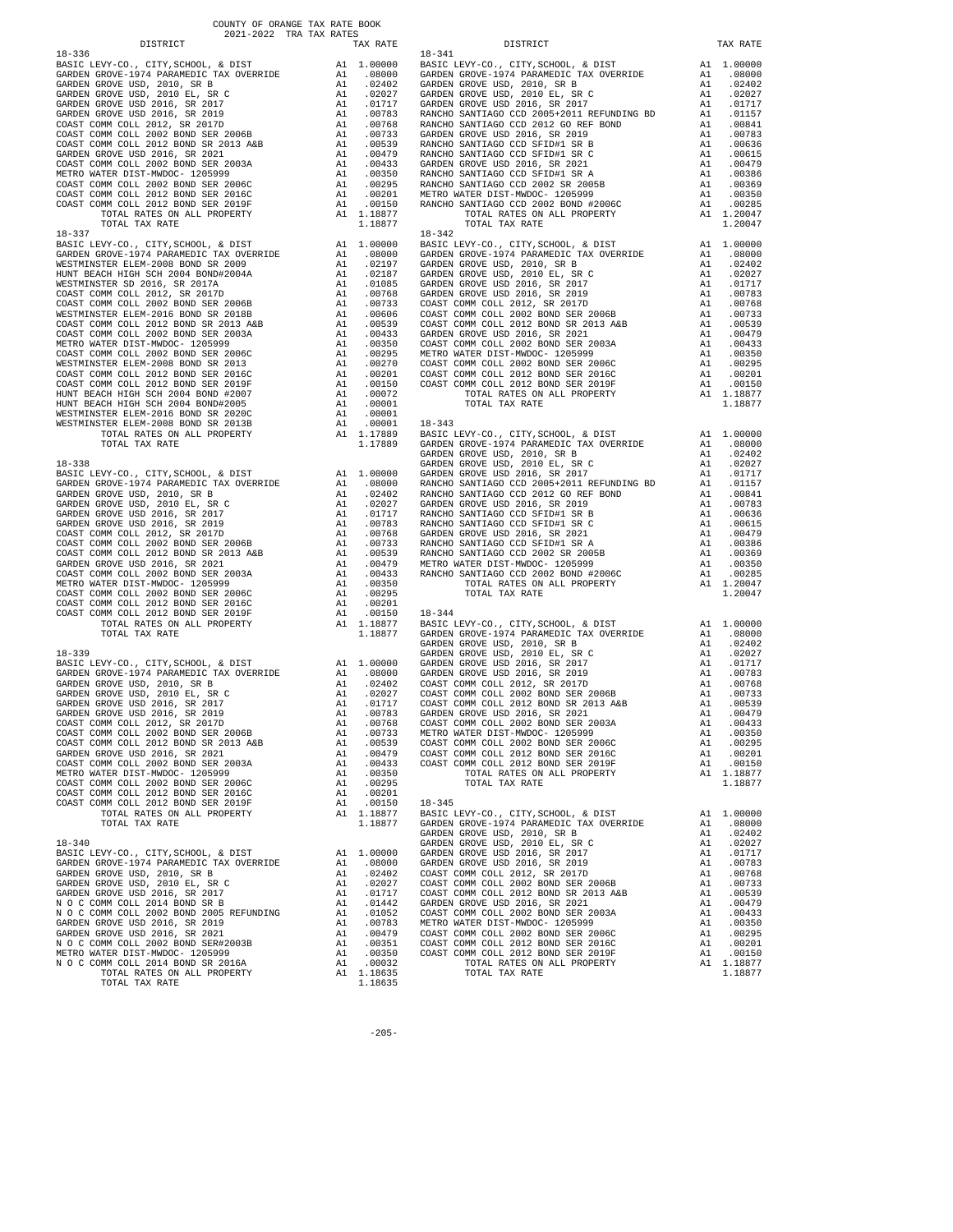| COUNTY OF ORANGE TAX RATE BOOK<br>2021-2022 TRA TAX RATES                                                                                                                           |          |            |
|-------------------------------------------------------------------------------------------------------------------------------------------------------------------------------------|----------|------------|
| DISTRICT<br>$18 - 346$                                                                                                                                                              | TAX RATE | $18 - 352$ |
|                                                                                                                                                                                     |          |            |
|                                                                                                                                                                                     |          |            |
|                                                                                                                                                                                     |          |            |
|                                                                                                                                                                                     |          |            |
|                                                                                                                                                                                     |          |            |
|                                                                                                                                                                                     |          |            |
|                                                                                                                                                                                     |          |            |
|                                                                                                                                                                                     |          |            |
|                                                                                                                                                                                     |          |            |
|                                                                                                                                                                                     |          |            |
|                                                                                                                                                                                     |          |            |
|                                                                                                                                                                                     |          |            |
|                                                                                                                                                                                     |          |            |
|                                                                                                                                                                                     |          |            |
|                                                                                                                                                                                     |          | HUNT BE    |
| $18 - 347$                                                                                                                                                                          |          | WESTMIN    |
|                                                                                                                                                                                     |          |            |
|                                                                                                                                                                                     |          |            |
|                                                                                                                                                                                     |          |            |
|                                                                                                                                                                                     |          |            |
|                                                                                                                                                                                     |          |            |
|                                                                                                                                                                                     |          |            |
|                                                                                                                                                                                     |          |            |
|                                                                                                                                                                                     |          |            |
|                                                                                                                                                                                     |          |            |
|                                                                                                                                                                                     |          |            |
|                                                                                                                                                                                     |          |            |
|                                                                                                                                                                                     |          |            |
|                                                                                                                                                                                     |          |            |
|                                                                                                                                                                                     |          |            |
|                                                                                                                                                                                     |          | WESTMIN    |
| $18 - 348$                                                                                                                                                                          |          | COAST C    |
|                                                                                                                                                                                     |          |            |
|                                                                                                                                                                                     |          |            |
|                                                                                                                                                                                     |          |            |
|                                                                                                                                                                                     |          |            |
|                                                                                                                                                                                     |          |            |
|                                                                                                                                                                                     |          |            |
|                                                                                                                                                                                     |          |            |
|                                                                                                                                                                                     |          |            |
|                                                                                                                                                                                     |          |            |
|                                                                                                                                                                                     |          |            |
|                                                                                                                                                                                     |          |            |
|                                                                                                                                                                                     |          |            |
|                                                                                                                                                                                     |          |            |
|                                                                                                                                                                                     |          |            |
|                                                                                                                                                                                     |          |            |
|                                                                                                                                                                                     |          | COAST C    |
|                                                                                                                                                                                     |          |            |
|                                                                                                                                                                                     |          |            |
|                                                                                                                                                                                     |          |            |
|                                                                                                                                                                                     |          |            |
|                                                                                                                                                                                     |          |            |
|                                                                                                                                                                                     |          |            |
|                                                                                                                                                                                     |          |            |
|                                                                                                                                                                                     |          |            |
|                                                                                                                                                                                     |          |            |
| MM COLL 2002 BUND SEKTAUDED<br>TRE DIST-MADOC-1205999<br>MM COLL 2014 BOND SR 2016A<br>TOTAL RATES ON ALL PROPERTY A1 1.18635 18-355<br>TOTAL RATES ON ALL PROPERTY A1 118635 PROJC |          |            |
|                                                                                                                                                                                     |          |            |
|                                                                                                                                                                                     |          |            |
| TOTAL TAX RATE                                                                                                                                                                      | 1.18635  | BASIC L    |
|                                                                                                                                                                                     |          | GARDEN     |
|                                                                                                                                                                                     |          |            |
|                                                                                                                                                                                     |          |            |
|                                                                                                                                                                                     |          |            |
|                                                                                                                                                                                     |          |            |
|                                                                                                                                                                                     |          |            |
|                                                                                                                                                                                     |          |            |
|                                                                                                                                                                                     |          |            |
|                                                                                                                                                                                     |          |            |
|                                                                                                                                                                                     |          |            |
|                                                                                                                                                                                     |          |            |
|                                                                                                                                                                                     |          |            |
|                                                                                                                                                                                     |          |            |
|                                                                                                                                                                                     |          |            |
|                                                                                                                                                                                     |          |            |
|                                                                                                                                                                                     |          |            |
|                                                                                                                                                                                     |          | GARDEN     |
| $18 - 351$                                                                                                                                                                          |          | GARDEN     |
|                                                                                                                                                                                     |          |            |
|                                                                                                                                                                                     |          |            |
|                                                                                                                                                                                     |          |            |
|                                                                                                                                                                                     |          |            |
|                                                                                                                                                                                     |          |            |
|                                                                                                                                                                                     |          |            |
|                                                                                                                                                                                     |          |            |

| AUAL-AUAA INA IAA KAIBU<br>DISTRICT | TAX RATE | DISTRICT | TAX RATE |
|-------------------------------------|----------|----------|----------|
|                                     |          |          |          |
|                                     |          |          |          |
|                                     |          |          |          |
|                                     |          |          |          |
|                                     |          |          |          |
|                                     |          |          |          |
|                                     |          |          |          |
|                                     |          |          |          |
|                                     |          |          |          |
|                                     |          |          |          |
|                                     |          |          |          |
|                                     |          |          |          |
|                                     |          |          |          |
|                                     |          |          |          |
|                                     |          |          |          |
|                                     |          |          |          |
|                                     |          |          |          |
|                                     |          |          |          |
|                                     |          |          |          |
|                                     |          |          |          |
|                                     |          |          |          |
|                                     |          |          |          |
|                                     |          |          |          |
|                                     |          |          |          |
|                                     |          |          |          |
|                                     |          |          |          |
|                                     |          |          |          |
|                                     |          |          |          |
|                                     |          |          |          |
|                                     |          |          |          |
|                                     |          |          |          |
|                                     |          |          |          |
|                                     |          |          |          |
|                                     |          |          |          |
|                                     |          |          |          |
|                                     |          |          |          |
|                                     |          |          |          |
|                                     |          |          |          |
|                                     |          |          |          |
|                                     |          |          |          |
|                                     |          |          |          |
|                                     |          |          |          |
|                                     |          |          |          |
|                                     |          |          |          |
|                                     |          |          |          |
|                                     |          |          |          |
|                                     |          |          |          |
|                                     |          |          |          |
|                                     |          |          |          |
|                                     |          |          |          |
|                                     |          |          |          |
|                                     |          |          |          |
|                                     |          |          |          |
|                                     |          |          |          |
|                                     |          |          |          |
|                                     |          |          |          |
|                                     |          |          |          |
|                                     |          |          |          |
|                                     |          |          |          |
|                                     |          |          |          |
|                                     |          |          |          |
|                                     |          |          |          |
|                                     |          |          |          |
|                                     |          |          |          |
|                                     |          |          |          |
|                                     |          |          |          |
|                                     |          |          |          |
|                                     |          |          |          |
|                                     |          |          |          |
|                                     |          |          |          |
|                                     |          |          |          |
|                                     |          |          |          |
|                                     |          |          |          |
|                                     |          |          |          |
|                                     |          |          |          |
|                                     |          |          |          |
|                                     |          |          |          |
|                                     |          |          |          |
|                                     |          |          |          |
|                                     |          |          |          |
|                                     |          |          |          |
|                                     |          |          |          |
|                                     |          |          |          |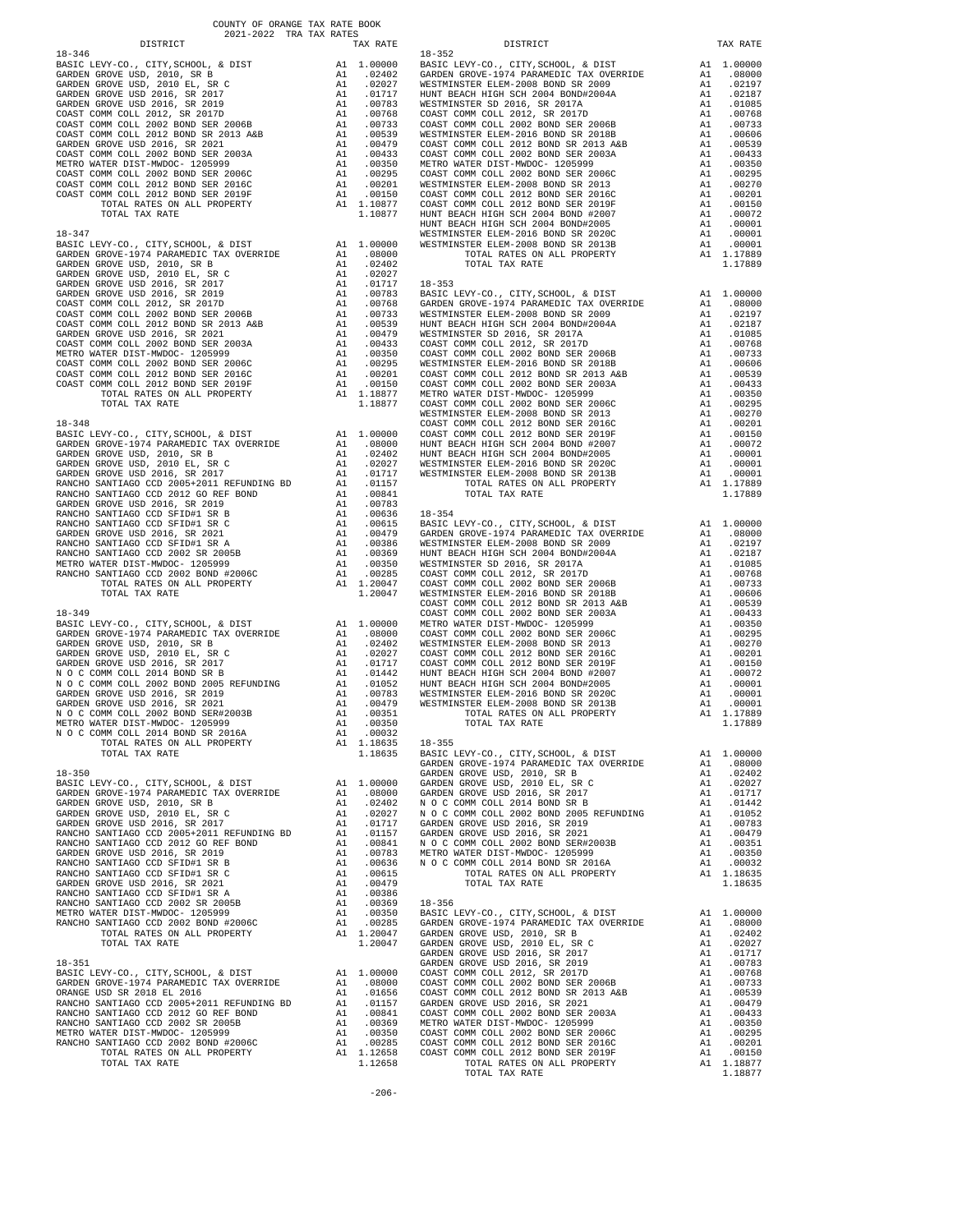| COUNTY OF ORANGE TAX RATE BOOK                                                                                                                                                                                                |  |                                   |          |
|-------------------------------------------------------------------------------------------------------------------------------------------------------------------------------------------------------------------------------|--|-----------------------------------|----------|
| 2021-2022 TRA TAX RATES<br>DISTRICT                                                                                                                                                                                           |  | TAX RATES<br>TAX RATE<br>DISTRICT | TAX RATE |
| $18 - 357$                                                                                                                                                                                                                    |  | $18 - 363$                        |          |
|                                                                                                                                                                                                                               |  |                                   |          |
|                                                                                                                                                                                                                               |  |                                   |          |
|                                                                                                                                                                                                                               |  |                                   |          |
|                                                                                                                                                                                                                               |  |                                   |          |
|                                                                                                                                                                                                                               |  |                                   |          |
|                                                                                                                                                                                                                               |  |                                   |          |
|                                                                                                                                                                                                                               |  |                                   |          |
|                                                                                                                                                                                                                               |  |                                   |          |
|                                                                                                                                                                                                                               |  |                                   |          |
|                                                                                                                                                                                                                               |  |                                   |          |
|                                                                                                                                                                                                                               |  |                                   |          |
|                                                                                                                                                                                                                               |  |                                   |          |
|                                                                                                                                                                                                                               |  |                                   |          |
|                                                                                                                                                                                                                               |  |                                   |          |
|                                                                                                                                                                                                                               |  |                                   |          |
|                                                                                                                                                                                                                               |  |                                   |          |
|                                                                                                                                                                                                                               |  |                                   |          |
|                                                                                                                                                                                                                               |  |                                   |          |
|                                                                                                                                                                                                                               |  |                                   |          |
|                                                                                                                                                                                                                               |  |                                   |          |
|                                                                                                                                                                                                                               |  |                                   |          |
|                                                                                                                                                                                                                               |  |                                   |          |
|                                                                                                                                                                                                                               |  |                                   |          |
|                                                                                                                                                                                                                               |  |                                   |          |
|                                                                                                                                                                                                                               |  |                                   |          |
|                                                                                                                                                                                                                               |  |                                   |          |
|                                                                                                                                                                                                                               |  |                                   |          |
|                                                                                                                                                                                                                               |  |                                   |          |
|                                                                                                                                                                                                                               |  |                                   |          |
|                                                                                                                                                                                                                               |  |                                   |          |
|                                                                                                                                                                                                                               |  |                                   |          |
|                                                                                                                                                                                                                               |  |                                   |          |
|                                                                                                                                                                                                                               |  |                                   |          |
|                                                                                                                                                                                                                               |  |                                   |          |
|                                                                                                                                                                                                                               |  |                                   |          |
|                                                                                                                                                                                                                               |  |                                   |          |
|                                                                                                                                                                                                                               |  |                                   |          |
|                                                                                                                                                                                                                               |  |                                   |          |
|                                                                                                                                                                                                                               |  |                                   |          |
|                                                                                                                                                                                                                               |  |                                   |          |
|                                                                                                                                                                                                                               |  |                                   |          |
|                                                                                                                                                                                                                               |  |                                   |          |
|                                                                                                                                                                                                                               |  |                                   |          |
|                                                                                                                                                                                                                               |  |                                   |          |
|                                                                                                                                                                                                                               |  |                                   |          |
|                                                                                                                                                                                                                               |  |                                   |          |
|                                                                                                                                                                                                                               |  |                                   |          |
|                                                                                                                                                                                                                               |  |                                   |          |
|                                                                                                                                                                                                                               |  |                                   |          |
|                                                                                                                                                                                                                               |  |                                   |          |
|                                                                                                                                                                                                                               |  |                                   |          |
| THE RESPACE ON A MAIN PROPERTY AND THE SECTION ON THE CONFIDENTIAL MANUEL PROPERTY AND A STRUCTURE ON A STRUCTURE ON A STRUCTURE ON A STRUCTURE ON A STRUCTURE ON A STRUCTURE ON A STRUCTURE ON A STRUCTURE ON A STRUCTURE ON |  |                                   |          |
|                                                                                                                                                                                                                               |  |                                   |          |
|                                                                                                                                                                                                                               |  |                                   |          |
|                                                                                                                                                                                                                               |  |                                   |          |
|                                                                                                                                                                                                                               |  |                                   |          |
|                                                                                                                                                                                                                               |  |                                   |          |
|                                                                                                                                                                                                                               |  |                                   |          |
|                                                                                                                                                                                                                               |  |                                   |          |
|                                                                                                                                                                                                                               |  |                                   |          |
|                                                                                                                                                                                                                               |  |                                   |          |
|                                                                                                                                                                                                                               |  |                                   |          |
|                                                                                                                                                                                                                               |  |                                   |          |
|                                                                                                                                                                                                                               |  |                                   |          |
|                                                                                                                                                                                                                               |  |                                   |          |
|                                                                                                                                                                                                                               |  |                                   |          |
|                                                                                                                                                                                                                               |  |                                   |          |
|                                                                                                                                                                                                                               |  |                                   |          |
|                                                                                                                                                                                                                               |  |                                   |          |
|                                                                                                                                                                                                                               |  |                                   |          |
|                                                                                                                                                                                                                               |  |                                   |          |
|                                                                                                                                                                                                                               |  |                                   |          |
|                                                                                                                                                                                                                               |  |                                   |          |
|                                                                                                                                                                                                                               |  |                                   |          |
|                                                                                                                                                                                                                               |  |                                   |          |
|                                                                                                                                                                                                                               |  |                                   |          |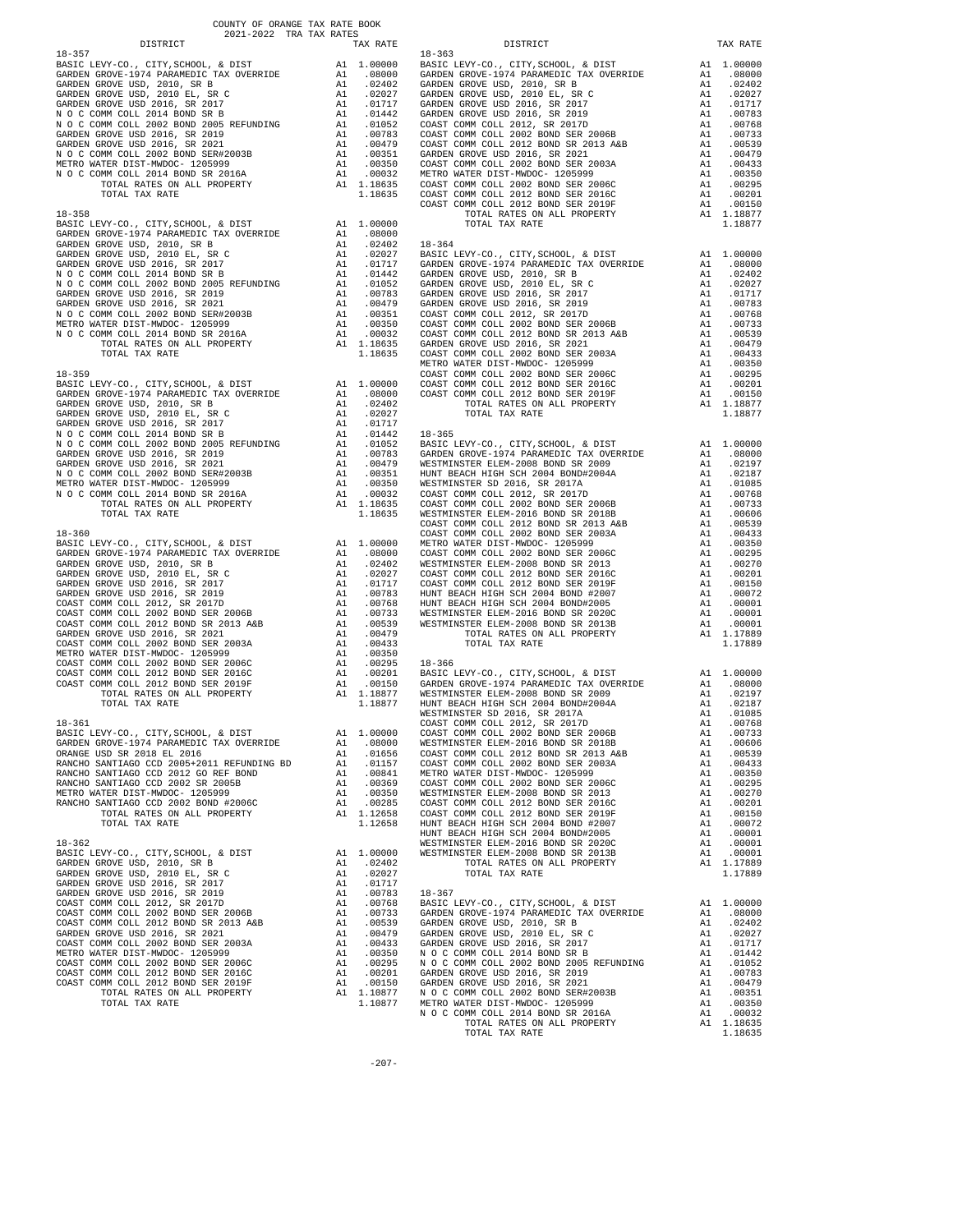| COUNTY OF ORANGE TAX RATE BOOK<br>2021-2022 TRA TAX RATES |          |                                                                                                                                                                                                                                         |          |
|-----------------------------------------------------------|----------|-----------------------------------------------------------------------------------------------------------------------------------------------------------------------------------------------------------------------------------------|----------|
| DISTRICT                                                  | TAX RATE | DISTRICT                                                                                                                                                                                                                                | TAX RATE |
|                                                           |          |                                                                                                                                                                                                                                         |          |
|                                                           |          |                                                                                                                                                                                                                                         |          |
|                                                           |          |                                                                                                                                                                                                                                         |          |
|                                                           |          |                                                                                                                                                                                                                                         |          |
|                                                           |          |                                                                                                                                                                                                                                         |          |
|                                                           |          |                                                                                                                                                                                                                                         |          |
|                                                           |          |                                                                                                                                                                                                                                         |          |
|                                                           |          |                                                                                                                                                                                                                                         |          |
|                                                           |          |                                                                                                                                                                                                                                         |          |
|                                                           |          |                                                                                                                                                                                                                                         |          |
|                                                           |          |                                                                                                                                                                                                                                         |          |
|                                                           |          |                                                                                                                                                                                                                                         |          |
|                                                           |          |                                                                                                                                                                                                                                         |          |
|                                                           |          |                                                                                                                                                                                                                                         |          |
|                                                           |          |                                                                                                                                                                                                                                         |          |
|                                                           |          |                                                                                                                                                                                                                                         |          |
|                                                           |          |                                                                                                                                                                                                                                         |          |
|                                                           |          |                                                                                                                                                                                                                                         |          |
|                                                           |          |                                                                                                                                                                                                                                         |          |
|                                                           |          |                                                                                                                                                                                                                                         |          |
|                                                           |          |                                                                                                                                                                                                                                         |          |
|                                                           |          |                                                                                                                                                                                                                                         |          |
|                                                           |          |                                                                                                                                                                                                                                         |          |
|                                                           |          |                                                                                                                                                                                                                                         |          |
|                                                           |          |                                                                                                                                                                                                                                         |          |
|                                                           |          |                                                                                                                                                                                                                                         |          |
|                                                           |          |                                                                                                                                                                                                                                         |          |
|                                                           |          |                                                                                                                                                                                                                                         |          |
|                                                           |          |                                                                                                                                                                                                                                         |          |
|                                                           |          |                                                                                                                                                                                                                                         |          |
|                                                           |          |                                                                                                                                                                                                                                         |          |
|                                                           |          |                                                                                                                                                                                                                                         |          |
|                                                           |          |                                                                                                                                                                                                                                         |          |
|                                                           |          |                                                                                                                                                                                                                                         |          |
|                                                           |          |                                                                                                                                                                                                                                         |          |
|                                                           |          |                                                                                                                                                                                                                                         |          |
|                                                           |          |                                                                                                                                                                                                                                         |          |
|                                                           |          |                                                                                                                                                                                                                                         |          |
|                                                           |          |                                                                                                                                                                                                                                         |          |
|                                                           |          |                                                                                                                                                                                                                                         |          |
|                                                           |          |                                                                                                                                                                                                                                         |          |
|                                                           |          |                                                                                                                                                                                                                                         |          |
|                                                           |          |                                                                                                                                                                                                                                         |          |
|                                                           |          |                                                                                                                                                                                                                                         |          |
|                                                           |          |                                                                                                                                                                                                                                         |          |
|                                                           |          |                                                                                                                                                                                                                                         |          |
|                                                           |          |                                                                                                                                                                                                                                         |          |
|                                                           |          |                                                                                                                                                                                                                                         |          |
|                                                           |          |                                                                                                                                                                                                                                         |          |
|                                                           |          |                                                                                                                                                                                                                                         |          |
|                                                           |          | METRO WATER DIST --MWDOC-1 2012 BOND SER 2016C<br>COAST COMM COLL 2012 BOND SER 2016C<br>COAST COMM COLL 2012 BOND SER 2016C<br>COAST COMM COLL 2012 BOND SER 2016C<br>COAST COMM COLL 2012 BOND SER 2016C<br>COAST COMM COLL 2012 BOND |          |
| $18 - 372$                                                |          | $18 - 377$                                                                                                                                                                                                                              |          |
|                                                           |          |                                                                                                                                                                                                                                         |          |
|                                                           |          |                                                                                                                                                                                                                                         |          |
|                                                           |          |                                                                                                                                                                                                                                         |          |
|                                                           |          |                                                                                                                                                                                                                                         |          |
|                                                           |          |                                                                                                                                                                                                                                         |          |
|                                                           |          |                                                                                                                                                                                                                                         |          |
|                                                           |          |                                                                                                                                                                                                                                         |          |
|                                                           |          |                                                                                                                                                                                                                                         |          |
|                                                           |          |                                                                                                                                                                                                                                         |          |
|                                                           |          |                                                                                                                                                                                                                                         |          |
|                                                           |          |                                                                                                                                                                                                                                         |          |
|                                                           |          |                                                                                                                                                                                                                                         |          |
|                                                           |          |                                                                                                                                                                                                                                         |          |

| nont none this time milled<br>DISTRICT | TAX RATE | DISTRICT   | TAX RATE |
|----------------------------------------|----------|------------|----------|
|                                        |          |            |          |
|                                        |          |            |          |
|                                        |          |            |          |
|                                        |          |            |          |
|                                        |          |            |          |
|                                        |          |            |          |
|                                        |          |            |          |
|                                        |          |            |          |
|                                        |          |            |          |
|                                        |          |            |          |
|                                        |          |            |          |
|                                        |          |            |          |
|                                        |          |            |          |
|                                        |          |            |          |
|                                        |          |            |          |
|                                        |          |            |          |
|                                        |          |            |          |
|                                        |          |            |          |
|                                        |          |            |          |
|                                        |          |            |          |
|                                        |          |            |          |
|                                        |          |            |          |
|                                        |          |            |          |
|                                        |          |            |          |
|                                        |          |            |          |
|                                        |          |            |          |
|                                        |          |            |          |
|                                        |          |            |          |
|                                        |          |            |          |
|                                        |          |            |          |
|                                        |          |            |          |
|                                        |          |            |          |
|                                        |          |            |          |
|                                        |          |            |          |
|                                        |          |            |          |
|                                        |          |            |          |
|                                        |          |            |          |
|                                        |          |            |          |
|                                        |          |            |          |
|                                        |          |            |          |
|                                        |          |            |          |
|                                        |          |            |          |
|                                        |          |            |          |
|                                        |          |            |          |
|                                        |          |            |          |
|                                        |          |            |          |
|                                        |          |            |          |
|                                        |          |            |          |
|                                        |          |            |          |
|                                        |          |            |          |
|                                        |          |            |          |
|                                        |          |            |          |
|                                        |          |            |          |
|                                        |          |            |          |
|                                        |          |            |          |
| $18 - 371$                             |          | $18 - 376$ |          |
|                                        |          |            |          |
|                                        |          |            |          |
|                                        |          |            |          |
|                                        |          |            |          |
|                                        |          |            |          |
|                                        |          |            |          |
|                                        |          |            |          |
|                                        |          |            |          |
|                                        |          |            |          |
|                                        |          |            |          |
|                                        |          |            |          |
|                                        |          |            |          |
|                                        |          |            |          |
|                                        |          |            |          |
|                                        |          |            |          |
|                                        |          |            |          |
|                                        |          |            |          |
|                                        |          |            |          |
|                                        |          |            |          |
|                                        |          |            |          |
|                                        |          |            |          |
|                                        |          |            |          |
|                                        |          |            |          |
|                                        |          |            |          |
|                                        |          |            |          |
|                                        |          |            |          |
|                                        |          |            |          |
|                                        |          |            |          |
|                                        |          |            |          |
|                                        |          |            |          |
|                                        |          |            |          |
|                                        |          |            |          |
|                                        |          |            |          |
|                                        |          |            |          |
|                                        |          |            |          |
|                                        |          |            |          |
|                                        |          |            |          |

-208-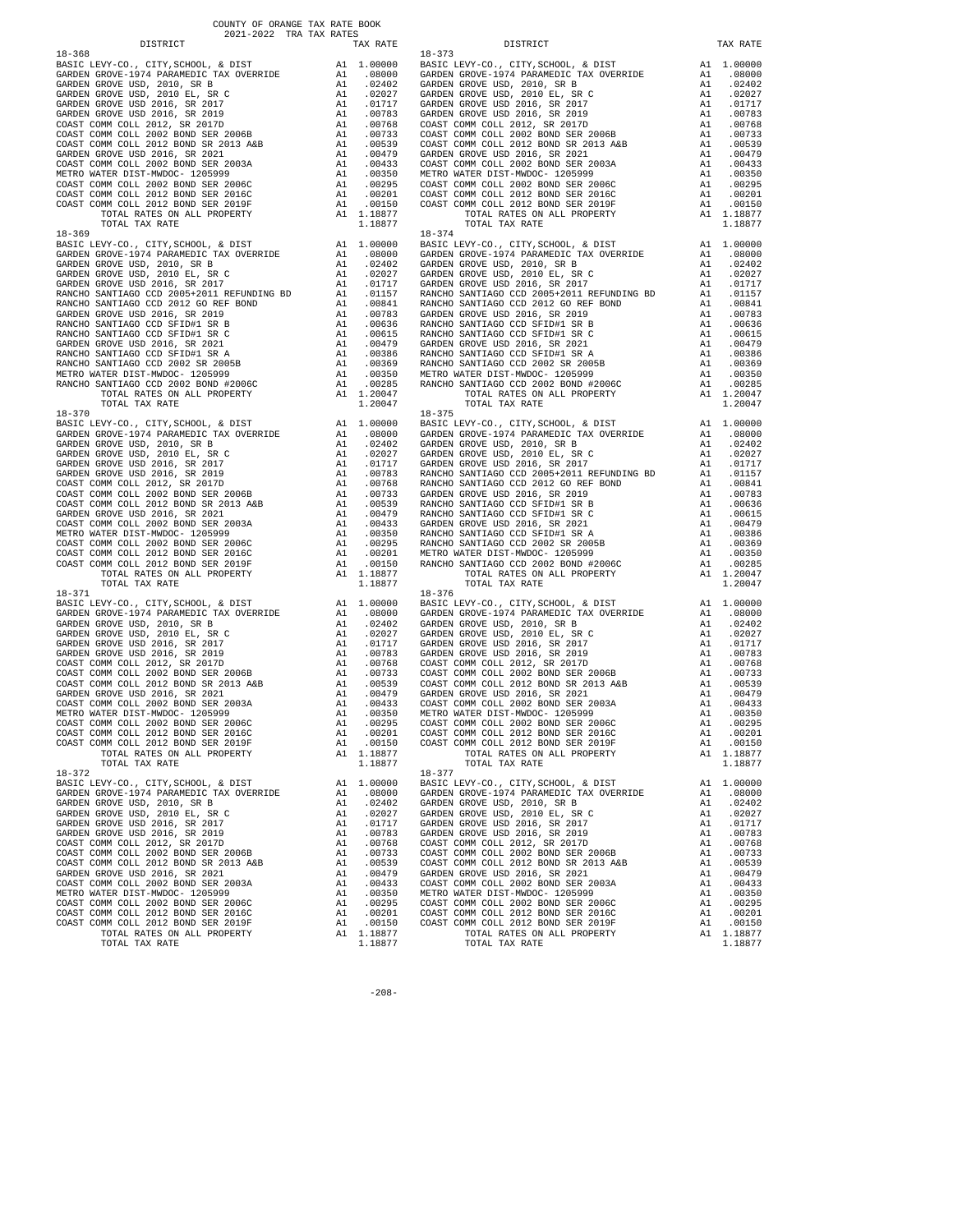| COUNTY OF ORANGE TAX RATE BOOK<br>2021-2022 TRA TAX RATES |                                                                                                                                                                                                                                                                                                                                                                                                                                    |  |
|-----------------------------------------------------------|------------------------------------------------------------------------------------------------------------------------------------------------------------------------------------------------------------------------------------------------------------------------------------------------------------------------------------------------------------------------------------------------------------------------------------|--|
|                                                           |                                                                                                                                                                                                                                                                                                                                                                                                                                    |  |
|                                                           | $\begin{tabular}{cccccccc} 18-378 & \rule{ \textbf{18.5cm} & \textbf{18.51C LEVY-CO} \end{tabular} \begin{tabular}{cccccccc} 18-378 & \rule{ \textbf{18.5cm} & \textbf{18.51C LEVY-CO} \end{tabular} \begin{tabular}{cccccccc} 18-378 & \rule{ \textbf{18.5cm} & \textbf{18.51C LEVY-CO} \end{tabular} \begin{tabular}{cccccccc} 18-378 & \rule{ \textbf{18.5cm} & \textbf{18.51C LEVY-CO} \end{tabular} \begin{tabular}{cccccccc$ |  |
|                                                           |                                                                                                                                                                                                                                                                                                                                                                                                                                    |  |
|                                                           |                                                                                                                                                                                                                                                                                                                                                                                                                                    |  |
|                                                           | $\begin{tabular}{l c c c c c} \hline \texttt{TCTAL RATES ON ALL PROPERTIES} & \texttt{ADEN R同} & \texttt{ADEN GROLE} & \texttt{ADEN GROLE} & \texttt{DST} & \texttt{ADEN GROLE} \\ \hline \texttt{TOTAL TAX RATE} & 1.20047 & 18-386 & \texttt{LOVY-CO.}, \texttt{CITY}, \texttt{SCHOOL}, & \texttt{DIST} & \texttt{A1} & 1.00000 & \texttt{QARDEN GROVE-1974 PARKMEDIC TAX OVERRIDE} & \texttt{A1} & .08000 & \texttt{$           |  |
|                                                           |                                                                                                                                                                                                                                                                                                                                                                                                                                    |  |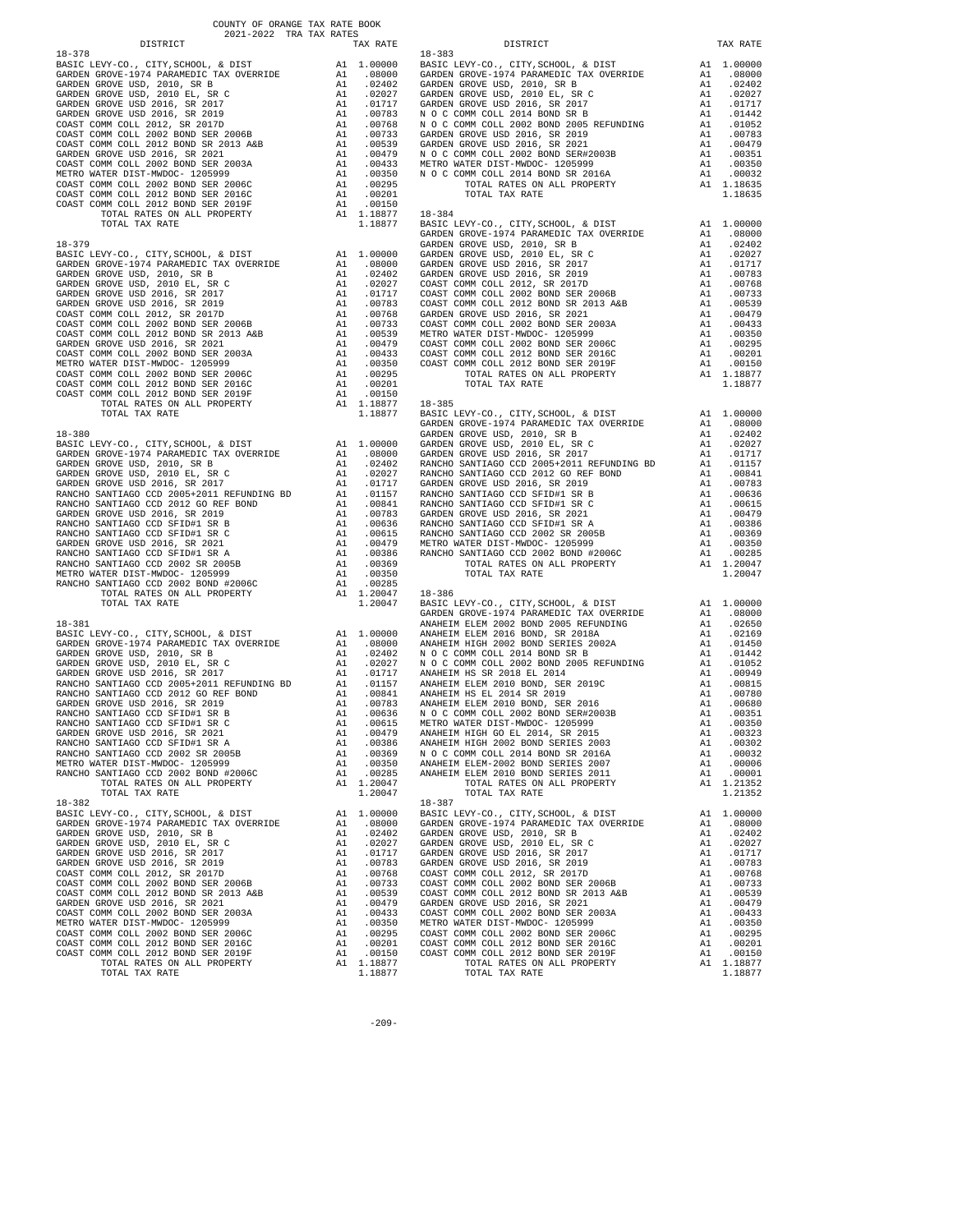| AUAL-AUAA INA IAA KAIBU<br>DISTRICT | TAX RATE | DISTRICT       | TAX RATE |
|-------------------------------------|----------|----------------|----------|
| $18 - 388$                          |          | $18 - 394$     |          |
|                                     |          |                |          |
|                                     |          |                |          |
|                                     |          |                |          |
|                                     |          |                |          |
|                                     |          |                |          |
|                                     |          |                |          |
|                                     |          |                |          |
|                                     |          |                |          |
|                                     |          |                |          |
|                                     |          |                |          |
|                                     |          |                |          |
|                                     |          |                |          |
|                                     |          |                |          |
|                                     |          |                |          |
|                                     |          |                |          |
|                                     |          |                |          |
|                                     |          |                |          |
|                                     |          |                |          |
|                                     |          |                |          |
|                                     |          |                |          |
|                                     |          |                |          |
|                                     |          |                |          |
|                                     |          |                |          |
|                                     |          |                |          |
|                                     |          |                |          |
|                                     |          |                |          |
|                                     |          |                |          |
|                                     |          |                |          |
|                                     |          |                |          |
|                                     |          |                |          |
|                                     |          |                |          |
|                                     |          |                |          |
|                                     |          |                |          |
|                                     |          |                |          |
|                                     |          |                |          |
|                                     |          |                |          |
|                                     |          |                |          |
|                                     |          |                |          |
|                                     |          |                |          |
|                                     |          |                |          |
|                                     |          |                |          |
|                                     |          |                |          |
|                                     |          |                |          |
|                                     |          |                |          |
|                                     |          |                |          |
|                                     |          |                |          |
|                                     |          |                |          |
|                                     |          |                |          |
|                                     |          |                |          |
|                                     |          |                |          |
|                                     |          |                |          |
| TOTAL TAX RATE                      | 1.18635  | TOTAL TAX RATE | 1.18877  |
|                                     |          | $18 - 398$     |          |
|                                     |          |                |          |
|                                     |          |                |          |
|                                     |          |                |          |
|                                     |          |                |          |
|                                     |          |                |          |
|                                     |          |                |          |
|                                     |          |                |          |
|                                     |          |                |          |
|                                     |          |                |          |
|                                     |          |                |          |
|                                     |          |                |          |
|                                     |          |                |          |
|                                     |          |                |          |
|                                     |          |                |          |
|                                     |          |                |          |
|                                     |          |                |          |
|                                     |          |                |          |
|                                     |          |                |          |
|                                     |          |                |          |
|                                     |          |                |          |
|                                     |          |                |          |
|                                     |          |                |          |
|                                     |          |                |          |
|                                     |          |                |          |
|                                     |          |                |          |
|                                     |          |                |          |
|                                     | $-210-$  |                |          |
|                                     |          |                |          |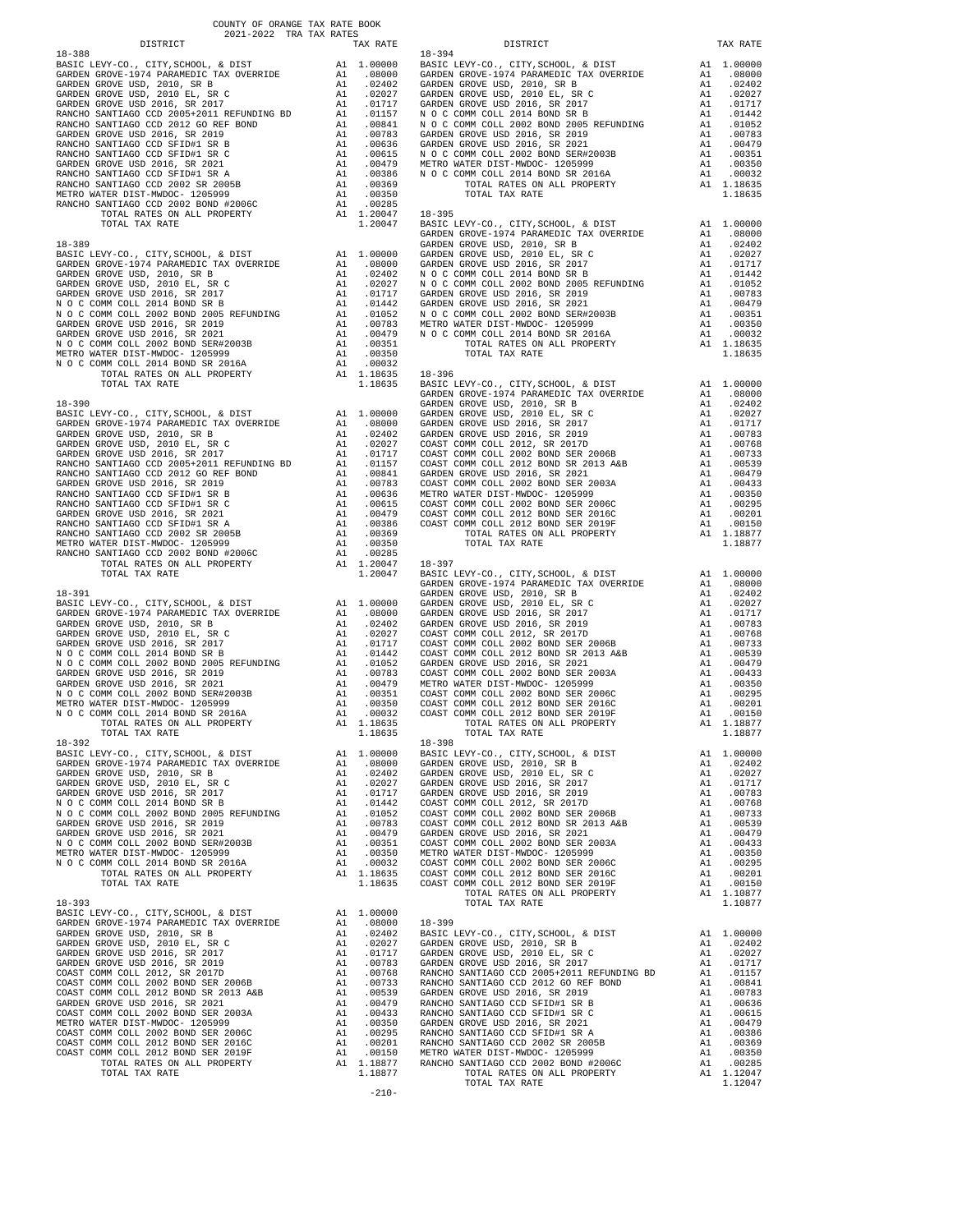| DISTRICT   | TAX RATE | DISTRICT       | TAX RATE |
|------------|----------|----------------|----------|
| $18 - 400$ |          | 18-406         |          |
|            |          |                |          |
|            |          |                |          |
|            |          |                |          |
|            |          |                |          |
|            |          |                |          |
|            |          |                |          |
|            |          |                |          |
|            |          |                |          |
|            |          |                |          |
|            |          |                |          |
|            |          |                |          |
|            |          |                |          |
|            |          |                |          |
|            |          |                |          |
|            |          | TOTAL TAX RATE | 1.20047  |
| $18 - 401$ |          |                |          |
|            |          |                |          |
|            |          |                |          |
|            |          |                |          |
|            |          |                |          |
|            |          |                |          |
|            |          |                |          |
|            |          |                |          |
|            |          |                |          |
|            |          |                |          |
|            |          |                |          |
|            |          |                |          |
|            |          |                |          |
|            |          |                |          |
|            |          |                |          |
|            |          |                |          |
|            |          |                |          |
| $18 - 402$ |          | TOTAL TAX RATE |          |
|            |          |                |          |
|            |          |                |          |
|            |          |                |          |
|            |          |                |          |
|            |          |                |          |
|            |          |                |          |
|            |          |                |          |
|            |          |                |          |
|            |          |                |          |
|            |          |                |          |
|            |          |                |          |
|            |          |                |          |
|            |          |                |          |
|            |          |                |          |
|            |          |                |          |
|            |          |                |          |
|            |          |                |          |
|            |          |                |          |
|            |          |                |          |
|            |          |                |          |
|            |          |                |          |
|            |          |                |          |
|            |          |                |          |
|            |          |                |          |
|            |          |                |          |
|            |          |                |          |
|            |          |                |          |
|            |          |                |          |
|            |          |                |          |
|            |          |                |          |
|            |          |                |          |
|            |          |                |          |
|            |          |                |          |
|            |          |                |          |
|            |          |                |          |
|            |          |                |          |
|            |          |                |          |
|            |          |                |          |
|            |          |                |          |
|            |          |                |          |
|            |          |                |          |
|            |          |                |          |
|            |          |                |          |
|            |          |                |          |
|            |          |                |          |
|            |          |                |          |
|            |          |                |          |
|            |          |                |          |
|            |          |                |          |
|            |          |                |          |
|            |          |                |          |
|            |          |                |          |
|            |          |                |          |
|            |          |                |          |
|            |          |                |          |
|            |          |                |          |
|            |          |                |          |
|            |          |                |          |
|            |          |                |          |
|            |          |                |          |
|            |          |                |          |
|            |          |                |          |
|            |          |                |          |
|            | $-211-$  |                |          |
|            |          |                |          |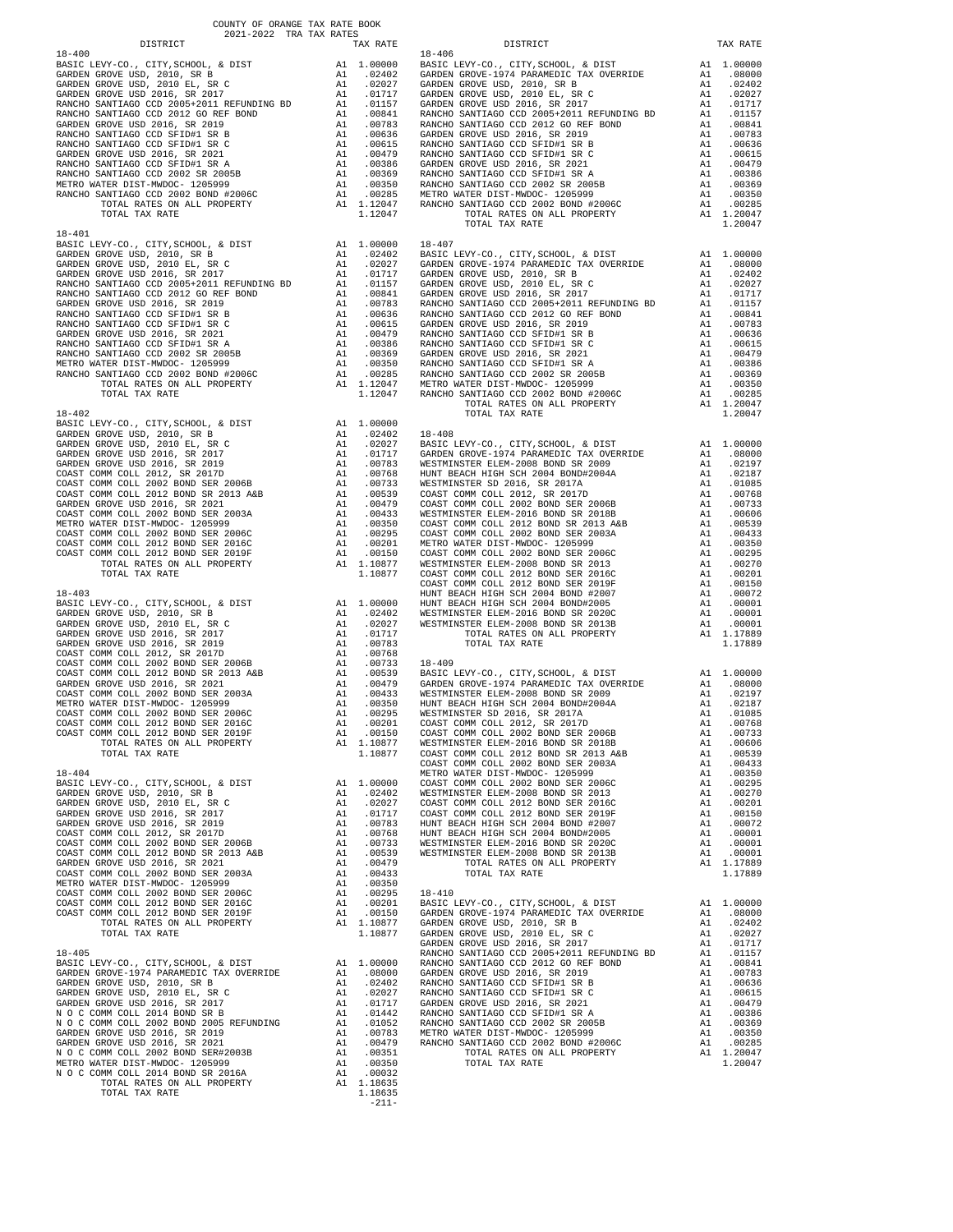| COUNTY OF ORANGE TAX RATE BOOK<br>2021-2022 TRA TAX RATES<br>2021-2022 TRA TAX RATES                                                                                                                                          |  |                                                                                                                                                                                                                                               |  |
|-------------------------------------------------------------------------------------------------------------------------------------------------------------------------------------------------------------------------------|--|-----------------------------------------------------------------------------------------------------------------------------------------------------------------------------------------------------------------------------------------------|--|
|                                                                                                                                                                                                                               |  |                                                                                                                                                                                                                                               |  |
|                                                                                                                                                                                                                               |  |                                                                                                                                                                                                                                               |  |
|                                                                                                                                                                                                                               |  |                                                                                                                                                                                                                                               |  |
|                                                                                                                                                                                                                               |  |                                                                                                                                                                                                                                               |  |
|                                                                                                                                                                                                                               |  |                                                                                                                                                                                                                                               |  |
|                                                                                                                                                                                                                               |  |                                                                                                                                                                                                                                               |  |
|                                                                                                                                                                                                                               |  |                                                                                                                                                                                                                                               |  |
|                                                                                                                                                                                                                               |  |                                                                                                                                                                                                                                               |  |
|                                                                                                                                                                                                                               |  |                                                                                                                                                                                                                                               |  |
|                                                                                                                                                                                                                               |  |                                                                                                                                                                                                                                               |  |
|                                                                                                                                                                                                                               |  |                                                                                                                                                                                                                                               |  |
|                                                                                                                                                                                                                               |  |                                                                                                                                                                                                                                               |  |
|                                                                                                                                                                                                                               |  |                                                                                                                                                                                                                                               |  |
|                                                                                                                                                                                                                               |  |                                                                                                                                                                                                                                               |  |
|                                                                                                                                                                                                                               |  |                                                                                                                                                                                                                                               |  |
|                                                                                                                                                                                                                               |  |                                                                                                                                                                                                                                               |  |
|                                                                                                                                                                                                                               |  |                                                                                                                                                                                                                                               |  |
|                                                                                                                                                                                                                               |  |                                                                                                                                                                                                                                               |  |
|                                                                                                                                                                                                                               |  |                                                                                                                                                                                                                                               |  |
|                                                                                                                                                                                                                               |  |                                                                                                                                                                                                                                               |  |
|                                                                                                                                                                                                                               |  |                                                                                                                                                                                                                                               |  |
|                                                                                                                                                                                                                               |  |                                                                                                                                                                                                                                               |  |
|                                                                                                                                                                                                                               |  |                                                                                                                                                                                                                                               |  |
|                                                                                                                                                                                                                               |  |                                                                                                                                                                                                                                               |  |
|                                                                                                                                                                                                                               |  |                                                                                                                                                                                                                                               |  |
|                                                                                                                                                                                                                               |  |                                                                                                                                                                                                                                               |  |
|                                                                                                                                                                                                                               |  |                                                                                                                                                                                                                                               |  |
|                                                                                                                                                                                                                               |  |                                                                                                                                                                                                                                               |  |
|                                                                                                                                                                                                                               |  | <b>1976:</b> STRIP (1976-2002), 1976-1981<br>1976: STRIP (1976-2003), 1977-1980; 1978-1981<br>1977-1981 (1977-2003), 1978-1981<br>1977-1981 (1978-2003), 1978-1981<br>1977-1981 (1978-2003), 1978-1982<br>1978-2003), 1978-1982<br>1978-2003, |  |
|                                                                                                                                                                                                                               |  |                                                                                                                                                                                                                                               |  |
|                                                                                                                                                                                                                               |  |                                                                                                                                                                                                                                               |  |
|                                                                                                                                                                                                                               |  |                                                                                                                                                                                                                                               |  |
|                                                                                                                                                                                                                               |  |                                                                                                                                                                                                                                               |  |
|                                                                                                                                                                                                                               |  |                                                                                                                                                                                                                                               |  |
|                                                                                                                                                                                                                               |  |                                                                                                                                                                                                                                               |  |
|                                                                                                                                                                                                                               |  |                                                                                                                                                                                                                                               |  |
|                                                                                                                                                                                                                               |  |                                                                                                                                                                                                                                               |  |
|                                                                                                                                                                                                                               |  |                                                                                                                                                                                                                                               |  |
|                                                                                                                                                                                                                               |  |                                                                                                                                                                                                                                               |  |
|                                                                                                                                                                                                                               |  |                                                                                                                                                                                                                                               |  |
|                                                                                                                                                                                                                               |  |                                                                                                                                                                                                                                               |  |
|                                                                                                                                                                                                                               |  |                                                                                                                                                                                                                                               |  |
|                                                                                                                                                                                                                               |  |                                                                                                                                                                                                                                               |  |
|                                                                                                                                                                                                                               |  |                                                                                                                                                                                                                                               |  |
|                                                                                                                                                                                                                               |  |                                                                                                                                                                                                                                               |  |
|                                                                                                                                                                                                                               |  |                                                                                                                                                                                                                                               |  |
|                                                                                                                                                                                                                               |  |                                                                                                                                                                                                                                               |  |
|                                                                                                                                                                                                                               |  |                                                                                                                                                                                                                                               |  |
|                                                                                                                                                                                                                               |  |                                                                                                                                                                                                                                               |  |
|                                                                                                                                                                                                                               |  |                                                                                                                                                                                                                                               |  |
|                                                                                                                                                                                                                               |  |                                                                                                                                                                                                                                               |  |
|                                                                                                                                                                                                                               |  |                                                                                                                                                                                                                                               |  |
|                                                                                                                                                                                                                               |  |                                                                                                                                                                                                                                               |  |
|                                                                                                                                                                                                                               |  |                                                                                                                                                                                                                                               |  |
|                                                                                                                                                                                                                               |  |                                                                                                                                                                                                                                               |  |
|                                                                                                                                                                                                                               |  |                                                                                                                                                                                                                                               |  |
|                                                                                                                                                                                                                               |  |                                                                                                                                                                                                                                               |  |
|                                                                                                                                                                                                                               |  |                                                                                                                                                                                                                                               |  |
|                                                                                                                                                                                                                               |  |                                                                                                                                                                                                                                               |  |
|                                                                                                                                                                                                                               |  |                                                                                                                                                                                                                                               |  |
|                                                                                                                                                                                                                               |  |                                                                                                                                                                                                                                               |  |
|                                                                                                                                                                                                                               |  |                                                                                                                                                                                                                                               |  |
|                                                                                                                                                                                                                               |  |                                                                                                                                                                                                                                               |  |
|                                                                                                                                                                                                                               |  |                                                                                                                                                                                                                                               |  |
|                                                                                                                                                                                                                               |  |                                                                                                                                                                                                                                               |  |
|                                                                                                                                                                                                                               |  |                                                                                                                                                                                                                                               |  |
|                                                                                                                                                                                                                               |  |                                                                                                                                                                                                                                               |  |
|                                                                                                                                                                                                                               |  |                                                                                                                                                                                                                                               |  |
|                                                                                                                                                                                                                               |  |                                                                                                                                                                                                                                               |  |
|                                                                                                                                                                                                                               |  |                                                                                                                                                                                                                                               |  |
|                                                                                                                                                                                                                               |  |                                                                                                                                                                                                                                               |  |
|                                                                                                                                                                                                                               |  |                                                                                                                                                                                                                                               |  |
|                                                                                                                                                                                                                               |  |                                                                                                                                                                                                                                               |  |
|                                                                                                                                                                                                                               |  |                                                                                                                                                                                                                                               |  |
|                                                                                                                                                                                                                               |  |                                                                                                                                                                                                                                               |  |
|                                                                                                                                                                                                                               |  |                                                                                                                                                                                                                                               |  |
|                                                                                                                                                                                                                               |  |                                                                                                                                                                                                                                               |  |
|                                                                                                                                                                                                                               |  |                                                                                                                                                                                                                                               |  |
|                                                                                                                                                                                                                               |  |                                                                                                                                                                                                                                               |  |
|                                                                                                                                                                                                                               |  |                                                                                                                                                                                                                                               |  |
|                                                                                                                                                                                                                               |  |                                                                                                                                                                                                                                               |  |
|                                                                                                                                                                                                                               |  |                                                                                                                                                                                                                                               |  |
|                                                                                                                                                                                                                               |  |                                                                                                                                                                                                                                               |  |
|                                                                                                                                                                                                                               |  |                                                                                                                                                                                                                                               |  |
|                                                                                                                                                                                                                               |  |                                                                                                                                                                                                                                               |  |
|                                                                                                                                                                                                                               |  |                                                                                                                                                                                                                                               |  |
|                                                                                                                                                                                                                               |  |                                                                                                                                                                                                                                               |  |
| NARROS ARCHIVADO COD 2012 DO NEW EGIPA DE 1998 1999 (1998) ANNO 2012 DO NEW EGIPA DE 2012 DO NEW ARCHIVAD COD 2012 DO NEW ARCHIVADO CONTENER (1999) 2013 DO NEW ARCHIVADO CONTENER (1999) 2013 DO NEW ARCHIVADO CONTENER (199 |  |                                                                                                                                                                                                                                               |  |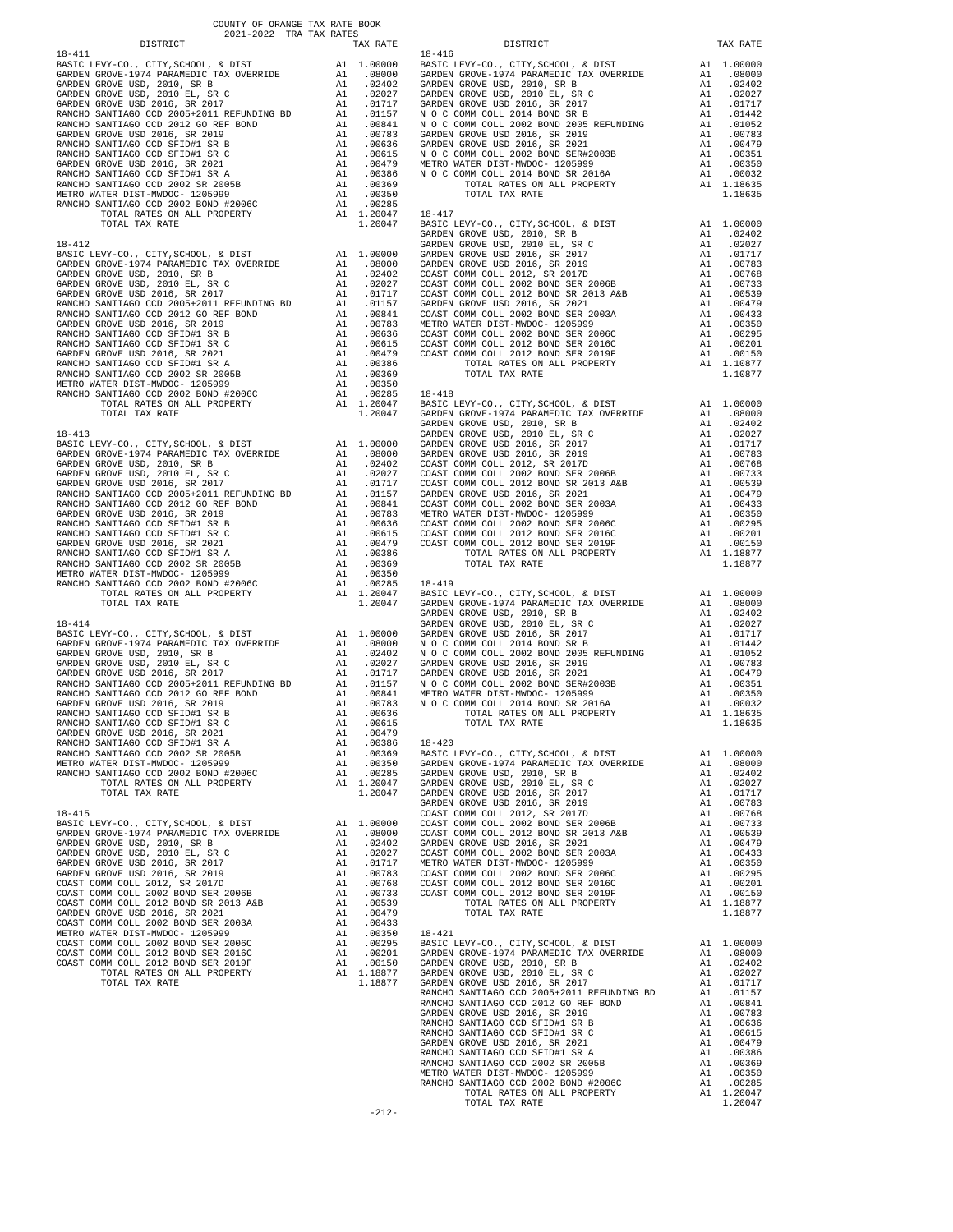| COUNTY OF ORANGE TAX RATE BOOK<br>$\begin{minipage}{.4\linewidth} \begin{tabular}{lcccccc} \multicolumn{2}{c}{\textbf{1.41}\textbf{1.42} & \textbf{1.43} & \textbf{RATE} & \textbf{B}} \\ \multicolumn{2}{c}{\textbf{2.021-2022} & \textbf{TRA} & \textbf{TAX} & \textbf{RATES} \\ \multicolumn{2}{c}{\textbf{DISTRICT}} & & & & & \\ \end{tabular} \end{minipage}$ |          |                                                                                                                                                                                                                                                                                                                                                                                                                                                               |          |
|---------------------------------------------------------------------------------------------------------------------------------------------------------------------------------------------------------------------------------------------------------------------------------------------------------------------------------------------------------------------|----------|---------------------------------------------------------------------------------------------------------------------------------------------------------------------------------------------------------------------------------------------------------------------------------------------------------------------------------------------------------------------------------------------------------------------------------------------------------------|----------|
|                                                                                                                                                                                                                                                                                                                                                                     | TAX RATE | DISTRICT                                                                                                                                                                                                                                                                                                                                                                                                                                                      | TAX RATE |
|                                                                                                                                                                                                                                                                                                                                                                     |          | $18 - 905$                                                                                                                                                                                                                                                                                                                                                                                                                                                    |          |
|                                                                                                                                                                                                                                                                                                                                                                     |          |                                                                                                                                                                                                                                                                                                                                                                                                                                                               |          |
|                                                                                                                                                                                                                                                                                                                                                                     |          |                                                                                                                                                                                                                                                                                                                                                                                                                                                               |          |
|                                                                                                                                                                                                                                                                                                                                                                     |          |                                                                                                                                                                                                                                                                                                                                                                                                                                                               |          |
| $18 - 902$                                                                                                                                                                                                                                                                                                                                                          |          | $19 - 001$                                                                                                                                                                                                                                                                                                                                                                                                                                                    |          |
|                                                                                                                                                                                                                                                                                                                                                                     |          | $19 - 002$<br>$\begin{array}{cccccc} & & & & & & & & & \\ 18-903 & & & & & & & & & \\ \text{BASC LEVY-CO.} & & & & & & & & \\ \text{BASC LEVY-CO.} & & & & & & & & \\ \text{BASC LEVY-CO.} & & & & & & & & \\ \text{BASC LEVY-CO.} & & & & & & & & \\ \text{GAPDEN GROVE-1974 PARAREDIC TAX OVERIDE} & & & & & & & \\ \text{GRONE ROWE-1974 PARAREDIC TAX OVERIDE} & & & & & & & \\ \text{GARDEN GROVE USD, 2010, SR R B} & & & & & & & \\ \text{GADEN GROVE$ |          |
|                                                                                                                                                                                                                                                                                                                                                                     |          |                                                                                                                                                                                                                                                                                                                                                                                                                                                               |          |

-213-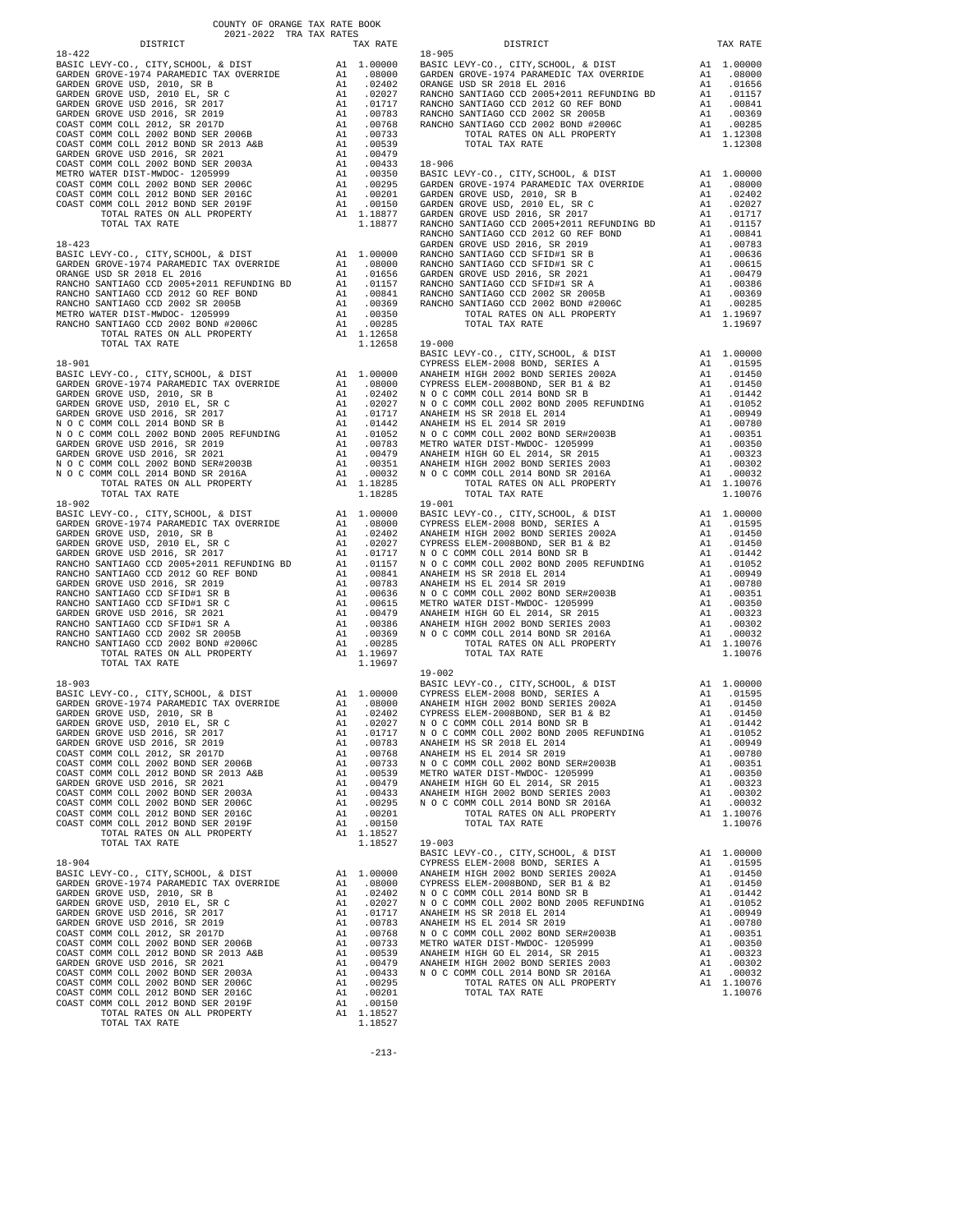| DISTRICT                                                            |                                                                                                                                                                                                                                                                 | TAX RATE                             |                    |
|---------------------------------------------------------------------|-----------------------------------------------------------------------------------------------------------------------------------------------------------------------------------------------------------------------------------------------------------------|--------------------------------------|--------------------|
| $19 - 005$                                                          |                                                                                                                                                                                                                                                                 |                                      | 19-011             |
|                                                                     |                                                                                                                                                                                                                                                                 |                                      |                    |
|                                                                     |                                                                                                                                                                                                                                                                 |                                      |                    |
|                                                                     |                                                                                                                                                                                                                                                                 |                                      |                    |
|                                                                     |                                                                                                                                                                                                                                                                 |                                      |                    |
|                                                                     |                                                                                                                                                                                                                                                                 |                                      |                    |
|                                                                     |                                                                                                                                                                                                                                                                 |                                      |                    |
|                                                                     |                                                                                                                                                                                                                                                                 |                                      |                    |
|                                                                     |                                                                                                                                                                                                                                                                 |                                      |                    |
|                                                                     |                                                                                                                                                                                                                                                                 |                                      |                    |
|                                                                     |                                                                                                                                                                                                                                                                 |                                      |                    |
|                                                                     |                                                                                                                                                                                                                                                                 |                                      |                    |
|                                                                     |                                                                                                                                                                                                                                                                 |                                      |                    |
| TOTAL TAX RATE                                                      |                                                                                                                                                                                                                                                                 | 1.10076                              |                    |
| $19 - 006$                                                          |                                                                                                                                                                                                                                                                 |                                      | $19 - 012$         |
|                                                                     |                                                                                                                                                                                                                                                                 |                                      |                    |
|                                                                     |                                                                                                                                                                                                                                                                 |                                      |                    |
|                                                                     |                                                                                                                                                                                                                                                                 |                                      |                    |
|                                                                     |                                                                                                                                                                                                                                                                 |                                      |                    |
|                                                                     |                                                                                                                                                                                                                                                                 |                                      |                    |
|                                                                     |                                                                                                                                                                                                                                                                 |                                      |                    |
|                                                                     |                                                                                                                                                                                                                                                                 |                                      |                    |
|                                                                     |                                                                                                                                                                                                                                                                 |                                      |                    |
|                                                                     |                                                                                                                                                                                                                                                                 |                                      |                    |
|                                                                     |                                                                                                                                                                                                                                                                 |                                      |                    |
|                                                                     |                                                                                                                                                                                                                                                                 |                                      |                    |
|                                                                     |                                                                                                                                                                                                                                                                 |                                      |                    |
|                                                                     |                                                                                                                                                                                                                                                                 |                                      |                    |
|                                                                     |                                                                                                                                                                                                                                                                 |                                      |                    |
|                                                                     |                                                                                                                                                                                                                                                                 |                                      |                    |
|                                                                     |                                                                                                                                                                                                                                                                 |                                      | BASIC L            |
| $19 - 007$                                                          |                                                                                                                                                                                                                                                                 |                                      | LOS ALA            |
|                                                                     |                                                                                                                                                                                                                                                                 |                                      |                    |
|                                                                     |                                                                                                                                                                                                                                                                 |                                      |                    |
|                                                                     |                                                                                                                                                                                                                                                                 |                                      |                    |
|                                                                     |                                                                                                                                                                                                                                                                 |                                      |                    |
|                                                                     |                                                                                                                                                                                                                                                                 |                                      |                    |
|                                                                     |                                                                                                                                                                                                                                                                 |                                      |                    |
|                                                                     |                                                                                                                                                                                                                                                                 |                                      |                    |
|                                                                     |                                                                                                                                                                                                                                                                 |                                      |                    |
|                                                                     |                                                                                                                                                                                                                                                                 |                                      |                    |
|                                                                     |                                                                                                                                                                                                                                                                 |                                      |                    |
|                                                                     |                                                                                                                                                                                                                                                                 |                                      |                    |
|                                                                     |                                                                                                                                                                                                                                                                 |                                      |                    |
| TOTAL TAX RATE                                                      |                                                                                                                                                                                                                                                                 | 1.10076                              |                    |
| $19 - 008$                                                          |                                                                                                                                                                                                                                                                 |                                      | $19 - 014$         |
|                                                                     |                                                                                                                                                                                                                                                                 |                                      |                    |
|                                                                     |                                                                                                                                                                                                                                                                 |                                      |                    |
|                                                                     |                                                                                                                                                                                                                                                                 |                                      |                    |
|                                                                     |                                                                                                                                                                                                                                                                 |                                      |                    |
|                                                                     |                                                                                                                                                                                                                                                                 |                                      |                    |
|                                                                     |                                                                                                                                                                                                                                                                 |                                      |                    |
|                                                                     |                                                                                                                                                                                                                                                                 |                                      |                    |
|                                                                     |                                                                                                                                                                                                                                                                 |                                      |                    |
|                                                                     |                                                                                                                                                                                                                                                                 |                                      |                    |
|                                                                     |                                                                                                                                                                                                                                                                 |                                      |                    |
|                                                                     |                                                                                                                                                                                                                                                                 |                                      |                    |
|                                                                     |                                                                                                                                                                                                                                                                 |                                      |                    |
| TOTAL TAX RATE                                                      |                                                                                                                                                                                                                                                                 | 1.10076                              |                    |
|                                                                     |                                                                                                                                                                                                                                                                 |                                      |                    |
| $19 - 009$                                                          |                                                                                                                                                                                                                                                                 |                                      |                    |
|                                                                     |                                                                                                                                                                                                                                                                 |                                      |                    |
|                                                                     |                                                                                                                                                                                                                                                                 |                                      |                    |
|                                                                     |                                                                                                                                                                                                                                                                 |                                      |                    |
|                                                                     |                                                                                                                                                                                                                                                                 |                                      |                    |
|                                                                     |                                                                                                                                                                                                                                                                 |                                      |                    |
|                                                                     |                                                                                                                                                                                                                                                                 |                                      |                    |
|                                                                     |                                                                                                                                                                                                                                                                 |                                      |                    |
|                                                                     |                                                                                                                                                                                                                                                                 |                                      |                    |
|                                                                     |                                                                                                                                                                                                                                                                 |                                      |                    |
|                                                                     |                                                                                                                                                                                                                                                                 |                                      |                    |
| N O C COMM COLL 2014 BOND SR 2016A                                  |                                                                                                                                                                                                                                                                 |                                      |                    |
| SAVANNA SD GO BOND, 2008 EL, SER B                                  | A1 .00032<br>A1 .00001<br>A1 1 14396                                                                                                                                                                                                                            |                                      |                    |
| TOTAL RATES ON ALL PROPERTY                                         |                                                                                                                                                                                                                                                                 | A1 1.14386                           |                    |
| TOTAL TAX RATE                                                      |                                                                                                                                                                                                                                                                 | 1.14386                              | $19 - 016$         |
| $19 - 010$                                                          |                                                                                                                                                                                                                                                                 |                                      | BASIC L<br>CYPRESS |
| BASIC LEVY-CO., CITY, SCHOOL, & DIST                                |                                                                                                                                                                                                                                                                 |                                      |                    |
| CENTRALIA EL SCH-2016 SR 2017A                                      |                                                                                                                                                                                                                                                                 |                                      |                    |
| CENTRALIA EL SCH-2002 BOND SR 2003A                                 |                                                                                                                                                                                                                                                                 |                                      |                    |
| ANAHEIM HIGH 2002 BOND SERIES 2002A                                 |                                                                                                                                                                                                                                                                 |                                      |                    |
| N O C COMM COLL 2014 BOND SR B                                      |                                                                                                                                                                                                                                                                 |                                      |                    |
| N O C COMM COLL 2002 BOND 2005 REFUNDING                            |                                                                                                                                                                                                                                                                 |                                      |                    |
| ANAHEIM HS SR 2018 EL 2014                                          |                                                                                                                                                                                                                                                                 |                                      |                    |
| CENTRALIA EL SCH-2002 BOND #2004A<br>ANAHEIM HS EL 2014 SR 2019     |                                                                                                                                                                                                                                                                 |                                      |                    |
|                                                                     |                                                                                                                                                                                                                                                                 |                                      |                    |
|                                                                     |                                                                                                                                                                                                                                                                 |                                      |                    |
| N O C COMM COLL 2002 BOND SER#2003B                                 |                                                                                                                                                                                                                                                                 |                                      |                    |
| METRO WATER DIST-MWDOC- 1205999<br>ANAHEIM HIGH GO EL 2014, SR 2015 | A1 1.00000 CYPRESS<br>A1 .02055 CYPRESS<br>A1 .01688 NOCC<br>A1 .01450 NOCC<br>A1 .01442 ANAHEIM<br>A1 .01949 NOCC<br>A1 .00949 NOCC<br>A1 .00859 METRO N<br>A1 .00350 ANAHEIM<br>A1 .00350 ANAHEIM<br>A1 .00350 ANAHEIM<br>A1 .00350 ANAHEIM<br>A1 .00350 NOCC |                                      |                    |
| ANAHEIM HIGH 2002 BOND SERIES 2003                                  |                                                                                                                                                                                                                                                                 | A1.00323<br>A1 .00302                |                    |
| CENTRALIA EL SCH-2016 SR B                                          |                                                                                                                                                                                                                                                                 |                                      |                    |
| N O C COMM COLL 2014 BOND SR 2016A<br>TOTAL RATES ON ALL PROPERTY   |                                                                                                                                                                                                                                                                 | $A1$ .00131<br>A1 .000<br>A1 1.11764 |                    |

| COUNTY OF ORANGE TAX RATE BOOK<br>$2021-2022 \quad \text{TRA TAX RATES}$ DISTRICT                                                                                                                                                                                                                                                                      |          |                                 |          |
|--------------------------------------------------------------------------------------------------------------------------------------------------------------------------------------------------------------------------------------------------------------------------------------------------------------------------------------------------------|----------|---------------------------------|----------|
|                                                                                                                                                                                                                                                                                                                                                        | TAX RATE | DISTRICT                        | TAX RATE |
| $19 - 005$                                                                                                                                                                                                                                                                                                                                             |          | $19 - 011$                      |          |
|                                                                                                                                                                                                                                                                                                                                                        |          |                                 |          |
|                                                                                                                                                                                                                                                                                                                                                        |          |                                 |          |
|                                                                                                                                                                                                                                                                                                                                                        |          |                                 |          |
|                                                                                                                                                                                                                                                                                                                                                        |          |                                 |          |
|                                                                                                                                                                                                                                                                                                                                                        |          |                                 |          |
|                                                                                                                                                                                                                                                                                                                                                        |          |                                 |          |
|                                                                                                                                                                                                                                                                                                                                                        |          |                                 |          |
| $19 - 006$<br>$\begin{tabular}{cccc} 19-006 & 1014L & 14A K R41E & 110076 & 1014L & 14A K R41E & 110076 & 1014L & 14A K R41E & 110076 \\ \hline \end{tabular} \begin{tabular}{cccc} 19-016 & 1014L & 14A K R41E & 110076 & 1014L & 14A K R41E & 100000 & 18A5C & 1587T & 110076 \\ \hline \end{tabular} \end{tabular} \begin{tabular}{cccc} 19-016 & $ |          | $19 - 012$                      |          |
|                                                                                                                                                                                                                                                                                                                                                        |          |                                 |          |
|                                                                                                                                                                                                                                                                                                                                                        |          |                                 |          |
|                                                                                                                                                                                                                                                                                                                                                        |          |                                 |          |
|                                                                                                                                                                                                                                                                                                                                                        |          |                                 |          |
|                                                                                                                                                                                                                                                                                                                                                        |          |                                 |          |
|                                                                                                                                                                                                                                                                                                                                                        |          |                                 |          |
|                                                                                                                                                                                                                                                                                                                                                        |          |                                 |          |
|                                                                                                                                                                                                                                                                                                                                                        |          |                                 |          |
|                                                                                                                                                                                                                                                                                                                                                        |          |                                 |          |
|                                                                                                                                                                                                                                                                                                                                                        |          |                                 |          |
|                                                                                                                                                                                                                                                                                                                                                        |          |                                 |          |
|                                                                                                                                                                                                                                                                                                                                                        |          |                                 |          |
|                                                                                                                                                                                                                                                                                                                                                        |          |                                 |          |
|                                                                                                                                                                                                                                                                                                                                                        |          |                                 |          |
|                                                                                                                                                                                                                                                                                                                                                        |          |                                 |          |
|                                                                                                                                                                                                                                                                                                                                                        |          |                                 |          |
|                                                                                                                                                                                                                                                                                                                                                        |          |                                 |          |
| $19 - 008$                                                                                                                                                                                                                                                                                                                                             |          | $19 - 014$                      |          |
|                                                                                                                                                                                                                                                                                                                                                        |          |                                 |          |
|                                                                                                                                                                                                                                                                                                                                                        |          |                                 |          |
|                                                                                                                                                                                                                                                                                                                                                        |          |                                 |          |
|                                                                                                                                                                                                                                                                                                                                                        |          |                                 |          |
|                                                                                                                                                                                                                                                                                                                                                        |          |                                 |          |
|                                                                                                                                                                                                                                                                                                                                                        |          |                                 |          |
|                                                                                                                                                                                                                                                                                                                                                        |          |                                 |          |
| $\begin{tabular}{l c c c c} 19-0.08 & 19-0.14 & 11-0.000 & 19-0.14 & 11-0.0000 & 19-0.14 & 11-0.0000 & 19-0.14 & 11-0.0000 & 11-0.00000 & 11-0.00000 & 11-0.00000 & 11-0.00000 & 11-0.00000 & 11-0.00000 & 11-0.00000 & 11-0.00000 & 11-0.00000 & 11-0.00$                                                                                             |          |                                 |          |
| $19 - 009$                                                                                                                                                                                                                                                                                                                                             |          | $\frac{1}{2}$<br>TOTAL TAX RATE | 1.14386  |
|                                                                                                                                                                                                                                                                                                                                                        |          |                                 |          |
|                                                                                                                                                                                                                                                                                                                                                        |          |                                 |          |
|                                                                                                                                                                                                                                                                                                                                                        |          |                                 |          |
|                                                                                                                                                                                                                                                                                                                                                        |          |                                 |          |
|                                                                                                                                                                                                                                                                                                                                                        |          |                                 |          |
|                                                                                                                                                                                                                                                                                                                                                        |          |                                 |          |
|                                                                                                                                                                                                                                                                                                                                                        |          |                                 |          |
|                                                                                                                                                                                                                                                                                                                                                        |          |                                 |          |
|                                                                                                                                                                                                                                                                                                                                                        |          |                                 |          |
|                                                                                                                                                                                                                                                                                                                                                        |          |                                 |          |
|                                                                                                                                                                                                                                                                                                                                                        |          |                                 |          |
|                                                                                                                                                                                                                                                                                                                                                        |          |                                 |          |
|                                                                                                                                                                                                                                                                                                                                                        |          |                                 |          |
|                                                                                                                                                                                                                                                                                                                                                        |          |                                 |          |
|                                                                                                                                                                                                                                                                                                                                                        |          |                                 |          |
|                                                                                                                                                                                                                                                                                                                                                        |          |                                 |          |
|                                                                                                                                                                                                                                                                                                                                                        |          |                                 |          |
|                                                                                                                                                                                                                                                                                                                                                        |          |                                 |          |
|                                                                                                                                                                                                                                                                                                                                                        |          |                                 |          |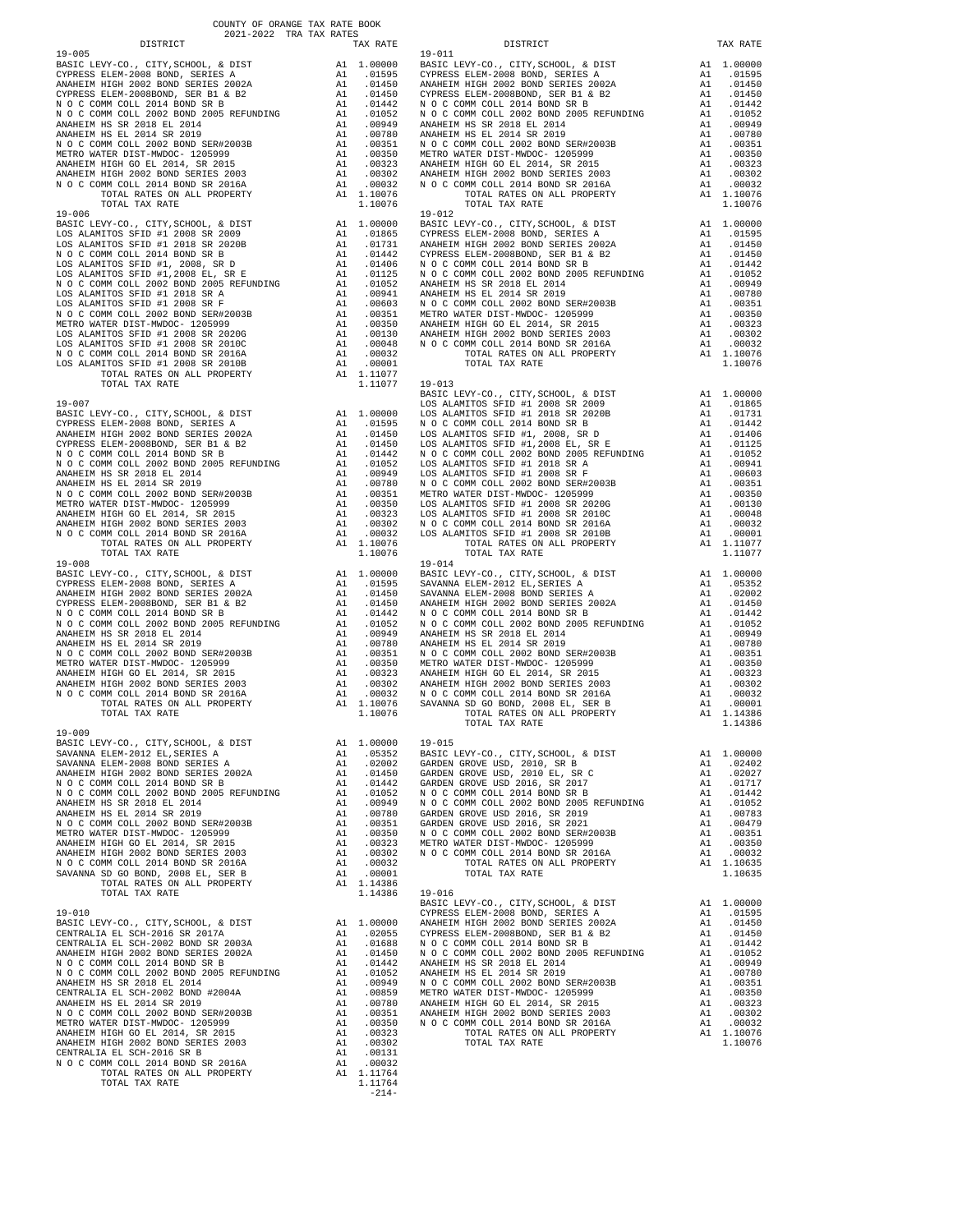| ---------<br>$19 - 017$                                           |    | TITT TAITH                                                                                                                                                                                        | $19 - 023$    |
|-------------------------------------------------------------------|----|---------------------------------------------------------------------------------------------------------------------------------------------------------------------------------------------------|---------------|
|                                                                   |    |                                                                                                                                                                                                   |               |
|                                                                   |    |                                                                                                                                                                                                   |               |
|                                                                   |    |                                                                                                                                                                                                   |               |
|                                                                   |    |                                                                                                                                                                                                   |               |
|                                                                   |    |                                                                                                                                                                                                   |               |
|                                                                   |    |                                                                                                                                                                                                   |               |
|                                                                   |    |                                                                                                                                                                                                   |               |
|                                                                   |    |                                                                                                                                                                                                   |               |
|                                                                   |    |                                                                                                                                                                                                   |               |
|                                                                   |    |                                                                                                                                                                                                   |               |
|                                                                   |    |                                                                                                                                                                                                   |               |
|                                                                   |    |                                                                                                                                                                                                   |               |
|                                                                   |    |                                                                                                                                                                                                   |               |
| $19 - 018$                                                        |    |                                                                                                                                                                                                   |               |
|                                                                   |    |                                                                                                                                                                                                   |               |
|                                                                   |    |                                                                                                                                                                                                   |               |
|                                                                   |    |                                                                                                                                                                                                   |               |
|                                                                   |    |                                                                                                                                                                                                   |               |
|                                                                   |    |                                                                                                                                                                                                   |               |
|                                                                   |    |                                                                                                                                                                                                   |               |
|                                                                   |    |                                                                                                                                                                                                   |               |
|                                                                   |    |                                                                                                                                                                                                   |               |
|                                                                   |    |                                                                                                                                                                                                   |               |
|                                                                   |    |                                                                                                                                                                                                   |               |
|                                                                   |    |                                                                                                                                                                                                   |               |
|                                                                   |    |                                                                                                                                                                                                   |               |
|                                                                   |    |                                                                                                                                                                                                   |               |
|                                                                   |    |                                                                                                                                                                                                   |               |
| $19 - 019$                                                        |    |                                                                                                                                                                                                   |               |
|                                                                   |    |                                                                                                                                                                                                   |               |
|                                                                   |    |                                                                                                                                                                                                   |               |
|                                                                   |    |                                                                                                                                                                                                   |               |
|                                                                   |    |                                                                                                                                                                                                   |               |
|                                                                   |    |                                                                                                                                                                                                   |               |
|                                                                   |    |                                                                                                                                                                                                   |               |
|                                                                   |    |                                                                                                                                                                                                   |               |
|                                                                   |    |                                                                                                                                                                                                   |               |
|                                                                   |    |                                                                                                                                                                                                   |               |
|                                                                   |    |                                                                                                                                                                                                   |               |
|                                                                   |    |                                                                                                                                                                                                   |               |
|                                                                   |    |                                                                                                                                                                                                   |               |
| TOTAL TAX RATE                                                    |    | 1.10076                                                                                                                                                                                           |               |
| $19 - 020$                                                        |    |                                                                                                                                                                                                   | $19 - 026$    |
|                                                                   |    |                                                                                                                                                                                                   |               |
|                                                                   |    |                                                                                                                                                                                                   |               |
|                                                                   |    |                                                                                                                                                                                                   |               |
|                                                                   |    |                                                                                                                                                                                                   |               |
|                                                                   |    |                                                                                                                                                                                                   |               |
|                                                                   |    |                                                                                                                                                                                                   |               |
|                                                                   |    |                                                                                                                                                                                                   |               |
|                                                                   |    |                                                                                                                                                                                                   |               |
|                                                                   |    |                                                                                                                                                                                                   |               |
|                                                                   |    |                                                                                                                                                                                                   |               |
|                                                                   |    |                                                                                                                                                                                                   |               |
|                                                                   |    |                                                                                                                                                                                                   |               |
| TOTAL TAX RATE                                                    |    | 1.14386                                                                                                                                                                                           |               |
|                                                                   |    |                                                                                                                                                                                                   |               |
|                                                                   |    |                                                                                                                                                                                                   |               |
|                                                                   |    |                                                                                                                                                                                                   |               |
|                                                                   |    |                                                                                                                                                                                                   |               |
|                                                                   |    |                                                                                                                                                                                                   | $.01442$ NOCC |
|                                                                   |    |                                                                                                                                                                                                   |               |
|                                                                   |    | A1 .01422 NOCC<br>A1 .01052 NOCC<br>A1 .00949 ANAHEIM<br>A1 .00780 ANAHEIM<br>A1 .00780 ANAHEIM<br>A1 .00350 METRON<br>A1 .00323 ANAHEIM<br>A1 .00302 ANAHEIM<br>A1 .00302 NOCC<br>A1 .00302 NOCC |               |
| ANAHEIM HS EL 2014 SR 2019                                        |    |                                                                                                                                                                                                   |               |
| N O C COMM COLL 2002 BOND SER#2003B                               |    |                                                                                                                                                                                                   |               |
| METRO WATER DIST-MWDOC- 1205999                                   |    |                                                                                                                                                                                                   |               |
| ANAHEIM HIGH GO EL 2014, SR 2015                                  |    |                                                                                                                                                                                                   |               |
| ANAHEIM HIGH 2002 BOND SERIES 2003                                |    |                                                                                                                                                                                                   |               |
| N O C COMM COLL 2014 BOND SR 2016A<br>TOTAL RATES ON ALL PROPERTY |    | A1 1.10076                                                                                                                                                                                        |               |
| TOTAL TAX RATE                                                    |    | 1.10076                                                                                                                                                                                           |               |
| $19 - 022$                                                        |    |                                                                                                                                                                                                   | $19 - 028$    |
|                                                                   |    |                                                                                                                                                                                                   |               |
|                                                                   |    |                                                                                                                                                                                                   |               |
|                                                                   |    |                                                                                                                                                                                                   |               |
|                                                                   |    |                                                                                                                                                                                                   |               |
|                                                                   |    |                                                                                                                                                                                                   |               |
|                                                                   |    |                                                                                                                                                                                                   |               |
|                                                                   |    |                                                                                                                                                                                                   |               |
|                                                                   |    |                                                                                                                                                                                                   |               |
|                                                                   |    |                                                                                                                                                                                                   |               |
|                                                                   |    |                                                                                                                                                                                                   |               |
|                                                                   |    |                                                                                                                                                                                                   |               |
| N O C COMM COLL 2014 BOND SR 2016A                                |    | A1 .00032                                                                                                                                                                                         |               |
| LOS ALAMITOS SFID #1 2008 SR 2010B                                | A1 | .00001                                                                                                                                                                                            |               |
| TOTAL RATES ON ALL PROPERTY                                       |    | A1 1.11077                                                                                                                                                                                        |               |
| TOTAL TAX RATE                                                    |    | 1.11077                                                                                                                                                                                           |               |

| COUNTY OF ORANGE TAX RATE BOOK<br>$\begin{minipage}{.4\linewidth} \begin{tabular}{lcccccc} \textbf{1-A} & \textbf{1-A} & \textbf{RATE} & \textbf{B} \\ \textbf{2021--2022} & \textbf{TRA} & \textbf{TAX RATES} \\ \end{tabular} \end{minipage}$ |          |                                                                                                 |            |
|-------------------------------------------------------------------------------------------------------------------------------------------------------------------------------------------------------------------------------------------------|----------|-------------------------------------------------------------------------------------------------|------------|
| $19 - 017$                                                                                                                                                                                                                                      | TAX RATE | DISTRICT<br>$19 - 023$                                                                          | TAX RATE   |
|                                                                                                                                                                                                                                                 |          |                                                                                                 |            |
|                                                                                                                                                                                                                                                 |          |                                                                                                 |            |
| 179715 MARTS (M. 19702 MART 2001) ALL 197025 MART 2002 MARTIN 2002 MART 2002 MART 2002 MART 2002 MART 2002 MART 2002 MART 2002 MART 2002 MART 2002 MART 2002 MART 2002 MART 2002 MART 2002 MART 2002 MART 2002 MART 2002 MAR                    |          |                                                                                                 |            |
|                                                                                                                                                                                                                                                 |          |                                                                                                 |            |
|                                                                                                                                                                                                                                                 |          |                                                                                                 |            |
|                                                                                                                                                                                                                                                 |          |                                                                                                 |            |
|                                                                                                                                                                                                                                                 |          |                                                                                                 |            |
|                                                                                                                                                                                                                                                 |          |                                                                                                 |            |
|                                                                                                                                                                                                                                                 |          |                                                                                                 |            |
|                                                                                                                                                                                                                                                 |          |                                                                                                 |            |
|                                                                                                                                                                                                                                                 |          |                                                                                                 |            |
|                                                                                                                                                                                                                                                 |          |                                                                                                 |            |
|                                                                                                                                                                                                                                                 |          |                                                                                                 |            |
|                                                                                                                                                                                                                                                 |          |                                                                                                 |            |
|                                                                                                                                                                                                                                                 |          |                                                                                                 |            |
|                                                                                                                                                                                                                                                 |          |                                                                                                 |            |
|                                                                                                                                                                                                                                                 |          |                                                                                                 |            |
|                                                                                                                                                                                                                                                 |          |                                                                                                 |            |
|                                                                                                                                                                                                                                                 |          |                                                                                                 |            |
|                                                                                                                                                                                                                                                 |          |                                                                                                 |            |
|                                                                                                                                                                                                                                                 |          |                                                                                                 |            |
|                                                                                                                                                                                                                                                 |          |                                                                                                 |            |
|                                                                                                                                                                                                                                                 |          |                                                                                                 |            |
|                                                                                                                                                                                                                                                 |          |                                                                                                 |            |
|                                                                                                                                                                                                                                                 |          |                                                                                                 |            |
|                                                                                                                                                                                                                                                 |          |                                                                                                 |            |
|                                                                                                                                                                                                                                                 |          |                                                                                                 |            |
|                                                                                                                                                                                                                                                 |          |                                                                                                 |            |
|                                                                                                                                                                                                                                                 |          |                                                                                                 |            |
|                                                                                                                                                                                                                                                 |          |                                                                                                 |            |
|                                                                                                                                                                                                                                                 |          |                                                                                                 |            |
|                                                                                                                                                                                                                                                 |          | 1,9-021<br>BASIC LEVY-CO., CITY, SCHOOL, & DIST Al 1.00000 BASIC LEVY-CO., CITY, SCHOOL, & DIST | A1 1.00000 |
|                                                                                                                                                                                                                                                 |          |                                                                                                 |            |
|                                                                                                                                                                                                                                                 |          |                                                                                                 |            |
|                                                                                                                                                                                                                                                 |          |                                                                                                 |            |
|                                                                                                                                                                                                                                                 |          |                                                                                                 |            |
|                                                                                                                                                                                                                                                 |          |                                                                                                 |            |
|                                                                                                                                                                                                                                                 |          |                                                                                                 |            |
|                                                                                                                                                                                                                                                 |          |                                                                                                 |            |
|                                                                                                                                                                                                                                                 |          |                                                                                                 |            |
|                                                                                                                                                                                                                                                 |          |                                                                                                 |            |
|                                                                                                                                                                                                                                                 |          |                                                                                                 |            |
|                                                                                                                                                                                                                                                 |          |                                                                                                 |            |
|                                                                                                                                                                                                                                                 |          |                                                                                                 |            |
|                                                                                                                                                                                                                                                 |          |                                                                                                 |            |
|                                                                                                                                                                                                                                                 |          |                                                                                                 |            |
|                                                                                                                                                                                                                                                 |          |                                                                                                 |            |
|                                                                                                                                                                                                                                                 |          |                                                                                                 |            |
|                                                                                                                                                                                                                                                 |          |                                                                                                 |            |
|                                                                                                                                                                                                                                                 |          |                                                                                                 |            |
|                                                                                                                                                                                                                                                 |          |                                                                                                 |            |
| TOTAL TAX RATE                                                                                                                                                                                                                                  |          |                                                                                                 |            |

-215-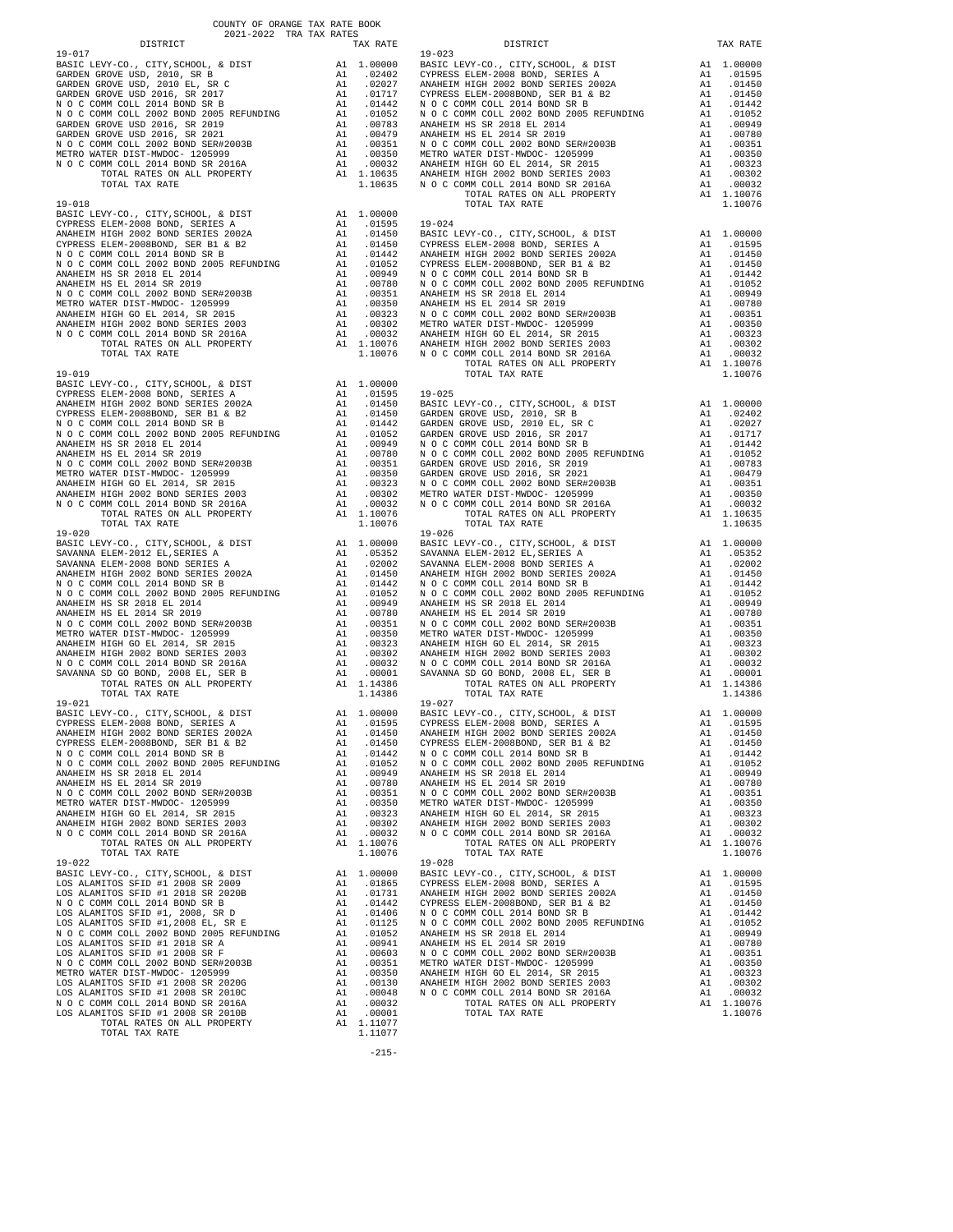| $19 - 030$                                                              |    |                                                                                                                                                                                                                         |                           |
|-------------------------------------------------------------------------|----|-------------------------------------------------------------------------------------------------------------------------------------------------------------------------------------------------------------------------|---------------------------|
|                                                                         |    |                                                                                                                                                                                                                         |                           |
|                                                                         |    |                                                                                                                                                                                                                         |                           |
|                                                                         |    |                                                                                                                                                                                                                         |                           |
|                                                                         |    |                                                                                                                                                                                                                         |                           |
|                                                                         |    |                                                                                                                                                                                                                         |                           |
|                                                                         |    |                                                                                                                                                                                                                         |                           |
|                                                                         |    |                                                                                                                                                                                                                         |                           |
|                                                                         |    |                                                                                                                                                                                                                         |                           |
|                                                                         |    |                                                                                                                                                                                                                         |                           |
|                                                                         |    |                                                                                                                                                                                                                         |                           |
|                                                                         |    |                                                                                                                                                                                                                         |                           |
|                                                                         |    |                                                                                                                                                                                                                         |                           |
| $19 - 031$                                                              |    |                                                                                                                                                                                                                         |                           |
|                                                                         |    |                                                                                                                                                                                                                         |                           |
|                                                                         |    |                                                                                                                                                                                                                         |                           |
|                                                                         |    |                                                                                                                                                                                                                         |                           |
|                                                                         |    |                                                                                                                                                                                                                         |                           |
|                                                                         |    |                                                                                                                                                                                                                         |                           |
|                                                                         |    |                                                                                                                                                                                                                         |                           |
|                                                                         |    |                                                                                                                                                                                                                         |                           |
|                                                                         |    |                                                                                                                                                                                                                         |                           |
|                                                                         |    |                                                                                                                                                                                                                         |                           |
|                                                                         |    |                                                                                                                                                                                                                         |                           |
|                                                                         |    |                                                                                                                                                                                                                         |                           |
|                                                                         |    |                                                                                                                                                                                                                         |                           |
| $19 - 032$                                                              |    |                                                                                                                                                                                                                         |                           |
|                                                                         |    |                                                                                                                                                                                                                         |                           |
|                                                                         |    |                                                                                                                                                                                                                         |                           |
|                                                                         |    |                                                                                                                                                                                                                         |                           |
|                                                                         |    |                                                                                                                                                                                                                         |                           |
|                                                                         |    |                                                                                                                                                                                                                         |                           |
|                                                                         |    |                                                                                                                                                                                                                         |                           |
|                                                                         |    |                                                                                                                                                                                                                         |                           |
|                                                                         |    |                                                                                                                                                                                                                         |                           |
|                                                                         |    |                                                                                                                                                                                                                         |                           |
|                                                                         |    |                                                                                                                                                                                                                         |                           |
|                                                                         |    |                                                                                                                                                                                                                         |                           |
| $19 - 033$                                                              |    |                                                                                                                                                                                                                         |                           |
|                                                                         |    |                                                                                                                                                                                                                         |                           |
|                                                                         |    |                                                                                                                                                                                                                         |                           |
|                                                                         |    |                                                                                                                                                                                                                         |                           |
|                                                                         |    |                                                                                                                                                                                                                         |                           |
|                                                                         |    |                                                                                                                                                                                                                         |                           |
|                                                                         |    |                                                                                                                                                                                                                         |                           |
|                                                                         |    |                                                                                                                                                                                                                         |                           |
|                                                                         |    |                                                                                                                                                                                                                         |                           |
|                                                                         |    |                                                                                                                                                                                                                         |                           |
|                                                                         |    |                                                                                                                                                                                                                         |                           |
| TOTAL RATES ON ALL PROPERTY                                             |    | A1 1.10076                                                                                                                                                                                                              |                           |
| TOTAL TAX RATE                                                          |    | 1.10076                                                                                                                                                                                                                 | ANAHEIM<br>ANAHEIM        |
|                                                                         |    |                                                                                                                                                                                                                         | CENTRAL                   |
| $19 - 034$<br>BASIC LEVY-CO., CITY, SCHOOL, & DIST                      |    | A1 1.00000                                                                                                                                                                                                              | NOCC                      |
| CYPRESS ELEM-2008 BOND, SERIES A                                        |    | A1 .01595                                                                                                                                                                                                               |                           |
| ANAHEIM HIGH 2002 BOND SERIES 2002A                                     |    | A1.01450                                                                                                                                                                                                                |                           |
| CYPRESS ELEM-2008BOND, SER B1 & B2                                      |    | A1 .01450 19-901                                                                                                                                                                                                        |                           |
| NOCCOMM COLL 2014 BOND SR B<br>N O C COMM COLL 2002 BOND 2005 REFUNDING | A1 | A1 .01442<br>.01052                                                                                                                                                                                                     | BASIC L<br><b>CYPRESS</b> |
| ANAHEIM HS SR 2018 EL 2014                                              |    |                                                                                                                                                                                                                         |                           |
| ANAHEIM HS EL 2014 SR 2019                                              |    |                                                                                                                                                                                                                         |                           |
| N O C COMM COLL 2002 BOND SER#2003B                                     |    |                                                                                                                                                                                                                         |                           |
| METRO WATER DIST-MWDOC- 1205999                                         |    |                                                                                                                                                                                                                         |                           |
| ANAHEIM HIGH GO EL 2014, SR 2015<br>ANAHEIM HIGH 2002 BOND SERIES 2003  |    |                                                                                                                                                                                                                         |                           |
| N O C COMM COLL 2014 BOND SR 2016A                                      |    |                                                                                                                                                                                                                         |                           |
| TOTAL RATES ON ALL PROPERTY                                             |    |                                                                                                                                                                                                                         |                           |
| TOTAL TAX RATE                                                          |    | A1 .00949 ANAHEIM<br>A1 .00949 ANAHEIM<br>A1 .00780 CYPRESS<br>A1 .00350 NOCC<br>A1 .00350 NOCC<br>A1 .00323 ANAHEIM<br>A1 .00320 NORTEEM<br>A1 .00032 NOCC<br>A1 .1.0076 ANAHEIM<br>1.10076 ANAHEIM<br>1.10076 ANAHEIM |                           |
|                                                                         |    |                                                                                                                                                                                                                         |                           |

| COUNTY OF ORANGE TAX RATE BOOK |          |                                                                                                                                                                                                                               |          |
|--------------------------------|----------|-------------------------------------------------------------------------------------------------------------------------------------------------------------------------------------------------------------------------------|----------|
|                                | TAX RATE | DISTRICT                                                                                                                                                                                                                      | TAX RATE |
| $19 - 029$                     |          | $19 - 035$                                                                                                                                                                                                                    |          |
|                                |          |                                                                                                                                                                                                                               |          |
|                                |          |                                                                                                                                                                                                                               |          |
|                                |          |                                                                                                                                                                                                                               |          |
|                                |          |                                                                                                                                                                                                                               |          |
|                                |          |                                                                                                                                                                                                                               |          |
|                                |          |                                                                                                                                                                                                                               |          |
|                                |          |                                                                                                                                                                                                                               |          |
|                                |          |                                                                                                                                                                                                                               |          |
|                                |          |                                                                                                                                                                                                                               |          |
|                                |          |                                                                                                                                                                                                                               |          |
|                                |          |                                                                                                                                                                                                                               |          |
|                                |          |                                                                                                                                                                                                                               |          |
|                                |          |                                                                                                                                                                                                                               |          |
|                                |          |                                                                                                                                                                                                                               |          |
|                                |          |                                                                                                                                                                                                                               |          |
|                                |          |                                                                                                                                                                                                                               |          |
|                                |          |                                                                                                                                                                                                                               |          |
|                                |          |                                                                                                                                                                                                                               |          |
|                                |          |                                                                                                                                                                                                                               |          |
|                                |          |                                                                                                                                                                                                                               |          |
|                                |          |                                                                                                                                                                                                                               |          |
|                                |          |                                                                                                                                                                                                                               |          |
|                                |          |                                                                                                                                                                                                                               |          |
|                                |          |                                                                                                                                                                                                                               |          |
|                                |          |                                                                                                                                                                                                                               |          |
|                                |          |                                                                                                                                                                                                                               |          |
|                                |          |                                                                                                                                                                                                                               |          |
|                                |          |                                                                                                                                                                                                                               |          |
|                                |          |                                                                                                                                                                                                                               |          |
|                                |          |                                                                                                                                                                                                                               |          |
|                                |          |                                                                                                                                                                                                                               |          |
|                                |          |                                                                                                                                                                                                                               |          |
|                                |          |                                                                                                                                                                                                                               |          |
|                                |          |                                                                                                                                                                                                                               |          |
|                                |          |                                                                                                                                                                                                                               |          |
|                                |          |                                                                                                                                                                                                                               |          |
|                                |          |                                                                                                                                                                                                                               |          |
|                                |          |                                                                                                                                                                                                                               |          |
|                                |          | 1974. THE REAL PROPERTY OF A 11,0000 SECRE COMPROLUSATION (1975) AND A 11,0000 SECRE COMPROLUSATION (1976) AND A 11,0000 SECRE COMPROLUSATION (1976) AND A 11,0000 SECRE COMPROLUSATION (1976) AND A 11,0000 SECRE COMPROLUSA |          |
|                                |          |                                                                                                                                                                                                                               |          |
|                                |          |                                                                                                                                                                                                                               |          |
|                                |          |                                                                                                                                                                                                                               |          |
|                                |          |                                                                                                                                                                                                                               |          |
|                                |          |                                                                                                                                                                                                                               |          |
|                                |          |                                                                                                                                                                                                                               |          |
|                                |          |                                                                                                                                                                                                                               |          |
|                                |          |                                                                                                                                                                                                                               |          |
|                                |          |                                                                                                                                                                                                                               |          |
|                                |          |                                                                                                                                                                                                                               |          |
|                                |          |                                                                                                                                                                                                                               |          |
| $19 - 033$                     |          |                                                                                                                                                                                                                               |          |
|                                |          |                                                                                                                                                                                                                               |          |
|                                |          |                                                                                                                                                                                                                               |          |
|                                |          |                                                                                                                                                                                                                               |          |
|                                |          |                                                                                                                                                                                                                               |          |
|                                |          |                                                                                                                                                                                                                               |          |
|                                |          |                                                                                                                                                                                                                               |          |
|                                |          |                                                                                                                                                                                                                               |          |
|                                |          |                                                                                                                                                                                                                               |          |
|                                |          |                                                                                                                                                                                                                               |          |
|                                |          |                                                                                                                                                                                                                               |          |
|                                |          |                                                                                                                                                                                                                               |          |
|                                |          |                                                                                                                                                                                                                               |          |
|                                |          |                                                                                                                                                                                                                               |          |
|                                |          |                                                                                                                                                                                                                               |          |
|                                |          |                                                                                                                                                                                                                               |          |
|                                |          |                                                                                                                                                                                                                               |          |
|                                |          |                                                                                                                                                                                                                               |          |
|                                |          |                                                                                                                                                                                                                               |          |
|                                |          |                                                                                                                                                                                                                               |          |
|                                |          |                                                                                                                                                                                                                               |          |
|                                |          |                                                                                                                                                                                                                               |          |
|                                |          |                                                                                                                                                                                                                               |          |
|                                |          |                                                                                                                                                                                                                               |          |
|                                |          |                                                                                                                                                                                                                               |          |
|                                |          |                                                                                                                                                                                                                               |          |
|                                |          |                                                                                                                                                                                                                               |          |
|                                |          |                                                                                                                                                                                                                               |          |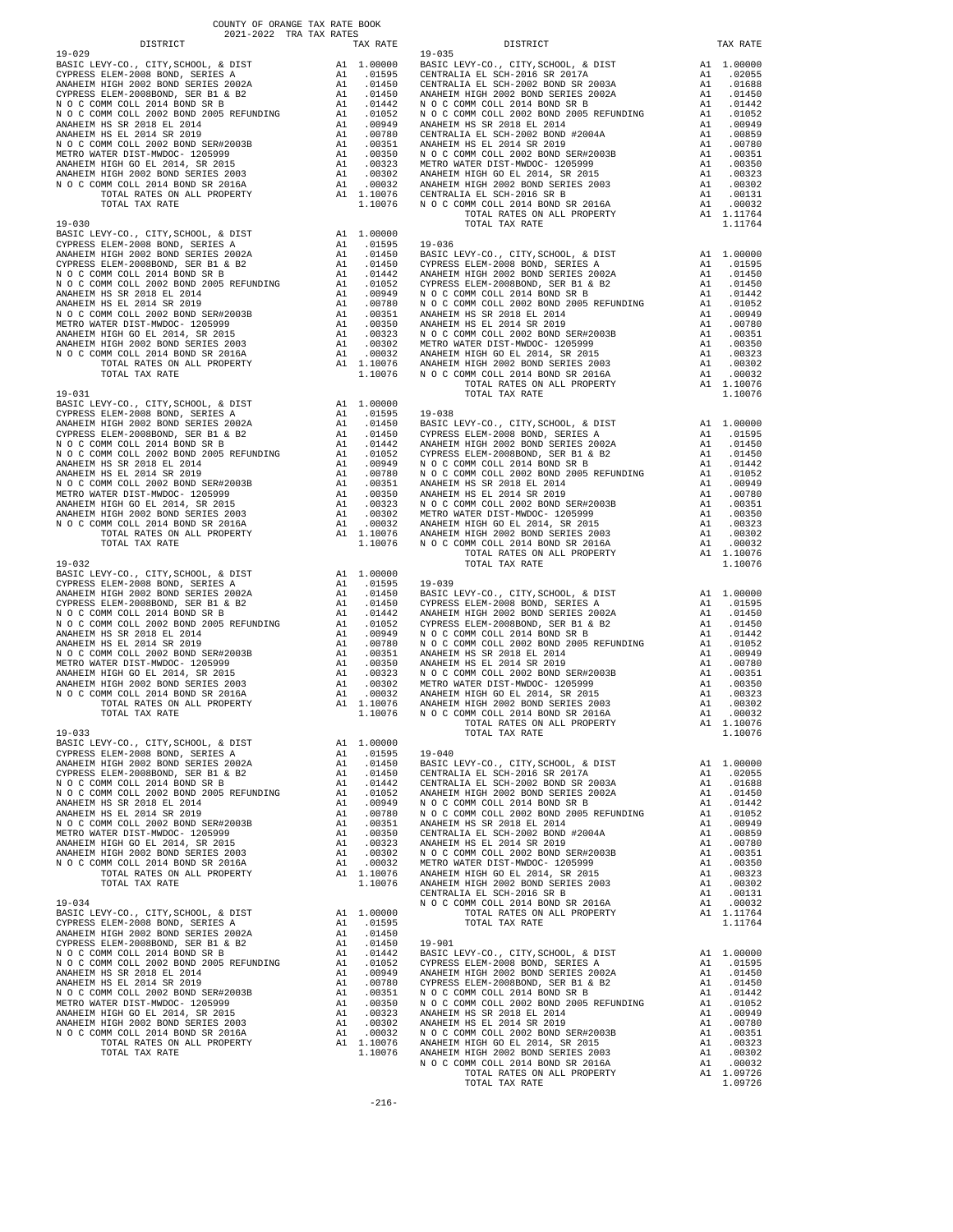| COUNTY OF ORANGE TAX RATE BOOK<br>2021-2022 TRA TAX RATES                  |          |                                                                                                       |                       |
|----------------------------------------------------------------------------|----------|-------------------------------------------------------------------------------------------------------|-----------------------|
| DISTRICT                                                                   |          | TAX RATE                                                                                              |                       |
| $19 - 902$                                                                 |          |                                                                                                       | $20 - 004$            |
|                                                                            |          |                                                                                                       |                       |
|                                                                            |          |                                                                                                       |                       |
|                                                                            |          |                                                                                                       |                       |
|                                                                            |          |                                                                                                       |                       |
|                                                                            |          |                                                                                                       |                       |
|                                                                            |          |                                                                                                       |                       |
|                                                                            |          |                                                                                                       |                       |
|                                                                            |          |                                                                                                       |                       |
|                                                                            |          |                                                                                                       |                       |
|                                                                            |          |                                                                                                       |                       |
|                                                                            |          |                                                                                                       |                       |
| $20 - 000$                                                                 |          |                                                                                                       | COAST C<br>LOS ALA    |
|                                                                            |          |                                                                                                       |                       |
|                                                                            |          |                                                                                                       |                       |
|                                                                            |          |                                                                                                       |                       |
|                                                                            |          |                                                                                                       |                       |
|                                                                            |          |                                                                                                       |                       |
|                                                                            |          |                                                                                                       |                       |
|                                                                            |          |                                                                                                       |                       |
|                                                                            |          |                                                                                                       |                       |
|                                                                            |          |                                                                                                       |                       |
|                                                                            |          |                                                                                                       |                       |
|                                                                            |          |                                                                                                       |                       |
|                                                                            |          |                                                                                                       |                       |
|                                                                            |          |                                                                                                       |                       |
|                                                                            |          |                                                                                                       |                       |
|                                                                            |          |                                                                                                       |                       |
|                                                                            |          |                                                                                                       |                       |
|                                                                            |          |                                                                                                       |                       |
|                                                                            |          |                                                                                                       |                       |
|                                                                            |          |                                                                                                       |                       |
|                                                                            |          |                                                                                                       |                       |
|                                                                            |          |                                                                                                       |                       |
|                                                                            |          |                                                                                                       |                       |
|                                                                            |          |                                                                                                       |                       |
|                                                                            |          |                                                                                                       |                       |
|                                                                            |          |                                                                                                       |                       |
|                                                                            |          |                                                                                                       |                       |
|                                                                            |          |                                                                                                       |                       |
|                                                                            |          |                                                                                                       |                       |
|                                                                            |          |                                                                                                       |                       |
|                                                                            |          |                                                                                                       |                       |
|                                                                            |          |                                                                                                       |                       |
|                                                                            |          |                                                                                                       | HUNT BE               |
| $20 - 002$                                                                 |          | HUNT BE<br>A1 1.00000 WESTMIN<br>A1 .02402 WESTMIN                                                    |                       |
| BASIC LEVY-CO., CITY, SCHOOL, & DIST                                       |          |                                                                                                       |                       |
| GARDEN GROVE USD, 2010, SR B<br>GARDEN GROVE USD, 2010 EL, SR C            | A1       | .02027                                                                                                |                       |
| GARDEN GROVE USD 2016, SR 2017                                             | A1       | .01717                                                                                                |                       |
|                                                                            |          |                                                                                                       |                       |
|                                                                            |          |                                                                                                       |                       |
|                                                                            |          |                                                                                                       |                       |
|                                                                            |          |                                                                                                       |                       |
|                                                                            |          |                                                                                                       |                       |
| METRO WATER DIST-MWDOC- 1205999                                            | A1       | .00350                                                                                                | ${\tt GARDEN}$        |
| COAST COMM COLL 2002 BOND SER 2006C                                        | A1       | .00295                                                                                                | COAST C               |
| COAST COMM COLL 2012 BOND SER 2016C<br>COAST COMM COLL 2012 BOND SER 2019F | A1<br>A1 | .00201<br>.00150                                                                                      | COAST C<br>COAST C    |
| TOTAL RATES ON ALL PROPERTY                                                |          | A1 1.10877                                                                                            | GARDEN                |
| TOTAL TAX RATE                                                             |          | 1.10877                                                                                               | COAST C               |
|                                                                            |          |                                                                                                       | METRO W               |
| $20 - 003$                                                                 |          |                                                                                                       | COAST C               |
| BASIC LEVY-CO., CITY, SCHOOL, & DIST<br>GARDEN GROVE USD, 2010, SR B       | A1<br>A1 | 1.00000<br>.02402                                                                                     | COAST C<br>COAST C    |
| GARDEN GROVE USD, 2010 EL, SR C                                            | A1       | .02027                                                                                                |                       |
| GARDEN GROVE USD 2016, SR 2017                                             | A1       | .01717                                                                                                |                       |
| GARDEN GROVE USD 2016, SR 2019                                             | A1       | .00783                                                                                                |                       |
| COAST COMM COLL 2012, SR 2017D<br>COAST COMM COLL 2002 BOND SER 2006B      | A1<br>A1 | .00768<br>.00733                                                                                      | $20 - 008$<br>BASIC L |
| COAST COMM COLL 2012 BOND SR 2013 A&B                                      |          |                                                                                                       |                       |
| GARDEN GROVE USD 2016, SR 2021                                             |          | A1 .00539 WESTMIN<br>A1 .00479 HUNT BE<br>A1 .00479 HUNT BE<br>A1 .00350 COAST C<br>A1 .00295 COAST C |                       |
| COAST COMM COLL 2002 BOND SER 2003A                                        |          |                                                                                                       |                       |
| METRO WATER DIST-MWDOC- 1205999                                            |          |                                                                                                       |                       |
| COAST COMM COLL 2002 BOND SER 2006C<br>COAST COMM COLL 2012 BOND SER 2016C |          | A1 .00201                                                                                             | WESTMIN               |
| COAST COMM COLL 2012 BOND SER 2019F                                        | A1       | .00150                                                                                                | COAST C               |
| TOTAL RATES ON ALL PROPERTY                                                |          | A1 1.10877 COAST C                                                                                    |                       |

| 2021-2022 TRA TAX RATES<br>DISTRICT | TAX RATE | DISTRICT   | TAX RATE |
|-------------------------------------|----------|------------|----------|
| $19 - 902$                          |          | $20 - 004$ |          |
|                                     |          |            |          |
|                                     |          |            |          |
|                                     |          |            |          |
|                                     |          |            |          |
|                                     |          |            |          |
|                                     |          |            |          |
|                                     |          |            |          |
|                                     |          |            |          |
|                                     |          |            |          |
|                                     |          |            |          |
|                                     |          |            |          |
|                                     |          |            |          |
|                                     |          |            |          |
|                                     |          |            |          |
|                                     |          |            |          |
|                                     |          |            |          |
|                                     |          |            |          |
|                                     |          |            |          |
|                                     |          |            |          |
|                                     |          |            |          |
|                                     |          |            |          |
|                                     |          |            |          |
|                                     |          |            |          |
|                                     |          |            |          |
|                                     |          |            |          |
|                                     |          |            |          |
|                                     |          |            |          |
|                                     |          |            |          |
|                                     |          |            |          |
|                                     |          |            |          |
|                                     |          |            |          |
|                                     |          |            |          |
|                                     |          |            |          |
|                                     |          |            |          |
|                                     |          |            |          |
|                                     |          |            |          |
|                                     |          |            |          |
|                                     |          |            |          |
|                                     |          |            |          |
|                                     |          |            |          |
|                                     |          |            |          |
|                                     |          |            |          |
|                                     |          |            |          |
|                                     |          |            |          |
|                                     |          |            |          |
|                                     |          |            |          |
|                                     |          |            |          |
|                                     |          |            |          |
|                                     |          |            |          |
|                                     |          |            |          |
|                                     |          |            |          |
|                                     |          |            |          |
|                                     |          |            |          |
|                                     |          |            |          |
|                                     |          |            |          |
|                                     |          |            |          |
|                                     |          |            |          |
|                                     |          |            |          |
|                                     |          |            |          |
|                                     |          |            |          |
|                                     |          |            |          |
|                                     |          |            |          |
|                                     |          |            |          |
|                                     |          |            |          |
|                                     |          |            |          |
|                                     |          |            |          |
|                                     |          |            |          |
|                                     |          |            |          |
|                                     |          |            |          |
|                                     |          |            |          |
|                                     |          |            |          |
|                                     |          |            |          |
|                                     |          |            |          |
|                                     |          |            |          |
|                                     |          |            |          |
|                                     |          |            |          |
|                                     |          |            |          |
|                                     |          |            |          |
|                                     |          |            |          |
|                                     |          |            |          |
|                                     |          |            |          |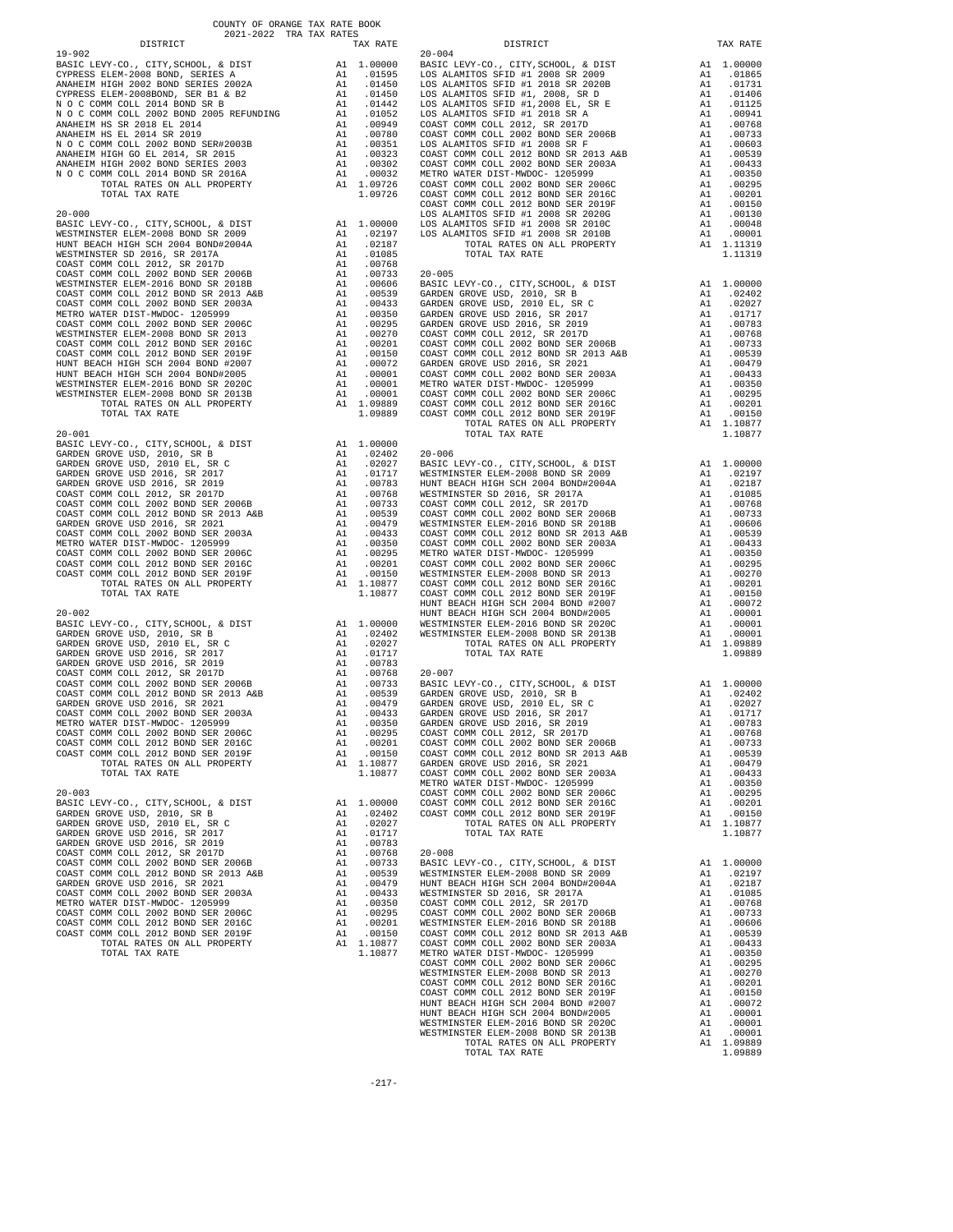| COUNTY OF ORANGE TAX RATE BOOK<br>$2021-2022 \quad \text{TRA TAX RATES}$ DISTRICT $2021-2022 \quad \text{TRA TAX RATES}$ |          |          |          |
|--------------------------------------------------------------------------------------------------------------------------|----------|----------|----------|
|                                                                                                                          | TAX RATE | DISTRICT | TAX RATE |
|                                                                                                                          |          |          |          |
|                                                                                                                          |          |          |          |
|                                                                                                                          |          |          |          |
|                                                                                                                          |          |          |          |
|                                                                                                                          |          |          |          |
|                                                                                                                          |          |          |          |
|                                                                                                                          |          |          |          |
|                                                                                                                          |          |          |          |
|                                                                                                                          |          |          |          |
|                                                                                                                          |          |          |          |
|                                                                                                                          |          |          |          |
|                                                                                                                          |          |          |          |
|                                                                                                                          |          |          |          |
|                                                                                                                          |          |          |          |
|                                                                                                                          |          |          |          |
|                                                                                                                          |          |          |          |
|                                                                                                                          |          |          |          |
|                                                                                                                          |          |          |          |
|                                                                                                                          |          |          |          |
|                                                                                                                          |          |          |          |
|                                                                                                                          |          |          |          |
|                                                                                                                          |          |          |          |
|                                                                                                                          |          |          |          |
|                                                                                                                          |          |          |          |
|                                                                                                                          |          |          |          |
|                                                                                                                          |          |          |          |
|                                                                                                                          |          |          |          |
|                                                                                                                          |          |          |          |
|                                                                                                                          |          |          |          |
|                                                                                                                          |          |          |          |
|                                                                                                                          |          |          |          |
|                                                                                                                          |          |          |          |
|                                                                                                                          |          |          |          |
|                                                                                                                          |          |          |          |
|                                                                                                                          |          |          |          |
|                                                                                                                          |          |          |          |
|                                                                                                                          |          |          |          |
|                                                                                                                          |          |          |          |
|                                                                                                                          |          |          |          |
|                                                                                                                          |          |          |          |
|                                                                                                                          |          |          |          |
| $20 - 012$                                                                                                               |          |          |          |
|                                                                                                                          |          |          |          |
|                                                                                                                          |          |          |          |
|                                                                                                                          |          |          |          |
|                                                                                                                          |          |          |          |
|                                                                                                                          |          |          |          |
|                                                                                                                          |          |          |          |
|                                                                                                                          |          |          |          |
|                                                                                                                          |          |          |          |
|                                                                                                                          |          |          |          |
|                                                                                                                          |          |          |          |
|                                                                                                                          |          |          |          |
|                                                                                                                          |          |          |          |
|                                                                                                                          |          |          |          |
|                                                                                                                          |          |          |          |
|                                                                                                                          |          |          |          |
|                                                                                                                          |          |          |          |
|                                                                                                                          |          |          |          |
|                                                                                                                          |          |          |          |
|                                                                                                                          |          |          |          |
|                                                                                                                          |          |          |          |
|                                                                                                                          |          |          |          |
|                                                                                                                          |          |          |          |
|                                                                                                                          |          |          |          |
|                                                                                                                          |          |          |          |
|                                                                                                                          |          |          |          |
|                                                                                                                          |          |          |          |
|                                                                                                                          |          |          |          |
|                                                                                                                          |          |          |          |
|                                                                                                                          |          |          |          |
|                                                                                                                          |          |          |          |
|                                                                                                                          |          |          |          |

-218-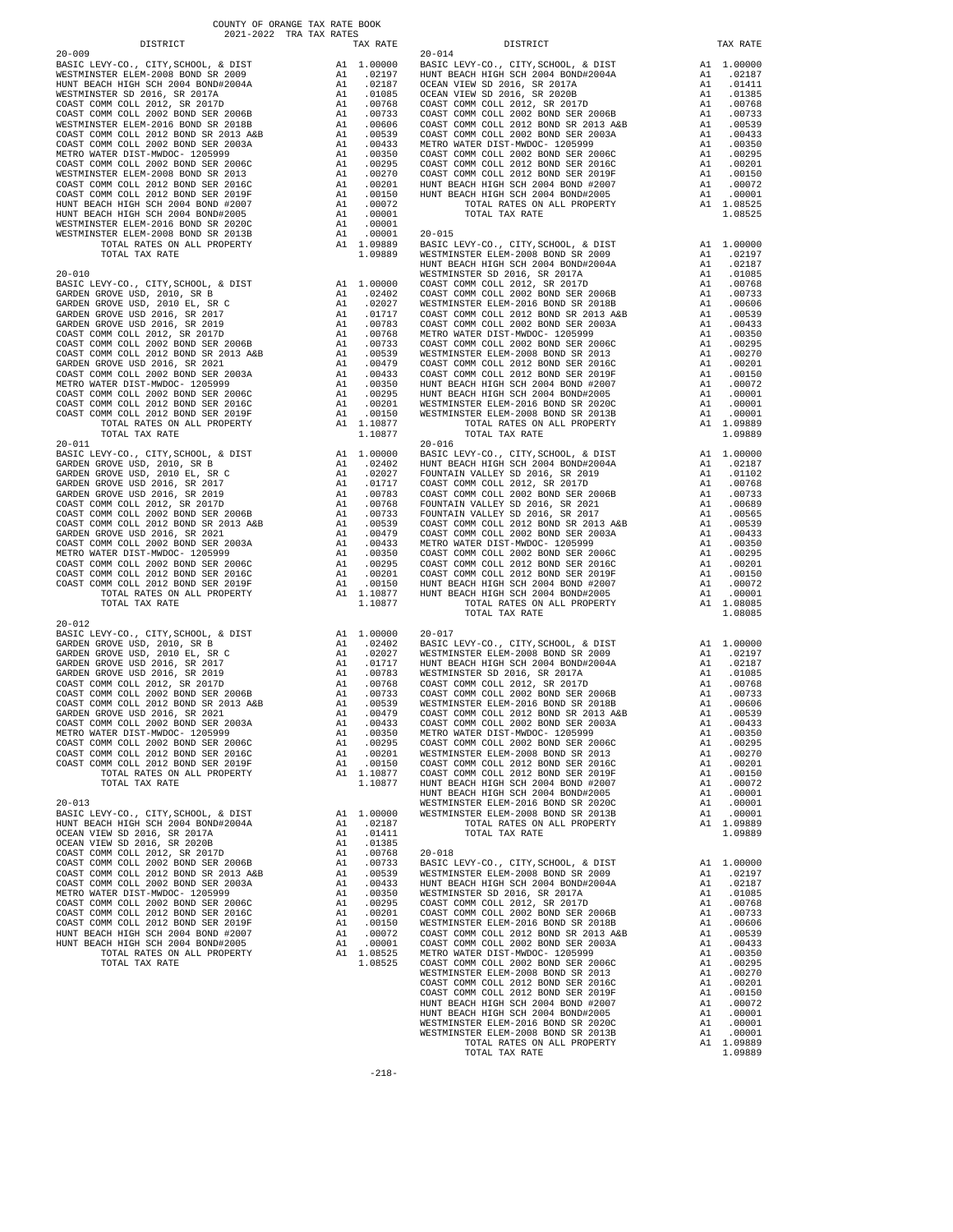|            | COUNTY OF ORANGE TAX RATE BOOK<br>$2021-2022 \quad \text{TRA TAX RATES}$ DISTRICT $2021-2022 \quad \text{TRA TAX RATES}$ |          |            |          |
|------------|--------------------------------------------------------------------------------------------------------------------------|----------|------------|----------|
|            |                                                                                                                          | TAX RATE | DISTRICT   | TAX RATE |
|            |                                                                                                                          |          |            |          |
|            |                                                                                                                          |          |            |          |
|            |                                                                                                                          |          |            |          |
|            |                                                                                                                          |          |            |          |
|            |                                                                                                                          |          |            |          |
|            |                                                                                                                          |          |            |          |
|            |                                                                                                                          |          |            |          |
|            |                                                                                                                          |          |            |          |
|            |                                                                                                                          |          |            |          |
|            |                                                                                                                          |          |            |          |
|            |                                                                                                                          |          |            |          |
|            |                                                                                                                          |          |            |          |
|            |                                                                                                                          |          |            |          |
|            |                                                                                                                          |          |            |          |
|            |                                                                                                                          |          |            |          |
|            |                                                                                                                          |          |            |          |
|            |                                                                                                                          |          |            |          |
|            |                                                                                                                          |          |            |          |
|            |                                                                                                                          |          |            |          |
|            |                                                                                                                          |          |            |          |
|            |                                                                                                                          |          |            |          |
|            |                                                                                                                          |          |            |          |
|            |                                                                                                                          |          |            |          |
|            |                                                                                                                          |          |            |          |
|            |                                                                                                                          |          |            |          |
|            |                                                                                                                          |          |            |          |
|            |                                                                                                                          |          |            |          |
|            |                                                                                                                          |          |            |          |
|            |                                                                                                                          |          |            |          |
|            |                                                                                                                          |          |            |          |
|            |                                                                                                                          |          |            |          |
|            |                                                                                                                          |          |            |          |
|            |                                                                                                                          |          |            |          |
|            |                                                                                                                          |          |            |          |
|            |                                                                                                                          |          |            |          |
|            |                                                                                                                          |          |            |          |
|            |                                                                                                                          |          |            |          |
|            |                                                                                                                          |          |            |          |
|            |                                                                                                                          |          |            |          |
|            |                                                                                                                          |          |            |          |
|            |                                                                                                                          |          |            |          |
|            |                                                                                                                          |          |            |          |
|            |                                                                                                                          |          |            |          |
|            |                                                                                                                          |          |            |          |
|            |                                                                                                                          |          |            |          |
|            |                                                                                                                          |          |            |          |
|            |                                                                                                                          |          |            |          |
|            |                                                                                                                          |          |            |          |
|            |                                                                                                                          |          |            |          |
|            |                                                                                                                          |          |            |          |
|            |                                                                                                                          |          |            |          |
|            |                                                                                                                          |          |            |          |
|            |                                                                                                                          |          |            |          |
|            |                                                                                                                          |          |            |          |
|            |                                                                                                                          |          |            |          |
|            |                                                                                                                          |          |            |          |
|            |                                                                                                                          |          |            |          |
|            |                                                                                                                          |          |            |          |
|            |                                                                                                                          |          |            |          |
| $20 - 023$ |                                                                                                                          |          |            |          |
|            |                                                                                                                          |          | $20 - 028$ |          |
|            |                                                                                                                          |          |            |          |
|            |                                                                                                                          |          |            |          |
|            |                                                                                                                          |          |            |          |
|            |                                                                                                                          |          |            |          |
|            |                                                                                                                          |          |            |          |
|            |                                                                                                                          |          |            |          |
|            |                                                                                                                          |          |            |          |
|            |                                                                                                                          |          |            |          |
|            |                                                                                                                          |          |            |          |
|            |                                                                                                                          |          |            |          |
|            |                                                                                                                          |          |            |          |
|            |                                                                                                                          |          |            |          |
|            |                                                                                                                          |          |            |          |
|            |                                                                                                                          |          |            |          |
|            |                                                                                                                          |          |            |          |

-219-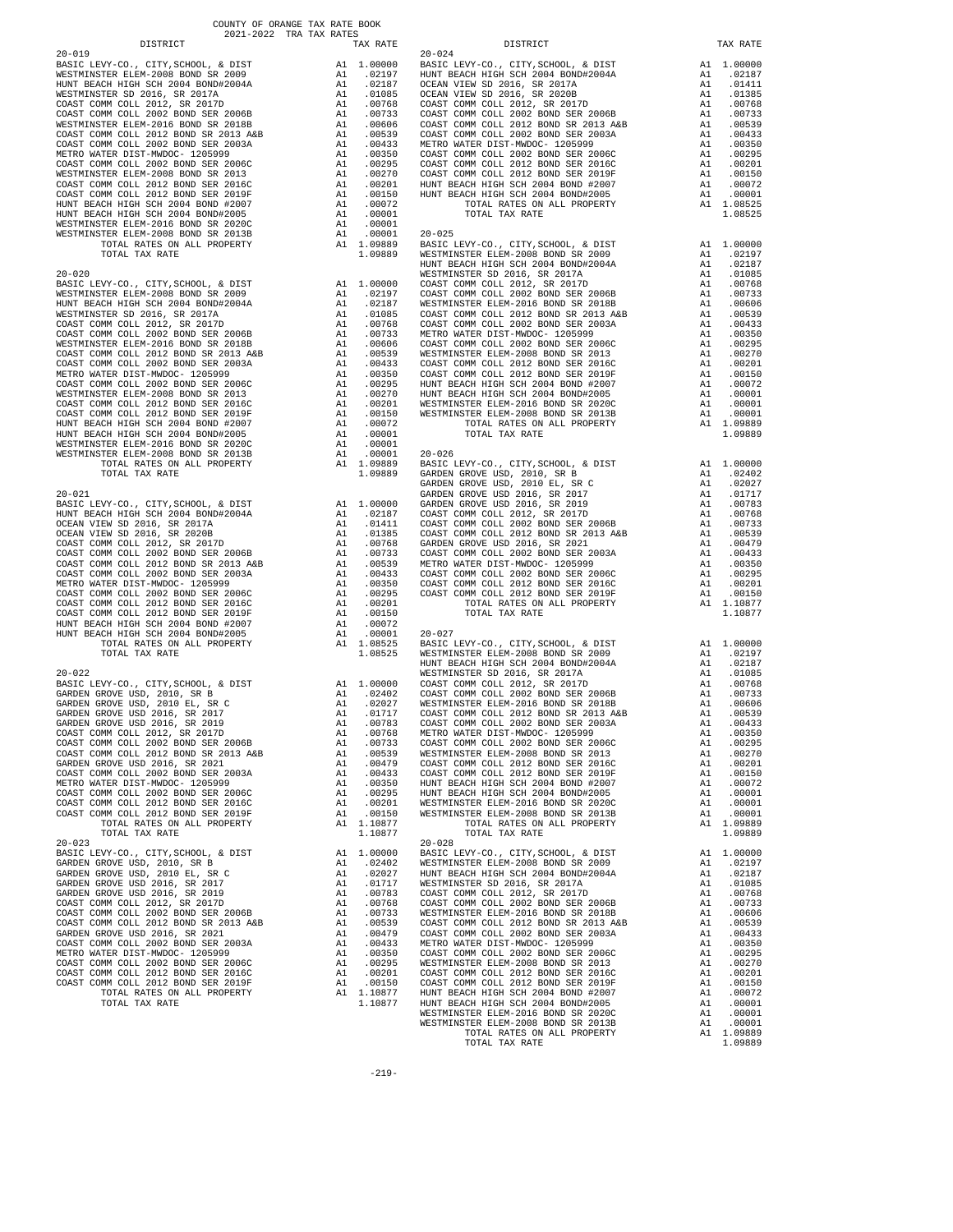| LOS ALAMITOS SFID #1 2018 SR 2020B                                         | A1 .01731 HUNT BE A1 .011406 WESTMIN<br>A1 .01145 WESTMIN<br>A1 .00941 COAST C COAST C<br>A1 .00768 WESTMIN<br>A1 .00768 WESTMIN<br>A1 .00639 COAST C<br>A1 .00639 WETRO WESTMIN<br>A1 .00433 COAST C<br>A1 .00295 COAST C<br>A1 .00295 COAST C<br>A1 .00201 |                                                                                                                                                                                                                                                                                                                                                                                                                                               |            |
|----------------------------------------------------------------------------|--------------------------------------------------------------------------------------------------------------------------------------------------------------------------------------------------------------------------------------------------------------|-----------------------------------------------------------------------------------------------------------------------------------------------------------------------------------------------------------------------------------------------------------------------------------------------------------------------------------------------------------------------------------------------------------------------------------------------|------------|
|                                                                            |                                                                                                                                                                                                                                                              |                                                                                                                                                                                                                                                                                                                                                                                                                                               |            |
| LOS ALAMITOS SFID #1 2018 SR A                                             |                                                                                                                                                                                                                                                              |                                                                                                                                                                                                                                                                                                                                                                                                                                               |            |
| COAST COMM COLL 2012, SR 2017D                                             |                                                                                                                                                                                                                                                              |                                                                                                                                                                                                                                                                                                                                                                                                                                               |            |
| COAST COMM COLL 2002 BOND SER 2006B                                        |                                                                                                                                                                                                                                                              |                                                                                                                                                                                                                                                                                                                                                                                                                                               |            |
| LOS ALAMITOS SFID #1 2008 SR F                                             |                                                                                                                                                                                                                                                              |                                                                                                                                                                                                                                                                                                                                                                                                                                               |            |
| COAST COMM COLL 2012 BOND SR 2013 A&B                                      |                                                                                                                                                                                                                                                              |                                                                                                                                                                                                                                                                                                                                                                                                                                               |            |
| COAST COMM COLL 2002 BOND SER 2003A                                        |                                                                                                                                                                                                                                                              |                                                                                                                                                                                                                                                                                                                                                                                                                                               |            |
| METRO WATER DIST-MWDOC- 1205999                                            |                                                                                                                                                                                                                                                              |                                                                                                                                                                                                                                                                                                                                                                                                                                               |            |
| COAST COMM COLL 2002 BOND SER 2006C                                        |                                                                                                                                                                                                                                                              |                                                                                                                                                                                                                                                                                                                                                                                                                                               |            |
|                                                                            |                                                                                                                                                                                                                                                              |                                                                                                                                                                                                                                                                                                                                                                                                                                               |            |
| LOS ALAMITOS SFID #1 2008 SR 2020G                                         |                                                                                                                                                                                                                                                              |                                                                                                                                                                                                                                                                                                                                                                                                                                               |            |
| LOS ALAMITOS SFID #1 2008 SR 2010C                                         |                                                                                                                                                                                                                                                              |                                                                                                                                                                                                                                                                                                                                                                                                                                               |            |
| LOS ALAMITOS SFID #1 2008 SR 2010B                                         |                                                                                                                                                                                                                                                              |                                                                                                                                                                                                                                                                                                                                                                                                                                               |            |
| TOTAL RATES ON ALL PROPERTY                                                |                                                                                                                                                                                                                                                              | A1 1.11319                                                                                                                                                                                                                                                                                                                                                                                                                                    |            |
| TOTAL TAX RATE                                                             |                                                                                                                                                                                                                                                              | 1.11319                                                                                                                                                                                                                                                                                                                                                                                                                                       |            |
| $20 - 030$                                                                 |                                                                                                                                                                                                                                                              |                                                                                                                                                                                                                                                                                                                                                                                                                                               | $20 - 034$ |
| BASIC LEVY-CO., CITY, SCHOOL, & DIST                                       |                                                                                                                                                                                                                                                              |                                                                                                                                                                                                                                                                                                                                                                                                                                               |            |
| WESTMINSTER ELEM-2008 BOND SR 2009                                         |                                                                                                                                                                                                                                                              |                                                                                                                                                                                                                                                                                                                                                                                                                                               |            |
| HUNT BEACH HIGH SCH 2004 BOND#2004A<br>WESTMINSTER SD 2016, SR 2017A       |                                                                                                                                                                                                                                                              |                                                                                                                                                                                                                                                                                                                                                                                                                                               |            |
| COAST COMM COLL 2012, SR 2017D                                             |                                                                                                                                                                                                                                                              |                                                                                                                                                                                                                                                                                                                                                                                                                                               |            |
| COAST COMM COLL 2002 BOND SER 2006B                                        |                                                                                                                                                                                                                                                              |                                                                                                                                                                                                                                                                                                                                                                                                                                               |            |
| WESTMINSTER ELEM-2016 BOND SR 2018B                                        |                                                                                                                                                                                                                                                              |                                                                                                                                                                                                                                                                                                                                                                                                                                               |            |
| COAST COMM COLL 2012 BOND SR 2013 A&B                                      |                                                                                                                                                                                                                                                              |                                                                                                                                                                                                                                                                                                                                                                                                                                               |            |
| COAST COMM COLL 2002 BOND SER 2003A                                        |                                                                                                                                                                                                                                                              |                                                                                                                                                                                                                                                                                                                                                                                                                                               |            |
| METRO WATER DIST-MWDOC- 1205999                                            |                                                                                                                                                                                                                                                              |                                                                                                                                                                                                                                                                                                                                                                                                                                               |            |
| COAST COMM COLL 2002 BOND SER 2006C                                        |                                                                                                                                                                                                                                                              |                                                                                                                                                                                                                                                                                                                                                                                                                                               |            |
| WESTMINSTER ELEM-2008 BOND SR 2013                                         |                                                                                                                                                                                                                                                              |                                                                                                                                                                                                                                                                                                                                                                                                                                               |            |
| COAST COMM COLL 2012 BOND SER 2016C                                        |                                                                                                                                                                                                                                                              |                                                                                                                                                                                                                                                                                                                                                                                                                                               |            |
| COAST COMM COLL 2012 BOND SER 2019F<br>HUNT BEACH HIGH SCH 2004 BOND #2007 |                                                                                                                                                                                                                                                              |                                                                                                                                                                                                                                                                                                                                                                                                                                               |            |
| HUNT BEACH HIGH SCH 2004 BOND#2005                                         |                                                                                                                                                                                                                                                              |                                                                                                                                                                                                                                                                                                                                                                                                                                               |            |
| WESTMINSTER ELEM-2016 BOND SR 2020C                                        |                                                                                                                                                                                                                                                              |                                                                                                                                                                                                                                                                                                                                                                                                                                               |            |
| WESTMINSTER ELEM-2008 BOND SR 2013B                                        |                                                                                                                                                                                                                                                              |                                                                                                                                                                                                                                                                                                                                                                                                                                               |            |
| TOTAL RATES ON ALL PROPERTY                                                |                                                                                                                                                                                                                                                              |                                                                                                                                                                                                                                                                                                                                                                                                                                               |            |
| TOTAL TAX RATE                                                             |                                                                                                                                                                                                                                                              | $\begin{tabular}{cc} 20-034 \\ \text{A1} & 0.0000 \\ \text{A1} & 0.2197 \\ \text{A1} & 0.2197 \\ \text{NISTMIN} & \text{HINT BE} \\ \text{A1} & 0.01085 \\ \text{A1} & 0.0768 \\ \text{A1} & 0.0768 \\ \text{A1} & 0.00768 \\ \text{A1} & 0.0059 \\ \text{A1} & 0.0659 \\ \text{A1} & 0.0659 \\ \text{A1} & 0.0433 \\ \text{A1} & 0.0350 \\ \text{A1}$<br>1.09889                                                                             |            |
| $20 - 031$                                                                 |                                                                                                                                                                                                                                                              |                                                                                                                                                                                                                                                                                                                                                                                                                                               | $20 - 035$ |
| BASIC LEVY-CO., CITY, SCHOOL, & DIST                                       |                                                                                                                                                                                                                                                              | A1 1.00000<br>$\begin{tabular}{cc} {\bf A1} & 1.00000 & {\bf BASIC\_L} \\ {\bf A1} & 0.2197 & {\bf WESTMINT} \end{tabular} \begin{tabular}{c} {\bf R3IC\_L} \\ {\bf A1} & 0.2187 & {\bf HUSTMINT} \end{tabular} \begin{tabular}{c} {\bf A1} & 0.01085 & {\bf WESTMINT} \end{tabular} \\ {\bf A1} & 0.0768 & {\bf OOST} \end{tabular} \begin{tabular}{c} {\bf A2} & 0.0733 & {\bf COAST T} \\ {\bf A1} & 0.0733 & {\bf COAST T} \end{tabular}$ | BASIC L    |
| WESTMINSTER ELEM-2008 BOND SR 2009<br>HUNT BEACH HIGH SCH 2004 BOND#2004A  |                                                                                                                                                                                                                                                              |                                                                                                                                                                                                                                                                                                                                                                                                                                               |            |
| WESTMINSTER SD 2016, SR 2017A                                              |                                                                                                                                                                                                                                                              |                                                                                                                                                                                                                                                                                                                                                                                                                                               |            |
| COAST COMM COLL 2012, SR 2017D                                             |                                                                                                                                                                                                                                                              |                                                                                                                                                                                                                                                                                                                                                                                                                                               |            |
| COAST COMM COLL 2002 BOND SER 2006B                                        |                                                                                                                                                                                                                                                              |                                                                                                                                                                                                                                                                                                                                                                                                                                               |            |
| WESTMINSTER ELEM-2016 BOND SR 2018B                                        |                                                                                                                                                                                                                                                              |                                                                                                                                                                                                                                                                                                                                                                                                                                               |            |
| COAST COMM COLL 2012 BOND SR 2013 A&B                                      |                                                                                                                                                                                                                                                              |                                                                                                                                                                                                                                                                                                                                                                                                                                               |            |
| COAST COMM COLL 2002 BOND SER 2003A                                        |                                                                                                                                                                                                                                                              |                                                                                                                                                                                                                                                                                                                                                                                                                                               |            |
| METRO WATER DIST-MWDOC- 1205999                                            |                                                                                                                                                                                                                                                              |                                                                                                                                                                                                                                                                                                                                                                                                                                               |            |
| COAST COMM COLL 2002 BOND SER 2006C<br>WESTMINSTER ELEM-2008 BOND SR 2013  |                                                                                                                                                                                                                                                              |                                                                                                                                                                                                                                                                                                                                                                                                                                               |            |
| COAST COMM COLL 2012 BOND SER 2016C                                        |                                                                                                                                                                                                                                                              |                                                                                                                                                                                                                                                                                                                                                                                                                                               |            |
| COAST COMM COLL 2012 BOND SER 2019F                                        |                                                                                                                                                                                                                                                              |                                                                                                                                                                                                                                                                                                                                                                                                                                               |            |
| HUNT BEACH HIGH SCH 2004 BOND #2007                                        |                                                                                                                                                                                                                                                              |                                                                                                                                                                                                                                                                                                                                                                                                                                               |            |
| HUNT BEACH HIGH SCH 2004 BOND#2005                                         |                                                                                                                                                                                                                                                              |                                                                                                                                                                                                                                                                                                                                                                                                                                               |            |
| WESTMINSTER ELEM-2016 BOND SR 2020C                                        |                                                                                                                                                                                                                                                              |                                                                                                                                                                                                                                                                                                                                                                                                                                               |            |
| WESTMINSTER ELEM-2008 BOND SR 2013B                                        | A1                                                                                                                                                                                                                                                           | .00001                                                                                                                                                                                                                                                                                                                                                                                                                                        | WESTMIN    |
| TOTAL RATES ON ALL PROPERTY                                                |                                                                                                                                                                                                                                                              | A1 1.09889                                                                                                                                                                                                                                                                                                                                                                                                                                    |            |
| TOTAL TAX RATE                                                             |                                                                                                                                                                                                                                                              | 1.09889                                                                                                                                                                                                                                                                                                                                                                                                                                       |            |
| $20 - 032$                                                                 |                                                                                                                                                                                                                                                              |                                                                                                                                                                                                                                                                                                                                                                                                                                               | $20 - 036$ |
| BASIC LEVY-CO., CITY, SCHOOL, & DIST<br>WESTMINSTER ELEM-2008 BOND SR 2009 |                                                                                                                                                                                                                                                              |                                                                                                                                                                                                                                                                                                                                                                                                                                               |            |
| HUNT BEACH HIGH SCH 2004 BOND#2004A                                        |                                                                                                                                                                                                                                                              |                                                                                                                                                                                                                                                                                                                                                                                                                                               |            |
| WESTMINSTER SD 2016, SR 2017A                                              |                                                                                                                                                                                                                                                              |                                                                                                                                                                                                                                                                                                                                                                                                                                               |            |
| COAST COMM COLL 2012, SR 2017D                                             |                                                                                                                                                                                                                                                              |                                                                                                                                                                                                                                                                                                                                                                                                                                               |            |
| COAST COMM COLL 2002 BOND SER 2006B                                        |                                                                                                                                                                                                                                                              |                                                                                                                                                                                                                                                                                                                                                                                                                                               |            |
| WESTMINSTER ELEM-2016 BOND SR 2018B                                        |                                                                                                                                                                                                                                                              |                                                                                                                                                                                                                                                                                                                                                                                                                                               |            |
| COAST COMM COLL 2012 BOND SR 2013 A&B                                      |                                                                                                                                                                                                                                                              |                                                                                                                                                                                                                                                                                                                                                                                                                                               |            |
| COAST COMM COLL 2002 BOND SER 2003A                                        |                                                                                                                                                                                                                                                              |                                                                                                                                                                                                                                                                                                                                                                                                                                               |            |
| METRO WATER DIST-MWDOC- 1205999                                            |                                                                                                                                                                                                                                                              |                                                                                                                                                                                                                                                                                                                                                                                                                                               |            |
| COAST COMM COLL 2002 BOND SER 2006C<br>WESTMINSTER ELEM-2008 BOND SR 2013  |                                                                                                                                                                                                                                                              |                                                                                                                                                                                                                                                                                                                                                                                                                                               |            |
| COAST COMM COLL 2012 BOND SER 2016C                                        |                                                                                                                                                                                                                                                              |                                                                                                                                                                                                                                                                                                                                                                                                                                               |            |
| COAST COMM COLL 2012 BOND SER 2019F                                        |                                                                                                                                                                                                                                                              |                                                                                                                                                                                                                                                                                                                                                                                                                                               |            |
| HUNT BEACH HIGH SCH 2004 BOND #2007<br>HUNT BEACH HIGH SCH 2004 BOND#2005  |                                                                                                                                                                                                                                                              |                                                                                                                                                                                                                                                                                                                                                                                                                                               |            |
|                                                                            |                                                                                                                                                                                                                                                              |                                                                                                                                                                                                                                                                                                                                                                                                                                               |            |
| WESTMINSTER ELEM-2016 BOND SR 2020C                                        |                                                                                                                                                                                                                                                              |                                                                                                                                                                                                                                                                                                                                                                                                                                               |            |

| DISTRICT                                                                   | TAX RATE |         | DISTRICT                                                                                                                                                                                                                                                                                                                                                                                                           |    | TAX RATE |
|----------------------------------------------------------------------------|----------|---------|--------------------------------------------------------------------------------------------------------------------------------------------------------------------------------------------------------------------------------------------------------------------------------------------------------------------------------------------------------------------------------------------------------------------|----|----------|
| $20 - 029$                                                                 |          |         | $20 - 033$                                                                                                                                                                                                                                                                                                                                                                                                         |    |          |
|                                                                            |          |         |                                                                                                                                                                                                                                                                                                                                                                                                                    |    |          |
|                                                                            |          |         |                                                                                                                                                                                                                                                                                                                                                                                                                    |    |          |
|                                                                            |          |         |                                                                                                                                                                                                                                                                                                                                                                                                                    |    |          |
|                                                                            |          |         |                                                                                                                                                                                                                                                                                                                                                                                                                    |    |          |
|                                                                            |          |         |                                                                                                                                                                                                                                                                                                                                                                                                                    |    |          |
|                                                                            |          |         |                                                                                                                                                                                                                                                                                                                                                                                                                    |    |          |
|                                                                            |          |         |                                                                                                                                                                                                                                                                                                                                                                                                                    |    |          |
|                                                                            |          |         |                                                                                                                                                                                                                                                                                                                                                                                                                    |    |          |
|                                                                            |          |         |                                                                                                                                                                                                                                                                                                                                                                                                                    |    |          |
|                                                                            |          |         |                                                                                                                                                                                                                                                                                                                                                                                                                    |    |          |
|                                                                            |          |         |                                                                                                                                                                                                                                                                                                                                                                                                                    |    |          |
|                                                                            |          |         |                                                                                                                                                                                                                                                                                                                                                                                                                    |    |          |
|                                                                            |          |         |                                                                                                                                                                                                                                                                                                                                                                                                                    |    |          |
|                                                                            |          |         |                                                                                                                                                                                                                                                                                                                                                                                                                    |    |          |
|                                                                            |          |         |                                                                                                                                                                                                                                                                                                                                                                                                                    |    |          |
|                                                                            |          |         |                                                                                                                                                                                                                                                                                                                                                                                                                    |    |          |
|                                                                            |          |         |                                                                                                                                                                                                                                                                                                                                                                                                                    |    |          |
|                                                                            |          |         |                                                                                                                                                                                                                                                                                                                                                                                                                    |    |          |
|                                                                            |          |         |                                                                                                                                                                                                                                                                                                                                                                                                                    |    |          |
|                                                                            |          |         |                                                                                                                                                                                                                                                                                                                                                                                                                    |    |          |
|                                                                            |          |         |                                                                                                                                                                                                                                                                                                                                                                                                                    |    |          |
|                                                                            |          |         |                                                                                                                                                                                                                                                                                                                                                                                                                    |    |          |
|                                                                            |          |         |                                                                                                                                                                                                                                                                                                                                                                                                                    |    |          |
|                                                                            |          |         |                                                                                                                                                                                                                                                                                                                                                                                                                    |    |          |
|                                                                            |          |         |                                                                                                                                                                                                                                                                                                                                                                                                                    |    |          |
|                                                                            |          |         |                                                                                                                                                                                                                                                                                                                                                                                                                    |    |          |
|                                                                            |          |         |                                                                                                                                                                                                                                                                                                                                                                                                                    |    |          |
|                                                                            |          |         |                                                                                                                                                                                                                                                                                                                                                                                                                    |    |          |
|                                                                            |          |         |                                                                                                                                                                                                                                                                                                                                                                                                                    |    |          |
|                                                                            |          |         |                                                                                                                                                                                                                                                                                                                                                                                                                    |    |          |
|                                                                            |          |         |                                                                                                                                                                                                                                                                                                                                                                                                                    |    |          |
|                                                                            |          |         |                                                                                                                                                                                                                                                                                                                                                                                                                    |    |          |
|                                                                            |          |         |                                                                                                                                                                                                                                                                                                                                                                                                                    |    |          |
|                                                                            |          |         |                                                                                                                                                                                                                                                                                                                                                                                                                    |    |          |
|                                                                            |          |         |                                                                                                                                                                                                                                                                                                                                                                                                                    |    |          |
|                                                                            |          |         |                                                                                                                                                                                                                                                                                                                                                                                                                    |    |          |
|                                                                            |          |         |                                                                                                                                                                                                                                                                                                                                                                                                                    |    |          |
|                                                                            |          |         |                                                                                                                                                                                                                                                                                                                                                                                                                    |    |          |
|                                                                            |          |         |                                                                                                                                                                                                                                                                                                                                                                                                                    |    |          |
|                                                                            |          |         |                                                                                                                                                                                                                                                                                                                                                                                                                    |    |          |
|                                                                            |          |         |                                                                                                                                                                                                                                                                                                                                                                                                                    |    |          |
|                                                                            |          |         |                                                                                                                                                                                                                                                                                                                                                                                                                    |    |          |
|                                                                            |          |         |                                                                                                                                                                                                                                                                                                                                                                                                                    |    |          |
|                                                                            |          |         |                                                                                                                                                                                                                                                                                                                                                                                                                    |    |          |
|                                                                            |          |         |                                                                                                                                                                                                                                                                                                                                                                                                                    |    |          |
|                                                                            |          |         |                                                                                                                                                                                                                                                                                                                                                                                                                    |    |          |
|                                                                            |          |         |                                                                                                                                                                                                                                                                                                                                                                                                                    |    |          |
|                                                                            |          |         |                                                                                                                                                                                                                                                                                                                                                                                                                    |    |          |
|                                                                            |          |         |                                                                                                                                                                                                                                                                                                                                                                                                                    |    |          |
|                                                                            |          |         |                                                                                                                                                                                                                                                                                                                                                                                                                    |    |          |
|                                                                            |          |         |                                                                                                                                                                                                                                                                                                                                                                                                                    |    |          |
|                                                                            |          |         |                                                                                                                                                                                                                                                                                                                                                                                                                    |    |          |
|                                                                            |          |         |                                                                                                                                                                                                                                                                                                                                                                                                                    |    |          |
|                                                                            |          |         |                                                                                                                                                                                                                                                                                                                                                                                                                    |    |          |
|                                                                            |          |         |                                                                                                                                                                                                                                                                                                                                                                                                                    |    |          |
|                                                                            |          |         |                                                                                                                                                                                                                                                                                                                                                                                                                    |    |          |
|                                                                            |          |         |                                                                                                                                                                                                                                                                                                                                                                                                                    |    |          |
|                                                                            |          |         |                                                                                                                                                                                                                                                                                                                                                                                                                    |    |          |
|                                                                            |          |         |                                                                                                                                                                                                                                                                                                                                                                                                                    |    |          |
|                                                                            |          |         |                                                                                                                                                                                                                                                                                                                                                                                                                    |    |          |
|                                                                            |          |         |                                                                                                                                                                                                                                                                                                                                                                                                                    |    |          |
|                                                                            |          |         |                                                                                                                                                                                                                                                                                                                                                                                                                    |    |          |
|                                                                            |          |         |                                                                                                                                                                                                                                                                                                                                                                                                                    |    |          |
|                                                                            |          |         |                                                                                                                                                                                                                                                                                                                                                                                                                    |    |          |
|                                                                            |          |         |                                                                                                                                                                                                                                                                                                                                                                                                                    |    |          |
|                                                                            |          |         |                                                                                                                                                                                                                                                                                                                                                                                                                    |    |          |
|                                                                            |          |         |                                                                                                                                                                                                                                                                                                                                                                                                                    |    |          |
|                                                                            |          |         |                                                                                                                                                                                                                                                                                                                                                                                                                    |    |          |
|                                                                            |          |         | $\begin{tabular}{@{}c@{}}\hline 20-031 & 1.09899 & 20-035 & 10744 & 1.09899 & 20-035 & 10744 & 1.09899 & 20-035 & 10744 & 1.09899 & 20-035 & 1.09989 & 20-035 & 1.09989 & 2.0179 & 2.0200 & 2.0200 & 2.0200 & 2.0200 & 2.0200 & 2.0200 & 2.0200 & 2.0200 & 2.0200 & 2$                                                                                                                                             |    |          |
|                                                                            |          |         |                                                                                                                                                                                                                                                                                                                                                                                                                    |    |          |
| $20 - 032$                                                                 |          |         | $20 - 036$                                                                                                                                                                                                                                                                                                                                                                                                         |    |          |
|                                                                            |          |         |                                                                                                                                                                                                                                                                                                                                                                                                                    |    |          |
| BASIC LEVY-CO., CITY, SCHOOL, & DIST                                       |          |         |                                                                                                                                                                                                                                                                                                                                                                                                                    |    |          |
| WESTMINSTER ELEM-2008 BOND SR 2009                                         |          |         |                                                                                                                                                                                                                                                                                                                                                                                                                    |    |          |
| HUNT BEACH HIGH SCH 2004 BOND#2004A                                        |          |         |                                                                                                                                                                                                                                                                                                                                                                                                                    |    |          |
| WESTMINSTER SD 2016, SR 2017A                                              |          |         |                                                                                                                                                                                                                                                                                                                                                                                                                    |    |          |
| COAST COMM COLL 2012, SR 2017D                                             |          |         |                                                                                                                                                                                                                                                                                                                                                                                                                    |    |          |
| $\overline{AB}$ and $\overline{AB}$<br>COAST COMM COLL 2002 BOND SER 2006B |          | .00733  | COAST COMM COLL 2002 BOND SER 2006B                                                                                                                                                                                                                                                                                                                                                                                | A1 | .00733   |
| WESTMINSTER ELEM-2016 BOND SR 2018B                                        |          |         |                                                                                                                                                                                                                                                                                                                                                                                                                    |    |          |
|                                                                            |          |         |                                                                                                                                                                                                                                                                                                                                                                                                                    |    |          |
| COAST COMM COLL 2012 BOND SR 2013 A&B                                      |          |         |                                                                                                                                                                                                                                                                                                                                                                                                                    |    |          |
| COAST COMM COLL 2002 BOND SER 2003A                                        |          |         |                                                                                                                                                                                                                                                                                                                                                                                                                    |    |          |
| METRO WATER DIST-MWDOC- 1205999                                            |          |         |                                                                                                                                                                                                                                                                                                                                                                                                                    |    |          |
| COAST COMM COLL 2002 BOND SER 2006C                                        |          |         |                                                                                                                                                                                                                                                                                                                                                                                                                    |    |          |
| WESTMINSTER ELEM-2008 BOND SR 2013                                         |          |         |                                                                                                                                                                                                                                                                                                                                                                                                                    |    |          |
| COAST COMM COLL 2012 BOND SER 2016C                                        |          |         |                                                                                                                                                                                                                                                                                                                                                                                                                    |    |          |
| COAST COMM COLL 2012 BOND SER 2019F                                        |          |         |                                                                                                                                                                                                                                                                                                                                                                                                                    |    |          |
| HUNT BEACH HIGH SCH 2004 BOND #2007                                        |          |         |                                                                                                                                                                                                                                                                                                                                                                                                                    |    |          |
|                                                                            |          |         |                                                                                                                                                                                                                                                                                                                                                                                                                    |    |          |
| HUNT BEACH HIGH SCH 2004 BOND#2005                                         |          |         |                                                                                                                                                                                                                                                                                                                                                                                                                    |    |          |
| WESTMINSTER ELEM-2016 BOND SR 2020C                                        |          |         |                                                                                                                                                                                                                                                                                                                                                                                                                    |    |          |
| WESTMINSTER ELEM-2008 BOND SR 2013B                                        |          |         |                                                                                                                                                                                                                                                                                                                                                                                                                    |    |          |
| TOTAL RATES ON ALL PROPERTY                                                |          |         | $\begin{tabular}{cccc} {\bf A1} & .00733 & {\bf COAST COM M COL} & 2002 {\bf BOND SER} & 2006{\bf B} \\ {\bf A1} & .00506 & {\bf WEST MINSTE RELEM-2016 BOND SR & 2018 {\bf B} \\ {\bf A1} & .00659 & {\bf COAST COM M COL} & 2012 {\bf BOND SR & 2013 AkB & 1 & .00606 \\ {\bf A1} & .00433 & {\bf COAST COM M COL} & 2002 {\bf BOND SER} & 2003{\bf A} & 1 & .00433 \\ {\bf A1} & .00433 & {\bf COAST COM M COL$ |    |          |
| TOTAL TAX RATE                                                             |          | 1.09889 | TOTAL TAX RATE                                                                                                                                                                                                                                                                                                                                                                                                     |    | 1.09889  |
|                                                                            |          |         |                                                                                                                                                                                                                                                                                                                                                                                                                    |    |          |

-220-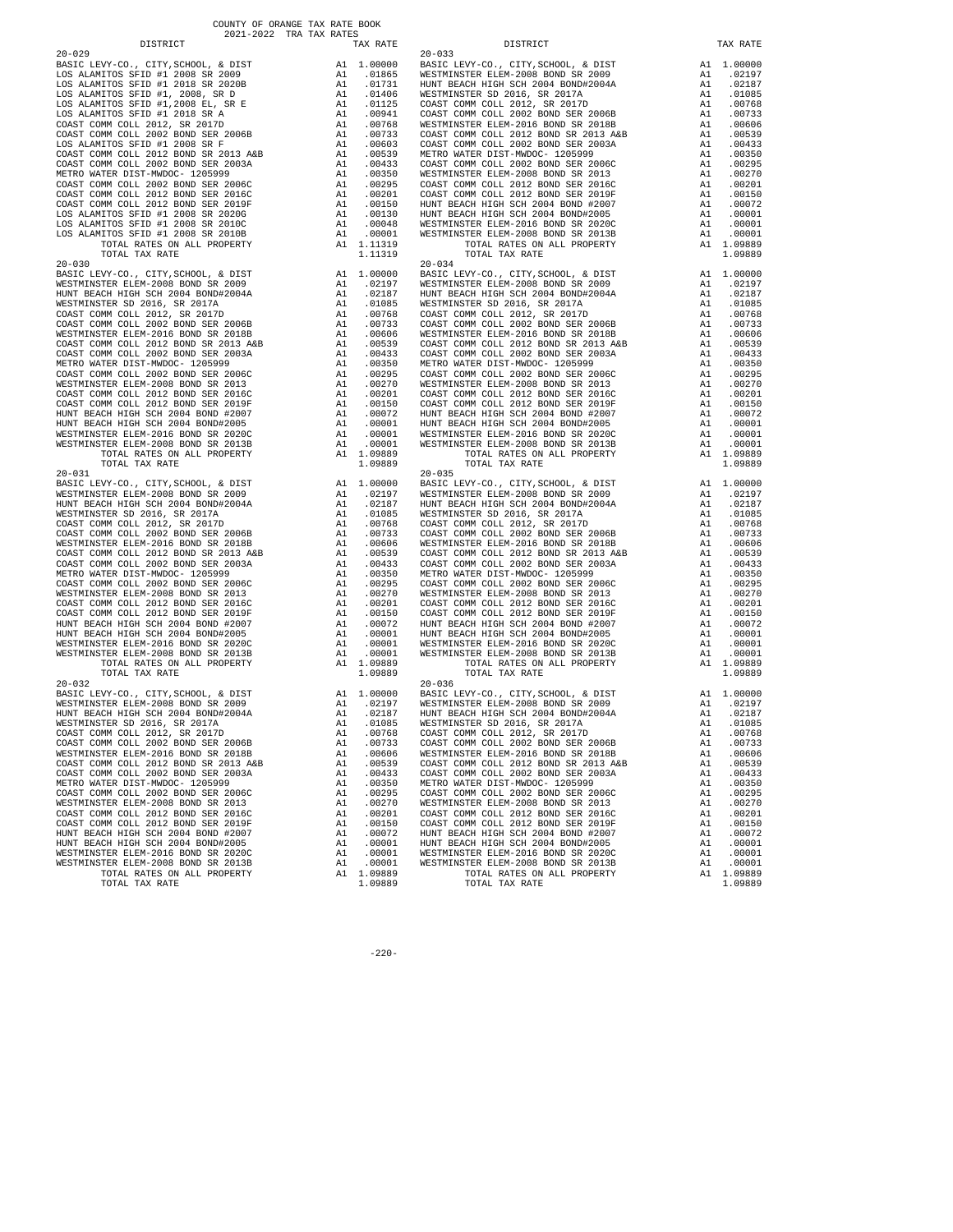| COUNTY OF ORANGE TAX RATE BOOK<br>2021-2022 TRA TAX RATES |          | $\begin{smallmatrix} \textbf{1}_{111} \textbf{1}_{212} \textbf{1}_{313} \textbf{1}_{414} \textbf{1}_{514} \textbf{1}_{615} \textbf{1}_{715} \textbf{1}_{815} \textbf{1}_{915} \textbf{1}_{915} \textbf{1}_{915} \textbf{1}_{915} \textbf{1}_{915} \textbf{1}_{915} \textbf{1}_{915} \textbf{1}_{915} \textbf{1}_{915} \textbf{1}_{915} \textbf{1}_{915} \textbf{1}_{915} \textbf{1}_{915} \textbf{$ |          |
|-----------------------------------------------------------|----------|-----------------------------------------------------------------------------------------------------------------------------------------------------------------------------------------------------------------------------------------------------------------------------------------------------------------------------------------------------------------------------------------------------|----------|
| DISTRICT                                                  | TAX RATE | DISTRICT<br>$20 - 042$                                                                                                                                                                                                                                                                                                                                                                              | TAX RATE |
|                                                           |          |                                                                                                                                                                                                                                                                                                                                                                                                     |          |
|                                                           |          |                                                                                                                                                                                                                                                                                                                                                                                                     |          |
|                                                           |          |                                                                                                                                                                                                                                                                                                                                                                                                     |          |
|                                                           |          |                                                                                                                                                                                                                                                                                                                                                                                                     |          |
|                                                           |          |                                                                                                                                                                                                                                                                                                                                                                                                     |          |
|                                                           |          |                                                                                                                                                                                                                                                                                                                                                                                                     |          |
|                                                           |          |                                                                                                                                                                                                                                                                                                                                                                                                     |          |
|                                                           |          |                                                                                                                                                                                                                                                                                                                                                                                                     |          |
|                                                           |          |                                                                                                                                                                                                                                                                                                                                                                                                     |          |
|                                                           |          |                                                                                                                                                                                                                                                                                                                                                                                                     |          |
|                                                           |          |                                                                                                                                                                                                                                                                                                                                                                                                     |          |
|                                                           |          |                                                                                                                                                                                                                                                                                                                                                                                                     |          |
|                                                           |          |                                                                                                                                                                                                                                                                                                                                                                                                     |          |
|                                                           |          |                                                                                                                                                                                                                                                                                                                                                                                                     |          |
|                                                           |          |                                                                                                                                                                                                                                                                                                                                                                                                     |          |
|                                                           |          |                                                                                                                                                                                                                                                                                                                                                                                                     |          |
|                                                           |          |                                                                                                                                                                                                                                                                                                                                                                                                     |          |
|                                                           |          |                                                                                                                                                                                                                                                                                                                                                                                                     |          |
|                                                           |          |                                                                                                                                                                                                                                                                                                                                                                                                     |          |
|                                                           |          |                                                                                                                                                                                                                                                                                                                                                                                                     |          |
|                                                           |          |                                                                                                                                                                                                                                                                                                                                                                                                     |          |
|                                                           |          |                                                                                                                                                                                                                                                                                                                                                                                                     |          |
|                                                           |          |                                                                                                                                                                                                                                                                                                                                                                                                     |          |
|                                                           |          |                                                                                                                                                                                                                                                                                                                                                                                                     |          |
|                                                           |          |                                                                                                                                                                                                                                                                                                                                                                                                     |          |
|                                                           |          |                                                                                                                                                                                                                                                                                                                                                                                                     |          |
|                                                           |          |                                                                                                                                                                                                                                                                                                                                                                                                     |          |
|                                                           |          |                                                                                                                                                                                                                                                                                                                                                                                                     |          |
|                                                           |          |                                                                                                                                                                                                                                                                                                                                                                                                     |          |
|                                                           |          |                                                                                                                                                                                                                                                                                                                                                                                                     |          |
|                                                           |          |                                                                                                                                                                                                                                                                                                                                                                                                     |          |
|                                                           |          |                                                                                                                                                                                                                                                                                                                                                                                                     |          |
|                                                           |          |                                                                                                                                                                                                                                                                                                                                                                                                     |          |
|                                                           |          |                                                                                                                                                                                                                                                                                                                                                                                                     |          |
|                                                           |          |                                                                                                                                                                                                                                                                                                                                                                                                     |          |
|                                                           |          |                                                                                                                                                                                                                                                                                                                                                                                                     |          |
|                                                           |          |                                                                                                                                                                                                                                                                                                                                                                                                     |          |
|                                                           |          |                                                                                                                                                                                                                                                                                                                                                                                                     |          |
|                                                           |          |                                                                                                                                                                                                                                                                                                                                                                                                     |          |
|                                                           |          |                                                                                                                                                                                                                                                                                                                                                                                                     |          |
|                                                           |          |                                                                                                                                                                                                                                                                                                                                                                                                     |          |
|                                                           |          |                                                                                                                                                                                                                                                                                                                                                                                                     |          |
|                                                           |          |                                                                                                                                                                                                                                                                                                                                                                                                     |          |
|                                                           |          |                                                                                                                                                                                                                                                                                                                                                                                                     |          |
|                                                           |          |                                                                                                                                                                                                                                                                                                                                                                                                     |          |
|                                                           |          |                                                                                                                                                                                                                                                                                                                                                                                                     |          |
|                                                           |          |                                                                                                                                                                                                                                                                                                                                                                                                     |          |
|                                                           |          |                                                                                                                                                                                                                                                                                                                                                                                                     |          |
|                                                           |          |                                                                                                                                                                                                                                                                                                                                                                                                     |          |
|                                                           |          |                                                                                                                                                                                                                                                                                                                                                                                                     |          |
|                                                           |          |                                                                                                                                                                                                                                                                                                                                                                                                     |          |
|                                                           |          |                                                                                                                                                                                                                                                                                                                                                                                                     |          |
|                                                           |          |                                                                                                                                                                                                                                                                                                                                                                                                     |          |
|                                                           |          |                                                                                                                                                                                                                                                                                                                                                                                                     |          |
|                                                           |          |                                                                                                                                                                                                                                                                                                                                                                                                     |          |
|                                                           |          |                                                                                                                                                                                                                                                                                                                                                                                                     |          |
|                                                           |          |                                                                                                                                                                                                                                                                                                                                                                                                     |          |
|                                                           |          |                                                                                                                                                                                                                                                                                                                                                                                                     |          |
|                                                           |          |                                                                                                                                                                                                                                                                                                                                                                                                     |          |
|                                                           |          |                                                                                                                                                                                                                                                                                                                                                                                                     |          |
|                                                           |          |                                                                                                                                                                                                                                                                                                                                                                                                     |          |
|                                                           |          |                                                                                                                                                                                                                                                                                                                                                                                                     |          |
|                                                           |          |                                                                                                                                                                                                                                                                                                                                                                                                     |          |
|                                                           |          |                                                                                                                                                                                                                                                                                                                                                                                                     |          |
|                                                           |          |                                                                                                                                                                                                                                                                                                                                                                                                     |          |
|                                                           |          |                                                                                                                                                                                                                                                                                                                                                                                                     |          |
|                                                           |          |                                                                                                                                                                                                                                                                                                                                                                                                     |          |

-221-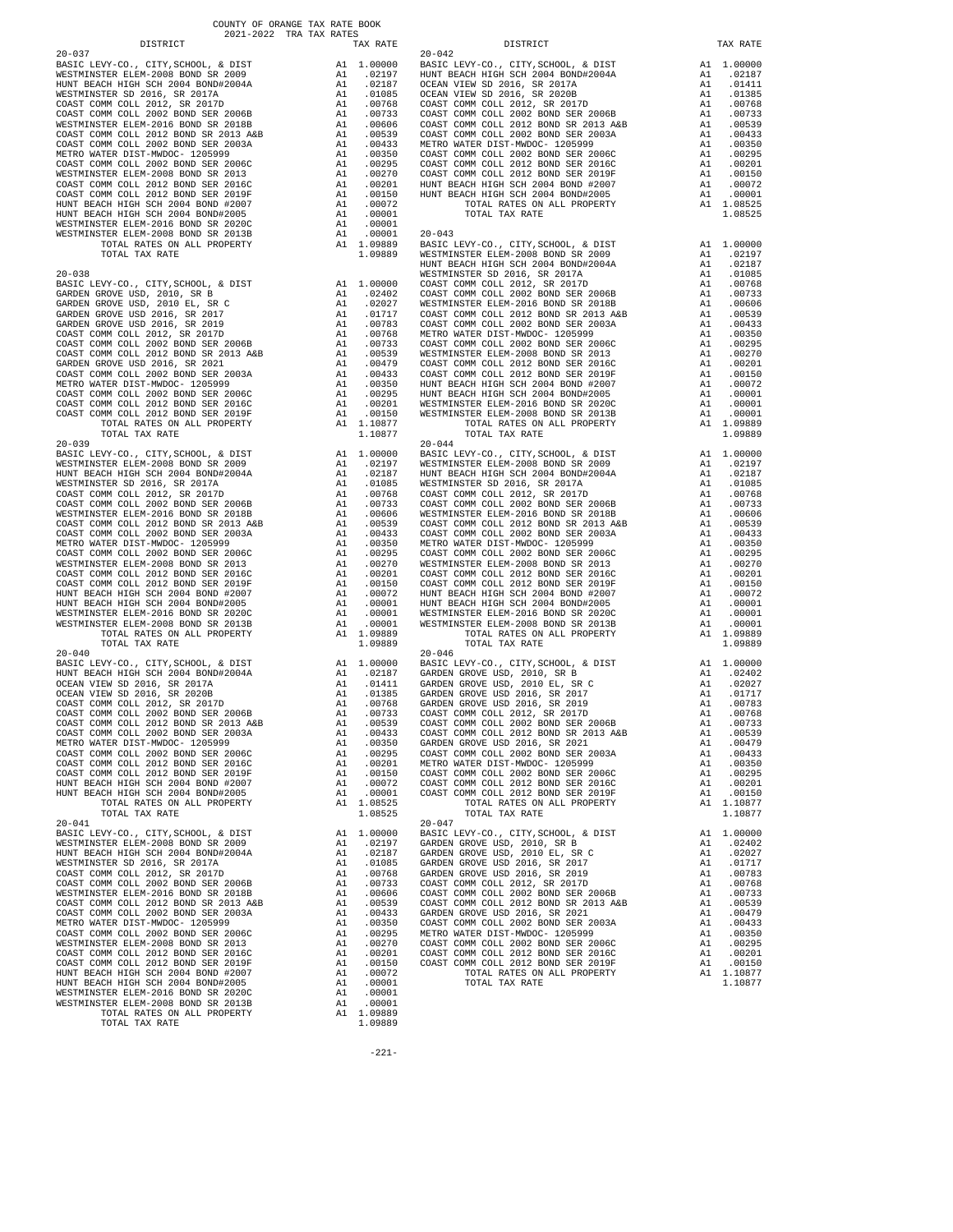|                                                                                                  |                                                                                                                                                                                                                                                       |                                                                                                                                                                                            | WESTMIN                                      |
|--------------------------------------------------------------------------------------------------|-------------------------------------------------------------------------------------------------------------------------------------------------------------------------------------------------------------------------------------------------------|--------------------------------------------------------------------------------------------------------------------------------------------------------------------------------------------|----------------------------------------------|
| $20 - 049$                                                                                       |                                                                                                                                                                                                                                                       |                                                                                                                                                                                            | WESTMIN                                      |
| BASIC LEVY-CO., CITY, SCHOOL, & DIST<br>GARDEN GROVE USD. 2010, SR B                             | A1 1.00000<br>A1 .02402<br>A1 .02027<br>A1 .0257                                                                                                                                                                                                      |                                                                                                                                                                                            |                                              |
| GARDEN GROVE USD, 2010, SR B                                                                     |                                                                                                                                                                                                                                                       |                                                                                                                                                                                            |                                              |
| GARDEN GROVE USD, 2010 EL, SR C                                                                  |                                                                                                                                                                                                                                                       |                                                                                                                                                                                            |                                              |
| GARDEN GROVE USD 2016, SR 2017                                                                   | A1 .02027<br>A1 .01717 20-054<br>A1 .00763 BASIC L<br>A1 .00763 WESTMIN<br>A1 .00763 WESTMIN<br>A1 .00763 WESTMIN<br>A1 .00539 WESTMIN<br>A1 .00479 COAST C<br>A1 .00295 COAST C<br>A1 .00295 COAST C<br>A1 .00295 COAST C<br>A1 .00201 COAST C<br>A1 |                                                                                                                                                                                            |                                              |
| GARDEN GROVE USD 2016, SR 2019                                                                   |                                                                                                                                                                                                                                                       |                                                                                                                                                                                            |                                              |
| COAST COMM COLL 2012, SR 2017D                                                                   |                                                                                                                                                                                                                                                       |                                                                                                                                                                                            |                                              |
|                                                                                                  |                                                                                                                                                                                                                                                       |                                                                                                                                                                                            |                                              |
| COAST COMM COLL 2002 BOND SER 2006B<br>COAST COMM COLL 2012 BOND SR 2013 A&B                     |                                                                                                                                                                                                                                                       |                                                                                                                                                                                            |                                              |
|                                                                                                  |                                                                                                                                                                                                                                                       |                                                                                                                                                                                            |                                              |
| GARDEN GROVE USD 2016, SR 2021                                                                   |                                                                                                                                                                                                                                                       |                                                                                                                                                                                            |                                              |
| COAST COMM COLL 2002 BOND SER 2003A                                                              |                                                                                                                                                                                                                                                       |                                                                                                                                                                                            |                                              |
| METRO WATER DIST-MWDOC- 1205999                                                                  |                                                                                                                                                                                                                                                       |                                                                                                                                                                                            |                                              |
| COAST COMM COLL 2002 BOND SER 2006C                                                              |                                                                                                                                                                                                                                                       |                                                                                                                                                                                            |                                              |
| COAST COMM COLL 2012 BOND SER 2016C                                                              |                                                                                                                                                                                                                                                       |                                                                                                                                                                                            |                                              |
| COAST COMM COLL 2012 BOND SER 2019F                                                              |                                                                                                                                                                                                                                                       |                                                                                                                                                                                            |                                              |
| TOTAL RATES ON ALL PROPERTY                                                                      |                                                                                                                                                                                                                                                       |                                                                                                                                                                                            |                                              |
| TOTAL TAX RATE                                                                                   |                                                                                                                                                                                                                                                       |                                                                                                                                                                                            |                                              |
|                                                                                                  |                                                                                                                                                                                                                                                       |                                                                                                                                                                                            | COAST C                                      |
| $20 - 050$                                                                                       |                                                                                                                                                                                                                                                       |                                                                                                                                                                                            | COAST C                                      |
|                                                                                                  |                                                                                                                                                                                                                                                       | A1 1.00000 HUNT BE<br>A1 .02197 HUNT BE<br>A1 .02197 HUNT BE<br>A1 .01085 WESTMIN<br>A1 .00768<br>A1 .00768                                                                                |                                              |
| BASIC LEVY-CO., CITY, SCHOOL, & DIST                                                             |                                                                                                                                                                                                                                                       |                                                                                                                                                                                            |                                              |
| WESTMINSTER ELEM-2008 BOND SR 2009                                                               |                                                                                                                                                                                                                                                       |                                                                                                                                                                                            |                                              |
| HUNT BEACH HIGH SCH 2004 BOND#2004A                                                              |                                                                                                                                                                                                                                                       |                                                                                                                                                                                            |                                              |
| WESTMINSTER SD 2016, SR 2017A                                                                    |                                                                                                                                                                                                                                                       |                                                                                                                                                                                            |                                              |
| COAST COMM COLL 2012, SR 2017D                                                                   |                                                                                                                                                                                                                                                       |                                                                                                                                                                                            |                                              |
|                                                                                                  |                                                                                                                                                                                                                                                       |                                                                                                                                                                                            |                                              |
|                                                                                                  |                                                                                                                                                                                                                                                       |                                                                                                                                                                                            |                                              |
|                                                                                                  |                                                                                                                                                                                                                                                       |                                                                                                                                                                                            |                                              |
|                                                                                                  |                                                                                                                                                                                                                                                       |                                                                                                                                                                                            |                                              |
|                                                                                                  |                                                                                                                                                                                                                                                       |                                                                                                                                                                                            |                                              |
|                                                                                                  |                                                                                                                                                                                                                                                       |                                                                                                                                                                                            |                                              |
|                                                                                                  |                                                                                                                                                                                                                                                       |                                                                                                                                                                                            |                                              |
|                                                                                                  |                                                                                                                                                                                                                                                       |                                                                                                                                                                                            |                                              |
|                                                                                                  |                                                                                                                                                                                                                                                       |                                                                                                                                                                                            |                                              |
|                                                                                                  |                                                                                                                                                                                                                                                       |                                                                                                                                                                                            |                                              |
|                                                                                                  |                                                                                                                                                                                                                                                       |                                                                                                                                                                                            |                                              |
|                                                                                                  |                                                                                                                                                                                                                                                       |                                                                                                                                                                                            |                                              |
|                                                                                                  |                                                                                                                                                                                                                                                       |                                                                                                                                                                                            |                                              |
|                                                                                                  |                                                                                                                                                                                                                                                       |                                                                                                                                                                                            |                                              |
|                                                                                                  |                                                                                                                                                                                                                                                       |                                                                                                                                                                                            |                                              |
|                                                                                                  |                                                                                                                                                                                                                                                       |                                                                                                                                                                                            |                                              |
|                                                                                                  |                                                                                                                                                                                                                                                       |                                                                                                                                                                                            | COAST C                                      |
| $20 - 051$                                                                                       |                                                                                                                                                                                                                                                       |                                                                                                                                                                                            | COAST C                                      |
| BASIC LEVY-CO., CITY, SCHOOL, & DIST                                                             |                                                                                                                                                                                                                                                       | A1 1.00000<br>A1 .02197<br>A1 .02187                                                                                                                                                       |                                              |
| WESTMINSTER ELEM-2008 BOND SR 2009                                                               |                                                                                                                                                                                                                                                       |                                                                                                                                                                                            |                                              |
| HUNT BEACH HIGH SCH 2004 BOND#2004A                                                              |                                                                                                                                                                                                                                                       |                                                                                                                                                                                            |                                              |
| WESTMINSTER SD 2016, SR 2017A                                                                    |                                                                                                                                                                                                                                                       |                                                                                                                                                                                            |                                              |
| COAST COMM COLL 2012, SR 2017D                                                                   |                                                                                                                                                                                                                                                       |                                                                                                                                                                                            |                                              |
| COAST COMM COLL 2002 BOND SER 2006B                                                              |                                                                                                                                                                                                                                                       |                                                                                                                                                                                            |                                              |
| WESTMINSTER ELEM-2016 BOND SR 2013 A&B<br>COAST COMM COLL 2012 BOND SR 2013 A&B<br>AND SER 2003A |                                                                                                                                                                                                                                                       |                                                                                                                                                                                            |                                              |
|                                                                                                  |                                                                                                                                                                                                                                                       |                                                                                                                                                                                            |                                              |
|                                                                                                  |                                                                                                                                                                                                                                                       |                                                                                                                                                                                            |                                              |
| METRO WATER DIST-MWDOC- 1205999                                                                  | A1 . 02187<br>A1 . 01085<br>A1 . 00768<br>A1 . 00768<br>A1 . 00768<br>A1 . 00606<br>OEAN V<br>A1 . 00539<br>CEAN V<br>A1 . 00433<br>COAST C<br>A1 . 00439<br>COAST C<br>A1 . 00439<br>COAST COAST<br>A1 . 00295<br>COAST C<br>A1 . 00295<br>COAST C   |                                                                                                                                                                                            |                                              |
|                                                                                                  |                                                                                                                                                                                                                                                       |                                                                                                                                                                                            |                                              |
| COAST COMM COLL 2002 BOND SER 2006C                                                              |                                                                                                                                                                                                                                                       |                                                                                                                                                                                            |                                              |
| WESTMINSTER ELEM-2008 BOND SR 2013                                                               | A1 .00270 COAST C                                                                                                                                                                                                                                     |                                                                                                                                                                                            |                                              |
| COAST COMM COLL 2012 BOND SER 2016C                                                              | A1                                                                                                                                                                                                                                                    | .00201 METRO W                                                                                                                                                                             |                                              |
| COAST COMM COLL 2012 BOND SER 2019F                                                              | A1                                                                                                                                                                                                                                                    | .00150                                                                                                                                                                                     | COAST C                                      |
| HUNT BEACH HIGH SCH 2004 BOND #2007                                                              | A1                                                                                                                                                                                                                                                    | .00072                                                                                                                                                                                     | COAST C                                      |
| HUNT BEACH HIGH SCH 2004 BOND#2005                                                               | A1                                                                                                                                                                                                                                                    | .00001                                                                                                                                                                                     | COAST C                                      |
| WESTMINSTER ELEM-2016 BOND SR 2020C                                                              | A1                                                                                                                                                                                                                                                    |                                                                                                                                                                                            |                                              |
| WESTMINSTER ELEM-2008 BOND SR 2013B                                                              | A1                                                                                                                                                                                                                                                    |                                                                                                                                                                                            | $00001$ $00001$ $HUNT BE$ $100000$ $HUNT BE$ |
| TOTAL RATES ON ALL PROPERTY                                                                      |                                                                                                                                                                                                                                                       | A1 1.09889                                                                                                                                                                                 |                                              |
| TOTAL TAX RATE                                                                                   |                                                                                                                                                                                                                                                       | 1.09889                                                                                                                                                                                    |                                              |
| $20 - 052$                                                                                       |                                                                                                                                                                                                                                                       |                                                                                                                                                                                            | $20 - 057$                                   |
| BASIC LEVY-CO., CITY, SCHOOL, & DIST                                                             |                                                                                                                                                                                                                                                       | A1 1.00000 BASIC L<br>A1 .02402 HUNT BE<br>A1 .02027 OCEAN V<br>A1 .01717 OCEAN V<br>A1 .00783 COAST C<br>A1 .00738 COAST C<br>A1 .00733 COAST C<br>A1 .00539 COAST C<br>A1 .00539 COAST C |                                              |
| GARDEN GROVE USD, 2010, SR B                                                                     |                                                                                                                                                                                                                                                       |                                                                                                                                                                                            |                                              |
| GARDEN GROVE USD, 2010 EL, SR C                                                                  |                                                                                                                                                                                                                                                       |                                                                                                                                                                                            |                                              |
| GARDEN GROVE USD 2016, SR 2017                                                                   |                                                                                                                                                                                                                                                       |                                                                                                                                                                                            |                                              |
|                                                                                                  |                                                                                                                                                                                                                                                       |                                                                                                                                                                                            |                                              |
| GARDEN GROVE USD 2016, SR 2019                                                                   |                                                                                                                                                                                                                                                       |                                                                                                                                                                                            |                                              |
| COAST COMM COLL 2012, SR 2017D                                                                   |                                                                                                                                                                                                                                                       |                                                                                                                                                                                            |                                              |
| COAST COMM COLL 2002 BOND SER 2006B                                                              |                                                                                                                                                                                                                                                       |                                                                                                                                                                                            |                                              |
| COAST COMM COLL 2012 BOND SR 2013 A&B                                                            |                                                                                                                                                                                                                                                       |                                                                                                                                                                                            |                                              |
| GARDEN GROVE USD 2016, SR 2021                                                                   | A1                                                                                                                                                                                                                                                    | .00479                                                                                                                                                                                     | METRO W                                      |
| COAST COMM COLL 2002 BOND SER 2003A                                                              | A1                                                                                                                                                                                                                                                    | .00433                                                                                                                                                                                     | COAST C                                      |
| METRO WATER DIST-MWDOC- 1205999                                                                  |                                                                                                                                                                                                                                                       |                                                                                                                                                                                            |                                              |
| COAST COMM COLL 2002 BOND SER 2006C                                                              | COAST C<br>A1 .00355 COAST C<br>A1 .00295 COAST C<br>A1 .00201 HUNT BE<br>A1 .00150 HUNT BE<br>A1 1.10877                                                                                                                                             |                                                                                                                                                                                            |                                              |
| COAST COMM COLL 2012 BOND SER 2016C                                                              |                                                                                                                                                                                                                                                       |                                                                                                                                                                                            |                                              |
| COAST COMM COLL 2012 BOND SER 2019F                                                              |                                                                                                                                                                                                                                                       |                                                                                                                                                                                            |                                              |
| TOTAL RATES ON ALL PROPERTY                                                                      |                                                                                                                                                                                                                                                       |                                                                                                                                                                                            |                                              |

| DISTRICT | sosi soss inn inn nhisc<br>TAX RATE | DISTRICT   | TAX RATE |
|----------|-------------------------------------|------------|----------|
|          |                                     | $20 - 053$ |          |
|          |                                     |            |          |
|          |                                     |            |          |
|          |                                     |            |          |
|          |                                     |            |          |
|          |                                     |            |          |
|          |                                     |            |          |
|          |                                     |            |          |
|          |                                     |            |          |
|          |                                     |            |          |
|          |                                     |            |          |
|          |                                     |            |          |
|          |                                     |            |          |
|          |                                     |            |          |
|          |                                     |            |          |
|          |                                     |            |          |
|          |                                     |            |          |
|          |                                     |            |          |
|          |                                     |            |          |
|          |                                     |            |          |
|          |                                     |            |          |
|          |                                     |            |          |
|          |                                     |            |          |
|          |                                     |            |          |
|          |                                     |            |          |
|          |                                     |            |          |
|          |                                     |            |          |
|          |                                     |            |          |
|          |                                     |            |          |
|          |                                     |            |          |
|          |                                     |            |          |
|          |                                     |            |          |
|          |                                     |            |          |
|          |                                     |            |          |
|          |                                     |            |          |
|          |                                     |            |          |
|          |                                     |            |          |
|          |                                     |            |          |
|          |                                     |            |          |
|          |                                     |            |          |
|          |                                     |            |          |
|          |                                     |            |          |
|          |                                     |            |          |
|          |                                     |            |          |
|          |                                     |            |          |
|          |                                     |            |          |
|          |                                     |            |          |
|          |                                     |            |          |
|          |                                     |            |          |
|          |                                     |            |          |
|          |                                     |            |          |
|          |                                     |            |          |
|          |                                     |            |          |
|          |                                     |            |          |
|          |                                     |            |          |
|          |                                     |            |          |
|          |                                     |            |          |
|          |                                     |            |          |
|          |                                     |            |          |
|          |                                     |            |          |
|          |                                     |            |          |
|          |                                     |            |          |
|          |                                     |            |          |
|          |                                     |            |          |
|          |                                     |            |          |
|          |                                     |            |          |
|          |                                     |            |          |
|          |                                     |            |          |
|          |                                     |            |          |
|          |                                     |            |          |
|          |                                     |            |          |
|          |                                     |            |          |
|          |                                     |            |          |
|          |                                     |            |          |
|          |                                     |            |          |
|          |                                     |            |          |
|          |                                     |            |          |
|          |                                     |            |          |
|          |                                     |            |          |
|          |                                     |            |          |

-222-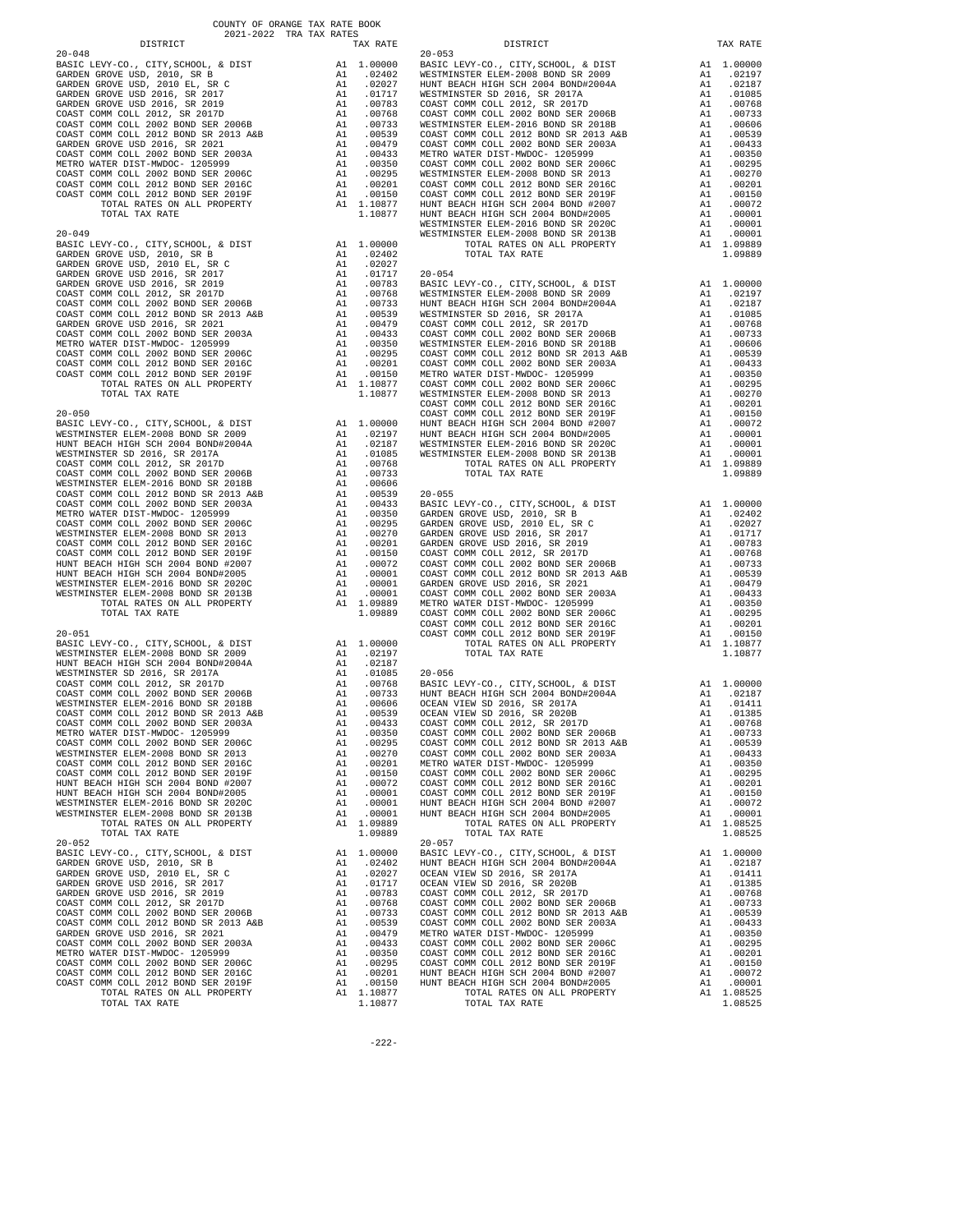| WESTMINSTER ELEM-2008 BOND SR 2009                                                                                                                                                                                                        | A1 02197 WESTMIN<br>A1 02187 WESTMIN<br>A1 01085 WESTMIN<br>A1 00768 COAST C<br>A1 00763 COAST C<br>A1 00763 COAST C<br>A1 00606 WESTMIN<br>A1 00606 WESTMIN<br>A1 00333 COAST C<br>A1 00220 COAST C<br>A1 00220 WESTMIN<br>A1 00220 WESTMIN<br>A1 002                                                                                      |                                                                                                                                                                                                                                                        |            |
|-------------------------------------------------------------------------------------------------------------------------------------------------------------------------------------------------------------------------------------------|---------------------------------------------------------------------------------------------------------------------------------------------------------------------------------------------------------------------------------------------------------------------------------------------------------------------------------------------|--------------------------------------------------------------------------------------------------------------------------------------------------------------------------------------------------------------------------------------------------------|------------|
| HUNT BEACH HIGH SCH 2004 BOND#2004A                                                                                                                                                                                                       |                                                                                                                                                                                                                                                                                                                                             |                                                                                                                                                                                                                                                        |            |
| WESTMINSTER SD 2016, SR 2017A<br>COAST COMM COLL 2012, SR 2017D                                                                                                                                                                           |                                                                                                                                                                                                                                                                                                                                             |                                                                                                                                                                                                                                                        |            |
| COAST COMM COLL 2002 BOND SER 2006B                                                                                                                                                                                                       |                                                                                                                                                                                                                                                                                                                                             |                                                                                                                                                                                                                                                        |            |
| WESTMINSTER ELEM-2016 BOND SR 2018B                                                                                                                                                                                                       |                                                                                                                                                                                                                                                                                                                                             |                                                                                                                                                                                                                                                        |            |
| COAST COMM COLL 2012 BOND SR 2013 A&B                                                                                                                                                                                                     |                                                                                                                                                                                                                                                                                                                                             |                                                                                                                                                                                                                                                        |            |
| COAST COMM COLL 2002 BOND SER 2003A                                                                                                                                                                                                       |                                                                                                                                                                                                                                                                                                                                             |                                                                                                                                                                                                                                                        |            |
| METRO WATER DIST-MWDOC- 1205999                                                                                                                                                                                                           |                                                                                                                                                                                                                                                                                                                                             |                                                                                                                                                                                                                                                        |            |
| COAST COMM COLL 2002 BOND SER 2006C                                                                                                                                                                                                       |                                                                                                                                                                                                                                                                                                                                             |                                                                                                                                                                                                                                                        |            |
| WESTMINSTER ELEM-2008 BOND SR 2013                                                                                                                                                                                                        |                                                                                                                                                                                                                                                                                                                                             |                                                                                                                                                                                                                                                        |            |
| COAST COMM COLL 2012 BOND SER 2016C                                                                                                                                                                                                       |                                                                                                                                                                                                                                                                                                                                             |                                                                                                                                                                                                                                                        |            |
| COAST COMM COLL 2012 BOND SER 2019F                                                                                                                                                                                                       |                                                                                                                                                                                                                                                                                                                                             |                                                                                                                                                                                                                                                        |            |
| HUNT BEACH HIGH SCH 2004 BOND #2007<br>HUNT BEACH HIGH SCH 2004 BOND#2005                                                                                                                                                                 |                                                                                                                                                                                                                                                                                                                                             |                                                                                                                                                                                                                                                        |            |
| WESTMINSTER ELEM-2016 BOND SR 2020C                                                                                                                                                                                                       |                                                                                                                                                                                                                                                                                                                                             |                                                                                                                                                                                                                                                        |            |
| WESTMINSTER ELEM-2008 BOND SR 2013B                                                                                                                                                                                                       |                                                                                                                                                                                                                                                                                                                                             |                                                                                                                                                                                                                                                        |            |
| TOTAL RATES ON ALL PROPERTY                                                                                                                                                                                                               |                                                                                                                                                                                                                                                                                                                                             |                                                                                                                                                                                                                                                        |            |
| TOTAL TAX RATE                                                                                                                                                                                                                            |                                                                                                                                                                                                                                                                                                                                             | 1.09889                                                                                                                                                                                                                                                |            |
| $20 - 059$                                                                                                                                                                                                                                |                                                                                                                                                                                                                                                                                                                                             | 20–063<br>Al. 00000 BASIC L<br>Al. 00109 BASIC L<br>Al. 00187 WESTMIN<br>Al. 00187 WESTMIN<br>Al. 00768 COAST C<br>Al. 00768 COAST C<br>Al. 00659 WESTMIN<br>Al. 00539 COAST C<br>Al. 00335 METRON WESTMIN<br>Al. 00220 WESTMIN<br>Al. 00220 WESTMIN   | $20 - 063$ |
| BASIC LEVY-CO., CITY, SCHOOL, & DIST                                                                                                                                                                                                      |                                                                                                                                                                                                                                                                                                                                             |                                                                                                                                                                                                                                                        |            |
| WESTMINSTER ELEM-2008 BOND SR 2009                                                                                                                                                                                                        |                                                                                                                                                                                                                                                                                                                                             |                                                                                                                                                                                                                                                        |            |
| HUNT BEACH HIGH SCH 2004 BOND#2004A                                                                                                                                                                                                       |                                                                                                                                                                                                                                                                                                                                             |                                                                                                                                                                                                                                                        |            |
| WESTMINSTER SD 2016, SR 2017A                                                                                                                                                                                                             |                                                                                                                                                                                                                                                                                                                                             |                                                                                                                                                                                                                                                        |            |
| COAST COMM COLL 2012, SR 2017D                                                                                                                                                                                                            |                                                                                                                                                                                                                                                                                                                                             |                                                                                                                                                                                                                                                        |            |
| COAST COMM COLL 2002 BOND SER 2006B                                                                                                                                                                                                       |                                                                                                                                                                                                                                                                                                                                             |                                                                                                                                                                                                                                                        |            |
| WESTMINSTER ELEM-2016 BOND SR 2018B<br>COAST COMM COLL 2012 BOND SR 2013 A&B                                                                                                                                                              |                                                                                                                                                                                                                                                                                                                                             |                                                                                                                                                                                                                                                        |            |
| COAST COMM COLL 2002 BOND SER 2003A                                                                                                                                                                                                       |                                                                                                                                                                                                                                                                                                                                             |                                                                                                                                                                                                                                                        |            |
| METRO WATER DIST-MWDOC- 1205999                                                                                                                                                                                                           |                                                                                                                                                                                                                                                                                                                                             |                                                                                                                                                                                                                                                        |            |
| COAST COMM COLL 2002 BOND SER 2006C                                                                                                                                                                                                       |                                                                                                                                                                                                                                                                                                                                             |                                                                                                                                                                                                                                                        |            |
| WESTMINSTER ELEM-2008 BOND SR 2013                                                                                                                                                                                                        |                                                                                                                                                                                                                                                                                                                                             |                                                                                                                                                                                                                                                        |            |
| COAST COMM COLL 2012 BOND SER 2016C                                                                                                                                                                                                       |                                                                                                                                                                                                                                                                                                                                             |                                                                                                                                                                                                                                                        |            |
| COAST COMM COLL 2012 BOND SER 2019F                                                                                                                                                                                                       |                                                                                                                                                                                                                                                                                                                                             |                                                                                                                                                                                                                                                        |            |
| HUNT BEACH HIGH SCH 2004 BOND #2007                                                                                                                                                                                                       |                                                                                                                                                                                                                                                                                                                                             |                                                                                                                                                                                                                                                        |            |
| HUNT BEACH HIGH SCH 2004 BOND#2005                                                                                                                                                                                                        |                                                                                                                                                                                                                                                                                                                                             |                                                                                                                                                                                                                                                        |            |
| WESTMINSTER ELEM-2016 BOND SR 2020C<br>WESTMINSTER ELEM-2008 BOND SR 2013B                                                                                                                                                                |                                                                                                                                                                                                                                                                                                                                             |                                                                                                                                                                                                                                                        |            |
|                                                                                                                                                                                                                                           |                                                                                                                                                                                                                                                                                                                                             |                                                                                                                                                                                                                                                        |            |
| TOTAL RATES ON ALL PROPERTY                                                                                                                                                                                                               |                                                                                                                                                                                                                                                                                                                                             |                                                                                                                                                                                                                                                        |            |
| TOTAL TAX RATE<br>$20 - 060$                                                                                                                                                                                                              |                                                                                                                                                                                                                                                                                                                                             | 1.09889                                                                                                                                                                                                                                                |            |
| BASIC LEVY-CO., CITY, SCHOOL, & DIST                                                                                                                                                                                                      |                                                                                                                                                                                                                                                                                                                                             | 20–064<br>Al 1.00000 BASIC L<br>Al 1.00000 BASIC L<br>Al 02197 WESTMIN<br>Al 02187 HUNT BE<br>Al 00768 COAST C<br>Al 00768 COAST C<br>Al 00066 WESTMIN<br>Al 00659 COAST C<br>Al 00225 COAST C<br>Al 002210 WESTMIN<br>Al 00201 COAST C<br>Al 00001 HU | $20 - 064$ |
| WESTMINSTER ELEM-2008 BOND SR 2009                                                                                                                                                                                                        |                                                                                                                                                                                                                                                                                                                                             |                                                                                                                                                                                                                                                        |            |
| HUNT BEACH HIGH SCH 2004 BOND#2004A                                                                                                                                                                                                       |                                                                                                                                                                                                                                                                                                                                             |                                                                                                                                                                                                                                                        |            |
| WESTMINSTER SD 2016, SR 2017A                                                                                                                                                                                                             |                                                                                                                                                                                                                                                                                                                                             |                                                                                                                                                                                                                                                        |            |
|                                                                                                                                                                                                                                           |                                                                                                                                                                                                                                                                                                                                             |                                                                                                                                                                                                                                                        |            |
|                                                                                                                                                                                                                                           |                                                                                                                                                                                                                                                                                                                                             |                                                                                                                                                                                                                                                        |            |
|                                                                                                                                                                                                                                           |                                                                                                                                                                                                                                                                                                                                             |                                                                                                                                                                                                                                                        |            |
| COAST COMM COLL 2012 BOND SR 2013 A&B                                                                                                                                                                                                     |                                                                                                                                                                                                                                                                                                                                             |                                                                                                                                                                                                                                                        |            |
| COAST COMM COLL 2002 BOND SER 2003A                                                                                                                                                                                                       |                                                                                                                                                                                                                                                                                                                                             |                                                                                                                                                                                                                                                        |            |
| METRO WATER DIST-MWDOC- 1205999                                                                                                                                                                                                           |                                                                                                                                                                                                                                                                                                                                             |                                                                                                                                                                                                                                                        |            |
| COAST COMM COLL 2002 BOND SER 2006C                                                                                                                                                                                                       |                                                                                                                                                                                                                                                                                                                                             |                                                                                                                                                                                                                                                        |            |
| WESTMINSTER ELEM-2008 BOND SR 2013                                                                                                                                                                                                        |                                                                                                                                                                                                                                                                                                                                             |                                                                                                                                                                                                                                                        |            |
| ${\tt COAST\ COMM\ COLL\ 2012\ BOND\ SER\ 2016C}\label{eq:coas}$ COAST COMM COLL 2012 BOND SER 2019F                                                                                                                                      |                                                                                                                                                                                                                                                                                                                                             |                                                                                                                                                                                                                                                        |            |
|                                                                                                                                                                                                                                           |                                                                                                                                                                                                                                                                                                                                             |                                                                                                                                                                                                                                                        |            |
| HUNT BEACH HIGH SCH 2004 BOND #2007<br>HUNT BEACH HIGH SCH 2004 BOND#2005                                                                                                                                                                 |                                                                                                                                                                                                                                                                                                                                             |                                                                                                                                                                                                                                                        |            |
| WESTMINSTER ELEM-2016 BOND SR 2020C                                                                                                                                                                                                       |                                                                                                                                                                                                                                                                                                                                             |                                                                                                                                                                                                                                                        |            |
| WESTMINSTER ELEM-2008 BOND SR 2013B                                                                                                                                                                                                       |                                                                                                                                                                                                                                                                                                                                             |                                                                                                                                                                                                                                                        |            |
| TOTAL RATES ON ALL PROPERTY                                                                                                                                                                                                               |                                                                                                                                                                                                                                                                                                                                             |                                                                                                                                                                                                                                                        |            |
| TOTAL TAX RATE                                                                                                                                                                                                                            |                                                                                                                                                                                                                                                                                                                                             | 1.09889                                                                                                                                                                                                                                                |            |
| $20 - 061$                                                                                                                                                                                                                                |                                                                                                                                                                                                                                                                                                                                             |                                                                                                                                                                                                                                                        | $20 - 065$ |
| BASIC LEVY-CO., CITY, SCHOOL, & DIST                                                                                                                                                                                                      |                                                                                                                                                                                                                                                                                                                                             |                                                                                                                                                                                                                                                        |            |
| WESTMINSTER ELEM-2008 BOND SR 2009                                                                                                                                                                                                        |                                                                                                                                                                                                                                                                                                                                             |                                                                                                                                                                                                                                                        |            |
| HUNT BEACH HIGH SCH 2004 BOND#2004A                                                                                                                                                                                                       |                                                                                                                                                                                                                                                                                                                                             |                                                                                                                                                                                                                                                        |            |
| WESTMINSTER SD 2016, SR 2017A                                                                                                                                                                                                             |                                                                                                                                                                                                                                                                                                                                             |                                                                                                                                                                                                                                                        |            |
| $\begin{tabular}{ll} \textbf{COAST}\ \textbf{COMM}\ \textbf{COLL}\ \textbf{2012},\ \textbf{SR}\ \textbf{2017D} \\ \textbf{COAST}\ \textbf{COMM}\ \textbf{COLL}\ \textbf{2002}\ \textbf{BOND}\ \textbf{SER}\ \textbf{2006B} \end{tabular}$ |                                                                                                                                                                                                                                                                                                                                             |                                                                                                                                                                                                                                                        |            |
|                                                                                                                                                                                                                                           |                                                                                                                                                                                                                                                                                                                                             |                                                                                                                                                                                                                                                        |            |
| WESTMINSTER ELEM-2016 BOND SR 2018B                                                                                                                                                                                                       |                                                                                                                                                                                                                                                                                                                                             |                                                                                                                                                                                                                                                        |            |
| COAST COMM COLL 2012 BOND SR 2013 A&B<br>COAST COMM COLL 2002 BOND SER 2003A                                                                                                                                                              | $\begin{tabular}{cc} 20-065 \\ \text{A1} & 0.0000 \\ \text{A1} & 0.2197 \\ \text{A1} & 0.2197 \\ \text{A1} & 0.2187 \\ \text{A1} & 0.0108 \\ \text{A1} & 0.0108 \\ \text{A1} & 0.0768 \\ \text{A1} & 0.0768 \\ \text{A1} & 0.0733 \\ \text{A1} & 0.0066 \\ \text{A1} & 0.0639 \\ \text{A1} & 0.0039 \\ \text{A1} & 0.0433 \\ \text{A1} & 0$ |                                                                                                                                                                                                                                                        |            |
| METRO WATER DIST-MWDOC- 1205999                                                                                                                                                                                                           |                                                                                                                                                                                                                                                                                                                                             |                                                                                                                                                                                                                                                        |            |
| COAST COMM COLL 2002 BOND SER 2006C                                                                                                                                                                                                       |                                                                                                                                                                                                                                                                                                                                             |                                                                                                                                                                                                                                                        |            |
| WESTMINSTER ELEM-2008 BOND SR 2013                                                                                                                                                                                                        |                                                                                                                                                                                                                                                                                                                                             |                                                                                                                                                                                                                                                        |            |
|                                                                                                                                                                                                                                           |                                                                                                                                                                                                                                                                                                                                             |                                                                                                                                                                                                                                                        |            |
| COAST COMM COLL 2012 BOND SER 2016C<br>COAST COMM COLL 2012 BOND SER 2019F<br>HUNT BEACH HIGH SCH 2004 BOND #2007                                                                                                                         |                                                                                                                                                                                                                                                                                                                                             |                                                                                                                                                                                                                                                        |            |
|                                                                                                                                                                                                                                           |                                                                                                                                                                                                                                                                                                                                             |                                                                                                                                                                                                                                                        |            |
| HUNT BEACH HIGH SCH 2004 BOND#2005                                                                                                                                                                                                        |                                                                                                                                                                                                                                                                                                                                             |                                                                                                                                                                                                                                                        |            |
| WESTMINSTER ELEM-2016 BOND SR 2020C                                                                                                                                                                                                       |                                                                                                                                                                                                                                                                                                                                             | .00001                                                                                                                                                                                                                                                 |            |
|                                                                                                                                                                                                                                           |                                                                                                                                                                                                                                                                                                                                             |                                                                                                                                                                                                                                                        |            |

| $\begin{tabular}{@{}c@{}}\hline & 20-059 & 1074L & 10.47 & 10.9989 & 20-063 & 1074L & 10.47 & 10.9989 & 20-063 & 1074L & 10.47 & 10.9989 & 20-063 & 1074L & 10.47 & 10.9000 \\ \hline & 10.0000 & 10.0000 & 10.0000 & 10.0000 & 10.0000 & 10.0000 & 10.0000 & 10.0000 \\ \hline &$ |         |                |         |
|------------------------------------------------------------------------------------------------------------------------------------------------------------------------------------------------------------------------------------------------------------------------------------|---------|----------------|---------|
|                                                                                                                                                                                                                                                                                    |         |                |         |
|                                                                                                                                                                                                                                                                                    |         |                |         |
|                                                                                                                                                                                                                                                                                    |         |                |         |
|                                                                                                                                                                                                                                                                                    |         |                |         |
|                                                                                                                                                                                                                                                                                    |         |                |         |
|                                                                                                                                                                                                                                                                                    |         |                |         |
|                                                                                                                                                                                                                                                                                    |         |                |         |
|                                                                                                                                                                                                                                                                                    |         |                |         |
|                                                                                                                                                                                                                                                                                    |         |                |         |
|                                                                                                                                                                                                                                                                                    |         |                |         |
|                                                                                                                                                                                                                                                                                    |         |                |         |
|                                                                                                                                                                                                                                                                                    |         |                |         |
|                                                                                                                                                                                                                                                                                    |         |                |         |
|                                                                                                                                                                                                                                                                                    |         |                |         |
|                                                                                                                                                                                                                                                                                    |         |                |         |
|                                                                                                                                                                                                                                                                                    |         |                |         |
|                                                                                                                                                                                                                                                                                    |         |                |         |
|                                                                                                                                                                                                                                                                                    |         |                |         |
|                                                                                                                                                                                                                                                                                    |         |                |         |
| $20 - 060$                                                                                                                                                                                                                                                                         |         | $20 - 064$     |         |
|                                                                                                                                                                                                                                                                                    |         |                |         |
|                                                                                                                                                                                                                                                                                    |         |                |         |
|                                                                                                                                                                                                                                                                                    |         |                |         |
|                                                                                                                                                                                                                                                                                    |         |                |         |
|                                                                                                                                                                                                                                                                                    |         |                |         |
|                                                                                                                                                                                                                                                                                    |         |                |         |
|                                                                                                                                                                                                                                                                                    |         |                |         |
|                                                                                                                                                                                                                                                                                    |         |                |         |
|                                                                                                                                                                                                                                                                                    |         |                |         |
|                                                                                                                                                                                                                                                                                    |         |                |         |
|                                                                                                                                                                                                                                                                                    |         |                |         |
|                                                                                                                                                                                                                                                                                    |         |                |         |
|                                                                                                                                                                                                                                                                                    |         |                |         |
|                                                                                                                                                                                                                                                                                    |         |                |         |
|                                                                                                                                                                                                                                                                                    |         |                |         |
|                                                                                                                                                                                                                                                                                    |         |                |         |
|                                                                                                                                                                                                                                                                                    |         |                |         |
|                                                                                                                                                                                                                                                                                    |         |                |         |
|                                                                                                                                                                                                                                                                                    |         |                |         |
|                                                                                                                                                                                                                                                                                    |         |                |         |
|                                                                                                                                                                                                                                                                                    |         |                |         |
|                                                                                                                                                                                                                                                                                    |         |                |         |
|                                                                                                                                                                                                                                                                                    |         |                |         |
|                                                                                                                                                                                                                                                                                    |         |                |         |
|                                                                                                                                                                                                                                                                                    |         |                |         |
|                                                                                                                                                                                                                                                                                    |         |                |         |
|                                                                                                                                                                                                                                                                                    |         |                |         |
|                                                                                                                                                                                                                                                                                    |         |                |         |
|                                                                                                                                                                                                                                                                                    |         |                |         |
|                                                                                                                                                                                                                                                                                    |         |                |         |
|                                                                                                                                                                                                                                                                                    |         |                |         |
|                                                                                                                                                                                                                                                                                    |         |                |         |
|                                                                                                                                                                                                                                                                                    |         |                |         |
|                                                                                                                                                                                                                                                                                    |         |                |         |
|                                                                                                                                                                                                                                                                                    |         |                |         |
|                                                                                                                                                                                                                                                                                    |         |                |         |
|                                                                                                                                                                                                                                                                                    |         |                |         |
|                                                                                                                                                                                                                                                                                    |         |                |         |
|                                                                                                                                                                                                                                                                                    |         |                |         |
|                                                                                                                                                                                                                                                                                    |         |                |         |
|                                                                                                                                                                                                                                                                                    |         |                |         |
|                                                                                                                                                                                                                                                                                    |         |                |         |
|                                                                                                                                                                                                                                                                                    |         |                |         |
|                                                                                                                                                                                                                                                                                    |         |                |         |
|                                                                                                                                                                                                                                                                                    |         |                |         |
|                                                                                                                                                                                                                                                                                    |         |                |         |
|                                                                                                                                                                                                                                                                                    |         |                |         |
|                                                                                                                                                                                                                                                                                    |         |                |         |
|                                                                                                                                                                                                                                                                                    |         |                |         |
|                                                                                                                                                                                                                                                                                    |         |                |         |
|                                                                                                                                                                                                                                                                                    |         |                |         |
|                                                                                                                                                                                                                                                                                    |         |                |         |
|                                                                                                                                                                                                                                                                                    |         |                |         |
|                                                                                                                                                                                                                                                                                    |         | TOTAL TAX RATE | 1.09889 |
|                                                                                                                                                                                                                                                                                    | $-223-$ |                |         |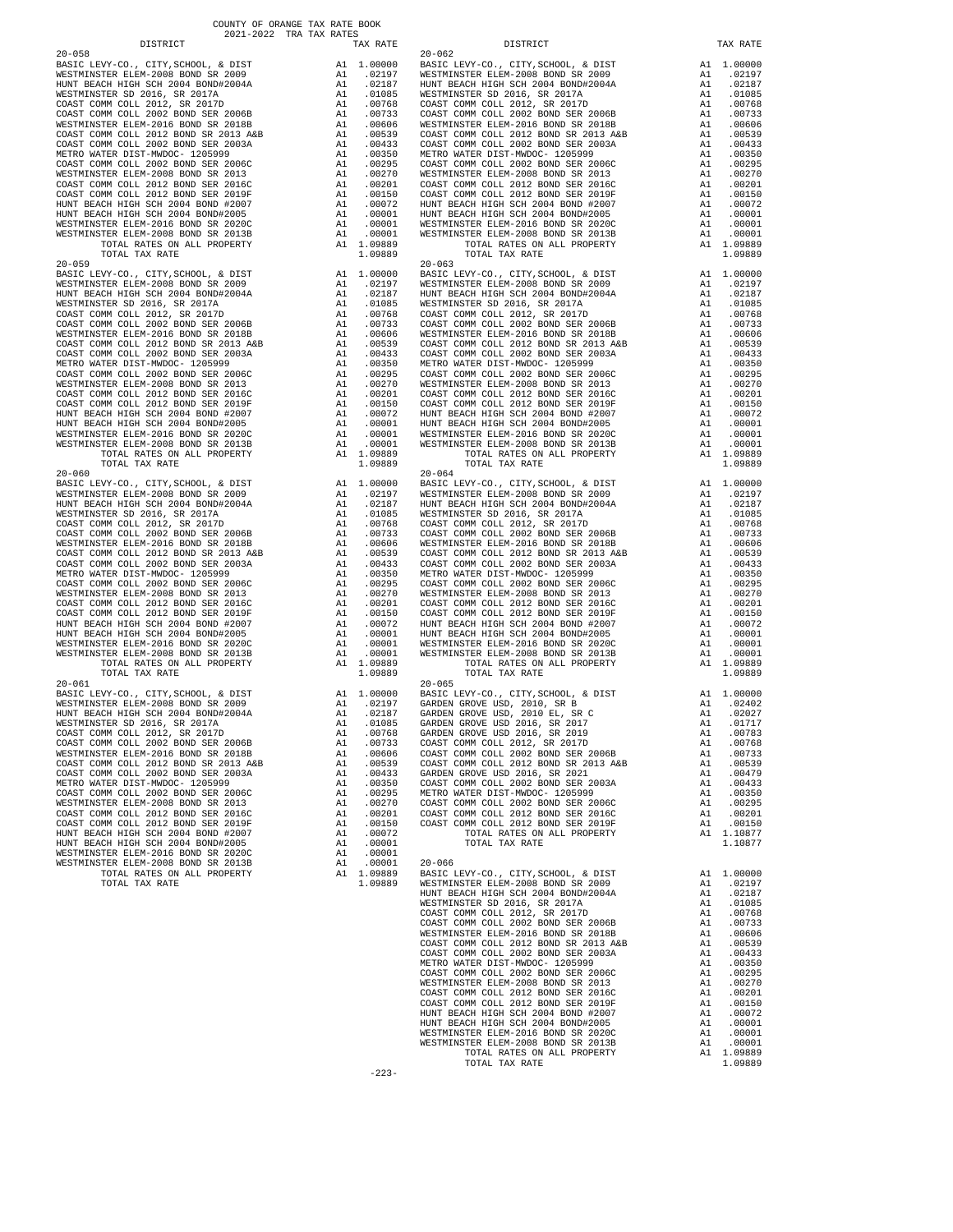| $2021-2022 \quad \text{TRA TAX RATES}$ DISTRICT | TAX RATE | DISTRICT   | TAX RATE |
|-------------------------------------------------|----------|------------|----------|
| $20 - 067$                                      |          | $20 - 071$ |          |
|                                                 |          |            |          |
|                                                 |          |            |          |
|                                                 |          |            |          |
|                                                 |          |            |          |
|                                                 |          |            |          |
|                                                 |          |            |          |
|                                                 |          |            |          |
|                                                 |          |            |          |
|                                                 |          |            |          |
|                                                 |          |            |          |
|                                                 |          |            |          |
|                                                 |          |            |          |
|                                                 |          |            |          |
|                                                 |          |            |          |
|                                                 |          |            |          |
|                                                 |          |            |          |
|                                                 |          |            |          |
|                                                 |          |            |          |
|                                                 |          |            |          |
|                                                 |          |            |          |
|                                                 |          |            |          |
|                                                 |          |            |          |
|                                                 |          |            |          |
|                                                 |          |            |          |
|                                                 |          |            |          |
|                                                 |          |            |          |
|                                                 |          |            |          |
|                                                 |          |            |          |
|                                                 |          |            |          |
|                                                 |          |            |          |
|                                                 |          |            |          |
|                                                 |          |            |          |
|                                                 |          |            |          |
|                                                 |          |            |          |
|                                                 |          |            |          |
|                                                 |          |            |          |
|                                                 |          |            |          |
|                                                 |          |            |          |
|                                                 |          |            |          |
|                                                 |          |            |          |
|                                                 |          |            |          |
|                                                 |          |            |          |
|                                                 |          |            |          |
|                                                 |          |            |          |
|                                                 |          |            |          |
|                                                 |          |            |          |
|                                                 |          |            |          |
|                                                 |          |            |          |
|                                                 |          |            |          |
|                                                 |          |            |          |
|                                                 |          |            |          |
|                                                 |          |            |          |
|                                                 |          |            |          |
|                                                 |          |            |          |
|                                                 |          |            |          |
|                                                 |          |            |          |
|                                                 |          |            |          |
|                                                 |          |            |          |
|                                                 |          |            |          |
|                                                 |          |            |          |
|                                                 |          |            |          |
|                                                 |          |            |          |
|                                                 |          |            |          |
|                                                 |          |            |          |
|                                                 |          |            |          |
|                                                 |          |            |          |
|                                                 |          |            |          |
|                                                 |          |            |          |
|                                                 |          |            |          |
|                                                 |          |            |          |
|                                                 |          |            |          |
|                                                 |          |            |          |
|                                                 |          |            |          |
|                                                 |          |            |          |
|                                                 |          |            |          |
|                                                 |          |            |          |
|                                                 |          |            |          |
|                                                 |          |            |          |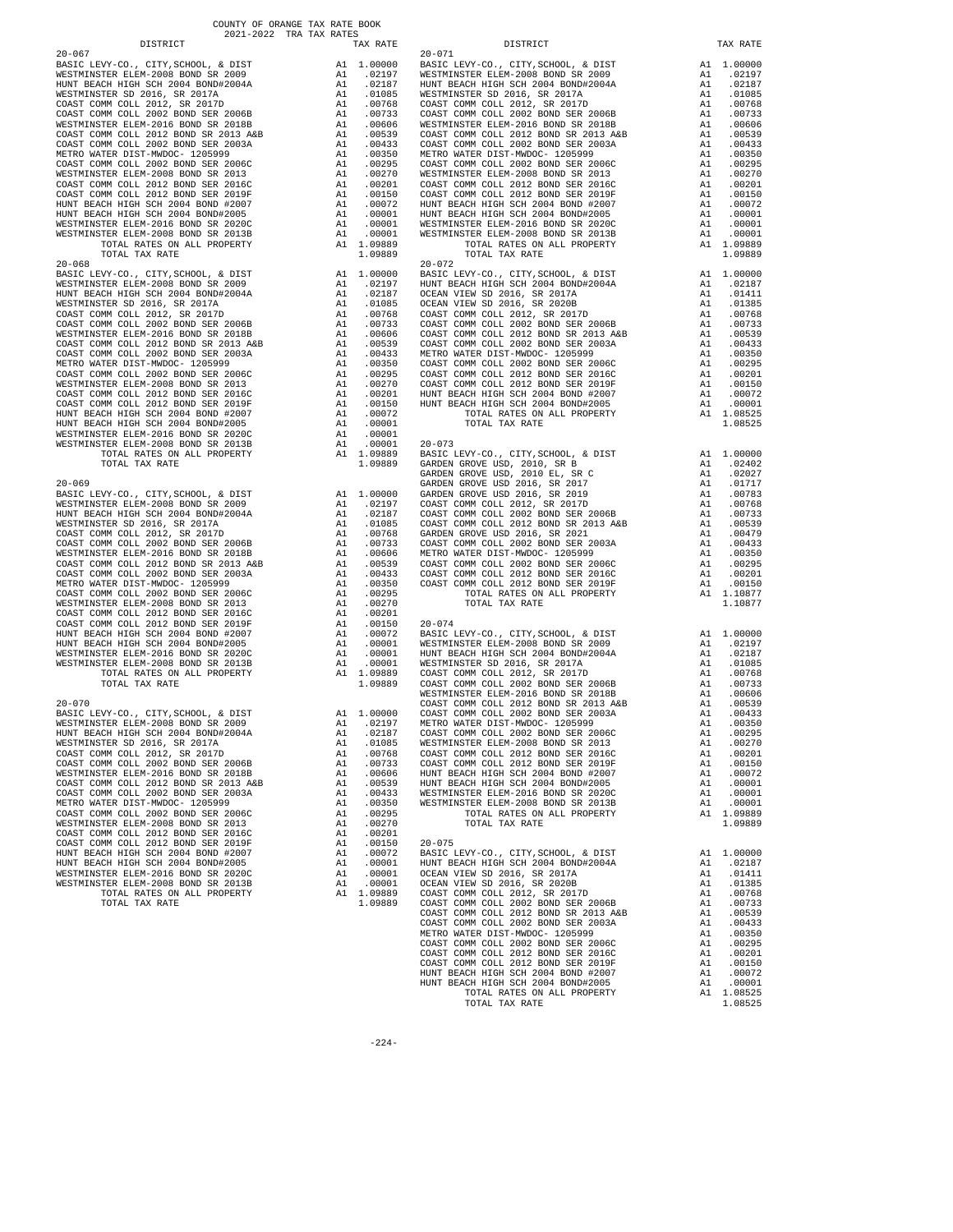|                                                                                                                                                           |                                                                                                                                                                                                                                                                       |                                                                                   | WESTMIN |
|-----------------------------------------------------------------------------------------------------------------------------------------------------------|-----------------------------------------------------------------------------------------------------------------------------------------------------------------------------------------------------------------------------------------------------------------------|-----------------------------------------------------------------------------------|---------|
| $20 - 077$                                                                                                                                                |                                                                                                                                                                                                                                                                       |                                                                                   |         |
|                                                                                                                                                           |                                                                                                                                                                                                                                                                       |                                                                                   |         |
|                                                                                                                                                           |                                                                                                                                                                                                                                                                       |                                                                                   |         |
|                                                                                                                                                           |                                                                                                                                                                                                                                                                       |                                                                                   |         |
|                                                                                                                                                           |                                                                                                                                                                                                                                                                       |                                                                                   |         |
|                                                                                                                                                           |                                                                                                                                                                                                                                                                       |                                                                                   |         |
|                                                                                                                                                           |                                                                                                                                                                                                                                                                       |                                                                                   |         |
|                                                                                                                                                           |                                                                                                                                                                                                                                                                       |                                                                                   |         |
|                                                                                                                                                           |                                                                                                                                                                                                                                                                       |                                                                                   |         |
|                                                                                                                                                           |                                                                                                                                                                                                                                                                       |                                                                                   |         |
|                                                                                                                                                           |                                                                                                                                                                                                                                                                       |                                                                                   |         |
|                                                                                                                                                           |                                                                                                                                                                                                                                                                       |                                                                                   |         |
|                                                                                                                                                           |                                                                                                                                                                                                                                                                       |                                                                                   |         |
|                                                                                                                                                           |                                                                                                                                                                                                                                                                       |                                                                                   |         |
|                                                                                                                                                           |                                                                                                                                                                                                                                                                       |                                                                                   | COAST C |
| $20 - 078$                                                                                                                                                |                                                                                                                                                                                                                                                                       |                                                                                   | COAST C |
|                                                                                                                                                           |                                                                                                                                                                                                                                                                       |                                                                                   |         |
|                                                                                                                                                           |                                                                                                                                                                                                                                                                       |                                                                                   |         |
|                                                                                                                                                           |                                                                                                                                                                                                                                                                       |                                                                                   |         |
|                                                                                                                                                           |                                                                                                                                                                                                                                                                       |                                                                                   |         |
|                                                                                                                                                           |                                                                                                                                                                                                                                                                       |                                                                                   |         |
|                                                                                                                                                           |                                                                                                                                                                                                                                                                       |                                                                                   |         |
|                                                                                                                                                           |                                                                                                                                                                                                                                                                       |                                                                                   |         |
|                                                                                                                                                           |                                                                                                                                                                                                                                                                       |                                                                                   |         |
|                                                                                                                                                           |                                                                                                                                                                                                                                                                       |                                                                                   |         |
|                                                                                                                                                           |                                                                                                                                                                                                                                                                       |                                                                                   |         |
|                                                                                                                                                           |                                                                                                                                                                                                                                                                       |                                                                                   |         |
|                                                                                                                                                           |                                                                                                                                                                                                                                                                       |                                                                                   |         |
|                                                                                                                                                           |                                                                                                                                                                                                                                                                       |                                                                                   |         |
|                                                                                                                                                           |                                                                                                                                                                                                                                                                       |                                                                                   | GARDEN  |
| $20 - 079$<br>BASIC LEVY-CO., CITY, SCHOOL, & DIST                                                                                                        |                                                                                                                                                                                                                                                                       |                                                                                   | COAST C |
| WESTMINSTER ELEM-2008 BOND SR 2009                                                                                                                        | A1 1.00000 METRO WAS CONST CONST CONST CONST CONST CONST CONST CONST CONST CONST CONST CONST CONST CONST CONST CONST CONST CONST CONST CONST CONST CONST CONST CONST CONST CONST CONST CONST CONST CONST CONST CONST CONST CON                                        |                                                                                   |         |
| HUNT BEACH HIGH SCH 2004 BOND#2004A                                                                                                                       |                                                                                                                                                                                                                                                                       |                                                                                   |         |
| WESTMINSTER SD 2016, SR 2017A                                                                                                                             |                                                                                                                                                                                                                                                                       |                                                                                   |         |
| COAST COMM COLL 2012, SR 2017D                                                                                                                            |                                                                                                                                                                                                                                                                       | A1 .00768                                                                         |         |
| COAST COMM COLL 2002 BOND SER 2006B<br>WESTMINSTER ELEM-2016 BOND SR 2018B                                                                                |                                                                                                                                                                                                                                                                       |                                                                                   |         |
| WESTMINSTER ELEM-2016 BOND SR 2016<br>COAST COMM COLL 2012 BOND SR 2013 A&B<br>COAST COMM COLL 2002 BOND SER 2003A                                        |                                                                                                                                                                                                                                                                       |                                                                                   |         |
|                                                                                                                                                           |                                                                                                                                                                                                                                                                       |                                                                                   |         |
| METRO WATER DIST-MWDOC- 1205999                                                                                                                           |                                                                                                                                                                                                                                                                       |                                                                                   |         |
| COAST COMM COLL 2002 BOND SER 2006C                                                                                                                       |                                                                                                                                                                                                                                                                       |                                                                                   |         |
| WESTMINSTER ELEM-2008 BOND SR 2013                                                                                                                        |                                                                                                                                                                                                                                                                       |                                                                                   |         |
|                                                                                                                                                           |                                                                                                                                                                                                                                                                       |                                                                                   |         |
| WESTWINSTER BELL 2012 BOND SER 2016C<br>COAST COMM COLL 2012 BOND SER 2019F<br>HUNT BEACH HIGH SCH 2004 BOND #2007<br>HUNT BEACH HIGH SCH 2004 BOND #2007 | A1 .00768<br>A1 .00733<br>A1 .00606<br>A1 .00639 20-084<br>A1 .00333 BASIC L<br>A1 .00350 WESTMIN<br>A1 .00255 HUNT BE<br>A1 .00201 COAST C<br>A1 .00201 COAST C<br>A1 .00101 COAST C<br>A1 .00010 WESTMIN<br>A1 .00001 COAST C<br>A1 .00001 COAST C<br>A1 .00001 COA |                                                                                   |         |
| HUNT BEACH HIGH SCH 2004 BOND#2005                                                                                                                        |                                                                                                                                                                                                                                                                       |                                                                                   |         |
| WESTMINSTER ELEM-2016 BOND SR 2020C                                                                                                                       |                                                                                                                                                                                                                                                                       |                                                                                   |         |
| WESTMINSTER ELEM-2008 BOND SR 2013B<br>TOTAL RATES ON ALL PROPERTY                                                                                        |                                                                                                                                                                                                                                                                       | A1 .00001 METRO W<br>A1 1.09889                                                   | COAST C |
| TOTAL TAX RATE                                                                                                                                            |                                                                                                                                                                                                                                                                       | 1.09889                                                                           | WESTMIN |
|                                                                                                                                                           |                                                                                                                                                                                                                                                                       |                                                                                   | COAST C |
| $20 - 080$                                                                                                                                                |                                                                                                                                                                                                                                                                       |                                                                                   | COAST C |
| BASIC LEVY-CO., CITY, SCHOOL, & DIST<br>WESTMINSTER ELEM-2008 BOND SR 2009                                                                                |                                                                                                                                                                                                                                                                       | A1 1.00000                                                                        | HUNT BE |
| HUNT BEACH HIGH SCH 2004 BOND#2004A                                                                                                                       | A1                                                                                                                                                                                                                                                                    | A1 1.00000 HONI BE<br>A1 .02197 HUNT BE<br>A1 .02187 WESTMIN<br>A1 .01085 WESTMIN |         |
| WESTMINSTER SD 2016, SR 2017A                                                                                                                             |                                                                                                                                                                                                                                                                       |                                                                                   |         |
| COAST COMM COLL 2012, SR 2017D                                                                                                                            |                                                                                                                                                                                                                                                                       | A1 .00768                                                                         |         |
| COAST COMM COLL 2002 BOND SER 2006B                                                                                                                       |                                                                                                                                                                                                                                                                       | A1 .00733                                                                         |         |
| WESTMINSTER ELEM-2016 BOND SR 2018B<br>COAST COMM COLL 2012 BOND SR 2013 A&B                                                                              |                                                                                                                                                                                                                                                                       | A1 .00606                                                                         |         |
| COAST COMM COLL 2002 BOND SER 2003A                                                                                                                       |                                                                                                                                                                                                                                                                       |                                                                                   |         |
| METRO WATER DIST-MWDOC- 1205999                                                                                                                           |                                                                                                                                                                                                                                                                       |                                                                                   |         |
| COAST COMM COLL 2002 BOND SER 2006C                                                                                                                       |                                                                                                                                                                                                                                                                       |                                                                                   |         |
| WESTMINSTER ELEM-2008 BOND SR 2013                                                                                                                        |                                                                                                                                                                                                                                                                       |                                                                                   |         |
| COAST COMM COLL 2012 BOND SER 2016C<br>COAST COMM COLL 2012 BOND SER 2019F                                                                                |                                                                                                                                                                                                                                                                       |                                                                                   |         |
| HUNT BEACH HIGH SCH 2004 BOND #2007                                                                                                                       |                                                                                                                                                                                                                                                                       |                                                                                   |         |
| HUNT BEACH HIGH SCH 2004 BOND#2005                                                                                                                        |                                                                                                                                                                                                                                                                       |                                                                                   |         |
| WESTMINSTER ELEM-2016 BOND SR 2020C                                                                                                                       |                                                                                                                                                                                                                                                                       |                                                                                   |         |
| WESTMINSTER ELEM-2008 BOND SR 2013B                                                                                                                       |                                                                                                                                                                                                                                                                       |                                                                                   |         |
| TOTAL RATES ON ALL PROPERTY                                                                                                                               |                                                                                                                                                                                                                                                                       |                                                                                   |         |

| DISTRICT | TAX RATE | DISTRICT | TAX RATE |
|----------|----------|----------|----------|
|          |          |          |          |
|          |          |          |          |
|          |          |          |          |
|          |          |          |          |
|          |          |          |          |
|          |          |          |          |
|          |          |          |          |
|          |          |          |          |
|          |          |          |          |
|          |          |          |          |
|          |          |          |          |
|          |          |          |          |
|          |          |          |          |
|          |          |          |          |
|          |          |          |          |
|          |          |          |          |
|          |          |          |          |
|          |          |          |          |
|          |          |          |          |
|          |          |          |          |
|          |          |          |          |
|          |          |          |          |
|          |          |          |          |
|          |          |          |          |
|          |          |          |          |
|          |          |          |          |
|          |          |          |          |
|          |          |          |          |
|          |          |          |          |
|          |          |          |          |
|          |          |          |          |
|          |          |          |          |
|          |          |          |          |
|          |          |          |          |
|          |          |          |          |
|          |          |          |          |
|          |          |          |          |
|          |          |          |          |
|          |          |          |          |
|          |          |          |          |
|          |          |          |          |
|          |          |          |          |
|          |          |          |          |
|          |          |          |          |
|          |          |          |          |
|          |          |          |          |
|          |          |          |          |
|          |          |          |          |
|          |          |          |          |
|          |          |          |          |
|          |          |          |          |
|          |          |          |          |
|          |          |          |          |
|          |          |          |          |
|          |          |          |          |
|          |          |          |          |
|          |          |          |          |
|          |          |          |          |
|          |          |          |          |
|          |          |          |          |
|          |          |          |          |
|          |          |          |          |
|          |          |          |          |
|          |          |          |          |
|          |          |          |          |
|          |          |          |          |
|          |          |          |          |
|          |          |          |          |
|          |          |          |          |
|          |          |          |          |
|          |          |          |          |
|          |          |          |          |
|          |          |          |          |
|          |          |          |          |
|          |          |          |          |
|          |          |          |          |
|          |          |          |          |
|          |          |          |          |
|          |          |          |          |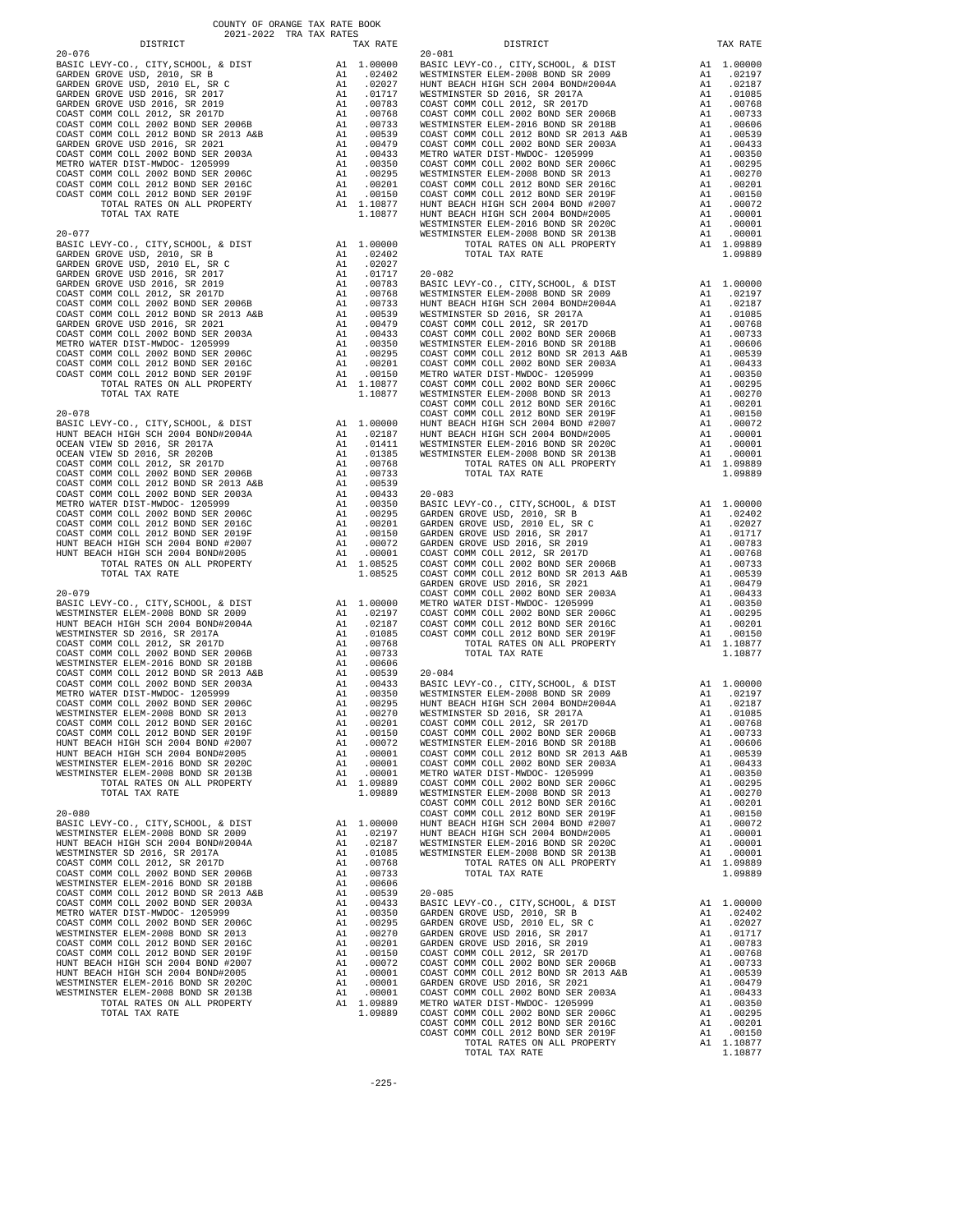| DISTRICT                                                                                                                         |    | TAX RATE                                                                                                                                                                                                                                             |            |
|----------------------------------------------------------------------------------------------------------------------------------|----|------------------------------------------------------------------------------------------------------------------------------------------------------------------------------------------------------------------------------------------------------|------------|
| $20 - 086$                                                                                                                       |    | 20–091<br>A1 1.00000 BASIC L<br>A1 0.02002 WESTMIN<br>A1 0.02027 HUNT BE<br>A1 0.0733 COAST C<br>A1 0.0773 COAST C<br>A1 0.00738 COAST C<br>A1 0.00739 WESTMIN<br>A1 0.00479 COAST C<br>A1 0.0479 COAST C<br>A1 0.00479 COAST C<br>A1 0.0295 WESTMIN | $20 - 091$ |
| BASIC LEVY-CO., CITY, SCHOOL, & DIST                                                                                             |    |                                                                                                                                                                                                                                                      |            |
| GARDEN GROVE USD, 2010, SR B                                                                                                     |    |                                                                                                                                                                                                                                                      |            |
| GARDEN GROVE USD, 2010 EL, SR C                                                                                                  |    |                                                                                                                                                                                                                                                      |            |
| GARDEN GROVE USD 2016, SR 2017                                                                                                   |    |                                                                                                                                                                                                                                                      |            |
| GARDEN GROVE USD 2016, SR 2019                                                                                                   |    |                                                                                                                                                                                                                                                      |            |
| COAST COMM COLL 2012, SR 2017D                                                                                                   |    |                                                                                                                                                                                                                                                      |            |
| COAST COMM COLL 2002 BOND SER 2006B                                                                                              |    |                                                                                                                                                                                                                                                      |            |
| COAST COMM COLL 2012 BOND SR 2000D<br>COAST COMM COLL 2012 BOND SR 2013 A&B                                                      |    |                                                                                                                                                                                                                                                      |            |
| GARDEN GROVE USD 2016, SR 2021                                                                                                   |    |                                                                                                                                                                                                                                                      |            |
| COAST COMM COLL 2002 BOND SER 2003A                                                                                              |    |                                                                                                                                                                                                                                                      |            |
| METRO WATER DIST-MWDOC- 1205999                                                                                                  |    |                                                                                                                                                                                                                                                      |            |
| COAST COMM COLL 2002 BOND SER 2006C                                                                                              |    |                                                                                                                                                                                                                                                      |            |
| COAST COMM COLL 2012 BOND SER 2016C                                                                                              |    |                                                                                                                                                                                                                                                      |            |
|                                                                                                                                  |    |                                                                                                                                                                                                                                                      |            |
|                                                                                                                                  |    |                                                                                                                                                                                                                                                      |            |
|                                                                                                                                  |    |                                                                                                                                                                                                                                                      |            |
|                                                                                                                                  |    |                                                                                                                                                                                                                                                      |            |
|                                                                                                                                  |    |                                                                                                                                                                                                                                                      |            |
|                                                                                                                                  |    |                                                                                                                                                                                                                                                      |            |
|                                                                                                                                  |    |                                                                                                                                                                                                                                                      |            |
|                                                                                                                                  |    |                                                                                                                                                                                                                                                      |            |
|                                                                                                                                  |    |                                                                                                                                                                                                                                                      |            |
|                                                                                                                                  |    |                                                                                                                                                                                                                                                      |            |
|                                                                                                                                  |    |                                                                                                                                                                                                                                                      |            |
|                                                                                                                                  |    |                                                                                                                                                                                                                                                      |            |
|                                                                                                                                  |    |                                                                                                                                                                                                                                                      |            |
|                                                                                                                                  |    |                                                                                                                                                                                                                                                      |            |
|                                                                                                                                  |    |                                                                                                                                                                                                                                                      |            |
|                                                                                                                                  |    |                                                                                                                                                                                                                                                      |            |
|                                                                                                                                  |    |                                                                                                                                                                                                                                                      |            |
|                                                                                                                                  |    |                                                                                                                                                                                                                                                      |            |
|                                                                                                                                  |    |                                                                                                                                                                                                                                                      |            |
|                                                                                                                                  |    |                                                                                                                                                                                                                                                      |            |
|                                                                                                                                  |    |                                                                                                                                                                                                                                                      |            |
|                                                                                                                                  |    |                                                                                                                                                                                                                                                      |            |
|                                                                                                                                  |    |                                                                                                                                                                                                                                                      |            |
|                                                                                                                                  |    |                                                                                                                                                                                                                                                      |            |
|                                                                                                                                  |    |                                                                                                                                                                                                                                                      |            |
|                                                                                                                                  |    |                                                                                                                                                                                                                                                      |            |
|                                                                                                                                  |    |                                                                                                                                                                                                                                                      |            |
|                                                                                                                                  |    |                                                                                                                                                                                                                                                      |            |
|                                                                                                                                  |    |                                                                                                                                                                                                                                                      |            |
|                                                                                                                                  |    |                                                                                                                                                                                                                                                      |            |
|                                                                                                                                  |    |                                                                                                                                                                                                                                                      |            |
|                                                                                                                                  |    |                                                                                                                                                                                                                                                      |            |
|                                                                                                                                  |    |                                                                                                                                                                                                                                                      |            |
|                                                                                                                                  |    |                                                                                                                                                                                                                                                      |            |
|                                                                                                                                  |    |                                                                                                                                                                                                                                                      |            |
|                                                                                                                                  |    |                                                                                                                                                                                                                                                      |            |
|                                                                                                                                  |    |                                                                                                                                                                                                                                                      |            |
|                                                                                                                                  |    |                                                                                                                                                                                                                                                      |            |
|                                                                                                                                  |    |                                                                                                                                                                                                                                                      |            |
|                                                                                                                                  |    |                                                                                                                                                                                                                                                      |            |
|                                                                                                                                  |    |                                                                                                                                                                                                                                                      |            |
|                                                                                                                                  |    |                                                                                                                                                                                                                                                      |            |
|                                                                                                                                  |    |                                                                                                                                                                                                                                                      | GARDEN     |
| $20 - 089$                                                                                                                       |    |                                                                                                                                                                                                                                                      | COAST C    |
|                                                                                                                                  |    |                                                                                                                                                                                                                                                      |            |
|                                                                                                                                  |    |                                                                                                                                                                                                                                                      |            |
|                                                                                                                                  |    |                                                                                                                                                                                                                                                      |            |
|                                                                                                                                  |    |                                                                                                                                                                                                                                                      |            |
| GARDEN GROVE USD 2016, SR 2019                                                                                                   |    | A1 .00783                                                                                                                                                                                                                                            |            |
| COAST COMM COLL 2012, SR 2017D                                                                                                   |    |                                                                                                                                                                                                                                                      |            |
|                                                                                                                                  |    |                                                                                                                                                                                                                                                      |            |
| COAST COMM COLL 2002 BOND SER 2006B<br>COAST COMM COLL 2012 BOND SR 2013 A&B<br>GARDEN GROVE USD 2016, SR 2021<br>COAST COMME TO |    | AI .00788<br>A1 .00783<br>A1 .00733<br>A1 .00539 20-094<br>A1 .00479 BASIC L<br>A1 .00433 WESTMIN<br>A1 .00355 WESTMIN<br>A1 .00201 COAST C<br>A1 .00201 COAST C<br>A1 .00201 COAST C<br>A1 .00201 COAST C<br>A1 .00201 COAST C                      |            |
|                                                                                                                                  |    |                                                                                                                                                                                                                                                      |            |
| COAST COMM COLL 2002 BOND SER 2003A                                                                                              |    |                                                                                                                                                                                                                                                      |            |
| METRO WATER DIST-MWDOC- 1205999                                                                                                  |    |                                                                                                                                                                                                                                                      |            |
| COAST COMM COLL 2002 BOND SER 2006C                                                                                              |    |                                                                                                                                                                                                                                                      |            |
| COAST COMM COLL 2012 BOND SER 2016C                                                                                              |    |                                                                                                                                                                                                                                                      |            |
|                                                                                                                                  |    |                                                                                                                                                                                                                                                      |            |
| COAST COMM COLL 2012 BOND SER 2019F                                                                                              |    |                                                                                                                                                                                                                                                      |            |
| TOTAL RATES ON ALL PROPERTY                                                                                                      |    | A1 1.10877                                                                                                                                                                                                                                           | WESTMIN    |
| TOTAL TAX RATE                                                                                                                   |    | 1.10877                                                                                                                                                                                                                                              | COAST C    |
|                                                                                                                                  |    |                                                                                                                                                                                                                                                      | COAST C    |
| $20 - 090$                                                                                                                       |    |                                                                                                                                                                                                                                                      | METRO W    |
| BASIC LEVY-CO., CITY, SCHOOL, & DIST                                                                                             |    |                                                                                                                                                                                                                                                      |            |
| WESTMINSTER ELEM-2008 BOND SR 2009                                                                                               |    |                                                                                                                                                                                                                                                      |            |
| HUNT BEACH HIGH SCH 2004 BOND#2004A                                                                                              |    |                                                                                                                                                                                                                                                      |            |
| WESTMINSTER SD 2016, SR 2017A                                                                                                    |    | COAST COAST COAST COAST COAST COAST COAST COAST COAST COAST COAST COAST COAST COAST COAST COAST COAST COAST CO                                                                                                                                       |            |
| COAST COMM COLL 2012, SR 2017D                                                                                                   | A1 | .00768                                                                                                                                                                                                                                               | HUNT BE    |
| COAST COMM COLL 2002 BOND SER 2006B                                                                                              |    |                                                                                                                                                                                                                                                      |            |
| WESTMINSTER ELEM-2016 BOND SR 2018B                                                                                              |    | A1 .00733 HUNT BE<br>A1 .00606 WESTMIN<br>A1 .00539 WESTMIN                                                                                                                                                                                          |            |
| COAST COMM COLL 2012 BOND SR 2013 A&B                                                                                            |    |                                                                                                                                                                                                                                                      |            |
| COAST COMM COLL 2002 BOND SER 2003A                                                                                              |    | A1 .00433                                                                                                                                                                                                                                            |            |
| METRO WATER DIST-MWDOC- 1205999                                                                                                  |    |                                                                                                                                                                                                                                                      |            |
|                                                                                                                                  |    | A1 .00350<br>A1 .00295<br>A1 .00295<br>A1 .00270 20-995<br>A1 .00270 BASTC L<br>A1 .00150 GARDEN<br>A1 .00072 GARDEN<br>A1 .00001 GARDEN<br>A1 .00001 GARDEN<br>A1 .00001 GARDEN<br>A1 .00001 GARDEN<br>A1 .00001 GARDEN<br>A1 1.09889 COAST C       |            |
| COAST COMM COLL 2002 BOND SER 2006C                                                                                              |    |                                                                                                                                                                                                                                                      |            |
| WESTMINSTER ELEM-2008 BOND SR 2013                                                                                               |    |                                                                                                                                                                                                                                                      |            |
| COAST COMM COLL 2012 BOND SER 2016C                                                                                              |    |                                                                                                                                                                                                                                                      |            |
| COAST COMM COLL 2012 BOND SER 2019F                                                                                              |    |                                                                                                                                                                                                                                                      |            |
| HUNT BEACH HIGH SCH 2004 BOND #2007                                                                                              |    |                                                                                                                                                                                                                                                      |            |
| HUNT BEACH HIGH SCH 2004 BOND#2005                                                                                               |    |                                                                                                                                                                                                                                                      |            |
| WESTMINSTER ELEM-2016 BOND SR 2020C                                                                                              |    |                                                                                                                                                                                                                                                      |            |
| WESTMINSTER ELEM-2008 BOND SR 2013B                                                                                              |    |                                                                                                                                                                                                                                                      |            |
| TOTAL RATES ON ALL PROPERTY                                                                                                      |    |                                                                                                                                                                                                                                                      |            |
| TOTAL TAX RATE                                                                                                                   |    | $1.09889$ $00857$ $0$                                                                                                                                                                                                                                |            |

| DISTRICT | CULL-2022 IRA IAA RAILO | TAX RATE | DISTRICT | TAX RATE |
|----------|-------------------------|----------|----------|----------|
|          |                         |          |          |          |
|          |                         |          |          |          |
|          |                         |          |          |          |
|          |                         |          |          |          |
|          |                         |          |          |          |
|          |                         |          |          |          |
|          |                         |          |          |          |
|          |                         |          |          |          |
|          |                         |          |          |          |
|          |                         |          |          |          |
|          |                         |          |          |          |
|          |                         |          |          |          |
|          |                         |          |          |          |
|          |                         |          |          |          |
|          |                         |          |          |          |
|          |                         |          |          |          |
|          |                         |          |          |          |
|          |                         |          |          |          |
|          |                         |          |          |          |
|          |                         |          |          |          |
|          |                         |          |          |          |
|          |                         |          |          |          |
|          |                         |          |          |          |
|          |                         |          |          |          |
|          |                         |          |          |          |
|          |                         |          |          |          |
|          |                         |          |          |          |
|          |                         |          |          |          |
|          |                         |          |          |          |
|          |                         |          |          |          |
|          |                         |          |          |          |
|          |                         |          |          |          |
|          |                         |          |          |          |
|          |                         |          |          |          |
|          |                         |          |          |          |
|          |                         |          |          |          |
|          |                         |          |          |          |
|          |                         |          |          |          |
|          |                         |          |          |          |
|          |                         |          |          |          |
|          |                         |          |          |          |
|          |                         |          |          |          |
|          |                         |          |          |          |
|          |                         |          |          |          |
|          |                         |          |          |          |
|          |                         |          |          |          |
|          |                         |          |          |          |
|          |                         |          |          |          |
|          |                         |          |          |          |
|          |                         |          |          |          |
|          |                         |          |          |          |
|          |                         |          |          |          |
|          |                         |          |          |          |
|          |                         |          |          |          |
|          |                         |          |          |          |
|          |                         |          |          |          |
|          |                         |          |          |          |
|          |                         |          |          |          |
|          |                         |          |          |          |
|          |                         |          |          |          |
|          |                         |          |          |          |
|          |                         |          |          |          |
|          |                         |          |          |          |
|          |                         |          |          |          |
|          |                         |          |          |          |
|          |                         |          |          |          |
|          |                         |          |          |          |
|          |                         |          |          |          |
|          |                         |          |          |          |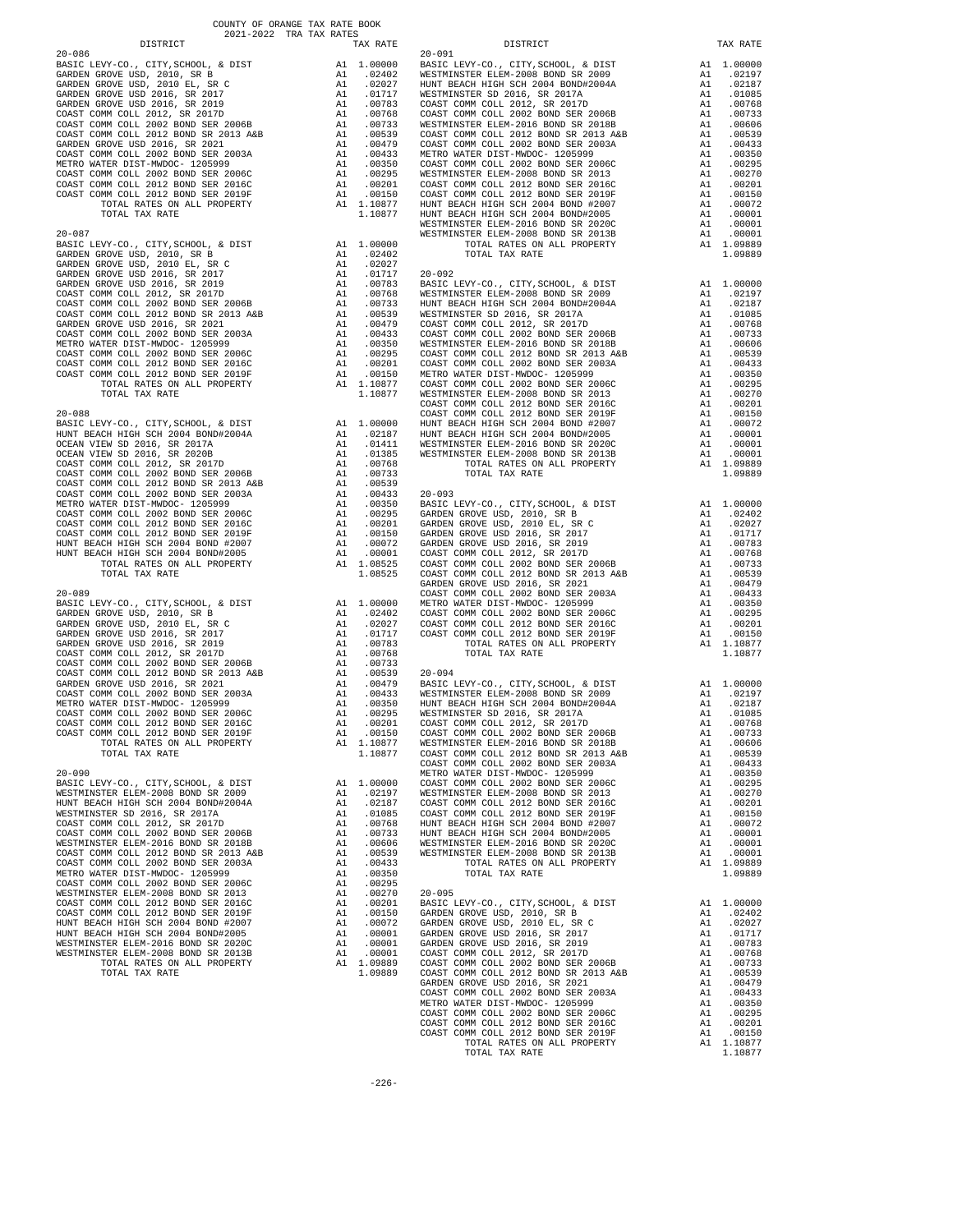| GARDEN GROVE USD 2016, SR 2017                                               | A1 .01717 OCEAN V<br>A1 .00768 COAST C<br>A1 .00768 COAST C<br>A1 .00733 COAST C<br>A1 .00739 COAST C<br>A1 .00479 METRO W<br>A1 .00433 COAST C<br>A1 .00255 COAST C<br>A1 .00255 COAST C<br>A1 .00201 HUNT BE<br>A1 .00150 HUNT BE<br>A1 .00150 HUNT BE<br>A1 .00 | A1 .01717 OCEAN V                                                                                                                                                                                                                                                                                                                                                                 |            |
|------------------------------------------------------------------------------|--------------------------------------------------------------------------------------------------------------------------------------------------------------------------------------------------------------------------------------------------------------------|-----------------------------------------------------------------------------------------------------------------------------------------------------------------------------------------------------------------------------------------------------------------------------------------------------------------------------------------------------------------------------------|------------|
| GARDEN GROVE USD 2016, SR 2019<br>COAST COMM COLL 2012, SR 2017D             |                                                                                                                                                                                                                                                                    |                                                                                                                                                                                                                                                                                                                                                                                   |            |
| COAST COMM COLL 2002 BOND SER 2006B                                          |                                                                                                                                                                                                                                                                    |                                                                                                                                                                                                                                                                                                                                                                                   |            |
| COAST COMM COLL 2012 BOND SR 2013 A&B                                        |                                                                                                                                                                                                                                                                    |                                                                                                                                                                                                                                                                                                                                                                                   |            |
| GARDEN GROVE USD 2016, SR 2021                                               |                                                                                                                                                                                                                                                                    |                                                                                                                                                                                                                                                                                                                                                                                   |            |
| COAST COMM COLL 2002 BOND SER 2003A                                          |                                                                                                                                                                                                                                                                    |                                                                                                                                                                                                                                                                                                                                                                                   |            |
| METRO WATER DIST-MWDOC- 1205999<br>COAST COMM COLL 2002 BOND SER 2006C       |                                                                                                                                                                                                                                                                    |                                                                                                                                                                                                                                                                                                                                                                                   |            |
| COAST COMM COLL 2012 BOND SER 2016C                                          |                                                                                                                                                                                                                                                                    |                                                                                                                                                                                                                                                                                                                                                                                   |            |
| COAST COMM COLL 2012 BOND SER 2019F                                          |                                                                                                                                                                                                                                                                    |                                                                                                                                                                                                                                                                                                                                                                                   |            |
| TOTAL RATES ON ALL PROPERTY                                                  |                                                                                                                                                                                                                                                                    |                                                                                                                                                                                                                                                                                                                                                                                   |            |
| TOTAL TAX RATE                                                               |                                                                                                                                                                                                                                                                    | 1.10877                                                                                                                                                                                                                                                                                                                                                                           |            |
| $20 - 097$<br>BASIC LEVY-CO., CITY, SCHOOL, & DIST                           |                                                                                                                                                                                                                                                                    | $\begin{tabular}{llllllllllll} & & 20-102 \\ \text{A1} & 0.0000 & \text{BASIC L} \\ \text{A1} & 0.2197 & \text{GARDEN} \\ \text{A1} & 0.01085 & \text{GARDEN} \\ \text{A1} & 0.0056 & \text{GARDEN} \\ \text{A1} & 0.0768 & \text{GARDEN} \\ \text{A1} & 0.0768 & \text{COAST C} \\ \text{A1} & 0.0606 & \text{COAST C} \\ \text{A1} & 0.0433 & \text{GAREDEN} \\ \text{A1} & 0.$ | $20 - 102$ |
| WESTMINSTER ELEM-2008 BOND SR 2009                                           |                                                                                                                                                                                                                                                                    |                                                                                                                                                                                                                                                                                                                                                                                   |            |
| HUNT BEACH HIGH SCH 2004 BOND#2004A                                          |                                                                                                                                                                                                                                                                    |                                                                                                                                                                                                                                                                                                                                                                                   |            |
| WESTMINSTER SD 2016, SR 2017A                                                |                                                                                                                                                                                                                                                                    |                                                                                                                                                                                                                                                                                                                                                                                   |            |
| COAST COMM COLL 2012, SR 2017D<br>COAST COMM COLL 2002 BOND SER 2006B        |                                                                                                                                                                                                                                                                    |                                                                                                                                                                                                                                                                                                                                                                                   |            |
| WESTMINSTER ELEM-2016 BOND SR 2018B                                          |                                                                                                                                                                                                                                                                    |                                                                                                                                                                                                                                                                                                                                                                                   |            |
| COAST COMM COLL 2012 BOND SR 2013 A&B                                        |                                                                                                                                                                                                                                                                    |                                                                                                                                                                                                                                                                                                                                                                                   |            |
| COAST COMM COLL 2002 BOND SER 2003A                                          |                                                                                                                                                                                                                                                                    |                                                                                                                                                                                                                                                                                                                                                                                   |            |
| METRO WATER DIST-MWDOC- 1205999                                              |                                                                                                                                                                                                                                                                    |                                                                                                                                                                                                                                                                                                                                                                                   |            |
| COAST COMM COLL 2002 BOND SER 2006C<br>WESTMINSTER ELEM-2008 BOND SR 2013    |                                                                                                                                                                                                                                                                    |                                                                                                                                                                                                                                                                                                                                                                                   |            |
| COAST COMM COLL 2012 BOND SER 2016C                                          |                                                                                                                                                                                                                                                                    |                                                                                                                                                                                                                                                                                                                                                                                   |            |
| COAST COMM COLL 2012 BOND SER 2019F                                          |                                                                                                                                                                                                                                                                    |                                                                                                                                                                                                                                                                                                                                                                                   |            |
| HUNT BEACH HIGH SCH 2004 BOND #2007                                          |                                                                                                                                                                                                                                                                    |                                                                                                                                                                                                                                                                                                                                                                                   |            |
| HUNT BEACH HIGH SCH 2004 BOND#2005                                           |                                                                                                                                                                                                                                                                    | A1 .00001                                                                                                                                                                                                                                                                                                                                                                         |            |
| WESTMINSTER ELEM-2016 BOND SR 2020C<br>WESTMINSTER ELEM-2008 BOND SR 2013B   |                                                                                                                                                                                                                                                                    |                                                                                                                                                                                                                                                                                                                                                                                   |            |
| TOTAL RATES ON ALL PROPERTY                                                  |                                                                                                                                                                                                                                                                    |                                                                                                                                                                                                                                                                                                                                                                                   |            |
| TOTAL TAX RATE                                                               | A1 . 00001<br>A1 . 00001 20-103<br>A1 1.09889 BASIC L<br>A1 1.09889 WESTMIN<br>"                                                                                                                                                                                   |                                                                                                                                                                                                                                                                                                                                                                                   |            |
|                                                                              |                                                                                                                                                                                                                                                                    |                                                                                                                                                                                                                                                                                                                                                                                   | HUNT BE    |
| $20 - 098$                                                                   |                                                                                                                                                                                                                                                                    | WESTMIN WESTMIN WESTMIN<br>A1 .02402 COAST C<br>A1 .02027 WESTMIN<br>A1 .01717 COAST C<br>A1 .00783 COAST C<br>A1 .00783 COAST C<br>A1 .00783 WESTMIN<br>A1 .00539 WESTMIN<br>A1 .00433 COAST C<br>A1 .00433 COAST C<br>A1 .00433 COAST C<br>A1 .002                                                                                                                              | WESTMIN    |
| BASIC LEVY-CO., CITY, SCHOOL, & DIST<br>GARDEN GROVE USD, 2010, SR B         |                                                                                                                                                                                                                                                                    |                                                                                                                                                                                                                                                                                                                                                                                   |            |
| GARDEN GROVE USD, 2010 EL, SR C                                              |                                                                                                                                                                                                                                                                    |                                                                                                                                                                                                                                                                                                                                                                                   |            |
| GARDEN GROVE USD 2016, SR 2017                                               |                                                                                                                                                                                                                                                                    |                                                                                                                                                                                                                                                                                                                                                                                   |            |
| GARDEN GROVE USD 2016, SR 2019                                               |                                                                                                                                                                                                                                                                    |                                                                                                                                                                                                                                                                                                                                                                                   |            |
| COAST COMM COLL 2012, SR 2017D<br>COAST COMM COLL 2002 BOND SER 2006B        |                                                                                                                                                                                                                                                                    |                                                                                                                                                                                                                                                                                                                                                                                   |            |
| COAST COMM COLL 2012 BOND SR 2013 A&B                                        |                                                                                                                                                                                                                                                                    |                                                                                                                                                                                                                                                                                                                                                                                   |            |
| GARDEN GROVE USD 2016, SR 2021                                               |                                                                                                                                                                                                                                                                    |                                                                                                                                                                                                                                                                                                                                                                                   |            |
| COAST COMM COLL 2002 BOND SER 2003A                                          |                                                                                                                                                                                                                                                                    |                                                                                                                                                                                                                                                                                                                                                                                   |            |
| METRO WATER DIST-MWDOC- 1205999                                              |                                                                                                                                                                                                                                                                    |                                                                                                                                                                                                                                                                                                                                                                                   |            |
| COAST COMM COLL 2002 BOND SER 2006C<br>COAST COMM COLL 2012 BOND SER 2016C   |                                                                                                                                                                                                                                                                    |                                                                                                                                                                                                                                                                                                                                                                                   |            |
| COAST COMM COLL 2012 BOND SER 2019F                                          |                                                                                                                                                                                                                                                                    |                                                                                                                                                                                                                                                                                                                                                                                   |            |
| TOTAL RATES ON ALL PROPERTY                                                  |                                                                                                                                                                                                                                                                    |                                                                                                                                                                                                                                                                                                                                                                                   |            |
| TOTAL TAX RATE                                                               |                                                                                                                                                                                                                                                                    | 1.10877                                                                                                                                                                                                                                                                                                                                                                           |            |
| $20 - 099$                                                                   | 20–104<br>A1 1.0000 BASIC L<br>A1 1.00107 BASIC L<br>A1 .02197 HUNT BE<br>A1 .01073 OCEAN V<br>A1 .00768 COAST C<br>A1 .00768 COAST C<br>A1 .00733 COAST C<br>A1 .00539 COAST C<br>A1 .00433 METRO N<br>A1 .00295 COAST C<br>A1 .00295 COAST C<br>A1 .             |                                                                                                                                                                                                                                                                                                                                                                                   | $20 - 104$ |
| BASIC LEVY-CO., CITY, SCHOOL, & DIST<br>WESTMINSTER ELEM-2008 BOND SR 2009   |                                                                                                                                                                                                                                                                    |                                                                                                                                                                                                                                                                                                                                                                                   |            |
| HUNT BEACH HIGH SCH 2004 BOND#2004A                                          |                                                                                                                                                                                                                                                                    |                                                                                                                                                                                                                                                                                                                                                                                   |            |
| WESTMINSTER SD 2016, SR 2017A                                                |                                                                                                                                                                                                                                                                    |                                                                                                                                                                                                                                                                                                                                                                                   |            |
| COAST COMM COLL 2012, SR 2017D                                               |                                                                                                                                                                                                                                                                    |                                                                                                                                                                                                                                                                                                                                                                                   |            |
| COAST COMM COLL 2002 BOND SER 2006B                                          |                                                                                                                                                                                                                                                                    |                                                                                                                                                                                                                                                                                                                                                                                   |            |
| WESTMINSTER ELEM-2016 BOND SR 2018B<br>COAST COMM COLL 2012 BOND SR 2013 A&B |                                                                                                                                                                                                                                                                    |                                                                                                                                                                                                                                                                                                                                                                                   |            |
| COAST COMM COLL 2002 BOND SER 2003A                                          |                                                                                                                                                                                                                                                                    |                                                                                                                                                                                                                                                                                                                                                                                   |            |
| METRO WATER DIST-MWDOC- 1205999                                              |                                                                                                                                                                                                                                                                    |                                                                                                                                                                                                                                                                                                                                                                                   |            |
| COAST COMM COLL 2002 BOND SER 2006C                                          |                                                                                                                                                                                                                                                                    |                                                                                                                                                                                                                                                                                                                                                                                   |            |
| WESTMINSTER ELEM-2008 BOND SR 2013<br>COAST COMM COLL 2012 BOND SER 2016C    |                                                                                                                                                                                                                                                                    |                                                                                                                                                                                                                                                                                                                                                                                   |            |
| COAST COMM COLL 2012 BOND SER 2019F                                          |                                                                                                                                                                                                                                                                    |                                                                                                                                                                                                                                                                                                                                                                                   |            |
| HUNT BEACH HIGH SCH 2004 BOND #2007                                          |                                                                                                                                                                                                                                                                    |                                                                                                                                                                                                                                                                                                                                                                                   |            |
| HUNT BEACH HIGH SCH 2004 BOND#2005                                           |                                                                                                                                                                                                                                                                    |                                                                                                                                                                                                                                                                                                                                                                                   |            |
| WESTMINSTER ELEM-2016 BOND SR 2020C                                          | A1 .00001                                                                                                                                                                                                                                                          |                                                                                                                                                                                                                                                                                                                                                                                   |            |
| WESTMINSTER ELEM-2008 BOND SR 2013B                                          |                                                                                                                                                                                                                                                                    | A1 .00001 20-105                                                                                                                                                                                                                                                                                                                                                                  | BASIC L    |
| TOTAL RATES ON ALL PROPERTY<br>TOTAL TAX RATE                                |                                                                                                                                                                                                                                                                    | A1 1.09889<br>1.09889                                                                                                                                                                                                                                                                                                                                                             | WESTMIN    |
|                                                                              |                                                                                                                                                                                                                                                                    |                                                                                                                                                                                                                                                                                                                                                                                   | HUNT BE    |
| $20 - 100$                                                                   |                                                                                                                                                                                                                                                                    |                                                                                                                                                                                                                                                                                                                                                                                   | WESTMIN    |
| BASIC LEVY-CO., CITY, SCHOOL, & DIST                                         |                                                                                                                                                                                                                                                                    |                                                                                                                                                                                                                                                                                                                                                                                   |            |
| HUNT BEACH HIGH SCH 2004 BOND#2004A<br>OCEAN VIEW SD 2016, SR 2017A          |                                                                                                                                                                                                                                                                    |                                                                                                                                                                                                                                                                                                                                                                                   |            |
| OCEAN VIEW SD 2016, SR 2020B                                                 |                                                                                                                                                                                                                                                                    | WESTMIN WESTMIN WESTMIN<br>A1 .02187 COAST C<br>A1 .01411 WESTMIN<br>A1 .01385 COAST C<br>A1 .00768 COAST C<br>A1 .00733 METRO M<br>A1 .00539 COAST C<br>A1 .00333 WESTMIN<br>A1 .00295 COAST C<br>A1 .00295 COAST C<br>A1 .00201 HUNT BE<br>A1 .002                                                                                                                              |            |
| COAST COMM COLL 2012, SR 2017D                                               |                                                                                                                                                                                                                                                                    |                                                                                                                                                                                                                                                                                                                                                                                   |            |
| COAST COMM COLL 2002 BOND SER 2006B                                          |                                                                                                                                                                                                                                                                    |                                                                                                                                                                                                                                                                                                                                                                                   |            |
| COAST COMM COLL 2012 BOND SR 2013 A&B                                        |                                                                                                                                                                                                                                                                    |                                                                                                                                                                                                                                                                                                                                                                                   |            |
| COAST COMM COLL 2002 BOND SER 2003A<br>METRO WATER DIST-MWDOC- 1205999       |                                                                                                                                                                                                                                                                    |                                                                                                                                                                                                                                                                                                                                                                                   |            |
| COAST COMM COLL 2002 BOND SER 2006C                                          |                                                                                                                                                                                                                                                                    |                                                                                                                                                                                                                                                                                                                                                                                   |            |
| COAST COMM COLL 2012 BOND SER 2016C                                          |                                                                                                                                                                                                                                                                    |                                                                                                                                                                                                                                                                                                                                                                                   |            |
| COAST COMM COLL 2012 BOND SER 2019F                                          |                                                                                                                                                                                                                                                                    |                                                                                                                                                                                                                                                                                                                                                                                   |            |
| HUNT BEACH HIGH SCH 2004 BOND #2007                                          |                                                                                                                                                                                                                                                                    |                                                                                                                                                                                                                                                                                                                                                                                   |            |
| HUNT BEACH HIGH SCH 2004 BOND#2005<br>TOTAL RATES ON ALL PROPERTY            |                                                                                                                                                                                                                                                                    |                                                                                                                                                                                                                                                                                                                                                                                   |            |
| TOTAL TAX RATE                                                               |                                                                                                                                                                                                                                                                    | 1.08525                                                                                                                                                                                                                                                                                                                                                                           |            |

|            | DISTRICT | 2021-2022 TRA TAX RATES | TAX RATE | DISTRICT   | TAX RATE |
|------------|----------|-------------------------|----------|------------|----------|
| $20 - 096$ |          |                         |          | $20 - 101$ |          |
|            |          |                         |          |            |          |
|            |          |                         |          |            |          |
|            |          |                         |          |            |          |
|            |          |                         |          |            |          |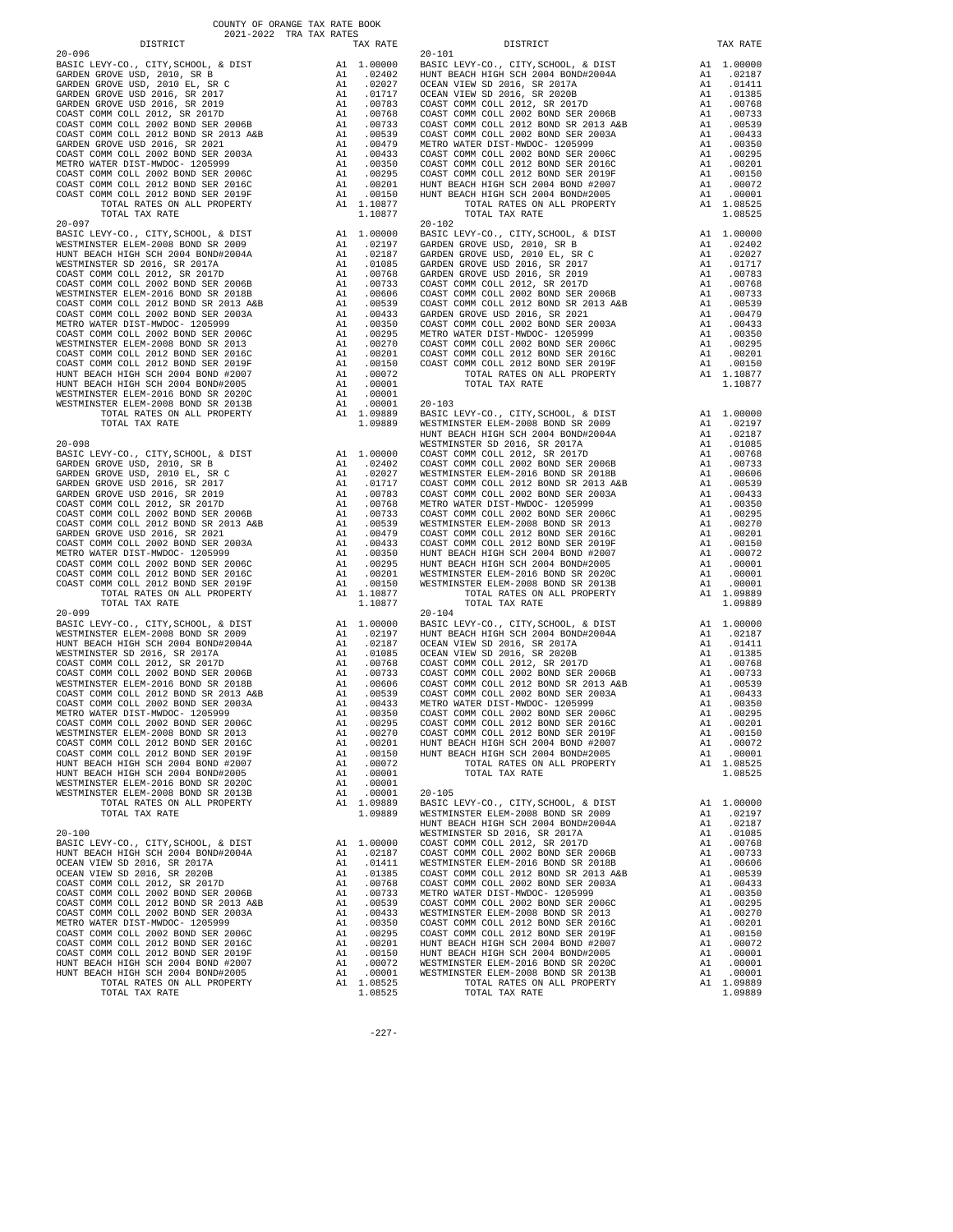|            | COAST COMM COLL 2002 BOND SER 2006B<br>WESTMINSTER ELEM-2016 BOND SR 2018B                                                                                                                   | $\begin{tabular}{cc} \bf A1 & .00733 & {\tt COAST~C} \\ \bf A1 & .00509 & {\tt COAST~C} \\ \bf A1 & .00539 & {\tt COAST~C} \\ \bf A1 & .00433 & {\tt GARDEN} \\ \bf A1 & .00350 & {\tt COAST~C} \\ \bf A1 & .00295 & {\tt METRO~W} \\ \bf A1 & .00295 & {\tt METRO~W} \\ \bf A1 & .00201 & {\tt COAST~C} \\ \bf A1 & .00150 & {\tt COAST~C} \\ \bf A1 & .00101 & {\tt COAST~C} \\ \bf A1 & .00001 & $              |                                         |         |
|------------|----------------------------------------------------------------------------------------------------------------------------------------------------------------------------------------------|--------------------------------------------------------------------------------------------------------------------------------------------------------------------------------------------------------------------------------------------------------------------------------------------------------------------------------------------------------------------------------------------------------------------|-----------------------------------------|---------|
|            | COAST COMM COLL 2012 BOND SR 2013 A&B<br>COAST COMM COLL 2002 BOND SER 2003A                                                                                                                 |                                                                                                                                                                                                                                                                                                                                                                                                                    |                                         |         |
|            |                                                                                                                                                                                              |                                                                                                                                                                                                                                                                                                                                                                                                                    |                                         |         |
|            | METRO WATER DIST-MWDOC- 1205999<br>COAST COMM COLL 2002 BOND SER 2006C                                                                                                                       |                                                                                                                                                                                                                                                                                                                                                                                                                    |                                         |         |
|            | WESTMINSTER ELEM-2008 BOND SR 2013                                                                                                                                                           |                                                                                                                                                                                                                                                                                                                                                                                                                    |                                         |         |
|            | WESTMINSTER ELEMENT 2012 BOND SER 2016C<br>COAST COMM COLL 2012 BOND SER 2019F<br>COAST COMM COLL 2012 BOND SER 2019F<br>HUNT BEACH HIGH SCH 2004 BOND #2007<br>THIGH SER 2014 BOND #2004    |                                                                                                                                                                                                                                                                                                                                                                                                                    |                                         |         |
|            |                                                                                                                                                                                              |                                                                                                                                                                                                                                                                                                                                                                                                                    |                                         |         |
|            | HUNT BEACH HIGH SCH 2004 BOND#2005                                                                                                                                                           |                                                                                                                                                                                                                                                                                                                                                                                                                    |                                         |         |
|            | WESTMINSTER ELEM-2016 BOND SR 2020C                                                                                                                                                          |                                                                                                                                                                                                                                                                                                                                                                                                                    |                                         |         |
|            | WESTMINSTER ELEM-2008 BOND SR 2013B                                                                                                                                                          |                                                                                                                                                                                                                                                                                                                                                                                                                    |                                         |         |
|            | TOTAL RATES ON ALL PROPERTY<br>TOTAL TAX RATE                                                                                                                                                |                                                                                                                                                                                                                                                                                                                                                                                                                    |                                         |         |
|            |                                                                                                                                                                                              |                                                                                                                                                                                                                                                                                                                                                                                                                    |                                         | GARDEN  |
| $20 - 107$ |                                                                                                                                                                                              | AN 1.00000 GARDEN<br>AL 1.00000 GARDEN<br>AL 02197 COAST C<br>AL 0.0105 COAST C<br>AL 0.0105 COAST C<br>AL 0.0768 GARDEN<br>AL 0.0733 COAST C<br>AL 0.0639 COAST C<br>AL 0.0639 COAST C<br>AL 0.0433 COAST C<br>AL 0.0295<br>AL 0.0295<br>AL 0.0295<br>A                                                                                                                                                           |                                         | GARDEN  |
|            | BASIC LEVY-CO., CITY, SCHOOL, & DIST<br>WESTMINSTER ELEM-2008 BOND SR 2009                                                                                                                   |                                                                                                                                                                                                                                                                                                                                                                                                                    |                                         |         |
|            | HUNT BEACH HIGH SCH 2004 BOND#2004A                                                                                                                                                          |                                                                                                                                                                                                                                                                                                                                                                                                                    |                                         |         |
|            | WESTMINSTER SD 2016, SR 2017A                                                                                                                                                                |                                                                                                                                                                                                                                                                                                                                                                                                                    |                                         |         |
|            | COAST COMM COLL 2012, SR 2017D<br>COAST COMM COLL 2002 BOND SER 2006B                                                                                                                        |                                                                                                                                                                                                                                                                                                                                                                                                                    |                                         |         |
|            | WESTMINSTER ELEM-2016 BOND SR 2018B                                                                                                                                                          |                                                                                                                                                                                                                                                                                                                                                                                                                    |                                         |         |
|            | COAST COMM COLL 2012 BOND SR 2013 A&B                                                                                                                                                        |                                                                                                                                                                                                                                                                                                                                                                                                                    |                                         |         |
|            | COAST COMM COLL 2002 BOND SER 2003A<br>METRO WATER DIST-MWDOC- 1205999                                                                                                                       |                                                                                                                                                                                                                                                                                                                                                                                                                    |                                         |         |
|            | COAST COMM COLL 2002 BOND SER 2006C                                                                                                                                                          |                                                                                                                                                                                                                                                                                                                                                                                                                    |                                         |         |
|            | WESTMINSTER ELEM-2008 BOND SR 2013                                                                                                                                                           |                                                                                                                                                                                                                                                                                                                                                                                                                    |                                         |         |
|            | COAST COMM COLL 2012 BOND SER 2016C<br>COAST COMM COLL 2012 BOND SER 2019F                                                                                                                   |                                                                                                                                                                                                                                                                                                                                                                                                                    |                                         |         |
|            |                                                                                                                                                                                              |                                                                                                                                                                                                                                                                                                                                                                                                                    |                                         |         |
|            |                                                                                                                                                                                              |                                                                                                                                                                                                                                                                                                                                                                                                                    |                                         |         |
|            | CONDITIONAL COMP COMP 2012 SOND 350 H2007<br>HUNT BEACH HIGH SCH 2004 BOND#2005<br>WESTMINSTER ELEM-2016 BOND SR 2020C<br>WESTMINSTER ELEM-2016 BOND SR 2013B<br>TOTAL RATES ON ALL PROPERTY |                                                                                                                                                                                                                                                                                                                                                                                                                    |                                         |         |
|            |                                                                                                                                                                                              |                                                                                                                                                                                                                                                                                                                                                                                                                    |                                         |         |
|            | TOTAL TAX RATE                                                                                                                                                                               |                                                                                                                                                                                                                                                                                                                                                                                                                    |                                         |         |
| $20 - 108$ |                                                                                                                                                                                              |                                                                                                                                                                                                                                                                                                                                                                                                                    |                                         | COAST C |
|            | BASIC LEVY-CO., CITY, SCHOOL, & DIST                                                                                                                                                         |                                                                                                                                                                                                                                                                                                                                                                                                                    |                                         |         |
|            | WESTMINSTER ELEM-2008 BOND SR 2009                                                                                                                                                           |                                                                                                                                                                                                                                                                                                                                                                                                                    |                                         |         |
|            | HUNT BEACH HIGH SCH 2004 BOND#2004A<br>WESTMINSTER SD 2016, SR 2017A                                                                                                                         |                                                                                                                                                                                                                                                                                                                                                                                                                    |                                         |         |
|            | COAST COMM COLL 2012, SR 2017D                                                                                                                                                               |                                                                                                                                                                                                                                                                                                                                                                                                                    |                                         |         |
|            | COAST COMM COLL 2002 BOND SER 2006B                                                                                                                                                          |                                                                                                                                                                                                                                                                                                                                                                                                                    |                                         |         |
|            | WESTMINSTER ELEM-2016 BOND SR 2018B<br>COAST COMM COLL 2012 BOND SR 2013 A&B                                                                                                                 |                                                                                                                                                                                                                                                                                                                                                                                                                    |                                         |         |
|            | COAST COMM COLL 2002 BOND SER 2003A                                                                                                                                                          |                                                                                                                                                                                                                                                                                                                                                                                                                    |                                         |         |
|            | METRO WATER DIST-MWDOC- 1205999                                                                                                                                                              | ${\small \begin{tabular}{l} \bf 1.09689 & COAST C \\ \bf COAST C \\ \bf COAST C \\ \bf Al & 1.00000 & METRO\\ \bf Al & .02197 & COAST C \\ \bf Al & .02197 & COAST C \\ \bf Al & .01085 & COAST C \\ \bf Al & .01085 & COAST C \\ \bf Al & .00768 & HUNT BE \\ \bf Al & .00606 & HUNT BE \\ \bf Al & .00606 & A1 & .00350 & 20-114 \\ \bf Al & .00350 & 20-114 & A1 & .00250 & MESTNING \\ \bf Al & .00295 & BAST$ |                                         |         |
|            | COAST COMM COLL 2002 BOND SER 2006C<br>WESTMINSTER ELEM-2008 BOND SR 2013                                                                                                                    |                                                                                                                                                                                                                                                                                                                                                                                                                    |                                         |         |
|            | COAST COMM COLL 2012 BOND SER 2016C                                                                                                                                                          |                                                                                                                                                                                                                                                                                                                                                                                                                    |                                         |         |
|            | COAST COMM COLL 2012 BOND SER 2019F                                                                                                                                                          |                                                                                                                                                                                                                                                                                                                                                                                                                    |                                         |         |
|            | HUNT BEACH HIGH SCH 2004 BOND #2007                                                                                                                                                          |                                                                                                                                                                                                                                                                                                                                                                                                                    |                                         |         |
|            | HUNT BEACH HIGH SCH 2004 BOND#2005<br>WESTMINSTER ELEM-2016 BOND SR 2020C                                                                                                                    |                                                                                                                                                                                                                                                                                                                                                                                                                    |                                         |         |
|            | WESTMINSTER ELEM-2008 BOND SR 2013B                                                                                                                                                          |                                                                                                                                                                                                                                                                                                                                                                                                                    |                                         |         |
|            | TOTAL RATES ON ALL PROPERTY<br>TOTAL TAX RATE                                                                                                                                                |                                                                                                                                                                                                                                                                                                                                                                                                                    |                                         |         |
|            |                                                                                                                                                                                              |                                                                                                                                                                                                                                                                                                                                                                                                                    |                                         | COAST C |
| $20 - 109$ |                                                                                                                                                                                              |                                                                                                                                                                                                                                                                                                                                                                                                                    |                                         | WESTMIN |
|            |                                                                                                                                                                                              |                                                                                                                                                                                                                                                                                                                                                                                                                    |                                         |         |
|            |                                                                                                                                                                                              |                                                                                                                                                                                                                                                                                                                                                                                                                    |                                         |         |
|            |                                                                                                                                                                                              |                                                                                                                                                                                                                                                                                                                                                                                                                    |                                         |         |
|            |                                                                                                                                                                                              |                                                                                                                                                                                                                                                                                                                                                                                                                    |                                         |         |
|            |                                                                                                                                                                                              |                                                                                                                                                                                                                                                                                                                                                                                                                    |                                         |         |
|            |                                                                                                                                                                                              |                                                                                                                                                                                                                                                                                                                                                                                                                    |                                         |         |
|            | COAST COMM COLL 2002 BOND SER 2003A                                                                                                                                                          | A1.00433                                                                                                                                                                                                                                                                                                                                                                                                           |                                         |         |
|            | METRO WATER DIST-MWDOC- 1205999<br>COAST COMM COLL 2002 BOND SER 2006C                                                                                                                       | A1 .00295 BADLL<br>A1 .00295 BADLL<br>A1 .00201 BUNT BE<br>A1 .00201 OCEAN V<br>A1 .00150 OCEAN V<br>A1 .00012 COAST C<br>A1 .00001 COAST C<br>A1 .00001 COAST C<br>A1 .00001 COAST C<br>A1 .00001 COAST C<br>A1 1.09889 METRO W<br>A1 1.09889 COAST                                                                                                                                                               |                                         |         |
|            | WESTMINSTER ELEM-2008 BOND SR 2013                                                                                                                                                           |                                                                                                                                                                                                                                                                                                                                                                                                                    |                                         |         |
|            | COAST COMM COLL 2012 BOND SER 2016C                                                                                                                                                          |                                                                                                                                                                                                                                                                                                                                                                                                                    |                                         |         |
|            | COAST COMM COLL 2012 BOND SER 2019F<br>HUNT BEACH HIGH SCH 2004 BOND #2007                                                                                                                   |                                                                                                                                                                                                                                                                                                                                                                                                                    |                                         |         |
|            | HUNT BEACH HIGH SCH 2004 BOND#2005                                                                                                                                                           |                                                                                                                                                                                                                                                                                                                                                                                                                    |                                         |         |
|            | WESTMINSTER ELEM-2016 BOND SR 2020C                                                                                                                                                          |                                                                                                                                                                                                                                                                                                                                                                                                                    |                                         |         |
|            | WESTMINSTER ELEM-2008 BOND SR 2013B<br>TOTAL RATES ON ALL PROPERTY                                                                                                                           |                                                                                                                                                                                                                                                                                                                                                                                                                    |                                         |         |
|            | TOTAL TAX RATE                                                                                                                                                                               |                                                                                                                                                                                                                                                                                                                                                                                                                    |                                         |         |
|            |                                                                                                                                                                                              |                                                                                                                                                                                                                                                                                                                                                                                                                    |                                         |         |
| $20 - 110$ | BASIC LEVY-CO., CITY, SCHOOL, & DIST                                                                                                                                                         |                                                                                                                                                                                                                                                                                                                                                                                                                    |                                         | COAST C |
|            | GARDEN GROVE USD, 2010, SR B                                                                                                                                                                 |                                                                                                                                                                                                                                                                                                                                                                                                                    | A1 1.00000 HUNT BE<br>A1 .02402 HUNT BE |         |
|            | GARDEN GROVE USD, 2010 EL, SR C                                                                                                                                                              | A1                                                                                                                                                                                                                                                                                                                                                                                                                 | .02027                                  |         |
|            | GARDEN GROVE USD 2016, SR 2017                                                                                                                                                               | A1                                                                                                                                                                                                                                                                                                                                                                                                                 | .01717                                  |         |
|            | GARDEN GROVE USD 2016, SR 2019                                                                                                                                                               | A1                                                                                                                                                                                                                                                                                                                                                                                                                 | .00783                                  |         |
|            |                                                                                                                                                                                              |                                                                                                                                                                                                                                                                                                                                                                                                                    |                                         |         |
|            |                                                                                                                                                                                              |                                                                                                                                                                                                                                                                                                                                                                                                                    |                                         |         |
|            |                                                                                                                                                                                              |                                                                                                                                                                                                                                                                                                                                                                                                                    |                                         |         |
|            | METRO WATER DIST-MWDOC- 1205999                                                                                                                                                              | A1                                                                                                                                                                                                                                                                                                                                                                                                                 | .00350                                  |         |
|            | COAST COMM COLL 2002 BOND SER 2006C                                                                                                                                                          | A1                                                                                                                                                                                                                                                                                                                                                                                                                 | .00295                                  |         |
|            | COAST COMM COLL 2012 BOND SER 2016C<br>COAST COMM COLL 2012 BOND SER 2019F                                                                                                                   |                                                                                                                                                                                                                                                                                                                                                                                                                    |                                         |         |
|            | TOTAL RATES ON ALL PROPERTY                                                                                                                                                                  |                                                                                                                                                                                                                                                                                                                                                                                                                    | A1 1.10877                              |         |
|            | TOTAL TAX RATE                                                                                                                                                                               |                                                                                                                                                                                                                                                                                                                                                                                                                    | 1.10877                                 |         |

-228-

| DISTRICT                       | TAX RATE | DISTRICT | TAX RATE |
|--------------------------------|----------|----------|----------|
|                                |          |          |          |
|                                |          |          |          |
|                                |          |          |          |
|                                |          |          |          |
|                                |          |          |          |
|                                |          |          |          |
|                                |          |          |          |
|                                |          |          |          |
|                                |          |          |          |
|                                |          |          |          |
|                                |          |          |          |
|                                |          |          |          |
|                                |          |          |          |
|                                |          |          |          |
|                                |          |          |          |
|                                |          |          |          |
|                                |          |          |          |
|                                |          |          |          |
|                                |          |          |          |
|                                |          |          |          |
|                                |          |          |          |
|                                |          |          |          |
|                                |          |          |          |
|                                |          |          |          |
|                                |          |          |          |
|                                |          |          |          |
|                                |          |          |          |
|                                |          |          |          |
|                                |          |          |          |
|                                |          |          |          |
|                                |          |          |          |
|                                |          |          |          |
|                                |          |          |          |
|                                |          |          |          |
|                                |          |          |          |
|                                |          |          |          |
|                                |          |          |          |
|                                |          |          |          |
|                                |          |          |          |
|                                |          |          |          |
|                                |          |          |          |
|                                |          |          |          |
|                                |          |          |          |
|                                |          |          |          |
|                                |          |          |          |
|                                |          |          |          |
|                                |          |          |          |
|                                |          |          |          |
|                                |          |          |          |
|                                |          |          |          |
|                                |          |          |          |
|                                |          |          |          |
|                                |          |          |          |
|                                |          |          |          |
|                                |          |          |          |
|                                |          |          |          |
|                                |          |          |          |
|                                |          |          |          |
|                                |          |          |          |
|                                |          |          |          |
|                                |          |          |          |
|                                |          |          |          |
|                                |          |          |          |
|                                |          |          |          |
|                                |          |          |          |
|                                |          |          |          |
|                                |          |          |          |
|                                |          |          |          |
|                                |          |          |          |
|                                |          |          |          |
|                                |          |          |          |
|                                |          |          |          |
|                                |          |          |          |
|                                |          |          |          |
|                                |          |          |          |
|                                |          |          |          |
|                                |          |          |          |
| COAST COMM COLL 2012, SR 2017D |          |          |          |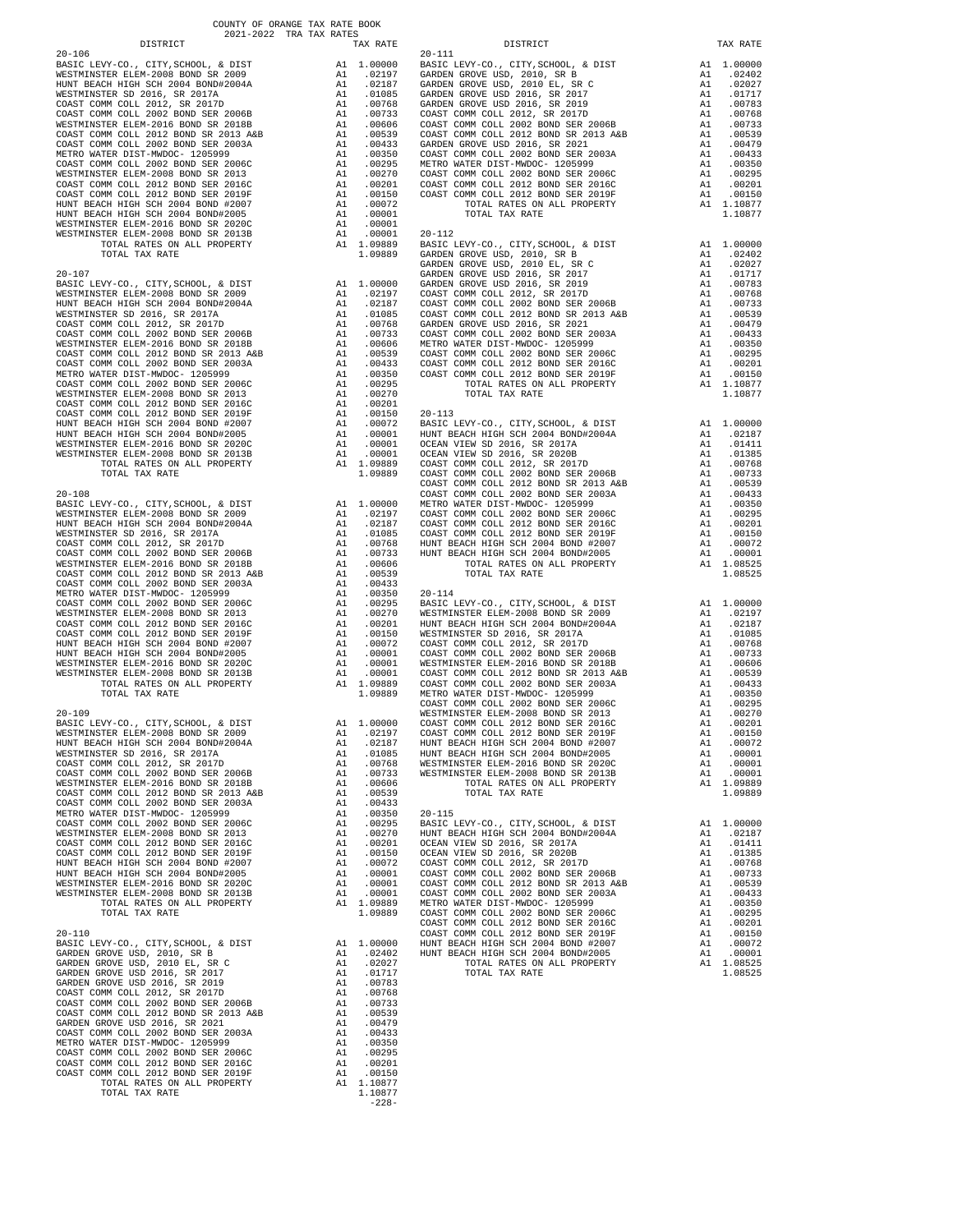| DISTRICT<br>$\begin{smallmatrix} \textbf{11.1} & \textbf{12.1} & \textbf{13.1} & \textbf{14.1} & \textbf{15.1} & \textbf{16.1} & \textbf{17.1} & \textbf{18.1} & \textbf{18.1} & \textbf{18.1} & \textbf{18.1} & \textbf{18.1} & \textbf{18.1} & \textbf{18.1} & \textbf{18.1} & \textbf{18.1} & \textbf{18.1} & \textbf{18.1} & \textbf{18.1} & \textbf{18.1} & \textbf{18.1} & \textbf{$ | TAX RATE | DISTRICT | TAX RATE |
|--------------------------------------------------------------------------------------------------------------------------------------------------------------------------------------------------------------------------------------------------------------------------------------------------------------------------------------------------------------------------------------------|----------|----------|----------|
|                                                                                                                                                                                                                                                                                                                                                                                            |          |          |          |
|                                                                                                                                                                                                                                                                                                                                                                                            |          |          |          |
|                                                                                                                                                                                                                                                                                                                                                                                            |          |          |          |
|                                                                                                                                                                                                                                                                                                                                                                                            |          |          |          |
|                                                                                                                                                                                                                                                                                                                                                                                            |          |          |          |
|                                                                                                                                                                                                                                                                                                                                                                                            |          |          |          |
|                                                                                                                                                                                                                                                                                                                                                                                            |          |          |          |
|                                                                                                                                                                                                                                                                                                                                                                                            |          |          |          |
|                                                                                                                                                                                                                                                                                                                                                                                            |          |          |          |
|                                                                                                                                                                                                                                                                                                                                                                                            |          |          |          |
|                                                                                                                                                                                                                                                                                                                                                                                            |          |          |          |
|                                                                                                                                                                                                                                                                                                                                                                                            |          |          |          |
|                                                                                                                                                                                                                                                                                                                                                                                            |          |          |          |
|                                                                                                                                                                                                                                                                                                                                                                                            |          |          |          |
|                                                                                                                                                                                                                                                                                                                                                                                            |          |          |          |
|                                                                                                                                                                                                                                                                                                                                                                                            |          |          |          |
|                                                                                                                                                                                                                                                                                                                                                                                            |          |          |          |
|                                                                                                                                                                                                                                                                                                                                                                                            |          |          |          |
|                                                                                                                                                                                                                                                                                                                                                                                            |          |          |          |
|                                                                                                                                                                                                                                                                                                                                                                                            |          |          |          |
|                                                                                                                                                                                                                                                                                                                                                                                            |          |          |          |
|                                                                                                                                                                                                                                                                                                                                                                                            |          |          |          |
|                                                                                                                                                                                                                                                                                                                                                                                            |          |          |          |
|                                                                                                                                                                                                                                                                                                                                                                                            |          |          |          |
|                                                                                                                                                                                                                                                                                                                                                                                            |          |          |          |
|                                                                                                                                                                                                                                                                                                                                                                                            |          |          |          |
|                                                                                                                                                                                                                                                                                                                                                                                            |          |          |          |
|                                                                                                                                                                                                                                                                                                                                                                                            |          |          |          |
|                                                                                                                                                                                                                                                                                                                                                                                            |          |          |          |
|                                                                                                                                                                                                                                                                                                                                                                                            |          |          |          |
|                                                                                                                                                                                                                                                                                                                                                                                            |          |          |          |
|                                                                                                                                                                                                                                                                                                                                                                                            |          |          |          |
|                                                                                                                                                                                                                                                                                                                                                                                            |          |          |          |
|                                                                                                                                                                                                                                                                                                                                                                                            |          |          |          |
|                                                                                                                                                                                                                                                                                                                                                                                            |          |          |          |
|                                                                                                                                                                                                                                                                                                                                                                                            |          |          |          |
|                                                                                                                                                                                                                                                                                                                                                                                            |          |          |          |
|                                                                                                                                                                                                                                                                                                                                                                                            |          |          |          |
|                                                                                                                                                                                                                                                                                                                                                                                            |          |          |          |
|                                                                                                                                                                                                                                                                                                                                                                                            |          |          |          |
|                                                                                                                                                                                                                                                                                                                                                                                            |          |          |          |
|                                                                                                                                                                                                                                                                                                                                                                                            |          |          |          |
|                                                                                                                                                                                                                                                                                                                                                                                            |          |          |          |
|                                                                                                                                                                                                                                                                                                                                                                                            |          |          |          |
|                                                                                                                                                                                                                                                                                                                                                                                            |          |          |          |
|                                                                                                                                                                                                                                                                                                                                                                                            |          |          |          |
|                                                                                                                                                                                                                                                                                                                                                                                            |          |          |          |
|                                                                                                                                                                                                                                                                                                                                                                                            |          |          |          |
|                                                                                                                                                                                                                                                                                                                                                                                            |          |          |          |
|                                                                                                                                                                                                                                                                                                                                                                                            |          |          |          |
|                                                                                                                                                                                                                                                                                                                                                                                            |          |          |          |
|                                                                                                                                                                                                                                                                                                                                                                                            |          |          |          |
|                                                                                                                                                                                                                                                                                                                                                                                            |          |          |          |
|                                                                                                                                                                                                                                                                                                                                                                                            |          |          |          |
|                                                                                                                                                                                                                                                                                                                                                                                            |          |          |          |
|                                                                                                                                                                                                                                                                                                                                                                                            |          |          |          |
|                                                                                                                                                                                                                                                                                                                                                                                            |          |          |          |
|                                                                                                                                                                                                                                                                                                                                                                                            |          |          |          |
|                                                                                                                                                                                                                                                                                                                                                                                            |          |          |          |
|                                                                                                                                                                                                                                                                                                                                                                                            |          |          |          |
|                                                                                                                                                                                                                                                                                                                                                                                            |          |          |          |
|                                                                                                                                                                                                                                                                                                                                                                                            |          |          |          |
|                                                                                                                                                                                                                                                                                                                                                                                            |          |          |          |
|                                                                                                                                                                                                                                                                                                                                                                                            |          |          |          |
|                                                                                                                                                                                                                                                                                                                                                                                            |          |          |          |
|                                                                                                                                                                                                                                                                                                                                                                                            |          |          |          |
|                                                                                                                                                                                                                                                                                                                                                                                            |          |          |          |
|                                                                                                                                                                                                                                                                                                                                                                                            |          |          |          |
|                                                                                                                                                                                                                                                                                                                                                                                            |          |          |          |
|                                                                                                                                                                                                                                                                                                                                                                                            |          |          |          |
|                                                                                                                                                                                                                                                                                                                                                                                            |          |          |          |
|                                                                                                                                                                                                                                                                                                                                                                                            |          |          |          |
|                                                                                                                                                                                                                                                                                                                                                                                            |          |          |          |
|                                                                                                                                                                                                                                                                                                                                                                                            |          |          |          |
|                                                                                                                                                                                                                                                                                                                                                                                            |          |          |          |
|                                                                                                                                                                                                                                                                                                                                                                                            |          |          |          |
|                                                                                                                                                                                                                                                                                                                                                                                            |          |          |          |
|                                                                                                                                                                                                                                                                                                                                                                                            |          |          |          |
|                                                                                                                                                                                                                                                                                                                                                                                            |          |          |          |
|                                                                                                                                                                                                                                                                                                                                                                                            |          |          |          |
|                                                                                                                                                                                                                                                                                                                                                                                            |          |          |          |
|                                                                                                                                                                                                                                                                                                                                                                                            |          |          |          |
|                                                                                                                                                                                                                                                                                                                                                                                            |          |          |          |
|                                                                                                                                                                                                                                                                                                                                                                                            |          |          |          |
|                                                                                                                                                                                                                                                                                                                                                                                            |          |          |          |
|                                                                                                                                                                                                                                                                                                                                                                                            |          |          |          |
|                                                                                                                                                                                                                                                                                                                                                                                            |          |          |          |
|                                                                                                                                                                                                                                                                                                                                                                                            |          |          |          |
|                                                                                                                                                                                                                                                                                                                                                                                            |          |          |          |
|                                                                                                                                                                                                                                                                                                                                                                                            |          |          |          |
|                                                                                                                                                                                                                                                                                                                                                                                            |          |          |          |

| 1 בדה א      | A <sub>1</sub> |
|--------------|----------------|
| 2009         | A1             |
| #2004A       | A1             |
|              | A1             |
| C            | A1             |
| 2006B        | A1             |
| 2018B        | A1             |
| 2013 A&B     | A1             |
| 2003A        | A1             |
| 99           | A1             |
| 2006C        | A1             |
| 2013         | A1             |
| 2016C        | A1             |
| 2019F        | A1             |
| #2007        | A1             |
| #2005        | A1             |
| 2020C        | A <sub>1</sub> |
| 2013B        | A1             |
| <b>PERTY</b> | A1             |
|              |                |
|              |                |

-229-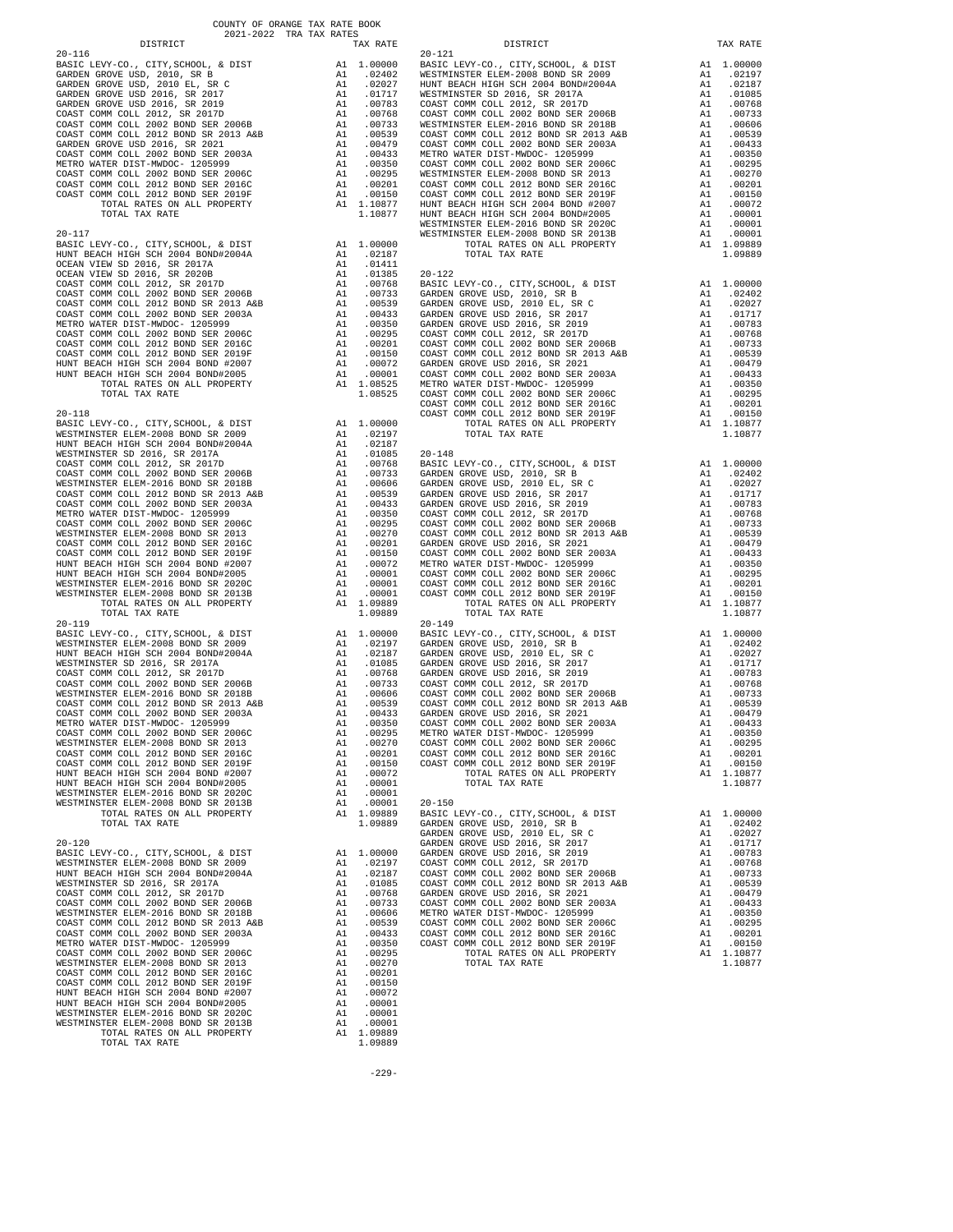| DISTRICT | TAX RATE | DISTRICT | TAX RATE |  |
|----------|----------|----------|----------|--|
|          |          |          |          |  |
|          |          |          |          |  |
|          |          |          |          |  |
|          |          |          |          |  |
|          |          |          |          |  |
|          |          |          |          |  |
|          |          |          |          |  |
|          |          |          |          |  |
|          |          |          |          |  |
|          |          |          |          |  |
|          |          |          |          |  |
|          |          |          |          |  |
|          |          |          |          |  |
|          |          |          |          |  |
|          |          |          |          |  |
|          |          |          |          |  |
|          |          |          |          |  |
|          |          |          |          |  |
|          |          |          |          |  |
|          |          |          |          |  |
|          |          |          |          |  |
|          |          |          |          |  |
|          |          |          |          |  |
|          |          |          |          |  |
|          |          |          |          |  |
|          |          |          |          |  |
|          |          |          |          |  |
|          |          |          |          |  |
|          |          |          |          |  |
|          |          |          |          |  |
|          |          |          |          |  |
|          |          |          |          |  |
|          |          |          |          |  |
|          |          |          |          |  |
|          |          |          |          |  |
|          |          |          |          |  |
|          |          |          |          |  |
|          |          |          |          |  |
|          |          |          |          |  |
|          |          |          |          |  |
|          |          |          |          |  |
|          |          |          |          |  |
|          |          |          |          |  |
|          |          |          |          |  |
|          |          |          |          |  |
|          |          |          |          |  |
|          |          |          |          |  |
|          |          |          |          |  |
|          |          |          |          |  |
|          |          |          |          |  |
|          |          |          |          |  |
|          |          |          |          |  |
|          |          |          |          |  |
|          |          |          |          |  |
|          |          |          |          |  |
|          |          |          |          |  |
|          |          |          |          |  |
|          |          |          |          |  |
|          |          |          |          |  |
|          |          |          |          |  |
|          |          |          |          |  |
|          |          |          |          |  |
|          |          |          |          |  |
|          |          |          |          |  |
|          |          |          |          |  |
|          |          |          |          |  |
|          |          |          |          |  |
|          |          |          |          |  |
|          |          |          |          |  |
|          |          |          |          |  |
|          |          |          |          |  |
|          |          |          |          |  |
|          |          |          |          |  |
|          |          |          |          |  |
|          |          |          |          |  |
|          |          |          |          |  |
|          |          |          |          |  |
|          |          |          |          |  |
|          |          |          |          |  |
|          |          |          |          |  |
|          |          |          |          |  |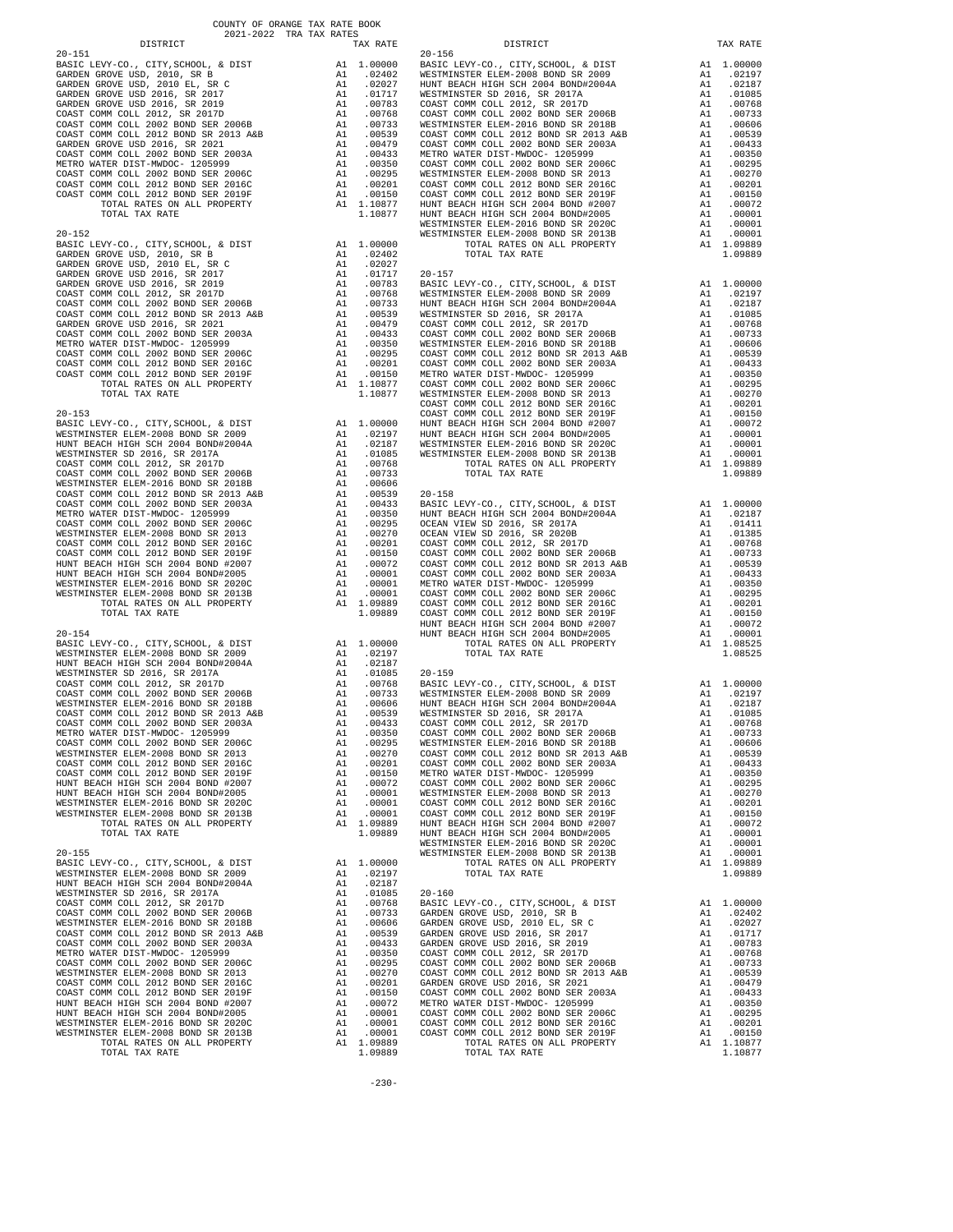| TOTAL TAX RATE<br>1.10877<br>$20 - 904$<br>$20 - 162$<br>BASIC L<br>GARDEN<br>$20 - 163$<br>COAST C<br>COAST C                                                                                                                                                                                                                        |  |
|---------------------------------------------------------------------------------------------------------------------------------------------------------------------------------------------------------------------------------------------------------------------------------------------------------------------------------------|--|
|                                                                                                                                                                                                                                                                                                                                       |  |
|                                                                                                                                                                                                                                                                                                                                       |  |
|                                                                                                                                                                                                                                                                                                                                       |  |
|                                                                                                                                                                                                                                                                                                                                       |  |
|                                                                                                                                                                                                                                                                                                                                       |  |
|                                                                                                                                                                                                                                                                                                                                       |  |
|                                                                                                                                                                                                                                                                                                                                       |  |
|                                                                                                                                                                                                                                                                                                                                       |  |
|                                                                                                                                                                                                                                                                                                                                       |  |
|                                                                                                                                                                                                                                                                                                                                       |  |
|                                                                                                                                                                                                                                                                                                                                       |  |
|                                                                                                                                                                                                                                                                                                                                       |  |
|                                                                                                                                                                                                                                                                                                                                       |  |
|                                                                                                                                                                                                                                                                                                                                       |  |
|                                                                                                                                                                                                                                                                                                                                       |  |
|                                                                                                                                                                                                                                                                                                                                       |  |
|                                                                                                                                                                                                                                                                                                                                       |  |
|                                                                                                                                                                                                                                                                                                                                       |  |
|                                                                                                                                                                                                                                                                                                                                       |  |
|                                                                                                                                                                                                                                                                                                                                       |  |
|                                                                                                                                                                                                                                                                                                                                       |  |
|                                                                                                                                                                                                                                                                                                                                       |  |
|                                                                                                                                                                                                                                                                                                                                       |  |
|                                                                                                                                                                                                                                                                                                                                       |  |
|                                                                                                                                                                                                                                                                                                                                       |  |
|                                                                                                                                                                                                                                                                                                                                       |  |
|                                                                                                                                                                                                                                                                                                                                       |  |
|                                                                                                                                                                                                                                                                                                                                       |  |
|                                                                                                                                                                                                                                                                                                                                       |  |
|                                                                                                                                                                                                                                                                                                                                       |  |
|                                                                                                                                                                                                                                                                                                                                       |  |
|                                                                                                                                                                                                                                                                                                                                       |  |
|                                                                                                                                                                                                                                                                                                                                       |  |
|                                                                                                                                                                                                                                                                                                                                       |  |
|                                                                                                                                                                                                                                                                                                                                       |  |
|                                                                                                                                                                                                                                                                                                                                       |  |
|                                                                                                                                                                                                                                                                                                                                       |  |
|                                                                                                                                                                                                                                                                                                                                       |  |
| $20 - 901$<br>COAST C                                                                                                                                                                                                                                                                                                                 |  |
| BASIC LEVY-CO., CITY, SCHOOL, & DIST<br>WESTMINSTER ELEM-2008 BOND SR 2009                                                                                                                                                                                                                                                            |  |
| HUNT BEACH HIGH SCH 2004 BOND#2004A                                                                                                                                                                                                                                                                                                   |  |
| WESTMINSTER SD 2016, SR 2017A                                                                                                                                                                                                                                                                                                         |  |
| COAST COMM COLL 2012, SR 2017D<br>COAST COMM COLL 2002 BOND SER 2006B                                                                                                                                                                                                                                                                 |  |
| WESTMINSTER ELEM-2016 BOND SR 2018B                                                                                                                                                                                                                                                                                                   |  |
| COAST COMM COLL 2012 BOND SR 2013 A&B                                                                                                                                                                                                                                                                                                 |  |
| COAST COMM COLL 2002 BOND SER 2003A<br>COAST COMM COLL 2002 BOND SER 2006C                                                                                                                                                                                                                                                            |  |
| WESTMINSTER ELEM-2008 BOND SR 2013                                                                                                                                                                                                                                                                                                    |  |
|                                                                                                                                                                                                                                                                                                                                       |  |
|                                                                                                                                                                                                                                                                                                                                       |  |
|                                                                                                                                                                                                                                                                                                                                       |  |
| LOWM COLL 2012 BER 2016C<br>HUNT BEACH HIGH SCH 2004 BOND #2007<br>HUNT BEACH HIGH SCH 2004 BOND #2007<br>WESTMINSTER ELEM-2016 ROND #2005<br>WESTMINSTER ELEM-2016 ROND COLLECTION<br>$100001$<br>Al 00001<br>A1 .00001 COAST C<br>A1 .00001 WESTMIN<br>A1 1.09539 COAST C<br>1.09539 COAST C<br>WESTMINSTER ELEM-2008 BOND SR 2013B |  |
| TOTAL RATES ON ALL PROPERTY                                                                                                                                                                                                                                                                                                           |  |
| TOTAL TAX RATE                                                                                                                                                                                                                                                                                                                        |  |
| COAST C<br>$20 - 902$<br>WESTMIN                                                                                                                                                                                                                                                                                                      |  |
| BASIC LEVY-CO., CITY, SCHOOL, & DIST                                                                                                                                                                                                                                                                                                  |  |
| WESTMINSTER ELEM-2008 BOND SR 2009                                                                                                                                                                                                                                                                                                    |  |
| MESTRIM<br>A1 .00000 COAST COAST<br>A1 .02197 COAST COAST<br>A1 .01085 HUNT BE<br>A1 .00768 WESTMIN<br>A1 .00768 WESTMIN<br>A1 .00768 WESTMIN<br>HUNT BEACH HIGH SCH 2004 BOND#2004A<br>WESTMINSTER SD 2016, SR 2017A                                                                                                                 |  |
| COAST COMM COLL 2012, SR 2017D                                                                                                                                                                                                                                                                                                        |  |
| COAST COMM COLL 2002 BOND SER 2006B                                                                                                                                                                                                                                                                                                   |  |
| WESTMINSTER ELEM-2016 BOND SR 2018B<br>A1 .00606<br>COAST COMM COLL 2012 BOND SR 2013 A&B<br>A1 .00539                                                                                                                                                                                                                                |  |
| COAST COMM COLL 2002 BOND SER 2003A<br>A1.00433                                                                                                                                                                                                                                                                                       |  |
| COAST COMM COLL 2002 BOND SER 2006C<br>WESTMINSTER ELEM-2008 BOND SR 2013                                                                                                                                                                                                                                                             |  |
| COAST COMM COLL 2012 BOND SER 2016C                                                                                                                                                                                                                                                                                                   |  |
| COAST COMM COLL 2012 BOND SER 2019F                                                                                                                                                                                                                                                                                                   |  |
| HUNT BEACH HIGH SCH 2004 BOND #2007<br>HUNT BEACH HIGH SCH 2004 BOND#2005                                                                                                                                                                                                                                                             |  |
| WESTMINSTER ELEM-2016 BOND SR 2020C                                                                                                                                                                                                                                                                                                   |  |
| A1 .00295 21-001<br>A1 .00295 21-001<br>A1 .00201 GARDEN<br>A1 .00201 GARDEN<br>A1 .00072 GARDEN<br>A1 .00001 RANCHO<br>A1 .00001 RANCHO<br>A1 .00001 GARDEN<br>A1 .00001 GARDEN<br>A1 .00001 GARDEN<br>WESTMINSTER ELEM-2008 BOND SR 2013B<br>1.00520<br>POPAI DAPPO ON AII DRODPRTY<br>7.1<br><b>DAMOTIO</b>                        |  |

| ELEM-2016 BOND SR 202 |  |  |  |
|-----------------------|--|--|--|
| ELEM-2008 BOND SR 201 |  |  |  |
| L RATES ON ALL PROPER |  |  |  |
| L TAX RATE            |  |  |  |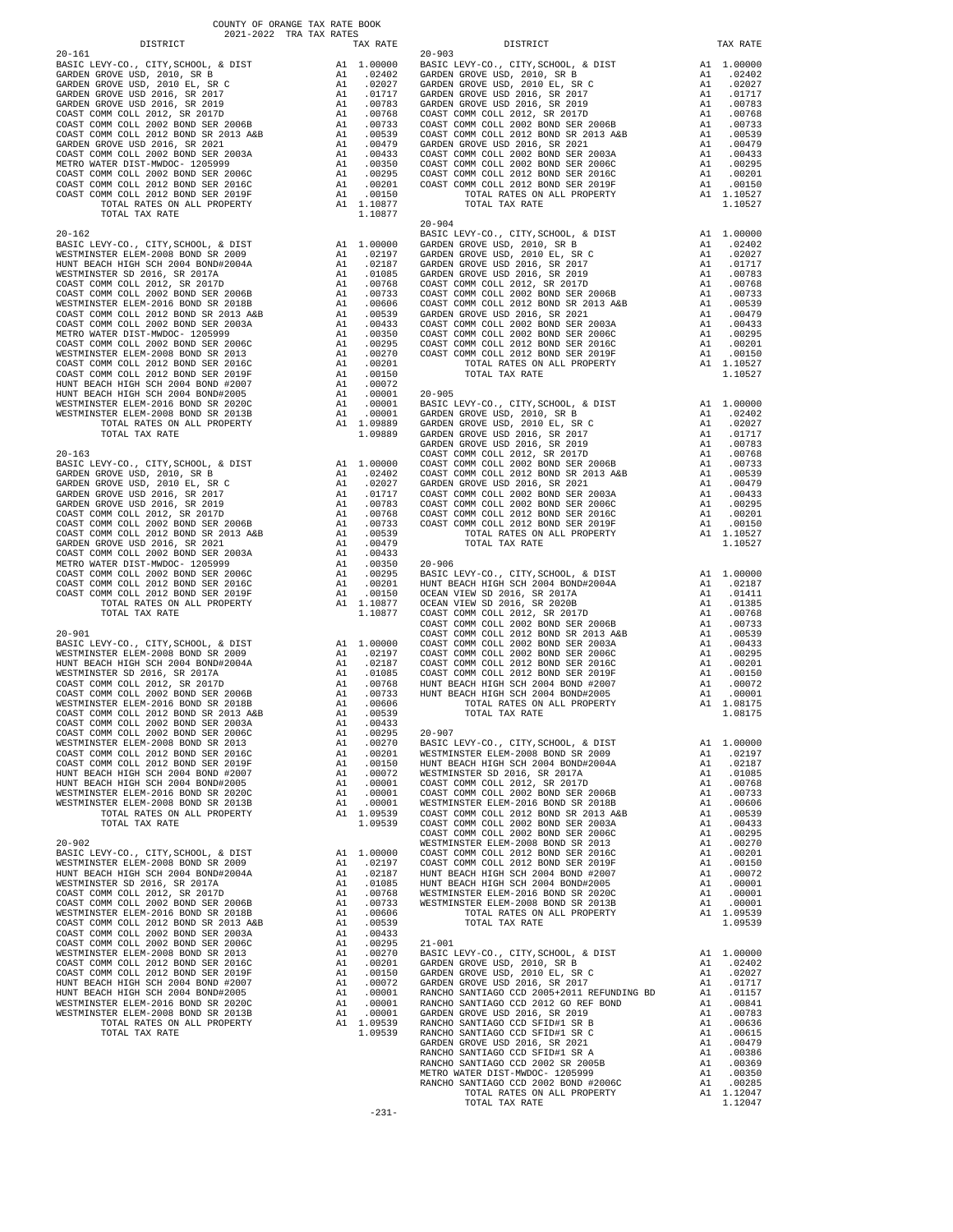| COUNTY OF ORANGE TAX RATE BOOK      |          |            |          |
|-------------------------------------|----------|------------|----------|
| 2021-2022 TRA TAX RATES<br>DISTRICT | TAX RATE | DISTRICT   | TAX RATE |
| $21 - 002$<br>TOTAL TAX RATE        | 1.08085  | $21 - 007$ |          |
|                                     |          |            |          |
|                                     |          |            |          |
|                                     |          |            |          |
|                                     |          |            |          |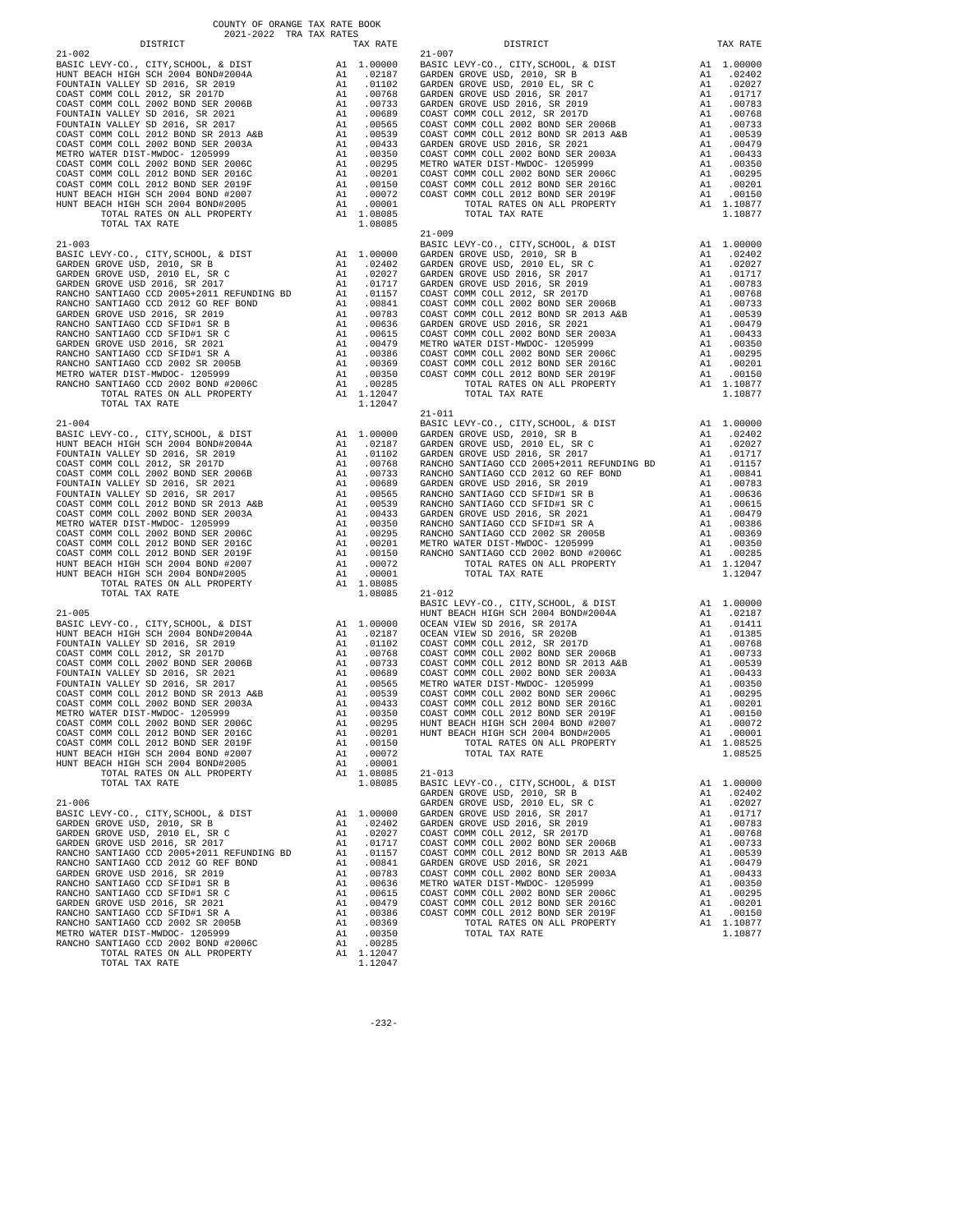| COUNTY OF ORANGE TAX RATE BOOK<br>2021-2022 TRA TAX RATES |          |                        |          |
|-----------------------------------------------------------|----------|------------------------|----------|
| DISTRICT<br>$21 - 014$                                    | TAX RATE | DISTRICT<br>$21 - 019$ | TAX RATE |
|                                                           |          |                        |          |
|                                                           |          |                        |          |
|                                                           |          |                        |          |
|                                                           |          |                        |          |
| $21 - 018$                                                |          |                        |          |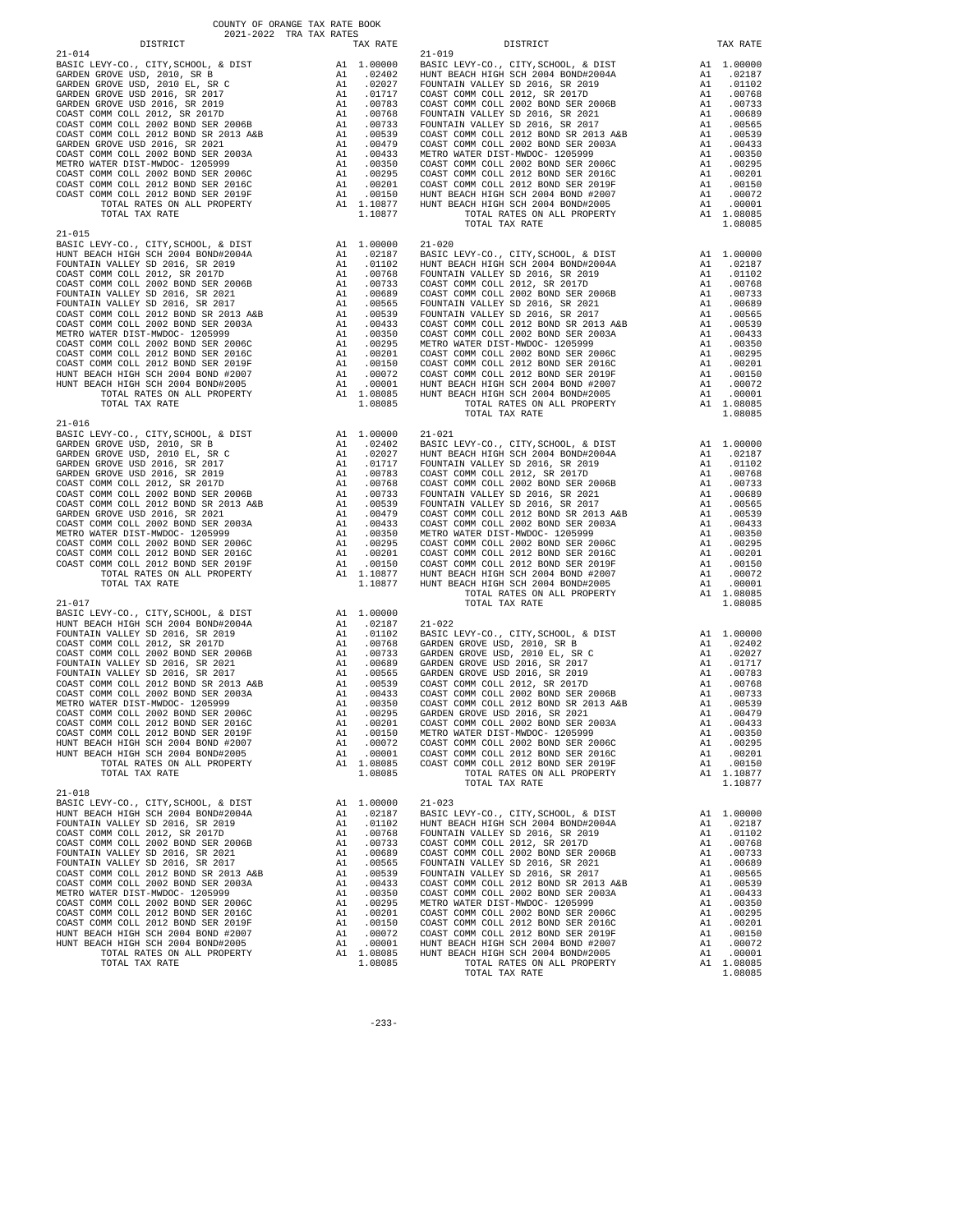| DISTRICT | <u>nant nann inn inn innna</u> | TAX RATE | DISTRICT | TAX RATE |
|----------|--------------------------------|----------|----------|----------|
|          |                                |          |          |          |
|          |                                |          |          |          |
|          |                                |          |          |          |
|          |                                |          |          |          |
|          |                                |          |          |          |
|          |                                |          |          |          |
|          |                                |          |          |          |
|          |                                |          |          |          |
|          |                                |          |          |          |
|          |                                |          |          |          |
|          |                                |          |          |          |
|          |                                |          |          |          |
|          |                                |          |          |          |
|          |                                |          |          |          |
|          |                                |          |          |          |
|          |                                |          |          |          |
|          |                                |          |          |          |
|          |                                |          |          |          |
|          |                                |          |          |          |
|          |                                |          |          |          |
|          |                                |          |          |          |
|          |                                |          |          |          |
|          |                                |          |          |          |
|          |                                |          |          |          |
|          |                                |          |          |          |
|          |                                |          |          |          |
|          |                                |          |          |          |
|          |                                |          |          |          |
|          |                                |          |          |          |
|          |                                |          |          |          |
|          |                                |          |          |          |
|          |                                |          |          |          |
|          |                                |          |          |          |
|          |                                |          |          |          |
|          |                                |          |          |          |
|          |                                |          |          |          |
|          |                                |          |          |          |
|          |                                |          |          |          |
|          |                                |          |          |          |
|          |                                |          |          |          |
|          |                                |          |          |          |
|          |                                |          |          |          |
|          |                                |          |          |          |
|          |                                |          |          |          |
|          |                                |          |          |          |
|          |                                |          |          |          |
|          |                                |          |          |          |
|          |                                |          |          |          |
|          |                                |          |          |          |
|          |                                |          |          |          |
|          |                                |          |          |          |
|          |                                |          |          |          |
|          |                                |          |          |          |
|          |                                |          |          |          |
|          |                                |          |          |          |
|          |                                |          |          |          |
|          |                                |          |          |          |
|          |                                |          |          |          |
|          |                                |          |          |          |
|          |                                |          |          |          |
|          |                                |          |          |          |
|          |                                |          |          |          |
|          |                                |          |          |          |
|          |                                |          |          |          |
|          |                                |          |          |          |
|          |                                |          |          |          |
|          |                                |          |          |          |
|          |                                |          |          |          |
|          |                                |          |          |          |
|          |                                |          |          |          |
|          |                                |          |          |          |
|          |                                |          |          |          |
|          |                                |          |          |          |
|          |                                |          |          |          |
|          |                                |          |          |          |
|          |                                |          |          |          |

| DISTRICT | TAX RATE | DISTRICT   | TAX RATE |
|----------|----------|------------|----------|
|          |          |            |          |
|          |          |            |          |
|          |          | $22 - 001$ |          |
|          |          |            |          |
|          |          |            |          |
|          |          |            |          |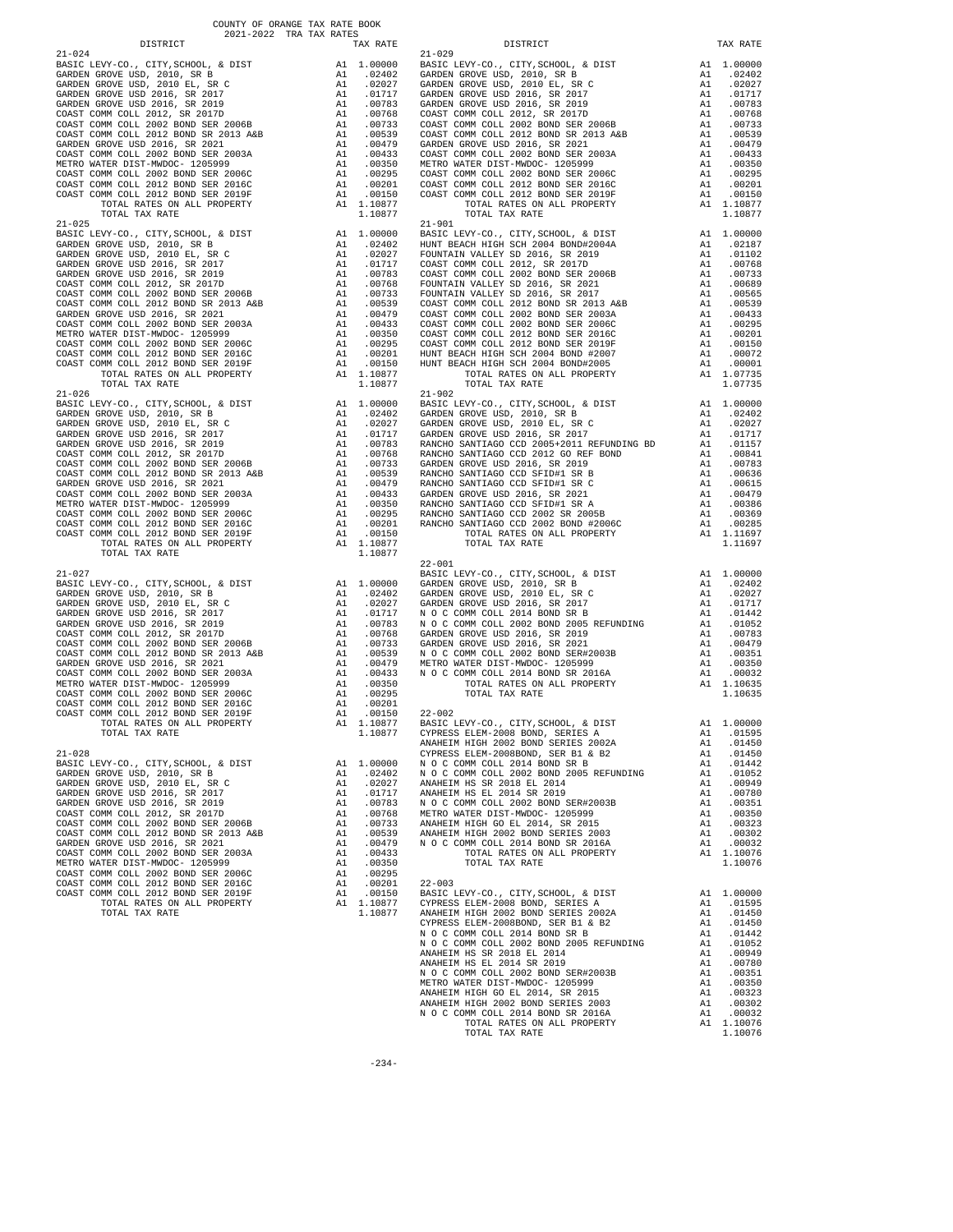|                                                                                                                                                                                                                                                            | COUNTY OF ORANGE TAX RATE BOOK<br>2021-2022 TRA TAX RATES |                                                            |                                                                                                     |                       |
|------------------------------------------------------------------------------------------------------------------------------------------------------------------------------------------------------------------------------------------------------------|-----------------------------------------------------------|------------------------------------------------------------|-----------------------------------------------------------------------------------------------------|-----------------------|
| DISTRICT<br>$22 - 004$                                                                                                                                                                                                                                     |                                                           |                                                            | TAX RATE                                                                                            | $22 - 009$            |
|                                                                                                                                                                                                                                                            |                                                           |                                                            |                                                                                                     |                       |
| $22 - 005$                                                                                                                                                                                                                                                 |                                                           |                                                            |                                                                                                     |                       |
| $22 - 006$                                                                                                                                                                                                                                                 |                                                           |                                                            |                                                                                                     |                       |
| $22 - 007$<br>LOS ALAMITOS SFID #1 2008 SR 2020G<br>LOS ALAMITOS SFID #1 2008 SR 2010C<br>N O C COMM COLL 2014 BOND SR 2016A<br>LOS ALAMITOS SFID #1 2008 SR 2010B<br>TOTAL RATES ON ALL PROPERTY<br>TOTAL TAX RATE                                        |                                                           | A1<br>A1                                                   | .00130<br>.00048<br>A1 .00032 LOS ALA<br>A1 .00001 LOS ALA<br>A1 1.11077 N O C C<br>1.11077 LOS ALA | N O C C<br>METRO W    |
| $22 - 008$<br>BASIC LEVY-CO., CITY, SCHOOL, & DIST<br>LOS ALAMITOS SFID #1 2008 SR 2009<br>LOS ALAMITOS SFID #1 2018 SR 2020B<br>N O C COMM COLL 2014 BOND SR 2016A<br>LOS ALAMITOS SFID #1 2008 SR 2010B<br>TOTAL RATES ON ALL PROPERTY<br>TOTAL TAX RATE |                                                           | A1<br>A1<br>A1<br>A1<br>$\overline{A1}$<br>$\overline{A1}$ | 1.00000<br>.01865<br>.01731<br>.00032<br>.00001<br>A1 1.11077<br>1.11077                            | $22 - 013$<br>BASIC L |

|  | $-1$ |  |                                                                                                                                                                                                                                |  |
|--|------|--|--------------------------------------------------------------------------------------------------------------------------------------------------------------------------------------------------------------------------------|--|
|  |      |  |                                                                                                                                                                                                                                |  |
|  |      |  |                                                                                                                                                                                                                                |  |
|  |      |  |                                                                                                                                                                                                                                |  |
|  |      |  |                                                                                                                                                                                                                                |  |
|  |      |  |                                                                                                                                                                                                                                |  |
|  |      |  |                                                                                                                                                                                                                                |  |
|  |      |  |                                                                                                                                                                                                                                |  |
|  |      |  |                                                                                                                                                                                                                                |  |
|  |      |  |                                                                                                                                                                                                                                |  |
|  |      |  |                                                                                                                                                                                                                                |  |
|  |      |  |                                                                                                                                                                                                                                |  |
|  |      |  |                                                                                                                                                                                                                                |  |
|  |      |  |                                                                                                                                                                                                                                |  |
|  |      |  |                                                                                                                                                                                                                                |  |
|  |      |  |                                                                                                                                                                                                                                |  |
|  |      |  |                                                                                                                                                                                                                                |  |
|  |      |  |                                                                                                                                                                                                                                |  |
|  |      |  |                                                                                                                                                                                                                                |  |
|  |      |  |                                                                                                                                                                                                                                |  |
|  |      |  |                                                                                                                                                                                                                                |  |
|  |      |  |                                                                                                                                                                                                                                |  |
|  |      |  |                                                                                                                                                                                                                                |  |
|  |      |  |                                                                                                                                                                                                                                |  |
|  |      |  |                                                                                                                                                                                                                                |  |
|  |      |  |                                                                                                                                                                                                                                |  |
|  |      |  |                                                                                                                                                                                                                                |  |
|  |      |  |                                                                                                                                                                                                                                |  |
|  |      |  |                                                                                                                                                                                                                                |  |
|  |      |  |                                                                                                                                                                                                                                |  |
|  |      |  |                                                                                                                                                                                                                                |  |
|  |      |  |                                                                                                                                                                                                                                |  |
|  |      |  |                                                                                                                                                                                                                                |  |
|  |      |  |                                                                                                                                                                                                                                |  |
|  |      |  |                                                                                                                                                                                                                                |  |
|  |      |  |                                                                                                                                                                                                                                |  |
|  |      |  |                                                                                                                                                                                                                                |  |
|  |      |  |                                                                                                                                                                                                                                |  |
|  |      |  |                                                                                                                                                                                                                                |  |
|  |      |  |                                                                                                                                                                                                                                |  |
|  |      |  |                                                                                                                                                                                                                                |  |
|  |      |  | METRO WALKE PAIR COMM COLL 2002 BOND SER #20108 ALL PROPERTY ALL PROPERTY ALL PROPERTY ALL PROPERTY ALL PROPERTY ALL PROPERTY ALL PROPERTY ALL PROPERTY ALL PROPERTY ALL PROPERTY ALL PROPERTY ALL PROPERTY ALL PROPERTY ALL P |  |
|  |      |  |                                                                                                                                                                                                                                |  |
|  |      |  |                                                                                                                                                                                                                                |  |
|  |      |  |                                                                                                                                                                                                                                |  |
|  |      |  |                                                                                                                                                                                                                                |  |
|  |      |  |                                                                                                                                                                                                                                |  |
|  |      |  |                                                                                                                                                                                                                                |  |
|  |      |  |                                                                                                                                                                                                                                |  |
|  |      |  |                                                                                                                                                                                                                                |  |
|  |      |  |                                                                                                                                                                                                                                |  |
|  |      |  |                                                                                                                                                                                                                                |  |
|  |      |  |                                                                                                                                                                                                                                |  |
|  |      |  |                                                                                                                                                                                                                                |  |
|  |      |  |                                                                                                                                                                                                                                |  |
|  |      |  |                                                                                                                                                                                                                                |  |
|  |      |  |                                                                                                                                                                                                                                |  |
|  |      |  |                                                                                                                                                                                                                                |  |
|  |      |  |                                                                                                                                                                                                                                |  |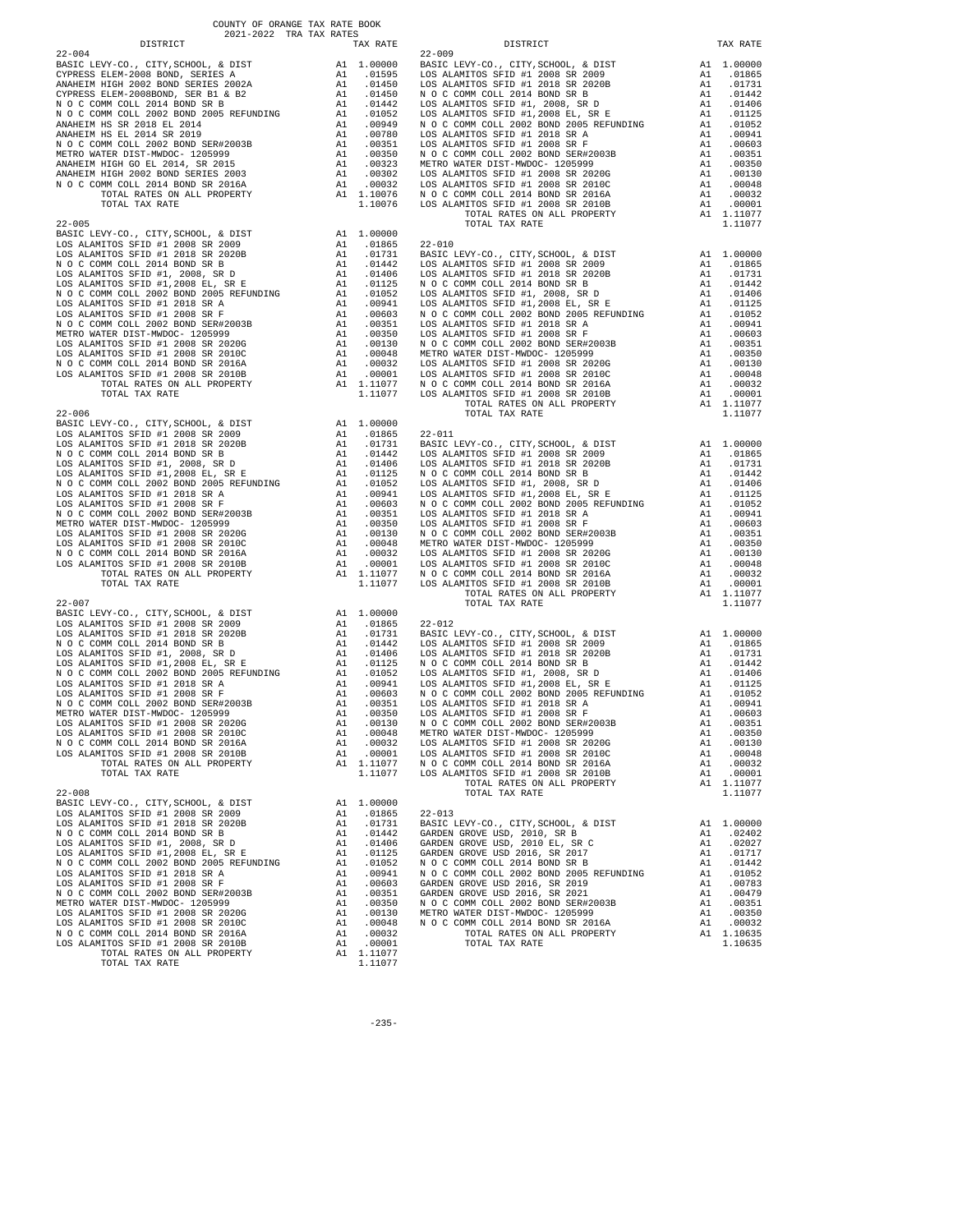| COUNTY OF ORANGE TAX RATE BOOK<br>$2021-2022\quad\text{TRA TAX RATES}$ DISTRICT                                                                                                                                                                                                                                                                                                                                                                                                                |          |            |          |
|------------------------------------------------------------------------------------------------------------------------------------------------------------------------------------------------------------------------------------------------------------------------------------------------------------------------------------------------------------------------------------------------------------------------------------------------------------------------------------------------|----------|------------|----------|
|                                                                                                                                                                                                                                                                                                                                                                                                                                                                                                | TAX RATE | DISTRICT   | TAX RATE |
| $22 - 014$                                                                                                                                                                                                                                                                                                                                                                                                                                                                                     |          | $23 - 003$ |          |
|                                                                                                                                                                                                                                                                                                                                                                                                                                                                                                |          |            |          |
|                                                                                                                                                                                                                                                                                                                                                                                                                                                                                                |          |            |          |
|                                                                                                                                                                                                                                                                                                                                                                                                                                                                                                |          |            |          |
|                                                                                                                                                                                                                                                                                                                                                                                                                                                                                                |          |            |          |
|                                                                                                                                                                                                                                                                                                                                                                                                                                                                                                |          |            |          |
|                                                                                                                                                                                                                                                                                                                                                                                                                                                                                                |          |            |          |
|                                                                                                                                                                                                                                                                                                                                                                                                                                                                                                |          |            |          |
|                                                                                                                                                                                                                                                                                                                                                                                                                                                                                                |          |            |          |
|                                                                                                                                                                                                                                                                                                                                                                                                                                                                                                |          |            |          |
|                                                                                                                                                                                                                                                                                                                                                                                                                                                                                                |          |            |          |
|                                                                                                                                                                                                                                                                                                                                                                                                                                                                                                |          |            |          |
|                                                                                                                                                                                                                                                                                                                                                                                                                                                                                                |          |            |          |
|                                                                                                                                                                                                                                                                                                                                                                                                                                                                                                |          |            |          |
|                                                                                                                                                                                                                                                                                                                                                                                                                                                                                                |          | $23 - 005$ |          |
|                                                                                                                                                                                                                                                                                                                                                                                                                                                                                                |          |            |          |
|                                                                                                                                                                                                                                                                                                                                                                                                                                                                                                |          |            |          |
|                                                                                                                                                                                                                                                                                                                                                                                                                                                                                                |          |            |          |
|                                                                                                                                                                                                                                                                                                                                                                                                                                                                                                |          |            |          |
|                                                                                                                                                                                                                                                                                                                                                                                                                                                                                                |          |            |          |
|                                                                                                                                                                                                                                                                                                                                                                                                                                                                                                |          |            |          |
|                                                                                                                                                                                                                                                                                                                                                                                                                                                                                                |          |            |          |
|                                                                                                                                                                                                                                                                                                                                                                                                                                                                                                |          |            |          |
|                                                                                                                                                                                                                                                                                                                                                                                                                                                                                                |          |            |          |
|                                                                                                                                                                                                                                                                                                                                                                                                                                                                                                |          |            |          |
|                                                                                                                                                                                                                                                                                                                                                                                                                                                                                                |          |            |          |
|                                                                                                                                                                                                                                                                                                                                                                                                                                                                                                |          |            |          |
|                                                                                                                                                                                                                                                                                                                                                                                                                                                                                                |          |            |          |
|                                                                                                                                                                                                                                                                                                                                                                                                                                                                                                |          |            |          |
|                                                                                                                                                                                                                                                                                                                                                                                                                                                                                                |          |            |          |
|                                                                                                                                                                                                                                                                                                                                                                                                                                                                                                |          |            |          |
|                                                                                                                                                                                                                                                                                                                                                                                                                                                                                                |          |            |          |
|                                                                                                                                                                                                                                                                                                                                                                                                                                                                                                |          |            |          |
|                                                                                                                                                                                                                                                                                                                                                                                                                                                                                                |          |            |          |
|                                                                                                                                                                                                                                                                                                                                                                                                                                                                                                |          |            |          |
|                                                                                                                                                                                                                                                                                                                                                                                                                                                                                                |          |            |          |
|                                                                                                                                                                                                                                                                                                                                                                                                                                                                                                |          |            |          |
|                                                                                                                                                                                                                                                                                                                                                                                                                                                                                                |          |            |          |
|                                                                                                                                                                                                                                                                                                                                                                                                                                                                                                |          |            |          |
|                                                                                                                                                                                                                                                                                                                                                                                                                                                                                                |          |            |          |
|                                                                                                                                                                                                                                                                                                                                                                                                                                                                                                |          |            |          |
|                                                                                                                                                                                                                                                                                                                                                                                                                                                                                                |          | $23 - 009$ |          |
| $\begin{tabular}{cccc} 22-026 & 23-009 & 23-009 & 23-009 & 23-009 & 23-009 & 23-009 & 23-009 & 23-009 & 23-009 & 23-009 & 23-009 & 23-009 & 23-009 & 23-009 & 23-009 & 23-009 & 23-009 & 23-009 & 23-009 & 23-009 & 23-009 & 23-009 & 23-009 & 23-009 & 23-009 & 23-$                                                                                                                                                                                                                          |          |            |          |
|                                                                                                                                                                                                                                                                                                                                                                                                                                                                                                |          |            |          |
|                                                                                                                                                                                                                                                                                                                                                                                                                                                                                                |          |            |          |
|                                                                                                                                                                                                                                                                                                                                                                                                                                                                                                |          |            |          |
|                                                                                                                                                                                                                                                                                                                                                                                                                                                                                                |          |            |          |
|                                                                                                                                                                                                                                                                                                                                                                                                                                                                                                |          |            |          |
|                                                                                                                                                                                                                                                                                                                                                                                                                                                                                                |          |            |          |
|                                                                                                                                                                                                                                                                                                                                                                                                                                                                                                |          |            |          |
|                                                                                                                                                                                                                                                                                                                                                                                                                                                                                                |          |            |          |
|                                                                                                                                                                                                                                                                                                                                                                                                                                                                                                |          |            |          |
| TOTAL TAX RATE                                                                                                                                                                                                                                                                                                                                                                                                                                                                                 | 1.02877  |            |          |
| $\frac{1}{2}$                                                                                                                                                                                                                                                                                                                                                                                                                                                                                  |          |            |          |
|                                                                                                                                                                                                                                                                                                                                                                                                                                                                                                |          |            |          |
|                                                                                                                                                                                                                                                                                                                                                                                                                                                                                                |          |            |          |
| $\begin{tabular}{l c c c c c} \multicolumn{4}{c}{\textbf{DTAL TAX KALB}} \hline \multicolumn{4}{c}{\begin{tabular}{c} \multicolumn{4}{c}{\begin{tabular}{c} \multicolumn{4}{c}{\begin{tabular}{c} \multicolumn{4}{c}{\begin{tabular}{c} \multicolumn{4}{c}{\begin{tabular}{c} \multicolumn{4}{c}{\begin{tabular}{c} \multicolumn{4}{c}{\begin{tabular}{c} \multicolumn{4}{c}{\begin{tabular}{c} \multicolumn{4}{c}{\begin{tabular}{c} \multicolumn{4}{c}{\begin{tabular}{c} \multicolumn{4}{c$ |          |            |          |
|                                                                                                                                                                                                                                                                                                                                                                                                                                                                                                |          |            |          |
|                                                                                                                                                                                                                                                                                                                                                                                                                                                                                                |          |            |          |
|                                                                                                                                                                                                                                                                                                                                                                                                                                                                                                |          |            |          |
|                                                                                                                                                                                                                                                                                                                                                                                                                                                                                                |          |            |          |
|                                                                                                                                                                                                                                                                                                                                                                                                                                                                                                |          |            |          |
|                                                                                                                                                                                                                                                                                                                                                                                                                                                                                                |          |            |          |
|                                                                                                                                                                                                                                                                                                                                                                                                                                                                                                |          |            |          |
|                                                                                                                                                                                                                                                                                                                                                                                                                                                                                                |          |            |          |
|                                                                                                                                                                                                                                                                                                                                                                                                                                                                                                |          |            |          |
|                                                                                                                                                                                                                                                                                                                                                                                                                                                                                                |          |            |          |
|                                                                                                                                                                                                                                                                                                                                                                                                                                                                                                |          |            |          |
|                                                                                                                                                                                                                                                                                                                                                                                                                                                                                                |          |            |          |
|                                                                                                                                                                                                                                                                                                                                                                                                                                                                                                |          |            |          |
|                                                                                                                                                                                                                                                                                                                                                                                                                                                                                                |          |            |          |
|                                                                                                                                                                                                                                                                                                                                                                                                                                                                                                |          |            |          |
|                                                                                                                                                                                                                                                                                                                                                                                                                                                                                                |          |            |          |
|                                                                                                                                                                                                                                                                                                                                                                                                                                                                                                |          |            |          |
|                                                                                                                                                                                                                                                                                                                                                                                                                                                                                                |          |            |          |
|                                                                                                                                                                                                                                                                                                                                                                                                                                                                                                |          |            |          |
|                                                                                                                                                                                                                                                                                                                                                                                                                                                                                                |          |            |          |
|                                                                                                                                                                                                                                                                                                                                                                                                                                                                                                |          |            |          |
|                                                                                                                                                                                                                                                                                                                                                                                                                                                                                                |          |            |          |
|                                                                                                                                                                                                                                                                                                                                                                                                                                                                                                |          |            |          |
|                                                                                                                                                                                                                                                                                                                                                                                                                                                                                                |          |            |          |
|                                                                                                                                                                                                                                                                                                                                                                                                                                                                                                |          |            |          |
|                                                                                                                                                                                                                                                                                                                                                                                                                                                                                                |          |            |          |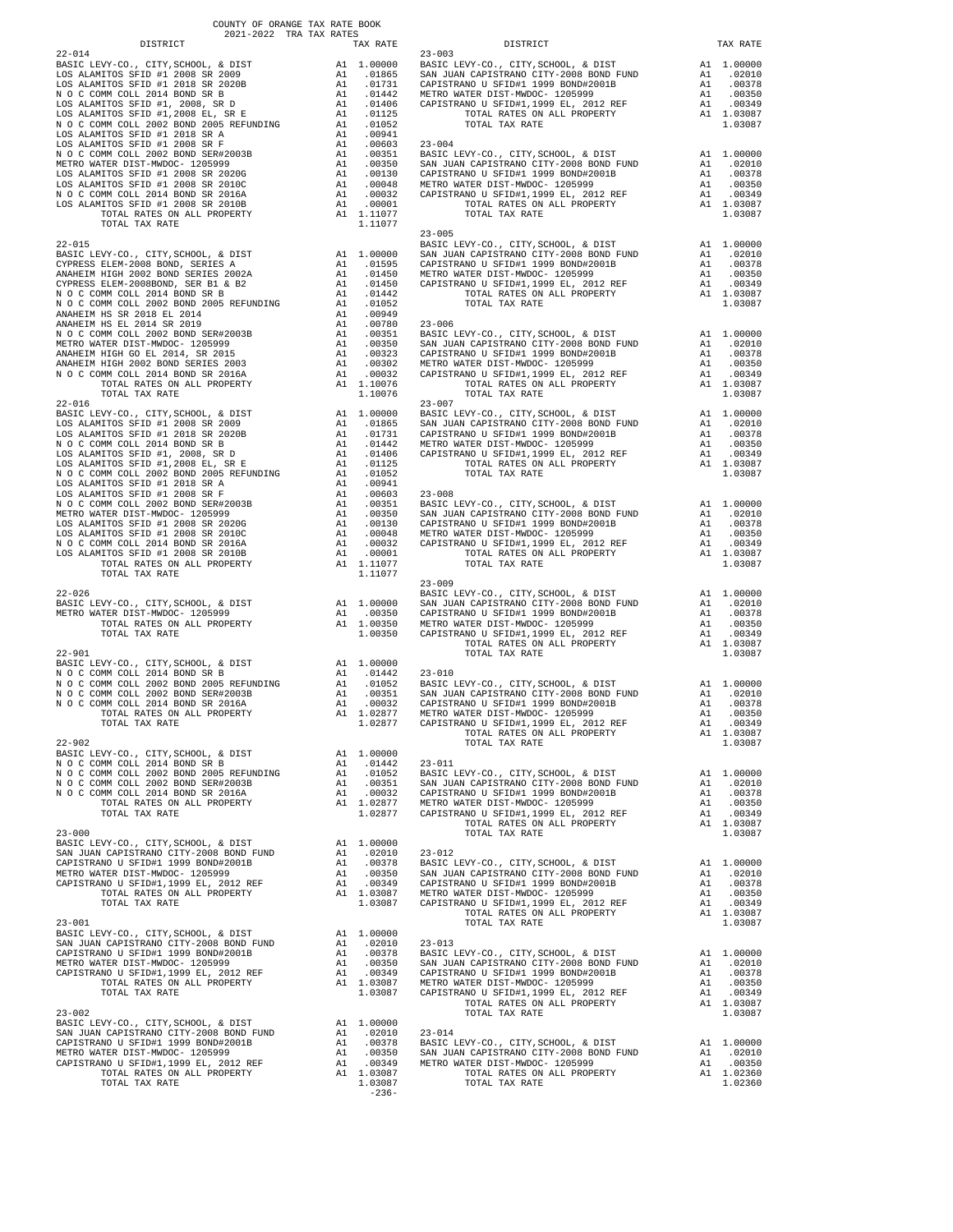| COUNTY OF ORANGE TAX RATE BOOK |          |                                                                                                                                                                                                                                                                                                                                                                                                                                                                                                                |          |
|--------------------------------|----------|----------------------------------------------------------------------------------------------------------------------------------------------------------------------------------------------------------------------------------------------------------------------------------------------------------------------------------------------------------------------------------------------------------------------------------------------------------------------------------------------------------------|----------|
| $23 - 015$                     | TAX RATE | DISTRICT<br>$23 - 026$                                                                                                                                                                                                                                                                                                                                                                                                                                                                                         | TAX RATE |
|                                |          |                                                                                                                                                                                                                                                                                                                                                                                                                                                                                                                |          |
|                                |          |                                                                                                                                                                                                                                                                                                                                                                                                                                                                                                                |          |
|                                |          |                                                                                                                                                                                                                                                                                                                                                                                                                                                                                                                |          |
|                                |          |                                                                                                                                                                                                                                                                                                                                                                                                                                                                                                                |          |
|                                |          |                                                                                                                                                                                                                                                                                                                                                                                                                                                                                                                |          |
|                                |          |                                                                                                                                                                                                                                                                                                                                                                                                                                                                                                                |          |
|                                |          |                                                                                                                                                                                                                                                                                                                                                                                                                                                                                                                |          |
|                                |          |                                                                                                                                                                                                                                                                                                                                                                                                                                                                                                                |          |
|                                |          |                                                                                                                                                                                                                                                                                                                                                                                                                                                                                                                |          |
|                                |          |                                                                                                                                                                                                                                                                                                                                                                                                                                                                                                                |          |
|                                |          |                                                                                                                                                                                                                                                                                                                                                                                                                                                                                                                |          |
|                                |          |                                                                                                                                                                                                                                                                                                                                                                                                                                                                                                                |          |
|                                |          |                                                                                                                                                                                                                                                                                                                                                                                                                                                                                                                |          |
|                                |          |                                                                                                                                                                                                                                                                                                                                                                                                                                                                                                                |          |
|                                |          |                                                                                                                                                                                                                                                                                                                                                                                                                                                                                                                |          |
|                                |          |                                                                                                                                                                                                                                                                                                                                                                                                                                                                                                                |          |
|                                |          |                                                                                                                                                                                                                                                                                                                                                                                                                                                                                                                |          |
|                                |          |                                                                                                                                                                                                                                                                                                                                                                                                                                                                                                                |          |
|                                |          |                                                                                                                                                                                                                                                                                                                                                                                                                                                                                                                |          |
|                                |          |                                                                                                                                                                                                                                                                                                                                                                                                                                                                                                                |          |
|                                |          |                                                                                                                                                                                                                                                                                                                                                                                                                                                                                                                |          |
|                                |          |                                                                                                                                                                                                                                                                                                                                                                                                                                                                                                                |          |
|                                |          |                                                                                                                                                                                                                                                                                                                                                                                                                                                                                                                |          |
|                                |          |                                                                                                                                                                                                                                                                                                                                                                                                                                                                                                                |          |
|                                |          |                                                                                                                                                                                                                                                                                                                                                                                                                                                                                                                |          |
|                                |          |                                                                                                                                                                                                                                                                                                                                                                                                                                                                                                                |          |
|                                |          |                                                                                                                                                                                                                                                                                                                                                                                                                                                                                                                |          |
|                                |          |                                                                                                                                                                                                                                                                                                                                                                                                                                                                                                                |          |
|                                |          |                                                                                                                                                                                                                                                                                                                                                                                                                                                                                                                |          |
|                                |          |                                                                                                                                                                                                                                                                                                                                                                                                                                                                                                                |          |
|                                |          |                                                                                                                                                                                                                                                                                                                                                                                                                                                                                                                |          |
|                                |          |                                                                                                                                                                                                                                                                                                                                                                                                                                                                                                                |          |
|                                |          |                                                                                                                                                                                                                                                                                                                                                                                                                                                                                                                |          |
|                                |          |                                                                                                                                                                                                                                                                                                                                                                                                                                                                                                                |          |
|                                |          |                                                                                                                                                                                                                                                                                                                                                                                                                                                                                                                |          |
|                                |          |                                                                                                                                                                                                                                                                                                                                                                                                                                                                                                                |          |
|                                |          |                                                                                                                                                                                                                                                                                                                                                                                                                                                                                                                |          |
|                                |          |                                                                                                                                                                                                                                                                                                                                                                                                                                                                                                                |          |
|                                |          |                                                                                                                                                                                                                                                                                                                                                                                                                                                                                                                |          |
|                                |          |                                                                                                                                                                                                                                                                                                                                                                                                                                                                                                                |          |
|                                |          |                                                                                                                                                                                                                                                                                                                                                                                                                                                                                                                |          |
|                                |          |                                                                                                                                                                                                                                                                                                                                                                                                                                                                                                                |          |
|                                |          |                                                                                                                                                                                                                                                                                                                                                                                                                                                                                                                |          |
|                                |          |                                                                                                                                                                                                                                                                                                                                                                                                                                                                                                                |          |
|                                |          |                                                                                                                                                                                                                                                                                                                                                                                                                                                                                                                |          |
|                                |          |                                                                                                                                                                                                                                                                                                                                                                                                                                                                                                                |          |
|                                |          |                                                                                                                                                                                                                                                                                                                                                                                                                                                                                                                |          |
|                                |          |                                                                                                                                                                                                                                                                                                                                                                                                                                                                                                                |          |
|                                |          |                                                                                                                                                                                                                                                                                                                                                                                                                                                                                                                |          |
|                                |          |                                                                                                                                                                                                                                                                                                                                                                                                                                                                                                                |          |
|                                |          |                                                                                                                                                                                                                                                                                                                                                                                                                                                                                                                |          |
|                                |          |                                                                                                                                                                                                                                                                                                                                                                                                                                                                                                                |          |
|                                |          |                                                                                                                                                                                                                                                                                                                                                                                                                                                                                                                |          |
|                                |          |                                                                                                                                                                                                                                                                                                                                                                                                                                                                                                                |          |
|                                |          |                                                                                                                                                                                                                                                                                                                                                                                                                                                                                                                |          |
|                                |          |                                                                                                                                                                                                                                                                                                                                                                                                                                                                                                                |          |
|                                |          | TOTAL TAX RATE                                                                                                                                                                                                                                                                                                                                                                                                                                                                                                 | 1.03087  |
|                                |          |                                                                                                                                                                                                                                                                                                                                                                                                                                                                                                                |          |
|                                |          |                                                                                                                                                                                                                                                                                                                                                                                                                                                                                                                |          |
|                                |          |                                                                                                                                                                                                                                                                                                                                                                                                                                                                                                                |          |
|                                |          |                                                                                                                                                                                                                                                                                                                                                                                                                                                                                                                |          |
|                                |          |                                                                                                                                                                                                                                                                                                                                                                                                                                                                                                                |          |
|                                |          |                                                                                                                                                                                                                                                                                                                                                                                                                                                                                                                |          |
|                                |          |                                                                                                                                                                                                                                                                                                                                                                                                                                                                                                                |          |
|                                |          |                                                                                                                                                                                                                                                                                                                                                                                                                                                                                                                |          |
|                                |          | $\begin{tabular}{l c c c c c} \multicolumn{4}{c c c c} \multicolumn{4}{c c c} \multicolumn{4}{c c c} \multicolumn{4}{c c c} \multicolumn{4}{c c c} \multicolumn{4}{c c c} \multicolumn{4}{c c c} \multicolumn{4}{c c c} \multicolumn{4}{c c c} \multicolumn{4}{c c c} \multicolumn{4}{c c c} \multicolumn{4}{c c c} \multicolumn{4}{c c c} \multicolumn{4}{c c c} \multicolumn{4}{c c c} \multicolumn{$                                                                                                        |          |
|                                |          |                                                                                                                                                                                                                                                                                                                                                                                                                                                                                                                |          |
|                                |          |                                                                                                                                                                                                                                                                                                                                                                                                                                                                                                                |          |
|                                |          |                                                                                                                                                                                                                                                                                                                                                                                                                                                                                                                |          |
|                                |          |                                                                                                                                                                                                                                                                                                                                                                                                                                                                                                                |          |
|                                |          |                                                                                                                                                                                                                                                                                                                                                                                                                                                                                                                |          |
|                                |          |                                                                                                                                                                                                                                                                                                                                                                                                                                                                                                                |          |
|                                |          |                                                                                                                                                                                                                                                                                                                                                                                                                                                                                                                |          |
|                                |          |                                                                                                                                                                                                                                                                                                                                                                                                                                                                                                                |          |
|                                |          |                                                                                                                                                                                                                                                                                                                                                                                                                                                                                                                |          |
|                                |          |                                                                                                                                                                                                                                                                                                                                                                                                                                                                                                                |          |
|                                |          |                                                                                                                                                                                                                                                                                                                                                                                                                                                                                                                |          |
|                                |          |                                                                                                                                                                                                                                                                                                                                                                                                                                                                                                                |          |
|                                |          |                                                                                                                                                                                                                                                                                                                                                                                                                                                                                                                |          |
|                                |          |                                                                                                                                                                                                                                                                                                                                                                                                                                                                                                                |          |
|                                |          |                                                                                                                                                                                                                                                                                                                                                                                                                                                                                                                |          |
|                                |          | $\begin{tabular}{lllllllllllllllllllllll} \multicolumn{4}{c}{\begin{tabular}{l} \multicolumn{4}{c}{\begin{tabular}{l} \multicolumn{4}{c}{\begin{tabular}{l} \multicolumn{4}{c}{\begin{tabular}{l} \multicolumn{4}{c}{\begin{tabular}{c} \multicolumn{4}{c}{\begin{tabular}{c} \multicolumn{4}{c}{\begin{tabular}{c} \multicolumn{4}{c}{\begin{tabular}{c} \multicolumn{4}{c}{\begin{tabular}{c} \multicolumn{4}{c}{\begin{tabular}{c} \multicolumn{4}{c}{\begin{tabular}{c} \multicolumn{4}{c}{\begin{tabular$ |          |
|                                |          |                                                                                                                                                                                                                                                                                                                                                                                                                                                                                                                |          |
|                                |          |                                                                                                                                                                                                                                                                                                                                                                                                                                                                                                                |          |
|                                |          |                                                                                                                                                                                                                                                                                                                                                                                                                                                                                                                |          |
|                                |          |                                                                                                                                                                                                                                                                                                                                                                                                                                                                                                                |          |
|                                |          |                                                                                                                                                                                                                                                                                                                                                                                                                                                                                                                |          |

TOTAL TAX RATE THAT A RATE THAT A LOSS OF THE RATE THAT ALLOHOLD FOR A LOSS OF THE RATE OF THE RATE OF THE RATE OF THE RATE OF THE RATE OF THE RATE OF THE RATE OF THE RATE OF THE RATE OF THE RATE OF THE RATE OF THE RATE OF

-237-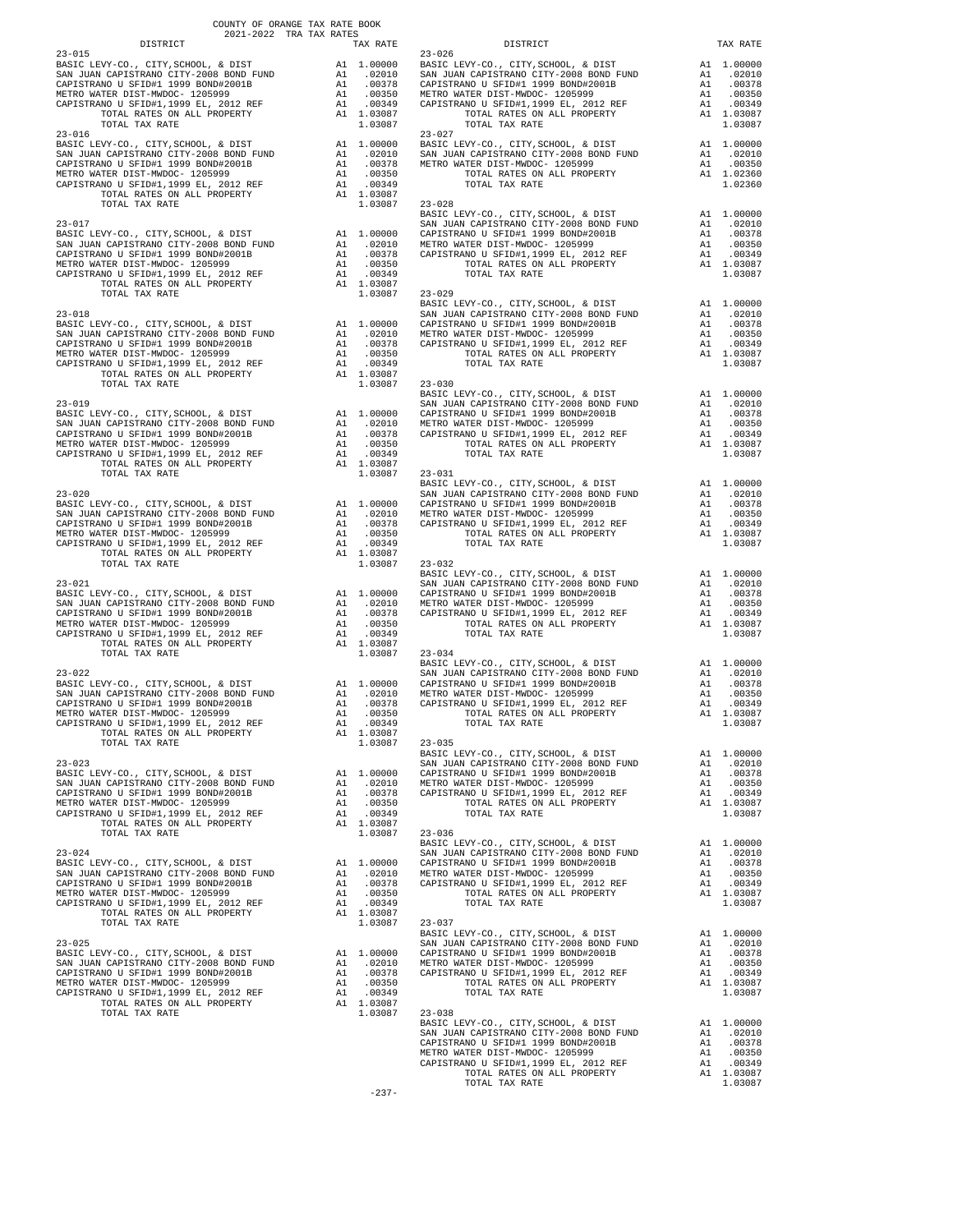| COUNTY OF ORANGE TAX RATE BOOK<br>2021-2022 TRA TAX RATES                                                                                                         |    |                                                                                                                                                                          |                                      |
|-------------------------------------------------------------------------------------------------------------------------------------------------------------------|----|--------------------------------------------------------------------------------------------------------------------------------------------------------------------------|--------------------------------------|
| DISTRICT                                                                                                                                                          |    | TAX RATE                                                                                                                                                                 |                                      |
| $23 - 039$                                                                                                                                                        |    |                                                                                                                                                                          | $23 - 051$                           |
|                                                                                                                                                                   |    |                                                                                                                                                                          |                                      |
|                                                                                                                                                                   |    |                                                                                                                                                                          |                                      |
|                                                                                                                                                                   |    |                                                                                                                                                                          |                                      |
|                                                                                                                                                                   |    |                                                                                                                                                                          |                                      |
|                                                                                                                                                                   |    |                                                                                                                                                                          |                                      |
|                                                                                                                                                                   |    |                                                                                                                                                                          | $23 - 052$                           |
| $23 - 040$                                                                                                                                                        |    |                                                                                                                                                                          |                                      |
|                                                                                                                                                                   |    |                                                                                                                                                                          |                                      |
|                                                                                                                                                                   |    |                                                                                                                                                                          |                                      |
|                                                                                                                                                                   |    |                                                                                                                                                                          |                                      |
|                                                                                                                                                                   |    |                                                                                                                                                                          |                                      |
|                                                                                                                                                                   |    |                                                                                                                                                                          |                                      |
| $23 - 041$                                                                                                                                                        |    |                                                                                                                                                                          | $23 - 053$                           |
|                                                                                                                                                                   |    |                                                                                                                                                                          |                                      |
|                                                                                                                                                                   |    |                                                                                                                                                                          |                                      |
|                                                                                                                                                                   |    |                                                                                                                                                                          |                                      |
|                                                                                                                                                                   |    |                                                                                                                                                                          |                                      |
|                                                                                                                                                                   |    |                                                                                                                                                                          |                                      |
|                                                                                                                                                                   |    |                                                                                                                                                                          |                                      |
| $23 - 042$                                                                                                                                                        |    |                                                                                                                                                                          | $23 - 054$                           |
|                                                                                                                                                                   |    |                                                                                                                                                                          |                                      |
|                                                                                                                                                                   |    |                                                                                                                                                                          |                                      |
|                                                                                                                                                                   |    |                                                                                                                                                                          |                                      |
|                                                                                                                                                                   |    |                                                                                                                                                                          |                                      |
|                                                                                                                                                                   |    |                                                                                                                                                                          |                                      |
|                                                                                                                                                                   |    |                                                                                                                                                                          |                                      |
| $23 - 043$                                                                                                                                                        |    |                                                                                                                                                                          | $23 - 055$                           |
|                                                                                                                                                                   |    |                                                                                                                                                                          |                                      |
|                                                                                                                                                                   |    |                                                                                                                                                                          |                                      |
|                                                                                                                                                                   |    |                                                                                                                                                                          |                                      |
|                                                                                                                                                                   |    |                                                                                                                                                                          |                                      |
|                                                                                                                                                                   |    |                                                                                                                                                                          |                                      |
|                                                                                                                                                                   |    |                                                                                                                                                                          |                                      |
| TOTAL TAX RATE<br>$23 - 044$                                                                                                                                      |    | 1.03087                                                                                                                                                                  | $23 - 056$                           |
|                                                                                                                                                                   |    |                                                                                                                                                                          |                                      |
|                                                                                                                                                                   |    |                                                                                                                                                                          |                                      |
|                                                                                                                                                                   |    |                                                                                                                                                                          |                                      |
|                                                                                                                                                                   |    |                                                                                                                                                                          |                                      |
|                                                                                                                                                                   |    |                                                                                                                                                                          |                                      |
|                                                                                                                                                                   |    |                                                                                                                                                                          |                                      |
|                                                                                                                                                                   |    |                                                                                                                                                                          |                                      |
|                                                                                                                                                                   |    |                                                                                                                                                                          |                                      |
|                                                                                                                                                                   |    |                                                                                                                                                                          |                                      |
|                                                                                                                                                                   |    |                                                                                                                                                                          |                                      |
|                                                                                                                                                                   |    |                                                                                                                                                                          |                                      |
|                                                                                                                                                                   |    |                                                                                                                                                                          |                                      |
| $23 - 046$                                                                                                                                                        |    |                                                                                                                                                                          |                                      |
|                                                                                                                                                                   |    |                                                                                                                                                                          |                                      |
|                                                                                                                                                                   |    |                                                                                                                                                                          |                                      |
|                                                                                                                                                                   |    |                                                                                                                                                                          |                                      |
|                                                                                                                                                                   |    |                                                                                                                                                                          |                                      |
|                                                                                                                                                                   |    |                                                                                                                                                                          |                                      |
|                                                                                                                                                                   |    |                                                                                                                                                                          |                                      |
|                                                                                                                                                                   |    |                                                                                                                                                                          |                                      |
| $23 - 047$                                                                                                                                                        |    |                                                                                                                                                                          |                                      |
|                                                                                                                                                                   |    |                                                                                                                                                                          |                                      |
|                                                                                                                                                                   |    |                                                                                                                                                                          |                                      |
| CAPISTRANO U SFID#1 1999 BOND#2001B                                                                                                                               |    | A1 .00378 BASIC L<br>A1 .00350 SAN JUA                                                                                                                                   |                                      |
| METRO WATER DIST-MWDOC- 1205999                                                                                                                                   |    | A1 .00350 SANJUA<br>A1 .00349 CAPISTR<br>A1 1.03087 METROW<br>1.03087 CAPISTR                                                                                            |                                      |
| CAPISTRANO U SFID#1,1999 EL, 2012 REF<br>TOTAL RATES ON ALL PROPERTY                                                                                              |    |                                                                                                                                                                          |                                      |
| TOTAL TAX RATE                                                                                                                                                    |    |                                                                                                                                                                          |                                      |
|                                                                                                                                                                   |    |                                                                                                                                                                          |                                      |
| $23 - 048$                                                                                                                                                        |    |                                                                                                                                                                          |                                      |
| BASIC LEVY-CO., CITY, SCHOOL, & DIST                                                                                                                              |    | A1 1.00000                                                                                                                                                               |                                      |
| SAN JUAN CAPISTRANO CITY-2008 BOND FUND                                                                                                                           |    | A1 .02010                                                                                                                                                                | $23 - 060$                           |
| CAPISTRANO U SFID#1 1999 BOND#2001B<br>METRO WATER DIST-MWDOC- 1205999                                                                                            |    |                                                                                                                                                                          |                                      |
| CAPISTRANO U SFID#1,1999 EL, 2012 REF                                                                                                                             |    |                                                                                                                                                                          |                                      |
| TOTAL RATES ON ALL PROPERTY                                                                                                                                       |    |                                                                                                                                                                          |                                      |
| TOTAL TAX RATE                                                                                                                                                    |    | A1 .00378 BASIC L<br>A1 .00350 BASIC L<br>A1 .00350 CAPISTR<br>A1 .00349 METRO W<br>1.03087 CAPISTR                                                                      |                                      |
|                                                                                                                                                                   |    |                                                                                                                                                                          |                                      |
| $23 - 049$                                                                                                                                                        |    |                                                                                                                                                                          |                                      |
| BASIC LEVY-CO., CITY, SCHOOL, & DIST                                                                                                                              |    | A1 1.00000                                                                                                                                                               |                                      |
| SAN JUAN CAPISTRANO CITY-2008 BOND FUND                                                                                                                           |    | A1 .02010 23-061                                                                                                                                                         |                                      |
| CAPISTRANO U SFID#1 1999 BOND#2001B<br>METRO WATER DIST-MWDOC- 1205999                                                                                            | A1 | .00378                                                                                                                                                                   | BASIC L                              |
| CAPISTRANO U SFID#1,1999 EL, 2012 REF                                                                                                                             |    | A1 .00350 SAN JUA<br>A1 .00349 CAPISTR                                                                                                                                   |                                      |
| TOTAL RATES ON ALL PROPERTY                                                                                                                                       |    |                                                                                                                                                                          |                                      |
| TOTAL TAX RATE                                                                                                                                                    |    | $\begin{array}{cccc} 1 & .00345 \\ \mathrm{Al} & 1.03087 \\ & 1.03087 \\ & 1.03087 \\ \end{array} \quad \begin{array}{c} \mathtt{METRO} \text{ } \mathsf{W} \end{array}$ |                                      |
|                                                                                                                                                                   |    |                                                                                                                                                                          |                                      |
| $23 - 050$                                                                                                                                                        |    |                                                                                                                                                                          |                                      |
| BASIC LEVY-CO., CITY, SCHOOL, & DIST                                                                                                                              |    | A1 1.00000                                                                                                                                                               |                                      |
| SANT DEN I-COISTRANO CITY-2008 BOND FUND<br>SAN JUAN CAPISTRANO CITY-2008 BOND FUND<br>CAPISTRANO U SFID#1 1999 BOND#2001B<br>CAPISTRANO U SFID#1 1999 BOND#2001B | A1 | A1 .02010                                                                                                                                                                | .02010 23-062<br>.00378 BASIC L      |
| METRO WATER DIST-MWDOC- 1205999                                                                                                                                   | A1 |                                                                                                                                                                          |                                      |
| CAPISTRANO U SFID#1,1999 EL, 2012 REF                                                                                                                             |    | A1.00349<br>A1.103087                                                                                                                                                    | <br>.00350 SAN JUA<br>.00349 METRO W |
| TOTAL PATES ON ALL PROPERTY                                                                                                                                       |    |                                                                                                                                                                          |                                      |

| TAX RATE<br>DISTRICT |         | DISTRICT   | TAX RATE |
|----------------------|---------|------------|----------|
|                      |         |            |          |
|                      |         |            |          |
|                      |         |            |          |
|                      |         |            |          |
|                      |         |            |          |
|                      |         |            |          |
|                      |         |            |          |
|                      |         |            |          |
|                      |         |            |          |
|                      |         |            |          |
|                      |         |            |          |
|                      |         |            |          |
|                      |         |            |          |
| $23 - 041$           |         | $23 - 053$ |          |
|                      |         |            |          |
|                      |         |            |          |
|                      |         |            |          |
|                      |         |            |          |
|                      |         |            |          |
|                      |         |            |          |
|                      |         |            |          |
|                      |         |            |          |
|                      |         |            |          |
|                      |         |            |          |
|                      |         |            |          |
|                      |         |            |          |
|                      |         |            |          |
|                      |         |            |          |
|                      |         |            |          |
|                      |         |            |          |
|                      |         |            |          |
|                      |         |            |          |
|                      |         |            |          |
|                      |         |            |          |
|                      |         |            |          |
|                      |         |            |          |
|                      |         |            |          |
|                      |         |            |          |
|                      |         |            |          |
|                      |         |            |          |
|                      |         |            |          |
|                      |         |            |          |
|                      |         |            |          |
|                      |         |            |          |
|                      |         |            |          |
|                      |         |            |          |
|                      |         |            |          |
|                      |         |            |          |
|                      |         |            |          |
|                      |         |            |          |
|                      |         |            |          |
|                      |         |            |          |
|                      |         |            |          |
|                      |         |            |          |
|                      |         |            |          |
|                      |         |            |          |
|                      |         |            |          |
|                      |         |            |          |
|                      |         |            |          |
|                      |         |            |          |
|                      |         |            |          |
|                      |         |            |          |
|                      |         |            |          |
|                      |         |            |          |
|                      |         |            |          |
|                      |         |            |          |
|                      |         |            |          |
|                      |         |            |          |
|                      |         |            |          |
|                      |         |            |          |
|                      |         |            |          |
|                      |         |            |          |
|                      |         |            |          |
|                      |         |            |          |
|                      |         |            |          |
|                      |         |            |          |
|                      |         |            |          |
|                      |         |            |          |
|                      |         |            |          |
|                      |         |            |          |
|                      |         |            |          |
|                      |         |            |          |
|                      |         |            |          |
|                      | $-238-$ |            |          |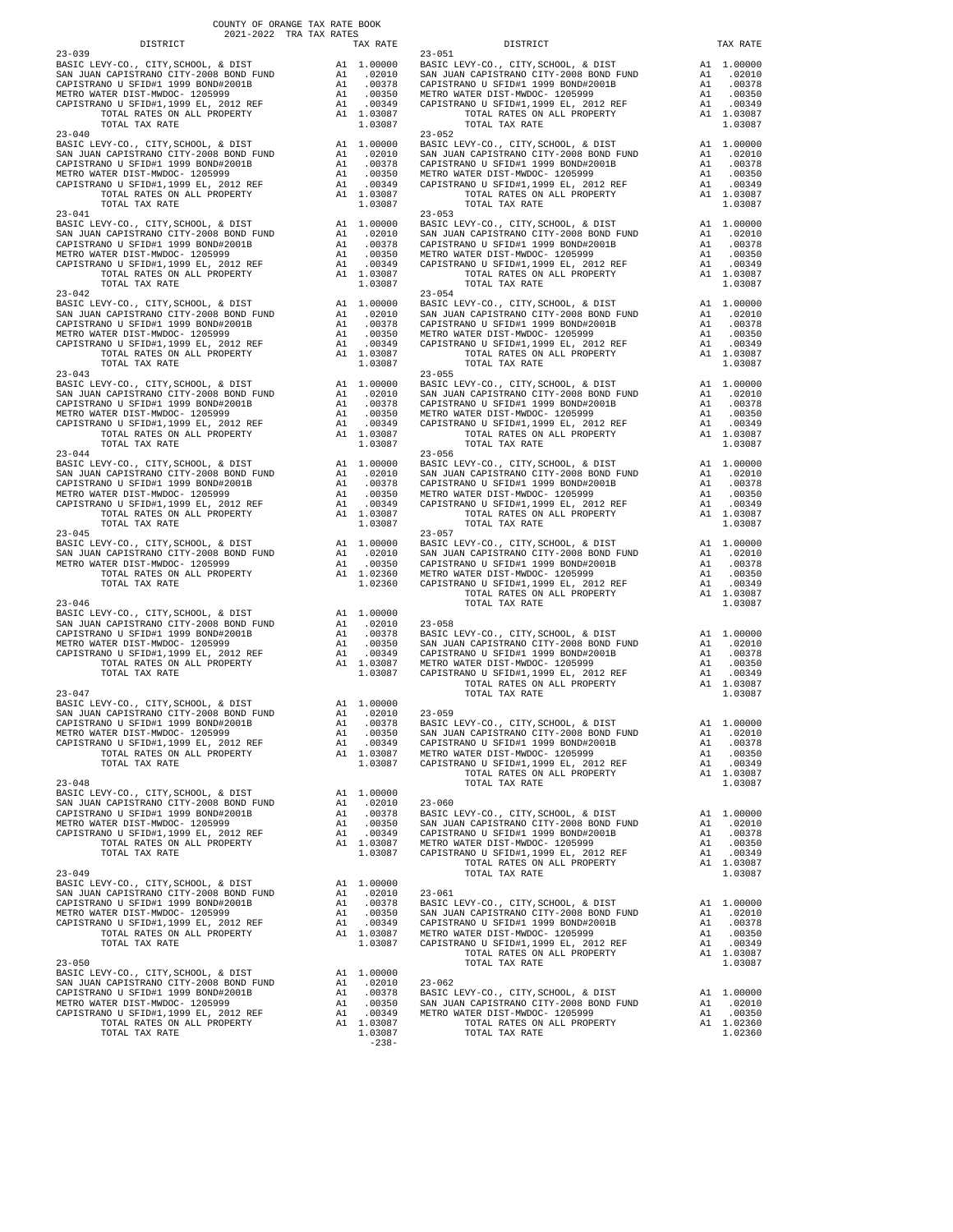| $\begin{minipage}{0.03\textwidth} \begin{tabular}{c} \textbf{0.03}\textbf{0.04}\textbf{0.05}\end{tabular} \end{minipage}$ $\begin{minipage}{0.03\textwidth} \begin{tabular}{c} \textbf{0.04}\textbf{0.06}\end{tabular} \end{minipage}$ |         |                                          |          |
|----------------------------------------------------------------------------------------------------------------------------------------------------------------------------------------------------------------------------------------|---------|------------------------------------------|----------|
| $23 - 063$                                                                                                                                                                                                                             |         | - -------<br>TAX RATE 23-075<br>DISTRICT | TAX RATE |
|                                                                                                                                                                                                                                        |         |                                          |          |
|                                                                                                                                                                                                                                        |         |                                          |          |
|                                                                                                                                                                                                                                        |         |                                          |          |
|                                                                                                                                                                                                                                        |         |                                          |          |
|                                                                                                                                                                                                                                        |         |                                          |          |
|                                                                                                                                                                                                                                        |         |                                          |          |
|                                                                                                                                                                                                                                        |         |                                          |          |
|                                                                                                                                                                                                                                        |         |                                          |          |
|                                                                                                                                                                                                                                        |         |                                          |          |
|                                                                                                                                                                                                                                        |         |                                          |          |
|                                                                                                                                                                                                                                        |         |                                          |          |
|                                                                                                                                                                                                                                        |         |                                          |          |
|                                                                                                                                                                                                                                        |         |                                          |          |
|                                                                                                                                                                                                                                        |         |                                          |          |
|                                                                                                                                                                                                                                        |         |                                          |          |
|                                                                                                                                                                                                                                        |         |                                          |          |
|                                                                                                                                                                                                                                        |         |                                          |          |
|                                                                                                                                                                                                                                        |         |                                          |          |
|                                                                                                                                                                                                                                        |         |                                          |          |
|                                                                                                                                                                                                                                        |         |                                          |          |
|                                                                                                                                                                                                                                        |         |                                          |          |
|                                                                                                                                                                                                                                        |         |                                          |          |
|                                                                                                                                                                                                                                        |         |                                          |          |
|                                                                                                                                                                                                                                        |         |                                          |          |
|                                                                                                                                                                                                                                        |         |                                          |          |
|                                                                                                                                                                                                                                        |         |                                          |          |
|                                                                                                                                                                                                                                        |         |                                          |          |
|                                                                                                                                                                                                                                        |         |                                          |          |
|                                                                                                                                                                                                                                        |         |                                          |          |
|                                                                                                                                                                                                                                        |         |                                          |          |
|                                                                                                                                                                                                                                        |         |                                          |          |
|                                                                                                                                                                                                                                        |         |                                          |          |
|                                                                                                                                                                                                                                        |         |                                          |          |
|                                                                                                                                                                                                                                        |         |                                          |          |
|                                                                                                                                                                                                                                        |         |                                          |          |
|                                                                                                                                                                                                                                        |         |                                          |          |
|                                                                                                                                                                                                                                        |         |                                          |          |
|                                                                                                                                                                                                                                        |         |                                          |          |
|                                                                                                                                                                                                                                        |         |                                          |          |
|                                                                                                                                                                                                                                        |         |                                          |          |
|                                                                                                                                                                                                                                        |         |                                          |          |
|                                                                                                                                                                                                                                        |         |                                          |          |
|                                                                                                                                                                                                                                        |         |                                          |          |
|                                                                                                                                                                                                                                        |         |                                          |          |
|                                                                                                                                                                                                                                        |         |                                          |          |
|                                                                                                                                                                                                                                        |         |                                          |          |
|                                                                                                                                                                                                                                        |         |                                          |          |
|                                                                                                                                                                                                                                        |         |                                          |          |
|                                                                                                                                                                                                                                        |         |                                          |          |
|                                                                                                                                                                                                                                        |         |                                          |          |
|                                                                                                                                                                                                                                        |         |                                          |          |
|                                                                                                                                                                                                                                        |         |                                          |          |
|                                                                                                                                                                                                                                        |         |                                          |          |
|                                                                                                                                                                                                                                        |         |                                          |          |
|                                                                                                                                                                                                                                        |         |                                          |          |
|                                                                                                                                                                                                                                        |         |                                          |          |
|                                                                                                                                                                                                                                        |         |                                          |          |
|                                                                                                                                                                                                                                        |         |                                          |          |
|                                                                                                                                                                                                                                        |         |                                          |          |
|                                                                                                                                                                                                                                        |         |                                          |          |
|                                                                                                                                                                                                                                        |         |                                          |          |
|                                                                                                                                                                                                                                        |         |                                          |          |
|                                                                                                                                                                                                                                        |         |                                          |          |
|                                                                                                                                                                                                                                        |         |                                          |          |
|                                                                                                                                                                                                                                        |         |                                          |          |
|                                                                                                                                                                                                                                        |         |                                          |          |
|                                                                                                                                                                                                                                        |         |                                          |          |
|                                                                                                                                                                                                                                        |         |                                          |          |
|                                                                                                                                                                                                                                        |         |                                          |          |
|                                                                                                                                                                                                                                        |         |                                          |          |
|                                                                                                                                                                                                                                        |         |                                          |          |
|                                                                                                                                                                                                                                        |         |                                          |          |
|                                                                                                                                                                                                                                        |         |                                          |          |
|                                                                                                                                                                                                                                        |         |                                          |          |
|                                                                                                                                                                                                                                        | $-239-$ |                                          |          |
|                                                                                                                                                                                                                                        |         |                                          |          |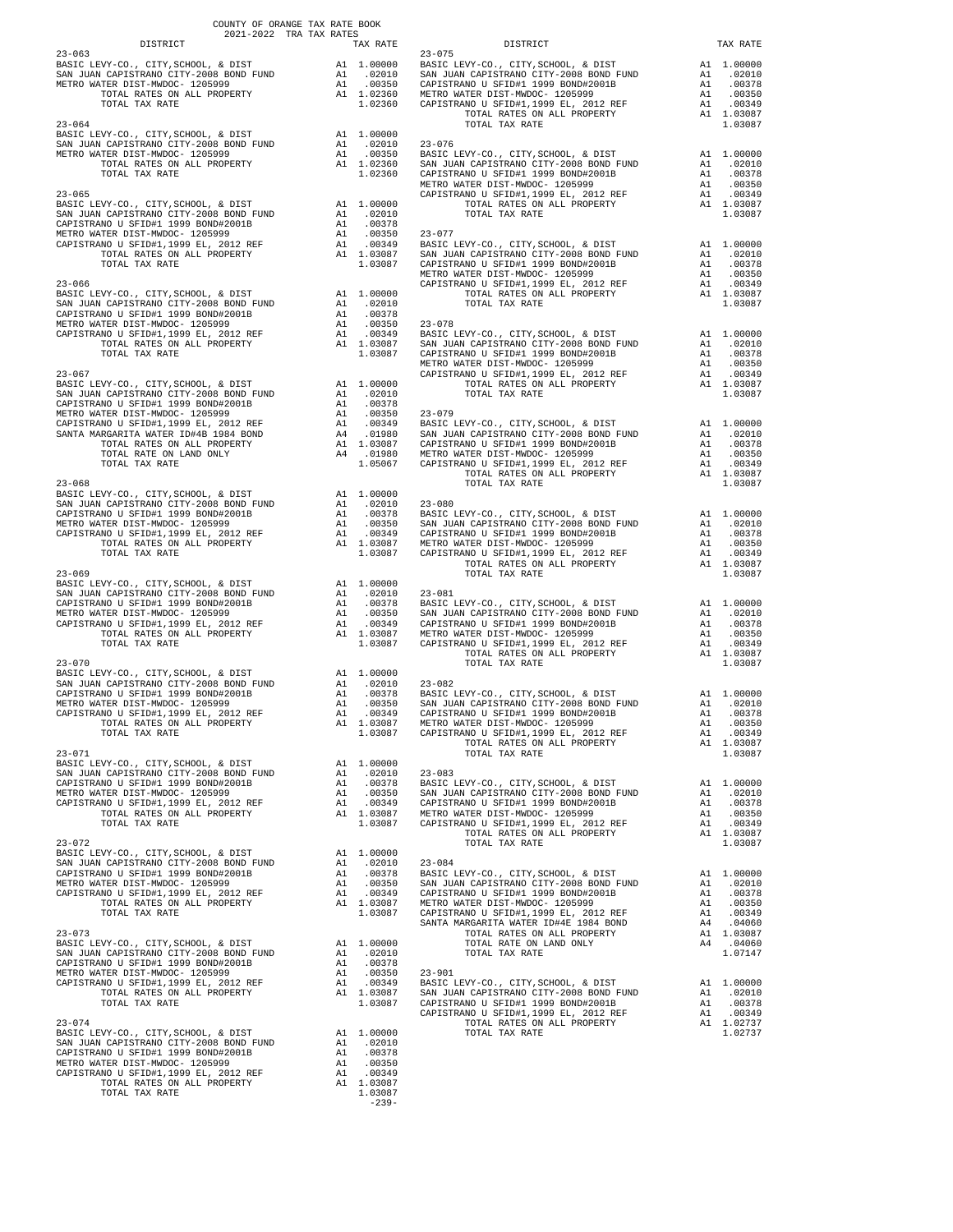| COUNTY OF ORANGE TAX RATE BOOK<br>2021-2022 TRA TAX RATES            |          |                                                                                                                                                                                                                                                                                                                                                                                                                                    |          |
|----------------------------------------------------------------------|----------|------------------------------------------------------------------------------------------------------------------------------------------------------------------------------------------------------------------------------------------------------------------------------------------------------------------------------------------------------------------------------------------------------------------------------------|----------|
|                                                                      | TAX RATE | DISTRICT                                                                                                                                                                                                                                                                                                                                                                                                                           | TAX RATE |
| $23 - 902$                                                           |          | $24 - 006$                                                                                                                                                                                                                                                                                                                                                                                                                         |          |
|                                                                      |          |                                                                                                                                                                                                                                                                                                                                                                                                                                    |          |
|                                                                      |          |                                                                                                                                                                                                                                                                                                                                                                                                                                    |          |
|                                                                      |          |                                                                                                                                                                                                                                                                                                                                                                                                                                    |          |
|                                                                      |          |                                                                                                                                                                                                                                                                                                                                                                                                                                    |          |
|                                                                      |          |                                                                                                                                                                                                                                                                                                                                                                                                                                    |          |
|                                                                      |          |                                                                                                                                                                                                                                                                                                                                                                                                                                    |          |
|                                                                      |          |                                                                                                                                                                                                                                                                                                                                                                                                                                    |          |
|                                                                      |          |                                                                                                                                                                                                                                                                                                                                                                                                                                    |          |
|                                                                      |          |                                                                                                                                                                                                                                                                                                                                                                                                                                    |          |
|                                                                      |          |                                                                                                                                                                                                                                                                                                                                                                                                                                    |          |
|                                                                      |          |                                                                                                                                                                                                                                                                                                                                                                                                                                    |          |
|                                                                      |          |                                                                                                                                                                                                                                                                                                                                                                                                                                    |          |
|                                                                      |          |                                                                                                                                                                                                                                                                                                                                                                                                                                    |          |
|                                                                      |          |                                                                                                                                                                                                                                                                                                                                                                                                                                    |          |
|                                                                      |          |                                                                                                                                                                                                                                                                                                                                                                                                                                    |          |
|                                                                      |          |                                                                                                                                                                                                                                                                                                                                                                                                                                    |          |
|                                                                      |          |                                                                                                                                                                                                                                                                                                                                                                                                                                    |          |
|                                                                      |          |                                                                                                                                                                                                                                                                                                                                                                                                                                    |          |
|                                                                      |          |                                                                                                                                                                                                                                                                                                                                                                                                                                    |          |
|                                                                      |          |                                                                                                                                                                                                                                                                                                                                                                                                                                    |          |
|                                                                      |          |                                                                                                                                                                                                                                                                                                                                                                                                                                    |          |
|                                                                      |          |                                                                                                                                                                                                                                                                                                                                                                                                                                    |          |
|                                                                      |          |                                                                                                                                                                                                                                                                                                                                                                                                                                    |          |
|                                                                      |          |                                                                                                                                                                                                                                                                                                                                                                                                                                    |          |
|                                                                      |          | $\begin{tabular}{c c c c c} \multicolumn{4}{c}{\textbf{23-905}} & \multicolumn{4}{c}{\textbf{24-006}} & \multicolumn{4}{c}{\textbf{24-006}} & \multicolumn{4}{c}{\textbf{24-006}} & \multicolumn{4}{c}{\textbf{24-006}} & \multicolumn{4}{c}{\textbf{24-006}} & \multicolumn{4}{c}{\textbf{24-006}} & \multicolumn{4}{c}{\textbf{24-006}} & \multicolumn{4}{c}{\textbf{24-006}} & \multicolumn{4}{c}{\textbf{24$<br>TOTAL TAX RATE | 1.04658  |
| $24 - 000$                                                           |          |                                                                                                                                                                                                                                                                                                                                                                                                                                    |          |
|                                                                      |          |                                                                                                                                                                                                                                                                                                                                                                                                                                    |          |
|                                                                      |          |                                                                                                                                                                                                                                                                                                                                                                                                                                    |          |
|                                                                      |          |                                                                                                                                                                                                                                                                                                                                                                                                                                    |          |
|                                                                      |          |                                                                                                                                                                                                                                                                                                                                                                                                                                    |          |
|                                                                      |          |                                                                                                                                                                                                                                                                                                                                                                                                                                    |          |
|                                                                      |          |                                                                                                                                                                                                                                                                                                                                                                                                                                    |          |
|                                                                      |          |                                                                                                                                                                                                                                                                                                                                                                                                                                    |          |
|                                                                      |          |                                                                                                                                                                                                                                                                                                                                                                                                                                    | 1.04658  |
| $24 - 001$                                                           |          | TOTAL TAX RATE                                                                                                                                                                                                                                                                                                                                                                                                                     |          |
|                                                                      |          |                                                                                                                                                                                                                                                                                                                                                                                                                                    |          |
|                                                                      |          |                                                                                                                                                                                                                                                                                                                                                                                                                                    |          |
|                                                                      |          |                                                                                                                                                                                                                                                                                                                                                                                                                                    |          |
|                                                                      |          |                                                                                                                                                                                                                                                                                                                                                                                                                                    |          |
|                                                                      |          |                                                                                                                                                                                                                                                                                                                                                                                                                                    |          |
|                                                                      |          |                                                                                                                                                                                                                                                                                                                                                                                                                                    |          |
|                                                                      |          |                                                                                                                                                                                                                                                                                                                                                                                                                                    |          |
|                                                                      |          |                                                                                                                                                                                                                                                                                                                                                                                                                                    |          |
|                                                                      |          |                                                                                                                                                                                                                                                                                                                                                                                                                                    |          |
|                                                                      |          |                                                                                                                                                                                                                                                                                                                                                                                                                                    |          |
|                                                                      |          |                                                                                                                                                                                                                                                                                                                                                                                                                                    |          |
|                                                                      |          |                                                                                                                                                                                                                                                                                                                                                                                                                                    |          |
|                                                                      |          |                                                                                                                                                                                                                                                                                                                                                                                                                                    |          |
|                                                                      |          |                                                                                                                                                                                                                                                                                                                                                                                                                                    |          |
|                                                                      |          |                                                                                                                                                                                                                                                                                                                                                                                                                                    |          |
|                                                                      |          |                                                                                                                                                                                                                                                                                                                                                                                                                                    |          |
|                                                                      |          |                                                                                                                                                                                                                                                                                                                                                                                                                                    |          |
|                                                                      |          |                                                                                                                                                                                                                                                                                                                                                                                                                                    |          |
| $24 - 003$<br>BASIC LEVY-CO., CITY, SCHOOL, & DIST Al 1.00000 24-012 |          |                                                                                                                                                                                                                                                                                                                                                                                                                                    |          |
|                                                                      |          |                                                                                                                                                                                                                                                                                                                                                                                                                                    |          |
|                                                                      |          |                                                                                                                                                                                                                                                                                                                                                                                                                                    |          |
|                                                                      |          |                                                                                                                                                                                                                                                                                                                                                                                                                                    |          |
|                                                                      |          |                                                                                                                                                                                                                                                                                                                                                                                                                                    |          |
|                                                                      |          |                                                                                                                                                                                                                                                                                                                                                                                                                                    |          |
|                                                                      |          |                                                                                                                                                                                                                                                                                                                                                                                                                                    |          |
|                                                                      |          |                                                                                                                                                                                                                                                                                                                                                                                                                                    |          |
|                                                                      |          |                                                                                                                                                                                                                                                                                                                                                                                                                                    |          |
| $24 - 004$                                                           |          |                                                                                                                                                                                                                                                                                                                                                                                                                                    |          |
|                                                                      |          |                                                                                                                                                                                                                                                                                                                                                                                                                                    |          |
|                                                                      |          |                                                                                                                                                                                                                                                                                                                                                                                                                                    |          |
|                                                                      |          |                                                                                                                                                                                                                                                                                                                                                                                                                                    |          |
|                                                                      |          |                                                                                                                                                                                                                                                                                                                                                                                                                                    |          |
|                                                                      |          | $\begin{tabular}{cccccccc} 24-046 & 104000 & 25-001 & 1040000 & 25-001 & 10400000 & 25-001 & 10400000 & 25-001 & 10400000 & 25-001 & 10400000 & 25-001 & 10400000 & 25-001 & 10400000 & 25-001 & 10400000 & 25-001 & 10400000 & 25-001 & 25-001 & 25-001 & 25-01 & 25$                                                                                                                                                             |          |
|                                                                      |          |                                                                                                                                                                                                                                                                                                                                                                                                                                    |          |
|                                                                      |          |                                                                                                                                                                                                                                                                                                                                                                                                                                    |          |
|                                                                      |          |                                                                                                                                                                                                                                                                                                                                                                                                                                    |          |
|                                                                      |          |                                                                                                                                                                                                                                                                                                                                                                                                                                    |          |
|                                                                      |          |                                                                                                                                                                                                                                                                                                                                                                                                                                    |          |
|                                                                      |          |                                                                                                                                                                                                                                                                                                                                                                                                                                    |          |
|                                                                      |          |                                                                                                                                                                                                                                                                                                                                                                                                                                    |          |
|                                                                      |          |                                                                                                                                                                                                                                                                                                                                                                                                                                    |          |
|                                                                      |          |                                                                                                                                                                                                                                                                                                                                                                                                                                    |          |
|                                                                      |          |                                                                                                                                                                                                                                                                                                                                                                                                                                    |          |
|                                                                      |          |                                                                                                                                                                                                                                                                                                                                                                                                                                    |          |
|                                                                      |          |                                                                                                                                                                                                                                                                                                                                                                                                                                    |          |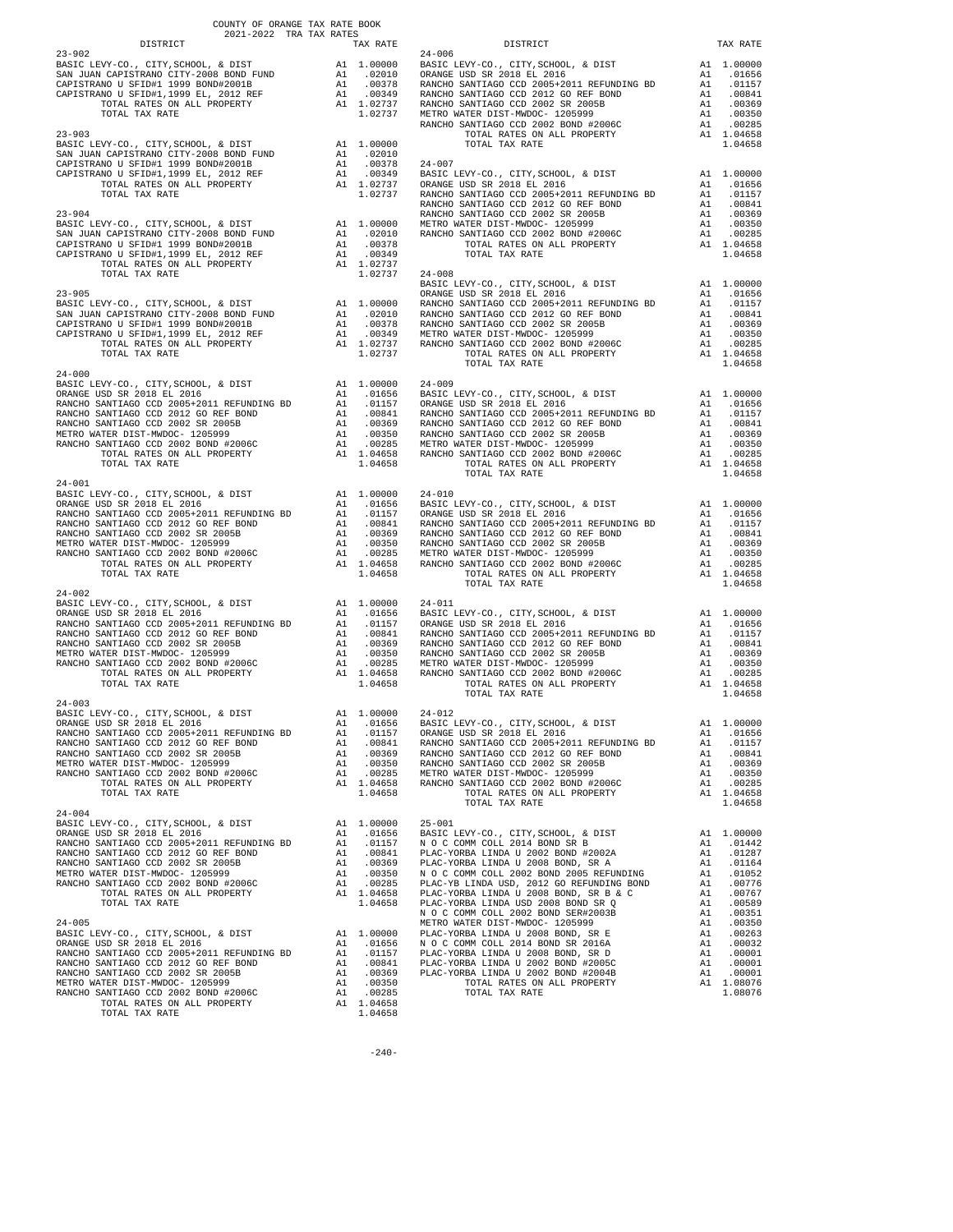| COUNTY OF ORANGE TAX RATE BOOK<br>$2021-2022 \quad \text{TRA TAX RATES}$ DISTRICT $\hspace{2.5cm}$ |          |                                                                                                                                                                                                                                                                                                      |          |
|----------------------------------------------------------------------------------------------------|----------|------------------------------------------------------------------------------------------------------------------------------------------------------------------------------------------------------------------------------------------------------------------------------------------------------|----------|
|                                                                                                    | TAX RATE | DISTRICT                                                                                                                                                                                                                                                                                             | TAX RATE |
| $25 - 002$                                                                                         |          | $25 - 007$<br>$\begin{tabular}{cccccccc} \textbf{15--04}& 0.94 & 0.94 & 0.94 & 0.94 & 0.94 & 0.94 & 0.94 & 0.94 & 0.94 & 0.94 & 0.94 & 0.94 & 0.94 & 0.94 & 0.94 & 0.94 & 0.94 & 0.94 & 0.94 & 0.94 & 0.94 & 0.94 & 0.94 & 0.94 & 0.94 & 0.94 & 0.94 & 0.94 & 0.94 & 0.94 & 0.94 & 0.94 & 0.94 & 0.$ |          |
|                                                                                                    |          |                                                                                                                                                                                                                                                                                                      |          |
|                                                                                                    |          |                                                                                                                                                                                                                                                                                                      |          |
|                                                                                                    |          |                                                                                                                                                                                                                                                                                                      |          |
|                                                                                                    |          |                                                                                                                                                                                                                                                                                                      |          |
|                                                                                                    |          |                                                                                                                                                                                                                                                                                                      |          |
|                                                                                                    |          |                                                                                                                                                                                                                                                                                                      |          |
|                                                                                                    |          |                                                                                                                                                                                                                                                                                                      |          |
|                                                                                                    |          |                                                                                                                                                                                                                                                                                                      |          |
|                                                                                                    |          |                                                                                                                                                                                                                                                                                                      |          |
|                                                                                                    |          |                                                                                                                                                                                                                                                                                                      |          |
|                                                                                                    |          |                                                                                                                                                                                                                                                                                                      |          |
|                                                                                                    |          |                                                                                                                                                                                                                                                                                                      |          |
|                                                                                                    |          |                                                                                                                                                                                                                                                                                                      |          |
|                                                                                                    |          |                                                                                                                                                                                                                                                                                                      |          |
|                                                                                                    |          |                                                                                                                                                                                                                                                                                                      |          |
|                                                                                                    |          |                                                                                                                                                                                                                                                                                                      |          |
|                                                                                                    |          |                                                                                                                                                                                                                                                                                                      |          |
|                                                                                                    |          |                                                                                                                                                                                                                                                                                                      |          |
|                                                                                                    |          |                                                                                                                                                                                                                                                                                                      |          |
|                                                                                                    |          |                                                                                                                                                                                                                                                                                                      |          |
|                                                                                                    |          |                                                                                                                                                                                                                                                                                                      |          |
|                                                                                                    |          |                                                                                                                                                                                                                                                                                                      |          |
|                                                                                                    |          |                                                                                                                                                                                                                                                                                                      |          |
|                                                                                                    |          |                                                                                                                                                                                                                                                                                                      |          |
|                                                                                                    |          |                                                                                                                                                                                                                                                                                                      |          |
|                                                                                                    |          |                                                                                                                                                                                                                                                                                                      |          |
|                                                                                                    |          |                                                                                                                                                                                                                                                                                                      |          |
|                                                                                                    |          |                                                                                                                                                                                                                                                                                                      |          |
|                                                                                                    |          |                                                                                                                                                                                                                                                                                                      |          |
|                                                                                                    |          |                                                                                                                                                                                                                                                                                                      |          |
|                                                                                                    |          |                                                                                                                                                                                                                                                                                                      |          |
|                                                                                                    |          |                                                                                                                                                                                                                                                                                                      |          |
|                                                                                                    |          |                                                                                                                                                                                                                                                                                                      |          |
|                                                                                                    |          |                                                                                                                                                                                                                                                                                                      |          |
|                                                                                                    |          |                                                                                                                                                                                                                                                                                                      |          |
| $25 - 005$                                                                                         |          | $25 - 010$                                                                                                                                                                                                                                                                                           |          |
|                                                                                                    |          |                                                                                                                                                                                                                                                                                                      |          |
|                                                                                                    |          |                                                                                                                                                                                                                                                                                                      |          |
|                                                                                                    |          |                                                                                                                                                                                                                                                                                                      |          |
|                                                                                                    |          |                                                                                                                                                                                                                                                                                                      |          |
|                                                                                                    |          |                                                                                                                                                                                                                                                                                                      |          |
|                                                                                                    |          |                                                                                                                                                                                                                                                                                                      |          |
|                                                                                                    |          |                                                                                                                                                                                                                                                                                                      |          |
|                                                                                                    |          |                                                                                                                                                                                                                                                                                                      |          |
|                                                                                                    |          |                                                                                                                                                                                                                                                                                                      |          |
|                                                                                                    |          |                                                                                                                                                                                                                                                                                                      |          |
| TOTAL TAX RATE                                                                                     | 1.08076  | TOTAL TAX RATE                                                                                                                                                                                                                                                                                       | 1.08076  |
| $25 - 006$                                                                                         |          | $25 - 011$                                                                                                                                                                                                                                                                                           |          |
|                                                                                                    |          |                                                                                                                                                                                                                                                                                                      |          |
|                                                                                                    |          |                                                                                                                                                                                                                                                                                                      |          |
|                                                                                                    |          |                                                                                                                                                                                                                                                                                                      |          |
|                                                                                                    |          |                                                                                                                                                                                                                                                                                                      |          |
|                                                                                                    |          |                                                                                                                                                                                                                                                                                                      |          |
|                                                                                                    |          |                                                                                                                                                                                                                                                                                                      |          |
|                                                                                                    |          |                                                                                                                                                                                                                                                                                                      |          |
|                                                                                                    |          |                                                                                                                                                                                                                                                                                                      |          |
|                                                                                                    |          |                                                                                                                                                                                                                                                                                                      |          |
|                                                                                                    |          |                                                                                                                                                                                                                                                                                                      |          |
| TOTAL TAX RATE                                                                                     | 1.08076  | TOTAL TAX RATE                                                                                                                                                                                                                                                                                       | 1.08076  |
|                                                                                                    |          |                                                                                                                                                                                                                                                                                                      |          |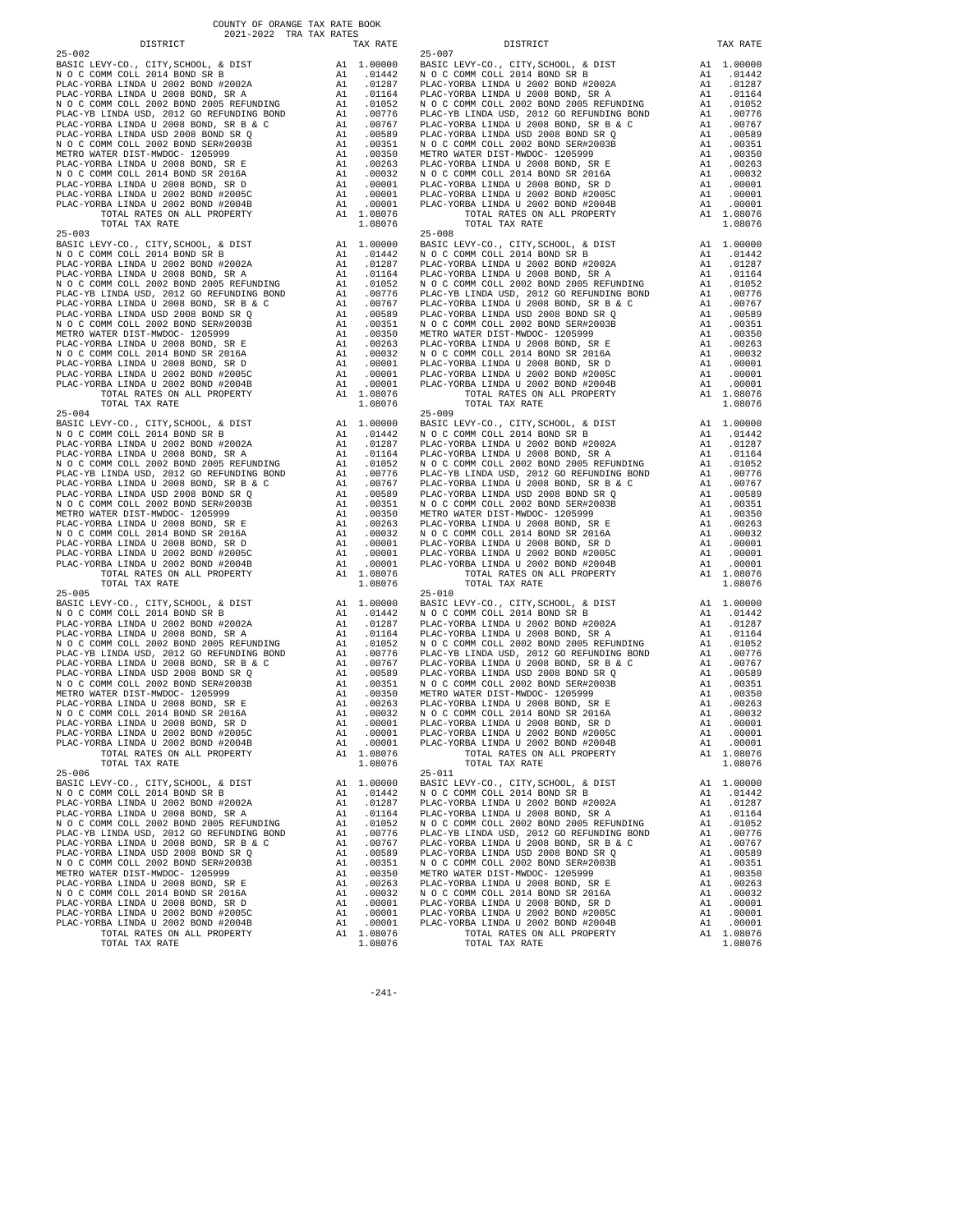| DISTRICT                                                                      |          | TAX RATE                                                                                                                                                                                                                                                                                                                                     |                    |
|-------------------------------------------------------------------------------|----------|----------------------------------------------------------------------------------------------------------------------------------------------------------------------------------------------------------------------------------------------------------------------------------------------------------------------------------------------|--------------------|
| $25 - 012$                                                                    |          |                                                                                                                                                                                                                                                                                                                                              | $25 - 017$         |
|                                                                               |          |                                                                                                                                                                                                                                                                                                                                              |                    |
|                                                                               |          |                                                                                                                                                                                                                                                                                                                                              |                    |
|                                                                               |          |                                                                                                                                                                                                                                                                                                                                              |                    |
|                                                                               |          |                                                                                                                                                                                                                                                                                                                                              |                    |
|                                                                               |          |                                                                                                                                                                                                                                                                                                                                              |                    |
|                                                                               |          |                                                                                                                                                                                                                                                                                                                                              |                    |
|                                                                               |          |                                                                                                                                                                                                                                                                                                                                              |                    |
|                                                                               |          |                                                                                                                                                                                                                                                                                                                                              |                    |
|                                                                               |          |                                                                                                                                                                                                                                                                                                                                              |                    |
|                                                                               |          |                                                                                                                                                                                                                                                                                                                                              |                    |
|                                                                               |          |                                                                                                                                                                                                                                                                                                                                              |                    |
|                                                                               |          |                                                                                                                                                                                                                                                                                                                                              |                    |
| TOTAL TAX RATE                                                                |          | 1.08076                                                                                                                                                                                                                                                                                                                                      |                    |
| $25 - 013$                                                                    |          |                                                                                                                                                                                                                                                                                                                                              | $25 - 018$         |
|                                                                               |          |                                                                                                                                                                                                                                                                                                                                              |                    |
|                                                                               |          |                                                                                                                                                                                                                                                                                                                                              |                    |
|                                                                               |          |                                                                                                                                                                                                                                                                                                                                              |                    |
|                                                                               |          |                                                                                                                                                                                                                                                                                                                                              |                    |
|                                                                               |          |                                                                                                                                                                                                                                                                                                                                              |                    |
|                                                                               |          |                                                                                                                                                                                                                                                                                                                                              |                    |
|                                                                               |          |                                                                                                                                                                                                                                                                                                                                              |                    |
|                                                                               |          |                                                                                                                                                                                                                                                                                                                                              |                    |
|                                                                               |          |                                                                                                                                                                                                                                                                                                                                              |                    |
|                                                                               |          |                                                                                                                                                                                                                                                                                                                                              |                    |
|                                                                               |          |                                                                                                                                                                                                                                                                                                                                              |                    |
|                                                                               |          |                                                                                                                                                                                                                                                                                                                                              |                    |
|                                                                               |          |                                                                                                                                                                                                                                                                                                                                              |                    |
| TOTAL TAX RATE                                                                |          | 1.08076                                                                                                                                                                                                                                                                                                                                      |                    |
| $25 - 014$                                                                    |          |                                                                                                                                                                                                                                                                                                                                              | $25 - 019$         |
|                                                                               |          |                                                                                                                                                                                                                                                                                                                                              |                    |
|                                                                               |          |                                                                                                                                                                                                                                                                                                                                              |                    |
|                                                                               |          |                                                                                                                                                                                                                                                                                                                                              |                    |
|                                                                               |          |                                                                                                                                                                                                                                                                                                                                              |                    |
|                                                                               |          |                                                                                                                                                                                                                                                                                                                                              |                    |
|                                                                               |          |                                                                                                                                                                                                                                                                                                                                              |                    |
|                                                                               |          |                                                                                                                                                                                                                                                                                                                                              |                    |
|                                                                               |          |                                                                                                                                                                                                                                                                                                                                              |                    |
|                                                                               |          |                                                                                                                                                                                                                                                                                                                                              |                    |
|                                                                               |          |                                                                                                                                                                                                                                                                                                                                              |                    |
|                                                                               |          |                                                                                                                                                                                                                                                                                                                                              |                    |
|                                                                               |          |                                                                                                                                                                                                                                                                                                                                              |                    |
|                                                                               |          |                                                                                                                                                                                                                                                                                                                                              |                    |
|                                                                               |          |                                                                                                                                                                                                                                                                                                                                              | PLAC-YO            |
|                                                                               |          |                                                                                                                                                                                                                                                                                                                                              |                    |
|                                                                               |          |                                                                                                                                                                                                                                                                                                                                              |                    |
|                                                                               |          |                                                                                                                                                                                                                                                                                                                                              |                    |
|                                                                               |          |                                                                                                                                                                                                                                                                                                                                              |                    |
|                                                                               |          |                                                                                                                                                                                                                                                                                                                                              |                    |
|                                                                               |          |                                                                                                                                                                                                                                                                                                                                              |                    |
|                                                                               |          |                                                                                                                                                                                                                                                                                                                                              |                    |
|                                                                               |          |                                                                                                                                                                                                                                                                                                                                              |                    |
|                                                                               |          |                                                                                                                                                                                                                                                                                                                                              |                    |
|                                                                               |          |                                                                                                                                                                                                                                                                                                                                              |                    |
|                                                                               |          |                                                                                                                                                                                                                                                                                                                                              |                    |
| PLAC-YORBA LINDA U 2002 BOND #2005C                                           | A1       | .00001 PLAC-YO                                                                                                                                                                                                                                                                                                                               |                    |
| PLAC-YORBA LINDA U 2002 BOND #2004B                                           | A1       | .00001                                                                                                                                                                                                                                                                                                                                       | PLAC-YO            |
| TOTAL RATES ON ALL PROPERTY<br>TOTAL TAX RATE                                 |          | A1 1.08076<br>1.08076                                                                                                                                                                                                                                                                                                                        | N O C C<br>PLAC-YB |
|                                                                               |          |                                                                                                                                                                                                                                                                                                                                              | PLAC-YO            |
| $25 - 016$                                                                    |          |                                                                                                                                                                                                                                                                                                                                              | PLAC-YO            |
| ${\tt BASIC~LEVY-CO.} \ , \ {\tt CITY} \ , {\tt SCHOOL} \ , \ {\tt \&~DIST}$  |          | A1 1.00000                                                                                                                                                                                                                                                                                                                                   |                    |
| N O C COMM COLL 2014 BOND SR B<br>PLAC-YORBA LINDA U 2002 BOND #2002A         | A1<br>A1 |                                                                                                                                                                                                                                                                                                                                              |                    |
| PLAC-YORBA LINDA U 2008 BOND, SR A                                            |          | $\begin{tabular}{cc} 1.00000 & \hspace{.2cm} {\bf N} \hspace{.08cm} {\bf O} \hspace{.08cm} {\bf C} \hspace{.08cm} {\bf C} \\ .01442 & \hspace{.2cm} {\tt METRO} \hspace{.08cm} {\tt W} \\ .01287 & \hspace{.2cm} {\tt PLAC-YO} \\ .01164 & \hspace{.2cm} {\bf N} \hspace{.08cm} {\bf O} \hspace{.08cm} {\bf C} \hspace{.08cm} \end{tabular}$ |                    |
| N O C COMM COLL 2002 BOND 2005 REFUNDING                                      |          | $\begin{tabular}{cc} & $\cdots$104$ & $N$ O $C$ C\\ A1 & .01052 & PLAG-YO\\ A1 & .00776 & PLAG-YO\\ A1 & .00767 & PLAG-YO\\ A1 & .00589 \\ & $\cdots$ & $\cdots$ & $N$\\ A1 & .0089 & & $\cdots$ & $N$\\ \end{tabular}$                                                                                                                      |                    |
| PLAC-YB LINDA USD. 2012 GO REFUNDING BOND                                     | A1       |                                                                                                                                                                                                                                                                                                                                              |                    |
| PLAC-YORBA LINDA U 2008 BOND, SR B & C<br>PLAC-YORBA LINDA USD 2008 BOND SR Q |          |                                                                                                                                                                                                                                                                                                                                              |                    |
| N O C COMM COLL 2002 BOND SER#2003B                                           |          | A1 .00351                                                                                                                                                                                                                                                                                                                                    |                    |
| METRO WATER DIST-MWDOC- 1205999                                               |          | A1.00350                                                                                                                                                                                                                                                                                                                                     |                    |
| PLAC-YORBA LINDA U 2008 BOND, SR E                                            |          | A1.00263                                                                                                                                                                                                                                                                                                                                     | $25 - 022$         |
| N O C COMM COLL 2014 BOND SR 2016A<br>PLAC-YORBA LINDA U 2008 BOND, SR D      | A1       | A1.00032                                                                                                                                                                                                                                                                                                                                     | BASIC L            |
| PLAC-YORBA LINDA U 2002 BOND #2005C                                           | A1       | .00001<br>.00001                                                                                                                                                                                                                                                                                                                             | NOCC<br>PLAC-YO    |
| PLAC-YORBA LINDA U 2002 BOND #2004B                                           | A1       | .00001                                                                                                                                                                                                                                                                                                                                       | PLAC-YO            |
| TOTAL RATES ON ALL PROPERTY                                                   |          | 1.08076<br>1.08076<br>A1 1.08076                                                                                                                                                                                                                                                                                                             | N O C C            |
| TOTAL TAX RATE                                                                |          |                                                                                                                                                                                                                                                                                                                                              | PLAC-YB            |

| COUNTY OF ORANGE TAX RATE BOOK<br>$2021-2022 \quad \text{TRA RATE} \label{eq:Q021-2022}$ DISTRICT 2021–2022   TRA TAX RATES |          |            |          |
|-----------------------------------------------------------------------------------------------------------------------------|----------|------------|----------|
|                                                                                                                             | TAX RATE | DISTRICT   | TAX RATE |
|                                                                                                                             |          | $25 - 017$ |          |
|                                                                                                                             |          |            |          |
|                                                                                                                             |          |            |          |
|                                                                                                                             |          |            |          |
|                                                                                                                             |          |            |          |
|                                                                                                                             |          |            |          |
|                                                                                                                             |          |            |          |
|                                                                                                                             |          |            |          |
|                                                                                                                             |          |            |          |
|                                                                                                                             |          |            |          |
|                                                                                                                             |          |            |          |
|                                                                                                                             |          |            |          |
|                                                                                                                             |          |            |          |
|                                                                                                                             |          |            |          |
|                                                                                                                             |          |            |          |
|                                                                                                                             |          |            |          |
|                                                                                                                             |          |            |          |
|                                                                                                                             |          |            |          |
|                                                                                                                             |          |            |          |
|                                                                                                                             |          |            |          |
|                                                                                                                             |          |            |          |
|                                                                                                                             |          |            |          |
|                                                                                                                             |          |            |          |
|                                                                                                                             |          |            |          |
|                                                                                                                             |          |            |          |
|                                                                                                                             |          |            |          |
|                                                                                                                             |          |            |          |
|                                                                                                                             |          |            |          |
|                                                                                                                             |          |            |          |
|                                                                                                                             |          |            |          |
|                                                                                                                             |          |            |          |
|                                                                                                                             |          |            |          |
|                                                                                                                             |          |            |          |
|                                                                                                                             |          |            |          |
|                                                                                                                             |          |            |          |
|                                                                                                                             |          |            |          |
|                                                                                                                             |          |            |          |
|                                                                                                                             |          |            |          |
|                                                                                                                             |          |            |          |
|                                                                                                                             |          |            |          |
|                                                                                                                             |          |            |          |
|                                                                                                                             |          |            |          |
|                                                                                                                             |          |            |          |
|                                                                                                                             |          |            |          |
|                                                                                                                             |          |            |          |
|                                                                                                                             |          |            |          |
|                                                                                                                             |          |            |          |
|                                                                                                                             |          |            |          |
|                                                                                                                             |          |            |          |
|                                                                                                                             |          |            |          |
|                                                                                                                             |          |            |          |
|                                                                                                                             |          |            |          |
|                                                                                                                             |          |            |          |
|                                                                                                                             |          |            |          |
|                                                                                                                             |          |            |          |
|                                                                                                                             |          |            |          |
|                                                                                                                             |          |            |          |
|                                                                                                                             |          |            |          |
|                                                                                                                             |          |            |          |
|                                                                                                                             |          |            |          |
|                                                                                                                             |          |            |          |
|                                                                                                                             |          |            |          |
|                                                                                                                             |          |            |          |
|                                                                                                                             |          |            |          |
|                                                                                                                             |          |            |          |
|                                                                                                                             |          |            |          |
|                                                                                                                             |          |            |          |
|                                                                                                                             |          |            |          |
|                                                                                                                             |          |            |          |
|                                                                                                                             |          |            |          |
|                                                                                                                             |          |            |          |
|                                                                                                                             |          |            |          |
|                                                                                                                             |          |            |          |
|                                                                                                                             |          |            |          |
|                                                                                                                             |          |            |          |
|                                                                                                                             |          |            |          |
|                                                                                                                             |          |            |          |
|                                                                                                                             |          |            |          |
|                                                                                                                             |          |            |          |
|                                                                                                                             |          |            |          |
|                                                                                                                             | $-242-$  |            |          |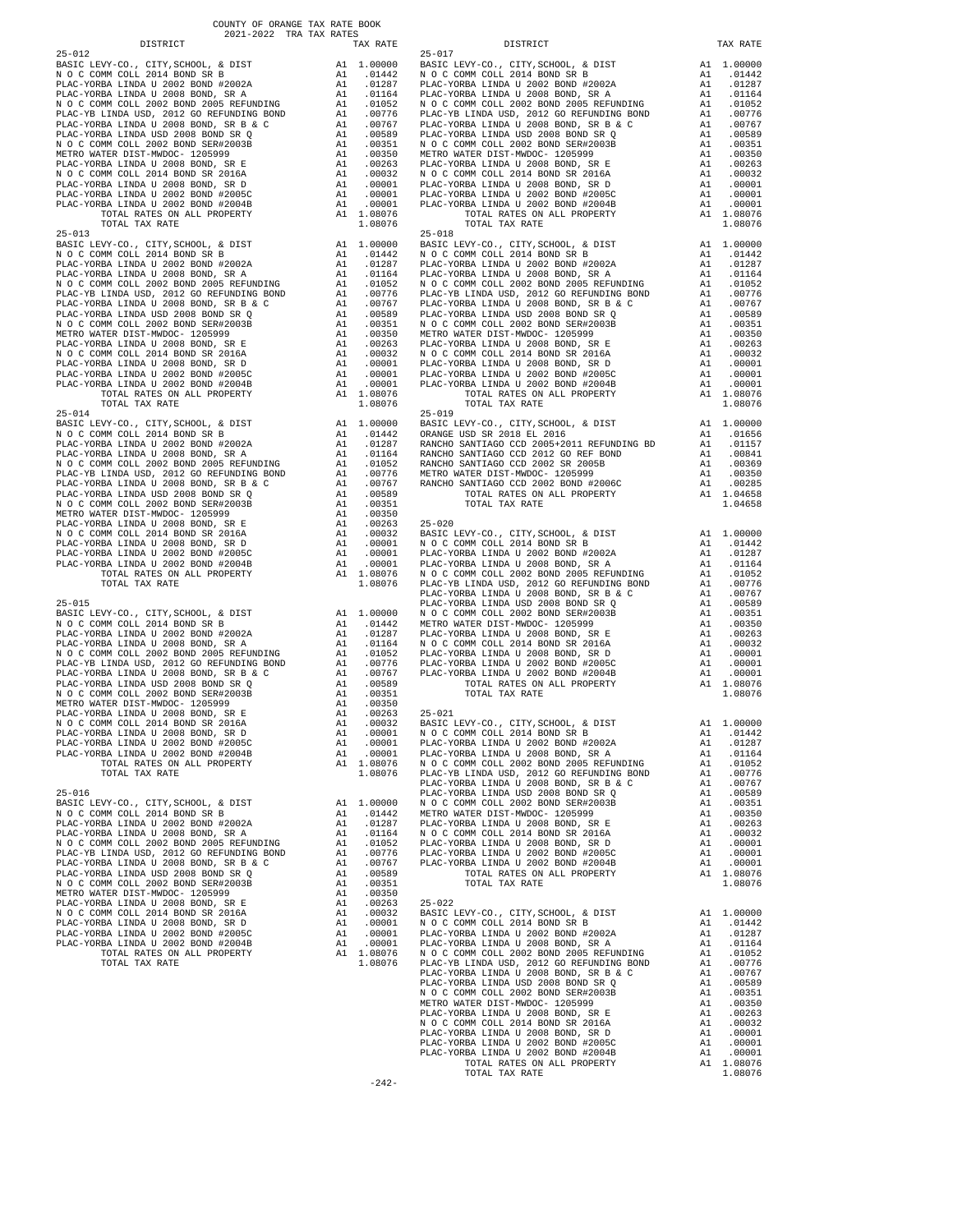|            | COUNTY OF ORANGE TAX RATE BOOK<br>$2021-2022 \quad \text{TRA TAX RATES}$ DISTRICT $\hspace{2.5cm}$ |          |                                                                                                                                                                                                                                                                                        |          |
|------------|----------------------------------------------------------------------------------------------------|----------|----------------------------------------------------------------------------------------------------------------------------------------------------------------------------------------------------------------------------------------------------------------------------------------|----------|
|            |                                                                                                    | TAX RATE | DISTRICT                                                                                                                                                                                                                                                                               | TAX RATE |
| $25 - 023$ |                                                                                                    |          | $25 - 028$<br>$\begin{tabular}{cccccccc} 25-023 & 238-028 & 248-08 & 248-08 & 25-028 & 248-08 & 25-028 & 248-08 & 25-028 & 248-08 & 25-028 & 25-028 & 25-028 & 25-028 & 25-028 & 25-028 & 25-028 & 25-028 & 25-028 & 25-028 & 25-028 & 25-028 & 25-028 & 25-028 & 25-028 & 25-028 & 2$ |          |
|            |                                                                                                    |          |                                                                                                                                                                                                                                                                                        |          |
|            |                                                                                                    |          |                                                                                                                                                                                                                                                                                        |          |
|            |                                                                                                    |          |                                                                                                                                                                                                                                                                                        |          |
|            |                                                                                                    |          |                                                                                                                                                                                                                                                                                        |          |
|            |                                                                                                    |          |                                                                                                                                                                                                                                                                                        |          |
|            |                                                                                                    |          |                                                                                                                                                                                                                                                                                        |          |
|            |                                                                                                    |          |                                                                                                                                                                                                                                                                                        |          |
|            |                                                                                                    |          |                                                                                                                                                                                                                                                                                        |          |
|            |                                                                                                    |          |                                                                                                                                                                                                                                                                                        |          |
|            |                                                                                                    |          |                                                                                                                                                                                                                                                                                        |          |
|            |                                                                                                    |          |                                                                                                                                                                                                                                                                                        |          |
|            |                                                                                                    |          |                                                                                                                                                                                                                                                                                        |          |
|            |                                                                                                    |          |                                                                                                                                                                                                                                                                                        |          |
|            |                                                                                                    |          |                                                                                                                                                                                                                                                                                        |          |
|            |                                                                                                    |          |                                                                                                                                                                                                                                                                                        |          |
|            |                                                                                                    |          |                                                                                                                                                                                                                                                                                        |          |
|            |                                                                                                    |          |                                                                                                                                                                                                                                                                                        |          |
|            |                                                                                                    |          |                                                                                                                                                                                                                                                                                        |          |
|            |                                                                                                    |          |                                                                                                                                                                                                                                                                                        |          |
|            |                                                                                                    |          |                                                                                                                                                                                                                                                                                        |          |
|            |                                                                                                    |          |                                                                                                                                                                                                                                                                                        |          |
|            |                                                                                                    |          |                                                                                                                                                                                                                                                                                        |          |
|            |                                                                                                    |          |                                                                                                                                                                                                                                                                                        |          |
|            |                                                                                                    |          |                                                                                                                                                                                                                                                                                        |          |
|            |                                                                                                    |          |                                                                                                                                                                                                                                                                                        |          |
|            |                                                                                                    |          |                                                                                                                                                                                                                                                                                        |          |
|            |                                                                                                    |          |                                                                                                                                                                                                                                                                                        |          |
|            |                                                                                                    |          |                                                                                                                                                                                                                                                                                        |          |
|            |                                                                                                    |          |                                                                                                                                                                                                                                                                                        |          |
|            |                                                                                                    |          |                                                                                                                                                                                                                                                                                        |          |
|            |                                                                                                    |          |                                                                                                                                                                                                                                                                                        |          |
|            |                                                                                                    |          |                                                                                                                                                                                                                                                                                        |          |
|            |                                                                                                    |          |                                                                                                                                                                                                                                                                                        |          |
|            |                                                                                                    |          |                                                                                                                                                                                                                                                                                        |          |
|            |                                                                                                    |          |                                                                                                                                                                                                                                                                                        |          |
| $25 - 026$ |                                                                                                    |          | $25 - 031$                                                                                                                                                                                                                                                                             |          |
|            |                                                                                                    |          |                                                                                                                                                                                                                                                                                        |          |
|            |                                                                                                    |          |                                                                                                                                                                                                                                                                                        |          |
|            |                                                                                                    |          |                                                                                                                                                                                                                                                                                        |          |
|            |                                                                                                    |          |                                                                                                                                                                                                                                                                                        |          |
|            |                                                                                                    |          |                                                                                                                                                                                                                                                                                        |          |
|            |                                                                                                    |          |                                                                                                                                                                                                                                                                                        |          |
|            |                                                                                                    |          |                                                                                                                                                                                                                                                                                        |          |
|            |                                                                                                    |          |                                                                                                                                                                                                                                                                                        |          |
|            |                                                                                                    |          |                                                                                                                                                                                                                                                                                        |          |
|            |                                                                                                    |          |                                                                                                                                                                                                                                                                                        |          |
|            | TOTAL TAX RATE                                                                                     | 1.08076  | TOTAL TAX RATE                                                                                                                                                                                                                                                                         | 1.08076  |
| $25 - 027$ |                                                                                                    |          | $25 - 032$                                                                                                                                                                                                                                                                             |          |
|            |                                                                                                    |          |                                                                                                                                                                                                                                                                                        |          |
|            |                                                                                                    |          |                                                                                                                                                                                                                                                                                        |          |
|            |                                                                                                    |          |                                                                                                                                                                                                                                                                                        |          |
|            |                                                                                                    |          |                                                                                                                                                                                                                                                                                        |          |
|            |                                                                                                    |          |                                                                                                                                                                                                                                                                                        |          |
|            |                                                                                                    |          |                                                                                                                                                                                                                                                                                        |          |
|            |                                                                                                    |          |                                                                                                                                                                                                                                                                                        |          |
|            |                                                                                                    |          |                                                                                                                                                                                                                                                                                        |          |
|            |                                                                                                    |          |                                                                                                                                                                                                                                                                                        |          |
|            |                                                                                                    |          |                                                                                                                                                                                                                                                                                        |          |
|            | TOTAL TAX RATE                                                                                     | 1.08076  | TOTAL TAX RATE                                                                                                                                                                                                                                                                         | 1.08076  |

 $-243-$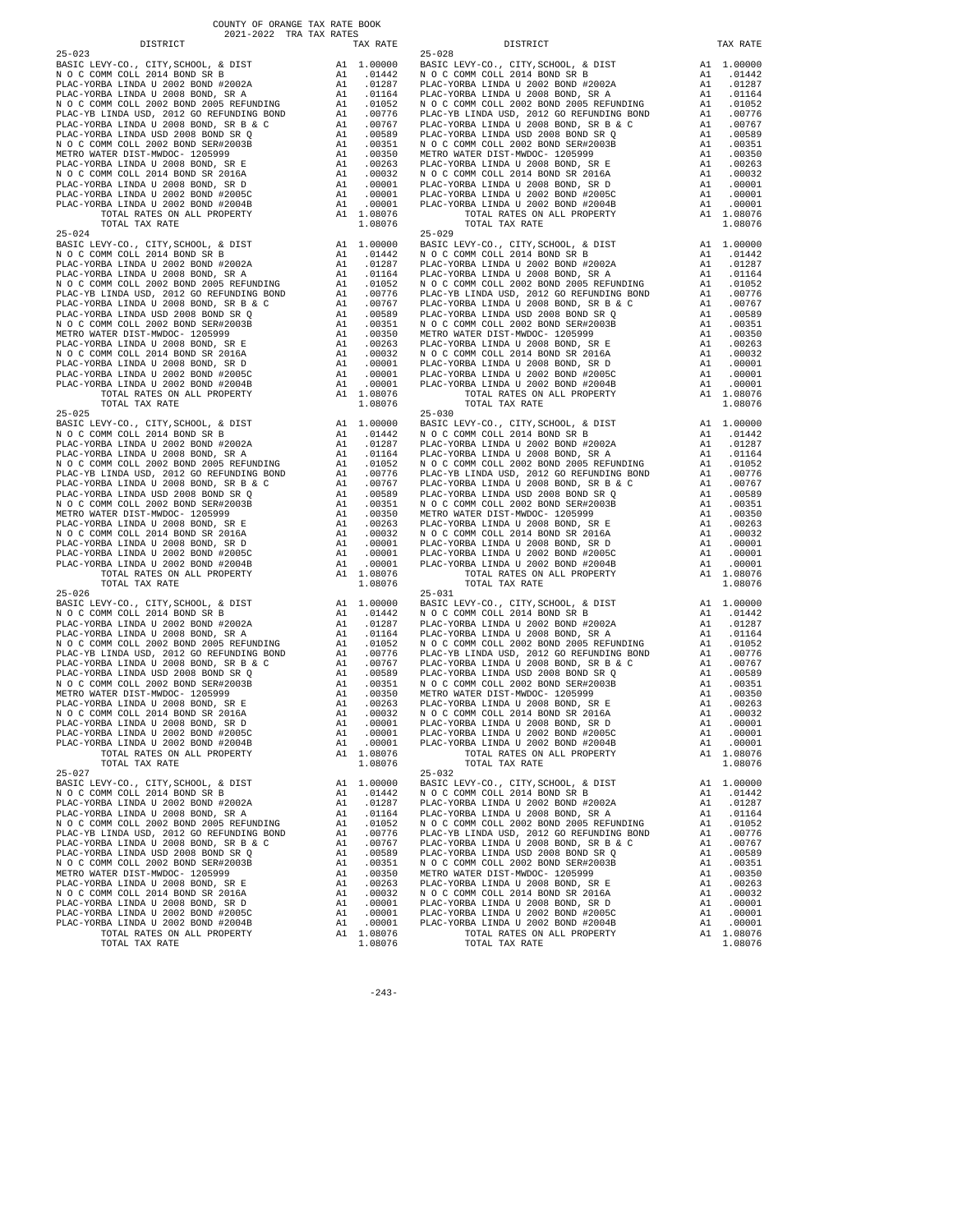| TAX RATE<br>DISTRICT                                                                                                                                                                                                                                                         |         | DISTRICT       | TAX RATE |
|------------------------------------------------------------------------------------------------------------------------------------------------------------------------------------------------------------------------------------------------------------------------------|---------|----------------|----------|
|                                                                                                                                                                                                                                                                              |         |                |          |
|                                                                                                                                                                                                                                                                              |         |                |          |
|                                                                                                                                                                                                                                                                              |         |                |          |
|                                                                                                                                                                                                                                                                              |         |                |          |
|                                                                                                                                                                                                                                                                              |         |                |          |
|                                                                                                                                                                                                                                                                              |         |                |          |
|                                                                                                                                                                                                                                                                              |         |                |          |
|                                                                                                                                                                                                                                                                              |         |                |          |
|                                                                                                                                                                                                                                                                              |         |                |          |
|                                                                                                                                                                                                                                                                              |         |                |          |
|                                                                                                                                                                                                                                                                              |         |                |          |
|                                                                                                                                                                                                                                                                              |         |                |          |
|                                                                                                                                                                                                                                                                              |         |                |          |
|                                                                                                                                                                                                                                                                              |         |                |          |
|                                                                                                                                                                                                                                                                              |         |                |          |
|                                                                                                                                                                                                                                                                              |         |                |          |
|                                                                                                                                                                                                                                                                              |         |                |          |
|                                                                                                                                                                                                                                                                              |         |                |          |
|                                                                                                                                                                                                                                                                              |         |                |          |
|                                                                                                                                                                                                                                                                              |         |                |          |
|                                                                                                                                                                                                                                                                              |         |                |          |
|                                                                                                                                                                                                                                                                              |         |                |          |
|                                                                                                                                                                                                                                                                              |         |                |          |
|                                                                                                                                                                                                                                                                              |         |                |          |
|                                                                                                                                                                                                                                                                              |         |                |          |
|                                                                                                                                                                                                                                                                              |         |                |          |
|                                                                                                                                                                                                                                                                              |         |                |          |
|                                                                                                                                                                                                                                                                              |         |                |          |
|                                                                                                                                                                                                                                                                              |         |                |          |
|                                                                                                                                                                                                                                                                              |         |                |          |
|                                                                                                                                                                                                                                                                              |         |                |          |
|                                                                                                                                                                                                                                                                              |         |                |          |
| $\begin{tabular}{cccccccc} $75,10000, $10014, $10016, $10016, $10016, $10000, $10000, $10000, $10000, $10000, $10000, $10000, $10000, $10000, $10000, $10000, $10000, $10000, $10000, $10000, $10000, $10000, $10000, $10000, $10000, $10000, $10000, $10000, $10000, $1000$ |         |                |          |
|                                                                                                                                                                                                                                                                              |         |                |          |
|                                                                                                                                                                                                                                                                              |         |                |          |
|                                                                                                                                                                                                                                                                              |         |                |          |
|                                                                                                                                                                                                                                                                              |         |                |          |
|                                                                                                                                                                                                                                                                              |         |                |          |
|                                                                                                                                                                                                                                                                              |         |                |          |
|                                                                                                                                                                                                                                                                              |         |                |          |
|                                                                                                                                                                                                                                                                              |         |                |          |
|                                                                                                                                                                                                                                                                              |         |                |          |
|                                                                                                                                                                                                                                                                              |         |                |          |
|                                                                                                                                                                                                                                                                              |         |                |          |
|                                                                                                                                                                                                                                                                              |         |                |          |
|                                                                                                                                                                                                                                                                              |         |                |          |
|                                                                                                                                                                                                                                                                              |         |                |          |
|                                                                                                                                                                                                                                                                              |         |                |          |
|                                                                                                                                                                                                                                                                              |         |                |          |
|                                                                                                                                                                                                                                                                              |         |                |          |
|                                                                                                                                                                                                                                                                              |         |                |          |
|                                                                                                                                                                                                                                                                              |         |                |          |
|                                                                                                                                                                                                                                                                              |         |                |          |
|                                                                                                                                                                                                                                                                              |         |                |          |
|                                                                                                                                                                                                                                                                              |         |                |          |
|                                                                                                                                                                                                                                                                              |         |                |          |
|                                                                                                                                                                                                                                                                              |         |                |          |
|                                                                                                                                                                                                                                                                              |         |                |          |
|                                                                                                                                                                                                                                                                              |         |                |          |
|                                                                                                                                                                                                                                                                              |         |                |          |
|                                                                                                                                                                                                                                                                              |         |                |          |
|                                                                                                                                                                                                                                                                              |         |                |          |
|                                                                                                                                                                                                                                                                              |         |                |          |
|                                                                                                                                                                                                                                                                              |         |                |          |
|                                                                                                                                                                                                                                                                              |         |                |          |
|                                                                                                                                                                                                                                                                              |         |                |          |
|                                                                                                                                                                                                                                                                              |         |                |          |
| $25 - 037$                                                                                                                                                                                                                                                                   |         | $25 - 042$     |          |
|                                                                                                                                                                                                                                                                              |         |                |          |
|                                                                                                                                                                                                                                                                              |         |                |          |
|                                                                                                                                                                                                                                                                              |         |                |          |
|                                                                                                                                                                                                                                                                              |         |                |          |
|                                                                                                                                                                                                                                                                              |         |                |          |
|                                                                                                                                                                                                                                                                              |         |                |          |
|                                                                                                                                                                                                                                                                              |         |                |          |
|                                                                                                                                                                                                                                                                              |         |                |          |
|                                                                                                                                                                                                                                                                              |         |                |          |
|                                                                                                                                                                                                                                                                              |         |                |          |
|                                                                                                                                                                                                                                                                              |         |                |          |
|                                                                                                                                                                                                                                                                              |         |                |          |
|                                                                                                                                                                                                                                                                              |         |                |          |
|                                                                                                                                                                                                                                                                              |         |                |          |
|                                                                                                                                                                                                                                                                              |         |                |          |
| TOTAL TAX RATE                                                                                                                                                                                                                                                               | 1.08076 | TOTAL TAX RATE | 1.08076  |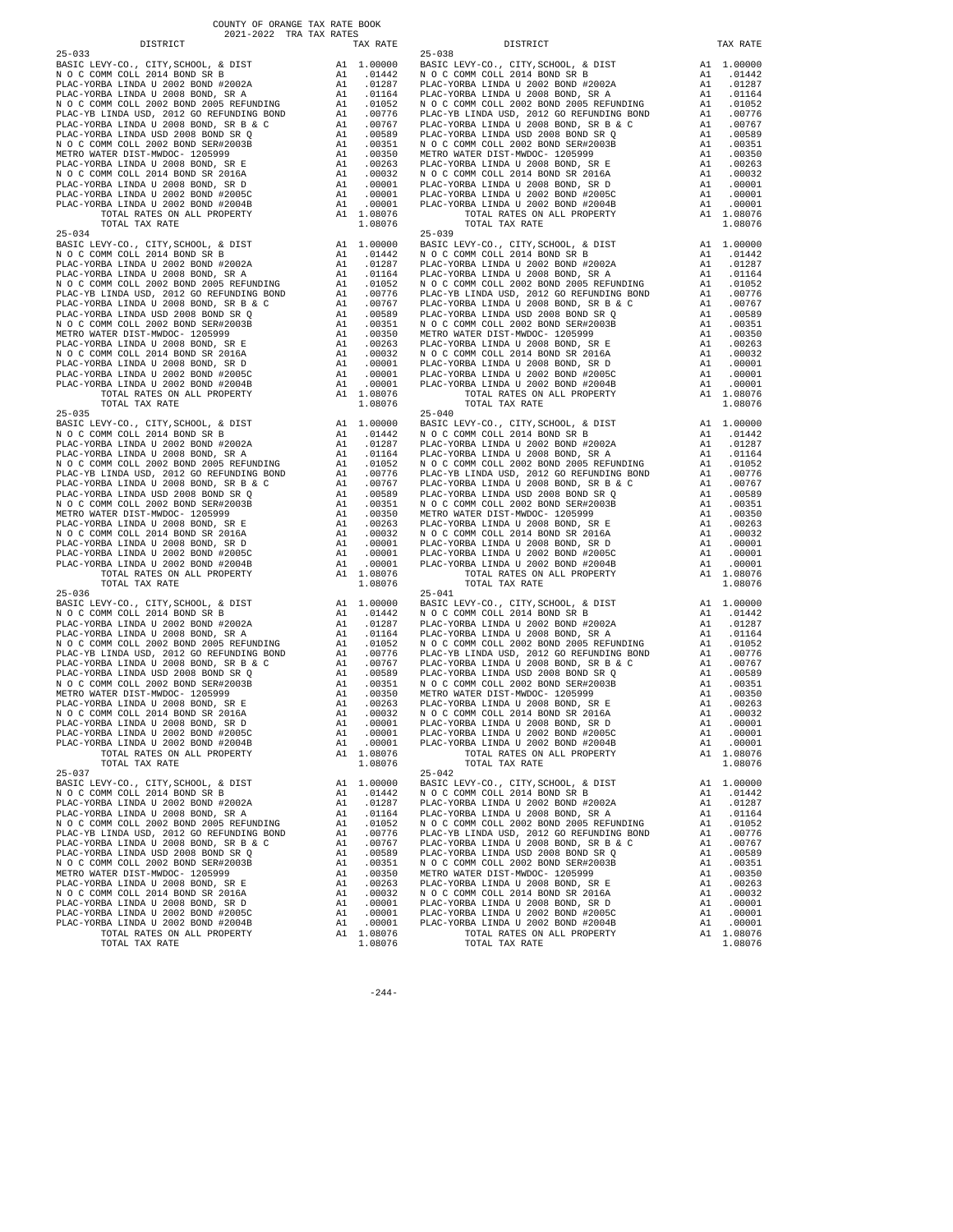| TAX RATE<br>DISTRICT |         | DISTRICT       | TAX RATE |
|----------------------|---------|----------------|----------|
|                      |         |                |          |
|                      |         |                |          |
|                      |         |                |          |
|                      |         |                |          |
|                      |         |                |          |
|                      |         |                |          |
|                      |         |                |          |
|                      |         |                |          |
|                      |         |                |          |
|                      |         |                |          |
|                      |         |                |          |
|                      |         |                |          |
|                      |         |                |          |
|                      |         |                |          |
|                      |         |                |          |
|                      |         |                |          |
|                      |         |                |          |
|                      |         |                |          |
|                      |         |                |          |
|                      |         |                |          |
|                      |         |                |          |
|                      |         |                |          |
|                      |         |                |          |
|                      |         |                |          |
|                      |         |                |          |
|                      |         |                |          |
|                      |         |                |          |
|                      |         |                |          |
|                      |         |                |          |
|                      |         |                |          |
|                      |         |                |          |
|                      |         |                |          |
|                      |         |                |          |
|                      |         |                |          |
|                      |         |                |          |
|                      |         |                |          |
|                      |         |                |          |
|                      |         |                |          |
|                      |         |                |          |
|                      |         |                |          |
|                      |         |                |          |
|                      |         |                |          |
|                      |         |                |          |
|                      |         |                |          |
|                      |         |                |          |
|                      |         |                |          |
|                      |         |                |          |
|                      |         |                |          |
|                      |         |                |          |
|                      |         |                |          |
|                      |         |                |          |
|                      |         |                |          |
|                      |         |                |          |
|                      |         |                |          |
|                      |         |                |          |
|                      |         |                |          |
|                      |         |                |          |
|                      |         |                |          |
|                      |         |                |          |
|                      |         |                |          |
|                      |         |                |          |
|                      |         |                |          |
|                      |         |                |          |
|                      |         |                |          |
|                      |         |                |          |
|                      |         |                |          |
|                      |         |                |          |
| $25 - 047$           |         | $25 - 052$     |          |
|                      |         |                |          |
|                      |         |                |          |
|                      |         |                |          |
|                      |         |                |          |
|                      |         |                |          |
|                      |         |                |          |
|                      |         |                |          |
|                      |         |                |          |
|                      |         |                |          |
|                      |         |                |          |
|                      |         |                |          |
|                      |         |                |          |
|                      |         |                |          |
|                      |         |                |          |
|                      |         |                |          |
| TOTAL TAX RATE       | 1.08076 | TOTAL TAX RATE | 1.08076  |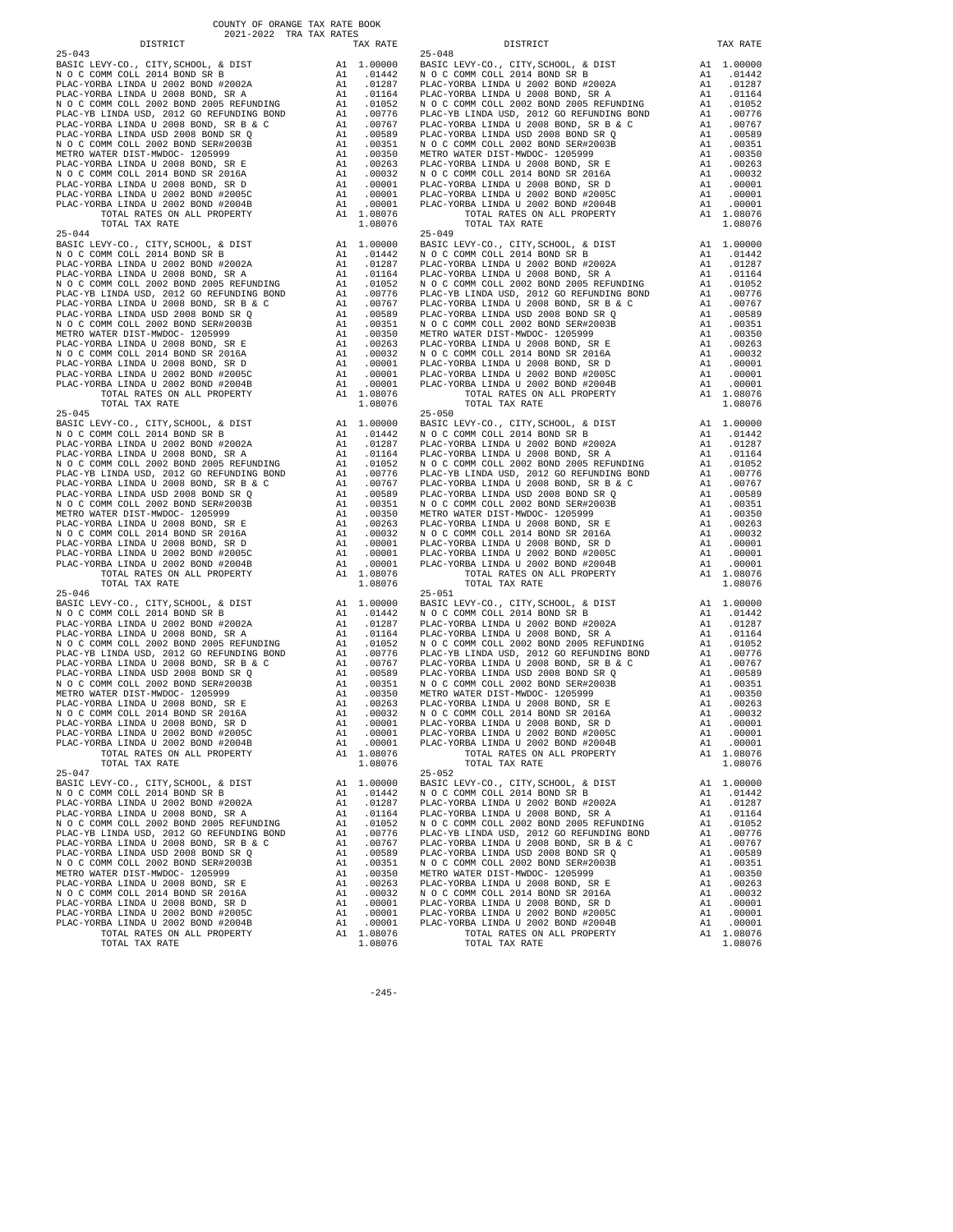| TAX RATE<br>DISTRICT |         | DISTRICT       | TAX RATE |
|----------------------|---------|----------------|----------|
|                      |         |                |          |
|                      |         |                |          |
|                      |         |                |          |
|                      |         |                |          |
|                      |         |                |          |
|                      |         |                |          |
|                      |         |                |          |
|                      |         |                |          |
|                      |         |                |          |
|                      |         |                |          |
|                      |         |                |          |
|                      |         |                |          |
|                      |         |                |          |
|                      |         |                |          |
|                      |         |                |          |
|                      |         |                |          |
|                      |         |                |          |
|                      |         |                |          |
|                      |         |                |          |
|                      |         |                |          |
|                      |         |                |          |
|                      |         |                |          |
|                      |         |                |          |
|                      |         |                |          |
|                      |         |                |          |
|                      |         |                |          |
|                      |         |                |          |
|                      |         |                |          |
|                      |         |                |          |
|                      |         |                |          |
|                      |         |                |          |
|                      |         |                |          |
|                      |         |                |          |
|                      |         |                |          |
|                      |         |                |          |
|                      |         |                |          |
|                      |         |                |          |
|                      |         |                |          |
|                      |         |                |          |
|                      |         |                |          |
|                      |         |                |          |
|                      |         |                |          |
|                      |         |                |          |
|                      |         |                |          |
|                      |         |                |          |
|                      |         |                |          |
|                      |         |                |          |
|                      |         |                |          |
|                      |         |                |          |
|                      |         |                |          |
|                      |         |                |          |
|                      |         |                |          |
|                      |         |                |          |
|                      |         |                |          |
|                      |         |                |          |
|                      |         |                |          |
|                      |         |                |          |
|                      |         |                |          |
|                      |         |                |          |
|                      |         |                |          |
|                      |         |                |          |
|                      |         |                |          |
|                      |         |                |          |
|                      |         |                |          |
|                      |         |                |          |
|                      |         |                |          |
|                      |         |                |          |
|                      |         |                |          |
|                      |         |                |          |
|                      |         |                |          |
| $25 - 057$           |         | $25 - 062$     |          |
|                      |         |                |          |
|                      |         |                |          |
|                      |         |                |          |
|                      |         |                |          |
|                      |         |                |          |
|                      |         |                |          |
|                      |         |                |          |
|                      |         |                |          |
|                      |         |                |          |
|                      |         |                |          |
|                      |         |                |          |
|                      |         |                |          |
|                      |         |                |          |
|                      |         |                |          |
|                      |         |                |          |
| TOTAL TAX RATE       |         |                |          |
|                      | 1.08076 | TOTAL TAX RATE | 1.08076  |

 $-246-$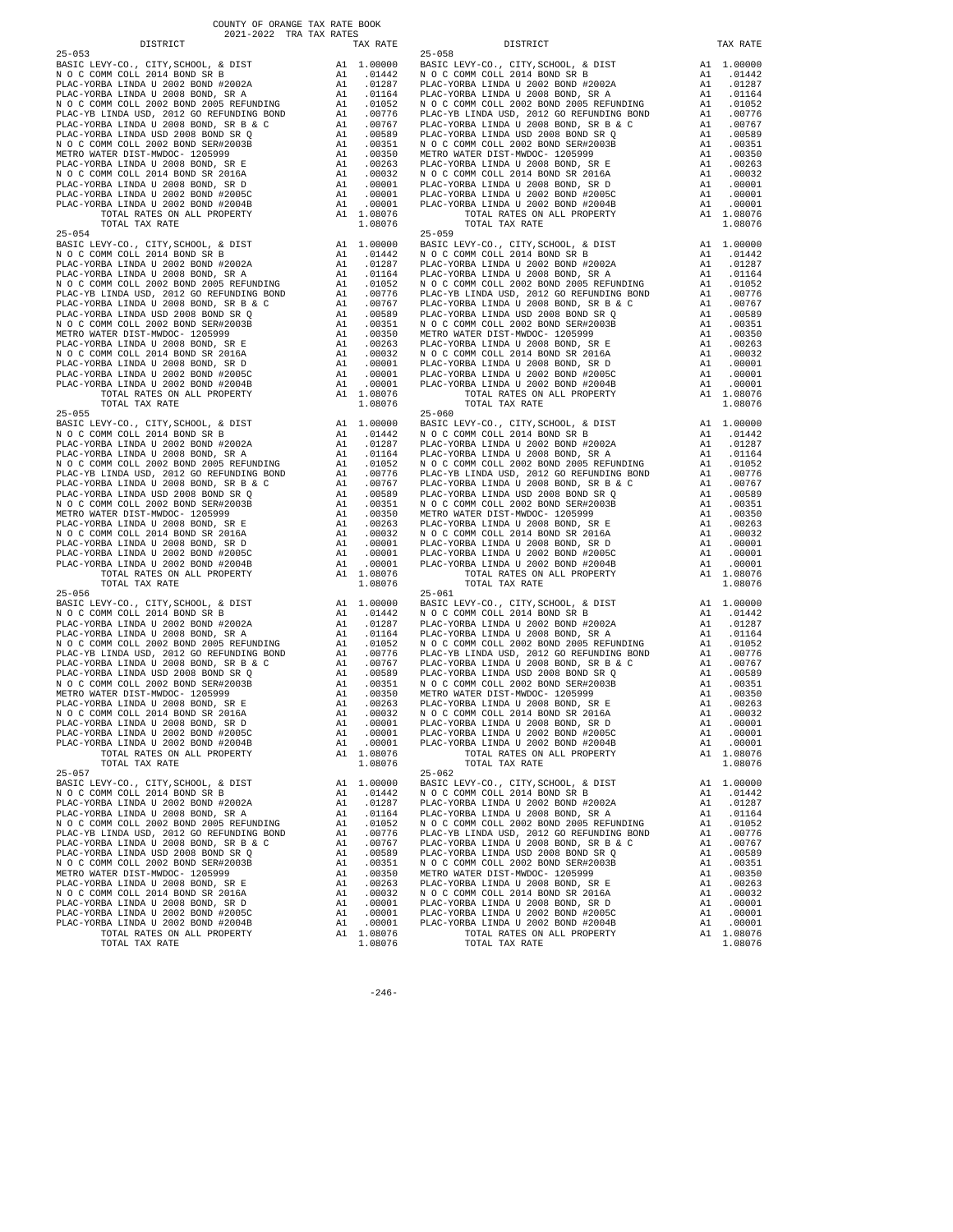| TAX RATE<br>DISTRICT |         | DISTRICT       | TAX RATE |
|----------------------|---------|----------------|----------|
|                      |         |                |          |
|                      |         |                |          |
|                      |         |                |          |
|                      |         |                |          |
|                      |         |                |          |
|                      |         |                |          |
|                      |         |                |          |
|                      |         |                |          |
|                      |         |                |          |
|                      |         |                |          |
|                      |         |                |          |
|                      |         |                |          |
|                      |         |                |          |
|                      |         |                |          |
|                      |         |                |          |
|                      |         |                |          |
|                      |         |                |          |
|                      |         |                |          |
|                      |         |                |          |
|                      |         |                |          |
|                      |         |                |          |
|                      |         |                |          |
|                      |         |                |          |
|                      |         |                |          |
|                      |         |                |          |
|                      |         |                |          |
|                      |         |                |          |
|                      |         |                |          |
|                      |         |                |          |
|                      |         |                |          |
|                      |         |                |          |
|                      |         |                |          |
|                      |         |                |          |
|                      |         |                |          |
|                      |         |                |          |
|                      |         |                |          |
|                      |         |                |          |
|                      |         |                |          |
|                      |         |                |          |
|                      |         |                |          |
|                      |         |                |          |
|                      |         |                |          |
|                      |         |                |          |
|                      |         |                |          |
|                      |         |                |          |
|                      |         |                |          |
|                      |         |                |          |
|                      |         |                |          |
|                      |         |                |          |
|                      |         |                |          |
|                      |         |                |          |
|                      |         |                |          |
|                      |         |                |          |
|                      |         |                |          |
|                      |         |                |          |
|                      |         |                |          |
|                      |         |                |          |
|                      |         |                |          |
|                      |         |                |          |
|                      |         |                |          |
|                      |         |                |          |
|                      |         |                |          |
|                      |         |                |          |
|                      |         |                |          |
|                      |         |                |          |
|                      |         |                |          |
|                      |         |                |          |
| $25 - 067$           |         | $25 - 072$     |          |
|                      |         |                |          |
|                      |         |                |          |
|                      |         |                |          |
|                      |         |                |          |
|                      |         |                |          |
|                      |         |                |          |
|                      |         |                |          |
|                      |         |                |          |
|                      |         |                |          |
|                      |         |                |          |
|                      |         |                |          |
|                      |         |                |          |
|                      |         |                |          |
|                      |         |                |          |
|                      |         |                |          |
| TOTAL TAX RATE       | 1.08076 | TOTAL TAX RATE | 1.08076  |

 $-247-$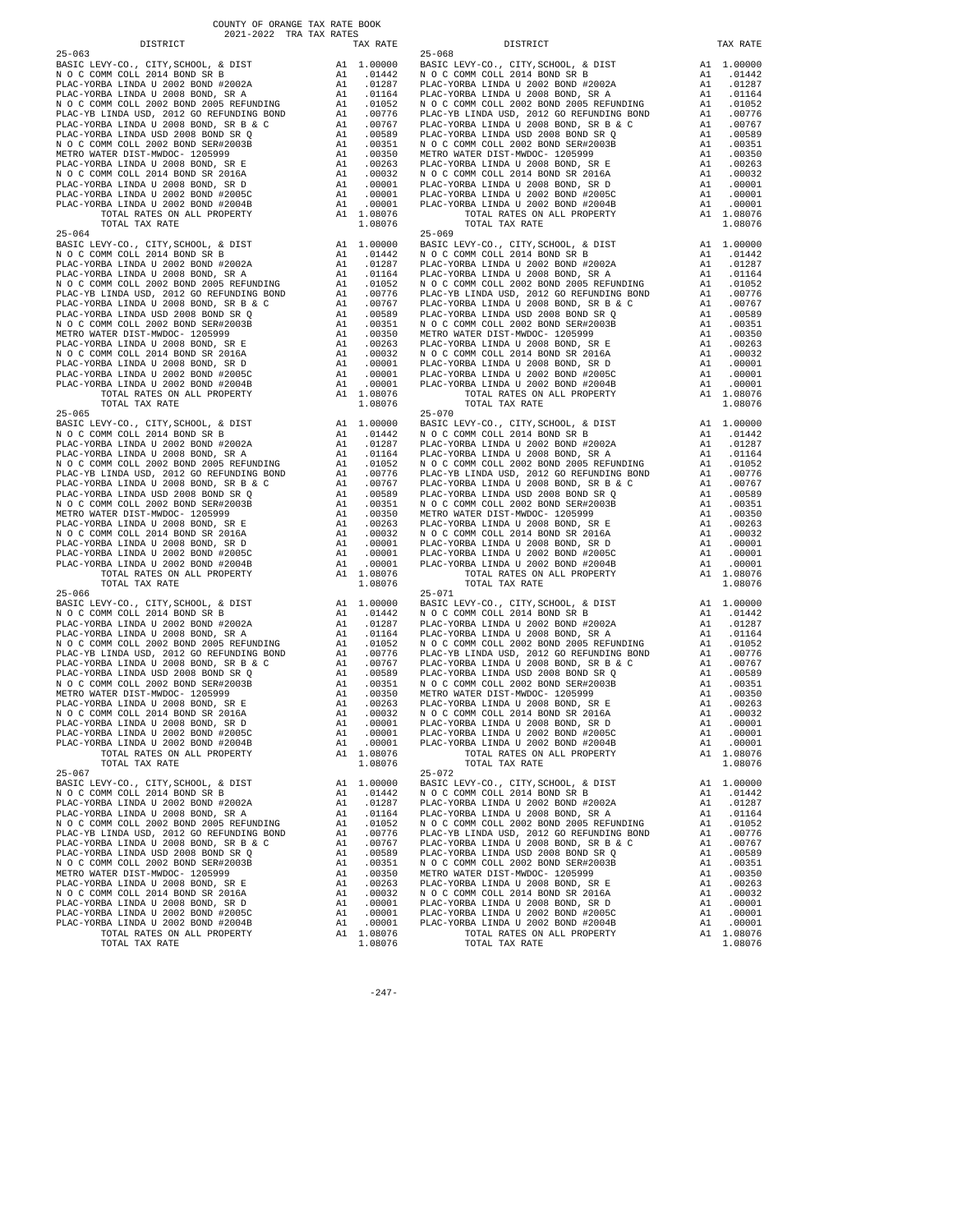| COUNTY OF ORANGE TAX RATE BOOK<br>$\begin{minipage}{0.5\textwidth} \begin{tabular}{lcccccc} \textbf{1} & \textbf{1} & \textbf{1} & \textbf{1} & \textbf{1} & \textbf{1} & \textbf{1} & \textbf{1} & \textbf{1} & \textbf{1} & \textbf{1} & \textbf{1} & \textbf{1} & \textbf{1} & \textbf{1} & \textbf{1} & \textbf{1} & \textbf{1} & \textbf{1} & \textbf{1} & \textbf{1} & \textbf{1} & \textbf{1} & \textbf{1} & \textbf{1} & \textbf{1} & \textbf{1} & \textbf{1} &$ |          |            |          |
|--------------------------------------------------------------------------------------------------------------------------------------------------------------------------------------------------------------------------------------------------------------------------------------------------------------------------------------------------------------------------------------------------------------------------------------------------------------------------|----------|------------|----------|
|                                                                                                                                                                                                                                                                                                                                                                                                                                                                          | TAX RATE | DISTRICT   | TAX RATE |
| $\begin{tabular}{cccccccc} $16-473 & 0.78 & 0.78 & 0.78 & 0.78 & 0.78 & 0.78 & 0.78 & 0.78 & 0.78 & 0.78 & 0.78 & 0.78 & 0.78 & 0.78 & 0.78 & 0.78 & 0.78 & 0.78 & 0.78 & 0.78 & 0.78 & 0.78 & 0.78 & 0.78 & 0.78 & 0.78 & 0.78 & 0.78 & 0.78 & 0.78 & 0.78 & 0.78 & 0.78 & 0.78$                                                                                                                                                                                        |          | $25 - 078$ |          |
|                                                                                                                                                                                                                                                                                                                                                                                                                                                                          |          |            |          |
|                                                                                                                                                                                                                                                                                                                                                                                                                                                                          |          |            |          |
|                                                                                                                                                                                                                                                                                                                                                                                                                                                                          |          |            |          |
|                                                                                                                                                                                                                                                                                                                                                                                                                                                                          |          |            |          |
|                                                                                                                                                                                                                                                                                                                                                                                                                                                                          |          |            |          |
|                                                                                                                                                                                                                                                                                                                                                                                                                                                                          |          |            |          |
|                                                                                                                                                                                                                                                                                                                                                                                                                                                                          |          |            |          |
|                                                                                                                                                                                                                                                                                                                                                                                                                                                                          |          |            |          |
|                                                                                                                                                                                                                                                                                                                                                                                                                                                                          |          |            |          |
|                                                                                                                                                                                                                                                                                                                                                                                                                                                                          |          |            |          |
|                                                                                                                                                                                                                                                                                                                                                                                                                                                                          |          |            |          |
|                                                                                                                                                                                                                                                                                                                                                                                                                                                                          |          |            |          |
|                                                                                                                                                                                                                                                                                                                                                                                                                                                                          |          |            |          |
|                                                                                                                                                                                                                                                                                                                                                                                                                                                                          |          |            |          |
|                                                                                                                                                                                                                                                                                                                                                                                                                                                                          |          |            |          |
|                                                                                                                                                                                                                                                                                                                                                                                                                                                                          |          |            |          |
|                                                                                                                                                                                                                                                                                                                                                                                                                                                                          |          |            |          |
|                                                                                                                                                                                                                                                                                                                                                                                                                                                                          |          |            |          |
|                                                                                                                                                                                                                                                                                                                                                                                                                                                                          |          |            |          |
|                                                                                                                                                                                                                                                                                                                                                                                                                                                                          |          |            |          |
|                                                                                                                                                                                                                                                                                                                                                                                                                                                                          |          |            |          |
|                                                                                                                                                                                                                                                                                                                                                                                                                                                                          |          |            |          |
|                                                                                                                                                                                                                                                                                                                                                                                                                                                                          |          |            |          |
|                                                                                                                                                                                                                                                                                                                                                                                                                                                                          |          |            |          |
|                                                                                                                                                                                                                                                                                                                                                                                                                                                                          |          |            |          |
|                                                                                                                                                                                                                                                                                                                                                                                                                                                                          |          |            |          |
|                                                                                                                                                                                                                                                                                                                                                                                                                                                                          |          |            |          |
|                                                                                                                                                                                                                                                                                                                                                                                                                                                                          |          |            |          |
|                                                                                                                                                                                                                                                                                                                                                                                                                                                                          |          |            |          |
|                                                                                                                                                                                                                                                                                                                                                                                                                                                                          |          |            |          |
|                                                                                                                                                                                                                                                                                                                                                                                                                                                                          |          |            |          |
|                                                                                                                                                                                                                                                                                                                                                                                                                                                                          |          |            |          |
|                                                                                                                                                                                                                                                                                                                                                                                                                                                                          |          |            |          |
|                                                                                                                                                                                                                                                                                                                                                                                                                                                                          |          |            |          |
|                                                                                                                                                                                                                                                                                                                                                                                                                                                                          |          |            |          |
|                                                                                                                                                                                                                                                                                                                                                                                                                                                                          |          |            |          |
|                                                                                                                                                                                                                                                                                                                                                                                                                                                                          |          |            |          |
|                                                                                                                                                                                                                                                                                                                                                                                                                                                                          |          |            |          |
|                                                                                                                                                                                                                                                                                                                                                                                                                                                                          |          |            |          |
|                                                                                                                                                                                                                                                                                                                                                                                                                                                                          |          |            |          |
|                                                                                                                                                                                                                                                                                                                                                                                                                                                                          |          |            |          |
|                                                                                                                                                                                                                                                                                                                                                                                                                                                                          |          |            |          |
|                                                                                                                                                                                                                                                                                                                                                                                                                                                                          |          |            |          |
|                                                                                                                                                                                                                                                                                                                                                                                                                                                                          |          |            |          |
|                                                                                                                                                                                                                                                                                                                                                                                                                                                                          |          |            |          |
|                                                                                                                                                                                                                                                                                                                                                                                                                                                                          |          |            |          |
|                                                                                                                                                                                                                                                                                                                                                                                                                                                                          |          |            |          |
|                                                                                                                                                                                                                                                                                                                                                                                                                                                                          |          |            |          |
|                                                                                                                                                                                                                                                                                                                                                                                                                                                                          |          |            |          |
|                                                                                                                                                                                                                                                                                                                                                                                                                                                                          |          |            |          |
|                                                                                                                                                                                                                                                                                                                                                                                                                                                                          |          |            |          |
|                                                                                                                                                                                                                                                                                                                                                                                                                                                                          |          |            |          |
|                                                                                                                                                                                                                                                                                                                                                                                                                                                                          |          |            |          |
|                                                                                                                                                                                                                                                                                                                                                                                                                                                                          |          |            |          |
|                                                                                                                                                                                                                                                                                                                                                                                                                                                                          |          |            |          |
|                                                                                                                                                                                                                                                                                                                                                                                                                                                                          |          |            |          |
|                                                                                                                                                                                                                                                                                                                                                                                                                                                                          |          |            |          |
|                                                                                                                                                                                                                                                                                                                                                                                                                                                                          |          |            |          |
|                                                                                                                                                                                                                                                                                                                                                                                                                                                                          |          |            |          |
|                                                                                                                                                                                                                                                                                                                                                                                                                                                                          |          |            |          |
|                                                                                                                                                                                                                                                                                                                                                                                                                                                                          |          |            |          |
|                                                                                                                                                                                                                                                                                                                                                                                                                                                                          |          |            |          |
|                                                                                                                                                                                                                                                                                                                                                                                                                                                                          |          |            |          |
|                                                                                                                                                                                                                                                                                                                                                                                                                                                                          |          |            |          |
|                                                                                                                                                                                                                                                                                                                                                                                                                                                                          |          |            |          |
|                                                                                                                                                                                                                                                                                                                                                                                                                                                                          |          |            |          |
|                                                                                                                                                                                                                                                                                                                                                                                                                                                                          |          |            |          |
|                                                                                                                                                                                                                                                                                                                                                                                                                                                                          |          |            |          |
|                                                                                                                                                                                                                                                                                                                                                                                                                                                                          |          |            |          |
|                                                                                                                                                                                                                                                                                                                                                                                                                                                                          |          |            |          |
| $\begin{array}{cccccc} 10704, 04780000, 0414, 90098007 & 011.08078 & 11.08078 & 10704, 104782, 0044, 1049698077 \\ \hline 184.76 & 04084, 04084, 04084, 04084, 04084, 04084, 04084, 04084, 04084, 04084, 04084, 04084, 04084, 04084, 04084, 04084, 0$                                                                                                                                                                                                                    |          |            |          |
|                                                                                                                                                                                                                                                                                                                                                                                                                                                                          |          |            |          |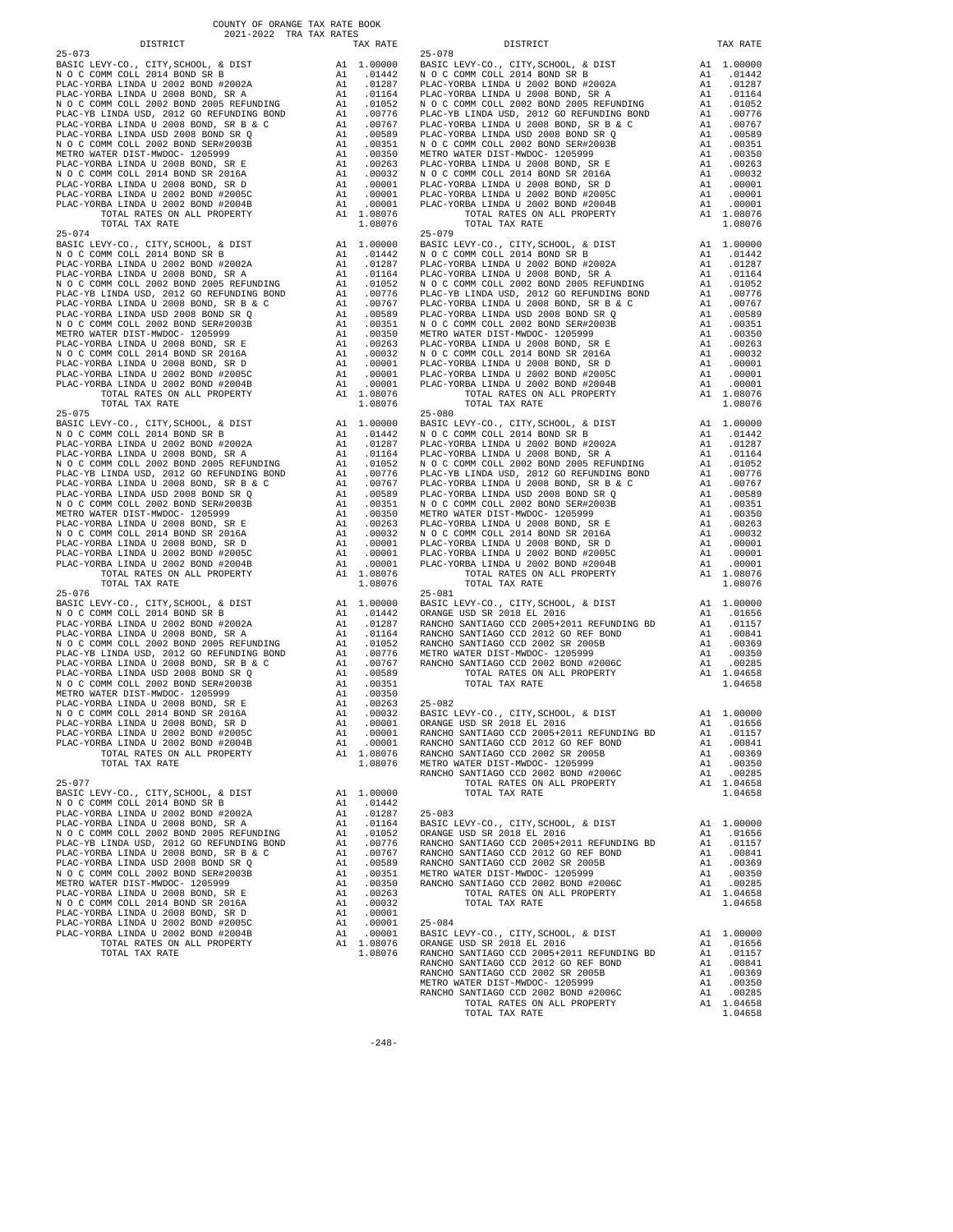| COUNTY OF ORANGE TAX RATE BOOK<br>2021-2022 TRA TAX RATES<br>$\begin{minipage}{.4\linewidth} \begin{tabular}{lcccccc} \multicolumn{2}{c}{\textbf{1-AX} RATE} & \multicolumn{2}{c}{\textbf{1-AX} RATE} & \multicolumn{2}{c}{\textbf{1-AX} RATE} & \multicolumn{2}{c}{\textbf{1-AY} RATE} & \multicolumn{2}{c}{\textbf{2021 - 2022} } & \multicolumn{2}{c}{\textbf{1-AY} RATE} & \multicolumn{2}{c}{\textbf{1-AY} RATE} & \multicolumn{2}{c}{\textbf{2021 - 2022} } & \multicolumn{2}{c}{\textbf{1-AY} RATE}$ | TAX RATE | DISTRICT       | TAX RATE |
|-------------------------------------------------------------------------------------------------------------------------------------------------------------------------------------------------------------------------------------------------------------------------------------------------------------------------------------------------------------------------------------------------------------------------------------------------------------------------------------------------------------|----------|----------------|----------|
|                                                                                                                                                                                                                                                                                                                                                                                                                                                                                                             |          |                |          |
|                                                                                                                                                                                                                                                                                                                                                                                                                                                                                                             |          |                |          |
|                                                                                                                                                                                                                                                                                                                                                                                                                                                                                                             |          |                |          |
|                                                                                                                                                                                                                                                                                                                                                                                                                                                                                                             |          |                |          |
|                                                                                                                                                                                                                                                                                                                                                                                                                                                                                                             |          |                |          |
|                                                                                                                                                                                                                                                                                                                                                                                                                                                                                                             |          |                |          |
|                                                                                                                                                                                                                                                                                                                                                                                                                                                                                                             |          |                |          |
|                                                                                                                                                                                                                                                                                                                                                                                                                                                                                                             |          |                |          |
|                                                                                                                                                                                                                                                                                                                                                                                                                                                                                                             |          |                |          |
|                                                                                                                                                                                                                                                                                                                                                                                                                                                                                                             |          |                |          |
|                                                                                                                                                                                                                                                                                                                                                                                                                                                                                                             |          |                |          |
|                                                                                                                                                                                                                                                                                                                                                                                                                                                                                                             |          |                |          |
|                                                                                                                                                                                                                                                                                                                                                                                                                                                                                                             |          |                |          |
|                                                                                                                                                                                                                                                                                                                                                                                                                                                                                                             |          |                |          |
|                                                                                                                                                                                                                                                                                                                                                                                                                                                                                                             |          |                |          |
|                                                                                                                                                                                                                                                                                                                                                                                                                                                                                                             |          |                |          |
|                                                                                                                                                                                                                                                                                                                                                                                                                                                                                                             |          |                |          |
|                                                                                                                                                                                                                                                                                                                                                                                                                                                                                                             |          |                |          |
|                                                                                                                                                                                                                                                                                                                                                                                                                                                                                                             |          |                |          |
|                                                                                                                                                                                                                                                                                                                                                                                                                                                                                                             |          |                |          |
|                                                                                                                                                                                                                                                                                                                                                                                                                                                                                                             |          |                |          |
|                                                                                                                                                                                                                                                                                                                                                                                                                                                                                                             |          |                |          |
|                                                                                                                                                                                                                                                                                                                                                                                                                                                                                                             |          |                |          |
|                                                                                                                                                                                                                                                                                                                                                                                                                                                                                                             |          |                |          |
|                                                                                                                                                                                                                                                                                                                                                                                                                                                                                                             |          |                |          |
|                                                                                                                                                                                                                                                                                                                                                                                                                                                                                                             |          |                |          |
|                                                                                                                                                                                                                                                                                                                                                                                                                                                                                                             |          |                |          |
|                                                                                                                                                                                                                                                                                                                                                                                                                                                                                                             |          |                |          |
|                                                                                                                                                                                                                                                                                                                                                                                                                                                                                                             |          |                |          |
|                                                                                                                                                                                                                                                                                                                                                                                                                                                                                                             |          |                |          |
|                                                                                                                                                                                                                                                                                                                                                                                                                                                                                                             |          |                |          |
|                                                                                                                                                                                                                                                                                                                                                                                                                                                                                                             |          |                |          |
|                                                                                                                                                                                                                                                                                                                                                                                                                                                                                                             |          |                |          |
|                                                                                                                                                                                                                                                                                                                                                                                                                                                                                                             |          |                |          |
|                                                                                                                                                                                                                                                                                                                                                                                                                                                                                                             |          |                |          |
|                                                                                                                                                                                                                                                                                                                                                                                                                                                                                                             |          |                |          |
|                                                                                                                                                                                                                                                                                                                                                                                                                                                                                                             |          |                |          |
|                                                                                                                                                                                                                                                                                                                                                                                                                                                                                                             |          |                |          |
|                                                                                                                                                                                                                                                                                                                                                                                                                                                                                                             |          |                |          |
|                                                                                                                                                                                                                                                                                                                                                                                                                                                                                                             |          |                |          |
|                                                                                                                                                                                                                                                                                                                                                                                                                                                                                                             |          |                |          |
|                                                                                                                                                                                                                                                                                                                                                                                                                                                                                                             |          |                |          |
|                                                                                                                                                                                                                                                                                                                                                                                                                                                                                                             |          |                |          |
|                                                                                                                                                                                                                                                                                                                                                                                                                                                                                                             |          |                |          |
|                                                                                                                                                                                                                                                                                                                                                                                                                                                                                                             |          |                |          |
|                                                                                                                                                                                                                                                                                                                                                                                                                                                                                                             |          |                |          |
|                                                                                                                                                                                                                                                                                                                                                                                                                                                                                                             |          |                |          |
|                                                                                                                                                                                                                                                                                                                                                                                                                                                                                                             |          |                |          |
|                                                                                                                                                                                                                                                                                                                                                                                                                                                                                                             |          |                |          |
|                                                                                                                                                                                                                                                                                                                                                                                                                                                                                                             |          |                |          |
|                                                                                                                                                                                                                                                                                                                                                                                                                                                                                                             |          |                |          |
|                                                                                                                                                                                                                                                                                                                                                                                                                                                                                                             |          |                |          |
|                                                                                                                                                                                                                                                                                                                                                                                                                                                                                                             |          |                |          |
|                                                                                                                                                                                                                                                                                                                                                                                                                                                                                                             |          |                |          |
|                                                                                                                                                                                                                                                                                                                                                                                                                                                                                                             |          |                |          |
|                                                                                                                                                                                                                                                                                                                                                                                                                                                                                                             |          |                |          |
|                                                                                                                                                                                                                                                                                                                                                                                                                                                                                                             |          |                |          |
|                                                                                                                                                                                                                                                                                                                                                                                                                                                                                                             |          |                |          |
|                                                                                                                                                                                                                                                                                                                                                                                                                                                                                                             |          |                |          |
|                                                                                                                                                                                                                                                                                                                                                                                                                                                                                                             |          |                |          |
|                                                                                                                                                                                                                                                                                                                                                                                                                                                                                                             |          |                |          |
|                                                                                                                                                                                                                                                                                                                                                                                                                                                                                                             |          |                |          |
|                                                                                                                                                                                                                                                                                                                                                                                                                                                                                                             |          |                |          |
|                                                                                                                                                                                                                                                                                                                                                                                                                                                                                                             |          |                |          |
|                                                                                                                                                                                                                                                                                                                                                                                                                                                                                                             |          |                |          |
|                                                                                                                                                                                                                                                                                                                                                                                                                                                                                                             |          |                |          |
|                                                                                                                                                                                                                                                                                                                                                                                                                                                                                                             |          |                |          |
|                                                                                                                                                                                                                                                                                                                                                                                                                                                                                                             |          |                |          |
|                                                                                                                                                                                                                                                                                                                                                                                                                                                                                                             |          |                |          |
|                                                                                                                                                                                                                                                                                                                                                                                                                                                                                                             |          |                |          |
|                                                                                                                                                                                                                                                                                                                                                                                                                                                                                                             |          |                |          |
|                                                                                                                                                                                                                                                                                                                                                                                                                                                                                                             |          |                |          |
|                                                                                                                                                                                                                                                                                                                                                                                                                                                                                                             |          |                |          |
|                                                                                                                                                                                                                                                                                                                                                                                                                                                                                                             |          |                |          |
|                                                                                                                                                                                                                                                                                                                                                                                                                                                                                                             |          | $25 - 097$     |          |
|                                                                                                                                                                                                                                                                                                                                                                                                                                                                                                             |          |                |          |
|                                                                                                                                                                                                                                                                                                                                                                                                                                                                                                             |          |                |          |
|                                                                                                                                                                                                                                                                                                                                                                                                                                                                                                             |          |                |          |
|                                                                                                                                                                                                                                                                                                                                                                                                                                                                                                             |          |                |          |
|                                                                                                                                                                                                                                                                                                                                                                                                                                                                                                             |          |                |          |
|                                                                                                                                                                                                                                                                                                                                                                                                                                                                                                             |          |                |          |
|                                                                                                                                                                                                                                                                                                                                                                                                                                                                                                             |          | TOTAL TAX RATE | 1.04658  |
|                                                                                                                                                                                                                                                                                                                                                                                                                                                                                                             |          |                |          |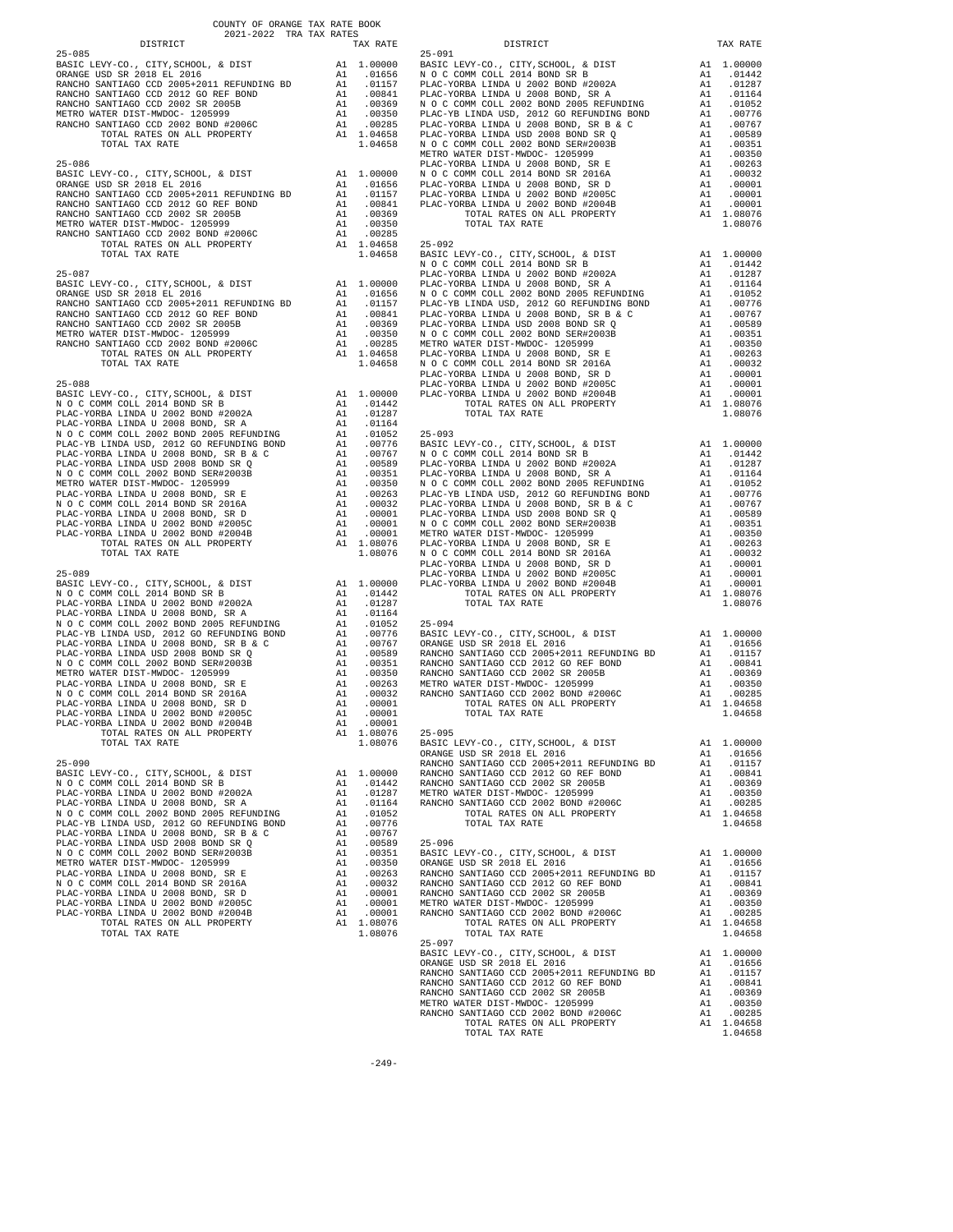| COUNTY OF ORANGE TAX RATE BOOK |          |          |          |
|--------------------------------|----------|----------|----------|
|                                | TAX RATE | DISTRICT | TAX RATE |
|                                |          |          |          |
|                                |          |          |          |
|                                |          |          |          |
|                                |          |          |          |
|                                |          |          |          |
|                                |          |          |          |
|                                |          |          |          |
|                                |          |          |          |
|                                |          |          |          |
|                                |          |          |          |
|                                |          |          |          |
|                                |          |          |          |
|                                |          |          |          |
|                                |          |          |          |
|                                |          |          |          |
|                                |          |          |          |
|                                |          |          |          |
|                                |          |          |          |
|                                |          |          |          |
|                                |          |          |          |
|                                |          |          |          |
|                                |          |          |          |
|                                |          |          |          |
|                                |          |          |          |
|                                |          |          |          |
|                                |          |          |          |
|                                |          |          |          |
|                                |          |          |          |
|                                |          |          |          |
|                                |          |          |          |
|                                |          |          |          |
|                                |          |          |          |
|                                |          |          |          |
|                                |          |          |          |
|                                |          |          |          |
|                                |          |          |          |
|                                |          |          |          |
|                                |          |          |          |
|                                |          |          |          |
|                                |          |          |          |
|                                |          |          |          |
|                                |          |          |          |
|                                |          |          |          |
|                                |          |          |          |
|                                |          |          |          |
|                                |          |          |          |
|                                |          |          |          |
|                                |          |          |          |
|                                |          |          |          |
|                                |          |          |          |
|                                |          |          |          |
|                                |          |          |          |
|                                |          |          |          |
|                                |          |          |          |
|                                |          |          |          |
|                                |          |          |          |
|                                |          |          |          |
|                                |          |          |          |
|                                |          |          |          |
|                                |          |          |          |
|                                |          |          |          |
|                                |          |          |          |
|                                |          |          |          |
|                                |          |          |          |
|                                |          |          |          |
|                                |          |          |          |
|                                |          |          |          |

-250-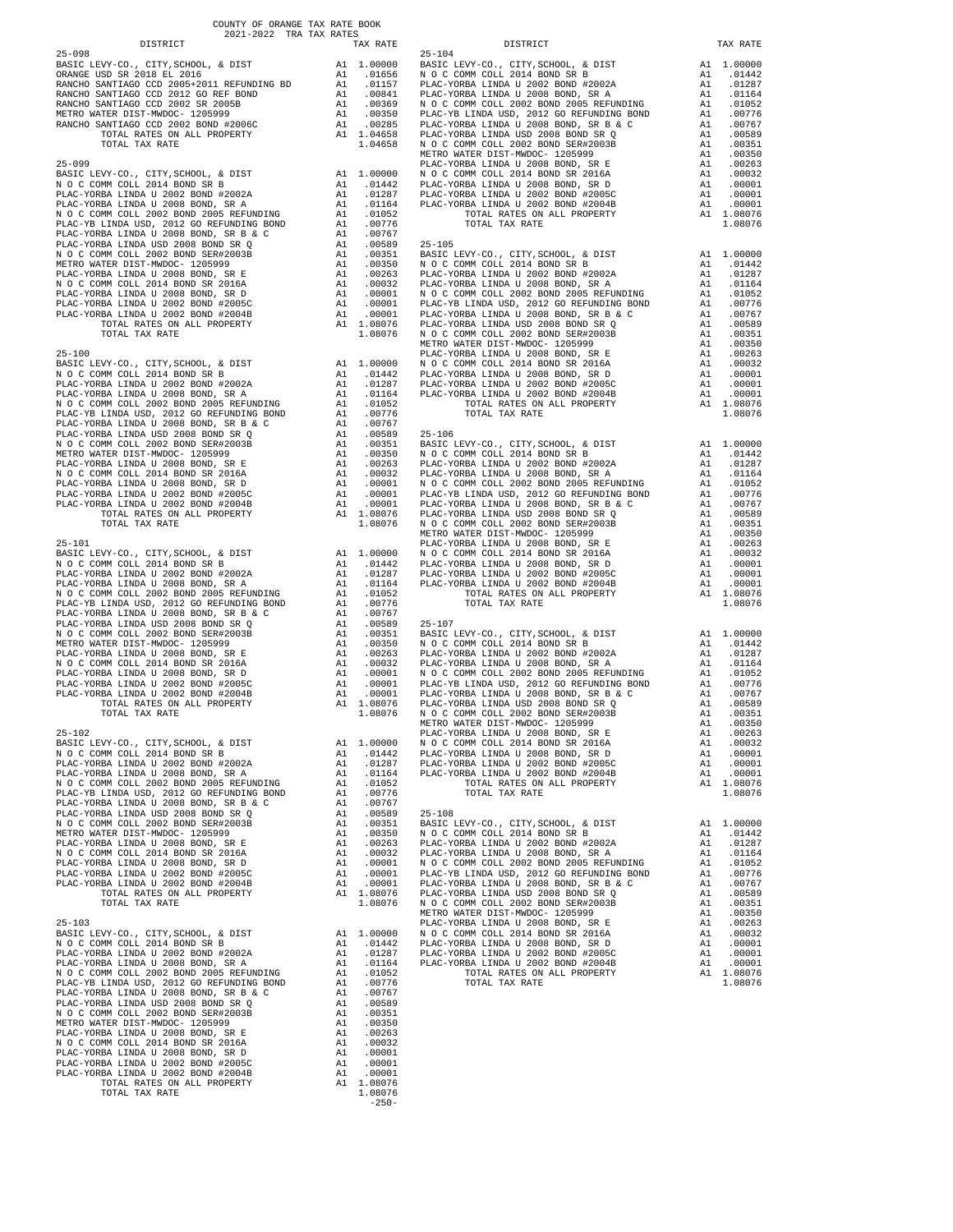| COUNTY OF ORANGE TAX RATE BOOK<br>$2021-2022 \quad \text{TRA TAX RATES}$ DISTRICT $\hspace{2.5cm}$ |          |                |          |
|----------------------------------------------------------------------------------------------------|----------|----------------|----------|
|                                                                                                    | TAX RATE | DISTRICT       | TAX RATE |
|                                                                                                    |          | $25 - 114$     |          |
|                                                                                                    |          |                |          |
|                                                                                                    |          |                |          |
|                                                                                                    |          |                |          |
|                                                                                                    |          |                |          |
|                                                                                                    |          |                |          |
|                                                                                                    |          |                |          |
|                                                                                                    |          |                |          |
|                                                                                                    |          |                |          |
|                                                                                                    |          |                |          |
|                                                                                                    |          |                |          |
|                                                                                                    |          |                |          |
|                                                                                                    |          |                |          |
|                                                                                                    |          |                |          |
|                                                                                                    |          |                |          |
|                                                                                                    |          |                |          |
|                                                                                                    |          |                |          |
|                                                                                                    |          |                |          |
|                                                                                                    |          |                |          |
|                                                                                                    |          |                |          |
|                                                                                                    |          |                |          |
|                                                                                                    |          |                |          |
|                                                                                                    |          |                |          |
|                                                                                                    |          |                |          |
|                                                                                                    |          |                |          |
|                                                                                                    |          |                |          |
|                                                                                                    |          |                |          |
|                                                                                                    |          |                |          |
|                                                                                                    |          |                |          |
|                                                                                                    |          |                |          |
|                                                                                                    |          |                |          |
|                                                                                                    |          |                |          |
|                                                                                                    |          |                |          |
|                                                                                                    |          |                |          |
|                                                                                                    |          |                |          |
|                                                                                                    |          |                |          |
|                                                                                                    |          |                |          |
|                                                                                                    |          |                |          |
|                                                                                                    |          |                |          |
|                                                                                                    |          |                |          |
|                                                                                                    |          |                |          |
|                                                                                                    |          |                |          |
|                                                                                                    |          |                |          |
|                                                                                                    |          |                |          |
|                                                                                                    |          |                |          |
|                                                                                                    |          |                |          |
|                                                                                                    |          |                |          |
| TOTAL TAX RATE                                                                                     | 1.08076  | TOTAL TAX RATE | 1.08076  |
| $25 - 113$                                                                                         |          | $25 - 118$     |          |
|                                                                                                    |          |                |          |
|                                                                                                    |          |                |          |
|                                                                                                    |          |                |          |
|                                                                                                    |          |                |          |
|                                                                                                    |          |                |          |
|                                                                                                    |          |                |          |
|                                                                                                    |          |                |          |
|                                                                                                    |          |                |          |
|                                                                                                    |          |                |          |
|                                                                                                    |          |                |          |
| TOTAL TAX RATE                                                                                     | 1.08076  |                | 1.08076  |
|                                                                                                    |          | TOTAL TAX RATE |          |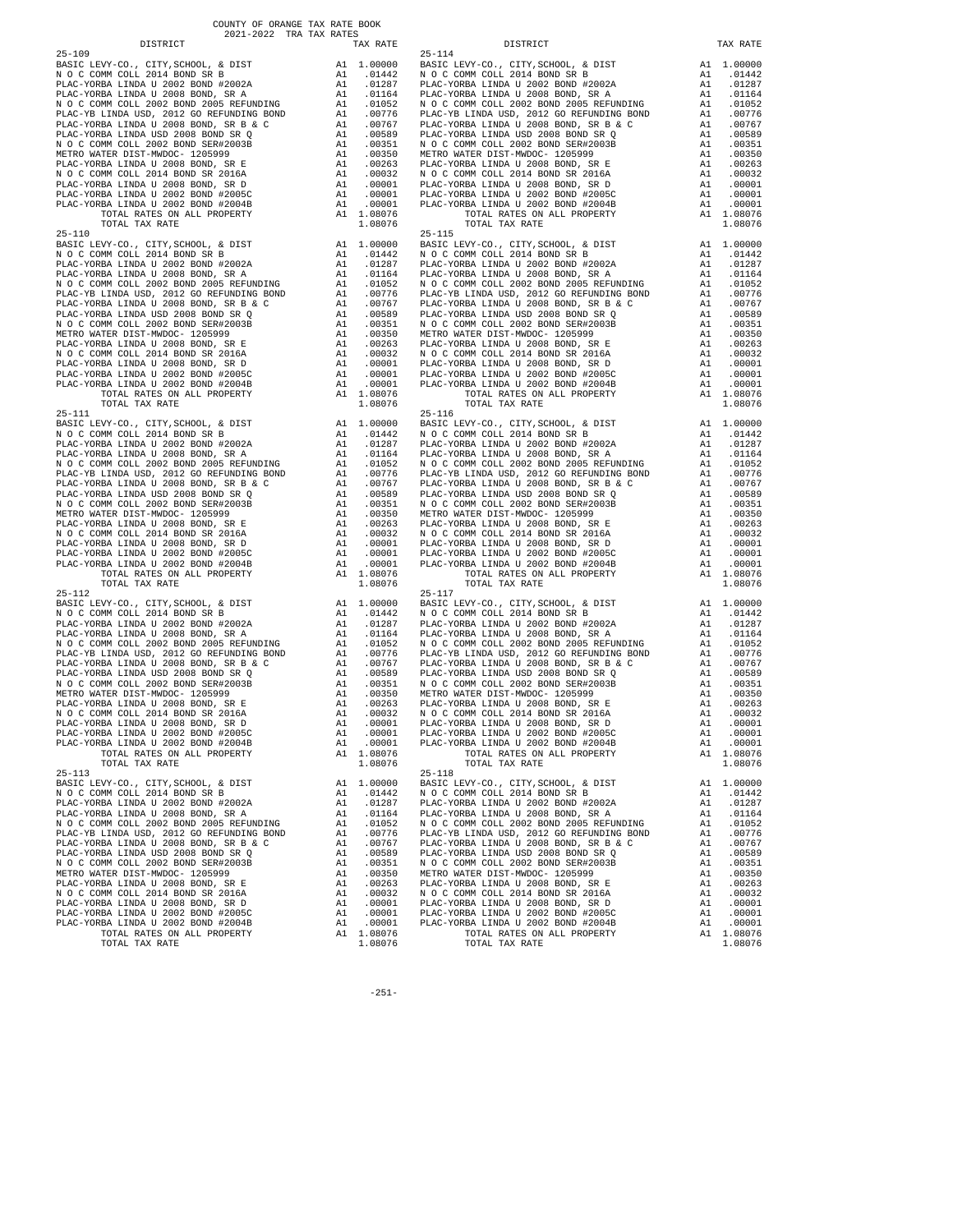| COUNTY OF ORANGE TAX RATE BOOK<br>$2021-2022 \quad \text{TRA TAX RATES}$ DISTRICT $2021-2022 \quad \text{TRA TAX RATES}$ |          |                              |          |
|--------------------------------------------------------------------------------------------------------------------------|----------|------------------------------|----------|
|                                                                                                                          | TAX RATE | DISTRICT                     | TAX RATE |
|                                                                                                                          |          | $25 - 124$                   |          |
|                                                                                                                          |          |                              |          |
|                                                                                                                          |          |                              |          |
|                                                                                                                          |          |                              |          |
|                                                                                                                          |          |                              |          |
|                                                                                                                          |          |                              |          |
|                                                                                                                          |          |                              |          |
|                                                                                                                          |          |                              |          |
|                                                                                                                          |          |                              |          |
|                                                                                                                          |          |                              |          |
|                                                                                                                          |          |                              |          |
|                                                                                                                          |          |                              |          |
|                                                                                                                          |          |                              |          |
|                                                                                                                          |          |                              |          |
|                                                                                                                          |          |                              |          |
|                                                                                                                          |          |                              |          |
|                                                                                                                          |          |                              |          |
|                                                                                                                          |          |                              |          |
|                                                                                                                          |          |                              |          |
|                                                                                                                          |          |                              |          |
|                                                                                                                          |          |                              |          |
|                                                                                                                          |          |                              |          |
|                                                                                                                          |          |                              |          |
|                                                                                                                          |          |                              |          |
|                                                                                                                          |          |                              |          |
|                                                                                                                          |          |                              |          |
|                                                                                                                          |          |                              |          |
|                                                                                                                          |          |                              |          |
|                                                                                                                          |          |                              |          |
|                                                                                                                          |          |                              |          |
|                                                                                                                          |          |                              |          |
|                                                                                                                          |          |                              |          |
|                                                                                                                          |          |                              |          |
|                                                                                                                          |          |                              |          |
|                                                                                                                          |          |                              |          |
|                                                                                                                          |          |                              |          |
|                                                                                                                          |          |                              |          |
|                                                                                                                          |          |                              |          |
|                                                                                                                          |          |                              |          |
|                                                                                                                          |          |                              |          |
|                                                                                                                          |          |                              |          |
|                                                                                                                          |          |                              |          |
|                                                                                                                          |          |                              |          |
| TOTAL TAX RATE<br>$25 - 123$                                                                                             | 1.08076  | TOTAL TAX RATE<br>$25 - 128$ | 1.08076  |
|                                                                                                                          |          |                              |          |
|                                                                                                                          |          |                              |          |
|                                                                                                                          |          |                              |          |
|                                                                                                                          |          |                              |          |
|                                                                                                                          |          |                              |          |
|                                                                                                                          |          |                              |          |
|                                                                                                                          |          |                              |          |
|                                                                                                                          |          |                              |          |
|                                                                                                                          |          |                              |          |
|                                                                                                                          |          |                              |          |
| TOTAL TAX RATE                                                                                                           | 1.08076  | TOTAL TAX RATE               | 1.08076  |
|                                                                                                                          |          |                              |          |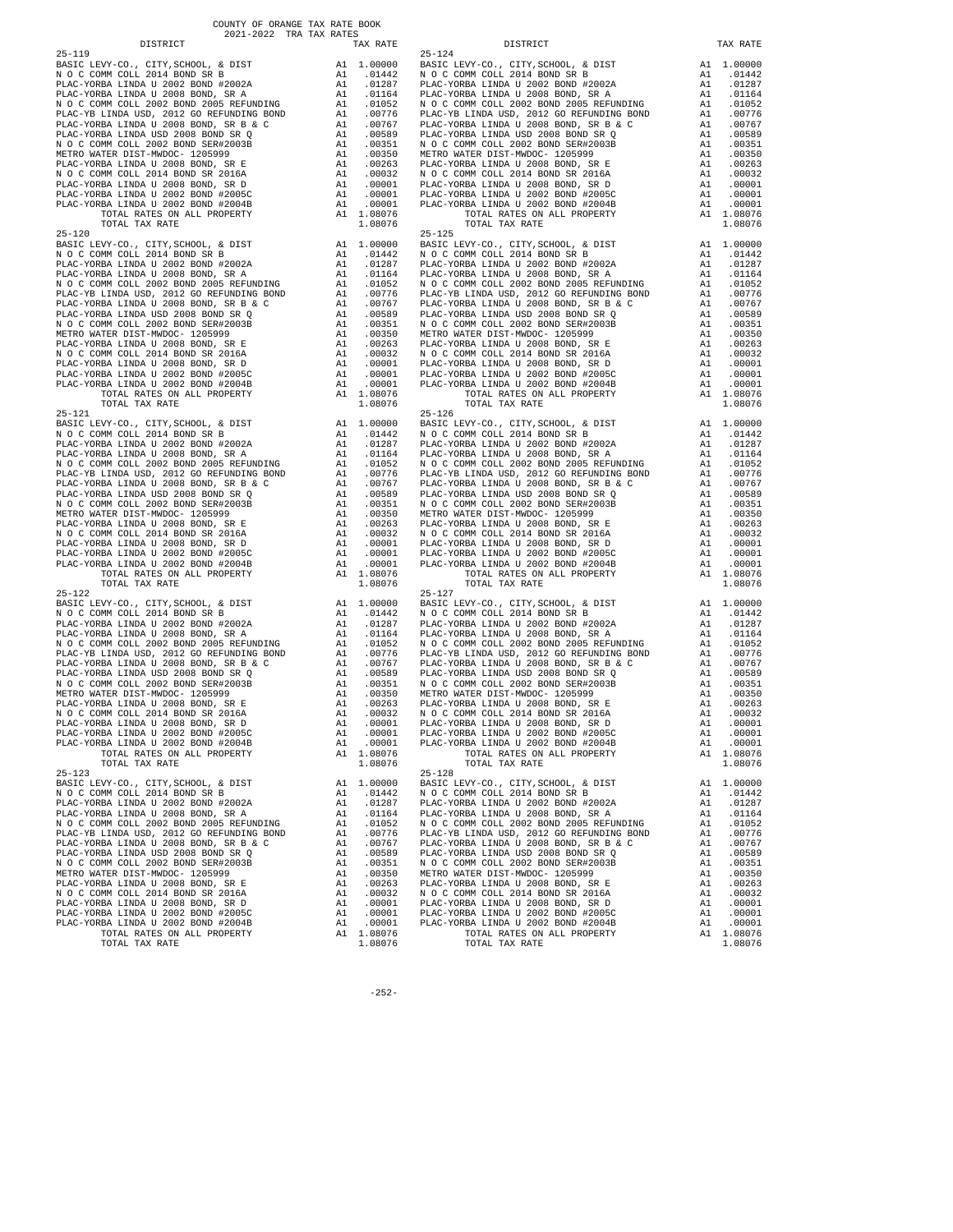| $25 - 129$ |  | $25 - 134$ |  |
|------------|--|------------|--|
|            |  |            |  |
|            |  |            |  |
|            |  |            |  |
|            |  |            |  |
|            |  |            |  |
|            |  |            |  |
|            |  |            |  |
|            |  |            |  |
|            |  |            |  |
|            |  |            |  |
|            |  |            |  |
|            |  |            |  |
|            |  |            |  |
|            |  |            |  |
|            |  |            |  |
|            |  |            |  |
|            |  |            |  |
|            |  |            |  |
|            |  |            |  |
|            |  |            |  |
|            |  |            |  |
|            |  |            |  |

DISTRICT TAX RATE DISTRICT TAX RATE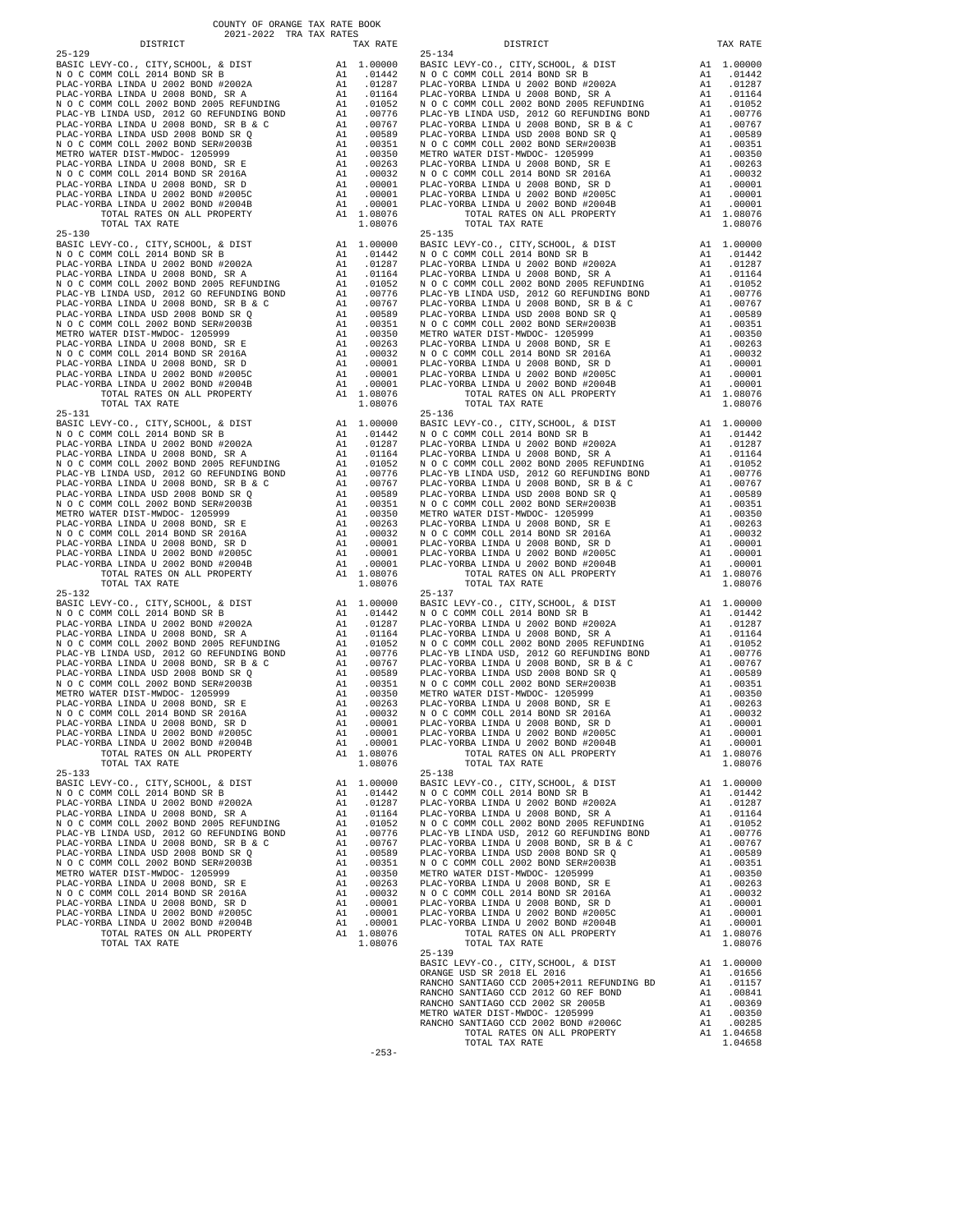| COUNTY OF ORANGE TAX RATE BOOK<br>2021-2022 TRA TAX RATES |                                                                                                                                                                                                                                                                                                                                                                                               |          |
|-----------------------------------------------------------|-----------------------------------------------------------------------------------------------------------------------------------------------------------------------------------------------------------------------------------------------------------------------------------------------------------------------------------------------------------------------------------------------|----------|
| DISTRICT                                                  | RA TAX RATES<br>TAX RATE TAX DISTRICT                                                                                                                                                                                                                                                                                                                                                         | TAX RATE |
|                                                           | $25 - 146$                                                                                                                                                                                                                                                                                                                                                                                    |          |
|                                                           |                                                                                                                                                                                                                                                                                                                                                                                               |          |
|                                                           |                                                                                                                                                                                                                                                                                                                                                                                               |          |
|                                                           |                                                                                                                                                                                                                                                                                                                                                                                               |          |
|                                                           |                                                                                                                                                                                                                                                                                                                                                                                               |          |
|                                                           |                                                                                                                                                                                                                                                                                                                                                                                               |          |
|                                                           |                                                                                                                                                                                                                                                                                                                                                                                               |          |
|                                                           |                                                                                                                                                                                                                                                                                                                                                                                               |          |
|                                                           |                                                                                                                                                                                                                                                                                                                                                                                               |          |
|                                                           |                                                                                                                                                                                                                                                                                                                                                                                               |          |
|                                                           |                                                                                                                                                                                                                                                                                                                                                                                               |          |
|                                                           |                                                                                                                                                                                                                                                                                                                                                                                               |          |
|                                                           |                                                                                                                                                                                                                                                                                                                                                                                               |          |
|                                                           |                                                                                                                                                                                                                                                                                                                                                                                               |          |
|                                                           |                                                                                                                                                                                                                                                                                                                                                                                               |          |
|                                                           |                                                                                                                                                                                                                                                                                                                                                                                               |          |
|                                                           |                                                                                                                                                                                                                                                                                                                                                                                               |          |
|                                                           |                                                                                                                                                                                                                                                                                                                                                                                               |          |
|                                                           |                                                                                                                                                                                                                                                                                                                                                                                               |          |
|                                                           |                                                                                                                                                                                                                                                                                                                                                                                               |          |
|                                                           |                                                                                                                                                                                                                                                                                                                                                                                               |          |
|                                                           |                                                                                                                                                                                                                                                                                                                                                                                               |          |
|                                                           |                                                                                                                                                                                                                                                                                                                                                                                               |          |
|                                                           |                                                                                                                                                                                                                                                                                                                                                                                               |          |
|                                                           |                                                                                                                                                                                                                                                                                                                                                                                               |          |
|                                                           |                                                                                                                                                                                                                                                                                                                                                                                               |          |
|                                                           |                                                                                                                                                                                                                                                                                                                                                                                               |          |
|                                                           |                                                                                                                                                                                                                                                                                                                                                                                               |          |
|                                                           |                                                                                                                                                                                                                                                                                                                                                                                               |          |
|                                                           |                                                                                                                                                                                                                                                                                                                                                                                               |          |
|                                                           |                                                                                                                                                                                                                                                                                                                                                                                               |          |
|                                                           |                                                                                                                                                                                                                                                                                                                                                                                               |          |
|                                                           |                                                                                                                                                                                                                                                                                                                                                                                               |          |
|                                                           |                                                                                                                                                                                                                                                                                                                                                                                               |          |
|                                                           |                                                                                                                                                                                                                                                                                                                                                                                               |          |
|                                                           |                                                                                                                                                                                                                                                                                                                                                                                               |          |
|                                                           |                                                                                                                                                                                                                                                                                                                                                                                               |          |
|                                                           |                                                                                                                                                                                                                                                                                                                                                                                               |          |
|                                                           |                                                                                                                                                                                                                                                                                                                                                                                               |          |
|                                                           |                                                                                                                                                                                                                                                                                                                                                                                               |          |
|                                                           |                                                                                                                                                                                                                                                                                                                                                                                               |          |
|                                                           |                                                                                                                                                                                                                                                                                                                                                                                               |          |
|                                                           |                                                                                                                                                                                                                                                                                                                                                                                               |          |
|                                                           |                                                                                                                                                                                                                                                                                                                                                                                               |          |
|                                                           |                                                                                                                                                                                                                                                                                                                                                                                               |          |
|                                                           |                                                                                                                                                                                                                                                                                                                                                                                               |          |
|                                                           |                                                                                                                                                                                                                                                                                                                                                                                               |          |
|                                                           |                                                                                                                                                                                                                                                                                                                                                                                               |          |
|                                                           |                                                                                                                                                                                                                                                                                                                                                                                               |          |
|                                                           |                                                                                                                                                                                                                                                                                                                                                                                               |          |
|                                                           |                                                                                                                                                                                                                                                                                                                                                                                               |          |
|                                                           |                                                                                                                                                                                                                                                                                                                                                                                               |          |
|                                                           |                                                                                                                                                                                                                                                                                                                                                                                               |          |
|                                                           |                                                                                                                                                                                                                                                                                                                                                                                               |          |
|                                                           |                                                                                                                                                                                                                                                                                                                                                                                               |          |
|                                                           |                                                                                                                                                                                                                                                                                                                                                                                               |          |
|                                                           |                                                                                                                                                                                                                                                                                                                                                                                               |          |
|                                                           | $\begin{tabular}{cccccccc} \multicolumn{4}{c}{25-150} & \multicolumn{4}{c}{1.08076} & \multicolumn{4}{c}{1.08076} & \multicolumn{4}{c}{1.08076} & \multicolumn{4}{c}{1.08076} & \multicolumn{4}{c}{1.08076} & \multicolumn{4}{c}{1.08076} & \multicolumn{4}{c}{1.08076} & \multicolumn{4}{c}{1.08076} & \multicolumn{4}{c}{1.08076} & \multicolumn{4}{c}{1.08076} & \multicolumn{4}{c}{1.080$ |          |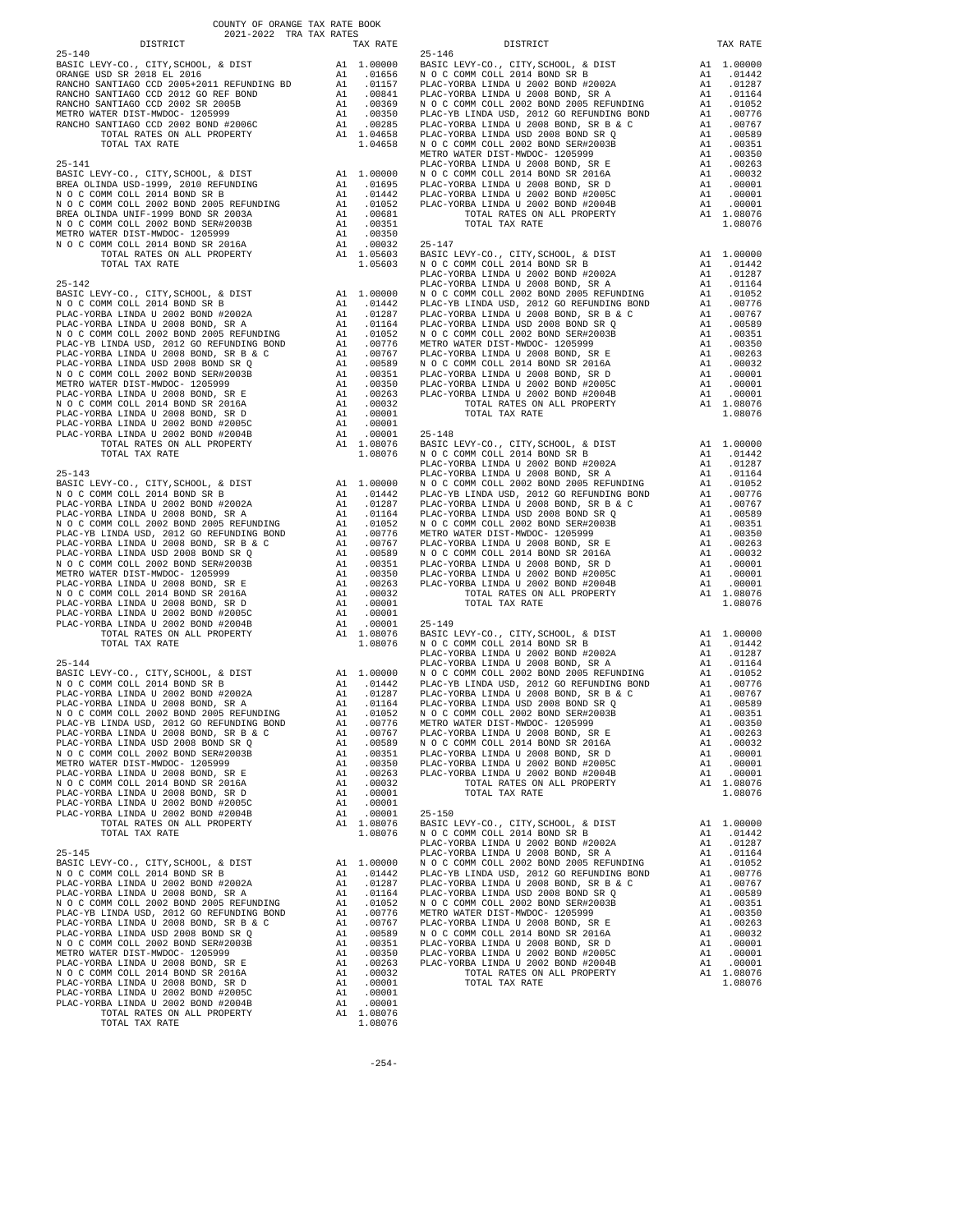|  | $25 - 156$     |         |
|--|----------------|---------|
|  |                |         |
|  |                |         |
|  |                |         |
|  |                |         |
|  |                |         |
|  |                |         |
|  |                |         |
|  |                |         |
|  |                |         |
|  |                |         |
|  |                |         |
|  |                |         |
|  |                |         |
|  |                |         |
|  |                |         |
|  |                |         |
|  |                |         |
|  |                |         |
|  |                |         |
|  |                |         |
|  |                |         |
|  |                |         |
|  |                |         |
|  |                |         |
|  |                |         |
|  |                |         |
|  |                |         |
|  |                |         |
|  |                |         |
|  |                |         |
|  |                |         |
|  |                |         |
|  |                |         |
|  |                |         |
|  |                |         |
|  |                |         |
|  |                |         |
|  |                |         |
|  |                |         |
|  |                |         |
|  |                |         |
|  |                |         |
|  |                |         |
|  |                |         |
|  |                |         |
|  |                |         |
|  |                |         |
|  |                |         |
|  |                |         |
|  |                |         |
|  |                |         |
|  |                |         |
|  |                |         |
|  |                |         |
|  |                |         |
|  |                |         |
|  |                |         |
|  |                |         |
|  |                |         |
|  |                |         |
|  |                |         |
|  |                |         |
|  |                |         |
|  |                |         |
|  |                |         |
|  |                |         |
|  |                |         |
|  |                |         |
|  |                |         |
|  |                |         |
|  |                |         |
|  |                |         |
|  |                |         |
|  |                |         |
|  |                |         |
|  |                |         |
|  |                |         |
|  |                |         |
|  |                |         |
|  |                |         |
|  |                |         |
|  |                |         |
|  |                |         |
|  |                |         |
|  |                |         |
|  |                |         |
|  |                |         |
|  |                |         |
|  |                |         |
|  |                |         |
|  |                |         |
|  |                |         |
|  |                |         |
|  |                |         |
|  |                |         |
|  |                |         |
|  |                |         |
|  |                |         |
|  |                |         |
|  |                |         |
|  |                |         |
|  |                |         |
|  |                |         |
|  |                |         |
|  |                |         |
|  |                |         |
|  |                |         |
|  |                |         |
|  |                |         |
|  |                |         |
|  |                |         |
|  |                |         |
|  |                |         |
|  |                |         |
|  |                |         |
|  |                |         |
|  |                |         |
|  |                |         |
|  |                |         |
|  |                |         |
|  |                |         |
|  |                |         |
|  |                |         |
|  |                |         |
|  |                |         |
|  |                |         |
|  |                |         |
|  |                |         |
|  |                |         |
|  |                |         |
|  |                |         |
|  |                |         |
|  |                |         |
|  | TOTAL TAX RATE | 1.06873 |

 $-255-$ 

COUNTY OF ORANGE TAX RATE BOOK<br>2021-2022 TRA TAX RATES DISTRICT DISTRICT TAX RATE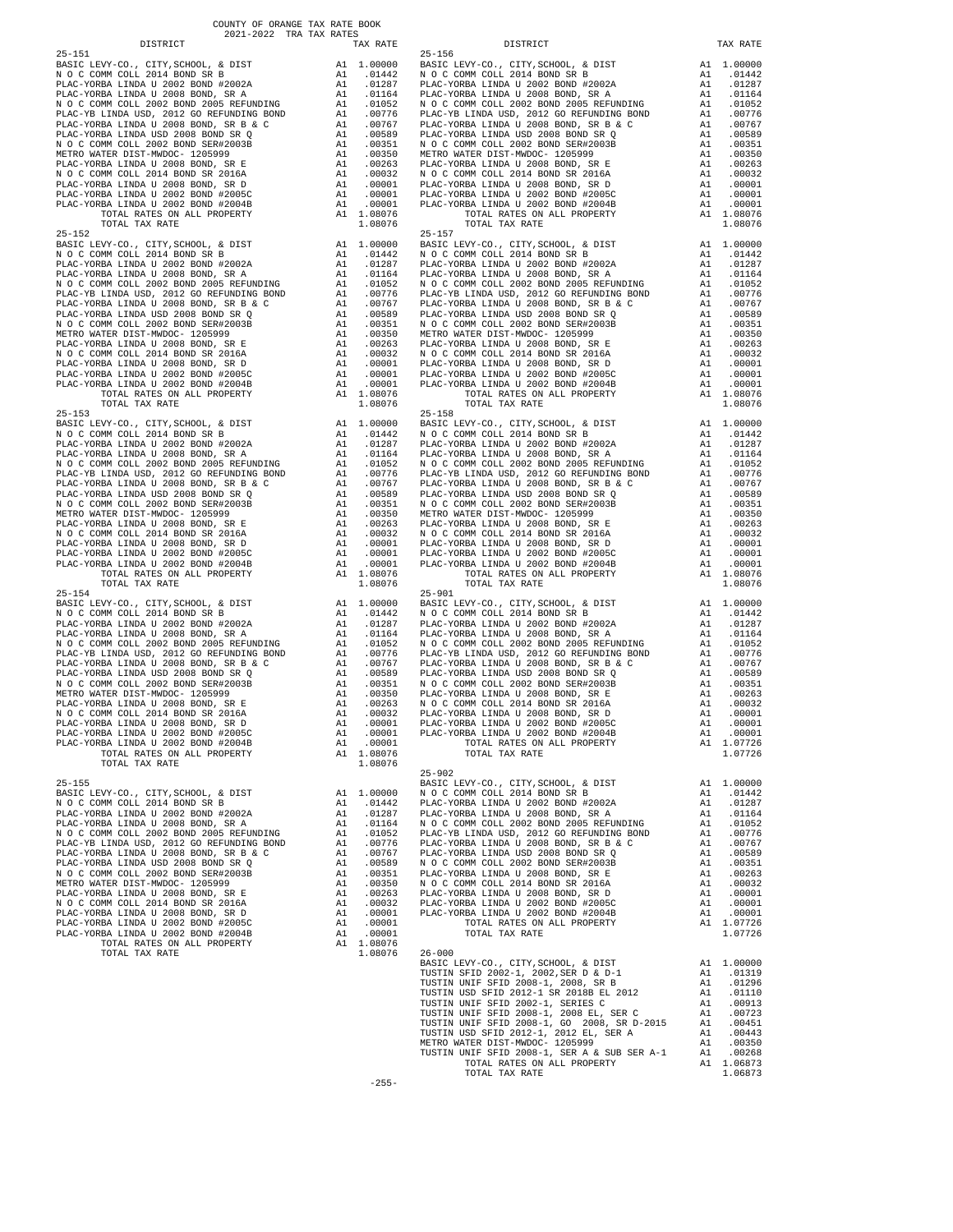| COUNTY OF ORANGE TAX RATE BOOK<br>2021-2022 TRA TAX RATES<br>DISTRICT TAX RJ |          |                                                                                                                                                                                                                                                                                                                                                                                                                  |          |
|------------------------------------------------------------------------------|----------|------------------------------------------------------------------------------------------------------------------------------------------------------------------------------------------------------------------------------------------------------------------------------------------------------------------------------------------------------------------------------------------------------------------|----------|
|                                                                              | TAX RATE | DISTRICT                                                                                                                                                                                                                                                                                                                                                                                                         | TAX RATE |
| $26 - 003$                                                                   |          | $26 - 017$                                                                                                                                                                                                                                                                                                                                                                                                       |          |
|                                                                              |          |                                                                                                                                                                                                                                                                                                                                                                                                                  |          |
|                                                                              |          |                                                                                                                                                                                                                                                                                                                                                                                                                  |          |
|                                                                              |          |                                                                                                                                                                                                                                                                                                                                                                                                                  |          |
|                                                                              |          |                                                                                                                                                                                                                                                                                                                                                                                                                  |          |
|                                                                              |          |                                                                                                                                                                                                                                                                                                                                                                                                                  |          |
|                                                                              |          |                                                                                                                                                                                                                                                                                                                                                                                                                  |          |
|                                                                              |          |                                                                                                                                                                                                                                                                                                                                                                                                                  |          |
|                                                                              |          |                                                                                                                                                                                                                                                                                                                                                                                                                  |          |
|                                                                              |          |                                                                                                                                                                                                                                                                                                                                                                                                                  |          |
|                                                                              |          |                                                                                                                                                                                                                                                                                                                                                                                                                  |          |
|                                                                              |          |                                                                                                                                                                                                                                                                                                                                                                                                                  |          |
|                                                                              |          |                                                                                                                                                                                                                                                                                                                                                                                                                  |          |
|                                                                              |          |                                                                                                                                                                                                                                                                                                                                                                                                                  |          |
|                                                                              |          |                                                                                                                                                                                                                                                                                                                                                                                                                  |          |
|                                                                              |          |                                                                                                                                                                                                                                                                                                                                                                                                                  |          |
|                                                                              |          |                                                                                                                                                                                                                                                                                                                                                                                                                  |          |
|                                                                              |          |                                                                                                                                                                                                                                                                                                                                                                                                                  |          |
|                                                                              |          |                                                                                                                                                                                                                                                                                                                                                                                                                  |          |
|                                                                              |          |                                                                                                                                                                                                                                                                                                                                                                                                                  |          |
|                                                                              |          |                                                                                                                                                                                                                                                                                                                                                                                                                  |          |
|                                                                              |          |                                                                                                                                                                                                                                                                                                                                                                                                                  |          |
|                                                                              |          |                                                                                                                                                                                                                                                                                                                                                                                                                  |          |
|                                                                              |          |                                                                                                                                                                                                                                                                                                                                                                                                                  |          |
|                                                                              |          |                                                                                                                                                                                                                                                                                                                                                                                                                  |          |
|                                                                              |          |                                                                                                                                                                                                                                                                                                                                                                                                                  |          |
|                                                                              |          |                                                                                                                                                                                                                                                                                                                                                                                                                  |          |
|                                                                              |          |                                                                                                                                                                                                                                                                                                                                                                                                                  |          |
|                                                                              |          | WETTO MATER DEPARTMENT (ALL PROPERTY ALL 20130<br>1.00350 26-018<br>2011. TOTAL TAX RATE COMPARTMENT (ALL PROPERTY ALL 20130<br>2014. TOTAL TAX RATE (ALL PROPERTY CONDUCT), CONTROL 20130 26-018<br>2013. THE COMPARTMENT COMPARTMEN                                                                                                                                                                            |          |
|                                                                              |          | $\begin{tabular}{c c c c c} \multicolumn{4}{c}{\textbf{1.11497}} & \multicolumn{4}{c}{\textbf{1.11497}} & \multicolumn{4}{c}{\textbf{1.11497}} & \multicolumn{4}{c}{\textbf{1.11497}} & \multicolumn{4}{c}{\textbf{1.11497}} & \multicolumn{4}{c}{\textbf{1.11497}} & \multicolumn{4}{c}{\textbf{1.11497}} & \multicolumn{4}{c}{\textbf{1.11497}} & \multicolumn{4}{c}{\textbf{1.11497}} & \multicolumn{4$       |          |
|                                                                              |          |                                                                                                                                                                                                                                                                                                                                                                                                                  |          |
|                                                                              |          |                                                                                                                                                                                                                                                                                                                                                                                                                  |          |
|                                                                              |          |                                                                                                                                                                                                                                                                                                                                                                                                                  |          |
|                                                                              |          |                                                                                                                                                                                                                                                                                                                                                                                                                  |          |
|                                                                              |          |                                                                                                                                                                                                                                                                                                                                                                                                                  |          |
|                                                                              |          |                                                                                                                                                                                                                                                                                                                                                                                                                  |          |
|                                                                              |          |                                                                                                                                                                                                                                                                                                                                                                                                                  |          |
|                                                                              |          |                                                                                                                                                                                                                                                                                                                                                                                                                  |          |
|                                                                              |          |                                                                                                                                                                                                                                                                                                                                                                                                                  |          |
|                                                                              |          |                                                                                                                                                                                                                                                                                                                                                                                                                  |          |
|                                                                              |          |                                                                                                                                                                                                                                                                                                                                                                                                                  |          |
|                                                                              |          |                                                                                                                                                                                                                                                                                                                                                                                                                  |          |
|                                                                              |          |                                                                                                                                                                                                                                                                                                                                                                                                                  |          |
|                                                                              |          |                                                                                                                                                                                                                                                                                                                                                                                                                  |          |
|                                                                              |          |                                                                                                                                                                                                                                                                                                                                                                                                                  |          |
|                                                                              |          |                                                                                                                                                                                                                                                                                                                                                                                                                  |          |
|                                                                              |          |                                                                                                                                                                                                                                                                                                                                                                                                                  |          |
|                                                                              |          |                                                                                                                                                                                                                                                                                                                                                                                                                  |          |
|                                                                              |          |                                                                                                                                                                                                                                                                                                                                                                                                                  |          |
| $\mathbb{R}^2$<br>TOTAL TAX RATE                                             | 1.00350  | $26 - 024$                                                                                                                                                                                                                                                                                                                                                                                                       |          |
|                                                                              |          |                                                                                                                                                                                                                                                                                                                                                                                                                  |          |
|                                                                              |          |                                                                                                                                                                                                                                                                                                                                                                                                                  |          |
|                                                                              |          |                                                                                                                                                                                                                                                                                                                                                                                                                  |          |
|                                                                              |          |                                                                                                                                                                                                                                                                                                                                                                                                                  |          |
|                                                                              |          |                                                                                                                                                                                                                                                                                                                                                                                                                  |          |
|                                                                              |          |                                                                                                                                                                                                                                                                                                                                                                                                                  |          |
|                                                                              |          |                                                                                                                                                                                                                                                                                                                                                                                                                  |          |
|                                                                              |          |                                                                                                                                                                                                                                                                                                                                                                                                                  |          |
|                                                                              |          |                                                                                                                                                                                                                                                                                                                                                                                                                  |          |
|                                                                              |          |                                                                                                                                                                                                                                                                                                                                                                                                                  |          |
|                                                                              |          |                                                                                                                                                                                                                                                                                                                                                                                                                  |          |
|                                                                              |          |                                                                                                                                                                                                                                                                                                                                                                                                                  |          |
|                                                                              |          |                                                                                                                                                                                                                                                                                                                                                                                                                  |          |
|                                                                              |          |                                                                                                                                                                                                                                                                                                                                                                                                                  |          |
|                                                                              |          |                                                                                                                                                                                                                                                                                                                                                                                                                  |          |
|                                                                              |          |                                                                                                                                                                                                                                                                                                                                                                                                                  |          |
|                                                                              |          |                                                                                                                                                                                                                                                                                                                                                                                                                  |          |
|                                                                              |          |                                                                                                                                                                                                                                                                                                                                                                                                                  |          |
|                                                                              |          |                                                                                                                                                                                                                                                                                                                                                                                                                  |          |
|                                                                              |          | $\begin{tabular}{l c c c c c} \multicolumn{1}{c}{\textbf{26-026}} & \multicolumn{1}{c}{\textbf{26-026}} & \multicolumn{1}{c}{\textbf{26-026}} & \multicolumn{1}{c}{\textbf{26-026}} & \multicolumn{1}{c}{\textbf{26-026}} & \multicolumn{1}{c}{\textbf{26-026}} & \multicolumn{1}{c}{\textbf{26-026}} & \multicolumn{1}{c}{\textbf{26-026}} & \multicolumn{1}{c}{\textbf{26-026}} & \multicolumn{1}{c}{\textbf{$ |          |
|                                                                              |          |                                                                                                                                                                                                                                                                                                                                                                                                                  |          |
|                                                                              |          |                                                                                                                                                                                                                                                                                                                                                                                                                  |          |
|                                                                              |          |                                                                                                                                                                                                                                                                                                                                                                                                                  |          |
|                                                                              |          |                                                                                                                                                                                                                                                                                                                                                                                                                  |          |
|                                                                              |          |                                                                                                                                                                                                                                                                                                                                                                                                                  |          |
|                                                                              |          |                                                                                                                                                                                                                                                                                                                                                                                                                  |          |
|                                                                              |          |                                                                                                                                                                                                                                                                                                                                                                                                                  |          |
|                                                                              |          |                                                                                                                                                                                                                                                                                                                                                                                                                  |          |
|                                                                              |          |                                                                                                                                                                                                                                                                                                                                                                                                                  |          |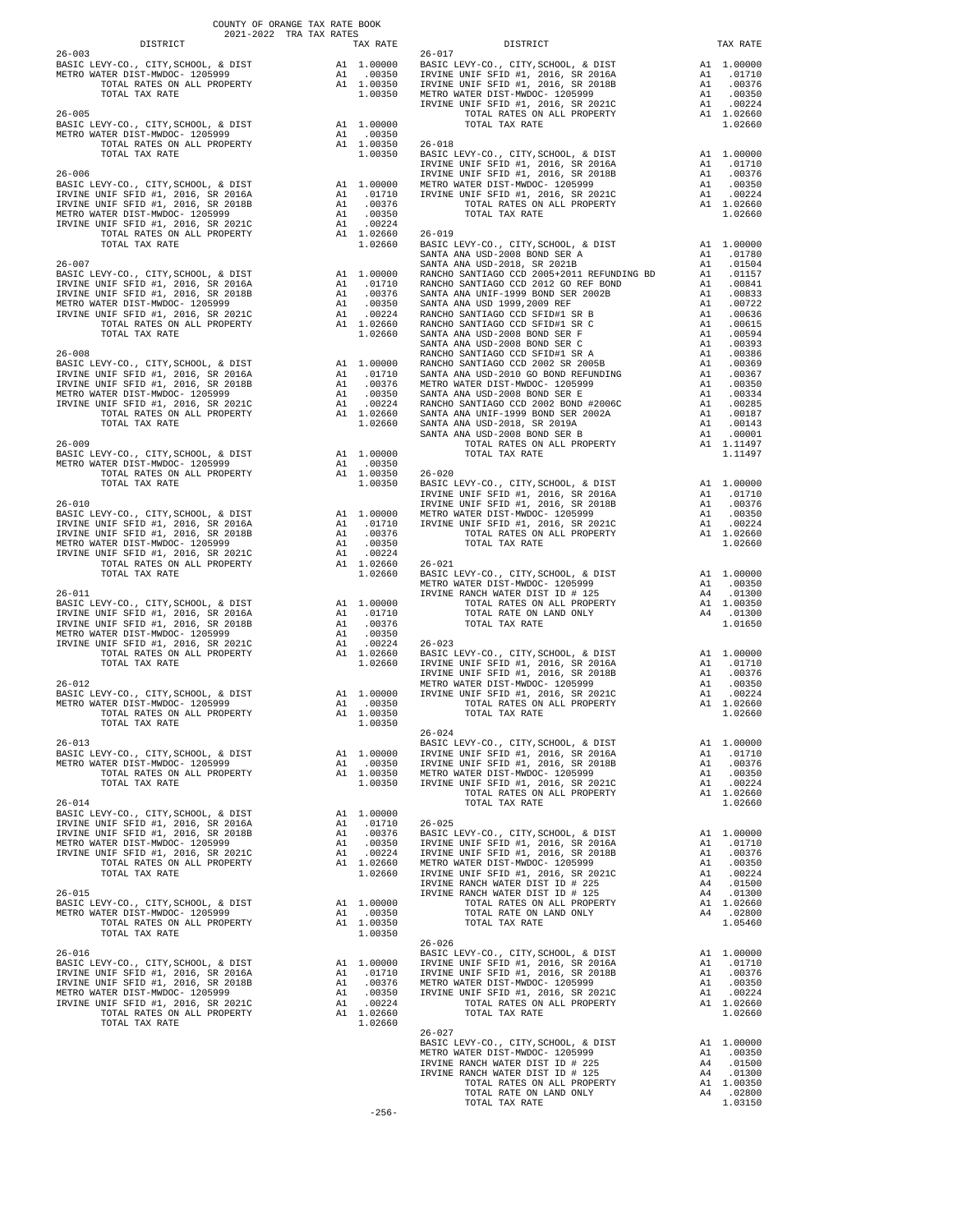| COUNTY OF ORANGE TAX RATE BOOK<br>$2021-2022 \quad \text{TRA} \quad \text{RATE B}$ DISTRICT $\hspace{2.5cm}$ |          |                        |          |
|--------------------------------------------------------------------------------------------------------------|----------|------------------------|----------|
|                                                                                                              | TAX RATE | DISTRICT<br>$26 - 037$ | TAX RATE |
|                                                                                                              |          |                        |          |
|                                                                                                              |          |                        |          |
|                                                                                                              |          |                        |          |
|                                                                                                              |          |                        |          |
|                                                                                                              |          |                        |          |
|                                                                                                              |          |                        |          |
|                                                                                                              |          |                        |          |
|                                                                                                              |          |                        |          |
|                                                                                                              |          |                        |          |
|                                                                                                              |          |                        |          |
|                                                                                                              |          |                        |          |
|                                                                                                              |          |                        |          |
|                                                                                                              |          |                        |          |
|                                                                                                              |          |                        |          |
|                                                                                                              |          |                        |          |
|                                                                                                              |          |                        |          |
|                                                                                                              |          |                        |          |
| $26 - 033$                                                                                                   |          |                        |          |
|                                                                                                              |          |                        |          |
|                                                                                                              |          |                        |          |
|                                                                                                              |          |                        |          |
|                                                                                                              |          |                        |          |
|                                                                                                              |          |                        |          |
|                                                                                                              |          |                        |          |
|                                                                                                              |          |                        |          |
|                                                                                                              |          |                        |          |
|                                                                                                              |          |                        |          |
|                                                                                                              |          |                        |          |
|                                                                                                              |          |                        |          |
|                                                                                                              |          |                        |          |
|                                                                                                              |          |                        |          |
|                                                                                                              |          |                        |          |
|                                                                                                              |          |                        |          |
|                                                                                                              |          |                        |          |
|                                                                                                              |          |                        |          |
|                                                                                                              |          |                        |          |
|                                                                                                              |          |                        |          |
|                                                                                                              |          |                        |          |
|                                                                                                              |          |                        |          |
|                                                                                                              |          |                        |          |
|                                                                                                              |          |                        |          |
|                                                                                                              |          |                        |          |
|                                                                                                              |          |                        |          |
|                                                                                                              |          |                        |          |
|                                                                                                              |          |                        |          |
|                                                                                                              |          |                        |          |
|                                                                                                              |          |                        |          |
|                                                                                                              |          |                        |          |
|                                                                                                              |          |                        |          |
|                                                                                                              |          |                        |          |
|                                                                                                              |          |                        |          |
|                                                                                                              |          |                        |          |
|                                                                                                              |          |                        |          |
|                                                                                                              |          |                        |          |
|                                                                                                              |          |                        |          |
|                                                                                                              |          |                        |          |
|                                                                                                              |          |                        |          |
|                                                                                                              |          |                        |          |
|                                                                                                              |          |                        |          |
|                                                                                                              |          |                        |          |
|                                                                                                              |          |                        |          |
|                                                                                                              |          |                        |          |
|                                                                                                              |          |                        |          |
|                                                                                                              |          |                        |          |
|                                                                                                              |          |                        |          |
|                                                                                                              |          |                        |          |
|                                                                                                              |          |                        |          |
|                                                                                                              |          |                        |          |
|                                                                                                              |          |                        |          |
|                                                                                                              |          |                        |          |
|                                                                                                              |          |                        |          |
|                                                                                                              |          |                        |          |
|                                                                                                              |          |                        |          |
|                                                                                                              |          |                        |          |
|                                                                                                              |          |                        |          |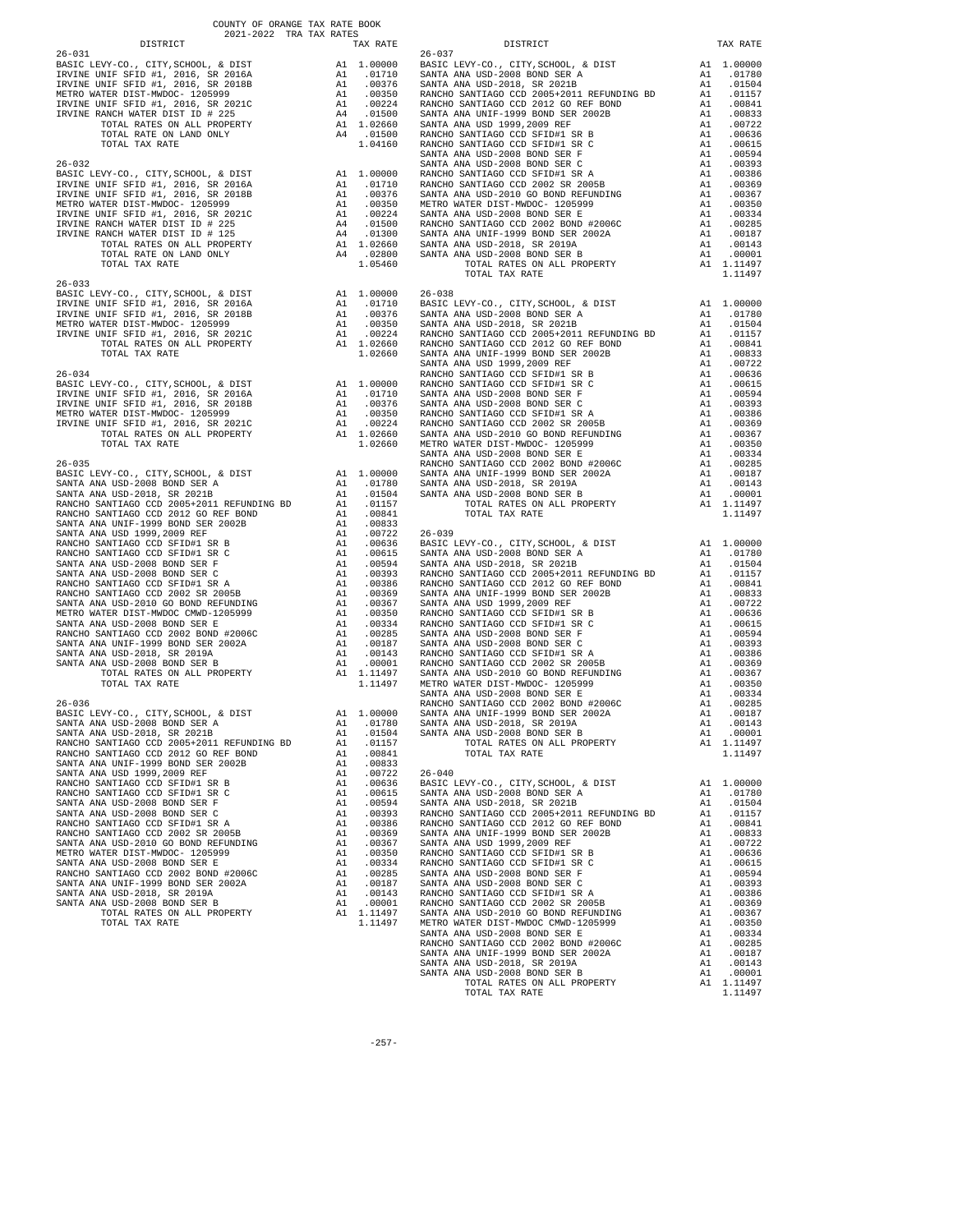| 2021-2022 TRA TAX RATES                                                                                                                                                                                                                                                                    |    |            |                                                                                                                                                                                                                                                      |
|--------------------------------------------------------------------------------------------------------------------------------------------------------------------------------------------------------------------------------------------------------------------------------------------|----|------------|------------------------------------------------------------------------------------------------------------------------------------------------------------------------------------------------------------------------------------------------------|
| DISTRICT                                                                                                                                                                                                                                                                                   |    | TAX RATE   |                                                                                                                                                                                                                                                      |
|                                                                                                                                                                                                                                                                                            |    |            |                                                                                                                                                                                                                                                      |
|                                                                                                                                                                                                                                                                                            |    |            |                                                                                                                                                                                                                                                      |
|                                                                                                                                                                                                                                                                                            |    |            |                                                                                                                                                                                                                                                      |
|                                                                                                                                                                                                                                                                                            |    |            |                                                                                                                                                                                                                                                      |
|                                                                                                                                                                                                                                                                                            |    |            |                                                                                                                                                                                                                                                      |
|                                                                                                                                                                                                                                                                                            |    |            |                                                                                                                                                                                                                                                      |
|                                                                                                                                                                                                                                                                                            |    |            |                                                                                                                                                                                                                                                      |
|                                                                                                                                                                                                                                                                                            |    |            |                                                                                                                                                                                                                                                      |
|                                                                                                                                                                                                                                                                                            |    |            |                                                                                                                                                                                                                                                      |
|                                                                                                                                                                                                                                                                                            |    |            |                                                                                                                                                                                                                                                      |
|                                                                                                                                                                                                                                                                                            |    |            |                                                                                                                                                                                                                                                      |
|                                                                                                                                                                                                                                                                                            |    |            |                                                                                                                                                                                                                                                      |
|                                                                                                                                                                                                                                                                                            |    |            |                                                                                                                                                                                                                                                      |
|                                                                                                                                                                                                                                                                                            |    |            |                                                                                                                                                                                                                                                      |
|                                                                                                                                                                                                                                                                                            |    |            |                                                                                                                                                                                                                                                      |
|                                                                                                                                                                                                                                                                                            |    |            |                                                                                                                                                                                                                                                      |
|                                                                                                                                                                                                                                                                                            |    |            |                                                                                                                                                                                                                                                      |
|                                                                                                                                                                                                                                                                                            |    |            |                                                                                                                                                                                                                                                      |
|                                                                                                                                                                                                                                                                                            |    |            |                                                                                                                                                                                                                                                      |
|                                                                                                                                                                                                                                                                                            |    |            |                                                                                                                                                                                                                                                      |
|                                                                                                                                                                                                                                                                                            |    |            |                                                                                                                                                                                                                                                      |
|                                                                                                                                                                                                                                                                                            |    |            |                                                                                                                                                                                                                                                      |
|                                                                                                                                                                                                                                                                                            |    |            |                                                                                                                                                                                                                                                      |
|                                                                                                                                                                                                                                                                                            |    |            |                                                                                                                                                                                                                                                      |
|                                                                                                                                                                                                                                                                                            |    |            |                                                                                                                                                                                                                                                      |
|                                                                                                                                                                                                                                                                                            |    |            |                                                                                                                                                                                                                                                      |
|                                                                                                                                                                                                                                                                                            |    |            |                                                                                                                                                                                                                                                      |
|                                                                                                                                                                                                                                                                                            |    |            |                                                                                                                                                                                                                                                      |
|                                                                                                                                                                                                                                                                                            |    |            |                                                                                                                                                                                                                                                      |
|                                                                                                                                                                                                                                                                                            |    |            |                                                                                                                                                                                                                                                      |
|                                                                                                                                                                                                                                                                                            |    |            |                                                                                                                                                                                                                                                      |
|                                                                                                                                                                                                                                                                                            |    |            |                                                                                                                                                                                                                                                      |
|                                                                                                                                                                                                                                                                                            |    |            |                                                                                                                                                                                                                                                      |
|                                                                                                                                                                                                                                                                                            |    |            |                                                                                                                                                                                                                                                      |
|                                                                                                                                                                                                                                                                                            |    |            |                                                                                                                                                                                                                                                      |
|                                                                                                                                                                                                                                                                                            |    |            |                                                                                                                                                                                                                                                      |
|                                                                                                                                                                                                                                                                                            |    |            |                                                                                                                                                                                                                                                      |
|                                                                                                                                                                                                                                                                                            |    |            |                                                                                                                                                                                                                                                      |
|                                                                                                                                                                                                                                                                                            |    |            |                                                                                                                                                                                                                                                      |
|                                                                                                                                                                                                                                                                                            |    |            |                                                                                                                                                                                                                                                      |
|                                                                                                                                                                                                                                                                                            |    |            |                                                                                                                                                                                                                                                      |
|                                                                                                                                                                                                                                                                                            |    |            |                                                                                                                                                                                                                                                      |
| $26 - 043$                                                                                                                                                                                                                                                                                 |    |            |                                                                                                                                                                                                                                                      |
| NATH A SANTA A<br>NATH A SANTA A<br>ATER DIST-MWDOC-1205999<br>RANCH WATER DIST ID # 225<br>RANCH WATER DIST ID # 225<br>TOTAL RATES ON ALL PROPERTY<br>TOTAL RATE ON LAND ONLY<br>TOTAL TAX RATE<br>TOTAL TAX RATE<br>TOTAL TAX RATE<br>TOTAL TAX<br>BASIC LEVY-CO., CITY, SCHOOL, & DIST |    |            |                                                                                                                                                                                                                                                      |
| METRO WATER DIST-MWDOC- 1205999                                                                                                                                                                                                                                                            |    |            |                                                                                                                                                                                                                                                      |
| IRVINE RANCH WATER DIST ID # 225<br>IRVINE RANCH WATER DIST ID # 125                                                                                                                                                                                                                       |    |            |                                                                                                                                                                                                                                                      |
|                                                                                                                                                                                                                                                                                            |    |            |                                                                                                                                                                                                                                                      |
|                                                                                                                                                                                                                                                                                            |    |            |                                                                                                                                                                                                                                                      |
|                                                                                                                                                                                                                                                                                            |    |            |                                                                                                                                                                                                                                                      |
|                                                                                                                                                                                                                                                                                            |    |            | METRO W                                                                                                                                                                                                                                              |
|                                                                                                                                                                                                                                                                                            |    |            |                                                                                                                                                                                                                                                      |
|                                                                                                                                                                                                                                                                                            |    |            |                                                                                                                                                                                                                                                      |
|                                                                                                                                                                                                                                                                                            |    |            |                                                                                                                                                                                                                                                      |
|                                                                                                                                                                                                                                                                                            |    |            |                                                                                                                                                                                                                                                      |
|                                                                                                                                                                                                                                                                                            |    |            |                                                                                                                                                                                                                                                      |
|                                                                                                                                                                                                                                                                                            |    |            |                                                                                                                                                                                                                                                      |
|                                                                                                                                                                                                                                                                                            |    |            |                                                                                                                                                                                                                                                      |
|                                                                                                                                                                                                                                                                                            |    |            |                                                                                                                                                                                                                                                      |
|                                                                                                                                                                                                                                                                                            |    |            |                                                                                                                                                                                                                                                      |
| SANTA ANA USD-2008 BOND SER C                                                                                                                                                                                                                                                              |    |            |                                                                                                                                                                                                                                                      |
| RANCHO SANTIAGO CCD SFID#1 SR A                                                                                                                                                                                                                                                            |    |            |                                                                                                                                                                                                                                                      |
| RANCHO SANTIAGO CCD 2002 SR 2005B                                                                                                                                                                                                                                                          |    |            | A1 .00594 SANTA A<br>A1 .00386 SANTA A<br>A1 .00386 RANCHO<br>A1 .00386 RANCHO<br>A1 .00359 SANTA A<br>A1 .00357 SANTA A<br>A1 .00354 RANCHO<br>A1 .00285 RANCHO<br>A1 .00187 SANTA A<br>A1 .00187 SANTA A<br>A1 .00187 SANTA A<br>A1 .00187 SANTA A |
| SANTA ANA USD-2010 GO BOND REFUNDING                                                                                                                                                                                                                                                       |    |            |                                                                                                                                                                                                                                                      |
| METRO WATER DIST-MWDOC- 1205999<br>SANTA ANA USD-2008 BOND SER E                                                                                                                                                                                                                           |    |            |                                                                                                                                                                                                                                                      |
| RANCHO SANTIAGO CCD 2002 BOND #2006C                                                                                                                                                                                                                                                       |    |            |                                                                                                                                                                                                                                                      |
| SANTA ANA UNIF-1999 BOND SER 2002A                                                                                                                                                                                                                                                         |    |            |                                                                                                                                                                                                                                                      |
| SANTA ANA USD-2018, SR 2019A                                                                                                                                                                                                                                                               |    |            |                                                                                                                                                                                                                                                      |
| SANTA ANA USD-2008 BOND SER B                                                                                                                                                                                                                                                              |    |            |                                                                                                                                                                                                                                                      |
| TOTAL RATES ON ALL PROPERTY                                                                                                                                                                                                                                                                |    |            |                                                                                                                                                                                                                                                      |
| TOTAL TAX RATE                                                                                                                                                                                                                                                                             |    |            |                                                                                                                                                                                                                                                      |
|                                                                                                                                                                                                                                                                                            |    |            | METRO W                                                                                                                                                                                                                                              |
| $26 - 045$                                                                                                                                                                                                                                                                                 |    |            | SANTA A                                                                                                                                                                                                                                              |
|                                                                                                                                                                                                                                                                                            |    |            |                                                                                                                                                                                                                                                      |
|                                                                                                                                                                                                                                                                                            |    |            |                                                                                                                                                                                                                                                      |
|                                                                                                                                                                                                                                                                                            |    |            |                                                                                                                                                                                                                                                      |
|                                                                                                                                                                                                                                                                                            |    | A1.00841   |                                                                                                                                                                                                                                                      |
|                                                                                                                                                                                                                                                                                            |    |            |                                                                                                                                                                                                                                                      |
|                                                                                                                                                                                                                                                                                            |    |            |                                                                                                                                                                                                                                                      |
|                                                                                                                                                                                                                                                                                            |    |            |                                                                                                                                                                                                                                                      |
|                                                                                                                                                                                                                                                                                            |    |            |                                                                                                                                                                                                                                                      |
|                                                                                                                                                                                                                                                                                            |    |            |                                                                                                                                                                                                                                                      |
|                                                                                                                                                                                                                                                                                            |    |            |                                                                                                                                                                                                                                                      |
|                                                                                                                                                                                                                                                                                            |    |            |                                                                                                                                                                                                                                                      |
|                                                                                                                                                                                                                                                                                            |    |            |                                                                                                                                                                                                                                                      |
|                                                                                                                                                                                                                                                                                            |    |            |                                                                                                                                                                                                                                                      |
|                                                                                                                                                                                                                                                                                            |    |            |                                                                                                                                                                                                                                                      |
|                                                                                                                                                                                                                                                                                            |    |            |                                                                                                                                                                                                                                                      |
|                                                                                                                                                                                                                                                                                            |    | A1 .00143  |                                                                                                                                                                                                                                                      |
|                                                                                                                                                                                                                                                                                            | A1 | .00001     |                                                                                                                                                                                                                                                      |
| TOTAL RATES ON ALL PROPERTY                                                                                                                                                                                                                                                                |    | A1 1.11497 |                                                                                                                                                                                                                                                      |
| TOTAL TAX RATE                                                                                                                                                                                                                                                                             |    | 1.11497    |                                                                                                                                                                                                                                                      |

| 2021-2022 TRA TAX RATES<br>DISTRICT | TAX RATE | DISTRICT | TAX RATE |
|-------------------------------------|----------|----------|----------|
|                                     |          |          |          |
|                                     |          |          |          |
|                                     |          |          |          |
|                                     |          |          |          |
|                                     |          |          |          |
|                                     |          |          |          |
|                                     |          |          |          |
|                                     |          |          |          |
|                                     |          |          |          |
|                                     |          |          |          |
|                                     |          |          |          |
|                                     |          |          |          |
|                                     |          |          |          |
|                                     |          |          |          |
|                                     |          |          |          |
|                                     |          |          |          |
|                                     |          |          |          |
|                                     |          |          |          |
|                                     |          |          |          |
|                                     |          |          |          |
|                                     |          |          |          |
|                                     |          |          |          |
|                                     |          |          |          |
|                                     |          |          |          |
|                                     |          |          |          |
|                                     |          |          |          |
|                                     |          |          |          |
|                                     |          |          |          |
|                                     |          |          |          |
|                                     |          |          |          |
|                                     |          |          |          |
|                                     |          |          |          |
|                                     |          |          |          |
|                                     |          |          |          |
|                                     |          |          |          |
|                                     |          |          |          |
|                                     |          |          |          |
|                                     |          |          |          |
|                                     |          |          |          |
|                                     |          |          |          |
|                                     |          |          |          |
|                                     |          |          |          |
|                                     |          |          |          |
|                                     |          |          |          |
|                                     |          |          |          |
|                                     |          |          |          |
|                                     |          |          |          |
|                                     |          |          |          |
|                                     |          |          |          |
|                                     |          |          |          |
|                                     |          |          |          |
|                                     |          |          |          |
|                                     |          |          |          |
|                                     |          |          |          |
|                                     |          |          |          |
|                                     |          |          |          |
|                                     |          |          |          |
|                                     |          |          |          |
|                                     |          |          |          |
|                                     |          |          |          |
|                                     |          |          |          |
|                                     |          |          |          |
|                                     |          |          |          |
|                                     |          |          |          |
|                                     |          |          |          |
|                                     |          |          |          |
|                                     |          |          |          |
|                                     |          |          |          |
|                                     |          |          |          |
|                                     |          |          |          |
|                                     |          |          |          |
|                                     |          |          |          |
|                                     |          |          |          |
|                                     |          |          |          |
|                                     |          |          |          |
|                                     |          |          |          |
|                                     |          |          |          |
|                                     |          |          |          |
|                                     |          |          |          |
|                                     |          |          |          |
|                                     |          |          |          |
|                                     |          |          |          |
|                                     |          |          |          |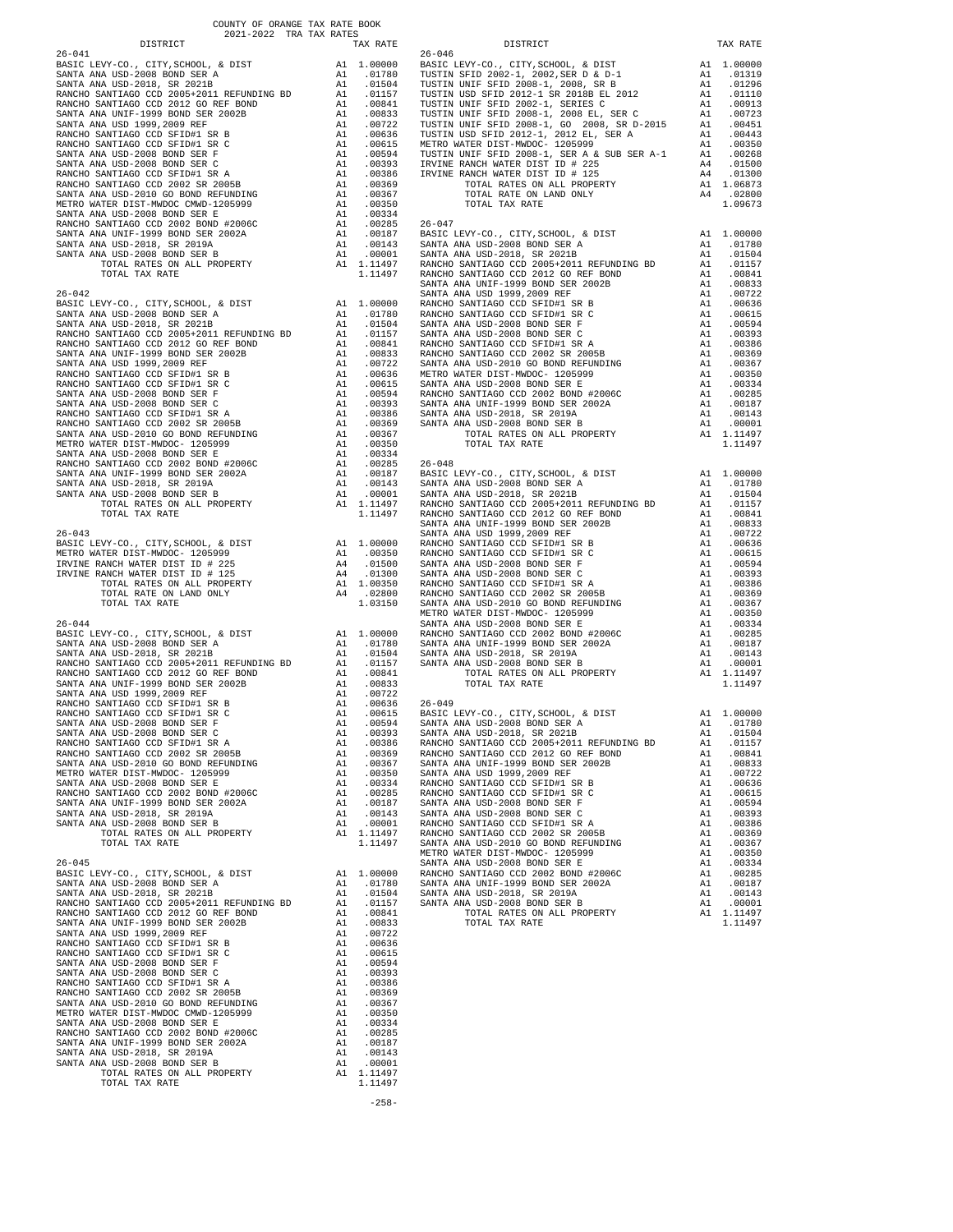|  | $\begin{tabular}{l c c c c c} \hline 26-057 & 017Y, SCHOOL, & 017Y, SCHOOL, & 018Y & 0.0350 & 0.0350 & 0.0350 & 0.0350 & 0.0350 & 0.0350 & 0.0350 & 0.0350 & 0.0350 & 0.0350 & 0.0350 & 0.0350 & 0.0350 & 0.0350 & 0.0350 & 0.0350 & 0.0350 & 0.0350 & 0.0350 & 0.0350 & 0.$ |  |
|--|------------------------------------------------------------------------------------------------------------------------------------------------------------------------------------------------------------------------------------------------------------------------------|--|
|  |                                                                                                                                                                                                                                                                              |  |
|  |                                                                                                                                                                                                                                                                              |  |
|  |                                                                                                                                                                                                                                                                              |  |
|  |                                                                                                                                                                                                                                                                              |  |
|  |                                                                                                                                                                                                                                                                              |  |
|  |                                                                                                                                                                                                                                                                              |  |
|  |                                                                                                                                                                                                                                                                              |  |
|  |                                                                                                                                                                                                                                                                              |  |
|  |                                                                                                                                                                                                                                                                              |  |
|  |                                                                                                                                                                                                                                                                              |  |
|  |                                                                                                                                                                                                                                                                              |  |
|  |                                                                                                                                                                                                                                                                              |  |
|  |                                                                                                                                                                                                                                                                              |  |
|  |                                                                                                                                                                                                                                                                              |  |
|  |                                                                                                                                                                                                                                                                              |  |
|  |                                                                                                                                                                                                                                                                              |  |
|  |                                                                                                                                                                                                                                                                              |  |
|  |                                                                                                                                                                                                                                                                              |  |
|  |                                                                                                                                                                                                                                                                              |  |
|  |                                                                                                                                                                                                                                                                              |  |
|  |                                                                                                                                                                                                                                                                              |  |
|  |                                                                                                                                                                                                                                                                              |  |
|  |                                                                                                                                                                                                                                                                              |  |
|  |                                                                                                                                                                                                                                                                              |  |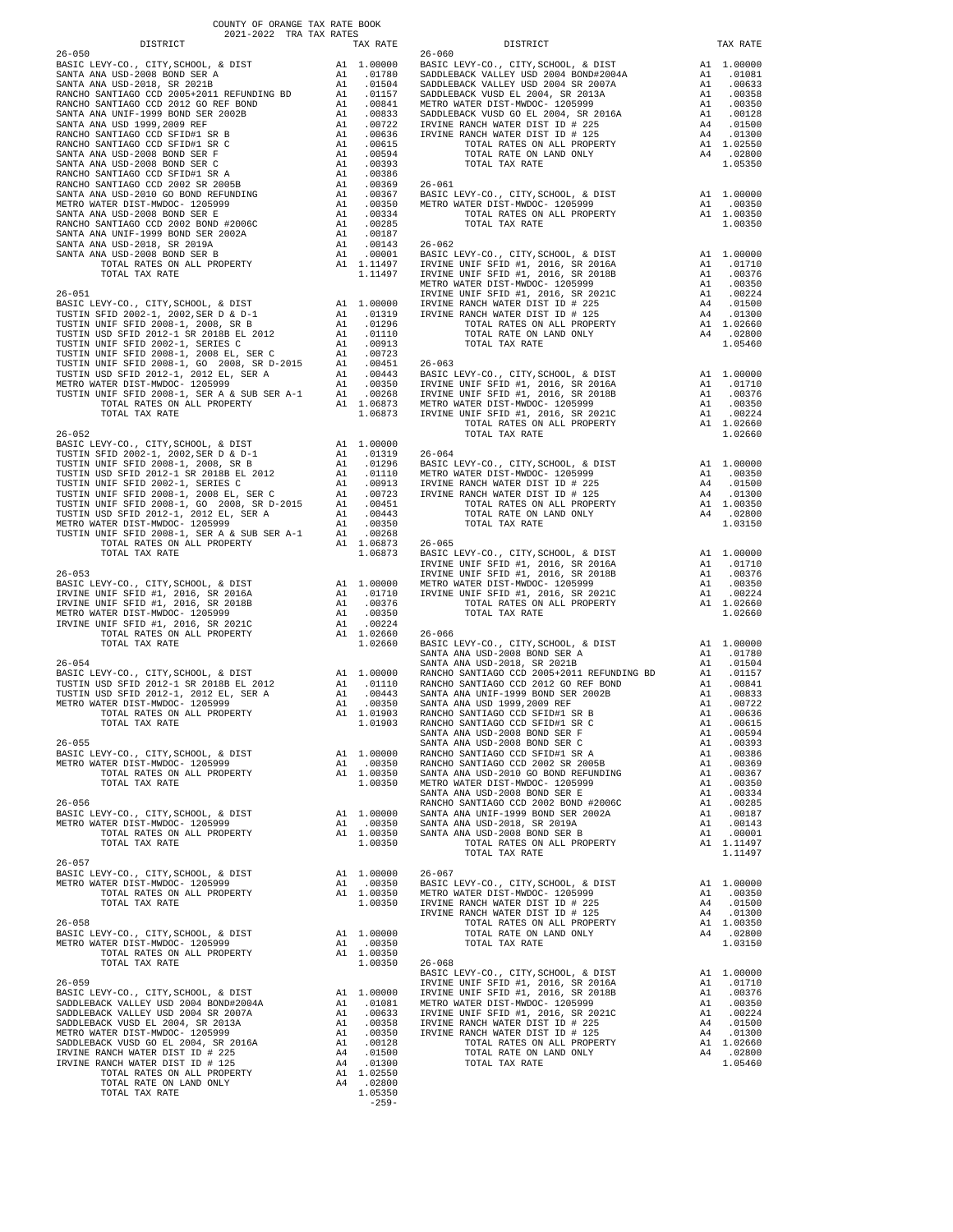| $\begin{minipage}{.4\linewidth} \begin{tabular}{lcccc} \multicolumn{2}{c}{. & . & . & . & . & . & . \\ \multicolumn{2}{c}{. & . & . & . & . & . \\ 2021-2022 & \text{TRA TAX RATES} \end{tabular} \end{minipage}$ |                                                                                                                                                                                                                                                                         | TAX RATE |
|-------------------------------------------------------------------------------------------------------------------------------------------------------------------------------------------------------------------|-------------------------------------------------------------------------------------------------------------------------------------------------------------------------------------------------------------------------------------------------------------------------|----------|
| $26 - 069$                                                                                                                                                                                                        | $26 - 081$                                                                                                                                                                                                                                                              |          |
|                                                                                                                                                                                                                   |                                                                                                                                                                                                                                                                         |          |
|                                                                                                                                                                                                                   |                                                                                                                                                                                                                                                                         |          |
|                                                                                                                                                                                                                   |                                                                                                                                                                                                                                                                         |          |
|                                                                                                                                                                                                                   |                                                                                                                                                                                                                                                                         |          |
|                                                                                                                                                                                                                   |                                                                                                                                                                                                                                                                         |          |
|                                                                                                                                                                                                                   |                                                                                                                                                                                                                                                                         |          |
|                                                                                                                                                                                                                   |                                                                                                                                                                                                                                                                         |          |
|                                                                                                                                                                                                                   |                                                                                                                                                                                                                                                                         |          |
|                                                                                                                                                                                                                   |                                                                                                                                                                                                                                                                         |          |
|                                                                                                                                                                                                                   |                                                                                                                                                                                                                                                                         |          |
|                                                                                                                                                                                                                   |                                                                                                                                                                                                                                                                         |          |
|                                                                                                                                                                                                                   |                                                                                                                                                                                                                                                                         |          |
|                                                                                                                                                                                                                   |                                                                                                                                                                                                                                                                         |          |
|                                                                                                                                                                                                                   |                                                                                                                                                                                                                                                                         |          |
|                                                                                                                                                                                                                   |                                                                                                                                                                                                                                                                         |          |
|                                                                                                                                                                                                                   |                                                                                                                                                                                                                                                                         |          |
|                                                                                                                                                                                                                   |                                                                                                                                                                                                                                                                         |          |
|                                                                                                                                                                                                                   |                                                                                                                                                                                                                                                                         |          |
|                                                                                                                                                                                                                   |                                                                                                                                                                                                                                                                         |          |
|                                                                                                                                                                                                                   |                                                                                                                                                                                                                                                                         |          |
|                                                                                                                                                                                                                   |                                                                                                                                                                                                                                                                         |          |
|                                                                                                                                                                                                                   |                                                                                                                                                                                                                                                                         |          |
|                                                                                                                                                                                                                   |                                                                                                                                                                                                                                                                         |          |
|                                                                                                                                                                                                                   |                                                                                                                                                                                                                                                                         |          |
|                                                                                                                                                                                                                   |                                                                                                                                                                                                                                                                         |          |
|                                                                                                                                                                                                                   |                                                                                                                                                                                                                                                                         |          |
|                                                                                                                                                                                                                   |                                                                                                                                                                                                                                                                         |          |
|                                                                                                                                                                                                                   |                                                                                                                                                                                                                                                                         |          |
|                                                                                                                                                                                                                   | $\begin{array}{cccccccc} 26-074 & 26-085 & 26-085 & 26-085 & 26-085 & 26-085 & 26-085 & 26-085 & 26-085 & 26-085 & 26-085 & 26-085 & 26-085 & 26-085 & 26-085 & 26-085 & 26-085 & 26-085 & 26-085 & 26-085 & 26-085 & 26-085 & 26-085 & 26-085 & 26-085 & 26-085 & 26-$ |          |
|                                                                                                                                                                                                                   |                                                                                                                                                                                                                                                                         |          |
|                                                                                                                                                                                                                   |                                                                                                                                                                                                                                                                         |          |
|                                                                                                                                                                                                                   |                                                                                                                                                                                                                                                                         |          |
|                                                                                                                                                                                                                   |                                                                                                                                                                                                                                                                         |          |
|                                                                                                                                                                                                                   |                                                                                                                                                                                                                                                                         |          |
|                                                                                                                                                                                                                   |                                                                                                                                                                                                                                                                         |          |
|                                                                                                                                                                                                                   |                                                                                                                                                                                                                                                                         |          |
|                                                                                                                                                                                                                   |                                                                                                                                                                                                                                                                         |          |
|                                                                                                                                                                                                                   |                                                                                                                                                                                                                                                                         |          |
|                                                                                                                                                                                                                   |                                                                                                                                                                                                                                                                         |          |
|                                                                                                                                                                                                                   |                                                                                                                                                                                                                                                                         |          |
|                                                                                                                                                                                                                   |                                                                                                                                                                                                                                                                         |          |
|                                                                                                                                                                                                                   |                                                                                                                                                                                                                                                                         |          |
|                                                                                                                                                                                                                   |                                                                                                                                                                                                                                                                         |          |
|                                                                                                                                                                                                                   |                                                                                                                                                                                                                                                                         |          |
|                                                                                                                                                                                                                   |                                                                                                                                                                                                                                                                         |          |
|                                                                                                                                                                                                                   |                                                                                                                                                                                                                                                                         |          |
|                                                                                                                                                                                                                   |                                                                                                                                                                                                                                                                         |          |
|                                                                                                                                                                                                                   |                                                                                                                                                                                                                                                                         |          |
|                                                                                                                                                                                                                   |                                                                                                                                                                                                                                                                         |          |
|                                                                                                                                                                                                                   |                                                                                                                                                                                                                                                                         |          |
|                                                                                                                                                                                                                   |                                                                                                                                                                                                                                                                         |          |
|                                                                                                                                                                                                                   |                                                                                                                                                                                                                                                                         |          |
|                                                                                                                                                                                                                   |                                                                                                                                                                                                                                                                         |          |
|                                                                                                                                                                                                                   |                                                                                                                                                                                                                                                                         |          |
|                                                                                                                                                                                                                   |                                                                                                                                                                                                                                                                         |          |
|                                                                                                                                                                                                                   |                                                                                                                                                                                                                                                                         |          |
|                                                                                                                                                                                                                   |                                                                                                                                                                                                                                                                         |          |
|                                                                                                                                                                                                                   |                                                                                                                                                                                                                                                                         |          |
|                                                                                                                                                                                                                   |                                                                                                                                                                                                                                                                         |          |
|                                                                                                                                                                                                                   |                                                                                                                                                                                                                                                                         |          |
|                                                                                                                                                                                                                   |                                                                                                                                                                                                                                                                         |          |
|                                                                                                                                                                                                                   |                                                                                                                                                                                                                                                                         |          |
|                                                                                                                                                                                                                   |                                                                                                                                                                                                                                                                         |          |
|                                                                                                                                                                                                                   |                                                                                                                                                                                                                                                                         |          |
|                                                                                                                                                                                                                   |                                                                                                                                                                                                                                                                         |          |
|                                                                                                                                                                                                                   |                                                                                                                                                                                                                                                                         |          |
|                                                                                                                                                                                                                   |                                                                                                                                                                                                                                                                         |          |
|                                                                                                                                                                                                                   |                                                                                                                                                                                                                                                                         |          |
|                                                                                                                                                                                                                   |                                                                                                                                                                                                                                                                         |          |
|                                                                                                                                                                                                                   |                                                                                                                                                                                                                                                                         |          |
|                                                                                                                                                                                                                   |                                                                                                                                                                                                                                                                         |          |
|                                                                                                                                                                                                                   |                                                                                                                                                                                                                                                                         |          |
|                                                                                                                                                                                                                   |                                                                                                                                                                                                                                                                         |          |
|                                                                                                                                                                                                                   |                                                                                                                                                                                                                                                                         |          |
|                                                                                                                                                                                                                   |                                                                                                                                                                                                                                                                         |          |
|                                                                                                                                                                                                                   |                                                                                                                                                                                                                                                                         |          |
|                                                                                                                                                                                                                   |                                                                                                                                                                                                                                                                         |          |
|                                                                                                                                                                                                                   |                                                                                                                                                                                                                                                                         |          |
|                                                                                                                                                                                                                   |                                                                                                                                                                                                                                                                         |          |
|                                                                                                                                                                                                                   |                                                                                                                                                                                                                                                                         |          |
|                                                                                                                                                                                                                   |                                                                                                                                                                                                                                                                         |          |
|                                                                                                                                                                                                                   |                                                                                                                                                                                                                                                                         |          |
|                                                                                                                                                                                                                   |                                                                                                                                                                                                                                                                         |          |
|                                                                                                                                                                                                                   |                                                                                                                                                                                                                                                                         |          |
|                                                                                                                                                                                                                   |                                                                                                                                                                                                                                                                         |          |
|                                                                                                                                                                                                                   |                                                                                                                                                                                                                                                                         |          |
|                                                                                                                                                                                                                   |                                                                                                                                                                                                                                                                         |          |
|                                                                                                                                                                                                                   |                                                                                                                                                                                                                                                                         |          |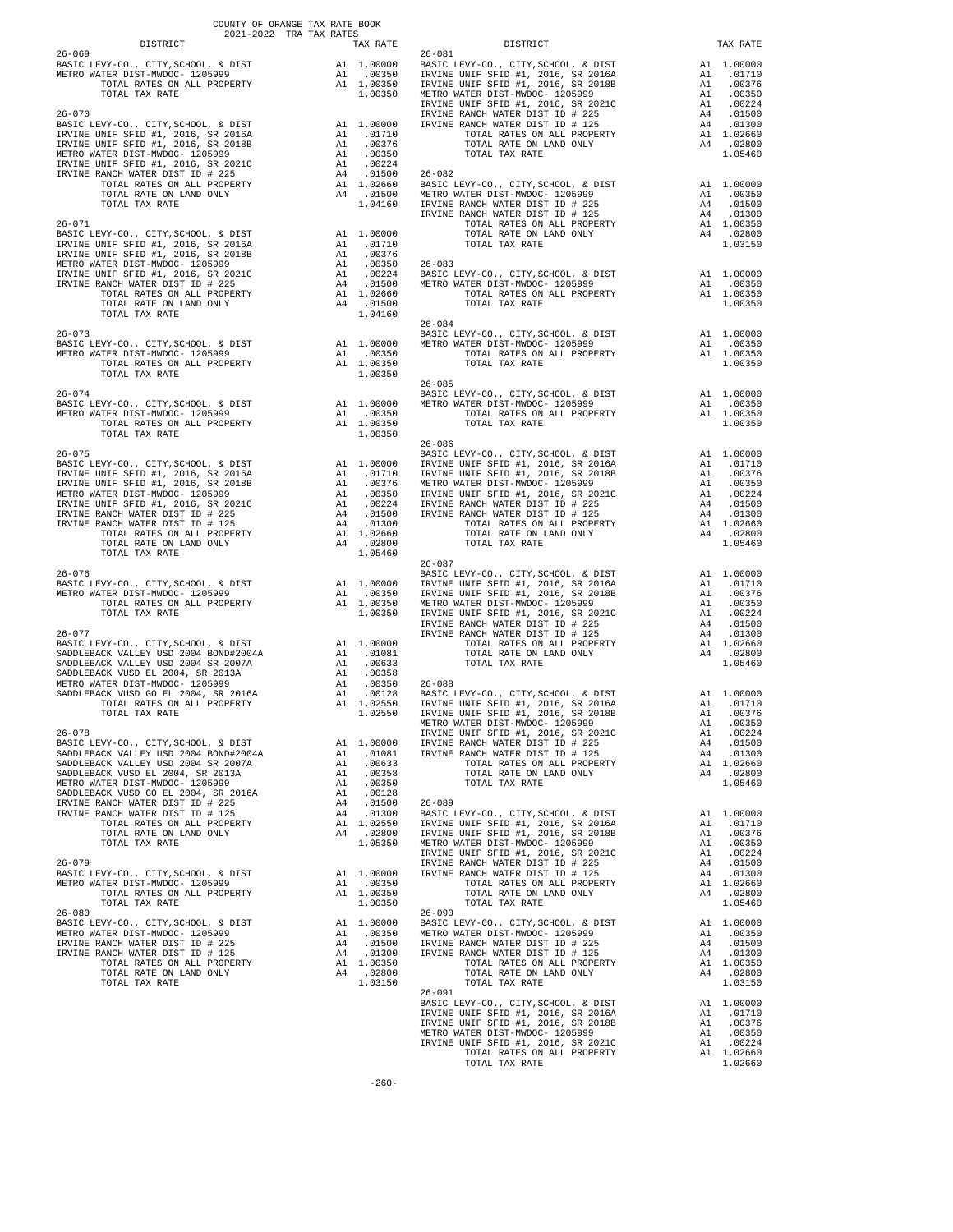|          | COUNTY OF ORANGE TAX RATE BOOK<br>2021-2022 TRA TAX RATES |                 |          |
|----------|-----------------------------------------------------------|-----------------|----------|
| DISTRICT | TAX RATE                                                  | <b>DISTRICT</b> | TAX RATE |
|          |                                                           |                 |          |
|          |                                                           |                 |          |
|          |                                                           |                 |          |
|          |                                                           |                 |          |
|          |                                                           |                 |          |
|          |                                                           |                 |          |
|          |                                                           |                 |          |
|          |                                                           |                 |          |
|          |                                                           |                 |          |
|          |                                                           |                 |          |
|          |                                                           |                 |          |
|          |                                                           |                 |          |
|          |                                                           |                 |          |
|          |                                                           |                 |          |
|          |                                                           |                 |          |
|          |                                                           |                 |          |
|          |                                                           |                 |          |
|          |                                                           |                 |          |
|          |                                                           |                 |          |
|          |                                                           |                 |          |
|          |                                                           |                 |          |
|          |                                                           |                 |          |
|          |                                                           |                 |          |
|          |                                                           |                 |          |
|          |                                                           |                 |          |
|          |                                                           |                 |          |
|          |                                                           |                 |          |
|          |                                                           |                 |          |
|          |                                                           |                 |          |
|          |                                                           |                 |          |
|          |                                                           |                 |          |
|          |                                                           |                 |          |
|          |                                                           |                 |          |
|          |                                                           |                 |          |
|          |                                                           |                 |          |
|          |                                                           |                 |          |
|          |                                                           |                 |          |
|          |                                                           |                 |          |
|          |                                                           |                 |          |
|          |                                                           |                 |          |
|          |                                                           |                 |          |
|          |                                                           |                 |          |
|          |                                                           |                 |          |
|          |                                                           |                 |          |
|          |                                                           |                 |          |
|          | $-261-$                                                   |                 |          |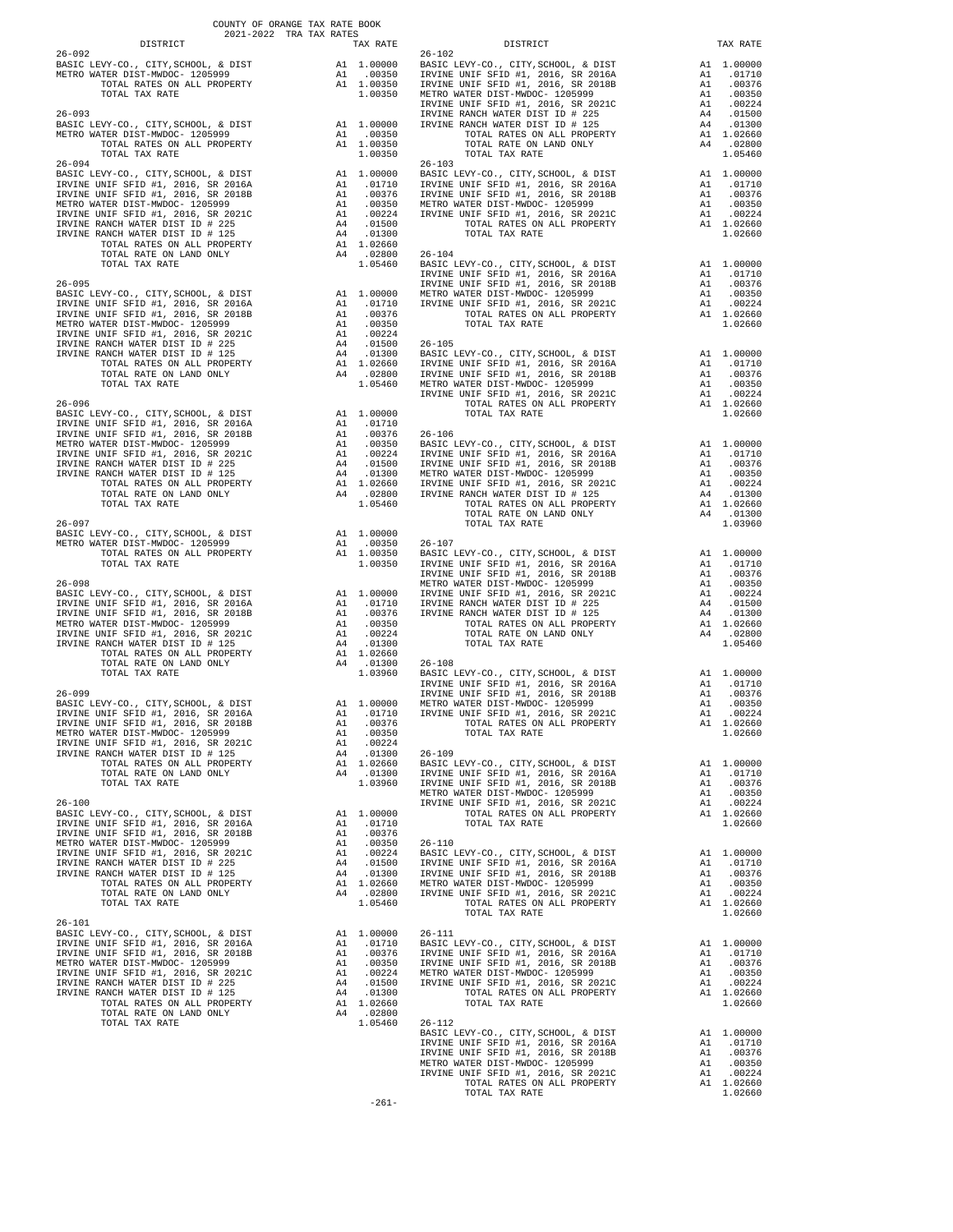| DISTRICT                                                                                                                                                                          |                                                                                                                                                                              | TAX RATE                                                                                                                                                                                                                                                                      |                   |
|-----------------------------------------------------------------------------------------------------------------------------------------------------------------------------------|------------------------------------------------------------------------------------------------------------------------------------------------------------------------------|-------------------------------------------------------------------------------------------------------------------------------------------------------------------------------------------------------------------------------------------------------------------------------|-------------------|
| $26 - 113$<br>26-113<br>BASIC LEVY-CO., CITY, SCHOOL, & DIST<br>IRVINE UNIF SFID #1, 2016, SR 2016A<br>IRVINE UNIF SFID #1, 2016, SR 2018B<br>IRVINE UNIF SFID #1, 2016, SR 2018B | 26-124<br>A1 1.00000 BASIC L<br>A1 .01710 IRVINE<br>A1 .00376 IRVINE<br>A1 .00250 METROW<br>A1 .00224 IRVINE<br>A1 1.02660                                                   |                                                                                                                                                                                                                                                                               | $26 - 124$        |
|                                                                                                                                                                                   |                                                                                                                                                                              |                                                                                                                                                                                                                                                                               |                   |
|                                                                                                                                                                                   |                                                                                                                                                                              |                                                                                                                                                                                                                                                                               |                   |
| METRO WATER DIST-MWDOC- 1205999                                                                                                                                                   |                                                                                                                                                                              |                                                                                                                                                                                                                                                                               |                   |
| IRVINE UNIF SFID #1, 2016, SR 2021C<br>TOTAL RATES ON ALL PROPERTY                                                                                                                |                                                                                                                                                                              |                                                                                                                                                                                                                                                                               |                   |
| TOTAL TAX RATE                                                                                                                                                                    |                                                                                                                                                                              | $1.02660$<br>A1 1.02660<br>1.02660                                                                                                                                                                                                                                            |                   |
| $26 - 114$                                                                                                                                                                        |                                                                                                                                                                              |                                                                                                                                                                                                                                                                               | $26 - 125$        |
| BASIC LEVY-CO., CITY, SCHOOL, & DIST<br>IRVINE UNIF SFID #1, 2016, SR 2016A                                                                                                       |                                                                                                                                                                              |                                                                                                                                                                                                                                                                               |                   |
| IRVINE UNIF SFID #1, 2016, SR 2018B                                                                                                                                               |                                                                                                                                                                              |                                                                                                                                                                                                                                                                               |                   |
| METRO WATER DIST-MWDOC- 1205999                                                                                                                                                   |                                                                                                                                                                              |                                                                                                                                                                                                                                                                               |                   |
| IRVINE UNIF SFID #1, 2016, SR 2021C                                                                                                                                               |                                                                                                                                                                              |                                                                                                                                                                                                                                                                               |                   |
| TOTAL RATES ON ALL PROPERTY<br>TOTAL TAX RATE                                                                                                                                     | 26-125<br>A1 1.00000 BASIC L<br>A1 .01710 SADDLEB<br>A1 .00356 SADDLEB<br>A1 .00356 SADDLEB<br>A1 .00224 METRO W<br>A1 1.02660 SADDLEB<br>1.02660 SADDLEB<br>I1.02660 IRVINE |                                                                                                                                                                                                                                                                               |                   |
|                                                                                                                                                                                   |                                                                                                                                                                              |                                                                                                                                                                                                                                                                               | IRVINE            |
| $26 - 115$                                                                                                                                                                        |                                                                                                                                                                              |                                                                                                                                                                                                                                                                               |                   |
|                                                                                                                                                                                   |                                                                                                                                                                              |                                                                                                                                                                                                                                                                               |                   |
|                                                                                                                                                                                   |                                                                                                                                                                              |                                                                                                                                                                                                                                                                               |                   |
|                                                                                                                                                                                   |                                                                                                                                                                              |                                                                                                                                                                                                                                                                               |                   |
|                                                                                                                                                                                   |                                                                                                                                                                              |                                                                                                                                                                                                                                                                               |                   |
|                                                                                                                                                                                   |                                                                                                                                                                              |                                                                                                                                                                                                                                                                               |                   |
|                                                                                                                                                                                   |                                                                                                                                                                              |                                                                                                                                                                                                                                                                               | METRO W           |
| $26 - 116$                                                                                                                                                                        | EXTINE<br>Al 1.00000 IRVINE<br>Al .01710<br>Al .00376<br>Al .00350<br>Al .00224<br>Al 1.02660 26-127<br>1.02660 RASIC L                                                      |                                                                                                                                                                                                                                                                               |                   |
| BASIC LEVY-CO., CITY, SCHOOL, & DIST<br>IRVINE UNIF SFID #1, 2016, SR 2016A                                                                                                       |                                                                                                                                                                              |                                                                                                                                                                                                                                                                               |                   |
| IRVINE UNIF SFID #1, 2016, SR 2018B                                                                                                                                               |                                                                                                                                                                              |                                                                                                                                                                                                                                                                               |                   |
| METRO WATER DIST-MWDOC- 1205999                                                                                                                                                   |                                                                                                                                                                              |                                                                                                                                                                                                                                                                               |                   |
| IRVINE UNIF SFID #1, 2016, SR 2021C<br>TOTAL RATES ON ALL PROPERTY                                                                                                                |                                                                                                                                                                              |                                                                                                                                                                                                                                                                               |                   |
|                                                                                                                                                                                   |                                                                                                                                                                              |                                                                                                                                                                                                                                                                               |                   |
| TOTAL TAX RATE                                                                                                                                                                    |                                                                                                                                                                              |                                                                                                                                                                                                                                                                               |                   |
|                                                                                                                                                                                   |                                                                                                                                                                              |                                                                                                                                                                                                                                                                               | IRVINE            |
| $26 - 117$                                                                                                                                                                        | A1 1.00000 ANS AT AT A LAVINE<br>A1 .01710 IRVINE<br>A1 .00376<br>A1 .00070                                                                                                  |                                                                                                                                                                                                                                                                               | IRVINE            |
| BASIC LEVY-CO., CITY, SCHOOL, & DIST<br>IRVINE UNIF SFID #1, 2016, SR 2016A<br>IRVINE UNIF SFID #1, 2016, SR 2018B                                                                |                                                                                                                                                                              |                                                                                                                                                                                                                                                                               |                   |
|                                                                                                                                                                                   |                                                                                                                                                                              |                                                                                                                                                                                                                                                                               |                   |
|                                                                                                                                                                                   |                                                                                                                                                                              |                                                                                                                                                                                                                                                                               |                   |
|                                                                                                                                                                                   |                                                                                                                                                                              |                                                                                                                                                                                                                                                                               |                   |
|                                                                                                                                                                                   |                                                                                                                                                                              | 1.02660                                                                                                                                                                                                                                                                       | BASIC L           |
| TOTAL TAX RATE                                                                                                                                                                    |                                                                                                                                                                              |                                                                                                                                                                                                                                                                               | IRVINE            |
| $26 - 118$                                                                                                                                                                        |                                                                                                                                                                              |                                                                                                                                                                                                                                                                               | IRVINE            |
|                                                                                                                                                                                   |                                                                                                                                                                              |                                                                                                                                                                                                                                                                               |                   |
|                                                                                                                                                                                   |                                                                                                                                                                              |                                                                                                                                                                                                                                                                               |                   |
|                                                                                                                                                                                   | IRVINE<br>Al .00000 METROW<br>Al .01710 IRVINE<br>Al .00376<br>Al .00350                                                                                                     |                                                                                                                                                                                                                                                                               |                   |
| IRVINE UNIF SFID #1, 2016, SR 2021C                                                                                                                                               |                                                                                                                                                                              | A1 .00350<br>A1 .00224                                                                                                                                                                                                                                                        |                   |
| TOTAL RATES ON ALL PROPERTY                                                                                                                                                       |                                                                                                                                                                              |                                                                                                                                                                                                                                                                               |                   |
| TOTAL TAX RATE                                                                                                                                                                    |                                                                                                                                                                              | A1 .00227<br>A1 1.02660 26-129<br>1.02660 BASIC                                                                                                                                                                                                                               |                   |
|                                                                                                                                                                                   |                                                                                                                                                                              |                                                                                                                                                                                                                                                                               | SANTA A           |
| $26 - 119$<br>BASIC LEVY-CO., CITY, SCHOOL, & DIST                                                                                                                                | SANTA A<br>A1 1.00000 RANCHO<br>A1 .01710 RANCHO<br>A1 .00376 SANTA A<br>A1 .00350 SANTA A<br>A1 .00224 RANCHO<br>A1 1.02660 RANCHO<br>1.02660 SANTA A                       |                                                                                                                                                                                                                                                                               | SANTA A           |
| IRVINE UNIF SFID #1, 2016, SR 2016A                                                                                                                                               |                                                                                                                                                                              |                                                                                                                                                                                                                                                                               |                   |
| IRVINE UNIF SFID #1, 2016, SR 2018B                                                                                                                                               |                                                                                                                                                                              |                                                                                                                                                                                                                                                                               |                   |
| METRO WATER DIST-MWDOC- 1205999                                                                                                                                                   |                                                                                                                                                                              |                                                                                                                                                                                                                                                                               |                   |
| IRVINE UNIF SFID #1, 2016, SR 2021C                                                                                                                                               |                                                                                                                                                                              |                                                                                                                                                                                                                                                                               |                   |
| TOTAL RATES ON ALL PROPERTY                                                                                                                                                       |                                                                                                                                                                              |                                                                                                                                                                                                                                                                               |                   |
| TOTAL TAX RATE                                                                                                                                                                    |                                                                                                                                                                              |                                                                                                                                                                                                                                                                               | SANTA A           |
| $26 - 120$                                                                                                                                                                        |                                                                                                                                                                              |                                                                                                                                                                                                                                                                               | RANCHO            |
| BASIC LEVY-CO., CITY, SCHOOL, & DIST                                                                                                                                              |                                                                                                                                                                              |                                                                                                                                                                                                                                                                               |                   |
| IRVINE UNIF SFID #1, 2016, SR 2016A                                                                                                                                               |                                                                                                                                                                              |                                                                                                                                                                                                                                                                               |                   |
| IRVINE UNIF SFID #1, 2016, SR 2018B                                                                                                                                               |                                                                                                                                                                              |                                                                                                                                                                                                                                                                               |                   |
| METRO WATER DIST-MWDOC- 1205999<br>IRVINE UNIF SFID #1, 2016, SR 2021C                                                                                                            | EANCHO<br>A1 1.00000 RANCHO<br>A1 .01710 SANTA A<br>A1 .00376 METRO W<br>A1 .00350 SANTA A<br>A1 .00224 RANCHO<br>A1 102640 CANTER                                           |                                                                                                                                                                                                                                                                               |                   |
| TOTAL RATES ON ALL PROPERTY                                                                                                                                                       |                                                                                                                                                                              | A1 1.02660 SANTA A                                                                                                                                                                                                                                                            |                   |
| TOTAL TAX RATE                                                                                                                                                                    |                                                                                                                                                                              | 1.02660                                                                                                                                                                                                                                                                       | SANTA A           |
|                                                                                                                                                                                   |                                                                                                                                                                              |                                                                                                                                                                                                                                                                               | SANTA A           |
| $26 - 121$                                                                                                                                                                        |                                                                                                                                                                              |                                                                                                                                                                                                                                                                               |                   |
| BASIC LEVY-CO., CITY, SCHOOL, & DIST                                                                                                                                              |                                                                                                                                                                              | A1 1.00000<br>A1 .01710                                                                                                                                                                                                                                                       |                   |
| IRVINE UNIF SFID #1, 2016, SR 2016A<br>IRVINE UNIF SFID #1, 2016, SR 2018B                                                                                                        | A1                                                                                                                                                                           | .00376                                                                                                                                                                                                                                                                        | $26 - 130$        |
| METRO WATER DIST-MWDOC- 1205999                                                                                                                                                   |                                                                                                                                                                              | A1 .00350                                                                                                                                                                                                                                                                     | BASIC L           |
| IRVINE UNIF SFID #1, 2016, SR 2021C                                                                                                                                               |                                                                                                                                                                              | A1 .00224<br>A1 .00224 SANTA A<br>A1 1.02660 SANTA A                                                                                                                                                                                                                          |                   |
| TOTAL RATES ON ALL PROPERTY                                                                                                                                                       |                                                                                                                                                                              |                                                                                                                                                                                                                                                                               |                   |
| TOTAL TAX RATE                                                                                                                                                                    |                                                                                                                                                                              | 1.02660                                                                                                                                                                                                                                                                       | RANCHO            |
| $26 - 122$                                                                                                                                                                        |                                                                                                                                                                              |                                                                                                                                                                                                                                                                               | RANCHO<br>SANTA A |
| BASIC LEVY-CO., CITY, SCHOOL, & DIST                                                                                                                                              |                                                                                                                                                                              |                                                                                                                                                                                                                                                                               |                   |
| IRVINE UNIF SFID #1, 2016, SR 2016A                                                                                                                                               |                                                                                                                                                                              | A1  1.00000  SANTA  A<br>A1  .01710  RANCHO<br>A1  .00376  RANCHO                                                                                                                                                                                                             |                   |
| IRVINE UNIF SFID #1, 2016, SR 2018B                                                                                                                                               | A1                                                                                                                                                                           |                                                                                                                                                                                                                                                                               |                   |
| METRO WATER DIST-MWDOC- 1205999                                                                                                                                                   | A1                                                                                                                                                                           | .00350                                                                                                                                                                                                                                                                        | SANTA A           |
| IRVINE UNIF SFID #1, 2016, SR 2021C<br>TOTAL RATES ON ALL PROPERTY                                                                                                                | A1                                                                                                                                                                           | .00224                                                                                                                                                                                                                                                                        | SANTA A<br>RANCHO |
| TOTAL TAX RATE                                                                                                                                                                    |                                                                                                                                                                              | A1 1.02660<br>1.02660                                                                                                                                                                                                                                                         | RANCHO            |
|                                                                                                                                                                                   |                                                                                                                                                                              |                                                                                                                                                                                                                                                                               | SANTA A           |
| $26 - 123$                                                                                                                                                                        |                                                                                                                                                                              |                                                                                                                                                                                                                                                                               | METRO W           |
| BASIC LEVY-CO., CITY, SCHOOL, & DIST                                                                                                                                              |                                                                                                                                                                              |                                                                                                                                                                                                                                                                               |                   |
| IRVINE UNIF SFID #1, 2016, SR 2016A                                                                                                                                               |                                                                                                                                                                              |                                                                                                                                                                                                                                                                               |                   |
| IRVINE UNIF SFID #1, 2016, SR 2018B<br>METRO WATER DIST-MWDOC- 1205999                                                                                                            |                                                                                                                                                                              | $\begin{tabular}{llllll} \text{A1} & 1.00000 & \text{SANTA} & \text{A} \\ \text{A1} & .01710 & \text{RANCHO} \\ \text{A1} & .00376 & \text{SANTA} & \text{A} \\ \text{A1} & .00350 & \text{SANTA} & \text{A} \\ \text{A1} & 00374 & \text{SANTA} & \text{A} \\ \end{tabular}$ |                   |
| IRVINE UNIF SFID #1, 2016, SR 2021C                                                                                                                                               |                                                                                                                                                                              | A1 .00224                                                                                                                                                                                                                                                                     | SANTA A           |
|                                                                                                                                                                                   |                                                                                                                                                                              |                                                                                                                                                                                                                                                                               |                   |

| DISTRICT   | 2021-2022 TRA TAX RATES<br>TAX RATE | DISTRICT   | TAX RATE |
|------------|-------------------------------------|------------|----------|
| $26 - 113$ |                                     | $26 - 124$ |          |
|            |                                     |            |          |
|            |                                     |            |          |
|            |                                     |            |          |
|            |                                     |            |          |
|            |                                     |            |          |
| $26 - 114$ |                                     | $26 - 125$ |          |
|            |                                     |            |          |
|            |                                     |            |          |
|            |                                     |            |          |
|            |                                     |            |          |
|            |                                     |            |          |
|            |                                     |            |          |
|            |                                     |            |          |
|            |                                     |            |          |
|            |                                     |            |          |
|            |                                     |            |          |
|            |                                     |            |          |
|            |                                     |            |          |
|            |                                     |            |          |
|            |                                     |            |          |
|            |                                     |            |          |
|            |                                     |            |          |
|            |                                     |            |          |
|            |                                     |            |          |
|            |                                     |            |          |
|            |                                     |            |          |
|            |                                     |            |          |
|            |                                     |            |          |
|            |                                     |            |          |
|            |                                     |            |          |
|            |                                     |            |          |
|            |                                     |            |          |
|            |                                     |            |          |
|            |                                     |            |          |
|            |                                     |            |          |
|            |                                     |            |          |
|            |                                     |            |          |
|            |                                     |            |          |
|            |                                     |            |          |
|            |                                     |            |          |
|            |                                     |            |          |
|            |                                     |            |          |
|            |                                     |            |          |
|            |                                     |            |          |
|            |                                     |            |          |
|            |                                     |            |          |
|            |                                     |            |          |
|            |                                     |            |          |
|            |                                     |            |          |
|            |                                     |            |          |
|            |                                     |            |          |
|            |                                     |            |          |
|            |                                     |            |          |
|            |                                     |            |          |
|            |                                     |            |          |
|            |                                     |            |          |
|            |                                     |            |          |
|            |                                     |            |          |
|            |                                     |            |          |
|            |                                     |            |          |
|            |                                     |            |          |
|            |                                     |            |          |
|            |                                     |            |          |
|            |                                     |            |          |
|            |                                     |            |          |
|            |                                     |            |          |
|            |                                     |            |          |
|            |                                     |            |          |
|            |                                     |            |          |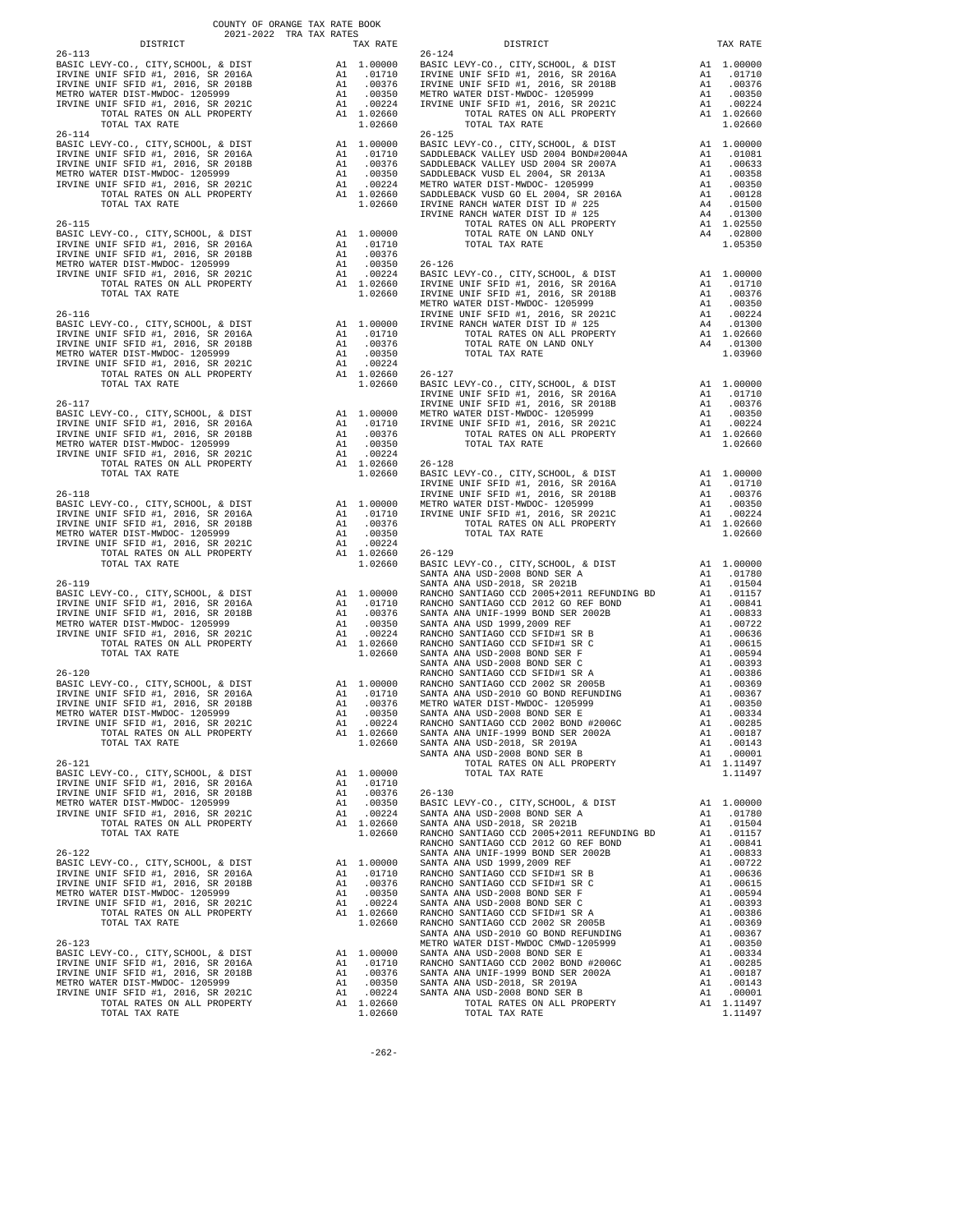| DISTRICT   | 2021-2022 TRA TAX RATES | TAX RATE | $\begin{minipage}{0.9\linewidth} \begin{tabular}{cc} \multicolumn{2}{c} \textbf{0.01} \end{tabular} \end{minipage}$ | TAX RATE |
|------------|-------------------------|----------|---------------------------------------------------------------------------------------------------------------------|----------|
|            |                         |          | $26 - 142$                                                                                                          |          |
|            |                         |          |                                                                                                                     |          |
|            |                         |          |                                                                                                                     |          |
|            |                         |          |                                                                                                                     |          |
|            |                         |          |                                                                                                                     |          |
|            |                         |          |                                                                                                                     |          |
|            |                         |          |                                                                                                                     |          |
|            |                         |          |                                                                                                                     |          |
|            |                         |          |                                                                                                                     |          |
|            |                         |          |                                                                                                                     |          |
|            |                         |          |                                                                                                                     |          |
|            |                         |          |                                                                                                                     |          |
|            |                         |          |                                                                                                                     |          |
|            |                         |          |                                                                                                                     |          |
|            |                         |          |                                                                                                                     |          |
|            |                         |          |                                                                                                                     |          |
|            |                         |          |                                                                                                                     |          |
|            |                         |          |                                                                                                                     |          |
|            |                         |          |                                                                                                                     |          |
|            |                         |          |                                                                                                                     |          |
|            |                         |          |                                                                                                                     |          |
|            |                         |          |                                                                                                                     |          |
|            |                         |          |                                                                                                                     |          |
|            |                         |          |                                                                                                                     |          |
|            |                         |          |                                                                                                                     |          |
|            |                         |          |                                                                                                                     |          |
|            |                         |          |                                                                                                                     |          |
|            |                         |          |                                                                                                                     |          |
|            |                         |          |                                                                                                                     |          |
|            |                         |          |                                                                                                                     |          |
|            |                         |          |                                                                                                                     |          |
|            |                         |          |                                                                                                                     |          |
|            |                         |          |                                                                                                                     |          |
|            |                         |          |                                                                                                                     |          |
|            |                         |          |                                                                                                                     |          |
|            |                         |          |                                                                                                                     |          |
|            |                         |          |                                                                                                                     |          |
|            |                         |          |                                                                                                                     |          |
|            |                         |          |                                                                                                                     |          |
|            |                         |          |                                                                                                                     |          |
|            |                         |          |                                                                                                                     |          |
|            |                         |          |                                                                                                                     |          |
| $26 - 137$ |                         |          | $26 - 148$                                                                                                          |          |
|            |                         |          |                                                                                                                     |          |
|            |                         |          |                                                                                                                     |          |
|            |                         |          |                                                                                                                     |          |
|            |                         |          |                                                                                                                     |          |
|            |                         |          |                                                                                                                     |          |
|            |                         |          |                                                                                                                     |          |
|            |                         |          |                                                                                                                     |          |
|            |                         |          |                                                                                                                     |          |
|            |                         |          |                                                                                                                     |          |
|            |                         |          |                                                                                                                     |          |
|            |                         |          |                                                                                                                     |          |
|            |                         |          |                                                                                                                     |          |
|            |                         |          |                                                                                                                     |          |
|            |                         |          |                                                                                                                     |          |
|            |                         |          |                                                                                                                     |          |
|            |                         |          |                                                                                                                     |          |
|            |                         |          |                                                                                                                     |          |
|            |                         |          |                                                                                                                     |          |
|            |                         |          |                                                                                                                     |          |
|            |                         |          |                                                                                                                     |          |
|            |                         |          |                                                                                                                     |          |
|            |                         |          |                                                                                                                     |          |
|            |                         |          |                                                                                                                     |          |
|            |                         |          |                                                                                                                     |          |
|            |                         |          |                                                                                                                     |          |
|            |                         |          |                                                                                                                     |          |
|            |                         |          |                                                                                                                     |          |
|            |                         |          |                                                                                                                     |          |
|            |                         |          |                                                                                                                     |          |
|            |                         |          |                                                                                                                     |          |
|            |                         |          |                                                                                                                     |          |

|                                                           | TAX RATE                                                              |
|-----------------------------------------------------------|-----------------------------------------------------------------------|
| A <sub>1</sub><br>A <sub>1</sub><br>A 1<br>A1<br>A1<br>A1 | 1,00000<br>.01710<br>.00376<br>.00350<br>.00224<br>1.02660<br>1.02660 |
| A <sub>1</sub><br>A1<br>A1<br>A1<br>A1<br>A1              | 1,00000<br>.01710<br>.00376<br>.00350<br>.00224<br>1.02660<br>1.02660 |
| A1<br>A1<br>A <sub>1</sub>                                | A1 1.00000<br>.01710<br>.00376<br>.00350                              |

|    | 1.02660          | BASIC LEVY-CO., CITY, SCHOOL,                                |
|----|------------------|--------------------------------------------------------------|
|    |                  | IRVINE UNIF SFID #1, 2016, SR                                |
|    |                  | IRVINE UNIF SFID #1, 2016, SR                                |
| A1 | 1.00000          | METRO WATER DIST-MWDOC- 12059                                |
| A1 | .01710           | IRVINE UNIF SFID #1, 2016, SR                                |
| A1 | .00376           | TOTAL RATES ON ALL PR                                        |
| A1 | .00350           | TOTAL TAX RATE                                               |
| A1 | .00224           |                                                              |
| A1 | 1.02660          | $26 - 146$                                                   |
|    | 1.02660          | BASIC LEVY-CO., CITY, SCHOOL,                                |
|    |                  | IRVINE UNIF SFID #1, 2016, SR                                |
|    |                  | IRVINE UNIF SFID #1, 2016, SR                                |
| A1 | 1.00000          | METRO WATER DIST-MWDOC- 12059                                |
| A1 | .01710           | IRVINE UNIF SFID #1, 2016, SR                                |
| A1 | .00376           | IRVINE RANCH WATER DIST ID #                                 |
| A1 | .00350           | IRVINE RANCH WATER DIST ID #                                 |
| A1 | .00224           | TOTAL RATES ON ALL PR                                        |
| A4 | .01500           | TOTAL RATE ON LAND ON                                        |
| A4 | .01300           | TOTAL TAX RATE                                               |
| A1 | 1.02660          |                                                              |
| A4 | .02800           | $26 - 147$                                                   |
|    | 1.05460          | BASIC LEVY-CO., CITY, SCHOOL,                                |
|    |                  | IRVINE UNIF SFID #1, 2016, SR                                |
|    |                  | IRVINE UNIF SFID #1, 2016, SR                                |
| A1 | 1.00000          | METRO WATER DIST-MWDOC- 12059                                |
| A1 | .01710           | IRVINE UNIF SFID #1, 2016, SR                                |
| A1 | .00376           | IRVINE RANCH WATER DIST ID #                                 |
| A1 | .00350           | IRVINE RANCH WATER DIST ID #                                 |
| A1 | .00224           | TOTAL RATES ON ALL PR                                        |
| A1 | 1.02660          | TOTAL RATE ON LAND ON                                        |
|    | 1.02660          | TOTAL TAX RATE                                               |
|    |                  | $26 - 148$                                                   |
| A1 | 1.00000          | BASIC LEVY-CO., CITY, SCHOOL,                                |
| Α1 | .01710           | IRVINE UNIF SFID #1, 2016, SR                                |
| A1 | .00376           | IRVINE UNIF SFID #1, 2016, SR                                |
| A1 |                  | METRO WATER DIST-MWDOC- 12059                                |
| A1 | 00350.<br>00224. | IRVINE UNIF SFID #1, 2016, SR                                |
| A1 | 1.02660          |                                                              |
|    | 1.02660          | IRVINE RANCH WATER DIST ID #<br>IRVINE RANCH WATER DIST ID # |
|    |                  | TOTAL RATES ON ALL PR                                        |
|    |                  | TOTAL RATE ON LAND ON                                        |
| A1 | 1.00000          | TOTAL TAX RATE                                               |
| A1 | .01710           |                                                              |
| A1 | .00376           | $26 - 149$                                                   |
| A1 | .00350           | BASIC LEVY-CO., CITY, SCHOOL,                                |
| A1 | .00224           | IRVINE UNIF SFID #1, 2016, SR                                |
| A1 | 1.02660          | IRVINE UNIF SFID #1, 2016, SR                                |
|    | 1.02660          | METRO WATER DIST-MWDOC- 12059                                |
|    |                  | IRVINE UNIF SFID #1, 2016, SR                                |
|    |                  |                                                              |
| A1 | 1.00000          | TOTAL RATES ON ALL PR<br>TOTAL TAX RATE                      |
|    |                  |                                                              |
| A1 | .01710           |                                                              |
| A1 | .00376           | $26 - 150$                                                   |
| Α1 | .00350           | BASIC LEVY-CO., CITY, SCHOOL,                                |
| A1 | .00224           | IRVINE UNIF SFID #1, 2016, SR                                |
| A1 | 1.02660          | IRVINE UNIF SFID #1, 2016, SR                                |
|    | 1.02660          | METRO WATER DIST-MWDOC- 12059                                |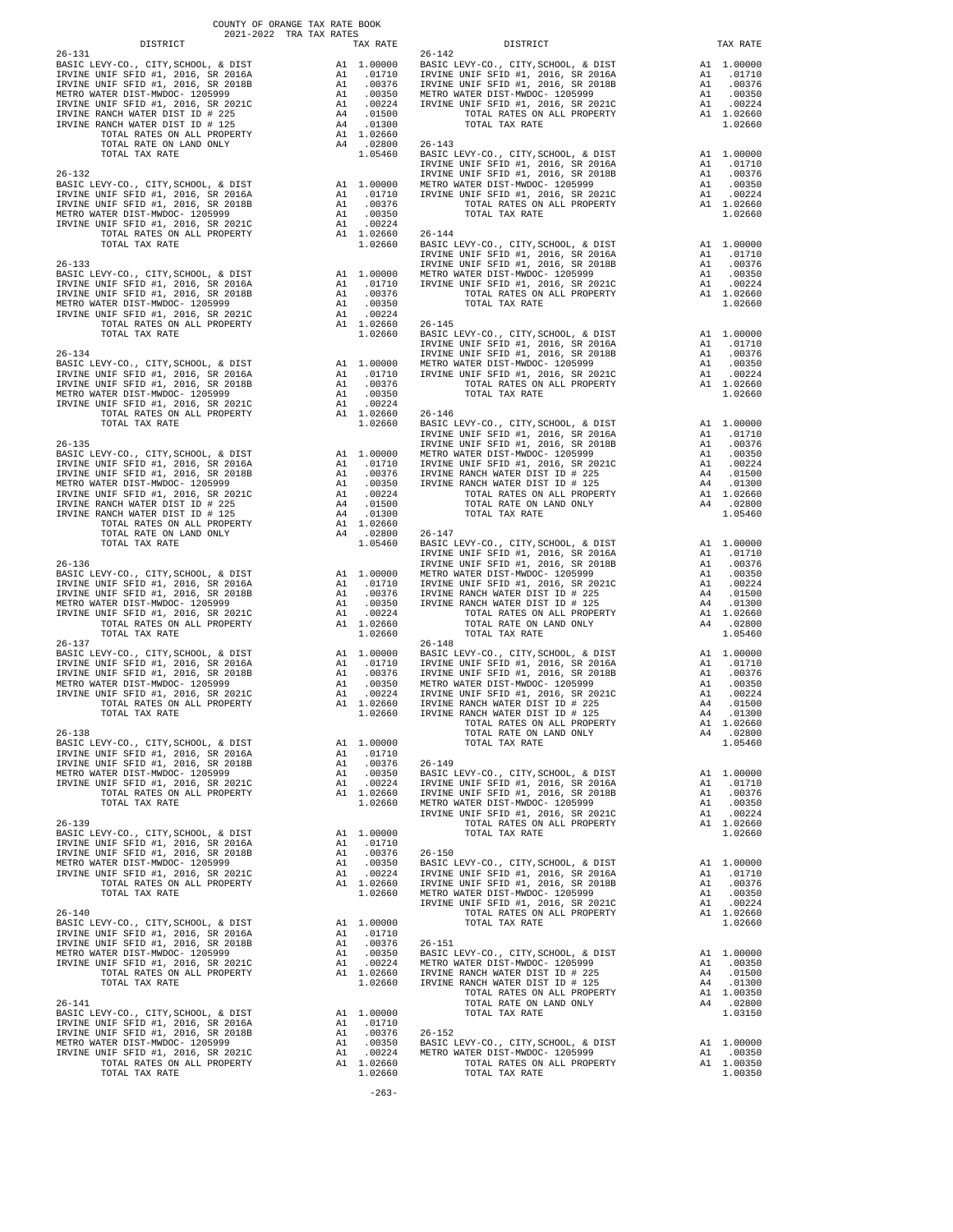| $\begin{tabular}{ccccc} & & & & & & \\ & & & & & & \\ & & & & & & \\ \hline \text{DISTRICT} & & & & & \\ \end{tabular}$ | COUNTY OF ORANGE TAX RATE BOOK |                                                                                                                                                                                                                                                                                      |          |
|-------------------------------------------------------------------------------------------------------------------------|--------------------------------|--------------------------------------------------------------------------------------------------------------------------------------------------------------------------------------------------------------------------------------------------------------------------------------|----------|
|                                                                                                                         |                                | TAX RATE DISTRICT<br>26-164                                                                                                                                                                                                                                                          | TAX RATE |
| $26 - 153$                                                                                                              |                                |                                                                                                                                                                                                                                                                                      |          |
|                                                                                                                         |                                |                                                                                                                                                                                                                                                                                      |          |
|                                                                                                                         |                                |                                                                                                                                                                                                                                                                                      |          |
|                                                                                                                         |                                |                                                                                                                                                                                                                                                                                      |          |
|                                                                                                                         |                                |                                                                                                                                                                                                                                                                                      |          |
|                                                                                                                         |                                | $\begin{tabular}{lllllllllllllllllll} \multicolumn{3}{c}{26-154} & 26-165 & 26-165 & 26-165 & 26-165 & 26-165 & 26-165 & 26-165 & 26-165 & 26-165 & 26-165 & 26-165 & 26-165 & 26-165 & 26-165 & 26-165 & 26-165 & 26-165 & 26-165 & 26-165 & 26-165 & 26-165 & 26-165 & 26-165 & 2$ |          |
|                                                                                                                         |                                |                                                                                                                                                                                                                                                                                      |          |
|                                                                                                                         |                                |                                                                                                                                                                                                                                                                                      |          |
|                                                                                                                         |                                |                                                                                                                                                                                                                                                                                      |          |
|                                                                                                                         |                                |                                                                                                                                                                                                                                                                                      |          |
|                                                                                                                         |                                |                                                                                                                                                                                                                                                                                      |          |
|                                                                                                                         |                                |                                                                                                                                                                                                                                                                                      |          |
|                                                                                                                         |                                |                                                                                                                                                                                                                                                                                      |          |
|                                                                                                                         |                                |                                                                                                                                                                                                                                                                                      |          |
|                                                                                                                         |                                |                                                                                                                                                                                                                                                                                      |          |
|                                                                                                                         |                                |                                                                                                                                                                                                                                                                                      |          |
|                                                                                                                         |                                |                                                                                                                                                                                                                                                                                      |          |
|                                                                                                                         |                                |                                                                                                                                                                                                                                                                                      |          |
|                                                                                                                         |                                |                                                                                                                                                                                                                                                                                      |          |
|                                                                                                                         |                                |                                                                                                                                                                                                                                                                                      |          |
|                                                                                                                         |                                |                                                                                                                                                                                                                                                                                      |          |
|                                                                                                                         |                                |                                                                                                                                                                                                                                                                                      |          |
|                                                                                                                         |                                |                                                                                                                                                                                                                                                                                      |          |
|                                                                                                                         |                                |                                                                                                                                                                                                                                                                                      |          |
|                                                                                                                         |                                |                                                                                                                                                                                                                                                                                      |          |
|                                                                                                                         |                                |                                                                                                                                                                                                                                                                                      |          |
|                                                                                                                         |                                |                                                                                                                                                                                                                                                                                      |          |
|                                                                                                                         |                                |                                                                                                                                                                                                                                                                                      |          |
|                                                                                                                         |                                |                                                                                                                                                                                                                                                                                      |          |
|                                                                                                                         |                                |                                                                                                                                                                                                                                                                                      |          |
|                                                                                                                         |                                |                                                                                                                                                                                                                                                                                      |          |
|                                                                                                                         |                                |                                                                                                                                                                                                                                                                                      |          |
|                                                                                                                         |                                |                                                                                                                                                                                                                                                                                      |          |
|                                                                                                                         |                                |                                                                                                                                                                                                                                                                                      |          |
|                                                                                                                         |                                |                                                                                                                                                                                                                                                                                      |          |
|                                                                                                                         |                                |                                                                                                                                                                                                                                                                                      |          |
|                                                                                                                         |                                |                                                                                                                                                                                                                                                                                      |          |
|                                                                                                                         |                                |                                                                                                                                                                                                                                                                                      |          |
|                                                                                                                         |                                |                                                                                                                                                                                                                                                                                      |          |
|                                                                                                                         |                                |                                                                                                                                                                                                                                                                                      |          |
|                                                                                                                         |                                |                                                                                                                                                                                                                                                                                      |          |
|                                                                                                                         |                                |                                                                                                                                                                                                                                                                                      |          |
|                                                                                                                         |                                |                                                                                                                                                                                                                                                                                      |          |
|                                                                                                                         |                                |                                                                                                                                                                                                                                                                                      |          |
|                                                                                                                         |                                |                                                                                                                                                                                                                                                                                      |          |
|                                                                                                                         |                                |                                                                                                                                                                                                                                                                                      |          |
|                                                                                                                         |                                |                                                                                                                                                                                                                                                                                      |          |
|                                                                                                                         |                                |                                                                                                                                                                                                                                                                                      |          |
|                                                                                                                         |                                |                                                                                                                                                                                                                                                                                      |          |
|                                                                                                                         |                                |                                                                                                                                                                                                                                                                                      |          |
|                                                                                                                         |                                |                                                                                                                                                                                                                                                                                      |          |
|                                                                                                                         |                                |                                                                                                                                                                                                                                                                                      |          |
|                                                                                                                         |                                |                                                                                                                                                                                                                                                                                      |          |
| $26 - 160$                                                                                                              |                                |                                                                                                                                                                                                                                                                                      |          |
|                                                                                                                         |                                |                                                                                                                                                                                                                                                                                      |          |
|                                                                                                                         |                                |                                                                                                                                                                                                                                                                                      |          |
|                                                                                                                         |                                |                                                                                                                                                                                                                                                                                      |          |
|                                                                                                                         |                                |                                                                                                                                                                                                                                                                                      |          |
|                                                                                                                         |                                |                                                                                                                                                                                                                                                                                      |          |
|                                                                                                                         |                                |                                                                                                                                                                                                                                                                                      |          |
| $26 - 161$                                                                                                              |                                |                                                                                                                                                                                                                                                                                      |          |
|                                                                                                                         |                                |                                                                                                                                                                                                                                                                                      |          |
|                                                                                                                         |                                |                                                                                                                                                                                                                                                                                      |          |
|                                                                                                                         |                                |                                                                                                                                                                                                                                                                                      |          |
|                                                                                                                         |                                |                                                                                                                                                                                                                                                                                      |          |
|                                                                                                                         |                                |                                                                                                                                                                                                                                                                                      |          |
|                                                                                                                         |                                |                                                                                                                                                                                                                                                                                      |          |
|                                                                                                                         |                                |                                                                                                                                                                                                                                                                                      |          |
|                                                                                                                         |                                |                                                                                                                                                                                                                                                                                      |          |
|                                                                                                                         |                                |                                                                                                                                                                                                                                                                                      |          |
|                                                                                                                         |                                |                                                                                                                                                                                                                                                                                      |          |
|                                                                                                                         |                                |                                                                                                                                                                                                                                                                                      |          |
|                                                                                                                         |                                |                                                                                                                                                                                                                                                                                      |          |
|                                                                                                                         |                                |                                                                                                                                                                                                                                                                                      |          |
|                                                                                                                         |                                |                                                                                                                                                                                                                                                                                      |          |
|                                                                                                                         |                                |                                                                                                                                                                                                                                                                                      |          |
|                                                                                                                         |                                |                                                                                                                                                                                                                                                                                      |          |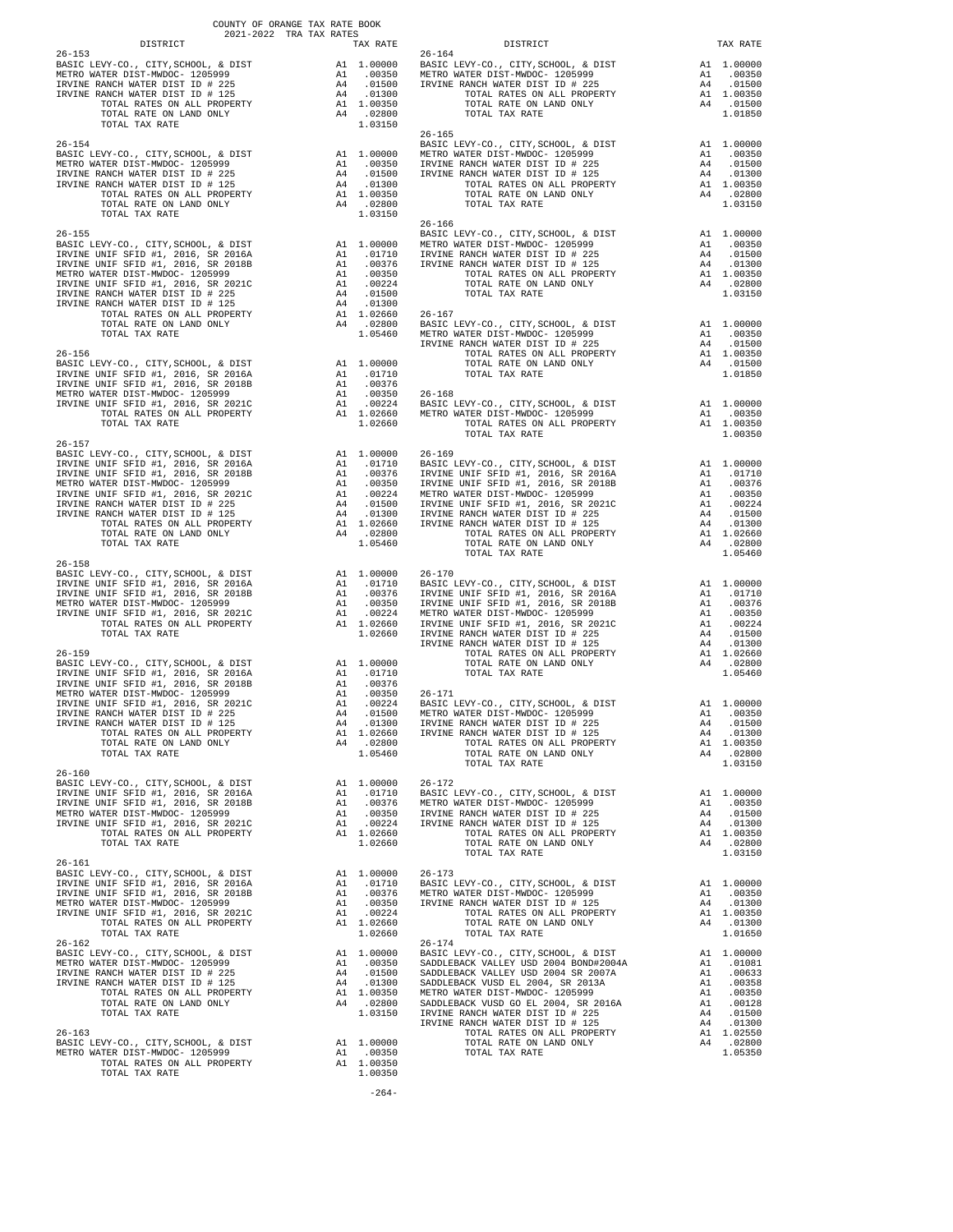| DISTRICT   | 2021-2022 TRA TAX RATES | TAX RATE | DISTRICT   | TAX RATE |
|------------|-------------------------|----------|------------|----------|
| $26 - 176$ |                         |          | $26 - 186$ |          |
|            |                         |          |            |          |
|            |                         |          |            |          |
|            |                         |          |            |          |
|            |                         |          |            |          |
|            |                         |          |            |          |
|            |                         |          |            |          |
|            |                         |          |            |          |
|            |                         |          |            |          |
|            |                         |          |            |          |
|            |                         |          |            |          |
|            |                         |          |            |          |
|            |                         |          |            |          |
|            |                         |          | $26 - 190$ |          |
|            |                         |          |            |          |
|            |                         |          |            |          |
|            |                         |          |            |          |
|            |                         |          |            |          |
|            |                         |          |            |          |
|            |                         |          |            |          |
|            |                         |          |            |          |
|            |                         |          |            |          |
|            |                         |          |            |          |
|            |                         |          |            |          |
|            |                         |          |            |          |
|            |                         |          |            |          |
|            |                         |          |            |          |
|            |                         |          |            |          |
|            |                         |          |            |          |
|            |                         |          |            |          |
|            |                         |          |            |          |
|            |                         |          |            |          |
|            |                         |          |            |          |
|            |                         |          |            |          |
|            |                         |          |            |          |
|            |                         |          |            |          |
|            |                         |          |            |          |
|            |                         |          |            |          |
|            |                         | $-265-$  |            |          |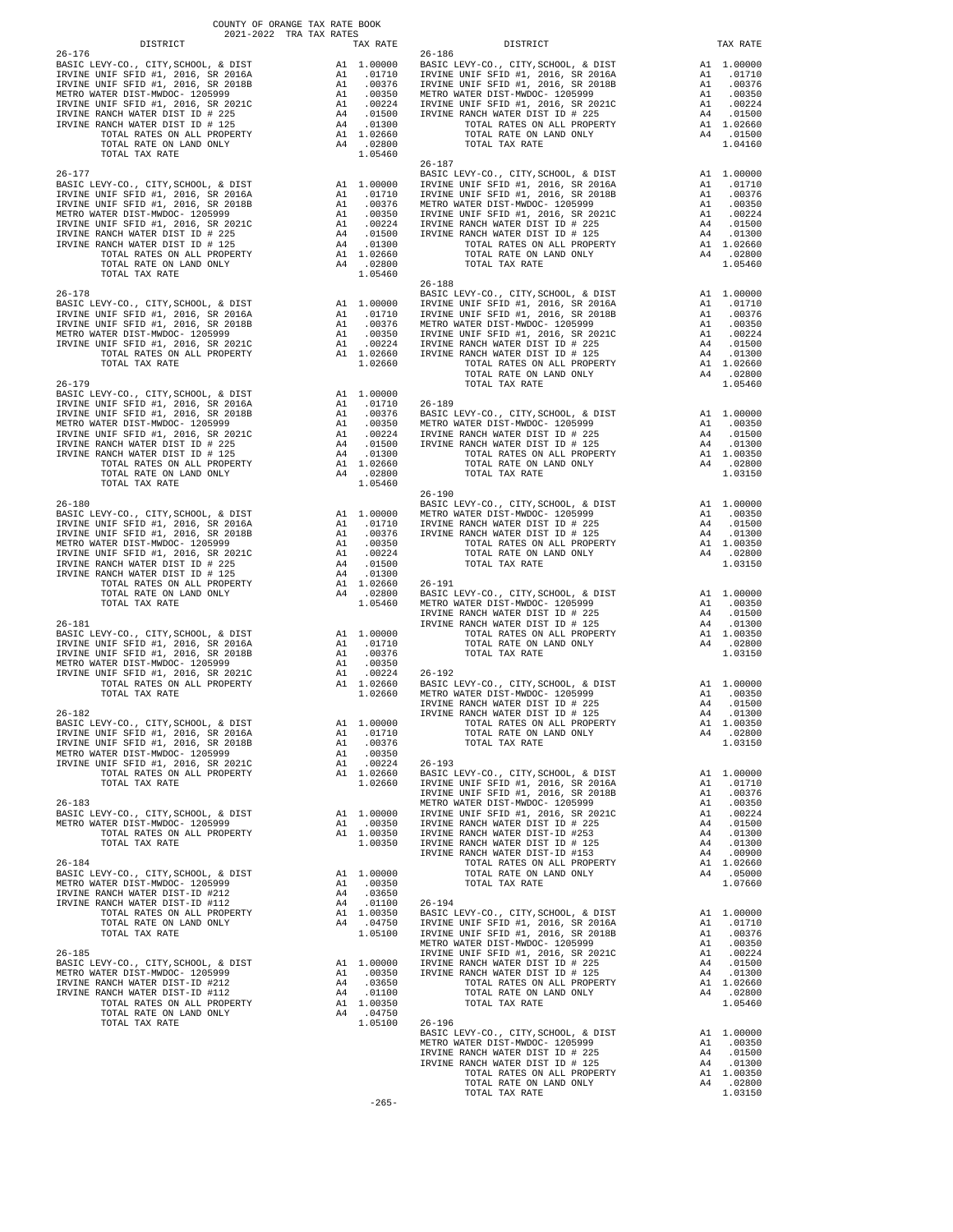| COUNTY OF ORANGE TAX RATE BOOK<br>2021-2022 TRA TAX RATES |          |                                                                                                                                                                                                                                                                                                                                             |          |
|-----------------------------------------------------------|----------|---------------------------------------------------------------------------------------------------------------------------------------------------------------------------------------------------------------------------------------------------------------------------------------------------------------------------------------------|----------|
|                                                           | TAX RATE | DISTRICT                                                                                                                                                                                                                                                                                                                                    | TAX RATE |
|                                                           |          | $26 - 210$                                                                                                                                                                                                                                                                                                                                  |          |
|                                                           |          |                                                                                                                                                                                                                                                                                                                                             |          |
|                                                           |          |                                                                                                                                                                                                                                                                                                                                             |          |
|                                                           |          |                                                                                                                                                                                                                                                                                                                                             |          |
|                                                           |          |                                                                                                                                                                                                                                                                                                                                             |          |
|                                                           |          |                                                                                                                                                                                                                                                                                                                                             |          |
|                                                           |          |                                                                                                                                                                                                                                                                                                                                             |          |
|                                                           |          |                                                                                                                                                                                                                                                                                                                                             |          |
|                                                           |          |                                                                                                                                                                                                                                                                                                                                             |          |
|                                                           |          |                                                                                                                                                                                                                                                                                                                                             |          |
|                                                           |          |                                                                                                                                                                                                                                                                                                                                             |          |
|                                                           |          |                                                                                                                                                                                                                                                                                                                                             |          |
|                                                           |          |                                                                                                                                                                                                                                                                                                                                             |          |
|                                                           |          |                                                                                                                                                                                                                                                                                                                                             |          |
|                                                           |          |                                                                                                                                                                                                                                                                                                                                             |          |
|                                                           |          |                                                                                                                                                                                                                                                                                                                                             |          |
|                                                           |          |                                                                                                                                                                                                                                                                                                                                             |          |
|                                                           |          |                                                                                                                                                                                                                                                                                                                                             |          |
|                                                           |          |                                                                                                                                                                                                                                                                                                                                             |          |
|                                                           |          |                                                                                                                                                                                                                                                                                                                                             |          |
|                                                           |          |                                                                                                                                                                                                                                                                                                                                             |          |
|                                                           |          |                                                                                                                                                                                                                                                                                                                                             |          |
|                                                           |          |                                                                                                                                                                                                                                                                                                                                             |          |
|                                                           |          |                                                                                                                                                                                                                                                                                                                                             |          |
|                                                           |          |                                                                                                                                                                                                                                                                                                                                             |          |
|                                                           |          |                                                                                                                                                                                                                                                                                                                                             |          |
|                                                           |          |                                                                                                                                                                                                                                                                                                                                             |          |
|                                                           |          |                                                                                                                                                                                                                                                                                                                                             |          |
|                                                           |          |                                                                                                                                                                                                                                                                                                                                             |          |
|                                                           |          |                                                                                                                                                                                                                                                                                                                                             |          |
|                                                           |          |                                                                                                                                                                                                                                                                                                                                             |          |
|                                                           |          |                                                                                                                                                                                                                                                                                                                                             |          |
|                                                           |          |                                                                                                                                                                                                                                                                                                                                             |          |
|                                                           |          |                                                                                                                                                                                                                                                                                                                                             |          |
|                                                           |          |                                                                                                                                                                                                                                                                                                                                             |          |
|                                                           |          |                                                                                                                                                                                                                                                                                                                                             |          |
|                                                           |          |                                                                                                                                                                                                                                                                                                                                             |          |
|                                                           |          |                                                                                                                                                                                                                                                                                                                                             |          |
|                                                           |          |                                                                                                                                                                                                                                                                                                                                             |          |
|                                                           |          |                                                                                                                                                                                                                                                                                                                                             |          |
|                                                           |          |                                                                                                                                                                                                                                                                                                                                             |          |
|                                                           |          |                                                                                                                                                                                                                                                                                                                                             |          |
|                                                           |          | $\begin{tabular}{@{}c@{}}\hline 26-205 & $\cdots$ & $10-0000 \\ 26-207 & $\cdots$ & $11$ & $100000 \\ 26-217 & $\cdots$ & $11$ & $100000 \\ 26-217 & $\cdots$ & $11$ & $100000 \\ 26-217 & $\cdots$ & $11$ & $100000 \\ 26-217 & $\cdots$ & $11$ & $100000 \\ 26-217 & $\cdots$ & $11$ & $100000 \\ 26-217 & $\cdots$ & $11$ & $100000 \\ $ |          |
|                                                           |          |                                                                                                                                                                                                                                                                                                                                             |          |
|                                                           |          |                                                                                                                                                                                                                                                                                                                                             |          |
|                                                           |          |                                                                                                                                                                                                                                                                                                                                             |          |
|                                                           |          |                                                                                                                                                                                                                                                                                                                                             |          |
|                                                           |          |                                                                                                                                                                                                                                                                                                                                             |          |
|                                                           |          |                                                                                                                                                                                                                                                                                                                                             |          |
|                                                           |          |                                                                                                                                                                                                                                                                                                                                             |          |
|                                                           |          |                                                                                                                                                                                                                                                                                                                                             |          |
|                                                           |          |                                                                                                                                                                                                                                                                                                                                             |          |
|                                                           |          |                                                                                                                                                                                                                                                                                                                                             |          |
|                                                           |          |                                                                                                                                                                                                                                                                                                                                             |          |
|                                                           |          |                                                                                                                                                                                                                                                                                                                                             |          |
|                                                           |          |                                                                                                                                                                                                                                                                                                                                             |          |
|                                                           |          |                                                                                                                                                                                                                                                                                                                                             |          |
|                                                           |          |                                                                                                                                                                                                                                                                                                                                             |          |
|                                                           |          |                                                                                                                                                                                                                                                                                                                                             |          |
|                                                           |          |                                                                                                                                                                                                                                                                                                                                             |          |
|                                                           |          |                                                                                                                                                                                                                                                                                                                                             |          |
|                                                           | $-266-$  |                                                                                                                                                                                                                                                                                                                                             |          |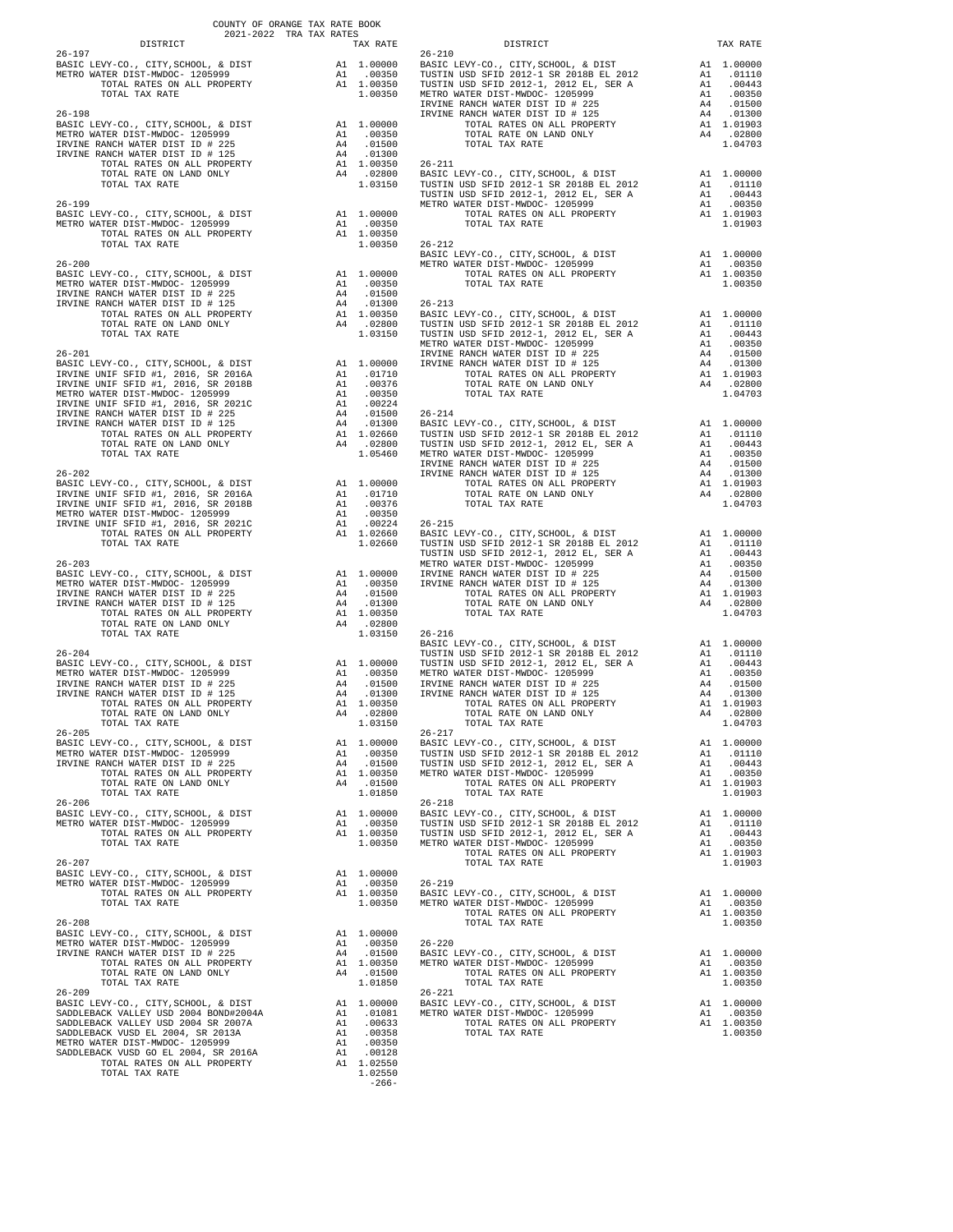| COUNTY OF ORANGE TAX RATE BOOK<br>2021-2022 TRA TAX RATES<br>DISTRICT TAX RJ                                                                                                                                                                                                  |         |         |
|-------------------------------------------------------------------------------------------------------------------------------------------------------------------------------------------------------------------------------------------------------------------------------|---------|---------|
|                                                                                                                                                                                                                                                                               |         |         |
|                                                                                                                                                                                                                                                                               |         |         |
|                                                                                                                                                                                                                                                                               |         |         |
|                                                                                                                                                                                                                                                                               |         |         |
|                                                                                                                                                                                                                                                                               |         |         |
|                                                                                                                                                                                                                                                                               |         |         |
|                                                                                                                                                                                                                                                                               |         |         |
|                                                                                                                                                                                                                                                                               |         |         |
|                                                                                                                                                                                                                                                                               |         |         |
|                                                                                                                                                                                                                                                                               |         |         |
|                                                                                                                                                                                                                                                                               |         |         |
|                                                                                                                                                                                                                                                                               |         |         |
|                                                                                                                                                                                                                                                                               |         |         |
|                                                                                                                                                                                                                                                                               |         |         |
| <b>REGIST AND CONTROL CONTROL 2002</b> (1993) $\frac{1}{2}$ (1993) $\frac{1}{2}$ (1993) $\frac{1}{2}$ (1994) $\frac{1}{2}$ (1994) $\frac{1}{2}$ (1994) $\frac{1}{2}$ (1994) $\frac{1}{2}$ (1994) $\frac{1}{2}$ (1994) $\frac{1}{2}$ (1994) $\frac{1}{2}$ (1994) $\frac{1}{2}$ |         |         |
|                                                                                                                                                                                                                                                                               |         |         |
|                                                                                                                                                                                                                                                                               |         |         |
|                                                                                                                                                                                                                                                                               |         |         |
|                                                                                                                                                                                                                                                                               |         |         |
|                                                                                                                                                                                                                                                                               |         |         |
|                                                                                                                                                                                                                                                                               |         |         |
|                                                                                                                                                                                                                                                                               |         |         |
|                                                                                                                                                                                                                                                                               |         |         |
|                                                                                                                                                                                                                                                                               |         |         |
|                                                                                                                                                                                                                                                                               |         |         |
|                                                                                                                                                                                                                                                                               |         |         |
|                                                                                                                                                                                                                                                                               |         |         |
|                                                                                                                                                                                                                                                                               |         |         |
|                                                                                                                                                                                                                                                                               |         |         |
|                                                                                                                                                                                                                                                                               |         |         |
|                                                                                                                                                                                                                                                                               |         |         |
|                                                                                                                                                                                                                                                                               |         |         |
|                                                                                                                                                                                                                                                                               |         |         |
|                                                                                                                                                                                                                                                                               |         |         |
|                                                                                                                                                                                                                                                                               |         |         |
|                                                                                                                                                                                                                                                                               |         |         |
|                                                                                                                                                                                                                                                                               |         |         |
|                                                                                                                                                                                                                                                                               |         |         |
|                                                                                                                                                                                                                                                                               |         |         |
|                                                                                                                                                                                                                                                                               |         |         |
|                                                                                                                                                                                                                                                                               |         |         |
|                                                                                                                                                                                                                                                                               |         |         |
|                                                                                                                                                                                                                                                                               |         |         |
|                                                                                                                                                                                                                                                                               |         |         |
|                                                                                                                                                                                                                                                                               |         |         |
|                                                                                                                                                                                                                                                                               |         |         |
|                                                                                                                                                                                                                                                                               |         |         |
|                                                                                                                                                                                                                                                                               |         |         |
|                                                                                                                                                                                                                                                                               |         |         |
|                                                                                                                                                                                                                                                                               |         |         |
|                                                                                                                                                                                                                                                                               |         |         |
|                                                                                                                                                                                                                                                                               |         |         |
|                                                                                                                                                                                                                                                                               |         |         |
|                                                                                                                                                                                                                                                                               |         |         |
|                                                                                                                                                                                                                                                                               |         |         |
|                                                                                                                                                                                                                                                                               |         |         |
|                                                                                                                                                                                                                                                                               |         |         |
|                                                                                                                                                                                                                                                                               |         |         |
|                                                                                                                                                                                                                                                                               |         |         |
|                                                                                                                                                                                                                                                                               |         |         |
|                                                                                                                                                                                                                                                                               |         |         |
|                                                                                                                                                                                                                                                                               |         |         |
|                                                                                                                                                                                                                                                                               |         |         |
|                                                                                                                                                                                                                                                                               |         |         |
|                                                                                                                                                                                                                                                                               |         |         |
|                                                                                                                                                                                                                                                                               |         |         |
|                                                                                                                                                                                                                                                                               |         |         |
|                                                                                                                                                                                                                                                                               |         |         |
|                                                                                                                                                                                                                                                                               |         |         |
|                                                                                                                                                                                                                                                                               |         |         |
|                                                                                                                                                                                                                                                                               |         |         |
|                                                                                                                                                                                                                                                                               |         |         |
|                                                                                                                                                                                                                                                                               |         |         |
|                                                                                                                                                                                                                                                                               |         |         |
|                                                                                                                                                                                                                                                                               |         |         |
|                                                                                                                                                                                                                                                                               |         |         |
|                                                                                                                                                                                                                                                                               |         |         |
|                                                                                                                                                                                                                                                                               |         |         |
|                                                                                                                                                                                                                                                                               |         | 1.03150 |
|                                                                                                                                                                                                                                                                               | $-267-$ |         |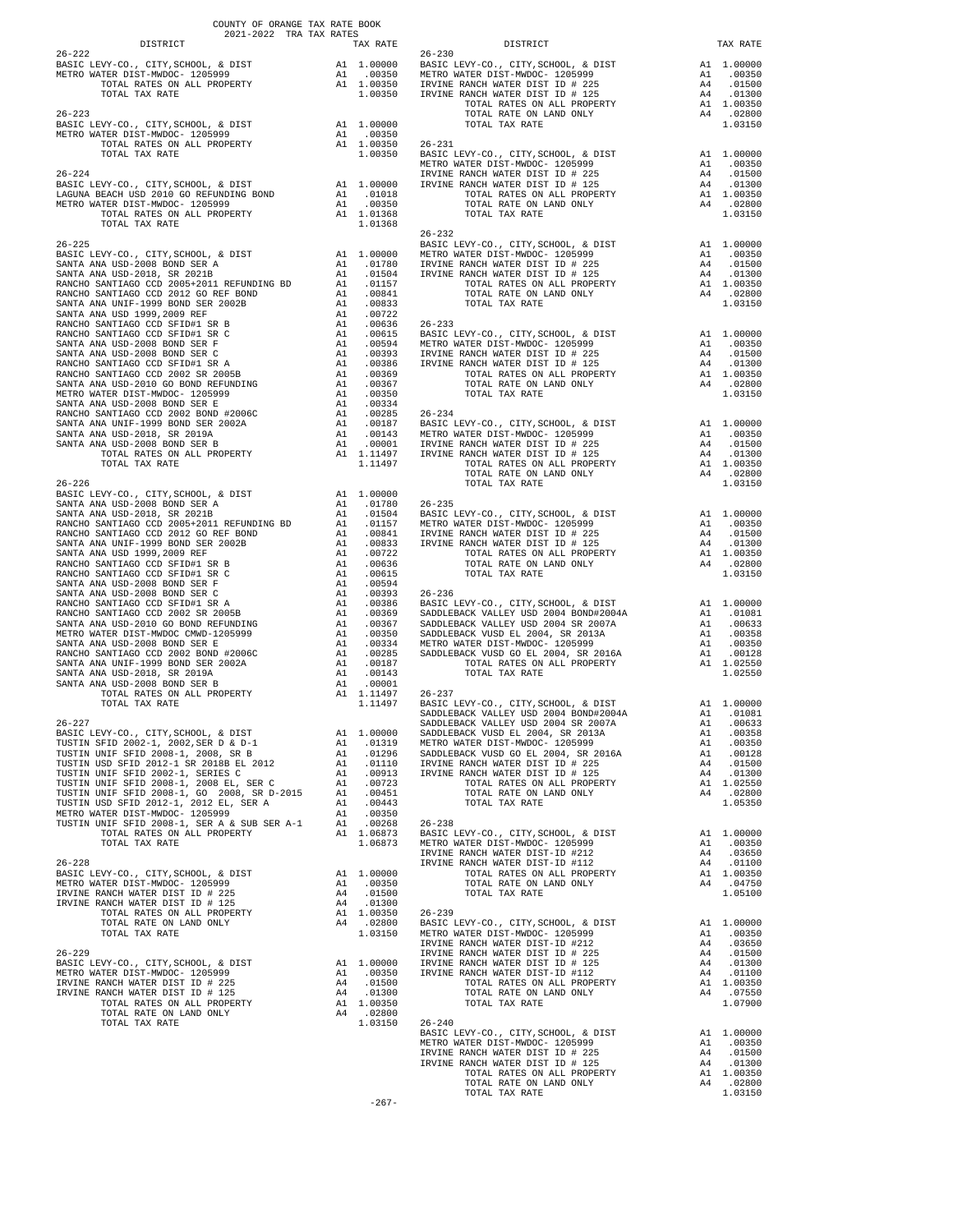| $\begin{minipage}{0.5\textwidth} \begin{tabular}{@{}c@{}} \multicolumn{2}{c}{\textbf{5.5} \put(0,0){\vector(0,-1){20}} \put(1,0){\vector(0,-1){20}} \put(2,0){\vector(0,-1){20}} \put(1,0){\vector(0,-1){20}} \put(2,0){\vector(0,-1){20}} \put(2,0){\vector(0,-1){20}} \put(2,0){\vector(0,-1){20}} \put(2,0){\vector(0,-1){20}} \put(2,0){\vector(0,-1){20}} \put(2,0){\vector(0,-1){20}} \put(2,0){$ |                                                                                                                                                                                                                                                                                 |          |
|---------------------------------------------------------------------------------------------------------------------------------------------------------------------------------------------------------------------------------------------------------------------------------------------------------------------------------------------------------------------------------------------------------|---------------------------------------------------------------------------------------------------------------------------------------------------------------------------------------------------------------------------------------------------------------------------------|----------|
|                                                                                                                                                                                                                                                                                                                                                                                                         | TAX RATE DISTRICT<br>TAX RATE 26-252                                                                                                                                                                                                                                            | TAX RATE |
| $26 - 241$                                                                                                                                                                                                                                                                                                                                                                                              |                                                                                                                                                                                                                                                                                 |          |
|                                                                                                                                                                                                                                                                                                                                                                                                         |                                                                                                                                                                                                                                                                                 |          |
|                                                                                                                                                                                                                                                                                                                                                                                                         |                                                                                                                                                                                                                                                                                 |          |
|                                                                                                                                                                                                                                                                                                                                                                                                         |                                                                                                                                                                                                                                                                                 |          |
|                                                                                                                                                                                                                                                                                                                                                                                                         |                                                                                                                                                                                                                                                                                 |          |
|                                                                                                                                                                                                                                                                                                                                                                                                         |                                                                                                                                                                                                                                                                                 |          |
|                                                                                                                                                                                                                                                                                                                                                                                                         |                                                                                                                                                                                                                                                                                 |          |
|                                                                                                                                                                                                                                                                                                                                                                                                         |                                                                                                                                                                                                                                                                                 |          |
|                                                                                                                                                                                                                                                                                                                                                                                                         |                                                                                                                                                                                                                                                                                 |          |
|                                                                                                                                                                                                                                                                                                                                                                                                         |                                                                                                                                                                                                                                                                                 |          |
|                                                                                                                                                                                                                                                                                                                                                                                                         |                                                                                                                                                                                                                                                                                 |          |
|                                                                                                                                                                                                                                                                                                                                                                                                         |                                                                                                                                                                                                                                                                                 |          |
|                                                                                                                                                                                                                                                                                                                                                                                                         |                                                                                                                                                                                                                                                                                 |          |
|                                                                                                                                                                                                                                                                                                                                                                                                         |                                                                                                                                                                                                                                                                                 |          |
|                                                                                                                                                                                                                                                                                                                                                                                                         |                                                                                                                                                                                                                                                                                 |          |
|                                                                                                                                                                                                                                                                                                                                                                                                         |                                                                                                                                                                                                                                                                                 |          |
|                                                                                                                                                                                                                                                                                                                                                                                                         |                                                                                                                                                                                                                                                                                 |          |
|                                                                                                                                                                                                                                                                                                                                                                                                         |                                                                                                                                                                                                                                                                                 |          |
|                                                                                                                                                                                                                                                                                                                                                                                                         |                                                                                                                                                                                                                                                                                 |          |
|                                                                                                                                                                                                                                                                                                                                                                                                         |                                                                                                                                                                                                                                                                                 |          |
|                                                                                                                                                                                                                                                                                                                                                                                                         |                                                                                                                                                                                                                                                                                 |          |
|                                                                                                                                                                                                                                                                                                                                                                                                         |                                                                                                                                                                                                                                                                                 |          |
|                                                                                                                                                                                                                                                                                                                                                                                                         |                                                                                                                                                                                                                                                                                 |          |
|                                                                                                                                                                                                                                                                                                                                                                                                         |                                                                                                                                                                                                                                                                                 |          |
|                                                                                                                                                                                                                                                                                                                                                                                                         |                                                                                                                                                                                                                                                                                 |          |
|                                                                                                                                                                                                                                                                                                                                                                                                         |                                                                                                                                                                                                                                                                                 |          |
|                                                                                                                                                                                                                                                                                                                                                                                                         |                                                                                                                                                                                                                                                                                 |          |
|                                                                                                                                                                                                                                                                                                                                                                                                         |                                                                                                                                                                                                                                                                                 |          |
|                                                                                                                                                                                                                                                                                                                                                                                                         |                                                                                                                                                                                                                                                                                 |          |
|                                                                                                                                                                                                                                                                                                                                                                                                         |                                                                                                                                                                                                                                                                                 |          |
|                                                                                                                                                                                                                                                                                                                                                                                                         |                                                                                                                                                                                                                                                                                 |          |
|                                                                                                                                                                                                                                                                                                                                                                                                         |                                                                                                                                                                                                                                                                                 |          |
|                                                                                                                                                                                                                                                                                                                                                                                                         |                                                                                                                                                                                                                                                                                 |          |
|                                                                                                                                                                                                                                                                                                                                                                                                         |                                                                                                                                                                                                                                                                                 |          |
|                                                                                                                                                                                                                                                                                                                                                                                                         |                                                                                                                                                                                                                                                                                 |          |
|                                                                                                                                                                                                                                                                                                                                                                                                         |                                                                                                                                                                                                                                                                                 |          |
|                                                                                                                                                                                                                                                                                                                                                                                                         |                                                                                                                                                                                                                                                                                 |          |
|                                                                                                                                                                                                                                                                                                                                                                                                         |                                                                                                                                                                                                                                                                                 |          |
|                                                                                                                                                                                                                                                                                                                                                                                                         |                                                                                                                                                                                                                                                                                 |          |
|                                                                                                                                                                                                                                                                                                                                                                                                         |                                                                                                                                                                                                                                                                                 |          |
|                                                                                                                                                                                                                                                                                                                                                                                                         |                                                                                                                                                                                                                                                                                 |          |
|                                                                                                                                                                                                                                                                                                                                                                                                         |                                                                                                                                                                                                                                                                                 |          |
|                                                                                                                                                                                                                                                                                                                                                                                                         |                                                                                                                                                                                                                                                                                 |          |
|                                                                                                                                                                                                                                                                                                                                                                                                         |                                                                                                                                                                                                                                                                                 |          |
|                                                                                                                                                                                                                                                                                                                                                                                                         |                                                                                                                                                                                                                                                                                 |          |
|                                                                                                                                                                                                                                                                                                                                                                                                         | 279.1441 MPC (MPV) - 0. 2007 MPC (MPV) - 0. 2007 MPC (MPV) - 1970 MPC (MPV) - 1970 MPC (MPV) - 2002<br>279.1441 MPC (MPV) - 0. 2007 AND 2002 MPC (MPV) - 2002 MPC (MPV) - 2002 MPC (MPV) - 2002 MPC (MPV) - 2002 MPC (MPV) - 20                                                 |          |
|                                                                                                                                                                                                                                                                                                                                                                                                         |                                                                                                                                                                                                                                                                                 |          |
|                                                                                                                                                                                                                                                                                                                                                                                                         |                                                                                                                                                                                                                                                                                 |          |
|                                                                                                                                                                                                                                                                                                                                                                                                         |                                                                                                                                                                                                                                                                                 |          |
|                                                                                                                                                                                                                                                                                                                                                                                                         |                                                                                                                                                                                                                                                                                 |          |
|                                                                                                                                                                                                                                                                                                                                                                                                         |                                                                                                                                                                                                                                                                                 |          |
|                                                                                                                                                                                                                                                                                                                                                                                                         |                                                                                                                                                                                                                                                                                 |          |
|                                                                                                                                                                                                                                                                                                                                                                                                         |                                                                                                                                                                                                                                                                                 |          |
|                                                                                                                                                                                                                                                                                                                                                                                                         |                                                                                                                                                                                                                                                                                 |          |
|                                                                                                                                                                                                                                                                                                                                                                                                         |                                                                                                                                                                                                                                                                                 |          |
|                                                                                                                                                                                                                                                                                                                                                                                                         |                                                                                                                                                                                                                                                                                 |          |
|                                                                                                                                                                                                                                                                                                                                                                                                         |                                                                                                                                                                                                                                                                                 |          |
|                                                                                                                                                                                                                                                                                                                                                                                                         |                                                                                                                                                                                                                                                                                 |          |
|                                                                                                                                                                                                                                                                                                                                                                                                         |                                                                                                                                                                                                                                                                                 |          |
|                                                                                                                                                                                                                                                                                                                                                                                                         |                                                                                                                                                                                                                                                                                 |          |
|                                                                                                                                                                                                                                                                                                                                                                                                         |                                                                                                                                                                                                                                                                                 |          |
|                                                                                                                                                                                                                                                                                                                                                                                                         |                                                                                                                                                                                                                                                                                 |          |
|                                                                                                                                                                                                                                                                                                                                                                                                         |                                                                                                                                                                                                                                                                                 |          |
|                                                                                                                                                                                                                                                                                                                                                                                                         |                                                                                                                                                                                                                                                                                 |          |
|                                                                                                                                                                                                                                                                                                                                                                                                         |                                                                                                                                                                                                                                                                                 |          |
|                                                                                                                                                                                                                                                                                                                                                                                                         |                                                                                                                                                                                                                                                                                 |          |
|                                                                                                                                                                                                                                                                                                                                                                                                         |                                                                                                                                                                                                                                                                                 |          |
|                                                                                                                                                                                                                                                                                                                                                                                                         | $\begin{tabular}{@{}c c@{}}\hline & 10111 & 0411 & 0411 & 0411 & 0411 & 0411 & 0411 & 0411 & 0411 & 0411 & 0411 & 0411 & 0411 & 0411 & 0411 & 0411 & 0411 & 0411 & 0411 & 0411 & 0411 & 0411 & 0411 & 0411 & 0411 & 0411 & 0411 & 0411 & 0411 & 0411 & 0411 & 0411 & 0411 & 04$ |          |
|                                                                                                                                                                                                                                                                                                                                                                                                         |                                                                                                                                                                                                                                                                                 |          |
|                                                                                                                                                                                                                                                                                                                                                                                                         |                                                                                                                                                                                                                                                                                 |          |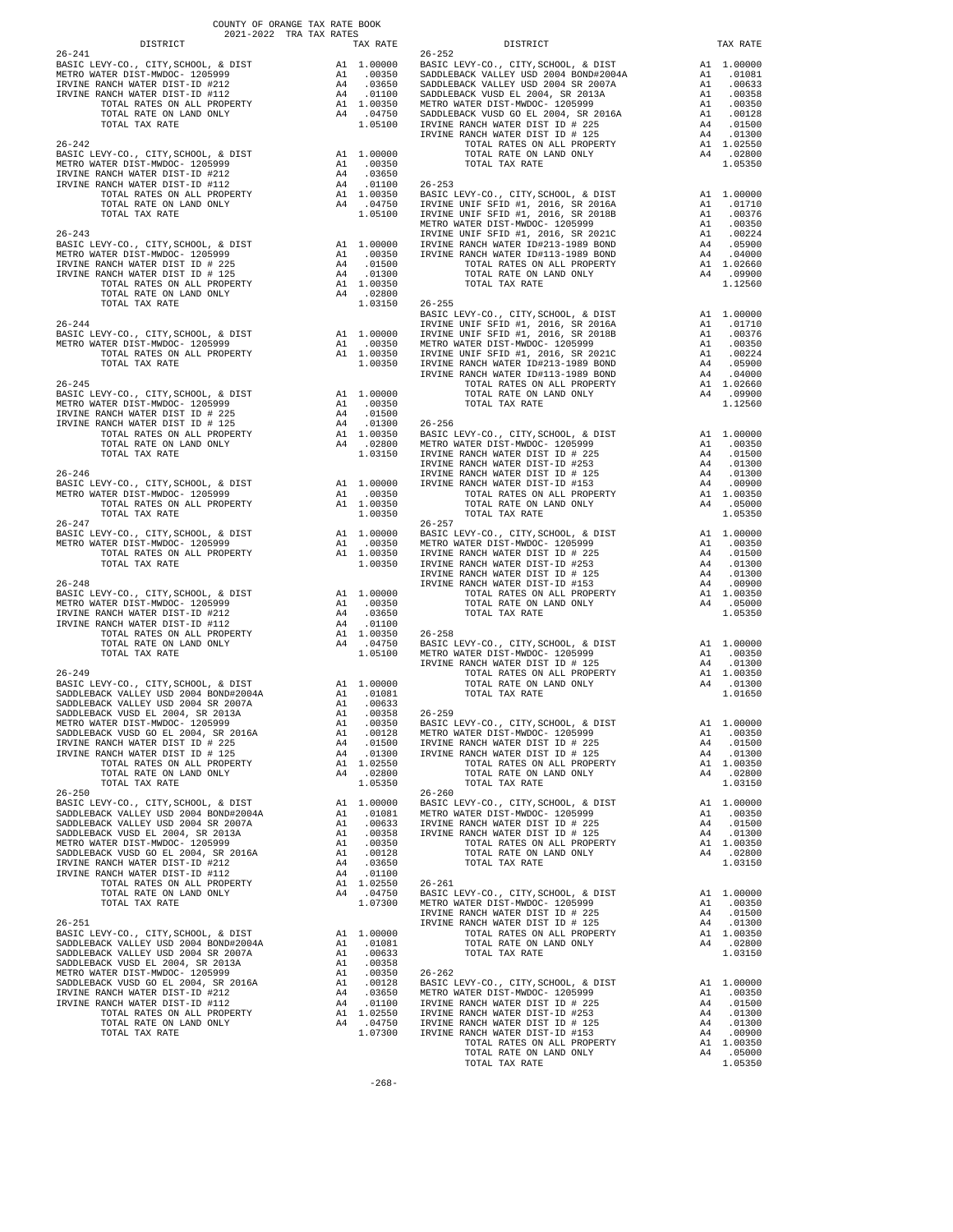| COUNTY OF ORANGE TAX RATE BOOK<br>2021-2022 TRA TAX RATES<br>$\begin{minipage}{0.03\textwidth} \begin{tabular}{c} \multicolumn{2}{c}{\textbf{0.03\textwidth} \begin{tabular}{c} \multicolumn{2}{c}{\textbf{0.03\textwidth} \begin{tabular}{c} \textbf{0.03\textwidth} \begin{tabular}{c} \textbf{0.03\textwidth} \begin{tabular}{c} \textbf{0.03\textwidth} \begin{tabular}{c} \textbf{0.03\textwidth} \begin{tabular}{c} \textbf{0.03\textwidth} \begin{tabular}{c} \textbf{0.03\textwidth} \begin{tabular}{c} \textbf{0.03\textwidth} \begin{tabular}{c$ |          |                                                                                                                                                                                                                                                                                                                                                                                                         |          |
|------------------------------------------------------------------------------------------------------------------------------------------------------------------------------------------------------------------------------------------------------------------------------------------------------------------------------------------------------------------------------------------------------------------------------------------------------------------------------------------------------------------------------------------------------------|----------|---------------------------------------------------------------------------------------------------------------------------------------------------------------------------------------------------------------------------------------------------------------------------------------------------------------------------------------------------------------------------------------------------------|----------|
|                                                                                                                                                                                                                                                                                                                                                                                                                                                                                                                                                            | TAX RATE | DISTRICT                                                                                                                                                                                                                                                                                                                                                                                                | TAX RATE |
| $26 - 263$                                                                                                                                                                                                                                                                                                                                                                                                                                                                                                                                                 |          | $26 - 275$                                                                                                                                                                                                                                                                                                                                                                                              |          |
|                                                                                                                                                                                                                                                                                                                                                                                                                                                                                                                                                            |          |                                                                                                                                                                                                                                                                                                                                                                                                         |          |
|                                                                                                                                                                                                                                                                                                                                                                                                                                                                                                                                                            |          |                                                                                                                                                                                                                                                                                                                                                                                                         |          |
|                                                                                                                                                                                                                                                                                                                                                                                                                                                                                                                                                            |          |                                                                                                                                                                                                                                                                                                                                                                                                         |          |
|                                                                                                                                                                                                                                                                                                                                                                                                                                                                                                                                                            |          |                                                                                                                                                                                                                                                                                                                                                                                                         |          |
|                                                                                                                                                                                                                                                                                                                                                                                                                                                                                                                                                            |          |                                                                                                                                                                                                                                                                                                                                                                                                         |          |
|                                                                                                                                                                                                                                                                                                                                                                                                                                                                                                                                                            |          |                                                                                                                                                                                                                                                                                                                                                                                                         |          |
|                                                                                                                                                                                                                                                                                                                                                                                                                                                                                                                                                            |          |                                                                                                                                                                                                                                                                                                                                                                                                         |          |
|                                                                                                                                                                                                                                                                                                                                                                                                                                                                                                                                                            |          |                                                                                                                                                                                                                                                                                                                                                                                                         |          |
|                                                                                                                                                                                                                                                                                                                                                                                                                                                                                                                                                            |          |                                                                                                                                                                                                                                                                                                                                                                                                         |          |
|                                                                                                                                                                                                                                                                                                                                                                                                                                                                                                                                                            |          |                                                                                                                                                                                                                                                                                                                                                                                                         |          |
|                                                                                                                                                                                                                                                                                                                                                                                                                                                                                                                                                            |          |                                                                                                                                                                                                                                                                                                                                                                                                         |          |
|                                                                                                                                                                                                                                                                                                                                                                                                                                                                                                                                                            |          |                                                                                                                                                                                                                                                                                                                                                                                                         |          |
|                                                                                                                                                                                                                                                                                                                                                                                                                                                                                                                                                            |          |                                                                                                                                                                                                                                                                                                                                                                                                         |          |
|                                                                                                                                                                                                                                                                                                                                                                                                                                                                                                                                                            |          |                                                                                                                                                                                                                                                                                                                                                                                                         |          |
|                                                                                                                                                                                                                                                                                                                                                                                                                                                                                                                                                            |          |                                                                                                                                                                                                                                                                                                                                                                                                         |          |
|                                                                                                                                                                                                                                                                                                                                                                                                                                                                                                                                                            |          |                                                                                                                                                                                                                                                                                                                                                                                                         |          |
|                                                                                                                                                                                                                                                                                                                                                                                                                                                                                                                                                            |          |                                                                                                                                                                                                                                                                                                                                                                                                         |          |
|                                                                                                                                                                                                                                                                                                                                                                                                                                                                                                                                                            |          |                                                                                                                                                                                                                                                                                                                                                                                                         |          |
|                                                                                                                                                                                                                                                                                                                                                                                                                                                                                                                                                            |          |                                                                                                                                                                                                                                                                                                                                                                                                         |          |
|                                                                                                                                                                                                                                                                                                                                                                                                                                                                                                                                                            |          |                                                                                                                                                                                                                                                                                                                                                                                                         |          |
|                                                                                                                                                                                                                                                                                                                                                                                                                                                                                                                                                            |          |                                                                                                                                                                                                                                                                                                                                                                                                         |          |
|                                                                                                                                                                                                                                                                                                                                                                                                                                                                                                                                                            |          |                                                                                                                                                                                                                                                                                                                                                                                                         |          |
|                                                                                                                                                                                                                                                                                                                                                                                                                                                                                                                                                            |          |                                                                                                                                                                                                                                                                                                                                                                                                         |          |
|                                                                                                                                                                                                                                                                                                                                                                                                                                                                                                                                                            |          |                                                                                                                                                                                                                                                                                                                                                                                                         |          |
|                                                                                                                                                                                                                                                                                                                                                                                                                                                                                                                                                            |          |                                                                                                                                                                                                                                                                                                                                                                                                         |          |
|                                                                                                                                                                                                                                                                                                                                                                                                                                                                                                                                                            |          |                                                                                                                                                                                                                                                                                                                                                                                                         |          |
|                                                                                                                                                                                                                                                                                                                                                                                                                                                                                                                                                            |          |                                                                                                                                                                                                                                                                                                                                                                                                         |          |
|                                                                                                                                                                                                                                                                                                                                                                                                                                                                                                                                                            |          |                                                                                                                                                                                                                                                                                                                                                                                                         |          |
|                                                                                                                                                                                                                                                                                                                                                                                                                                                                                                                                                            |          |                                                                                                                                                                                                                                                                                                                                                                                                         |          |
|                                                                                                                                                                                                                                                                                                                                                                                                                                                                                                                                                            |          |                                                                                                                                                                                                                                                                                                                                                                                                         |          |
|                                                                                                                                                                                                                                                                                                                                                                                                                                                                                                                                                            |          |                                                                                                                                                                                                                                                                                                                                                                                                         |          |
|                                                                                                                                                                                                                                                                                                                                                                                                                                                                                                                                                            |          |                                                                                                                                                                                                                                                                                                                                                                                                         |          |
|                                                                                                                                                                                                                                                                                                                                                                                                                                                                                                                                                            |          |                                                                                                                                                                                                                                                                                                                                                                                                         |          |
|                                                                                                                                                                                                                                                                                                                                                                                                                                                                                                                                                            |          |                                                                                                                                                                                                                                                                                                                                                                                                         |          |
|                                                                                                                                                                                                                                                                                                                                                                                                                                                                                                                                                            |          |                                                                                                                                                                                                                                                                                                                                                                                                         |          |
|                                                                                                                                                                                                                                                                                                                                                                                                                                                                                                                                                            |          |                                                                                                                                                                                                                                                                                                                                                                                                         |          |
|                                                                                                                                                                                                                                                                                                                                                                                                                                                                                                                                                            |          |                                                                                                                                                                                                                                                                                                                                                                                                         |          |
|                                                                                                                                                                                                                                                                                                                                                                                                                                                                                                                                                            |          |                                                                                                                                                                                                                                                                                                                                                                                                         |          |
|                                                                                                                                                                                                                                                                                                                                                                                                                                                                                                                                                            |          |                                                                                                                                                                                                                                                                                                                                                                                                         |          |
|                                                                                                                                                                                                                                                                                                                                                                                                                                                                                                                                                            |          |                                                                                                                                                                                                                                                                                                                                                                                                         |          |
|                                                                                                                                                                                                                                                                                                                                                                                                                                                                                                                                                            |          |                                                                                                                                                                                                                                                                                                                                                                                                         |          |
|                                                                                                                                                                                                                                                                                                                                                                                                                                                                                                                                                            |          |                                                                                                                                                                                                                                                                                                                                                                                                         |          |
|                                                                                                                                                                                                                                                                                                                                                                                                                                                                                                                                                            |          |                                                                                                                                                                                                                                                                                                                                                                                                         |          |
|                                                                                                                                                                                                                                                                                                                                                                                                                                                                                                                                                            |          |                                                                                                                                                                                                                                                                                                                                                                                                         |          |
|                                                                                                                                                                                                                                                                                                                                                                                                                                                                                                                                                            |          |                                                                                                                                                                                                                                                                                                                                                                                                         |          |
|                                                                                                                                                                                                                                                                                                                                                                                                                                                                                                                                                            |          |                                                                                                                                                                                                                                                                                                                                                                                                         |          |
|                                                                                                                                                                                                                                                                                                                                                                                                                                                                                                                                                            |          | $\begin{tabular}{l c c c c c} \multicolumn{4}{c c c c} \multicolumn{4}{c c c} \multicolumn{4}{c c c} \multicolumn{4}{c c c} \multicolumn{4}{c c c} \multicolumn{4}{c c c} \multicolumn{4}{c c c} \multicolumn{4}{c c c} \multicolumn{4}{c c c} \multicolumn{4}{c c c} \multicolumn{4}{c c c} \multicolumn{4}{c c c} \multicolumn{4}{c c c} \multicolumn{4}{c c c} \multicolumn{4}{c c c} \multicolumn{$ |          |
| 26-270                                                                                                                                                                                                                                                                                                                                                                                                                                                                                                                                                     |          | 26-270<br>METRO WATER DIST AND 1.00000 26-284<br>METRO WATER DIST -MWDOC- 1205999 A1 .00350 BASIC LEVY-CO., CITY, SCHOOL, & DIST A1 1.00000<br>IRVINE RANCH WATER DIST ID # 225 A4 .01500 METRO WATER DIST-MWDOC- 1205999 A1 .00350<br>                                                                                                                                                                 |          |
|                                                                                                                                                                                                                                                                                                                                                                                                                                                                                                                                                            |          |                                                                                                                                                                                                                                                                                                                                                                                                         |          |
|                                                                                                                                                                                                                                                                                                                                                                                                                                                                                                                                                            |          |                                                                                                                                                                                                                                                                                                                                                                                                         |          |
|                                                                                                                                                                                                                                                                                                                                                                                                                                                                                                                                                            |          |                                                                                                                                                                                                                                                                                                                                                                                                         |          |
|                                                                                                                                                                                                                                                                                                                                                                                                                                                                                                                                                            |          |                                                                                                                                                                                                                                                                                                                                                                                                         |          |
|                                                                                                                                                                                                                                                                                                                                                                                                                                                                                                                                                            |          |                                                                                                                                                                                                                                                                                                                                                                                                         |          |
|                                                                                                                                                                                                                                                                                                                                                                                                                                                                                                                                                            |          |                                                                                                                                                                                                                                                                                                                                                                                                         |          |
|                                                                                                                                                                                                                                                                                                                                                                                                                                                                                                                                                            |          |                                                                                                                                                                                                                                                                                                                                                                                                         |          |
|                                                                                                                                                                                                                                                                                                                                                                                                                                                                                                                                                            |          |                                                                                                                                                                                                                                                                                                                                                                                                         |          |
|                                                                                                                                                                                                                                                                                                                                                                                                                                                                                                                                                            |          |                                                                                                                                                                                                                                                                                                                                                                                                         |          |
|                                                                                                                                                                                                                                                                                                                                                                                                                                                                                                                                                            |          |                                                                                                                                                                                                                                                                                                                                                                                                         |          |
|                                                                                                                                                                                                                                                                                                                                                                                                                                                                                                                                                            |          |                                                                                                                                                                                                                                                                                                                                                                                                         |          |
|                                                                                                                                                                                                                                                                                                                                                                                                                                                                                                                                                            |          |                                                                                                                                                                                                                                                                                                                                                                                                         |          |
|                                                                                                                                                                                                                                                                                                                                                                                                                                                                                                                                                            |          |                                                                                                                                                                                                                                                                                                                                                                                                         |          |
|                                                                                                                                                                                                                                                                                                                                                                                                                                                                                                                                                            |          |                                                                                                                                                                                                                                                                                                                                                                                                         |          |
|                                                                                                                                                                                                                                                                                                                                                                                                                                                                                                                                                            |          |                                                                                                                                                                                                                                                                                                                                                                                                         |          |
|                                                                                                                                                                                                                                                                                                                                                                                                                                                                                                                                                            |          |                                                                                                                                                                                                                                                                                                                                                                                                         |          |
|                                                                                                                                                                                                                                                                                                                                                                                                                                                                                                                                                            |          |                                                                                                                                                                                                                                                                                                                                                                                                         |          |
|                                                                                                                                                                                                                                                                                                                                                                                                                                                                                                                                                            |          |                                                                                                                                                                                                                                                                                                                                                                                                         |          |
|                                                                                                                                                                                                                                                                                                                                                                                                                                                                                                                                                            |          |                                                                                                                                                                                                                                                                                                                                                                                                         |          |
| $26 - 274$                                                                                                                                                                                                                                                                                                                                                                                                                                                                                                                                                 |          |                                                                                                                                                                                                                                                                                                                                                                                                         |          |
|                                                                                                                                                                                                                                                                                                                                                                                                                                                                                                                                                            |          |                                                                                                                                                                                                                                                                                                                                                                                                         |          |
|                                                                                                                                                                                                                                                                                                                                                                                                                                                                                                                                                            |          |                                                                                                                                                                                                                                                                                                                                                                                                         |          |
|                                                                                                                                                                                                                                                                                                                                                                                                                                                                                                                                                            |          |                                                                                                                                                                                                                                                                                                                                                                                                         |          |
|                                                                                                                                                                                                                                                                                                                                                                                                                                                                                                                                                            |          |                                                                                                                                                                                                                                                                                                                                                                                                         |          |
|                                                                                                                                                                                                                                                                                                                                                                                                                                                                                                                                                            |          |                                                                                                                                                                                                                                                                                                                                                                                                         |          |
| TOTAL TAX RATE                                                                                                                                                                                                                                                                                                                                                                                                                                                                                                                                             | 1.04658  |                                                                                                                                                                                                                                                                                                                                                                                                         |          |
|                                                                                                                                                                                                                                                                                                                                                                                                                                                                                                                                                            | $-269-$  |                                                                                                                                                                                                                                                                                                                                                                                                         |          |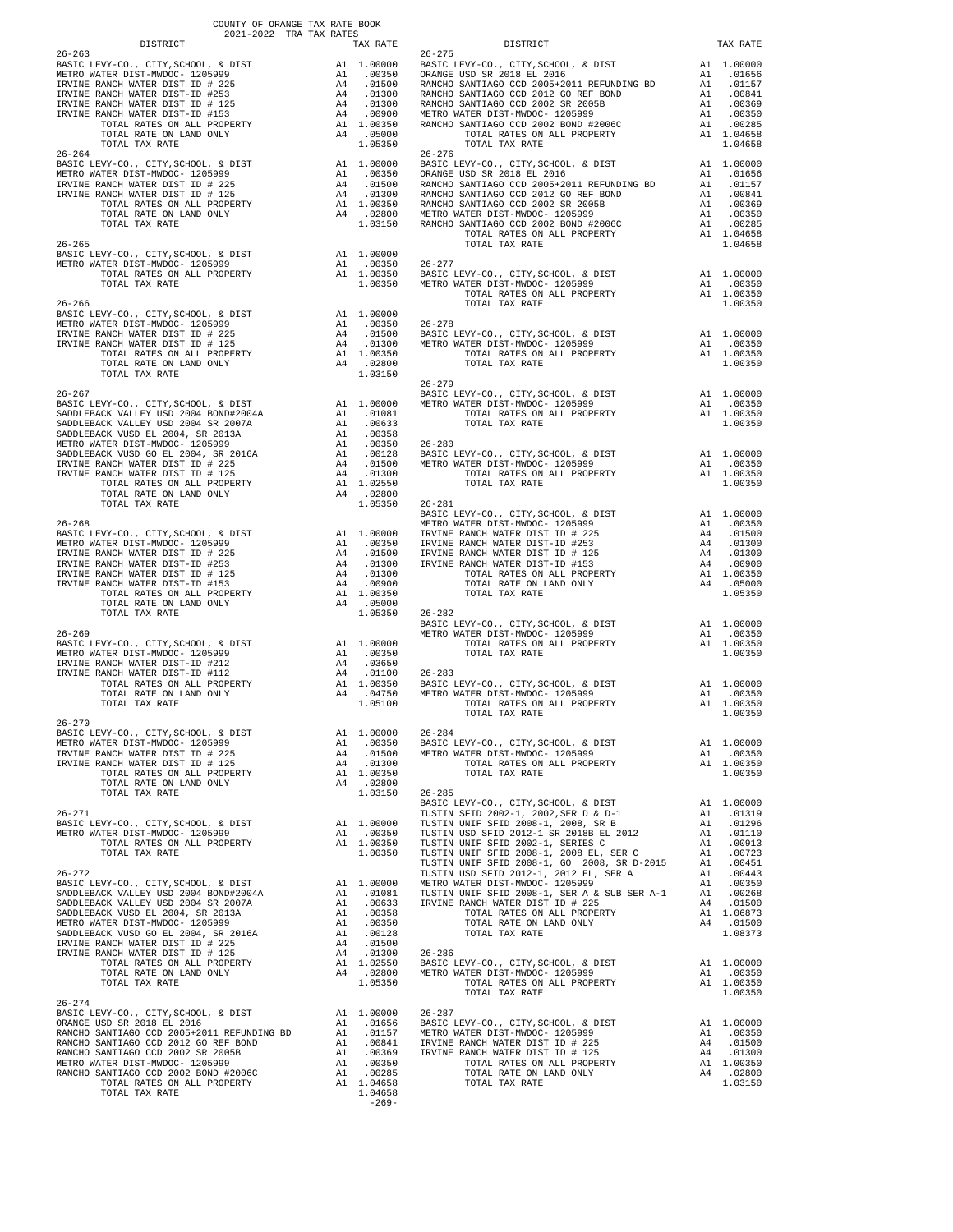| $26 - 288$ | TAX RATE DISTRICT<br>TAX RATE 26-301                                                                                                                                                                                                                               | TAX RATE |
|------------|--------------------------------------------------------------------------------------------------------------------------------------------------------------------------------------------------------------------------------------------------------------------|----------|
|            |                                                                                                                                                                                                                                                                    |          |
|            |                                                                                                                                                                                                                                                                    |          |
|            |                                                                                                                                                                                                                                                                    |          |
|            |                                                                                                                                                                                                                                                                    |          |
|            |                                                                                                                                                                                                                                                                    |          |
|            |                                                                                                                                                                                                                                                                    |          |
|            |                                                                                                                                                                                                                                                                    |          |
|            |                                                                                                                                                                                                                                                                    |          |
|            |                                                                                                                                                                                                                                                                    |          |
|            |                                                                                                                                                                                                                                                                    |          |
|            |                                                                                                                                                                                                                                                                    |          |
|            |                                                                                                                                                                                                                                                                    |          |
|            |                                                                                                                                                                                                                                                                    |          |
|            |                                                                                                                                                                                                                                                                    |          |
|            |                                                                                                                                                                                                                                                                    |          |
|            |                                                                                                                                                                                                                                                                    |          |
|            |                                                                                                                                                                                                                                                                    |          |
|            |                                                                                                                                                                                                                                                                    |          |
|            |                                                                                                                                                                                                                                                                    |          |
| $26 - 294$ |                                                                                                                                                                                                                                                                    |          |
|            |                                                                                                                                                                                                                                                                    |          |
|            |                                                                                                                                                                                                                                                                    |          |
|            |                                                                                                                                                                                                                                                                    |          |
|            |                                                                                                                                                                                                                                                                    |          |
|            |                                                                                                                                                                                                                                                                    |          |
|            |                                                                                                                                                                                                                                                                    |          |
|            |                                                                                                                                                                                                                                                                    |          |
|            |                                                                                                                                                                                                                                                                    |          |
|            |                                                                                                                                                                                                                                                                    |          |
|            |                                                                                                                                                                                                                                                                    |          |
|            |                                                                                                                                                                                                                                                                    |          |
|            |                                                                                                                                                                                                                                                                    |          |
|            |                                                                                                                                                                                                                                                                    |          |
|            |                                                                                                                                                                                                                                                                    |          |
|            |                                                                                                                                                                                                                                                                    |          |
|            |                                                                                                                                                                                                                                                                    |          |
|            |                                                                                                                                                                                                                                                                    |          |
|            |                                                                                                                                                                                                                                                                    |          |
|            |                                                                                                                                                                                                                                                                    |          |
|            |                                                                                                                                                                                                                                                                    |          |
|            |                                                                                                                                                                                                                                                                    |          |
|            | $\begin{tabular}{cccc} 26-300 & 26-310 & 1.00350 & 1.00350 & 1.00350 & 1.00350 & 1.00350 & 1.03150 & 1.03150 & 1.03150 & 1.03150 & 1.03150 & 1.03150 & 1.03150 & 1.03150 & 1.03150 & 1.03150 & 1.03150 & 1.03150 & 1.03150 & 1.03150 & 1.03150 & 1.03150 & 1.0315$ |          |
|            |                                                                                                                                                                                                                                                                    |          |
|            |                                                                                                                                                                                                                                                                    |          |
|            |                                                                                                                                                                                                                                                                    |          |
|            |                                                                                                                                                                                                                                                                    |          |
|            |                                                                                                                                                                                                                                                                    |          |
|            |                                                                                                                                                                                                                                                                    |          |
|            |                                                                                                                                                                                                                                                                    |          |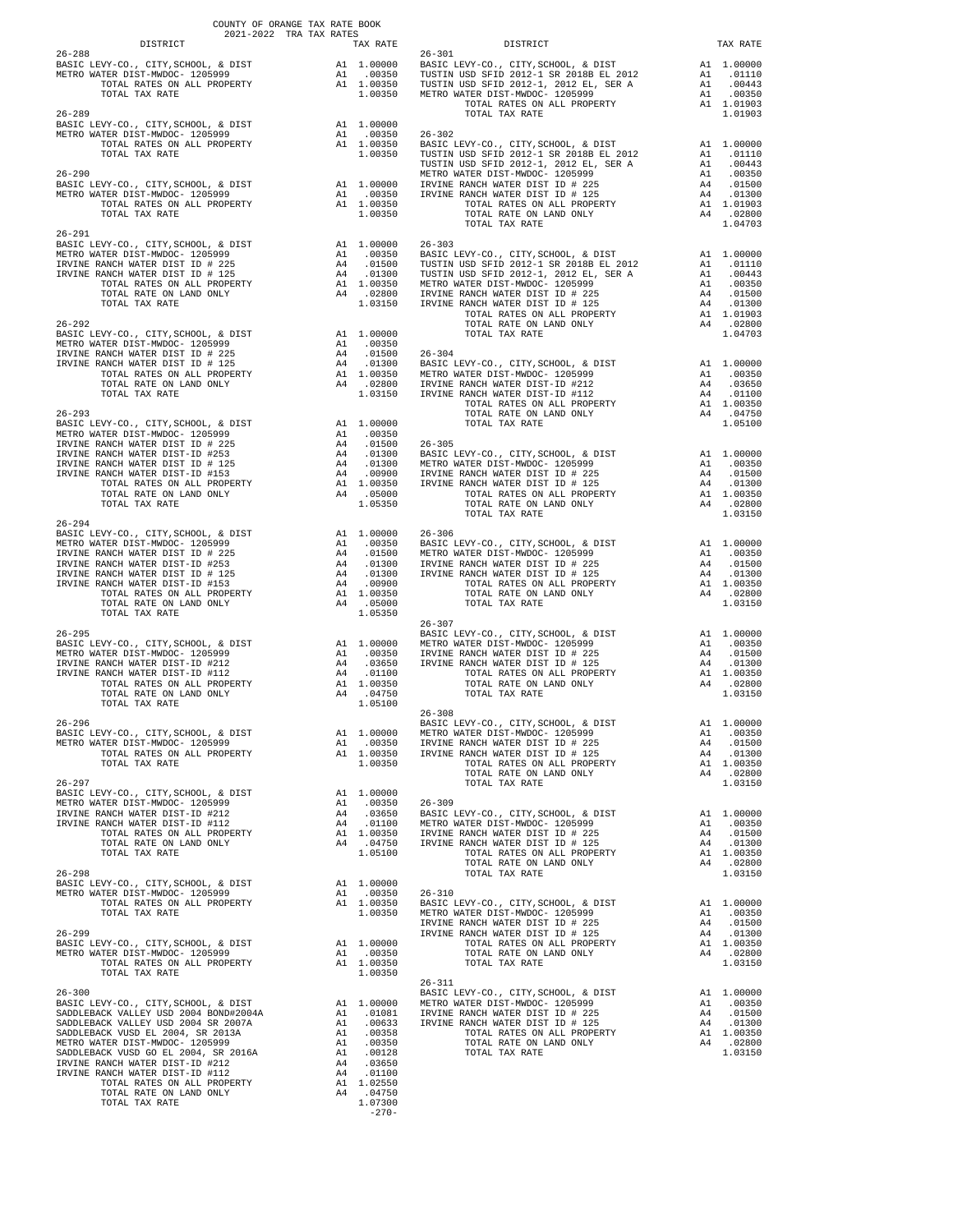| COUNTY OF ORANGE TAX RATE BOOK                               |          |                                                                                                                                                                                                                              |          |
|--------------------------------------------------------------|----------|------------------------------------------------------------------------------------------------------------------------------------------------------------------------------------------------------------------------------|----------|
| $2021-2022 \quad \text{TRA RATES}$ DISTRICT $\hspace{0.5cm}$ | TAX RATE | DISTRICT                                                                                                                                                                                                                     | TAX RATE |
| $26 - 312$                                                   |          | $26 - 322$                                                                                                                                                                                                                   |          |
|                                                              |          |                                                                                                                                                                                                                              |          |
|                                                              |          |                                                                                                                                                                                                                              |          |
|                                                              |          |                                                                                                                                                                                                                              |          |
|                                                              |          |                                                                                                                                                                                                                              |          |
|                                                              |          |                                                                                                                                                                                                                              |          |
|                                                              |          |                                                                                                                                                                                                                              |          |
|                                                              |          |                                                                                                                                                                                                                              |          |
|                                                              |          |                                                                                                                                                                                                                              |          |
|                                                              |          |                                                                                                                                                                                                                              |          |
|                                                              |          |                                                                                                                                                                                                                              |          |
|                                                              |          |                                                                                                                                                                                                                              |          |
|                                                              |          |                                                                                                                                                                                                                              |          |
|                                                              |          |                                                                                                                                                                                                                              |          |
|                                                              |          |                                                                                                                                                                                                                              |          |
|                                                              |          |                                                                                                                                                                                                                              |          |
|                                                              |          |                                                                                                                                                                                                                              |          |
|                                                              |          |                                                                                                                                                                                                                              |          |
|                                                              |          |                                                                                                                                                                                                                              |          |
|                                                              |          |                                                                                                                                                                                                                              |          |
|                                                              |          |                                                                                                                                                                                                                              |          |
|                                                              |          |                                                                                                                                                                                                                              |          |
|                                                              |          |                                                                                                                                                                                                                              |          |
|                                                              |          | 1970, 1972, 117, 2002, 127, 2002, 127, 2002, 127, 2002, 127, 2002, 127, 2002, 127, 2002, 127, 2002, 127, 2002, 127, 2002, 127, 2002, 127, 2002, 127, 2002, 127, 2002, 127, 2002, 127, 2002, 127, 2002, 127, 2002, 127, 2002, |          |
|                                                              |          |                                                                                                                                                                                                                              |          |
|                                                              |          |                                                                                                                                                                                                                              |          |
|                                                              |          |                                                                                                                                                                                                                              |          |
|                                                              |          |                                                                                                                                                                                                                              |          |
|                                                              |          |                                                                                                                                                                                                                              |          |
|                                                              |          |                                                                                                                                                                                                                              |          |
|                                                              |          |                                                                                                                                                                                                                              |          |
|                                                              |          |                                                                                                                                                                                                                              |          |
|                                                              |          |                                                                                                                                                                                                                              |          |
|                                                              |          |                                                                                                                                                                                                                              |          |
|                                                              |          |                                                                                                                                                                                                                              |          |
|                                                              |          |                                                                                                                                                                                                                              |          |
|                                                              |          |                                                                                                                                                                                                                              |          |
|                                                              |          |                                                                                                                                                                                                                              |          |
|                                                              |          |                                                                                                                                                                                                                              |          |
|                                                              |          |                                                                                                                                                                                                                              |          |
|                                                              |          |                                                                                                                                                                                                                              |          |
|                                                              |          |                                                                                                                                                                                                                              |          |
|                                                              |          |                                                                                                                                                                                                                              |          |
|                                                              |          |                                                                                                                                                                                                                              |          |
|                                                              |          |                                                                                                                                                                                                                              |          |
|                                                              |          |                                                                                                                                                                                                                              |          |
|                                                              |          |                                                                                                                                                                                                                              |          |
|                                                              |          |                                                                                                                                                                                                                              |          |
| 26-319                                                       |          | $\frac{1}{2}$<br>TOTAL TAX RATE                                                                                                                                                                                              | 1.04703  |
|                                                              |          |                                                                                                                                                                                                                              |          |
|                                                              |          |                                                                                                                                                                                                                              |          |
|                                                              |          |                                                                                                                                                                                                                              |          |
|                                                              |          |                                                                                                                                                                                                                              |          |
|                                                              |          |                                                                                                                                                                                                                              |          |
|                                                              |          |                                                                                                                                                                                                                              |          |
|                                                              |          |                                                                                                                                                                                                                              |          |
|                                                              |          |                                                                                                                                                                                                                              |          |
|                                                              |          |                                                                                                                                                                                                                              |          |
|                                                              |          |                                                                                                                                                                                                                              |          |
|                                                              |          |                                                                                                                                                                                                                              |          |
|                                                              |          |                                                                                                                                                                                                                              |          |
|                                                              |          |                                                                                                                                                                                                                              |          |
|                                                              |          |                                                                                                                                                                                                                              |          |
|                                                              |          |                                                                                                                                                                                                                              |          |
|                                                              |          |                                                                                                                                                                                                                              |          |
|                                                              |          |                                                                                                                                                                                                                              |          |
|                                                              |          |                                                                                                                                                                                                                              |          |
|                                                              |          |                                                                                                                                                                                                                              |          |
|                                                              |          |                                                                                                                                                                                                                              |          |
|                                                              |          |                                                                                                                                                                                                                              |          |
|                                                              |          |                                                                                                                                                                                                                              |          |
|                                                              |          |                                                                                                                                                                                                                              |          |
|                                                              |          |                                                                                                                                                                                                                              |          |
|                                                              |          |                                                                                                                                                                                                                              |          |
|                                                              |          |                                                                                                                                                                                                                              |          |

-271-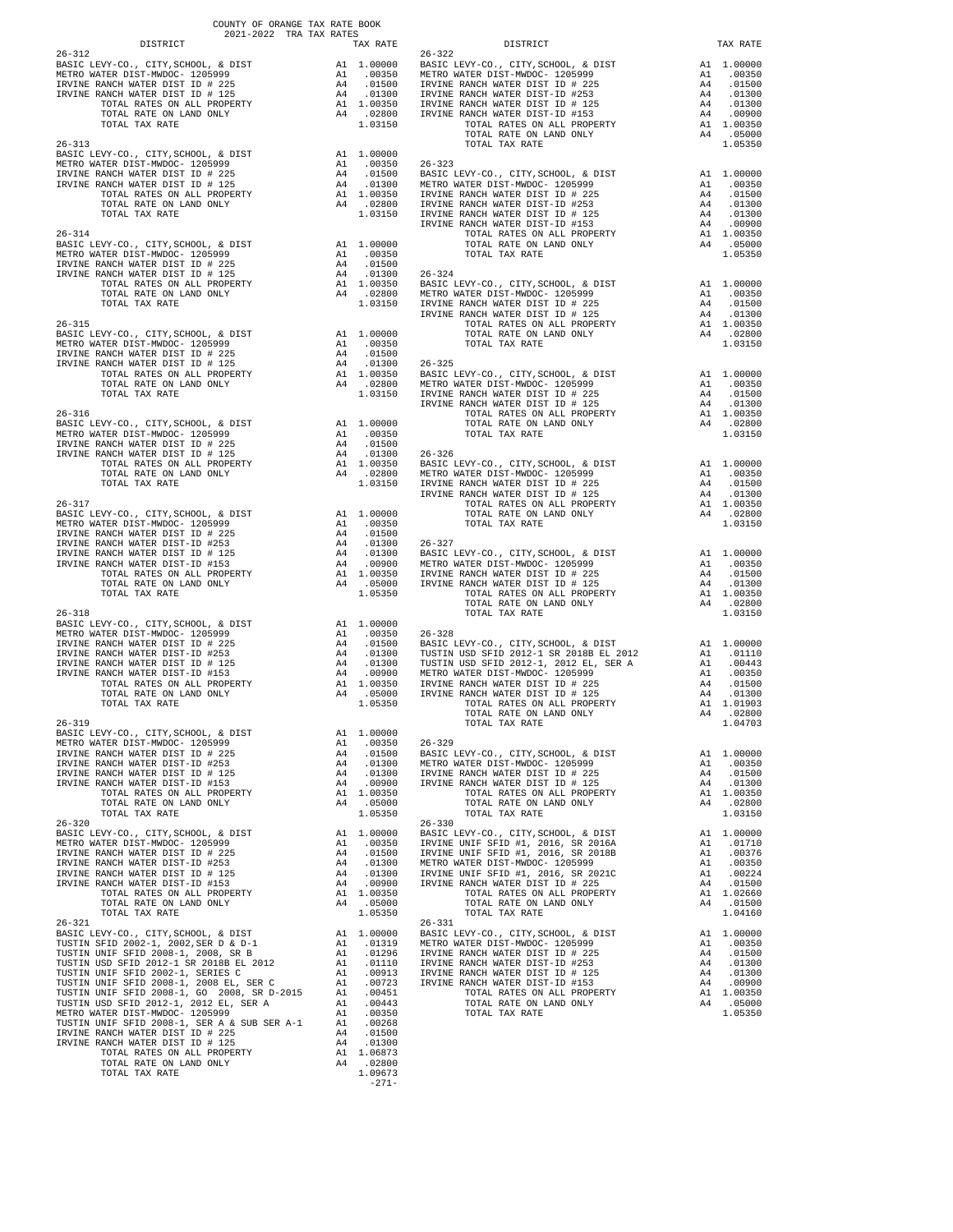| $\begin{minipage}{.4\linewidth} \begin{tabular}{lcccccc} \textbf{0.021} & \textbf{0.021} & \textbf{0.021} & \textbf{0.021} & \textbf{0.021} & \textbf{0.021} & \textbf{0.021} & \textbf{0.021} & \textbf{0.021} & \textbf{0.021} & \textbf{0.021} & \textbf{0.021} & \textbf{0.021} & \textbf{0.021} & \textbf{0.021} & \textbf{0.021} & \textbf{0.021} & \textbf{0.021} &$<br>DISTRICT<br>TAX RATE<br>$26 - 341$<br>$26 - 332$<br>$\begin{tabular}{c c c c} TOTAL RATES ON ALI PROBERT & A1 1.00000 & 26-342 \\ \hline TOTAL RATES ON LAID ONLY & A4 1.05000 & 26-342 \\ \hline \end{tabular} \hline \begin{tabular}{c c c} 20599 & A1 1.00000 & 206-342 \\ \hline \end{tabular} \hline \begin{tabular}{c} 20510 & A1.00000 \\ \hline \end{tabular} \hline \begin{tabular}{c} 20510 & A1.00000 \\ \hline \end{tabular} \hline \begin{tabular}{c}$<br>$26 - 334$ | TAX RATE |  |
|------------------------------------------------------------------------------------------------------------------------------------------------------------------------------------------------------------------------------------------------------------------------------------------------------------------------------------------------------------------------------------------------------------------------------------------------------------------------------------------------------------------------------------------------------------------------------------------------------------------------------------------------------------------------------------------------------------------------------------------------------------------------------------------------------------------------------------------------------------------|----------|--|
|                                                                                                                                                                                                                                                                                                                                                                                                                                                                                                                                                                                                                                                                                                                                                                                                                                                                  |          |  |
|                                                                                                                                                                                                                                                                                                                                                                                                                                                                                                                                                                                                                                                                                                                                                                                                                                                                  |          |  |
|                                                                                                                                                                                                                                                                                                                                                                                                                                                                                                                                                                                                                                                                                                                                                                                                                                                                  |          |  |
|                                                                                                                                                                                                                                                                                                                                                                                                                                                                                                                                                                                                                                                                                                                                                                                                                                                                  |          |  |
|                                                                                                                                                                                                                                                                                                                                                                                                                                                                                                                                                                                                                                                                                                                                                                                                                                                                  |          |  |
|                                                                                                                                                                                                                                                                                                                                                                                                                                                                                                                                                                                                                                                                                                                                                                                                                                                                  |          |  |
|                                                                                                                                                                                                                                                                                                                                                                                                                                                                                                                                                                                                                                                                                                                                                                                                                                                                  |          |  |
|                                                                                                                                                                                                                                                                                                                                                                                                                                                                                                                                                                                                                                                                                                                                                                                                                                                                  |          |  |
|                                                                                                                                                                                                                                                                                                                                                                                                                                                                                                                                                                                                                                                                                                                                                                                                                                                                  |          |  |
|                                                                                                                                                                                                                                                                                                                                                                                                                                                                                                                                                                                                                                                                                                                                                                                                                                                                  |          |  |
|                                                                                                                                                                                                                                                                                                                                                                                                                                                                                                                                                                                                                                                                                                                                                                                                                                                                  |          |  |
|                                                                                                                                                                                                                                                                                                                                                                                                                                                                                                                                                                                                                                                                                                                                                                                                                                                                  |          |  |
|                                                                                                                                                                                                                                                                                                                                                                                                                                                                                                                                                                                                                                                                                                                                                                                                                                                                  |          |  |
|                                                                                                                                                                                                                                                                                                                                                                                                                                                                                                                                                                                                                                                                                                                                                                                                                                                                  |          |  |
|                                                                                                                                                                                                                                                                                                                                                                                                                                                                                                                                                                                                                                                                                                                                                                                                                                                                  |          |  |
|                                                                                                                                                                                                                                                                                                                                                                                                                                                                                                                                                                                                                                                                                                                                                                                                                                                                  |          |  |
|                                                                                                                                                                                                                                                                                                                                                                                                                                                                                                                                                                                                                                                                                                                                                                                                                                                                  |          |  |
|                                                                                                                                                                                                                                                                                                                                                                                                                                                                                                                                                                                                                                                                                                                                                                                                                                                                  |          |  |
|                                                                                                                                                                                                                                                                                                                                                                                                                                                                                                                                                                                                                                                                                                                                                                                                                                                                  |          |  |
|                                                                                                                                                                                                                                                                                                                                                                                                                                                                                                                                                                                                                                                                                                                                                                                                                                                                  |          |  |
|                                                                                                                                                                                                                                                                                                                                                                                                                                                                                                                                                                                                                                                                                                                                                                                                                                                                  |          |  |
|                                                                                                                                                                                                                                                                                                                                                                                                                                                                                                                                                                                                                                                                                                                                                                                                                                                                  |          |  |
|                                                                                                                                                                                                                                                                                                                                                                                                                                                                                                                                                                                                                                                                                                                                                                                                                                                                  |          |  |
|                                                                                                                                                                                                                                                                                                                                                                                                                                                                                                                                                                                                                                                                                                                                                                                                                                                                  |          |  |
|                                                                                                                                                                                                                                                                                                                                                                                                                                                                                                                                                                                                                                                                                                                                                                                                                                                                  |          |  |
|                                                                                                                                                                                                                                                                                                                                                                                                                                                                                                                                                                                                                                                                                                                                                                                                                                                                  |          |  |
|                                                                                                                                                                                                                                                                                                                                                                                                                                                                                                                                                                                                                                                                                                                                                                                                                                                                  |          |  |
|                                                                                                                                                                                                                                                                                                                                                                                                                                                                                                                                                                                                                                                                                                                                                                                                                                                                  |          |  |
|                                                                                                                                                                                                                                                                                                                                                                                                                                                                                                                                                                                                                                                                                                                                                                                                                                                                  |          |  |
|                                                                                                                                                                                                                                                                                                                                                                                                                                                                                                                                                                                                                                                                                                                                                                                                                                                                  |          |  |
|                                                                                                                                                                                                                                                                                                                                                                                                                                                                                                                                                                                                                                                                                                                                                                                                                                                                  |          |  |
|                                                                                                                                                                                                                                                                                                                                                                                                                                                                                                                                                                                                                                                                                                                                                                                                                                                                  |          |  |
|                                                                                                                                                                                                                                                                                                                                                                                                                                                                                                                                                                                                                                                                                                                                                                                                                                                                  |          |  |
|                                                                                                                                                                                                                                                                                                                                                                                                                                                                                                                                                                                                                                                                                                                                                                                                                                                                  |          |  |
|                                                                                                                                                                                                                                                                                                                                                                                                                                                                                                                                                                                                                                                                                                                                                                                                                                                                  |          |  |
|                                                                                                                                                                                                                                                                                                                                                                                                                                                                                                                                                                                                                                                                                                                                                                                                                                                                  |          |  |
|                                                                                                                                                                                                                                                                                                                                                                                                                                                                                                                                                                                                                                                                                                                                                                                                                                                                  |          |  |
|                                                                                                                                                                                                                                                                                                                                                                                                                                                                                                                                                                                                                                                                                                                                                                                                                                                                  |          |  |
|                                                                                                                                                                                                                                                                                                                                                                                                                                                                                                                                                                                                                                                                                                                                                                                                                                                                  |          |  |
|                                                                                                                                                                                                                                                                                                                                                                                                                                                                                                                                                                                                                                                                                                                                                                                                                                                                  |          |  |
|                                                                                                                                                                                                                                                                                                                                                                                                                                                                                                                                                                                                                                                                                                                                                                                                                                                                  |          |  |
|                                                                                                                                                                                                                                                                                                                                                                                                                                                                                                                                                                                                                                                                                                                                                                                                                                                                  |          |  |
|                                                                                                                                                                                                                                                                                                                                                                                                                                                                                                                                                                                                                                                                                                                                                                                                                                                                  |          |  |
|                                                                                                                                                                                                                                                                                                                                                                                                                                                                                                                                                                                                                                                                                                                                                                                                                                                                  |          |  |
|                                                                                                                                                                                                                                                                                                                                                                                                                                                                                                                                                                                                                                                                                                                                                                                                                                                                  |          |  |
|                                                                                                                                                                                                                                                                                                                                                                                                                                                                                                                                                                                                                                                                                                                                                                                                                                                                  |          |  |
|                                                                                                                                                                                                                                                                                                                                                                                                                                                                                                                                                                                                                                                                                                                                                                                                                                                                  |          |  |
|                                                                                                                                                                                                                                                                                                                                                                                                                                                                                                                                                                                                                                                                                                                                                                                                                                                                  |          |  |
|                                                                                                                                                                                                                                                                                                                                                                                                                                                                                                                                                                                                                                                                                                                                                                                                                                                                  |          |  |
|                                                                                                                                                                                                                                                                                                                                                                                                                                                                                                                                                                                                                                                                                                                                                                                                                                                                  |          |  |
| $\mathbf{r}$<br>TOTAL TAX RATE<br>1.05350<br>TOTAL TAX RATE                                                                                                                                                                                                                                                                                                                                                                                                                                                                                                                                                                                                                                                                                                                                                                                                      |          |  |
| $26 - 338$                                                                                                                                                                                                                                                                                                                                                                                                                                                                                                                                                                                                                                                                                                                                                                                                                                                       |          |  |
|                                                                                                                                                                                                                                                                                                                                                                                                                                                                                                                                                                                                                                                                                                                                                                                                                                                                  |          |  |
|                                                                                                                                                                                                                                                                                                                                                                                                                                                                                                                                                                                                                                                                                                                                                                                                                                                                  |          |  |
|                                                                                                                                                                                                                                                                                                                                                                                                                                                                                                                                                                                                                                                                                                                                                                                                                                                                  |          |  |
|                                                                                                                                                                                                                                                                                                                                                                                                                                                                                                                                                                                                                                                                                                                                                                                                                                                                  |          |  |
|                                                                                                                                                                                                                                                                                                                                                                                                                                                                                                                                                                                                                                                                                                                                                                                                                                                                  |          |  |
|                                                                                                                                                                                                                                                                                                                                                                                                                                                                                                                                                                                                                                                                                                                                                                                                                                                                  |          |  |
|                                                                                                                                                                                                                                                                                                                                                                                                                                                                                                                                                                                                                                                                                                                                                                                                                                                                  |          |  |
| $26 - 339$                                                                                                                                                                                                                                                                                                                                                                                                                                                                                                                                                                                                                                                                                                                                                                                                                                                       |          |  |
|                                                                                                                                                                                                                                                                                                                                                                                                                                                                                                                                                                                                                                                                                                                                                                                                                                                                  |          |  |
|                                                                                                                                                                                                                                                                                                                                                                                                                                                                                                                                                                                                                                                                                                                                                                                                                                                                  |          |  |
|                                                                                                                                                                                                                                                                                                                                                                                                                                                                                                                                                                                                                                                                                                                                                                                                                                                                  |          |  |
|                                                                                                                                                                                                                                                                                                                                                                                                                                                                                                                                                                                                                                                                                                                                                                                                                                                                  |          |  |
|                                                                                                                                                                                                                                                                                                                                                                                                                                                                                                                                                                                                                                                                                                                                                                                                                                                                  |          |  |
|                                                                                                                                                                                                                                                                                                                                                                                                                                                                                                                                                                                                                                                                                                                                                                                                                                                                  |          |  |
|                                                                                                                                                                                                                                                                                                                                                                                                                                                                                                                                                                                                                                                                                                                                                                                                                                                                  |          |  |
| $26 - 340$                                                                                                                                                                                                                                                                                                                                                                                                                                                                                                                                                                                                                                                                                                                                                                                                                                                       |          |  |
|                                                                                                                                                                                                                                                                                                                                                                                                                                                                                                                                                                                                                                                                                                                                                                                                                                                                  |          |  |
|                                                                                                                                                                                                                                                                                                                                                                                                                                                                                                                                                                                                                                                                                                                                                                                                                                                                  |          |  |
|                                                                                                                                                                                                                                                                                                                                                                                                                                                                                                                                                                                                                                                                                                                                                                                                                                                                  |          |  |
|                                                                                                                                                                                                                                                                                                                                                                                                                                                                                                                                                                                                                                                                                                                                                                                                                                                                  |          |  |
|                                                                                                                                                                                                                                                                                                                                                                                                                                                                                                                                                                                                                                                                                                                                                                                                                                                                  |          |  |
|                                                                                                                                                                                                                                                                                                                                                                                                                                                                                                                                                                                                                                                                                                                                                                                                                                                                  |          |  |
|                                                                                                                                                                                                                                                                                                                                                                                                                                                                                                                                                                                                                                                                                                                                                                                                                                                                  |          |  |
|                                                                                                                                                                                                                                                                                                                                                                                                                                                                                                                                                                                                                                                                                                                                                                                                                                                                  |          |  |
|                                                                                                                                                                                                                                                                                                                                                                                                                                                                                                                                                                                                                                                                                                                                                                                                                                                                  |          |  |
| $1.07550$<br>-272-                                                                                                                                                                                                                                                                                                                                                                                                                                                                                                                                                                                                                                                                                                                                                                                                                                               |          |  |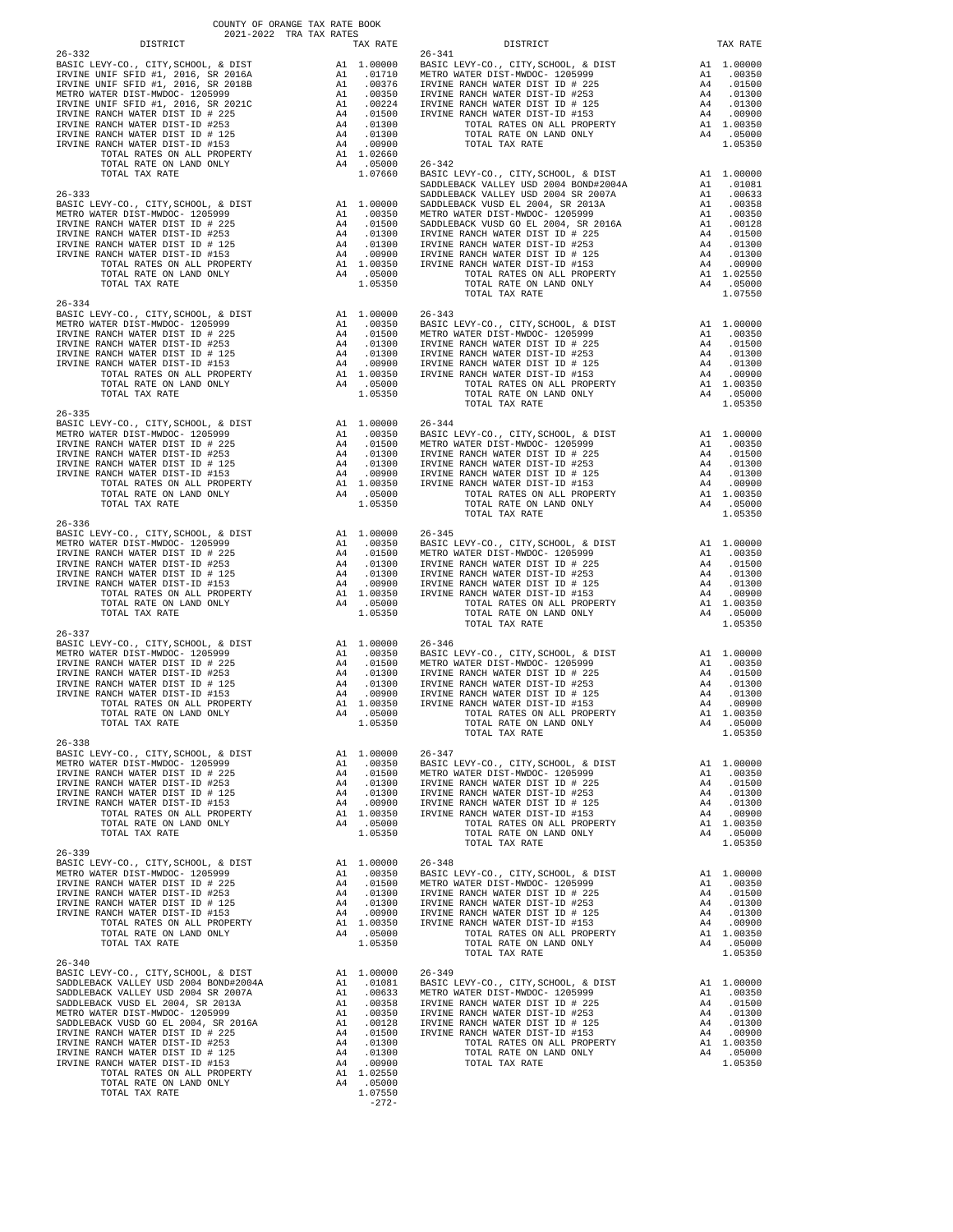| $26 - 350$ |         | TRA TAX RATES TAX RATE DISTRICT $26-361$                                                                                                                                                                                           | TAX RATE |
|------------|---------|------------------------------------------------------------------------------------------------------------------------------------------------------------------------------------------------------------------------------------|----------|
|            |         |                                                                                                                                                                                                                                    |          |
|            |         |                                                                                                                                                                                                                                    |          |
|            |         |                                                                                                                                                                                                                                    |          |
|            |         |                                                                                                                                                                                                                                    |          |
|            |         |                                                                                                                                                                                                                                    |          |
|            |         |                                                                                                                                                                                                                                    |          |
|            |         |                                                                                                                                                                                                                                    |          |
|            |         |                                                                                                                                                                                                                                    |          |
| $26 - 351$ |         |                                                                                                                                                                                                                                    |          |
|            |         |                                                                                                                                                                                                                                    |          |
|            |         |                                                                                                                                                                                                                                    |          |
|            |         |                                                                                                                                                                                                                                    |          |
|            |         |                                                                                                                                                                                                                                    |          |
|            |         |                                                                                                                                                                                                                                    |          |
|            |         |                                                                                                                                                                                                                                    |          |
|            |         |                                                                                                                                                                                                                                    |          |
|            |         |                                                                                                                                                                                                                                    |          |
|            |         |                                                                                                                                                                                                                                    |          |
|            |         |                                                                                                                                                                                                                                    |          |
|            |         |                                                                                                                                                                                                                                    |          |
|            |         |                                                                                                                                                                                                                                    |          |
|            |         |                                                                                                                                                                                                                                    |          |
|            |         |                                                                                                                                                                                                                                    |          |
|            |         |                                                                                                                                                                                                                                    |          |
|            |         |                                                                                                                                                                                                                                    |          |
|            |         |                                                                                                                                                                                                                                    |          |
|            |         |                                                                                                                                                                                                                                    |          |
|            |         |                                                                                                                                                                                                                                    |          |
|            |         |                                                                                                                                                                                                                                    |          |
|            |         |                                                                                                                                                                                                                                    |          |
|            |         |                                                                                                                                                                                                                                    |          |
|            |         |                                                                                                                                                                                                                                    |          |
|            |         |                                                                                                                                                                                                                                    |          |
|            |         |                                                                                                                                                                                                                                    |          |
|            |         |                                                                                                                                                                                                                                    |          |
|            |         |                                                                                                                                                                                                                                    |          |
|            |         |                                                                                                                                                                                                                                    |          |
|            |         |                                                                                                                                                                                                                                    |          |
|            |         |                                                                                                                                                                                                                                    |          |
|            |         |                                                                                                                                                                                                                                    |          |
|            |         |                                                                                                                                                                                                                                    |          |
|            |         |                                                                                                                                                                                                                                    |          |
|            |         |                                                                                                                                                                                                                                    |          |
|            |         |                                                                                                                                                                                                                                    |          |
|            |         |                                                                                                                                                                                                                                    |          |
|            |         |                                                                                                                                                                                                                                    |          |
|            |         |                                                                                                                                                                                                                                    |          |
|            |         |                                                                                                                                                                                                                                    |          |
|            |         |                                                                                                                                                                                                                                    |          |
|            |         |                                                                                                                                                                                                                                    |          |
|            |         |                                                                                                                                                                                                                                    |          |
| $26 - 356$ |         |                                                                                                                                                                                                                                    |          |
|            |         |                                                                                                                                                                                                                                    |          |
|            |         |                                                                                                                                                                                                                                    |          |
|            |         |                                                                                                                                                                                                                                    |          |
|            |         |                                                                                                                                                                                                                                    |          |
|            |         |                                                                                                                                                                                                                                    |          |
|            |         |                                                                                                                                                                                                                                    |          |
|            |         |                                                                                                                                                                                                                                    |          |
|            |         |                                                                                                                                                                                                                                    |          |
|            |         |                                                                                                                                                                                                                                    |          |
|            |         |                                                                                                                                                                                                                                    |          |
|            |         |                                                                                                                                                                                                                                    |          |
|            |         |                                                                                                                                                                                                                                    |          |
|            |         |                                                                                                                                                                                                                                    |          |
|            |         |                                                                                                                                                                                                                                    |          |
|            |         |                                                                                                                                                                                                                                    |          |
|            |         |                                                                                                                                                                                                                                    |          |
|            |         |                                                                                                                                                                                                                                    |          |
|            |         |                                                                                                                                                                                                                                    |          |
|            |         |                                                                                                                                                                                                                                    |          |
|            |         |                                                                                                                                                                                                                                    |          |
|            |         |                                                                                                                                                                                                                                    |          |
|            |         |                                                                                                                                                                                                                                    |          |
|            |         |                                                                                                                                                                                                                                    |          |
|            |         |                                                                                                                                                                                                                                    |          |
|            |         |                                                                                                                                                                                                                                    |          |
|            |         |                                                                                                                                                                                                                                    |          |
|            |         | TOTAL TAX RATES ON ALL PROPERTY ALL 1.00350 26-519<br>200510 200810 200810 200810 200810 200810 200810 200810 200810 200810 200810 200810 200810 200810 200810 200810<br>200810 LEVINE RANCH WATER DIST D $\#$ 235 24 0.0350 20081 |          |
|            |         |                                                                                                                                                                                                                                    |          |
|            |         |                                                                                                                                                                                                                                    |          |
|            |         |                                                                                                                                                                                                                                    |          |
|            | $-273-$ |                                                                                                                                                                                                                                    |          |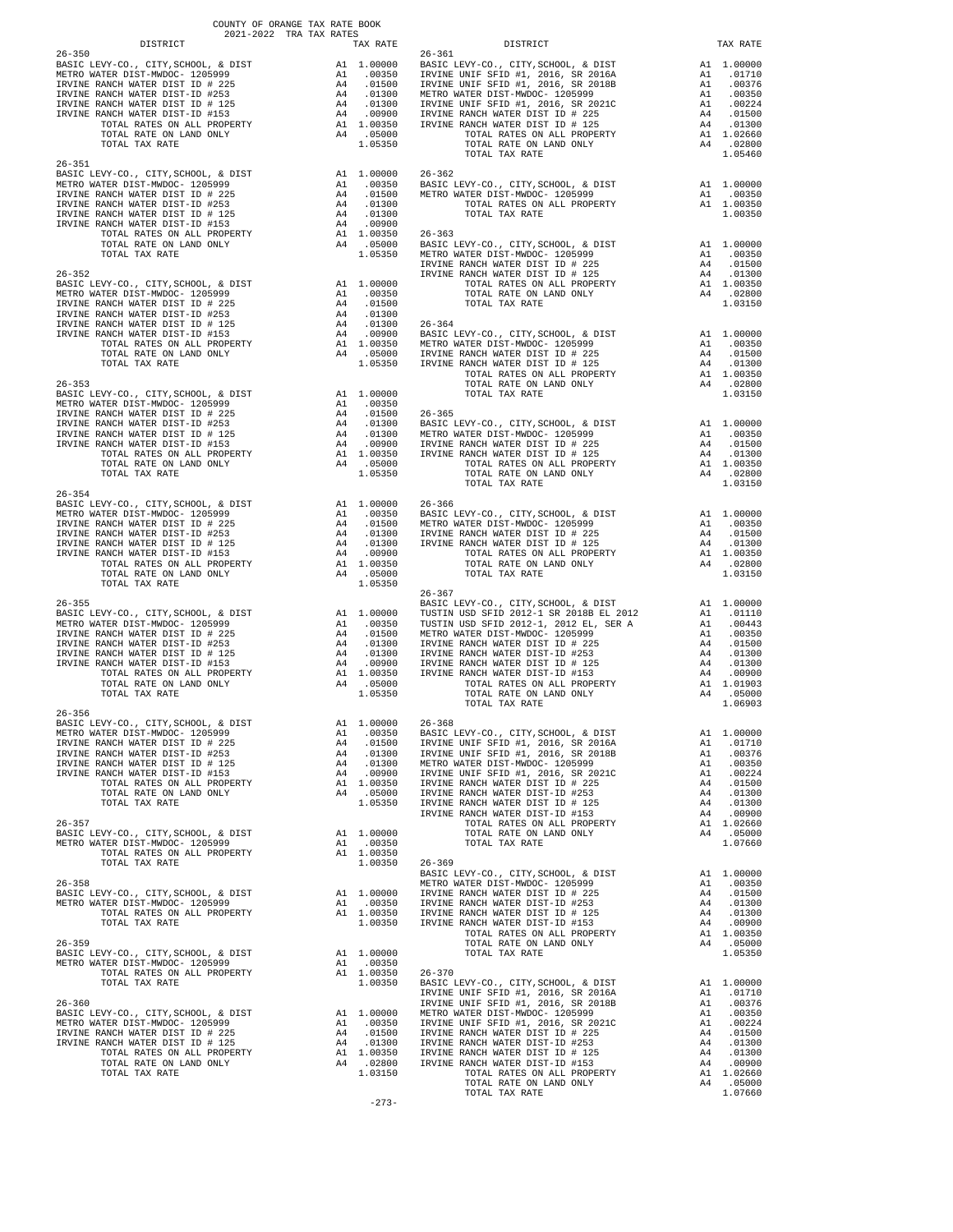| 2021-2022 TRA TAX RATES                                                                                                                                                                                                                                                                                                                                                                                                   |          |            |          |
|---------------------------------------------------------------------------------------------------------------------------------------------------------------------------------------------------------------------------------------------------------------------------------------------------------------------------------------------------------------------------------------------------------------------------|----------|------------|----------|
| DISTRICT                                                                                                                                                                                                                                                                                                                                                                                                                  | TAX RATE | DISTRICT   | TAX RATE |
|                                                                                                                                                                                                                                                                                                                                                                                                                           |          |            |          |
|                                                                                                                                                                                                                                                                                                                                                                                                                           |          |            |          |
|                                                                                                                                                                                                                                                                                                                                                                                                                           |          |            |          |
|                                                                                                                                                                                                                                                                                                                                                                                                                           |          |            |          |
|                                                                                                                                                                                                                                                                                                                                                                                                                           |          |            |          |
|                                                                                                                                                                                                                                                                                                                                                                                                                           |          |            |          |
|                                                                                                                                                                                                                                                                                                                                                                                                                           |          |            |          |
|                                                                                                                                                                                                                                                                                                                                                                                                                           |          |            |          |
|                                                                                                                                                                                                                                                                                                                                                                                                                           |          |            |          |
| $26 - 372$                                                                                                                                                                                                                                                                                                                                                                                                                |          | $26 - 381$ |          |
|                                                                                                                                                                                                                                                                                                                                                                                                                           |          |            |          |
|                                                                                                                                                                                                                                                                                                                                                                                                                           |          |            |          |
|                                                                                                                                                                                                                                                                                                                                                                                                                           |          |            |          |
|                                                                                                                                                                                                                                                                                                                                                                                                                           |          |            |          |
|                                                                                                                                                                                                                                                                                                                                                                                                                           |          |            |          |
|                                                                                                                                                                                                                                                                                                                                                                                                                           |          |            |          |
|                                                                                                                                                                                                                                                                                                                                                                                                                           |          |            |          |
|                                                                                                                                                                                                                                                                                                                                                                                                                           |          |            |          |
|                                                                                                                                                                                                                                                                                                                                                                                                                           |          |            |          |
| $26 - 373$                                                                                                                                                                                                                                                                                                                                                                                                                |          |            |          |
|                                                                                                                                                                                                                                                                                                                                                                                                                           |          |            |          |
|                                                                                                                                                                                                                                                                                                                                                                                                                           |          |            |          |
|                                                                                                                                                                                                                                                                                                                                                                                                                           |          |            |          |
|                                                                                                                                                                                                                                                                                                                                                                                                                           |          |            |          |
|                                                                                                                                                                                                                                                                                                                                                                                                                           |          |            |          |
|                                                                                                                                                                                                                                                                                                                                                                                                                           |          |            |          |
|                                                                                                                                                                                                                                                                                                                                                                                                                           |          |            |          |
|                                                                                                                                                                                                                                                                                                                                                                                                                           |          |            |          |
|                                                                                                                                                                                                                                                                                                                                                                                                                           |          |            |          |
|                                                                                                                                                                                                                                                                                                                                                                                                                           |          |            |          |
|                                                                                                                                                                                                                                                                                                                                                                                                                           |          |            |          |
|                                                                                                                                                                                                                                                                                                                                                                                                                           |          |            |          |
|                                                                                                                                                                                                                                                                                                                                                                                                                           |          |            |          |
|                                                                                                                                                                                                                                                                                                                                                                                                                           |          |            |          |
|                                                                                                                                                                                                                                                                                                                                                                                                                           |          |            |          |
|                                                                                                                                                                                                                                                                                                                                                                                                                           |          |            |          |
|                                                                                                                                                                                                                                                                                                                                                                                                                           |          |            |          |
|                                                                                                                                                                                                                                                                                                                                                                                                                           |          |            |          |
|                                                                                                                                                                                                                                                                                                                                                                                                                           |          |            |          |
|                                                                                                                                                                                                                                                                                                                                                                                                                           |          |            |          |
|                                                                                                                                                                                                                                                                                                                                                                                                                           |          |            |          |
|                                                                                                                                                                                                                                                                                                                                                                                                                           |          |            |          |
|                                                                                                                                                                                                                                                                                                                                                                                                                           |          |            |          |
|                                                                                                                                                                                                                                                                                                                                                                                                                           |          |            |          |
|                                                                                                                                                                                                                                                                                                                                                                                                                           |          |            |          |
|                                                                                                                                                                                                                                                                                                                                                                                                                           |          |            |          |
|                                                                                                                                                                                                                                                                                                                                                                                                                           |          |            |          |
|                                                                                                                                                                                                                                                                                                                                                                                                                           |          |            |          |
|                                                                                                                                                                                                                                                                                                                                                                                                                           |          |            |          |
|                                                                                                                                                                                                                                                                                                                                                                                                                           |          |            |          |
|                                                                                                                                                                                                                                                                                                                                                                                                                           |          |            |          |
|                                                                                                                                                                                                                                                                                                                                                                                                                           |          |            |          |
|                                                                                                                                                                                                                                                                                                                                                                                                                           |          |            |          |
|                                                                                                                                                                                                                                                                                                                                                                                                                           |          |            |          |
|                                                                                                                                                                                                                                                                                                                                                                                                                           |          |            |          |
|                                                                                                                                                                                                                                                                                                                                                                                                                           |          |            |          |
|                                                                                                                                                                                                                                                                                                                                                                                                                           |          |            |          |
|                                                                                                                                                                                                                                                                                                                                                                                                                           |          |            |          |
| $\begin{tabular}{c c c c c} \hline \text{1} & \text{total} & \text{1} & \text{1} & \text{1} & \text{1} & \text{1} & \text{1} & \text{1} & \text{1} & \text{1} & \text{1} & \text{1} & \text{1} & \text{1} & \text{1} & \text{1} & \text{1} & \text{1} & \text{1} & \text{1} & \text{1} & \text{1} & \text{1} & \text{1} & \text{1} & \text{1} & \text{1} & \text{1} & \text{1} & \text{1} & \text{1} & \text{1} & \text{$ |          |            |          |
|                                                                                                                                                                                                                                                                                                                                                                                                                           |          |            |          |
|                                                                                                                                                                                                                                                                                                                                                                                                                           |          |            |          |
|                                                                                                                                                                                                                                                                                                                                                                                                                           |          |            |          |
|                                                                                                                                                                                                                                                                                                                                                                                                                           |          |            |          |
|                                                                                                                                                                                                                                                                                                                                                                                                                           |          |            |          |
|                                                                                                                                                                                                                                                                                                                                                                                                                           |          |            |          |
|                                                                                                                                                                                                                                                                                                                                                                                                                           |          |            |          |
|                                                                                                                                                                                                                                                                                                                                                                                                                           |          |            |          |
|                                                                                                                                                                                                                                                                                                                                                                                                                           |          |            |          |
|                                                                                                                                                                                                                                                                                                                                                                                                                           |          |            |          |
|                                                                                                                                                                                                                                                                                                                                                                                                                           |          |            |          |
|                                                                                                                                                                                                                                                                                                                                                                                                                           |          |            |          |
|                                                                                                                                                                                                                                                                                                                                                                                                                           |          |            |          |
|                                                                                                                                                                                                                                                                                                                                                                                                                           |          |            |          |
|                                                                                                                                                                                                                                                                                                                                                                                                                           |          | $26 - 388$ |          |
|                                                                                                                                                                                                                                                                                                                                                                                                                           |          |            |          |
|                                                                                                                                                                                                                                                                                                                                                                                                                           |          |            |          |
|                                                                                                                                                                                                                                                                                                                                                                                                                           |          |            |          |
|                                                                                                                                                                                                                                                                                                                                                                                                                           |          |            |          |
|                                                                                                                                                                                                                                                                                                                                                                                                                           |          |            |          |
|                                                                                                                                                                                                                                                                                                                                                                                                                           |          |            |          |
|                                                                                                                                                                                                                                                                                                                                                                                                                           |          |            |          |
|                                                                                                                                                                                                                                                                                                                                                                                                                           |          |            |          |
|                                                                                                                                                                                                                                                                                                                                                                                                                           |          |            |          |
|                                                                                                                                                                                                                                                                                                                                                                                                                           |          |            |          |
|                                                                                                                                                                                                                                                                                                                                                                                                                           |          |            |          |
|                                                                                                                                                                                                                                                                                                                                                                                                                           |          |            |          |
|                                                                                                                                                                                                                                                                                                                                                                                                                           |          |            |          |
|                                                                                                                                                                                                                                                                                                                                                                                                                           |          |            |          |
|                                                                                                                                                                                                                                                                                                                                                                                                                           |          |            |          |
|                                                                                                                                                                                                                                                                                                                                                                                                                           |          |            |          |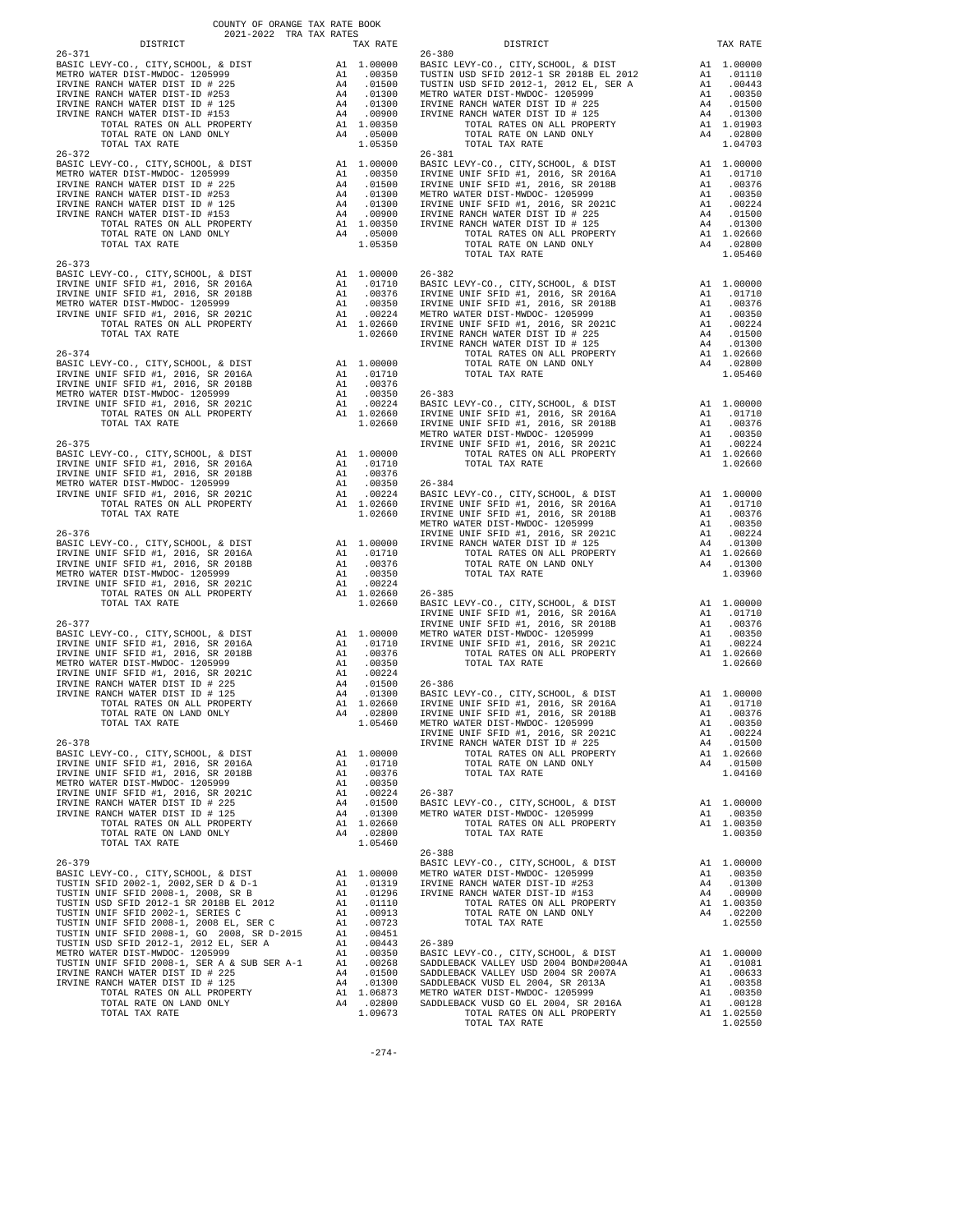| COUNTY OF ORANGE TAX RATE BOOK<br>2021-2022 TRA TAX RATES<br>DISTRICT                                                                                                                                                                                                                                                                                                                             |    | TAX RATE                                                                                              |                    |
|---------------------------------------------------------------------------------------------------------------------------------------------------------------------------------------------------------------------------------------------------------------------------------------------------------------------------------------------------------------------------------------------------|----|-------------------------------------------------------------------------------------------------------|--------------------|
|                                                                                                                                                                                                                                                                                                                                                                                                   |    |                                                                                                       |                    |
|                                                                                                                                                                                                                                                                                                                                                                                                   |    |                                                                                                       |                    |
|                                                                                                                                                                                                                                                                                                                                                                                                   |    |                                                                                                       |                    |
|                                                                                                                                                                                                                                                                                                                                                                                                   |    |                                                                                                       |                    |
|                                                                                                                                                                                                                                                                                                                                                                                                   |    |                                                                                                       |                    |
|                                                                                                                                                                                                                                                                                                                                                                                                   |    |                                                                                                       |                    |
|                                                                                                                                                                                                                                                                                                                                                                                                   |    |                                                                                                       |                    |
|                                                                                                                                                                                                                                                                                                                                                                                                   |    |                                                                                                       |                    |
|                                                                                                                                                                                                                                                                                                                                                                                                   |    |                                                                                                       |                    |
|                                                                                                                                                                                                                                                                                                                                                                                                   |    |                                                                                                       | METRO W            |
| $26 - 391$                                                                                                                                                                                                                                                                                                                                                                                        |    |                                                                                                       | IRVINE             |
|                                                                                                                                                                                                                                                                                                                                                                                                   |    |                                                                                                       |                    |
|                                                                                                                                                                                                                                                                                                                                                                                                   |    |                                                                                                       |                    |
|                                                                                                                                                                                                                                                                                                                                                                                                   |    |                                                                                                       |                    |
|                                                                                                                                                                                                                                                                                                                                                                                                   |    |                                                                                                       |                    |
|                                                                                                                                                                                                                                                                                                                                                                                                   |    |                                                                                                       |                    |
|                                                                                                                                                                                                                                                                                                                                                                                                   |    |                                                                                                       |                    |
|                                                                                                                                                                                                                                                                                                                                                                                                   |    |                                                                                                       |                    |
| $26 - 392$                                                                                                                                                                                                                                                                                                                                                                                        |    |                                                                                                       | $26 - 902$         |
|                                                                                                                                                                                                                                                                                                                                                                                                   |    |                                                                                                       |                    |
|                                                                                                                                                                                                                                                                                                                                                                                                   |    |                                                                                                       |                    |
|                                                                                                                                                                                                                                                                                                                                                                                                   |    |                                                                                                       |                    |
|                                                                                                                                                                                                                                                                                                                                                                                                   |    |                                                                                                       |                    |
|                                                                                                                                                                                                                                                                                                                                                                                                   |    |                                                                                                       |                    |
|                                                                                                                                                                                                                                                                                                                                                                                                   |    |                                                                                                       |                    |
|                                                                                                                                                                                                                                                                                                                                                                                                   |    |                                                                                                       |                    |
| TOTAL TAX RATE                                                                                                                                                                                                                                                                                                                                                                                    |    | 1.03850                                                                                               |                    |
|                                                                                                                                                                                                                                                                                                                                                                                                   |    |                                                                                                       |                    |
| $26 - 393$                                                                                                                                                                                                                                                                                                                                                                                        |    |                                                                                                       |                    |
| 26-393<br>BASIC LEVY-CO., CITY, SCHOOL, & DIST<br>IRVINE UNIF SFID #1, 2016, SR 2016A<br>IRVINE UNIF SFID #1, 2016, SR 2018B<br>IRVINE UNIF SFID #1, 2016, SR 2018B<br>--- PER MAROO- 1205999                                                                                                                                                                                                     |    |                                                                                                       |                    |
|                                                                                                                                                                                                                                                                                                                                                                                                   |    |                                                                                                       |                    |
|                                                                                                                                                                                                                                                                                                                                                                                                   |    |                                                                                                       |                    |
|                                                                                                                                                                                                                                                                                                                                                                                                   |    |                                                                                                       |                    |
|                                                                                                                                                                                                                                                                                                                                                                                                   |    |                                                                                                       |                    |
| TOTAL TAX RATE                                                                                                                                                                                                                                                                                                                                                                                    |    | 1.02660                                                                                               |                    |
| $26 - 394$                                                                                                                                                                                                                                                                                                                                                                                        |    |                                                                                                       | $27 - 003$         |
|                                                                                                                                                                                                                                                                                                                                                                                                   |    |                                                                                                       |                    |
|                                                                                                                                                                                                                                                                                                                                                                                                   |    |                                                                                                       |                    |
|                                                                                                                                                                                                                                                                                                                                                                                                   |    |                                                                                                       |                    |
|                                                                                                                                                                                                                                                                                                                                                                                                   |    |                                                                                                       |                    |
|                                                                                                                                                                                                                                                                                                                                                                                                   |    |                                                                                                       |                    |
| TOTAL TAX RATE                                                                                                                                                                                                                                                                                                                                                                                    |    | 1.03150                                                                                               |                    |
|                                                                                                                                                                                                                                                                                                                                                                                                   |    |                                                                                                       | $27 - 004$         |
| $26 - 395$<br>20-335<br>RASIC LEVY-CO., CITY, SCHOOL, & DIST<br>IRVINE UNIF SFID #1, 2016, SR 2016A<br>IRVINE UNIF SFID #1, 2016, SR 2018B<br>IRVINE UNIF SFID #1, 2016, SR 2018B                                                                                                                                                                                                                 |    |                                                                                                       | BASIC L            |
|                                                                                                                                                                                                                                                                                                                                                                                                   |    |                                                                                                       |                    |
|                                                                                                                                                                                                                                                                                                                                                                                                   |    |                                                                                                       |                    |
|                                                                                                                                                                                                                                                                                                                                                                                                   |    |                                                                                                       |                    |
|                                                                                                                                                                                                                                                                                                                                                                                                   |    |                                                                                                       |                    |
|                                                                                                                                                                                                                                                                                                                                                                                                   |    |                                                                                                       |                    |
|                                                                                                                                                                                                                                                                                                                                                                                                   |    |                                                                                                       |                    |
|                                                                                                                                                                                                                                                                                                                                                                                                   |    |                                                                                                       |                    |
|                                                                                                                                                                                                                                                                                                                                                                                                   |    |                                                                                                       | METRO W            |
| $26 - 396$                                                                                                                                                                                                                                                                                                                                                                                        |    |                                                                                                       | CAPISTR            |
| MASIC LEVY-CO., CITY, SCHOOL, & DIST A1 1.00000<br>IRVINE UNIF SFID #1, 2016, SR 2016A A1 .01710<br>IRVINE UNIF SFID #1, 2016, SR 2018B A1 .00376<br>IRVINE UNIF SFID #1, 2016, SR 2018B A1 .00350<br>METRO WATER DIST-MWDOC-1205999 A<br>THAT IN THE WAY AND THE THE SCHOOL, & DIST<br>IRVINE UNIF SFID #1, 2016, SR 2016B<br>METRO WATER DIST-MWDOC- 1205999<br>NETRO WATER DIST-MWDOC- 1205999 |    |                                                                                                       |                    |
|                                                                                                                                                                                                                                                                                                                                                                                                   |    |                                                                                                       |                    |
|                                                                                                                                                                                                                                                                                                                                                                                                   |    |                                                                                                       |                    |
|                                                                                                                                                                                                                                                                                                                                                                                                   |    |                                                                                                       |                    |
| TOTAL RATES ON ALL PROPERTY                                                                                                                                                                                                                                                                                                                                                                       |    | A1 1.02660 CAPISTR                                                                                    |                    |
| TOTAL TAX RATE                                                                                                                                                                                                                                                                                                                                                                                    |    | 1.02660                                                                                               | METRO W            |
|                                                                                                                                                                                                                                                                                                                                                                                                   |    |                                                                                                       | CAPISTR            |
| $26 - 397$                                                                                                                                                                                                                                                                                                                                                                                        |    | A1 1.00000                                                                                            |                    |
| BASIC LEVY-CO., CITY, SCHOOL, & DIST<br>IRVINE UNIF SFID #1, 2016, SR 2016A                                                                                                                                                                                                                                                                                                                       |    | A1 .01710                                                                                             |                    |
| IRVINE UNIF SFID #1, 2016, SR 2018B                                                                                                                                                                                                                                                                                                                                                               | A1 | .00376                                                                                                | $27 - 007$         |
| METRO WATER DIST-MWDOC- 1205999                                                                                                                                                                                                                                                                                                                                                                   |    |                                                                                                       | BASIC L            |
| IRVINE UNIF SFID #1, 2016, SR 2021C                                                                                                                                                                                                                                                                                                                                                               |    | A1 .00350<br>A1 .00224<br>A1 .00224 CAPISTR<br>A1 1.02660 METROW<br>1.02660 CAPISTR                   |                    |
| TOTAL RATES ON ALL PROPERTY                                                                                                                                                                                                                                                                                                                                                                       |    |                                                                                                       |                    |
| TOTAL TAX RATE                                                                                                                                                                                                                                                                                                                                                                                    |    |                                                                                                       |                    |
| $26 - 398$                                                                                                                                                                                                                                                                                                                                                                                        |    |                                                                                                       |                    |
| BASIC LEVY-CO., CITY, SCHOOL, & DIST                                                                                                                                                                                                                                                                                                                                                              |    | $A1 \quad 1.00000$                                                                                    |                    |
| IRVINE UNIF SFID #1, 2016, SR 2016A                                                                                                                                                                                                                                                                                                                                                               |    |                                                                                                       |                    |
| IRVINE UNIF SFID #1, 2016, SR 2018B                                                                                                                                                                                                                                                                                                                                                               |    |                                                                                                       |                    |
| METRO WATER DIST-MWDOC- 1205999                                                                                                                                                                                                                                                                                                                                                                   |    | A1 .01710 27-008<br>A1 .00376 BASIC L<br>A1 .00350 CAPISTR<br>A1 .00224 METRO W<br>A1 1.02660 CAPISTR |                    |
| IRVINE UNIF SFID #1, 2016, SR 2021C<br>TOTAL RATES ON ALL PROPERTY                                                                                                                                                                                                                                                                                                                                |    |                                                                                                       |                    |
| TOTAL TAX RATE                                                                                                                                                                                                                                                                                                                                                                                    |    | 1.02660                                                                                               |                    |
|                                                                                                                                                                                                                                                                                                                                                                                                   |    |                                                                                                       |                    |
| $26 - 399$                                                                                                                                                                                                                                                                                                                                                                                        |    |                                                                                                       |                    |
| BASIC LEVY-CO., CITY, SCHOOL, & DIST                                                                                                                                                                                                                                                                                                                                                              |    | A1 1.00000                                                                                            | $27 - 009$         |
|                                                                                                                                                                                                                                                                                                                                                                                                   |    |                                                                                                       |                    |
|                                                                                                                                                                                                                                                                                                                                                                                                   |    |                                                                                                       |                    |
| METRO WATER DIST-MWDOC- 1205999<br>IRVINE UNIF SFID #1, 2016, SR 2021C                                                                                                                                                                                                                                                                                                                            |    | A1 .01710 BASIC L<br>A1 .00376 CAPISTR<br>A1 .00350 METRO W<br>A1 .00224 CAPISTR                      |                    |
| IRVINE RANCH WATER DIST ID # 225                                                                                                                                                                                                                                                                                                                                                                  |    | A4 .01500                                                                                             |                    |
| IRVINE RANCH WATER DIST ID # 125                                                                                                                                                                                                                                                                                                                                                                  | A4 | .01300                                                                                                |                    |
| TOTAL RATES ON ALL PROPERTY                                                                                                                                                                                                                                                                                                                                                                       |    | A1 1.02660                                                                                            |                    |
| TOTAL RATE ON LAND ONLY                                                                                                                                                                                                                                                                                                                                                                           |    | A4 .02800 27-010<br>1.05460 BASIC L                                                                   |                    |
| TOTAL TAX RATE                                                                                                                                                                                                                                                                                                                                                                                    |    |                                                                                                       |                    |
|                                                                                                                                                                                                                                                                                                                                                                                                   |    |                                                                                                       | CAPISTR<br>METRO W |

| DISTRICT       | 2021-2022 TRA TAX RATES<br>TAX RATE | DISTRICT                                                                                                                                                                                                                                                                  | TAX RATE |
|----------------|-------------------------------------|---------------------------------------------------------------------------------------------------------------------------------------------------------------------------------------------------------------------------------------------------------------------------|----------|
| $26 - 390$     |                                     | $26 - 400$                                                                                                                                                                                                                                                                |          |
|                |                                     |                                                                                                                                                                                                                                                                           |          |
|                |                                     |                                                                                                                                                                                                                                                                           |          |
|                |                                     |                                                                                                                                                                                                                                                                           |          |
|                |                                     |                                                                                                                                                                                                                                                                           |          |
|                |                                     |                                                                                                                                                                                                                                                                           |          |
|                |                                     |                                                                                                                                                                                                                                                                           |          |
|                |                                     |                                                                                                                                                                                                                                                                           |          |
|                |                                     |                                                                                                                                                                                                                                                                           |          |
|                |                                     |                                                                                                                                                                                                                                                                           |          |
|                |                                     |                                                                                                                                                                                                                                                                           |          |
|                |                                     |                                                                                                                                                                                                                                                                           |          |
|                |                                     |                                                                                                                                                                                                                                                                           |          |
|                |                                     |                                                                                                                                                                                                                                                                           |          |
| $26 - 392$     |                                     | $26 - 902$                                                                                                                                                                                                                                                                |          |
|                |                                     |                                                                                                                                                                                                                                                                           |          |
|                |                                     |                                                                                                                                                                                                                                                                           |          |
|                |                                     |                                                                                                                                                                                                                                                                           |          |
|                |                                     |                                                                                                                                                                                                                                                                           |          |
|                |                                     |                                                                                                                                                                                                                                                                           |          |
|                |                                     |                                                                                                                                                                                                                                                                           |          |
|                |                                     |                                                                                                                                                                                                                                                                           |          |
|                |                                     |                                                                                                                                                                                                                                                                           |          |
| $26 - 393$     |                                     |                                                                                                                                                                                                                                                                           |          |
|                |                                     |                                                                                                                                                                                                                                                                           |          |
|                |                                     |                                                                                                                                                                                                                                                                           |          |
|                |                                     |                                                                                                                                                                                                                                                                           |          |
|                |                                     |                                                                                                                                                                                                                                                                           |          |
|                |                                     |                                                                                                                                                                                                                                                                           |          |
|                |                                     |                                                                                                                                                                                                                                                                           |          |
|                |                                     |                                                                                                                                                                                                                                                                           |          |
|                |                                     |                                                                                                                                                                                                                                                                           |          |
|                |                                     |                                                                                                                                                                                                                                                                           |          |
| TOTAL TAX RATE | 1.03150                             |                                                                                                                                                                                                                                                                           |          |
|                |                                     | $27 - 004$                                                                                                                                                                                                                                                                |          |
|                |                                     |                                                                                                                                                                                                                                                                           |          |
|                |                                     |                                                                                                                                                                                                                                                                           |          |
|                |                                     |                                                                                                                                                                                                                                                                           |          |
|                |                                     |                                                                                                                                                                                                                                                                           |          |
|                |                                     |                                                                                                                                                                                                                                                                           |          |
|                |                                     |                                                                                                                                                                                                                                                                           |          |
|                |                                     |                                                                                                                                                                                                                                                                           |          |
|                |                                     |                                                                                                                                                                                                                                                                           |          |
|                |                                     |                                                                                                                                                                                                                                                                           |          |
|                |                                     |                                                                                                                                                                                                                                                                           |          |
|                |                                     |                                                                                                                                                                                                                                                                           |          |
|                |                                     |                                                                                                                                                                                                                                                                           |          |
|                |                                     |                                                                                                                                                                                                                                                                           |          |
|                |                                     |                                                                                                                                                                                                                                                                           |          |
|                |                                     |                                                                                                                                                                                                                                                                           |          |
|                |                                     |                                                                                                                                                                                                                                                                           |          |
|                |                                     |                                                                                                                                                                                                                                                                           |          |
|                |                                     |                                                                                                                                                                                                                                                                           |          |
|                |                                     |                                                                                                                                                                                                                                                                           |          |
|                |                                     |                                                                                                                                                                                                                                                                           |          |
|                |                                     |                                                                                                                                                                                                                                                                           |          |
|                |                                     |                                                                                                                                                                                                                                                                           |          |
|                |                                     |                                                                                                                                                                                                                                                                           |          |
|                |                                     |                                                                                                                                                                                                                                                                           |          |
|                |                                     |                                                                                                                                                                                                                                                                           |          |
|                |                                     | $\begin{tabular}{l cccc} \hline & 1.044 & 1.04560 & 0.0422 & 0.0422 & 0.0422 & 0.0422 & 0.0422 & 0.0422 & 0.0422 & 0.0422 & 0.0422 & 0.0422 & 0.0422 & 0.0422 & 0.0422 & 0.0422 & 0.0422 & 0.0422 & 0.0422 & 0.0422 & 0.0422 & 0.0422 & 0.0422 & 0.0422 & 0.0422 & 0.042$ |          |
|                |                                     |                                                                                                                                                                                                                                                                           |          |
|                |                                     |                                                                                                                                                                                                                                                                           |          |
|                |                                     |                                                                                                                                                                                                                                                                           |          |
|                |                                     |                                                                                                                                                                                                                                                                           |          |
|                |                                     |                                                                                                                                                                                                                                                                           |          |
|                |                                     |                                                                                                                                                                                                                                                                           |          |
|                |                                     |                                                                                                                                                                                                                                                                           |          |
|                |                                     |                                                                                                                                                                                                                                                                           |          |
|                |                                     |                                                                                                                                                                                                                                                                           |          |
|                |                                     |                                                                                                                                                                                                                                                                           |          |
|                |                                     |                                                                                                                                                                                                                                                                           |          |
|                | $-275-$                             |                                                                                                                                                                                                                                                                           |          |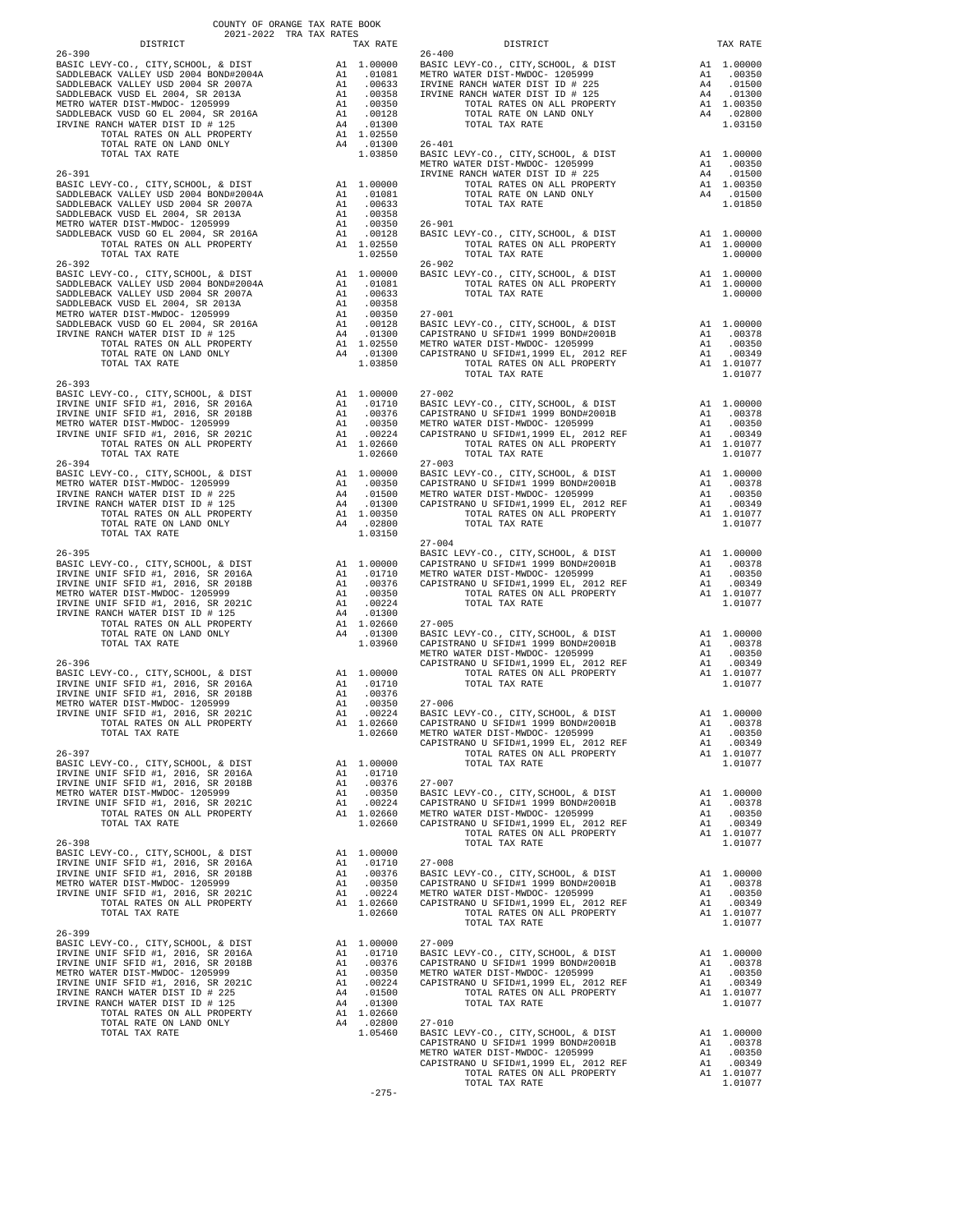|                                                                                                                                                                                                                                                                                                     | COUNTY OF ORANGE TAX RATE BOOK<br>2021-2022 TRA TAX RATES |    |                      |                                                            |
|-----------------------------------------------------------------------------------------------------------------------------------------------------------------------------------------------------------------------------------------------------------------------------------------------------|-----------------------------------------------------------|----|----------------------|------------------------------------------------------------|
| DISTRICT                                                                                                                                                                                                                                                                                            |                                                           |    | TAX RATE             |                                                            |
| $27 - 011$                                                                                                                                                                                                                                                                                          |                                                           |    |                      | $27 - 023$                                                 |
|                                                                                                                                                                                                                                                                                                     |                                                           |    |                      |                                                            |
|                                                                                                                                                                                                                                                                                                     |                                                           |    |                      |                                                            |
|                                                                                                                                                                                                                                                                                                     |                                                           |    |                      |                                                            |
|                                                                                                                                                                                                                                                                                                     |                                                           |    |                      |                                                            |
| $27 - 012$                                                                                                                                                                                                                                                                                          |                                                           |    |                      | $27 - 024$                                                 |
|                                                                                                                                                                                                                                                                                                     |                                                           |    |                      |                                                            |
|                                                                                                                                                                                                                                                                                                     |                                                           |    |                      |                                                            |
|                                                                                                                                                                                                                                                                                                     |                                                           |    |                      |                                                            |
| TOTAL TAX RATE                                                                                                                                                                                                                                                                                      |                                                           |    | 1.01077              |                                                            |
| $27 - 013$                                                                                                                                                                                                                                                                                          |                                                           |    |                      | $27 - 025$                                                 |
|                                                                                                                                                                                                                                                                                                     |                                                           |    |                      |                                                            |
|                                                                                                                                                                                                                                                                                                     |                                                           |    |                      |                                                            |
|                                                                                                                                                                                                                                                                                                     |                                                           |    |                      |                                                            |
|                                                                                                                                                                                                                                                                                                     |                                                           |    |                      |                                                            |
|                                                                                                                                                                                                                                                                                                     |                                                           |    |                      |                                                            |
|                                                                                                                                                                                                                                                                                                     |                                                           |    |                      |                                                            |
|                                                                                                                                                                                                                                                                                                     |                                                           |    |                      | BASIC L                                                    |
| $27 - 014$                                                                                                                                                                                                                                                                                          |                                                           |    |                      | SADDLEB                                                    |
|                                                                                                                                                                                                                                                                                                     |                                                           |    |                      |                                                            |
|                                                                                                                                                                                                                                                                                                     |                                                           |    |                      |                                                            |
|                                                                                                                                                                                                                                                                                                     |                                                           |    |                      |                                                            |
|                                                                                                                                                                                                                                                                                                     |                                                           |    |                      |                                                            |
| TOTAL TAX RATE                                                                                                                                                                                                                                                                                      |                                                           |    | 1.01077              |                                                            |
|                                                                                                                                                                                                                                                                                                     |                                                           |    |                      |                                                            |
|                                                                                                                                                                                                                                                                                                     |                                                           |    |                      |                                                            |
|                                                                                                                                                                                                                                                                                                     |                                                           |    |                      |                                                            |
|                                                                                                                                                                                                                                                                                                     |                                                           |    |                      |                                                            |
|                                                                                                                                                                                                                                                                                                     |                                                           |    |                      |                                                            |
| $27 - 016$                                                                                                                                                                                                                                                                                          |                                                           |    |                      |                                                            |
|                                                                                                                                                                                                                                                                                                     |                                                           |    |                      |                                                            |
| BASIC LEVY-CO., CITY, SCHOOL, & DIST $\begin{array}{ccccccccc}\n\text{A1} & 1.00000 & \text{SFDH1} & 1.00000 & \text{SFDH1} & 1.00000 & \text{SFDH1} & 1.00378 & \text{SFDH1} & 1.00378 & \text{SFDH1} & 0.0000 & \text{SFDH1} & 0.0000 & 0.0000 & 0.0000 & 0.0000 & 0.0000 & 0.0000 & 0.0000 & 0.$ |                                                           |    |                      |                                                            |
|                                                                                                                                                                                                                                                                                                     |                                                           |    |                      |                                                            |
|                                                                                                                                                                                                                                                                                                     |                                                           |    |                      |                                                            |
|                                                                                                                                                                                                                                                                                                     |                                                           |    |                      |                                                            |
|                                                                                                                                                                                                                                                                                                     |                                                           |    |                      | METRO W                                                    |
| 27-017                                                                                                                                                                                                                                                                                              |                                                           |    |                      | SADDLEB                                                    |
|                                                                                                                                                                                                                                                                                                     |                                                           |    |                      |                                                            |
|                                                                                                                                                                                                                                                                                                     |                                                           |    |                      |                                                            |
|                                                                                                                                                                                                                                                                                                     |                                                           |    |                      |                                                            |
|                                                                                                                                                                                                                                                                                                     |                                                           |    |                      |                                                            |
|                                                                                                                                                                                                                                                                                                     |                                                           |    |                      |                                                            |
|                                                                                                                                                                                                                                                                                                     |                                                           |    |                      |                                                            |
| $27 - 018$                                                                                                                                                                                                                                                                                          |                                                           |    |                      | METRO W<br>SADDLEB                                         |
| BASIC LEVY-CO., CITY, SCHOOL, & DIST<br>CAPISTRANO U SFID#1 1999 BOND#2001B                                                                                                                                                                                                                         |                                                           |    | A1 1.00000           |                                                            |
|                                                                                                                                                                                                                                                                                                     |                                                           |    |                      |                                                            |
|                                                                                                                                                                                                                                                                                                     |                                                           |    |                      |                                                            |
|                                                                                                                                                                                                                                                                                                     |                                                           |    |                      |                                                            |
|                                                                                                                                                                                                                                                                                                     |                                                           |    |                      |                                                            |
|                                                                                                                                                                                                                                                                                                     |                                                           |    |                      | SADDLEB                                                    |
| $27 - 019$<br>BASIC LEVY-CO., CITY, SCHOOL, & DIST                                                                                                                                                                                                                                                  |                                                           |    |                      | SADDLEB<br>A1 1.00000 METRO W                              |
| CAPISTRANO U SFID#1 1999 BOND#2001B                                                                                                                                                                                                                                                                 |                                                           |    | A1 .00378            | SADDLEB                                                    |
| METRO WATER DIST-MWDOC- 1205999                                                                                                                                                                                                                                                                     |                                                           |    |                      |                                                            |
| CAPISTRANO U SFID#1,1999 EL, 2012 REF<br>TOTAL RATES ON ALL PROPERTY                                                                                                                                                                                                                                |                                                           |    | A1 1.01077           |                                                            |
| TOTAL TAX RATE                                                                                                                                                                                                                                                                                      |                                                           |    | 1.01077              | $27 - 031$                                                 |
|                                                                                                                                                                                                                                                                                                     |                                                           |    |                      | <b>BASIC L</b>                                             |
| $27 - 020$                                                                                                                                                                                                                                                                                          |                                                           |    |                      | SADDLEB                                                    |
| BASIC LEVY-CO., CITY, SCHOOL, & DIST<br>CAPISTRANO U SFID#1 1999 BOND#2001B                                                                                                                                                                                                                         |                                                           |    | A1 1.00000           | SADDLEB                                                    |
| METRO WATER DIST-MWDOC- 1205999                                                                                                                                                                                                                                                                     |                                                           |    |                      |                                                            |
| CAPISTRANO U SFID#1,1999 EL, 2012 REF                                                                                                                                                                                                                                                               |                                                           |    |                      | A1 .00378 SADDLEB<br>A1 .00350 METROW<br>A1 .00349 SADDLEB |
| SANTA MARGARITA WATER ID#4B 1984 BOND<br>TOTAL RATES ON ALL PROPERTY                                                                                                                                                                                                                                |                                                           | A4 | .01980<br>A1 1.01077 |                                                            |
| TOTAL RATE ON LAND ONLY                                                                                                                                                                                                                                                                             |                                                           |    | A4 .01980            |                                                            |
| TOTAL TAX RATE                                                                                                                                                                                                                                                                                      |                                                           |    | 1.03057              | $27 - 032$                                                 |
|                                                                                                                                                                                                                                                                                                     |                                                           |    |                      | BASIC L                                                    |
| $27 - 021$<br>BASIC LEVY-CO., CITY, SCHOOL, & DIST                                                                                                                                                                                                                                                  |                                                           |    |                      | SADDLEB                                                    |
| CAPISTRANO U SFID#1 1999 BOND#2001B                                                                                                                                                                                                                                                                 |                                                           |    |                      | A1 1.00000 SADDLEB<br>A1 .00378 SADDLEB                    |
| METRO WATER DIST-MWDOC- 1205999                                                                                                                                                                                                                                                                     |                                                           | A1 |                      | .00350 METROW.<br>00349 SADDLEB.                           |
| CAPISTRANO U SFID#1,1999 EL, 2012 REF<br>TOTAL RATES ON ALL PROPERTY                                                                                                                                                                                                                                |                                                           | A1 | A1 1.01077           |                                                            |
| TOTAL TAX RATE                                                                                                                                                                                                                                                                                      |                                                           |    | 1.01077              |                                                            |
| $27 - 022$                                                                                                                                                                                                                                                                                          |                                                           |    |                      | $27 - 033$                                                 |
| BASIC LEVY-CO., CITY, SCHOOL, & DIST                                                                                                                                                                                                                                                                |                                                           |    | A1 1.00000           | BASIC L                                                    |
| CAPISTRANO U SFID#1 1999 BOND#2001B<br>METRO WATER DIST-MWDOC- 1205999                                                                                                                                                                                                                              |                                                           | A1 | A1.00378             | SADDLEB<br>$.00350$ SADDLEB                                |
| CAPISTRANO U SFID#1,1999 EL, 2012 REF                                                                                                                                                                                                                                                               |                                                           | A1 | .00349               | SADDLEB                                                    |
| TOTAL RATES ON ALL PROPERTY                                                                                                                                                                                                                                                                         | A1 1.01077 METRO W                                        |    |                      |                                                            |

| DISTRICT                                                                                                                                                                                              | 2021-2022 TRA TAX RATES | TAX RATE | DISTRICT                                                                                                                                                                                                                                                                                                                                                                                                                            | TAX RATE |
|-------------------------------------------------------------------------------------------------------------------------------------------------------------------------------------------------------|-------------------------|----------|-------------------------------------------------------------------------------------------------------------------------------------------------------------------------------------------------------------------------------------------------------------------------------------------------------------------------------------------------------------------------------------------------------------------------------------|----------|
| $27 - 011$                                                                                                                                                                                            |                         |          | $27 - 023$<br>$\begin{tabular}{c c c c c} \multicolumn{1}{c}{\textbf{Z7--011}} & \multicolumn{1}{c}{\textbf{Z7--023}} \\ \multicolumn{1}{c}{\textbf{BASC LEVY-CO.}, & \textbf{CITY}, \textbf{SCHOOL}, & \textbf{E DIST} & \textbf{A1} & 1.00000 & \textbf{BASIC LEVY-CO.}, & \textbf{CITY}, \textbf{SCHOOL}, & \textbf{E DIST} & \textbf{A1} & 1.00000 \\ \multicolumn{1}{c}{\textbf{CAPISTRANO U SFIDH1 1999 BONDH2001B}} & \text$ |          |
|                                                                                                                                                                                                       |                         |          |                                                                                                                                                                                                                                                                                                                                                                                                                                     |          |
|                                                                                                                                                                                                       |                         |          |                                                                                                                                                                                                                                                                                                                                                                                                                                     |          |
|                                                                                                                                                                                                       |                         |          |                                                                                                                                                                                                                                                                                                                                                                                                                                     |          |
|                                                                                                                                                                                                       |                         |          |                                                                                                                                                                                                                                                                                                                                                                                                                                     |          |
|                                                                                                                                                                                                       |                         |          |                                                                                                                                                                                                                                                                                                                                                                                                                                     |          |
|                                                                                                                                                                                                       |                         |          |                                                                                                                                                                                                                                                                                                                                                                                                                                     |          |
|                                                                                                                                                                                                       |                         |          |                                                                                                                                                                                                                                                                                                                                                                                                                                     |          |
|                                                                                                                                                                                                       |                         |          |                                                                                                                                                                                                                                                                                                                                                                                                                                     |          |
|                                                                                                                                                                                                       |                         |          |                                                                                                                                                                                                                                                                                                                                                                                                                                     |          |
|                                                                                                                                                                                                       |                         |          |                                                                                                                                                                                                                                                                                                                                                                                                                                     |          |
|                                                                                                                                                                                                       |                         |          |                                                                                                                                                                                                                                                                                                                                                                                                                                     |          |
|                                                                                                                                                                                                       |                         |          |                                                                                                                                                                                                                                                                                                                                                                                                                                     |          |
|                                                                                                                                                                                                       |                         |          |                                                                                                                                                                                                                                                                                                                                                                                                                                     |          |
|                                                                                                                                                                                                       |                         |          |                                                                                                                                                                                                                                                                                                                                                                                                                                     |          |
|                                                                                                                                                                                                       |                         |          |                                                                                                                                                                                                                                                                                                                                                                                                                                     |          |
|                                                                                                                                                                                                       |                         |          |                                                                                                                                                                                                                                                                                                                                                                                                                                     |          |
|                                                                                                                                                                                                       |                         |          |                                                                                                                                                                                                                                                                                                                                                                                                                                     |          |
|                                                                                                                                                                                                       |                         |          |                                                                                                                                                                                                                                                                                                                                                                                                                                     |          |
|                                                                                                                                                                                                       |                         |          |                                                                                                                                                                                                                                                                                                                                                                                                                                     |          |
|                                                                                                                                                                                                       |                         |          |                                                                                                                                                                                                                                                                                                                                                                                                                                     |          |
|                                                                                                                                                                                                       |                         |          |                                                                                                                                                                                                                                                                                                                                                                                                                                     |          |
|                                                                                                                                                                                                       |                         |          |                                                                                                                                                                                                                                                                                                                                                                                                                                     |          |
|                                                                                                                                                                                                       |                         |          |                                                                                                                                                                                                                                                                                                                                                                                                                                     |          |
|                                                                                                                                                                                                       |                         |          |                                                                                                                                                                                                                                                                                                                                                                                                                                     |          |
|                                                                                                                                                                                                       |                         |          |                                                                                                                                                                                                                                                                                                                                                                                                                                     |          |
|                                                                                                                                                                                                       |                         |          |                                                                                                                                                                                                                                                                                                                                                                                                                                     |          |
|                                                                                                                                                                                                       |                         |          |                                                                                                                                                                                                                                                                                                                                                                                                                                     |          |
|                                                                                                                                                                                                       |                         |          |                                                                                                                                                                                                                                                                                                                                                                                                                                     |          |
|                                                                                                                                                                                                       |                         |          |                                                                                                                                                                                                                                                                                                                                                                                                                                     |          |
|                                                                                                                                                                                                       |                         |          |                                                                                                                                                                                                                                                                                                                                                                                                                                     |          |
|                                                                                                                                                                                                       |                         |          |                                                                                                                                                                                                                                                                                                                                                                                                                                     |          |
|                                                                                                                                                                                                       |                         |          |                                                                                                                                                                                                                                                                                                                                                                                                                                     |          |
|                                                                                                                                                                                                       |                         |          |                                                                                                                                                                                                                                                                                                                                                                                                                                     |          |
|                                                                                                                                                                                                       |                         |          |                                                                                                                                                                                                                                                                                                                                                                                                                                     |          |
|                                                                                                                                                                                                       |                         |          |                                                                                                                                                                                                                                                                                                                                                                                                                                     |          |
|                                                                                                                                                                                                       |                         |          |                                                                                                                                                                                                                                                                                                                                                                                                                                     |          |
|                                                                                                                                                                                                       |                         |          |                                                                                                                                                                                                                                                                                                                                                                                                                                     |          |
|                                                                                                                                                                                                       |                         |          |                                                                                                                                                                                                                                                                                                                                                                                                                                     |          |
|                                                                                                                                                                                                       |                         |          |                                                                                                                                                                                                                                                                                                                                                                                                                                     |          |
|                                                                                                                                                                                                       |                         |          |                                                                                                                                                                                                                                                                                                                                                                                                                                     |          |
|                                                                                                                                                                                                       |                         |          |                                                                                                                                                                                                                                                                                                                                                                                                                                     |          |
|                                                                                                                                                                                                       |                         |          |                                                                                                                                                                                                                                                                                                                                                                                                                                     |          |
|                                                                                                                                                                                                       |                         |          |                                                                                                                                                                                                                                                                                                                                                                                                                                     |          |
|                                                                                                                                                                                                       |                         |          |                                                                                                                                                                                                                                                                                                                                                                                                                                     |          |
|                                                                                                                                                                                                       |                         |          |                                                                                                                                                                                                                                                                                                                                                                                                                                     |          |
|                                                                                                                                                                                                       |                         |          |                                                                                                                                                                                                                                                                                                                                                                                                                                     |          |
|                                                                                                                                                                                                       |                         |          |                                                                                                                                                                                                                                                                                                                                                                                                                                     |          |
|                                                                                                                                                                                                       |                         |          |                                                                                                                                                                                                                                                                                                                                                                                                                                     |          |
|                                                                                                                                                                                                       |                         |          |                                                                                                                                                                                                                                                                                                                                                                                                                                     |          |
|                                                                                                                                                                                                       |                         |          |                                                                                                                                                                                                                                                                                                                                                                                                                                     |          |
|                                                                                                                                                                                                       |                         |          | TOTAL RATES ON ALL PROPERTY A1 1.02550<br>TOTAL TAX RATE                                                                                                                                                                                                                                                                                                                                                                            | 1.02550  |
| METRO WATER DIST-MWDOC-1205999<br>CAPISTRANO USTIDH 1,1999 EL, 2012 REF<br>CAPISTRANO USTIDH 1,1999 EL, 2012 REF<br>21 1.00350<br>TOTAL RATES ON ALL PROPERTY<br>TOTAL TAX RATE<br>1.001077<br>27-031 |                         |          | $\begin{tabular}{c c c c c} \multicolumn{4}{c }{\textbf{27--020}} & \multicolumn{4}{c }{\textbf{27--021}} & \multicolumn{4}{c }{\textbf{27--021}} & \multicolumn{4}{c }{\textbf{27--021}} & \multicolumn{4}{c }{\textbf{27--021}} & \multicolumn{4}{c }{\textbf{27--021}} & \multicolumn{4}{c }{\textbf{27--021}} & \multicolumn{4}{c }{\textbf{27--021}} & \multicolumn{4}{c }{\textbf{27--021}} & \multicolumn{4$                 |          |
|                                                                                                                                                                                                       |                         |          |                                                                                                                                                                                                                                                                                                                                                                                                                                     |          |
|                                                                                                                                                                                                       |                         |          |                                                                                                                                                                                                                                                                                                                                                                                                                                     |          |
|                                                                                                                                                                                                       |                         |          |                                                                                                                                                                                                                                                                                                                                                                                                                                     |          |
|                                                                                                                                                                                                       |                         |          |                                                                                                                                                                                                                                                                                                                                                                                                                                     |          |
|                                                                                                                                                                                                       |                         |          |                                                                                                                                                                                                                                                                                                                                                                                                                                     |          |
|                                                                                                                                                                                                       |                         |          |                                                                                                                                                                                                                                                                                                                                                                                                                                     |          |
|                                                                                                                                                                                                       |                         |          |                                                                                                                                                                                                                                                                                                                                                                                                                                     |          |
|                                                                                                                                                                                                       |                         |          |                                                                                                                                                                                                                                                                                                                                                                                                                                     |          |
|                                                                                                                                                                                                       |                         |          |                                                                                                                                                                                                                                                                                                                                                                                                                                     |          |
|                                                                                                                                                                                                       |                         |          |                                                                                                                                                                                                                                                                                                                                                                                                                                     |          |
|                                                                                                                                                                                                       |                         |          |                                                                                                                                                                                                                                                                                                                                                                                                                                     |          |
|                                                                                                                                                                                                       |                         |          |                                                                                                                                                                                                                                                                                                                                                                                                                                     |          |
|                                                                                                                                                                                                       |                         |          |                                                                                                                                                                                                                                                                                                                                                                                                                                     |          |
|                                                                                                                                                                                                       |                         |          |                                                                                                                                                                                                                                                                                                                                                                                                                                     |          |
|                                                                                                                                                                                                       |                         |          |                                                                                                                                                                                                                                                                                                                                                                                                                                     |          |
|                                                                                                                                                                                                       |                         |          |                                                                                                                                                                                                                                                                                                                                                                                                                                     |          |
|                                                                                                                                                                                                       |                         |          |                                                                                                                                                                                                                                                                                                                                                                                                                                     |          |
|                                                                                                                                                                                                       |                         |          |                                                                                                                                                                                                                                                                                                                                                                                                                                     |          |
|                                                                                                                                                                                                       |                         |          |                                                                                                                                                                                                                                                                                                                                                                                                                                     |          |
|                                                                                                                                                                                                       |                         |          |                                                                                                                                                                                                                                                                                                                                                                                                                                     |          |
|                                                                                                                                                                                                       |                         |          |                                                                                                                                                                                                                                                                                                                                                                                                                                     |          |
|                                                                                                                                                                                                       |                         |          | TOTAL TAX RATE                                                                                                                                                                                                                                                                                                                                                                                                                      | 1.02550  |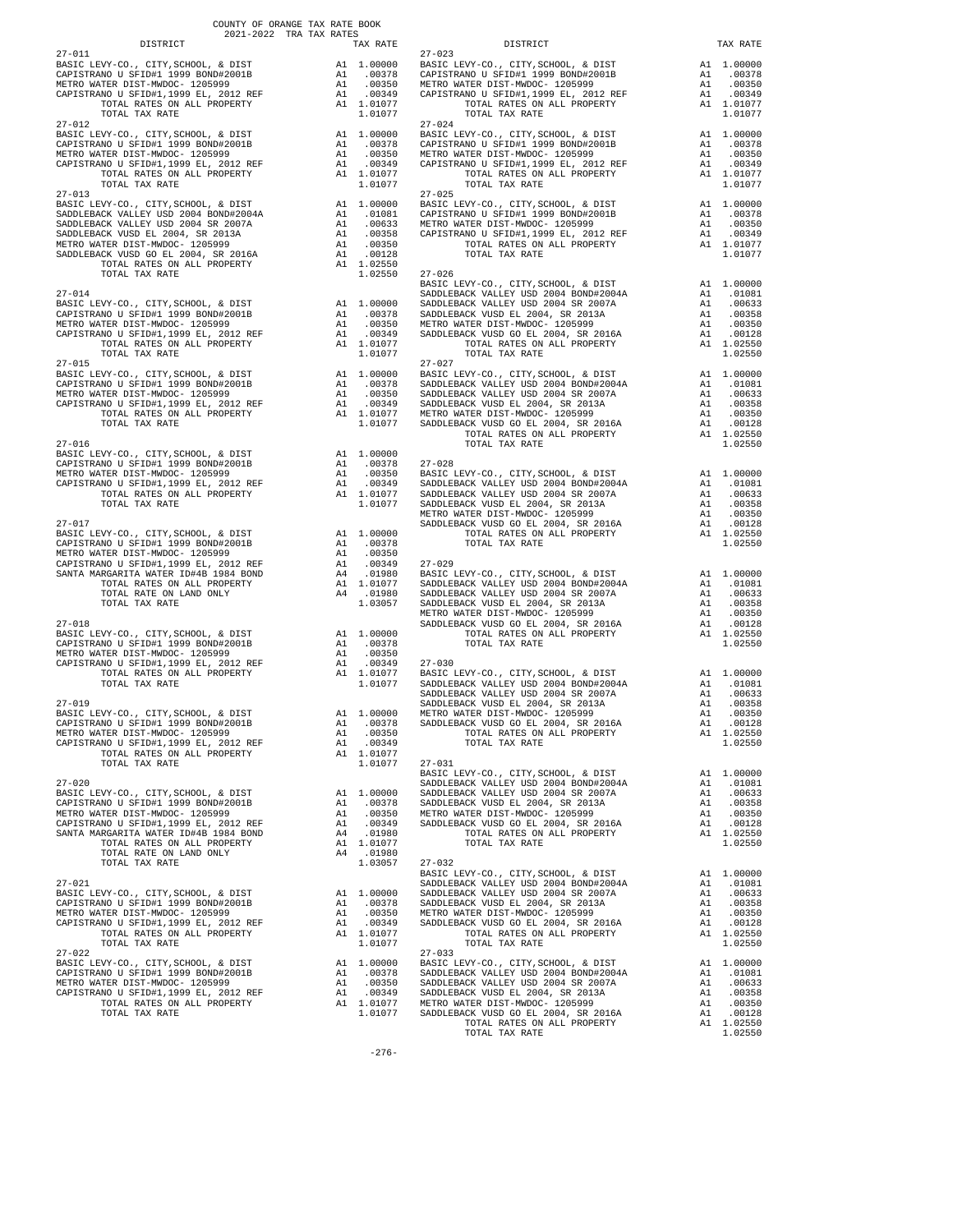| $\begin{tabular}{l c c c c c} \multicolumn{4}{c}{27-034} & \multicolumn{4}{c}{\begin{tabular}{c} \multicolumn{4}{c}{\begin{tabular}{c} \multicolumn{4}{c}{\begin{tabular}{c} \multicolumn{4}{c}{\begin{tabular}{c} \multicolumn{4}{c}{\begin{tabular}{c} \multicolumn{4}{c}{\begin{tabular}{c} \multicolumn{4}{c}{\begin{tabular}{c} \multicolumn{4}{c}{\begin{tabular}{c} \multicolumn{4}{c}{\begin{tabular}{c} \multicolumn{4}{c}{\begin{tabular}{c} \multicolumn{4}{c}{\begin{tabular}{$ |              |                                                   |                                                                                                                                                                                                                                                                                                                                                                                                    |                             |  |
|---------------------------------------------------------------------------------------------------------------------------------------------------------------------------------------------------------------------------------------------------------------------------------------------------------------------------------------------------------------------------------------------------------------------------------------------------------------------------------------------|--------------|---------------------------------------------------|----------------------------------------------------------------------------------------------------------------------------------------------------------------------------------------------------------------------------------------------------------------------------------------------------------------------------------------------------------------------------------------------------|-----------------------------|--|
|                                                                                                                                                                                                                                                                                                                                                                                                                                                                                             |              |                                                   |                                                                                                                                                                                                                                                                                                                                                                                                    |                             |  |
|                                                                                                                                                                                                                                                                                                                                                                                                                                                                                             |              |                                                   |                                                                                                                                                                                                                                                                                                                                                                                                    |                             |  |
|                                                                                                                                                                                                                                                                                                                                                                                                                                                                                             |              |                                                   |                                                                                                                                                                                                                                                                                                                                                                                                    |                             |  |
|                                                                                                                                                                                                                                                                                                                                                                                                                                                                                             |              |                                                   |                                                                                                                                                                                                                                                                                                                                                                                                    |                             |  |
|                                                                                                                                                                                                                                                                                                                                                                                                                                                                                             |              |                                                   |                                                                                                                                                                                                                                                                                                                                                                                                    |                             |  |
|                                                                                                                                                                                                                                                                                                                                                                                                                                                                                             |              |                                                   |                                                                                                                                                                                                                                                                                                                                                                                                    |                             |  |
|                                                                                                                                                                                                                                                                                                                                                                                                                                                                                             |              |                                                   |                                                                                                                                                                                                                                                                                                                                                                                                    |                             |  |
|                                                                                                                                                                                                                                                                                                                                                                                                                                                                                             |              |                                                   |                                                                                                                                                                                                                                                                                                                                                                                                    |                             |  |
|                                                                                                                                                                                                                                                                                                                                                                                                                                                                                             |              |                                                   |                                                                                                                                                                                                                                                                                                                                                                                                    |                             |  |
|                                                                                                                                                                                                                                                                                                                                                                                                                                                                                             |              |                                                   |                                                                                                                                                                                                                                                                                                                                                                                                    |                             |  |
|                                                                                                                                                                                                                                                                                                                                                                                                                                                                                             |              |                                                   | ${\small \begin{tabular}{l c c c c c c} \multicolumn{4}{c}{P-015} \multicolumn{4}{c}{P-015} \multicolumn{4}{c}{P-015} \multicolumn{4}{c}{P-015} \multicolumn{4}{c}{P-015} \multicolumn{4}{c}{P-015} \multicolumn{4}{c}{P-015} \multicolumn{4}{c}{P-015} \multicolumn{4}{c}{P-015} \multicolumn{4}{c}{P-015} \multicolumn{4}{c}{P-015} \multicolumn{4}{c}{P-015} \multicolumn{4}{c}{P-015} \multic$ |                             |  |
|                                                                                                                                                                                                                                                                                                                                                                                                                                                                                             |              |                                                   |                                                                                                                                                                                                                                                                                                                                                                                                    |                             |  |
|                                                                                                                                                                                                                                                                                                                                                                                                                                                                                             |              |                                                   |                                                                                                                                                                                                                                                                                                                                                                                                    |                             |  |
|                                                                                                                                                                                                                                                                                                                                                                                                                                                                                             |              |                                                   |                                                                                                                                                                                                                                                                                                                                                                                                    |                             |  |
|                                                                                                                                                                                                                                                                                                                                                                                                                                                                                             |              |                                                   |                                                                                                                                                                                                                                                                                                                                                                                                    |                             |  |
|                                                                                                                                                                                                                                                                                                                                                                                                                                                                                             |              |                                                   |                                                                                                                                                                                                                                                                                                                                                                                                    |                             |  |
|                                                                                                                                                                                                                                                                                                                                                                                                                                                                                             |              |                                                   |                                                                                                                                                                                                                                                                                                                                                                                                    |                             |  |
|                                                                                                                                                                                                                                                                                                                                                                                                                                                                                             |              |                                                   |                                                                                                                                                                                                                                                                                                                                                                                                    |                             |  |
| $27 - 036$                                                                                                                                                                                                                                                                                                                                                                                                                                                                                  |              |                                                   | $27 - 046$                                                                                                                                                                                                                                                                                                                                                                                         |                             |  |
|                                                                                                                                                                                                                                                                                                                                                                                                                                                                                             |              |                                                   |                                                                                                                                                                                                                                                                                                                                                                                                    |                             |  |
|                                                                                                                                                                                                                                                                                                                                                                                                                                                                                             |              |                                                   |                                                                                                                                                                                                                                                                                                                                                                                                    |                             |  |
|                                                                                                                                                                                                                                                                                                                                                                                                                                                                                             |              |                                                   |                                                                                                                                                                                                                                                                                                                                                                                                    |                             |  |
|                                                                                                                                                                                                                                                                                                                                                                                                                                                                                             |              |                                                   |                                                                                                                                                                                                                                                                                                                                                                                                    |                             |  |
|                                                                                                                                                                                                                                                                                                                                                                                                                                                                                             |              |                                                   |                                                                                                                                                                                                                                                                                                                                                                                                    |                             |  |
|                                                                                                                                                                                                                                                                                                                                                                                                                                                                                             |              |                                                   |                                                                                                                                                                                                                                                                                                                                                                                                    |                             |  |
|                                                                                                                                                                                                                                                                                                                                                                                                                                                                                             |              |                                                   |                                                                                                                                                                                                                                                                                                                                                                                                    |                             |  |
|                                                                                                                                                                                                                                                                                                                                                                                                                                                                                             |              |                                                   |                                                                                                                                                                                                                                                                                                                                                                                                    |                             |  |
| $\begin{tabular}{@{}c@{}} 27-037 & $1.043$ & $1.0000$ & $27-047$ & $1.02930$ \\ \hline BABC LEWY-CO, CITY, SCHOOL, & E DIST & A1 1,00000 & BABCLEACK VALLEY 1SD 2004 & BNOTDLEACK VALLEY 1SD 2004 & BNTDLEACK VALLEY 1SD 2004 & BNTDLEACK VALLEY 1SD 2004 & BNTDLEACK VALLEY 1SD 2004 & BNTDLEACK VALLEY 1SD 2004 & BNTDLEACK VALLEY 1SD 2004 & BNTDLE$                                                                                                                                     |              |                                                   | $\begin{tabular}{@{}c@{}}\hline\textbf{27--036} & \multicolumn{1}{c }{27--046} & \multicolumn{1}{c }{27--046} & \multicolumn{1}{c }{27--046} & \multicolumn{1}{c }{27--046} & \multicolumn{1}{c }{27--046} & \multicolumn{1}{c }{27--046} & \multicolumn{1}{c }{27--046} & \multicolumn{1}{c }{27--046} & \multicolumn{1}{c }{27--046} & \multicolumn{1}{c }{27--046} & \multicolumn{1}{c }{27--$  |                             |  |
|                                                                                                                                                                                                                                                                                                                                                                                                                                                                                             |              |                                                   |                                                                                                                                                                                                                                                                                                                                                                                                    |                             |  |
|                                                                                                                                                                                                                                                                                                                                                                                                                                                                                             |              |                                                   |                                                                                                                                                                                                                                                                                                                                                                                                    |                             |  |
|                                                                                                                                                                                                                                                                                                                                                                                                                                                                                             |              |                                                   |                                                                                                                                                                                                                                                                                                                                                                                                    |                             |  |
|                                                                                                                                                                                                                                                                                                                                                                                                                                                                                             |              |                                                   |                                                                                                                                                                                                                                                                                                                                                                                                    |                             |  |
|                                                                                                                                                                                                                                                                                                                                                                                                                                                                                             |              |                                                   |                                                                                                                                                                                                                                                                                                                                                                                                    |                             |  |
|                                                                                                                                                                                                                                                                                                                                                                                                                                                                                             |              |                                                   |                                                                                                                                                                                                                                                                                                                                                                                                    |                             |  |
|                                                                                                                                                                                                                                                                                                                                                                                                                                                                                             |              |                                                   |                                                                                                                                                                                                                                                                                                                                                                                                    |                             |  |
|                                                                                                                                                                                                                                                                                                                                                                                                                                                                                             |              |                                                   |                                                                                                                                                                                                                                                                                                                                                                                                    |                             |  |
|                                                                                                                                                                                                                                                                                                                                                                                                                                                                                             |              |                                                   |                                                                                                                                                                                                                                                                                                                                                                                                    |                             |  |
|                                                                                                                                                                                                                                                                                                                                                                                                                                                                                             |              |                                                   |                                                                                                                                                                                                                                                                                                                                                                                                    |                             |  |
|                                                                                                                                                                                                                                                                                                                                                                                                                                                                                             |              |                                                   |                                                                                                                                                                                                                                                                                                                                                                                                    |                             |  |
|                                                                                                                                                                                                                                                                                                                                                                                                                                                                                             |              |                                                   |                                                                                                                                                                                                                                                                                                                                                                                                    |                             |  |
|                                                                                                                                                                                                                                                                                                                                                                                                                                                                                             |              |                                                   |                                                                                                                                                                                                                                                                                                                                                                                                    |                             |  |
|                                                                                                                                                                                                                                                                                                                                                                                                                                                                                             |              |                                                   |                                                                                                                                                                                                                                                                                                                                                                                                    |                             |  |
|                                                                                                                                                                                                                                                                                                                                                                                                                                                                                             |              |                                                   |                                                                                                                                                                                                                                                                                                                                                                                                    |                             |  |
|                                                                                                                                                                                                                                                                                                                                                                                                                                                                                             |              |                                                   |                                                                                                                                                                                                                                                                                                                                                                                                    |                             |  |
|                                                                                                                                                                                                                                                                                                                                                                                                                                                                                             |              |                                                   |                                                                                                                                                                                                                                                                                                                                                                                                    |                             |  |
|                                                                                                                                                                                                                                                                                                                                                                                                                                                                                             |              |                                                   |                                                                                                                                                                                                                                                                                                                                                                                                    |                             |  |
| $27 - 039$                                                                                                                                                                                                                                                                                                                                                                                                                                                                                  |              |                                                   | $27 - 049$                                                                                                                                                                                                                                                                                                                                                                                         |                             |  |
|                                                                                                                                                                                                                                                                                                                                                                                                                                                                                             |              |                                                   |                                                                                                                                                                                                                                                                                                                                                                                                    |                             |  |
|                                                                                                                                                                                                                                                                                                                                                                                                                                                                                             |              |                                                   |                                                                                                                                                                                                                                                                                                                                                                                                    |                             |  |
|                                                                                                                                                                                                                                                                                                                                                                                                                                                                                             |              |                                                   |                                                                                                                                                                                                                                                                                                                                                                                                    |                             |  |
|                                                                                                                                                                                                                                                                                                                                                                                                                                                                                             |              |                                                   |                                                                                                                                                                                                                                                                                                                                                                                                    |                             |  |
|                                                                                                                                                                                                                                                                                                                                                                                                                                                                                             |              |                                                   |                                                                                                                                                                                                                                                                                                                                                                                                    |                             |  |
|                                                                                                                                                                                                                                                                                                                                                                                                                                                                                             |              |                                                   |                                                                                                                                                                                                                                                                                                                                                                                                    |                             |  |
|                                                                                                                                                                                                                                                                                                                                                                                                                                                                                             |              |                                                   |                                                                                                                                                                                                                                                                                                                                                                                                    |                             |  |
|                                                                                                                                                                                                                                                                                                                                                                                                                                                                                             |              |                                                   |                                                                                                                                                                                                                                                                                                                                                                                                    |                             |  |
|                                                                                                                                                                                                                                                                                                                                                                                                                                                                                             |              |                                                   |                                                                                                                                                                                                                                                                                                                                                                                                    |                             |  |
|                                                                                                                                                                                                                                                                                                                                                                                                                                                                                             |              |                                                   |                                                                                                                                                                                                                                                                                                                                                                                                    |                             |  |
|                                                                                                                                                                                                                                                                                                                                                                                                                                                                                             |              |                                                   |                                                                                                                                                                                                                                                                                                                                                                                                    |                             |  |
|                                                                                                                                                                                                                                                                                                                                                                                                                                                                                             |              |                                                   |                                                                                                                                                                                                                                                                                                                                                                                                    |                             |  |
|                                                                                                                                                                                                                                                                                                                                                                                                                                                                                             |              |                                                   |                                                                                                                                                                                                                                                                                                                                                                                                    |                             |  |
|                                                                                                                                                                                                                                                                                                                                                                                                                                                                                             |              |                                                   |                                                                                                                                                                                                                                                                                                                                                                                                    |                             |  |
|                                                                                                                                                                                                                                                                                                                                                                                                                                                                                             |              |                                                   |                                                                                                                                                                                                                                                                                                                                                                                                    |                             |  |
|                                                                                                                                                                                                                                                                                                                                                                                                                                                                                             |              |                                                   |                                                                                                                                                                                                                                                                                                                                                                                                    |                             |  |
|                                                                                                                                                                                                                                                                                                                                                                                                                                                                                             |              |                                                   |                                                                                                                                                                                                                                                                                                                                                                                                    |                             |  |
| $27 - 041$                                                                                                                                                                                                                                                                                                                                                                                                                                                                                  |              |                                                   | $27 - 051$                                                                                                                                                                                                                                                                                                                                                                                         |                             |  |
|                                                                                                                                                                                                                                                                                                                                                                                                                                                                                             |              |                                                   |                                                                                                                                                                                                                                                                                                                                                                                                    |                             |  |
|                                                                                                                                                                                                                                                                                                                                                                                                                                                                                             |              |                                                   |                                                                                                                                                                                                                                                                                                                                                                                                    |                             |  |
|                                                                                                                                                                                                                                                                                                                                                                                                                                                                                             |              |                                                   |                                                                                                                                                                                                                                                                                                                                                                                                    |                             |  |
|                                                                                                                                                                                                                                                                                                                                                                                                                                                                                             |              |                                                   |                                                                                                                                                                                                                                                                                                                                                                                                    |                             |  |
|                                                                                                                                                                                                                                                                                                                                                                                                                                                                                             |              |                                                   |                                                                                                                                                                                                                                                                                                                                                                                                    |                             |  |
|                                                                                                                                                                                                                                                                                                                                                                                                                                                                                             |              |                                                   |                                                                                                                                                                                                                                                                                                                                                                                                    |                             |  |
| TOTAL RATES ON ALL PROPERTY                                                                                                                                                                                                                                                                                                                                                                                                                                                                 |              | A1 1.02550                                        | TOTAL RATES ON ALL PROPERTY                                                                                                                                                                                                                                                                                                                                                                        | A1 1.02550                  |  |
| TOTAL TAX RATE                                                                                                                                                                                                                                                                                                                                                                                                                                                                              |              | 1.02550                                           | TOTAL TAX RATE                                                                                                                                                                                                                                                                                                                                                                                     | 1.02550                     |  |
| $27 - 042$                                                                                                                                                                                                                                                                                                                                                                                                                                                                                  |              |                                                   | $27 - 052$                                                                                                                                                                                                                                                                                                                                                                                         |                             |  |
|                                                                                                                                                                                                                                                                                                                                                                                                                                                                                             |              |                                                   | EXAMPLE EXAMPLE EXAMPLE EXAMPLE EXAMPLE EXAMPLE EXAMPLE EXAMPLE EXAMPLE EXAMPLE EXAMPLE EXAMPLE EXAMPLE EXAMPLE SADDLE EXAMPLE SADDLE EXAMPLE SADDLE EXAMPLE SADDLE EXAMPLE SADDLE EXAMPLE SADDLE EXAMPLE SADDLE EXAMPLE SADDL                                                                                                                                                                     | A1 1.00000                  |  |
|                                                                                                                                                                                                                                                                                                                                                                                                                                                                                             |              |                                                   |                                                                                                                                                                                                                                                                                                                                                                                                    | A1 .00350                   |  |
|                                                                                                                                                                                                                                                                                                                                                                                                                                                                                             |              |                                                   |                                                                                                                                                                                                                                                                                                                                                                                                    | A1 1,00350                  |  |
| SADDLEBACK VUSD EL 2004, SR 2013A                                                                                                                                                                                                                                                                                                                                                                                                                                                           |              | A1 .00358                                         | TOTAL TAX RATE                                                                                                                                                                                                                                                                                                                                                                                     | 1.00350                     |  |
| METRO WATER DIST-MWDOC- 1205999                                                                                                                                                                                                                                                                                                                                                                                                                                                             |              |                                                   |                                                                                                                                                                                                                                                                                                                                                                                                    |                             |  |
|                                                                                                                                                                                                                                                                                                                                                                                                                                                                                             |              |                                                   | $27 - 054$                                                                                                                                                                                                                                                                                                                                                                                         |                             |  |
| SADDLEBACK VUSD GO EL 2004, SR 2016A<br>TOTAL RATES ON ALL PROPERTY                                                                                                                                                                                                                                                                                                                                                                                                                         |              | $0.00358$<br>A1 .00350<br>A1 .00128<br>A1 1.02550 |                                                                                                                                                                                                                                                                                                                                                                                                    | A1 1.00000                  |  |
| TOTAL TAX RATE                                                                                                                                                                                                                                                                                                                                                                                                                                                                              |              | 1.02550                                           | BASIC LEVY-CO., CITY, SCHOOL, & DIST<br>METRO WATER DIST-MWDOC- 1205999<br>TOTAL RATES ON ALL PROPERTY                                                                                                                                                                                                                                                                                             | A1 .00350                   |  |
|                                                                                                                                                                                                                                                                                                                                                                                                                                                                                             |              |                                                   |                                                                                                                                                                                                                                                                                                                                                                                                    |                             |  |
| $27 - 043$                                                                                                                                                                                                                                                                                                                                                                                                                                                                                  |              |                                                   | TOTAL TAX RATE                                                                                                                                                                                                                                                                                                                                                                                     | A1 1.00350<br>1,00350       |  |
|                                                                                                                                                                                                                                                                                                                                                                                                                                                                                             |              |                                                   |                                                                                                                                                                                                                                                                                                                                                                                                    |                             |  |
| BASIC LEVY-CO., CITY, SCHOOL, & DIST                                                                                                                                                                                                                                                                                                                                                                                                                                                        |              | A1 1.00000                                        |                                                                                                                                                                                                                                                                                                                                                                                                    |                             |  |
| SADDLEBACK VALLEY USD 2004 BOND#2004A                                                                                                                                                                                                                                                                                                                                                                                                                                                       |              | A1 .01081                                         | $27 - 055$                                                                                                                                                                                                                                                                                                                                                                                         |                             |  |
| SADDLEBACK VALLEY USD 2004 SR 2007A                                                                                                                                                                                                                                                                                                                                                                                                                                                         |              | A1 .00633                                         | BASIC LEVY-CO., CITY, SCHOOL, & DIST                                                                                                                                                                                                                                                                                                                                                               | A1 1.00000                  |  |
| SADDLEBACK VUSD EL 2004, SR 2013A<br>MEEDO MAEDD DIGE MWDOG 1995000                                                                                                                                                                                                                                                                                                                                                                                                                         | $\mathbf{A}$ | A1 .00358<br><b>COOL</b>                          | METRO WATER DIST-MWDOC- 1205999<br>POPAI DAPPO ON AII DRODPDPV                                                                                                                                                                                                                                                                                                                                     | A1 .00350<br>1.00250<br>7.1 |  |
|                                                                                                                                                                                                                                                                                                                                                                                                                                                                                             |              |                                                   |                                                                                                                                                                                                                                                                                                                                                                                                    |                             |  |

TOTAL RATES ON ALL PROPERTY A1 1.02550 TOTAL TAX RATE  $1.02550$ TOTAL TAX RATE 1.02550 27-056

 BASIC LEVY-CO., CITY,SCHOOL, & DIST A1 1.00000 BASIC LEVY-CO., CITY,SCHOOL, & DIST A1 1.00000 SADDLEBACK VALLEY USD 2004 BOND#2004A A1 .01081 SADDLEBACK VALLEY USD 2004 BOND#2004A A1 .01081 SADDLEBACK VALLEY USD 2004 SR 2007A A1 .00633 SADDLEBACK VALLEY USD 2004 SR 2007A A1 .00633 SADDLEBACK VUSD EL 2004, SR 2013A A1 .00358 SADDLEBACK VUSD EL 2004, SR 2013A A1 .00358 METRO WATER DIST-MWDOC- 1205999 A1 .00350 METRO WATER DIST-MWDOC- 1205999 A1 .00350 SADDLEBACK VUSD GO EL 2004, SR 2016A A1 .00128 SADDLEBACK VUSD GO EL 2004, SR 2016A A1 .00128 TOTAL RATES ON ALL PROPERTY A1 1.02550 TOTAL RATES ON ALL PROPERTY A1 1.02550 TOTAL TAX RATE 1.02550 TOTAL TAX RATE 1.02550  $\begin{tabular}{l|c|c|c|c|c} BASTC LEVY-CO., CITY, SCHOOL, & $\&DIST$ & A1 1.00000 & BASTC LEVY-CO., CITY, SCHOOL, & $\&DIST$ & A1 1.00000 \\ SADDLEBACK VALEL EY USD 2004 BNDNH2004A & A1 0.1081 & SADDLEBACK VALEY USD 2004 BNDLEBACK VALEY USD 2004 BNDLEBACK VALEY USD 2004 BNDLEBACK VADEWSD EL 2004, SR 2013A & A1 0.00533 & SADDLEBACK VUSD EL 2004, SR 20$ 1.02550 TOTAL RATES ON ALL PROPERTI  $1.02550$  TOTAL TAX RATE  $1.02550$  1.02550  $\begin{tabular}{l|c|c|c|c|c} BASTC LEVY-CO., CITY, SCHOOL, & $\&DIST$ & A1 1.00000 & BASTC LEVY-CO., CITY, SCHOOL, & $\&DIST$ & A1 1.00000 \\ SADDLEBACK VALEL EY USD 2004 BNDMP2004A & A1 0.1081 & SADDLEBACK VALEY USD 2004 BNDLEBACK VALEY USD 2004 BNDLEBACK VALEY USD 2004 BNDLEBACK VADEWSD EL 2004, SR 2013A & A1 0.00533 & SADDLEBACK VUSD EL 2004, SR 20$  $1.02550$  TOTAL RATES ON ALL PROPERTIAN TO  $1.02550$   $1.02550$   $1.02550$ A1 1.00000 BASIC LEVY-CO., CITY, SCHOOL, & DIST A1 1.00000<br>A1 .01081 SADDLEBACK VALLEY USD 2004 BOND#2004A A1 .01081<br>A1 .00633 SADDLEBACK VALLEY USD 2004 SR 2007A A1 .00633 SADDLEBACK VALLEY USD 2004 BOND#2004A A1 .01081 SADDLEBACK VALLEY USD 2004 BOND#2004A A1 .01081 SADDLEBACK VALLEY USD 2004 SR 2007A A1 .00633 SADDLEBACK VALLEY USD 2004 SR 2007A A1 .00633 SADDLEBACK VUSD EL 2004, SR 2013A A1 .00358 SADDLEBACK VUSD EL 2004, SR 2013A A1 .00358 METRO WATER DIST-MWDOC- 1205999 A1 .00350 METRO WATER DIST-MWDOC- 1205999 A1 .00350 SADDLEBACK VUSD GO EL 2004, SR 2016A A1 .00128 SADDLEBACK VUSD GO EL 2004, SR 2016A A1 .00128 TOTAL RATES ON ALL PROPERTY A1 1.02550 TOTAL RATES ON ALL PROPERTY A1 1.02550 TOTAL RATES ON ALL PROPERTY ALL 1.02550 TOTAL TAX RATE 1.02550 1.02550 A1 1.00000 BASIC LEVY-CO., CITY, SCHOOL, & DIST A1 1.00000<br>A1 .01081 SADDLEBACK VALLEY USD 2004 BOND#2004A A1 .01081<br>A1 .00633 SADDLEBACK VALLEY USD 2004 SR 2007A A1 .00633 SADDLEBACK VALLEY USD 2004 BOND#2004A A1 .01081 SADDLEBACK VALLEY USD 2004 BOND#2004A A1 .01081 SADDLEBACK VALLEY USD 2004 SR 2007A A1 .00633 SADDLEBACK VALLEY USD 2004 SR 2007A A1 .00633 SADDLEBACK VUSD EL 2004, SR 2013A A1 .00358 SADDLEBACK VUSD EL 2004, SR 2013A A1 .00358 METRO WATER DIST-MWDOC- 1205999 A1 .00350 METRO WATER DIST-MWDOC- 1205999 A1 .00350 SADDLEBACK VUSD GO EL 2004, SR 2016A A1 .00128 SADDLEBACK VUSD GO EL 2004, SR 2016A A1 .00128 TOTAL RATES ON ALL PROPERTY A1 1.02550 TOTAL RATES ON ALL PROPERTY A1 1.02550 TOTAL TAX RATE 1.02550 TOTAL TAX RATE 1.02550 A1 1.00000 BASIC LEVY-CO., CITY,SCHOOL, & DIST A1 1.00000<br>A1 .01081 SADDLEBACK VALLEY USD 2004 BOND#2004A A1 .01081<br>A1 .00633 SADDLEBACK VALLEY USD 2004 SR 2007A A1 .00633 SADDLEBACK VALLEY USD 2004 BOND#2004A A1 .01081 SADDLEBACK VALLEY USD 2004 BOND#2004A A1 .01081 SADDLEBACK VALLEY USD 2004 SR 2007A A1 .00633 SADDLEBACK VALLEY USD 2004 SR 2007A A1 .00633 SADDLEBACK VUSD EL 2004, SR 2013A A1 .00358 SADDLEBACK VUSD EL 2004, SR 2013A A1 .00358 METRO WATER DIST-MWDOC- 1205999 A1 .00350 METRO WATER DIST-MWDOC- 1205999 A1 .00350 SADDLEBACK VUSD GO EL 2004, SR 2016A A1 .00128 SADDLEBACK VUSD GO EL 2004, SR 2016A A1 .00128 TOTAL RATES ON ALL PROPERTY A1 1.02550 TOTAL RATES ON ALL PROPERTY A1 1.02550 TOTAL TAX RATE 1.02550 TOTAL TAX RATE 1.02550 A1 1.00000 BASIC LEVY-CO., CITY,SCHOOL, & DIST A1 1.00000<br>BAI .01081 SADDLEBACK VALLEY USD 2004 BOND#2004A A1 .00633 SADDLEBACK VALLEY USD 2004 BR 2007A A1 .00633  ${\small \begin{tabular}{lcccc} SADDLEBACK\ VALLEX\ VSD & 2004\ BONDLEBACK\ VALLEX\ WSD & 2004\ BONDLEBACK\ WALLEX\ WSD & 2004\ BONDLEBACK\ WALEX\ WSD & 2004\ SNDLEBACK\ WALEX\ WSD & 2004\ SNDLEBACK\ WLD & 2004\ SNDLEBACK\ WLD & 2004\ SNDLEBACK\ WLD & 2004\ SNDLEBACK\ WSD & 2004\ SNDLEBACK\ WSD & 2004\ SNDLEBACK\ WSD & 2004\ SNDLEBACK\ WSD & 2004\ SNDLEBACK\ WSD &$ A1 1.00000 BASIC LEVY-CO., CITY,SCHOOL, & DIST A1 1.00000<br>BAI .01081 SADDLEBACK VALLEY USD 2004 BR 2007A A1 .00633 SADDLEBACK VALLEY USD 2004 SR 2007A A1 .00633  $\begin{tabular}{l|c|c|c|c|c|c} \multicolumn{4}{c}{\textbf{SADDLEBACK} \quad \quad & \textbf{A1} & .01081 & .01081 & .01081 & .01081 & .01081 & .01081 & .01081 & .01081 & .01081 & .01081 & .01081 & .01081 & .01081 & .01081 & .01081 & .01081 & .01081 & .01081 & .01081 & .01081 & .01081 & .01081 & .01081 & .01081$  $1.02550$  TOTAL TAX RATE  $1.02550$   $27-052$  TOTAL TAX RATE BASIC LEVY-CO., CITY,SCHOOL, & DIST A1 1.00000 BASIC LEVY-CO., CITY,SCHOOL, & DIST A1 1.00000 SADDLEBACK VALLEY USD 2004 BOND#2004A A1 .01081 METRO WATER DIST-MWDOC- 1205999 A1 .00350 SADDLEBACK VALLEY USD 2004 SR 2007A A1 .00633 TOTAL RATES ON ALL PROPERTY A1 1.00350 SADDRESS TOTAL TAX RATE 1.000358 TOTAL TAX RATE 1.00350 TOTAL RATES ON ALL PROPERTY A1 1.02550 BASIC LEVY-CO., CITY, SCHOOL, & DIST A1 1.00000<br>TOTAL TAX RATE 1.02550 METRO WATER DIST-MINDOC-1205999 A1 1.00350<br>TOTAL TAX RATE 100350 A1 1.00350 TOTAL RATES ON ALL PROPERTY A1 1.003 A1 1.00000<br>A1 .01081 SADDLEBACK VALLEY USD 2004 SR 2007A A1 .00633 BASIC LEVY-CO., CITY,SCHOOL, & DIST A1 1.00000 SADDLEBACK VUSD EL 2004, SR 2013A A1 .00358 METRO WATER DIST-MWDOC- 1205999 A1 .00350 METRO WATER DIST-MWDOC- 1205999 A1 .00350 TOTAL RATES ON ALL PROPERTY A1 1.00350 METRO WATER DISTEMBLOC 1209999 M. AT .00990 M. TOTAL RATES ON ALL PROPERTIT AT 1.00990<br>SADDLEBACK VUSD GO EL 2004, SR 2016A A1 .00128 TOTAL TAX RATE 1.00350<br>TOTAL TATAR RATES ON ALL PROPERTY A1 1.02550 BASIC LEVY-CO., CITY, SCHOOL, & DIST<br>METRO WATER DIST-MWDOC- 1205999<br>A1 1.00350 ALL PROPERTY A1 1.00350 METRO WATER DIST-MWDOC- 1205999 A1 .00350 TOTAL RATES ON ALL PROPERTY A1 1.00350 TOTAL TAX RATE 1.00350

-277-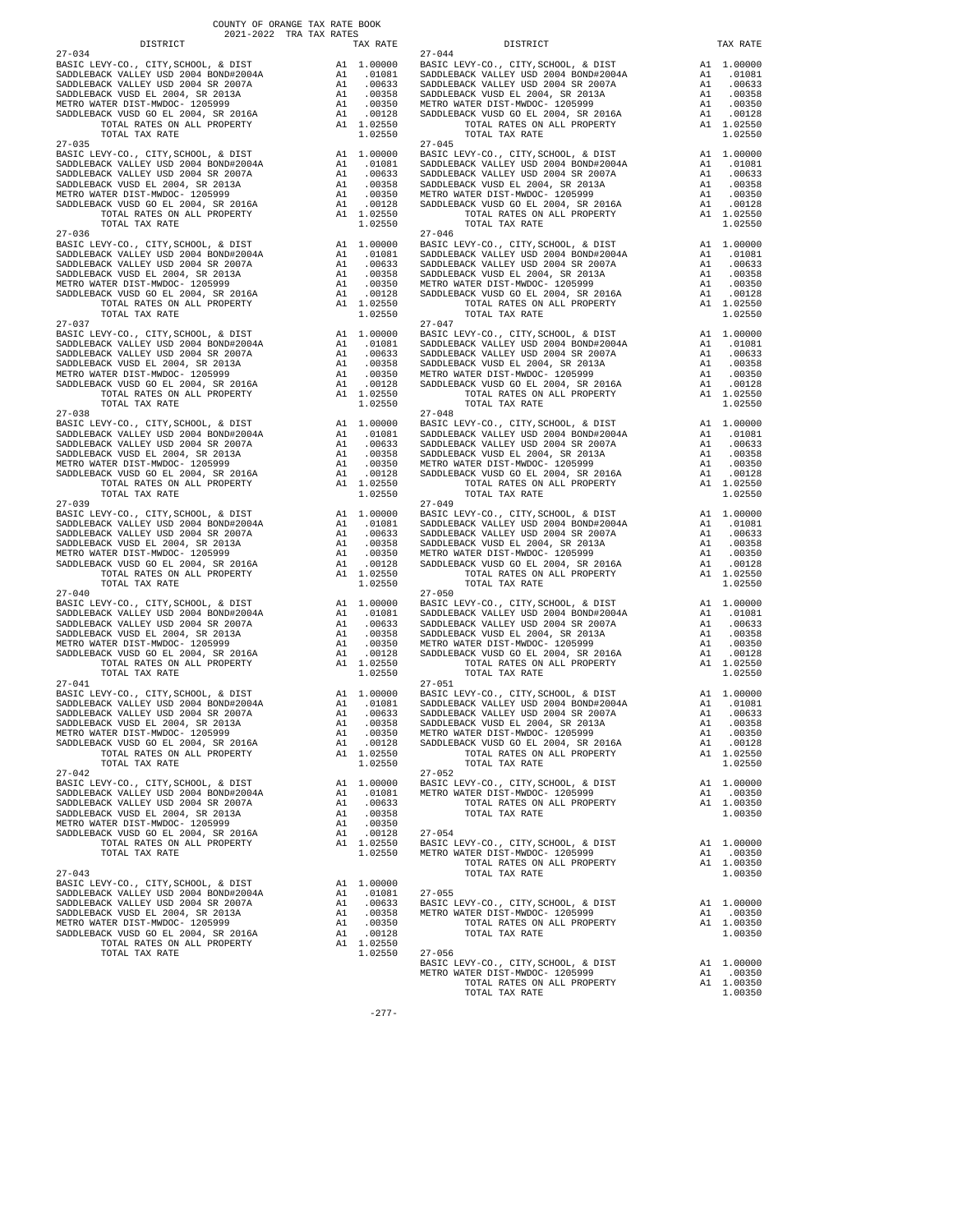|                                                                                                                                                                                                                                                                                                                                                                                                                                                                                         | COUNTY OF ORANGE TAX RATE BOOK<br>2021-2022 TRA TAX RATES |                                                                         |                        |                    |
|-----------------------------------------------------------------------------------------------------------------------------------------------------------------------------------------------------------------------------------------------------------------------------------------------------------------------------------------------------------------------------------------------------------------------------------------------------------------------------------------|-----------------------------------------------------------|-------------------------------------------------------------------------|------------------------|--------------------|
| DISTRICT                                                                                                                                                                                                                                                                                                                                                                                                                                                                                |                                                           |                                                                         | TAX RATE               |                    |
| $27 - 057$<br>BASIC LEVY-CO., CITY, SCHOOL, & DIST                                                                                                                                                                                                                                                                                                                                                                                                                                      |                                                           |                                                                         |                        | 27-071             |
| METRO WATER DIST-MWDOC- 1205999                                                                                                                                                                                                                                                                                                                                                                                                                                                         |                                                           |                                                                         |                        |                    |
| LEVY-CO., CITY, SCHOOL, & DIST Al 1.00000 BASIC LANE DIST-MWDOC-1205999 Al .00350 SADDLEB<br>TOTAL RATES ON ALL PROPERTY Al .00350 SADDLEB<br>TOTAL TAX RATE 1.00350 SADDLEB<br>TOTAL TAX RATE 1.00350 SADDLEB                                                                                                                                                                                                                                                                          |                                                           |                                                                         |                        |                    |
|                                                                                                                                                                                                                                                                                                                                                                                                                                                                                         |                                                           |                                                                         |                        | METRO W            |
| $27 - 058$                                                                                                                                                                                                                                                                                                                                                                                                                                                                              |                                                           |                                                                         |                        | SADDLEB            |
| BASIC LEVY-CO., CITY, SCHOOL, & DIST<br>METRO WATER DIST-MWDOC- 1205999                                                                                                                                                                                                                                                                                                                                                                                                                 |                                                           |                                                                         |                        |                    |
|                                                                                                                                                                                                                                                                                                                                                                                                                                                                                         |                                                           |                                                                         |                        |                    |
|                                                                                                                                                                                                                                                                                                                                                                                                                                                                                         |                                                           |                                                                         | 1.00350 27-072         |                    |
| $27 - 059$                                                                                                                                                                                                                                                                                                                                                                                                                                                                              |                                                           |                                                                         |                        | BASIC L<br>METRO W |
| BASIC LEVY-CO., CITY, SCHOOL, & DIST                                                                                                                                                                                                                                                                                                                                                                                                                                                    |                                                           |                                                                         | A1 1.00000             |                    |
| METRO WATER DIST-MWDOC- 1205999<br>TOTAL RATES ON ALL PROPERTY                                                                                                                                                                                                                                                                                                                                                                                                                          |                                                           |                                                                         | A1.00350<br>A1 1.00350 |                    |
| TOTAL TAX RATE                                                                                                                                                                                                                                                                                                                                                                                                                                                                          |                                                           |                                                                         | 1.00350                | $27 - 073$         |
|                                                                                                                                                                                                                                                                                                                                                                                                                                                                                         |                                                           |                                                                         |                        | BASIC L            |
| $27 - 060$                                                                                                                                                                                                                                                                                                                                                                                                                                                                              |                                                           |                                                                         |                        | METRO W            |
|                                                                                                                                                                                                                                                                                                                                                                                                                                                                                         |                                                           |                                                                         |                        |                    |
| TOTAL TAX RATE                                                                                                                                                                                                                                                                                                                                                                                                                                                                          |                                                           |                                                                         | 1.00350 27-074         |                    |
|                                                                                                                                                                                                                                                                                                                                                                                                                                                                                         |                                                           |                                                                         |                        | BASIC L            |
| $27 - 061$                                                                                                                                                                                                                                                                                                                                                                                                                                                                              |                                                           |                                                                         |                        | METRO W            |
| BASIC LEVY-CO., CITY, SCHOOL, & DIST Al 1.00000<br>METRO WATER DIST-MWDOC- 1205999                                                                                                                                                                                                                                                                                                                                                                                                      |                                                           |                                                                         |                        |                    |
|                                                                                                                                                                                                                                                                                                                                                                                                                                                                                         |                                                           |                                                                         |                        |                    |
| TOTAL TAX RATE                                                                                                                                                                                                                                                                                                                                                                                                                                                                          |                                                           |                                                                         | 1.00350 27-075         |                    |
| $27 - 062$                                                                                                                                                                                                                                                                                                                                                                                                                                                                              |                                                           |                                                                         |                        | BASIC L<br>METRO W |
| BASIC LEVY-CO., CITY, SCHOOL, & DIST                                                                                                                                                                                                                                                                                                                                                                                                                                                    |                                                           | A1 1.00000<br>A1 .00350<br>A1 1.00350                                   |                        |                    |
| METRO WATER DIST-MWDOC- 1205999<br>TOTAL RATES ON ALL PROPERTY                                                                                                                                                                                                                                                                                                                                                                                                                          |                                                           |                                                                         |                        |                    |
| TOTAL TAX RATE                                                                                                                                                                                                                                                                                                                                                                                                                                                                          |                                                           |                                                                         | 1.00350 27-076         |                    |
|                                                                                                                                                                                                                                                                                                                                                                                                                                                                                         |                                                           |                                                                         |                        | BASIC L            |
| $27 - 063$                                                                                                                                                                                                                                                                                                                                                                                                                                                                              |                                                           |                                                                         |                        | CAPISTR            |
| BASIC LEVY-CO., CITY, SCHOOL, & DIST A1 1.00000 METRO W<br>METRO WATER DIST-MWDOC- 1205999 A1 .00350 CAPISTR<br>TOTAL RATES ON ALL PROPERTY A1 1.00350                                                                                                                                                                                                                                                                                                                                  |                                                           |                                                                         |                        |                    |
|                                                                                                                                                                                                                                                                                                                                                                                                                                                                                         |                                                           |                                                                         |                        |                    |
| TOTAL TAX RATE<br>$27 - 064$                                                                                                                                                                                                                                                                                                                                                                                                                                                            |                                                           |                                                                         | 1.00350                | $27 - 077$         |
|                                                                                                                                                                                                                                                                                                                                                                                                                                                                                         |                                                           |                                                                         |                        |                    |
|                                                                                                                                                                                                                                                                                                                                                                                                                                                                                         |                                                           |                                                                         |                        |                    |
|                                                                                                                                                                                                                                                                                                                                                                                                                                                                                         |                                                           |                                                                         |                        |                    |
|                                                                                                                                                                                                                                                                                                                                                                                                                                                                                         |                                                           |                                                                         |                        |                    |
| $27 - 065$<br>BASIC LEVY-CO., CITY, SCHOOL, & DIST                                                                                                                                                                                                                                                                                                                                                                                                                                      |                                                           |                                                                         |                        |                    |
| METRO WATER DIST-MWDOC- 1205999                                                                                                                                                                                                                                                                                                                                                                                                                                                         |                                                           | A1 1.00000<br>A1 .00350 27-078<br>A1 1.00350 BASIC L<br>1.00350 CAPISTR |                        |                    |
| TOTAL RATES ON ALL PROPERTY                                                                                                                                                                                                                                                                                                                                                                                                                                                             |                                                           |                                                                         |                        |                    |
| TOTAL TAX RATE                                                                                                                                                                                                                                                                                                                                                                                                                                                                          |                                                           |                                                                         |                        | METRO W            |
| $27 - 066$                                                                                                                                                                                                                                                                                                                                                                                                                                                                              |                                                           |                                                                         |                        | CAPISTR            |
| $\begin{tabular}{lllllllll} \multicolumn{2}{c}{\begin{tabular}{lcccc} \multicolumn{2}{c}{\multicolumn{2}{c}{\multicolumn{2}{c}{\multicolumn{2}{c}{\multicolumn{2}{c}{\multicolumn{2}{c}{\multicolumn{2}{c}{\multicolumn{2}{c}{\multicolumn{2}{c}{\multicolumn{2}{c}{\multicolumn{2}{c}{\multicolumn{2}{c}{\multicolumn{2}{c}{\multicolumn{2}{c}{\multicolumn{2}{c}{\multicolumn{2}{c}{\multicolumn{2}{c}{\multicolumn{2}{c}{\multicolumn{2}{c}{\multicolumn{2}{c}{\multicolumn{2}{c}{\$ |                                                           |                                                                         |                        |                    |
| METRO WATER DIST-MWDOC- 1205999                                                                                                                                                                                                                                                                                                                                                                                                                                                         |                                                           | A1                                                                      | .00350                 |                    |
| METRO WATER DISTIBUTION 1.1999 EL, 2012 REF A1 .00349<br>CAPISTRANO U SFID#1,1999 EL, 2012 REF A1 .00349<br>TOTAL RATES ON ALL PROPERTY A1 1.01077                                                                                                                                                                                                                                                                                                                                      |                                                           |                                                                         | $.00349$ $27-079$      |                    |
| TOTAL TAX RATE                                                                                                                                                                                                                                                                                                                                                                                                                                                                          |                                                           |                                                                         | 1.01077                | BASIC L<br>SADDLEB |
|                                                                                                                                                                                                                                                                                                                                                                                                                                                                                         |                                                           |                                                                         |                        | SADDLEB            |
| $27 - 067$                                                                                                                                                                                                                                                                                                                                                                                                                                                                              |                                                           |                                                                         |                        | SADDLEB            |
|                                                                                                                                                                                                                                                                                                                                                                                                                                                                                         |                                                           |                                                                         |                        |                    |
|                                                                                                                                                                                                                                                                                                                                                                                                                                                                                         |                                                           |                                                                         |                        |                    |
|                                                                                                                                                                                                                                                                                                                                                                                                                                                                                         |                                                           |                                                                         |                        |                    |
| TOTAL TAX RATE                                                                                                                                                                                                                                                                                                                                                                                                                                                                          |                                                           |                                                                         | 1.01077                | $27 - 080$         |
|                                                                                                                                                                                                                                                                                                                                                                                                                                                                                         |                                                           |                                                                         |                        | <b>BASIC L</b>     |
| $27 - 068$                                                                                                                                                                                                                                                                                                                                                                                                                                                                              |                                                           |                                                                         | A1 1.00000             | METRO W            |
| BASIC LEVY-CO., CITY, SCHOOL, & DIST<br>SADDLEBACK VALLEY USD 2004 BOND#2004A                                                                                                                                                                                                                                                                                                                                                                                                           |                                                           |                                                                         | A1 .01081              |                    |
| SADDLEBACK VALLEY USD 2004 SR 2007A                                                                                                                                                                                                                                                                                                                                                                                                                                                     |                                                           | A1                                                                      | .00633                 |                    |
| SADDLEBACK VUSD EL 2004, SR 2013A<br>METRO WATER DIST-MWDOC- 1205999                                                                                                                                                                                                                                                                                                                                                                                                                    |                                                           | A1<br>A1                                                                | .00358<br>.00350       | 27-081<br>BASIC L  |
| SADDLEBACK VUSD GO EL 2004, SR 2016A                                                                                                                                                                                                                                                                                                                                                                                                                                                    |                                                           | A1                                                                      | .00128                 | METRO W            |
| TOTAL RATES ON ALL PROPERTY                                                                                                                                                                                                                                                                                                                                                                                                                                                             |                                                           |                                                                         | A1 1.02550             |                    |
| TOTAL TAX RATE<br>$27 - 069$                                                                                                                                                                                                                                                                                                                                                                                                                                                            |                                                           |                                                                         | 1.02550                | $27 - 082$         |
| BASIC LEVY-CO., CITY, SCHOOL, & DIST                                                                                                                                                                                                                                                                                                                                                                                                                                                    |                                                           |                                                                         | A1 1.00000             | BASIC L            |
| SADDLEBACK VALLEY USD 2004 BOND#2004A                                                                                                                                                                                                                                                                                                                                                                                                                                                   |                                                           |                                                                         | A1 .01081              | METRO W            |
| SADDLEBACK VALLEY USD 2004 SR 2007A<br>SADDLEBACK VUSD EL 2004, SR 2013A                                                                                                                                                                                                                                                                                                                                                                                                                |                                                           | A1<br>A1                                                                | .00633<br>.00358       |                    |
| METRO WATER DIST-MWDOC- 1205999                                                                                                                                                                                                                                                                                                                                                                                                                                                         |                                                           | A1                                                                      | .00350                 |                    |
| SADDLEBACK VUSD GO EL 2004, SR 2016A                                                                                                                                                                                                                                                                                                                                                                                                                                                    |                                                           |                                                                         | A1 .00128              | $27 - 083$         |
| TOTAL RATES ON ALL PROPERTY<br>TOTAL TAX RATE                                                                                                                                                                                                                                                                                                                                                                                                                                           |                                                           |                                                                         | A1 1.02550<br>1.02550  | BASIC L<br>METRO W |
|                                                                                                                                                                                                                                                                                                                                                                                                                                                                                         |                                                           |                                                                         |                        |                    |
| $27 - 070$                                                                                                                                                                                                                                                                                                                                                                                                                                                                              |                                                           |                                                                         |                        |                    |
| BASIC LEVY-CO., CITY, SCHOOL, & DIST<br>SADDLEBACK VALLEY USD 2004 BOND#2004A                                                                                                                                                                                                                                                                                                                                                                                                           |                                                           | A1                                                                      | A1 1.00000<br>.01081   | $27 - 084$         |
| SADDLEBACK VALLEY USD 2004 SR 2007A                                                                                                                                                                                                                                                                                                                                                                                                                                                     |                                                           | A1                                                                      | .00633                 | BASIC L            |
| SADDLEBACK VUSD EL 2004, SR 2013A<br>METRO WATER DIST-MWDOC- 1205999                                                                                                                                                                                                                                                                                                                                                                                                                    |                                                           | A1<br>A1                                                                | .00358<br>.00350       | CAPISTR<br>METRO W |
| SADDLEBACK VUSD GO EL 2004, SR 2016A                                                                                                                                                                                                                                                                                                                                                                                                                                                    |                                                           | A1                                                                      | .00128                 | CAPISTR            |
| TOTAL RATES ON ALL PROPERTY                                                                                                                                                                                                                                                                                                                                                                                                                                                             |                                                           |                                                                         | A1 1.02550             |                    |

| COUNII OF ORANGE IAA RAIE BOOR<br>2021–2022 TRA TAY RATES |                  | $\begin{tabular}{l c c c c c} \multicolumn{1}{c}{\textbf{7-057}} & \multicolumn{1}{c}{\textbf{7-057}} & \multicolumn{1}{c}{\textbf{7-057}} & \multicolumn{1}{c}{\textbf{7-058}} & \multicolumn{1}{c}{\textbf{7-058}} & \multicolumn{1}{c}{\textbf{7-059}} & \multicolumn{1}{c}{\textbf{7-058}} & \multicolumn{1}{c}{\textbf{7-058}} & \multicolumn{1}{c}{\textbf{7-058}} & \multicolumn{1}{c}{\textbf{7-058}} & \mult$ |         |
|-----------------------------------------------------------|------------------|------------------------------------------------------------------------------------------------------------------------------------------------------------------------------------------------------------------------------------------------------------------------------------------------------------------------------------------------------------------------------------------------------------------------|---------|
|                                                           |                  |                                                                                                                                                                                                                                                                                                                                                                                                                        |         |
|                                                           |                  |                                                                                                                                                                                                                                                                                                                                                                                                                        |         |
|                                                           |                  |                                                                                                                                                                                                                                                                                                                                                                                                                        |         |
|                                                           |                  |                                                                                                                                                                                                                                                                                                                                                                                                                        |         |
|                                                           |                  |                                                                                                                                                                                                                                                                                                                                                                                                                        |         |
|                                                           |                  |                                                                                                                                                                                                                                                                                                                                                                                                                        |         |
|                                                           |                  |                                                                                                                                                                                                                                                                                                                                                                                                                        |         |
|                                                           |                  |                                                                                                                                                                                                                                                                                                                                                                                                                        |         |
|                                                           |                  |                                                                                                                                                                                                                                                                                                                                                                                                                        |         |
|                                                           |                  |                                                                                                                                                                                                                                                                                                                                                                                                                        |         |
|                                                           |                  |                                                                                                                                                                                                                                                                                                                                                                                                                        |         |
|                                                           |                  |                                                                                                                                                                                                                                                                                                                                                                                                                        |         |
|                                                           |                  |                                                                                                                                                                                                                                                                                                                                                                                                                        |         |
|                                                           |                  |                                                                                                                                                                                                                                                                                                                                                                                                                        |         |
|                                                           |                  |                                                                                                                                                                                                                                                                                                                                                                                                                        |         |
|                                                           |                  |                                                                                                                                                                                                                                                                                                                                                                                                                        |         |
|                                                           |                  |                                                                                                                                                                                                                                                                                                                                                                                                                        |         |
|                                                           |                  |                                                                                                                                                                                                                                                                                                                                                                                                                        |         |
|                                                           |                  |                                                                                                                                                                                                                                                                                                                                                                                                                        |         |
|                                                           |                  |                                                                                                                                                                                                                                                                                                                                                                                                                        |         |
|                                                           |                  |                                                                                                                                                                                                                                                                                                                                                                                                                        |         |
|                                                           |                  |                                                                                                                                                                                                                                                                                                                                                                                                                        |         |
|                                                           |                  |                                                                                                                                                                                                                                                                                                                                                                                                                        |         |
|                                                           |                  | $\begin{tabular}{c c c c c} \multicolumn{4}{c }{\textbf{27--062}} & \multicolumn{4}{c }{\textbf{27--075}} & \multicolumn{4}{c }{\textbf{27--075}} & \multicolumn{4}{c }{\textbf{27--075}} & \multicolumn{4}{c }{\textbf{27--075}} & \multicolumn{4}{c }{\textbf{27--075}} & \multicolumn{4}{c }{\textbf{27--075}} & \multicolumn{4}{c }{\textbf{27--075}} & \multicolumn{4}{c }{\textbf{27--075}} & \multicolumn{4$    |         |
|                                                           |                  |                                                                                                                                                                                                                                                                                                                                                                                                                        |         |
|                                                           |                  |                                                                                                                                                                                                                                                                                                                                                                                                                        |         |
|                                                           |                  |                                                                                                                                                                                                                                                                                                                                                                                                                        |         |
|                                                           |                  |                                                                                                                                                                                                                                                                                                                                                                                                                        |         |
|                                                           |                  |                                                                                                                                                                                                                                                                                                                                                                                                                        |         |
|                                                           |                  |                                                                                                                                                                                                                                                                                                                                                                                                                        |         |
|                                                           |                  |                                                                                                                                                                                                                                                                                                                                                                                                                        |         |
| $27 - 065$                                                |                  | TOTAL TAX RATE                                                                                                                                                                                                                                                                                                                                                                                                         | 1.01077 |
|                                                           |                  |                                                                                                                                                                                                                                                                                                                                                                                                                        |         |
|                                                           |                  |                                                                                                                                                                                                                                                                                                                                                                                                                        |         |
|                                                           |                  |                                                                                                                                                                                                                                                                                                                                                                                                                        |         |
|                                                           |                  |                                                                                                                                                                                                                                                                                                                                                                                                                        |         |
|                                                           |                  |                                                                                                                                                                                                                                                                                                                                                                                                                        |         |
|                                                           |                  |                                                                                                                                                                                                                                                                                                                                                                                                                        |         |
|                                                           |                  |                                                                                                                                                                                                                                                                                                                                                                                                                        |         |
|                                                           |                  |                                                                                                                                                                                                                                                                                                                                                                                                                        |         |
|                                                           |                  |                                                                                                                                                                                                                                                                                                                                                                                                                        |         |
|                                                           |                  |                                                                                                                                                                                                                                                                                                                                                                                                                        |         |
|                                                           |                  |                                                                                                                                                                                                                                                                                                                                                                                                                        |         |
|                                                           |                  |                                                                                                                                                                                                                                                                                                                                                                                                                        |         |
| TOTAL TAX RATE                                            |                  |                                                                                                                                                                                                                                                                                                                                                                                                                        |         |
|                                                           | $1.01077 27-080$ | $\begin{tabular}{l c c c c c} \hline \texttt{1.00000} & \texttt{BADLEBACK} & \texttt{AL 1.00000} & \texttt{BABIC LEVY-CO.}, & \texttt{CITY}, \texttt{SCHOOL}, & \texttt{E DIST} & \texttt{A1 1.00000} \\ \hline \texttt{BASIC LEV-CO.}, & \texttt{CITY}, \texttt{SCHOOL}, & \texttt{E DIST} & \texttt{A1 1.00000} & \texttt{METRO WATER DIST-MWDOC-1205999} & \texttt{A1 1.00350} \\ \texttt{SAD$                      |         |
|                                                           |                  |                                                                                                                                                                                                                                                                                                                                                                                                                        |         |
|                                                           |                  |                                                                                                                                                                                                                                                                                                                                                                                                                        |         |
|                                                           |                  |                                                                                                                                                                                                                                                                                                                                                                                                                        |         |
|                                                           |                  |                                                                                                                                                                                                                                                                                                                                                                                                                        |         |
|                                                           |                  |                                                                                                                                                                                                                                                                                                                                                                                                                        |         |
|                                                           |                  |                                                                                                                                                                                                                                                                                                                                                                                                                        |         |
|                                                           |                  |                                                                                                                                                                                                                                                                                                                                                                                                                        |         |
|                                                           |                  |                                                                                                                                                                                                                                                                                                                                                                                                                        |         |
|                                                           |                  |                                                                                                                                                                                                                                                                                                                                                                                                                        |         |
|                                                           |                  |                                                                                                                                                                                                                                                                                                                                                                                                                        |         |
|                                                           |                  |                                                                                                                                                                                                                                                                                                                                                                                                                        |         |
|                                                           |                  |                                                                                                                                                                                                                                                                                                                                                                                                                        |         |
|                                                           |                  |                                                                                                                                                                                                                                                                                                                                                                                                                        |         |
|                                                           |                  |                                                                                                                                                                                                                                                                                                                                                                                                                        |         |
|                                                           |                  |                                                                                                                                                                                                                                                                                                                                                                                                                        |         |
|                                                           |                  |                                                                                                                                                                                                                                                                                                                                                                                                                        |         |
|                                                           |                  |                                                                                                                                                                                                                                                                                                                                                                                                                        |         |
|                                                           |                  |                                                                                                                                                                                                                                                                                                                                                                                                                        |         |
|                                                           |                  |                                                                                                                                                                                                                                                                                                                                                                                                                        |         |
|                                                           |                  |                                                                                                                                                                                                                                                                                                                                                                                                                        |         |
|                                                           |                  |                                                                                                                                                                                                                                                                                                                                                                                                                        |         |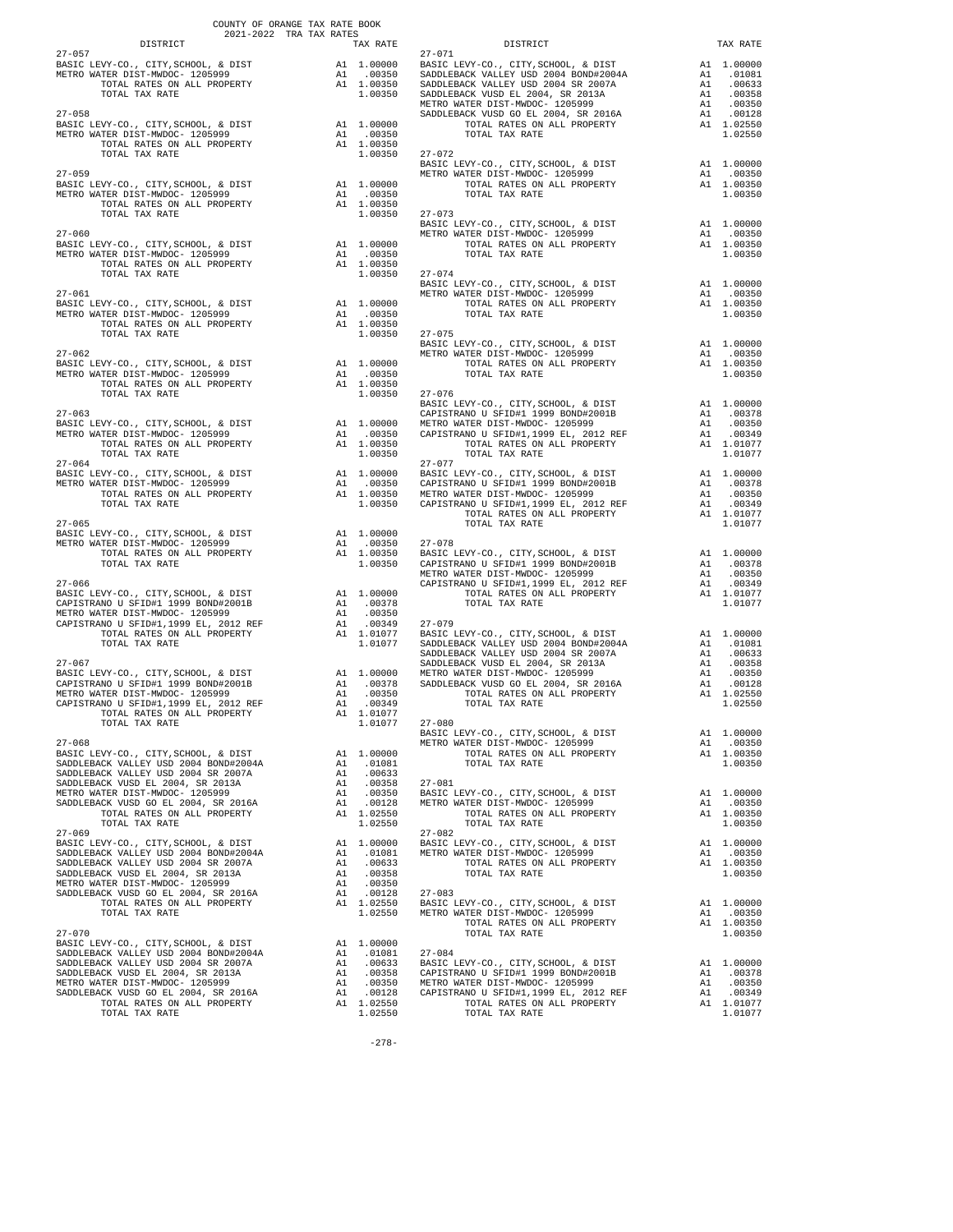|  |         | $\begin{tabular}{c c c c c} \multicolumn{1}{c}{\textbf{27--094}} & \multicolumn{1}{c}{\textbf{27--095}}\\ \multicolumn{1}{c}{\textbf{27--096}} & \multicolumn{1}{c}{\textbf{27--096}} & \multicolumn{1}{c}{\textbf{27--097}}\\ \multicolumn{1}{c}{\textbf{27--098}} & \multicolumn{1}{c}{\textbf{27--098}}\\ \multicolumn{1}{c}{\textbf{27--098}} & \multicolumn{1}{c}{\textbf{27--098}}\\ \multicolumn{1}{c}{\textbf{27$ |  |
|--|---------|---------------------------------------------------------------------------------------------------------------------------------------------------------------------------------------------------------------------------------------------------------------------------------------------------------------------------------------------------------------------------------------------------------------------------|--|
|  |         |                                                                                                                                                                                                                                                                                                                                                                                                                           |  |
|  |         |                                                                                                                                                                                                                                                                                                                                                                                                                           |  |
|  |         |                                                                                                                                                                                                                                                                                                                                                                                                                           |  |
|  |         |                                                                                                                                                                                                                                                                                                                                                                                                                           |  |
|  |         |                                                                                                                                                                                                                                                                                                                                                                                                                           |  |
|  |         |                                                                                                                                                                                                                                                                                                                                                                                                                           |  |
|  |         |                                                                                                                                                                                                                                                                                                                                                                                                                           |  |
|  |         |                                                                                                                                                                                                                                                                                                                                                                                                                           |  |
|  |         |                                                                                                                                                                                                                                                                                                                                                                                                                           |  |
|  |         |                                                                                                                                                                                                                                                                                                                                                                                                                           |  |
|  |         |                                                                                                                                                                                                                                                                                                                                                                                                                           |  |
|  |         |                                                                                                                                                                                                                                                                                                                                                                                                                           |  |
|  |         |                                                                                                                                                                                                                                                                                                                                                                                                                           |  |
|  |         |                                                                                                                                                                                                                                                                                                                                                                                                                           |  |
|  |         |                                                                                                                                                                                                                                                                                                                                                                                                                           |  |
|  |         |                                                                                                                                                                                                                                                                                                                                                                                                                           |  |
|  |         |                                                                                                                                                                                                                                                                                                                                                                                                                           |  |
|  |         |                                                                                                                                                                                                                                                                                                                                                                                                                           |  |
|  |         |                                                                                                                                                                                                                                                                                                                                                                                                                           |  |
|  |         |                                                                                                                                                                                                                                                                                                                                                                                                                           |  |
|  |         |                                                                                                                                                                                                                                                                                                                                                                                                                           |  |
|  |         |                                                                                                                                                                                                                                                                                                                                                                                                                           |  |
|  |         |                                                                                                                                                                                                                                                                                                                                                                                                                           |  |
|  | $-279-$ |                                                                                                                                                                                                                                                                                                                                                                                                                           |  |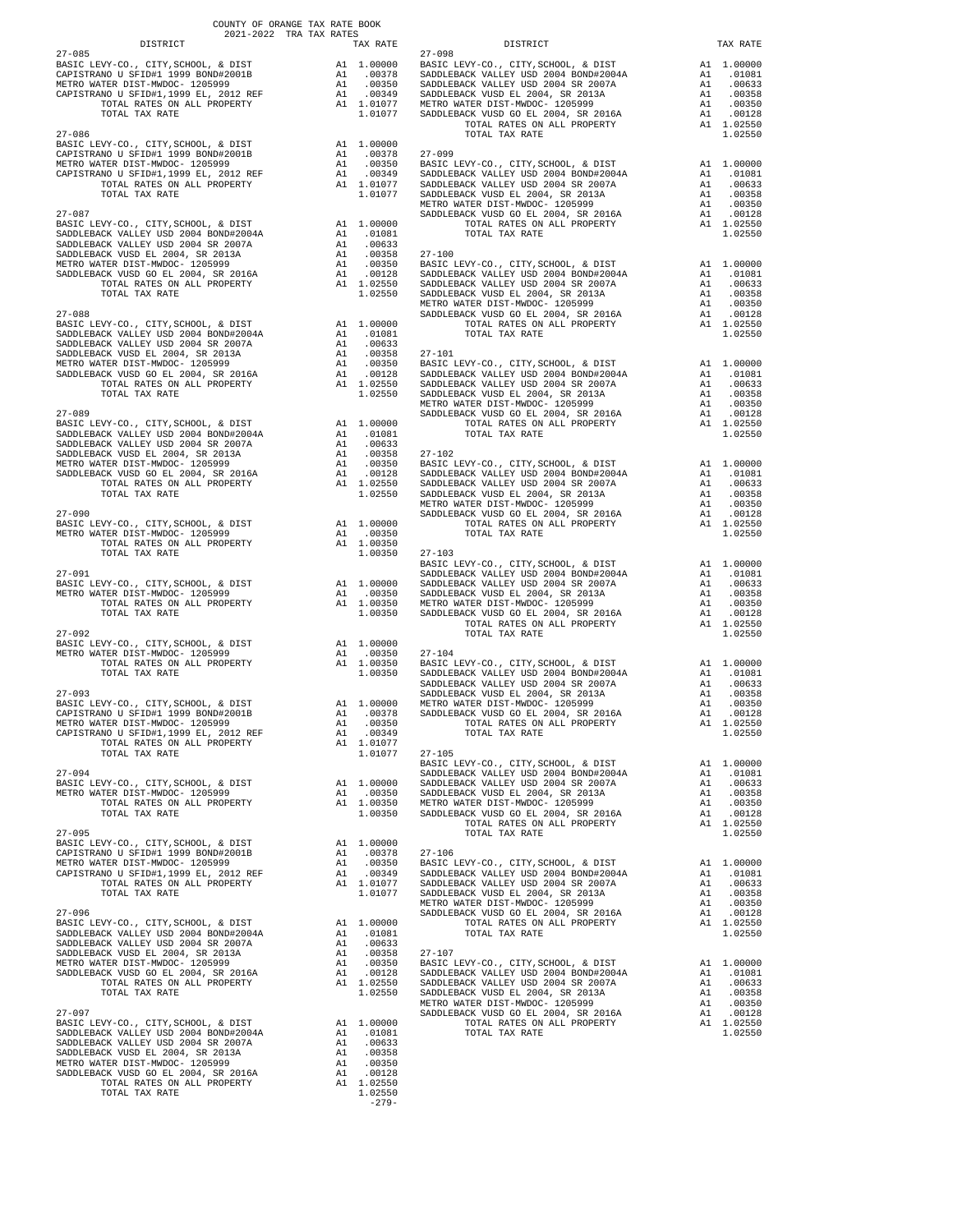|            | DISTRICT                                                                                                                                                                                                                                                                                                                                                                                                           |    | TAX RATE                  |                                  |
|------------|--------------------------------------------------------------------------------------------------------------------------------------------------------------------------------------------------------------------------------------------------------------------------------------------------------------------------------------------------------------------------------------------------------------------|----|---------------------------|----------------------------------|
| $27 - 108$ |                                                                                                                                                                                                                                                                                                                                                                                                                    |    |                           | $27 - 118$                       |
|            |                                                                                                                                                                                                                                                                                                                                                                                                                    |    |                           |                                  |
|            |                                                                                                                                                                                                                                                                                                                                                                                                                    |    |                           |                                  |
|            |                                                                                                                                                                                                                                                                                                                                                                                                                    |    |                           |                                  |
|            |                                                                                                                                                                                                                                                                                                                                                                                                                    |    |                           |                                  |
|            |                                                                                                                                                                                                                                                                                                                                                                                                                    |    |                           |                                  |
|            |                                                                                                                                                                                                                                                                                                                                                                                                                    |    |                           |                                  |
|            |                                                                                                                                                                                                                                                                                                                                                                                                                    |    |                           |                                  |
|            | TOTAL TAX RATE                                                                                                                                                                                                                                                                                                                                                                                                     |    | 1.02550                   |                                  |
| $27 - 109$ |                                                                                                                                                                                                                                                                                                                                                                                                                    |    |                           | 27-119                           |
|            |                                                                                                                                                                                                                                                                                                                                                                                                                    |    |                           |                                  |
|            |                                                                                                                                                                                                                                                                                                                                                                                                                    |    |                           |                                  |
|            |                                                                                                                                                                                                                                                                                                                                                                                                                    |    |                           |                                  |
|            |                                                                                                                                                                                                                                                                                                                                                                                                                    |    |                           |                                  |
|            |                                                                                                                                                                                                                                                                                                                                                                                                                    |    |                           |                                  |
|            |                                                                                                                                                                                                                                                                                                                                                                                                                    |    |                           |                                  |
|            |                                                                                                                                                                                                                                                                                                                                                                                                                    |    |                           |                                  |
|            |                                                                                                                                                                                                                                                                                                                                                                                                                    |    |                           | SADDLEB                          |
| $27 - 110$ |                                                                                                                                                                                                                                                                                                                                                                                                                    |    |                           | SADDLEB                          |
|            |                                                                                                                                                                                                                                                                                                                                                                                                                    |    |                           |                                  |
|            |                                                                                                                                                                                                                                                                                                                                                                                                                    |    |                           |                                  |
|            |                                                                                                                                                                                                                                                                                                                                                                                                                    |    |                           |                                  |
|            |                                                                                                                                                                                                                                                                                                                                                                                                                    |    |                           |                                  |
|            |                                                                                                                                                                                                                                                                                                                                                                                                                    |    |                           |                                  |
|            |                                                                                                                                                                                                                                                                                                                                                                                                                    |    |                           |                                  |
|            |                                                                                                                                                                                                                                                                                                                                                                                                                    |    |                           |                                  |
|            |                                                                                                                                                                                                                                                                                                                                                                                                                    |    |                           |                                  |
|            |                                                                                                                                                                                                                                                                                                                                                                                                                    |    |                           | METRO W                          |
| $27 - 111$ |                                                                                                                                                                                                                                                                                                                                                                                                                    |    |                           | CAPISTR                          |
|            | $\begin{tabular}{l c c c c c} \multicolumn{1}{c}{\textbf{BASIC LEVY-CO.}, & CITY, SCHOOL, & $\&$ DIST$ & \multicolumn{1}{c}{\textbf{A1}}$ & $1.00000$ & \multicolumn{1}{c}{\textbf{CAPISTR}}$ & \multicolumn{1}{c}{\textbf{SADDLEBACK VALLEY USD 2004A}} & $\text{A1}$ & $1.00000$ & \multicolumn{1}{c}{\textbf{SADDLEBACK VALLEY USD 2004B WADO04A}}$ & $\text{A1}$ & $0.0051$ & \multicolumn{1}{c}{\textbf{SADD$ |    |                           |                                  |
|            |                                                                                                                                                                                                                                                                                                                                                                                                                    |    |                           |                                  |
|            |                                                                                                                                                                                                                                                                                                                                                                                                                    |    |                           |                                  |
|            |                                                                                                                                                                                                                                                                                                                                                                                                                    |    |                           |                                  |
|            |                                                                                                                                                                                                                                                                                                                                                                                                                    |    |                           |                                  |
|            |                                                                                                                                                                                                                                                                                                                                                                                                                    |    |                           |                                  |
|            |                                                                                                                                                                                                                                                                                                                                                                                                                    |    |                           |                                  |
|            |                                                                                                                                                                                                                                                                                                                                                                                                                    |    |                           |                                  |
| $27 - 112$ |                                                                                                                                                                                                                                                                                                                                                                                                                    |    |                           | $27 - 124$                       |
|            |                                                                                                                                                                                                                                                                                                                                                                                                                    |    |                           |                                  |
|            |                                                                                                                                                                                                                                                                                                                                                                                                                    |    |                           |                                  |
|            |                                                                                                                                                                                                                                                                                                                                                                                                                    |    |                           |                                  |
|            |                                                                                                                                                                                                                                                                                                                                                                                                                    |    |                           |                                  |
|            |                                                                                                                                                                                                                                                                                                                                                                                                                    |    |                           |                                  |
|            |                                                                                                                                                                                                                                                                                                                                                                                                                    |    |                           |                                  |
|            |                                                                                                                                                                                                                                                                                                                                                                                                                    |    |                           |                                  |
|            | TOTAL TAX RATE                                                                                                                                                                                                                                                                                                                                                                                                     |    | 1.02550                   | $27 - 126$                       |
|            |                                                                                                                                                                                                                                                                                                                                                                                                                    |    |                           | BASIC L                          |
| $27 - 113$ |                                                                                                                                                                                                                                                                                                                                                                                                                    |    |                           | CAPISTR                          |
|            |                                                                                                                                                                                                                                                                                                                                                                                                                    |    |                           |                                  |
|            |                                                                                                                                                                                                                                                                                                                                                                                                                    |    |                           |                                  |
|            |                                                                                                                                                                                                                                                                                                                                                                                                                    |    |                           |                                  |
|            |                                                                                                                                                                                                                                                                                                                                                                                                                    |    |                           |                                  |
|            |                                                                                                                                                                                                                                                                                                                                                                                                                    |    |                           |                                  |
|            |                                                                                                                                                                                                                                                                                                                                                                                                                    |    |                           |                                  |
|            |                                                                                                                                                                                                                                                                                                                                                                                                                    |    |                           |                                  |
|            | TOTAL TAX RATE                                                                                                                                                                                                                                                                                                                                                                                                     |    | $1.02550$ $28-001$        |                                  |
|            |                                                                                                                                                                                                                                                                                                                                                                                                                    |    |                           | BASIC L                          |
|            |                                                                                                                                                                                                                                                                                                                                                                                                                    |    |                           |                                  |
|            |                                                                                                                                                                                                                                                                                                                                                                                                                    |    |                           |                                  |
|            |                                                                                                                                                                                                                                                                                                                                                                                                                    |    |                           |                                  |
|            |                                                                                                                                                                                                                                                                                                                                                                                                                    |    |                           |                                  |
|            |                                                                                                                                                                                                                                                                                                                                                                                                                    |    |                           |                                  |
|            |                                                                                                                                                                                                                                                                                                                                                                                                                    |    |                           |                                  |
|            |                                                                                                                                                                                                                                                                                                                                                                                                                    |    |                           |                                  |
|            |                                                                                                                                                                                                                                                                                                                                                                                                                    |    |                           |                                  |
|            |                                                                                                                                                                                                                                                                                                                                                                                                                    |    |                           | METRO W                          |
| $27 - 115$ |                                                                                                                                                                                                                                                                                                                                                                                                                    |    |                           | CAPISTR                          |
|            | BASIC LEVY-CO., CITY, SCHOOL, & DIST                                                                                                                                                                                                                                                                                                                                                                               |    | A1 1.00000                |                                  |
|            | SADDLEBACK VALLEY USD 2004 BOND#2004A                                                                                                                                                                                                                                                                                                                                                                              | A1 |                           |                                  |
|            | SADDLEBACK VALLEY USD 2004 SR 2007A                                                                                                                                                                                                                                                                                                                                                                                | A1 | 01081.<br>00633<br>.00633 |                                  |
|            | SADDLEBACK VUSD EL 2004, SR 2013A<br>METRO WATER DIST-MWDOC- 1205999                                                                                                                                                                                                                                                                                                                                               | A1 | .00358                    | $28 - 003$                       |
|            |                                                                                                                                                                                                                                                                                                                                                                                                                    |    | A1 .00350                 | BASIC L                          |
|            | SADDLEBACK VUSD GO EL 2004, SR 2016A                                                                                                                                                                                                                                                                                                                                                                               | A1 | .00128                    | CAPISTR                          |
|            | TOTAL RATES ON ALL PROPERTY                                                                                                                                                                                                                                                                                                                                                                                        |    | A1 1.02550                | METRO W                          |
|            | TOTAL TAX RATE                                                                                                                                                                                                                                                                                                                                                                                                     |    | 1.02550                   | CAPISTR                          |
|            |                                                                                                                                                                                                                                                                                                                                                                                                                    |    |                           |                                  |
| 27-116     |                                                                                                                                                                                                                                                                                                                                                                                                                    |    |                           |                                  |
|            | BASIC LEVY-CO., CITY, SCHOOL, & DIST                                                                                                                                                                                                                                                                                                                                                                               |    | A1 1.00000                |                                  |
|            | SADDLEBACK VALLEY USD 2004 BOND#2004A                                                                                                                                                                                                                                                                                                                                                                              | A1 | .01081                    | $28 - 004$                       |
|            | SADDLEBACK VALLEY USD 2004 SR 2007A                                                                                                                                                                                                                                                                                                                                                                                |    | A1 .00633                 | BASIC L                          |
|            | SADDLEBACK VUSD EL 2004, SR 2013A                                                                                                                                                                                                                                                                                                                                                                                  | A1 | .00358                    | CAPISTR                          |
|            | METRO WATER DIST-MWDOC- 1205999                                                                                                                                                                                                                                                                                                                                                                                    | A1 |                           | .00350 METRO W<br>.00128 CAPISTR |
|            | SADDLEBACK VUSD GO EL 2004, SR 2016A                                                                                                                                                                                                                                                                                                                                                                               | A1 |                           |                                  |
|            | TOTAL RATES ON ALL PROPERTY                                                                                                                                                                                                                                                                                                                                                                                        |    | A1 1.02550                |                                  |
|            | TOTAL TAX RATE                                                                                                                                                                                                                                                                                                                                                                                                     |    | 1.02550                   |                                  |
| $27 - 117$ |                                                                                                                                                                                                                                                                                                                                                                                                                    |    |                           | $28 - 005$                       |
|            | BASIC LEVY-CO., CITY, SCHOOL, & DIST                                                                                                                                                                                                                                                                                                                                                                               |    | A1 1.00000                | BASIC L                          |
|            | SADDLEBACK VALLEY USD 2004 BOND#2004A                                                                                                                                                                                                                                                                                                                                                                              |    | A1.01081                  | CAPISTR                          |
|            | SADDLEBACK VALLEY USD 2004 SR 2007A                                                                                                                                                                                                                                                                                                                                                                                | A1 | .00633                    | METRO W                          |
|            | SADDLEBACK VUSD EL 2004, SR 2013A                                                                                                                                                                                                                                                                                                                                                                                  | A1 | .00358                    | CAPISTR                          |
|            | METRO WATER DIST-MWDOC- 1205999                                                                                                                                                                                                                                                                                                                                                                                    | A1 | .00350                    |                                  |
|            | SADDLEBACK VUSD GO EL 2004, SR 2016A                                                                                                                                                                                                                                                                                                                                                                               | A1 | .00128                    |                                  |
|            | TOTAL RATES ON ALL PROPERTY                                                                                                                                                                                                                                                                                                                                                                                        |    | A1 1.02550                |                                  |
|            | TOTAL TAX RATE                                                                                                                                                                                                                                                                                                                                                                                                     |    | 1.02550 28-006            |                                  |

|            |         | $\begin{tabular}{l c c c c c} \multicolumn{1}{c}{27-108} & \multicolumn{1}{c}{\begin{tabular}{l c c c} \multicolumn{1}{c}{\begin{tabular}{l c c c} \multicolumn{1}{c}{\begin{tabular}{l c c} \multicolumn{1}{c}{\begin{tabular}{l c} \multicolumn{1}{c}{\begin{tabular}{l c} \multicolumn{1}{c}{\begin{tabular}{l c} \multicolumn{1}{c}{\begin{tabular}{l c} \multicolumn{1}{c}{\begin{tabular}{c} \multicolumn{1}{c}{\begin{tabular}{c} \multicolumn{1}{c$                                                                                                                                                                                                                            |         |
|------------|---------|----------------------------------------------------------------------------------------------------------------------------------------------------------------------------------------------------------------------------------------------------------------------------------------------------------------------------------------------------------------------------------------------------------------------------------------------------------------------------------------------------------------------------------------------------------------------------------------------------------------------------------------------------------------------------------------|---------|
|            |         |                                                                                                                                                                                                                                                                                                                                                                                                                                                                                                                                                                                                                                                                                        |         |
|            |         |                                                                                                                                                                                                                                                                                                                                                                                                                                                                                                                                                                                                                                                                                        |         |
|            |         |                                                                                                                                                                                                                                                                                                                                                                                                                                                                                                                                                                                                                                                                                        |         |
|            |         |                                                                                                                                                                                                                                                                                                                                                                                                                                                                                                                                                                                                                                                                                        |         |
|            |         |                                                                                                                                                                                                                                                                                                                                                                                                                                                                                                                                                                                                                                                                                        |         |
|            |         |                                                                                                                                                                                                                                                                                                                                                                                                                                                                                                                                                                                                                                                                                        |         |
|            |         |                                                                                                                                                                                                                                                                                                                                                                                                                                                                                                                                                                                                                                                                                        |         |
|            |         |                                                                                                                                                                                                                                                                                                                                                                                                                                                                                                                                                                                                                                                                                        |         |
|            |         |                                                                                                                                                                                                                                                                                                                                                                                                                                                                                                                                                                                                                                                                                        |         |
|            |         |                                                                                                                                                                                                                                                                                                                                                                                                                                                                                                                                                                                                                                                                                        |         |
|            |         |                                                                                                                                                                                                                                                                                                                                                                                                                                                                                                                                                                                                                                                                                        |         |
|            |         |                                                                                                                                                                                                                                                                                                                                                                                                                                                                                                                                                                                                                                                                                        |         |
|            |         |                                                                                                                                                                                                                                                                                                                                                                                                                                                                                                                                                                                                                                                                                        |         |
|            |         |                                                                                                                                                                                                                                                                                                                                                                                                                                                                                                                                                                                                                                                                                        |         |
|            |         |                                                                                                                                                                                                                                                                                                                                                                                                                                                                                                                                                                                                                                                                                        |         |
|            |         |                                                                                                                                                                                                                                                                                                                                                                                                                                                                                                                                                                                                                                                                                        |         |
|            |         |                                                                                                                                                                                                                                                                                                                                                                                                                                                                                                                                                                                                                                                                                        |         |
|            |         |                                                                                                                                                                                                                                                                                                                                                                                                                                                                                                                                                                                                                                                                                        |         |
|            |         |                                                                                                                                                                                                                                                                                                                                                                                                                                                                                                                                                                                                                                                                                        |         |
|            |         |                                                                                                                                                                                                                                                                                                                                                                                                                                                                                                                                                                                                                                                                                        |         |
|            |         |                                                                                                                                                                                                                                                                                                                                                                                                                                                                                                                                                                                                                                                                                        |         |
|            |         |                                                                                                                                                                                                                                                                                                                                                                                                                                                                                                                                                                                                                                                                                        |         |
|            |         |                                                                                                                                                                                                                                                                                                                                                                                                                                                                                                                                                                                                                                                                                        |         |
|            |         |                                                                                                                                                                                                                                                                                                                                                                                                                                                                                                                                                                                                                                                                                        |         |
|            |         |                                                                                                                                                                                                                                                                                                                                                                                                                                                                                                                                                                                                                                                                                        |         |
|            |         |                                                                                                                                                                                                                                                                                                                                                                                                                                                                                                                                                                                                                                                                                        |         |
|            |         |                                                                                                                                                                                                                                                                                                                                                                                                                                                                                                                                                                                                                                                                                        |         |
|            |         |                                                                                                                                                                                                                                                                                                                                                                                                                                                                                                                                                                                                                                                                                        |         |
|            |         |                                                                                                                                                                                                                                                                                                                                                                                                                                                                                                                                                                                                                                                                                        |         |
| $27 - 112$ |         | $27 - 124$                                                                                                                                                                                                                                                                                                                                                                                                                                                                                                                                                                                                                                                                             |         |
|            |         |                                                                                                                                                                                                                                                                                                                                                                                                                                                                                                                                                                                                                                                                                        |         |
|            |         |                                                                                                                                                                                                                                                                                                                                                                                                                                                                                                                                                                                                                                                                                        |         |
|            |         |                                                                                                                                                                                                                                                                                                                                                                                                                                                                                                                                                                                                                                                                                        |         |
|            |         |                                                                                                                                                                                                                                                                                                                                                                                                                                                                                                                                                                                                                                                                                        |         |
|            |         |                                                                                                                                                                                                                                                                                                                                                                                                                                                                                                                                                                                                                                                                                        |         |
|            |         |                                                                                                                                                                                                                                                                                                                                                                                                                                                                                                                                                                                                                                                                                        |         |
|            |         |                                                                                                                                                                                                                                                                                                                                                                                                                                                                                                                                                                                                                                                                                        |         |
|            |         |                                                                                                                                                                                                                                                                                                                                                                                                                                                                                                                                                                                                                                                                                        |         |
|            |         |                                                                                                                                                                                                                                                                                                                                                                                                                                                                                                                                                                                                                                                                                        |         |
|            |         |                                                                                                                                                                                                                                                                                                                                                                                                                                                                                                                                                                                                                                                                                        |         |
|            |         |                                                                                                                                                                                                                                                                                                                                                                                                                                                                                                                                                                                                                                                                                        |         |
|            |         |                                                                                                                                                                                                                                                                                                                                                                                                                                                                                                                                                                                                                                                                                        |         |
|            |         |                                                                                                                                                                                                                                                                                                                                                                                                                                                                                                                                                                                                                                                                                        |         |
|            |         |                                                                                                                                                                                                                                                                                                                                                                                                                                                                                                                                                                                                                                                                                        |         |
|            |         | $\begin{tabular}{c c c c c} \multicolumn{4}{c c c} \multicolumn{4}{c c c} \multicolumn{4}{c c c} \multicolumn{4}{c c c} \multicolumn{4}{c c c} \multicolumn{4}{c c c} \multicolumn{4}{c c c} \multicolumn{4}{c c c} \multicolumn{4}{c c c} \multicolumn{4}{c c c} \multicolumn{4}{c c c} \multicolumn{4}{c c c} \multicolumn{4}{c c c} \multicolumn{4}{c c c} \multicolumn{4}{c c c} \multicolumn{4}{c $<br>$\begin{tabular}{l c c c c c} \hline \text{4.1} & 1.02550 & 28-001 & 28-001 & 28-001 & 28-001 & 28-001 & 28-001 & 28-001 & 28-001 & 28-001 & 28-01 & 28-01 & 28-01 & 28-01 & 28-01 & 28-01 & 28-01 & 28-01 & 28-01 & 28-01 & 28-01 & 28-01 & 28-01 & 28-01 & 28-01 & 28-0$ |         |
|            |         |                                                                                                                                                                                                                                                                                                                                                                                                                                                                                                                                                                                                                                                                                        |         |
|            |         |                                                                                                                                                                                                                                                                                                                                                                                                                                                                                                                                                                                                                                                                                        |         |
|            |         |                                                                                                                                                                                                                                                                                                                                                                                                                                                                                                                                                                                                                                                                                        |         |
|            |         |                                                                                                                                                                                                                                                                                                                                                                                                                                                                                                                                                                                                                                                                                        |         |
|            |         |                                                                                                                                                                                                                                                                                                                                                                                                                                                                                                                                                                                                                                                                                        |         |
|            |         |                                                                                                                                                                                                                                                                                                                                                                                                                                                                                                                                                                                                                                                                                        |         |
|            |         |                                                                                                                                                                                                                                                                                                                                                                                                                                                                                                                                                                                                                                                                                        |         |
|            |         |                                                                                                                                                                                                                                                                                                                                                                                                                                                                                                                                                                                                                                                                                        |         |
|            |         |                                                                                                                                                                                                                                                                                                                                                                                                                                                                                                                                                                                                                                                                                        |         |
|            |         |                                                                                                                                                                                                                                                                                                                                                                                                                                                                                                                                                                                                                                                                                        |         |
|            |         |                                                                                                                                                                                                                                                                                                                                                                                                                                                                                                                                                                                                                                                                                        |         |
|            |         |                                                                                                                                                                                                                                                                                                                                                                                                                                                                                                                                                                                                                                                                                        |         |
|            |         |                                                                                                                                                                                                                                                                                                                                                                                                                                                                                                                                                                                                                                                                                        |         |
|            |         |                                                                                                                                                                                                                                                                                                                                                                                                                                                                                                                                                                                                                                                                                        |         |
|            |         |                                                                                                                                                                                                                                                                                                                                                                                                                                                                                                                                                                                                                                                                                        |         |
|            |         |                                                                                                                                                                                                                                                                                                                                                                                                                                                                                                                                                                                                                                                                                        |         |
|            |         | $\begin{tabular}{l c c c c c} \multicolumn{4}{c c c} \multicolumn{4}{c c c} \multicolumn{4}{c c c} \multicolumn{4}{c c c} \multicolumn{4}{c c c} \multicolumn{4}{c c c} \multicolumn{4}{c c c} \multicolumn{4}{c c c} \multicolumn{4}{c c c} \multicolumn{4}{c c c} \multicolumn{4}{c c c} \multicolumn{4}{c c c} \multicolumn{4}{c c c} \multicolumn{4}{c c c} \multicolumn{4}{c c c} \multicolumn{4}{$                                                                                                                                                                                                                                                                               |         |
|            |         |                                                                                                                                                                                                                                                                                                                                                                                                                                                                                                                                                                                                                                                                                        |         |
|            |         |                                                                                                                                                                                                                                                                                                                                                                                                                                                                                                                                                                                                                                                                                        |         |
|            |         |                                                                                                                                                                                                                                                                                                                                                                                                                                                                                                                                                                                                                                                                                        |         |
|            |         |                                                                                                                                                                                                                                                                                                                                                                                                                                                                                                                                                                                                                                                                                        |         |
|            |         |                                                                                                                                                                                                                                                                                                                                                                                                                                                                                                                                                                                                                                                                                        |         |
|            |         |                                                                                                                                                                                                                                                                                                                                                                                                                                                                                                                                                                                                                                                                                        |         |
|            |         | $\begin{tabular}{l c c c c c c} \multicolumn{1}{c}{28-015} & $\mathbf{28-015}$ & $\mathbf{28-015}$ & $\mathbf{28-015}$ & $\mathbf{28-015}$ & $\mathbf{28-015}$ & $\mathbf{28-015}$ \\ \multicolumn{1}{c}{\textbf{BADLEBACK VALLEY} & $\mathbf{28-015}$ & $\mathbf{28-015}$ & $\mathbf{28-015}$ & $\mathbf{28-015}$ & $\mathbf{28-015}$ \\ \multicolumn{1}{c}{\textbf{SADLEBACK VALLEY} & $\mathbf{2$                                                                                                                                                                                                                                                                                   |         |
|            |         |                                                                                                                                                                                                                                                                                                                                                                                                                                                                                                                                                                                                                                                                                        |         |
|            |         |                                                                                                                                                                                                                                                                                                                                                                                                                                                                                                                                                                                                                                                                                        |         |
|            |         |                                                                                                                                                                                                                                                                                                                                                                                                                                                                                                                                                                                                                                                                                        |         |
|            |         |                                                                                                                                                                                                                                                                                                                                                                                                                                                                                                                                                                                                                                                                                        |         |
|            |         |                                                                                                                                                                                                                                                                                                                                                                                                                                                                                                                                                                                                                                                                                        |         |
|            |         |                                                                                                                                                                                                                                                                                                                                                                                                                                                                                                                                                                                                                                                                                        |         |
|            |         |                                                                                                                                                                                                                                                                                                                                                                                                                                                                                                                                                                                                                                                                                        |         |
|            |         |                                                                                                                                                                                                                                                                                                                                                                                                                                                                                                                                                                                                                                                                                        |         |
|            |         |                                                                                                                                                                                                                                                                                                                                                                                                                                                                                                                                                                                                                                                                                        |         |
|            |         | TOTAL TAX RATE                                                                                                                                                                                                                                                                                                                                                                                                                                                                                                                                                                                                                                                                         | 1.01077 |
|            | $-280-$ |                                                                                                                                                                                                                                                                                                                                                                                                                                                                                                                                                                                                                                                                                        |         |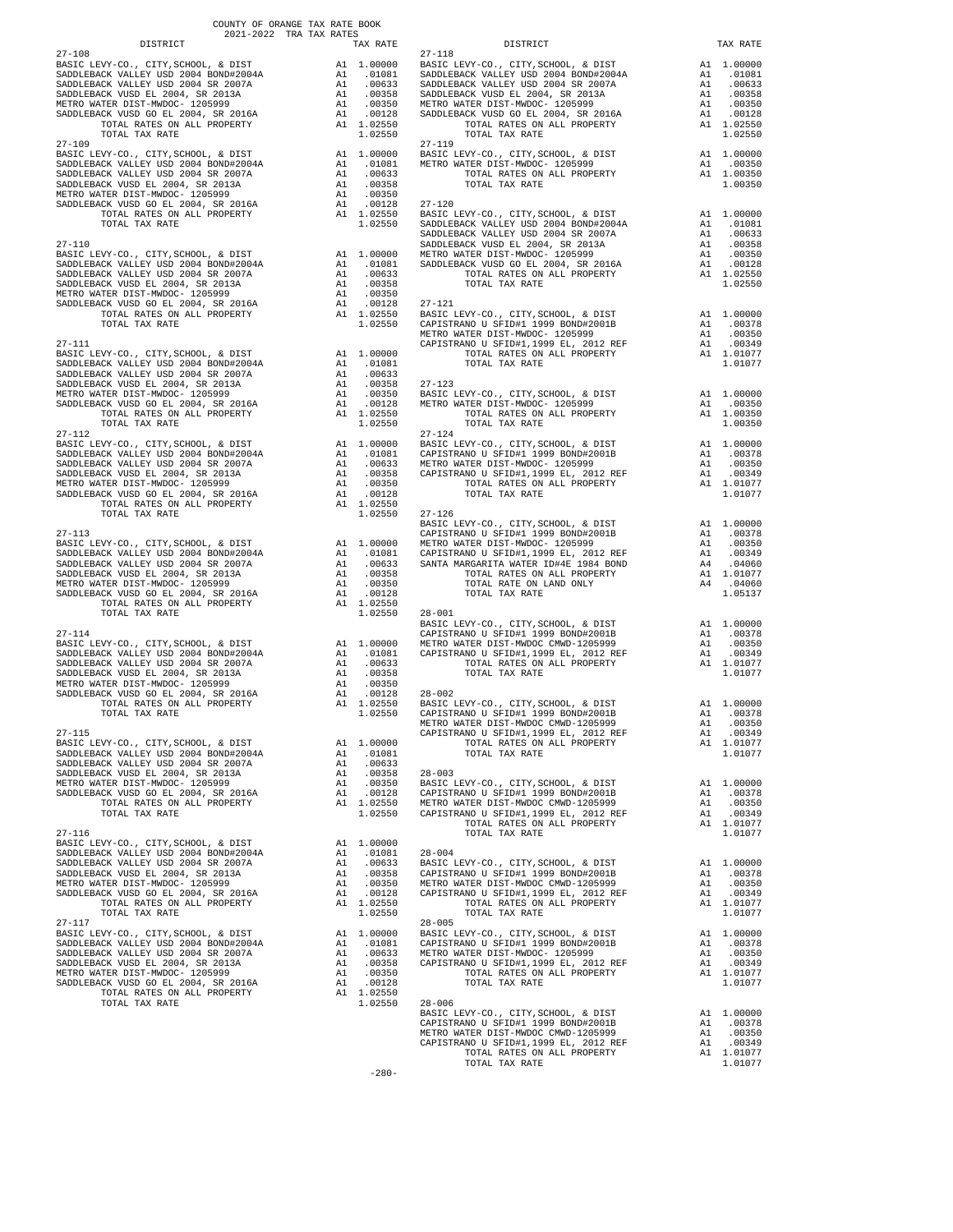| DISTRICT                                                                                                      |                                                                                                                      | TAX RATE                                                                         |            |
|---------------------------------------------------------------------------------------------------------------|----------------------------------------------------------------------------------------------------------------------|----------------------------------------------------------------------------------|------------|
| $28 - 007$                                                                                                    | 28-020<br>Al 1.00000 BASIC L<br>Al .00378 CAPISTR<br>Al .00350 METROW<br>Al 1.00349 CAPISTR<br>Al 1.01077<br>1.01077 |                                                                                  | 28-020     |
| BASIC LEVY-CO., CITY, SCHOOL, & DIST                                                                          |                                                                                                                      |                                                                                  |            |
| CAPISTRANO U SFID#1 1999 BOND#2001B                                                                           |                                                                                                                      |                                                                                  |            |
| METRO WATER DIST-MWDOC CMWD-1205999<br>CAPISTRANO U SFID#1,1999 EL, 2012 REF                                  |                                                                                                                      |                                                                                  |            |
| TOTAL RATES ON ALL PROPERTY                                                                                   |                                                                                                                      |                                                                                  |            |
| TOTAL TAX RATE                                                                                                |                                                                                                                      | 1.01077                                                                          |            |
| $28 - 008$                                                                                                    |                                                                                                                      |                                                                                  | $28 - 021$ |
| BASIC LEVY-CO., CITY, SCHOOL, & DIST                                                                          | 28-021<br>A1 1.00000 BASIC L<br>A1 .00378 CAPISTR<br>A1 .00350 METROW<br>A1 .00349 CAPISTR<br>A1 1.01077             |                                                                                  |            |
| CAPISTRANO U SFID#1 1999 BOND#2001B                                                                           |                                                                                                                      |                                                                                  |            |
| METRO WATER DIST-MWDOC CMWD-1205999                                                                           |                                                                                                                      |                                                                                  |            |
| CAPISTRANO U SFID#1,1999 EL, 2012 REF                                                                         |                                                                                                                      |                                                                                  |            |
| TOTAL RATES ON ALL PROPERTY                                                                                   |                                                                                                                      |                                                                                  |            |
| TOTAL TAX RATE                                                                                                |                                                                                                                      | 1.01077                                                                          |            |
| $28 - 009$                                                                                                    |                                                                                                                      |                                                                                  | $28 - 022$ |
| BASIC LEVY-CO., CITY, SCHOOL, & DIST                                                                          |                                                                                                                      |                                                                                  |            |
| CAPISTRANO U SFID#1 1999 BOND#2001B<br>METRO WATER DIST-MWDOC- 1205999                                        |                                                                                                                      |                                                                                  |            |
| CAPISTRANO U SFID#1,1999 EL, 2012 REF                                                                         |                                                                                                                      | A1 1.00000 BASIC L<br>A1 .00378 CAPISTR<br>A1 .00350 METROW<br>A1 .00349 CAPISTR |            |
| TOTAL RATES ON ALL PROPERTY                                                                                   |                                                                                                                      | A1 1.01077                                                                       |            |
| TOTAL TAX RATE                                                                                                |                                                                                                                      | 1.01077                                                                          |            |
| $28 - 010$                                                                                                    |                                                                                                                      |                                                                                  | $28 - 023$ |
| BASIC LEVY-CO., CITY, SCHOOL, & DIST                                                                          |                                                                                                                      |                                                                                  |            |
| MANIC MAY CO., CITI, SCHOOL, A DIST<br>CAPISTRANO U SFID#1 1999 BOND#2001B<br>METBO WATEB DISTLAMDOC_ 1205899 |                                                                                                                      |                                                                                  |            |
| METRO WATER DIST-MWDOC- 1205999                                                                               | 28-023<br>Al 1,00000 BASIC L<br>Al .00378 CAPISTR<br>Al .00349 CAPISTR<br>Al 1.01077 CAPISTR                         |                                                                                  |            |
|                                                                                                               |                                                                                                                      |                                                                                  |            |
| TOTAL RATES ON ALL PROPERTY                                                                                   |                                                                                                                      | A1 1.01077                                                                       |            |
| TOTAL TAX RATE                                                                                                |                                                                                                                      | 1.01077                                                                          |            |
| $28 - 011$                                                                                                    |                                                                                                                      |                                                                                  | $28 - 024$ |
| BASIC LEVY-CO., CITY, SCHOOL, & DIST                                                                          | A1 1.00000 BASIC L<br>A1 .00378 CAPISTR<br>A1 .00350 METROW<br>A1 .00349 CAPISTR                                     |                                                                                  |            |
| CAPISTRANO U SFID#1 1999 BOND#2001B                                                                           |                                                                                                                      |                                                                                  |            |
| METRO WATER DIST-MWDOC CMWD-1205999                                                                           |                                                                                                                      |                                                                                  |            |
| CAPISTRANO U SFID#1,1999 EL, 2012 REF                                                                         |                                                                                                                      | A1 .00349<br>A1 1.01077                                                          |            |
| TOTAL RATES ON ALL PROPERTY                                                                                   |                                                                                                                      |                                                                                  |            |
| TOTAL TAX RATE<br>$28 - 012$                                                                                  |                                                                                                                      | 1.01077                                                                          | $28 - 025$ |
| BASIC LEVY-CO., CITY, SCHOOL, & DIST                                                                          |                                                                                                                      |                                                                                  |            |
| CAPISTRANO U SFID#1 1999 BOND#2001B                                                                           |                                                                                                                      |                                                                                  |            |
| METRO WATER DIST-MWDOC CMWD-1205999                                                                           | A1 1.00000 BASIC L<br>A1 .00378 CAPISTR<br>A1 .00378 CAPISTR<br>A1 .00350 METRO W<br>R1 .00349 CAPISTR<br>A1 1.01077 |                                                                                  |            |
|                                                                                                               |                                                                                                                      |                                                                                  |            |
| CAPISTRANO U SFID#1,1999 EL, 2012 REF<br>TOTAL RATES ON ALL PROPERTY                                          |                                                                                                                      |                                                                                  |            |
| TOTAL TAX RATE                                                                                                |                                                                                                                      | 1,01077                                                                          |            |
| $28 - 013$                                                                                                    |                                                                                                                      |                                                                                  | $28 - 026$ |
| BASIC LEVY-CO., CITY, SCHOOL, & DIST                                                                          |                                                                                                                      |                                                                                  |            |
| CAPISTRANO U SFID#1 1999 BOND#2001B                                                                           | A1 1.00000 BASIC L<br>A1 .00378 CAPISTR<br>A1 .00350 METROW<br>A1 .00349 CAPISTR                                     |                                                                                  |            |
| METRO WATER DIST-MWDOC CMWD-1205999                                                                           |                                                                                                                      |                                                                                  |            |
| CAPISTRANO U SFID#1,1999 EL, 2012 REF                                                                         |                                                                                                                      |                                                                                  |            |
| TOTAL RATES ON ALL PROPERTY                                                                                   |                                                                                                                      | A1 1.01077                                                                       |            |
| TOTAL TAX RATE                                                                                                |                                                                                                                      | 1.01077                                                                          |            |
| $28 - 014$                                                                                                    |                                                                                                                      |                                                                                  | $28 - 027$ |
| BASIC LEVY-CO., CITY, SCHOOL, & DIST                                                                          | A1 1.00000 BASIC L<br>A1 .00378 CAPISTR<br>A1 .00350 METROW<br>A1 .00349 CAPISTR                                     |                                                                                  |            |
| CAPISTRANO U SFID#1 1999 BOND#2001B                                                                           |                                                                                                                      |                                                                                  |            |
| METRO WATER DIST-MWDOC CMWD-1205999<br>CAPISTRANO U SFID#1,1999 EL, 2012 REF                                  |                                                                                                                      |                                                                                  |            |
| TOTAL RATES ON ALL PROPERTY                                                                                   |                                                                                                                      | A1 1.01077                                                                       |            |
| TOTAL TAX RATE                                                                                                |                                                                                                                      | 1.01077                                                                          |            |
| $28 - 015$                                                                                                    |                                                                                                                      |                                                                                  | 28-028     |
| BASIC LEVY-CO., CITY, SCHOOL, & DIST                                                                          |                                                                                                                      | A1 1.00000 BASIC L<br>A1 .00378 CAPISTR<br>A1 .00350 METROW<br>A1 .00349 CAPISTR |            |
| CAPISTRANO U SFID#1 1999 BOND#2001B                                                                           |                                                                                                                      |                                                                                  |            |
| METRO WATER DIST-MWDOC CMWD-1205999                                                                           |                                                                                                                      |                                                                                  |            |
| CAPISTRANO U SFID#1,1999 EL, 2012 REF                                                                         |                                                                                                                      |                                                                                  |            |
| TOTAL RATES ON ALL PROPERTY                                                                                   | Al<br>Al .00349<br>Al 1.01077<br>1.01077                                                                             |                                                                                  |            |
| TOTAL TAX RATE                                                                                                |                                                                                                                      |                                                                                  |            |
| $28 - 016$                                                                                                    |                                                                                                                      |                                                                                  | $28 - 029$ |
|                                                                                                               |                                                                                                                      |                                                                                  |            |
|                                                                                                               |                                                                                                                      |                                                                                  |            |
|                                                                                                               |                                                                                                                      |                                                                                  |            |
|                                                                                                               |                                                                                                                      |                                                                                  |            |
|                                                                                                               |                                                                                                                      |                                                                                  |            |
| TOTAL TAX RATE                                                                                                |                                                                                                                      | 1.01077                                                                          |            |
| $28 - 017$                                                                                                    |                                                                                                                      |                                                                                  | $28 - 030$ |
| BASIC LEVY-CO., CITY, SCHOOL, & DIST                                                                          | A1                                                                                                                   | 1.00000                                                                          | BASIC L    |
| CAPISTRANO U SFID#1 1999 BOND#2001B                                                                           | A1                                                                                                                   | .00378                                                                           | CAPISTR    |
| METRO WATER DIST-MWDOC- 1205999                                                                               | A1<br>A1                                                                                                             | .00350<br>.00349                                                                 | METRO W    |
| CAPISTRANO U SFID#1,1999 EL, 2012 REF                                                                         |                                                                                                                      |                                                                                  | CAPISTR    |
| TOTAL RATES ON ALL PROPERTY<br>TOTAL TAX RATE                                                                 |                                                                                                                      | A1 1.01077<br>1.01077                                                            |            |
| $28 - 018$                                                                                                    |                                                                                                                      |                                                                                  | $28 - 031$ |
| BASIC LEVY-CO., CITY, SCHOOL, & DIST                                                                          | A1                                                                                                                   | 1.00000                                                                          | BASIC L    |
| CAPISTRANO U SFID#1 1999 BOND#2001B                                                                           | A1                                                                                                                   | .00378                                                                           | CAPISTR    |
| METRO WATER DIST-MWDOC- 1205999                                                                               | A1                                                                                                                   | .00350                                                                           | METRO W    |
| CAPISTRANO U SFID#1,1999 EL, 2012 REF                                                                         | A1                                                                                                                   | .00349                                                                           | CAPISTR    |
| TOTAL RATES ON ALL PROPERTY                                                                                   |                                                                                                                      | A1 1.01077                                                                       |            |
| TOTAL TAX RATE                                                                                                |                                                                                                                      | 1.01077                                                                          |            |
| $28 - 019$                                                                                                    |                                                                                                                      |                                                                                  | $28 - 032$ |
| BASIC LEVY-CO., CITY, SCHOOL, & DIST                                                                          | A1                                                                                                                   | 1.00000                                                                          | BASIC L    |
| CAPISTRANO U SFID#1 1999 BOND#2001B                                                                           | A1                                                                                                                   | .00378                                                                           | CAPISTR    |
| METRO WATER DIST-MWDOC CMWD-1205999                                                                           | A1                                                                                                                   | .00350                                                                           | METRO W    |
| CADISTRANO II SEIDHI 1999 FL. 2012 PER                                                                        | <b>A</b> 1                                                                                                           | 00349                                                                            | CADTOTD    |

|                              | 2021-2022 TRA TAX RATES |          |                                                                                                                                                                                                                                            |            |
|------------------------------|-------------------------|----------|--------------------------------------------------------------------------------------------------------------------------------------------------------------------------------------------------------------------------------------------|------------|
| DISTRICT                     |                         | TAX RATE | DISTRICT                                                                                                                                                                                                                                   | TAX RATE   |
| $28 - 007$                   |                         |          | $28 - 020$                                                                                                                                                                                                                                 |            |
|                              |                         |          |                                                                                                                                                                                                                                            |            |
|                              |                         |          |                                                                                                                                                                                                                                            |            |
|                              |                         |          |                                                                                                                                                                                                                                            |            |
|                              |                         |          |                                                                                                                                                                                                                                            |            |
|                              |                         |          |                                                                                                                                                                                                                                            |            |
|                              |                         |          |                                                                                                                                                                                                                                            |            |
|                              |                         |          |                                                                                                                                                                                                                                            |            |
|                              |                         |          |                                                                                                                                                                                                                                            |            |
|                              |                         |          |                                                                                                                                                                                                                                            |            |
|                              |                         |          |                                                                                                                                                                                                                                            |            |
|                              |                         |          |                                                                                                                                                                                                                                            |            |
|                              |                         |          |                                                                                                                                                                                                                                            |            |
|                              |                         |          |                                                                                                                                                                                                                                            |            |
|                              |                         |          |                                                                                                                                                                                                                                            |            |
|                              |                         |          |                                                                                                                                                                                                                                            |            |
| $28 - 010$                   |                         |          | $28 - 023$                                                                                                                                                                                                                                 |            |
|                              |                         |          |                                                                                                                                                                                                                                            |            |
|                              |                         |          |                                                                                                                                                                                                                                            |            |
|                              |                         |          |                                                                                                                                                                                                                                            |            |
|                              |                         |          |                                                                                                                                                                                                                                            |            |
|                              |                         |          |                                                                                                                                                                                                                                            |            |
|                              |                         |          |                                                                                                                                                                                                                                            |            |
|                              |                         |          |                                                                                                                                                                                                                                            |            |
|                              |                         |          |                                                                                                                                                                                                                                            |            |
|                              |                         |          |                                                                                                                                                                                                                                            |            |
|                              |                         |          |                                                                                                                                                                                                                                            |            |
|                              |                         |          |                                                                                                                                                                                                                                            |            |
| $28 - 012$                   |                         |          | $28 - 025$                                                                                                                                                                                                                                 |            |
|                              |                         |          |                                                                                                                                                                                                                                            |            |
|                              |                         |          |                                                                                                                                                                                                                                            |            |
|                              |                         |          |                                                                                                                                                                                                                                            |            |
|                              |                         |          |                                                                                                                                                                                                                                            |            |
|                              |                         |          |                                                                                                                                                                                                                                            |            |
|                              |                         |          |                                                                                                                                                                                                                                            |            |
|                              |                         |          |                                                                                                                                                                                                                                            |            |
|                              |                         |          |                                                                                                                                                                                                                                            |            |
|                              |                         |          |                                                                                                                                                                                                                                            |            |
|                              |                         |          |                                                                                                                                                                                                                                            |            |
| $28 - 014$                   |                         |          | $28 - 027$                                                                                                                                                                                                                                 |            |
|                              |                         |          |                                                                                                                                                                                                                                            |            |
|                              |                         |          |                                                                                                                                                                                                                                            |            |
|                              |                         |          |                                                                                                                                                                                                                                            |            |
|                              |                         |          |                                                                                                                                                                                                                                            |            |
|                              |                         |          |                                                                                                                                                                                                                                            |            |
| $28 - 015$                   |                         |          | $28 - 028$                                                                                                                                                                                                                                 |            |
|                              |                         |          |                                                                                                                                                                                                                                            |            |
|                              |                         |          |                                                                                                                                                                                                                                            |            |
|                              |                         |          |                                                                                                                                                                                                                                            |            |
|                              |                         |          |                                                                                                                                                                                                                                            |            |
|                              |                         |          |                                                                                                                                                                                                                                            |            |
| $28 - 016$                   |                         |          | $28 - 029$                                                                                                                                                                                                                                 |            |
|                              |                         |          |                                                                                                                                                                                                                                            |            |
|                              |                         |          |                                                                                                                                                                                                                                            |            |
|                              |                         |          | 28-010<br>BASIC LEVY-CO., CITY, SCHOOL, & DIST<br>CAPISTRANO U SFID#1 1999 BOND#2001B<br>METRO WATER DIST-MWDOC-1205999<br>METRO WATER DIST-MWDOC-1205999<br>METRO WATER DIST-MWDOC CMWD-1205999 A1 .00350<br>CAPISTRANO U SFID#1,1999 EL, |            |
| TOTAL RATES ON ALL PROPERTY  | A1 1.01077              |          | TOTAL RATES ON ALL PROPERTY                                                                                                                                                                                                                | A1 1.01077 |
| TOTAL TAX RATE               |                         | 1,01077  | TOTAL TAX RATE                                                                                                                                                                                                                             | 1.01077    |
| $28 - 017$                   |                         |          | $28 - 030$                                                                                                                                                                                                                                 |            |
|                              |                         |          |                                                                                                                                                                                                                                            |            |
|                              |                         |          |                                                                                                                                                                                                                                            |            |
|                              |                         |          |                                                                                                                                                                                                                                            |            |
|                              |                         |          |                                                                                                                                                                                                                                            |            |
| TOTAL TAX RATE               |                         | 1.01077  | TOTAL TAX RATE                                                                                                                                                                                                                             | 1.01077    |
| $28 - 018$                   |                         |          | $28 - 031$                                                                                                                                                                                                                                 |            |
|                              |                         |          |                                                                                                                                                                                                                                            |            |
|                              |                         |          |                                                                                                                                                                                                                                            |            |
|                              |                         |          |                                                                                                                                                                                                                                            |            |
|                              |                         |          |                                                                                                                                                                                                                                            |            |
| TOTAL TAX RATE<br>$28 - 019$ |                         | 1.01077  | TOTAL TAX RATE<br>$28 - 032$                                                                                                                                                                                                               | 1.01077    |
|                              |                         |          |                                                                                                                                                                                                                                            |            |
|                              |                         |          |                                                                                                                                                                                                                                            |            |
|                              |                         |          |                                                                                                                                                                                                                                            |            |
|                              |                         |          |                                                                                                                                                                                                                                            |            |
|                              |                         | 1.01077  |                                                                                                                                                                                                                                            | 1.01077    |
|                              |                         |          | TOTAL TAX RATE                                                                                                                                                                                                                             |            |

-281-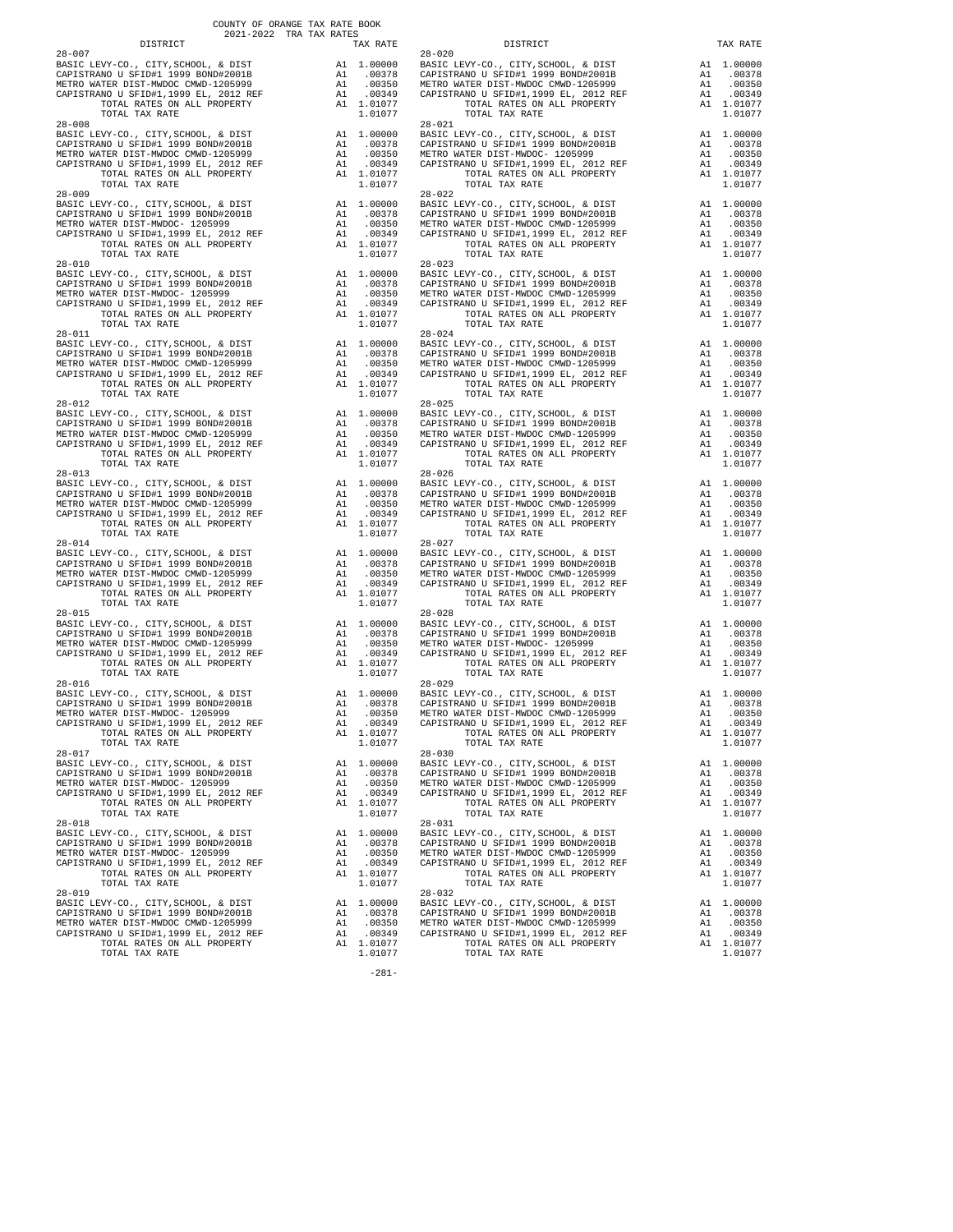| DISTRICT                                                                  |                                                                                                                    | TAX RATE                                                                         |                       |
|---------------------------------------------------------------------------|--------------------------------------------------------------------------------------------------------------------|----------------------------------------------------------------------------------|-----------------------|
| $28 - 033$                                                                |                                                                                                                    |                                                                                  | $28 - 046$            |
| BASIC LEVY-CO., CITY, SCHOOL, & DIST                                      |                                                                                                                    |                                                                                  |                       |
| CAPISTRANO U SFID#1 1999 BOND#2001B                                       |                                                                                                                    |                                                                                  |                       |
| METRO WATER DIST-MWDOC CMWD-1205999                                       | A1 1.00000 BASIC<br>A1 .00378 CAPISTR<br>A1 .00350 METROW<br>A1 .00349 CAPISTR                                     |                                                                                  |                       |
| CAPISTRANO U SFID#1,1999 EL, 2012 REF                                     |                                                                                                                    |                                                                                  |                       |
| TOTAL RATES ON ALL PROPERTY<br>TOTAL TAX RATE                             | A1 .00350<br>A1 .00349<br>A1 1.01077<br>1.01077                                                                    |                                                                                  |                       |
| $28 - 034$                                                                |                                                                                                                    |                                                                                  | $28 - 047$            |
| BASIC LEVY-CO., CITY, SCHOOL, & DIST                                      | 28-047<br>A1 1.00000 BASIC L<br>A1 .00378 CAPISTR<br>A1 .00350 METROW<br>A1 .00349 CAPISTR<br>A1 1.01077           |                                                                                  |                       |
| CAPISTRANO U SFID#1 1999 BOND#2001B                                       |                                                                                                                    |                                                                                  |                       |
| METRO WATER DIST-MWDOC CMWD-1205999                                       |                                                                                                                    |                                                                                  |                       |
| CAPISTRANO U SFID#1,1999 EL, 2012 REF                                     |                                                                                                                    |                                                                                  |                       |
| TOTAL RATES ON ALL PROPERTY                                               |                                                                                                                    |                                                                                  |                       |
| TOTAL TAX RATE                                                            |                                                                                                                    | 1.01077                                                                          |                       |
| $28 - 035$                                                                |                                                                                                                    |                                                                                  | $28 - 048$            |
| BASIC LEVY-CO., CITY, SCHOOL, & DIST                                      |                                                                                                                    | A1 1.00000 BASIC L<br>A1 .00378 CAPISTR<br>A1 .00350 METROW<br>A1 .00349 CAPISTR |                       |
| CAPISTRANO U SFID#1 1999 BOND#2001B                                       |                                                                                                                    |                                                                                  |                       |
| METRO WATER DIST-MWDOC CMWD-1205999                                       |                                                                                                                    |                                                                                  |                       |
| CAPISTRANO U SFID#1,1999 EL, 2012 REF                                     |                                                                                                                    |                                                                                  |                       |
| TOTAL RATES ON ALL PROPERTY                                               |                                                                                                                    | A1 1.01077                                                                       |                       |
| TOTAL TAX RATE                                                            |                                                                                                                    | 1.01077                                                                          |                       |
| $28 - 036$                                                                | A1 1.00000 28-049<br>A1 .00378 CAPISTR<br>A1 .00350 METROW<br>A1 .00349 CAPISTR<br>A1 1.01077                      |                                                                                  | $28 - 049$            |
| BASIC LEVY-CO., CITY, SCHOOL, & DIST                                      |                                                                                                                    |                                                                                  |                       |
| CAPISTRANO U SFID#1 1999 BOND#2001B<br>METRO WATER DIST-MWDOC- 1205999    |                                                                                                                    |                                                                                  |                       |
| CAPISTRANO U SFID#1,1999 EL, 2012 REF                                     |                                                                                                                    |                                                                                  |                       |
| TOTAL RATES ON ALL PROPERTY                                               |                                                                                                                    | A1 1.01077                                                                       |                       |
| TOTAL TAX RATE                                                            |                                                                                                                    | 1.01077                                                                          |                       |
| $28 - 037$                                                                |                                                                                                                    |                                                                                  | $28 - 050$            |
| BASIC LEVY-CO., CITY, SCHOOL, & DIST                                      | A1 1.00000 2881C L<br>A1 .00378 CAPISTR<br>A1 .00379 METRO W<br>A1 .00349 CAPISTR<br>A1 1.01077                    |                                                                                  |                       |
| CAPISTRANO U SFID#1 1999 BOND#2001B                                       |                                                                                                                    |                                                                                  |                       |
| METRO WATER DIST-MWDOC CMWD-1205999                                       |                                                                                                                    |                                                                                  |                       |
| CAPISTRANO U SFID#1,1999 EL, 2012 REF                                     |                                                                                                                    |                                                                                  |                       |
| TOTAL RATES ON ALL PROPERTY                                               |                                                                                                                    |                                                                                  |                       |
| TOTAL TAX RATE                                                            |                                                                                                                    | 1.01077                                                                          |                       |
| $28 - 038$                                                                |                                                                                                                    |                                                                                  | $28 - 051$            |
| BASIC LEVY-CO., CITY, SCHOOL, & DIST                                      |                                                                                                                    |                                                                                  |                       |
| CAPISTRANO U SFID#1 1999 BOND#2001B                                       | A1 1.00000 BASIC L<br>A1 .00378 CAPISTR<br>A1 .00379 CAPISTR<br>A1 .00349 CAPISTR<br>A1 1.01077                    |                                                                                  |                       |
| METRO WATER DIST-MWDOC CMWD-1205999                                       |                                                                                                                    |                                                                                  |                       |
| CAPISTRANO U SFID#1,1999 EL, 2012 REF<br>TOTAL RATES ON ALL PROPERTY      |                                                                                                                    |                                                                                  |                       |
|                                                                           |                                                                                                                    |                                                                                  |                       |
| TOTAL TAX RATE                                                            |                                                                                                                    | 1.01077                                                                          |                       |
| $28 - 039$                                                                |                                                                                                                    |                                                                                  | $28 - 052$            |
| BASIC LEVY-CO., CITY, SCHOOL, & DIST                                      |                                                                                                                    |                                                                                  |                       |
| CAPISTRANO U SFID#1 1999 BOND#2001B<br>METRO WATER DIST-MWDOC- 1205999    |                                                                                                                    |                                                                                  |                       |
| CAPISTRANO U SFID#1,1999 EL, 2012 REF                                     |                                                                                                                    |                                                                                  |                       |
| TOTAL RATES ON ALL PROPERTY                                               |                                                                                                                    | A1 1.01077                                                                       |                       |
| TOTAL TAX RATE                                                            |                                                                                                                    | 1.01077                                                                          |                       |
| $28 - 040$                                                                |                                                                                                                    |                                                                                  | $28 - 053$            |
| BASIC LEVY-CO., CITY, SCHOOL, & DIST                                      | A1 1.00000 BASIC L<br>A1 .00378 CAPISTR<br>A1 .00350 METROW<br>A1 .00349 CAPISTR<br>A1 .00349 CAPISTR<br>A1 101077 |                                                                                  |                       |
| CAPISTRANO U SFID#1 1999 BOND#2001B                                       |                                                                                                                    |                                                                                  |                       |
| METRO WATER DIST-MWDOC- 1205999                                           |                                                                                                                    |                                                                                  |                       |
| MEIRO WALER PIST PHOTO ---------<br>CAPISTRANO U SFID#1,1999 EL, 2012 REF |                                                                                                                    |                                                                                  |                       |
| TOTAL RATES ON ALL PROPERTY                                               |                                                                                                                    | A1 1.01077                                                                       |                       |
| TOTAL TAX RATE                                                            |                                                                                                                    | 1.01077                                                                          |                       |
| $28 - 041$                                                                |                                                                                                                    |                                                                                  | $28 - 054$            |
| BASIC LEVY-CO., CITY, SCHOOL, & DIST                                      |                                                                                                                    |                                                                                  |                       |
| CAPISTRANO U SFID#1 1999 BOND#2001B                                       | A1 1.00000 BASIC L<br>A1 .00378 CAPISTR<br>A1 .00378 CAPISTR<br>A1 .00349 CAPISTR<br>A1 1.01077                    |                                                                                  |                       |
| METRO WATER DIST-MWDOC CMWD-1205999                                       |                                                                                                                    |                                                                                  |                       |
| CAPISTRANO U SFID#1,1999 EL, 2012 REF                                     |                                                                                                                    |                                                                                  |                       |
| TOTAL RATES ON ALL PROPERTY                                               |                                                                                                                    |                                                                                  |                       |
| TOTAL TAX RATE<br>$28 - 042$                                              |                                                                                                                    | 1.01077                                                                          | $28 - 055$            |
|                                                                           |                                                                                                                    |                                                                                  |                       |
|                                                                           |                                                                                                                    |                                                                                  |                       |
|                                                                           |                                                                                                                    |                                                                                  |                       |
|                                                                           |                                                                                                                    |                                                                                  |                       |
|                                                                           |                                                                                                                    |                                                                                  |                       |
| TOTAL TAX RATE                                                            |                                                                                                                    | 1.01077                                                                          |                       |
| $28 - 043$                                                                |                                                                                                                    |                                                                                  | $28 - 056$            |
| BASIC LEVY-CO., CITY, SCHOOL, & DIST                                      | A1                                                                                                                 | 1.00000                                                                          | BASIC L               |
| CAPISTRANO U SFID#1 1999 BOND#2001B                                       | A1                                                                                                                 | .00378                                                                           | CAPISTR               |
| METRO WATER DIST-MWDOC- 1205999                                           | A1                                                                                                                 | .00350                                                                           | METRO W               |
| CAPISTRANO U SFID#1,1999 EL, 2012 REF                                     | A1                                                                                                                 | .00349                                                                           | CAPISTR               |
| TOTAL RATES ON ALL PROPERTY                                               |                                                                                                                    | A1 1.01077                                                                       |                       |
| TOTAL TAX RATE                                                            |                                                                                                                    | 1.01077                                                                          |                       |
| $28 - 044$                                                                |                                                                                                                    |                                                                                  | $28 - 057$            |
| BASIC LEVY-CO., CITY, SCHOOL, & DIST                                      | A1                                                                                                                 | 1.00000                                                                          | BASIC L               |
| CAPISTRANO U SFID#1 1999 BOND#2001B                                       | A1                                                                                                                 | .00378                                                                           | CAPISTR               |
| METRO WATER DIST-MWDOC CMWD-1205999                                       | A1                                                                                                                 | .00350                                                                           | METRO W               |
| CAPISTRANO U SFID#1,1999 EL, 2012 REF                                     | A1                                                                                                                 | .00349                                                                           | CAPISTR               |
| TOTAL RATES ON ALL PROPERTY                                               |                                                                                                                    | A1 1.01077                                                                       |                       |
| TOTAL TAX RATE                                                            |                                                                                                                    | 1.01077                                                                          |                       |
| $28 - 045$<br>BASIC LEVY-CO., CITY, SCHOOL, & DIST                        | A1                                                                                                                 |                                                                                  | $28 - 058$<br>BASIC L |
| CAPISTRANO U SFID#1 1999 BOND#2001B                                       | A1                                                                                                                 | 1.00000<br>.00378                                                                | CAPISTR               |
| METRO MATER DIST-MWDOC- 1205999                                           | <b>A</b> 1                                                                                                         | 00350                                                                            | METRO W               |

| 2021-2022 TRA TAX RATES                       |                       |                                                                                                                                                                                                                                                |                       |
|-----------------------------------------------|-----------------------|------------------------------------------------------------------------------------------------------------------------------------------------------------------------------------------------------------------------------------------------|-----------------------|
| DISTRICT                                      | TAX RATE              | RATE $28-046$ DISTRICT                                                                                                                                                                                                                         | TAX RATE              |
|                                               |                       |                                                                                                                                                                                                                                                |                       |
|                                               |                       |                                                                                                                                                                                                                                                |                       |
|                                               |                       |                                                                                                                                                                                                                                                |                       |
|                                               |                       |                                                                                                                                                                                                                                                |                       |
|                                               |                       |                                                                                                                                                                                                                                                |                       |
|                                               |                       |                                                                                                                                                                                                                                                |                       |
|                                               |                       |                                                                                                                                                                                                                                                |                       |
|                                               |                       |                                                                                                                                                                                                                                                |                       |
|                                               |                       |                                                                                                                                                                                                                                                |                       |
|                                               |                       | 2009<br>EASIC LEVY-CO., CITY, SCHOOL, & DIST<br>CAPISTRANO U SFID#1 1999 BOND#2001B<br>METRO WATER DIST<br>METRO WATER DIST<br>METRO WATER DIST<br>METRO WATER DIST<br>CAPISTRANO U SFID#1,1999 BOND#2001B<br>METRO WATER DISTRANO U SFID#1,19 |                       |
| $28 - 035$                                    |                       | $28 - 048$                                                                                                                                                                                                                                     |                       |
|                                               |                       |                                                                                                                                                                                                                                                |                       |
|                                               |                       |                                                                                                                                                                                                                                                |                       |
|                                               |                       |                                                                                                                                                                                                                                                |                       |
|                                               |                       |                                                                                                                                                                                                                                                |                       |
|                                               |                       |                                                                                                                                                                                                                                                |                       |
|                                               |                       |                                                                                                                                                                                                                                                |                       |
|                                               |                       |                                                                                                                                                                                                                                                |                       |
|                                               |                       |                                                                                                                                                                                                                                                |                       |
|                                               |                       |                                                                                                                                                                                                                                                |                       |
|                                               |                       |                                                                                                                                                                                                                                                |                       |
| $28 - 037$                                    |                       | $28 - 050$                                                                                                                                                                                                                                     |                       |
|                                               |                       |                                                                                                                                                                                                                                                |                       |
|                                               |                       |                                                                                                                                                                                                                                                |                       |
|                                               |                       |                                                                                                                                                                                                                                                |                       |
|                                               |                       |                                                                                                                                                                                                                                                |                       |
|                                               |                       |                                                                                                                                                                                                                                                |                       |
|                                               |                       |                                                                                                                                                                                                                                                |                       |
|                                               |                       |                                                                                                                                                                                                                                                |                       |
|                                               |                       |                                                                                                                                                                                                                                                |                       |
|                                               |                       |                                                                                                                                                                                                                                                |                       |
|                                               |                       | 28–038<br>RASIC LEVY-CO., CITY, SCHOOL, & DIST<br>CAPISTRANO U SFID#1 1999 BOND#2001B<br>METRO WATERO DISTRIPHEND U SFID#1 1999 BOND#2001B<br>METRO WATERO DISTRIPHEND IS TO 2012 REF<br>CAPISTRANO U SFID#1,1999 EU, 2012 REF<br>CAPISTRA     |                       |
| $28 - 039$                                    |                       | $28 - 052$                                                                                                                                                                                                                                     |                       |
|                                               |                       |                                                                                                                                                                                                                                                |                       |
|                                               |                       |                                                                                                                                                                                                                                                |                       |
|                                               |                       |                                                                                                                                                                                                                                                |                       |
|                                               |                       |                                                                                                                                                                                                                                                |                       |
|                                               |                       |                                                                                                                                                                                                                                                |                       |
|                                               |                       |                                                                                                                                                                                                                                                |                       |
|                                               |                       |                                                                                                                                                                                                                                                |                       |
|                                               |                       |                                                                                                                                                                                                                                                |                       |
|                                               |                       |                                                                                                                                                                                                                                                |                       |
| $28 - 041$                                    |                       | $28 - 054$                                                                                                                                                                                                                                     |                       |
|                                               |                       |                                                                                                                                                                                                                                                |                       |
|                                               |                       |                                                                                                                                                                                                                                                |                       |
|                                               |                       |                                                                                                                                                                                                                                                |                       |
|                                               |                       |                                                                                                                                                                                                                                                |                       |
|                                               |                       |                                                                                                                                                                                                                                                |                       |
| $28 - 042$                                    |                       | $28 - 055$                                                                                                                                                                                                                                     |                       |
|                                               |                       |                                                                                                                                                                                                                                                |                       |
|                                               |                       |                                                                                                                                                                                                                                                |                       |
|                                               |                       |                                                                                                                                                                                                                                                |                       |
| TOTAL RATES ON ALL PROPERTY<br>TOTAL TAX RATE | A1 1.01077<br>1.01077 | TOTAL RATES ON ALL PROPERTY<br>TOTAL TAX RATE                                                                                                                                                                                                  | A1 1.01077<br>1.01077 |
| $28 - 043$                                    |                       | $28 - 056$                                                                                                                                                                                                                                     |                       |
|                                               |                       |                                                                                                                                                                                                                                                |                       |
|                                               |                       |                                                                                                                                                                                                                                                |                       |
|                                               |                       |                                                                                                                                                                                                                                                |                       |
|                                               |                       |                                                                                                                                                                                                                                                |                       |
| TOTAL TAX RATE<br>$28 - 044$                  | 1.01077               | TOTAL TAX RATE<br>$28 - 057$                                                                                                                                                                                                                   | 1,01077               |
|                                               |                       |                                                                                                                                                                                                                                                |                       |
|                                               |                       |                                                                                                                                                                                                                                                |                       |
|                                               |                       |                                                                                                                                                                                                                                                | A1 .00349             |
|                                               |                       | CAPISTRANO U SFID#1,1999 EL, 2012 REF<br>TOTAL RATES ON ALL PROPERTY<br>TOTAL TAVE DATE                                                                                                                                                        | A1 1.01077            |
| TOTAL TAX RATE                                | 1.01077               | TOTAL TAX RATE                                                                                                                                                                                                                                 | 1.01077               |
| $28 - 045$                                    |                       | $28 - 058$                                                                                                                                                                                                                                     |                       |
|                                               |                       |                                                                                                                                                                                                                                                |                       |
|                                               |                       |                                                                                                                                                                                                                                                |                       |
|                                               |                       |                                                                                                                                                                                                                                                |                       |
| TOTAL TAX RATE                                | 1.01077               | TOTAL TAX RATE                                                                                                                                                                                                                                 | 1.01077               |

-282-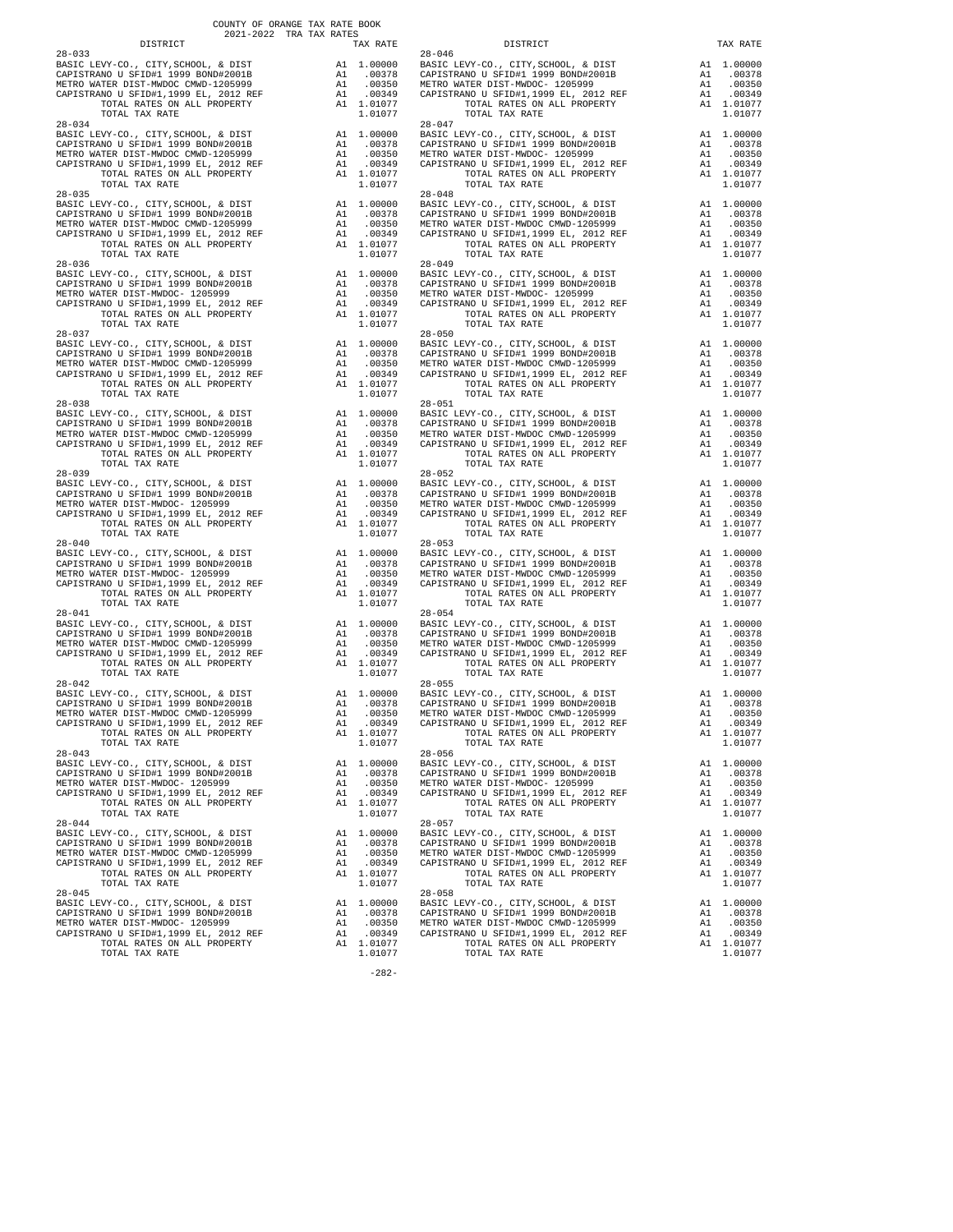| DISTRICT                                                                                                                       |                                                              | TAX RATE                                                                                                 |                       |
|--------------------------------------------------------------------------------------------------------------------------------|--------------------------------------------------------------|----------------------------------------------------------------------------------------------------------|-----------------------|
| $28 - 059$                                                                                                                     |                                                              |                                                                                                          | $28 - 072$            |
|                                                                                                                                |                                                              |                                                                                                          |                       |
|                                                                                                                                |                                                              |                                                                                                          |                       |
|                                                                                                                                |                                                              |                                                                                                          |                       |
| TOTAL TAX RATE                                                                                                                 |                                                              | 1.01077                                                                                                  |                       |
| $28 - 060$                                                                                                                     |                                                              |                                                                                                          | $28 - 073$            |
| BASIC LEVY-CO., CITY, SCHOOL, & DIST<br>CAPISTRANO U SFID#1 1999 BOND#2001B<br>METBO WATER DIST-MWDOC CMWD-1205999             |                                                              | A1 1.00000 BASIC L<br>A1 .00378 CAPISTR<br>A1 .00350 METROW<br>A1 .00349 CAPISTR                         |                       |
|                                                                                                                                |                                                              |                                                                                                          |                       |
| METRO WATER DIST-MWDOC CMWD-1205999<br>CAPISTRANO U SFID#1,1999 EL, 2012 REF                                                   |                                                              | A1 .00350<br>A1 .00349<br>A1 1.01077                                                                     |                       |
| TOTAL RATES ON ALL PROPERTY                                                                                                    |                                                              |                                                                                                          |                       |
| TOTAL TAX RATE                                                                                                                 |                                                              | 1.01077                                                                                                  |                       |
| $28 - 061$                                                                                                                     |                                                              |                                                                                                          | $28 - 074$            |
| BASIC LEVY-CO., CITY, SCHOOL, & DIST<br>CAPISTRANO U SFID#1 1999 BOND#2001B                                                    |                                                              | A1 1.00000 BASIC L<br>A1 .00378 CAPISTR<br>A1 .00379 CAPISTR<br>A1 .00349 CAPISTR<br>A1 1.01077          |                       |
| METRO WATER DIST-MWDOC CMWD-1205999                                                                                            |                                                              |                                                                                                          |                       |
| CAPISTRANO U SFID#1,1999 EL, 2012 REF<br>TOTAL RATES ON ALL PROPERTY                                                           |                                                              |                                                                                                          |                       |
|                                                                                                                                |                                                              |                                                                                                          |                       |
| TOTAL TAX RATE<br>$28 - 062$                                                                                                   |                                                              | 1.01077                                                                                                  | $28 - 075$            |
| BASIC LEVY-CO., CITY, SCHOOL, & DIST                                                                                           |                                                              |                                                                                                          |                       |
| BASIC LEVY-CO., CITY, SCHOOL, & DIST<br>CAPISTRANO U SFID#1 1999 BOND#2001B                                                    |                                                              | A1 1.00000 BASIC L<br>A1 .00378 CAPISTR<br>A1 .00350 METROW<br>A1 .00349 CAPISTR                         |                       |
| METRO WATER DIST-MWDOC- 1205999                                                                                                |                                                              |                                                                                                          |                       |
| CAPISTRANO U SFID#1,1999 EL, 2012 REF<br>TOTAL RATES ON ALL PROPERTY                                                           |                                                              | A1 .00349<br>A1 1.01077                                                                                  |                       |
| TOTAL TAX RATE                                                                                                                 |                                                              | 1.01077                                                                                                  |                       |
| $28 - 063$                                                                                                                     |                                                              |                                                                                                          | $28 - 076$            |
| BASIC LEVY-CO., CITY, SCHOOL, & DIST                                                                                           |                                                              | 28-076<br>A1 1.00000 BASIC L<br>A1 .00378 CAPISTR<br>A1 .00350 METROW<br>A1 .00349 CAPISTR<br>A1 1.01077 |                       |
| CAPISTRANO U SFID#1 1999 BOND#2001B<br>METRO WATER DIST-MWDOC CMWD-1205999                                                     |                                                              |                                                                                                          |                       |
| CAPISTRANO U SFID#1,1999 EL, 2012 REF                                                                                          |                                                              |                                                                                                          |                       |
| TOTAL RATES ON ALL PROPERTY                                                                                                    |                                                              |                                                                                                          |                       |
| TOTAL TAX RATE                                                                                                                 |                                                              | 1.01077                                                                                                  |                       |
| $28 - 064$                                                                                                                     |                                                              |                                                                                                          | $28 - 077$            |
|                                                                                                                                |                                                              |                                                                                                          |                       |
|                                                                                                                                |                                                              |                                                                                                          |                       |
|                                                                                                                                |                                                              |                                                                                                          |                       |
|                                                                                                                                |                                                              |                                                                                                          |                       |
|                                                                                                                                |                                                              |                                                                                                          |                       |
| TOTAL TAX RATE                                                                                                                 |                                                              | 1.03517 28-078                                                                                           |                       |
|                                                                                                                                |                                                              |                                                                                                          | BASIC L               |
| $28 - 065$                                                                                                                     |                                                              | CAPISTR<br>A1 1.00000 METRO W<br>A1 .00378 CAPISTR<br>A1 .00350<br>A1 .00349<br>A1 1.01077               | CAPISTR               |
| CAPISTRANO U SFID#1 1999 BOND#2001B<br>METRO WATER DIST-MWDOC CMWD-1205999<br>CAPISTRANO II GETT-MWDOC CMWD-1205999            |                                                              |                                                                                                          |                       |
|                                                                                                                                |                                                              |                                                                                                          |                       |
| CAPISTRANO U SFID#1,1999 EL, 2012 REF<br>TOTAL RATES ON ALL PROPERTY                                                           |                                                              |                                                                                                          |                       |
| TOTAL RATES ON ALL PROPERTY                                                                                                    |                                                              |                                                                                                          |                       |
| TOTAL TAX RATE                                                                                                                 |                                                              | 1.01077                                                                                                  | $28 - 079$<br>BASIC L |
| $28 - 066$                                                                                                                     |                                                              |                                                                                                          | CAPISTR               |
| BASIC LEVY-CO., CITY, SCHOOL, & DIST                                                                                           |                                                              | A1 1.00000 METRO W<br>A1 .00378 CAPISTR                                                                  |                       |
| CAPISTRANO U SFID#1 1999 BOND#2001B<br>METRO WATER DIST-MWDOC CMWD-1205999                                                     |                                                              | .00350                                                                                                   |                       |
|                                                                                                                                |                                                              |                                                                                                          |                       |
| CAPISTRANO U SFID#1,1999 EL, 2012 REF<br>TOTAL RATES ON ALL PROPERTY                                                           |                                                              |                                                                                                          |                       |
| TOTAL TAX RATE                                                                                                                 | Al .00350<br>Al .00349<br>Al .01077<br>Al 1.01077<br>1.01077 |                                                                                                          | $28 - 080$            |
| $28 - 067$                                                                                                                     |                                                              |                                                                                                          | BASIC L<br>CAPISTR    |
| 28-067<br>BASIC LEVY-CO., CITY, SCHOOL, & DIST<br>CAPISTRANO U SFID#1 1999 BOND#2001B<br>--- ********************************* |                                                              |                                                                                                          |                       |
|                                                                                                                                |                                                              |                                                                                                          |                       |
|                                                                                                                                |                                                              |                                                                                                          |                       |
|                                                                                                                                |                                                              |                                                                                                          |                       |
| TOTAL TAX RATE                                                                                                                 |                                                              | $1.01077$ 28-081                                                                                         |                       |
|                                                                                                                                |                                                              |                                                                                                          | BASIC L               |
| $28 - 068$                                                                                                                     |                                                              |                                                                                                          | CAPISTR               |
| BASIC LEVY-CO., CITY, SCHOOL, & DIST<br>CAPISTRANO U SFID#1 1999 BOND#2001B                                                    |                                                              | A1 1,00000<br>A1 .00378                                                                                  | METRO W<br>CAPISTR    |
| METRO WATER DIST-MWDOC- 1205999                                                                                                | A1                                                           | .00350                                                                                                   |                       |
| CAPISTRANO U SFID#1,1999 EL, 2012 REF                                                                                          | A1                                                           | .00349                                                                                                   |                       |
| TOTAL RATES ON ALL PROPERTY                                                                                                    |                                                              | A1 1.01077                                                                                               |                       |
| TOTAL TAX RATE                                                                                                                 |                                                              | 1.01077                                                                                                  | 28-082<br>BASIC L     |
| $28 - 069$                                                                                                                     |                                                              |                                                                                                          | CAPISTR               |
| BASIC LEVY-CO., CITY, SCHOOL, & DIST                                                                                           |                                                              | A1 1.00000                                                                                               | METRO W               |
| CAPISTRANO U SFID#1 1999 BOND#2001B                                                                                            |                                                              | A1 1.00000 MEIROW<br>A1 .00378 CAPISTR                                                                   |                       |
| METRO WATER DIST-MWDOC CMWD-1205999<br>CAPISTRANO U SFID#1,1999 EL, 2012 REF                                                   | A1<br>$\mathbf{A1}$                                          | .00350<br>.00349                                                                                         |                       |
| TOTAL RATES ON ALL PROPERTY                                                                                                    |                                                              | A1 1.01077                                                                                               |                       |
| TOTAL TAX RATE                                                                                                                 |                                                              | 1.01077                                                                                                  | $28 - 083$            |
|                                                                                                                                |                                                              |                                                                                                          | BASIC L               |
| $28 - 070$<br>BASIC LEVY-CO., CITY, SCHOOL, & DIST                                                                             |                                                              | A1 1.00000                                                                                               | CAPISTR<br>METRO W    |
| CAPISTRANO U SFID#1 1999 BOND#2001B                                                                                            | A1                                                           | .00378                                                                                                   | CAPISTR               |
| METRO WATER DIST-MWDOC CMWD-1205999                                                                                            | A1                                                           | .00350                                                                                                   |                       |
| CAPISTRANO U SFID#1,1999 EL, 2012 REF                                                                                          | A1                                                           | .00349                                                                                                   |                       |
| TOTAL RATES ON ALL PROPERTY<br>TOTAL TAX RATE                                                                                  |                                                              | A1 1.01077<br>1.01077                                                                                    | 28-084                |
|                                                                                                                                |                                                              |                                                                                                          | BASIC L               |
| $28 - 071$                                                                                                                     |                                                              |                                                                                                          | CAPISTR               |
| BASIC LEVY-CO., CITY, SCHOOL, & DIST                                                                                           | A1                                                           | 1.00000                                                                                                  | METRO W               |
| CAPISTRANO U SFID#1 1999 BOND#2001B<br>METRO WATER DIST-MWDOC- 1205999                                                         | A1<br>A1                                                     | .00378 CAPISTR<br>.00350                                                                                 |                       |
| CAPISTRANO U SFID#1,1999 EL, 2012 REF                                                                                          | A1                                                           | .00349                                                                                                   |                       |
| TOTAL RATES ON ALL PROPERTY                                                                                                    |                                                              | A1 1.01077                                                                                               |                       |
| TOTAL TAX RATE                                                                                                                 |                                                              | 1.01077                                                                                                  |                       |

| DISTRICT   | CAIRD ANI ANI LANS-LAUS<br>TAX RATE | DISTRICT                                                                                                                                                                                                                                                                                                                                                                                                                                                                                                       | TAX RATE |
|------------|-------------------------------------|----------------------------------------------------------------------------------------------------------------------------------------------------------------------------------------------------------------------------------------------------------------------------------------------------------------------------------------------------------------------------------------------------------------------------------------------------------------------------------------------------------------|----------|
| $28 - 059$ |                                     | $28 - 072$                                                                                                                                                                                                                                                                                                                                                                                                                                                                                                     |          |
|            |                                     |                                                                                                                                                                                                                                                                                                                                                                                                                                                                                                                |          |
|            |                                     |                                                                                                                                                                                                                                                                                                                                                                                                                                                                                                                |          |
|            |                                     |                                                                                                                                                                                                                                                                                                                                                                                                                                                                                                                |          |
|            |                                     |                                                                                                                                                                                                                                                                                                                                                                                                                                                                                                                |          |
|            |                                     |                                                                                                                                                                                                                                                                                                                                                                                                                                                                                                                |          |
|            |                                     |                                                                                                                                                                                                                                                                                                                                                                                                                                                                                                                |          |
|            |                                     |                                                                                                                                                                                                                                                                                                                                                                                                                                                                                                                |          |
|            |                                     |                                                                                                                                                                                                                                                                                                                                                                                                                                                                                                                |          |
|            |                                     |                                                                                                                                                                                                                                                                                                                                                                                                                                                                                                                |          |
|            |                                     |                                                                                                                                                                                                                                                                                                                                                                                                                                                                                                                |          |
|            |                                     |                                                                                                                                                                                                                                                                                                                                                                                                                                                                                                                |          |
|            |                                     |                                                                                                                                                                                                                                                                                                                                                                                                                                                                                                                |          |
|            |                                     |                                                                                                                                                                                                                                                                                                                                                                                                                                                                                                                |          |
| $28 - 062$ |                                     | $28 - 075$                                                                                                                                                                                                                                                                                                                                                                                                                                                                                                     |          |
|            |                                     |                                                                                                                                                                                                                                                                                                                                                                                                                                                                                                                |          |
|            |                                     |                                                                                                                                                                                                                                                                                                                                                                                                                                                                                                                |          |
|            |                                     |                                                                                                                                                                                                                                                                                                                                                                                                                                                                                                                |          |
|            |                                     |                                                                                                                                                                                                                                                                                                                                                                                                                                                                                                                |          |
|            |                                     |                                                                                                                                                                                                                                                                                                                                                                                                                                                                                                                |          |
|            |                                     |                                                                                                                                                                                                                                                                                                                                                                                                                                                                                                                |          |
|            |                                     |                                                                                                                                                                                                                                                                                                                                                                                                                                                                                                                |          |
|            |                                     |                                                                                                                                                                                                                                                                                                                                                                                                                                                                                                                |          |
|            |                                     |                                                                                                                                                                                                                                                                                                                                                                                                                                                                                                                |          |
|            |                                     |                                                                                                                                                                                                                                                                                                                                                                                                                                                                                                                |          |
|            |                                     |                                                                                                                                                                                                                                                                                                                                                                                                                                                                                                                |          |
|            |                                     |                                                                                                                                                                                                                                                                                                                                                                                                                                                                                                                |          |
|            |                                     |                                                                                                                                                                                                                                                                                                                                                                                                                                                                                                                |          |
|            |                                     |                                                                                                                                                                                                                                                                                                                                                                                                                                                                                                                |          |
|            |                                     |                                                                                                                                                                                                                                                                                                                                                                                                                                                                                                                |          |
|            |                                     |                                                                                                                                                                                                                                                                                                                                                                                                                                                                                                                |          |
|            |                                     |                                                                                                                                                                                                                                                                                                                                                                                                                                                                                                                |          |
|            |                                     |                                                                                                                                                                                                                                                                                                                                                                                                                                                                                                                |          |
|            |                                     |                                                                                                                                                                                                                                                                                                                                                                                                                                                                                                                |          |
|            |                                     |                                                                                                                                                                                                                                                                                                                                                                                                                                                                                                                |          |
|            |                                     |                                                                                                                                                                                                                                                                                                                                                                                                                                                                                                                |          |
|            |                                     |                                                                                                                                                                                                                                                                                                                                                                                                                                                                                                                |          |
|            |                                     |                                                                                                                                                                                                                                                                                                                                                                                                                                                                                                                |          |
|            |                                     |                                                                                                                                                                                                                                                                                                                                                                                                                                                                                                                |          |
|            |                                     |                                                                                                                                                                                                                                                                                                                                                                                                                                                                                                                |          |
|            |                                     |                                                                                                                                                                                                                                                                                                                                                                                                                                                                                                                |          |
|            |                                     |                                                                                                                                                                                                                                                                                                                                                                                                                                                                                                                |          |
|            |                                     |                                                                                                                                                                                                                                                                                                                                                                                                                                                                                                                |          |
|            |                                     |                                                                                                                                                                                                                                                                                                                                                                                                                                                                                                                |          |
|            |                                     |                                                                                                                                                                                                                                                                                                                                                                                                                                                                                                                |          |
|            |                                     |                                                                                                                                                                                                                                                                                                                                                                                                                                                                                                                |          |
|            |                                     |                                                                                                                                                                                                                                                                                                                                                                                                                                                                                                                |          |
|            |                                     |                                                                                                                                                                                                                                                                                                                                                                                                                                                                                                                |          |
|            |                                     |                                                                                                                                                                                                                                                                                                                                                                                                                                                                                                                |          |
|            |                                     |                                                                                                                                                                                                                                                                                                                                                                                                                                                                                                                |          |
|            |                                     |                                                                                                                                                                                                                                                                                                                                                                                                                                                                                                                |          |
|            |                                     |                                                                                                                                                                                                                                                                                                                                                                                                                                                                                                                |          |
|            |                                     | $\begin{tabular}{lllllllllllllllllllll} \multicolumn{3}{c}{\begin{tabular}{l} \multicolumn{3}{c}{\begin{tabular}{l} \multicolumn{3}{c}{\begin{tabular}{l} \multicolumn{3}{c}{\begin{tabular}{l} \multicolumn{3}{c}{\begin{tabular}{l} \multicolumn{3}{c}{\begin{tabular}{l} \multicolumn{3}{c}{\begin{tabular}{c} \multicolumn{3}{c}{\begin{tabular}{c} \multicolumn{3}{c}{\begin{tabular}{c} \multicolumn{3}{c}{\begin{tabular}{c} \multicolumn{3}{c}{\begin{tabular}{c} \multicolumn{3}{c}{\begin{tabular}{$ |          |
|            |                                     |                                                                                                                                                                                                                                                                                                                                                                                                                                                                                                                |          |
|            |                                     |                                                                                                                                                                                                                                                                                                                                                                                                                                                                                                                |          |
|            |                                     |                                                                                                                                                                                                                                                                                                                                                                                                                                                                                                                |          |
|            |                                     |                                                                                                                                                                                                                                                                                                                                                                                                                                                                                                                |          |
|            |                                     |                                                                                                                                                                                                                                                                                                                                                                                                                                                                                                                |          |
|            |                                     |                                                                                                                                                                                                                                                                                                                                                                                                                                                                                                                |          |
|            |                                     |                                                                                                                                                                                                                                                                                                                                                                                                                                                                                                                |          |
|            |                                     |                                                                                                                                                                                                                                                                                                                                                                                                                                                                                                                |          |
|            |                                     |                                                                                                                                                                                                                                                                                                                                                                                                                                                                                                                |          |
|            |                                     |                                                                                                                                                                                                                                                                                                                                                                                                                                                                                                                |          |
|            |                                     |                                                                                                                                                                                                                                                                                                                                                                                                                                                                                                                |          |
|            |                                     |                                                                                                                                                                                                                                                                                                                                                                                                                                                                                                                |          |
|            |                                     |                                                                                                                                                                                                                                                                                                                                                                                                                                                                                                                |          |
|            |                                     |                                                                                                                                                                                                                                                                                                                                                                                                                                                                                                                |          |
|            |                                     |                                                                                                                                                                                                                                                                                                                                                                                                                                                                                                                |          |
|            |                                     |                                                                                                                                                                                                                                                                                                                                                                                                                                                                                                                |          |
|            |                                     |                                                                                                                                                                                                                                                                                                                                                                                                                                                                                                                |          |
|            |                                     |                                                                                                                                                                                                                                                                                                                                                                                                                                                                                                                |          |
|            |                                     |                                                                                                                                                                                                                                                                                                                                                                                                                                                                                                                |          |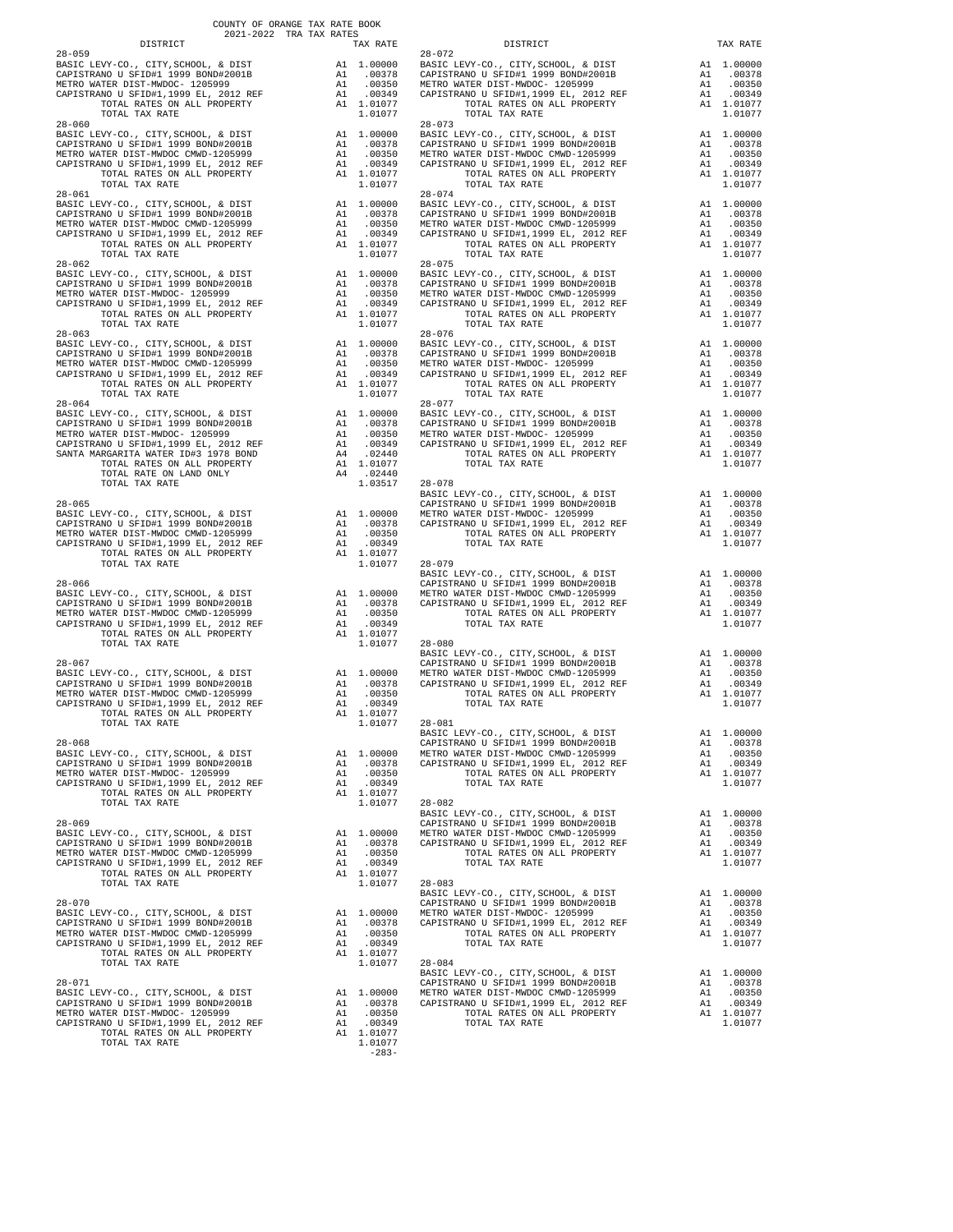| DISTRICT                                                             |                                                                                                           | TAX RATE                                                                         |            |
|----------------------------------------------------------------------|-----------------------------------------------------------------------------------------------------------|----------------------------------------------------------------------------------|------------|
| $28 - 085$                                                           |                                                                                                           |                                                                                  | 28-098     |
| BASIC LEVY-CO., CITY, SCHOOL, & DIST                                 | A1 1.00000 BASIC L<br>A1 .00378 CAPISTR<br>A1 .00350 METROW<br>A1 .00349 CAPISTR                          |                                                                                  |            |
| CAPISTRANO U SFID#1 1999 BOND#2001B                                  |                                                                                                           |                                                                                  |            |
| METRO WATER DIST-MWDOC CMWD-1205999                                  |                                                                                                           |                                                                                  |            |
| CAPISTRANO U SFID#1,1999 EL, 2012 REF                                |                                                                                                           | A1 .00350<br>A1 .00349<br>A1 1.01077                                             |            |
| TOTAL RATES ON ALL PROPERTY                                          |                                                                                                           |                                                                                  |            |
| TOTAL TAX RATE                                                       |                                                                                                           | 1.01077                                                                          |            |
| $28 - 086$                                                           | 28-099<br>A1 1.00000 BASIC L<br>A1 .00378 CAPISTR<br>A1 .00350 METROW<br>A1 .00349 CAPISTR<br>A1 1.01077  |                                                                                  | $28 - 099$ |
| BASIC LEVY-CO., CITY, SCHOOL, & DIST                                 |                                                                                                           |                                                                                  |            |
| CAPISTRANO U SFID#1 1999 BOND#2001B                                  |                                                                                                           |                                                                                  |            |
| METRO WATER DIST-MWDOC CMWD-1205999                                  |                                                                                                           |                                                                                  |            |
| CAPISTRANO U SFID#1,1999 EL, 2012 REF                                |                                                                                                           |                                                                                  |            |
| TOTAL RATES ON ALL PROPERTY                                          |                                                                                                           |                                                                                  |            |
| TOTAL TAX RATE                                                       |                                                                                                           | 1.01077                                                                          |            |
| $28 - 087$                                                           |                                                                                                           |                                                                                  | $28 - 100$ |
| BASIC LEVY-CO., CITY, SCHOOL, & DIST                                 |                                                                                                           | A1 1.00000 BASIC L<br>A1 .00378 CAPISTR<br>A1 .00350 METROW<br>A1 .00349 CAPISTR |            |
| CAPISTRANO U SFID#1 1999 BOND#2001B                                  |                                                                                                           |                                                                                  |            |
| METRO WATER DIST-MWDOC CMWD-1205999                                  |                                                                                                           |                                                                                  |            |
| CAPISTRANO U SFID#1,1999 EL, 2012 REF                                | $\mathbb{A}\bar{\mathbb{1}}$                                                                              |                                                                                  |            |
| TOTAL RATES ON ALL PROPERTY                                          |                                                                                                           | A1 1.01077                                                                       |            |
| TOTAL TAX RATE                                                       |                                                                                                           | 1.01077                                                                          |            |
| $28 - 088$                                                           |                                                                                                           |                                                                                  | $28 - 101$ |
| BASIC LEVY-CO., CITY, SCHOOL, & DIST                                 |                                                                                                           |                                                                                  |            |
| CAPISTRANO U SFID#1 1999 BOND#2001B                                  | A1 1.00000 BASIC L<br>A1 .00378 CAPISTR<br>A1 .00350 METROW<br>A1 .00349 CAPISTR<br>A1 101077             |                                                                                  |            |
|                                                                      |                                                                                                           |                                                                                  |            |
| METRO WATER DIST-MWDOC CMWD-1205999                                  |                                                                                                           |                                                                                  |            |
| CAPISTRANO U SFID#1,1999 EL, 2012 REF                                |                                                                                                           |                                                                                  |            |
| TOTAL RATES ON ALL PROPERTY                                          |                                                                                                           | A1 1.01077                                                                       |            |
| TOTAL TAX RATE                                                       |                                                                                                           | 1.01077                                                                          |            |
| $28 - 089$                                                           |                                                                                                           |                                                                                  | $28 - 102$ |
| BASIC LEVY-CO., CITY, SCHOOL, & DIST                                 |                                                                                                           |                                                                                  |            |
| CAPISTRANO U SFID#1 1999 BOND#2001B                                  |                                                                                                           |                                                                                  |            |
| METRO WATER DIST-MWDOC CMWD-1205999                                  | A1 1.00000 BASIC L<br>A1 .00378 CAPISTR<br>A1 .00350 METROW<br>A1 .00349 CAPISTR                          |                                                                                  |            |
| CAPISTRANO U SFID#1,1999 EL, 2012 REF                                |                                                                                                           |                                                                                  |            |
| TOTAL RATES ON ALL PROPERTY                                          |                                                                                                           | A1 .00349<br>A1 1.01077                                                          |            |
| TOTAL TAX RATE                                                       |                                                                                                           | 1.01077                                                                          |            |
| $28 - 090$                                                           |                                                                                                           |                                                                                  | $28 - 103$ |
| BASIC LEVY-CO., CITY, SCHOOL, & DIST                                 | A1 1.00000 BASIC L<br>A1 .00378 CAPISTR<br>A1 .00378 CAPISTR<br>A1 .00349 CAPISTR<br>TR A1 .00349 CAPISTR |                                                                                  |            |
| CAPISTRANO U SFID#1 1999 BOND#2001B                                  |                                                                                                           |                                                                                  |            |
| METRO WATER DIST-MWDOC CMWD-1205999                                  |                                                                                                           |                                                                                  |            |
|                                                                      |                                                                                                           |                                                                                  |            |
| CAPISTRANO U SFID#1,1999 EL, 2012 REF<br>TOTAL RATES ON ALL PROPERTY |                                                                                                           |                                                                                  |            |
| TOTAL TAX RATE                                                       |                                                                                                           | 1.01077                                                                          |            |
| $28 - 091$                                                           |                                                                                                           |                                                                                  | $28 - 104$ |
| BASIC LEVY-CO., CITY, SCHOOL, & DIST                                 | A1 1.00000 BASIC<br>A1 .00378 CAPISTR<br>A1 .00350 METROW<br>A1 .00349 CAPISTR                            |                                                                                  |            |
| CAPISTRANO U SFID#1 1999 BOND#2001B                                  |                                                                                                           |                                                                                  |            |
|                                                                      |                                                                                                           |                                                                                  |            |
| METRO WATER DIST-MWDOC CMWD-1205999                                  |                                                                                                           |                                                                                  |            |
| CAPISTRANO U SFID#1,1999 EL, 2012 REF                                |                                                                                                           |                                                                                  |            |
| TOTAL RATES ON ALL PROPERTY                                          |                                                                                                           | A1 1.01077                                                                       |            |
| TOTAL TAX RATE                                                       |                                                                                                           | 1.01077                                                                          |            |
| $28 - 092$                                                           |                                                                                                           |                                                                                  | $28 - 105$ |
| BASIC LEVY-CO., CITY, SCHOOL, & DIST                                 |                                                                                                           |                                                                                  |            |
| CAPISTRANO U SFID#1 1999 BOND#2001B                                  |                                                                                                           |                                                                                  |            |
| METRO WATER DIST-MWDOC CMWD-1205999                                  |                                                                                                           |                                                                                  |            |
| CAPISTRANO U SFID#1,1999 EL, 2012 REF                                | A1 1.00000 BASIC L<br>A1 .00378 CAPISTR<br>A1 .00350 METROW<br>A1 .00349 CAPISTR                          |                                                                                  |            |
| TOTAL RATES ON ALL PROPERTY                                          |                                                                                                           | A1 1.01077                                                                       |            |
| TOTAL TAX RATE                                                       |                                                                                                           | 1.01077                                                                          |            |
| $28 - 093$                                                           |                                                                                                           |                                                                                  | $28 - 106$ |
| BASIC LEVY-CO., CITY, SCHOOL, & DIST                                 |                                                                                                           | A1 1.00000 BASIC L<br>A1 .00378 CAPISTR<br>A1 .00350 METROW<br>A1 .00349 CAPISTR |            |
| CAPISTRANO U SFID#1 1999 BOND#2001B                                  |                                                                                                           |                                                                                  |            |
| METRO WATER DIST-MWDOC CMWD-1205999                                  | A1<br>A1 .00349<br>A1 1.01077<br>1 01077                                                                  |                                                                                  |            |
| CAPISTRANO U SFID#1,1999 EL, 2012 REF                                |                                                                                                           |                                                                                  |            |
| TOTAL RATES ON ALL PROPERTY                                          |                                                                                                           |                                                                                  |            |
| TOTAL TAX RATE                                                       |                                                                                                           |                                                                                  |            |
| $28 - 094$                                                           |                                                                                                           |                                                                                  | $28 - 107$ |
|                                                                      |                                                                                                           |                                                                                  |            |
|                                                                      |                                                                                                           |                                                                                  |            |
|                                                                      |                                                                                                           |                                                                                  |            |
|                                                                      |                                                                                                           |                                                                                  |            |
|                                                                      |                                                                                                           |                                                                                  |            |
|                                                                      |                                                                                                           |                                                                                  |            |
| TOTAL TAX RATE                                                       |                                                                                                           | 1.01077                                                                          |            |
| $28 - 095$                                                           |                                                                                                           |                                                                                  | $28 - 108$ |
| BASIC LEVY-CO., CITY, SCHOOL, & DIST                                 | A1                                                                                                        | 1.00000                                                                          | BASIC L    |
| CAPISTRANO U SFID#1 1999 BOND#2001B                                  | A1                                                                                                        | .00378                                                                           | CAPISTR    |
| METRO WATER DIST-MWDOC- 1205999                                      | A1                                                                                                        | .00350                                                                           | METRO W    |
| CAPISTRANO U SFID#1,1999 EL, 2012 REF                                | A1                                                                                                        | .00349                                                                           | CAPISTR    |
| TOTAL RATES ON ALL PROPERTY                                          |                                                                                                           | A1 1.01077                                                                       |            |
| TOTAL TAX RATE                                                       |                                                                                                           | 1,01077                                                                          |            |
| $28 - 096$                                                           |                                                                                                           |                                                                                  | $28 - 109$ |
| BASIC LEVY-CO., CITY, SCHOOL, & DIST                                 | A1                                                                                                        | 1.00000                                                                          | BASIC L    |
| CAPISTRANO U SFID#1 1999 BOND#2001B                                  | A1                                                                                                        | .00378                                                                           | CAPISTR    |
| METRO WATER DIST-MWDOC CMWD-1205999                                  | A1                                                                                                        | .00350                                                                           | METRO W    |
| CAPISTRANO U SFID#1,1999 EL, 2012 REF                                | A1                                                                                                        | .00349                                                                           | CAPISTR    |
| TOTAL RATES ON ALL PROPERTY                                          |                                                                                                           | A1 1.01077                                                                       |            |
| TOTAL TAX RATE                                                       |                                                                                                           | 1.01077                                                                          |            |
| $28 - 097$                                                           |                                                                                                           |                                                                                  | $28 - 110$ |
|                                                                      |                                                                                                           |                                                                                  |            |
| BASIC LEVY-CO., CITY, SCHOOL, & DIST                                 | A1                                                                                                        | 1.00000                                                                          | BASIC L    |
| CAPISTRANO U SFID#1 1999 BOND#2001B                                  | A1                                                                                                        | .00378                                                                           | CAPISTR    |
| METRO WATER DIST-MWDOC CMWD-1205999                                  | A1                                                                                                        | .00350                                                                           | METRO W    |

| DISTRICT                               | ZUZI-ZUZZ TRA TAX RATES | TAX RATE | DISTRICT                                                                                                                                                                                                                         | TAX RATE |
|----------------------------------------|-------------------------|----------|----------------------------------------------------------------------------------------------------------------------------------------------------------------------------------------------------------------------------------|----------|
| $28 - 085$                             |                         |          | $28 - 098$                                                                                                                                                                                                                       |          |
|                                        |                         |          |                                                                                                                                                                                                                                  |          |
|                                        |                         |          |                                                                                                                                                                                                                                  |          |
|                                        |                         |          |                                                                                                                                                                                                                                  |          |
|                                        |                         |          |                                                                                                                                                                                                                                  |          |
|                                        |                         |          |                                                                                                                                                                                                                                  |          |
|                                        |                         |          |                                                                                                                                                                                                                                  |          |
|                                        |                         |          |                                                                                                                                                                                                                                  |          |
|                                        |                         |          |                                                                                                                                                                                                                                  |          |
|                                        |                         |          |                                                                                                                                                                                                                                  |          |
|                                        |                         |          |                                                                                                                                                                                                                                  |          |
|                                        |                         |          |                                                                                                                                                                                                                                  |          |
|                                        |                         |          |                                                                                                                                                                                                                                  |          |
|                                        |                         |          |                                                                                                                                                                                                                                  |          |
|                                        |                         |          |                                                                                                                                                                                                                                  |          |
|                                        |                         |          |                                                                                                                                                                                                                                  |          |
| $28 - 088$                             |                         |          | $28 - 101$                                                                                                                                                                                                                       |          |
|                                        |                         |          |                                                                                                                                                                                                                                  |          |
|                                        |                         |          |                                                                                                                                                                                                                                  |          |
|                                        |                         |          |                                                                                                                                                                                                                                  |          |
|                                        |                         |          |                                                                                                                                                                                                                                  |          |
|                                        |                         |          |                                                                                                                                                                                                                                  |          |
|                                        |                         |          |                                                                                                                                                                                                                                  |          |
|                                        |                         |          |                                                                                                                                                                                                                                  |          |
|                                        |                         |          |                                                                                                                                                                                                                                  |          |
|                                        |                         |          |                                                                                                                                                                                                                                  |          |
|                                        |                         |          |                                                                                                                                                                                                                                  |          |
|                                        |                         |          |                                                                                                                                                                                                                                  |          |
|                                        |                         |          |                                                                                                                                                                                                                                  |          |
|                                        |                         |          |                                                                                                                                                                                                                                  |          |
|                                        |                         |          |                                                                                                                                                                                                                                  |          |
|                                        |                         |          |                                                                                                                                                                                                                                  |          |
|                                        |                         |          |                                                                                                                                                                                                                                  |          |
|                                        |                         |          |                                                                                                                                                                                                                                  |          |
|                                        |                         |          |                                                                                                                                                                                                                                  |          |
|                                        |                         |          |                                                                                                                                                                                                                                  |          |
|                                        |                         |          |                                                                                                                                                                                                                                  |          |
|                                        |                         |          |                                                                                                                                                                                                                                  |          |
| $28 - 092$                             |                         |          | $28 - 105$                                                                                                                                                                                                                       |          |
|                                        |                         |          |                                                                                                                                                                                                                                  |          |
|                                        |                         |          |                                                                                                                                                                                                                                  |          |
|                                        |                         |          |                                                                                                                                                                                                                                  |          |
|                                        |                         |          |                                                                                                                                                                                                                                  |          |
| $28 - 093$                             |                         |          | $28 - 106$                                                                                                                                                                                                                       |          |
|                                        |                         |          |                                                                                                                                                                                                                                  |          |
|                                        |                         |          |                                                                                                                                                                                                                                  |          |
|                                        |                         |          |                                                                                                                                                                                                                                  |          |
|                                        |                         |          |                                                                                                                                                                                                                                  |          |
|                                        |                         |          |                                                                                                                                                                                                                                  |          |
| $28 - 094$                             |                         |          | $28 - 107$                                                                                                                                                                                                                       |          |
|                                        |                         |          | 2009 2014 1.00000 2012 2012 2013 2014 1.00000 2012 2012 2013 2014 1.00000 2012 2013 2014 1.00000 2012 2013 201<br>20278 20278 20278 20278 20278 20278 20278 20278 20278 20278 20278 20278 20278 20278 20278 20278 20278 20278 20 |          |
|                                        |                         |          |                                                                                                                                                                                                                                  |          |
|                                        |                         |          |                                                                                                                                                                                                                                  |          |
| TOTAL RATES ON ALL PROPERTY A1 1.01077 |                         |          | TOTAL RATES ON ALL PROPERTY A1 1.01077                                                                                                                                                                                           |          |
| TOTAL TAX RATE                         |                         | 1.01077  | TOTAL TAX RATE                                                                                                                                                                                                                   | 1.01077  |
| $28 - 095$                             |                         |          | $28 - 108$                                                                                                                                                                                                                       |          |
|                                        |                         |          |                                                                                                                                                                                                                                  |          |
|                                        |                         |          |                                                                                                                                                                                                                                  |          |
|                                        |                         |          |                                                                                                                                                                                                                                  |          |
| TOTAL TAX RATE                         |                         | 1.01077  | TOTAL TAX RATE                                                                                                                                                                                                                   | 1.01077  |
| $28 - 096$                             |                         |          | $28 - 109$                                                                                                                                                                                                                       |          |
|                                        |                         |          |                                                                                                                                                                                                                                  |          |
|                                        |                         |          |                                                                                                                                                                                                                                  |          |
|                                        |                         |          |                                                                                                                                                                                                                                  |          |
|                                        |                         |          |                                                                                                                                                                                                                                  |          |
|                                        |                         |          |                                                                                                                                                                                                                                  |          |
| $28 - 097$                             |                         |          | $28 - 110$                                                                                                                                                                                                                       |          |
|                                        |                         |          |                                                                                                                                                                                                                                  |          |
|                                        |                         |          |                                                                                                                                                                                                                                  |          |
|                                        |                         |          |                                                                                                                                                                                                                                  |          |
|                                        |                         |          |                                                                                                                                                                                                                                  |          |
| TOTAL TAX RATE                         |                         | 1.01077  | TOTAL TAX RATE                                                                                                                                                                                                                   | 1.01077  |

-284-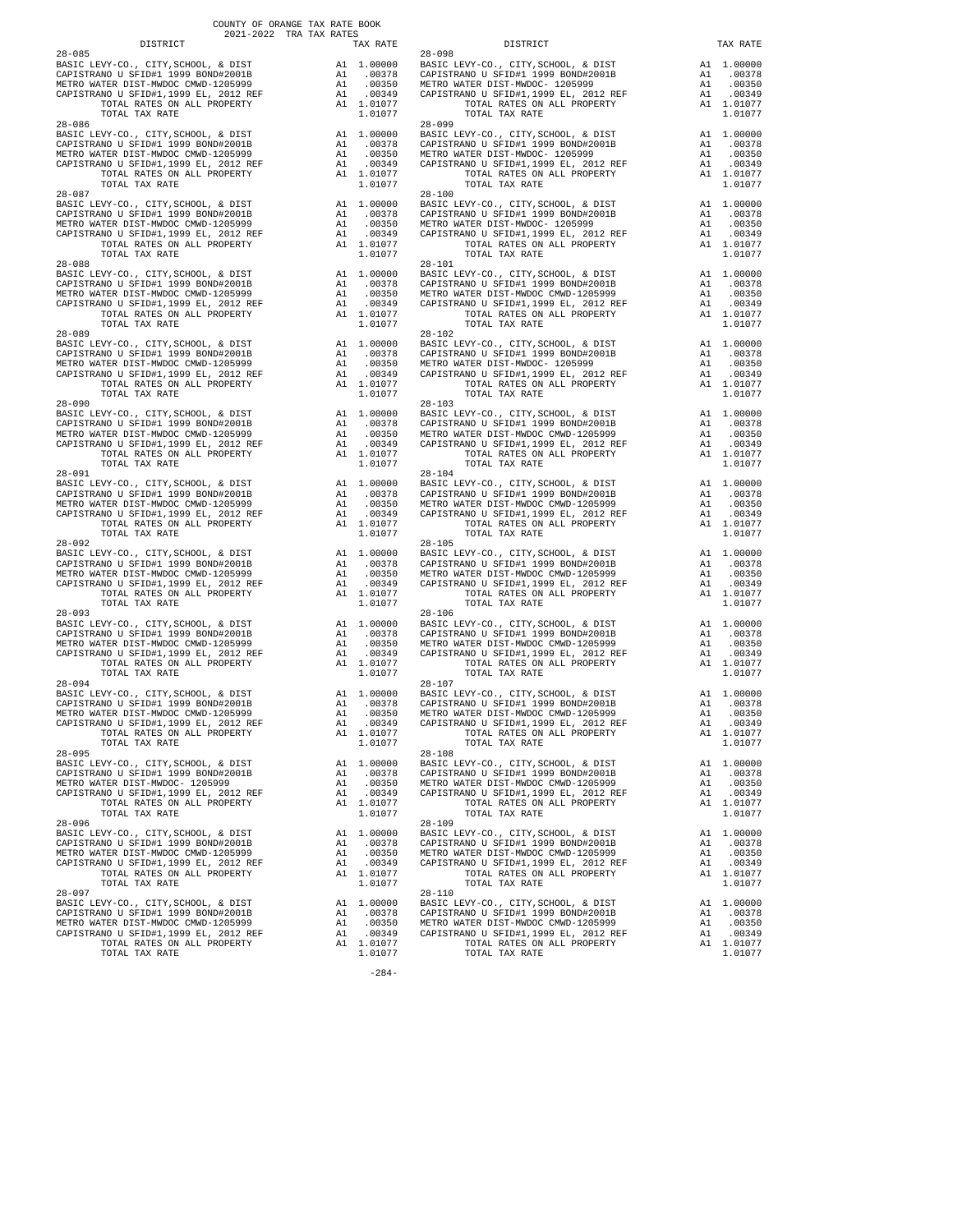| DISTRICT                                                                                                           |                                                                                           | TAX RATE                                                                                    |                    |
|--------------------------------------------------------------------------------------------------------------------|-------------------------------------------------------------------------------------------|---------------------------------------------------------------------------------------------|--------------------|
| 28-111<br>BASIC LEVY-CO., CITY, SCHOOL, & DIST                                                                     | 28-124<br>A1 .00000 BASIC L<br>A1 .00378 CAPISTR<br>A1 .00350 METROW<br>A1 .00349 CAPISTR |                                                                                             | $28 - 124$         |
| CAPISTRANO U SFID#1 1999 BOND#2001B                                                                                | 00350<br>100349 100349<br>11.01077<br>101077                                              |                                                                                             |                    |
| METRO WATER DIST-MWDOC CMWD-1205999<br>CAPISTRANO U SFID#1,1999 EL, 2012 REF                                       |                                                                                           |                                                                                             |                    |
| TOTAL RATES ON ALL PROPERTY                                                                                        |                                                                                           |                                                                                             |                    |
| TOTAL TAX RATE<br>$28 - 112$                                                                                       |                                                                                           |                                                                                             | $28 - 125$         |
|                                                                                                                    |                                                                                           |                                                                                             |                    |
|                                                                                                                    |                                                                                           |                                                                                             |                    |
|                                                                                                                    |                                                                                           |                                                                                             |                    |
|                                                                                                                    |                                                                                           |                                                                                             |                    |
| TOTAL TAX RATE<br>$28 - 113$                                                                                       |                                                                                           | 1.01077                                                                                     | 28-126             |
| BASIC LEVY-CO., CITY, SCHOOL, & DIST                                                                               |                                                                                           | 20-120<br>Al 1.00000 BASIC<br>Al 1.00378 CAPISTR<br>Al 1.00350 METROW<br>Al 1.00349 CAPISTR |                    |
| CAPISTRANO U SFID#1 1999 BOND#2001B<br>METRO WATER DIST-MWDOC CMWD-1205999                                         |                                                                                           |                                                                                             |                    |
| CAPISTRANO U SFID#1,1999 EL, 2012 REF<br>TOTAL RATES ON ALL PROPERTY                                               | $\overline{A1}$                                                                           |                                                                                             |                    |
| TOTAL TAX RATE                                                                                                     |                                                                                           | A1 1.01077<br>1.01077                                                                       |                    |
| $28 - 114$                                                                                                         |                                                                                           |                                                                                             | $28 - 127$         |
|                                                                                                                    |                                                                                           |                                                                                             |                    |
|                                                                                                                    |                                                                                           |                                                                                             |                    |
| TOTAL RATES ON ALL PROPERTY                                                                                        |                                                                                           | A1 1.01077                                                                                  |                    |
| TOTAL TAX RATE                                                                                                     |                                                                                           | 1.01077                                                                                     |                    |
| $28 - 115$<br>BASIC LEVY-CO., CITY, SCHOOL, & DIST                                                                 |                                                                                           |                                                                                             | $28 - 128$         |
| CAPISTRANO U SFID#1 1999 BOND#2001B                                                                                | Al .00332<br>Al .00349<br>Al 1.01077<br>1.01077                                           | A1 1.00000 BASIC<br>A1 .00378 CAPISTR<br>A1 .00350 METROW<br>A1 .00349 CAPISTR              |                    |
| METRO WATER DIST-MWDOC CMWD-1205999<br>CAPISTRANO U SFID#1,1999 EL, 2012 REF                                       |                                                                                           |                                                                                             |                    |
| TOTAL RATES ON ALL PROPERTY                                                                                        |                                                                                           |                                                                                             |                    |
| TOTAL TAX RATE<br>$28 - 116$                                                                                       |                                                                                           |                                                                                             | $28 - 129$         |
|                                                                                                                    |                                                                                           |                                                                                             |                    |
|                                                                                                                    |                                                                                           |                                                                                             |                    |
|                                                                                                                    |                                                                                           |                                                                                             |                    |
| TOTAL TAX RATE                                                                                                     |                                                                                           | 1.01077                                                                                     |                    |
| $28 - 117$                                                                                                         |                                                                                           |                                                                                             | $28 - 130$         |
| BASIC LEVY-CO., CITY, SCHOOL, & DIST<br>CAPISTRANO U SFID#1 1999 BOND#2001B                                        | 20-130<br>A1 1.00000 BASIC<br>A1 .00378 CAPISTR<br>A1 .00349 CAPISTR                      |                                                                                             |                    |
| METRO WATER DIST-MWDOC CMWD-1205999                                                                                |                                                                                           |                                                                                             |                    |
| CAPISTRANO U SFID#1,1999 EL, 2012 REF<br>TOTAL RATES ON ALL PROPERTY                                               |                                                                                           | A1 .00349<br>A1 1.01077                                                                     |                    |
| TOTAL TAX RATE                                                                                                     |                                                                                           | 1.01077                                                                                     |                    |
| $28 - 118$<br>BASIC LEVY-CO., CITY, SCHOOL, & DIST                                                                 |                                                                                           |                                                                                             | $28 - 131$         |
| SASIC EEVI-CO., CIII, SCHOOD, & DISI<br>CAPISTRANO U SFIDH1 1999 BOND#2001B<br>METRO WATER DIST-MWDOC CMWD-1205999 |                                                                                           |                                                                                             |                    |
| METRO WATER DIST-MWDOC CMWD-1205999<br>CAPISTRANO U SFID#1,1999 EL, 2012 REF                                       | A1 1.00000 BASIC L<br>A1 .00378 CAPISTR<br>A1 .00350 METROW<br>A1 .00349 CAPISTR          |                                                                                             |                    |
| TOTAL RATES ON ALL PROPERTY                                                                                        |                                                                                           | A1 1.01077                                                                                  |                    |
| TOTAL TAX RATE<br>$28 - 119$                                                                                       |                                                                                           | 1.01077                                                                                     | $28 - 132$         |
| BASIC LEVY-CO., CITY, SCHOOL, & DIST                                                                               |                                                                                           | A1 1.00000 BASIC L<br>A1 .00378 CAPISTR<br>A1 .00350 METROW<br>A1 .00349 CAPISTR            |                    |
| CAPISTRANO U SFID#1 1999 BOND#2001B<br>METRO WATER DIST-MWDOC CMWD-1205999                                         | 0035v<br>A1 .00349<br>A1 1.01077<br>הרוח ה                                                |                                                                                             |                    |
| CAPISTRANO U SFID#1,1999 EL, 2012 REF                                                                              |                                                                                           |                                                                                             |                    |
| TOTAL RATES ON ALL PROPERTY<br>TOTAL TAX RATE                                                                      |                                                                                           | 1.01077                                                                                     |                    |
| $28 - 120$                                                                                                         |                                                                                           |                                                                                             | $28 - 133$         |
|                                                                                                                    |                                                                                           |                                                                                             |                    |
|                                                                                                                    |                                                                                           |                                                                                             |                    |
|                                                                                                                    |                                                                                           |                                                                                             |                    |
| TOTAL TAX RATE                                                                                                     |                                                                                           | 1.01077                                                                                     |                    |
| $28 - 121$                                                                                                         |                                                                                           |                                                                                             | 28-134<br>BASIC L  |
| BASIC LEVY-CO., CITY, SCHOOL, & DIST                                                                               |                                                                                           |                                                                                             |                    |
| CAPISTRANO U SFID#1 1999 BOND#2001B<br>METRO WATER DIST-MWDOC- 1205999                                             |                                                                                           | -- 1.00000 CAPISTR<br>Al .00378 METROW<br>Al .00350 CAPISTP<br>Al 00011                     |                    |
| CAPISTRANO U SFID#1,1999 EL, 2012 REF                                                                              | A1                                                                                        | .00349                                                                                      |                    |
| TOTAL RATES ON ALL PROPERTY<br>TOTAL TAX RATE                                                                      |                                                                                           | A1 1.01077<br>1.01077                                                                       |                    |
|                                                                                                                    |                                                                                           |                                                                                             | $28 - 135$         |
| $28 - 122$<br>BASIC LEVY-CO., CITY, SCHOOL, & DIST                                                                 | A1                                                                                        | 1.00000                                                                                     | BASIC L<br>CAPISTR |
| CAPISTRANO U SFID#1 1999 BOND#2001B                                                                                |                                                                                           | A1 .00378                                                                                   | METRO W            |
| METRO WATER DIST-MWDOC CMWD-1205999<br>CAPISTRANO U SFID#1,1999 EL, 2012 REF                                       | A1<br>A1                                                                                  | .00350<br>.00349                                                                            | CAPISTR            |
| TOTAL RATES ON ALL PROPERTY                                                                                        |                                                                                           | A1 1.01077                                                                                  |                    |
| TOTAL TAX RATE                                                                                                     |                                                                                           | 1.01077                                                                                     | $28 - 136$         |
| $28 - 123$                                                                                                         |                                                                                           |                                                                                             | BASIC L            |
| BASIC LEVY-CO., CITY, SCHOOL, & DIST<br>CAPISTRANO U SFID#1 1999 BOND#2001B                                        |                                                                                           | A1 1.00000<br>A1.00378                                                                      | CAPISTR<br>METRO W |
| METRO WATER DIST-MWDOC CMWD-1205999<br>GARISTOPRANO II ORIBHI 1000 BIL 2012 BRB                                    | A1                                                                                        | .00350                                                                                      | CAPISTR            |
|                                                                                                                    | 2.1                                                                                       | 00240                                                                                       |                    |

| CAPISTRANO U SFID#1.1999 EL. 2012 REF | .00349     |
|---------------------------------------|------------|
| TOTAL RATES ON ALL PROPERTY           | A1 1.01077 |
| TOTAL TAX RATE                        | 1.01077    |

|            | TAX RATE | DISTRICT                                                                                                                                                                                                                                                                                                                                                                 | TAX RATE   |
|------------|----------|--------------------------------------------------------------------------------------------------------------------------------------------------------------------------------------------------------------------------------------------------------------------------------------------------------------------------------------------------------------------------|------------|
| $28 - 111$ |          | $28 - 124$                                                                                                                                                                                                                                                                                                                                                               |            |
|            |          |                                                                                                                                                                                                                                                                                                                                                                          |            |
|            |          |                                                                                                                                                                                                                                                                                                                                                                          |            |
|            |          |                                                                                                                                                                                                                                                                                                                                                                          |            |
|            |          |                                                                                                                                                                                                                                                                                                                                                                          |            |
|            |          |                                                                                                                                                                                                                                                                                                                                                                          |            |
|            |          |                                                                                                                                                                                                                                                                                                                                                                          |            |
|            |          |                                                                                                                                                                                                                                                                                                                                                                          |            |
| $28 - 113$ |          | $28 - 126$                                                                                                                                                                                                                                                                                                                                                               |            |
|            |          |                                                                                                                                                                                                                                                                                                                                                                          |            |
|            |          |                                                                                                                                                                                                                                                                                                                                                                          |            |
|            |          |                                                                                                                                                                                                                                                                                                                                                                          |            |
|            |          |                                                                                                                                                                                                                                                                                                                                                                          |            |
|            |          |                                                                                                                                                                                                                                                                                                                                                                          |            |
|            |          |                                                                                                                                                                                                                                                                                                                                                                          |            |
|            |          |                                                                                                                                                                                                                                                                                                                                                                          |            |
|            |          | 2011<br>2011 1.00000 BASIC LEVY-CO., CITY, SCHOOL, & DIST<br>CAPISTRANO U SFID#1 1999 BOND#2001B A1 .00378 CAPISTRANO U SFID#1 1999 BOND#2001B A1 .00378<br>METRO WATER DIST<br>CAPISTRANO U SFID#1,1999 BOND-120599 A1 .00350 A1 .003                                                                                                                                   |            |
| $28 - 115$ |          | $28 - 128$                                                                                                                                                                                                                                                                                                                                                               |            |
|            |          |                                                                                                                                                                                                                                                                                                                                                                          |            |
|            |          |                                                                                                                                                                                                                                                                                                                                                                          |            |
|            |          |                                                                                                                                                                                                                                                                                                                                                                          |            |
|            |          |                                                                                                                                                                                                                                                                                                                                                                          |            |
|            |          |                                                                                                                                                                                                                                                                                                                                                                          |            |
|            |          |                                                                                                                                                                                                                                                                                                                                                                          |            |
|            |          |                                                                                                                                                                                                                                                                                                                                                                          |            |
|            |          |                                                                                                                                                                                                                                                                                                                                                                          |            |
|            |          |                                                                                                                                                                                                                                                                                                                                                                          |            |
|            |          |                                                                                                                                                                                                                                                                                                                                                                          |            |
|            |          |                                                                                                                                                                                                                                                                                                                                                                          |            |
|            |          |                                                                                                                                                                                                                                                                                                                                                                          |            |
|            |          |                                                                                                                                                                                                                                                                                                                                                                          |            |
|            |          |                                                                                                                                                                                                                                                                                                                                                                          |            |
|            |          |                                                                                                                                                                                                                                                                                                                                                                          |            |
|            |          |                                                                                                                                                                                                                                                                                                                                                                          |            |
|            |          |                                                                                                                                                                                                                                                                                                                                                                          |            |
| $28 - 119$ |          | $28 - 132$                                                                                                                                                                                                                                                                                                                                                               |            |
|            |          |                                                                                                                                                                                                                                                                                                                                                                          |            |
|            |          |                                                                                                                                                                                                                                                                                                                                                                          |            |
|            |          |                                                                                                                                                                                                                                                                                                                                                                          |            |
|            |          |                                                                                                                                                                                                                                                                                                                                                                          |            |
|            |          | 28-120<br>BASIC LEVY-CO., CITY, SCHOOL, & DIST<br>CAPISTRANO U SFID#1 1999 BOND#2001B A1 1.00000 BASIC LEVY-CO., CITY, SCHOOL, & DIST A1 1.00000<br>METRO WATER DIST-MWDOC CMWD-1205999 A1 .00350 METRO WATER DIST-MWDOC CMWD-1205999 A                                                                                                                                  |            |
|            |          |                                                                                                                                                                                                                                                                                                                                                                          |            |
|            |          | TOTAL RATES ON ALL PROPERTY                                                                                                                                                                                                                                                                                                                                              | A1 1.01368 |
|            | 1.01077  | TOTAL TAX RATE                                                                                                                                                                                                                                                                                                                                                           | 1.01368    |
|            |          |                                                                                                                                                                                                                                                                                                                                                                          |            |
|            |          |                                                                                                                                                                                                                                                                                                                                                                          |            |
|            |          |                                                                                                                                                                                                                                                                                                                                                                          |            |
|            |          |                                                                                                                                                                                                                                                                                                                                                                          |            |
|            |          |                                                                                                                                                                                                                                                                                                                                                                          |            |
|            |          |                                                                                                                                                                                                                                                                                                                                                                          |            |
|            |          |                                                                                                                                                                                                                                                                                                                                                                          |            |
|            |          |                                                                                                                                                                                                                                                                                                                                                                          |            |
|            |          |                                                                                                                                                                                                                                                                                                                                                                          |            |
|            |          |                                                                                                                                                                                                                                                                                                                                                                          |            |
|            |          | $\begin{tabular}{lllllllllllllllllllll} & $\alpha_0-1.5$ & $20-1.5$ & $20-1.5$ & $20-1.5$ & $20-1.5$ \\ BASIC LEVY-CO. & CITY, SCHOOL, & & DIST & & & ABIST \\ CAPTSTRANO U SFID#1 1999 BOND#2001B & & & & .00378 & & A1 & .00000 & & APISTT-MWDOC-1205999 & & & & A1 & .00378 & \\ CAPTSTRANO U SFID#1 1999 BOND#2001B & & & & .00378 & & & .00378 & & & .00378 & & .0$ |            |
|            |          |                                                                                                                                                                                                                                                                                                                                                                          |            |
|            |          |                                                                                                                                                                                                                                                                                                                                                                          |            |
|            |          |                                                                                                                                                                                                                                                                                                                                                                          |            |
|            |          |                                                                                                                                                                                                                                                                                                                                                                          |            |
|            |          |                                                                                                                                                                                                                                                                                                                                                                          |            |

 $-285-$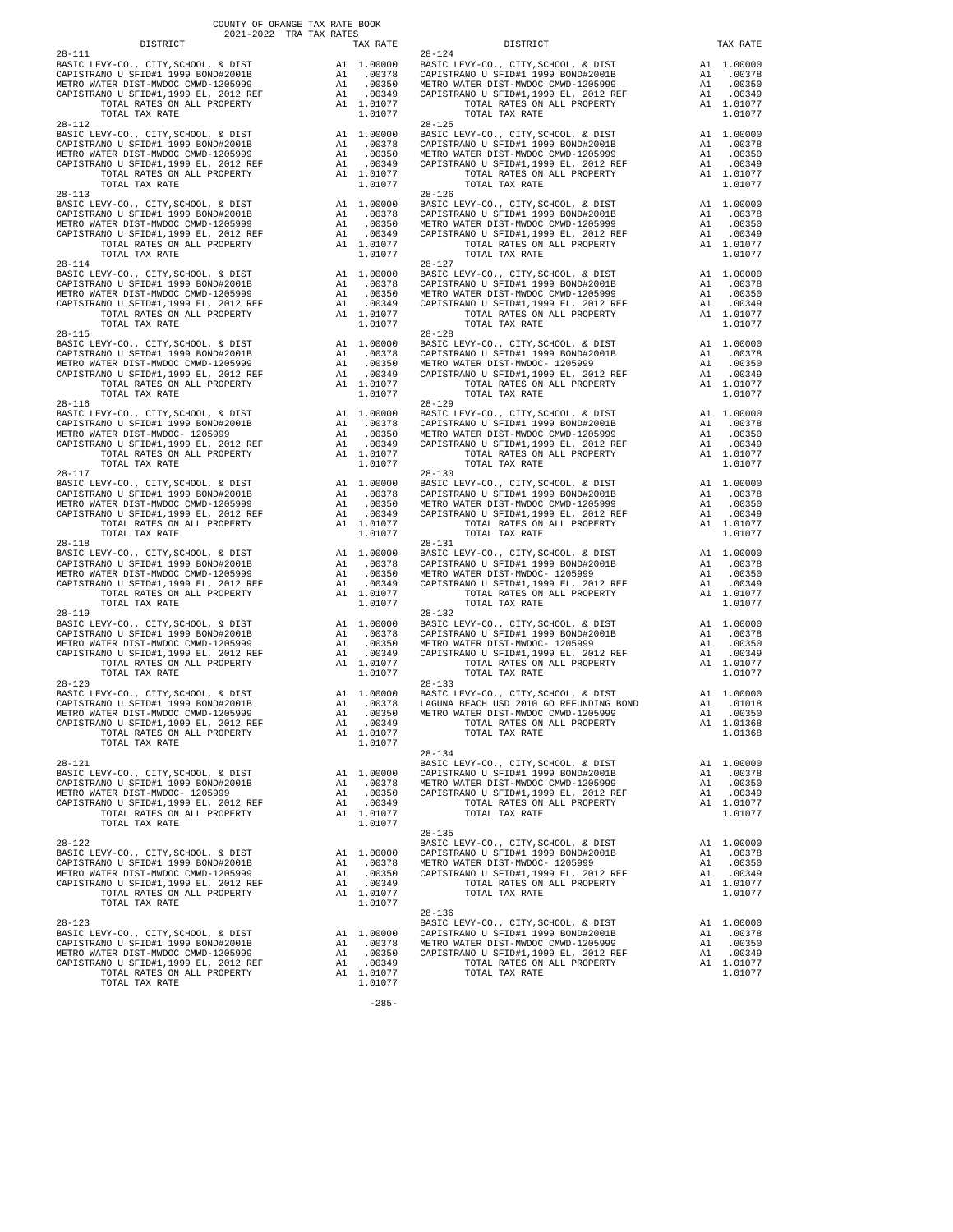| DISTRICT                                                                                                                                                                 |                                                                                                                        | TAX RATE                                                                                      |                    |
|--------------------------------------------------------------------------------------------------------------------------------------------------------------------------|------------------------------------------------------------------------------------------------------------------------|-----------------------------------------------------------------------------------------------|--------------------|
| $28 - 137$                                                                                                                                                               |                                                                                                                        |                                                                                               | $29 - 002$         |
| BASIC LEVY-CO., CITY, SCHOOL, & DIST                                                                                                                                     | A1 1.00000 BASIC<br>A1 .00378 CAPISTR<br>A1 .00350 METROW<br>A1 .00349 CAPISTR                                         |                                                                                               |                    |
| CAPISTRANO U SFID#1 1999 BOND#2001B<br>METRO WATER DIST-MWDOC CMWD-1205999                                                                                               |                                                                                                                        |                                                                                               |                    |
| CAPISTRANO U SFID#1,1999 EL, 2012 REF                                                                                                                                    |                                                                                                                        | A1 .00350<br>A1 .00349<br>A1 1.01077                                                          |                    |
| TOTAL RATES ON ALL PROPERTY                                                                                                                                              |                                                                                                                        |                                                                                               |                    |
| TOTAL TAX RATE                                                                                                                                                           |                                                                                                                        | 1.01077                                                                                       |                    |
| $28 - 138$                                                                                                                                                               |                                                                                                                        |                                                                                               | $29 - 003$         |
| BASIC LEVY-CO., CITY, SCHOOL, & DIST                                                                                                                                     | 29-003<br>A1 1.00000 BASIC L<br>A1 .00378 CAPISTR<br>A1 .00350 METROW<br>A1 .00349 CAPISTR<br>A1 1.01077               |                                                                                               |                    |
| CAPISTRANO U SFID#1 1999 BOND#2001B                                                                                                                                      |                                                                                                                        |                                                                                               |                    |
| METRO WATER DIST-MWDOC CMWD-1205999                                                                                                                                      |                                                                                                                        |                                                                                               |                    |
| CAPISTRANO U SFID#1,1999 EL, 2012 REF                                                                                                                                    |                                                                                                                        |                                                                                               |                    |
| TOTAL RATES ON ALL PROPERTY                                                                                                                                              |                                                                                                                        |                                                                                               |                    |
| TOTAL TAX RATE<br>$28 - 139$                                                                                                                                             |                                                                                                                        | 1.01077                                                                                       | $29 - 004$         |
| BASIC LEVY-CO., CITY, SCHOOL, & DIST                                                                                                                                     |                                                                                                                        |                                                                                               |                    |
| CAPISTRANO U SFID#1 1999 BOND#2001B                                                                                                                                      |                                                                                                                        | A1 1.00000 BASIC L<br>A1 .00378 CAPISTR<br>A1 .00350 METROW<br>A1 .00349 CAPISTR              |                    |
| METRO WATER DIST-MWDOC CMWD-1205999                                                                                                                                      |                                                                                                                        |                                                                                               |                    |
| CAPISTRANO U SFID#1,1999 EL, 2012 REF                                                                                                                                    | $\mathbb{A}\bar{\mathbb{1}}$                                                                                           |                                                                                               |                    |
| TOTAL RATES ON ALL PROPERTY                                                                                                                                              |                                                                                                                        | A1 1.01077                                                                                    |                    |
| TOTAL TAX RATE                                                                                                                                                           |                                                                                                                        | 1.01077                                                                                       |                    |
| $28 - 140$                                                                                                                                                               |                                                                                                                        |                                                                                               | $29 - 005$         |
| BASIC LEVY-CO., CITY, SCHOOL, & DIST                                                                                                                                     |                                                                                                                        |                                                                                               |                    |
| CAPISTRANO U SFID#1 1999 BOND#2001B                                                                                                                                      | A1 1.00000 BASIC L<br>A1 .00378 CAPISTR<br>A1 .00350 METRO W<br>A1 .00349 CAPISTR<br>A1 1.01077                        |                                                                                               |                    |
| METRO WATER DIST-MWDOC- 1205999<br>MEIRO WAIER 2101 MMEIR - 101<br>CAPISTRANO U SFID#1,1999 EL, 2012 REF                                                                 |                                                                                                                        |                                                                                               |                    |
| TOTAL RATES ON ALL PROPERTY                                                                                                                                              |                                                                                                                        |                                                                                               |                    |
| TOTAL TAX RATE                                                                                                                                                           |                                                                                                                        | 1.01077                                                                                       |                    |
| $28 - 141$                                                                                                                                                               |                                                                                                                        |                                                                                               | $29 - 006$         |
| BASIC LEVY-CO., CITY, SCHOOL, & DIST                                                                                                                                     |                                                                                                                        |                                                                                               |                    |
| CAPISTRANO U SFID#1 1999 BOND#2001B                                                                                                                                      |                                                                                                                        |                                                                                               |                    |
| METRO WATER DIST-MWDOC CMWD-1205999                                                                                                                                      | A1 1.00000 BASIC L<br>A1 .00378 CAPISTR<br>A1 .00350 METROW<br>A1 .00349 CAPISTR                                       |                                                                                               |                    |
| CAPISTRANO U SFID#1,1999 EL, 2012 REF                                                                                                                                    |                                                                                                                        | A1 .00349<br>A1 1.01077                                                                       |                    |
| TOTAL RATES ON ALL PROPERTY                                                                                                                                              |                                                                                                                        |                                                                                               |                    |
| TOTAL TAX RATE                                                                                                                                                           |                                                                                                                        | 1.01077                                                                                       |                    |
| $28 - 142$                                                                                                                                                               |                                                                                                                        |                                                                                               | $29 - 007$         |
| BASIC LEVY-CO., CITY, SCHOOL, & DIST<br>CAPISTRANO U SFID#1 1999 BOND#2001B                                                                                              |                                                                                                                        |                                                                                               |                    |
| METRO WATER DIST-MWDOC CMWD-1205999                                                                                                                                      |                                                                                                                        |                                                                                               |                    |
|                                                                                                                                                                          | A1 1.00000 BASIC L<br>A1 .00378 CAPISTR<br>A1 .00378 CAPISTR<br>A1 .00349 CAPISTR<br>F A1 .00349 CAPISTR<br>A1 1.01077 |                                                                                               |                    |
| CAPISTRANO U SFID#1,1999 EL, 2012 REF<br>TOTAL RATES ON ALL PROPERTY                                                                                                     |                                                                                                                        |                                                                                               |                    |
| TOTAL TAX RATE                                                                                                                                                           |                                                                                                                        | 1,01077                                                                                       |                    |
| $28 - 143$                                                                                                                                                               |                                                                                                                        |                                                                                               | $29 - 008$         |
| BASIC LEVY-CO., CITY, SCHOOL, & DIST                                                                                                                                     | A1 1.00000 BASIC L<br>A1 .00378 CAPISTR<br>A1 .00350 METROW<br>A1 .00349 CAPISTR                                       |                                                                                               |                    |
| CAPISTRANO U SFID#1 1999 BOND#2001B                                                                                                                                      |                                                                                                                        |                                                                                               |                    |
| METRO WATER DIST-MWDOC CMWD-1205999                                                                                                                                      |                                                                                                                        |                                                                                               |                    |
| CAPISTRANO U SFID#1,1999 EL, 2012 REF                                                                                                                                    |                                                                                                                        |                                                                                               |                    |
| TOTAL RATES ON ALL PROPERTY                                                                                                                                              |                                                                                                                        | A1 1.01077                                                                                    |                    |
| TOTAL TAX RATE<br>$28 - 144$                                                                                                                                             |                                                                                                                        | 1.01077                                                                                       | 29-009             |
| BASIC LEVY-CO., CITY, SCHOOL, & DIST                                                                                                                                     |                                                                                                                        |                                                                                               |                    |
| CAPISTRANO U SFID#1 1999 BOND#2001B                                                                                                                                      |                                                                                                                        |                                                                                               |                    |
| METRO WATER DIST-MWDOC- 1205999                                                                                                                                          |                                                                                                                        |                                                                                               |                    |
| CAPISTRANO U SFID#1,1999 EL, 2012 REF                                                                                                                                    |                                                                                                                        | A1 1.00000 BASIC L<br>A1 .00378 CAPISTR<br>A1 .00350 METROW<br>A1 .00349 CAPISTR<br>A1 .01349 |                    |
| TOTAL RATES ON ALL PROPERTY                                                                                                                                              |                                                                                                                        | A1 1.01077                                                                                    |                    |
| TOTAL TAX RATE                                                                                                                                                           |                                                                                                                        | 1.01077                                                                                       |                    |
| $28 - 145$                                                                                                                                                               |                                                                                                                        |                                                                                               | 29-010             |
| BASIC LEVY-CO., CITY, SCHOOL, & DIST<br>CAPISTRANO U SFID#1 1999 BOND#2001B<br>METRO WATER DIST-MWDOC- 1905000                                                           |                                                                                                                        |                                                                                               |                    |
|                                                                                                                                                                          |                                                                                                                        |                                                                                               |                    |
| METRO WATER DIST-MWDOC- 1205999<br>METRO WATER DIST-MWDOC- 1205999 AL .00349<br>CAPISTRANO U SFID#1,1999 EL, 2012 REF A1 .00349<br>---- Almes ON ALL PROPERTY A1 1.01077 | A1 1.00000 BASIC L<br>A1 .00378 CAPISTR<br>A1 .00350 METROW<br>A1 .00349 CAPISTR                                       |                                                                                               |                    |
|                                                                                                                                                                          |                                                                                                                        |                                                                                               |                    |
| TOTAL TAX RATE                                                                                                                                                           |                                                                                                                        | 1.01077                                                                                       |                    |
| $28 - 901$                                                                                                                                                               |                                                                                                                        |                                                                                               | $29 - 011$         |
| BASIC LEVY-CO., CITY, SCHOOL, & DIST                                                                                                                                     | A1 1.00000 BASIC L<br>A1 .00378 CAPISTR<br>A1 .00349 METRO W<br>A1 1.00727 CAPISTR<br>1.00727                          |                                                                                               | BASIC L            |
| CAPISTRANO U SFID#1 1999 BOND#2001B                                                                                                                                      |                                                                                                                        |                                                                                               |                    |
| CAPISIRANO O SFID#1,1999 EL, 2012 REF<br>CAPISTRANO U SFID#1,1999 EL, 2012 REF                                                                                           |                                                                                                                        |                                                                                               |                    |
| TOTAL RATES ON ALL PROPERTY                                                                                                                                              |                                                                                                                        |                                                                                               |                    |
| TOTAL TAX RATE                                                                                                                                                           |                                                                                                                        |                                                                                               |                    |
| $28 - 902$                                                                                                                                                               |                                                                                                                        |                                                                                               |                    |
| BASIC LEVY-CO., CITY, SCHOOL, & DIST                                                                                                                                     |                                                                                                                        | A1 1.00000                                                                                    | 29-012             |
| CAPISTRANO U SFID#1 1999 BOND#2001B                                                                                                                                      |                                                                                                                        | A1 .00378                                                                                     | BASIC L            |
| CAPISTRANO U SFID#1,1999 EL, 2012 REF                                                                                                                                    | A1                                                                                                                     | .00349                                                                                        | CAPISTR            |
| TOTAL RATES ON ALL PROPERTY                                                                                                                                              |                                                                                                                        | A1 1.00727                                                                                    | METRO W            |
| TOTAL TAX RATE                                                                                                                                                           |                                                                                                                        | 1.00727                                                                                       | CAPISTR            |
|                                                                                                                                                                          |                                                                                                                        |                                                                                               |                    |
| $28 - 903$                                                                                                                                                               |                                                                                                                        |                                                                                               |                    |
| BASIC LEVY-CO., CITY, SCHOOL, & DIST                                                                                                                                     | A1                                                                                                                     | 1.00000                                                                                       |                    |
| CAPISTRANO U SFID#1 1999 BOND#2001B                                                                                                                                      | A1                                                                                                                     | .00378                                                                                        | 29-013             |
| CAPISTRANO U SFID#1,1999 EL, 2012 REF<br>TOTAL RATES ON ALL PROPERTY                                                                                                     | A1                                                                                                                     | .00349<br>A1 1.00727                                                                          | BASIC L            |
| TOTAL TAX RATE                                                                                                                                                           |                                                                                                                        | 1.00727                                                                                       | CAPISTR<br>METRO W |
|                                                                                                                                                                          |                                                                                                                        |                                                                                               | CAPISTR            |
| $29 - 001$                                                                                                                                                               |                                                                                                                        |                                                                                               |                    |
| BASIC LEVY-CO., CITY, SCHOOL, & DIST                                                                                                                                     | A1                                                                                                                     | 1.00000                                                                                       |                    |
| LAGUNA BEACH USD 2010 GO REFUNDING BOND                                                                                                                                  | A1                                                                                                                     | .01018                                                                                        |                    |
| METRO WATER DIST-MWDOC CMWD-1205999                                                                                                                                      | A1                                                                                                                     | .00350                                                                                        | $29 - 014$         |
| TOTAL RATES ON ALL PROPERTY                                                                                                                                              |                                                                                                                        | A1 1.01368                                                                                    | BASIC L            |
| TOTAL TAX RATE                                                                                                                                                           |                                                                                                                        | 1.01368                                                                                       | CAPISTR            |

| COUNTY OF ORANGE TAX RATE BOOK                                                                                                                                                                                                                                                                                                                                                                                                                                                                                 |                                    |                |          |
|----------------------------------------------------------------------------------------------------------------------------------------------------------------------------------------------------------------------------------------------------------------------------------------------------------------------------------------------------------------------------------------------------------------------------------------------------------------------------------------------------------------|------------------------------------|----------------|----------|
|                                                                                                                                                                                                                                                                                                                                                                                                                                                                                                                | TAX RATE                           | DISTRICT       | TAX RATE |
| $28 - 137$                                                                                                                                                                                                                                                                                                                                                                                                                                                                                                     |                                    | $29 - 002$     |          |
|                                                                                                                                                                                                                                                                                                                                                                                                                                                                                                                |                                    |                |          |
|                                                                                                                                                                                                                                                                                                                                                                                                                                                                                                                |                                    |                |          |
|                                                                                                                                                                                                                                                                                                                                                                                                                                                                                                                |                                    |                |          |
|                                                                                                                                                                                                                                                                                                                                                                                                                                                                                                                |                                    |                |          |
|                                                                                                                                                                                                                                                                                                                                                                                                                                                                                                                |                                    |                |          |
|                                                                                                                                                                                                                                                                                                                                                                                                                                                                                                                |                                    |                |          |
|                                                                                                                                                                                                                                                                                                                                                                                                                                                                                                                |                                    |                |          |
|                                                                                                                                                                                                                                                                                                                                                                                                                                                                                                                |                                    |                |          |
|                                                                                                                                                                                                                                                                                                                                                                                                                                                                                                                |                                    |                |          |
| $28 - 139$                                                                                                                                                                                                                                                                                                                                                                                                                                                                                                     |                                    | $29 - 004$     |          |
|                                                                                                                                                                                                                                                                                                                                                                                                                                                                                                                |                                    |                |          |
|                                                                                                                                                                                                                                                                                                                                                                                                                                                                                                                |                                    |                |          |
|                                                                                                                                                                                                                                                                                                                                                                                                                                                                                                                |                                    |                |          |
|                                                                                                                                                                                                                                                                                                                                                                                                                                                                                                                |                                    |                |          |
|                                                                                                                                                                                                                                                                                                                                                                                                                                                                                                                |                                    |                |          |
|                                                                                                                                                                                                                                                                                                                                                                                                                                                                                                                |                                    |                |          |
|                                                                                                                                                                                                                                                                                                                                                                                                                                                                                                                |                                    |                |          |
|                                                                                                                                                                                                                                                                                                                                                                                                                                                                                                                |                                    |                |          |
|                                                                                                                                                                                                                                                                                                                                                                                                                                                                                                                |                                    |                |          |
| 29–140 29–111 1999 BOND#2001B A1 1.00000 BASIC LEVY-CO., CITY, SCHOOL, & DIST A1 1.00000 BASIC LEVY-CO., CITY, SCHOOL, & DIST A1 1.00000 ANSIC LEVY-CO., CITY, SCHOOL, & DIST A1 1.00000 CAPISTRANO U SFID#1 1999 BOND#2001B A                                                                                                                                                                                                                                                                                 |                                    |                |          |
| $28 - 141$                                                                                                                                                                                                                                                                                                                                                                                                                                                                                                     |                                    | $29 - 006$     |          |
|                                                                                                                                                                                                                                                                                                                                                                                                                                                                                                                |                                    |                |          |
|                                                                                                                                                                                                                                                                                                                                                                                                                                                                                                                |                                    |                |          |
|                                                                                                                                                                                                                                                                                                                                                                                                                                                                                                                |                                    |                |          |
|                                                                                                                                                                                                                                                                                                                                                                                                                                                                                                                |                                    |                |          |
|                                                                                                                                                                                                                                                                                                                                                                                                                                                                                                                |                                    |                |          |
|                                                                                                                                                                                                                                                                                                                                                                                                                                                                                                                |                                    |                |          |
|                                                                                                                                                                                                                                                                                                                                                                                                                                                                                                                |                                    |                |          |
|                                                                                                                                                                                                                                                                                                                                                                                                                                                                                                                |                                    |                |          |
|                                                                                                                                                                                                                                                                                                                                                                                                                                                                                                                |                                    |                |          |
|                                                                                                                                                                                                                                                                                                                                                                                                                                                                                                                |                                    |                |          |
|                                                                                                                                                                                                                                                                                                                                                                                                                                                                                                                |                                    |                |          |
|                                                                                                                                                                                                                                                                                                                                                                                                                                                                                                                |                                    |                |          |
|                                                                                                                                                                                                                                                                                                                                                                                                                                                                                                                |                                    |                |          |
|                                                                                                                                                                                                                                                                                                                                                                                                                                                                                                                |                                    |                |          |
|                                                                                                                                                                                                                                                                                                                                                                                                                                                                                                                |                                    |                |          |
|                                                                                                                                                                                                                                                                                                                                                                                                                                                                                                                |                                    |                |          |
|                                                                                                                                                                                                                                                                                                                                                                                                                                                                                                                |                                    |                |          |
|                                                                                                                                                                                                                                                                                                                                                                                                                                                                                                                |                                    |                |          |
|                                                                                                                                                                                                                                                                                                                                                                                                                                                                                                                |                                    |                |          |
|                                                                                                                                                                                                                                                                                                                                                                                                                                                                                                                |                                    |                |          |
| $28 - 145$                                                                                                                                                                                                                                                                                                                                                                                                                                                                                                     |                                    | $29 - 010$     |          |
|                                                                                                                                                                                                                                                                                                                                                                                                                                                                                                                |                                    |                |          |
|                                                                                                                                                                                                                                                                                                                                                                                                                                                                                                                |                                    |                |          |
|                                                                                                                                                                                                                                                                                                                                                                                                                                                                                                                |                                    |                |          |
|                                                                                                                                                                                                                                                                                                                                                                                                                                                                                                                |                                    |                |          |
|                                                                                                                                                                                                                                                                                                                                                                                                                                                                                                                |                                    |                |          |
| $\begin{array}{cccccccc} 28-901 & & & & & & 29-011 & & & & \\ \texttt{BASIC LEVY-CO.} & \texttt{CITY, SCHOOL} & \texttt{A} & \texttt{I.00000} & \texttt{BASIC LEVY-CO.} & \texttt{CITY, SCHOOL} & \texttt{A} & \texttt{DIST} & \texttt{A1} & \texttt{1.00000} \\ \texttt{CAPISTERANO U SFID#1 1999 BOND#2001B} & \texttt{A1} & \texttt{.00378} & \texttt{CAPISTERANO U SFID#1 1999 BOND#2001B}$                                                                                                                |                                    |                |          |
|                                                                                                                                                                                                                                                                                                                                                                                                                                                                                                                |                                    |                |          |
|                                                                                                                                                                                                                                                                                                                                                                                                                                                                                                                |                                    |                |          |
| TOTAL RATES ON ALL PROPERTY                                                                                                                                                                                                                                                                                                                                                                                                                                                                                    | $\overline{A1}$ 1.00727<br>1.00727 |                |          |
| TOTAL TAX RATE                                                                                                                                                                                                                                                                                                                                                                                                                                                                                                 | 1.00727                            | TOTAL TAX RATE | 1.01077  |
|                                                                                                                                                                                                                                                                                                                                                                                                                                                                                                                |                                    |                |          |
|                                                                                                                                                                                                                                                                                                                                                                                                                                                                                                                |                                    |                |          |
|                                                                                                                                                                                                                                                                                                                                                                                                                                                                                                                |                                    |                |          |
|                                                                                                                                                                                                                                                                                                                                                                                                                                                                                                                |                                    |                |          |
|                                                                                                                                                                                                                                                                                                                                                                                                                                                                                                                |                                    |                |          |
|                                                                                                                                                                                                                                                                                                                                                                                                                                                                                                                |                                    |                |          |
|                                                                                                                                                                                                                                                                                                                                                                                                                                                                                                                |                                    |                |          |
|                                                                                                                                                                                                                                                                                                                                                                                                                                                                                                                |                                    |                |          |
|                                                                                                                                                                                                                                                                                                                                                                                                                                                                                                                |                                    |                |          |
|                                                                                                                                                                                                                                                                                                                                                                                                                                                                                                                |                                    |                |          |
| $\begin{tabular}{lllllllllllllllllllll} \multicolumn{4}{c}{\begin{tabular}{l} \multicolumn{4}{c}{\begin{tabular}{l} \multicolumn{4}{c}{\begin{tabular}{l} \multicolumn{4}{c}{\begin{tabular}{l} \multicolumn{4}{c}{\begin{tabular}{l} \multicolumn{4}{c}{\begin{tabular}{l} \multicolumn{4}{c}{\begin{tabular}{l} \multicolumn{4}{c}{\begin{tabular}{l} \multicolumn{4}{c}{\begin{tabular}{l} \multicolumn{4}{c}{\begin{tabular}{l} \multicolumn{4}{c}{\begin{tabular}{l} \multicolumn{4}{c}{\begin{tabular}{$ |                                    |                |          |
|                                                                                                                                                                                                                                                                                                                                                                                                                                                                                                                |                                    |                |          |
|                                                                                                                                                                                                                                                                                                                                                                                                                                                                                                                |                                    |                |          |
|                                                                                                                                                                                                                                                                                                                                                                                                                                                                                                                |                                    |                |          |
|                                                                                                                                                                                                                                                                                                                                                                                                                                                                                                                |                                    |                |          |
|                                                                                                                                                                                                                                                                                                                                                                                                                                                                                                                |                                    |                |          |
|                                                                                                                                                                                                                                                                                                                                                                                                                                                                                                                |                                    |                |          |
|                                                                                                                                                                                                                                                                                                                                                                                                                                                                                                                |                                    |                |          |
| $\begin{tabular}{c c c c c} \multicolumn{4}{c c c} \multicolumn{4}{c c} \multicolumn{4}{c c} \multicolumn{4}{c c} \multicolumn{4}{c c} \multicolumn{4}{c c} \multicolumn{4}{c c} \multicolumn{4}{c c} \multicolumn{4}{c c} \multicolumn{4}{c c} \multicolumn{4}{c c} \multicolumn{4}{c c} \multicolumn{4}{c c} \multicolumn{4}{c c} \multicolumn{4}{c c} \multicolumn{4}{c c} \multicolumn{4}{c c} \multicolumn{4}{c c} \multicolumn$                                                                          |                                    |                |          |
|                                                                                                                                                                                                                                                                                                                                                                                                                                                                                                                |                                    |                |          |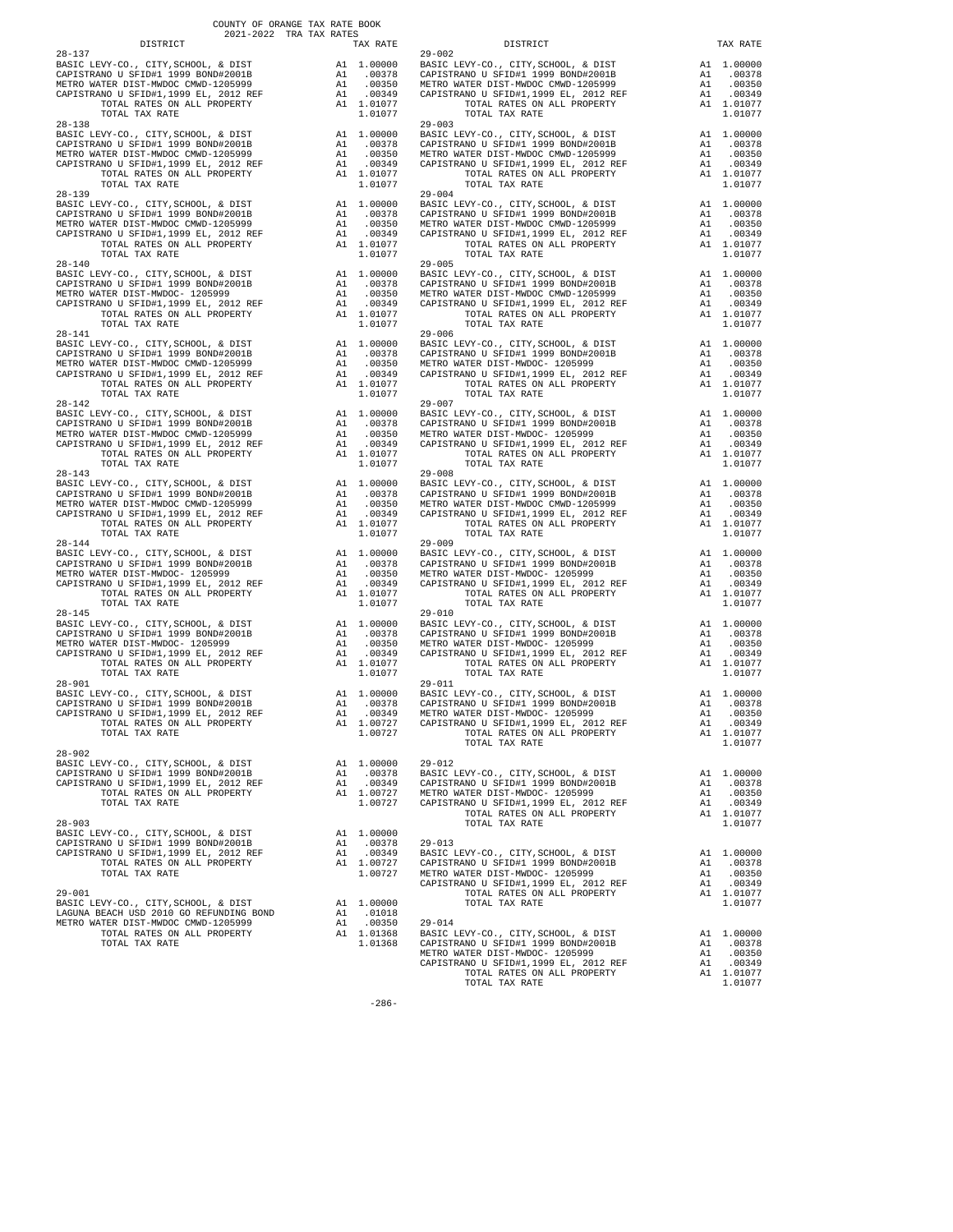| DISTRICT                                                                                                                                                                                                                      |                                                                                                       | TAX RATE                                                                         |                    |
|-------------------------------------------------------------------------------------------------------------------------------------------------------------------------------------------------------------------------------|-------------------------------------------------------------------------------------------------------|----------------------------------------------------------------------------------|--------------------|
| $29 - 015$                                                                                                                                                                                                                    |                                                                                                       |                                                                                  | $29 - 028$         |
|                                                                                                                                                                                                                               |                                                                                                       |                                                                                  |                    |
|                                                                                                                                                                                                                               |                                                                                                       |                                                                                  |                    |
|                                                                                                                                                                                                                               |                                                                                                       |                                                                                  |                    |
| 2021 - 2021 - 2021 - 2021 - 2021 - 2021 - 2021 - 2021 - 2021 - 2021 - 2021 - 2021 - 2021 - 2021 - 2021 - 2021 - 2021 - 2021 - 2021 - 2021 - 2021 - 2021 - 2021 - 2021 - 2021 - 2021 - 2021 - 2021 - 2021 - 2021 - 2021 - 2021 |                                                                                                       |                                                                                  |                    |
| TOTAL TAX RATE                                                                                                                                                                                                                |                                                                                                       | 1.01077                                                                          |                    |
| $29 - 016$                                                                                                                                                                                                                    |                                                                                                       |                                                                                  | $29 - 029$         |
|                                                                                                                                                                                                                               |                                                                                                       |                                                                                  |                    |
|                                                                                                                                                                                                                               |                                                                                                       |                                                                                  |                    |
|                                                                                                                                                                                                                               |                                                                                                       |                                                                                  |                    |
|                                                                                                                                                                                                                               |                                                                                                       |                                                                                  |                    |
| TOTAL TAX RATE                                                                                                                                                                                                                |                                                                                                       | 1.01077                                                                          |                    |
| $29 - 017$                                                                                                                                                                                                                    |                                                                                                       |                                                                                  | $29 - 030$         |
| BASIC LEVY-CO., CITY, SCHOOL, & DIST                                                                                                                                                                                          |                                                                                                       |                                                                                  |                    |
| CAPISTRANO U SFIDHI 1999 BOND#2001B<br>METRO WATED DFIDHI 1999 BOND#2001B                                                                                                                                                     |                                                                                                       | 21 1.00000 28ASIC<br>A1 .00378 CAPISTR<br>A1 .00350 METROW<br>A1 .00349 CAPISTR  |                    |
| METRO WATER DIST-MWDOC- 1205999                                                                                                                                                                                               |                                                                                                       |                                                                                  |                    |
| CAPISTRANO U SFID#1,1999 EL, 2012 REF                                                                                                                                                                                         |                                                                                                       |                                                                                  |                    |
| TOTAL RATES ON ALL PROPERTY                                                                                                                                                                                                   |                                                                                                       | A1 1.01077                                                                       |                    |
| TOTAL TAX RATE<br>$29 - 018$                                                                                                                                                                                                  |                                                                                                       | 1.01077                                                                          | $29 - 031$         |
|                                                                                                                                                                                                                               |                                                                                                       |                                                                                  |                    |
|                                                                                                                                                                                                                               |                                                                                                       |                                                                                  |                    |
|                                                                                                                                                                                                                               |                                                                                                       |                                                                                  |                    |
|                                                                                                                                                                                                                               |                                                                                                       |                                                                                  |                    |
|                                                                                                                                                                                                                               |                                                                                                       |                                                                                  |                    |
| TOTAL TAX RATE                                                                                                                                                                                                                |                                                                                                       | 1.01077                                                                          |                    |
| $29 - 019$                                                                                                                                                                                                                    |                                                                                                       |                                                                                  | $29 - 032$         |
|                                                                                                                                                                                                                               |                                                                                                       |                                                                                  |                    |
|                                                                                                                                                                                                                               |                                                                                                       |                                                                                  |                    |
|                                                                                                                                                                                                                               |                                                                                                       |                                                                                  |                    |
|                                                                                                                                                                                                                               |                                                                                                       |                                                                                  |                    |
| TOTAL TAX RATE                                                                                                                                                                                                                |                                                                                                       | 1.01077                                                                          |                    |
| $29 - 020$                                                                                                                                                                                                                    |                                                                                                       |                                                                                  | $29 - 033$         |
|                                                                                                                                                                                                                               |                                                                                                       |                                                                                  |                    |
|                                                                                                                                                                                                                               |                                                                                                       |                                                                                  |                    |
|                                                                                                                                                                                                                               |                                                                                                       |                                                                                  |                    |
|                                                                                                                                                                                                                               |                                                                                                       |                                                                                  |                    |
| TOTAL TAX RATE                                                                                                                                                                                                                |                                                                                                       | 1.01077                                                                          |                    |
| $29 - 021$                                                                                                                                                                                                                    |                                                                                                       |                                                                                  | $29 - 034$         |
|                                                                                                                                                                                                                               |                                                                                                       |                                                                                  |                    |
|                                                                                                                                                                                                                               |                                                                                                       |                                                                                  |                    |
| CAPISTRANO U SFID#1,1999 EL, 2012 REF                                                                                                                                                                                         |                                                                                                       |                                                                                  |                    |
| TOTAL RATES ON ALL PROPERTY                                                                                                                                                                                                   |                                                                                                       | A1 1.01077                                                                       |                    |
| TOTAL TAX RATE                                                                                                                                                                                                                |                                                                                                       | 1.01077                                                                          |                    |
| $29 - 022$<br>BASIC LEVY-CO., CITY, SCHOOL, & DIST                                                                                                                                                                            |                                                                                                       |                                                                                  | $29 - 035$         |
| BASIC LEVI-CO., CIII,SCHOOL, & DISI<br>CAPISTRANO U SFIDH1 1999 BONDH2001B<br>METRO WATER DIST-MWDOC CMWD-1205999                                                                                                             |                                                                                                       |                                                                                  |                    |
| METRO WATER DIST-MWDOC CMWD-1205999                                                                                                                                                                                           |                                                                                                       |                                                                                  |                    |
| CAPISTRANO U SFID#1,1999 EL, 2012 REF                                                                                                                                                                                         | A1 1.00000 BASIC L<br>A1 .00378 CAPISTR<br>A1 .00350 METROW<br>A1 .00349 CAPISTR<br>11 .00349 CAPISTR |                                                                                  |                    |
| TOTAL RATES ON ALL PROPERTY                                                                                                                                                                                                   |                                                                                                       | A1 1.01077                                                                       |                    |
| TOTAL TAX RATE                                                                                                                                                                                                                |                                                                                                       | 1.01077                                                                          |                    |
| $29 - 023$<br>BASIC LEVY-CO., CITY, SCHOOL, & DIST                                                                                                                                                                            |                                                                                                       |                                                                                  | $29 - 036$         |
| CAPISTRANO U SFID#1 1999 BOND#2001B<br>METRO WATER DIST-MWDOC CMWD-120599 A1 .00350<br>CAPISTRANO U SFID#1,1999 EL, 2012 REF A1 .00349<br>CAPISTRANO U SFID#1,1999 EL, 2012 REF A1 1.01077<br>A1 1.01077                      |                                                                                                       | A1 1.00000 BASIC L<br>A1 .00378 CAPISTR<br>A1 .00350 METROW<br>A1 .00349 CAPISTR |                    |
|                                                                                                                                                                                                                               |                                                                                                       |                                                                                  |                    |
|                                                                                                                                                                                                                               |                                                                                                       |                                                                                  |                    |
|                                                                                                                                                                                                                               |                                                                                                       |                                                                                  |                    |
| TOTAL TAX RATE                                                                                                                                                                                                                |                                                                                                       | 1.01077                                                                          |                    |
| $29 - 024$                                                                                                                                                                                                                    |                                                                                                       |                                                                                  | $29 - 037$         |
|                                                                                                                                                                                                                               |                                                                                                       |                                                                                  |                    |
|                                                                                                                                                                                                                               |                                                                                                       |                                                                                  |                    |
|                                                                                                                                                                                                                               |                                                                                                       |                                                                                  |                    |
|                                                                                                                                                                                                                               |                                                                                                       |                                                                                  |                    |
| TOTAL TAX RATE                                                                                                                                                                                                                |                                                                                                       | 1.01077                                                                          |                    |
| $29 - 025$                                                                                                                                                                                                                    |                                                                                                       |                                                                                  | $29 - 038$         |
| BASIC LEVY-CO., CITY, SCHOOL, & DIST<br>CAPISTRANO U SFID#1 1999 BOND#2001B                                                                                                                                                   | A1<br>A1                                                                                              | 1.00000<br>.00378                                                                | BASIC L<br>CAPISTR |
| METRO WATER DIST-MWDOC- 1205999                                                                                                                                                                                               | A1                                                                                                    | .00350                                                                           | METRO W            |
| CAPISTRANO U SFID#1,1999 EL, 2012 REF                                                                                                                                                                                         | A1                                                                                                    | .00349                                                                           | CAPISTR            |
| TOTAL RATES ON ALL PROPERTY                                                                                                                                                                                                   |                                                                                                       | A1 1.01077                                                                       |                    |
| TOTAL TAX RATE                                                                                                                                                                                                                |                                                                                                       | 1.01077                                                                          |                    |
| $29 - 026$                                                                                                                                                                                                                    |                                                                                                       |                                                                                  | $29 - 039$         |
| BASIC LEVY-CO., CITY, SCHOOL, & DIST                                                                                                                                                                                          | A1                                                                                                    | 1.00000                                                                          | BASIC L            |
| CAPISTRANO U SFID#1 1999 BOND#2001B                                                                                                                                                                                           | A1                                                                                                    | .00378<br>.00350                                                                 | CAPISTR            |
| METRO WATER DIST-MWDOC- 1205999<br>CAPISTRANO U SFID#1,1999 EL, 2012 REF                                                                                                                                                      | A1<br>A1                                                                                              | .00349                                                                           | METRO W<br>CAPISTR |
| TOTAL RATES ON ALL PROPERTY                                                                                                                                                                                                   |                                                                                                       | A1 1.01077                                                                       |                    |
| TOTAL TAX RATE                                                                                                                                                                                                                |                                                                                                       | 1.01077                                                                          |                    |
| $29 - 027$                                                                                                                                                                                                                    |                                                                                                       |                                                                                  | 29-040             |
| BASIC LEVY-CO., CITY, SCHOOL, & DIST                                                                                                                                                                                          | A1                                                                                                    | 1.00000<br>.00378                                                                | BASIC L            |
| CAPISTRANO U SFID#1 1999 BOND#2001B<br>METRO WATER DIST-MWDOC- 1205999                                                                                                                                                        | A1<br>A1                                                                                              | .00350                                                                           | CAPISTR<br>METRO W |
|                                                                                                                                                                                                                               |                                                                                                       |                                                                                  |                    |

|                                        | 2021-2022 TRA TAX RATES |          |                                                                                                                                                                                                                                                                                                                                                                                                     |            |
|----------------------------------------|-------------------------|----------|-----------------------------------------------------------------------------------------------------------------------------------------------------------------------------------------------------------------------------------------------------------------------------------------------------------------------------------------------------------------------------------------------------|------------|
| DISTRICT                               |                         | TAX RATE | DISTRICT                                                                                                                                                                                                                                                                                                                                                                                            | TAX RATE   |
| $29 - 015$                             |                         |          | $29 - 028$                                                                                                                                                                                                                                                                                                                                                                                          |            |
|                                        |                         |          |                                                                                                                                                                                                                                                                                                                                                                                                     |            |
|                                        |                         |          |                                                                                                                                                                                                                                                                                                                                                                                                     |            |
|                                        |                         |          |                                                                                                                                                                                                                                                                                                                                                                                                     |            |
|                                        |                         |          | 29-015<br>29 BASIC LEVY-CO., CITY, SCHOOL, & DIST<br>CAPISTRANO U SFID#1 1999 BOND#2001B<br>METRO WATER DIST<br>METRO WATER DIST<br>CAPISTRANO U SFID#1,1999 BOND#2001B<br>20012 REFRO WATER DISTRANO U SFID#1,1999 BOND#2001B<br>200210 RET                                                                                                                                                        |            |
| $29 - 016$                             |                         |          | $29 - 029$                                                                                                                                                                                                                                                                                                                                                                                          |            |
|                                        |                         |          |                                                                                                                                                                                                                                                                                                                                                                                                     |            |
|                                        |                         |          |                                                                                                                                                                                                                                                                                                                                                                                                     |            |
|                                        |                         |          |                                                                                                                                                                                                                                                                                                                                                                                                     |            |
|                                        |                         |          |                                                                                                                                                                                                                                                                                                                                                                                                     |            |
|                                        |                         |          |                                                                                                                                                                                                                                                                                                                                                                                                     |            |
|                                        |                         |          |                                                                                                                                                                                                                                                                                                                                                                                                     |            |
|                                        |                         |          |                                                                                                                                                                                                                                                                                                                                                                                                     |            |
|                                        |                         |          |                                                                                                                                                                                                                                                                                                                                                                                                     |            |
|                                        |                         |          |                                                                                                                                                                                                                                                                                                                                                                                                     |            |
|                                        |                         |          |                                                                                                                                                                                                                                                                                                                                                                                                     |            |
| $29 - 018$                             |                         |          | $29 - 031$                                                                                                                                                                                                                                                                                                                                                                                          |            |
|                                        |                         |          |                                                                                                                                                                                                                                                                                                                                                                                                     |            |
|                                        |                         |          |                                                                                                                                                                                                                                                                                                                                                                                                     |            |
|                                        |                         |          |                                                                                                                                                                                                                                                                                                                                                                                                     |            |
|                                        |                         |          |                                                                                                                                                                                                                                                                                                                                                                                                     |            |
|                                        |                         |          |                                                                                                                                                                                                                                                                                                                                                                                                     |            |
|                                        |                         |          |                                                                                                                                                                                                                                                                                                                                                                                                     |            |
|                                        |                         |          |                                                                                                                                                                                                                                                                                                                                                                                                     |            |
|                                        |                         |          |                                                                                                                                                                                                                                                                                                                                                                                                     |            |
|                                        |                         |          |                                                                                                                                                                                                                                                                                                                                                                                                     |            |
|                                        |                         |          |                                                                                                                                                                                                                                                                                                                                                                                                     |            |
|                                        |                         |          | $\begin{tabular}{l c c c c c c} \multicolumn{1}{c c c c} \multicolumn{1}{c c c} \multicolumn{1}{c c c} \multicolumn{1}{c c c} \multicolumn{1}{c c c} \multicolumn{1}{c c c} \multicolumn{1}{c c c} \multicolumn{1}{c c c} \multicolumn{1}{c c c} \multicolumn{1}{c c c} \multicolumn{1}{c c c} \multicolumn{1}{c c c} \multicolumn{1}{c c c} \multicolumn{1}{c c c} \multicolumn{1}{c c c} \multic$ |            |
|                                        |                         |          |                                                                                                                                                                                                                                                                                                                                                                                                     |            |
|                                        |                         |          |                                                                                                                                                                                                                                                                                                                                                                                                     |            |
|                                        |                         |          |                                                                                                                                                                                                                                                                                                                                                                                                     |            |
|                                        |                         |          |                                                                                                                                                                                                                                                                                                                                                                                                     |            |
|                                        |                         |          |                                                                                                                                                                                                                                                                                                                                                                                                     |            |
|                                        |                         |          |                                                                                                                                                                                                                                                                                                                                                                                                     |            |
|                                        |                         |          |                                                                                                                                                                                                                                                                                                                                                                                                     |            |
|                                        |                         |          |                                                                                                                                                                                                                                                                                                                                                                                                     |            |
|                                        |                         |          |                                                                                                                                                                                                                                                                                                                                                                                                     |            |
|                                        |                         |          |                                                                                                                                                                                                                                                                                                                                                                                                     |            |
|                                        |                         |          |                                                                                                                                                                                                                                                                                                                                                                                                     |            |
| $29 - 022$                             |                         |          | $29 - 035$                                                                                                                                                                                                                                                                                                                                                                                          |            |
|                                        |                         |          |                                                                                                                                                                                                                                                                                                                                                                                                     |            |
|                                        |                         |          |                                                                                                                                                                                                                                                                                                                                                                                                     |            |
|                                        |                         |          |                                                                                                                                                                                                                                                                                                                                                                                                     |            |
|                                        |                         |          |                                                                                                                                                                                                                                                                                                                                                                                                     |            |
|                                        |                         |          |                                                                                                                                                                                                                                                                                                                                                                                                     |            |
| $29 - 023$                             |                         |          | $29 - 036$                                                                                                                                                                                                                                                                                                                                                                                          |            |
|                                        |                         |          |                                                                                                                                                                                                                                                                                                                                                                                                     |            |
|                                        |                         |          |                                                                                                                                                                                                                                                                                                                                                                                                     |            |
|                                        |                         |          |                                                                                                                                                                                                                                                                                                                                                                                                     |            |
|                                        |                         |          |                                                                                                                                                                                                                                                                                                                                                                                                     |            |
|                                        |                         |          | $\begin{tabular}{l c c c c c c} \multicolumn{4}{c c c c} \multicolumn{4}{c c c} \multicolumn{4}{c c c} \multicolumn{4}{c c c} \multicolumn{4}{c c c} \multicolumn{4}{c c c} \multicolumn{4}{c c c} \multicolumn{4}{c c c} \multicolumn{4}{c c c} \multicolumn{4}{c c c} \multicolumn{4}{c c c} \multicolumn{4}{c c c} \multicolumn{4}{c c c} \multicolumn{4}{c c c} \multicolumn{4}{c c c} \multic$ |            |
| $29 - 024$                             |                         |          | $29 - 037$                                                                                                                                                                                                                                                                                                                                                                                          |            |
|                                        |                         |          |                                                                                                                                                                                                                                                                                                                                                                                                     |            |
|                                        |                         |          |                                                                                                                                                                                                                                                                                                                                                                                                     |            |
|                                        |                         |          | 29–024<br>BASIC LEVY-CO., CITY, SCHOOL, & DIST<br>CAPISTRANO U SFID#1 1999 BOND#2001B<br>METRO WATER DIST DERITY AND READ OO378 CAPISTRANO U SFID#1 1999 BOND#2001B<br>METRO WATER DIST -MWDCC - 1205999 A1 003780 METRO WATER DIST-MWDCC                                                                                                                                                           |            |
| TOTAL RATES ON ALL PROPERTY A1 1.01077 |                         |          | TOTAL RATES ON ALL PROPERTY                                                                                                                                                                                                                                                                                                                                                                         | A1 1.01077 |
| TOTAL TAX RATE<br>$29 - 025$           |                         | 1.01077  | TOTAL TAX RATE<br>$29 - 038$                                                                                                                                                                                                                                                                                                                                                                        | 1.01077    |
|                                        |                         |          |                                                                                                                                                                                                                                                                                                                                                                                                     |            |
|                                        |                         |          |                                                                                                                                                                                                                                                                                                                                                                                                     |            |
|                                        |                         |          |                                                                                                                                                                                                                                                                                                                                                                                                     |            |
|                                        |                         |          |                                                                                                                                                                                                                                                                                                                                                                                                     |            |
| TOTAL TAX RATE                         |                         | 1.01077  | TOTAL TAX RATE                                                                                                                                                                                                                                                                                                                                                                                      | 1.01077    |
| $29 - 026$                             |                         |          | $29 - 039$                                                                                                                                                                                                                                                                                                                                                                                          |            |
|                                        |                         |          |                                                                                                                                                                                                                                                                                                                                                                                                     |            |
|                                        |                         |          |                                                                                                                                                                                                                                                                                                                                                                                                     |            |
|                                        |                         |          |                                                                                                                                                                                                                                                                                                                                                                                                     |            |
|                                        |                         |          |                                                                                                                                                                                                                                                                                                                                                                                                     |            |
| TOTAL TAX RATE                         |                         | 1.01077  | TOTAL TAX RATE                                                                                                                                                                                                                                                                                                                                                                                      | 1.01077    |
| $29 - 027$                             |                         |          | $29 - 040$                                                                                                                                                                                                                                                                                                                                                                                          |            |
|                                        |                         |          |                                                                                                                                                                                                                                                                                                                                                                                                     |            |
|                                        |                         |          |                                                                                                                                                                                                                                                                                                                                                                                                     |            |
|                                        |                         |          |                                                                                                                                                                                                                                                                                                                                                                                                     |            |
|                                        |                         |          |                                                                                                                                                                                                                                                                                                                                                                                                     |            |
| TOTAL TAX RATE                         |                         | 1.01077  | TOTAL TAX RATE                                                                                                                                                                                                                                                                                                                                                                                      | 1.01077    |

-287-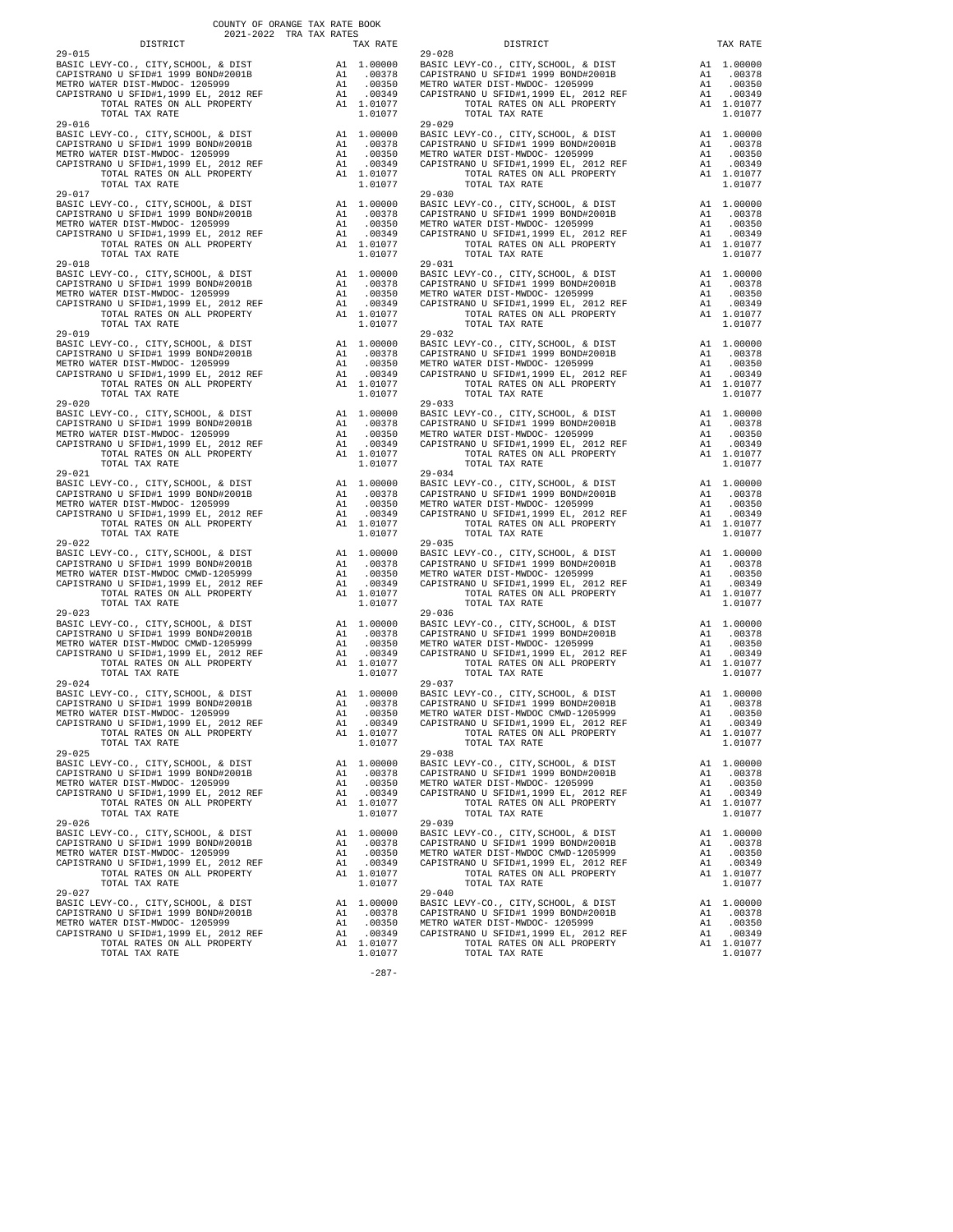| DISTRICT                                                                                                                                                                                                                                                                                                                                                                                                                                                                                                 |                       | TAX RATE                                                                                   |            |
|----------------------------------------------------------------------------------------------------------------------------------------------------------------------------------------------------------------------------------------------------------------------------------------------------------------------------------------------------------------------------------------------------------------------------------------------------------------------------------------------------------|-----------------------|--------------------------------------------------------------------------------------------|------------|
| $29 - 041$                                                                                                                                                                                                                                                                                                                                                                                                                                                                                               |                       |                                                                                            | $29 - 054$ |
|                                                                                                                                                                                                                                                                                                                                                                                                                                                                                                          |                       |                                                                                            |            |
|                                                                                                                                                                                                                                                                                                                                                                                                                                                                                                          |                       |                                                                                            |            |
|                                                                                                                                                                                                                                                                                                                                                                                                                                                                                                          |                       |                                                                                            |            |
|                                                                                                                                                                                                                                                                                                                                                                                                                                                                                                          |                       |                                                                                            |            |
| TOTAL TAX RATE                                                                                                                                                                                                                                                                                                                                                                                                                                                                                           |                       | 1.01077                                                                                    |            |
| $29 - 042$                                                                                                                                                                                                                                                                                                                                                                                                                                                                                               |                       |                                                                                            | $29 - 055$ |
|                                                                                                                                                                                                                                                                                                                                                                                                                                                                                                          |                       |                                                                                            |            |
|                                                                                                                                                                                                                                                                                                                                                                                                                                                                                                          |                       |                                                                                            |            |
|                                                                                                                                                                                                                                                                                                                                                                                                                                                                                                          |                       |                                                                                            |            |
|                                                                                                                                                                                                                                                                                                                                                                                                                                                                                                          |                       |                                                                                            |            |
|                                                                                                                                                                                                                                                                                                                                                                                                                                                                                                          |                       |                                                                                            |            |
| TOTAL TAX RATE                                                                                                                                                                                                                                                                                                                                                                                                                                                                                           |                       | 1.01077                                                                                    |            |
| $29 - 043$                                                                                                                                                                                                                                                                                                                                                                                                                                                                                               |                       |                                                                                            | $29 - 056$ |
| BASIC LEVY-CO., CITY, SCHOOL, & DIST                                                                                                                                                                                                                                                                                                                                                                                                                                                                     |                       | 29-50<br>A1 .00000 BASIC<br>A1 .00378 CAPISTR<br>A1 .00350 METROW<br>A1 .00349 CAPISTR     |            |
| CAPISTRANO U SFID#1 1999 BOND#2001B                                                                                                                                                                                                                                                                                                                                                                                                                                                                      |                       |                                                                                            |            |
| METRO WATER DIST-MWDOC- 1205999                                                                                                                                                                                                                                                                                                                                                                                                                                                                          | $\overline{A1}$       |                                                                                            |            |
| CAPISTRANO U SFID#1,1999 EL, 2012 REF<br>TOTAL RATES ON ALL PROPERTY                                                                                                                                                                                                                                                                                                                                                                                                                                     |                       | A1 1.01077                                                                                 |            |
| TOTAL TAX RATE                                                                                                                                                                                                                                                                                                                                                                                                                                                                                           |                       | 1,01077                                                                                    |            |
| $29 - 044$                                                                                                                                                                                                                                                                                                                                                                                                                                                                                               |                       |                                                                                            | $29 - 057$ |
|                                                                                                                                                                                                                                                                                                                                                                                                                                                                                                          |                       |                                                                                            |            |
|                                                                                                                                                                                                                                                                                                                                                                                                                                                                                                          |                       |                                                                                            |            |
|                                                                                                                                                                                                                                                                                                                                                                                                                                                                                                          |                       |                                                                                            |            |
|                                                                                                                                                                                                                                                                                                                                                                                                                                                                                                          |                       |                                                                                            |            |
|                                                                                                                                                                                                                                                                                                                                                                                                                                                                                                          |                       |                                                                                            |            |
| TOTAL TAX RATE                                                                                                                                                                                                                                                                                                                                                                                                                                                                                           |                       | 1.01077                                                                                    |            |
| $29 - 045$                                                                                                                                                                                                                                                                                                                                                                                                                                                                                               |                       |                                                                                            | $29 - 058$ |
| BASIC LEVY-CO., CITY, SCHOOL, & DIST                                                                                                                                                                                                                                                                                                                                                                                                                                                                     |                       | 29-058<br>A1 1.00000 BASIC L<br>A1 .00378 CAPISTR<br>A1 .00350 METROW<br>A1 .00349 CAPISTR |            |
| CAPISTRANO U SFID#1 1999 BOND#2001B                                                                                                                                                                                                                                                                                                                                                                                                                                                                      |                       |                                                                                            |            |
|                                                                                                                                                                                                                                                                                                                                                                                                                                                                                                          |                       |                                                                                            |            |
| METRO WATER DIST-MWDOC- 1205999<br>CAPISTRANO U SFIDHI,1999 EL, 2012 REF Al<br>Al TOTAL RATES ON ALL PROPERTY Al<br>TOTAL RATES ON ALL PROPERTY                                                                                                                                                                                                                                                                                                                                                          |                       |                                                                                            |            |
| TOTAL TAX RATE                                                                                                                                                                                                                                                                                                                                                                                                                                                                                           |                       | A1 1.01077<br>1.01077                                                                      |            |
| $29 - 046$                                                                                                                                                                                                                                                                                                                                                                                                                                                                                               |                       |                                                                                            | $29 - 059$ |
|                                                                                                                                                                                                                                                                                                                                                                                                                                                                                                          |                       |                                                                                            |            |
|                                                                                                                                                                                                                                                                                                                                                                                                                                                                                                          |                       |                                                                                            |            |
|                                                                                                                                                                                                                                                                                                                                                                                                                                                                                                          |                       |                                                                                            |            |
|                                                                                                                                                                                                                                                                                                                                                                                                                                                                                                          |                       |                                                                                            |            |
|                                                                                                                                                                                                                                                                                                                                                                                                                                                                                                          |                       |                                                                                            |            |
| TOTAL TAX RATE                                                                                                                                                                                                                                                                                                                                                                                                                                                                                           |                       | 1.01077                                                                                    |            |
| $29 - 047$                                                                                                                                                                                                                                                                                                                                                                                                                                                                                               |                       |                                                                                            | $29 - 060$ |
|                                                                                                                                                                                                                                                                                                                                                                                                                                                                                                          |                       |                                                                                            |            |
|                                                                                                                                                                                                                                                                                                                                                                                                                                                                                                          |                       |                                                                                            |            |
|                                                                                                                                                                                                                                                                                                                                                                                                                                                                                                          |                       |                                                                                            |            |
| CAPISTRANO U SFID#1,1999 EL, 2012 REF<br>TOTAL RATES ON ALL PROPERTY                                                                                                                                                                                                                                                                                                                                                                                                                                     | $\overrightarrow{A1}$ | A1 1.01077                                                                                 |            |
| TOTAL RATES ON ALL PROPERTY<br>TOTAL TAX RATE                                                                                                                                                                                                                                                                                                                                                                                                                                                            |                       | 1.01077                                                                                    |            |
| $29 - 048$                                                                                                                                                                                                                                                                                                                                                                                                                                                                                               |                       |                                                                                            | 29-061     |
|                                                                                                                                                                                                                                                                                                                                                                                                                                                                                                          |                       |                                                                                            |            |
|                                                                                                                                                                                                                                                                                                                                                                                                                                                                                                          |                       |                                                                                            |            |
|                                                                                                                                                                                                                                                                                                                                                                                                                                                                                                          |                       |                                                                                            |            |
|                                                                                                                                                                                                                                                                                                                                                                                                                                                                                                          |                       |                                                                                            |            |
| TOTAL RATES ON ALL PROPERTY                                                                                                                                                                                                                                                                                                                                                                                                                                                                              |                       | A1 1.01077                                                                                 |            |
| TOTAL TAX RATE                                                                                                                                                                                                                                                                                                                                                                                                                                                                                           |                       | 1.01077                                                                                    |            |
| $29 - 049$                                                                                                                                                                                                                                                                                                                                                                                                                                                                                               |                       |                                                                                            | 29-062     |
| BASIC LEVY-CO., CITY, SCHOOL, & DIST                                                                                                                                                                                                                                                                                                                                                                                                                                                                     |                       | A1 1.00000 BASIC L<br>A1 .00378 CAPISTR<br>A1 .00350 METROW<br>A1 .00349 CAPISTR           |            |
| CAPISTRANO U SFID#1 1999 BOND#2001B                                                                                                                                                                                                                                                                                                                                                                                                                                                                      |                       |                                                                                            |            |
|                                                                                                                                                                                                                                                                                                                                                                                                                                                                                                          |                       |                                                                                            |            |
| $\begin{tabular}{lllllllllll} $\textsc{min} & \textsc{min} & \textsc{min} & \textsc{min} \\ $\textsc{CaPISTRANO U SFID\#1,1999 \ EL, 2012 REF}$ & \textsc{Al} \\ $\textsc{TOPI\thinspace N. RATES ON ALL PROBERTY}$ & $\textsc{min} \\ $\textsc{min} & \textsc{min} & \textsc{min} \\ $\textsc{min} & \textsc{min} & \textsc{min} \\ $\textsc{min} & \textsc{min} & \textsc{min} \\ $\textsc{min} & \textsc{min} & \textsc{min} \\ $\textsc{min} & \textsc{min} & \textsc{min} \\ $\textsc{min} & \text$ |                       | A1 1.01077                                                                                 |            |
| TOTAL TAX RATE                                                                                                                                                                                                                                                                                                                                                                                                                                                                                           |                       | 1.01077                                                                                    |            |
| $29 - 050$                                                                                                                                                                                                                                                                                                                                                                                                                                                                                               |                       |                                                                                            | $29 - 063$ |
|                                                                                                                                                                                                                                                                                                                                                                                                                                                                                                          |                       |                                                                                            |            |
|                                                                                                                                                                                                                                                                                                                                                                                                                                                                                                          |                       |                                                                                            |            |
|                                                                                                                                                                                                                                                                                                                                                                                                                                                                                                          |                       |                                                                                            |            |
|                                                                                                                                                                                                                                                                                                                                                                                                                                                                                                          |                       |                                                                                            |            |
|                                                                                                                                                                                                                                                                                                                                                                                                                                                                                                          |                       |                                                                                            |            |
| TOTAL TAX RATE                                                                                                                                                                                                                                                                                                                                                                                                                                                                                           |                       | 1.01077                                                                                    |            |
| $29 - 051$                                                                                                                                                                                                                                                                                                                                                                                                                                                                                               |                       |                                                                                            | $29 - 064$ |
| BASIC LEVY-CO., CITY, SCHOOL, & DIST                                                                                                                                                                                                                                                                                                                                                                                                                                                                     | A1                    | 1.00000                                                                                    | BASIC L    |
| CAPISTRANO U SFID#1 1999 BOND#2001B                                                                                                                                                                                                                                                                                                                                                                                                                                                                      | A1                    | .00378                                                                                     | CAPISTR    |
| METRO WATER DIST-MWDOC- 1205999                                                                                                                                                                                                                                                                                                                                                                                                                                                                          | A1                    | .00350<br>.00349                                                                           | METRO W    |
| CAPISTRANO U SFID#1,1999 EL, 2012 REF                                                                                                                                                                                                                                                                                                                                                                                                                                                                    | A1                    |                                                                                            | CAPISTR    |
| TOTAL RATES ON ALL PROPERTY                                                                                                                                                                                                                                                                                                                                                                                                                                                                              |                       | A1 1.01077<br>1.01077                                                                      |            |
| TOTAL TAX RATE<br>$29 - 052$                                                                                                                                                                                                                                                                                                                                                                                                                                                                             |                       |                                                                                            | $29 - 065$ |
| BASIC LEVY-CO., CITY, SCHOOL, & DIST                                                                                                                                                                                                                                                                                                                                                                                                                                                                     | A1                    | 1.00000                                                                                    | BASIC L    |
| CAPISTRANO U SFID#1 1999 BOND#2001B                                                                                                                                                                                                                                                                                                                                                                                                                                                                      | A1                    | .00378                                                                                     | CAPISTR    |
| METRO WATER DIST-MWDOC- 1205999                                                                                                                                                                                                                                                                                                                                                                                                                                                                          | A1                    | .00350                                                                                     | METRO W    |
| CAPISTRANO U SFID#1,1999 EL, 2012 REF                                                                                                                                                                                                                                                                                                                                                                                                                                                                    | A1                    | .00349                                                                                     | CAPISTR    |
| TOTAL RATES ON ALL PROPERTY                                                                                                                                                                                                                                                                                                                                                                                                                                                                              |                       | A1 1.01077                                                                                 |            |
| TOTAL TAX RATE                                                                                                                                                                                                                                                                                                                                                                                                                                                                                           |                       | 1.01077                                                                                    |            |
| $29 - 053$                                                                                                                                                                                                                                                                                                                                                                                                                                                                                               |                       |                                                                                            | $29 - 066$ |
| BASIC LEVY-CO., CITY, SCHOOL, & DIST                                                                                                                                                                                                                                                                                                                                                                                                                                                                     | A1                    | 1.00000                                                                                    | BASIC L    |
| CAPISTRANO U SFID#1 1999 BOND#2001B                                                                                                                                                                                                                                                                                                                                                                                                                                                                      |                       | A1.00378                                                                                   | CAPISTR    |
| METRO WATER DIST-MWDOC- 1205999                                                                                                                                                                                                                                                                                                                                                                                                                                                                          | A1                    | .00350                                                                                     | METRO W    |

| TAX RATE<br>DISTRICT |         | DISTRICT                                                                                                                                                                                                                                                                                                                                                                                                                 | TAX RATE |
|----------------------|---------|--------------------------------------------------------------------------------------------------------------------------------------------------------------------------------------------------------------------------------------------------------------------------------------------------------------------------------------------------------------------------------------------------------------------------|----------|
|                      |         |                                                                                                                                                                                                                                                                                                                                                                                                                          |          |
|                      |         |                                                                                                                                                                                                                                                                                                                                                                                                                          |          |
|                      |         |                                                                                                                                                                                                                                                                                                                                                                                                                          |          |
|                      |         |                                                                                                                                                                                                                                                                                                                                                                                                                          |          |
|                      |         |                                                                                                                                                                                                                                                                                                                                                                                                                          |          |
|                      |         |                                                                                                                                                                                                                                                                                                                                                                                                                          |          |
|                      |         | $\begin{tabular}{l c c c c c} \multicolumn{1}{c}{29-042}& \multicolumn{1}{c}{29-042}& \multicolumn{1}{c}{29-042}& \multicolumn{1}{c}{29-042}& \multicolumn{1}{c}{29-042}& \multicolumn{1}{c}{29-042}& \multicolumn{1}{c}{29-042}& \multicolumn{1}{c}{29-042}& \multicolumn{1}{c}{29-042}& \multicolumn{1}{c}{29-042}& \multicolumn{1}{c}{29-042}& \multicolumn{1}{c}{29-042}& \multicolumn{1}{c}{2$                      |          |
|                      |         |                                                                                                                                                                                                                                                                                                                                                                                                                          |          |
|                      |         |                                                                                                                                                                                                                                                                                                                                                                                                                          |          |
|                      |         |                                                                                                                                                                                                                                                                                                                                                                                                                          |          |
|                      |         |                                                                                                                                                                                                                                                                                                                                                                                                                          |          |
| $29 - 043$           |         | $29 - 056$                                                                                                                                                                                                                                                                                                                                                                                                               |          |
|                      |         |                                                                                                                                                                                                                                                                                                                                                                                                                          |          |
|                      |         |                                                                                                                                                                                                                                                                                                                                                                                                                          |          |
|                      |         |                                                                                                                                                                                                                                                                                                                                                                                                                          |          |
|                      |         |                                                                                                                                                                                                                                                                                                                                                                                                                          |          |
|                      |         |                                                                                                                                                                                                                                                                                                                                                                                                                          |          |
|                      |         |                                                                                                                                                                                                                                                                                                                                                                                                                          |          |
|                      |         |                                                                                                                                                                                                                                                                                                                                                                                                                          |          |
|                      |         |                                                                                                                                                                                                                                                                                                                                                                                                                          |          |
|                      |         |                                                                                                                                                                                                                                                                                                                                                                                                                          |          |
|                      |         |                                                                                                                                                                                                                                                                                                                                                                                                                          |          |
|                      |         | 29-045<br>29 METRO WATER DEVI-CO., CITY, SCHOOL, & DIST CLEVY-CO., CITY, SCHOOL, & DIST CLEVY-CO., CITY, SCHOOL, & DIST<br>20018 METRO WATER DISTRANO U SFID#1 1999 BOND#2001B A1 .00378<br>20018 METRO WATER DISTRANO U SFID#1,1999                                                                                                                                                                                     |          |
| $29 - 045$           |         | $29 - 058$                                                                                                                                                                                                                                                                                                                                                                                                               |          |
|                      |         |                                                                                                                                                                                                                                                                                                                                                                                                                          |          |
|                      |         |                                                                                                                                                                                                                                                                                                                                                                                                                          |          |
|                      |         |                                                                                                                                                                                                                                                                                                                                                                                                                          |          |
|                      |         |                                                                                                                                                                                                                                                                                                                                                                                                                          |          |
|                      |         |                                                                                                                                                                                                                                                                                                                                                                                                                          |          |
|                      |         |                                                                                                                                                                                                                                                                                                                                                                                                                          |          |
|                      |         |                                                                                                                                                                                                                                                                                                                                                                                                                          |          |
|                      |         |                                                                                                                                                                                                                                                                                                                                                                                                                          |          |
|                      |         |                                                                                                                                                                                                                                                                                                                                                                                                                          |          |
|                      |         | $\begin{tabular}{l c c c c c c} \multicolumn{1}{c}{\textbf{29--046}} & \multicolumn{1}{c}{\textbf{29--047}} & \multicolumn{1}{c}{\textbf{29--048}} & \multicolumn{1}{c}{\textbf{29--048}} & \multicolumn{1}{c}{\textbf{29--048}} & \multicolumn{1}{c}{\textbf{29--048}} & \multicolumn{1}{c}{\textbf{29--048}} & \multicolumn{1}{c}{\textbf{29--048}} & \multicolumn{1}{c}{\textbf{29--048}} & \multicolumn{1}{c}{\text$ |          |
| $29 - 047$           |         | $29 - 060$                                                                                                                                                                                                                                                                                                                                                                                                               |          |
|                      |         |                                                                                                                                                                                                                                                                                                                                                                                                                          |          |
|                      |         |                                                                                                                                                                                                                                                                                                                                                                                                                          |          |
|                      |         |                                                                                                                                                                                                                                                                                                                                                                                                                          |          |
|                      |         |                                                                                                                                                                                                                                                                                                                                                                                                                          |          |
|                      |         |                                                                                                                                                                                                                                                                                                                                                                                                                          |          |
|                      |         |                                                                                                                                                                                                                                                                                                                                                                                                                          |          |
|                      |         |                                                                                                                                                                                                                                                                                                                                                                                                                          |          |
|                      |         |                                                                                                                                                                                                                                                                                                                                                                                                                          |          |
|                      |         |                                                                                                                                                                                                                                                                                                                                                                                                                          |          |
|                      |         |                                                                                                                                                                                                                                                                                                                                                                                                                          |          |
| $29 - 049$           |         | $29 - 062$                                                                                                                                                                                                                                                                                                                                                                                                               |          |
|                      |         |                                                                                                                                                                                                                                                                                                                                                                                                                          |          |
|                      |         |                                                                                                                                                                                                                                                                                                                                                                                                                          |          |
|                      |         |                                                                                                                                                                                                                                                                                                                                                                                                                          |          |
|                      |         |                                                                                                                                                                                                                                                                                                                                                                                                                          |          |
|                      |         | $\begin{tabular}{l c c c c c c c c} \multicolumn{1}{c c c c} \multicolumn{1}{c c c} \multicolumn{1}{c c c} \multicolumn{1}{c c c} \multicolumn{1}{c c c} \multicolumn{1}{c c c} \multicolumn{1}{c c c} \multicolumn{1}{c c c} \multicolumn{1}{c c c} \multicolumn{1}{c c c} \multicolumn{1}{c c c} \multicolumn{1}{c c c} \multicolumn{1}{c c c} \multicolumn{1}{c c c} \multicolumn{1}{c c c$                           |          |
|                      |         |                                                                                                                                                                                                                                                                                                                                                                                                                          |          |
|                      |         |                                                                                                                                                                                                                                                                                                                                                                                                                          |          |
|                      |         |                                                                                                                                                                                                                                                                                                                                                                                                                          |          |
|                      |         |                                                                                                                                                                                                                                                                                                                                                                                                                          |          |
|                      |         |                                                                                                                                                                                                                                                                                                                                                                                                                          |          |
| TOTAL TAX RATE       | 1.01077 | TOTAL TAX RATE                                                                                                                                                                                                                                                                                                                                                                                                           | 1.01077  |
| $29 - 051$           |         | 29-064                                                                                                                                                                                                                                                                                                                                                                                                                   |          |
|                      |         |                                                                                                                                                                                                                                                                                                                                                                                                                          |          |
|                      |         |                                                                                                                                                                                                                                                                                                                                                                                                                          |          |
|                      |         |                                                                                                                                                                                                                                                                                                                                                                                                                          |          |
| TOTAL TAX RATE       | 1.01077 | $\begin{tabular}{l c c c c c} \multicolumn{1}{c}{\textbf{B}-511}&\multicolumn{1}{c}{\textbf{B}-111}&\multicolumn{1}{c}{\textbf{B}-111}&\multicolumn{1}{c}{\textbf{B}-111}&\multicolumn{1}{c}{\textbf{B}-111}&\multicolumn{1}{c}{\textbf{B}-111}&\multicolumn{1}{c}{\textbf{B}-111}&\multicolumn{1}{c}{\textbf{B}-111}&\multicolumn{1}{c}{\textbf{B}-111}&\multicolumn{1}{c}{\textbf{B}-111}&\multicolumn{1}{c}{\textbf$  | 1.01077  |
| $29 - 052$           |         | TOTAL TAX RATE<br>$29 - 065$                                                                                                                                                                                                                                                                                                                                                                                             |          |
|                      |         |                                                                                                                                                                                                                                                                                                                                                                                                                          |          |
|                      |         |                                                                                                                                                                                                                                                                                                                                                                                                                          |          |
|                      |         |                                                                                                                                                                                                                                                                                                                                                                                                                          |          |
|                      |         |                                                                                                                                                                                                                                                                                                                                                                                                                          |          |
| TOTAL TAX RATE       | 1.01077 | TOTAL TAX RATE                                                                                                                                                                                                                                                                                                                                                                                                           | 1.01077  |
| $29 - 053$           |         | $29 - 066$                                                                                                                                                                                                                                                                                                                                                                                                               |          |
|                      |         |                                                                                                                                                                                                                                                                                                                                                                                                                          |          |
|                      |         |                                                                                                                                                                                                                                                                                                                                                                                                                          |          |
|                      |         |                                                                                                                                                                                                                                                                                                                                                                                                                          |          |
|                      |         |                                                                                                                                                                                                                                                                                                                                                                                                                          |          |
|                      |         |                                                                                                                                                                                                                                                                                                                                                                                                                          |          |

 $-288-$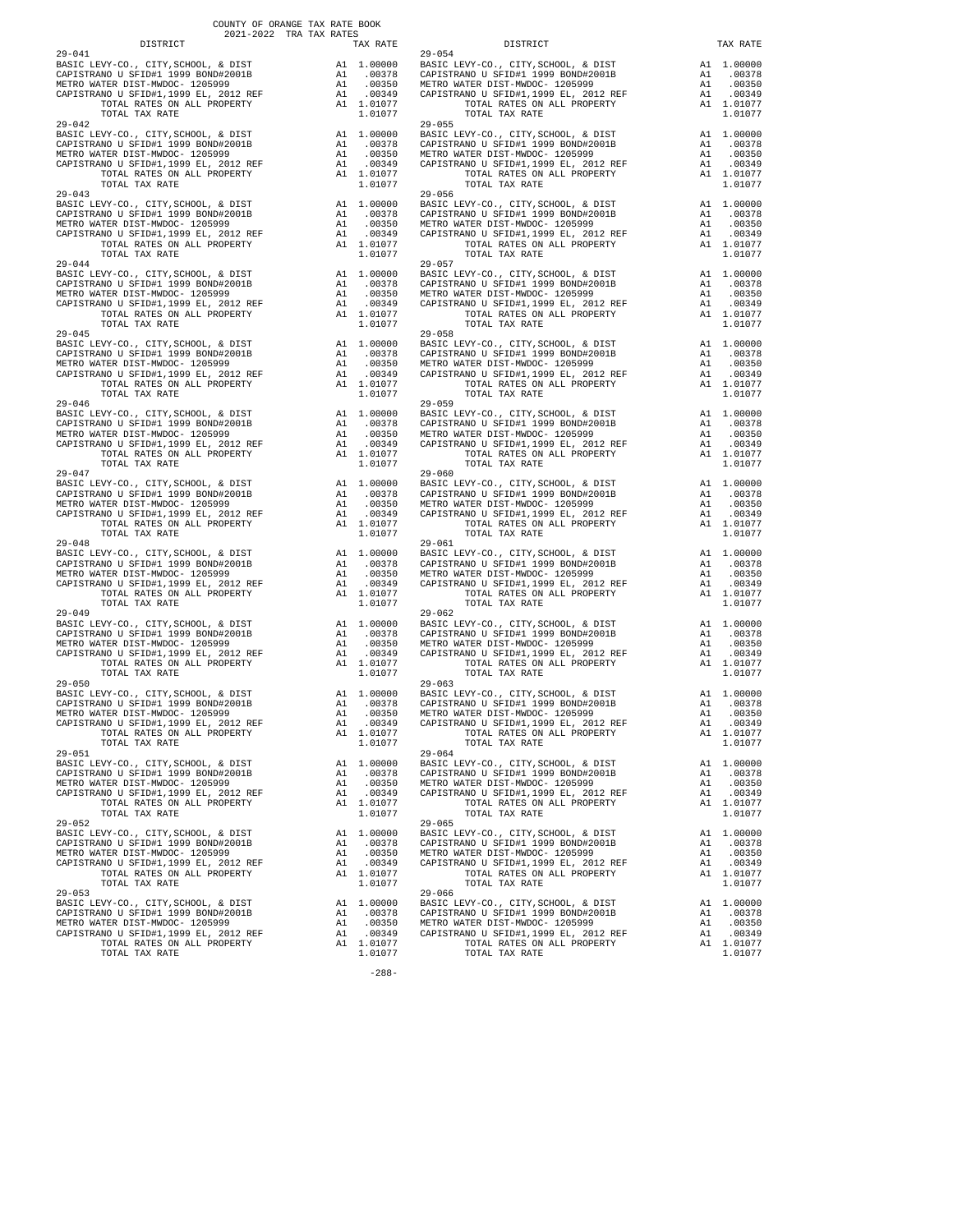| COUNTY OF ORANGE TAX RATE BOOK<br>2021-2022 TRA TAX RATES                                                                                         |                                                           |                                      |                                                                                                              |
|---------------------------------------------------------------------------------------------------------------------------------------------------|-----------------------------------------------------------|--------------------------------------|--------------------------------------------------------------------------------------------------------------|
| DISTRICT                                                                                                                                          |                                                           | TAX RATE                             |                                                                                                              |
|                                                                                                                                                   |                                                           |                                      | $29 - 080$                                                                                                   |
|                                                                                                                                                   |                                                           |                                      |                                                                                                              |
|                                                                                                                                                   |                                                           |                                      |                                                                                                              |
|                                                                                                                                                   |                                                           |                                      |                                                                                                              |
|                                                                                                                                                   |                                                           |                                      | A1 1.00000 23-000<br>A1 .00378 CAPISTR<br>A1 .00350 METROW<br>A1 .00349 CAPISTR<br>A1 1.01077                |
| TOTAL TAX RATE                                                                                                                                    |                                                           | 1.01077                              |                                                                                                              |
| $29 - 068$                                                                                                                                        |                                                           |                                      | 29-081                                                                                                       |
|                                                                                                                                                   |                                                           |                                      |                                                                                                              |
|                                                                                                                                                   |                                                           |                                      |                                                                                                              |
|                                                                                                                                                   |                                                           |                                      |                                                                                                              |
|                                                                                                                                                   |                                                           |                                      |                                                                                                              |
| TOTAL TAX RATE                                                                                                                                    |                                                           | 1.01077                              |                                                                                                              |
| $29 - 069$                                                                                                                                        |                                                           |                                      | 29-082                                                                                                       |
| BASIC LEVY-CO., CITY, SCHOOL, & DIST                                                                                                              |                                                           |                                      | A1 1.00000 BASIC L<br>A1 .00378 CAPISTR<br>A1 .00350 METROW<br>A1 .00349 CAPISTR<br>A1 1.01077               |
| CAPISTRANO U SFID#1 1999 BOND#2001B                                                                                                               |                                                           |                                      |                                                                                                              |
| METRO WATER DIST-MWDOC- 1205999                                                                                                                   |                                                           |                                      |                                                                                                              |
| CAPISTRANO U SFID#1,1999 EL, 2012 REF<br>TOTAL RATES ON ALL PROPERTY                                                                              |                                                           |                                      |                                                                                                              |
|                                                                                                                                                   |                                                           |                                      |                                                                                                              |
| TOTAL TAX RATE                                                                                                                                    | A1 .00350<br>A1 .00349<br>A1 .01077<br>1.01077<br>1.01077 |                                      |                                                                                                              |
| $29 - 070$                                                                                                                                        |                                                           |                                      | $29 - 083$                                                                                                   |
|                                                                                                                                                   |                                                           |                                      |                                                                                                              |
|                                                                                                                                                   |                                                           |                                      |                                                                                                              |
|                                                                                                                                                   |                                                           | A1 .00330<br>A1 .00349<br>A1 1.01077 |                                                                                                              |
| TOTAL RATES ON ALL PROPERTY                                                                                                                       |                                                           |                                      |                                                                                                              |
| TOTAL TAX RATE                                                                                                                                    |                                                           | 1.01077                              |                                                                                                              |
| $29 - 071$                                                                                                                                        |                                                           |                                      | 29-084                                                                                                       |
| BASIC LEVY-CO., CITY, SCHOOL, & DIST                                                                                                              |                                                           |                                      | 29-018<br>Al 1.00000 BASIC L<br>Al .00378 CAPISTR<br>Al .00350 METROW<br>Al .00349 CAPISTR<br>Al 1.01077     |
| CAPISTRANO U SFID#1 1999 BOND#2001B                                                                                                               |                                                           |                                      |                                                                                                              |
|                                                                                                                                                   |                                                           |                                      |                                                                                                              |
| METRO WATER DIST-MWDOC-1205999<br>CAPISTRANO U SFIDHI, 1999 EL, 2012 REF All<br>CAPISTRANO U SFIDHI, RATER ON ALL PROPERTY All                    |                                                           |                                      |                                                                                                              |
| TOTAL RATES ON ALL PROPERTY                                                                                                                       |                                                           | A1 1.01077                           |                                                                                                              |
| TOTAL TAX RATE                                                                                                                                    |                                                           | 1.01077                              |                                                                                                              |
| $29 - 072$                                                                                                                                        |                                                           |                                      | $29 - 085$                                                                                                   |
|                                                                                                                                                   |                                                           |                                      |                                                                                                              |
|                                                                                                                                                   |                                                           |                                      |                                                                                                              |
|                                                                                                                                                   |                                                           |                                      |                                                                                                              |
|                                                                                                                                                   |                                                           |                                      |                                                                                                              |
| TOTAL TAX RATE                                                                                                                                    |                                                           | 1.01077                              |                                                                                                              |
| $29 - 073$                                                                                                                                        |                                                           |                                      | 29-086                                                                                                       |
| BASIC LEVY-CO., CITY, SCHOOL, & DIST<br>CAPISTRANO U SFID#1 1999 BOND#2001B                                                                       |                                                           |                                      | 29-086<br>A1 .00000 BASIC L<br>A1 .00378 CAPISTR<br>A1 .00350 METROW<br>A1 .00349 CAPISTR                    |
| CAPISTRANO U SFID#1 1999 BOND#2001B                                                                                                               |                                                           |                                      |                                                                                                              |
| METRO WATER DIST-MWDOC- 1205999                                                                                                                   |                                                           |                                      |                                                                                                              |
| CAPISTRANO U SFID#1,1999 EL, 2012 REF<br>TOTAL RATES ON ALL PROPERTY<br>TOTAL RATES ON ALL PROPERTY                                               |                                                           |                                      |                                                                                                              |
| TOTAL TAX RATE                                                                                                                                    |                                                           |                                      |                                                                                                              |
| $29 - 074$                                                                                                                                        | A1 . v.<br>A1 .00349<br>A1 1.01077<br>1.01077             |                                      | 29-087                                                                                                       |
|                                                                                                                                                   |                                                           |                                      |                                                                                                              |
|                                                                                                                                                   |                                                           |                                      |                                                                                                              |
|                                                                                                                                                   |                                                           |                                      |                                                                                                              |
|                                                                                                                                                   |                                                           |                                      |                                                                                                              |
| TOTAL RATES ON ALL PROPERTY                                                                                                                       |                                                           | A1 1.01077                           |                                                                                                              |
| TOTAL TAX RATE<br>$29 - 075$                                                                                                                      |                                                           | 1.01077                              |                                                                                                              |
| BASIC LEVY-CO., CITY, SCHOOL, & DIST                                                                                                              |                                                           |                                      | $29 - 088$<br>A1 1.00000 23-000<br>A1 .00378 CAPISTR<br>A1 .00378 CAPISTR<br>A1 .00349 CAPISTR<br>A1 1.01077 |
| CAPISTRANO U SFID#1 1999 BOND#2001B                                                                                                               |                                                           |                                      |                                                                                                              |
|                                                                                                                                                   |                                                           |                                      |                                                                                                              |
| WEIRO WATER DIST-MWDOC- 1205999 A1 CAPISTRANO U SFID#1,1999 EL, 2012 REF A1 TOTAL RATES ON ALL PROPERTY                                           |                                                           |                                      |                                                                                                              |
|                                                                                                                                                   |                                                           | A1 1.01077                           |                                                                                                              |
| TOTAL TAX RATE                                                                                                                                    |                                                           | 1,01077                              |                                                                                                              |
| $29 - 076$                                                                                                                                        |                                                           |                                      | $29 - 089$                                                                                                   |
| BASIC LEVY-CO., CITY, SCHOOL, & DIST<br>CAPISTRANO U SFID#1 1999 BOND#2001B A1 .00378 CAPISTR<br>METRO WATER DIST-MWDOC-1205999 A1 .00350 METRO W |                                                           |                                      |                                                                                                              |
|                                                                                                                                                   |                                                           |                                      |                                                                                                              |
|                                                                                                                                                   |                                                           |                                      |                                                                                                              |
| CAPISTRANO U SFID#1,1999 EL, 2012 REF                                                                                                             |                                                           | A1 .00349                            | CAPISTR                                                                                                      |
| TOTAL RATES ON ALL PROPERTY<br>TOTAL TAX RATE                                                                                                     | A1                                                        | 1.01077<br>1.01077                   |                                                                                                              |
| $29 - 077$                                                                                                                                        |                                                           |                                      | $29 - 090$                                                                                                   |
| BASIC LEVY-CO., CITY, SCHOOL, & DIST                                                                                                              |                                                           | A1 1.00000                           | BASIC L                                                                                                      |
| CAPISTRANO U SFID#1 1999 BOND#2001B                                                                                                               |                                                           | A1.00378                             | CAPISTR                                                                                                      |
| METRO WATER DIST-MWDOC- 1205999                                                                                                                   | A1                                                        | .00350                               | METRO W                                                                                                      |
| CAPISTRANO U SFID#1,1999 EL, 2012 REF                                                                                                             | A1                                                        | .00349                               | CAPISTR                                                                                                      |
| TOTAL RATES ON ALL PROPERTY                                                                                                                       |                                                           | A1 1.01077                           |                                                                                                              |
| TOTAL TAX RATE                                                                                                                                    |                                                           | 1,01077                              |                                                                                                              |
| $29 - 078$                                                                                                                                        |                                                           |                                      | 29-091                                                                                                       |
| BASIC LEVY-CO., CITY, SCHOOL, & DIST                                                                                                              |                                                           | A1 1.00000                           | BASIC L                                                                                                      |
| CAPISTRANO U SFID#1 1999 BOND#2001B                                                                                                               |                                                           | A1.00378                             | SADDLEB                                                                                                      |
| METRO WATER DIST-MWDOC CMWD-1205999<br>CAPISTRANO U SFID#1,1999 EL, 2012 REF                                                                      | A1<br>A1                                                  | .00350<br>.00349                     | SADDLEB<br>SADDLEB                                                                                           |
| TOTAL RATES ON ALL PROPERTY                                                                                                                       |                                                           |                                      |                                                                                                              |
| TOTAL TAX RATE                                                                                                                                    |                                                           |                                      | A1 1.01077 METRO W<br>1.01077 SADDLEB                                                                        |
|                                                                                                                                                   |                                                           |                                      |                                                                                                              |
| $29 - 079$                                                                                                                                        |                                                           |                                      |                                                                                                              |
| BASIC LEVY-CO., CITY, SCHOOL, & DIST                                                                                                              |                                                           | A1 1.00000                           |                                                                                                              |
| CAPISTRANO U SFID#1 1999 BOND#2001B                                                                                                               |                                                           | A1 .00378                            |                                                                                                              |
| METRO WATER DIST-MWDOC- 1205999                                                                                                                   | A1                                                        | .00350                               |                                                                                                              |

METRO WATER DIST-MWDOC- 1205999 A1 .00350<br>
CAPISTRANO U SFID#1,1999 EL, 2012 REF A1 .00349<br>
TOTAL RATES ON ALL PROPERTY A1 1.01077<br>
TOTAL TAX RATE

 DISTRICT TAX RATE DISTRICT TAX RATE BASIC LEVY-CO., CITY,SCHOOL, & DIST A1 1.00000 BASIC LEVY-CO., CITY,SCHOOL, & DIST A1 1.00000 CAPISTRANO U SFID#1 1999 BOND#2001B A1 .00378 CAPISTRANO U SFID#1 1999 BOND#2001B A1 .00378 METRO WATER DIST-MWDOC- 1205999 A1 .00350 METRO WATER DIST-MWDOC- 1205999 A1 .00350 CAPISTRANO U SFID#1,1999 EL, 2012 REF A1 .00349 CAPISTRANO U SFID#1,1999 EL, 2012 REF A1 .00349 TOTAL RATES ON ALL PROPERTY A1 1.01077 TOTAL RATES ON ALL PROPERTY A1 1.01077 TOTAL TAX RATE 1.01077 TOTAL TAX RATE 1.01077 BASIC LEVY-CO., CITY,SCHOOL, & DIST A1 1.00000 BASIC LEVY-CO., CITY,SCHOOL, & DIST A1 1.00000 CAPISTRANO U SFID#1 1999 BOND#2001B A1 .00378 CAPISTRANO U SFID#1 1999 BOND#2001B A1 .00378 METRO WATER DIST-MWDOC- 1205999 A1 .00350 METRO WATER DIST-MWDOC- 1205999 A1 .00350<br>CAPISTRANO U SFID#1,1999 EL, 2012 REF A1 .00349 CAPISTRANO U SFID#1,1999 EL, 2012 REF A1 .00349<br>TOTAL RATES ON ALL PROPERTY A1 1.01077 TOT BASIC LEVY-CO., CITY,SCHOOL, & DIST A1 1.00000 BASIC LEVY-CO., CITY,SCHOOL, & DIST A1 1.00000 CAPISTRANO U SFID#1 1999 BOND#2001B A1 .00378 CAPISTRANO U SFID#1 1999 BOND#2001B A1 .00378 METRO WATER DIST-MWDOC- 1205999 A1 .00350 METRO WATER DIST-MWDOC- 1205999 A1 .00350 CAPISTRANO U SFID#1,1999 EL, 2012 REF A1 .00349 CAPISTRANO U SFID#1,1999 EL, 2012 REF A1 .00349 TOTAL RATES ON ALL PROPERTY A1 1.01077<br>1.01077 TOTAL RATES ON ALL PROPERTY A1 1.01077 TOTAL TAX RATE 1.0112 BASIC LEVY-CO., CITY,SCHOOL, & DIST A1 1.00000 BASIC LEVY-CO., CITY,SCHOOL, & DIST A1 1.00000 CAPISTRANO U SFID#1 1999 BOND#2001B A1 .00378 CAPISTRANO U SFID#1 1999 BOND#2001B A1 .00378 METRO WATER DIST-MWDOC- 1205999 A1 .00350 METRO WATER DIST-MWDOC- 1205999 A1 .00350<br>CAPISTRANO U SFID#1,1999 EL, 2012 REF A1 .00349 CAPISTRANO U SFID#1,1999 EL, 2012 REF A1 .00349<br>TOTAL RATES ON ALL PROPERTY A1 1.01077 TOT BASIC LEVY-CO., CITY,SCHOOL, & DIST A1 1.00000 BASIC LEVY-CO., CITY,SCHOOL, & DIST A1 1.00000 CAPISTRANO U SFID#1 1999 BOND#2001B A1 .00378 CAPISTRANO U SFID#1 1999 BOND#2001B A1 .00378 METRO WATER DIST-MWDOC- 1205999 A1 .00350 METRO WATER DIST-MWDOC- 1205999 A1 .00350 CAPISTRANO U SFID#1,1999 EL, 2012 REF A1 .00349 CAPISTRANO U SFID#1,1999 EL, 2012 REF A1 .00349 TOTAL RATES ON ALL PROPERTY A1 1.01077 TOTAL RATES ON ALL PROPERTY A1 1.01077 TOTAL TAX RATE 1.01077 TOTAL TAX RATE 1.01077 BASIC LEVY-CO., CITY,SCHOOL, & DIST A1 1.00000 BASIC LEVY-CO., CITY,SCHOOL, & DIST A1 1.00000 CAPISTRANO U SFID#1 1999 BOND#2001B A1 .00378 CAPISTRANO U SFID#1 1999 BOND#2001B A1 .00378 METRO WATER DIST-MWDOC- 1205999 A1 .00350 METRO WATER DIST-MWDOC CMWD-1205999 A1 .00350 CAPISTRANO U SFID#1,1999 EL, 2012 REF A1 .00349 CAPISTRANO U SFID#1,1999 EL, 2012 REF A1 .00349 TOTAL RATES ON ALL PROPERTY A1 1.01077 TOTAL RATES ON ALL PROPERTY A1 1.01077 TOTAL TAX RATE 1.01077 TOTAL TAX RATE 1.01077 BASIC LEVY-CO., CITY,SCHOOL, & DIST A1 1.00000 BASIC LEVY-CO., CITY,SCHOOL, & DIST A1 1.00000 CAPISTRANO U SFID#1 1999 BOND#2001B A1 .00378 CAPISTRANO U SFID#1 1999 BOND#2001B A1 .00378 METRO WATER DIST-MWDOC- 1205999 A1 .00350 METRO WATER DIST-MWDOC CMWD-1205999 A1 .00350 CAPISTRANO U SFID#1,1999 EL, 2012 REF A1 .00349 CAPISTRANO U SFID#1,1999 EL, 2012 REF A1 .00349 TOTAL RATES ON ALL PROPERTY A1 1.01077 TOTAL RATES ON ALL PROPERTY A1 1.01077 TOTAL TAX RATE 1.01077 TOTAL TAX RATE 1.01077 BASIC LEVY-CO., CITY,SCHOOL, & DIST A1 1.00000 BASIC LEVY-CO., CITY,SCHOOL, & DIST A1 1.00000 CAPISTRANO U SFID#1 1999 BOND#2001B A1 .00378 CAPISTRANO U SFID#1 1999 BOND#2001B A1 .00378 METRO WATER DIST-MWDOC- 1205999 A1 .00350 METRO WATER DIST-MWDOC- 1205999 A1 .00350 CAPISTRANO U SFID#1,1999 EL, 2012 REF A1 .00349 CAPISTRANO U SFID#1,1999 EL, 2012 REF A1 .00349 TOTAL RATES ON ALL PROPERTY A1 1.01077 TOTAL RATES ON ALL PROPERTY A1 1.01077 TOTAL TAX RATE 1.01077 TOTAL TAX RATE 1.01077 29-088<br>BASIC LEVY-CO., CITY,SCHOOL, & DIST Al 1.00000<br>A1 .00378 CAPISTRANO U SFID#1 1999 BOND#2001B A1 .00378<br>A1 .00350 METRO WATER DIST-MWDOC- 1205999 A1 .00350 CAPISTRANO U SFID#1 1999 BOND#2001B A1 .00378 CAPISTRANO U SFID#1 1999 BOND#2001B A1 .00378 METRO WATER DIST-MWDOC- 1205999 A1 .00350 METRO WATER DIST-MWDOC- 1205999 A1 .00350 CAPISTRANO U SFID#1,1999 EL, 2012 REF A1 .00349 CAPISTRANO U SFID#1,1999 EL, 2012 REF A1 .00349 TOTAL RATES ON ALL PROPERTY A1 1.01077 TOTAL RATES ON ALL PROPERTY A1 1.01077 TOTAL TAX RATE 1.01077 TOTAL TAX RATE 1.01077  $\begin{tabular}{lcccc} BASIC LEVY-CO., CITY, SCHOOL, &\&DIST & &\\\ CAPISTFRANO U SFID+1 1999 EOLPISTRANO &\&DIST & &\&A1 & 1.00000\\ METRO WATER DISTP+1 1999 EVDH2001B & &\&A1 & .00378 & CAPISTRANO U SFIDH1 1999 EOND+2001B & &\&A1 & .00378\\ DETRO WATER DIST-TMWDOC- 1205999 & &\&A1 & .00378 & CAPISTRANO U SFIDH1 1999 EL, 2012 REF & &\&A1 & .00$ A1 1.00000 BASIC LEVY-CO., CITY,SCHOOL, & DIST A1 1.00000<br>BAI .00378 CAPISTRANO U SFIDHI 1999 BONDH2001B A1 .00378 CAPISTANO U STAMPOC- 1205599 A1 .00300 A1 .00378 CAPISTRANO U SFID#1 1999 BOND#2001B A1 .00378 CAPISTRANO U SFID#1 1999 BOND#2001B A1 .00350 METRO WATER DIST-MWDOC- 1205999 A1 .00350 METRO WATER DIST-MWDOC- 1205999 A1 .00350 CAPISTRANO U SFID#1,1999 EL, 2012 REF A1 .00349 CAPISTRANO U SFID#1,1999 EL, 2012 REF A1 .00349 TOTAL RATES ON ALL PROPERTY A1 1.01077 TOTAL RATES ON ALL PROPERTY A1 1.01077 TOTAL TAX RATE 1.01077 TOTAL TAX RATE 1.01077 1.01077 A1 1.00000 BASIC LEVY-CO., CITY,SCHOOL, & DIST A1 1.00000<br>BAI .00378 SADDLEBACK VALLEY USD 2004 BOND#2004A A1 .00330 SADDLEBACK VALLEY USD 2004 BR 2007A A1 .00633 CAPISTRANO U SFID#1 1999 BOND#2001B A1 .00378 SADDLEBACK VALLEY USD 2004 BOND#2004A A1 .01081 METRO WATER DIST-MWDOC CMWD-1205999 A1 .00350 SADDLEBACK VALLEY USD 2004 SR 2007A A1 .00633 CAPISTRANO U SFID#1,1999 EL, 2012 REF A1 .00349 SADDLEBACK VUSD EL 2004, SR 2013A A1 .00358 TOTAL RATES ON ALL PROPERTY A1 1.01077 METRO WATER DIST-MWDOC- 1205999 A1 .00350 TOTAL TAX RATE 1.01077 SADDLEBACK VUSD GO EL 2004, SR 2016A A1 .00128 TOTAL RATES ON ALL PROPERTY A1 1.02550  $29-079$  1.02550 A1 1.00000<br>A1 .00378

-289-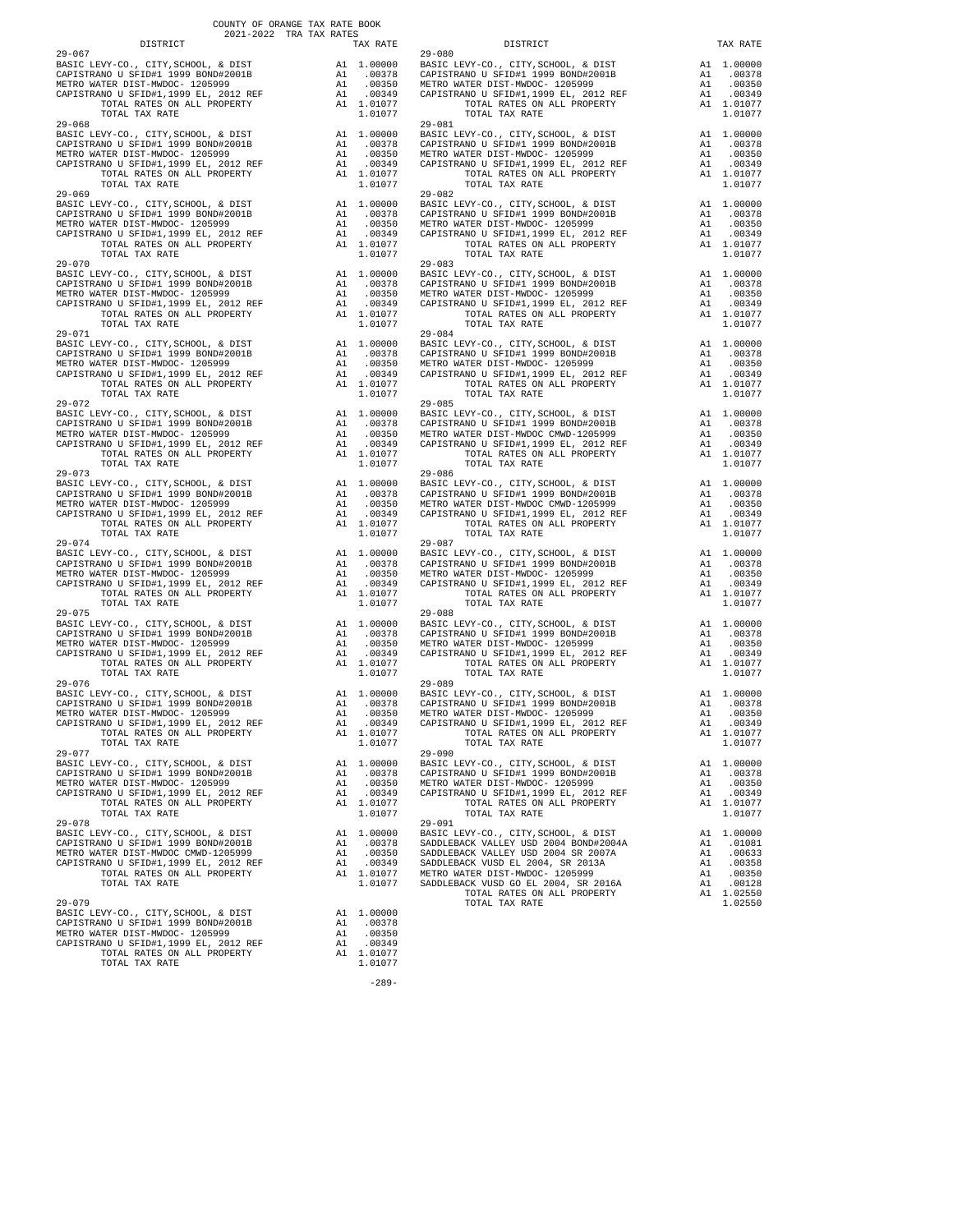| COUNTY OF ORANGE TAX RATE BOOK<br>2021-2022 TRA TAX RATES                                                                                                                                                                                                                                                                                                                                                                         |          |                                        |                       |
|-----------------------------------------------------------------------------------------------------------------------------------------------------------------------------------------------------------------------------------------------------------------------------------------------------------------------------------------------------------------------------------------------------------------------------------|----------|----------------------------------------|-----------------------|
| DISTRICT<br>$29 - 092$                                                                                                                                                                                                                                                                                                                                                                                                            |          | TAX RATE                               | $30 - 001$            |
|                                                                                                                                                                                                                                                                                                                                                                                                                                   |          |                                        |                       |
|                                                                                                                                                                                                                                                                                                                                                                                                                                   |          |                                        |                       |
|                                                                                                                                                                                                                                                                                                                                                                                                                                   |          |                                        |                       |
|                                                                                                                                                                                                                                                                                                                                                                                                                                   |          |                                        |                       |
|                                                                                                                                                                                                                                                                                                                                                                                                                                   |          |                                        |                       |
| TOTAL TAX RATE                                                                                                                                                                                                                                                                                                                                                                                                                    |          | 1.02550                                |                       |
| $29 - 093$                                                                                                                                                                                                                                                                                                                                                                                                                        |          |                                        | $30 - 002$<br>BASIC L |
|                                                                                                                                                                                                                                                                                                                                                                                                                                   |          |                                        |                       |
|                                                                                                                                                                                                                                                                                                                                                                                                                                   |          |                                        |                       |
|                                                                                                                                                                                                                                                                                                                                                                                                                                   |          |                                        |                       |
|                                                                                                                                                                                                                                                                                                                                                                                                                                   |          |                                        |                       |
|                                                                                                                                                                                                                                                                                                                                                                                                                                   |          |                                        |                       |
|                                                                                                                                                                                                                                                                                                                                                                                                                                   |          |                                        |                       |
|                                                                                                                                                                                                                                                                                                                                                                                                                                   |          |                                        | BASIC L               |
|                                                                                                                                                                                                                                                                                                                                                                                                                                   |          |                                        |                       |
|                                                                                                                                                                                                                                                                                                                                                                                                                                   |          |                                        |                       |
|                                                                                                                                                                                                                                                                                                                                                                                                                                   |          |                                        |                       |
|                                                                                                                                                                                                                                                                                                                                                                                                                                   |          |                                        |                       |
|                                                                                                                                                                                                                                                                                                                                                                                                                                   |          |                                        |                       |
|                                                                                                                                                                                                                                                                                                                                                                                                                                   |          |                                        | SADDLEB               |
| ${\small \begin{tabular}{l c c c c c} \multicolumn{3}{c}{\textbf{GADDEEB}} & \multicolumn{3}{c}{\textbf{GADDEED}} \\ \multicolumn{3}{c}{\textbf{BASIC LEVY-CO.}, & \textbf{CITY}, \textbf{SCHODL}, & \textbf{R DIST} & \textbf{A1} & 1.00000 & \textbf{METRO W} \\ \multicolumn{3}{c}{\textbf{CADETERANO U SFIDH1 1999 BONDH2001B}} & \multicolumn{3}{c}{\textbf{A1}} & .00378 & \textbf{SADDEB} \\ \multicolumn{3}{c}{\textbf{M$ |          |                                        |                       |
|                                                                                                                                                                                                                                                                                                                                                                                                                                   |          |                                        |                       |
|                                                                                                                                                                                                                                                                                                                                                                                                                                   |          |                                        |                       |
|                                                                                                                                                                                                                                                                                                                                                                                                                                   |          |                                        |                       |
|                                                                                                                                                                                                                                                                                                                                                                                                                                   |          | 1.01077 30-005                         | BASIC L               |
| $29 - 096$                                                                                                                                                                                                                                                                                                                                                                                                                        |          |                                        | SADDLEB               |
|                                                                                                                                                                                                                                                                                                                                                                                                                                   |          |                                        |                       |
|                                                                                                                                                                                                                                                                                                                                                                                                                                   |          |                                        |                       |
|                                                                                                                                                                                                                                                                                                                                                                                                                                   |          |                                        |                       |
|                                                                                                                                                                                                                                                                                                                                                                                                                                   |          |                                        |                       |
|                                                                                                                                                                                                                                                                                                                                                                                                                                   |          |                                        |                       |
| $29 - 097$                                                                                                                                                                                                                                                                                                                                                                                                                        |          |                                        |                       |
|                                                                                                                                                                                                                                                                                                                                                                                                                                   |          |                                        |                       |
|                                                                                                                                                                                                                                                                                                                                                                                                                                   |          |                                        |                       |
|                                                                                                                                                                                                                                                                                                                                                                                                                                   |          |                                        |                       |
|                                                                                                                                                                                                                                                                                                                                                                                                                                   |          |                                        |                       |
|                                                                                                                                                                                                                                                                                                                                                                                                                                   |          |                                        | SADDLEB               |
| $29 - 098$                                                                                                                                                                                                                                                                                                                                                                                                                        |          |                                        | METRO W               |
|                                                                                                                                                                                                                                                                                                                                                                                                                                   |          |                                        |                       |
|                                                                                                                                                                                                                                                                                                                                                                                                                                   |          |                                        |                       |
|                                                                                                                                                                                                                                                                                                                                                                                                                                   |          |                                        |                       |
|                                                                                                                                                                                                                                                                                                                                                                                                                                   |          |                                        |                       |
|                                                                                                                                                                                                                                                                                                                                                                                                                                   |          |                                        | SADDLEB               |
| $29 - 099$                                                                                                                                                                                                                                                                                                                                                                                                                        |          |                                        | SADDLEB               |
|                                                                                                                                                                                                                                                                                                                                                                                                                                   |          |                                        |                       |
|                                                                                                                                                                                                                                                                                                                                                                                                                                   |          |                                        |                       |
|                                                                                                                                                                                                                                                                                                                                                                                                                                   |          |                                        |                       |
|                                                                                                                                                                                                                                                                                                                                                                                                                                   |          |                                        |                       |
| $29 - 100$                                                                                                                                                                                                                                                                                                                                                                                                                        |          |                                        |                       |
| BASIC LEVY-CO., CITY, SCHOOL, & DIST                                                                                                                                                                                                                                                                                                                                                                                              |          | A1 1.00000                             |                       |
| CAPISTRANO U SFID#1 1999 BOND#2001B                                                                                                                                                                                                                                                                                                                                                                                               |          | A1 .00378 30-008                       |                       |
| METRO WATER DIST-MWDOC CMWD-1205999<br>CAPISTRANO U SFID#1,1999 EL, 2012 REF                                                                                                                                                                                                                                                                                                                                                      | A1<br>A1 | .00350<br>.00349                       | BASIC L<br>SADDLEB    |
| TOTAL RATES ON ALL PROPERTY                                                                                                                                                                                                                                                                                                                                                                                                       |          | A1 1.01077                             | SADDLEB               |
| TOTAL TAX RATE                                                                                                                                                                                                                                                                                                                                                                                                                    |          | 1.01077                                | SADDLEB<br>METRO W    |
| $29 - 101$                                                                                                                                                                                                                                                                                                                                                                                                                        |          |                                        | SADDLEB               |
| BASIC LEVY-CO., CITY, SCHOOL, & DIST                                                                                                                                                                                                                                                                                                                                                                                              |          | A1 1.00000                             |                       |
| CAPISTRANO U SFID#1 1999 BOND#2001B<br>METRO WATER DIST-MWDOC CMWD-1205999                                                                                                                                                                                                                                                                                                                                                        | A1       | A1 .00378<br>.00350                    |                       |
| CAPISTRANO U SFID#1,1999 EL, 2012 REF                                                                                                                                                                                                                                                                                                                                                                                             | A1       | .00349                                 | $30 - 009$            |
| TOTAL RATES ON ALL PROPERTY                                                                                                                                                                                                                                                                                                                                                                                                       |          | Al .00349 30-009<br>Al 1.01077 BASIC L |                       |
| TOTAL TAX RATE                                                                                                                                                                                                                                                                                                                                                                                                                    |          | 1.01077                                | SADDLEB<br>SADDLEB    |
| $29 - 102$                                                                                                                                                                                                                                                                                                                                                                                                                        |          |                                        | SADDLEB               |
| BASIC LEVY-CO., CITY, SCHOOL, & DIST                                                                                                                                                                                                                                                                                                                                                                                              |          | A1 1.00000 METROW<br>A1 .00350 SADDLEB |                       |
| METRO WATER DIST-MWDOC CMWD-1205999<br>TOTAL RATES ON ALL PROPERTY                                                                                                                                                                                                                                                                                                                                                                |          | A1 1.00350                             |                       |
| TOTAL TAX RATE                                                                                                                                                                                                                                                                                                                                                                                                                    |          | 1.00350                                |                       |
| $29 - 103$<br>BASIC LEVY-CO., CITY, SCHOOL, & DIST                                                                                                                                                                                                                                                                                                                                                                                |          | A1 1.00000                             | $30 - 010$<br>BASIC L |
| METRO WATER DIST-MWDOC- 1205999                                                                                                                                                                                                                                                                                                                                                                                                   | A1       | .00350                                 | SADDLEB               |
| TOTAL RATES ON ALL PROPERTY                                                                                                                                                                                                                                                                                                                                                                                                       |          | A1 1.00350                             | SADDLEB               |
| TOTAL TAX RATE                                                                                                                                                                                                                                                                                                                                                                                                                    |          | 1.00350                                | SADDLEB<br>METRO W    |
| $30 - 000$                                                                                                                                                                                                                                                                                                                                                                                                                        |          |                                        | SADDLEB               |
| BASIC LEVY-CO., CITY, SCHOOL, & DIST                                                                                                                                                                                                                                                                                                                                                                                              |          | A1 1.00000                             |                       |
| METRO WATER DIST-MWDOC- 1205999<br>IRVINE RANCH WATER DIST ID # 225                                                                                                                                                                                                                                                                                                                                                               | A4       | A1 .00350<br>.01500                    |                       |
| IRVINE RANCH WATER DIST ID # 125                                                                                                                                                                                                                                                                                                                                                                                                  | A4       | .01300                                 |                       |
| TOTAL RATES ON ALL PROPERTY                                                                                                                                                                                                                                                                                                                                                                                                       |          | A1 1.00350                             |                       |
| TOTAL RATE ON LAND ONLY<br>TOTAL TAX RATE                                                                                                                                                                                                                                                                                                                                                                                         |          | A4 .02800<br>1.03150                   |                       |

|  | $\begin{tabular}{l c c c c} \multicolumn{4}{c}{\textbf{1.00000}} & \multicolumn{4}{c}{\textbf{1.00000}} & \multicolumn{4}{c}{\textbf{1.00000}} & \multicolumn{4}{c}{\textbf{1.00000}} & \multicolumn{4}{c}{\textbf{1.00000}} & \multicolumn{4}{c}{\textbf{1.00000}} & \multicolumn{4}{c}{\textbf{1.00000}} & \multicolumn{4}{c}{\textbf{1.00000}} & \multicolumn{4}{c}{\textbf{1.00000}} & \multicolumn{4$ |  |
|--|------------------------------------------------------------------------------------------------------------------------------------------------------------------------------------------------------------------------------------------------------------------------------------------------------------------------------------------------------------------------------------------------------------|--|
|  |                                                                                                                                                                                                                                                                                                                                                                                                            |  |
|  |                                                                                                                                                                                                                                                                                                                                                                                                            |  |
|  |                                                                                                                                                                                                                                                                                                                                                                                                            |  |
|  |                                                                                                                                                                                                                                                                                                                                                                                                            |  |
|  |                                                                                                                                                                                                                                                                                                                                                                                                            |  |
|  |                                                                                                                                                                                                                                                                                                                                                                                                            |  |
|  |                                                                                                                                                                                                                                                                                                                                                                                                            |  |
|  |                                                                                                                                                                                                                                                                                                                                                                                                            |  |
|  |                                                                                                                                                                                                                                                                                                                                                                                                            |  |
|  |                                                                                                                                                                                                                                                                                                                                                                                                            |  |
|  |                                                                                                                                                                                                                                                                                                                                                                                                            |  |
|  |                                                                                                                                                                                                                                                                                                                                                                                                            |  |
|  |                                                                                                                                                                                                                                                                                                                                                                                                            |  |
|  |                                                                                                                                                                                                                                                                                                                                                                                                            |  |
|  |                                                                                                                                                                                                                                                                                                                                                                                                            |  |
|  |                                                                                                                                                                                                                                                                                                                                                                                                            |  |
|  |                                                                                                                                                                                                                                                                                                                                                                                                            |  |
|  |                                                                                                                                                                                                                                                                                                                                                                                                            |  |
|  |                                                                                                                                                                                                                                                                                                                                                                                                            |  |
|  |                                                                                                                                                                                                                                                                                                                                                                                                            |  |
|  |                                                                                                                                                                                                                                                                                                                                                                                                            |  |
|  |                                                                                                                                                                                                                                                                                                                                                                                                            |  |
|  |                                                                                                                                                                                                                                                                                                                                                                                                            |  |
|  |                                                                                                                                                                                                                                                                                                                                                                                                            |  |
|  |                                                                                                                                                                                                                                                                                                                                                                                                            |  |
|  |                                                                                                                                                                                                                                                                                                                                                                                                            |  |
|  |                                                                                                                                                                                                                                                                                                                                                                                                            |  |
|  |                                                                                                                                                                                                                                                                                                                                                                                                            |  |
|  |                                                                                                                                                                                                                                                                                                                                                                                                            |  |
|  |                                                                                                                                                                                                                                                                                                                                                                                                            |  |
|  |                                                                                                                                                                                                                                                                                                                                                                                                            |  |
|  |                                                                                                                                                                                                                                                                                                                                                                                                            |  |
|  |                                                                                                                                                                                                                                                                                                                                                                                                            |  |
|  |                                                                                                                                                                                                                                                                                                                                                                                                            |  |
|  |                                                                                                                                                                                                                                                                                                                                                                                                            |  |
|  |                                                                                                                                                                                                                                                                                                                                                                                                            |  |
|  |                                                                                                                                                                                                                                                                                                                                                                                                            |  |
|  |                                                                                                                                                                                                                                                                                                                                                                                                            |  |
|  |                                                                                                                                                                                                                                                                                                                                                                                                            |  |
|  |                                                                                                                                                                                                                                                                                                                                                                                                            |  |
|  |                                                                                                                                                                                                                                                                                                                                                                                                            |  |
|  |                                                                                                                                                                                                                                                                                                                                                                                                            |  |
|  |                                                                                                                                                                                                                                                                                                                                                                                                            |  |
|  |                                                                                                                                                                                                                                                                                                                                                                                                            |  |
|  |                                                                                                                                                                                                                                                                                                                                                                                                            |  |
|  |                                                                                                                                                                                                                                                                                                                                                                                                            |  |
|  |                                                                                                                                                                                                                                                                                                                                                                                                            |  |
|  |                                                                                                                                                                                                                                                                                                                                                                                                            |  |
|  |                                                                                                                                                                                                                                                                                                                                                                                                            |  |
|  |                                                                                                                                                                                                                                                                                                                                                                                                            |  |
|  |                                                                                                                                                                                                                                                                                                                                                                                                            |  |

-290-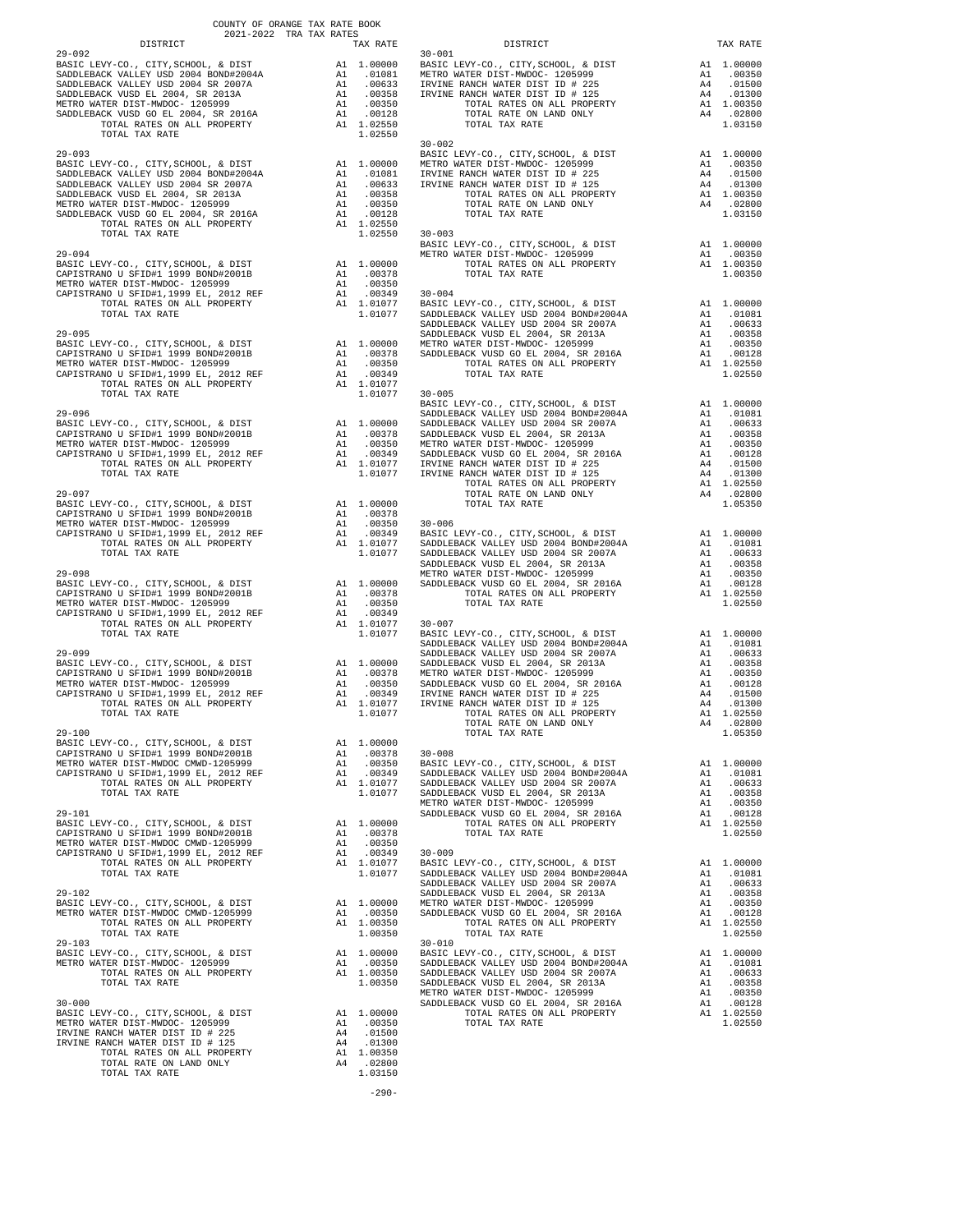| COUNTY OF ORANGE TAX RATE BOOK<br>2021-2022 TRA TAX RATES                                                                                                                                                                                                                                                                  |                      |                                                                  |                                                                   |
|----------------------------------------------------------------------------------------------------------------------------------------------------------------------------------------------------------------------------------------------------------------------------------------------------------------------------|----------------------|------------------------------------------------------------------|-------------------------------------------------------------------|
| DISTRICT<br>$30 - 011$                                                                                                                                                                                                                                                                                                     |                      | TAX RATE                                                         | $30 - 020$                                                        |
|                                                                                                                                                                                                                                                                                                                            |                      |                                                                  |                                                                   |
| $30 - 012$                                                                                                                                                                                                                                                                                                                 |                      |                                                                  | $30 - 021$                                                        |
| BASIC LEVY-CO., CITY, SCHOOL, & DIST<br>----------- VALLEY USD 2004 BOND#2004A<br>SADDLEBACK VALLEY USD 2004 SR 2007A<br>SADDLEBACK VUSD EL 2004, SR 2013a<br>METBO WATTER                                                                                                                                                 |                      |                                                                  |                                                                   |
| METRO WATER DIST-MWDOC- 1205999<br>METRO WATER DIST-MWDOC- 1205999<br>SADDLEBACK VUSD GO EL 2004, SR 2016A<br>TILLEBACK VINTER DISTORTED SR 2016A<br>IRVINE RANCH WATER DIST ID # 225<br>IRVINE RANCH WATER DIST ID # 125                                                                                                  |                      |                                                                  |                                                                   |
| $30 - 013$<br>BASIC LEVY-CO., CITY, SCHOOL, & DIST<br>SADDLEBACK VALLEY USD 2004 BOND#2004A<br>SADDLEBACK VALLEY USD 2004 SR 2007A<br>SADDLEBACK VUSD EL 2004, SR 2013A<br>METRO WATER DIST-MWDOC- 1205999<br>SADDLEBACK VUSD GO EL 2004, SR 2016A<br>IRVINE RANCH WATER DIST ID # 225<br>IRVINE RANCH WATER DIST ID # 125 |                      |                                                                  | $30 - 022$                                                        |
| TOTAL TAX RATE<br>$30 - 014$                                                                                                                                                                                                                                                                                               |                      | 1.05350                                                          | $30 - 023$                                                        |
| $30 - 015$                                                                                                                                                                                                                                                                                                                 |                      |                                                                  |                                                                   |
| TOTAL TAX RATE<br>$30 - 016$                                                                                                                                                                                                                                                                                               |                      | 1.05350                                                          | $30 - 025$                                                        |
|                                                                                                                                                                                                                                                                                                                            |                      |                                                                  |                                                                   |
| $30 - 018$<br>BASIC LEVY-CO., CITY, SCHOOL, & DIST<br>SADDLEBACK VALLEY USD 2004 BOND#2004A<br>SADDLEBACK VALLEY USD 2004 SR 2007A<br>SADDLEBACK VUSD EL 2004, SR 2013A<br>METRO WATER DIST-MWDOC- 1205999                                                                                                                 | A1<br>A1<br>A1       | A1 1.00000<br>A1 .01081<br>.00633<br>.00358<br>.00350            | SADDLEB<br>SADDLEB<br>SADDLEB<br>METRO W<br>SADDLEB               |
| SADDLEBACK VUSD GO EL 2004, SR 2016A<br>IRVINE RANCH WATER DIST ID # 225<br>IRVINE RANCH WATER DIST ID # 125<br>TOTAL RATES ON ALL PROPERTY<br>TOTAL RATE ON LAND ONLY<br>TOTAL TAX RATE                                                                                                                                   | A1<br>A4<br>A4       | .00128<br>.01500<br>.01300<br>A1 1.02550<br>A4 .02800<br>1.05350 | $30 - 027$<br>BASIC L<br>SADDLEB<br>SADDLEB<br>SADDLEB<br>METRO W |
| $30 - 019$<br>BASIC LEVY-CO., CITY, SCHOOL, & DIST<br>SADDLEBACK VALLEY USD 2004 BOND#2004A<br>SADDLEBACK VALLEY USD 2004 SR 2007A<br>SADDLEBACK VUSD EL 2004, SR 2013A                                                                                                                                                    |                      | A1 1.00000<br>A1.01081<br>A1 .00633<br>A1 .00358                 | SADDLEB<br>$30 - 028$                                             |
| METRO WATER DIST-MWDOC- 1205999<br>SADDLEBACK VUSD GO EL 2004, SR 2016A<br>IRVINE RANCH WATER DIST ID # 225<br>IRVINE RANCH WATER DIST ID # 125<br>TOTAL RATES ON ALL PROPERTY                                                                                                                                             | A1<br>A1<br>A4<br>A4 | .00350<br>.00128<br>.01500<br>.01300<br>A1 1.02550 METRO W       | BASIC L<br>SADDLEB<br>SADDLEB<br>SADDLEB                          |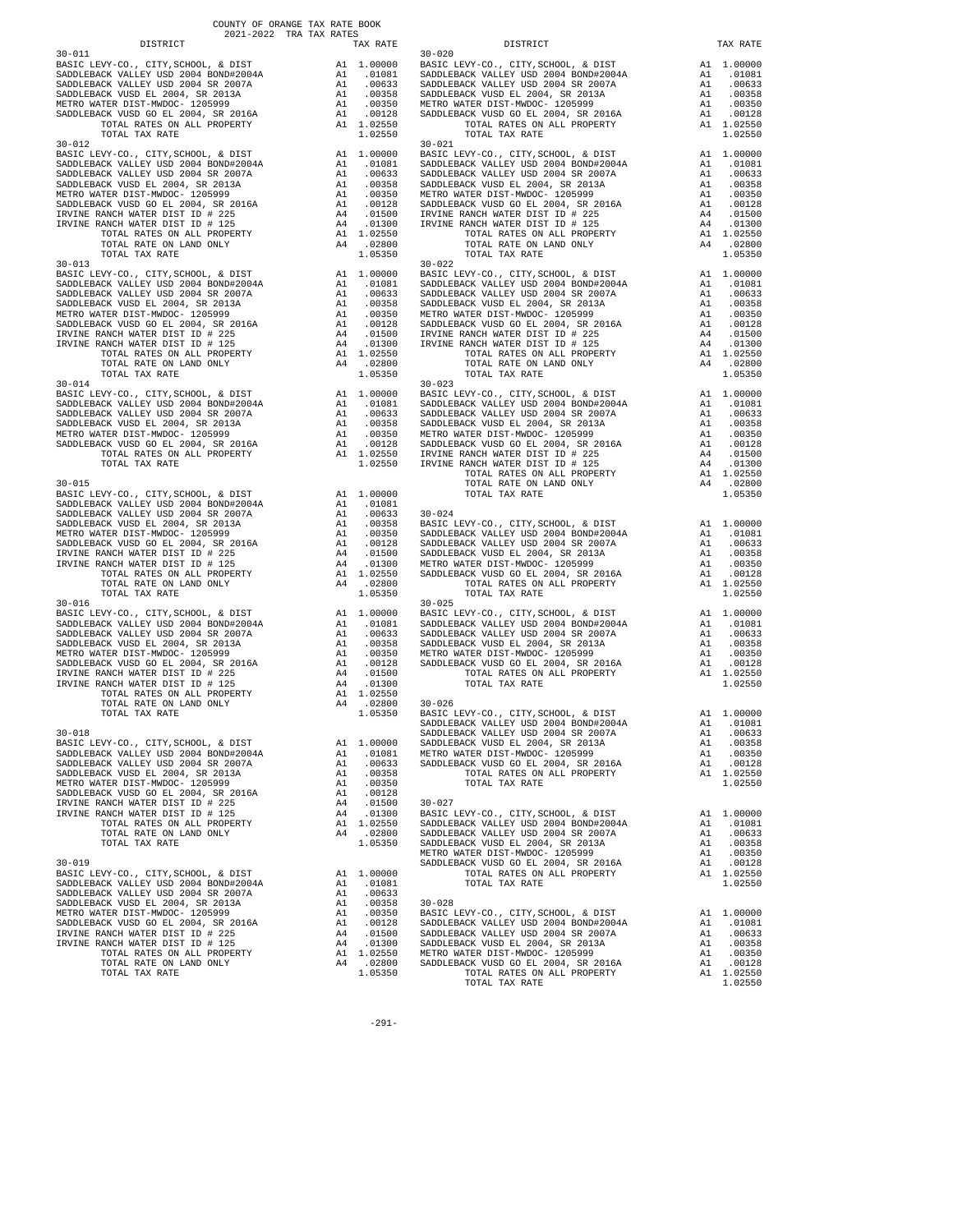| COUNTY OF ORANGE TAX RATE BOOK<br>2021-2022 TRA TAX RATES<br>$2021-2022 \quad \text{TRA TAX RATES}$ DISTRICT |  |  |
|--------------------------------------------------------------------------------------------------------------|--|--|
|                                                                                                              |  |  |
|                                                                                                              |  |  |
|                                                                                                              |  |  |
|                                                                                                              |  |  |
|                                                                                                              |  |  |
|                                                                                                              |  |  |
|                                                                                                              |  |  |
|                                                                                                              |  |  |
|                                                                                                              |  |  |
|                                                                                                              |  |  |
|                                                                                                              |  |  |
|                                                                                                              |  |  |
|                                                                                                              |  |  |
|                                                                                                              |  |  |
|                                                                                                              |  |  |
|                                                                                                              |  |  |
|                                                                                                              |  |  |
|                                                                                                              |  |  |
|                                                                                                              |  |  |
|                                                                                                              |  |  |
|                                                                                                              |  |  |
|                                                                                                              |  |  |
|                                                                                                              |  |  |
|                                                                                                              |  |  |
|                                                                                                              |  |  |
|                                                                                                              |  |  |
|                                                                                                              |  |  |
|                                                                                                              |  |  |
|                                                                                                              |  |  |
|                                                                                                              |  |  |
|                                                                                                              |  |  |
|                                                                                                              |  |  |
|                                                                                                              |  |  |
|                                                                                                              |  |  |
|                                                                                                              |  |  |
|                                                                                                              |  |  |
|                                                                                                              |  |  |
|                                                                                                              |  |  |
|                                                                                                              |  |  |
|                                                                                                              |  |  |
|                                                                                                              |  |  |
|                                                                                                              |  |  |
|                                                                                                              |  |  |
|                                                                                                              |  |  |
|                                                                                                              |  |  |
|                                                                                                              |  |  |
|                                                                                                              |  |  |
|                                                                                                              |  |  |
|                                                                                                              |  |  |
|                                                                                                              |  |  |
|                                                                                                              |  |  |
|                                                                                                              |  |  |
|                                                                                                              |  |  |
|                                                                                                              |  |  |
|                                                                                                              |  |  |
|                                                                                                              |  |  |
|                                                                                                              |  |  |
|                                                                                                              |  |  |
|                                                                                                              |  |  |
|                                                                                                              |  |  |
|                                                                                                              |  |  |
|                                                                                                              |  |  |
|                                                                                                              |  |  |
|                                                                                                              |  |  |
|                                                                                                              |  |  |
|                                                                                                              |  |  |
|                                                                                                              |  |  |
|                                                                                                              |  |  |
|                                                                                                              |  |  |
|                                                                                                              |  |  |
|                                                                                                              |  |  |
|                                                                                                              |  |  |
|                                                                                                              |  |  |
|                                                                                                              |  |  |

TOTAL RATE ON LAND ONLY **A4** .02800<br>
TOTAL TAX RATE 1 05350

TOTAL TAX RATE

-292-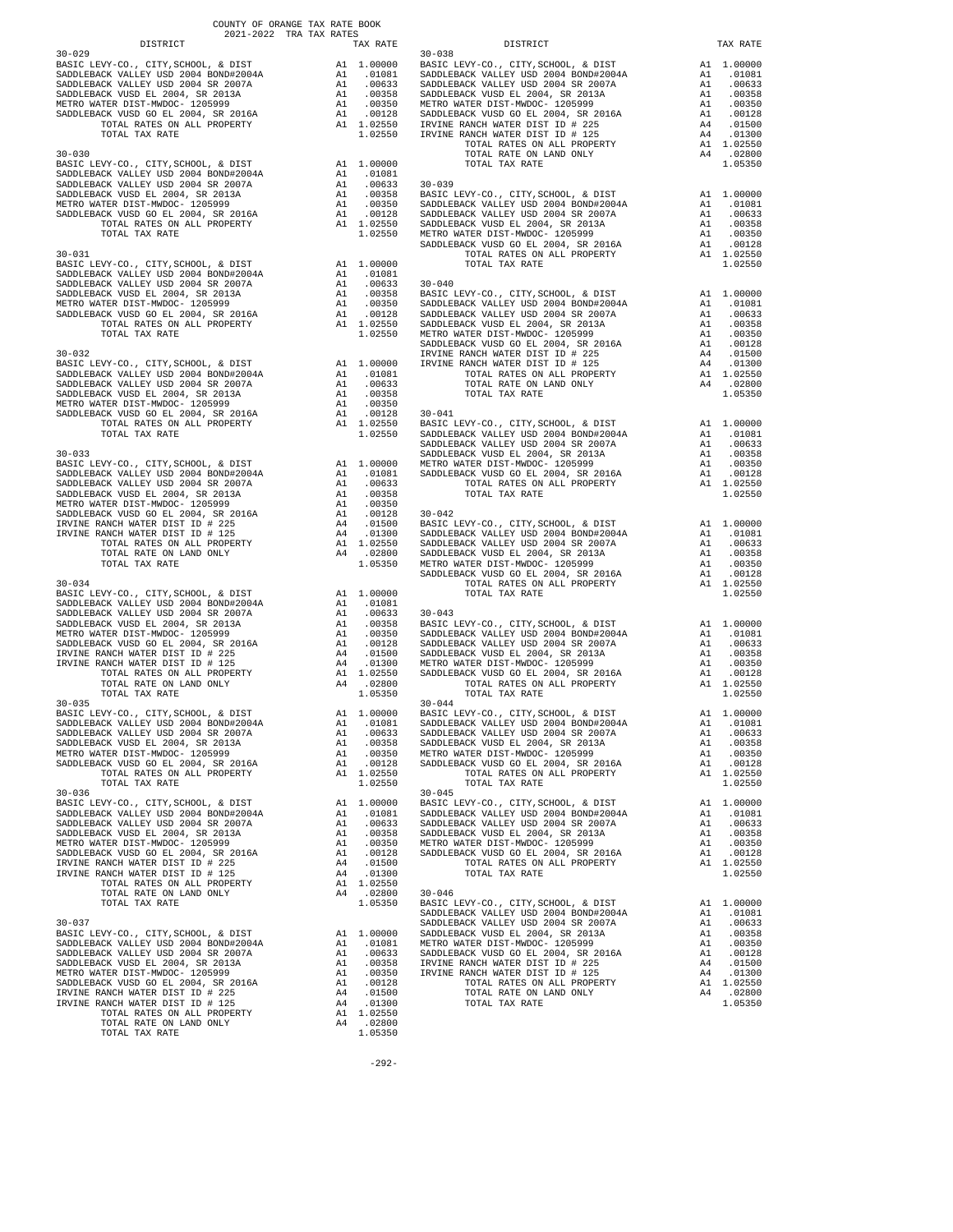| DISTRICT                                                                                                                                                                                                                                                                                             | TAX RATE | DISTRICT   | TAX RATE |
|------------------------------------------------------------------------------------------------------------------------------------------------------------------------------------------------------------------------------------------------------------------------------------------------------|----------|------------|----------|
| $30 - 047$                                                                                                                                                                                                                                                                                           |          | $30 - 056$ |          |
| $30 - 048$<br>$\begin{tabular}{ c c c c c c c c c c c c c} \hline & $0.00000 & $0.00000 & $0.00000 & $0.00000 & $0.00000 & $0.00000 & $0.00000 & $0.00000 & $0.00000 & $0.00000 & $0.00000 & $0.00000 & $0.00000 & $0.00000 & $0.00000 & $0.00000 & $0.00000 & $0.00000 & $0.00000 & $0.00000 & $0.$ |          | $30 - 057$ |          |
|                                                                                                                                                                                                                                                                                                      |          |            |          |
|                                                                                                                                                                                                                                                                                                      |          |            |          |
|                                                                                                                                                                                                                                                                                                      |          |            |          |
|                                                                                                                                                                                                                                                                                                      |          |            |          |
|                                                                                                                                                                                                                                                                                                      |          |            |          |
|                                                                                                                                                                                                                                                                                                      |          |            |          |
|                                                                                                                                                                                                                                                                                                      |          |            |          |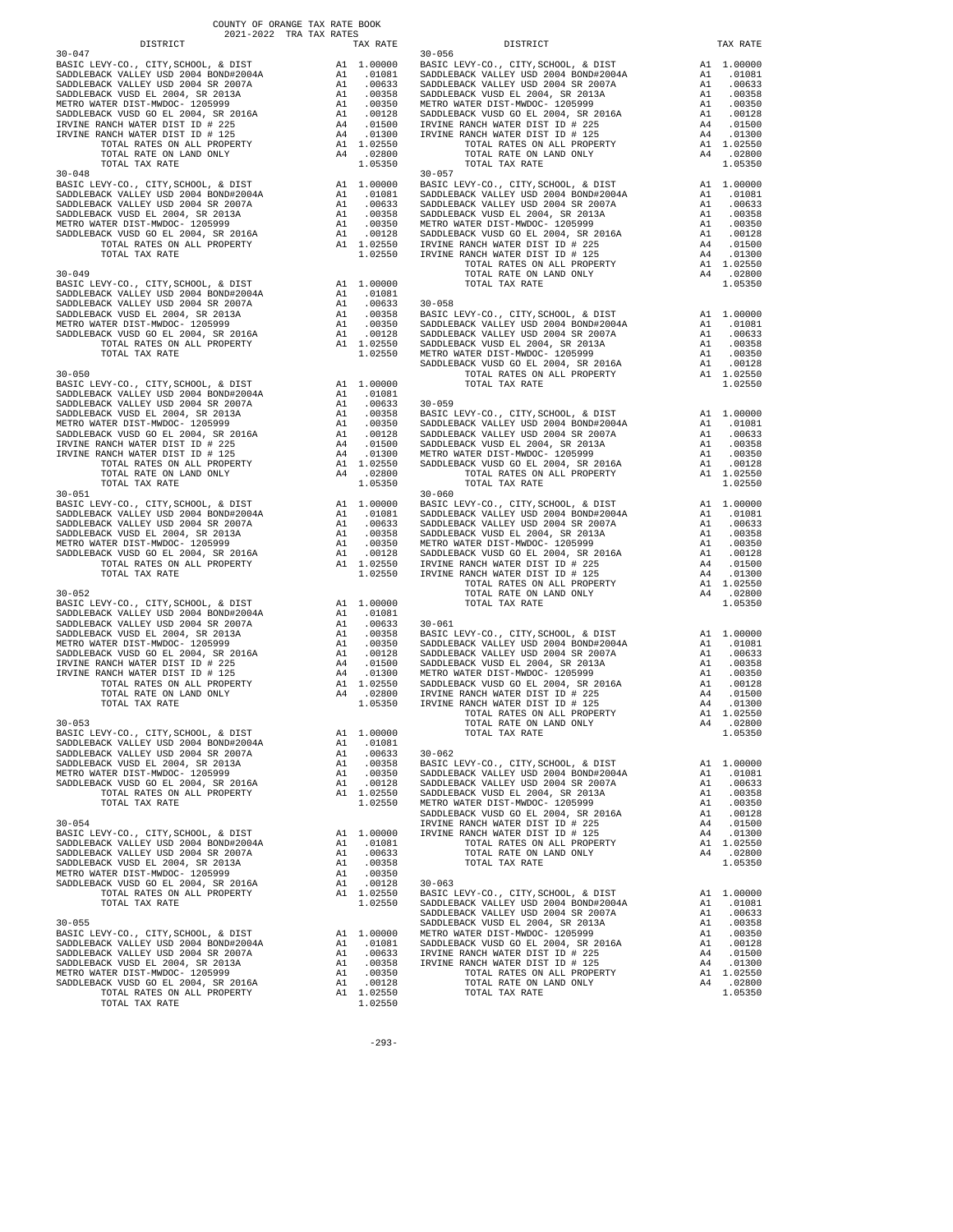|                                                                                                                                                           | COUNTY OF ORANGE TAX RATE BOOK<br>2021-2022 TRA TAX RATES                                                                |                                                             |
|-----------------------------------------------------------------------------------------------------------------------------------------------------------|--------------------------------------------------------------------------------------------------------------------------|-------------------------------------------------------------|
| DISTRICT<br>$30 - 064$                                                                                                                                    | TAX RATE                                                                                                                 | $30 - 072$                                                  |
|                                                                                                                                                           |                                                                                                                          |                                                             |
|                                                                                                                                                           |                                                                                                                          |                                                             |
|                                                                                                                                                           |                                                                                                                          |                                                             |
|                                                                                                                                                           |                                                                                                                          |                                                             |
|                                                                                                                                                           |                                                                                                                          |                                                             |
|                                                                                                                                                           |                                                                                                                          |                                                             |
|                                                                                                                                                           |                                                                                                                          | SADDLEB                                                     |
|                                                                                                                                                           |                                                                                                                          |                                                             |
|                                                                                                                                                           |                                                                                                                          |                                                             |
|                                                                                                                                                           |                                                                                                                          |                                                             |
|                                                                                                                                                           |                                                                                                                          |                                                             |
|                                                                                                                                                           |                                                                                                                          |                                                             |
|                                                                                                                                                           |                                                                                                                          |                                                             |
|                                                                                                                                                           |                                                                                                                          |                                                             |
|                                                                                                                                                           |                                                                                                                          | SADDLEB                                                     |
|                                                                                                                                                           |                                                                                                                          |                                                             |
|                                                                                                                                                           |                                                                                                                          |                                                             |
|                                                                                                                                                           |                                                                                                                          |                                                             |
|                                                                                                                                                           |                                                                                                                          |                                                             |
|                                                                                                                                                           |                                                                                                                          |                                                             |
| $30 - 067$                                                                                                                                                |                                                                                                                          | SADDLEB<br>SADDLEB                                          |
| BASIC LEVY-CO., CITY, SCHOOL, & DIST                                                                                                                      | A1 1.00000 SADDLEB<br>A1 .01081 METRO W<br>A1 .00633 SADDLEB<br>A1 .00358 IRVINE<br>A1 .00350 IRVINE<br>A1 .00350 IRVINE |                                                             |
| SADULEBATY-CO., CITI, SCROOL, & DIST<br>SADDLEBACK VALLEY USD 2004 BOND#2004A<br>SADDLEBACK VALLEY USD 2004 SR 2007A<br>SADDLEBACK VIISD EL 2004 SR 2013A |                                                                                                                          |                                                             |
| SADDLEBACK VUSD EL 2004, SR 2013A<br>METRO WATER DIST-MWDOC- 1205999                                                                                      |                                                                                                                          |                                                             |
| SADDLEBACK VUSD GO EL 2009999<br>SADDLEBACK VUSD GO EL 2004, SR 2016A<br>TOTAL RATES ON ALL PROPERTY                                                      | A1 .00128<br>A1 1.02550                                                                                                  |                                                             |
| TOTAL TAX RATE                                                                                                                                            | 1.02550                                                                                                                  |                                                             |
| $30 - 068$<br>BASIC LEVY-CO., CITY, SCHOOL, & DIST                                                                                                        |                                                                                                                          | $30 - 076$                                                  |
| SADDLEBACK VALLEY USD 2004 BOND#2004A<br>SADDLEBACK VALLEY USD 2004 SR 2007A                                                                              |                                                                                                                          |                                                             |
| SADDLEBACK VUSD EL 2004, SR 2013A                                                                                                                         |                                                                                                                          |                                                             |
| METRO WATER DIST-MWDOC- 1205999                                                                                                                           |                                                                                                                          |                                                             |
| SADDLEBACK VUSD GO EL 2004, SR 2016A<br>IRVINE RANCH WATER DIST ID # 225                                                                                  |                                                                                                                          |                                                             |
| IRVINE RANCH WATER DIST ID # 125                                                                                                                          |                                                                                                                          |                                                             |
|                                                                                                                                                           |                                                                                                                          |                                                             |
| TOTAL TAX RATE                                                                                                                                            | 1.05350                                                                                                                  | $30 - 077$                                                  |
|                                                                                                                                                           |                                                                                                                          |                                                             |
|                                                                                                                                                           |                                                                                                                          |                                                             |
|                                                                                                                                                           |                                                                                                                          |                                                             |
|                                                                                                                                                           |                                                                                                                          |                                                             |
|                                                                                                                                                           |                                                                                                                          |                                                             |
|                                                                                                                                                           |                                                                                                                          |                                                             |
| TOTAL TAX RATE                                                                                                                                            | 1.05350                                                                                                                  |                                                             |
| $30 - 070$                                                                                                                                                | A1                                                                                                                       | $30 - 078$                                                  |
| BASIC LEVY-CO., CITY, SCHOOL, & DIST<br>SADDLEBACK VALLEY USD 2004 BOND#2004A                                                                             | 1.00000<br>A1.01081                                                                                                      | BASIC L<br>SADDLEB                                          |
| SADDLEBACK VALLEY USD 2004 SR 2007A<br>SADDLEBACK VUSD EL 2004, SR 2013A                                                                                  | A1<br>.00633<br>A1<br>.00358                                                                                             | SADDLEB<br>SADDLEB                                          |
| METRO WATER DIST-MWDOC- 1205999                                                                                                                           | A1<br>.00350                                                                                                             | METRO W                                                     |
| SADDLEBACK VUSD GO EL 2004, SR 2016A<br>IRVINE RANCH WATER DIST ID # 225                                                                                  | A1<br>A4                                                                                                                 | .00128 SADDLEB<br>.01500 IRVINE<br>.01300 IRVINE<br>SADDLEB |
| IRVINE RANCH WATER DIST ID # 125                                                                                                                          | A4                                                                                                                       |                                                             |
| TOTAL RATES ON ALL PROPERTY<br>TOTAL RATE ON LAND ONLY                                                                                                    | A1 1.02550<br>A4 .02800                                                                                                  |                                                             |
| TOTAL TAX RATE                                                                                                                                            | 1.05350                                                                                                                  |                                                             |
| $30 - 071$<br>BASIC LEVY-CO., CITY, SCHOOL, & DIST                                                                                                        | A1 1.00000 BASIC<br>A1 .01081 SADDLEB<br>00633 SADDLEB<br>CADDLEB                                                        |                                                             |
| SADDLEBACK VALLEY USD 2004 BOND#2004A                                                                                                                     |                                                                                                                          |                                                             |
| SADDLEBACK VALLEY USD 2004 SR 2007A<br>SADDLEBACK VUSD EL 2004, SR 2013A                                                                                  | A1 .00358                                                                                                                | SADDLEB                                                     |
| METRO WATER DIST-MWDOC- 1205999                                                                                                                           | A1                                                                                                                       | .00350 METRO W                                              |
| SADDLEBACK VUSD GO EL 2004, SR 2016A<br>IRVINE RANCH WATER DIST ID # 225                                                                                  | .00128<br>A1<br>A4<br>.01500                                                                                             | SADDLEB                                                     |
| IRVINE RANCH WATER DIST ID # 125<br>TOTAL RATES ON ALL PROPERTY                                                                                           | A4<br>.01300<br>A1 1.02550                                                                                               |                                                             |
| TOTAL RATE ON LAND ONLY                                                                                                                                   | A4<br>.02800                                                                                                             | $30 - 080$                                                  |
| TOTAL TAX RATE                                                                                                                                            | 1.05350                                                                                                                  | BASIC L                                                     |

| COUNTY OF ORANGE TAX RATE BOOK<br>2021-2022 TRA TAX RATES                                                                                                                                                                                                                                                                                                                                                        |  |            |  |
|------------------------------------------------------------------------------------------------------------------------------------------------------------------------------------------------------------------------------------------------------------------------------------------------------------------------------------------------------------------------------------------------------------------|--|------------|--|
|                                                                                                                                                                                                                                                                                                                                                                                                                  |  |            |  |
|                                                                                                                                                                                                                                                                                                                                                                                                                  |  |            |  |
|                                                                                                                                                                                                                                                                                                                                                                                                                  |  |            |  |
|                                                                                                                                                                                                                                                                                                                                                                                                                  |  |            |  |
|                                                                                                                                                                                                                                                                                                                                                                                                                  |  |            |  |
|                                                                                                                                                                                                                                                                                                                                                                                                                  |  |            |  |
|                                                                                                                                                                                                                                                                                                                                                                                                                  |  |            |  |
|                                                                                                                                                                                                                                                                                                                                                                                                                  |  |            |  |
|                                                                                                                                                                                                                                                                                                                                                                                                                  |  |            |  |
|                                                                                                                                                                                                                                                                                                                                                                                                                  |  |            |  |
|                                                                                                                                                                                                                                                                                                                                                                                                                  |  |            |  |
|                                                                                                                                                                                                                                                                                                                                                                                                                  |  |            |  |
|                                                                                                                                                                                                                                                                                                                                                                                                                  |  |            |  |
|                                                                                                                                                                                                                                                                                                                                                                                                                  |  |            |  |
|                                                                                                                                                                                                                                                                                                                                                                                                                  |  |            |  |
|                                                                                                                                                                                                                                                                                                                                                                                                                  |  |            |  |
|                                                                                                                                                                                                                                                                                                                                                                                                                  |  |            |  |
|                                                                                                                                                                                                                                                                                                                                                                                                                  |  |            |  |
|                                                                                                                                                                                                                                                                                                                                                                                                                  |  |            |  |
|                                                                                                                                                                                                                                                                                                                                                                                                                  |  |            |  |
|                                                                                                                                                                                                                                                                                                                                                                                                                  |  |            |  |
|                                                                                                                                                                                                                                                                                                                                                                                                                  |  |            |  |
|                                                                                                                                                                                                                                                                                                                                                                                                                  |  |            |  |
|                                                                                                                                                                                                                                                                                                                                                                                                                  |  |            |  |
|                                                                                                                                                                                                                                                                                                                                                                                                                  |  |            |  |
|                                                                                                                                                                                                                                                                                                                                                                                                                  |  |            |  |
|                                                                                                                                                                                                                                                                                                                                                                                                                  |  |            |  |
|                                                                                                                                                                                                                                                                                                                                                                                                                  |  |            |  |
|                                                                                                                                                                                                                                                                                                                                                                                                                  |  |            |  |
|                                                                                                                                                                                                                                                                                                                                                                                                                  |  |            |  |
|                                                                                                                                                                                                                                                                                                                                                                                                                  |  |            |  |
|                                                                                                                                                                                                                                                                                                                                                                                                                  |  | $30 - 076$ |  |
|                                                                                                                                                                                                                                                                                                                                                                                                                  |  |            |  |
|                                                                                                                                                                                                                                                                                                                                                                                                                  |  |            |  |
|                                                                                                                                                                                                                                                                                                                                                                                                                  |  |            |  |
|                                                                                                                                                                                                                                                                                                                                                                                                                  |  |            |  |
|                                                                                                                                                                                                                                                                                                                                                                                                                  |  |            |  |
|                                                                                                                                                                                                                                                                                                                                                                                                                  |  |            |  |
|                                                                                                                                                                                                                                                                                                                                                                                                                  |  |            |  |
| $30 - 069$                                                                                                                                                                                                                                                                                                                                                                                                       |  | $30 - 077$ |  |
|                                                                                                                                                                                                                                                                                                                                                                                                                  |  |            |  |
|                                                                                                                                                                                                                                                                                                                                                                                                                  |  |            |  |
|                                                                                                                                                                                                                                                                                                                                                                                                                  |  |            |  |
|                                                                                                                                                                                                                                                                                                                                                                                                                  |  |            |  |
|                                                                                                                                                                                                                                                                                                                                                                                                                  |  |            |  |
|                                                                                                                                                                                                                                                                                                                                                                                                                  |  |            |  |
|                                                                                                                                                                                                                                                                                                                                                                                                                  |  |            |  |
|                                                                                                                                                                                                                                                                                                                                                                                                                  |  |            |  |
|                                                                                                                                                                                                                                                                                                                                                                                                                  |  |            |  |
|                                                                                                                                                                                                                                                                                                                                                                                                                  |  |            |  |
|                                                                                                                                                                                                                                                                                                                                                                                                                  |  |            |  |
|                                                                                                                                                                                                                                                                                                                                                                                                                  |  |            |  |
|                                                                                                                                                                                                                                                                                                                                                                                                                  |  |            |  |
| $\begin{tabular}{c c c c} \multicolumn{4}{c}{\textbf{1.02550}} & \multicolumn{4}{c}{\textbf{1.0250}} & \multicolumn{4}{c}{\textbf{1.0250}} & \multicolumn{4}{c}{\textbf{1.0250}} & \multicolumn{4}{c}{\textbf{1.0250}} & \multicolumn{4}{c}{\textbf{1.0250}} & \multicolumn{4}{c}{\textbf{1.0250}} & \multicolumn{4}{c}{\textbf{1.0250}} & \multicolumn{4}{c}{\textbf{1.0250}} & \multicolumn{4}{c}{\textbf{1.0$ |  |            |  |
|                                                                                                                                                                                                                                                                                                                                                                                                                  |  |            |  |
|                                                                                                                                                                                                                                                                                                                                                                                                                  |  |            |  |
|                                                                                                                                                                                                                                                                                                                                                                                                                  |  |            |  |
|                                                                                                                                                                                                                                                                                                                                                                                                                  |  |            |  |
|                                                                                                                                                                                                                                                                                                                                                                                                                  |  |            |  |
|                                                                                                                                                                                                                                                                                                                                                                                                                  |  |            |  |
|                                                                                                                                                                                                                                                                                                                                                                                                                  |  |            |  |
|                                                                                                                                                                                                                                                                                                                                                                                                                  |  |            |  |
|                                                                                                                                                                                                                                                                                                                                                                                                                  |  |            |  |
|                                                                                                                                                                                                                                                                                                                                                                                                                  |  |            |  |
|                                                                                                                                                                                                                                                                                                                                                                                                                  |  |            |  |
|                                                                                                                                                                                                                                                                                                                                                                                                                  |  |            |  |
|                                                                                                                                                                                                                                                                                                                                                                                                                  |  |            |  |
|                                                                                                                                                                                                                                                                                                                                                                                                                  |  |            |  |
|                                                                                                                                                                                                                                                                                                                                                                                                                  |  |            |  |
|                                                                                                                                                                                                                                                                                                                                                                                                                  |  |            |  |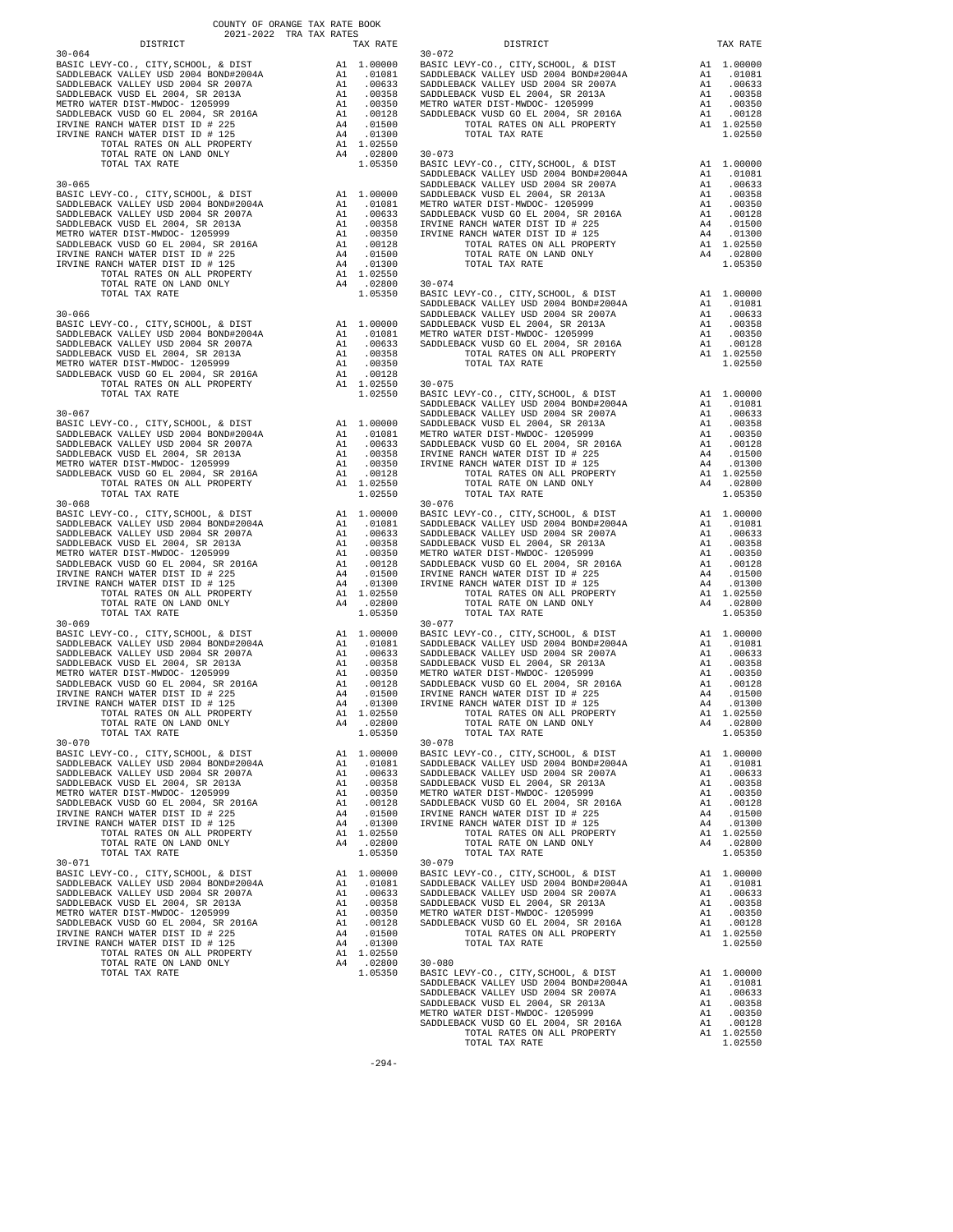| DISTRICT                                                                                                                                                                                                                                       | CEINN ANI IN ANDE-LAVA                                                                                                   | TAX RATE                                                                                            |                    |
|------------------------------------------------------------------------------------------------------------------------------------------------------------------------------------------------------------------------------------------------|--------------------------------------------------------------------------------------------------------------------------|-----------------------------------------------------------------------------------------------------|--------------------|
| $30 - 081$                                                                                                                                                                                                                                     |                                                                                                                          |                                                                                                     | $30 - 089$         |
|                                                                                                                                                                                                                                                |                                                                                                                          |                                                                                                     |                    |
|                                                                                                                                                                                                                                                |                                                                                                                          |                                                                                                     |                    |
|                                                                                                                                                                                                                                                |                                                                                                                          |                                                                                                     |                    |
|                                                                                                                                                                                                                                                |                                                                                                                          |                                                                                                     |                    |
|                                                                                                                                                                                                                                                |                                                                                                                          |                                                                                                     |                    |
|                                                                                                                                                                                                                                                |                                                                                                                          |                                                                                                     |                    |
|                                                                                                                                                                                                                                                |                                                                                                                          |                                                                                                     |                    |
|                                                                                                                                                                                                                                                |                                                                                                                          |                                                                                                     |                    |
| $30 - 082$                                                                                                                                                                                                                                     |                                                                                                                          |                                                                                                     | $30 - 090$         |
|                                                                                                                                                                                                                                                |                                                                                                                          |                                                                                                     |                    |
|                                                                                                                                                                                                                                                |                                                                                                                          |                                                                                                     |                    |
|                                                                                                                                                                                                                                                |                                                                                                                          |                                                                                                     |                    |
|                                                                                                                                                                                                                                                |                                                                                                                          |                                                                                                     |                    |
|                                                                                                                                                                                                                                                |                                                                                                                          |                                                                                                     |                    |
|                                                                                                                                                                                                                                                |                                                                                                                          |                                                                                                     |                    |
|                                                                                                                                                                                                                                                |                                                                                                                          |                                                                                                     |                    |
|                                                                                                                                                                                                                                                |                                                                                                                          |                                                                                                     |                    |
| TOTAL TAX RATE                                                                                                                                                                                                                                 |                                                                                                                          | 1.05350                                                                                             |                    |
| $30 - 083$<br>BASIC LEVY-CO., CITY, SCHOOL, & DIST                                                                                                                                                                                             |                                                                                                                          |                                                                                                     | 30-091             |
| BASIC LEVI-CO., CITY, COLLEGE BOND#2004A<br>SADDLEBACK VALLEY USD 2004 BOND#2004A                                                                                                                                                              |                                                                                                                          |                                                                                                     |                    |
| SADDLEBACK VALLEY USD 2004 SR 2007A                                                                                                                                                                                                            |                                                                                                                          |                                                                                                     |                    |
| SADDLEBACK VUSD EL 2004, SR 2013A                                                                                                                                                                                                              |                                                                                                                          |                                                                                                     |                    |
| METRO WATER DIST-MWDOC- 1205999                                                                                                                                                                                                                |                                                                                                                          |                                                                                                     |                    |
| SADDLEBACK VUSD GO EL 2004, SR 2016A<br>IRVINE RANCH WATER DIST ID # 225<br>IRVINE RANCH WATER DIST ID # 225                                                                                                                                   |                                                                                                                          |                                                                                                     |                    |
| IRVINE RANCH WATER DIST ID # 225<br>IRVINE RANCH WATER DIST ID # 125                                                                                                                                                                           |                                                                                                                          |                                                                                                     |                    |
|                                                                                                                                                                                                                                                |                                                                                                                          |                                                                                                     |                    |
|                                                                                                                                                                                                                                                |                                                                                                                          |                                                                                                     |                    |
|                                                                                                                                                                                                                                                |                                                                                                                          |                                                                                                     | SADDLEB            |
| $30 - 084$                                                                                                                                                                                                                                     |                                                                                                                          |                                                                                                     |                    |
| BASIC LEVY-CO., CITY, SCHOOL, & DIST                                                                                                                                                                                                           |                                                                                                                          |                                                                                                     |                    |
| SADDLEBACK VALLEY USD 2004 BOND#2004A<br>SADDLEBACK VALLEY USD 2004 SR 2007A                                                                                                                                                                   |                                                                                                                          |                                                                                                     |                    |
| SADDLEBACK VUSD EL 2004, SR 2013A                                                                                                                                                                                                              |                                                                                                                          |                                                                                                     |                    |
| METRO WATER DIST-MWDOC- 1205999                                                                                                                                                                                                                |                                                                                                                          |                                                                                                     |                    |
| SADDLEBACK VUSD GO EL 2004, SR 2016A<br>IRVINE RANCH WATER DIST ID # 225<br>IRVINE RANCH WATER DIST ID # 225                                                                                                                                   |                                                                                                                          |                                                                                                     |                    |
| IRVINE RANCH WATER DIST ID # 125                                                                                                                                                                                                               |                                                                                                                          |                                                                                                     |                    |
|                                                                                                                                                                                                                                                |                                                                                                                          |                                                                                                     |                    |
|                                                                                                                                                                                                                                                |                                                                                                                          |                                                                                                     |                    |
| SADDLEB<br>ACK VALLEY USD 2004 BOND#2004A<br>ACK VALLEY USD 2004 BOND#2004A<br>ACK VALLEY USD 2004 BOND#2004A<br>ACK VALLEY USD 2004 BOND#2004A<br>ACK VUSD EL 2004, SR 2013A<br>ACK VUSD EL 2004, SR 2013A<br>ACK VUSD EL 2004, SR 2013A<br>A |                                                                                                                          |                                                                                                     | SADDLEB            |
| $30 - 085$                                                                                                                                                                                                                                     |                                                                                                                          |                                                                                                     |                    |
| BASIC LEVY-CO., CITY, SCHOOL, & DIST                                                                                                                                                                                                           |                                                                                                                          |                                                                                                     |                    |
| SADDLEBACK VALLEY USD 2004 BOND#2004A                                                                                                                                                                                                          |                                                                                                                          |                                                                                                     |                    |
| SADDLEBACK VALLEY USD 2004 SR 2007A<br>SADDLEBACK VUSD EL 2004, SR 2013A                                                                                                                                                                       |                                                                                                                          |                                                                                                     |                    |
| METRO WATER DIST-MWDOC- 1205999                                                                                                                                                                                                                |                                                                                                                          |                                                                                                     |                    |
| SADDLEBACK VUSD GO EL 2003333<br>IRVINE RANCH WATER DIST ID # 275                                                                                                                                                                              |                                                                                                                          |                                                                                                     |                    |
| IRVINE RANCH WATER DIST ID # 225<br>IRVINE RANCH WATER DIST ID # 125                                                                                                                                                                           |                                                                                                                          |                                                                                                     |                    |
|                                                                                                                                                                                                                                                |                                                                                                                          |                                                                                                     |                    |
|                                                                                                                                                                                                                                                |                                                                                                                          |                                                                                                     |                    |
|                                                                                                                                                                                                                                                |                                                                                                                          |                                                                                                     |                    |
| $30 - 086$                                                                                                                                                                                                                                     |                                                                                                                          |                                                                                                     | SADDLEB            |
| BASIC LEVY-CO., CITY, SCHOOL, & DIST                                                                                                                                                                                                           | All 1,00000<br>All 1,00000 SADDLEB<br>All .01081 METRO N<br>All .00633 SADDLEB<br>All .00358 IRVINE<br>All .00358 IRVINE |                                                                                                     |                    |
| SADDLEBACK VALLEY USD 2004 BOND#2004A                                                                                                                                                                                                          |                                                                                                                          |                                                                                                     |                    |
| SADDLEBACK VALLEY USD 2004 SR 2007A<br>SADDLEBACK VUSD EL 2004, SR 2013A                                                                                                                                                                       |                                                                                                                          |                                                                                                     |                    |
| METRO WATER DIST-MWDOC- 1205999                                                                                                                                                                                                                | A1                                                                                                                       | .00350                                                                                              | IRVINE             |
| SADDLEBACK VUSD GO EL 2004, SR 2016A                                                                                                                                                                                                           | A1                                                                                                                       | .00128                                                                                              |                    |
| IRVINE RANCH WATER DIST ID # 225<br>IRVINE RANCH WATER DIST ID # 125                                                                                                                                                                           | A4                                                                                                                       | .01500<br>.01300                                                                                    |                    |
| TOTAL RATES ON ALL PROPERTY                                                                                                                                                                                                                    | A4                                                                                                                       | A1 1.02550                                                                                          |                    |
| TOTAL RATE ON LAND ONLY                                                                                                                                                                                                                        |                                                                                                                          | A1 1.04<br>A4 .02800 30-09<br>A4 .05350 BASIC L                                                     |                    |
| TOTAL TAX RATE                                                                                                                                                                                                                                 |                                                                                                                          |                                                                                                     |                    |
| $30 - 087$                                                                                                                                                                                                                                     |                                                                                                                          |                                                                                                     | SADDLEB<br>SADDLEB |
| BASIC LEVY-CO., CITY, SCHOOL, & DIST                                                                                                                                                                                                           |                                                                                                                          |                                                                                                     |                    |
| SADDLEBACK VALLEY USD 2004 BOND#2004A                                                                                                                                                                                                          |                                                                                                                          | A1 1.00000 SADDLEB<br>A1 .01081 METROW<br>A1 .00633 SADDLEB                                         |                    |
| SADDLEBACK VALLEY USD 2004 SR 2007A                                                                                                                                                                                                            |                                                                                                                          |                                                                                                     |                    |
| SADDLEBACK VUSD EL 2004, SR 2013A<br>METRO WATER DIST-MWDOC- 1205999                                                                                                                                                                           | A1                                                                                                                       | A1.00358<br>.00350                                                                                  |                    |
| SADDLEBACK VUSD GO EL 2004, SR 2016A                                                                                                                                                                                                           | A1                                                                                                                       | .00128                                                                                              |                    |
| IRVINE RANCH WATER DIST ID # 225                                                                                                                                                                                                               |                                                                                                                          | A4 .01500<br>A4 .01300                                                                              | $30 - 096$         |
| IRVINE RANCH WATER DIST ID # 125                                                                                                                                                                                                               |                                                                                                                          |                                                                                                     |                    |
| TOTAL RATES ON ALL PROPERTY<br>TOTAL RATE ON LAND ONLY                                                                                                                                                                                         |                                                                                                                          | A4 .01500 30-096<br>A4 .01300 BASIC L<br>A1 1.02550 SADDLEB<br>A4 .02800 SADDLEB<br>1.05350 SADDLEB |                    |
| TOTAL TAX RATE                                                                                                                                                                                                                                 |                                                                                                                          |                                                                                                     |                    |
|                                                                                                                                                                                                                                                |                                                                                                                          |                                                                                                     | METRO W            |
| $30 - 088$                                                                                                                                                                                                                                     |                                                                                                                          |                                                                                                     | SADDLEB            |
| BASIC LEVY-CO., CITY, SCHOOL, & DIST<br>SADDLEBACK VALLEY USD 2004 BOND#2004A                                                                                                                                                                  | A1                                                                                                                       | 1.00000<br>A1 .01081                                                                                |                    |
| SADDLEBACK VALLEY USD 2004 SR 2007A                                                                                                                                                                                                            | A1                                                                                                                       | .00633                                                                                              |                    |
| SADDLEBACK VUSD EL 2004, SR 2013A                                                                                                                                                                                                              |                                                                                                                          | A1.00358                                                                                            |                    |
| METRO WATER DIST-MWDOC- 1205999                                                                                                                                                                                                                |                                                                                                                          | A1.00350                                                                                            |                    |
| SADDLEBACK VUSD GO EL 2004, SR 2016A<br>IRVINE RANCH WATER DIST ID # 225                                                                                                                                                                       | A1<br>A4                                                                                                                 | .00128<br>.01500                                                                                    |                    |
| IRVINE RANCH WATER DIST ID # 125                                                                                                                                                                                                               | A4                                                                                                                       | .01300                                                                                              |                    |
| TOTAL RATES ON ALL PROPERTY                                                                                                                                                                                                                    |                                                                                                                          | A1 1.02550<br>A4 .02800                                                                             |                    |
| TOTAL RATE ON LAND ONLY<br>TOTAL TAX RATE                                                                                                                                                                                                      |                                                                                                                          | .02800                                                                                              |                    |
|                                                                                                                                                                                                                                                |                                                                                                                          | 1.05350                                                                                             |                    |

-295-

| TOTAL RATE ON ALL PROPERTY AT 1.02500 30–095<br>TOTAL RATE ON ALL PROPERTY AN 1.02500 30–095<br>TOTAL TAX RATE $1.05350$ BASIC LEVY-CO, CITY, SCHOOL, & DIST<br>30–087<br>AN 1.01081<br>SADDLEBACK VALLEY USD 2004 SRADLEBACK VALLEY US |  |
|-----------------------------------------------------------------------------------------------------------------------------------------------------------------------------------------------------------------------------------------|--|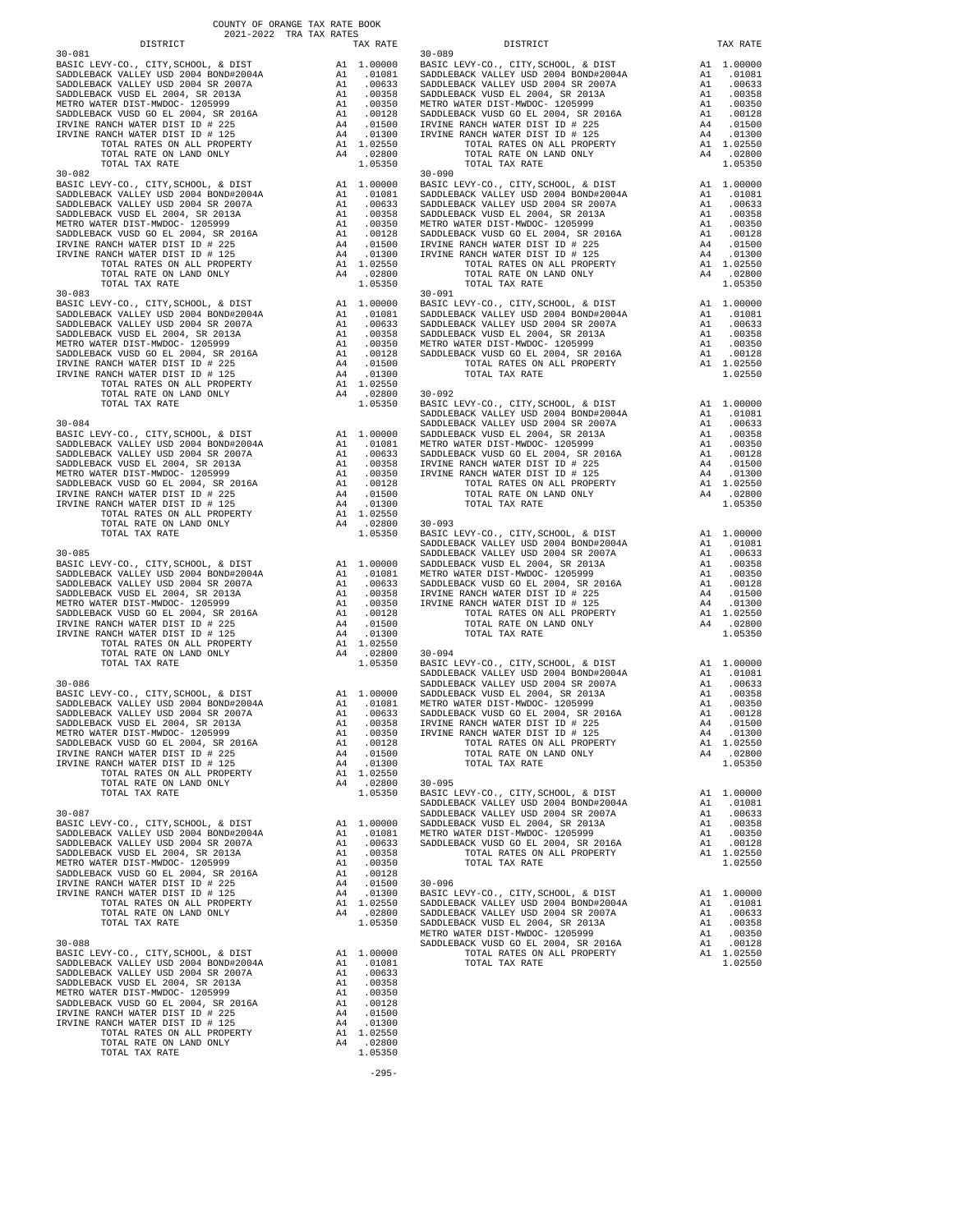| DISTRICT | 2021-2022 TRA TAX RATES | TAX RATE | DISTRICT   | TAX RATE |
|----------|-------------------------|----------|------------|----------|
|          |                         |          |            |          |
|          |                         |          |            |          |
|          |                         |          |            |          |
|          |                         |          |            |          |
|          |                         |          |            |          |
|          |                         |          |            |          |
|          |                         |          |            |          |
|          |                         |          |            |          |
|          |                         |          |            |          |
|          |                         |          |            |          |
|          |                         |          |            |          |
|          |                         |          |            |          |
|          |                         |          |            |          |
|          |                         |          |            |          |
|          |                         |          |            |          |
|          |                         |          |            |          |
|          |                         |          |            |          |
|          |                         |          |            |          |
|          |                         |          |            |          |
|          |                         |          |            |          |
|          |                         |          |            |          |
|          |                         |          |            |          |
|          |                         |          |            |          |
|          |                         |          |            |          |
|          |                         |          |            |          |
|          |                         |          |            |          |
|          |                         |          |            |          |
|          |                         |          |            |          |
|          |                         |          |            |          |
|          |                         |          |            |          |
|          |                         |          |            |          |
|          |                         |          |            |          |
|          |                         |          |            |          |
|          |                         |          |            |          |
|          |                         |          |            |          |
|          |                         |          |            |          |
|          |                         |          |            |          |
|          |                         |          |            |          |
|          |                         |          |            |          |
|          |                         |          |            |          |
|          |                         |          |            |          |
|          |                         |          |            |          |
|          |                         |          |            |          |
|          |                         |          |            |          |
|          |                         |          |            |          |
|          |                         |          |            |          |
|          |                         |          |            |          |
|          |                         |          |            |          |
|          |                         |          |            |          |
|          |                         |          |            |          |
|          |                         |          |            |          |
|          |                         |          |            |          |
|          |                         |          |            |          |
|          |                         |          |            |          |
|          |                         |          |            |          |
|          |                         |          |            |          |
|          |                         |          |            |          |
|          |                         |          |            |          |
|          |                         |          |            |          |
|          |                         |          | $30 - 112$ |          |
|          |                         |          |            |          |
|          |                         |          |            |          |
|          |                         |          |            |          |
|          |                         |          |            |          |
|          |                         |          |            |          |
|          |                         |          |            |          |
|          |                         |          |            |          |
|          |                         |          |            |          |
|          |                         |          |            |          |
|          |                         |          |            |          |
|          |                         |          |            |          |
|          |                         |          |            |          |
|          |                         |          |            |          |
|          |                         |          |            |          |
|          |                         |          |            |          |
|          |                         |          |            |          |
|          |                         |          |            |          |
|          |                         |          |            |          |
|          |                         |          |            |          |

COUNTY OF ORANGE TAX RATE BOOK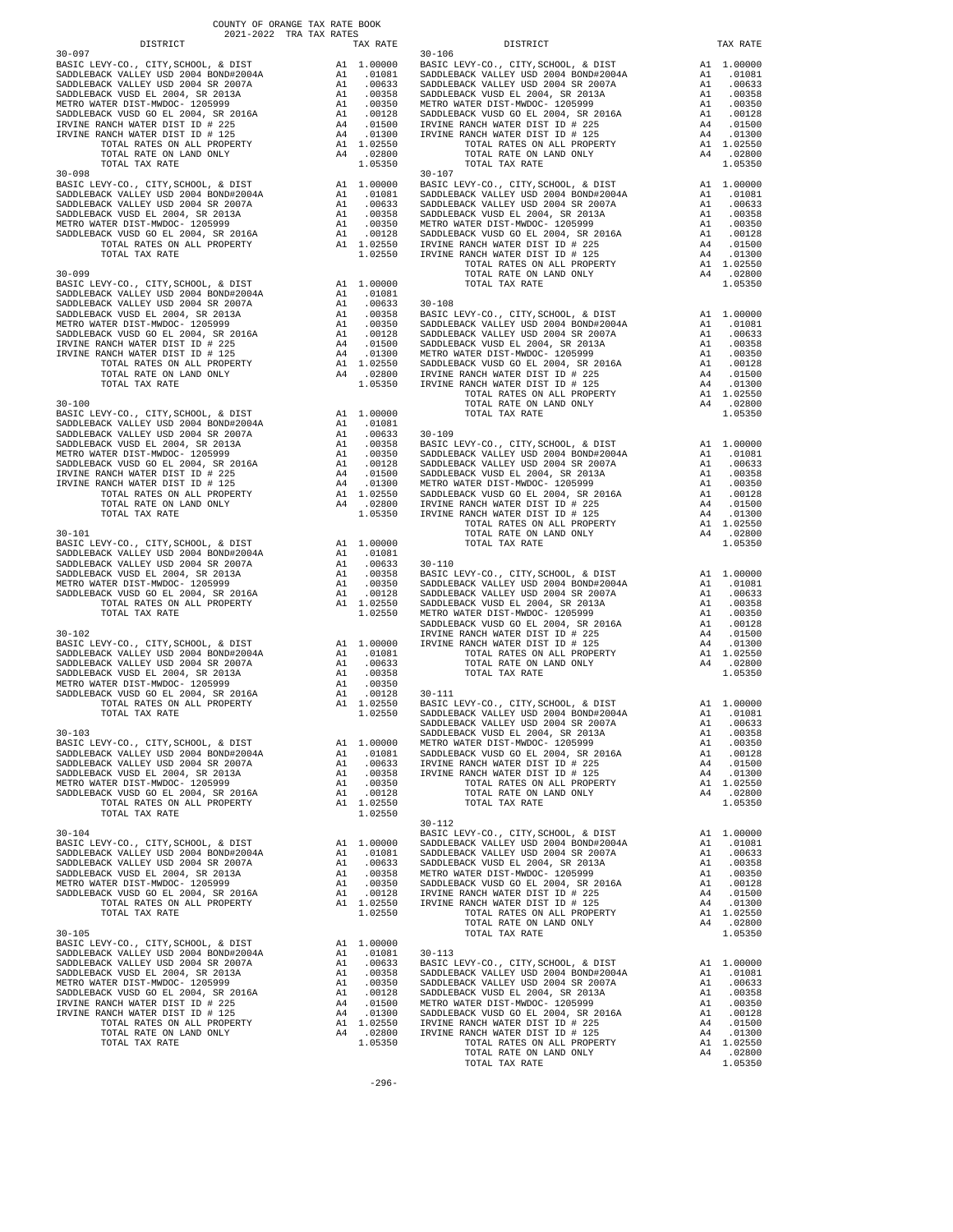| DISTRICT                                                                                                                                                                                                                                                                                                                                                                                                                                                                                           |                                                  | TAX RATE                                                                                                                                                                                                                |                                                                                                  |
|----------------------------------------------------------------------------------------------------------------------------------------------------------------------------------------------------------------------------------------------------------------------------------------------------------------------------------------------------------------------------------------------------------------------------------------------------------------------------------------------------|--------------------------------------------------|-------------------------------------------------------------------------------------------------------------------------------------------------------------------------------------------------------------------------|--------------------------------------------------------------------------------------------------|
| $30 - 114$<br>TOTAL TAX RATE                                                                                                                                                                                                                                                                                                                                                                                                                                                                       |                                                  | 1.05350                                                                                                                                                                                                                 | $30 - 122$                                                                                       |
| $30 - 115$<br>BASIC LEVY-CO., CITY, SCHOOL, & DIST<br>METRO WATER DIST-MWDOC- 1205999<br>METRO WALER PLD1 RWDCO ==: SR 2016A<br>SADDLEBACK VUSD GO EL 2004, SR 2016A<br>IRVINE RANCH WATER DIST ID # 225<br>IRVINE RANCH WATER DIST ID # 125                                                                                                                                                                                                                                                       |                                                  |                                                                                                                                                                                                                         | $30 - 123$                                                                                       |
| $30 - 116$<br>TOTAL TAX RATE                                                                                                                                                                                                                                                                                                                                                                                                                                                                       |                                                  | 1.05350                                                                                                                                                                                                                 | $30 - 124$                                                                                       |
| $30 - 117$<br>BASIC LEVY-CO., CITY, SCHOOL, & DIST<br>SADDLEBACK VALLEY USD 2004 BOND#2004A<br>SADDLEBACK VALLEY USD 2004 SR 2007A<br>SADDLEBACK VUSD EL 2004, SR 2013A<br>METRO WATER DIST-MWDOC- 1205999<br>SADDLEBACK VUSD GO EL 2004, SR 2016A<br>IRVINE RANCH WATER DIST ID # 225<br>IRVINE RANCH WATER DIST ID # 125<br>RANCH WATER DIST ID # $\angle$ 425<br>RANCH WATER DIST ID # 125<br>TOTAL RATES ON ALL PROPERTY A1 1.02550<br>TOTAL RATES ON ALL PROPERTY A4 .02800<br>TOTAL TAX RATE |                                                  | A1 1.00000 BASIC L<br>A1 .01081 SADDLEB<br>A1 .00633 SADDLEB<br>A1 .00358 SADDLEB<br>A1 .00358 SADDLEB<br>A1 .00350 METRO W<br>A1 .01208 SADDLEB<br>A4 .01500 IRVINE<br>A4 .01500 IRVINE<br>A4 .01300 IRVINE<br>1.05350 | $30 - 125$                                                                                       |
| $30 - 118$                                                                                                                                                                                                                                                                                                                                                                                                                                                                                         |                                                  |                                                                                                                                                                                                                         | $30 - 126$                                                                                       |
| $30 - 119$<br>BASIC LEVY-CO., CITY, SCHOOL, & DIST<br>SADDLEBACK VALLEY USD 2004 BOND#2004A                                                                                                                                                                                                                                                                                                                                                                                                        | A1 .01081<br>A1 .01081<br>A1 .00358<br>A1 .00358 | A1 1.00000                                                                                                                                                                                                              |                                                                                                  |
| $30 - 120$<br>BASIC LEVY-CO., CITY, SCHOOL, & DIST<br>SADDLEBACK VALLEY USD 2004 BOND#2004A<br>SADDLEBACK VALLEY USD 2004 SR 2007A<br>SADDLEBACK VUSD EL 2004, SR 2013A<br>METRO WATER DIST-MWDOC- 1205999<br>SADDLEBACK VUSD GO EL 2004, SR 2016A<br>IRVINE RANCH WATER DIST ID # 225<br>IRVINE RANCH WATER DIST ID # 125<br>TOTAL RATES ON ALL PROPERTY<br>TOTAL RATE ON LAND ONLY                                                                                                               | A1<br>A1<br>A1<br>A1<br>A4<br>A4                 | A1 1.00000<br>A1 .01081<br>.00633<br>.00358<br>.00350<br>.00128<br>.01500<br>.01300<br>A1 1.02550<br>A4 .02800                                                                                                          | $30 - 128$<br>BASIC L<br>SADDLEB<br>SADDLEB<br>SADDLEB<br>METRO W<br>SADDLEB<br>IRVINE<br>IRVINE |
| TOTAL TAX RATE<br>$30 - 121$<br>BASIC LEVY-CO., CITY, SCHOOL, & DIST<br>SADDLEBACK VALLEY USD 2004 BOND#2004A<br>SADDLEBACK VALLEY USD 2004 SR 2007A<br>SADDLEBACK VUSD EL 2004, SR 2013A<br>METRO WATER DIST-MWDOC- 1205999<br>SADDLEBACK VUSD GO EL 2004, SR 2016A<br>IRVINE RANCH WATER DIST ID # 225<br>IRVINE RANCH WATER DIST ID # 125<br>TOTAL RATES ON ALL PROPERTY<br>TOTAL RATE ON LAND ONLY<br>$m \wedge m \wedge r$<br>may namn.                                                       | A1<br>A1<br>A1<br>A1<br>A1<br>A4<br>A4<br>A4     | 1.05350<br>1.00000<br>.01081<br>.00633<br>.00358<br>A1 .00350<br>.00128<br>.01500<br>.01300<br>A1 1.02550<br>.02800<br><b>AFREA</b>                                                                                     | $30 - 129$<br>BASIC L<br>SADDLEB<br>SADDLEB<br>SADDLEB<br>METRO W<br>SADDLEB<br>IRVINE<br>IRVINE |

| COUNTY OF ORANGE TAX RATE BOOK<br>2021–2022 יום הפיד מספר |          |            |          |
|-----------------------------------------------------------|----------|------------|----------|
|                                                           | TAX RATE | DISTRICT   | TAX RATE |
|                                                           |          | $30 - 122$ |          |
|                                                           |          |            |          |
|                                                           |          |            |          |
|                                                           |          |            |          |
|                                                           |          |            |          |
|                                                           |          |            |          |
|                                                           |          |            |          |
|                                                           |          |            |          |
|                                                           |          |            |          |
|                                                           |          |            |          |
|                                                           |          |            |          |
|                                                           |          |            |          |
|                                                           |          |            |          |
|                                                           |          |            |          |
|                                                           |          |            |          |
|                                                           |          |            |          |
|                                                           |          |            |          |
|                                                           |          |            |          |
|                                                           |          |            |          |
|                                                           |          |            |          |
|                                                           |          |            |          |
|                                                           |          |            |          |
|                                                           |          |            |          |
|                                                           |          |            |          |
|                                                           |          |            |          |
|                                                           |          |            |          |
|                                                           |          |            |          |
|                                                           |          |            |          |
|                                                           |          |            |          |
|                                                           |          |            |          |
|                                                           |          |            |          |
|                                                           |          |            |          |
|                                                           |          |            |          |
|                                                           |          |            |          |
|                                                           |          |            |          |
|                                                           |          |            |          |
|                                                           |          |            |          |
|                                                           |          |            |          |
|                                                           |          |            |          |
|                                                           |          |            |          |
|                                                           |          |            |          |
|                                                           |          |            |          |
|                                                           |          |            |          |
|                                                           |          |            |          |
| $30 - 121$                                                |          | $30 - 129$ |          |
|                                                           |          |            |          |
|                                                           |          |            |          |
|                                                           |          |            |          |
|                                                           |          |            |          |
|                                                           |          |            |          |
|                                                           |          |            |          |
|                                                           |          |            |          |

-297-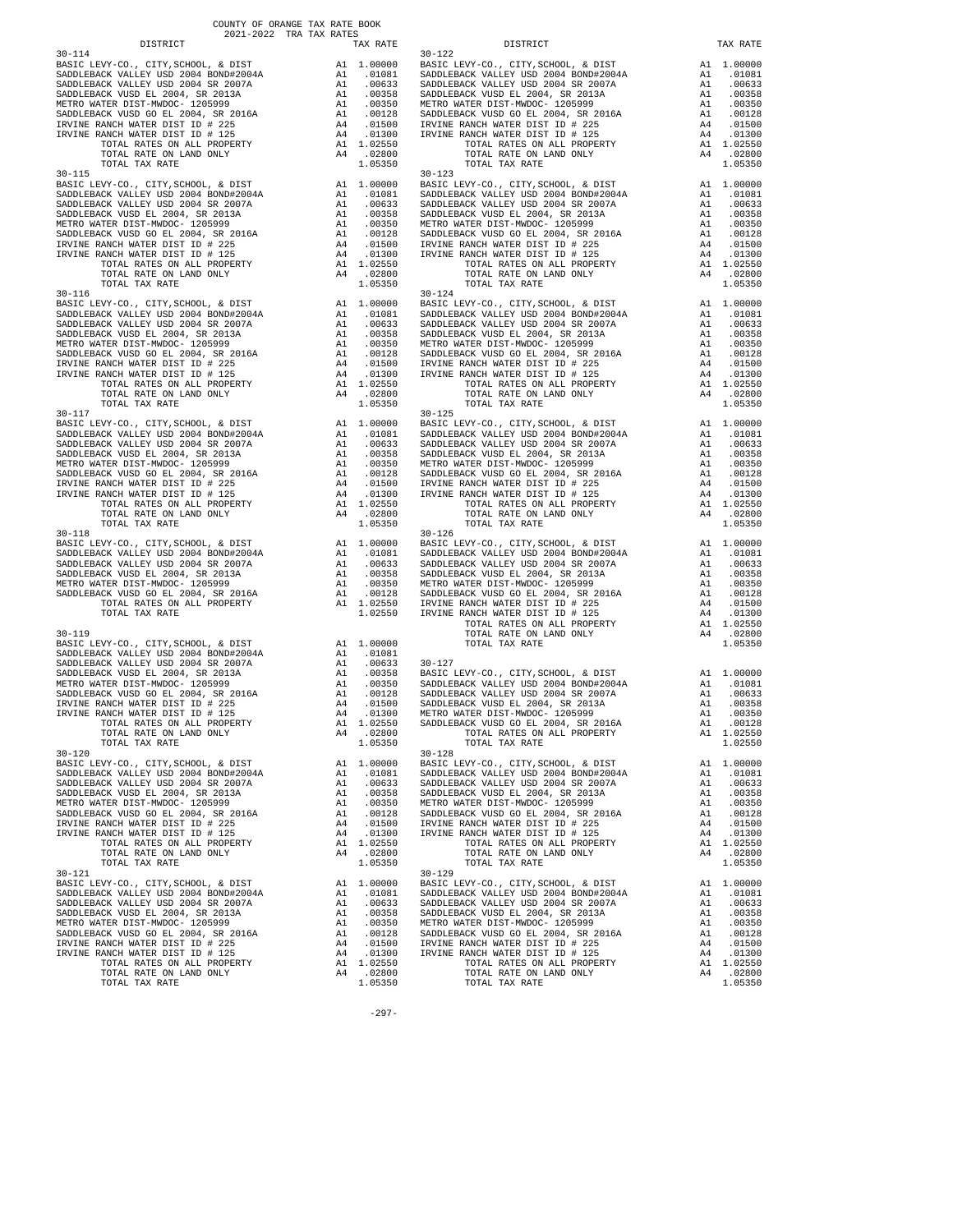| COUNTY OF ORANGE TAX RATE BOOK<br>2021-2022 TRA TAX RATES                                                                                                  |    |                                                                                                        |                                      |
|------------------------------------------------------------------------------------------------------------------------------------------------------------|----|--------------------------------------------------------------------------------------------------------|--------------------------------------|
| DISTRICT<br>$30 - 130$                                                                                                                                     |    | TAX RATE                                                                                               | $30 - 139$                           |
|                                                                                                                                                            |    |                                                                                                        |                                      |
|                                                                                                                                                            |    |                                                                                                        |                                      |
|                                                                                                                                                            |    |                                                                                                        |                                      |
|                                                                                                                                                            |    |                                                                                                        |                                      |
|                                                                                                                                                            |    |                                                                                                        |                                      |
|                                                                                                                                                            |    |                                                                                                        |                                      |
| TOTAL TAX RATE                                                                                                                                             |    | 1.02550                                                                                                |                                      |
| $30 - 131$                                                                                                                                                 |    |                                                                                                        | $30 - 140$                           |
|                                                                                                                                                            |    |                                                                                                        |                                      |
|                                                                                                                                                            |    |                                                                                                        |                                      |
|                                                                                                                                                            |    |                                                                                                        |                                      |
|                                                                                                                                                            |    |                                                                                                        |                                      |
|                                                                                                                                                            |    |                                                                                                        |                                      |
|                                                                                                                                                            |    |                                                                                                        |                                      |
|                                                                                                                                                            |    |                                                                                                        |                                      |
|                                                                                                                                                            |    |                                                                                                        |                                      |
| TOTAL TAX RATE                                                                                                                                             |    | 1.05350                                                                                                |                                      |
| $30 - 132$                                                                                                                                                 |    |                                                                                                        | $30 - 141$                           |
| BASIC LEVY-CO., CITY, SCHOOL, & DIST                                                                                                                       |    |                                                                                                        |                                      |
| SADDLEBACK VALLEY USD 2004 BOND#2004A<br>SADDLEBACK VALLEY USD 2004 BOND#2004A<br>SADDLEBACK VALLEY USD 2004 SR 2007A                                      |    |                                                                                                        |                                      |
| SADDLEBACK VUSD EL 2004, SR 2013A<br>METRO WATER DIST-MWDOC- 1205999                                                                                       |    |                                                                                                        |                                      |
|                                                                                                                                                            |    |                                                                                                        |                                      |
| MEIRO WAIER DISI-MWDOC- 1203999<br>SADDLEBACK VUSD GO EL 2004, SR 2016A<br>IRVINE RANCH WATER DIST ID # 225                                                |    |                                                                                                        |                                      |
| IRVINE RANCH WATER DIST ID # 125                                                                                                                           |    |                                                                                                        |                                      |
|                                                                                                                                                            |    |                                                                                                        |                                      |
|                                                                                                                                                            |    |                                                                                                        |                                      |
|                                                                                                                                                            |    |                                                                                                        |                                      |
| $30 - 133$                                                                                                                                                 |    |                                                                                                        | SADDLEB<br>SADDLEB                   |
| BASIC LEVY-CO., CITY, SCHOOL, & DIST                                                                                                                       |    |                                                                                                        |                                      |
| BASIC LEVY-CO., CITY, SCHOOL, & DIST<br>SADDLEBACK VALLEY USD 2004 BOND#2004A<br>SADDLEBACK VALLEY USD 2004 SR 2007A<br>ADDLEBACK VALLEY USD 2004 SR 2007A |    |                                                                                                        |                                      |
|                                                                                                                                                            |    |                                                                                                        |                                      |
| SADDLEBACK VUSD EL 2004, SR 2013A                                                                                                                          |    |                                                                                                        |                                      |
| METRO WATER DIST-MWDOC- 1205999<br>SADDLEBACK VUSI-PINDOC- 1203333<br>SADDLEBACK VUSD GO EL 2004, SR 2016A                                                 |    |                                                                                                        |                                      |
| IRVINE RANCH WATER DIST ID # 225                                                                                                                           |    |                                                                                                        |                                      |
| IRVINE RANCH WATER DIST ID # 125                                                                                                                           |    |                                                                                                        |                                      |
|                                                                                                                                                            |    |                                                                                                        |                                      |
|                                                                                                                                                            |    |                                                                                                        |                                      |
|                                                                                                                                                            |    |                                                                                                        | METRO W                              |
| $30 - 134$                                                                                                                                                 |    |                                                                                                        | SADDLEB                              |
|                                                                                                                                                            |    |                                                                                                        |                                      |
|                                                                                                                                                            |    |                                                                                                        |                                      |
|                                                                                                                                                            |    |                                                                                                        |                                      |
|                                                                                                                                                            |    |                                                                                                        |                                      |
|                                                                                                                                                            |    |                                                                                                        |                                      |
|                                                                                                                                                            |    |                                                                                                        |                                      |
|                                                                                                                                                            |    |                                                                                                        |                                      |
|                                                                                                                                                            |    |                                                                                                        | SADDLEB                              |
|                                                                                                                                                            |    |                                                                                                        |                                      |
|                                                                                                                                                            |    |                                                                                                        |                                      |
|                                                                                                                                                            |    |                                                                                                        |                                      |
|                                                                                                                                                            |    |                                                                                                        |                                      |
|                                                                                                                                                            |    |                                                                                                        |                                      |
|                                                                                                                                                            |    |                                                                                                        |                                      |
|                                                                                                                                                            |    |                                                                                                        |                                      |
|                                                                                                                                                            |    |                                                                                                        |                                      |
| SADDLEBACK VALLEY USD 2004 BOND#2004A                                                                                                                      |    | A1 1.00000 BASIC L<br>A1 .01081 SADDLEB<br>.01081                                                      |                                      |
| SADDLEBACK VALLEY USD 2004 SR 2007A                                                                                                                        |    | A1 .01081 SADDLEB<br>A1 .00633 SADDLEB<br>A1 .00358 SADDLEB<br>A1 .00350 METROW<br>A1 .00128 SADDLEB   |                                      |
| SADDLEBACK VUSD EL 2004, SR 2013A                                                                                                                          |    |                                                                                                        |                                      |
| METRO WATER DIST-MWDOC- 1205999                                                                                                                            |    |                                                                                                        |                                      |
| SADDLEBACK VUSD GO EL 2004, SR 2016A                                                                                                                       | A1 |                                                                                                        |                                      |
| TOTAL RATES ON ALL PROPERTY<br>TOTAL TAX RATE                                                                                                              |    | A1 1.02550<br>1.02550                                                                                  | IRVINE<br>IRVINE                     |
|                                                                                                                                                            |    |                                                                                                        |                                      |
| $30 - 137$                                                                                                                                                 |    |                                                                                                        |                                      |
| BASIC LEVY-CO., CITY, SCHOOL, & DIST                                                                                                                       |    | A1 1.00000                                                                                             |                                      |
| SADDLEBACK VALLEY USD 2004 BOND#2004A                                                                                                                      | A1 | A1 .01081                                                                                              |                                      |
| SADDLEBACK VALLEY USD 2004 SR 2007A<br>SADDLEBACK VUSD EL 2004, SR 2013A                                                                                   | A1 | .00633<br>.00358                                                                                       | $30 - 146$<br>BASIC L                |
| METRO WATER DIST-MWDOC- 1205999                                                                                                                            | A1 |                                                                                                        | $.00350$ SADDLEB<br>$.00128$ SADDLEB |
| SADDLEBACK VUSD GO EL 2004, SR 2016A                                                                                                                       | A1 | .00128                                                                                                 |                                      |
| TOTAL RATES ON ALL PROPERTY                                                                                                                                |    | A1 1.02550 SADDLEB                                                                                     |                                      |
| TOTAL TAX RATE                                                                                                                                             |    | 1.02550                                                                                                | METRO W                              |
| $30 - 138$                                                                                                                                                 |    |                                                                                                        | SADDLEB                              |
| BASIC LEVY-CO., CITY, SCHOOL, & DIST                                                                                                                       |    | A1 1.00000                                                                                             |                                      |
| SADDLEBACK VALLEY USD 2004 BOND#2004A                                                                                                                      |    | A1 .01081                                                                                              |                                      |
| SADDLEBACK VALLEY USD 2004 SR 2007A                                                                                                                        | A1 | .00633                                                                                                 | $30 - 147$                           |
| SADDLEBACK VUSD EL 2004, SR 2013A<br>METRO WATER DIST-MWDOC- 1205999                                                                                       | A1 | .00358                                                                                                 | BASIC L                              |
| SADDLEBACK VUSD GO EL 2004, SR 2016A                                                                                                                       |    |                                                                                                        |                                      |
| IRVINE RANCH WATER DIST ID # 225                                                                                                                           |    |                                                                                                        |                                      |
| IRVINE RANCH WATER DIST ID # 125                                                                                                                           |    | A1 .00350 SADDLEB<br>A1 .00128 SADDLEB<br>A4 .01300 SADDLEB<br>A4 .01300 METRO W<br>A1 1.02550 SADDLEB |                                      |
| TOTAL RATES ON ALL PROPERTY                                                                                                                                |    |                                                                                                        |                                      |
| TOTAL RATE ON LAND ONLY                                                                                                                                    |    | A4 .02800                                                                                              |                                      |

| DISTRICT | 2021-2022 TRA TAX RATES | TAX RATE | DISTRICT                                                                                                                                                                                                                                                                                                                                                                                                                    | TAX RATE |
|----------|-------------------------|----------|-----------------------------------------------------------------------------------------------------------------------------------------------------------------------------------------------------------------------------------------------------------------------------------------------------------------------------------------------------------------------------------------------------------------------------|----------|
|          |                         |          |                                                                                                                                                                                                                                                                                                                                                                                                                             |          |
|          |                         |          |                                                                                                                                                                                                                                                                                                                                                                                                                             |          |
|          |                         |          |                                                                                                                                                                                                                                                                                                                                                                                                                             |          |
|          |                         |          |                                                                                                                                                                                                                                                                                                                                                                                                                             |          |
|          |                         |          |                                                                                                                                                                                                                                                                                                                                                                                                                             |          |
|          |                         |          |                                                                                                                                                                                                                                                                                                                                                                                                                             |          |
|          |                         |          |                                                                                                                                                                                                                                                                                                                                                                                                                             |          |
|          |                         |          | 1797112 ANTS (1972) 2002 17972 11.00000 179712 11.00000 179712 2002 17972 2002 17972 2002 17972 2002 17972 2002 17972 2002 17972 2002 17972 2002 17972 2002 17972 2002 17972 2002 17972 2002 17972 2002 17972 2002 17972 2002                                                                                                                                                                                               |          |
|          |                         |          |                                                                                                                                                                                                                                                                                                                                                                                                                             |          |
|          |                         |          |                                                                                                                                                                                                                                                                                                                                                                                                                             |          |
|          |                         |          |                                                                                                                                                                                                                                                                                                                                                                                                                             |          |
|          |                         |          |                                                                                                                                                                                                                                                                                                                                                                                                                             |          |
|          |                         |          |                                                                                                                                                                                                                                                                                                                                                                                                                             |          |
|          |                         |          |                                                                                                                                                                                                                                                                                                                                                                                                                             |          |
|          |                         |          |                                                                                                                                                                                                                                                                                                                                                                                                                             |          |
|          |                         |          |                                                                                                                                                                                                                                                                                                                                                                                                                             |          |
|          |                         |          |                                                                                                                                                                                                                                                                                                                                                                                                                             |          |
|          |                         |          |                                                                                                                                                                                                                                                                                                                                                                                                                             |          |
|          |                         |          |                                                                                                                                                                                                                                                                                                                                                                                                                             |          |
|          |                         |          |                                                                                                                                                                                                                                                                                                                                                                                                                             |          |
|          |                         |          |                                                                                                                                                                                                                                                                                                                                                                                                                             |          |
|          |                         |          |                                                                                                                                                                                                                                                                                                                                                                                                                             |          |
|          |                         |          |                                                                                                                                                                                                                                                                                                                                                                                                                             |          |
|          |                         |          |                                                                                                                                                                                                                                                                                                                                                                                                                             |          |
|          |                         |          |                                                                                                                                                                                                                                                                                                                                                                                                                             |          |
|          |                         |          |                                                                                                                                                                                                                                                                                                                                                                                                                             |          |
|          |                         |          |                                                                                                                                                                                                                                                                                                                                                                                                                             |          |
|          |                         |          |                                                                                                                                                                                                                                                                                                                                                                                                                             |          |
|          |                         |          |                                                                                                                                                                                                                                                                                                                                                                                                                             |          |
|          |                         |          |                                                                                                                                                                                                                                                                                                                                                                                                                             |          |
|          |                         |          |                                                                                                                                                                                                                                                                                                                                                                                                                             |          |
|          |                         |          |                                                                                                                                                                                                                                                                                                                                                                                                                             |          |
|          |                         |          |                                                                                                                                                                                                                                                                                                                                                                                                                             |          |
|          |                         |          |                                                                                                                                                                                                                                                                                                                                                                                                                             |          |
|          |                         |          |                                                                                                                                                                                                                                                                                                                                                                                                                             |          |
|          |                         |          |                                                                                                                                                                                                                                                                                                                                                                                                                             |          |
|          |                         |          |                                                                                                                                                                                                                                                                                                                                                                                                                             |          |
|          |                         |          |                                                                                                                                                                                                                                                                                                                                                                                                                             |          |
|          |                         |          |                                                                                                                                                                                                                                                                                                                                                                                                                             |          |
|          |                         |          |                                                                                                                                                                                                                                                                                                                                                                                                                             |          |
|          |                         |          |                                                                                                                                                                                                                                                                                                                                                                                                                             |          |
|          |                         |          |                                                                                                                                                                                                                                                                                                                                                                                                                             |          |
|          |                         |          |                                                                                                                                                                                                                                                                                                                                                                                                                             |          |
|          |                         |          |                                                                                                                                                                                                                                                                                                                                                                                                                             |          |
|          |                         |          |                                                                                                                                                                                                                                                                                                                                                                                                                             |          |
|          |                         |          |                                                                                                                                                                                                                                                                                                                                                                                                                             |          |
|          |                         |          |                                                                                                                                                                                                                                                                                                                                                                                                                             |          |
|          |                         |          |                                                                                                                                                                                                                                                                                                                                                                                                                             |          |
|          |                         |          |                                                                                                                                                                                                                                                                                                                                                                                                                             |          |
|          |                         |          |                                                                                                                                                                                                                                                                                                                                                                                                                             |          |
|          |                         |          |                                                                                                                                                                                                                                                                                                                                                                                                                             |          |
|          |                         |          |                                                                                                                                                                                                                                                                                                                                                                                                                             |          |
|          |                         |          |                                                                                                                                                                                                                                                                                                                                                                                                                             |          |
|          |                         |          |                                                                                                                                                                                                                                                                                                                                                                                                                             |          |
|          |                         |          |                                                                                                                                                                                                                                                                                                                                                                                                                             |          |
|          |                         |          |                                                                                                                                                                                                                                                                                                                                                                                                                             |          |
|          |                         |          |                                                                                                                                                                                                                                                                                                                                                                                                                             |          |
|          |                         |          |                                                                                                                                                                                                                                                                                                                                                                                                                             |          |
|          |                         |          |                                                                                                                                                                                                                                                                                                                                                                                                                             |          |
|          |                         |          |                                                                                                                                                                                                                                                                                                                                                                                                                             |          |
|          |                         |          | $\begin{tabular}{c c c c} \multicolumn{4}{c}{\textbf{50-13}} & \multicolumn{4}{c}{\textbf{50-13}} & \multicolumn{4}{c}{\textbf{50-13}} & \multicolumn{4}{c}{\textbf{50-13}} & \multicolumn{4}{c}{\textbf{50-13}} & \multicolumn{4}{c}{\textbf{50-13}} & \multicolumn{4}{c}{\textbf{50-13}} & \multicolumn{4}{c}{\textbf{50-13}} & \multicolumn{4}{c}{\textbf{50-13}} & \multicolumn{4}{c}{\textbf{50-13}} & \multicolumn{4$ |          |
|          |                         |          |                                                                                                                                                                                                                                                                                                                                                                                                                             |          |
|          |                         |          |                                                                                                                                                                                                                                                                                                                                                                                                                             |          |
|          |                         |          |                                                                                                                                                                                                                                                                                                                                                                                                                             |          |
|          |                         |          |                                                                                                                                                                                                                                                                                                                                                                                                                             |          |
|          |                         |          |                                                                                                                                                                                                                                                                                                                                                                                                                             |          |
|          |                         |          |                                                                                                                                                                                                                                                                                                                                                                                                                             |          |
|          |                         |          |                                                                                                                                                                                                                                                                                                                                                                                                                             |          |
|          |                         |          |                                                                                                                                                                                                                                                                                                                                                                                                                             |          |
|          |                         |          |                                                                                                                                                                                                                                                                                                                                                                                                                             |          |
|          |                         |          |                                                                                                                                                                                                                                                                                                                                                                                                                             |          |
|          |                         |          |                                                                                                                                                                                                                                                                                                                                                                                                                             |          |
|          |                         |          |                                                                                                                                                                                                                                                                                                                                                                                                                             |          |
|          |                         |          |                                                                                                                                                                                                                                                                                                                                                                                                                             |          |
|          |                         |          |                                                                                                                                                                                                                                                                                                                                                                                                                             |          |
|          |                         |          |                                                                                                                                                                                                                                                                                                                                                                                                                             |          |
|          |                         |          |                                                                                                                                                                                                                                                                                                                                                                                                                             |          |
|          |                         |          |                                                                                                                                                                                                                                                                                                                                                                                                                             |          |
|          |                         |          |                                                                                                                                                                                                                                                                                                                                                                                                                             |          |
|          |                         |          |                                                                                                                                                                                                                                                                                                                                                                                                                             |          |
|          |                         |          |                                                                                                                                                                                                                                                                                                                                                                                                                             |          |
|          |                         |          |                                                                                                                                                                                                                                                                                                                                                                                                                             |          |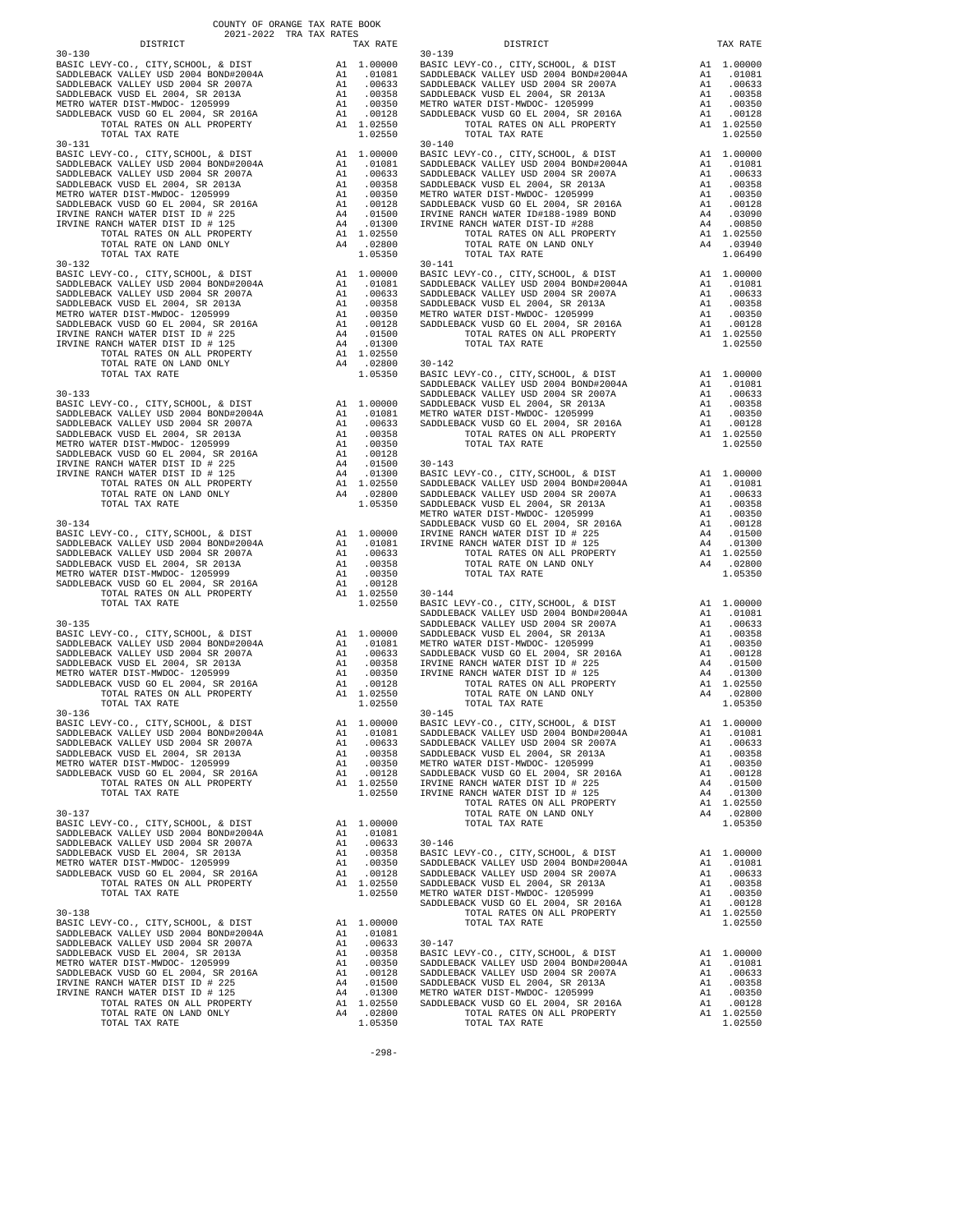| DISTRICT                                                             |    | TAX RATE                                                                                                                                                                                  |                    |
|----------------------------------------------------------------------|----|-------------------------------------------------------------------------------------------------------------------------------------------------------------------------------------------|--------------------|
| $30 - 148$                                                           |    |                                                                                                                                                                                           | $30 - 157$         |
| BASIC LEVY-CO., CITY, SCHOOL, & DIST                                 |    |                                                                                                                                                                                           |                    |
|                                                                      |    |                                                                                                                                                                                           |                    |
|                                                                      |    |                                                                                                                                                                                           |                    |
|                                                                      |    |                                                                                                                                                                                           |                    |
| SADDLEBACK VUSD EL 2004, SR 2013A<br>METRO WATER DIST-MWDOC- 1205999 |    |                                                                                                                                                                                           |                    |
|                                                                      |    | 30–157<br>A1 1.00000 BASIC L<br>A1 .01081 SADDLEB<br>A1 .00633 SADDLEB<br>A1 .00358 SADDLEB<br>A1 .00350 METRO W<br>A1 .00128 SADDLEB<br>A1 .00128 SADDLEB<br>A1 1.02550                  |                    |
| SADDLEBACK VUSD GO EL 2004, SR 2016A                                 |    |                                                                                                                                                                                           |                    |
| TOTAL RATES ON ALL PROPERTY                                          |    |                                                                                                                                                                                           |                    |
| TOTAL TAX RATE                                                       |    | 1.02550                                                                                                                                                                                   |                    |
| $30 - 149$                                                           |    |                                                                                                                                                                                           | $30 - 158$         |
| BASIC LEVY-CO., CITY, SCHOOL, & DIST                                 |    |                                                                                                                                                                                           |                    |
|                                                                      |    |                                                                                                                                                                                           |                    |
| SADDLEBACK VALLEY USD 2004 BOND#2004A                                |    |                                                                                                                                                                                           |                    |
| SADDLEBACK VALLEY USD 2004 SR 2007A                                  |    |                                                                                                                                                                                           |                    |
| SADDLEBACK VUSD EL 2004, SR 2013A                                    |    |                                                                                                                                                                                           |                    |
| METRO WATER DIST-MWDOC- 1205999                                      |    |                                                                                                                                                                                           |                    |
| SADDLEBACK VUSD GO EL 2004, SR 2016A                                 |    |                                                                                                                                                                                           |                    |
| IRVINE RANCH WATER DIST ID # 225                                     |    |                                                                                                                                                                                           |                    |
| IRVINE RANCH WATER DIST ID # 125                                     |    |                                                                                                                                                                                           |                    |
| TOTAL RATES ON ALL PROPERTY                                          |    |                                                                                                                                                                                           |                    |
| TOTAL RATE ON LAND ONLY                                              |    | A4 .02800                                                                                                                                                                                 |                    |
|                                                                      |    |                                                                                                                                                                                           |                    |
| TOTAL TAX RATE                                                       |    | 1.05350                                                                                                                                                                                   |                    |
| $30 - 150$                                                           |    |                                                                                                                                                                                           | $30 - 159$         |
|                                                                      |    |                                                                                                                                                                                           |                    |
|                                                                      |    |                                                                                                                                                                                           |                    |
|                                                                      |    |                                                                                                                                                                                           |                    |
|                                                                      |    |                                                                                                                                                                                           |                    |
|                                                                      |    |                                                                                                                                                                                           |                    |
|                                                                      |    |                                                                                                                                                                                           |                    |
|                                                                      |    |                                                                                                                                                                                           |                    |
|                                                                      |    |                                                                                                                                                                                           |                    |
|                                                                      |    |                                                                                                                                                                                           |                    |
| $30 - 151$                                                           |    |                                                                                                                                                                                           | $30 - 160$         |
|                                                                      |    |                                                                                                                                                                                           |                    |
|                                                                      |    |                                                                                                                                                                                           |                    |
|                                                                      |    |                                                                                                                                                                                           |                    |
|                                                                      |    |                                                                                                                                                                                           |                    |
|                                                                      |    |                                                                                                                                                                                           |                    |
|                                                                      |    |                                                                                                                                                                                           |                    |
|                                                                      |    |                                                                                                                                                                                           |                    |
|                                                                      |    |                                                                                                                                                                                           |                    |
| TOTAL TAX RATE                                                       |    | 1.02550                                                                                                                                                                                   |                    |
|                                                                      |    |                                                                                                                                                                                           |                    |
|                                                                      |    |                                                                                                                                                                                           |                    |
|                                                                      |    |                                                                                                                                                                                           |                    |
|                                                                      |    |                                                                                                                                                                                           |                    |
|                                                                      |    |                                                                                                                                                                                           |                    |
|                                                                      |    |                                                                                                                                                                                           |                    |
|                                                                      |    |                                                                                                                                                                                           |                    |
|                                                                      |    |                                                                                                                                                                                           |                    |
|                                                                      |    |                                                                                                                                                                                           |                    |
|                                                                      |    |                                                                                                                                                                                           |                    |
|                                                                      |    | 30–162<br>A1 1.00000 BASIC L<br>A1 .01081 SADDLEB<br>A1 .00633 SADDLEB<br>A1 .00358 SADDLEB<br>A1 .00350 METRO W<br>A1 .00128 SADDLEB<br>A1 .00128 SADDLEB<br>A1 .00128 SADDLEB<br>102550 |                    |
|                                                                      |    |                                                                                                                                                                                           |                    |
|                                                                      |    |                                                                                                                                                                                           |                    |
| SADDLEBACK VALLEY USD 2004 SR 2007A                                  |    |                                                                                                                                                                                           |                    |
|                                                                      |    |                                                                                                                                                                                           |                    |
| SADDLEBACK VUSD EL 2004, SR 2013A                                    |    |                                                                                                                                                                                           |                    |
| METRO WATER DIST-MWDOC- 1205999                                      |    |                                                                                                                                                                                           |                    |
| MEIRU WALER PLP (WED GO EL 2004, SR 2016A                            |    |                                                                                                                                                                                           |                    |
| TOTAL RATES ON ALL PROPERTY                                          |    |                                                                                                                                                                                           |                    |
| TOTAL TAX RATE                                                       |    | 1.02550                                                                                                                                                                                   |                    |
| $30 - 154$                                                           |    |                                                                                                                                                                                           | $30 - 163$         |
| BASIC LEVY-CO., CITY, SCHOOL, & DIST                                 |    |                                                                                                                                                                                           |                    |
| SADDLEBACK VALLEY USD 2004 BOND#2004A                                |    | Al 1.00000 50.01-163<br>Al .01081 SADDLEB<br>Al .00633 SADDLEB<br>Al .00633 SADDLEB<br>Al .00358 SADDLEB<br>Al .00350 METRO N<br>Al .00128 SADDLEB<br>Al .02550                           |                    |
|                                                                      |    |                                                                                                                                                                                           |                    |
|                                                                      |    |                                                                                                                                                                                           |                    |
| SADDLEBACK VUSD EL 2004, SR 2013A<br>METRO WATER DIST-MWDOC- 1205999 |    |                                                                                                                                                                                           |                    |
|                                                                      |    |                                                                                                                                                                                           |                    |
| SADDLEBACK VUSD GO EL 2004, SR 2016A                                 |    |                                                                                                                                                                                           |                    |
| TOTAL RATES ON ALL PROPERTY                                          |    |                                                                                                                                                                                           |                    |
| TOTAL TAX RATE                                                       |    | 1.02550                                                                                                                                                                                   |                    |
| $30 - 155$                                                           |    |                                                                                                                                                                                           | $30 - 164$         |
| BASIC LEVY-CO., CITY, SCHOOL, & DIST                                 |    | A1 1.00000 BASIC L<br>A1 .01081 SADDLEB                                                                                                                                                   |                    |
| SADDLEBACK VALLEY USD 2004 BOND#2004A                                |    |                                                                                                                                                                                           |                    |
|                                                                      | A1 |                                                                                                                                                                                           |                    |
| SADDLEBACK VALLEY USD 2004 SR 2007A                                  |    | .00633                                                                                                                                                                                    | SADDLEB<br>SADDLEB |
| SADDLEBACK VUSD EL 2004, SR 2013A                                    |    | A1 .00358                                                                                                                                                                                 |                    |
| METRO WATER DIST-MWDOC- 1205999                                      | A1 | .00350                                                                                                                                                                                    | METRO W            |
| SADDLEBACK VUSD GO EL 2004, SR 2016A                                 | A1 | .00128                                                                                                                                                                                    | SADDLEB            |
| IRVINE RANCH WATER DIST ID # 225                                     | A4 | .01500                                                                                                                                                                                    | IRVINE             |
| IRVINE RANCH WATER DIST ID # 125                                     | A4 | .01300                                                                                                                                                                                    | IRVINE             |
| TOTAL RATES ON ALL PROPERTY                                          |    | A1 1.02550                                                                                                                                                                                |                    |
| TOTAL RATE ON LAND ONLY                                              | A4 | .02800                                                                                                                                                                                    |                    |
|                                                                      |    |                                                                                                                                                                                           |                    |
| TOTAL TAX RATE                                                       |    | 1.05350                                                                                                                                                                                   |                    |
| $30 - 156$                                                           |    |                                                                                                                                                                                           | $30 - 165$         |
| BASIC LEVY-CO., CITY, SCHOOL, & DIST                                 |    | A1 1.00000                                                                                                                                                                                | BASIC L            |
| SADDLEBACK VALLEY USD 2004 BOND#2004A                                | A1 | .01081                                                                                                                                                                                    | SADDLEB            |
| SADDLEBACK VALLEY USD 2004 SR 2007A                                  | A1 | .00633                                                                                                                                                                                    | SADDLEB            |
| SADDLEBACK VUSD EL 2004, SR 2013A                                    | A1 | .00358                                                                                                                                                                                    | SADDLEB            |
| METRO WATER DIST-MWDOC- 1205999                                      |    |                                                                                                                                                                                           |                    |
| SADDLEBACK VUSD GO EL 2004, SR 2016A                                 | A1 | A1 .00350 METRO W<br>.00128                                                                                                                                                               | SADDLEB            |
| TRVINE RANCH WATER DIST ID # 225                                     |    | A4 .01500                                                                                                                                                                                 |                    |
|                                                                      |    |                                                                                                                                                                                           |                    |

| TAX RATE<br>DISTRICT |         | DISTRICT                                                                                                               | TAX RATE |
|----------------------|---------|------------------------------------------------------------------------------------------------------------------------|----------|
| $30 - 148$           |         | $30 - 157$                                                                                                             |          |
|                      |         |                                                                                                                        |          |
|                      |         |                                                                                                                        |          |
|                      |         |                                                                                                                        |          |
|                      |         |                                                                                                                        |          |
|                      |         |                                                                                                                        |          |
|                      |         |                                                                                                                        |          |
|                      |         |                                                                                                                        |          |
|                      |         |                                                                                                                        |          |
|                      |         |                                                                                                                        |          |
|                      |         |                                                                                                                        |          |
|                      |         |                                                                                                                        |          |
|                      |         |                                                                                                                        |          |
|                      |         |                                                                                                                        |          |
|                      |         |                                                                                                                        |          |
|                      |         |                                                                                                                        |          |
|                      |         |                                                                                                                        |          |
|                      |         |                                                                                                                        |          |
|                      |         |                                                                                                                        |          |
|                      |         |                                                                                                                        |          |
|                      |         |                                                                                                                        |          |
|                      |         |                                                                                                                        |          |
|                      |         |                                                                                                                        |          |
|                      |         |                                                                                                                        |          |
|                      |         |                                                                                                                        |          |
|                      |         |                                                                                                                        |          |
|                      |         |                                                                                                                        |          |
|                      |         |                                                                                                                        |          |
|                      |         |                                                                                                                        |          |
|                      |         |                                                                                                                        |          |
|                      |         |                                                                                                                        |          |
|                      |         |                                                                                                                        |          |
|                      |         |                                                                                                                        |          |
|                      |         |                                                                                                                        |          |
|                      |         |                                                                                                                        |          |
|                      |         |                                                                                                                        |          |
|                      |         |                                                                                                                        |          |
|                      |         |                                                                                                                        |          |
|                      |         |                                                                                                                        |          |
|                      |         |                                                                                                                        |          |
|                      |         |                                                                                                                        |          |
|                      |         |                                                                                                                        |          |
|                      |         |                                                                                                                        |          |
|                      |         |                                                                                                                        |          |
|                      |         |                                                                                                                        |          |
|                      |         |                                                                                                                        |          |
|                      |         |                                                                                                                        |          |
|                      |         |                                                                                                                        |          |
|                      |         |                                                                                                                        |          |
|                      |         |                                                                                                                        |          |
|                      |         |                                                                                                                        |          |
|                      |         |                                                                                                                        |          |
|                      |         |                                                                                                                        |          |
|                      |         |                                                                                                                        |          |
| $30 - 154$           |         | $30 - 163$                                                                                                             |          |
|                      |         |                                                                                                                        |          |
|                      |         |                                                                                                                        |          |
|                      |         |                                                                                                                        |          |
|                      |         |                                                                                                                        |          |
|                      |         |                                                                                                                        |          |
|                      |         |                                                                                                                        |          |
|                      |         |                                                                                                                        |          |
|                      |         |                                                                                                                        |          |
|                      |         |                                                                                                                        |          |
|                      |         |                                                                                                                        |          |
|                      |         |                                                                                                                        |          |
|                      |         |                                                                                                                        |          |
|                      |         |                                                                                                                        |          |
|                      |         |                                                                                                                        |          |
|                      |         |                                                                                                                        |          |
|                      |         |                                                                                                                        |          |
|                      |         |                                                                                                                        |          |
|                      |         |                                                                                                                        |          |
|                      |         | $\begin{tabular}{ccccc} .02800 & & TOTAL RATE & ON L \\ 1.05350 & & TOTAL TAX RATE \\ & 30-165 & & & \\ \end{tabular}$ |          |
|                      |         |                                                                                                                        |          |
|                      |         |                                                                                                                        |          |
|                      |         |                                                                                                                        |          |
|                      |         |                                                                                                                        |          |
|                      |         |                                                                                                                        |          |
|                      |         |                                                                                                                        |          |
|                      |         |                                                                                                                        |          |
|                      |         |                                                                                                                        |          |
|                      |         |                                                                                                                        |          |
|                      |         |                                                                                                                        |          |
|                      |         |                                                                                                                        |          |
|                      |         |                                                                                                                        |          |
|                      |         |                                                                                                                        |          |
|                      |         |                                                                                                                        |          |
|                      |         |                                                                                                                        |          |
|                      |         |                                                                                                                        |          |
|                      |         |                                                                                                                        |          |
|                      | $-299-$ | TOTAL TAX RATE                                                                                                         | 1.02550  |
|                      |         |                                                                                                                        |          |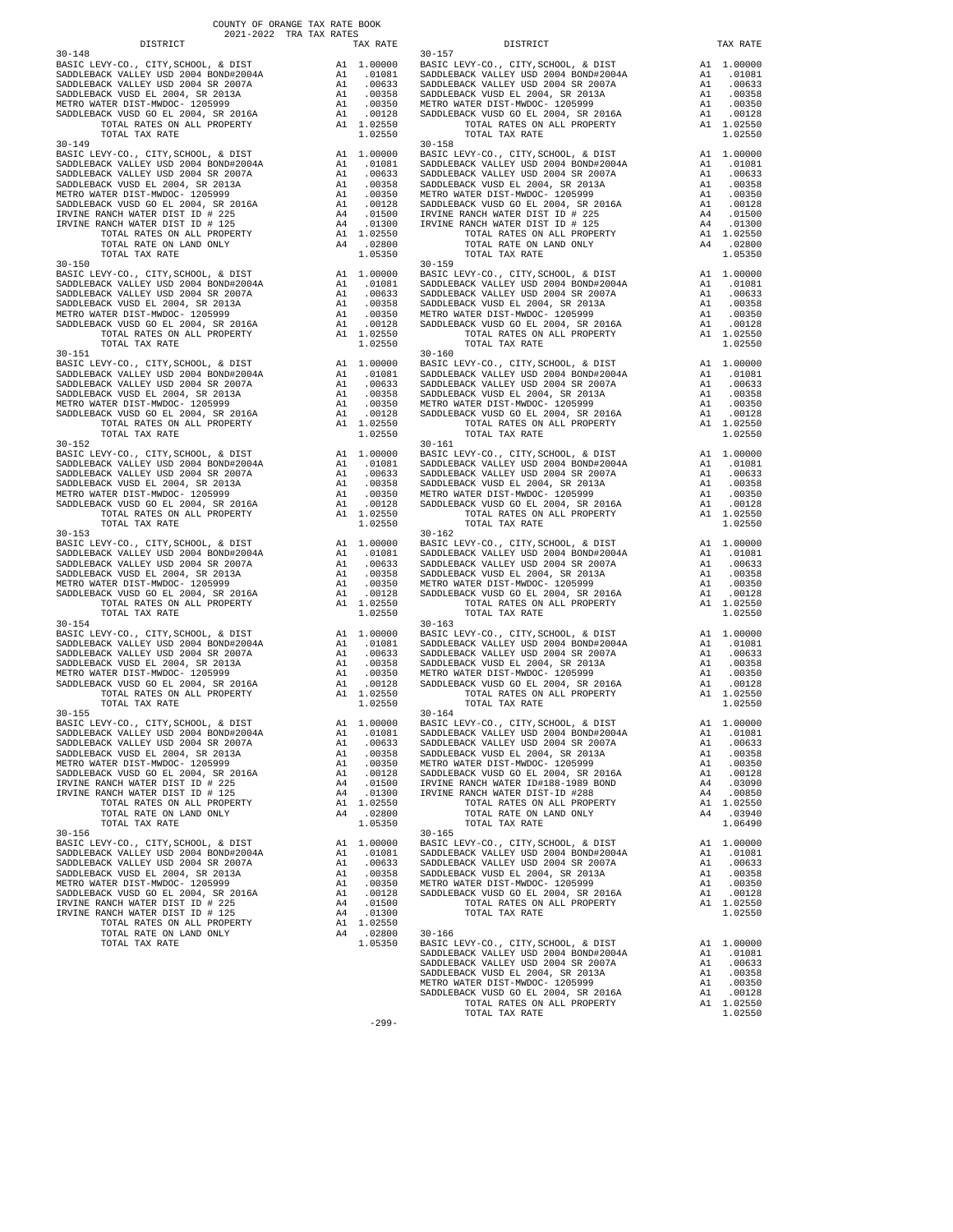| DISTRICT   | 2021-2022 TRA TAX RATES | TAX RATE | DISTRICT                                                                                                                                                                                                                                                                                                                                                                                                                 | TAX RATE |
|------------|-------------------------|----------|--------------------------------------------------------------------------------------------------------------------------------------------------------------------------------------------------------------------------------------------------------------------------------------------------------------------------------------------------------------------------------------------------------------------------|----------|
| $30 - 167$ |                         |          | $30 - 176$                                                                                                                                                                                                                                                                                                                                                                                                               |          |
|            |                         |          |                                                                                                                                                                                                                                                                                                                                                                                                                          |          |
|            |                         |          |                                                                                                                                                                                                                                                                                                                                                                                                                          |          |
|            |                         |          |                                                                                                                                                                                                                                                                                                                                                                                                                          |          |
|            |                         |          |                                                                                                                                                                                                                                                                                                                                                                                                                          |          |
|            |                         |          |                                                                                                                                                                                                                                                                                                                                                                                                                          |          |
|            |                         |          |                                                                                                                                                                                                                                                                                                                                                                                                                          |          |
|            |                         |          |                                                                                                                                                                                                                                                                                                                                                                                                                          |          |
|            |                         |          |                                                                                                                                                                                                                                                                                                                                                                                                                          |          |
|            |                         |          |                                                                                                                                                                                                                                                                                                                                                                                                                          |          |
|            |                         |          |                                                                                                                                                                                                                                                                                                                                                                                                                          |          |
|            |                         |          |                                                                                                                                                                                                                                                                                                                                                                                                                          |          |
|            |                         |          |                                                                                                                                                                                                                                                                                                                                                                                                                          |          |
|            |                         |          |                                                                                                                                                                                                                                                                                                                                                                                                                          |          |
|            |                         |          |                                                                                                                                                                                                                                                                                                                                                                                                                          |          |
|            |                         |          |                                                                                                                                                                                                                                                                                                                                                                                                                          |          |
|            |                         |          |                                                                                                                                                                                                                                                                                                                                                                                                                          |          |
|            |                         |          |                                                                                                                                                                                                                                                                                                                                                                                                                          |          |
|            |                         |          |                                                                                                                                                                                                                                                                                                                                                                                                                          |          |
|            |                         |          |                                                                                                                                                                                                                                                                                                                                                                                                                          |          |
|            |                         |          |                                                                                                                                                                                                                                                                                                                                                                                                                          |          |
|            |                         |          |                                                                                                                                                                                                                                                                                                                                                                                                                          |          |
|            |                         |          |                                                                                                                                                                                                                                                                                                                                                                                                                          |          |
|            |                         |          |                                                                                                                                                                                                                                                                                                                                                                                                                          |          |
|            |                         |          |                                                                                                                                                                                                                                                                                                                                                                                                                          |          |
|            |                         |          |                                                                                                                                                                                                                                                                                                                                                                                                                          |          |
|            |                         |          |                                                                                                                                                                                                                                                                                                                                                                                                                          |          |
|            |                         |          |                                                                                                                                                                                                                                                                                                                                                                                                                          |          |
|            |                         |          |                                                                                                                                                                                                                                                                                                                                                                                                                          |          |
|            |                         |          |                                                                                                                                                                                                                                                                                                                                                                                                                          |          |
|            |                         |          | $\begin{smallmatrix} \mathbf{1}_{31} & \mathbf{1}_{32} & \mathbf{1}_{33} & \mathbf{1}_{34} & \mathbf{1}_{35} & \mathbf{1}_{35} & \mathbf{1}_{35} & \mathbf{1}_{35} & \mathbf{1}_{35} & \mathbf{1}_{35} & \mathbf{1}_{35} & \mathbf{1}_{35} & \mathbf{1}_{35} & \mathbf{1}_{35} & \mathbf{1}_{35} & \mathbf{1}_{35} & \mathbf{1}_{35} & \mathbf{1}_{35} & \mathbf{1}_{35} & \mathbf{1}_{35} & \mathbf{1}_{35} & \mathbf{$ |          |
| $30 - 171$ |                         |          |                                                                                                                                                                                                                                                                                                                                                                                                                          |          |
|            |                         |          |                                                                                                                                                                                                                                                                                                                                                                                                                          |          |
|            |                         |          |                                                                                                                                                                                                                                                                                                                                                                                                                          |          |
|            |                         |          |                                                                                                                                                                                                                                                                                                                                                                                                                          |          |
|            |                         |          |                                                                                                                                                                                                                                                                                                                                                                                                                          |          |
|            |                         |          |                                                                                                                                                                                                                                                                                                                                                                                                                          |          |
|            |                         |          |                                                                                                                                                                                                                                                                                                                                                                                                                          |          |
|            |                         |          |                                                                                                                                                                                                                                                                                                                                                                                                                          |          |
|            |                         |          |                                                                                                                                                                                                                                                                                                                                                                                                                          |          |
|            |                         |          |                                                                                                                                                                                                                                                                                                                                                                                                                          |          |
|            |                         |          |                                                                                                                                                                                                                                                                                                                                                                                                                          |          |
|            |                         |          |                                                                                                                                                                                                                                                                                                                                                                                                                          |          |
|            |                         |          |                                                                                                                                                                                                                                                                                                                                                                                                                          |          |
|            |                         |          |                                                                                                                                                                                                                                                                                                                                                                                                                          |          |
|            |                         |          |                                                                                                                                                                                                                                                                                                                                                                                                                          |          |
|            |                         |          |                                                                                                                                                                                                                                                                                                                                                                                                                          |          |
|            |                         |          |                                                                                                                                                                                                                                                                                                                                                                                                                          |          |
|            |                         |          |                                                                                                                                                                                                                                                                                                                                                                                                                          |          |
|            |                         |          |                                                                                                                                                                                                                                                                                                                                                                                                                          |          |
|            |                         |          |                                                                                                                                                                                                                                                                                                                                                                                                                          |          |
|            |                         |          |                                                                                                                                                                                                                                                                                                                                                                                                                          |          |
|            |                         |          |                                                                                                                                                                                                                                                                                                                                                                                                                          |          |
|            |                         |          |                                                                                                                                                                                                                                                                                                                                                                                                                          |          |
|            |                         |          |                                                                                                                                                                                                                                                                                                                                                                                                                          |          |
|            |                         |          |                                                                                                                                                                                                                                                                                                                                                                                                                          |          |
|            |                         |          |                                                                                                                                                                                                                                                                                                                                                                                                                          |          |
|            |                         |          |                                                                                                                                                                                                                                                                                                                                                                                                                          |          |
|            |                         |          |                                                                                                                                                                                                                                                                                                                                                                                                                          |          |
|            |                         |          |                                                                                                                                                                                                                                                                                                                                                                                                                          |          |
|            |                         |          |                                                                                                                                                                                                                                                                                                                                                                                                                          |          |
|            |                         |          |                                                                                                                                                                                                                                                                                                                                                                                                                          |          |
|            |                         |          |                                                                                                                                                                                                                                                                                                                                                                                                                          |          |
|            |                         |          |                                                                                                                                                                                                                                                                                                                                                                                                                          |          |
|            |                         |          |                                                                                                                                                                                                                                                                                                                                                                                                                          |          |
|            |                         |          |                                                                                                                                                                                                                                                                                                                                                                                                                          |          |
|            |                         |          |                                                                                                                                                                                                                                                                                                                                                                                                                          |          |
|            |                         |          |                                                                                                                                                                                                                                                                                                                                                                                                                          |          |
|            |                         |          |                                                                                                                                                                                                                                                                                                                                                                                                                          |          |
|            |                         |          |                                                                                                                                                                                                                                                                                                                                                                                                                          |          |
|            |                         |          |                                                                                                                                                                                                                                                                                                                                                                                                                          |          |
|            |                         |          |                                                                                                                                                                                                                                                                                                                                                                                                                          |          |
|            |                         |          |                                                                                                                                                                                                                                                                                                                                                                                                                          |          |
|            |                         |          |                                                                                                                                                                                                                                                                                                                                                                                                                          |          |
|            |                         |          |                                                                                                                                                                                                                                                                                                                                                                                                                          |          |
|            |                         |          |                                                                                                                                                                                                                                                                                                                                                                                                                          |          |
|            |                         |          |                                                                                                                                                                                                                                                                                                                                                                                                                          |          |
|            |                         |          |                                                                                                                                                                                                                                                                                                                                                                                                                          |          |
|            |                         |          |                                                                                                                                                                                                                                                                                                                                                                                                                          |          |
|            |                         |          |                                                                                                                                                                                                                                                                                                                                                                                                                          |          |
|            |                         |          |                                                                                                                                                                                                                                                                                                                                                                                                                          |          |
|            |                         |          |                                                                                                                                                                                                                                                                                                                                                                                                                          |          |
|            |                         |          |                                                                                                                                                                                                                                                                                                                                                                                                                          |          |

COUNTY OF ORANGE TAX RATE BOOK

| $30 - 171$ |  |  |
|------------|--|--|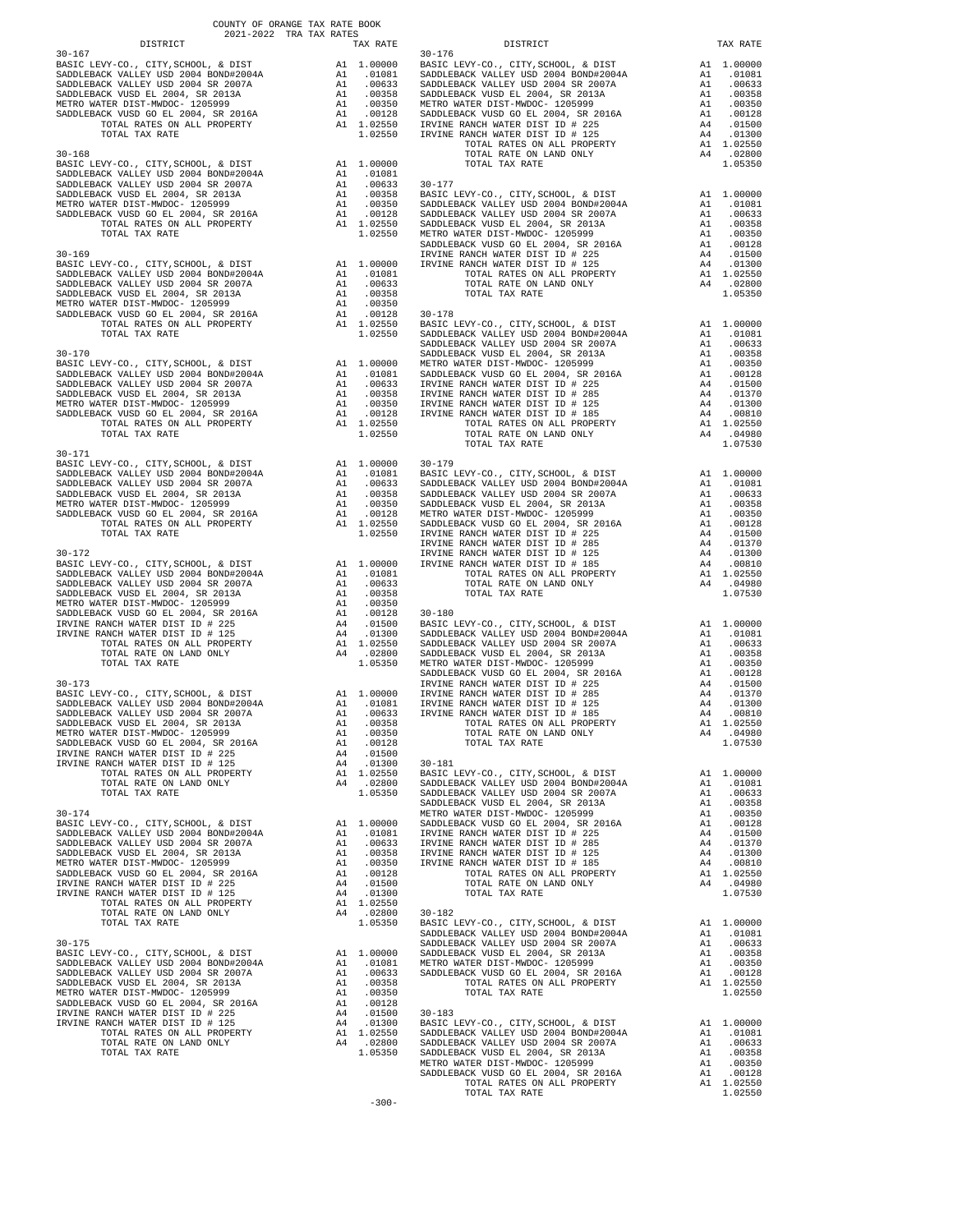| COUNTY OF ORANGE TAX RATE BOOK<br>2021-2022 TRA TAX RATES<br>$2021-2022 \quad \text{TRA} \quad \text{RATE B}$ DISTRICT 2021-2022   TRA TAX RATES |          |          |          |
|--------------------------------------------------------------------------------------------------------------------------------------------------|----------|----------|----------|
|                                                                                                                                                  | TAX RATE | DISTRICT | TAX RATE |
|                                                                                                                                                  |          |          |          |
|                                                                                                                                                  |          |          |          |
|                                                                                                                                                  |          |          |          |
|                                                                                                                                                  |          |          |          |
|                                                                                                                                                  |          |          |          |
|                                                                                                                                                  |          |          |          |
|                                                                                                                                                  |          |          |          |
|                                                                                                                                                  |          |          |          |
|                                                                                                                                                  |          |          |          |
|                                                                                                                                                  |          |          |          |
|                                                                                                                                                  |          |          |          |
|                                                                                                                                                  |          |          |          |
|                                                                                                                                                  |          |          |          |
|                                                                                                                                                  |          |          |          |
|                                                                                                                                                  |          |          |          |
|                                                                                                                                                  |          |          |          |
|                                                                                                                                                  |          |          |          |
|                                                                                                                                                  |          |          |          |
|                                                                                                                                                  |          |          |          |
|                                                                                                                                                  |          |          |          |
|                                                                                                                                                  |          |          |          |
|                                                                                                                                                  |          |          |          |
|                                                                                                                                                  |          |          |          |
|                                                                                                                                                  |          |          |          |
|                                                                                                                                                  |          |          |          |
|                                                                                                                                                  |          |          |          |
|                                                                                                                                                  |          |          |          |
|                                                                                                                                                  |          |          |          |
|                                                                                                                                                  |          |          |          |
|                                                                                                                                                  |          |          |          |
|                                                                                                                                                  |          |          |          |
|                                                                                                                                                  |          |          |          |
|                                                                                                                                                  |          |          |          |
|                                                                                                                                                  |          |          |          |
|                                                                                                                                                  |          |          |          |
|                                                                                                                                                  |          |          |          |
|                                                                                                                                                  |          |          |          |
|                                                                                                                                                  |          |          |          |
|                                                                                                                                                  |          |          |          |
|                                                                                                                                                  |          |          |          |
|                                                                                                                                                  |          |          |          |
|                                                                                                                                                  |          |          |          |
|                                                                                                                                                  |          |          |          |
|                                                                                                                                                  |          |          |          |
|                                                                                                                                                  |          |          |          |
|                                                                                                                                                  |          |          |          |
|                                                                                                                                                  |          |          |          |
|                                                                                                                                                  |          |          |          |
|                                                                                                                                                  |          |          |          |
|                                                                                                                                                  |          |          |          |
|                                                                                                                                                  |          |          |          |
| $30 - 189$<br>BASIC LEVY-CO., CITY, SCHOOL, & DIST A1 1.00000 30-903                                                                             |          |          |          |
|                                                                                                                                                  |          |          |          |
|                                                                                                                                                  |          |          |          |
|                                                                                                                                                  |          |          |          |
|                                                                                                                                                  |          |          |          |
|                                                                                                                                                  |          |          |          |
|                                                                                                                                                  |          |          |          |
|                                                                                                                                                  |          |          |          |
|                                                                                                                                                  |          |          |          |
|                                                                                                                                                  |          |          |          |
|                                                                                                                                                  |          |          |          |
|                                                                                                                                                  |          |          |          |
|                                                                                                                                                  |          |          |          |
|                                                                                                                                                  |          |          |          |
|                                                                                                                                                  |          |          |          |
|                                                                                                                                                  |          |          |          |
|                                                                                                                                                  |          |          |          |
|                                                                                                                                                  |          |          |          |
|                                                                                                                                                  |          |          |          |
|                                                                                                                                                  |          |          |          |
| $30 - 191$                                                                                                                                       |          |          |          |
|                                                                                                                                                  |          |          |          |
|                                                                                                                                                  |          |          |          |
|                                                                                                                                                  |          |          |          |
|                                                                                                                                                  |          |          |          |
|                                                                                                                                                  |          |          |          |
|                                                                                                                                                  |          |          |          |
|                                                                                                                                                  |          |          |          |
|                                                                                                                                                  |          |          |          |
|                                                                                                                                                  |          |          |          |
|                                                                                                                                                  |          |          |          |

-301-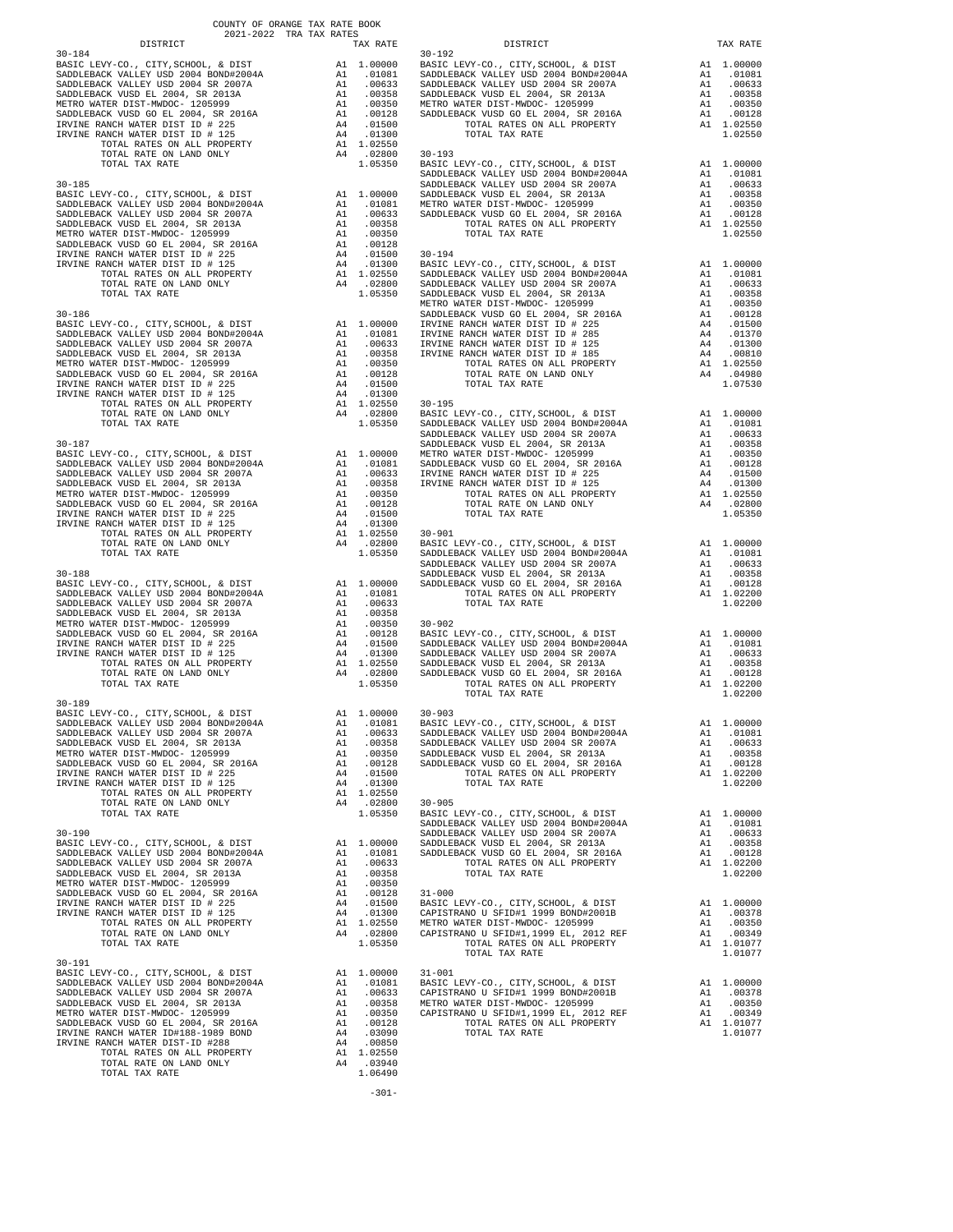| $\begin{tabular}{l c c c c c} \multicolumn{1}{c}{\textbf{1-002}} & \multicolumn{1}{c}{\textbf{DISTRIC}} & \multicolumn{1}{c}{\textbf{TAX RATE}} & \multicolumn{1}{c}{\textbf{DISTRIC}} & \multicolumn{1}{c}{\textbf{TAX RATE}} & \multicolumn{1}{c}{\textbf{DISTRIC}} & \multicolumn{1}{c}{\textbf{TAX RATE}} & \multicolumn{1}{c}{\textbf{RASIC LEVY-CO.}}, \text{ CITY, SCHOOL, & \& DISTT} & \multicolumn{1}{c}{\textbf{RASIC LEVY-CO.}}, \text{ CITY, S$ |           |                                                                                                            |                         |
|--------------------------------------------------------------------------------------------------------------------------------------------------------------------------------------------------------------------------------------------------------------------------------------------------------------------------------------------------------------------------------------------------------------------------------------------------------------|-----------|------------------------------------------------------------------------------------------------------------|-------------------------|
|                                                                                                                                                                                                                                                                                                                                                                                                                                                              |           |                                                                                                            |                         |
|                                                                                                                                                                                                                                                                                                                                                                                                                                                              |           |                                                                                                            |                         |
|                                                                                                                                                                                                                                                                                                                                                                                                                                                              |           |                                                                                                            |                         |
|                                                                                                                                                                                                                                                                                                                                                                                                                                                              |           |                                                                                                            |                         |
|                                                                                                                                                                                                                                                                                                                                                                                                                                                              |           |                                                                                                            |                         |
|                                                                                                                                                                                                                                                                                                                                                                                                                                                              |           |                                                                                                            |                         |
|                                                                                                                                                                                                                                                                                                                                                                                                                                                              |           |                                                                                                            |                         |
|                                                                                                                                                                                                                                                                                                                                                                                                                                                              |           |                                                                                                            |                         |
|                                                                                                                                                                                                                                                                                                                                                                                                                                                              |           |                                                                                                            |                         |
| $\begin{tabular}{c c c c} 31-003 & 31-013 & 31-013 & 31-013 & 31-013 & 31-013 & 31-013 & 31-013 & 31-013 & 31-013 & 31-013 & 31-013 & 31-013 & 31-013 & 31-013 & 31-013 & 31-013 & 31-013 & 31-013 & 31-013 & 31-013 & 31-013 & 31-013 & 31-013 & 31-013 & 31-01$                                                                                                                                                                                            |           |                                                                                                            |                         |
|                                                                                                                                                                                                                                                                                                                                                                                                                                                              |           |                                                                                                            |                         |
|                                                                                                                                                                                                                                                                                                                                                                                                                                                              |           |                                                                                                            |                         |
|                                                                                                                                                                                                                                                                                                                                                                                                                                                              |           |                                                                                                            |                         |
|                                                                                                                                                                                                                                                                                                                                                                                                                                                              |           |                                                                                                            |                         |
|                                                                                                                                                                                                                                                                                                                                                                                                                                                              |           |                                                                                                            |                         |
|                                                                                                                                                                                                                                                                                                                                                                                                                                                              |           |                                                                                                            |                         |
|                                                                                                                                                                                                                                                                                                                                                                                                                                                              |           |                                                                                                            |                         |
|                                                                                                                                                                                                                                                                                                                                                                                                                                                              |           |                                                                                                            |                         |
|                                                                                                                                                                                                                                                                                                                                                                                                                                                              |           |                                                                                                            |                         |
|                                                                                                                                                                                                                                                                                                                                                                                                                                                              |           |                                                                                                            |                         |
|                                                                                                                                                                                                                                                                                                                                                                                                                                                              |           |                                                                                                            |                         |
|                                                                                                                                                                                                                                                                                                                                                                                                                                                              |           |                                                                                                            |                         |
|                                                                                                                                                                                                                                                                                                                                                                                                                                                              |           |                                                                                                            |                         |
|                                                                                                                                                                                                                                                                                                                                                                                                                                                              |           |                                                                                                            |                         |
|                                                                                                                                                                                                                                                                                                                                                                                                                                                              |           |                                                                                                            |                         |
|                                                                                                                                                                                                                                                                                                                                                                                                                                                              |           |                                                                                                            |                         |
|                                                                                                                                                                                                                                                                                                                                                                                                                                                              |           |                                                                                                            |                         |
| $\begin{tabular}{c c c c} 31-004 & 31-014 & 31-014 & 31-014 & 31-014 \\ \hline \texttt{BANDLEBACK} \texttt{VALLEY} \texttt{USD} \texttt{ 2004} \texttt{ BNDLEBACK} \texttt{WALLEY} \texttt{USD} \texttt{ 2004} \texttt{ BNDLEBACK} \texttt{WALLEY} \texttt{USD} \texttt{ 2004} \texttt{ BNDLEBACK} \texttt{WALLEY} \texttt{USD} \texttt{ 2004} \texttt{ BNDLEBACK} \texttt{WALLEY}$                                                                          |           |                                                                                                            |                         |
|                                                                                                                                                                                                                                                                                                                                                                                                                                                              |           |                                                                                                            |                         |
|                                                                                                                                                                                                                                                                                                                                                                                                                                                              |           |                                                                                                            |                         |
|                                                                                                                                                                                                                                                                                                                                                                                                                                                              |           |                                                                                                            |                         |
|                                                                                                                                                                                                                                                                                                                                                                                                                                                              |           |                                                                                                            |                         |
|                                                                                                                                                                                                                                                                                                                                                                                                                                                              |           |                                                                                                            |                         |
|                                                                                                                                                                                                                                                                                                                                                                                                                                                              |           |                                                                                                            |                         |
|                                                                                                                                                                                                                                                                                                                                                                                                                                                              |           |                                                                                                            |                         |
|                                                                                                                                                                                                                                                                                                                                                                                                                                                              |           |                                                                                                            |                         |
|                                                                                                                                                                                                                                                                                                                                                                                                                                                              |           |                                                                                                            |                         |
|                                                                                                                                                                                                                                                                                                                                                                                                                                                              |           |                                                                                                            |                         |
|                                                                                                                                                                                                                                                                                                                                                                                                                                                              |           |                                                                                                            |                         |
|                                                                                                                                                                                                                                                                                                                                                                                                                                                              |           |                                                                                                            |                         |
|                                                                                                                                                                                                                                                                                                                                                                                                                                                              |           |                                                                                                            |                         |
|                                                                                                                                                                                                                                                                                                                                                                                                                                                              |           |                                                                                                            |                         |
|                                                                                                                                                                                                                                                                                                                                                                                                                                                              |           |                                                                                                            |                         |
|                                                                                                                                                                                                                                                                                                                                                                                                                                                              |           |                                                                                                            |                         |
|                                                                                                                                                                                                                                                                                                                                                                                                                                                              |           |                                                                                                            |                         |
|                                                                                                                                                                                                                                                                                                                                                                                                                                                              |           |                                                                                                            |                         |
| $\begin{tabular}{c c c c c} 31-007 & 31-017 \\ \hline BANDLEBACK\ VALLEY-CO, CITY, SCHOOL, & DIST & A1 1.00000 & BASIC\ LEVY-CO., CITY, SCHOOL, & DIST & A1 1.00000 \\ \hline SADDLEBACK\ VALLEY\ USD\ 2004\ BONDLEBACK\ VALLEY\ USD\ 2004\ SRDDEBACK\ VALLEY\ USD\ 2004\ SRDDEBACK\ VALLEY\ USD\ 2004\ SRDDEBACK\ VALLEY\ USD\ 2004\ SRADDLEBACK\ VUSD\ CD\ 2004\ SRADDLEBACK\$                                                                             |           |                                                                                                            |                         |
|                                                                                                                                                                                                                                                                                                                                                                                                                                                              |           |                                                                                                            |                         |
|                                                                                                                                                                                                                                                                                                                                                                                                                                                              |           |                                                                                                            |                         |
|                                                                                                                                                                                                                                                                                                                                                                                                                                                              |           |                                                                                                            |                         |
|                                                                                                                                                                                                                                                                                                                                                                                                                                                              |           |                                                                                                            |                         |
|                                                                                                                                                                                                                                                                                                                                                                                                                                                              |           |                                                                                                            |                         |
|                                                                                                                                                                                                                                                                                                                                                                                                                                                              |           |                                                                                                            |                         |
|                                                                                                                                                                                                                                                                                                                                                                                                                                                              |           |                                                                                                            |                         |
|                                                                                                                                                                                                                                                                                                                                                                                                                                                              |           |                                                                                                            |                         |
|                                                                                                                                                                                                                                                                                                                                                                                                                                                              |           |                                                                                                            |                         |
|                                                                                                                                                                                                                                                                                                                                                                                                                                                              |           |                                                                                                            |                         |
|                                                                                                                                                                                                                                                                                                                                                                                                                                                              |           |                                                                                                            |                         |
|                                                                                                                                                                                                                                                                                                                                                                                                                                                              |           |                                                                                                            |                         |
|                                                                                                                                                                                                                                                                                                                                                                                                                                                              |           |                                                                                                            |                         |
|                                                                                                                                                                                                                                                                                                                                                                                                                                                              |           |                                                                                                            |                         |
|                                                                                                                                                                                                                                                                                                                                                                                                                                                              |           |                                                                                                            |                         |
| $\begin{tabular}{c c c c} 31-008 \\ \texttt{BADLEBACK} \texttt{CEVY-CO} \,, \texttt{CITY}, \texttt{SCHOOL}, \texttt{& \texttt{DIST}} & \texttt{A1} & 1.00000 & \texttt{BASIDLEBACK} \texttt{VALLEY} \texttt{USD} & 2004 \texttt{BONDH} 2004 \texttt{A} & \texttt{A1} & 1.00000 \\ \texttt{SADDLEBACK} \texttt{VALLEY} \texttt{USD} & 2004 \texttt{SNDW} 2004 \texttt{BONDH} 2004 \texttt{A$                                                                  |           |                                                                                                            |                         |
|                                                                                                                                                                                                                                                                                                                                                                                                                                                              |           |                                                                                                            |                         |
|                                                                                                                                                                                                                                                                                                                                                                                                                                                              |           |                                                                                                            |                         |
|                                                                                                                                                                                                                                                                                                                                                                                                                                                              |           |                                                                                                            |                         |
|                                                                                                                                                                                                                                                                                                                                                                                                                                                              |           |                                                                                                            |                         |
|                                                                                                                                                                                                                                                                                                                                                                                                                                                              |           |                                                                                                            |                         |
|                                                                                                                                                                                                                                                                                                                                                                                                                                                              |           |                                                                                                            |                         |
|                                                                                                                                                                                                                                                                                                                                                                                                                                                              |           |                                                                                                            |                         |
|                                                                                                                                                                                                                                                                                                                                                                                                                                                              |           |                                                                                                            |                         |
| $31 - 010$                                                                                                                                                                                                                                                                                                                                                                                                                                                   |           | $31 - 020$                                                                                                 |                         |
|                                                                                                                                                                                                                                                                                                                                                                                                                                                              |           |                                                                                                            | A1 1.00000              |
|                                                                                                                                                                                                                                                                                                                                                                                                                                                              |           |                                                                                                            |                         |
| SADDLEBACK VALLEY USD 2004 SR 2007A                                                                                                                                                                                                                                                                                                                                                                                                                          |           |                                                                                                            | A1 .01081               |
|                                                                                                                                                                                                                                                                                                                                                                                                                                                              |           | A1 .00633 SADDLEBACK VALLEY USD 2004 SR 2007A                                                              | A1 .00633<br>A1 .00358  |
|                                                                                                                                                                                                                                                                                                                                                                                                                                                              |           |                                                                                                            | A1 .00350               |
|                                                                                                                                                                                                                                                                                                                                                                                                                                                              |           | CONDUCTED MARK WAS TRIMING TO A 2014, SR 2016A TOTAL RATES ON ALL PROPERTY TOTAL TAX RATES ON ALL PROPERTY |                         |
|                                                                                                                                                                                                                                                                                                                                                                                                                                                              |           |                                                                                                            | A1 .00128<br>A1 1.02550 |
|                                                                                                                                                                                                                                                                                                                                                                                                                                                              |           |                                                                                                            |                         |
| TOTAL TAX RATE                                                                                                                                                                                                                                                                                                                                                                                                                                               | 1.02550   |                                                                                                            | 1.02550                 |
| $31 - 011$                                                                                                                                                                                                                                                                                                                                                                                                                                                   |           | $31 - 021$                                                                                                 |                         |
|                                                                                                                                                                                                                                                                                                                                                                                                                                                              |           |                                                                                                            | A1 1.00000              |
|                                                                                                                                                                                                                                                                                                                                                                                                                                                              |           |                                                                                                            | A1 .01081               |
|                                                                                                                                                                                                                                                                                                                                                                                                                                                              |           |                                                                                                            | A1 .00633               |
|                                                                                                                                                                                                                                                                                                                                                                                                                                                              |           | A1 .00350 METRO WATER DIST-MWDOC- 1205999                                                                  | A1 .00358               |
| METRO WATER DIST-MWDOC- 1205999                                                                                                                                                                                                                                                                                                                                                                                                                              | A1 .00128 |                                                                                                            | A1 .00350               |
| SADDLEBACK VUSD GO EL 2004, SR 2016A                                                                                                                                                                                                                                                                                                                                                                                                                         |           | SADDLEBACK VUSD GO EL 2004, SR 2016A                                                                       | A1<br>.00128            |

COUNTY OF ORANGE TAX RATE BOOK 2021-2022 TRA TAX RATES

-302-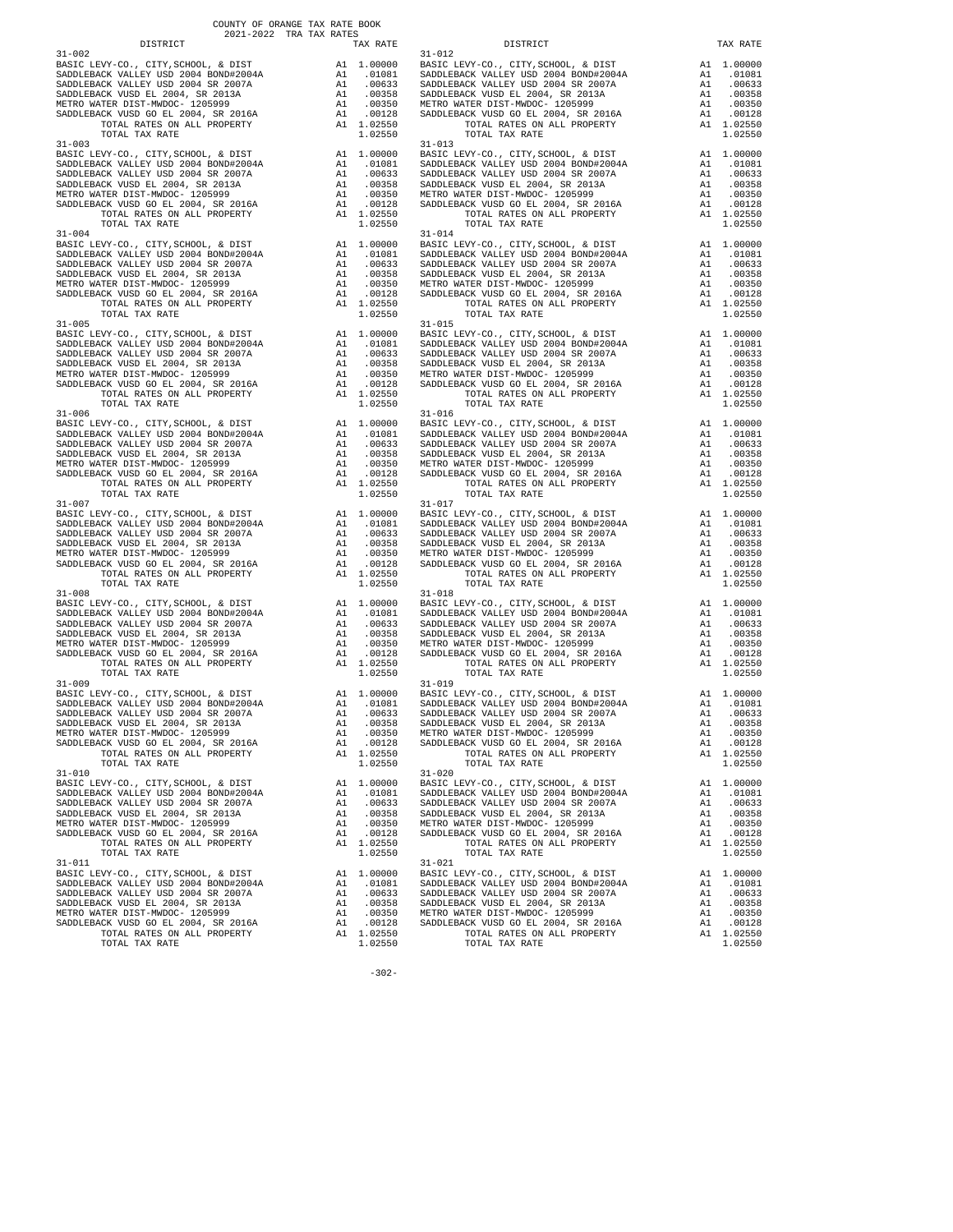|                | TAX RATE | DISTRICT                                                                                                                                                                                                                                                                                                                                                                                                           | TAX RATE               |
|----------------|----------|--------------------------------------------------------------------------------------------------------------------------------------------------------------------------------------------------------------------------------------------------------------------------------------------------------------------------------------------------------------------------------------------------------------------|------------------------|
| $31 - 022$     |          | $31 - 032$                                                                                                                                                                                                                                                                                                                                                                                                         |                        |
|                |          |                                                                                                                                                                                                                                                                                                                                                                                                                    |                        |
|                |          |                                                                                                                                                                                                                                                                                                                                                                                                                    |                        |
|                |          |                                                                                                                                                                                                                                                                                                                                                                                                                    |                        |
|                |          |                                                                                                                                                                                                                                                                                                                                                                                                                    |                        |
|                |          |                                                                                                                                                                                                                                                                                                                                                                                                                    |                        |
|                |          |                                                                                                                                                                                                                                                                                                                                                                                                                    |                        |
|                |          | $\begin{tabular}{c c c c} 31-022 & 31-032 \\ \texttt{BADLEBACK} \texttt{VALLEY} \texttt{CO}, \texttt{CITY}, \texttt{CHOOL}, \texttt{CITY}, \texttt{SCHOOL}, \texttt{EVY-CO}, \texttt{CITY}, \texttt{SCHOOL}, \texttt{EVIST} & \texttt{A1} \texttt{1.00000} \\ \texttt{SADDEBACK} \texttt{VALLEY} \texttt{USD} \texttt{2004} \texttt{BONDH2004A} & \texttt{A1} \texttt{0.1081} & \texttt{SADDEBACK} \texttt{VALLEY$ |                        |
|                |          |                                                                                                                                                                                                                                                                                                                                                                                                                    |                        |
|                |          |                                                                                                                                                                                                                                                                                                                                                                                                                    |                        |
|                |          |                                                                                                                                                                                                                                                                                                                                                                                                                    |                        |
|                |          |                                                                                                                                                                                                                                                                                                                                                                                                                    |                        |
|                |          |                                                                                                                                                                                                                                                                                                                                                                                                                    |                        |
|                |          |                                                                                                                                                                                                                                                                                                                                                                                                                    |                        |
|                |          |                                                                                                                                                                                                                                                                                                                                                                                                                    |                        |
|                |          |                                                                                                                                                                                                                                                                                                                                                                                                                    |                        |
|                |          |                                                                                                                                                                                                                                                                                                                                                                                                                    |                        |
|                |          |                                                                                                                                                                                                                                                                                                                                                                                                                    |                        |
|                |          |                                                                                                                                                                                                                                                                                                                                                                                                                    |                        |
|                |          |                                                                                                                                                                                                                                                                                                                                                                                                                    |                        |
|                |          |                                                                                                                                                                                                                                                                                                                                                                                                                    |                        |
|                |          |                                                                                                                                                                                                                                                                                                                                                                                                                    |                        |
|                |          |                                                                                                                                                                                                                                                                                                                                                                                                                    |                        |
|                |          |                                                                                                                                                                                                                                                                                                                                                                                                                    |                        |
|                |          |                                                                                                                                                                                                                                                                                                                                                                                                                    |                        |
|                |          |                                                                                                                                                                                                                                                                                                                                                                                                                    |                        |
|                |          |                                                                                                                                                                                                                                                                                                                                                                                                                    |                        |
|                |          |                                                                                                                                                                                                                                                                                                                                                                                                                    |                        |
|                |          |                                                                                                                                                                                                                                                                                                                                                                                                                    |                        |
|                |          |                                                                                                                                                                                                                                                                                                                                                                                                                    |                        |
|                |          | $\begin{tabular}{c c c c} \multicolumn{1}{c}{\textbf{31--025}} & \multicolumn{1}{c}{\textbf{102550}} & \multicolumn{1}{c}{\textbf{102550}} & \multicolumn{1}{c}{\textbf{102550}} & \multicolumn{1}{c}{\textbf{102550}} & \multicolumn{1}{c}{\textbf{102550}} & \multicolumn{1}{c}{\textbf{102550}} & \multicolumn{1}{c}{\textbf{102550}} & \multicolumn{1}{c}{\textbf{102550}} & \multicolumn{1}{c}{\textbf{1025$  |                        |
|                |          |                                                                                                                                                                                                                                                                                                                                                                                                                    |                        |
|                |          |                                                                                                                                                                                                                                                                                                                                                                                                                    |                        |
|                |          |                                                                                                                                                                                                                                                                                                                                                                                                                    |                        |
|                |          |                                                                                                                                                                                                                                                                                                                                                                                                                    |                        |
|                |          |                                                                                                                                                                                                                                                                                                                                                                                                                    |                        |
|                |          |                                                                                                                                                                                                                                                                                                                                                                                                                    |                        |
|                |          |                                                                                                                                                                                                                                                                                                                                                                                                                    |                        |
|                |          | $\begin{tabular}{l c c c c c} 31-026 & 31-02650 \\ \hline BASIC LEV-CO., CITY, SCHOOL, & DIST & A1 & 1.00000 & BASIC LEV-CO., CITY, SCHOOL, & DIST & A1 & 1.00000 \\ \hline SADDLEBACK VALLEY USD & 2004 BONDH& 2007A & A1 & .01081 & SADDLEBACK VALLEY USD & 2004 SNDLEBACK \\ \hline SADDLEBACK VALLEY USD & 2004 SRDLEBACK VALLEY USD & 2004 SRDLEBACK VALIEY USD & 2004 SRDLEBACK V$                           |                        |
| $31 - 027$     |          | $31 - 037$                                                                                                                                                                                                                                                                                                                                                                                                         |                        |
|                |          |                                                                                                                                                                                                                                                                                                                                                                                                                    |                        |
|                |          |                                                                                                                                                                                                                                                                                                                                                                                                                    |                        |
|                |          |                                                                                                                                                                                                                                                                                                                                                                                                                    |                        |
|                |          |                                                                                                                                                                                                                                                                                                                                                                                                                    |                        |
|                |          |                                                                                                                                                                                                                                                                                                                                                                                                                    |                        |
|                |          |                                                                                                                                                                                                                                                                                                                                                                                                                    |                        |
|                |          |                                                                                                                                                                                                                                                                                                                                                                                                                    |                        |
|                |          |                                                                                                                                                                                                                                                                                                                                                                                                                    |                        |
|                |          |                                                                                                                                                                                                                                                                                                                                                                                                                    |                        |
|                |          |                                                                                                                                                                                                                                                                                                                                                                                                                    |                        |
|                |          |                                                                                                                                                                                                                                                                                                                                                                                                                    |                        |
|                |          |                                                                                                                                                                                                                                                                                                                                                                                                                    |                        |
|                |          |                                                                                                                                                                                                                                                                                                                                                                                                                    |                        |
|                |          |                                                                                                                                                                                                                                                                                                                                                                                                                    |                        |
|                |          |                                                                                                                                                                                                                                                                                                                                                                                                                    |                        |
|                |          |                                                                                                                                                                                                                                                                                                                                                                                                                    |                        |
|                |          |                                                                                                                                                                                                                                                                                                                                                                                                                    |                        |
|                |          |                                                                                                                                                                                                                                                                                                                                                                                                                    |                        |
|                |          |                                                                                                                                                                                                                                                                                                                                                                                                                    |                        |
|                |          |                                                                                                                                                                                                                                                                                                                                                                                                                    |                        |
|                |          | ANDILEBACK VIELE I 2004 SR 2017A<br>METRO WATER DIST<br>– NOO EL 2004, SR 2013A<br>METRO WATER DIST-MWDOC- 1205999<br>AL .00350<br>                                                                                                                                                                                                                                                                                |                        |
| TOTAL TAX RATE | 1.02550  | TOTAL TAX RATE                                                                                                                                                                                                                                                                                                                                                                                                     | 1.02550                |
| $31 - 030$     |          | $31 - 040$                                                                                                                                                                                                                                                                                                                                                                                                         |                        |
|                |          |                                                                                                                                                                                                                                                                                                                                                                                                                    |                        |
|                |          |                                                                                                                                                                                                                                                                                                                                                                                                                    |                        |
|                |          |                                                                                                                                                                                                                                                                                                                                                                                                                    |                        |
|                |          |                                                                                                                                                                                                                                                                                                                                                                                                                    |                        |
|                |          |                                                                                                                                                                                                                                                                                                                                                                                                                    |                        |
|                |          |                                                                                                                                                                                                                                                                                                                                                                                                                    |                        |
| TOTAL TAX RATE | 1.02550  | TOTAL TAX RATE                                                                                                                                                                                                                                                                                                                                                                                                     | 1.02550                |
| $31 - 031$     |          | $31 - 041$<br>31-041<br>BASIC LEVY-CO., CITY, SCHOOL, & DIST<br>SADDLEBACK VALLEY USD 2004 BOND#2004A<br>ALLEY USD 2004 CD 2007A                                                                                                                                                                                                                                                                                   | A1 1.00000             |
|                |          |                                                                                                                                                                                                                                                                                                                                                                                                                    |                        |
|                |          | A1 .00633 SADDLEBACK VALLEY USD 2004 SR 2007A                                                                                                                                                                                                                                                                                                                                                                      | A1 .01081<br>A1 .00633 |
|                |          |                                                                                                                                                                                                                                                                                                                                                                                                                    | A1 .00358              |
|                |          |                                                                                                                                                                                                                                                                                                                                                                                                                    | A1 .00350              |
|                |          | SADDLEBACK VUSD GO EL 2004, SR 2016A                                                                                                                                                                                                                                                                                                                                                                               | A1 .00128              |
|                |          |                                                                                                                                                                                                                                                                                                                                                                                                                    |                        |

| $31 - 027$                                                                                                                                                                                             |                        | $31 - 037$                                                                             |                        |
|--------------------------------------------------------------------------------------------------------------------------------------------------------------------------------------------------------|------------------------|----------------------------------------------------------------------------------------|------------------------|
|                                                                                                                                                                                                        |                        |                                                                                        |                        |
|                                                                                                                                                                                                        |                        |                                                                                        |                        |
|                                                                                                                                                                                                        |                        |                                                                                        |                        |
|                                                                                                                                                                                                        |                        |                                                                                        |                        |
|                                                                                                                                                                                                        |                        |                                                                                        |                        |
|                                                                                                                                                                                                        |                        |                                                                                        |                        |
|                                                                                                                                                                                                        |                        |                                                                                        |                        |
|                                                                                                                                                                                                        |                        |                                                                                        |                        |
|                                                                                                                                                                                                        |                        |                                                                                        |                        |
|                                                                                                                                                                                                        |                        |                                                                                        |                        |
|                                                                                                                                                                                                        |                        |                                                                                        |                        |
|                                                                                                                                                                                                        |                        |                                                                                        |                        |
|                                                                                                                                                                                                        |                        |                                                                                        |                        |
|                                                                                                                                                                                                        |                        |                                                                                        |                        |
|                                                                                                                                                                                                        |                        |                                                                                        |                        |
|                                                                                                                                                                                                        |                        |                                                                                        |                        |
|                                                                                                                                                                                                        |                        |                                                                                        |                        |
|                                                                                                                                                                                                        |                        |                                                                                        |                        |
|                                                                                                                                                                                                        |                        |                                                                                        |                        |
|                                                                                                                                                                                                        |                        |                                                                                        |                        |
|                                                                                                                                                                                                        |                        |                                                                                        |                        |
| TOTAL RATES ON ALL PROPERTY                                                                                                                                                                            | A1 1.02550             | TOTAL RATES ON ALL PROPERTY                                                            | A1 1.02550             |
| TOTAL TAX RATE                                                                                                                                                                                         | 1.02550                | TOTAL TAX RATE                                                                         | 1.02550                |
| $31 - 030$                                                                                                                                                                                             |                        | $31 - 040$                                                                             |                        |
|                                                                                                                                                                                                        |                        |                                                                                        | A1 1.00000             |
|                                                                                                                                                                                                        |                        | SADDLEBACK VALLEY USD 2004 BOND#2004A                                                  | A1 .01081              |
|                                                                                                                                                                                                        |                        | SADDLEBACK VALLEY USD 2004 SR 2007A                                                    | A1 .00633              |
|                                                                                                                                                                                                        |                        | SADDLEBACK VUSD EL 2004, SR 2013A<br>METRO WATER DIST-MWDOC- 1205999                   | A1 .00358<br>A1 .00350 |
|                                                                                                                                                                                                        |                        |                                                                                        | A1 .00128              |
|                                                                                                                                                                                                        |                        | SADDLEBACK VUSD GO EL 2004, SR 2016A<br>TOTAL RATES ON ALL PROPERTY                    | A1 1,02550             |
| TOTAL TAX RATE                                                                                                                                                                                         | 1.02550                | TOTAL TAX RATE                                                                         | 1.02550                |
| $31 - 031$                                                                                                                                                                                             |                        | $31 - 041$                                                                             |                        |
|                                                                                                                                                                                                        |                        | JI-JI<br>BASIC LEVY-CO., CITY, SCHOOL, & DIST<br>SADDLEBACK VALLEY USD 2004 BOND#2004A | A1 1.00000             |
|                                                                                                                                                                                                        |                        |                                                                                        | A1 .01081              |
|                                                                                                                                                                                                        | A1 .00633<br>A1 .00358 | SADDLEBACK VALLEY USD 2004 SR 2007A                                                    | A1 .00633              |
| SADDLEBACK VUSD EL 2004, SR 2013A                                                                                                                                                                      | A1 .00350              | SADDLEBACK VUSD EL 2004, SR 2013A                                                      | A1 .00358              |
| METRO WATER DIST-MWDOC- 1205999                                                                                                                                                                        |                        | METRO WATER DIST-MWDOC- 1205999                                                        | A1 .00350<br>A1 .00128 |
| MEIRO WHERE DISPOSED AND THE RESERVE AND ARREST AND SADDLEBACK VUSD GO EL 2004, SR 2016A<br>SADDLEBACK VUSD GO EL 2004, SR 2016A<br>TOTAL RATES ON ALL PROPERTY A1 1.02550 TOTAL RATES ON ALL PROPERTY |                        |                                                                                        | A1 1.02550             |
| TOTAL TAX RATE                                                                                                                                                                                         | 1.02550                | TOTAL TAX RATE                                                                         | 1.02550                |
|                                                                                                                                                                                                        |                        |                                                                                        |                        |

 $-303-$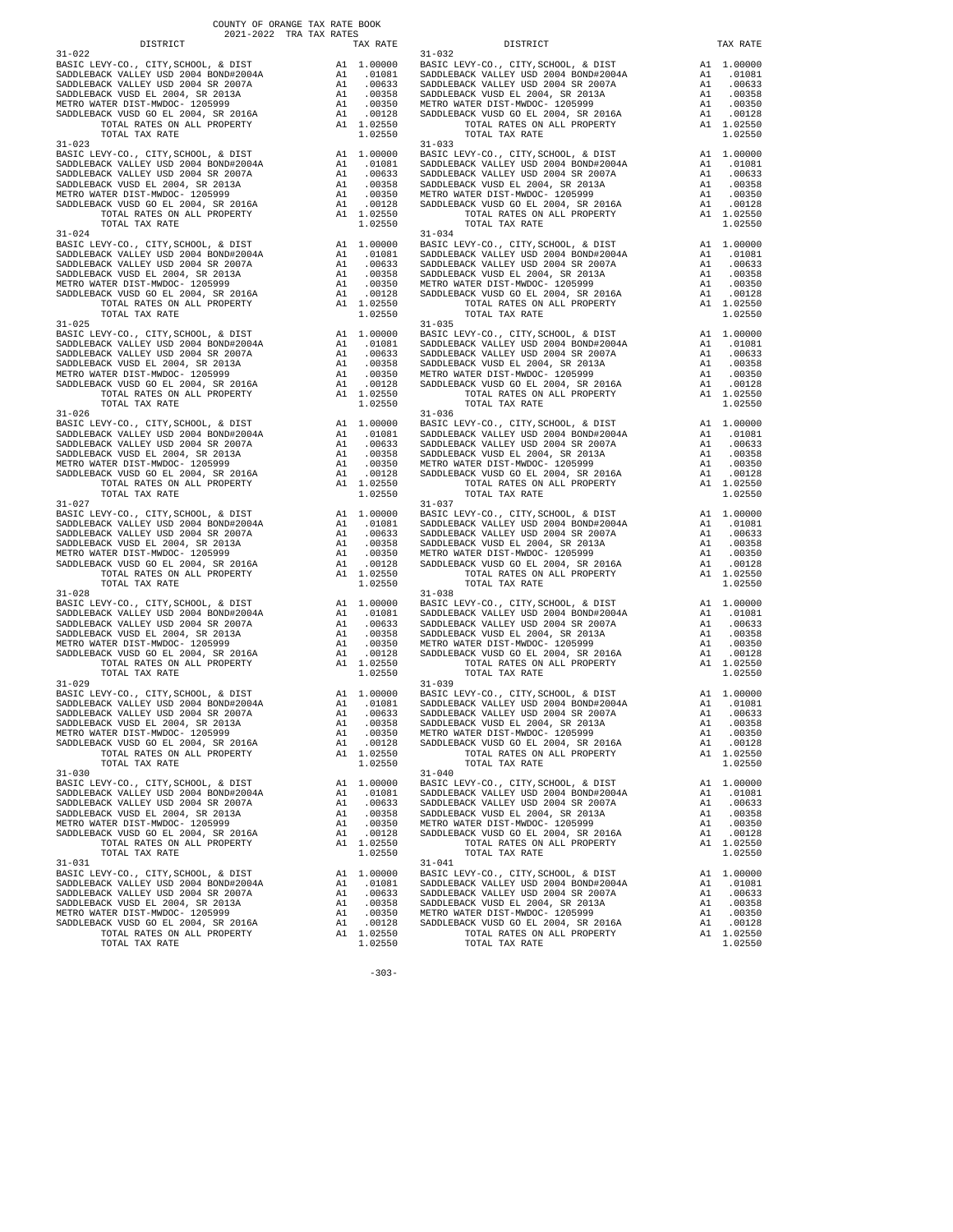| $\begin{tabular}{l c c c c c} \multicolumn{1}{c}{\textbf{11--042}} & \multicolumn{1}{c}{\textbf{12--042}} & \multicolumn{1}{c}{\textbf{13--042}} & \multicolumn{1}{c}{\textbf{14--052}} & \multicolumn{1}{c}{\textbf{15+052}} & \multicolumn{1}{c}{\textbf{16--052}} & \multicolumn{1}{c}{\textbf{17--052}} & \multicolumn{1}{c}{\textbf{18--052}} & \multicolumn{1}{c}{\textbf{18--052}} & \multicolumn{1}{c}{\textbf{$ |           |                                                                                                                                                                                                                                                                                                                                                                                                                   |                                                   |
|--------------------------------------------------------------------------------------------------------------------------------------------------------------------------------------------------------------------------------------------------------------------------------------------------------------------------------------------------------------------------------------------------------------------------|-----------|-------------------------------------------------------------------------------------------------------------------------------------------------------------------------------------------------------------------------------------------------------------------------------------------------------------------------------------------------------------------------------------------------------------------|---------------------------------------------------|
|                                                                                                                                                                                                                                                                                                                                                                                                                          |           |                                                                                                                                                                                                                                                                                                                                                                                                                   |                                                   |
|                                                                                                                                                                                                                                                                                                                                                                                                                          |           |                                                                                                                                                                                                                                                                                                                                                                                                                   |                                                   |
|                                                                                                                                                                                                                                                                                                                                                                                                                          |           |                                                                                                                                                                                                                                                                                                                                                                                                                   |                                                   |
|                                                                                                                                                                                                                                                                                                                                                                                                                          |           |                                                                                                                                                                                                                                                                                                                                                                                                                   |                                                   |
|                                                                                                                                                                                                                                                                                                                                                                                                                          |           |                                                                                                                                                                                                                                                                                                                                                                                                                   |                                                   |
|                                                                                                                                                                                                                                                                                                                                                                                                                          |           |                                                                                                                                                                                                                                                                                                                                                                                                                   |                                                   |
|                                                                                                                                                                                                                                                                                                                                                                                                                          |           |                                                                                                                                                                                                                                                                                                                                                                                                                   |                                                   |
|                                                                                                                                                                                                                                                                                                                                                                                                                          |           |                                                                                                                                                                                                                                                                                                                                                                                                                   |                                                   |
|                                                                                                                                                                                                                                                                                                                                                                                                                          |           |                                                                                                                                                                                                                                                                                                                                                                                                                   |                                                   |
| $\begin{tabular}{c c c c} 31-043 & 31-053 & 31-053 & 31-053 & 31-053 & 31-053 & 31-053 & 31-053 & 31-053 & 31-053 & 31-053 & 31-053 & 31-053 & 31-053 & 31-053 & 31-053 & 31-053 & 31-053 & 31-053 & 31-053 & 31-053 & 31-053 & 31-053 & 31-053 & 31-053 & 31-05$                                                                                                                                                        |           |                                                                                                                                                                                                                                                                                                                                                                                                                   |                                                   |
|                                                                                                                                                                                                                                                                                                                                                                                                                          |           |                                                                                                                                                                                                                                                                                                                                                                                                                   |                                                   |
|                                                                                                                                                                                                                                                                                                                                                                                                                          |           |                                                                                                                                                                                                                                                                                                                                                                                                                   |                                                   |
|                                                                                                                                                                                                                                                                                                                                                                                                                          |           |                                                                                                                                                                                                                                                                                                                                                                                                                   |                                                   |
|                                                                                                                                                                                                                                                                                                                                                                                                                          |           |                                                                                                                                                                                                                                                                                                                                                                                                                   |                                                   |
|                                                                                                                                                                                                                                                                                                                                                                                                                          |           |                                                                                                                                                                                                                                                                                                                                                                                                                   |                                                   |
|                                                                                                                                                                                                                                                                                                                                                                                                                          |           |                                                                                                                                                                                                                                                                                                                                                                                                                   |                                                   |
|                                                                                                                                                                                                                                                                                                                                                                                                                          |           |                                                                                                                                                                                                                                                                                                                                                                                                                   |                                                   |
|                                                                                                                                                                                                                                                                                                                                                                                                                          |           |                                                                                                                                                                                                                                                                                                                                                                                                                   |                                                   |
|                                                                                                                                                                                                                                                                                                                                                                                                                          |           |                                                                                                                                                                                                                                                                                                                                                                                                                   |                                                   |
|                                                                                                                                                                                                                                                                                                                                                                                                                          |           |                                                                                                                                                                                                                                                                                                                                                                                                                   |                                                   |
|                                                                                                                                                                                                                                                                                                                                                                                                                          |           |                                                                                                                                                                                                                                                                                                                                                                                                                   |                                                   |
|                                                                                                                                                                                                                                                                                                                                                                                                                          |           |                                                                                                                                                                                                                                                                                                                                                                                                                   |                                                   |
|                                                                                                                                                                                                                                                                                                                                                                                                                          |           |                                                                                                                                                                                                                                                                                                                                                                                                                   |                                                   |
|                                                                                                                                                                                                                                                                                                                                                                                                                          |           |                                                                                                                                                                                                                                                                                                                                                                                                                   |                                                   |
|                                                                                                                                                                                                                                                                                                                                                                                                                          |           |                                                                                                                                                                                                                                                                                                                                                                                                                   |                                                   |
|                                                                                                                                                                                                                                                                                                                                                                                                                          |           |                                                                                                                                                                                                                                                                                                                                                                                                                   |                                                   |
|                                                                                                                                                                                                                                                                                                                                                                                                                          |           |                                                                                                                                                                                                                                                                                                                                                                                                                   |                                                   |
|                                                                                                                                                                                                                                                                                                                                                                                                                          |           | $\begin{tabular}{c c c c} 31-044 & 31-054 & 31-054 & 31-054 & 31-054 & 31-054 & 31-054 & 31-054 & 31-054 & 31-054 & 31-054 & 31-054 & 31-054 & 31-054 & 31-054 & 31-054 & 31-054 & 31-054 & 31-054 & 31-054 & 31-054 & 31-054 & 31-054 & 31-054 & 31-054 & 31-05$                                                                                                                                                 |                                                   |
|                                                                                                                                                                                                                                                                                                                                                                                                                          |           |                                                                                                                                                                                                                                                                                                                                                                                                                   |                                                   |
|                                                                                                                                                                                                                                                                                                                                                                                                                          |           |                                                                                                                                                                                                                                                                                                                                                                                                                   |                                                   |
|                                                                                                                                                                                                                                                                                                                                                                                                                          |           |                                                                                                                                                                                                                                                                                                                                                                                                                   |                                                   |
|                                                                                                                                                                                                                                                                                                                                                                                                                          |           |                                                                                                                                                                                                                                                                                                                                                                                                                   |                                                   |
|                                                                                                                                                                                                                                                                                                                                                                                                                          |           |                                                                                                                                                                                                                                                                                                                                                                                                                   |                                                   |
|                                                                                                                                                                                                                                                                                                                                                                                                                          |           |                                                                                                                                                                                                                                                                                                                                                                                                                   |                                                   |
|                                                                                                                                                                                                                                                                                                                                                                                                                          |           |                                                                                                                                                                                                                                                                                                                                                                                                                   |                                                   |
|                                                                                                                                                                                                                                                                                                                                                                                                                          |           |                                                                                                                                                                                                                                                                                                                                                                                                                   |                                                   |
|                                                                                                                                                                                                                                                                                                                                                                                                                          |           |                                                                                                                                                                                                                                                                                                                                                                                                                   |                                                   |
|                                                                                                                                                                                                                                                                                                                                                                                                                          |           |                                                                                                                                                                                                                                                                                                                                                                                                                   |                                                   |
|                                                                                                                                                                                                                                                                                                                                                                                                                          |           |                                                                                                                                                                                                                                                                                                                                                                                                                   |                                                   |
|                                                                                                                                                                                                                                                                                                                                                                                                                          |           |                                                                                                                                                                                                                                                                                                                                                                                                                   |                                                   |
|                                                                                                                                                                                                                                                                                                                                                                                                                          |           |                                                                                                                                                                                                                                                                                                                                                                                                                   |                                                   |
|                                                                                                                                                                                                                                                                                                                                                                                                                          |           |                                                                                                                                                                                                                                                                                                                                                                                                                   |                                                   |
|                                                                                                                                                                                                                                                                                                                                                                                                                          |           |                                                                                                                                                                                                                                                                                                                                                                                                                   |                                                   |
|                                                                                                                                                                                                                                                                                                                                                                                                                          |           |                                                                                                                                                                                                                                                                                                                                                                                                                   |                                                   |
|                                                                                                                                                                                                                                                                                                                                                                                                                          |           |                                                                                                                                                                                                                                                                                                                                                                                                                   |                                                   |
|                                                                                                                                                                                                                                                                                                                                                                                                                          |           |                                                                                                                                                                                                                                                                                                                                                                                                                   |                                                   |
|                                                                                                                                                                                                                                                                                                                                                                                                                          |           | $\begin{tabular}{c c c c c} 31-047 & 31-057 \\ \texttt{BADLEBACK} \texttt{VALLEY} \texttt{USD} \texttt{2004} & \texttt{BNDLEBACK} \texttt{VALLEY} \texttt{USD} \texttt{2004} & \texttt{ADIDLEBACK} \texttt{VALLEY} \texttt{USD} \texttt{2004} & \texttt{ADIDLEBACK} \texttt{VALLEY} \texttt{USD} \texttt{2004} & \texttt{ADIDLEBACK} \texttt{VALLEY} \texttt{USD} \texttt{2004} & \texttt{ADIDLEBACK$             |                                                   |
|                                                                                                                                                                                                                                                                                                                                                                                                                          |           |                                                                                                                                                                                                                                                                                                                                                                                                                   |                                                   |
|                                                                                                                                                                                                                                                                                                                                                                                                                          |           |                                                                                                                                                                                                                                                                                                                                                                                                                   |                                                   |
|                                                                                                                                                                                                                                                                                                                                                                                                                          |           |                                                                                                                                                                                                                                                                                                                                                                                                                   |                                                   |
|                                                                                                                                                                                                                                                                                                                                                                                                                          |           |                                                                                                                                                                                                                                                                                                                                                                                                                   |                                                   |
|                                                                                                                                                                                                                                                                                                                                                                                                                          |           |                                                                                                                                                                                                                                                                                                                                                                                                                   |                                                   |
|                                                                                                                                                                                                                                                                                                                                                                                                                          |           |                                                                                                                                                                                                                                                                                                                                                                                                                   |                                                   |
|                                                                                                                                                                                                                                                                                                                                                                                                                          |           |                                                                                                                                                                                                                                                                                                                                                                                                                   |                                                   |
|                                                                                                                                                                                                                                                                                                                                                                                                                          |           |                                                                                                                                                                                                                                                                                                                                                                                                                   |                                                   |
|                                                                                                                                                                                                                                                                                                                                                                                                                          |           |                                                                                                                                                                                                                                                                                                                                                                                                                   |                                                   |
|                                                                                                                                                                                                                                                                                                                                                                                                                          |           |                                                                                                                                                                                                                                                                                                                                                                                                                   |                                                   |
|                                                                                                                                                                                                                                                                                                                                                                                                                          |           |                                                                                                                                                                                                                                                                                                                                                                                                                   |                                                   |
|                                                                                                                                                                                                                                                                                                                                                                                                                          |           |                                                                                                                                                                                                                                                                                                                                                                                                                   |                                                   |
|                                                                                                                                                                                                                                                                                                                                                                                                                          |           |                                                                                                                                                                                                                                                                                                                                                                                                                   |                                                   |
|                                                                                                                                                                                                                                                                                                                                                                                                                          |           |                                                                                                                                                                                                                                                                                                                                                                                                                   |                                                   |
|                                                                                                                                                                                                                                                                                                                                                                                                                          |           |                                                                                                                                                                                                                                                                                                                                                                                                                   |                                                   |
|                                                                                                                                                                                                                                                                                                                                                                                                                          |           |                                                                                                                                                                                                                                                                                                                                                                                                                   |                                                   |
|                                                                                                                                                                                                                                                                                                                                                                                                                          |           |                                                                                                                                                                                                                                                                                                                                                                                                                   |                                                   |
|                                                                                                                                                                                                                                                                                                                                                                                                                          |           | $\begin{tabular}{c c c c} 31-048 \\ \texttt{BADLEBACK} \texttt{VALLEY-CO} \texttt{, CITY}, \texttt{CHV-CO} \texttt{, CITY}, \texttt{SCHOOL}, \& \texttt{DIST} & \texttt{A1} & 1.00000 \\ \texttt{SADDEBACK} \texttt{VALLEY} \texttt{USD} \texttt{2004} \texttt{BONDH#2004A} & \texttt{A1} & .01081 \\ \texttt{SADDEBACK} \texttt{VALLEY} \texttt{USD} \texttt{2004} \texttt{BNDABLEBACK} \texttt{VALLEY} \texttt$ |                                                   |
|                                                                                                                                                                                                                                                                                                                                                                                                                          |           |                                                                                                                                                                                                                                                                                                                                                                                                                   |                                                   |
|                                                                                                                                                                                                                                                                                                                                                                                                                          |           |                                                                                                                                                                                                                                                                                                                                                                                                                   |                                                   |
|                                                                                                                                                                                                                                                                                                                                                                                                                          |           |                                                                                                                                                                                                                                                                                                                                                                                                                   |                                                   |
|                                                                                                                                                                                                                                                                                                                                                                                                                          |           |                                                                                                                                                                                                                                                                                                                                                                                                                   |                                                   |
|                                                                                                                                                                                                                                                                                                                                                                                                                          |           |                                                                                                                                                                                                                                                                                                                                                                                                                   |                                                   |
|                                                                                                                                                                                                                                                                                                                                                                                                                          |           |                                                                                                                                                                                                                                                                                                                                                                                                                   |                                                   |
|                                                                                                                                                                                                                                                                                                                                                                                                                          |           |                                                                                                                                                                                                                                                                                                                                                                                                                   |                                                   |
|                                                                                                                                                                                                                                                                                                                                                                                                                          |           |                                                                                                                                                                                                                                                                                                                                                                                                                   |                                                   |
|                                                                                                                                                                                                                                                                                                                                                                                                                          |           |                                                                                                                                                                                                                                                                                                                                                                                                                   |                                                   |
| $31 - 050$                                                                                                                                                                                                                                                                                                                                                                                                               |           | $31 - 060$                                                                                                                                                                                                                                                                                                                                                                                                        |                                                   |
|                                                                                                                                                                                                                                                                                                                                                                                                                          |           | BASIC LEVY-CO., CITY, SCHOOL, & DIST<br>BASIC LEVY-CO., CITY, SCHOOL, & DIST<br>All 1.00000 BASIC LEVY-CO., CITY, SCHOOL, & DIST                                                                                                                                                                                                                                                                                  | A1 1.00000                                        |
| SADDLEBACK VALLEY USD 2004 BOND#2004A                                                                                                                                                                                                                                                                                                                                                                                    |           | A1 .01081 SADDLEBACK VALLEY USD 2004 BOND#2004A                                                                                                                                                                                                                                                                                                                                                                   | A1 .01081                                         |
| SADDLEBACK VALLEY USD 2004 SR 2007A                                                                                                                                                                                                                                                                                                                                                                                      |           | A1 .00633 SADDLEBACK VALLEY USD 2004 SR 2007A                                                                                                                                                                                                                                                                                                                                                                     | A1 .00633                                         |
|                                                                                                                                                                                                                                                                                                                                                                                                                          |           |                                                                                                                                                                                                                                                                                                                                                                                                                   | A1 .00358                                         |
|                                                                                                                                                                                                                                                                                                                                                                                                                          |           |                                                                                                                                                                                                                                                                                                                                                                                                                   | A1 .00350                                         |
|                                                                                                                                                                                                                                                                                                                                                                                                                          |           | 3.1-mWDUC- 1205999<br>SADDLEBACK VUSD GO EL 2004, SR 2016A<br>TOTAL RATES ON ALL PROPERTY<br>TOTAL TAX RATE                                                                                                                                                                                                                                                                                                       |                                                   |
|                                                                                                                                                                                                                                                                                                                                                                                                                          |           |                                                                                                                                                                                                                                                                                                                                                                                                                   | A1 .00128<br>A1 1.02550                           |
| TOTAL TAX RATE                                                                                                                                                                                                                                                                                                                                                                                                           |           |                                                                                                                                                                                                                                                                                                                                                                                                                   | 1.02550                                           |
|                                                                                                                                                                                                                                                                                                                                                                                                                          |           |                                                                                                                                                                                                                                                                                                                                                                                                                   |                                                   |
|                                                                                                                                                                                                                                                                                                                                                                                                                          |           |                                                                                                                                                                                                                                                                                                                                                                                                                   |                                                   |
|                                                                                                                                                                                                                                                                                                                                                                                                                          |           |                                                                                                                                                                                                                                                                                                                                                                                                                   |                                                   |
|                                                                                                                                                                                                                                                                                                                                                                                                                          |           |                                                                                                                                                                                                                                                                                                                                                                                                                   |                                                   |
|                                                                                                                                                                                                                                                                                                                                                                                                                          |           |                                                                                                                                                                                                                                                                                                                                                                                                                   |                                                   |
|                                                                                                                                                                                                                                                                                                                                                                                                                          |           |                                                                                                                                                                                                                                                                                                                                                                                                                   |                                                   |
|                                                                                                                                                                                                                                                                                                                                                                                                                          |           |                                                                                                                                                                                                                                                                                                                                                                                                                   |                                                   |
|                                                                                                                                                                                                                                                                                                                                                                                                                          |           |                                                                                                                                                                                                                                                                                                                                                                                                                   |                                                   |
| $31 - 051$                                                                                                                                                                                                                                                                                                                                                                                                               | 1.02550   | $31 - 061$                                                                                                                                                                                                                                                                                                                                                                                                        | A1 1.00000<br>A1 .01081<br>A1 .00633<br>A1 .00358 |
| METRO WATER DIST-MWDOC- 1205999                                                                                                                                                                                                                                                                                                                                                                                          |           | A1 .00350 METRO WATER DIST-MWDOC- 1205999                                                                                                                                                                                                                                                                                                                                                                         | A1 .00350                                         |
| SADDLEBACK VUSD GO EL 2004, SR 2016A                                                                                                                                                                                                                                                                                                                                                                                     | A1 .00128 | SADDLEBACK VUSD GO EL 2004, SR 2016A                                                                                                                                                                                                                                                                                                                                                                              | A1<br>.00128                                      |
|                                                                                                                                                                                                                                                                                                                                                                                                                          |           |                                                                                                                                                                                                                                                                                                                                                                                                                   |                                                   |

| $\begin{tabular}{l c c c c c} 31-046 & 31-00000 & 31-00000 & 31-00000 & 31-00000 & 31-00000 & 31-00000 & 31-00000 & 31-00000 & 31-00000 & 31-00000 & 31-00000 & 31-00000 & 31-00000 & 31-00000 & 31-00000 & 31-00000 & 31-00000 & 31-00000 & 31-00000 & 31-$                                                                                                                                          |                                     |                                                                               |                       |
|-------------------------------------------------------------------------------------------------------------------------------------------------------------------------------------------------------------------------------------------------------------------------------------------------------------------------------------------------------------------------------------------------------|-------------------------------------|-------------------------------------------------------------------------------|-----------------------|
| $31 - 047$                                                                                                                                                                                                                                                                                                                                                                                            |                                     | $31 - 057$                                                                    |                       |
|                                                                                                                                                                                                                                                                                                                                                                                                       |                                     |                                                                               |                       |
|                                                                                                                                                                                                                                                                                                                                                                                                       |                                     |                                                                               |                       |
|                                                                                                                                                                                                                                                                                                                                                                                                       |                                     |                                                                               |                       |
|                                                                                                                                                                                                                                                                                                                                                                                                       |                                     |                                                                               |                       |
|                                                                                                                                                                                                                                                                                                                                                                                                       |                                     |                                                                               |                       |
|                                                                                                                                                                                                                                                                                                                                                                                                       |                                     |                                                                               |                       |
|                                                                                                                                                                                                                                                                                                                                                                                                       |                                     |                                                                               |                       |
| $\begin{tabular}{c c c c c} 31-047 & 31-057 \\ \texttt{BADLEBACK} \texttt{VALLEY} \texttt{USD} \texttt{2004} & \texttt{BNDLEBACK} \texttt{VALLEY} \texttt{USD} \texttt{2004} & \texttt{ADIDLEBACK} \texttt{VALLEY} \texttt{USD} \texttt{2004} & \texttt{ADIDLEBACK} \texttt{VALLEY} \texttt{USD} \texttt{2004} & \texttt{ADIDLEBACK} \texttt{VALLEY} \texttt{USD} \texttt{2004} & \texttt{ADIDLEBACK$ |                                     |                                                                               |                       |
|                                                                                                                                                                                                                                                                                                                                                                                                       |                                     |                                                                               |                       |
|                                                                                                                                                                                                                                                                                                                                                                                                       |                                     |                                                                               |                       |
|                                                                                                                                                                                                                                                                                                                                                                                                       |                                     |                                                                               |                       |
|                                                                                                                                                                                                                                                                                                                                                                                                       |                                     |                                                                               |                       |
|                                                                                                                                                                                                                                                                                                                                                                                                       |                                     |                                                                               |                       |
|                                                                                                                                                                                                                                                                                                                                                                                                       |                                     |                                                                               |                       |
|                                                                                                                                                                                                                                                                                                                                                                                                       |                                     |                                                                               |                       |
|                                                                                                                                                                                                                                                                                                                                                                                                       |                                     |                                                                               |                       |
|                                                                                                                                                                                                                                                                                                                                                                                                       |                                     |                                                                               |                       |
|                                                                                                                                                                                                                                                                                                                                                                                                       |                                     |                                                                               |                       |
|                                                                                                                                                                                                                                                                                                                                                                                                       |                                     |                                                                               |                       |
|                                                                                                                                                                                                                                                                                                                                                                                                       |                                     |                                                                               |                       |
|                                                                                                                                                                                                                                                                                                                                                                                                       |                                     |                                                                               |                       |
|                                                                                                                                                                                                                                                                                                                                                                                                       |                                     |                                                                               |                       |
|                                                                                                                                                                                                                                                                                                                                                                                                       |                                     |                                                                               |                       |
| TOTAL RATES ON ALL PROPERTY                                                                                                                                                                                                                                                                                                                                                                           | A1 1.02550                          | TOTAL RATES ON ALL PROPERTY                                                   | A1 1.02550            |
| TOTAL TAX RATE                                                                                                                                                                                                                                                                                                                                                                                        | 1.02550                             | TOTAL TAX RATE                                                                | 1.02550               |
| $31 - 050$                                                                                                                                                                                                                                                                                                                                                                                            |                                     | $31 - 060$                                                                    |                       |
|                                                                                                                                                                                                                                                                                                                                                                                                       |                                     | $31-060$<br>BASIC LEVY-CO., CITY, SCHOOL, & DIST $1.00000$                    |                       |
| BASIC LEVY-CO., CITY, SCHOOL, & DIST A1 1.00000<br>ABSIC LEVY-CO., CITY, SCHOOL, & DIST A1 1.00000                                                                                                                                                                                                                                                                                                    | A1 .01081                           | SADDLEBACK VALLEY USD 2004 BOND#2004A                                         | A1 .01081             |
| SADDLEBACK VALLEY USD 2004 BOND#2004A<br>SADDLEBACK VALLEY USD 2004 SR 2007A                                                                                                                                                                                                                                                                                                                          |                                     | SADDLEBACK VALLEY USD 2004 SR 2007A                                           | A1 .00633             |
|                                                                                                                                                                                                                                                                                                                                                                                                       |                                     | SADDLEBACK VUSD EL 2004. SR 2013A                                             | A1 .00358             |
|                                                                                                                                                                                                                                                                                                                                                                                                       |                                     | METRO WATER DIST-MWDOC- 1205999                                               | A1 .00350             |
|                                                                                                                                                                                                                                                                                                                                                                                                       |                                     |                                                                               | A1 .00128             |
|                                                                                                                                                                                                                                                                                                                                                                                                       |                                     | SADDLEBACK VUSD GO EL 2004, SR 2016A<br>TOTAL RATES ON ALL PROPERTY           | A1 1.02550            |
|                                                                                                                                                                                                                                                                                                                                                                                                       |                                     | TOTAL TAX RATE                                                                | 1.02550               |
| $31 - 051$                                                                                                                                                                                                                                                                                                                                                                                            |                                     | $31 - 061$                                                                    |                       |
|                                                                                                                                                                                                                                                                                                                                                                                                       |                                     |                                                                               | A1 1.00000            |
|                                                                                                                                                                                                                                                                                                                                                                                                       |                                     | BASIC LEVY-CO., CITY, SCHOOL, & DIST<br>SADDLEBACK VALLEY USD 2004 BOND#2004A | A1 .01081<br>.00633   |
| SADDLEBACK VUSD EL 2004, SR 2013A                                                                                                                                                                                                                                                                                                                                                                     |                                     | SADDLEBACK VALLEY USD 2004 SR 2007A<br>SADDLEBACK VUSD EL 2004, SR 2013A      | A1<br>A1 .00358       |
| METRO WATER DIST-MWDOC- 1205999                                                                                                                                                                                                                                                                                                                                                                       | A1 .00633<br>A1 .00358<br>A1 .00350 | METRO WATER DIST-MWDOC- 1205999                                               | A1 .00350             |
|                                                                                                                                                                                                                                                                                                                                                                                                       |                                     | SADDLEBACK VUSD GO EL 2004. SR 2016A                                          | A1 .00128             |
| ALLING MATLER LUID GO EL 2004, SR 2016A<br>SADDLEBACK VUSD GO EL 2004, SR 2016A<br>TOTAL RATES ON ALL PROPERTY A1 1.02550<br>TOTAL TAX RATE                                                                                                                                                                                                                                                           | 1.02550                             | TOTAL RATES ON ALL PROPERTY<br>TOTAL TAX RATE                                 | A1 1.02550<br>1.02550 |

-304-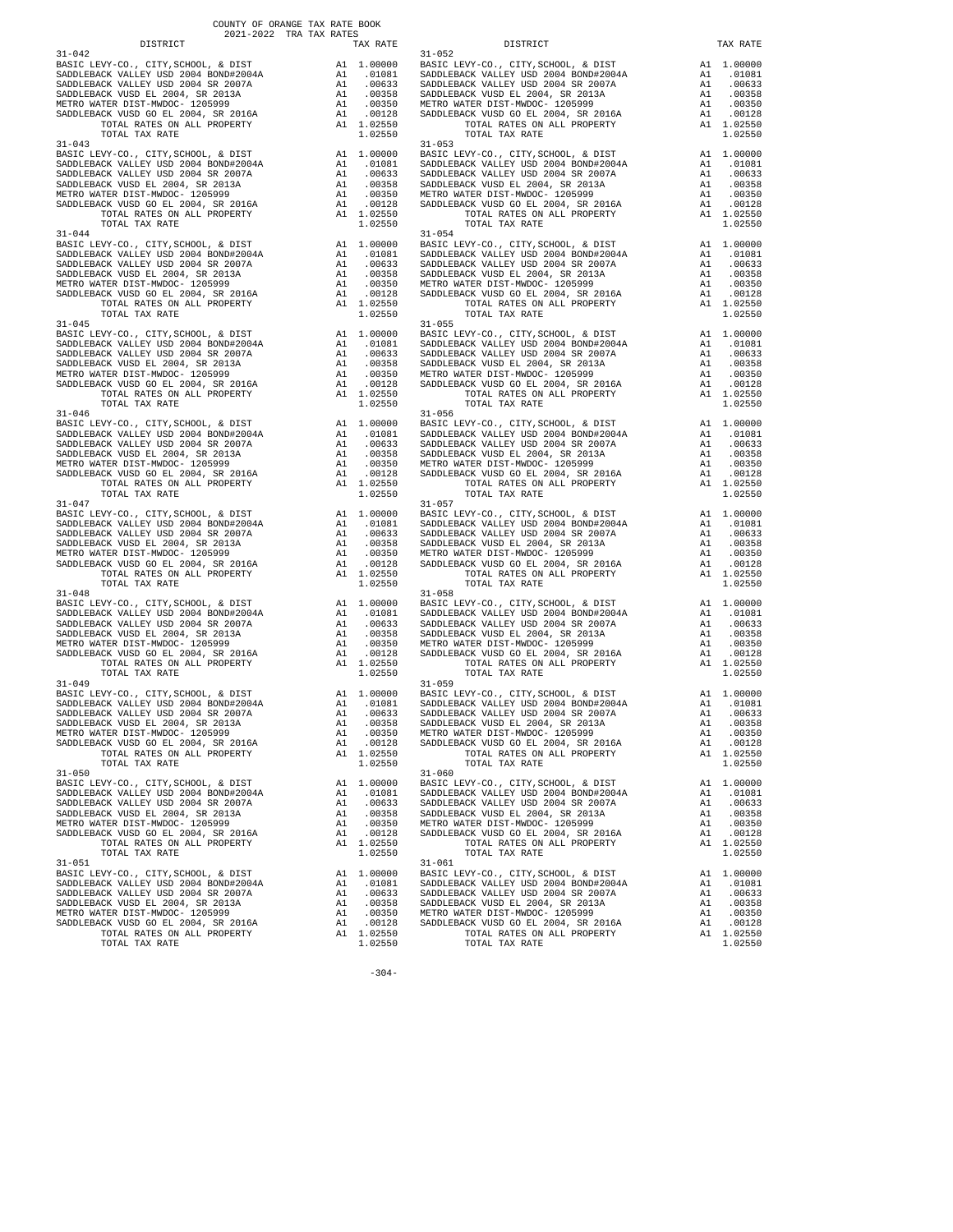|                                                                               | COUNTY OF ORANGE TAX RATE BOOK<br>2021-2022 TRA TAX RATES |            |                       |                                               |
|-------------------------------------------------------------------------------|-----------------------------------------------------------|------------|-----------------------|-----------------------------------------------|
| DISTRICT<br>$31 - 062$                                                        |                                                           |            | TAX RATE              | $31 - 072$                                    |
|                                                                               |                                                           |            |                       |                                               |
|                                                                               |                                                           |            |                       |                                               |
|                                                                               |                                                           |            |                       |                                               |
|                                                                               |                                                           |            |                       |                                               |
| $31 - 063$                                                                    |                                                           |            |                       | $31 - 073$                                    |
|                                                                               |                                                           |            |                       |                                               |
|                                                                               |                                                           |            |                       |                                               |
|                                                                               |                                                           |            |                       |                                               |
|                                                                               |                                                           |            |                       |                                               |
| TOTAL TAX RATE                                                                |                                                           |            | 1.02550               |                                               |
|                                                                               |                                                           |            |                       |                                               |
|                                                                               |                                                           |            |                       |                                               |
|                                                                               |                                                           |            |                       |                                               |
|                                                                               |                                                           |            |                       |                                               |
|                                                                               |                                                           |            |                       |                                               |
|                                                                               |                                                           |            |                       |                                               |
|                                                                               |                                                           |            |                       |                                               |
|                                                                               |                                                           |            |                       |                                               |
|                                                                               |                                                           |            |                       |                                               |
|                                                                               |                                                           |            |                       |                                               |
|                                                                               |                                                           |            |                       |                                               |
| $31 - 066$                                                                    |                                                           |            |                       |                                               |
|                                                                               |                                                           |            |                       |                                               |
|                                                                               |                                                           |            |                       |                                               |
|                                                                               |                                                           |            |                       |                                               |
|                                                                               |                                                           |            |                       |                                               |
|                                                                               |                                                           |            |                       |                                               |
| $31 - 067$                                                                    |                                                           |            |                       |                                               |
|                                                                               |                                                           |            |                       |                                               |
|                                                                               |                                                           |            |                       |                                               |
|                                                                               |                                                           |            |                       |                                               |
|                                                                               |                                                           |            |                       |                                               |
|                                                                               |                                                           |            |                       |                                               |
| $31 - 068$                                                                    |                                                           |            |                       |                                               |
|                                                                               |                                                           |            |                       |                                               |
|                                                                               |                                                           |            |                       |                                               |
|                                                                               |                                                           |            |                       |                                               |
|                                                                               |                                                           |            |                       |                                               |
|                                                                               |                                                           |            |                       |                                               |
|                                                                               |                                                           |            |                       |                                               |
| $31 - 069$<br>BASIC LEVY-CO., CITY, SCHOOL, & DIST                            |                                                           | A1 1.00000 |                       |                                               |
| SADDLEBACK VALLEY USD 2004 BOND#2004A<br>SADDLEBACK VALLEY USD 2004 SR 2007A  |                                                           | A1         | .00633                | A1 .01081 31-080<br>BASIC L                   |
| SADDLEBACK VUSD EL 2004, SR 2013A                                             |                                                           | A1         | .00358                | SADDLEB                                       |
| METRO WATER DIST-MWDOC- 1205999<br>SADDLEBACK VUSD GO EL 2004, SR 2016A       |                                                           | A1         | A1 .00350<br>.00128   | SADDLEB<br>SADDLEB                            |
| TOTAL RATES ON ALL PROPERTY<br>TOTAL TAX RATE                                 |                                                           |            | A1 1.02550<br>1.02550 | METRO W<br>SADDLEB                            |
| $31 - 070$                                                                    |                                                           |            |                       |                                               |
| BASIC LEVY-CO., CITY, SCHOOL, & DIST<br>SADDLEBACK VALLEY USD 2004 BOND#2004A |                                                           | A1         | 1.00000               |                                               |
| SADDLEBACK VALLEY USD 2004 SR 2007A                                           |                                                           | A1         | A1 .01081             | $31 - 081$<br>.01061 51-061<br>.00633 BASIC L |
| SADDLEBACK VUSD EL 2004, SR 2013A<br>METRO WATER DIST-MWDOC- 1205999          |                                                           | A1         | .00358                | SADDLEB                                       |
| SADDLEBACK VUSD GO EL 2004, SR 2016A                                          |                                                           | A1<br>A1   | .00350<br>.00128      | SADDLEB<br>SADDLEB                            |
| TOTAL RATES ON ALL PROPERTY<br>TOTAL TAX RATE                                 |                                                           |            | A1 1.02550<br>1.02550 | METRO W<br>SADDLEB                            |
| $31 - 071$                                                                    |                                                           |            |                       |                                               |
| BASIC LEVY-CO., CITY, SCHOOL, & DIST                                          |                                                           |            | A1 1.00000            |                                               |
| SADDLEBACK VALLEY USD 2004 BOND#2004A<br>SADDLEBACK VALLEY USD 2004 SR 2007A  |                                                           | A1<br>A1   | .01081<br>.00633      | $31 - 082$<br>BASIC L                         |
| SADDLEBACK VUSD EL 2004, SR 2013A<br>METRO WATER DIST-MWDOC- 1205999          |                                                           | A1<br>A1   | .00358<br>.00350      | SADDLEB<br>SADDLEB                            |
| SADDLEBACK VUSD GO EL 2004, SR 2016A                                          |                                                           | A1         | .00128                | SADDLEB                                       |
| TOTAL RATES ON ALL DROPERTY                                                   |                                                           |            |                       |                                               |

| 2021-2022 TRA TAX RATES |                                                                                                                                                                                                                                                                                                                                                                                                                                                                                                  |  |
|-------------------------|--------------------------------------------------------------------------------------------------------------------------------------------------------------------------------------------------------------------------------------------------------------------------------------------------------------------------------------------------------------------------------------------------------------------------------------------------------------------------------------------------|--|
|                         | $\begin{tabular}{l c c c c c} \multicolumn{4}{c}{\begin{tabular}{c} {\bf \color{red}{B31-062}} & {\bf \color{red}{DISTRICT} & {\bf \color{red}{2021-2022}} & {\bf \textcolor{red}{TRA} TAX RATE & {\bf \color{red}{DTRATE}} & {\bf \color{red}{DTRATE} & {\bf \color{red}{DTRCT}} & {\bf \color{red}{TX} RTATE & {\bf \color{red}{TX} RTATE} & {\bf \color{red}{TX} RTATE & {\bf \color{red}{TX} RTATE} & {\bf \color{red}{TX} RTATE & {\bf \color{red}{TX} RTATE & {\bf \color{red}{TX} RTATE}$ |  |
|                         |                                                                                                                                                                                                                                                                                                                                                                                                                                                                                                  |  |
|                         |                                                                                                                                                                                                                                                                                                                                                                                                                                                                                                  |  |
|                         |                                                                                                                                                                                                                                                                                                                                                                                                                                                                                                  |  |
|                         |                                                                                                                                                                                                                                                                                                                                                                                                                                                                                                  |  |
|                         |                                                                                                                                                                                                                                                                                                                                                                                                                                                                                                  |  |
|                         |                                                                                                                                                                                                                                                                                                                                                                                                                                                                                                  |  |
|                         |                                                                                                                                                                                                                                                                                                                                                                                                                                                                                                  |  |
|                         |                                                                                                                                                                                                                                                                                                                                                                                                                                                                                                  |  |
|                         |                                                                                                                                                                                                                                                                                                                                                                                                                                                                                                  |  |
|                         |                                                                                                                                                                                                                                                                                                                                                                                                                                                                                                  |  |
|                         |                                                                                                                                                                                                                                                                                                                                                                                                                                                                                                  |  |
|                         |                                                                                                                                                                                                                                                                                                                                                                                                                                                                                                  |  |
|                         |                                                                                                                                                                                                                                                                                                                                                                                                                                                                                                  |  |
|                         |                                                                                                                                                                                                                                                                                                                                                                                                                                                                                                  |  |
|                         |                                                                                                                                                                                                                                                                                                                                                                                                                                                                                                  |  |
|                         |                                                                                                                                                                                                                                                                                                                                                                                                                                                                                                  |  |
|                         |                                                                                                                                                                                                                                                                                                                                                                                                                                                                                                  |  |
|                         |                                                                                                                                                                                                                                                                                                                                                                                                                                                                                                  |  |
|                         |                                                                                                                                                                                                                                                                                                                                                                                                                                                                                                  |  |
|                         |                                                                                                                                                                                                                                                                                                                                                                                                                                                                                                  |  |
|                         |                                                                                                                                                                                                                                                                                                                                                                                                                                                                                                  |  |
|                         |                                                                                                                                                                                                                                                                                                                                                                                                                                                                                                  |  |
|                         |                                                                                                                                                                                                                                                                                                                                                                                                                                                                                                  |  |
|                         | $\begin{tabular}{c c c c c} 31-064 & 31-074 \\ \hline BASIC LEVY-CO., CITY, SCHOOL, & DIST RADLEBACK VALEY USD 2004 BOND#2004A & A1 0.0000 & BASTCEVY-CO., CITY, SCHOOL, & DIST RADLEBACK VALEY USD 2004 BOND#2004A & A1 0.01081 METRO WATER DIST-MWDOC- 1205999 & A1 0.00350 \\ \hline SADDEBACK VALEY USD 2004 SR 2013A & A1 0.0633 & TOTAL RATES ON ALL PROPERT$                                                                                                                              |  |
|                         |                                                                                                                                                                                                                                                                                                                                                                                                                                                                                                  |  |
|                         |                                                                                                                                                                                                                                                                                                                                                                                                                                                                                                  |  |
|                         |                                                                                                                                                                                                                                                                                                                                                                                                                                                                                                  |  |
|                         |                                                                                                                                                                                                                                                                                                                                                                                                                                                                                                  |  |
|                         |                                                                                                                                                                                                                                                                                                                                                                                                                                                                                                  |  |
|                         |                                                                                                                                                                                                                                                                                                                                                                                                                                                                                                  |  |
|                         |                                                                                                                                                                                                                                                                                                                                                                                                                                                                                                  |  |
|                         |                                                                                                                                                                                                                                                                                                                                                                                                                                                                                                  |  |
|                         | TOTAL TAX RATE                                                                                                                                                                                                                                                                                                                                                                                                                                                                                   |  |
|                         |                                                                                                                                                                                                                                                                                                                                                                                                                                                                                                  |  |
|                         |                                                                                                                                                                                                                                                                                                                                                                                                                                                                                                  |  |
|                         |                                                                                                                                                                                                                                                                                                                                                                                                                                                                                                  |  |
|                         |                                                                                                                                                                                                                                                                                                                                                                                                                                                                                                  |  |
|                         |                                                                                                                                                                                                                                                                                                                                                                                                                                                                                                  |  |
|                         |                                                                                                                                                                                                                                                                                                                                                                                                                                                                                                  |  |
|                         |                                                                                                                                                                                                                                                                                                                                                                                                                                                                                                  |  |
|                         |                                                                                                                                                                                                                                                                                                                                                                                                                                                                                                  |  |
|                         |                                                                                                                                                                                                                                                                                                                                                                                                                                                                                                  |  |
|                         |                                                                                                                                                                                                                                                                                                                                                                                                                                                                                                  |  |
|                         |                                                                                                                                                                                                                                                                                                                                                                                                                                                                                                  |  |
|                         |                                                                                                                                                                                                                                                                                                                                                                                                                                                                                                  |  |
|                         |                                                                                                                                                                                                                                                                                                                                                                                                                                                                                                  |  |
|                         |                                                                                                                                                                                                                                                                                                                                                                                                                                                                                                  |  |
|                         |                                                                                                                                                                                                                                                                                                                                                                                                                                                                                                  |  |
|                         |                                                                                                                                                                                                                                                                                                                                                                                                                                                                                                  |  |
|                         |                                                                                                                                                                                                                                                                                                                                                                                                                                                                                                  |  |
|                         |                                                                                                                                                                                                                                                                                                                                                                                                                                                                                                  |  |
|                         |                                                                                                                                                                                                                                                                                                                                                                                                                                                                                                  |  |
|                         |                                                                                                                                                                                                                                                                                                                                                                                                                                                                                                  |  |
|                         |                                                                                                                                                                                                                                                                                                                                                                                                                                                                                                  |  |
|                         |                                                                                                                                                                                                                                                                                                                                                                                                                                                                                                  |  |
|                         |                                                                                                                                                                                                                                                                                                                                                                                                                                                                                                  |  |
|                         |                                                                                                                                                                                                                                                                                                                                                                                                                                                                                                  |  |
|                         |                                                                                                                                                                                                                                                                                                                                                                                                                                                                                                  |  |
|                         |                                                                                                                                                                                                                                                                                                                                                                                                                                                                                                  |  |
|                         |                                                                                                                                                                                                                                                                                                                                                                                                                                                                                                  |  |
|                         |                                                                                                                                                                                                                                                                                                                                                                                                                                                                                                  |  |
|                         |                                                                                                                                                                                                                                                                                                                                                                                                                                                                                                  |  |
|                         |                                                                                                                                                                                                                                                                                                                                                                                                                                                                                                  |  |
|                         |                                                                                                                                                                                                                                                                                                                                                                                                                                                                                                  |  |
|                         |                                                                                                                                                                                                                                                                                                                                                                                                                                                                                                  |  |
|                         |                                                                                                                                                                                                                                                                                                                                                                                                                                                                                                  |  |
|                         |                                                                                                                                                                                                                                                                                                                                                                                                                                                                                                  |  |
|                         |                                                                                                                                                                                                                                                                                                                                                                                                                                                                                                  |  |
|                         |                                                                                                                                                                                                                                                                                                                                                                                                                                                                                                  |  |
|                         |                                                                                                                                                                                                                                                                                                                                                                                                                                                                                                  |  |
|                         |                                                                                                                                                                                                                                                                                                                                                                                                                                                                                                  |  |
|                         |                                                                                                                                                                                                                                                                                                                                                                                                                                                                                                  |  |
|                         |                                                                                                                                                                                                                                                                                                                                                                                                                                                                                                  |  |
|                         |                                                                                                                                                                                                                                                                                                                                                                                                                                                                                                  |  |
|                         | $\begin{tabular}{l c c c c c} \hline\texttt{TOTAL TAA RAA} & \texttt{ADFL} & \texttt{TOTAL TAA RAA} & \texttt{TOTAL TAA RAA} & \texttt{TOTAL TAA RAA} & \texttt{TOTAL TAA RAA} & \texttt{TOTAL TAA RAA} & \texttt{TOTAL TAA RAA} & \texttt{TOTAL TAA RAA} & \texttt{TOTAL TAA RAA} & \texttt{O1001} & \texttt{TOTAL TAA RAA} & \texttt{O1001} & \texttt{O1012} & \texttt{O1013} & \texttt{31-082} & \texttt{R$                                                                                   |  |
|                         |                                                                                                                                                                                                                                                                                                                                                                                                                                                                                                  |  |
|                         |                                                                                                                                                                                                                                                                                                                                                                                                                                                                                                  |  |
|                         |                                                                                                                                                                                                                                                                                                                                                                                                                                                                                                  |  |
|                         |                                                                                                                                                                                                                                                                                                                                                                                                                                                                                                  |  |
|                         |                                                                                                                                                                                                                                                                                                                                                                                                                                                                                                  |  |
|                         |                                                                                                                                                                                                                                                                                                                                                                                                                                                                                                  |  |
|                         |                                                                                                                                                                                                                                                                                                                                                                                                                                                                                                  |  |
|                         |                                                                                                                                                                                                                                                                                                                                                                                                                                                                                                  |  |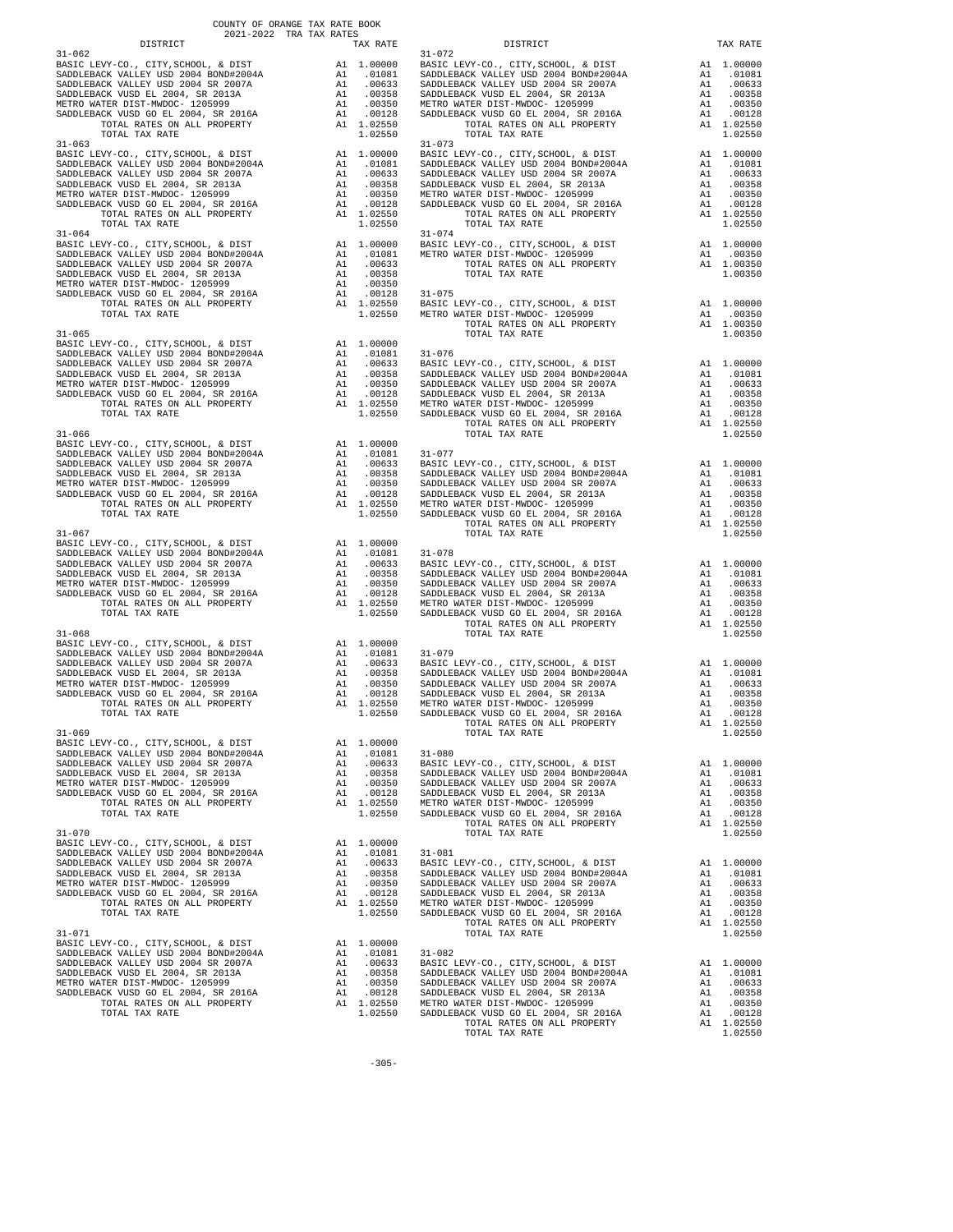| $\begin{tabular}{c c c c} 31-085 & 31-085 & 31-095 & 31-095 & 31-085 \\ \hline \texttt{BABC LEV-CO.}, \ \texttt{CITY}, \texttt{SCHOOL}, \ \&\ \texttt{DIST} & \texttt{A1} & 1.00000 & \texttt{BASE LEV-CO.}, \ \texttt{CITY}, \texttt{SCHOOL}, \ \&\ \texttt{DIST} & \texttt{A1} & 1.00000 \\ \texttt{SADDEBACK VALEY USD 2004 BONDF42004A} & \texttt{A1} & 0.0081 & \texttt{SADDE$                 |           |                                                                                                                         |                         |  |
|-----------------------------------------------------------------------------------------------------------------------------------------------------------------------------------------------------------------------------------------------------------------------------------------------------------------------------------------------------------------------------------------------------|-----------|-------------------------------------------------------------------------------------------------------------------------|-------------------------|--|
|                                                                                                                                                                                                                                                                                                                                                                                                     |           |                                                                                                                         |                         |  |
|                                                                                                                                                                                                                                                                                                                                                                                                     |           |                                                                                                                         |                         |  |
|                                                                                                                                                                                                                                                                                                                                                                                                     |           |                                                                                                                         |                         |  |
|                                                                                                                                                                                                                                                                                                                                                                                                     |           |                                                                                                                         |                         |  |
|                                                                                                                                                                                                                                                                                                                                                                                                     |           |                                                                                                                         |                         |  |
|                                                                                                                                                                                                                                                                                                                                                                                                     |           |                                                                                                                         |                         |  |
|                                                                                                                                                                                                                                                                                                                                                                                                     |           |                                                                                                                         |                         |  |
|                                                                                                                                                                                                                                                                                                                                                                                                     |           |                                                                                                                         |                         |  |
|                                                                                                                                                                                                                                                                                                                                                                                                     |           |                                                                                                                         |                         |  |
|                                                                                                                                                                                                                                                                                                                                                                                                     |           |                                                                                                                         |                         |  |
|                                                                                                                                                                                                                                                                                                                                                                                                     |           |                                                                                                                         |                         |  |
|                                                                                                                                                                                                                                                                                                                                                                                                     |           |                                                                                                                         |                         |  |
|                                                                                                                                                                                                                                                                                                                                                                                                     |           |                                                                                                                         |                         |  |
|                                                                                                                                                                                                                                                                                                                                                                                                     |           |                                                                                                                         |                         |  |
|                                                                                                                                                                                                                                                                                                                                                                                                     |           |                                                                                                                         |                         |  |
|                                                                                                                                                                                                                                                                                                                                                                                                     |           |                                                                                                                         |                         |  |
|                                                                                                                                                                                                                                                                                                                                                                                                     |           |                                                                                                                         |                         |  |
|                                                                                                                                                                                                                                                                                                                                                                                                     |           |                                                                                                                         |                         |  |
|                                                                                                                                                                                                                                                                                                                                                                                                     |           |                                                                                                                         |                         |  |
|                                                                                                                                                                                                                                                                                                                                                                                                     |           |                                                                                                                         |                         |  |
|                                                                                                                                                                                                                                                                                                                                                                                                     |           |                                                                                                                         |                         |  |
|                                                                                                                                                                                                                                                                                                                                                                                                     |           |                                                                                                                         |                         |  |
|                                                                                                                                                                                                                                                                                                                                                                                                     |           |                                                                                                                         |                         |  |
|                                                                                                                                                                                                                                                                                                                                                                                                     |           |                                                                                                                         |                         |  |
|                                                                                                                                                                                                                                                                                                                                                                                                     |           |                                                                                                                         |                         |  |
|                                                                                                                                                                                                                                                                                                                                                                                                     |           |                                                                                                                         |                         |  |
|                                                                                                                                                                                                                                                                                                                                                                                                     |           |                                                                                                                         |                         |  |
|                                                                                                                                                                                                                                                                                                                                                                                                     |           |                                                                                                                         |                         |  |
|                                                                                                                                                                                                                                                                                                                                                                                                     |           |                                                                                                                         |                         |  |
|                                                                                                                                                                                                                                                                                                                                                                                                     |           |                                                                                                                         |                         |  |
|                                                                                                                                                                                                                                                                                                                                                                                                     |           |                                                                                                                         |                         |  |
|                                                                                                                                                                                                                                                                                                                                                                                                     |           |                                                                                                                         |                         |  |
|                                                                                                                                                                                                                                                                                                                                                                                                     |           |                                                                                                                         |                         |  |
|                                                                                                                                                                                                                                                                                                                                                                                                     |           |                                                                                                                         |                         |  |
|                                                                                                                                                                                                                                                                                                                                                                                                     |           |                                                                                                                         |                         |  |
|                                                                                                                                                                                                                                                                                                                                                                                                     |           |                                                                                                                         |                         |  |
|                                                                                                                                                                                                                                                                                                                                                                                                     |           |                                                                                                                         |                         |  |
| $\begin{tabular}{c c c c} 31-089 & 31-099 \\ \texttt{BADLEBACK VALUEY-CO} &, \texttt{CITY}, \texttt{SCHOOL}, & \texttt{EVY-CO}, &, \texttt{CITY}, \texttt{SCHOOL}, & \texttt{E DIST} & \texttt{A1} & 1.00000 \\ \texttt{SADDEBACK VALUEY USD 2004 BONDH2004A} & \texttt{A1} & .01081 & \texttt{SADDEBACK VALUEY USD 2004 BONDH2004A} & \texttt{A1} & .01081 \\ \texttt{SADDEBACK VALUEY USD 2004 S$ |           |                                                                                                                         |                         |  |
|                                                                                                                                                                                                                                                                                                                                                                                                     |           |                                                                                                                         |                         |  |
|                                                                                                                                                                                                                                                                                                                                                                                                     |           |                                                                                                                         |                         |  |
|                                                                                                                                                                                                                                                                                                                                                                                                     |           |                                                                                                                         |                         |  |
|                                                                                                                                                                                                                                                                                                                                                                                                     |           |                                                                                                                         |                         |  |
|                                                                                                                                                                                                                                                                                                                                                                                                     |           |                                                                                                                         |                         |  |
|                                                                                                                                                                                                                                                                                                                                                                                                     |           |                                                                                                                         |                         |  |
|                                                                                                                                                                                                                                                                                                                                                                                                     |           |                                                                                                                         |                         |  |
|                                                                                                                                                                                                                                                                                                                                                                                                     |           |                                                                                                                         |                         |  |
|                                                                                                                                                                                                                                                                                                                                                                                                     |           |                                                                                                                         |                         |  |
|                                                                                                                                                                                                                                                                                                                                                                                                     |           |                                                                                                                         |                         |  |
| $31 - 091$                                                                                                                                                                                                                                                                                                                                                                                          |           | $31 - 101$                                                                                                              |                         |  |
| BASIC LEVY-CO., CITY, SCHOOL, & DIST<br>BASIC LEVY-CO., CITY, SCHOOL, & DIST<br>All 1.00000 BASIC LEVY-CO., CITY, SCHOOL, & DIST                                                                                                                                                                                                                                                                    |           |                                                                                                                         | A1 1.00000              |  |
| SADDLEBACK VALLEY USD 2004 BOND#2004A                                                                                                                                                                                                                                                                                                                                                               |           | A1 .01081 SADDLEBACK VALLEY USD 2004 BOND#2004A                                                                         | A1.01081                |  |
| SADDLEBACK VALLEY USD 2004 SR 2007A                                                                                                                                                                                                                                                                                                                                                                 |           | SADDLEBACK VALLEY USD 2004 SR 2007A                                                                                     | A1 .00633               |  |
|                                                                                                                                                                                                                                                                                                                                                                                                     |           |                                                                                                                         | A1 .00358               |  |
|                                                                                                                                                                                                                                                                                                                                                                                                     |           |                                                                                                                         | A1 .00350               |  |
|                                                                                                                                                                                                                                                                                                                                                                                                     |           | EING WALER PISI-MWDUC- 1205999<br>SADDLEBACK VUSD GO EL 2004, SR 2016A<br>TOTAL RATES ON ALL PROPERTY<br>TOTAL TAX RATE |                         |  |
|                                                                                                                                                                                                                                                                                                                                                                                                     |           |                                                                                                                         | A1 .00128<br>A1 1.02550 |  |
| TOTAL TAX RATE                                                                                                                                                                                                                                                                                                                                                                                      | 1.02550   |                                                                                                                         | 1.02550                 |  |
|                                                                                                                                                                                                                                                                                                                                                                                                     |           | $31 - 102$                                                                                                              |                         |  |
| $31 - 092$                                                                                                                                                                                                                                                                                                                                                                                          |           |                                                                                                                         |                         |  |
|                                                                                                                                                                                                                                                                                                                                                                                                     |           |                                                                                                                         | A1 1.00000              |  |
|                                                                                                                                                                                                                                                                                                                                                                                                     |           |                                                                                                                         | A1 .01081               |  |
|                                                                                                                                                                                                                                                                                                                                                                                                     |           |                                                                                                                         | A1 .00633               |  |
|                                                                                                                                                                                                                                                                                                                                                                                                     |           |                                                                                                                         | A1 .00358               |  |
| METRO WATER DIST-MWDOC- 1205999                                                                                                                                                                                                                                                                                                                                                                     |           | A1 .00350 METRO WATER DIST-MWDOC- 1205999                                                                               | A1 .00350               |  |
| SADDLEBACK VUSD GO EL 2004, SR 2016A                                                                                                                                                                                                                                                                                                                                                                | A1 .00128 | SADDLEBACK VUSD GO EL 2004, SR 2016A                                                                                    | A1<br>.00128            |  |
|                                                                                                                                                                                                                                                                                                                                                                                                     |           |                                                                                                                         |                         |  |

| $31 - 083$                                                                                                                                                                                                                                                        |         | $31 - 093$                                                                                                                                                                                                                                                     |         |
|-------------------------------------------------------------------------------------------------------------------------------------------------------------------------------------------------------------------------------------------------------------------|---------|----------------------------------------------------------------------------------------------------------------------------------------------------------------------------------------------------------------------------------------------------------------|---------|
|                                                                                                                                                                                                                                                                   |         |                                                                                                                                                                                                                                                                |         |
|                                                                                                                                                                                                                                                                   |         |                                                                                                                                                                                                                                                                |         |
|                                                                                                                                                                                                                                                                   |         |                                                                                                                                                                                                                                                                |         |
|                                                                                                                                                                                                                                                                   |         |                                                                                                                                                                                                                                                                |         |
|                                                                                                                                                                                                                                                                   |         |                                                                                                                                                                                                                                                                |         |
|                                                                                                                                                                                                                                                                   |         |                                                                                                                                                                                                                                                                |         |
|                                                                                                                                                                                                                                                                   |         |                                                                                                                                                                                                                                                                |         |
|                                                                                                                                                                                                                                                                   |         |                                                                                                                                                                                                                                                                |         |
|                                                                                                                                                                                                                                                                   |         |                                                                                                                                                                                                                                                                |         |
|                                                                                                                                                                                                                                                                   |         |                                                                                                                                                                                                                                                                |         |
|                                                                                                                                                                                                                                                                   |         |                                                                                                                                                                                                                                                                |         |
|                                                                                                                                                                                                                                                                   |         |                                                                                                                                                                                                                                                                |         |
|                                                                                                                                                                                                                                                                   |         |                                                                                                                                                                                                                                                                |         |
|                                                                                                                                                                                                                                                                   |         |                                                                                                                                                                                                                                                                |         |
|                                                                                                                                                                                                                                                                   |         |                                                                                                                                                                                                                                                                |         |
|                                                                                                                                                                                                                                                                   |         |                                                                                                                                                                                                                                                                |         |
|                                                                                                                                                                                                                                                                   |         |                                                                                                                                                                                                                                                                |         |
|                                                                                                                                                                                                                                                                   |         |                                                                                                                                                                                                                                                                |         |
| $\begin{tabular}{c c c c} 31-084 & 31-094 & 31-094 & 31-094 & 31-094 & 31-094 & 31-094 & 31-094 & 31-094 & 31-094 & 31-094 & 31-094 & 31-094 & 31-094 & 31-094 & 31-094 & 31-094 & 31-094 & 31-094 & 31-094 & 31-094 & 31-094 & 31-094 & 31-094 & 31-094 & 31-09$ |         |                                                                                                                                                                                                                                                                |         |
|                                                                                                                                                                                                                                                                   |         |                                                                                                                                                                                                                                                                |         |
|                                                                                                                                                                                                                                                                   |         |                                                                                                                                                                                                                                                                |         |
|                                                                                                                                                                                                                                                                   |         |                                                                                                                                                                                                                                                                |         |
|                                                                                                                                                                                                                                                                   |         |                                                                                                                                                                                                                                                                |         |
|                                                                                                                                                                                                                                                                   |         |                                                                                                                                                                                                                                                                |         |
|                                                                                                                                                                                                                                                                   |         |                                                                                                                                                                                                                                                                |         |
|                                                                                                                                                                                                                                                                   |         |                                                                                                                                                                                                                                                                |         |
|                                                                                                                                                                                                                                                                   |         |                                                                                                                                                                                                                                                                |         |
|                                                                                                                                                                                                                                                                   |         |                                                                                                                                                                                                                                                                |         |
|                                                                                                                                                                                                                                                                   |         |                                                                                                                                                                                                                                                                |         |
|                                                                                                                                                                                                                                                                   |         |                                                                                                                                                                                                                                                                |         |
|                                                                                                                                                                                                                                                                   |         |                                                                                                                                                                                                                                                                |         |
|                                                                                                                                                                                                                                                                   |         |                                                                                                                                                                                                                                                                |         |
|                                                                                                                                                                                                                                                                   |         |                                                                                                                                                                                                                                                                |         |
|                                                                                                                                                                                                                                                                   |         |                                                                                                                                                                                                                                                                |         |
|                                                                                                                                                                                                                                                                   |         |                                                                                                                                                                                                                                                                |         |
|                                                                                                                                                                                                                                                                   |         |                                                                                                                                                                                                                                                                |         |
|                                                                                                                                                                                                                                                                   |         |                                                                                                                                                                                                                                                                |         |
|                                                                                                                                                                                                                                                                   |         |                                                                                                                                                                                                                                                                |         |
|                                                                                                                                                                                                                                                                   |         |                                                                                                                                                                                                                                                                |         |
|                                                                                                                                                                                                                                                                   |         |                                                                                                                                                                                                                                                                |         |
|                                                                                                                                                                                                                                                                   |         |                                                                                                                                                                                                                                                                |         |
|                                                                                                                                                                                                                                                                   |         |                                                                                                                                                                                                                                                                |         |
|                                                                                                                                                                                                                                                                   |         |                                                                                                                                                                                                                                                                |         |
|                                                                                                                                                                                                                                                                   |         |                                                                                                                                                                                                                                                                |         |
|                                                                                                                                                                                                                                                                   |         |                                                                                                                                                                                                                                                                |         |
|                                                                                                                                                                                                                                                                   |         |                                                                                                                                                                                                                                                                |         |
|                                                                                                                                                                                                                                                                   |         |                                                                                                                                                                                                                                                                |         |
|                                                                                                                                                                                                                                                                   |         |                                                                                                                                                                                                                                                                |         |
|                                                                                                                                                                                                                                                                   |         |                                                                                                                                                                                                                                                                |         |
|                                                                                                                                                                                                                                                                   |         |                                                                                                                                                                                                                                                                |         |
|                                                                                                                                                                                                                                                                   |         |                                                                                                                                                                                                                                                                |         |
|                                                                                                                                                                                                                                                                   |         |                                                                                                                                                                                                                                                                |         |
|                                                                                                                                                                                                                                                                   |         |                                                                                                                                                                                                                                                                |         |
|                                                                                                                                                                                                                                                                   |         |                                                                                                                                                                                                                                                                |         |
|                                                                                                                                                                                                                                                                   |         |                                                                                                                                                                                                                                                                |         |
|                                                                                                                                                                                                                                                                   |         |                                                                                                                                                                                                                                                                |         |
|                                                                                                                                                                                                                                                                   |         |                                                                                                                                                                                                                                                                |         |
|                                                                                                                                                                                                                                                                   |         |                                                                                                                                                                                                                                                                |         |
|                                                                                                                                                                                                                                                                   |         |                                                                                                                                                                                                                                                                |         |
|                                                                                                                                                                                                                                                                   |         |                                                                                                                                                                                                                                                                |         |
|                                                                                                                                                                                                                                                                   |         |                                                                                                                                                                                                                                                                |         |
|                                                                                                                                                                                                                                                                   |         |                                                                                                                                                                                                                                                                |         |
|                                                                                                                                                                                                                                                                   |         |                                                                                                                                                                                                                                                                |         |
|                                                                                                                                                                                                                                                                   |         |                                                                                                                                                                                                                                                                |         |
|                                                                                                                                                                                                                                                                   |         |                                                                                                                                                                                                                                                                |         |
| $\begin{tabular}{c c c c} 31-0899 & 31-099 & 31-099 & 31-099 & 31-099 & 31-099 & 31-099 & 31-099 & 31-099 & 31-099 & 31-099 & 31-099 & 31-099 & 31-099 & 31-099 & 31-099 & 31-099 & 31-099 & 31-099 & 31-099 & 31-099 & 31-099 & 31-099 & 31-099 & 31-099 & 31-0$ |         |                                                                                                                                                                                                                                                                |         |
|                                                                                                                                                                                                                                                                   |         |                                                                                                                                                                                                                                                                |         |
|                                                                                                                                                                                                                                                                   |         |                                                                                                                                                                                                                                                                |         |
|                                                                                                                                                                                                                                                                   |         |                                                                                                                                                                                                                                                                |         |
|                                                                                                                                                                                                                                                                   |         |                                                                                                                                                                                                                                                                |         |
|                                                                                                                                                                                                                                                                   |         |                                                                                                                                                                                                                                                                |         |
|                                                                                                                                                                                                                                                                   |         |                                                                                                                                                                                                                                                                |         |
|                                                                                                                                                                                                                                                                   |         |                                                                                                                                                                                                                                                                |         |
|                                                                                                                                                                                                                                                                   |         |                                                                                                                                                                                                                                                                |         |
|                                                                                                                                                                                                                                                                   |         |                                                                                                                                                                                                                                                                |         |
|                                                                                                                                                                                                                                                                   |         |                                                                                                                                                                                                                                                                |         |
| TOTAL TAX RATE                                                                                                                                                                                                                                                    | 1.02550 | TOTAL TAX RATE                                                                                                                                                                                                                                                 | 1.02550 |
| $31 - 091$                                                                                                                                                                                                                                                        |         | $31 - 101$                                                                                                                                                                                                                                                     |         |
|                                                                                                                                                                                                                                                                   |         |                                                                                                                                                                                                                                                                |         |
|                                                                                                                                                                                                                                                                   |         |                                                                                                                                                                                                                                                                |         |
|                                                                                                                                                                                                                                                                   |         |                                                                                                                                                                                                                                                                |         |
|                                                                                                                                                                                                                                                                   |         |                                                                                                                                                                                                                                                                |         |
|                                                                                                                                                                                                                                                                   |         |                                                                                                                                                                                                                                                                |         |
|                                                                                                                                                                                                                                                                   |         |                                                                                                                                                                                                                                                                |         |
|                                                                                                                                                                                                                                                                   |         | $\begin{tabular}{c c c c c} 31-091 & 31-0101 & 31-0101 & 31-0101 & 31-0101 & 31-0101 & 31-0101 & 31-0101 & 31-0101 & 31-0101 & 31-0101 & 31-0101 & 31-0101 & 31-0101 & 31-0101 & 31-0101 & 31-0101 & 31-0101 & 31-0101 & 31-0101 & 31-0101 & 31-0101 & 31-010$ |         |
|                                                                                                                                                                                                                                                                   |         |                                                                                                                                                                                                                                                                |         |
| TOTAL TAX RATE                                                                                                                                                                                                                                                    | 1.02550 | TOTAL TAX RATE                                                                                                                                                                                                                                                 | 1.02550 |
| $31 - 092$                                                                                                                                                                                                                                                        |         | $31 - 102$                                                                                                                                                                                                                                                     |         |
|                                                                                                                                                                                                                                                                   |         |                                                                                                                                                                                                                                                                |         |
|                                                                                                                                                                                                                                                                   |         |                                                                                                                                                                                                                                                                |         |
|                                                                                                                                                                                                                                                                   |         |                                                                                                                                                                                                                                                                |         |
|                                                                                                                                                                                                                                                                   |         |                                                                                                                                                                                                                                                                |         |
|                                                                                                                                                                                                                                                                   |         |                                                                                                                                                                                                                                                                |         |
|                                                                                                                                                                                                                                                                   |         |                                                                                                                                                                                                                                                                |         |
|                                                                                                                                                                                                                                                                   |         |                                                                                                                                                                                                                                                                |         |
|                                                                                                                                                                                                                                                                   |         |                                                                                                                                                                                                                                                                |         |
| TOTAL TAX RATE                                                                                                                                                                                                                                                    | 1.02550 | TOTAL TAX RATE                                                                                                                                                                                                                                                 | 1.02550 |
|                                                                                                                                                                                                                                                                   |         |                                                                                                                                                                                                                                                                |         |

-306-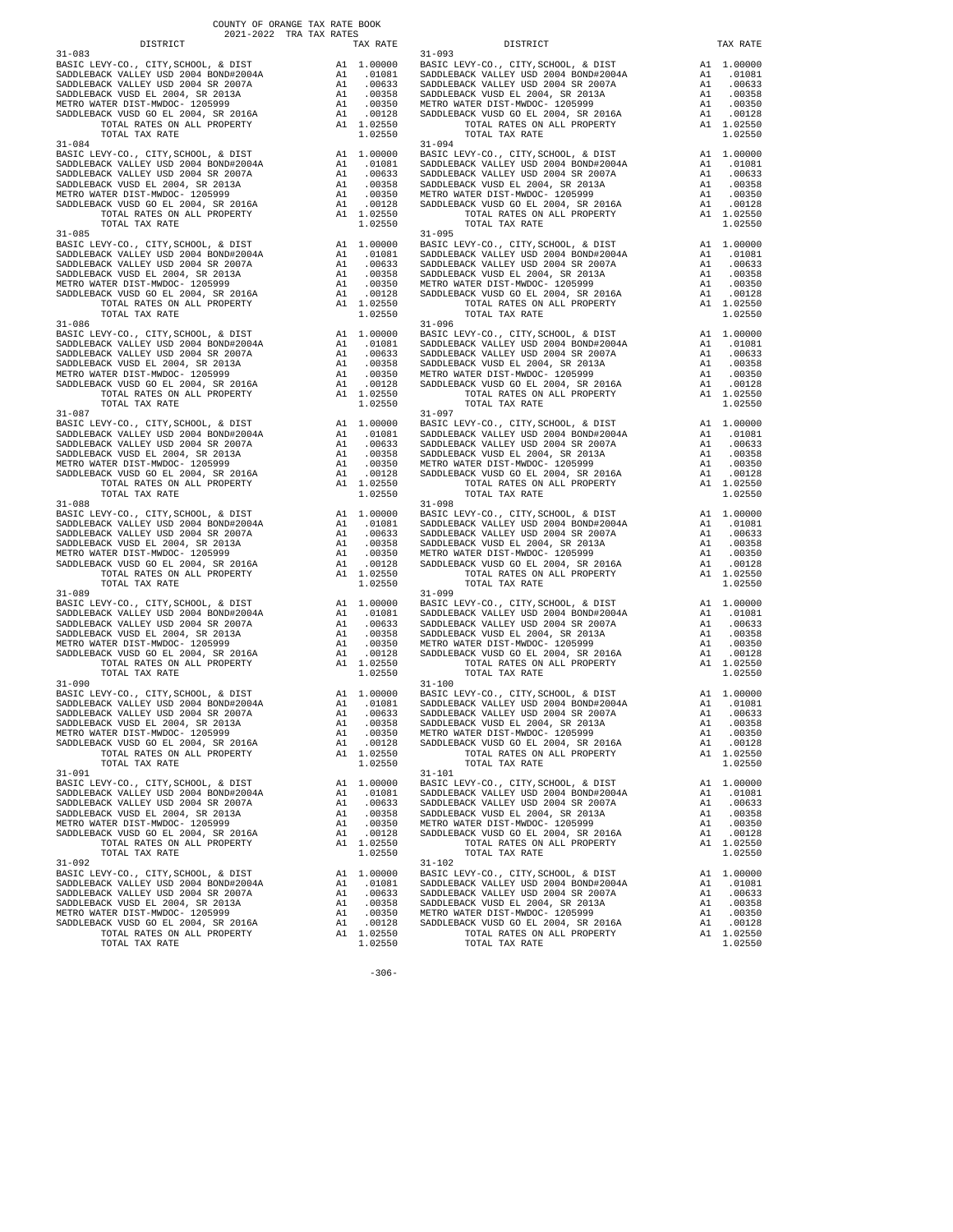| 2021-2022 TRA TAX RATES<br>DISTRICT |         |                                                                                                                                                                                                                                     | TAX RATE |
|-------------------------------------|---------|-------------------------------------------------------------------------------------------------------------------------------------------------------------------------------------------------------------------------------------|----------|
| $31 - 103$                          |         |                                                                                                                                                                                                                                     |          |
|                                     |         |                                                                                                                                                                                                                                     |          |
|                                     |         |                                                                                                                                                                                                                                     |          |
|                                     |         |                                                                                                                                                                                                                                     |          |
|                                     |         |                                                                                                                                                                                                                                     |          |
|                                     |         |                                                                                                                                                                                                                                     |          |
|                                     |         |                                                                                                                                                                                                                                     |          |
|                                     |         | $31 - 119$                                                                                                                                                                                                                          |          |
|                                     |         |                                                                                                                                                                                                                                     |          |
|                                     |         |                                                                                                                                                                                                                                     |          |
|                                     |         |                                                                                                                                                                                                                                     |          |
|                                     |         |                                                                                                                                                                                                                                     |          |
|                                     |         |                                                                                                                                                                                                                                     |          |
|                                     |         |                                                                                                                                                                                                                                     |          |
|                                     |         |                                                                                                                                                                                                                                     |          |
|                                     |         |                                                                                                                                                                                                                                     |          |
|                                     |         |                                                                                                                                                                                                                                     |          |
|                                     |         |                                                                                                                                                                                                                                     |          |
|                                     |         |                                                                                                                                                                                                                                     |          |
|                                     |         |                                                                                                                                                                                                                                     |          |
|                                     |         |                                                                                                                                                                                                                                     |          |
|                                     |         |                                                                                                                                                                                                                                     |          |
|                                     |         |                                                                                                                                                                                                                                     |          |
|                                     |         |                                                                                                                                                                                                                                     |          |
|                                     |         |                                                                                                                                                                                                                                     |          |
|                                     |         |                                                                                                                                                                                                                                     |          |
|                                     |         |                                                                                                                                                                                                                                     |          |
|                                     |         |                                                                                                                                                                                                                                     |          |
|                                     |         |                                                                                                                                                                                                                                     |          |
|                                     |         |                                                                                                                                                                                                                                     |          |
|                                     |         |                                                                                                                                                                                                                                     |          |
|                                     |         |                                                                                                                                                                                                                                     |          |
|                                     |         |                                                                                                                                                                                                                                     |          |
|                                     |         |                                                                                                                                                                                                                                     |          |
|                                     |         |                                                                                                                                                                                                                                     |          |
|                                     |         |                                                                                                                                                                                                                                     |          |
|                                     |         |                                                                                                                                                                                                                                     |          |
|                                     |         |                                                                                                                                                                                                                                     |          |
|                                     |         |                                                                                                                                                                                                                                     |          |
|                                     |         |                                                                                                                                                                                                                                     |          |
|                                     |         |                                                                                                                                                                                                                                     |          |
|                                     |         |                                                                                                                                                                                                                                     |          |
|                                     |         |                                                                                                                                                                                                                                     |          |
|                                     |         |                                                                                                                                                                                                                                     |          |
|                                     |         |                                                                                                                                                                                                                                     |          |
|                                     |         |                                                                                                                                                                                                                                     |          |
|                                     |         |                                                                                                                                                                                                                                     |          |
|                                     |         |                                                                                                                                                                                                                                     |          |
| $31 - 109$                          |         |                                                                                                                                                                                                                                     |          |
|                                     |         |                                                                                                                                                                                                                                     |          |
|                                     |         |                                                                                                                                                                                                                                     |          |
|                                     |         |                                                                                                                                                                                                                                     |          |
|                                     |         |                                                                                                                                                                                                                                     |          |
|                                     |         |                                                                                                                                                                                                                                     |          |
|                                     |         |                                                                                                                                                                                                                                     |          |
| TOTAL TAX RATE                      | 1.02550 | $32 - 006$                                                                                                                                                                                                                          |          |
|                                     |         |                                                                                                                                                                                                                                     |          |
|                                     |         |                                                                                                                                                                                                                                     |          |
|                                     |         |                                                                                                                                                                                                                                     |          |
|                                     |         |                                                                                                                                                                                                                                     |          |
|                                     |         |                                                                                                                                                                                                                                     |          |
|                                     |         |                                                                                                                                                                                                                                     |          |
|                                     |         |                                                                                                                                                                                                                                     |          |
|                                     |         |                                                                                                                                                                                                                                     |          |
|                                     |         |                                                                                                                                                                                                                                     |          |
|                                     |         |                                                                                                                                                                                                                                     |          |
|                                     |         |                                                                                                                                                                                                                                     |          |
|                                     |         |                                                                                                                                                                                                                                     |          |
|                                     |         |                                                                                                                                                                                                                                     |          |
|                                     |         |                                                                                                                                                                                                                                     |          |
|                                     |         |                                                                                                                                                                                                                                     |          |
|                                     |         | 1991–112<br>METRO WATER DIST METRO WAS TOTAL RATE DEVY-CO., CITY, SCHOOL, & DIST METRO WATER DIST<br>METRO WATER DISTRIP-MWDC- 1205999 METRO WATER DISTRIP-MWDC- 1205999 METRO WATER DISTRIP-MWDC- 1205999 MAI<br>1.00350 METRO TOT |          |
|                                     |         |                                                                                                                                                                                                                                     |          |
|                                     |         |                                                                                                                                                                                                                                     |          |
| $31 - 113$                          |         | $32 - 010$                                                                                                                                                                                                                          |          |
|                                     |         |                                                                                                                                                                                                                                     |          |
|                                     |         |                                                                                                                                                                                                                                     |          |
|                                     |         |                                                                                                                                                                                                                                     |          |
|                                     |         |                                                                                                                                                                                                                                     |          |
|                                     |         |                                                                                                                                                                                                                                     |          |
|                                     |         |                                                                                                                                                                                                                                     |          |

|            |  | $\begin{tabular}{l c c c c c} \multicolumn{1}{c}{\begin{tabular}{c} \multicolumn{1}{c}{DISTRICT}\\ \multicolumn{1}{c}{\begin{tabular}{c} \multicolumn{1}{c}{\begin{tabular}{c} \multicolumn{1}{c}{\begin{tabular}{c} \multicolumn{1}{c}{\begin{tabular}{c} \multicolumn{1}{c}{\begin{tabular}{c} \multicolumn{1}{c}{\begin{tabular}{c} \multicolumn{1}{c}{\begin{tabular}{c} \multicolumn{1}{c}{\begin{tabular}{c} \multicolumn{1}{c}{\begin{tabular}{c} \multicolumn{1}{c}{\begin{tabular}{c} \$                                                                                                                                                                                                                                                                                                                                                                                                                                  |  |
|------------|--|------------------------------------------------------------------------------------------------------------------------------------------------------------------------------------------------------------------------------------------------------------------------------------------------------------------------------------------------------------------------------------------------------------------------------------------------------------------------------------------------------------------------------------------------------------------------------------------------------------------------------------------------------------------------------------------------------------------------------------------------------------------------------------------------------------------------------------------------------------------------------------------------------------------------------------|--|
|            |  |                                                                                                                                                                                                                                                                                                                                                                                                                                                                                                                                                                                                                                                                                                                                                                                                                                                                                                                                    |  |
|            |  |                                                                                                                                                                                                                                                                                                                                                                                                                                                                                                                                                                                                                                                                                                                                                                                                                                                                                                                                    |  |
|            |  |                                                                                                                                                                                                                                                                                                                                                                                                                                                                                                                                                                                                                                                                                                                                                                                                                                                                                                                                    |  |
|            |  |                                                                                                                                                                                                                                                                                                                                                                                                                                                                                                                                                                                                                                                                                                                                                                                                                                                                                                                                    |  |
|            |  |                                                                                                                                                                                                                                                                                                                                                                                                                                                                                                                                                                                                                                                                                                                                                                                                                                                                                                                                    |  |
|            |  |                                                                                                                                                                                                                                                                                                                                                                                                                                                                                                                                                                                                                                                                                                                                                                                                                                                                                                                                    |  |
|            |  |                                                                                                                                                                                                                                                                                                                                                                                                                                                                                                                                                                                                                                                                                                                                                                                                                                                                                                                                    |  |
|            |  |                                                                                                                                                                                                                                                                                                                                                                                                                                                                                                                                                                                                                                                                                                                                                                                                                                                                                                                                    |  |
|            |  |                                                                                                                                                                                                                                                                                                                                                                                                                                                                                                                                                                                                                                                                                                                                                                                                                                                                                                                                    |  |
|            |  |                                                                                                                                                                                                                                                                                                                                                                                                                                                                                                                                                                                                                                                                                                                                                                                                                                                                                                                                    |  |
|            |  |                                                                                                                                                                                                                                                                                                                                                                                                                                                                                                                                                                                                                                                                                                                                                                                                                                                                                                                                    |  |
|            |  |                                                                                                                                                                                                                                                                                                                                                                                                                                                                                                                                                                                                                                                                                                                                                                                                                                                                                                                                    |  |
|            |  |                                                                                                                                                                                                                                                                                                                                                                                                                                                                                                                                                                                                                                                                                                                                                                                                                                                                                                                                    |  |
|            |  |                                                                                                                                                                                                                                                                                                                                                                                                                                                                                                                                                                                                                                                                                                                                                                                                                                                                                                                                    |  |
|            |  |                                                                                                                                                                                                                                                                                                                                                                                                                                                                                                                                                                                                                                                                                                                                                                                                                                                                                                                                    |  |
|            |  |                                                                                                                                                                                                                                                                                                                                                                                                                                                                                                                                                                                                                                                                                                                                                                                                                                                                                                                                    |  |
|            |  |                                                                                                                                                                                                                                                                                                                                                                                                                                                                                                                                                                                                                                                                                                                                                                                                                                                                                                                                    |  |
|            |  |                                                                                                                                                                                                                                                                                                                                                                                                                                                                                                                                                                                                                                                                                                                                                                                                                                                                                                                                    |  |
|            |  |                                                                                                                                                                                                                                                                                                                                                                                                                                                                                                                                                                                                                                                                                                                                                                                                                                                                                                                                    |  |
|            |  |                                                                                                                                                                                                                                                                                                                                                                                                                                                                                                                                                                                                                                                                                                                                                                                                                                                                                                                                    |  |
|            |  |                                                                                                                                                                                                                                                                                                                                                                                                                                                                                                                                                                                                                                                                                                                                                                                                                                                                                                                                    |  |
|            |  |                                                                                                                                                                                                                                                                                                                                                                                                                                                                                                                                                                                                                                                                                                                                                                                                                                                                                                                                    |  |
|            |  |                                                                                                                                                                                                                                                                                                                                                                                                                                                                                                                                                                                                                                                                                                                                                                                                                                                                                                                                    |  |
|            |  |                                                                                                                                                                                                                                                                                                                                                                                                                                                                                                                                                                                                                                                                                                                                                                                                                                                                                                                                    |  |
|            |  |                                                                                                                                                                                                                                                                                                                                                                                                                                                                                                                                                                                                                                                                                                                                                                                                                                                                                                                                    |  |
|            |  |                                                                                                                                                                                                                                                                                                                                                                                                                                                                                                                                                                                                                                                                                                                                                                                                                                                                                                                                    |  |
|            |  |                                                                                                                                                                                                                                                                                                                                                                                                                                                                                                                                                                                                                                                                                                                                                                                                                                                                                                                                    |  |
|            |  |                                                                                                                                                                                                                                                                                                                                                                                                                                                                                                                                                                                                                                                                                                                                                                                                                                                                                                                                    |  |
|            |  |                                                                                                                                                                                                                                                                                                                                                                                                                                                                                                                                                                                                                                                                                                                                                                                                                                                                                                                                    |  |
|            |  |                                                                                                                                                                                                                                                                                                                                                                                                                                                                                                                                                                                                                                                                                                                                                                                                                                                                                                                                    |  |
|            |  |                                                                                                                                                                                                                                                                                                                                                                                                                                                                                                                                                                                                                                                                                                                                                                                                                                                                                                                                    |  |
|            |  |                                                                                                                                                                                                                                                                                                                                                                                                                                                                                                                                                                                                                                                                                                                                                                                                                                                                                                                                    |  |
|            |  |                                                                                                                                                                                                                                                                                                                                                                                                                                                                                                                                                                                                                                                                                                                                                                                                                                                                                                                                    |  |
|            |  |                                                                                                                                                                                                                                                                                                                                                                                                                                                                                                                                                                                                                                                                                                                                                                                                                                                                                                                                    |  |
|            |  |                                                                                                                                                                                                                                                                                                                                                                                                                                                                                                                                                                                                                                                                                                                                                                                                                                                                                                                                    |  |
|            |  |                                                                                                                                                                                                                                                                                                                                                                                                                                                                                                                                                                                                                                                                                                                                                                                                                                                                                                                                    |  |
|            |  |                                                                                                                                                                                                                                                                                                                                                                                                                                                                                                                                                                                                                                                                                                                                                                                                                                                                                                                                    |  |
|            |  |                                                                                                                                                                                                                                                                                                                                                                                                                                                                                                                                                                                                                                                                                                                                                                                                                                                                                                                                    |  |
|            |  |                                                                                                                                                                                                                                                                                                                                                                                                                                                                                                                                                                                                                                                                                                                                                                                                                                                                                                                                    |  |
|            |  |                                                                                                                                                                                                                                                                                                                                                                                                                                                                                                                                                                                                                                                                                                                                                                                                                                                                                                                                    |  |
|            |  |                                                                                                                                                                                                                                                                                                                                                                                                                                                                                                                                                                                                                                                                                                                                                                                                                                                                                                                                    |  |
|            |  |                                                                                                                                                                                                                                                                                                                                                                                                                                                                                                                                                                                                                                                                                                                                                                                                                                                                                                                                    |  |
|            |  |                                                                                                                                                                                                                                                                                                                                                                                                                                                                                                                                                                                                                                                                                                                                                                                                                                                                                                                                    |  |
|            |  |                                                                                                                                                                                                                                                                                                                                                                                                                                                                                                                                                                                                                                                                                                                                                                                                                                                                                                                                    |  |
| $31 - 109$ |  |                                                                                                                                                                                                                                                                                                                                                                                                                                                                                                                                                                                                                                                                                                                                                                                                                                                                                                                                    |  |
|            |  |                                                                                                                                                                                                                                                                                                                                                                                                                                                                                                                                                                                                                                                                                                                                                                                                                                                                                                                                    |  |
|            |  |                                                                                                                                                                                                                                                                                                                                                                                                                                                                                                                                                                                                                                                                                                                                                                                                                                                                                                                                    |  |
|            |  |                                                                                                                                                                                                                                                                                                                                                                                                                                                                                                                                                                                                                                                                                                                                                                                                                                                                                                                                    |  |
|            |  |                                                                                                                                                                                                                                                                                                                                                                                                                                                                                                                                                                                                                                                                                                                                                                                                                                                                                                                                    |  |
|            |  |                                                                                                                                                                                                                                                                                                                                                                                                                                                                                                                                                                                                                                                                                                                                                                                                                                                                                                                                    |  |
|            |  |                                                                                                                                                                                                                                                                                                                                                                                                                                                                                                                                                                                                                                                                                                                                                                                                                                                                                                                                    |  |
|            |  | BASIC LEVY-CO., CITY, SCHOOL, & DIST                                                                                                                                                                                                                                                                                                                                                                                                                                                                                                                                                                                                                                                                                                                                                                                                                                                                                               |  |
|            |  |                                                                                                                                                                                                                                                                                                                                                                                                                                                                                                                                                                                                                                                                                                                                                                                                                                                                                                                                    |  |
|            |  |                                                                                                                                                                                                                                                                                                                                                                                                                                                                                                                                                                                                                                                                                                                                                                                                                                                                                                                                    |  |
|            |  |                                                                                                                                                                                                                                                                                                                                                                                                                                                                                                                                                                                                                                                                                                                                                                                                                                                                                                                                    |  |
|            |  |                                                                                                                                                                                                                                                                                                                                                                                                                                                                                                                                                                                                                                                                                                                                                                                                                                                                                                                                    |  |
|            |  |                                                                                                                                                                                                                                                                                                                                                                                                                                                                                                                                                                                                                                                                                                                                                                                                                                                                                                                                    |  |
|            |  |                                                                                                                                                                                                                                                                                                                                                                                                                                                                                                                                                                                                                                                                                                                                                                                                                                                                                                                                    |  |
|            |  |                                                                                                                                                                                                                                                                                                                                                                                                                                                                                                                                                                                                                                                                                                                                                                                                                                                                                                                                    |  |
|            |  |                                                                                                                                                                                                                                                                                                                                                                                                                                                                                                                                                                                                                                                                                                                                                                                                                                                                                                                                    |  |
|            |  |                                                                                                                                                                                                                                                                                                                                                                                                                                                                                                                                                                                                                                                                                                                                                                                                                                                                                                                                    |  |
|            |  |                                                                                                                                                                                                                                                                                                                                                                                                                                                                                                                                                                                                                                                                                                                                                                                                                                                                                                                                    |  |
|            |  |                                                                                                                                                                                                                                                                                                                                                                                                                                                                                                                                                                                                                                                                                                                                                                                                                                                                                                                                    |  |
|            |  |                                                                                                                                                                                                                                                                                                                                                                                                                                                                                                                                                                                                                                                                                                                                                                                                                                                                                                                                    |  |
|            |  |                                                                                                                                                                                                                                                                                                                                                                                                                                                                                                                                                                                                                                                                                                                                                                                                                                                                                                                                    |  |
|            |  | $\begin{tabular}{lllllllllllll} \multicolumn{4}{c }{\begin{tabular}{l} \multicolumn{4}{c}{\begin{tabular}{l} \multicolumn{4}{c}{\begin{tabular}{l} \multicolumn{4}{c}{\begin{tabular}{l} \multicolumn{4}{c}{\begin{tabular}{l} \multicolumn{4}{c}{\begin{tabular}{l} \multicolumn{4}{c}{\begin{tabular}{l} \multicolumn{4}{c}{\begin{tabular}{l} \multicolumn{4}{c}{\begin{tabular}{l} \multicolumn{4}{c}{\begin{tabular}{l} \multicolumn{4}{c}{\begin{tabular}{l} \multicolumn{4}{c}{\begin{tabular}{l} \$<br>$\begin{array}{cccccccc} 31-112 & & & & & & 32-009 \\ \texttt{BASIC LEVY-CO.} & CITY, SCHOOL, & & DIST & & & \texttt{AI} & 1.00000 & & \texttt{BASIC LEVY-CO.} & CITY, SCHOOL, & & DIST & & \texttt{AI} & 1.00000 \\ \texttt{METRO WATER DIST-MMDOC- 1205999} & & & & & & 1 & 0.00350 & & \texttt{METRO WATER DIST-MMDOC- 1205999} & & & \texttt{AI} & 0.0350 \\ \texttt{TOTAL RATES ON ALL RATES ON ALL PROBERTY}$ |  |
|            |  |                                                                                                                                                                                                                                                                                                                                                                                                                                                                                                                                                                                                                                                                                                                                                                                                                                                                                                                                    |  |
|            |  |                                                                                                                                                                                                                                                                                                                                                                                                                                                                                                                                                                                                                                                                                                                                                                                                                                                                                                                                    |  |
|            |  |                                                                                                                                                                                                                                                                                                                                                                                                                                                                                                                                                                                                                                                                                                                                                                                                                                                                                                                                    |  |
|            |  | $\begin{tabular}{cccccc} 31-113 & 100000 & 100000 & 100000 & 100000 & 100000 & 100000 & 100000 \\ \hline \texttt{D}QRL EWY-CO., CITY, SCHOOL, & DIST & A1 & 1.00000 & 100000 & 100000 & 100000 & 100000 \\ \texttt{METRO WATER DIST–MWDOC- 1205999} & & & & & & 1.00350 & 1.00350 & 1.00350 & 1.00350 & 1.0035$                                                                                                                                                                                                                                                                                                                                                                                                                                                                                                                                                                                                                    |  |
|            |  |                                                                                                                                                                                                                                                                                                                                                                                                                                                                                                                                                                                                                                                                                                                                                                                                                                                                                                                                    |  |
|            |  |                                                                                                                                                                                                                                                                                                                                                                                                                                                                                                                                                                                                                                                                                                                                                                                                                                                                                                                                    |  |
|            |  |                                                                                                                                                                                                                                                                                                                                                                                                                                                                                                                                                                                                                                                                                                                                                                                                                                                                                                                                    |  |
|            |  |                                                                                                                                                                                                                                                                                                                                                                                                                                                                                                                                                                                                                                                                                                                                                                                                                                                                                                                                    |  |
|            |  |                                                                                                                                                                                                                                                                                                                                                                                                                                                                                                                                                                                                                                                                                                                                                                                                                                                                                                                                    |  |
|            |  |                                                                                                                                                                                                                                                                                                                                                                                                                                                                                                                                                                                                                                                                                                                                                                                                                                                                                                                                    |  |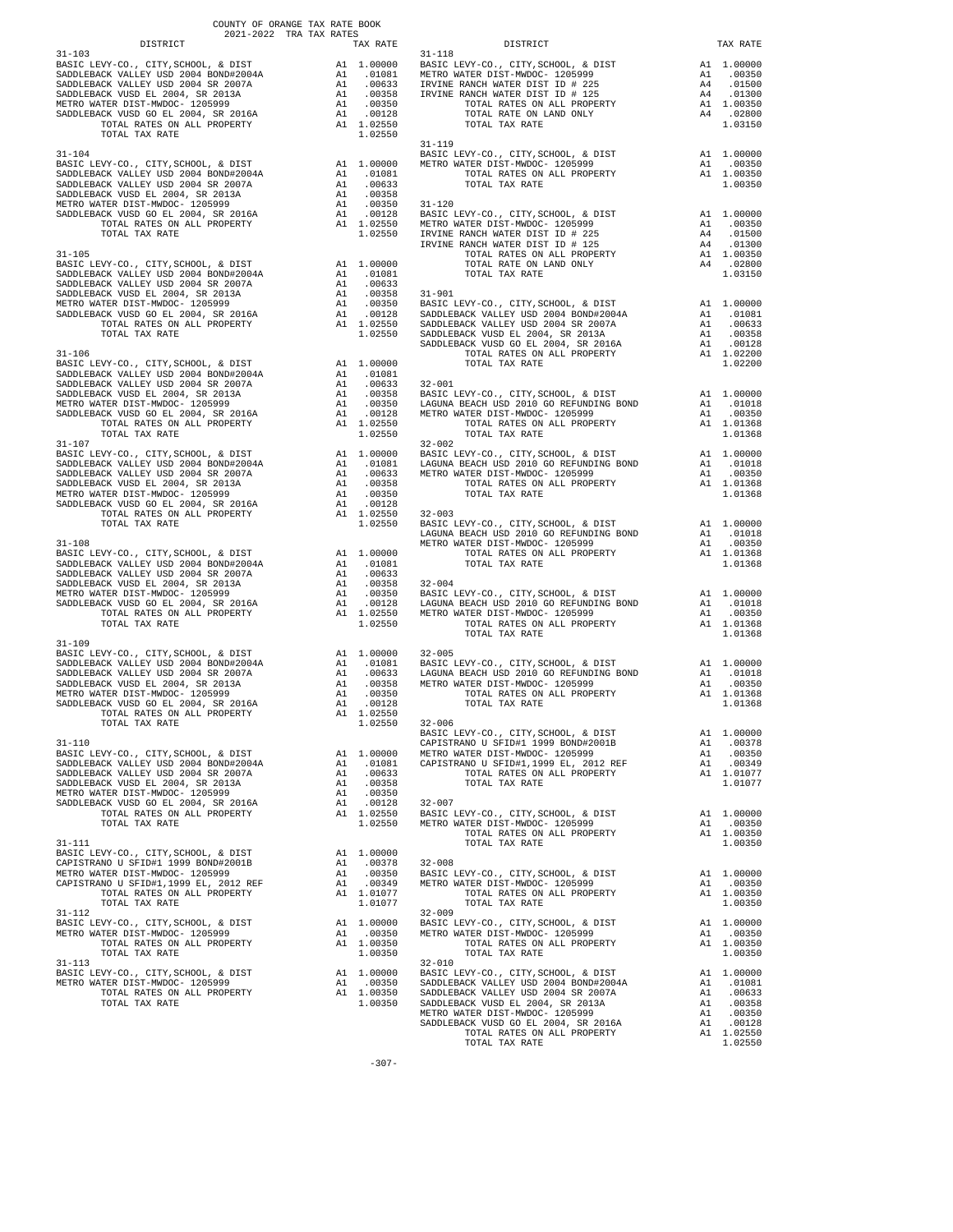| COUNTY OF ORANGE TAX RATE BOOK<br>2021-2022 TRA TAX RATES                                                                                                                                                                                                                       |  |                                          |          |
|---------------------------------------------------------------------------------------------------------------------------------------------------------------------------------------------------------------------------------------------------------------------------------|--|------------------------------------------|----------|
| DISTRICT                                                                                                                                                                                                                                                                        |  | TAX RATES<br>TAX RATE<br>33-006 DISTRICT | TAX RATE |
| $32 - 011$                                                                                                                                                                                                                                                                      |  |                                          |          |
|                                                                                                                                                                                                                                                                                 |  |                                          |          |
|                                                                                                                                                                                                                                                                                 |  |                                          |          |
|                                                                                                                                                                                                                                                                                 |  |                                          |          |
|                                                                                                                                                                                                                                                                                 |  |                                          |          |
|                                                                                                                                                                                                                                                                                 |  |                                          |          |
|                                                                                                                                                                                                                                                                                 |  |                                          |          |
|                                                                                                                                                                                                                                                                                 |  |                                          |          |
|                                                                                                                                                                                                                                                                                 |  |                                          |          |
|                                                                                                                                                                                                                                                                                 |  |                                          |          |
|                                                                                                                                                                                                                                                                                 |  |                                          |          |
|                                                                                                                                                                                                                                                                                 |  |                                          |          |
|                                                                                                                                                                                                                                                                                 |  |                                          |          |
|                                                                                                                                                                                                                                                                                 |  |                                          |          |
|                                                                                                                                                                                                                                                                                 |  |                                          |          |
|                                                                                                                                                                                                                                                                                 |  |                                          |          |
|                                                                                                                                                                                                                                                                                 |  |                                          |          |
|                                                                                                                                                                                                                                                                                 |  |                                          |          |
|                                                                                                                                                                                                                                                                                 |  |                                          |          |
|                                                                                                                                                                                                                                                                                 |  |                                          |          |
|                                                                                                                                                                                                                                                                                 |  |                                          |          |
|                                                                                                                                                                                                                                                                                 |  |                                          |          |
|                                                                                                                                                                                                                                                                                 |  |                                          |          |
|                                                                                                                                                                                                                                                                                 |  |                                          |          |
|                                                                                                                                                                                                                                                                                 |  |                                          |          |
|                                                                                                                                                                                                                                                                                 |  |                                          |          |
|                                                                                                                                                                                                                                                                                 |  |                                          |          |
|                                                                                                                                                                                                                                                                                 |  |                                          |          |
|                                                                                                                                                                                                                                                                                 |  |                                          |          |
|                                                                                                                                                                                                                                                                                 |  |                                          |          |
|                                                                                                                                                                                                                                                                                 |  |                                          |          |
|                                                                                                                                                                                                                                                                                 |  |                                          |          |
|                                                                                                                                                                                                                                                                                 |  |                                          |          |
|                                                                                                                                                                                                                                                                                 |  |                                          |          |
|                                                                                                                                                                                                                                                                                 |  |                                          |          |
|                                                                                                                                                                                                                                                                                 |  |                                          |          |
|                                                                                                                                                                                                                                                                                 |  |                                          |          |
|                                                                                                                                                                                                                                                                                 |  |                                          |          |
|                                                                                                                                                                                                                                                                                 |  |                                          |          |
|                                                                                                                                                                                                                                                                                 |  |                                          |          |
|                                                                                                                                                                                                                                                                                 |  |                                          |          |
|                                                                                                                                                                                                                                                                                 |  |                                          |          |
|                                                                                                                                                                                                                                                                                 |  |                                          |          |
| $33 - 001$                                                                                                                                                                                                                                                                      |  |                                          |          |
|                                                                                                                                                                                                                                                                                 |  |                                          |          |
|                                                                                                                                                                                                                                                                                 |  |                                          |          |
|                                                                                                                                                                                                                                                                                 |  |                                          |          |
| TOTAL TAX RATE                                                                                                                                                                                                                                                                  |  |                                          |          |
|                                                                                                                                                                                                                                                                                 |  |                                          |          |
|                                                                                                                                                                                                                                                                                 |  |                                          |          |
|                                                                                                                                                                                                                                                                                 |  |                                          |          |
|                                                                                                                                                                                                                                                                                 |  |                                          |          |
|                                                                                                                                                                                                                                                                                 |  |                                          |          |
|                                                                                                                                                                                                                                                                                 |  |                                          |          |
|                                                                                                                                                                                                                                                                                 |  |                                          |          |
|                                                                                                                                                                                                                                                                                 |  |                                          |          |
|                                                                                                                                                                                                                                                                                 |  |                                          |          |
|                                                                                                                                                                                                                                                                                 |  |                                          |          |
|                                                                                                                                                                                                                                                                                 |  |                                          |          |
|                                                                                                                                                                                                                                                                                 |  |                                          |          |
|                                                                                                                                                                                                                                                                                 |  |                                          |          |
|                                                                                                                                                                                                                                                                                 |  |                                          |          |
|                                                                                                                                                                                                                                                                                 |  |                                          |          |
|                                                                                                                                                                                                                                                                                 |  |                                          |          |
|                                                                                                                                                                                                                                                                                 |  |                                          |          |
|                                                                                                                                                                                                                                                                                 |  |                                          |          |
|                                                                                                                                                                                                                                                                                 |  |                                          |          |
|                                                                                                                                                                                                                                                                                 |  |                                          |          |
|                                                                                                                                                                                                                                                                                 |  |                                          |          |
|                                                                                                                                                                                                                                                                                 |  |                                          |          |
|                                                                                                                                                                                                                                                                                 |  |                                          |          |
| $\begin{tabular}{cccccc} 1071L & 171K & 171K & 171K & 171K & 171K & 171K & 171K & 171K & 171K & 171K & 171K & 171K & 171K & 171K & 171K & 171K & 171K & 171K & 171K & 171K & 171K & 171K & 171K & 171K & 171K & 171K & 171K & 171K & 171K & 171K & 171K & 171K & 171K & 171K &$ |  |                                          |          |
|                                                                                                                                                                                                                                                                                 |  |                                          |          |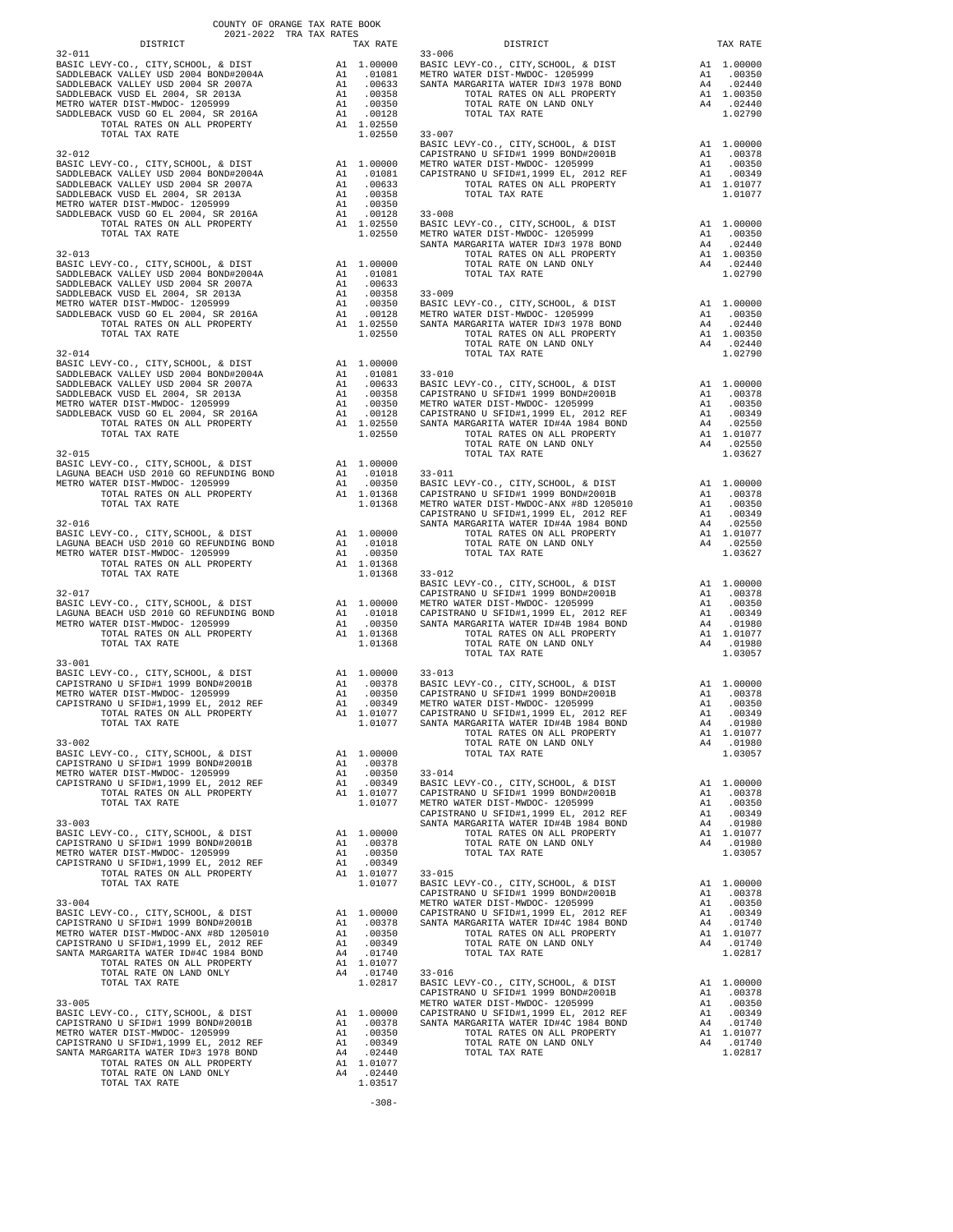| COUNTY OF ORANGE TAX RATE BOOK<br>2021-2022 TRA TAX RATES                                                                                                                                                                                                                                                                                                                                         |          |                                                                                                                                                                                                                                                                                                                                                                                                                                                  |          |
|---------------------------------------------------------------------------------------------------------------------------------------------------------------------------------------------------------------------------------------------------------------------------------------------------------------------------------------------------------------------------------------------------|----------|--------------------------------------------------------------------------------------------------------------------------------------------------------------------------------------------------------------------------------------------------------------------------------------------------------------------------------------------------------------------------------------------------------------------------------------------------|----------|
|                                                                                                                                                                                                                                                                                                                                                                                                   | TAX RATE | DISTRICT                                                                                                                                                                                                                                                                                                                                                                                                                                         | TAX RATE |
| $33 - 017$<br>$\begin{tabular}{c c c c c} \multicolumn{1}{c }{33-017} \multicolumn{1}{c }{33-017} \multicolumn{1}{c }{33-017} \multicolumn{1}{c }{33-017} \multicolumn{1}{c }{\begin{tabular}{c c c} $33-017$ & $3-029$ \\ \multicolumn{1}{c }{\begin{tabular}{c c }{\begin{tabular}{c} $3-029$ & $1$ & $1,00000$ & $8$ & $1587$ \\ \multicolumn{1}{c }{\begin{tabular}{c} $3-029$ & $1$ & $1,00$ |          | $33 - 029$                                                                                                                                                                                                                                                                                                                                                                                                                                       |          |
|                                                                                                                                                                                                                                                                                                                                                                                                   |          |                                                                                                                                                                                                                                                                                                                                                                                                                                                  |          |
|                                                                                                                                                                                                                                                                                                                                                                                                   |          |                                                                                                                                                                                                                                                                                                                                                                                                                                                  |          |
|                                                                                                                                                                                                                                                                                                                                                                                                   |          |                                                                                                                                                                                                                                                                                                                                                                                                                                                  |          |
|                                                                                                                                                                                                                                                                                                                                                                                                   |          |                                                                                                                                                                                                                                                                                                                                                                                                                                                  |          |
|                                                                                                                                                                                                                                                                                                                                                                                                   |          |                                                                                                                                                                                                                                                                                                                                                                                                                                                  |          |
|                                                                                                                                                                                                                                                                                                                                                                                                   |          |                                                                                                                                                                                                                                                                                                                                                                                                                                                  |          |
|                                                                                                                                                                                                                                                                                                                                                                                                   |          |                                                                                                                                                                                                                                                                                                                                                                                                                                                  |          |
|                                                                                                                                                                                                                                                                                                                                                                                                   |          |                                                                                                                                                                                                                                                                                                                                                                                                                                                  |          |
|                                                                                                                                                                                                                                                                                                                                                                                                   |          |                                                                                                                                                                                                                                                                                                                                                                                                                                                  |          |
|                                                                                                                                                                                                                                                                                                                                                                                                   |          |                                                                                                                                                                                                                                                                                                                                                                                                                                                  |          |
|                                                                                                                                                                                                                                                                                                                                                                                                   |          |                                                                                                                                                                                                                                                                                                                                                                                                                                                  |          |
|                                                                                                                                                                                                                                                                                                                                                                                                   |          |                                                                                                                                                                                                                                                                                                                                                                                                                                                  |          |
|                                                                                                                                                                                                                                                                                                                                                                                                   |          |                                                                                                                                                                                                                                                                                                                                                                                                                                                  |          |
|                                                                                                                                                                                                                                                                                                                                                                                                   |          |                                                                                                                                                                                                                                                                                                                                                                                                                                                  |          |
|                                                                                                                                                                                                                                                                                                                                                                                                   |          |                                                                                                                                                                                                                                                                                                                                                                                                                                                  |          |
|                                                                                                                                                                                                                                                                                                                                                                                                   |          |                                                                                                                                                                                                                                                                                                                                                                                                                                                  |          |
|                                                                                                                                                                                                                                                                                                                                                                                                   |          |                                                                                                                                                                                                                                                                                                                                                                                                                                                  |          |
|                                                                                                                                                                                                                                                                                                                                                                                                   |          |                                                                                                                                                                                                                                                                                                                                                                                                                                                  |          |
|                                                                                                                                                                                                                                                                                                                                                                                                   |          |                                                                                                                                                                                                                                                                                                                                                                                                                                                  |          |
|                                                                                                                                                                                                                                                                                                                                                                                                   |          |                                                                                                                                                                                                                                                                                                                                                                                                                                                  |          |
|                                                                                                                                                                                                                                                                                                                                                                                                   |          |                                                                                                                                                                                                                                                                                                                                                                                                                                                  |          |
|                                                                                                                                                                                                                                                                                                                                                                                                   |          |                                                                                                                                                                                                                                                                                                                                                                                                                                                  |          |
|                                                                                                                                                                                                                                                                                                                                                                                                   |          |                                                                                                                                                                                                                                                                                                                                                                                                                                                  |          |
|                                                                                                                                                                                                                                                                                                                                                                                                   |          |                                                                                                                                                                                                                                                                                                                                                                                                                                                  |          |
|                                                                                                                                                                                                                                                                                                                                                                                                   |          |                                                                                                                                                                                                                                                                                                                                                                                                                                                  |          |
|                                                                                                                                                                                                                                                                                                                                                                                                   |          |                                                                                                                                                                                                                                                                                                                                                                                                                                                  |          |
|                                                                                                                                                                                                                                                                                                                                                                                                   |          |                                                                                                                                                                                                                                                                                                                                                                                                                                                  |          |
|                                                                                                                                                                                                                                                                                                                                                                                                   |          |                                                                                                                                                                                                                                                                                                                                                                                                                                                  |          |
|                                                                                                                                                                                                                                                                                                                                                                                                   |          |                                                                                                                                                                                                                                                                                                                                                                                                                                                  |          |
|                                                                                                                                                                                                                                                                                                                                                                                                   |          |                                                                                                                                                                                                                                                                                                                                                                                                                                                  |          |
|                                                                                                                                                                                                                                                                                                                                                                                                   |          |                                                                                                                                                                                                                                                                                                                                                                                                                                                  |          |
|                                                                                                                                                                                                                                                                                                                                                                                                   |          |                                                                                                                                                                                                                                                                                                                                                                                                                                                  |          |
|                                                                                                                                                                                                                                                                                                                                                                                                   |          |                                                                                                                                                                                                                                                                                                                                                                                                                                                  |          |
|                                                                                                                                                                                                                                                                                                                                                                                                   |          |                                                                                                                                                                                                                                                                                                                                                                                                                                                  |          |
|                                                                                                                                                                                                                                                                                                                                                                                                   |          |                                                                                                                                                                                                                                                                                                                                                                                                                                                  |          |
|                                                                                                                                                                                                                                                                                                                                                                                                   |          |                                                                                                                                                                                                                                                                                                                                                                                                                                                  |          |
|                                                                                                                                                                                                                                                                                                                                                                                                   |          |                                                                                                                                                                                                                                                                                                                                                                                                                                                  |          |
|                                                                                                                                                                                                                                                                                                                                                                                                   |          |                                                                                                                                                                                                                                                                                                                                                                                                                                                  |          |
|                                                                                                                                                                                                                                                                                                                                                                                                   |          |                                                                                                                                                                                                                                                                                                                                                                                                                                                  |          |
|                                                                                                                                                                                                                                                                                                                                                                                                   |          |                                                                                                                                                                                                                                                                                                                                                                                                                                                  |          |
|                                                                                                                                                                                                                                                                                                                                                                                                   |          |                                                                                                                                                                                                                                                                                                                                                                                                                                                  |          |
|                                                                                                                                                                                                                                                                                                                                                                                                   |          |                                                                                                                                                                                                                                                                                                                                                                                                                                                  |          |
|                                                                                                                                                                                                                                                                                                                                                                                                   |          |                                                                                                                                                                                                                                                                                                                                                                                                                                                  |          |
|                                                                                                                                                                                                                                                                                                                                                                                                   |          |                                                                                                                                                                                                                                                                                                                                                                                                                                                  |          |
|                                                                                                                                                                                                                                                                                                                                                                                                   |          | $\begin{tabular}{l c c c c c} \hline \text{Total TAX RATE} & & & & & & & & & & & & \\ \hline \text{ADATE} & & & & & & & & & & & & \\ \hline \text{BASIC LEVY-CO.}, & & & & & & & & & & & \\ \hline \text{BASIC LEVY-CO.}, & & & & & & & & & & \\ \hline \text{BASIC LEVY-CO.}, & & & & & & & & & & \\ \hline \text{BASIC LEVY-CO.}, & & & & & & & & & & \\ \hline \text{METRO WATER DIST–MIMOC-1205999} & & & & & & & & & \\ \hline \text{METRO$ |          |
|                                                                                                                                                                                                                                                                                                                                                                                                   |          | $33 - 036$                                                                                                                                                                                                                                                                                                                                                                                                                                       |          |
|                                                                                                                                                                                                                                                                                                                                                                                                   |          |                                                                                                                                                                                                                                                                                                                                                                                                                                                  |          |
|                                                                                                                                                                                                                                                                                                                                                                                                   |          |                                                                                                                                                                                                                                                                                                                                                                                                                                                  |          |
|                                                                                                                                                                                                                                                                                                                                                                                                   |          |                                                                                                                                                                                                                                                                                                                                                                                                                                                  |          |
|                                                                                                                                                                                                                                                                                                                                                                                                   |          |                                                                                                                                                                                                                                                                                                                                                                                                                                                  |          |
|                                                                                                                                                                                                                                                                                                                                                                                                   |          |                                                                                                                                                                                                                                                                                                                                                                                                                                                  |          |
|                                                                                                                                                                                                                                                                                                                                                                                                   |          |                                                                                                                                                                                                                                                                                                                                                                                                                                                  |          |
|                                                                                                                                                                                                                                                                                                                                                                                                   |          |                                                                                                                                                                                                                                                                                                                                                                                                                                                  |          |
|                                                                                                                                                                                                                                                                                                                                                                                                   |          |                                                                                                                                                                                                                                                                                                                                                                                                                                                  |          |
|                                                                                                                                                                                                                                                                                                                                                                                                   |          |                                                                                                                                                                                                                                                                                                                                                                                                                                                  |          |
|                                                                                                                                                                                                                                                                                                                                                                                                   |          |                                                                                                                                                                                                                                                                                                                                                                                                                                                  |          |
|                                                                                                                                                                                                                                                                                                                                                                                                   |          |                                                                                                                                                                                                                                                                                                                                                                                                                                                  |          |
|                                                                                                                                                                                                                                                                                                                                                                                                   |          |                                                                                                                                                                                                                                                                                                                                                                                                                                                  |          |
|                                                                                                                                                                                                                                                                                                                                                                                                   |          |                                                                                                                                                                                                                                                                                                                                                                                                                                                  |          |
|                                                                                                                                                                                                                                                                                                                                                                                                   |          |                                                                                                                                                                                                                                                                                                                                                                                                                                                  |          |
|                                                                                                                                                                                                                                                                                                                                                                                                   |          |                                                                                                                                                                                                                                                                                                                                                                                                                                                  |          |
|                                                                                                                                                                                                                                                                                                                                                                                                   |          |                                                                                                                                                                                                                                                                                                                                                                                                                                                  |          |
|                                                                                                                                                                                                                                                                                                                                                                                                   |          |                                                                                                                                                                                                                                                                                                                                                                                                                                                  |          |
|                                                                                                                                                                                                                                                                                                                                                                                                   |          |                                                                                                                                                                                                                                                                                                                                                                                                                                                  |          |
|                                                                                                                                                                                                                                                                                                                                                                                                   |          |                                                                                                                                                                                                                                                                                                                                                                                                                                                  |          |
|                                                                                                                                                                                                                                                                                                                                                                                                   |          |                                                                                                                                                                                                                                                                                                                                                                                                                                                  |          |
|                                                                                                                                                                                                                                                                                                                                                                                                   |          |                                                                                                                                                                                                                                                                                                                                                                                                                                                  |          |
|                                                                                                                                                                                                                                                                                                                                                                                                   |          |                                                                                                                                                                                                                                                                                                                                                                                                                                                  |          |
|                                                                                                                                                                                                                                                                                                                                                                                                   |          |                                                                                                                                                                                                                                                                                                                                                                                                                                                  |          |
|                                                                                                                                                                                                                                                                                                                                                                                                   |          |                                                                                                                                                                                                                                                                                                                                                                                                                                                  |          |
|                                                                                                                                                                                                                                                                                                                                                                                                   |          |                                                                                                                                                                                                                                                                                                                                                                                                                                                  |          |

-309-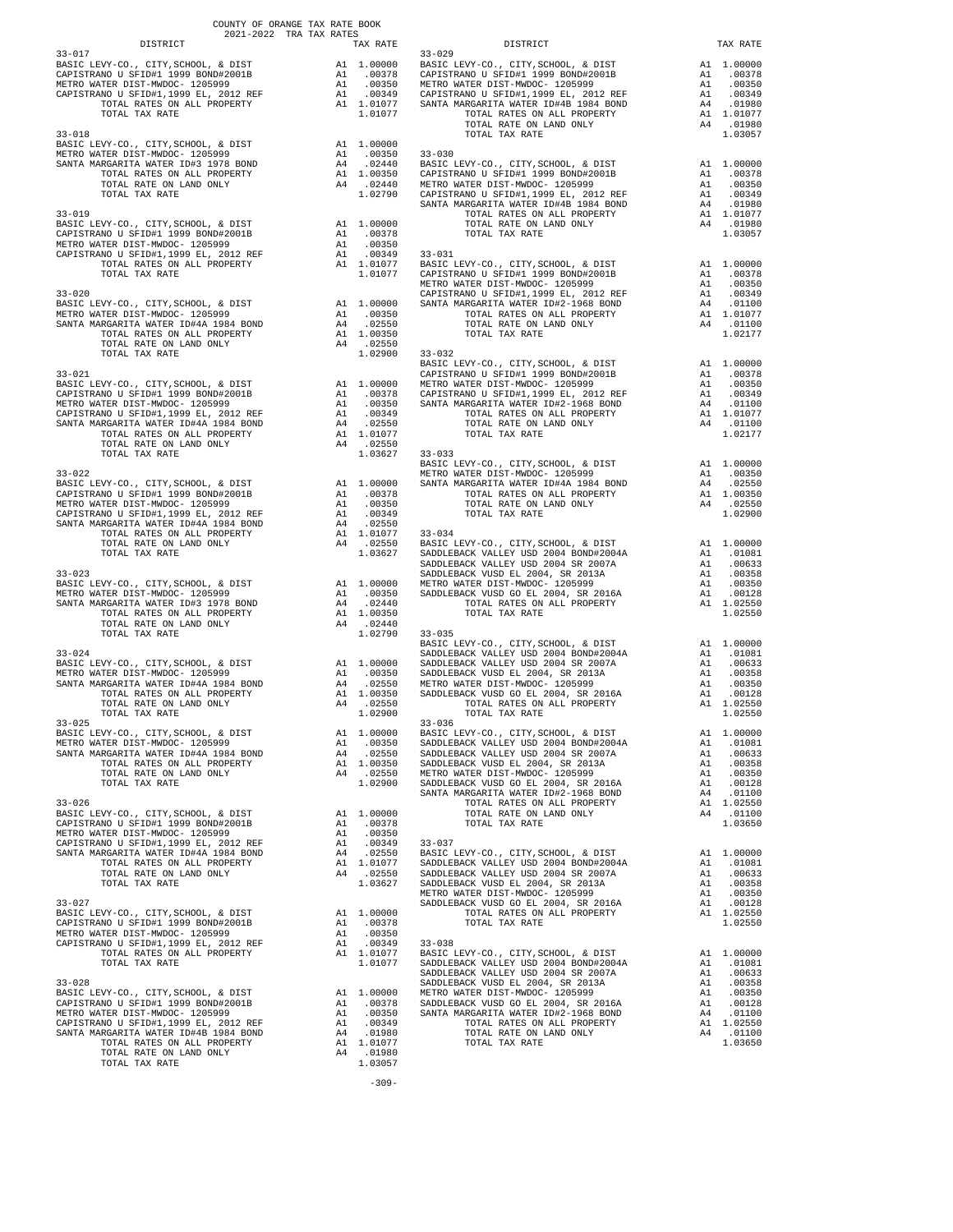| 2021-2022 TRA TAX RATES |  |
|-------------------------|--|
|                         |  |
|                         |  |
|                         |  |
|                         |  |
|                         |  |
|                         |  |
|                         |  |
|                         |  |
|                         |  |
|                         |  |
|                         |  |
|                         |  |
|                         |  |
|                         |  |
|                         |  |
|                         |  |
|                         |  |
|                         |  |
|                         |  |
|                         |  |
|                         |  |
|                         |  |
|                         |  |
|                         |  |
|                         |  |
|                         |  |
|                         |  |
|                         |  |
|                         |  |
|                         |  |
|                         |  |
|                         |  |
|                         |  |
|                         |  |
|                         |  |
|                         |  |
|                         |  |
|                         |  |
|                         |  |
|                         |  |
|                         |  |
|                         |  |
|                         |  |
|                         |  |
|                         |  |
|                         |  |
|                         |  |
|                         |  |
|                         |  |
|                         |  |
|                         |  |
|                         |  |
|                         |  |
|                         |  |
|                         |  |
|                         |  |
|                         |  |
|                         |  |
|                         |  |
|                         |  |
|                         |  |
|                         |  |
|                         |  |
|                         |  |
|                         |  |
|                         |  |
|                         |  |
|                         |  |
|                         |  |
|                         |  |
|                         |  |
|                         |  |
|                         |  |

COUNTY OF ORANGE TAX RATE BOOK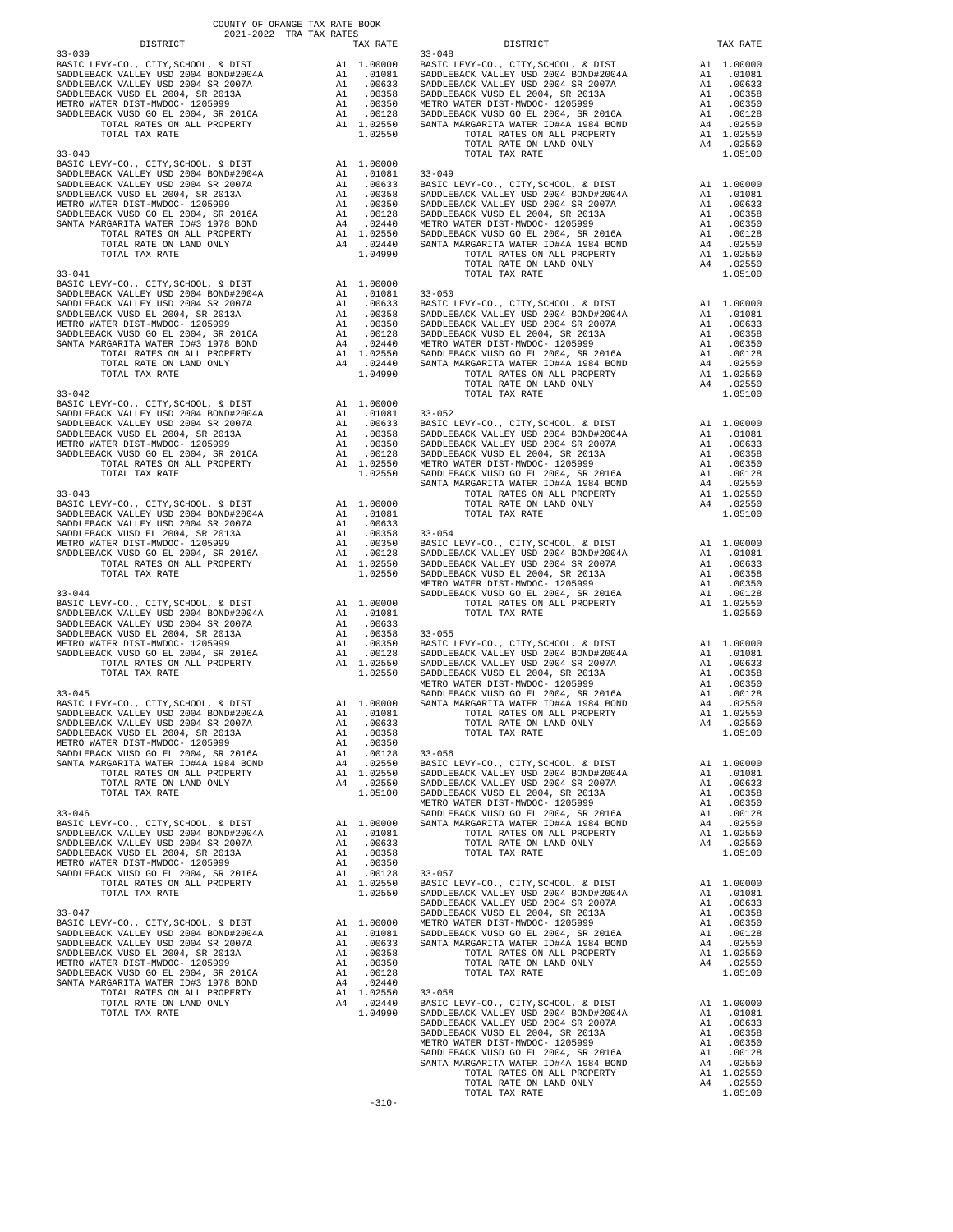| DISTRICT                                                                      | COUNTY OF ORANGE TAX RATE BOOK<br>2021-2022 TRA TAX RATES | TAX RATE                                                   |                       |
|-------------------------------------------------------------------------------|-----------------------------------------------------------|------------------------------------------------------------|-----------------------|
| $33 - 059$                                                                    |                                                           |                                                            | $33 - 068$            |
|                                                                               |                                                           |                                                            |                       |
|                                                                               |                                                           |                                                            |                       |
|                                                                               |                                                           |                                                            |                       |
|                                                                               |                                                           |                                                            |                       |
|                                                                               |                                                           |                                                            |                       |
|                                                                               |                                                           |                                                            |                       |
|                                                                               |                                                           |                                                            |                       |
| TOTAL TAX RATE                                                                |                                                           | 1.04990                                                    |                       |
| $33 - 060$                                                                    |                                                           |                                                            | $34 - 001$            |
|                                                                               |                                                           |                                                            |                       |
|                                                                               |                                                           |                                                            |                       |
|                                                                               |                                                           |                                                            |                       |
|                                                                               |                                                           |                                                            |                       |
|                                                                               |                                                           |                                                            |                       |
|                                                                               |                                                           |                                                            |                       |
|                                                                               |                                                           |                                                            |                       |
|                                                                               |                                                           |                                                            |                       |
|                                                                               |                                                           |                                                            |                       |
|                                                                               |                                                           |                                                            |                       |
|                                                                               |                                                           |                                                            |                       |
|                                                                               |                                                           |                                                            |                       |
|                                                                               |                                                           |                                                            |                       |
|                                                                               |                                                           |                                                            |                       |
|                                                                               |                                                           |                                                            |                       |
|                                                                               |                                                           |                                                            |                       |
|                                                                               |                                                           |                                                            |                       |
|                                                                               |                                                           |                                                            |                       |
|                                                                               |                                                           |                                                            |                       |
|                                                                               |                                                           |                                                            | LAGUNA                |
| $33 - 062$                                                                    |                                                           |                                                            | METRO W               |
|                                                                               |                                                           |                                                            |                       |
|                                                                               |                                                           |                                                            |                       |
|                                                                               |                                                           |                                                            |                       |
|                                                                               |                                                           |                                                            |                       |
|                                                                               |                                                           |                                                            |                       |
|                                                                               |                                                           |                                                            |                       |
|                                                                               |                                                           |                                                            |                       |
| TOTAL TAX RATE                                                                |                                                           | 1.04990                                                    |                       |
|                                                                               |                                                           |                                                            | $34 - 006$            |
| $33 - 063$                                                                    |                                                           |                                                            | BASIC L               |
|                                                                               |                                                           |                                                            |                       |
|                                                                               |                                                           |                                                            |                       |
|                                                                               |                                                           |                                                            |                       |
|                                                                               |                                                           |                                                            |                       |
|                                                                               |                                                           |                                                            |                       |
|                                                                               |                                                           |                                                            |                       |
|                                                                               |                                                           |                                                            | CAPISTR               |
| $33 - 064$                                                                    |                                                           |                                                            |                       |
|                                                                               |                                                           |                                                            |                       |
|                                                                               |                                                           |                                                            |                       |
|                                                                               |                                                           |                                                            |                       |
|                                                                               |                                                           |                                                            |                       |
|                                                                               |                                                           |                                                            |                       |
|                                                                               |                                                           |                                                            |                       |
|                                                                               |                                                           |                                                            |                       |
|                                                                               |                                                           |                                                            |                       |
| $33 - 065$                                                                    |                                                           |                                                            |                       |
| BASIC LEVY-CO., CITY, SCHOOL, & DIST<br>SADDLEBACK VALLEY USD 2004 BOND#2004A |                                                           | A1 1.00000 34-009<br>A1 .01081 BASIC L<br>A1 .00633 METROW |                       |
| SADDLEBACK VALLEY USD 2004 SR 2007A                                           |                                                           |                                                            |                       |
| SADDLEBACK VUSD EL 2004, SR 2013A                                             |                                                           | A1.00358                                                   |                       |
| METRO WATER DIST-MWDOC- 1205999                                               |                                                           | A1 .00350                                                  |                       |
| SADDLEBACK VUSD GO EL 2004, SR 2016A<br>TOTAL RATES ON ALL PROPERTY           | A1                                                        | .00128                                                     |                       |
| TOTAL TAX RATE                                                                |                                                           | A1 1.02550<br>1.02550                                      | $34 - 010$<br>BASIC L |
|                                                                               |                                                           |                                                            | CAPISTR               |
| $33 - 066$                                                                    |                                                           |                                                            | METRO W               |
| BASIC LEVY-CO., CITY, SCHOOL, & DIST                                          |                                                           |                                                            | CAPISTR               |
| SADDLEBACK VALLEY USD 2004 BOND#2004A                                         |                                                           | A1 $1.00000$<br>A1 01000                                   |                       |
| SADDLEBACK VALLEY USD 2004 SR 2007A<br>SADDLEBACK VUSD EL 2004, SR 2013A      |                                                           | A1.00633                                                   |                       |
| METRO WATER DIST-MWDOC- 1205999                                               |                                                           | A1 .00358<br>A1 .00350                                     |                       |
| SADDLEBACK VUSD GO EL 2004, SR 2016A                                          |                                                           |                                                            |                       |
| SANTA MARGARITA WATER ID#4A 1984 BOND                                         |                                                           |                                                            |                       |
| TOTAL RATES ON ALL PROPERTY                                                   |                                                           | A1 1.02550                                                 | METRO W               |
| TOTAL RATE ON LAND ONLY                                                       |                                                           | A4.02550                                                   | CAPISTR               |
| TOTAL TAX RATE                                                                |                                                           | 1.05100                                                    |                       |
| $33 - 067$                                                                    |                                                           |                                                            |                       |
| BASIC LEVY-CO., CITY, SCHOOL, & DIST                                          |                                                           | A1 1.00000 34-012<br>A1 .01081 BASIC L<br>A1 .00633 METROW |                       |
| SADDLEBACK VALLEY USD 2004 BOND#2004A                                         |                                                           |                                                            |                       |
| SADDLEBACK VALLEY USD 2004 SR 2007A                                           |                                                           |                                                            |                       |
| SADDLEBACK VUSD EL 2004, SR 2013A<br>METRO WATER DIST-MWDOC- 1205999          |                                                           | A1.00358<br>A1.00350                                       |                       |
| SADDLEBACK VUSD GO EL 2004, SR 2016A                                          | A1                                                        | .00128                                                     |                       |
| SANTA MARGARITA WATER ID#4A 1984 BOND                                         | A4                                                        | .02550                                                     |                       |
| TOTAL RATES ON ALL PROPERTY                                                   |                                                           | A1 1.02550                                                 | 34-013<br>BASIC L     |
| TOTAL RATE ON LAND ONLY                                                       | A4                                                        | $.02550$ CAPISTR                                           |                       |
| TOTAL TAX RATE                                                                |                                                           | 1.05100 METRO W                                            |                       |

| DISTRICT   | 2021-2022 TRA TAX RATES<br>TAX RATE | DISTRICT       | TAX RATE |
|------------|-------------------------------------|----------------|----------|
| $33 - 059$ |                                     | $33 - 068$     |          |
|            |                                     |                |          |
|            |                                     |                |          |
|            |                                     |                |          |
|            |                                     |                |          |
|            |                                     |                |          |
|            |                                     |                |          |
|            |                                     |                |          |
|            |                                     |                |          |
| $33 - 065$ |                                     |                |          |
|            |                                     |                |          |
|            |                                     | TOTAL TAX RATE | 1.01077  |
|            |                                     |                |          |
|            |                                     |                |          |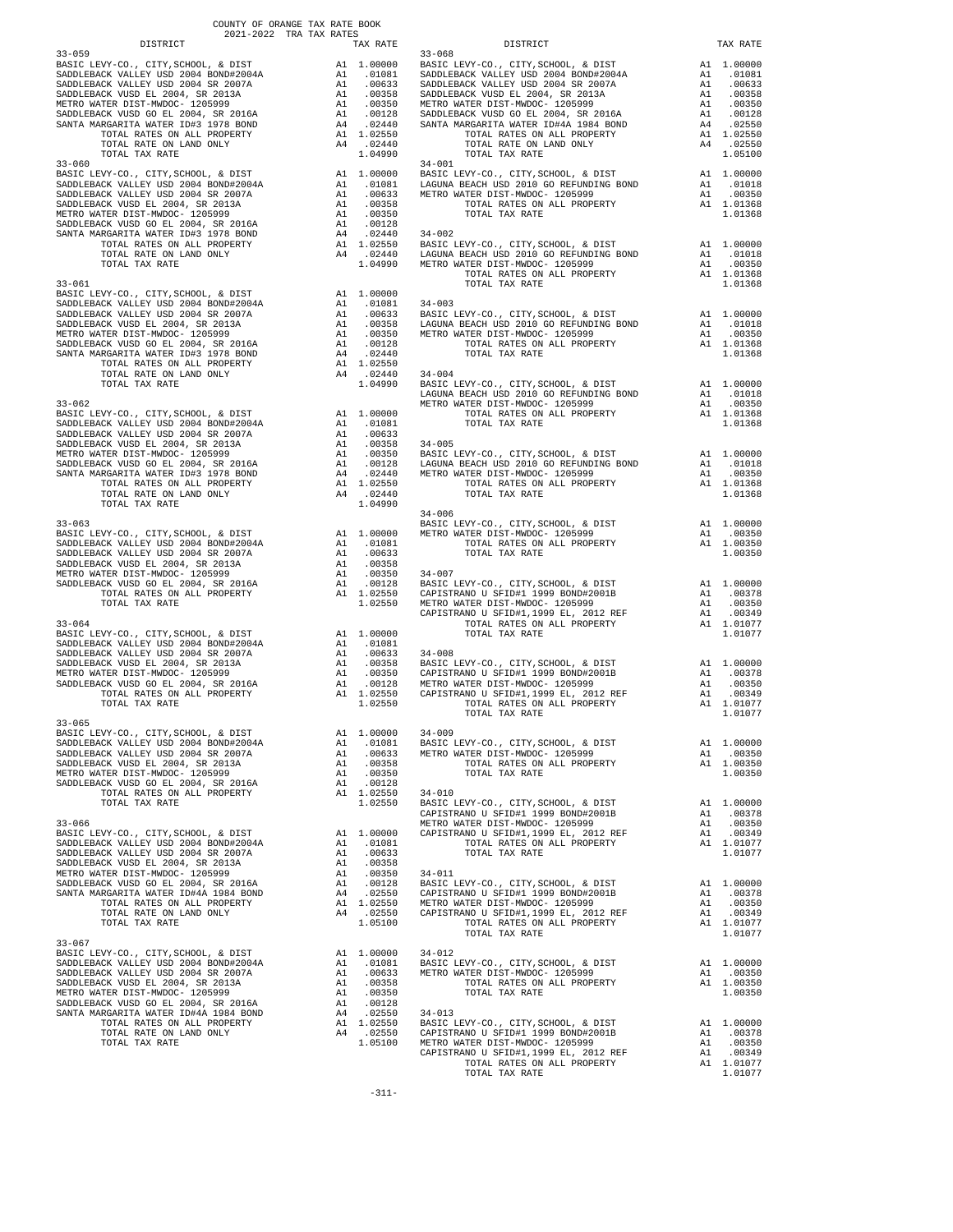|                |         | $\begin{tabular}{cccccc} \textbf{1.01077} & \textbf{1.01077} & 34-032 & 4-032 & 4-032 & 4-032 & 4-032 & 4-032 & 4-032 & 4-032 & 4-032 & 4-032 & 4-032 & 4-032 & 4-016 & 4-035 & 4-035 & 4-016 & 4-035 & 4-016 & 4-016 & 4-016 & 4-016 & 4-016 & 4-016 & 4-016 & 4-016 & 4-016 & 4$                                                                                                                                                                                                                                                                                                                                                                                                                                                                                                                         |  |
|----------------|---------|------------------------------------------------------------------------------------------------------------------------------------------------------------------------------------------------------------------------------------------------------------------------------------------------------------------------------------------------------------------------------------------------------------------------------------------------------------------------------------------------------------------------------------------------------------------------------------------------------------------------------------------------------------------------------------------------------------------------------------------------------------------------------------------------------------|--|
|                |         |                                                                                                                                                                                                                                                                                                                                                                                                                                                                                                                                                                                                                                                                                                                                                                                                            |  |
|                |         |                                                                                                                                                                                                                                                                                                                                                                                                                                                                                                                                                                                                                                                                                                                                                                                                            |  |
|                |         |                                                                                                                                                                                                                                                                                                                                                                                                                                                                                                                                                                                                                                                                                                                                                                                                            |  |
|                |         |                                                                                                                                                                                                                                                                                                                                                                                                                                                                                                                                                                                                                                                                                                                                                                                                            |  |
|                |         |                                                                                                                                                                                                                                                                                                                                                                                                                                                                                                                                                                                                                                                                                                                                                                                                            |  |
|                |         |                                                                                                                                                                                                                                                                                                                                                                                                                                                                                                                                                                                                                                                                                                                                                                                                            |  |
|                |         |                                                                                                                                                                                                                                                                                                                                                                                                                                                                                                                                                                                                                                                                                                                                                                                                            |  |
|                |         |                                                                                                                                                                                                                                                                                                                                                                                                                                                                                                                                                                                                                                                                                                                                                                                                            |  |
|                |         |                                                                                                                                                                                                                                                                                                                                                                                                                                                                                                                                                                                                                                                                                                                                                                                                            |  |
|                |         |                                                                                                                                                                                                                                                                                                                                                                                                                                                                                                                                                                                                                                                                                                                                                                                                            |  |
|                |         |                                                                                                                                                                                                                                                                                                                                                                                                                                                                                                                                                                                                                                                                                                                                                                                                            |  |
|                |         |                                                                                                                                                                                                                                                                                                                                                                                                                                                                                                                                                                                                                                                                                                                                                                                                            |  |
|                |         |                                                                                                                                                                                                                                                                                                                                                                                                                                                                                                                                                                                                                                                                                                                                                                                                            |  |
|                |         |                                                                                                                                                                                                                                                                                                                                                                                                                                                                                                                                                                                                                                                                                                                                                                                                            |  |
|                |         |                                                                                                                                                                                                                                                                                                                                                                                                                                                                                                                                                                                                                                                                                                                                                                                                            |  |
|                |         |                                                                                                                                                                                                                                                                                                                                                                                                                                                                                                                                                                                                                                                                                                                                                                                                            |  |
|                |         |                                                                                                                                                                                                                                                                                                                                                                                                                                                                                                                                                                                                                                                                                                                                                                                                            |  |
|                |         |                                                                                                                                                                                                                                                                                                                                                                                                                                                                                                                                                                                                                                                                                                                                                                                                            |  |
|                |         | $\begin{tabular}{lcccc} 1.00350 & 53-000 & 1.02550 \\ \text{BASTC LEVY-C0.}, CITY, SCHOOL, & DIST & BRBA OLINDA USD-1999, & 2010 RREUNDING & A1 & 1.00000 \\ \text{BASTC LEVY-C0.}, CITY, SCHOOL, & DIST & A1 & 1.00000 & NO C COMM COLL 2014 BOND SRB & DIST-IMDOC-1205999 & A1 & .00350 & NO C COMM COLL 2012 BOND 2005 BRB/UNDING & A1 & .01695 \\ \text{DTRL RATES ON ALL$                                                                                                                                                                                                                                                                                                                                                                                                                             |  |
|                |         |                                                                                                                                                                                                                                                                                                                                                                                                                                                                                                                                                                                                                                                                                                                                                                                                            |  |
|                |         |                                                                                                                                                                                                                                                                                                                                                                                                                                                                                                                                                                                                                                                                                                                                                                                                            |  |
|                |         |                                                                                                                                                                                                                                                                                                                                                                                                                                                                                                                                                                                                                                                                                                                                                                                                            |  |
|                |         |                                                                                                                                                                                                                                                                                                                                                                                                                                                                                                                                                                                                                                                                                                                                                                                                            |  |
|                |         |                                                                                                                                                                                                                                                                                                                                                                                                                                                                                                                                                                                                                                                                                                                                                                                                            |  |
|                |         |                                                                                                                                                                                                                                                                                                                                                                                                                                                                                                                                                                                                                                                                                                                                                                                                            |  |
|                |         |                                                                                                                                                                                                                                                                                                                                                                                                                                                                                                                                                                                                                                                                                                                                                                                                            |  |
|                |         |                                                                                                                                                                                                                                                                                                                                                                                                                                                                                                                                                                                                                                                                                                                                                                                                            |  |
|                |         |                                                                                                                                                                                                                                                                                                                                                                                                                                                                                                                                                                                                                                                                                                                                                                                                            |  |
|                |         |                                                                                                                                                                                                                                                                                                                                                                                                                                                                                                                                                                                                                                                                                                                                                                                                            |  |
|                |         |                                                                                                                                                                                                                                                                                                                                                                                                                                                                                                                                                                                                                                                                                                                                                                                                            |  |
|                |         |                                                                                                                                                                                                                                                                                                                                                                                                                                                                                                                                                                                                                                                                                                                                                                                                            |  |
|                |         |                                                                                                                                                                                                                                                                                                                                                                                                                                                                                                                                                                                                                                                                                                                                                                                                            |  |
|                |         |                                                                                                                                                                                                                                                                                                                                                                                                                                                                                                                                                                                                                                                                                                                                                                                                            |  |
|                |         |                                                                                                                                                                                                                                                                                                                                                                                                                                                                                                                                                                                                                                                                                                                                                                                                            |  |
|                |         |                                                                                                                                                                                                                                                                                                                                                                                                                                                                                                                                                                                                                                                                                                                                                                                                            |  |
|                |         |                                                                                                                                                                                                                                                                                                                                                                                                                                                                                                                                                                                                                                                                                                                                                                                                            |  |
|                |         |                                                                                                                                                                                                                                                                                                                                                                                                                                                                                                                                                                                                                                                                                                                                                                                                            |  |
|                |         |                                                                                                                                                                                                                                                                                                                                                                                                                                                                                                                                                                                                                                                                                                                                                                                                            |  |
|                |         |                                                                                                                                                                                                                                                                                                                                                                                                                                                                                                                                                                                                                                                                                                                                                                                                            |  |
|                |         |                                                                                                                                                                                                                                                                                                                                                                                                                                                                                                                                                                                                                                                                                                                                                                                                            |  |
|                |         |                                                                                                                                                                                                                                                                                                                                                                                                                                                                                                                                                                                                                                                                                                                                                                                                            |  |
|                |         |                                                                                                                                                                                                                                                                                                                                                                                                                                                                                                                                                                                                                                                                                                                                                                                                            |  |
|                |         | $\begin{tabular}{ccccc} $\mathsf{34$--025}$ & $\mathsf{34$--025}$ & $\mathsf{34$--025}$ & $\mathsf{100681}$ \\ $\mathsf{34$--025}$ & $\mathsf{M} \text{ of } \mathsf{COMM} \text{ COLL 2002 BOND SER}^{\text{C.} \text{ 2003B}}$ & $\mathsf{100681}$ \\ $\mathsf{100350}$ & $\mathsf{M} \text{ D} \text{ (COMM COLL 2014 BOND SER 2016A}$ & $\mathsf{100350}$ \\ $\mathsf{BASIC LEVY}\text{-}\mathsf{CO},\text$<br>$\begin{tabular}{cccc} 34-026 & 1.05603 & 53-005 & 1.05603 & 1.05603 & 1.05603 \\ \hline \texttt{BASE LEVY-CO.}, \texttt{CITY}, \texttt{SCHOOL}, \texttt{\&}\texttt{DIST} & \texttt{A1} & 1.00000 & \texttt{REW1-Q99}, \texttt{20100} & \texttt{RREF} & \texttt{A1} & 1.00000 \\ \texttt{RASEC LEVY-CO.}, \texttt{CITY}, \texttt{SCHOOL}, \texttt{\&}\texttt{DIST} & \texttt{A1} & 1.0$ |  |
|                |         |                                                                                                                                                                                                                                                                                                                                                                                                                                                                                                                                                                                                                                                                                                                                                                                                            |  |
|                |         |                                                                                                                                                                                                                                                                                                                                                                                                                                                                                                                                                                                                                                                                                                                                                                                                            |  |
|                |         |                                                                                                                                                                                                                                                                                                                                                                                                                                                                                                                                                                                                                                                                                                                                                                                                            |  |
|                |         |                                                                                                                                                                                                                                                                                                                                                                                                                                                                                                                                                                                                                                                                                                                                                                                                            |  |
|                |         |                                                                                                                                                                                                                                                                                                                                                                                                                                                                                                                                                                                                                                                                                                                                                                                                            |  |
|                |         |                                                                                                                                                                                                                                                                                                                                                                                                                                                                                                                                                                                                                                                                                                                                                                                                            |  |
|                |         |                                                                                                                                                                                                                                                                                                                                                                                                                                                                                                                                                                                                                                                                                                                                                                                                            |  |
|                |         |                                                                                                                                                                                                                                                                                                                                                                                                                                                                                                                                                                                                                                                                                                                                                                                                            |  |
|                |         |                                                                                                                                                                                                                                                                                                                                                                                                                                                                                                                                                                                                                                                                                                                                                                                                            |  |
|                |         |                                                                                                                                                                                                                                                                                                                                                                                                                                                                                                                                                                                                                                                                                                                                                                                                            |  |
|                |         |                                                                                                                                                                                                                                                                                                                                                                                                                                                                                                                                                                                                                                                                                                                                                                                                            |  |
|                |         |                                                                                                                                                                                                                                                                                                                                                                                                                                                                                                                                                                                                                                                                                                                                                                                                            |  |
|                |         |                                                                                                                                                                                                                                                                                                                                                                                                                                                                                                                                                                                                                                                                                                                                                                                                            |  |
|                |         |                                                                                                                                                                                                                                                                                                                                                                                                                                                                                                                                                                                                                                                                                                                                                                                                            |  |
|                |         | $\begin{tabular}{cccc} 34-028 & .00560 & .01797, SCHOOL, & 4-018 & .05603 \\ \hline \texttt{BASE LEVY-CO.}, \texttt{CITY}, \texttt{SCHOOL}, \texttt{ & DIST} & \texttt{RAL 1.00000} & .00000 \\ \texttt{RASEC LEVY-CO.}, \texttt{CITY}, \texttt{SCHOOL}, \texttt{ & DIST} & \texttt{A1 1.00000} & .00000 \\ \texttt{RATE DIST-MINOC-120599} & .0100000 & .000000 \\ \texttt{RATE DIST-MINOC$                                                                                                                                                                                                                                                                                                                                                                                                               |  |
|                |         |                                                                                                                                                                                                                                                                                                                                                                                                                                                                                                                                                                                                                                                                                                                                                                                                            |  |
|                |         |                                                                                                                                                                                                                                                                                                                                                                                                                                                                                                                                                                                                                                                                                                                                                                                                            |  |
|                |         |                                                                                                                                                                                                                                                                                                                                                                                                                                                                                                                                                                                                                                                                                                                                                                                                            |  |
|                |         |                                                                                                                                                                                                                                                                                                                                                                                                                                                                                                                                                                                                                                                                                                                                                                                                            |  |
|                |         |                                                                                                                                                                                                                                                                                                                                                                                                                                                                                                                                                                                                                                                                                                                                                                                                            |  |
| TOTAL TAX RATE | 1.00350 |                                                                                                                                                                                                                                                                                                                                                                                                                                                                                                                                                                                                                                                                                                                                                                                                            |  |
|                | $-312-$ |                                                                                                                                                                                                                                                                                                                                                                                                                                                                                                                                                                                                                                                                                                                                                                                                            |  |

COUNTY OF ORANGE TAX RATE BOOK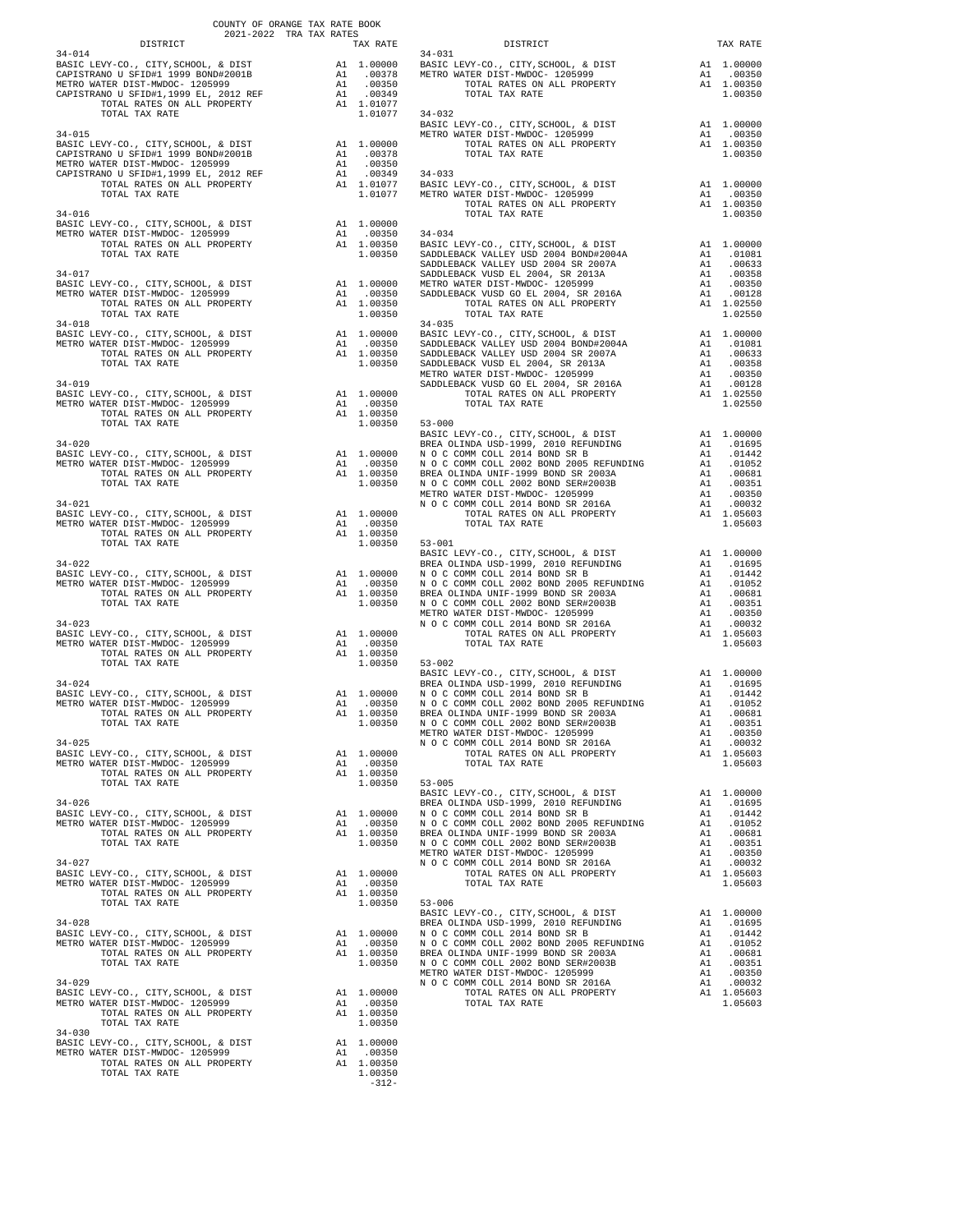| $\begin{tabular}{l c c c c} \texttt{BURNA} \texttt{ PARK} \texttt{SD 2016, SR 2017} & \texttt{A1} & .00647 & \texttt{COAST C} \\ \texttt{FULLERTON JT UNION H/S DIST EL 2014, SR 2015A} & .00586 & \texttt{METN ON} \\ \texttt{FULLERTON JT UNION H/S DIST EL 2012, Q200 REF BOND} & \texttt{A1} & .00571 & \texttt{COAST C} \\ \texttt{BUENAPARK ELEM-1998 BOND SER#2000A} & \texttt{A1} & .004$ |          |                       |                     |
|---------------------------------------------------------------------------------------------------------------------------------------------------------------------------------------------------------------------------------------------------------------------------------------------------------------------------------------------------------------------------------------------------|----------|-----------------------|---------------------|
|                                                                                                                                                                                                                                                                                                                                                                                                   |          |                       |                     |
|                                                                                                                                                                                                                                                                                                                                                                                                   |          |                       |                     |
|                                                                                                                                                                                                                                                                                                                                                                                                   |          |                       |                     |
|                                                                                                                                                                                                                                                                                                                                                                                                   |          |                       |                     |
|                                                                                                                                                                                                                                                                                                                                                                                                   |          |                       |                     |
|                                                                                                                                                                                                                                                                                                                                                                                                   |          |                       |                     |
|                                                                                                                                                                                                                                                                                                                                                                                                   |          |                       |                     |
|                                                                                                                                                                                                                                                                                                                                                                                                   |          |                       |                     |
|                                                                                                                                                                                                                                                                                                                                                                                                   |          |                       |                     |
|                                                                                                                                                                                                                                                                                                                                                                                                   |          |                       |                     |
|                                                                                                                                                                                                                                                                                                                                                                                                   |          |                       |                     |
|                                                                                                                                                                                                                                                                                                                                                                                                   |          |                       |                     |
|                                                                                                                                                                                                                                                                                                                                                                                                   |          |                       |                     |
|                                                                                                                                                                                                                                                                                                                                                                                                   |          |                       |                     |
|                                                                                                                                                                                                                                                                                                                                                                                                   |          |                       |                     |
|                                                                                                                                                                                                                                                                                                                                                                                                   |          |                       |                     |
|                                                                                                                                                                                                                                                                                                                                                                                                   |          |                       |                     |
|                                                                                                                                                                                                                                                                                                                                                                                                   |          |                       |                     |
|                                                                                                                                                                                                                                                                                                                                                                                                   |          |                       |                     |
|                                                                                                                                                                                                                                                                                                                                                                                                   |          |                       |                     |
|                                                                                                                                                                                                                                                                                                                                                                                                   |          |                       |                     |
|                                                                                                                                                                                                                                                                                                                                                                                                   |          |                       |                     |
|                                                                                                                                                                                                                                                                                                                                                                                                   |          |                       |                     |
|                                                                                                                                                                                                                                                                                                                                                                                                   |          |                       |                     |
|                                                                                                                                                                                                                                                                                                                                                                                                   |          |                       |                     |
|                                                                                                                                                                                                                                                                                                                                                                                                   |          |                       |                     |
|                                                                                                                                                                                                                                                                                                                                                                                                   |          |                       |                     |
|                                                                                                                                                                                                                                                                                                                                                                                                   |          |                       |                     |
|                                                                                                                                                                                                                                                                                                                                                                                                   |          |                       |                     |
|                                                                                                                                                                                                                                                                                                                                                                                                   |          |                       |                     |
|                                                                                                                                                                                                                                                                                                                                                                                                   |          |                       |                     |
|                                                                                                                                                                                                                                                                                                                                                                                                   |          |                       |                     |
|                                                                                                                                                                                                                                                                                                                                                                                                   |          |                       |                     |
| TOTAL TAX RATE                                                                                                                                                                                                                                                                                                                                                                                    |          | 1.10032               |                     |
|                                                                                                                                                                                                                                                                                                                                                                                                   |          |                       |                     |
| $55 - 002$                                                                                                                                                                                                                                                                                                                                                                                        |          |                       |                     |
|                                                                                                                                                                                                                                                                                                                                                                                                   |          |                       |                     |
|                                                                                                                                                                                                                                                                                                                                                                                                   |          |                       |                     |
|                                                                                                                                                                                                                                                                                                                                                                                                   |          |                       |                     |
|                                                                                                                                                                                                                                                                                                                                                                                                   |          |                       |                     |
|                                                                                                                                                                                                                                                                                                                                                                                                   |          |                       |                     |
|                                                                                                                                                                                                                                                                                                                                                                                                   |          |                       |                     |
|                                                                                                                                                                                                                                                                                                                                                                                                   |          |                       |                     |
|                                                                                                                                                                                                                                                                                                                                                                                                   |          |                       |                     |
|                                                                                                                                                                                                                                                                                                                                                                                                   |          |                       |                     |
|                                                                                                                                                                                                                                                                                                                                                                                                   |          |                       |                     |
|                                                                                                                                                                                                                                                                                                                                                                                                   |          |                       |                     |
|                                                                                                                                                                                                                                                                                                                                                                                                   |          |                       |                     |
| TOTAL TAX RATE                                                                                                                                                                                                                                                                                                                                                                                    |          | 1.05213               |                     |
| $55 - 004$                                                                                                                                                                                                                                                                                                                                                                                        |          |                       |                     |
|                                                                                                                                                                                                                                                                                                                                                                                                   |          |                       |                     |
|                                                                                                                                                                                                                                                                                                                                                                                                   |          |                       |                     |
|                                                                                                                                                                                                                                                                                                                                                                                                   |          |                       |                     |
|                                                                                                                                                                                                                                                                                                                                                                                                   |          |                       |                     |
|                                                                                                                                                                                                                                                                                                                                                                                                   |          |                       |                     |
|                                                                                                                                                                                                                                                                                                                                                                                                   |          |                       |                     |
|                                                                                                                                                                                                                                                                                                                                                                                                   |          |                       |                     |
| COAST COMM COLL 2002 BOND SER 2006C A1 .00295 METRO W                                                                                                                                                                                                                                                                                                                                             |          |                       |                     |
| NEWPORT MESA USD 2005, SR 2011                                                                                                                                                                                                                                                                                                                                                                    | A1       | .00265                | COAST C             |
| COAST COMM COLL 2012 BOND SER 2016C                                                                                                                                                                                                                                                                                                                                                               | A1       | .00201                | NEWPORT             |
| COAST COMM COLL 2012 BOND SER 2019F                                                                                                                                                                                                                                                                                                                                                               | A1       | .00150                | COAST C             |
| NEWPORT MESA USD 2005, SR 2017<br>TOTAL RATES ON ALL PROPERTY                                                                                                                                                                                                                                                                                                                                     | A1       | .00123<br>A1 1.05213  | COAST C<br>NEWPORT  |
| TOTAL TAX RATE                                                                                                                                                                                                                                                                                                                                                                                    |          | 1.05213               |                     |
|                                                                                                                                                                                                                                                                                                                                                                                                   |          |                       |                     |
| $55 - 006$                                                                                                                                                                                                                                                                                                                                                                                        |          |                       |                     |
| BASIC LEVY-CO., CITY, SCHOOL, & DIST                                                                                                                                                                                                                                                                                                                                                              | A1       | 1,00000               | $55 - 020$          |
| NEWPORT MESA USD GO REFUNDING BOND<br>NEWPORT MESA UNIF 2005 BOND SR 2007                                                                                                                                                                                                                                                                                                                         | A1<br>A1 | .00798<br>.00558      | BASIC L<br>NEWPORT  |
| METRO WATER DIST-MWDOC- 1205999                                                                                                                                                                                                                                                                                                                                                                   | A1       | .00350                | COAST C             |
| NEWPORT MESA USD 2005, SR 2011                                                                                                                                                                                                                                                                                                                                                                    | A1       | .00265                | COAST C             |
| NEWPORT MESA USD 2005, SR 2017                                                                                                                                                                                                                                                                                                                                                                    | A1       | .00123                | NEWPORT             |
| TOTAL RATES ON ALL PROPERTY<br><b>POPAI PAV DAPP</b>                                                                                                                                                                                                                                                                                                                                              |          | A1 1.02094<br>1 02094 | COAST C<br>00000000 |
|                                                                                                                                                                                                                                                                                                                                                                                                   |          |                       |                     |

| DISTRICT                                                                                                                                                                                                                                                                                                                                                                                             | TAX RATE | DISTRICT       | TAX RATE |
|------------------------------------------------------------------------------------------------------------------------------------------------------------------------------------------------------------------------------------------------------------------------------------------------------------------------------------------------------------------------------------------------------|----------|----------------|----------|
|                                                                                                                                                                                                                                                                                                                                                                                                      |          |                |          |
|                                                                                                                                                                                                                                                                                                                                                                                                      |          |                |          |
|                                                                                                                                                                                                                                                                                                                                                                                                      |          |                |          |
|                                                                                                                                                                                                                                                                                                                                                                                                      |          |                |          |
|                                                                                                                                                                                                                                                                                                                                                                                                      |          |                |          |
|                                                                                                                                                                                                                                                                                                                                                                                                      |          |                |          |
|                                                                                                                                                                                                                                                                                                                                                                                                      |          |                |          |
|                                                                                                                                                                                                                                                                                                                                                                                                      |          |                |          |
|                                                                                                                                                                                                                                                                                                                                                                                                      |          |                |          |
|                                                                                                                                                                                                                                                                                                                                                                                                      |          |                |          |
|                                                                                                                                                                                                                                                                                                                                                                                                      |          |                |          |
|                                                                                                                                                                                                                                                                                                                                                                                                      |          |                |          |
|                                                                                                                                                                                                                                                                                                                                                                                                      |          |                |          |
|                                                                                                                                                                                                                                                                                                                                                                                                      |          |                |          |
|                                                                                                                                                                                                                                                                                                                                                                                                      |          |                |          |
|                                                                                                                                                                                                                                                                                                                                                                                                      |          |                |          |
|                                                                                                                                                                                                                                                                                                                                                                                                      |          |                |          |
|                                                                                                                                                                                                                                                                                                                                                                                                      |          |                |          |
|                                                                                                                                                                                                                                                                                                                                                                                                      |          |                |          |
|                                                                                                                                                                                                                                                                                                                                                                                                      |          |                |          |
|                                                                                                                                                                                                                                                                                                                                                                                                      |          |                |          |
|                                                                                                                                                                                                                                                                                                                                                                                                      |          |                |          |
|                                                                                                                                                                                                                                                                                                                                                                                                      |          |                |          |
|                                                                                                                                                                                                                                                                                                                                                                                                      |          |                |          |
|                                                                                                                                                                                                                                                                                                                                                                                                      |          |                |          |
|                                                                                                                                                                                                                                                                                                                                                                                                      |          |                |          |
|                                                                                                                                                                                                                                                                                                                                                                                                      |          |                |          |
|                                                                                                                                                                                                                                                                                                                                                                                                      |          |                |          |
|                                                                                                                                                                                                                                                                                                                                                                                                      |          |                |          |
|                                                                                                                                                                                                                                                                                                                                                                                                      |          |                |          |
|                                                                                                                                                                                                                                                                                                                                                                                                      |          |                |          |
|                                                                                                                                                                                                                                                                                                                                                                                                      |          |                |          |
|                                                                                                                                                                                                                                                                                                                                                                                                      |          |                |          |
|                                                                                                                                                                                                                                                                                                                                                                                                      |          |                |          |
|                                                                                                                                                                                                                                                                                                                                                                                                      |          |                |          |
|                                                                                                                                                                                                                                                                                                                                                                                                      |          |                |          |
|                                                                                                                                                                                                                                                                                                                                                                                                      |          |                |          |
|                                                                                                                                                                                                                                                                                                                                                                                                      |          |                |          |
|                                                                                                                                                                                                                                                                                                                                                                                                      |          |                |          |
|                                                                                                                                                                                                                                                                                                                                                                                                      |          |                |          |
|                                                                                                                                                                                                                                                                                                                                                                                                      |          |                |          |
|                                                                                                                                                                                                                                                                                                                                                                                                      |          |                |          |
|                                                                                                                                                                                                                                                                                                                                                                                                      |          |                |          |
|                                                                                                                                                                                                                                                                                                                                                                                                      |          |                |          |
|                                                                                                                                                                                                                                                                                                                                                                                                      |          |                |          |
|                                                                                                                                                                                                                                                                                                                                                                                                      |          |                |          |
|                                                                                                                                                                                                                                                                                                                                                                                                      |          |                |          |
|                                                                                                                                                                                                                                                                                                                                                                                                      |          |                |          |
|                                                                                                                                                                                                                                                                                                                                                                                                      |          |                |          |
|                                                                                                                                                                                                                                                                                                                                                                                                      |          |                |          |
|                                                                                                                                                                                                                                                                                                                                                                                                      |          |                |          |
|                                                                                                                                                                                                                                                                                                                                                                                                      |          |                |          |
| $55 - 004$                                                                                                                                                                                                                                                                                                                                                                                           |          |                |          |
|                                                                                                                                                                                                                                                                                                                                                                                                      |          |                |          |
|                                                                                                                                                                                                                                                                                                                                                                                                      |          |                |          |
|                                                                                                                                                                                                                                                                                                                                                                                                      |          |                |          |
|                                                                                                                                                                                                                                                                                                                                                                                                      |          |                |          |
|                                                                                                                                                                                                                                                                                                                                                                                                      |          |                |          |
|                                                                                                                                                                                                                                                                                                                                                                                                      |          |                |          |
|                                                                                                                                                                                                                                                                                                                                                                                                      |          |                |          |
|                                                                                                                                                                                                                                                                                                                                                                                                      |          |                |          |
|                                                                                                                                                                                                                                                                                                                                                                                                      |          |                |          |
|                                                                                                                                                                                                                                                                                                                                                                                                      |          |                |          |
|                                                                                                                                                                                                                                                                                                                                                                                                      |          |                |          |
|                                                                                                                                                                                                                                                                                                                                                                                                      |          |                |          |
|                                                                                                                                                                                                                                                                                                                                                                                                      |          |                |          |
| $\begin{tabular}{l c c c c} \textbf{5-006} & \textbf{BASTC LEVY-O}, CITY, SCHOOL, & \textbf{E DIST} & \textbf{A1} & 1,00000 & \textbf{55-020} \\ \textbf{RENPORT MESA USD CO} & \textbf{REWDAT MESA USD CO} & \textbf{A1} & .00798 & \textbf{BASIC LEVY-O}, CITY, SCHOOL, & \textbf{E DIST} & \textbf{A1} & 1,00000 \\ \textbf{NENPORT MESA UNIF 2005 BOND SE R 2007 & \textbf{A1} & .00798 & \text$ |          |                |          |
|                                                                                                                                                                                                                                                                                                                                                                                                      |          |                |          |
|                                                                                                                                                                                                                                                                                                                                                                                                      |          |                |          |
|                                                                                                                                                                                                                                                                                                                                                                                                      |          |                |          |
|                                                                                                                                                                                                                                                                                                                                                                                                      |          |                |          |
|                                                                                                                                                                                                                                                                                                                                                                                                      |          |                |          |
|                                                                                                                                                                                                                                                                                                                                                                                                      |          |                |          |
|                                                                                                                                                                                                                                                                                                                                                                                                      |          |                |          |
|                                                                                                                                                                                                                                                                                                                                                                                                      |          |                |          |
|                                                                                                                                                                                                                                                                                                                                                                                                      |          |                |          |
|                                                                                                                                                                                                                                                                                                                                                                                                      |          |                |          |
|                                                                                                                                                                                                                                                                                                                                                                                                      |          |                |          |
|                                                                                                                                                                                                                                                                                                                                                                                                      |          |                |          |
|                                                                                                                                                                                                                                                                                                                                                                                                      |          | TOTAL TAX RATE | 1.05213  |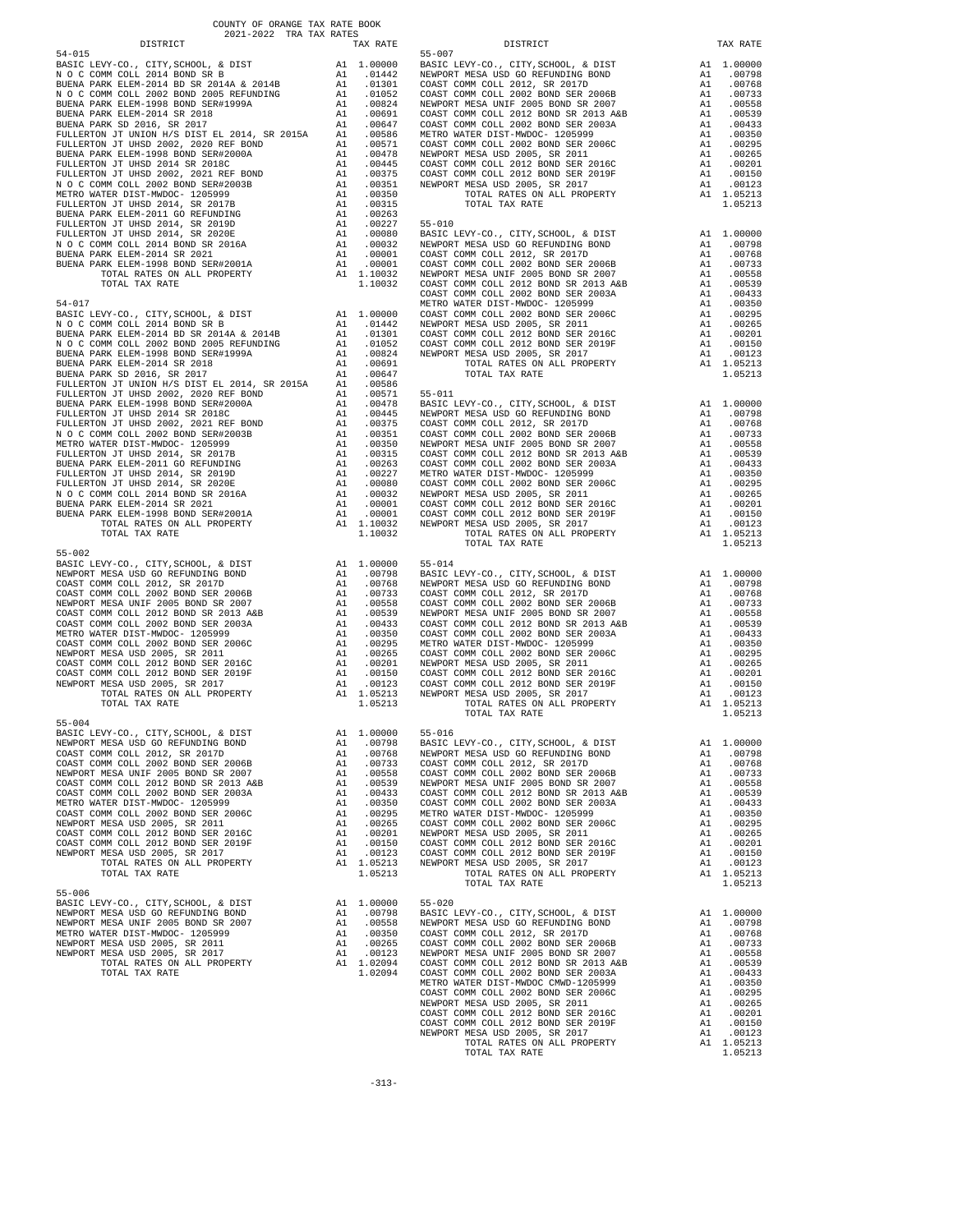| $\begin{tabular}{l c c c c} {\bf NEWPORT~MESA USD GO REENDING BOND} & {\bf A1} & .00798 & {\bf NEWPORT COAST COMM COLL 2012 , SER 2017D} & {\bf A1} & .00733 & {\bf COAST C} & {\bf COAST COMM COLL 2012 , BOND SER 2006B} & {\bf A1} & .00733 & {\bf COAST C} & {\bf COAST COMS T COM M COLL 2012 , BOND SER 20107 & {\bf A1} & .00558 & {\bf NEWPORT COST COMM COLL 2012 , BOND SER 2013 , A&B & {\bf A$<br>TOTAL TAX RATE |    | 1.05213                                                                                                                                                                                                                                              |                    |
|------------------------------------------------------------------------------------------------------------------------------------------------------------------------------------------------------------------------------------------------------------------------------------------------------------------------------------------------------------------------------------------------------------------------------|----|------------------------------------------------------------------------------------------------------------------------------------------------------------------------------------------------------------------------------------------------------|--------------------|
| $55 - 025$                                                                                                                                                                                                                                                                                                                                                                                                                   |    |                                                                                                                                                                                                                                                      | $55 - 053$         |
| BASIC LEVY-CO., CITY, SCHOOL, & DIST<br>NEWPORT MESA USD GO REFUNDING BOND                                                                                                                                                                                                                                                                                                                                                   |    |                                                                                                                                                                                                                                                      |                    |
| NEWPORT MESA UNIF 2005 BOND SR 2007                                                                                                                                                                                                                                                                                                                                                                                          |    |                                                                                                                                                                                                                                                      |                    |
| METRO WATER DIST-MWDOC- 1205999<br>NEWPORT MESA USD 2005, SR 2011                                                                                                                                                                                                                                                                                                                                                            |    |                                                                                                                                                                                                                                                      |                    |
| NEWPORT MESA USD 2005, SR 2017                                                                                                                                                                                                                                                                                                                                                                                               |    |                                                                                                                                                                                                                                                      |                    |
|                                                                                                                                                                                                                                                                                                                                                                                                                              |    |                                                                                                                                                                                                                                                      |                    |
| $55 - 027$                                                                                                                                                                                                                                                                                                                                                                                                                   |    |                                                                                                                                                                                                                                                      | NEWPORT            |
|                                                                                                                                                                                                                                                                                                                                                                                                                              |    |                                                                                                                                                                                                                                                      |                    |
|                                                                                                                                                                                                                                                                                                                                                                                                                              |    |                                                                                                                                                                                                                                                      |                    |
|                                                                                                                                                                                                                                                                                                                                                                                                                              |    |                                                                                                                                                                                                                                                      |                    |
|                                                                                                                                                                                                                                                                                                                                                                                                                              |    |                                                                                                                                                                                                                                                      |                    |
|                                                                                                                                                                                                                                                                                                                                                                                                                              |    |                                                                                                                                                                                                                                                      |                    |
|                                                                                                                                                                                                                                                                                                                                                                                                                              |    |                                                                                                                                                                                                                                                      | NEWPORT            |
|                                                                                                                                                                                                                                                                                                                                                                                                                              |    |                                                                                                                                                                                                                                                      |                    |
|                                                                                                                                                                                                                                                                                                                                                                                                                              |    |                                                                                                                                                                                                                                                      |                    |
|                                                                                                                                                                                                                                                                                                                                                                                                                              |    |                                                                                                                                                                                                                                                      |                    |
|                                                                                                                                                                                                                                                                                                                                                                                                                              |    |                                                                                                                                                                                                                                                      |                    |
|                                                                                                                                                                                                                                                                                                                                                                                                                              |    |                                                                                                                                                                                                                                                      |                    |
|                                                                                                                                                                                                                                                                                                                                                                                                                              |    |                                                                                                                                                                                                                                                      |                    |
|                                                                                                                                                                                                                                                                                                                                                                                                                              |    |                                                                                                                                                                                                                                                      |                    |
|                                                                                                                                                                                                                                                                                                                                                                                                                              |    |                                                                                                                                                                                                                                                      |                    |
|                                                                                                                                                                                                                                                                                                                                                                                                                              |    |                                                                                                                                                                                                                                                      |                    |
|                                                                                                                                                                                                                                                                                                                                                                                                                              |    |                                                                                                                                                                                                                                                      |                    |
| TOTAL TAX RATE                                                                                                                                                                                                                                                                                                                                                                                                               |    | 1.05213                                                                                                                                                                                                                                              | BASIC L<br>NEWPORT |
|                                                                                                                                                                                                                                                                                                                                                                                                                              |    |                                                                                                                                                                                                                                                      |                    |
|                                                                                                                                                                                                                                                                                                                                                                                                                              |    |                                                                                                                                                                                                                                                      |                    |
|                                                                                                                                                                                                                                                                                                                                                                                                                              |    |                                                                                                                                                                                                                                                      |                    |
|                                                                                                                                                                                                                                                                                                                                                                                                                              |    |                                                                                                                                                                                                                                                      |                    |
|                                                                                                                                                                                                                                                                                                                                                                                                                              |    |                                                                                                                                                                                                                                                      |                    |
|                                                                                                                                                                                                                                                                                                                                                                                                                              |    |                                                                                                                                                                                                                                                      |                    |
|                                                                                                                                                                                                                                                                                                                                                                                                                              |    |                                                                                                                                                                                                                                                      |                    |
|                                                                                                                                                                                                                                                                                                                                                                                                                              |    |                                                                                                                                                                                                                                                      |                    |
|                                                                                                                                                                                                                                                                                                                                                                                                                              |    |                                                                                                                                                                                                                                                      |                    |
|                                                                                                                                                                                                                                                                                                                                                                                                                              |    |                                                                                                                                                                                                                                                      |                    |
|                                                                                                                                                                                                                                                                                                                                                                                                                              |    |                                                                                                                                                                                                                                                      | NEWPORT            |
| $55\text{--}049$ $\hspace{1.5cm}$ COAST C $\hspace{1.5cm}$ BASIC LEVY–CO., CITY,<br>SCHOOL, & DIST $\hspace{1.5cm}$ Al $\hspace{1.5cm}$ 1.00000 $\hspace{1.5cm}$ COAST C                                                                                                                                                                                                                                                     |    |                                                                                                                                                                                                                                                      |                    |
| NEWPORT MESA USD GO REFUNDING BOND                                                                                                                                                                                                                                                                                                                                                                                           |    |                                                                                                                                                                                                                                                      |                    |
| COAST COMM COLL 2012, SR 2017D<br>COAST COMM COLL 2002 BOND SER 2006B                                                                                                                                                                                                                                                                                                                                                        |    |                                                                                                                                                                                                                                                      |                    |
| NEWPORT MESA UNIF 2005 BOND SR 2007                                                                                                                                                                                                                                                                                                                                                                                          |    | A1 1.00000 COAST C<br>A1 .00798 NEWFORT<br>A1 .00798 COAST C<br>A1 .00733 COAST C<br>A1 .00539 METRO N<br>A1 .00539 COAST C<br>A1 .00433 NEWFORT<br>A1 .0035 COAST C<br>A1 .00295 COAST C<br>A1 .00295 COAST C<br>A1 .00295 NEWFORT<br>A1 .00295 NEW |                    |
| COAST COMM COLL 2012 BOND SR 2013 A&B<br>COAST COMM COLL 2002 BOND SER 2003A                                                                                                                                                                                                                                                                                                                                                 |    |                                                                                                                                                                                                                                                      |                    |
| METRO WATER DIST-MWDOC- 1205999                                                                                                                                                                                                                                                                                                                                                                                              |    |                                                                                                                                                                                                                                                      |                    |
| COAST COMM COLL 2002 BOND SER 2006C                                                                                                                                                                                                                                                                                                                                                                                          |    |                                                                                                                                                                                                                                                      |                    |
| NEWPORT MESA USD 2005, SR 2011<br>COAST COMM COLL 2012 BOND SER 2016C                                                                                                                                                                                                                                                                                                                                                        | A1 | .00201                                                                                                                                                                                                                                               |                    |
| COAST COMM COLL 2012 BOND SER 2019F                                                                                                                                                                                                                                                                                                                                                                                          |    | A1 .00150                                                                                                                                                                                                                                            |                    |
| NEWPORT MESA USD 2005, SR 2017<br>TOTAL RATES ON ALL PROPERTY                                                                                                                                                                                                                                                                                                                                                                |    | A1 .00123<br>A1 1.05213                                                                                                                                                                                                                              | $55 - 067$         |
| TOTAL TAX RATE                                                                                                                                                                                                                                                                                                                                                                                                               |    | 1.05213                                                                                                                                                                                                                                              | BASIC L<br>NEWPORT |
|                                                                                                                                                                                                                                                                                                                                                                                                                              |    |                                                                                                                                                                                                                                                      |                    |
|                                                                                                                                                                                                                                                                                                                                                                                                                              |    |                                                                                                                                                                                                                                                      |                    |
|                                                                                                                                                                                                                                                                                                                                                                                                                              |    |                                                                                                                                                                                                                                                      |                    |
|                                                                                                                                                                                                                                                                                                                                                                                                                              |    |                                                                                                                                                                                                                                                      |                    |
|                                                                                                                                                                                                                                                                                                                                                                                                                              |    |                                                                                                                                                                                                                                                      |                    |
|                                                                                                                                                                                                                                                                                                                                                                                                                              |    |                                                                                                                                                                                                                                                      |                    |
|                                                                                                                                                                                                                                                                                                                                                                                                                              |    |                                                                                                                                                                                                                                                      |                    |
|                                                                                                                                                                                                                                                                                                                                                                                                                              |    |                                                                                                                                                                                                                                                      |                    |
|                                                                                                                                                                                                                                                                                                                                                                                                                              |    |                                                                                                                                                                                                                                                      |                    |
| TOTAL RATES ON ALL PROPERTY                                                                                                                                                                                                                                                                                                                                                                                                  |    | A1 1.05213                                                                                                                                                                                                                                           |                    |
| TOTAL TAX RATE                                                                                                                                                                                                                                                                                                                                                                                                               |    | 1.05213                                                                                                                                                                                                                                              |                    |

| COUNTY OF ORANGE TAX RATE BOOK<br>$2021-2022 \quad \text{TRA RATE B}$ DISTRICT 2021-2022 TRA TAX RATES |          |                                                                                                                                                                                                                                                                                                                                                                                                                                               |          |
|--------------------------------------------------------------------------------------------------------|----------|-----------------------------------------------------------------------------------------------------------------------------------------------------------------------------------------------------------------------------------------------------------------------------------------------------------------------------------------------------------------------------------------------------------------------------------------------|----------|
|                                                                                                        | TAX RATE | DISTRICT                                                                                                                                                                                                                                                                                                                                                                                                                                      | TAX RATE |
| $55 - 022$                                                                                             |          | $55 - 051$                                                                                                                                                                                                                                                                                                                                                                                                                                    |          |
|                                                                                                        |          |                                                                                                                                                                                                                                                                                                                                                                                                                                               |          |
|                                                                                                        |          |                                                                                                                                                                                                                                                                                                                                                                                                                                               |          |
|                                                                                                        |          |                                                                                                                                                                                                                                                                                                                                                                                                                                               |          |
|                                                                                                        |          |                                                                                                                                                                                                                                                                                                                                                                                                                                               |          |
|                                                                                                        |          |                                                                                                                                                                                                                                                                                                                                                                                                                                               |          |
|                                                                                                        |          |                                                                                                                                                                                                                                                                                                                                                                                                                                               |          |
|                                                                                                        |          |                                                                                                                                                                                                                                                                                                                                                                                                                                               |          |
|                                                                                                        |          |                                                                                                                                                                                                                                                                                                                                                                                                                                               |          |
|                                                                                                        |          |                                                                                                                                                                                                                                                                                                                                                                                                                                               |          |
|                                                                                                        |          |                                                                                                                                                                                                                                                                                                                                                                                                                                               |          |
|                                                                                                        |          |                                                                                                                                                                                                                                                                                                                                                                                                                                               |          |
|                                                                                                        |          |                                                                                                                                                                                                                                                                                                                                                                                                                                               |          |
|                                                                                                        |          |                                                                                                                                                                                                                                                                                                                                                                                                                                               |          |
|                                                                                                        |          |                                                                                                                                                                                                                                                                                                                                                                                                                                               |          |
|                                                                                                        |          |                                                                                                                                                                                                                                                                                                                                                                                                                                               |          |
|                                                                                                        |          |                                                                                                                                                                                                                                                                                                                                                                                                                                               |          |
|                                                                                                        |          |                                                                                                                                                                                                                                                                                                                                                                                                                                               |          |
|                                                                                                        |          |                                                                                                                                                                                                                                                                                                                                                                                                                                               |          |
|                                                                                                        |          |                                                                                                                                                                                                                                                                                                                                                                                                                                               |          |
|                                                                                                        |          |                                                                                                                                                                                                                                                                                                                                                                                                                                               |          |
|                                                                                                        |          |                                                                                                                                                                                                                                                                                                                                                                                                                                               |          |
|                                                                                                        |          |                                                                                                                                                                                                                                                                                                                                                                                                                                               |          |
|                                                                                                        |          |                                                                                                                                                                                                                                                                                                                                                                                                                                               |          |
|                                                                                                        |          |                                                                                                                                                                                                                                                                                                                                                                                                                                               |          |
|                                                                                                        |          |                                                                                                                                                                                                                                                                                                                                                                                                                                               |          |
|                                                                                                        |          |                                                                                                                                                                                                                                                                                                                                                                                                                                               |          |
|                                                                                                        |          |                                                                                                                                                                                                                                                                                                                                                                                                                                               |          |
|                                                                                                        |          |                                                                                                                                                                                                                                                                                                                                                                                                                                               |          |
|                                                                                                        |          |                                                                                                                                                                                                                                                                                                                                                                                                                                               |          |
|                                                                                                        |          |                                                                                                                                                                                                                                                                                                                                                                                                                                               |          |
|                                                                                                        |          |                                                                                                                                                                                                                                                                                                                                                                                                                                               |          |
|                                                                                                        |          |                                                                                                                                                                                                                                                                                                                                                                                                                                               |          |
|                                                                                                        |          |                                                                                                                                                                                                                                                                                                                                                                                                                                               |          |
|                                                                                                        |          |                                                                                                                                                                                                                                                                                                                                                                                                                                               |          |
|                                                                                                        |          |                                                                                                                                                                                                                                                                                                                                                                                                                                               |          |
|                                                                                                        |          |                                                                                                                                                                                                                                                                                                                                                                                                                                               |          |
|                                                                                                        |          |                                                                                                                                                                                                                                                                                                                                                                                                                                               |          |
|                                                                                                        |          |                                                                                                                                                                                                                                                                                                                                                                                                                                               |          |
|                                                                                                        |          |                                                                                                                                                                                                                                                                                                                                                                                                                                               |          |
|                                                                                                        |          |                                                                                                                                                                                                                                                                                                                                                                                                                                               |          |
|                                                                                                        |          |                                                                                                                                                                                                                                                                                                                                                                                                                                               |          |
|                                                                                                        |          |                                                                                                                                                                                                                                                                                                                                                                                                                                               |          |
|                                                                                                        |          |                                                                                                                                                                                                                                                                                                                                                                                                                                               |          |
|                                                                                                        |          |                                                                                                                                                                                                                                                                                                                                                                                                                                               |          |
|                                                                                                        |          |                                                                                                                                                                                                                                                                                                                                                                                                                                               |          |
|                                                                                                        |          |                                                                                                                                                                                                                                                                                                                                                                                                                                               |          |
|                                                                                                        |          |                                                                                                                                                                                                                                                                                                                                                                                                                                               |          |
|                                                                                                        |          |                                                                                                                                                                                                                                                                                                                                                                                                                                               |          |
|                                                                                                        |          |                                                                                                                                                                                                                                                                                                                                                                                                                                               |          |
|                                                                                                        |          |                                                                                                                                                                                                                                                                                                                                                                                                                                               |          |
|                                                                                                        |          |                                                                                                                                                                                                                                                                                                                                                                                                                                               |          |
|                                                                                                        |          |                                                                                                                                                                                                                                                                                                                                                                                                                                               |          |
|                                                                                                        |          |                                                                                                                                                                                                                                                                                                                                                                                                                                               |          |
|                                                                                                        |          |                                                                                                                                                                                                                                                                                                                                                                                                                                               |          |
|                                                                                                        |          |                                                                                                                                                                                                                                                                                                                                                                                                                                               |          |
|                                                                                                        |          |                                                                                                                                                                                                                                                                                                                                                                                                                                               |          |
|                                                                                                        |          |                                                                                                                                                                                                                                                                                                                                                                                                                                               |          |
|                                                                                                        |          |                                                                                                                                                                                                                                                                                                                                                                                                                                               |          |
|                                                                                                        |          |                                                                                                                                                                                                                                                                                                                                                                                                                                               |          |
|                                                                                                        |          |                                                                                                                                                                                                                                                                                                                                                                                                                                               |          |
|                                                                                                        |          |                                                                                                                                                                                                                                                                                                                                                                                                                                               |          |
|                                                                                                        |          |                                                                                                                                                                                                                                                                                                                                                                                                                                               |          |
|                                                                                                        |          | $\begin{tabular}{cccccccc} \textbf{K} & \textbf{COMST COM} & \textbf{COMST COM} & \textbf{M} & \textbf{M} & \textbf{M} & \textbf{M} & \textbf{M} & \textbf{M} & \textbf{M} & \textbf{M} & \textbf{M} & \textbf{M} & \textbf{M} & \textbf{M} & \textbf{M} & \textbf{M} & \textbf{M} & \textbf{M} & \textbf{M} & \textbf{M} & \textbf{M} & \textbf{M} & \textbf{M} & \textbf{M} & \textbf{M} & \textbf{M} & \textbf{M} & \textbf{M} & \textbf{$ |          |
|                                                                                                        |          |                                                                                                                                                                                                                                                                                                                                                                                                                                               |          |
|                                                                                                        |          |                                                                                                                                                                                                                                                                                                                                                                                                                                               |          |
|                                                                                                        |          |                                                                                                                                                                                                                                                                                                                                                                                                                                               |          |
|                                                                                                        |          |                                                                                                                                                                                                                                                                                                                                                                                                                                               |          |
|                                                                                                        |          |                                                                                                                                                                                                                                                                                                                                                                                                                                               |          |
|                                                                                                        |          |                                                                                                                                                                                                                                                                                                                                                                                                                                               |          |
|                                                                                                        |          |                                                                                                                                                                                                                                                                                                                                                                                                                                               |          |
|                                                                                                        |          |                                                                                                                                                                                                                                                                                                                                                                                                                                               |          |
|                                                                                                        |          |                                                                                                                                                                                                                                                                                                                                                                                                                                               |          |
|                                                                                                        |          |                                                                                                                                                                                                                                                                                                                                                                                                                                               |          |
|                                                                                                        |          |                                                                                                                                                                                                                                                                                                                                                                                                                                               |          |
|                                                                                                        |          |                                                                                                                                                                                                                                                                                                                                                                                                                                               |          |
|                                                                                                        |          |                                                                                                                                                                                                                                                                                                                                                                                                                                               |          |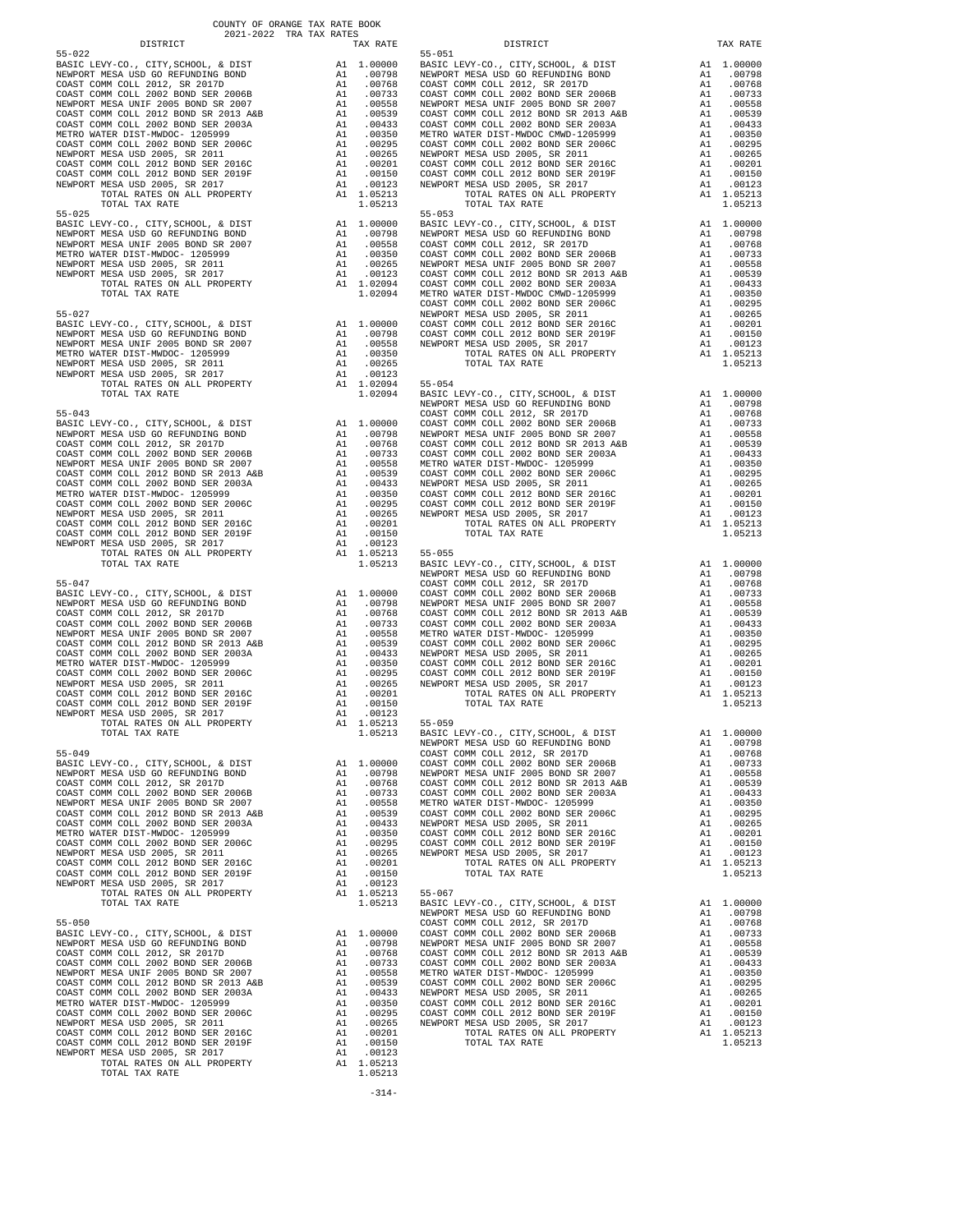| BASIC LEVY-CO., CITY, SCHOOL, & DIST<br>NEWPORT MESA USD GO REFUNDING BOND<br>COAST COMM COLL 2012, SR 2017D<br>21 00798 HUNT BE<br>COAST COMM COLL 2012, SR 2017D<br>21 00768                                                           |                                      |                 |
|------------------------------------------------------------------------------------------------------------------------------------------------------------------------------------------------------------------------------------------|--------------------------------------|-----------------|
|                                                                                                                                                                                                                                          |                                      |                 |
|                                                                                                                                                                                                                                          |                                      |                 |
|                                                                                                                                                                                                                                          |                                      |                 |
|                                                                                                                                                                                                                                          |                                      |                 |
|                                                                                                                                                                                                                                          |                                      |                 |
|                                                                                                                                                                                                                                          |                                      |                 |
|                                                                                                                                                                                                                                          | A1 .00350 GARDEN<br>A1 .00295 GARDEN |                 |
|                                                                                                                                                                                                                                          |                                      |                 |
|                                                                                                                                                                                                                                          | A1 .00265 GARDEN<br>A1 .00201 NOCC   |                 |
|                                                                                                                                                                                                                                          |                                      |                 |
| USER 2003<br>COAST COMM COLL 2002 BOND SER 2006C<br>COAST COMM COLL 2002 BOND SER 2006C<br>NEWPORT MESA USD 2005, SR 2011<br>COAST COMM COLL 2012 BOND SEP COLL COAST COMM COLL 2012 BOND SEP                                            |                                      |                 |
|                                                                                                                                                                                                                                          |                                      |                 |
|                                                                                                                                                                                                                                          |                                      |                 |
|                                                                                                                                                                                                                                          |                                      |                 |
|                                                                                                                                                                                                                                          |                                      | METRO W         |
| $55 - 076$                                                                                                                                                                                                                               |                                      | NOCC            |
|                                                                                                                                                                                                                                          |                                      |                 |
|                                                                                                                                                                                                                                          |                                      |                 |
|                                                                                                                                                                                                                                          |                                      |                 |
|                                                                                                                                                                                                                                          |                                      |                 |
|                                                                                                                                                                                                                                          |                                      |                 |
|                                                                                                                                                                                                                                          |                                      |                 |
| COAST COMM COLL 2012 BOND SR 2013 A&B<br>COAST COMM COLL 2002 BOND SER 2003A                                                                                                                                                             |                                      |                 |
|                                                                                                                                                                                                                                          | A1 .00433 GARDEN                     |                 |
| METRO WATER DIST-MWDOC- 1205999<br>METRO WATER DIST-MWDOC- 1205999<br>COAST COMM COLL 2002 BOND SER 2006C<br>NEWPORT MESA USD 2005, SR 2011                                                                                              | A1 .00350 GARDEN<br>A1 .00295 GARDEN |                 |
|                                                                                                                                                                                                                                          |                                      |                 |
|                                                                                                                                                                                                                                          |                                      |                 |
|                                                                                                                                                                                                                                          |                                      |                 |
|                                                                                                                                                                                                                                          |                                      |                 |
|                                                                                                                                                                                                                                          |                                      |                 |
| NEWPORT MESA USD 2005, SR 2011<br>COAST COMM COLL 2012 BOND SER 2016C<br>COAST COMM COLL 2012 BOND SER 2016C<br>COAST COMM COLL 2012 BOND SER 2016C<br>COAST COAST COAST COMM COLL 2012 BOND SER 2019F<br>NEWPORT MESA USD 2005, SR 2017 |                                      |                 |
| TOTAL TAX RATE                                                                                                                                                                                                                           |                                      | 1.05213 METRO W |
|                                                                                                                                                                                                                                          |                                      | COAST C         |
| $55 - 077$                                                                                                                                                                                                                               |                                      | COAST C         |
|                                                                                                                                                                                                                                          |                                      | COAST C         |
|                                                                                                                                                                                                                                          |                                      |                 |
|                                                                                                                                                                                                                                          |                                      |                 |
|                                                                                                                                                                                                                                          |                                      |                 |
|                                                                                                                                                                                                                                          |                                      | $62 - 005$      |
|                                                                                                                                                                                                                                          |                                      | <b>BASIC L</b>  |
|                                                                                                                                                                                                                                          | A1 .00433 GARDEN<br>A1 .00350 GARDEN |                 |
| METRO WATER DIST-MWDOC- 1205999                                                                                                                                                                                                          |                                      |                 |
| COAST COMM COLL 2002 BOND SER 2006C                                                                                                                                                                                                      | A1 .00295                            | GARDEN          |
| NEWPORT MESA USD 2005, SR 2011                                                                                                                                                                                                           | A1 .00265                            | NOCC            |
|                                                                                                                                                                                                                                          |                                      |                 |
|                                                                                                                                                                                                                                          |                                      |                 |
| COAST COMM COLL 2012 BOND SER 2016C A1 .00201 N O C COAST COMM COLL 2012 BOND SER 2016C A1 .00201 N O C COAST COMM COLL 2012 BOND SER 2016C A1 .00201 N O C COAST COMM COLL 2012 BOND SER 2019F A1 .00123 GARDEN NEWPORT TOTAL           |                                      |                 |
|                                                                                                                                                                                                                                          |                                      |                 |
| TOTAL TAX RATE                                                                                                                                                                                                                           | 1.05213                              | METRO W         |
|                                                                                                                                                                                                                                          |                                      |                 |

## TOTAL TAX RATE

|  | 60-001 |  |
|--|--------|--|
|  |        |  |
|  |        |  |
|  |        |  |
|  |        |  |
|  |        |  |
|  |        |  |
|  |        |  |
|  |        |  |
|  |        |  |
|  |        |  |
|  |        |  |
|  |        |  |
|  |        |  |
|  |        |  |
|  |        |  |
|  |        |  |
|  |        |  |
|  |        |  |
|  |        |  |
|  |        |  |
|  |        |  |
|  |        |  |
|  |        |  |
|  |        |  |
|  |        |  |
|  |        |  |
|  |        |  |
|  |        |  |
|  |        |  |
|  |        |  |
|  |        |  |
|  |        |  |
|  |        |  |
|  |        |  |
|  |        |  |
|  |        |  |
|  |        |  |
|  |        |  |
|  |        |  |
|  |        |  |
|  |        |  |
|  |        |  |
|  |        |  |
|  |        |  |
|  |        |  |
|  |        |  |
|  |        |  |
|  |        |  |
|  |        |  |
|  |        |  |
|  |        |  |
|  |        |  |
|  |        |  |
|  |        |  |
|  |        |  |
|  |        |  |
|  |        |  |
|  |        |  |
|  |        |  |
|  |        |  |
|  |        |  |
|  |        |  |
|  |        |  |
|  |        |  |
|  |        |  |
|  |        |  |
|  |        |  |
|  |        |  |
|  |        |  |
|  |        |  |
|  |        |  |
|  |        |  |
|  |        |  |
|  |        |  |
|  |        |  |
|  |        |  |
|  |        |  |
|  |        |  |
|  |        |  |
|  |        |  |
|  |        |  |
|  |        |  |
|  |        |  |
|  |        |  |
|  |        |  |
|  |        |  |
|  |        |  |
|  |        |  |
|  |        |  |
|  |        |  |
|  |        |  |
|  |        |  |
|  |        |  |
|  |        |  |
|  |        |  |
|  |        |  |
|  |        |  |
|  |        |  |
|  |        |  |
|  |        |  |
|  |        |  |
|  |        |  |
|  |        |  |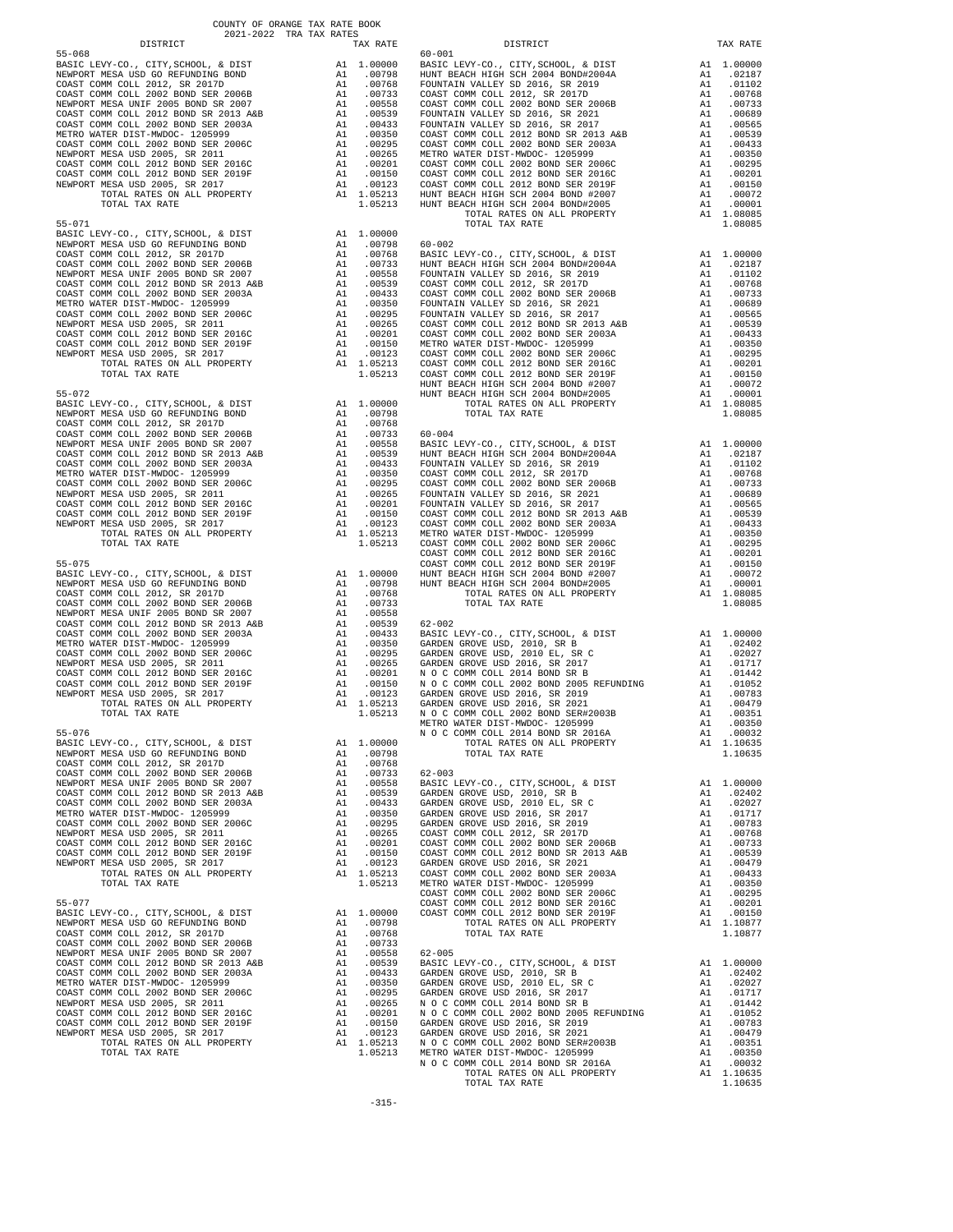|                                                                                                                                                                                                                                                                                                                                                                                                                                                                                                                                                                                           |                      |                                                                                                                                                                                                                                                                                                                                                                                                                             | COAST C                          |
|-------------------------------------------------------------------------------------------------------------------------------------------------------------------------------------------------------------------------------------------------------------------------------------------------------------------------------------------------------------------------------------------------------------------------------------------------------------------------------------------------------------------------------------------------------------------------------------------|----------------------|-----------------------------------------------------------------------------------------------------------------------------------------------------------------------------------------------------------------------------------------------------------------------------------------------------------------------------------------------------------------------------------------------------------------------------|----------------------------------|
|                                                                                                                                                                                                                                                                                                                                                                                                                                                                                                                                                                                           |                      |                                                                                                                                                                                                                                                                                                                                                                                                                             | NOCC                             |
| $62 - 010$                                                                                                                                                                                                                                                                                                                                                                                                                                                                                                                                                                                |                      |                                                                                                                                                                                                                                                                                                                                                                                                                             | NOCC                             |
| $62 - 015$<br>TOTAL TAX RATE                                                                                                                                                                                                                                                                                                                                                                                                                                                                                                                                                              |                      | 1.10877                                                                                                                                                                                                                                                                                                                                                                                                                     |                                  |
| METRO WATER DIST-MWDOC- 1205999<br>COAST COMM COLL 2002 BOND SER 2006C<br>COAST COMM COLL 2012 BOND SER 2016C<br>COAST COMM COLL 2012 BOND SER 2019F<br>TOTAL RATES ON ALL PROPERTY<br>TOTAL TAX RATE                                                                                                                                                                                                                                                                                                                                                                                     | A1<br>A1<br>A1<br>A1 | .00350<br>.00295<br>.00201<br>.00150<br>A1 1.10877<br>1.10877                                                                                                                                                                                                                                                                                                                                                               | N O C C<br>$62 - 053$<br>BASIC L |
| 62-021<br>BASIC LEVY-CO., CITY, SCHOOL, & DIST<br>GARDEN GROVE USD, 2010, SR B<br>GARDEN GROVE USD, 2010 EL, SR C<br>GARDEN GROVE USD 2016, SR 2017<br>GARDEN GROVE USD 2016, SR 2019<br>COAST COMM COLL 2012, SR 2017D<br>COAST COMM COLL 2002 BOND SER 2006B<br>COAST COMM COLL 2012 BOND SR 2013 A&B<br>GARDEN GROVE USD 2016, SR 2021<br>COAST COMM COLL 2002 BOND SER 2003A<br>METRO WATER DIST-MWDOC- 1205999<br>COAST COMM COLL 2002 BOND SER 2006C<br>COAST COMM COLL 2012 BOND SER 2016C<br>COAST COMM COLL 2012 BOND SER 2019F<br>TOTAL RATES ON ALL PROPERTY<br>TOTAL TAX RATE | A1                   | A1  1.00000  GARDEN<br>$\begin{tabular}{ll} $A1$ & $1$, $00000$ & GARDEN \\ $A1$ & $0.2402$ & $N$ & $0$ & $C$ \\ $A1$ & $0.2027$ & $N$ & $0$ & $C$ \\ $A1$ & $0.0783$ & GARDEN \\ $A1$ & $0.0768$ & $N$ & $C$ & $C$ \\ $A1$ & $0.0733$ & METRO W \\ $A1$ & $0.0733$ & $M$ & $C$ & $C$ \\ $A1$ & $0.0479$ & $N$ & $O$ & $C$ \\ $A1$ & $0.0443$ & $N$ & $0.0238$<br>A1 .00295<br>A1 .00201<br>.00150<br>A1 1.10877<br>1.10877 | GARDEN<br>GARDEN                 |
|                                                                                                                                                                                                                                                                                                                                                                                                                                                                                                                                                                                           |                      |                                                                                                                                                                                                                                                                                                                                                                                                                             |                                  |

| COUNTY OF ORANGE TAX RATE BOOK<br>2021-2022 TRA TAX RATES |          |          |          |
|-----------------------------------------------------------|----------|----------|----------|
| DISTRICT                                                  | TAX RATE | DISTRICT | TAX RATE |
|                                                           |          |          |          |
|                                                           |          |          |          |
|                                                           |          |          |          |
|                                                           |          |          |          |
|                                                           |          |          |          |
|                                                           |          |          |          |
|                                                           |          |          |          |
|                                                           |          |          |          |
|                                                           |          |          |          |
|                                                           |          |          |          |
|                                                           |          |          |          |
|                                                           |          |          |          |
|                                                           |          |          |          |
|                                                           |          |          |          |
|                                                           |          |          |          |
|                                                           |          |          |          |
|                                                           |          |          |          |
|                                                           |          |          |          |
|                                                           |          |          |          |
|                                                           |          |          |          |
|                                                           |          |          |          |
|                                                           |          |          |          |
|                                                           |          |          |          |
|                                                           |          |          |          |
|                                                           |          |          |          |
|                                                           |          |          |          |
|                                                           |          |          |          |
|                                                           |          |          |          |
|                                                           |          |          |          |
|                                                           |          |          |          |
|                                                           |          |          |          |
|                                                           |          |          |          |
|                                                           |          |          |          |
|                                                           |          |          |          |
|                                                           |          |          |          |
|                                                           |          |          |          |
|                                                           |          |          |          |
|                                                           |          |          |          |
|                                                           |          |          |          |
|                                                           |          |          |          |
|                                                           |          |          |          |
|                                                           |          |          |          |
|                                                           |          |          |          |
|                                                           |          |          |          |
|                                                           |          |          |          |
|                                                           |          |          |          |
|                                                           |          |          |          |
|                                                           |          |          |          |
|                                                           |          |          |          |
|                                                           |          |          |          |
|                                                           |          |          |          |
|                                                           |          |          |          |
|                                                           |          |          |          |
|                                                           |          |          |          |
|                                                           |          |          |          |
|                                                           |          |          |          |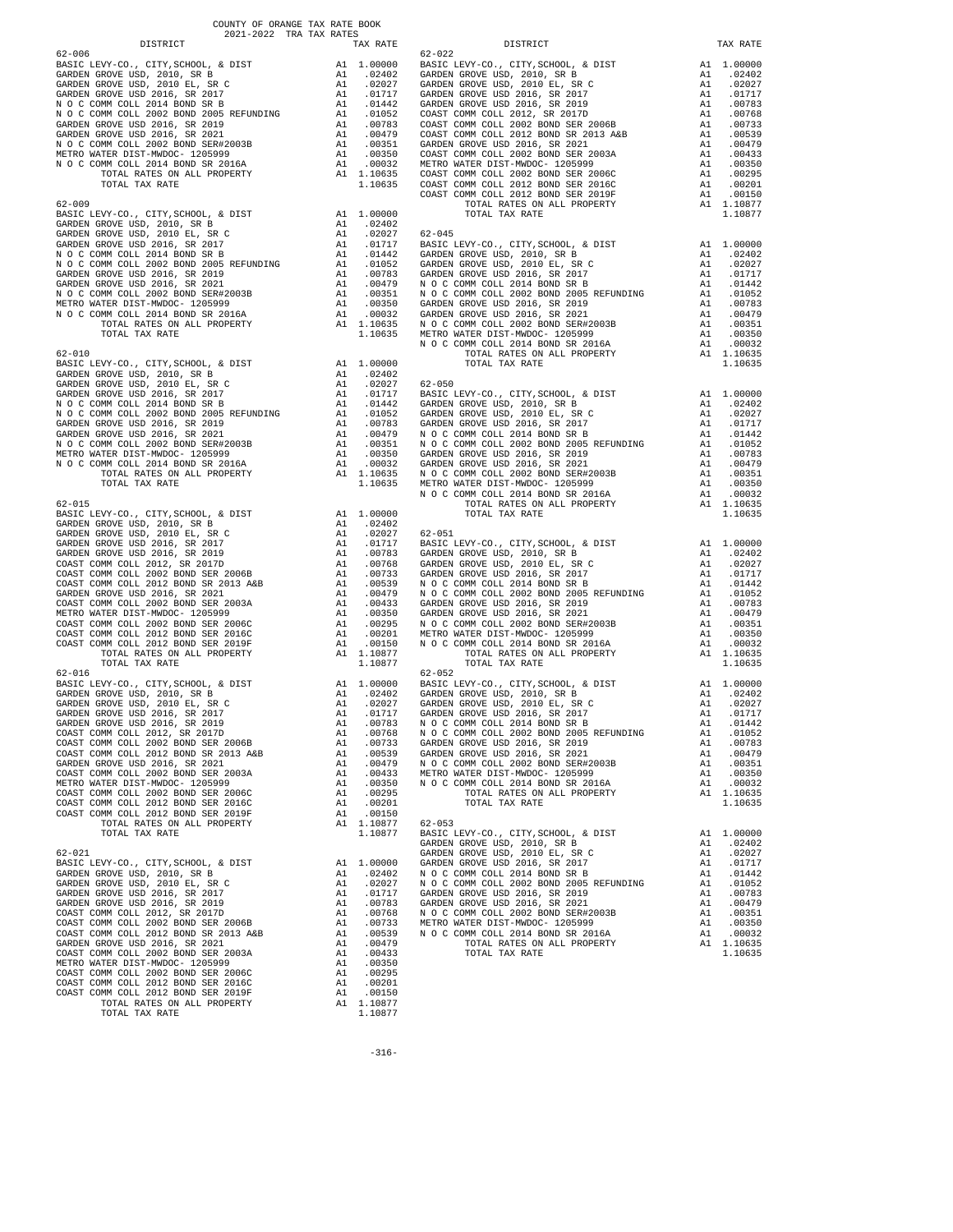| COUNTY OF ORANGE TAX RATE BOOK<br>$\begin{minipage}{0.5\textwidth} \begin{tabular}{@{}c@{}} \multicolumn{2}{c}{\textwidth} \end{tabular} \hline \multicolumn{2}{c}{\textwidth} \begin{tabular}{@{}c@{}} \multicolumn{2}{c}{\textwidth} \end{tabular} \hline \multicolumn{2}{c}{\textwidth} \begin{tabular}{@{}c@{}} \multicolumn{2}{c}{\textwidth} \end{tabular} \hline \multicolumn{2}{c}{\textwidth} \begin{tabular}{c}{\textwidth} \end{tabular} \hline \multicolumn{2}{c}{\textwidth} \end{tabular} \hline \multicolumn{2}{c}{\textwidth} \begin{tabular}{c}{\$ |          |                                                                                                                                                                                                                                                                                        |          |
|---------------------------------------------------------------------------------------------------------------------------------------------------------------------------------------------------------------------------------------------------------------------------------------------------------------------------------------------------------------------------------------------------------------------------------------------------------------------------------------------------------------------------------------------------------------------|----------|----------------------------------------------------------------------------------------------------------------------------------------------------------------------------------------------------------------------------------------------------------------------------------------|----------|
|                                                                                                                                                                                                                                                                                                                                                                                                                                                                                                                                                                     | TAX RATE | DISTRICT                                                                                                                                                                                                                                                                               | TAX RATE |
| $62 - 901$                                                                                                                                                                                                                                                                                                                                                                                                                                                                                                                                                          |          | $64 - 008$                                                                                                                                                                                                                                                                             |          |
|                                                                                                                                                                                                                                                                                                                                                                                                                                                                                                                                                                     |          |                                                                                                                                                                                                                                                                                        |          |
|                                                                                                                                                                                                                                                                                                                                                                                                                                                                                                                                                                     |          |                                                                                                                                                                                                                                                                                        |          |
|                                                                                                                                                                                                                                                                                                                                                                                                                                                                                                                                                                     |          |                                                                                                                                                                                                                                                                                        |          |
|                                                                                                                                                                                                                                                                                                                                                                                                                                                                                                                                                                     |          |                                                                                                                                                                                                                                                                                        |          |
|                                                                                                                                                                                                                                                                                                                                                                                                                                                                                                                                                                     |          |                                                                                                                                                                                                                                                                                        |          |
|                                                                                                                                                                                                                                                                                                                                                                                                                                                                                                                                                                     |          |                                                                                                                                                                                                                                                                                        |          |
|                                                                                                                                                                                                                                                                                                                                                                                                                                                                                                                                                                     |          | $\begin{tabular}{l cccc} $64-001$ & $11.0527$ & $11.0527$ & $11.0527$ & $11.0527$ & $11.0527$ & $11.0527$ & $11.0527$ & $11.0527$ & $11.0527$ & $11.0527$ & $11.0527$ & $11.0527$ & $11.0527$ & $11.0527$ & $11.0527$ & $11.0527$ & $11.0527$ & $11.0527$ & $11.0527$ & $11.0527$ & $$ |          |
|                                                                                                                                                                                                                                                                                                                                                                                                                                                                                                                                                                     |          |                                                                                                                                                                                                                                                                                        |          |
|                                                                                                                                                                                                                                                                                                                                                                                                                                                                                                                                                                     |          |                                                                                                                                                                                                                                                                                        |          |
|                                                                                                                                                                                                                                                                                                                                                                                                                                                                                                                                                                     |          |                                                                                                                                                                                                                                                                                        |          |
|                                                                                                                                                                                                                                                                                                                                                                                                                                                                                                                                                                     |          |                                                                                                                                                                                                                                                                                        |          |
|                                                                                                                                                                                                                                                                                                                                                                                                                                                                                                                                                                     |          |                                                                                                                                                                                                                                                                                        |          |
|                                                                                                                                                                                                                                                                                                                                                                                                                                                                                                                                                                     |          |                                                                                                                                                                                                                                                                                        |          |
|                                                                                                                                                                                                                                                                                                                                                                                                                                                                                                                                                                     |          |                                                                                                                                                                                                                                                                                        |          |
|                                                                                                                                                                                                                                                                                                                                                                                                                                                                                                                                                                     |          |                                                                                                                                                                                                                                                                                        |          |
|                                                                                                                                                                                                                                                                                                                                                                                                                                                                                                                                                                     |          |                                                                                                                                                                                                                                                                                        |          |
|                                                                                                                                                                                                                                                                                                                                                                                                                                                                                                                                                                     |          |                                                                                                                                                                                                                                                                                        |          |
|                                                                                                                                                                                                                                                                                                                                                                                                                                                                                                                                                                     |          |                                                                                                                                                                                                                                                                                        |          |
|                                                                                                                                                                                                                                                                                                                                                                                                                                                                                                                                                                     |          |                                                                                                                                                                                                                                                                                        |          |
|                                                                                                                                                                                                                                                                                                                                                                                                                                                                                                                                                                     |          |                                                                                                                                                                                                                                                                                        |          |
|                                                                                                                                                                                                                                                                                                                                                                                                                                                                                                                                                                     |          |                                                                                                                                                                                                                                                                                        |          |
|                                                                                                                                                                                                                                                                                                                                                                                                                                                                                                                                                                     |          |                                                                                                                                                                                                                                                                                        |          |
|                                                                                                                                                                                                                                                                                                                                                                                                                                                                                                                                                                     |          |                                                                                                                                                                                                                                                                                        |          |
|                                                                                                                                                                                                                                                                                                                                                                                                                                                                                                                                                                     |          |                                                                                                                                                                                                                                                                                        |          |
|                                                                                                                                                                                                                                                                                                                                                                                                                                                                                                                                                                     |          |                                                                                                                                                                                                                                                                                        |          |
|                                                                                                                                                                                                                                                                                                                                                                                                                                                                                                                                                                     |          |                                                                                                                                                                                                                                                                                        |          |
|                                                                                                                                                                                                                                                                                                                                                                                                                                                                                                                                                                     |          |                                                                                                                                                                                                                                                                                        |          |
|                                                                                                                                                                                                                                                                                                                                                                                                                                                                                                                                                                     |          |                                                                                                                                                                                                                                                                                        |          |
|                                                                                                                                                                                                                                                                                                                                                                                                                                                                                                                                                                     |          |                                                                                                                                                                                                                                                                                        |          |
|                                                                                                                                                                                                                                                                                                                                                                                                                                                                                                                                                                     |          |                                                                                                                                                                                                                                                                                        |          |
|                                                                                                                                                                                                                                                                                                                                                                                                                                                                                                                                                                     |          |                                                                                                                                                                                                                                                                                        |          |
|                                                                                                                                                                                                                                                                                                                                                                                                                                                                                                                                                                     |          | IURTINGTONG REL 2002 BORD 12003 (1200) 1000 12003 (1200) 1000 12000 12000 12000 12000 12000 12000 12000 12000 12000 12000 12000 12000 12000 12000 12000 12000 12000 12000 12000 12000 12000 12000 12000 12000 12000 12000 120                                                          |          |
|                                                                                                                                                                                                                                                                                                                                                                                                                                                                                                                                                                     |          |                                                                                                                                                                                                                                                                                        |          |
|                                                                                                                                                                                                                                                                                                                                                                                                                                                                                                                                                                     |          |                                                                                                                                                                                                                                                                                        |          |
|                                                                                                                                                                                                                                                                                                                                                                                                                                                                                                                                                                     |          |                                                                                                                                                                                                                                                                                        |          |
|                                                                                                                                                                                                                                                                                                                                                                                                                                                                                                                                                                     |          |                                                                                                                                                                                                                                                                                        |          |
|                                                                                                                                                                                                                                                                                                                                                                                                                                                                                                                                                                     |          |                                                                                                                                                                                                                                                                                        |          |
|                                                                                                                                                                                                                                                                                                                                                                                                                                                                                                                                                                     |          |                                                                                                                                                                                                                                                                                        |          |
|                                                                                                                                                                                                                                                                                                                                                                                                                                                                                                                                                                     |          |                                                                                                                                                                                                                                                                                        |          |
|                                                                                                                                                                                                                                                                                                                                                                                                                                                                                                                                                                     |          |                                                                                                                                                                                                                                                                                        |          |
|                                                                                                                                                                                                                                                                                                                                                                                                                                                                                                                                                                     |          |                                                                                                                                                                                                                                                                                        |          |
|                                                                                                                                                                                                                                                                                                                                                                                                                                                                                                                                                                     |          |                                                                                                                                                                                                                                                                                        |          |
|                                                                                                                                                                                                                                                                                                                                                                                                                                                                                                                                                                     |          |                                                                                                                                                                                                                                                                                        |          |
|                                                                                                                                                                                                                                                                                                                                                                                                                                                                                                                                                                     |          |                                                                                                                                                                                                                                                                                        |          |
|                                                                                                                                                                                                                                                                                                                                                                                                                                                                                                                                                                     |          |                                                                                                                                                                                                                                                                                        |          |
|                                                                                                                                                                                                                                                                                                                                                                                                                                                                                                                                                                     |          |                                                                                                                                                                                                                                                                                        |          |
|                                                                                                                                                                                                                                                                                                                                                                                                                                                                                                                                                                     |          |                                                                                                                                                                                                                                                                                        |          |
|                                                                                                                                                                                                                                                                                                                                                                                                                                                                                                                                                                     |          | TOTAL TAX RATE                                                                                                                                                                                                                                                                         |          |
|                                                                                                                                                                                                                                                                                                                                                                                                                                                                                                                                                                     |          |                                                                                                                                                                                                                                                                                        |          |
|                                                                                                                                                                                                                                                                                                                                                                                                                                                                                                                                                                     |          |                                                                                                                                                                                                                                                                                        |          |
|                                                                                                                                                                                                                                                                                                                                                                                                                                                                                                                                                                     |          |                                                                                                                                                                                                                                                                                        |          |
|                                                                                                                                                                                                                                                                                                                                                                                                                                                                                                                                                                     |          |                                                                                                                                                                                                                                                                                        |          |
|                                                                                                                                                                                                                                                                                                                                                                                                                                                                                                                                                                     |          |                                                                                                                                                                                                                                                                                        |          |
|                                                                                                                                                                                                                                                                                                                                                                                                                                                                                                                                                                     |          |                                                                                                                                                                                                                                                                                        |          |
|                                                                                                                                                                                                                                                                                                                                                                                                                                                                                                                                                                     |          |                                                                                                                                                                                                                                                                                        |          |
|                                                                                                                                                                                                                                                                                                                                                                                                                                                                                                                                                                     |          |                                                                                                                                                                                                                                                                                        |          |
|                                                                                                                                                                                                                                                                                                                                                                                                                                                                                                                                                                     |          |                                                                                                                                                                                                                                                                                        |          |
|                                                                                                                                                                                                                                                                                                                                                                                                                                                                                                                                                                     |          |                                                                                                                                                                                                                                                                                        |          |
|                                                                                                                                                                                                                                                                                                                                                                                                                                                                                                                                                                     |          |                                                                                                                                                                                                                                                                                        |          |
|                                                                                                                                                                                                                                                                                                                                                                                                                                                                                                                                                                     |          |                                                                                                                                                                                                                                                                                        |          |
|                                                                                                                                                                                                                                                                                                                                                                                                                                                                                                                                                                     |          |                                                                                                                                                                                                                                                                                        |          |
|                                                                                                                                                                                                                                                                                                                                                                                                                                                                                                                                                                     |          |                                                                                                                                                                                                                                                                                        |          |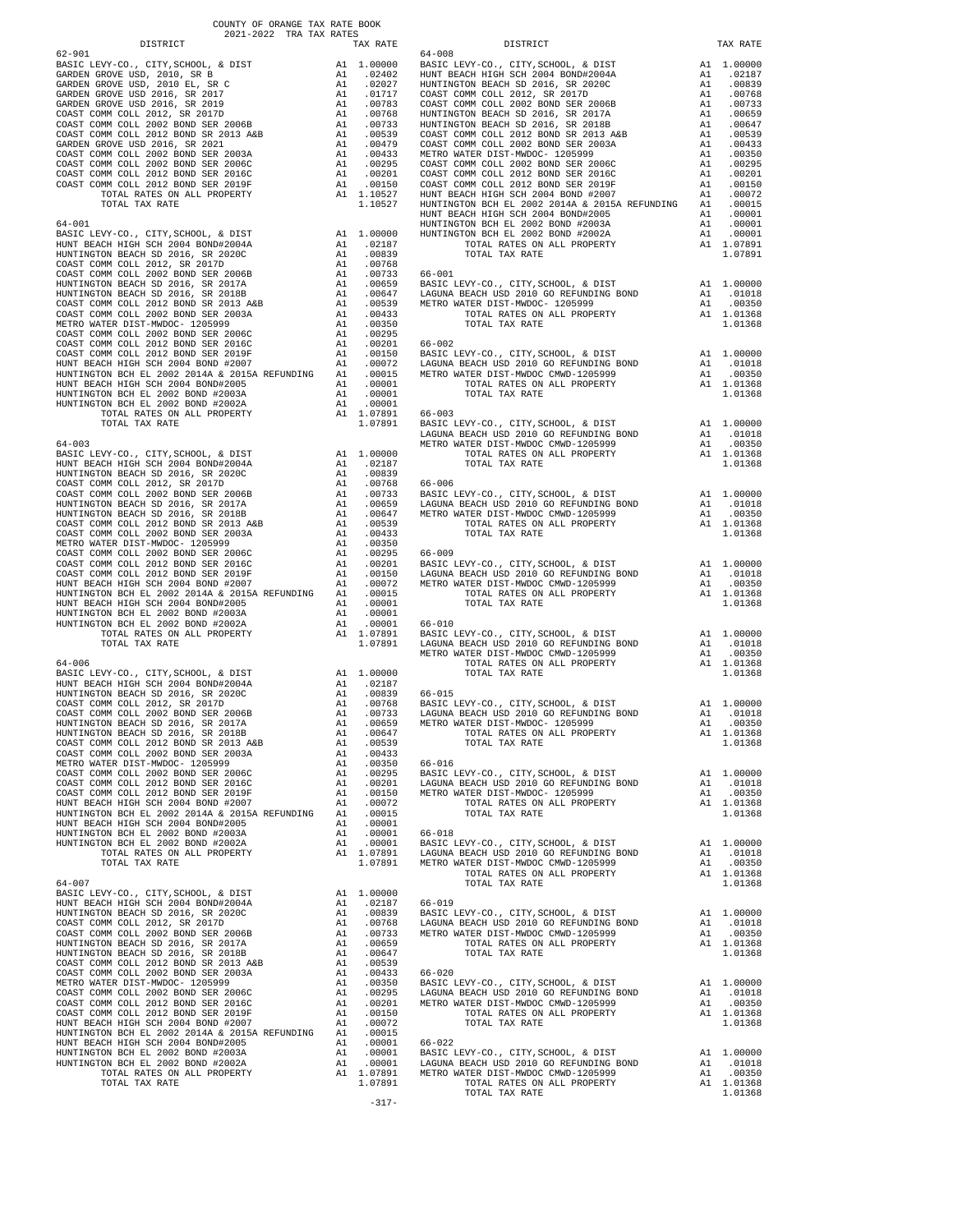| $2021-2022 \quad \text{TRA RATE B}$ DISTRICT $2021-2022 \quad \text{TRA TAX RATES}$ | TAX RATE | DISTRICT | TAX RATE |
|-------------------------------------------------------------------------------------|----------|----------|----------|
|                                                                                     |          |          |          |
|                                                                                     |          |          |          |
|                                                                                     |          |          |          |
|                                                                                     |          |          |          |
|                                                                                     |          |          |          |
|                                                                                     |          |          |          |
|                                                                                     |          |          |          |
|                                                                                     |          |          |          |
|                                                                                     |          |          |          |
|                                                                                     |          |          |          |
|                                                                                     |          |          |          |
|                                                                                     |          |          |          |
|                                                                                     |          |          |          |
|                                                                                     |          |          |          |
|                                                                                     |          |          |          |
|                                                                                     |          |          |          |
|                                                                                     |          |          |          |
|                                                                                     |          |          |          |
|                                                                                     |          |          |          |
|                                                                                     |          |          |          |
|                                                                                     |          |          |          |
|                                                                                     |          |          |          |
|                                                                                     |          |          |          |
|                                                                                     |          |          |          |
|                                                                                     |          |          |          |
|                                                                                     |          |          |          |
|                                                                                     |          |          |          |
|                                                                                     |          |          |          |
|                                                                                     |          |          |          |
|                                                                                     |          |          |          |
|                                                                                     |          |          |          |
|                                                                                     |          |          |          |
|                                                                                     |          |          |          |
|                                                                                     |          |          |          |
|                                                                                     |          |          |          |
|                                                                                     |          |          |          |
|                                                                                     |          |          |          |
|                                                                                     |          |          |          |
|                                                                                     |          |          |          |
|                                                                                     |          |          |          |
|                                                                                     |          |          |          |
|                                                                                     |          |          |          |
|                                                                                     |          |          |          |
|                                                                                     |          |          |          |
|                                                                                     |          |          |          |
|                                                                                     |          |          |          |
| 66-901                                                                              |          |          |          |
|                                                                                     |          |          |          |
|                                                                                     |          |          |          |
|                                                                                     |          |          |          |
|                                                                                     |          |          |          |
|                                                                                     |          |          |          |
|                                                                                     |          |          |          |
|                                                                                     |          |          |          |
|                                                                                     |          |          |          |
|                                                                                     |          |          |          |
|                                                                                     |          |          |          |
|                                                                                     |          |          |          |
|                                                                                     |          |          |          |
|                                                                                     |          |          |          |
|                                                                                     |          |          |          |
|                                                                                     |          |          |          |
|                                                                                     |          |          |          |
|                                                                                     |          |          |          |
|                                                                                     |          |          |          |
|                                                                                     |          |          |          |
|                                                                                     |          |          |          |
|                                                                                     |          |          |          |
|                                                                                     |          |          |          |
|                                                                                     |          |          |          |
|                                                                                     |          |          |          |
|                                                                                     |          |          |          |
|                                                                                     |          |          |          |
|                                                                                     |          |          |          |
|                                                                                     |          |          |          |
|                                                                                     |          |          |          |
|                                                                                     |          |          |          |
|                                                                                     |          |          |          |
|                                                                                     |          |          |          |
|                                                                                     |          |          |          |
|                                                                                     |          |          |          |
|                                                                                     |          |          |          |
|                                                                                     |          |          |          |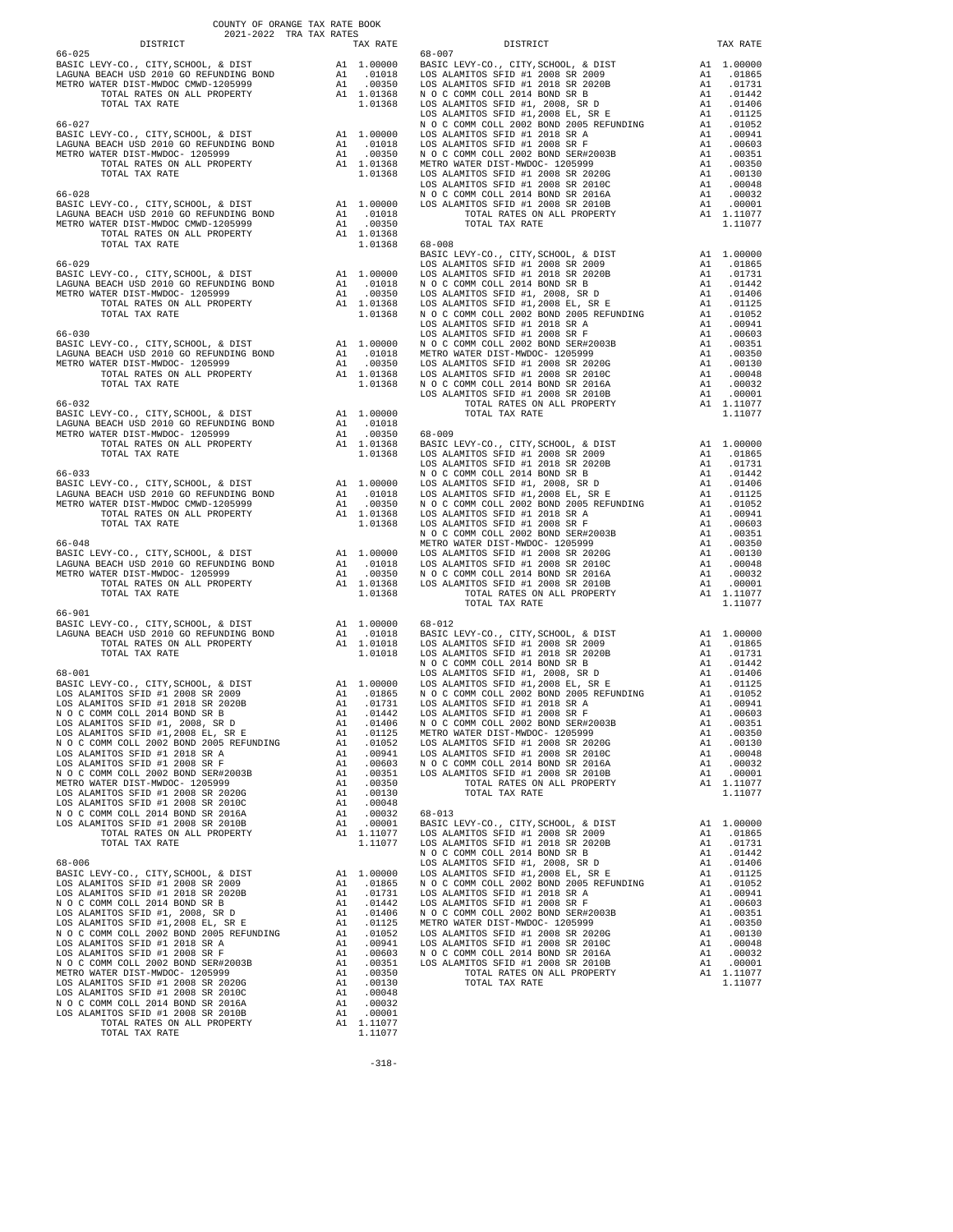| TAX RATE<br>DISTRICT                                                                                                                                                                                                                                            |  | DISTRICT   | TAX RATE |
|-----------------------------------------------------------------------------------------------------------------------------------------------------------------------------------------------------------------------------------------------------------------|--|------------|----------|
|                                                                                                                                                                                                                                                                 |  |            |          |
|                                                                                                                                                                                                                                                                 |  |            |          |
|                                                                                                                                                                                                                                                                 |  |            |          |
|                                                                                                                                                                                                                                                                 |  |            |          |
|                                                                                                                                                                                                                                                                 |  |            |          |
|                                                                                                                                                                                                                                                                 |  |            |          |
|                                                                                                                                                                                                                                                                 |  |            |          |
|                                                                                                                                                                                                                                                                 |  |            |          |
|                                                                                                                                                                                                                                                                 |  |            |          |
|                                                                                                                                                                                                                                                                 |  |            |          |
|                                                                                                                                                                                                                                                                 |  |            |          |
|                                                                                                                                                                                                                                                                 |  |            |          |
|                                                                                                                                                                                                                                                                 |  |            |          |
|                                                                                                                                                                                                                                                                 |  |            |          |
|                                                                                                                                                                                                                                                                 |  |            |          |
|                                                                                                                                                                                                                                                                 |  |            |          |
|                                                                                                                                                                                                                                                                 |  |            |          |
|                                                                                                                                                                                                                                                                 |  |            |          |
|                                                                                                                                                                                                                                                                 |  |            |          |
|                                                                                                                                                                                                                                                                 |  |            |          |
|                                                                                                                                                                                                                                                                 |  |            |          |
|                                                                                                                                                                                                                                                                 |  |            |          |
|                                                                                                                                                                                                                                                                 |  |            |          |
|                                                                                                                                                                                                                                                                 |  |            |          |
|                                                                                                                                                                                                                                                                 |  |            |          |
|                                                                                                                                                                                                                                                                 |  |            |          |
|                                                                                                                                                                                                                                                                 |  |            |          |
|                                                                                                                                                                                                                                                                 |  |            |          |
|                                                                                                                                                                                                                                                                 |  |            |          |
|                                                                                                                                                                                                                                                                 |  |            |          |
| $\begin{array}{cccccc} 7073.104765.067 & 811.09850 & 7073.104482 & 10.9950 & 7073.10448 & 10.9950 & 7073.10448 & 10.9950 & 7073.10448 & 10.9950 & 70.907 & 7073.10448 & 10.9950 & 71.007 & 7073.10448 & 10.9950 & 71.007 & 7073.10448 & 10.9950 & 71.007 & 707$ |  |            |          |
|                                                                                                                                                                                                                                                                 |  |            |          |
|                                                                                                                                                                                                                                                                 |  |            |          |
|                                                                                                                                                                                                                                                                 |  |            |          |
|                                                                                                                                                                                                                                                                 |  |            |          |
|                                                                                                                                                                                                                                                                 |  |            |          |
|                                                                                                                                                                                                                                                                 |  |            |          |
|                                                                                                                                                                                                                                                                 |  |            |          |
|                                                                                                                                                                                                                                                                 |  |            |          |
|                                                                                                                                                                                                                                                                 |  |            |          |
|                                                                                                                                                                                                                                                                 |  |            |          |
|                                                                                                                                                                                                                                                                 |  |            |          |
|                                                                                                                                                                                                                                                                 |  |            |          |
|                                                                                                                                                                                                                                                                 |  |            |          |
|                                                                                                                                                                                                                                                                 |  |            |          |
|                                                                                                                                                                                                                                                                 |  |            |          |
|                                                                                                                                                                                                                                                                 |  |            |          |
|                                                                                                                                                                                                                                                                 |  |            |          |
|                                                                                                                                                                                                                                                                 |  |            |          |
|                                                                                                                                                                                                                                                                 |  |            |          |
|                                                                                                                                                                                                                                                                 |  |            |          |
|                                                                                                                                                                                                                                                                 |  |            |          |
|                                                                                                                                                                                                                                                                 |  |            |          |
|                                                                                                                                                                                                                                                                 |  |            |          |
|                                                                                                                                                                                                                                                                 |  |            |          |
|                                                                                                                                                                                                                                                                 |  |            |          |
|                                                                                                                                                                                                                                                                 |  |            |          |
|                                                                                                                                                                                                                                                                 |  |            |          |
|                                                                                                                                                                                                                                                                 |  |            |          |
|                                                                                                                                                                                                                                                                 |  |            |          |
|                                                                                                                                                                                                                                                                 |  |            |          |
|                                                                                                                                                                                                                                                                 |  |            |          |
|                                                                                                                                                                                                                                                                 |  |            |          |
|                                                                                                                                                                                                                                                                 |  |            |          |
|                                                                                                                                                                                                                                                                 |  |            |          |
|                                                                                                                                                                                                                                                                 |  |            |          |
|                                                                                                                                                                                                                                                                 |  |            |          |
|                                                                                                                                                                                                                                                                 |  |            |          |
|                                                                                                                                                                                                                                                                 |  |            |          |
|                                                                                                                                                                                                                                                                 |  |            |          |
|                                                                                                                                                                                                                                                                 |  |            |          |
|                                                                                                                                                                                                                                                                 |  |            |          |
|                                                                                                                                                                                                                                                                 |  |            |          |
|                                                                                                                                                                                                                                                                 |  |            |          |
|                                                                                                                                                                                                                                                                 |  |            |          |
| $71 - 005$                                                                                                                                                                                                                                                      |  | $71 - 010$ |          |
|                                                                                                                                                                                                                                                                 |  |            |          |
|                                                                                                                                                                                                                                                                 |  |            |          |
|                                                                                                                                                                                                                                                                 |  |            |          |
|                                                                                                                                                                                                                                                                 |  |            |          |
|                                                                                                                                                                                                                                                                 |  |            |          |
|                                                                                                                                                                                                                                                                 |  |            |          |
|                                                                                                                                                                                                                                                                 |  |            |          |
|                                                                                                                                                                                                                                                                 |  |            |          |
|                                                                                                                                                                                                                                                                 |  |            |          |
|                                                                                                                                                                                                                                                                 |  |            |          |
|                                                                                                                                                                                                                                                                 |  |            |          |
|                                                                                                                                                                                                                                                                 |  |            |          |
|                                                                                                                                                                                                                                                                 |  |            |          |
|                                                                                                                                                                                                                                                                 |  |            |          |
|                                                                                                                                                                                                                                                                 |  |            |          |
|                                                                                                                                                                                                                                                                 |  |            |          |
|                                                                                                                                                                                                                                                                 |  |            |          |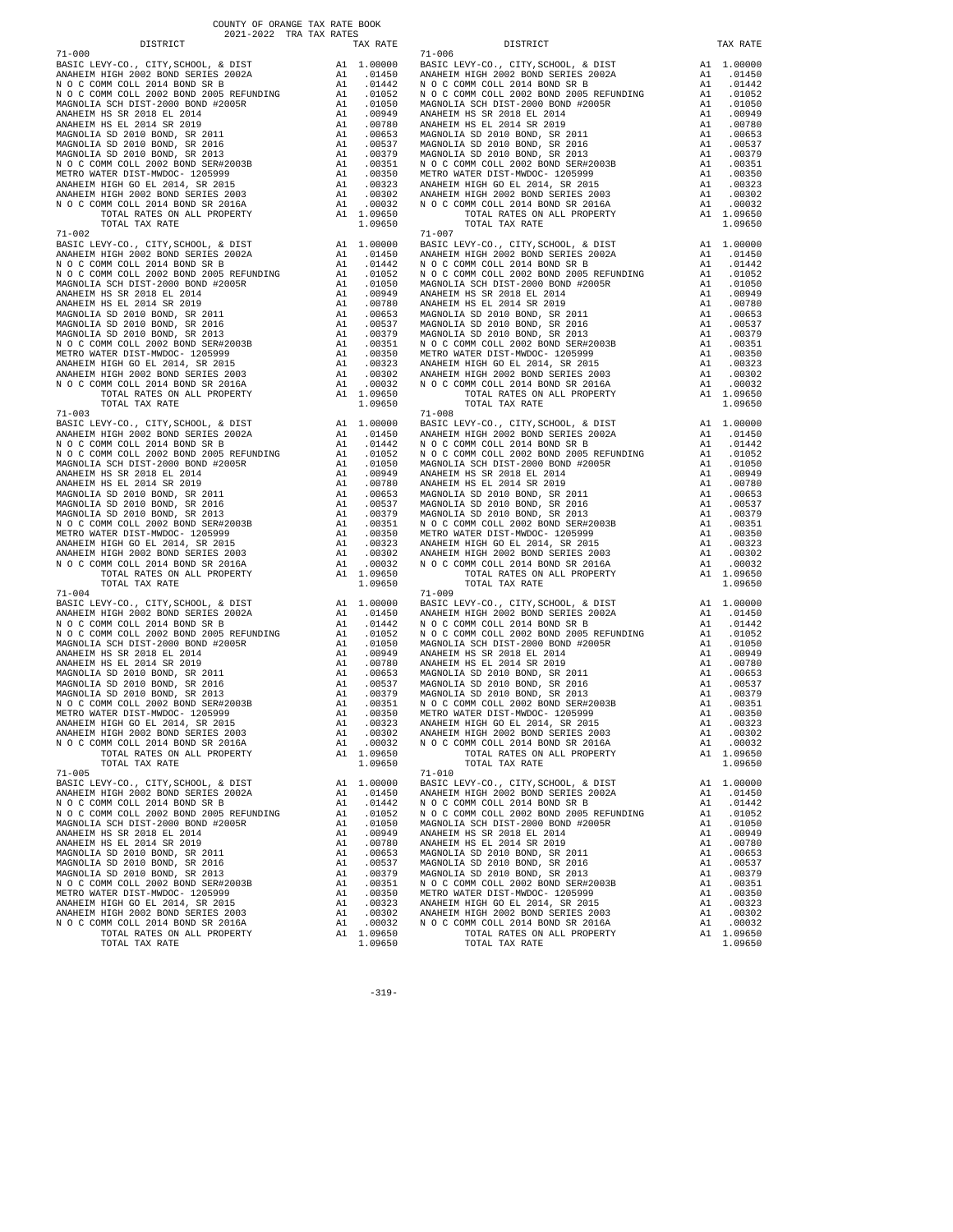| COUNTY OF ORANGE TAX RATE BOOK                                                                                                                                                                                                                                        |          |                                                                                                                                                                                                                                                                                                                                                              |          |
|-----------------------------------------------------------------------------------------------------------------------------------------------------------------------------------------------------------------------------------------------------------------------|----------|--------------------------------------------------------------------------------------------------------------------------------------------------------------------------------------------------------------------------------------------------------------------------------------------------------------------------------------------------------------|----------|
| 2021-2022 TRA TAX RATES<br>DISTRICT                                                                                                                                                                                                                                   | TAX RATE | DISTRICT                                                                                                                                                                                                                                                                                                                                                     | TAX RATE |
| $71 - 011$                                                                                                                                                                                                                                                            |          | $73 - 002$                                                                                                                                                                                                                                                                                                                                                   |          |
|                                                                                                                                                                                                                                                                       |          |                                                                                                                                                                                                                                                                                                                                                              |          |
|                                                                                                                                                                                                                                                                       |          |                                                                                                                                                                                                                                                                                                                                                              |          |
|                                                                                                                                                                                                                                                                       |          |                                                                                                                                                                                                                                                                                                                                                              |          |
|                                                                                                                                                                                                                                                                       |          |                                                                                                                                                                                                                                                                                                                                                              |          |
|                                                                                                                                                                                                                                                                       |          |                                                                                                                                                                                                                                                                                                                                                              |          |
|                                                                                                                                                                                                                                                                       |          |                                                                                                                                                                                                                                                                                                                                                              |          |
|                                                                                                                                                                                                                                                                       |          |                                                                                                                                                                                                                                                                                                                                                              |          |
|                                                                                                                                                                                                                                                                       |          |                                                                                                                                                                                                                                                                                                                                                              |          |
|                                                                                                                                                                                                                                                                       |          |                                                                                                                                                                                                                                                                                                                                                              |          |
|                                                                                                                                                                                                                                                                       |          |                                                                                                                                                                                                                                                                                                                                                              |          |
|                                                                                                                                                                                                                                                                       |          |                                                                                                                                                                                                                                                                                                                                                              |          |
|                                                                                                                                                                                                                                                                       |          |                                                                                                                                                                                                                                                                                                                                                              |          |
|                                                                                                                                                                                                                                                                       | 1.09650  | $\begin{tabular}{cccc} 71-012 & .00000 & .000000 \\ \text{RARIC LEVY-CO., CITY, SCHOOL, & DIST & A1 1.00000 & .HW10E12016, & DIST \\ \text{ARME LIM UCGI 2014 BODD SEREIS 2002A & A1 0.01500 & .HW1T BBCCH INGICIS 2014 BODD. \\ \text{NAUIC COM MOLL 2012 BODD 2005 BREVINDING & A1 0.01500 & .HW1T BBCCH INGICIS 2014 BODD. \\ \text{NAU C COMM COLL 2012$ |          |
|                                                                                                                                                                                                                                                                       |          |                                                                                                                                                                                                                                                                                                                                                              |          |
|                                                                                                                                                                                                                                                                       |          |                                                                                                                                                                                                                                                                                                                                                              |          |
|                                                                                                                                                                                                                                                                       |          |                                                                                                                                                                                                                                                                                                                                                              |          |
|                                                                                                                                                                                                                                                                       |          |                                                                                                                                                                                                                                                                                                                                                              |          |
|                                                                                                                                                                                                                                                                       |          |                                                                                                                                                                                                                                                                                                                                                              |          |
|                                                                                                                                                                                                                                                                       |          |                                                                                                                                                                                                                                                                                                                                                              |          |
|                                                                                                                                                                                                                                                                       |          |                                                                                                                                                                                                                                                                                                                                                              |          |
|                                                                                                                                                                                                                                                                       |          |                                                                                                                                                                                                                                                                                                                                                              |          |
|                                                                                                                                                                                                                                                                       |          |                                                                                                                                                                                                                                                                                                                                                              |          |
|                                                                                                                                                                                                                                                                       |          |                                                                                                                                                                                                                                                                                                                                                              |          |
|                                                                                                                                                                                                                                                                       |          |                                                                                                                                                                                                                                                                                                                                                              |          |
|                                                                                                                                                                                                                                                                       |          |                                                                                                                                                                                                                                                                                                                                                              |          |
|                                                                                                                                                                                                                                                                       |          |                                                                                                                                                                                                                                                                                                                                                              |          |
| $\begin{array}{cccccccc} 1.09550 & 73-007 & 1.09550 & 73-007 & 1.09550 & 73-007 & 1.09550 & 73-007 & 1.09550 & 73-007 & 1.09550 & 73-007 & 1.09550 & 73-007 & 1.09550 & 73-007 & 1.09550 & 73-007 & 1.09550 & 73-007 & 1.09550 & 73-007 & 1.09550 & 73-007 & 1.09550$ |          |                                                                                                                                                                                                                                                                                                                                                              |          |
|                                                                                                                                                                                                                                                                       |          |                                                                                                                                                                                                                                                                                                                                                              |          |
|                                                                                                                                                                                                                                                                       |          |                                                                                                                                                                                                                                                                                                                                                              |          |
|                                                                                                                                                                                                                                                                       |          |                                                                                                                                                                                                                                                                                                                                                              |          |
|                                                                                                                                                                                                                                                                       |          |                                                                                                                                                                                                                                                                                                                                                              |          |
|                                                                                                                                                                                                                                                                       |          |                                                                                                                                                                                                                                                                                                                                                              |          |
|                                                                                                                                                                                                                                                                       |          |                                                                                                                                                                                                                                                                                                                                                              |          |
|                                                                                                                                                                                                                                                                       |          |                                                                                                                                                                                                                                                                                                                                                              |          |
|                                                                                                                                                                                                                                                                       |          |                                                                                                                                                                                                                                                                                                                                                              |          |
|                                                                                                                                                                                                                                                                       |          |                                                                                                                                                                                                                                                                                                                                                              |          |
|                                                                                                                                                                                                                                                                       |          |                                                                                                                                                                                                                                                                                                                                                              |          |
|                                                                                                                                                                                                                                                                       |          |                                                                                                                                                                                                                                                                                                                                                              |          |
|                                                                                                                                                                                                                                                                       |          |                                                                                                                                                                                                                                                                                                                                                              |          |
|                                                                                                                                                                                                                                                                       |          |                                                                                                                                                                                                                                                                                                                                                              |          |
|                                                                                                                                                                                                                                                                       |          |                                                                                                                                                                                                                                                                                                                                                              |          |
|                                                                                                                                                                                                                                                                       |          |                                                                                                                                                                                                                                                                                                                                                              |          |
|                                                                                                                                                                                                                                                                       |          |                                                                                                                                                                                                                                                                                                                                                              |          |
|                                                                                                                                                                                                                                                                       |          |                                                                                                                                                                                                                                                                                                                                                              |          |
|                                                                                                                                                                                                                                                                       |          |                                                                                                                                                                                                                                                                                                                                                              |          |
|                                                                                                                                                                                                                                                                       |          |                                                                                                                                                                                                                                                                                                                                                              |          |
|                                                                                                                                                                                                                                                                       |          |                                                                                                                                                                                                                                                                                                                                                              |          |
|                                                                                                                                                                                                                                                                       |          |                                                                                                                                                                                                                                                                                                                                                              |          |
|                                                                                                                                                                                                                                                                       |          |                                                                                                                                                                                                                                                                                                                                                              |          |
|                                                                                                                                                                                                                                                                       |          |                                                                                                                                                                                                                                                                                                                                                              |          |
|                                                                                                                                                                                                                                                                       |          |                                                                                                                                                                                                                                                                                                                                                              |          |
|                                                                                                                                                                                                                                                                       |          |                                                                                                                                                                                                                                                                                                                                                              |          |
|                                                                                                                                                                                                                                                                       |          |                                                                                                                                                                                                                                                                                                                                                              |          |
|                                                                                                                                                                                                                                                                       |          |                                                                                                                                                                                                                                                                                                                                                              |          |
|                                                                                                                                                                                                                                                                       |          |                                                                                                                                                                                                                                                                                                                                                              |          |
|                                                                                                                                                                                                                                                                       |          |                                                                                                                                                                                                                                                                                                                                                              |          |
|                                                                                                                                                                                                                                                                       |          |                                                                                                                                                                                                                                                                                                                                                              |          |
|                                                                                                                                                                                                                                                                       |          |                                                                                                                                                                                                                                                                                                                                                              |          |
|                                                                                                                                                                                                                                                                       |          |                                                                                                                                                                                                                                                                                                                                                              |          |
|                                                                                                                                                                                                                                                                       |          |                                                                                                                                                                                                                                                                                                                                                              |          |
|                                                                                                                                                                                                                                                                       |          |                                                                                                                                                                                                                                                                                                                                                              |          |
|                                                                                                                                                                                                                                                                       |          |                                                                                                                                                                                                                                                                                                                                                              |          |
|                                                                                                                                                                                                                                                                       |          |                                                                                                                                                                                                                                                                                                                                                              |          |
|                                                                                                                                                                                                                                                                       |          |                                                                                                                                                                                                                                                                                                                                                              |          |
|                                                                                                                                                                                                                                                                       |          |                                                                                                                                                                                                                                                                                                                                                              |          |
|                                                                                                                                                                                                                                                                       |          |                                                                                                                                                                                                                                                                                                                                                              |          |
|                                                                                                                                                                                                                                                                       |          |                                                                                                                                                                                                                                                                                                                                                              |          |
|                                                                                                                                                                                                                                                                       |          |                                                                                                                                                                                                                                                                                                                                                              |          |
|                                                                                                                                                                                                                                                                       |          |                                                                                                                                                                                                                                                                                                                                                              |          |
|                                                                                                                                                                                                                                                                       |          |                                                                                                                                                                                                                                                                                                                                                              |          |
|                                                                                                                                                                                                                                                                       |          |                                                                                                                                                                                                                                                                                                                                                              |          |
|                                                                                                                                                                                                                                                                       |          | ARMEETIK EISE 2013 - 25 2013 - 2013 - 2014 - 2013 - 2014 - 2022 - 2022 - 2022 - 2023 - 2023 - 2023 - 2023 - 2023 - 2023 - 2023 - 2023 - 2023 - 2023 - 2023 - 2023 - 2023 - 2023 - 2023 - 2023 - 2023 - 2023 - 2023 - 2023 - 2                                                                                                                                |          |
|                                                                                                                                                                                                                                                                       |          |                                                                                                                                                                                                                                                                                                                                                              |          |
|                                                                                                                                                                                                                                                                       |          |                                                                                                                                                                                                                                                                                                                                                              |          |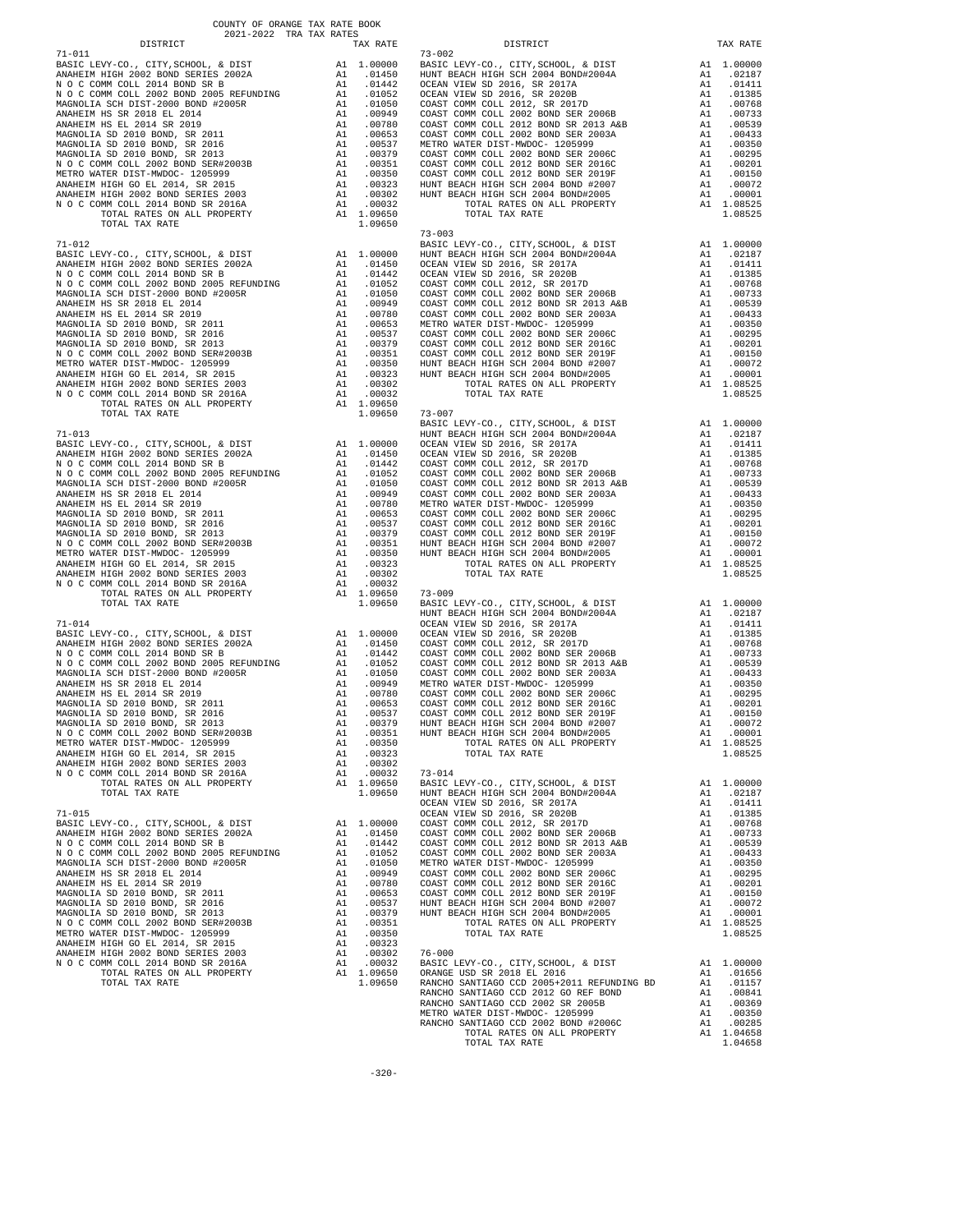| COUNTY OF ORANGE TAX RATE BOOK<br>2021-2022 TRA TAX RATES<br>$2021-2022 \quad \text{TRA TAX RATES}$ DISTRICT $$\tt 2021-2022$$ |          |                                                                                                                                                                                                                                                                                                                                                                                                                                                                                                  |          |
|--------------------------------------------------------------------------------------------------------------------------------|----------|--------------------------------------------------------------------------------------------------------------------------------------------------------------------------------------------------------------------------------------------------------------------------------------------------------------------------------------------------------------------------------------------------------------------------------------------------------------------------------------------------|----------|
|                                                                                                                                | TAX RATE | DISTRICT                                                                                                                                                                                                                                                                                                                                                                                                                                                                                         | TAX RATE |
| $76 - 002$                                                                                                                     |          | $\begin{tabular}{l c c c c c} & \multicolumn{1}{c}{DISTRICT} & \multicolumn{1}{c}{\begin{tabular}{c} \multicolumn{1}{c}{\begin{tabular}{c} \multicolumn{1}{c}{\begin{tabular}{c} \multicolumn{1}{c}{\begin{tabular}{c} \multicolumn{1}{c}{\begin{tabular}{c} \multicolumn{1}{c}{\begin{tabular}{c} \multicolumn{1}{c}{\begin{tabular}{c} \multicolumn{1}{c}{\begin{tabular}{c} \multicolumn{1}{c}{\begin{tabular}{c} \multicolumn{1}{c}{\begin{tabular}{c} \multicolumn{1}{c}{\begin{tabular}{c$ |          |
|                                                                                                                                |          |                                                                                                                                                                                                                                                                                                                                                                                                                                                                                                  |          |
| $76 - 003$                                                                                                                     |          | TOTAL TAX RATE                                                                                                                                                                                                                                                                                                                                                                                                                                                                                   |          |
|                                                                                                                                |          |                                                                                                                                                                                                                                                                                                                                                                                                                                                                                                  |          |
|                                                                                                                                |          |                                                                                                                                                                                                                                                                                                                                                                                                                                                                                                  |          |
|                                                                                                                                |          |                                                                                                                                                                                                                                                                                                                                                                                                                                                                                                  |          |
| $76 - 009$<br>BASIC LEVY-CO., CITY, SCHOOL, & DIST A1 1.00000 76-018                                                           |          |                                                                                                                                                                                                                                                                                                                                                                                                                                                                                                  |          |
|                                                                                                                                |          |                                                                                                                                                                                                                                                                                                                                                                                                                                                                                                  |          |
|                                                                                                                                |          | $76 - 020$                                                                                                                                                                                                                                                                                                                                                                                                                                                                                       |          |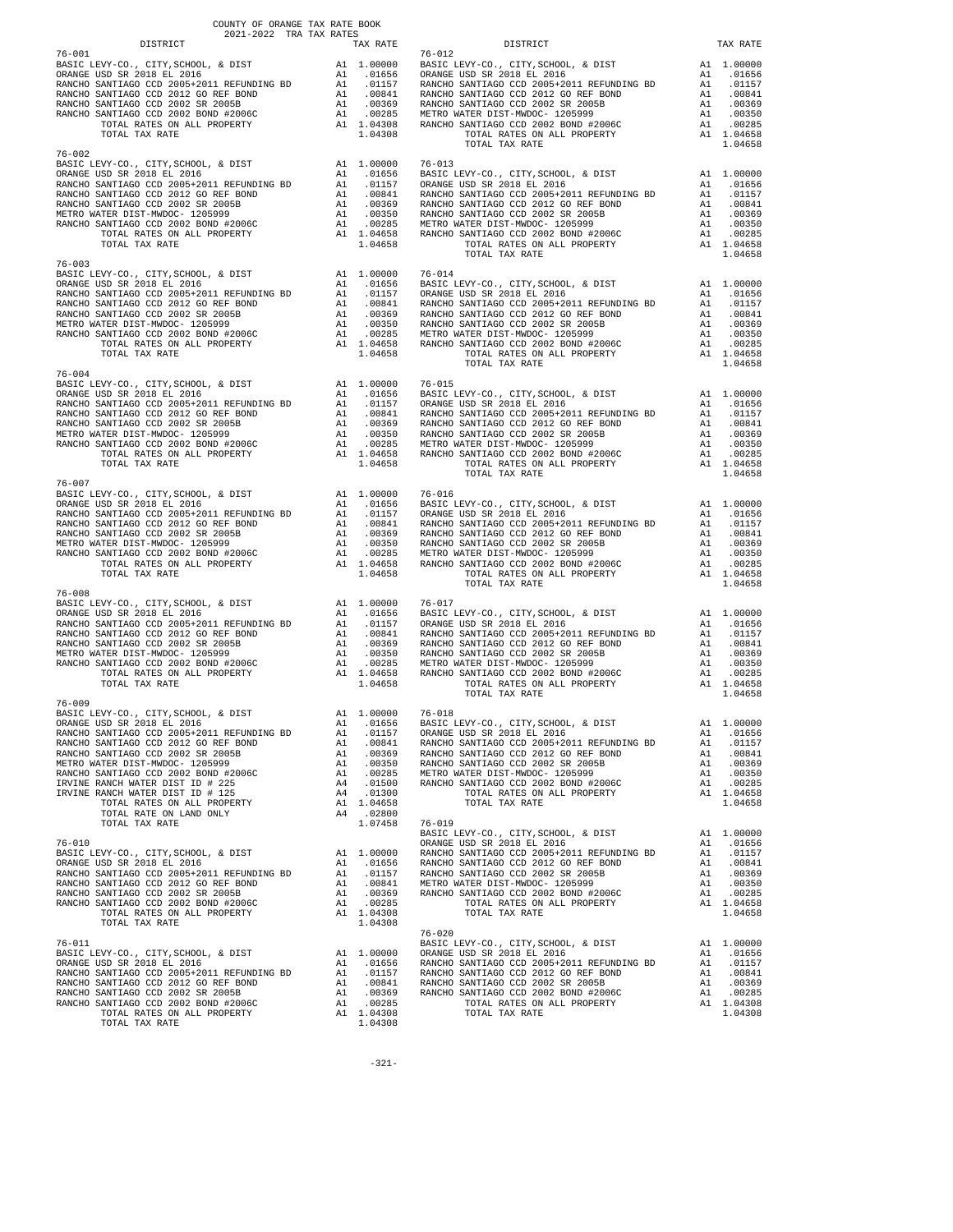| DISTRICT                                                                                                     | 2021-2022 TRA TAX RATES | TAX RATE | DISTRICT                                                                                                                                                                                                                                                                                                                                                                                       | TAX RATE              |
|--------------------------------------------------------------------------------------------------------------|-------------------------|----------|------------------------------------------------------------------------------------------------------------------------------------------------------------------------------------------------------------------------------------------------------------------------------------------------------------------------------------------------------------------------------------------------|-----------------------|
| $76 - 021$<br>$76 - 022$                                                                                     |                         |          | $76 - 033$<br>$76 - 034$                                                                                                                                                                                                                                                                                                                                                                       |                       |
|                                                                                                              |                         |          |                                                                                                                                                                                                                                                                                                                                                                                                |                       |
| $76 - 025$                                                                                                   |                         |          | $76 - 036$                                                                                                                                                                                                                                                                                                                                                                                     |                       |
|                                                                                                              |                         |          | $\begin{tabular}{l c c c c c} \hline 76-025 & 76-036 & 76-036 & 76-036 & 76-036 & 76-036 & 76-036 & 76-036 & 76-036 & 76-036 & 76-036 & 76-036 & 76-036 & 76-036 & 76-036 & 76-036 & 76-036 & 76-036 & 76-036 & 76-036 & 76-036 & 76-036 & 76-036 & 76-036 & 76-036$                                                                                                                           |                       |
|                                                                                                              |                         |          | $\begin{tabular}{l c c c c c} \hline 76-028 & 76-037 & 76-037 \\ \hline \texttt{BARICEO SANTIAGO CCD, CITY, SCHOOL, & DIST & A1 1.00000 & BASTC LEVY-CO., CITY, SCHOOL, & DIST & A1 1.00000 \\ \texttt{ORMCE USD SR 2018 EL 2016 & A1 01656 & 0.00000 & 0.00000 & 0.00000 & 0.00000 \\ \texttt{RANCE VSD SANTIAGO CCD 2005+2011 REFUNDING BD & A1 01157 &$                                     |                       |
|                                                                                                              |                         |          |                                                                                                                                                                                                                                                                                                                                                                                                |                       |
| $76 - 030$<br>TOTAL RATES ON ALL PROPERTY A1 1.04658<br>TOTAL TAX RATE PROPERTY A1 1.04658<br>TOTAL TAX RATE |                         | 1.04658  | $76 - 040$<br>$76 - 042$<br>TOTAL RATES ON ALL PROPERTY<br>TOTAL TAX RATE                                                                                                                                                                                                                                                                                                                      | A1 1.04658<br>1.04658 |
| 76-031                                                                                                       |                         |          | $\begin{tabular}{l c c c c c} \hline 76-031 & 76-042 \\ \hline \texttt{BASTE LEVY-CO., CITY, SCHOOL, & \& DIST & \& & 1.00000 \\ \texttt{ORANGE USD SR 2018 EL 2016 & \& & 1.01656 \\ \texttt{RANCE USD SR 2018 EL 2016 & \& & 1.01656 \\ \texttt{RANCE O SANTIAGO CCD 2005+2011 REFUNDING BD & \& & 1.0157 \\ \texttt{RANCEO SANTIAGO CCD 2005+2011 REFUNDING BD & \& & 1.0157$               |                       |
|                                                                                                              |                         |          | $\begin{tabular}{l c c c c c} \hline 76-032 & 76-043 \\ \hline \texttt{BASC LEVY-CO.}, \hspace{0.5cm} CITY, \texttt{SCHOO.}, \hspace{0.5cm} & \texttt{ADIST} & \texttt{A1} & 1.00000 & \texttt{BASIC LEVY-CO.}, \hspace{0.5cm} CITY, \texttt{SCHOO.}, \hspace{0.5cm} & \texttt{ADIST} & \texttt{A1} & 1.00000 \\ \hline \texttt{RANCEO SANTIAGO CCD 2005+2011 REFUNDING BD} & \texttt{A1} & .$ |                       |

-322-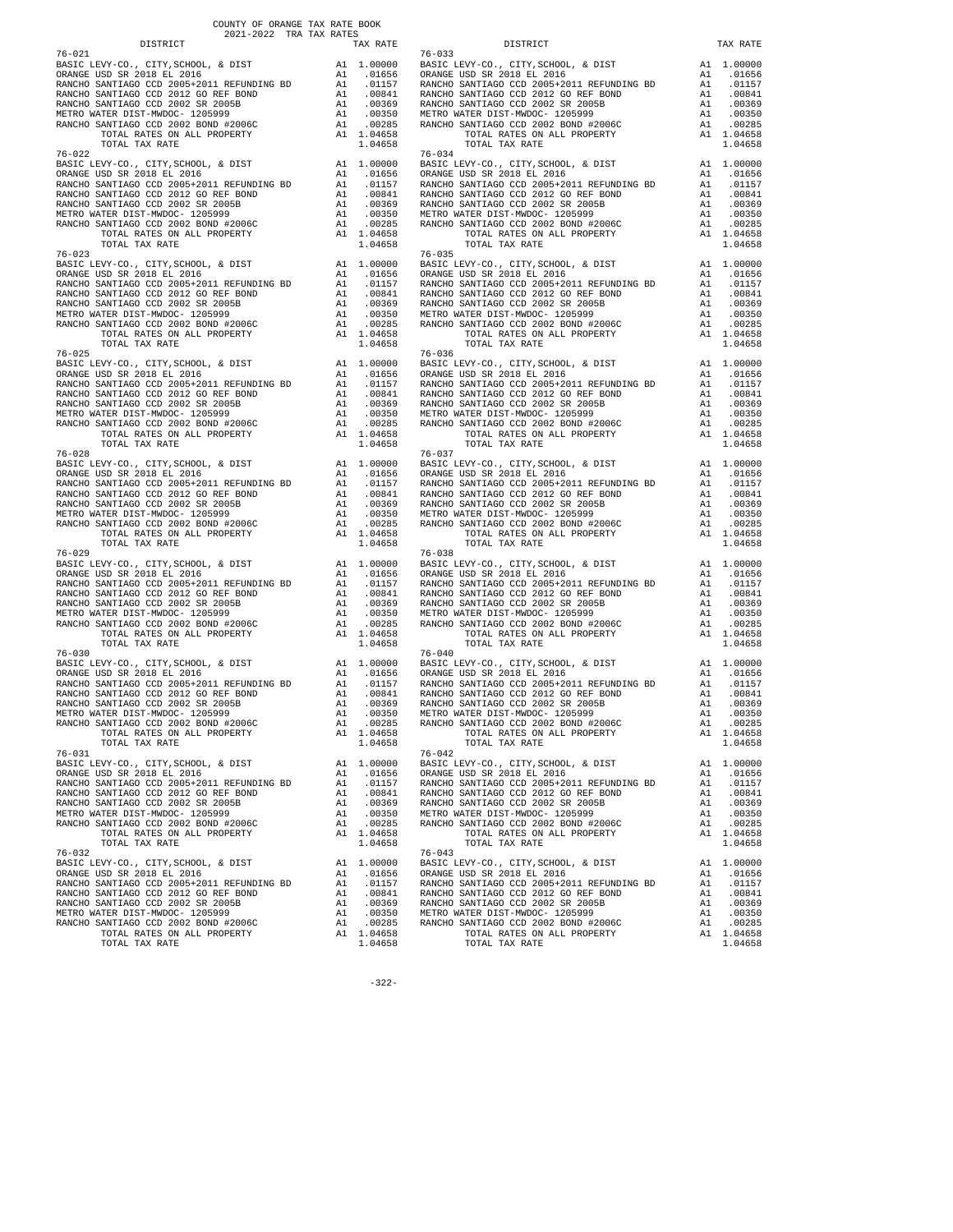| 2021-2022 TRA TAX RATES<br>DISTRICT                                                                              | TAX RATE | DISTRICT                                                                                                                                                                                                                                                                                                                                                                                                  | TAX RATE |
|------------------------------------------------------------------------------------------------------------------|----------|-----------------------------------------------------------------------------------------------------------------------------------------------------------------------------------------------------------------------------------------------------------------------------------------------------------------------------------------------------------------------------------------------------------|----------|
| $76 - 044$<br>$76 - 045$                                                                                         |          | $76 - 055$<br>$76 - 056$                                                                                                                                                                                                                                                                                                                                                                                  |          |
|                                                                                                                  |          |                                                                                                                                                                                                                                                                                                                                                                                                           |          |
| $76 - 047$                                                                                                       |          | $\begin{tabular}{l c c c c c} \hline 76-046 & 76-057 \\ \hline BASIC LEVY-C0., CITY, SCHOOL, & DIST & A1 & 1.00000 & BASIC LEVY-C0., CITY, SCHOOL, & DIST & A1 & 1.00000 \\ \hline \text{RANCE USD SR 2018 EL 2016 & \text{A1} & .01656 & \text{ORANGE UEVY-C0., CITY, SCHOOL, & DIST & A1 & .01656 \\ \text{RANCE USD SR 2018 EL 2016 & \text{A1} & .01656 & \text{ORANGE UED SR 2018 EL $<br>$76 - 058$ |          |
|                                                                                                                  |          | $\begin{tabular}{l c c c c c} \hline 76-047 & 76-08 \\ \hline \texttt{BASTC LEVY-CO.}, \hspace{0.5cm} CITY, \hspace{0.5cm} CITY, \hspace{0.5cm} CITY, \hspace{0.5cm} CITY, \hspace{0.5cm} CITY, \hspace{0.5cm} CITY, \hspace{0.5cm} CITY, \hspace{0.5cm} CITY, \hspace{0.5cm} CITY, \hspace{0.5cm} CITY, \hspace{0.5cm} CITY, \hspace{0.5cm} CITY, \hspace{0.5cm} CIT$                                    |          |
|                                                                                                                  |          |                                                                                                                                                                                                                                                                                                                                                                                                           |          |
|                                                                                                                  |          | $\begin{tabular}{l c c c c c} \hline 76-049 & 76-048 \\ \hline \texttt{BASIC LEVY-CO.}, & CITY, SCHOOL, & DIST \\ \hline \texttt{QRMCE} & SDSR 2018 EL 2016 & \texttt{A1} & 0.0000 & \texttt{BASIC LEVY-CO.}, & CITY, SCHOOL, & DIST \\ \hline \texttt{RANCHO SANTIAGO CCD 2005+2011 REFUNDING BD & \texttt{A1} & 0.01656 & \texttt{DRANCEU DSP 2018 EL 2016} & \texttt{A1} & 0.016$                      |          |
| $76 - 050$<br>TOTAL RATES ON ALL PROPERTY AI 1.04658<br>TOTAL PATES ON ALL PROPERTY AI 1.04658<br>TOTAL TAX RATE | 1.04658  | $76 - 065$<br>TOTAL RATES ON ALL PROPERTY A1 1.04658<br>TOTAL RATES ON ALL PROPERTY A1 1.04658<br>TOTAL TAX RATE<br>$76 - 066$                                                                                                                                                                                                                                                                            | 1.04658  |
| 76-051                                                                                                           |          | $\begin{tabular}{l c c c c c} \hline 76-051 & 76-056 \\ \hline \texttt{BASIC LEVY-CO.}, \hspace{0.5cm} CITY, \hspace{0.5cm} CITY, \hspace{0.5cm} CYY-CO. , \hspace{0.5cm} CITY, \hspace{0.5cm} CYY-CO. , \hspace{0.5cm} CITY, \hspace{0.5cm} CYY-CO. , \hspace{0.5cm} CITY, \hspace{0.5cm} CYY-CO. , \hspace{0.5cm} CITY, \hspace{0.5cm} SZ 018 & \hspace{0.5cm} \texttt{R}}$                             |          |
|                                                                                                                  |          |                                                                                                                                                                                                                                                                                                                                                                                                           |          |

-323-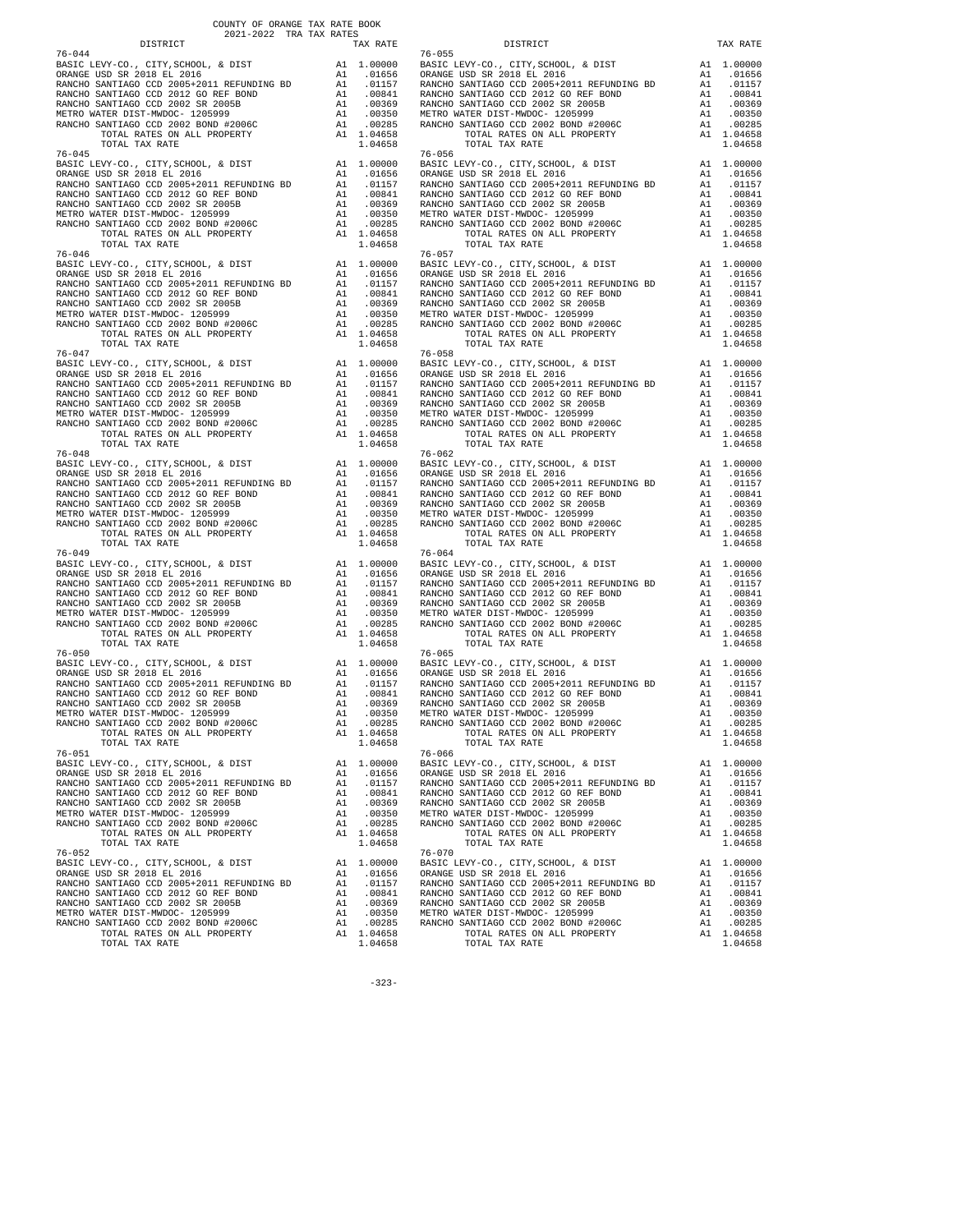| COUNTY OF ORANGE TAX RATE BOOK<br>2021-2022 TRA TAX RATES<br>$2021-2022 \quad \text{TRA} \quad \text{RATE B}$ DISTRICT 2021-2022   TRA TAX RATES |          |                                                                                                                                                                                                                                                                                                                                                                                                              |          |
|--------------------------------------------------------------------------------------------------------------------------------------------------|----------|--------------------------------------------------------------------------------------------------------------------------------------------------------------------------------------------------------------------------------------------------------------------------------------------------------------------------------------------------------------------------------------------------------------|----------|
|                                                                                                                                                  | TAX RATE | DISTRICT                                                                                                                                                                                                                                                                                                                                                                                                     | TAX RATE |
| $76 - 071$                                                                                                                                       |          | $76 - 086$<br>$\begin{tabular}{l c c c c c} \hline 76-071 & 76-086 \\ \hline \text{BASIC LEVY-CO., CITY, SCHOOL, & \& DIST & \& & \\\hline \text{ORMGE USD SR 2018 EL 2016 & \& & \text{no. 10556} \\ \text{RANCE USD SR 2018 EL 2016 & \& & \text{no. 10556} \\ \text{RANCE VSD SR 2018 EL 2016 & \& & \text{no. 10556} \\ \text{RANCE VSD SR 2012 GO SE RONCHO SANTIAGO CCD 2005+2011 REFUNDING BD & \$    |          |
|                                                                                                                                                  |          |                                                                                                                                                                                                                                                                                                                                                                                                              |          |
|                                                                                                                                                  |          |                                                                                                                                                                                                                                                                                                                                                                                                              |          |
|                                                                                                                                                  |          |                                                                                                                                                                                                                                                                                                                                                                                                              |          |
|                                                                                                                                                  |          |                                                                                                                                                                                                                                                                                                                                                                                                              |          |
|                                                                                                                                                  |          |                                                                                                                                                                                                                                                                                                                                                                                                              |          |
|                                                                                                                                                  |          |                                                                                                                                                                                                                                                                                                                                                                                                              |          |
|                                                                                                                                                  |          |                                                                                                                                                                                                                                                                                                                                                                                                              |          |
|                                                                                                                                                  |          |                                                                                                                                                                                                                                                                                                                                                                                                              |          |
|                                                                                                                                                  |          |                                                                                                                                                                                                                                                                                                                                                                                                              |          |
|                                                                                                                                                  |          | $\begin{tabular}{l ll} $76-0.72$ & $10.997$ & $10.90000$ & $10.90000$ & $10.90000$ & $10.90000$ & $10.90000$ & $10.90000$ \\ \hline \texttt{RARCHO SARTR GENTC. EVP'CO, CITY, SCHOOL, & $DIST$ & $11.00000$ & $10.90000$ & $10.90000$ \\ \hline \texttt{RARCHO SARTR GENTC. CVP, & $DIST$ & $11.00000$ & $10.9000$ & $10.9000$                                                                               |          |
|                                                                                                                                                  |          |                                                                                                                                                                                                                                                                                                                                                                                                              |          |
|                                                                                                                                                  |          |                                                                                                                                                                                                                                                                                                                                                                                                              |          |
|                                                                                                                                                  |          |                                                                                                                                                                                                                                                                                                                                                                                                              |          |
|                                                                                                                                                  |          |                                                                                                                                                                                                                                                                                                                                                                                                              |          |
|                                                                                                                                                  |          |                                                                                                                                                                                                                                                                                                                                                                                                              |          |
|                                                                                                                                                  |          | $76 - 089$                                                                                                                                                                                                                                                                                                                                                                                                   |          |
| $76 - 075$                                                                                                                                       |          |                                                                                                                                                                                                                                                                                                                                                                                                              |          |
|                                                                                                                                                  |          |                                                                                                                                                                                                                                                                                                                                                                                                              |          |
|                                                                                                                                                  |          |                                                                                                                                                                                                                                                                                                                                                                                                              |          |
|                                                                                                                                                  |          |                                                                                                                                                                                                                                                                                                                                                                                                              |          |
|                                                                                                                                                  |          |                                                                                                                                                                                                                                                                                                                                                                                                              |          |
|                                                                                                                                                  |          | $\begin{tabular}{l c c c c c} \hline 76-075 & 76-075 & 76-089 \\ \hline \text{BASIC EW--CO.}, & \text{CITY}, \text{SCHOOL}, & \& \text{DIST} & \text{Al} & 1.00000 & \text{BASIC LEVY--CO.}, & \text{CITY}, \text{SCHOOL}, & \& \text{DIST} & \text{Al} & 1.00000 \\ \text{ORANGE USD SR 2018 EL 2016 & \text{AL} & .01656 & \text{ORANGE USD SR 2018 EL 2016 & \text{Al} & .01656 \\ \text{RANCE O SANTIAG$ |          |
|                                                                                                                                                  |          |                                                                                                                                                                                                                                                                                                                                                                                                              |          |
|                                                                                                                                                  |          |                                                                                                                                                                                                                                                                                                                                                                                                              |          |
|                                                                                                                                                  |          |                                                                                                                                                                                                                                                                                                                                                                                                              |          |
|                                                                                                                                                  |          |                                                                                                                                                                                                                                                                                                                                                                                                              |          |
|                                                                                                                                                  |          |                                                                                                                                                                                                                                                                                                                                                                                                              |          |
|                                                                                                                                                  |          |                                                                                                                                                                                                                                                                                                                                                                                                              |          |
|                                                                                                                                                  |          |                                                                                                                                                                                                                                                                                                                                                                                                              |          |
|                                                                                                                                                  |          |                                                                                                                                                                                                                                                                                                                                                                                                              |          |
|                                                                                                                                                  |          |                                                                                                                                                                                                                                                                                                                                                                                                              |          |
|                                                                                                                                                  |          |                                                                                                                                                                                                                                                                                                                                                                                                              |          |
|                                                                                                                                                  |          |                                                                                                                                                                                                                                                                                                                                                                                                              |          |
|                                                                                                                                                  |          | $\begin{tabular}{l c c c c c} \hline $76-077$ & $76-091$ & $76-091$ & $76-091$ & $1$ & $1.00000$ & $100000$ & $100000$ & $100000$ & $100000$ & $100000$ & $100000$ & $100000$ & $100000$ & $100000$ & $100000$ & $100000$ & $100000$ & $100000$ & $100000$ & $100000$ & $100000$ & $1000$                                                                                                                    |          |
| $76 - 080$                                                                                                                                       |          |                                                                                                                                                                                                                                                                                                                                                                                                              |          |
|                                                                                                                                                  |          |                                                                                                                                                                                                                                                                                                                                                                                                              |          |
|                                                                                                                                                  |          |                                                                                                                                                                                                                                                                                                                                                                                                              |          |
|                                                                                                                                                  |          | 00350 METRO WATER DIST<br>MANGE USD SR 2018 EL 2016<br>NANGE USD SR 2018 EL 2016<br>RANCHO SANTIAGO CCD 2012 GO REF BOND A1 .00000 76-093<br>RANCHO SANTIAGO CCD 2012 GO REF BOND A1 .00000 A1 .00041<br>RANCHO SANTIAGO CCD 2012 GO REF                                                                                                                                                                     |          |
|                                                                                                                                                  |          |                                                                                                                                                                                                                                                                                                                                                                                                              |          |
|                                                                                                                                                  |          | 1.00285 METRO WATER DIST-MWDOC-1202899 MAIL PROPERTY AT 1.00350 METRO WATER DIST-MWDOC-120599 MAIL PROPERTY AT<br>TOTAL RATES ON ALL PROPERTY AT 1.00285 METRO WATER DIST-MWDOC-1205999 MAIL 0.00285<br>TOTAL RATES ON ALL PROPERTY                                                                                                                                                                          |          |
| $76 - 081$                                                                                                                                       |          | TOTAL TAX RATE                                                                                                                                                                                                                                                                                                                                                                                               | 1.04658  |
|                                                                                                                                                  |          |                                                                                                                                                                                                                                                                                                                                                                                                              |          |
|                                                                                                                                                  |          |                                                                                                                                                                                                                                                                                                                                                                                                              |          |
|                                                                                                                                                  |          |                                                                                                                                                                                                                                                                                                                                                                                                              |          |
|                                                                                                                                                  |          |                                                                                                                                                                                                                                                                                                                                                                                                              |          |
|                                                                                                                                                  |          |                                                                                                                                                                                                                                                                                                                                                                                                              |          |
|                                                                                                                                                  |          | TOTAL TAX RATE                                                                                                                                                                                                                                                                                                                                                                                               | 1.04658  |
|                                                                                                                                                  |          |                                                                                                                                                                                                                                                                                                                                                                                                              |          |
|                                                                                                                                                  |          |                                                                                                                                                                                                                                                                                                                                                                                                              |          |
|                                                                                                                                                  |          |                                                                                                                                                                                                                                                                                                                                                                                                              |          |
|                                                                                                                                                  |          |                                                                                                                                                                                                                                                                                                                                                                                                              |          |
|                                                                                                                                                  |          |                                                                                                                                                                                                                                                                                                                                                                                                              |          |
|                                                                                                                                                  |          |                                                                                                                                                                                                                                                                                                                                                                                                              |          |
|                                                                                                                                                  |          |                                                                                                                                                                                                                                                                                                                                                                                                              |          |
|                                                                                                                                                  |          |                                                                                                                                                                                                                                                                                                                                                                                                              |          |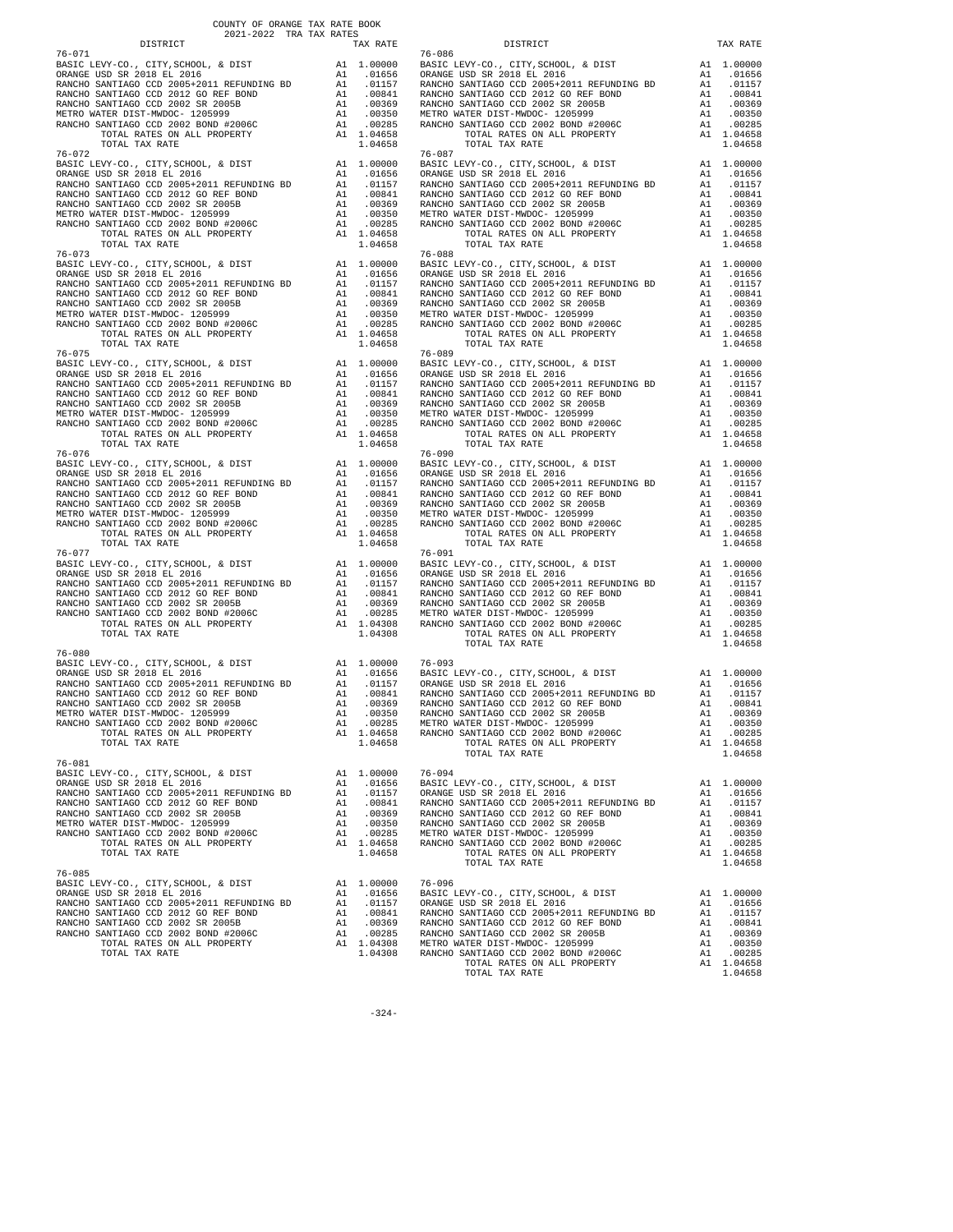|  | $\begin{tabular}{l c c c c c} \multicolumn{1}{c}{\textbf{76-105}} & \multicolumn{1}{c}{\textbf{76-107}} & \multicolumn{1}{c}{\textbf{8.81C EVY-C0.}}, & \textbf{CITY}, \textbf{SCHOOL}, & \textbf{DIST} & \textbf{R1 1.00000} \\ \hline \textbf{BASIC LEVY-C0.}, & \textbf{CITY}, \textbf{SCHOOL}, & \textbf{DIST} & \textbf{R1 1.00000} \\ \textbf{RANCE USD SR 2018 EL 2016} & \textbf{A1 1.000$ |  |
|--|----------------------------------------------------------------------------------------------------------------------------------------------------------------------------------------------------------------------------------------------------------------------------------------------------------------------------------------------------------------------------------------------------|--|
|  |                                                                                                                                                                                                                                                                                                                                                                                                    |  |
|  |                                                                                                                                                                                                                                                                                                                                                                                                    |  |
|  |                                                                                                                                                                                                                                                                                                                                                                                                    |  |
|  |                                                                                                                                                                                                                                                                                                                                                                                                    |  |
|  |                                                                                                                                                                                                                                                                                                                                                                                                    |  |
|  |                                                                                                                                                                                                                                                                                                                                                                                                    |  |
|  |                                                                                                                                                                                                                                                                                                                                                                                                    |  |
|  |                                                                                                                                                                                                                                                                                                                                                                                                    |  |
|  |                                                                                                                                                                                                                                                                                                                                                                                                    |  |
|  |                                                                                                                                                                                                                                                                                                                                                                                                    |  |
|  |                                                                                                                                                                                                                                                                                                                                                                                                    |  |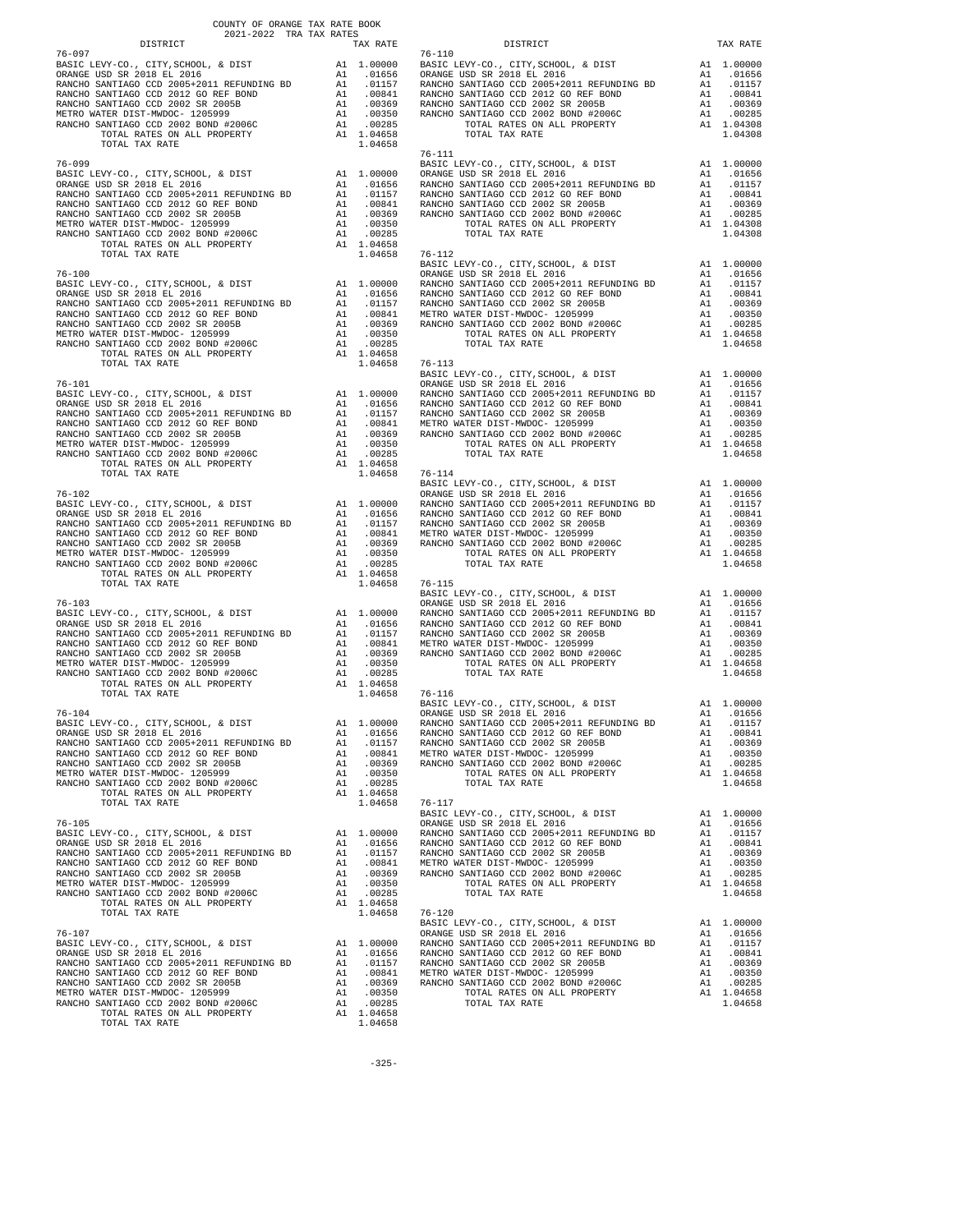| 2021-2022 TRA TAX RATES<br>DISTRICT                                                            | TAX RATE | DISTRICT                                                                                                                                                                                                                                                                                                                                                                                                    | TAX RATE |
|------------------------------------------------------------------------------------------------|----------|-------------------------------------------------------------------------------------------------------------------------------------------------------------------------------------------------------------------------------------------------------------------------------------------------------------------------------------------------------------------------------------------------------------|----------|
| $76 - 121$                                                                                     |          | $76 - 131$                                                                                                                                                                                                                                                                                                                                                                                                  |          |
|                                                                                                |          |                                                                                                                                                                                                                                                                                                                                                                                                             |          |
|                                                                                                |          |                                                                                                                                                                                                                                                                                                                                                                                                             |          |
|                                                                                                |          |                                                                                                                                                                                                                                                                                                                                                                                                             |          |
|                                                                                                |          |                                                                                                                                                                                                                                                                                                                                                                                                             |          |
| 76-122                                                                                         |          | $76 - 132$                                                                                                                                                                                                                                                                                                                                                                                                  |          |
|                                                                                                |          |                                                                                                                                                                                                                                                                                                                                                                                                             |          |
|                                                                                                |          |                                                                                                                                                                                                                                                                                                                                                                                                             |          |
|                                                                                                |          |                                                                                                                                                                                                                                                                                                                                                                                                             |          |
|                                                                                                |          |                                                                                                                                                                                                                                                                                                                                                                                                             |          |
|                                                                                                |          |                                                                                                                                                                                                                                                                                                                                                                                                             |          |
|                                                                                                |          |                                                                                                                                                                                                                                                                                                                                                                                                             |          |
|                                                                                                |          |                                                                                                                                                                                                                                                                                                                                                                                                             |          |
|                                                                                                |          |                                                                                                                                                                                                                                                                                                                                                                                                             |          |
|                                                                                                |          |                                                                                                                                                                                                                                                                                                                                                                                                             |          |
|                                                                                                |          |                                                                                                                                                                                                                                                                                                                                                                                                             |          |
|                                                                                                |          |                                                                                                                                                                                                                                                                                                                                                                                                             |          |
|                                                                                                |          |                                                                                                                                                                                                                                                                                                                                                                                                             |          |
| $76 - 125$                                                                                     |          | $\begin{tabular}{l c c c c c} \hline 76-124 & 76-137 \\ \hline BASIC LEVY-C0., CITY, SCHOOL, & DIST & A1 & 1.00000 & BASIC LEVY-C0., CITY, SCHOOL, & DIST & A1 & 1.00000 \\ \hline \text{RANCE USD SR 2018 EL 2016 & A1 & .01656 \\ \text{RANCE USD SR 2018 EL 2011 REFUNDING BD & A1 & .01656 \\ \text{RANCEO SANTIAGO CCD 2012 SCO P.2011 REFENDING BD & A1 & .01657 \\ \text{RANCEO SANTI$<br>$76 - 139$ |          |
|                                                                                                |          |                                                                                                                                                                                                                                                                                                                                                                                                             |          |
|                                                                                                |          |                                                                                                                                                                                                                                                                                                                                                                                                             |          |
|                                                                                                |          |                                                                                                                                                                                                                                                                                                                                                                                                             |          |
|                                                                                                |          |                                                                                                                                                                                                                                                                                                                                                                                                             |          |
|                                                                                                |          |                                                                                                                                                                                                                                                                                                                                                                                                             |          |
|                                                                                                |          |                                                                                                                                                                                                                                                                                                                                                                                                             |          |
|                                                                                                |          | $\begin{tabular}{l c c c c c} \hline 76-125 & 76-139 \\ \hline \texttt{BARIC} & \texttt{CEVY-CO.}, & \texttt{CITY}, \texttt{SCHOOL}, & \texttt{E DIST} & \texttt{A1} & 1.00000 \\ \hline \texttt{RANCE USD SR 2018 EL 2016} & \texttt{A1} & .01656 \\ \texttt{RANCE USD SR 2018 EL 2016} & \texttt{A1} & .01656 \\ \texttt{RANCE VSD SR 2018 EL 2016} & \texttt{A1} & .01656 \\ \texttt{RANCE$              |          |
|                                                                                                |          |                                                                                                                                                                                                                                                                                                                                                                                                             |          |
|                                                                                                |          |                                                                                                                                                                                                                                                                                                                                                                                                             |          |
|                                                                                                |          |                                                                                                                                                                                                                                                                                                                                                                                                             |          |
|                                                                                                |          |                                                                                                                                                                                                                                                                                                                                                                                                             |          |
|                                                                                                |          |                                                                                                                                                                                                                                                                                                                                                                                                             |          |
|                                                                                                |          |                                                                                                                                                                                                                                                                                                                                                                                                             |          |
|                                                                                                |          | $\begin{tabular}{l c c c c c} \hline 76-126 & 76-142 \\ \hline \texttt{BASTE LEVY-CO., CITY, SCHOOL, & \& DIST & \& & 1.00000 \\ \texttt{ORMGE USD SR 2018 EL 2016 & \& & 1.01656 \\ \texttt{RANCE USD SR 2018 EL 2016 & \& & 1.01656 \\ \texttt{RANCE O SANTIAGO CCD 2005+2011 REFUNDING BD & \& & 1.0157 \\ \texttt{RANCEO SANTIAGO CCD 2005+2011 REFUNDING BD & \& & 1.0157$                             |          |
|                                                                                                |          |                                                                                                                                                                                                                                                                                                                                                                                                             |          |
|                                                                                                |          |                                                                                                                                                                                                                                                                                                                                                                                                             |          |
|                                                                                                |          |                                                                                                                                                                                                                                                                                                                                                                                                             |          |
|                                                                                                |          |                                                                                                                                                                                                                                                                                                                                                                                                             |          |
|                                                                                                |          |                                                                                                                                                                                                                                                                                                                                                                                                             |          |
|                                                                                                |          | $\begin{tabular}{l c c c c c} \hline 76-127 & 76-143 & 76-143 & 76-144 & 1.00000 & 80.01658 \\ \hline \texttt{BASCE } UEV-CO, ~CITY, SCHOOL, ~&DIST & \texttt{A1} & 1.00000 & 80.01656 \\ \texttt{RANCE USD SR 2018 EL 2016} & \texttt{A1} & .01656 & 80.01654 & 0.01656 \\ \texttt{RANCE USD SR 2018 REU 2011 REFUNDING 2011 REFUNDING 2$                                                                  |          |
| $76 - 128$                                                                                     |          | $76 - 144$                                                                                                                                                                                                                                                                                                                                                                                                  |          |
|                                                                                                |          |                                                                                                                                                                                                                                                                                                                                                                                                             |          |
|                                                                                                |          |                                                                                                                                                                                                                                                                                                                                                                                                             |          |
|                                                                                                |          |                                                                                                                                                                                                                                                                                                                                                                                                             |          |
|                                                                                                |          |                                                                                                                                                                                                                                                                                                                                                                                                             |          |
|                                                                                                |          |                                                                                                                                                                                                                                                                                                                                                                                                             |          |
| TOTAL RATES ON ALL PROPERTY A1 1.04658<br>TOTAL TAX RATE PROPERTY A1 1.04658<br>TOTAL TAX RATE | 1.04658  | TOTAL RATES ON ALL PROPERTY A1 1.04658 PA 1.04658 (1.04658 PA 1.04668 PA 2.02458 PA 2.02458 PA 2.02458 PA 2.02458 PA 2.02458 PA 2.02458 PA 2.02458 PA 2.02458 PA 2.02458 PA 2.02458 PA 2.02458 PA 2.02458 PA 2.02458 PA 2.024<br>$76 - 145$<br>TOTAL TAX RATE                                                                                                                                               |          |
| 76-129                                                                                         |          |                                                                                                                                                                                                                                                                                                                                                                                                             |          |
|                                                                                                |          |                                                                                                                                                                                                                                                                                                                                                                                                             |          |
|                                                                                                |          |                                                                                                                                                                                                                                                                                                                                                                                                             |          |
|                                                                                                |          |                                                                                                                                                                                                                                                                                                                                                                                                             |          |
|                                                                                                |          |                                                                                                                                                                                                                                                                                                                                                                                                             |          |
|                                                                                                |          |                                                                                                                                                                                                                                                                                                                                                                                                             |          |
|                                                                                                |          | $\begin{tabular}{l c c c c c} \hline 76-129 & 76-145 \\ \hline \texttt{BARICE } \texttt{CEVY-CO} \,, \texttt{CITY}, \texttt{SCHOOL} \,, \texttt{ & 100000} & \texttt{BASTC LEVY-CO} \,, \texttt{CITY}, \texttt{SCHOOL} \,, \texttt{ & 100000} \\ \hline \texttt{RANCE } \texttt{USD} \texttt{ SR } 2018 \texttt{ EL } 2016 & \texttt{A1} & .01656 \\ \texttt{RANCE } \texttt{GANTIAGO} \texttt{ CCD } 20$   |          |
|                                                                                                |          |                                                                                                                                                                                                                                                                                                                                                                                                             |          |
|                                                                                                |          |                                                                                                                                                                                                                                                                                                                                                                                                             |          |
|                                                                                                |          |                                                                                                                                                                                                                                                                                                                                                                                                             |          |
|                                                                                                |          |                                                                                                                                                                                                                                                                                                                                                                                                             |          |
|                                                                                                |          |                                                                                                                                                                                                                                                                                                                                                                                                             |          |
|                                                                                                |          |                                                                                                                                                                                                                                                                                                                                                                                                             |          |
|                                                                                                |          |                                                                                                                                                                                                                                                                                                                                                                                                             |          |

-326-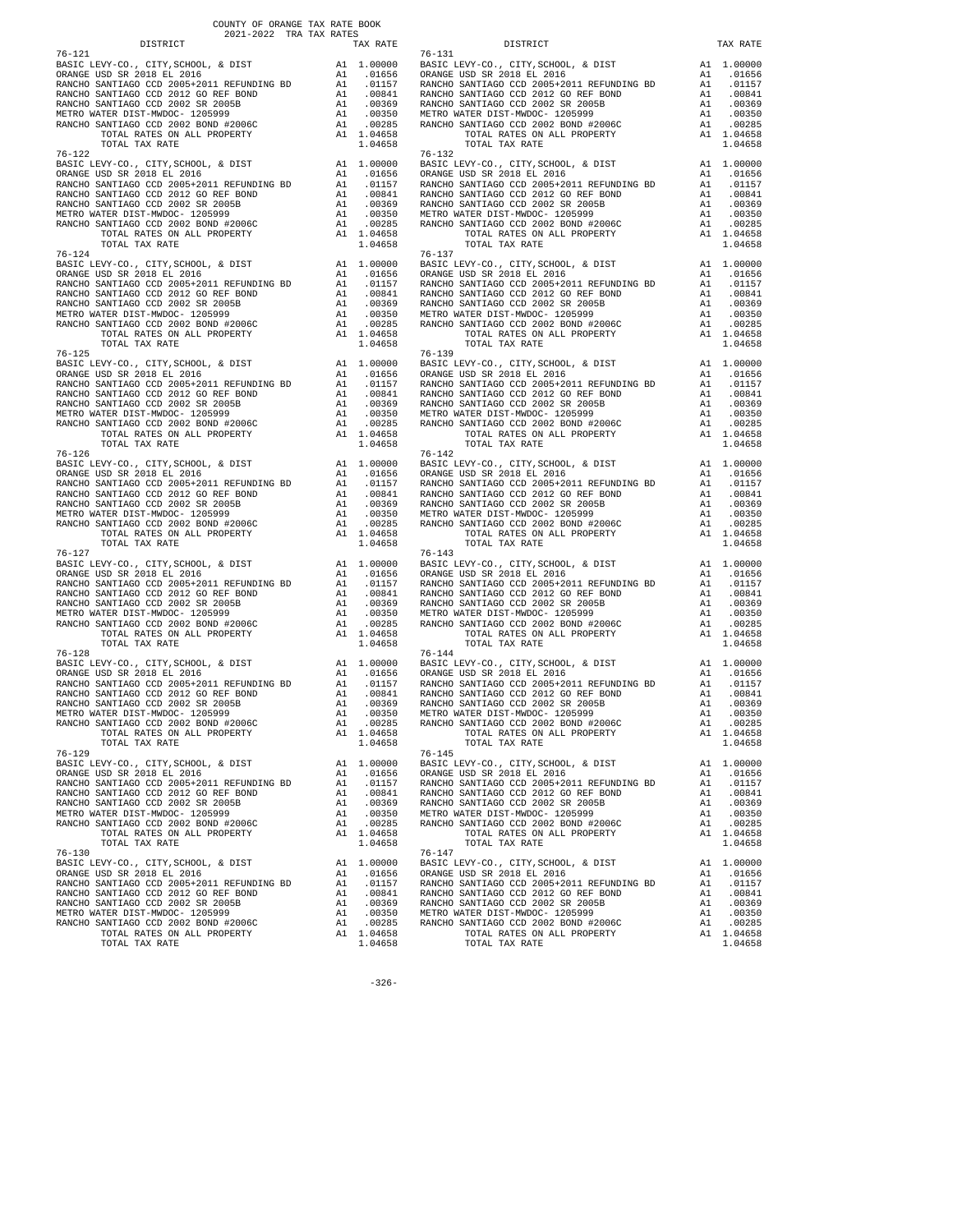| COUNTY OF ORANGE TAX RATE BOOK<br>$2021-2022 \quad \text{TRA} \quad \text{RATE B} \label{eq:2021-2022}$ DISTRICT |          |                |          |
|------------------------------------------------------------------------------------------------------------------|----------|----------------|----------|
|                                                                                                                  | TAX RATE | DISTRICT       | TAX RATE |
| $76 - 149$                                                                                                       |          | $76 - 167$     |          |
|                                                                                                                  |          |                |          |
|                                                                                                                  |          |                |          |
|                                                                                                                  |          |                |          |
|                                                                                                                  |          |                |          |
|                                                                                                                  |          |                |          |
|                                                                                                                  |          | TOTAL TAX RATE | 1.04658  |
|                                                                                                                  |          |                |          |
|                                                                                                                  |          |                |          |
|                                                                                                                  |          |                |          |
|                                                                                                                  |          |                |          |
|                                                                                                                  |          |                |          |
|                                                                                                                  |          |                |          |
|                                                                                                                  |          |                |          |
|                                                                                                                  |          |                |          |
|                                                                                                                  |          |                |          |
|                                                                                                                  |          |                |          |
|                                                                                                                  |          |                |          |
|                                                                                                                  |          |                |          |
|                                                                                                                  |          |                |          |
|                                                                                                                  |          |                |          |
|                                                                                                                  |          |                |          |
|                                                                                                                  |          |                |          |
|                                                                                                                  |          |                |          |
|                                                                                                                  |          |                |          |
|                                                                                                                  |          |                |          |
|                                                                                                                  |          |                |          |
|                                                                                                                  |          |                |          |
|                                                                                                                  |          |                |          |
|                                                                                                                  |          |                |          |
|                                                                                                                  |          |                |          |
|                                                                                                                  |          |                |          |
|                                                                                                                  |          |                |          |
|                                                                                                                  |          |                |          |
|                                                                                                                  |          |                |          |
|                                                                                                                  |          |                |          |
|                                                                                                                  |          |                |          |
|                                                                                                                  |          |                |          |
|                                                                                                                  |          |                |          |
|                                                                                                                  |          |                |          |
|                                                                                                                  |          |                |          |
|                                                                                                                  |          |                |          |
|                                                                                                                  |          |                |          |
|                                                                                                                  |          |                |          |
|                                                                                                                  |          |                |          |
|                                                                                                                  |          |                |          |
|                                                                                                                  |          |                |          |
|                                                                                                                  |          |                |          |
|                                                                                                                  |          |                |          |
|                                                                                                                  |          |                |          |
|                                                                                                                  |          |                |          |
|                                                                                                                  |          |                |          |
|                                                                                                                  |          |                |          |
|                                                                                                                  |          |                |          |
|                                                                                                                  |          |                |          |
|                                                                                                                  |          |                |          |
|                                                                                                                  |          |                |          |
|                                                                                                                  |          |                |          |
|                                                                                                                  |          |                |          |
|                                                                                                                  |          |                |          |
|                                                                                                                  |          |                |          |
|                                                                                                                  |          |                |          |
|                                                                                                                  |          |                |          |
|                                                                                                                  |          |                |          |
|                                                                                                                  |          |                |          |
|                                                                                                                  |          |                |          |
|                                                                                                                  |          |                |          |
|                                                                                                                  |          |                |          |
|                                                                                                                  |          |                |          |
|                                                                                                                  |          |                |          |
|                                                                                                                  |          |                |          |
|                                                                                                                  |          |                |          |
|                                                                                                                  |          |                |          |
|                                                                                                                  |          |                |          |
|                                                                                                                  |          |                |          |
|                                                                                                                  |          |                |          |
|                                                                                                                  | $-327-$  |                |          |
|                                                                                                                  |          |                |          |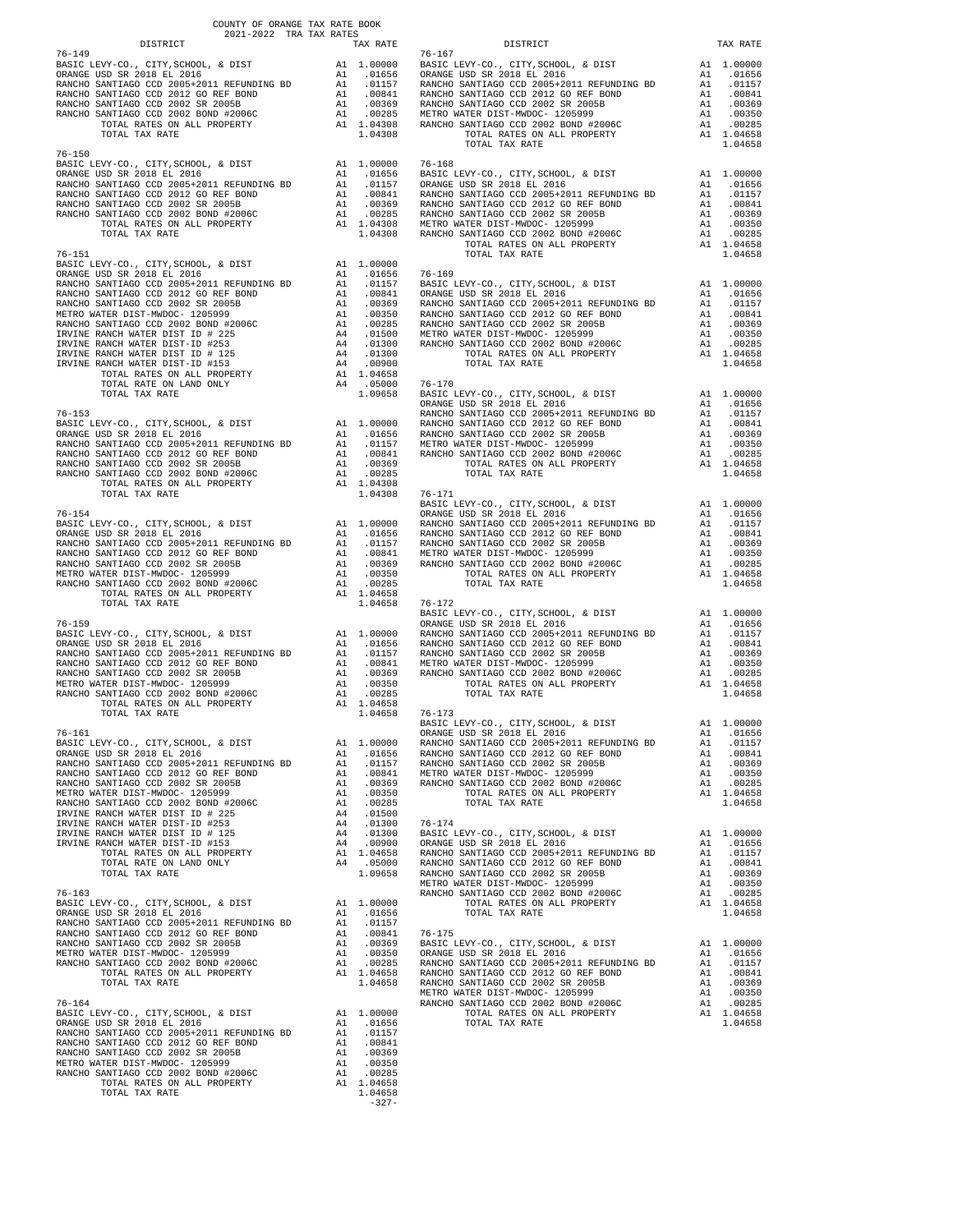| DISTRICT                                                                                                 | 2021-2022 TRA TAX RATES | TAX RATE | DISTRICT                                                                                                                                                                                                                                                                                                                                                                                                              | TAX RATE |
|----------------------------------------------------------------------------------------------------------|-------------------------|----------|-----------------------------------------------------------------------------------------------------------------------------------------------------------------------------------------------------------------------------------------------------------------------------------------------------------------------------------------------------------------------------------------------------------------------|----------|
| $76 - 176$                                                                                               |                         |          | $76 - 186$                                                                                                                                                                                                                                                                                                                                                                                                            |          |
| 76-177                                                                                                   |                         |          | $76 - 187$                                                                                                                                                                                                                                                                                                                                                                                                            |          |
| $76 - 179$                                                                                               |                         |          | $\begin{tabular}{l c c c c c} \hline 76-178 & 76-188 \\ \hline \texttt{BARICE } \texttt{UEVY-C0} \,, \texttt{CITY}, \texttt{SCHOOL}, \texttt{& \texttt{DIST}} & \texttt{A1} & 1.00000 & \texttt{BAISC LEVY-C0} \,, \texttt{CITY}, \texttt{SCHOOL}, \texttt{& \texttt{DIST}} & \texttt{A1} & 1.00000 \\ \texttt{RANCE } \texttt{USD SR 2018 EL 2016} & \texttt{A1} & .01656 & \texttt{ORANGE } \texttt{$<br>$76 - 189$ |          |
|                                                                                                          |                         |          | $\begin{tabular}{l c c c c c} \hline 76-179 & 76-189 \\ \hline \texttt{BARICE} & \texttt{CEVY-CO} &, \texttt{CITY}, \texttt{SCHOOL} & \texttt{A} & 1.00000 & \texttt{BAIC LEVY-CO} &, \texttt{CITY}, \texttt{SCHOOL} & \texttt{A} & 1.00000 \\ \texttt{DAANCE} & \texttt{SAD} & \texttt{SR} & 2018 & \texttt{EL} & 2016 & \texttt{A1} & .01656 \\ \texttt{RANCE} & \texttt{RANCE} & \texttt{SAD} &$                   |          |
|                                                                                                          |                         |          | $\begin{tabular}{l c c c c c} \hline 76-180 & 76-190 \\ \hline \texttt{BARICE} & \texttt{CEVY-CO.}, \texttt{CITY}, \texttt{SCHOOL}, & \texttt{EUST} & \texttt{A1} & 1.00000 \\ \hline \texttt{QRMCE} & \texttt{ISD} & \texttt{SR} & 2018 & \texttt{EL} & 2016 \\ \hline \texttt{RANCEO} & \texttt{SANTIAGO} & \texttt{CCD} & 2005+2011 & \texttt{REFUNDING} & \texttt{BD} & \texttt{A1} & .01656$                     |          |
|                                                                                                          |                         |          | $\begin{tabular}{l c c c c c} \hline 76-181 & 76-191 & 76-191 & 76-191 \\ \hline \hline \texttt{BASTC LEVY-C0.}, \texttt{CITY}, \texttt{SCHOOL}, & \texttt{E DIST} & \texttt{A1} & 1.00000 & \texttt{BASTC LEVY-C0.}, \texttt{CITY}, \texttt{SCHOOL}, & \texttt{E DIST} & \texttt{A1} & 1.00000 \\ \hline \texttt{RANCE USD SR 2018 EL 2016} & \texttt{A1} & .01656 & \texttt{ORANGE USD$                             |          |
| 76-182<br>TOTAL RATES ON ALL PROPERTY A1 1.04658<br>TOTAL TAX RATE PROPERTY A1 1.04658<br>TOTAL TAX RATE |                         | 1.04658  | $76 - 192$<br>TOTAL RATES ON ALL PROPERTY A1 1.04658<br>TOTAL RATES ON ALL PROPERTY A1 1.04658<br>$76 - 193$<br>TOTAL TAX RATE                                                                                                                                                                                                                                                                                        | 1.04658  |
| 76-183                                                                                                   |                         |          | $\begin{tabular}{l c c c c c} \hline 76-183 & 76-193 \\ \hline \texttt{BARICEO SANTIAGO CCD, CITY, SCHOOL, & DIST} & \texttt{A1} & 1.00000 & \texttt{BASC LEVY-CO.}, \texttt{CITY, SCHOOL, & & DIST} & \texttt{A1} & 1.00000 \\ \texttt{ORANGE USD SR 2018 EL 2016} & \texttt{A1} & .01656 & \texttt{ORANGE UED S R 2018 EL 2016} & \texttt{A1} & .01656 \\ \texttt{RANCE O SANTIAGO CCD 20$                          |          |
|                                                                                                          |                         |          | $\begin{tabular}{l c c c c c} \hline 76-184 & 76-194 \\ \hline \texttt{BARIC EVY-CO., CITY, SCHOOL, & DIST & A1 1.00000 & BASTC LEVY-CO., CITY, SCHOOL, & DIST & A1 1.00000 \\ \texttt{ORMCE USD SR 2018 EL 2016 & A1 0.01656 & BASTC LEVY-CO., CITY, SCHOOL, & DIST & A1 0.01656 \\ \texttt{RANCHO SANTIAGO CCD 2005+2011 REFUNDING BD & A1 0.0157 & RANCHO SANTIAGO CCD 200$                                        |          |

 $-328-$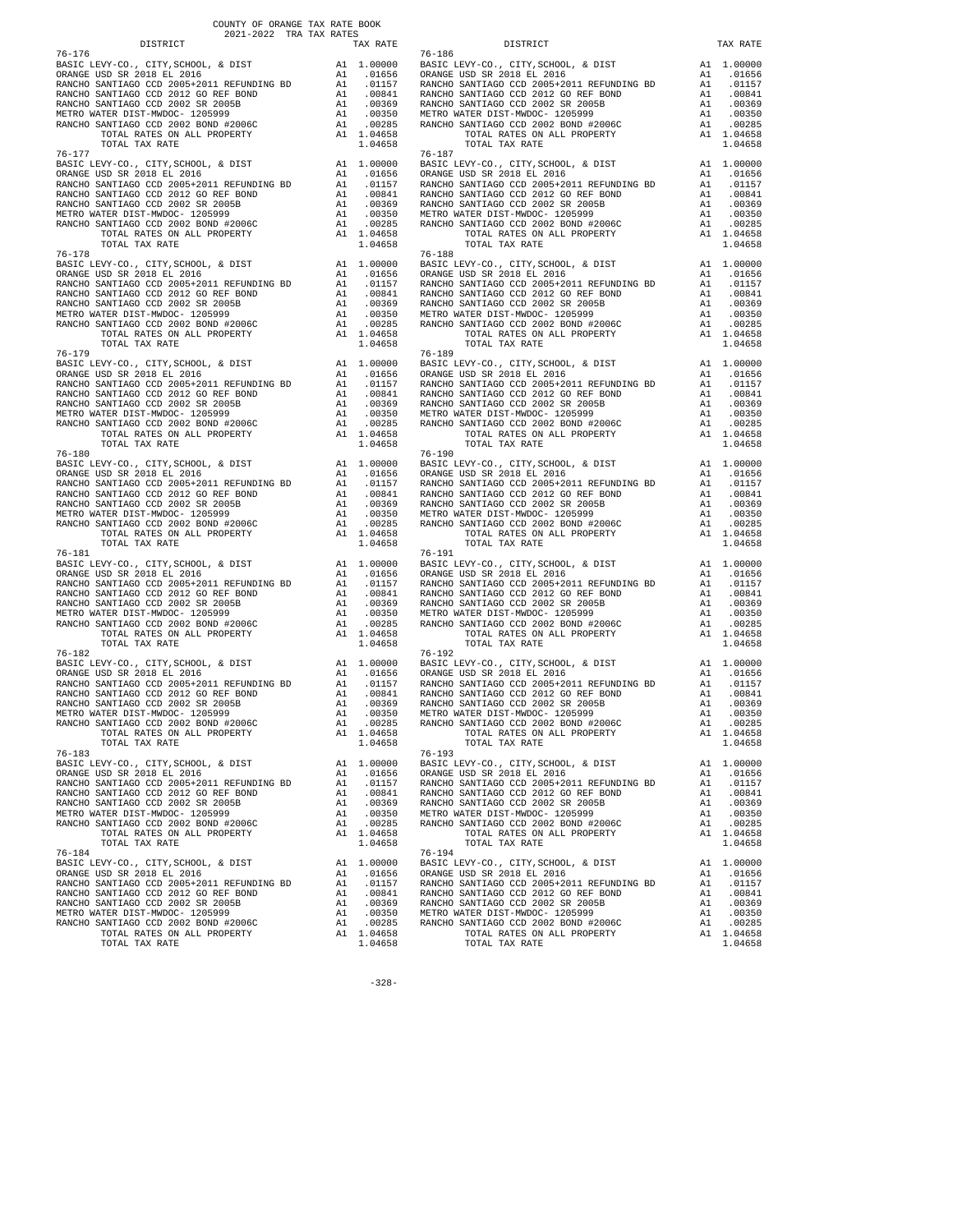| COUNTY OF ORANGE TAX RATE BOOK<br>2021-2022 TRA TAX RATES<br>$2021-2022 \quad \text{TRA} \quad \text{RATE B}$ DISTRICT $\hspace{2.5cm}$                                                                                                                                                                                                                                                            |          |                        |          |
|----------------------------------------------------------------------------------------------------------------------------------------------------------------------------------------------------------------------------------------------------------------------------------------------------------------------------------------------------------------------------------------------------|----------|------------------------|----------|
| $76 - 195$                                                                                                                                                                                                                                                                                                                                                                                         | TAX RATE | DISTRICT<br>$76 - 207$ | TAX RATE |
| $\begin{tabular}{l c c c c c} \hline 76-195 & 76-207 \\ \hline \text{BASTE LEVY-CO.}, & \text{CITY}, \text{SCHOOL}, & \& \text{DIST} & \text{A1} & 1.00000 \\ \text{ORANGE USD SR 2018 EL 2016 & \text{A1} & .01656 \\ \text{RANCHO SANTIAGO CCD 2005+2011 REFUNDING BD & \text{A1} & .01656 \\ \text{RANCHO SANTIAGO CCD 2005+2011 REFUNDING BD & \text{A1} & .0157 \\ \text{RANCHO SANTIAGO CCD$ |          |                        |          |
| $76 - 199$                                                                                                                                                                                                                                                                                                                                                                                         |          | TOTAL TAX RATE         | 1.04658  |
|                                                                                                                                                                                                                                                                                                                                                                                                    |          | TOTAL TAX RATE         | 1.04658  |
| $76 - 200$                                                                                                                                                                                                                                                                                                                                                                                         |          | TOTAL TAX RATE         | 1.04658  |
|                                                                                                                                                                                                                                                                                                                                                                                                    |          |                        |          |
| $76 - 202$                                                                                                                                                                                                                                                                                                                                                                                         |          |                        |          |
| $76 - 204$                                                                                                                                                                                                                                                                                                                                                                                         |          |                        |          |
|                                                                                                                                                                                                                                                                                                                                                                                                    |          |                        |          |
|                                                                                                                                                                                                                                                                                                                                                                                                    |          |                        |          |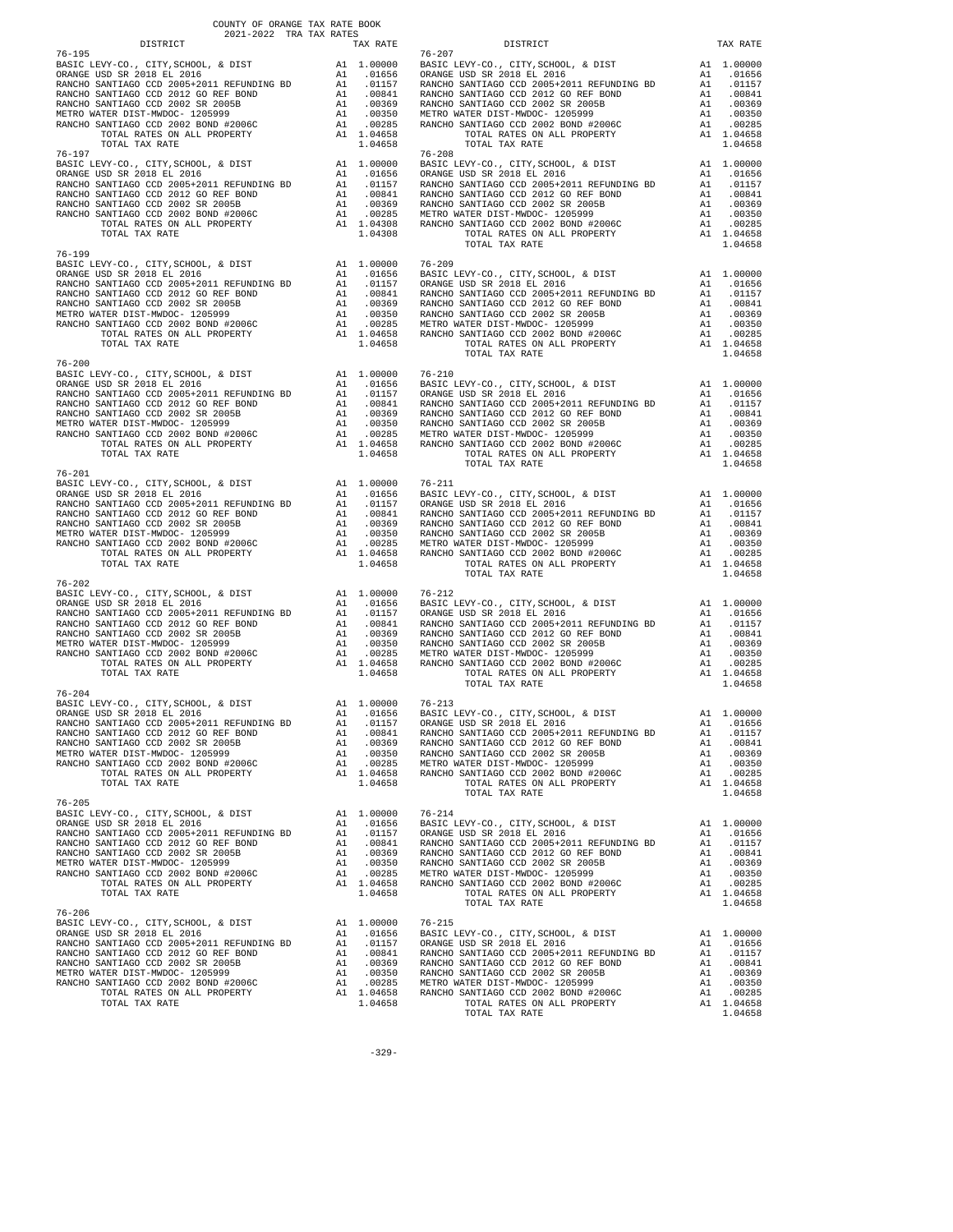| COUNTY OF ORANGE TAX RATE BOOK<br>2021-2022 TRA TAX RATES<br>$\begin{minipage}{.4\linewidth} \begin{tabular}{l} \multicolumn{2}{c}{\textbf{1.A. RATE}}\\ \multicolumn{2}{c}{\textbf{1.A. RATE}}\\ \multicolumn{2}{c}{\textbf{0.21-2022}} \end{tabular} \end{minipage} \begin{minipage}{.4\linewidth} \begin{tabular}{l} \multicolumn{2}{c}{\textbf{1.A. RATES}}\\ \multicolumn{2}{c}{\textbf{1.A. RATES}} \end{tabular} \end{minipage}$ | TAX RATE | DISTRICT<br>The state of the state of the state of the state of the state in the state of the state of the state of the state of the state in the state of the state of the state of the state of the state of the state of the state of | TAX RATE |
|-----------------------------------------------------------------------------------------------------------------------------------------------------------------------------------------------------------------------------------------------------------------------------------------------------------------------------------------------------------------------------------------------------------------------------------------|----------|------------------------------------------------------------------------------------------------------------------------------------------------------------------------------------------------------------------------------------------|----------|
|                                                                                                                                                                                                                                                                                                                                                                                                                                         |          | $76 - 223$                                                                                                                                                                                                                               |          |
|                                                                                                                                                                                                                                                                                                                                                                                                                                         |          |                                                                                                                                                                                                                                          |          |
|                                                                                                                                                                                                                                                                                                                                                                                                                                         |          |                                                                                                                                                                                                                                          |          |
|                                                                                                                                                                                                                                                                                                                                                                                                                                         |          |                                                                                                                                                                                                                                          |          |
|                                                                                                                                                                                                                                                                                                                                                                                                                                         |          |                                                                                                                                                                                                                                          |          |
|                                                                                                                                                                                                                                                                                                                                                                                                                                         |          |                                                                                                                                                                                                                                          |          |
|                                                                                                                                                                                                                                                                                                                                                                                                                                         |          |                                                                                                                                                                                                                                          |          |
|                                                                                                                                                                                                                                                                                                                                                                                                                                         |          |                                                                                                                                                                                                                                          |          |
|                                                                                                                                                                                                                                                                                                                                                                                                                                         |          |                                                                                                                                                                                                                                          |          |
|                                                                                                                                                                                                                                                                                                                                                                                                                                         |          |                                                                                                                                                                                                                                          |          |
|                                                                                                                                                                                                                                                                                                                                                                                                                                         |          |                                                                                                                                                                                                                                          |          |
|                                                                                                                                                                                                                                                                                                                                                                                                                                         |          |                                                                                                                                                                                                                                          |          |
|                                                                                                                                                                                                                                                                                                                                                                                                                                         |          |                                                                                                                                                                                                                                          |          |
|                                                                                                                                                                                                                                                                                                                                                                                                                                         |          |                                                                                                                                                                                                                                          |          |
|                                                                                                                                                                                                                                                                                                                                                                                                                                         |          |                                                                                                                                                                                                                                          |          |
|                                                                                                                                                                                                                                                                                                                                                                                                                                         |          |                                                                                                                                                                                                                                          |          |
|                                                                                                                                                                                                                                                                                                                                                                                                                                         |          |                                                                                                                                                                                                                                          |          |
|                                                                                                                                                                                                                                                                                                                                                                                                                                         |          |                                                                                                                                                                                                                                          |          |
|                                                                                                                                                                                                                                                                                                                                                                                                                                         |          |                                                                                                                                                                                                                                          |          |
|                                                                                                                                                                                                                                                                                                                                                                                                                                         |          |                                                                                                                                                                                                                                          |          |
|                                                                                                                                                                                                                                                                                                                                                                                                                                         |          |                                                                                                                                                                                                                                          |          |
|                                                                                                                                                                                                                                                                                                                                                                                                                                         |          |                                                                                                                                                                                                                                          |          |
|                                                                                                                                                                                                                                                                                                                                                                                                                                         |          |                                                                                                                                                                                                                                          |          |
|                                                                                                                                                                                                                                                                                                                                                                                                                                         |          |                                                                                                                                                                                                                                          |          |
|                                                                                                                                                                                                                                                                                                                                                                                                                                         |          |                                                                                                                                                                                                                                          |          |
|                                                                                                                                                                                                                                                                                                                                                                                                                                         |          |                                                                                                                                                                                                                                          |          |
|                                                                                                                                                                                                                                                                                                                                                                                                                                         |          |                                                                                                                                                                                                                                          |          |
|                                                                                                                                                                                                                                                                                                                                                                                                                                         |          |                                                                                                                                                                                                                                          |          |
|                                                                                                                                                                                                                                                                                                                                                                                                                                         |          |                                                                                                                                                                                                                                          |          |
|                                                                                                                                                                                                                                                                                                                                                                                                                                         |          |                                                                                                                                                                                                                                          |          |
|                                                                                                                                                                                                                                                                                                                                                                                                                                         |          |                                                                                                                                                                                                                                          |          |
|                                                                                                                                                                                                                                                                                                                                                                                                                                         |          |                                                                                                                                                                                                                                          |          |
|                                                                                                                                                                                                                                                                                                                                                                                                                                         |          |                                                                                                                                                                                                                                          |          |
|                                                                                                                                                                                                                                                                                                                                                                                                                                         |          |                                                                                                                                                                                                                                          |          |
|                                                                                                                                                                                                                                                                                                                                                                                                                                         |          |                                                                                                                                                                                                                                          |          |
|                                                                                                                                                                                                                                                                                                                                                                                                                                         |          |                                                                                                                                                                                                                                          |          |
|                                                                                                                                                                                                                                                                                                                                                                                                                                         |          |                                                                                                                                                                                                                                          |          |
|                                                                                                                                                                                                                                                                                                                                                                                                                                         |          |                                                                                                                                                                                                                                          |          |
|                                                                                                                                                                                                                                                                                                                                                                                                                                         |          |                                                                                                                                                                                                                                          |          |
|                                                                                                                                                                                                                                                                                                                                                                                                                                         |          |                                                                                                                                                                                                                                          |          |
|                                                                                                                                                                                                                                                                                                                                                                                                                                         |          |                                                                                                                                                                                                                                          |          |
|                                                                                                                                                                                                                                                                                                                                                                                                                                         |          |                                                                                                                                                                                                                                          |          |
|                                                                                                                                                                                                                                                                                                                                                                                                                                         |          |                                                                                                                                                                                                                                          |          |
|                                                                                                                                                                                                                                                                                                                                                                                                                                         |          |                                                                                                                                                                                                                                          |          |
|                                                                                                                                                                                                                                                                                                                                                                                                                                         |          |                                                                                                                                                                                                                                          |          |
|                                                                                                                                                                                                                                                                                                                                                                                                                                         |          |                                                                                                                                                                                                                                          |          |
|                                                                                                                                                                                                                                                                                                                                                                                                                                         |          |                                                                                                                                                                                                                                          |          |
|                                                                                                                                                                                                                                                                                                                                                                                                                                         |          |                                                                                                                                                                                                                                          |          |
|                                                                                                                                                                                                                                                                                                                                                                                                                                         |          |                                                                                                                                                                                                                                          |          |
|                                                                                                                                                                                                                                                                                                                                                                                                                                         |          |                                                                                                                                                                                                                                          |          |
|                                                                                                                                                                                                                                                                                                                                                                                                                                         |          |                                                                                                                                                                                                                                          |          |
|                                                                                                                                                                                                                                                                                                                                                                                                                                         |          |                                                                                                                                                                                                                                          |          |
|                                                                                                                                                                                                                                                                                                                                                                                                                                         |          |                                                                                                                                                                                                                                          |          |
|                                                                                                                                                                                                                                                                                                                                                                                                                                         |          |                                                                                                                                                                                                                                          |          |
|                                                                                                                                                                                                                                                                                                                                                                                                                                         |          |                                                                                                                                                                                                                                          |          |
|                                                                                                                                                                                                                                                                                                                                                                                                                                         |          |                                                                                                                                                                                                                                          |          |
|                                                                                                                                                                                                                                                                                                                                                                                                                                         |          |                                                                                                                                                                                                                                          |          |
| $76 - 221$                                                                                                                                                                                                                                                                                                                                                                                                                              |          |                                                                                                                                                                                                                                          |          |
|                                                                                                                                                                                                                                                                                                                                                                                                                                         |          |                                                                                                                                                                                                                                          |          |
|                                                                                                                                                                                                                                                                                                                                                                                                                                         |          |                                                                                                                                                                                                                                          |          |
|                                                                                                                                                                                                                                                                                                                                                                                                                                         |          |                                                                                                                                                                                                                                          |          |
|                                                                                                                                                                                                                                                                                                                                                                                                                                         |          |                                                                                                                                                                                                                                          |          |
|                                                                                                                                                                                                                                                                                                                                                                                                                                         |          |                                                                                                                                                                                                                                          |          |
|                                                                                                                                                                                                                                                                                                                                                                                                                                         |          |                                                                                                                                                                                                                                          |          |
|                                                                                                                                                                                                                                                                                                                                                                                                                                         |          |                                                                                                                                                                                                                                          |          |
|                                                                                                                                                                                                                                                                                                                                                                                                                                         |          |                                                                                                                                                                                                                                          |          |
|                                                                                                                                                                                                                                                                                                                                                                                                                                         |          |                                                                                                                                                                                                                                          |          |
|                                                                                                                                                                                                                                                                                                                                                                                                                                         |          |                                                                                                                                                                                                                                          |          |
|                                                                                                                                                                                                                                                                                                                                                                                                                                         |          |                                                                                                                                                                                                                                          |          |
|                                                                                                                                                                                                                                                                                                                                                                                                                                         |          |                                                                                                                                                                                                                                          |          |
|                                                                                                                                                                                                                                                                                                                                                                                                                                         |          |                                                                                                                                                                                                                                          |          |
|                                                                                                                                                                                                                                                                                                                                                                                                                                         |          |                                                                                                                                                                                                                                          |          |
|                                                                                                                                                                                                                                                                                                                                                                                                                                         |          |                                                                                                                                                                                                                                          |          |
|                                                                                                                                                                                                                                                                                                                                                                                                                                         |          |                                                                                                                                                                                                                                          |          |
|                                                                                                                                                                                                                                                                                                                                                                                                                                         |          |                                                                                                                                                                                                                                          |          |
|                                                                                                                                                                                                                                                                                                                                                                                                                                         |          |                                                                                                                                                                                                                                          |          |
|                                                                                                                                                                                                                                                                                                                                                                                                                                         |          |                                                                                                                                                                                                                                          |          |
|                                                                                                                                                                                                                                                                                                                                                                                                                                         |          |                                                                                                                                                                                                                                          |          |
|                                                                                                                                                                                                                                                                                                                                                                                                                                         |          |                                                                                                                                                                                                                                          |          |
|                                                                                                                                                                                                                                                                                                                                                                                                                                         |          |                                                                                                                                                                                                                                          |          |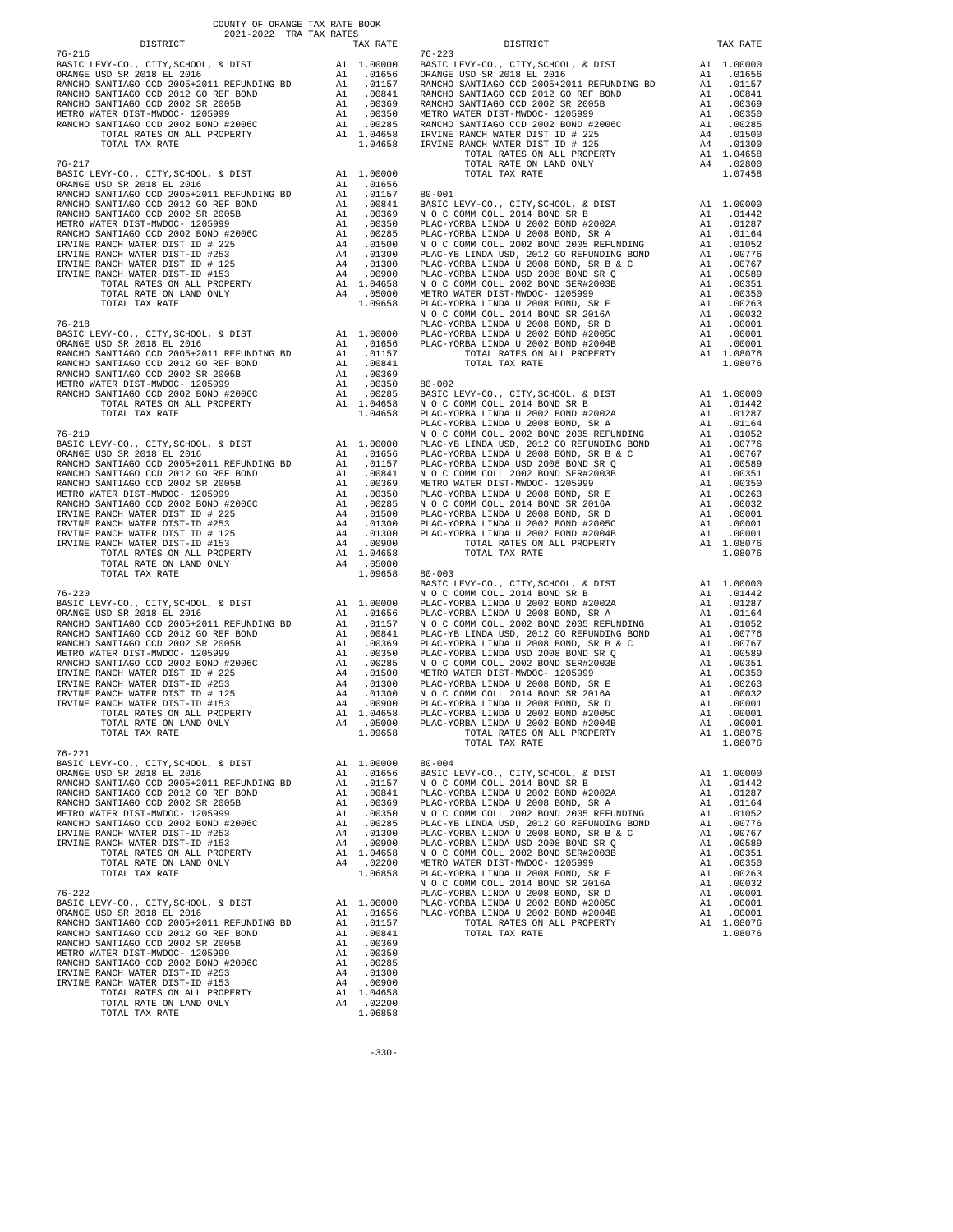| COUNTY OF ORANGE TAX RATE BOOK<br>$2021-2022 \quad \text{TRA TAX RATES}$ DISTRICT $\hspace{2.5cm}$ |          |                              |          |
|----------------------------------------------------------------------------------------------------|----------|------------------------------|----------|
|                                                                                                    | TAX RATE | DISTRICT                     | TAX RATE |
| $80 - 006$                                                                                         |          | $80 - 012$                   |          |
|                                                                                                    |          |                              |          |
|                                                                                                    |          |                              |          |
|                                                                                                    |          |                              |          |
|                                                                                                    |          |                              |          |
|                                                                                                    |          |                              |          |
|                                                                                                    |          |                              |          |
|                                                                                                    |          |                              |          |
|                                                                                                    |          |                              |          |
|                                                                                                    |          |                              |          |
|                                                                                                    |          |                              |          |
|                                                                                                    |          |                              |          |
|                                                                                                    |          |                              |          |
|                                                                                                    |          |                              |          |
|                                                                                                    |          |                              |          |
|                                                                                                    |          |                              |          |
|                                                                                                    |          |                              |          |
|                                                                                                    |          |                              |          |
|                                                                                                    |          |                              |          |
|                                                                                                    |          |                              |          |
|                                                                                                    |          |                              |          |
|                                                                                                    |          |                              |          |
|                                                                                                    |          |                              |          |
| $80 - 008$                                                                                         |          | $80 - 014$                   |          |
|                                                                                                    |          |                              |          |
|                                                                                                    |          |                              |          |
|                                                                                                    |          |                              |          |
|                                                                                                    |          |                              |          |
|                                                                                                    |          |                              |          |
|                                                                                                    |          |                              |          |
|                                                                                                    |          |                              |          |
|                                                                                                    |          |                              |          |
|                                                                                                    |          |                              |          |
|                                                                                                    |          |                              |          |
|                                                                                                    |          |                              |          |
|                                                                                                    |          |                              |          |
| $80 - 010$                                                                                         |          | $80 - 015$                   |          |
|                                                                                                    |          |                              |          |
|                                                                                                    |          |                              |          |
|                                                                                                    |          |                              |          |
|                                                                                                    |          |                              |          |
|                                                                                                    |          |                              |          |
|                                                                                                    |          |                              |          |
|                                                                                                    |          |                              |          |
|                                                                                                    |          |                              |          |
|                                                                                                    |          |                              |          |
|                                                                                                    |          |                              |          |
|                                                                                                    |          |                              |          |
| TOTAL TAX RATE<br>$80 - 011$                                                                       | 1.08076  | TOTAL TAX RATE<br>$80 - 016$ | 1.08076  |
|                                                                                                    |          |                              |          |
|                                                                                                    |          |                              |          |
|                                                                                                    |          |                              |          |
|                                                                                                    |          |                              |          |
|                                                                                                    |          |                              |          |
|                                                                                                    |          |                              |          |
|                                                                                                    |          |                              |          |
|                                                                                                    |          |                              |          |
|                                                                                                    |          |                              |          |
|                                                                                                    |          |                              |          |
|                                                                                                    |          |                              |          |
| TOTAL TAX RATE                                                                                     | 1.08076  | TOTAL TAX RATE               | 1.08076  |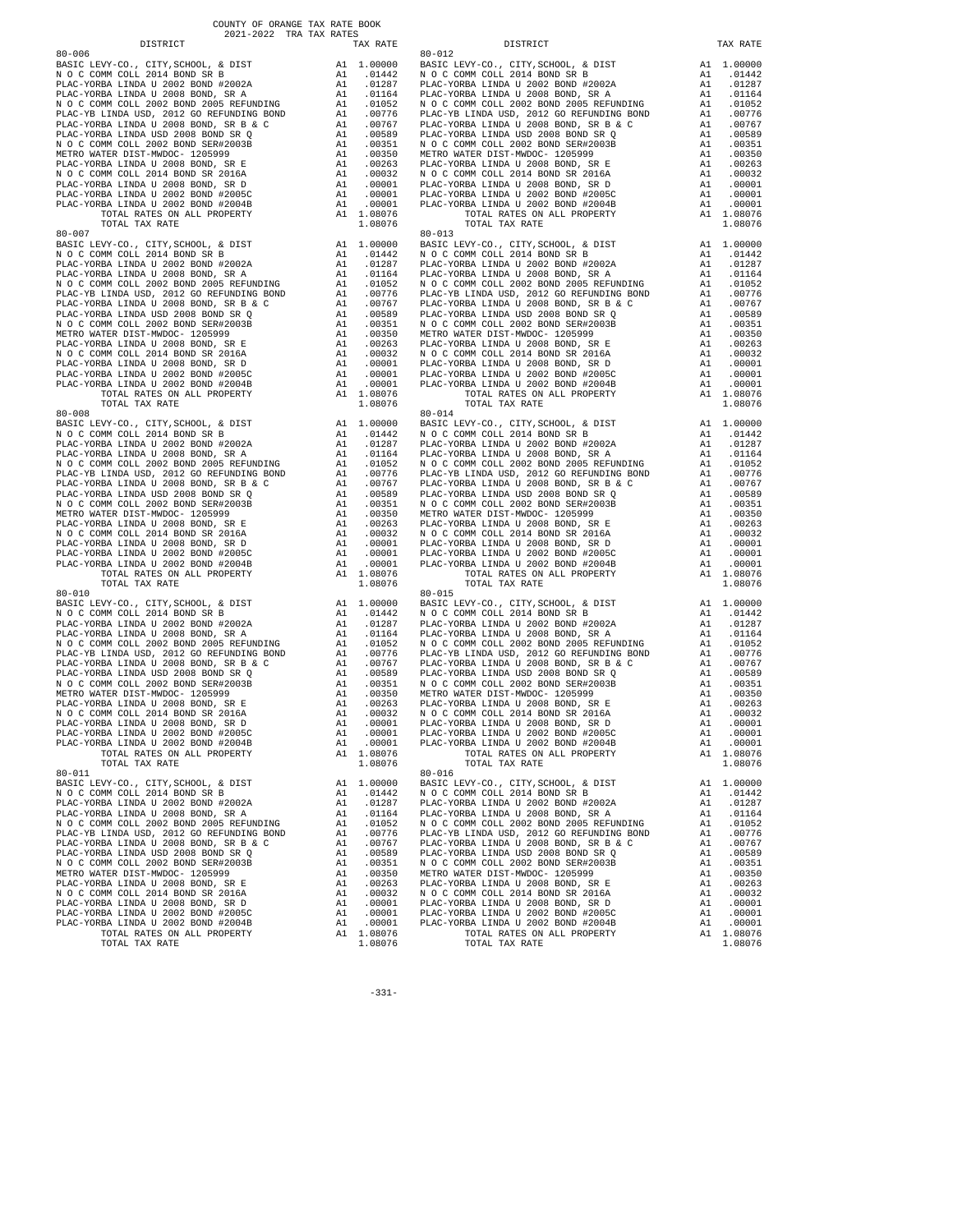| TAX RATE<br>DISTRICT |         | DISTRICT       | TAX RATE |
|----------------------|---------|----------------|----------|
|                      |         |                |          |
|                      |         |                |          |
|                      |         |                |          |
|                      |         |                |          |
|                      |         |                |          |
|                      |         |                |          |
|                      |         |                |          |
|                      |         |                |          |
|                      |         |                |          |
|                      |         |                |          |
|                      |         |                |          |
|                      |         |                |          |
|                      |         |                |          |
|                      |         |                |          |
|                      |         |                |          |
|                      |         |                |          |
|                      |         |                |          |
|                      |         |                |          |
|                      |         |                |          |
|                      |         |                |          |
|                      |         |                |          |
|                      |         |                |          |
|                      |         |                |          |
|                      |         |                |          |
|                      |         |                |          |
|                      |         |                |          |
|                      |         |                |          |
|                      |         |                |          |
|                      |         |                |          |
|                      |         |                |          |
|                      |         |                |          |
|                      |         |                |          |
|                      |         |                |          |
|                      |         |                |          |
|                      |         |                |          |
|                      |         |                |          |
|                      |         |                |          |
|                      |         |                |          |
|                      |         |                |          |
|                      |         |                |          |
|                      |         |                |          |
|                      |         |                |          |
|                      |         |                |          |
|                      |         |                |          |
|                      |         |                |          |
|                      |         |                |          |
|                      |         |                |          |
|                      |         |                |          |
|                      |         |                |          |
|                      |         |                |          |
|                      |         |                |          |
|                      |         |                |          |
|                      |         |                |          |
|                      |         |                |          |
|                      |         |                |          |
|                      |         |                |          |
|                      |         |                |          |
|                      |         |                |          |
|                      |         |                |          |
|                      |         |                |          |
|                      |         |                |          |
|                      |         |                |          |
|                      |         |                |          |
|                      |         |                |          |
|                      |         |                |          |
|                      |         |                |          |
|                      |         |                |          |
| $80 - 027$           |         | $80 - 032$     |          |
|                      |         |                |          |
|                      |         |                |          |
|                      |         |                |          |
|                      |         |                |          |
|                      |         |                |          |
|                      |         |                |          |
|                      |         |                |          |
|                      |         |                |          |
|                      |         |                |          |
|                      |         |                |          |
|                      |         |                |          |
|                      |         |                |          |
|                      |         |                |          |
|                      |         |                |          |
|                      |         |                |          |
| TOTAL TAX RATE       | 1.08076 | TOTAL TAX RATE | 1.08076  |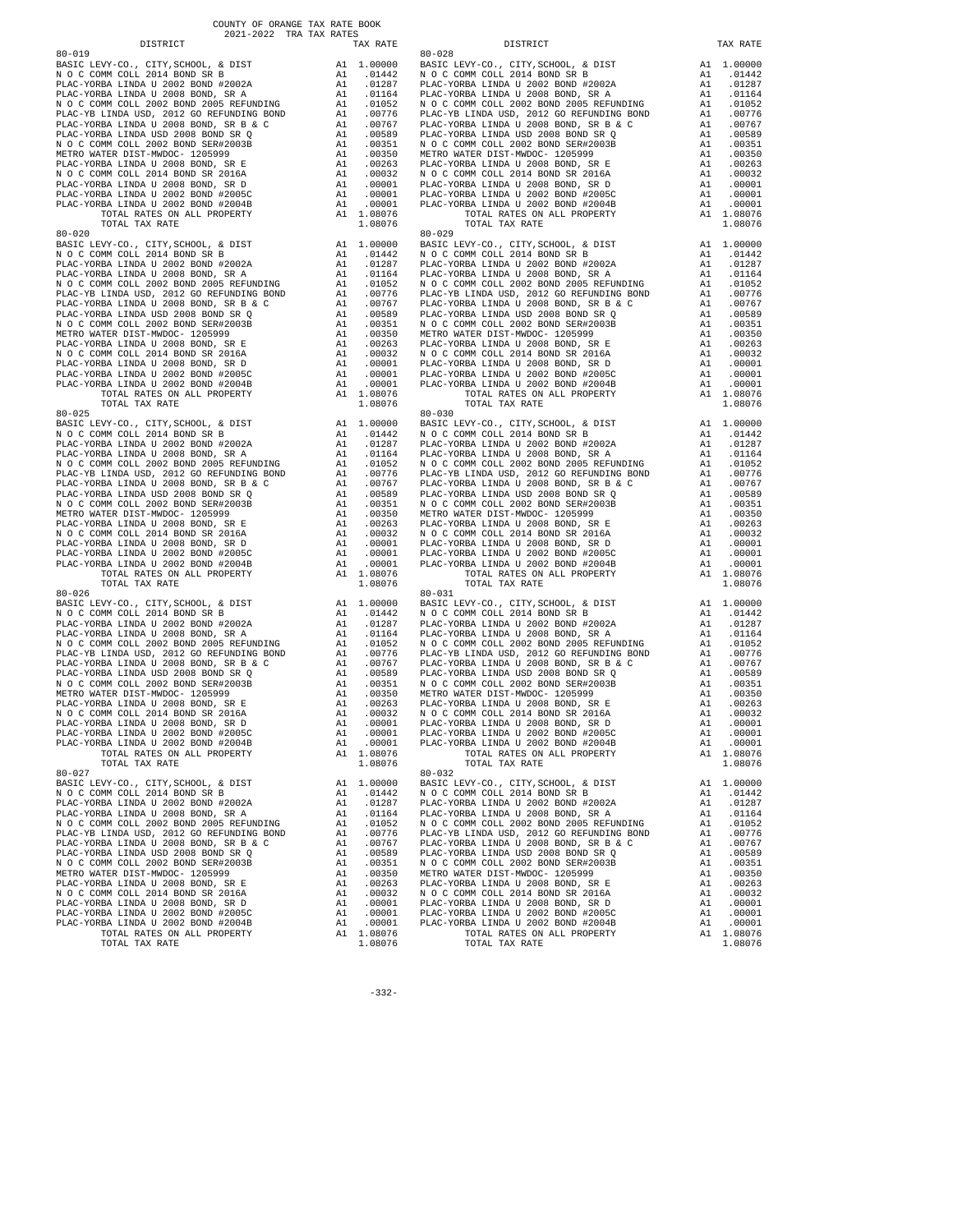| COUNTY OF ORANGE TAX RATE BOOK<br>2021-2022 TRA TAX RATES<br>$\begin{minipage}{0.5\textwidth} \begin{tabular}{@{}c@{}} \multicolumn{2}{c}{\textwidth} \end{tabular} \hline \multicolumn{2}{c}{\textwidth} \begin{tabular}{@{}c@{}} \multicolumn{2}{c}{\textwidth} \end{tabular} \hline \multicolumn{2}{c}{\textwidth} \begin{tabular}{@{}c@{}} \multicolumn{2}{c}{\textwidth} \end{tabular} \hline \multicolumn{2}{c}{\textwidth} \begin{tabular}{c}{\textwidth} \end{tabular} \hline \multicolumn{2}{c}{\textwidth} \end{tabular} \hline \multicolumn{2}{c}{\textwidth} \begin{tabular}{c}{\$ |          |                                                                                                                                                                            |          |
|------------------------------------------------------------------------------------------------------------------------------------------------------------------------------------------------------------------------------------------------------------------------------------------------------------------------------------------------------------------------------------------------------------------------------------------------------------------------------------------------------------------------------------------------------------------------------------------------|----------|----------------------------------------------------------------------------------------------------------------------------------------------------------------------------|----------|
|                                                                                                                                                                                                                                                                                                                                                                                                                                                                                                                                                                                                | TAX RATE | DISTRICT                                                                                                                                                                   | TAX RATE |
|                                                                                                                                                                                                                                                                                                                                                                                                                                                                                                                                                                                                |          |                                                                                                                                                                            |          |
|                                                                                                                                                                                                                                                                                                                                                                                                                                                                                                                                                                                                |          |                                                                                                                                                                            |          |
|                                                                                                                                                                                                                                                                                                                                                                                                                                                                                                                                                                                                |          |                                                                                                                                                                            |          |
|                                                                                                                                                                                                                                                                                                                                                                                                                                                                                                                                                                                                |          |                                                                                                                                                                            |          |
|                                                                                                                                                                                                                                                                                                                                                                                                                                                                                                                                                                                                |          |                                                                                                                                                                            |          |
|                                                                                                                                                                                                                                                                                                                                                                                                                                                                                                                                                                                                |          |                                                                                                                                                                            |          |
|                                                                                                                                                                                                                                                                                                                                                                                                                                                                                                                                                                                                |          |                                                                                                                                                                            |          |
|                                                                                                                                                                                                                                                                                                                                                                                                                                                                                                                                                                                                |          |                                                                                                                                                                            |          |
|                                                                                                                                                                                                                                                                                                                                                                                                                                                                                                                                                                                                |          |                                                                                                                                                                            |          |
|                                                                                                                                                                                                                                                                                                                                                                                                                                                                                                                                                                                                |          |                                                                                                                                                                            |          |
|                                                                                                                                                                                                                                                                                                                                                                                                                                                                                                                                                                                                |          |                                                                                                                                                                            |          |
|                                                                                                                                                                                                                                                                                                                                                                                                                                                                                                                                                                                                |          |                                                                                                                                                                            |          |
|                                                                                                                                                                                                                                                                                                                                                                                                                                                                                                                                                                                                |          |                                                                                                                                                                            |          |
|                                                                                                                                                                                                                                                                                                                                                                                                                                                                                                                                                                                                |          |                                                                                                                                                                            |          |
|                                                                                                                                                                                                                                                                                                                                                                                                                                                                                                                                                                                                |          |                                                                                                                                                                            |          |
|                                                                                                                                                                                                                                                                                                                                                                                                                                                                                                                                                                                                |          |                                                                                                                                                                            |          |
|                                                                                                                                                                                                                                                                                                                                                                                                                                                                                                                                                                                                |          |                                                                                                                                                                            |          |
|                                                                                                                                                                                                                                                                                                                                                                                                                                                                                                                                                                                                |          |                                                                                                                                                                            |          |
|                                                                                                                                                                                                                                                                                                                                                                                                                                                                                                                                                                                                |          |                                                                                                                                                                            |          |
|                                                                                                                                                                                                                                                                                                                                                                                                                                                                                                                                                                                                |          |                                                                                                                                                                            |          |
|                                                                                                                                                                                                                                                                                                                                                                                                                                                                                                                                                                                                |          |                                                                                                                                                                            |          |
|                                                                                                                                                                                                                                                                                                                                                                                                                                                                                                                                                                                                |          |                                                                                                                                                                            |          |
|                                                                                                                                                                                                                                                                                                                                                                                                                                                                                                                                                                                                |          |                                                                                                                                                                            |          |
| $80 - 035$                                                                                                                                                                                                                                                                                                                                                                                                                                                                                                                                                                                     |          | $81 - 006$                                                                                                                                                                 |          |
|                                                                                                                                                                                                                                                                                                                                                                                                                                                                                                                                                                                                |          |                                                                                                                                                                            |          |
|                                                                                                                                                                                                                                                                                                                                                                                                                                                                                                                                                                                                |          |                                                                                                                                                                            |          |
|                                                                                                                                                                                                                                                                                                                                                                                                                                                                                                                                                                                                |          |                                                                                                                                                                            |          |
|                                                                                                                                                                                                                                                                                                                                                                                                                                                                                                                                                                                                |          |                                                                                                                                                                            |          |
|                                                                                                                                                                                                                                                                                                                                                                                                                                                                                                                                                                                                |          |                                                                                                                                                                            |          |
|                                                                                                                                                                                                                                                                                                                                                                                                                                                                                                                                                                                                |          |                                                                                                                                                                            |          |
|                                                                                                                                                                                                                                                                                                                                                                                                                                                                                                                                                                                                |          |                                                                                                                                                                            |          |
|                                                                                                                                                                                                                                                                                                                                                                                                                                                                                                                                                                                                |          |                                                                                                                                                                            |          |
|                                                                                                                                                                                                                                                                                                                                                                                                                                                                                                                                                                                                |          |                                                                                                                                                                            |          |
|                                                                                                                                                                                                                                                                                                                                                                                                                                                                                                                                                                                                |          |                                                                                                                                                                            |          |
|                                                                                                                                                                                                                                                                                                                                                                                                                                                                                                                                                                                                |          |                                                                                                                                                                            |          |
|                                                                                                                                                                                                                                                                                                                                                                                                                                                                                                                                                                                                |          |                                                                                                                                                                            |          |
|                                                                                                                                                                                                                                                                                                                                                                                                                                                                                                                                                                                                |          |                                                                                                                                                                            |          |
|                                                                                                                                                                                                                                                                                                                                                                                                                                                                                                                                                                                                |          |                                                                                                                                                                            |          |
|                                                                                                                                                                                                                                                                                                                                                                                                                                                                                                                                                                                                |          |                                                                                                                                                                            |          |
|                                                                                                                                                                                                                                                                                                                                                                                                                                                                                                                                                                                                |          |                                                                                                                                                                            |          |
|                                                                                                                                                                                                                                                                                                                                                                                                                                                                                                                                                                                                |          |                                                                                                                                                                            |          |
|                                                                                                                                                                                                                                                                                                                                                                                                                                                                                                                                                                                                |          |                                                                                                                                                                            |          |
|                                                                                                                                                                                                                                                                                                                                                                                                                                                                                                                                                                                                |          |                                                                                                                                                                            |          |
|                                                                                                                                                                                                                                                                                                                                                                                                                                                                                                                                                                                                |          |                                                                                                                                                                            |          |
|                                                                                                                                                                                                                                                                                                                                                                                                                                                                                                                                                                                                |          |                                                                                                                                                                            |          |
|                                                                                                                                                                                                                                                                                                                                                                                                                                                                                                                                                                                                |          |                                                                                                                                                                            |          |
|                                                                                                                                                                                                                                                                                                                                                                                                                                                                                                                                                                                                |          |                                                                                                                                                                            |          |
|                                                                                                                                                                                                                                                                                                                                                                                                                                                                                                                                                                                                |          |                                                                                                                                                                            |          |
| $80 - 039$                                                                                                                                                                                                                                                                                                                                                                                                                                                                                                                                                                                     |          | 91-011<br>BASIC LEVY-CO., CITY, SCHOOL, & DIST and 1.00000<br>METRO WATER DIST-MWDOC-1205999 A1 .00350<br>TOTAL FATES ON ALL PROPERTY A1 1.00350<br>TOTAL TAX RATE 1.00350 |          |
|                                                                                                                                                                                                                                                                                                                                                                                                                                                                                                                                                                                                |          |                                                                                                                                                                            |          |
|                                                                                                                                                                                                                                                                                                                                                                                                                                                                                                                                                                                                |          |                                                                                                                                                                            |          |
|                                                                                                                                                                                                                                                                                                                                                                                                                                                                                                                                                                                                |          |                                                                                                                                                                            |          |
|                                                                                                                                                                                                                                                                                                                                                                                                                                                                                                                                                                                                |          |                                                                                                                                                                            |          |
|                                                                                                                                                                                                                                                                                                                                                                                                                                                                                                                                                                                                |          |                                                                                                                                                                            |          |
|                                                                                                                                                                                                                                                                                                                                                                                                                                                                                                                                                                                                |          |                                                                                                                                                                            |          |
|                                                                                                                                                                                                                                                                                                                                                                                                                                                                                                                                                                                                |          |                                                                                                                                                                            |          |
|                                                                                                                                                                                                                                                                                                                                                                                                                                                                                                                                                                                                |          |                                                                                                                                                                            |          |
|                                                                                                                                                                                                                                                                                                                                                                                                                                                                                                                                                                                                |          |                                                                                                                                                                            |          |
|                                                                                                                                                                                                                                                                                                                                                                                                                                                                                                                                                                                                |          |                                                                                                                                                                            |          |
|                                                                                                                                                                                                                                                                                                                                                                                                                                                                                                                                                                                                |          |                                                                                                                                                                            |          |

| DT2.LKTC.L                                                                                                                                                                                                                         | TAX RATE | DISTRICT                                                                                                                                                           | TAX RATE |
|------------------------------------------------------------------------------------------------------------------------------------------------------------------------------------------------------------------------------------|----------|--------------------------------------------------------------------------------------------------------------------------------------------------------------------|----------|
| $80 - 033$                                                                                                                                                                                                                         |          | $80 - 042$                                                                                                                                                         |          |
|                                                                                                                                                                                                                                    |          |                                                                                                                                                                    |          |
|                                                                                                                                                                                                                                    |          |                                                                                                                                                                    |          |
|                                                                                                                                                                                                                                    |          |                                                                                                                                                                    |          |
|                                                                                                                                                                                                                                    |          |                                                                                                                                                                    |          |
|                                                                                                                                                                                                                                    |          |                                                                                                                                                                    |          |
|                                                                                                                                                                                                                                    |          |                                                                                                                                                                    |          |
|                                                                                                                                                                                                                                    |          |                                                                                                                                                                    |          |
|                                                                                                                                                                                                                                    |          |                                                                                                                                                                    |          |
|                                                                                                                                                                                                                                    |          |                                                                                                                                                                    |          |
|                                                                                                                                                                                                                                    |          |                                                                                                                                                                    |          |
|                                                                                                                                                                                                                                    |          |                                                                                                                                                                    |          |
|                                                                                                                                                                                                                                    |          |                                                                                                                                                                    |          |
|                                                                                                                                                                                                                                    |          |                                                                                                                                                                    |          |
|                                                                                                                                                                                                                                    |          |                                                                                                                                                                    |          |
|                                                                                                                                                                                                                                    |          |                                                                                                                                                                    |          |
|                                                                                                                                                                                                                                    |          |                                                                                                                                                                    |          |
|                                                                                                                                                                                                                                    |          |                                                                                                                                                                    |          |
|                                                                                                                                                                                                                                    |          |                                                                                                                                                                    |          |
|                                                                                                                                                                                                                                    |          |                                                                                                                                                                    |          |
|                                                                                                                                                                                                                                    |          |                                                                                                                                                                    |          |
|                                                                                                                                                                                                                                    |          |                                                                                                                                                                    |          |
|                                                                                                                                                                                                                                    |          |                                                                                                                                                                    |          |
|                                                                                                                                                                                                                                    |          |                                                                                                                                                                    |          |
|                                                                                                                                                                                                                                    |          |                                                                                                                                                                    |          |
|                                                                                                                                                                                                                                    |          |                                                                                                                                                                    |          |
|                                                                                                                                                                                                                                    |          |                                                                                                                                                                    |          |
|                                                                                                                                                                                                                                    |          |                                                                                                                                                                    |          |
|                                                                                                                                                                                                                                    |          |                                                                                                                                                                    |          |
|                                                                                                                                                                                                                                    |          |                                                                                                                                                                    |          |
|                                                                                                                                                                                                                                    |          |                                                                                                                                                                    |          |
|                                                                                                                                                                                                                                    |          |                                                                                                                                                                    |          |
|                                                                                                                                                                                                                                    |          |                                                                                                                                                                    |          |
|                                                                                                                                                                                                                                    |          |                                                                                                                                                                    |          |
| $80 - 035$                                                                                                                                                                                                                         |          | $81 - 006$                                                                                                                                                         |          |
|                                                                                                                                                                                                                                    |          |                                                                                                                                                                    |          |
|                                                                                                                                                                                                                                    |          |                                                                                                                                                                    |          |
|                                                                                                                                                                                                                                    |          |                                                                                                                                                                    |          |
|                                                                                                                                                                                                                                    |          |                                                                                                                                                                    |          |
|                                                                                                                                                                                                                                    |          |                                                                                                                                                                    |          |
|                                                                                                                                                                                                                                    |          |                                                                                                                                                                    |          |
|                                                                                                                                                                                                                                    |          |                                                                                                                                                                    |          |
|                                                                                                                                                                                                                                    |          |                                                                                                                                                                    |          |
|                                                                                                                                                                                                                                    |          |                                                                                                                                                                    |          |
|                                                                                                                                                                                                                                    |          |                                                                                                                                                                    |          |
|                                                                                                                                                                                                                                    |          |                                                                                                                                                                    |          |
|                                                                                                                                                                                                                                    |          |                                                                                                                                                                    |          |
|                                                                                                                                                                                                                                    |          |                                                                                                                                                                    |          |
|                                                                                                                                                                                                                                    |          |                                                                                                                                                                    |          |
|                                                                                                                                                                                                                                    |          |                                                                                                                                                                    |          |
|                                                                                                                                                                                                                                    |          |                                                                                                                                                                    |          |
|                                                                                                                                                                                                                                    |          |                                                                                                                                                                    |          |
|                                                                                                                                                                                                                                    |          |                                                                                                                                                                    |          |
|                                                                                                                                                                                                                                    |          |                                                                                                                                                                    |          |
|                                                                                                                                                                                                                                    |          |                                                                                                                                                                    |          |
|                                                                                                                                                                                                                                    |          |                                                                                                                                                                    |          |
|                                                                                                                                                                                                                                    |          |                                                                                                                                                                    |          |
|                                                                                                                                                                                                                                    |          |                                                                                                                                                                    |          |
|                                                                                                                                                                                                                                    |          |                                                                                                                                                                    |          |
|                                                                                                                                                                                                                                    |          |                                                                                                                                                                    |          |
|                                                                                                                                                                                                                                    |          |                                                                                                                                                                    |          |
|                                                                                                                                                                                                                                    |          |                                                                                                                                                                    |          |
|                                                                                                                                                                                                                                    |          |                                                                                                                                                                    |          |
|                                                                                                                                                                                                                                    |          |                                                                                                                                                                    |          |
|                                                                                                                                                                                                                                    |          |                                                                                                                                                                    |          |
|                                                                                                                                                                                                                                    |          |                                                                                                                                                                    |          |
|                                                                                                                                                                                                                                    |          |                                                                                                                                                                    |          |
|                                                                                                                                                                                                                                    |          |                                                                                                                                                                    |          |
| PLAC - YORBA LINDA U 2002 BOND #2005C AT 1.00001 AT 1.00001 TOTAL RATES ON ALL PROPERTY AT 1.00350<br>PLAC - YORBA LINDA U 2002 BOND #2004B AT 1.00001 TOTAL TAX RATE (ALL PROPERTY AT 1.00350<br>PLAC - YORBA LINDA U 2002 BOND # |          |                                                                                                                                                                    |          |
|                                                                                                                                                                                                                                    |          |                                                                                                                                                                    |          |
|                                                                                                                                                                                                                                    |          |                                                                                                                                                                    |          |
|                                                                                                                                                                                                                                    |          |                                                                                                                                                                    |          |
|                                                                                                                                                                                                                                    |          |                                                                                                                                                                    |          |
|                                                                                                                                                                                                                                    |          |                                                                                                                                                                    |          |
|                                                                                                                                                                                                                                    |          |                                                                                                                                                                    |          |
|                                                                                                                                                                                                                                    |          |                                                                                                                                                                    |          |
|                                                                                                                                                                                                                                    |          |                                                                                                                                                                    |          |
|                                                                                                                                                                                                                                    |          |                                                                                                                                                                    |          |
|                                                                                                                                                                                                                                    |          |                                                                                                                                                                    |          |
|                                                                                                                                                                                                                                    |          |                                                                                                                                                                    |          |
|                                                                                                                                                                                                                                    |          |                                                                                                                                                                    |          |
|                                                                                                                                                                                                                                    |          |                                                                                                                                                                    |          |
|                                                                                                                                                                                                                                    |          |                                                                                                                                                                    |          |
|                                                                                                                                                                                                                                    |          |                                                                                                                                                                    |          |
|                                                                                                                                                                                                                                    |          |                                                                                                                                                                    |          |
|                                                                                                                                                                                                                                    |          |                                                                                                                                                                    |          |
|                                                                                                                                                                                                                                    |          |                                                                                                                                                                    |          |
|                                                                                                                                                                                                                                    |          |                                                                                                                                                                    |          |
|                                                                                                                                                                                                                                    |          |                                                                                                                                                                    |          |
|                                                                                                                                                                                                                                    |          | TOTAL TAX RATE                                                                                                                                                     | 1.05350  |
|                                                                                                                                                                                                                                    |          | $81 - 043$                                                                                                                                                         |          |
|                                                                                                                                                                                                                                    |          | %1-043<br>BASIC LEVY-CO., CITY, SCHOOL, & DIST A1 1.00000<br>METRO WATER DIST-MWDOC- 1205999 A1 .00350<br>TOTAL RATES ON ALL PROPERTY A1 1.00350<br>TOTAL TAX RATE |          |
|                                                                                                                                                                                                                                    |          |                                                                                                                                                                    |          |
|                                                                                                                                                                                                                                    |          |                                                                                                                                                                    |          |
|                                                                                                                                                                                                                                    |          | TOTAL TAX RATE                                                                                                                                                     | 1.00350  |
|                                                                                                                                                                                                                                    |          |                                                                                                                                                                    |          |
|                                                                                                                                                                                                                                    |          |                                                                                                                                                                    |          |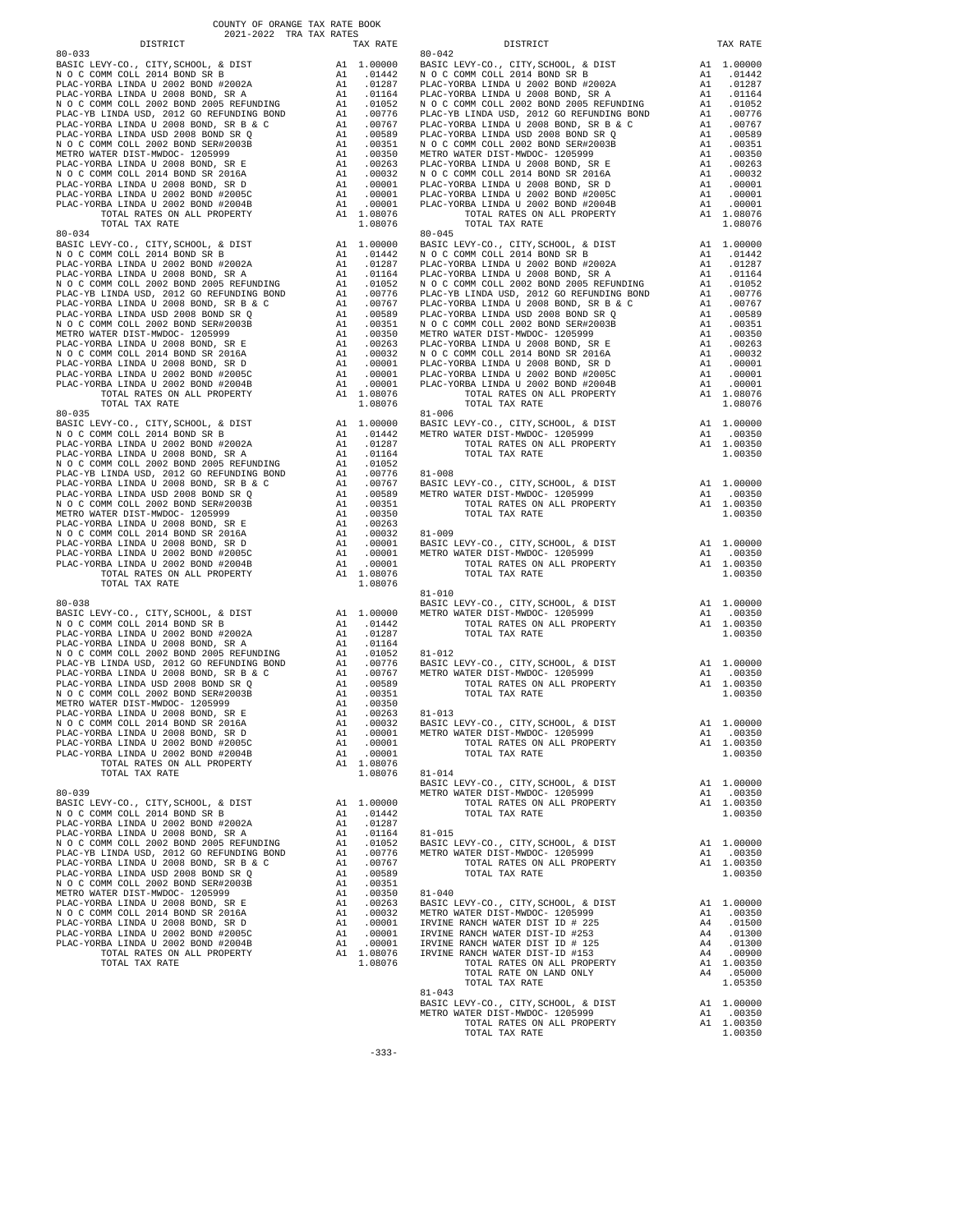| DISTRICT   | 2021-2022 TRA TAX RATES<br>TAX RATE | X RATE $82-102$                                                                                                                                                                                                                                                                                                                                                                                                                                                     | TAX RATE |
|------------|-------------------------------------|---------------------------------------------------------------------------------------------------------------------------------------------------------------------------------------------------------------------------------------------------------------------------------------------------------------------------------------------------------------------------------------------------------------------------------------------------------------------|----------|
| $81 - 044$ |                                     |                                                                                                                                                                                                                                                                                                                                                                                                                                                                     |          |
|            |                                     |                                                                                                                                                                                                                                                                                                                                                                                                                                                                     |          |
|            |                                     |                                                                                                                                                                                                                                                                                                                                                                                                                                                                     |          |
|            |                                     |                                                                                                                                                                                                                                                                                                                                                                                                                                                                     |          |
|            |                                     |                                                                                                                                                                                                                                                                                                                                                                                                                                                                     |          |
|            |                                     |                                                                                                                                                                                                                                                                                                                                                                                                                                                                     |          |
|            |                                     |                                                                                                                                                                                                                                                                                                                                                                                                                                                                     |          |
|            |                                     |                                                                                                                                                                                                                                                                                                                                                                                                                                                                     |          |
|            |                                     |                                                                                                                                                                                                                                                                                                                                                                                                                                                                     |          |
|            |                                     |                                                                                                                                                                                                                                                                                                                                                                                                                                                                     |          |
|            |                                     |                                                                                                                                                                                                                                                                                                                                                                                                                                                                     |          |
| $81 - 054$ |                                     |                                                                                                                                                                                                                                                                                                                                                                                                                                                                     |          |
|            |                                     |                                                                                                                                                                                                                                                                                                                                                                                                                                                                     |          |
|            |                                     |                                                                                                                                                                                                                                                                                                                                                                                                                                                                     |          |
|            |                                     |                                                                                                                                                                                                                                                                                                                                                                                                                                                                     |          |
|            |                                     |                                                                                                                                                                                                                                                                                                                                                                                                                                                                     |          |
|            |                                     |                                                                                                                                                                                                                                                                                                                                                                                                                                                                     |          |
|            |                                     |                                                                                                                                                                                                                                                                                                                                                                                                                                                                     |          |
|            |                                     |                                                                                                                                                                                                                                                                                                                                                                                                                                                                     |          |
|            |                                     |                                                                                                                                                                                                                                                                                                                                                                                                                                                                     |          |
|            |                                     |                                                                                                                                                                                                                                                                                                                                                                                                                                                                     |          |
|            |                                     |                                                                                                                                                                                                                                                                                                                                                                                                                                                                     |          |
|            |                                     |                                                                                                                                                                                                                                                                                                                                                                                                                                                                     |          |
|            |                                     |                                                                                                                                                                                                                                                                                                                                                                                                                                                                     |          |
|            |                                     |                                                                                                                                                                                                                                                                                                                                                                                                                                                                     |          |
|            |                                     |                                                                                                                                                                                                                                                                                                                                                                                                                                                                     |          |
|            |                                     |                                                                                                                                                                                                                                                                                                                                                                                                                                                                     |          |
|            |                                     |                                                                                                                                                                                                                                                                                                                                                                                                                                                                     |          |
|            |                                     |                                                                                                                                                                                                                                                                                                                                                                                                                                                                     |          |
|            |                                     |                                                                                                                                                                                                                                                                                                                                                                                                                                                                     |          |
|            |                                     |                                                                                                                                                                                                                                                                                                                                                                                                                                                                     |          |
|            |                                     |                                                                                                                                                                                                                                                                                                                                                                                                                                                                     |          |
|            |                                     |                                                                                                                                                                                                                                                                                                                                                                                                                                                                     |          |
|            |                                     |                                                                                                                                                                                                                                                                                                                                                                                                                                                                     |          |
|            |                                     |                                                                                                                                                                                                                                                                                                                                                                                                                                                                     |          |
|            |                                     |                                                                                                                                                                                                                                                                                                                                                                                                                                                                     |          |
|            |                                     |                                                                                                                                                                                                                                                                                                                                                                                                                                                                     |          |
|            |                                     |                                                                                                                                                                                                                                                                                                                                                                                                                                                                     |          |
|            |                                     |                                                                                                                                                                                                                                                                                                                                                                                                                                                                     |          |
|            |                                     |                                                                                                                                                                                                                                                                                                                                                                                                                                                                     |          |
|            |                                     |                                                                                                                                                                                                                                                                                                                                                                                                                                                                     |          |
| $82 - 036$ |                                     |                                                                                                                                                                                                                                                                                                                                                                                                                                                                     |          |
|            |                                     |                                                                                                                                                                                                                                                                                                                                                                                                                                                                     |          |
|            |                                     |                                                                                                                                                                                                                                                                                                                                                                                                                                                                     |          |
|            |                                     |                                                                                                                                                                                                                                                                                                                                                                                                                                                                     |          |
|            |                                     |                                                                                                                                                                                                                                                                                                                                                                                                                                                                     |          |
|            |                                     |                                                                                                                                                                                                                                                                                                                                                                                                                                                                     |          |
|            |                                     |                                                                                                                                                                                                                                                                                                                                                                                                                                                                     |          |
|            |                                     |                                                                                                                                                                                                                                                                                                                                                                                                                                                                     |          |
|            |                                     |                                                                                                                                                                                                                                                                                                                                                                                                                                                                     |          |
|            |                                     |                                                                                                                                                                                                                                                                                                                                                                                                                                                                     |          |
|            |                                     |                                                                                                                                                                                                                                                                                                                                                                                                                                                                     |          |
|            |                                     |                                                                                                                                                                                                                                                                                                                                                                                                                                                                     |          |
|            |                                     |                                                                                                                                                                                                                                                                                                                                                                                                                                                                     |          |
|            |                                     | $\begin{tabular}{c c c c c} \multicolumn{1}{c}{\textbf{1}} & \multicolumn{1}{c}{\textbf{1}} & \multicolumn{1}{c}{\textbf{1}} & \multicolumn{1}{c}{\textbf{1}} & \multicolumn{1}{c}{\textbf{1}} & \multicolumn{1}{c}{\textbf{1}} & \multicolumn{1}{c}{\textbf{1}} & \multicolumn{1}{c}{\textbf{1}} & \multicolumn{1}{c}{\textbf{1}} & \multicolumn{1}{c}{\textbf{1}} & \multicolumn{1}{c}{\textbf{1}} & \multicolumn{1}{c}{\textbf{1}} & \multicolumn{1}{c}{\textbf$ |          |
|            |                                     |                                                                                                                                                                                                                                                                                                                                                                                                                                                                     |          |
|            |                                     |                                                                                                                                                                                                                                                                                                                                                                                                                                                                     |          |
|            |                                     |                                                                                                                                                                                                                                                                                                                                                                                                                                                                     |          |
|            |                                     |                                                                                                                                                                                                                                                                                                                                                                                                                                                                     |          |
|            |                                     |                                                                                                                                                                                                                                                                                                                                                                                                                                                                     |          |
|            |                                     |                                                                                                                                                                                                                                                                                                                                                                                                                                                                     |          |
|            |                                     |                                                                                                                                                                                                                                                                                                                                                                                                                                                                     |          |
|            |                                     |                                                                                                                                                                                                                                                                                                                                                                                                                                                                     |          |
|            |                                     |                                                                                                                                                                                                                                                                                                                                                                                                                                                                     |          |
|            |                                     |                                                                                                                                                                                                                                                                                                                                                                                                                                                                     |          |
|            |                                     |                                                                                                                                                                                                                                                                                                                                                                                                                                                                     |          |
|            |                                     |                                                                                                                                                                                                                                                                                                                                                                                                                                                                     |          |
|            |                                     | $\begin{tabular}{c cccc} \multicolumn{4}{c}{\begin{tabular}{c}{\begin{tabular}{c} {\bf{0.15} \begin{tabular}{c} {\bf{0.25} \begin{tabular}{c} {\bf{0.35} \begin{tabular}{c} {\bf{0.45} \begin{tabular}{c} {\bf{0.45} \begin{tabular}{c} {\bf{0.45} \begin{tabular}{c} {\bf{0.45} \begin{tabular}{c} {\bf{0.45} \begin{tabular}{c} {\bf{0.45} \begin{tabular}{c} {\bf{0.45} \begin{tabular}{c} {\bf{0.45} \begin{tabular}{c} {\bf{0.45} \$                           |          |
|            |                                     |                                                                                                                                                                                                                                                                                                                                                                                                                                                                     |          |
|            |                                     |                                                                                                                                                                                                                                                                                                                                                                                                                                                                     |          |
|            |                                     |                                                                                                                                                                                                                                                                                                                                                                                                                                                                     |          |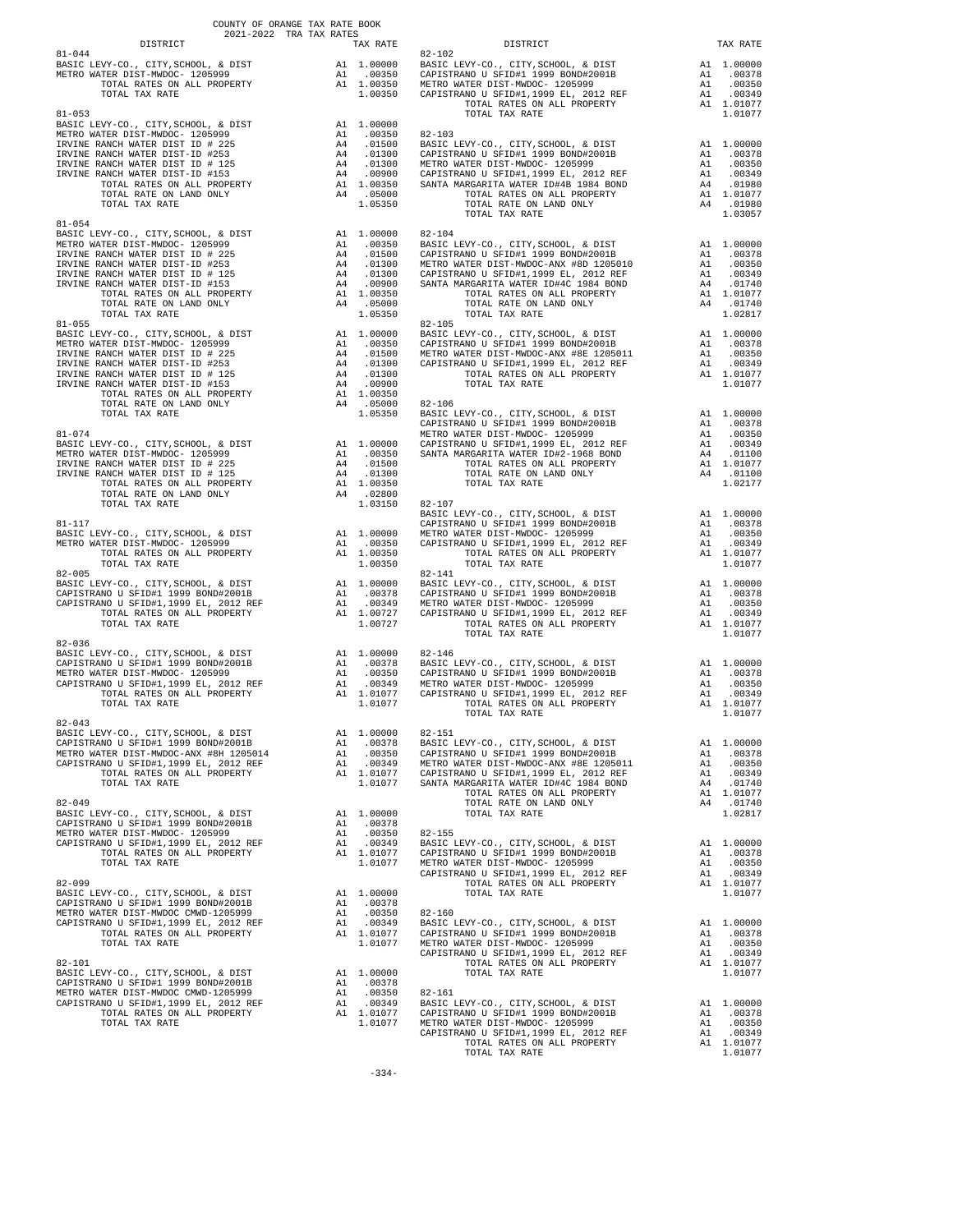| COUNTI OF ORNHOL THE RAID BOOK<br>2021-2022 TRA TAX RATES<br>DISTRICT |  |                                                                                                                                                                                                                                                                                                                                                                                                                                                                                                                                              | TAX RATE |
|-----------------------------------------------------------------------|--|----------------------------------------------------------------------------------------------------------------------------------------------------------------------------------------------------------------------------------------------------------------------------------------------------------------------------------------------------------------------------------------------------------------------------------------------------------------------------------------------------------------------------------------------|----------|
|                                                                       |  | TAX RATE $82-223$ DISTRICT<br>$\begin{tabular}{l c c c c c} \multicolumn{1}{c}{\textbf{0.349}} & \multicolumn{1}{c}{\textbf{0.349}} & \multicolumn{1}{c}{\textbf{0.349}} & \multicolumn{1}{c}{\textbf{0.349}} & \multicolumn{1}{c}{\textbf{0.349}} & \multicolumn{1}{c}{\textbf{0.349}} & \multicolumn{1}{c}{\textbf{0.349}} & \multicolumn{1}{c}{\textbf{0.349}} & \multicolumn{1}{c}{\textbf{0.349}} & \multicolumn{1}{c}{\textbf{0.349}} & \mult$                                                                                         |          |
|                                                                       |  |                                                                                                                                                                                                                                                                                                                                                                                                                                                                                                                                              |          |
|                                                                       |  |                                                                                                                                                                                                                                                                                                                                                                                                                                                                                                                                              |          |
|                                                                       |  |                                                                                                                                                                                                                                                                                                                                                                                                                                                                                                                                              |          |
|                                                                       |  |                                                                                                                                                                                                                                                                                                                                                                                                                                                                                                                                              |          |
|                                                                       |  |                                                                                                                                                                                                                                                                                                                                                                                                                                                                                                                                              |          |
|                                                                       |  | $\begin{tabular}{l c c c c c} \hline \textsc{Total} & \textsc{non}\xspace & \textsc{non}\xspace & \textsc{non}\xspace & \textsc{non}\xspace & \textsc{non}\xspace & \textsc{non}\xspace & \textsc{non}\xspace & \textsc{non}\xspace & \textsc{non}\xspace & \textsc{non}\xspace & \textsc{non}\xspace & \textsc{non}\xspace & \textsc{non}\xspace & \textsc{non}\xspace & \textsc{non}\xspace & \textsc{non}\xspace & \textsc{non}\xspace & \textsc{non}\xspace & \textsc{non}\xspace & \textsc{non}\xspace & \textsc{non}\xspace & \textsc$ |          |
|                                                                       |  |                                                                                                                                                                                                                                                                                                                                                                                                                                                                                                                                              |          |
|                                                                       |  |                                                                                                                                                                                                                                                                                                                                                                                                                                                                                                                                              |          |
|                                                                       |  |                                                                                                                                                                                                                                                                                                                                                                                                                                                                                                                                              |          |
|                                                                       |  |                                                                                                                                                                                                                                                                                                                                                                                                                                                                                                                                              |          |
|                                                                       |  |                                                                                                                                                                                                                                                                                                                                                                                                                                                                                                                                              |          |
|                                                                       |  |                                                                                                                                                                                                                                                                                                                                                                                                                                                                                                                                              |          |
|                                                                       |  |                                                                                                                                                                                                                                                                                                                                                                                                                                                                                                                                              |          |
|                                                                       |  |                                                                                                                                                                                                                                                                                                                                                                                                                                                                                                                                              |          |
|                                                                       |  |                                                                                                                                                                                                                                                                                                                                                                                                                                                                                                                                              |          |
|                                                                       |  |                                                                                                                                                                                                                                                                                                                                                                                                                                                                                                                                              |          |
|                                                                       |  |                                                                                                                                                                                                                                                                                                                                                                                                                                                                                                                                              |          |
|                                                                       |  |                                                                                                                                                                                                                                                                                                                                                                                                                                                                                                                                              |          |
|                                                                       |  |                                                                                                                                                                                                                                                                                                                                                                                                                                                                                                                                              |          |
|                                                                       |  |                                                                                                                                                                                                                                                                                                                                                                                                                                                                                                                                              |          |
|                                                                       |  |                                                                                                                                                                                                                                                                                                                                                                                                                                                                                                                                              |          |
|                                                                       |  |                                                                                                                                                                                                                                                                                                                                                                                                                                                                                                                                              |          |
|                                                                       |  |                                                                                                                                                                                                                                                                                                                                                                                                                                                                                                                                              |          |
|                                                                       |  |                                                                                                                                                                                                                                                                                                                                                                                                                                                                                                                                              |          |
|                                                                       |  |                                                                                                                                                                                                                                                                                                                                                                                                                                                                                                                                              |          |
|                                                                       |  |                                                                                                                                                                                                                                                                                                                                                                                                                                                                                                                                              |          |
|                                                                       |  |                                                                                                                                                                                                                                                                                                                                                                                                                                                                                                                                              |          |
|                                                                       |  |                                                                                                                                                                                                                                                                                                                                                                                                                                                                                                                                              |          |
|                                                                       |  |                                                                                                                                                                                                                                                                                                                                                                                                                                                                                                                                              |          |
|                                                                       |  |                                                                                                                                                                                                                                                                                                                                                                                                                                                                                                                                              |          |
|                                                                       |  |                                                                                                                                                                                                                                                                                                                                                                                                                                                                                                                                              |          |
|                                                                       |  |                                                                                                                                                                                                                                                                                                                                                                                                                                                                                                                                              |          |
|                                                                       |  |                                                                                                                                                                                                                                                                                                                                                                                                                                                                                                                                              |          |
|                                                                       |  |                                                                                                                                                                                                                                                                                                                                                                                                                                                                                                                                              |          |
|                                                                       |  |                                                                                                                                                                                                                                                                                                                                                                                                                                                                                                                                              |          |
|                                                                       |  |                                                                                                                                                                                                                                                                                                                                                                                                                                                                                                                                              |          |
|                                                                       |  |                                                                                                                                                                                                                                                                                                                                                                                                                                                                                                                                              |          |
|                                                                       |  |                                                                                                                                                                                                                                                                                                                                                                                                                                                                                                                                              |          |
|                                                                       |  |                                                                                                                                                                                                                                                                                                                                                                                                                                                                                                                                              |          |
|                                                                       |  |                                                                                                                                                                                                                                                                                                                                                                                                                                                                                                                                              |          |
|                                                                       |  |                                                                                                                                                                                                                                                                                                                                                                                                                                                                                                                                              |          |
|                                                                       |  |                                                                                                                                                                                                                                                                                                                                                                                                                                                                                                                                              |          |
|                                                                       |  |                                                                                                                                                                                                                                                                                                                                                                                                                                                                                                                                              |          |
|                                                                       |  |                                                                                                                                                                                                                                                                                                                                                                                                                                                                                                                                              |          |
|                                                                       |  |                                                                                                                                                                                                                                                                                                                                                                                                                                                                                                                                              |          |
|                                                                       |  | $\begin{tabular}{lllllllllllllllllllll} \multicolumn{4}{c}{\textbf{0.00000}} & \multicolumn{4}{c}{\textbf{0.0000}} & \multicolumn{4}{c}{\textbf{0.0000}} & \multicolumn{4}{c}{\textbf{0.0000}} & \multicolumn{4}{c}{\textbf{0.0000}} & \multicolumn{4}{c}{\textbf{0.0000}} & \multicolumn{4}{c}{\textbf{0.0000}} & \multicolumn{4}{c}{\textbf{0.0000}} & \multicolumn{4}{c}{\textbf{0.0000}} & \multicolumn{4}{c}{\textbf$                                                                                                                   |          |
|                                                                       |  |                                                                                                                                                                                                                                                                                                                                                                                                                                                                                                                                              |          |
|                                                                       |  |                                                                                                                                                                                                                                                                                                                                                                                                                                                                                                                                              |          |
|                                                                       |  |                                                                                                                                                                                                                                                                                                                                                                                                                                                                                                                                              |          |
|                                                                       |  |                                                                                                                                                                                                                                                                                                                                                                                                                                                                                                                                              |          |
|                                                                       |  |                                                                                                                                                                                                                                                                                                                                                                                                                                                                                                                                              |          |
|                                                                       |  |                                                                                                                                                                                                                                                                                                                                                                                                                                                                                                                                              |          |
|                                                                       |  |                                                                                                                                                                                                                                                                                                                                                                                                                                                                                                                                              |          |
|                                                                       |  |                                                                                                                                                                                                                                                                                                                                                                                                                                                                                                                                              |          |
|                                                                       |  |                                                                                                                                                                                                                                                                                                                                                                                                                                                                                                                                              |          |
|                                                                       |  |                                                                                                                                                                                                                                                                                                                                                                                                                                                                                                                                              |          |
|                                                                       |  |                                                                                                                                                                                                                                                                                                                                                                                                                                                                                                                                              |          |
|                                                                       |  |                                                                                                                                                                                                                                                                                                                                                                                                                                                                                                                                              |          |
|                                                                       |  |                                                                                                                                                                                                                                                                                                                                                                                                                                                                                                                                              |          |
|                                                                       |  |                                                                                                                                                                                                                                                                                                                                                                                                                                                                                                                                              |          |
|                                                                       |  |                                                                                                                                                                                                                                                                                                                                                                                                                                                                                                                                              |          |
|                                                                       |  |                                                                                                                                                                                                                                                                                                                                                                                                                                                                                                                                              |          |
|                                                                       |  |                                                                                                                                                                                                                                                                                                                                                                                                                                                                                                                                              |          |
|                                                                       |  |                                                                                                                                                                                                                                                                                                                                                                                                                                                                                                                                              |          |
|                                                                       |  |                                                                                                                                                                                                                                                                                                                                                                                                                                                                                                                                              |          |
|                                                                       |  |                                                                                                                                                                                                                                                                                                                                                                                                                                                                                                                                              |          |
|                                                                       |  |                                                                                                                                                                                                                                                                                                                                                                                                                                                                                                                                              |          |
|                                                                       |  |                                                                                                                                                                                                                                                                                                                                                                                                                                                                                                                                              |          |
|                                                                       |  |                                                                                                                                                                                                                                                                                                                                                                                                                                                                                                                                              |          |
|                                                                       |  |                                                                                                                                                                                                                                                                                                                                                                                                                                                                                                                                              |          |
|                                                                       |  |                                                                                                                                                                                                                                                                                                                                                                                                                                                                                                                                              |          |
|                                                                       |  |                                                                                                                                                                                                                                                                                                                                                                                                                                                                                                                                              |          |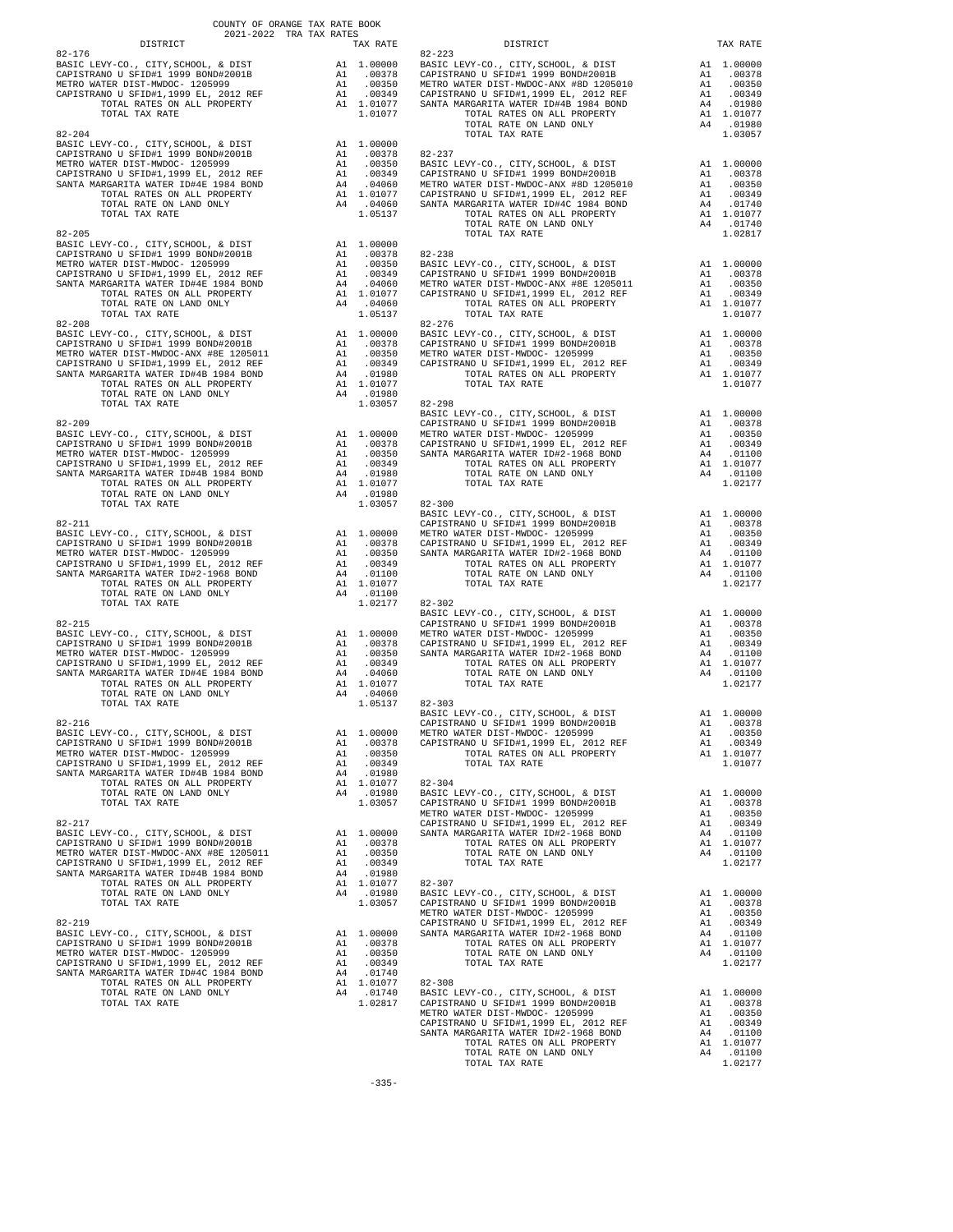| COUNTY OF ORANGE TAX RATE BOOK<br>2021-2022 TRA TAX RATES<br>DISTRICT                                                                                                                                                        | TAX RATE | DISTRICT   | TAX RATE |
|------------------------------------------------------------------------------------------------------------------------------------------------------------------------------------------------------------------------------|----------|------------|----------|
|                                                                                                                                                                                                                              |          | $82 - 333$ |          |
|                                                                                                                                                                                                                              |          |            |          |
|                                                                                                                                                                                                                              |          |            |          |
|                                                                                                                                                                                                                              |          |            |          |
|                                                                                                                                                                                                                              |          |            |          |
|                                                                                                                                                                                                                              |          |            |          |
|                                                                                                                                                                                                                              |          |            |          |
|                                                                                                                                                                                                                              |          |            |          |
|                                                                                                                                                                                                                              |          |            |          |
|                                                                                                                                                                                                                              |          |            |          |
|                                                                                                                                                                                                                              |          |            |          |
|                                                                                                                                                                                                                              |          |            |          |
|                                                                                                                                                                                                                              |          |            |          |
|                                                                                                                                                                                                                              |          |            |          |
|                                                                                                                                                                                                                              |          |            |          |
|                                                                                                                                                                                                                              |          |            |          |
|                                                                                                                                                                                                                              |          |            |          |
|                                                                                                                                                                                                                              |          |            |          |
|                                                                                                                                                                                                                              |          |            |          |
|                                                                                                                                                                                                                              |          |            |          |
|                                                                                                                                                                                                                              |          |            |          |
|                                                                                                                                                                                                                              |          |            |          |
|                                                                                                                                                                                                                              |          |            |          |
|                                                                                                                                                                                                                              |          |            |          |
|                                                                                                                                                                                                                              |          |            |          |
|                                                                                                                                                                                                                              |          |            |          |
|                                                                                                                                                                                                                              |          |            |          |
|                                                                                                                                                                                                                              |          |            |          |
|                                                                                                                                                                                                                              |          |            |          |
|                                                                                                                                                                                                                              |          |            |          |
|                                                                                                                                                                                                                              |          |            |          |
|                                                                                                                                                                                                                              |          |            |          |
|                                                                                                                                                                                                                              |          |            |          |
|                                                                                                                                                                                                                              |          |            |          |
|                                                                                                                                                                                                                              |          |            |          |
|                                                                                                                                                                                                                              |          |            |          |
|                                                                                                                                                                                                                              |          |            |          |
|                                                                                                                                                                                                                              |          |            |          |
|                                                                                                                                                                                                                              |          |            |          |
|                                                                                                                                                                                                                              |          |            |          |
|                                                                                                                                                                                                                              |          |            |          |
|                                                                                                                                                                                                                              |          |            |          |
|                                                                                                                                                                                                                              |          |            |          |
|                                                                                                                                                                                                                              |          |            |          |
|                                                                                                                                                                                                                              |          |            |          |
|                                                                                                                                                                                                                              |          |            |          |
|                                                                                                                                                                                                                              |          |            |          |
|                                                                                                                                                                                                                              |          |            |          |
|                                                                                                                                                                                                                              |          |            |          |
|                                                                                                                                                                                                                              |          |            |          |
|                                                                                                                                                                                                                              |          |            |          |
|                                                                                                                                                                                                                              |          |            |          |
|                                                                                                                                                                                                                              |          |            |          |
|                                                                                                                                                                                                                              |          |            |          |
|                                                                                                                                                                                                                              |          |            |          |
|                                                                                                                                                                                                                              |          |            |          |
|                                                                                                                                                                                                                              |          |            |          |
|                                                                                                                                                                                                                              |          |            |          |
|                                                                                                                                                                                                                              |          |            |          |
|                                                                                                                                                                                                                              |          |            |          |
|                                                                                                                                                                                                                              |          |            |          |
|                                                                                                                                                                                                                              |          |            |          |
|                                                                                                                                                                                                                              |          |            |          |
|                                                                                                                                                                                                                              |          |            |          |
|                                                                                                                                                                                                                              |          |            |          |
|                                                                                                                                                                                                                              |          |            |          |
|                                                                                                                                                                                                                              |          |            |          |
| 1071. RATE OR LAND ORIX AN 1.01100 SARTA MARGAEITA RATE SPEECING BORD 1981. TOTAL EXTERNATION IN THE SPEECING CONTRIBUTE AN 1.00300 1071. RATE OR ALL PROPERTY AT 1.00300 1081378. AND NOTE CAN ALL PROPERTY AN 1.00310 SART |          |            |          |
|                                                                                                                                                                                                                              |          |            |          |
|                                                                                                                                                                                                                              |          |            |          |
|                                                                                                                                                                                                                              |          |            |          |
|                                                                                                                                                                                                                              |          |            |          |
|                                                                                                                                                                                                                              |          |            |          |
|                                                                                                                                                                                                                              |          |            |          |
|                                                                                                                                                                                                                              |          |            |          |
|                                                                                                                                                                                                                              |          |            |          |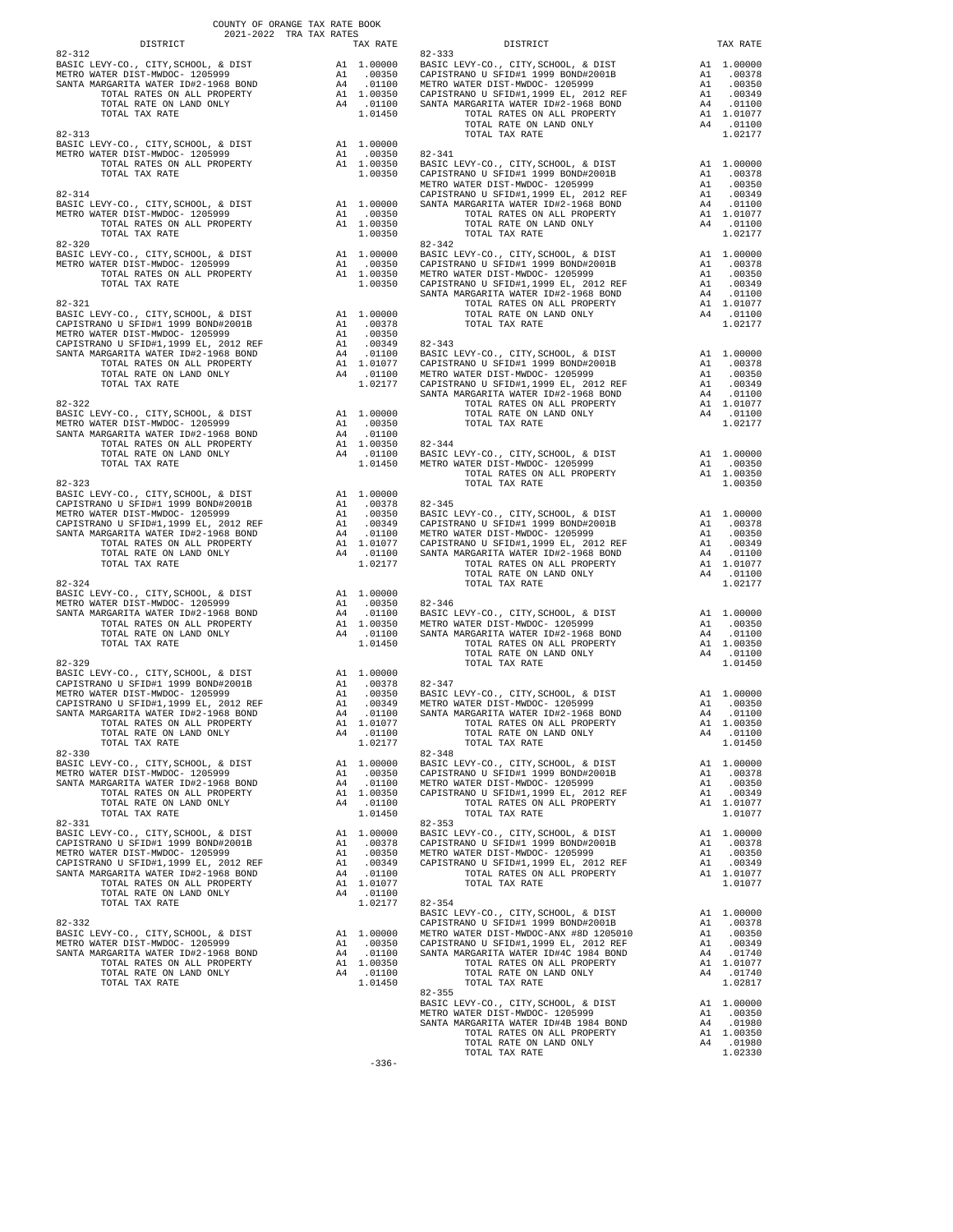| COUNTY OF ORANGE TAX RATE BOOK<br>2021-2022 TRA TAX RATES<br>$2021-2022 \quad \text{TRA TAX RATES}$ DISTRICT                                                                                                                                                                |          |          |          |
|-----------------------------------------------------------------------------------------------------------------------------------------------------------------------------------------------------------------------------------------------------------------------------|----------|----------|----------|
|                                                                                                                                                                                                                                                                             | TAX RATE | DISTRICT | TAX RATE |
|                                                                                                                                                                                                                                                                             |          |          |          |
|                                                                                                                                                                                                                                                                             |          |          |          |
|                                                                                                                                                                                                                                                                             |          |          |          |
|                                                                                                                                                                                                                                                                             |          |          |          |
|                                                                                                                                                                                                                                                                             |          |          |          |
|                                                                                                                                                                                                                                                                             |          |          |          |
|                                                                                                                                                                                                                                                                             |          |          |          |
|                                                                                                                                                                                                                                                                             |          |          |          |
|                                                                                                                                                                                                                                                                             |          |          |          |
|                                                                                                                                                                                                                                                                             |          |          |          |
|                                                                                                                                                                                                                                                                             |          |          |          |
|                                                                                                                                                                                                                                                                             |          |          |          |
|                                                                                                                                                                                                                                                                             |          |          |          |
|                                                                                                                                                                                                                                                                             |          |          |          |
|                                                                                                                                                                                                                                                                             |          |          |          |
|                                                                                                                                                                                                                                                                             |          |          |          |
|                                                                                                                                                                                                                                                                             |          |          |          |
|                                                                                                                                                                                                                                                                             |          |          |          |
|                                                                                                                                                                                                                                                                             |          |          |          |
|                                                                                                                                                                                                                                                                             |          |          |          |
|                                                                                                                                                                                                                                                                             |          |          |          |
|                                                                                                                                                                                                                                                                             |          |          |          |
|                                                                                                                                                                                                                                                                             |          |          |          |
|                                                                                                                                                                                                                                                                             |          |          |          |
|                                                                                                                                                                                                                                                                             |          |          |          |
|                                                                                                                                                                                                                                                                             |          |          |          |
|                                                                                                                                                                                                                                                                             |          |          |          |
|                                                                                                                                                                                                                                                                             |          |          |          |
|                                                                                                                                                                                                                                                                             |          |          |          |
|                                                                                                                                                                                                                                                                             |          |          |          |
|                                                                                                                                                                                                                                                                             |          |          |          |
|                                                                                                                                                                                                                                                                             |          |          |          |
|                                                                                                                                                                                                                                                                             |          |          |          |
|                                                                                                                                                                                                                                                                             |          |          |          |
|                                                                                                                                                                                                                                                                             |          |          |          |
|                                                                                                                                                                                                                                                                             |          |          |          |
|                                                                                                                                                                                                                                                                             |          |          |          |
|                                                                                                                                                                                                                                                                             |          |          |          |
|                                                                                                                                                                                                                                                                             |          |          |          |
|                                                                                                                                                                                                                                                                             |          |          |          |
|                                                                                                                                                                                                                                                                             |          |          |          |
|                                                                                                                                                                                                                                                                             |          |          |          |
|                                                                                                                                                                                                                                                                             |          |          |          |
|                                                                                                                                                                                                                                                                             |          |          |          |
|                                                                                                                                                                                                                                                                             |          |          |          |
|                                                                                                                                                                                                                                                                             |          |          |          |
|                                                                                                                                                                                                                                                                             |          |          |          |
|                                                                                                                                                                                                                                                                             |          |          |          |
|                                                                                                                                                                                                                                                                             |          |          |          |
|                                                                                                                                                                                                                                                                             |          |          |          |
|                                                                                                                                                                                                                                                                             |          |          |          |
|                                                                                                                                                                                                                                                                             |          |          |          |
|                                                                                                                                                                                                                                                                             |          |          |          |
|                                                                                                                                                                                                                                                                             |          |          |          |
|                                                                                                                                                                                                                                                                             |          |          |          |
|                                                                                                                                                                                                                                                                             |          |          |          |
|                                                                                                                                                                                                                                                                             |          |          |          |
|                                                                                                                                                                                                                                                                             |          |          |          |
|                                                                                                                                                                                                                                                                             |          |          |          |
|                                                                                                                                                                                                                                                                             |          |          |          |
|                                                                                                                                                                                                                                                                             |          |          |          |
|                                                                                                                                                                                                                                                                             |          |          |          |
|                                                                                                                                                                                                                                                                             |          |          |          |
|                                                                                                                                                                                                                                                                             |          |          |          |
|                                                                                                                                                                                                                                                                             |          |          |          |
|                                                                                                                                                                                                                                                                             |          |          |          |
|                                                                                                                                                                                                                                                                             |          |          |          |
|                                                                                                                                                                                                                                                                             |          |          |          |
|                                                                                                                                                                                                                                                                             |          |          |          |
|                                                                                                                                                                                                                                                                             |          |          |          |
|                                                                                                                                                                                                                                                                             |          |          |          |
|                                                                                                                                                                                                                                                                             |          |          |          |
|                                                                                                                                                                                                                                                                             |          |          |          |
|                                                                                                                                                                                                                                                                             |          |          |          |
|                                                                                                                                                                                                                                                                             |          |          |          |
| The appear of ALL PROPERTY AT 1.1917 1992<br>The appear of ALL PRODUCTS (1922) $\frac{1}{2}$ and $\frac{1}{2}$ and $\frac{1}{2}$ and $\frac{1}{2}$ and $\frac{1}{2}$ and $\frac{1}{2}$ and $\frac{1}{2}$ and $\frac{1}{2}$ and $\frac{1}{2}$ and $\frac{1}{2}$ and $\frac{$ |          |          |          |
|                                                                                                                                                                                                                                                                             |          |          |          |
|                                                                                                                                                                                                                                                                             |          |          |          |

-337-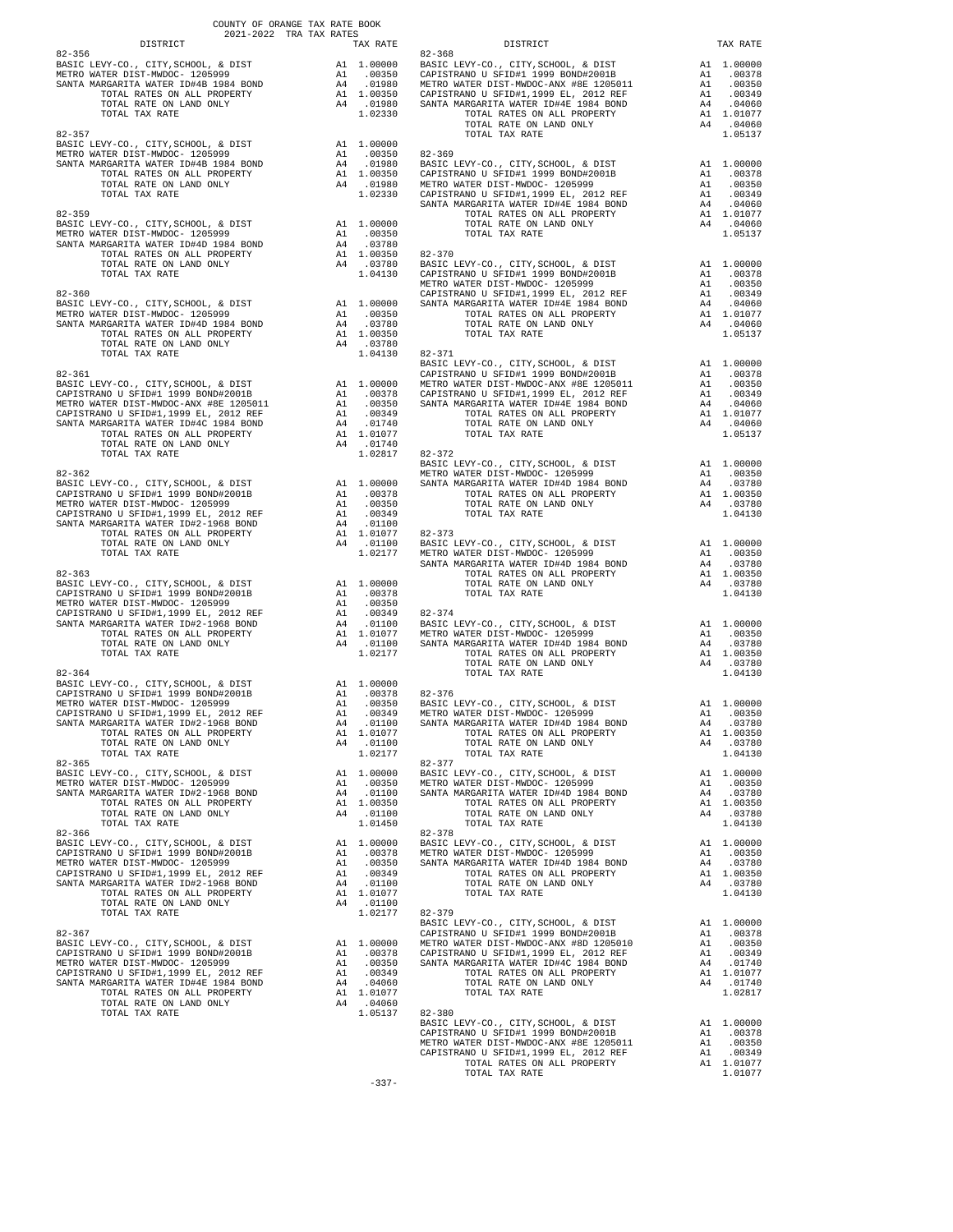| COUNTY OF ORANGE TAX RATE BOOK<br>2021-2022 TRA TAX RATES                                                                                                                                                                     |          |          |          |
|-------------------------------------------------------------------------------------------------------------------------------------------------------------------------------------------------------------------------------|----------|----------|----------|
| 12.331 - 12.332 - 14.332 - 14.362 - 14.362 - 14.462 - 14.474 - 14.474 - 14.474 - 14.474 - 14.474 - 14.474 - 14.474 - 14.474 - 14.474 - 14.474 - 14.474 - 14.474 - 14.474 - 14.474 - 14.474 - 14.474 - 14.474 - 14.474 - 14.47 | TAX RATE | DISTRICT | TAX RATE |
|                                                                                                                                                                                                                               |          |          |          |
|                                                                                                                                                                                                                               |          |          |          |
|                                                                                                                                                                                                                               |          |          |          |
|                                                                                                                                                                                                                               |          |          |          |
|                                                                                                                                                                                                                               |          |          |          |
|                                                                                                                                                                                                                               |          |          |          |
|                                                                                                                                                                                                                               |          |          |          |
|                                                                                                                                                                                                                               |          |          |          |
|                                                                                                                                                                                                                               |          |          |          |
|                                                                                                                                                                                                                               |          |          |          |
|                                                                                                                                                                                                                               |          |          |          |
|                                                                                                                                                                                                                               |          |          |          |
|                                                                                                                                                                                                                               |          |          |          |
|                                                                                                                                                                                                                               |          |          |          |
|                                                                                                                                                                                                                               |          |          |          |
|                                                                                                                                                                                                                               |          |          |          |
|                                                                                                                                                                                                                               |          |          |          |
|                                                                                                                                                                                                                               |          |          |          |
|                                                                                                                                                                                                                               |          |          |          |
|                                                                                                                                                                                                                               |          |          |          |
|                                                                                                                                                                                                                               |          |          |          |
|                                                                                                                                                                                                                               |          |          |          |
|                                                                                                                                                                                                                               |          |          |          |
|                                                                                                                                                                                                                               |          |          |          |
|                                                                                                                                                                                                                               |          |          |          |
|                                                                                                                                                                                                                               |          |          |          |
|                                                                                                                                                                                                                               |          |          |          |
|                                                                                                                                                                                                                               |          |          |          |
|                                                                                                                                                                                                                               |          |          |          |
|                                                                                                                                                                                                                               |          |          |          |
|                                                                                                                                                                                                                               |          |          |          |
|                                                                                                                                                                                                                               |          |          |          |
|                                                                                                                                                                                                                               |          |          |          |
|                                                                                                                                                                                                                               |          |          |          |
|                                                                                                                                                                                                                               |          |          |          |
|                                                                                                                                                                                                                               |          |          |          |
|                                                                                                                                                                                                                               |          |          |          |
|                                                                                                                                                                                                                               |          |          |          |
|                                                                                                                                                                                                                               |          |          |          |
|                                                                                                                                                                                                                               |          |          |          |
|                                                                                                                                                                                                                               |          |          |          |
|                                                                                                                                                                                                                               |          |          |          |
|                                                                                                                                                                                                                               |          |          |          |
|                                                                                                                                                                                                                               |          |          |          |
|                                                                                                                                                                                                                               |          |          |          |
|                                                                                                                                                                                                                               |          |          |          |
|                                                                                                                                                                                                                               |          |          |          |
|                                                                                                                                                                                                                               |          |          |          |
|                                                                                                                                                                                                                               |          |          |          |
|                                                                                                                                                                                                                               |          |          |          |
|                                                                                                                                                                                                                               |          |          |          |
|                                                                                                                                                                                                                               |          |          |          |
|                                                                                                                                                                                                                               |          |          |          |
|                                                                                                                                                                                                                               |          |          |          |
|                                                                                                                                                                                                                               |          |          |          |
|                                                                                                                                                                                                                               |          |          |          |
|                                                                                                                                                                                                                               |          |          |          |
|                                                                                                                                                                                                                               |          |          |          |
|                                                                                                                                                                                                                               |          |          |          |
|                                                                                                                                                                                                                               |          |          |          |
|                                                                                                                                                                                                                               |          |          |          |
|                                                                                                                                                                                                                               |          |          |          |
|                                                                                                                                                                                                                               |          |          |          |
|                                                                                                                                                                                                                               |          |          |          |
|                                                                                                                                                                                                                               |          |          |          |
|                                                                                                                                                                                                                               |          |          |          |
|                                                                                                                                                                                                                               |          |          |          |
|                                                                                                                                                                                                                               |          |          |          |
|                                                                                                                                                                                                                               |          |          |          |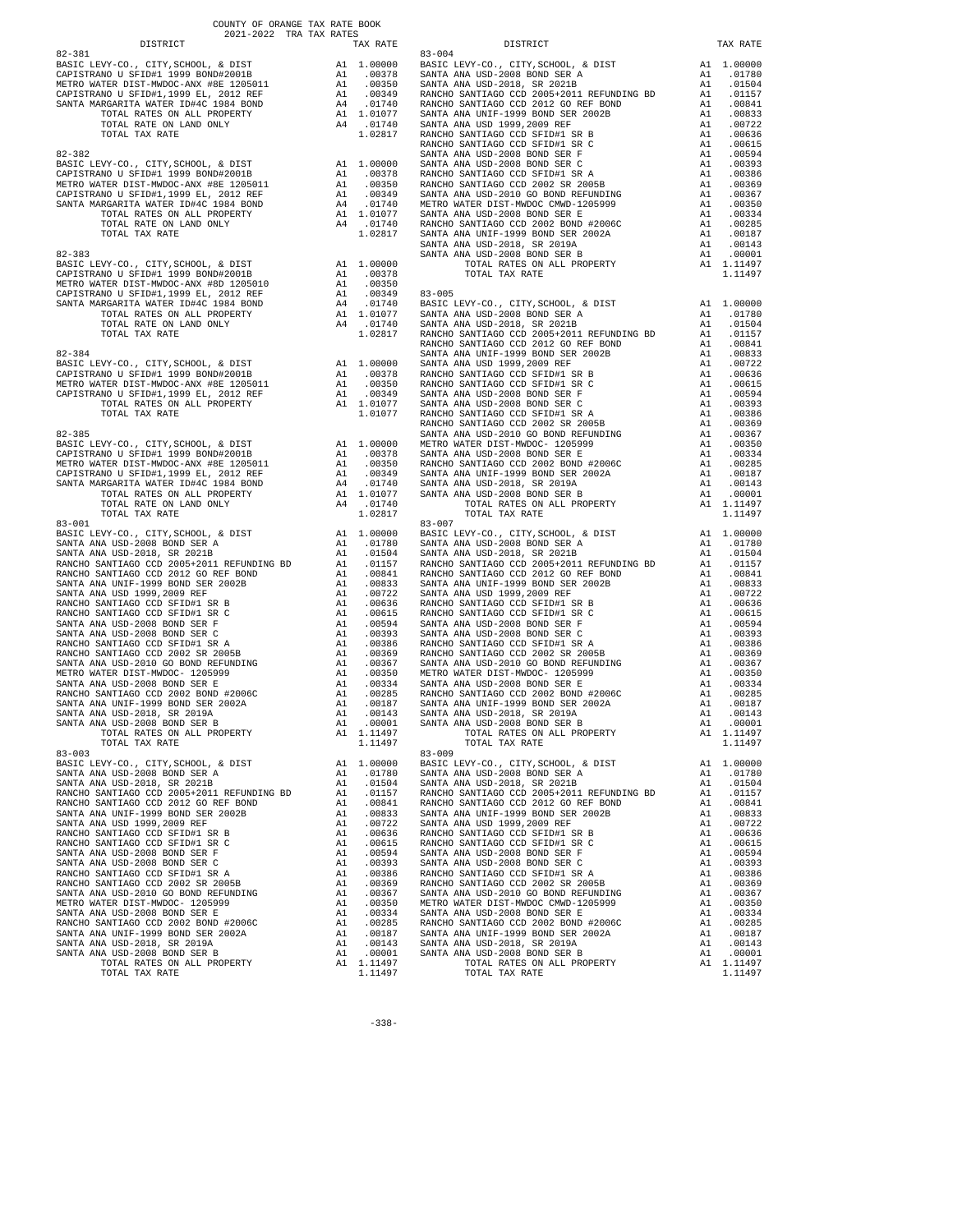| $83 - 012$                                                            |          |                                  | $83 - 021$                       |
|-----------------------------------------------------------------------|----------|----------------------------------|----------------------------------|
|                                                                       |          |                                  |                                  |
|                                                                       |          |                                  |                                  |
|                                                                       |          |                                  |                                  |
|                                                                       |          |                                  |                                  |
|                                                                       |          |                                  |                                  |
|                                                                       |          |                                  |                                  |
|                                                                       |          |                                  |                                  |
|                                                                       |          |                                  |                                  |
|                                                                       |          |                                  |                                  |
|                                                                       |          |                                  |                                  |
|                                                                       |          |                                  |                                  |
|                                                                       |          |                                  |                                  |
|                                                                       |          |                                  |                                  |
|                                                                       |          |                                  |                                  |
|                                                                       |          |                                  |                                  |
|                                                                       |          |                                  |                                  |
|                                                                       |          |                                  |                                  |
|                                                                       |          |                                  |                                  |
|                                                                       |          |                                  |                                  |
|                                                                       |          |                                  |                                  |
| TOTAL TAX RATE                                                        |          | 1.11497                          |                                  |
|                                                                       |          |                                  |                                  |
|                                                                       |          |                                  |                                  |
|                                                                       |          |                                  |                                  |
|                                                                       |          |                                  |                                  |
|                                                                       |          |                                  |                                  |
|                                                                       |          |                                  |                                  |
|                                                                       |          |                                  |                                  |
|                                                                       |          |                                  |                                  |
|                                                                       |          |                                  |                                  |
|                                                                       |          |                                  |                                  |
|                                                                       |          |                                  |                                  |
|                                                                       |          |                                  |                                  |
|                                                                       |          |                                  |                                  |
|                                                                       |          |                                  |                                  |
|                                                                       |          |                                  |                                  |
|                                                                       |          |                                  |                                  |
|                                                                       |          |                                  |                                  |
|                                                                       |          |                                  |                                  |
|                                                                       |          |                                  |                                  |
|                                                                       |          |                                  |                                  |
|                                                                       |          |                                  |                                  |
|                                                                       |          |                                  |                                  |
|                                                                       |          |                                  |                                  |
|                                                                       |          |                                  |                                  |
|                                                                       |          |                                  |                                  |
|                                                                       |          |                                  |                                  |
|                                                                       |          |                                  |                                  |
|                                                                       |          |                                  |                                  |
|                                                                       |          |                                  |                                  |
|                                                                       |          |                                  |                                  |
|                                                                       |          |                                  |                                  |
|                                                                       |          |                                  |                                  |
|                                                                       |          |                                  |                                  |
|                                                                       |          |                                  |                                  |
|                                                                       |          |                                  |                                  |
|                                                                       |          |                                  |                                  |
|                                                                       |          |                                  |                                  |
|                                                                       |          |                                  |                                  |
|                                                                       |          |                                  |                                  |
|                                                                       |          |                                  |                                  |
|                                                                       |          |                                  |                                  |
|                                                                       |          |                                  |                                  |
|                                                                       |          |                                  |                                  |
|                                                                       |          |                                  |                                  |
| TOTAL TAX RATE                                                        |          | 1.11497                          |                                  |
| $83 - 015$                                                            |          |                                  | $83 - 041$                       |
| BASIC LEVY-CO., CITY, SCHOOL, & DIST                                  | A1       | 1.00000                          | BASIC L                          |
| SANTA ANA USD-2008 BOND SER A                                         | A1       | .01780                           | SANTA A                          |
| SANTA ANA USD-2018, SR 2021B                                          | A1       | .01504                           | SANTA A                          |
| RANCHO SANTIAGO CCD 2005+2011 REFUNDING BD                            | A1       |                                  | .01157 RANCHO.<br>.00841 RANCHO. |
| RANCHO SANTIAGO CCD 2012 GO REF BOND                                  | A1       |                                  |                                  |
| SANTA ANA UNIF-1999 BOND SER 2002B                                    | A1       | .00833                           | SANTA A                          |
| SANTA ANA USD 1999, 2009 REF                                          | A1       | .00722                           | SANTA A                          |
| RANCHO SANTIAGO CCD SFID#1 SR B                                       | A1       | .00636                           | RANCHO                           |
| RANCHO SANTIAGO CCD SFID#1 SR C                                       | A1       | .00615                           | RANCHO                           |
| SANTA ANA USD-2008 BOND SER F                                         | A1       | .00594                           | SANTA A                          |
| SANTA ANA USD-2008 BOND SER C                                         | A1       | .00393                           | SANTA A                          |
| RANCHO SANTIAGO CCD SFID#1 SR A                                       |          | A1 .00386                        | RANCHO                           |
| RANCHO SANTIAGO CCD 2002 SR 2005B                                     |          | A1.00369                         | RANCHO                           |
| SANTA ANA USD-2010 GO BOND REFUNDING                                  | A1       | .00367                           | SANTA A                          |
| METRO WATER DIST-MWDOC- 1205999                                       | A1<br>A1 | .00350                           | METRO W                          |
| SANTA ANA USD-2008 BOND SER E<br>RANCHO SANTIAGO CCD 2002 BOND #2006C | A1       | .00334<br>.00285                 | SANTA A<br>RANCHO                |
| SANTA ANA UNIF-1999 BOND SER 2002A                                    | A1       | .00187                           | SANTA A                          |
| SANTA ANA USD-2018, SR 2019A                                          | A1       |                                  |                                  |
| SANTA ANA USD-2008 BOND SER B                                         | A1       | .00143 SANTA A<br>.00001 SANTA A |                                  |
| TOTAL RATES ON ALL PROPERTY                                           |          | A1 1.11497                       |                                  |
| TOTAL TAX RATE                                                        |          | 1.11497                          |                                  |
|                                                                       |          |                                  |                                  |

| COUNTY OF ORANGE TAX RATE BOOK<br>2021-2022 TRA TAX RATES                                                                                                                                                                                                                       |          |            |          |
|---------------------------------------------------------------------------------------------------------------------------------------------------------------------------------------------------------------------------------------------------------------------------------|----------|------------|----------|
| DISTRICT                                                                                                                                                                                                                                                                        | TAX RATE | DISTRICT   | TAX RATE |
| $83 - 012$                                                                                                                                                                                                                                                                      |          | $83 - 021$ |          |
|                                                                                                                                                                                                                                                                                 |          |            |          |
|                                                                                                                                                                                                                                                                                 |          |            |          |
|                                                                                                                                                                                                                                                                                 |          |            |          |
|                                                                                                                                                                                                                                                                                 |          |            |          |
|                                                                                                                                                                                                                                                                                 |          |            |          |
|                                                                                                                                                                                                                                                                                 |          |            |          |
|                                                                                                                                                                                                                                                                                 |          |            |          |
|                                                                                                                                                                                                                                                                                 |          |            |          |
|                                                                                                                                                                                                                                                                                 |          |            |          |
|                                                                                                                                                                                                                                                                                 |          |            |          |
|                                                                                                                                                                                                                                                                                 |          |            |          |
|                                                                                                                                                                                                                                                                                 |          |            |          |
|                                                                                                                                                                                                                                                                                 |          |            |          |
|                                                                                                                                                                                                                                                                                 |          |            |          |
|                                                                                                                                                                                                                                                                                 |          |            |          |
|                                                                                                                                                                                                                                                                                 |          |            |          |
|                                                                                                                                                                                                                                                                                 |          |            |          |
|                                                                                                                                                                                                                                                                                 |          |            |          |
|                                                                                                                                                                                                                                                                                 |          |            |          |
|                                                                                                                                                                                                                                                                                 |          |            |          |
|                                                                                                                                                                                                                                                                                 |          |            |          |
|                                                                                                                                                                                                                                                                                 |          |            |          |
|                                                                                                                                                                                                                                                                                 |          |            |          |
|                                                                                                                                                                                                                                                                                 |          |            |          |
|                                                                                                                                                                                                                                                                                 |          |            |          |
|                                                                                                                                                                                                                                                                                 |          |            |          |
|                                                                                                                                                                                                                                                                                 |          |            |          |
|                                                                                                                                                                                                                                                                                 |          |            |          |
|                                                                                                                                                                                                                                                                                 |          |            |          |
|                                                                                                                                                                                                                                                                                 |          |            |          |
|                                                                                                                                                                                                                                                                                 |          |            |          |
|                                                                                                                                                                                                                                                                                 |          |            |          |
|                                                                                                                                                                                                                                                                                 |          |            |          |
|                                                                                                                                                                                                                                                                                 |          |            |          |
| $\begin{array}{cccccccc} 83-013 & 10444 & 1448 & 8444 & 1448 & 8444 & 1448 & 8444 & 8444 & 8444 & 8444 & 8444 & 8444 & 8444 & 8444 & 8444 & 8444 & 8444 & 8444 & 8444 & 8444 & 8444 & 8444 & 8444 & 8444 & 8444 & 8444 & 8444 & 8444 & 8444 & 8444 & 8444 & 8444 & 8444 & 8444$ |          |            |          |
| $83 - 014$                                                                                                                                                                                                                                                                      |          | $83 - 027$ |          |
|                                                                                                                                                                                                                                                                                 |          |            |          |
|                                                                                                                                                                                                                                                                                 |          |            |          |
|                                                                                                                                                                                                                                                                                 |          |            |          |
|                                                                                                                                                                                                                                                                                 |          |            |          |
|                                                                                                                                                                                                                                                                                 |          |            |          |
|                                                                                                                                                                                                                                                                                 |          |            |          |
|                                                                                                                                                                                                                                                                                 |          |            |          |
|                                                                                                                                                                                                                                                                                 |          |            |          |
|                                                                                                                                                                                                                                                                                 |          |            |          |
|                                                                                                                                                                                                                                                                                 |          |            |          |
|                                                                                                                                                                                                                                                                                 |          |            |          |
|                                                                                                                                                                                                                                                                                 |          |            |          |
|                                                                                                                                                                                                                                                                                 |          |            |          |
|                                                                                                                                                                                                                                                                                 |          |            |          |
|                                                                                                                                                                                                                                                                                 |          |            |          |
|                                                                                                                                                                                                                                                                                 |          |            |          |
|                                                                                                                                                                                                                                                                                 |          |            |          |
|                                                                                                                                                                                                                                                                                 |          |            |          |
|                                                                                                                                                                                                                                                                                 |          |            |          |
|                                                                                                                                                                                                                                                                                 |          |            |          |
|                                                                                                                                                                                                                                                                                 |          |            |          |
|                                                                                                                                                                                                                                                                                 |          |            |          |
|                                                                                                                                                                                                                                                                                 |          |            |          |
|                                                                                                                                                                                                                                                                                 |          |            |          |
|                                                                                                                                                                                                                                                                                 |          |            |          |
|                                                                                                                                                                                                                                                                                 |          |            |          |
|                                                                                                                                                                                                                                                                                 |          |            |          |
|                                                                                                                                                                                                                                                                                 |          |            |          |
|                                                                                                                                                                                                                                                                                 |          |            |          |
|                                                                                                                                                                                                                                                                                 |          |            |          |
|                                                                                                                                                                                                                                                                                 |          |            |          |
|                                                                                                                                                                                                                                                                                 |          |            |          |
|                                                                                                                                                                                                                                                                                 |          |            |          |
|                                                                                                                                                                                                                                                                                 |          |            |          |
|                                                                                                                                                                                                                                                                                 |          |            |          |
|                                                                                                                                                                                                                                                                                 |          |            |          |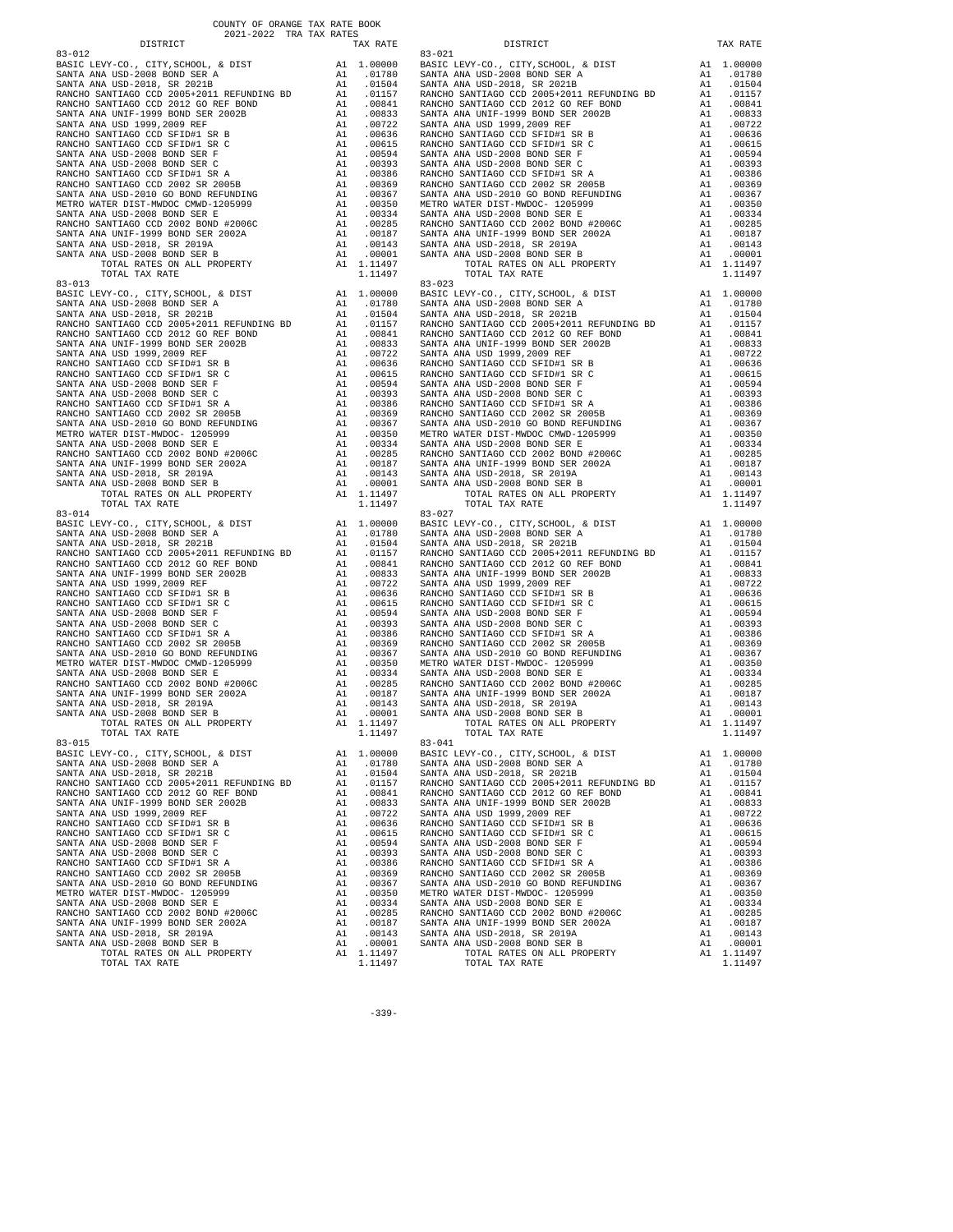| COUNTY OF ORANGE TAX RATE BOOK<br>2021-2022 TRA TAX RATES                                                                                                                                                                                                                                                                                                             |                                                                                                      |                 |          |
|-----------------------------------------------------------------------------------------------------------------------------------------------------------------------------------------------------------------------------------------------------------------------------------------------------------------------------------------------------------------------|------------------------------------------------------------------------------------------------------|-----------------|----------|
| DISTRICT<br>$83 - 058$                                                                                                                                                                                                                                                                                                                                                | $\begin{array}{cccc}\n & - & - & - & - \\  & & \text{TX RATE} & & \\  & & & 88-071 & \\ \end{array}$ | <b>DISTRICT</b> | TAX RATE |
|                                                                                                                                                                                                                                                                                                                                                                       |                                                                                                      |                 |          |
|                                                                                                                                                                                                                                                                                                                                                                       |                                                                                                      |                 |          |
|                                                                                                                                                                                                                                                                                                                                                                       |                                                                                                      |                 |          |
|                                                                                                                                                                                                                                                                                                                                                                       |                                                                                                      |                 |          |
|                                                                                                                                                                                                                                                                                                                                                                       |                                                                                                      |                 |          |
|                                                                                                                                                                                                                                                                                                                                                                       |                                                                                                      |                 |          |
|                                                                                                                                                                                                                                                                                                                                                                       |                                                                                                      |                 |          |
|                                                                                                                                                                                                                                                                                                                                                                       |                                                                                                      |                 |          |
| $\begin{tabular}{l c c c c c} \texttt{SADDEBACK} \texttt{VALEY} \texttt{USD} \texttt{ 2004} & \texttt{SADDEBACK} \texttt{VAL} \texttt{A} & \texttt{.00358} & \texttt{SADDEBACK} \texttt{VAL} \texttt{A} & \texttt{.00358} & \texttt{SADDEBACK} \texttt{VAL} \texttt{A} & \texttt{.00358} & \texttt{A1} \texttt{ .00358} & \texttt{SADDEBACK} \texttt{VADE} \texttt{E$ |                                                                                                      | $88 - 214$      |          |
| $88 - 010$                                                                                                                                                                                                                                                                                                                                                            |                                                                                                      |                 |          |
|                                                                                                                                                                                                                                                                                                                                                                       |                                                                                                      |                 |          |
|                                                                                                                                                                                                                                                                                                                                                                       |                                                                                                      |                 |          |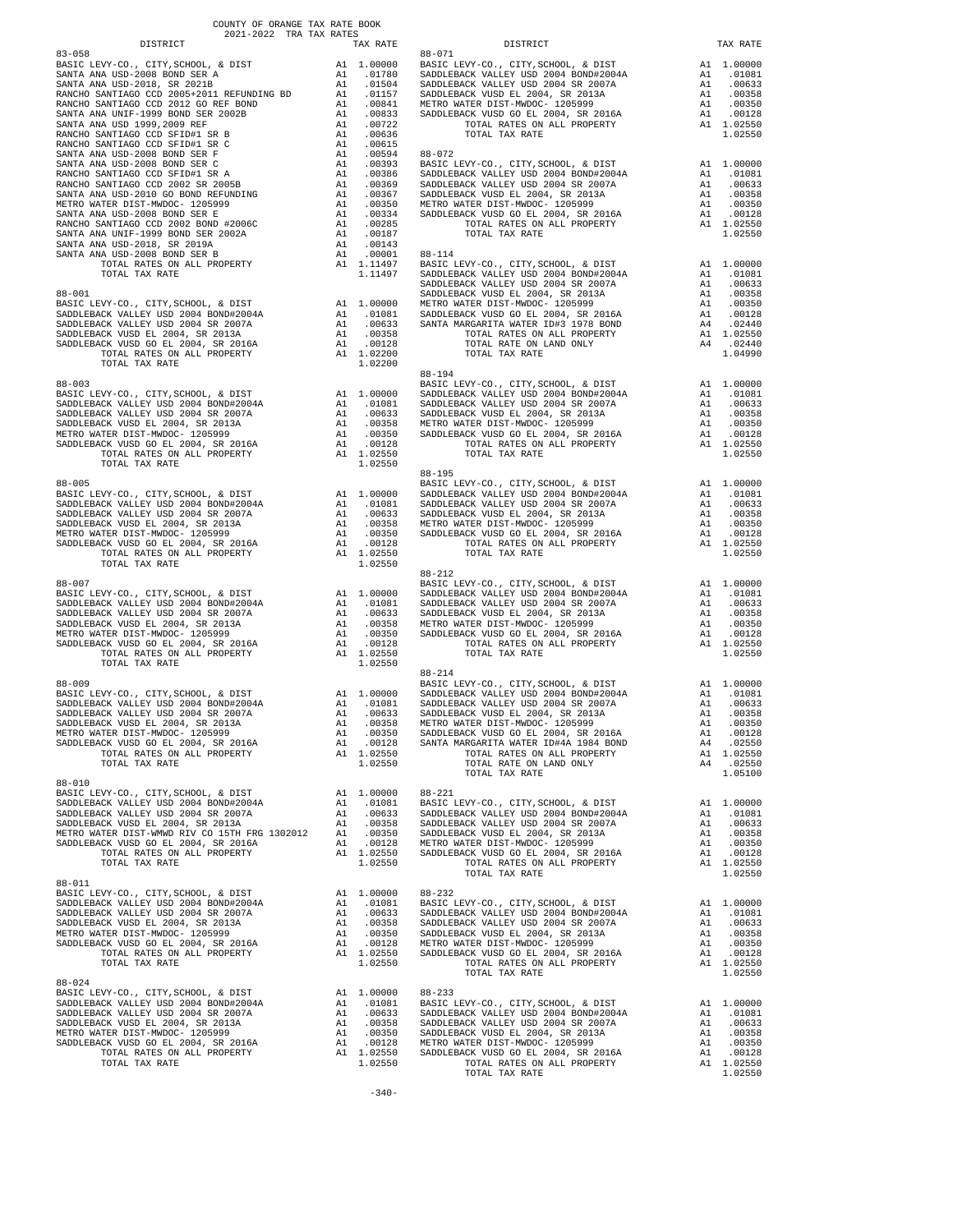| DISTRICT                                                                      | COUNTY OF ORANGE TAX RATE BOOK<br>2021-2022 TRA TAX RATES |                                                                                                                       |                  |
|-------------------------------------------------------------------------------|-----------------------------------------------------------|-----------------------------------------------------------------------------------------------------------------------|------------------|
| $88 - 235$                                                                    |                                                           | TAX RATE                                                                                                              | $88 - 309$       |
|                                                                               |                                                           |                                                                                                                       |                  |
|                                                                               |                                                           |                                                                                                                       |                  |
|                                                                               |                                                           |                                                                                                                       |                  |
|                                                                               |                                                           |                                                                                                                       |                  |
| $88 - 247$                                                                    |                                                           |                                                                                                                       | $88 - 328$       |
|                                                                               |                                                           |                                                                                                                       |                  |
|                                                                               |                                                           |                                                                                                                       |                  |
|                                                                               |                                                           |                                                                                                                       |                  |
|                                                                               |                                                           |                                                                                                                       |                  |
|                                                                               |                                                           |                                                                                                                       |                  |
| TOTAL TAX RATE                                                                |                                                           | 1.05100                                                                                                               |                  |
| $88 - 259$                                                                    |                                                           |                                                                                                                       | $88 - 346$       |
|                                                                               |                                                           |                                                                                                                       |                  |
|                                                                               |                                                           |                                                                                                                       |                  |
|                                                                               |                                                           |                                                                                                                       |                  |
|                                                                               |                                                           |                                                                                                                       |                  |
| TOTAL TAX RATE                                                                |                                                           | 1.02550                                                                                                               |                  |
|                                                                               |                                                           |                                                                                                                       |                  |
|                                                                               |                                                           |                                                                                                                       |                  |
|                                                                               |                                                           |                                                                                                                       |                  |
|                                                                               |                                                           |                                                                                                                       |                  |
|                                                                               |                                                           |                                                                                                                       |                  |
|                                                                               |                                                           |                                                                                                                       | METRO W          |
| $88 - 269$                                                                    |                                                           |                                                                                                                       | TUSTIN           |
|                                                                               |                                                           |                                                                                                                       |                  |
|                                                                               |                                                           | A1 .01081                                                                                                             |                  |
|                                                                               |                                                           |                                                                                                                       |                  |
|                                                                               |                                                           |                                                                                                                       |                  |
|                                                                               |                                                           |                                                                                                                       |                  |
|                                                                               |                                                           |                                                                                                                       |                  |
| $88 - 270$                                                                    |                                                           |                                                                                                                       | TUSTIN           |
|                                                                               |                                                           |                                                                                                                       |                  |
|                                                                               |                                                           |                                                                                                                       |                  |
|                                                                               |                                                           |                                                                                                                       |                  |
|                                                                               |                                                           |                                                                                                                       |                  |
| TOTAL TAX RATE                                                                |                                                           | 1.02550                                                                                                               | $89 - 004$       |
| $88 - 272$                                                                    |                                                           |                                                                                                                       | BASIC L          |
|                                                                               |                                                           |                                                                                                                       | TUSTIN           |
|                                                                               |                                                           |                                                                                                                       |                  |
|                                                                               |                                                           |                                                                                                                       |                  |
|                                                                               |                                                           |                                                                                                                       |                  |
|                                                                               |                                                           |                                                                                                                       |                  |
| TOTAL TAX RATE                                                                |                                                           | 1.02550 TUSTIN                                                                                                        |                  |
| $88 - 279$                                                                    |                                                           |                                                                                                                       |                  |
| BASIC LEVY-CO., CITY, SCHOOL, & DIST<br>SADDLEBACK VALLEY USD 2004 BOND#2004A |                                                           | A1 1.00000<br>A1 .01081 89-005                                                                                        |                  |
| SADDLEBACK VALLEY USD 2004 SR 2007A                                           |                                                           | A1 .00633                                                                                                             | BASIC L          |
| SADDLEBACK VUSD EL 2004, SR 2013A<br>METRO WATER DIST-MWDOC- 1205999          | A1                                                        | .00358<br>A1 .00350                                                                                                   | TUSTIN<br>TUSTIN |
| SADDLEBACK VUSD GO EL 2004, SR 2016A                                          |                                                           |                                                                                                                       |                  |
| TOTAL RATES ON ALL PROPERTY<br>TOTAL TAX RATE                                 |                                                           | A1 .00128 TUSTIN<br>A1 1.02550 TUSTIN<br>1.02550 TUSTIN                                                               |                  |
|                                                                               |                                                           |                                                                                                                       | TUSTIN           |
| $88 - 284$<br>BASIC LEVY-CO., CITY, SCHOOL, & DIST                            |                                                           |                                                                                                                       | TUSTIN           |
| SADDLEBACK VALLEY USD 2004 BOND#2004A                                         |                                                           | A1 1.00000 METROW<br>A1 .01081 TUSTIN                                                                                 |                  |
| SADDLEBACK VALLEY USD 2004 SR 2007A<br>SADDLEBACK VUSD EL 2004, SR 2013A      |                                                           | A1 .00633<br>A1 .00358                                                                                                |                  |
| METRO WATER DIST-MWDOC- 1205999                                               |                                                           | A1 .00350                                                                                                             |                  |
| SADDLEBACK VUSD GO EL 2004, SR 2016A<br>TOTAL RATES ON ALL PROPERTY           | A1                                                        | .00128 89-006<br>A1 1.02550                                                                                           | BASIC L          |
| TOTAL TAX RATE                                                                |                                                           | 1.02550                                                                                                               | TUSTIN           |
| 88-287                                                                        |                                                           |                                                                                                                       | TUSTIN<br>TUSTIN |
| BASIC LEVY-CO., CITY, SCHOOL, & DIST                                          |                                                           |                                                                                                                       |                  |
| SADDLEBACK VALLEY USD 2004 BOND#2004A<br>SADDLEBACK VALLEY USD 2004 SR 2007A  |                                                           | A1 1.00000 TUSTIN<br>A1 .01081 TUSTIN<br>A1 .00633 TUSTIN<br>A1 .00358 TUSTIN<br>A1 .00350 METROW<br>A1 .00128 TUSTIN |                  |
| SADDLEBACK VUSD EL 2004, SR 2013A                                             |                                                           |                                                                                                                       |                  |
| METRO WATER DIST-MWDOC- 1205999                                               |                                                           |                                                                                                                       |                  |
| SADDLEBACK VUSD GO EL 2004, SR 2016A<br>SANTA MARGARITA WATER ID#4A 1984 BOND | A1<br>A4                                                  | .02550                                                                                                                |                  |
| TOTAL RATES ON ALL PROPERTY                                                   |                                                           | $A1 \quad 1.02550$                                                                                                    |                  |
| TOTAL RATE ON LAND ONLY<br>TOTAL TAX RATE                                     | A4                                                        | .02550<br>1.05100                                                                                                     |                  |

|            |  | TOTAL RATES ON ALL PROPERTY A1 1.06873 |         |
|------------|--|----------------------------------------|---------|
| $88 - 279$ |  | TOTAL TAX RATE                         | 1.06873 |
|            |  |                                        |         |
|            |  |                                        |         |
|            |  |                                        |         |
|            |  |                                        |         |
|            |  |                                        |         |
|            |  |                                        |         |
|            |  |                                        |         |
|            |  |                                        |         |
|            |  |                                        |         |
|            |  |                                        |         |
|            |  |                                        |         |
|            |  |                                        |         |
|            |  |                                        |         |
|            |  |                                        |         |
|            |  |                                        |         |
|            |  |                                        |         |
|            |  |                                        |         |
|            |  |                                        |         |
|            |  |                                        |         |
|            |  |                                        |         |
|            |  |                                        |         |
|            |  |                                        |         |
|            |  |                                        |         |
|            |  |                                        |         |
|            |  |                                        |         |

-341-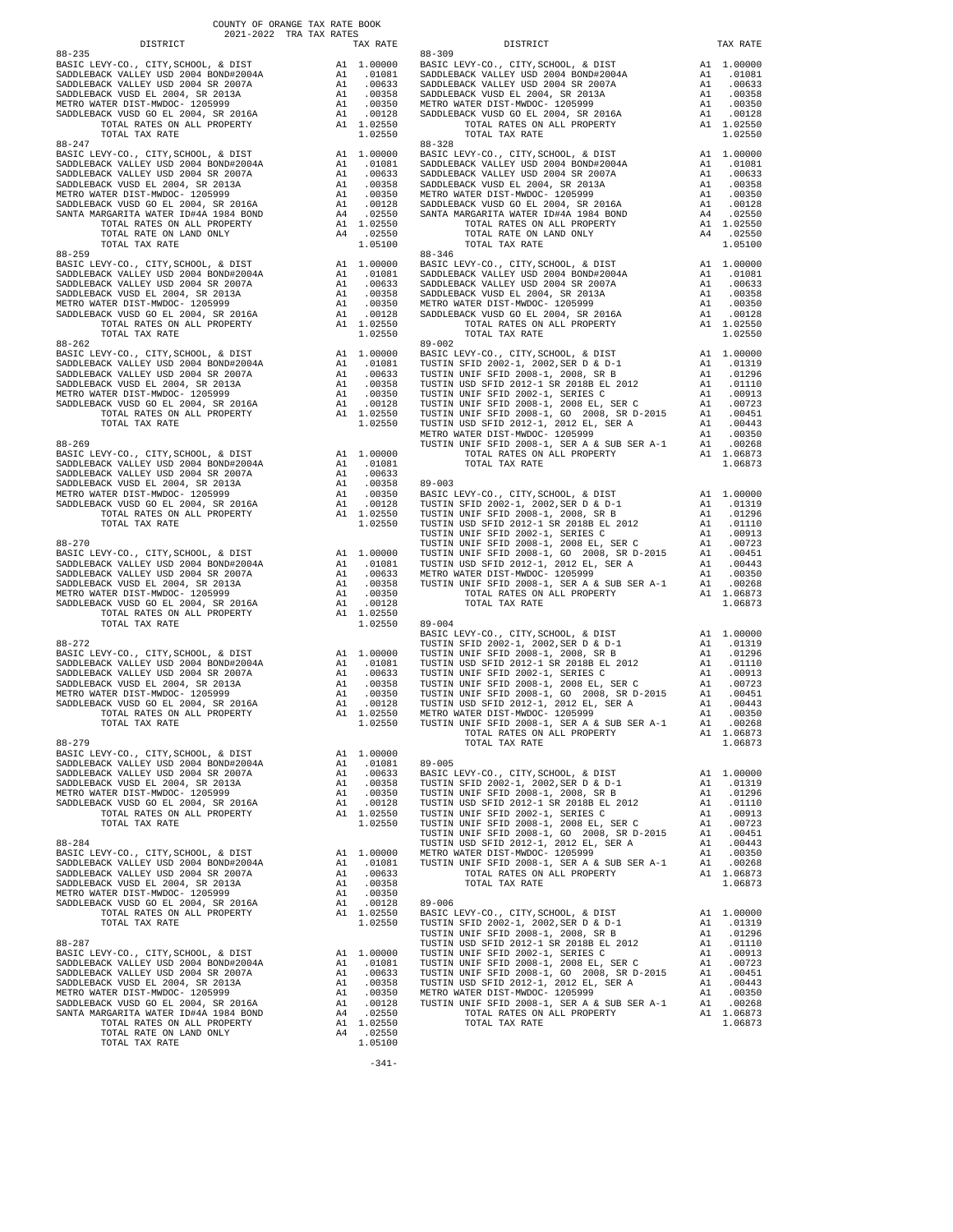| DISTRICT                                                                              |    | TAX RATE                                         |                  |
|---------------------------------------------------------------------------------------|----|--------------------------------------------------|------------------|
|                                                                                       |    |                                                  |                  |
|                                                                                       |    |                                                  |                  |
|                                                                                       |    |                                                  |                  |
|                                                                                       |    |                                                  |                  |
|                                                                                       |    |                                                  |                  |
|                                                                                       |    |                                                  |                  |
|                                                                                       |    |                                                  |                  |
|                                                                                       |    |                                                  |                  |
|                                                                                       |    |                                                  |                  |
|                                                                                       |    |                                                  |                  |
|                                                                                       |    |                                                  |                  |
|                                                                                       |    |                                                  |                  |
|                                                                                       |    |                                                  |                  |
| $89 - 008$                                                                            |    |                                                  | 89-016           |
|                                                                                       |    |                                                  |                  |
|                                                                                       |    |                                                  |                  |
|                                                                                       |    |                                                  |                  |
|                                                                                       |    |                                                  |                  |
|                                                                                       |    |                                                  |                  |
|                                                                                       |    |                                                  |                  |
|                                                                                       |    |                                                  |                  |
|                                                                                       |    |                                                  |                  |
|                                                                                       |    |                                                  |                  |
|                                                                                       |    |                                                  |                  |
|                                                                                       |    |                                                  |                  |
| TOTAL TAX RATE                                                                        |    | 1.06873                                          |                  |
| $89 - 009$                                                                            |    |                                                  | $89 - 017$       |
|                                                                                       |    |                                                  |                  |
|                                                                                       |    |                                                  |                  |
|                                                                                       |    |                                                  |                  |
|                                                                                       |    |                                                  |                  |
|                                                                                       |    |                                                  |                  |
|                                                                                       |    |                                                  |                  |
|                                                                                       |    |                                                  |                  |
|                                                                                       |    |                                                  |                  |
|                                                                                       |    |                                                  |                  |
|                                                                                       |    |                                                  |                  |
|                                                                                       |    |                                                  |                  |
|                                                                                       |    |                                                  |                  |
| TOTAL TAX RATE                                                                        |    | 1.06873                                          |                  |
|                                                                                       |    |                                                  |                  |
|                                                                                       |    |                                                  |                  |
|                                                                                       |    |                                                  |                  |
|                                                                                       |    |                                                  |                  |
|                                                                                       |    |                                                  |                  |
|                                                                                       |    |                                                  |                  |
|                                                                                       |    |                                                  |                  |
|                                                                                       |    |                                                  |                  |
|                                                                                       |    |                                                  |                  |
|                                                                                       |    |                                                  |                  |
|                                                                                       |    |                                                  |                  |
|                                                                                       |    |                                                  |                  |
|                                                                                       |    |                                                  |                  |
|                                                                                       |    |                                                  |                  |
|                                                                                       |    |                                                  |                  |
|                                                                                       |    |                                                  |                  |
|                                                                                       |    |                                                  |                  |
|                                                                                       |    |                                                  |                  |
|                                                                                       |    |                                                  |                  |
|                                                                                       |    |                                                  |                  |
|                                                                                       |    |                                                  |                  |
|                                                                                       |    |                                                  |                  |
|                                                                                       |    |                                                  |                  |
|                                                                                       |    |                                                  |                  |
|                                                                                       |    |                                                  |                  |
|                                                                                       |    |                                                  |                  |
|                                                                                       |    |                                                  |                  |
|                                                                                       |    |                                                  |                  |
|                                                                                       |    |                                                  |                  |
|                                                                                       |    |                                                  |                  |
| TUSTIN USD SFID 2012-1 SR 2018B EL 2012                                               | A1 | .01110                                           | TUSTIN           |
| TUSTIN UNIF SFID 2002-1, SERIES C                                                     |    |                                                  | TUSTIN           |
| TUSTIN UNIF SFID 2008-1, 2008 EL, SER C                                               |    | A1 .00913<br>A1 .00723<br>A1 .00451              | TUSTIN           |
| TUSTIN UNIF SFID 2008-1, GO 2008, SR D-2015                                           |    |                                                  | TUSTIN           |
| TUSTIN USD SFID 2012-1, 2012 EL, SER A                                                |    | A1 .00443                                        | TUSTIN           |
| METRO WATER DIST-MWDOC- 1205999                                                       |    | A1.00350                                         | METRO W          |
| TUSTIN UNIF SFID 2008-1, SER A & SUB SER A-1                                          | A1 | .00268                                           | TUSTIN           |
| TOTAL RATES ON ALL PROPERTY                                                           |    | A1 1.06873                                       |                  |
| TOTAL TAX RATE                                                                        |    | 1.06873                                          |                  |
| 89-014                                                                                |    |                                                  | $89 - 021$       |
| BASIC LEVY-CO., CITY, SCHOOL, & DIST                                                  |    | A1 1.00000                                       | BASIC L          |
| TUSTIN SFID 2002-1, 2002, SER D & D-1                                                 |    | A1 .01319                                        | TUSTIN           |
| TUSTIN UNIF SFID 2008-1, 2008, SR B                                                   |    | A1 .01296                                        | TUSTIN           |
| TUSTIN USD SFID 2012-1 SR 2018B EL 2012                                               |    | A1 .01110                                        | TUSTIN           |
| TUSTIN UNIF SFID 2002-1, SERIES C                                                     |    |                                                  | TUSTIN           |
| TUSTIN UNIF SFID 2008-1, 2008 EL, SER C                                               |    | A1 .00913<br>A1 .00723<br>A1 .00451<br>A1 .00443 | TUSTIN           |
|                                                                                       |    |                                                  |                  |
| TUSTIN UNIF SFID 2008-1, GO 2008, SR D-2015<br>TUSTIN USD SFID 2012-1, 2012 EL, SER A |    |                                                  | TUSTIN<br>TUSTIN |
| METRO WATER DIST-MWDOC- 1205999                                                       |    |                                                  | METRO W          |
|                                                                                       |    | A1 .00350                                        |                  |
| TUSTIN UNIF SFID 2008-1, SER A & SUB SER A-1                                          | A1 | .00268                                           | TUSTIN           |
| TOTAL RATES ON ALL PROPERTY                                                           |    | A1 1.06873                                       |                  |
| TOTAL TAX RATE                                                                        |    | 1.06873                                          |                  |

| COUNTY OF ORANGE TAX RATE BOOK<br>2021-2022 TRA TAX RATES |          |                                                                                                                                                                                                                                                                                                                                                                                                              |            |
|-----------------------------------------------------------|----------|--------------------------------------------------------------------------------------------------------------------------------------------------------------------------------------------------------------------------------------------------------------------------------------------------------------------------------------------------------------------------------------------------------------|------------|
| DISTRICT                                                  | TAX RATE | DISTRICT                                                                                                                                                                                                                                                                                                                                                                                                     | TAX RATE   |
|                                                           |          |                                                                                                                                                                                                                                                                                                                                                                                                              |            |
|                                                           |          |                                                                                                                                                                                                                                                                                                                                                                                                              |            |
|                                                           |          | $\begin{smallmatrix} \textbf{118} & \textbf{18} & \textbf{19} & \textbf{19} & \textbf{19} & \textbf{19} & \textbf{19} & \textbf{19} & \textbf{19} & \textbf{19} & \textbf{19} & \textbf{19} & \textbf{19} & \textbf{19} & \textbf{19} & \textbf{19} & \textbf{19} & \textbf{19} & \textbf{19} & \textbf{19} & \textbf{19} & \textbf{19} & \textbf{19} & \textbf{19} & \textbf{19} & \textbf{19} & \textbf{1$ |            |
|                                                           |          |                                                                                                                                                                                                                                                                                                                                                                                                              |            |
|                                                           |          |                                                                                                                                                                                                                                                                                                                                                                                                              |            |
| $89 - 014$                                                |          | BASIC LEVY-CO., CITY, SCHOOL, & DIST Al 1.00000 BASIC LEVY-CO., CITY, SCHOOL, & DIST<br>$89 - 021$                                                                                                                                                                                                                                                                                                           | A1 1.00000 |
|                                                           |          |                                                                                                                                                                                                                                                                                                                                                                                                              |            |

 $-342-$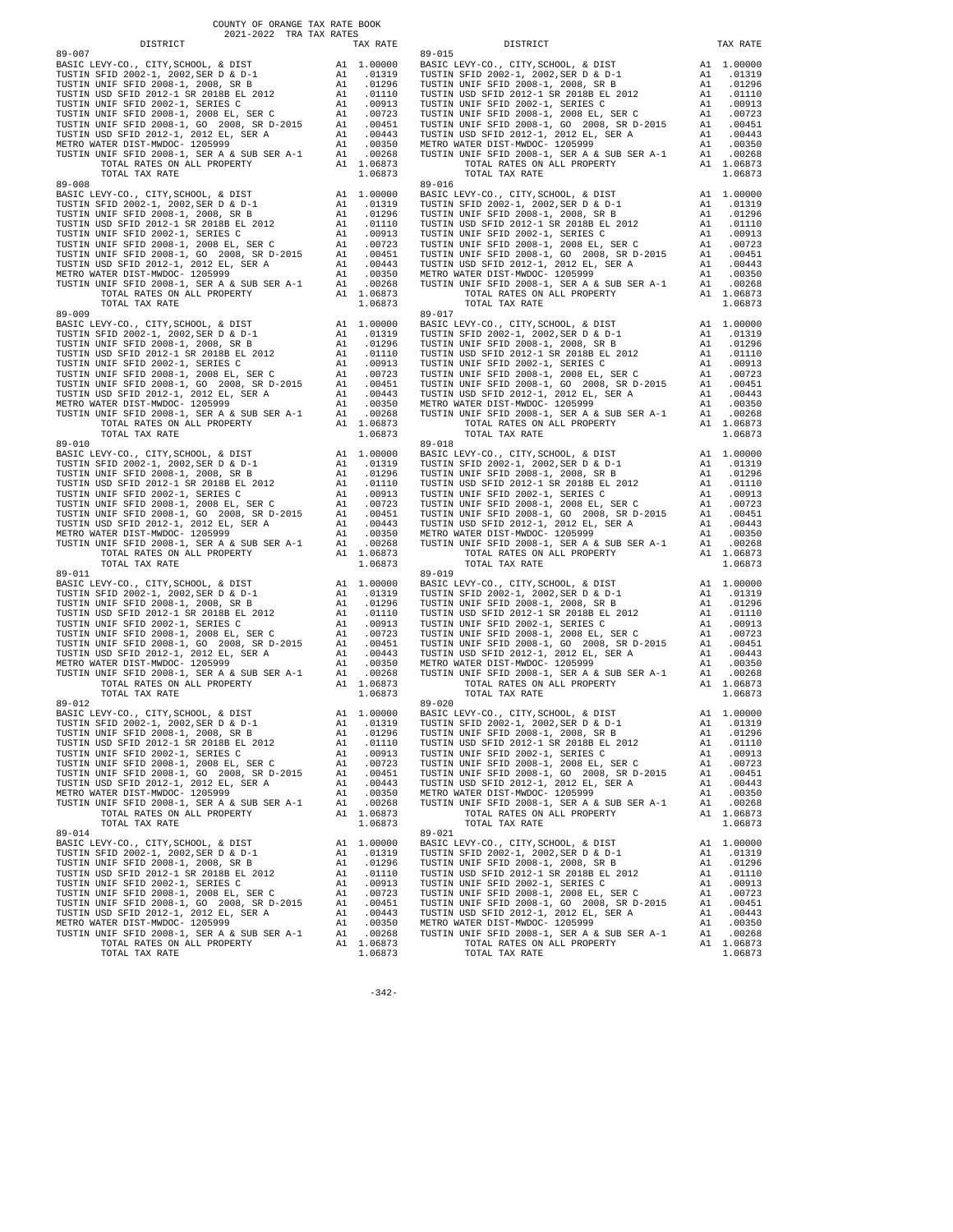| DISTRICT                                                                                                                                                         |    | TAX RATE               |            |
|------------------------------------------------------------------------------------------------------------------------------------------------------------------|----|------------------------|------------|
| $89 - 023$                                                                                                                                                       |    |                        | $89 - 031$ |
|                                                                                                                                                                  |    |                        |            |
|                                                                                                                                                                  |    |                        |            |
|                                                                                                                                                                  |    |                        |            |
|                                                                                                                                                                  |    |                        |            |
|                                                                                                                                                                  |    |                        |            |
|                                                                                                                                                                  |    |                        |            |
|                                                                                                                                                                  |    |                        |            |
|                                                                                                                                                                  |    |                        |            |
|                                                                                                                                                                  |    |                        |            |
|                                                                                                                                                                  |    |                        |            |
| TOTAL TAX RATE                                                                                                                                                   |    | 1.06873                |            |
| $89 - 024$                                                                                                                                                       |    |                        | $89 - 032$ |
|                                                                                                                                                                  |    |                        |            |
|                                                                                                                                                                  |    |                        |            |
|                                                                                                                                                                  |    |                        |            |
|                                                                                                                                                                  |    |                        |            |
|                                                                                                                                                                  |    |                        |            |
|                                                                                                                                                                  |    |                        |            |
|                                                                                                                                                                  |    |                        |            |
|                                                                                                                                                                  |    |                        |            |
|                                                                                                                                                                  |    |                        |            |
|                                                                                                                                                                  |    |                        |            |
|                                                                                                                                                                  |    |                        |            |
|                                                                                                                                                                  |    |                        |            |
|                                                                                                                                                                  |    |                        |            |
|                                                                                                                                                                  |    |                        |            |
|                                                                                                                                                                  |    |                        |            |
|                                                                                                                                                                  |    |                        |            |
|                                                                                                                                                                  |    |                        |            |
|                                                                                                                                                                  |    |                        |            |
|                                                                                                                                                                  |    |                        |            |
|                                                                                                                                                                  |    |                        |            |
|                                                                                                                                                                  |    |                        |            |
|                                                                                                                                                                  |    |                        |            |
|                                                                                                                                                                  |    |                        |            |
| $89 - 026$                                                                                                                                                       |    |                        | $89 - 035$ |
|                                                                                                                                                                  |    |                        |            |
|                                                                                                                                                                  |    |                        |            |
|                                                                                                                                                                  |    |                        |            |
|                                                                                                                                                                  |    |                        |            |
|                                                                                                                                                                  |    |                        |            |
|                                                                                                                                                                  |    |                        |            |
|                                                                                                                                                                  |    |                        |            |
|                                                                                                                                                                  |    |                        |            |
|                                                                                                                                                                  |    |                        |            |
|                                                                                                                                                                  |    |                        |            |
| TOTAL TAX RATE                                                                                                                                                   |    | 1.06873                |            |
| $89 - 027$                                                                                                                                                       |    |                        | 89-036     |
|                                                                                                                                                                  |    |                        |            |
|                                                                                                                                                                  |    |                        |            |
|                                                                                                                                                                  |    |                        |            |
|                                                                                                                                                                  |    |                        |            |
|                                                                                                                                                                  |    |                        |            |
|                                                                                                                                                                  |    |                        |            |
|                                                                                                                                                                  |    |                        |            |
|                                                                                                                                                                  |    |                        |            |
|                                                                                                                                                                  |    |                        |            |
|                                                                                                                                                                  |    |                        |            |
|                                                                                                                                                                  |    |                        |            |
| $89 - 028$                                                                                                                                                       |    |                        | 89-037     |
|                                                                                                                                                                  |    |                        |            |
|                                                                                                                                                                  |    |                        |            |
|                                                                                                                                                                  |    |                        |            |
|                                                                                                                                                                  |    |                        |            |
| TUSTIN UNIF SFID 2002-1, SERIES C                                                                                                                                |    | A1.00913               | TUSTIN     |
| TUSTIN UNIF SFID 2008-1, 2008 EL, SER C                                                                                                                          |    |                        | TUSTIN     |
|                                                                                                                                                                  |    |                        | TUSTIN     |
| TUSTIN UNIF SFID 2008-1, 2008 EL, SER C<br>TUSTIN UNIF SFID 2008-1, GO 2008, SR D-2015 A1 .00451<br>TUSTIN USD SFID 2012-1, 2012 EL, SER A<br>MURDA ULLEL, SER A |    |                        | TUSTIN     |
| METRO WATER DIST-MWDOC- 1205999                                                                                                                                  | A1 | .00350                 | METRO W    |
| TUSTIN UNIF SFID 2008-1, SER A & SUB SER A-1 $\overline{A}$ A1                                                                                                   |    | .00268                 | TUSTIN     |
| TOTAL RATES ON ALL PROPERTY<br>TOTAL TAX RATE                                                                                                                    |    | A1 1.06873<br>1.06873  |            |
| $89 - 029$                                                                                                                                                       |    |                        | 89-042     |
| BASIC LEVY-CO., CITY, SCHOOL, & DIST                                                                                                                             |    | A1 1.00000             | BASIC L    |
| TUSTIN SFID 2002-1, 2002, SER D & D-1                                                                                                                            |    | A1 .01319              | TUSTIN     |
| TUSTIN UNIF SFID 2008-1, 2008, SR B                                                                                                                              |    |                        | TUSTIN     |
| TUSTIN USD SFID 2012-1 SR 2018B EL 2012                                                                                                                          |    | A1 .01296<br>A1 .01110 | TUSTIN     |
| TUSTIN UNIF SFID 2002-1, SERIES C                                                                                                                                |    | A1 .00913              | TUSTIN     |
|                                                                                                                                                                  |    |                        | TUSTIN     |
|                                                                                                                                                                  |    |                        | TUSTIN     |
| TUSTIN USD SFID 2012-1, 2012 EL, SER A                                                                                                                           | A1 | .00443                 | TUSTIN     |
| METRO WATER DIST-MWDOC- 1205999                                                                                                                                  |    | A1 .00350              | METRO W    |
| TUSTIN UNIF SFID $2008-1$ , SER A & SUB SER A-1 A1                                                                                                               |    | .00268                 | TUSTIN     |
| TOTAL RATES ON ALL PROPERTY                                                                                                                                      |    | A1 1.06873             |            |
| TOTAL TAX RATE                                                                                                                                                   |    | 1.06873                |            |

| COUNTY OF ORANGE TAX RATE BOOK<br>2021-2022 TRA TAX RATES |          |                                                                                                                                                                                                                                                                                                                                                                                                                          |            |
|-----------------------------------------------------------|----------|--------------------------------------------------------------------------------------------------------------------------------------------------------------------------------------------------------------------------------------------------------------------------------------------------------------------------------------------------------------------------------------------------------------------------|------------|
| DISTRICT                                                  | TAX RATE | DISTRICT                                                                                                                                                                                                                                                                                                                                                                                                                 | TAX RATE   |
|                                                           |          |                                                                                                                                                                                                                                                                                                                                                                                                                          |            |
|                                                           |          | $\begin{smallmatrix} \mathbf{1}_{31} & \mathbf{1}_{32} & \mathbf{1}_{33} & \mathbf{1}_{34} & \mathbf{1}_{35} & \mathbf{1}_{36} & \mathbf{1}_{37} & \mathbf{1}_{38} & \mathbf{1}_{39} & \mathbf{1}_{30} & \mathbf{1}_{30} & \mathbf{1}_{30} & \mathbf{1}_{30} & \mathbf{1}_{30} & \mathbf{1}_{30} & \mathbf{1}_{30} & \mathbf{1}_{30} & \mathbf{1}_{30} & \mathbf{1}_{30} & \mathbf{1}_{30} & \mathbf{1}_{30} & \mathbf{$ |            |
|                                                           |          |                                                                                                                                                                                                                                                                                                                                                                                                                          |            |
|                                                           |          |                                                                                                                                                                                                                                                                                                                                                                                                                          |            |
|                                                           |          |                                                                                                                                                                                                                                                                                                                                                                                                                          |            |
| $89 - 029$                                                |          | BASIC LEVY-CO., CITY, SCHOOL, & DIST Al 1.00000 BASIC LEVY-CO., CITY, SCHOOL, & DIST<br>$89 - 042$                                                                                                                                                                                                                                                                                                                       | A1 1.00000 |
|                                                           |          |                                                                                                                                                                                                                                                                                                                                                                                                                          |            |

-343-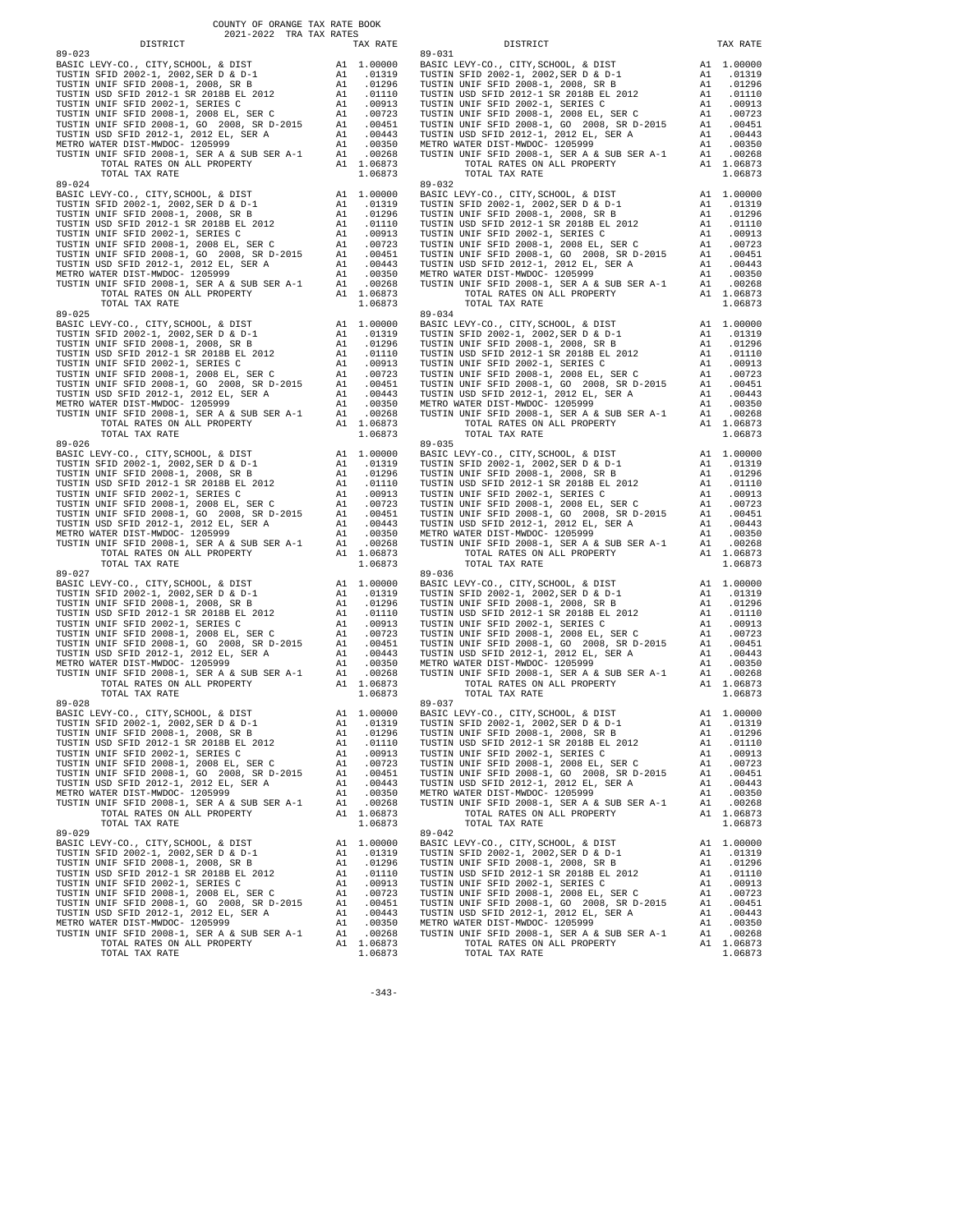| COUNTY OF ORANGE TAX RATE BOOK<br>2021-2022 TRA TAX RATES                                                                                                                                                                                      |                                        |        |
|------------------------------------------------------------------------------------------------------------------------------------------------------------------------------------------------------------------------------------------------|----------------------------------------|--------|
| DISTRICT                                                                                                                                                                                                                                       | TAX RATE                               |        |
|                                                                                                                                                                                                                                                |                                        |        |
|                                                                                                                                                                                                                                                |                                        |        |
|                                                                                                                                                                                                                                                |                                        |        |
|                                                                                                                                                                                                                                                |                                        |        |
|                                                                                                                                                                                                                                                |                                        |        |
|                                                                                                                                                                                                                                                |                                        |        |
|                                                                                                                                                                                                                                                |                                        |        |
|                                                                                                                                                                                                                                                |                                        |        |
|                                                                                                                                                                                                                                                |                                        |        |
|                                                                                                                                                                                                                                                |                                        |        |
|                                                                                                                                                                                                                                                |                                        |        |
|                                                                                                                                                                                                                                                |                                        |        |
|                                                                                                                                                                                                                                                |                                        |        |
|                                                                                                                                                                                                                                                |                                        |        |
|                                                                                                                                                                                                                                                |                                        |        |
|                                                                                                                                                                                                                                                |                                        |        |
|                                                                                                                                                                                                                                                |                                        |        |
|                                                                                                                                                                                                                                                |                                        |        |
|                                                                                                                                                                                                                                                |                                        |        |
|                                                                                                                                                                                                                                                |                                        |        |
|                                                                                                                                                                                                                                                |                                        | TUSTIN |
| $89 - 045$                                                                                                                                                                                                                                     |                                        | TUSTIN |
|                                                                                                                                                                                                                                                |                                        |        |
|                                                                                                                                                                                                                                                |                                        |        |
|                                                                                                                                                                                                                                                |                                        |        |
|                                                                                                                                                                                                                                                |                                        |        |
|                                                                                                                                                                                                                                                |                                        |        |
|                                                                                                                                                                                                                                                |                                        |        |
|                                                                                                                                                                                                                                                |                                        |        |
|                                                                                                                                                                                                                                                |                                        |        |
|                                                                                                                                                                                                                                                |                                        |        |
|                                                                                                                                                                                                                                                |                                        |        |
|                                                                                                                                                                                                                                                |                                        | TUSTIN |
| $89 - 046$                                                                                                                                                                                                                                     |                                        | TUSTIN |
|                                                                                                                                                                                                                                                |                                        |        |
|                                                                                                                                                                                                                                                |                                        |        |
|                                                                                                                                                                                                                                                |                                        |        |
|                                                                                                                                                                                                                                                |                                        |        |
|                                                                                                                                                                                                                                                |                                        |        |
|                                                                                                                                                                                                                                                |                                        |        |
|                                                                                                                                                                                                                                                |                                        |        |
|                                                                                                                                                                                                                                                |                                        |        |
|                                                                                                                                                                                                                                                |                                        |        |
|                                                                                                                                                                                                                                                |                                        |        |
|                                                                                                                                                                                                                                                |                                        | TUSTIN |
| $89 - 047$                                                                                                                                                                                                                                     |                                        | TUSTIN |
|                                                                                                                                                                                                                                                |                                        |        |
|                                                                                                                                                                                                                                                |                                        |        |
|                                                                                                                                                                                                                                                |                                        |        |
|                                                                                                                                                                                                                                                |                                        |        |
|                                                                                                                                                                                                                                                |                                        |        |
|                                                                                                                                                                                                                                                |                                        |        |
|                                                                                                                                                                                                                                                |                                        |        |
|                                                                                                                                                                                                                                                |                                        |        |
|                                                                                                                                                                                                                                                |                                        |        |
| TOTAL TAX RATE                                                                                                                                                                                                                                 | 1.06873                                | TUSTIN |
|                                                                                                                                                                                                                                                |                                        | TUSTIN |
| $89 - 048$                                                                                                                                                                                                                                     |                                        | TUSTIN |
|                                                                                                                                                                                                                                                | A1 1.00000                             |        |
|                                                                                                                                                                                                                                                |                                        |        |
|                                                                                                                                                                                                                                                |                                        |        |
|                                                                                                                                                                                                                                                |                                        |        |
|                                                                                                                                                                                                                                                |                                        |        |
|                                                                                                                                                                                                                                                |                                        |        |
|                                                                                                                                                                                                                                                |                                        |        |
|                                                                                                                                                                                                                                                |                                        |        |
|                                                                                                                                                                                                                                                |                                        |        |
|                                                                                                                                                                                                                                                |                                        |        |
|                                                                                                                                                                                                                                                |                                        | TUSTIN |
| $89 - 049$                                                                                                                                                                                                                                     |                                        | TUSTIN |
| BASIC LEVY-CO., CITY, SCHOOL, & DIST                                                                                                                                                                                                           | A1 1.00000 METRO W<br>A1 .01319 TUSTIN |        |
| TUSTIN SFID 2002-1, 2002, SER D & D-1                                                                                                                                                                                                          |                                        |        |
|                                                                                                                                                                                                                                                |                                        |        |
|                                                                                                                                                                                                                                                |                                        |        |
| TUSTIN SPID 2002–1, 2002, SER D $k = 1.11$ .01119 1002–11<br>TUSTIN UNIF SFID 2008–1, 2008, SE B<br>TUSTIN UNIF SFID 2002–1, SERIES C<br>TUSTIN USD SFID 2012–1 SR 2018B EL 2012<br>TUSTIN UNIF SFID 2002–1, SERIES C<br>TUSTIN UNIF SFID 2008 |                                        |        |
|                                                                                                                                                                                                                                                |                                        |        |
|                                                                                                                                                                                                                                                |                                        |        |
|                                                                                                                                                                                                                                                |                                        |        |
|                                                                                                                                                                                                                                                |                                        |        |
| TOTAL TAX RATE                                                                                                                                                                                                                                 | 1.06873 TUSTIN                         |        |
|                                                                                                                                                                                                                                                |                                        |        |

| 2021-2022 TRA TAX RATES<br>DISTRICT | TAX RATE | DISTRICT                                                                                                                                                                                                                                                              | TAX RATE |
|-------------------------------------|----------|-----------------------------------------------------------------------------------------------------------------------------------------------------------------------------------------------------------------------------------------------------------------------|----------|
|                                     |          |                                                                                                                                                                                                                                                                       |          |
|                                     |          |                                                                                                                                                                                                                                                                       |          |
|                                     |          |                                                                                                                                                                                                                                                                       |          |
|                                     |          |                                                                                                                                                                                                                                                                       |          |
|                                     |          |                                                                                                                                                                                                                                                                       |          |
|                                     |          |                                                                                                                                                                                                                                                                       |          |
|                                     |          |                                                                                                                                                                                                                                                                       |          |
|                                     |          |                                                                                                                                                                                                                                                                       |          |
|                                     |          |                                                                                                                                                                                                                                                                       |          |
|                                     |          |                                                                                                                                                                                                                                                                       |          |
|                                     |          |                                                                                                                                                                                                                                                                       |          |
|                                     |          |                                                                                                                                                                                                                                                                       |          |
|                                     |          |                                                                                                                                                                                                                                                                       |          |
|                                     |          |                                                                                                                                                                                                                                                                       |          |
|                                     |          |                                                                                                                                                                                                                                                                       |          |
|                                     |          |                                                                                                                                                                                                                                                                       |          |
|                                     |          |                                                                                                                                                                                                                                                                       |          |
|                                     |          |                                                                                                                                                                                                                                                                       |          |
|                                     |          |                                                                                                                                                                                                                                                                       |          |
|                                     |          |                                                                                                                                                                                                                                                                       |          |
|                                     |          |                                                                                                                                                                                                                                                                       |          |
|                                     |          |                                                                                                                                                                                                                                                                       |          |
|                                     |          |                                                                                                                                                                                                                                                                       |          |
|                                     |          |                                                                                                                                                                                                                                                                       |          |
|                                     |          |                                                                                                                                                                                                                                                                       |          |
|                                     |          |                                                                                                                                                                                                                                                                       |          |
|                                     |          |                                                                                                                                                                                                                                                                       |          |
|                                     |          |                                                                                                                                                                                                                                                                       |          |
|                                     |          |                                                                                                                                                                                                                                                                       |          |
|                                     |          |                                                                                                                                                                                                                                                                       |          |
|                                     |          |                                                                                                                                                                                                                                                                       |          |
|                                     |          |                                                                                                                                                                                                                                                                       |          |
|                                     |          |                                                                                                                                                                                                                                                                       |          |
|                                     |          |                                                                                                                                                                                                                                                                       |          |
|                                     |          |                                                                                                                                                                                                                                                                       |          |
|                                     |          |                                                                                                                                                                                                                                                                       |          |
|                                     |          |                                                                                                                                                                                                                                                                       |          |
|                                     |          |                                                                                                                                                                                                                                                                       |          |
|                                     |          |                                                                                                                                                                                                                                                                       |          |
|                                     |          |                                                                                                                                                                                                                                                                       |          |
|                                     |          |                                                                                                                                                                                                                                                                       |          |
|                                     |          |                                                                                                                                                                                                                                                                       |          |
|                                     |          |                                                                                                                                                                                                                                                                       |          |
|                                     |          |                                                                                                                                                                                                                                                                       |          |
|                                     |          |                                                                                                                                                                                                                                                                       |          |
|                                     |          |                                                                                                                                                                                                                                                                       |          |
|                                     |          | $\begin{bmatrix} 0.01 & 0.000 & 0.000 & 0.000 & 0.000 & 0.000 & 0.000 & 0.000 & 0.000 & 0.000 & 0.000 & 0.000 & 0.000 & 0.000 & 0.000 & 0.000 & 0.000 & 0.000 & 0.000 & 0.000 & 0.000 & 0.000 & 0.000 & 0.000 & 0.000 & 0.000 & 0.000 & 0.000 & 0.000 & 0.000 & 0.00$ |          |
|                                     |          |                                                                                                                                                                                                                                                                       |          |
|                                     |          |                                                                                                                                                                                                                                                                       |          |
|                                     |          |                                                                                                                                                                                                                                                                       |          |
|                                     |          |                                                                                                                                                                                                                                                                       |          |
|                                     |          |                                                                                                                                                                                                                                                                       |          |
|                                     |          |                                                                                                                                                                                                                                                                       |          |
|                                     |          |                                                                                                                                                                                                                                                                       |          |
|                                     |          |                                                                                                                                                                                                                                                                       |          |
|                                     |          |                                                                                                                                                                                                                                                                       |          |
|                                     |          |                                                                                                                                                                                                                                                                       |          |
|                                     |          |                                                                                                                                                                                                                                                                       |          |
|                                     |          |                                                                                                                                                                                                                                                                       |          |
|                                     |          |                                                                                                                                                                                                                                                                       |          |
|                                     |          |                                                                                                                                                                                                                                                                       |          |
|                                     |          |                                                                                                                                                                                                                                                                       |          |
|                                     |          |                                                                                                                                                                                                                                                                       |          |
|                                     |          |                                                                                                                                                                                                                                                                       |          |
|                                     |          |                                                                                                                                                                                                                                                                       |          |
|                                     |          |                                                                                                                                                                                                                                                                       |          |
|                                     |          |                                                                                                                                                                                                                                                                       |          |
|                                     |          |                                                                                                                                                                                                                                                                       |          |
|                                     |          |                                                                                                                                                                                                                                                                       |          |
|                                     |          |                                                                                                                                                                                                                                                                       |          |
|                                     |          |                                                                                                                                                                                                                                                                       |          |
|                                     |          |                                                                                                                                                                                                                                                                       |          |
|                                     |          |                                                                                                                                                                                                                                                                       |          |
|                                     |          |                                                                                                                                                                                                                                                                       |          |
|                                     |          |                                                                                                                                                                                                                                                                       |          |
|                                     |          |                                                                                                                                                                                                                                                                       |          |
|                                     |          |                                                                                                                                                                                                                                                                       |          |
|                                     |          |                                                                                                                                                                                                                                                                       |          |
|                                     |          |                                                                                                                                                                                                                                                                       | 1.06873  |
|                                     |          |                                                                                                                                                                                                                                                                       |          |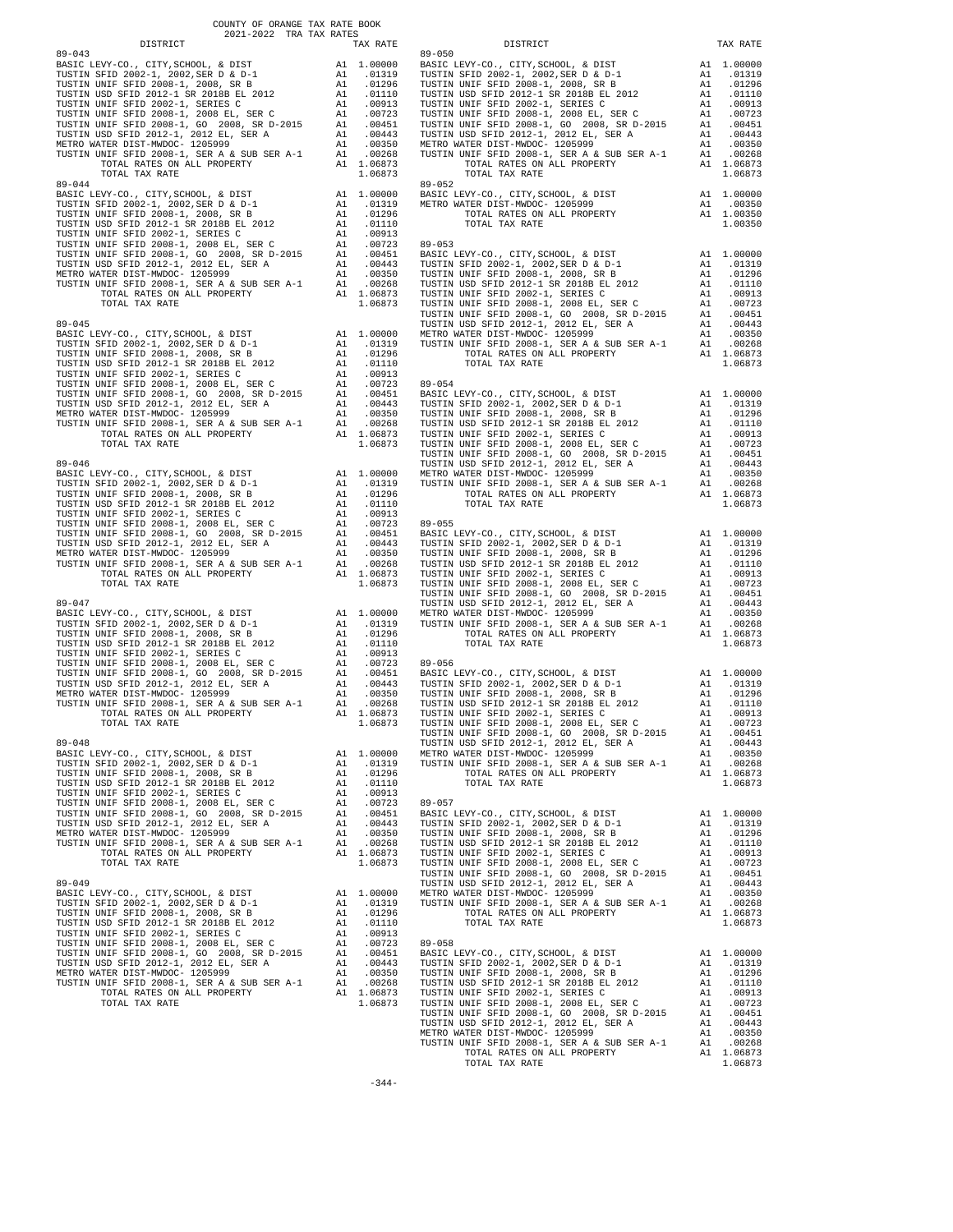| TAX RATE<br>DISTRICT |  | DISTRICT | TAX RATE |
|----------------------|--|----------|----------|
|                      |  |          |          |
|                      |  |          |          |
|                      |  |          |          |
|                      |  |          |          |
|                      |  |          |          |
|                      |  |          |          |
|                      |  |          |          |
|                      |  |          |          |
|                      |  |          |          |
|                      |  |          |          |
|                      |  |          |          |
|                      |  |          |          |
|                      |  |          |          |
|                      |  |          |          |
|                      |  |          |          |
|                      |  |          |          |
|                      |  |          |          |
|                      |  |          |          |
|                      |  |          |          |
|                      |  |          |          |
|                      |  |          |          |
|                      |  |          |          |
|                      |  |          |          |
|                      |  |          |          |
|                      |  |          |          |
|                      |  |          |          |
|                      |  |          |          |
|                      |  |          |          |
|                      |  |          |          |
|                      |  |          |          |
|                      |  |          |          |
|                      |  |          |          |
|                      |  |          |          |
|                      |  |          |          |
|                      |  |          |          |
|                      |  |          |          |
|                      |  |          |          |
|                      |  |          |          |
|                      |  |          |          |
|                      |  |          |          |
|                      |  |          |          |
|                      |  |          |          |
|                      |  |          |          |
|                      |  |          |          |
|                      |  |          |          |
|                      |  |          |          |
|                      |  |          |          |
|                      |  |          |          |
|                      |  |          |          |
|                      |  |          |          |
|                      |  |          |          |
|                      |  |          |          |
|                      |  |          |          |
|                      |  |          |          |
|                      |  |          |          |
|                      |  |          |          |
|                      |  |          |          |
|                      |  |          |          |
|                      |  |          |          |
|                      |  |          |          |
|                      |  |          |          |
|                      |  |          |          |
|                      |  |          |          |
|                      |  |          |          |
|                      |  |          |          |
|                      |  |          |          |
|                      |  |          |          |
|                      |  |          |          |
|                      |  |          |          |
|                      |  |          |          |
|                      |  |          |          |
|                      |  |          |          |
|                      |  |          |          |
|                      |  |          |          |
|                      |  |          |          |
|                      |  |          |          |
|                      |  |          |          |
|                      |  |          |          |
|                      |  |          |          |
|                      |  |          |          |
|                      |  |          |          |
|                      |  |          |          |
|                      |  |          |          |
|                      |  |          |          |
|                      |  |          |          |
|                      |  |          |          |
|                      |  |          |          |
|                      |  |          |          |
|                      |  |          |          |
|                      |  |          |          |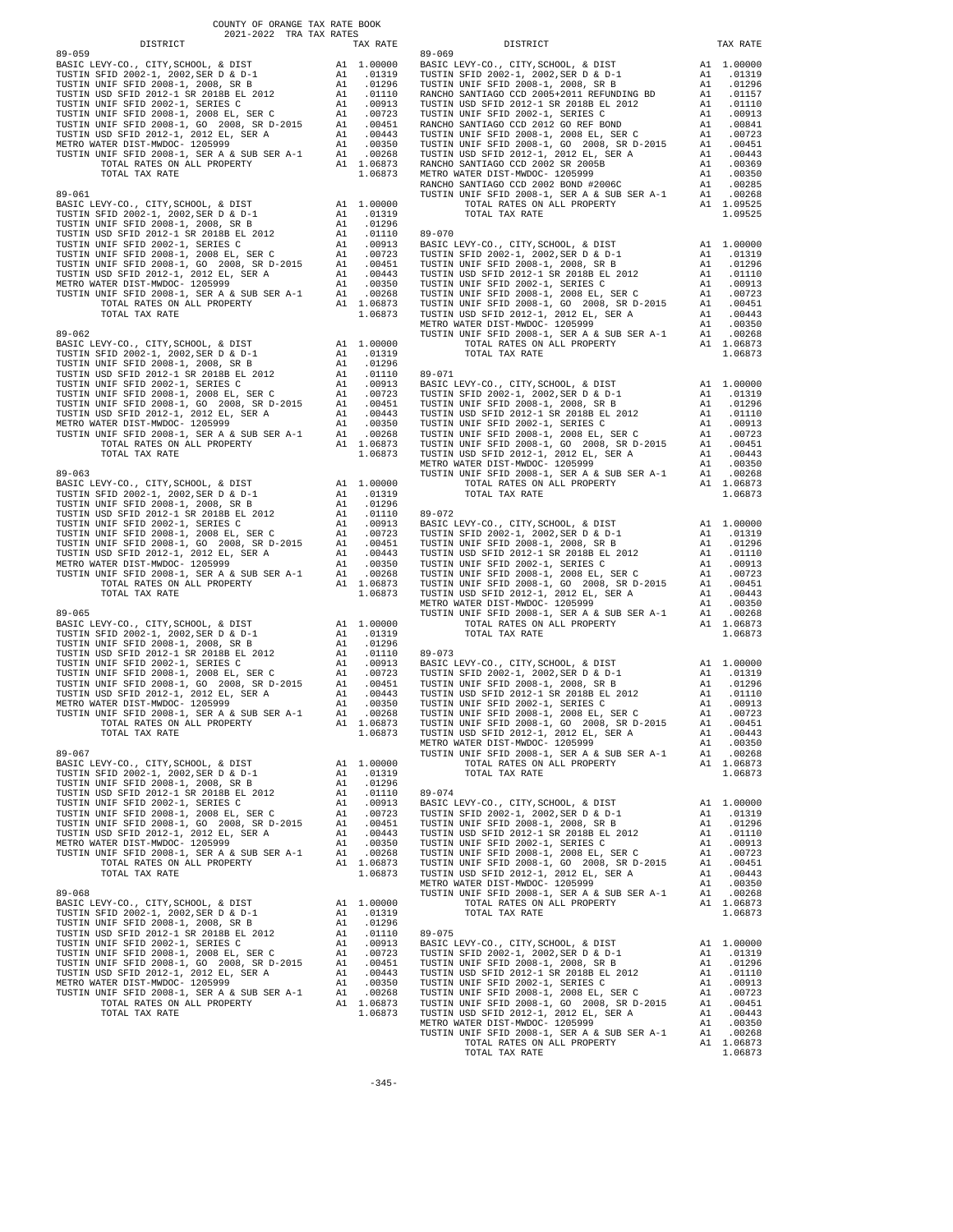| DISTRICT                                                                                                                                                                                    | TAX RATE              |                   |
|---------------------------------------------------------------------------------------------------------------------------------------------------------------------------------------------|-----------------------|-------------------|
| $89 - 076$                                                                                                                                                                                  |                       | $89 - 083$        |
|                                                                                                                                                                                             |                       |                   |
|                                                                                                                                                                                             |                       |                   |
|                                                                                                                                                                                             |                       |                   |
|                                                                                                                                                                                             |                       |                   |
|                                                                                                                                                                                             |                       |                   |
|                                                                                                                                                                                             |                       |                   |
|                                                                                                                                                                                             |                       |                   |
|                                                                                                                                                                                             |                       |                   |
|                                                                                                                                                                                             |                       |                   |
|                                                                                                                                                                                             | 1.06873               |                   |
| TOTAL TAX RATE                                                                                                                                                                              |                       |                   |
|                                                                                                                                                                                             |                       |                   |
|                                                                                                                                                                                             |                       |                   |
|                                                                                                                                                                                             |                       |                   |
|                                                                                                                                                                                             |                       |                   |
|                                                                                                                                                                                             |                       |                   |
|                                                                                                                                                                                             |                       |                   |
|                                                                                                                                                                                             |                       |                   |
|                                                                                                                                                                                             |                       |                   |
|                                                                                                                                                                                             |                       |                   |
|                                                                                                                                                                                             |                       |                   |
|                                                                                                                                                                                             |                       |                   |
|                                                                                                                                                                                             |                       |                   |
|                                                                                                                                                                                             |                       |                   |
|                                                                                                                                                                                             |                       |                   |
|                                                                                                                                                                                             |                       |                   |
|                                                                                                                                                                                             |                       |                   |
|                                                                                                                                                                                             |                       |                   |
|                                                                                                                                                                                             |                       |                   |
|                                                                                                                                                                                             |                       |                   |
|                                                                                                                                                                                             |                       |                   |
|                                                                                                                                                                                             |                       |                   |
|                                                                                                                                                                                             |                       |                   |
| $89 - 079$                                                                                                                                                                                  |                       | 89-086            |
|                                                                                                                                                                                             |                       |                   |
|                                                                                                                                                                                             |                       |                   |
|                                                                                                                                                                                             |                       |                   |
|                                                                                                                                                                                             |                       |                   |
|                                                                                                                                                                                             |                       |                   |
|                                                                                                                                                                                             |                       |                   |
|                                                                                                                                                                                             |                       |                   |
|                                                                                                                                                                                             |                       |                   |
|                                                                                                                                                                                             |                       |                   |
| TOTAL TAX RATE                                                                                                                                                                              | 1.06873               |                   |
| $89 - 080$                                                                                                                                                                                  |                       | 89-088            |
|                                                                                                                                                                                             |                       |                   |
|                                                                                                                                                                                             |                       |                   |
|                                                                                                                                                                                             |                       |                   |
|                                                                                                                                                                                             |                       |                   |
|                                                                                                                                                                                             |                       |                   |
|                                                                                                                                                                                             |                       |                   |
|                                                                                                                                                                                             |                       |                   |
|                                                                                                                                                                                             |                       |                   |
|                                                                                                                                                                                             |                       |                   |
|                                                                                                                                                                                             |                       |                   |
| TOTAL TAX RATE                                                                                                                                                                              | 1.06873               |                   |
| $89 - 081$                                                                                                                                                                                  |                       | 89-089            |
|                                                                                                                                                                                             |                       |                   |
|                                                                                                                                                                                             |                       |                   |
| TUSTIN USD SFID 2012-1 SR 2018B EL 2012                                                                                                                                                     | A1 .01110             | TUSTIN            |
| TUSTIN UNIF SFID 2002-1, SERIES C                                                                                                                                                           | A1.00913              | TUSTIN            |
| TUSTIN UNIF SFID 2008–1, SERUES C. SER C. 1997-1, 2008 EL, SER C. 1997-2008.<br>TUSTIN UNIF SFID 2008–1, 2008 EL, SER C. 11 190723<br>TUSTIN UNIF SFID 2008–1, GO. 2008, SR D-2015 A1 00451 |                       | TUSTIN            |
|                                                                                                                                                                                             |                       | TUSTIN            |
| TUSTIN USD SFID 2012-1, 2012 EL, SER A<br>METRO WATER DIST-MWDOC- 1205999                                                                                                                   | A1.00443<br>A1 .00350 | TUSTIN<br>METRO W |
| TUSTIN UNIF SFID 2008-1, SER A & SUB SER A-1 Al                                                                                                                                             | .00268                | TUSTIN            |
| TOTAL RATES ON ALL PROPERTY                                                                                                                                                                 | A1 1.06873            |                   |
| TOTAL TAX RATE                                                                                                                                                                              | 1.06873               |                   |
| $89 - 082$                                                                                                                                                                                  |                       | 89-090            |
| BASIC LEVY-CO., CITY, SCHOOL, & DIST                                                                                                                                                        | A1 1.00000            | BASIC L           |
|                                                                                                                                                                                             |                       |                   |
|                                                                                                                                                                                             |                       |                   |
|                                                                                                                                                                                             |                       |                   |
|                                                                                                                                                                                             |                       |                   |
|                                                                                                                                                                                             |                       |                   |
|                                                                                                                                                                                             |                       |                   |
|                                                                                                                                                                                             |                       |                   |
|                                                                                                                                                                                             |                       |                   |
|                                                                                                                                                                                             |                       |                   |
|                                                                                                                                                                                             | A1 .00285             |                   |
| TUSTIN UNIF SFID 2008-1, SER A & SUB SER A-1 $\overline{a}$ A1                                                                                                                              | .00268                |                   |
| TOTAL RATES ON ALL PROPERTY                                                                                                                                                                 | A1 1.09525            |                   |
| TOTAL TAX RATE                                                                                                                                                                              | 1.09525               |                   |

| COUNTY OF ORANGE TAX RATE BOOK<br>2021-2022 TRA TAX RATES |          |                                                                                                                                                                                                                                                                                                                                                                                                              |            |
|-----------------------------------------------------------|----------|--------------------------------------------------------------------------------------------------------------------------------------------------------------------------------------------------------------------------------------------------------------------------------------------------------------------------------------------------------------------------------------------------------------|------------|
| DISTRICT                                                  | TAX RATE | DISTRICT                                                                                                                                                                                                                                                                                                                                                                                                     | TAX RATE   |
|                                                           |          | $\begin{smallmatrix} \textbf{11} & \textbf{11} & \textbf{12} & \textbf{13} & \textbf{14} & \textbf{15} & \textbf{16} & \textbf{17} & \textbf{18} & \textbf{18} & \textbf{19} & \textbf{19} & \textbf{19} & \textbf{19} & \textbf{19} & \textbf{19} & \textbf{19} & \textbf{19} & \textbf{19} & \textbf{19} & \textbf{19} & \textbf{19} & \textbf{19} & \textbf{19} & \textbf{19} & \textbf{19} & \textbf{19$ |            |
|                                                           |          |                                                                                                                                                                                                                                                                                                                                                                                                              |            |
|                                                           |          |                                                                                                                                                                                                                                                                                                                                                                                                              |            |
|                                                           |          |                                                                                                                                                                                                                                                                                                                                                                                                              |            |
|                                                           |          |                                                                                                                                                                                                                                                                                                                                                                                                              |            |
|                                                           |          |                                                                                                                                                                                                                                                                                                                                                                                                              |            |
|                                                           |          |                                                                                                                                                                                                                                                                                                                                                                                                              |            |
|                                                           |          |                                                                                                                                                                                                                                                                                                                                                                                                              |            |
|                                                           |          |                                                                                                                                                                                                                                                                                                                                                                                                              |            |
|                                                           |          |                                                                                                                                                                                                                                                                                                                                                                                                              |            |
|                                                           |          |                                                                                                                                                                                                                                                                                                                                                                                                              |            |
|                                                           |          |                                                                                                                                                                                                                                                                                                                                                                                                              |            |
|                                                           |          |                                                                                                                                                                                                                                                                                                                                                                                                              |            |
|                                                           |          |                                                                                                                                                                                                                                                                                                                                                                                                              |            |
|                                                           |          |                                                                                                                                                                                                                                                                                                                                                                                                              |            |
|                                                           |          |                                                                                                                                                                                                                                                                                                                                                                                                              |            |
|                                                           |          |                                                                                                                                                                                                                                                                                                                                                                                                              |            |
|                                                           |          |                                                                                                                                                                                                                                                                                                                                                                                                              |            |
|                                                           |          |                                                                                                                                                                                                                                                                                                                                                                                                              |            |
|                                                           |          |                                                                                                                                                                                                                                                                                                                                                                                                              |            |
|                                                           |          |                                                                                                                                                                                                                                                                                                                                                                                                              |            |
|                                                           |          |                                                                                                                                                                                                                                                                                                                                                                                                              |            |
|                                                           |          |                                                                                                                                                                                                                                                                                                                                                                                                              |            |
|                                                           |          |                                                                                                                                                                                                                                                                                                                                                                                                              |            |
|                                                           |          |                                                                                                                                                                                                                                                                                                                                                                                                              |            |
|                                                           |          |                                                                                                                                                                                                                                                                                                                                                                                                              |            |
|                                                           |          |                                                                                                                                                                                                                                                                                                                                                                                                              |            |
|                                                           |          |                                                                                                                                                                                                                                                                                                                                                                                                              |            |
|                                                           |          |                                                                                                                                                                                                                                                                                                                                                                                                              |            |
|                                                           |          |                                                                                                                                                                                                                                                                                                                                                                                                              |            |
|                                                           |          |                                                                                                                                                                                                                                                                                                                                                                                                              |            |
|                                                           |          |                                                                                                                                                                                                                                                                                                                                                                                                              |            |
|                                                           |          |                                                                                                                                                                                                                                                                                                                                                                                                              |            |
|                                                           |          |                                                                                                                                                                                                                                                                                                                                                                                                              |            |
|                                                           |          |                                                                                                                                                                                                                                                                                                                                                                                                              |            |
|                                                           |          |                                                                                                                                                                                                                                                                                                                                                                                                              |            |
|                                                           |          |                                                                                                                                                                                                                                                                                                                                                                                                              |            |
|                                                           |          |                                                                                                                                                                                                                                                                                                                                                                                                              |            |
|                                                           |          |                                                                                                                                                                                                                                                                                                                                                                                                              |            |
|                                                           |          |                                                                                                                                                                                                                                                                                                                                                                                                              |            |
|                                                           |          |                                                                                                                                                                                                                                                                                                                                                                                                              |            |
|                                                           |          |                                                                                                                                                                                                                                                                                                                                                                                                              |            |
|                                                           |          |                                                                                                                                                                                                                                                                                                                                                                                                              |            |
|                                                           |          | BASIC LEVY-CO., CITY, SCHOOL, & DIST Al 1.00000 BASIC LEVY-CO., CITY, SCHOOL, & DIST                                                                                                                                                                                                                                                                                                                         | A1 1.00000 |
|                                                           |          |                                                                                                                                                                                                                                                                                                                                                                                                              |            |
|                                                           |          |                                                                                                                                                                                                                                                                                                                                                                                                              |            |
|                                                           |          |                                                                                                                                                                                                                                                                                                                                                                                                              |            |
|                                                           |          |                                                                                                                                                                                                                                                                                                                                                                                                              |            |
|                                                           |          |                                                                                                                                                                                                                                                                                                                                                                                                              |            |
|                                                           |          |                                                                                                                                                                                                                                                                                                                                                                                                              |            |
|                                                           |          |                                                                                                                                                                                                                                                                                                                                                                                                              |            |
|                                                           |          |                                                                                                                                                                                                                                                                                                                                                                                                              |            |
|                                                           |          |                                                                                                                                                                                                                                                                                                                                                                                                              |            |
|                                                           |          |                                                                                                                                                                                                                                                                                                                                                                                                              |            |
|                                                           |          |                                                                                                                                                                                                                                                                                                                                                                                                              |            |
|                                                           |          |                                                                                                                                                                                                                                                                                                                                                                                                              |            |
|                                                           |          |                                                                                                                                                                                                                                                                                                                                                                                                              |            |
|                                                           |          |                                                                                                                                                                                                                                                                                                                                                                                                              |            |
|                                                           |          |                                                                                                                                                                                                                                                                                                                                                                                                              |            |
|                                                           |          |                                                                                                                                                                                                                                                                                                                                                                                                              |            |
|                                                           |          |                                                                                                                                                                                                                                                                                                                                                                                                              |            |
|                                                           |          |                                                                                                                                                                                                                                                                                                                                                                                                              |            |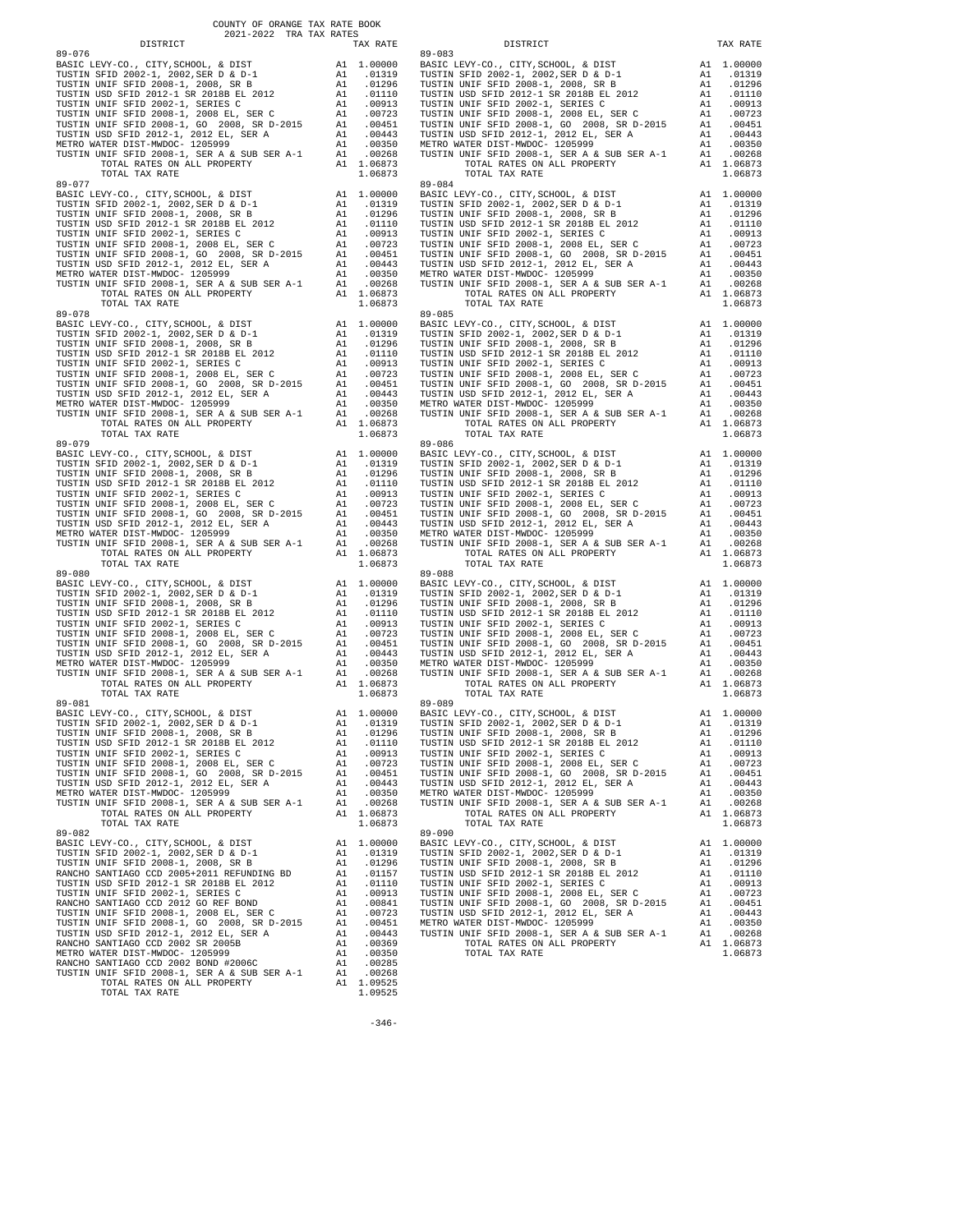| DISTRICT                                                                     |    | TAX RATE                                                   |                  |
|------------------------------------------------------------------------------|----|------------------------------------------------------------|------------------|
|                                                                              |    |                                                            |                  |
|                                                                              |    |                                                            |                  |
|                                                                              |    |                                                            |                  |
|                                                                              |    |                                                            |                  |
|                                                                              |    |                                                            |                  |
|                                                                              |    |                                                            |                  |
|                                                                              |    |                                                            |                  |
|                                                                              |    |                                                            |                  |
|                                                                              |    |                                                            |                  |
|                                                                              |    |                                                            |                  |
|                                                                              |    |                                                            |                  |
|                                                                              |    |                                                            |                  |
|                                                                              |    |                                                            |                  |
|                                                                              |    |                                                            |                  |
|                                                                              |    |                                                            |                  |
|                                                                              |    |                                                            |                  |
|                                                                              |    |                                                            |                  |
|                                                                              |    |                                                            |                  |
|                                                                              |    |                                                            |                  |
|                                                                              |    |                                                            |                  |
|                                                                              |    |                                                            |                  |
|                                                                              |    |                                                            |                  |
|                                                                              |    |                                                            |                  |
|                                                                              |    |                                                            |                  |
|                                                                              |    |                                                            |                  |
|                                                                              |    |                                                            |                  |
|                                                                              |    |                                                            |                  |
|                                                                              |    |                                                            |                  |
|                                                                              |    |                                                            |                  |
|                                                                              |    |                                                            |                  |
|                                                                              |    |                                                            |                  |
|                                                                              |    |                                                            |                  |
|                                                                              |    |                                                            |                  |
|                                                                              |    |                                                            |                  |
|                                                                              |    |                                                            |                  |
| $89 - 094$                                                                   |    |                                                            |                  |
|                                                                              |    |                                                            | 89-101           |
|                                                                              |    |                                                            |                  |
|                                                                              |    |                                                            |                  |
|                                                                              |    |                                                            |                  |
|                                                                              |    |                                                            |                  |
|                                                                              |    |                                                            |                  |
|                                                                              |    |                                                            |                  |
|                                                                              |    |                                                            |                  |
|                                                                              |    |                                                            |                  |
|                                                                              |    |                                                            |                  |
| TOTAL TAX RATE                                                               |    | 1.06873                                                    |                  |
| $89 - 095$                                                                   |    |                                                            | 89-102           |
|                                                                              |    |                                                            |                  |
|                                                                              |    |                                                            |                  |
|                                                                              |    |                                                            |                  |
|                                                                              |    |                                                            |                  |
|                                                                              |    |                                                            |                  |
|                                                                              |    |                                                            |                  |
|                                                                              |    |                                                            |                  |
|                                                                              |    |                                                            |                  |
|                                                                              |    |                                                            |                  |
|                                                                              |    |                                                            |                  |
| TOTAL TAX RATE                                                               |    | 1.06873                                                    |                  |
| $89 - 096$                                                                   |    |                                                            | $89 - 103$       |
|                                                                              |    |                                                            |                  |
|                                                                              |    |                                                            |                  |
|                                                                              |    |                                                            |                  |
| TUSTIN USD SFID 2012-1 SR 2018B EL 2012                                      | A1 | .01110                                                     | TUSTIN           |
| TUSTIN UNIF SFID 2002-1, SERIES C<br>TUSTIN UNIF SFID 2008-1, 2008 EL, SER C | A1 | .00913                                                     | TUSTIN           |
| TUSTIN UNIF SFID 2008-1, GO 2008, SR D-2015 A1 .00451                        |    | A1 .00723                                                  | TUSTIN<br>TUSTIN |
| TUSTIN USD SFID 2012-1, 2012 EL, SER A                                       | A1 | .00443                                                     | TUSTIN           |
| METRO WATER DIST-MWDOC- 1205999                                              | A1 | .00350                                                     | METRO W          |
| TUSTIN UNIF SFID 2008-1, SER A & SUB SER A-1 A1                              |    | .00268                                                     | TUSTIN           |
| TOTAL RATES ON ALL PROPERTY                                                  |    | A1 1.06873                                                 |                  |
| TOTAL TAX RATE                                                               |    | 1.06873                                                    |                  |
| $89 - 097$                                                                   |    |                                                            | $89 - 104$       |
| BASIC LEVY-CO., CITY, SCHOOL, & DIST                                         | A1 | 1.00000                                                    | BASIC L          |
| TUSTIN SFID 2002-1, 2002, SER D & D-1                                        |    | A1 .01319                                                  | TUSTIN           |
| TUSTIN UNIF SFID 2008-1, 2008, SR B                                          |    | .01296<br>A1 .01110<br>A1 .00913<br>A1 .00723<br>A1 .00451 | TUSTIN           |
| TUSTIN USD SFID 2012-1 SR 2018B EL 2012                                      |    |                                                            | TUSTIN           |
| TUSTIN UNIF SFID 2002-1, SERIES C<br>TUSTIN UNIF SFID 2008-1, 2008 EL, SER C |    |                                                            | TUSTIN<br>TUSTIN |
| TUSTIN UNIF SFID 2008-1, GO 2008, SR D-2015                                  |    |                                                            | TUSTIN           |
| TUSTIN USD SFID 2012-1, 2012 EL, SER A                                       |    | A1 .00443                                                  | TUSTIN           |
| METRO WATER DIST-MWDOC- 1205999                                              |    | A1.00350                                                   | METRO W          |
| TUSTIN UNIF SFID 2008-1, SER A & SUB SER A-1                                 | A1 | .00268                                                     | TUSTIN           |
| TOTAL RATES ON ALL PROPERTY                                                  |    | A1 1.06873                                                 |                  |
| TOTAL TAX RATE                                                               |    | 1.06873                                                    |                  |

| COUNTY OF ORANGE TAX RATE BOOK<br>2021-2022 TRA TAX RATES |          |                                                                                                                                                                                                                                                                                                                                                                                                                          |            |
|-----------------------------------------------------------|----------|--------------------------------------------------------------------------------------------------------------------------------------------------------------------------------------------------------------------------------------------------------------------------------------------------------------------------------------------------------------------------------------------------------------------------|------------|
| DISTRICT                                                  | TAX RATE | DISTRICT                                                                                                                                                                                                                                                                                                                                                                                                                 | TAX RATE   |
|                                                           |          |                                                                                                                                                                                                                                                                                                                                                                                                                          |            |
|                                                           |          | $\begin{smallmatrix} \mathbf{1}_{31} & \mathbf{1}_{32} & \mathbf{1}_{33} & \mathbf{1}_{34} & \mathbf{1}_{35} & \mathbf{1}_{36} & \mathbf{1}_{37} & \mathbf{1}_{38} & \mathbf{1}_{39} & \mathbf{1}_{30} & \mathbf{1}_{30} & \mathbf{1}_{30} & \mathbf{1}_{30} & \mathbf{1}_{30} & \mathbf{1}_{30} & \mathbf{1}_{30} & \mathbf{1}_{30} & \mathbf{1}_{30} & \mathbf{1}_{30} & \mathbf{1}_{30} & \mathbf{1}_{30} & \mathbf{$ |            |
|                                                           |          |                                                                                                                                                                                                                                                                                                                                                                                                                          |            |
|                                                           |          |                                                                                                                                                                                                                                                                                                                                                                                                                          |            |
|                                                           |          |                                                                                                                                                                                                                                                                                                                                                                                                                          |            |
| $89 - 097$                                                |          | BASIC LEVY-CO., CITY, SCHOOL, & DIST Al 1.00000 BASIC LEVY-CO., CITY, SCHOOL, & DIST<br>$89 - 104$                                                                                                                                                                                                                                                                                                                       | A1 1.00000 |
| TOTAL TAX RATE                                            | 1.06873  | TOTAL TAX RATE                                                                                                                                                                                                                                                                                                                                                                                                           | 1.06873    |

 $-347-$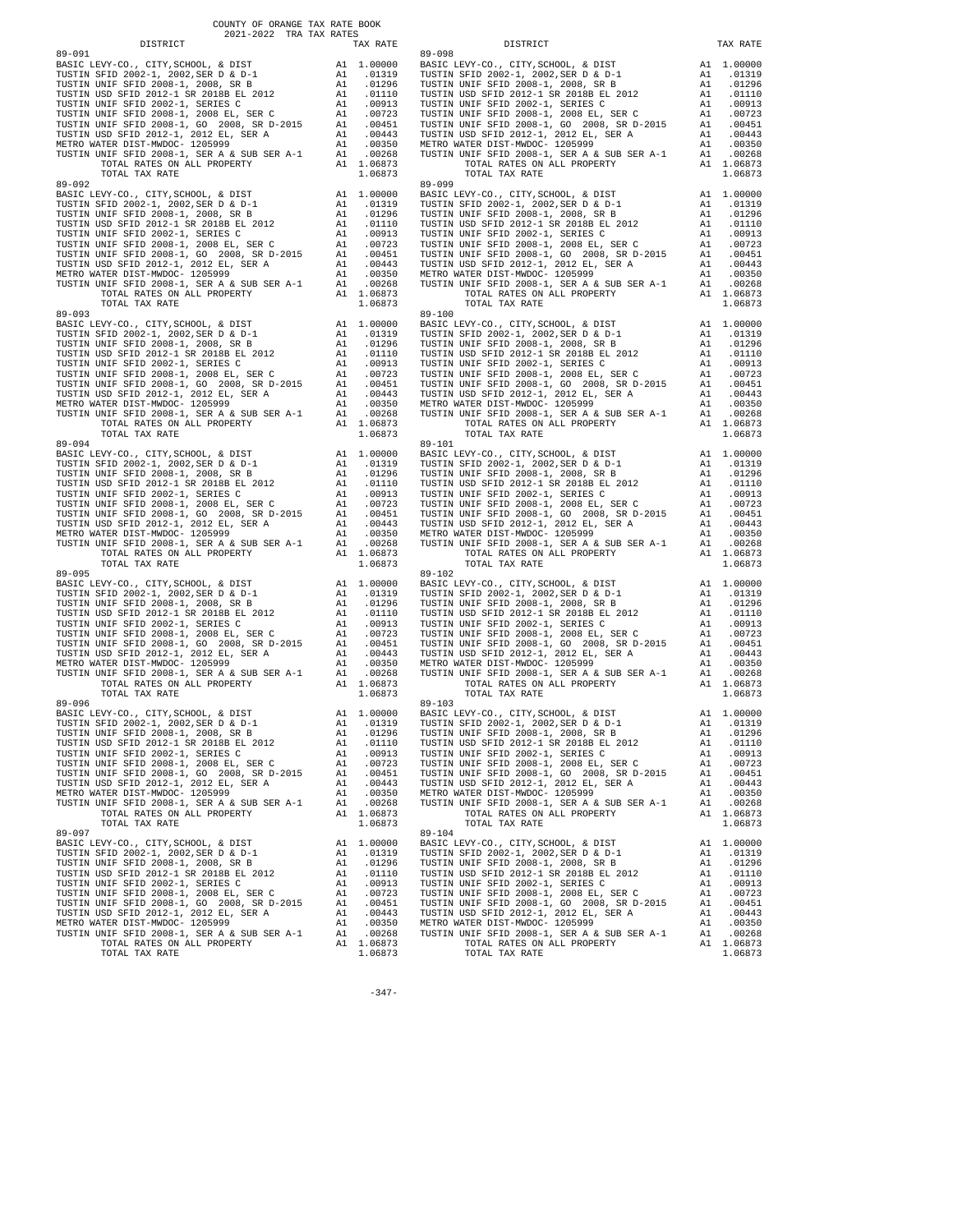| DISTRICT                                                               |    | TAX RATE                            |            |
|------------------------------------------------------------------------|----|-------------------------------------|------------|
| 89-105                                                                 |    |                                     | 89-112     |
|                                                                        |    |                                     |            |
|                                                                        |    |                                     |            |
|                                                                        |    |                                     |            |
|                                                                        |    |                                     |            |
|                                                                        |    |                                     |            |
|                                                                        |    |                                     |            |
|                                                                        |    |                                     |            |
|                                                                        |    |                                     |            |
|                                                                        |    |                                     |            |
|                                                                        |    |                                     |            |
|                                                                        |    |                                     |            |
|                                                                        |    |                                     |            |
| TOTAL TAX RATE                                                         |    | 1.06873                             |            |
| $89 - 106$                                                             |    |                                     | $89 - 113$ |
|                                                                        |    |                                     |            |
|                                                                        |    |                                     |            |
|                                                                        |    |                                     |            |
|                                                                        |    |                                     |            |
|                                                                        |    |                                     |            |
|                                                                        |    |                                     |            |
|                                                                        |    |                                     |            |
|                                                                        |    |                                     |            |
|                                                                        |    |                                     |            |
|                                                                        |    |                                     |            |
|                                                                        |    |                                     |            |
| TOTAL TAX RATE                                                         |    | 1.06873                             |            |
|                                                                        |    |                                     |            |
|                                                                        |    |                                     |            |
|                                                                        |    |                                     |            |
|                                                                        |    |                                     |            |
|                                                                        |    |                                     |            |
|                                                                        |    |                                     |            |
|                                                                        |    |                                     |            |
|                                                                        |    |                                     |            |
|                                                                        |    |                                     |            |
|                                                                        |    |                                     |            |
|                                                                        |    |                                     |            |
|                                                                        |    |                                     |            |
|                                                                        |    |                                     |            |
|                                                                        |    |                                     |            |
|                                                                        |    |                                     |            |
|                                                                        |    |                                     |            |
|                                                                        |    |                                     |            |
|                                                                        |    |                                     |            |
|                                                                        |    |                                     |            |
|                                                                        |    |                                     |            |
|                                                                        |    |                                     |            |
|                                                                        |    |                                     |            |
|                                                                        |    |                                     |            |
|                                                                        |    |                                     |            |
|                                                                        |    |                                     |            |
|                                                                        |    |                                     |            |
|                                                                        |    |                                     |            |
|                                                                        |    |                                     |            |
|                                                                        |    |                                     |            |
|                                                                        |    |                                     |            |
|                                                                        |    |                                     |            |
|                                                                        |    |                                     |            |
|                                                                        |    |                                     |            |
|                                                                        |    |                                     |            |
|                                                                        |    |                                     |            |
|                                                                        |    |                                     |            |
|                                                                        |    |                                     |            |
|                                                                        |    |                                     |            |
|                                                                        |    |                                     |            |
|                                                                        |    |                                     |            |
|                                                                        |    |                                     |            |
|                                                                        |    |                                     |            |
|                                                                        |    |                                     |            |
|                                                                        |    |                                     |            |
|                                                                        |    |                                     |            |
|                                                                        |    |                                     |            |
| TUSTIN USD SFID 2012-1 SR 2018B EL 2012                                | A1 | .01110                              | TUSTIN     |
| TUSTIN UNIF SFID 2002-1, SERIES C                                      | A1 | .00913                              | TUSTIN     |
| TUSTIN UNIF SFID 2008-1, 2008 EL, SER C                                | A1 | .00723                              | TUSTIN     |
| TUSTIN UNIF SFID 2008-1, GO 2008, SR D-2015                            | A1 | .00451                              | TUSTIN     |
|                                                                        |    |                                     | TUSTIN     |
| TUSTIN USD SFID 2012-1, 2012 EL, SER A METRO WATER DIST-MWDOC- 1205999 |    | A1 .00443                           |            |
|                                                                        |    | A1 .00350                           | METRO W    |
| TUSTIN UNIF SFID 2008-1, SER A & SUB SER A-1                           | A1 | .00268                              | TUSTIN     |
| TOTAL RATES ON ALL PROPERTY                                            |    | A1 1.06873                          |            |
| TOTAL TAX RATE                                                         |    | 1.06873                             |            |
| 89-111                                                                 |    |                                     | 89-118     |
| BASIC LEVY-CO., CITY, SCHOOL, & DIST                                   |    | A1 1.00000                          | BASIC L    |
| TUSTIN SFID 2002-1, 2002, SER D & D-1                                  | A1 | .01319                              | TUSTIN     |
| TUSTIN UNIF SFID 2008-1, 2008, SR B                                    | A1 | .01296                              | TUSTIN     |
| TUSTIN USD SFID 2012-1 SR 2018B EL 2012                                |    | A1 .01110                           | TUSTIN     |
| TUSTIN UNIF SFID 2002-1, SERIES C                                      |    | A1 .00913                           | TUSTIN     |
| TUSTIN UNIF SFID 2008-1, 2008 EL, SER C                                |    |                                     | TUSTIN     |
| TUSTIN UNIF SFID 2008-1, GO 2008, SR D-2015                            |    | A1 .00723<br>A1 .00451<br>A1 .00443 | TUSTIN     |
| TUSTIN USD SFID 2012-1, 2012 EL, SER A                                 |    |                                     | TUSTIN     |
| METRO WATER DIST-MWDOC- 1205999                                        |    |                                     |            |
|                                                                        |    | A1 .00350<br>A1 .00268              | METRO W    |
| TUSTIN UNIF SFID 2008-1, SER A & SUB SER A-1                           |    | .00268                              | TUSTIN     |
| TOTAL RATES ON ALL PROPERTY                                            |    | A1 1.06873                          |            |
| TOTAL TAX RATE                                                         |    | 1.06873                             |            |

| DISTRICT<br>TAX RATE                                                                                                                                                                                                                       |         | DISTRICT       | TAX RATE |
|--------------------------------------------------------------------------------------------------------------------------------------------------------------------------------------------------------------------------------------------|---------|----------------|----------|
|                                                                                                                                                                                                                                            |         |                |          |
|                                                                                                                                                                                                                                            |         |                |          |
|                                                                                                                                                                                                                                            |         |                |          |
|                                                                                                                                                                                                                                            |         |                |          |
|                                                                                                                                                                                                                                            |         |                |          |
|                                                                                                                                                                                                                                            |         |                |          |
|                                                                                                                                                                                                                                            |         |                |          |
|                                                                                                                                                                                                                                            |         |                |          |
|                                                                                                                                                                                                                                            |         |                |          |
|                                                                                                                                                                                                                                            |         |                |          |
|                                                                                                                                                                                                                                            |         |                |          |
|                                                                                                                                                                                                                                            |         |                |          |
|                                                                                                                                                                                                                                            |         |                |          |
|                                                                                                                                                                                                                                            |         |                |          |
|                                                                                                                                                                                                                                            |         |                |          |
|                                                                                                                                                                                                                                            |         |                |          |
|                                                                                                                                                                                                                                            |         |                |          |
|                                                                                                                                                                                                                                            |         |                |          |
|                                                                                                                                                                                                                                            |         |                |          |
|                                                                                                                                                                                                                                            |         |                |          |
|                                                                                                                                                                                                                                            |         |                |          |
|                                                                                                                                                                                                                                            |         |                |          |
|                                                                                                                                                                                                                                            |         |                |          |
|                                                                                                                                                                                                                                            |         |                |          |
|                                                                                                                                                                                                                                            |         |                |          |
|                                                                                                                                                                                                                                            |         |                |          |
|                                                                                                                                                                                                                                            |         |                |          |
|                                                                                                                                                                                                                                            |         |                |          |
|                                                                                                                                                                                                                                            |         |                |          |
|                                                                                                                                                                                                                                            |         |                |          |
|                                                                                                                                                                                                                                            |         |                |          |
|                                                                                                                                                                                                                                            |         |                |          |
|                                                                                                                                                                                                                                            |         |                |          |
|                                                                                                                                                                                                                                            |         |                |          |
|                                                                                                                                                                                                                                            |         |                |          |
|                                                                                                                                                                                                                                            |         |                |          |
|                                                                                                                                                                                                                                            |         |                |          |
|                                                                                                                                                                                                                                            |         |                |          |
|                                                                                                                                                                                                                                            |         |                |          |
|                                                                                                                                                                                                                                            |         |                |          |
|                                                                                                                                                                                                                                            |         |                |          |
|                                                                                                                                                                                                                                            |         |                |          |
|                                                                                                                                                                                                                                            |         |                |          |
|                                                                                                                                                                                                                                            |         |                |          |
|                                                                                                                                                                                                                                            |         |                |          |
|                                                                                                                                                                                                                                            |         |                |          |
|                                                                                                                                                                                                                                            |         |                |          |
|                                                                                                                                                                                                                                            |         |                |          |
|                                                                                                                                                                                                                                            |         |                |          |
|                                                                                                                                                                                                                                            |         |                |          |
|                                                                                                                                                                                                                                            |         |                |          |
|                                                                                                                                                                                                                                            |         |                |          |
|                                                                                                                                                                                                                                            |         |                |          |
|                                                                                                                                                                                                                                            |         |                |          |
|                                                                                                                                                                                                                                            |         |                |          |
|                                                                                                                                                                                                                                            |         |                |          |
|                                                                                                                                                                                                                                            |         |                |          |
|                                                                                                                                                                                                                                            |         |                |          |
|                                                                                                                                                                                                                                            |         |                |          |
|                                                                                                                                                                                                                                            |         |                |          |
| METRO WATER DIST-MWDOC-1205999<br>TUSTIN UNIF SFID 2008-1, SER A & SUB SER A-1<br>TUSTIN UNIF SFID 2008-1, SER A & SUB SER A-1<br>TUSTIN UNIF SFID 2008-1, SER A & SUB SER A-1<br>20068<br>TOTAL FROPERTY<br>TOTAL TAY BATES ON ALL PROPER |         |                |          |
| TOTAL TAX RATE                                                                                                                                                                                                                             | 1.06873 | TOTAL TAX RATE | 1.06873  |
| 89-111                                                                                                                                                                                                                                     |         | $89 - 118$     |          |
|                                                                                                                                                                                                                                            |         |                |          |
|                                                                                                                                                                                                                                            |         |                |          |
|                                                                                                                                                                                                                                            |         |                |          |
|                                                                                                                                                                                                                                            |         |                |          |
|                                                                                                                                                                                                                                            |         |                |          |
|                                                                                                                                                                                                                                            |         |                |          |
|                                                                                                                                                                                                                                            |         |                |          |
|                                                                                                                                                                                                                                            |         |                |          |
|                                                                                                                                                                                                                                            |         |                |          |
| TOTAL TAX RATE                                                                                                                                                                                                                             | 1.06873 | TOTAL TAX RATE | 1.06873  |
|                                                                                                                                                                                                                                            |         |                |          |

 $-348-$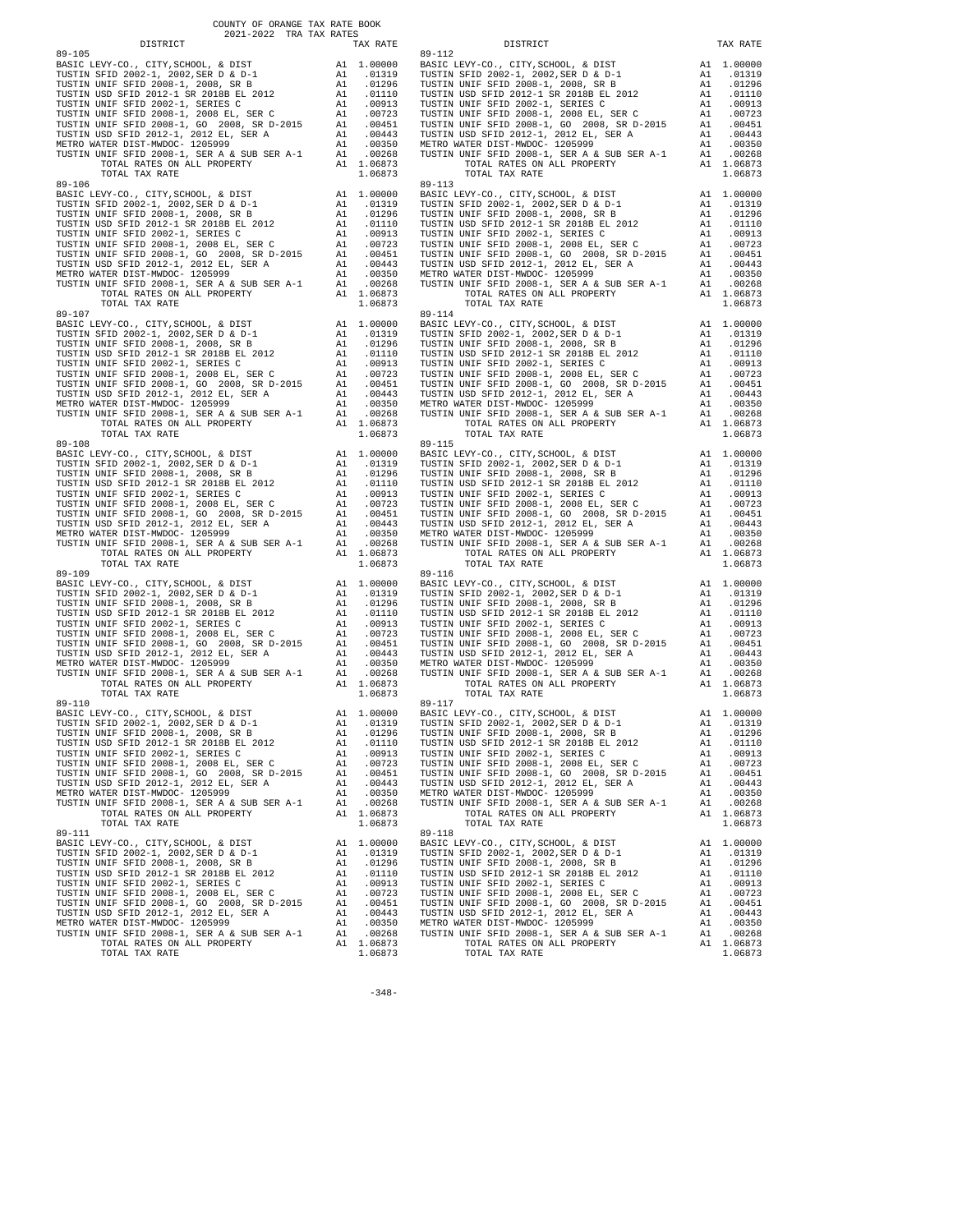| COUNTY OF ORANGE TAX RATE BOOK<br>2021-2022 TRA TAX RATES |                                    |                 |          |
|-----------------------------------------------------------|------------------------------------|-----------------|----------|
| DISTRICT                                                  | TAX RATE                           | <b>DISTRICT</b> | TAX RATE |
|                                                           |                                    |                 |          |
|                                                           |                                    |                 |          |
|                                                           |                                    |                 |          |
|                                                           |                                    |                 |          |
|                                                           |                                    |                 |          |
|                                                           |                                    |                 |          |
|                                                           |                                    |                 |          |
|                                                           |                                    |                 |          |
|                                                           |                                    |                 |          |
|                                                           |                                    |                 |          |
|                                                           |                                    |                 |          |
|                                                           |                                    |                 |          |
|                                                           |                                    |                 |          |
|                                                           |                                    |                 |          |
|                                                           |                                    |                 |          |
|                                                           |                                    |                 |          |
|                                                           |                                    |                 |          |
|                                                           |                                    |                 |          |
|                                                           |                                    |                 |          |
|                                                           |                                    |                 |          |
|                                                           |                                    |                 |          |
|                                                           |                                    |                 |          |
|                                                           |                                    |                 |          |
|                                                           |                                    |                 |          |
|                                                           |                                    |                 |          |
|                                                           |                                    |                 |          |
|                                                           |                                    |                 |          |
|                                                           |                                    |                 |          |
|                                                           |                                    |                 |          |
|                                                           |                                    |                 |          |
|                                                           |                                    |                 |          |
|                                                           |                                    |                 |          |
|                                                           |                                    |                 |          |
|                                                           |                                    |                 |          |
|                                                           |                                    |                 |          |
|                                                           |                                    |                 |          |
|                                                           |                                    |                 |          |
|                                                           |                                    |                 |          |
|                                                           |                                    |                 |          |
|                                                           |                                    |                 |          |
|                                                           |                                    |                 |          |
|                                                           |                                    |                 |          |
|                                                           |                                    |                 |          |
|                                                           |                                    |                 |          |
|                                                           |                                    |                 |          |
|                                                           |                                    |                 |          |
|                                                           |                                    |                 |          |
|                                                           |                                    |                 |          |
| TOTAL RATES ON ALL PROPERTY<br>TOTAL TAX RATE             | $ALM - 1$ $AL = 1.06873$ $1.06873$ |                 |          |
|                                                           |                                    |                 |          |
|                                                           |                                    |                 |          |
|                                                           |                                    |                 |          |
|                                                           |                                    |                 |          |
|                                                           |                                    |                 |          |
|                                                           |                                    |                 |          |
|                                                           |                                    |                 |          |
|                                                           |                                    |                 |          |
|                                                           |                                    |                 |          |
|                                                           |                                    |                 |          |
|                                                           |                                    |                 |          |
|                                                           |                                    |                 |          |
|                                                           |                                    |                 |          |
|                                                           |                                    |                 |          |
|                                                           |                                    |                 |          |
|                                                           |                                    |                 |          |
|                                                           |                                    |                 |          |
|                                                           |                                    |                 |          |
|                                                           |                                    |                 |          |
|                                                           |                                    |                 |          |
|                                                           |                                    |                 |          |
|                                                           |                                    |                 |          |
|                                                           |                                    |                 |          |
|                                                           |                                    |                 |          |
|                                                           |                                    |                 |          |
|                                                           |                                    |                 |          |
|                                                           | $-349-$                            |                 |          |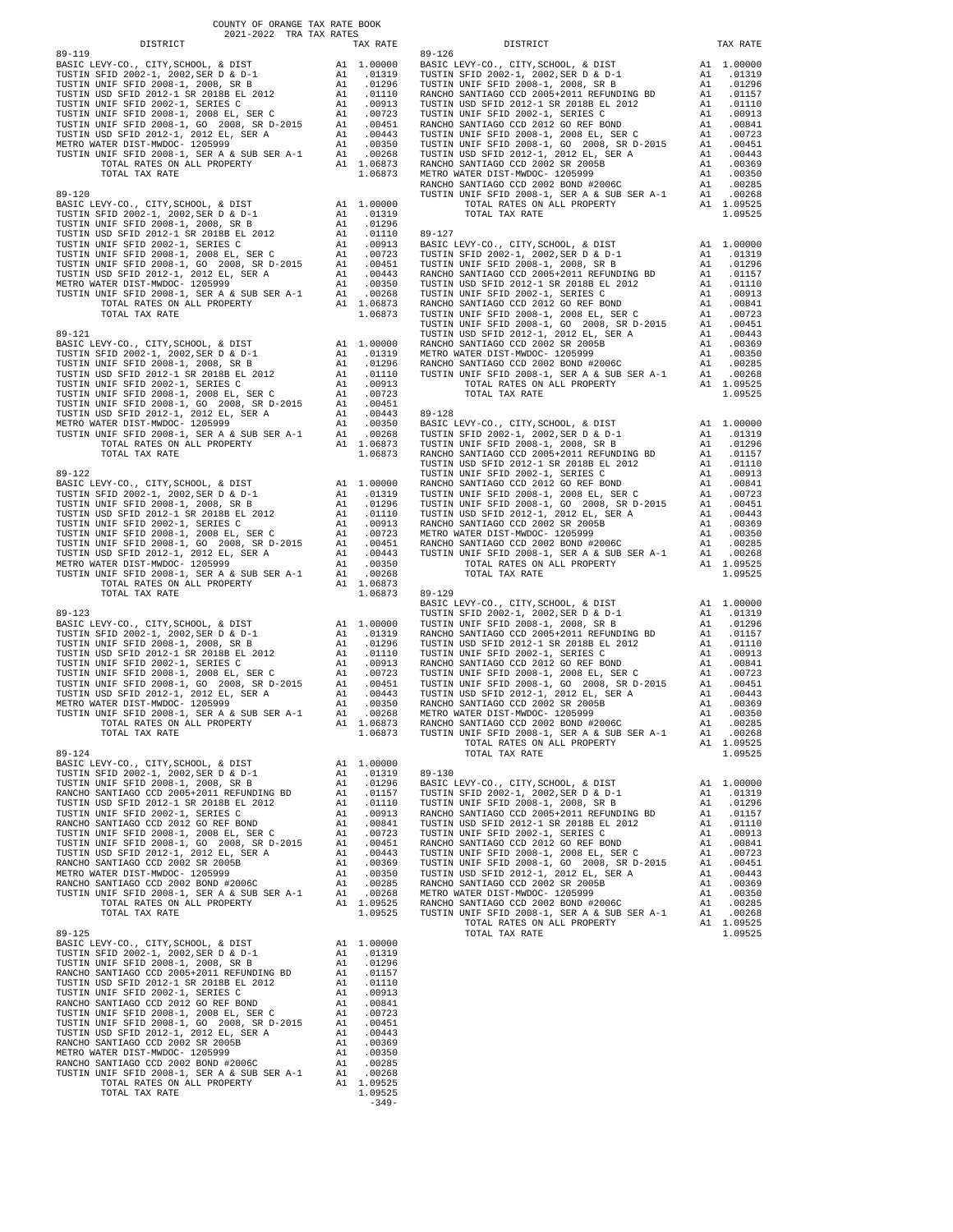DISTRICT TAX RATE DISTRICT TAX RATE 89-131 89-138 BASIC LEVY-CO., CITY, SCHOOL, & DIST<br>TUSTIN SFID 2002-1, 2002, SER D & DIST MODEL ALL 20000 BASIC LEVY-CO., CITY, SCHOOL, & DIST ALL 20000<br>TUSTIN UNIF SFID 2008-1, 2008, SR B ALL 201296 TUSTIN UNIF SFID 2008-1, 2008, SR B 10913, TUSTIN USD SFID 2012-1 SR 2018B EL 2012<br>TUSTIN UNIF SFID 2002-1, 2008 EL, 2008 EL, 2008 PUSTIN UNIF SFID 2002-1, 2008 EL, SER CALL 1, 200923<br>RANCHO SANTIAGO CCD 2012 GO REF BOND AL 100841 TUSTIN UNIF SFID 2008-1, GO TUSTIN UNIF SFID 2008-1, 2008 EL, SER CA1 .00723 TUSTIN USD SFID 2012-1, 2012 EL, SER AN 1 .00443<br>TUSTIN UNIF SFID 2008-1, GO 2008, SR D-2015 A1 .00451 METRO WATER DIST-MWDOC-1205999<br>TUSTIN USD SFID 2012-1, 2012 EL, SER AN METRO WATER DIST-MWDOC- 1205999 A1 .00350 TOTAL TAX RATE 1.06873 RANCHO SANTIAGO CCD 2002 BOND #2006C A1 .00285 TUSTIN UNIF SFID 2008-1, SER A & SUB SER A-1 A1 .00268 89-139 TOTAL RATES ON ALL PROPERTY  $1.09525\begin{tabular}{lcl} D10000&\multicolumn{1}{c}{\textbf{A1}}&\multicolumn{1}{c}{\textbf{A2}}&\multicolumn{1}{c}{\textbf{A3}}&\multicolumn{1}{c}{\textbf{A4}}&\multicolumn{1}{c}{\textbf{A5}}&\multicolumn{1}{c}{\textbf{A6}}&\multicolumn{1}{c}{\textbf{A7}}&\multicolumn{1}{c}{\textbf{A8}}&\multicolumn{1}{c}{\textbf{A9}}&\multicolumn{1}{c}{\textbf{A1}}&$  BASIC LEVY-CO., CITY,SCHOOL, & DIST A1 1.00000 TUSTIN UNIF SFID 2002-1, SERIES C A1 .00913 TUSTIN SFID 2002-1, 2002,SER D & D-1 A1 .01319 TUSTIN UNIF SFID 2008-1, 2008 EL, SER C A1 .00723 TUSTIN UNIF SFID 2008-1, 2008, SR B A1 .01296 TUSTIN UNIF SFID 2008-1, GO 2008, SR D-2015 A1 .00451 RANCHO SANTIAGO CCD 2005+2011 REFUNDING BD A1 .01157 TUSTIN USD SFID 2012-1, 2012 EL, SER A A1 .00443 TUSTIN USD SFID 2012-1 SR 2018B EL 2012 A1 .01110 METRO WATER DIST-MWDOC- 1205999 A1 .00350 TUSTIN UNIF SFID 2002-1, SERIES C A1 .00913 TUSTIN UNIF SFID 2008-1, SER A & SUB SER A-1 A1 .00268 RANCHO SANTIAGO CCD 2012 GO REF BOND A1 .00841 TOTAL RATES ON ALL PROPERTY A1 1.06873 TUSTIN UNIF SFID 2008-1, 2008 EL, SER C A1 .00723 TOTAL TAX RATE 1.06873 TUSTIN UNIF SFID 2008-1, GO 2008, SR D-2015 A1 .00451 TUSTIN USD SFID 2012-1, 2012 EL, SER A A1 .00443 89-140 RANCHO SANTIAGO CCD 2002 SR 2005B A1 .00369 BASIC LEVY-CO., CITY,SCHOOL, & DIST A1 1.00000 METRO WATER DIST-MWDOC- 1205999 A1 .00350 TUSTIN SFID 2002-1, 2002,SER D & D-1 A1 .01319 RANCHO SANTIAGO CCD 2002 BOND #2006C A1 .00285 TUSTIN UNIF SFID 2008-1, 2008, SR B A1 .01296 TUSTIN UNIF SFID 2008-1, SER A & SUB SER A-1 A1 .00268 TUSTIN USD SFID 2012-1 SR 2018B EL 2012 A1 .01110 TOTAL RATES ON ALL PROPERTY A1 1.09525 TUSTIN UNIF SFID 2002-1, SERIES C A1 .00913 TOTAL TAX RATE 1.09525 TUSTIN UNIF SFID 2008-1, 2008 EL, SER C A1 .00723 TUSTIN UNIF SFID 2008-1, GO 2008, SR D-2015 A1 .00451 89-133 TUSTIN USD SFID 2012-1, 2012 EL, SER A A1 .00443 BASIC LEVY-CO., CITY,SCHOOL, & DIST A1 1.00000 METRO WATER DIST-MWDOC- 1205999 A1 .00350 TUSTIN SFID 2002-1, 2002,SER D & D-1 A1 .01319 TUSTIN UNIF SFID 2008-1, SER A & SUB SER A-1 A1 .00268 TUSTIN UNIF SFID 2008-1, 2008, SR B A1 .01296 TOTAL RATES ON ALL PROPERTY A1 1.06873 TUSTIN USD SFID 2012-1 SR 2018B EL 2012 A1 .01110 TOTAL TAX RATE 1.06873 TUSTIN UNIF SFID 2002-1, SERIES C A1 .00913 TUSTIN UNIF SFID 2008-1, 2008 EL, SER C A1 .00723 89-141 TUSTIN UNIF SFID 2008-1, GO 2008, SR D-2015 A1 .00451 BASIC LEVY-CO., CITY,SCHOOL, & DIST A1 1.00000 TUSTIN USD SFID 2012-1, 2012 EL, SER A A1 .00443 TUSTIN SFID 2002-1, 2002,SER D & D-1 A1 .01319 METRO WATER DIST-MWDOC- 1205999 A1 .00350 TUSTIN UNIF SFID 2008-1, 2008, SR B A1 .01296 TUSTIN UNIF SFID 2008-1, SER A & SUB SER A-1 A1 .00268 TUSTIN USD SFID 2012-1 SR 2018B EL 2012 A1 .01110 TOTAL RATES ON ALL PROPERTY A1 1.06873 TUSTIN UNIF SFID 2002-1, SERIES C A1 .00913 TOTAL TAX RATE 1.06873 TUSTIN UNIF SFID 2008-1, 2008 EL, SER C A1 .00723 TUSTIN UNIF SFID 2008-1, GO 2008, SR D-2015 A1 .00451 89-134 TUSTIN USD SFID 2012-1, 2012 EL, SER A A1 .00443 100350 BASIC LEVY-CO., CITY, SCHOOL, & DIST<br>TUSTIN SFID 2002-1, 2002, SER D & DISTON TO A1 1.00000 METRO WATER DIST-MWDOC- 1205999 A1 .00268<br>TUSTIN UNIF SFID 2008-1, 2008, SR B A1 .01296 .01296 TOTAL RATES ON ALL PROPERTY TUSTIN USD SFID 2012-1 SR 2018B EL 2012 A1 .01110 TOTAL TAX RATE 1.06873 TUSTIN UNIF SFID 2002-1, SERIES C A1 .00913 TUSTIN UNIF SFID 2008-1, 2008 EL, SER C A1 .00723 89-142  $\begin{tabular}{lcccc} TUSTIN~UNIF & SFID & 2008-1, & GO & 2008, SR & D-2015 & & A1 & .00451 & BASIC LEVY-CO., CITY, SCHOOL, & & DIST & & A1 & 1.00000 \\ TUSTIN~USD SFID & 2012-1, & 2012 & EL, SER & A & & & 100443 & TUSTIN SFD & 2002-1, & 2008, DR & D-1 & & A1 & .01319 \\ METRO WATER DIST-T-MYDOC- 1205999 & & & A1 & .00350 & TUSTIN~UNIF SFID & 200$ 103114 UNIF SFID 2008-1, 2008 EL, SER C<br/>P 2015 TUSTIN UNIF SFID 2008-1, GO 2008, SR D-2015 Al .00461 TUSTIN USD SFID 2012-1, 2012 EL, SER A<br/>A $\,$  A1 .00461 METRO WATER DIST-MWDOC-1205999 A1 .00350 TUSTIN UNIF SFID 89–135 (1997) TUST MINUTED SER A LOAGE (1997) TUST AS THE 2012 TO MALL ASSETS AND DRIVER DIST MED STOLE AND STO<br>TUSTIN SFID 2002–1, 2002,SER D & D-1 (1999) A1 1.00000 METRO WATER DIST-MWDOC- 1205999 A1 .00350<br>TUSTIN UNIF S TUSTIN UNIF SFID 2002-1, SERIES C A1 .00913 TUSTIN UNIF SFID 2008-1, 2008 EL, SER C A1 .00723 89-143  $\begin{tabular}{c|c|c|c|c} TUSTIN UNIF SFID 2008-1, GO 2008, SR D-2015 & A1 & .00451 & BASIC LEVY-CO., CITY, SCHOOD., & DISTT IN STD 2012-1 & A1 & 1.00000 \\ TUSTIN USIED 2012-1, 2012EL, SER A & SUB SER A-1 & .00454 & TUSTIN SVIF SD 2002-1, 2008, SR B & A1 & .011919 \\ TUSTIN UNIF SFID 2008-1, SER A & SUB SER A-1 & A1 & .00268 & TUSTIN UNIF SFD 2012$  TUSTIN UNIF SFID 2002-1, SERIES C A1 .00913 TUSTIN UNIF SFID 2008-1, 2008 EL, SER C A1 .00723 89-144  $\begin{tabular}{c|c|c|c|c} TUSTIN UNIF SFID 2008-1, GO 2008, SR D-2015 & A1 & .00451 & BASIC LEVY-CO., CITY, SCHOOL, & DISTT & A1 & 1.00000 \\ TUSTIN USD STID 2012-1, 2012 EL, SER A & A1 & .00443 & TUSTIN STID 2002-1, 2002, SER D & A1 & .01319 \\ METRO WATER DSTITN UNIF SFID 2008-1, SER A & SUB SER A-1 & A1 & .00453 & TUSTIN UNIF SFD 2002-1, 2018 BEL$  TUSTIN UNIF SFID 2008-1, 2008, SR B A1 .01296 TOTAL RATES ON ALL PROPERTY A1 1.06873 TUSTIN USD SFID 2012-1 SR 2018B EL 2012 A1 .01110 TOTAL TAX RATE 1.06873 TUSTIN UNIF SFID 2002-1, SERIES C A1 .00913 TUSTIN UNIF SFID 2008-1, 2008 EL, SER C A1 .00723 TUSTIN UNIF SFID 2008-1, GO 2008, SR D-2015 A1 .00451 TUSTIN USD SFID 2012-1, 2012 EL, SER A A1 .00443 METRO WATER DIST-MWDOC- 1205999 A1 .00350 TUSTIN UNIF SFID 2008-1, SER A & SUB SER A-1 A1 .00268 TOTAL RATES ON ALL PROPERTY A1 1.06873 TOTAL TAX RATE 1.06873 -350-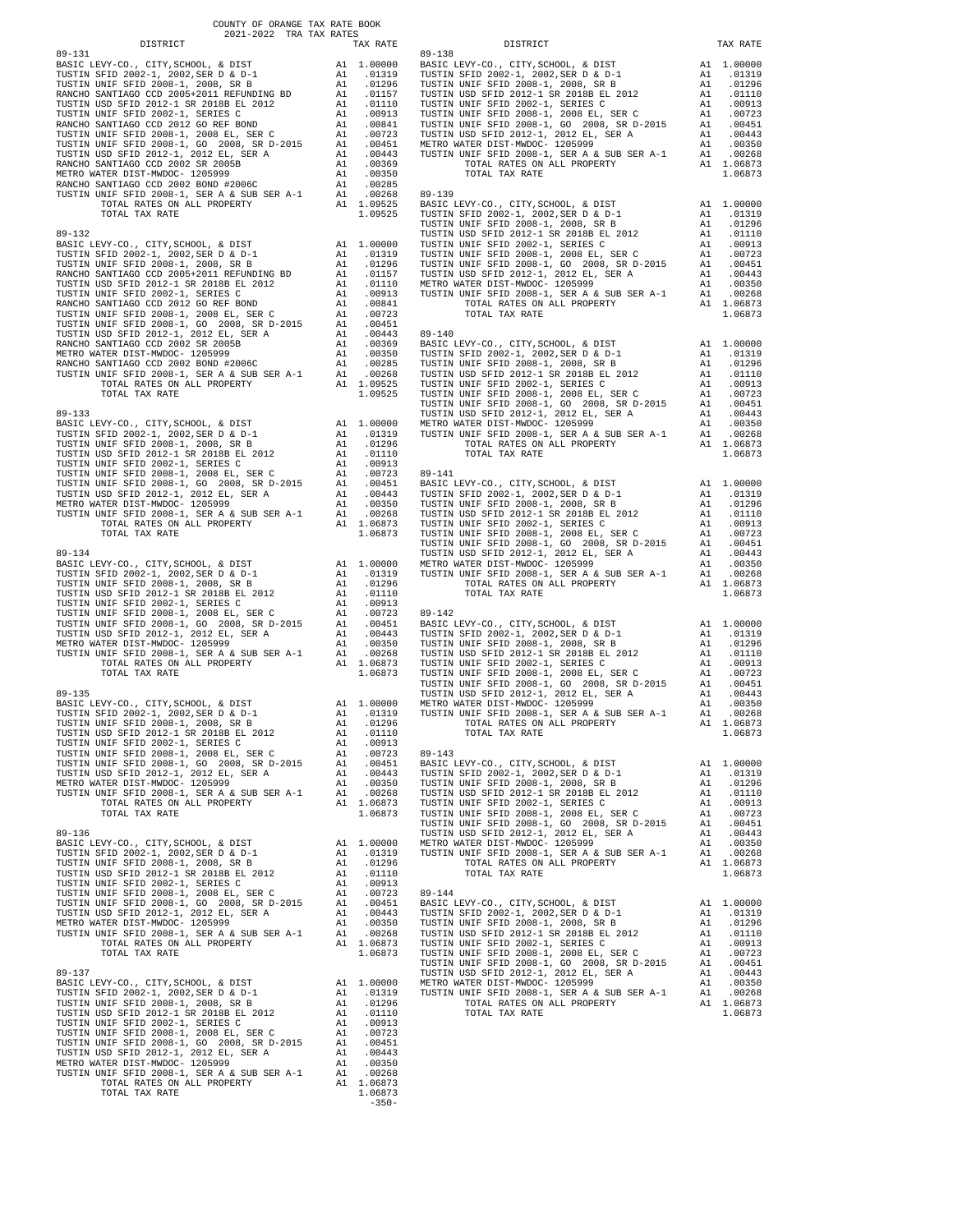| COUNTY OF ORANGE TAX RATE BOOK<br>2021-2022 TRA TAX RATES |          |                |          |
|-----------------------------------------------------------|----------|----------------|----------|
| DISTRICT                                                  | TAX RATE | DISTRICT       | TAX RATE |
|                                                           |          |                |          |
|                                                           |          |                |          |
|                                                           |          |                |          |
|                                                           |          |                |          |
|                                                           |          |                |          |
|                                                           |          |                |          |
|                                                           |          |                |          |
|                                                           |          |                |          |
|                                                           |          |                |          |
|                                                           |          |                |          |
|                                                           |          |                |          |
|                                                           |          |                |          |
|                                                           |          |                |          |
|                                                           |          |                |          |
|                                                           |          |                |          |
|                                                           |          |                |          |
|                                                           |          |                |          |
|                                                           |          |                |          |
|                                                           |          |                |          |
|                                                           |          |                |          |
|                                                           |          |                |          |
|                                                           |          |                |          |
|                                                           |          |                |          |
|                                                           |          |                |          |
|                                                           |          |                |          |
|                                                           |          |                |          |
|                                                           |          |                |          |
|                                                           |          |                |          |
|                                                           |          |                |          |
|                                                           |          |                |          |
|                                                           |          |                |          |
|                                                           |          |                |          |
|                                                           |          |                |          |
|                                                           |          |                |          |
|                                                           |          |                |          |
|                                                           |          |                |          |
|                                                           |          |                |          |
|                                                           |          |                |          |
|                                                           |          |                |          |
|                                                           |          |                |          |
|                                                           |          |                |          |
|                                                           |          |                |          |
|                                                           |          |                |          |
|                                                           |          |                |          |
|                                                           |          |                |          |
|                                                           |          |                |          |
|                                                           |          |                |          |
|                                                           |          |                |          |
|                                                           |          |                |          |
|                                                           |          |                |          |
|                                                           |          |                |          |
|                                                           |          |                |          |
| 89-149                                                    |          | TOTAL TAX RATE | 1.08373  |
|                                                           |          |                |          |
|                                                           |          |                |          |
|                                                           |          |                |          |
|                                                           |          |                |          |
|                                                           |          |                |          |
|                                                           |          |                |          |
|                                                           |          |                |          |
|                                                           |          |                |          |
|                                                           |          |                |          |
|                                                           |          |                |          |
|                                                           |          |                |          |
|                                                           |          |                |          |
|                                                           |          |                |          |
|                                                           |          |                |          |
|                                                           |          |                |          |
|                                                           |          |                |          |
|                                                           |          |                |          |
|                                                           |          |                |          |
|                                                           |          |                |          |
|                                                           |          |                |          |
|                                                           |          |                |          |

-351-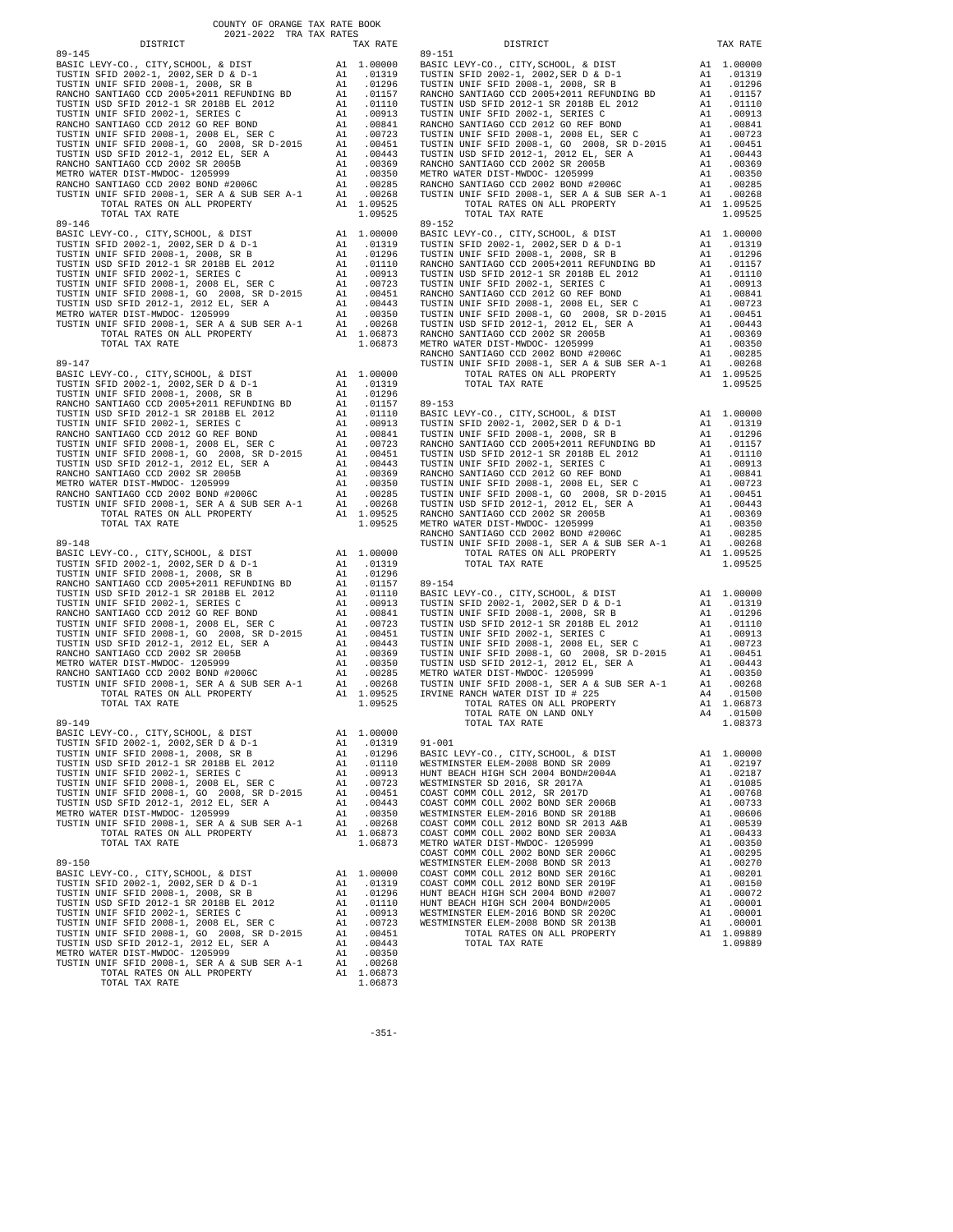| WESTMINSTER ELEM-2008 BOND SR 2009                                                                               |               |                         | $\begin{tabular}{cc} {\bf A1} & .02197 & {\bf WESTMIN} \\ {\bf A1} & .01085 & {\bf HINT BBE} \\ {\bf A1} & .01085 & {\bf WESTMIN} \\ {\bf A1} & .00768 & {\bf COAST C} \\ {\bf A1} & .00733 & {\bf COAST C} \\ {\bf A1} & .00606 & {\bf WESTMIN} \\ {\bf A1} & .00433 & {\bf COAST C} \\ {\bf A1} & .00350 & {\bf METND W} \\ {\bf A1} & .00295 & {\bf OAST T} \\ {\bf A1} & .00270 & {\bf WESTMIN} \\ {\bf A1} & .002$ |
|------------------------------------------------------------------------------------------------------------------|---------------|-------------------------|-------------------------------------------------------------------------------------------------------------------------------------------------------------------------------------------------------------------------------------------------------------------------------------------------------------------------------------------------------------------------------------------------------------------------|
| HUNT BEACH HIGH SCH 2004 BOND#2004A                                                                              |               |                         |                                                                                                                                                                                                                                                                                                                                                                                                                         |
| WESTMINSTER SD 2016, SR 2017A                                                                                    |               |                         |                                                                                                                                                                                                                                                                                                                                                                                                                         |
| COAST COMM COLL 2012, SR 2017D                                                                                   |               |                         |                                                                                                                                                                                                                                                                                                                                                                                                                         |
| COAST COMM COLL 2002 BOND SER 2006B                                                                              |               |                         |                                                                                                                                                                                                                                                                                                                                                                                                                         |
| WESTMINSTER ELEM-2016 BOND SR 2018B                                                                              |               |                         |                                                                                                                                                                                                                                                                                                                                                                                                                         |
| COAST COMM COLL 2012 BOND SR 2013 A&B                                                                            |               |                         |                                                                                                                                                                                                                                                                                                                                                                                                                         |
| COAST COMM COLL 2002 BOND SER 2003A                                                                              |               |                         |                                                                                                                                                                                                                                                                                                                                                                                                                         |
| METRO WATER DIST-MWDOC- 1205999                                                                                  |               |                         |                                                                                                                                                                                                                                                                                                                                                                                                                         |
| COAST COMM COLL 2002 BOND SER 2006C                                                                              |               |                         |                                                                                                                                                                                                                                                                                                                                                                                                                         |
| WESTMINSTER ELEM-2008 BOND SR 2013                                                                               |               |                         |                                                                                                                                                                                                                                                                                                                                                                                                                         |
| COAST COMM COLL 2012 BOND SER 2016C                                                                              |               |                         |                                                                                                                                                                                                                                                                                                                                                                                                                         |
| COAST COMM COLL 2012 BOND SER 2019F                                                                              |               |                         |                                                                                                                                                                                                                                                                                                                                                                                                                         |
|                                                                                                                  |               |                         |                                                                                                                                                                                                                                                                                                                                                                                                                         |
| HUNT BEACH HIGH SCH 2004 BOND #2007<br>HUNT BEACH HIGH SCH 2004 BOND#2005                                        |               |                         |                                                                                                                                                                                                                                                                                                                                                                                                                         |
| WESTMINSTER ELEM-2016 BOND SR 2020C                                                                              |               |                         |                                                                                                                                                                                                                                                                                                                                                                                                                         |
| WESTMINSTER ELEM-2008 BOND SR 2013B                                                                              | A1            | .00001                  | WESTMIN                                                                                                                                                                                                                                                                                                                                                                                                                 |
| TOTAL RATES ON ALL PROPERTY                                                                                      |               | A1 1.09889              |                                                                                                                                                                                                                                                                                                                                                                                                                         |
| TOTAL TAX RATE                                                                                                   |               | 1.09889                 |                                                                                                                                                                                                                                                                                                                                                                                                                         |
| $91 - 003$                                                                                                       |               |                         | $91 - 007$                                                                                                                                                                                                                                                                                                                                                                                                              |
| BASIC LEVY-CO., CITY, SCHOOL, & DIST                                                                             |               |                         |                                                                                                                                                                                                                                                                                                                                                                                                                         |
| WESTMINSTER ELEM-2008 BOND SR 2009                                                                               |               |                         |                                                                                                                                                                                                                                                                                                                                                                                                                         |
| HUNT BEACH HIGH SCH 2004 BOND#2004A                                                                              |               |                         |                                                                                                                                                                                                                                                                                                                                                                                                                         |
| WESTMINSTER SD 2016, SR 2017A                                                                                    |               |                         |                                                                                                                                                                                                                                                                                                                                                                                                                         |
| COAST COMM COLL 2012, SR 2017D                                                                                   |               |                         |                                                                                                                                                                                                                                                                                                                                                                                                                         |
| COAST COMM COLL 2002 BOND SER 2006B                                                                              |               |                         |                                                                                                                                                                                                                                                                                                                                                                                                                         |
| WESTMINSTER ELEM-2016 BOND SR 2018B                                                                              |               |                         |                                                                                                                                                                                                                                                                                                                                                                                                                         |
|                                                                                                                  |               |                         |                                                                                                                                                                                                                                                                                                                                                                                                                         |
| COAST COMM COLL 2012 BOND SR 2013 A&B<br>COAST COMM COLL 2002 BOND SER 2003A                                     |               |                         |                                                                                                                                                                                                                                                                                                                                                                                                                         |
| METRO WATER DIST-MWDOC- 1205999                                                                                  |               |                         |                                                                                                                                                                                                                                                                                                                                                                                                                         |
| COAST COMM COLL 2002 BOND SER 2006C                                                                              |               |                         |                                                                                                                                                                                                                                                                                                                                                                                                                         |
| WESTMINSTER ELEM-2008 BOND SR 2013                                                                               |               |                         |                                                                                                                                                                                                                                                                                                                                                                                                                         |
| COAST COMM COLL 2012 BOND SER 2016C                                                                              |               |                         |                                                                                                                                                                                                                                                                                                                                                                                                                         |
| COAST COMM COLL 2012 BOND SER 2019F                                                                              |               |                         |                                                                                                                                                                                                                                                                                                                                                                                                                         |
|                                                                                                                  |               |                         |                                                                                                                                                                                                                                                                                                                                                                                                                         |
| HUNT BEACH HIGH SCH 2004 BOND #2007<br>HUNT BEACH HIGH SCH 2004 BOND#2005                                        |               |                         | 91-007<br>A1 .00000 BASIC L<br>A1 .02197 WESTMIN<br>A1 .02187 WESTMIN<br>A1 .00189 WESTMIN<br>A1 .00753 COAST C<br>A1 .00763 COAST C<br>A1 .00539 COAST C<br>A1 .00539 COAST C<br>A1 .00539 COAST C<br>A1 .00295 COAST C<br>A1 .00295 COAST C<br>A1 .0                                                                                                                                                                  |
|                                                                                                                  |               |                         |                                                                                                                                                                                                                                                                                                                                                                                                                         |
| WESTMINSTER ELEM-2016 BOND SR 2020C<br>WESTMINSTER ELEM-2008 BOND SR 2013B                                       |               |                         | WESTMIN                                                                                                                                                                                                                                                                                                                                                                                                                 |
| TOTAL RATES ON ALL PROPERTY                                                                                      |               | A1 .00001<br>A1 1.09889 |                                                                                                                                                                                                                                                                                                                                                                                                                         |
| TOTAL TAX RATE                                                                                                   |               | 1.09889                 |                                                                                                                                                                                                                                                                                                                                                                                                                         |
| $91 - 004$                                                                                                       |               |                         | $91 - 012$                                                                                                                                                                                                                                                                                                                                                                                                              |
| BASIC LEVY-CO., CITY, SCHOOL, & DIST                                                                             |               | A1 1.00000              | BASIC L                                                                                                                                                                                                                                                                                                                                                                                                                 |
| WESTMINSTER ELEM-2008 BOND SR 2009                                                                               |               | A1 .02197<br>A1 .02187  | WESTMIN                                                                                                                                                                                                                                                                                                                                                                                                                 |
| HUNT BEACH HIGH SCH 2004 BOND#2004A                                                                              |               | .02187                  | HUNT BE<br>A1 .02187 HUNT BE<br>A1 .01085 WESTMIN<br>A1 .01085 WESTMIN<br>A1 .010763 COAST C<br>A1 .00763 COAST C<br>A1 .00606 WESTMIN<br>A1 .00606 WESTMIN<br>A1 .00350 COAST C<br>A1 .00290 WESTMIN<br>A1 .00201 COAST C<br>A1 .00201 COAST C<br>A1 .00201 CO                                                                                                                                                         |
| WESTMINSTER SD 2016, SR 2017A                                                                                    |               |                         |                                                                                                                                                                                                                                                                                                                                                                                                                         |
| COAST COMM COLL 2012, SR 2017D                                                                                   |               |                         |                                                                                                                                                                                                                                                                                                                                                                                                                         |
| COAST COMM COLL 2002 BOND SER 2006B                                                                              |               |                         |                                                                                                                                                                                                                                                                                                                                                                                                                         |
| WESTMINSTER ELEM-2016 BOND SR 2018B                                                                              |               |                         |                                                                                                                                                                                                                                                                                                                                                                                                                         |
| COAST COMM COLL 2012 BOND SR 2013 A&B                                                                            |               |                         |                                                                                                                                                                                                                                                                                                                                                                                                                         |
| COAST COMM COLL 2002 BOND SER 2003A                                                                              |               |                         |                                                                                                                                                                                                                                                                                                                                                                                                                         |
| METRO WATER DIST-MWDOC- 1205999                                                                                  |               |                         |                                                                                                                                                                                                                                                                                                                                                                                                                         |
| COAST COMM COLL 2002 BOND SER 2006C                                                                              |               |                         |                                                                                                                                                                                                                                                                                                                                                                                                                         |
|                                                                                                                  |               |                         |                                                                                                                                                                                                                                                                                                                                                                                                                         |
| WESTMINSTER ELEM-2008 BOND SR 2013<br>COAST COMM COLL 2012 BOND SER 2016C<br>COAST COMM COLL 2012 BOND SER 2019F |               |                         |                                                                                                                                                                                                                                                                                                                                                                                                                         |
|                                                                                                                  |               |                         |                                                                                                                                                                                                                                                                                                                                                                                                                         |
| HUNT BEACH HIGH SCH 2004 BOND #2007                                                                              |               |                         |                                                                                                                                                                                                                                                                                                                                                                                                                         |
| HUNT BEACH HIGH SCH 2004 BOND#2005                                                                               |               |                         |                                                                                                                                                                                                                                                                                                                                                                                                                         |
| WESTMINSTER ELEM-2016 BOND SR 2020C                                                                              |               |                         |                                                                                                                                                                                                                                                                                                                                                                                                                         |
| WESTMINSTER ELEM-2008 BOND SR 2013B                                                                              | $\mathtt{Al}$ | .00001                  | WESTMIN                                                                                                                                                                                                                                                                                                                                                                                                                 |
| TOTAL RATES ON ALL PROPERTY                                                                                      |               | A1 1.09889              |                                                                                                                                                                                                                                                                                                                                                                                                                         |
| TOTAL TAX RATE                                                                                                   |               | 1.09889                 |                                                                                                                                                                                                                                                                                                                                                                                                                         |
| $91 - 005$                                                                                                       |               |                         | $91 - 013$                                                                                                                                                                                                                                                                                                                                                                                                              |
| BASIC LEVY-CO., CITY, SCHOOL, & DIST                                                                             |               |                         |                                                                                                                                                                                                                                                                                                                                                                                                                         |
| WESTMINSTER ELEM-2008 BOND SR 2009                                                                               |               |                         |                                                                                                                                                                                                                                                                                                                                                                                                                         |
| HUNT BEACH HIGH SCH 2004 BOND#2004A                                                                              |               |                         |                                                                                                                                                                                                                                                                                                                                                                                                                         |
| WESTMINSTER SD 2016, SR 2017A                                                                                    |               |                         |                                                                                                                                                                                                                                                                                                                                                                                                                         |
|                                                                                                                  |               |                         |                                                                                                                                                                                                                                                                                                                                                                                                                         |
| COAST COMM COLL 2012, SR 2017D<br>COAST COMM COLL 2002 BOND SER 2006B                                            |               |                         |                                                                                                                                                                                                                                                                                                                                                                                                                         |
| WESTMINSTER ELEM-2016 BOND SR 2018B                                                                              |               |                         |                                                                                                                                                                                                                                                                                                                                                                                                                         |
| COAST COMM COLL 2012 BOND SR 2013 A&B                                                                            |               |                         | $\begin{tabular}{ll} \bf{A1} & 1.0000 & BASIC L \\ \bf{A1} & .02197 & \tt{WESTMIN} \\ \bf{A1} & .02187 & \tt{HUNT BES} \\ \bf{A1} & .01085 & \tt{WESTMIN} \\ \bf{A1} & .00768 & \tt{COAST C} \\ \bf{A1} & .00763 & \tt{COAST C} \\ \bf{A1} & .00509 & \tt{WESTMIN} \\ \bf{A1} & .00509 & \tt{WESTMIN} \\ \bf{A1} & .00539 & \tt{COAST C} \\ \bf{A2} & .00433 &$                                                         |
| COAST COMM COLL 2002 BOND SER 2003A                                                                              | A1            | .00433                  | COAST C                                                                                                                                                                                                                                                                                                                                                                                                                 |
| METRO WATER DIST-MWDOC- 1205999                                                                                  |               |                         |                                                                                                                                                                                                                                                                                                                                                                                                                         |
| COAST COMM COLL 2002 BOND SER 2006C                                                                              |               |                         |                                                                                                                                                                                                                                                                                                                                                                                                                         |
| WESTMINSTER ELEM-2008 BOND SR 2013                                                                               |               |                         |                                                                                                                                                                                                                                                                                                                                                                                                                         |
| COAST COMM COLL 2012 BOND SER 2016C                                                                              |               |                         |                                                                                                                                                                                                                                                                                                                                                                                                                         |
|                                                                                                                  |               |                         |                                                                                                                                                                                                                                                                                                                                                                                                                         |
| COAST COMM COLL 2012 BOND SER 2019F<br>HUNT BEACH HIGH SCH 2004 BOND #2007                                       |               |                         |                                                                                                                                                                                                                                                                                                                                                                                                                         |
| HUNT BEACH HIGH SCH 2004 BOND#2005                                                                               |               |                         | $\begin{tabular}{ll} \texttt{A1} & .00433 & COAST C \\ \texttt{A1} & .00350 & MERT O \\ \texttt{A2} & .00270 & WESTT C \\ \texttt{A1} & .00270 & WESTT \\ \texttt{A1} & .00201 & COAST C \\ \texttt{A2} & .00150 & COAST C \\ \texttt{A1} & .00072 & HUNT BE \\ \texttt{A2} & .00001 & HUNT BE \\ \end{tabular}$<br>A1 .00001 HUNT BE                                                                                   |
|                                                                                                                  |               |                         |                                                                                                                                                                                                                                                                                                                                                                                                                         |

| $91 - 002$                      |                                       |    |                       | $91 - 006$<br>$\begin{tabular}{ c c c c c c c c c c c c c c c} \hline 911.00000 & 91.00000 & 81.00000 & 81.000000 & 81.000000 & 81.000000 & 81.000000 & 81.000000 & 81.000000 & 81.000000 & 81.000000 & 81.000000 & 81.000000 & 81.000000 & 81.000000 & 81.000000 & 81.00$ |    |                       |
|---------------------------------|---------------------------------------|----|-----------------------|----------------------------------------------------------------------------------------------------------------------------------------------------------------------------------------------------------------------------------------------------------------------------|----|-----------------------|
|                                 |                                       |    |                       |                                                                                                                                                                                                                                                                            |    |                       |
|                                 |                                       |    |                       |                                                                                                                                                                                                                                                                            |    |                       |
|                                 |                                       |    |                       |                                                                                                                                                                                                                                                                            |    |                       |
|                                 |                                       |    |                       |                                                                                                                                                                                                                                                                            |    |                       |
|                                 |                                       |    |                       |                                                                                                                                                                                                                                                                            |    |                       |
|                                 |                                       |    |                       |                                                                                                                                                                                                                                                                            |    |                       |
|                                 |                                       |    |                       |                                                                                                                                                                                                                                                                            |    |                       |
|                                 |                                       |    |                       |                                                                                                                                                                                                                                                                            |    |                       |
|                                 |                                       |    |                       |                                                                                                                                                                                                                                                                            |    |                       |
|                                 |                                       |    |                       |                                                                                                                                                                                                                                                                            |    |                       |
|                                 |                                       |    |                       |                                                                                                                                                                                                                                                                            |    |                       |
|                                 |                                       |    |                       |                                                                                                                                                                                                                                                                            |    |                       |
|                                 |                                       |    |                       |                                                                                                                                                                                                                                                                            |    |                       |
|                                 |                                       |    |                       |                                                                                                                                                                                                                                                                            |    |                       |
|                                 |                                       |    |                       |                                                                                                                                                                                                                                                                            |    |                       |
|                                 |                                       |    |                       |                                                                                                                                                                                                                                                                            |    |                       |
|                                 |                                       |    |                       |                                                                                                                                                                                                                                                                            |    |                       |
|                                 |                                       |    |                       |                                                                                                                                                                                                                                                                            |    |                       |
|                                 |                                       |    |                       |                                                                                                                                                                                                                                                                            |    |                       |
|                                 |                                       |    |                       |                                                                                                                                                                                                                                                                            |    |                       |
|                                 |                                       |    |                       |                                                                                                                                                                                                                                                                            |    |                       |
|                                 |                                       |    |                       |                                                                                                                                                                                                                                                                            |    |                       |
|                                 |                                       |    |                       |                                                                                                                                                                                                                                                                            |    |                       |
|                                 |                                       |    |                       |                                                                                                                                                                                                                                                                            |    |                       |
|                                 |                                       |    |                       |                                                                                                                                                                                                                                                                            |    |                       |
|                                 |                                       |    |                       |                                                                                                                                                                                                                                                                            |    |                       |
|                                 |                                       |    |                       |                                                                                                                                                                                                                                                                            |    |                       |
|                                 |                                       |    |                       |                                                                                                                                                                                                                                                                            |    |                       |
|                                 |                                       |    |                       |                                                                                                                                                                                                                                                                            |    |                       |
|                                 |                                       |    |                       |                                                                                                                                                                                                                                                                            |    |                       |
|                                 |                                       |    |                       |                                                                                                                                                                                                                                                                            |    |                       |
|                                 |                                       |    |                       |                                                                                                                                                                                                                                                                            |    |                       |
|                                 |                                       |    |                       |                                                                                                                                                                                                                                                                            |    |                       |
|                                 |                                       |    |                       |                                                                                                                                                                                                                                                                            |    |                       |
|                                 |                                       |    |                       |                                                                                                                                                                                                                                                                            |    |                       |
|                                 |                                       |    |                       |                                                                                                                                                                                                                                                                            |    |                       |
|                                 |                                       |    |                       |                                                                                                                                                                                                                                                                            |    |                       |
|                                 |                                       |    |                       |                                                                                                                                                                                                                                                                            |    |                       |
|                                 |                                       |    |                       |                                                                                                                                                                                                                                                                            |    |                       |
|                                 |                                       |    |                       |                                                                                                                                                                                                                                                                            |    |                       |
|                                 |                                       |    |                       |                                                                                                                                                                                                                                                                            |    |                       |
|                                 |                                       |    |                       |                                                                                                                                                                                                                                                                            |    |                       |
| $91 - 004$                      |                                       |    |                       | $91 - 012$                                                                                                                                                                                                                                                                 |    |                       |
|                                 |                                       |    |                       |                                                                                                                                                                                                                                                                            |    |                       |
|                                 |                                       |    |                       |                                                                                                                                                                                                                                                                            |    |                       |
|                                 |                                       |    |                       |                                                                                                                                                                                                                                                                            |    |                       |
|                                 |                                       |    |                       |                                                                                                                                                                                                                                                                            |    |                       |
|                                 |                                       |    |                       |                                                                                                                                                                                                                                                                            |    |                       |
|                                 |                                       |    |                       |                                                                                                                                                                                                                                                                            |    |                       |
|                                 |                                       |    |                       |                                                                                                                                                                                                                                                                            |    |                       |
|                                 |                                       |    |                       |                                                                                                                                                                                                                                                                            |    |                       |
|                                 |                                       |    |                       |                                                                                                                                                                                                                                                                            |    |                       |
|                                 |                                       |    |                       |                                                                                                                                                                                                                                                                            |    |                       |
|                                 |                                       |    |                       |                                                                                                                                                                                                                                                                            |    |                       |
|                                 |                                       |    |                       |                                                                                                                                                                                                                                                                            |    |                       |
|                                 |                                       |    |                       |                                                                                                                                                                                                                                                                            |    |                       |
|                                 |                                       |    |                       |                                                                                                                                                                                                                                                                            |    |                       |
|                                 |                                       |    |                       |                                                                                                                                                                                                                                                                            |    |                       |
|                                 |                                       |    |                       |                                                                                                                                                                                                                                                                            |    |                       |
|                                 |                                       |    |                       |                                                                                                                                                                                                                                                                            |    |                       |
|                                 |                                       |    |                       |                                                                                                                                                                                                                                                                            |    |                       |
|                                 |                                       |    |                       |                                                                                                                                                                                                                                                                            |    |                       |
|                                 |                                       |    |                       |                                                                                                                                                                                                                                                                            |    |                       |
| $91 - 005$                      |                                       |    |                       | $91 - 013$                                                                                                                                                                                                                                                                 |    |                       |
|                                 |                                       |    |                       |                                                                                                                                                                                                                                                                            |    |                       |
|                                 |                                       |    |                       |                                                                                                                                                                                                                                                                            |    |                       |
|                                 |                                       |    |                       |                                                                                                                                                                                                                                                                            |    |                       |
|                                 |                                       |    |                       |                                                                                                                                                                                                                                                                            |    |                       |
|                                 |                                       |    |                       | OOAST COMM COLL 2002 BOND SER 2006B 41 .00733 COAST COMM COLL 2002 BOND SER 2006B 41 .00733                                                                                                                                                                                |    |                       |
|                                 | WESTMINSTER ELEM-2016 BOND SR 2018B   | A1 | .00606                | WESTMINSTER ELEM-2016 BOND SR 2018B                                                                                                                                                                                                                                        | A1 | .00606                |
|                                 | COAST COMM COLL 2012 BOND SR 2013 A&B | A1 | .00539                | COAST COMM COLL 2012 BOND SR 2013 A&B                                                                                                                                                                                                                                      |    | A1 .00539             |
|                                 | COAST COMM COLL 2002 BOND SER 2003A   |    | A1 .00433             | COAST COMM COLL 2002 BOND SER 2003A                                                                                                                                                                                                                                        |    | A1 .00433             |
| METRO WATER DIST-MWDOC- 1205999 |                                       |    |                       | METRO WATER DIST-MWDOC- 1205999                                                                                                                                                                                                                                            | A1 | .00350                |
|                                 | COAST COMM COLL 2002 BOND SER 2006C   |    |                       | COAST COMM COLL 2002 BOND SER 2006C                                                                                                                                                                                                                                        | A1 | .00295                |
|                                 | WESTMINSTER ELEM-2008 BOND SR 2013    |    |                       | WESTMINSTER ELEM-2008 BOND SR 2013                                                                                                                                                                                                                                         | A1 | .00270                |
|                                 | COAST COMM COLL 2012 BOND SER 2016C   |    |                       | COAST COMM COLL 2012 BOND SER 2016C                                                                                                                                                                                                                                        |    | A1 .00201             |
|                                 | COAST COMM COLL 2012 BOND SER 2019F   |    | A1 .00150             | COAST COMM COLL 2012 BOND SER 2019F                                                                                                                                                                                                                                        |    | A1 .00150             |
|                                 | HUNT BEACH HIGH SCH 2004 BOND #2007   |    | A1 .00072             | HUNT BEACH HIGH SCH 2004 BOND #2007                                                                                                                                                                                                                                        |    | A1 .00072             |
|                                 | HUNT BEACH HIGH SCH 2004 BOND#2005    |    | A1 .00001             | HUNT BEACH HIGH SCH 2004 BOND#2005                                                                                                                                                                                                                                         |    | A1 .00001             |
|                                 | WESTMINSTER ELEM-2016 BOND SR 2020C   | A1 | .00001                | WESTMINSTER ELEM-2016 BOND SR 2020C                                                                                                                                                                                                                                        | A1 | .00001                |
|                                 | WESTMINSTER ELEM-2008 BOND SR 2013B   |    | A1 .00001             | WESTMINSTER ELEM-2008 BOND SR 2013B                                                                                                                                                                                                                                        |    | A1 .00001             |
| TOTAL TAX RATE                  | TOTAL RATES ON ALL PROPERTY           |    | A1 1.09889<br>1.09889 | TOTAL RATES ON ALL PROPERTY<br>TOTAL TAX RATE                                                                                                                                                                                                                              |    | A1 1.09889<br>1.09889 |

-352-

COUNTY OF ORANGE TAX RATE BOOK<br>2021-2022 TRA TAX RATES DISTRICT DISTRICT TAX RATE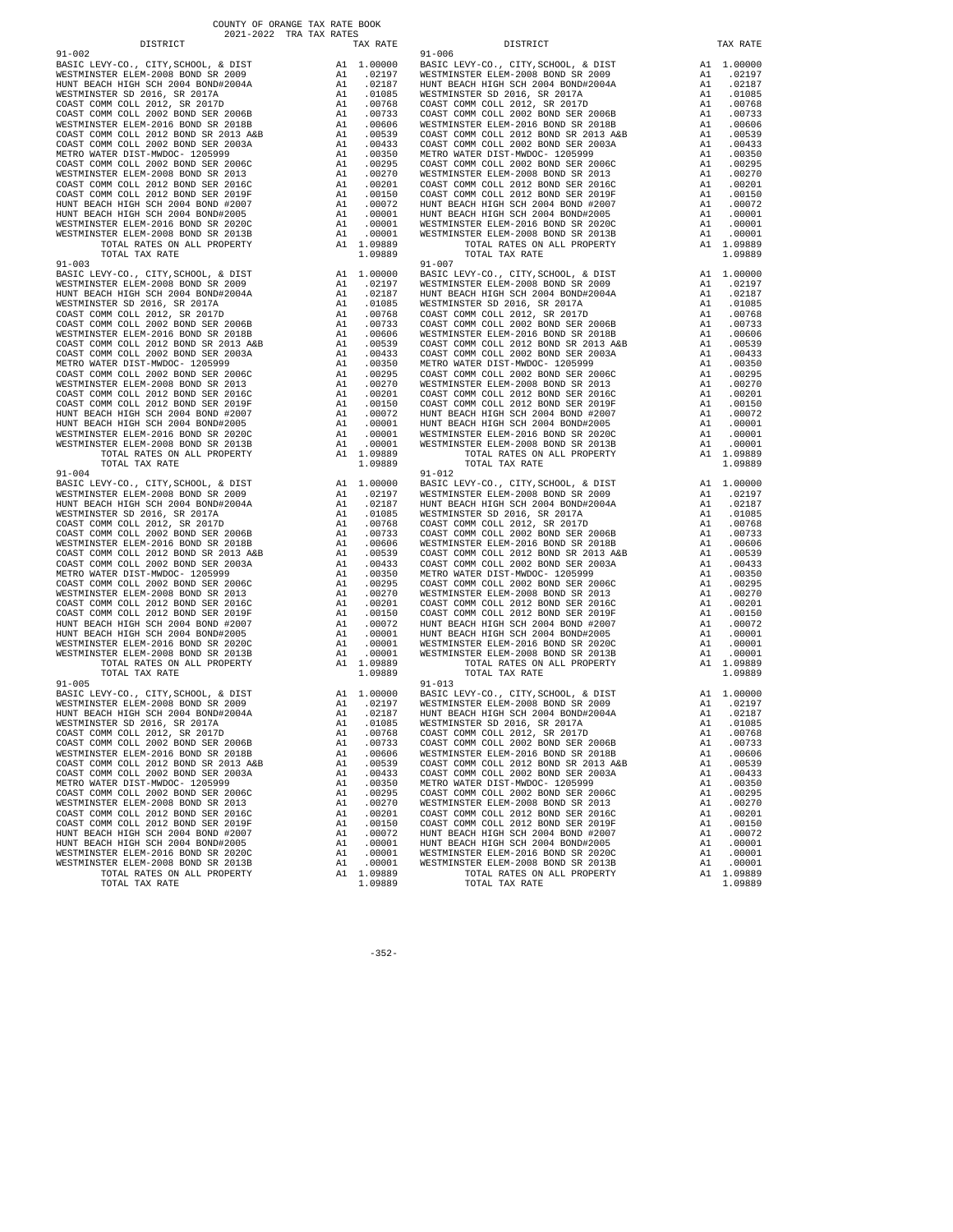| $91 - 018$                                                                 |                                                                                                                                                                                                                                                        |                       | $91 - 025$                 |
|----------------------------------------------------------------------------|--------------------------------------------------------------------------------------------------------------------------------------------------------------------------------------------------------------------------------------------------------|-----------------------|----------------------------|
| BASIC LEVY-CO., CITY, SCHOOL, & DIST                                       |                                                                                                                                                                                                                                                        |                       |                            |
| WESTMINSTER ELEM-2008 BOND SR 2009<br>HUNT BEACH HIGH SCH 2004 BOND#2004A  |                                                                                                                                                                                                                                                        |                       |                            |
| WESTMINSTER SD 2016, SR 2017A                                              |                                                                                                                                                                                                                                                        |                       |                            |
| COAST COMM COLL 2012, SR 2017D                                             |                                                                                                                                                                                                                                                        |                       |                            |
| COAST COMM COLL 2002 BOND SER 2006B                                        |                                                                                                                                                                                                                                                        |                       |                            |
| WESTMINSTER ELEM-2016 BOND SR 2018B                                        |                                                                                                                                                                                                                                                        |                       |                            |
| COAST COMM COLL 2012 BOND SR 2013 A&B                                      |                                                                                                                                                                                                                                                        |                       |                            |
| COAST COMM COLL 2002 BOND SER 2003A                                        |                                                                                                                                                                                                                                                        |                       |                            |
| METRO WATER DIST-MWDOC- 1205999<br>COAST COMM COLL 2002 BOND SER 2006C     |                                                                                                                                                                                                                                                        |                       |                            |
| WESTMINSTER ELEM-2008 BOND SR 2013                                         |                                                                                                                                                                                                                                                        |                       |                            |
| COAST COMM COLL 2012 BOND SER 2016C                                        |                                                                                                                                                                                                                                                        |                       |                            |
| COAST COMM COLL 2012 BOND SER 2019F                                        |                                                                                                                                                                                                                                                        |                       |                            |
| HUNT BEACH HIGH SCH 2004 BOND #2007                                        |                                                                                                                                                                                                                                                        |                       |                            |
| HUNT BEACH HIGH SCH 2004 BOND#2005                                         |                                                                                                                                                                                                                                                        |                       |                            |
| WESTMINSTER ELEM-2016 BOND SR 2020C<br>WESTMINSTER ELEM-2008 BOND SR 2013B |                                                                                                                                                                                                                                                        |                       |                            |
| TOTAL RATES ON ALL PROPERTY                                                |                                                                                                                                                                                                                                                        |                       |                            |
| TOTAL TAX RATE                                                             |                                                                                                                                                                                                                                                        | 1.09889               |                            |
| $91 - 022$                                                                 |                                                                                                                                                                                                                                                        |                       | $91 - 034$                 |
|                                                                            |                                                                                                                                                                                                                                                        |                       |                            |
|                                                                            |                                                                                                                                                                                                                                                        |                       |                            |
|                                                                            |                                                                                                                                                                                                                                                        |                       |                            |
|                                                                            |                                                                                                                                                                                                                                                        |                       |                            |
|                                                                            |                                                                                                                                                                                                                                                        |                       |                            |
|                                                                            |                                                                                                                                                                                                                                                        |                       |                            |
|                                                                            |                                                                                                                                                                                                                                                        |                       |                            |
|                                                                            |                                                                                                                                                                                                                                                        |                       |                            |
|                                                                            |                                                                                                                                                                                                                                                        |                       |                            |
|                                                                            |                                                                                                                                                                                                                                                        |                       |                            |
|                                                                            |                                                                                                                                                                                                                                                        |                       |                            |
|                                                                            |                                                                                                                                                                                                                                                        |                       |                            |
|                                                                            |                                                                                                                                                                                                                                                        |                       |                            |
|                                                                            |                                                                                                                                                                                                                                                        |                       |                            |
|                                                                            |                                                                                                                                                                                                                                                        |                       |                            |
|                                                                            |                                                                                                                                                                                                                                                        |                       |                            |
| TOTAL RATES ON ALL PROPERTY<br>TOTAL TAX RATE                              |                                                                                                                                                                                                                                                        | A1 1.09889<br>1.09889 |                            |
| $91 - 023$                                                                 | 91-901<br>20000 BASIC L<br>2010000 BASIC L<br>2010000 BASIC L<br>20107 HUNT BE<br>2010737 COAST CONSTRENT<br>2010000 MOST COAST C<br>20100000 MOST C<br>20100000 MOST C<br>20100000 MOST C<br>20100000 MUNT BE<br>20100000 MUNT BE<br>20100001 WESTMIN |                       | 91-901                     |
| BASIC LEVY-CO., CITY, SCHOOL, & DIST                                       |                                                                                                                                                                                                                                                        |                       |                            |
| WESTMINSTER ELEM-2008 BOND SR 2009                                         |                                                                                                                                                                                                                                                        |                       |                            |
| HUNT BEACH HIGH SCH 2004 BOND#2004A                                        |                                                                                                                                                                                                                                                        |                       |                            |
| WESTMINSTER SD 2016, SR 2017A                                              |                                                                                                                                                                                                                                                        |                       |                            |
| COAST COMM COLL 2012, SR 2017D<br>COAST COMM COLL 2002 BOND SER 2006B      |                                                                                                                                                                                                                                                        |                       |                            |
| WESTMINSTER ELEM-2016 BOND SR 2018B                                        |                                                                                                                                                                                                                                                        |                       |                            |
| COAST COMM COLL 2012 BOND SR 2013 A&B                                      |                                                                                                                                                                                                                                                        |                       |                            |
| COAST COMM COLL 2002 BOND SER 2003A                                        |                                                                                                                                                                                                                                                        |                       |                            |
| METRO WATER DIST-MWDOC- 1205999                                            |                                                                                                                                                                                                                                                        |                       |                            |
| COAST COMM COLL 2002 BOND SER 2006C                                        |                                                                                                                                                                                                                                                        |                       |                            |
| WESTMINSTER ELEM-2008 BOND SR 2013                                         |                                                                                                                                                                                                                                                        |                       |                            |
| COAST COMM COLL 2012 BOND SER 2016C<br>COAST COMM COLL 2012 BOND SER 2019F |                                                                                                                                                                                                                                                        |                       |                            |
| HUNT BEACH HIGH SCH 2004 BOND #2007                                        |                                                                                                                                                                                                                                                        |                       |                            |
| HUNT BEACH HIGH SCH 2004 BOND#2005                                         |                                                                                                                                                                                                                                                        |                       |                            |
| WESTMINSTER ELEM-2016 BOND SR 2020C                                        |                                                                                                                                                                                                                                                        |                       |                            |
| WESTMINSTER ELEM-2008 BOND SR 2013B                                        |                                                                                                                                                                                                                                                        |                       |                            |
| TOTAL RATES ON ALL PROPERTY                                                |                                                                                                                                                                                                                                                        |                       |                            |
| TOTAL TAX RATE                                                             |                                                                                                                                                                                                                                                        | 1.09889               | $91 - 902$                 |
| $91 - 024$                                                                 |                                                                                                                                                                                                                                                        |                       | BASIC L                    |
|                                                                            |                                                                                                                                                                                                                                                        |                       |                            |
|                                                                            |                                                                                                                                                                                                                                                        |                       |                            |
|                                                                            |                                                                                                                                                                                                                                                        |                       |                            |
|                                                                            |                                                                                                                                                                                                                                                        |                       |                            |
|                                                                            | A1                                                                                                                                                                                                                                                     |                       |                            |
| COAST COMM COLL 2002 BOND SER 2006B<br>WESTMINSTER ELEM-2016 BOND SR 2018B | A1<br>A1                                                                                                                                                                                                                                               | .00733<br>.00606      | WESTMIN<br>COAST C         |
| COAST COMM COLL 2012 BOND SR 2013 A&B                                      | A1                                                                                                                                                                                                                                                     | .00539                | COAST C                    |
| COAST COMM COLL 2002 BOND SER 2003A                                        | A1                                                                                                                                                                                                                                                     | .00433                | COAST C                    |
| METRO WATER DIST-MWDOC- 1205999                                            | A1                                                                                                                                                                                                                                                     | .00350                | WESTMIN                    |
| COAST COMM COLL 2002 BOND SER 2006C                                        | A1                                                                                                                                                                                                                                                     | .00295                | COAST C                    |
| WESTMINSTER ELEM-2008 BOND SR 2013                                         | A1                                                                                                                                                                                                                                                     | .00270                | COAST C                    |
| COAST COMM COLL 2012 BOND SER 2016C                                        | A1                                                                                                                                                                                                                                                     | .00201<br>.00150      | HUNT BE                    |
| COAST COMM COLL 2012 BOND SER 2019F<br>HUNT BEACH HIGH SCH 2004 BOND #2007 | A1<br>A1                                                                                                                                                                                                                                               | .00072                | HUNT BE<br>WESTMIN         |
| HUNT BEACH HIGH SCH 2004 BOND#2005                                         | A1                                                                                                                                                                                                                                                     | .00001                | WESTMIN                    |
| WESTMINSTER ELEM-2016 BOND SR 2020C                                        | A1                                                                                                                                                                                                                                                     | .00001                |                            |
| WESTMINSTER ELEM-2008 BOND SR 2013B                                        | A1                                                                                                                                                                                                                                                     | .00001                |                            |
| TOTAL RATES ON ALL PROPERTY                                                | A1                                                                                                                                                                                                                                                     | 1.09889               |                            |
| TOTAL TAX RATE                                                             |                                                                                                                                                                                                                                                        | 1.09889               | $91 - 903$                 |
|                                                                            |                                                                                                                                                                                                                                                        |                       | BASIC L<br><b>MP CTMTN</b> |

| COUNTY OF ORANGE TAX RATE BOOK<br>2021-2022 TRA TAX RATES<br>$2021-2022 \quad \text{TRA TAX RATES}$ DISTRICT $\hspace{2.5cm}$                                                                                                                                                          |          |            |          |
|----------------------------------------------------------------------------------------------------------------------------------------------------------------------------------------------------------------------------------------------------------------------------------------|----------|------------|----------|
|                                                                                                                                                                                                                                                                                        | TAX RATE | DISTRICT   | TAX RATE |
| $91 - 018$                                                                                                                                                                                                                                                                             |          | $91 - 025$ |          |
|                                                                                                                                                                                                                                                                                        |          |            |          |
|                                                                                                                                                                                                                                                                                        |          |            |          |
|                                                                                                                                                                                                                                                                                        |          |            |          |
|                                                                                                                                                                                                                                                                                        |          |            |          |
|                                                                                                                                                                                                                                                                                        |          |            |          |
|                                                                                                                                                                                                                                                                                        |          |            |          |
|                                                                                                                                                                                                                                                                                        |          |            |          |
|                                                                                                                                                                                                                                                                                        |          |            |          |
|                                                                                                                                                                                                                                                                                        |          |            |          |
|                                                                                                                                                                                                                                                                                        |          |            |          |
|                                                                                                                                                                                                                                                                                        |          |            |          |
|                                                                                                                                                                                                                                                                                        |          |            |          |
|                                                                                                                                                                                                                                                                                        |          |            |          |
|                                                                                                                                                                                                                                                                                        |          |            |          |
|                                                                                                                                                                                                                                                                                        |          |            |          |
|                                                                                                                                                                                                                                                                                        |          |            |          |
|                                                                                                                                                                                                                                                                                        |          |            |          |
|                                                                                                                                                                                                                                                                                        |          |            |          |
|                                                                                                                                                                                                                                                                                        |          |            |          |
|                                                                                                                                                                                                                                                                                        |          |            |          |
|                                                                                                                                                                                                                                                                                        |          |            |          |
|                                                                                                                                                                                                                                                                                        |          |            |          |
|                                                                                                                                                                                                                                                                                        |          |            |          |
|                                                                                                                                                                                                                                                                                        |          |            |          |
|                                                                                                                                                                                                                                                                                        |          |            |          |
|                                                                                                                                                                                                                                                                                        |          |            |          |
|                                                                                                                                                                                                                                                                                        |          |            |          |
|                                                                                                                                                                                                                                                                                        |          |            |          |
|                                                                                                                                                                                                                                                                                        |          |            |          |
|                                                                                                                                                                                                                                                                                        |          |            |          |
|                                                                                                                                                                                                                                                                                        |          |            |          |
| $91 - 023$                                                                                                                                                                                                                                                                             |          | $91 - 901$ |          |
|                                                                                                                                                                                                                                                                                        |          |            |          |
|                                                                                                                                                                                                                                                                                        |          |            |          |
|                                                                                                                                                                                                                                                                                        |          |            |          |
|                                                                                                                                                                                                                                                                                        |          |            |          |
|                                                                                                                                                                                                                                                                                        |          |            |          |
|                                                                                                                                                                                                                                                                                        |          |            |          |
|                                                                                                                                                                                                                                                                                        |          |            |          |
|                                                                                                                                                                                                                                                                                        |          |            |          |
|                                                                                                                                                                                                                                                                                        |          |            |          |
|                                                                                                                                                                                                                                                                                        |          |            |          |
|                                                                                                                                                                                                                                                                                        |          |            |          |
|                                                                                                                                                                                                                                                                                        |          |            |          |
|                                                                                                                                                                                                                                                                                        |          |            |          |
|                                                                                                                                                                                                                                                                                        |          |            |          |
|                                                                                                                                                                                                                                                                                        |          |            |          |
|                                                                                                                                                                                                                                                                                        |          |            |          |
|                                                                                                                                                                                                                                                                                        |          |            |          |
|                                                                                                                                                                                                                                                                                        |          |            |          |
|                                                                                                                                                                                                                                                                                        |          |            |          |
|                                                                                                                                                                                                                                                                                        |          |            |          |
|                                                                                                                                                                                                                                                                                        |          |            |          |
|                                                                                                                                                                                                                                                                                        |          |            |          |
|                                                                                                                                                                                                                                                                                        |          |            |          |
|                                                                                                                                                                                                                                                                                        |          |            |          |
|                                                                                                                                                                                                                                                                                        |          |            |          |
|                                                                                                                                                                                                                                                                                        |          |            |          |
|                                                                                                                                                                                                                                                                                        |          |            |          |
|                                                                                                                                                                                                                                                                                        |          |            |          |
|                                                                                                                                                                                                                                                                                        |          |            |          |
|                                                                                                                                                                                                                                                                                        |          |            |          |
|                                                                                                                                                                                                                                                                                        |          |            |          |
| $\begin{tabular}{cccccccc} $1-0.24$ & $1-0.9989$ & $1-90.2$ & $1-0.9899$ & $1-0.912$ & $1-0.9899$ & $1-0.922$ & $1-0.9829$ & $1-0.922$ & $1-0.9989$ & $1-0.922$ & $1-0.9989$ & $1-0.922$ & $1-0.9989$ & $1-0.9989$ & $1-0.9989$ & $1-0.9989$ & $1-0.9989$ & $1-0.9989$ & $1-0.9989$ &$ |          |            |          |
|                                                                                                                                                                                                                                                                                        |          |            |          |
|                                                                                                                                                                                                                                                                                        |          |            |          |
|                                                                                                                                                                                                                                                                                        |          |            |          |
|                                                                                                                                                                                                                                                                                        |          |            |          |
|                                                                                                                                                                                                                                                                                        |          |            |          |
|                                                                                                                                                                                                                                                                                        |          |            |          |
|                                                                                                                                                                                                                                                                                        |          |            |          |
|                                                                                                                                                                                                                                                                                        |          |            |          |
|                                                                                                                                                                                                                                                                                        |          |            |          |
|                                                                                                                                                                                                                                                                                        |          |            |          |
|                                                                                                                                                                                                                                                                                        |          |            |          |
|                                                                                                                                                                                                                                                                                        |          |            |          |
|                                                                                                                                                                                                                                                                                        |          |            |          |
|                                                                                                                                                                                                                                                                                        | $-353-$  |            |          |